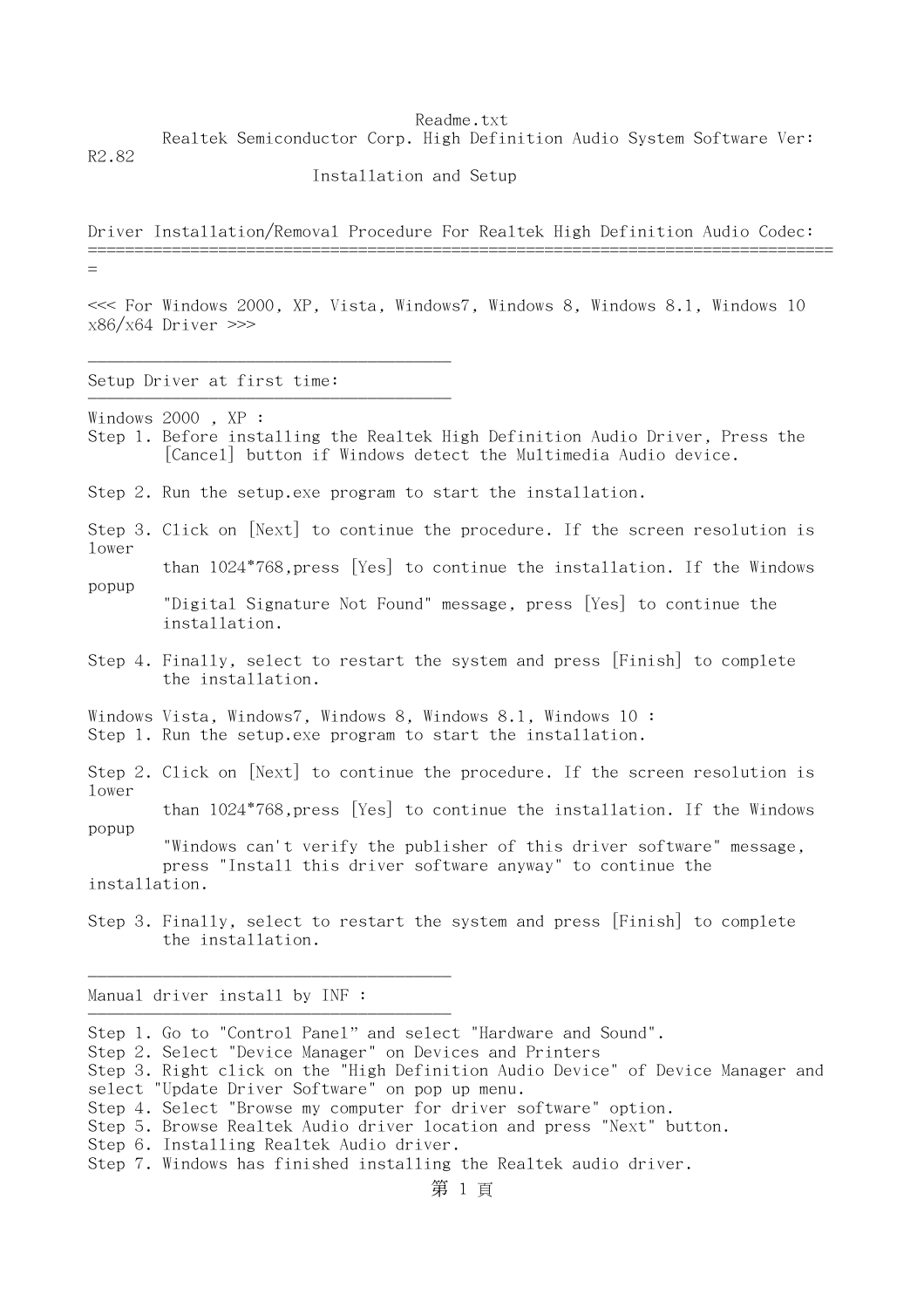| Update Driver: |                                                                                                                                           |
|----------------|-------------------------------------------------------------------------------------------------------------------------------------------|
|                | Windows 2000, XP:<br>Step 1. Follow Step 2,3,4 described in [Setup at first time] above to complete<br>the procedure.                     |
|                | Windows Vista, Windows7, Windows 8, Windows 8.1, Windows 10:<br>Step 1. Run setup.exe, it will remove the original driver in your system. |
|                | Step 2. Click "Next" to remove the original audio driver in your system.                                                                  |
|                | Step 3. Once after the original driver removed, reboot the computer.                                                                      |
|                | Step 4. It will install audio driver automatically after computer restarted.                                                              |
| Remove Driver: |                                                                                                                                           |
|                | Windows 2000, XP :<br>Step 1. Go to Start Settings Control Pane1.                                                                         |
|                | Step 2. Select   Add or Remove Programs  icon.                                                                                            |
|                | Step 3. Select "Realtek High Definition Audio Driver" and press [Remove]<br>button.                                                       |
|                | Step 4. Click on [Yes] to finish the uninstallation.                                                                                      |
|                | Step 5. At the end of the procedure, select to restart the system and press<br>Finish to complete the uninstallation.                     |
|                | Windows Vista, Windows7 :<br>Step 1. Go to Start\Control Pane1.                                                                           |
|                | Step 2. Select Programs icon.                                                                                                             |
|                | Step 3. Select [Programs and Features] icon.                                                                                              |
| button.        | Step 4. Select "Realtek High Definition Audio Driver" and press [uninstal1]                                                               |
|                | Step 5. Click on [Yes] to finish the uninstallation.                                                                                      |
|                | Step 6. At the end of the procedure, select to restart the system and press<br>[Finish] to complete the uninstallation.                   |
|                | Windows 8, Windows 8.1, Windows 10 :<br>Step 1. Go to Apps.                                                                               |
|                | Step 2. Select "Control Panel" in "Windows System"                                                                                        |
|                | Step 3. Select Programs and Features icon.                                                                                                |
|                | Step 4. Select "Realtek High Definition Audio Driver" and press [uninstal1]                                                               |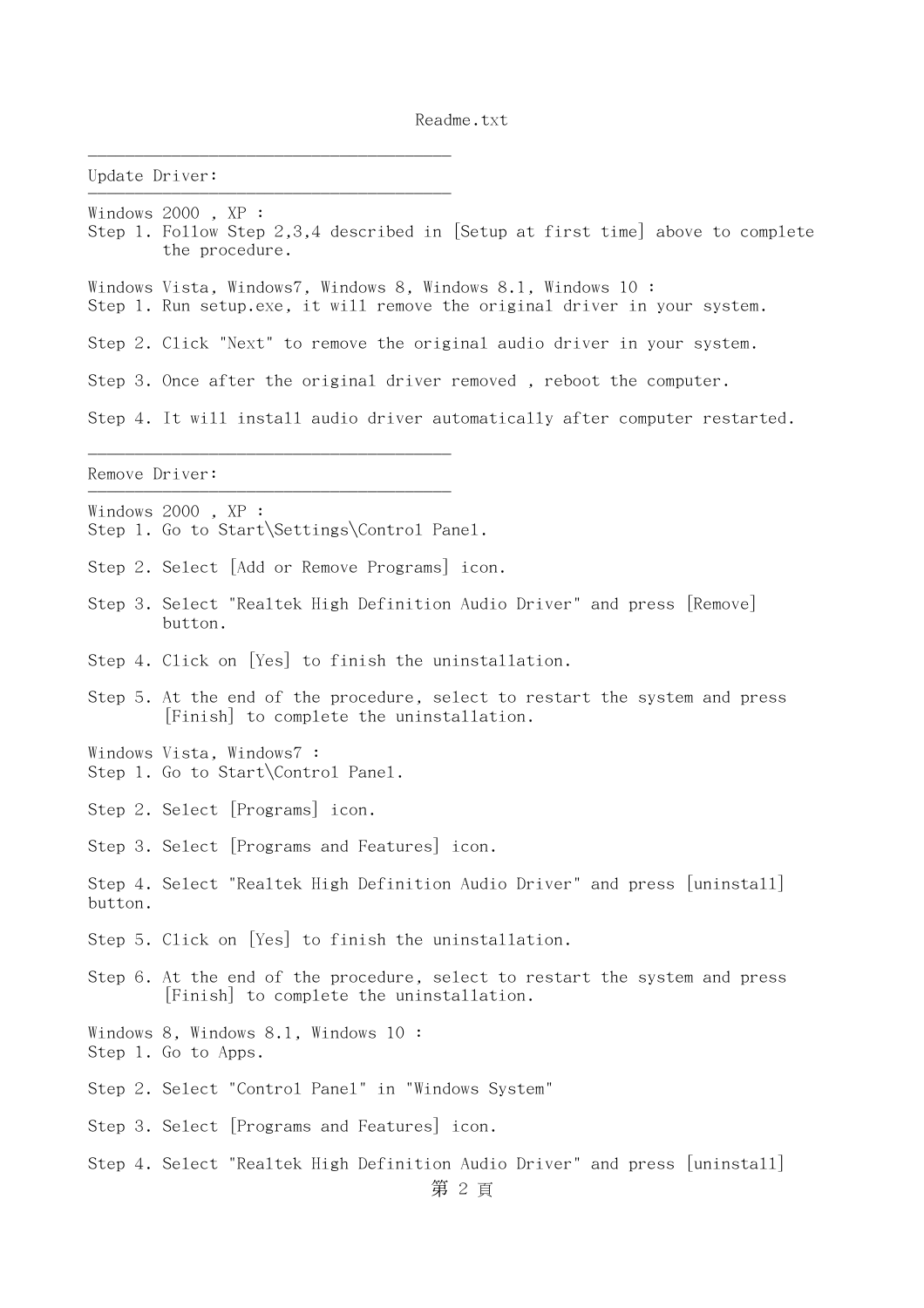button.

Step 5. Click on [Yes] to finish the uninstallation.

Step 6. At the end of the procedure, select to restart the system and press [Finish] to complete the uninstallation.

Driver uninstall in Device Manager :

---------------------------------------

---------------------------------------

Step 1. Go to "Control Panel" and select "Hardware and Sound". Step 2. Select "Device Manager" on Devices and Printers Step 3. Right click on the "Realtek High Definition Audio" of Device Manager and select "Uninstall" on pop up menu. Step 4. Select the option "Delete the driver software for this device" and press "OK" button on dialog "Confirm Device Uninstall". Step 5. Reboot system.

<< Other Information >>

-------------------- Silent Installation: --------------------

Run "Setup.exe /s /f2<path\LogFile> /z[-rp<path\LogFile>]" e.g. setup.exe /s /f2c:\mylog.log /z[-rpC:\RHDSetup.log]

-------------------- Silent Uninstallation: --------------------

Run "Setup.exe /removeonly /s /fl  $\delta$  /fl  $\delta$  /USetup.iss> /f2  $\epsilon$  /f2  $\delta$  /LogFile>  $\sqrt{z}$ [-rp<path\LogFile>]" e.g. setup.exe /removeonly /s /f1C:\AudioDriver\USetup.iss /f2c:\mylog.log /z[-rpC:\RHDSetup.log]

Note: 1. Please update Directx version to DirectX8.1 or above.

--------------------- Version Informations: ---------------------

If driver package include below drivers : Vista, Win7, Win8, Win8.1, Win10 :

| Vista, Win7, Win8, Win8.1, Win10 driver for x86 |              |
|-------------------------------------------------|--------------|
| RTKVHDA.sys                                     | : 6.0.1.8186 |
| AERTSrv.exe                                     | : 1.0.32.10  |
| CreateRtkToastLnk.exe                           | : 1.0.0.1    |
| CXAPOAgent.exe                                  | : 1.1.0.0    |
| DTSAudioService.exe                             | : 1.0.0.0    |
| DTSU2PAuSrv32.exe                               | : 2.1.1.0    |
| EP.exe                                          | : 1.0.0.3    |
| FMAPP.exe                                       | : 1.32.0.12  |
| MaxxAudioMeters.exe                             | : 4.1.8.0    |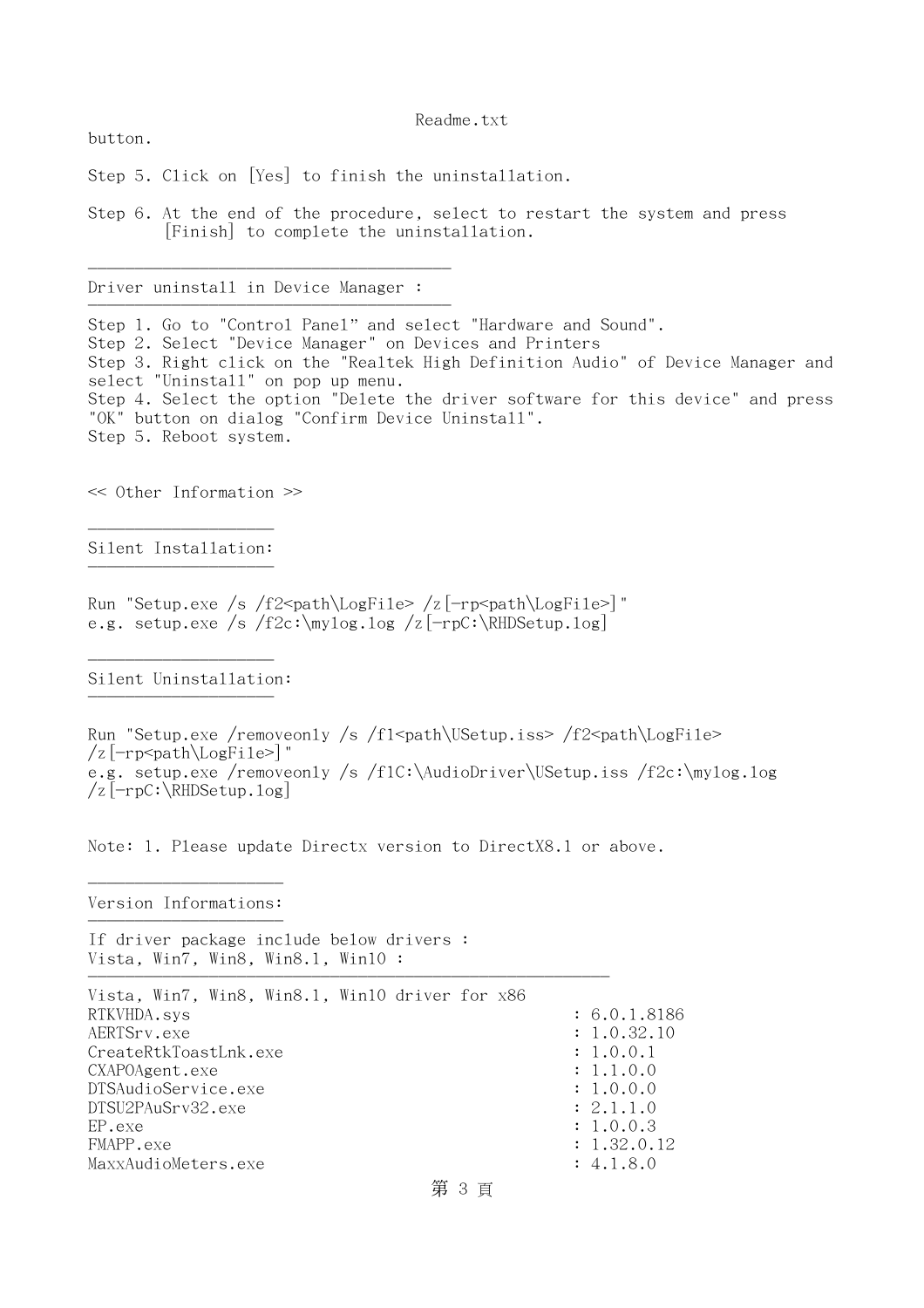RtHDVBg.exe RtHDVCp1.exe RtkAudioService.exe RtkNGUI.exe Rt1Upd.exe vncutil.exe mbfilt32.sys RTSndMgr.cp1 AERTACap.d11 AERTARen.d11 AudioLibW10.dl1 BlackBlueSkinImages.dll BlackSkinImages.dl1 Caf32api.dll Caf32AP02.d11 CONEQMSAPO.d11 CONEQMSAPOGUILibrary.dll CX32APO.d11  $CX32$ Proxy.dll DarkSkinImages.dl1 DAX3APOProp.dl1 DAX3APOv251.d11 DDPA32.d11 DDPD32A.d11 DDP032A.d11 DDPP32A.d11 Do1byDAX2APOProp.dl1 DolbyDAX2APOv201.dl1 DolbyDAX2APOv211.dl1 DolbyDAX2APOv11dp.dl1 DTSBassEnhancementDLL.dl1 DTSBoostDLL.d11 DTSGainCompensatorDLL.dl1 DTSGFXAPO.d11 DTSGFXAPONS.d11 DTSLFXAPO.d11 DTSLimiterDLL.dl1 DTSNeoPCDLL.d11 DTSS2HeadphoneDLL.d11 DTSS2SpeakerDLL.dl1 DTSSymmetryDLL.dl1 DTSU2PGFX32.d11 DTSU2PLFX32.d11 DTSU2PREC32.d11 DTSVoiceClarityDLL.dl1  $FMAPO. d11$ FMAPP.d11 GrayJadeSkinImages.dl1 HarmanAudioInterface.dl1 HiFiDAX2API.d11 HiFiDAX2APIPCLL.dl1 HMAPO.dll : 6.3.9600.17246 HMClariFi.dll  $HMEQ$ .  $d11$ HMEQ Voice.dll HMHVS.d11

| $\ddot{\cdot}$      | .0.0.276<br>1                                                     |
|---------------------|-------------------------------------------------------------------|
| $\ddot{\cdot}$      | .0.0.1097<br>1                                                    |
|                     |                                                                   |
| $\ddot{\cdot}$      | .0.0.85<br>$\mathbf{1}$                                           |
| $\ddot{\cdot}$      | .0.645.0<br>1                                                     |
|                     |                                                                   |
| $\vdots$            | 3.0.0.7                                                           |
|                     | .0.0.45<br>1                                                      |
|                     | 6.10.0.8<br>1.0.0.62                                              |
|                     |                                                                   |
|                     |                                                                   |
| :: :: :: ::         | $.12.32.0$<br>$.0.32.11$<br>$.0.2.0$<br>2.                        |
|                     | $\mathbf 1$                                                       |
|                     |                                                                   |
|                     | $\mathbf 1$                                                       |
|                     | .0.645<br>$\mathbf{1}$<br>$\cdot$ 0                               |
| : : : : : : : :     | $\mathbf{1}$                                                      |
|                     | .0.645.0                                                          |
|                     | 3.0.0.1                                                           |
|                     | $.51.0.0$<br>$.0.0.19$<br>$.0.0.4$<br>$\mathbf{C}$                |
|                     |                                                                   |
| $\vdots$            | $\mathbf 1$                                                       |
| $\vdots$            | $\mathbf 1$                                                       |
| $\ddot{\cdot}$      | $\mathbf 1$                                                       |
|                     | $.74.0.0$<br>$.2.0.0$                                             |
| $\ddot{\cdot}$      | $\mathbf 1$                                                       |
|                     | $\ddot{\phantom{0}}$<br>$\mathbf 1$                               |
|                     | $0.645.0$<br>$1.3.10$                                             |
|                     | $\cdot$ 1<br>$\mathbf{1}$                                         |
|                     | .3.<br>$\mathbf{1}$<br>$\ddot{\phantom{0}}$<br>10<br>$\mathbf{1}$ |
|                     | $\frac{1}{2}$ . 5.<br>$\cdot$ 6<br>$\overline{7}$<br>$\mathbf 1$  |
|                     |                                                                   |
|                     | $\overline{7}$<br>$\cdot$ 6<br>$\mathbf 1$                        |
|                     | $\cdot$ 6<br>.5.<br>$\overline{7}$<br>$\mathbf{1}$                |
|                     | .5.<br>$\overline{7}$<br>$\cdot$ 6<br>$\mathbf{1}$                |
| : : : : : : : : : : |                                                                   |
|                     | 0.8.0.32                                                          |
| $\ddot{\cdot}$      | $0.8.0.32$<br>$0.8.0.32$                                          |
|                     |                                                                   |
| $\vdots$            |                                                                   |
| $\ddot{\cdot}$      | .6.0.47<br>$\mathbf 1$                                            |
| $\ddot{\cdot}$      | .0.0.<br>$\mathbf 1$<br>$\mathbf{1}$                              |
|                     |                                                                   |
| $\ddot{\cdot}$      | .0.0.<br>$\mathbf{1}$<br>$\mathbf 1$                              |
| $\ddot{\cdot}$      | .0.0.<br>$\mathbf{1}$<br>$\mathbf 1$                              |
| $\ddot{\cdot}$      | .0.0.3<br>$\mathbf 1$                                             |
|                     |                                                                   |
| $\ddot{\cdot}$      | .0.0.3<br>$\mathbf{1}$                                            |
| $\ddot{\cdot}$      | .0.0.3<br>$\mathbf{1}$                                            |
| $\ddot{\cdot}$      | .0.0.<br>1<br>$\mathbf{1}$                                        |
|                     |                                                                   |
| :                   | 1<br>.0.0.1                                                       |
| $\ddot{\cdot}$      | .0.0.1<br>1                                                       |
|                     | .0.0.<br>$\mathbf 1$<br>$\mathbf 1$                               |
| $\ddot{\cdot}$      |                                                                   |
| .                   | .0.0.1<br>$\mathbf 1$                                             |
|                     | 2.1.1.0                                                           |
|                     |                                                                   |
|                     | 2.1.1.0                                                           |
|                     | 2.1.1.0                                                           |
|                     | 1.0.0.1                                                           |
|                     |                                                                   |
|                     | 80.5.3.66                                                         |
|                     | 1.32.0.1                                                          |
|                     | 1.0.645.0                                                         |
|                     |                                                                   |
|                     | 1.2.0.0                                                           |
|                     | 0.8.0.74                                                          |
|                     |                                                                   |
|                     |                                                                   |
|                     | 1.6.0.47                                                          |
|                     |                                                                   |
|                     | 6.3.9600.17246                                                    |
|                     | 1.4.0.0                                                           |
| .                   | 1.4.0.0                                                           |
| $\ddot{\cdot}$      |                                                                   |
| $\vdots$            | 1.4.0.0<br>1.4.0.0                                                |

第 4 頁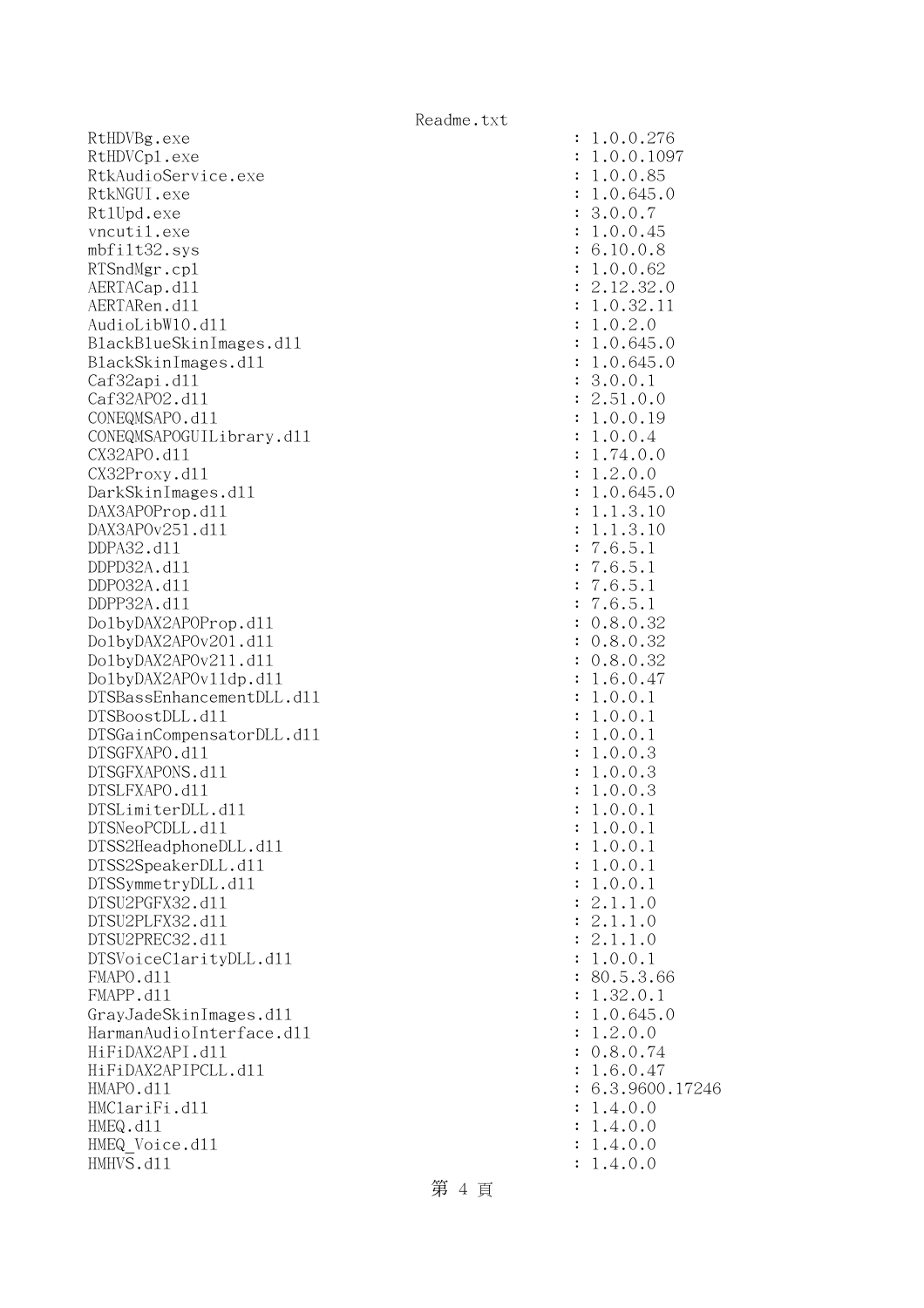HMLimiter.dll : 1.4.0.0 HMUI.dll : 1.4.0.0 ICEsoundAPO.d11 : 1.0.0.29 KAAPORT.d11 : 4.1105.6000.53 MaxxAudioAPO.dl1 : 1.2.2.0<br>MaxxAudioAPO2O.dl1 : 2.2.9.0 MaxxAudioAP020.dll MaxxAudioAPO30.dll : 3.6.0.0 MaxxAudioAPO40.dll : 4.5.8.0 MaxxAudioAPO50.dll : 5.6.5.0 MaxxAudioAPO60.dll : 6.1.17.0 MaxxAudioAPO70.dl1 : 7.0.24.0 MaxxAudioAPOShell.dll : 4.10.8.0 MaxxAudioCapture.dll  $\cdot$  4.5.4.0 MaxxAudioEQ.dl1 : 4.1.1.0 MaxxAudioRealtek.dll : 4.4.10.0 MaxxAudioRender.dll  $\cdot$  7.5.5.0 MaxxAudioRenderAVX.dll : 7.5.5.0 MaxxAudioVienna2.dll MaxxSpeechAPO.dll : 1.1.4.0  $\text{MaxVoice}$ APO2O.dll  $\text{maxVoice}$ MaxxVoiceAPO30.dl1 : 3.1.14.0 MaxxVoiceAPO40.dll : 4.0.19.0 MaxxVolumeSDAPO.d11 3.6.0.0 MBAPO232.dll : 1.2.65.10 MBAPO32.dll : 1.0.62.0 MBPPCn32.dll : 1.0.0.110 MBppld32.dll : 1.0.58.0 MBTHX32.d11 : 1.0.15.175 MBWrp32.d11 : 1.0.0.270 MISS APO.d11 : 1.5.0.16020 NAHIMICAPO1fx.dl1 : 6.3.9600.17246 NahimicAPONSControl.dll : 1.0.0.14866 NAHIMICV2apo.dll : 6.3.9600.17246 NAHIMICV3apo.dll : 6.3.9600.17336 OrangeBlackSkinImages.dll : 1.0.645.0 PremiumBlack2SkinImages.dll : 1.0.645.0 PremiumBlackSkinImages.dll : 1.0.645.0 R4EEA32A.d11 : 7.2.8000.17 R4EED32A.d11 : 7.2.8000.17 R4EEG32A.d11 : 7.2.8000.17 R4EEL32A.d11 : 7.2.8000.17 R4EEP32A.d11 : 7.2.8000.17 R1tkAPO.d11 : 11.0.6000.572 RP3DAA32.d11 : 6.0.6001.18 RP3DHT32.d11 : 6.0.6001.18 RTCOMDLL.d11 : 2.0.0.187 RtDataProc.dl1 : 1.0.0.17 RTEED32A.d11 : 6.1.6001.33 RTEEG32A.d11 : 6.1.6001.33 RTEEL32A.d11 : 6.1.6001.33 RTEEP32A.d11 : 6.1.6001.33 RtkApoApi.dl1 : 1.0.1.92 RtkCfg.dl1 : 1.0.0.7 RtkCoInstII.dl1 : 2.3.5.9 RtkCoLDR.d11 : 1.0.0.1 RtkPgExt.dll : 6.0.6000.351

第 5 頁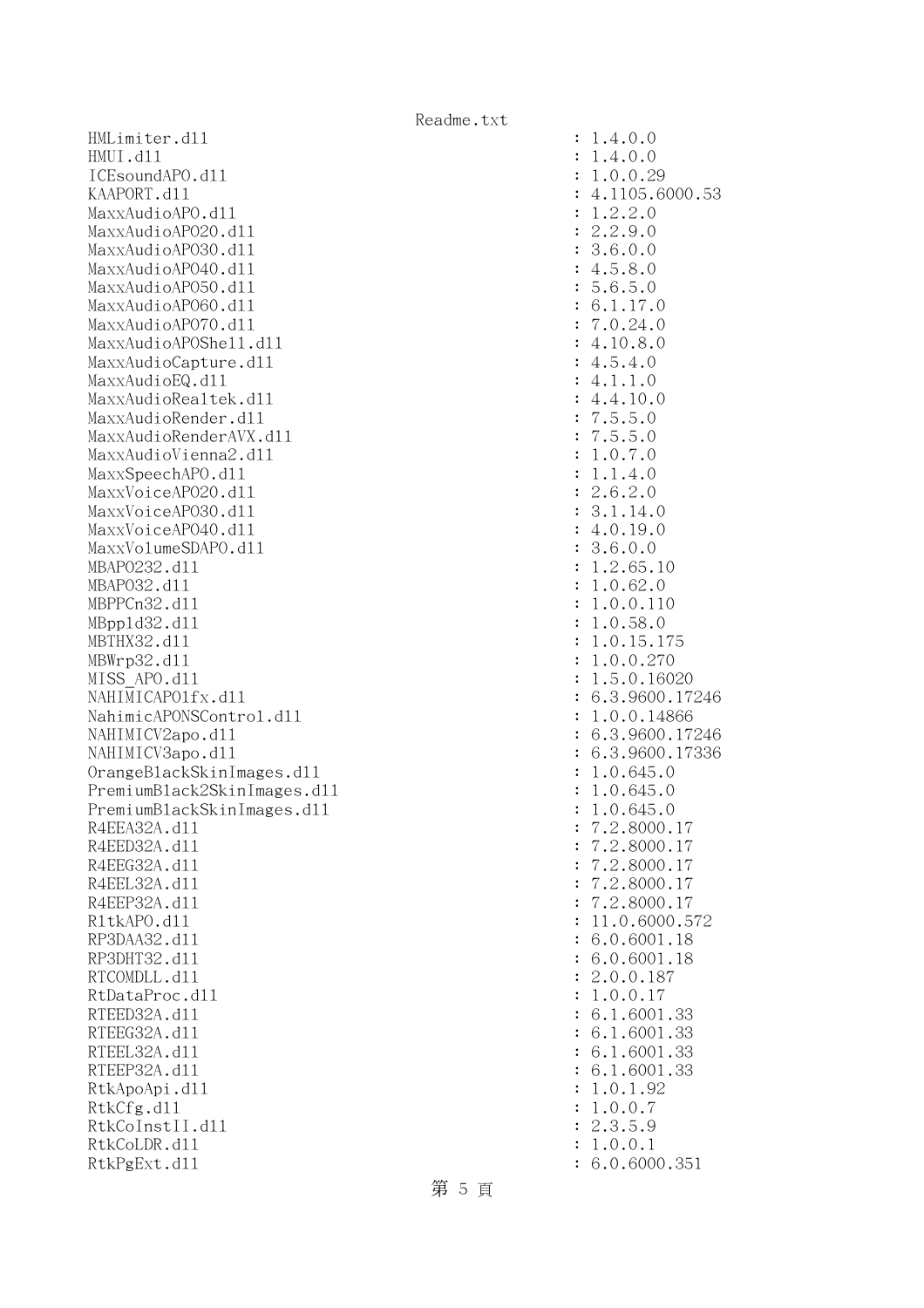| Readme.txt                                      |                             |
|-------------------------------------------------|-----------------------------|
| RtkXInterface.d11                               | : 1.0.0.13                  |
| Rt1CPAPI.d11                                    | : 1.0.2.6                   |
| SEAP032.d11                                     | : 2.0.7.48                  |
| SECOMN32.d11                                    | : 2.0.7.48                  |
| SEHDHF32.d11                                    | : 2.0.7.48                  |
| SEHDRA32.d11                                    | : 2.0.7.48                  |
| SFAPO.d11                                       | : 3.0.0.16                  |
| SFCOM.d11                                       | : 3.0.0.16                  |
| SFFXComm.d11                                    | : 2.0.0.13                  |
| SFFXDAPO.d11                                    | : 2.0.0.13                  |
| SFFXHAPO.d11                                    | : 2.0.0.13                  |
| SFFXProc.d11                                    | : 2.0.0.13                  |
| SFFXSAPO.d11                                    | : 2.0.0.13                  |
| SFNHK.d11                                       | : 3.0.0.16                  |
| SFSS APO.d11                                    | : 1.6.0.7270                |
| s13apo32.d11                                    | : 3.5.14.0                  |
| s1cc3d32.d11                                    | : 1.0.0.100                 |
| s1cnt32.d11                                     | : 3.5.14.0                  |
| s1cshp32.d11                                    | : 1.0.3.0                   |
| slcsii32.dl1                                    | : 1.0.3.0                   |
| $slgeq32$ .dll                                  | : 1.0.1.0                   |
| s1h36032.d11                                    | : 1.0.2.0                   |
| s1h1im32.d11                                    | : 2.1.0.0                   |
| s1Init32.d11                                    | : 1.1.3.0                   |
| s1maxv32.d11                                    | 1.2.1.0                     |
| slprp32.d11                                     | : 1.0.0.1                   |
| s1tech32.d11                                    | : 3.5.14.0                  |
| s1tshd32.d11                                    | : 1.2.0.0                   |
| s1uapo32.d11                                    | 2.3.24.0                    |
| slvipp32.d11                                    | : 1.0.1.0                   |
| s1viq32.d11                                     | : 2.1.0.0                   |
| SRAPO.d11                                       | : 4.0.0.59                  |
| SRCOM.d11                                       | : 4.0.0.59                  |
| SRRPTR.d11                                      | : 4.0.0.59                  |
| SRSHP360.d11                                    | 1.1.0.0                     |
| SRSTSHD.d11                                     | : 1.1.4.0                   |
| SRSTSXT.d11                                     | 3.2.0.0                     |
| SRSWOW.d11                                      | 1.1.3.0                     |
| tadefxapo.d11                                   | 1.0.1.12                    |
| tadefxapo2.d11                                  | 1.2.2.0<br>$\ddot{\cdot}$   |
| tbb waves.dll                                   | 4.4.2015.728                |
| TepegAPO.d11                                    | : 1.1.0.0                   |
| ToastD11.d11<br>tosade.d11                      | : 1.0.0.2                   |
|                                                 | : 1.0.1.12                  |
| tosasfapo32.d11                                 | : 2.1.1.0                   |
| to sea apo32.d11<br>tossaeapo32.d11             | : 2.1.0.0                   |
|                                                 | : 2.1.1.0                   |
| tossaemaxapo32.d11<br>WavesGUILib.d11           | : 1.1.2.0<br>: 4.4.5.0      |
| WavesLib.d11                                    | : 5.9.7.0                   |
| WhiteJadeSkinImages.d11                         | : 1.0.645.0                 |
| RCORES.dat                                      | 1.5.6.9                     |
|                                                 |                             |
| Vista, Win7, Win8, Win8.1, Win10 driver for x64 |                             |
| RTKVHD64.sys<br>AERTSr64.exe                    | : 6.0.1.8186<br>: 1.0.64.10 |
|                                                 |                             |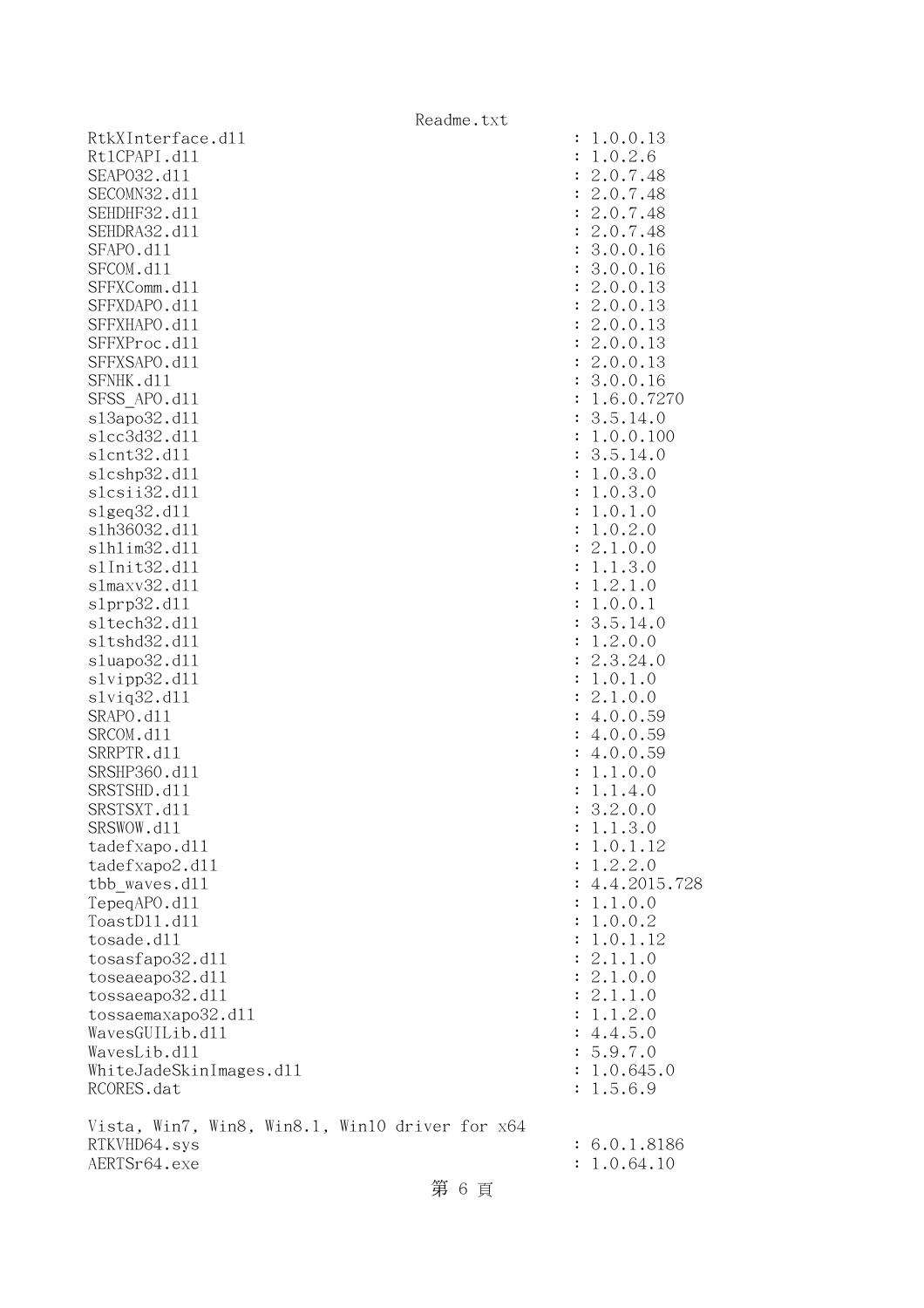| CreateRtkToastLnk.exe       |                | 1.0.0.1      |
|-----------------------------|----------------|--------------|
| CXAPOAgent64.exe            |                | 1.1.0.0      |
| DTSAudioService64.exe       |                | 1.0.0.0      |
| DTSU2PAuSrv64.exe           | $\ddot{\cdot}$ | 2.1.1.0      |
| EP64.exe                    |                | : 1.0.0.3    |
| FMAPP.exe                   |                | : 1.64.0.12  |
| ICEsoundService.exe         |                | : 1.0.0.26   |
| MaxxAudioMeters64.exe       |                | : 4.1.8.0    |
| RAVBg64.exe                 |                | : 1.0.0.276  |
| RAVCp164.exe                |                | : 1.0.0.1098 |
| RtkAudioService64.exe       |                | : 1.0.0.85   |
| RtkNGUI64.exe               |                | : 1.0.645.0  |
| Rt1Upd64.exe                |                | : 3.0.0.7    |
| vncuti164.exe               |                | : 1.0.0.45   |
|                             |                |              |
| GWfilt64.sys                |                | : 6.10.0.3   |
| mbfilt64.sys                |                | : 6.10.0.8   |
| RTSnMg64.cp1                |                | : 1.0.0.62   |
| AERTAC64.d11                |                | : 2.12.64.0  |
| AERTAR64.d11                |                | : 1.0.64.11  |
| AudioLibW1064.dl1           |                | : 1.0.2.0    |
| AudysseyEfx.d11             |                | : 1.0.0.30   |
| BlackBlueSkinImages64.dll   |                | : 1.0.645.0  |
| BlackJadeSkinImages64.dl1   |                | : 1.0.461.0  |
| BlackSkinImages64.dl1       |                | : 1.0.645.0  |
| Caf64api.d11                |                | : 3.0.0.1    |
| CAF64AP02.d11               |                | : 2.51.0.0   |
| CONEQMSAPO.d11              |                | : 1.0.0.19   |
| CONEQMSAPOGUILibrary.d11    |                | : 1.0.0.4    |
| CX32APO.d11                 |                | 1.74.0.0     |
| CX64APO.d11                 | $\ddot{\cdot}$ | 1.74.0.0     |
| CX64Proxy.d11               |                | : 1.2.0.0    |
| DarkSkinImages64.d11        |                | : 1.0.645.0  |
| DAX3APOProp.d11             |                | 1.1.3.10     |
| DAX3APOv251.d11             |                | 1.1.3.10     |
| DDPA64.d11                  | :              | 7.6.5.1      |
| DDPA64F3.d11                |                | 7.6.7.2      |
| DDPD64A.d11                 |                | : 7.6.5.1    |
| DDPD64AF3.d11               |                | 7.6.7.2      |
| DDP064A.d11                 |                | 7.6.5.1      |
| DDP064AF3.d11               |                | 7.6.7.2      |
| DDPP64A.d11                 |                | 7.6.5.1      |
| DDPP64AF3.d11               |                | 7.6.7.2      |
| Do1byDAX2APOProp.d11        |                | 0.8.0.32     |
| Do1byDAX2APOv201.d11        |                | : 0.8.0.32   |
| Do1byDAX2APOv211.d11        |                | 0.8.0.32     |
| Do1byDAX2APOv11dp.d11       |                | 1.6.0.47     |
| DTSBassEnhancementDLL64.d11 | $\ddot{\cdot}$ | 1.0.0.1      |
| DTSBoostDLL64.d11           | $\ddot{\cdot}$ | 1.0.0.1      |
| DTSGainCompensatorDLL64.d11 | $\ddot{\cdot}$ | 1.0.0.1      |
| DTSGFXAP064.d11             | $\ddot{\cdot}$ | 1.0.0.3      |
| DTSGFXAPONS64.d11           | $\ddot{\cdot}$ | 1.0.0.3      |
| DTSLFXAP064.d11             | $\ddot{\cdot}$ | 1.0.0.3      |
| DTSLimiterDLL64.d11         |                | 1.0.0.1      |
| DTSNeoPCDLL64.d11           | $\ddot{\cdot}$ | 1.0.0.1      |
| DTSS2HeadphoneDLL64.d11     | :              | 1.0.0.1      |
| DTSS2SpeakerDLL64.d11       |                | 1.0.0.1      |
|                             |                |              |

| $\ddot{\cdot}$ | 1<br>0.0<br>1                                                                                                                                                                                                                                                                                                                                                                              |
|----------------|--------------------------------------------------------------------------------------------------------------------------------------------------------------------------------------------------------------------------------------------------------------------------------------------------------------------------------------------------------------------------------------------|
| $\ddot{\cdot}$ | 1.0.<br>$\frac{1}{1}$<br>$\overline{O}$                                                                                                                                                                                                                                                                                                                                                    |
| $\ddot{\cdot}$ | 0.0<br>$\overline{0}$ .<br>$\ddot{\phantom{0}}$                                                                                                                                                                                                                                                                                                                                            |
| $\ddot{\cdot}$ | 1.1.0<br>$\overline{c}$<br>$\ddot{\phantom{0}}$                                                                                                                                                                                                                                                                                                                                            |
| $\ddot{\cdot}$ | 0.0.3<br>$\ddot{\phantom{0}}$                                                                                                                                                                                                                                                                                                                                                              |
| $\ddot{\cdot}$ | $\begin{smallmatrix}1\1\1\end{smallmatrix}$<br>64.0.<br>$\ddot{\phantom{0}}$<br>12                                                                                                                                                                                                                                                                                                         |
| $\ddot{\cdot}$ | $\ddot{\phantom{0}}$                                                                                                                                                                                                                                                                                                                                                                       |
|                | $0.0.26$<br>1.8.0<br>0.0.276<br>$\ddot{\phantom{0}}$                                                                                                                                                                                                                                                                                                                                       |
|                | $\begin{array}{c} 4 \\ 1 \\ 1 \\ 1 \end{array}$                                                                                                                                                                                                                                                                                                                                            |
|                | $\ddot{\phantom{0}}$                                                                                                                                                                                                                                                                                                                                                                       |
|                | 0.0.1098<br>$\ddot{\phantom{0}}$                                                                                                                                                                                                                                                                                                                                                           |
|                | 0.0.<br>85                                                                                                                                                                                                                                                                                                                                                                                 |
|                | 0.645.0<br>$\ddot{\phantom{0}}$                                                                                                                                                                                                                                                                                                                                                            |
|                | $.0.0.7$<br>$.0.0.45$<br>3                                                                                                                                                                                                                                                                                                                                                                 |
|                | $\mathbf{1}$                                                                                                                                                                                                                                                                                                                                                                               |
|                | $10.0.3$<br>$10.0.8$<br>$\ddot{\phantom{0}}$<br>6                                                                                                                                                                                                                                                                                                                                          |
|                | $\ddot{\phantom{0}}$<br>6                                                                                                                                                                                                                                                                                                                                                                  |
|                |                                                                                                                                                                                                                                                                                                                                                                                            |
| $\ddot{\cdot}$ | $\frac{1}{2}$<br>$\ddot{\phantom{0}}$                                                                                                                                                                                                                                                                                                                                                      |
| $\ddot{\cdot}$ | $\ddot{\phantom{0}}$                                                                                                                                                                                                                                                                                                                                                                       |
|                | $\ddot{\phantom{0}}$                                                                                                                                                                                                                                                                                                                                                                       |
| $\ddot{\cdot}$ |                                                                                                                                                                                                                                                                                                                                                                                            |
| $\ddot{\cdot}$ | $\ddot{\phantom{0}}$                                                                                                                                                                                                                                                                                                                                                                       |
| $\ddot{\cdot}$ | $[0.3em] \begin{array}{l} \text{0.0.8}\ 0.0.62\\ \text{0.0.62}\ 12.64.0\\ \text{0.0.64.11}\ 0.2.0\\ \text{0.0.30}\ 0.645.0\\ \text{0.0.461.0}\ 0.645.0\\ \text{0.0.1}\ 51.0.0\\ \text{0.0.1}\ 51.0.0\\ \text{0.0.4}\ 74.0.0\\ \text{0.0.4}\ 74.0.0\\ \text{0.0.645.0}\\ \text{0.0.645.0}\\ \text{0.0.645.0}\\ \text{$<br>$\frac{1}{1}$ $\frac{1}{1}$ $\frac{1}{3}$<br>$\ddot{\phantom{0}}$ |
| $\vdots$       | $\ddot{\phantom{0}}$                                                                                                                                                                                                                                                                                                                                                                       |
| $\vdots$       |                                                                                                                                                                                                                                                                                                                                                                                            |
| $\ddot{\cdot}$ | $\ddot{\cdot}$                                                                                                                                                                                                                                                                                                                                                                             |
| $\ddot{\cdot}$ | 2111111117777                                                                                                                                                                                                                                                                                                                                                                              |
|                | $\ddot{\phantom{0}}$                                                                                                                                                                                                                                                                                                                                                                       |
|                |                                                                                                                                                                                                                                                                                                                                                                                            |
|                |                                                                                                                                                                                                                                                                                                                                                                                            |
|                |                                                                                                                                                                                                                                                                                                                                                                                            |
|                |                                                                                                                                                                                                                                                                                                                                                                                            |
|                |                                                                                                                                                                                                                                                                                                                                                                                            |
|                | $\ddot{\phantom{0}}$                                                                                                                                                                                                                                                                                                                                                                       |
|                |                                                                                                                                                                                                                                                                                                                                                                                            |
|                |                                                                                                                                                                                                                                                                                                                                                                                            |
|                |                                                                                                                                                                                                                                                                                                                                                                                            |
|                | $\ddot{\phantom{0}}$                                                                                                                                                                                                                                                                                                                                                                       |
|                | $\overline{\phantom{a}}$                                                                                                                                                                                                                                                                                                                                                                   |
| $\ddot{\cdot}$ | $\ddot{\phantom{0}}$                                                                                                                                                                                                                                                                                                                                                                       |
| $\ddot{\cdot}$ |                                                                                                                                                                                                                                                                                                                                                                                            |
| $\ddot{\cdot}$ | 77770                                                                                                                                                                                                                                                                                                                                                                                      |
| $\ddot{\cdot}$ |                                                                                                                                                                                                                                                                                                                                                                                            |
| $\ddot{\cdot}$ |                                                                                                                                                                                                                                                                                                                                                                                            |
| $\ddot{\cdot}$ |                                                                                                                                                                                                                                                                                                                                                                                            |
| $\ddot{\cdot}$ | $\frac{1}{32}$<br>8<br>$\overline{O}$<br>$\overline{O}$                                                                                                                                                                                                                                                                                                                                    |
| $\ddot{\cdot}$ | 8<br>32<br>$\overline{0}$<br>$\overline{0}$ .<br>$\ddot{\phantom{0}}$<br>$\ddot{\phantom{0}}$                                                                                                                                                                                                                                                                                              |
| $\ddot{\cdot}$ | $\overline{6}$ .<br>$\overline{0}$ .<br>$\overline{a}$                                                                                                                                                                                                                                                                                                                                     |
|                | $\frac{4}{1}$<br>$\frac{1}{1}$                                                                                                                                                                                                                                                                                                                                                             |
| $\ddot{\cdot}$ | $\overline{0}$ .<br>$\overline{O}$<br>$\ddot{\phantom{0}}$                                                                                                                                                                                                                                                                                                                                 |
| $\ddot{\cdot}$ | $\overline{1}$<br>$\overline{0}$ .<br>$\overline{O}$<br>$\overline{1}$<br>$\ddot{\phantom{0}}$                                                                                                                                                                                                                                                                                             |
| $\ddot{\cdot}$ | $\mathbf 1$<br>$\mathbf{1}$<br>$\overline{0}$ .<br>$\overline{O}$<br>$\ddot{\phantom{0}}$                                                                                                                                                                                                                                                                                                  |
| $\ddot{\cdot}$ | $\mathbf 1$<br>$\overline{0}$ .<br>$\overline{O}$<br>3<br>$\ddot{\phantom{0}}$                                                                                                                                                                                                                                                                                                             |
| $\ddot{\cdot}$ | $\mathbf{1}$<br>$\overline{0}$ .<br>$\overline{O}$<br>3<br>$\ddot{\phantom{0}}$                                                                                                                                                                                                                                                                                                            |
| $\ddot{\cdot}$ | $\mathbf{1}$<br>$\overline{0}$ .<br>$\mathbf 0$<br>3<br>$\ddot{\phantom{0}}$                                                                                                                                                                                                                                                                                                               |
| $\ddot{\cdot}$ | $\mathbf{1}$<br>$\mathbf 1$<br>$\overline{O}$<br>$\overline{0}$ .<br>$\ddot{\phantom{0}}$                                                                                                                                                                                                                                                                                                  |
| $\ddot{\cdot}$ | $\mathbf 1$<br>$\overline{O}$<br>$\mathbf{1}$<br>$\overline{0}$ .<br>$\ddot{\phantom{a}}$                                                                                                                                                                                                                                                                                                  |
| $\ddot{\cdot}$ | $\mathbf{1}$<br>$\overline{O}$<br>$\mathbf 1$<br>$\overline{0}$ .<br>$\ddot{\phantom{a}}$                                                                                                                                                                                                                                                                                                  |
|                |                                                                                                                                                                                                                                                                                                                                                                                            |
| $\ddot{\cdot}$ | $\mathbf{1}$<br>.0.0.<br>$\mathbf{1}$                                                                                                                                                                                                                                                                                                                                                      |

第 7 頁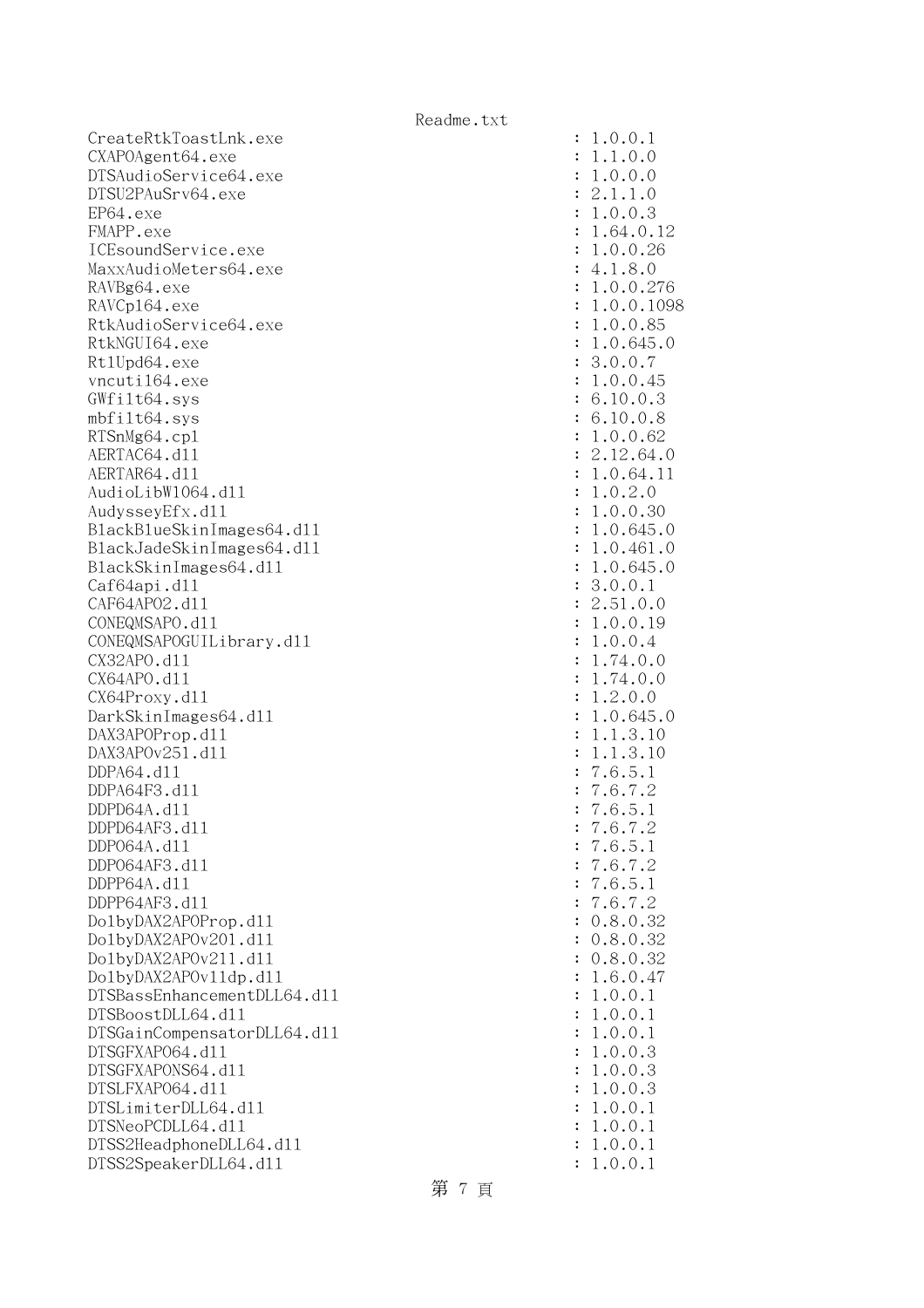DTSSymmetryDLL64.dl1 : 1.0.0.1  $DTSU2PGFX64. d11$  :  $2.1.1.0$ DTSU2PLFX64.dll : 2.1.1.0 DTSU2PREC64.dll : 2.1.1.0 DTSVoiceClarityDLL64.dll : 1.0.0.1 FMAPO32.dll : 50.5.4.68 FMAP064.d11 : 80.6.3.66 FMAPP.d11 : 1.64.0.1 FM Speech PP64.dll : 80.16.100.125 GrayJadeSkinImages64.dl1 : 1.0.645.0 HarmanAudioInterface.dll : 1.2.0.0 HiFiDAX2API.dll : 0.8.0.74 HiFiDAX2APIPCLL.dll : 1.6.0.47 HMAPO.d11 : 6.3.9600.17336 HMClariFi.dll : 1.4.0.0  $HMEQ. d11$  :  $1.4.0.0$ HMEQ\_Voice.dl1 : 1.4.0.0 HMHVS.d11 : 1.4.0.0 HMLimiter.dll : 1.4.0.0 HMUI.dll : 1.4.0.0 ICEsoundAPO64.dll : 1.0.0.29 IntelSSTAPO.dll : 1.1.37.0 IntelSstCApoPropPage.dll : 1.1.37.0 KAAPORT64.d11 : 4.1105.6000.53 MaxxAudioAPO20.dll : 2.2.9.0 MaxxAudioAPO30.dll : 3.6.0.0  $\text{MaxAudio}$ APO4064.dll  $\qquad \qquad$  : 4.5.8.0 MaxxAudioAPO5064.dll : 5.6.5.0 MaxxAudioAPO6064.dll : 6.1.17.0 MaxxAudioAPO7064.dll : 7.0.24.0 MaxxAudioAPOShell64.dll : 4.10.8.0  $MaxAudioCapture64. d11$  : 4.5.4.0  $\text{MaxAudioEQ64. d11}$  : 4.1.1.0 MaxxAudioRealtek64.dll : 4.4.10.0 MaxxAudioRender64.dll : 7.5.5.0 MaxxAudioRenderAVX64.dll : 7.5.5.0 MaxxAudioVienna264.dll : 1.0.7.0 MaxxSpeechAPO.d11 : 1.1.4.0 MaxxSpeechAPO64.dll : 1.1.4.0 MaxxVoiceAP02064.dll : 2.6.2.0 MaxxVoiceAPO30.dll : 3.1.14.0 MaxxVoiceAP03064.dll : 3.1.14.0 MaxxVoiceAP04064.dll : 4.0.19.0 MaxxVolumeSDAPO.dll : 3.6.0.0 MBAPO232.dll : 1.2.65.10 MBAPO264.dll : 1.2.65.10 MBAPO32.dll : 1.0.62.0 MBAP064.d11 : 1.0.62.0 MBPPCn64.dll : 1.0.0.110 MBppld64.dll : 1.0.58.0 MBTHX32.d11 : 1.0.15.175 MBTHX64.d11 : 1.0.15.175 MBWrp64.dll : 1.0.0.270 MISS APO.d11 : 1.5.0.16020 NAHIMICAPO1fx.dl1 : 6.3.9600.17246 NahimicAPONSControl.dll : 1.0.0.14866

第 8 頁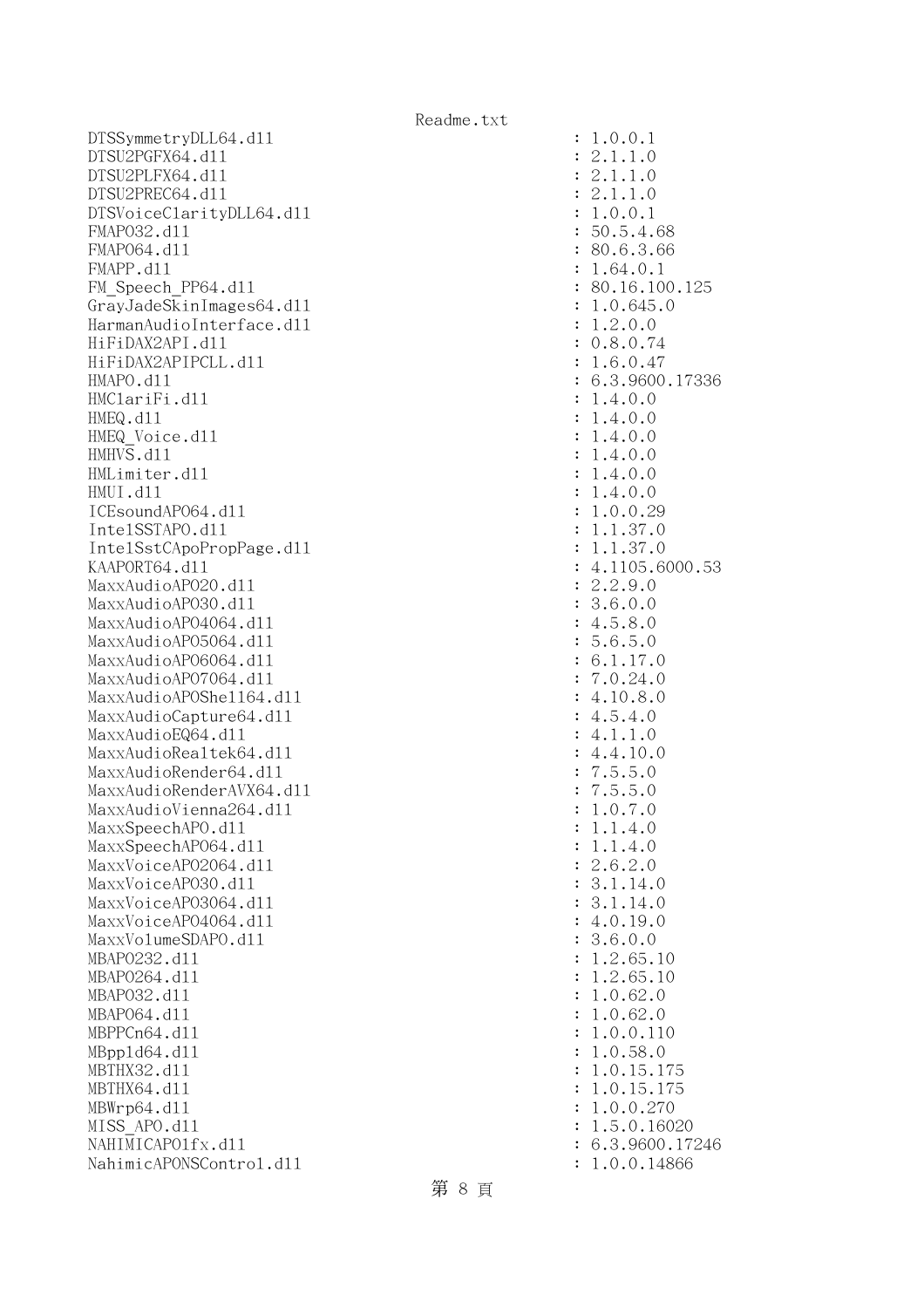NAHIMICV2apo.dll : 6.3.9600.17246 NAHIMICV3apo.dll : 6.3.9600.17336 OrangeBlackSkinImages64.dll : 1.0.645.0 PremiumBlack2SkinImages64.dll : 1.0.645.0 PremiumBlackSkinImages64.dll : 1.0.645.0 R4EEA64A.d11 : 7.2.8000.17 R4EED64A.d11 : 7.2.8000.17 R4EEG64A.d11 : 7.2.8000.17 R4EEL64A.d11 : 7.2.8000.17 R4EEP64A.d11 : 7.2.8000.17 RCoInstII64.d11 : 2.3.5.9 R1tkAPO.d11 : 11.0.6000.572 R1tkAP064.d11 : 11.0.6000.572 RP3DAA64.d11 : 6.0.6001.18 RP3DHT64.d11 : 6.0.6001.18 RtCOM64.d11 : 2.0.0.187 RTCOMDLL.d11 : 2.0.0.187 RtDataProc.dl1 : 1.0.0.17 RtDataProc64.dl1 : 1.0.0.17 RTEED64A.d11 : 6.1.6001.33 RTEEG64A.d11 : 6.1.6001.33 RTEEL64A.d11 : 6.1.6001.33 RTEEP64A.d11 : 6.1.6001.33 RtkApi64.dl1 : 1.0.1.92 RtkCfg.dll : 1.0.0.6 RtkCfg64.dl1 : 1.0.0.7 RtkCoLDR64.d11 : 1.0.0.1 RtkWovApi.dll : 1.0.0.9 RtkXInterface.dl1 : 1.0.0.13 RtkXInterface64.dl1 : 1.0.0.13 RtlCPAPI.dll : 1.0.2.6 Rt1CPAPI64.d11 : 1.0.2.6 RtPgEx64.d11 : 6.0.6000.351 SEAPO32.d11 : 2.0.7.48 SEAPO64.d11 : 2.0.7.48 SECOMN32.d11 : 2.0.7.48 SECOMN64.d11 : 2.0.7.48 SEHDHF32.d11 : 2.0.7.48 SEHDHF64.d11 : 2.0.7.48 SEHDRA32.d11 : 2.0.7.48 SEHDRA64.d11 : 2.0.7.48 SFAP064.d11 : 3.0.0.16 SFCOM.d11 : 3.0.0.11 SFCOM64.d11 : 3.0.0.16 SFComm64.d11 : 2.0.0.13 SFDAP064.d11 : 2.0.0.13 SFHAPO64.d11 : 2.0.0.13 SFNHK64.d11 : 3.0.0.16 SFProc64.d11 : 2.0.0.13 SFSAP064.d11 : 2.0.0.13 SFSS APO.d11 : 1.6.0.7270 sl3apo64.dll : 3.5.14.0 slcc3d64.dl1 : 1.0.0.100 slcnt64.dll : 3.5.14.0 slcshp64.dll : 1.0.3.0 slcsii64.dll : 1.0.3.0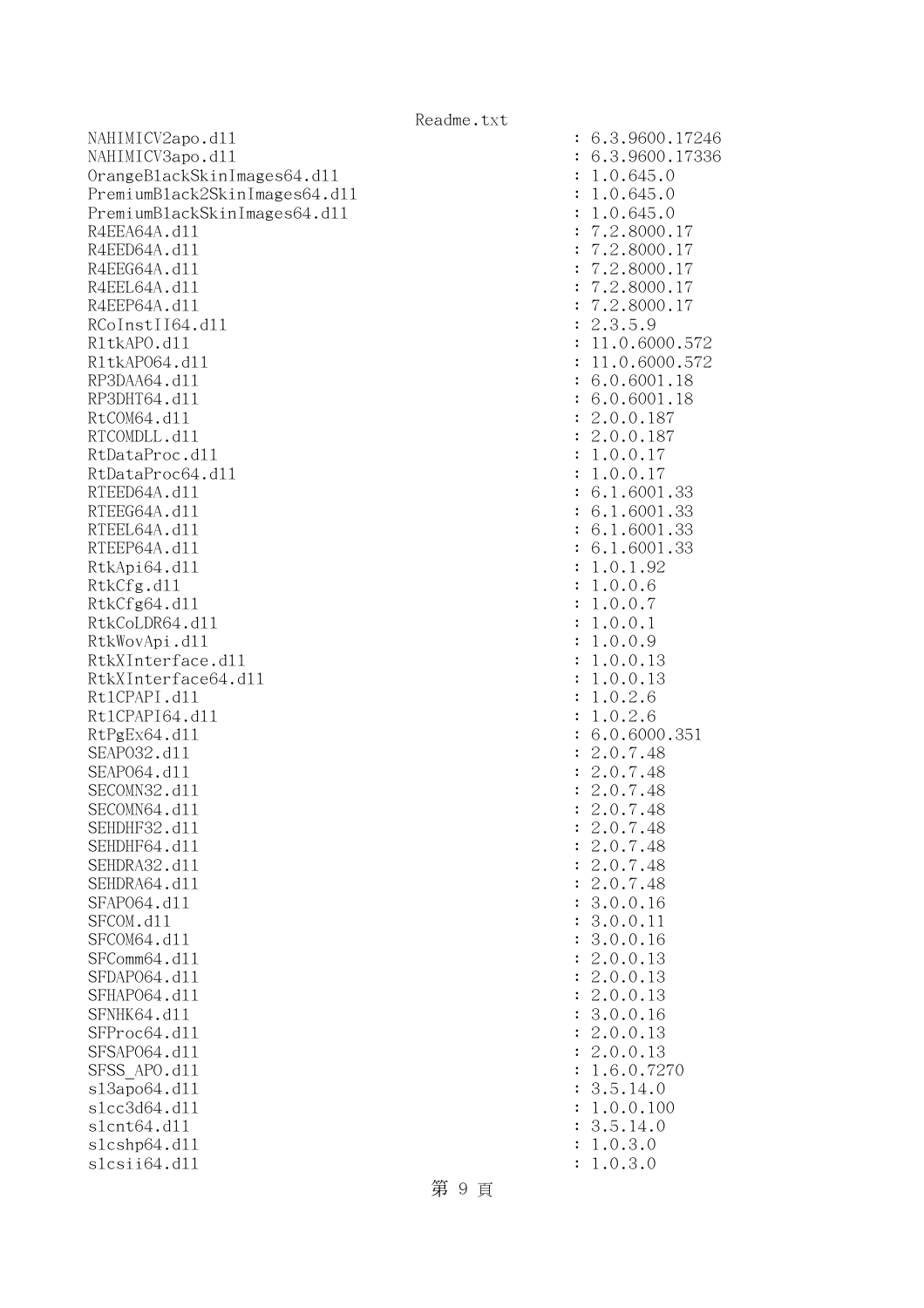| Readme.txt                                                                 |                                       |
|----------------------------------------------------------------------------|---------------------------------------|
| slgeq64. d11                                                               | : 1.0.1.0                             |
| s1h36064.d11                                                               | 1.0.2.0<br>$\ddot{\cdot}$             |
| s1h1im64.d11                                                               | 2.1.0.0<br>:                          |
| s1Init64.d11                                                               | 1.1.3.0<br>$\ddot{\cdot}$             |
| s1maxv64.d11                                                               | 1.2.1.0                               |
| slprp64.d11                                                                | 1.0.0.1<br>$\ddot{\cdot}$             |
| sltech64.dll                                                               | 3.5.14.0                              |
| sltshd64.dll                                                               | 1.2.0.0<br>$\ddot{\cdot}$             |
| sluapo64.dll                                                               | 2.3.24.0                              |
| slvipp64.d11                                                               | 1.0.1.0<br>$\ddot{\cdot}$             |
| $s1$ viq $64. d11$<br>SRAP064.d11                                          | 2.1.0.0<br>$\ddot{\cdot}$<br>4.0.0.59 |
| SRCOM.d11                                                                  | : 4.0.0.59                            |
| SRCOM64.d11                                                                | : 4.0.0.59                            |
| SRRPTR64.d11                                                               | : 4.0.0.59                            |
| SRSHP64.d11                                                                | 1.1.0.0                               |
| SRSTSH64.d11                                                               | 1.1.4.0<br>$\ddot{\cdot}$             |
| SRSTSX64.d11                                                               | 3.2.0.0                               |
| SRSWOW64.d11                                                               | 1.1.3.0                               |
| tadefxapo.dl1                                                              | 1.0.1.12                              |
| tadefxapo264.dl1                                                           | 1.2.2.0                               |
| tbb waves.dll                                                              | 4.4.2015.728                          |
| tepeqapo64.dl1                                                             | 1.1.0.0                               |
| ToastD1164.d11                                                             | 1.0.0.2                               |
| tosade.d11                                                                 | 1.0.1.12                              |
| tosasfapo64.dl1                                                            | 2.1.1.0                               |
| toseaeapo64.d11                                                            | 2.1.0.0<br>$\ddot{\cdot}$             |
| tossaeapo64.d11                                                            | 2.1.1.0                               |
| tossaemaxapo64.dll                                                         | 1.1.2.0<br>$\ddot{\cdot}$             |
| WavesGUILib64.d11                                                          | 4.4.5.0                               |
| WhiteJadeSkinImages64.dl1                                                  | 1.0.645.0                             |
| YamahaAE.d11                                                               | 1.1.3.0                               |
| YamahaAE2.d11                                                              | : 4.0.0.0                             |
| YamahaAE3.d11                                                              | 5.0.4.0                               |
| RCORES64.dat                                                               | 1.5.6.9                               |
|                                                                            |                                       |
|                                                                            |                                       |
| Driver Setup Program                                                       | : 4.60                                |
|                                                                            |                                       |
|                                                                            |                                       |
| History:                                                                   |                                       |
|                                                                            |                                       |
| Driver Package R2.82                                                       |                                       |
| Realtek HD Audio Driver support all of Realtek HD Audio Codec.             |                                       |
| 1. OS Supporting: Microsoft Windows XP, Windows 2000, Windows Server 2003, |                                       |
| Vista, Windows Server 2008, Windows7, Windows 8, Windows 8.1, Windows 10 - |                                       |
| x86/x64                                                                    |                                       |
| 2. $\text{Add}/\text{Fix}$                                                 |                                       |
| $1.)$ Driver :                                                             |                                       |
| 1. Customizations.                                                         |                                       |
| 2. Bug fix.                                                                |                                       |
|                                                                            |                                       |

Vista, Win7, Win8, Win8.1, Win10 : --------------------------------------------------------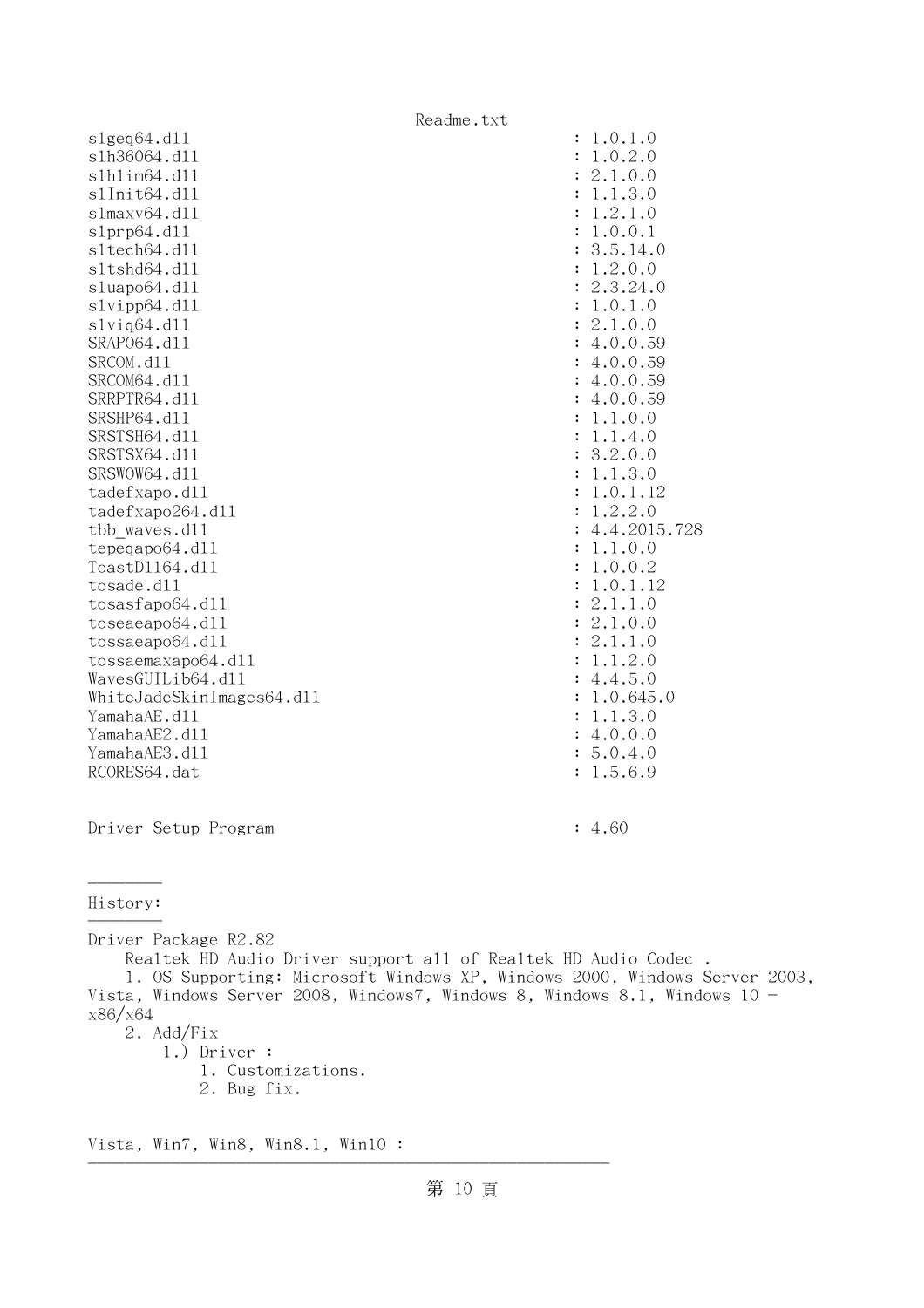|                                                 | Readme.txt |  |              |
|-------------------------------------------------|------------|--|--------------|
| Vista, Win7, Win8, Win8.1, Win10 driver for x86 |            |  |              |
| RTKVHDA.sys                                     |            |  | : 6.0.1.8186 |
| AERTSrv.exe                                     |            |  | : 1.0.32.10  |
| CreateRtkToastLnk.exe                           |            |  | : 1.0.0.1    |
| CXAPOAgent.exe                                  |            |  | : 1.1.0.0    |
| DTSAudioService.exe                             |            |  | : 1.0.0.0    |
| DTSU2PAuSrv32.exe                               |            |  | : 2.1.1.0    |
| EP.exe                                          |            |  | : 1.0.0.3    |
| FMAPP.exe                                       |            |  | : 1.32.0.12  |
| MaxxAudioMeters.exe                             |            |  | : 4.1.8.0    |
| RtHDVBg.exe                                     |            |  | : 1.0.0.276  |
| RtHDVCp1.exe                                    |            |  | : 1.0.0.1097 |
| RtkAudioService.exe                             |            |  | : 1.0.0.85   |
| RtkNGUI.exe                                     |            |  | : 1.0.645.0  |
| Rt1Upd.exe                                      |            |  | : 3.0.0.7    |
| vncutil.exe                                     |            |  | : 1.0.0.45   |
| mbfilt32.sys                                    |            |  | : 6.10.0.8   |
| RTSndMgr.cp1                                    |            |  | : 1.0.0.62   |
| AERTACap.d11                                    |            |  | : 2.12.32.0  |
| AERTARen.d11                                    |            |  | : 1.0.32.11  |
| AudioLibW10.d11                                 |            |  | : 1.0.2.0    |
| BlackBlueSkinImages.dl1                         |            |  | : 1.0.645.0  |
| BlackSkinImages.dl1                             |            |  | : 1.0.645.0  |
| Caf32api.d11                                    |            |  | : 3.0.0.1    |
| Caf32AP02.d11                                   |            |  | : 2.51.0.0   |
| CONEQMSAPO.d11                                  |            |  | : 1.0.0.19   |
| CONEQMSAPOGUILibrary.d11                        |            |  | : 1.0.0.4    |
| CX32APO.d11                                     |            |  | : 1.74.0.0   |
| CX32Proxy.d11                                   |            |  | : 1.2.0.0    |
| DarkSkinImages.d11                              |            |  | : 1.0.645.0  |
| DAX3APOProp.d11                                 |            |  | : 1.1.3.10   |
| DAX3APOv251.d11                                 |            |  | : 1.1.3.10   |
| DDPA32.d11                                      |            |  | : 7.6.5.1    |
| DDPD32A.d11                                     |            |  | : 7.6.5.1    |
| DDP032A.d11                                     |            |  | : 7.6.5.1    |
| DDPP32A.d11                                     |            |  | : 7.6.5.1    |
| Do1byDAX2APOProp.d11                            |            |  | : 0.8.0.32   |
| Do1byDAX2APOv201.d11                            |            |  | : 0.8.0.32   |
| Do1byDAX2APOv211.d11                            |            |  | : 0.8.0.32   |
| Do1byDAX2APOv11dp.d11                           |            |  | : 1.6.0.47   |
| DTSBassEnhancementDLL.d11                       |            |  | : 1.0.0.1    |
| DTSBoostDLL.d11                                 |            |  | : 1.0.0.1    |
| DTSGainCompensatorDLL.d11                       |            |  | : 1.0.0.1    |
| DTSGFXAPO.d11                                   |            |  | : 1.0.0.3    |
| DTSGFXAPONS.d11                                 |            |  | : 1.0.0.3    |
| DTSLFXAPO.d11                                   |            |  | : 1.0.0.3    |
| DTSLimiterDLL.d11                               |            |  | : 1.0.0.1    |
| DTSNeoPCDLL.d11                                 |            |  | : 1.0.0.1    |
| DTSS2HeadphoneDLL.d11                           |            |  | : 1.0.0.1    |
| DTSS2SpeakerDLL.d11                             |            |  | : 1.0.0.1    |
| DTSSymmetryDLL.d11                              |            |  | : 1.0.0.1    |
| DTSU2PGFX32.d11                                 |            |  | : 2.1.1.0    |
| DTSU2PLFX32.d11                                 |            |  | : 2.1.1.0    |
| DTSU2PREC32.d11                                 |            |  | : 2.1.1.0    |
| DTSVoiceClarityDLL.dl1                          |            |  | : 1.0.0.1    |
| FMAPO.d11                                       |            |  | : 80.5.3.66  |
|                                                 |            |  |              |

第 11 頁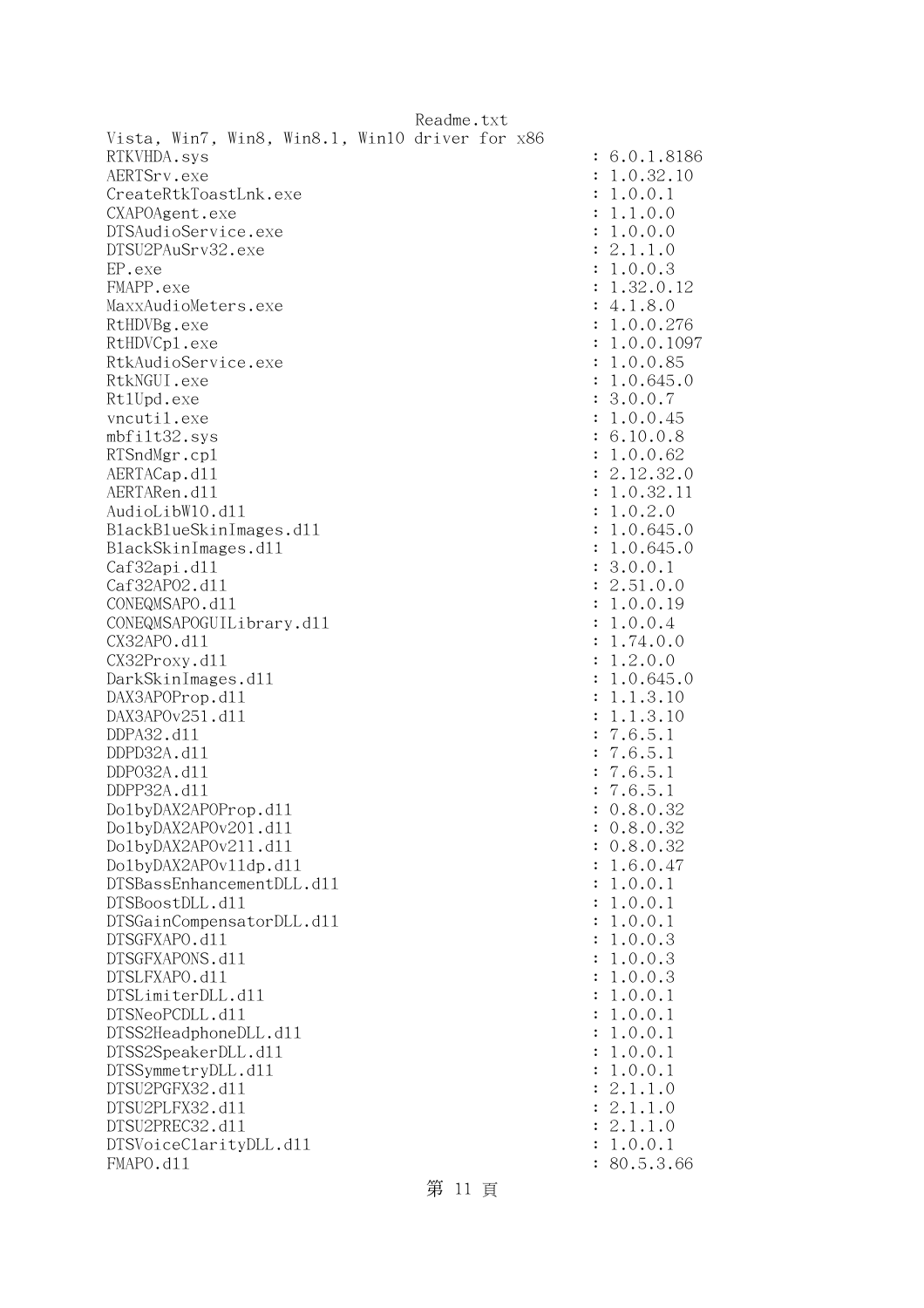FMAPP.d11 : 1.32.0.1 GrayJadeSkinImages.dll : 1.0.645.0 HarmanAudioInterface.dll : 1.2.0.0 HiFiDAX2API.dll : 0.8.0.74 HiFiDAX2APIPCLL.dll : 1.6.0.47 HMAPO.dll : 6.3.9600.17246 HMClariFi.dll : 1.4.0.0 HMEQ.dll : 1.4.0.0 HMEQ\_Voice.dl1 : 1.4.0.0 HMHVS.dll : 1.4.0.0 HMLimiter.dll : 1.4.0.0 HMUI.dll : 1.4.0.0 ICEsoundAPO.dll : 1.0.0.29 KAAPORT.d11 : 4.1105.6000.53 MaxxAudioAPO.dll : 1.2.2.0 MaxxAudioAPO20.dll : 2.2.9.0 MaxxAudioAPO30.dll : 3.6.0.0 MaxxAudioAPO40.dll : 4.5.8.0 MaxxAudioAPO50.dll : 5.6.5.0 MaxxAudioAPO60.dll : 6.1.17.0 MaxxAudioAPO70.dll : 7.0.24.0 MaxxAudioAPOShe11.dl1 : 4.10.8.0 MaxxAudioCapture.dll  $\qquad \qquad$  : 4.5.4.0  $MaxAudioEQ. d11$  : 4.1.1.0 MaxxAudioRealtek.dll  $4.4.10.0$ MaxxAudioRender.dll i 7.5.5.0 MaxxAudioRenderAVX.dll : 7.5.5.0 MaxxAudioVienna2.dl1 : 1.0.7.0 MaxxSpeechAPO.dl1 : 1.1.4.0 MaxxVoiceAP020.dll : 2.6.2.0 MaxxVoiceAP030.dll : 3.1.14.0 MaxxVoiceAPO40.dl1 : 4.0.19.0 MaxxVolumeSDAPO.dl1 : 3.6.0.0 MBAPO232.dll : 1.2.65.10 MBAPO32.dll : 1.0.62.0 MBPPCn32.d11 : 1.0.0.110 MBppld32.dll : 1.0.58.0 MBTHX32.d11 : 1.0.15.175 MBWrp32.d11 : 1.0.0.270 MISS APO.d11 : 1.5.0.16020 NAHIMICAPO1fx.dl1 : 6.3.9600.17246 NahimicAPONSControl.dl1 : 1.0.0.14866 NAHIMICV2apo.d11 : 6.3.9600.17246 NAHIMICV3apo.dll : 6.3.9600.17336 OrangeBlackSkinImages.dll : 1.0.645.0 PremiumBlack2SkinImages.dll : 1.0.645.0 PremiumBlackSkinImages.dll : 1.0.645.0 R4EEA32A.d11 : 7.2.8000.17 R4EED32A.d11 : 7.2.8000.17 R4EEG32A.d11 : 7.2.8000.17 R4EEL32A.d11 : 7.2.8000.17 R4EEP32A.d11 : 7.2.8000.17 R1tkAPO.d11 : 11.0.6000.572 RP3DAA32.d11 : 6.0.6001.18 RP3DHT32.d11 : 6.0.6001.18 RTCOMDLL.d11 : 2.0.0.187

第 12 頁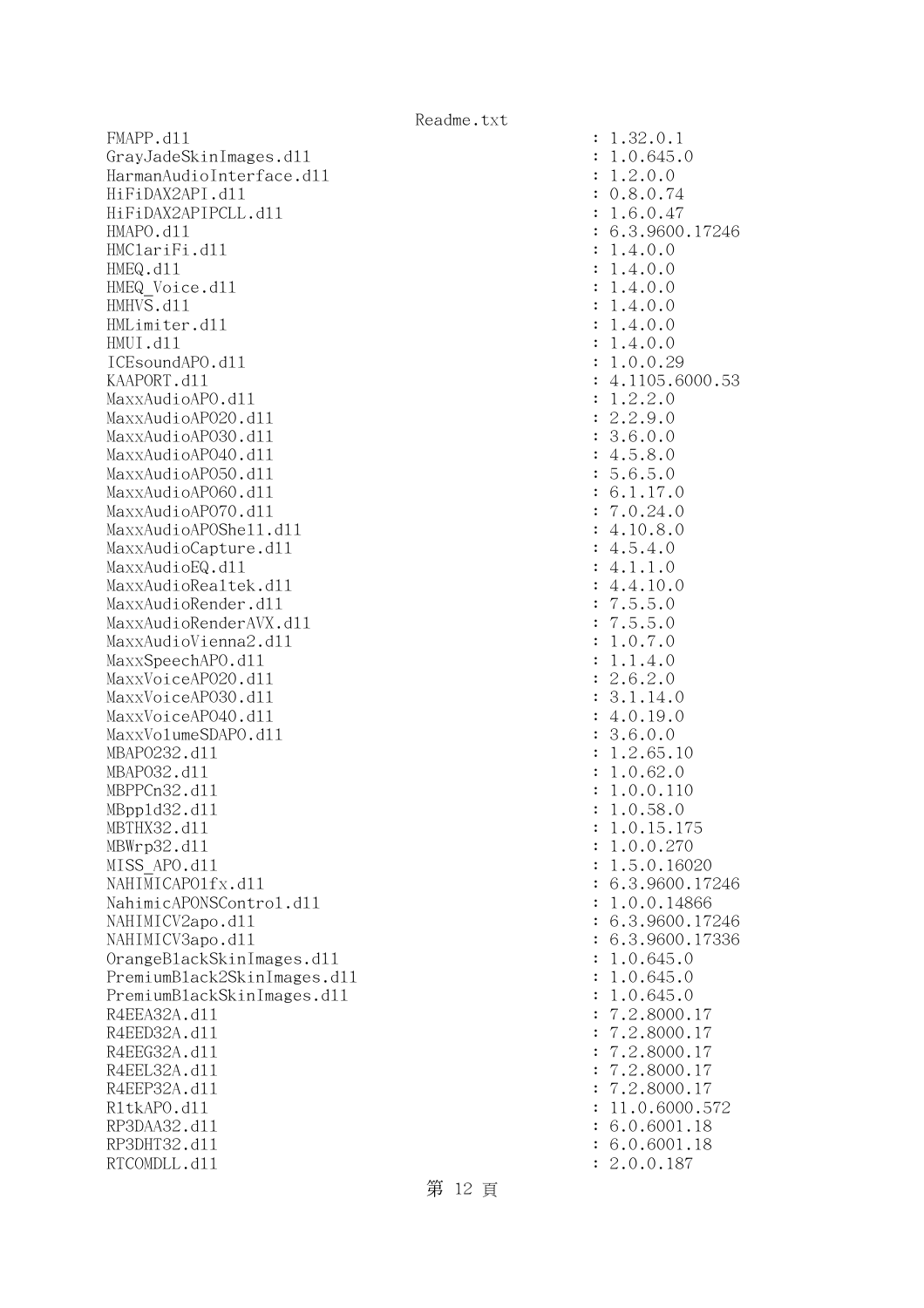RtDataProc.dll RTEED32A.d11 RTEEG32A.d11 RTEEL32A.d11 RTEEP32A.d11 RtkApoApi.dl1 RtkCfg.dll RtkCoInstII.d11 RtkCoLDR.d11 RtkPgExt.dl1 RtkXInterface.dl1 Rt1CPAPI.d11 SEAP032.d11 SECOMN32.d11 SEHDHF32.d11 SEHDRA32.d11 SFAPO.d11 SFCOM.d11 SFFXComm.d11 SFFXDAPO.d11 SFFXHAPO.d11 SFFXProc.dl1 SFFXSAPO.d11 SFNHK.d11 SFSS APO.dl1 s13apo32.d11 slcc3d32.d11 slcnt32.dl1 slcshp32.dl1 slcsii32.dl1 slgeq32.dl1 slh36032.dl1 slhlim32.dl1 s1Init32.d11 slmaxv32.dl1 slprp32.dl1 sltech32.d11 s1tshd32.d11 sluapo32.dl1  $slvipp32$ .dll slviq32.dl1 SRAPO.d11 SRCOM.d11 SRRPTR.d11 SRSHP360.d11 SRSTSHD.d11 SRSTSXT.d11 SRSWOW.d11 tadefxapo.dl1 tadefxapo2.dl1 tbb waves.dll TepeqAPO.d11 ToastD11.d11 tosade.d11 tosasfapo32.dl1 toseaeapo32.dl1

| $\ddot{\cdot}$ | 0.0.17<br>1                                                                                                        |
|----------------|--------------------------------------------------------------------------------------------------------------------|
| $\ddot{\cdot}$ | $\ddot{\phantom{0}}$<br>.6001<br>6<br>1<br>33                                                                      |
| $\ddot{\cdot}$ | $\ddot{\phantom{0}}$<br>$\mathbf 1$<br>6<br>.6001<br>33                                                            |
| $\ddot{\cdot}$ | $\mathbf{1}$<br>33<br>$\ddot{\phantom{a}}$<br>.6001<br>6                                                           |
|                | $\mathbf 1$<br>$\ddot{\phantom{0}}$<br>$\ddot{\phantom{a}}$<br>33<br>6                                             |
| $\ddot{\cdot}$ | 6001                                                                                                               |
| $\ddot{\cdot}$ | $\overline{92}$<br>$\ddot{\phantom{0}}$<br>$\cdot$ 1.<br>$\mathbf{1}$<br>$\overline{0}$                            |
| $\ddot{\cdot}$ | $\mathbf 1$<br>$\ddot{\phantom{a}}$<br>$\overline{0}$ .<br>$\overline{7}$<br>$\ddot{\phantom{a}}$<br>$\mathcal{O}$ |
| $\ddot{\cdot}$ | $\overline{c}$<br>$\ddot{\phantom{a}}$<br>$\ddot{\phantom{0}}$<br>$\ddot{\phantom{a}}$<br>5<br>3<br>9              |
| $\ddot{\cdot}$ | $\mathbf 1$<br>$\ddot{\phantom{a}}$<br>0.0<br>$\mathbf{1}$                                                         |
| $\ddot{\cdot}$ | .0.6000.<br>6<br>351                                                                                               |
|                | .0.0                                                                                                               |
| $\ddot{\cdot}$ | $\frac{1}{2}$<br>.13                                                                                               |
| $\ddot{\cdot}$ | .0.2<br>$\ddot{\phantom{a}}$<br>6                                                                                  |
| $\ddot{\cdot}$ | $\ddot{\phantom{0}}$<br>48                                                                                         |
| $\ddot{\cdot}$ | $.0.7$<br>$.0.7$<br>2 2 2 3 3<br>48                                                                                |
| $\ddot{\cdot}$ | .0.<br>$\overline{7}$<br>48                                                                                        |
| $\ddot{\cdot}$ | $\cdot$ 0<br>$\ddot{\phantom{a}}$<br>$\overline{7}$<br>48                                                          |
| $\ddot{\cdot}$ | .0.0<br>$\ddot{\phantom{0}}$<br>16                                                                                 |
|                |                                                                                                                    |
| $\ddot{\cdot}$ | .0.0<br>$\ddot{\phantom{a}}$<br>16                                                                                 |
| $\ddot{\cdot}$ | .0.0<br>$\ddot{\phantom{a}}$<br>13                                                                                 |
| $\ddot{\cdot}$ | .0.0.<br>13                                                                                                        |
| $\ddot{\cdot}$ | .0.0.<br>13                                                                                                        |
| $\ddot{\cdot}$ | 222231<br>$\cdot$ 0<br>13<br>.0.                                                                                   |
| $\ddot{\cdot}$ | $\cdot$ 0<br>13<br>.0.                                                                                             |
|                | $\frac{1}{6}$<br>.0.0.                                                                                             |
| $\ddot{\cdot}$ |                                                                                                                    |
| $\ddot{\cdot}$ | $\cdot$ 6<br>.0.<br>7270                                                                                           |
| $\ddot{\cdot}$ | .14.0<br>3                                                                                                         |
| $\ddot{\cdot}$ | $\frac{1}{6}$ .<br>$\frac{5}{6}$ .<br>$\mathbf{1}$<br>0.100                                                        |
| $\ddot{\cdot}$ | 3<br>$\frac{1}{2}$ .<br>$\ddot{\phantom{0}}$<br>14.0                                                               |
| $\ddot{\cdot}$ | 3<br>$\cdot$ <sup>0</sup>                                                                                          |
| $\ddot{\cdot}$ | $\frac{1}{1}$<br>3<br>$\ddot{\phantom{a}}$<br>$\cdot$ <sup>0</sup><br>$\cdot$ 0                                    |
| $\ddot{\cdot}$ | $\mathbf{1}$<br>$\mathbf 1$<br>$\cdot$ 0<br>$\ddot{\phantom{a}}$<br>$\ddot{\phantom{0}}$<br>$\overline{O}$         |
|                |                                                                                                                    |
| $\ddot{\cdot}$ | $\frac{2}{0}$<br>$\ddot{\phantom{0}}$<br>$\overline{1}$<br>$\cdot$ 0<br>$\ddot{\phantom{0}}$<br>$\mathcal{O}$      |
| $\ddot{\cdot}$ | $\overline{c}$<br>$\ddot{\phantom{0}}$<br>$\cdot$ <sup>0</sup><br>$\mathbf 1$                                      |
| $\ddot{\cdot}$ | $\mathbf{1}$<br>$\ddot{\phantom{0}}$<br>$\cdot$ <sup>0</sup><br>$\frac{3}{1}$<br>$\mathbf{1}$                      |
| $\ddot{\cdot}$ | $\overline{c}$<br>$\mathbf{1}$<br>$\ddot{\phantom{0}}$<br>$\ddot{\phantom{a}}$<br>$\mathcal{O}$                    |
| $\ddot{\cdot}$ | $\overline{0}$ .<br>$\mathbf 1$<br>$\ddot{\phantom{0}}$<br>$\overline{0}$ .<br>$\mathbf 1$                         |
| $\ddot{\cdot}$ | 5<br>$\ddot{\phantom{0}}$<br>3<br>$\overline{\phantom{a}}$<br>14<br>$\cdot$ 0                                      |
|                | $\overline{1}$<br>$\cdot$ 2<br>.0.0                                                                                |
| $\ddot{\cdot}$ |                                                                                                                    |
| $\ddot{\cdot}$ | .3.24.0<br>$\overline{c}$                                                                                          |
| $\ddot{\cdot}$ | 0.1.0<br>$\ddot{\phantom{a}}$<br>$\mathbf 1$                                                                       |
| $\ddot{\cdot}$ | $\overline{c}$<br>$\ddot{\phantom{0}}$<br>$1$ .<br>0.0                                                             |
| $\ddot{\cdot}$ | 0.0.<br>59<br>4.                                                                                                   |
| $\ddot{\cdot}$ | 4.0.0.<br>59                                                                                                       |
| $\ddot{\cdot}$ | 4.0.0.59                                                                                                           |
| $\ddot{\cdot}$ | 1.0.0<br>$\mathbf 1$<br>$\ddot{\phantom{0}}$                                                                       |
|                | $\mathbf{1}$<br>$\mathbf 1$<br>$\ddot{\phantom{0}}$<br>.4.0                                                        |
| $\ddot{\cdot}$ |                                                                                                                    |
| $\ddot{\cdot}$ | $\ddot{\phantom{a}}$<br>$\overline{c}$<br>.0.0<br>3                                                                |
| $\ddot{\cdot}$ | $\cdot$ 1.<br>3.0<br>$\mathbf 1$                                                                                   |
| $\ddot{\cdot}$ | 0.1<br>$\mathbf{1}$<br>$\ddot{\phantom{0}}$<br>.12                                                                 |
| $\ddot{\cdot}$ | 2.0<br>$\ddot{\phantom{a}}$<br>$\ddot{\phantom{a}}$<br>$\mathbf 1$<br>$\overline{c}$                               |
| $\ddot{\cdot}$ | 4.4.2015                                                                                                           |
| $\ddot{\cdot}$ | .1.0.0<br>1                                                                                                        |
| $\ddot{\cdot}$ | 0.0.<br>$\mathbf 1$<br>$\ddot{\phantom{a}}$<br>$\overline{c}$                                                      |
|                |                                                                                                                    |
| $\ddot{\cdot}$ | $\overline{0}$ .<br>$\ddot{\phantom{0}}$<br>.12<br>1<br>$\mathbf 1$                                                |
| $\ddot{\cdot}$ | $\overline{c}$<br>$\ddot{\phantom{a}}$<br>$1$ .<br>$\ddot{\phantom{0}}$<br>$\mathbf 1$<br>$\overline{O}$           |
| $\ddot{\cdot}$ | $\ddot{\phantom{a}}$<br>1.0.0<br>$\overline{c}$                                                                    |

第 13 頁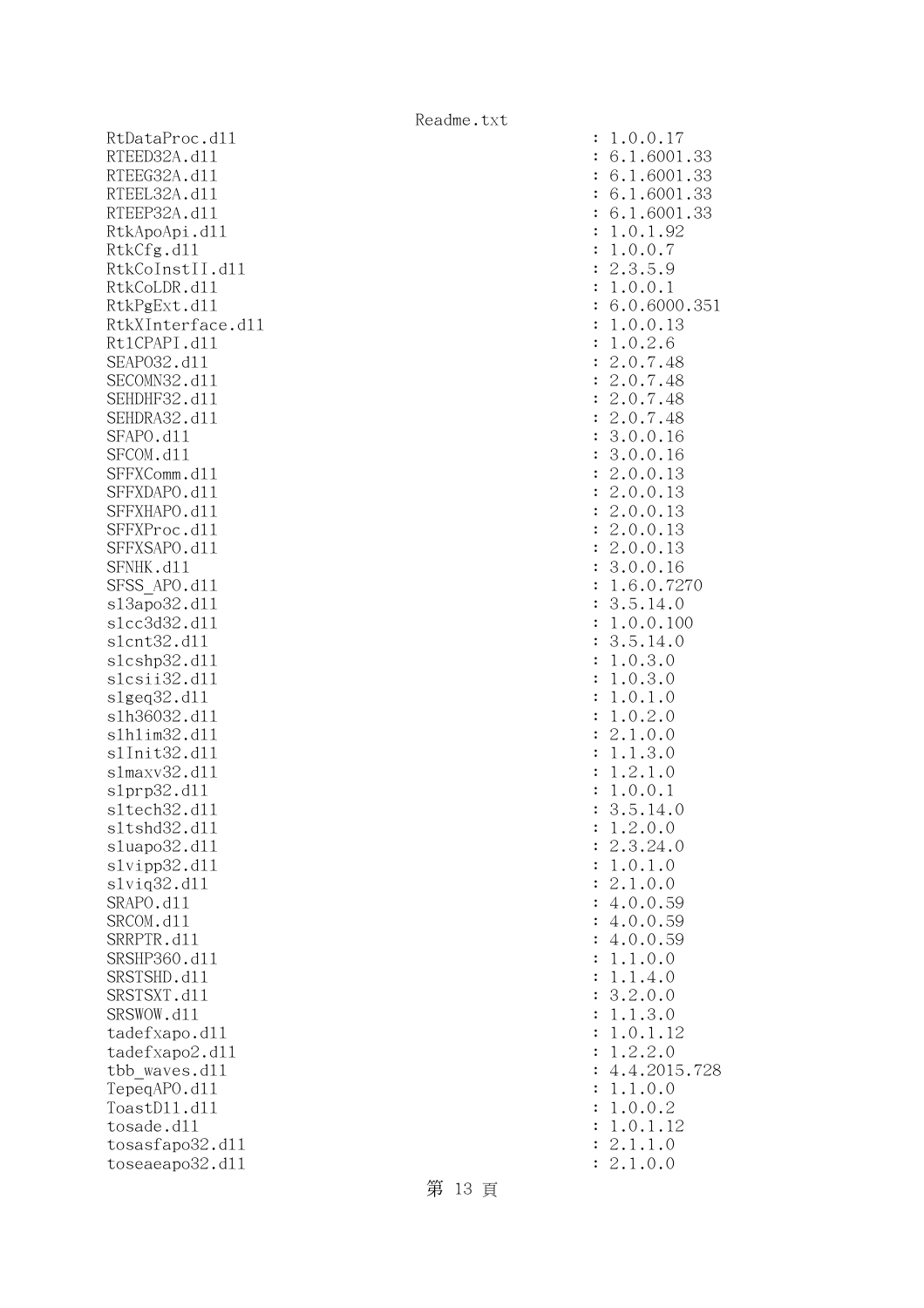|                                                 | Readme.txt |                |              |
|-------------------------------------------------|------------|----------------|--------------|
| tossaeapo32.d11                                 |            |                | : 2.1.1.0    |
| tossaemaxapo32.d11                              |            |                | : 1.1.2.0    |
| WavesGUILib.d11                                 |            |                | : 4.4.5.0    |
| WavesLib.d11                                    |            |                | : 5.9.7.0    |
| WhiteJadeSkinImages.dl1                         |            |                | : 1.0.645.0  |
| RCORES.dat                                      |            |                | : 1.5.6.9    |
|                                                 |            |                |              |
| Vista, Win7, Win8, Win8.1, Win10 driver for x64 |            |                |              |
| RTKVHD64.sys                                    |            |                | : 6.0.1.8186 |
| AERTSr64.exe                                    |            |                | : 1.0.64.10  |
| CreateRtkToastLnk.exe                           |            |                |              |
|                                                 |            |                | : 1.0.0.1    |
| CXAPOAgent64.exe                                |            |                | : 1.1.0.0    |
| DTSAudioService64.exe                           |            |                | : 1.0.0.0    |
| DTSU2PAuSrv64.exe                               |            |                | : 2.1.1.0    |
| EP64.exe                                        |            |                | : 1.0.0.3    |
| FMAPP.exe                                       |            |                | : 1.64.0.12  |
| ICEsoundService.exe                             |            |                | : 1.0.0.26   |
| MaxxAudioMeters64.exe                           |            |                | : 4.1.8.0    |
| RAVBg64.exe                                     |            |                | : 1.0.0.276  |
| RAVCp164.exe                                    |            |                | : 1.0.0.1098 |
| RtkAudioService64.exe                           |            |                | : 1.0.0.85   |
| RtkNGUI64.exe                                   |            |                | : 1.0.645.0  |
| Rt1Upd64.exe                                    |            |                | : 3.0.0.7    |
| vncuti164.exe                                   |            |                | : 1.0.0.45   |
| GWfilt64.sys                                    |            |                | : 6.10.0.3   |
| $mbf$ ilt $64$ .sys                             |            |                | : 6.10.0.8   |
| RTSnMg64.cp1                                    |            |                | : 1.0.0.62   |
| AERTAC64.d11                                    |            |                | : 2.12.64.0  |
| AERTAR64.d11                                    |            |                | : 1.0.64.11  |
| AudioLibW1064.dl1                               |            |                | : 1.0.2.0    |
| AudysseyEfx.d11                                 |            |                | : 1.0.0.30   |
| BlackBlueSkinImages64.dll                       |            |                | : 1.0.645.0  |
| BlackJadeSkinImages64.dl1                       |            |                | : 1.0.461.0  |
| BlackSkinImages64.dll                           |            |                | : 1.0.645.0  |
| Caf64api.d11                                    |            |                | : 3.0.0.1    |
| CAF64AP02.d11                                   |            |                | : 2.51.0.0   |
| CONEQMSAPO.d11                                  |            |                | 1.0.0.19     |
| CONEQMSAPOGUILibrary.d11                        |            | $\ddot{\cdot}$ | 1.0.0.4      |
| CX32APO.d11                                     |            | :              | 1.74.0.0     |
| CX64APO.d11                                     |            | $\ddot{\cdot}$ | 1.74.0.0     |
| CX64Proxy.d11                                   |            |                | : 1.2.0.0    |
| DarkSkinImages64.d11                            |            |                | : 1.0.645.0  |
| DAX3APOProp.d11                                 |            | $\ddot{\cdot}$ | 1.1.3.10     |
| DAX3APOv251.d11                                 |            | :              | 1.1.3.10     |
| DDPA64.d11                                      |            | :              | 7.6.5.1      |
|                                                 |            |                |              |
| DDPA64F3.d11                                    |            | :              | 7.6.7.2      |
| DDPD64A.d11                                     |            | :              | 7.6.5.1      |
| DDPD64AF3.d11                                   |            | :              | 7.6.7.2      |
| DDP064A.d11                                     |            | :              | 7.6.5.1      |
| DDP064AF3.d11                                   |            | :              | 7.6.7.2      |
| DDPP64A.d11                                     |            | :              | 7.6.5.1      |
| DDPP64AF3.d11                                   |            | :              | 7.6.7.2      |
| Do1byDAX2APOProp.d11                            |            |                | 0.8.0.32     |
| Do1byDAX2APOv201.d11                            |            |                | 0.8.0.32     |
| Do1byDAX2APOv211.d11                            |            |                | 0.8.0.32     |
| Do1byDAX2APOv11dp.d11                           |            |                | 1.6.0.47     |

第 14 頁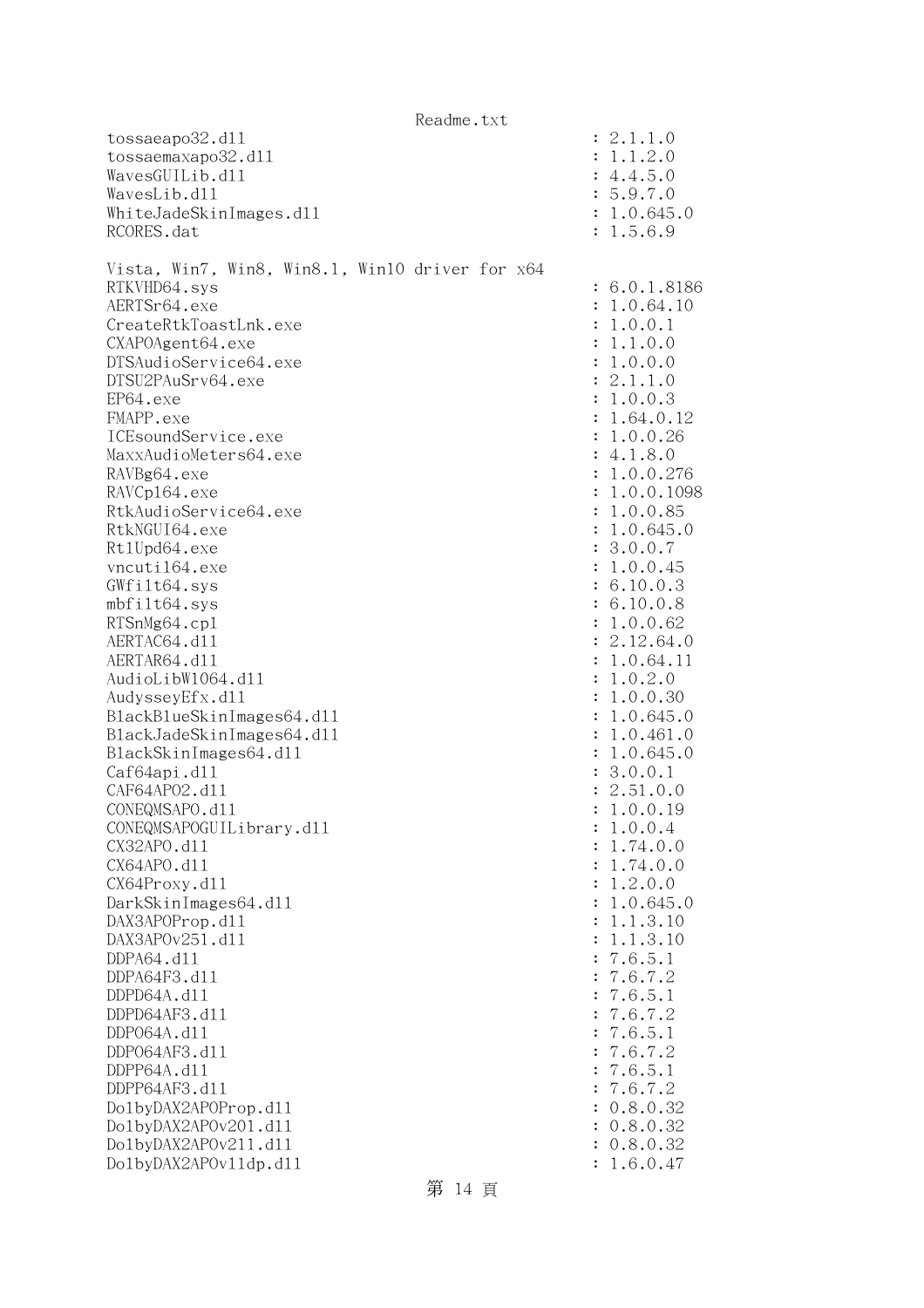DTSBassEnhancementDLL64.dll DTSBoostDLL64.dl1 DTSGainCompensatorDLL64.dl1 DTSGFXAP064.dl1 DTSGFXAPONS64.dl1 DTSLFXAP064.dl1 DTSLimiterDLL64.dl1 DTSNeoPCDLL64.dl1 DTSS2HeadphoneDLL64.dl1 DTSS2SpeakerDLL64.dl1 DTSSymmetryDLL64.dl1 DTSU2PGFX64.dl1 DTSU2PLFX64.d11 DTSU2PREC64.d11 DTSVoiceClarityDLL64.dl1 FMAP032.d11 FMAP064.d11 FMAPP.d11 FM Speech PP64.dll GrayJadeSkinImages64.dll HarmanAudioInterface.dl1 HiFiDAX2API.d11 HiFiDAX2APIPCLL.dll : 1.6.0.47 HMAPO.d11 HMClariFi.dll HMEQ.d11 : 1.4.0.0 HMEQ Voice.dll HMHVS.d11 HMLimiter.dl1 HMUI.d11 : 1.4.0.0 ICEsoundAP064.dl1 IntelSSTAPO.dl1 IntelSstCApoPropPage.dll KAAPORT64.dll MaxxAudioAP020.dll MaxxAudioAP030.dll MaxxAudioAPO4064.dll MaxxAudioAP05064.dll MaxxAudioAP06064.dll MaxxAudioAPO7064.dll MaxxAudioAPOShe1164.dll MaxxAudioCapture64.dll MaxxAudioEQ64.dll MaxxAudioRealtek64.dll MaxxAudioRender64.dll MaxxAudioRenderAVX64.dll MaxxAudioVienna264.dll MaxxSpeechAPO.d11 MaxxSpeechAP064.dl1 MaxxVoiceAP02064.dll MaxxVoiceAP030.dll MaxxVoiceAP03064.dll MaxxVoiceAPO4064.dll MaxxVolumeSDAPO.dl1 MBAP0232.d11 MBAP0264.dl1

| $\ddot{\cdot}$      | T<br>.0.0.1                                             |
|---------------------|---------------------------------------------------------|
| $\ddot{\cdot}$      | .0.0.1<br>1                                             |
|                     | .0.0.1<br>1                                             |
| $\ddot{\cdot}$      |                                                         |
| $\ddot{\cdot}$      | .0.0.3<br>1                                             |
| $\ddot{\cdot}$      | .0.0.3<br>1                                             |
| $\ddot{\cdot}$      | .0.0.3<br>1                                             |
|                     | .0.0.1<br>1                                             |
| $\ddot{\cdot}$      |                                                         |
| $\ddot{\cdot}$      | .0.0.1<br>1                                             |
| $\ddot{\cdot}$      | .0.0.1<br>1                                             |
| $\ddot{\cdot}$      | .0.0.1<br>$\mathbf 1$                                   |
| $\ddot{\cdot}$      | $\mathbf 1$<br>.0.0.1                                   |
|                     | 2.1.1.0                                                 |
| $\vdots$ : $\vdots$ |                                                         |
|                     | 2.1.1.0                                                 |
|                     | 2.1.1.0                                                 |
| $\ddot{\cdot}$      | 1.0.0.1                                                 |
| $\ddot{\cdot}$      | 50.5.4.68                                               |
|                     | 80.6.3.66                                               |
| $\vdots$            |                                                         |
|                     | 1.64.0.1                                                |
| $\ddot{\cdot}$      | 80.16.100.125                                           |
| $\ddot{\cdot}$      | 1.0.645.0                                               |
| $\ddot{\cdot}$      | 1.2.0.0                                                 |
| $\ddot{\cdot}$      | 0.8.0.74                                                |
|                     | 1.6.0.47                                                |
| $\ddot{\cdot}$      |                                                         |
| $\ddot{\cdot}$      | 6.3.9600.17336                                          |
| $\ddot{\cdot}$      | 1.4.0.0                                                 |
| $\ddot{\cdot}$      | 1.4.0.0                                                 |
| $\ddot{\cdot}$      | .4.0.0<br>1                                             |
| $\ddot{\cdot}$      | .4.0.0<br>1                                             |
|                     | .4.0.0<br>1                                             |
| $\ddot{\cdot}$      |                                                         |
| $\ddot{\cdot}$      | .4.0.0<br>1                                             |
| $\ddot{\cdot}$      | .0.0.29<br>1                                            |
| $\ddot{\cdot}$      | .1.37.0<br>$\mathbf 1$                                  |
| $\ddot{\cdot}$      | 1.37.0<br>$\mathbf 1$<br>$\ddot{\phantom{0}}$           |
| $\ddot{\cdot}$      | 1105.6000.53<br>4.                                      |
|                     |                                                         |
|                     | 2.2.9.0                                                 |
| $\vdots$ :          | 3.6.0.0                                                 |
|                     | 4.5.8.0                                                 |
| $\vdots$            | 5.6.<br>5.<br>0                                         |
| $\ddot{\cdot}$      | 6.1.17.0                                                |
| $\ddot{\cdot}$      | 7.0.24.0                                                |
|                     |                                                         |
| $\ddot{\cdot}$      | 4.10.8.0                                                |
| $\ddot{\cdot}$      | 4.5.4.0                                                 |
| $\ddot{\cdot}$      | 4.1.1.0                                                 |
| $\ddot{\cdot}$      | 4.4.10.0                                                |
| $\ddot{\cdot}$      | 7.5.5.<br>$\overline{O}$                                |
| $\ddot{\cdot}$      | 7.5.5.<br>$\overline{O}$                                |
|                     |                                                         |
| $\ddot{\cdot}$      | .0.7.<br>$\overline{O}$<br>$\mathbf 1$                  |
| $\ddot{\cdot}$      | .1.4.0<br>$\mathbf 1$                                   |
| $\ddot{\cdot}$      | 1.4<br>$\cdot$ 0<br>$\mathbf 1$<br>$\ddot{\phantom{0}}$ |
| $\ddot{\cdot}$      | 2.6.2.0                                                 |
| $\ddot{\cdot}$      | 3.1.<br>14.0                                            |
|                     |                                                         |
| $\ddot{\cdot}$      | 3.1.<br>14.0                                            |
| $\ddot{\cdot}$      | 4.0.19.0                                                |
| $\ddot{\cdot}$      | 3.6.0.0                                                 |
| $\ddot{\cdot}$      | 1.2.65.10                                               |
| $\ddot{\cdot}$      | 1.2.65.10                                               |
|                     |                                                         |

第 15 頁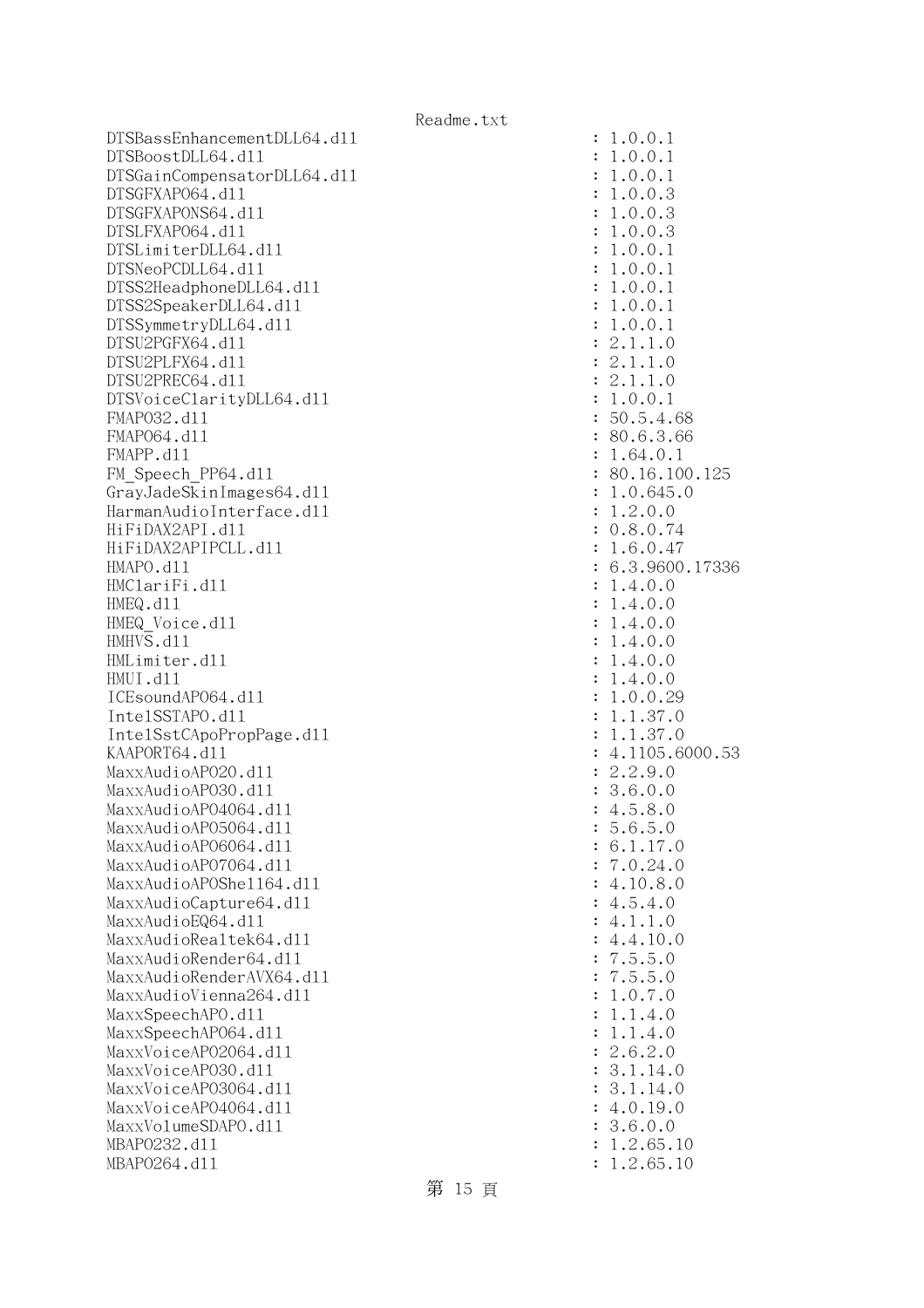MBAPO32.d11 : 1.0.62.0 MBAP064.d11 : 1.0.62.0 MBPPCn64.d11 : 1.0.0.110 MBppld64.dll : 1.0.58.0 MBTHX32.d11 : 1.0.15.175 MBTHX64.d11 : 1.0.15.175 MBWrp64.dll : 1.0.0.270 MISS APO.d11 : 1.5.0.16020 NAHIMICAPO1fx.dl1 : 6.3.9600.17246 NahimicAPONSControl.dl1 : 1.0.0.14866 NAHIMICV2apo.dll : 6.3.9600.17246 NAHIMICV3apo.dll : 6.3.9600.17336 OrangeBlackSkinImages64.dll : 1.0.645.0 PremiumBlack2SkinImages64.dll : 1.0.645.0 PremiumBlackSkinImages64.dll : 1.0.645.0 R4EEA64A.d11 : 7.2.8000.17 R4EED64A.d11 : 7.2.8000.17 R4EEG64A.d11 : 7.2.8000.17 R4EEL64A.d11 : 7.2.8000.17 R4EEP64A.d11 : 7.2.8000.17 RCoInstII64.dl1 : 2.3.5.9 R1tkAPO.d11 : 11.0.6000.572 R1tkAP064.d11 : 11.0.6000.572 RP3DAA64.d11 : 6.0.6001.18 RP3DHT64.d11 : 6.0.6001.18 RtCOM64.d11 : 2.0.0.187 RTCOMDLL.d11 : 2.0.0.187 RtDataProc.d11 : 1.0.0.17 RtDataProc64.dl1 : 1.0.0.17 RTEED64A.d11 : 6.1.6001.33 RTEEG64A.d11 : 6.1.6001.33 RTEEL64A.d11 : 6.1.6001.33 RTEEP64A.d11 : 6.1.6001.33 RtkApi64.dl1 : 1.0.1.92 RtkCfg.dl1 : 1.0.0.6 RtkCfg64.dll : 1.0.0.7 RtkCoLDR64.d11 : 1.0.0.1 RtkWovApi.dll : 1.0.0.9 RtkXInterface.dll : 1.0.0.13 RtkXInterface64.dll : 1.0.0.13 Rt1CPAPI.d11 : 1.0.2.6 Rt1CPAPI64.d11 : 1.0.2.6 RtPgEx64.d11 : 6.0.6000.351 SEAPO32.d11 : 2.0.7.48 SEAPO64.d11 : 2.0.7.48 SECOMN32.d11 : 2.0.7.48 SECOMN64.d11 : 2.0.7.48 SEHDHF32.d11 : 2.0.7.48 SEHDHF64.d11 : 2.0.7.48 SEHDRA32.d11 : 2.0.7.48 SEHDRA64.d11 : 2.0.7.48 SFAP064.d11 : 3.0.0.16 SFCOM.d11 : 3.0.0.11 : 3.0.0.11 SFCOM64.d11 : 3.0.0.16 SFComm64.d11 : 2.0.0.13 SFDAP064.d11 : 2.0.0.13

第 16 頁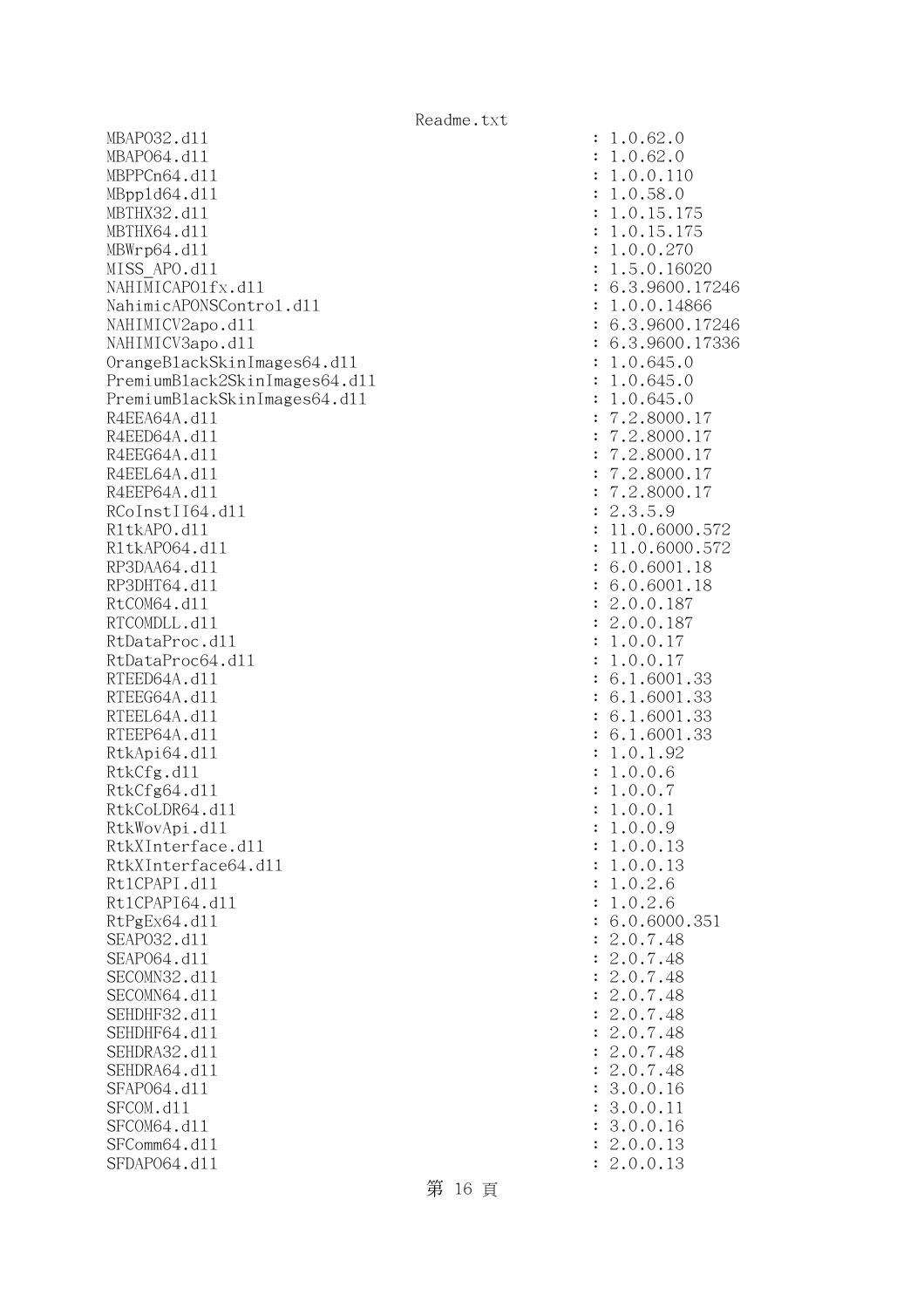|                           | Readme.txt |                |
|---------------------------|------------|----------------|
| SFHAP064.d11              |            | : 2.0.0.13     |
| SFNHK64.d11               |            | 3.0.0.16       |
| SFProc64.d11              |            | 2.0.0.13       |
| SFSAP064.d11              |            | 2.0.0.13       |
| SFSS APO.d11              |            | 1.6.0.7270     |
| s13apo64.d11              |            | 3.5.14.0       |
| s1cc3d64.d11              |            | 1.0.0.100      |
| s1cnt64.d11               |            | 3.5.14.0       |
| s1cshp64.d11              |            | 1.0.3.0        |
| slcsii64.dll              |            | 1.0.3.0        |
| slgeq64. d11              |            | 1.0.1.0        |
| s1h36064.d11              |            | 1.0.2.0        |
| s1h1im64.d11              |            | 2.1.0.0        |
| s1Init64.d11              |            | 1.1.3.0        |
| slmaxv64.dll              |            | 1.2.1.0        |
| slprp64.d11               |            | 1.0.0.1        |
| s1tech64.d11              |            | : 3.5.14.0     |
| sltshd64.dll              |            | : 1.2.0.0      |
| sluapo64.dll              |            | 2.3.24.0       |
| slvipp64.dll              |            | : 1.0.1.0      |
| $s1$ viq $64. d11$        |            | 2.1.0.0        |
| SRAP064.d11               |            | : 4.0.0.59     |
| SRCOM.d11                 |            | : 4.0.0.59     |
| SRCOM64.d11               |            | : 4.0.0.59     |
| SRRPTR64.d11              |            | : 4.0.0.59     |
|                           |            |                |
| SRSHP64.d11               |            | 1.1.0.0        |
| SRSTSH64.d11              |            | : 1.1.4.0      |
| SRSTSX64.d11              |            | : 3.2.0.0      |
| SRSWOW64.d11              |            | 1.1.3.0        |
| tadefxapo.d11             |            | 1.0.1.12       |
| tadefxapo264.dll          |            | 1.2.2.0        |
| tbb waves.dll             |            | : 4.4.2015.728 |
| tepeqapo64.dll            |            | 1.1.0.0        |
| ToastD1164.d11            |            | 1.0.0.2        |
| tosade.d11                |            | 1.0.1.12       |
| tosasfapo64.dll           |            | 2.1.1.0        |
| toseaeapo64.dll           |            | 2.1.0.0        |
| tossaeapo64.dll           |            | 2.1.1.0        |
| tossaemaxapo64.dll        |            | : 1.1.2.0      |
| WavesGUILib64.d11         |            | : 4.4.5.0      |
| WhiteJadeSkinImages64.dll |            | : 1.0.645.0    |
| YamahaAE.d11              |            | : 1.1.3.0      |
| YamahaAE2.d11             |            | : 4.0.0.0      |
| YamahaAE3.d11             |            | : 5.0.4.0      |
| RCORES64.dat              |            | : 1.5.6.9      |
|                           |            |                |

Driver Setup Program : 4.60

//================= Driver Package R2.81

Realtek HD Audio Driver support all of Realtek HD Audio Codec .

 <sup>1.</sup> OS Supporting: Microsoft Windows XP, Windows 2000, Windows Server 2003, Vista, Windows Server 2008, Windows7, Windows 8, Windows 8.1, Windows 10 x86/x64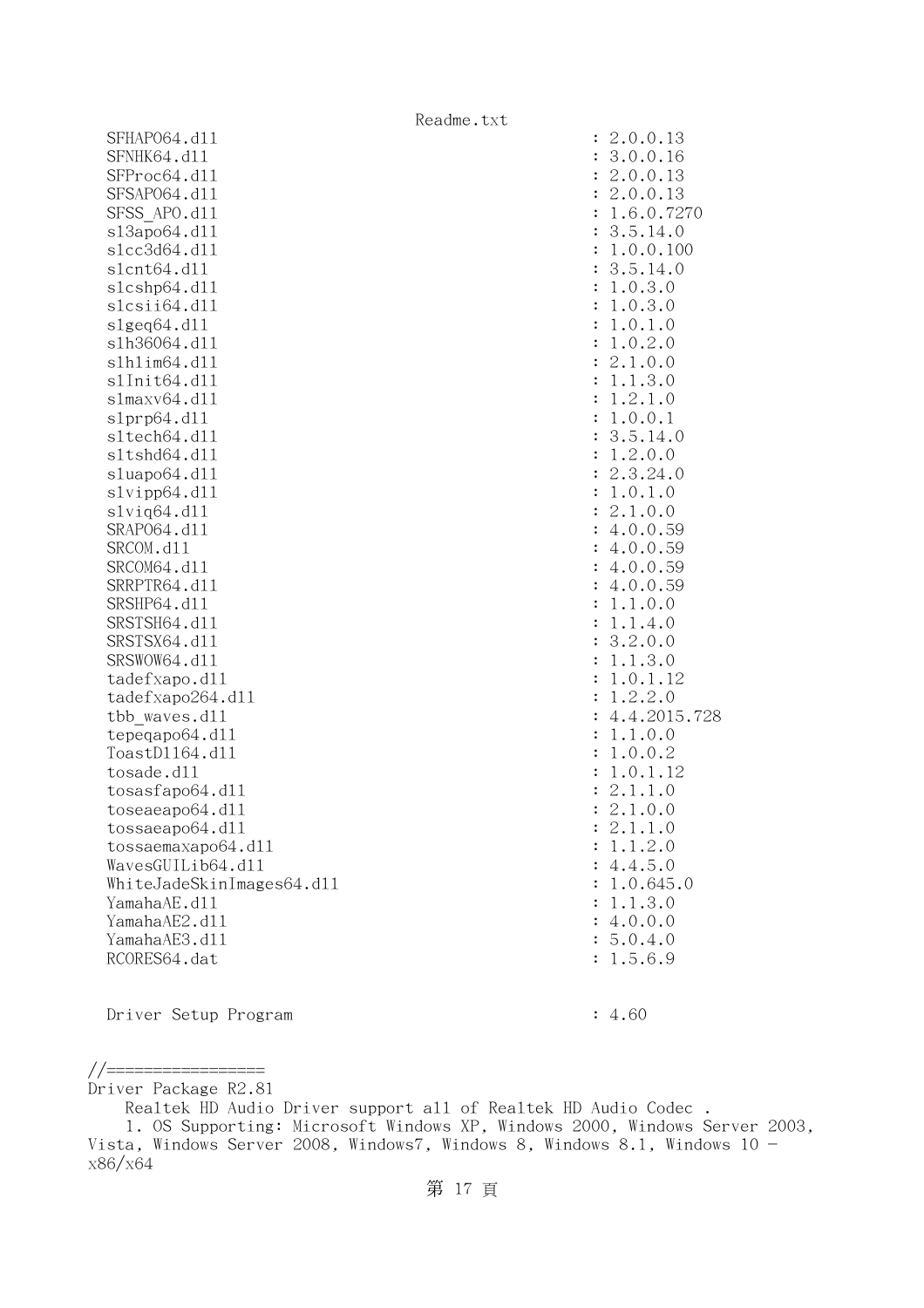2. Add/Fix

 1.) Driver : 1. Customizations. 2. Bug fix.

--------------------------------------------------------

Vista, Win7, Win8, Win8.1, Win10 :

| Vista, Win7, Win8, Win8.1, Win10 driver for x86 |                |              |
|-------------------------------------------------|----------------|--------------|
| RTKVHDA.sys                                     |                | : 6.0.1.8036 |
| AERTSrv.exe                                     |                | : 1.0.32.10  |
| CreateRtkToastLnk.exe                           |                | 1.0.0.1      |
| CXAPOAgent.exe                                  |                | 1.1.0.0      |
| DTSAudioService.exe                             |                | : 1.0.0.0    |
| DTSU2PAuSrv32.exe                               |                | : 2.1.1.0    |
| FMAPP.exe                                       |                | : 1.32.0.11  |
| MaxxAudioMeters.exe                             |                | : 4.1.8.0    |
| RtHDVBg.exe                                     |                | : 1.0.0.258  |
| RtHDVCp1.exe                                    |                | : 1.0.0.1056 |
| RtkAudioService.exe                             |                | : 1.0.0.81   |
| RtkNGUI.exe                                     |                | : 1.0.608.1  |
|                                                 |                |              |
| Rt1Upd.exe                                      |                | : 3.0.0.6    |
| vncutil.exe                                     |                | : 1.0.0.45   |
| mbfilt32.sys                                    |                | : 6.10.0.8   |
| RTSndMgr.cp1                                    |                | : 1.0.0.56   |
| AERTACap.d11                                    |                | : 2.12.32.0  |
| AERTARen.d11                                    |                | : 1.0.32.11  |
| AudioLibW10.d11                                 | $\ddot{\cdot}$ | 1.0.2.0      |
| BlackBlueSkinImages.dl1                         |                | : 1.0.608.1  |
| BlackSkinImages.dl1                             | $\ddot{\cdot}$ | 1.0.608.1    |
| Caf32api.d11                                    |                | : 1.0.0.4    |
| Caf32AP02.d11                                   |                | : 2.34.0.0   |
| CONEQMSAPO.d11                                  |                | : 1.0.0.19   |
| CONEQMSAPOGUILibrary.d11                        |                | : 1.0.0.4    |
| CX32APO.d11                                     | $\ddot{\cdot}$ | 1.68.0.0     |
| CX32Proxy.d11                                   | $\ddot{\cdot}$ | 1.2.0.0      |
| DarkSkinImages.d11                              |                | : 1.0.608.1  |
| DAX3APOProp.d11                                 |                | : 1.0.0.5    |
| DAX3APOv251.d11                                 | $\ddot{\cdot}$ | 1.0.0.5      |
| DDPA32.d11                                      |                | : 7.6.5.1    |
| DDPD32A.d11                                     |                | : 7.6.5.1    |
| DDP032A.d11                                     |                | : 7.6.5.1    |
| DDPP32A.d11                                     |                | : 7.6.5.1    |
| Do1byDAX2APOProp.d11                            |                | : 0.7.5.31   |
| Do1byDAX2APOv201.d11                            |                | : 0.7.5.31   |
| Do1byDAX2APOv211.d11                            |                | : 0.7.5.31   |
| Do1byDAX2APOv11dp.d11                           |                | 1.0.0.5      |
| DTSBassEnhancementDLL.d11                       |                | 1.0.0.1      |
| DTSBoostDLL.d11                                 |                | 1.0.0.1      |
| DTSGainCompensatorDLL.d11                       |                | 1.0.0.1      |
| DTSGFXAPO.d11                                   |                | 1.0.0.3      |
| DTSGFXAPONS.d11                                 |                | 1.0.0.3      |
| DTSLFXAPO.d11                                   |                | 1.0.0.3      |
| DTSLimiterDLL.d11                               |                | 1.0.0.1      |
| DTSNeoPCDLL.d11                                 |                | 1.0.0.1      |
| DTSS2HeadphoneDLL.d11                           |                | 1.0.0.1      |
|                                                 |                |              |

第 18 頁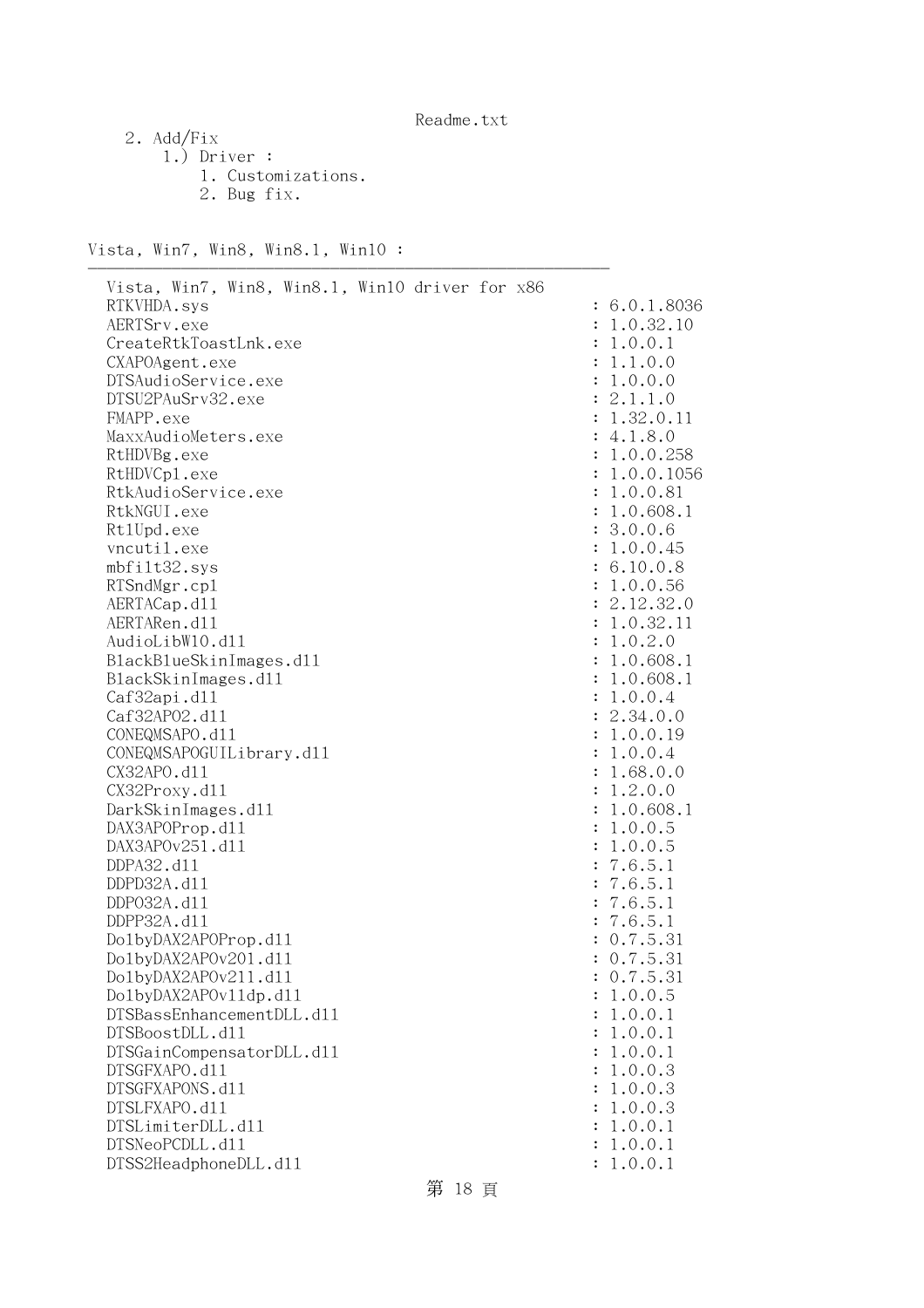DTSS2SpeakerDLL.dll : 1.0.0.1 DTSSymmetryDLL.dl1 : 1.0.0.1 DTSU2PGFX32.dll : 2.1.1.0 DTSU2PLFX32.dll : 2.1.1.0 DTSU2PREC32.dll : 2.1.1.0 DTSVoiceClarityDLL.dll : 1.0.0.1 FMAPO.d11 : 70.5.5.69 FMAPP.d11 : 1.32.0.1 GrayJadeSkinImages.dll : 1.0.608.1 HarmanAudioInterface.dll : 1.2.0.0 HiFiDAX2API.dll : 0.7.5.65 HiFiDAX2APIPCLL.dll : 1.0.0.5 HMAPO.dll : 6.3.9600.17246 HMClariFi.dl1 : 1.4.0.0 HMEQ.dll : 1.4.0.0 HMEQ Voice.dl1 : 1.4.0.0 HMHVS.dll : 1.4.0.0 HMLimiter.dl1 : 1.4.0.0 HMUI.dll : 1.4.0.0  $ICEsoundAPO. d11$  :  $1.0.0.26$ KAAPORT.d11 : 4.1105.6000.53 MaxxAudioAPO.dl1 : 1.2.2.0 MaxxAudioAPO20.dll : 2.2.9.0 MaxxAudioAPO30.dll : 3.6.0.0 MaxxAudioAPO40.dll : 4.5.8.0 MaxxAudioAPO50.dll : 5.6.5.0  $\text{MaxAudio}$ APO60.dll : 6.1.17.0 MaxxAudioAPO70.dll : 7.0.24.0 MaxxAudioAPOShe11.dl1 : 4.10.8.0 MaxxAudioCapture.dll  $4.1.29.0$  $MaxAudioEQ. d11$  : 4.1.1.0 MaxxAudioRealtek.dll : 4.4.10.0 MaxxAudioRender.dl1 : 7.1.60.0 MaxxAudioRenderAVX.dll : 7.1.60.0 MaxxAudioVienna2.dl1 : 1.0.7.0 MaxxSpeechAPO.d11 : 1.1.4.0 MaxxVoiceAP020.dl1 : 2.6.2.0 MaxxVoiceAPO30.d11 : 3.1.14.0 MaxxVoiceAPO40.dl1 : 4.0.19.0 MaxxVolumeSDAPO.dl1 : 3.6.0.0 MBAPO232.d11 : 1.2.16.131 MBAPO32.dll : 1.0.62.0 MBPPCn32.d11 : 1.0.0.110 MBppld32.dll : 1.0.58.0 MBTHX32.d11 : 1.0.15.175 MBWrp32.dll : 1.0.0.270 MISS APO.d11 : 1.5.0.16020 NAHIMICAPO1fx.d11 : 6.3.9600.17246 NahimicAPONSControl.dll : 1.0.0.14866 NAHIMICV2apo.d11 : 6.3.9600.17246 NAHIMICV3apo.dll : 6.3.9600.17246 OrangeBlackSkinImages.dll : 1.0.608.1 PremiumBlack2SkinImages.dl1 : 1.0.608.1 PremiumBlackSkinImages.dll : 1.0.608.1 R4EEA32A.d11 : 7.2.8000.17 R4EED32A.d11 : 7.2.8000.17

## 第 19 頁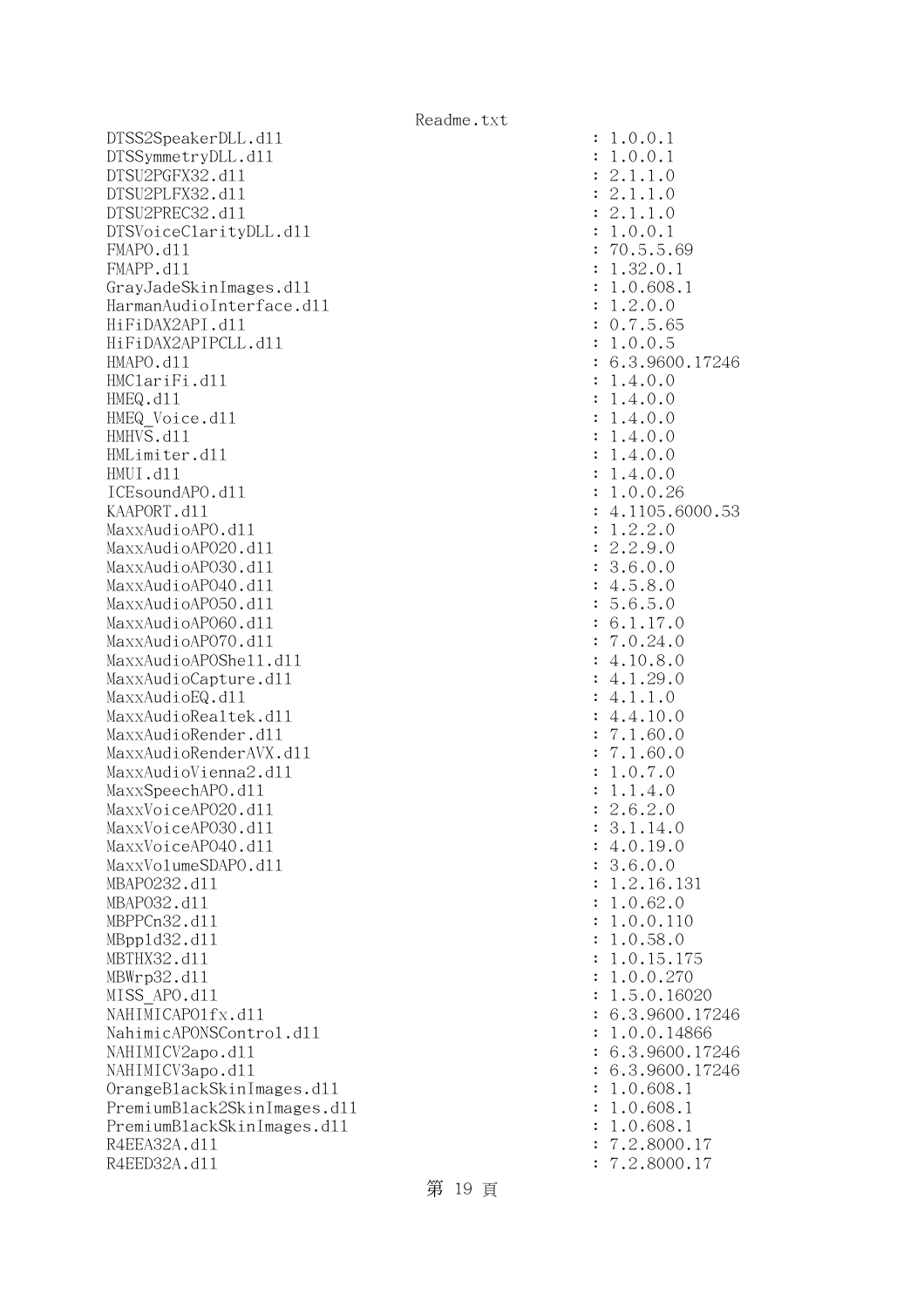R4EEG32A.d11 R4EEL32A.d11 R4EEP32A.d11 R1tkAPO.d11 : 11.0.6000.544 RP3DAA32.d11 RP3DHT32.d11 RTCOMDLL.d11 RtDataProc.dll RTEED32A.d11 RTEEG32A.d11 RTEEL32A.d11 RTEEP32A.d11 RtkApoApi.dl1 RtkCfg.dll RtkCoInstII.d11 RtkCoLDR.d11 RtkPgExt.dl1 RtkXInterface.d11 Rt1CPAPI.d11 SEAP032.d11 SECOMN32.d11 SEHDHF32.d11 SEHDRA32.d11 SFAPO.d11 SFCOM.d11 SFFXComm.dl1 SFFXDAPO.d11 SFFXHAPO.d11 SFFXProc.dl1 SFFXSAPO.d11 SFNHK.d11 SFSS\_APO.d11 s13apo32.d11 slcc3d32.d11 slcnt32.dl1 slcshp32.dl1 slcsii32.dl1 slgeq32.dl1 slh36032.dl1 slhlim32.dl1 s1Init32.d11 slmaxv32.dl1 slprp32.dll s1tech32.d11 s1tshd32.d11 sluapo32.dl1 slvipp32.dll slviq32.dl1 SRAPO.d11 SRCOM.d11 SRRPTR.d11 SRSHP360.d11 SRSTSHD.d11 SRSTSXT.d11 SRSWOW.dl1 tadefxapo.dl1

| $\ddot{\cdot}$                   | 2.8000.17                                                                                                                                    |
|----------------------------------|----------------------------------------------------------------------------------------------------------------------------------------------|
| $\ddot{\cdot}$                   | .8000.                                                                                                                                       |
| $\ddot{\cdot}$                   | $.2.8000.17$<br>$.2.8000.17$<br>$1.0.6000.544$                                                                                               |
| $\ddot{\cdot}$                   | $\mathbf 1$                                                                                                                                  |
| $\ddot{\cdot}$                   | 18<br>.0.6001.<br>6                                                                                                                          |
| $\ddot{\cdot}$                   | .0.6001.18<br>6                                                                                                                              |
| $\ddot{\cdot}$                   | $\overline{c}$<br>.0.0.182                                                                                                                   |
| $\ddot{\cdot}$                   | .0.0.16<br>$\mathbf{1}$                                                                                                                      |
| $\ddot{\cdot}$                   | $\ddot{\phantom{0}}$<br>1.6001.<br>6<br>33                                                                                                   |
|                                  | 1.6001.<br>$\ddot{\phantom{a}}$<br>6<br>33                                                                                                   |
| $\ddot{\cdot}$                   | $\overline{33}$<br>$\ddot{\phantom{a}}$<br>$\ddot{\phantom{a}}$                                                                              |
| $\ddot{\cdot}$                   | 1.6001<br>6<br>33<br>$\ddot{\phantom{a}}$                                                                                                    |
| $\ddot{\cdot}$                   | .1.6001<br>6                                                                                                                                 |
| $\ddot{\cdot}$                   | .0.1.90<br>$\mathbf{1}$                                                                                                                      |
| $\ddot{\cdot}$                   | $\frac{1}{1}$<br>.0.0.7                                                                                                                      |
| $\ddot{\cdot}$                   | $\overline{c}$<br>$\overline{c}$<br>.3<br>.4.                                                                                                |
| $\ddot{\cdot}$                   | .0.0.1<br>$\mathbf 1$                                                                                                                        |
| $\ddot{\cdot}$                   | .0.6000.346<br>6                                                                                                                             |
| $\ddot{\cdot}$                   | .0.0<br>.13<br>$\frac{1}{1}$                                                                                                                 |
| $\ddot{\cdot}$                   | $\cdot$ 0<br>6<br>$\cdot$ 2<br>$\ddot{\phantom{a}}$                                                                                          |
| $\ddot{\cdot}$                   | $\bar{2}$<br>$\overline{a}$<br>$\cdot$ 0<br>$\ddot{\phantom{0}}$<br>$\overline{7}$<br>30                                                     |
| $\ddot{\cdot}$                   | $\overline{c}$<br>$\cdot$ 0<br>$\ddot{\phantom{a}}$<br>$\overline{a}$<br>30<br>$\overline{7}$                                                |
| $\ddot{\cdot}$                   | $\overline{c}$<br>$\cdot$ 0.<br>$\overline{\phantom{a}}$<br>30<br>$\overline{7}$                                                             |
| $\ddot{\cdot}$                   | .0.<br>$\overline{c}$<br>$\overline{\phantom{a}}$<br>30<br>$\overline{7}$                                                                    |
| $\ddot{\cdot}$                   | $\begin{array}{c} 3 \\ 2 \end{array}$<br>0.0.<br>16<br>$\ddot{\phantom{0}}$                                                                  |
| $\ddot{\cdot}$                   | 16<br>.0.0<br>$\ddot{\phantom{a}}$                                                                                                           |
| $\ddot{\cdot}$                   | .0.0.<br>13                                                                                                                                  |
| $\ddot{\cdot}$                   | $\overline{c}$<br>.0.0.<br>13                                                                                                                |
| $\ddot{\cdot}$                   | $\overline{c}$<br>.0.0.<br>13                                                                                                                |
| $\ddot{\cdot}$                   | $\overline{c}$<br>.0.0.<br>13                                                                                                                |
| $\ddot{\cdot}$                   | $\overline{c}$<br>.0.0.<br>13                                                                                                                |
| $\ddot{\cdot}$                   | $\cdot$ 0<br>.0.<br>16                                                                                                                       |
| $\ddot{\cdot}$                   | 3<br>1<br>.0.<br>$\cdot$ 6<br>7270                                                                                                           |
| $\ddot{\cdot}$                   | $\ddot{\phantom{0}}$<br>.14.0                                                                                                                |
| $\ddot{\cdot}$                   | $5.14$<br>$0.0$ .<br>$\frac{3}{1}$<br>$\overline{a}$<br>100                                                                                  |
| $\ddot{\cdot}$                   | 3<br>$\ddot{\phantom{0}}$<br>$\ddot{\phantom{a}}$<br>14.0                                                                                    |
| $\ddot{\cdot}$                   | $rac{5}{0}$ .<br>3<br>$\overline{a}$<br>$\overline{a}$<br>$\mathbf{1}$<br>$\overline{O}$                                                     |
| $\ddot{\cdot}$                   | 3<br>$\overline{0}$ .<br>$\mathbf 1$<br>$\overline{a}$<br>$\ddot{\phantom{a}}$<br>$\overline{0}$                                             |
|                                  | $\ddot{\phantom{a}}$<br>$\mathbf 1$<br>$\cdot$ 0<br>$\cdot$ <sup>0</sup><br>1                                                                |
| $\ddot{\cdot}$<br>$\ddot{\cdot}$ | $\overline{c}$<br>$\ddot{\phantom{a}}$<br>$\overline{a}$<br>$\ddot{\phantom{0}}$<br>$\overline{O}$<br>1<br>$\overline{O}$                    |
| $\ddot{\cdot}$                   | $\overline{c}$<br>$\ddot{\phantom{a}}$<br>$\cdot$ 0<br>$\overline{O}$                                                                        |
| $\ddot{\cdot}$                   | $\frac{1}{2}$<br>$\ddot{\phantom{0}}$<br>$\ddot{\phantom{a}}$<br>$\overline{a}$<br>$\overline{O}$<br>$\mathbf{1}$                            |
| $\ddot{\cdot}$                   | $\frac{3}{1}$<br>$\ddot{\phantom{0}}$<br>$\mathbf{1}$<br>$\ddot{\phantom{a}}$<br>$\ddot{\phantom{a}}$<br>$\overline{O}$                      |
| $\ddot{\cdot}$                   | $\mathbf{1}$<br>$\ddot{\phantom{a}}$<br>$\ddot{\phantom{0}}$<br>$\overline{O}$<br>$\overline{0}$ .<br>1                                      |
| $\ddot{\cdot}$                   | $\ddot{\phantom{0}}$                                                                                                                         |
|                                  | $\frac{5}{2}$<br>$\begin{array}{c} 3 \\ 1 \\ 2 \end{array}$<br>$\ddot{\cdot}$<br>14.0<br>$\ddot{\phantom{0}}$<br>$\overline{O}$<br>$\cdot$ 0 |
| $\ddot{\cdot}$                   | $\overline{\phantom{a}}$<br>$\ddot{\phantom{0}}$                                                                                             |
| $\ddot{\cdot}$                   | 24<br>$\cdot$ <sup>0</sup><br>$\overline{\phantom{a}}$                                                                                       |
| $\ddot{\cdot}$                   | $\frac{1}{2}$<br>$\overline{O}$<br>$1\, .0$<br>$\ddot{\phantom{a}}$                                                                          |
| $\ddot{\cdot}$                   | 1.<br>0.0<br>$\overline{a}$                                                                                                                  |
| $\ddot{\cdot}$                   | 0.0<br>$\ddot{\phantom{a}}$<br>59<br>4.<br>4.<br>4.                                                                                          |
| $\ddot{\cdot}$                   | 59<br>59<br>59<br>0.0<br>$\ddot{\phantom{a}}$                                                                                                |
| $\ddot{\cdot}$                   | 0.0.                                                                                                                                         |
| $\ddot{\cdot}$                   | $\frac{1}{1}$<br>$\ddot{\phantom{a}}$<br>$\cdot$ <sup>0</sup><br>$\frac{1}{1}$<br>$\ddot{\phantom{0}}$<br>$\overline{O}$                     |
| $\ddot{\cdot}$                   | $\overline{a}$<br>$\overline{a}$<br>$\overline{4}$<br>$\ddot{\phantom{a}}$<br>$\overline{O}$                                                 |
| $\ddot{\cdot}$                   | $\frac{1}{2}$<br>$\overline{a}$<br>3<br>.0.<br>$\overline{O}$                                                                                |
| $\ddot{\cdot}$                   | $\overline{a}$<br>$\overline{\phantom{a}}$<br>$\mathbf{1}$<br>3<br>$\overline{a}$<br>$\mathbf{1}$<br>$\mathcal{O}$                           |
| $\ddot{\cdot}$                   | $\mathbf{1}$<br>$\mathbf 1$<br>$\overline{0}$ .<br>12                                                                                        |

第 20 頁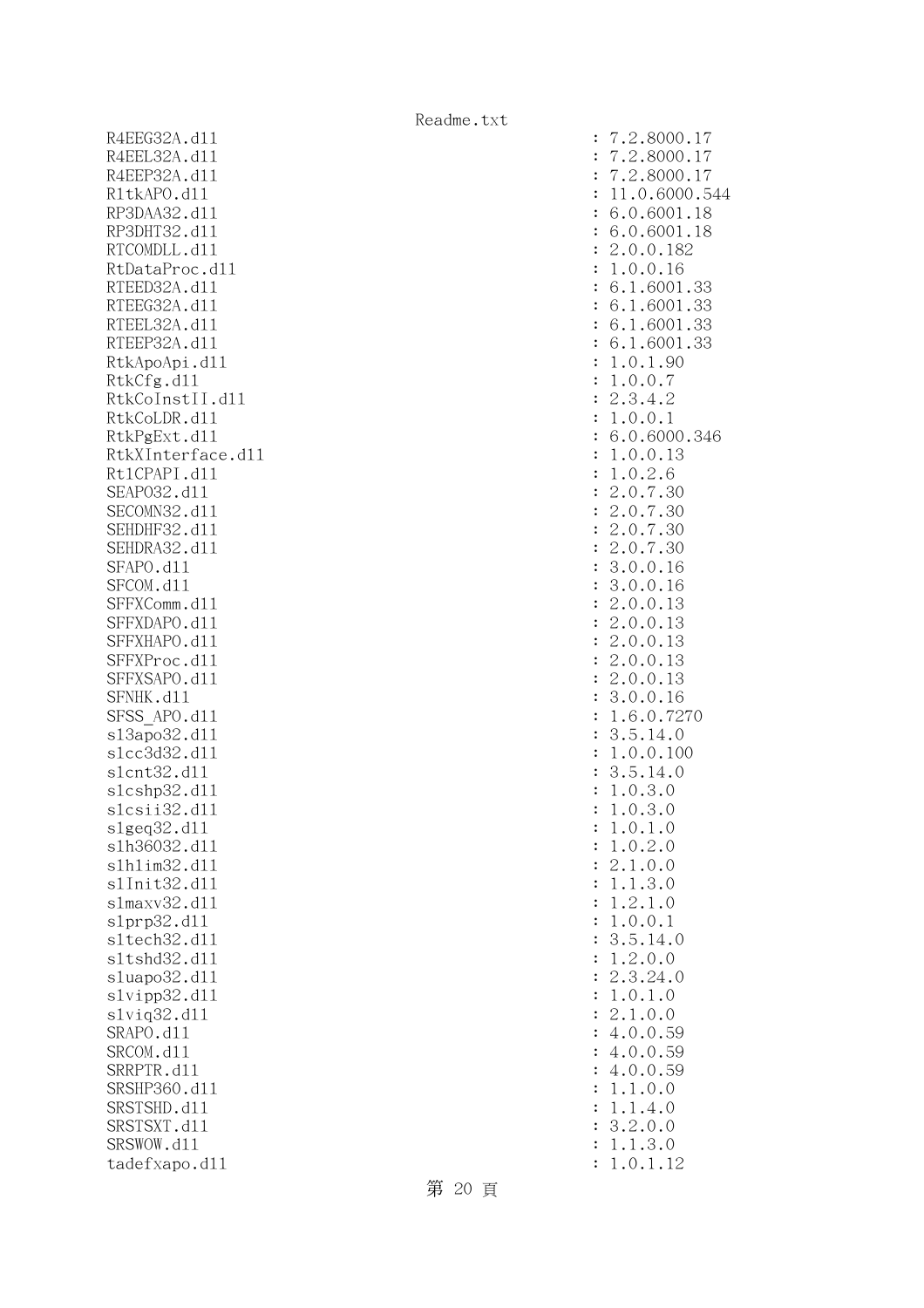|                              |                                                 | Readme.txt |                |                           |
|------------------------------|-------------------------------------------------|------------|----------------|---------------------------|
| tadefxapo2.d11               |                                                 |            |                | : 1.2.2.0                 |
| tbb waves.d11                |                                                 |            |                | : 4.4.2015.728            |
| TepeqAPO.d11                 |                                                 |            |                | : 1.1.0.0                 |
| ToastD11.d11                 |                                                 |            |                | : 1.0.0.2                 |
| tosade.d11                   |                                                 |            |                | : 1.0.1.12                |
| tosasfapo32.d11              |                                                 |            |                | : 2.1.0.0                 |
| toseaeapo32.d11              |                                                 |            |                | : 2.1.0.0                 |
| tossaeapo32.d11              |                                                 |            |                | : 2.1.1.0                 |
| tossaemaxapo32.d11           |                                                 |            |                | : 1.1.1.1                 |
| WavesGUILib.d11              |                                                 |            |                | : 4.4.5.0                 |
| WavesLib.d11                 |                                                 |            |                | : 5.9.7.0                 |
| WhiteJadeSkinImages.dl1      |                                                 |            |                | : 1.0.608.1               |
| RCORES.dat                   |                                                 |            |                | : 1.5.6.9                 |
|                              | Vista, Win7, Win8, Win8.1, Win10 driver for x64 |            |                |                           |
| RTKVHD64.sys                 |                                                 |            |                | : 6.0.1.8036              |
| AERTSr64.exe                 |                                                 |            |                | : 1.0.64.10               |
| CreateRtkToastLnk.exe        |                                                 |            |                | : 1.0.0.1                 |
| CXAPOAgent64.exe             |                                                 |            |                | : 1.1.0.0                 |
| DTSAudioService64.exe        |                                                 |            |                | : 1.0.0.0                 |
| DTSU2PAuSrv64.exe            |                                                 |            |                | : 2.1.1.0                 |
| FMAPP.exe                    |                                                 |            |                | : 1.64.0.11               |
| ICEsoundService.exe          |                                                 |            |                | : 1.0.0.26                |
| MaxxAudioMeters64.exe        |                                                 |            |                | : 4.1.8.0                 |
| RAVBg64.exe                  |                                                 |            |                | : 1.0.0.258               |
| RAVCp164.exe                 |                                                 |            |                | : 1.0.0.1056              |
| RtkAudioService64.exe        |                                                 |            |                | : 1.0.0.81                |
| RtkNGUI64.exe                |                                                 |            |                | : 1.0.608.1               |
| Rt1Upd64.exe                 |                                                 |            |                | : 3.0.0.6                 |
| vncuti164.exe                |                                                 |            |                | : 1.0.0.45                |
| GWfilt64.sys                 |                                                 |            |                | : 6.10.0.3                |
| mbfilt64.sys                 |                                                 |            |                | : 6.10.0.8                |
| RTSnMg64.cp1<br>AERTAC64.d11 |                                                 |            |                | : 1.0.0.56<br>: 2.12.64.0 |
| AERTAR64.d11                 |                                                 |            |                | : 1.0.64.11               |
| AudioLibW1064.dl1            |                                                 |            |                | : 1.0.2.0                 |
| AudysseyEfx.d11              |                                                 |            |                | 1.0.0.30                  |
| BlackBlueSkinImages64.dll    |                                                 |            |                | 1.0.608.1                 |
| BlackJadeSkinImages64.dll    |                                                 |            |                | 1.0.461.0                 |
| BlackSkinImages64.dll        |                                                 |            |                | 1.0.608.1                 |
| Caf64api.d11                 |                                                 |            |                | : 1.0.0.4                 |
| CAF64AP02.d11                |                                                 |            |                | : 2.34.0.0                |
| CONEQMSAPO.d11               |                                                 |            |                | : 1.0.0.19                |
| CONEQMSAPOGUILibrary.d11     |                                                 |            |                | : 1.0.0.4                 |
| CX32APO.d11                  |                                                 |            |                | : 1.68.0.0                |
| CX64APO.d11                  |                                                 |            |                | : 1.68.0.0                |
| CX64Proxy.d11                |                                                 |            |                | : 1.2.0.0                 |
| DarkSkinImages64.d11         |                                                 |            |                | 1.0.608.1                 |
| DAX3APOProp.d11              |                                                 |            |                | : 1.0.0.5                 |
| DAX3APOv251.d11              |                                                 |            |                | : 1.0.0.5                 |
| DDPA64.d11                   |                                                 |            |                | : 7.6.5.1                 |
| DDPA64F3.d11                 |                                                 |            |                | : 7.6.7.2                 |
| DDPD64A.d11                  |                                                 |            |                | 7.6.5.1                   |
| DDPD64AF3.d11                |                                                 |            | $\ddot{\cdot}$ | 7.6.7.2                   |
| DDP064A.d11                  |                                                 |            |                | : 7.6.5.1                 |
| DDP064AF3.d11                |                                                 |            |                | : 7.6.7.2                 |
|                              |                                                 |            |                |                           |

第 21 頁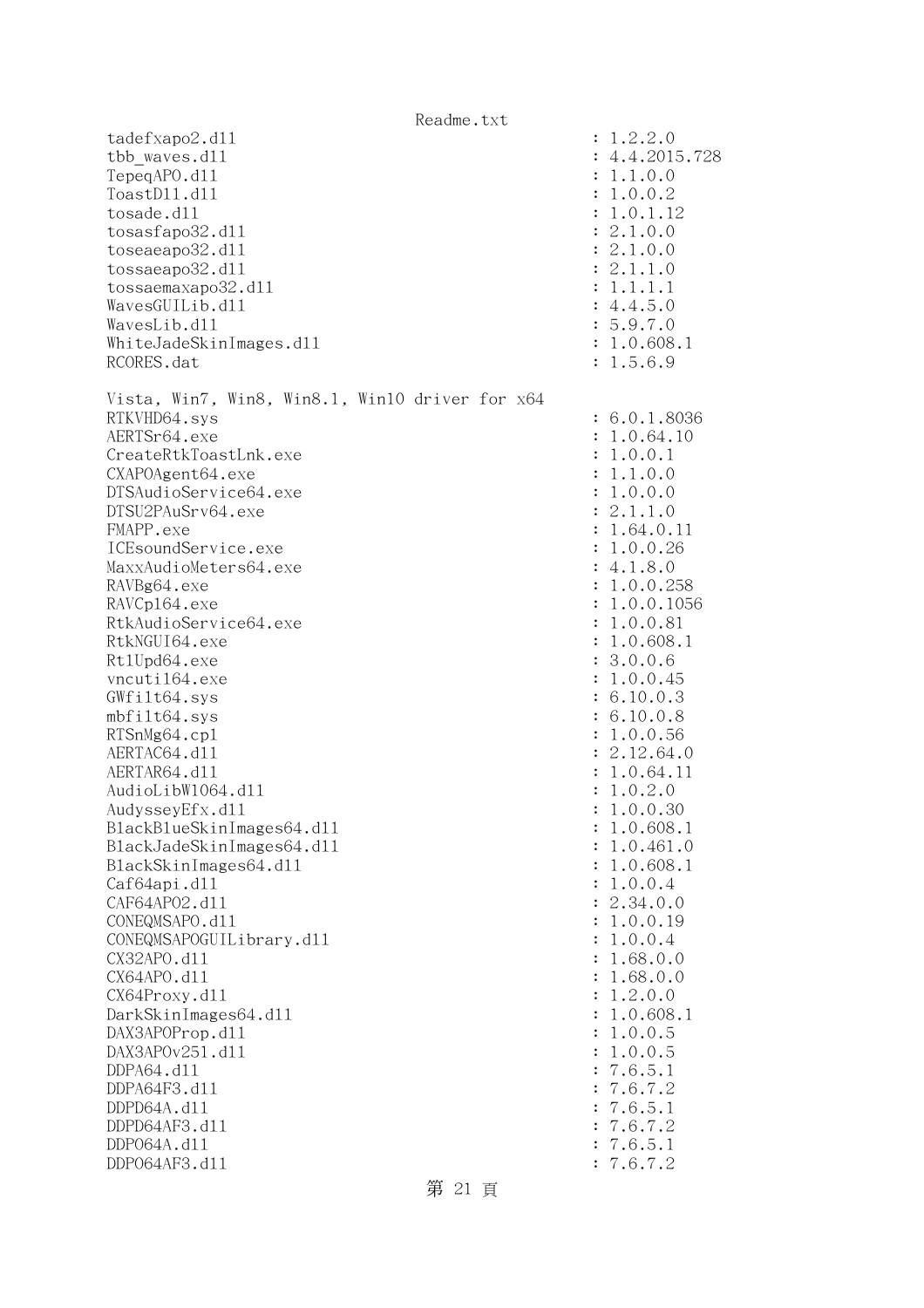DDPP64A.dll : 7.6.5.1 DDPP64AF3.dll : 7.6.7.2 DolbyDAX2APOProp.dl1 : 0.7.5.31 DolbyDAX2APOv201.dll : 0.7.5.31 DolbyDAX2APOv211.dll : 0.7.5.31 DolbyDAX2APOvlldp.dll : 1.0.0.5 DTSBassEnhancementDLL64.dl1 : 1.0.0.1 DTSBoostDLL64.dll : 1.0.0.1 DTSGainCompensatorDLL64.dll : 1.0.0.1 DTSGFXAPO64.dll : 1.0.0.3 DTSGFXAPONS64.dll : 1.0.0.3 DTSLFXAPO64.dll : 1.0.0.3 DTSLimiterDLL64.dll : 1.0.0.1 DTSNeoPCDLL64.dl1 : 1.0.0.1 DTSS2HeadphoneDLL64.dl1 : 1.0.0.1 DTSS2SpeakerDLL64.dl1 : 1.0.0.1 DTSSymmetryDLL64.dl1 : 1.0.0.1 DTSU2PGFX64.dll : 2.1.1.0 DTSU2PLFX64.dll : 2.1.1.0 DTSU2PREC64.dll : 2.1.1.0 DTSVoiceClarityDLL64.dll : 1.0.0.1 FMAPO32.d11 : 50.5.4.68 FMAP064.d11 : 70.6.5.69 FMAPP.d11 : 1.64.0.1 GrayJadeSkinImages64.dl1 : 1.0.608.1 HarmanAudioInterface.dll  $\qquad \qquad : 1.2.0.0$  HiFiDAX2API.dll : 0.7.5.65 HiFiDAX2APIPCLL.dll : 1.0.0.5 HMAPO.dll : 6.3.9600.17336 HMClariFi.dll : 1.4.0.0 HMEQ.dll : 1.4.0.0 HMEQ Voice.dl1 : 1.4.0.0 HMHVS.dll : 1.4.0.0 HMLimiter.dl1 : 1.4.0.0 HMUI.dll : 1.4.0.0 ICEsoundAP064.dl1 : 1.0.0.26 IntelSSTAPO.dll : 1.1.37.0 IntelSstCApoPropPage.dll : 1.1.37.0 KAAPORT64.d11 : 4.1105.6000.53 MaxxAudioAP020.dl1 : 2.2.9.0 MaxxAudioAPO30.dll : 3.6.0.0 MaxxAudioAPO4064.dll : 4.5.8.0 MaxxAudioAP05064.dll : 5.6.5.0 MaxxAudioAPO6064.dll : 6.1.17.0 MaxxAudioAPO7064.dll : 7.0.24.0 MaxxAudioAPOShe1164.dl1 : 4.10.8.0  $MaxAudioCapture64. d11$  : 4.1.29.0  $\text{MaxAudioEQ64. d11}$  : 4.1.1.0  $\text{MaxAudioReal}$ tek64.dll : 4.4.10.0 MaxxAudioRender64.dll : 7.1.60.0 MaxxAudioRenderAVX64.dll MaxxAudioVienna264.dll : 1.0.7.0 MaxxSpeechAPO.d11 : 1.1.4.0 MaxxSpeechAP064.d11 : 1.1.4.0 MaxxVoiceAP02064.dll : 2.6.2.0 MaxxVoiceAPO30.dl1 : 3.1.14.0

第 22 頁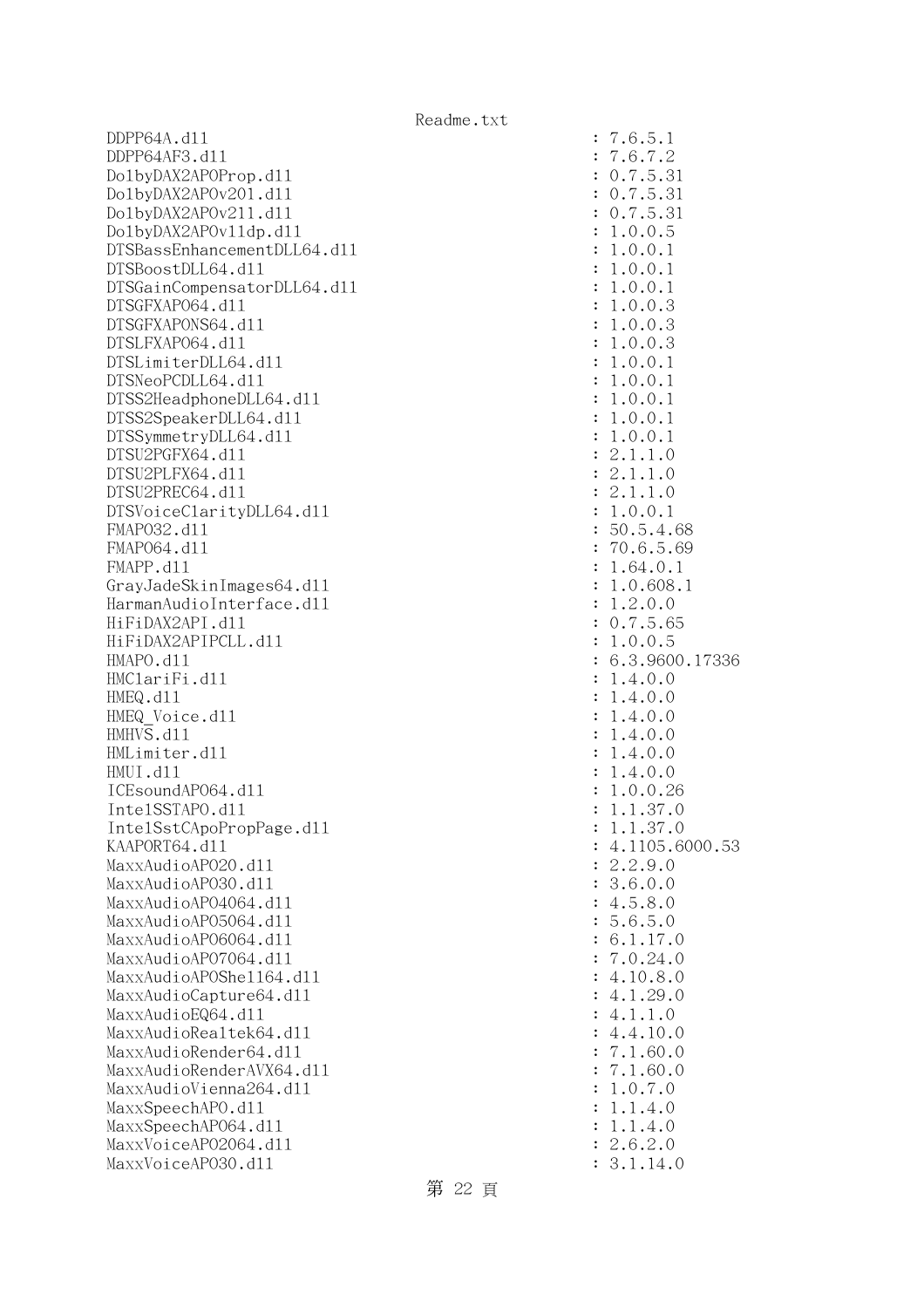MaxxVoiceAPO3064.dll : 3.1.14.0 MaxxVoiceAPO4064.dll : 4.0.19.0 MaxxVolumeSDAPO.dll : 3.6.0.0 MBAPO232.d11 : 1.2.16.131 MBAPO264.d11 : 1.2.16.131 MBAPO32.dll : 1.0.62.0 MBAPO64.dll : 1.0.62.0 MBPPCn64.d11 : 1.0.0.110 MBppld64.dll : 1.0.58.0 MBTHX32.d11 : 1.0.15.175 MBTHX64.d11 : 1.0.15.175 MBWrp64.dll : 1.0.0.270 MISS APO.d11 : 1.5.0.16020 NAHIMICAPO1fx.dl1 : 6.3.9600.17246 NahimicAPONSControl.dll : 1.0.0.14866 NAHIMICV2apo.d11 : 6.3.9600.17246 NAHIMICV3apo.dll : 6.3.9600.17246 OrangeBlackSkinImages64.dll : 1.0.608.1 PremiumBlack2SkinImages64.dll : 1.0.608.1 PremiumBlackSkinImages64.dll : 1.0.608.1 R4EEA64A.d11 : 7.2.8000.17 R4EED64A.d11 : 7.2.8000.17 R4EEG64A.d11 : 7.2.8000.17 R4EEL64A.d11 : 7.2.8000.17 R4EEP64A.d11 : 7.2.8000.17 RCoInstII64.dl1 : 2.3.4.2 R1tkAPO.d11 : 11.0.6000.544 R1tkAP064.d11 : 11.0.6000.544 RP3DAA64.d11 : 6.0.6001.18 RP3DHT64.d11 : 6.0.6001.18 RtCOM64.d11 : 2.0.0.182 RTCOMDLL.d11 : 2.0.0.182 RtDataProc.dl1 : 1.0.0.15 RtDataProc64.dl1 : 1.0.0.16 RTEED64A.d11 : 6.1.6001.33 RTEEG64A.d11 : 6.1.6001.33 RTEEL64A.d11 : 6.1.6001.33 RTEEP64A.d11 : 6.1.6001.33 RtkApi64.dl1 : 1.0.1.90 RtkCfg.dl1 : 1.0.0.6 RtkCfg64.dl1 : 1.0.0.7 RtkCoLDR64.d11 : 1.0.0.1 RtkXInterface.dll : 1.0.0.13 RtkXInterface64.dl1 : 1.0.0.13 Rt1CPAPI.d11 : 1.0.2.6 Rt1CPAPI64.d11 : 1.0.2.6 RtPgEx64.d11 : 6.0.6000.346 SEAPO64.d11 : 2.0.7.30 SECOMN32.d11 : 2.0.7.30 SECOMN64.d11 : 2.0.7.30 SEHDHF32.d11 : 2.0.7.30 SEHDHF64.d11 : 2.0.7.30 SEHDRA64.d11 : 2.0.7.30 SFAP064.d11 : 3.0.0.16 SFCOM.d11 : 3.0.0.11 : 3.0.0.11 SFCOM64.d11 : 3.0.0.16

第 23 頁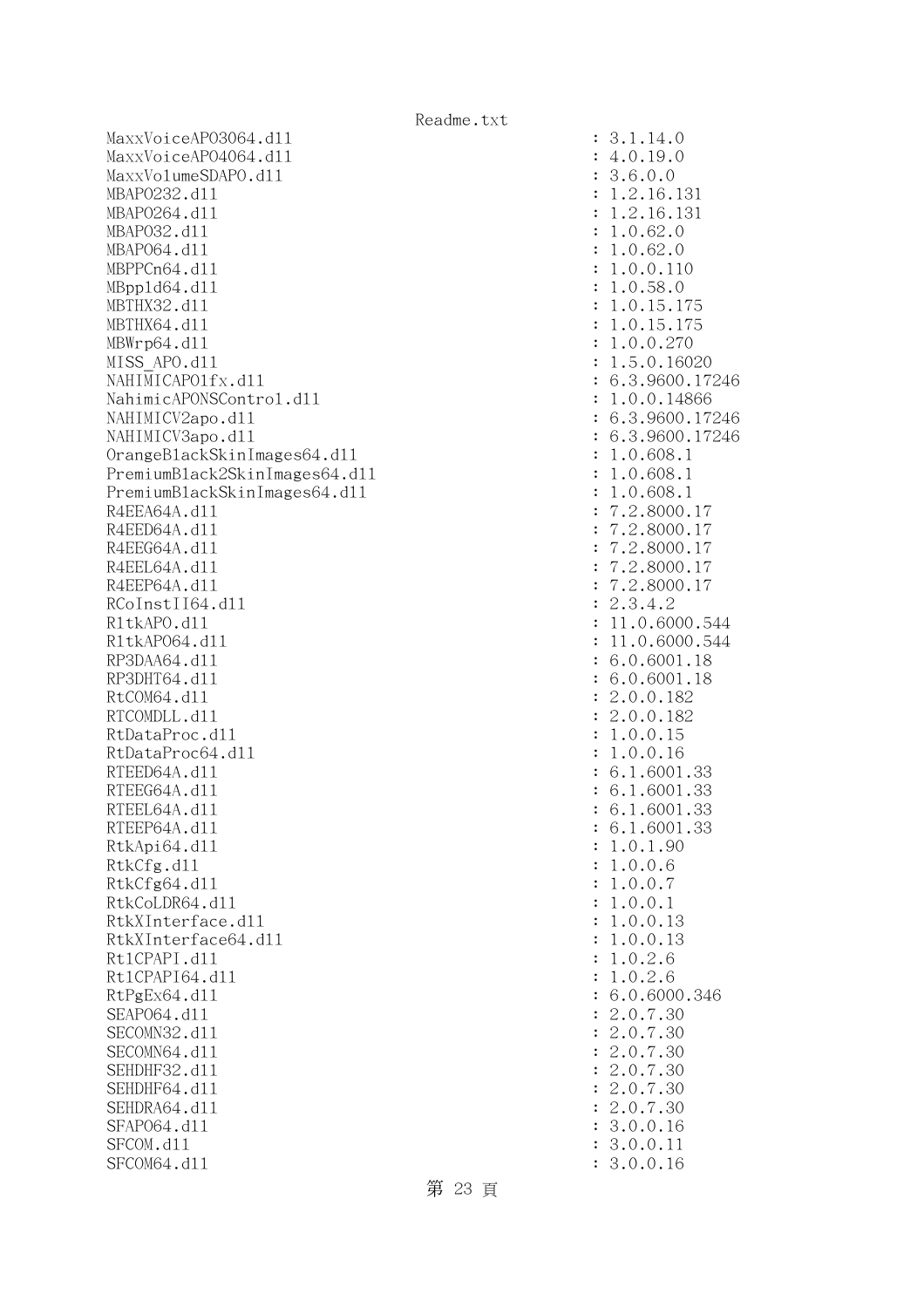|                           | Readme.txt |              |
|---------------------------|------------|--------------|
| SFComm64.d11              |            | : 2.0.0.13   |
| SFDAP064.d11              |            | 2.0.0.13     |
| SFHAP064.d11              |            | 2.0.0.13     |
| SFNHK64.d11               |            | 3.0.0.16     |
| SFProc64.d11              |            | 2.0.0.13     |
| SFSAP064.d11              |            | 2.0.0.13     |
| SFSS APO.d11              |            | 1.6.0.7270   |
| s13apo64.d11              |            | 3.5.14.0     |
| s1cc3d64.d11              |            | 1.0.0.100    |
| s1cnt64.d11               |            | 3.5.14.0     |
| s1cshp64.d11              |            | 1.0.3.0      |
| slcsii64.dll              |            | 1.0.3.0      |
| slgeq64. d11              |            | 1.0.1.0      |
| s1h36064.d11              |            | 1.0.2.0      |
| s1h1im64.d11              |            | 2.1.0.0      |
| s1Init64.d11              |            | 1.1.3.0      |
| s1maxv64.d11              |            | 1.2.1.0      |
| slprp64.d11               |            | 1.0.0.1      |
| s1tech64.d11              |            | 3.5.14.0     |
| s1tshd64.d11              |            | 1.2.0.0      |
| sluapo64.d11              |            | 2.3.24.0     |
| slvipp64.d11              |            | 1.0.1.0      |
| s1viq64.d11               |            | 2.1.0.0      |
| SRAP064.d11               |            | 4.0.0.59     |
| SRCOM.d11                 |            | 4.0.0.59     |
| SRCOM64.d11               |            | 4.0.0.59     |
| SRRPTR64.d11              |            | 4.0.0.59     |
| SRSHP64.d11               |            | 1.1.0.0      |
| SRSTSH64.d11              |            | 1.1.4.0      |
| SRSTSX64.d11              |            | 3.2.0.0      |
| SRSWOW64.d11              |            | 1.1.3.0      |
| tadefxapo.d11             |            | 1.0.1.12     |
| tadefxapo264.dll          |            | 1.2.2.0      |
| tbb waves.dll             |            | 4.4.2015.728 |
| tepeqapo64.dll            |            | 1.1.0.0      |
| ToastD1164.d11            |            | 1.0.0.2      |
| tosade.d11                |            | 1.0.1.12     |
| tosasfapo64.dll           |            | 2.1.0.0      |
| toseaeapo64.d11           |            | 2.1.0.0      |
| tossaeapo64.dl1           |            | 2.1.1.0      |
| tossaemaxapo64.dll        |            | : 1.1.1.1    |
| WavesGUILib64.d11         |            | : 4.4.5.0    |
| WhiteJadeSkinImages64.dl1 |            | : 1.0.608.1  |
| YamahaAE.d11              |            | : 1.1.3.0    |
| YamahaAE2.d11             |            | : 4.0.0.0    |
| YamahaAE3.d11             |            | : 5.0.4.0    |
| RCORES64.dat              |            | 1.5.6.9      |
|                           |            |              |

Driver Setup Program : 4.54

//================= Driver Package R2.80

Realtek HD Audio Driver support all of Realtek HD Audio Codec .

1. OS Supporting: Microsoft Windows XP, Windows 2000, Windows Server 2003,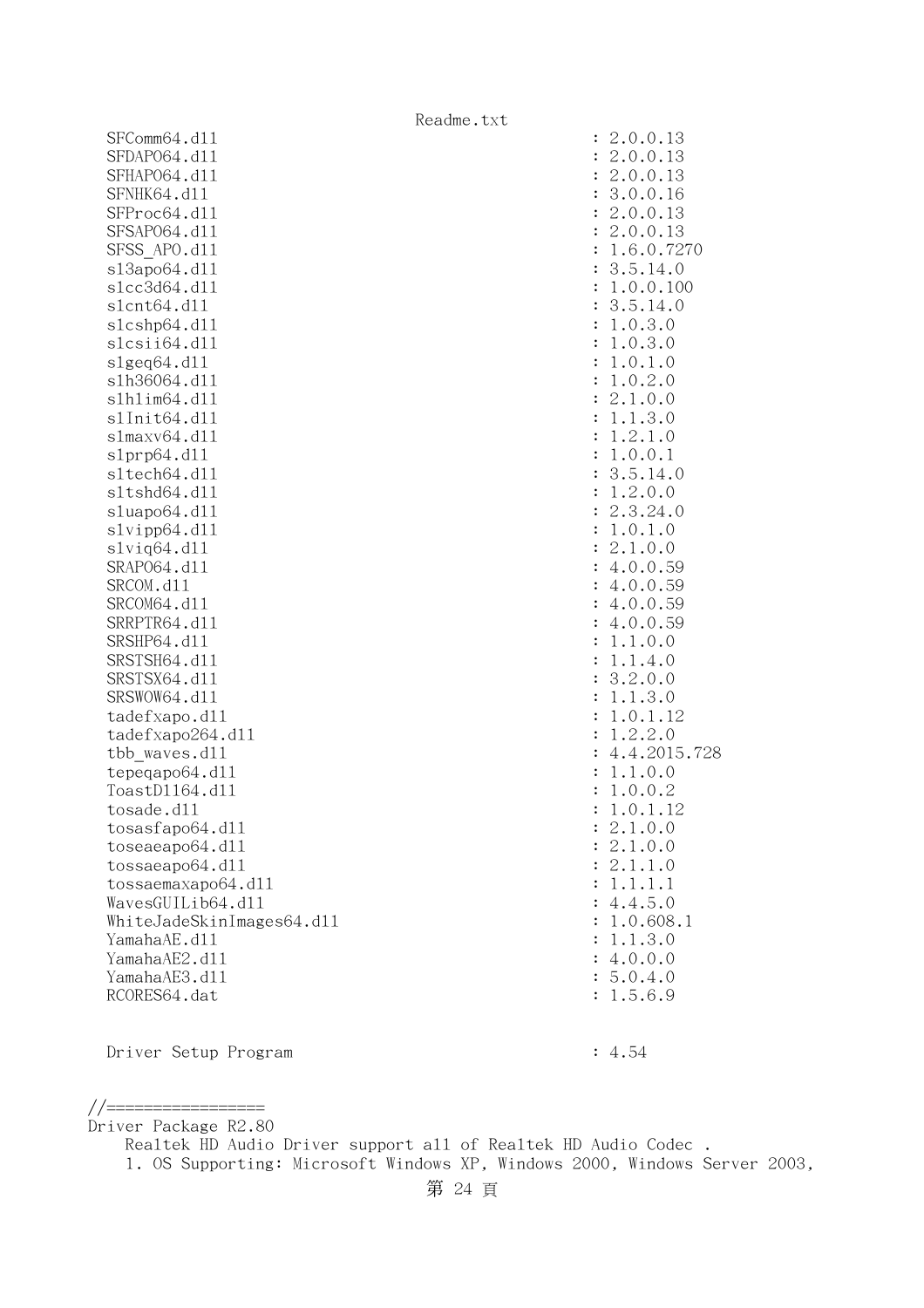Readme.txt Vista, Windows Server 2008, Windows7, Windows 8, Windows 8.1, Windows 10 x86/x64 2. Add/Fix 1.) Driver : 1. Customizations. 2. Bug fix.

Vista, Win7, Win8, Win8.1, Win10 :

| Vista, Win7, Win8, Win8.1, Win10 driver for x86<br>RTKVHDA.sys<br>AERTSrv.exe<br>CreateRtkToastLnk.exe<br>CXAPOAgent.exe<br>DTSAudioService.exe<br>DTSU2PAuSrv32.exe<br>FMAPP.exe<br>MaxxAudioMeters.exe<br>RtHDVBg.exe<br>RtHDVCp1.exe<br>RtkAudioService.exe<br>RtkNGUI.exe<br>Rt1Upd.exe<br>vncutil.exe<br>mbfilt32.sys<br>RTSndMgr.cp1<br>AERTACap.d11<br>AERTARen.d11<br>AudioLibW10.d11<br>BlackBlueSkinImages.dll<br>BlackSkinImages.dl1<br>Caf32api.d11<br>Caf32AP02.d11<br>CONEQMSAPO.d11<br>CONEQMSAPOGUILibrary.d11<br>CX32APO.d11<br>CX32Proxy.d11<br>DarkSkinImages.d11<br>DAX3APOProp.d11<br>DAX3APOv251.d11<br>DDPA32.d11<br>DDPD32A.d11<br>DDP032A.d11<br>DDPP32A.d11<br>Do1byDAX2APOProp.d11 | : 6.0.1.8004<br>1.0.32.10<br>1.0.0.1<br>1.1.0.0<br>1.0.0.0<br>: 2.1.1.0<br>1.32.0.11<br>: 4.1.8.0<br>: 1.0.0.254<br>1.0.0.1048<br>: 1.0.0.80<br>: 1.0.602.1<br>: 3.0.0.5<br>: 1.0.0.45<br>: 6.10.0.8<br>1.0.0.56<br>: 2.12.32.0<br>1.0.32.11<br>1.0.1.0<br>1.0.602.1<br>1.0.602.1<br>1.0.0.4<br>: 2.34.0.0<br>1.0.0.19<br>1.0.0.4<br>1.68.0.0<br>1.2.0.0<br>1.0.602.1<br>1.0.0.5<br>1.0.0.5<br>7.6.5.1<br>7.6.5.1<br>7.6.5.1<br>: 7.6.5.1<br>: 0.7.5.31 |
|---------------------------------------------------------------------------------------------------------------------------------------------------------------------------------------------------------------------------------------------------------------------------------------------------------------------------------------------------------------------------------------------------------------------------------------------------------------------------------------------------------------------------------------------------------------------------------------------------------------------------------------------------------------------------------------------------------------|---------------------------------------------------------------------------------------------------------------------------------------------------------------------------------------------------------------------------------------------------------------------------------------------------------------------------------------------------------------------------------------------------------------------------------------------------------|
|                                                                                                                                                                                                                                                                                                                                                                                                                                                                                                                                                                                                                                                                                                               |                                                                                                                                                                                                                                                                                                                                                                                                                                                         |
|                                                                                                                                                                                                                                                                                                                                                                                                                                                                                                                                                                                                                                                                                                               |                                                                                                                                                                                                                                                                                                                                                                                                                                                         |
|                                                                                                                                                                                                                                                                                                                                                                                                                                                                                                                                                                                                                                                                                                               |                                                                                                                                                                                                                                                                                                                                                                                                                                                         |
|                                                                                                                                                                                                                                                                                                                                                                                                                                                                                                                                                                                                                                                                                                               |                                                                                                                                                                                                                                                                                                                                                                                                                                                         |
|                                                                                                                                                                                                                                                                                                                                                                                                                                                                                                                                                                                                                                                                                                               |                                                                                                                                                                                                                                                                                                                                                                                                                                                         |
|                                                                                                                                                                                                                                                                                                                                                                                                                                                                                                                                                                                                                                                                                                               |                                                                                                                                                                                                                                                                                                                                                                                                                                                         |
|                                                                                                                                                                                                                                                                                                                                                                                                                                                                                                                                                                                                                                                                                                               |                                                                                                                                                                                                                                                                                                                                                                                                                                                         |
| Do1byDAX2APOv201.d11<br>Do1byDAX2APOv211.d11                                                                                                                                                                                                                                                                                                                                                                                                                                                                                                                                                                                                                                                                  | 0.7.5.31<br>0.7.5.31                                                                                                                                                                                                                                                                                                                                                                                                                                    |
| Do1byDAX2APOv11dp.d11                                                                                                                                                                                                                                                                                                                                                                                                                                                                                                                                                                                                                                                                                         | 1.0.0.5                                                                                                                                                                                                                                                                                                                                                                                                                                                 |
| DTSBassEnhancementDLL.d11                                                                                                                                                                                                                                                                                                                                                                                                                                                                                                                                                                                                                                                                                     | 1.0.0.1                                                                                                                                                                                                                                                                                                                                                                                                                                                 |
| DTSBoostDLL.d11                                                                                                                                                                                                                                                                                                                                                                                                                                                                                                                                                                                                                                                                                               | 1.0.0.1                                                                                                                                                                                                                                                                                                                                                                                                                                                 |
| DTSGainCompensatorDLL.d11                                                                                                                                                                                                                                                                                                                                                                                                                                                                                                                                                                                                                                                                                     | 1.0.0.1                                                                                                                                                                                                                                                                                                                                                                                                                                                 |
| DTSGFXAPO.d11                                                                                                                                                                                                                                                                                                                                                                                                                                                                                                                                                                                                                                                                                                 | 1.0.0.3                                                                                                                                                                                                                                                                                                                                                                                                                                                 |
| DTSGFXAPONS.d11                                                                                                                                                                                                                                                                                                                                                                                                                                                                                                                                                                                                                                                                                               | 1.0.0.3                                                                                                                                                                                                                                                                                                                                                                                                                                                 |
| DTSLFXAPO.d11                                                                                                                                                                                                                                                                                                                                                                                                                                                                                                                                                                                                                                                                                                 | 1.0.0.3                                                                                                                                                                                                                                                                                                                                                                                                                                                 |
| DTSLimiterDLL.d11                                                                                                                                                                                                                                                                                                                                                                                                                                                                                                                                                                                                                                                                                             | 1.0.0.1                                                                                                                                                                                                                                                                                                                                                                                                                                                 |

第 25 頁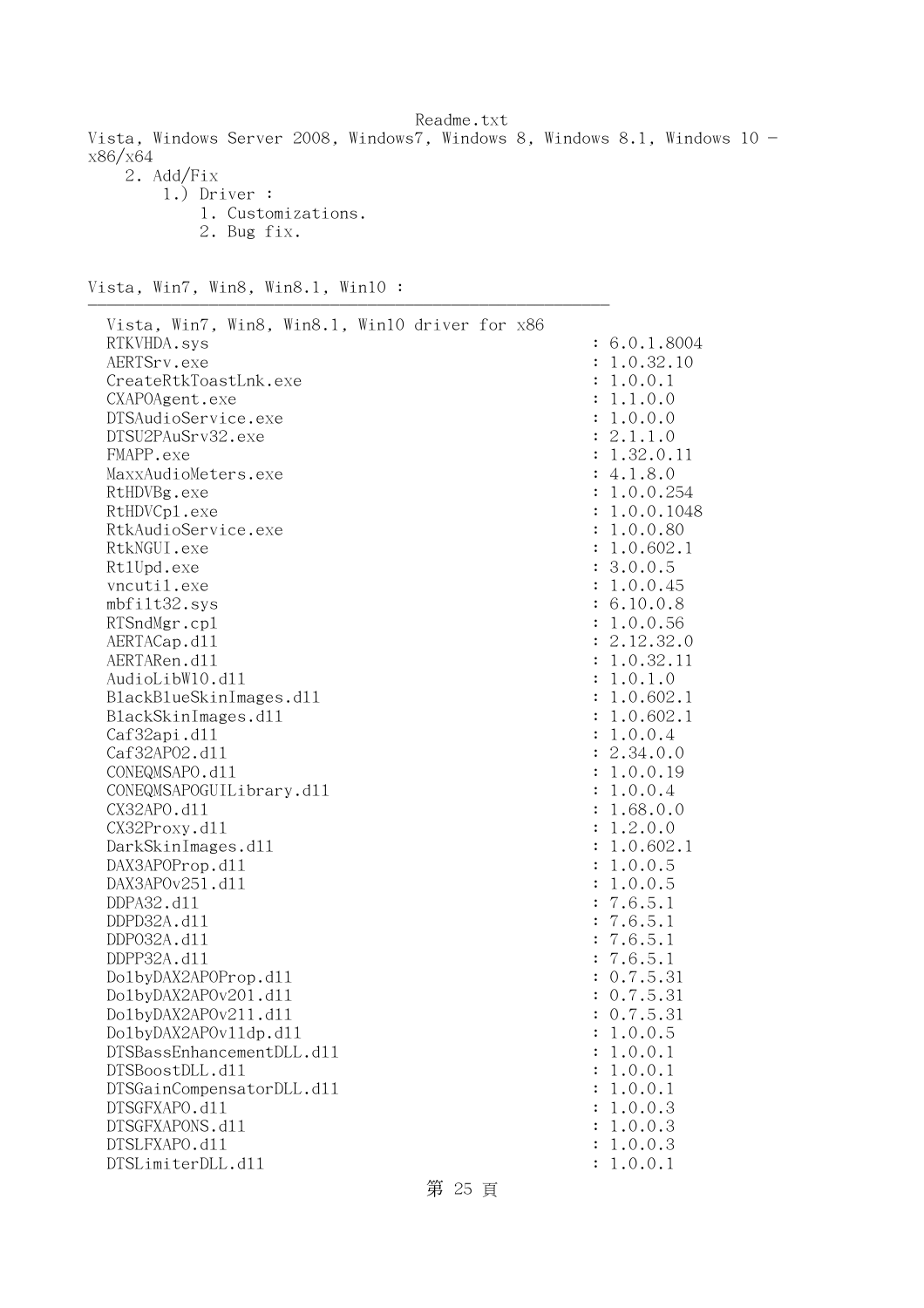$DTSNeoPCDLL. d11$  :  $1.0.0.1$ DTSS2HeadphoneDLL.dl1 : 1.0.0.1 DTSS2SpeakerDLL.d11 : 1.0.0.1 DTSSymmetryDLL.dl1 : 1.0.0.1 DTSU2PGFX32.dll : 2.1.1.0 DTSU2PLFX32.dll : 2.1.1.0 DTSU2PREC32.d11 : 2.1.1.0 DTSVoiceClarityDLL.dll : 1.0.0.1 FMAPO.dll : 70.5.5.68 FMAPP.d11 : 1.32.0.1 GrayJadeSkinImages.dll : 1.0.602.1 HarmanAudioInterface.dll : 1.2.0.0 HiFiDAX2API.dll : 0.7.5.65 HiFiDAX2APIPCLL.d11 : 1.0.0.5 HMAPO.dll : 6.3.9600.17246 HMClariFi.dll : 1.4.0.0 HMEQ.dll : 1.4.0.0 HMEQ Voice.dl1 : 1.4.0.0 HMHVS.dll : 1.4.0.0 HMLimiter.dll : 1.4.0.0 HMUI.dll : 1.4.0.0 ICEsoundAPO.d11 : 1.0.0.26 KAAPORT.d11 : 4.1105.6000.53 MaxxAudioAPO.dll : 1.2.2.0 MaxxAudioAPO20.dll : 2.2.9.0 MaxxAudioAPO30.dll : 3.6.0.0  $\text{MaxAudio}$ APO40.dll  $\qquad \qquad$  : 4.5.8.0  $\text{MaxAudio}$ APO50.dll : 5.6.5.0 MaxxAudioAPO60.dll : 6.1.17.0 MaxxAudioAPO70.dll : 7.0.24.0 MaxxAudioAPOShell.dll : 4.10.8.0 MaxxAudioCapture.dll : 4.1.29.0  $\text{MaxAudioEQ}.d11$  : 4.1.1.0 MaxxAudioRealtek.dll  $4.4.10.0$ MaxxAudioRender.dll intervalsed in the set of the set of the set of the set of the set of the set of the set of the set of the set of the set of the set of the set of the set of the set of the set of the set of the set of MaxxAudioRenderAVX.dll : 7.1.60.0 MaxxAudioVienna2.dl1 : 1.0.7.0  $\text{MaxSpeech}$ PO.dll  $\text{MaxSpeech}$ MaxxVoiceAP020.dl1 : 2.6.2.0 MaxxVoiceAPO30.dl1 : 3.1.14.0 MaxxVoiceAPO40.dll : 4.0.19.0 MaxxVolumeSDAPO.d11 intervalue of the state of the state of the state of the state of the state of the state of the state of the state of the state of the state of the state of the state of the state of the state of the st MBAP0232.d11 : 1.2.16.129 MBAPO32.d11 : 1.0.62.0 MBPPCn32.dll : 1.0.0.110 MBppld32.dll : 1.0.58.0 MBTHX32.d11 : 1.0.15.175 MBWrp32.dll : 1.0.0.270 MISS\_APO.dll : 1.5.0.16020 NAHIMICAPO1fx.dl1 : 6.3.9600.17246 NahimicAPONSControl.dll : 1.0.0.14866 NAHIMICV2apo.dll : 6.3.9600.17246 NAHIMICV3apo.d11 : 6.3.9600.17246 OrangeBlackSkinImages.dll : 1.0.602.1 PremiumBlack2SkinImages.dll : 1.0.602.1 PremiumBlackSkinImages.dll : 1.0.602.1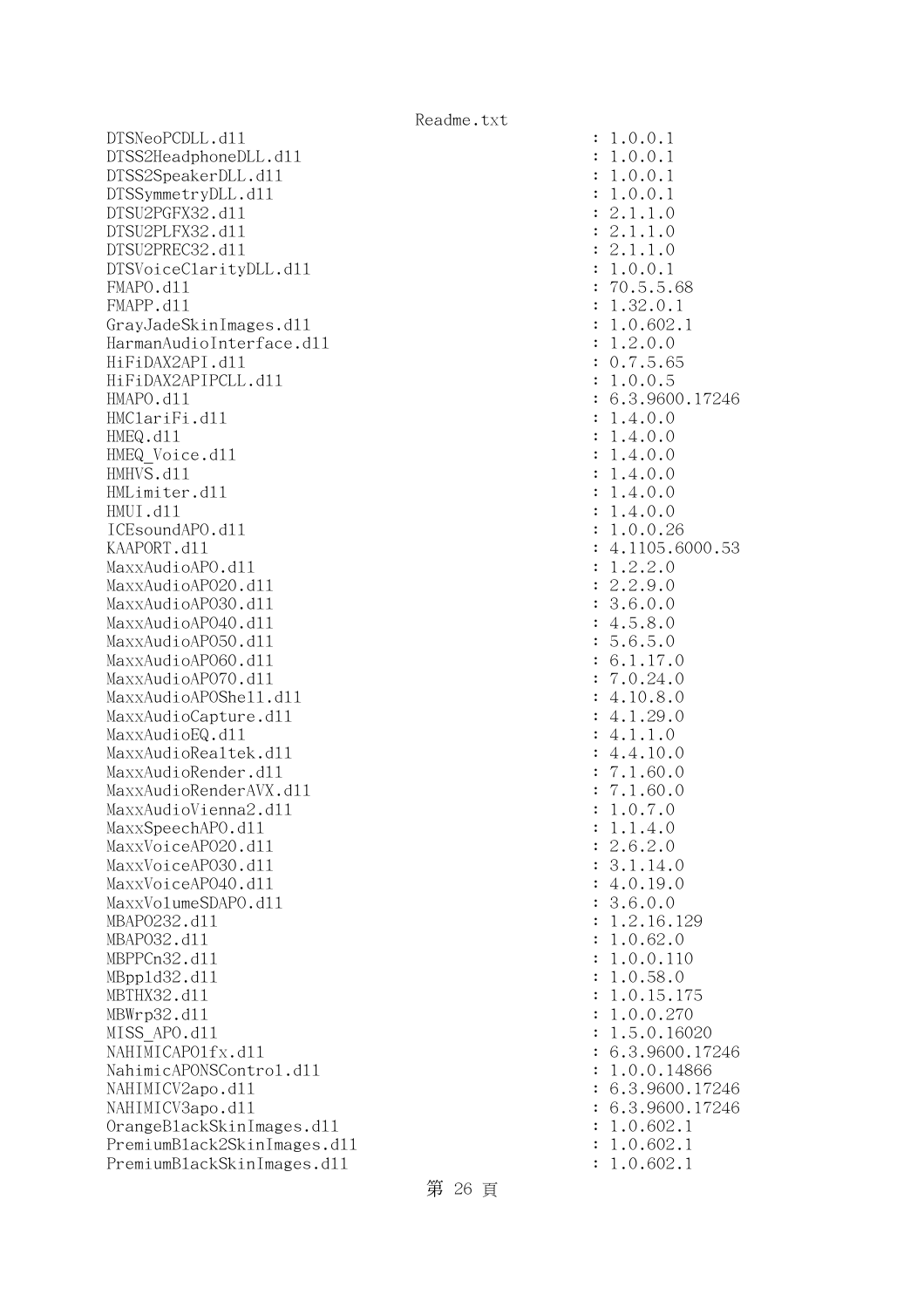R4EEA32A.d11 R4EED32A.d11 R4EEG32A.d11 R4EEL32A.d11 R4EEP32A.d11 R1tkAPO.d11 : 11.0.6000.539 RP3DAA32.d11 RP3DHT32.d11 RTCOMDLL.d11 RtDataProc.dl1 RTEED32A.d11 RTEEG32A.d11 RTEEL32A.d11 RTEEP32A.d11 RtkApoApi.dll RtkCfg.dll RtkCoInstII.d11 RtkCoLDR.d11 RtkPgExt.dl1 RtkXInterface.d11 Rt1CPAPI.d11 SEAP032.d11 SECOMN32.d11 SEHDHF32.d11 SEHDRA32.d11 SFAPO.d11 SFCOM.d11 SFFXComm.d11 SFFXDAPO.d11 SFFXHAPO.d11 SFFXProc.dl1 SFFXSAPO.d11 SFNHK.d11 SFSS APO.dl1 s13apo32.dl1 slcc3d32.d11 slcnt32.dl1 slcshp32.dl1 slcsii32.dll : 1.0.3.0 slgeq32.dl1 s1h36032.dl1 slhlim32.dll s1Init32.d11 s1maxv32.d11 slprp32.dl1 sltech32.dll sltshd32.d11 sluapo32.dl1 slvipp32.dl1 slviq32.dl1 SRAPO.d11 SRCOM.d11 SRRPTR.d11 SRSHP360.d11 SRSTSHD.d11 SRSTSXT.d11

| $\ddot{\cdot}$ | 2.8000.17<br>$\overline{7}$                                                                               |
|----------------|-----------------------------------------------------------------------------------------------------------|
|                | .2.8000.                                                                                                  |
| $\ddot{\cdot}$ | $\mathbf 1$<br>$\overline{7}$                                                                             |
| $\ddot{\cdot}$ | .2.8000.<br>$\overline{7}$<br>$\mathbf 1$                                                                 |
| $\ddot{\cdot}$ | .2.8000.<br>17<br>$\overline{7}$                                                                          |
| $\ddot{\cdot}$ | 17<br>.2.8000.<br>$\overline{7}$                                                                          |
| $\ddot{\cdot}$ | 0.6000.53<br>1.<br>1                                                                                      |
| $\ddot{\cdot}$ | .0.6001.<br>18<br>6                                                                                       |
|                |                                                                                                           |
| $\ddot{\cdot}$ | 6.0.6001.18                                                                                               |
| $\ddot{\cdot}$ | .0.0.180<br>$\overline{c}$                                                                                |
| $\ddot{\cdot}$ | .0.0.16<br>$\mathbf 1$                                                                                    |
| $\ddot{\cdot}$ | 6.1.6001.33                                                                                               |
| $\ddot{\cdot}$ | 6.1.6001.<br>33                                                                                           |
| $\ddot{\cdot}$ | 6.1.6001<br>33<br>$\ddot{\phantom{a}}$                                                                    |
| $\ddot{\cdot}$ | 6.1.6001.<br>33                                                                                           |
|                |                                                                                                           |
| $\ddot{\cdot}$ | .0.1.90<br>$\mathbf 1$                                                                                    |
| $\ddot{\cdot}$ | 0.7<br>$\mathbf 1$<br>$\cdot$ $0$ .                                                                       |
| $\ddot{\cdot}$ | .3.3.9<br>$\overline{c}$                                                                                  |
| $\ddot{\cdot}$ | .0.0.<br>$\mathbf 1$<br>$\mathbf 1$                                                                       |
| $\colon$       | 6.0.6000.344                                                                                              |
| $\ddot{\cdot}$ | .0.0.13<br>$\mathbf{1}$                                                                                   |
| $\ddot{\cdot}$ | $\mathbf 1$<br>.0.2.6                                                                                     |
|                |                                                                                                           |
| $\ddot{\cdot}$ | $\overline{c}$<br>$\overline{7}$<br>$\cdot$ 0 .<br>$\ddot{\phantom{0}}$<br>19                             |
| $\ddot{\cdot}$ | .0.7.<br>$\overline{c}$<br>19                                                                             |
| $\ddot{\cdot}$ | $\overline{c}$<br>.0.7.<br>19                                                                             |
| $\ddot{\cdot}$ | $\overline{c}$<br>.0.7.<br>19                                                                             |
| $\ddot{\cdot}$ | 3.0.0.16                                                                                                  |
| $\ddot{\cdot}$ | 3.0.0.16                                                                                                  |
| $\ddot{\cdot}$ | $\overline{c}$<br>.0.0.13                                                                                 |
|                |                                                                                                           |
| $\ddot{\cdot}$ | $\overline{c}$<br>.0.0.13                                                                                 |
| $\ddot{\cdot}$ | $\overline{c}$<br>.0.0.13                                                                                 |
| $\vdots$       | $\overline{c}$<br>.0.0.13                                                                                 |
| $\vdots$       | $\overline{c}$<br>.0.0.13                                                                                 |
| $\vdots$       | 0.0.<br>3<br>$\ddot{\phantom{0}}$<br>16                                                                   |
| $\vdots$       | $\mathbf{1}$<br>6.0.<br>7270<br>$\ddot{\phantom{0}}$                                                      |
| $\vdots$       | 5.13.0<br>3.                                                                                              |
|                | $\mathbf 1$<br>0.100<br>$\ddot{\phantom{0}}$<br>$0$ .                                                     |
| $\colon$       |                                                                                                           |
| $\ddot{\cdot}$ | 3.<br>5.13<br>$\cdot$ 0                                                                                   |
| $\ddot{\cdot}$ | $\mathbf{1}$<br>$\mathcal{O}$<br>$\ddot{\phantom{0}}$<br>3<br>$\overline{O}$                              |
| $\ddot{\cdot}$ | $\overline{0}$ .<br>3<br>$\ddot{\phantom{0}}$<br>$\ddot{\phantom{0}}$<br>$\overline{O}$<br>1              |
| $\ddot{\cdot}$ | $\mathbf{1}$<br>$\overline{0}$ .<br>$\ddot{\phantom{0}}$<br>$\ddot{\phantom{0}}$<br>$\overline{O}$<br>1   |
| $\ddot{\cdot}$ | $\overline{0}$ .<br>$\overline{c}$<br>$\ddot{\phantom{0}}$<br>1<br>$\ddot{\phantom{0}}$<br>$\overline{O}$ |
| $\ddot{\cdot}$ | $\overline{0}$ .<br>$1$ .<br>$\overline{c}$<br>$\ddot{\phantom{0}}$<br>$\overline{O}$                     |
| $\ddot{\cdot}$ | $\mathbf{1}$<br>3.<br>$\ddot{\phantom{0}}$<br>$\mathbf 1$<br>$\ddot{\phantom{0}}$<br>$\circ$              |
|                | $\mathbf 1$<br>$\ddot{\phantom{0}}$<br>$\ddot{\phantom{a}}$                                               |
| $\ddot{\cdot}$ | $\mathbf{1}$ .<br>$\overline{c}$<br>$\circ$                                                               |
| $\ddot{\cdot}$ | $\mathbf{1}$<br>$\mathbf{0}$ .<br>$0$ .<br>$\ddot{\phantom{0}}$<br>$\mathbf 1$                            |
| $\ddot{\cdot}$ | 5.<br>13.0<br>3<br>$\ddot{\phantom{0}}$                                                                   |
| $\ddot{\cdot}$ | 2.<br>$\mathbf{1}$<br>$\ddot{\phantom{0}}$<br>0.0                                                         |
| $\ddot{\cdot}$ | $\mathbf{c}$<br>$\ddot{\phantom{a}}$<br>3.<br>24.0                                                        |
| $\ddot{\cdot}$ | $\mathbf 1$<br>$\overline{0}$ .<br>$\ddot{\phantom{0}}$<br>1.<br>$\mathcal{O}$                            |
| $\ddot{\cdot}$ | 0.0<br>2.<br>$1$ .                                                                                        |
| $\ddot{\cdot}$ | $\boldsymbol{0}$ .<br>$\overline{0}$ .<br>4.<br>59                                                        |
|                |                                                                                                           |
| $\ddot{\cdot}$ | $\cdot$ $0$ .<br>$\overline{0}$ .<br>59<br>$\overline{4}$                                                 |
| $\ddot{\cdot}$ | 59<br>$0$ .<br>$\overline{0}$ .<br>$\ddot{\phantom{0}}$<br>$\overline{4}$                                 |
| $\ddot{\cdot}$ | $\ddot{\phantom{a}}$<br>$\overline{0}$ .<br>1<br>$\ddot{\phantom{0}}$<br>$\mathbf 1$<br>$\circ$           |
| $\ddot{\cdot}$ | $\mathbf{1}$<br>$\ddot{\phantom{0}}$<br>4.<br>$\ddot{\phantom{0}}$<br>$\mathbf 1$<br>$\mathcal{O}$        |
| $\vdots$       | 3.2.<br>$\overline{0}$ .<br>0                                                                             |
|                |                                                                                                           |

第 27 頁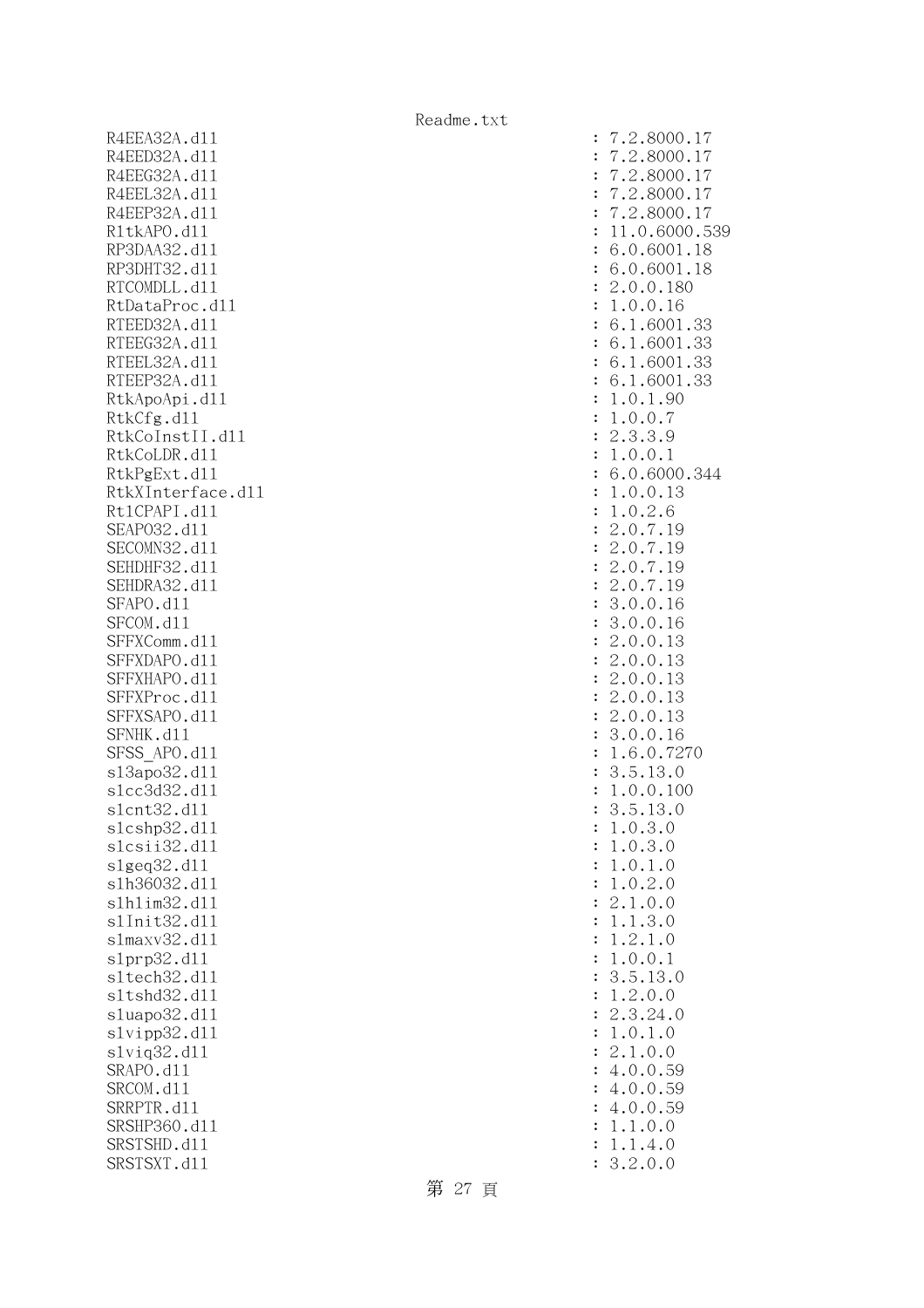Readme.txt SRSWOW.d11 : 1.1.3.0 tadefxapo.dl1 : 1.0.1.12 tadefxapo2.dll : 1.2.2.0 tbb\_waves.dll : 4.4.2015.728 TepeqAPO.dll : 1.1.0.0 ToastDll.dll : 1.0.0.2 tosade.dl1 : 1.0.1.12 tosasfapo32.dl1 : 2.1.0.0 toseaeapo32.dll : 2.1.0.0 tossaeapo32.dl1 : 2.1.1.0 tossaemaxapo32.dll : 1.1.1.1  $Waves GULLib. d11$  : 4.4.5.0 WavesLib.dll : 5.9.7.0 WhiteJadeSkinImages.dll : 1.0.602.1 RCORES.dat : 1.5.6.9 Vista, Win7, Win8, Win8.1, Win10 driver for x64 RTKVHD64.sys : 6.0.1.8004 AERTSr64.exe : 1.0.64.10 CreateRtkToastLnk.exe : 1.0.0.1 CXAPOAgent64.exe : 1.1.0.0 DTSAudioService64.exe : 1.0.0.0 DTSU2PAuSrv64.exe : 2.1.1.0 FMAPP.exe : 1.64.0.11 ICEsoundService.exe : 1.0.0.26 MaxxAudioMeters64.exe : 4.1.8.0 RAVBg64.exe : 1.0.0.254 RAVCp164.exe : 1.0.0.1048 RtkAudioService64.exe : 1.0.0.80 RtkNGUI64.exe : 1.0.602.1 Rt1Upd64.exe : 3.0.0.5 vncuti164.exe : 1.0.0.45 GWfilt64.sys : 6.10.0.3 mbfilt64.sys : 6.10.0.8 RTSnMg64.cp1 : 1.0.0.56 AERTAC64.d11 : 2.12.64.0 AERTAR64.d11 : 1.0.64.11 : 1.0.64.11 AudioLibW1064.d11 : 1.0.1.0 AudysseyEfx.dl1 : 1.0.0.30 : 1.0.0.30 BlackBlueSkinImages64.dll : 1.0.602.1 BlackJadeSkinImages64.dll : 1.0.461.0 BlackSkinImages64.dll : 1.0.602.1 Caf64api.dl1 : 1.0.0.4 CAF64APO2.d11 : 2.34.0.0 CONEQMSAPO.dll : 1.0.0.19 CONEQMSAPOGUILibrary.dll : 1.0.0.4 CX32APO.dll : 1.68.0.0 CX64APO.dll : 1.68.0.0 CX64Proxy.dll : 1.2.0.0 DarkSkinImages64.dll : 1.0.602.1 DAX3APOProp.dl1 : 1.0.0.5 DAX3APOv251.dll : 1.0.0.5 DDPA64.dll : 7.6.5.1 DDPA64F3.dll : 7.6.7.2 DDPD64A.dll : 7.6.5.1 DDPD64AF3.dll : 7.6.7.2

## 第 28 頁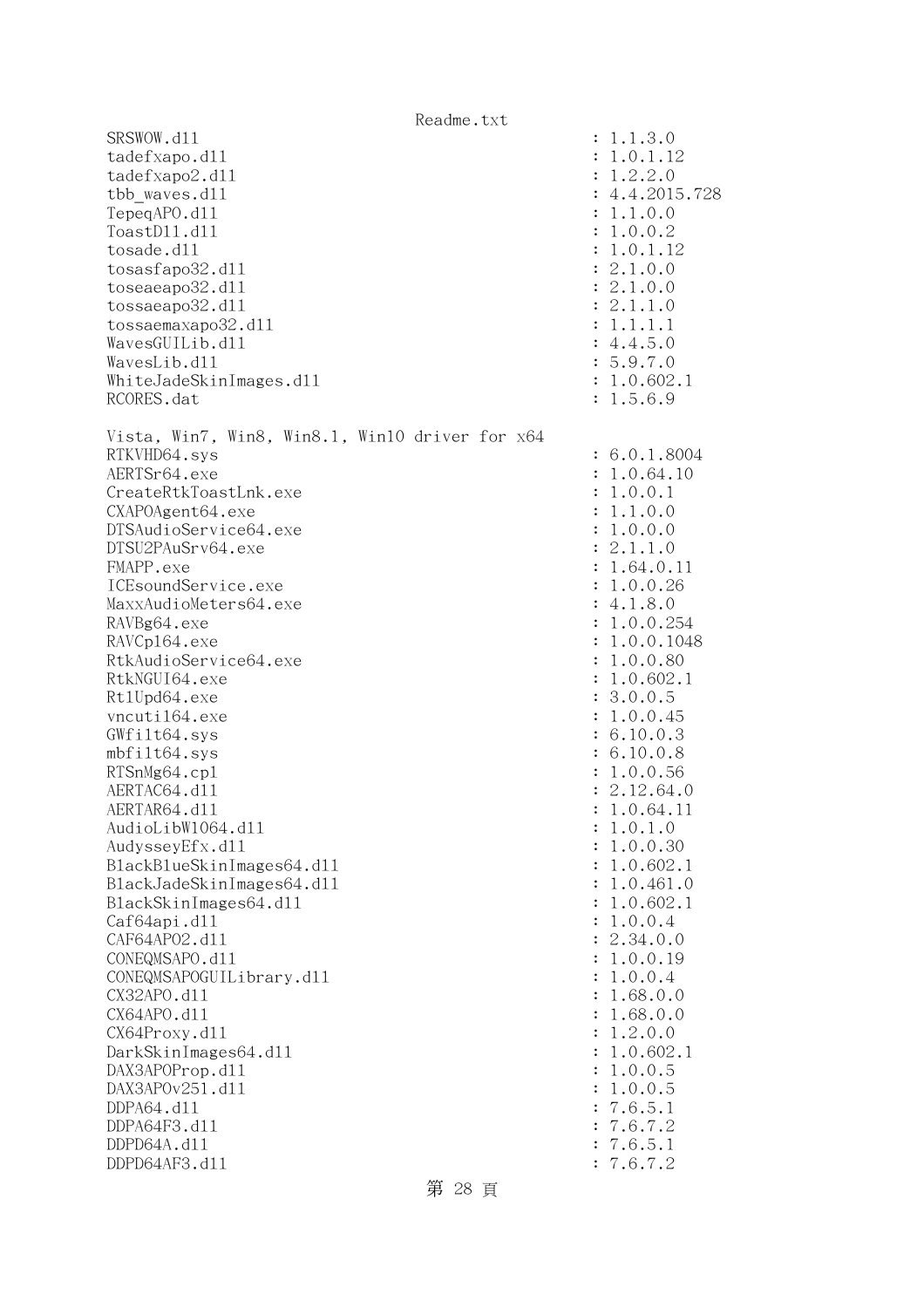DDPO64A.dll : 7.6.5.1 DDPO64AF3.dll : 7.6.7.2 DDPP64A.dll : 7.6.5.1 DDPP64AF3.dll : 7.6.7.2 DolbyDAX2APOProp.dll : 0.7.5.31 DolbyDAX2APOv201.dll : 0.7.5.31 DolbyDAX2APOv211.dll : 0.7.5.31  $D \text{objDAX2}$ APOv11dp.d11 : 1.0.0.5 DTSBassEnhancementDLL64.dll : 1.0.0.1 DTSBoostDLL64.dll : 1.0.0.1 DTSGainCompensatorDLL64.dll : 1.0.0.1 DTSGFXAPO64.dll : 1.0.0.3 DTSGFXAPONS64.dll : 1.0.0.3 DTSLFXAPO64.dll : 1.0.0.3 DTSLimiterDLL64.dll : 1.0.0.1  $DTSNeoPCDLL64. d11$  :  $1.0.0.1$ DTSS2HeadphoneDLL64.dl1 : 1.0.0.1 DTSS2SpeakerDLL64.dl1 : 1.0.0.1  $DTSSymmetry DLL64. d11$  :  $1.0.0.1$  $DTSU2PGFX64. d11$  :  $2.1.1.0$  DTSU2PLFX64.dll : 2.1.1.0 DTSU2PREC64.dll : 2.1.1.0 DTSVoiceClarityDLL64.dll : 1.0.0.1 FMAPO32.dll : 50.5.4.68 FMAPO64.dll : 70.6.5.68 FMAPP.d11 : 1.64.0.1 GrayJadeSkinImages64.dll : 1.0.602.1 HarmanAudioInterface.dll : 1.2.0.0 HiFiDAX2API.dll : 0.7.5.65 HiFiDAX2APIPCLL.dll : 1.0.0.5 HMAPO.dll : 6.3.9600.17336 HMClariFi.dl1 : 1.4.0.0 HMEQ.d11 : 1.4.0.0  $HMEQ$  Voice.dll  $\qquad \qquad$  : 1.4.0.0 HMHVS.d11 : 1.4.0.0 HMLimiter.dl1 : 1.4.0.0 HMUI.dll : 1.4.0.0  $ICEsoundAP064. d11$  :  $1.0.0.26$  IntelSSTAPO.dll : 1.1.30.0 IntelSstCApoPropPage.dll : 1.1.30.0 KAAPORT64.d11 : 4.1105.6000.53 MaxxAudioAPO20.dll : 2.2.9.0 MaxxAudioAPO30.dll : 3.6.0.0 MaxxAudioAPO4064.dll : 4.5.8.0 MaxxAudioAPO5064.dll : 5.6.5.0 MaxxAudioAPO6064.dll : 6.1.17.0 MaxxAudioAPO7064.dll : 7.0.24.0 MaxxAudioAPOShell64.dll : 4.10.8.0  $\text{MaxAudioCanture64.}d11$  : 4.1.29.0  $MaxAudioEQ64. d11$  : 4.1.1.0 MaxxAudioRealtek64.dll : 4.4.10.0 MaxxAudioRender64.dll : 7.1.60.0 MaxxAudioRenderAVX64.dll : 7.1.60.0 MaxxAudioVienna264.dll : 1.0.7.0 MaxxSpeechAPO.d11 : 1.1.4.0 MaxxSpeechAP064.dll : 1.1.4.0

第 29 頁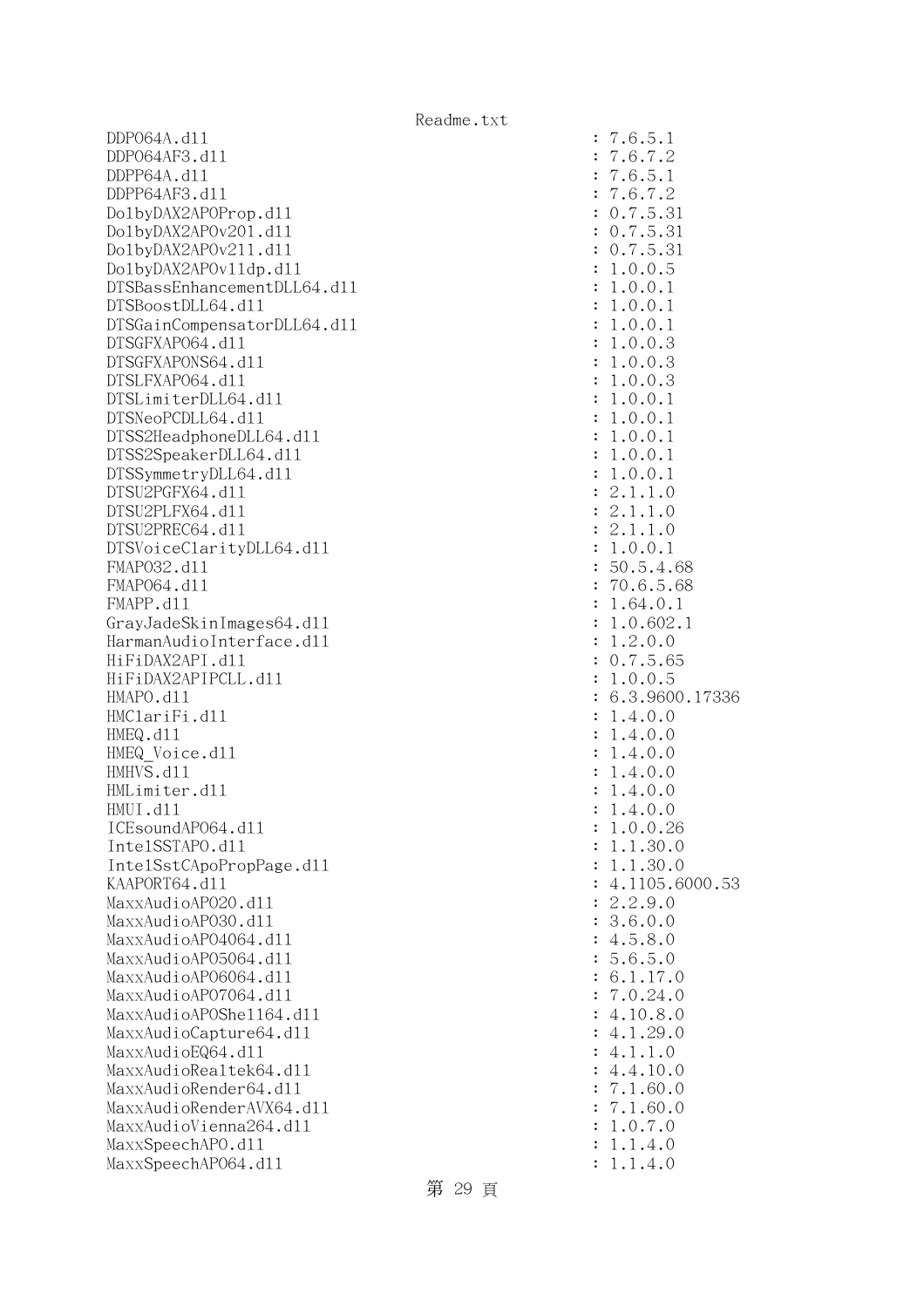MaxxVoiceAP02064.dll : 2.6.2.0 MaxxVoiceAPO30.d11 : 3.1.14.0 MaxxVoiceAPO3064.dll : 3.1.14.0 MaxxVoiceAPO4064.dll : 4.0.19.0 MaxxVolumeSDAPO.dll : 3.6.0.0 MBAPO232.dll : 1.2.16.129 MBAPO264.d11 : 1.2.16.129 MBAPO32.d11 : 1.0.62.0 MBAPO64.dll : 1.0.62.0 MBPPCn64.dll : 1.0.0.110 MBpp1d64.d11 : 1.0.58.0 MBTHX32.dll : 1.0.15.175 MBTHX64.d11 : 1.0.15.175 MBWrp64.dl1 : 1.0.0.270 MISS APO.d11 : 1.5.0.16020 NAHIMICAPO1fx.dl1 : 6.3.9600.17246 NahimicAPONSControl.dl1 : 1.0.0.14866 NAHIMICV2apo.dll : 6.3.9600.17246 NAHIMICV3apo.dll : 6.3.9600.17246 OrangeBlackSkinImages64.dll : 1.0.602.1 PremiumBlack2SkinImages64.dll : 1.0.602.1 PremiumBlackSkinImages64.dll : 1.0.602.1 R4EEA64A.d11 : 7.2.8000.17 R4EED64A.d11 : 7.2.8000.17 R4EEG64A.d11 : 7.2.8000.17 R4EEL64A.d11 : 7.2.8000.17 R4EEP64A.d11 : 7.2.8000.17 RCoInstII64.dl1 : 2.3.3.9 R1tkAPO.d11 : 11.0.6000.539 R1tkAP064.d11 : 11.0.6000.539 RP3DAA64.d11 : 6.0.6001.18 RP3DHT64.d11 : 6.0.6001.18 RtCOM64.d11 : 2.0.0.180 RTCOMDLL.d11 : 2.0.0.180 RtDataProc.dl1 : 1.0.0.15 RtDataProc64.dl1 : 1.0.0.16 RTEED64A.d11 : 6.1.6001.33 RTEEG64A.d11 : 6.1.6001.33 RTEEL64A.d11 : 6.1.6001.33 RTEEP64A.d11 : 6.1.6001.33 RtkApi64.dl1 : 1.0.1.90 : 1.0.1.90 RtkCfg.dl1 : 1.0.0.6 RtkCfg64.d11 : 1.0.0.7 RtkCoLDR64.d11 : 1.0.0.1 RtkXInterface.dll : 1.0.0.13 RtkXInterface64.dll : 1.0.0.13 Rt1CPAPI.d11 : 1.0.2.6 Rt1CPAPI64.d11 : 1.0.2.6 RtPgEx64.dll : 6.0.6000.344 SEAPO64.d11 : 2.0.7.19 SECOMN32.d11 : 2.0.7.19 SECOMN64.d11 : 2.0.7.19 SEHDHF32.d11 : 2.0.7.19 SEHDHF64.d11 : 2.0.7.19 SEHDRA64.d11 : 2.0.7.19 SFAP064.d11 : 3.0.0.16

第 30 頁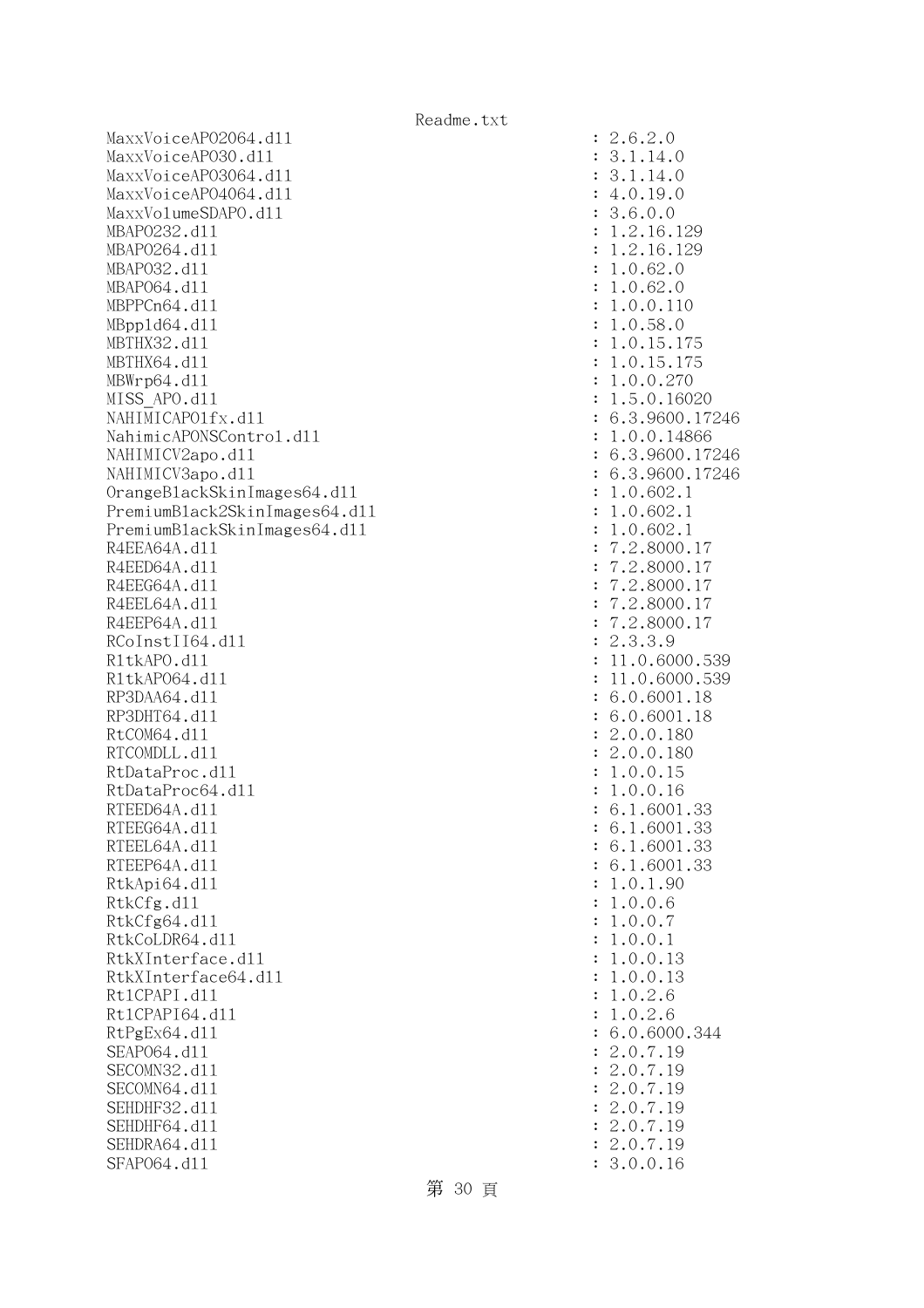|                                   | Readme.txt |                     |
|-----------------------------------|------------|---------------------|
| SFCOM.d11                         |            | : 3.0.0.11          |
| SFCOM64.d11                       |            | 3.0.0.16            |
| SFComm64.d11                      |            | 2.0.0.13            |
| SFDAP064.d11                      |            | 2.0.0.13            |
| SFHAP064.d11                      |            | 2.0.0.13            |
| SFNHK64.d11                       |            | 3.0.0.16            |
| SFProc64.d11                      |            | 2.0.0.13            |
| SFSAP064.d11                      |            | 2.0.0.13            |
| SFSS APO.d11                      |            | 1.6.0.7270          |
| s13apo64.d11                      |            | 3.5.13.0            |
| s1cc3d64.d11                      |            | 1.0.0.100           |
| s1cnt64.d11                       |            | 3.5.13.0            |
| s1cshp64.d11                      |            | 1.0.3.0             |
| slcsii64.dll                      |            | 1.0.3.0             |
| slgeq64. d11                      |            | 1.0.1.0             |
| s1h36064.d11                      |            | 1.0.2.0             |
| s1h1im64.d11                      |            | 2.1.0.0             |
| s1Init64.d11                      |            | 1.1.3.0             |
| s1maxv64.d11                      |            | 1.2.1.0             |
| slprp64.d11                       |            | 1.0.0.1             |
| s1tech64.d11                      |            | 3.5.13.0            |
| sltshd64.dll                      |            | 1.2.0.0             |
| sluapo64.d11                      |            | 2.3.24.0            |
| slvipp64.dll                      |            | 1.0.1.0             |
| $s1$ viq $64. d11$                |            | 2.1.0.0             |
| SRAP064.d11                       |            | 4.0.0.59            |
| SRCOM.d11                         |            | 4.0.0.59            |
| SRCOM64.d11                       |            | 4.0.0.59            |
| SRRPTR64.d11                      |            | 4.0.0.59            |
| SRSHP64.d11                       |            | 1.1.0.0             |
| SRSTSH64.d11                      |            | 1.1.4.0             |
| SRSTSX64.d11                      |            | 3.2.0.0             |
| SRSWOW64.d11                      |            | 1.1.3.0             |
| tadefxapo.d11                     |            | 1.0.1.12<br>1.2.2.0 |
| tadefxapo264.dll<br>tbb waves.dll |            | 4.4.2015.728        |
| tepeqapo64.d11                    |            | 1.1.0.0             |
| ToastD1164.d11                    |            | 1.0.0.2             |
| tosade.d11                        |            | 1.0.1.12            |
| tosasfapo64.dll                   |            | 2.1.0.0             |
| toseaeapo64.d11                   |            | : 2.1.0.0           |
| tossaeapo64.d11                   |            | : 2.1.1.0           |
| tossaemaxapo64.dll                |            | : 1.1.1.1           |
| WavesGUILib64.d11                 |            | : 4.4.5.0           |
| WhiteJadeSkinImages64.dl1         |            | 1.0.602.1           |
| YamahaAE.d11                      |            | 1.1.3.0             |
| YamahaAE2.d11                     |            | : 4.0.0.0           |
| YamahaAE3.d11                     |            | : 5.0.4.0           |
| RCORES64.dat                      |            | : 1.5.6.9           |
|                                   |            |                     |
|                                   |            |                     |

Driver Setup Program : 4.54

<sup>//=================</sup> Driver Package R2.79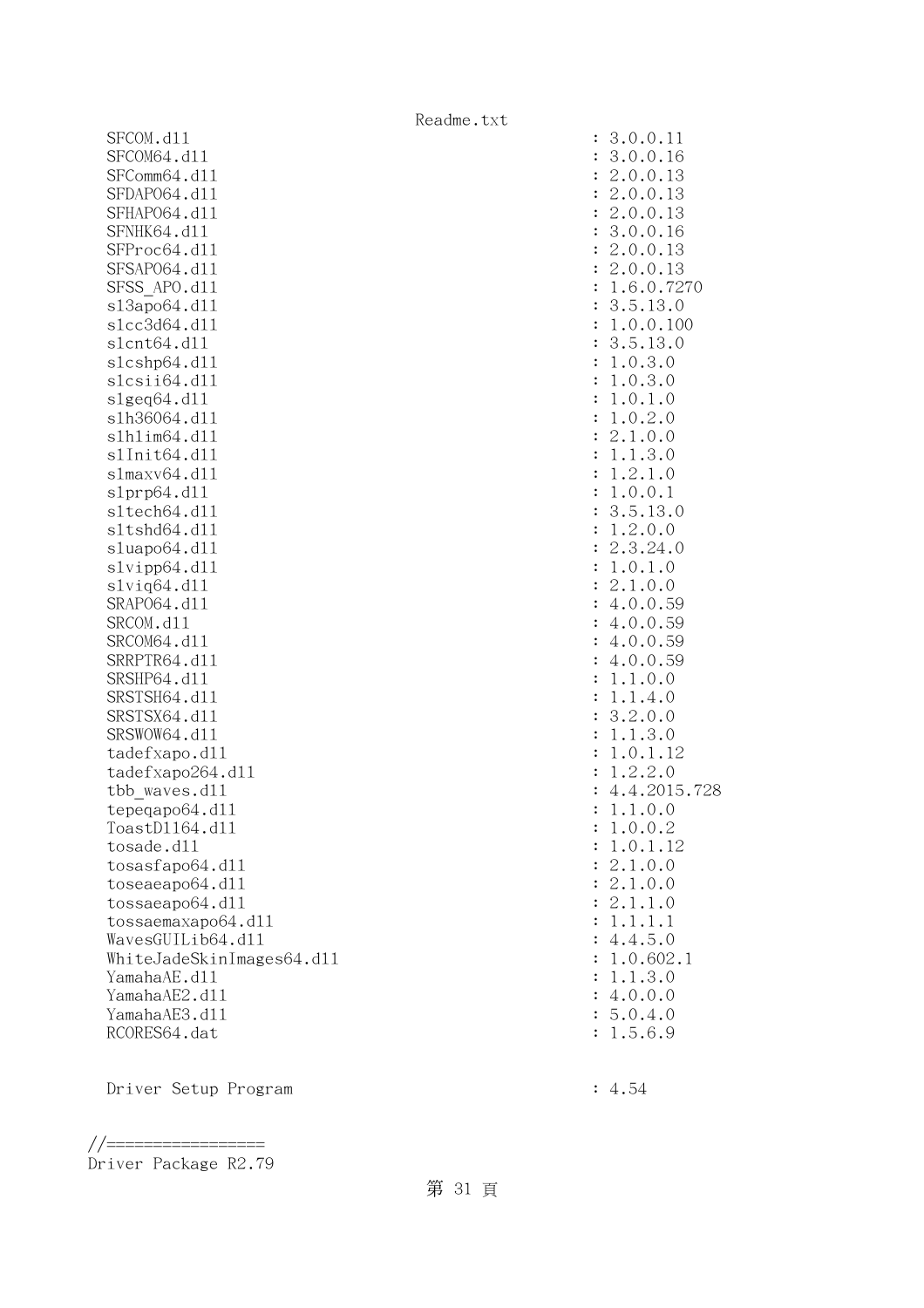Realtek HD Audio Driver support all of Realtek HD Audio Codec .

 1. Vista, Windows 7, Windows 8, Windows 8.1, Windows 10 WHQL Supporting: ALC882, ALC883, ALC885, ALC886, ALC887, ALC888, ALC889, ALC892,

ALC899, ALC861VD, ALC891, ALC900

 ALC660, ALC662, ALC663, ALC665, ALC667, ALC668, ALC670, ALC671, ALC672, ALC676, ALC680

ALC221, ALC231, ALC233, ALC235, ALC236, ALC255, ALC256, ALC260,

ALC262, ALC267, ALC268, ALC269, ALC270, ALC272, ALC273, ALC275, ALC276, ALC280, ALC282, ALC283, ALC284, ALC286, ALC288, ALC290, ALC292, ALC293, ALC298, ALC383 2. Windows 2000/XP WHQL Supporting:

 ALC880, ALC882, ALC883, ALC885, ALC886, ALC887, ALC888, ALC889, ALC892, ALC899, ALC861VC, ALC861VD, ALC891, ALC900

 ALC660, ALC662, ALC663, ALC665, ALC667, ALC668, ALC670, ALC671, ALC672, ALC676, ALC680

 ALC221, ALC231, ALC233, ALC235, ALC236, ALC255, ALC256, ALC260, ALC262, ALC267, ALC268, ALC269, ALC270, ALC272, ALC273, ALC275, ALC276, ALC280, ALC282, ALC283, ALC284, ALC286, ALC290, ALC292, ALC293, ALC383

3. HDMI Device WHQL Support: ATI HDMI Devices

 4. OS Supporting: Microsoft Windows XP, Windows 2000, Windows Server 2003, Vista, Windows Server 2008, Windows7, Windows 8, Windows 8.1, Windows  $10$ x86/x64

 5. Pack with Microsoft High Definition Audio UAAV1.0a(5013) For Windows 2000 SP4, XP SP1, XP SP2, Server 2003 SP1.

6. Add/Fix

1.) Driver :

1. Customizations.

Vista, Win7, Win8, Win8.1, Win10 :

| Vista, Win7, Win8, Win8.1, Win10 driver for x86<br>RTKVHDA.sys | : 6.0.1.7541 |
|----------------------------------------------------------------|--------------|
| AERTSrv.exe                                                    | : 1.0.32.10  |
| CreateRtkToastLnk.exe                                          | : 1.0.0.1    |
|                                                                |              |
| CXAPOAgent.exe                                                 | : 1.1.0.0    |
| DTSAudioService.exe                                            | : 1.0.0.0    |
| DTSU2PAuSrv32.exe                                              | : 2.1.1.0    |
| FMAPP.exe                                                      | : 1.32.0.5   |
| MaxxAudioMeters.exe                                            | : 4.1.6.0    |
| RtHDVBg.exe                                                    | : 1.0.0.220  |
| RtHDVCp1.exe                                                   | : 1.0.0.968  |
| RtkAudioService.exe                                            | : 1.0.0.66   |
| RtkNGUI.exe                                                    | : 1.0.483.0  |
| Rt1Upd.exe                                                     | : 3.0.0.0    |
| vncutil.exe                                                    | : 1.0.0.45   |
| mbfilt32.sys                                                   | : 6.10.0.8   |
| RTSndMgr.cp1                                                   | : 1.0.0.43   |
| AERTACap.d11                                                   | : 2.10.32.0  |
| AERTARen.d11                                                   | : 1.0.32.11  |
| BlackBlueSkinImages.dl1                                        | : 1.0.483.0  |
| BlackSkinImages.d11                                            | : 1.0.483.0  |
| CONEQMSAPO.d11                                                 | : 1.0.0.19   |
| CONEQMSAPOGUILibrary.d11                                       | : 1.0.0.4    |
| CX32APO.d11                                                    | : 1.28.0.0   |
| DarkSkinImages.d11                                             | : 1.0.483.0  |
| DDPA32.d11                                                     | : 7.6.5.1    |
|                                                                |              |

第 32 頁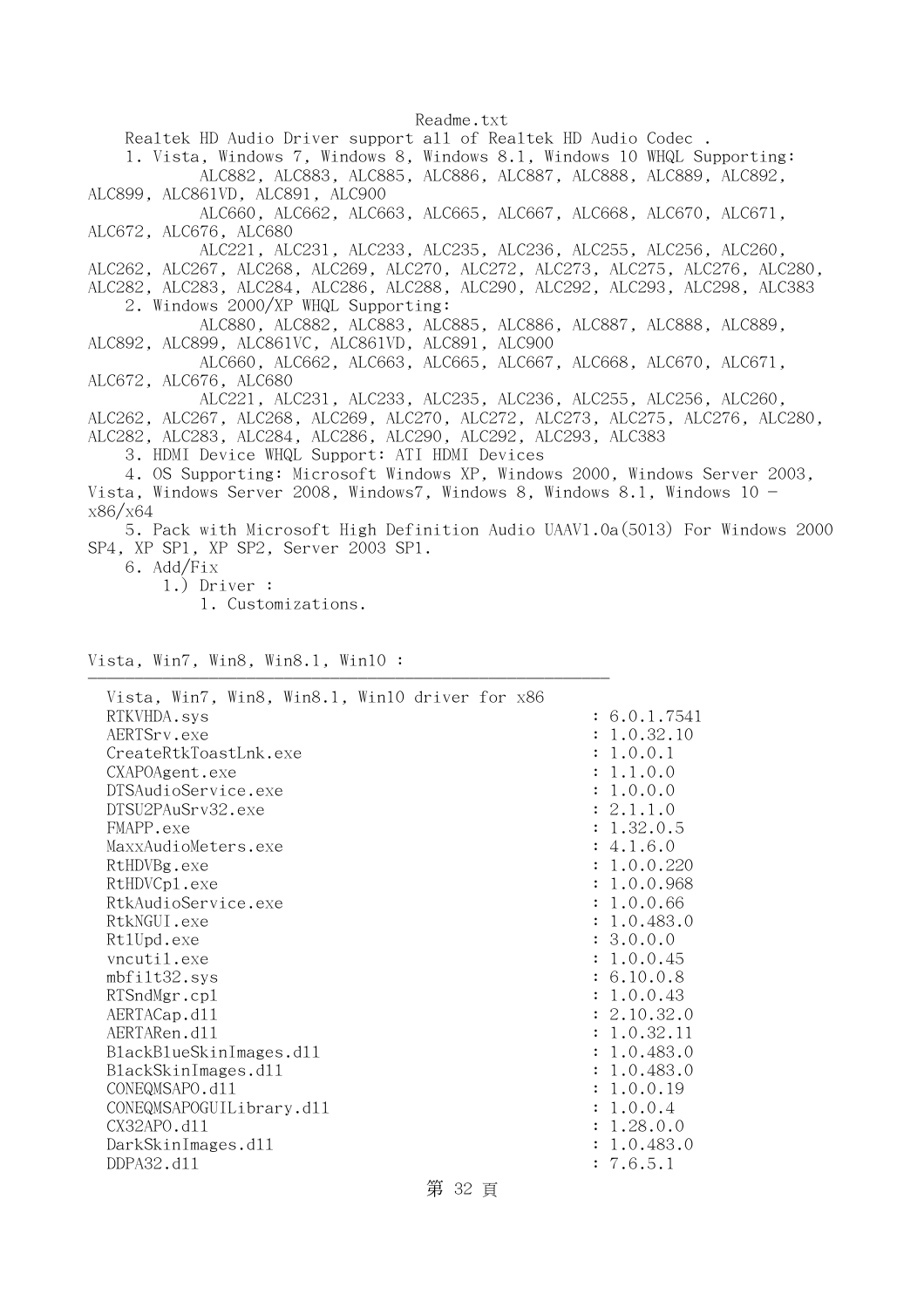DDPD32A.dll : 7.6.5.1 DDPO32A.dll : 7.6.5.1 DDPP32A.dll : 7.6.5.1 DolbyDAX2APOProp.dll : 0.4.0.18 DolbyDAX2APOv201.dll : 0.4.0.18 DolbyDAX2AP0v211.d11 : 0.4.0.18 DTSBassEnhancementDLL.dl1 : 1.0.0.1  $DTSBoostDLL. d11$  :  $1.0.0.1$ DTSGainCompensatorDLL.dl1 : 1.0.0.1 DTSGFXAPO.dll : 1.0.0.3 DTSGFXAPONS.dll : 1.0.0.3 DTSLFXAPO.dll : 1.0.0.3 DTSLimiterDLL.dl1 : 1.0.0.1 DTSNeoPCDLL.d11 : 1.0.0.1 DTSS2HeadphoneDLL.dl1 : 1.0.0.1 DTSS2SpeakerDLL.d11 : 1.0.0.1 DTSSymmetryDLL.dl1 : 1.0.0.1 DTSU2PGFX32.dll : 2.1.1.0 DTSU2PLFX32.dll : 2.1.1.0 DTSU2PREC32.dll : 2.1.1.0 DTSVoiceClarityDLL.dl1 : 1.0.0.1 FMAPO.d11 : 70.5.3.65 GrayJadeSkinImages.dll : 1.0.483.0 HiFiDAX2API.dll : 0.4.0.20 ICEsoundAPO.dll : 1.0.0.15 KAAPORT.d11 : 4.1105.6000.53  $\text{MaxAudio}$ APO.dll  $\text{MaxAudio}$  $\text{MaxAudio}$ APO2O.dll  $\text{maxAudio}$  MaxxAudioAPO30.dll : 3.6.0.0 MaxxAudioAPO40.dll : 4.5.8.0 MaxxAudioAP050.dll : 5.6.5.0 MaxxAudioAPO60.dll : 6.1.12.0 MaxxAudioAPO70.dll : 7.0.10.0 MaxxAudioAPOShe11.dl1 : 4.10.8.0  $MaxAudioEQ. d11$  : 4.1.1.0 MaxxAudioRealtek.dll  $4.4.10.0$ MaxxAudioVienna2.dl1 : 1.0.7.0  $\text{MaxSpeech}$ PO.dll  $\text{MaxSpeech}$ MaxxVoiceAP020.dl1 : 2.6.2.0 MaxxVoiceAPO30.dl1 : 3.1.13.0 MaxxVoiceAP040.dll : 4.0.8.0 MaxxVolumeSDAPO.d11 intervalue of the state of the state of the state of the state of the state of the state of the state of the state of the state of the state of the state of the state of the state of the state of the st MBAP0232.d11 : 1.2.16.81 MBAPO32.d11 : 1.0.62.0 MBPPCn32.dll : 1.0.0.110 MBppld32.dll : 1.0.58.0 MBTHX32.d11 : 1.0.15.175 MBWrp32.dll : 1.0.0.270 MISS\_APO.dll : 1.5.0.16020 NAHIMICAPO1fx.dl1 : 6.3.9600.17231 NahimicAPONSControl.dl1 : 1.0.0.14866 NAHIMICV2apo.dll : 6.3.9600.16384 OrangeBlackSkinImages.dll : 1.0.483.0 PremiumBlackSkinImages.dll : 1.0.483.0 R4EEA32A.d11 : 7.2.8000.17 R4EED32A.d11 : 7.2.8000.17

## 第 33 頁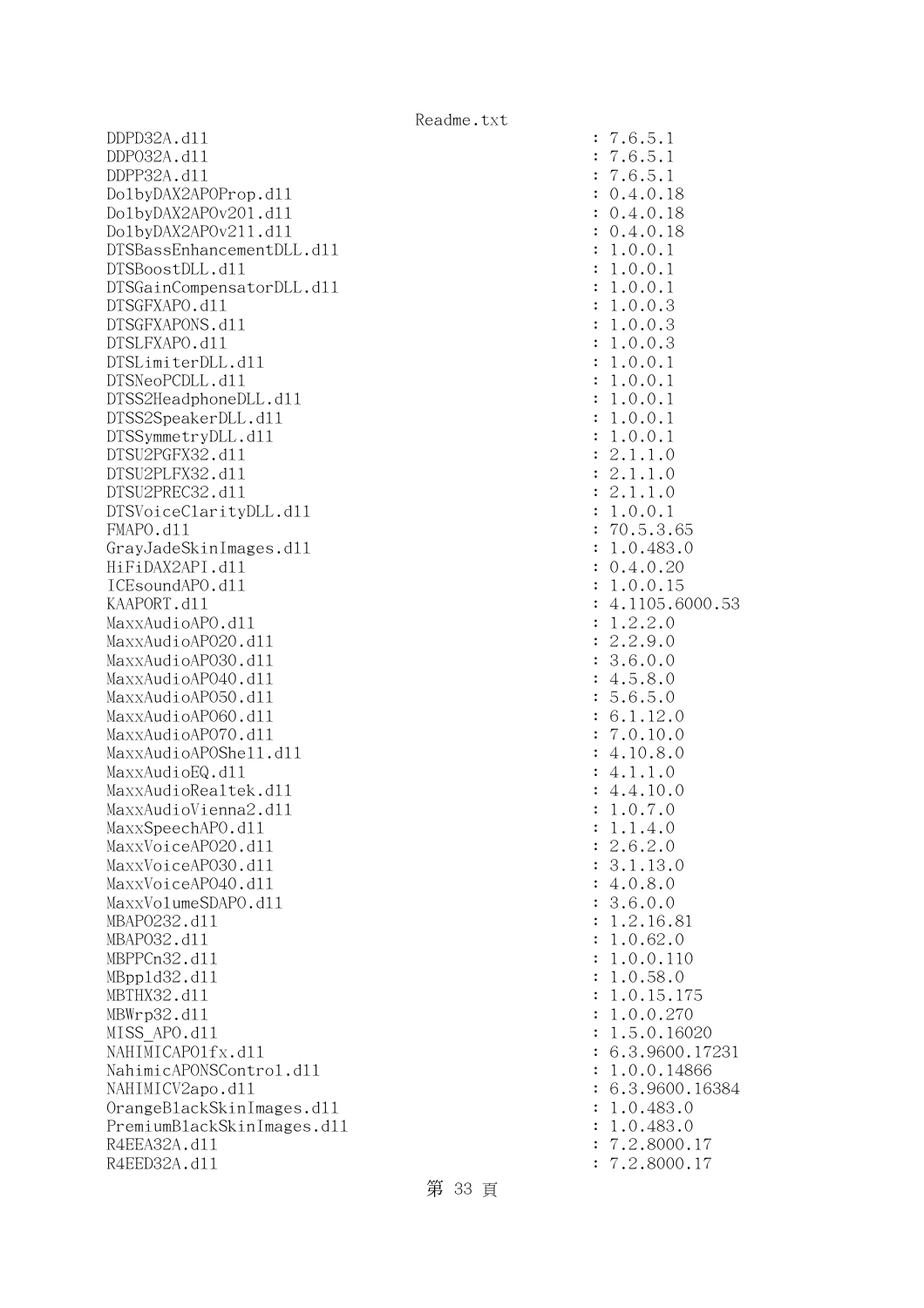R4EEG32A.d11 : 7.2.8000.17 R4EEL32A.d11 : 7.2.8000.17 R4EEP32A.d11 : 7.2.8000.17 R1tkAPO.d11 : 11.0.6000.433 RP3DAA32.d11 : 6.0.6001.18 RP3DHT32.d11 : 6.0.6001.18 RTCOMDLL.d11 : 2.0.0.169 RtDataProc.dl1 : 1.0.0.14 RTEED32A.d11 : 6.1.6001.33 RTEEG32A.d11 : 6.1.6001.33 RTEEL32A.d11 : 6.1.6001.33 RTEEP32A.d11 : 6.1.6001.33 RtkApoApi.dl1 : 1.0.1.87 RtkCfg.dl1 : 1.0.0.5 RtkCoInstII.dl1 : 2.2.5.6 RtkCoLDR.d11 : 1.0.0.1 RtkPgExt.dll : 6.0.6000.320 RtkXInterface.dl1 : 1.0.0.13 Rt1CPAPI.d11 : 1.0.2.6 SEAPO32.d11 : 2.0.5.4 SECOMN32.d11 : 2.0.5.4 SEHDRA32.d11 : 2.0.5.4 SFAPO.d11 : 3.0.0.16 SFCOM.d11 : 3.0.0.16 SFFXComm.d11 : 2.0.0.13 SFFXDAPO.d11 : 2.0.0.13 SFFXHAPO.d11 : 2.0.0.13 SFFXProc.d11 : 2.0.0.13 SFFXSAPO.d11 : 2.0.0.13 SFNHK.d11 : 3.0.0.16 SFSS APO.d11 : 1.6.0.7270 sl3apo32.dl1 : 3.1.38.0 slcc3d32.dll : 1.0.0.100 slcnt32.dll : 3.1.38.0 slcshp32.dl1 : 1.0.3.0 slcsii32.dll : 1.0.3.0 slgeq32.dll : 1.0.1.0 slh36032.dll : 1.0.2.0 slhlim32.dll : 2.1.0.0 slInit32.dll : 1.1.3.0 slmaxv32.dll : 1.2.1.0 slprp32.dll : 1.0.0.1 sltech32.dl1 : 3.1.38.0 sltshd32.dll : 1.2.0.0 sluapo32.dll : 2.3.24.0 slvipp32.dll : 1.0.1.0 slviq32.dll : 2.1.0.0 SRAPO.d11 : 4.0.0.59 SRCOM.d11 : 4.0.0.59 SRRPTR.d11 : 4.0.0.59 SRSHP360.d11 : 1.1.0.0 SRSTSHD.d11 : 1.1.4.0 SRSTSXT.d11 : 3.2.0.0 SRSWOW.dl1 : 1.1.3.0 tadefxapo.dl1 : 1.0.1.12 tadefxapo2.dl1 : 1.2.2.0

第 34 頁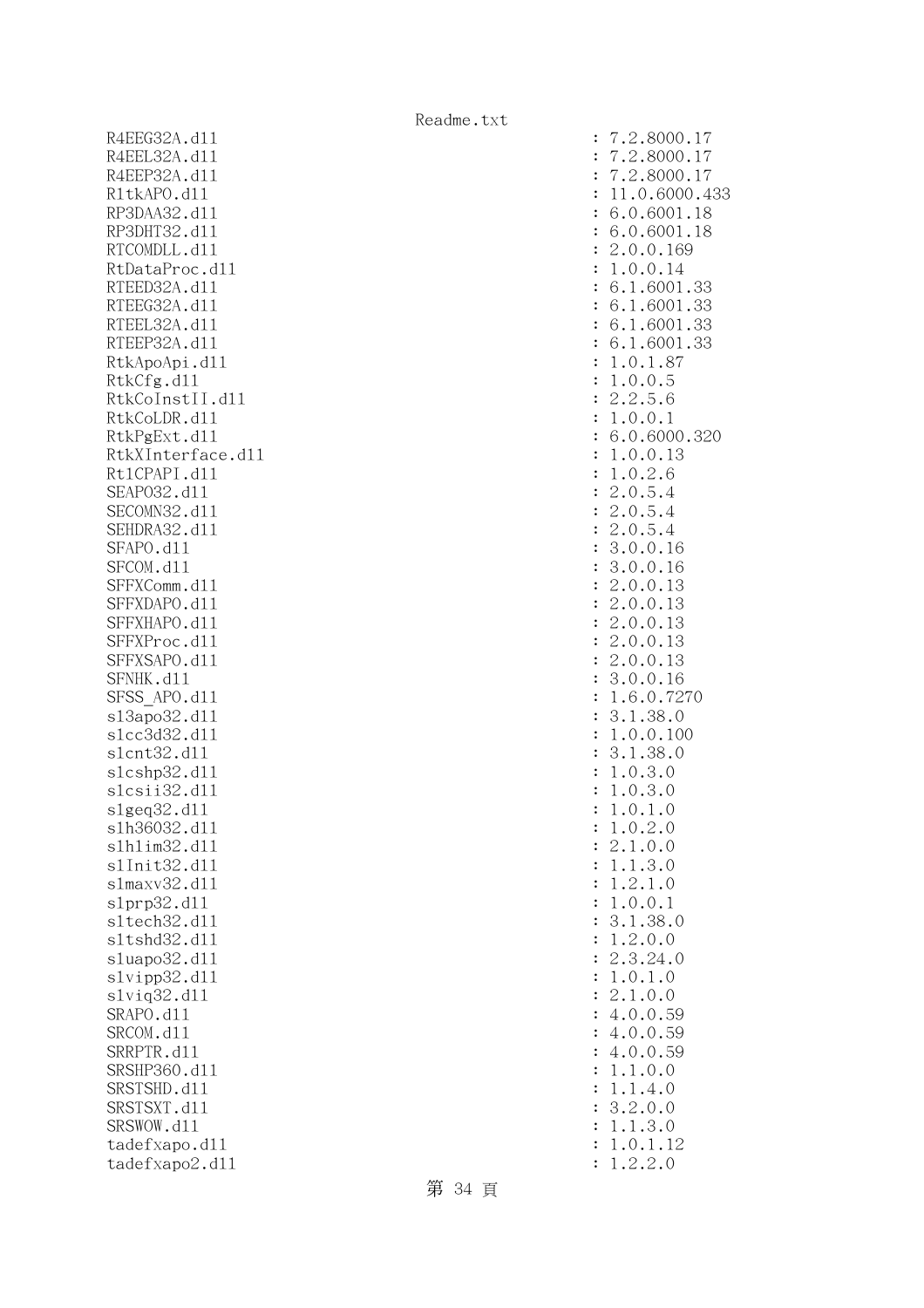|                                                 | Readme.txt |  |              |
|-------------------------------------------------|------------|--|--------------|
| TepeqAPO.d11                                    |            |  | : 1.1.0.0    |
| ToastD11.d11                                    |            |  | 1.0.0.2      |
| tosade.d11                                      |            |  | : 1.0.1.12   |
| tossaemaxapo32.d11                              |            |  | 1.0.0.0      |
| WavesGUILib.d11                                 |            |  | : 4.4.5.0    |
| WavesLib.d11                                    |            |  | : 5.9.7.0    |
| WhiteJadeSkinImages.dl1                         |            |  | : 1.0.483.0  |
| RCORES.dat                                      |            |  | : 1.5.6.6    |
|                                                 |            |  |              |
| Vista, Win7, Win8, Win8.1, Win10 driver for x64 |            |  |              |
| RTKVHD64.sys                                    |            |  | : 6.0.1.7541 |
| AERTSr64.exe                                    |            |  | 1.0.64.10    |
| CreateRtkToastLnk.exe                           |            |  | 1.0.0.1      |
| CXAPOAgent64.exe                                |            |  | 1.1.0.0      |
| DTSAudioService64.exe                           |            |  | 1.0.0.0      |
| DTSU2PAuSrv64.exe                               |            |  | : 2.1.1.0    |
| FMAPP.exe                                       |            |  | 1.64.0.5     |
| MaxxAudioMeters64.exe                           |            |  | : 4.1.6.0    |
| RAVBg64.exe                                     |            |  | 1.0.0.220    |
| RAVCp164.exe                                    |            |  | 1.0.0.968    |
| RtkAudioService64.exe                           |            |  | 1.0.0.66     |
| RtkNGUI64.exe                                   |            |  | 1.0.483.0    |
| Rt1Upd64.exe                                    |            |  | 3.0.0.0      |
| vncuti164.exe                                   |            |  | 1.0.0.45     |
| GWfilt64.sys                                    |            |  | : 6.10.0.3   |
| $mbf$ ilt $64$ .sys                             |            |  | : 6.10.0.8   |
| RTSnMg64.cp1                                    |            |  | 1.0.0.43     |
| AERTAC64.d11                                    |            |  | 2.10.64.0    |
| AERTAR64.d11                                    |            |  | 1.0.64.11    |
| BlackBlueSkinImages64.dll                       |            |  | 1.0.483.0    |
| BlackJadeSkinImages64.dl1                       |            |  | 1.0.461.0    |
| BlackSkinImages64.dl1                           |            |  | 1.0.483.0    |
| CONEQMSAPO.d11                                  |            |  | 1.0.0.19     |
| CONEQMSAPOGUILibrary.d11                        |            |  | 1.0.0.4      |
| CX32APO.d11                                     |            |  | 1.28.0.0     |
| CX64APO.d11                                     |            |  | 1.28.0.0     |
| DarkSkinImages64.d11                            |            |  | 1.0.483.0    |
| DDPA64.d11                                      |            |  | 7.6.5.1      |
| DDPA64F3.d11                                    |            |  | 7.6.7.1      |
| DDPD64A.d11                                     |            |  | 7.6.5.1      |
| DDPD64AF3.d11                                   |            |  | 7.6.7.1      |
| DDP064A.d11                                     |            |  | 7.6.5.1      |
| DDP064AF3.d11                                   |            |  | 7.6.7.1      |
| DDPP64A.d11                                     |            |  | 7.6.5.1      |
| DDPP64AF3.d11                                   |            |  | 7.6.7.1      |
| Do1byDAX2APOProp.d11                            |            |  | 0.4.0.18     |
| Do1byDAX2APOv201.d11                            |            |  | : 0.4.0.18   |
| Do1byDAX2APOv211.d11                            |            |  | : 0.4.0.18   |
| DTSBassEnhancementDLL64.d11                     |            |  | 1.0.0.1      |
| DTSBoostDLL64.d11                               |            |  | 1.0.0.1      |
| DTSGainCompensatorDLL64.d11                     |            |  | 1.0.0.1      |
| DTSGFXAP064.d11                                 |            |  | 1.0.0.3      |
| DTSGFXAPONS64.d11                               |            |  | 1.0.0.3      |
| DTSLFXAP064.d11                                 |            |  | 1.0.0.3      |
| DTSLimiterDLL64.d11                             |            |  | 1.0.0.1      |
| DTSNeoPCDLL64.d11                               |            |  | 1.0.0.1      |
|                                                 |            |  |              |

第 35 頁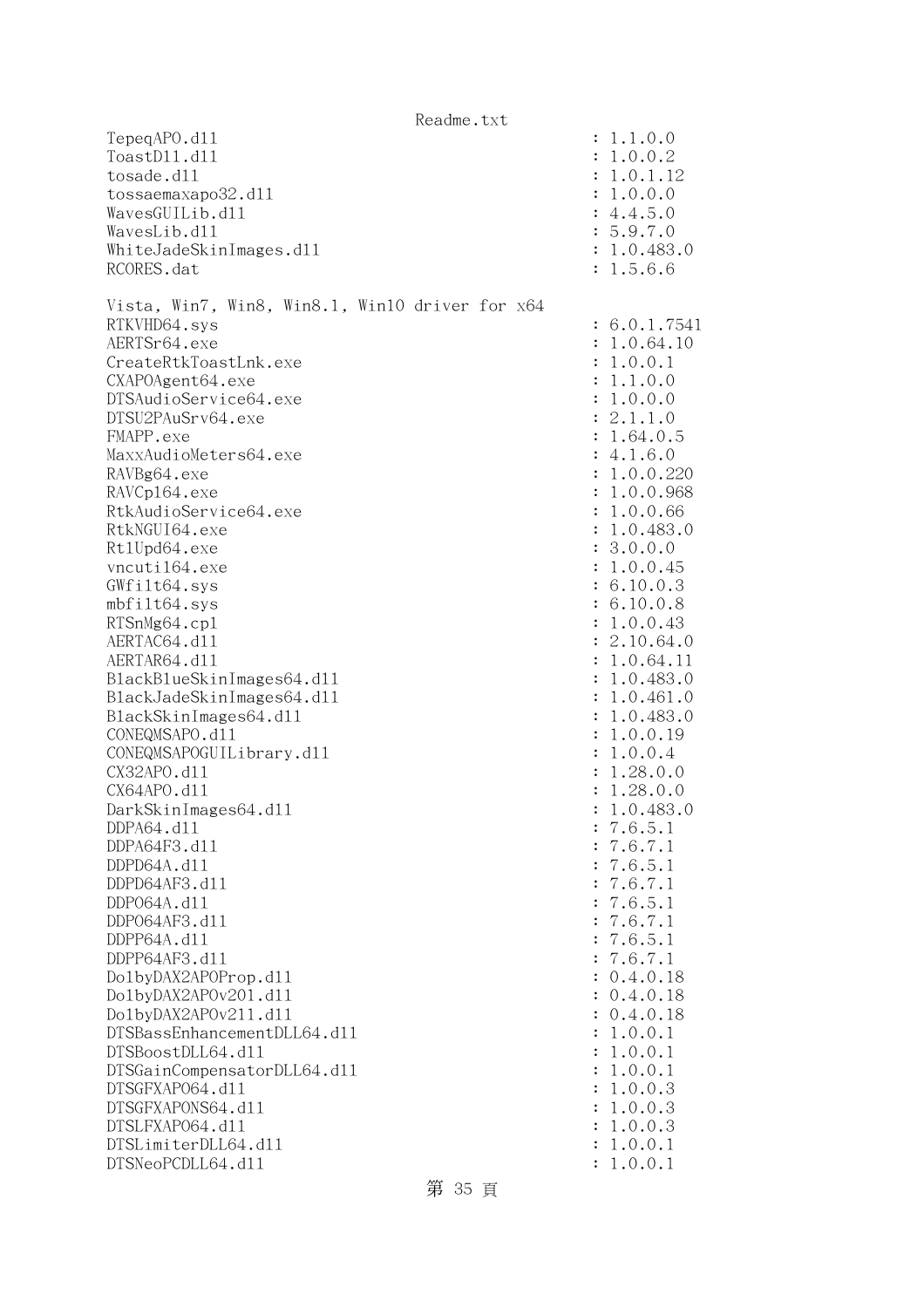DTSS2HeadphoneDLL64.dll : 1.0.0.1 DTSS2SpeakerDLL64.dl1 : 1.0.0.1 DTSSymmetryDLL64.dl1 : 1.0.0.1 DTSU2PGFX64.dll : 2.1.1.0 DTSU2PLFX64.dll : 2.1.1.0  $DTSU2PREC64. d11$  :  $2.1.1.0$ DTSVoiceClarityDLL64.dl1 : 1.0.0.1 FMAPO32.dll : 50.5.4.68 FMAPO64.dll : 70.6.3.65 GrayJadeSkinImages64.dl1 : 1.0.483.0 HiFiDAX2API.dll : 0.4.0.20 ICEsoundAPO64.dll : 1.0.0.15 IntelSSTAPO.dll : 1.0.461.0 IntelSstCApoPropPage.dll : 1.0.0.10 KAAPORT64.d11 : 4.1105.6000.53 MaxxAudioAPO20.dll : 2.2.9.0  $\text{MaxAudio}$ APO30.d11 : 3.6.0.0 MaxxAudioAPO4064.dll : 4.5.8.0 MaxxAudioAPO5064.dll : 5.6.5.0 MaxxAudioAPO6064.dll : 6.1.12.0 MaxxAudioAPO7064.dll : 7.0.10.0 MaxxAudioAPOShell64.dll : 4.10.8.0  $\text{MaxAudioEQ64. d11}$  : 4.1.1.0  $MaxAudioRealtek64. d11$  : 4.4.10.0 MaxxAudioVienna264.dll : 1.0.7.0 MaxxSpeechAPO.dl1 : 1.1.4.0  $\text{MaxX}\text{Spech}$ APO64.dll  $\qquad \qquad$  : 1.1.4.0 MaxxVoiceAP02064.dl1 : 2.6.2.0 MaxxVoiceAPO30.dl1 : 3.1.13.0 MaxxVoiceAPO3064.dll : 3.1.13.0 MaxxVoiceAP04064.dll : 4.0.8.0 MaxxVolumeSDAPO.dll : 3.6.0.0 MBAP0232.d11 : 1.2.16.81 MBAPO264.d11 : 1.2.16.81 MBAPO32.dll : 1.0.62.0 MBAP064.d11 : 1.0.62.0 MBPPCn64.dll : 1.0.0.110 MBppld64.dll : 1.0.58.0 MBTHX32.d11 : 1.0.15.175 MBTHX64.d11 : 1.0.15.175 MBWrp64.dll : 1.0.0.270 MISS APO.d11 : 1.5.0.16020 NAHIMICAPO1fx.dl1 : 6.3.9600.17231 NahimicAPONSControl.dl1 : 1.0.0.14866 NAHIMICV2apo.dl1 : 6.3.9600.16384 OrangeBlackSkinImages64.dll : 1.0.483.0 PremiumBlackSkinImages64.dll : 1.0.483.0 R4EEA64A.d11 : 7.2.8000.17 R4EED64A.d11 : 7.2.8000.17 R4EEG64A.d11 : 7.2.8000.17 R4EEL64A.d11 : 7.2.8000.17 R4EEP64A.d11 : 7.2.8000.17 RCoInstII64.dll : 2.2.5.6 R1tkAPO.d11 : 11.0.6000.433 R1tkAP064.d11 : 11.0.6000.433 RP3DAA64.d11 : 6.0.6001.18

Readme.txt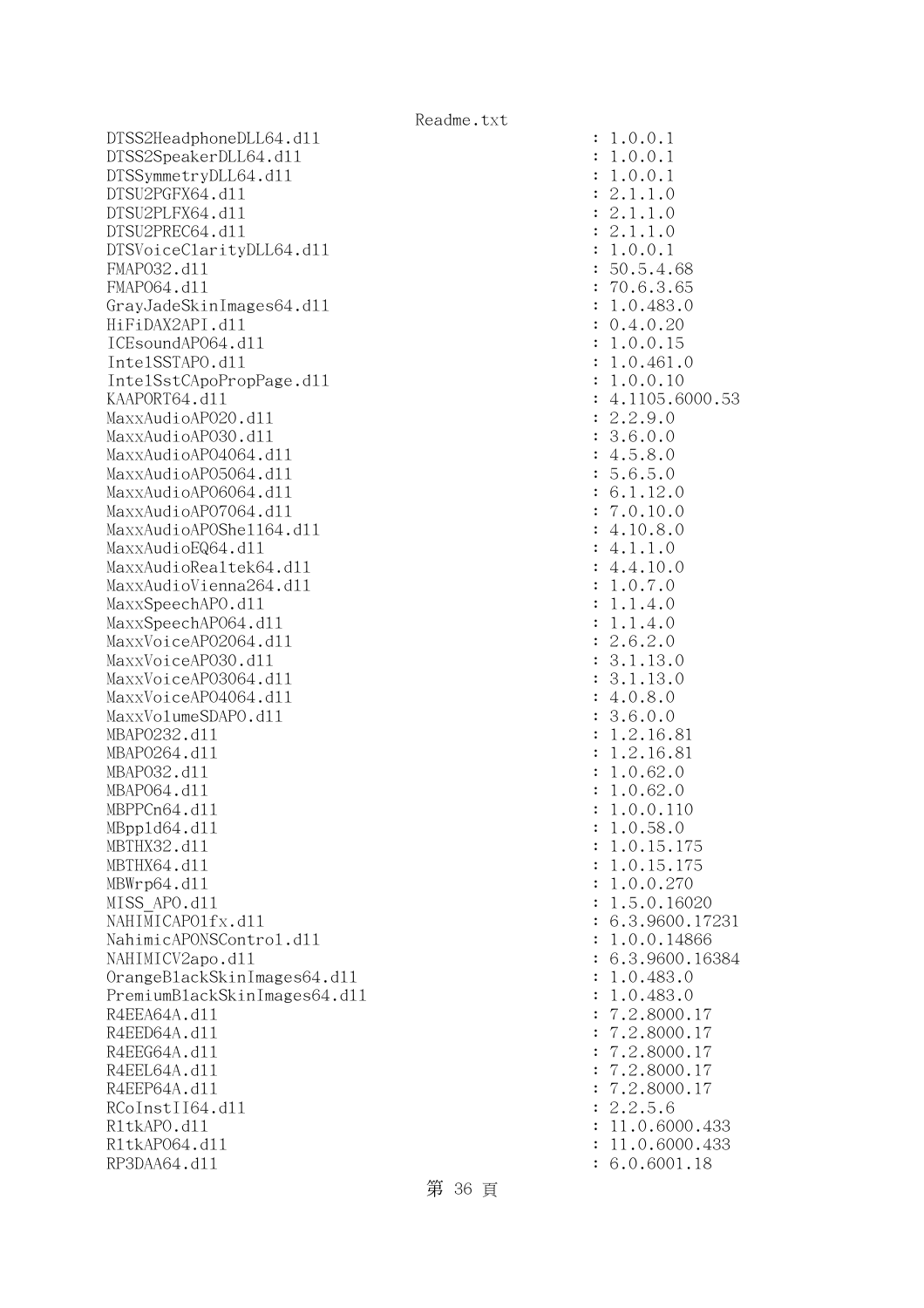RP3DHT64.d11 RtCOM64.d11 RTCOMDLL.d11 RtDataProc.dl1 RtDataProc64.dll RTEED64A.dl1 RTEEG64A.d11 RTEEL64A.d11 RTEEP64A.d11 RtkApi64.dl1 RtkCfg.dll  $R$ tk $C$ fg $64$ .dll RtkCoLDR64.dl1 RtkXInterface.d11 RtkXInterface64.dl1 Rt1CPAPI.d11 Rt1CPAPI64.dl1 RtPgEx64.dll : 6.0.6000.320 SEAP064.d11 SECOMN32.d11 SECOMN64.dl1 SEHDRA64.d11 SFAP064.d11 SFCOM.d11 SFCOM64.d11 SFComm64.dl1 SFDAP064.dl1 SFHAP064.d11 SFNHK64.d11 SFProc64.d11 SFSAP064.d11 SFSS\_APO.d11 s13apo64.dl1 slcc3d64.dl1 slcnt64.dl1 slcshp64.dll slcsii64.dll  $slgeq64$ .dll s1h36064.dl1 slhlim64.dll s1Init64.d11 s1maxv64.d11 slprp64.dll sltech64.dl1 s1tshd64.dl1 sluapo64.dl1  $s1$ vipp $64.d11$ slvig64.dll SRAP064.d11 SRCOM.d11 SRCOM64.d11 SRRPTR64.d11 SRSHP64.d11 SRSTSH64.d11 SRSTSX64.d11 SRSWOW64.dl1

| $\ddot{\cdot}$     | 6.0.6001.18                                                                              |
|--------------------|------------------------------------------------------------------------------------------|
| $\ddot{\cdot}$     | 0.0.169<br>2.                                                                            |
|                    | 0.0.169                                                                                  |
| $\ddot{\cdot}$     | $\mathbf{c}$<br>$\ddot{\phantom{0}}$                                                     |
| $\ddot{\cdot}$     | 0.0.14<br>1<br>$\ddot{\phantom{0}}$                                                      |
| $\ddot{\cdot}$     | 0.0.14<br>1.                                                                             |
| $\ddot{\cdot}$     | 1.6001.33<br>6.                                                                          |
| $\ddot{\cdot}$     | .6001<br>6.<br>33<br>$\mathbf{1}$<br>$\ddot{\phantom{0}}$                                |
| $\ddot{\cdot}$     | 1.6001.<br>33<br>6.                                                                      |
| $\ddot{\cdot}$     | 6001<br>6.<br>.33<br>1.                                                                  |
| $\ddot{\cdot}$     | 1.87<br>$\mathbf 1$<br>$\boldsymbol{0}$ .<br>$\ddot{\phantom{0}}$                        |
| $\ddot{\cdot}$     | 0.0.1<br>1                                                                               |
| $\ddot{\cdot}$     | 0.0.5<br>1.                                                                              |
| $\ddot{\cdot}$     | 0.0.<br>1.<br>$\mathbf{1}$                                                               |
| $\ddot{\cdot}$     | 0.0.13<br>1.                                                                             |
| $\ddot{\cdot}$     | 0.0.13<br>1                                                                              |
| $\ddot{\cdot}$     | 0.2.6<br>1                                                                               |
| $\ddot{\cdot}$     | 0.2.6<br>1                                                                               |
| $\ddot{\cdot}$     | 6.<br>0.6000.<br>321                                                                     |
| $\ddot{\cdot}$     | $\mathbf{c}$<br>0.5.4<br>$\ddot{\phantom{0}}$                                            |
| $\ddot{\cdot}$     | $\overline{c}$<br>0.5.4<br>$\ddot{\phantom{0}}$                                          |
| $\ddot{\cdot}$     | $\overline{c}$<br>$\overline{4}$<br>$\ddot{\phantom{0}}$                                 |
| $\ddot{\cdot}$     | $0.5.$<br>$0.5.$<br>2.<br>$\overline{4}$                                                 |
| $\ddot{\cdot}$     | 3.<br>0.0.16                                                                             |
| $\ddot{\cdot}$     | 3.<br>0.0.11                                                                             |
| $\ddot{\cdot}$     | 3.<br>0.0.16                                                                             |
| $\ddot{\cdot}$     | 0.0.13                                                                                   |
| $\ddot{\cdot}$     | $\frac{2}{2}$ .<br>0.0.13                                                                |
| $\ddot{\cdot}$     | 2.<br>0.0.13                                                                             |
| $\ddot{\cdot}$     | 3.<br>0.0.16                                                                             |
|                    | 2.<br>0.0.<br>13                                                                         |
| $\ddot{\cdot}$     | $\overline{c}$                                                                           |
| $\ddot{\cdot}$     | 0.0.13<br>$\ddot{\phantom{0}}$                                                           |
| $\ddot{\cdot}$     | 6.0.727<br>1.                                                                            |
| $\ddot{\cdot}$     | 3.<br>1.38.0                                                                             |
| $\ddot{\cdot}$     | $\mathbf 1$<br>0.0.100                                                                   |
| $\ddot{\cdot}$     | 3.<br>1.38.<br>0                                                                         |
| $\ddot{\cdot}$     | $\mathbf 1$<br>0.3.0<br>$\ddot{\phantom{a}}$                                             |
| $\ddot{\cdot}$     | .3.0<br>1.<br>0                                                                          |
| $\ddot{\cdot}$     | 0.1<br>$\cdot$ <sup>0</sup><br>$\mathbf 1$                                               |
| $\ddot{\cdot}$     | $\mathbf{0}$ .<br>2.<br>$\mathbf 1$<br>$\circ$                                           |
| $\ddot{\cdot}$     | $\ddot{\phantom{0}}$<br>$\mathbf{0}$ .<br>$\mathbf{c}$<br>$\mathbf{1}$<br>$\circ$        |
| $\ddot{\cdot}$     | $\ddot{\cdot}$<br>$\mathbf{1}$<br>3.<br>$\circ$<br>$\mathbf{1}$                          |
| $\ddot{\cdot}$     | $\frac{2}{0}$ .<br>$\mathbf{1}$<br>$\mathbf{1}$<br>$\ddot{\phantom{0}}$<br>$\mathcal{O}$ |
| $\ddot{\cdot}$     | $\mathbf{1}$<br>$\mathbf 0$ .<br>.<br>.<br>.<br>$\mathbf 1$                              |
| $\ddot{\cdot}$     | $\frac{1}{2}$ .                                                                          |
| $\ddot{\cdot}$     |                                                                                          |
| $\ddot{\cdot}$     |                                                                                          |
| $\ddot{\cdot}$     | $\frac{3}{0}$ .                                                                          |
| $\ddot{\cdot}$     | $38.0$<br>0.0<br>24.0<br>1.0<br>0.0<br>0.59<br>3.12.1.2.4.4.4.4.1.<br>$1$ .              |
| $\ddot{\cdot}$     | 59<br>59<br>59<br>59<br>$\mathbf{0}$ .                                                   |
|                    | $\mathbf{0}$ .<br>$\mathbf 0$ .                                                          |
|                    | $\mathbf{0}$ .<br>$\overline{0}$ .                                                       |
| $\vdots$ : : : : : | $\mathbf{0}$ .<br>$\mathbf{0}$ .                                                         |
|                    | 59<br>0<br>$\mathbf{0}$ .<br>$\ddot{\phantom{0}}$<br>$\mathbf{1}$                        |
| $\ddot{\cdot}$     | 4.<br>$\mathbf{1}$<br>$\ddot{\phantom{0}}$<br>$\mathbf{1}$<br>$\circ$                    |
| $\ddot{\cdot}$     | 2.0.<br>3.<br>$\circ$                                                                    |
| $\ddot{\cdot}$     | $\cdot$ 1<br>.3.0<br>$\mathbf 1$                                                         |
|                    |                                                                                          |

第 37 頁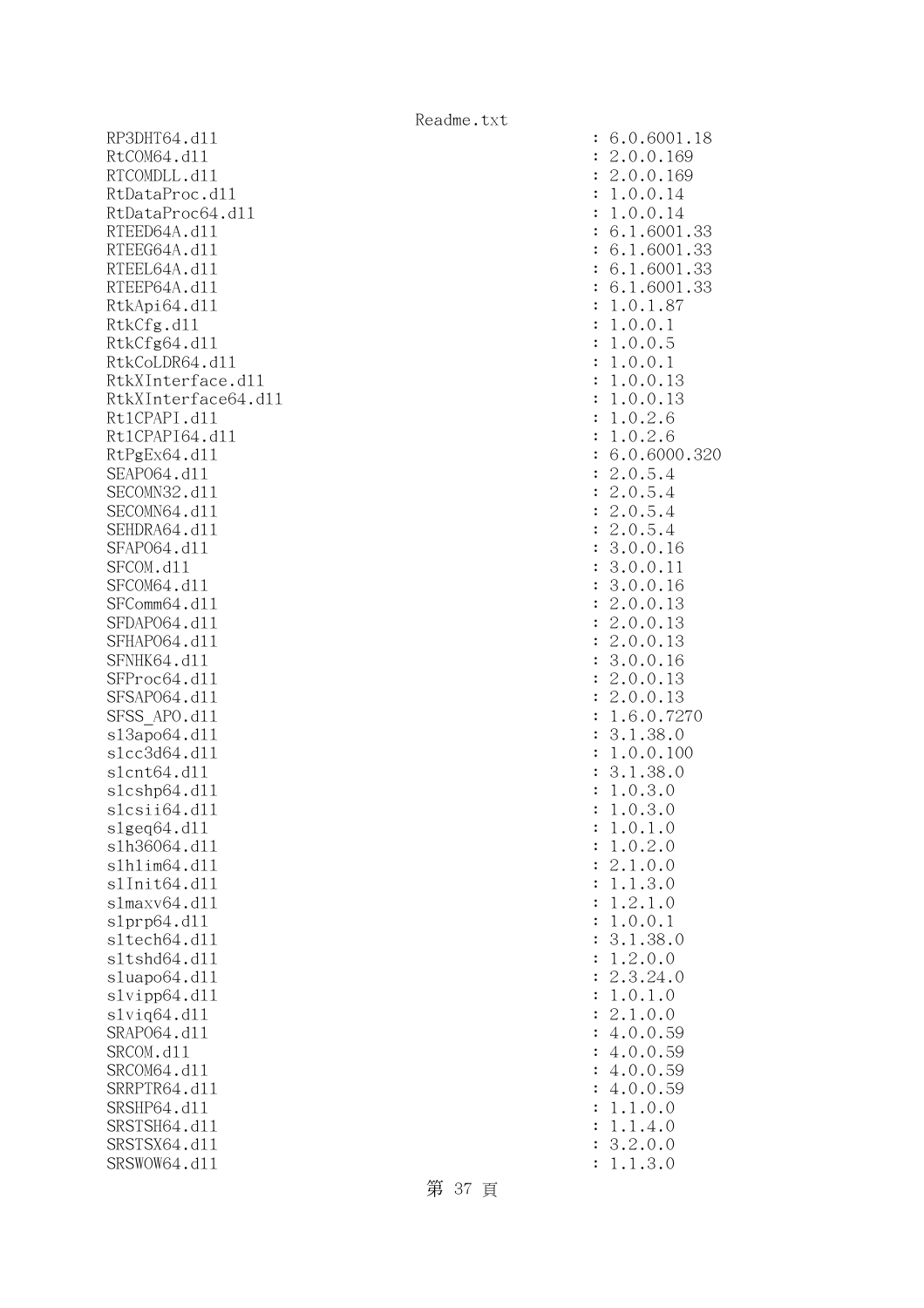Readme.txt tadefxapo.dl1 : 1.0.1.12 tadefxapo264.dll : 1.2.2.0 tepeqapo64.dll : 1.1.0.0 ToastDll64.dll : 1.0.0.2 tosade.dll : 1.0.1.12 tosasfapo64.dll : 2.0.4.0 toseaeapo64.dl1 : 2.0.4.0 tossaeapo64.dll : 2.0.4.0 tossaemaxapo64.dll : 1.0.0.0  $Waves GUILib64. d11$  :  $4.4.5.0$ WhiteJadeSkinImages64.dll : 1.0.483.0 YamahaAE.dll : 1.1.3.0 YamahaAE2.dll : 4.0.0.0 RCORES64.dat : 1.5.6.6  $HDMI$  Driver :  $-$  Windows 2000/XP x86 : RtkHDMI.sys : 5.10.0.6519 Rtaupd.exe : 2.8.0.5 RHCoInstXP.d11 : 1.1.5.1 Windows XP x64 : RtkHDMIX.sys : 5.10.0.6519 Rtaupd64.exe : 2.8.0.5 RHCoInst64XP.d11 : 1.1.5.1 Vista, Win7, Win8 x86 : RtHDMIV.sys : 6.0.1.6650 RtkAudioSrvATI.exe : 1.0.0.23 RtkUpd.exe : 2.8.0.6 R4EEA32H.d11 : 7.2.8000.13 R4EED32H.d11 : 7.2.8000.13 R4EEG32H.d11 : 7.2.8000.13 R4EEL32H.d11 : 7.2.8000.13 R4EEP32H.d11 : 7.2.8000.13 RH3DAA32.d11 : 6.0.6001.18 RH3DHT32.d11 : 6.0.6001.18 RHCoInst.d11 : 1.1.5.1 RHDMIExt.d11 : 6.0.6000.228 RTEED32H.d11 : 6.1.6001.33 RTEEG32H.d11 : 6.1.6001.33 RTEEL32H.d11 : 6.1.6001.33 RTEEP32H.d11 : 6.1.6001.33 RtkHDMI.d11 : 11.0.6000.259 Vista, Win7, Win8 x64 : RtHDMIVX.sys : 6.0.1.6650 RtkAudioSrvATI64.exe : 1.0.0.23 RtkUpd64.exe : 2.8.0.6 R4EEA64H.d11 : 7.2.8000.13 R4EED64H.d11 : 7.2.8000.13 R4EEG64H.d11 : 7.2.8000.13 R4EEL64H.d11 : 7.2.8000.13 R4EEP64H.d11 : 7.2.8000.13 RH3DAA64.d11 : 6.0.6001.18 RH3DHT64.d11 : 6.0.6001.18

第 38 頁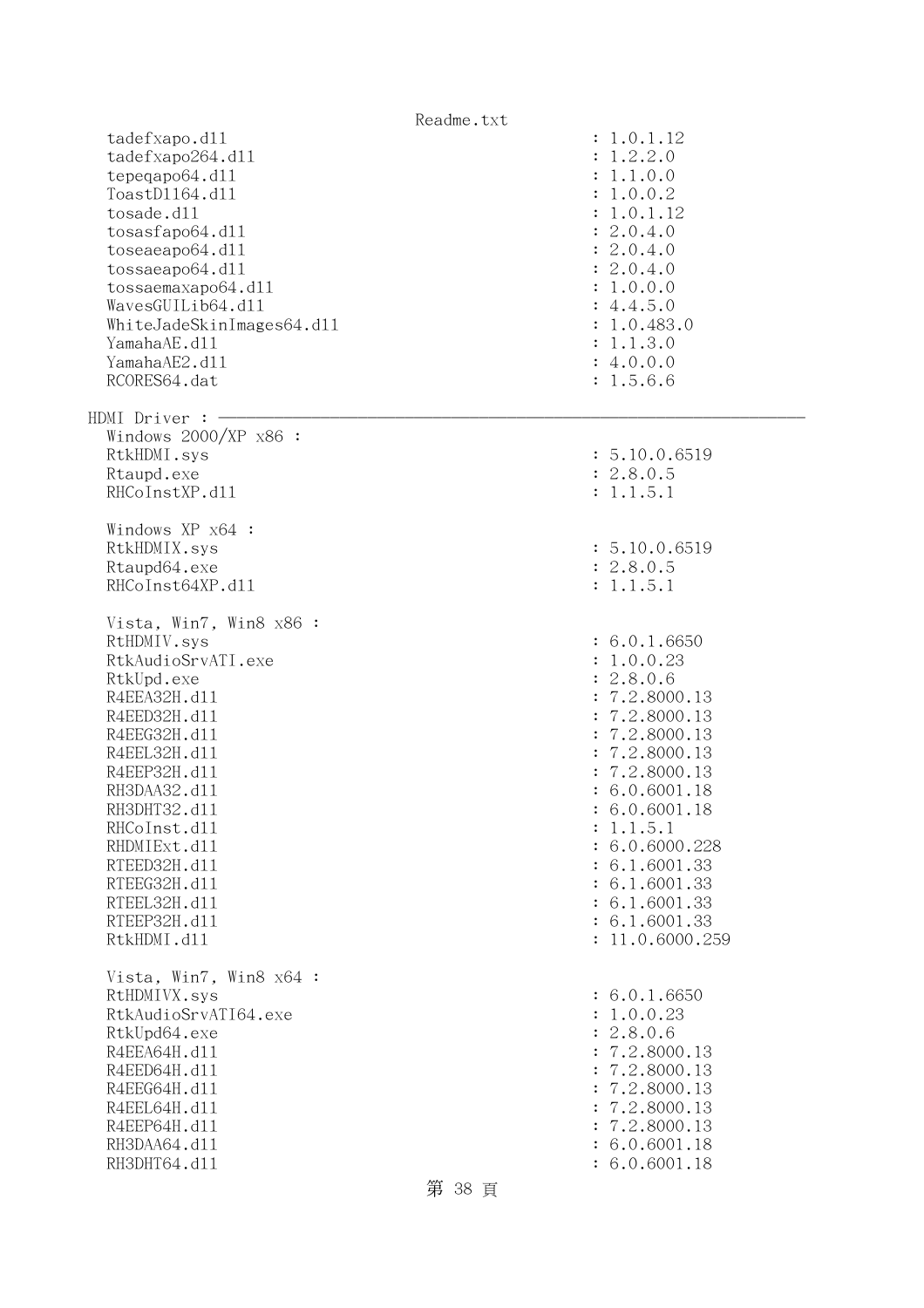RHCoInst64.d11 : 1.1.5.1 RHDMEx64.d11 : 6.0.6000.228 RTEED64H.d11 : 6.1.6001.33 RTEEG64H.d11 : 6.1.6001.33 RTEEL64H.d11 : 6.1.6001.33 RTEEP64H.dl1 : 6.1.6001.33 RtkHDM64.dll : 11.0.6000.259 Driver Setup Program : 4.27 Windows 2000/XP Operate on : Microsoft High Definition Audio Driver Package - KB888111 Package file version (kb888111.exe) : 6.1.22.0 Hdaudiobus.sys version : 5.10.00.5013 //================= Driver Package R2.78 Realtek HD Audio Driver support all of Realtek HD Audio Codec . 1. Vista, Windows 7, Windows 8, Windows 8.1, Windows 10 WHQL Supporting: ALC882, ALC883, ALC885, ALC886, ALC887, ALC888, ALC889, ALC892, ALC899, ALC861VD, ALC891, ALC900 ALC660, ALC662, ALC663, ALC665, ALC667, ALC668, ALC670, ALC671, ALC672, ALC676, ALC680 ALC221, ALC231, ALC233, ALC235, ALC236, ALC255, ALC256, ALC260, ALC262, ALC267, ALC268, ALC269, ALC270, ALC272, ALC273, ALC275, ALC276, ALC280, ALC282, ALC283, ALC284, ALC286, ALC288, ALC290, ALC292, ALC293, ALC298, ALC383 2. Windows 2000/XP WHQL Supporting: ALC880, ALC882, ALC883, ALC885, ALC886, ALC887, ALC888, ALC889, ALC892, ALC899, ALC861VC, ALC861VD, ALC891, ALC900 ALC660, ALC662, ALC663, ALC665, ALC667, ALC668, ALC670, ALC671, ALC672, ALC676, ALC680 ALC221, ALC231, ALC233, ALC235, ALC236, ALC255, ALC256, ALC260, ALC262, ALC267, ALC268, ALC269, ALC270, ALC272, ALC273, ALC275, ALC276, ALC280, ALC282, ALC283, ALC284, ALC286, ALC290, ALC292, ALC293, ALC383 3. HDMI Device WHQL Support: ATI HDMI Devices 4. OS Supporting: Microsoft Windows XP, Windows 2000, Windows Server 2003, Vista, Windows Server 2008, Windows7, Windows 8, Windows 8.1, Windows 10 x86/x64 5. Pack with Microsoft High Definition Audio UAAV1.0a(5013) For Windows 2000 SP4, XP SP1, XP SP2, Server 2003 SP1. 6. Add/Fix 1.) Driver : 1. Customizations. Vista, Win7, Win8, Win8.1, Win10 : -------------------------------------------------------- Vista, Win7, Win8, Win8.1, Win10 driver for x86 RTKVHDA.sys : 6.0.1.7512 AERTSrv.exe : 1.0.32.10 CreateRtkToastLnk.exe : 1.0.0.1 CXAPOAgent.exe : 1.1.0.0 DTSAudioService.exe : 1.0.0.0 DTSU2PAuSrv32.exe : 2.1.1.0 FMAPP.exe : 1.32.0.5 MaxxAudioMeters.exe : 4.1.6.0

## 第 39 頁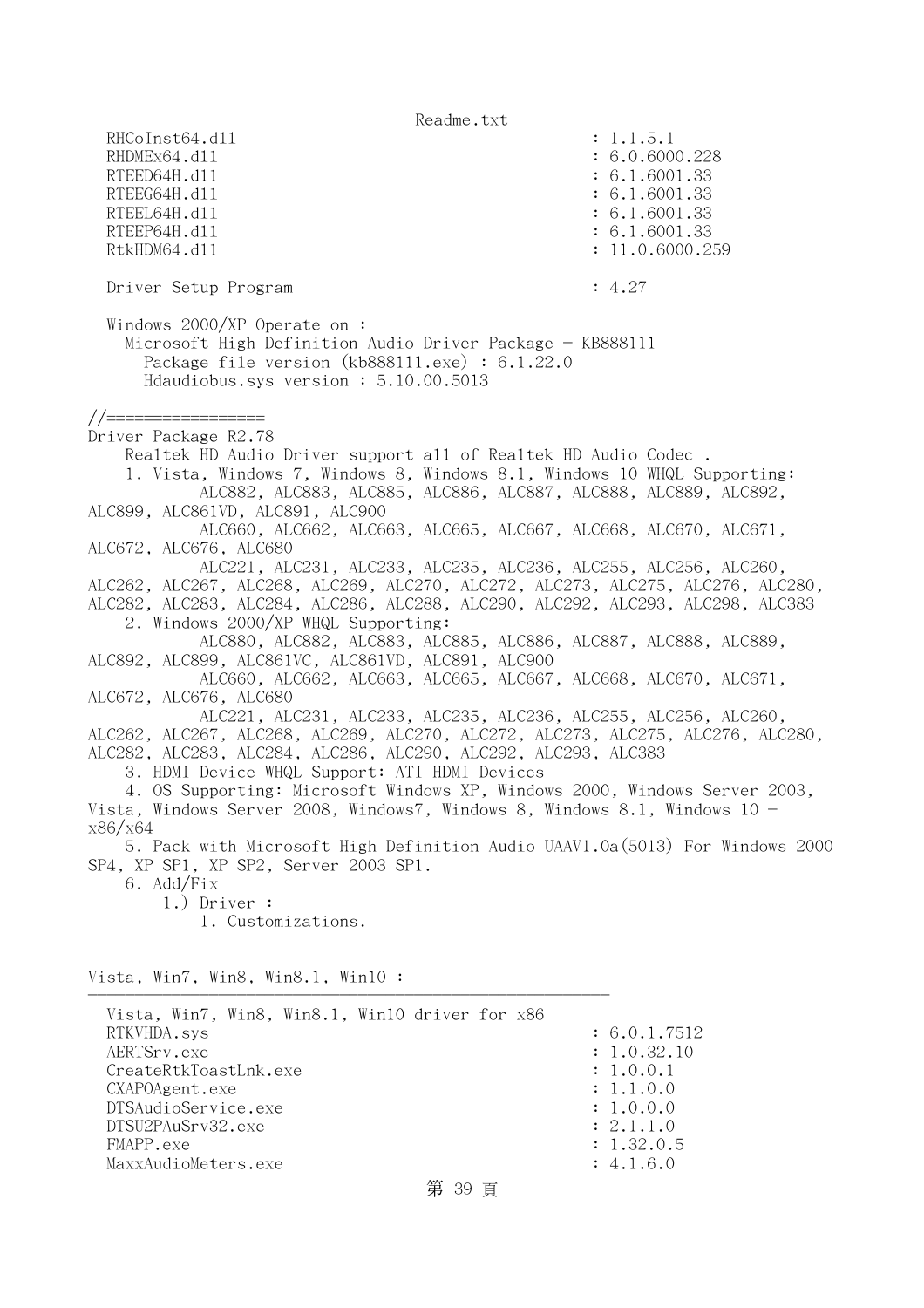RtHDVBg.exe : 1.0.0.220 RtHDVCp1.exe : 1.0.0.966 RtkAudioService.exe : 1.0.0.64 RtkNGUI.exe : 1.0.478.0 RtlUpd.exe : 3.0.0.0 vncutil.exe : 1.0.0.45 mbfilt32.sys : 6.10.0.8 RTSndMgr.cp1 : 1.0.0.42 AERTACap.d11 : 2.10.32.0 AERTARen.d11 : 1.0.32.11 : 1.0.32.11 BlackBlueSkinImages.dll : 1.0.478.0 BlackSkinImages.dll : 1.0.478.0 CONEQMSAPO.dll : 1.0.0.19 CONEQMSAPOGUILibrary.dll : 1.0.0.4 CX32APO.dll : 1.25.0.0 DarkSkinImages.dll : 1.0.478.0 DDPA32.dll : 7.6.5.1 DDPD32A.dll : 7.6.5.1 DDPO32A.dll : 7.6.5.1 DDPP32A.dll : 7.6.5.1 DTSBassEnhancementDLL.dl1  $\qquad \qquad \qquad : 1.0.0.1$  DTSBoostDLL.dll : 1.0.0.1 DTSGainCompensatorDLL.dll  $\qquad \qquad$  : 1.0.0.1 DTSGFXAPO.dll : 1.0.0.3 DTSGFXAPONS.dll : 1.0.0.3 DTSLFXAPO.dll : 1.0.0.3  $DTSLimiterDLL. d11$  :  $1.0.0.1$  $DTSNeoPCDLL. d11$  :  $1.0.0.1$ DTSS2HeadphoneDLL.d11 : 1.0.0.1 DTSS2SpeakerDLL.dll : 1.0.0.1 DTSSymmetryDLL.dll : 1.0.0.1 DTSU2PGFX32.dll : 2.1.1.0 DTSU2PLFX32.dll : 2.1.1.0 DTSU2PREC32.dll : 2.1.1.0 DTSVoiceClarityDLL.dl1 : 1.0.0.1 FMAPO.dll : 70.5.1.66 GrayJadeSkinImages.dll : 1.0.478.0  $ICEsoundAPO. d11$  :  $1.0.0.15$  KAAPORT.dll : 4.1105.6000.53 MaxxAudioAPO.dll : 1.2.2.0 MaxxAudioAPO20.dll : 2.2.9.0 MaxxAudioAPO30.dll : 3.6.0.0 MaxxAudioAPO40.dl1 : 4.5.5.0 MaxxAudioAPO50.dll : 5.6.0.0 MaxxAudioAPO60.dll : 6.1.11.0 MaxxAudioAPO70.dll : 7.0.10.0 MaxxAudioAPOShe11.dl1 : 4.10.8.0  $\text{MaxAudioEQ}.d11$  : 4.1.1.0  $\text{MaxAudioRealtek}.d11$  : 4.4.10.0 MaxxAudioVienna2.dl1 : 1.0.7.0 MaxxSpeechAPO.dl1 : 1.1.4.0 MaxxVoiceAP020.dll : 2.6.0.0 MaxxVoiceAP030.dl1 : 3.1.7.0 MaxxVoiceAPO40.dl1 : 4.0.8.0 MaxxVolumeSDAPO.dll : 3.6.0.0 MBAPO232.d11 : 1.2.16.81

第 40 頁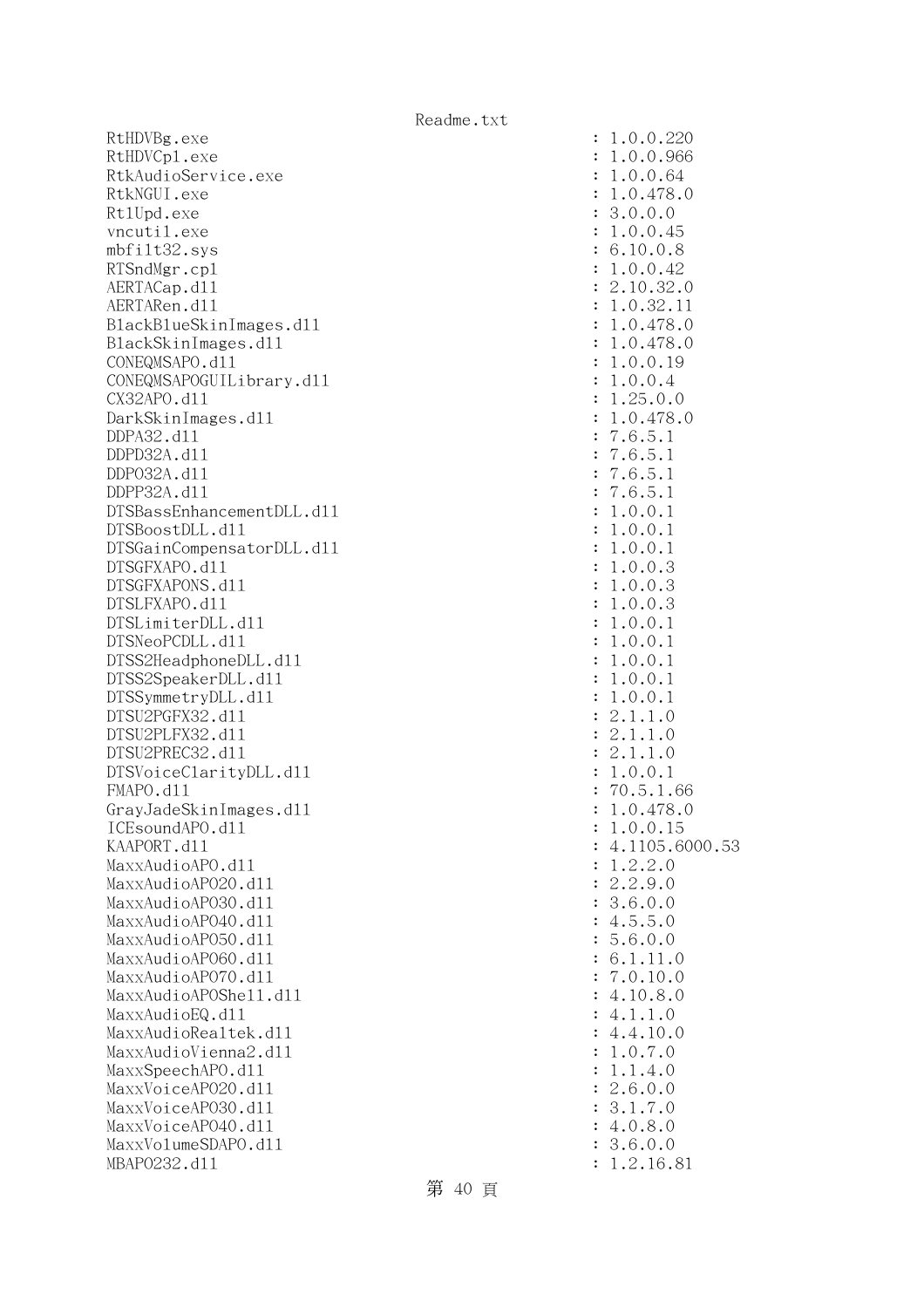MBAPO32.d11 : 1.0.62.0 MBPPCn32.d11 : 1.0.0.110 MBppld32.dll : 1.0.58.0 MBTHX32.d11 : 1.0.15.175 MBWrp32.dll : 1.0.0.270 MISS APO.d11 : 1.5.0.16020 NAHIMICAPO1fx.d11 : 6.3.9600.17231 NahimicAPONSControl.dl1 : 1.0.0.14866 NAHIMICV2apo.dll : 6.3.9600.16384 OrangeBlackSkinImages.dll : 1.0.478.0 PremiumBlackSkinImages.dll : 1.0.478.0 R4EEA32A.d11 : 7.2.8000.17 R4EED32A.d11 : 7.2.8000.17 R4EEG32A.d11 : 7.2.8000.17 R4EEL32A.d11 : 7.2.8000.17 R4EEP32A.d11 : 7.2.8000.17 R1tkAPO.d11 : 11.0.6000.426 RP3DAA32.d11 : 6.0.6001.18 RP3DHT32.d11 : 6.0.6001.18 RTCOMDLL.d11 : 2.0.0.169 RtDataProc.dl1 : 1.0.0.14 RTEED32A.d11 : 6.1.6001.33 RTEEG32A.d11 : 6.1.6001.33 RTEEL32A.d11 : 6.1.6001.33 RTEEP32A.d11 : 6.1.6001.33 RtkApoApi.dl1 : 1.0.1.85 RtkCfg.dl 1 : 1.0.0.4  $R$ tkCoInstII.dl1 : 2.2.4.7 RtkCoLDR.d11 : 1.0.0.1 RtkPgExt.dll : 6.0.6000.320 RtkXInterface.dl1 : 1.0.0.13 RtlCPAPI.dll : 1.0.2.6 SEAPO32.d11 : 2.0.5.4 SECOMN32.d11 : 2.0.5.4 SEHDRA32.d11 : 2.0.5.4 SFAPO.d11 : 3.0.0.16 SFCOM.d11 : 3.0.0.16 SFFXComm.d11 : 2.0.0.13 SFFXDAPO.d11 : 2.0.0.13 SFFXHAPO.d11 : 2.0.0.13 SFFXProc.d11 : 2.0.0.13 SFFXSAPO.d11 : 2.0.0.13 SFNHK.d11 : 3.0.0.16 SFSS APO.d11 : 1.6.0.7270 sl3apo32.dll : 3.1.38.0 slcc3d32.dll : 1.0.0.100 slcnt32.dll : 3.1.38.0 slcshp32.dll : 1.0.3.0 slcsii32.dll : 1.0.3.0 slgeq32.dll : 1.0.1.0 slh36032.dll : 1.0.2.0 slhlim32.dll : 2.1.0.0 slInit32.dll : 1.1.3.0 slmaxv32.dll : 1.2.1.0 slprp32.dll : 1.0.0.1 sltech32.dll : 3.1.38.0

第 41 頁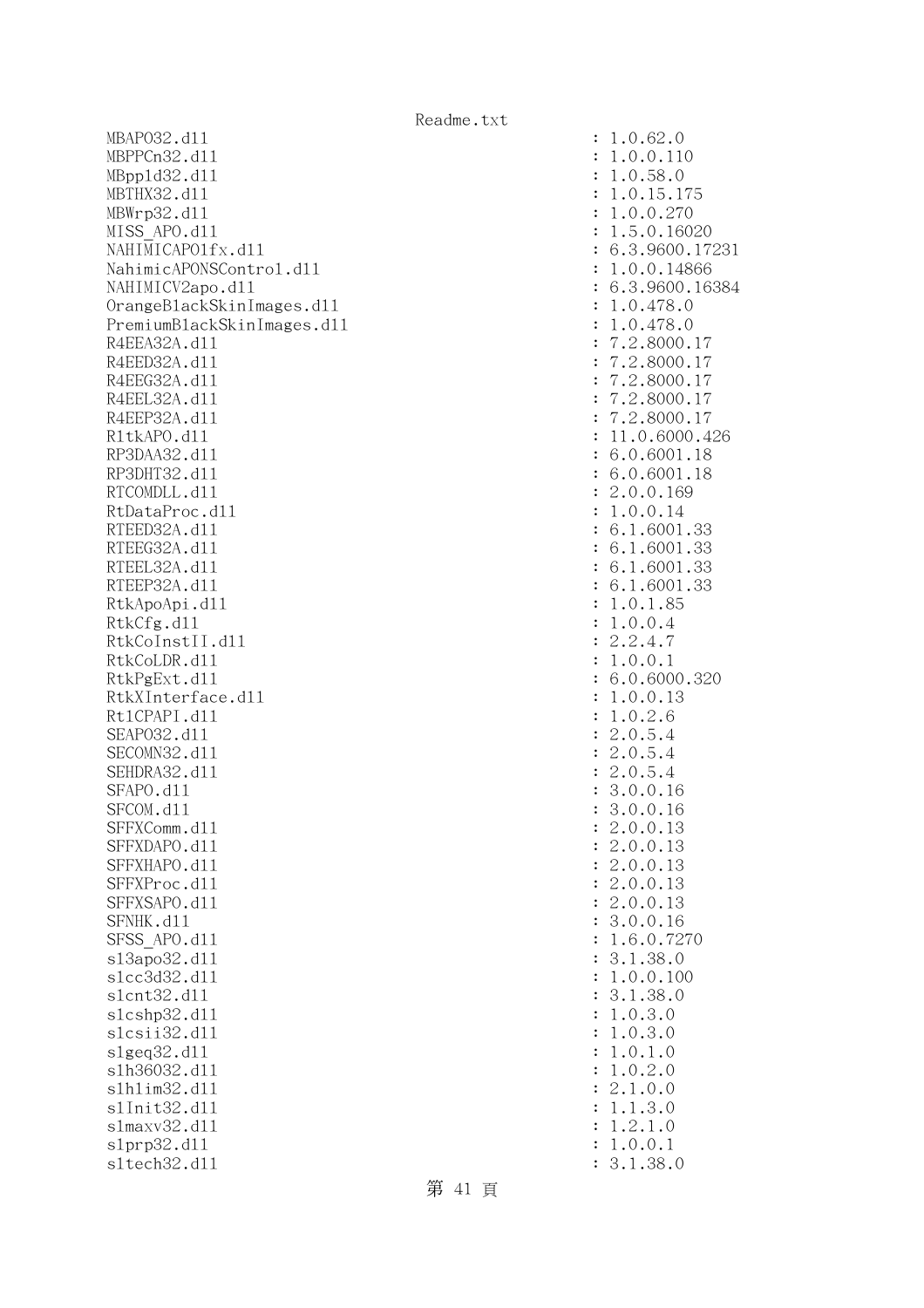Readme.txt sltshd32.dll : 1.2.0.0 sluapo32.dll : 2.3.24.0 slvipp32.dll : 1.0.1.0 slviq32.dll : 2.1.0.0 SRAPO.d11 : 4.0.0.59 SRCOM.d11 : 4.0.0.59 SRRPTR.d11 : 4.0.0.59 SRSHP360.d11 : 1.1.0.0 SRSTSHD.d11 : 1.1.4.0 SRSTSXT.d11 : 3.2.0.0 SRSWOW.d11 : 1.1.3.0 tadefxapo.dl1 : 1.0.1.12 tadefxapo2.dll : 1.2.2.0 TepeqAPO.dll : 1.1.0.0 ToastDll.dll : 1.0.0.2 tosade.dll : 1.0.1.12 tossaemaxapo32.dll : 1.0.0.0  $Waves GULib. d11$  : 4.4.5.0 WavesLib.dll : 5.9.7.0 WhiteJadeSkinImages.dll  $\cdot$  1.0.478.0 RCORES.dat : 1.5.6.6 Vista, Win7, Win8, Win8.1, Win10 driver for x64 RTKVHD64.sys : 6.0.1.7512 AERTSr64.exe : 1.0.64.10 CreateRtkToastLnk.exe : 1.0.0.1 CXAPOAgent64.exe : 1.1.0.0 DTSAudioService64.exe : 1.0.0.0 DTSU2PAuSrv64.exe : 2.1.1.0 FMAPP.exe : 1.64.0.5 MaxxAudioMeters64.exe : 4.1.6.0 RAVBg64.exe : 1.0.0.220 RAVCp164.exe : 1.0.0.966 RtkAudioService64.exe : 1.0.0.64 RtkNGUI64.exe : 1.0.478.0 Rt1Upd64.exe : 3.0.0.0 vncuti164.exe : 1.0.0.45 GWfilt64.sys : 6.10.0.3 mbfilt64.sys : 6.10.0.8 RTSnMg64.cp1 : 1.0.0.42 AERTAC64.d11 : 2.10.64.0 AERTAR64.d11 : 1.0.64.11 BlackBlueSkinImages64.dll : 1.0.478.0 BlackSkinImages64.dll : 1.0.478.0 CONEQMSAPO.dll : 1.0.0.19 CONEQMSAPOGUILibrary.dll : 1.0.0.4 CX32APO.dll : 1.25.0.0 CX64APO.dll : 1.25.0.0 DarkSkinImages64.dll : 1.0.478.0 DDPA64.dll : 7.6.5.1 DDPA64F3.dll : 7.6.7.1 DDPD64A.dll : 7.6.5.1 DDPD64AF3.dll : 7.6.7.1 DDPO64A.dll : 7.6.5.1 DDPO64AF3.dll : 7.6.7.1 DDPP64A.dll : 7.6.5.1

第 42 頁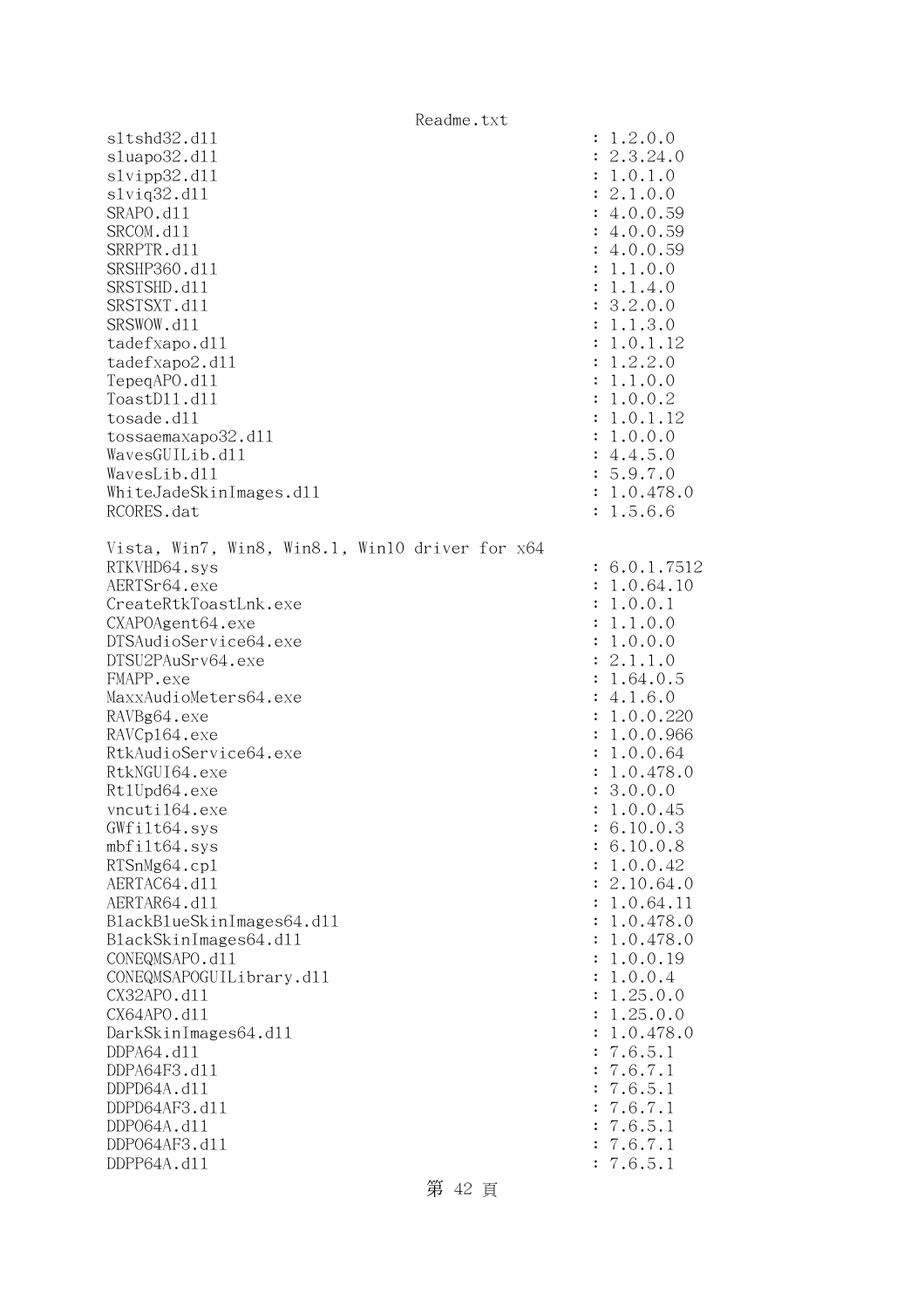DDPP64AF3.dll : 7.6.7.1 DTSBassEnhancementDLL64.dll : 1.0.0.1 DTSBoostDLL64.dll : 1.0.0.1 DTSGainCompensatorDLL64.dll : 1.0.0.1 DTSGFXAPO64.dll : 1.0.0.3 DTSGFXAPONS64.dll : 1.0.0.3 DTSLFXAPO64.dll : 1.0.0.3 DTSLimiterDLL64.dll : 1.0.0.1  $DTSNeoPCDLL64. d11$  :  $1.0.0.1$ DTSS2HeadphoneDLL64.dl1 : 1.0.0.1 DTSS2SpeakerDLL64.dl1 : 1.0.0.1  $DTSSymmetryDLL64. d11$  :  $1.0.0.1$  $DTSU2PGFX64. d11$  :  $2.1.1.0$  DTSU2PLFX64.dll : 2.1.1.0 DTSU2PREC64.d11 : 2.1.1.0 DTSVoiceClarityDLL64.dll : 1.0.0.1 FMAPO32.dll : 50.5.4.68 FMAP064.d11 : 70.6.1.66 GrayJadeSkinImages64.dll : 1.0.478.0 ICEsoundAPO64.dll : 1.0.0.15 KAAPORT64.d11 : 4.1105.6000.53 MaxxAudioAPO20.dll : 2.2.9.0 MaxxAudioAPO30.dll : 3.6.0.0 MaxxAudioAP04064.dl1 : 4.5.5.0 MaxxAudioAP05064.dll : 5.6.0.0 MaxxAudioAPO6064.dll : 6.1.11.0  $\text{MaxAudio}$ APO7064.dll  $\ddot{1}$   $\ddot{1}$   $\ddot{1}$   $\ddot{2}$   $\ddot{2}$   $\ddot{3}$   $\ddot{4}$   $\ddot{1}$   $\ddot{1}$   $\ddot{2}$   $\ddot{3}$   $\ddot{1}$   $\ddot{2}$   $\ddot{3}$   $\ddot{4}$   $\ddot{2}$   $\ddot{3}$   $\ddot{4}$   $\ddot{2}$   $\ddot{3}$   $\ddot{4}$   $\ddot{2}$   $\text{MaxAudio}$ APOShe $1164.$ dll  $\text{maxAudio}$ APOShe $1164.$ dll  $\text{maxAudio}$  $MaxAudioEQ64. d11$  : 4.1.1.0 MaxxAudioRealtek64.dll : 4.4.10.0 MaxxAudioVienna264.dll : 1.0.7.0 MaxxSpeechAPO.d11 : 1.1.4.0 MaxxSpeechAP064.d11 : 1.1.4.0 MaxxVoiceAP02064.dl1 : 2.6.0.0 MaxxVoiceAPO30.dll : 3.1.7.0 MaxxVoiceAP03064.dll : 3.1.7.0 MaxxVoiceAPO4064.dll : 4.0.8.0  $\text{MaxVO1umeSDAPO. d11}$  : 3.6.0.0 MBAPO232.d11 : 1.2.16.81 MBAPO264.d11 : 1.2.16.81 MBAPO32.dll : 1.0.62.0 MBAP064.d11 : 1.0.62.0 MBPPCn64.dl1 : 1.0.0.110 MBpp1d64.d11 : 1.0.58.0 MBTHX32.d11 : 1.0.15.175 MBTHX64.d11 : 1.0.15.175 MBWrp64.dll : 1.0.0.270 MISS APO.d11 : 1.5.0.16020 NAHIMICAPO1fx.d11 : 6.3.9600.17231 NahimicAPONSControl.dl1 : 1.0.0.14866 NAHIMICV2apo.d11 : 6.3.9600.16384 OrangeBlackSkinImages64.dll : 1.0.478.0 PremiumBlackSkinImages64.dll : 1.0.478.0 R4EEA64A.d11 : 7.2.8000.17 R4EED64A.d11 : 7.2.8000.17 R4EEG64A.d11 : 7.2.8000.17

第 43 頁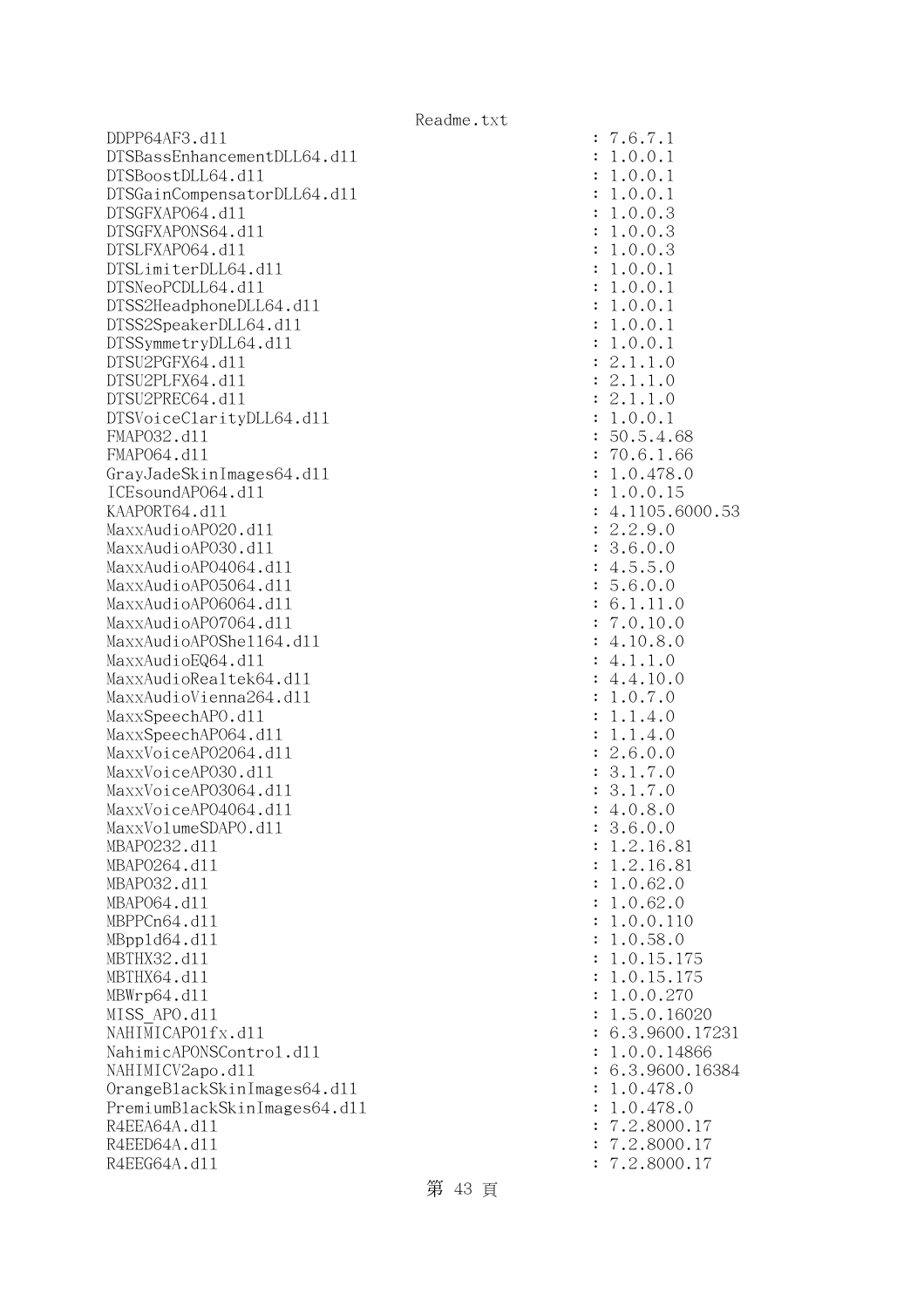R4EEL64A.d11 R4EEP64A.d11 RCoInstII64.dl1 R1tkAPO.d11 : 11.0.6000.426 R1tkAP064.d11 : 11.0.6000.426 RP3DAA64.d11 RP3DHT64.d11 RtCOM64.d11 RTCOMDLL.d11 RtDataProc.dl1 RtDataProc64.dll RTEED64A.d11 RTEEG64A.dl1 RTEEL64A.d11 RTEEP64A.d11 RtkApi64.dl1 RtkCfg.dll RtkCfg64.dl1 RtkCoLDR64.d11 RtkXInterface.d11 RtkXInterface64.dl1 Rt1CPAPI.d11 Rt1CPAPI64.d11 RtPgEx64.dl1 SEAP064.d11 SECOMN32.d11 SECOMN64.d11 SEHDRA64.d11 SFAP064.dl1 SFCOM.d11 SFCOM64.d11 SFComm64.dl1 SFDAP064.d11 SFHAP064.d11 SFNHK64.d11 SFProc64.d11 SFSAP064.dl1 SFSS APO.dl1 s13apo64.dl1 slcc3d64.dl1 s1cnt64.d11 slcshp64.dll slcsii64.dll slgeq $64$ .dll slh36064.dl1 slhlim64.dll s1Init64.d11 slmaxv64.dl1 s1prp64.dl1 s1tech64.dl1 sltshd64.dl1 sluapo64.dl1  $s1$ vipp $64. d11$ slviq64.dll SRAP064.d11 SRCOM.d11

| $\ddot{\cdot}$                   | 2.8000.17                                                                                                                         |
|----------------------------------|-----------------------------------------------------------------------------------------------------------------------------------|
| $\ddot{\cdot}$                   | 2.8000.17                                                                                                                         |
| $\ddot{\cdot}$                   | $\overline{c}$<br>$\ddot{\phantom{a}}$<br>.4.7<br>$\overline{c}$                                                                  |
| $\ddot{\cdot}$                   | 1.0.6000.426<br>$\mathbf 1$                                                                                                       |
| $\ddot{\cdot}$                   | 1.0.6000.426<br>$\mathbf 1$                                                                                                       |
| $\ddot{\cdot}$                   | .0.6001.<br>6<br>18                                                                                                               |
| $\ddot{\cdot}$                   | .0.6001.18<br>6                                                                                                                   |
| $\ddot{\cdot}$                   | .0.0.169<br>$\overline{c}$                                                                                                        |
| $\ddot{\cdot}$                   | .0.0.169<br>$\overline{c}$                                                                                                        |
| $\ddot{\cdot}$                   | .0.0.14<br>$\mathbf 1$<br>.0.0.14                                                                                                 |
| $\ddot{\cdot}$<br>$\ddot{\cdot}$ | 1<br>6.<br>1.6001.33                                                                                                              |
| $\ddot{\cdot}$                   | $\mathbf{1}$<br>6.<br>.6001.33                                                                                                    |
| $\ddot{\cdot}$                   | .6001.33<br>$\mathbf{1}$<br>6.                                                                                                    |
| $\ddot{\cdot}$                   | 6.1.6001.33                                                                                                                       |
| $\ddot{\cdot}$                   | .0.1.85<br>1                                                                                                                      |
| $\ddot{\cdot}$                   | .0.0.1<br>1                                                                                                                       |
| $\ddot{\cdot}$                   | .0.0.4<br>1                                                                                                                       |
| $\ddot{\cdot}$                   | .0.0.1<br>1                                                                                                                       |
| $\ddot{\cdot}$                   | 13<br>.0.0.<br>1                                                                                                                  |
| $\ddot{\cdot}$                   | .0.0.13<br>1                                                                                                                      |
| $\ddot{\cdot}$                   | .0.2.6<br>1                                                                                                                       |
| $\ddot{\cdot}$                   | .0.2.6<br>1                                                                                                                       |
| $\ddot{\cdot}$                   | 6.0.6000.320                                                                                                                      |
| $\ddot{\cdot}$                   | .0.5.4<br>$\overline{c}$                                                                                                          |
| $\ddot{\cdot}$                   | $\overline{c}$                                                                                                                    |
| $\ddot{\cdot}$                   | $0.5.4$<br>$0.5.4$<br>$0.5.4$<br>$0.5.4$<br>$\overline{c}$                                                                        |
| $\ddot{\cdot}$                   | $\overline{c}$                                                                                                                    |
| $\ddot{\cdot}$<br>$\ddot{\cdot}$ | 3.0.0.16<br>3.0.0.11                                                                                                              |
| $\ddot{\cdot}$                   | 16<br>3.0.0.                                                                                                                      |
| $\ddot{\cdot}$                   | 13<br>$\overline{c}$<br>.0.0.                                                                                                     |
| $\ddot{\cdot}$                   | .0.0.<br>$\overline{c}$<br>13                                                                                                     |
| $\ddot{\cdot}$                   | .0.0.<br>$\overline{c}$<br>13                                                                                                     |
| $\ddot{\cdot}$                   | 3.0.0.<br>16                                                                                                                      |
| $\ddot{\cdot}$                   | $\overline{c}$<br>.0.0.<br>13                                                                                                     |
| $\ddot{\cdot}$                   | $\overline{c}$<br>.0.0.<br>13                                                                                                     |
| $\ddot{\cdot}$                   | $\cdot$ 6<br>.0.7270<br>1                                                                                                         |
| $\ddot{\cdot}$                   | .1.38.0<br>3                                                                                                                      |
| $\ddot{\cdot}$                   | $\ddot{\phantom{a}}$<br>0.0.<br>100<br>1                                                                                          |
| $\ddot{\cdot}$                   | 38.0<br>$\cdot$ 1.<br>3                                                                                                           |
| $\ddot{\cdot}$                   | 0.3.0<br>$\ddot{\phantom{a}}$<br>1                                                                                                |
| $\vdots$                         | $\overline{0}$ .<br>$\begin{array}{c} 3 \\ 1 \\ 2 \end{array}$<br>$\ddot{\phantom{a}}$<br>$\cdot$ 0<br>1                          |
| $\ddot{\cdot}$                   | $\cdot$ <sup>0</sup><br>$\ddot{\phantom{a}}$<br>$\overline{0}$ .<br>1<br>$\ddot{\phantom{0}}$<br>$\ddot{\phantom{a}}$             |
| $\ddot{\cdot}$                   | $\cdot$ <sup>0</sup><br>1<br>$\mathcal{O}$<br>$\overline{c}$<br>.0.0                                                              |
| $\ddot{\cdot}$<br>$\ddot{\cdot}$ | $\ddot{\phantom{0}}$<br>$\frac{1}{1}$<br>$\ddot{\phantom{0}}$<br>$\ddot{\phantom{a}}$<br>3<br>$\cdot$ <sup>0</sup><br>$\mathbf 1$ |
| $\ddot{\cdot}$                   | .1.0<br>$\overline{c}$<br>$\ddot{\phantom{a}}$<br>1                                                                               |
| $\ddot{\cdot}$                   | $\ddot{\phantom{a}}$<br>$\ddot{\phantom{a}}$<br>$\overline{0}$ .<br>1<br>$\mathcal{O}$<br>$\mathbf 1$                             |
| $\ddot{\cdot}$                   | 38.0<br>$\ddot{\phantom{0}}$<br>3<br>$\cdot$ 1                                                                                    |
| $\ddot{\cdot}$                   | $\overline{c}$<br>$\overline{a}$<br>$\ddot{\phantom{a}}$<br>0.0<br>1                                                              |
| $\ddot{\cdot}$                   | $\overline{c}$<br>$\ddot{\phantom{a}}$<br>3.<br>24.0                                                                              |
| $\ddot{\cdot}$                   | 0.1.0<br>$\overline{a}$<br>1                                                                                                      |
| $\ddot{\cdot}$                   | $\overline{c}$<br>.0.0<br>$\ddot{\phantom{a}}$<br>$\mathbf{1}$                                                                    |
| $\ddot{\cdot}$                   | 4.0.0.<br>59                                                                                                                      |
| $\ddot{\cdot}$                   | 4.0.0.59                                                                                                                          |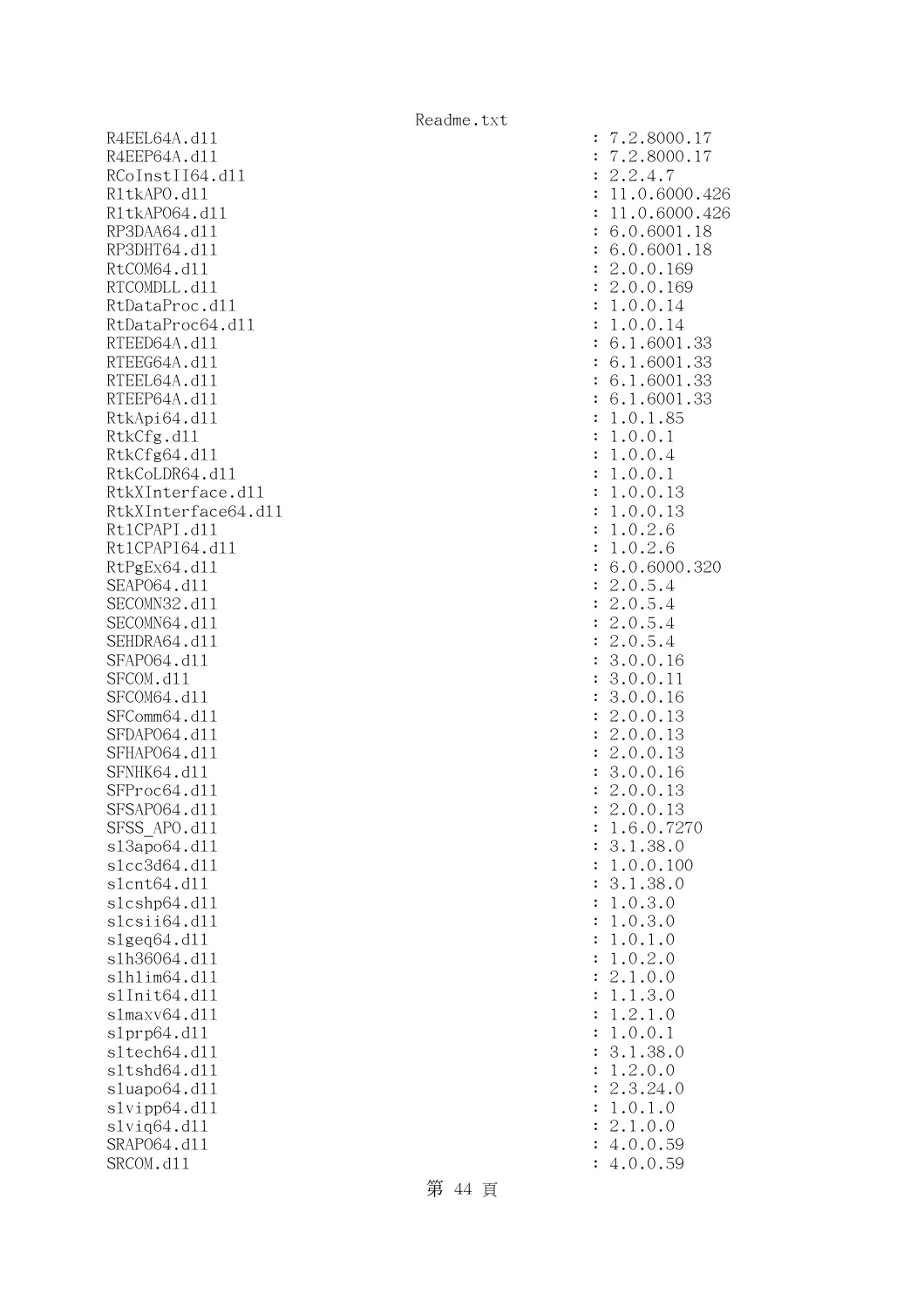|                                                                                                                                                                                                                                                                                                                                    | Readme.txt                                                                                                                                                                                                                                                                                                   |  |
|------------------------------------------------------------------------------------------------------------------------------------------------------------------------------------------------------------------------------------------------------------------------------------------------------------------------------------|--------------------------------------------------------------------------------------------------------------------------------------------------------------------------------------------------------------------------------------------------------------------------------------------------------------|--|
| SRCOM64.d11<br>SRRPTR64.d11<br>SRSHP64.d11<br>SRSTSH64.d11<br>SRSTSX64.d11<br>SRSWOW64.d11<br>tadefxapo.dl1<br>tadefxapo264.dl1<br>tepeqapo64.dl1<br>ToastD1164.d11<br>tosade.d11<br>tosasfapo64.dll<br>toseaeapo64.d11<br>tossaeapo64.dl1<br>tossaemaxapo64.dl1<br>WavesGUILib64.dl1<br>WhiteJadeSkinImages64.dll<br>YamahaAE.d11 | : 4.0.0.59<br>: 4.0.0.59<br>: 1.1.0.0<br>: 1.1.4.0<br>: 3.2.0.0<br>: 1.1.3.0<br>: 1.0.1.12<br>: 1.2.2.0<br>: 1.1.0.0<br>: 1.0.0.2<br>: 1.0.1.12<br>: 2.0.4.0<br>: 2.0.4.0<br>: 2.0.4.0<br>: 1.0.0.0<br>: 4.4.5.0<br>: 1.0.478.0<br>: 1.1.3.0                                                                 |  |
| YamahaAE2.d11                                                                                                                                                                                                                                                                                                                      | : 4.0.0.0                                                                                                                                                                                                                                                                                                    |  |
| RCORES64.dat<br><code>HDMI</code> Driver : $-$                                                                                                                                                                                                                                                                                     | : 1.5.6.6                                                                                                                                                                                                                                                                                                    |  |
| Windows $2000/XP$ x86 :<br>RtkHDMI.sys<br>Rtaupd.exe<br>RHCoInstXP.d11                                                                                                                                                                                                                                                             | : 5.10.0.6519<br>: 2.8.0.5<br>: 1.1.5.1                                                                                                                                                                                                                                                                      |  |
| Windows XP x64 :<br>RtkHDMIX.sys<br>Rtaupd64.exe<br>RHCoInst64XP.d11                                                                                                                                                                                                                                                               | : 5.10.0.6519<br>: 2.8.0.5<br>: 1.1.5.1                                                                                                                                                                                                                                                                      |  |
| Vista, Win7, Win8 x86 :<br>RtHDMIV.sys<br>RtkAudioSrvATI.exe<br>RtkUpd.exe<br>R4EEA32H.d11<br>R4EED32H.d11<br>R4EEG32H.d11<br>R4EEL32H.d11<br>R4EEP32H.d11<br>RH3DAA32.d11<br>RH3DHT32.d11<br>RHCoInst.d11<br>RHDMIExt.d11<br>RTEED32H.d11<br>RTEEG32H.d11<br>RTEEL32H.d11<br>RTEEP32H.d11<br>RtkHDMI.d11                          | : 6.0.1.6650<br>: 1.0.0.23<br>: 2.8.0.6<br>7.2.8000.13<br>7.2.8000.13<br>7.2.8000.13<br>7.2.8000.13<br>7.2.8000.13<br>$\ddot{\cdot}$<br>: 6.0.6001.18<br>: 6.0.6001.18<br>1.1.5.1<br>$\ddot{\cdot}$<br>: 6.0.6000.228<br>: 6.1.6001.33<br>: 6.1.6001.33<br>: 6.1.6001.33<br>: 6.1.6001.33<br>: 11.0.6000.259 |  |
| Vista, Win7, Win8 x64 :<br>RtHDMIVX.sys<br>RtkAudioSrvATI64.exe<br>RtkUpd64.exe<br>R4EEA64H.d11                                                                                                                                                                                                                                    | : 6.0.1.6650<br>: 1.0.0.23<br>: 2.8.0.6<br>: 7.2.8000.13<br>第 45 頁                                                                                                                                                                                                                                           |  |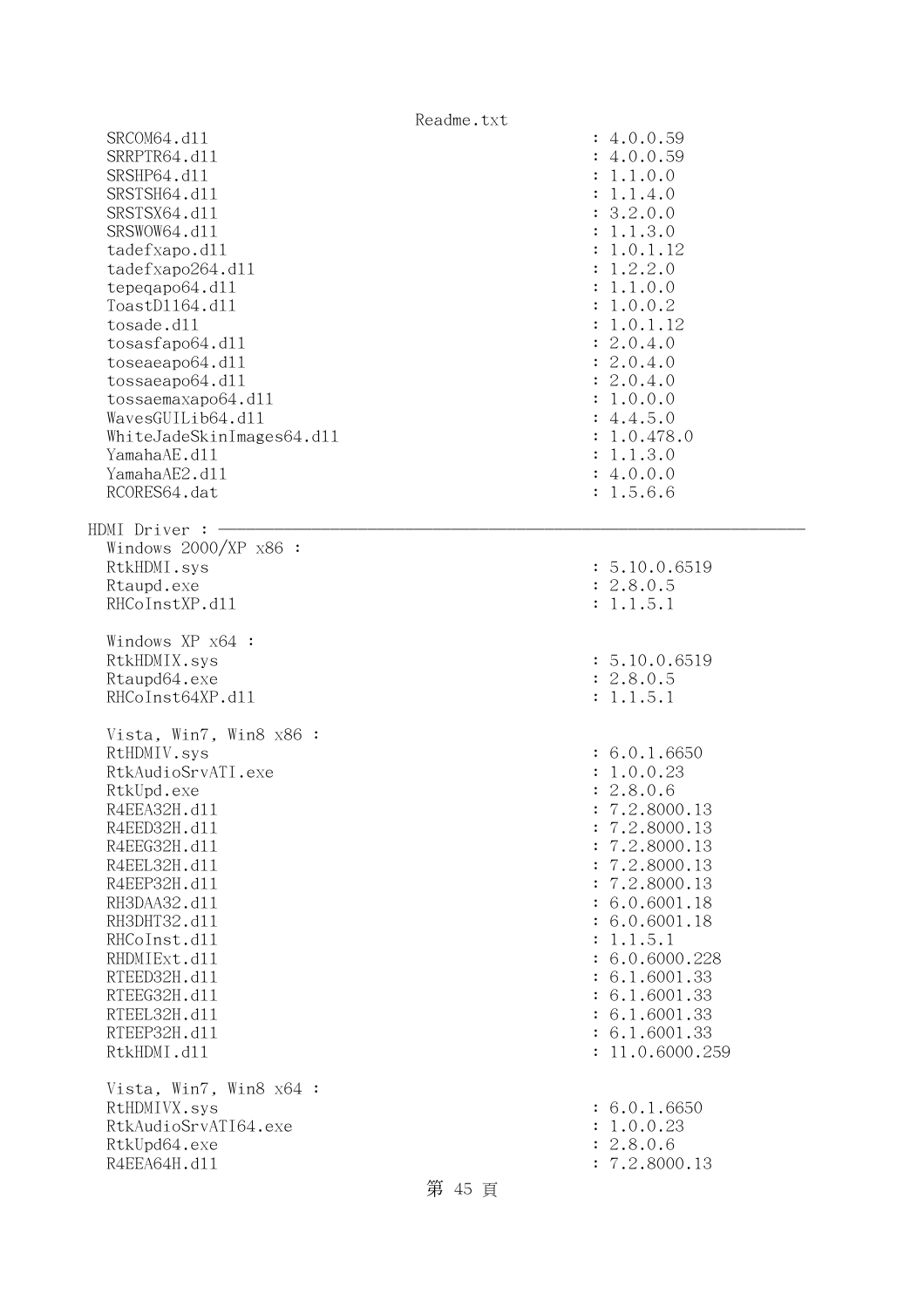R4EED64H.dl1 : 7.2.8000.13 R4EEG64H.d11 : 7.2.8000.13 R4EEL64H.d11 : 7.2.8000.13 R4EEP64H.d11 : 7.2.8000.13 RH3DAA64.d11 : 6.0.6001.18

RH3DHT64.d11 : 6.0.6001.18 RHCoInst64.d11 : 1.1.5.1 RHDMEx64.d11 : 6.0.6000.228 RTEED64H.dl1 : 6.1.6001.33 RTEEG64H.d11 : 6.1.6001.33 RTEEL64H.d11 : 6.1.6001.33 RTEEP64H.d11 : 6.1.6001.33 RtkHDM64.d11 : 11.0.6000.259 Driver Setup Program : 4.24 Windows 2000/XP Operate on : Microsoft High Definition Audio Driver Package - KB888111 Package file version (kb888111.exe) : 6.1.22.0 Hdaudiobus.sys version : 5.10.00.5013 //================= Driver Package R2.77 Realtek HD Audio Driver support all of Realtek HD Audio Codec . 1. Vista, Windows 7, Windows 8, Windows 8.1, Windows 10 WHQL Supporting: ALC882, ALC883, ALC885, ALC886, ALC887, ALC888, ALC889, ALC892, ALC899, ALC861VD, ALC891, ALC900 ALC660, ALC662, ALC663, ALC665, ALC667, ALC668, ALC670, ALC671, ALC672, ALC676, ALC680 ALC221, ALC231, ALC233, ALC235, ALC236, ALC255, ALC256, ALC260, ALC262, ALC267, ALC268, ALC269, ALC270, ALC272, ALC273, ALC275, ALC276, ALC280,

ALC282, ALC283, ALC284, ALC286, ALC288, ALC290, ALC292, ALC293, ALC298, ALC383 2. Windows 2000/XP WHQL Supporting:

 ALC880, ALC882, ALC883, ALC885, ALC886, ALC887, ALC888, ALC889, ALC892, ALC899, ALC861VC, ALC861VD, ALC891, ALC900

 ALC660, ALC662, ALC663, ALC665, ALC667, ALC668, ALC670, ALC671, ALC672, ALC676, ALC680

 ALC221, ALC231, ALC233, ALC235, ALC236, ALC255, ALC256, ALC260, ALC262, ALC267, ALC268, ALC269, ALC270, ALC272, ALC273, ALC275, ALC276, ALC280, ALC282, ALC283, ALC284, ALC286, ALC290, ALC292, ALC293, ALC383

3. HDMI Device WHQL Support: ATI HDMI Devices

 4. OS Supporting: Microsoft Windows XP, Windows 2000, Windows Server 2003, Vista, Windows Server 2008, Windows7, Windows 8, Windows 8.1, Windows  $10$ x86/x64

 5. Pack with Microsoft High Definition Audio UAAV1.0a(5013) For Windows 2000 SP4, XP SP1, XP SP2, Server 2003 SP1.

6. Add/Fix

1.) Driver :

 1. Customizations. 2. Support Windows 10

Windows  $2000/XP:$  -

| Vista, Win7, Win8, Win8.1, Win10 driver for x86 |              |
|-------------------------------------------------|--------------|
| RTKVHDA.svs                                     | : 6.0.1.7503 |
| AERTSrv.exe                                     | : 1.0.32.10  |
| CreateRtkToastLnk.exe                           | : 1.0.0.1    |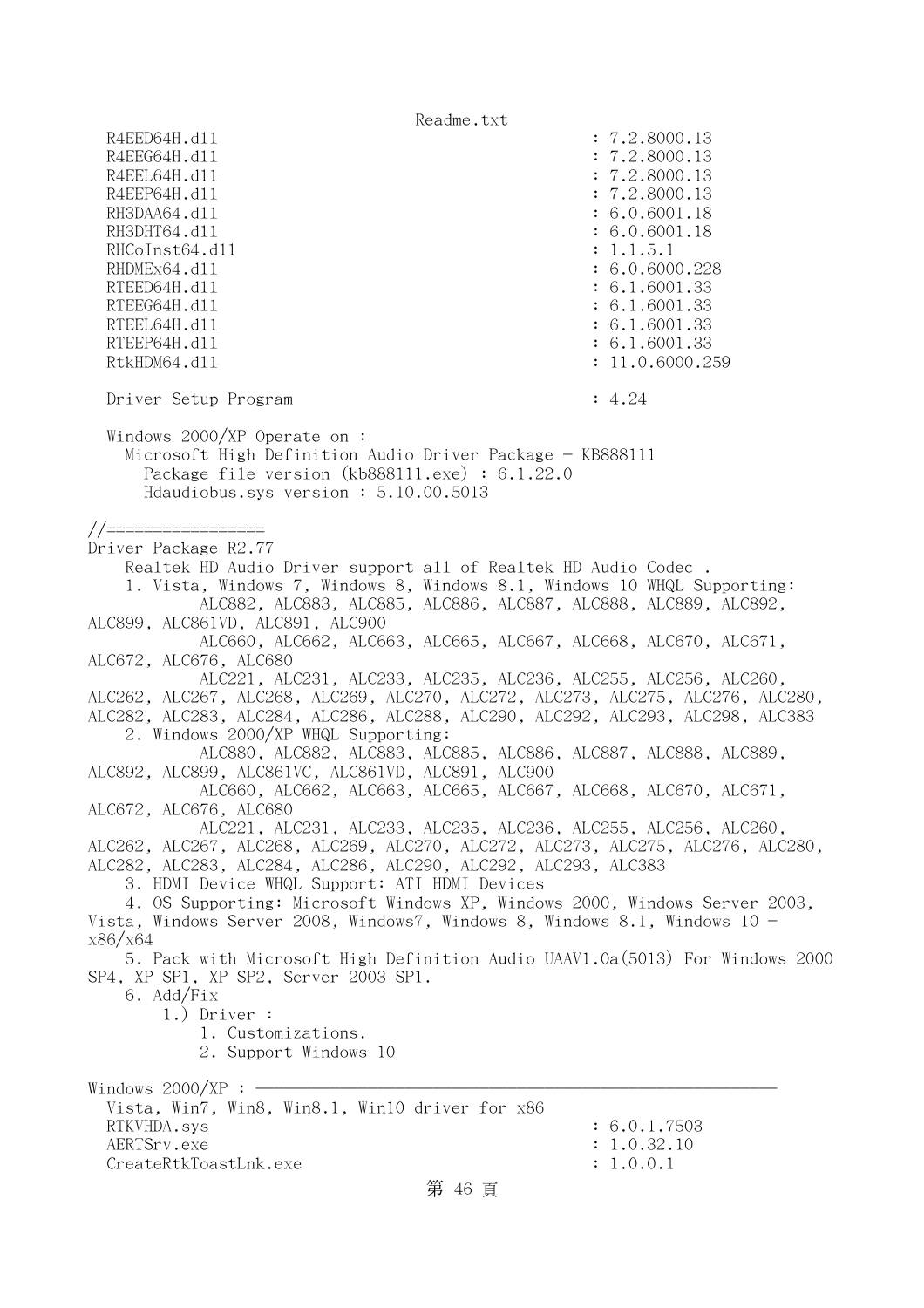CXAPOAgent.exe DTSAudioService.exe DTSU2PAuSrv32.exe FMAPP.exe MaxxAudioMeters.exe RtHDVBg.exe RtHDVCp1.exe RtkAudioService.exe RtkNGUI.exe Rt1Upd.exe vncutil.exe  $mbf$ ilt $32$ .sys RTSndMgr.cp1 AERTACap.d11 AERTARen.d11 BlackBlueSkinImages.dll BlackSkinImages.dl1 CONEQMSAPO.d11 CONEQMSAPOGUILibrary.dll CX32APO.d11 DarkSkinImages.dl1 DDPA32.d11 DDPD32A.d11 DDP032A.d11 DDPP32A.d11 DTSBassEnhancementDLL.dl1 DTSBoostDLL.d11 DTSGainCompensatorDLL.dl1 DTSGFXAPO.d11 DTSGFXAPONS.d11 DTSLFXAPO.d11 DTSLimiterDLL.dl1 DTSNeoPCDLL.d11 DTSS2HeadphoneDLL.d11 DTSS2SpeakerDLL.dl1 DTSSymmetryDLL.dl1 DTSU2PGFX32.d11 DTSU2PLFX32.d11 DTSU2PREC32.d11 DTSVoiceClarityDLL.dl1 FMAPO.d11 GrayJadeSkinImages.dl1 ICEsoundAPO.d11 KAAPORT.d11 : 4.1105.6000.53 MaxxAudioAPO.dll MaxxAudioAP020.dll MaxxAudioAP030.dll MaxxAudioAPO40.dll MaxxAudioAP050.dll MaxxAudioAP060.dll MaxxAudioAPO70.dll MaxxAudioAPOShe11.dl1 MaxxAudioEQ.dll MaxxAudioRealtek.dll MaxxAudioVienna2.dll MaxxSpeechAPO.d11

| $\ddot{\cdot}$ | .0.0<br>1<br>$\mathbf{1}$                                                                                                                                                                                                                                                                                                                                  |
|----------------|------------------------------------------------------------------------------------------------------------------------------------------------------------------------------------------------------------------------------------------------------------------------------------------------------------------------------------------------------------|
| $\ddot{\cdot}$ | $\cdot$ 0<br>$\mathcal{O}$<br>1<br>$\mathcal{O}$                                                                                                                                                                                                                                                                                                           |
| $\ddot{\cdot}$ | $\cdot$ 0<br>$\ddot{\phantom{a}}$<br>$\overline{c}$<br>$\mathbf{1}$<br>$\mathbf{1}$                                                                                                                                                                                                                                                                        |
| $\ddot{\cdot}$ | $\ddot{\phantom{0}}$<br>$\mathbf 1$                                                                                                                                                                                                                                                                                                                        |
| $\ddot{\cdot}$ | $\frac{1}{0.5}$<br>6.0<br>$\frac{32}{1.6}$<br>$\ddot{\phantom{0}}$<br>$\overline{4}$                                                                                                                                                                                                                                                                       |
| $\ddot{\cdot}$ | $\ddot{\phantom{0}}$<br>220<br>1                                                                                                                                                                                                                                                                                                                           |
| $\ddot{\cdot}$ | $0.0.$<br>$0.0.$<br>965<br>64<br>$\ddot{\phantom{0}}$<br>$\mathbf 1$                                                                                                                                                                                                                                                                                       |
| $\ddot{\cdot}$ | 0.0.<br>$\ddot{\phantom{0}}$<br>$\mathbf 1$                                                                                                                                                                                                                                                                                                                |
| $\ddot{\cdot}$ | $.0.476.0$<br>$.0.0.0$<br>$.0.0.45$<br>1                                                                                                                                                                                                                                                                                                                   |
| $\ddot{\cdot}$ | 3                                                                                                                                                                                                                                                                                                                                                          |
| $\ddot{\cdot}$ | $\mathbf{1}$                                                                                                                                                                                                                                                                                                                                               |
| $\ddot{\cdot}$ | 10.0.8<br>$\ddot{\phantom{0}}$<br>6                                                                                                                                                                                                                                                                                                                        |
| $\ddot{\cdot}$ | 0.0.42<br>$\mathbf 1$                                                                                                                                                                                                                                                                                                                                      |
| $\ddot{\cdot}$ | 10.<br>32<br>$\overline{c}$<br>$\cdot$ <sup>0</sup>                                                                                                                                                                                                                                                                                                        |
| $\ddot{\cdot}$ | $.10.32$<br>$.0.32$<br>$.0.476$<br>$.0.476$<br>$\mathbf{1}$<br>$\mathbf{1}$<br>$\mathbf{1}$                                                                                                                                                                                                                                                                |
| $\ddot{\cdot}$ | $\ddot{\cdot}$<br>$\overline{O}$<br>$\mathbf 1$                                                                                                                                                                                                                                                                                                            |
| $\ddot{\cdot}$ | $\mathbf 1$<br>$\overline{0}$                                                                                                                                                                                                                                                                                                                              |
| $\ddot{\cdot}$ | .0.0.<br>$\mathbf{1}$<br>19                                                                                                                                                                                                                                                                                                                                |
| $\ddot{\cdot}$ | $0.0.4$<br>25.0.<br>$\ddot{\phantom{0}}$<br>$\mathbf{1}$                                                                                                                                                                                                                                                                                                   |
| $\ddot{\cdot}$ | $\cdot$ <sup>0</sup><br>$\mathbf{1}$                                                                                                                                                                                                                                                                                                                       |
| $\ddot{\cdot}$ | $\mathbf{1}$<br>$\cdot$ <sup>0</sup>                                                                                                                                                                                                                                                                                                                       |
| $\ddot{\cdot}$ | $\overline{7}$                                                                                                                                                                                                                                                                                                                                             |
| $\ddot{\cdot}$ | $.25.0$ .<br>$.25.0$ .<br>$.6.476$<br>$.6.5.1$<br>$.6.5.1$<br>$.6.5.1$<br>$.0.0.1$<br>$\overline{7}$                                                                                                                                                                                                                                                       |
| $\ddot{\cdot}$ | $\overline{7}$                                                                                                                                                                                                                                                                                                                                             |
| $\ddot{\cdot}$ | $\overline{7}$                                                                                                                                                                                                                                                                                                                                             |
| $\ddot{\cdot}$ | $\mathbf 1$                                                                                                                                                                                                                                                                                                                                                |
| $\ddot{\cdot}$ | $\ddot{\phantom{0}}$<br>$\frac{1}{1}$<br>$\cdot$ 0<br>$\cdot$ <sup>0</sup><br>$\mathbf 1$                                                                                                                                                                                                                                                                  |
| $\ddot{\cdot}$ | $\ddot{ }$ $\ddot{ }$ $\ddot{ }$ $\ddot{ }$ $\ddot{ }$ $\ddot{ }$ $\ddot{ }$ $\ddot{ }$ $\ddot{ }$ $\ddot{ }$ $\ddot{ }$ $\ddot{ }$ $\ddot{ }$ $\ddot{ }$ $\ddot{ }$ $\ddot{ }$ $\ddot{ }$ $\ddot{ }$ $\ddot{ }$ $\ddot{ }$ $\ddot{ }$ $\ddot{ }$ $\ddot{ }$ $\ddot{ }$ $\ddot{ }$ $\ddot{ }$ $\ddot{ }$ $\ddot{$<br>$\cdot$ 0<br>$\cdot$ 0<br>$\mathbf 1$ |
| $\ddot{\cdot}$ | $\cdot$ 0<br>3<br>$\cdot$ 0<br>1                                                                                                                                                                                                                                                                                                                           |
| $\ddot{\cdot}$ | $\cdot$ 0<br>$\ddot{\phantom{a}}$<br>3<br>$\overline{O}$<br>$\mathbf 1$                                                                                                                                                                                                                                                                                    |
| $\ddot{\cdot}$ | $\cdot$ 0<br>$\ddot{\phantom{a}}$<br>3111110<br>$\overline{O}$<br>$\mathbf 1$                                                                                                                                                                                                                                                                              |
| $\ddot{\cdot}$ | $\cdot$ 0<br>$\ddot{\phantom{a}}$<br>$\overline{O}$<br>$\mathbf 1$                                                                                                                                                                                                                                                                                         |
| $\ddot{\cdot}$ | $\ddot{\cdot}$<br>$\ddot{\phantom{a}}$<br>$\overline{O}$<br>$\overline{O}$<br>$\mathbf{1}$                                                                                                                                                                                                                                                                 |
| $\ddot{\cdot}$ | $\ddot{\phantom{0}}$<br>$\ddot{\phantom{a}}$<br>$\mathbf{1}$<br>$\overline{O}$<br>$\mathcal{O}$                                                                                                                                                                                                                                                            |
| $\ddot{\cdot}$ | $\ddot{\phantom{a}}$<br>$\ddot{\phantom{a}}$<br>$\overline{O}$<br>$\overline{O}$<br>$\mathbf{1}$                                                                                                                                                                                                                                                           |
| $\ddot{\cdot}$ | $\ddot{\phantom{0}}$<br>$\ddot{\phantom{0}}$<br>$\overline{a}$<br>$\mathbf 1$<br>$\overline{O}$<br>$\begin{matrix} 0 \\ 1 \end{matrix}$                                                                                                                                                                                                                    |
| $\ddot{\cdot}$ | $\overline{\phantom{a}}$<br>$^{-}_{2}$<br>$\ddot{\phantom{a}}$<br>$\overline{a}$<br>$\mathbf 1$                                                                                                                                                                                                                                                            |
| $\ddot{\cdot}$ | 2.1.1.0<br>2.1.1.0                                                                                                                                                                                                                                                                                                                                         |
| $\ddot{\cdot}$ |                                                                                                                                                                                                                                                                                                                                                            |
| $\ddot{\cdot}$ | .0.0.1<br>$\mathbf 1$                                                                                                                                                                                                                                                                                                                                      |
| $\ddot{\cdot}$ | 70.5.1.66                                                                                                                                                                                                                                                                                                                                                  |
| $\ddot{\cdot}$ | 1.0.476.0                                                                                                                                                                                                                                                                                                                                                  |
| $\ddot{\cdot}$ | 1.0.0.15                                                                                                                                                                                                                                                                                                                                                   |
| $\ddot{\cdot}$ | $4.1105.6000.5$<br>1.2.2.0                                                                                                                                                                                                                                                                                                                                 |
| $\ddot{\cdot}$ |                                                                                                                                                                                                                                                                                                                                                            |
| $\ddot{\cdot}$ | 2.2<br>.9.0                                                                                                                                                                                                                                                                                                                                                |
| $\ddot{\cdot}$ | 3.6<br>.0.0                                                                                                                                                                                                                                                                                                                                                |
| $\ddot{\cdot}$ |                                                                                                                                                                                                                                                                                                                                                            |
| $\ddot{\cdot}$ | $4.5.5.0$<br>$5.6.0.0$<br>$6.1.6.0$                                                                                                                                                                                                                                                                                                                        |
| $\ddot{\cdot}$ |                                                                                                                                                                                                                                                                                                                                                            |
| $\ddot{\cdot}$ | 7.0.10.0                                                                                                                                                                                                                                                                                                                                                   |
| $\ddot{\cdot}$ | 10.8.0<br>4.                                                                                                                                                                                                                                                                                                                                               |
| $\ddot{\cdot}$ | 4.1.<br>1.0                                                                                                                                                                                                                                                                                                                                                |
| $\ddot{\cdot}$ | 4.4.10.0                                                                                                                                                                                                                                                                                                                                                   |
| $\ddot{\cdot}$ | 1.0.7.0                                                                                                                                                                                                                                                                                                                                                    |
| $\vdots$       | 1.1.4.0                                                                                                                                                                                                                                                                                                                                                    |

第 47 頁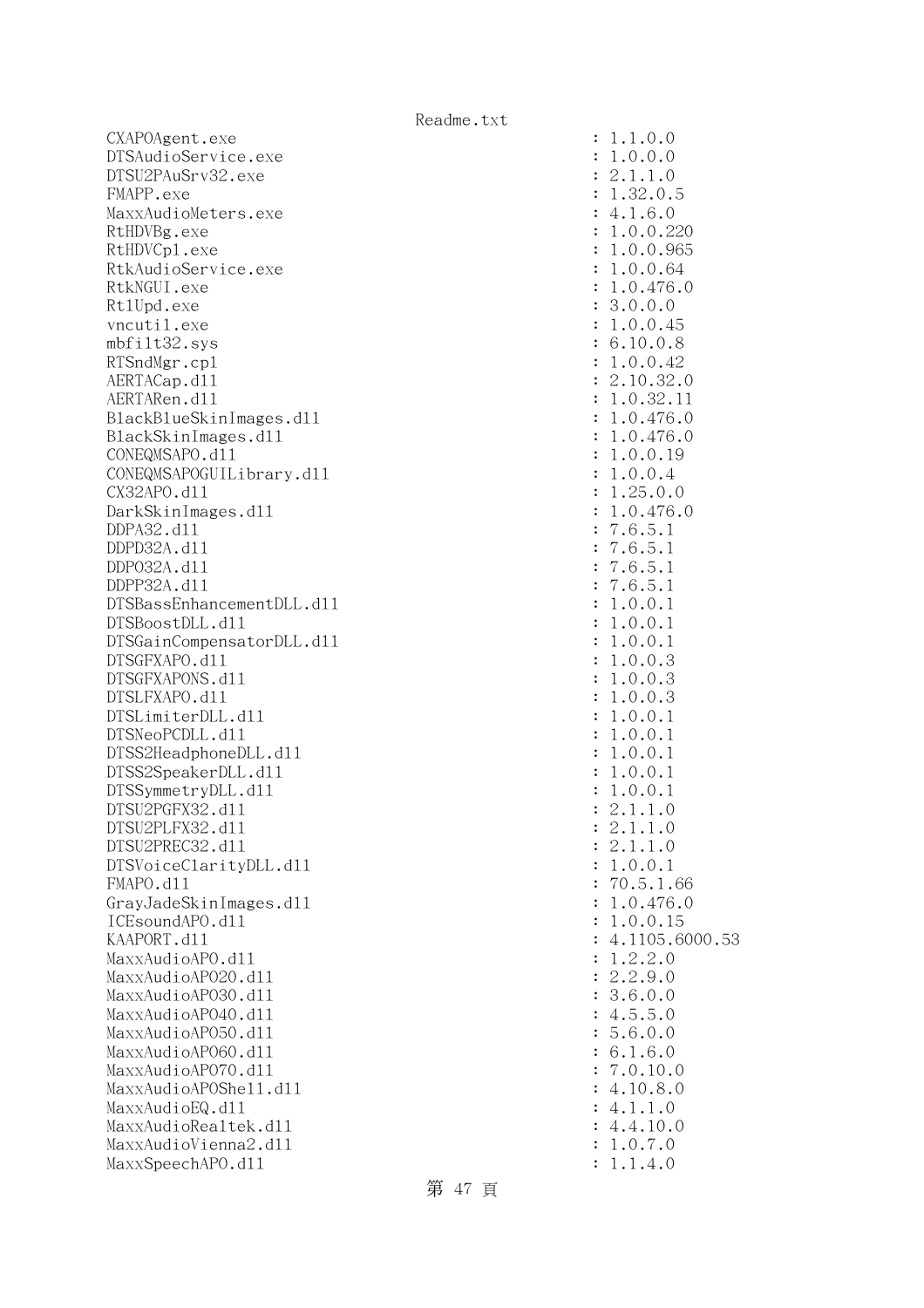MaxxVoiceAP020.d11 : 2.6.0.0 MaxxVoiceAPO30.dll : 3.1.7.0 MaxxVoiceAPO40.dll : 4.0.8.0 MaxxVolumeSDAPO.dll : 3.6.0.0 MBAPO232.d11 : 1.2.16.81 MBAPO32.dll : 1.0.62.0 MBPPCn32.d11 : 1.0.0.110 MBppld32.dll : 1.0.58.0 MBTHX32.d11 : 1.0.15.175 MBWrp32.dll : 1.0.0.270 MISS\_APO.d11 : 1.5.0.16020 NAHIMICAPO1fx.d11 : 6.3.9600.17231 NahimicAPONSControl.dl1 : 1.0.0.14866 NAHIMICV2apo.dl1 : 6.3.9600.16384 OrangeBlackSkinImages.dll : 1.0.476.0 PremiumBlackSkinImages.dll : 1.0.476.0 R4EEA32A.d11 : 7.2.8000.17 R4EED32A.d11 : 7.2.8000.17 R4EEG32A.d11 : 7.2.8000.17 R4EEL32A.d11 : 7.2.8000.17 R4EEP32A.d11 : 7.2.8000.17 R1tkAPO.d11 : 11.0.6000.423 RP3DAA32.d11 : 6.0.6001.18 RP3DHT32.d11 : 6.0.6001.18 RTCOMDLL.d11 : 2.0.0.168 RtDataProc.dl1 : 1.0.0.14 RTEED32A.d11 : 6.1.6001.33 RTEEG32A.d11 : 6.1.6001.33 RTEEL32A.d11 : 6.1.6001.33 RTEEP32A.d11 : 6.1.6001.33 RtkApoApi.dl1 : 1.0.1.85 RtkCfg.dl1 : 1.0.0.4 RtkCoInstII.dll : 2.2.4.6 RtkCoLDR.d11 : 1.0.0.1 RtkPgExt.d11 : 6.0.6000.319 RtkXInterface.dll : 1.0.0.13 Rt1CPAPI.d11 : 1.0.2.6 SEAPO32.d11 : 2.0.5.2 SECOMN32.d11 : 2.0.5.2 SEHDRA32.d11 : 2.0.5.2 SFAPO.d11 : 3.0.0.16 SFCOM.d11 : 3.0.0.16 SFFXComm.d11 : 2.0.0.13 SFFXDAPO.d11 : 2.0.0.13 SFFXHAPO.d11 : 2.0.0.13 SFFXProc.d11 : 2.0.0.13 SFFXSAPO.d11 : 2.0.0.13 SFNHK.d11 : 3.0.0.16 SFSS APO.d11 : 1.6.0.7270 sl3apo32.dl1 : 3.1.38.0 slcc3d32.dl1 : 1.0.0.100 slcnt32.dl1 : 3.1.38.0 slcshp32.dll : 1.0.3.0 slcsii32.dl1 : 1.0.3.0 slgeq32.dll : 1.0.1.0 slh36032.dll : 1.0.2.0

第 48 頁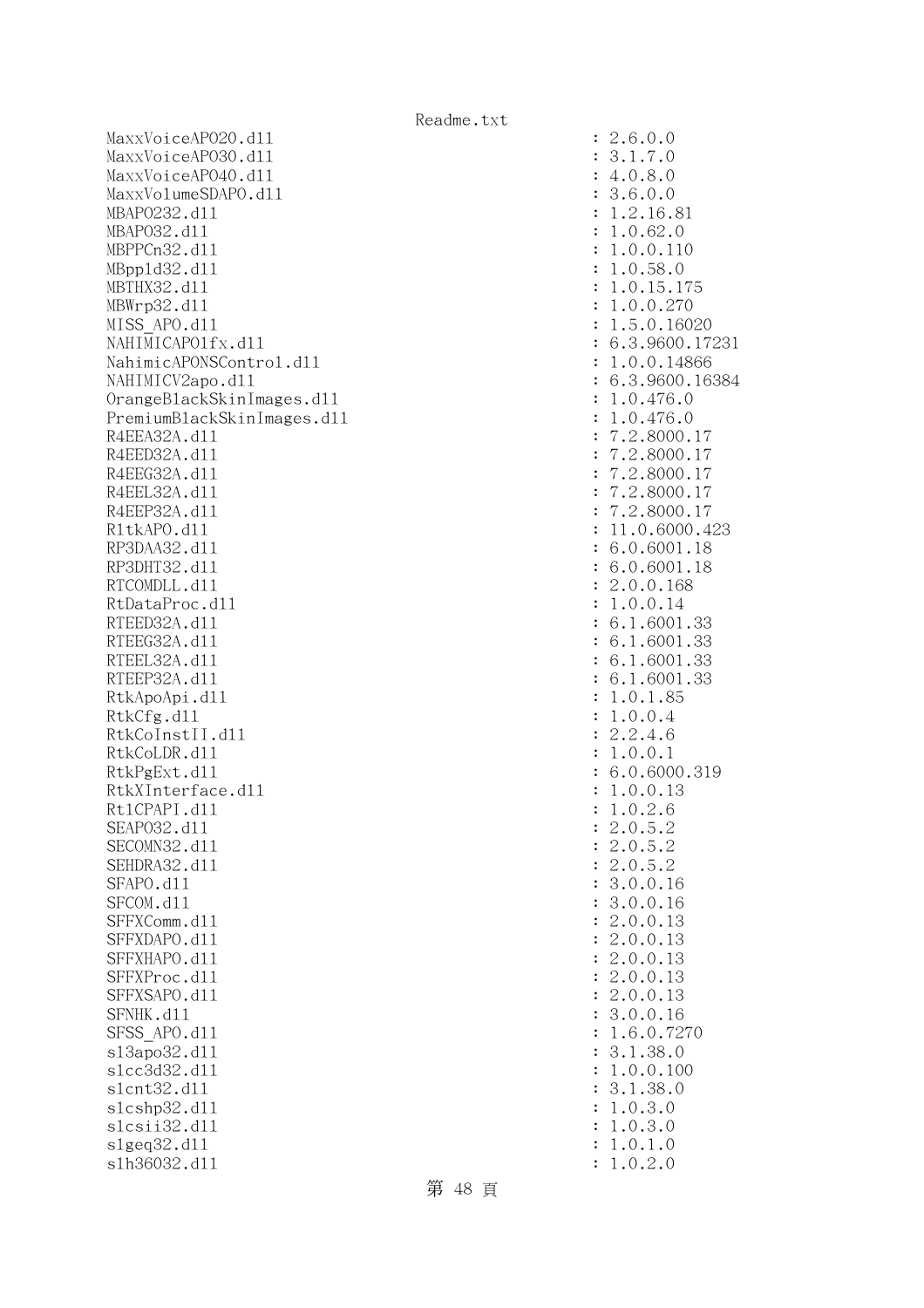|                                                 | Readme.txt |                       |
|-------------------------------------------------|------------|-----------------------|
| s1h1im32.d11                                    |            | : 2.1.0.0             |
| s1Init32.d11                                    |            | 1.1.3.0               |
| s1maxv32.d11                                    |            | 1.2.1.0               |
| slprp32.d11                                     |            | 1.0.0.1               |
| s1tech32.d11                                    |            | 3.1.38.0              |
| sltshd32.d11                                    |            | 1.2.0.0               |
| sluapo32.dl1                                    |            | 2.3.24.0              |
| slvipp32.dll                                    |            | 1.0.1.0               |
| $s1$ viq $32.d11$                               |            | 2.1.0.0               |
| SRAPO.d11                                       |            | 4.0.0.59              |
| SRCOM.d11                                       |            | 4.0.0.59              |
| SRRPTR.d11                                      |            | 4.0.0.59              |
| SRSHP360.d11                                    |            | 1.1.0.0               |
| SRSTSHD.d11                                     |            | 1.1.4.0               |
| SRSTSXT.d11                                     |            | 3.2.0.0               |
| SRSWOW.d11                                      |            | 1.1.3.0               |
| tadefxapo.d11                                   |            | 1.0.1.12              |
| tadefxapo2.d11                                  |            | 1.2.2.0               |
| TepeqAPO.d11                                    |            | 1.1.0.0               |
| ToastD11.d11                                    |            | 1.0.0.2               |
| tosade.d11                                      |            | 1.0.1.12              |
|                                                 |            | 1.0.0.0               |
| tossaemaxapo32.d11<br>WavesGUILib.d11           |            | : 4.4.5.0             |
| WavesLib.dll                                    |            | 5.9.7.0               |
|                                                 |            | 1.0.476.0             |
| WhiteJadeSkinImages.dl1                         |            |                       |
| RCORES.dat                                      |            | 1.5.6.6               |
| Vista, Win7, Win8, Win8.1, Win10 driver for x64 |            |                       |
| RTKVHD64.sys                                    |            | 6.0.1.7503            |
| AERTSr64.exe                                    |            | 1.0.64.10             |
| CreateRtkToastLnk.exe                           |            | 1.0.0.1               |
| CXAPOAgent64.exe                                |            | 1.1.0.0               |
| DTSAudioService64.exe                           |            | 1.0.0.0               |
| DTSU2PAuSrv64.exe                               |            | 2.1.1.0               |
| FMAPP.exe                                       |            | 1.64.0.5              |
| MaxxAudioMeters64.exe                           |            | 4.1.6.0               |
| RAVBg64.exe                                     |            | 1.0.0.220             |
| RAVCp164.exe                                    |            | 1.0.0.965             |
| RtkAudioService64.exe                           |            |                       |
| RtkNGUI64.exe                                   |            | 1.0.0.64<br>1.0.476.0 |
|                                                 |            |                       |
| Rt1Upd64.exe                                    |            | 3.0.0.0               |
| vncuti164.exe                                   |            | 1.0.0.45              |
| GWfilt64.sys                                    |            | 6.10.0.3              |
| $mbf$ ilt $64$ .sys                             |            | 6.10.0.8              |
| RTSnMg64.cp1                                    |            | 1.0.0.42              |
| AERTAC64.d11                                    |            | 2.10.64.0             |
| AERTAR64.d11                                    |            | 1.0.64.11             |
| BlackBlueSkinImages64.dll                       |            | 1.0.476.0             |
| BlackSkinImages64.dl1                           |            | 1.0.476.0             |
| CONEQMSAPO.d11                                  |            | 1.0.0.19              |
| CONEQMSAPOGUILibrary.d11                        |            | 1.0.0.4               |
| CX32APO.d11                                     |            | 1.25.0.0              |
| CX64APO.d11                                     |            | 1.25.0.0              |
| DarkSkinImages64.d11                            |            | 1.0.476.0             |
| DDPA64.d11                                      |            | 7.6.5.1               |
| DDPA64F3.d11                                    |            | 7.6.7.1               |

## 第 49 頁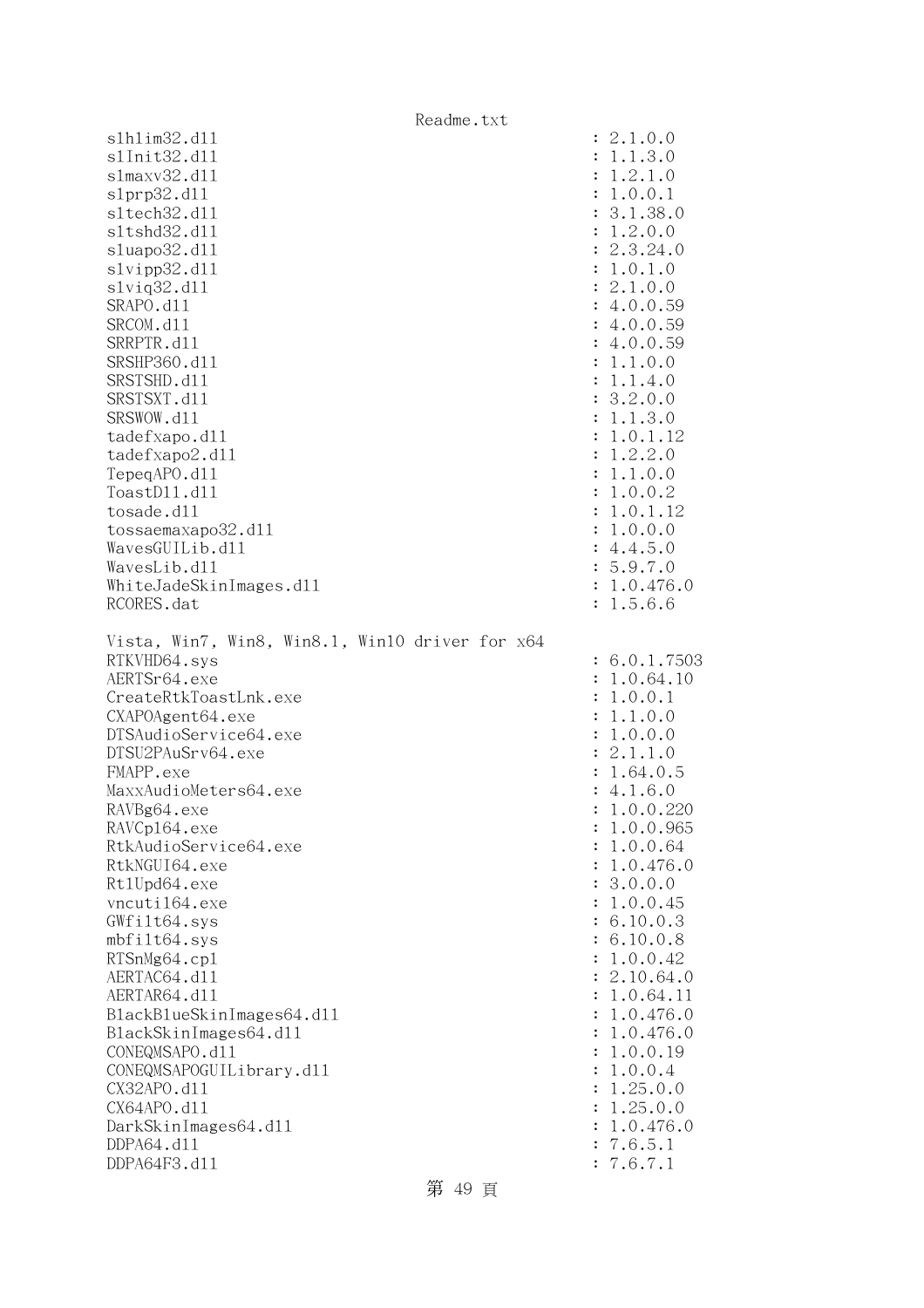DDPD64A.dll : 7.6.5.1 DDPD64AF3.dll : 7.6.7.1 DDPO64A.dll : 7.6.5.1 DDPO64AF3.dll : 7.6.7.1 DDPP64A.dll : 7.6.5.1 DDPP64AF3.dll : 7.6.7.1 DTSBassEnhancementDLL64.dl1 : 1.0.0.1 DTSBoostDLL64.dll : 1.0.0.1 DTSGainCompensatorDLL64.dll : 1.0.0.1 DTSGFXAPO64.dll : 1.0.0.3 DTSGFXAPONS64.dll : 1.0.0.3 DTSLFXAPO64.dll : 1.0.0.3 DTSLimiterDLL64.dll : 1.0.0.1 DTSNeoPCDLL64.dl1 : 1.0.0.1 DTSS2HeadphoneDLL64.dl1 : 1.0.0.1 DTSS2SpeakerDLL64.dl1 : 1.0.0.1 DTSSymmetryDLL64.dll : 1.0.0.1 DTSU2PGFX64.dll : 2.1.1.0 DTSU2PLFX64.dll : 2.1.1.0 DTSU2PREC64.dll : 2.1.1.0 DTSVoiceClarityDLL64.dll : 1.0.0.1 FMAPO32.d11 : 50.5.4.68 FMAP064.d11 : 70.6.1.66 GrayJadeSkinImages64.dll : 1.0.476.0 ICEsoundAP064.dl1 : 1.0.0.15 KAAPORT64.d11 : 4.1105.6000.53  $\text{MaxAudio}$ APO20.dll  $\text{MaxAudio}$  MaxxAudioAPO30.dll : 3.6.0.0 MaxxAudioAP04064.dl1 : 4.5.5.0 MaxxAudioAPO5064.dll : 5.6.0.0 MaxxAudioAPO6064.dll : 6.1.6.0 MaxxAudioAP07064.dll : 7.0.10.0 MaxxAudioAPOShell64.dll : 4.10.8.0  $MaxAudioEQ64. d11$  : 4.1.1.0  $MaxAudioRealtek64. d11$  : 4.4.10.0 MaxxAudioVienna264.dll : 1.0.7.0 MaxxSpeechAPO.d11 : 1.1.4.0 MaxxSpeechAPO64.dll : 1.1.4.0 MaxxVoiceAP02064.dl1 : 2.6.0.0 MaxxVoiceAP030.dl1 : 3.1.7.0 MaxxVoiceAP03064.dll : 3.1.7.0 MaxxVoiceAP04064.dll : 4.0.8.0 MaxxVolumeSDAPO.dll : 3.6.0.0 MBAPO232.d11 : 1.2.16.81 MBAPO264.d11 : 1.2.16.81 MBAPO32.d11 : 1.0.62.0 MBAPO64.dll : 1.0.62.0 MBPPCn64.dll : 1.0.0.110 MBppld64.dll : 1.0.58.0 MBTHX32.d11 : 1.0.15.175 MBTHX64.d11 : 1.0.15.175 MBWrp64.dll : 1.0.0.270 MISS APO.d11 : 1.5.0.16020 NAHIMICAPO1fx.dl1 : 6.3.9600.17231 NahimicAPONSControl.dl1 : 1.0.0.14866 NAHIMICV2apo.dll : 6.3.9600.16384

第 50 頁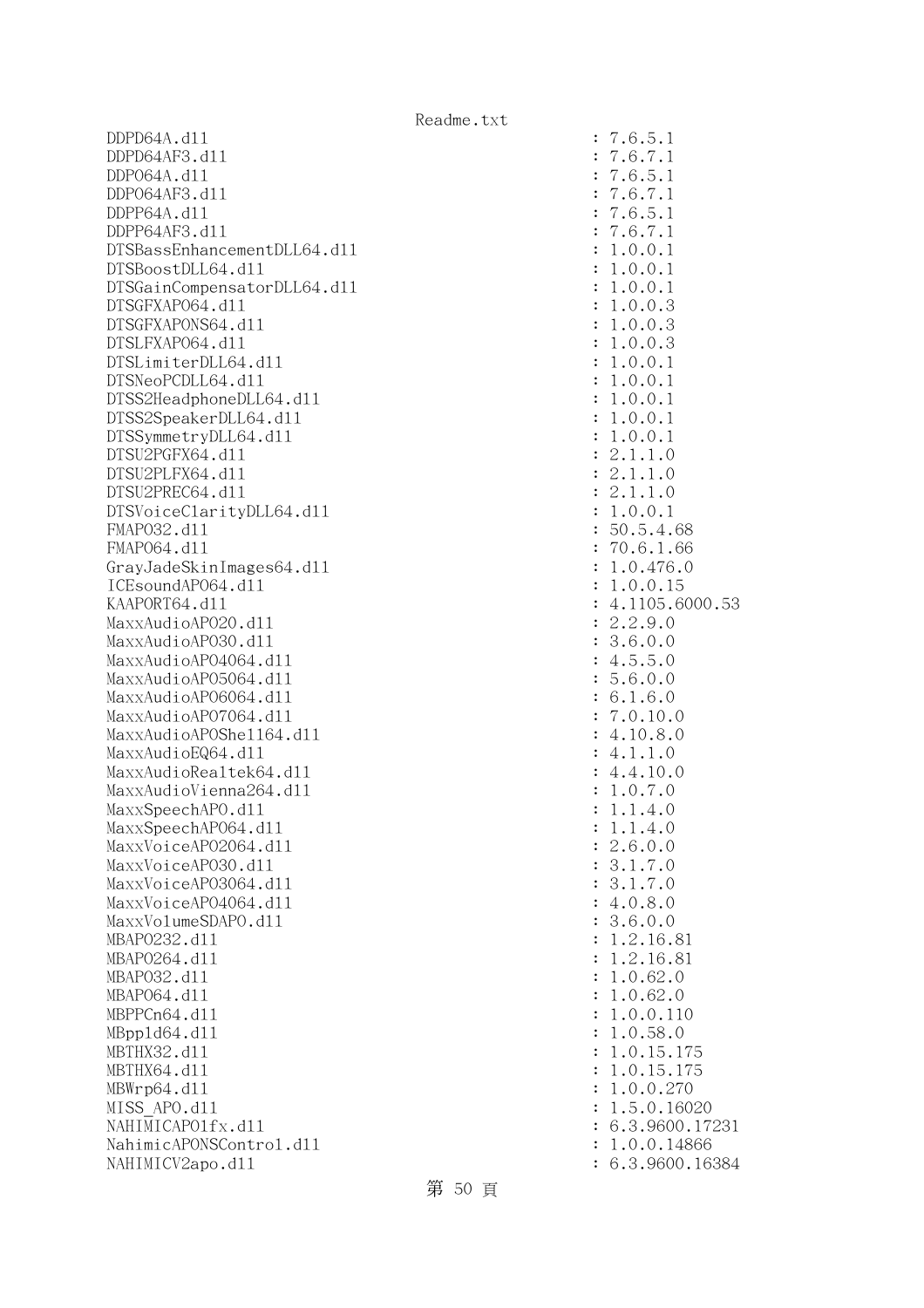OrangeBlackSkinImages64.dll : 1.0.476.0 PremiumBlackSkinImages64.dll : 1.0.476.0 R4EEA64A.d11 : 7.2.8000.17 R4EED64A.d11 : 7.2.8000.17 R4EEG64A.d11 : 7.2.8000.17 R4EEL64A.d11 : 7.2.8000.17 R4EEP64A.d11 : 7.2.8000.17 RCoInstII64.dl1 : 2.2.4.6 RltkAPO.dll : 11.0.6000.423 R1tkAP064.d11 : 11.0.6000.423 RP3DAA64.d11 : 6.0.6001.18 RP3DHT64.d11 : 6.0.6001.18 RtCOM64.d11 : 2.0.0.168 RTCOMDLL.d11 : 2.0.0.168 RtDataProc.dl1 : 1.0.0.14 RtDataProc64.dl1 : 1.0.0.14 RTEED64A.d11 : 6.1.6001.33 RTEEG64A.d11 : 6.1.6001.33 RTEEL64A.d11 : 6.1.6001.33 RTEEP64A.d11 : 6.1.6001.33 RtkApi64.dl1 : 1.0.1.85 RtkCfg.dl1 : 1.0.0.1 RtkCfg64.dl1 : 1.0.0.4 RtkCoLDR64.d11 : 1.0.0.1 RtkXInterface.dl1 : 1.0.0.13 RtkXInterface64.dll : 1.0.0.13 Rt1CPAPI.d11 : 1.0.2.6 Rt1CPAPI64.d11 : 1.0.2.6 RtPgEx64.dl1 : 6.0.6000.319 SEAPO64.d11 : 2.0.5.2 SECOMN32.d11 : 2.0.5.2 SECOMN64.d11 : 2.0.5.2 SEHDRA64.d11 : 2.0.5.2 SFAP064.d11 : 3.0.0.16 SFCOM.d11 : 3.0.0.11 SFCOM64.d11 : 3.0.0.16 SFComm64.d11 : 2.0.0.13 SFDAP064.d11 : 2.0.0.13 SFHAPO64.d11 : 2.0.0.13 SFNHK64.d11 : 3.0.0.16 SFProc64.d11 : 2.0.0.13 SFSAP064.d11 : 2.0.0.13 SFSS APO.d11 : 1.6.0.7270 sl3apo64.dll : 3.1.38.0 slcc3d64.dll : 1.0.0.100 slcnt64.dll : 3.1.38.0 slcshp64.dll : 1.0.3.0 slcsii64.dll : 1.0.3.0  $s1geq 64. d11$  :  $1.0.1.0$ slh36064.dll : 1.0.2.0 slhlim64.dll : 2.1.0.0 slInit64.dll : 1.1.3.0 slmaxv64.dll : 1.2.1.0 slprp64.dll : 1.0.0.1 sltech64.dll : 3.1.38.0 sltshd64.dll : 1.2.0.0

第 51 頁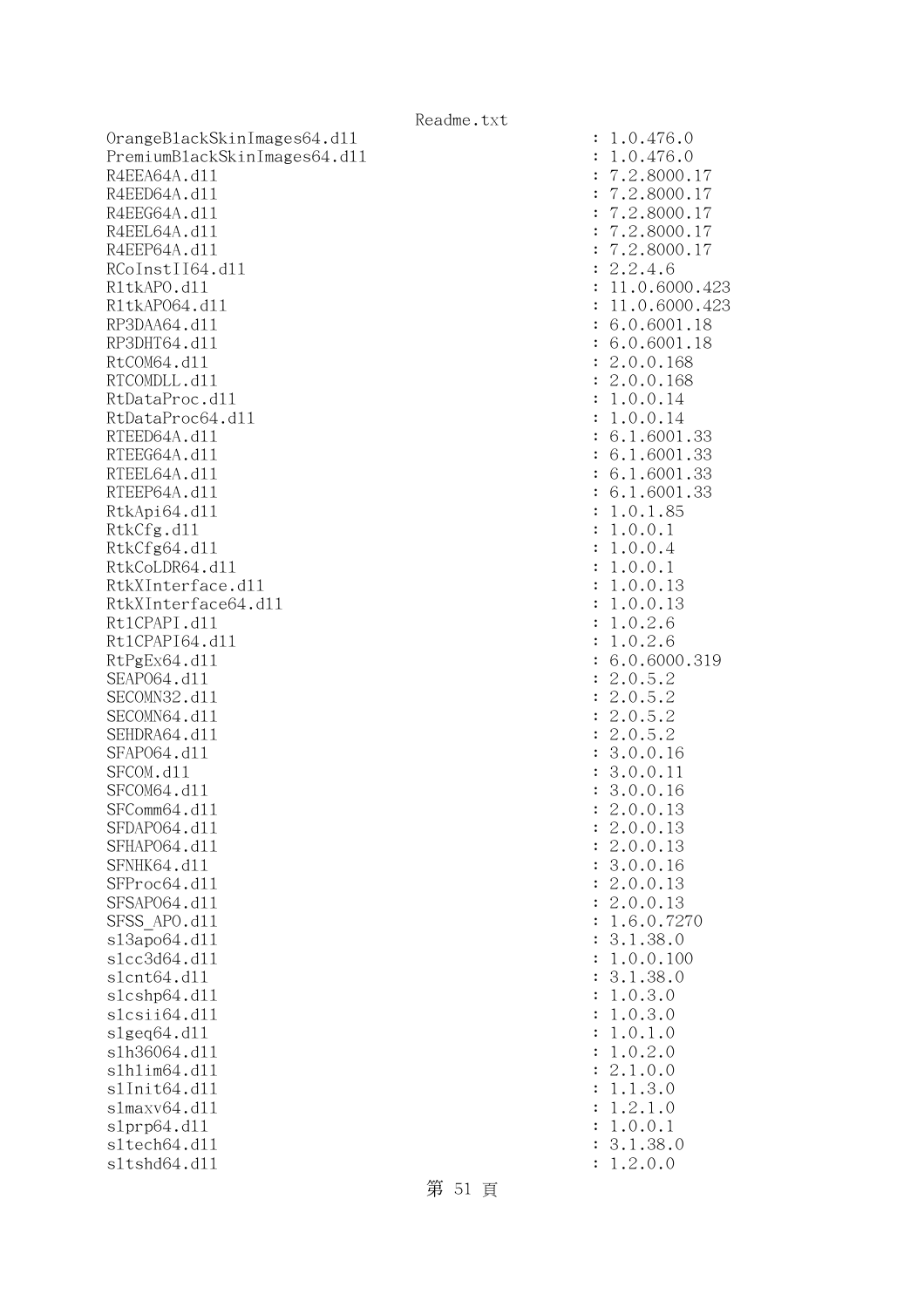|                              | Readme.txt                       |
|------------------------------|----------------------------------|
| sluapo64.d11                 | : 2.3.24.0                       |
| slvipp64.dll                 | : 1.0.1.0                        |
| $s1$ viq $64. d11$           | : 2.1.0.0                        |
| SRAP064.d11                  | : 4.0.0.59                       |
| SRCOM.d11                    | : 4.0.0.59                       |
| SRCOM64.d11                  | : 4.0.0.59                       |
| SRRPTR64.d11                 | : 4.0.0.59                       |
| SRSHP64.d11                  | : 1.1.0.0                        |
| SRSTSH64.d11<br>SRSTSX64.d11 | : 1.1.4.0<br>: 3.2.0.0           |
| SRSWOW64.d11                 | : 1.1.3.0                        |
| tadefxapo.d11                | : 1.0.1.12                       |
| tadefxapo264.dl1             | : 1.2.2.0                        |
| tepeqapo64.dll               | : 1.1.0.0                        |
| ToastD1164.d11               | : 1.0.0.2                        |
| tosade.d11                   | : 1.0.1.12                       |
| tosasfapo64.dll              | : 2.0.4.0                        |
| toseaeapo64.d11              | : 2.0.4.0                        |
| tossaeapo64.dl1              | : 2.0.4.0                        |
| tossaemaxapo64.dl1           | : 1.0.0.0                        |
| WavesGUILib64.dl1            | : 4.4.5.0                        |
| WhiteJadeSkinImages64.dll    | : 1.0.476.0                      |
| YamahaAE.d11                 | : 1.1.3.0                        |
| YamahaAE2.d11                | : 4.0.0.0                        |
| RCORES64.dat                 | : 1.5.6.6                        |
|                              |                                  |
|                              |                                  |
| HDMI Driver :                |                                  |
| Windows $2000/XP$ x86 :      |                                  |
| RtkHDMI.sys                  | : 5.10.0.6519                    |
| Rtaupd.exe<br>RHCoInstXP.d11 | : 2.8.0.5<br>: 1.1.5.1           |
|                              |                                  |
| Windows XP x64 :             |                                  |
| RtkHDMIX.sys                 | : 5.10.0.6519                    |
| Rtaupd64.exe                 | : 2.8.0.5                        |
| RHCoInst64XP.d11             | : 1.1.5.1                        |
|                              |                                  |
| Vista, Win7, Win8 x86 :      |                                  |
| RtHDMIV.sys                  | : 6.0.1.6650                     |
| RtkAudioSrvATI.exe           | : 1.0.0.23                       |
| RtkUpd.exe                   | : 2.8.0.6                        |
| R4EEA32H.d11                 | : 7.2.8000.13                    |
| R4EED32H.d11                 | : 7.2.8000.13                    |
| R4EEG32H.d11                 | : 7.2.8000.13                    |
| R4EEL32H.d11                 | : 7.2.8000.13                    |
| R4EEP32H.d11<br>RH3DAA32.d11 | : 7.2.8000.13<br>: 6.0.6001.18   |
| RH3DHT32.d11                 | : 6.0.6001.18                    |
| RHCoInst.d11                 | : 1.1.5.1                        |
| RHDMIExt.d11                 | : 6.0.6000.228                   |
| RTEED32H.d11                 | : 6.1.6001.33                    |
| RTEEG32H.d11                 | : 6.1.6001.33                    |
| RTEEL32H.d11                 | : 6.1.6001.33                    |
| RTEEP32H.d11<br>RtkHDMI.d11  | : 6.1.6001.33<br>: 11.0.6000.259 |

第 52 頁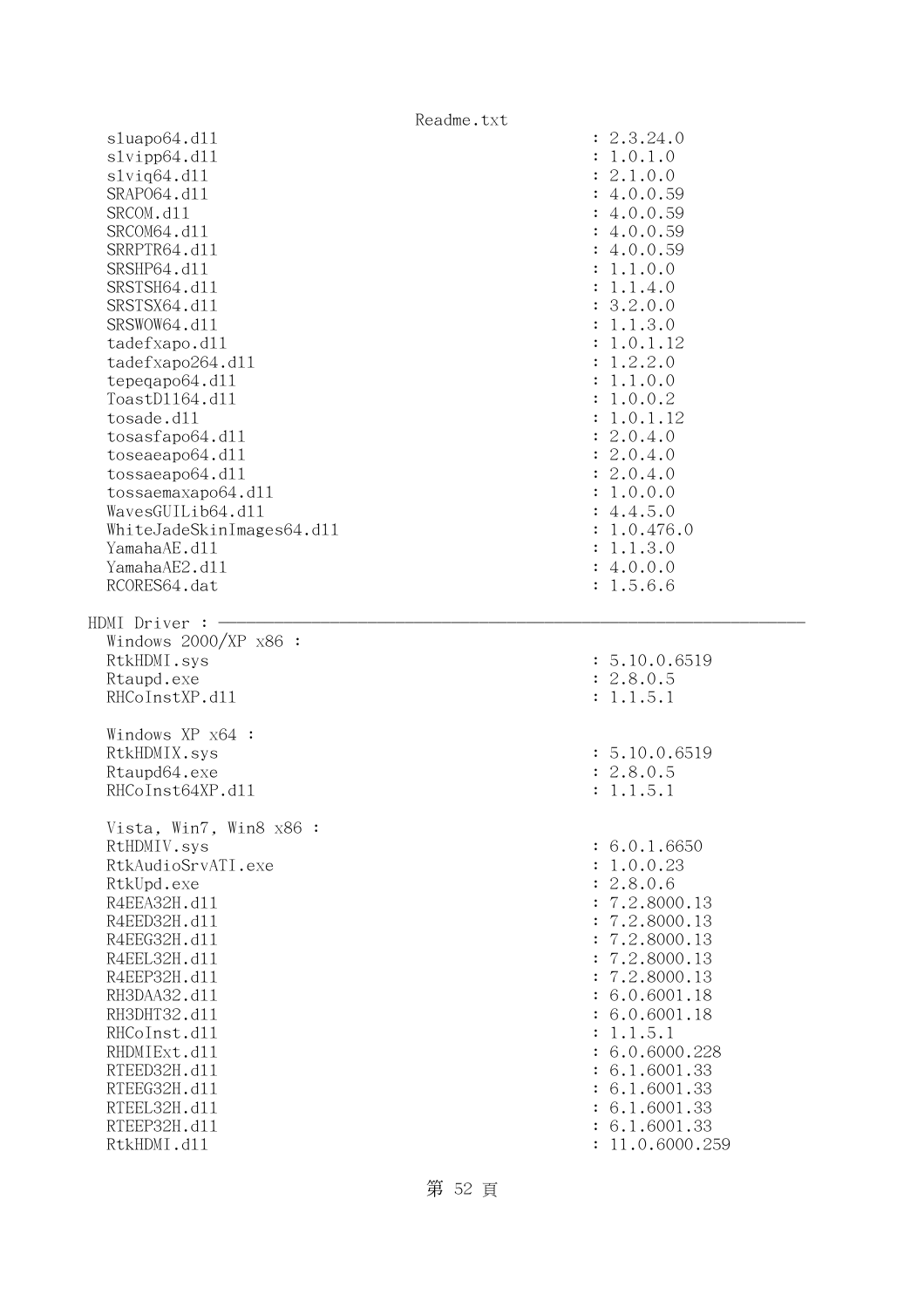| Vista, Win7, Win8 x64 :<br>RtHDMIVX.sys<br>RtkAudioSrvATI64.exe<br>RtkUpd64.exe<br>R4EEA64H.d11<br>R4EED64H.d11<br>R4EEG64H.d11<br>R4EEL64H.d11<br>R4EEP64H.d11<br>RH3DAA64.d11<br>RH3DHT64.d11<br>RHCoInst64.d11<br>RHDMEx64.d11<br>RTEED64H.d11<br>RTEEG64H.d11<br>RTEEL64H.d11<br>RTEEP64H.d11<br>RtkHDM64.d11                                                                                                                                                                                                                                                                                                                                                                                                                                                                                                                                                                                                                                                                                                                            | : 6.0.1.6650<br>: 1.0.0.23<br>: 2.8.0.6<br>: 7.2.8000.13<br>: 7.2.8000.13<br>: 7.2.8000.13<br>: 7.2.8000.13<br>: 7.2.8000.13<br>: 6.0.6001.18<br>: 6.0.6001.18<br>: 1.1.5.1<br>: 6.0.6000.228<br>: 6.1.6001.33<br>: 6.1.6001.33<br>: 6.1.6001.33<br>: 6.1.6001.33<br>: 11.0.6000.259 |
|----------------------------------------------------------------------------------------------------------------------------------------------------------------------------------------------------------------------------------------------------------------------------------------------------------------------------------------------------------------------------------------------------------------------------------------------------------------------------------------------------------------------------------------------------------------------------------------------------------------------------------------------------------------------------------------------------------------------------------------------------------------------------------------------------------------------------------------------------------------------------------------------------------------------------------------------------------------------------------------------------------------------------------------------|--------------------------------------------------------------------------------------------------------------------------------------------------------------------------------------------------------------------------------------------------------------------------------------|
| Driver Setup Program                                                                                                                                                                                                                                                                                                                                                                                                                                                                                                                                                                                                                                                                                                                                                                                                                                                                                                                                                                                                                         | : 4.24                                                                                                                                                                                                                                                                               |
| Windows $2000/XP$ Operate on:<br>Microsoft High Definition Audio Driver Package - KB888111<br>Package file version $(kb888111.\text{exe}) : 6.1.22.0$<br>Hdaudiobus.sys version: 5.10.00.5013                                                                                                                                                                                                                                                                                                                                                                                                                                                                                                                                                                                                                                                                                                                                                                                                                                                |                                                                                                                                                                                                                                                                                      |
| //=================<br>Driver Package R2.76<br>Realtek HD Audio Driver support all of Realtek HD Audio Codec.<br>1. Vista, Windows 7, Windows 8, Windows 8.1 WHQL Supporting:<br>ALC882, ALC883, ALC885, ALC886, ALC887, ALC888, ALC889, ALC892,<br>ALC899, ALC861VD, ALC891, ALC900<br>ALC660, ALC662, ALC663, ALC665, ALC667, ALC668, ALC670, ALC671,<br>ALC672, ALC676, ALC680<br>ALC221, ALC231, ALC233, ALC235, ALC236, ALC255, ALC256, ALC260,<br>ALC262, ALC267, ALC268, ALC269, ALC270, ALC272, ALC273, ALC275, ALC276, ALC280,<br>ALC282, ALC283, ALC284, ALC286, ALC288, ALC290, ALC292, ALC293, ALC298, ALC383<br>2. Windows 2000/XP WHQL Supporting:<br>ALC880, ALC882, ALC883, ALC885, ALC886, ALC887, ALC888, ALC889,<br>ALC892, ALC899, ALC861VC, ALC861VD, ALC891, ALC900<br>ALC660, ALC662, ALC663, ALC665, ALC667, ALC668, ALC670, ALC671,<br>ALC672, ALC676, ALC680<br>ALC221, ALC231, ALC233, ALC235, ALC236, ALC255, ALC256, ALC260,<br>ALC262, ALC267, ALC268, ALC269, ALC270, ALC272, ALC273, ALC275, ALC276, ALC280, |                                                                                                                                                                                                                                                                                      |
| ALC282, ALC283, ALC284, ALC286, ALC290, ALC292, ALC293, ALC383<br>3. HDMI Device WHQL Support: ATI HDMI Devices<br>4. OS Supporting: Microsoft Windows XP, Windows 2000, Windows Server 2003,<br>Vista, Windows Server 2008, Windows7, Windows 8, Windows 8.1 - $\rm x86/x64$<br>5. Pack with Microsoft High Definition Audio UAAV1.0a(5013) For Windows 2000<br>SP4, XP SP1, XP SP2, Server 2003 SP1.<br>6. Add/Fix<br>$1.)$ Driver :<br>1. Customizations.<br>2. Add Codec ALC667, ALC256, ALC236, ALC293                                                                                                                                                                                                                                                                                                                                                                                                                                                                                                                                  |                                                                                                                                                                                                                                                                                      |
| Windows 2000/XP $: \; \; \cdot$                                                                                                                                                                                                                                                                                                                                                                                                                                                                                                                                                                                                                                                                                                                                                                                                                                                                                                                                                                                                              |                                                                                                                                                                                                                                                                                      |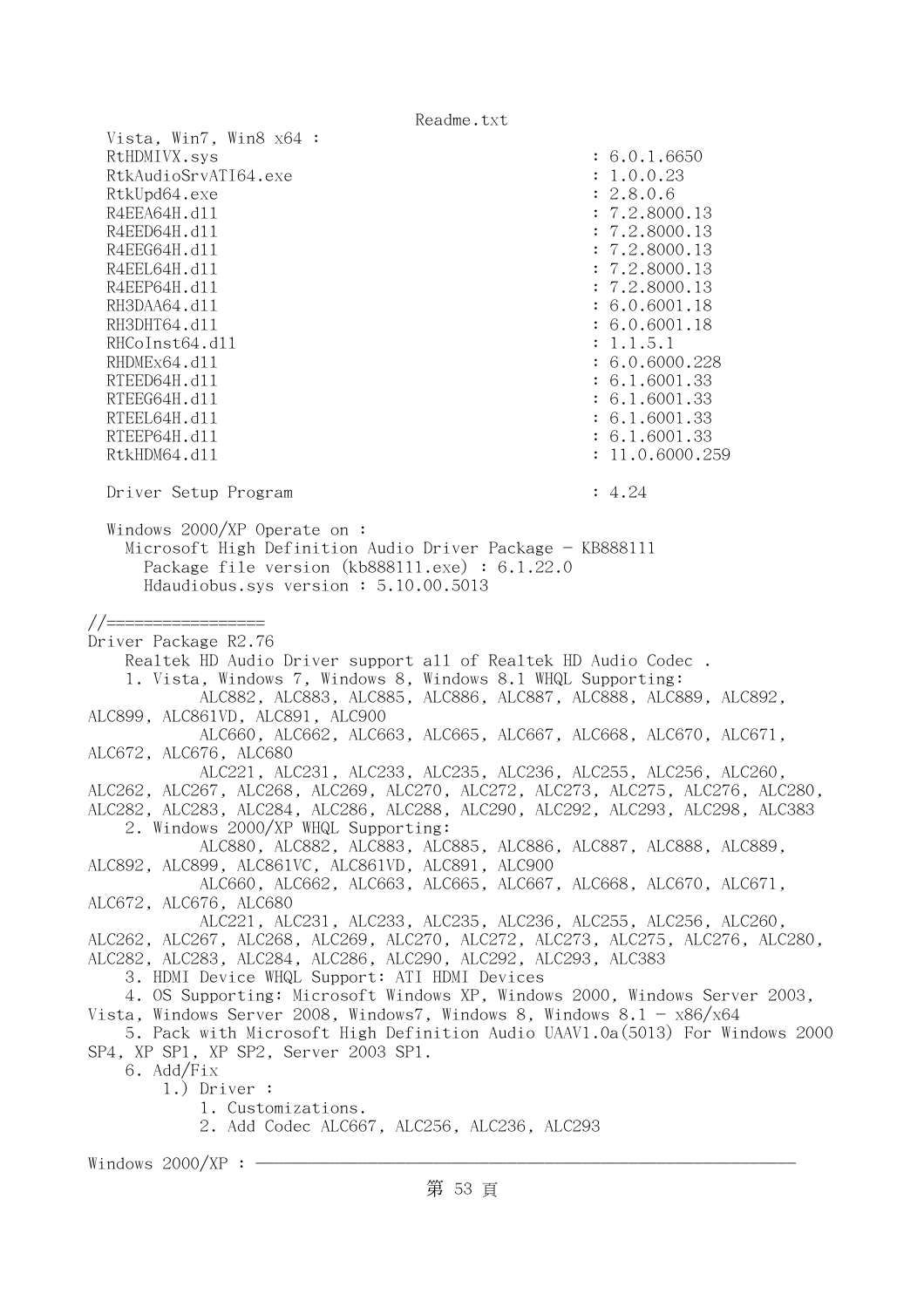| Windows $2000/XP$ :   |               |
|-----------------------|---------------|
| RTKHDA64.sys          | : 5.10.0.7111 |
| RTKHDAUD.sys          | : 5.10.0.7111 |
| Alcmtr.exe            | : 1.6.0.4     |
| AlcWzrd.exe           | : 1.1.0.37    |
| MicCal.exe            | : 1.1.2.4     |
| RTHDCPL.exe           | : 2.4.2.2     |
| RtkAudioService.exe   | : 1.0.0.19    |
| RtkAudioService64.exe | : 1.0.0.19    |
| RTLCPL.exe            | : 1.0.1.66    |
| Rt1Upd.exe            | : 2.9.0.1     |
| Rt1Upd64.exe          | : 2.9.0.1     |
| SoundMan.exe          | : 1.0.0.32    |
| vncutil.exe           | : 1.0.0.38    |
| vncuti164.exe         | : 1.0.0.38    |
| AMBFilt.sys           | : 5.10.0.4240 |
| AMBFt64.sys           | : 5.10.0.4240 |
| Monfilt.sys           | : 5.10.0.4112 |
| Monft64.sys           | : 5.10.0.4115 |
| OAO17Afx.sys          | : 1.0.7.3     |
| ALSndMgr.cp1          | : 1.0.0.11    |
| RTSndMgr.cp1          | : 1.0.1.9     |
| RCoInstII64XP.d11     | : 2.1.6.3     |
| RTCOMDLL.d11          | : 1.0.0.116   |
| RtkCoInstIIXP.d11     | : 2.1.6.3     |
| RtkCoLDR64XP.d11      | : 1.0.0.1     |
| RtkCoLDRXP.d11        | : 1.0.0.1     |
| Rt1CPAPI.d11          | : 1.0.2.6     |
|                       |               |

Vista, Win7, Win8, Win8.1 driver :

| Vista, Win7, Win8, Win8.1 driver for x86 |              |
|------------------------------------------|--------------|
| RTKVHDA.sys                              | : 6.0.1.7487 |
| AERTSrv.exe                              | : 1.0.32.10  |
| CreateRtkToastLnk.exe                    | : 1.0.0.1    |
| CXAPOAgent.exe                           | : 1.1.0.0    |
| DTSAudioService.exe                      | : 1.0.0.0    |
| DTSU2PAuSrv32.exe                        | : 2.1.1.0    |
| FMAPP.exe                                | : 1.32.0.5   |
| MaxxAudioMeters.exe                      | : 4.1.6.0    |
| RtHDVBg.exe                              | : 1.0.0.218  |
| RtHDVCp1.exe                             | : 1.0.0.965  |
| RtkAudioService.exe                      | : 1.0.0.62   |
| RtkNGUI.exe                              | : 1.0.469.1  |
| Rt1Upd.exe                               | : 2.9.0.8    |
| vncutil.exe                              | : 1.0.0.45   |
| mbfilt32.sys                             | : 6.10.0.8   |
| RTSndMgr.cp1                             | : 1.0.0.42   |
| AERTACap.d11                             | : 2.10.32.0  |
| AERTARen.d11                             | : 1.0.32.11  |
| BlackBlueSkinImages.dll                  | : 1.0.469.1  |
| BlackSkinImages.d11                      | : 1.0.469.1  |
| CONEQMSAPO.d11                           | : 1.0.0.19   |
| CONEQMSAPOGUILibrary.d11                 | : 1.0.0.4    |
| CX32APO.d11                              | : 1.25.0.0   |
| DarkSkinImages.d11                       | : 1.0.469.1  |
|                                          |              |

第 54 頁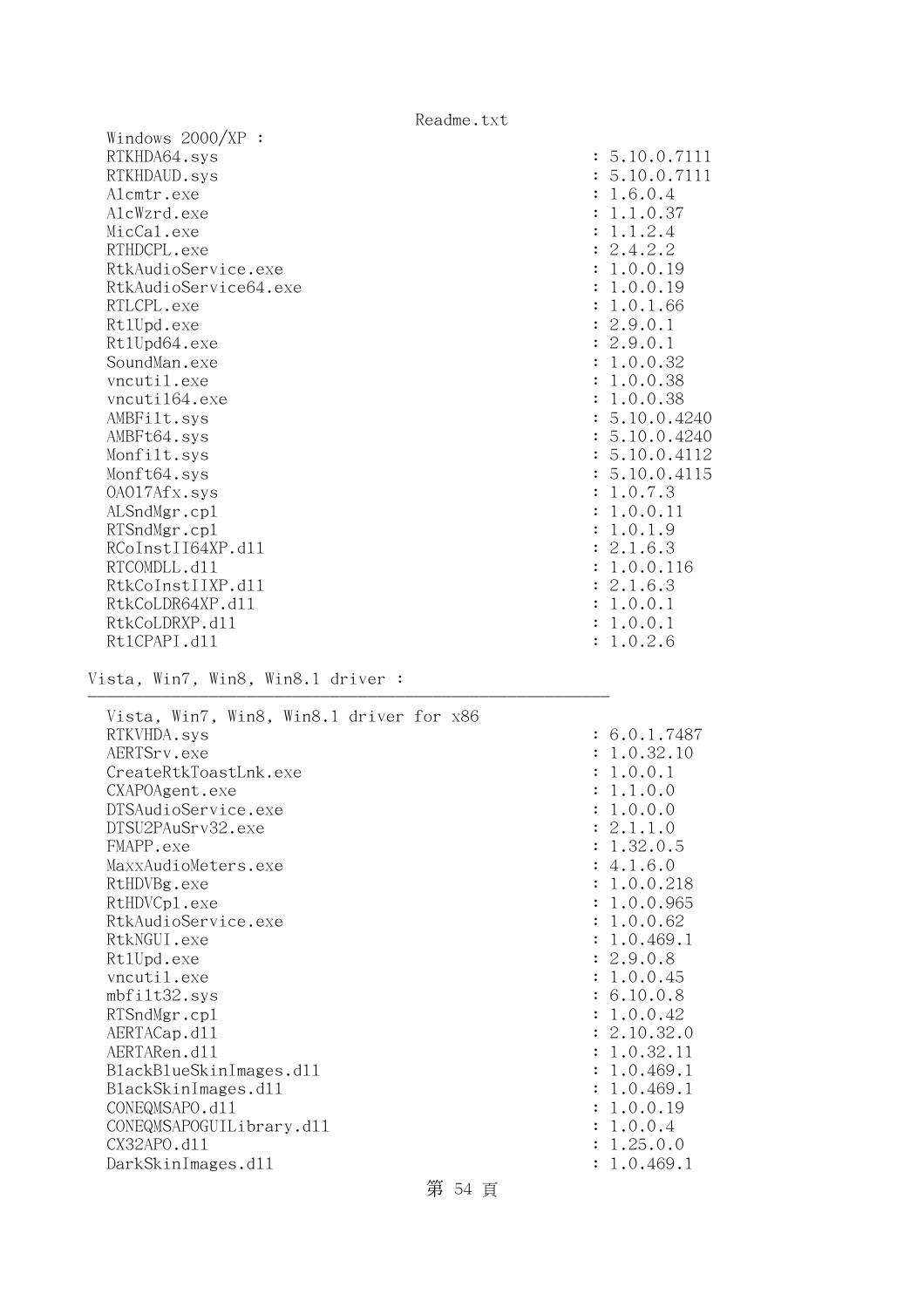DDPA32.dll : 7.6.5.1 DDPD32A.dll : 7.6.5.1 DDPO32A.dll : 7.6.5.1 DDPP32A.dll : 7.6.5.1 DTSBassEnhancementDLL.dl1 : 1.0.0.1  $DTSBoostDL. d11$  :  $1.0.0.1$ DTSGainCompensatorDLL.dll : 1.0.0.1 DTSGFXAPO.dll : 1.0.0.3 DTSGFXAPONS.dll : 1.0.0.3 DTSLFXAPO.dll : 1.0.0.3 DTSLimiterDLL.dl1 : 1.0.0.1  $DTSNeoPCDLL. d11$  :  $1.0.0.1$ DTSS2HeadphoneDLL.dl1 : 1.0.0.1 DTSS2SpeakerDLL.d11 : 1.0.0.1 DTSSymmetryDLL.dl1 : 1.0.0.1  $DTSU2PGFX32. d11$  :  $2.1.1.0$  DTSU2PLFX32.dll : 2.1.1.0 DTSU2PREC32.dll : 2.1.1.0 DTSVoiceClarityDLL.dll : 1.0.0.1 FMAPO.dll : 70.5.1.66 GrayJadeSkinImages.dl1 : 1.0.469.1 ICEsoundAPO.dll : 1.0.0.14 KAAPORT.d11 : 4.1105.6000.53 MaxxAudioAPO.dll : 1.2.2.0 MaxxAudioAP020.dl1 : 2.2.9.0 MaxxAudioAPO30.dll : 3.6.0.0  $\text{MaxAudio}$ APO40.dll  $\qquad \qquad$  : 4.5.5.0  $\text{MaxAudio}$ APO50.dll : 5.6.0.0 MaxxAudioAPO60.dll : 6.1.6.0 MaxxAudioAPO70.dll : 7.0.10.0 MaxxAudioAPOShell.dll : 4.10.8.0  $MaxAudioEQ. d11$  : 4.1.1.0 MaxxAudioRealtek.dll : 4.4.10.0 MaxxAudioVienna2.dl1 : 1.0.7.0 MaxxSpeechAPO.d11 : 1.1.4.0 MaxxVoiceAP020.dll : 2.6.0.0 MaxxVoiceAP030.dll : 3.1.7.0  $\text{MaxVoice}$ APO40.dll : 4.0.8.0 MaxxVolumeSDAPO.dll : 3.6.0.0 MBAPO232.dll : 1.2.16.79 MBAPO32.dll : 1.0.62.0 MBPPCn32.d11 : 1.0.0.110 MBppld32.dll : 1.0.58.0 MBTHX32.d11 : 1.0.15.175 MBWrp32.d11 : 1.0.0.270 MISS APO.d11 : 1.5.0.16020 NAHIMICAPO1fx.dl1 : 6.3.9600.17231 NahimicAPONSControl.dl1 : 1.0.0.14866 NAHIMICV2apo.dll : 6.3.9600.16384 OrangeBlackSkinImages.dll : 1.0.469.1 PremiumBlackSkinImages.dll : 1.0.469.1 R4EEA32A.d11 : 7.2.8000.17 R4EED32A.d11 : 7.2.8000.17 R4EEG32A.d11 : 7.2.8000.17 R4EEL32A.d11 : 7.2.8000.17 R4EEP32A.d11 : 7.2.8000.17

第 55 頁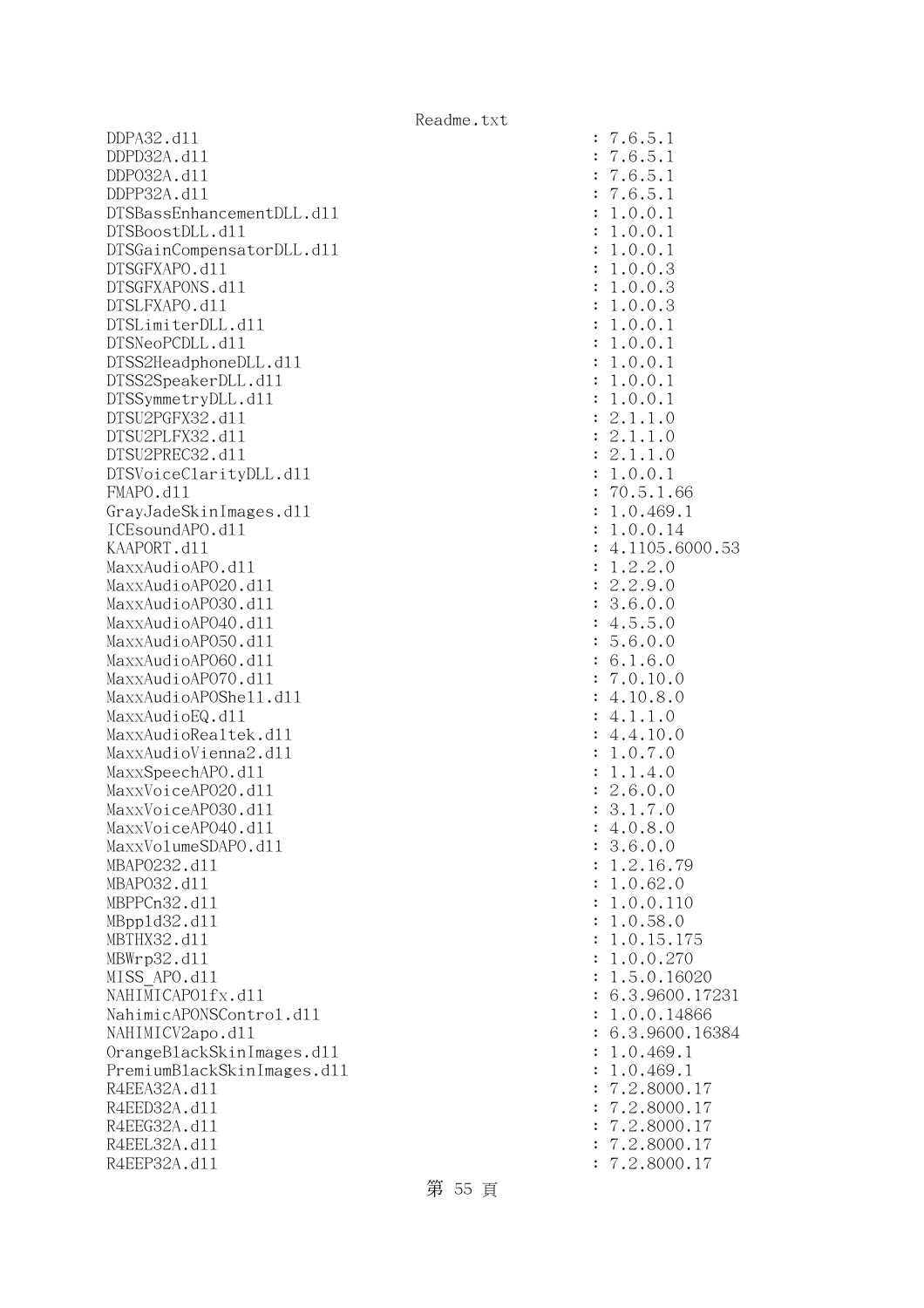R1tkAPO.d11 : 11.0.6000.422 RP3DAA32.d11 RP3DHT32.d11 RTCOMDLL.dl1 RtDataProc.dl1 RTEED32A.d11 RTEEG32A.d11 RTEEL32A.d11 RTEEP32A.d11 RtkApoApi.dl1 RtkCfg.dll  $RtkCoInstII.d11$ RtkCoLDR.d11 RtkPgExt.dll RtkXInterface.dl1 Rt1CPAPI.d11 SEAP032.d11 SECOMN32.d11 SEHDRA32.d11 SFAPO.d11 SFCOM.d11 SFFXComm.dl1 SFFXDAPO.d11 SFFXHAPO.d11 SFFXProc.dl1 SFFXSAPO.d11 SFNHK.d11 SFSS\_APO.d11 s13apo32.dl1 slcc3d32.d11 slcnt32.dl1 slcshp32.dll slcsii32.dl1 slgeq32.dl1 slh36032.dl1 slhlim32.dll s1Init32.d11 s1maxv32.d11 slprp32.dl1 sltech32.dl1 s1tshd32.d11 sluapo32.dl1 slvipp32.dll slviq32.dll SRAPO.d11 SRCOM.d11 SRRPTR.d11 SRSHP360.d11 SRSTSHD.d11 SRSTSXT.d11 SRSWOW.dl1 tadefxapo.dl1 tadefxapo2.dl1 TepeqAPO.d11 ToastD11.d11 tosade.d11

| $\ddot{\cdot}$ | 11.0.6000.42                                                                                                     |
|----------------|------------------------------------------------------------------------------------------------------------------|
|                |                                                                                                                  |
| $\ddot{\cdot}$ | 6.0.6001.<br>18                                                                                                  |
| $\ddot{\cdot}$ | 6.0.6001.18                                                                                                      |
|                |                                                                                                                  |
| $\ddot{\cdot}$ | .0.0.167<br>$\mathbf{c}$                                                                                         |
| $\ddot{\cdot}$ | 1.0.0.14                                                                                                         |
| $\ddot{\cdot}$ | 6.1.6001<br>.33                                                                                                  |
|                |                                                                                                                  |
| $\ddot{\cdot}$ | .6001.33<br>6.1                                                                                                  |
| $\ddot{\cdot}$ | .6001.33<br>6.1                                                                                                  |
| $\ddot{\cdot}$ | 6.1.6001.33                                                                                                      |
|                |                                                                                                                  |
| $\ddot{\cdot}$ | 1.0.1.85                                                                                                         |
| $\ddot{\cdot}$ | 1.0.0.4                                                                                                          |
|                |                                                                                                                  |
| $\ddot{\cdot}$ | .2.4.0<br>$\mathbf{C}$                                                                                           |
| $\ddot{\cdot}$ | 1.0.0.1                                                                                                          |
| $\ddot{\cdot}$ | 6.0.6000.319                                                                                                     |
|                |                                                                                                                  |
| $\ddot{\cdot}$ |                                                                                                                  |
| $\ddot{\cdot}$ | $1.0.0.13$<br>1.0.2.6<br>2.0.5.2<br>2.0.5.2<br>2.0.5.2<br>3.0.0.16                                               |
|                |                                                                                                                  |
| $\ddot{\cdot}$ |                                                                                                                  |
| $\ddot{\cdot}$ |                                                                                                                  |
| $\ddot{\cdot}$ |                                                                                                                  |
|                |                                                                                                                  |
| $\ddot{\cdot}$ |                                                                                                                  |
| $\ddot{\cdot}$ | 3.0.0.16                                                                                                         |
| $\ddot{\cdot}$ | .0.0.13                                                                                                          |
|                | $\overline{c}$                                                                                                   |
| $\ddot{\cdot}$ | .0.0.13<br>$\mathbf{c}$                                                                                          |
| $\ddot{\cdot}$ | .0.0.13<br>$\overline{c}$                                                                                        |
|                |                                                                                                                  |
| $\ddot{\cdot}$ | .0.0.13<br>$\overline{c}$                                                                                        |
| $\ddot{\cdot}$ | 2.0.0.13                                                                                                         |
| $\ddot{\cdot}$ | 3.0.0.16                                                                                                         |
|                |                                                                                                                  |
| $\ddot{\cdot}$ | 1.6.0.7270                                                                                                       |
| $\ddot{\cdot}$ | 3.1.38.0                                                                                                         |
| $\ddot{\cdot}$ |                                                                                                                  |
|                | 1.0.0.100                                                                                                        |
| $\ddot{\cdot}$ | 3.1.38.0                                                                                                         |
| $\ddot{\cdot}$ | 1.0.3.0                                                                                                          |
|                |                                                                                                                  |
| $\ddot{\cdot}$ | .0.3.0<br>1                                                                                                      |
| $\ddot{\cdot}$ | .0.1.<br>$\mathcal{O}$<br>$\mathbf{1}$                                                                           |
| $\ddot{\cdot}$ | .0.2<br>1<br>$\mathcal{O}$                                                                                       |
|                | $\ddot{\phantom{a}}$                                                                                             |
| $\vdots$       | $\ddot{\phantom{0}}$<br>1.0.0                                                                                    |
| $\ddot{\cdot}$ | $\mathcal{S}$<br>$\mathcal{O}$<br>$\mathbf{1}$<br>$\mathbf{1}$<br>$\cdot$                                        |
|                | $\bullet$                                                                                                        |
| $\ddot{\cdot}$ | 1.2                                                                                                              |
| $\ddot{\cdot}$ | $\ddot{\phantom{0}}$<br>1                                                                                        |
| $\ddot{\cdot}$ | 38.0<br>3.                                                                                                       |
|                | $2.1.0$<br>0.0.1<br>1.38.<br>2.0.0<br>3.24.                                                                      |
| $\ddot{\cdot}$ | $\ddot{\cdot}$<br>1                                                                                              |
| $\ddot{\cdot}$ | 2.<br>24.0                                                                                                       |
| $\ddot{\cdot}$ | $\overline{0}$ .<br>$1$ .<br>$\ddot{\phantom{0}}$<br>$\overline{O}$<br>$\mathbf 1$                               |
|                |                                                                                                                  |
| $\ddot{\cdot}$ | 0.0<br>$\overline{c}$<br>$\mathbf 1$                                                                             |
| $\ddot{\cdot}$ | 59<br>$\overline{4}$<br>$\ddot{\phantom{0}}$                                                                     |
| $\ddot{\cdot}$ |                                                                                                                  |
|                | $0.0.$<br>0.0.<br>0.0.<br>0.0.<br>1.0.<br>4.<br>59                                                               |
| $\ddot{\cdot}$ | $\ddot{\phantom{0}}$<br>59<br>$\overline{4}$                                                                     |
| $\ddot{\cdot}$ | $\mathcal{O}$<br>$\mathbf{1}$                                                                                    |
|                |                                                                                                                  |
| $\ddot{\cdot}$ | $\ddot{\phantom{0}}$<br>$\mathbf 1$<br>$\mathcal{O}$                                                             |
| $\ddot{\cdot}$ | $\ddot{\cdot}$<br>3<br>$\mathcal{O}$                                                                             |
| $\ddot{\cdot}$ | $\mathbf{1}$<br>$\circ$                                                                                          |
|                |                                                                                                                  |
| $\ddot{\cdot}$ | $\mathbf 1$<br>12                                                                                                |
| $\ddot{\cdot}$ | $1.4.$<br>$2.0.$<br>$1.3.$<br>$0.1.$<br>$2.2.$<br>$1.0.$<br>$0.0.$<br>$\ddot{\phantom{0}}$<br>$\mathcal{O}$<br>1 |
| $\ddot{\cdot}$ | $\mathcal{O}$<br>1                                                                                               |
|                |                                                                                                                  |
| $\ddot{\cdot}$ | $\mathbf{c}$<br>1                                                                                                |
| $\ddot{\cdot}$ | $\ddot{\phantom{a}}$<br>$0$ .<br>1.<br>1<br>12                                                                   |
|                |                                                                                                                  |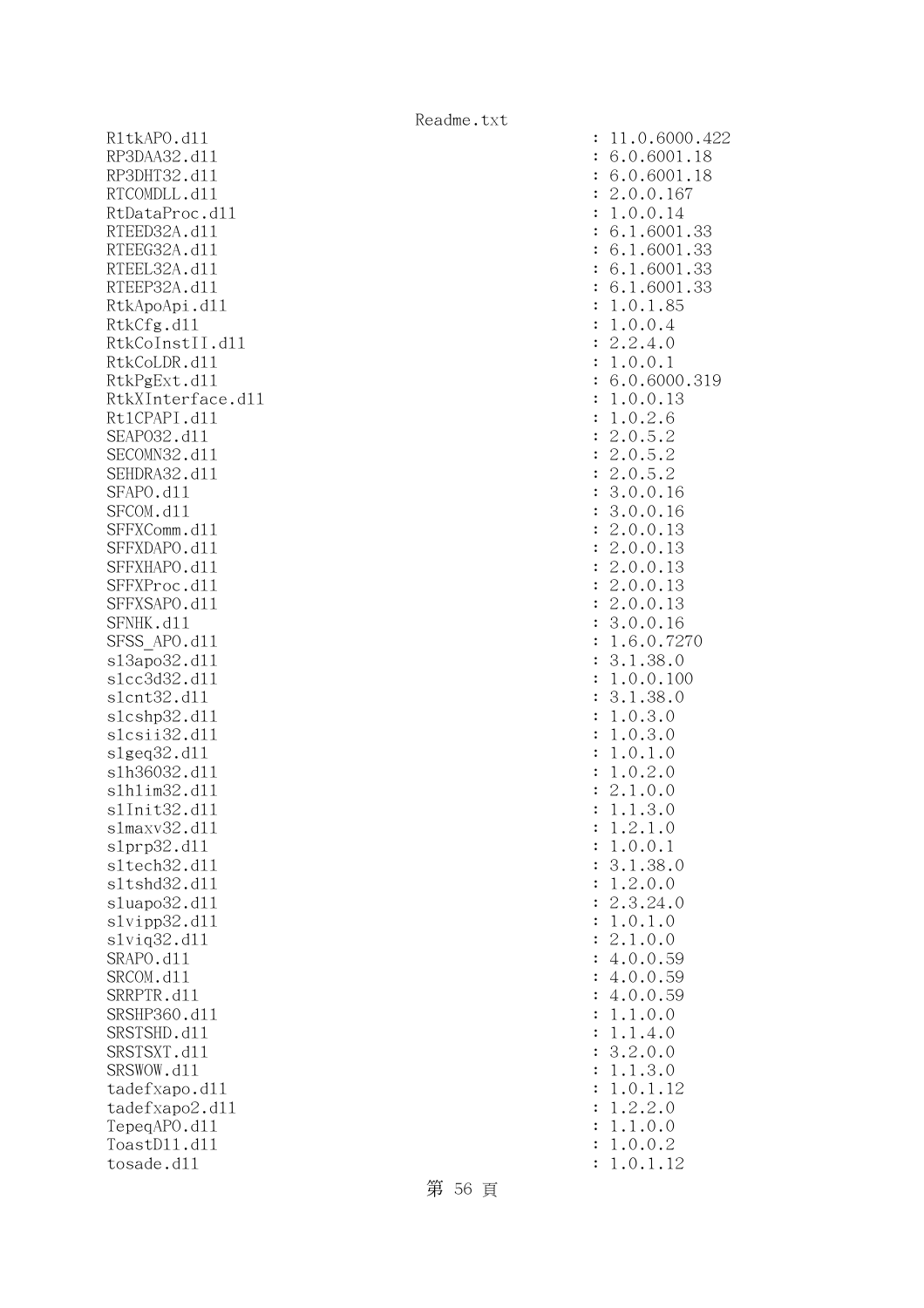|                                           | Readme.txt |                        |
|-------------------------------------------|------------|------------------------|
| tossaemaxapo32.d11                        |            | : 1.0.0.0              |
| WavesGUILib.d11                           |            | : 4.4.5.0              |
| WavesLib.d11                              |            | : 5.9.7.0              |
| WhiteJadeSkinImages.d11                   |            | : 1.0.469.1            |
| RCORES.dat                                |            | : 1.5.6.6              |
|                                           |            |                        |
| Vista, Win7, Win8, Win8.1 driver for x64  |            |                        |
| RTKVHD64.sys                              |            | : 6.0.1.7487           |
| AERTSr64.exe<br>CreateRtkToastLnk.exe     |            | : 1.0.64.10            |
|                                           |            | : 1.0.0.1<br>: 1.1.0.0 |
| CXAPOAgent64.exe<br>DTSAudioService64.exe |            | : 1.0.0.0              |
| DTSU2PAuSrv64.exe                         |            | : 2.1.1.0              |
| FMAPP.exe                                 |            | : 1.64.0.5             |
| MaxxAudioMeters64.exe                     |            | : 4.1.6.0              |
| RAVBg64.exe                               |            | : 1.0.0.218            |
| RAVCp164.exe                              |            | : 1.0.0.965            |
| RtkAudioService64.exe                     |            | : 1.0.0.62             |
| RtkNGUI64.exe                             |            | : 1.0.469.1            |
| Rt1Upd64.exe                              |            | : 2.9.0.8              |
| vncuti164.exe                             |            | : 1.0.0.45             |
| GWfilt64.sys                              |            | : 6.10.0.3             |
| mbfilt64.sys                              |            | : 6.10.0.8             |
| RTSnMg64.cp1                              |            | : 1.0.0.42             |
| AERTAC64.d11                              |            | : 2.10.64.0            |
| AERTAR64.d11                              |            | : 1.0.64.11            |
| BlackBlueSkinImages64.dll                 |            | : 1.0.469.1            |
| BlackSkinImages64.d11                     |            | : 1.0.469.1            |
| CONEQMSAPO.d11                            |            | : 1.0.0.19             |
| CONEQMSAPOGUILibrary.d11                  |            | : 1.0.0.4              |
| CX32APO.d11                               |            | : 1.25.0.0             |
| CX64APO.d11                               |            | : 1.25.0.0             |
| DarkSkinImages64.d11                      |            | : 1.0.469.1            |
| DDPA64.d11                                |            | : 7.6.5.1              |
| DDPA64F3.d11                              |            | : 7.6.7.1              |
| DDPD64A.d11                               |            | : 7.6.5.1              |
| DDPD64AF3.d11                             |            | 7.6.7.1                |
| DDP064A.d11                               |            | : 7.6.5.1              |
| DDP064AF3.d11<br>DDPP64A.d11              |            | : 7.6.7.1              |
| DDPP64AF3.d11                             |            | : 7.6.5.1<br>: 7.6.7.1 |
| DTSBassEnhancementDLL64.d11               |            | 1.0.0.1                |
| DTSBoostDLL64.d11                         |            | 1.0.0.1                |
| DTSGainCompensatorDLL64.d11               |            | 1.0.0.1                |
| DTSGFXAP064.d11                           |            | 1.0.0.3                |
| DTSGFXAPONS64.d11                         |            | 1.0.0.3                |
| DTSLFXAP064.d11                           |            | 1.0.0.3                |
| DTSLimiterDLL64.d11                       |            | 1.0.0.1                |
| DTSNeoPCDLL64.d11                         |            | 1.0.0.1                |
| DTSS2HeadphoneDLL64.d11                   |            | 1.0.0.1                |
| DTSS2SpeakerDLL64.d11                     |            | 1.0.0.1                |
| DTSSymmetryDLL64.d11                      |            | 1.0.0.1                |
| DTSU2PGFX64.d11                           |            | 2.1.1.0                |
| DTSU2PLFX64.d11                           |            | : 2.1.1.0              |
| DTSU2PREC64.d11                           |            | 2.1.1.0                |
| DTSVoiceClarityDLL64.dl1                  |            | : 1.0.0.1              |

第 57 頁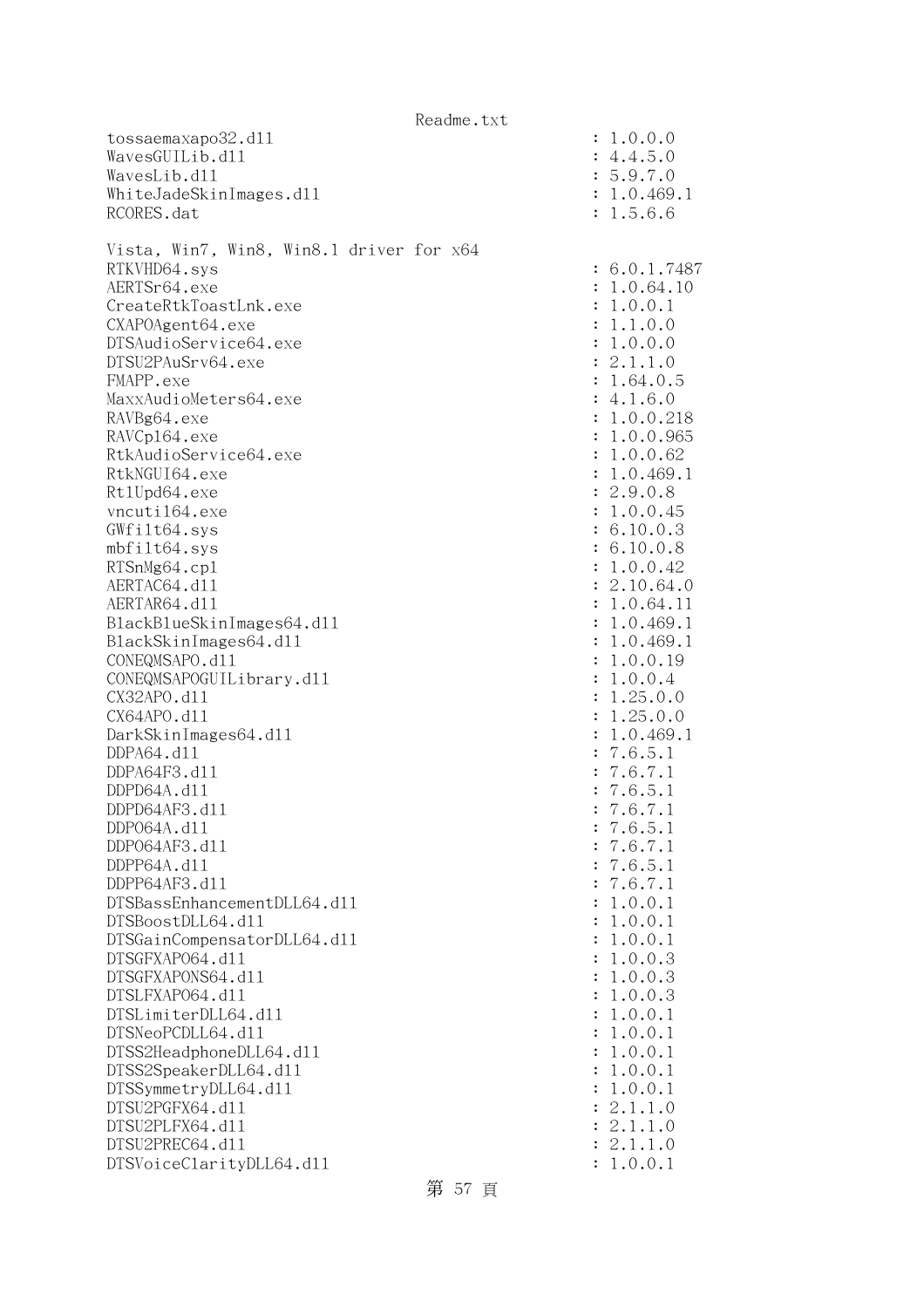FMAPO32.dll : 50.5.4.68 FMAP064.d11 : 70.6.1.66 GrayJadeSkinImages64.dll : 1.0.469.1 ICEsoundAPO64.dll : 1.0.0.14 KAAPORT64.d11 : 4.1105.6000.53 MaxxAudioAPO20.dll : 2.2.9.0 MaxxAudioAPO30.dll : 3.6.0.0 MaxxAudioAPO4064.dll : 4.5.5.0 MaxxAudioAPO5064.dll : 5.6.0.0 MaxxAudioAP06064.dll : 6.1.6.0 MaxxAudioAP07064.dll : 7.0.10.0 MaxxAudioAPOShell64.dll : 4.10.8.0  $\text{MaxAudioEQ64. d11}$  : 4.1.1.0 MaxxAudioRealtek64.dll : 4.4.10.0 MaxxAudioVienna264.dll : 1.0.7.0 MaxxSpeechAPO.d11 : 1.1.4.0 MaxxSpeechAPO64.dll : 1.1.4.0 MaxxVoiceAP02064.dll : 2.6.0.0 MaxxVoiceAPO30.dll : 3.1.7.0 MaxxVoiceAPO3064.dll : 3.1.7.0 MaxxVoiceAP04064.dl1 : 4.0.8.0 MaxxVolumeSDAPO.dl1 : 3.6.0.0 MBAPO232.dll : 1.2.16.79 MBAPO264.d11 : 1.2.16.79 MBAPO32.d11 : 1.0.62.0 MBAP064.d11 : 1.0.62.0 MBPPCn64.dll : 1.0.0.110 MBppld64.dll : 1.0.58.0 MBTHX32.d11 : 1.0.15.175 MBTHX64.d11 : 1.0.15.175 MBWrp64.dll : 1.0.0.270 MISS APO.d11 : 1.5.0.16020 NAHIMICAPO1fx.d11 : 6.3.9600.17231 NahimicAPONSControl.dl1 : 1.0.0.14866 NAHIMICV2apo.dl1 : 6.3.9600.16384 OrangeBlackSkinImages64.dll : 1.0.469.1 PremiumBlackSkinImages64.dll : 1.0.469.1 R4EEA64A.d11 : 7.2.8000.17 R4EED64A.d11 : 7.2.8000.17 R4EEG64A.d11 : 7.2.8000.17 R4EEL64A.d11 : 7.2.8000.17 R4EEP64A.d11 : 7.2.8000.17 RCoInstII64.dl1 : 2.2.4.0 R1tkAPO.d11 : 11.0.6000.422 R1tkAP064.d11 : 11.0.6000.422 RP3DAA64.d11 : 6.0.6001.18 RP3DHT64.d11 : 6.0.6001.18 RtCOM64.d11 : 2.0.0.167 RTCOMDLL.d11 : 2.0.0.167 RtDataProc.dl1 : 1.0.0.14 RtDataProc64.dll : 1.0.0.14 RTEED64A.d11 : 6.1.6001.33 RTEEG64A.d11 : 6.1.6001.33 RTEEL64A.d11 : 6.1.6001.33 RTEEP64A.d11 : 6.1.6001.33 RtkApi64.dl1 : 1.0.1.85

第 58 頁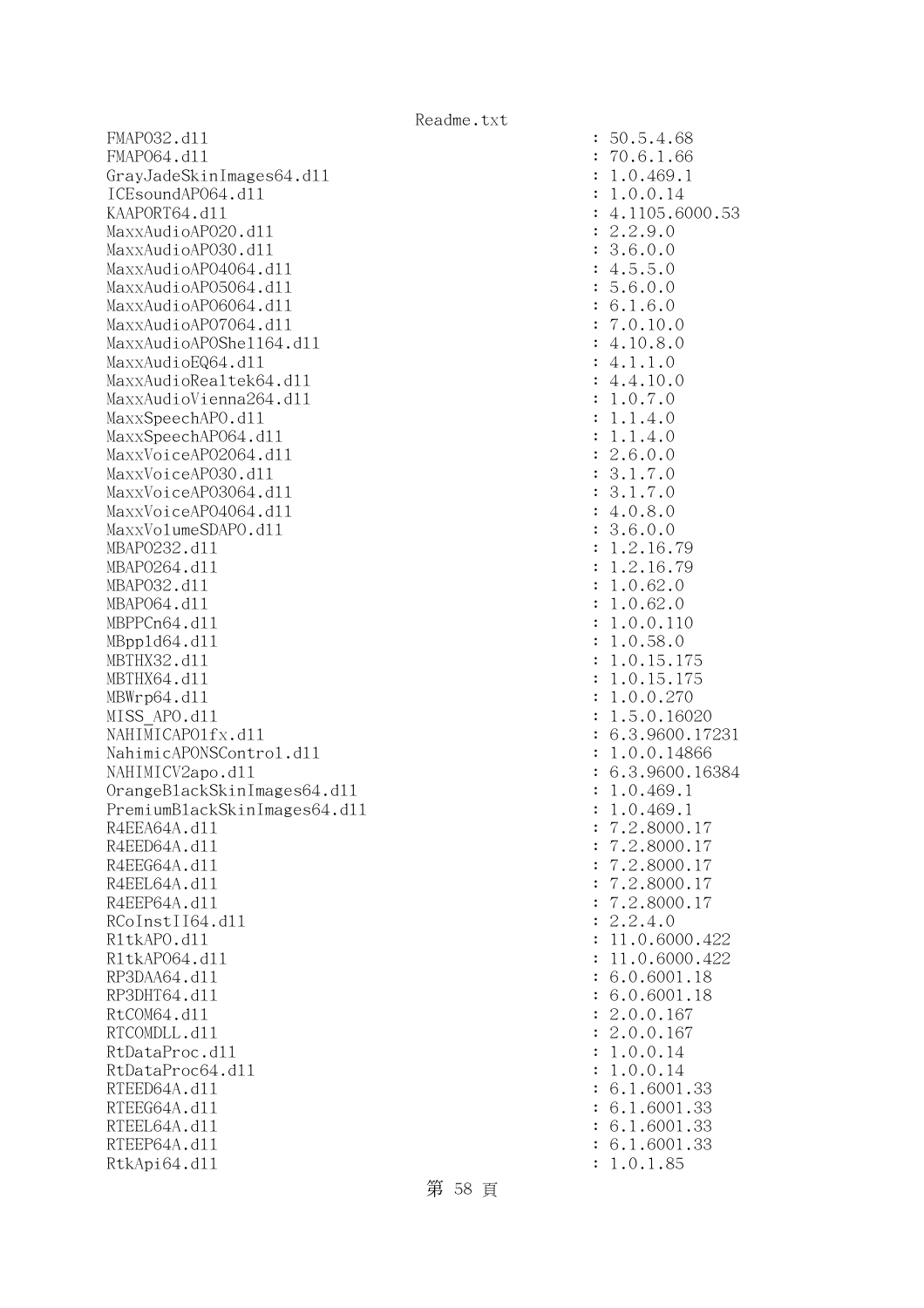RtkCfg.dll RtkCfg64.dl1 RtkCoLDR64.dl1 RtkXInterface.dl1 RtkXInterface64.dl1 Rt1CPAPI.d11 Rt1CPAPI64.dl1 RtPgEx64.d11 : 6.0.6000.319 SEAP064.d11 SECOMN32.d11 SECOMN64.dll SEHDRA64.d11 SFAP064.d11 SFCOM.dl1 SFCOM64.d11 SFComm64.dl1 SFDAP064.dl1 SFHAP064.d11 SFNHK64.d11 SFProc64.d11 SFSAP064.dl1 SFSS APO.dl1 s13apo64.dl1 slcc3d64.dl1 slcnt64.dl1  $slcshp64.d11$ slcsii64.dll slgeq64.dll slh36064.dll s1h1im64.d11 s1Init64.d11 s1maxv64.dl1 s1prp64.dl1 sltech64.dll sltshd64.dl1 sluapo64.dl1  $slvipp64.d11$ slviq64.dll SRAP064.d11 SRCOM.d11 SRCOM64.d11 SRRPTR64.d11 SRSHP64.d11 SRSTSH64.d11 SRSTSX64.d11 SRSWOW64.d11 tadefxapo.dl1 tadefxapo264.dll  $tepeqapo64.d11$ ToastD1164.d11 tosade.dl1  $t$ osas $f$ apo $64.d11$ toseaeapo64.dl1 tossaeapo64.dll tossaemaxapo64.dll WavesGUILib64.dll

| $\ddot{\cdot}$ | $\mathcal{O}$<br>.0.1<br>$\mathbf 1$                                                                           |
|----------------|----------------------------------------------------------------------------------------------------------------|
| $\ddot{\cdot}$ | $\circ$<br>$\ddot{\phantom{0}}$<br>$\overline{0}$<br>1<br>$\overline{4}$                                       |
|                | $\mathbf{1}$<br>$\mathbf{1}$                                                                                   |
| $\ddot{\cdot}$ | $\circ$<br>$\circ$                                                                                             |
| $\ddot{\cdot}$ | $\circ$<br>$\ddot{\phantom{0}}$<br>$\circ$<br>$\mathbf{1}$<br>13                                               |
| $\ddot{\cdot}$ | $\circ$<br>$\circ$<br>$\ddot{\phantom{0}}$<br>$\mathbf{1}$<br>13                                               |
| $\ddot{\cdot}$ | $\mathbf{1}$                                                                                                   |
| $\ddot{\cdot}$ | $\mathbf{1}$                                                                                                   |
| $\ddot{\cdot}$ | 6<br>31                                                                                                        |
| $\ddot{\cdot}$ | $0.2.6$<br>$0.2.6$<br>$0.2.6$<br>$0.6000$<br>$0.5.2$<br>$0.5.2$<br>$0.5.2$<br>$0.0.16$<br>$0.0.11$<br>$0.0.16$ |
| $\ddot{\cdot}$ | 2222332223221                                                                                                  |
| $\ddot{\cdot}$ |                                                                                                                |
|                |                                                                                                                |
| $\ddot{\cdot}$ | $\ddot{\phantom{0}}$                                                                                           |
| $\vdots$ :     |                                                                                                                |
|                |                                                                                                                |
|                | 0.0.<br>16                                                                                                     |
|                | 0.0.                                                                                                           |
|                |                                                                                                                |
|                | $\ddot{\phantom{0}}$                                                                                           |
|                |                                                                                                                |
|                |                                                                                                                |
|                |                                                                                                                |
|                |                                                                                                                |
|                | 13<br>13<br>13<br>16<br>13<br>7270<br>.0<br>.0<br>.0<br>$0.0.$<br>0.0.<br>0.0.<br>0.0.<br>0.0.<br>6.0.<br>1.38 |
|                | 3<br>1<br>$1.38$<br>0.0.                                                                                       |
|                | $\frac{100}{10}$                                                                                               |
|                | 3<br>$\,1$                                                                                                     |
|                | $\mathbf{1}$<br>$\overline{O}$<br>$\mathcal{O}$                                                                |
|                | $.38$<br>$.3$<br>$.3$<br>$.1$<br>$\mathbf{1}$<br>$\mathcal{O}$<br>$\circ$                                      |
|                |                                                                                                                |
|                | $\mathbf{1}$<br>$\mathcal{O}$                                                                                  |
|                | 2.0.3.1.<br>$\mathbf{1}$<br>$\mathcal{O}$                                                                      |
|                | $\overline{c}$<br>$\mathbf{1}$                                                                                 |
|                | $\mathbf{1}$<br>$\mathbf{1}$                                                                                   |
|                | $\mathbf{c}$<br>$\mathbf{1}$                                                                                   |
|                | $\mathbf{1}$<br>$\overline{O}$<br>$\overline{O}$                                                               |
|                | $\begin{matrix}1\\0\end{matrix}$<br>$\mathbf{1}$<br>3                                                          |
|                | 38<br>0.<br>24<br>1.<br>$\mathbf{c}$                                                                           |
|                | $\frac{1}{2}$<br>$\frac{0}{\cdot}$                                                                             |
| $\vdots$       | $\frac{3}{0}$<br>$\mathbf 1$<br>$\ddot{\phantom{0}}$<br>$\overline{O}$                                         |
|                |                                                                                                                |
| $\ddot{\cdot}$ | $\mathbf{c}$<br>.1.0.0                                                                                         |
| $\ddot{\cdot}$ | 4.0.0.59                                                                                                       |
|                | 0.0.59<br>4.                                                                                                   |
|                | 0.0.59<br>4.                                                                                                   |
|                | 0.0.59<br>4.                                                                                                   |
|                | 1.<br>1.<br>$0$ .<br>$\circ$                                                                                   |
|                | $\mathbf 1$<br>1.<br>4.<br>$\overline{O}$<br>$\ddot{\phantom{0}}$                                              |
|                | 2.0.<br>3.<br>$\mathcal{O}$                                                                                    |
|                | .1.                                                                                                            |
|                | $\mathbf 1$<br>3.<br>$\circ$                                                                                   |
|                | 1.0.1<br>$\ddot{\phantom{0}}$<br>12                                                                            |
|                | 2.<br>2.<br>$\mathbf 1$<br>$\mathcal{O}$                                                                       |
|                | $\mathbf 0$ .<br>$\mathbf 1$<br>$1$ .<br>$\mathcal{O}$                                                         |
|                | 0.0.<br>$\mathbf 1$<br>$\overline{c}$<br>$\ddot{\phantom{0}}$                                                  |
|                | 0.1.<br>$\mathbf{1}$<br>12                                                                                     |
|                | $\mathcal{O}$                                                                                                  |
|                | $2.0.4.$<br>$2.0.4.$<br>$\mathcal{O}$                                                                          |
|                |                                                                                                                |
|                | $2.0.4$ .<br>$\circ$                                                                                           |
|                | 1.<br>0.0.<br>$\circ$                                                                                          |
| $\ddot{\cdot}$ | 4.4.5.<br>$\mathcal{O}$                                                                                        |

第 59 頁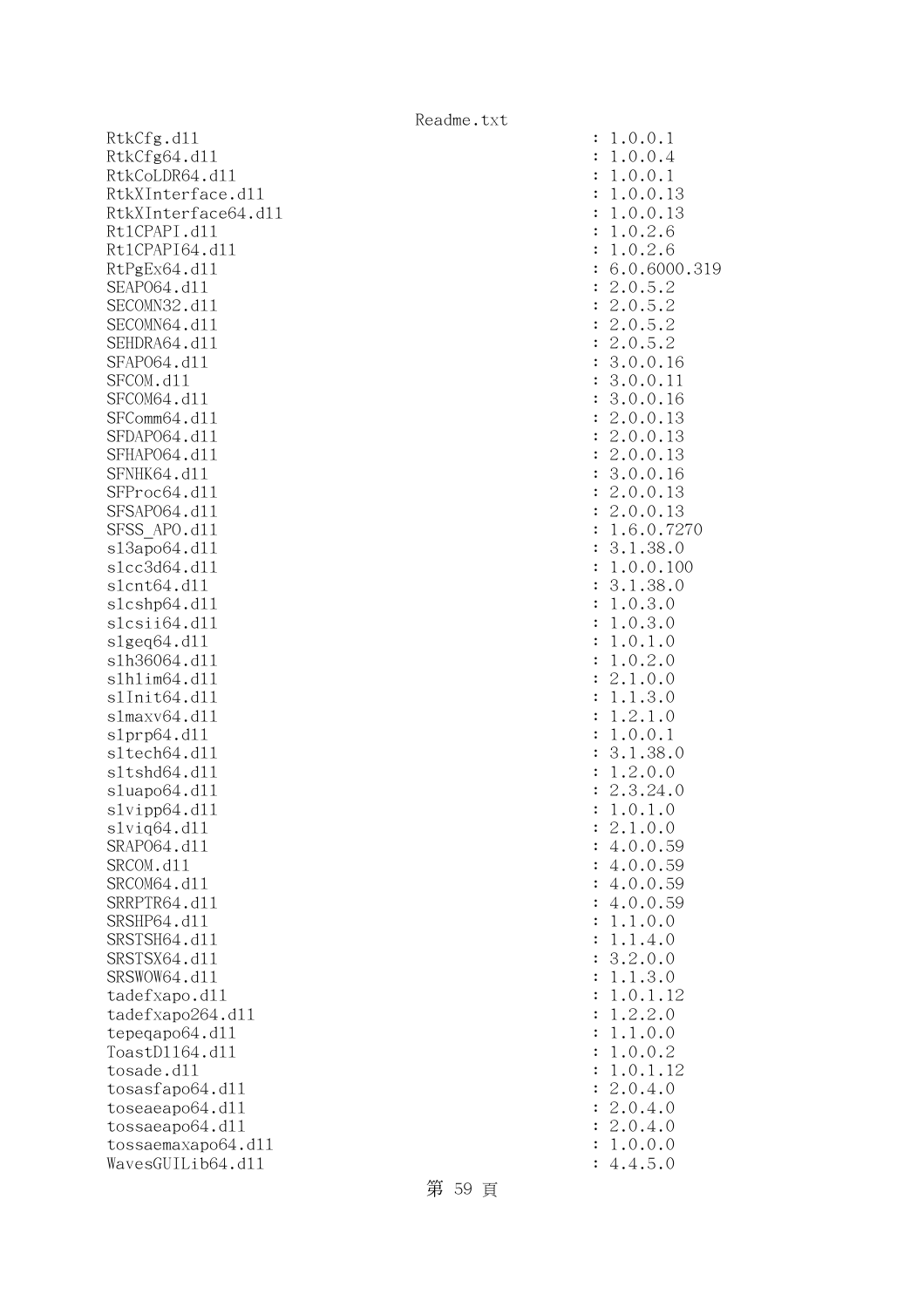|                              | Readme.txt                                  |
|------------------------------|---------------------------------------------|
| WhiteJadeSkinImages64.dll    | : 1.0.469.1                                 |
| YamahaAE.d11                 | : 1.1.3.0                                   |
| YamahaAE2.d11                | : 3.2.0.0                                   |
| RCORES64.dat                 | : 1.5.6.6                                   |
|                              |                                             |
| HDMI Driver : -              |                                             |
| Windows $2000/XP$ x86 :      |                                             |
| RtkHDMI.sys                  | : 5.10.0.6519                               |
| Rtaupd.exe                   | : 2.8.0.5                                   |
| RHCoInstXP.d11               | : 1.1.5.1                                   |
|                              |                                             |
| Windows XP x64 :             |                                             |
| RtkHDMIX.sys                 | : 5.10.0.6519                               |
| Rtaupd64.exe                 | : 2.8.0.5                                   |
| RHCoInst64XP.d11             | : 1.1.5.1                                   |
| Vista, Win7, Win8 x86 :      |                                             |
| RtHDMIV.sys                  | : 6.0.1.6650                                |
| RtkAudioSrvATI.exe           | : 1.0.0.23                                  |
| RtkUpd.exe                   | : 2.8.0.6                                   |
| R4EEA32H.d11                 | : 7.2.8000.13                               |
| R4EED32H.d11                 | : 7.2.8000.13                               |
| R4EEG32H.d11                 | : 7.2.8000.13                               |
| R4EEL32H.d11                 | : 7.2.8000.13                               |
| R4EEP32H.d11                 | : 7.2.8000.13                               |
| RH3DAA32.d11                 | : 6.0.6001.18                               |
| RH3DHT32.d11                 | : 6.0.6001.18                               |
| RHCoInst.d11                 | : 1.1.5.1                                   |
| RHDMIExt.d11                 | : 6.0.6000.228                              |
| RTEED32H.d11                 | : 6.1.6001.33                               |
| RTEEG32H.d11                 | : 6.1.6001.33                               |
| RTEEL32H.d11                 | : 6.1.6001.33                               |
| RTEEP32H.d11                 | : 6.1.6001.33                               |
| RtkHDMI.d11                  | : 11.0.6000.259                             |
|                              |                                             |
| Vista, Win7, Win8 x64 :      |                                             |
| RtHDMIVX.sys                 | : 6.0.1.6650                                |
| RtkAudioSrvATI64.exe         | 1.0.0.23                                    |
| RtkUpd64.exe                 | 2.8.0.6<br>$\ddot{\cdot}$                   |
| R4EEA64H.d11                 | : 7.2.8000.13                               |
| R4EED64H.d11                 | 7.2.8000.13<br>$\ddot{\cdot}$               |
| R4EEG64H.d11<br>R4EEL64H.d11 | 7.2.8000.13<br>÷<br>: 7.2.8000.13           |
|                              |                                             |
| R4EEP64H.d11<br>RH3DAA64.d11 | : 7.2.8000.13<br>: 6.0.6001.18              |
| RH3DHT64.d11                 | : 6.0.6001.18                               |
| RHCoInst64.d11               |                                             |
| RHDMEx64.d11                 | 1.1.5.1<br>$\ddot{\cdot}$<br>: 6.0.6000.228 |
| RTEED64H.d11                 | : 6.1.6001.33                               |
| RTEEG64H.d11                 | : 6.1.6001.33                               |
| RTEEL64H.d11                 | : 6.1.6001.33                               |
| RTEEP64H.d11                 | : 6.1.6001.33                               |
| RtkHDM64.d11                 | : 11.0.6000.259                             |
|                              |                                             |
| Driver Setup Program         | : 4.23                                      |
|                              |                                             |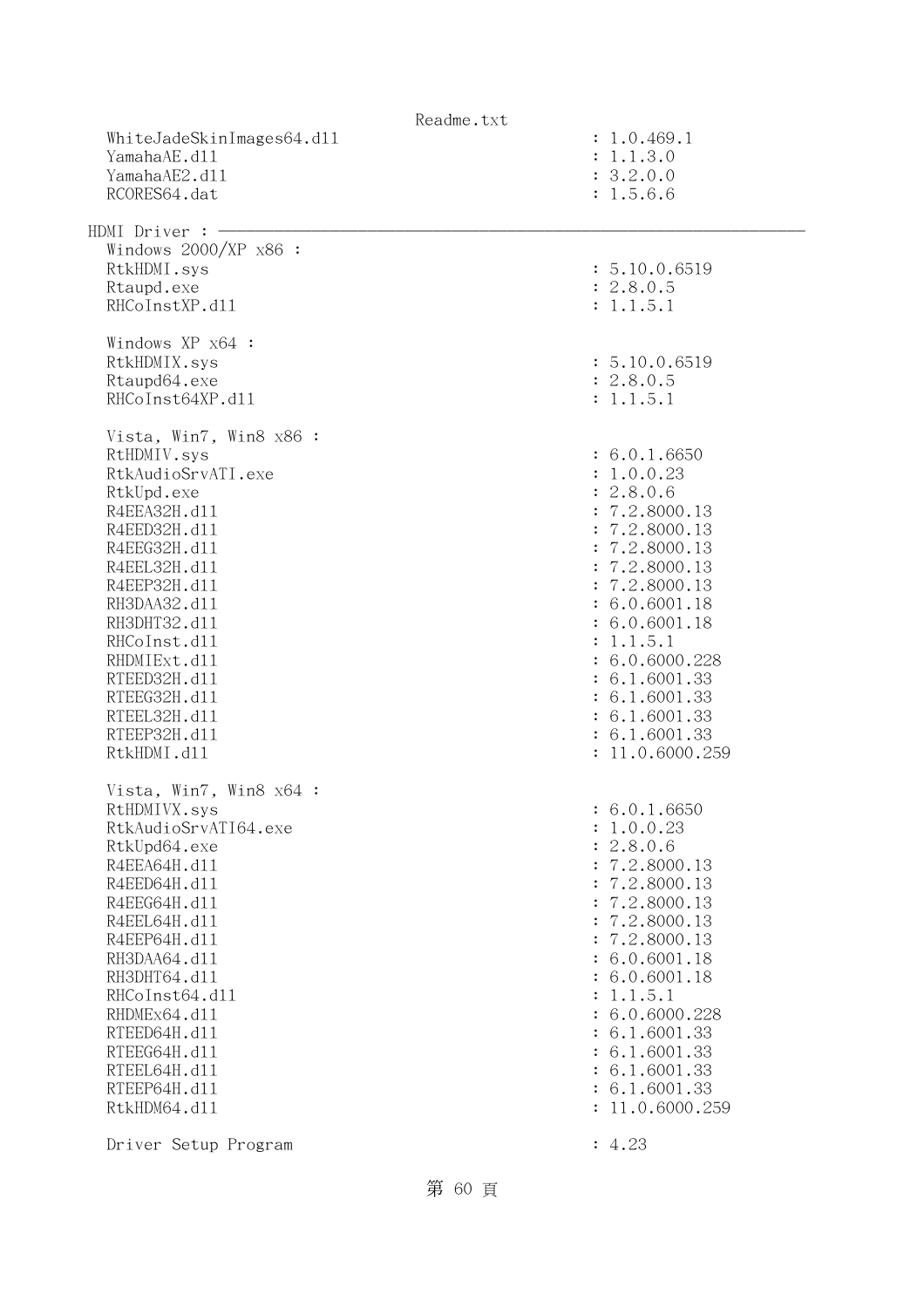Windows 2000/XP Operate on : Microsoft High Definition Audio Driver Package - KB888111 Package file version (kb888111.exe) : 6.1.22.0 Hdaudiobus.sys version : 5.10.00.5013 //================= Driver Package R2.75 Realtek HD Audio Driver support all of Realtek HD Audio Codec . 1. Vista, Windows 7, Windows 8, Windows 8.1 WHQL Supporting: ALC882, ALC883, ALC885, ALC886, ALC887, ALC888, ALC889, ALC892, ALC899, ALC861VD, ALC867, ALC900 ALC660, ALC662, ALC663, ALC665, ALC668, ALC670, ALC671, ALC672, ALC676, ALC680 ALC221, ALC231, ALC233, ALC235, ALC255, ALC260, ALC262, ALC267, ALC268, ALC269, ALC270, ALC272, ALC273, ALC275, ALC276, ALC280, ALC282, ALC283, ALC284, ALC286, ALC288, ALC290, ALC292, ALC298, ALC383 2. Windows 2000/XP WHQL Supporting: ALC880, ALC882, ALC883, ALC885, ALC886, ALC887, ALC888, ALC889, ALC892, ALC899, ALC861VC, ALC861VD, ALC867, ALC900 ALC660, ALC662, ALC663, ALC665, ALC668, ALC670, ALC671, ALC672, ALC676, ALC680 ALC221, ALC231, ALC233, ALC235, ALC255, ALC260, ALC262, ALC267, ALC268, ALC269, ALC270, ALC272, ALC273, ALC275, ALC276, ALC280, ALC282, ALC283, ALC284, ALC286, ALC290, ALC292, ALC383 3. HDMI Device WHQL Support: ATI HDMI Devices 4. OS Supporting: Microsoft Windows XP, Windows 2000, Windows Server 2003, Vista, Windows Server 2008, Windows7, Windows 8, Windows  $8.1 - x86/x64$  5. Pack with Microsoft High Definition Audio UAAV1.0a(5013) For Windows 2000 SP4, XP SP1, XP SP2, Server 2003 SP1. 6. Add/Fix 1.) Driver : 1. Customizations. Windows  $2000/XP : -$  Windows 2000/XP : RTKHDA64.sys : 5.10.0.7111 RTKHDAUD.sys : 5.10.0.7111 Alcmtr.exe : 1.6.0.4 AlcWzrd.exe : 1.1.0.37 MicCal.exe : 1.1.2.4 RTHDCPL.exe : 2.4.2.2 RtkAudioService.exe : 1.0.0.19 RtkAudioService64.exe : 1.0.0.19 RTLCPL.exe : 1.0.1.66 RtlUpd.exe : 2.9.0.1 Rt1Upd64.exe : 2.9.0.1 SoundMan.exe : 1.0.0.32 vncutil.exe : 1.0.0.38 vncuti164.exe : 1.0.0.38 AMBFilt.sys : 5.10.0.4240 AMBFt64.sys : 5.10.0.4240 Monfilt.sys : 5.10.0.4112 Monft64.sys : 5.10.0.4115 OAO17Afx.sys : 1.0.7.3 ALSndMgr.cp1 : 1.0.0.11

RTSndMgr.cpl : 1.0.1.9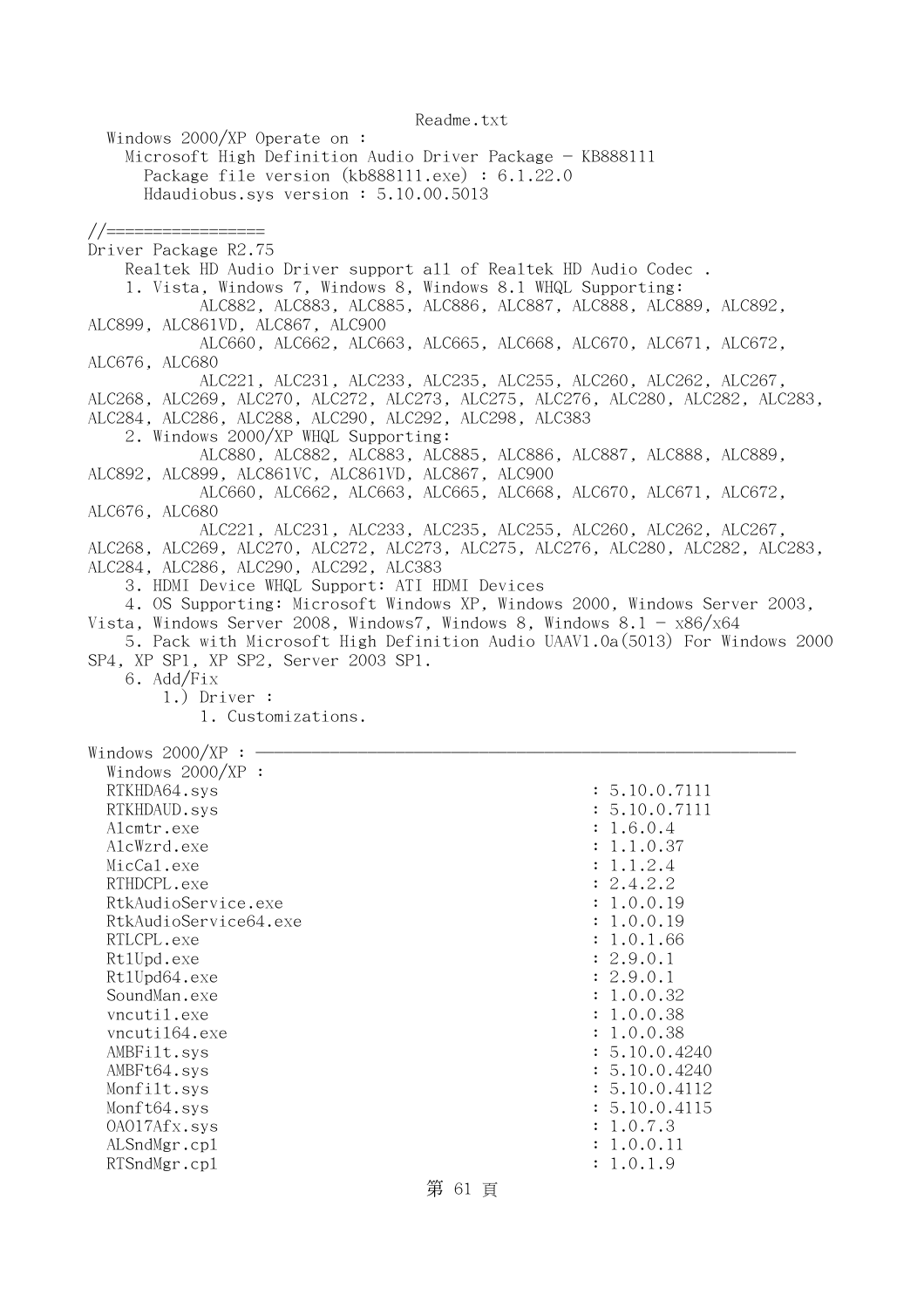| RCoInstII64XP.d11 | : 2.1.6.3   |
|-------------------|-------------|
| RTCOMDLL, d11     | : 1.0.0.116 |
| RtkCoInstIIXP.d11 | : 2.1.6.3   |
| RtkCoLDR64XP.d11  | : 1.0.0.1   |
| RtkCoLDRXP.d11    | : 1.0.0.1   |
| Rt1CPAPL.d11      | : 1.0.2.6   |

--------------------------------------------------------

Vista, Win7, Win8, Win8.1 driver :

| Vista, Win7, Win8, Win8.1 driver for x86 |              |
|------------------------------------------|--------------|
| RTKVHDA.sys                              | : 6.0.1.7246 |
| AERTSrv.exe                              | : 1.0.32.10  |
| CreateRtkToastLnk.exe                    | : 1.0.0.1    |
| DTSAudioService.exe                      | : 1.0.0.0    |
| DTSU2PAuSrv32.exe                        | : 2.1.1.0    |
| FMAPP.exe                                | : 1.32.0.3   |
| MaxxAudioControl.exe                     | : 3.14.1.0   |
| MaxxAudioMeters.exe                      | : 4.1.6.0    |
| RtHDVBg.exe                              | : 1.0.0.193  |
| RtHDVCp1.exe                             | : 1.0.0.927  |
| RtkAudioService.exe                      | : 1.0.0.55   |
| RtkNGUI.exe                              | : 1.0.378.0  |
| Rt1Upd.exe                               | : 2.9.0.1    |
| vncutil.exe                              | : 1.0.0.45   |
| WavesSvc.exe                             | : 1.4.9.0    |
| WavesSysSvc.exe                          | : 1.1.0.0    |
| mbfilt32.sys                             | : 6.10.0.8   |
| RTSndMgr.cp1                             | : 1.0.0.38   |
| AERTACap.d11                             | : 2.9.32.0   |
| AERTARen.d11                             | : 1.0.32.11  |
| BlackBlueSkinImages.dl1                  | : 1.0.378.0  |
| BlackSkinImages.dl1                      | : 1.0.378.0  |
| CONEQMSAPO.d11                           | : 1.0.0.19   |
| CONEQMSAPOGUILibrary.d11                 | : 1.0.0.4    |
| DarkSkinImages.d11                       | : 1.0.378.0  |
| DDPA32.d11                               | : 7.6.3.1    |
| DDPD32A.d11                              | : 7.6.3.1    |
| DDP032A.d11                              | : 7.6.3.1    |
| DDPP32A.d11                              | : 7.6.3.1    |
| DTSBassEnhancementDLL.d11                | : 1.0.0.1    |
| DTSBoostDLL.d11                          | : 1.0.0.1    |
| DTSGainCompensatorDLL.d11                | : 1.0.0.1    |
| DTSGFXAPO.d11                            | : 1.0.0.3    |
| DTSGFXAPONS.d11                          | : 1.0.0.3    |
| DTSLFXAPO.d11                            | : 1.0.0.3    |
| DTSLimiterDLL.d11                        | : 1.0.0.1    |
| DTSNeoPCDLL.d11                          | : 1.0.0.1    |
| DTSS2HeadphoneDLL.d11                    |              |
| DTSS2SpeakerDLL.d11                      | 1.0.0.1      |
|                                          | 1.0.0.1      |
| DTSSymmetryDLL.d11                       | 1.0.0.1      |
| DTSU2PGFX32.d11                          | 2.1.1.0      |
| DTSU2PLFX32.d11                          | 2.1.1.0      |
| DTSU2PREC32.d11                          | 2.1.1.0      |
| DTSVoiceClarityDLL.dl1                   | 1.0.0.1      |
| FMAPO.d11                                | 50.5.5.66    |
| GrayJadeSkinImages.d11                   | 1.0.378.0    |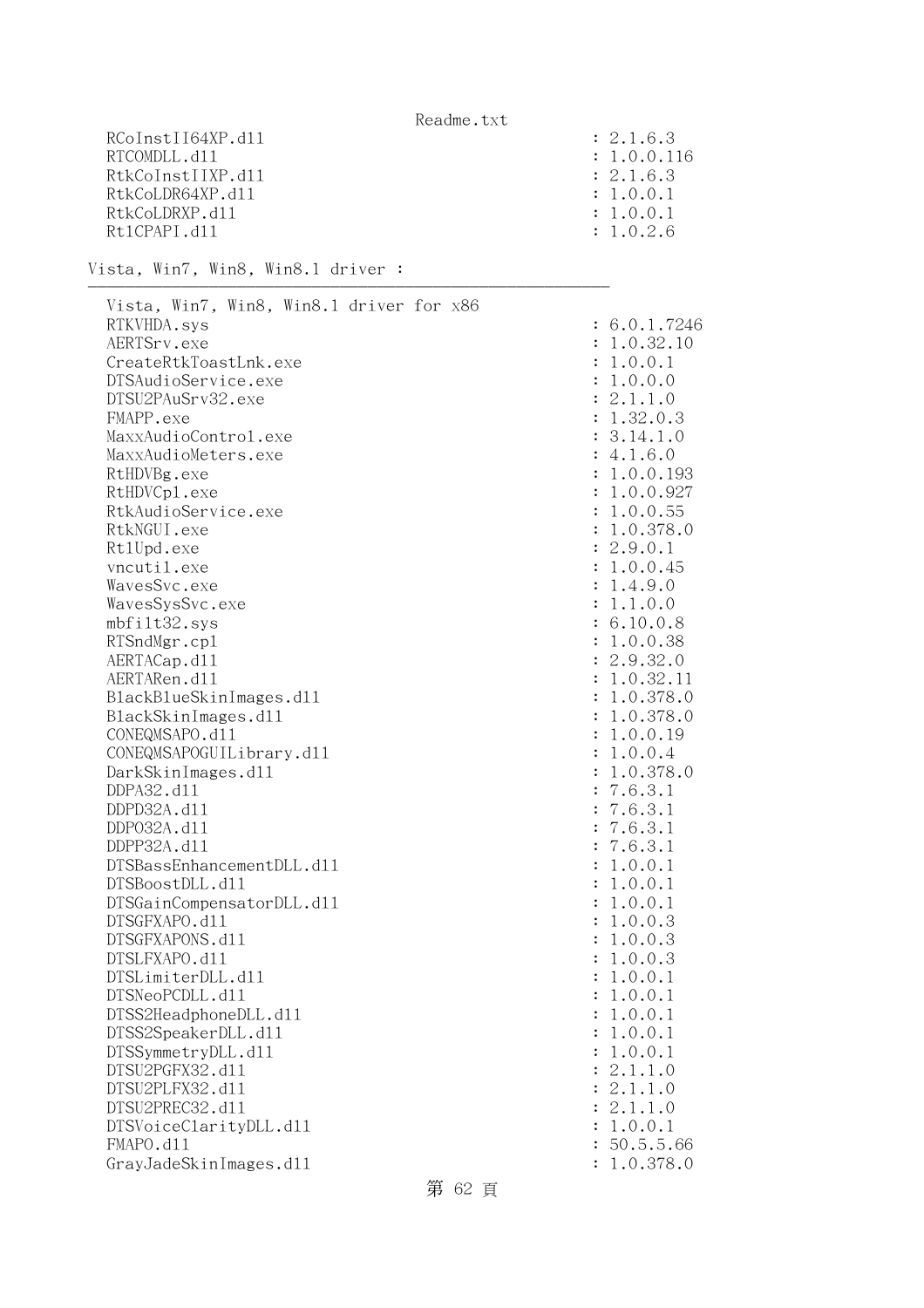ICEsoundAPO.dll : 1.0.0.4 KAAPORT.d11 : 4.1105.6000.53 MaxxAudioAPO.dll : 1.2.2.0 MaxxAudioAPO2O.dl1 : 2.2.9.0 MaxxAudioAPO30.dll : 3.6.0.0  $\text{MaxAudio}$ APO40.dll : 4.5.5.0 MaxxAudioAPO50.dll : 5.5.1.0 MaxxAudioAPO60.dll : 6.0.15.0  $\text{MaxAudio}$ APOShe $11.$ d $11$  :  $4.15.0.0$ MaxxAudioEQ.dl1 : 4.1.1.0 MaxxAudioRealtek.dll  $\cdot$  4.5.7.0 MaxxAudioRealtek2.dll : 5.2.21.0 MaxxAudioRealtek3.dll  $\qquad \qquad : 1.6.12.0$ MaxxAudioVienna2.dl1 : 1.0.7.0 MaxxAudioVnA.dl1 : 1.7.11.0  $\text{MaxAudioVnN.}d11$  :  $1.4.5.0$ MaxxSpeechAPO.d11 : 1.1.4.0 MaxxVoiceAP020.dl1 : 2.5.0.0 MaxxVoiceAPO30.dl1 : 3.0.15.0  $\text{MaxxVo1}$ umeSDAPO.dl1 : 3.6.0.0 MBAP0232.d11 : 1.2.16.62 MBAPO32.d11 : 1.0.62.0 MBPPCn32.d11 : 1.0.0.110 MBppld32.dll : 1.0.58.0 MBTHX32.d11 : 1.0.15.175 MBWrp32.dll : 1.0.0.270 MISS\_APO.dll : 1.5.0.16020 NAHIMICAPO1fx.dl1 : 6.3.9600.16384 NAHIMICAPOSettingsIPC.dll : 1.0.0.14866 OrangeBlackSkinImages.dll : 1.0.378.0 PremiumBlackSkinImages.dll : 1.0.378.0 R4EEA32A.d11 : 7.2.8000.17 R4EED32A.d11 : 7.2.8000.17 R4EEG32A.d11 : 7.2.8000.17 R4EEL32A.d11 : 7.2.8000.17 R4EEP32A.d11 : 7.2.8000.17 R1tkAPO.d11 : 11.0.6000.373 RP3DAA32.d11 : 6.0.6001.18 RP3DHT32.d11 : 6.0.6001.18 RTCOMDLL.d11 : 2.0.0.160 RtDataProc.dl1 : 1.0.0.12 RTEED32A.d11 : 6.1.6001.33 RTEEG32A.d11 : 6.1.6001.33 RTEEL32A.d11 : 6.1.6001.33 RTEEP32A.d11 : 6.1.6001.33 RtkApoApi.dll : 1.0.0.77 RtkCfg.dl1 : 1.0.0.2  $R$ tkCoInstII.dll  $\qquad \qquad$  : 2.1.9.1 RtkCoLDR.dll : 1.0.0.1 RtkGuiCompLib.dll : 1.0.0.6 RtkPgExt.dll : 6.0.6000.305 RtkXInterface.dl1 : 1.0.0.13 Rt1CPAPI.d11 : 1.0.2.6 SFAPO.d11 : 3.0.0.16 SFCOM.d11 : 3.0.0.16 SFFXComm.d11 : 2.0.0.13

第 63 頁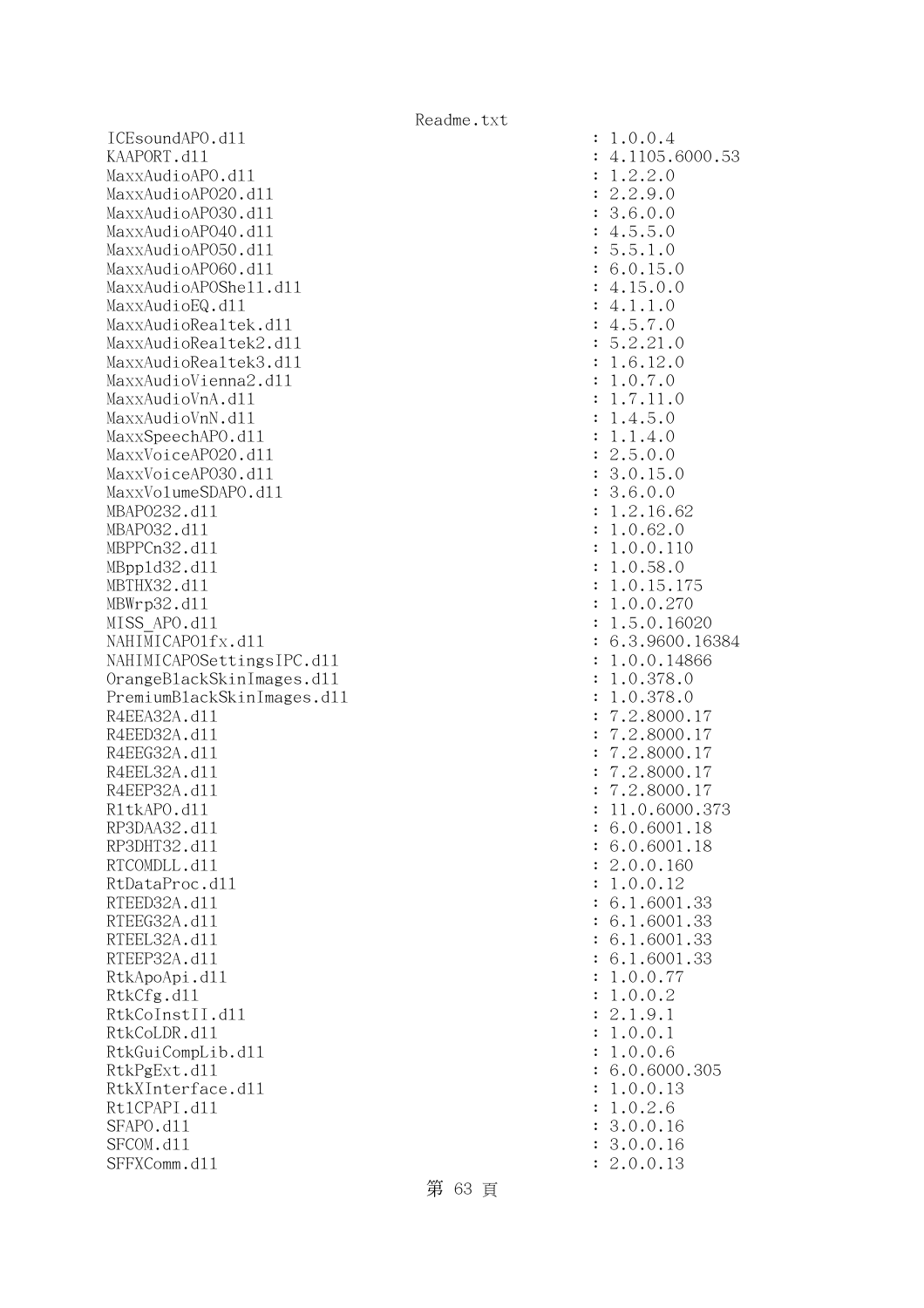|                                          | Readme.txt |                      |              |
|------------------------------------------|------------|----------------------|--------------|
| SFFXDAPO.d11                             |            |                      | : 2.0.0.13   |
| SFFXHAPO.d11                             |            |                      | : 2.0.0.13   |
| SFFXProc.d11                             |            |                      | : 2.0.0.13   |
| SFFXSAPO.d11                             |            |                      | : 2.0.0.13   |
| SFNHK.d11                                |            |                      | : 3.0.0.16   |
| SFSS APO.d11                             |            |                      | : 1.6.0.7270 |
| s13apo32.d11                             |            |                      | : 3.1.23.0   |
| s1cc3d32.d11                             |            |                      | : 1.0.0.100  |
| s1cnt32.d11                              |            |                      | : 3.1.23.0   |
| s1cshp32.d11                             |            |                      | : 1.0.3.0    |
| slcsii32.dll                             |            |                      | : 1.0.3.0    |
| slgeq32.d11                              |            |                      | : 1.0.1.0    |
| s1h36032.d11                             |            |                      | : 1.0.2.0    |
| s1h1im32.d11                             |            |                      | : 2.1.0.0    |
| s1Init32.d11                             |            |                      | : 1.1.3.0    |
| s1maxv32.d11                             |            |                      | : 1.2.1.0    |
| slprp32.d11                              |            |                      | : 1.0.0.1    |
| s1tech32.d11                             |            |                      | : 3.1.23.0   |
| s1tshd32.d11                             |            |                      | : 1.2.0.0    |
| sluapo32.dll                             |            |                      | : 2.3.24.0   |
| slvipp32.dll                             |            |                      | : 1.0.1.0    |
| slviq32.d11                              |            |                      | : 2.1.0.0    |
| SRAPO.d11                                |            |                      | : 4.0.0.54   |
| SRCOM.d11                                |            |                      | : 4.0.0.54   |
| SRRPTR.d11                               |            |                      | : 4.0.0.54   |
| SRSHP360.d11                             |            |                      | : 1.1.0.0    |
| SRSTSHD.d11                              |            |                      | : 1.1.4.0    |
| SRSTSXT.d11                              |            |                      | : 3.2.0.0    |
| SRSWOW.d11                               |            |                      | : 1.1.3.0    |
| tadefxapo.d11                            |            |                      | : 1.0.1.12   |
| tadefxapo2.d11                           |            | $\ddot{\cdot}$       | 1.2.1.0      |
| TepeqAPO.d11                             |            |                      | : 1.1.0.0    |
| ToastD11.d11                             |            | $\ddot{\cdot}$       | 1.0.0.2      |
| tosade.d11                               |            | $\ddot{\phantom{a}}$ | 1.0.1.12     |
| WavesGUILib.d11                          |            |                      | : 4.4.5.0    |
| WavesLib.d11                             |            | $\ddot{\phantom{a}}$ | 5.9.7.0      |
| WhiteJadeSkinImages.dl1                  |            |                      | : 1.0.378.0  |
| RCORES.dat                               |            |                      | : 1.5.0.3    |
|                                          |            |                      |              |
| Vista, Win7, Win8, Win8.1 driver for x64 |            |                      |              |
| RTKVHD64.sys                             |            |                      | : 6.0.1.7246 |
| AERTSr64.exe                             |            |                      | : 1.0.64.10  |
| CreateRtkToastLnk.exe                    |            |                      | : 1.0.0.1    |
| DTSAudioService64.exe                    |            |                      | : 1.0.0.0    |
| DTSU2PAuSrv64.exe                        |            |                      | : 2.1.1.0    |
| FMAPP.exe                                |            |                      | : 1.64.0.3   |
| MaxxAudioContro164.exe                   |            |                      | : 3.14.1.0   |
| MaxxAudioMeters64.exe                    |            |                      | : 4.1.6.0    |
| RAVBg64.exe                              |            |                      | : 1.0.0.193  |
| RAVCp164.exe                             |            |                      | : 1.0.0.927  |
| RtHDVBg.exe                              |            |                      | : 1.0.0.190  |
| RtkAudioService64.exe                    |            |                      | : 1.0.0.55   |
| RtkNGUI64.exe                            |            |                      | : 1.0.378.0  |
| Rt1Upd64.exe                             |            |                      | : 2.9.0.1    |
| vncuti164.exe                            |            |                      | : 1.0.0.45   |
| WavesSvc.exe                             |            |                      | : 1.1.4.0    |

第 64 頁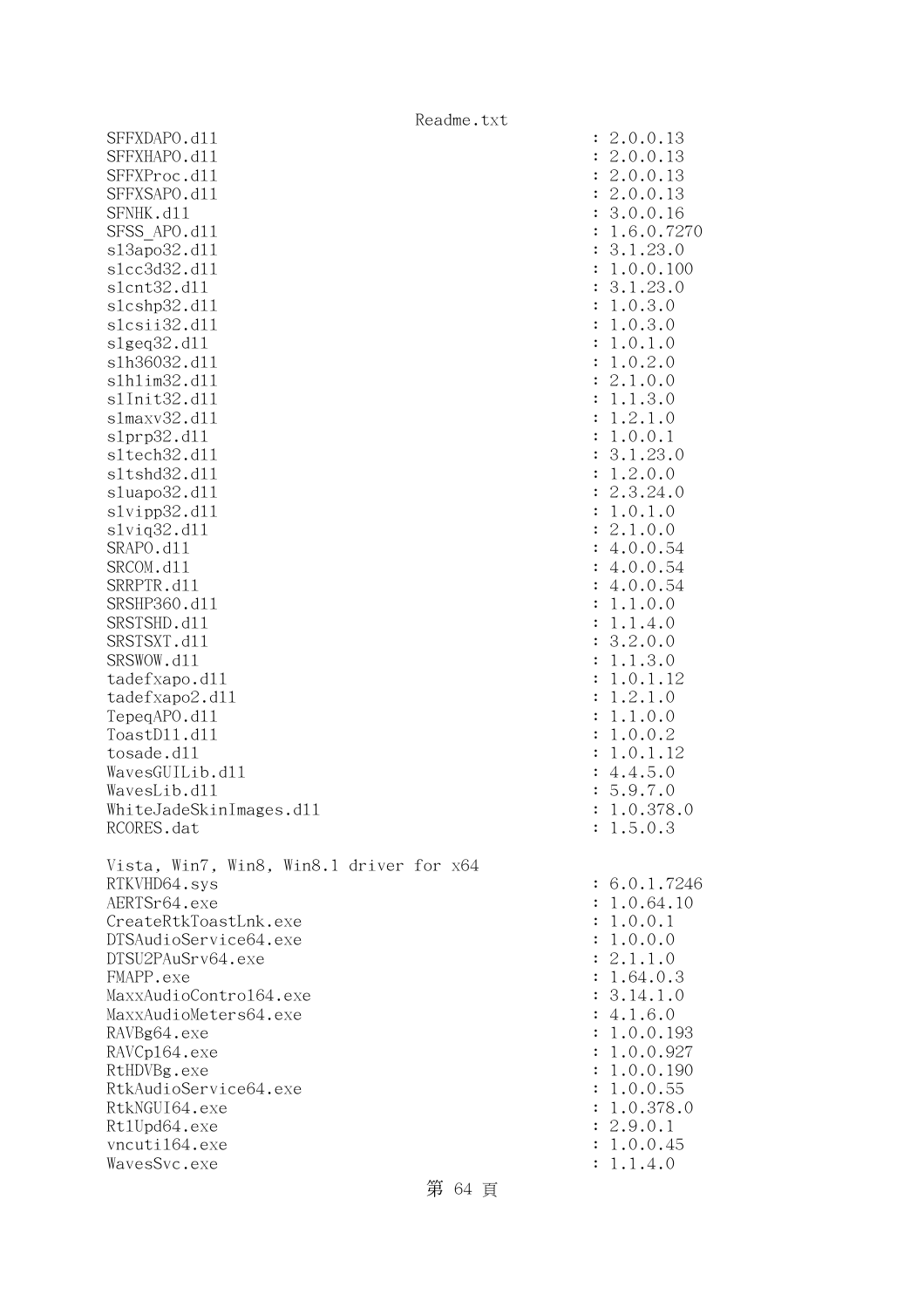$W$ avesSvc $64$ .exe  $: 1.4.9.0$ WavesSysSvc64.exe : 1.1.0.0 GWfilt64.sys : 6.10.0.3 mbfilt64.sys : 6.10.0.8 RTSnMg64.cp1 : 1.0.0.38 AERTAC64.d11 : 2.9.64.0 AERTAR64.d11 : 1.0.64.11 : 1.0.64.11 BlackBlueSkinImages64.dll : 1.0.378.0 BlackSkinImages64.dll : 1.0.378.0 CONEQMSAPO.dll : 1.0.0.19 CONEQMSAPOGUILibrary.dll : 1.0.0.4 DarkSkinImages64.dll : 1.0.378.0 DDPA64.dll : 7.6.3.1 DDPD64A.dll : 7.6.3.1 DDPO64A.dll : 7.6.3.1 DDPP64A.dll : 7.6.3.1 DTSBassEnhancementDLL64.dll : 1.0.0.1 DTSBoostDLL64.dll : 1.0.0.1 DTSGainCompensatorDLL64.dll : 1.0.0.1 DTSGFXAPO64.dll : 1.0.0.3 DTSGFXAPONS64.dll : 1.0.0.3 DTSLFXAPO64.dll : 1.0.0.3 DTSLimiterDLL64.dll : 1.0.0.1 DTSNeoPCDLL64.d11 : 1.0.0.1<br>DTSS2HeadphoneDLL64.d11 : 1.0.0.1 DTSS2HeadphoneDLL64.dl1 DTSS2SpeakerDLL64.dll : 1.0.0.1 DTSSymmetryDLL64.dll : 1.0.0.1 DTSU2PGFX64.dll : 2.1.1.0 DTSU2PLFX64.dll : 2.1.1.0 DTSU2PREC64.d11 : 2.1.1.0 DTSVoiceClarityDLL64.dll : 1.0.0.1 FMAP032.d11 : 50.5.4.68 FMAP064.d11 : 50.6.5.66 GrayJadeSkinImages64.dll : 1.0.378.0 ICEsoundAPO64.dll : 1.0.0.4 KAAPORT64.d11 : 4.1105.6000.53  $MaxAudioAPO20. d11$  : 2.2.9.0 MaxxAudioAPO30.dll : 3.6.0.0 MaxxAudioAP04064.dl1 : 4.5.5.0 MaxxAudioAPO5064.dll : 5.5.1.0 MaxxAudioAPO6064.dll : 6.0.15.0  $MaxAudioAPOShe11.d11$  : 4.15.0.0 MaxxAudioAPOShe1164.dl1 : 4.15.0.0  $\text{MaxAudioEQ64. d11}$  : 4.1.1.0 MaxxAudioRealtek264.dll : 5.2.21.0 MaxxAudioRealtek364.dll : 1.6.12.0  $MaxAudioRealtek64. d11$  : 4.5.7.0 MaxxAudioVienna264.dll : 1.0.7.0  $\text{MaxAudioV}$ n $\text{AG4. d11}$  : 1.7.11.0 MaxxAudioVnN64.dll : 1.4.5.0 MaxxSpeechAPO.dl1 : 1.1.4.0 MaxxSpeechAPO64.dll : 1.1.4.0 MaxxVoiceAP02064.dll : 2.5.0.0 MaxxVoiceAPO30.dl1 : 3.0.15.0 MaxxVoiceAP03064.dll : 3.0.15.0 MaxxVolumeSDAPO.dll : 3.6.0.0

第 65 頁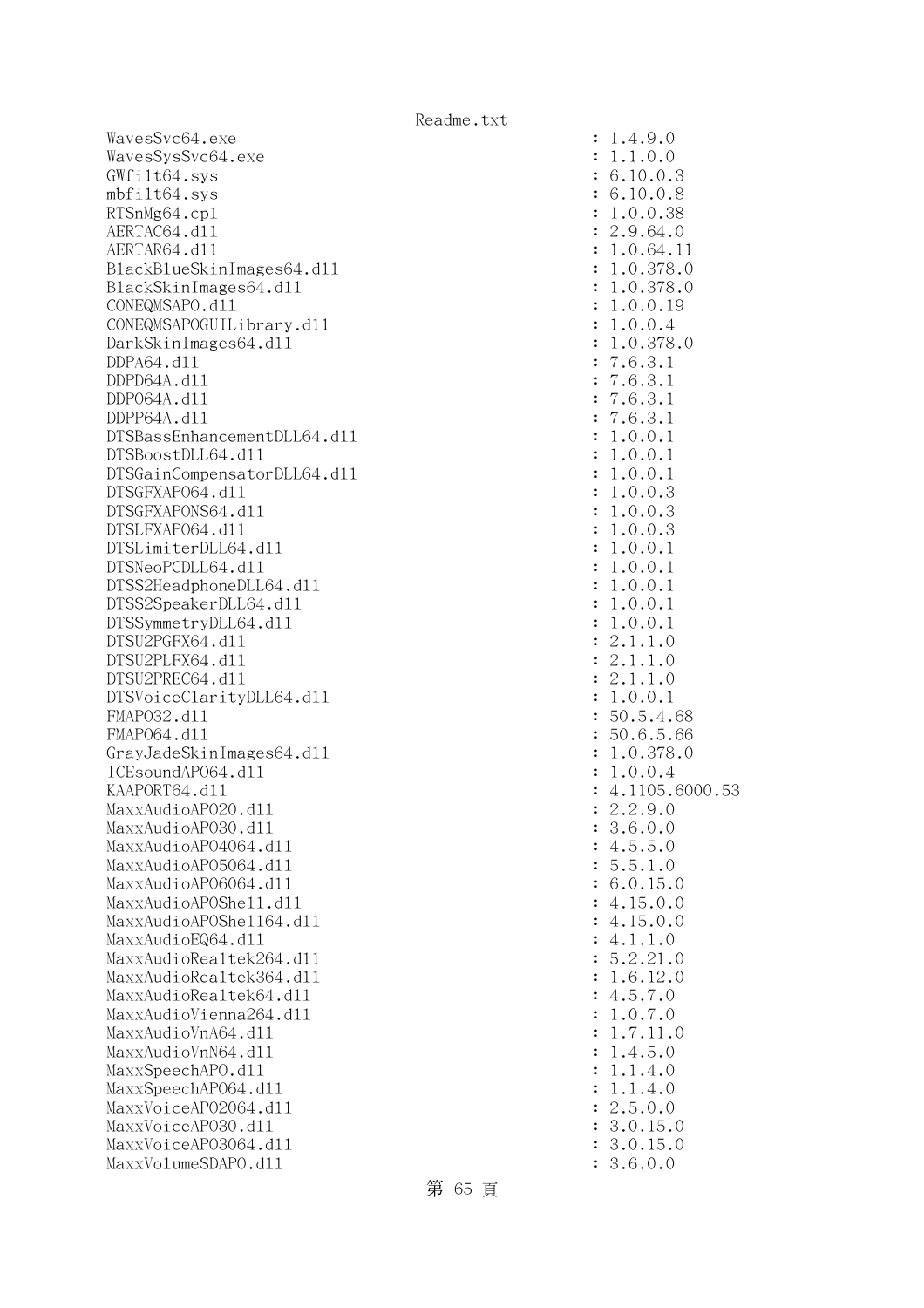MBAPO232.dll : 1.2.16.62 MBAPO264.d11 : 1.2.16.62 MBAPO32.d11 : 1.0.62.0 MBAPO64.dll : 1.0.62.0 MBPPCn64.dll : 1.0.0.110 MBppld64.dll : 1.0.58.0 MBTHX32.d11 : 1.0.15.175 MBTHX64.d11 : 1.0.15.175 MBWrp64.dll : 1.0.0.270 MISS APO.d11 : 1.5.0.16020 NAHIMICAPO1fx.dl1 : 6.3.9600.16384 NAHIMICAPOSettingsIPC.dll : 1.0.0.14866 OrangeBlackSkinImages64.dll : 1.0.378.0 PremiumBlackSkinImages64.dll : 1.0.378.0 R4EEA64A.d11 : 7.2.8000.17 R4EED64A.d11 : 7.2.8000.17 R4EEG64A.d11 : 7.2.8000.17 R4EEL64A.d11 : 7.2.8000.17 R4EEP64A.d11 : 7.2.8000.17  $RCoInstI164. d11$  : 2.1.9.1 R1tkAP064.d11 : 11.0.6000.373 RP3DAA64.d11 : 6.0.6001.18 RP3DHT64.d11 : 6.0.6001.18 RtCOM64.d11 : 2.0.0.160 RTCOMDLL.d11 : 2.0.0.160 RtDataProc.dl1 : 1.0.0.12 RtDataProc64.dl1 : 1.0.0.12 RTEED64A.d11 : 6.1.6001.33 RTEEG64A.d11 : 6.1.6001.33 RTEEL64A.d11 : 6.1.6001.33 RTEEP64A.d11 : 6.1.6001.33 RtkApi64.dl1 : 1.0.0.77 RtkCfg.d11 : 1.0.0.1 RtkCfg64.dl1 : 1.0.0.2 RtkCoLDR64.d11 : 1.0.0.1 RtkGuiCompLib.dll : 1.0.0.6 RtkXInterface.dl1 : 1.0.0.13 RtkXInterface64.dl1 : 1.0.0.13 Rt1CPAPI.d11 : 1.0.2.6 Rt1CPAPI64.d11 : 1.0.2.6 RtPgEx64.d11 : 6.0.6000.305 SFAP064.d11 : 3.0.0.16 SFCOM.d11 : 3.0.0.11 SFCOM64.d11 : 3.0.0.16 SFComm64.d11 : 2.0.0.13 SFDAP064.d11 : 2.0.0.13 SFHAPO64.d11 : 2.0.0.13 SFNHK64.d11 : 3.0.0.16 SFProc64.dll : 2.0.0.13 SFSAP064.d11 : 2.0.0.13 SFSS APO.d11 : 1.6.0.7270 sl3apo64.dll : 3.1.23.0 slcc3d64.dll : 1.0.0.100 slcnt64.dll : 3.1.23.0 slcshp64.dll : 1.0.3.0 slcsii64.dll : 1.0.3.0

第 66 頁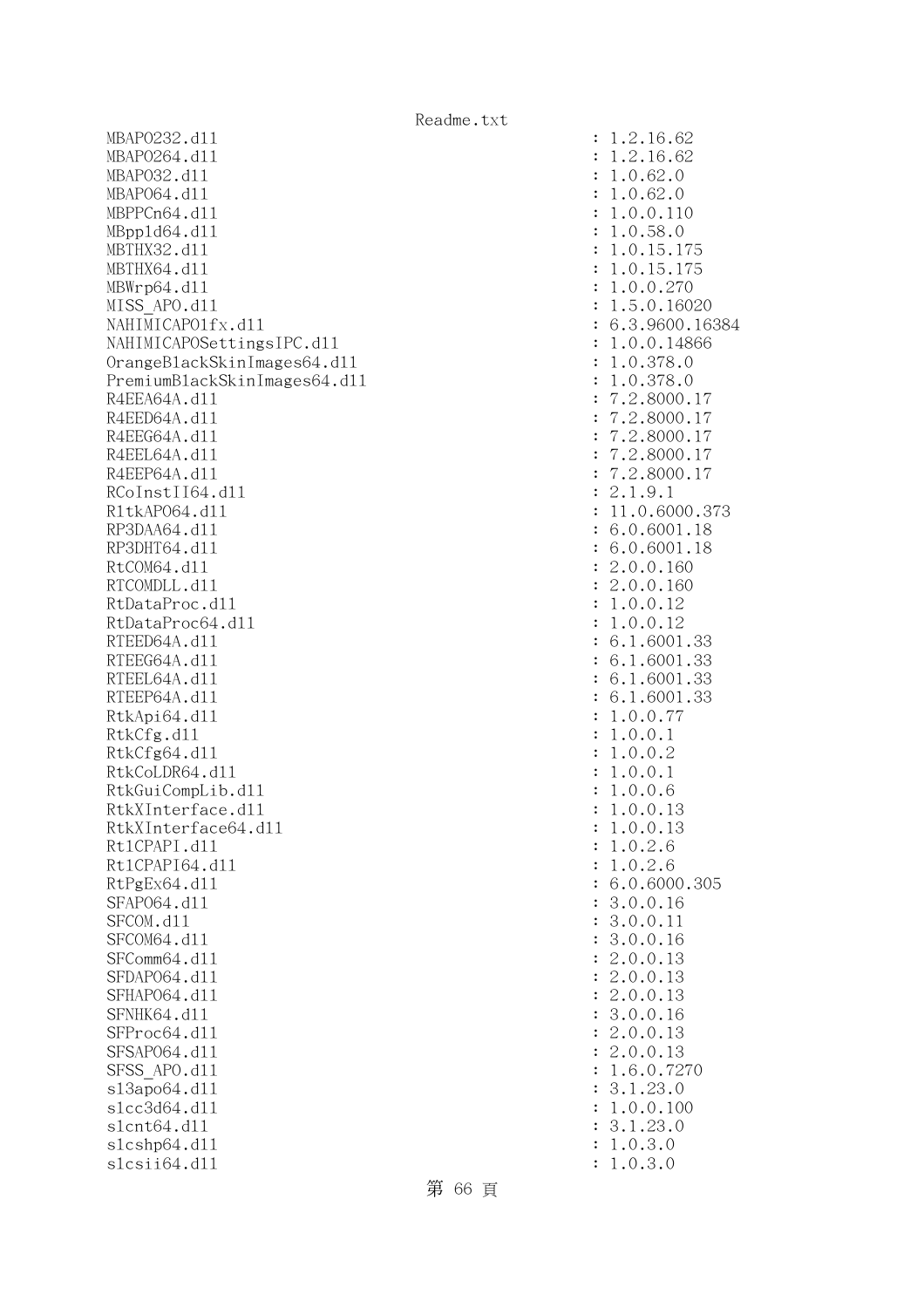|                                  | Readme.txt                |
|----------------------------------|---------------------------|
| slgeq64. d11                     | : 1.0.1.0                 |
| s1h36064.d11                     | 1.0.2.0                   |
| s1h1im64.d11                     | : 2.1.0.0                 |
| s1Init64.d11                     | 1.1.3.0                   |
| s1maxv64.d11                     | 1.2.1.0                   |
| slprp64.d11                      | 1.0.0.1                   |
| s1tech64.d11                     | 3.1.23.0                  |
| s1tshd64.d11                     | 1.2.0.0                   |
| sluapo64.d11                     | : 2.3.24.0                |
| slvipp64.d11                     | 1.0.1.0                   |
| $s1$ viq $64. d11$               | : 2.1.0.0                 |
| SRAP064.d11                      | 4.0.0.54                  |
| SRCOM.d11                        | 4.0.0.54                  |
| SRCOM64.d11                      | 4.0.0.54                  |
| SRRPTR64.d11                     | 4.0.0.54                  |
| SRSHP64.d11                      | 1.1.0.0                   |
| SRSTSH64.d11                     | 1.1.4.0                   |
| SRSTSX64.d11                     | : 3.2.0.0                 |
| SRSWOW64.d11                     | 1.1.3.0<br>$\ddot{\cdot}$ |
| tadefxapo.d11                    | 1.0.1.12                  |
| tadefxapo264.dll                 | 1.2.1.0                   |
| tepeqapo $64. d11$               | 1.1.0.0                   |
| ToastD1164.d11                   | 1.0.0.2                   |
| tosade.d11                       | 1.0.1.12                  |
| tosasfapo64.dll                  | : 2.0.4.0                 |
| to sea apo64.d11                 | : 2.0.4.0                 |
| tossaeapo64.d11                  | : 2.0.4.0                 |
| WavesGUILib64.d11                | : 4.4.5.0                 |
| WhiteJadeSkinImages64.dll        | 1.0.378.0                 |
| YamahaAE.d11                     | 1.1.3.0<br>$\ddot{\cdot}$ |
| RCORES64.dat                     | : 1.5.0.3                 |
|                                  |                           |
| HDMI Driver :                    |                           |
| Windows 2000/XP x86 :            |                           |
| RtkHDMI.sys                      | : 5.10.0.6519             |
| Rtaupd.exe                       | : 2.8.0.5                 |
| RHCoInstXP.d11                   | : 1.1.5.1                 |
|                                  |                           |
| Windows XP x64 :<br>RtkHDMIX.sys | : 5.10.0.6519             |
| Rtaupd64.exe                     | : 2.8.0.5                 |
| RHCoInst64XP.d11                 | : 1.1.5.1                 |
|                                  |                           |
| Vista, Win7, Win8 x86 :          |                           |
| RtHDMIV.sys                      | : 6.0.1.6650              |
| RtkAudioSrvATI.exe               | : 1.0.0.23                |
| RtkUpd.exe                       | : 2.8.0.6                 |
| R4EEA32H.d11                     | : 7.2.8000.13             |
| R4EED32H.d11                     | : 7.2.8000.13             |
| R4EEG32H.d11                     | : 7.2.8000.13             |
| R4EEL32H.d11                     | : 7.2.8000.13             |
| R4EEP32H.d11                     | : 7.2.8000.13             |
| RH3DAA32.d11                     | : 6.0.6001.18             |
| RH3DHT32.d11                     | : 6.0.6001.18             |
| RHCoInst.d11                     | : 1.1.5.1                 |
| RHDMIExt.d11                     | : 6.0.6000.228            |

第 67 頁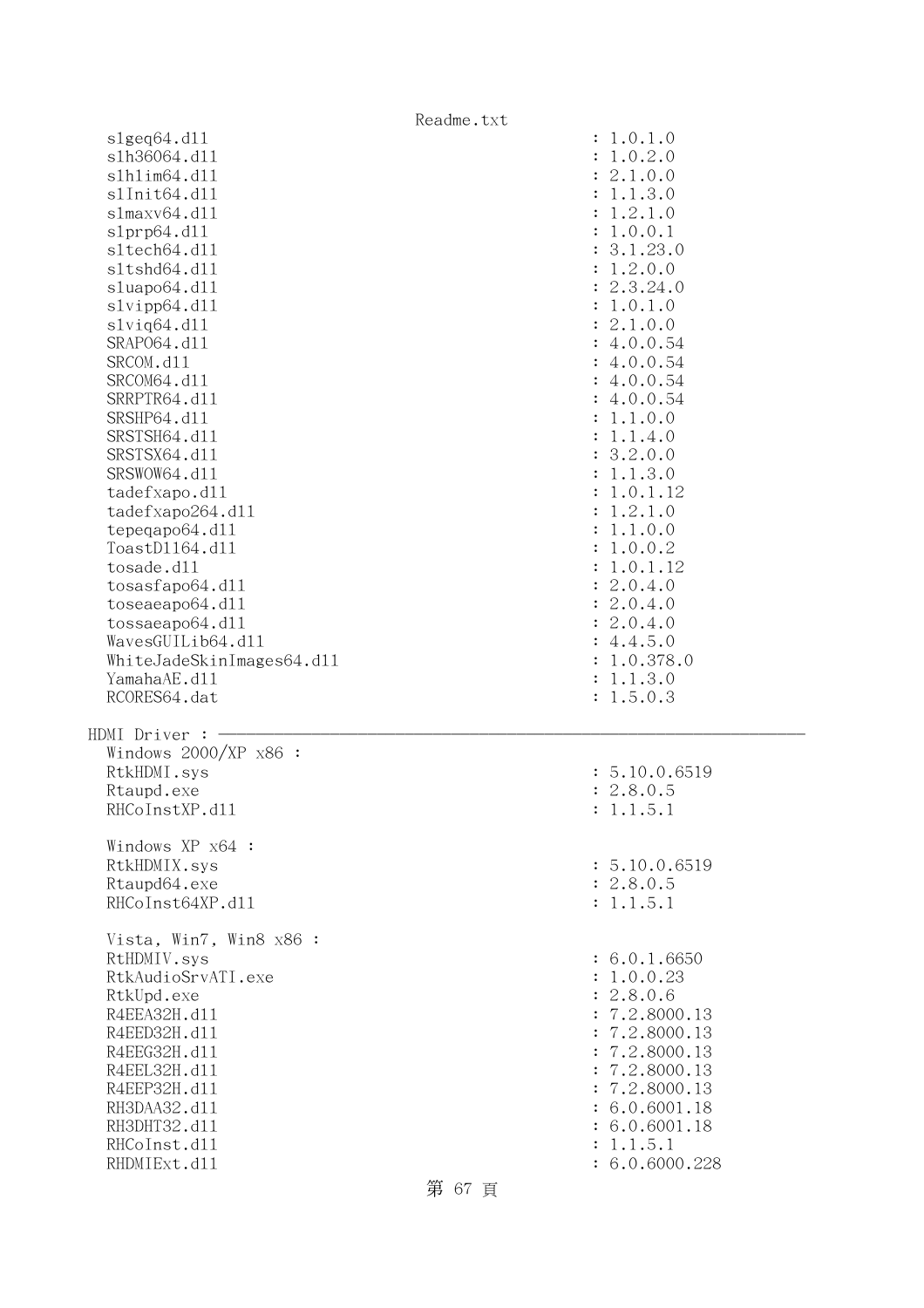Readme.txt RTEED32H.d11 : 6.1.6001.33 RTEEG32H.d11 : 6.1.6001.33 RTEEL32H.d11 : 6.1.6001.33 RTEEP32H.d11 : 6.1.6001.33 RtkHDMI.d11 : 11.0.6000.259 Vista, Win7, Win8 x64 : RtHDMIVX.sys : 6.0.1.6650 RtkAudioSrvATI64.exe : 1.0.0.23 RtkUpd64.exe : 2.8.0.6 R4EEA64H.d11 : 7.2.8000.13 R4EED64H.d11 : 7.2.8000.13 R4EEG64H.d11 : 7.2.8000.13 R4EEL64H.d11 : 7.2.8000.13 R4EEP64H.d11 : 7.2.8000.13 RH3DAA64.d11 : 6.0.6001.18 RH3DHT64.d11 : 6.0.6001.18 RHCoInst64.dl1 : 1.1.5.1 RHDMEx64.d11 : 6.0.6000.228 RTEED64H.d11 : 6.1.6001.33 RTEEG64H.d11 : 6.1.6001.33 RTEEL64H.d11 : 6.1.6001.33 RTEEP64H.d11 : 6.1.6001.33 RtkHDM64.dll : 11.0.6000.259 Driver Setup Program : 3.91 Windows 2000/XP Operate on : Microsoft High Definition Audio Driver Package - KB888111 Package file version (kb888111.exe) : 6.1.22.0 Hdaudiobus.sys version : 5.10.00.5013 //================= Driver Package R2.74 Realtek HD Audio Driver support all of Realtek HD Audio Codec . 1. Vista, Windows 7, Windows 8, Windows 8.1 WHQL Supporting: ALC882, ALC883, ALC885, ALC886, ALC887, ALC888, ALC889, ALC892, ALC899, ALC861VD, ALC867, ALC900 ALC660, ALC662, ALC663, ALC665, ALC668, ALC670, ALC671, ALC672, ALC676, ALC680 ALC221, ALC231, ALC233, ALC235, ALC255, ALC260, ALC262, ALC267, ALC268, ALC269, ALC270, ALC272, ALC273, ALC275, ALC276, ALC280, ALC282, ALC283, ALC284, ALC286, ALC288, ALC290, ALC292, ALC298, ALC383 2. Windows 2000/XP WHQL Supporting: ALC880, ALC882, ALC883, ALC885, ALC886, ALC887, ALC888, ALC889, ALC892, ALC899, ALC861VC, ALC861VD, ALC867, ALC900 ALC660, ALC662, ALC663, ALC665, ALC668, ALC670, ALC671, ALC672, ALC676, ALC680 ALC221, ALC231, ALC233, ALC235, ALC255, ALC260, ALC262, ALC267, ALC268, ALC269, ALC270, ALC272, ALC273, ALC275, ALC276, ALC280, ALC282, ALC283, ALC284, ALC286, ALC290, ALC292, ALC383 3. HDMI Device WHQL Support: ATI HDMI Devices 4. OS Supporting: Microsoft Windows XP, Windows 2000, Windows Server 2003, Vista, Windows Server 2008, Windows7, Windows 8, Windows 8.1 -  $x86/x64$  5. Pack with Microsoft High Definition Audio UAAV1.0a(5013) For Windows 2000 SP4, XP SP1, XP SP2, Server 2003 SP1.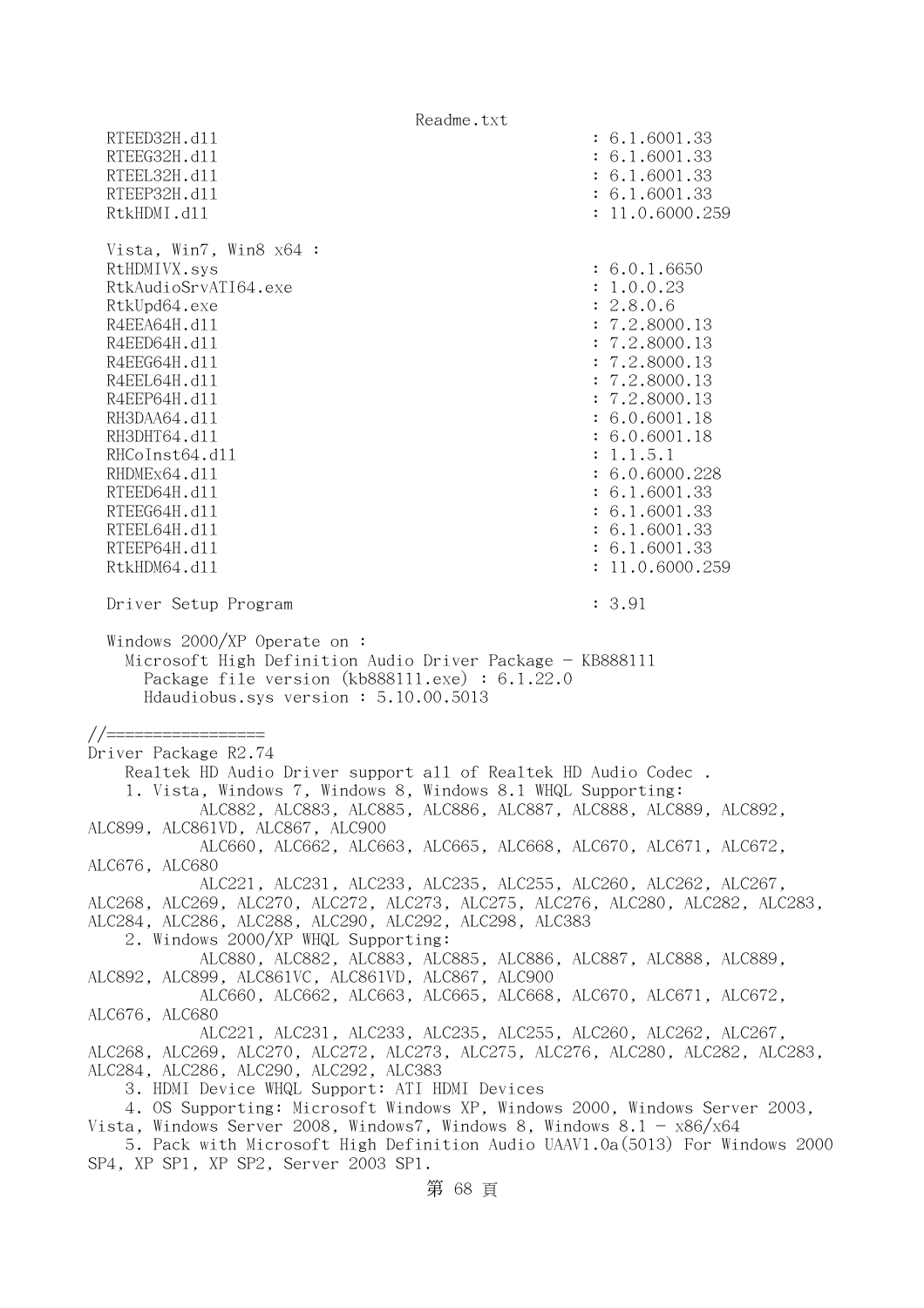Readme.txt

| 6. Add/Fix                               |               |
|------------------------------------------|---------------|
| $1.)$ Driver :                           |               |
| 1. Customizations.                       |               |
|                                          |               |
| Windows 2000/XP :                        |               |
| Windows $2000/XP$ :                      |               |
| RTKHDA64.sys                             | : 5.10.0.7111 |
| RTKHDAUD.sys                             | : 5.10.0.7111 |
| Alcmtr.exe                               | : 1.6.0.4     |
| AlcWzrd.exe                              | 1.1.0.37      |
| MicCal.exe                               |               |
|                                          | 1.1.2.4       |
| RTHDCPL.exe                              | 2.4.2.2       |
| RtkAudioService.exe                      | : 1.0.0.19    |
| RtkAudioService64.exe                    | 1.0.0.19      |
| RTLCPL.exe                               | 1.0.1.66      |
| Rt1Upd.exe                               | : 2.9.0.1     |
| Rt1Upd64.exe                             | : 2.9.0.1     |
| SoundMan.exe                             | : 1.0.0.32    |
| vncutil.exe                              | 1.0.0.38      |
| vncuti164.exe                            | : 1.0.0.38    |
| AMBFilt.sys                              | : 5.10.0.4240 |
| AMBFt64.sys                              | : 5.10.0.4240 |
| Monfilt.sys                              | : 5.10.0.4112 |
| Monft64.sys                              | : 5.10.0.4115 |
| 0A017Afx.sys                             | : 1.0.7.3     |
| ALSndMgr.cp1                             | 1.0.0.11      |
| RTSndMgr.cp1                             | 1.0.1.9       |
| RCoInstII64XP.d11                        | : 2.1.6.3     |
| RTCOMDLL.d11                             | : 1.0.0.116   |
| RtkCoInstIIXP.d11                        | : 2.1.6.3     |
| RtkCoLDR64XP.d11                         | : 1.0.0.1     |
| RtkCoLDRXP.d11                           | : 1.0.0.1     |
| Rt1CPAPI.d11                             | : 1.0.2.6     |
|                                          |               |
| Vista, Win7, Win8, Win8.1 driver:        |               |
| Vista, Win7, Win8, Win8.1 driver for x86 |               |
| RTKVHDA.sys                              | : 6.0.1.7240  |
| AERTSrv.exe                              | : 1.0.32.10   |
| CreateRtkToastLnk.exe                    | 1.0.0.1       |
| DTSAudioService.exe                      | 1.0.0.0       |
| DTSU2PAuSrv32.exe                        | : 2.1.1.0     |
| FMAPP.exe                                | : 1.32.0.3    |
| MaxxAudioControl.exe                     | : 3.14.1.0    |
| MaxxAudioMeters.exe                      | : 4.1.6.0     |
| RtHDVBg.exe                              | : 1.0.0.192   |
| RtHDVCp1.exe                             | : 1.0.0.926   |
| RtkAudioService.exe                      | : 1.0.0.55    |
| RtkNGUI.exe                              | : 1.0.375.0   |
| Rt1Upd.exe                               | : 2.9.0.1     |
| vncutil.exe                              | : 1.0.0.45    |
| WavesSvc.exe                             | : 1.4.9.0     |
| WavesSysSvc.exe                          | : 1.1.0.0     |
| mbfilt32.sys                             | : 6.10.0.8    |
| RTSndMgr.cp1                             | : 1.0.0.38    |
| AERTACap.d11                             | : 2.9.32.0    |
| AERTARen.d11                             | : 1.0.32.11   |

第 69 頁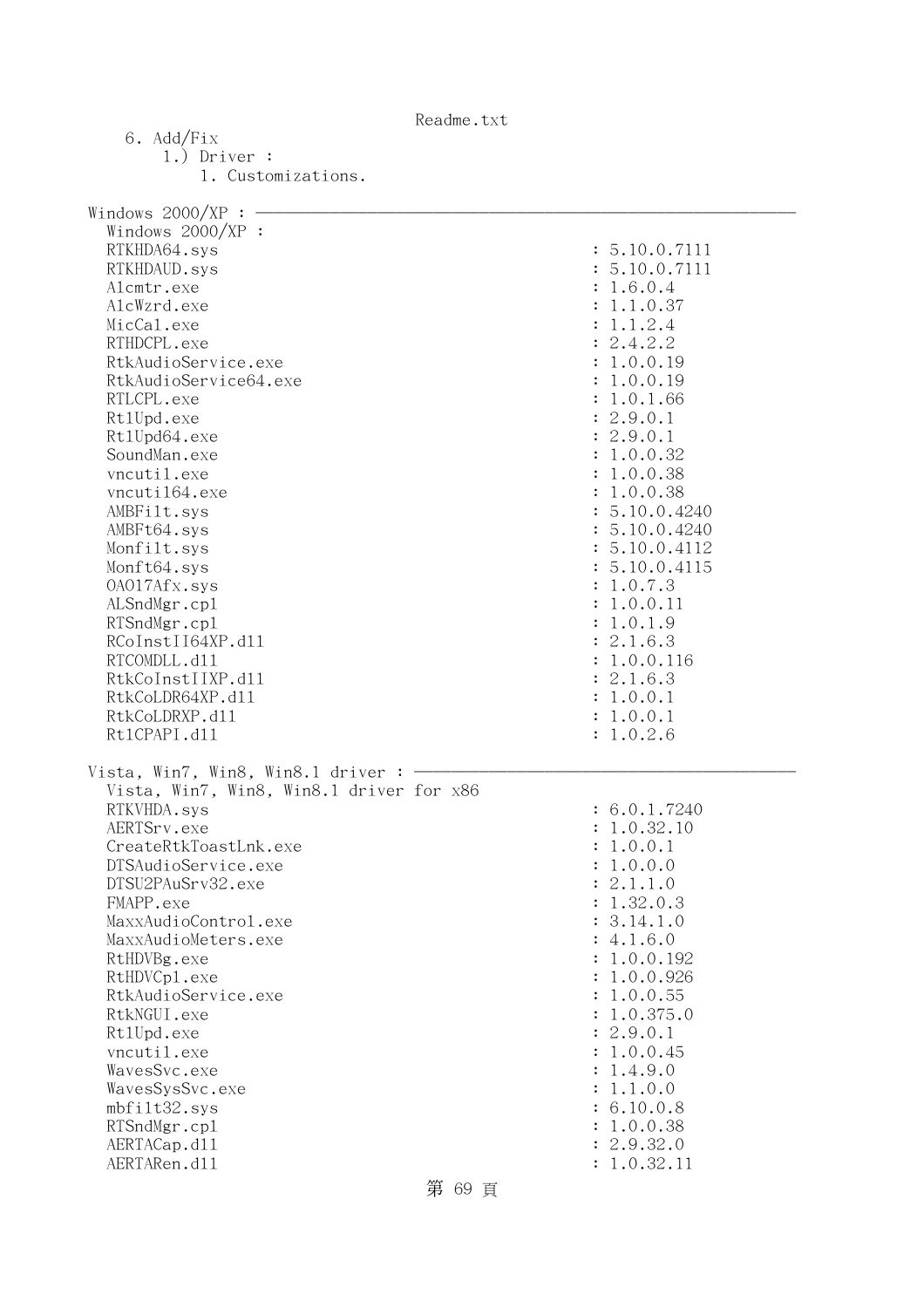BlackBlueSkinImages.dll BlackSkinImages.dll CONEQMSAPO.dl1 CONEQMSAPOGUILibrary.dl1 DarkSkinImages.dll DDPA32.d11 DDPD32A.d11 DDP032A.d11 DDPP32A.d11 DTSBassEnhancementDLL.dl1 DTSBoostDLL.d11 DTSGainCompensatorDLL.dl1 DTSGFXAPO.d11 DTSGFXAPONS.d11 DTSLFXAPO.d11 DTSLimiterDLL.d11 DTSNeoPCDLL.d11 DTSS2HeadphoneDLL.d11 DTSS2SpeakerDLL.dl1 DTSSymmetryDLL.dl1 DTSU2PGFX32.d11 DTSU2PLFX32.d11 DTSU2PREC32.d11 DTSVoiceClarityDLL.dl1  $FMAPO. d11$ GrayJadeSkinImages.dl1 ICEsoundAPO.d11 KAAPORT.d11 MaxxAudioAPO.dll MaxxAudioAP020.dll MaxxAudioAPO30.dll MaxxAudioAPO40.dll MaxxAudioAP050.dll MaxxAudioAP060.dll MaxxAudioAPOShe11.dl1 MaxxAudioEQ.dll MaxxAudioRealtek.dll MaxxAudioRealtek2.dll MaxxAudioRealtek3.dll MaxxAudioVienna2.dll MaxxAudioVnA.dll MaxxAudioVnN.dll MaxxSpeechAPO.dl1 MaxxVoiceAP020.dll MaxxVoiceAP030.dll MaxxVolumeSDAPO.dl1 MBAP0232.d11 MBAP032.d11 MBPPCn32.d11 MBpp1d32.d11 MBTHX32.d11 MBWrp32.d11 MISS APO.dl1 NAHIMICAPO1fx.dll NAHIMICAPOSettingsIPC.dl1 PremiumBlackSkinImages.dll

| $\ddot{\cdot}$ |                                                                                                                                                                                                                                                                                                             |
|----------------|-------------------------------------------------------------------------------------------------------------------------------------------------------------------------------------------------------------------------------------------------------------------------------------------------------------|
| $\ddot{\cdot}$ |                                                                                                                                                                                                                                                                                                             |
|                |                                                                                                                                                                                                                                                                                                             |
|                |                                                                                                                                                                                                                                                                                                             |
|                |                                                                                                                                                                                                                                                                                                             |
|                |                                                                                                                                                                                                                                                                                                             |
|                |                                                                                                                                                                                                                                                                                                             |
|                |                                                                                                                                                                                                                                                                                                             |
|                |                                                                                                                                                                                                                                                                                                             |
|                | 1.0.375.0<br>1.0.375.0<br>1.0.0.19<br>1.0.0.1<br>1.0.375.0<br>7.6.3.1<br>7.6.3.1<br>7.6.3.1<br>7.6.3.1<br>7.6.3.1<br>1.0.0.1<br>1.0.0.1<br>1.0.0.3<br>1.0.0.3<br>1.0.0.3<br>1.0.0.3<br>1.0.0.1<br>1.0.0.1<br>1.0.0.1<br>1.0.0.1<br>1.0.0.1<br>1.0.0.1<br>1.0.0.1<br>1.0.0.1<br>1.0.0.1<br>1.0.0.1<br>1.0.0. |
|                |                                                                                                                                                                                                                                                                                                             |
|                |                                                                                                                                                                                                                                                                                                             |
|                |                                                                                                                                                                                                                                                                                                             |
|                |                                                                                                                                                                                                                                                                                                             |
|                |                                                                                                                                                                                                                                                                                                             |
|                |                                                                                                                                                                                                                                                                                                             |
|                |                                                                                                                                                                                                                                                                                                             |
|                |                                                                                                                                                                                                                                                                                                             |
|                |                                                                                                                                                                                                                                                                                                             |
|                |                                                                                                                                                                                                                                                                                                             |
|                |                                                                                                                                                                                                                                                                                                             |
|                |                                                                                                                                                                                                                                                                                                             |
|                |                                                                                                                                                                                                                                                                                                             |
|                |                                                                                                                                                                                                                                                                                                             |
|                |                                                                                                                                                                                                                                                                                                             |
|                |                                                                                                                                                                                                                                                                                                             |
|                |                                                                                                                                                                                                                                                                                                             |
|                |                                                                                                                                                                                                                                                                                                             |
|                |                                                                                                                                                                                                                                                                                                             |
|                | 53                                                                                                                                                                                                                                                                                                          |
|                |                                                                                                                                                                                                                                                                                                             |
|                |                                                                                                                                                                                                                                                                                                             |
|                |                                                                                                                                                                                                                                                                                                             |
|                |                                                                                                                                                                                                                                                                                                             |
|                |                                                                                                                                                                                                                                                                                                             |
|                |                                                                                                                                                                                                                                                                                                             |
|                |                                                                                                                                                                                                                                                                                                             |
|                |                                                                                                                                                                                                                                                                                                             |
| $\vdots$       |                                                                                                                                                                                                                                                                                                             |
| $\ddot{\cdot}$ | 5.2.21.0                                                                                                                                                                                                                                                                                                    |
| $\ddot{\cdot}$ | 1.6.12.0                                                                                                                                                                                                                                                                                                    |
|                |                                                                                                                                                                                                                                                                                                             |
|                | $1.0.7.0$<br>$1.7.11.0$                                                                                                                                                                                                                                                                                     |
|                | $1.4.5.0$<br>$1.1.4.0$<br>$2.5.0.0$                                                                                                                                                                                                                                                                         |
|                |                                                                                                                                                                                                                                                                                                             |
|                |                                                                                                                                                                                                                                                                                                             |
|                | 3.0.15.0                                                                                                                                                                                                                                                                                                    |
|                | 3.6.0.0                                                                                                                                                                                                                                                                                                     |
|                | 1.2.16.60                                                                                                                                                                                                                                                                                                   |
|                | 1.0.62.0                                                                                                                                                                                                                                                                                                    |
|                | 1.0.0.110                                                                                                                                                                                                                                                                                                   |
|                | 1.0.58.<br>$\circ$                                                                                                                                                                                                                                                                                          |
|                | .0.15.<br>175<br>$\mathbf 1$                                                                                                                                                                                                                                                                                |
|                | .0.0.270<br>$\mathbf 1$                                                                                                                                                                                                                                                                                     |
|                | 1.5.0.16020                                                                                                                                                                                                                                                                                                 |
|                | 6.3.9600.16384                                                                                                                                                                                                                                                                                              |
| $\ddot{\cdot}$ | 1.0.0.14866                                                                                                                                                                                                                                                                                                 |
| $\ddot{\cdot}$ | 1.0.375.0                                                                                                                                                                                                                                                                                                   |
|                |                                                                                                                                                                                                                                                                                                             |

第 70 頁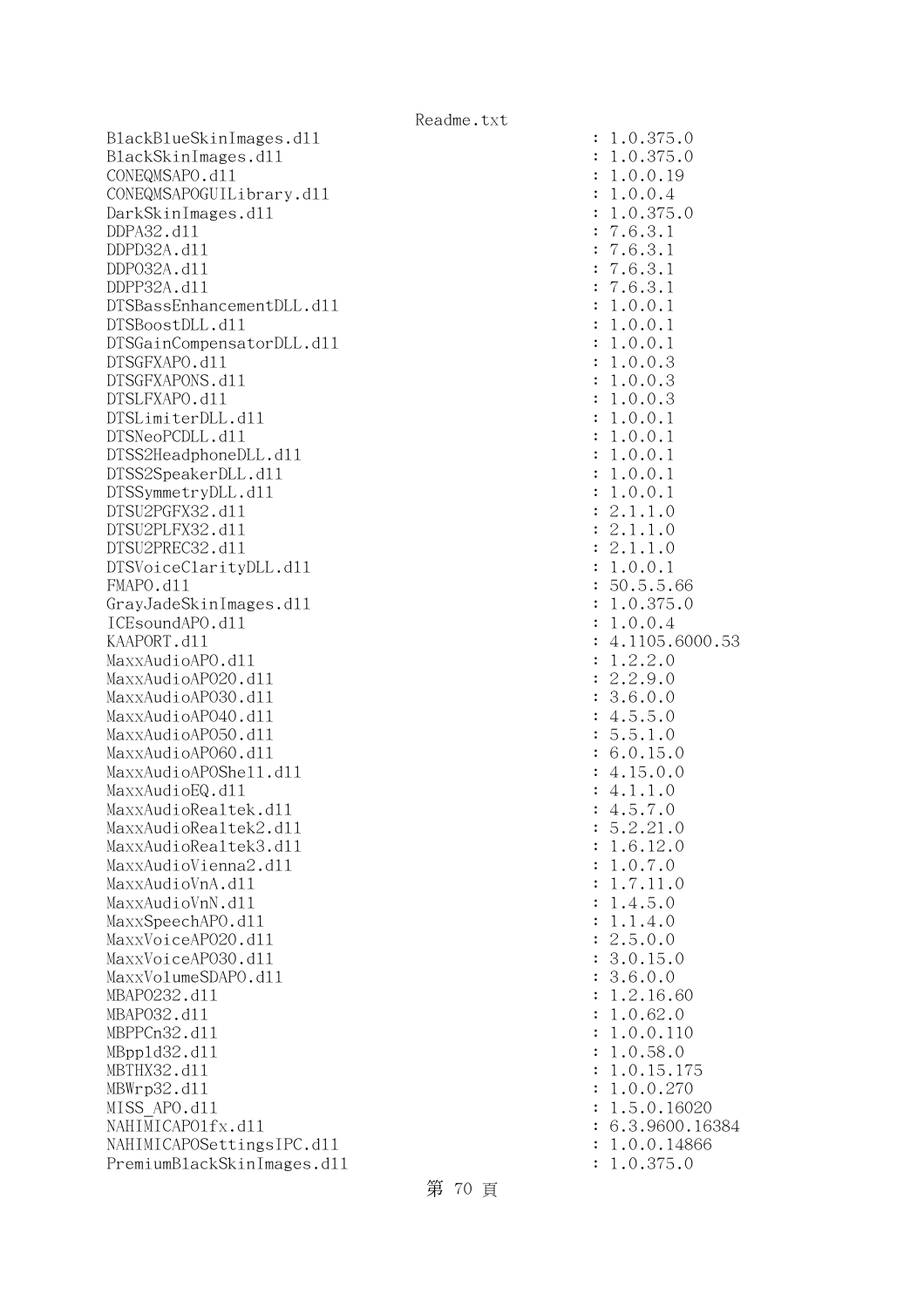R4EEA32A.d11 R4EED32A.d11 R4EEG32A.d11 R4EEL32A.d11 R4EEP32A.d11 R1tkAPO.d11 : 11.0.6000.373 RP3DAA32.d11 RP3DHT32.d11 RTCOMDLL.d11 RtDataProc.dl1 RTEED32A.d11 RTEEG32A.d11 RTEEL32A.d11 RTEEP32A.d11 RtkApoApi.dll RtkCfg.dll RtkCoInstII.d11 RtkCoLDR.d11 RtkGuiCompLib.dl1 RtkPgExt.d11 RtkXInterface.d11 Rt1CPAPI.d11 SFAPO.d11 SFCOM.dl1 SFFXComm.dl1 SFFXDAPO.d11 SFFXHAPO.d11 SFFXProc.dl1 SFFXSAPO.d11 SFNHK.d11 SFSS\_APO.d11 s13apo32.dl1 slcc3d32.d11 slcnt32.dl1 slcshp32.dl1 slcsii32.dl1 slgeq32.dll slh36032.dl1 slhlim32.dll s1Init32.d11 s1maxv32.d11 slprp32.dl1 sltech32.dll sltshd32.d11 sluapo32.dl1 slvipp32.dll slviq32.dl1 SRAPO.d11 SRCOM.d11 SRRPTR.d11 SRSHP360.d11 SRSTSHD.d11 SRSTSXT.d11 SRSWOW.dl1 tadefxapo.dl1 tadefxapo2.dl1

| $\ddot{\cdot}$ | 2.8000.17                                                                 |
|----------------|---------------------------------------------------------------------------|
| $\ddot{\cdot}$ | 2.8000.<br>$\ddot{\phantom{0}}$<br>$\mathbf 1$                            |
| $\ddot{\cdot}$ | 2.8000.<br>$\ddot{\phantom{0}}$<br>1                                      |
| $\ddot{\cdot}$ | $\overline{7}$<br>2.8000.<br>$\ddot{\phantom{0}}$<br>17                   |
|                | $\cdot$ 2<br>.8000.                                                       |
| $\ddot{\cdot}$ | 17                                                                        |
| $\ddot{\cdot}$ | 1.0.6000.37<br>$\mathbf 1$                                                |
| $\ddot{\cdot}$ | .0.6001.<br>18<br>6                                                       |
| $\ddot{\cdot}$ | 6.0.6001.<br>18                                                           |
| $\ddot{\cdot}$ | .0.0.160<br>$\overline{c}$                                                |
| $\ddot{\cdot}$ | 0.0.11<br>$\mathbf 1$<br>$\ddot{\phantom{a}}$                             |
| $\ddot{\cdot}$ | 1.6001<br>6.<br>33                                                        |
| $\ddot{\cdot}$ | 1.6001.<br>6.<br>33                                                       |
| $\ddot{\cdot}$ | 1.6001.<br>33<br>6.                                                       |
| $\ddot{\cdot}$ | 6.1.6001<br>.33                                                           |
| $\ddot{\cdot}$ | $\ddot{\phantom{a}}$<br>0.0.77<br>$\,1$                                   |
| $\ddot{\cdot}$ | .0.0.2<br>$\,1$                                                           |
| $\ddot{\cdot}$ | $\overline{c}$<br>.1.9.1                                                  |
| $\ddot{\cdot}$ | 0.0.1<br>$\ddot{\phantom{a}}$<br>$\mathbf 1$                              |
| $\ddot{\cdot}$ | $\mathbf 1$<br>.0.0.6                                                     |
| $\ddot{\cdot}$ | .0.6000.305<br>6                                                          |
| $\ddot{\cdot}$ | .0.0.13<br>$\mathbf 1$                                                    |
| $\ddot{\cdot}$ | .0.2.6<br>$\mathbf{1}$                                                    |
| $\ddot{\cdot}$ | 3<br>.0.0.<br>16                                                          |
| $\ddot{\cdot}$ | .0.0.16<br>3                                                              |
| $\ddot{\cdot}$ | $\overline{c}$<br>.0.0.13                                                 |
| $\ddot{\cdot}$ | $\overline{c}$<br>.0.0.13                                                 |
| $\ddot{\cdot}$ | $\overline{c}$<br>.0.0.13                                                 |
| $\ddot{\cdot}$ | $\overline{c}$<br>.0.0.13                                                 |
| $\ddot{\cdot}$ | $\overline{c}$<br>.0.0.13                                                 |
| $\ddot{\cdot}$ | 3<br>16<br>.0.0.                                                          |
| $\ddot{\cdot}$ | $\mathbf{1}$<br>.6.0.<br>7270                                             |
| $\ddot{\cdot}$ | 23.0<br>3<br>$\cdot$ 1<br>$\ddot{\phantom{a}}$                            |
| $\ddot{\cdot}$ | $\mathbf 1$<br>$\ddot{\phantom{0}}$<br>0.0.100                            |
| $\ddot{\cdot}$ | 23.0<br>3<br>$\ddot{\phantom{0}}$<br>$\ddot{\phantom{a}}$<br>$\mathbf{1}$ |
| $\ddot{\cdot}$ | 0.3.0<br>$\ddot{\phantom{0}}$<br>1                                        |
| $\ddot{\cdot}$ | .0.3.0<br>$\mathbf 1$                                                     |
| $\ddot{\cdot}$ | 0.1<br>1<br>$\ddot{\phantom{a}}$<br>$\cdot$ <sup>0</sup>                  |
| $\ddot{\cdot}$ | $\mathbf 1$<br>0.2<br>$\cdot$ 0                                           |
| $\ddot{\cdot}$ | 1.0.0<br>$\mathbf{c}$<br>$\ddot{\phantom{0}}$                             |
| $\ddot{\cdot}$ | 1.3.0<br>$\ddot{\phantom{0}}$<br>1                                        |
| $\ddot{\cdot}$ | 2.1.0<br>$\mathbf 1$<br>$\ddot{\phantom{0}}$                              |
| $\ddot{\cdot}$ | 1.<br>0.0.1                                                               |
| $\ddot{\cdot}$ | 3.1.<br>23.0                                                              |
| $\ddot{\cdot}$ | 2.0.0<br>$\mathbf 1$<br>$\ddot{\phantom{a}}$                              |
| $\ddot{\cdot}$ | 3.24.0<br>2.                                                              |
| $\ddot{\cdot}$ | 1.<br>0.1.0                                                               |
| $\ddot{\cdot}$ | 2.1.0.0                                                                   |
| $\ddot{\cdot}$ | 4.0.0.54                                                                  |
| $\ddot{\cdot}$ | 4.0.0.54                                                                  |
| $\ddot{\cdot}$ | 4.0.0.54                                                                  |
| $\ddot{\cdot}$ | 1.1.0.0                                                                   |
| $\ddot{\cdot}$ | 1.<br>1.<br>4.0                                                           |
| $\ddot{\cdot}$ | 2.0.<br>3.<br>$\overline{O}$                                              |
| $\ddot{\cdot}$ | $\cdot\,1$ .<br>3.0<br>$\mathbf 1$                                        |
| $\ddot{\cdot}$ | 1.<br>$0$ .<br>$1$ .<br>12                                                |
| $\ddot{\cdot}$ | 1.2.1.0                                                                   |
|                |                                                                           |

第 71 頁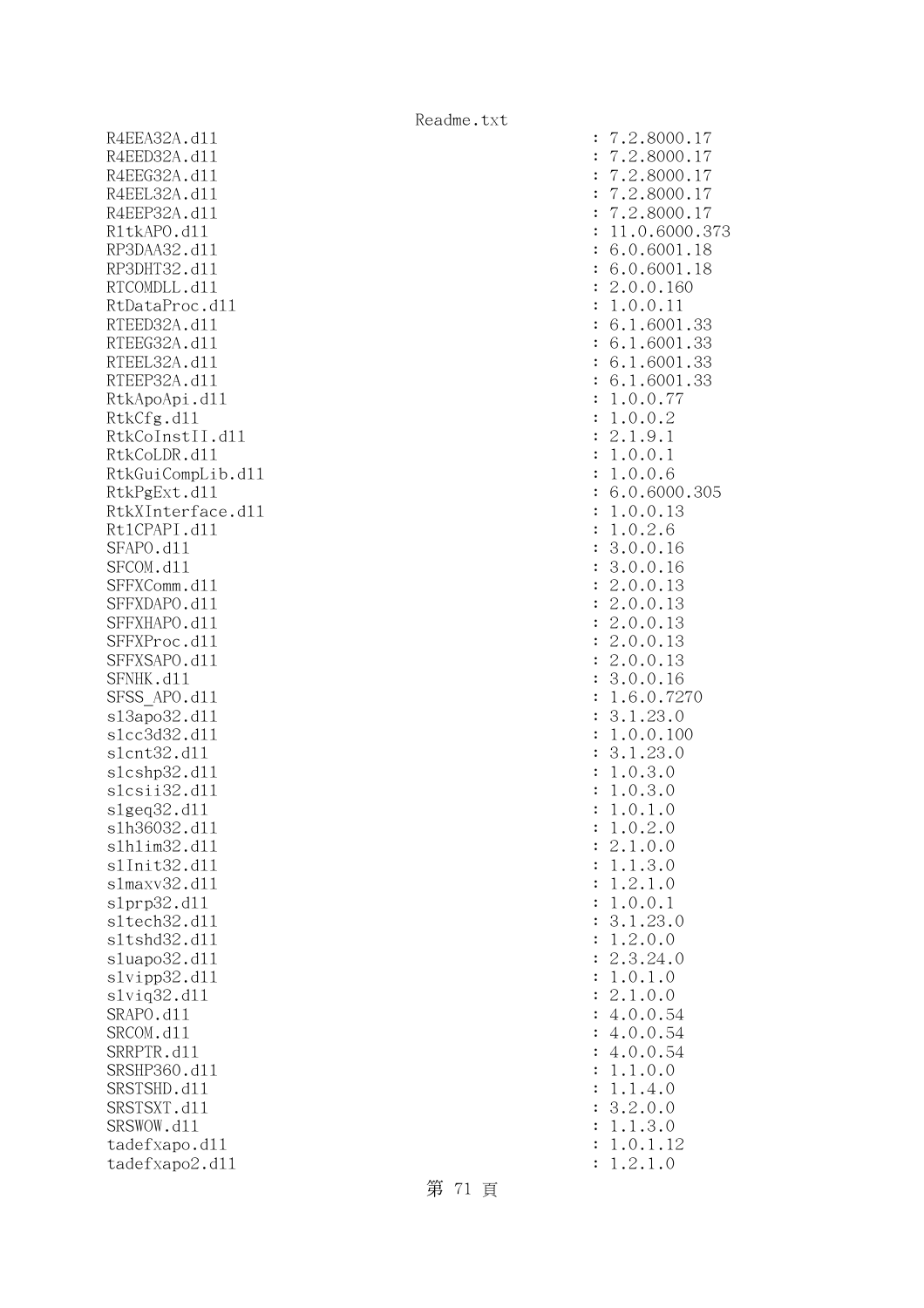|                                          | Readme.txt           |                          |
|------------------------------------------|----------------------|--------------------------|
| TepeqAPO.d11                             |                      | : 1.1.0.0                |
| ToastD11.d11                             |                      | : 1.0.0.2                |
| tosade.d11                               |                      | : 1.0.1.12               |
| WavesGUILib.d11                          |                      | : 4.4.5.0                |
| WavesLib.d11                             |                      | : 5.9.7.0                |
| WhiteJadeSkinImages.dl1                  |                      | : 1.0.375.0              |
| RCORES.dat                               |                      | : 1.4.9.9                |
|                                          |                      |                          |
| Vista, Win7, Win8, Win8.1 driver for x64 |                      |                          |
| RTKVHD64.sys                             |                      | : 6.0.1.7240             |
| AERTSr64.exe                             |                      | : 1.0.64.10              |
| CreateRtkToastLnk.exe                    |                      | : 1.0.0.1                |
| DTSAudioService64.exe                    |                      | : 1.0.0.0                |
| DTSU2PAuSrv64.exe<br>FMAPP.exe           |                      | : 2.1.1.0                |
| MaxxAudioContro164.exe                   |                      | : 1.64.0.3<br>: 3.14.1.0 |
| MaxxAudioMeters64.exe                    |                      | : 4.1.6.0                |
| RAVBg64.exe                              |                      | : 1.0.0.192              |
| RAVCp164.exe                             |                      | : 1.0.0.926              |
| RtHDVBg.exe                              |                      | : 1.0.0.190              |
| RtkAudioService64.exe                    |                      | : 1.0.0.55               |
| RtkNGUI64.exe                            |                      | : 1.0.375.0              |
| Rt1Upd64.exe                             |                      | : 2.9.0.1                |
| vncuti164.exe                            |                      | : 1.0.0.45               |
| WavesSvc.exe                             |                      | : 1.1.4.0                |
| WavesSvc64.exe                           |                      | : 1.4.9.0                |
| WavesSysSvc64.exe                        |                      | : 1.1.0.0                |
| GWfilt64.sys                             |                      | : 6.10.0.3               |
| mbfilt64.sys                             |                      | : 6.10.0.8               |
| RTSnMg64.cp1                             |                      | : 1.0.0.38               |
| AERTAC64.d11                             |                      | : 2.9.64.0               |
| AERTAR64.d11                             |                      | : 1.0.64.11              |
| BlackBlueSkinImages64.dll                |                      | : 1.0.375.0              |
| BlackSkinImages64.dl1                    |                      | : 1.0.375.0              |
| CONEQMSAPO.d11                           |                      | : 1.0.0.19               |
| CONEQMSAPOGUILibrary.d11                 |                      | : 1.0.0.4                |
| DarkSkinImages64.d11                     |                      | 1.0.375.0                |
| DDPA64.d11                               |                      | : 7.6.3.1                |
| DDPD64A.d11<br>DDP064A.d11               |                      | : 7.6.3.1<br>: 7.6.3.1   |
| DDPP64A.d11                              |                      | : 7.6.3.1                |
| DTSBassEnhancementDLL64.d11              | $\ddot{\phantom{a}}$ | 1.0.0.1                  |
| DTSBoostDLL64.d11                        | $\ddot{\cdot}$       | 1.0.0.1                  |
| DTSGainCompensatorDLL64.d11              | $\ddot{\cdot}$       | 1.0.0.1                  |
| DTSGFXAP064.d11                          | $\ddot{\cdot}$       | 1.0.0.3                  |
| DTSGFXAPONS64.d11                        | $\ddot{\phantom{a}}$ | 1.0.0.3                  |
| DTSLFXAP064.d11                          | $\ddot{\cdot}$       | 1.0.0.3                  |
| DTSLimiterDLL64.d11                      |                      | : 1.0.0.1                |
| DTSNeoPCDLL64.d11                        |                      | : 1.0.0.1                |
| DTSS2HeadphoneDLL64.d11                  |                      | : 1.0.0.1                |
| DTSS2SpeakerDLL64.d11                    |                      | : 1.0.0.1                |
| DTSSymmetryDLL64.d11                     |                      | : 1.0.0.1                |
| DTSU2PGFX64.d11                          |                      | : 2.1.1.0                |
| DTSU2PLFX64.d11                          |                      | : 2.1.1.0                |
| DTSU2PREC64.d11                          |                      | : 2.1.1.0                |
| DTSVoiceClarityDLL64.dl1                 |                      | : 1.0.0.1                |

## 第 72 頁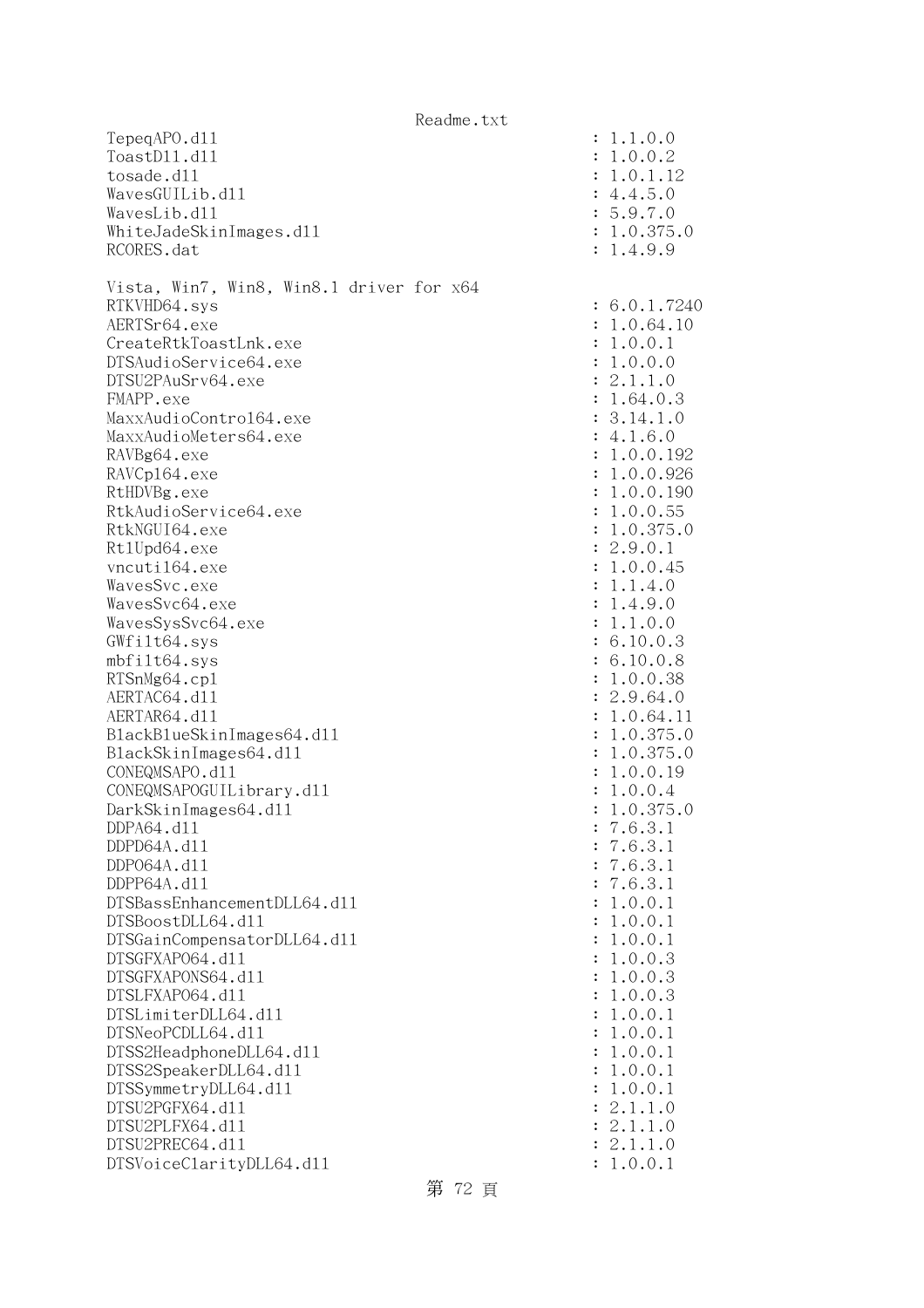FMAPO32.d11 : 50.5.4.68 FMAP064.d11 : 50.6.5.66 GrayJadeSkinImages64.dl1 : 1.0.375.0 ICEsoundAPO64.dll : 1.0.0.4 KAAPORT64.d11 : 4.1105.6000.53 MaxxAudioAPO20.dll : 2.2.9.0 MaxxAudioAPO30.dll : 3.6.0.0 MaxxAudioAPO4064.dll : 4.5.5.0 MaxxAudioAPO5064.dll : 5.5.1.0 MaxxAudioAPO6064.dll : 6.0.15.0 MaxxAudioAPOShe11.dl1 : 4.15.0.0 MaxxAudioAPOShe1164.dl1 : 4.15.0.0  $\text{MaxAudioEQ64. d11}$  : 4.1.1.0 MaxxAudioRealtek264.dll : 5.2.21.0 MaxxAudioRealtek364.dll : 1.6.12.0 MaxxAudioRealtek64.dll : 4.5.7.0 MaxxAudioVienna264.dll : 1.0.7.0 MaxxAudioVnA64.dl1 : 1.7.11.0 MaxxAudioVnN64.dll : 1.4.5.0 MaxxSpeechAPO.d11 in the state of the state of the state of the state of the state of the state of the state of the state of the state of the state of the state of the state of the state of the state of the state of the st MaxxSpeechAP064.dll : 1.1.4.0 MaxxVoiceAP02064.dll : 2.5.0.0 MaxxVoiceAP030.d11 : 3.0.15.0 MaxxVoiceAP03064.dll : 3.0.15.0 MaxxVolumeSDAPO.dl1 : 3.6.0.0 MBAPO232.d11 : 1.2.16.60 MBAPO264.d11 : 1.2.16.60 MBAPO32.dll : 1.0.62.0 MBAP064.dll : 1.0.62.0 MBPPCn64.dll : 1.0.0.110 MBppld64.dll : 1.0.58.0 MBTHX32.d11 : 1.0.15.175 MBTHX64.d11 : 1.0.15.175 MBWrp64.dll : 1.0.0.270 MISS APO.d11 : 1.5.0.16020 NAHIMICAPO1fx.dl1 : 6.3.9600.16384 NAHIMICAPOSettingsIPC.dll : 1.0.0.14866 PremiumBlackSkinImages64.dll : 1.0.375.0 R4EEA64A.d11 : 7.2.8000.17 R4EED64A.d11 : 7.2.8000.17 R4EEG64A.d11 : 7.2.8000.17 R4EEL64A.d11 : 7.2.8000.17 R4EEP64A.d11 : 7.2.8000.17 RCoInstII64.dll : 2.1.9.1 R1tkAP064.d11 : 11.0.6000.373 RP3DAA64.d11 : 6.0.6001.18 RP3DHT64.d11 : 6.0.6001.18 RtCOM64.d11 : 2.0.0.160 RTCOMDLL.d11 : 2.0.0.160 RtDataProc.dl1 : 1.0.0.11 : 1.0.0.11 RtDataProc64.dl1 : 1.0.0.11 : 1.0.0.11 RTEED64A.d11 : 6.1.6001.33 RTEEG64A.d11 : 6.1.6001.33 RTEEL64A.d11 : 6.1.6001.33 RTEEP64A.d11 : 6.1.6001.33 RtkApi64.dl1 : 1.0.0.77

第 73 頁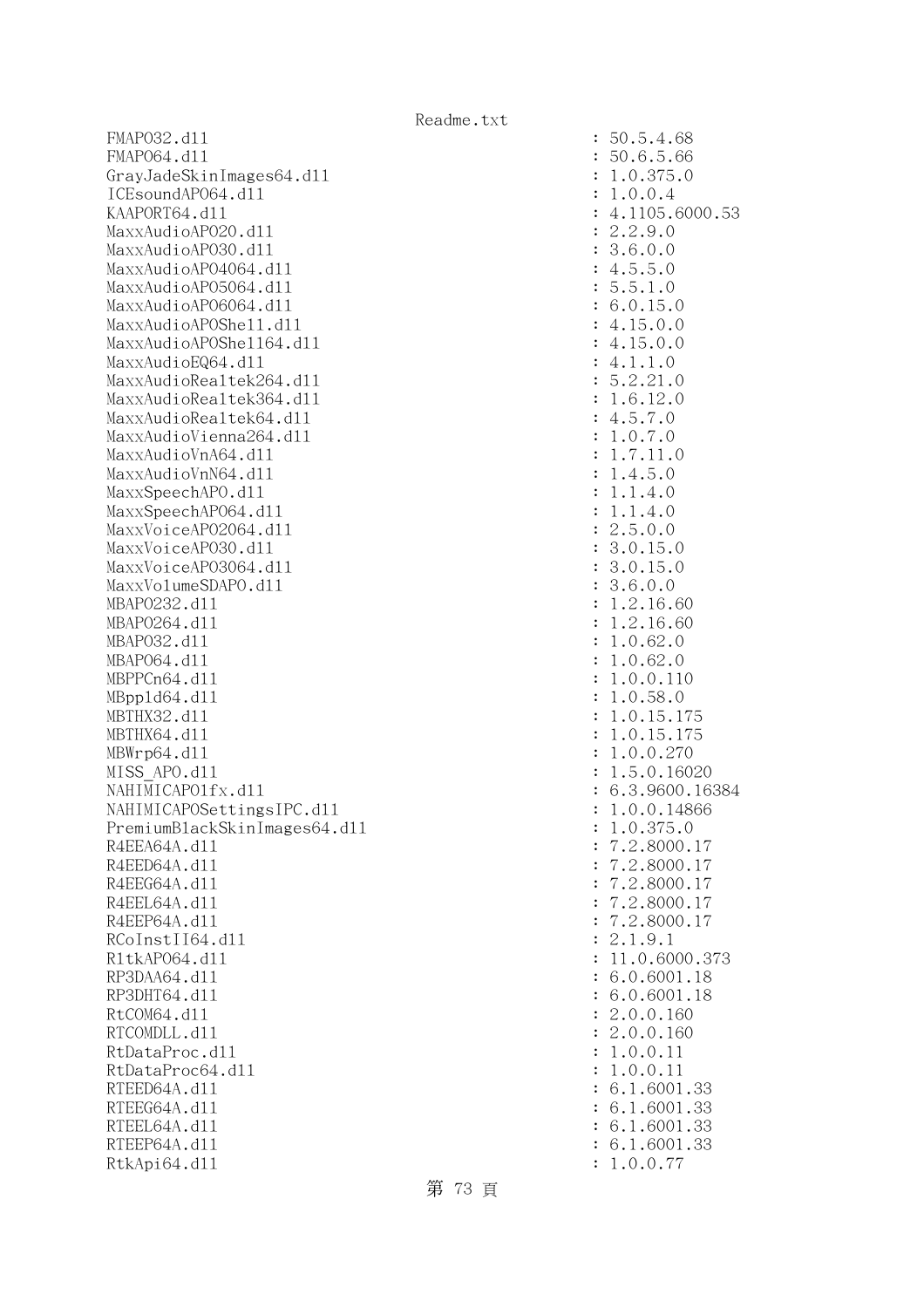RtkCfg.dll RtkCfg64.dl1 RtkCoLDR64.dl1 RtkGuiCompLib.dl1 RtkXInterface.dl1 RtkXInterface64.dl1 Rt1CPAPI.d11 Rt1CPAPI64.dl1 RtPgEx64.dll : 6.0.6000.305 SFAP064.dl1 SFCOM.d11 SFCOM64.d11 SFComm64.dl1 SFDAP064.d11 SFHAP064.d11 SFNHK64.d11 SFProc64.dl1 SFSAP064.d11 SFSS APO.dl1 s13apo64.dl1 slcc3d64.dl1 slcnt64.dl1  $s1c$ shp $64.d11$ slcsii64.dll slgeq64.dll s1h36064.dl1  $s1h1im64.d11$ s1Init64.d11 s1maxv64.dl1 s1prp64.dl1 sltech64.dl1 sltshd64.dl1 sluapo64.dl1  $s1$ vipp $64.d11$ slviq64.dll SRAP064.d11 SRCOM.d11 SRCOM64.d11 SRRPTR64.d11 SRSHP64.d11 SRSTSH64.d11 SRSTSX64.d11 SRSWOW64.d11 tadefxapo.dl1 tadefxapo264.dll tepeqapo64.dl1 ToastD1164.d11 tosade.dl1  $t$ osasfapo $64. d11$ toseaeapo64.dl1  $t$ ossaeapo $64$ .dll WavesGUILib64.dll WhiteJadeSkinImages64.dll YamahaAE.d11 RCORES64.dat

| $\ddot{\cdot}$ | $\mathbf{1}$                                                                                                            |
|----------------|-------------------------------------------------------------------------------------------------------------------------|
| $\ddot{\cdot}$ | $\mathbf{1}$                                                                                                            |
| $\ddot{\cdot}$ | $\mathbf{1}$                                                                                                            |
| $\ddot{\cdot}$ | $\mathbf{1}$                                                                                                            |
| $\ddot{\cdot}$ | $\mathbf{1}$                                                                                                            |
|                | $\mathbf{1}$                                                                                                            |
|                |                                                                                                                         |
|                |                                                                                                                         |
|                |                                                                                                                         |
|                |                                                                                                                         |
|                |                                                                                                                         |
|                |                                                                                                                         |
|                |                                                                                                                         |
|                |                                                                                                                         |
|                |                                                                                                                         |
|                |                                                                                                                         |
|                |                                                                                                                         |
|                |                                                                                                                         |
|                |                                                                                                                         |
|                |                                                                                                                         |
|                |                                                                                                                         |
|                |                                                                                                                         |
|                |                                                                                                                         |
|                | $11633322232131311121$                                                                                                  |
|                |                                                                                                                         |
|                |                                                                                                                         |
|                |                                                                                                                         |
|                |                                                                                                                         |
|                |                                                                                                                         |
|                |                                                                                                                         |
|                |                                                                                                                         |
|                |                                                                                                                         |
|                |                                                                                                                         |
|                |                                                                                                                         |
|                |                                                                                                                         |
|                | 113121244                                                                                                               |
|                |                                                                                                                         |
|                |                                                                                                                         |
| $\ddot{\cdot}$ |                                                                                                                         |
| $\ddot{\cdot}$ | $\overline{4}$<br>$\ddot{\phantom{0}}$                                                                                  |
| $\ddot{\cdot}$ | $\overline{4}$<br>$\ddot{\phantom{0}}$                                                                                  |
| $\ddot{\cdot}$ | $\mathbf{1}$                                                                                                            |
| $\ddot{\cdot}$ | $\overline{4}$<br>$\circ$<br>$\mathbf 1$<br>1<br>$\ddot{\phantom{0}}$                                                   |
| $\ddot{\cdot}$ | $\overline{c}$<br>$\cdot$ 0 .<br>3.<br>$\mathcal{O}$                                                                    |
| $\ddot{\cdot}$ | 3.<br>$1$ .<br>$\circ$<br>$\mathbf{1}$                                                                                  |
| $\ddot{\cdot}$ | $\circ$<br>$\cdot$ 1<br>$\mathbf{1}$<br>$^{12}$                                                                         |
|                | $\mathbf{C}$<br>.1.<br>$\circ$                                                                                          |
| $\ddot{\cdot}$ | $\mathbf{1}$                                                                                                            |
| $\ddot{\cdot}$ | $\mathbf{1}$<br>$\mathbf 0$ .<br>$\mathcal{O}$<br>$\mathbf{1}$<br>$\ddot{\phantom{0}}$                                  |
| $\ddot{\cdot}$ | $\overline{O}$<br>$\cdot$ 0 .<br>$\mathbf{C}$<br>$\mathbf{1}$                                                           |
| $\ddot{\cdot}$ | 0.1<br>12<br>1<br>$\ddot{\phantom{0}}$                                                                                  |
| $\ddot{\cdot}$ | $\boldsymbol{0}$ .<br>$\overline{c}$<br>$\overline{4}$<br>$\circ$<br>$\ddot{\phantom{0}}$<br>$\ddot{\phantom{0}}$       |
| $\ddot{\cdot}$ | $\overline{c}$<br>$\boldsymbol{0}$ .<br>$\mathcal{O}$<br>$\overline{4}$<br>$\ddot{\phantom{0}}$<br>$\ddot{\phantom{0}}$ |
| $\ddot{\cdot}$ | $\mathbf{c}$<br>$\boldsymbol{0}$ .<br>$\overline{4}$<br>$\mathcal{O}$<br>$\ddot{\phantom{0}}$<br>$\ddot{\phantom{0}}$   |
| $\ddot{\cdot}$ | 5<br>$\overline{4}$<br>$\mathcal{O}$<br>$\overline{4}$<br>$\ddot{\phantom{0}}$                                          |
| $\ddot{\cdot}$ | 375<br>$\mathbf{0}$ .<br>$\mathbf{1}$                                                                                   |
| $\ddot{\cdot}$ | 1.3.0<br>$\mathbf{1}$                                                                                                   |
| $\ddot{\cdot}$ | 4.9.9<br>$\mathbf 1$<br>$\ddot{\phantom{0}}$                                                                            |
|                |                                                                                                                         |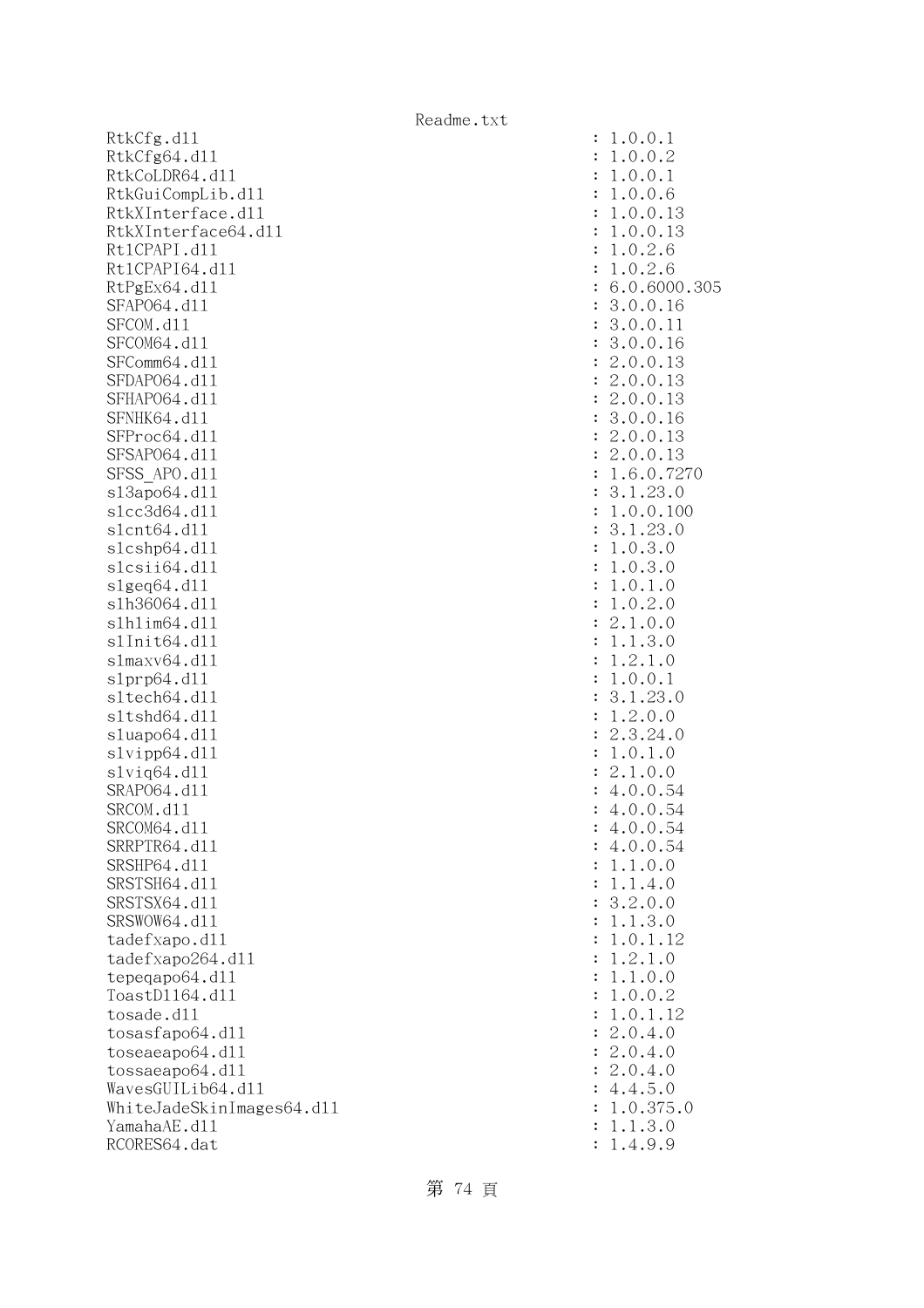$HDMI$  Driver :  $-$  Windows 2000/XP x86 : RtkHDMI.sys : 5.10.0.6519 Rtaupd.exe : 2.8.0.5 RHCoInstXP.d11 : 1.1.5.1 Windows XP x64 : RtkHDMIX.sys : 5.10.0.6519 Rtaupd64.exe : 2.8.0.5 RHCoInst64XP.d11 : 1.1.5.1 Vista, Win7, Win8 x86 : RtHDMIV.sys : 6.0.1.6650 RtkAudioSrvATI.exe : 1.0.0.23 RtkUpd.exe : 2.8.0.6 R4EEA32H.d11 : 7.2.8000.13 R4EED32H.d11 : 7.2.8000.13 R4EEG32H.d11 : 7.2.8000.13 R4EEL32H.d11 : 7.2.8000.13 R4EEP32H.d11 : 7.2.8000.13 RH3DAA32.d11 : 6.0.6001.18 RH3DHT32.d11 : 6.0.6001.18 RHCoInst.d11 : 1.1.5.1 RHDMIExt.d11 : 6.0.6000.228 RTEED32H.d11 : 6.1.6001.33 RTEEG32H.d11 : 6.1.6001.33 RTEEL32H.d11 : 6.1.6001.33 RTEEP32H.d11 : 6.1.6001.33 RtkHDMI.dl1 : 11.0.6000.259 Vista, Win7, Win8 x64 : RtHDMIVX.sys : 6.0.1.6650 RtkAudioSrvATI64.exe : 1.0.0.23 RtkUpd64.exe : 2.8.0.6 R4EEA64H.d11 : 7.2.8000.13 R4EED64H.dl1 : 7.2.8000.13 R4EEG64H.d11 : 7.2.8000.13 R4EEL64H.d11 : 7.2.8000.13 R4EEP64H.d11 : 7.2.8000.13 RH3DAA64.d11 : 6.0.6001.18 RH3DHT64.d11 : 6.0.6001.18 RHCoInst64.dl1 : 1.1.5.1 RHDMEx64.d11 : 6.0.6000.228 RTEED64H.d11 : 6.1.6001.33 RTEEG64H.d11 : 6.1.6001.33 RTEEL64H.d11 : 6.1.6001.33 RTEEP64H.d11 : 6.1.6001.33 RtkHDM64.d11 : 11.0.6000.259 Driver Setup Program : 3.90 Windows 2000/XP Operate on : Microsoft High Definition Audio Driver Package - KB888111 Package file version (kb888111.exe) : 6.1.22.0 Hdaudiobus.sys version : 5.10.00.5013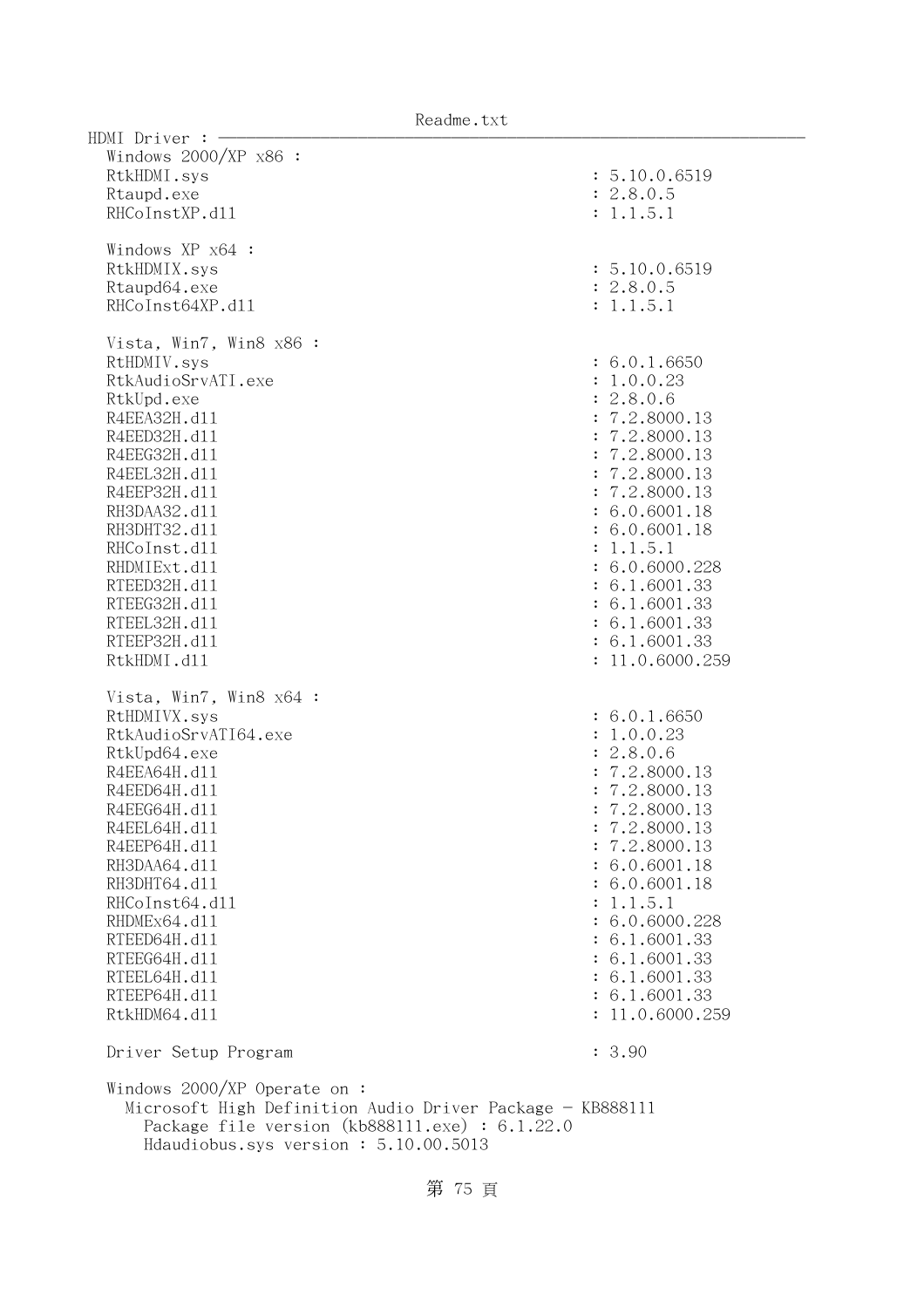//=================

Driver Package R2.73 Realtek HD Audio Driver support all of Realtek HD Audio Codec . 1. Vista, Windows 7, Windows 8, Windows 8.1 WHQL Supporting: ALC882, ALC883, ALC885, ALC886, ALC887, ALC888, ALC889, ALC892, ALC899, ALC861VD, ALC867, ALC900 ALC660, ALC662, ALC663, ALC665, ALC668, ALC670, ALC671, ALC672, ALC676, ALC680 ALC221, ALC231, ALC233, ALC235, ALC255, ALC260, ALC262, ALC267, ALC268, ALC269, ALC270, ALC272, ALC273, ALC275, ALC276, ALC280, ALC282, ALC283, ALC284, ALC286, ALC290, ALC292, ALC383 2. Windows 2000/XP WHQL Supporting: ALC880, ALC882, ALC883, ALC885, ALC886, ALC887, ALC888, ALC889, ALC892, ALC899, ALC861VC, ALC861VD, ALC867, ALC900 ALC660, ALC662, ALC663, ALC665, ALC668, ALC670, ALC671, ALC672, ALC676, ALC680 ALC221, ALC231, ALC233, ALC235, ALC255, ALC260, ALC262, ALC267,ALC268, ALC269, ALC270, ALC272, ALC273, ALC275, ALC276, ALC280, ALC282, ALC283, ALC284, ALC286 ALC290, ALC292, ALC383 3. HDMI Device WHQL Support: ATI HDMI Devices 4. OS Supporting: Microsoft Windows XP, Windows 2000, Windows Server 2003, Vista, Windows Server 2008, Windows7, Windows 8, Windows 8.1 -  $x86/x64$  5. Pack with Microsoft High Definition Audio UAAV1.0a(5013) For Windows 2000 SP4, XP SP1, XP SP2, Server 2003 SP1. 6. Add/Fix 1.) Driver : 1. Customizations. Windows  $2000/XP : -$  Windows 2000/XP : RTKHDA64.sys : 5.10.0.7083 RTKHDAUD.sys : 5.10.0.7083 Alcmtr.exe : 1.6.0.4 AlcWzrd.exe : 1.1.0.37  $\text{MicCal.}$ exe : 1.1.2.4 RTHDCPL.exe : 2.4.2.2 RtkAudioService.exe : 1.0.0.19 RtkAudioService64.exe : 1.0.0.19 RTLCPL.exe : 1.0.1.66 RtlUpd.exe : 2.9.0.0 Rt1Upd64.exe : 2.9.0.0 SoundMan.exe : 1.0.0.32 vncutil.exe : 1.0.0.38 vncuti164.exe : 1.0.0.38 AMBFilt.sys : 5.10.0.4240 AMBFt64.sys : 5.10.0.4240 Monfilt.sys : 5.10.0.4112 Monft64.sys : 5.10.0.4115  $0A017Afx \, sys \hspace{1.5cm} : \hspace{.1cm} 1.0.7.3$ ALSndMgr.cp1 : 1.0.0.11 RTSndMgr.cpl : 1.0.1.9 RCoInstII64XP.d11 : 2.1.4.5 RTCOMDLL.d11 : 1.0.0.116 RtkCoInstIIXP.d11 : 2.1.4.5 RtkCoLDR64XP.d11 : 1.0.0.1 RtkCoLDRXP.d11 : 1.0.0.1

第 76 頁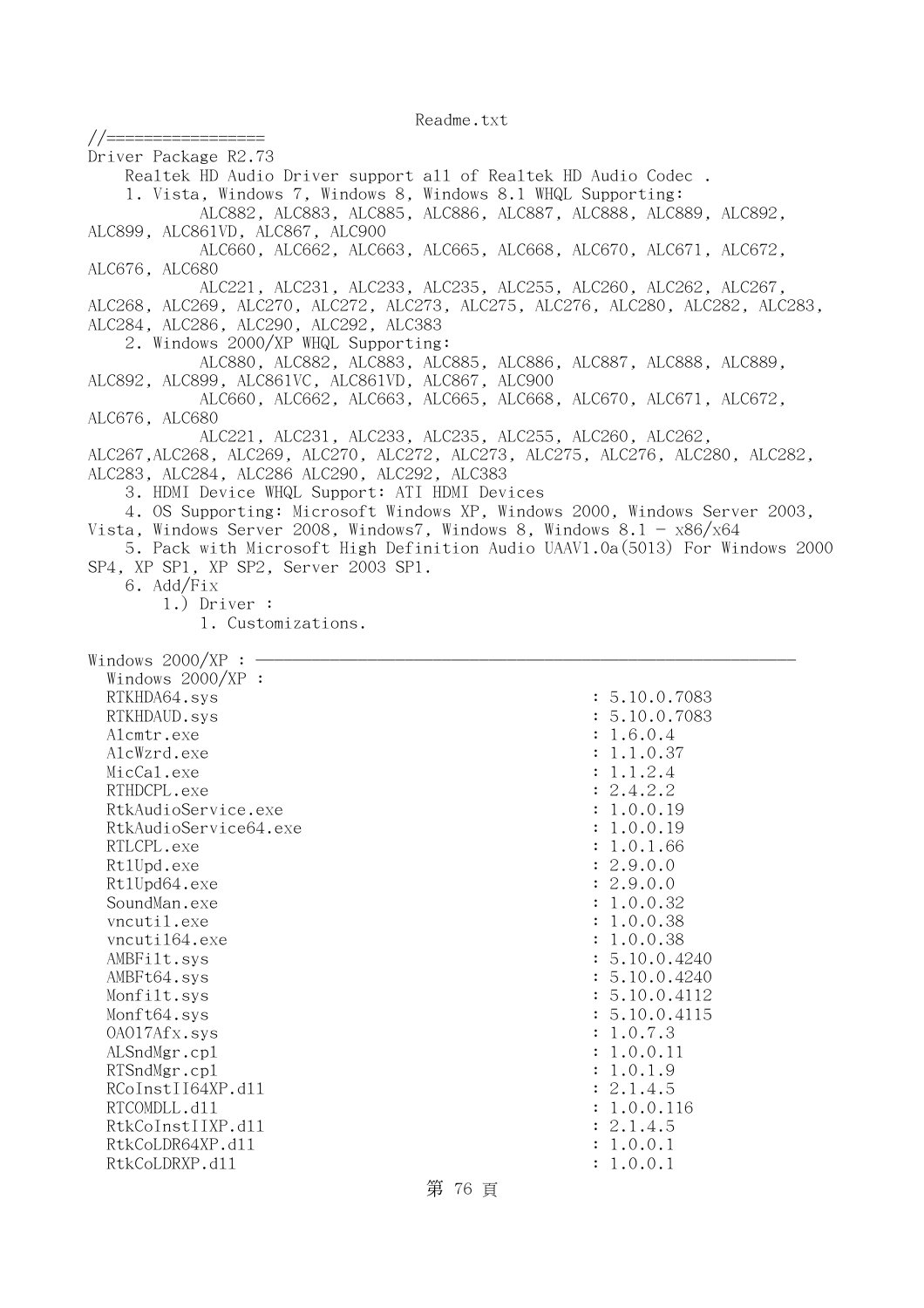RtlCPAPI.dll : 1.0.2.6

Readme.txt

## Vista, Win7, Win8, Win8.1 driver :

| Vista, Win7, Win8, Win8.1 driver for x86 |                  |
|------------------------------------------|------------------|
| RTKVHDA.sys                              | : 6.0.1.7083     |
| AERTSrv.exe                              | : 1.0.32.10      |
| CreateRtkToastLnk.exe                    | : 1.0.0.1        |
| DTSAudioService.exe                      | : 1.0.0.0        |
| DTSU2PAuSrv32.exe                        | : 2.1.1.0        |
| FMAPP.exe                                | : 1.32.0.2       |
| MaxxAudioControl.exe                     | : 3.11.0.0       |
| MaxxAudioMeters.exe                      | : 4.1.5.0        |
| RtHDVBg.exe                              | : 1.0.0.170      |
| RtHDVCp1.exe                             | : 1.0.0.910      |
| RtkAudioService.exe                      | : 1.0.0.52       |
| RtkNGUI.exe                              | : 1.0.0.321      |
| Rt1Upd.exe                               | : 2.9.0.0        |
| vncutil.exe                              | : 1.0.0.45       |
| WavesSvc.exe                             | : 1.3.3.0        |
| mbfilt32.sys                             | : 6.10.0.8       |
| RTSndMgr.cp1                             | : 1.0.0.36       |
| AERTACap.d11                             | : 2.9.32.0       |
| AERTARen.d11                             | : 1.0.32.11      |
| BlackBlueSkinImages.dl1                  | : 1.0.0.321      |
| BlackSkinImages.dl1                      | : 1.0.0.321      |
| CONEQMSAPO.d11                           | : 1.0.0.19       |
| CONEQMSAPOGUILibrary.d11                 | : 1.0.0.4        |
| DarkSkinImages.d11                       | : 1.0.0.321      |
| DDPA32.d11                               | : 7.5.1.1        |
| DDPD32A.d11                              | : 7.5.1.1        |
| DDP032A.d11                              | : 7.5.1.1        |
| DDPP32A.d11                              | : 7.5.1.1        |
| DTSBassEnhancementDLL.d11                | : 1.0.0.1        |
| DTSBoostDLL.d11                          | : 1.0.0.1        |
| DTSGainCompensatorDLL.d11                | : 1.0.0.1        |
| DTSGFXAPO.d11                            | : 1.0.0.3        |
| DTSGFXAPONS.d11                          | : 1.0.0.3        |
| DTSLFXAPO.d11                            | : 1.0.0.3        |
| DTSLimiterDLL.d11                        | : 1.0.0.1        |
| DTSNeoPCDLL.d11                          | : 1.0.0.1        |
| DTSS2HeadphoneDLL.d11                    | : 1.0.0.1        |
| DTSS2SpeakerDLL.d11                      | : 1.0.0.1        |
| DTSSymmetryDLL.d11                       | : 1.0.0.1        |
| DTSU2PGFX32.d11                          | : 2.1.1.0        |
| DTSU2PLFX32.d11                          | : 2.1.1.0        |
| DTSU2PREC32.d11                          | : 2.1.1.0        |
| DTSVoiceClarityDLL.dl1                   | : 1.0.0.1        |
| FMAPO.d11                                | : 50.5.4.72      |
| GrayJadeSkinImages.d11                   | : 1.0.0.321      |
| KAAPORT.d11                              | : 4.1105.6000.53 |
| MaxxAudioAPO.d11                         | : 1.2.2.0        |
| MaxxAudioAP020.dll                       | : 2.2.9.0        |
| MaxxAudioAP030.dll                       | : 3.6.0.0        |
| MaxxAudioAP040.dll                       | : 4.4.0.0        |
| MaxxAudioAP050.dll                       | : 5.3.1.0        |
|                                          |                  |

第 77 頁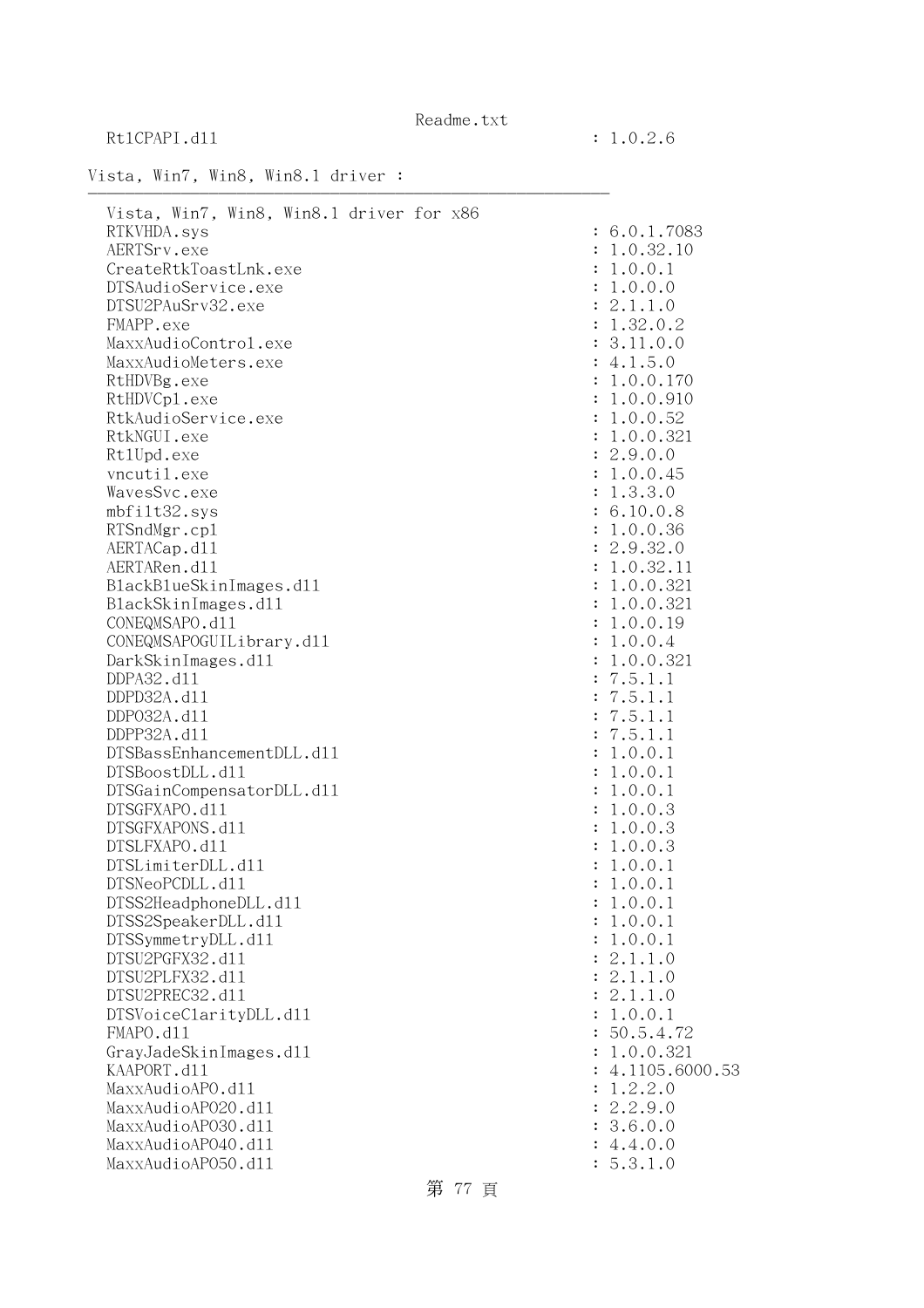MaxxAudioAPOShe11.dl1 : 4.12.5.0 MaxxAudioEQ.dll : 4.1.0.0 MaxxAudioRealtek.dll MaxxAudioRealtek2.dll : 5.2.16.0 MaxxAudioRealtek3.dll : 1.4.4.0 MaxxAudioVienna2.dll : 1.0.7.0 MaxxAudioVnA.dll : 1.7.2.0 MaxxAudioVnN.dll : 1.3.1.0 MaxxSpeechAPO.d11 : 1.1.1.0 MaxxVoiceAP020.dll : 2.4.0.0 MaxxVolumeSDAPO.dll : 3.6.0.0 MBAPO232.d11 : 1.2.16.37 MBAPO32.d11 : 1.0.62.0 MBPPCn32.d11 : 1.0.0.110 MBppld32.dll : 1.0.58.0 MBTHX32.d11 : 1.0.15.175 MBWrp32.d11 : 1.0.0.240 MISS APO.d11 : 1.5.0.16020 NAHIMICAPO1fx.d11 : 6.3.9600.16384 NAHIMICAPOSettingsIPC.dll : 1.0.0.14112 PremiumBlackSkinImages.dll : 1.0.0.321 R4EEA32A.d11 : 7.2.8000.17 R4EED32A.d11 : 7.2.8000.17 R4EEG32A.d11 : 7.2.8000.17 R4EEL32A.d11 : 7.2.8000.17 R4EEP32A.d11 : 7.2.8000.17 RP3DAA32.d11 : 6.0.6001.18 RP3DHT32.d11 : 6.0.6001.18 RTCOMDLL.d11 : 2.0.0.158 RtDataProc.dl1 : 1.0.0.3 RTEED32A.d11 : 6.1.6001.33 RTEEG32A.d11 : 6.1.6001.33 RTEEL32A.d11 : 6.1.6001.33 RTEEP32A.d11 : 6.1.6001.33 RtkAPO.d11 : 11.0.6000.347 RtkApoApi.dl1 : 1.0.0.70 : 1.0.0.70 RtkCfg.dl1 : 1.0.0.2  $R$ tkCoInstII.dll  $\qquad \qquad$  : 2.1.5.5 RtkCoLDR.dll : 1.0.0.1 RtkGuiCompLib.dl1 : 1.0.0.6 RtkPgExt.dll : 6.0.6000.297 RtkXInterface.dl1 : 1.0.0.13 RtlCPAPI.dll : 1.0.2.6 SFAPO.d11 : 3.0.0.16 SFCOM.d11 : 3.0.0.16 SFFXComm.d11 : 2.0.0.13 SFFXDAPO.d11 : 2.0.0.13 SFFXHAPO.d11 : 2.0.0.13 SFFXProc.d11 : 2.0.0.13 SFFXSAPO.d11 : 2.0.0.13 SFNHK.d11 : 3.0.0.16 SFSS APO.d11 : 1.6.0.7270 sl3apo32.dll : 3.1.10.0 slcc3d32.d11 : 1.0.0.100 slcnt32.dl1 : 3.1.10.0 slcshp32.dl1 : 1.0.3.0

第 78 頁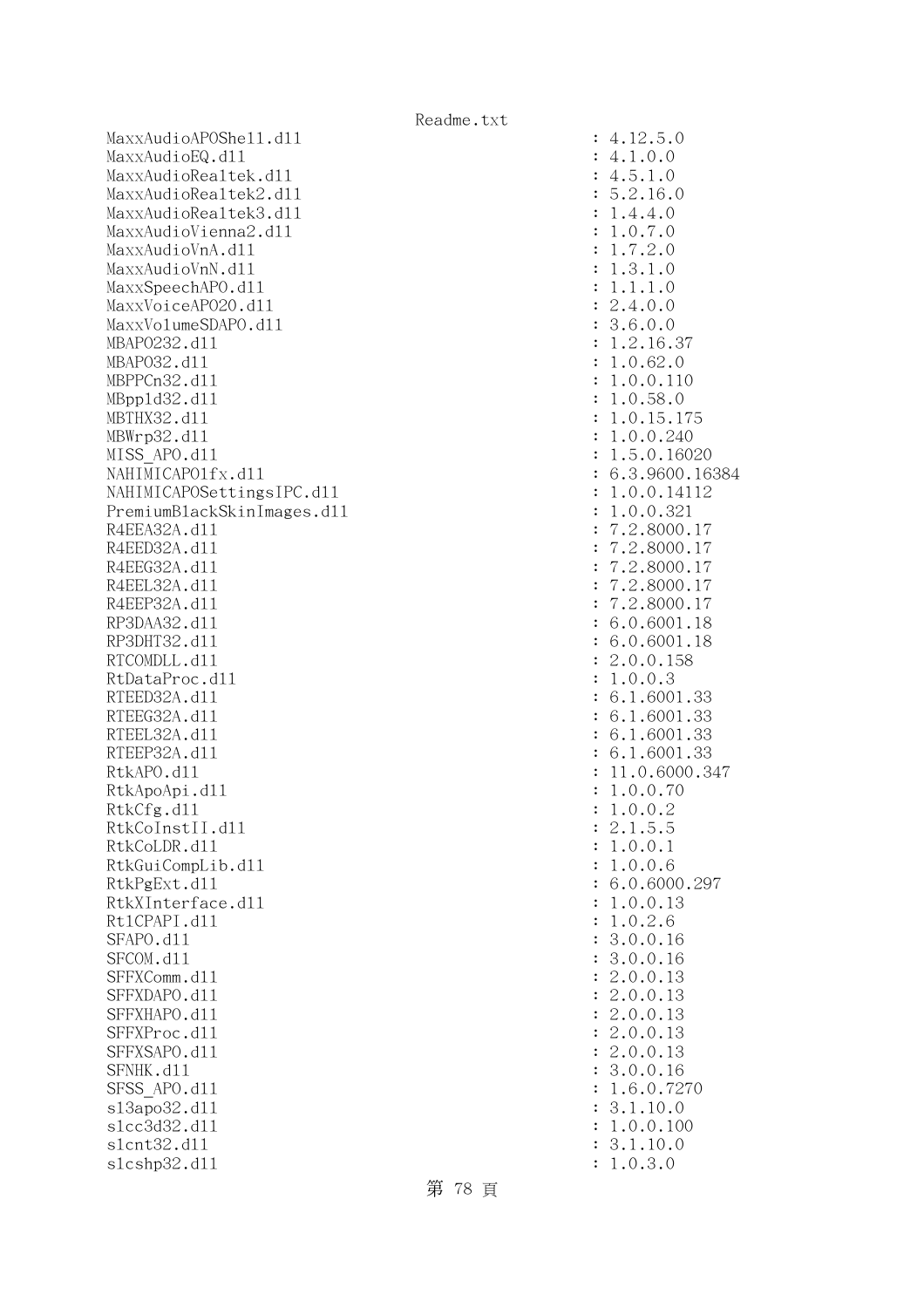|                                                                                                                  | Readme.txt |                                                      |                                         |
|------------------------------------------------------------------------------------------------------------------|------------|------------------------------------------------------|-----------------------------------------|
| slcsi32. d11                                                                                                     |            | : 1.0.3.0                                            |                                         |
| slgeq32.d11                                                                                                      |            | : 1.0.1.0                                            |                                         |
| s1h36032.d11                                                                                                     |            | : 1.0.2.0                                            |                                         |
| s1h1im32.d11                                                                                                     |            | : 2.1.0.0                                            |                                         |
| s1Init32.d11                                                                                                     |            | 1.1.3.0                                              |                                         |
| $slmaxv32$ .dll                                                                                                  |            | 1.2.1.0                                              |                                         |
| slprp32.d11                                                                                                      |            | 1.0.0.1<br>$\ddot{\cdot}$                            |                                         |
| s1tech32.d11                                                                                                     |            |                                                      | 3.1.10.0                                |
| s1tshd32.d11                                                                                                     |            | 1.2.0.0<br>$\ddot{\cdot}$                            |                                         |
| sluapo32.dl1                                                                                                     |            | : 2.3.24.0                                           |                                         |
| slvipp32.dll                                                                                                     |            | 1.0.1.0<br>$\ddot{\cdot}$                            |                                         |
| $s1$ viq $32.d11$                                                                                                |            | : 2.1.0.0                                            |                                         |
| SRSHP360.d11                                                                                                     |            | 1.1.0.0<br>$\ddot{\cdot}$                            |                                         |
| SRSTSHD.d11                                                                                                      |            | 1.1.4.0<br>$\ddot{\cdot}$                            |                                         |
| SRSTSXT.d11                                                                                                      |            | : 3.2.0.0                                            |                                         |
| SRSWOW.d11                                                                                                       |            | 1.1.3.0                                              |                                         |
| tadefxapo.dl1                                                                                                    |            | :                                                    | 1.0.1.12                                |
| tadefxapo2.d11                                                                                                   |            | 1.2.1.0<br>$\ddot{\cdot}$                            |                                         |
| TepeqAPO.d11                                                                                                     |            | 1.1.0.0<br>:                                         |                                         |
| ToastD11.d11                                                                                                     |            | 1.0.0.1<br>$\ddot{\cdot}$                            |                                         |
| tosade.d11                                                                                                       |            | $\ddot{\cdot}$                                       | 1.0.1.12                                |
| WavesGUILib.d11                                                                                                  |            | : 4.4.3.0                                            |                                         |
| WavesLib.d11                                                                                                     |            | : 5.9.7.0                                            |                                         |
| WhiteJadeSkinImages.dl1                                                                                          |            |                                                      | 1.0.0.321                               |
| RCORES.dat                                                                                                       |            | 1.4.1.0                                              |                                         |
| RTKVHD64.sys<br>AERTSr64.exe<br>CreateRtkToastLnk.exe<br>DTSAudioService64.exe<br>DTSU2PAuSrv64.exe<br>FMAPP.exe |            | 1.0.0.1<br>$\ddot{\cdot}$<br>1.0.0.0<br>:<br>2.1.1.0 | : 6.0.1.7083<br>: 1.0.64.10<br>1.64.0.2 |
| MaxxAudioContro164.exe                                                                                           |            |                                                      | 3.11.0.0                                |
| MaxxAudioMeters64.exe                                                                                            |            | : 4.1.5.0                                            |                                         |
| RAVBg64.exe                                                                                                      |            |                                                      | 1.0.0.170                               |
| RAVCp164.exe                                                                                                     |            |                                                      | 1.0.0.910                               |
| RtHDVBg.exe                                                                                                      |            |                                                      | 1.0.0.163                               |
| RtkAudioService64.exe                                                                                            |            |                                                      | 1.0.0.52                                |
| RtkNGUI64.exe                                                                                                    |            |                                                      | 1.0.0.321                               |
| Rt1Upd64.exe                                                                                                     |            | 2.9.0.0                                              |                                         |
| vncuti164.exe                                                                                                    |            |                                                      | 1.0.0.45                                |
| WavesSvc.exe                                                                                                     |            |                                                      | 1.1.4.0                                 |
| WavesSvc64.exe                                                                                                   |            |                                                      | 1.3.3.0                                 |
| GWfilt64.sys                                                                                                     |            |                                                      | 6.10.0.3                                |
| mbfilt64.sys                                                                                                     |            |                                                      | 6.10.0.8                                |
| RTSnMg64.cp1                                                                                                     |            |                                                      | 1.0.0.36                                |
| AERTAC64.d11                                                                                                     |            |                                                      | 2.9.64.0                                |
| AERTAR64.d11                                                                                                     |            |                                                      | 1.0.64.11                               |
| BlackBlueSkinImages64.dll                                                                                        |            |                                                      | 1.0.0.321                               |
| BlackSkinImages64.dl1                                                                                            |            |                                                      | 1.0.0.321                               |
| CONEQMSAPO.d11                                                                                                   |            |                                                      | 1.0.0.19                                |
| CONEQMSAPOGUILibrary.d11                                                                                         |            |                                                      | 1.0.0.4                                 |
| DarkSkinImages64.d11                                                                                             |            |                                                      | 1.0.0.321                               |
| DDPA64.d11                                                                                                       |            | 7.5.1.1                                              |                                         |
| DDPD64A.d11                                                                                                      |            | 7.5.1.1                                              |                                         |

第 79 頁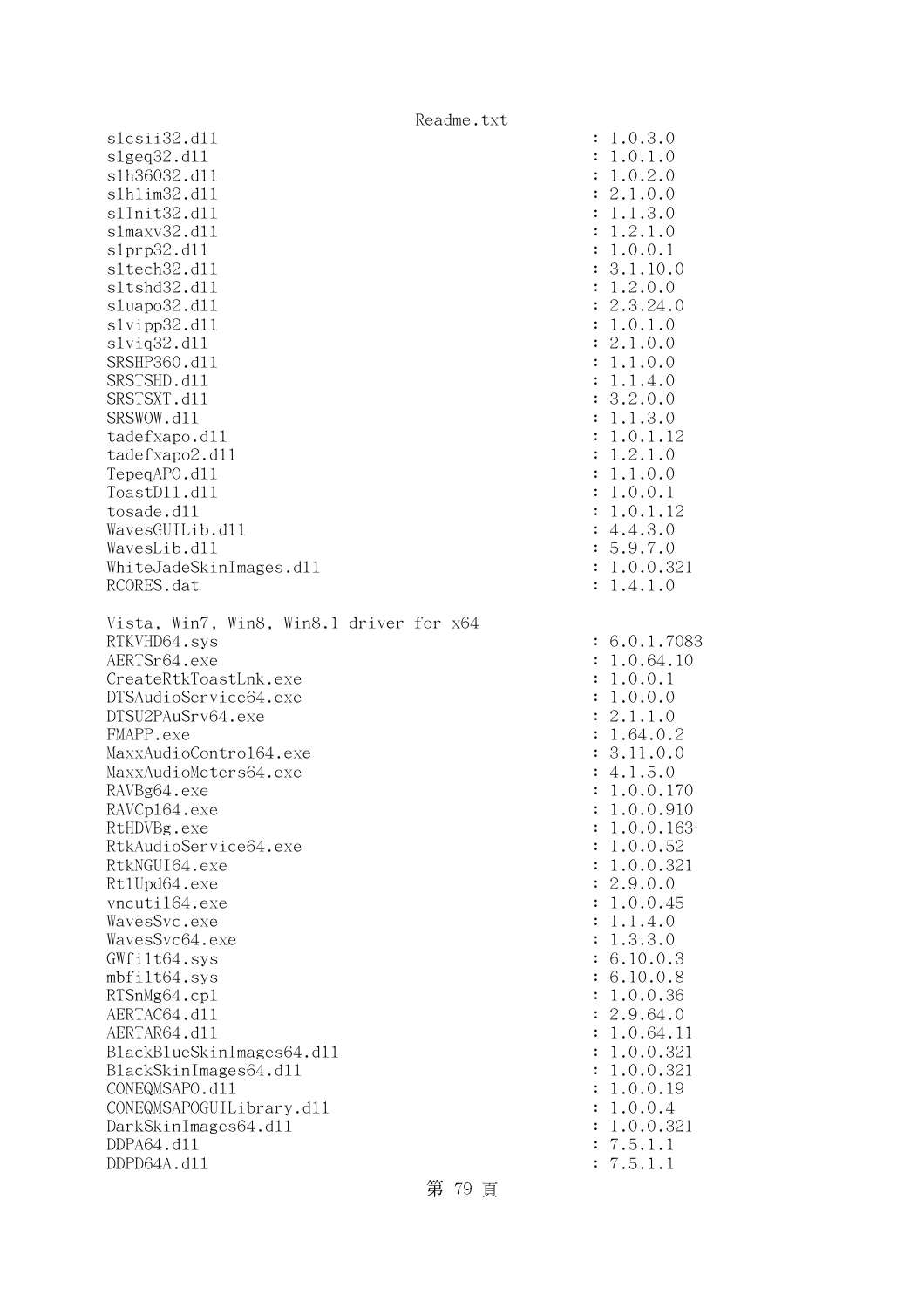DDPO64A.dll : 7.5.1.1 DDPP64A.dll : 7.5.1.1 DTSBassEnhancementDLL64.dll : 1.0.0.1 DTSBoostDLL64.dll : 1.0.0.1 DTSGainCompensatorDLL64.dll : 1.0.0.1 DTSGFXAPO64.dll : 1.0.0.3 DTSGFXAPONS64.dll : 1.0.0.3 DTSLFXAPO64.dll : 1.0.0.3 DTSLimiterDLL64.dll : 1.0.0.1 DTSNeoPCDLL64.d11 : 1.0.0.1 DTSS2HeadphoneDLL64.dll : 1.0.0.1 DTSS2SpeakerDLL64.dll : 1.0.0.1 DTSSymmetryDLL64.dl1 : 1.0.0.1 DTSU2PGFX64.dll : 2.1.1.0 DTSU2PLFX64.dll : 2.1.1.0  $DTSU2PREC64. d11$  :  $2.1.1.0$ DTSVoiceClarityDLL64.dll : 1.0.0.1 FMAPO32.dll : 50.5.4.68 FMAP064.d11 : 50.6.4.72 GrayJadeSkinImages64.dll : 1.0.0.321 KAAPORT64.d11 : 4.1105.6000.53 MaxxAudioAPO20.dll : 2.2.9.0 MaxxAudioAPO30.dll : 3.6.0.0 MaxxAudioAPO4064.dll : 4.4.0.0 MaxxAudioAP05064.dll : 5.3.1.0 MaxxAudioAPOShe11.dl1 : 4.10.8.0  $\text{MaxAudio}$ APOShe $1164$ .dll  $\text{MaxAudio}$  $\text{MaxAudioEQ64. d11}$  : 4.1.0.0 MaxxAudioRealtek264.dll : 5.2.16.0 MaxxAudioRealtek364.dll : 1.4.4.0  $\text{MaxAudioReal}$ tek64.dll : 4.5.1.0 MaxxAudioVienna264.dll : 1.0.7.0 MaxxAudioVnA64.dll : 1.7.2.0 MaxxAudioVnN64.dll : 1.3.1.0 MaxxSpeechAPO.d11 : 1.1.1.0 MaxxSpeechAP064.dll : 1.1.1.0 MaxxVoiceAP02064.dll : 2.4.0.0  $\text{MaxVO1umeSDAPO. d11}$  : 3.6.0.0 MBAP0232.d11 : 1.2.16.37 MBAPO264.d11 : 1.2.16.37 MBAPO32.dll : 1.0.62.0 MBAPO64.dll : 1.0.62.0 MBPPCn64.dll : 1.0.0.110 MBpp1d64.d11 : 1.0.58.0 MBTHX32.d11 : 1.0.15.175 MBTHX64.d11 : 1.0.15.175 MBWrp64.dll : 1.0.0.240 MISS APO.d11 : 1.5.0.16020 NAHIMICAPO1fx.dl1 : 6.3.9431.0 NAHIMICAPOSettingsIPC.dll : 1.0.0.14112 PremiumBlackSkinImages64.dll : 1.0.0.321 R4EEA64A.d11 : 7.2.8000.17 R4EED64A.d11 : 7.2.8000.17 R4EEG64A.d11 : 7.2.8000.17 R4EEL64A.d11 : 7.2.8000.17 R4EEP64A.d11 : 7.2.8000.17

第 80 頁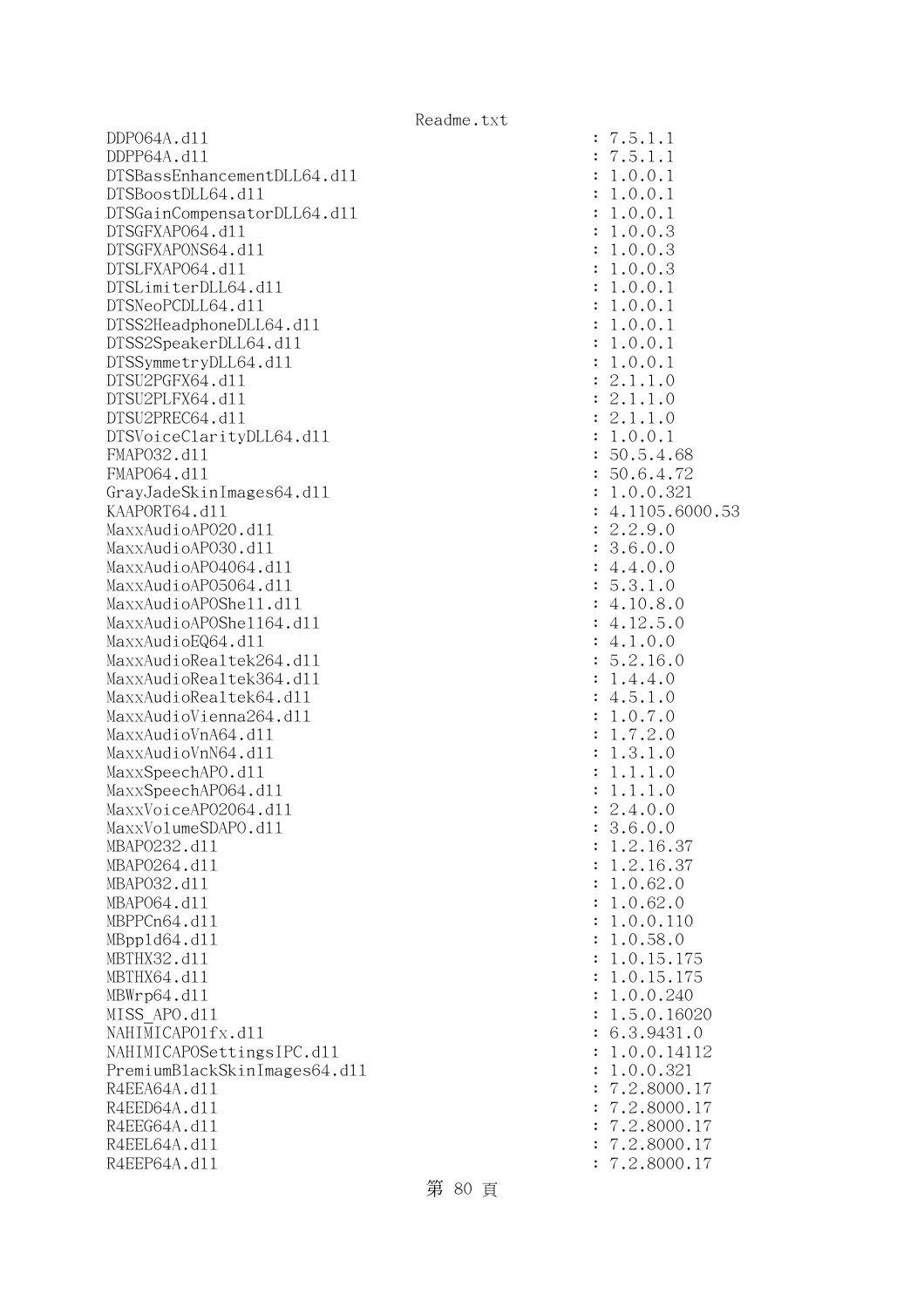RCoInstII64.dl1 RP3DAA64.d11 RP3DHT64.d11 RtCOM64.d11 RTCOMDLL.d11 RtDataProc.dl1 RtDataProc64.dll RTEED64A.dl1 RTEEG64A.dl1 RTEEL64A.d11 RTEEP64A.d11 RtkApi64.dll RtkAP064.dl1 : 11.0.6000.347 RtkCfg.dl1 RtkCfg64.dl1 RtkCoLDR64.d11 RtkGuiCompLib.dl1 RtkXInterface.dl1 RtkXInterface64.dl1 Rt1CPAPI.d11 Rt1CPAPI64.dl1 RtPgEx64.dl1 SFAP064.d11 SFCOM.d11 SFCOM64.d11 SFComm64.dl1 SFDAP064.dl1 SFHAP064.d11 SFNHK64.d11 SFProc64.d11 SFSAP064.d11 SFSS\_APO.d11 s13apo64.dl1 slcc3d64.dl1 slcnt64.dll slcshp64.dll slcsii64.dll  $slgeq64$ .dll slh36064.dl1 slhlim64.dll s1Init64.d11 s1maxv64.dl1 s1prp64.dl1 sltech64.dl1 s1tshd64.dl1 sluapo64.dl1  $s1$ vipp $64.d11$ slvig64.dll SRSHP64.d11 SRSTSH64.d11 SRSTSX64.d11 SRSWOW64.d11 tadefxapo.dl1  $t$ adefxapo $264$ .dll tepeqapo64.dll ToastD1164.d11

| $\ddot{\cdot}$                   | $\mathbf{c}$<br>.1.5.5                                                                                                                                              |
|----------------------------------|---------------------------------------------------------------------------------------------------------------------------------------------------------------------|
|                                  | .0.6001.18<br>6                                                                                                                                                     |
| $\ddot{\cdot}$                   |                                                                                                                                                                     |
| $\ddot{\cdot}$                   | 6.0.6001.18                                                                                                                                                         |
|                                  | 2.0.0.158                                                                                                                                                           |
| $\ddot{\cdot}$                   |                                                                                                                                                                     |
| $\ddot{\cdot}$                   | 2.0.0.158                                                                                                                                                           |
|                                  |                                                                                                                                                                     |
| $\ddot{\cdot}$                   | .0.0.<br>3<br>$\mathbf 1$                                                                                                                                           |
| $\ddot{\cdot}$                   | .0.0.<br>$\mathbf 1$<br>3                                                                                                                                           |
|                                  |                                                                                                                                                                     |
| $\ddot{\cdot}$                   | $6.1.6001.33$<br>$6.1.6001.33$<br>$6.1.6001.33$<br>$6.1.6001.33$<br>$1.0.0.70$<br>$11.0.6000.34$                                                                    |
| $\ddot{\cdot}$                   |                                                                                                                                                                     |
|                                  |                                                                                                                                                                     |
| $\ddot{\cdot}$                   |                                                                                                                                                                     |
| $\ddot{\cdot}$                   |                                                                                                                                                                     |
|                                  |                                                                                                                                                                     |
| $\ddot{\cdot}$                   |                                                                                                                                                                     |
| $\ddot{\cdot}$                   |                                                                                                                                                                     |
|                                  |                                                                                                                                                                     |
| $\vdots$                         | .0.0.1<br>1                                                                                                                                                         |
| $\ddot{\cdot}$                   | .0.0.2<br>$\mathbf 1$                                                                                                                                               |
|                                  |                                                                                                                                                                     |
| $\ddot{\cdot}$                   | .0.0.1<br>$\mathbf 1$                                                                                                                                               |
|                                  | $\mathbf 1$                                                                                                                                                         |
| $\ddot{\cdot}$                   | .0.0.<br>6                                                                                                                                                          |
| $\ddot{\cdot}$                   | $\mathbf 1$<br>.0.0.13                                                                                                                                              |
|                                  |                                                                                                                                                                     |
| $\ddot{\cdot}$                   | $\mathbf 1$<br>.0.0.13                                                                                                                                              |
| $\ddot{\cdot}$                   | $\mathbf 1$<br>.0.2.<br>6                                                                                                                                           |
|                                  |                                                                                                                                                                     |
| $\ddot{\cdot}$                   | .0.2.6<br>$\mathbf 1$                                                                                                                                               |
| $\ddot{\cdot}$                   | 6.0.6000.                                                                                                                                                           |
|                                  |                                                                                                                                                                     |
| $\ddot{\cdot}$                   | 3.0.0.16                                                                                                                                                            |
| $\ddot{\cdot}$                   | 3.0.0.11                                                                                                                                                            |
|                                  |                                                                                                                                                                     |
| $\ddot{\cdot}$                   | 3.0.0.16                                                                                                                                                            |
| $\ddot{\cdot}$                   |                                                                                                                                                                     |
|                                  | $2.0.0.13$<br>$2.0.0.13$<br>$2.0.0.13$<br>$3.0.0.16$                                                                                                                |
| $\ddot{\cdot}$                   |                                                                                                                                                                     |
| $\ddot{\cdot}$                   |                                                                                                                                                                     |
|                                  |                                                                                                                                                                     |
| $\ddot{\cdot}$                   |                                                                                                                                                                     |
| $\ddot{\cdot}$                   | 2.0.0.13                                                                                                                                                            |
|                                  |                                                                                                                                                                     |
| $\ddot{\cdot}$                   | $\overline{c}$<br>.0.0.13                                                                                                                                           |
| $\ddot{\cdot}$                   | $\mathbf{1}$<br>7270<br>.6.0.                                                                                                                                       |
|                                  |                                                                                                                                                                     |
| $\ddot{\cdot}$                   | 3.1.10.0                                                                                                                                                            |
| $\ddot{\cdot}$                   | $\mathbf 1$<br>0.0.100<br>$\ddot{\phantom{a}}$                                                                                                                      |
|                                  |                                                                                                                                                                     |
| $\ddot{\cdot}$                   | 3.1.10.0                                                                                                                                                            |
| $\ddot{\cdot}$                   | $\mathbf 1$<br>.0.3.<br>$\overline{O}$                                                                                                                              |
|                                  |                                                                                                                                                                     |
| $\ddot{\cdot}$                   | .0.3.<br>$\mathbf 1$<br>$\overline{0}$                                                                                                                              |
|                                  | 1<br>$\ddot{\phantom{0}}$<br>$\mathcal{O}$<br>$\cdot$ 1<br>$\overline{O}$                                                                                           |
| $\ddot{\cdot}$                   |                                                                                                                                                                     |
| $\ddot{\cdot}$                   | 0.2.<br>$\ddot{\phantom{0}}$<br>$\overline{O}$<br>1                                                                                                                 |
| $\ddot{\cdot}$                   | $\overline{0}$ .<br>$\cdot\,1$ .<br>$\overline{O}$<br>$\mathbf{c}$                                                                                                  |
|                                  |                                                                                                                                                                     |
| $\ddot{\cdot}$                   | $\cdot$ 1.<br>3.<br>$\overline{O}$<br>$\mathbf 1$                                                                                                                   |
| $\ddot{\cdot}$                   | 2.<br>$1$ .<br>$\mathbf{1}$<br>$\ddot{\phantom{0}}$<br>$\overline{O}$                                                                                               |
|                                  |                                                                                                                                                                     |
| $\ddot{\cdot}$                   | 0.1                                                                                                                                                                 |
|                                  | $1.\overline{0}.$<br>$3.1.\overline{0}$<br>10.0                                                                                                                     |
| $\ddot{\cdot}$                   |                                                                                                                                                                     |
|                                  | 2.<br>$\mathbf{1}$<br>$\ddot{\phantom{0}}$<br>0.0                                                                                                                   |
|                                  | 3.<br>$\ddot{\phantom{0}}$<br>24.0                                                                                                                                  |
|                                  |                                                                                                                                                                     |
|                                  | $\begin{bmatrix} 2 \\ 1 \\ 2 \end{bmatrix}$<br>$\mathbf{0}$ .<br>$\ddot{\phantom{0}}$<br>$\begin{smallmatrix} 1.0 \\ 0.0 \end{smallmatrix}$                         |
|                                  | $1\,.$                                                                                                                                                              |
|                                  | $\ddot{\phantom{0}}$                                                                                                                                                |
|                                  | 1.<br>$\overline{0}$ .<br>$\overline{O}$<br>$\ddot{\phantom{a}}$                                                                                                    |
|                                  | $\frac{1}{1}$                                                                                                                                                       |
|                                  | $\cdot$ 1<br>$\ddot{\phantom{0}}$<br>$\overline{4}$<br>$\ddot{\phantom{0}}$<br>$\overline{O}$                                                                       |
|                                  |                                                                                                                                                                     |
|                                  |                                                                                                                                                                     |
|                                  | 2.<br>$\overline{0}$ .<br>3.<br>$\overline{O}$                                                                                                                      |
|                                  | 1.<br>3.<br>$\mathbf 1$<br>$\ddot{\phantom{a}}$<br>$\mathcal{O}$                                                                                                    |
|                                  |                                                                                                                                                                     |
|                                  | $\overline{O}$<br>$\mathbf 1$<br>1.<br>$\ddot{\phantom{0}}$<br>$\ddot{\phantom{a}}$<br>12                                                                           |
|                                  | $\mathbf 1$<br>2.<br>1.<br>$\mathcal{O}$                                                                                                                            |
|                                  |                                                                                                                                                                     |
| $\ddot{\cdot}$<br>$\ddot{\cdot}$ | $\overline{0}$ .<br>1.<br>$\mathbf 1$<br>$\ddot{\phantom{0}}$<br>$\mathcal{O}$<br>$\overline{0}$ .<br>$\overline{0}$ .<br>1<br>$\ddot{\phantom{0}}$<br>$\mathbf{1}$ |

第 81 頁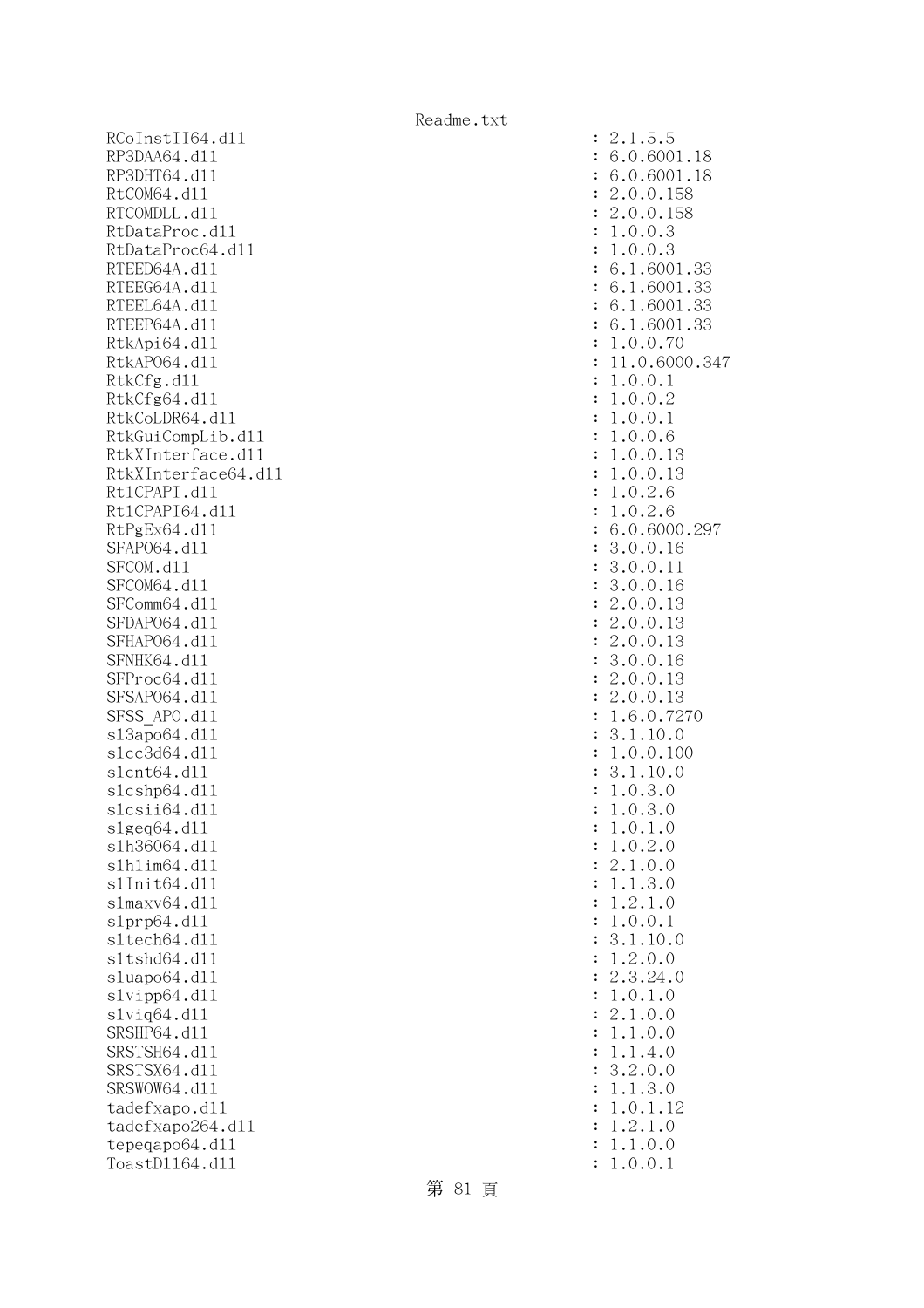| Readme.txt                |                 |
|---------------------------|-----------------|
| tosade.d11                | : 1.0.1.12      |
| tosasfapo64.dll           | : 2.0.4.0       |
| toseaeapo64.d11           | : 2.0.4.0       |
| tossaeapo64.dl1           | : 2.0.4.0       |
| WavesGUILib64.dl1         | : 4.4.3.0       |
| WhiteJadeSkinImages64.dll | : 1.0.0.321     |
| RCORES64.dat              | : 1.4.1.0       |
|                           |                 |
| HDMI Driver : -           |                 |
| Windows $2000/XP$ x86 :   |                 |
| RtkHDMI.sys               | : 5.10.0.6519   |
| Rtaupd.exe                | : 2.8.0.5       |
| RHCoInstXP.d11            | : 1.1.5.1       |
|                           |                 |
| Windows XP x64 :          |                 |
| RtkHDMIX.sys              | : 5.10.0.6519   |
| Rtaupd64.exe              | : 2.8.0.5       |
| RHCoInst64XP.d11          | : 1.1.5.1       |
|                           |                 |
| Vista, Win7, Win8 x86 :   | : 6.0.1.6650    |
| RtHDMIV.sys               |                 |
| RtkAudioSrvATI.exe        | : 1.0.0.23      |
| RtkUpd.exe                | : 2.8.0.6       |
| R4EEA32H.d11              | : 7.2.8000.13   |
| R4EED32H.d11              | : 7.2.8000.13   |
| R4EEG32H.d11              | : 7.2.8000.13   |
| R4EEL32H.d11              | : 7.2.8000.13   |
| R4EEP32H.d11              | : 7.2.8000.13   |
| RH3DAA32.d11              | : 6.0.6001.18   |
| RH3DHT32.d11              | : 6.0.6001.18   |
| RHCoInst.d11              | : 1.1.5.1       |
| RHDMIExt.d11              | : 6.0.6000.228  |
| RTEED32H.d11              | : 6.1.6001.33   |
| RTEEG32H.d11              | : 6.1.6001.33   |
| RTEEL32H.d11              | : 6.1.6001.33   |
| RTEEP32H.d11              | : 6.1.6001.33   |
| RtkHDMI.d11               | 11.0.6000.259   |
|                           |                 |
| Vista, Win7, Win8 x64 :   |                 |
| RtHDMIVX.sys              | : 6.0.1.6650    |
| RtkAudioSrvATI64.exe      | : 1.0.0.23      |
| RtkUpd64.exe              | : 2.8.0.6       |
| R4EEA64H.d11              | : 7.2.8000.13   |
| R4EED64H.d11              | : 7.2.8000.13   |
| R4EEG64H.d11              | : 7.2.8000.13   |
| R4EEL64H.d11              | : 7.2.8000.13   |
| R4EEP64H.d11              | : 7.2.8000.13   |
| RH3DAA64.d11              | : 6.0.6001.18   |
| RH3DHT64.d11              | : 6.0.6001.18   |
| RHCoInst64.d11            | : 1.1.5.1       |
| RHDMEx64.d11              | : 6.0.6000.228  |
| RTEED64H.d11              | : 6.1.6001.33   |
| RTEEG64H.d11              | : 6.1.6001.33   |
| RTEEL64H.d11              | : 6.1.6001.33   |
| RTEEP64H.d11              | : 6.1.6001.33   |
| RtkHDM64.d11              | : 11.0.6000.259 |
|                           |                 |

第 82 頁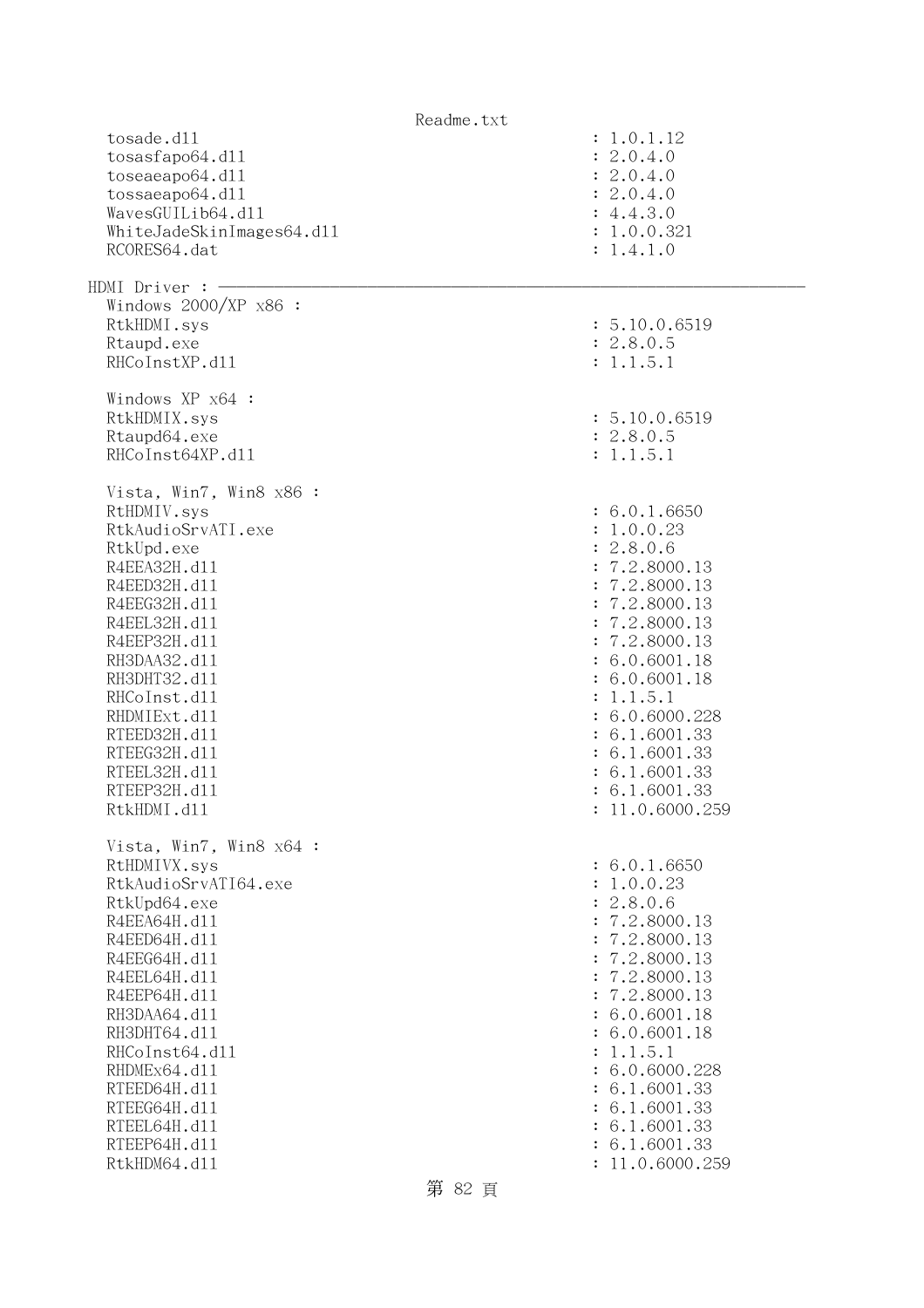Driver Setup Program : 3.78 Windows 2000/XP Operate on : Microsoft High Definition Audio Driver Package - KB888111 Package file version (kb888111.exe) : 6.1.22.0 Hdaudiobus.sys version : 5.10.00.5013 //================= Driver Package R2.72 Realtek HD Audio Driver support all of Realtek HD Audio Codec . 1. Vista, Windows 7, Windows 8, Windows 8.1 WHQL Supporting: ALC882, ALC883, ALC885, ALC886, ALC887, ALC888, ALC889, ALC892, ALC899, ALC861VD, ALC867, ALC900 ALC660, ALC662, ALC663, ALC665, ALC668, ALC670, ALC671, ALC672, ALC676, ALC680 ALC221, ALC231, ALC233, ALC235, ALC255, ALC260, ALC262, ALC267, ALC268, ALC269, ALC270, ALC272, ALC273, ALC275, ALC276, ALC280, ALC282, ALC283, ALC284, ALC286, ALC290, ALC292, ALC383 2. Windows 2000/XP WHQL Supporting: ALC880, ALC882, ALC883, ALC885, ALC886, ALC887, ALC888, ALC889, ALC892, ALC899, ALC861VC, ALC861VD, ALC867, ALC900 ALC660, ALC662, ALC663, ALC665, ALC668, ALC670, ALC671, ALC672, ALC676, ALC680 ALC221, ALC231, ALC233, ALC235, ALC255, ALC260, ALC262, ALC267,ALC268, ALC269, ALC270, ALC272, ALC273, ALC275, ALC276, ALC280, ALC282, ALC283, ALC284, ALC286 ALC290, ALC292, ALC383 3. HDMI Device WHQL Support: ATI HDMI Devices 4. OS Supporting: Microsoft Windows XP, Windows 2000, Windows Server 2003, Vista, Windows Server 2008, Windows7, Windows 8, Windows 8.1 -  $x86/x64$  5. Pack with Microsoft High Definition Audio UAAV1.0a(5013) For Windows 2000 SP4, XP SP1, XP SP2, Server 2003 SP1. 6. Add/Fix 1.) Driver : 1. Customizations. 2. Add Codec ALC255, ALC235, ALC867. 3. Support Windows 8.1. Windows  $2000/XP : -$  Windows 2000/XP : RTKHDA64.sys : 5.10.0.7071 RTKHDAUD.sys : 5.10.0.7071 Alcmtr.exe : 1.6.0.4 AlcWzrd.exe : 1.1.0.37  $\text{MicCal.}$ exe : 1.1.2.4 RTHDCPL.exe : 2.4.2.2 RtkAudioService.exe : 1.0.0.19 RtkAudioService64.exe : 1.0.0.19 RTLCPL.exe : 1.0.1.66 Rt1Upd.exe : 2.9.0.0<br>Rt1Upd64.exe : 2.9.0.0 Rt1Upd64.exe SoundMan.exe : 1.0.0.32 vncutil.exe : 1.0.0.38 vncuti164.exe : 1.0.0.38 AMBFilt.sys : 5.10.0.4240 AMBFt64.sys : 5.10.0.4240

## 第 83 頁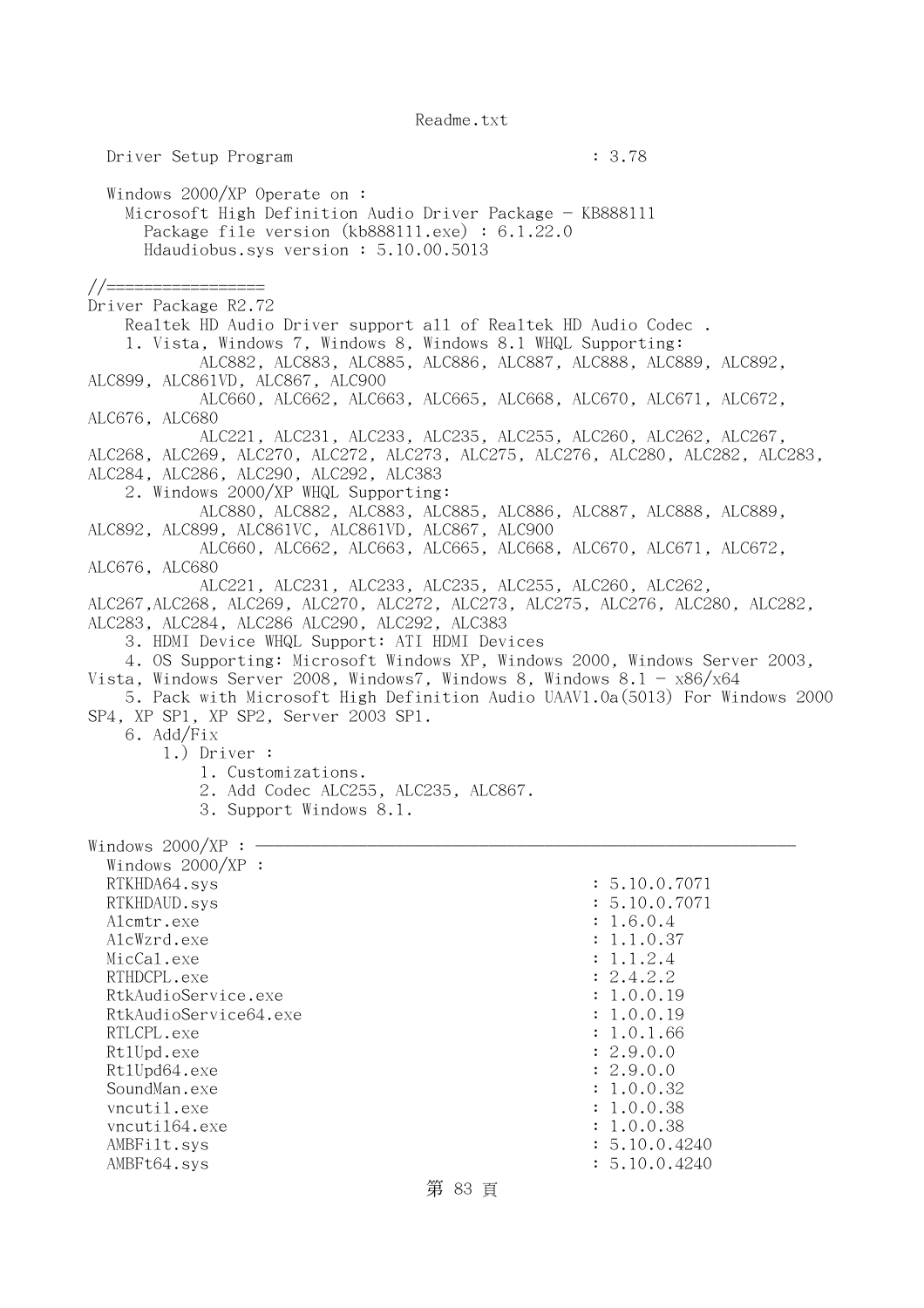| Monfilt.sys       | : 5.10.0.4112 |
|-------------------|---------------|
| Monft64.sys       | : 5.10.0.4115 |
| 0A017Afx.sys      | : 1.0.7.3     |
| ALSndMgr.cp1      | : 1.0.0.11    |
| RTSndMgr.cp1      | : 1.0.1.9     |
| RCoInstII64XP.d11 | : 2.1.4.5     |
| RTCOMDLL, d11     | : 1.0.0.116   |
| RtkCoInstIIXP.d11 | : 2.1.4.5     |
| RtkCoLDR64XP.d11  | : 1.0.0.1     |
| RtkCoLDRXP.d11    | : 1.0.0.1     |
| Rt1CPAPI.d11      | : 1.0.2.6     |
|                   |               |

--------------------------------------------------------

Vista, Win7, Win8, Win8.1 driver :

| Vista, Win7, Win8, Win8.1 driver for x86 |                             |
|------------------------------------------|-----------------------------|
| RTKVHDA.sys                              | : 6.0.1.7071                |
| AERTSrv.exe                              | 1.0.32.10<br>:              |
| CreateRtkToastLnk.exe                    | 1.0.0.1                     |
| DTSAudioService.exe                      | 1.0.0.0<br>$\ddot{\cdot}$   |
| DTSU2PAuSrv32.exe                        | 2.1.1.0<br>$\ddot{\cdot}$   |
| FMAPP.exe                                | 1.32.0.2<br>$\ddot{\cdot}$  |
| MaxxAudioControl.exe                     | 3.11.0.0<br>$\ddot{\cdot}$  |
| MaxxAudioMeters.exe                      | 4.1.5.0<br>$\ddot{\cdot}$   |
| RtHDVBg.exe                              | 1.0.0.168<br>$\ddot{\cdot}$ |
| RtHDVCp1.exe                             | 1.0.0.908<br>$\ddot{\cdot}$ |
| RtkAudioService.exe                      | 1.0.0.52<br>:               |
| RtkNGUI.exe                              | 1.0.0.318                   |
| Rt1Upd.exe                               | 2.9.0.0<br>:                |
| vncutil.exe                              | $\ddot{\cdot}$<br>1.0.0.45  |
| WavesSvc.exe                             | 1.1.4.0<br>$\ddot{\cdot}$   |
| mbfilt32.sys                             | 6.10.0.8<br>$\ddot{\cdot}$  |
| RTSndMgr.cp1                             | 1.0.0.36<br>$\ddot{\cdot}$  |
| AERTACap.d11                             | 2.9.32.0<br>$\ddot{\cdot}$  |
| AERTARen.d11                             | 1.0.32.11<br>$\ddot{\cdot}$ |
| BlackBlueSkinImages.dll                  | 1.0.0.318<br>:              |
| BlackSkinImages.dl1                      | 1.0.0.318                   |
| CONEQMSAPO.d11                           | 1.0.0.19<br>:               |
| CONEQMSAPOGUILibrary.d11                 | 1.0.0.4<br>:                |
| DarkSkinImages.d11                       | $\ddot{\cdot}$<br>1.0.0.318 |
| DDPA32.d11                               | 7.5.1.1                     |
| DDPD32A.d11                              | 7.5.1.1                     |
| DDP032A.d11                              | 7.5.1.1<br>$\ddot{\cdot}$   |
| DDPP32A.d11                              | 7.5.1.1<br>:                |
| DTSBassEnhancementDLL.d11                | 1.0.0.1<br>:                |
| DTSBoostDLL.d11                          | 1.0.0.1<br>:                |
| DTSGainCompensatorDLL.d11                | 1.0.0.1<br>:                |
| DTSGFXAPO.d11                            | :<br>1.0.0.3                |
| DTSGFXAPONS.d11                          | 1.0.0.3<br>$\ddot{\cdot}$   |
| DTSLFXAPO.d11                            | 1.0.0.3<br>$\ddot{\cdot}$   |
| DTSLimiterDLL.d11                        | 1.0.0.1<br>:                |
| DTSNeoPCDLL.d11                          | 1.0.0.1<br>$\ddot{\cdot}$   |
| DTSS2HeadphoneDLL.d11                    | 1.0.0.1<br>:                |
| DTSS2SpeakerDLL.d11                      | 1.0.0.1                     |
| DTSSymmetryDLL.d11                       | 1.0.0.1<br>$\ddot{\cdot}$   |
| DTSU2PGFX32.d11                          | 2.1.1.0<br>$\ddot{\cdot}$   |
| DTSU2PLFX32.d11                          | 2.1.1.0<br>$\mathbf{L}$     |

第 84 頁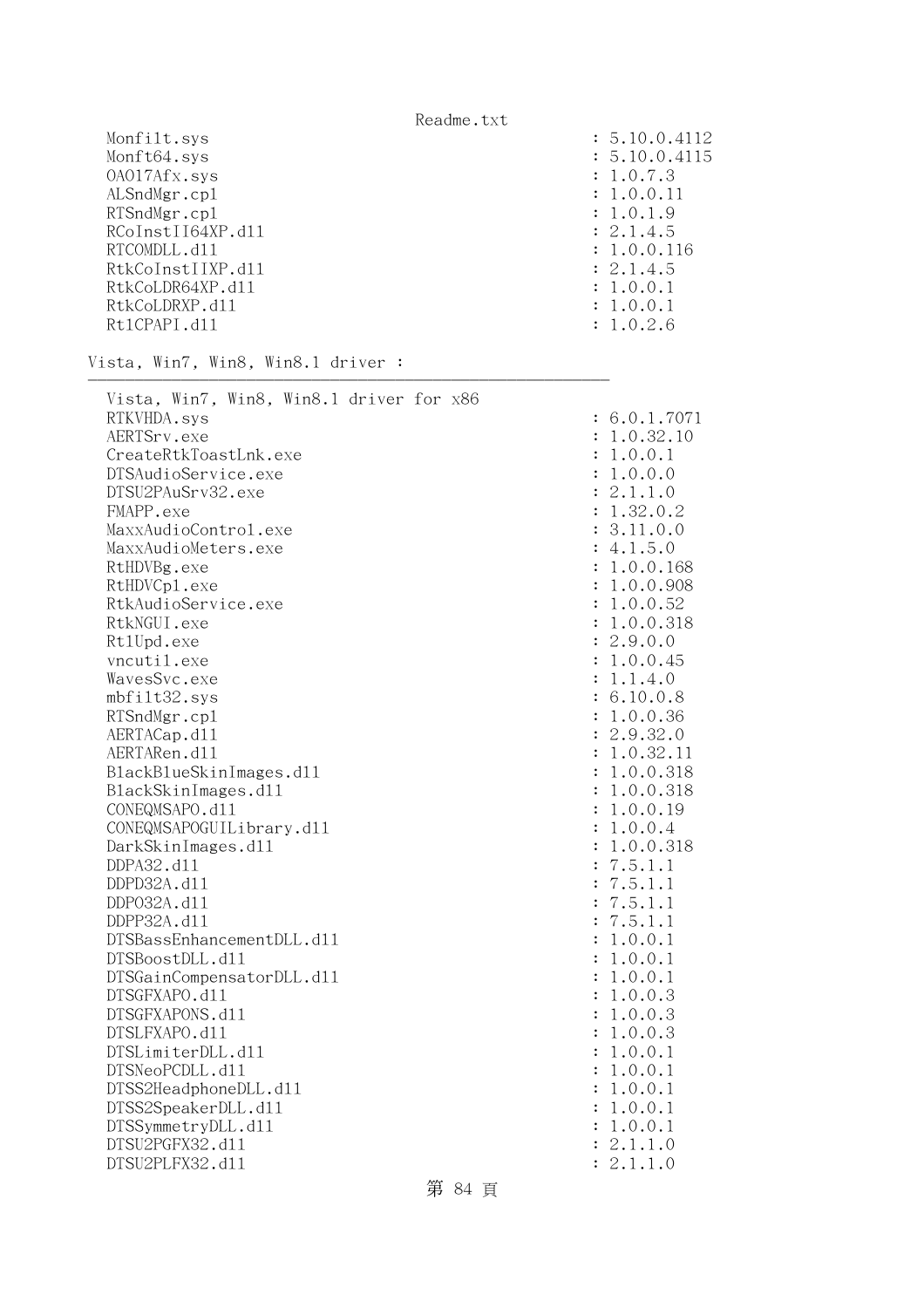$DTSU2PREC32. d11$  :  $2.1.1.0$ DTSVoiceClarityDLL.dll : 1.0.0.1 FMAPO.dll : 50.5.4.72 GrayJadeSkinImages.dll : 1.0.0.318 KAAPORT.d11 : 4.1105.6000.53  $\text{MaxAudio}$ APO.dll  $\qquad \qquad \text{MaxAudio}$ APO.dll  $\qquad \qquad \text{MaxAudio}$ MaxxAudioAP020.dll : 2.2.9.0 MaxxAudioAP030.dll : 3.6.0.0  $\text{MaxAudio}$ APO40.dll : 4.4.0.0 MaxxAudioAPO50.dll : 5.2.0.0 MaxxAudioAPOShe11.dl1 : 4.10.8.0  $\text{MaxAudioEQ.d11}$  : 4.1.0.0 MaxxAudioRealtek.dll : 4.4.10.0 MaxxAudioRealtek2.dl1 : 5.2.16.0 MaxxAudioRealtek3.dll  $\qquad \qquad$  : 1.3.3.0 MaxxAudioVienna2.dll : 1.0.7.0  $\text{MaxAudioVnA. d11}$  : 1.7.0.0  $MaxAudioVnN. d11$  :  $1.2.0.0$ MaxxSpeechAPO.dll  $\qquad \qquad \vdots \qquad \qquad 1.0.24.0$ MaxxVoiceAP020.dl1 : 2.4.0.0 MaxxVolumeSDAPO.dll : 3.6.0.0 MBAPO232.d11 : 1.2.16.37 MBAPO32.dll : 1.0.62.0 MBPPCn32.dll : 1.0.0.110 MBppld32.dll : 1.0.58.0 MBTHX32.dll : 1.0.15.175 MBWrp32.dll : 1.0.0.240 MISS APO.d11 : 1.5.0.16020 PremiumBlackSkinImages.dll : 1.0.0.318 R4EEA32A.d11 : 7.2.8000.17 R4EED32A.d11 : 7.2.8000.17 R4EEG32A.d11 : 7.2.8000.17 R4EEL32A.d11 : 7.2.8000.17 R4EEP32A.d11 : 7.2.8000.17 RP3DAA32.d11 : 6.0.6001.18 RP3DHT32.d11 : 6.0.6001.18 RTCOMDLL.d11 : 2.0.0.158 RtDataProc.dll : 1.0.0.3 RTEED32A.d11 : 6.1.6001.33 RTEEG32A.d11 : 6.1.6001.33 RTEEL32A.d11 : 6.1.6001.33 RTEEP32A.d11 : 6.1.6001.33 RtkAPO.d11 : 11.0.6000.346 RtkApoApi.dl1 : 1.0.0.69 RtkCfg.dl1 : 1.0.0.2 RtkCoInstII.dl1 : 2.1.5.1 RtkCoLDR.dll : 1.0.0.1 RtkGuiCompLib.dl1 : 1.0.0.6 RtkPgExt.dll : 6.0.6000.297 RTKSM1fx.d11 : 6.3.9431.0 RTKSMSettingsIPC.d11 : 1.1.2.13796 RtkXInterface.dl1 : 1.0.0.13 Rt1CPAPI.d11 : 1.0.2.6 SFAPO.d11 : 3.0.0.16 SFCOM.d11 : 3.0.0.16 SFFXComm.d11 : 2.0.0.13

第 85 頁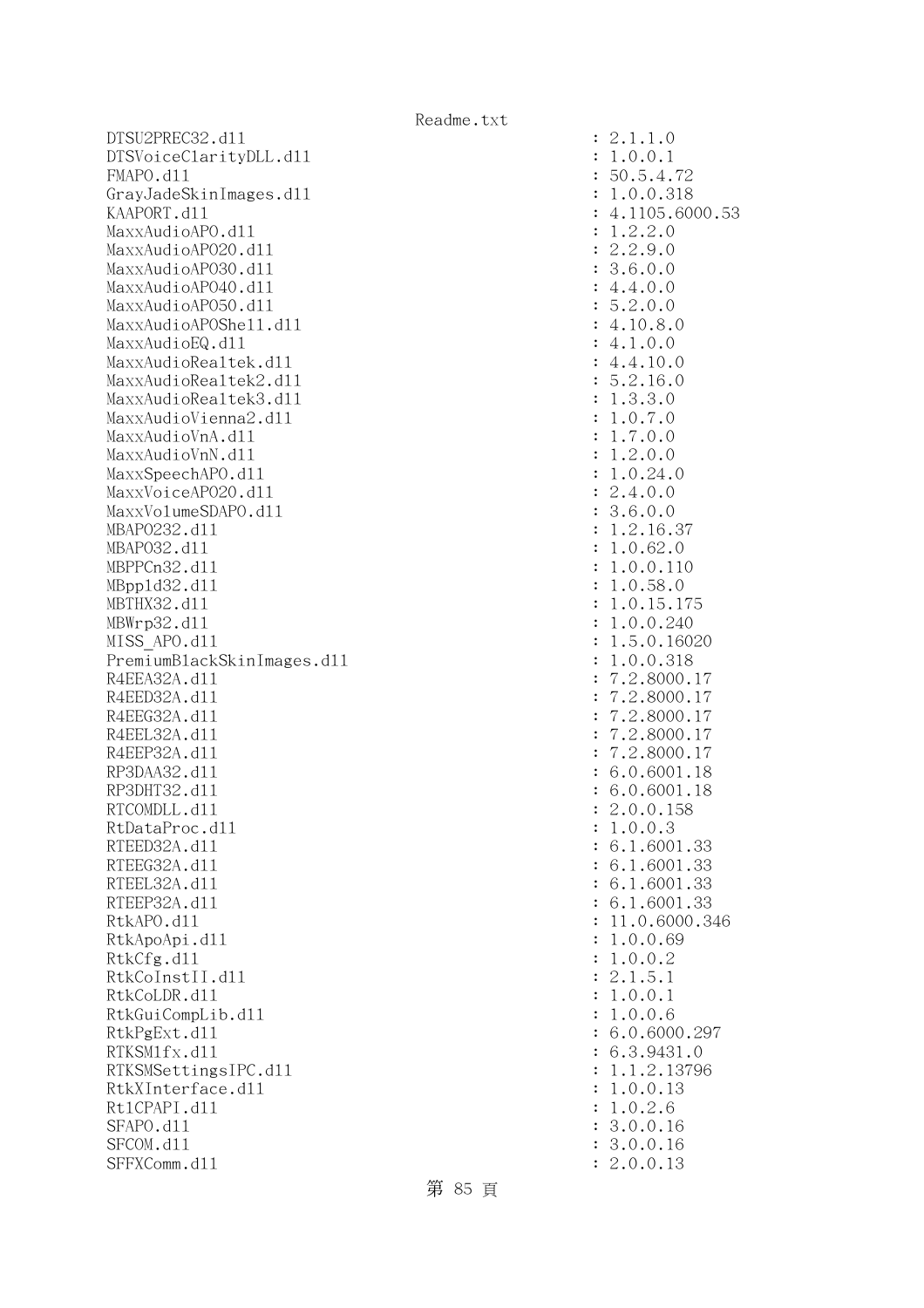|                                          | Readme.txt           |                             |
|------------------------------------------|----------------------|-----------------------------|
| SFFXDAPO.d11                             |                      | : 2.0.0.13                  |
| SFFXHAPO.d11                             |                      | : 2.0.0.13                  |
| SFFXProc.d11                             |                      | : 2.0.0.13                  |
| SFFXSAPO.d11                             |                      | : 2.0.0.13                  |
| SFNHK.d11                                |                      | : 3.0.0.16                  |
| SFSS APO.d11                             |                      | : 1.6.0.7270                |
| s13apo32.d11                             |                      | : 3.1.10.0                  |
| s1cc3d32.d11                             |                      | : 1.0.0.100                 |
| s1cnt32.d11                              |                      | : 3.1.10.0                  |
| s1cshp32.d11                             |                      | : 1.0.3.0                   |
| slcsii32.d11                             |                      | : 1.0.3.0                   |
| slgeq32.d11                              |                      | : 1.0.1.0                   |
| s1h36032.d11                             |                      | : 1.0.2.0                   |
| s1h1im32.d11                             |                      | : 2.1.0.0                   |
| s1Init32.d11                             |                      | : 1.1.3.0                   |
| s1maxv32.d11                             |                      | : 1.2.1.0                   |
| slprp32.d11                              |                      | : 1.0.0.1                   |
| s1tech32.d11                             |                      | : 3.1.10.0                  |
| s1tshd32.d11                             | $\ddot{\cdot}$       | 1.2.0.0                     |
| sluapo32.d11                             |                      | : 2.3.24.0                  |
| slvipp32.dll                             | $\ddot{\cdot}$       | 1.0.1.0                     |
| slviq32.d11                              |                      | : 2.1.0.0                   |
| SRSHP360.d11                             | $\ddot{\phantom{a}}$ | 1.1.0.0                     |
| SRSTSHD.d11                              | $\ddot{\phantom{a}}$ | 1.1.4.0                     |
| SRSTSXT.d11                              |                      | : 3.2.0.0                   |
| SRSWOW.d11                               | $\ddot{\cdot}$       | 1.1.3.0                     |
| tadefxapo.d11                            | $\ddot{\phantom{a}}$ | 1.0.1.12                    |
| tadefxapo2.d11                           | $\ddot{\phantom{a}}$ | 1.2.1.0                     |
| TepeqAPO.d11                             | $\ddot{\phantom{a}}$ | 1.1.0.0                     |
| ToastD11.d11                             | $\ddot{\cdot}$       | 1.0.0.1                     |
| tosade.d11                               | $\ddot{\phantom{a}}$ | 1.0.1.12                    |
| WavesGUILib.d11                          |                      | : 4.4.3.0                   |
| WavesLib.d11                             |                      | : 5.9.7.0                   |
| WhiteJadeSkinImages.dl1                  |                      | : 1.0.0.318                 |
| RCORES.dat                               | $\ddot{\cdot}$       | 1.4.0.3                     |
|                                          |                      |                             |
| Vista, Win7, Win8, Win8.1 driver for x64 |                      |                             |
| RTKVHD64.sys<br>AERTSr64.exe             |                      | : 6.0.1.7071<br>: 1.0.64.10 |
| CreateRtkToastLnk.exe                    |                      | : 1.0.0.1                   |
| DTSAudioService64.exe                    |                      | : 1.0.0.0                   |
| DTSU2PAuSrv64.exe                        |                      | : 2.1.1.0                   |
| FMAPP.exe                                |                      | : 1.64.0.2                  |
| MaxxAudioContro164.exe                   |                      | : 3.11.0.0                  |
| MaxxAudioMeters64.exe                    |                      | : 4.1.5.0                   |
| RAVBg64.exe                              |                      | : 1.0.0.168                 |
| RAVCp164.exe                             |                      | : 1.0.0.908                 |
| RtHDVBg.exe                              |                      | : 1.0.0.163                 |
| RtkAudioService64.exe                    |                      | : 1.0.0.52                  |
| RtkNGUI64.exe                            |                      | : 1.0.0.318                 |
| Rt1Upd64.exe                             |                      | : 2.9.0.0                   |
| vncuti164.exe                            |                      | : 1.0.0.45                  |
| WavesSvc.exe                             |                      | : 1.1.4.0                   |
| WavesSvc64.exe                           |                      | : 1.1.4.0                   |
| GWfilt64.sys                             |                      | : 6.10.0.3                  |
| mbfilt64.sys                             |                      | : 6.10.0.8                  |

第 86 頁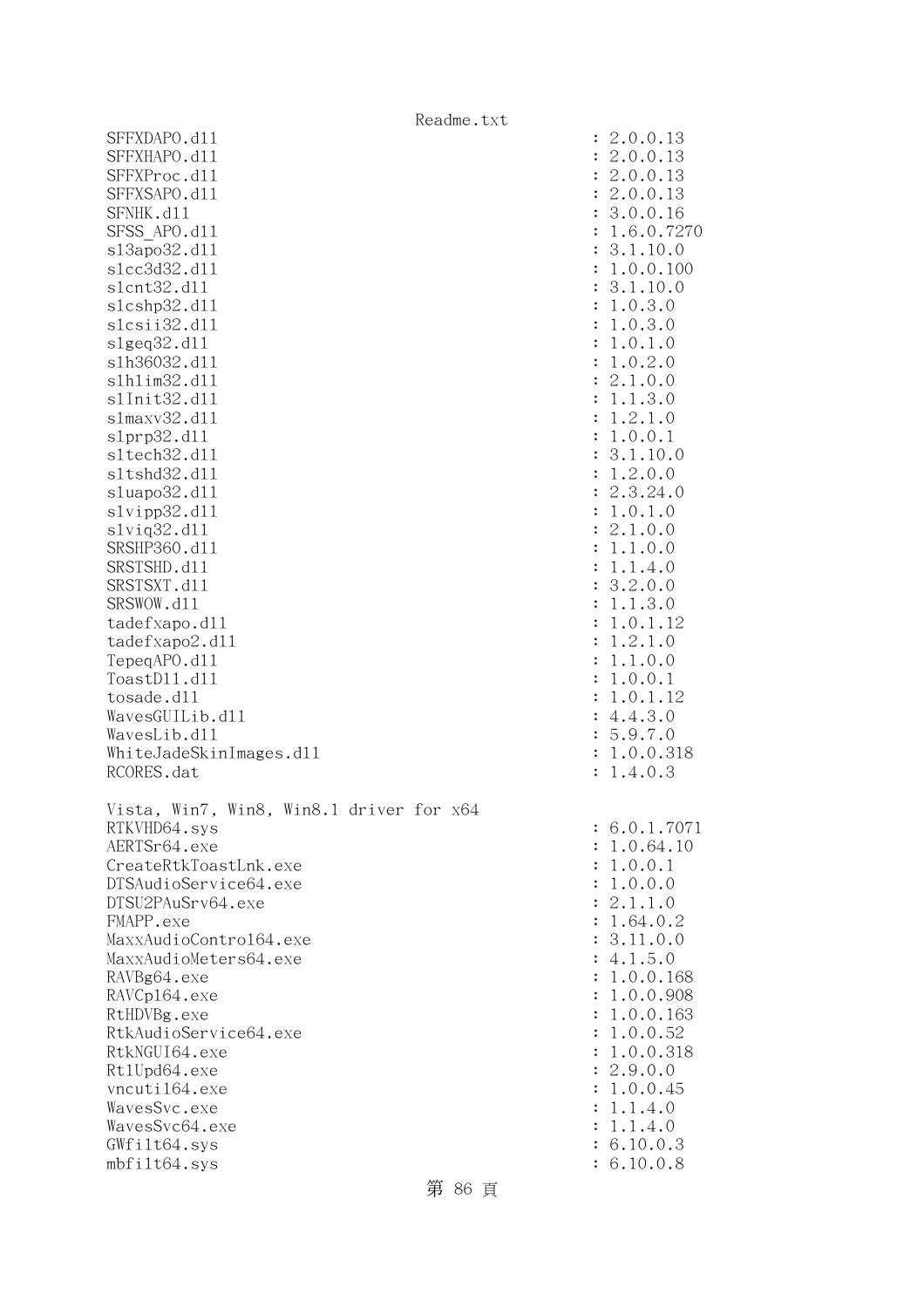RTSnMg64.cp1 : 1.0.0.36 AERTAC64.d11 : 2.9.64.0 AERTAR64.d11 : 1.0.64.11 BlackBlueSkinImages64.dll : 1.0.0.318 BlackSkinImages64.dll : 1.0.0.318 CONEQMSAPO.dll : 1.0.0.19 CONEQMSAPOGUILibrary.dll : 1.0.0.4 DarkSkinImages64.dll : 1.0.0.318 DDPA64.dll : 7.5.1.1 DDPD64A.dll : 7.5.1.1 DDPO64A.dll : 7.5.1.1 DDPP64A.dll : 7.5.1.1 DTSBassEnhancementDLL64.dll : 1.0.0.1 DTSBoostDLL64.dll : 1.0.0.1 DTSGainCompensatorDLL64.dll : 1.0.0.1 DTSGFXAPO64.dll : 1.0.0.3 DTSGFXAPONS64.dll : 1.0.0.3 DTSLFXAPO64.dll : 1.0.0.3 DTSLimiterDLL64.dll : 1.0.0.1  $DTSNeoPCDLL64. d11$  :  $1.0.0.1$ DTSS2HeadphoneDLL64.dl1 : 1.0.0.1 DTSS2SpeakerDLL64.dll : 1.0.0.1  $DTSSymmetryDLL64. d11$  :  $1.0.0.1$  DTSU2PGFX64.dll : 2.1.1.0 DTSU2PLFX64.dll : 2.1.1.0  $DTSU2PREC64. d11$  :  $2.1.1.0$ DTSVoiceClarityDLL64.dll : 1.0.0.1 FMAP032.d11 : 50.5.4.68 FMAPO64.dll : 50.6.4.72 GrayJadeSkinImages64.dll : 1.0.0.318 KAAPORT64.d11 : 4.1105.6000.53 MaxxAudioAPO20.dll : 2.2.9.0 MaxxAudioAPO30.dll : 3.6.0.0 MaxxAudioAPO4064.dl1 : 4.4.0.0 MaxxAudioAPO5064.dll : 5.2.0.0 MaxxAudioAPOShe11.dl1 : 4.10.8.0  $\text{MaxAudio}$ APOShe $1164$ .dll  $\text{maxAudio}$  $\text{MaxAudioEQ64. d11}$  : 4.1.0.0  $\text{MaxAudioRealtek264.} \text{d11}$  : 5.2.16.0 MaxxAudioRealtek364.dll : 1.3.3.0 MaxxAudioRealtek64.dll : 4.4.10.0 MaxxAudioVienna264.dll : 1.0.7.0 MaxxAudioVnA64.dll : 1.7.0.0 MaxxAudioVnN64.dll : 1.2.0.0 MaxxSpeechAPO.dll  $\qquad \qquad \vdots \qquad \qquad 1.0.24.0$  MaxxSpeechAPO64.dll : 1.0.24.0 MaxxVoiceAP02064.dl1 : 2.4.0.0 MaxxVolumeSDAPO.d11 intervalue of the state of the state of the state of the state of the state of the state of the state of the state of the state of the state of the state of the state of the state of the state of the st MBAPO232.dll : 1.2.16.37 MBAPO264.d11 : 1.2.16.37 MBAPO32.dll : 1.0.62.0 MBAP064.d11 : 1.0.62.0 MBPPCn64.d11 : 1.0.0.110 MBppld64.dll : 1.0.58.0 MBTHX32.dll : 1.0.15.175 MBTHX64.d11 : 1.0.15.175

第 87 頁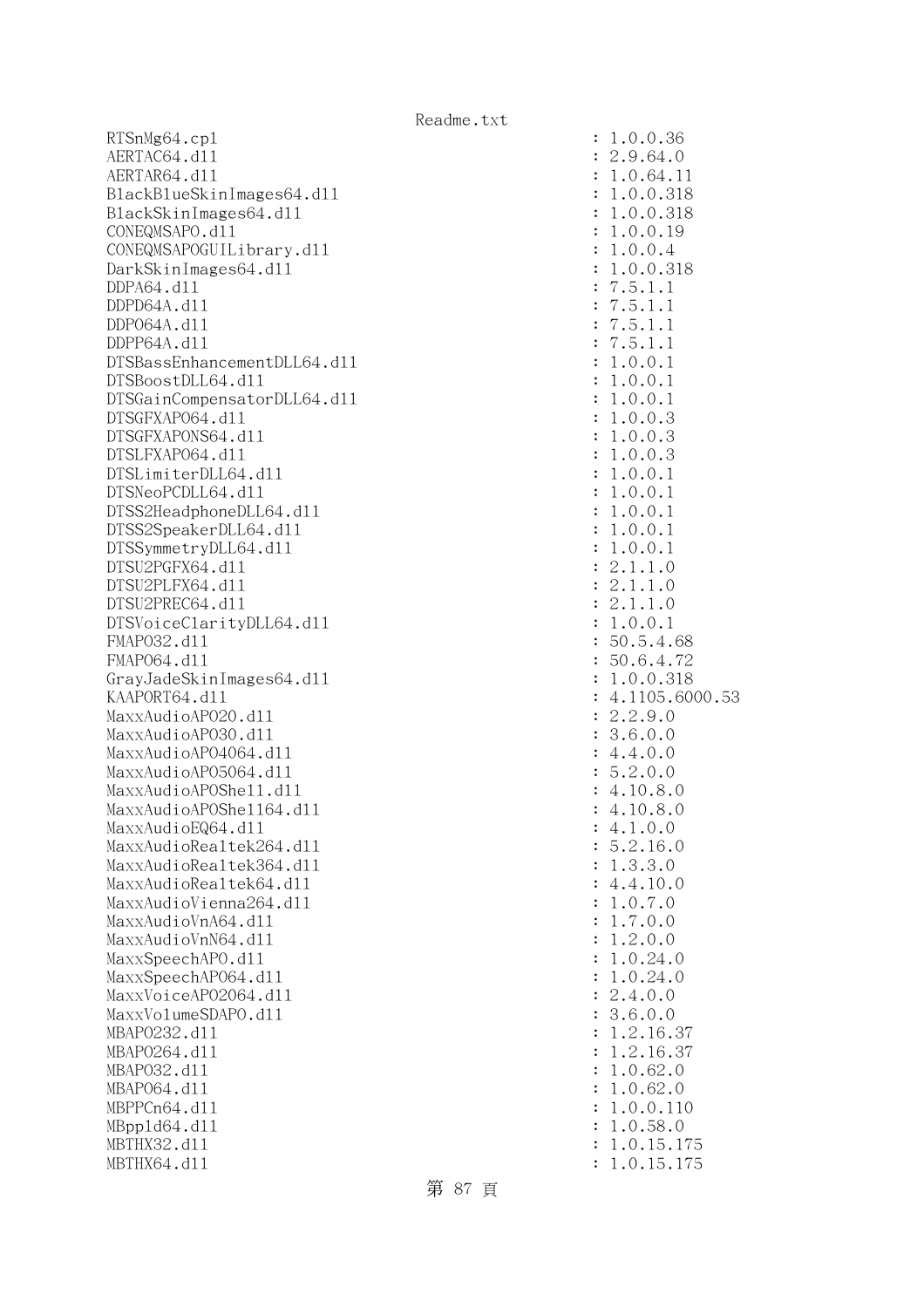MBWrp64.d11 : 1.0.0.240 MISS\_APO.dll : 1.5.0.16020 PremiumBlackSkinImages64.dll : 1.0.0.318 R4EEA64A.d11 : 7.2.8000.17 R4EED64A.d11 : 7.2.8000.17 R4EEG64A.d11 : 7.2.8000.17 R4EEL64A.d11 : 7.2.8000.17 R4EEP64A.d11 : 7.2.8000.17 RCoInstII64.dl1 : 2.1.5.1 RP3DAA64.d11 : 6.0.6001.18 RP3DHT64.d11 : 6.0.6001.18 RtCOM64.d11 : 2.0.0.158 RTCOMDLL.d11 : 2.0.0.158 RtDataProc.dl1 : 1.0.0.3 RtDataProc64.dl1 : 1.0.0.3 RTEED64A.d11 : 6.1.6001.33 RTEEG64A.d11 : 6.1.6001.33 RTEEL64A.d11 : 6.1.6001.33 RTEEP64A.d11 : 6.1.6001.33 RtkApi64.dl1 : 1.0.0.69 RtkAP064.d11 : 11.0.6000.346 RtkCfg.dl1 : 1.0.0.1 RtkCfg64.dl1 : 1.0.0.2 RtkCoLDR64.d11 : 1.0.0.1 RtkGuiCompLib.dll : 1.0.0.6 RTKSM1fx.d11 : 6.3.9431.0 RTKSMSettingsIPC.dll : 1.1.2.13796 RtkXInterface.dll : 1.0.0.13 RtkXInterface64.dll : 1.0.0.13 Rt1CPAPI.d11 : 1.0.2.6 Rt1CPAPI64.d11 : 1.0.2.6 RtPgEx64.d11 : 6.0.6000.297 SFAP064.d11 : 3.0.0.16 SFCOM.d11 : 3.0.0.11 SFCOM64.d11 : 3.0.0.16 SFComm64.d11 : 2.0.0.13 SFDAP064.d11 : 2.0.0.13 SFHAPO64.d11 : 2.0.0.13 SFNHK64.d11 : 3.0.0.16 SFProc64.d11 : 2.0.0.13 SFSAP064.d11 : 2.0.0.13 SFSS APO.d11 : 1.6.0.7270 sl3apo64.dl1 : 3.1.10.0 slcc3d64.dll : 1.0.0.100 slcnt64.dll : 3.1.10.0 slcshp64.dll : 1.0.3.0 slcsii64.dll : 1.0.3.0  $s1geq64. d11$  :  $1.0.1.0$ slh36064.dll : 1.0.2.0 slhlim64.dll : 2.1.0.0 slInit64.dl1 : 1.1.3.0 slmaxv64.dll : 1.2.1.0 slprp64.dll : 1.0.0.1 sltech64.dll : 3.1.10.0 sltshd64.dll : 1.2.0.0 sluapo64.dll : 2.3.24.0

第 88 頁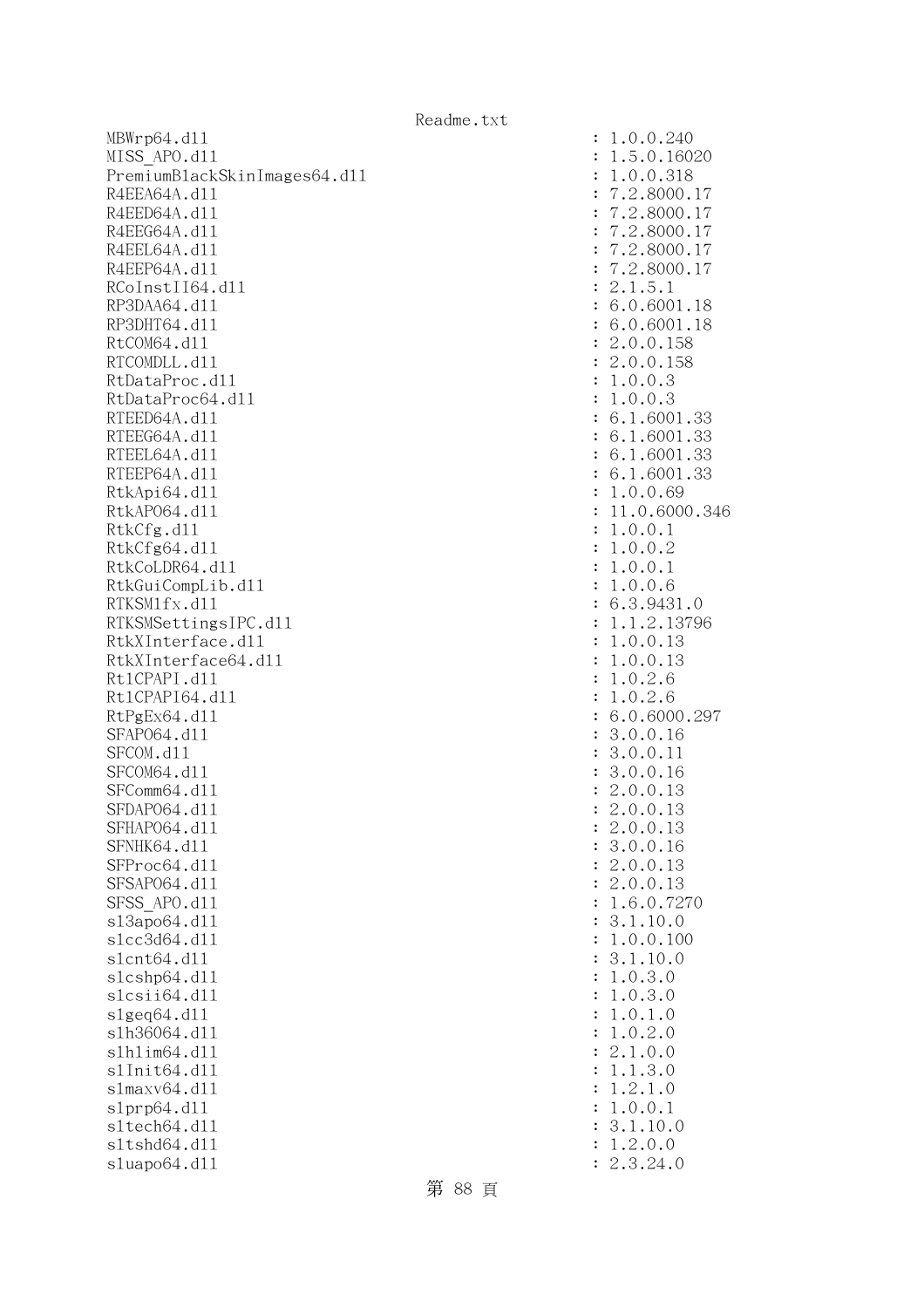|                                                                                                                                                                                                                                                                                                                                      | Readme.txt |                                                                                                                                                                                                                                                                                  |
|--------------------------------------------------------------------------------------------------------------------------------------------------------------------------------------------------------------------------------------------------------------------------------------------------------------------------------------|------------|----------------------------------------------------------------------------------------------------------------------------------------------------------------------------------------------------------------------------------------------------------------------------------|
| slvipp64.d11<br>$s1$ viq $64. d11$<br>SRSHP64.d11<br>SRSTSH64.d11<br>SRSTSX64.d11<br>SRSWOW64.d11<br>tadefxapo.d11<br>tadefxapo264.dl1<br>tepeqapo64.dll<br>ToastD1164.d11<br>tosade.d11<br>tosasfapo64.dll<br>toseaeapo64.d11<br>tossaeapo64.dl1<br>WavesGUILib64.dl1<br>WhiteJadeSkinImages64.dll<br>RCORES64.dat<br>HDMI Driver : |            | : 1.0.1.0<br>: 2.1.0.0<br>: 1.1.0.0<br>: 1.1.4.0<br>: 3.2.0.0<br>: 1.1.3.0<br>: 1.0.1.12<br>: 1.2.1.0<br>: 1.1.0.0<br>: 1.0.0.1<br>: 1.0.1.12<br>: 2.0.4.0<br>: 2.0.4.0<br>: 2.0.4.0<br>: 4.4.3.0<br>: 1.0.0.318<br>: 1.4.0.3                                                    |
| Windows $2000/XP$ x86 :<br>RtkHDMI.sys<br>Rtaupd.exe<br>RHCoInstXP.d11                                                                                                                                                                                                                                                               |            | : 5.10.0.6519<br>: 2.8.0.5<br>: 1.1.5.1                                                                                                                                                                                                                                          |
| Windows XP x64 :<br>RtkHDMIX.sys<br>Rtaupd64.exe<br>RHCoInst64XP.d11                                                                                                                                                                                                                                                                 |            | : 5.10.0.6519<br>: 2.8.0.5<br>: 1.1.5.1                                                                                                                                                                                                                                          |
| Vista, Win7, Win8 x86 :<br>RtHDMIV.sys<br>RtkAudioSrvATI.exe<br>RtkUpd.exe<br>R4EEA32H.d11<br>R4EED32H.d11<br>R4EEG32H.d11<br>R4EEL32H.d11<br>R4EEP32H.d11<br>RH3DAA32.d11<br>RH3DHT32.d11<br>RHCoInst.d11<br>RHDMIExt.d11<br>RTEED32H.d11<br>RTEEG32H.d11<br>RTEEL32H.d11<br>RTEEP32H.d11<br>RtkHDMI.d11                            |            | : 6.0.1.6650<br>: 1.0.0.23<br>: 2.8.0.6<br>: 7.2.8000.13<br>7.2.8000.13<br>: 7.2.8000.13<br>: 7.2.8000.13<br>7.2.8000.13<br>: 6.0.6001.18<br>: 6.0.6001.18<br>: 1.1.5.1<br>: 6.0.6000.228<br>: 6.1.6001.33<br>: 6.1.6001.33<br>: 6.1.6001.33<br>: 6.1.6001.33<br>: 11.0.6000.259 |
| Vista, Win7, Win8 x64 :<br>RtHDMIVX.sys<br>RtkAudioSrvATI64.exe<br>RtkUpd64.exe<br>R4EEA64H.d11<br>R4EED64H.d11<br>R4EEG64H.d11<br>R4EEL64H.d11                                                                                                                                                                                      | 第 89 頁     | : 6.0.1.6650<br>: 1.0.0.23<br>: 2.8.0.6<br>: 7.2.8000.13<br>: 7.2.8000.13<br>: 7.2.8000.13<br>: 7.2.8000.13                                                                                                                                                                      |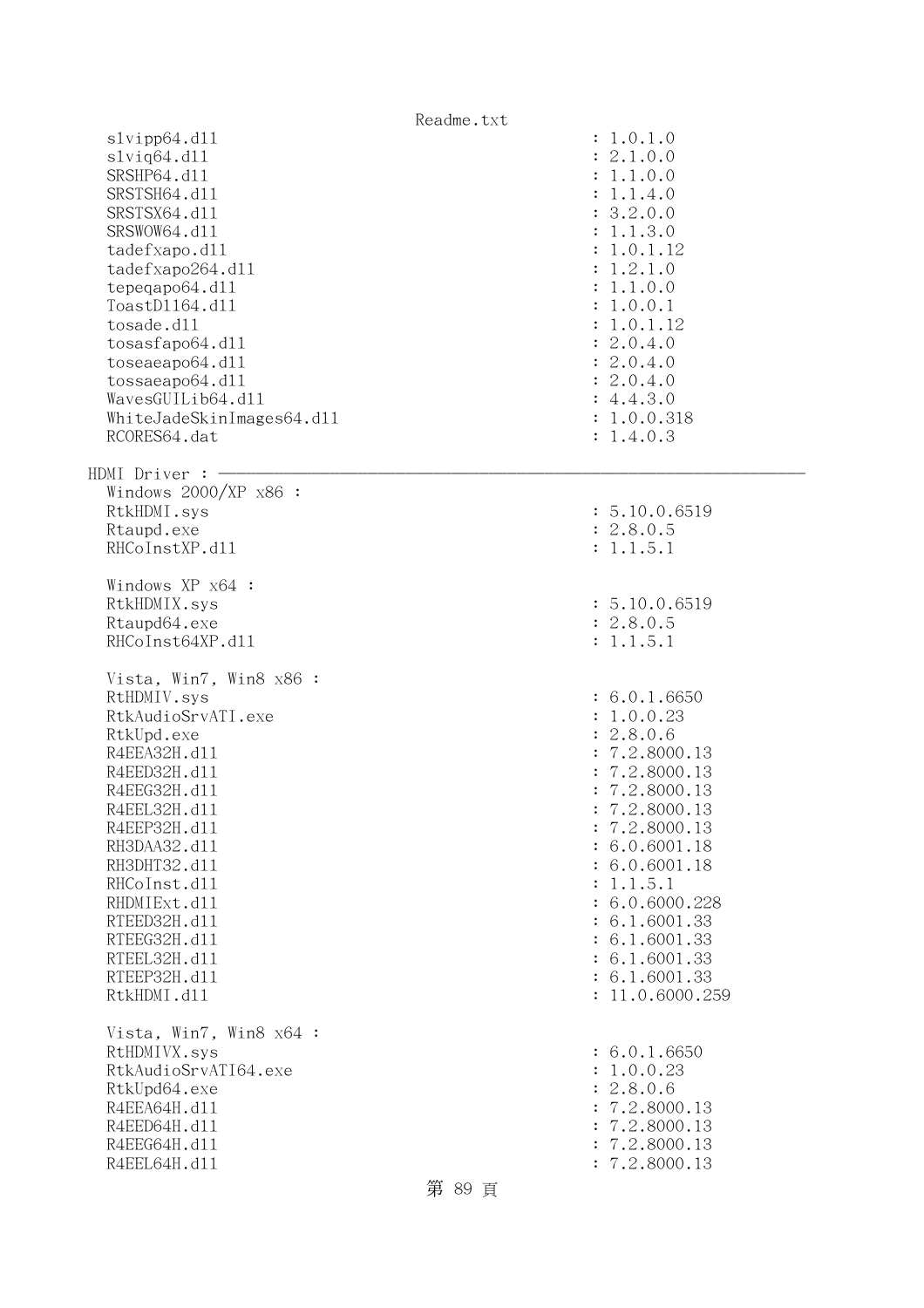Readme.txt R4EEP64H.dl1 : 7.2.8000.13 RH3DAA64.d11 : 6.0.6001.18 RH3DHT64.d11 : 6.0.6001.18 RHCoInst64.d11 : 1.1.5.1 RHDMEx64.d11 : 6.0.6000.228 RTEED64H.dll : 6.1.6001.33 RTEEG64H.d11 : 6.1.6001.33 RTEEL64H.d11 : 6.1.6001.33 RTEEP64H.dll : 6.1.6001.33 RtkHDM64.d11 : 11.0.6000.259 Driver Setup Program : 3.77 Windows 2000/XP Operate on : Microsoft High Definition Audio Driver Package - KB888111 Package file version (kb888111.exe) : 6.1.22.0 Hdaudiobus.sys version : 5.10.00.5013 //================= Driver Package R2.71 Realtek HD Audio Driver support all of Realtek HD Audio Codec . 1. Vista, Windows 7, Windows 8 WHQL Supporting: ALC882, ALC883, ALC885, ALC886, ALC887, ALC888, ALC889, ALC892, ALC899, ALC861VD, ALC900 ALC660, ALC662, ALC663, ALC665, ALC668, ALC670, ALC671, ALC672, ALC676, ALC680 ALC221, ALC231, ALC233, ALC260, ALC262, ALC267, ALC268, ALC269, ALC270, ALC272, ALC273, ALC275, ALC276, ALC280, ALC282, ALC283, ALC284, ALC286, ALC290, ALC292, ALC383 2. Windows 2000/XP WHQL Supporting: ALC880, ALC882, ALC883, ALC885, ALC886, ALC887, ALC888, ALC889, ALC892, ALC899, ALC861VC, ALC861VD, ALC900 ALC660, ALC662, ALC663, ALC665, ALC668, ALC670, ALC671, ALC672, ALC676, ALC680 ALC221, ALC231, ALC233, ALC260, ALC262, ALC267,ALC268, ALC269, ALC270, ALC272, ALC273, ALC275, ALC276, ALC280, ALC282, ALC283, ALC284, ALC286 ALC290, ALC292, ALC383 3. HDMI Device WHQL Support: ATI HDMI Devices 4. OS Supporting: Microsoft Windows XP, Windows 2000, Windows Server 2003, Vista, Windows Server 2008, Windows $7 - x86/x64$  5. Pack with Microsoft High Definition Audio UAAV1.0a(5013) For Windows 2000 SP4, XP SP1, XP SP2, Server 2003 SP1. 6. Add/Fix 1.) Driver : 1. Customizations. 2. Add Codec ALC233, ALC284, ALC286, ALC292, ALC383, ALC668, ALC900 Windows  $2000/XP : -$  Windows 2000/XP : RTKHDA64.sys : 5.10.0.6873 RTKHDAUD.sys : 5.10.0.6873 Alcmtr.exe : 1.6.0.4 AlcWzrd.exe : 1.1.0.37 MicCal.exe : 1.1.2.4 RTHDCPL.exe : 2.4.1.9

第 90 頁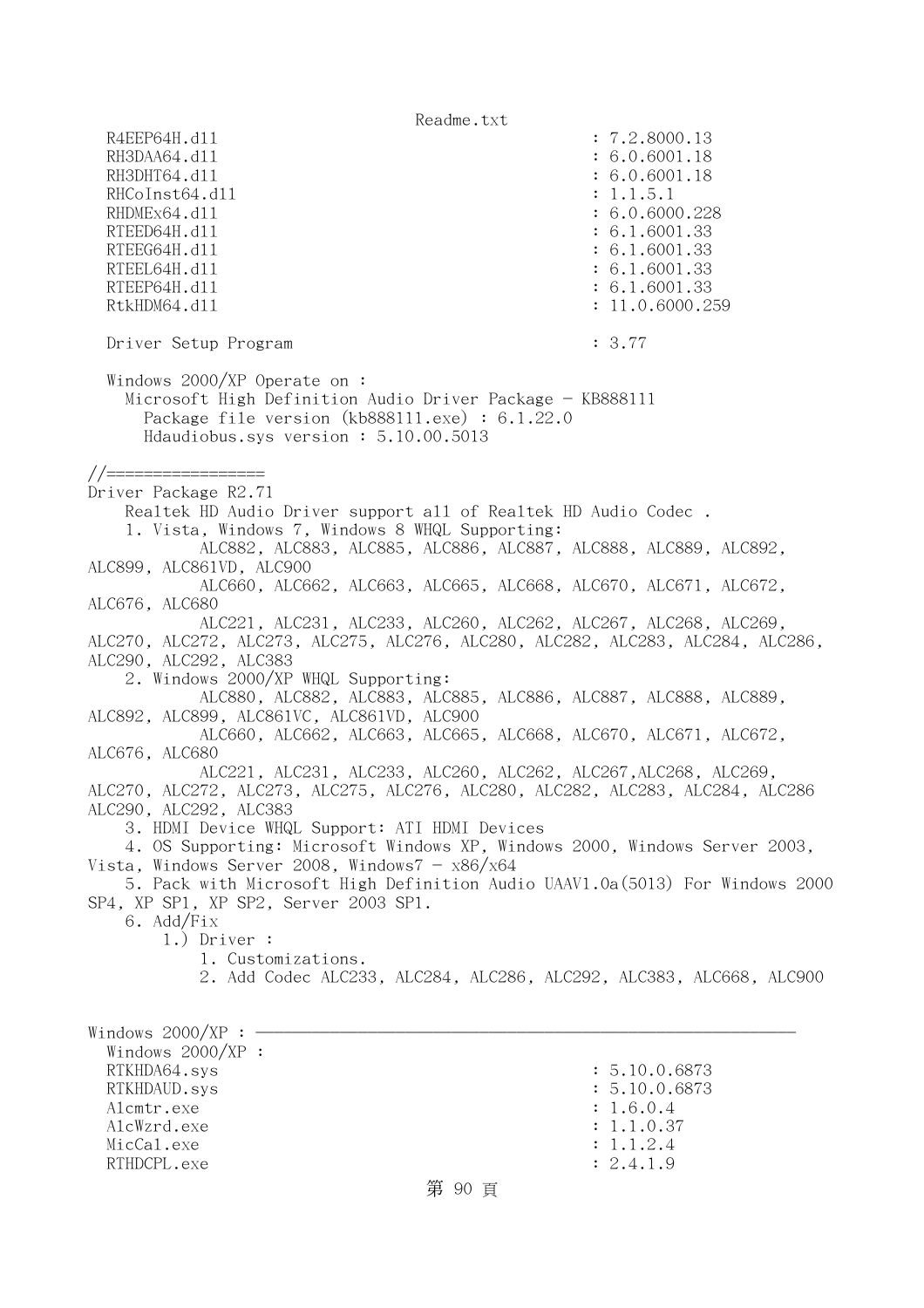Readme.txt RtkAudioService.exe : 1.0.0.19 RtkAudioService64.exe : 1.0.0.19 RTLCPL.exe : 1.0.1.66 Rt1Upd.exe : 2.8.0.8 Rt1Upd64.exe : 2.8.0.8 SkyTel.exe : 2.0.2.0 SoundMan.exe : 1.0.0.32 vncutil.exe : 1.0.0.38 vncuti164.exe : 1.0.0.38 AMBFilt.sys : 5.10.0.4240 AMBFt64.sys : 5.10.0.4240 Monfilt.sys : 5.10.0.4112 Monft64.sys : 5.10.0.4115 OAO17Afx.sys : 1.0.7.3 ALSndMgr.cp1 : 1.0.0.11 RTSndMgr.cp1 : 1.0.1.9 RCoInstII64XP.d11 : 2.0.9.6 RTCOMDLL.d11 : 1.0.0.116 RtkCoInstIIXP.dll : 2.0.9.6 RtkCoLDR64XP.dll : 1.0.0.1 RtkCoLDRXP.d11 : 1.0.0.1 RtlCPAPI.dll : 1.0.2.6 Vista, Win7, Win8 driver : -------------------------------------------------------- Vista, Win7, Win8 driver for x86 RTKVHDA.sys : 6.0.1.6873 AERTSrv.exe : 1.0.32.10 CreateRtkToastLnk.exe : 1.0.0.1 DTSAudioService.exe : 1.0.0.0 DTSU2PAuSrv32.exe : 2.1.0.0 FMAPP.exe : 1.32.0.2 MaxxAudioControl.exe : 3.8.0.0 MaxxAudioMeters.exe : 4.1.4.0 RtHDVBg.exe : 1.0.0.136 RtHDVCp1.exe : 1.0.0.851 RtkAudioService.exe : 1.0.0.41 RtkNGUI.exe : 1.0.0.271 RtlUpd.exe : 2.8.0.8 SkyTel.exe : 2.0.2.2 vncutil.exe : 1.0.0.45 WavesSvc.exe : 1.0.2.0 mbfilt32.sys : 6.10.0.8 RTSndMgr.cp1 : 1.0.0.35 AERTACap.d11 : 2.4.32.0 AERTARen.d11 : 1.0.32.11 : 1.0.32.11 BlackBlueSkinImages.dll : 1.0.0.271 BlackSkinImages.dll : 1.0.0.271 CONEQMSAPO.dll : 1.0.0.15 CONEQMSAPOGUILibrary.dll : 1.0.0.2 DarkSkinImages.dll : 1.0.0.271 DTSBassEnhancementDLL.dl1 : 1.0.0.1  $DTSBoostDLL. d11$  :  $1.0.0.1$ DTSGainCompensatorDLL.dll : 1.0.0.1 DTSGFXAPO.dll : 1.0.0.3 DTSGFXAPONS.dll : 1.0.0.3

第 91 頁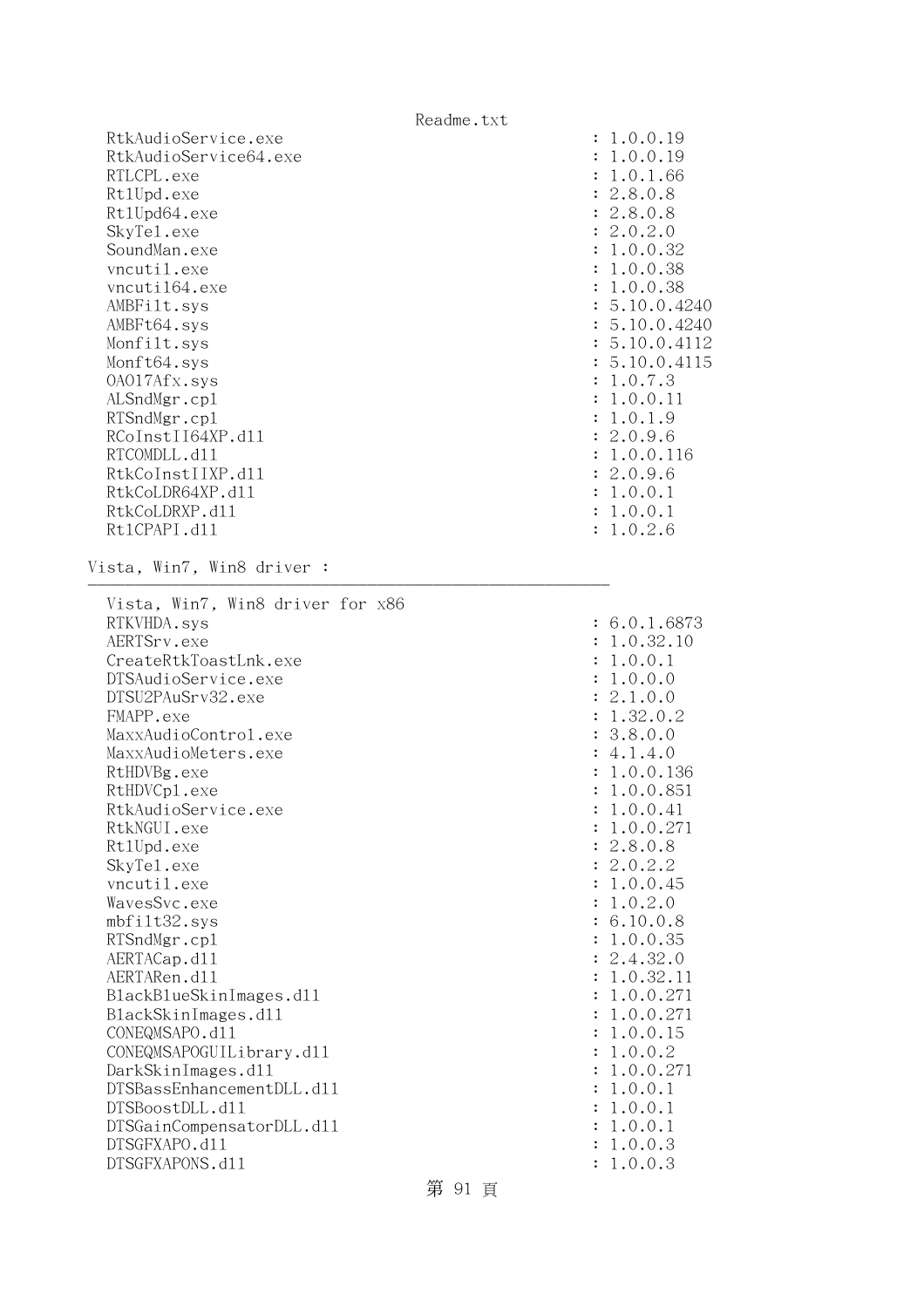DTSLFXAPO.dll : 1.0.0.3 DTSLimiterDLL.dl1 : 1.0.0.1 DTSNeoPCDLL.d11 : 1.0.0.1 DTSS2HeadphoneDLL.dl1 : 1.0.0.1 DTSS2SpeakerDLL.d11 : 1.0.0.1 DTSSymmetryDLL.dl1 : 1.0.0.1 DTSU2PGFX32.dll : 2.1.0.0 DTSU2PLFX32.dll : 2.1.0.0 DTSU2PREC32.d11 : 2.1.0.0 DTSVoiceClarityDLL.dl1 : 1.0.0.1 FMAPO.d11 : 50.5.4.66 GrayJadeSkinImages.dll : 1.0.0.271 KAAPORT.d11 : 4.1105.6000.53 MaxxAudioAPO.dl1 : 1.2.2.0 MaxxAudioAPO20.dll : 2.2.9.0 MaxxAudioAPO30.dll : 3.4.1.0  $\text{MaxAudio}$ APO40.dll : 4.2.4.0 MaxxAudioAPO50.dll : 5.0.9.0 MaxxAudioAPOShe11.dl1 : 4.8.0.0  $\text{MaxAudioEQ}.d11$  : 4.1.0.0 MaxxAudioRealtek.dll  $4.4.9.0$ MaxxAudioRealtek2.dll  $\qquad \qquad$  : 5.2.11.0 MaxxAudioRealtek3.dll : 1.1.13.0  $MaxAudioVnA. d11$  :  $1.2.2.0$ MaxxVoiceAP020.dll : 2.2.1.0 MaxxVolumeSDAPO.dl1 : 3.4.0.0 MBAPO232.dll : 1.2.16.17 MBAPO32.dll : 1.0.62.0 MBPPCn32.dll : 1.0.0.110 MBppld32.dll : 1.0.58.0 MBTHX32.d11 : 1.0.15.175 MBWrp32.dll : 1.0.0.200 MISS APO.d11 : 1.5.0.15070 PremiumBlackSkinImages.dll : 1.0.0.271 R4EEA32A.d11 : 7.2.8000.17 R4EED32A.d11 : 7.2.8000.17 R4EEG32A.d11 : 7.2.8000.17 R4EEL32A.d11 : 7.2.8000.17 R4EEP32A.d11 : 7.2.8000.17 RP3DAA32.d11 : 6.0.6001.18 RP3DHT32.d11 : 6.0.6001.18 RTCOMDLL.d11 : 2.0.0.157 RtDataProc.d11 : 1.0.0.1 RTEED32A.d11 : 6.1.6001.33 RTEEG32A.d11 : 6.1.6001.33 RTEEL32A.d11 : 6.1.6001.33 RTEEP32A.d11 : 6.1.6001.33 RtkAPO.d11 : 11.0.6000.319 RtkApoApi.dl1 : 1.0.0.60 RtkCfg.dl1 : 1.0.0.2 RtkCoInstII.dl1 : 2.0.9.6 RtkCoLDR.d11 : 1.0.0.1 RtkGuiCompLib.dl1 : 1.0.0.6 RtkPgExt.dll : 6.0.6000.286 RTKSMlfx.dll : 6.2.9200.20550 RTKSMSettingsIPC.d11 : 1.1.0.11461

第 92 頁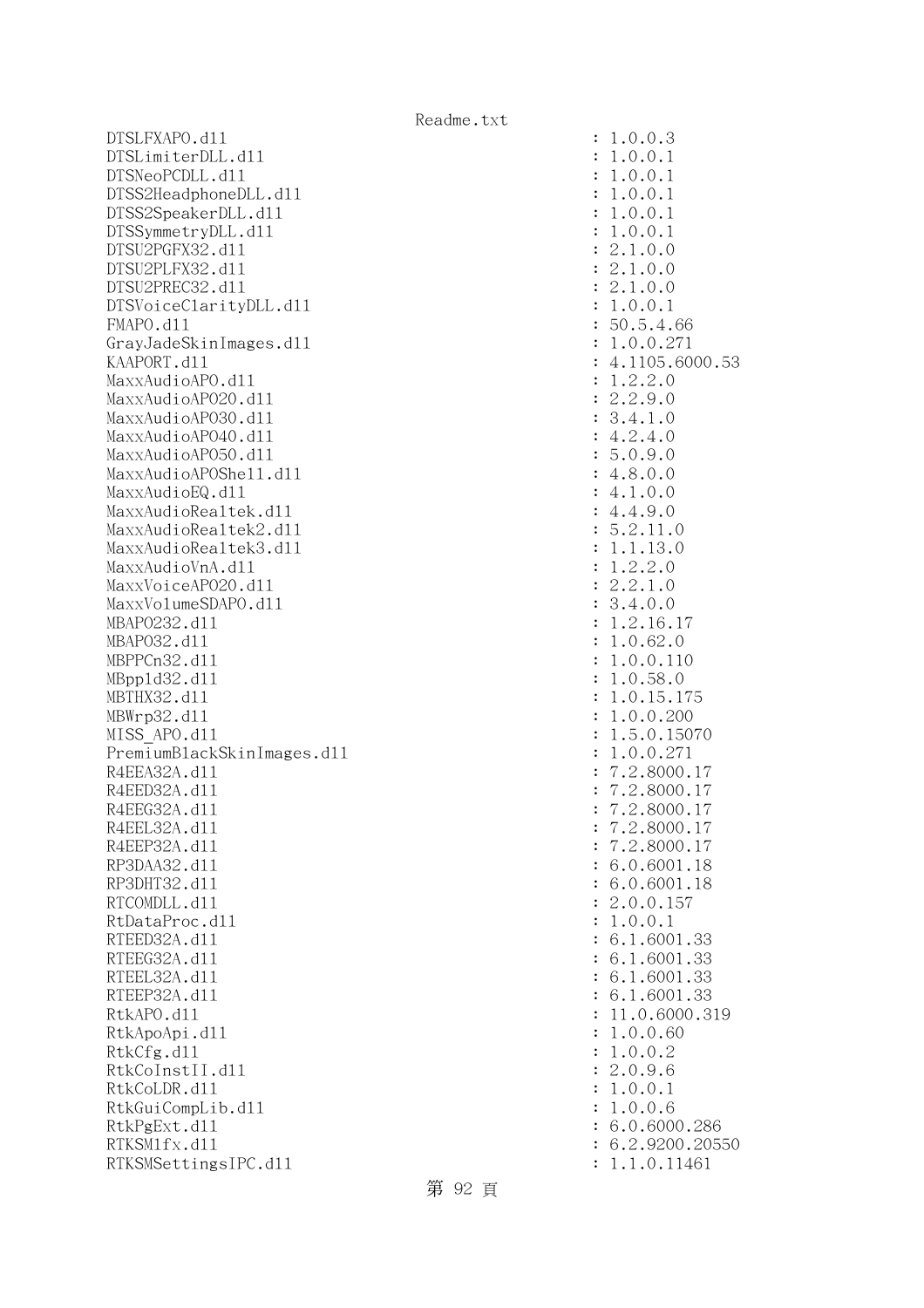|                                   | Readme.txt |                           |
|-----------------------------------|------------|---------------------------|
| Rt1CPAPI.d11                      |            | : 1.0.2.6                 |
| SFAPO.d11                         |            | 3.0.0.16                  |
| SFCOM.d11                         |            | 3.0.0.16                  |
| SFFXComm.d11                      |            | 2.0.0.13                  |
| SFFXDAPO.d11                      |            | 2.0.0.13                  |
| SFFXHAPO.d11                      |            | 2.0.0.13                  |
| SFFXProc.d11                      |            | 2.0.0.13                  |
| SFFXSAPO.d11                      |            | 2.0.0.13                  |
| SFNHK.d11                         |            | 3.0.0.16                  |
| SFSS APO.d11                      |            | 1.5.0.15292               |
| s13apo32.d11                      |            | 3.0.27.0                  |
| s1cc3d32.d11                      |            | 1.0.0.100                 |
| s1cnt32.d11                       |            | 3.0.27.0                  |
| slcshp32.d11                      |            | 1.0.3.0                   |
| slcsii32.dll                      |            | 1.0.3.0                   |
| slgeq32.d11                       |            | 1.0.1.0                   |
| s1h36032.d11                      |            | 1.0.2.0                   |
| s1h1im32.d11                      |            | 2.1.0.0                   |
| s1Init32.d11                      |            | 1.1.3.0                   |
| s1maxv32.d11                      |            | 1.2.1.0                   |
| slprp32.d11                       |            | 1.0.0.1                   |
| s1tech32.d11                      |            | 3.0.27.0                  |
| s1tshd32.d11                      |            | 1.2.0.0                   |
| sluapo32.d11                      |            | 2.3.11.0                  |
| slvipp32.d11<br>$s1$ viq $32.d11$ |            | 1.0.1.0<br>2.1.0.0        |
| SRSHP360.d11                      |            | 1.1.0.0                   |
| SRSTSHD.d11                       |            | 1.1.4.0                   |
| SRSTSXT.d11                       |            | 3.2.0.0                   |
| SRSWOW.d11                        |            | 1.1.3.0                   |
| tadefxapo.d11                     |            | 1.0.1.12                  |
| tadefxapo2.d11                    |            | 1.2.1.0                   |
| TepegAPO.d11                      |            | 1.1.0.0                   |
| ToastD11.d11                      |            | 1.0.0.1                   |
| tosade.d11                        |            | 1.0.1.12                  |
| WavesGUILib.d11                   |            | 4.4.0.0                   |
| WavesLib.dl1                      |            | : 5.9.7.0                 |
| WhiteJadeSkinImages.dl1           |            | 1.0.0.271                 |
| RCORES.dat                        |            | : 1.3.0.4                 |
|                                   |            |                           |
| Vista, Win7, Win8 driver for x64  |            |                           |
| RTKVHD64.sys                      |            | : 6.0.1.6873              |
| AERTSr64.exe                      |            | : 1.0.64.10               |
| CreateRtkToastLnk.exe             |            | : 1.0.0.1                 |
| DTSAudioService64.exe             |            | : 1.0.0.0                 |
| DTSU2PAuSrv64.exe                 |            | : 2.1.0.0                 |
| FMAPP.exe                         |            | : 1.64.0.2                |
| MaxxAudioContro164.exe            |            | : 3.8.0.0                 |
| MaxxAudioMeters64.exe             |            | : 4.1.4.0                 |
| RAVBg64.exe                       |            | : 1.0.0.136               |
| RAVCp164.exe                      |            | : 1.0.0.851               |
| RtkAudioService64.exe             |            | : 1.0.0.41                |
| RtkNGUI64.exe                     |            | : 1.0.0.271               |
| Rt1Upd64.exe                      |            | : 2.8.0.8                 |
| SkyTe1.exe                        |            | 2.0.2.2<br>$\ddot{\cdot}$ |
| vncuti164.exe                     |            | : 1.0.0.45                |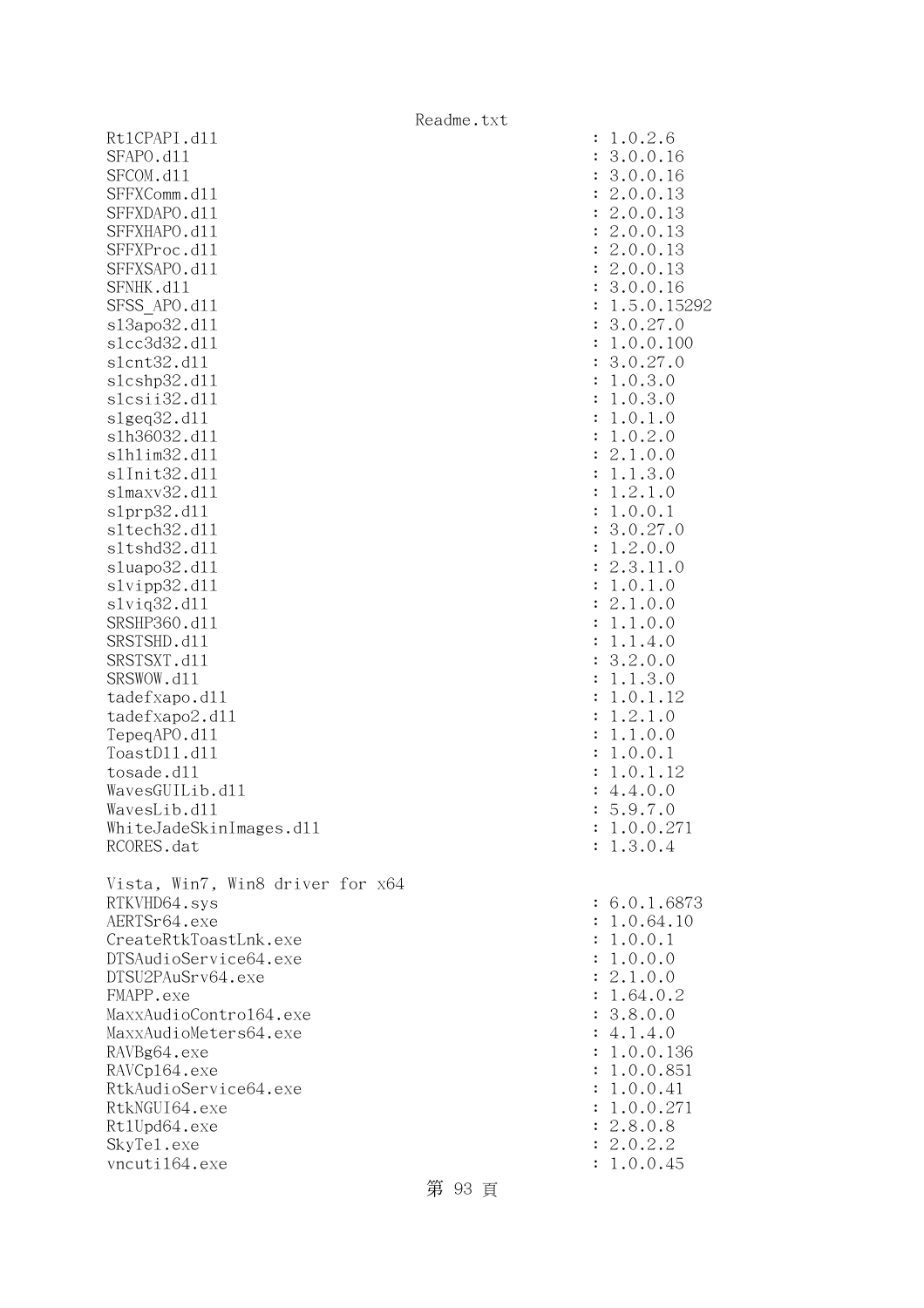WavesSvc64.exe : 1.0.2.0 GWfilt64.sys : 6.10.0.3 mbfilt64.sys : 6.10.0.8 RTSnMg64.cpl : 1.0.0.35 AERTAC64.d11 : 2.4.64.0 AERTAR64.d11 : 1.0.64.11 BlackBlueSkinImages64.dll : 1.0.0.271 BlackSkinImages64.dl1 : 1.0.0.271 CONEQMSAPO.dll : 1.0.0.15 CONEQMSAPOGUILibrary.dll : 1.0.0.2 DarkSkinImages64.dl1 : 1.0.0.271 DTSBassEnhancementDLL64.dll : 1.0.0.1 DTSBoostDLL64.dll : 1.0.0.1 DTSGainCompensatorDLL64.dll : 1.0.0.1 DTSGFXAPO64.dll : 1.0.0.3 DTSGFXAPONS64.dll : 1.0.0.3 DTSLFXAPO64.dll : 1.0.0.3 DTSLimiterDLL64.dll : 1.0.0.1 DTSNeoPCDLL64.dll : 1.0.0.1 DTSS2HeadphoneDLL64.dll : 1.0.0.1 DTSS2SpeakerDLL64.dl1 : 1.0.0.1 DTSSymmetryDLL64.dl1 : 1.0.0.1 DTSU2PGFX64.dll : 2.1.0.0 DTSU2PLFX64.dll : 2.1.0.0 DTSU2PREC64.dl1 : 2.1.0.0 DTSVoiceClarityDLL64.dll : 1.0.0.1 FMAPO64.dll : 50.6.4.66 GrayJadeSkinImages64.dl1 : 1.0.0.271 KAAPORT64.d11 : 4.1105.6000.53 MaxxAudioAPO20.dll : 2.2.9.0 MaxxAudioAPO30.dll : 3.4.1.0 MaxxAudioAP04064.dl1 : 4.2.4.0 MaxxAudioAPO5064.dll : 5.0.9.0 MaxxAudioAPOShe1164.dl1 : 4.8.0.0  $\text{MaxAudioEQ64.}d11$  : 4.1.0.0 MaxxAudioRealtek264.dll : 5.2.11.0 MaxxAudioRealtek364.dll : 1.1.13.0  $\text{MaxAudioReal}$ tek64.dll : 4.4.9.0  $\text{MaxAudioVnA64.} \text{d}11$  : 1.2.2.0 MaxxVoiceAP02064.dl1 : 2.2.1.0 MaxxVolumeSDAPO.dl1 : 3.4.0.0 MBAPO232.dll : 1.2.16.17 MBAPO264.d11 : 1.2.16.17 MBAPO32.d11 : 1.0.62.0 MBAP064.d11 : 1.0.62.0 MBPPCn64.dll : 1.0.0.110 MBppld64.dll : 1.0.58.0 MBTHX32.dll : 1.0.15.175 MBTHX64.dll : 1.0.15.175 MBWrp64.dll : 1.0.0.200 MISS\_APO.d11 : 1.5.0.15070 PremiumBlackSkinImages64.dll : 1.0.0.271 R4EEA64A.d11 : 7.2.8000.17 R4EED64A.d11 : 7.2.8000.17 R4EEG64A.d11 : 7.2.8000.17 R4EEL64A.d11 : 7.2.8000.17

第 94 頁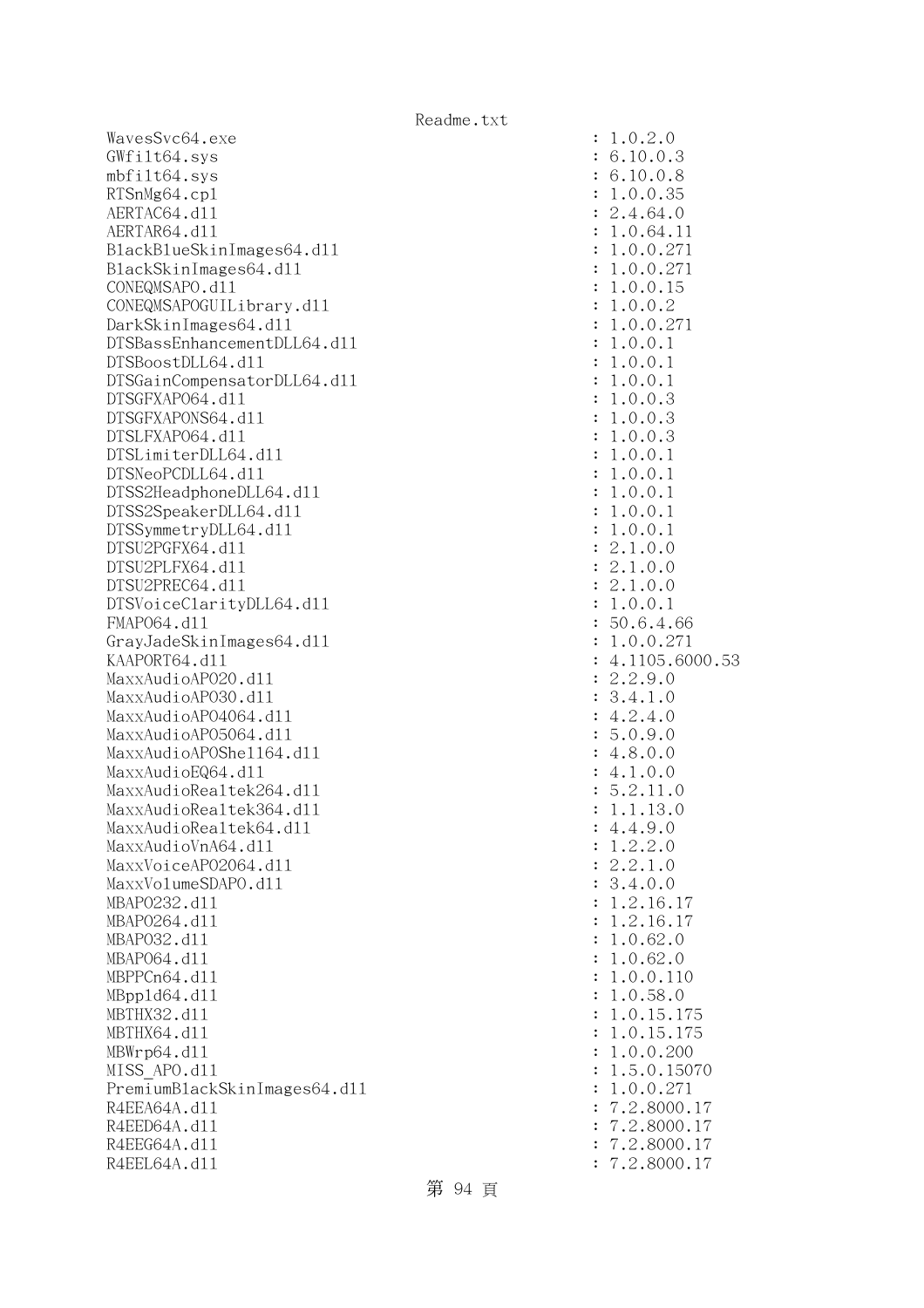R4EEP64A.d11 : 7.2.8000.17 RCoInstII64.d11 : 2.0.9.6 RP3DAA64.d11 : 6.0.6001.18 RP3DHT64.d11 : 6.0.6001.18 RtCOM64.d11 : 2.0.0.157 RTCOMDLL.d11 : 2.0.0.157 RtDataProc.dll : 1.0.0.1 RtDataProc64.dl1 : 1.0.0.1 RTEED64A.d11 : 6.1.6001.33 RTEEG64A.d11 : 6.1.6001.33 RTEEL64A.d11 : 6.1.6001.33 RTEEP64A.d11 : 6.1.6001.33 RtkApi64.dl1 : 1.0.0.60 RtkAP064.dl1 : 11.0.6000.319 RtkCfg.dl1 : 1.0.0.1 RtkCfg64.d11 : 1.0.0.2 RtkCoLDR64.d11 : 1.0.0.1 RtkGuiCompLib.dl1 : 1.0.0.6 RTKSM1fx.d11 : 6.2.9200.20550 RTKSMSettingsIPC.dll : 1.1.0.11461 RtlCPAPI.dll : 1.0.2.6 Rt1CPAPI64.d11 : 1.0.2.6 RtPgEx64.d11 : 6.0.6000.286 SFAP064.d11 : 3.0.0.16 SFCOM.d11 : 3.0.0.11 SFCOM64.d11 : 3.0.0.16 SFComm64.d11 : 2.0.0.13 SFDAP064.d11 : 2.0.0.13 SFHAPO64.d11 : 2.0.0.13 SFNHK64.d11 : 3.0.0.16 SFProc64.d11 : 2.0.0.13 SFSAP064.d11 : 2.0.0.13 SFSS APO.d11 : 1.5.0.15292 sl3apo64.dll : 3.0.27.0 slcc3d64.dll : 1.0.0.100 slcnt64.dll : 3.0.27.0 slcshp64.dll : 1.0.3.0  $s1csi64. d11$  :  $1.0.3.0$  $s1geq64. d11$  :  $1.0.1.0$ slh36064.dll : 1.0.2.0 slhlim64.dll : 2.1.0.0 slInit64.dll : 1.1.3.0 slmaxv64.dll : 1.2.1.0 slprp64.dll : 1.0.0.1 sltech64.dll : 3.0.27.0 sltshd64.dll : 1.2.0.0 sluapo64.dll : 2.3.11.0 slvipp64.dll : 1.0.1.0 slviq64.dll : 2.1.0.0 SRSHP64.d11 : 1.1.0.0 SRSTSH64.dl1 : 1.1.4.0 SRSTSX64.d11 : 3.2.0.0 SRSWOW64.d11 : 1.1.3.0 tadefxapo.dl1 : 1.0.1.12 tadefxapo264.dll : 1.2.1.0 tepeqapo64.dll : 1.1.0.0

第 95 頁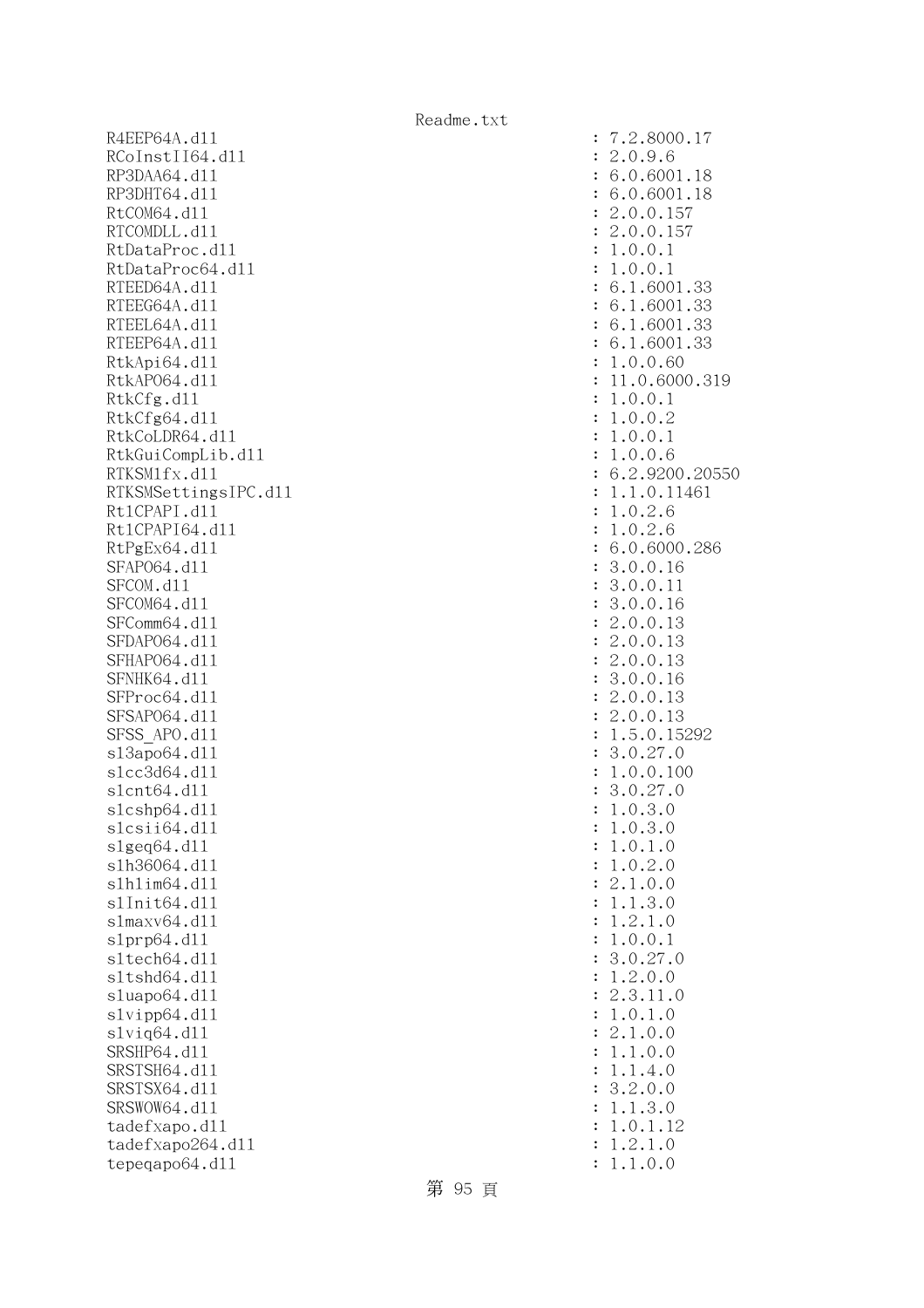|                           | Readme.txt                     |
|---------------------------|--------------------------------|
| ToastD1164.d11            | : 1.0.0.1                      |
| tosade.d11                | : 1.0.1.12                     |
| tosasfapo64.dll           | : 2.0.0.1                      |
| toseaeapo64.d11           | : 2.0.0.1                      |
| tossaeapo64.d11           | : 2.0.0.1                      |
| WavesGUILib64.d11         | : 4.4.0.0                      |
| WhiteJadeSkinImages64.dll | : 1.0.0.271                    |
| RCORES64.dat              | : 1.3.0.4                      |
|                           |                                |
| HDMI Driver : -           |                                |
| Windows 2000/XP x86 :     |                                |
| RtkHDMI.sys               | : 5.10.0.6519                  |
| Rtaupd.exe                | : 2.8.0.5                      |
| RHCoInstXP.d11            | : 1.1.5.1                      |
|                           |                                |
| Windows XP x64 :          |                                |
| RtkHDMIX.sys              | : 5.10.0.6519                  |
| Rtaupd64.exe              | : 2.8.0.5                      |
| RHCoInst64XP.d11          | : 1.1.5.1                      |
|                           |                                |
| Vista, Win7, Win8 x86 :   |                                |
| RtHDMIV.sys               | : 6.0.1.6650                   |
| RtkAudioSrvATI.exe        | : 1.0.0.23                     |
| RtkUpd.exe                | : 2.8.0.6                      |
| R4EEA32H.d11              | : 7.2.8000.13                  |
| R4EED32H.d11              | : 7.2.8000.13                  |
| R4EEG32H.d11              | : 7.2.8000.13                  |
| R4EEL32H.d11              | : 7.2.8000.13                  |
| R4EEP32H.d11              | : 7.2.8000.13                  |
| RH3DAA32.d11              | : 6.0.6001.18                  |
| RH3DHT32.d11              | : 6.0.6001.18                  |
| RHCoInst.d11              | : 1.1.5.1                      |
|                           |                                |
| RHDMIExt.d11              | : 6.0.6000.228                 |
| RTEED32H.d11              | : 6.1.6001.33                  |
| RTEEG32H.d11              | : 6.1.6001.33                  |
| RTEEL32H.d11              | : 6.1.6001.33                  |
| RTEEP32H.d11              | : 6.1.6001.33                  |
| RtkHDMI.d11               | : 11.0.6000.259                |
| Vista, Win7, Win8 x64 :   |                                |
| RtHDMIVX.sys              | : 6.0.1.6650                   |
| RtkAudioSrvATI64.exe      | : 1.0.0.23                     |
|                           | : 2.8.0.6                      |
| RtkUpd64.exe              |                                |
| R4EEA64H.d11              | : 7.2.8000.13<br>: 7.2.8000.13 |
| R4EED64H.d11              |                                |
| R4EEG64H.d11              | : 7.2.8000.13                  |
| R4EEL64H.d11              | : 7.2.8000.13                  |
| R4EEP64H.d11              | : 7.2.8000.13                  |
| RH3DAA64.d11              | : 6.0.6001.18                  |
| RH3DHT64.d11              | : 6.0.6001.18                  |
| RHCoInst64.d11            | : 1.1.5.1                      |
| RHDMEx64.d11              | : 6.0.6000.228                 |
| RTEED64H.d11              | : 6.1.6001.33                  |
| RTEEG64H.d11              | : 6.1.6001.33                  |
| RTEEL64H.d11              | : 6.1.6001.33                  |
| RTEEP64H.d11              | : 6.1.6001.33                  |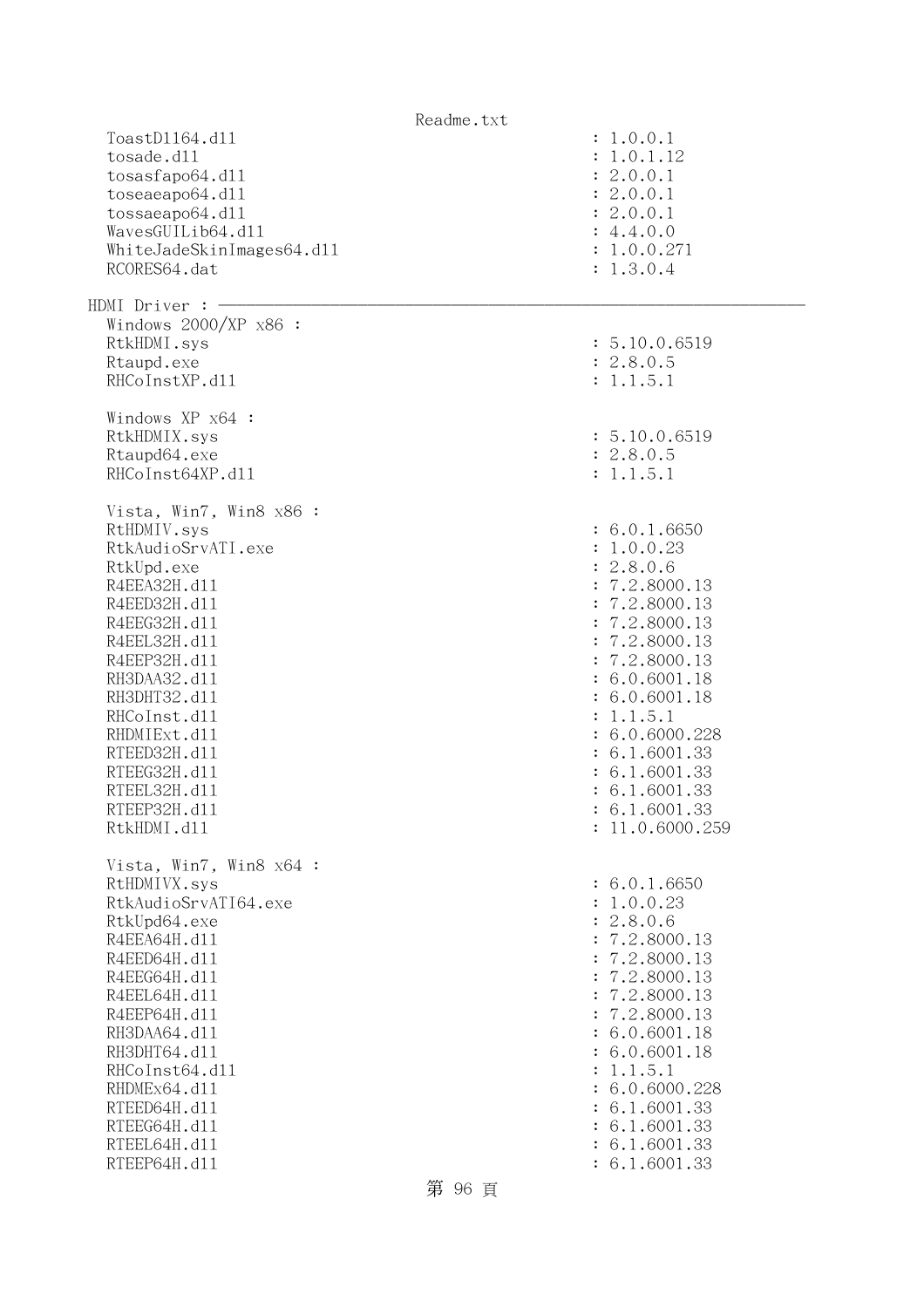Readme.txt RtkHDM64.d11 : 11.0.6000.259 Driver Setup Program : 3.65 Windows 2000/XP Operate on : Microsoft High Definition Audio Driver Package - KB888111 Package file version (kb888111.exe) : 6.1.22.0 Hdaudiobus.sys version : 5.10.00.5013 //================= Driver Package R2.70 Realtek HD Audio Driver support all of Realtek HD Audio Codec . 1. Vista, Windows 7, Windows 8 WHQL Supporting: ALC882, ALC883, ALC885, ALC886, ALC887, ALC888, ALC889, ALC892, ALC899, ALC861VD, ALC660, ALC662, ALC663, ALC665, ALC670, ALC671, ALC672, ALC676, ALC680, ALC221, ALC231, ALC260, ALC262, ALC267, ALC268, ALC269, ALC270, ALC272, ALC273, ALC275, ALC276, ALC280, ALC282, ALC283, ALC290 2. Windows 2000/XP WHQL Supporting: ALC880, ALC882, ALC883, ALC885, ALC886, ALC887, ALC888, ALC889, ALC892, ALC899, ALC861VC, ALC861VD, ALC660, ALC662, ALC663, ALC665, ALC670, ALC671, ALC672, ALC676, ALC680, ALC221, ALC231, ALC260, ALC262, ALC267,ALC268, ALC269, ALC270, ALC272, ALC273, ALC275, ALC276, ALC280, ALC282, ALC283, ALC290 3. HDMI Device WHQL Support: ATI HDMI Devices 4. OS Supporting: Microsoft Windows XP, Windows 2000, Windows Server 2003, Vista, Windows Server 2008, Windows $7 - x86/x64$  5. Pack with Microsoft High Definition Audio UAAV1.0a(5013) For Windows 2000 SP4, XP SP1, XP SP2, Server 2003 SP1. 6. Add/Fix 1.) Driver : 1. Customizations. Windows  $2000/XP : -$  Windows 2000/XP : RTKHDA64.sys : 5.10.0.6662 RtkHDAud.sys : 5.10.0.6662 MicCal.exe : 1.1.2.4 RTHDCPL.exe : 2.4.1.0 RtkAudioService64.exe : 1.0.0.19 RtkAudioService.exe : 1.0.0.19 RTLCPL.exe : 1.0.1.66 Rt1Upd64.exe : 2.8.0.6 Rt1Upd.exe : 2.8.0.6 SkyTel.exe : 2.0.2.0 SoundMan.exe : 1.0.0.32 vncuti164.exe : 1.0.0.38 vncutil.exe : 1.0.0.38 Alcmtr.exe : 1.6.0.4 AlcWzrd.exe : 1.1.0.37 Monfilt.sys : 5.10.0.4112 Monft64.sys : 5.10.0.4115 OAO17Afx.sys : 1.0.7.3 第 97 頁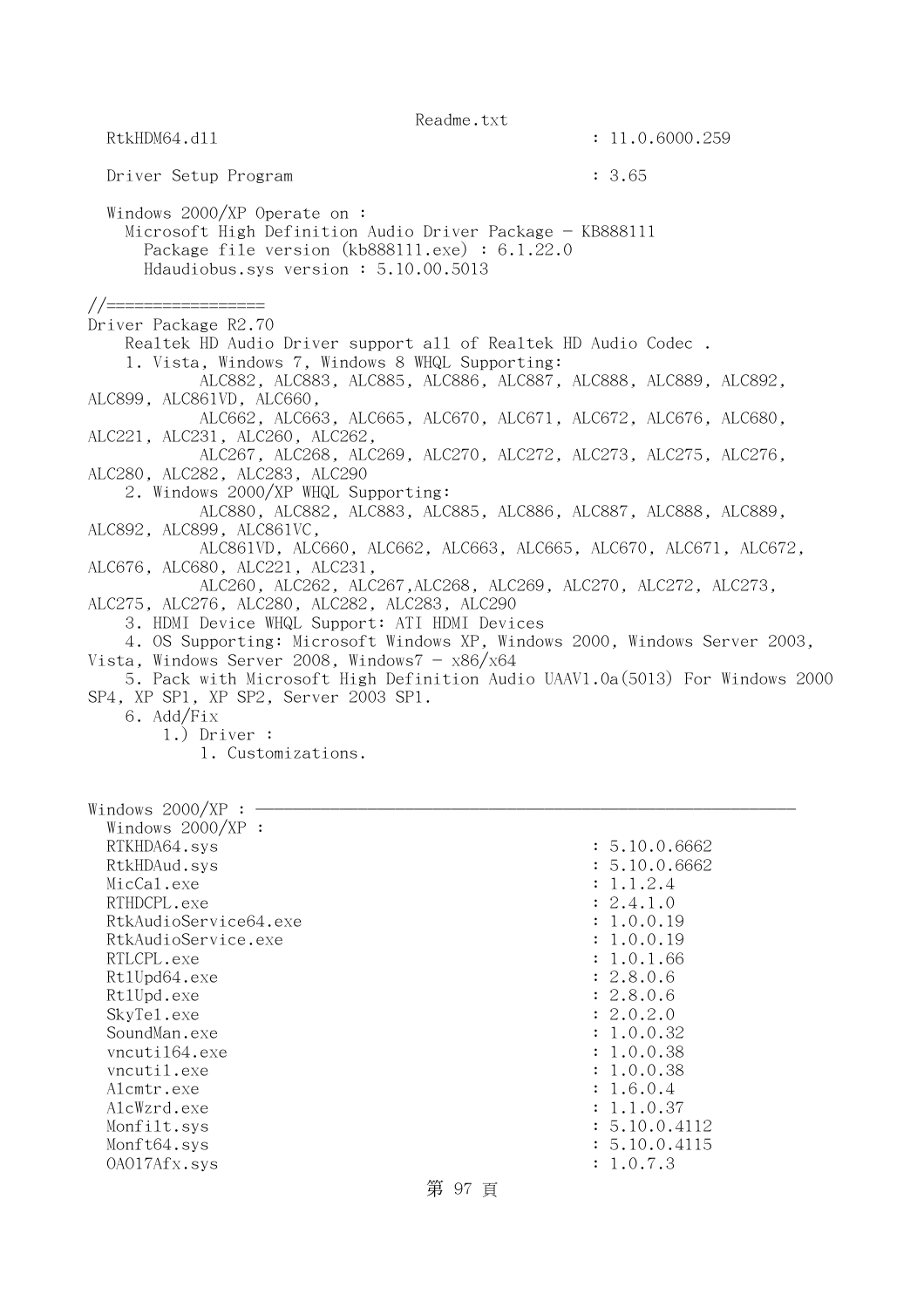| AMBFilt.sys       | : 5.10.0.4240 |
|-------------------|---------------|
| AMBFt64.sys       | : 5.10.0.4240 |
| RTSndMgr.cp1      | : 1.0.1.7     |
| ALSndMgr.cp1      | : 1.0.0.11    |
| RCoInstII64XP.d11 | : 2.0.2.0     |
| RTCOMDLL.d11      | : 1.0.0.116   |
| RtkCoInstIIXP.d11 | : 2.0.2.0     |
| RtkCoLDR64XP.d11  | : 1.0.0.1     |
| RtkCoLDRXP.d11    | : 1.0.0.1     |
| Rt1CPAPI.d11      | : 1.0.2.6     |

--------------------------------------------------------

Vista, Win7, Win8 driver :

| Vista, Win7, Win8 driver for x86 |                      |                |
|----------------------------------|----------------------|----------------|
| RTKVHDA.sys                      |                      | : 6.0.1.6662   |
| AERTSrv.exe                      |                      | : 1.0.32.10    |
| DTSAudioService.exe              |                      | : 1.0.0.0      |
| DTSU2PAuSrv32.exe                |                      | : 2.0.20.0     |
| FMAPP.exe                        |                      | : 1.32.0.2     |
| MaxxAudioControl.exe             |                      | : 3.2.0.0      |
| MaxxAudioMeters.exe              |                      | : 4.0.5.0      |
| RtHDVBg.exe                      |                      | : 1.0.0.97     |
| RtHDVCp1.exe                     |                      | : 1.0.0.791    |
| RtkAudioService.exe              |                      | : 1.0.0.31     |
| RtkNGUI.exe                      |                      | : 1.0.0.196    |
| Rt1Upd.exe                       |                      | : 2.8.0.6      |
| SkyTe1.exe                       |                      | : 2.0.2.2      |
| vncutil.exe                      |                      | : 1.0.0.45     |
| mbfilt32.sys                     |                      | : 6.10.0.8     |
| RTSndMgr.cp1                     |                      | : 1.0.0.26     |
| AERTACap.d11                     |                      | : 2.0.32.15    |
| AERTARen.d11                     |                      | : 1.0.32.11    |
| BlackBlueSkinImages.dl1          |                      | : 1.0.0.196    |
| BlackSkinImages.dl1              |                      | : 1.0.0.196    |
| DarkSkinImages.d11               |                      | : 1.0.0.196    |
| DTSBassEnhancementDLL.d11        |                      | : 1.0.0.1      |
| DTSBoostDLL.d11                  |                      | : 1.0.0.1      |
| DTSGainCompensatorDLL.d11        |                      | : 1.0.0.1      |
| DTSGFXAPO.d11                    |                      | : 1.0.0.3      |
| DTSGFXAPONS.d11                  |                      | : 1.0.0.3      |
| DTSLFXAPO.d11                    |                      | : 1.0.0.3      |
| DTSLimiterDLL.d11                |                      | : 1.0.0.1      |
| DTSNeoPCDLL.d11                  |                      | : 1.0.0.1      |
| DTSS2HeadphoneDLL.d11            |                      | : 1.0.0.1      |
| DTSS2SpeakerDLL.d11              | $\ddot{\cdot}$       | 1.0.0.1        |
| DTSSymmetryDLL.d11               | $\ddot{\cdot}$       | 1.0.0.1        |
| DTSU2PGFX32.d11                  |                      | : 2.0.20.0     |
| DTSU2PLFX32.d11                  |                      | : 2.0.20.0     |
| DTSU2PREC32.d11                  |                      | : 2.0.20.0     |
| DTSVoiceClarityDLL.d11           |                      | : 1.0.0.1      |
| FMAPO.d11                        |                      | : 44.5.5.65    |
| GrayJadeSkinImages.d11           |                      | : 1.0.0.196    |
| KAAPORT.d11                      | $\ddot{\phantom{a}}$ | 4.1105.6000.53 |
| MaxxAudioAPO.d11                 |                      | : 1.2.2.0      |
| MaxxAudioAP020.dl1               |                      | : 2.2.9.0      |
| MaxxAudioAP030.dll               |                      | : 3.2.1.1      |
|                                  |                      |                |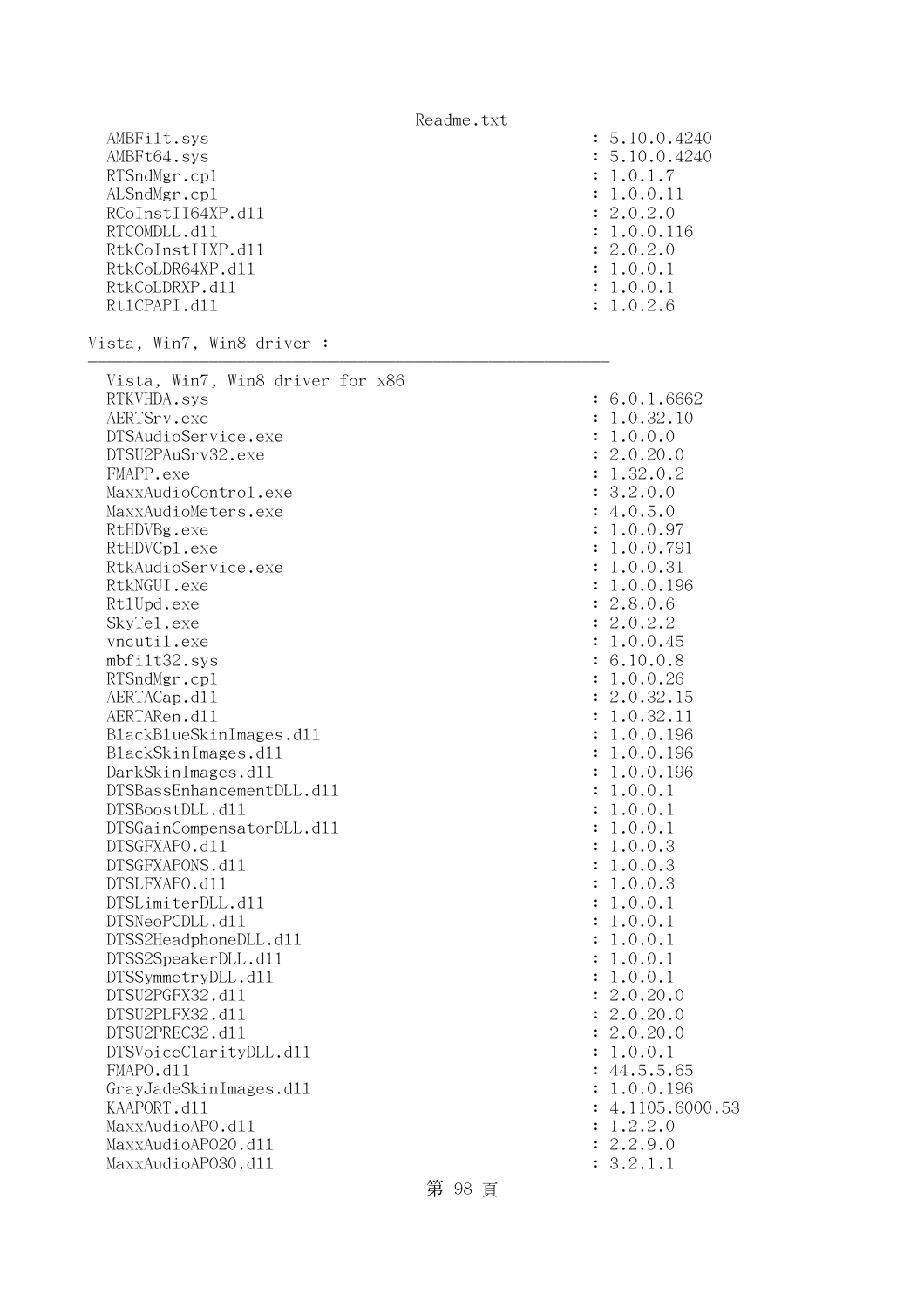MaxxAudioAPO40.dll : 4.1.0.4 MaxxAudioAPOShell.dll : 4.2.2.0  $MaxAudioEQ. d11$  : 4.0.3.1 MaxxAudioRealtek.dll  $\cdot$  4.0.5.0 MaxxAudioRealtek2.dll : 4.0.7.2 MaxxVolumeSDAPO.dll : 3.2.1.1 MBAPO32.d11 : 1.0.62.0 MBPPCn32.d11 : 1.0.0.110 MBppld32.dll : 1.0.58.0 MBTHX32.d11 : 1.0.15.166 MBWrp32.d11 : 1.0.0.200 PremiumBlackSkinImages.dll : 1.0.0.196 R4EEA32A.d11 : 7.2.8000.13 R4EED32A.d11 : 7.2.8000.13 R4EEG32A.d11 : 7.2.8000.13 R4EEL32A.d11 : 7.2.8000.13 R4EEP32A.d11 : 7.2.8000.13 RP3DAA32.d11 : 6.0.6001.18 RP3DHT32.d11 : 6.0.6001.18 RTCOMDLL.d11 : 2.0.0.150 RTEED32A.d11 : 6.1.6001.33 RTEEG32A.d11 : 6.1.6001.33 RTEEL32A.d11 : 6.1.6001.33 RTEEP32A.d11 : 6.1.6001.33 RtkAPO.dll : 11.0.6000.284 RtkApoApi.dl1 : 1.0.0.53 RtkCfg.dl 1 : 1.0.0.2 RtkCoInstII.dl1 : 2.0.2.4 RtkCoLDR.d11 : 1.0.0.1 RtkGuiCompLib.dl1 : 1.0.0.5 RtkPgExt.d11 : 6.0.6000.262 Rt1CPAPI.d11 : 1.0.2.6 SFAPO.dll : 3.0.0.16 SFCOM.d11 : 3.0.0.16 SFFXComm.d11 : 2.0.0.13 SFFXDAPO.d11 : 2.0.0.13 SFFXHAPO.d11 : 2.0.0.13 SFFXProc.d11 : 2.0.0.13 SFFXSAPO.d11 : 2.0.0.13 SFNHK.d11 : 3.0.0.16 SFSS APO.d11 : 1.1.0.12190 sl3apo32.dll : 3.0.2.0 slcc3d32.d11 : 1.0.0.100 slcnt32.dll : 3.0.2.0 slcshp32.dll : 1.0.3.0 slcsii32.dll : 1.0.3.0 slgeq32.dll : 1.0.1.0 slh36032.dll : 1.0.2.0 slhlim32.dll : 2.1.0.0 slInit32.dl1 : 1.1.3.0 slmaxv32.dl1 : 1.2.1.0 slprp32.dll : 1.0.0.1 sltech32.dll : 3.0.2.0 sltshd32.dll : 1.2.0.0 sluapo32.dll : 2.3.11.0 slvipp32.dll : 1.0.1.0

第 99 頁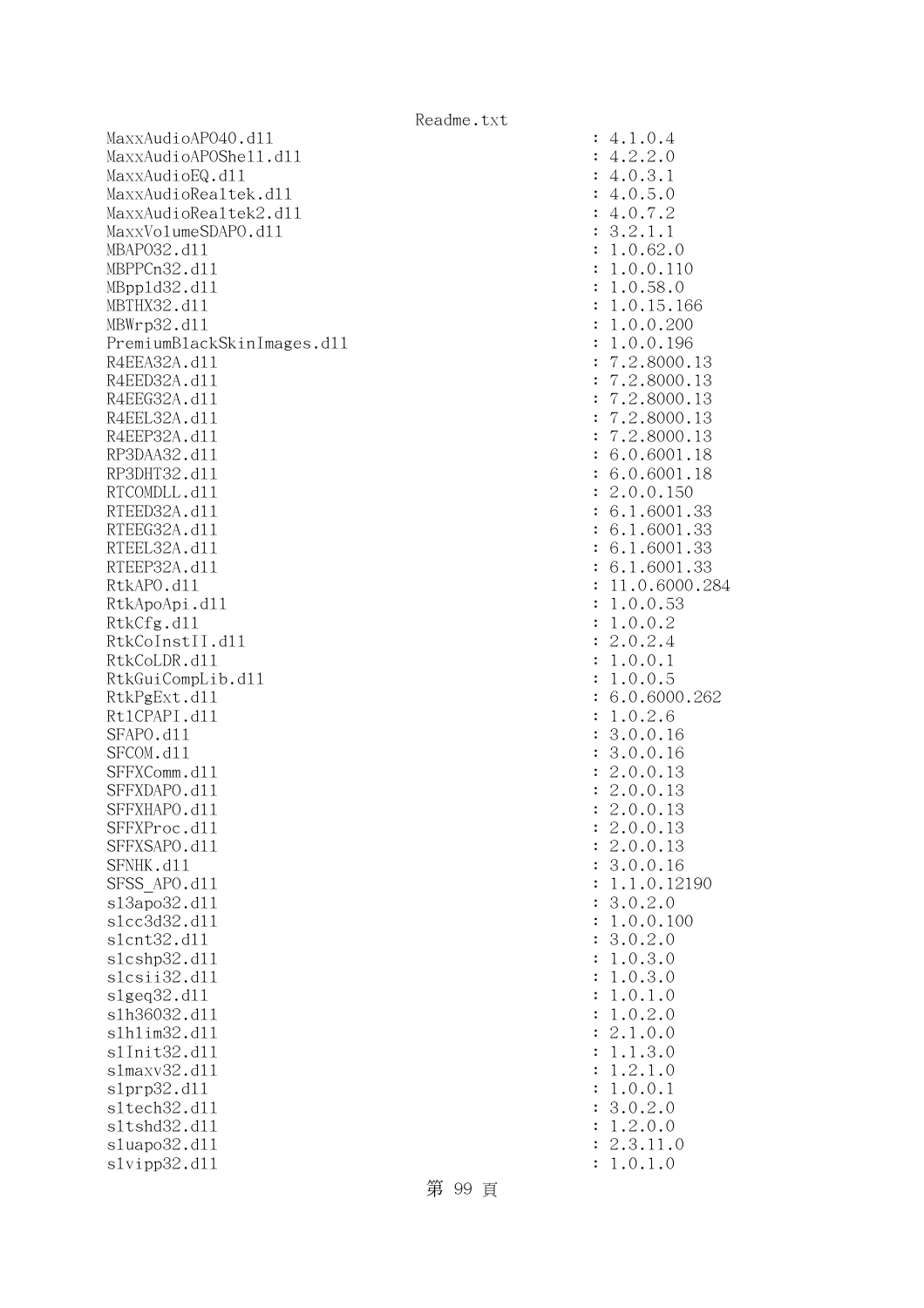| s1viq32.d11                      | : 2.1.0.0        |
|----------------------------------|------------------|
| SRSHP360.d11                     | : 1.1.0.0        |
| SRSTSHD.d11                      | : 1.1.4.0        |
| SRSTSXT.d11                      | : 3.2.0.0        |
| SRSWOW.d11                       | : 1.1.3.0        |
| tadefxapo.dl1                    | : 1.0.1.12       |
| tadefxapo2.d11                   | : 1.2.1.0        |
| TepeqAPO.d11                     | : 1.1.0.0        |
| tosade.d11                       | : 1.0.1.12       |
| WavesGUILib.d11                  | : 4.0.5.0        |
| WavesLib.dl1                     | : 5.9.7.0        |
|                                  |                  |
| RCORES.dat                       | : 1.1.8.1        |
| Vista, Win7, Win8 driver for x64 |                  |
| RTKVHD64.sys                     | : 6.0.1.6662     |
| AERTSr64.exe                     | : 1.0.64.10      |
| DTSAudioService64.exe            | : 1.0.0.0        |
|                                  |                  |
| DTSU2PAuSrv64.exe                | : 2.0.20.0       |
| FMAPP.exe                        | : 1.64.0.2       |
| MaxxAudioContro164.exe           | : 3.2.0.0        |
| MaxxAudioMeters64.exe            | : 4.0.5.0        |
| RAVBg64.exe                      | : 1.0.0.97       |
| RAVCp164.exe                     | : 1.0.0.791      |
| RtkAudioService64.exe            | : 1.0.0.31       |
| RtkNGUI64.exe                    | : 1.0.0.196      |
| Rt1Upd64.exe                     | : 2.8.0.6        |
| SkyTe1.exe                       | : 2.0.2.2        |
| vncuti164.exe                    | : 1.0.0.45       |
| GWfilt64.sys                     | : 6.10.0.3       |
| $mbf$ ilt $64$ .sys              | : 6.10.0.8       |
| RTSnMg64.cp1                     | : 1.0.0.26       |
| AERTAC64.d11                     | : 2.0.64.15      |
| AERTAR64.d11                     | : 1.0.64.11      |
| BlackBlueSkinImages64.dll        | : 1.0.0.196      |
| BlackSkinImages64.dll            | : 1.0.0.196      |
| DarkSkinImages64.d11             | : 1.0.0.196      |
| DTSBassEnhancementDLL64.d11      | : 1.0.0.1        |
| DTSBoostDLL64.d11                | : 1.0.0.1        |
| DTSGainCompensatorDLL64.d11      | : 1.0.0.1        |
| DTSGFXAP064.d11                  |                  |
|                                  | : 1.0.0.3        |
| DTSGFXAPONS64.d11                | : 1.0.0.3        |
| DTSLFXAP064.d11                  | : 1.0.0.3        |
| DTSLimiterDLL64.d11              | : 1.0.0.1        |
| DTSNeoPCDLL64.d11                | : 1.0.0.1        |
| DTSS2HeadphoneDLL64.d11          | : 1.0.0.1        |
| DTSS2SpeakerDLL64.d11            | : 1.0.0.1        |
| DTSSymmetryDLL64.d11             | : 1.0.0.1        |
| DTSU2PGFX64.d11                  | : 2.0.20.0       |
| DTSU2PLFX64.d11                  | : 2.0.20.0       |
| DTSU2PREC64.d11                  | : 2.0.20.0       |
| DTSVoiceClarityDLL64.dl1         | : 1.0.0.1        |
| FMAP064.d11                      | : 44.6.5.65      |
| GrayJadeSkinImages64.dll         | : 1.0.0.196      |
| KAAPORT64.d11                    | : 4.1105.6000.53 |
| MaxxAudioAP020.dll               | : 2.2.9.0        |
| MaxxAudioAP030.dll               | : 3.2.1.1        |
|                                  |                  |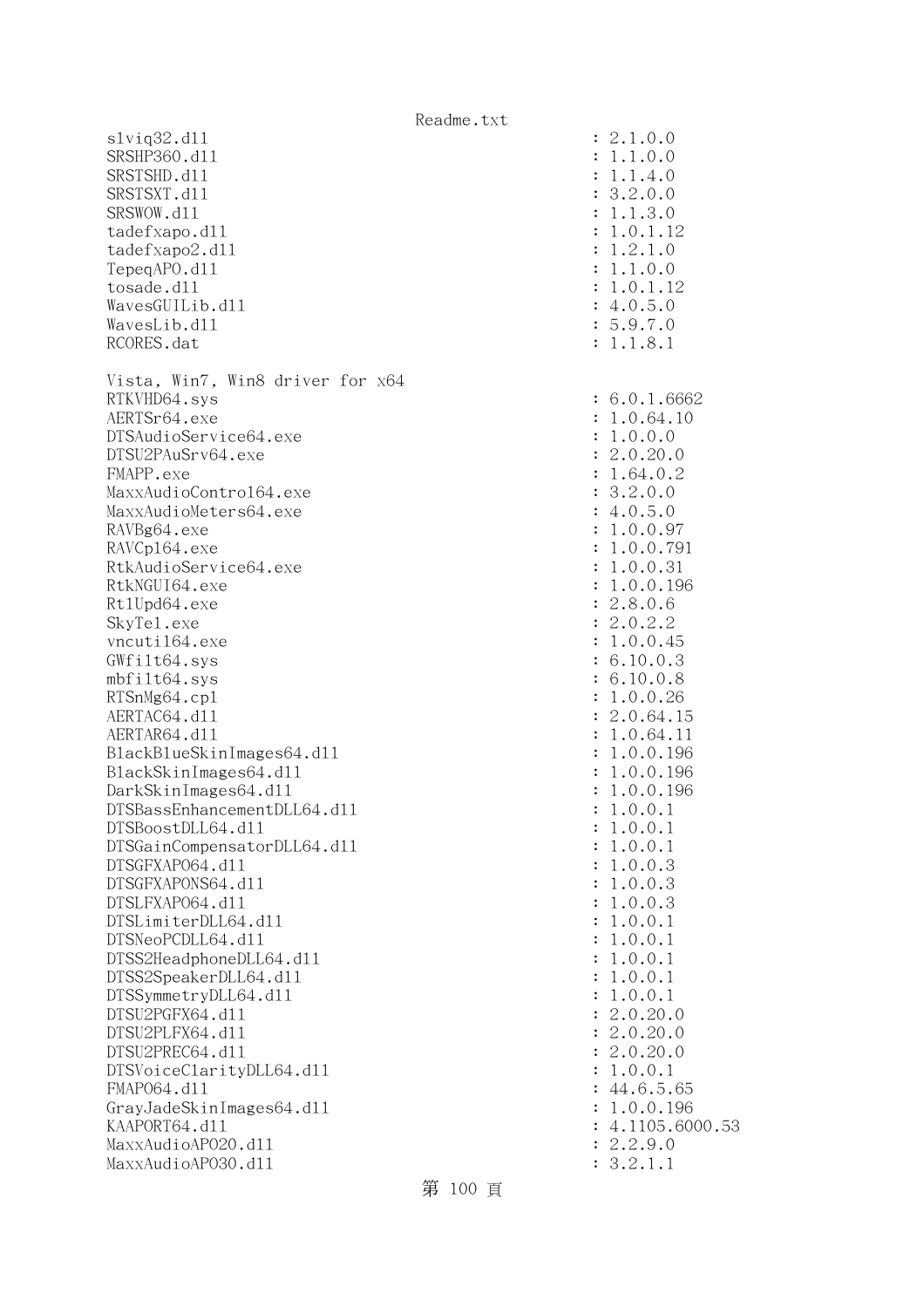MaxxAudioAPO4064.dll : 4.1.0.4 MaxxAudioAPOShe1164.dl1 : 4.2.2.0  $MaxAudioEQ. d11$  : 4.0.3.1 MaxxAudioRealtek.dl1 : 4.0.5.0 MaxxAudioRealtek264.dll : 4.0.7.2 MaxxVolumeSDAPO.dll : 3.2.1.1 MBAPO32.dll : 1.0.62.0 MBAP064.d11 : 1.0.62.0 MBPPCn64.dll : 1.0.0.110 MBppld64.dll : 1.0.58.0 MBTHX32.d11 : 1.0.15.166 MBTHX64.d11 : 1.0.15.166 MBWrp64.dll : 1.0.0.200 PremiumBlackSkinImages64.dl1 : 1.0.0.196 R4EEA64A.d11 : 7.2.8000.13 R4EED64A.d11 : 7.2.8000.13 R4EEG64A.d11 : 7.2.8000.13 R4EEL64A.d11 : 7.2.8000.13 R4EEP64A.d11 : 7.2.8000.13  $RCoInstI164. d11$  : 2.0.2.4 RP3DAA64.d11 : 6.0.6001.18 RP3DHT64.d11 : 6.0.6001.18 RtCOM64.d11 : 2.0.0.150 RTCOMDLL.d11 : 2.0.0.150 RTEED64A.d11 : 6.1.6001.33 RTEEG64A.d11 : 6.1.6001.33 RTEEL64A.d11 : 6.1.6001.33 RTEEP64A.d11 : 6.1.6001.33 RtkApi64.dl1 : 1.0.0.53 RtkAP064.d11 : 11.0.6000.284 RtkCfg.dl1 : 1.0.0.1 RtkCfg64.dl1 : 1.0.0.2 RtkCoLDR64.d11 : 1.0.0.1 RtkGuiCompLib.dl1 : 1.0.0.5 Rt1CPAPI.d11 : 1.0.2.6 Rt1CPAPI64.d11 : 1.0.2.6 RtPgEx64.d11 : 6.0.6000.262 SFAP064.d11 : 3.0.0.16 SFCOM.d11 : 3.0.0.11 SFCOM64.d11 : 3.0.0.16 SFComm64.d11 : 2.0.0.13 SFDAP064.d11 : 2.0.0.13 SFHAPO64.d11 : 2.0.0.13 SFNHK64.d11 : 3.0.0.16 SFProc64.d11 : 2.0.0.13 SFSAP064.d11 : 2.0.0.13 SFSS APO.d11 : 1.1.0.12190 sl3apo64.dll : 3.0.2.0 slcc3d64.dll : 1.0.0.100 slcnt64.dll : 3.0.2.0 slcshp64.dll : 1.0.3.0 slcsii64.dll : 1.0.3.0 slgeq64.dll : 1.0.1.0 slh36064.dll : 1.0.2.0 slhlim64.dll : 2.1.0.0 slInit64.dll : 1.1.3.0

第 101 頁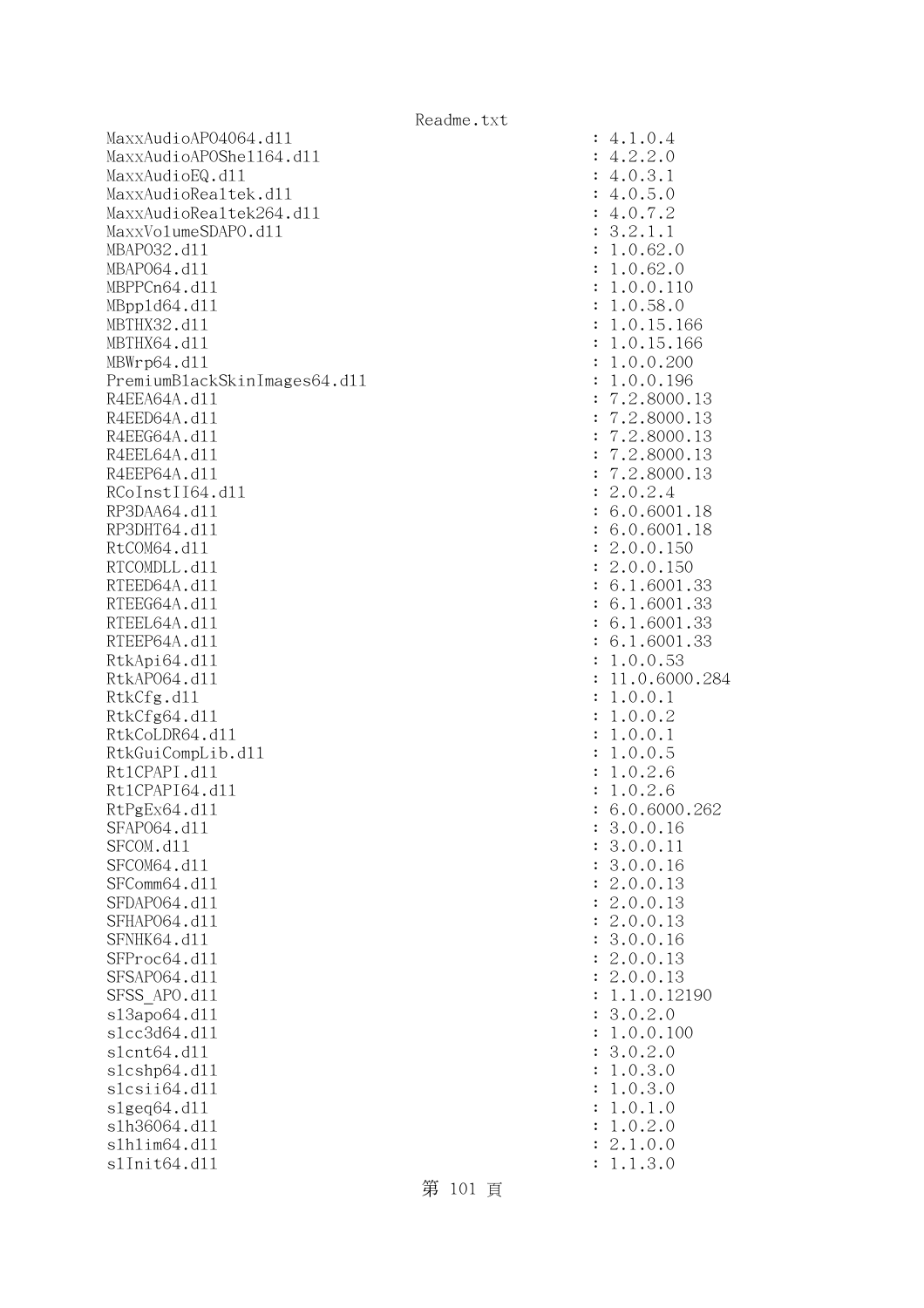Readme.txt slmaxv64.dll : 1.2.1.0 slprp64.dll : 1.0.0.1 sltech64.dll : 3.0.2.0 sltshd64.dll : 1.2.0.0 sluapo64.dll : 2.3.11.0 slvipp64.dll : 1.0.1.0 slviq64.dll : 2.1.0.0 SRSHP64.d11 : 1.1.0.0 SRSTSH64.d11 : 1.1.4.0 SRSTSX64.d11 : 3.2.0.0 SRSWOW64.d11 : 1.1.3.0 tadefxapo.dl1 : 1.0.1.12 tadefxapo264.dll : 1.2.1.0 tepeqapo64.dl1 : 1.1.0.0 tosade.dll : 1.0.1.12  $Waves GUILib. d11$  : 4.0.5.0 RCORES64.dat : 1.1.8.1  $HDMI$  Driver :  $-$  Windows 2000/XP x86 : RtkHDMI.sys : 5.10.0.6519 Rtaupd.exe : 2.8.0.5 RHCoInstXP.d11 : 1.1.5.1 Windows XP x64 : RtkHDMIX.sys : 5.10.0.6519 Rtaupd64.exe : 2.8.0.5 RHCoInst64XP.d11 : 1.1.5.1 Vista, Win7, Win8 x86 : RtHDMIV.sys : 6.0.1.6650 RtkAudioSrvATI.exe : 1.0.0.23 RtkUpd.exe : 2.8.0.6 R4EEA32H.d11 : 7.2.8000.13 R4EED32H.d11 : 7.2.8000.13 R4EEG32H.d11 : 7.2.8000.13 R4EEL32H.d11 : 7.2.8000.13 R4EEP32H.d11 : 7.2.8000.13 RH3DAA32.d11 : 6.0.6001.18 RH3DHT32.d11 : 6.0.6001.18 RHCoInst.d11 : 1.1.5.1 RHDMIExt.d11 : 6.0.6000.228 RTEED32H.d11 : 6.1.6001.33 RTEEG32H.d11 : 6.1.6001.33 RTEEL32H.d11 : 6.1.6001.33 RTEEP32H.d11 : 6.1.6001.33 RtkHDMI.dl1 : 11.0.6000.259 Vista, Win7, Win8 x64 : RtHDMIVX.sys : 6.0.1.6650 RtkAudioSrvATI64.exe : 1.0.0.23 RtkUpd64.exe : 2.8.0.6 R4EEA64H.d11 : 7.2.8000.13 R4EED64H.d11 : 7.2.8000.13 R4EEG64H.d11 : 7.2.8000.13 R4EEL64H.d11 : 7.2.8000.13 第 102 頁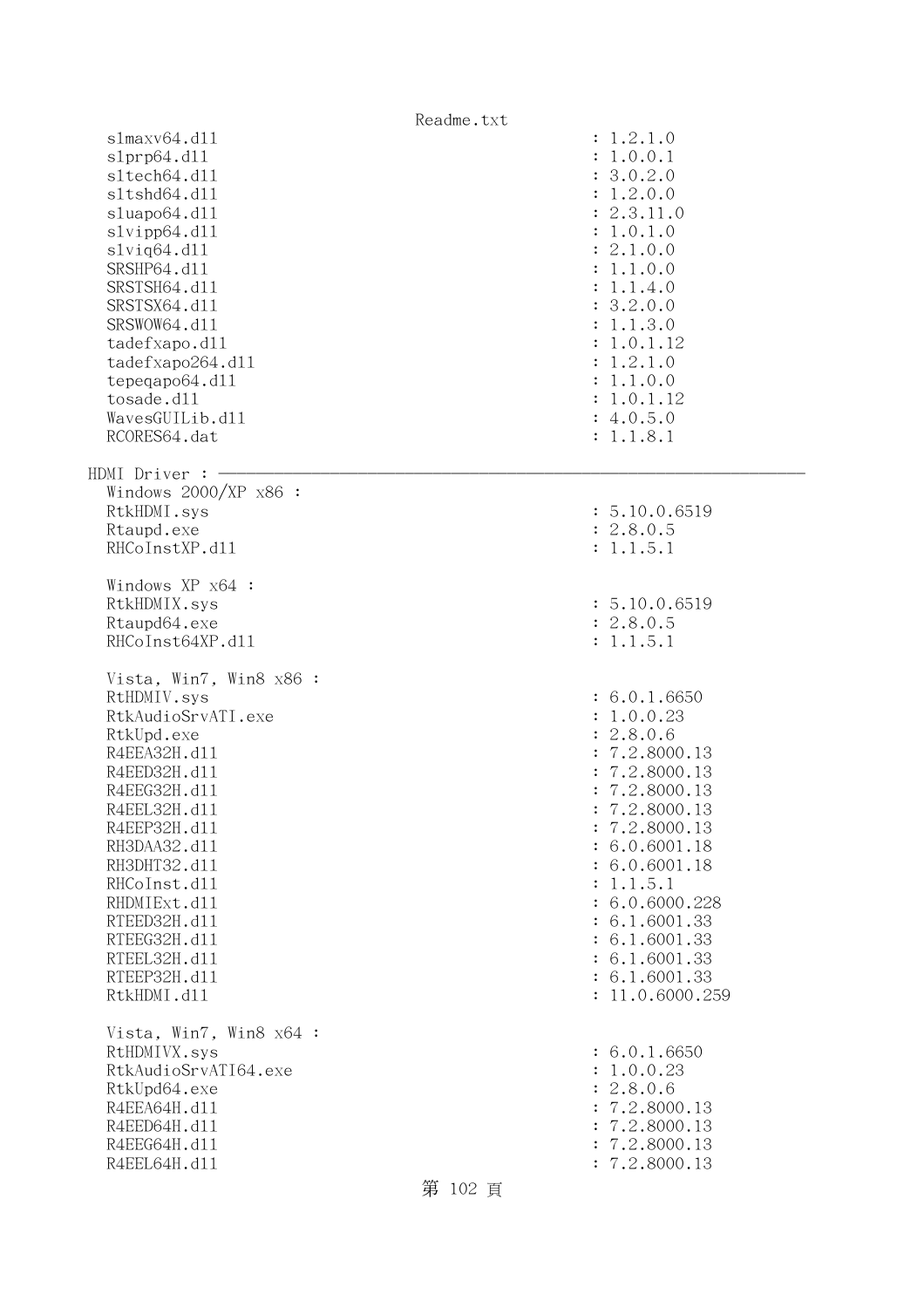Readme.txt R4EEP64H.d11 : 7.2.8000.13 RH3DAA64.d11 : 6.0.6001.18 RH3DHT64.d11 : 6.0.6001.18 RHCoInst64.d11 : 1.1.5.1 RHDMEx64.d11 : 6.0.6000.228 RTEED64H.dll : 6.1.6001.33 RTEEG64H.d11 : 6.1.6001.33 RTEEL64H.d11 : 6.1.6001.33 RTEEP64H.dll : 6.1.6001.33 RtkHDM64.d11 : 11.0.6000.259 Driver Setup Program : 3.50 Windows 2000/XP Operate on : Microsoft High Definition Audio Driver Package - KB888111 Package file version (kb888111.exe) : 6.1.22.0 Hdaudiobus.sys version : 5.10.00.5013 //================= Driver Package R2.69 Realtek HD Audio Driver support all of Realtek HD Audio Codec . 1. Vista, Windows 7, Windows 8 WHQL Supporting: ALC882, ALC883, ALC885, ALC886, ALC887, ALC888, ALC889, ALC892, ALC899, ALC861VD, ALC660, ALC662, ALC663, ALC665, ALC670, ALC671, ALC672, ALC676, ALC680, ALC221, ALC231, ALC260, ALC262, ALC267, ALC268, ALC269, ALC270, ALC272, ALC273, ALC275, ALC276, ALC280, ALC282, ALC283, ALC290 2. Windows 2000/XP WHQL Supporting: ALC880, ALC882, ALC883, ALC885, ALC886, ALC887, ALC888, ALC889, ALC892, ALC899, ALC861VC, ALC861VD, ALC660, ALC662, ALC663, ALC665, ALC670, ALC671, ALC672, ALC676, ALC680, ALC221, ALC231, ALC260, ALC262, ALC267,ALC268, ALC269, ALC270, ALC272, ALC273, ALC275, ALC276, ALC280, ALC282, ALC283, ALC290 3. HDMI Device WHQL Support: ATI HDMI Devices 4. OS Supporting: Microsoft Windows XP, Windows 2000, Windows Server 2003, Vista, Windows Server 2008, Windows $7 - x86/x64$  5. Pack with Microsoft High Definition Audio UAAV1.0a(5013) For Windows 2000 SP4, XP SP1, XP SP2, Server 2003 SP1. 6. Add/Fix 1.) Driver : 1. Customizations. 2. Windows 8 WHQLed Driver. 3. Add ALC283. Windows  $2000/XP : -$  Windows 2000/XP : RTKHDA64.sys : 5.10.0.6649 RtkHDAud.sys : 5.10.0.6649  $\text{MicCal.}$ exe : 1.1.2.4 RTHDCPL.exe : 2.4.0.9 RtkAudioService64.exe : 1.0.0.19 RtkAudioService.exe : 1.0.0.19 RTLCPL.exe : 1.0.1.66 Rt1Upd64.exe : 2.8.0.6

第 103 頁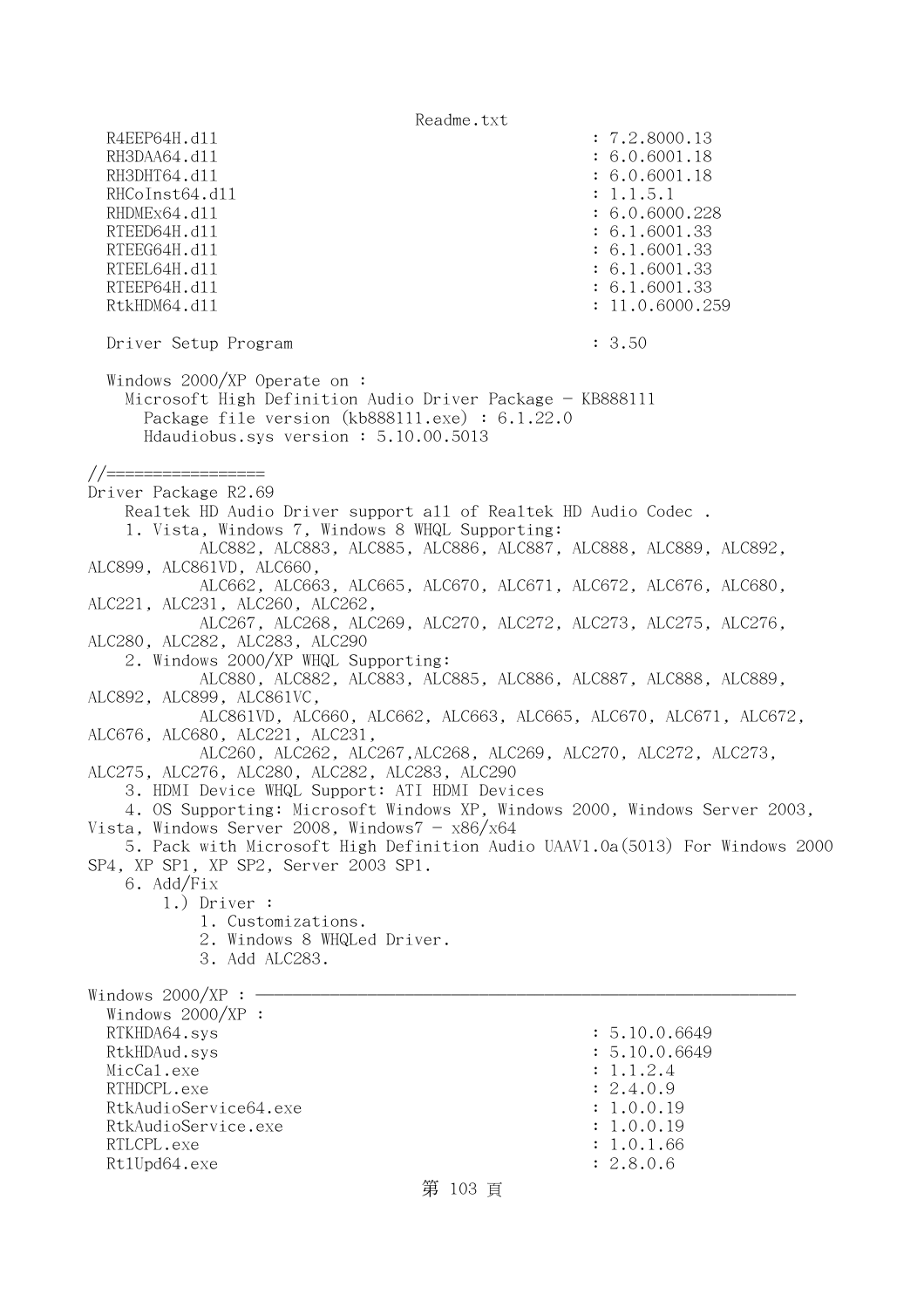Readme.txt RtlUpd.exe : 2.8.0.6 SkyTel.exe : 2.0.2.0 SoundMan.exe : 1.0.0.32 vncuti164.exe : 1.0.0.38 vncutil.exe : 1.0.0.38 Alcmtr.exe : 1.6.0.4 AlcWzrd.exe : 1.1.0.37 AMBFilt.sys : 5.10.0.4240 AMBFt64.sys : 5.10.0.4240 Monfilt.sys : 5.10.0.4112 Monft64.sys : 5.10.0.4115 OAO17Afx.sys : 1.0.7.3 RTSndMgr.cp1 : 1.0.1.7 ALSndMgr.cp1 : 1.0.0.11 RCoInstII64XP.d11 : 2.0.2.0 RTCOMDLL.d11 : 1.0.0.116 RtkCoInstIIXP.d11 : 2.0.2.0 RtkCoLDR64XP.d11 : 1.0.0.1 RtkCoLDRXP.d11 : 1.0.0.1 RtlCPAPI.dll : 1.0.2.6 Vista, Win7, Win8 driver : -------------------------------------------------------- Vista, Win7, Win8 driver for x86 RTKVHDA.sys : 6.0.1.6649 AERTSrv.exe : 1.0.32.10 DTSAudioService.exe : 1.0.0.0 DTSU2PAuSrv32.exe : 2.0.20.0 FMAPP.exe : 1.32.0.2 MaxxAudioControl.exe : 3.2.0.0 MaxxAudioMeters.exe : 4.0.5.0 RtHDVBg.exe : 1.0.0.93 RtHDVCp1.exe : 1.0.0.787 RtkAudioService.exe : 1.0.0.31 RtkNGUI.exe : 1.0.0.190 Rt1Upd.exe : 2.8.0.6 SkyTel.exe : 2.0.2.2 vncutil.exe : 1.0.0.45 mbfilt32.sys : 6.10.0.8 RTSndMgr.cp1 : 1.0.0.26 AERTACap.d11 : 2.0.32.15 AERTARen.d11 : 1.0.32.11 : 1.0.32.11 BlackBlueSkinImages.dll : 1.0.0.190 BlackSkinImages.dll : 1.0.0.190 DarkSkinImages.dll : 1.0.0.190 DTSBassEnhancementDLL.dl1  $\qquad \qquad \qquad : 1.0.0.1$  DTSBoostDLL.dll : 1.0.0.1 DTSGainCompensatorDLL.dl1 : 1.0.0.1 DTSGFXAPO.dll : 1.0.0.3 DTSGFXAPONS.dll : 1.0.0.3 DTSLFXAPO.dll : 1.0.0.3 DTSLimiterDLL.dl1 : 1.0.0.1  $DTSNeoPCDLL. d11$  :  $1.0.0.1$ DTSS2HeadphoneDLL.dl1 : 1.0.0.1 DTSS2SpeakerDLL.d11 : 1.0.0.1 DTSSymmetryDLL.dll : 1.0.0.1

## 第 104 頁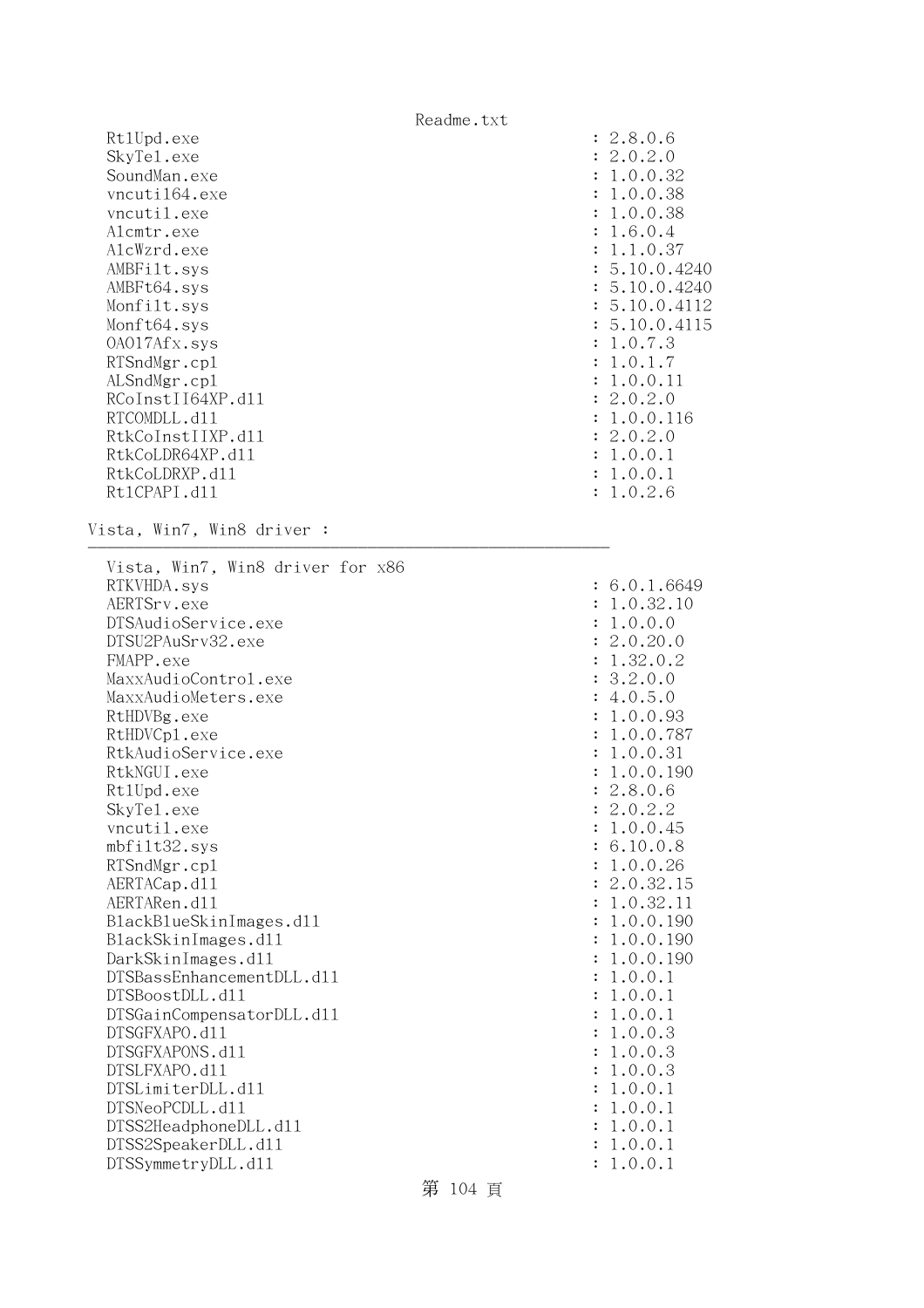$DTSU2PGFX32. d11$  : 2.0.20.0 DTSU2PLFX32.dll : 2.0.20.0 DTSU2PREC32.dll : 2.0.20.0 DTSVoiceClarityDLL.dl1 : 1.0.0.1 FMAPO.dll : 44.5.5.65 GrayJadeSkinImages.dll  $\qquad \qquad \qquad : 1.0.0.190$ KAAPORT.d11 : 4.1105.6000.53 MaxxAudioAPO.dl1 : 1.2.2.0 MaxxAudioAPO20.dll : 2.2.9.0 MaxxAudioAPO30.dl1 : 3.2.1.1 MaxxAudioAPO40.dll : 4.1.0.4 MaxxAudioAPOShe11.dl1 : 4.2.2.0  $\text{MaxAudioEQ}.d11$  : 4.0.3.1 MaxxAudioRealtek.dll : 4.0.5.0  $MaxAudioRealtek2.d11$  : 4.0.7.2 MaxxVolumeSDAPO.dll : 3.2.1.1 MBAPO32.dll : 1.0.58.0 MBPPCn32.dll : 1.0.0.110 MBppld32.dll : 1.0.58.0 MBTHX32.dll : 1.0.15.165 MBWrp32.d11 : 1.0.0.180 PremiumBlackSkinImages.dll : 1.0.0.190 R4EEA32A.d11 : 7.2.8000.13 R4EED32A.d11 : 7.2.8000.13 R4EEG32A.d11 : 7.2.8000.13 R4EEL32A.d11 : 7.2.8000.13 R4EEP32A.d11 : 7.2.8000.13 RP3DAA32.d11 : 6.0.6001.18 RP3DHT32.d11 : 6.0.6001.18 RTCOMDLL.d11 : 2.0.0.150 RTEED32A.d11 : 6.1.6001.33 RTEEG32A.d11 : 6.1.6001.33 RTEEL32A.d11 : 6.1.6001.33 RTEEP32A.d11 : 6.1.6001.33 RtkAPO.dll : 11.0.6000.283 RtkApoApi.dll : 1.0.0.52 RtkCfg.dl1 : 1.0.0.2  $R$ tkCoInstII.dll  $\qquad \qquad$  : 2.0.2.4 RtkCoLDR.dll : 1.0.0.1 RtkGuiCompLib.dl1 : 1.0.0.5 RtkPgExt.d11 : 6.0.6000.261 Rt1CPAPI.d11 : 1.0.2.6 SFAPO.d11 : 3.0.0.16 SFCOM.d11 : 3.0.0.16 SFFXComm.d11 : 2.0.0.13 SFFXDAPO.d11 : 2.0.0.13 SFFXHAPO.d11 : 2.0.0.13 SFFXProc.d11 : 2.0.0.13 SFFXSAPO.d11 : 2.0.0.13 SFNHK.d11 : 3.0.0.16 SFSS APO.d11 : 1.1.0.12190 sl3apo32.dll : 3.0.2.0 slcc3d32.d11 : 1.0.0.100 slcnt32.dll : 3.0.2.0 slcshp32.dll : 1.0.3.0 slcsii32.dll : 1.0.3.0

第 105 頁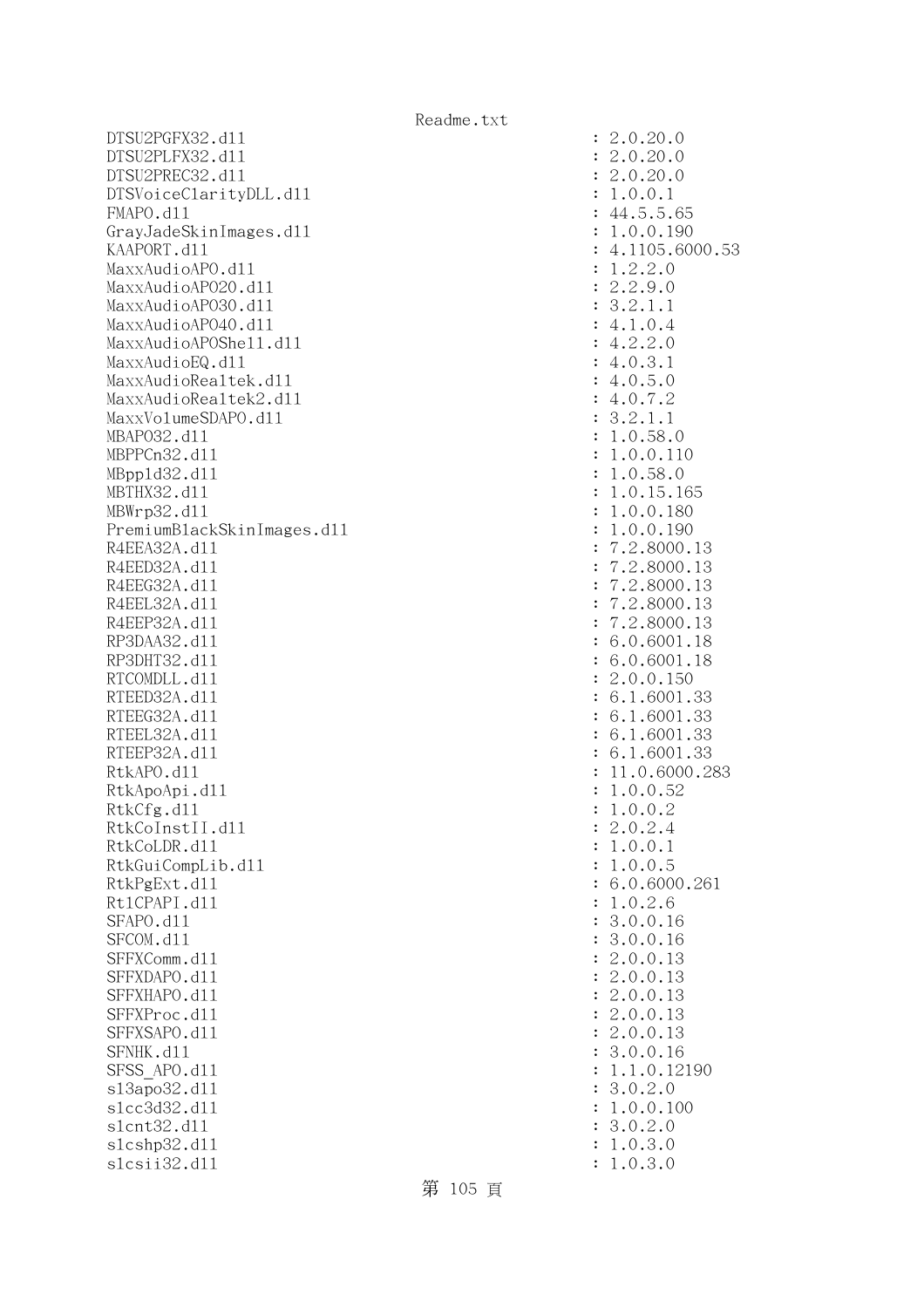Readme.txt slgeq32.dll : 1.0.1.0 slh36032.dll : 1.0.2.0 slhlim32.dll : 2.1.0.0 slInit32.dll : 1.1.3.0 slmaxv32.dll : 1.2.1.0 slprp32.dll : 1.0.0.1 sltech32.dl1 : 3.0.2.0 sltshd32.dll : 1.2.0.0 sluapo32.dll : 2.3.11.0 slvipp32.dll : 1.0.1.0 slviq32.dll : 2.1.0.0 SRSHP360.d11 : 1.1.0.0 SRSTSHD.d11 : 1.1.4.0 SRSTSXT.d11 : 3.2.0.0 SRSWOW.d11 : 1.1.3.0 tadefxapo.dl1 : 1.0.1.12 tadefxapo2.dll : 1.2.1.0 TepeqAPO.dll : 1.1.0.0 tosade.dl1 : 1.0.1.12  $Waves GUI Lib. d11$  : 4.0.5.0 WavesLib.dl1 : 5.9.7.0 RCORES.dat : 1.1.7.9 Vista, Win7, Win8 driver for x64 RTKVHD64.sys : 6.0.1.6649 AERTSr64.exe : 1.0.64.10 DTSAudioService64.exe : 1.0.0.0 DTSU2PAuSrv64.exe : 2.0.20.0 FMAPP.exe : 1.64.0.2 MaxxAudioControl64.exe : 3.2.0.0 MaxxAudioMeters64.exe : 4.0.5.0 RAVBg64.exe : 1.0.0.93 RAVCp164.exe : 1.0.0.787 RtkAudioService64.exe : 1.0.0.31<br>RtkNGUI64.exe : 1.0.0.190 RtkNGUI64.exe Rt1Upd64.exe : 2.8.0.6 SkyTe1.exe : 2.0.2.2 vncuti164.exe : 1.0.0.45 GWfilt64.sys : 6.10.0.3 mbfilt64.sys : 6.10.0.8 RTSnMg64.cp1 : 1.0.0.26 AERTAC64.d11 : 2.0.64.15 AERTAR64.d11 : 1.0.64.11 BlackBlueSkinImages64.dll : 1.0.0.190 BlackSkinImages64.dll : 1.0.0.190 DarkSkinImages64.dll : 1.0.0.190 DTSBassEnhancementDLL64.dl1 : 1.0.0.1  $DTSBoostDLL64. d11$  :  $1.0.0.1$ DTSGainCompensatorDLL64.dll : 1.0.0.1 DTSGFXAPO64.dll : 1.0.0.3 DTSGFXAPONS64.dll : 1.0.0.3 DTSLFXAPO64.dll : 1.0.0.3 DTSLimiterDLL64.dll : 1.0.0.1 DTSNeoPCDLL64.dll : 1.0.0.1 DTSS2HeadphoneDLL64.dl1 : 1.0.0.1 DTSS2SpeakerDLL64.dl1 : 1.0.0.1

## 第 106 頁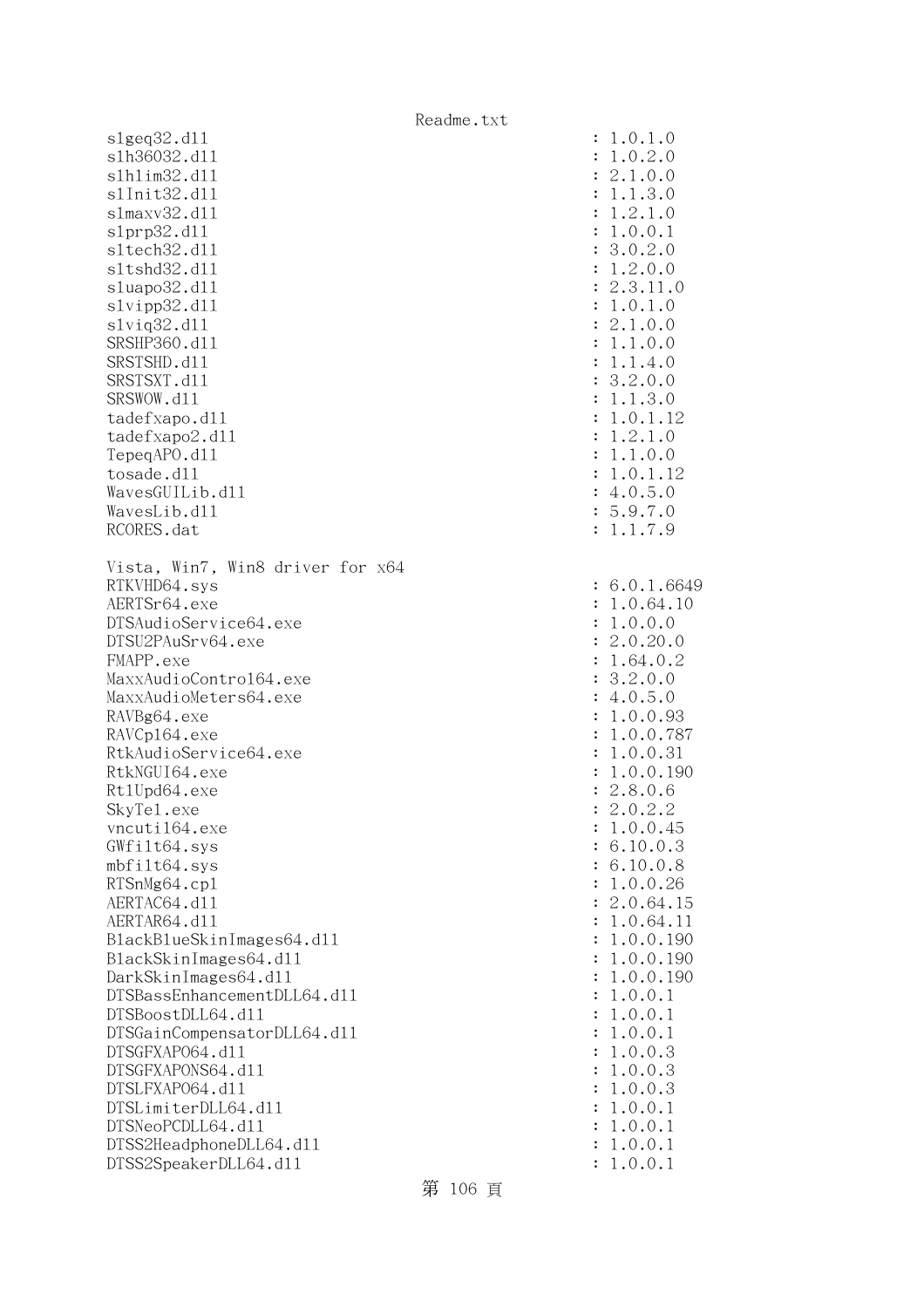DTSSymmetryDLL64.dl1 : 1.0.0.1 DTSU2PGFX64.dll : 2.0.20.0 DTSU2PLFX64.dll : 2.0.20.0 DTSU2PREC64.dll : 2.0.20.0 DTSVoiceClarityDLL64.dll : 1.0.0.1 FMAPO64.d11 : 44.6.5.65 GrayJadeSkinImages64.dll : 1.0.0.190 KAAPORT64.d11 : 4.1105.6000.53 MaxxAudioAPO20.dll : 2.2.9.0 MaxxAudioAPO30.dl1 : 3.2.1.1 MaxxAudioAPO4064.dll : 4.1.0.4 MaxxAudioAPOShell64.dll : 4.2.2.0  $\text{MaxAudioEQ}.d11$  : 4.0.3.1 MaxxAudioRealtek.dll : 4.0.5.0 MaxxAudioRealtek264.dll : 4.0.7.2 MaxxVolumeSDAPO.dll : 3.2.1.1 MBAPO32.dll : 1.0.58.0 MBAP064.d11 : 1.0.58.0 MBPPCn64.d11 : 1.0.0.110 MBppld64.dll : 1.0.58.0 MBTHX32.d11 : 1.0.15.165 MBTHX64.d11 : 1.0.15.165 MBWrp64.dll : 1.0.0.180 PremiumBlackSkinImages64.dll : 1.0.0.190 R4EEA64A.d11 : 7.2.8000.13 R4EED64A.d11 : 7.2.8000.13 R4EEG64A.d11 : 7.2.8000.13 R4EEL64A.d11 : 7.2.8000.13 R4EEP64A.d11 : 7.2.8000.13 RCoInstII64.dll : 2.0.2.4 RP3DAA64.d11 : 6.0.6001.18 RP3DHT64.d11 : 6.0.6001.18 RtCOM64.d11 : 2.0.0.150 RTCOMDLL.d11 : 2.0.0.150 RTEED64A.d11 : 6.1.6001.33 RTEEG64A.d11 : 6.1.6001.33 RTEEL64A.d11 : 6.1.6001.33 RTEEP64A.d11 : 6.1.6001.33 RtkApi64.dl1 : 1.0.0.52 RtkAP064.d11 : 11.0.6000.283 RtkCfg.dl1 : 1.0.0.1 RtkCfg64.d11 : 1.0.0.2 RtkCoLDR64.d11 : 1.0.0.1 RtkGuiCompLib.dll : 1.0.0.5 Rt1CPAPI.d11 : 1.0.2.6 Rt1CPAPI64.d11 : 1.0.2.6 RtPgEx64.d11 : 6.0.6000.261 SFAP064.d11 : 3.0.0.16 SFCOM.d11 : 3.0.0.11 SFCOM64.d11 : 3.0.0.16 SFComm64.d11 : 2.0.0.13 SFDAP064.d11 : 2.0.0.13 SFHAPO64.d11 : 2.0.0.13 SFNHK64.d11 : 3.0.0.16 SFProc64.d11 : 2.0.0.13 SFSAP064.d11 : 2.0.0.13

第 107 頁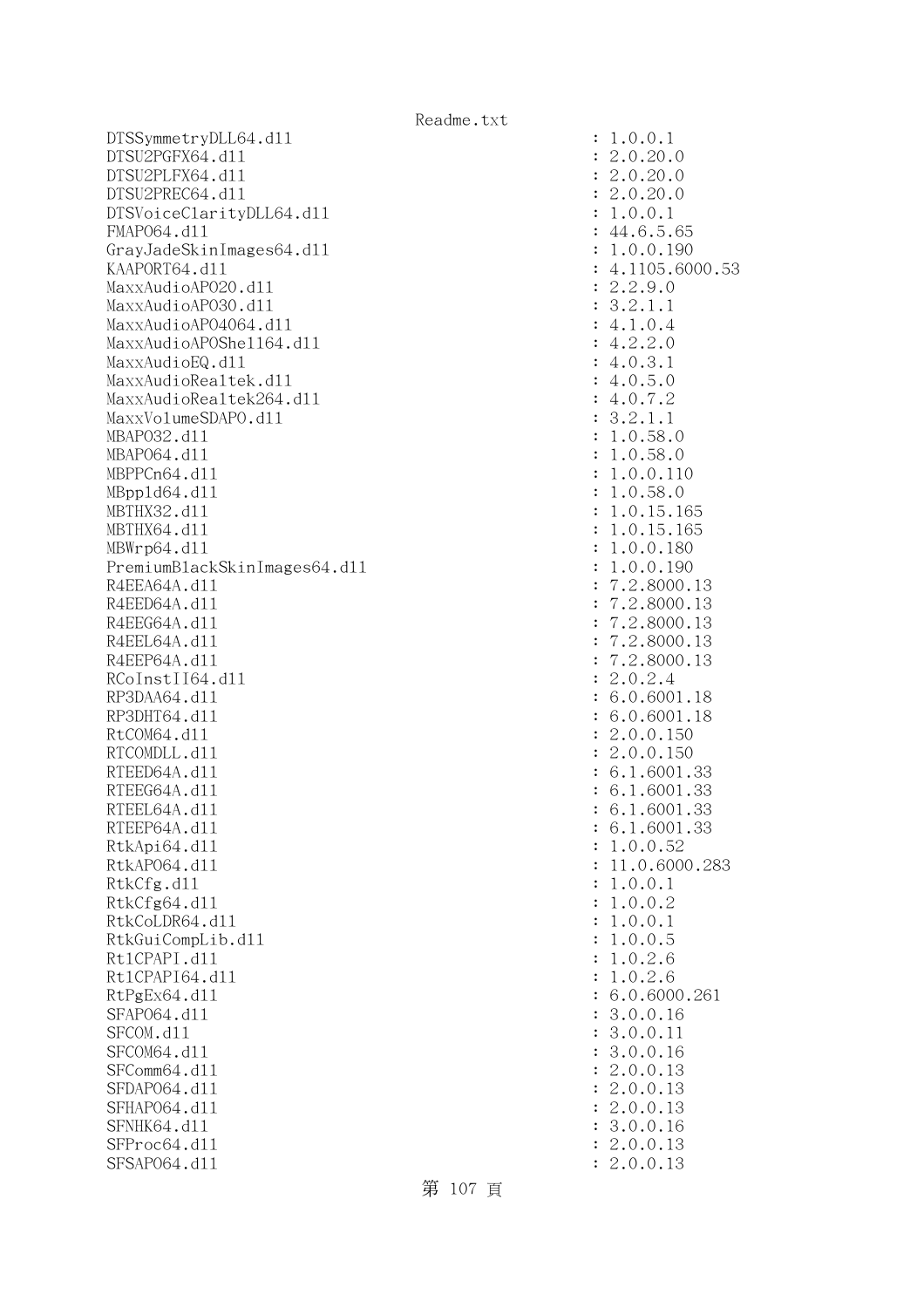|                              | Readme.txt                                             |
|------------------------------|--------------------------------------------------------|
| SFSS APO.d11                 | : 1.1.0.12190                                          |
| s13apo64.d11                 | 3.0.2.0<br>$\ddot{\cdot}$                              |
| s1cc3d64.d11                 | 1.0.0.100<br>:                                         |
| s1cnt64.d11                  | 3.0.2.0<br>$\ddot{\cdot}$                              |
| s1cshp64.d11                 | 1.0.3.0<br>:                                           |
| slcsii64.dll                 | 1.0.3.0<br>$\ddot{\cdot}$                              |
| slgeq64.d11                  | 1.0.1.0<br>$\ddot{\cdot}$                              |
| s1h36064.d11                 | 1.0.2.0<br>$\ddot{\cdot}$                              |
| s1h1im64.d11                 | 2.1.0.0<br>$\ddot{\cdot}$                              |
| s1Init64.d11                 | 1.1.3.0<br>$\ddot{\cdot}$                              |
| slmaxv64.d11                 | 1.2.1.0<br>$\ddot{\cdot}$                              |
| slprp64.d11                  | 1.0.0.1<br>$\ddot{\cdot}$                              |
| s1tech64.d11                 | 3.0.2.0<br>$\ddot{\cdot}$                              |
| s1tshd64.d11                 | 1.2.0.0<br>$\ddot{\cdot}$                              |
| sluapo64.d11                 | 2.3.11.0<br>$\ddot{\cdot}$                             |
| slvipp64.d11                 | 1.0.1.0<br>$\ddot{\cdot}$                              |
| slviq64.d11                  | 2.1.0.0<br>$\ddot{\cdot}$                              |
| SRSHP64.d11<br>SRSTSH64.d11  | 1.1.0.0<br>$\ddot{\cdot}$                              |
|                              | 1.1.4.0<br>$\ddot{\cdot}$                              |
| SRSTSX64.d11<br>SRSWOW64.d11 | 3.2.0.0<br>$\ddot{\cdot}$<br>1.1.3.0<br>$\ddot{\cdot}$ |
| tadefxapo.d11                | 1.0.1.12<br>$\ddot{\cdot}$                             |
| tadefxapo264.dl1             | 1.2.1.0<br>$\ddot{\cdot}$                              |
| tepeqapo64.dll               | 1.1.0.0<br>$\ddot{\cdot}$                              |
| tosade.d11                   | 1.0.1.12<br>$\ddot{\cdot}$                             |
| WavesGUILib.d11              | : 4.0.5.0                                              |
| RCORES64.dat                 | : 1.1.7.9                                              |
|                              |                                                        |
| HDMI Driver :                |                                                        |
| Windows 2000/XP x86 :        |                                                        |
| RtkHDMI.sys<br>Rtaupd.exe    | : 5.10.0.6519<br>: 2.8.0.5                             |
| RHCoInstXP.d11               | : 1.1.5.1                                              |
|                              |                                                        |
| Windows XP x64 :             |                                                        |
| RtkHDMIX.sys                 | : 5.10.0.6519                                          |
| Rtaupd64.exe                 | : 2.8.0.5                                              |
| RHCoInst64XP.d11             | : 1.1.5.1                                              |
|                              |                                                        |
| Vista/Win7 x86 :             |                                                        |
| RtHDMIV.sys                  | : 6.0.1.6519                                           |
| RtkAudioSrvATI.exe           | : 1.0.0.23                                             |
| RtkUpd.exe                   | : 2.8.0.5                                              |
| R4EEA32H.d11                 | : 7.2.7000.6                                           |
| R4EED32H.d11                 | : 7.2.7000.6                                           |
| R4EEG32H.d11<br>R4EEL32H.d11 | : 7.2.7000.6<br>: 7.2.7000.6                           |
| R4EEP32H.d11                 | : 7.2.7000.6                                           |
| RH3DAA32.d11                 | : 6.0.6001.18                                          |
| RH3DHT32.d11                 | : 6.0.6001.18                                          |
| RHCoInst.d11                 | : 1.1.5.1                                              |
| RHDMIExt.d11                 | : 6.0.6000.228                                         |
| RTEED32H.d11                 | : 6.1.6001.33                                          |
| RTEEG32H.d11                 | : 6.1.6001.33                                          |
| RTEEL32H.d11<br>RTEEP32H.d11 | : 6.1.6001.33<br>: 6.1.6001.33                         |

第 108 頁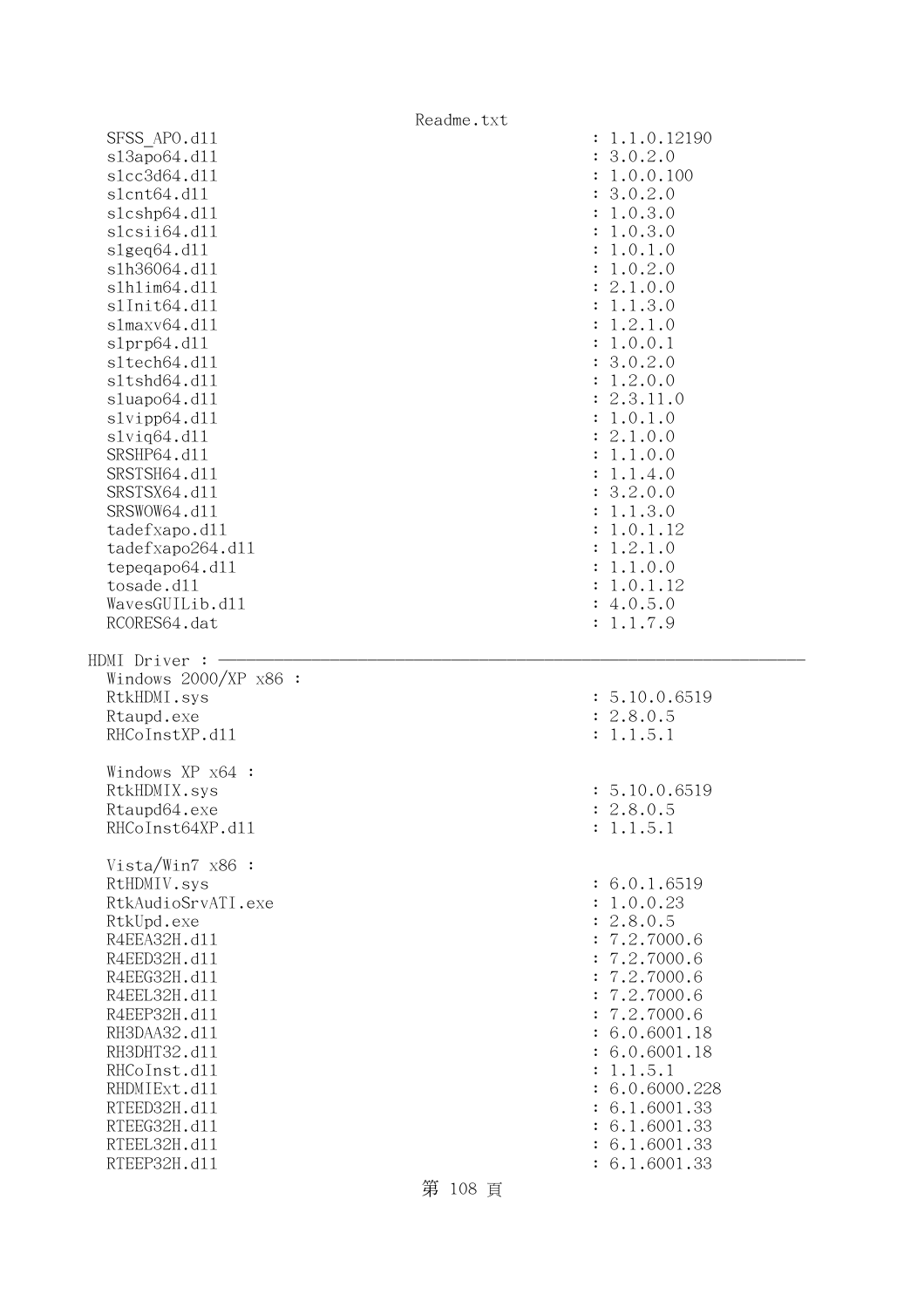Readme.txt RtkHDMI.dl1 : 11.0.6000.259 Vista/Win7 x64 : RtHDMIVX.sys : 6.0.1.6519 RtkAudioSrvATI64.exe : 1.0.0.23 RtkUpd64.exe : 2.8.0.5 R4EEA64H.d11 : 7.2.7000.6 R4EED64H.dl1 : 7.2.7000.6 R4EEG64H.d11 : 7.2.7000.6 R4EEL64H.d11 : 7.2.7000.6 R4EEP64H.d11 : 7.2.7000.6 RH3DAA64.d11 : 6.0.6001.18 RH3DHT64.d11 : 6.0.6001.18 RHCoInst64.dl1 : 1.1.5.1 RHDMEx64.d11 : 6.0.6000.228 RTEED64H.dll : 6.1.6001.33 RTEEG64H.d11 : 6.1.6001.33 RTEEL64H.d11 : 6.1.6001.33 RTEEP64H.d11 : 6.1.6001.33 RtkHDM64.dll : 11.0.6000.259 Driver Setup Program : 3.50 Windows 2000/XP Operate on : Microsoft High Definition Audio Driver Package - KB888111 Package file version (kb888111.exe) : 6.1.22.0 Hdaudiobus.sys version : 5.10.00.5013 //================= Driver Package R2.68 Realtek HD Audio Driver support all of Realtek HD Audio Codec . 1. Vista/Windows 7 WHQL Supporting: ALC882, ALC883, ALC885, ALC886, ALC887, ALC888, ALC889, ALC892, ALC899, ALC861VD, ALC660, ALC662, ALC663, ALC665, ALC670, ALC671, ALC672, ALC676, ALC680, ALC221, ALC231, ALC260, ALC262, ALC267, ALC268, ALC269, ALC270, ALC272, ALC273, ALC275, ALC276, ALC280, ALC282, ALC290 2. Windows 2000/XP WHQL Supporting: ALC880, ALC882, ALC883, ALC885, ALC886, ALC887, ALC888, ALC889, ALC892, ALC899, ALC861VC, ALC861VD, ALC660, ALC662, ALC663, ALC665, ALC670, ALC671, ALC672, ALC676, ALC680, ALC221, ALC231, ALC260, ALC262, ALC267,ALC268, ALC269, ALC270, ALC272, ALC273, ALC275, ALC276, ALC280, ALC282, ALC290 3. HDMI Device WHQL Support: ATI HDMI Devices 4. OS Supporting: Microsoft Windows XP, Windows 2000, Windows Server 2003, Vista, Windows Server 2008, Windows7 -  $x86/x64$  5. Pack with Microsoft High Definition Audio UAAV1.0a(5013) For Windows 2000 SP4, XP SP1, XP SP2, Server 2003 SP1. 6. Add/Fix 1.) Driver : 1. Customizations. 2. Add ALC282. Windows  $2000/XP :$  -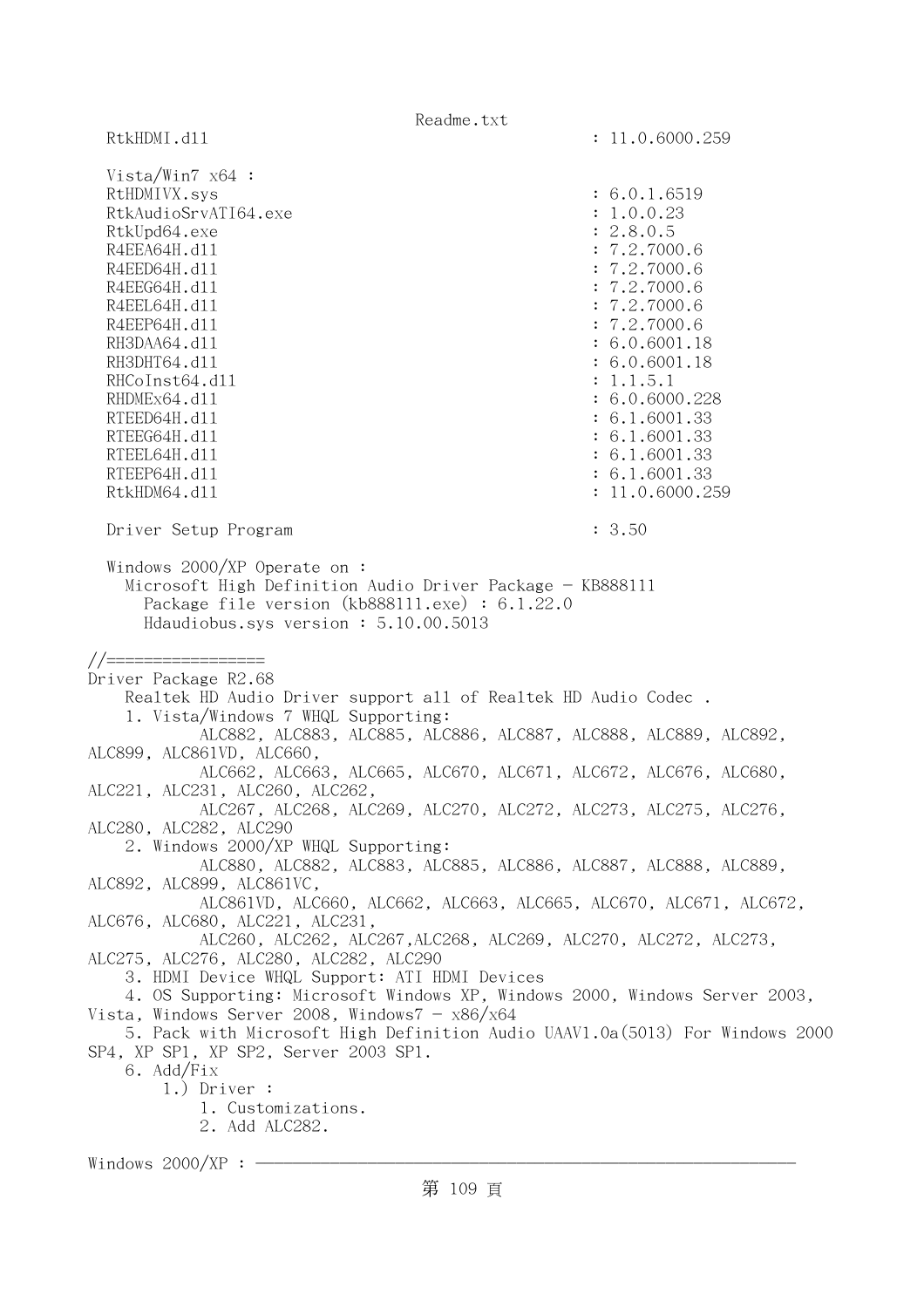| Readme.LXL                |               |
|---------------------------|---------------|
| Windows $2000/XP$ :       |               |
| RTKHDA64.sys              | : 5.10.0.6602 |
| RtkHDAud.sys              | : 5.10.0.6602 |
| Alcmtr.exe                | : 1.6.0.4     |
| AlcWzrd.exe               | : 1.1.0.37    |
| MicCal.exe                | : 1.1.2.4     |
| RTHDCPL.exe               | : 2.4.0.8     |
| RtkAudioService64.exe     | : 1.0.0.19    |
| RtkAudioService.exe       | : 1.0.0.19    |
| RTLCPL.exe                | : 1.0.1.66    |
| Rt1Upd64.exe              | : 2.8.0.5     |
| Rt1Upd.exe                | : 2.8.0.5     |
| SkyTe1.exe                | : 2.0.2.0     |
|                           |               |
| SoundMan.exe              | : 1.0.0.32    |
| vncuti164.exe             | : 1.0.0.38    |
| vncutil.exe               | : 1.0.0.38    |
| AMBFilt.sys               | : 5.10.0.4240 |
| AMBFt64.sys               | : 5.10.0.4240 |
| Monfilt.sys               | : 5.10.0.4112 |
| Monft64.sys               | : 5.10.0.4115 |
| 0A017Afx.sys              | : 1.0.7.3     |
| ALSndMgr.cp1              | : 1.0.0.11    |
| RTSndMgr.cp1              | : 1.0.1.7     |
| RCoInstII64XP.d11         | : 2.0.1.4     |
| RTCOMDLL.d11              | : 1.0.0.116   |
| RtkCoInstIIXP.d11         | : 2.0.1.4     |
| RtkCoLDR64XP.d11          | : 1.0.0.1     |
| RtkCoLDRXP.d11            | : 1.0.0.1     |
| Rt1CPAPI.d11              | : 1.0.2.6     |
|                           |               |
| Vista/Win7 driver :       |               |
| Vista/Win7 driver for x86 |               |
| RTKVHDA.sys               | : 6.0.1.6602  |
| AERTSrv.exe               | : 1.0.32.10   |
| DTSAudioService.exe       | : 1.0.0.0     |
| DTSU2PAuSrv32.exe         | : 2.0.20.0    |
|                           |               |
| FMAPP.exe                 | : 1.32.0.1    |
| MaxxAudioControl.exe      | : 3.2.0.0     |
| MaxxAudioMeters.exe       | 4.0.5.0       |
| RtHDVBg.exe               | 1.0.0.84      |
| RtHDVCp1.exe              | 1.0.0.772     |
| RtkAudioService.exe       | 1.0.0.29      |
| RtkNGUI.exe               | 1.0.0.183     |
| Rt1Upd.exe                | 2.8.0.5       |
| SkyTe1.exe                | 2.0.2.2       |
| vncutil.exe               | 1.0.0.45      |
| mbfilt32.sys              | 6.10.0.8      |
| RTSndMgr.cp1              | 1.0.0.26      |
| AERTACap.d11              | 2.0.32.15     |
| AERTARen.d11              | 1.0.32.11     |
| BlackBlueSkinImages.dl1   | 1.0.0.183     |
| BlackSkinImages.d11       | 1.0.0.183     |
| DarkSkinImages.d11        | 1.0.0.183     |
| DTSBassEnhancementDLL.d11 | 1.0.0.1       |
| DTSBoostDLL.d11           | 1.0.0.1       |
|                           |               |
| DTSGainCompensatorDLL.d11 | : 1.0.0.1     |

## 第 110 頁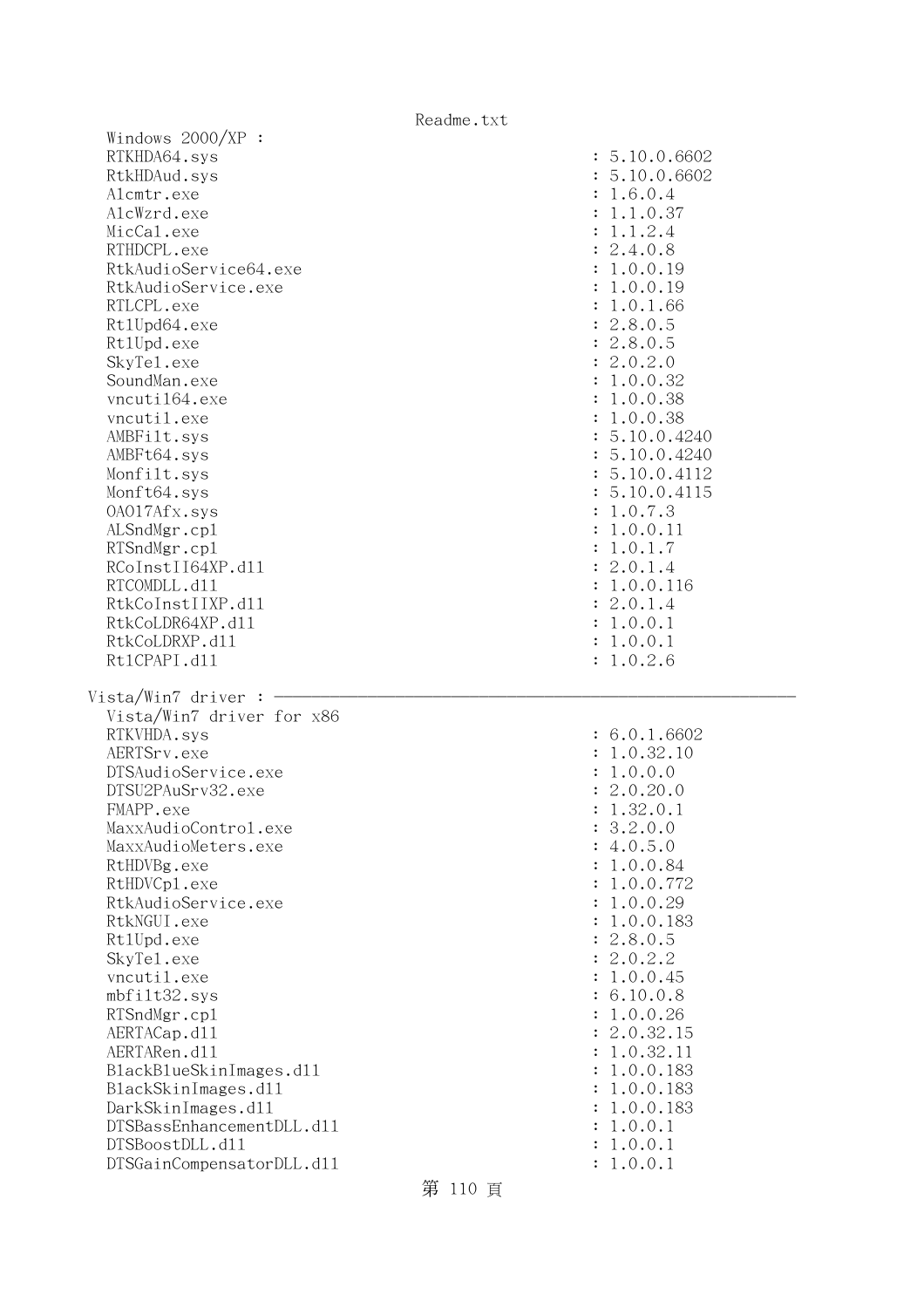DTSGFXAPO.dll : 1.0.0.3 DTSGFXAPONS.dll : 1.0.0.3 DTSLFXAPO.dll : 1.0.0.3 DTSLimiterDLL.dl1 : 1.0.0.1 DTSNeoPCDLL.d11 : 1.0.0.1 DTSS2HeadphoneDLL.dl1 : 1.0.0.1 DTSS2SpeakerDLL.d11 : 1.0.0.1 DTSSymmetryDLL.dll : 1.0.0.1 DTSU2PGFX32.dll : 2.0.20.0 DTSU2PLFX32.dll : 2.0.20.0 DTSU2PREC32.dll : 2.0.20.0 DTSVoiceClarityDLL.dll : 1.0.0.1 FMAPO.d11 : 44.5.4.68 GrayJadeSkinImages.dll : 1.0.0.183 KAAPORT.d11 : 4.1105.6000.53  $\text{MaxAudio}$ APO.dll  $\qquad \qquad \text{MaxAudio}$ APO.dll  $\qquad \qquad \text{MaxAudio}$  $\text{MaxAudio}$ APO2O.dll  $\text{maxAudio}$ MaxxAudioAPO30.dl1 : 3.2.1.1 MaxxAudioAPO40.dll : 4.0.3.4  $\text{MaxAudio}$ APOShe $11.$ d $11$  : 4.1.6.0  $MaxAudioEQ. d11$  : 4.0.3.1 MaxxAudioRealtek.dll  $\cdot$  4.0.5.0  $MaxXAudioReadtek2.d11$  : 4.0.6.2 MaxxVolumeSDAPO.dll : 3.2.1.1 MBAPO32.dll : 1.0.58.0 MBPPCn32.dll : 1.0.0.110 MBppld32.dll : 1.0.58.0 MBTHX32.d11 : 1.0.15.162 MBWrp32.dll : 1.0.0.180 PremiumBlackSkinImages.dll : 1.0.0.183 R4EEA32A.d11 : 7.2.7000.11 R4EED32A.d11 : 7.2.7000.11 R4EEG32A.d11 : 7.2.7000.11 R4EEL32A.d11 : 7.2.7000.11 R4EEP32A.d11 : 7.2.7000.11 RP3DAA32.d11 : 6.0.6001.18 RP3DHT32.d11 : 6.0.6001.18 RTCOMDLL.d11 : 2.0.0.148 RTEED32A.d11 : 6.1.6001.33 RTEEG32A.d11 : 6.1.6001.33 RTEEL32A.d11 : 6.1.6001.33 RTEEP32A.d11 : 6.1.6001.33 RtkAPO.d11 : 11.0.6000.280 RtkApoApi.dl1 : 1.0.0.51 RtkCfg.dl1 : 1.0.0.2 RtkCoInstII.dl1 : 2.0.1.4 RtkCoLDR.dll : 1.0.0.1 RtkGuiCompLib.dl1 : 1.0.0.5 RtkPgExt.dll : 6.0.6000.258 Rt1CPAPI.d11 : 1.0.2.6 SFAPO.d11 : 3.0.0.16 SFCOM.d11 : 3.0.0.16 SFFXComm.d11 : 2.0.0.13 SFFXDAPO.d11 : 2.0.0.13 SFFXHAPO.d11 : 2.0.0.13 SFFXProc.d11 : 2.0.0.13

第 111 頁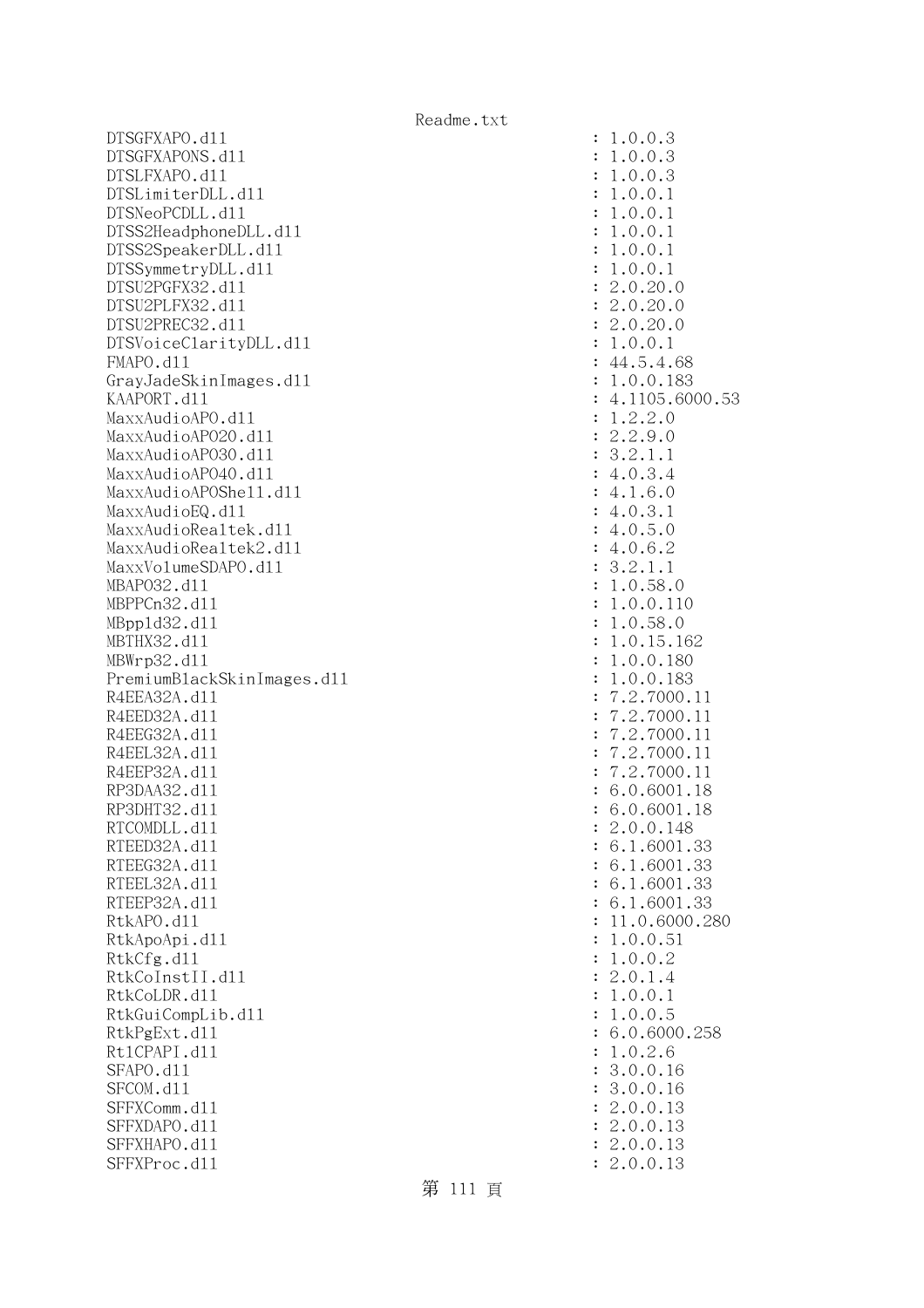| SFFXSAPO.d11               |                             |                | : 2.0.0.13                 |
|----------------------------|-----------------------------|----------------|----------------------------|
| SFNHK.d11                  |                             |                | 3.0.0.16                   |
| SFSS APO.d11               |                             |                | 1.1.0.12190                |
| s1cc3d32.d11               |                             |                | 1.0.0.100                  |
| s1cshp32.d11               |                             | $\ddot{\cdot}$ | 1.0.3.0                    |
| s1csii32.d11               |                             | $\ddot{\cdot}$ | 1.0.3.0                    |
| slgeq32. d11               |                             |                | 1.0.1.0                    |
| s1h36032.d11               |                             | $\ddot{\cdot}$ | 1.0.2.0                    |
| s1h1im32.d11               |                             | $\ddot{\cdot}$ | 2.1.0.0                    |
| s1Init32.d11               |                             | $\ddot{\cdot}$ | 1.1.3.0                    |
| s1maxv32.d11               |                             | :              | 1.2.1.0                    |
| s1tshd32.d11               |                             | $\ddot{\cdot}$ | 1.2.0.0                    |
| sluapo32.dll               |                             | $\ddot{\cdot}$ | 2.3.11.0                   |
| slvipp32.dll               |                             | $\ddot{\cdot}$ | 1.0.1.0                    |
| $s1$ viq $32.d11$          |                             | $\ddot{\cdot}$ | 2.1.0.0                    |
| SRSHP360.d11               |                             | $\ddot{\cdot}$ | 1.1.0.0                    |
| SRSTSHD.d11                |                             |                | : 1.1.4.0                  |
| SRSTSXT.d11                |                             |                | : 3.2.0.0                  |
| SRSWOW.d11                 |                             |                | : 1.1.3.0                  |
| tadefxapo.dl1              |                             | $\ddot{\cdot}$ | 1.0.1.12                   |
| tadefxapo2.d11             |                             | $\ddot{\cdot}$ | 1.2.1.0                    |
| TepeqAPO.d11               |                             | $\ddot{\cdot}$ | 1.1.0.0                    |
| tosade.d11                 |                             | $\ddot{\cdot}$ | 1.0.1.12                   |
| WavesGUILib.d11            |                             |                | : 4.0.5.0                  |
| WavesLib.d11               |                             |                | : 5.9.7.0                  |
| RCORES.dat                 |                             |                | : 1.1.6.9                  |
|                            |                             |                |                            |
|                            | Vista/Win7 driver for x64   |                |                            |
| RTKVHD64.sys               |                             |                | : 6.0.1.6602               |
| AERTSr64.exe               |                             |                | : 1.0.64.10                |
| DTSAudioService64.exe      |                             | $\ddot{\cdot}$ | 1.0.0.0                    |
| DTSU2PAuSrv64.exe          |                             | $\ddot{\cdot}$ | 2.0.20.0                   |
| FMAPP.exe                  |                             |                | : 1.64.0.1                 |
| MaxxAudioContro164.exe     |                             | $\ddot{\cdot}$ | 3.2.0.0                    |
| MaxxAudioMeters64.exe      |                             |                | : 4.0.5.0                  |
| RAVBg64.exe                |                             | $\ddot{\cdot}$ | 1.0.0.84                   |
| RAVCp164.exe               |                             |                | 1.0.0.772                  |
| RtkAudioService64.exe      |                             |                | 1.0.0.29                   |
| RtkNGUI64.exe              |                             |                | 1.0.0.183                  |
| Rt1Upd64.exe<br>SkyTe1.exe |                             |                | : 2.8.0.5                  |
| vncuti164.exe              |                             |                | : 2.0.2.2                  |
|                            |                             |                | : 1.0.0.45                 |
| GWfilt64.sys               |                             |                | : 6.10.0.3                 |
| $mbf$ ilt $64$ .sys        |                             |                | : 6.10.0.8                 |
| RTSnMg64.cp1               |                             |                | : 1.0.0.26                 |
| AERTAC64.d11               |                             |                | : 2.0.64.15<br>: 1.0.64.11 |
| AERTAR64.d11               |                             |                |                            |
|                            | BlackBlueSkinImages64.dll   |                | : 1.0.0.183                |
| BlackSkinImages64.dll      |                             |                | : 1.0.0.183                |
| DarkSkinImages64.d11       |                             |                | : 1.0.0.183                |
|                            | DTSBassEnhancementDLL64.d11 |                | : 1.0.0.1                  |
| DTSBoostDLL64.d11          |                             |                | : 1.0.0.1                  |
|                            | DTSGainCompensatorDLL64.d11 |                | : 1.0.0.1                  |
| DTSGFXAP064.d11            |                             |                | : 1.0.0.3                  |
| DTSGFXAPONS64.d11          |                             | $\ddot{\cdot}$ | 1.0.0.3                    |
| DTSLFXAP064.d11            |                             |                | : 1.0.0.3                  |

| $\ddot{\cdot}$<br>$\ddot{\cdot}$<br>$\ddot{\cdot}$<br>$\ddot{\cdot}$<br>$\ddot{\cdot}$<br>$\ddot{\cdot}$<br>$\ddot{\cdot}$<br>$\ddot{\cdot}$<br>$\ddot{\cdot}$<br>$\ddot{\cdot}$<br>$\ddot{\cdot}$<br>$\ddot{\cdot}$<br>$\ddot{\cdot}$<br>$\ddot{\cdot}$<br>$\ddot{\cdot}$<br>$\ddot{\cdot}$<br>$\ddot{\cdot}$<br>$\ddot{\cdot}$<br>$\ddot{\cdot}$<br>$\ddot{\cdot}$<br>$\ddot{\cdot}$<br>$\ddot{\cdot}$<br>$\ddot{\cdot}$<br>$\vdots$<br>$\vdots$<br>$\ddot{\cdot}$ | 2.0.0.15<br>3.0.0.16<br>1.1.0.12190<br>1.0.0.100<br>1.0.3.0<br>3<br>3.0<br>$\mathbf{1}$<br>$0.3.0$<br>$0.1.0$<br>$0.2.0$<br>$1.0.0$<br>$1.3.0$<br>$2.1.0$<br>$\mathbf 1$<br>$\overline{1}$<br>$\overline{c}$<br>$\mathbf{1}$<br>$\frac{1}{1}$<br>$\ddot{\cdot}$<br>$1.2.1.0$<br>$1.2.0.0$<br>$2.3.11.0$<br>$1.0.1.0$<br>$\overline{c}$<br>$1.0.0$<br>$1.0.0$<br>$1.4.0$<br>$2.0.0$<br>$\overline{c}$<br>2.<br>1.<br>1.<br>$\frac{2}{1}$ .<br>3<br>$3.$<br>$1.1$<br>$1.0.1$<br>$1.2.1.0$<br>$1.1.0.0$<br>$1.0.1.12$<br>$4.0.5.0$<br>$5.9.7.0$<br>$1.6.9$<br>6.0.1.6602 |
|----------------------------------------------------------------------------------------------------------------------------------------------------------------------------------------------------------------------------------------------------------------------------------------------------------------------------------------------------------------------------------------------------------------------------------------------------------------------|-----------------------------------------------------------------------------------------------------------------------------------------------------------------------------------------------------------------------------------------------------------------------------------------------------------------------------------------------------------------------------------------------------------------------------------------------------------------------------------------------------------------------------------------------------------------------|
| $\ddot{\cdot}$<br>$\ddot{\cdot}$<br>$\ddot{\cdot}$                                                                                                                                                                                                                                                                                                                                                                                                                   | .0.64.10<br>$\mathbf{1}$<br>.0.0.0<br>$\mathbf 1$<br>.0.20.0<br>$\overline{c}$                                                                                                                                                                                                                                                                                                                                                                                                                                                                                        |
| $\ddot{\cdot}$<br>$\ddot{\cdot}$                                                                                                                                                                                                                                                                                                                                                                                                                                     | .64.0.1<br>$\mathbf{1}$<br>$\ddot{\phantom{0}}$<br>3<br>2.0.0                                                                                                                                                                                                                                                                                                                                                                                                                                                                                                         |
| $\ddot{\cdot}$                                                                                                                                                                                                                                                                                                                                                                                                                                                       | $4.0.5.0$<br>$1.0.0.84$<br>$1.0.0.772$                                                                                                                                                                                                                                                                                                                                                                                                                                                                                                                                |
| $\ddot{\cdot}$<br>$\ddot{\cdot}$                                                                                                                                                                                                                                                                                                                                                                                                                                     |                                                                                                                                                                                                                                                                                                                                                                                                                                                                                                                                                                       |
|                                                                                                                                                                                                                                                                                                                                                                                                                                                                      |                                                                                                                                                                                                                                                                                                                                                                                                                                                                                                                                                                       |
|                                                                                                                                                                                                                                                                                                                                                                                                                                                                      |                                                                                                                                                                                                                                                                                                                                                                                                                                                                                                                                                                       |
| $\ddot{\cdot}$<br>$\ddot{\cdot}$                                                                                                                                                                                                                                                                                                                                                                                                                                     |                                                                                                                                                                                                                                                                                                                                                                                                                                                                                                                                                                       |
| $\ddot{\cdot}$                                                                                                                                                                                                                                                                                                                                                                                                                                                       | 1.0.0.29<br>1.0.0.183<br>$\ddot{\phantom{0}}$<br>8.0.<br>5<br>$\overline{c}$                                                                                                                                                                                                                                                                                                                                                                                                                                                                                          |
| $\ddot{\cdot}$                                                                                                                                                                                                                                                                                                                                                                                                                                                       | 0.2.2<br>$\ddot{\cdot}$<br>$\mathbf{c}$                                                                                                                                                                                                                                                                                                                                                                                                                                                                                                                               |
| $\ddot{\cdot}$<br>$\ddot{\cdot}$                                                                                                                                                                                                                                                                                                                                                                                                                                     | 0.0.45<br>$\mathbf{1}$<br>$\ddot{\phantom{0}}$                                                                                                                                                                                                                                                                                                                                                                                                                                                                                                                        |
| $\ddot{\cdot}$                                                                                                                                                                                                                                                                                                                                                                                                                                                       | $\ddot{\phantom{a}}$<br>10.0.3<br>6<br>10.0.<br>$\ddot{\phantom{a}}$<br>6<br>8                                                                                                                                                                                                                                                                                                                                                                                                                                                                                        |
| $\ddot{\cdot}$                                                                                                                                                                                                                                                                                                                                                                                                                                                       | $\overline{a}$<br>0.0.26                                                                                                                                                                                                                                                                                                                                                                                                                                                                                                                                              |
| $\ddot{\cdot}$                                                                                                                                                                                                                                                                                                                                                                                                                                                       | $\frac{1}{2}$<br>.0.64.<br>15                                                                                                                                                                                                                                                                                                                                                                                                                                                                                                                                         |
| $\ddot{\cdot}$<br>$\ddot{\cdot}$                                                                                                                                                                                                                                                                                                                                                                                                                                     | .0.64.<br>11<br>0.0.<br>$\ddot{\phantom{0}}$<br>183                                                                                                                                                                                                                                                                                                                                                                                                                                                                                                                   |
| $\ddot{\cdot}$                                                                                                                                                                                                                                                                                                                                                                                                                                                       | $\frac{1}{1}$<br>0.0.<br>$\ddot{\phantom{0}}$<br>$\mathbf{1}$                                                                                                                                                                                                                                                                                                                                                                                                                                                                                                         |
| $\ddot{\cdot}$                                                                                                                                                                                                                                                                                                                                                                                                                                                       | .<br>183<br>0.0.<br>$\ddot{\phantom{0}}$<br>$\mathbf 1$<br>183                                                                                                                                                                                                                                                                                                                                                                                                                                                                                                        |
| $\ddot{\cdot}$                                                                                                                                                                                                                                                                                                                                                                                                                                                       | 0.0.<br>$\mathbf{1}$<br>$\ddot{\phantom{0}}$<br>$\mathbf 1$                                                                                                                                                                                                                                                                                                                                                                                                                                                                                                           |
| $\ddot{\cdot}$<br>$\ddot{\cdot}$                                                                                                                                                                                                                                                                                                                                                                                                                                     | 0.0.<br>$\ddot{\phantom{a}}$<br>$\mathbf 1$<br>$\mathbf{1}$<br>$\ddot{\phantom{a}}$                                                                                                                                                                                                                                                                                                                                                                                                                                                                                   |
| $\ddot{\cdot}$                                                                                                                                                                                                                                                                                                                                                                                                                                                       | 0.0.<br>$\mathbf 1$<br>$\mathbf 1$<br>.0.0.<br>3<br>$\mathbf 1$                                                                                                                                                                                                                                                                                                                                                                                                                                                                                                       |
| $\ddot{\cdot}$<br>$\ddot{\cdot}$                                                                                                                                                                                                                                                                                                                                                                                                                                     | .0.0.3<br>1<br>1.0.0.3                                                                                                                                                                                                                                                                                                                                                                                                                                                                                                                                                |

第 112 頁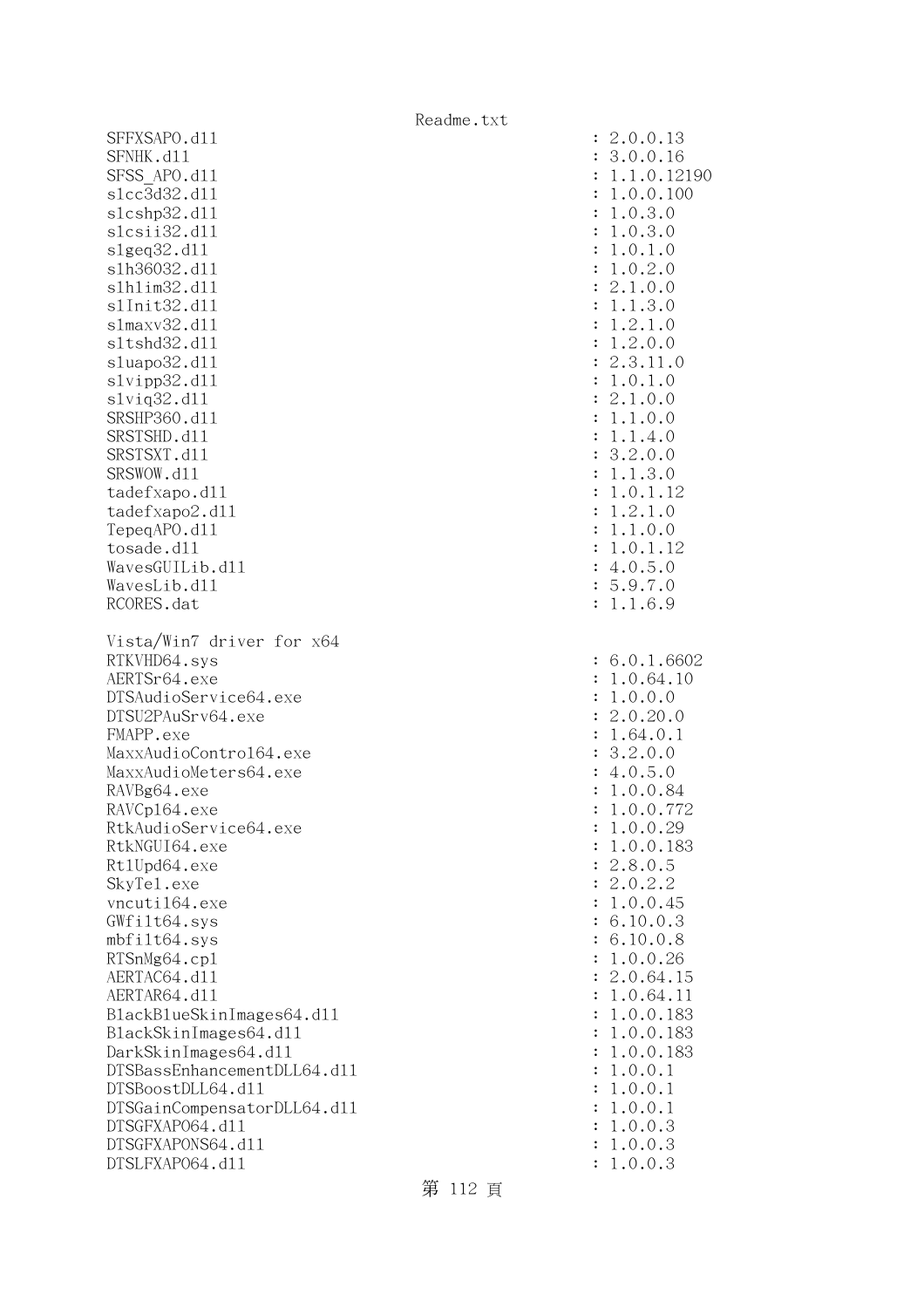DTSLimiterDLL64.dll : 1.0.0.1 DTSNeoPCDLL64.dll : 1.0.0.1 DTSS2HeadphoneDLL64.dl1 : 1.0.0.1 DTSS2SpeakerDLL64.dl1 : 1.0.0.1 DTSSymmetryDLL64.dl1 : 1.0.0.1  $DTSU2PGFX64. d11$  : 2.0.20.0 DTSU2PLFX64.dll : 2.0.20.0 DTSU2PREC64.dll : 2.0.20.0 DTSVoiceClarityDLL64.dll : 1.0.0.1 FMAPO64.d11 : 44.6.4.68 GrayJadeSkinImages64.dll : 1.0.0.183 KAAPORT64.d11 : 4.1105.6000.53 MaxxAudioAPO20.dll : 2.2.9.0 MaxxAudioAPO30.dl1 : 3.2.1.1 MaxxAudioAPO4064.dll : 4.0.3.4  $\text{MaxAudio}$ APOShe $1164$ .dll  $\qquad \qquad$  : 4.1.6.0  $\text{MaxAudioEQ}.d11$  : 4.0.3.1 MaxxAudioRealtek.dll  $\qquad \qquad$  : 4.0.5.0 MaxxAudioRealtek264.dll : 4.0.6.2  $MaxXVolumeSDAPO. d11$  :  $3.2.1.1$  MBAPO32.dll : 1.0.58.0 MBAP064.d11 : 1.0.58.0 MBPPCn64.d11 : 1.0.0.110 MBppld64.dll : 1.0.58.0 MBTHX32.d11 : 1.0.15.162 MBTHX64.d11 : 1.0.15.162 MBWrp64.dll : 1.0.0.180 PremiumBlackSkinImages64.dll : 1.0.0.183 R4EEA64A.d11 : 7.2.7000.11 R4EED64A.d11 : 7.2.7000.11 R4EEG64A.d11 : 7.2.7000.11 R4EEL64A.d11 : 7.2.7000.11 R4EEP64A.d11 : 7.2.7000.11 RCoInstII64.dl1 : 2.0.1.4 RP3DAA64.d11 : 6.0.6001.18 RP3DHT64.d11 : 6.0.6001.18 RtCOM64.d11 : 2.0.0.148 RTCOMDLL.d11 : 2.0.0.148 RTEED64A.d11 : 6.1.6001.33 RTEEG64A.d11 : 6.1.6001.33 RTEEL64A.d11 : 6.1.6001.33 RTEEP64A.d11 : 6.1.6001.33 RtkApi64.dl1 : 1.0.0.51 RtkAP064.d11 : 11.0.6000.280 RtkCfg.dl1 : 1.0.0.1 RtkCfg64.d11 : 1.0.0.2 RtkCoLDR64.dl1 : 1.0.0.1 RtkGuiCompLib.dl1 : 1.0.0.5 Rt1CPAPI.d11 : 1.0.2.6 Rt1CPAPI64.dl1 : 1.0.2.6 RtPgEx64.d11 : 6.0.6000.258 SFAP064.d11 : 3.0.0.16 SFCOM.d11 : 3.0.0.11 : 3.0.0.11 SFCOM64.d11 : 3.0.0.16 SFComm64.d11 : 2.0.0.13 SFDAP064.d11 : 2.0.0.13

第 113 頁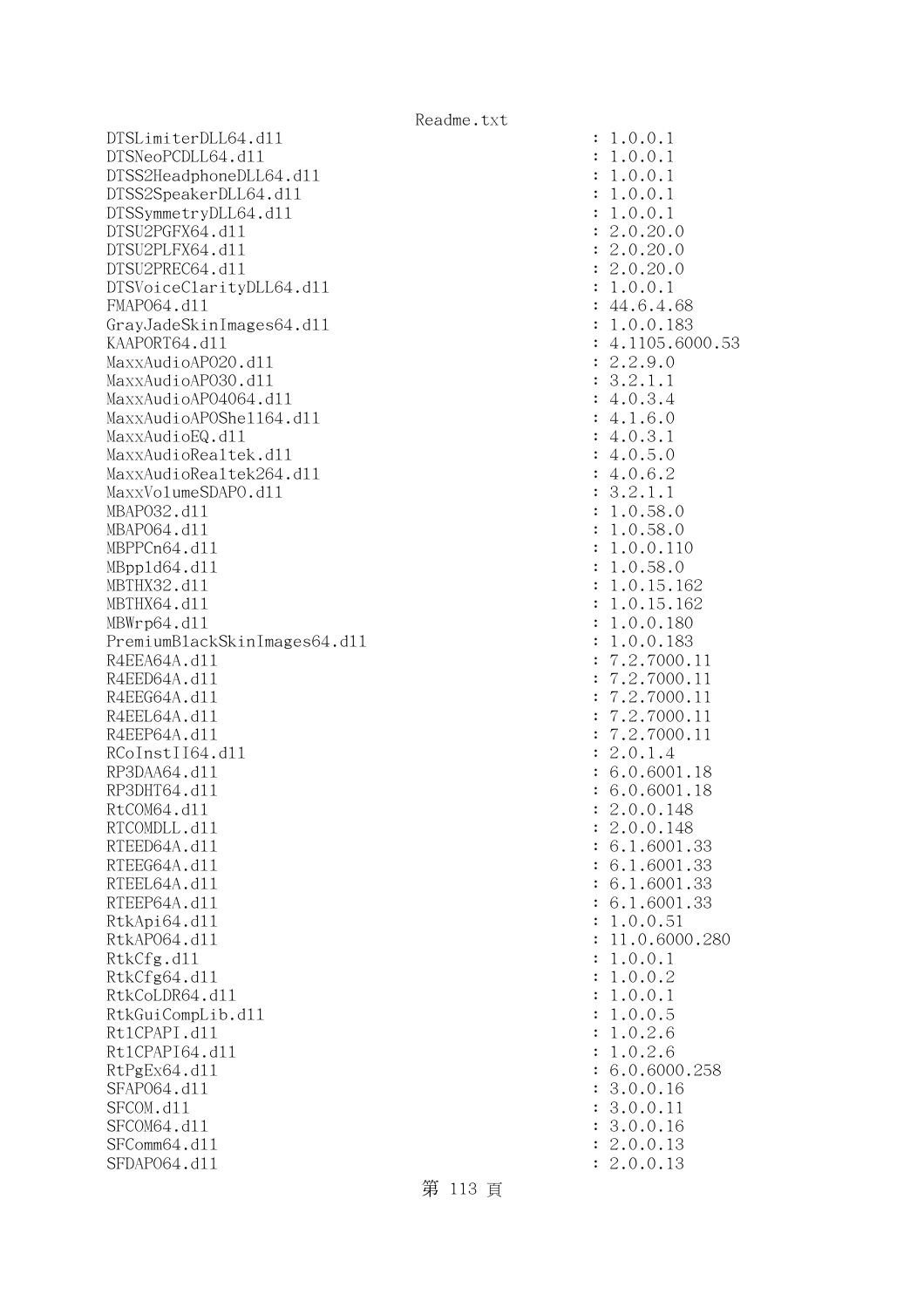|                              | Readme.txt                     |
|------------------------------|--------------------------------|
| SFHAP064.d11                 | : 2.0.0.13                     |
| SFNHK64.d11                  | : 3.0.0.16                     |
| SFProc64.d11                 | : 2.0.0.13                     |
| SFSAP064.d11                 | : 2.0.0.13                     |
| SFSS APO.d11                 | : 1.1.0.12190                  |
| s1cc3d64.d11                 | : 1.0.0.100                    |
| s1cshp64.d11                 | : 1.0.3.0                      |
| slcsii64.dll                 | : 1.0.3.0                      |
| slgeq64. d11                 | : 1.0.1.0                      |
| s1h36064.d11                 | : 1.0.2.0                      |
| s1h1im64.d11                 | : 2.1.0.0                      |
| s1Init64.d11                 | : 1.1.3.0                      |
| slmaxv64.d11                 | : 1.2.1.0                      |
| s1tshd64.d11                 | : 1.2.0.0                      |
| sluapo64.dll                 | : 2.3.11.0                     |
| slvipp64.dll                 | : 1.0.1.0                      |
| $s1$ viq $64. d11$           | : 2.1.0.0                      |
| SRSHP64.d11                  | : 1.1.0.0                      |
| SRSTSH64.d11                 |                                |
| SRSTSX64.d11                 | : 1.1.4.0                      |
|                              | : 3.2.0.0                      |
| SRSWOW64.d11                 | : 1.1.3.0                      |
| tadefxapo.d11                | : 1.0.1.12                     |
| tadefxapo264.dl1             | : 1.2.1.0                      |
| tepeqapo64.dll               | : 1.1.0.0                      |
| tosade.d11                   | : 1.0.1.12                     |
| WavesGUILib.d11              | : 4.0.5.0                      |
| RCORES64.dat                 | : 1.1.6.9                      |
|                              |                                |
|                              |                                |
| HDMI Driver :                |                                |
| Windows $2000/XP$ x86 :      |                                |
| RtkHDMI.sys                  | : 5.10.0.6519                  |
| Rtaupd.exe                   | : 2.8.0.5                      |
| RHCoInstXP.d11               | : 1.1.5.1                      |
|                              |                                |
| Windows XP x64 :             |                                |
| RtkHDMIX.sys                 | : 5.10.0.6519                  |
| Rtaupd64.exe                 | : 2.8.0.5                      |
| RHCoInst64XP.d11             | : 1.1.5.1                      |
|                              |                                |
| Vista/Win7 $x86$ :           |                                |
| RtHDMIV.sys                  | : 6.0.1.6519                   |
| RtkAudioSrvATI.exe           | : 1.0.0.23                     |
| RtkUpd.exe                   | : 2.8.0.5                      |
| R4EEA32H.d11                 | : 7.2.7000.6                   |
| R4EED32H.d11                 | : 7.2.7000.6                   |
| R4EEG32H.d11                 | : 7.2.7000.6                   |
| R4EEL32H.d11                 | : 7.2.7000.6                   |
| R4EEP32H.d11                 | : 7.2.7000.6                   |
| RH3DAA32.d11                 | : 6.0.6001.18                  |
| RH3DHT32.d11                 | : 6.0.6001.18                  |
| RHCoInst.d11                 | : 1.1.5.1                      |
| RHDMIExt.d11                 | : 6.0.6000.228                 |
| RTEED32H.d11                 | : 6.1.6001.33                  |
| RTEEG32H.d11                 | : 6.1.6001.33                  |
| RTEEL32H.d11<br>RTEEP32H.d11 | : 6.1.6001.33<br>: 6.1.6001.33 |

第 114 頁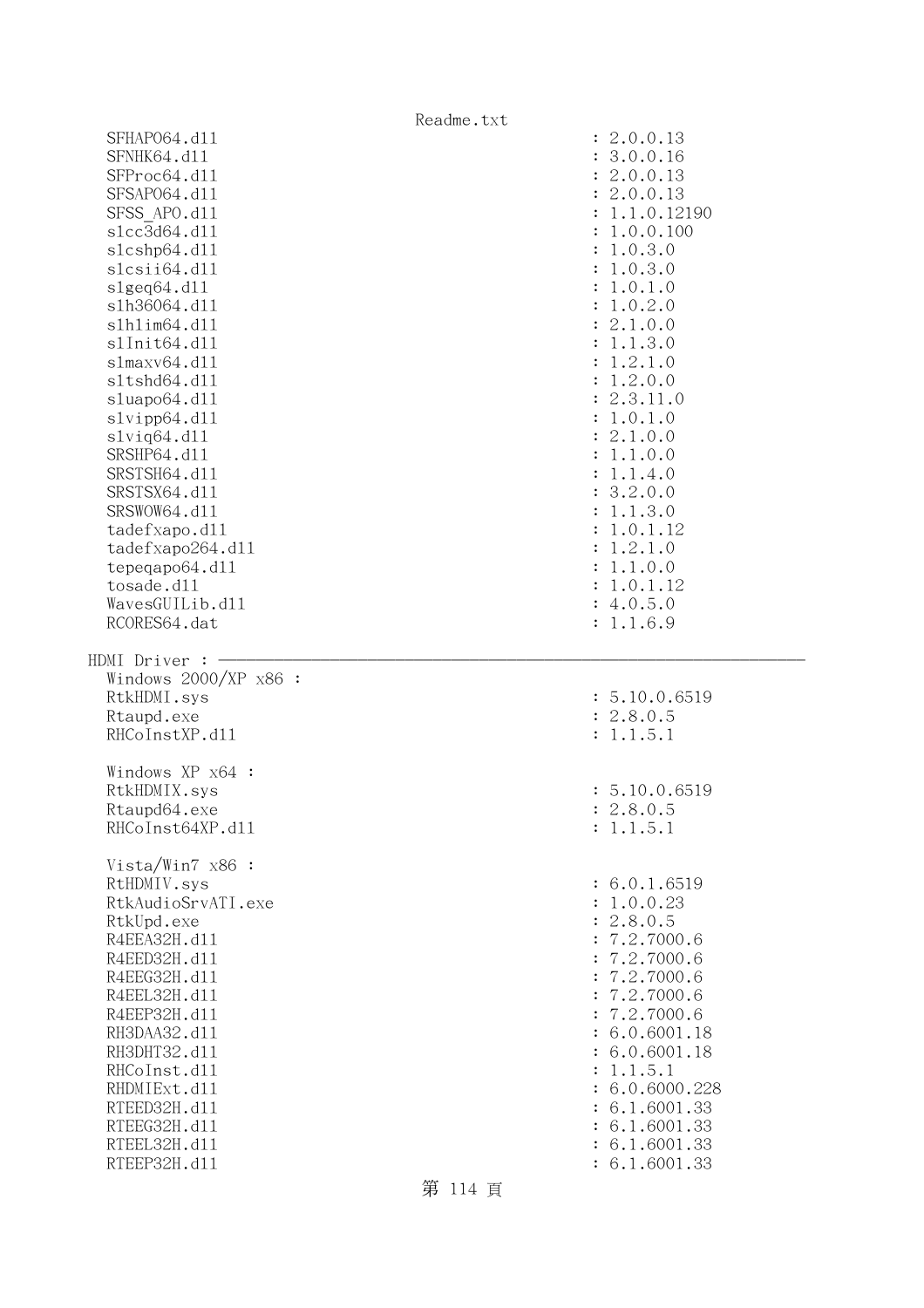Readme.txt RtkHDMI.dl1 : 11.0.6000.259 Vista/Win7 x64 : RtHDMIVX.sys : 6.0.1.6519 RtkAudioSrvATI64.exe : 1.0.0.23 RtkUpd64.exe : 2.8.0.5 R4EEA64H.d11 : 7.2.7000.6 R4EED64H.dl1 : 7.2.7000.6 R4EEG64H.d11 : 7.2.7000.6 R4EEL64H.d11 : 7.2.7000.6 R4EEP64H.d11 : 7.2.7000.6 RH3DAA64.d11 : 6.0.6001.18 RH3DHT64.d11 : 6.0.6001.18 RHCoInst64.dl1 : 1.1.5.1 RHDMEx64.d11 : 6.0.6000.228 RTEED64H.dll : 6.1.6001.33 RTEEG64H.d11 : 6.1.6001.33 RTEEL64H.d11 : 6.1.6001.33 RTEEP64H.d11 : 6.1.6001.33 RtkHDM64.dll : 11.0.6000.259 Driver Setup Program : 3.44 Windows 2000/XP Operate on : Microsoft High Definition Audio Driver Package - KB888111 Package file version (kb888111.exe) : 6.1.22.0 Hdaudiobus.sys version : 5.10.00.5013 //================= Driver Package R2.67 Realtek HD Audio Driver support all of Realtek HD Audio Codec . 1. Vista/Windows 7 WHQL Supporting: ALC882, ALC883, ALC885, ALC886, ALC887, ALC888, ALC889, ALC892, ALC899, ALC861VD, ALC660, ALC662, ALC663, ALC665, ALC670, ALC671, ALC672, ALC676, ALC680, ALC221, ALC231, ALC260, ALC262, ALC267, ALC268, ALC269, ALC270, ALC272, ALC273, ALC275, ALC276, ALC280, ALC290 2. Windows 2000/XP WHQL Supporting: ALC880, ALC882, ALC883, ALC885, ALC886, ALC887, ALC888, ALC889, ALC892, ALC899, ALC861VC, ALC861VD, ALC660, ALC662, ALC663, ALC665, ALC670, ALC671, ALC672, ALC676, ALC680, ALC221, ALC231, ALC260, ALC262, ALC267,ALC268, ALC269, ALC270, ALC272, ALC273, ALC275, ALC276, ALC280, ALC290 3. HDMI Device WHQL Support: ATI HDMI Devices 4. OS Supporting: Microsoft Windows XP, Windows 2000, Windows Server 2003, Vista, Windows Server 2008, Windows7 -  $x86/x64$  5. Pack with Microsoft High Definition Audio UAAV1.0a(5013) For Windows 2000 SP4, XP SP1, XP SP2, Server 2003 SP1. 6. Add/Fix 1.) Driver : 1. Customizations. 2. Add ALC280. Windows  $2000/XP:$  -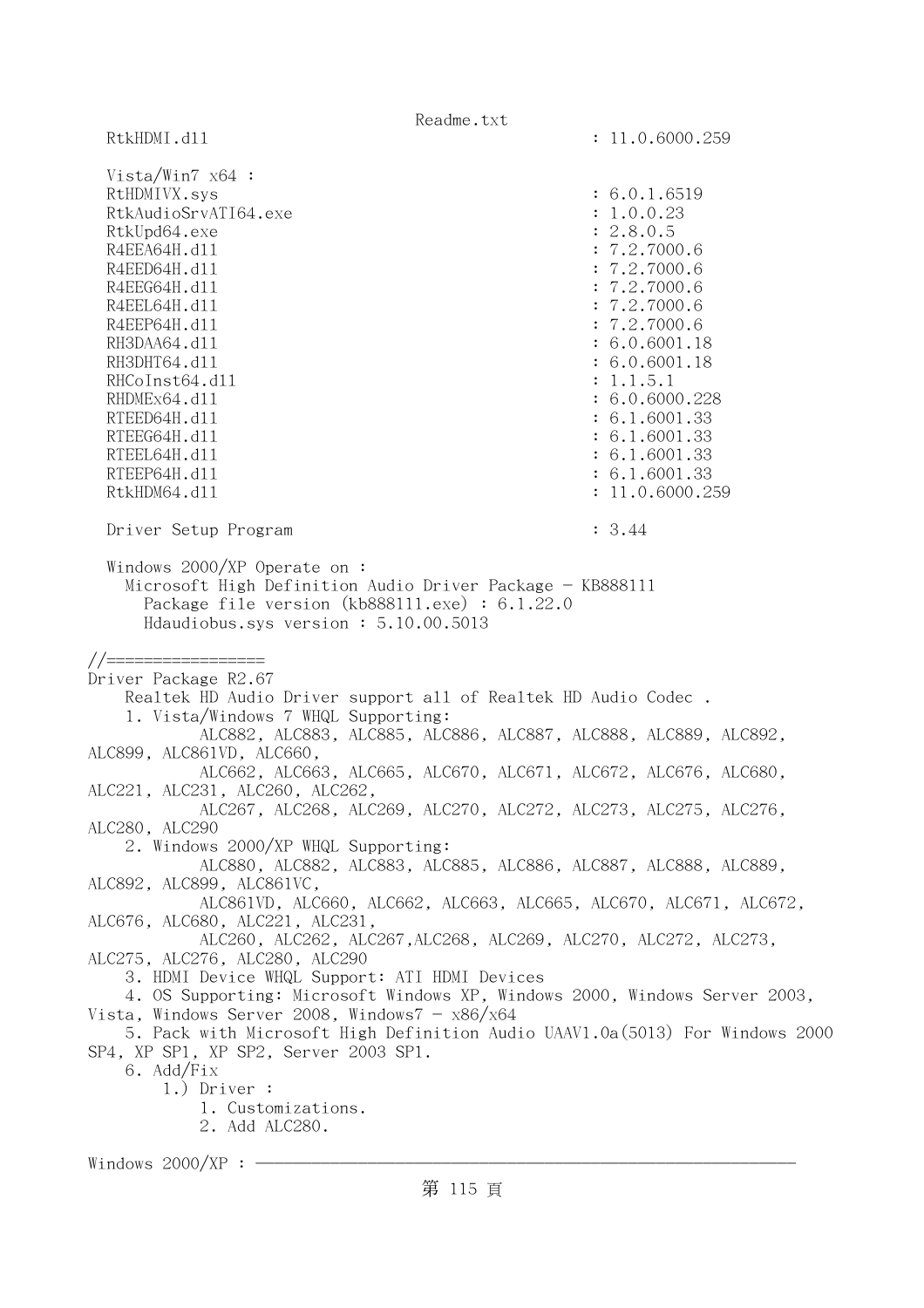| Windows 2000/XP :                          |                    |
|--------------------------------------------|--------------------|
| RTKHDA64.sys                               | : 5.10.0.6526      |
| RtkHDAud.sys                               | : 5.10.0.6526      |
| Alcmtr.exe                                 | : 1.6.0.4          |
| AlcWzrd.exe                                | : 1.1.0.37         |
| MicCal.exe                                 | : 1.1.2.4          |
| RTHDCPL.exe                                | : 2.4.0.5          |
| RtkAudioService64.exe                      | : 1.0.0.19         |
|                                            |                    |
| RtkAudioService.exe                        | : 1.0.0.19         |
| RTLCPL.exe                                 | : 1.0.1.66         |
| Rt1Upd64.exe                               | : 2.8.0.5          |
| Rt1Upd.exe                                 | : 2.8.0.5          |
| SkyTe1.exe                                 | : 2.0.2.0          |
| SoundMan.exe                               | : 1.0.0.32         |
| vncuti164.exe                              | : 1.0.0.38         |
| vncutil.exe                                | : 1.0.0.38         |
| AMBFilt.sys                                | : 5.10.0.4240      |
| AMBFt64.sys                                | : 5.10.0.4240      |
| Monfilt.sys                                | : 5.10.0.4112      |
| Monft64.sys                                | : 5.10.0.4115      |
| 0A017Afx.sys                               | : 1.0.7.3          |
| ALSndMgr.cp1                               | : 1.0.0.11         |
| RTSndMgr.cp1                               | : 1.0.1.7          |
| RCoInstII64XP.d11                          | : 2.0.0.6          |
|                                            |                    |
| RTCOMDLL.d11                               | : 1.0.0.115        |
| RtkCoInstIIXP.d11                          | : 2.0.0.6          |
| RtkCoLDR64XP.d11                           | : 1.0.0.1          |
| RtkCoLDRXP.d11                             | : 1.0.0.1          |
| Rt1CPAPI.d11                               | : 1.0.2.5          |
|                                            |                    |
|                                            |                    |
| Vista/Win7 driver :                        |                    |
| Vista/Win7 driver for x86                  |                    |
| RTKVHDA.sys                                | : 6.0.1.6526       |
| AERTSrv.exe                                | : 1.0.32.10        |
| DTSAudioService.exe                        | : 1.0.0.0          |
| DTSU2PAuSrv32.exe                          | : 2.0.15.0         |
|                                            |                    |
| FMAPP.exe                                  | : 1.32.0.1         |
| RtHDVBg.exe                                | : 1.0.0.82         |
| RtHDVCp1.exe                               | 1.0.0.756          |
| RtkAudioService.exe                        | 1.0.0.29           |
| RtkNGUI.exe                                | 1.0.0.164          |
| Rt1Upd.exe                                 | 2.8.0.5            |
| SkyTe1.exe                                 | 2.0.2.2            |
| vncutil.exe                                | 1.0.0.45           |
| mbfilt32.sys                               | 6.10.0.8           |
| RTSndMgr.cp1                               | 1.0.0.26           |
| AERTACap.d11                               | 2.0.32.13          |
| AERTARen.d11                               | 1.0.32.9           |
| BlackBlueSkinImages.dl1                    | 1.0.0.164          |
| BlackJadeSkinImages.dl1                    | 1.0.0.164          |
| BlackSkinImages.d11                        | 1.0.0.164          |
| DarkSkinImages.d11                         | 1.0.0.164          |
| DTSBassEnhancementDLL.d11                  | 1.0.0.1            |
| DTSBoostDLL.d11                            | 1.0.0.1            |
|                                            |                    |
| DTSGainCompensatorDLL.d11<br>DTSGFXAPO.d11 | 1.0.0.1<br>1.0.0.3 |

## 第 116 頁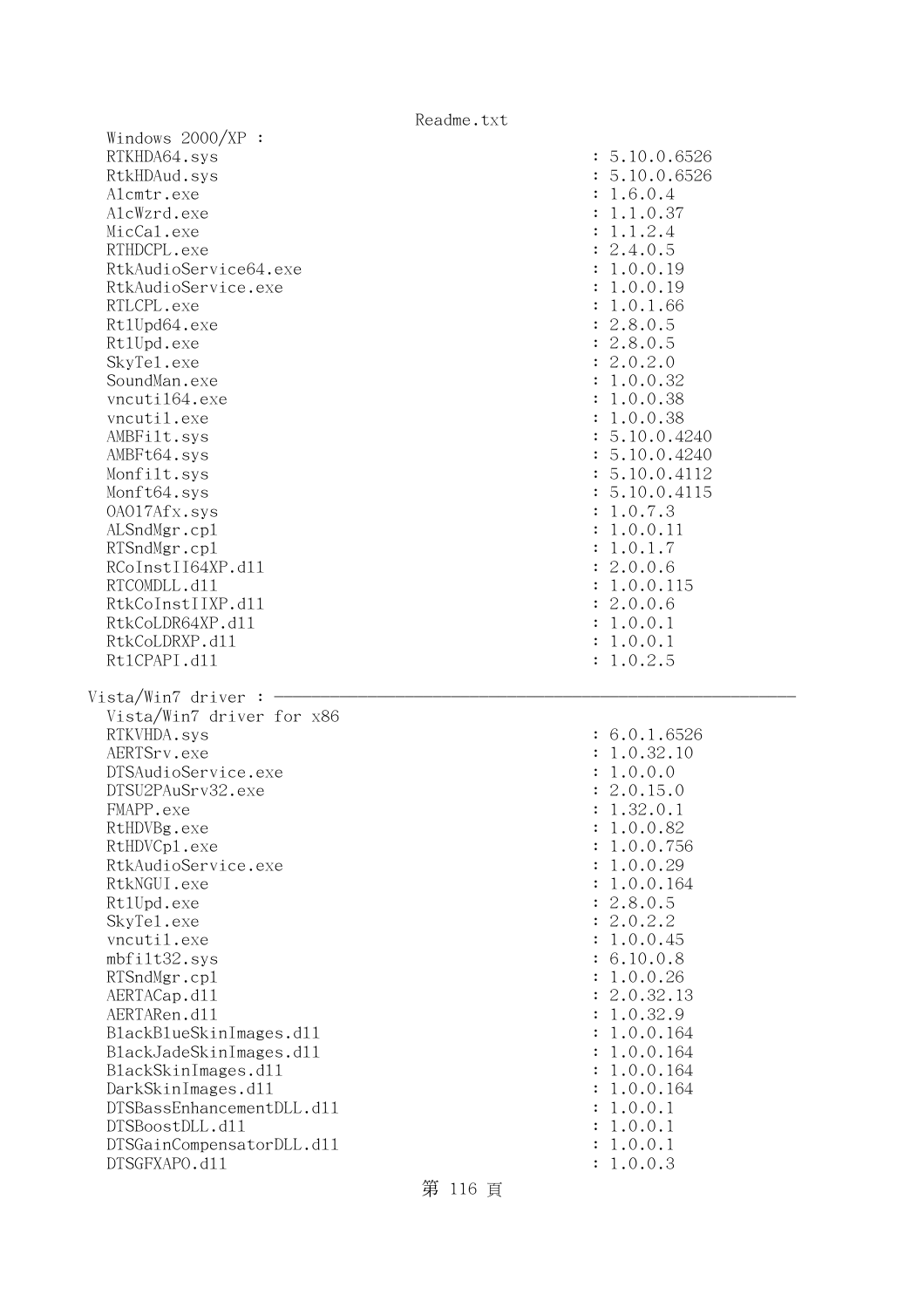DTSGFXAPONS.dll : 1.0.0.3 DTSLFXAPO.dll : 1.0.0.3 DTSLimiterDLL.dll : 1.0.0.1 DTSNeoPCDLL.dll : 1.0.0.1 DTSS2HeadphoneDLL.dl1 : 1.0.0.1 DTSS2SpeakerDLL.d11 : 1.0.0.1 DTSSymmetryDLL.dl1 : 1.0.0.1 DTSU2PGFX32.dll : 2.0.15.0 DTSU2PLFX32.dll : 2.0.15.0 DTSU2PREC32.dll : 2.0.15.0 DTSVoiceClarityDLL.dll : 1.0.0.1 FMAPO.d11 : 43.5.16.65 GrayJadeSkinImages.dll : 1.0.0.164 KAAPORT.d11 : 4.1105.6000.53 LightSkinImages.dll : 1.0.0.164  $\text{MaxAudio}$ APO.dll  $\qquad \qquad \text{MaxAudio}$ APO.dll  $\qquad \qquad \text{MaxAudio}$  $\text{MaxAudio}$ APO2O.dll  $\text{maxAudio}$ MaxxAudioAPO30.dl1 : 3.2.1.1 MaxxAudioEQ.d11 : 2.0.0.0 MaxxAudioRealtek.dll  $\qquad \qquad \qquad$  : 1.3.0.0 MaxxAudioRealtek2.dl1 : 1.0.7.0 MaxxVolumeSDAPO.dll : 3.1.0.0 MBAPO32.dll : 1.0.56.0 MBPPCn32.dll : 1.0.0.110 MBppld32.dll : 1.0.51.0 MBTHX32.dll : 1.0.15.156 MBWrp32.dll : 1.0.0.180 PremiumBlackSkinImages.dll : 1.0.0.164 R4EEA32A.d11 : 7.2.7000.6 R4EED32A.d11 : 7.2.7000.6 R4EEG32A.d11 : 7.2.7000.6 R4EEL32A.d11 : 7.2.7000.6 R4EEP32A.d11 : 7.2.7000.6 RP3DAA32.d11 : 6.0.6001.18 RP3DHT32.d11 : 6.0.6001.18 RTCOMDLL.d11 : 2.0.0.146 RTEED32A.d11 : 6.1.6001.33 RTEEG32A.d11 : 6.1.6001.33 RTEEL32A.d11 : 6.1.6001.33 RTEEP32A.d11 : 6.1.6001.33 RtkAPO.d11 : 11.0.6000.261 RtkApoApi.dl1 : 1.0.0.49 RtkCfg.dl1 : 1.0.0.2 RtkCoInstII.dll : 2.0.0.6 RtkCoLDR.d11 : 1.0.0.1 RtkGuiCompLib.dl1 : 1.0.0.2 RtkPgExt.d11 : 6.0.6000.245 Rt1CPAPI.d11 : 1.0.2.5 SFAPO.d11 : 3.0.0.16 SFCOM.d11 : 3.0.0.16 SFFXComm.d11 : 2.0.0.13 SFFXDAPO.d11 : 2.0.0.13 SFFXHAPO.d11 : 2.0.0.13 SFFXProc.d11 : 2.0.0.13 SFFXSAPO.d11 : 2.0.0.13 SFNHK.d11 : 3.0.0.16

第 117 頁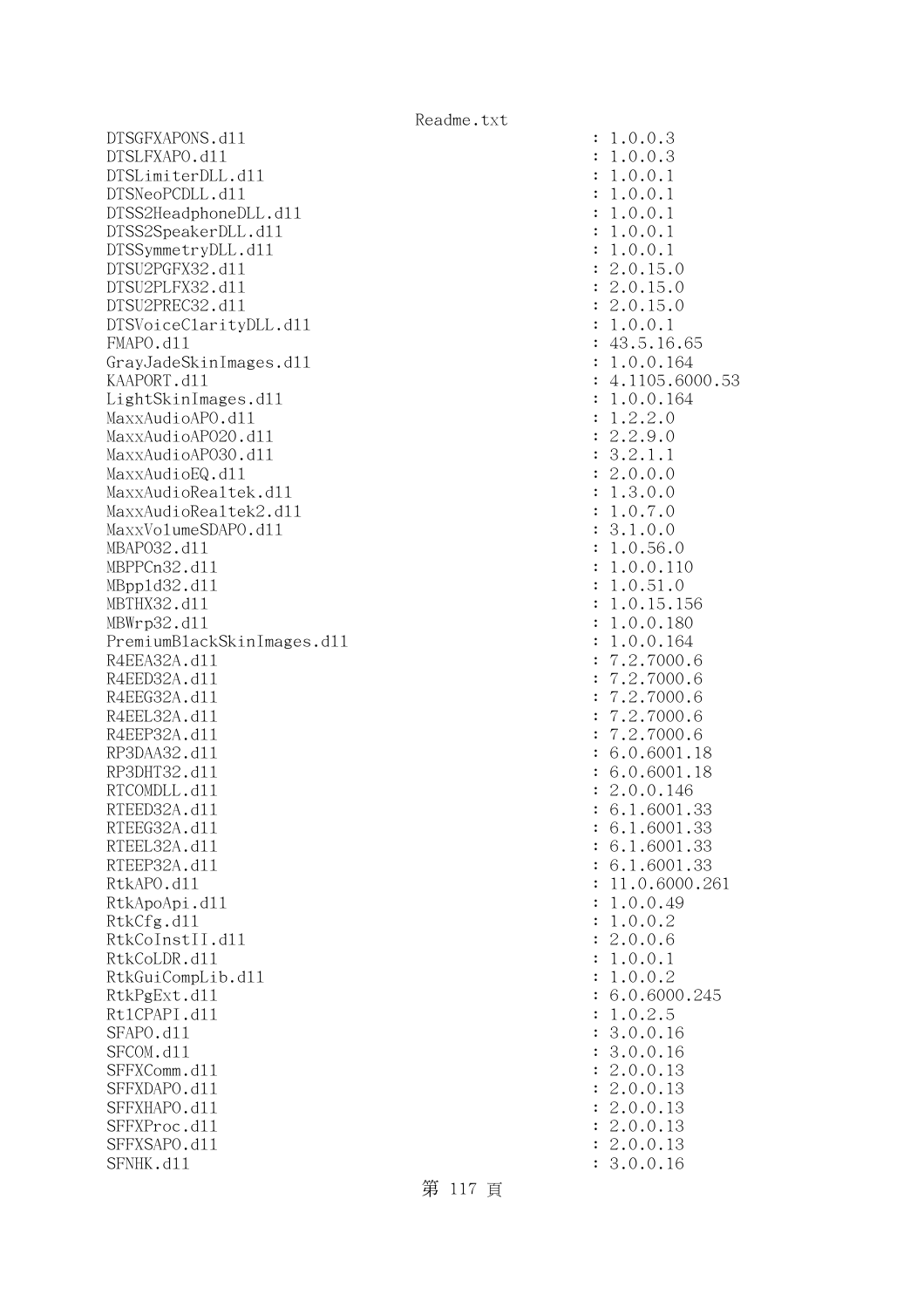| SFSS APO.d11                | 1.1.0.11180                |
|-----------------------------|----------------------------|
| s1cc3d32.d11                | 1.0.0.100                  |
| s1cshp32.d11                | 1.0.3.0<br>:               |
| slcsii32.dll                | 1.0.3.0<br>:               |
| slgeq32. d11                | 1.0.1.0<br>:               |
| s1h36032.d11                | 1.0.2.0<br>$\ddot{\cdot}$  |
| s1h1im32.d11                | : 2.1.0.0                  |
| s1Init32.d11                | : 1.1.3.0                  |
| s1maxv32.d11                | 1.2.1.0<br>:               |
| s1tshd32.d11                | 1.2.0.0<br>$\ddot{\cdot}$  |
| sluapo32.dll                | 2.3.11.0<br>$\ddot{\cdot}$ |
| slvipp32.dll                | : 1.0.1.0                  |
| $s1$ viq $32.d11$           | : 2.1.0.0                  |
| SRSHP360.d11                | : 1.1.0.0                  |
| SRSTSHD.d11                 | : 1.1.4.0                  |
| SRSTSXT.d11                 | : 3.2.0.0                  |
| SRSWOW.d11                  | : 1.1.3.0                  |
|                             | 1.0.1.12<br>:              |
| tadefxapo.d11               |                            |
| tadefxapo2.d11              | 1.1.0.31<br>:              |
| TepeqAPO.d11                | 1.0.0.3<br>:               |
| tosade.d11                  | 1.0.1.12<br>$\ddot{\cdot}$ |
| WavesGUILib.d11             | : 2.0.0.0                  |
| WavesLib.dll                | : 5.9.7.0                  |
| RCORES.dat                  | : 1.1.4.6                  |
| Vista/Win7 driver for x64   |                            |
| RTKVHD64.sys                | : 6.0.1.6526               |
| AERTSr64.exe                | 1.0.64.10                  |
| DTSAudioService64.exe       |                            |
|                             | 1.0.0.0<br>$\ddot{\cdot}$  |
| DTSU2PAuSrv64.exe           | 2.0.15.0<br>:              |
| FMAPP.exe                   | 1.64.0.1<br>$\ddot{\cdot}$ |
| RAVBg64.exe                 | 1.0.0.82<br>:              |
| RAVCp164.exe                | 1.0.0.756<br>:             |
| RtkAudioService64.exe       | 1.0.0.29<br>:              |
| RtkNGUI64.exe               | 1.0.0.164<br>:             |
| Rt1Upd64.exe                | 2.8.0.5<br>$\ddot{\cdot}$  |
| SkyTe1.exe                  | : 2.0.2.2                  |
| vncuti164.exe               | 1.0.0.45                   |
| GWfilt64.sys                | 6.10.0.3                   |
| $mbf$ ilt $64$ .sys         | 6.10.0.8                   |
| RTSnMg64.cp1                | 1.0.0.26<br>:              |
| AERTAC64.d11                | 2.0.64.13<br>:             |
| AERTAR64.d11                | 1.0.64.9<br>:              |
| BlackBlueSkinImages64.dll   | 1.0.0.164<br>:             |
| BlackJadeSkinImages64.dl1   | 1.0.0.164<br>:             |
| BlackSkinImages64.dl1       | 1.0.0.164<br>:             |
| DarkSkinImages64.d11        | 1.0.0.164<br>:             |
| DTSBassEnhancementDLL64.d11 | 1.0.0.1<br>:               |
| DTSBoostDLL64.d11           | 1.0.0.1<br>:               |
| DTSGainCompensatorDLL64.d11 | 1.0.0.1<br>:               |
| DTSGFXAP064.d11             | 1.0.0.3<br>:               |
| DTSGFXAPONS64.d11           | 1.0.0.3<br>:               |
| DTSLFXAP064.d11             | 1.0.0.3<br>:               |
| DTSLimiterDLL64.d11         | 1.0.0.1<br>:               |
| DTSNeoPCDLL64.d11           | 1.0.0.1<br>:               |
| DTSS2HeadphoneDLL64.d11     | : 1.0.0.1                  |

第 118 頁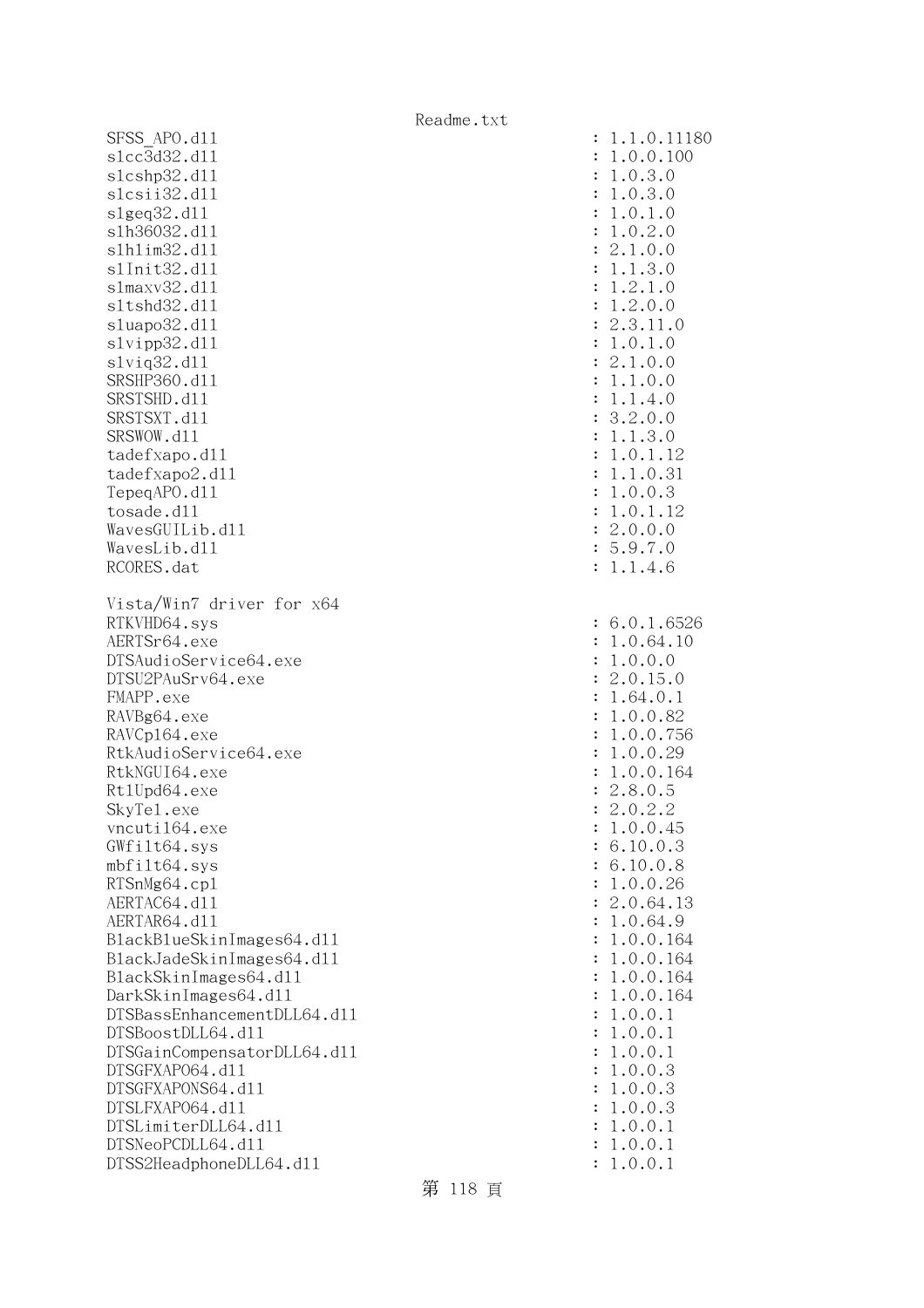DTSS2SpeakerDLL64.dll : 1.0.0.1 DTSSymmetryDLL64.dl1 : 1.0.0.1 DTSU2PGFX64.dll : 2.0.15.0 DTSU2PLFX64.dll : 2.0.15.0 DTSU2PREC64.dll : 2.0.15.0 DTSVoiceClarityDLL64.dll : 1.0.0.1 FMAPO64.d11 : 43.6.16.65 GrayJadeSkinImages64.dl1 : 1.0.0.164 KAAPORT64.d11 : 4.1105.6000.53 LightSkinImages64.dll : 1.0.0.164 MaxxAudioAPO20.dll : 2.2.9.0 MaxxAudioAPO30.dll : 3.2.1.1  $\text{MaxAudioEQ}.d11$  : 2.0.0.0 MaxxAudioRealtek.dll : 1.3.0.0 MaxxAudioRealtek2.dll : 1.0.7.0 MaxxVolumeSDAPO.dll : 3.1.0.0 MBAPO32.dll : 1.0.56.0 MBAP064.d11 : 1.0.56.0 MBPPCn64.dll : 1.0.0.110 MBppld64.dll : 1.0.51.0 MBTHX32.d11 : 1.0.15.156 MBTHX64.d11 : 1.0.15.156 MBWrp64.dll : 1.0.0.180 PremiumBlackSkinImages64.dll : 1.0.0.164 R4EEA64A.d11 : 7.2.7000.6 R4EED64A.d11 : 7.2.7000.6 R4EEG64A.d11 : 7.2.7000.6 R4EEL64A.d11 : 7.2.7000.6 R4EEP64A.d11 : 7.2.7000.6 RCoInstII64.dll : 2.0.0.6 RP3DAA64.d11 : 6.0.6001.18 RP3DHT64.d11 : 6.0.6001.18 RtCOM64.d11 : 2.0.0.146 RTCOMDLL.d11 : 2.0.0.146 RTEED64A.d11 : 6.1.6001.33 RTEEG64A.d11 : 6.1.6001.33 RTEEL64A.d11 : 6.1.6001.33 RTEEP64A.d11 : 6.1.6001.33 RtkApi64.dl1 : 1.0.0.49 RtkAP064.d11 : 11.0.6000.261 RtkCfg.dl1 : 1.0.0.1 RtkCfg64.d11 : 1.0.0.2 RtkCoLDR64.d11 : 1.0.0.1 RtkGuiCompLib.dll : 1.0.0.2 Rt1CPAPI.d11 : 1.0.2.5 Rt1CPAPI64.dl1 : 1.0.2.5 RtPgEx64.dll : 6.0.6000.245 SFAP064.d11 : 3.0.0.16 SFCOM.d11 : 3.0.0.11 SFCOM64.d11 : 3.0.0.16 SFComm64.d11 : 2.0.0.13 SFDAP064.d11 : 2.0.0.13 SFHAPO64.d11 : 2.0.0.13 SFNHK64.d11 : 3.0.0.16 SFProc64.d11 : 2.0.0.13 SFSAP064.d11 : 2.0.0.13

第 119 頁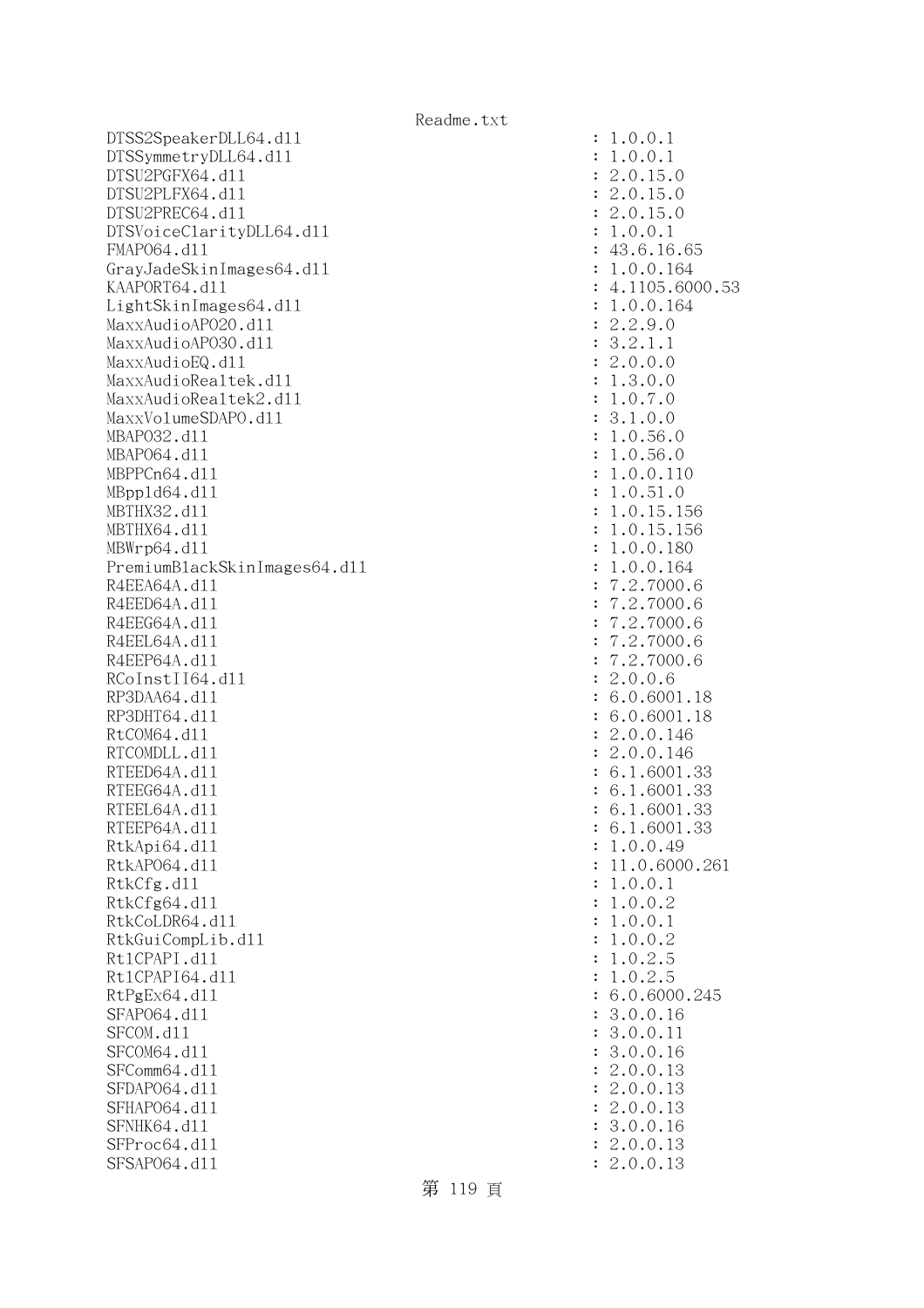|                              | Readme.txt |                                |
|------------------------------|------------|--------------------------------|
| SFSS APO.d11                 |            | : 1.1.0.11180                  |
| s1cc3d64.d11                 |            | : 1.0.0.100                    |
| slcshp64.dll                 |            | : 1.0.3.0                      |
| slcsii64.dll                 |            | : 1.0.3.0                      |
| slgeq64. d11                 |            | : 1.0.1.0                      |
| s1h36064.d11                 |            | : 1.0.2.0                      |
| s1h1im64.d11                 |            | : 2.1.0.0                      |
| s1Init64.d11                 |            | : 1.1.3.0                      |
| slmaxv64.dll                 |            | : 1.2.1.0                      |
| sltshd64.dll                 |            | : 1.2.0.0                      |
| sluapo64.dll                 |            | : 2.3.11.0                     |
| slvipp64.dll                 |            | : 1.0.1.0                      |
| slviq64.d11                  |            | : 2.1.0.0                      |
| SRSHP64.d11                  |            | : 1.1.0.0                      |
| SRSTSH64.d11                 |            | : 1.1.4.0                      |
| SRSTSX64.d11                 |            | : 3.2.0.0                      |
| SRSWOW64.d11                 |            | : 1.1.3.0                      |
| tadefxapo.d11                |            | : 1.0.1.12                     |
| tadefxapo264.dl1             |            | : 1.1.0.31                     |
| tepeqapo64.dl1               |            | : 1.0.0.3                      |
| tosade.d11                   |            | : 1.0.1.12                     |
| WavesGUILib.d11              |            | : 2.0.0.0                      |
| RCORES64.dat                 |            | : 1.1.4.6                      |
| HDMI Driver :                |            |                                |
| Windows $2000/XP$ x86 :      |            |                                |
| RtkHDMI.sys                  |            | : 5.10.0.6519                  |
| Rtaupd.exe                   |            | : 2.8.0.5                      |
| RHCoInstXP.d11               |            | : 1.1.5.1                      |
| Windows XP x64 :             |            |                                |
|                              |            | : 5.10.0.6519                  |
| RtkHDMIX.sys<br>Rtaupd64.exe |            | : 2.8.0.5                      |
| RHCoInst64XP.d11             |            | : 1.1.5.1                      |
|                              |            |                                |
| Vista/Win7 x86 :             |            |                                |
| RtHDMIV.sys                  |            | : 6.0.1.6519                   |
| RtkAudioSrvATI.exe           |            | : 1.0.0.23                     |
| RtkUpd.exe                   |            | : 2.8.0.5                      |
| R4EEA32H.d11                 |            | : 7.2.7000.6                   |
| R4EED32H.d11                 |            | : 7.2.7000.6                   |
| R4EEG32H.d11                 |            | : 7.2.7000.6                   |
| R4EEL32H.d11                 |            | : 7.2.7000.6                   |
| R4EEP32H.d11                 |            | : 7.2.7000.6                   |
| RH3DAA32.d11                 |            | : 6.0.6001.18                  |
| RH3DHT32.d11                 |            | : 6.0.6001.18                  |
| RHCoInst.d11                 |            | : 1.1.5.1                      |
| RHDMIExt.d11                 |            | : 6.0.6000.228                 |
| RTEED32H.d11                 |            | : 6.1.6001.33                  |
| RTEEG32H.d11<br>RTEEL32H.d11 |            | : 6.1.6001.33<br>: 6.1.6001.33 |
| RTEEP32H.d11                 |            | : 6.1.6001.33                  |
| RtkHDMI.d11                  |            | : 11.0.6000.259                |
|                              |            |                                |
| Vista/Win7 $x64$ :           |            |                                |
| RtHDMIVX.sys                 |            | : 6.0.1.6519                   |
|                              | 第 120 頁    |                                |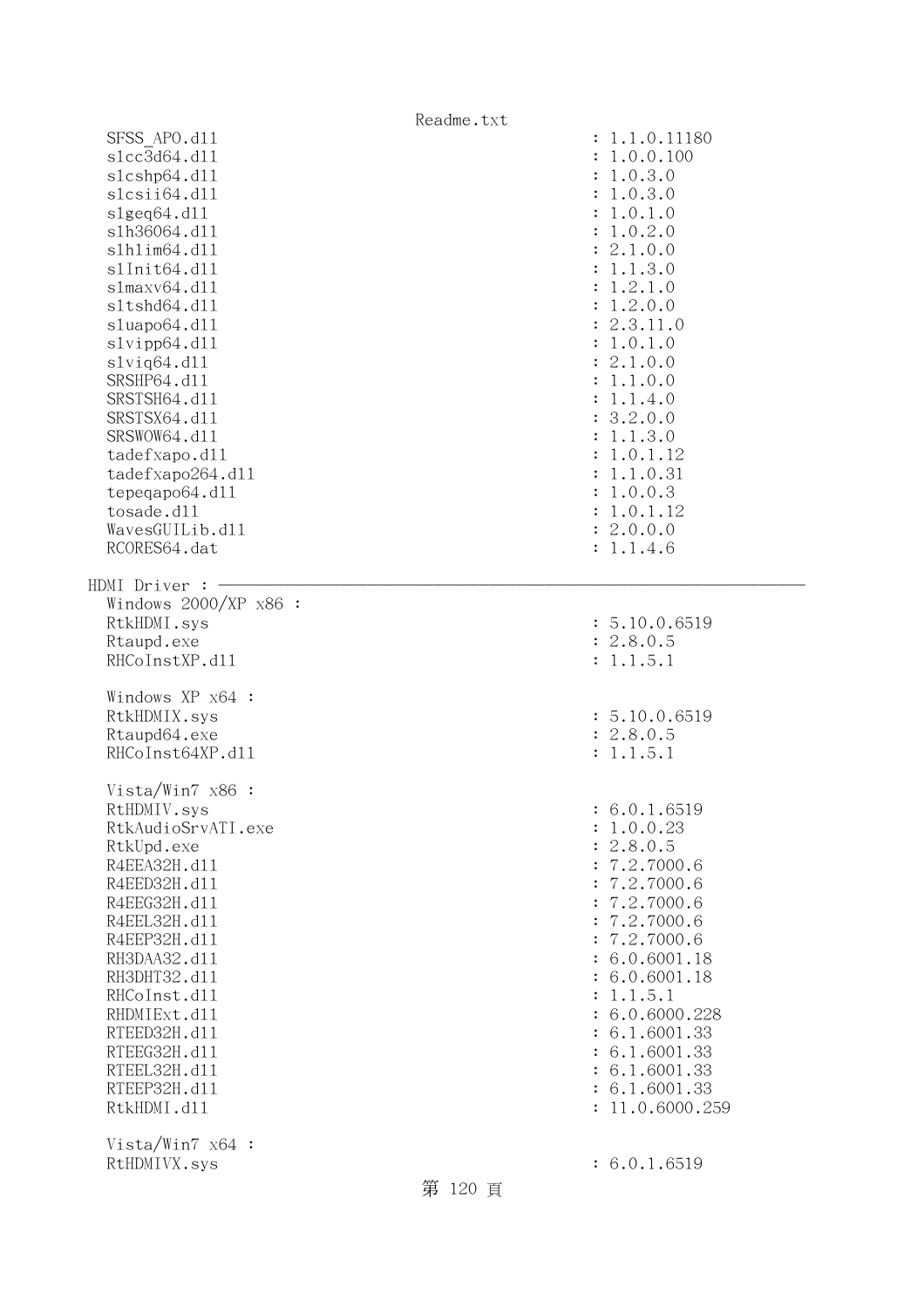Readme.txt RtkAudioSrvATI64.exe : 1.0.0.23 RtkUpd64.exe : 2.8.0.5 R4EEA64H.d11 : 7.2.7000.6 R4EED64H.d11 : 7.2.7000.6 R4EEG64H.d11 : 7.2.7000.6 R4EEL64H.d11 : 7.2.7000.6 R4EEP64H.d11 : 7.2.7000.6 RH3DAA64.d11 : 6.0.6001.18 RH3DHT64.d11 : 6.0.6001.18 RHCoInst64.d11 : 1.1.5.1 RHDMEx64.d11 : 6.0.6000.228 RTEED64H.d11 : 6.1.6001.33 RTEEG64H.dl1 : 6.1.6001.33 RTEEL64H.dl1 : 6.1.6001.33 RTEEP64H.d11 : 6.1.6001.33 RtkHDM64.dll : 11.0.6000.259 Driver Setup Program : 3.44 Windows 2000/XP Operate on : Microsoft High Definition Audio Driver Package - KB888111 Package file version (kb888111.exe) : 6.1.22.0 Hdaudiobus.sys version : 5.10.00.5013  $//======$ Driver Package R2.66 Realtek HD Audio Driver support all of Realtek HD Audio Codec . 1. Vista/Windows 7 WHQL Supporting: ALC882, ALC883, ALC885, ALC886, ALC887, ALC888, ALC889, ALC892, ALC899, ALC861VD, ALC660, ALC662, ALC663, ALC665, ALC670, ALC671, ALC672, ALC676, ALC680, ALC221, ALC231, ALC260, ALC262, ALC267, ALC268, ALC269, ALC270, ALC272, ALC273, ALC275, ALC276, ALC290 2. Windows 2000/XP WHQL Supporting: ALC880, ALC882, ALC883, ALC885, ALC886, ALC887, ALC888, ALC889, ALC892, ALC899, ALC861VC, ALC861VD, ALC660, ALC662, ALC663, ALC665, ALC670, ALC671, ALC672, ALC676, ALC680, ALC221, ALC231, ALC260, ALC262, ALC267,ALC268, ALC269, ALC270, ALC272, ALC273, ALC275, ALC276, ALC290 3. HDMI Device WHQL Support: ATI HDMI Devices 4. OS Supporting: Microsoft Windows XP, Windows 2000, Windows Server 2003, Vista, Windows Server 2008, Windows $7 - x86/x64$  5. Pack with Microsoft High Definition Audio UAAV1.0a(5013) For Windows 2000 SP4, XP SP1, XP SP2, Server 2003 SP1. 6. Add/Fix 1.) Driver : 1. Customizations. 2. Support ALC290. Windows  $2000/XP : -$  Windows 2000/XP : RTKHDA64.sys : 5.10.0.6482 RtkHDAud.sys : 5.10.0.6482  $\text{MicCal.}$ exe : 1.1.2.4 第 121 頁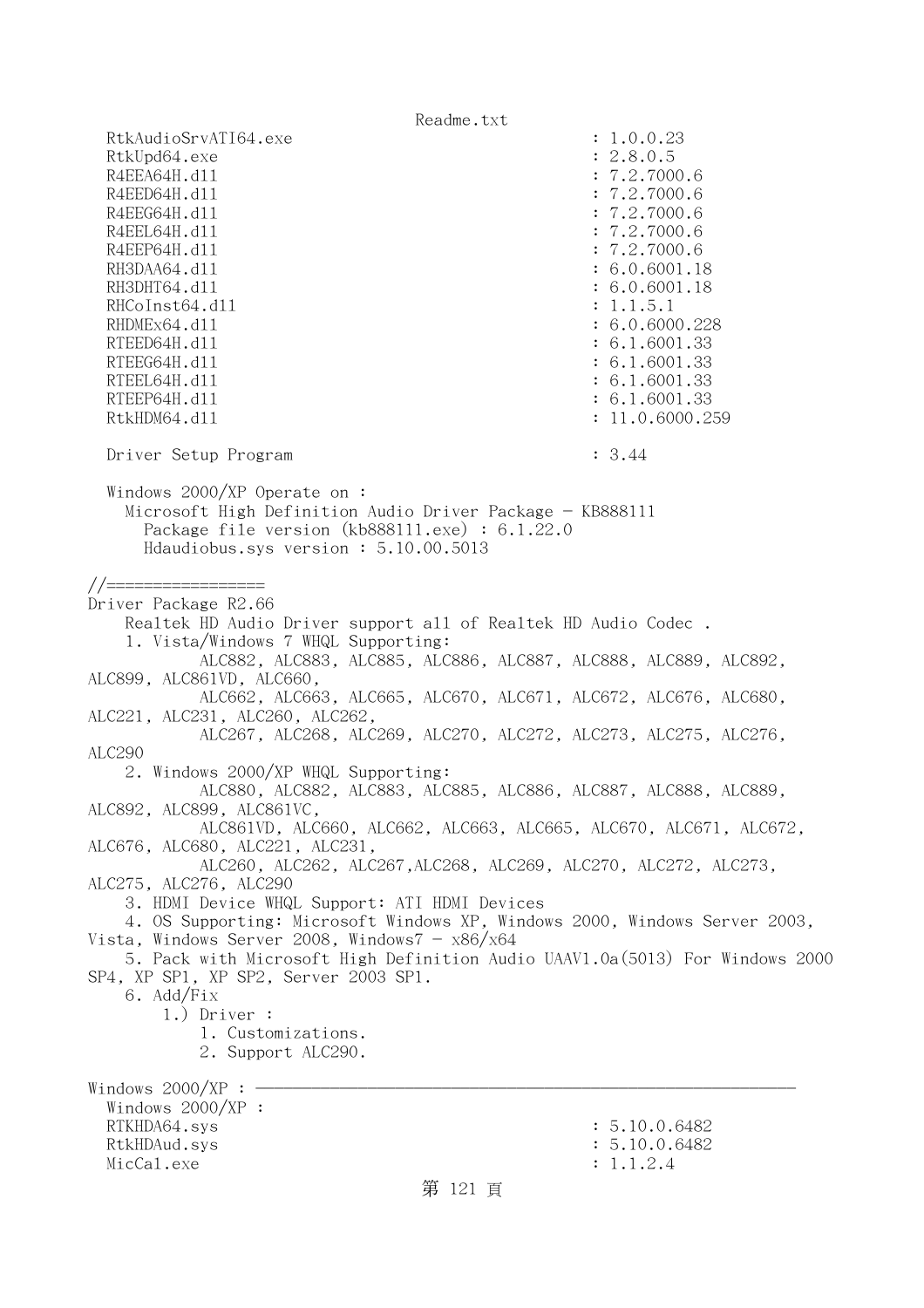|                                              | Readme.txt         |
|----------------------------------------------|--------------------|
| RTHDCPL.exe                                  | : 2.4.0.4          |
| RtkAudioService64.exe                        | : 1.0.0.19         |
| RtkAudioService.exe                          | : 1.0.0.19         |
| RTLCPL.exe                                   | : 1.0.1.66         |
| Rt1Upd64.exe                                 | : 2.8.0.5          |
| Rt1Upd.exe                                   | : 2.8.0.5          |
| SkyTe1.exe                                   | : 2.0.2.0          |
| SoundMan.exe                                 | : 1.0.0.32         |
| vncuti164.exe                                | : 1.0.0.38         |
| vncutil.exe                                  | : 1.0.0.38         |
| Alcmtr.exe                                   | : 1.6.0.4          |
| AlcWzrd.exe                                  | : 1.1.0.37         |
| AMBFt64.sys                                  | : 5.10.0.4240      |
| Monfilt.sys                                  | : 5.10.0.4112      |
| Monft64.sys                                  | : 5.10.0.4115      |
| 0A017Afx.sys                                 | : 1.0.7.3          |
| AMBFilt.sys                                  | : 5.10.0.4240      |
| RTSndMgr.cp1                                 | : 1.0.1.7          |
| ALSndMgr.cp1                                 | : 1.0.0.11         |
| RCoInst64XP.d11                              | : 1.1.7.8          |
| RTCOMDLL.d11                                 | : 1.0.0.113        |
| RtkCoInstXP.d11<br>Rt1CPAPI.d11              | : 1.1.7.8          |
|                                              | : 1.0.2.5          |
| Vista/Win7 driver :                          |                    |
| Vista/Win7 driver for x86                    |                    |
| RTKVHDA.sys                                  | : 6.0.1.6482       |
| AERTSrv.exe                                  | : 1.0.32.10        |
| DTSAudioService.exe                          | : 1.0.0.0          |
| DTSU2PAuSrv32.exe                            | : 2.0.15.0         |
| FMAPP.exe                                    | : 1.32.0.1         |
| RtHDVBg.exe                                  | : 1.0.0.79         |
| RtHDVCp1.exe                                 | : 1.0.0.738        |
| RtkAudioService.exe                          | : 1.0.0.29         |
| RtkNGUI.exe                                  | : 1.0.0.143        |
| Rt1Upd.exe                                   | : 2.8.0.5          |
| SkyTe1.exe                                   | 2.0.2.2            |
| vncutil.exe                                  | 1.0.0.45           |
| mbfilt32.sys                                 | 6.10.0.8           |
| RTSndMgr.cp1                                 | 1.0.0.25           |
| AERTACap.d11                                 | 2.0.32.13          |
| AERTARen.d11                                 | 1.0.32.9           |
| BlackBlueSkinImages.dl1                      | 1.0.0.141          |
| BlackJadeSkinImages.d11                      | 1.0.0.124          |
| BlackSkinImages.dl1                          | 1.0.0.143          |
| DarkSkinImages.d11                           | 1.0.0.143          |
| DTSBassEnhancementDLL.d11                    | 1.0.0.1            |
| DTSBoostDLL.d11                              | 1.0.0.1            |
| DTSGainCompensatorDLL.d11                    | 1.0.0.1            |
| DTSGFXAPO.d11                                | 1.0.0.3            |
| DTSGFXAPONS.d11                              | 1.0.0.3            |
| DTSLFXAPO.d11                                | 1.0.0.3            |
| DTSLimiterDLL.d11                            | 1.0.0.1            |
| DTSNeoPCDLL.d11                              | 1.0.0.1            |
| DTSS2HeadphoneDLL.d11<br>DTSS2SpeakerDLL.d11 | 1.0.0.1<br>1.0.0.1 |
|                                              |                    |

第 122 頁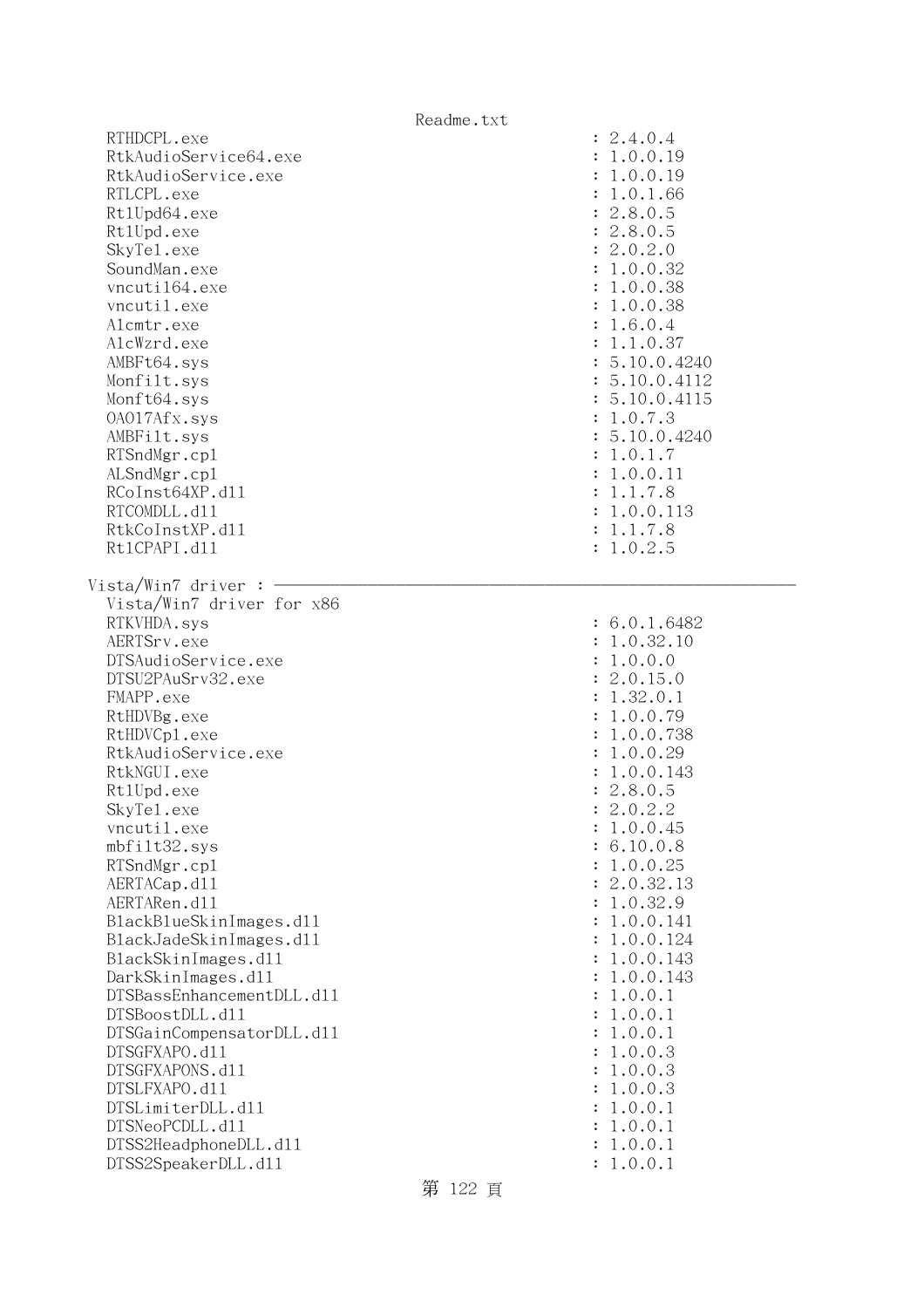DTSSymmetryDLL.dll : 1.0.0.1 DTSU2PGFX32.dll : 2.0.15.0 DTSU2PLFX32.dll : 2.0.15.0 DTSU2PREC32.dll : 2.0.15.0 DTSVoiceClarityDLL.dll : 1.0.0.1 FMAPO.d11 : 43.5.16.65 GrayJadeSkinImages.dll : 1.0.0.143 KAAPORT.d11 : 4.1105.6000.53 LightSkinImages.dll : 1.0.0.143 MaxxAudioAPO.dll : 1.2.2.0 MaxxAudioAPO20.dll : 2.2.9.0 MaxxAudioAPO30.dll : 3.2.1.1  $\text{MaxAudioEQ}.d11$  : 2.0.0.0 MaxxAudioRealtek.dll : 1.3.0.0 MaxxAudioRealtek2.dll  $\qquad \qquad$  : 1.0.7.0 MaxxVolumeSDAPO.dll : 3.1.0.0 MBAPO32.dll : 1.0.51.0 MBPPCn32.dll : 1.0.0.110 MBppld32.dll : 1.0.51.0 MBTHX32.dll : 1.0.15.152 MBWrp32.dll : 1.0.0.180 PremiumBlackSkinImages.dll : 1.0.0.143 R4EEA32A.d11 : 7.2.7000.6 R4EED32A.d11 : 7.2.7000.6 R4EEG32A.d11 : 7.2.7000.6 R4EEL32A.d11 : 7.2.7000.6 R4EEP32A.d11 : 7.2.7000.6 RP3DAA32.d11 : 6.0.6001.18 RP3DHT32.d11 : 6.0.6001.18 RTCOMDLL.d11 : 2.0.0.146 RTEED32A.d11 : 6.1.6001.33 RTEEG32A.d11 : 6.1.6001.33 RTEEL32A.d11 : 6.1.6001.33 RTEEP32A.d11 : 6.1.6001.33 RtkAPO.d11 : 11.0.6000.244 RtkApoApi.dl1 : 1.0.0.43 RtkCfg.dl1 : 1.0.0.2 RtkCoInst.dll : 1.1.7.8 RtkGuiCompLib.dl1 : 1.0.0.2 RtkPgExt.d11 : 6.0.6000.234 Rt1CPAPI.d11 : 1.0.2.5 SFAPO.d11 : 3.0.0.16 SFCOM.d11 : 3.0.0.16 SFFXComm.d11 : 2.0.0.13 SFFXDAPO.d11 : 2.0.0.13 SFFXHAPO.d11 : 2.0.0.13 SFFXProc.d11 : 2.0.0.13 SFFXSAPO.d11 : 2.0.0.13 SFNHK.d11 : 3.0.0.16 slcc3d32.dll : 1.0.0.100 slcshp32.dl1 : 1.0.3.0 slcsii32.dll : 1.0.3.0 slgeq32.dll : 1.0.1.0 slh36032.dll : 1.0.2.0 slhlim32.dll : 2.1.0.0 slInit32.dll : 1.1.3.0

第 123 頁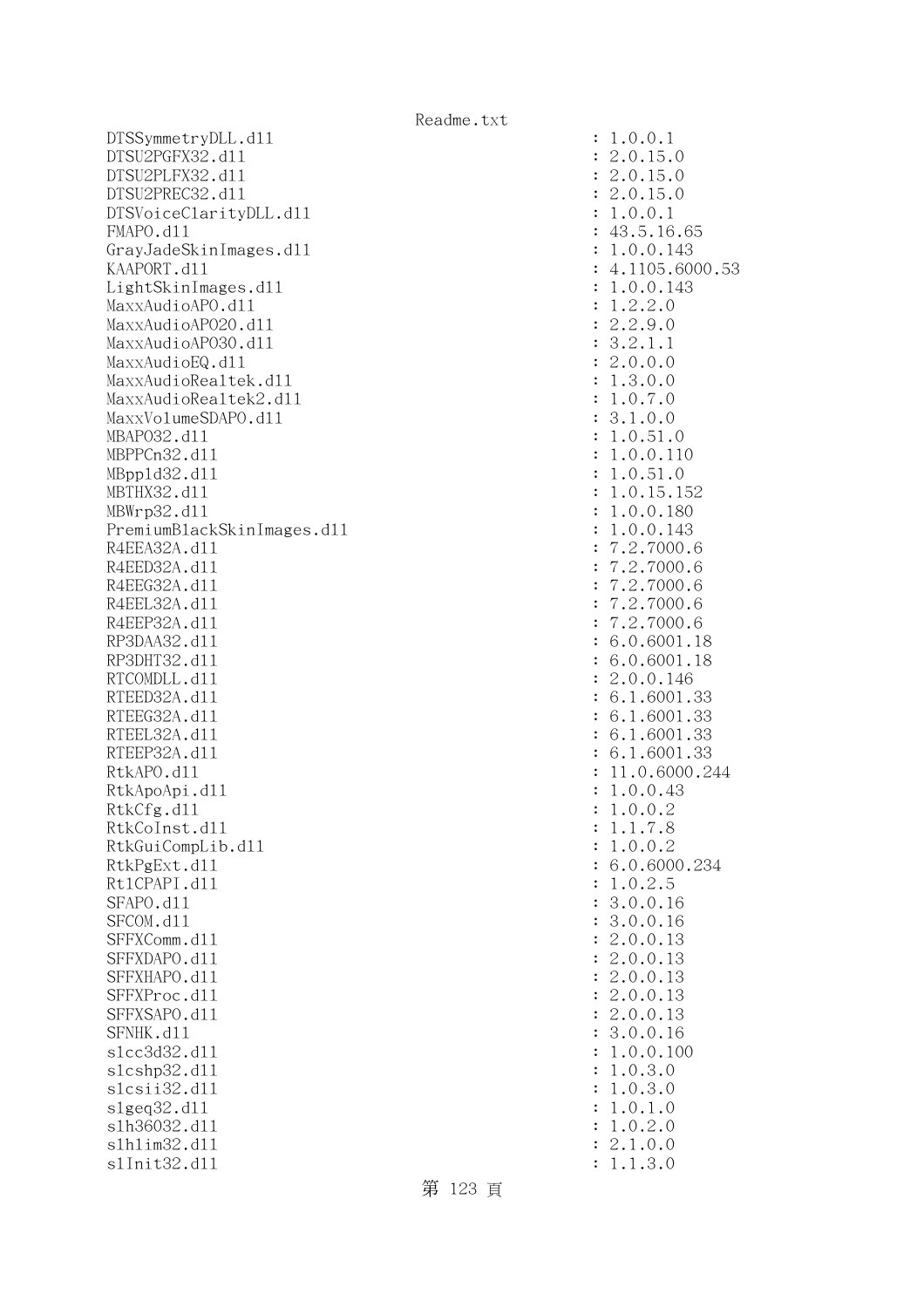|                             | Readme.txt |                      |              |
|-----------------------------|------------|----------------------|--------------|
| $slmaxv32$ .dll             |            |                      | : 1.2.1.0    |
| s1tshd32.d11                |            | $\ddot{\cdot}$       | 1.2.0.0      |
| sluapo32.dl1                |            |                      | : 2.3.8.0    |
| slvipp32.dll                |            |                      | 1.0.1.0      |
| slviq32.d11                 |            |                      | : 2.1.0.0    |
| SRSHP360.d11                |            | $\ddot{\cdot}$       | 1.1.0.0      |
| SRSTSHD.d11                 |            |                      | 1.1.4.0      |
| SRSTSXT.d11                 |            |                      | 3.2.0.0      |
| SRSWOW.d11                  |            |                      | 1.1.3.0      |
| tadefxapo.d11               |            |                      | 1.0.1.12     |
| tadefxapo2.d11              |            |                      | : 1.1.0.31   |
| TepeqAPO.d11                |            |                      | : 1.0.0.3    |
| tosade.d11                  |            |                      | : 1.0.1.12   |
| WavesGUILib.d11             |            |                      | : 2.0.0.0    |
| WavesLib.d11                |            |                      | : 5.9.7.0    |
| RCORES.dat                  |            |                      | : 1.1.2.7    |
| Vista/Win7 driver for x64   |            |                      |              |
| RTKVHD64.sys                |            |                      | : 6.0.1.6482 |
| AERTSr64.exe                |            |                      | : 1.0.64.10  |
| DTSAudioService64.exe       |            |                      | 1.0.0.0      |
| DTSU2PAuSrv64.exe           |            |                      | : 2.0.15.0   |
| FMAPP.exe                   |            |                      | 1.64.0.1     |
| RAVBg64.exe                 |            |                      | 1.0.0.79     |
| RAVCp164.exe                |            |                      | 1.0.0.738    |
| RtkAudioService64.exe       |            |                      | 1.0.0.29     |
| RtkNGUI64.exe               |            |                      | 1.0.0.143    |
| Rt1Upd64.exe                |            |                      | : 2.8.0.5    |
| SkyTe1.exe                  |            |                      | 2.0.2.2      |
| vncuti164.exe               |            |                      | 1.0.0.45     |
| GWfilt64.sys                |            |                      | : 6.10.0.3   |
| mbfilt64.sys                |            |                      | : 6.10.0.8   |
| RTSnMg64.cp1                |            |                      | 1.0.0.25     |
| AERTAC64.d11                |            |                      | : 2.0.64.13  |
| AERTAR64.d11                |            |                      | 1.0.64.9     |
| BlackBlueSkinImages64.dl1   |            |                      | : 1.0.0.141  |
| BlackJadeSkinImages64.dl1   |            |                      | 1.0.0.124    |
| BlackSkinImages64.dll       |            |                      | 1.0.0.143    |
| DarkSkinImages64.d11        |            |                      | 1.0.0.143    |
| DTSBassEnhancementDLL64.d11 |            |                      | 1.0.0.1      |
| DTSBoostDLL64.d11           |            |                      | 1.0.0.1      |
| DTSGainCompensatorDLL64.d11 |            |                      | 1.0.0.1      |
| DTSGFXAP064.d11             |            |                      | 1.0.0.3      |
| DTSGFXAPONS64.d11           |            |                      | 1.0.0.3      |
| DTSLFXAP064.d11             |            |                      | 1.0.0.3      |
| DTSLimiterDLL64.d11         |            |                      | 1.0.0.1      |
| DTSNeoPCDLL64.d11           |            |                      | 1.0.0.1      |
| DTSS2HeadphoneDLL64.d11     |            |                      | 1.0.0.1      |
| DTSS2SpeakerDLL64.d11       |            |                      | 1.0.0.1      |
| DTSSymmetryDLL64.d11        |            |                      | 1.0.0.1      |
| DTSU2PGFX64.d11             |            |                      | 2.0.15.0     |
| DTSU2PLFX64.d11             |            |                      | 2.0.15.0     |
| DTSU2PREC64.d11             |            |                      | 2.0.15.0     |
| DTSVoiceClarityDLL64.dl1    |            | $\ddot{\phantom{a}}$ | 1.0.0.1      |
| FMAP064.d11                 |            |                      | : 43.6.16.65 |
| GrayJadeSkinImages64.dll    |            |                      | 1.0.0.143    |
|                             |            |                      |              |

第 124 頁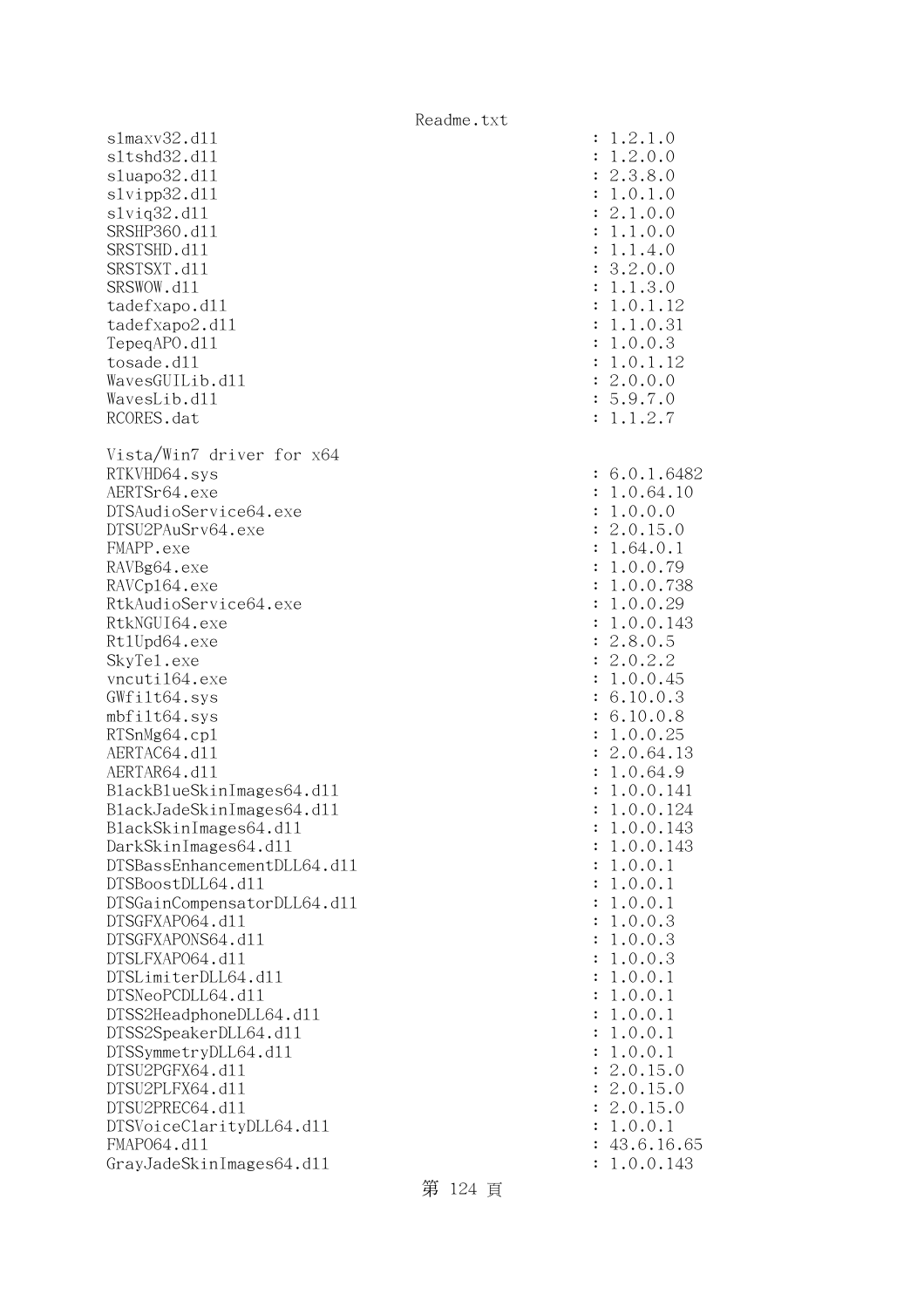KAAPORT64.d11 : 4.1105.6000.53 LightSkinImages64.dl1 : 1.0.0.143 MaxxAudioAPO20.dll : 2.2.9.0 MaxxAudioAPO30.dl1 : 3.2.1.1 MaxxAudioEQ.dl1 : 2.0.0.0 MaxxAudioRealtek.dll : 1.3.0.0 MaxxAudioRealtek2.dll : 1.0.7.0 MaxxVolumeSDAPO.dl1 : 3.1.0.0 MBAPO32.dll : 1.0.51.0 MBAP064.d11 : 1.0.51.0 MBPPCn64.d11 : 1.0.0.110 MBppld64.dll : 1.0.51.0 MBTHX32.d11 : 1.0.15.152 MBTHX64.d11 : 1.0.15.152 MBWrp64.dll : 1.0.0.180 PremiumBlackSkinImages64.dll : 1.0.0.143 R4EEA64A.d11 : 7.2.7000.6 R4EED64A.d11 : 7.2.7000.6 R4EEG64A.d11 : 7.2.7000.6 R4EEL64A.d11 : 7.2.7000.6 R4EEP64A.d11 : 7.2.7000.6 RCoInst64.d11 : 1.1.7.8 RP3DAA64.d11 : 6.0.6001.18 RP3DHT64.d11 : 6.0.6001.18 RtCOM64.d11 : 2.0.0.146 RTCOMDLL.d11 : 2.0.0.146 RTEED64A.d11 : 6.1.6001.33 RTEEG64A.d11 : 6.1.6001.33 RTEEL64A.d11 : 6.1.6001.33 RTEEP64A.d11 : 6.1.6001.33 RtkApi64.d11 : 1.0.0.43 RtkAP064.dl1 : 11.0.6000.244 RtkCfg.dl1 : 1.0.0.1 RtkCfg64.d11 : 1.0.0.2 RtkGuiCompLib.dl1 : 1.0.0.2 Rt1CPAPI.d11 : 1.0.2.5 Rt1CPAPI64.d11 : 1.0.2.5 RtPgEx64.dll : 6.0.6000.234 SFAP064.d11 : 3.0.0.16 SFCOM.d11 : 3.0.0.11 : 3.0.0.11 SFCOM64.d11 : 3.0.0.16 SFComm64.d11 : 2.0.0.13 SFDAPO64.d11 : 2.0.0.13 SFHAPO64.d11 : 2.0.0.13 SFNHK64.d11 : 3.0.0.16 SFProc64.d11 : 2.0.0.13 SFSAP064.d11 : 2.0.0.13 SFSS APO.d11 : 1.0.0.11110 slcc3d64.dll : 1.0.0.100 slcshp64.dll : 1.0.3.0 slcsii64.dll : 1.0.3.0  $s1geq64. d11$  :  $1.0.1.0$ slh36064.dll : 1.0.2.0 slhlim64.dll : 2.1.0.0 slInit64.dll : 1.1.3.0 slmaxv64.dll : 1.2.1.0

第 125 頁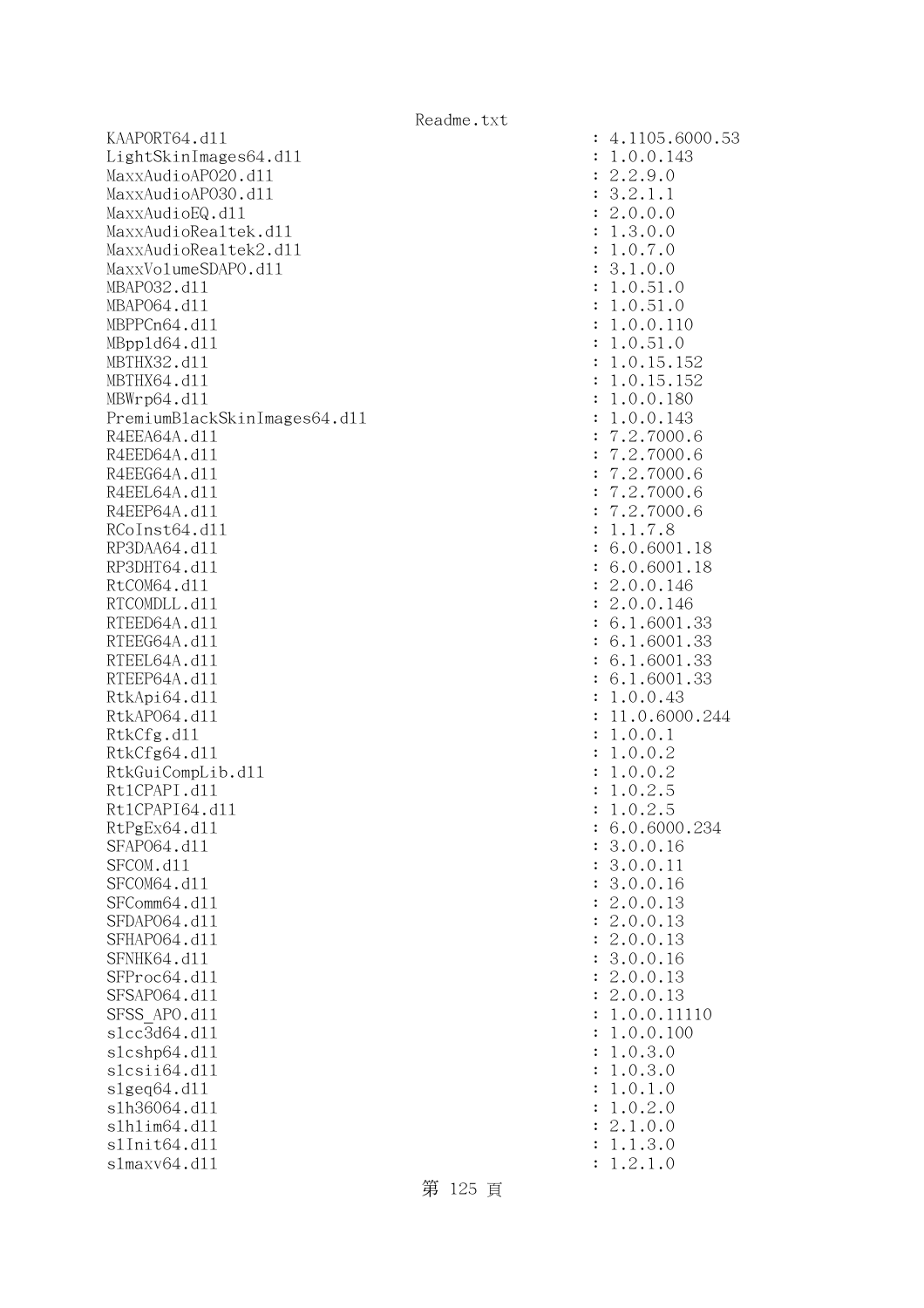|                         | Readme.txt                   |
|-------------------------|------------------------------|
| s1tshd64.d11            | : 1.2.0.0                    |
| sluapo64.dll            | : 2.3.8.0                    |
| slvipp64.dll            | : 1.0.1.0                    |
| $s1$ viq $64. d11$      | : 2.1.0.0                    |
| SRSHP64.d11             | : 1.1.0.0                    |
| SRSTSH64.d11            | : 1.1.4.0                    |
| SRSTSX64.d11            | : 3.2.0.0                    |
| SRSWOW64.d11            | : 1.1.3.0                    |
| tadefxapo.d11           | : 1.0.1.12                   |
|                         |                              |
| tadefxapo264.dl1        | : 1.1.0.31                   |
| tepeqapo64.dll          | : 1.0.0.3                    |
| tosade.d11              | : 1.0.1.12                   |
| WavesGUILib.d11         | : 2.0.0.0                    |
| RCORES64.dat            | : 1.1.2.7                    |
| HDMI Driver :           |                              |
| Windows $2000/XP$ x86 : |                              |
| RtkHDMI.sys             | : 5.10.0.6409                |
| Rtaupd.exe              | : 2.8.0.3                    |
| RHCoInstXP.d11          | : 1.1.5.1                    |
|                         |                              |
| Windows XP x64 :        |                              |
| RtkHDMIX.sys            | : 5.10.0.6409                |
| Rtaupd64.exe            | : 2.8.0.3                    |
| RHCoInst64XP.d11        | : 1.1.5.1                    |
|                         |                              |
| Vista/Win7 $x86$ :      |                              |
| RtHDMIV.sys             | : 6.0.1.6409                 |
| RtkAudioSrvATI.exe      | : 1.0.0.23                   |
| RtkUpd.exe              | : 2.8.0.3                    |
| R4EEA32H.d11            | : 7.2.7000.6                 |
| R4EED32H.d11            | : 7.2.7000.6                 |
| R4EEG32H.d11            | : 7.2.7000.6                 |
| R4EEL32H.d11            | 7.2.7000.6<br>$\ddot{\cdot}$ |
|                         | : 7.2.7000.6                 |
| R4EEP32H.d11            |                              |
| RH3DAA32.d11            | : 6.0.6001.18                |
| RH3DHT32.d11            | : 6.0.6001.18                |
| RHCoInst.d11            | : 1.1.5.1                    |
| RHDMIExt.d11            | : 6.0.6000.213               |
| RTEED32H.d11            | : 6.1.6001.33                |
| RTEEG32H.d11            | : 6.1.6001.33                |
| RTEEL32H.d11            | : 6.1.6001.33                |
| RTEEP32H.d11            | : 6.1.6001.33                |
| RtkHDMI.d11             | : 11.0.6000.224              |
|                         |                              |
| Vista/Win7 $x64$ :      |                              |
| RtHDMIVX.sys            | : 6.0.1.6409                 |
| RtkAudioSrvATI64.exe    | : 1.0.0.23                   |
| RtkUpd64.exe            | : 2.8.0.3                    |
| R4EEA64H.d11            | : 7.2.7000.6                 |
| R4EED64H.d11            | : 7.2.7000.6                 |
| R4EEG64H.d11            | : 7.2.7000.6                 |
| R4EEL64H.d11            | : 7.2.7000.6                 |
| R4EEP64H.d11            | : 7.2.7000.6                 |
| RH3DAA64.d11            | : 6.0.6001.18                |
| RH3DHT64.d11            | : 6.0.6001.18                |
| RHCoInst64.d11          | : 1.1.5.1                    |
|                         |                              |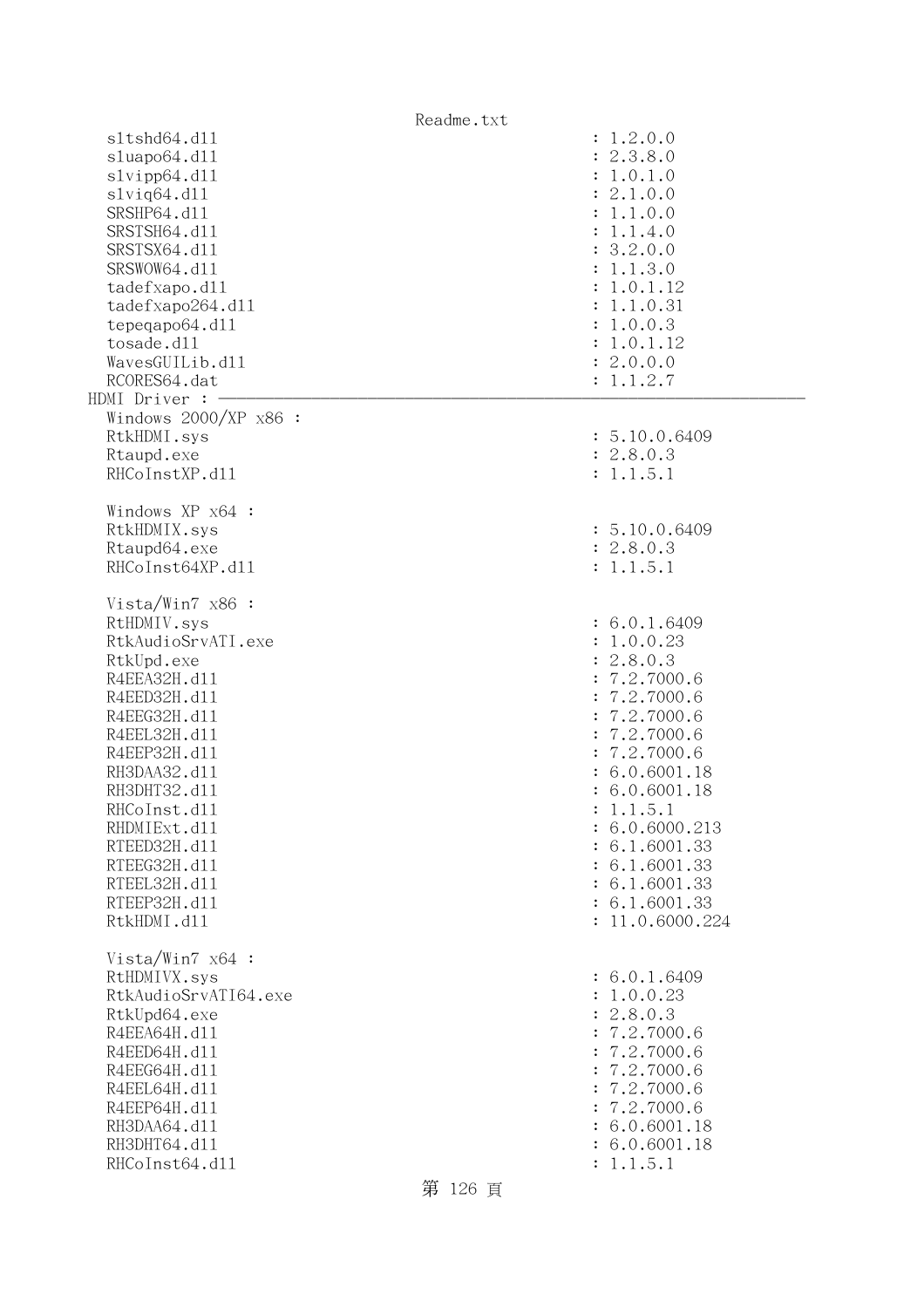Readme.txt RHDMEx64.d11 : 6.0.6000.213 RTEED64H.dl1 : 6.1.6001.33 RTEEG64H.d11 : 6.1.6001.33 RTEEL64H.d11 : 6.1.6001.33 RTEEP64H.d11 : 6.1.6001.33 RtkHDM64.dll : 11.0.6000.224 Driver Setup Program : 3.37 Windows 2000/XP Operate on : Microsoft High Definition Audio Driver Package - KB888111 Package file version (kb888111.exe) : 6.1.22.0 Hdaudiobus.sys version : 5.10.00.5013 //================= Driver Package R2.65 Realtek HD Audio Driver support all of Realtek HD Audio Codec . 1. Vista/Windows 7 WHQL Supporting: ALC882, ALC883, ALC885, ALC886, ALC887, ALC888, ALC889, ALC892, ALC899, ALC861VD, ALC660, ALC662, ALC663, ALC665, ALC670, ALC671, ALC672, ALC676, ALC680, ALC221, ALC231, ALC260, ALC262, ALC267, ALC268, ALC269, ALC270, ALC272, ALC273, ALC275, ALC276 2. Windows 2000/XP WHQL Supporting: ALC880, ALC882, ALC883, ALC885, ALC886, ALC887, ALC888, ALC889, ALC892, ALC899, ALC861VC, ALC861VD, ALC660, ALC662, ALC663, ALC665, ALC670, ALC671, ALC672, ALC676, ALC680, ALC221, ALC231, ALC260, ALC262, ALC267,ALC268, ALC269, ALC270, ALC272, ALC273, ALC275, ALC276 3. HDMI Device WHQL Support: ATI HDMI Devices 4. OS Supporting: Microsoft Windows XP, Windows 2000, Windows Server 2003, Vista, Windows Server 2008, Windows $7 - x86/x64$  5. Pack with Microsoft High Definition Audio UAAV1.0a(5013) For Windows 2000 SP4, XP SP1, XP SP2, Server 2003 SP1. 6. Add/Fix 1.) Driver : 1. Customizations. Windows  $2000/XP : -$  Windows 2000/XP : RTKHDA64.sys : 5.10.0.6449 RtkHDAud.sys : 5.10.0.6449 MicCal.exe : 1.1.2.4 RTHDCPL.exe : 2.4.0.3 RtkAudioService64.exe : 1.0.0.19 RtkAudioService.exe : 1.0.0.19 RTLCPL.exe : 1.0.1.66 Rt1Upd64.exe : 2.8.0.5 RtlUpd.exe : 2.8.0.5 SkyTel.exe : 2.0.2.0 SoundMan.exe : 1.0.0.32 vncuti164.exe : 1.0.0.38 vncutil.exe : 1.0.0.38 Alcmtr.exe : 1.6.0.4 AlcWzrd.exe : 1.1.0.37

## 第 127 頁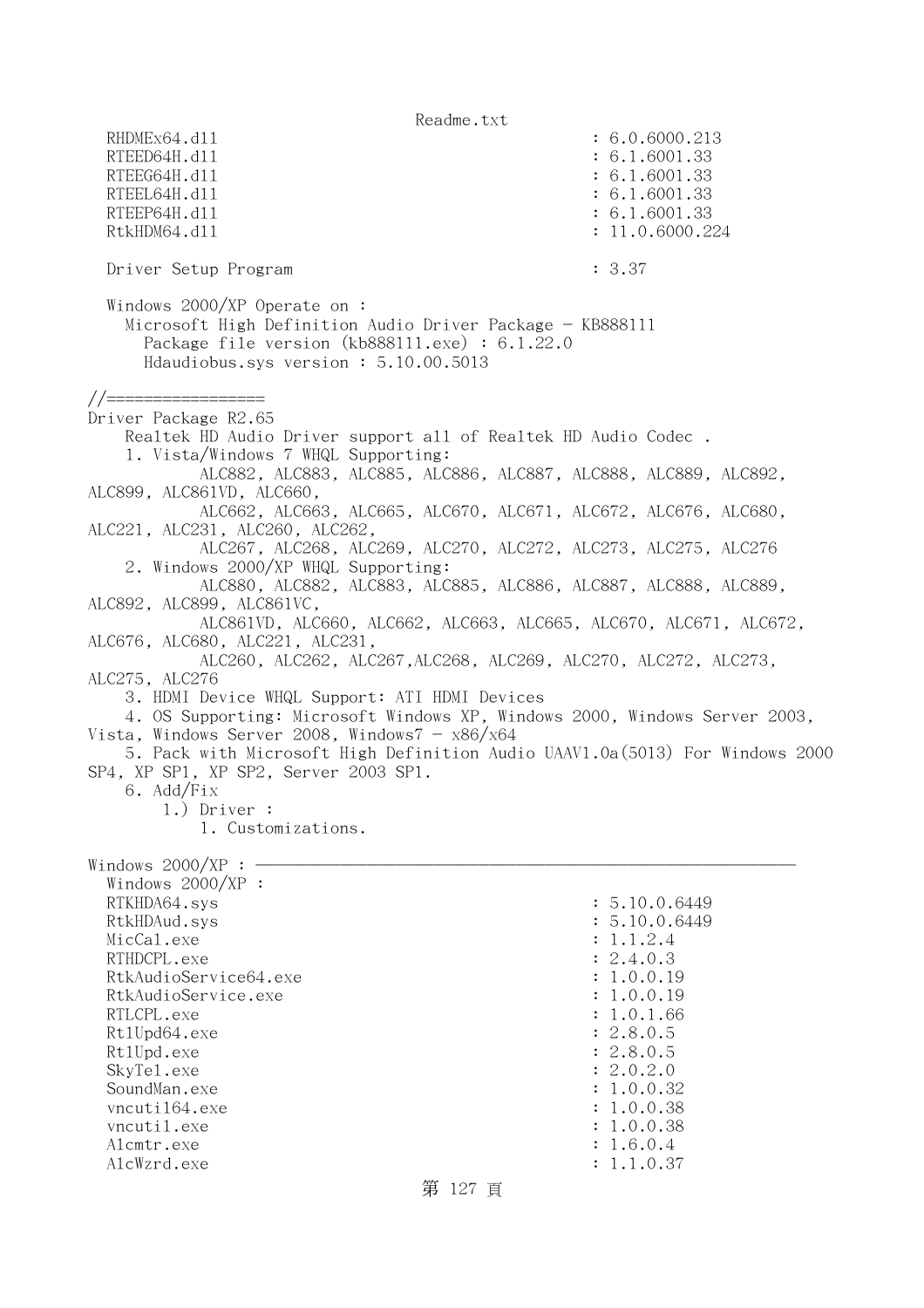|                           | Readme.txt                  |
|---------------------------|-----------------------------|
| Monfilt.sys               | : 5.10.0.4112               |
| Monft64.sys               | : 5.10.0.4115               |
| 0A017Afx.sys              | : 1.0.7.3                   |
| AMBFilt.sys               | : 5.10.0.4240               |
| AMBFt64.sys               | : 5.10.0.4240               |
| RTSndMgr.cp1              | : 1.0.1.7                   |
| ALSndMgr.cp1              | : 1.0.0.11                  |
| RCoInst64XP.d11           | : 1.1.6.8                   |
| RTCOMDLL.d11              | : 1.0.0.113                 |
|                           |                             |
| RtkCoInstXP.d11           | : 1.1.6.8                   |
| Rt1CPAPI.d11              | : 1.0.2.3                   |
| Vista/Win7 driver :       |                             |
| Vista/Win7 driver for x86 |                             |
| RTKVHDA.sys               | : 6.0.1.6449                |
| AERTSrv.exe               | : 1.0.32.10                 |
|                           |                             |
| DTSAudioService.exe       | : 1.0.0.0                   |
| DTSU2PAuSrv32.exe         | : 2.0.15.0                  |
| FMAPP.exe                 | : 1.32.0.1                  |
| RtHDVBg.exe               | : 1.0.0.75                  |
| RtHDVCp1.exe              | : 1.0.0.725                 |
| RtkAudioService.exe       | : 1.0.0.29                  |
| RtkNGUI.exe               | 1.0.0.134<br>$\ddot{\cdot}$ |
| Rt1Upd.exe                | : 2.8.0.5                   |
| SkyTe1.exe                | : 2.0.2.2                   |
| vncutil.exe               | 1.0.0.45                    |
| mbfilt32.sys              | : 6.10.0.8                  |
|                           |                             |
| RTSndMgr.cp1              | : 1.0.0.25                  |
| AERTACap.d11              | 2.0.32.13<br>$\ddot{\cdot}$ |
| AERTARen.d11              | : 1.0.32.9                  |
| BlackSkinImages.d11       | : 1.0.0.134                 |
| DarkSkinImages.d11        | : 1.0.0.134                 |
| DTSBassEnhancementDLL.d11 | : 1.0.0.1                   |
| DTSBoostDLL.d11           | : 1.0.0.1                   |
| DTSGainCompensatorDLL.d11 | : 1.0.0.1                   |
| DTSGFXAPO.d11             | : 1.0.0.3                   |
| DTSGFXAPONS.d11           | 1.0.0.3                     |
| DTSLFXAPO.d11             | 1.0.0.3                     |
| DTSLimiterDLL.d11         | 1.0.0.1                     |
| DTSNeoPCDLL.d11           | 1.0.0.1                     |
|                           | 1.0.0.1                     |
| DTSS2HeadphoneDLL.d11     |                             |
| DTSS2SpeakerDLL.d11       | 1.0.0.1                     |
| DTSSymmetryDLL.d11        | 1.0.0.1                     |
| DTSU2PGFX32.d11           | 2.0.15.0                    |
| DTSU2PLFX32.d11           | 2.0.15.0                    |
| DTSU2PREC32.d11           | 2.0.15.0                    |
| DTSVoiceClarityDLL.dl1    | 1.0.0.1                     |
| FMAPO.d11                 | 43.5.16.65                  |
| GrayJadeSkinImages.d11    | 1.0.0.134                   |
| KAAPORT.d11               | 4.1105.6000.53              |
| LightSkinImages.d11       | 1.0.0.134                   |
| MaxxAudioAPO.dll          | 1.2.2.0                     |
| MaxxAudioAP020.dll        | 2.2.9.0                     |
|                           |                             |
| MaxxAudioAP030.dll        | 3.2.1.1                     |
| MaxxAudioEQ.d11           | 2.0.0.0                     |
| MaxxAudioRealtek.dll      | 1.3.0.0                     |

第 128 頁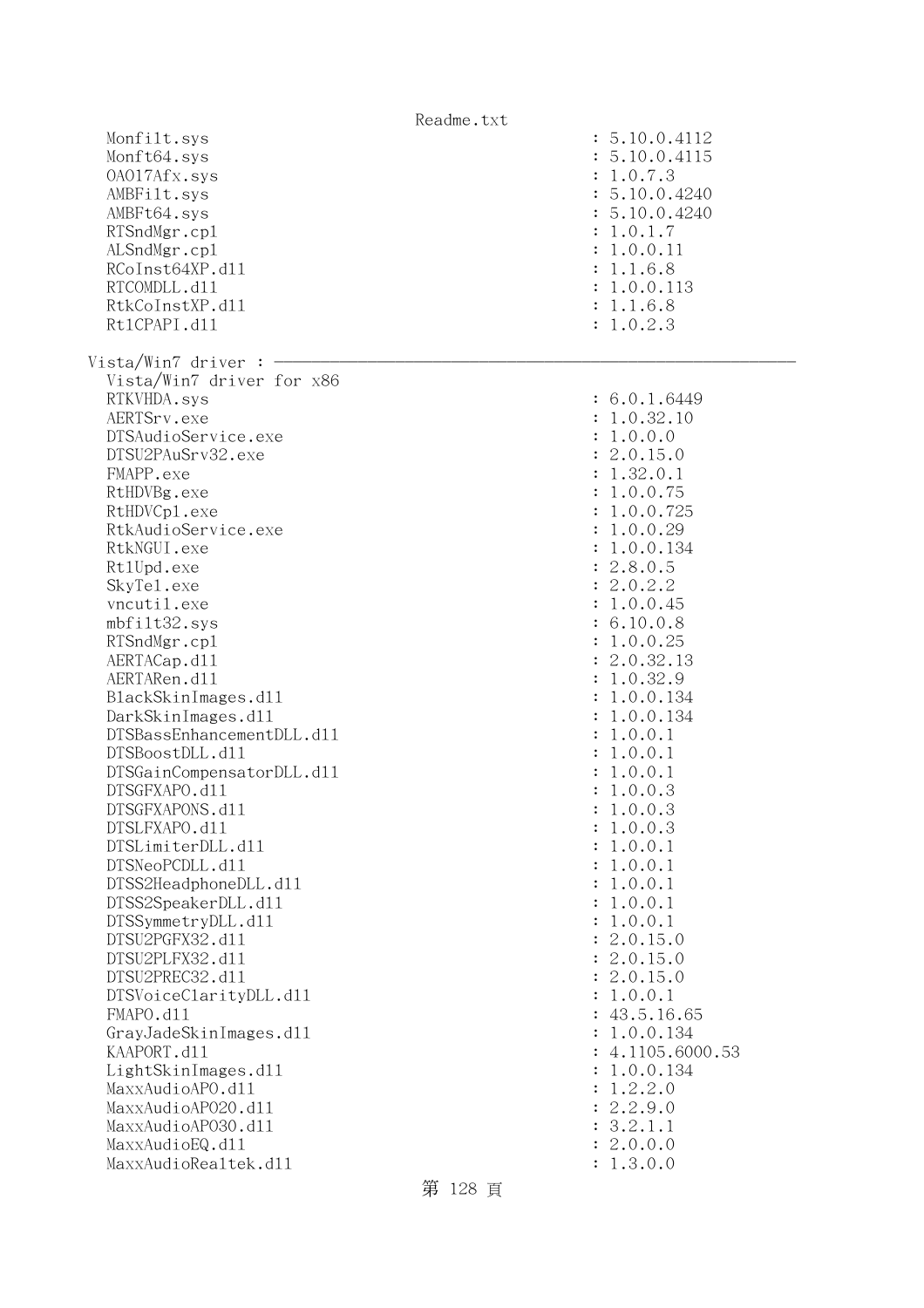| Readme.txt |
|------------|
|------------|

MaxxAudioRealtek2.dll MaxxVolumeSDAPO.dl1 MBAP032.d11 MBPPCn32.d11 MBpp1d32.d11 MBTHX32.d11 MBWrp32.d11 PremiumBlackSkinImages.dl1 R4EEA32A.d11 R4EED32A.d11 R4EEG32A.d11 R4EEL32A.d11 R4EEP32A.d11 RP3DAA32.d11 RP3DHT32.d11 RTCOMDLL.d11 RTEED32A.d11 RTEEG32A.d11 RTEEL32A.d11 RTEEP32A.d11 RtkAPO.d11 : 11.0.6000.235 RtkApoApi.dl1 RtkCfg.dll RtkCoInst.d11 RtkGuiCompLib.dl1 RtkPgExt.dll Rt1CPAPI.d11 SFAPO.d11 SFCOM.d11 SFFXComm.dl1 SFFXDAPO.d11 SFFXHAPO.d11 SFFXProc.dl1 SFFXSAPO.d11 SFNHK.d11 slcc3d32.d11 slcshp32.dl1 slcsii32.dl1 slgeq32.dl1 s1h36032.dl1 slhlim32.dll s1Init32.d11 slmaxv32.dl1 sltshd32.d11 sluapo32.dl1 slvipp32.dl1 slviq32.dl1 SRSHP360.d11 SRSTSHD.d11 SRSTSXT.d11 SRSWOW.dl1 tadefxapo.dl1 tadefxapo2.dl1 tosade.d11 WavesGUILib.d11 WavesLib.dl1

| $\ddot{\cdot}$ | .0.7<br>$\cdot$ <sup>0</sup><br>1                                                                                                                                                                                                                                    |
|----------------|----------------------------------------------------------------------------------------------------------------------------------------------------------------------------------------------------------------------------------------------------------------------|
| $\ddot{\cdot}$ | 1.0.0<br>3                                                                                                                                                                                                                                                           |
|                |                                                                                                                                                                                                                                                                      |
| $\ddot{\cdot}$ |                                                                                                                                                                                                                                                                      |
| $\ddot{\cdot}$ |                                                                                                                                                                                                                                                                      |
|                |                                                                                                                                                                                                                                                                      |
| $\ddot{\cdot}$ |                                                                                                                                                                                                                                                                      |
| $\ddot{\cdot}$ |                                                                                                                                                                                                                                                                      |
| $\ddot{\cdot}$ |                                                                                                                                                                                                                                                                      |
|                |                                                                                                                                                                                                                                                                      |
| $\ddot{\cdot}$ |                                                                                                                                                                                                                                                                      |
| $\ddot{\cdot}$ |                                                                                                                                                                                                                                                                      |
| $\ddot{\cdot}$ |                                                                                                                                                                                                                                                                      |
|                |                                                                                                                                                                                                                                                                      |
| $\ddot{\cdot}$ |                                                                                                                                                                                                                                                                      |
| $\ddot{\cdot}$ |                                                                                                                                                                                                                                                                      |
| $\ddot{\cdot}$ |                                                                                                                                                                                                                                                                      |
|                |                                                                                                                                                                                                                                                                      |
| $\ddot{\cdot}$ |                                                                                                                                                                                                                                                                      |
| $\ddot{\cdot}$ |                                                                                                                                                                                                                                                                      |
| $\ddot{\cdot}$ |                                                                                                                                                                                                                                                                      |
|                |                                                                                                                                                                                                                                                                      |
| $\ddot{\cdot}$ |                                                                                                                                                                                                                                                                      |
| $\ddot{\cdot}$ |                                                                                                                                                                                                                                                                      |
| $\ddot{\cdot}$ |                                                                                                                                                                                                                                                                      |
|                |                                                                                                                                                                                                                                                                      |
| $\ddot{\cdot}$ | 1.0.51.0<br>1.0.51.0<br>1.0.51.0<br>1.0.15.147<br>1.0.0.180<br>1.0.0.134<br>7.2.7000.6<br>7.2.7000.6<br>7.2.7000.6<br>7.2.7000.6<br>7.2.7000.6<br>7.2.7000.6<br>7.2.7000.6<br>7.2.7000.6<br>7.2.7000.6<br>7.2.7000.6<br>7.2.7000.6<br>7.2.7000.6<br>7.2.7000.6<br>7. |
| $\ddot{\cdot}$ |                                                                                                                                                                                                                                                                      |
| $\ddot{\cdot}$ |                                                                                                                                                                                                                                                                      |
|                |                                                                                                                                                                                                                                                                      |
| $\ddot{\cdot}$ |                                                                                                                                                                                                                                                                      |
| $\ddot{\cdot}$ |                                                                                                                                                                                                                                                                      |
| $\ddot{\cdot}$ |                                                                                                                                                                                                                                                                      |
|                |                                                                                                                                                                                                                                                                      |
| $\ddot{\cdot}$ |                                                                                                                                                                                                                                                                      |
| $\ddot{\cdot}$ |                                                                                                                                                                                                                                                                      |
| $\ddot{\cdot}$ |                                                                                                                                                                                                                                                                      |
|                |                                                                                                                                                                                                                                                                      |
| $\ddot{\cdot}$ |                                                                                                                                                                                                                                                                      |
| $\ddot{\cdot}$ |                                                                                                                                                                                                                                                                      |
| $\ddot{\cdot}$ |                                                                                                                                                                                                                                                                      |
|                |                                                                                                                                                                                                                                                                      |
| $\ddot{\cdot}$ |                                                                                                                                                                                                                                                                      |
| $\ddot{\cdot}$ |                                                                                                                                                                                                                                                                      |
| $\vdots$       |                                                                                                                                                                                                                                                                      |
|                |                                                                                                                                                                                                                                                                      |
|                |                                                                                                                                                                                                                                                                      |
| $\vdots$       |                                                                                                                                                                                                                                                                      |
| $\ddot{\cdot}$ | $\ddot{\phantom{0}}$<br>0.3.<br>1<br>$\overline{O}$                                                                                                                                                                                                                  |
|                |                                                                                                                                                                                                                                                                      |
| $\ddot{\cdot}$ | $\theta$<br>$\cdot$ <sup>0</sup><br>1                                                                                                                                                                                                                                |
|                | $\frac{3}{1}$<br>$\circ$<br>$\mathbf{1}$                                                                                                                                                                                                                             |
| $\vdots$       | $\begin{matrix}0\\0\end{matrix}$<br>$\overline{O}$<br>$\mathbf{1}$                                                                                                                                                                                                   |
|                | $\frac{2}{0}$                                                                                                                                                                                                                                                        |
|                | $\frac{2}{1}$<br>$\overline{0}$<br>$\mathbf{1}$                                                                                                                                                                                                                      |
|                | $\frac{3}{1}$<br>$\begin{matrix} 0 \\ 0 \end{matrix}$                                                                                                                                                                                                                |
|                | $\mathbf{1}$                                                                                                                                                                                                                                                         |
|                | $\frac{1}{2}$ $\frac{2}{3}$ $\frac{3}{0}$                                                                                                                                                                                                                            |
|                | $\overline{O}$                                                                                                                                                                                                                                                       |
|                |                                                                                                                                                                                                                                                                      |
|                | $\begin{matrix} 0 \\ 8 \\ 1 \end{matrix}$                                                                                                                                                                                                                            |
|                | .<br>.<br>.<br>.<br>.<br>$\frac{1}{2}$ $\frac{2}{1}$<br>$\begin{matrix} 0 \\ 0 \\ 0 \end{matrix}$                                                                                                                                                                    |
|                | $\mathbf{1}$                                                                                                                                                                                                                                                         |
|                | $\begin{matrix} 0 \\ 0 \end{matrix}$<br>$\overline{O}$<br>$\mathbf{1}$                                                                                                                                                                                               |
|                | .<br>.<br>$\mathbf{1}$<br>$\overline{0}$<br>$\mathbf{1}$                                                                                                                                                                                                             |
|                | $\frac{4}{0}$<br>.<br>.<br>.                                                                                                                                                                                                                                         |
|                | 3<br>$\overline{0}$<br>$\mathbf{C}$<br>$\ddot{\cdot}$                                                                                                                                                                                                                |
|                | 3<br>$\mathbf{1}$<br>$\mathbf{1}$<br>$\circ$                                                                                                                                                                                                                         |
|                | $\circ$<br>$\mathbf{1}$<br>12<br>$\mathbf{1}$                                                                                                                                                                                                                        |
|                |                                                                                                                                                                                                                                                                      |
|                | 31<br>$\circ$<br>$\mathbf{1}$<br>$\mathbf{1}$                                                                                                                                                                                                                        |
|                | $\ddot{\cdot}$<br>$\circ$<br>$\mathbf{1}$<br>12<br>$\mathbf{1}$                                                                                                                                                                                                      |
|                | $\overline{0}$ .<br>$\circ$<br>$\circ$                                                                                                                                                                                                                               |
|                | $\ddot{\cdot}$<br>$\ddot{\cdot}$                                                                                                                                                                                                                                     |
|                | $\overline{7}$<br>$\overline{O}$<br>9.                                                                                                                                                                                                                               |

第 129 頁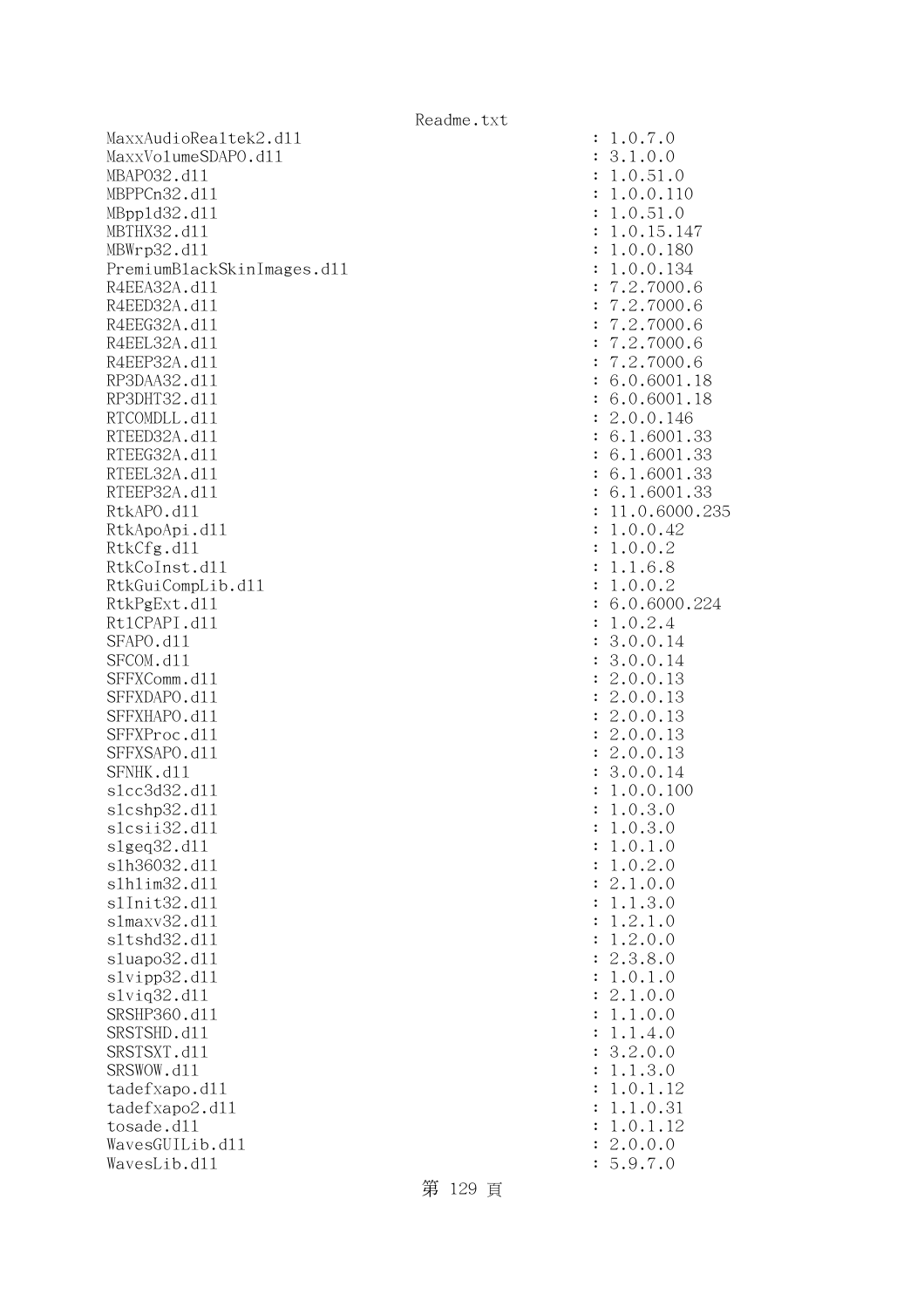RCORES.dat : 1.1.1.8

| Vista/Win7 driver for x64    |                  |
|------------------------------|------------------|
| RTKVHD64.sys                 | : 6.0.1.6449     |
| AERTSr64.exe                 | : 1.0.64.10      |
| DTSAudioService64.exe        | : 1.0.0.0        |
| DTSU2PAuSrv64.exe            | : 2.0.15.0       |
| FMAPP.exe                    | : 1.64.0.1       |
| RAVBg64.exe                  | : 1.0.0.75       |
| RAVCp164.exe                 | : 1.0.0.725      |
| RtkAudioService64.exe        | : 1.0.0.29       |
| RtkNGUI64.exe                | : 1.0.0.134      |
| Rt1Upd64.exe                 | : 2.8.0.5        |
| SkyTe1.exe                   | : 2.0.2.2        |
| vncuti164.exe                | : 1.0.0.45       |
| GWfilt64.sys                 | : 6.10.0.3       |
| mbfilt64.sys                 | : 6.10.0.8       |
| RTSnMg64.cp1                 | : 1.0.0.25       |
| AERTAC64.d11                 | : 2.0.64.13      |
| AERTAR64.d11                 | : 1.0.64.9       |
| BlackSkinImages64.dll        | : 1.0.0.134      |
| DarkSkinImages64.d11         | : 1.0.0.134      |
|                              |                  |
| DTSBassEnhancementDLL64.d11  | : 1.0.0.1        |
| DTSBoostDLL64.d11            | : 1.0.0.1        |
| DTSGainCompensatorDLL64.d11  | : 1.0.0.1        |
| DTSGFXAP064.d11              | : 1.0.0.3        |
| DTSGFXAPONS64.d11            | : 1.0.0.3        |
| DTSLFXAP064.d11              | : 1.0.0.3        |
| DTSLimiterDLL64.d11          | : 1.0.0.1        |
| DTSNeoPCDLL64.d11            | : 1.0.0.1        |
| DTSS2HeadphoneDLL64.d11      | : 1.0.0.1        |
| DTSS2SpeakerDLL64.d11        | : 1.0.0.1        |
| DTSSymmetryDLL64.d11         | : 1.0.0.1        |
| DTSU2PGFX64.d11              | : 2.0.15.0       |
| DTSU2PLFX64.d11              | : 2.0.15.0       |
| DTSU2PREC64.d11              | : 2.0.15.0       |
| DTSVoiceClarityDLL64.dl1     | : 1.0.0.1        |
| FMAP064.d11                  | : 43.6.16.65     |
| GrayJadeSkinImages64.d11     | : 1.0.0.134      |
| KAAPORT64.d11                | : 4.1105.6000.53 |
| LightSkinImages64.dl1        | 1.0.0.134        |
| MaxxAudioAP020.dll           | : 2.2.9.0        |
| MaxxAudioAP030.dll           | : 3.2.1.1        |
| MaxxAudioEQ.d11              | : 2.0.0.0        |
| MaxxAudioRealtek.dll         | : 1.3.0.0        |
| MaxxAudioRealtek2.dl1        | : 1.0.7.0        |
| MaxxVolumeSDAPO.d11          | : 3.1.0.0        |
| MBAP032.d11                  | : 1.0.51.0       |
| MBAP064.d11                  | : 1.0.51.0       |
| MBPPCn64.d11                 | : 1.0.0.110      |
| MBpp1d64.d11                 | : 1.0.51.0       |
| MBTHX32.d11                  | : 1.0.15.147     |
| MBTHX64.d11                  |                  |
|                              | 1.0.15.147       |
| MBWrp64.dl1                  | 1.0.0.180        |
| PremiumBlackSkinImages64.dl1 | : 1.0.0.134      |
| R4EEA64A.d11                 | : 7.2.7000.6     |
|                              |                  |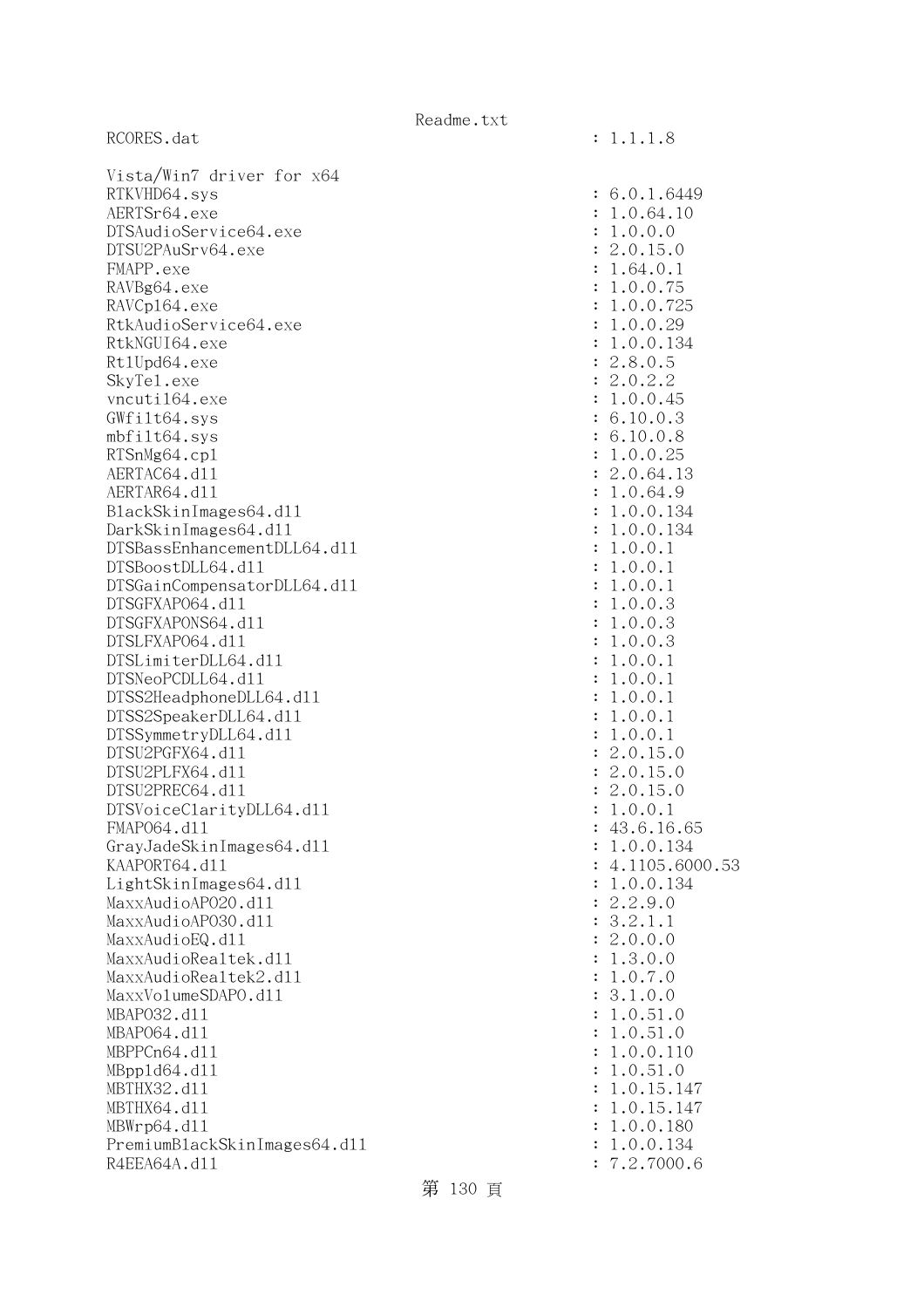R4EED64A.d11 : 7.2.7000.6 R4EEG64A.d11 : 7.2.7000.6 R4EEL64A.d11 : 7.2.7000.6 R4EEP64A.d11 : 7.2.7000.6 RCoInst64.d11 : 1.1.6.8 RP3DAA64.d11 : 6.0.6001.18 RP3DHT64.d11 : 6.0.6001.18 RtCOM64.d11 : 2.0.0.146 RTCOMDLL.d11 : 2.0.0.146 RTEED64A.d11 : 6.1.6001.33 RTEEG64A.d11 : 6.1.6001.33 RTEEL64A.d11 : 6.1.6001.33 RTEEP64A.d11 : 6.1.6001.33 RtkApi64.dl1 : 1.0.0.42 RtkAP064.d11 : 11.0.6000.235 RtkCfg.dl1 : 1.0.0.1 RtkCfg64.d11 : 1.0.0.2 RtkGuiCompLib.dl1 : 1.0.0.2 Rt1CPAPI.d11 : 1.0.2.4 Rt1CPAPI64.d11 : 1.0.2.4 RtPgEx64.dll : 6.0.6000.224 SFAP064.d11 : 3.0.0.14 SFCOM.d11 : 3.0.0.11 SFCOM64.d11 : 3.0.0.14 SFComm64.d11 : 2.0.0.13 SFDAP064.d11 : 2.0.0.13 SFHAPO64.d11 : 2.0.0.13 SFNHK64.d11 : 3.0.0.14 SFProc64.d11 : 2.0.0.13 SFSAP064.d11 : 2.0.0.13 SFSS APO.d11 : 1.0.0.11110 slcc3d64.dl1 : 1.0.0.100 slcshp64.dll : 1.0.3.0 slcsii64.dll : 1.0.3.0 slgeq64.dll : 1.0.1.0 slh36064.dll : 1.0.2.0 slhlim64.dll : 2.1.0.0 slInit64.dll : 1.1.3.0 slmaxv64.dll : 1.2.1.0 sltshd64.dll : 1.2.0.0 sluapo64.dll : 2.3.8.0 slvipp64.dll : 1.0.1.0 slviq64.dll : 2.1.0.0 SRSHP64.d11 : 1.1.0.0 SRSTSH64.d11 : 1.1.4.0 SRSTSX64.d11 : 3.2.0.0 SRSWOW64.d11 : 1.1.3.0 tadefxapo.dl1 : 1.0.1.12 tadefxapo264.dll : 1.1.0.31 tepeqapo64.dll : 1.0.0.3 tosade.dll : 1.0.1.12  $Waves GUILib. d11$  :  $2.0.0.0$ RCORES64.dat : 1.1.1.8 HDMI Driver : - Windows 2000/XP x86 : RtkHDMI.sys : 5.10.0.6409

第 131 頁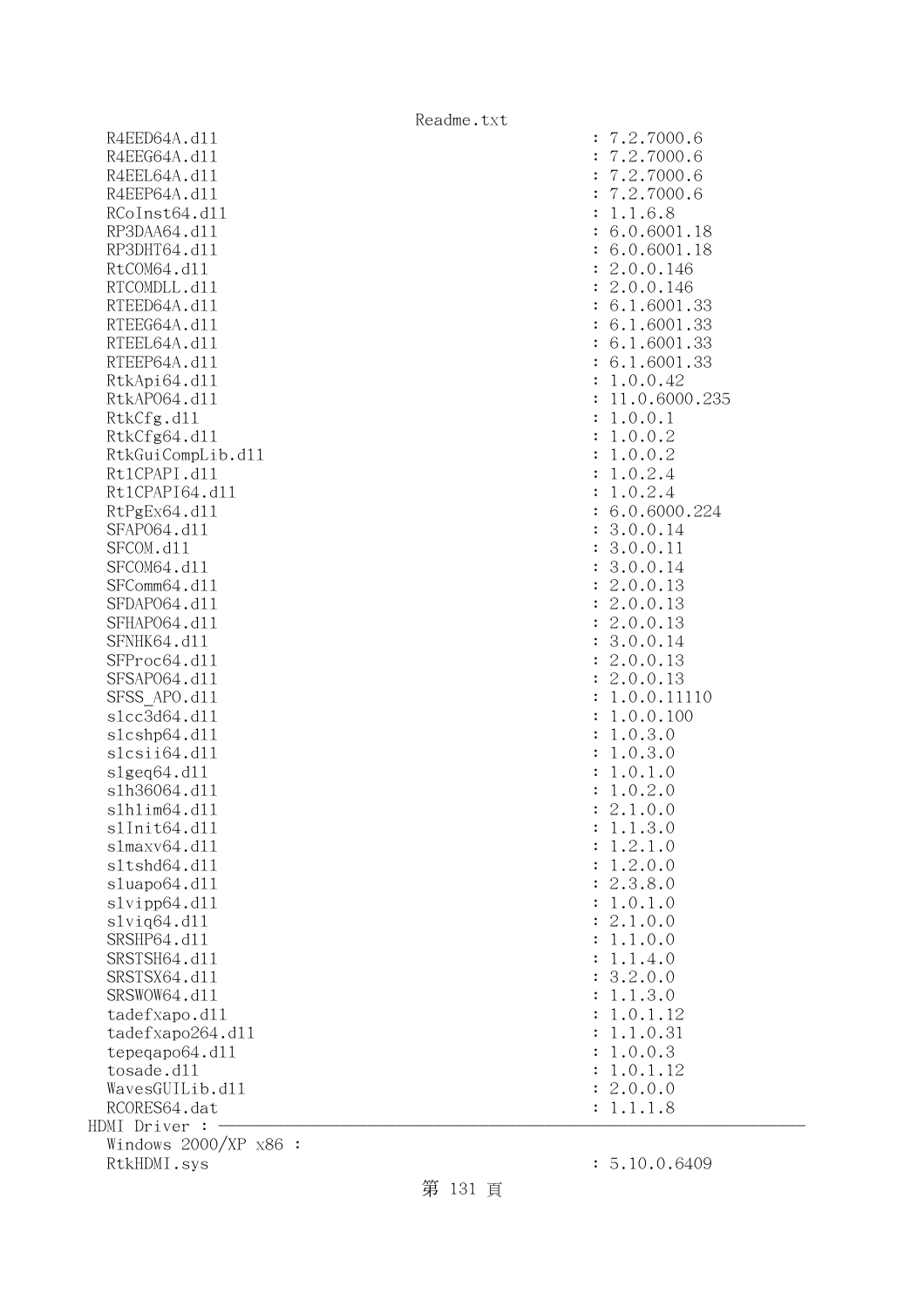|                                                                                        | Readme.txt                  |
|----------------------------------------------------------------------------------------|-----------------------------|
| Rtaupd.exe<br>RHCoInstXP.d11                                                           | : 2.8.0.3<br>: 1.1.5.1      |
| Windows XP x64 :                                                                       |                             |
| RtkHDMIX.sys                                                                           | : 5.10.0.6409               |
| Rtaupd64.exe                                                                           | : 2.8.0.3                   |
| RHCoInst64XP.d11                                                                       | : 1.1.5.1                   |
| Vista/Win7 $x86$ :                                                                     |                             |
| RtHDMIV.sys                                                                            | : 6.0.1.6409                |
| RtkAudioSrvATI.exe                                                                     | : 1.0.0.23                  |
| RtkUpd.exe                                                                             | : 2.8.0.3                   |
| R4EEA32H.d11                                                                           | : 7.2.7000.6                |
| R4EED32H.d11                                                                           | : 7.2.7000.6                |
| R4EEG32H.d11                                                                           | : 7.2.7000.6                |
| R4EEL32H.d11                                                                           | : 7.2.7000.6                |
| R4EEP32H.d11                                                                           | : 7.2.7000.6                |
| RH3DAA32.d11                                                                           | : 6.0.6001.18               |
| RH3DHT32.d11                                                                           | : 6.0.6001.18               |
| RHCoInst.d11                                                                           | : 1.1.5.1                   |
| RHDMIExt.d11                                                                           | : 6.0.6000.213              |
| RTEED32H.d11                                                                           | : 6.1.6001.33               |
| RTEEG32H.d11                                                                           | : 6.1.6001.33               |
| RTEEL32H.d11                                                                           | : 6.1.6001.33               |
| RTEEP32H.d11                                                                           | : 6.1.6001.33               |
| RtkHDMI.d11                                                                            | : 11.0.6000.224             |
| Vista/Win7 $x64$ :                                                                     |                             |
| RtHDMIVX.sys                                                                           | : 6.0.1.6409                |
| RtkAudioSrvATI64.exe                                                                   | : 1.0.0.23                  |
| RtkUpd64.exe                                                                           | : 2.8.0.3                   |
| R4EEA64H.d11                                                                           | : 7.2.7000.6                |
| R4EED64H.d11                                                                           | : 7.2.7000.6                |
| R4EEG64H.d11                                                                           | : 7.2.7000.6                |
| R4EEL64H.d11                                                                           | : 7.2.7000.6                |
| R4EEP64H.d11                                                                           | : 7.2.7000.6                |
| RH3DAA64.d11                                                                           | : 6.0.6001.18               |
| RH3DHT64.d11                                                                           | : 6.0.6001.18               |
| RHCoInst64.d11<br>RHDMEx64.d11                                                         | : 1.1.5.1<br>: 6.0.6000.213 |
| RTEED64H.d11                                                                           | : 6.1.6001.33               |
| RTEEG64H.d11                                                                           | : 6.1.6001.33               |
| RTEEL64H.d11                                                                           | : 6.1.6001.33               |
| RTEEP64H.d11                                                                           | : 6.1.6001.33               |
| RtkHDM64.d11                                                                           | : 11.0.6000.224             |
|                                                                                        |                             |
| Driver Setup Program                                                                   | : 3.34                      |
| Windows 2000/XP Operate on:                                                            |                             |
| Microsoft High Definition Audio Driver Package - KB888111                              |                             |
| Package file version $(kb888111.\text{exe}) : 6.1.22.0$                                |                             |
| Hdaudiobus.sys version: 5.10.00.5013                                                   |                             |
|                                                                                        |                             |
| //==                                                                                   |                             |
| Driver Package R2.64<br>Realtek HD Audio Driver support all of Realtek HD Audio Codec. |                             |
|                                                                                        |                             |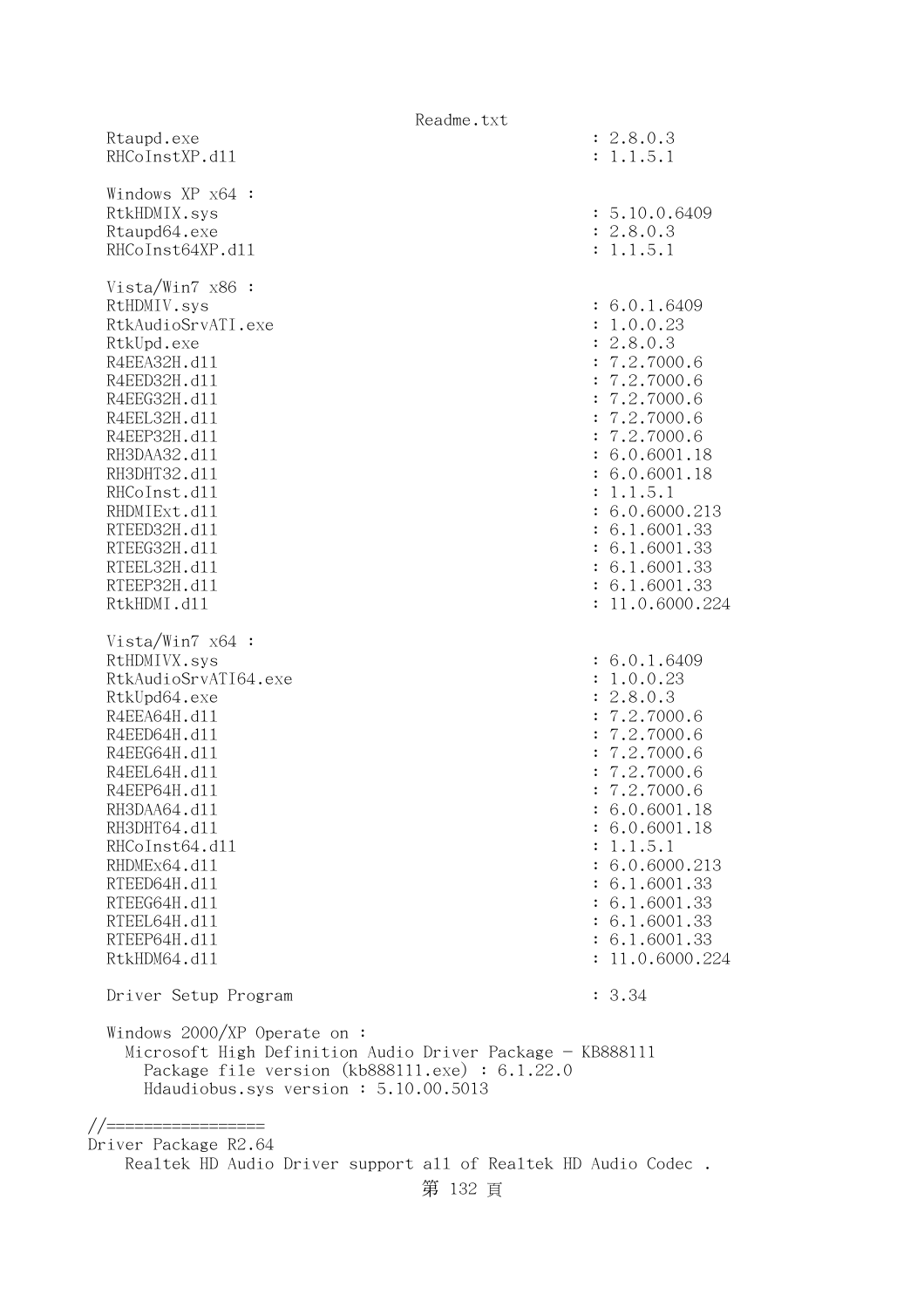1. Vista/Windows 7 WHQL Supporting: ALC882, ALC883, ALC885, ALC886, ALC887, ALC888, ALC889, ALC892, ALC899, ALC861VD, ALC660, ALC662, ALC663, ALC665, ALC670, ALC672, ALC676, ALC680, ALC221, ALC231, ALC260, ALC262, ALC267, ALC268, ALC269, ALC270, ALC272, ALC273, ALC275, ALC276 2. Windows 2000/XP WHQL Supporting: ALC880, ALC882, ALC883, ALC885, ALC886, ALC887, ALC888, ALC889, ALC892, ALC899, ALC861VC, ALC861VD, ALC660, ALC662, ALC663, ALC665, ALC670, ALC672, ALC676, ALC680 ALC221, ALC231, ALC260, ALC262, ALC267,ALC268, ALC269, ALC270, ALC272, ALC273, ALC275, ALC276 3. HDMI Device WHQL Support: ATI HDMI Devices 4. OS Supporting: Microsoft Windows XP, Windows 2000, Windows Server 2003, Vista, Windows Server 2008, Windows $7 - x86/x64$  5. Pack with Microsoft High Definition Audio UAAV1.0a(5013) For Windows 2000 SP4, XP SP1, XP SP2, Server 2003 SP1. 6. Add/Fix 1.) Driver : 1. Customizations. Windows  $2000/XP : -$  Windows 2000/XP : RTKHDA64.sys : 5.10.0.6438 RtkHDAud.sys : 5.10.0.6438 Alcmtr.exe : 1.6.0.4 AlcWzrd.exe : 1.1.0.37  $\text{MicCal.}$ exe : 1.1.2.4 RTHDCPL.exe : 2.4.0.2 RtkAudioService.exe : 1.0.0.19 RtkAudioService64.exe : 1.0.0.19 RTLCPL.exe : 1.0.1.66 RtlUpd.exe : 2.8.0.4 Rt1Upd64.exe : 2.8.0.4 SkyTe1.exe : 2.0.2.0 SoundMan.exe : 1.0.0.32 vncutil.exe : 1.0.0.38 vncuti164.exe : 1.0.0.38 AMBFilt.sys : 5.10.0.4240 AMBFt64.sys : 5.10.0.4240 Monfilt.sys : 5.10.0.4112 Monft64.sys : 5.10.0.4115 OAO17Afx.sys : 1.0.7.3 ALSndMgr.cp1 : 1.0.0.11 RTSndMgr.cp1 : 1.0.1.7 RCoInst64XP.d11 : 1.1.6.3 RTCOMDLL.d11 : 1.0.0.113 RtkCoInstXP.d11 : 1.1.6.3 RtlCPAPI.dll : 1.0.2.3  $Vista/Win7$  driver :  $-$  Vista/Win7 driver for x86 RTKVHDA.sys : 6.0.1.6438 AERTSrv.exe : 1.0.32.10 DTSAudioService.exe : 1.0.0.0 第 133 頁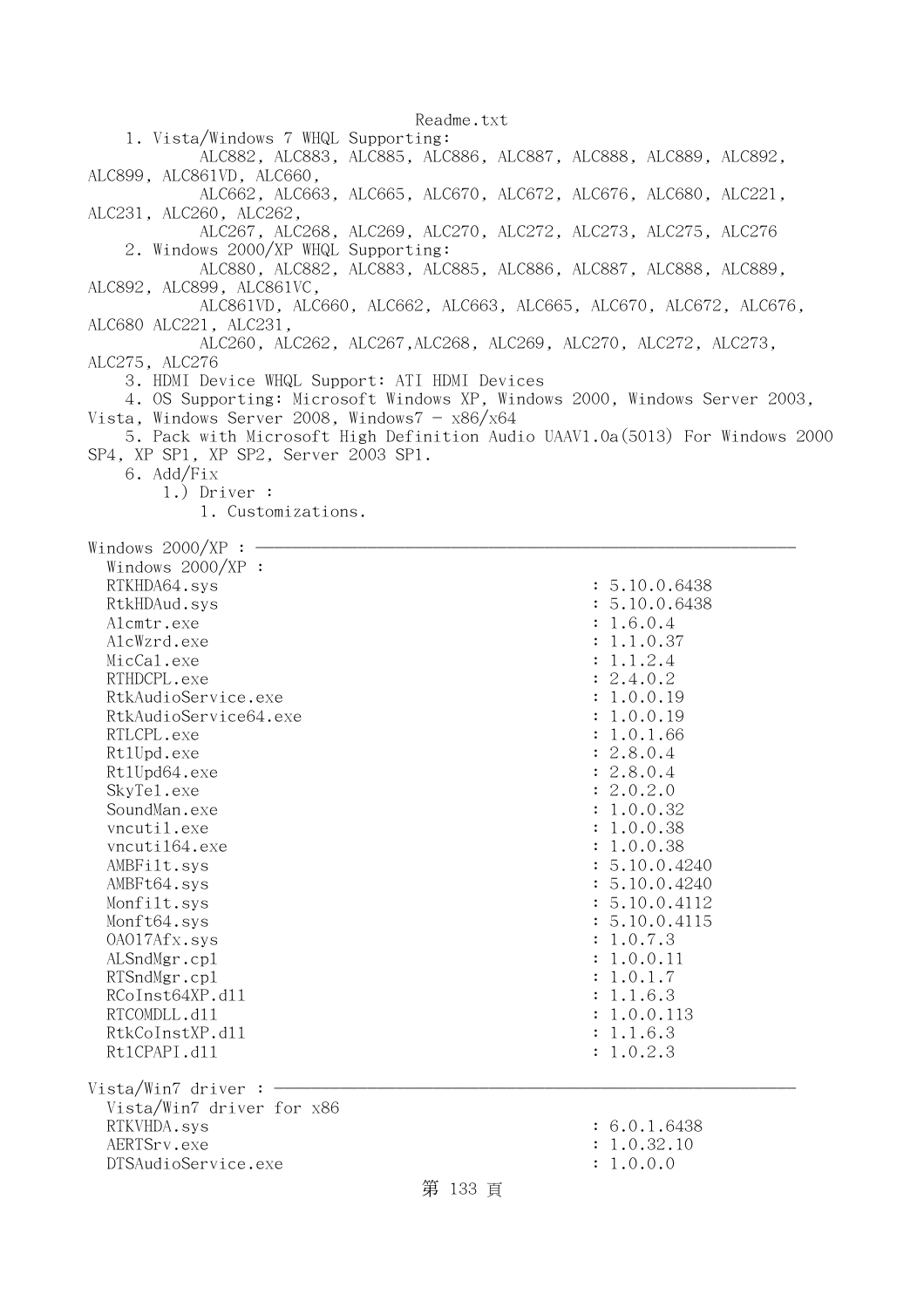DTSU2PAuSrv32.exe : 2.0.15.0 FMAPP.exe : 1.32.0.1 RtHDVBg.exe : 1.0.0.75 RtHDVCp1.exe : 1.0.0.723 RtkAudioService.exe : 1.0.0.29 RtkNGUI.exe : 1.0.0.130 Rt1Upd.exe : 2.8.0.4 SkyTel.exe : 2.0.2.2 vncutil.exe : 1.0.0.45 mbfilt32.sys : 6.10.0.8 RTSndMgr.cpl  $: 1.0.0.25$ AERTACap.d11 : 2.0.32.13 AERTARen.d11 : 1.0.32.9 BlackSkinImages.dll : 1.0.0.130 DarkSkinImages.dll : 1.0.0.130 DTSBassEnhancementDLL.dl1 : 1.0.0.1  $DTSBoostDLL. d11$  :  $1.0.0.1$ DTSGainCompensatorDLL.dll : 1.0.0.1 DTSGFXAPO.dll : 1.0.0.3 DTSGFXAPONS.dll : 1.0.0.3 DTSLFXAPO.dll : 1.0.0.3 DTSLimiterDLL.dll : 1.0.0.1  $DTSNeoPCDLL. d11$  :  $1.0.0.1$ DTSS2HeadphoneDLL.d11 : 1.0.0.1 DTSS2SpeakerDLL.d11 : 1.0.0.1 DTSSymmetryDLL.dll : 1.0.0.1 DTSU2PGFX32.dll : 2.0.15.0 DTSU2PLFX32.dll : 2.0.15.0 DTSU2PREC32.dll : 2.0.15.0 DTSVoiceClarityDLL.dl1 : 1.0.0.1 FMAPO.d11 : 43.5.16.65 GrayJadeSkinImages.dll : 1.0.0.130 KAAPORT.d11 : 4.1104.6000.52 LightSkinImages.dll : 1.0.0.130 MaxxAudioAPO.dl1 : 1.2.2.0 MaxxAudioAPO20.dll : 2.2.9.0 MaxxAudioAPO30.dll : 3.2.1.1  $\text{MaxAudioEQ}.d11$  : 2.0.0.0 MaxxAudioRealtek.dll  $\qquad \qquad \qquad$  : 1.3.0.0 MaxxAudioRealtek2.dll : 1.0.7.0 MaxxVolumeSDAPO.dl1 : 3.1.0.0 MBAPO32.dll : 1.0.48.0 MBPPCn32.d11 : 1.0.0.110 MBppld32.dll : 1.0.48.0 MBTHX32.d11 : 1.0.15.146 MBWrp32.dll : 1.0.0.180 PremiumBlackSkinImages.dll : 1.0.0.130 R4EEA32A.d11 : 7.2.7000.6 R4EED32A.d11 : 7.2.7000.6 R4EEG32A.d11 : 7.2.7000.6 R4EEL32A.d11 : 7.2.7000.6 R4EEP32A.d11 : 7.2.7000.6 RP3DAA32.d11 : 6.0.6001.18 RP3DHT32.d11 : 6.0.6001.18 RTCOMDLL.d11 : 2.0.0.146 RTEED32A.d11 : 6.1.6001.33

第 134 頁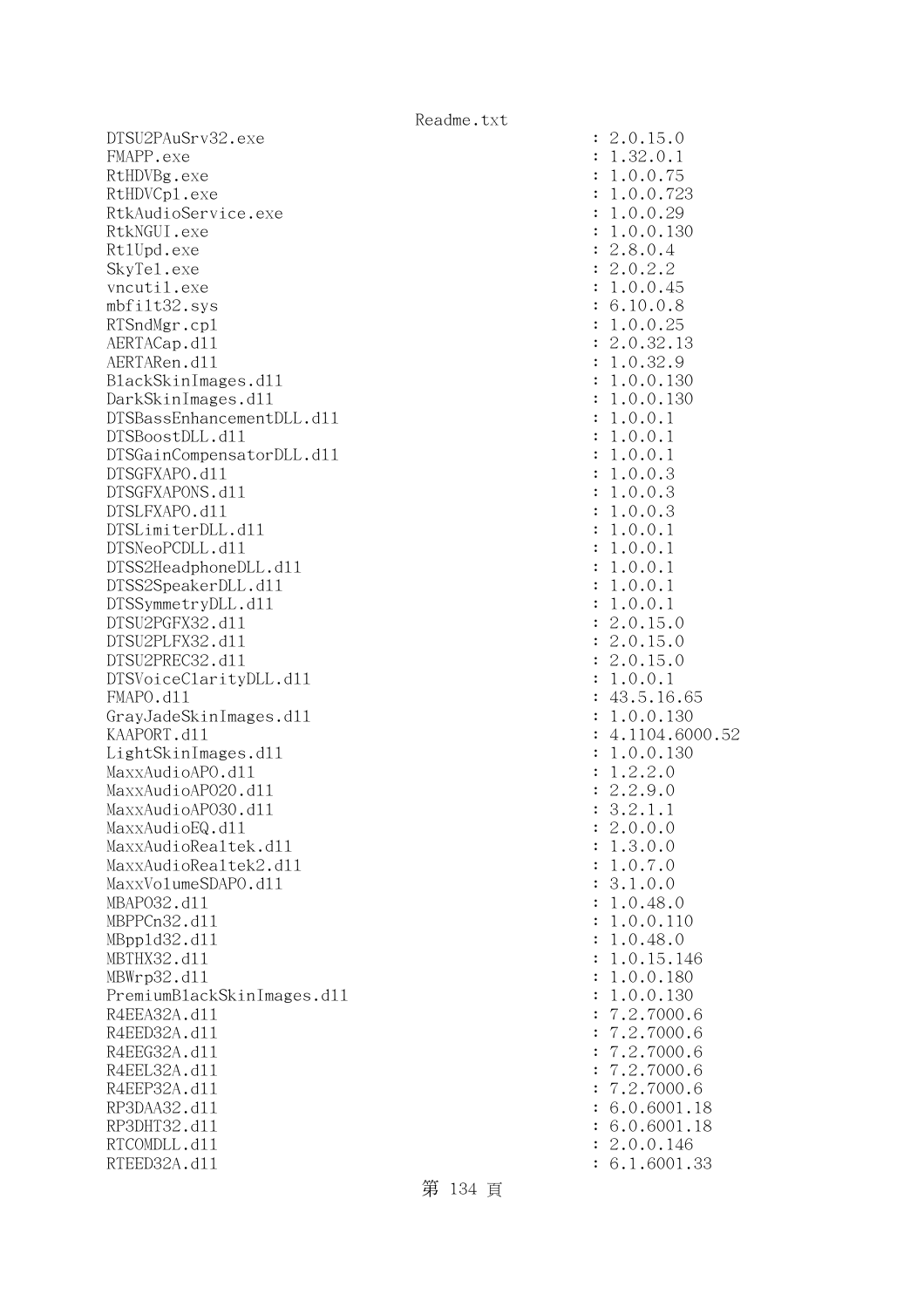RTEEG32A.d11 RTEEL32A.d11 RTEEP32A.d11 RtkAPO.d11 : 11.0.6000.233 RtkApoApi.dl1 RtkCfg.dl1 RtkCoInst.dl1 RtkGuiCompLib.dl1 RtkPgExt.dl1 Rt1CPAPI.d11 SFAPO.d11 SFCOM.d11 SFFXComm.dl1 SFFXDAPO.d11 SFFXHAPO.d11 SFFXProc.dl1 SFFXSAPO.d11 SFNHK.d11 slcc3d32.d11 slcshp32.dl1 slcsii32.dl1 slgeq32.dl1 s1h36032.dl1 slhlim32.dl1 s1Init32.d11 s1maxv32.d11 s1tshd32.d11 sluapo32.dl1 slvipp32.dll slviq32.dl1 SRSHP360.d11 SRSTSHD.d11 SRSTSXT.d11 SRSWOW.d11 tadefxapo.dll tadefxapo2.dl1 tosade.d11 WavesGUILib.dl1 WavesLib.dll RCORES.dat Vista/Win7 driver for x64 RTKVHD64.sys AERTSr64.exe DTSAudioService64.exe DTSU2PAuSrv64.exe FMAPP.exe RAVBg64.exe RAVCp164.exe RtkAudioService64.exe RtkNGUI64.exe Rt1Upd64.exe SkyTel.exe vncuti164.exe  $GWfilt64.sys$ mbfilt64.sys : 6.10.0.8

| $\ddot{\cdot}$<br>$\ddot{\cdot}$<br>$\ddot{\cdot}$<br>$\ddot{\cdot}$<br>$\ddot{\cdot}$<br>$\ddot{\cdot}$<br>$\ddot{\cdot}$<br>$\ddot{\cdot}$<br>$\ddot{\cdot}$<br>$\ddot{\cdot}$<br>$\ddot{\cdot}$<br>$\ddot{\cdot}$<br>$\ddot{\cdot}$<br>$\ddot{\cdot}$<br>$\ddot{\cdot}$<br>$\ddot{\cdot}$<br>$\ddot{\cdot}$<br>$\ddot{\cdot}$<br>$\ddot{\cdot}$<br>$\ddot{\cdot}$<br>$\ddot{\cdot}$<br>$\ddot{\cdot}$<br>$\ddot{\cdot}$<br>$\ddot{\cdot}$<br>$\ddot{\cdot}$<br>$\ddot{\cdot}$<br>$\ddot{\cdot}$<br>$\ddot{\cdot}$<br>$\ddot{\cdot}$<br>$\ddot{\cdot}$<br>$\ddot{\cdot}$<br>$\ddot{\cdot}$<br>$\ddot{\cdot}$<br>$\ddot{\cdot}$<br>$\ddot{\cdot}$<br>$\ddot{\cdot}$<br>$\ddot{\cdot}$<br>$\ddot{\cdot}$<br>$\ddot{\cdot}$<br>$\ddot{\cdot}$ | 1.6001<br>.33<br>6.<br>33<br>6.<br>1.6001<br>$\ddot{\phantom{0}}$<br>.33<br>.6001<br>6.<br>1<br>.0.6000.23<br>11<br>0.<br>0.41<br>$\mathbf 1$<br>0.2<br>$\mathbf 1$<br>$\ddot{\phantom{0}}$<br>$0$ .<br>6.<br>$\mathbf 1$<br>$\ddot{\phantom{0}}$<br>3<br>1<br>0.2<br>$\mathbf 1$<br>$\mathcal{O}$<br>$\ddot{\phantom{0}}$<br>0.6000<br>6<br>$\ddot{\phantom{0}}$<br>$\mathbf 1$<br>$\ddot{\phantom{0}}$<br>$0$ .<br>2.4<br>$\boldsymbol{0}$ .<br>3<br>$0$ .<br>14<br>0.0.<br>3<br>$\ddot{\phantom{0}}$<br>14<br>$\overline{c}$<br>$\boldsymbol{0}$ .<br>$\ddot{\phantom{0}}$<br>$\mathbf 0$ .<br>13<br>$\overline{c}$<br>$0$ .<br>$\ddot{\phantom{0}}$<br>$\mathbf 0$ .<br>13<br>$\mathbf{C}$<br>0.0.<br>13<br>$\ddot{\phantom{0}}$<br>$\mathbf{c}$<br>0.0.<br>$\ddot{\cdot}$<br>13<br>$\overline{c}$<br>$\ddot{\phantom{0}}$<br>0.0.<br>13<br>3.<br>0.0.<br>14<br>$0$ .<br>$0$ .<br>$\mathbf 1$<br>$\ddot{\phantom{0}}$<br>100<br>$\ddot{\phantom{0}}$<br>3.<br>$\,1$<br>$\boldsymbol{0}$ .<br>$\circ$<br>$\ddot{\phantom{0}}$<br>3.<br>$\mathbf 1$<br>$0$ .<br>$\mathcal{O}$<br>$\ddot{\phantom{0}}$<br>$\ddot{\phantom{0}}$<br>$0$ .<br>$\mathbf 1$<br>$\mathbf 1$<br>$\mathcal{O}$<br>$\theta$ .<br>2.<br>$\ddot{\phantom{0}}$<br>$\mathbf 1$<br>$\mathcal{O}$<br>$\ddot{\phantom{0}}$<br>$\ddot{\phantom{0}}$<br>$\overline{0}$<br>$\mathbf{c}$<br>$\mathbf{1}$<br>$\mathcal{O}$<br>$\mathbf{1}$<br>$\ddot{\phantom{0}}$<br>3.<br>$\ddot{\phantom{0}}$<br>$\mathbf 1$<br>$\mathcal{O}$<br>$\ddot{\phantom{0}}$<br>$\ddot{\phantom{0}}$<br>$\ddot{\phantom{0}}$<br>$\overline{c}$<br>$\mathbf 1$<br>$\mathbf 1$<br>$\mathcal{O}$<br>2.<br>$\ddot{\phantom{0}}$<br>$\overline{0}$<br>$\mathbf 1$<br>$\mathcal{O}$<br>$\ddot{\phantom{0}}$<br>3.<br>$\mathbf{C}$<br>8.<br>$\mathcal{O}$<br>$\ddot{\phantom{0}}$<br>$\mathbf 1$<br>0<br>$\mathbf 1$<br>$\mathcal{O}$<br>$\ddot{\phantom{0}}$<br>$\mathbf{C}$<br>$\overline{0}$<br>$\mathbf 1$<br>$\mathcal{O}$<br>$\ddot{\phantom{0}}$<br>$\mathbf 1$<br>$\theta$ .<br>$\mathbf 1$<br>$\mathcal{O}$<br>$\ddot{\phantom{0}}$<br>$\mathbf 1$<br>1<br>$\overline{4}$<br>$\mathcal{O}$<br>$\overline{c}$<br>$\ddot{\phantom{0}}$<br>3<br>0<br>$\mathcal{O}$<br>3.<br>$\mathbf 1$<br>$\mathbf 1$<br>$\overline{O}$<br>$\ddot{\phantom{0}}$<br>$\ddot{\phantom{0}}$<br>$\overline{0}$<br>$\mathbf 1$<br>$\mathbf 1$<br>12<br>$\ddot{\phantom{0}}$<br>1<br>$\ddot{\phantom{0}}$<br>$\overline{0}$<br>31<br>$\mathbf 1$<br>$\ddot{\phantom{0}}$<br>$0$ .<br>$\ddot{\phantom{0}}$<br>12<br>1<br>$\mathbf 1$<br>2.0.0.0<br>5.9.7.0<br>1.1.1.6 |
|----------------------------------------------------------------------------------------------------------------------------------------------------------------------------------------------------------------------------------------------------------------------------------------------------------------------------------------------------------------------------------------------------------------------------------------------------------------------------------------------------------------------------------------------------------------------------------------------------------------------------------------------------------------------------------------------------------------------------------------------|---------------------------------------------------------------------------------------------------------------------------------------------------------------------------------------------------------------------------------------------------------------------------------------------------------------------------------------------------------------------------------------------------------------------------------------------------------------------------------------------------------------------------------------------------------------------------------------------------------------------------------------------------------------------------------------------------------------------------------------------------------------------------------------------------------------------------------------------------------------------------------------------------------------------------------------------------------------------------------------------------------------------------------------------------------------------------------------------------------------------------------------------------------------------------------------------------------------------------------------------------------------------------------------------------------------------------------------------------------------------------------------------------------------------------------------------------------------------------------------------------------------------------------------------------------------------------------------------------------------------------------------------------------------------------------------------------------------------------------------------------------------------------------------------------------------------------------------------------------------------------------------------------------------------------------------------------------------------------------------------------------------------------------------------------------------------------------------------------------------------------------------------------------------------------------------------------------------------------------------------------------------------------------------------------------------------------------------------------------------------------------------------------------------------------------------------------------------------------------------------------------------------------------------------------------------------------------------|
| $\ddot{\cdot}$<br>$\ddot{\cdot}$<br>$\ddot{\cdot}$<br>$\ddot{\cdot}$<br>$\ddot{\cdot}$<br>$\ddot{\cdot}$<br>$\ddot{\cdot}$<br>$\ddot{\cdot}$<br>$\ddot{\cdot}$<br>$\ddot{\cdot}$<br>$\ddot{\cdot}$<br>$\ddot{\cdot}$<br>$\ddot{\cdot}$                                                                                                                                                                                                                                                                                                                                                                                                                                                                                                       | 6.0.1.6438<br>1.0.64.10<br>1.0.0.0<br>2.0.15.0<br>1.64.0.1<br>1.0.0.75<br>1.0.0.723<br>1.0.0.29<br>1.0.0.130<br>2.8.0.4<br>2.0.2.2<br>1.0.0.45<br>6.10.0.3<br>6 10 0 8                                                                                                                                                                                                                                                                                                                                                                                                                                                                                                                                                                                                                                                                                                                                                                                                                                                                                                                                                                                                                                                                                                                                                                                                                                                                                                                                                                                                                                                                                                                                                                                                                                                                                                                                                                                                                                                                                                                                                                                                                                                                                                                                                                                                                                                                                                                                                                                                                |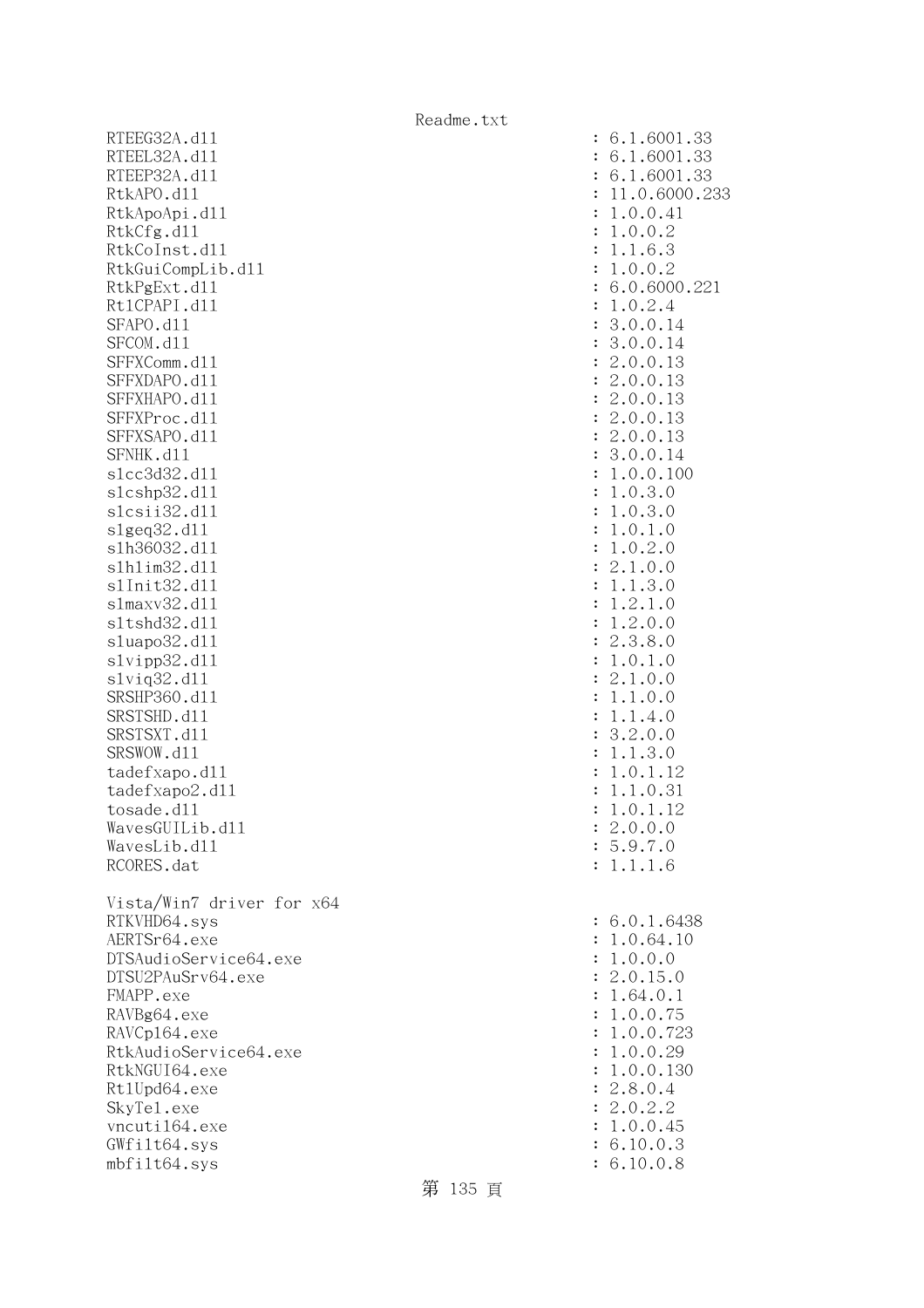RTSnMg64.cp1 AERTAC64.d11 AERTAR64.dl1 BlackSkinImages64.dll DarkSkinImages64.dll DTSBassEnhancementDLL64.dl1 DTSBoostDLL64.dl1 DTSGainCompensatorDLL64.dll DTSGFXAPO64.dl1 DTSGFXAPONS64.dl1 DTSLFXAP064.dl1 DTSLimiterDLL64.dl1 DTSNeoPCDLL64.dl1 DTSS2HeadphoneDLL64.d11 DTSS2SpeakerDLL64.dl1 DTSSymmetryDLL64.dl1 DTSU2PGFX64.d11 DTSU2PLFX64.dl1 DTSU2PREC64.d11 DTSVoiceClarityDLL64.dll FMAP064.dl1 GrayJadeSkinImages64.dll KAAPORT64.d11 : 4.1104.6000.52 LightSkinImages64.dl1 MaxxAudioAPO20.dll MaxxAudioAP030.dll MaxxAudioEQ.dll MaxxAudioRealtek.dll MaxxAudioRealtek2.dll MaxxVolumeSDAPO.dll MBAP032.d11 MBAP064.d11 MBPPCn64.d11 MBpp1d64.dl1 MBTHX32.d11 MBTHX64.d11 MBWrp64.dl1 PremiumBlackSkinImages64.dll R4EEA64A.d11 R4EED64A.d11 R4EEG64A.d11 R4EEL64A.d11 R4EEP64A.d11 RCoInst64.dl1 RP3DAA64.d11 RP3DHT64.d11 RtCOM64.d11 RTCOMDLL.d11 RTEED64A.d11 RTEEG64A.dl1 RTEEL64A.d11 RTEEP64A.dl1 RtkApi64.dll RtkAP064.dl1 RtkCfg.dll RtkCfg64.dl1

| $\ddot{\cdot}$        | 1<br>$\ddot{\phantom{0}}$<br>0.0.25                                                 |
|-----------------------|-------------------------------------------------------------------------------------|
| $\ddot{\cdot}$        | 2.0.64.13                                                                           |
| $\ddot{\cdot}$        | .0.64.<br>9<br>$\mathbf 1$                                                          |
|                       |                                                                                     |
| $\vdots$              | .0.0.130<br>$\mathbf 1$                                                             |
| $\vdots$              | .0.0.<br>130<br>$\mathbf{1}$                                                        |
| $\ddot{\cdot}$        | .0.0.<br>$\mathbf 1$<br>$\mathbf{1}$                                                |
| $\ddot{\cdot}$        | .0.0.<br>$\mathbf 1$<br>$\mathbf{1}$                                                |
| $\ddot{\cdot}$        | .0.0.<br>$\mathbf{1}$<br>$\mathbf{1}$                                               |
| $\ddot{\cdot}$        | .0.0.3<br>$\mathbf{1}$                                                              |
| $\ddot{\cdot}$        | .0.0.3<br>$\mathbf{1}$                                                              |
|                       |                                                                                     |
| $\ddot{\cdot}$        | .0.0.3<br>$\mathbf{1}$                                                              |
| $\ddot{\cdot}$        | .0.0.<br>$\mathbf{1}$<br>$\mathbf{1}$                                               |
| $\ddot{\cdot}$        | .0.0.<br>$\mathbf{1}$<br>$\mathbf{1}$                                               |
| $\ddot{\cdot}$        | .0.0.<br>$\mathbf{1}$<br>$\mathbf{1}$                                               |
| $\ddot{\cdot}$        | .0.0.<br>$\mathbf{1}$<br>$\mathbf{1}$                                               |
| $\ddot{\cdot}$        | .0.0.<br>$\mathbf{1}$<br>$\mathbf{1}$                                               |
| $\ddot{\cdot}$        | .0.15<br>$\overline{c}$<br>$\cdot$ <sup>0</sup>                                     |
|                       |                                                                                     |
| $\ddot{\cdot}$        |                                                                                     |
| $\ddot{\cdot}$        |                                                                                     |
| $\ddot{\cdot}$        | $2.0.15.0$<br>$2.0.15.0$<br>$1.0.0.1$                                               |
| $\ddot{\cdot}$        | 43.6.16.65                                                                          |
| $\ddot{\cdot}$        | $1.0.0.130$<br>$4.1104.6000$ .                                                      |
| $\ddot{\cdot}$        | 52                                                                                  |
| $\ddot{\cdot}$        | .0.0.130                                                                            |
|                       |                                                                                     |
| $\ddot{\cdot}$        |                                                                                     |
| $\ddot{\cdot}$        |                                                                                     |
| $\ddot{\cdot}$        | $\begin{array}{r} . & 1 \\ . & 2.9.0 \\ 3.2.1.1 \\ 2.0.0.0 \\ 1.3.0 \\ \end{array}$ |
| $\ddot{\cdot}$        |                                                                                     |
| $\ddot{\cdot}$        |                                                                                     |
| $\ddot{\cdot}$        | 3.1.0.0                                                                             |
| $\ddot{\cdot}$        | 1.0.48.0                                                                            |
| $\ddot{\cdot}$        | $\mathbf{1}$<br>.0.48.0                                                             |
|                       | $\mathbf{1}$<br>.0.0.1<br>10                                                        |
| $\ddot{\cdot}$        |                                                                                     |
| $\vdots$ : $\vdots$ : | $\mathbf{1}$<br>.0.48<br>$\ddot{\phantom{0}}$<br>$\circ$                            |
|                       | $\mathbf{1}$<br>$.0.15.$<br>$.0.15.$<br>146                                         |
|                       | $\mathbf{1}$<br>146                                                                 |
|                       | $\mathbf{1}$<br>.0.0.180                                                            |
| $\ddot{\cdot}$        | 1.0.0.<br>130                                                                       |
| $\ddot{\cdot}$        | 7.2.7000.6                                                                          |
| $\ddot{\cdot}$        | 7.2.7000.6                                                                          |
| $\vdots$              | 7.2.7000.6                                                                          |
|                       |                                                                                     |
| $\colon$              | 7.2.7000.6                                                                          |
| $\colon$              | 7.2.7000.6                                                                          |
| $\vdots$              | 1.1.6.3                                                                             |
| $\vdots$              | 6.0.6001.18                                                                         |
| $\vdots$              | 6.0.6001.18                                                                         |
| $\vdots$              | 2.0.0.146                                                                           |
| $\vdots$              | 2.0.0.146                                                                           |
| $\vdots$              | 6.1.6001.33                                                                         |
|                       |                                                                                     |
| $\vdots$              | 6.1.6001.33                                                                         |
| $\vdots$              | 6.1.6001.33                                                                         |
| $\vdots$              | 6.1.6001.33                                                                         |
| $\vdots$              | 1.0.0.41                                                                            |
| $\ddot{\cdot}$        | 11.0.6000.233                                                                       |
| $\vdots$              | 1.0.0.1                                                                             |
| $\ddot{\cdot}$        | 1.0.0.2                                                                             |
|                       |                                                                                     |

第 136 頁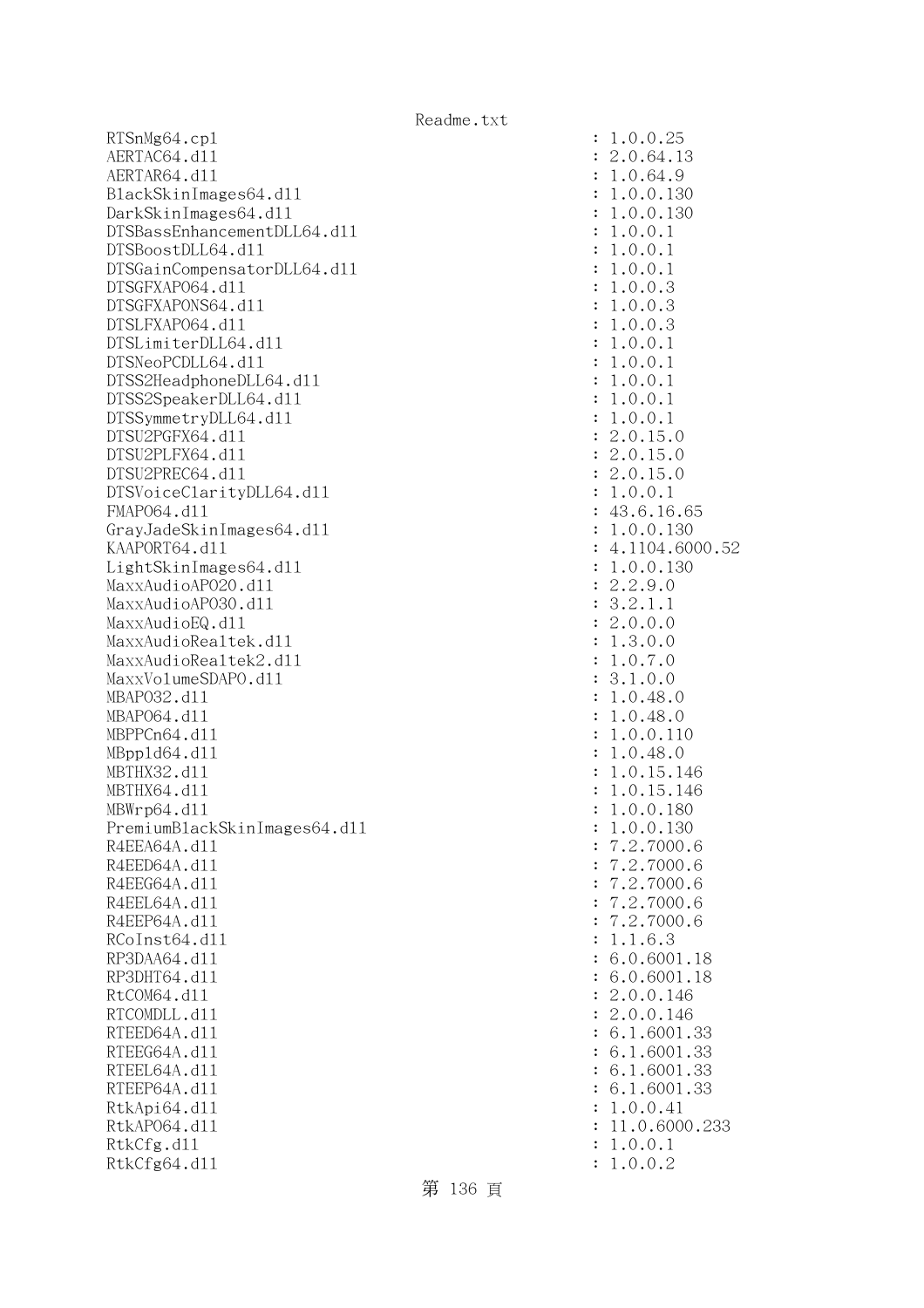| Readme.txt              |               |  |  |  |
|-------------------------|---------------|--|--|--|
| RtkGuiCompLib.d11       | : 1.0.0.2     |  |  |  |
| Rt1CPAPI.d11            | 1.0.2.4       |  |  |  |
| Rt1CPAPI64.d11          | 1.0.2.4       |  |  |  |
| RtPgEx64.d11            | 6.0.6000.221  |  |  |  |
| SFAP064.d11             | 3.0.0.14      |  |  |  |
| SFCOM.d11               | 3.0.0.11      |  |  |  |
| SFCOM64.d11             | 3.0.0.14      |  |  |  |
| SFComm64.d11            |               |  |  |  |
|                         | 2.0.0.13      |  |  |  |
| SFDAP064.d11            | 2.0.0.13      |  |  |  |
| SFHAP064.d11            | : 2.0.0.13    |  |  |  |
| SFNHK64.d11             | 3.0.0.14      |  |  |  |
| SFProc64.d11            | : 2.0.0.13    |  |  |  |
| SFSAP064.d11            | : 2.0.0.13    |  |  |  |
| SFSS APO.d11            | 1.0.0.11110   |  |  |  |
| s1cc3d64.d11            | 1.0.0.100     |  |  |  |
| s1cshp64.d11            | 1.0.3.0       |  |  |  |
| slcsii64.dll            | : 1.0.3.0     |  |  |  |
| slgeq64. d11            | 1.0.1.0       |  |  |  |
| s1h36064.d11            | 1.0.2.0       |  |  |  |
| s1h1im64.d11            | : 2.1.0.0     |  |  |  |
| s1Init64.d11            | : 1.1.3.0     |  |  |  |
| slmaxv64.dll            | : 1.2.1.0     |  |  |  |
| sltshd64.dll            | : 1.2.0.0     |  |  |  |
|                         |               |  |  |  |
| sluapo64.dll            | : 2.3.8.0     |  |  |  |
| slvipp64.dll            | 1.0.1.0       |  |  |  |
| $s1$ viq $64. d11$      | : 2.1.0.0     |  |  |  |
| SRSHP64.d11             | 1.1.0.0       |  |  |  |
| SRSTSH64.d11            | : 1.1.4.0     |  |  |  |
| SRSTSX64.d11            | : 3.2.0.0     |  |  |  |
| SRSWOW64.d11            | 1.1.3.0       |  |  |  |
| tadefxapo.dl1           | 1.0.1.12      |  |  |  |
| tadefxapo264.dl1        | 1.1.0.31      |  |  |  |
| tepeqapo64.dl1          | 1.0.0.3       |  |  |  |
| tosade.d11              | 1.0.1.12      |  |  |  |
| WavesGUILib.d11         | 2.0.0.0       |  |  |  |
| RCORES64.dat            | : 1.1.1.6     |  |  |  |
| HDMI Driver : .         |               |  |  |  |
| Windows $2000/XP$ x86 : |               |  |  |  |
| RtkHDMI.sys             | : 5.10.0.6409 |  |  |  |
| Rtaupd.exe              | : 2.8.0.3     |  |  |  |
| RHCoInstXP.d11          | : 1.1.5.1     |  |  |  |
|                         |               |  |  |  |
| Windows XP x64 :        |               |  |  |  |
| RtkHDMIX.sys            | : 5.10.0.6409 |  |  |  |
| Rtaupd64.exe            | : 2.8.0.3     |  |  |  |
| RHCoInst64XP.d11        | : 1.1.5.1     |  |  |  |
|                         |               |  |  |  |
| Vista/Win7 x86 :        |               |  |  |  |
| RtHDMIV.sys             | : 6.0.1.6409  |  |  |  |
| RtkAudioSrvATI.exe      | : 1.0.0.23    |  |  |  |
|                         |               |  |  |  |
| RtkUpd.exe              | : 2.8.0.3     |  |  |  |
| R4EEA32H.d11            | : 7.2.7000.6  |  |  |  |
| R4EED32H.d11            | : 7.2.7000.6  |  |  |  |
| R4EEG32H.d11            | : 7.2.7000.6  |  |  |  |
| R4EEL32H.d11            | : 7.2.7000.6  |  |  |  |
| R4EEP32H.d11            | : 7.2.7000.6  |  |  |  |
|                         |               |  |  |  |

第 137 頁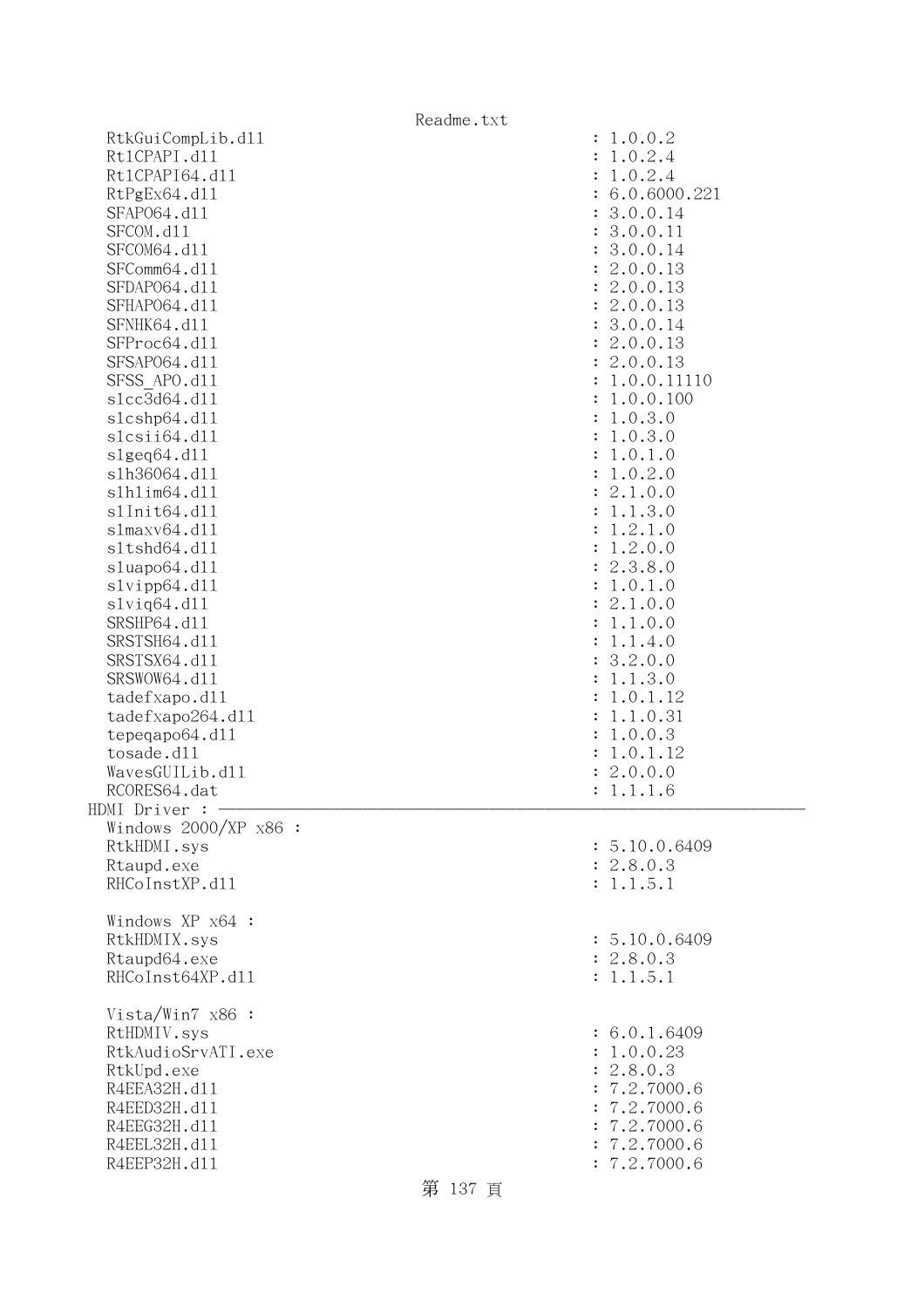Readme.txt RH3DAA32.d11 : 6.0.6001.18 RH3DHT32.d11 : 6.0.6001.18 RHCoInst.d11 : 1.1.5.1 RHDMIExt.d11 : 6.0.6000.213 RTEED32H.d11 : 6.1.6001.33 RTEEG32H.d11 : 6.1.6001.33 RTEEL32H.d11 : 6.1.6001.33 RTEEP32H.d11 : 6.1.6001.33 RtkHDMI.d11 : 11.0.6000.224 Vista/Win7 x64 : RtHDMIVX.sys : 6.0.1.6409 RtkAudioSrvATI64.exe : 1.0.0.23 RtkUpd64.exe : 2.8.0.3 R4EEA64H.d11 : 7.2.7000.6 R4EED64H.d11 : 7.2.7000.6 R4EEG64H.d11 : 7.2.7000.6 R4EEL64H.d11 : 7.2.7000.6 R4EEP64H.d11 : 7.2.7000.6 RH3DAA64.d11 : 6.0.6001.18 RH3DHT64.d11 : 6.0.6001.18 RHCoInst64.dl1 : 1.1.5.1 RHDMEx64.d11 : 6.0.6000.213 RTEED64H.d11 : 6.1.6001.33 RTEEG64H.d11 : 6.1.6001.33 RTEEL64H.d11 : 6.1.6001.33 RTEEP64H.dll : 6.1.6001.33 RtkHDM64.d11 : 11.0.6000.224 Driver Setup Program : 3.31 Windows 2000/XP Operate on : Microsoft High Definition Audio Driver Package - KB888111 Package file version (kb888111.exe) : 6.1.22.0 Hdaudiobus.sys version : 5.10.00.5013 //================= Driver Package R2.63 Realtek HD Audio Driver support all of Realtek HD Audio Codec . 1. Vista/Windows 7 WHQL Supporting: ALC882, ALC883, ALC885, ALC886, ALC887, ALC888, ALC889, ALC892, ALC899, ALC861VD, ALC660, ALC662, ALC663, ALC665, ALC670, ALC672, ALC676, ALC680, ALC221, ALC231, ALC260, ALC262, ALC267, ALC268, ALC269, ALC270, ALC272, ALC273, ALC275, ALC276 2. Windows 2000/XP WHQL Supporting: ALC880, ALC882, ALC883, ALC885, ALC886, ALC887, ALC888, ALC889, ALC892, ALC899, ALC861VC, ALC861VD, ALC660, ALC662, ALC663, ALC665, ALC670, ALC672, ALC676, ALC680 ALC221, ALC231, ALC260, ALC262, ALC267,ALC268, ALC269, ALC270, ALC272, ALC273, ALC275, ALC276 3. HDMI Device WHQL Support: ATI HDMI Devices 4. OS Supporting: Microsoft Windows XP, Windows 2000, Windows Server 2003, Vista, Windows Server 2008, Windows $7 - x86/x64$  5. Pack with Microsoft High Definition Audio UAAV1.0a(5013) For Windows 2000 第 138 頁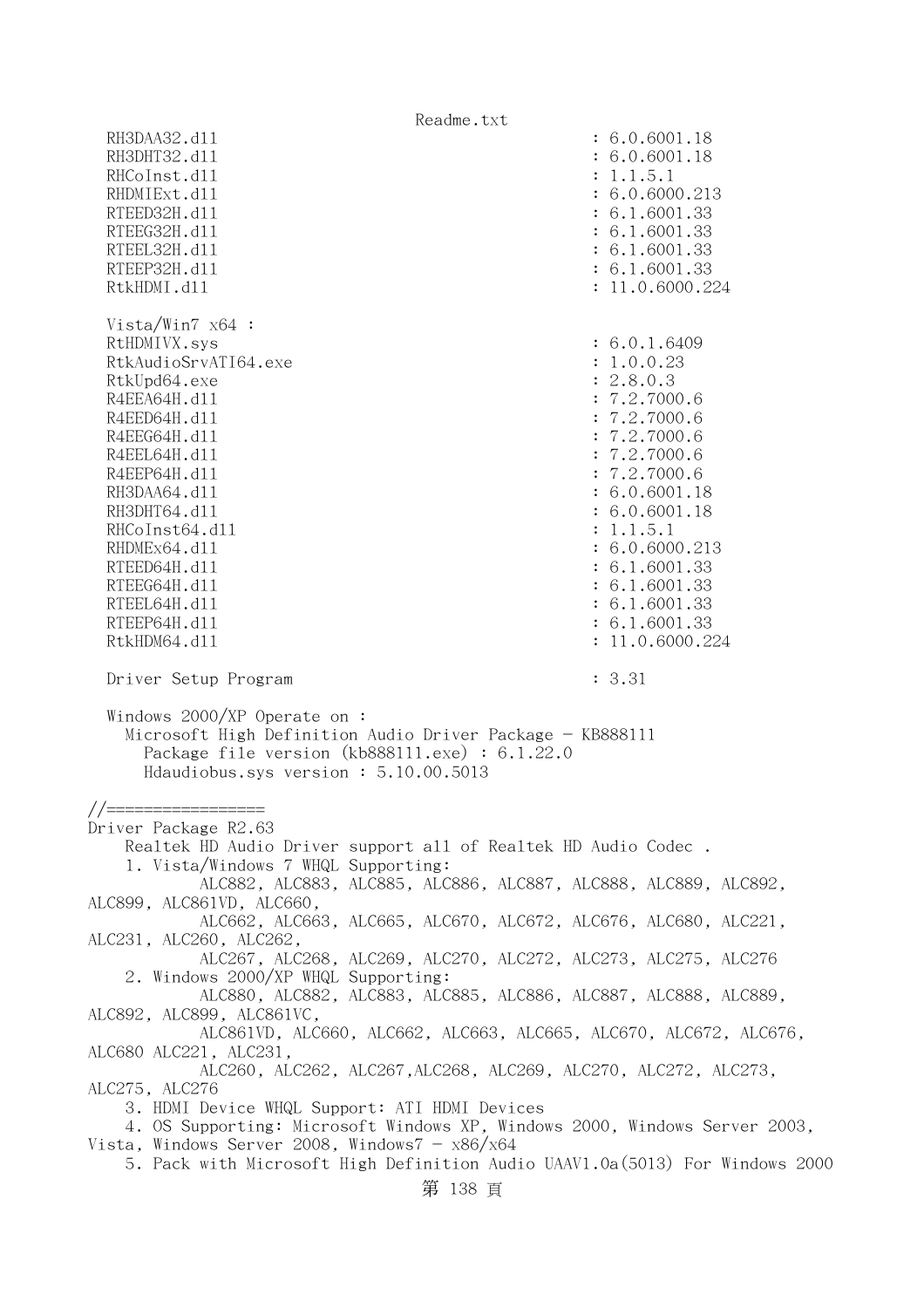| Readme.txt                            |               |
|---------------------------------------|---------------|
| SP4, XP SP1, XP SP2, Server 2003 SP1. |               |
| 6. Add/Fix                            |               |
| $1.)$ Driver :                        |               |
| 1. Customizations.                    |               |
|                                       |               |
| Windows $2000/XP:$                    |               |
| Windows 2000/XP :                     |               |
| RTKHDA64.sys                          | : 5.10.0.6410 |
| RtkHDAud.sys                          | : 5.10.0.6410 |
| MicCal.exe                            | : 1.1.2.4     |
| RTHDCPL.exe                           | : 2.3.9.9     |
| RtkAudioService64.exe                 | : 1.0.0.19    |
| RtkAudioService.exe                   | : 1.0.0.19    |
| RTLCPL.exe                            | : 1.0.1.66    |
| Rt1Upd64.exe                          | : 2.8.0.3     |
|                                       |               |
| Rt1Upd.exe                            | : 2.8.0.3     |
| SkyTe1.exe                            | : 2.0.2.0     |
| SoundMan.exe                          | : 1.0.0.32    |
| vncuti164.exe                         | : 1.0.0.38    |
| vncutil.exe                           | : 1.0.0.38    |
| Alcmtr.exe                            | : 1.6.0.4     |
| AlcWzrd.exe                           | : 1.1.0.37    |
| AMBFilt.sys                           | : 5.10.0.4240 |
| AMBFt64.sys                           | : 5.10.0.4240 |
| Monfilt.sys                           | : 5.10.0.4112 |
| Monft64.sys                           | : 5.10.0.4115 |
| 0A017Afx.sys                          | : 1.0.7.3     |
| ALSndMgr.cp1                          | : 1.0.0.11    |
| RTSndMgr.cp1                          | : 1.0.1.7     |
| RCoInst64XP.d11                       | : 1.1.5.1     |
| RTCOMDLL.d11                          | : 1.0.0.112   |
| RtkCoInstXP.d11                       | : 1.1.5.1     |
| Rt1CPAPI.d11                          | : 1.0.2.3     |
|                                       |               |
| Vista/Win7 driver:                    |               |
| Vista/Win7 driver for x86             |               |
| RTKVHDA.sys                           | : 6.0.1.6410  |
| AERTSrv.exe                           | 1.0.32.10     |
| DTSAudioService.exe                   | : 1.0.0.0     |
| FMAPP.exe                             | : 1.32.0.1    |
| RtHDVBg.exe                           | : 1.0.0.70    |
| RtHDVCp1.exe                          | : 1.0.0.710   |
| RtkAudioService.exe                   | : 1.0.0.29    |
| RtkNGUI.exe                           |               |
|                                       | : 1.0.0.122   |
| Rt1Upd.exe                            | : 2.8.0.3     |
| SkyTe1.exe                            | : 2.0.2.2     |
| vncutil.exe                           | : 1.0.0.44    |
| mbfilt32.sys                          | : 6.10.0.8    |
| RTSndMgr.cp1                          | : 1.0.0.25    |
| AERTACap.d11                          | : 2.0.32.13   |
| AERTARen.d11                          | : 1.0.32.9    |
| BlackSkinImages.d11                   | : 1.0.0.122   |
| DarkSkinImages.d11                    | : 1.0.0.122   |
| DTSBassEnhancementDLL.d11             | : 1.0.0.1     |
| DTSBoostDLL.d11                       | : 1.0.0.1     |
| DTSGainCompensatorDLL.d11             | : 1.0.0.1     |

第 139 頁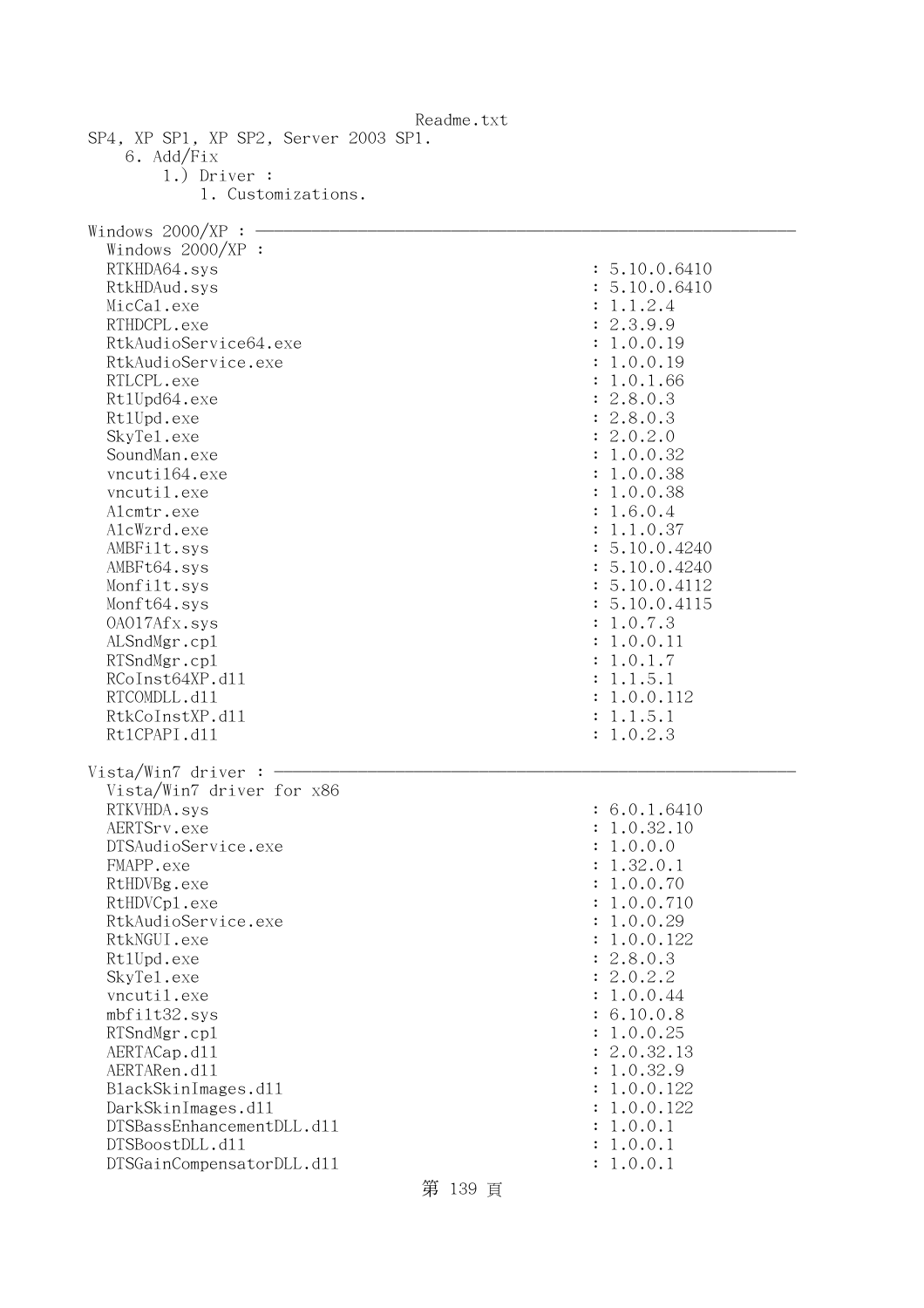DTSGFXAPO.dll : 1.0.0.3 DTSGFXAPONS.dll : 1.0.0.3 DTSLFXAPO.dll : 1.0.0.3 DTSLimiterDLL.dl1 : 1.0.0.1 DTSNeoPCDLL.dll : 1.0.0.1 DTSS2HeadphoneDLL.dl1 : 1.0.0.1 DTSS2SpeakerDLL.d11 : 1.0.0.1 DTSSymmetryDLL.dll : 1.0.0.1 DTSVoiceClarityDLL.dl1 : 1.0.0.1 FMAPO.d11 : 43.5.16.65 GrayJadeSkinImages.dl1 : 1.0.0.122 KAAPORT.d11 : 4.1104.6000.51 LightSkinImages.dll : 1.0.0.122 MaxxAudioAPO.dll MaxxAudioAP020.dl1 : 2.2.9.0 MaxxAudioAPO30.dll : 3.2.1.1  $\text{MaxAudioEQ}.d11$  : 5.9.7.0 MaxxAudioRealtek.dll  $\qquad \qquad \qquad$  : 1.3.0.0 MaxxAudioRealtek2.dll  $\qquad \qquad$  : 1.0.7.0 MaxxVolumeSDAPO.dll : 3.1.0.0 MBAPO32.dll : 1.0.43.0 MBPPCn32.d11 : 1.0.0.110 MBppld32.dll : 1.0.43.0 MBTHX32.d11 : 1.0.15.142 MBWrp32.d11 : 1.0.0.180 PremiumBlackSkinImages.dll : 1.0.0.122 R4EEA32A.d11 : 7.2.7000.6 R4EED32A.d11 : 7.2.7000.6 R4EEG32A.d11 : 7.2.7000.6 R4EEL32A.d11 : 7.2.7000.6 R4EEP32A.d11 : 7.2.7000.6 RP3DAA32.d11 : 6.0.6001.18 RP3DHT32.d11 : 6.0.6001.18 RTCOMDLL.d11 : 2.0.0.145 RTEED32A.d11 : 6.1.6001.33 RTEEG32A.d11 : 6.1.6001.33 RTEEL32A.d11 : 6.1.6001.33 RTEEP32A.d11 : 6.1.6001.33 RtkAPO.dll : 11.0.6000.222 RtkApoApi.dl1 : 1.0.0.39 RtkCfg.dl1 : 1.0.0.2 RtkCoInst.d11 : 1.1.5.1 RtkGuiCompLib.dl1 : 1.0.0.2 RtkPgExt.d11 : 6.0.6000.212 Rt1CPAPI.d11 : 1.0.2.4 SFAPO.d11 : 3.0.0.14 SFCOM.d11 : 3.0.0.14 SFFXComm.d11 : 2.0.0.13 SFFXDAPO.d11 : 2.0.0.13 SFFXHAPO.d11 : 2.0.0.13 SFFXProc.d11 : 2.0.0.13 SFFXSAPO.d11 : 2.0.0.13 SFNHK.dl1 : 3.0.0.14 slcc3d32.dll : 1.0.0.100 slcshp32.dll : 1.0.3.0 slcsii32.dll : 1.0.3.0

第 140 頁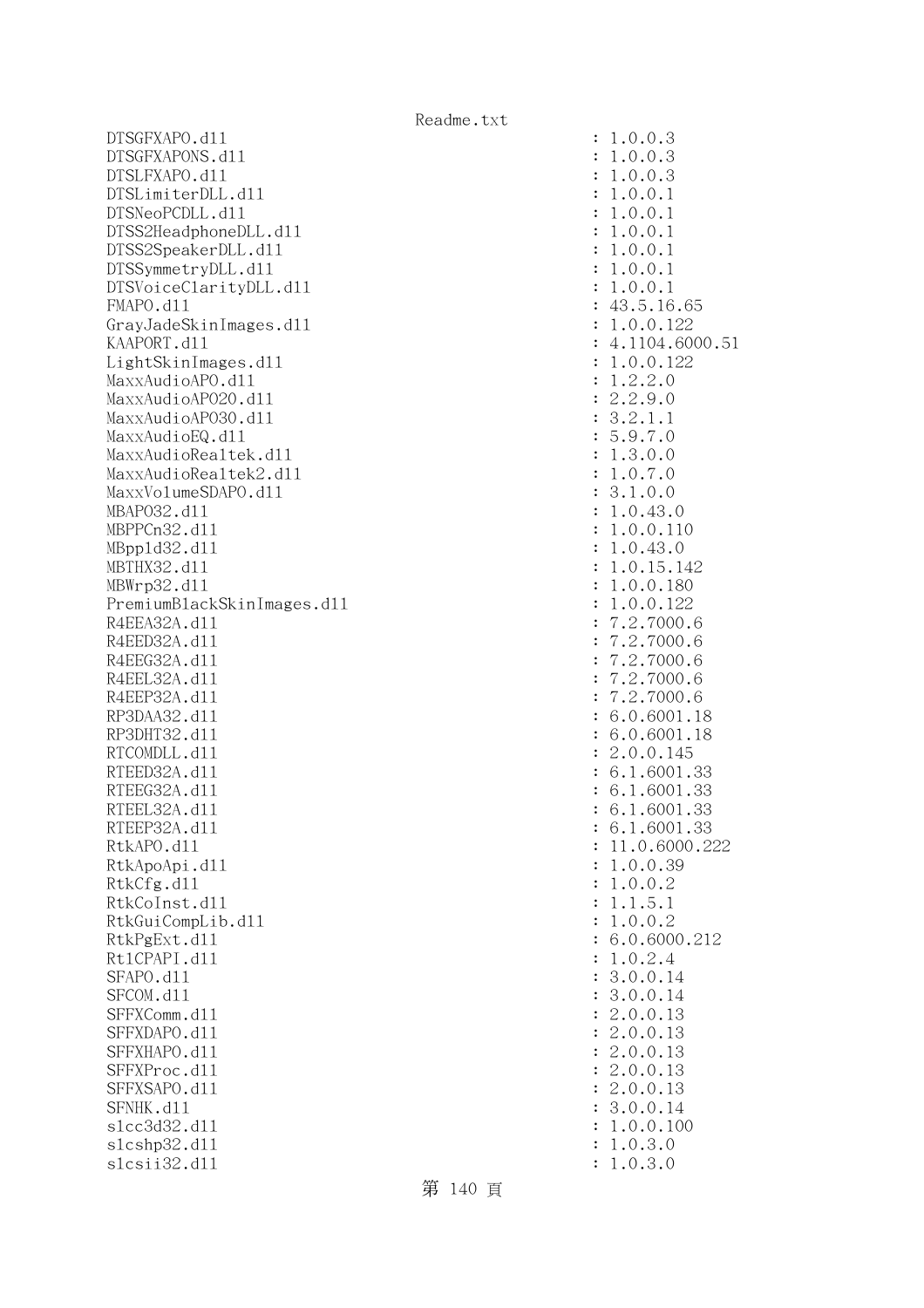Readme.txt slgeq32.dll : 1.0.1.0 slh36032.dll : 1.0.2.0 slhlim32.dll : 2.1.0.0 slInit32.dll : 1.1.3.0 slmaxv32.dll : 1.2.1.0 sltshd32.dll : 1.2.0.0 sluapo32.dl1 : 2.2.2.0 slvipp32.dll : 1.0.1.0 slviq32.dl1 : 2.1.0.0 SRSHP360.d11 : 1.1.0.0 SRSTSHD.d11 : 1.1.4.0 SRSTSXT.d11 : 3.2.0.0 SRSWOW.d11 : 1.1.3.0 tadefxapo.dl1 : 1.0.1.12 tadefxapo2.d11 : 1.1.0.31 : 1.1.0.31 tosade.dll : 1.0.1.12  $Waves GUI Lib. d11$  :  $1.1.0.0$  WavesLib.dll : 5.9.7.0 RCORES.dat : 1.1.1.0 Vista/Win7 driver for x64 RTKVHD64.sys : 6.0.1.6410 AERTSr64.exe : 1.0.64.10 DTSAudioService64.exe : 1.0.0.0 FMAPP.exe : 1.64.0.1 RAVBg64.exe : 1.0.0.70 RAVCp164.exe : 1.0.0.710 RtkAudioService64.exe : 1.0.0.29 RtkNGUI64.exe : 1.0.0.122 Rt1Upd64.exe : 2.8.0.3 SkyTe1.exe : 2.0.2.2 vncuti164.exe : 1.0.0.44 GWfilt64.sys : 6.10.0.3 mbfilt64.sys : 6.10.0.8 RTSnMg64.cpl : 1.0.0.25 AERTAC64.d11 : 2.0.64.13 AERTAR64.d11 : 1.0.64.9 BlackSkinImages64.dll : 1.0.0.122 DarkSkinImages64.dll : 1.0.0.122 DTSBassEnhancementDLL64.dll : 1.0.0.1 DTSBoostDLL64.dll : 1.0.0.1 DTSGainCompensatorDLL64.dll : 1.0.0.1 DTSGFXAPO64.dll : 1.0.0.3 DTSGFXAPONS64.dll : 1.0.0.3 DTSLFXAPO64.dll : 1.0.0.3 DTSLimiterDLL64.dll : 1.0.0.1 DTSNeoPCDLL64.dll : 1.0.0.1 DTSS2HeadphoneDLL64.dll : 1.0.0.1 DTSS2SpeakerDLL64.dll : 1.0.0.1 DTSSymmetryDLL64.dl1 : 1.0.0.1 DTSVoiceClarityDLL64.dll : 1.0.0.1 FMAP064.d11 : 43.6.16.65 GrayJadeSkinImages64.dl1 : 1.0.0.122 KAAPORT64.dll : 4.1104.6000.51 LightSkinImages64.dll : 1.0.0.122 MaxxAudioAP020.dl1 : 2.2.9.0

第 141 頁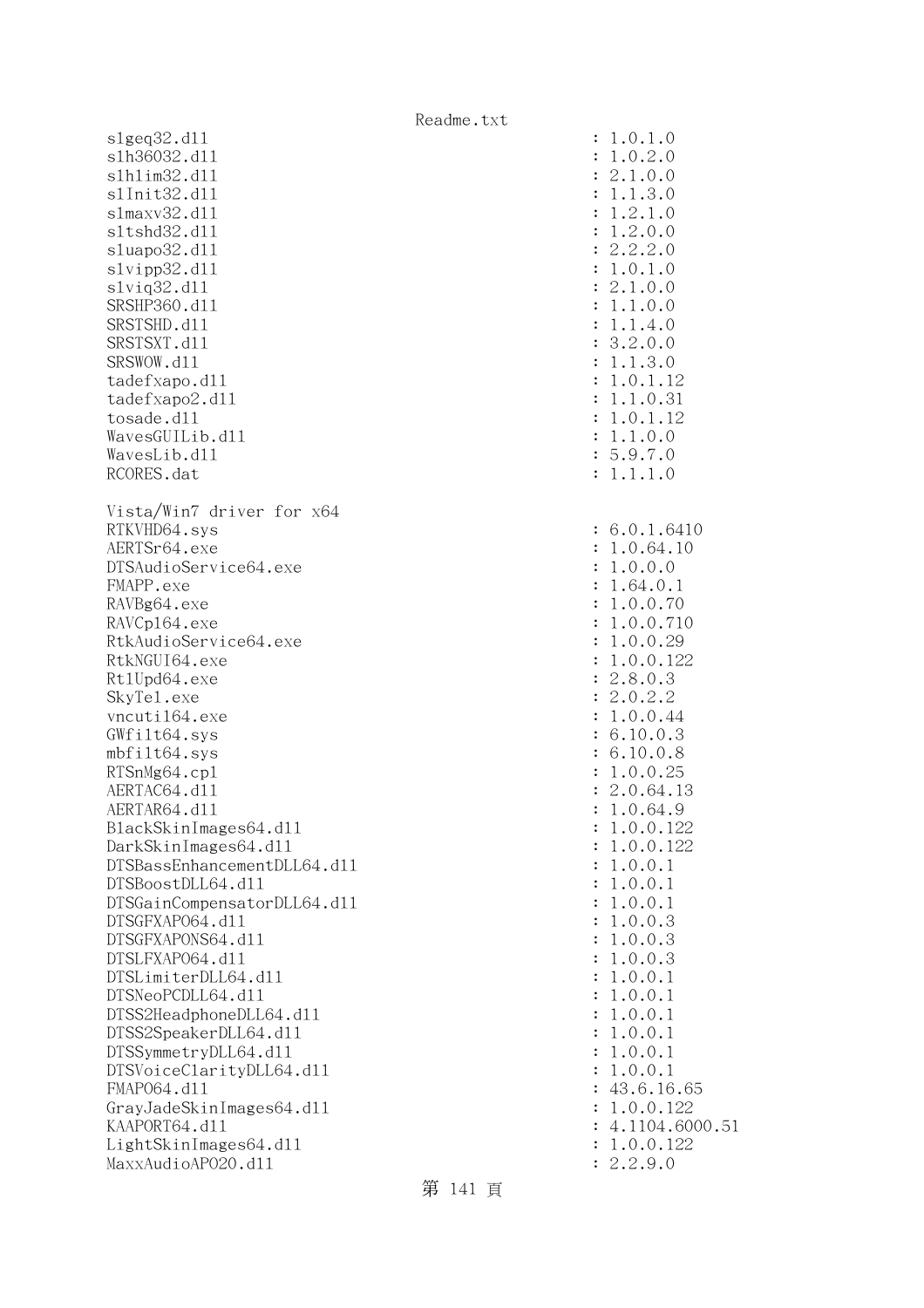MaxxAudioAPO30.dll : 3.2.1.1 MaxxAudioEQ.dll : 5.9.7.0 MaxxAudioRealtek.dll  $\qquad \qquad$  : 1.3.0.0 MaxxAudioRealtek2.dll  $\qquad \qquad$  : 1.0.7.0 MaxxVolumeSDAPO.dll : 3.1.0.0 MBAPO32.dll : 1.0.43.0 MBAP064.d11 : 1.0.43.0 MBPPCn64.dll : 1.0.0.110 MBppld64.dll : 1.0.43.0 MBTHX32.d11 : 1.0.15.142 MBTHX64.d11 : 1.0.15.142 MBWrp64.dll : 1.0.0.180 PremiumBlackSkinImages64.dll : 1.0.0.122 R4EEA64A.d11 : 7.2.7000.6 R4EED64A.d11 : 7.2.7000.6 R4EEG64A.d11 : 7.2.7000.6 R4EEL64A.d11 : 7.2.7000.6 R4EEP64A.d11 : 7.2.7000.6 RCoInst64.dl1 : 1.1.5.1 RP3DAA64.d11 : 6.0.6001.18 RP3DHT64.d11 : 6.0.6001.18 RtCOM64.d11 : 2.0.0.145 RTCOMDLL.d11 : 2.0.0.145 RTEED64A.d11 : 6.1.6001.33 RTEEG64A.d11 : 6.1.6001.33 RTEEL64A.d11 : 6.1.6001.33 RTEEP64A.d11 : 6.1.6001.33 RtkApi64.dl1 : 1.0.0.39 RtkAPO64.dll : 11.0.6000.222 RtkCfg.dl1 : 1.0.0.1 RtkCfg64.dll : 1.0.0.2 RtkGuiCompLib.dl1 : 1.0.0.2 Rt1CPAPI.d11 : 1.0.2.4 Rt1CPAPI64.d11 : 1.0.2.4 RtPgEx64.dl1 : 6.0.6000.212 SFAP064.d11 : 3.0.0.14 SFCOM.d11 : 3.0.0.11 SFCOM64.d11 : 3.0.0.14 SFComm64.d11 : 2.0.0.13 SFDAP064.d11 : 2.0.0.13 SFHAPO64.d11 : 2.0.0.13 SFNHK64.d11 : 3.0.0.14 SFProc64.d11 : 2.0.0.13 SFSAP064.d11 : 2.0.0.13 SFSS APO.d11 : 1.0.0.11110 slcc3d64.dll : 1.0.0.100 slcshp64.dll : 1.0.3.0 slcsii64.dll : 1.0.3.0  $s1geq64. d11$  :  $1.0.1.0$ slh36064.dll : 1.0.2.0 slhlim64.dll : 2.1.0.0 slInit64.dll : 1.1.3.0 slmaxv64.dll : 1.2.1.0 sltshd64.dll : 1.2.0.0 sluapo64.dll : 2.2.2.0 slvipp64.dll : 1.0.1.0

第 142 頁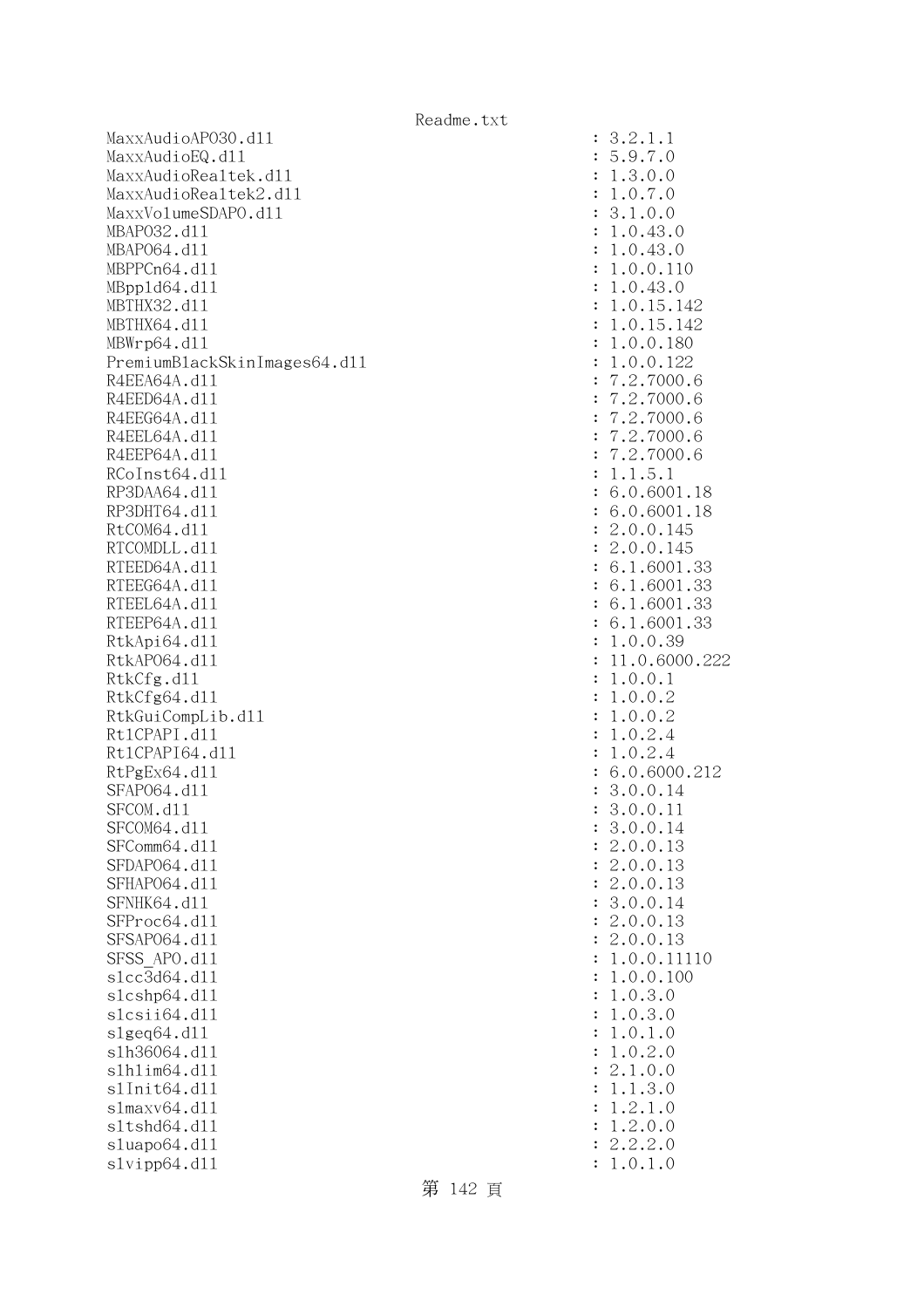| Readme.txt                                                                                                                                                                                    |                 |
|-----------------------------------------------------------------------------------------------------------------------------------------------------------------------------------------------|-----------------|
| $s1$ viq $64.$ d $11$                                                                                                                                                                         | : 2.1.0.0       |
| SRSHP64.d11                                                                                                                                                                                   | : 1.1.0.0       |
| SRSTSH64.d11                                                                                                                                                                                  | : 1.1.4.0       |
| SRSTSX64.d11                                                                                                                                                                                  | : 3.2.0.0       |
| SRSWOW64.d11                                                                                                                                                                                  | : 1.1.3.0       |
| tadefxapo.dl1                                                                                                                                                                                 | : 1.0.1.12      |
| tadefxapo264.dll                                                                                                                                                                              | : 1.1.0.31      |
| tosade.d11                                                                                                                                                                                    | : 1.0.1.12      |
| WavesGUILib.d11                                                                                                                                                                               | : 1.1.0.0       |
| RCORES64.dat                                                                                                                                                                                  | : 1.1.1.0       |
| HDMI Driver :                                                                                                                                                                                 |                 |
| Vista/Win7 x86:                                                                                                                                                                               |                 |
| RtHDMIV.sys                                                                                                                                                                                   | : 6.0.1.6358    |
|                                                                                                                                                                                               |                 |
| RtkAudioSrvATI.exe                                                                                                                                                                            | : 1.0.0.23      |
| RtkUpd.exe                                                                                                                                                                                    | : 2.8.0.3       |
| RH3DAA32.d11                                                                                                                                                                                  | : 6.0.6001.18   |
| RH3DHT32.d11                                                                                                                                                                                  | : 6.0.6001.18   |
| RHCoInst.d11                                                                                                                                                                                  | : 1.1.1.2       |
| RHDMIExt.d11                                                                                                                                                                                  | : 6.0.6000.172  |
| RTEED32H.d11                                                                                                                                                                                  | : 6.1.6001.33   |
| RTEEG32H.d11                                                                                                                                                                                  | : 6.1.6001.33   |
| RTEEL32H.d11                                                                                                                                                                                  | : 6.1.6001.33   |
| RTEEP32H.d11                                                                                                                                                                                  | : 6.1.6001.33   |
| RtkHDMI.d11                                                                                                                                                                                   | : 11.0.6000.183 |
| Vista/Win7 $x64$ :                                                                                                                                                                            |                 |
| RtHDMIVX.sys                                                                                                                                                                                  | : 6.0.1.6358    |
| RtkAudioSrvATI64.exe                                                                                                                                                                          | : 1.0.0.23      |
| RtkUpd64.exe                                                                                                                                                                                  | : 2.8.0.3       |
| RH3DAA64.d11                                                                                                                                                                                  | : 6.0.6001.18   |
| RH3DHT64.d11                                                                                                                                                                                  | : 6.0.6001.18   |
| RHCoInst64.d11                                                                                                                                                                                | : 1.1.1.2       |
|                                                                                                                                                                                               |                 |
| RHDMEx64.d11                                                                                                                                                                                  | : 6.0.6000.172  |
| RTEED64H.d11                                                                                                                                                                                  | : 6.1.6001.33   |
| RTEEG64H.d11                                                                                                                                                                                  | : 6.1.6001.33   |
| RTEEL64H.d11                                                                                                                                                                                  | : 6.1.6001.33   |
| RTEEP64H.d11                                                                                                                                                                                  | : 6.1.6001.33   |
| RtkHDM64.d11                                                                                                                                                                                  | : 11.0.6000.183 |
| $XP/2K$ $x86$ :                                                                                                                                                                               |                 |
| RtkHDMI.sys                                                                                                                                                                                   | : 5.10.0.6358   |
| Rtaupd.exe                                                                                                                                                                                    | : 2.8.0.3       |
| RHCoInstXP.d11                                                                                                                                                                                | : 1.1.1.2       |
| $XP/ZK$ $x64$ :                                                                                                                                                                               |                 |
| RtkHDMIX.sys                                                                                                                                                                                  | : 5.10.0.6358   |
| Rtaupd64.exe                                                                                                                                                                                  | : 2.8.0.3       |
| RHCoInst64XP.d11                                                                                                                                                                              | : 1.1.1.2       |
|                                                                                                                                                                                               |                 |
| Driver Setup Program                                                                                                                                                                          | : 3.30          |
| Windows $2000/XP$ Operate on:<br>Microsoft High Definition Audio Driver Package - KB888111<br>Package file version $(kb888111.\text{exe}) : 6.1.22.0$<br>Hdaudiobus.sys version: 5.10.00.5013 |                 |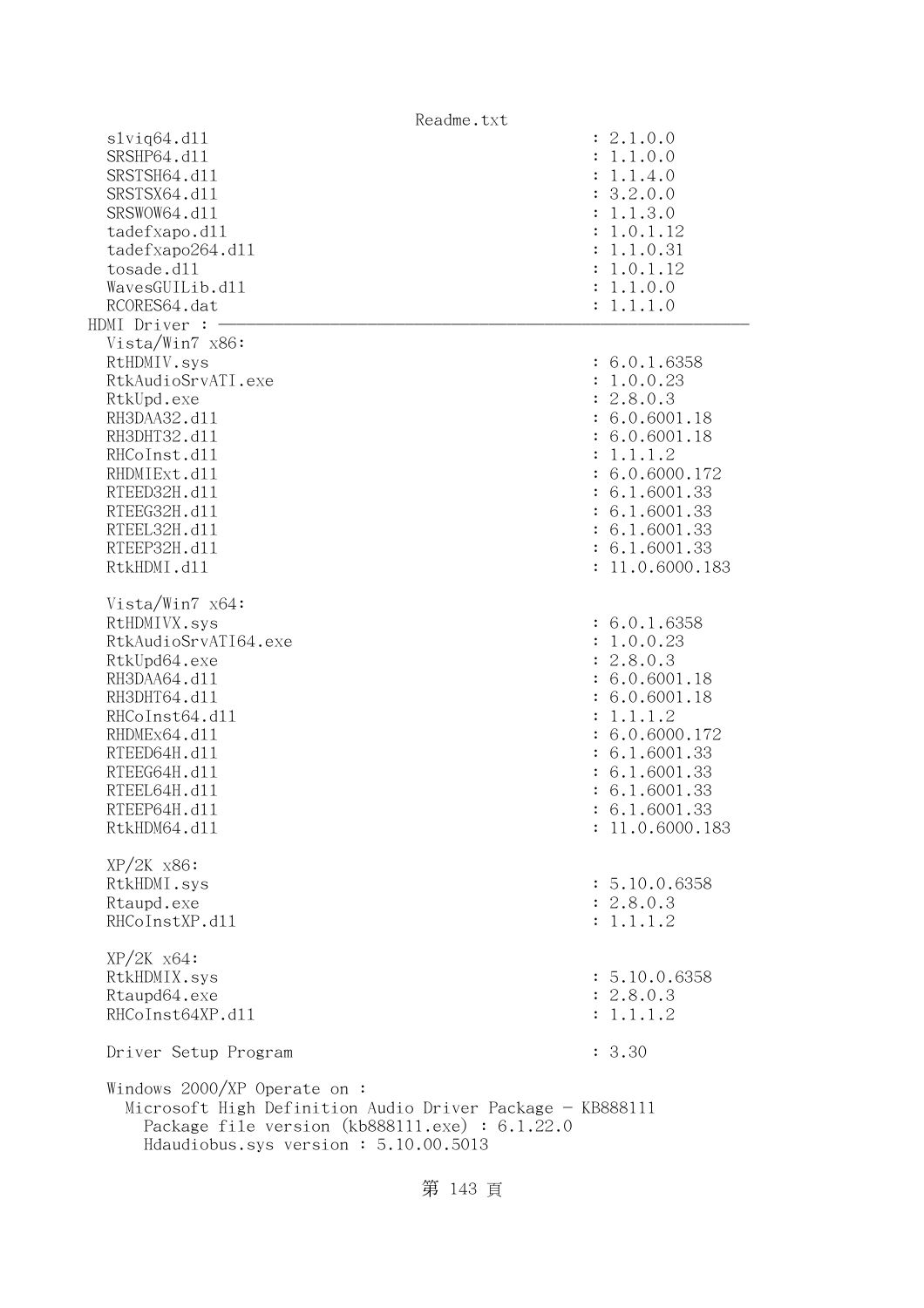//================= Driver Package R2.62 Realtek HD Audio Driver support all of Realtek HD Audio Codec . 1. Vista/Windows 7 WHQL Supporting: ALC882, ALC883, ALC885, ALC886, ALC887, ALC888, ALC889, ALC892, ALC899, ALC861VD, ALC660, ALC662, ALC663, ALC665, ALC670, ALC672, ALC676, ALC680, ALC221, ALC231, ALC260, ALC262, ALC267, ALC268, ALC269, ALC270, ALC272, ALC273, ALC275, ALC276 2. Windows 2000/XP WHQL Supporting: ALC880, ALC882, ALC883, ALC885, ALC886, ALC887, ALC888, ALC889, ALC892, ALC899, ALC861VC, ALC861VD, ALC660, ALC662, ALC663, ALC665, ALC670, ALC672, ALC676, ALC680 ALC221, ALC231, ALC260, ALC262, ALC267,ALC268, ALC269, ALC270, ALC272, ALC273, ALC275, ALC276 3. HDMI Device WHQL Support: ATI HDMI Devices 4. OS Supporting: Microsoft Windows XP, Windows 2000, Windows Server 2003, Vista, Windows Server 2008, Windows $7 - x86/x64$  5. Pack with Microsoft High Definition Audio UAAV1.0a(5013) For Windows 2000 SP4, XP SP1, XP SP2, Server 2003 SP1. 6. Add/Fix 1.) Driver : 1. Customizations. Windows  $2000/XP:$  -Windows  $2000/XP$  : RTKHDA64.sys : 5.10.0.6392 RtkHDAud.sys : 5.10.0.6392 Alcmtr.exe : 1.6.0.4 AlcWzrd.exe : 1.1.0.37 MicCal.exe : 1.1.2.4 RTHDCPL.exe : 2.3.9.5 RtkAudioService.exe : 1.0.0.19 RtkAudioService64.exe : 1.0.0.19 RTLCPL.exe : 1.0.1.66 RtlUpd.exe : 2.8.0.3 Rt1Upd64.exe : 2.8.0.3 SkyTel.exe : 2.0.2.0 SoundMan.exe : 1.0.0.32 vncutil.exe : 1.0.0.38 vncuti164.exe : 1.0.0.38 AMBFilt.sys : 5.10.0.4240 AMBFt64.sys : 5.10.0.4240 Monfilt.sys : 5.10.0.4112 Monft64.sys : 5.10.0.4115 OAO17Afx.sys : 1.0.7.3 ALSndMgr.cp1 : 1.0.0.11 RTSndMgr.cpl  $\qquad \qquad$  : 1.0.1.6 RCoInst64XP.d11 : 1.1.3.8 RTCOMDLL.d11 : 1.0.0.112 RtkCoInstXP.d11 : 1.1.3.8 Rt1CPAPI.d11 : 1.0.2.3  $Vista/Win7$  driver :  $-$  Vista/Win7 driver for x86 RTKVHDA.sys : 6.0.1.6392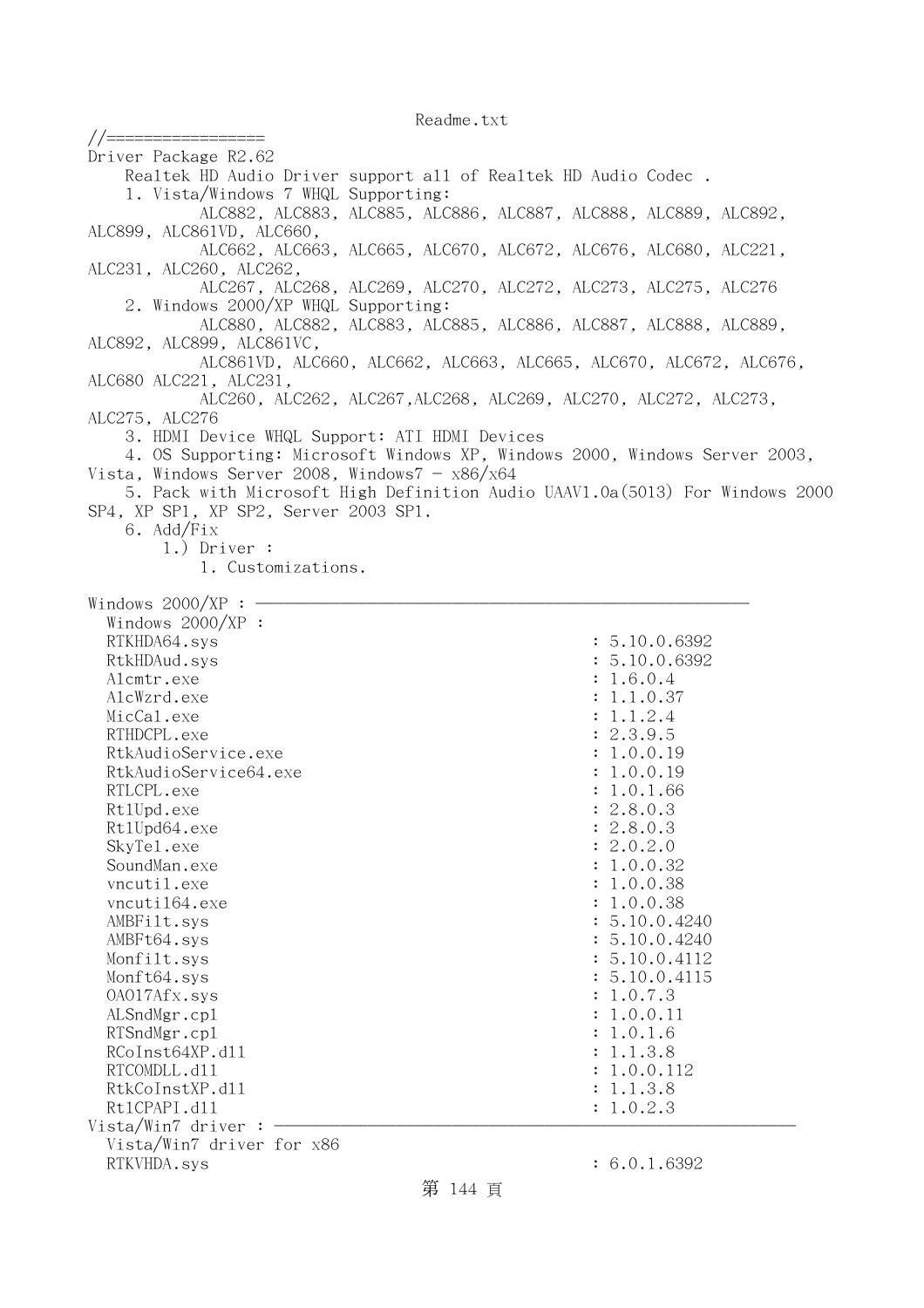AERTSrv.exe : 1.0.32.10 DTSAudioService.exe : 1.0.0.0 FMAPP.exe : 1.32.0.1 RtHDVBg.exe : 1.0.0.70 RtHDVCp1.exe : 1.0.0.700 RtkAudioService.exe : 1.0.0.29 RtkNGUI.exe : 1.0.0.116 RtlUpd.exe : 2.8.0.3 SkyTel.exe : 2.0.2.2 vncutil.exe  $\qquad \qquad \qquad : 1.0.0.44$  mbfilt32.sys : 6.10.0.8 RTSndMgr.cp1 : 1.0.0.24 AERTACap.d11 : 2.0.32.13 AERTARen.d11 : 1.0.32.9 BlackSkinImages.dll : 1.0.0.116 DarkSkinImages.dll : 1.0.0.116 DTSBassEnhancementDLL.dl1 : 1.0.0.1 DTSBoostDLL.dll : 1.0.0.1 DTSGainCompensatorDLL.dll : 1.0.0.1 DTSGFXAPO.dll : 1.0.0.3 DTSGFXAPONS.dll : 1.0.0.3 DTSLFXAPO.dll : 1.0.0.3 DTSLimiterDLL.dl1 : 1.0.0.1 DTSNeoPCDLL.dll : 1.0.0.1 DTSS2HeadphoneDLL.dl1 : 1.0.0.1 DTSS2SpeakerDLL.dl1 : 1.0.0.1 DTSSymmetryDLL.dll  $\qquad \qquad$  : 1.0.0.1 DTSVoiceClarityDLL.dl1 : 1.0.0.1 FMAPO.d11 : 43.5.16.65 GrayJadeSkinImages.dl1 : 1.0.0.116 KAAPORT.d11 : 4.1104.6000.51 LightSkinImages.dll : 1.0.0.116 MaxxAudioAPO.dll : 1.2.2.0 MaxxAudioAP020.dl1 : 2.2.9.0 MaxxAudioAPO30.dl1 : 3.2.1.1 MaxxAudioEQ.dl1 : 5.9.7.0 MaxxAudioRealtek.dll  $\qquad \qquad : 1.2.0.0$  $MaxAudioRealtek2. d11$  :  $1.0.7.0$  MaxxVolumeSDAPO.dll : 3.1.0.0 MBAPO32.dll : 1.0.43.0 MBPPCn32.d11 : 1.0.0.110 MBppld32.dll : 1.0.43.0 MBTHX32.d11 : 1.0.15.141 MBWrp32.dll : 1.0.0.180 PremiumBlackSkinImages.dll : 1.0.0.116 R4EEA32A.d11 : 7.2.7000.6 R4EED32A.d11 : 7.2.7000.6 R4EEG32A.d11 : 7.2.7000.6 R4EEL32A.d11 : 7.2.7000.6 R4EEP32A.d11 : 7.2.7000.6 RP3DAA32.d11 : 6.0.6001.18 RP3DHT32.d11 : 6.0.6001.18 RTCOMDLL.d11 : 2.0.0.145 RTEED32A.d11 : 6.1.6001.33 RTEEG32A.d11 : 6.1.6001.33 RTEEL32A.d11 : 6.1.6001.33

第 145 頁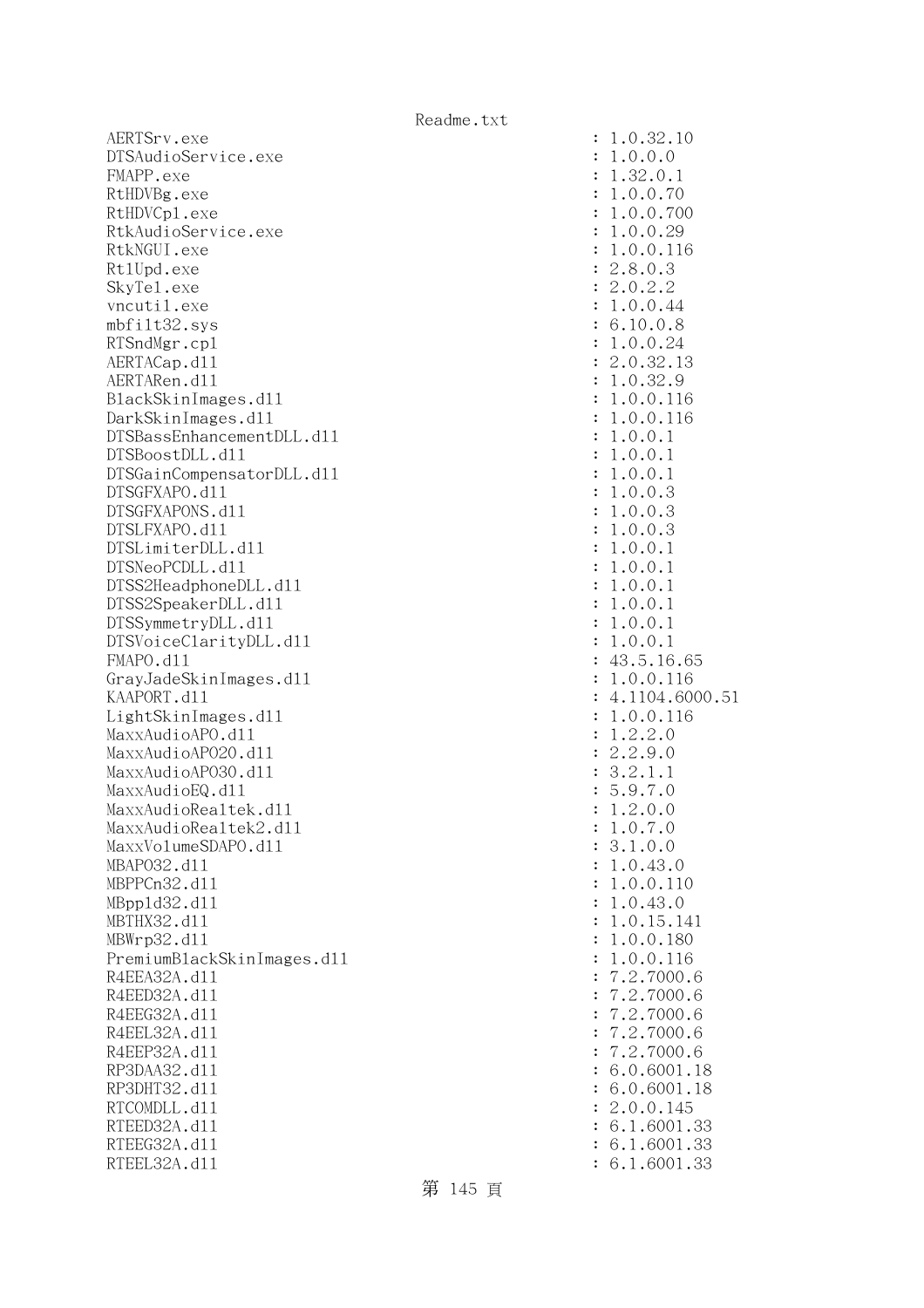RTEEP32A.d11 : 6.1.6001.33 RtkAPO.d11 : 11.0.6000.216 RtkApoApi.dl1 : 1.0.0.38 RtkCfg.dl1 : 1.0.0.2 RtkCoInst.d11 : 1.1.4.5 RtkGuiCompLib.dl1 : 1.0.0.2 RtkPgExt.d11 : 6.0.6000.204 Rt1CPAPI.d11 : 1.0.2.4 SFAPO.d11 : 3.0.0.14 SFCOM.d11 : 3.0.0.14 SFFXComm.d11 : 2.0.0.13 SFFXDAPO.d11 : 2.0.0.13 SFFXHAPO.d11 : 2.0.0.13 SFFXProc.d11 : 2.0.0.13 SFFXSAPO.d11 : 2.0.0.13 SFNHK.d11 : 3.0.0.14 slcc3d32.dll : 1.0.0.100 slcshp32.dl1 : 1.0.3.0 slcsii32.dll : 1.0.3.0 slgeq32.dll : 1.0.1.0 slh36032.dll : 1.0.2.0 slhlim32.dll : 2.1.0.0 slInit32.dll : 1.1.3.0 slmaxv32.dll : 1.2.1.0 sltshd32.dl1 : 1.2.0.0 sluapo32.dll : 2.2.2.0 slvipp32.dll : 1.0.1.0 slviq32.dll : 2.1.0.0 SRSHP360.d11 : 1.1.0.0 SRSTSHD.d11 : 1.1.4.0 SRSTSXT.d11 : 3.2.0.0 SRSWOW.dll : 1.1.3.0 tadefxapo.dl1 : 1.0.1.12 tosade.dll : 1.0.1.12  $Waves GULlib. d11$  :  $1.2.0.0$ WavesLib.dl1 : 5.9.7.0 Vista/Win7 driver for x64 RTKVHD64.sys : 6.0.1.6392 AERTSr64.exe : 1.0.64.10 DTSAudioService64.exe : 1.0.0.0 FMAPP.exe : 1.64.0.1 RAVBg64.exe : 1.0.0.70 RAVCp164.exe : 1.0.0.700 RtkAudioService64.exe : 1.0.0.29 RtkNGUI64.exe : 1.0.0.116 Rt1Upd64.exe : 2.8.0.3 SkyTel.exe : 2.0.2.2 vncuti164.exe : 1.0.0.44 GWfilt64.sys : 6.10.0.3 mbfilt64.sys : 6.10.0.8 RTSnMg64.cp1 : 1.0.0.24 AERTAC64.d11 : 2.0.64.13 AERTAR64.d11 : 1.0.64.9 BlackSkinImages64.dll : 1.0.0.116 DarkSkinImages64.dll : 1.0.0.116 DTSBassEnhancementDLL64.dll : 1.0.0.1

第 146 頁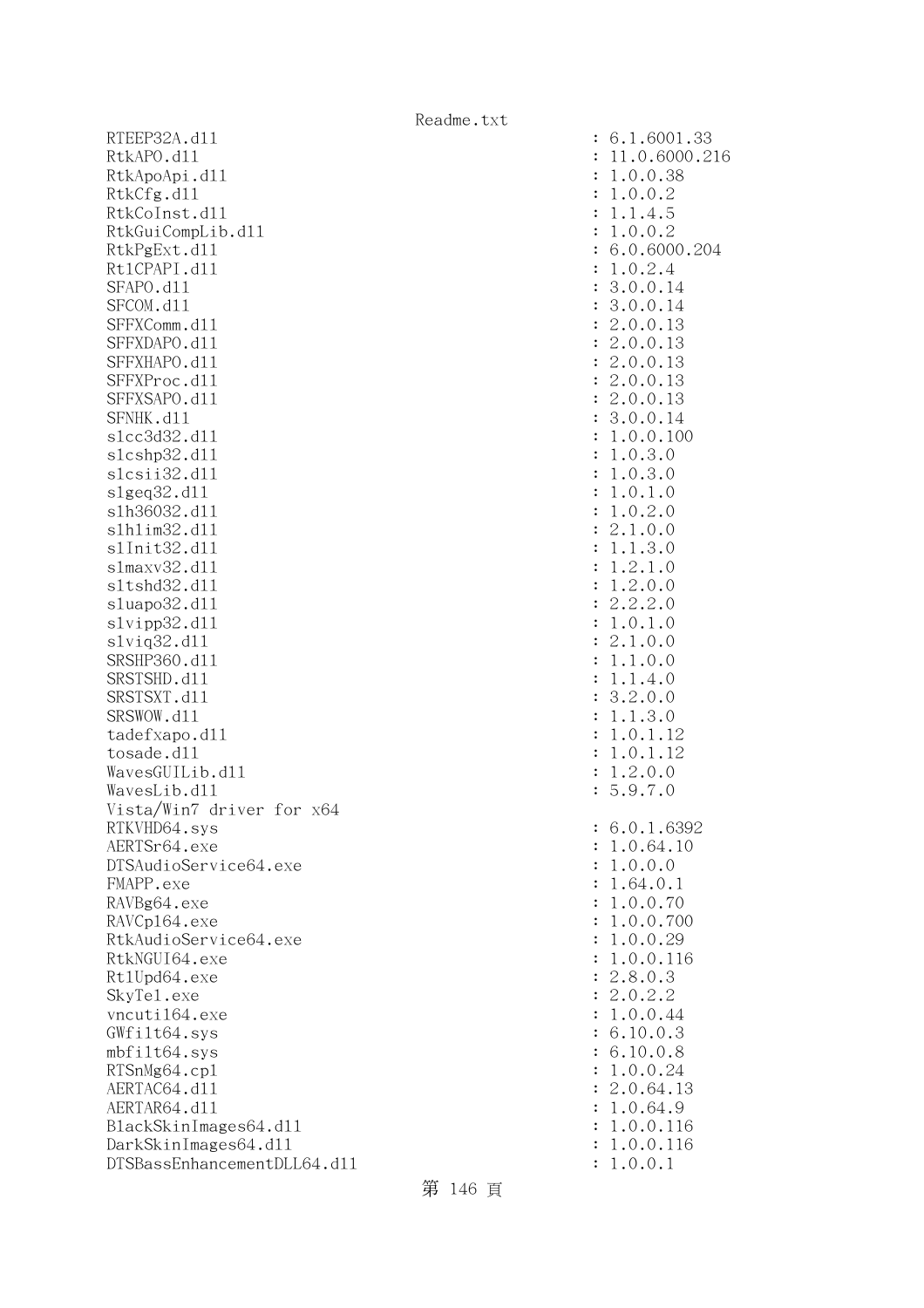DTSBoostDLL64.dll : 1.0.0.1 DTSGainCompensatorDLL64.dll : 1.0.0.1 DTSGFXAPO64.dll : 1.0.0.3 DTSGFXAPONS64.dll : 1.0.0.3 DTSLFXAPO64.dll : 1.0.0.3 DTSLimiterDLL64.dll : 1.0.0.1 DTSNeoPCDLL64.dll : 1.0.0.1 DTSS2HeadphoneDLL64.dll : 1.0.0.1 DTSS2SpeakerDLL64.dl1 : 1.0.0.1 DTSSymmetryDLL64.dl1 : 1.0.0.1 DTSVoiceClarityDLL64.dll : 1.0.0.1 FMAP064.d11 : 43.6.16.65 GrayJadeSkinImages64.dl1 : 1.0.0.116 KAAPORT64.dl1 : 4.1104.6000.51 LightSkinImages64.dll : 1.0.0.116 MaxxAudioAPO20.dll : 2.2.9.0  $\text{MaxAudio}$ APO30.d11 : 3.2.1.1 MaxxAudioEQ.dl1 : 5.9.7.0 MaxxAudioRealtek.dll  $\qquad \qquad$  : 1.2.0.0  $MaxAudioRealtek2. d11$  :  $1.0.7.0$ MaxxVolumeSDAPO.dll : 3.1.0.0 MBAPO32.d11 : 1.0.43.0 MBAPO64.dll : 1.0.43.0 MBPPCn64.dll : 1.0.0.110 MBppld64.dll : 1.0.43.0 MBTHX32.d11 : 1.0.15.141 MBTHX64.dll : 1.0.15.141 MBWrp64.dll : 1.0.0.180 PremiumBlackSkinImages64.dll : 1.0.0.116 R4EEA64A.d11 : 7.2.7000.6 R4EED64A.d11 : 7.2.7000.6 R4EEG64A.d11 : 7.2.7000.6 R4EEL64A.d11 : 7.2.7000.6 R4EEP64A.d11 : 7.2.7000.6 RCoInst64.d11 : 1.1.4.5 RP3DAA64.d11 : 6.0.6001.18 RP3DHT64.d11 : 6.0.6001.18 RtCOM64.d11 : 2.0.0.145 RTCOMDLL.d11 : 2.0.0.145 RTEED64A.d11 : 6.1.6001.33 RTEEG64A.d11 : 6.1.6001.33 RTEEL64A.d11 : 6.1.6001.33 RTEEP64A.d11 : 6.1.6001.33 RtkApi64.dl1 : 1.0.0.38 RtkAP064.d11 : 11.0.6000.216 RtkCfg.dl1 : 1.0.0.1 RtkCfg64.dll : 1.0.0.2 RtkGuiCompLib.dl1 : 1.0.0.2 Rt1CPAPI.d11 : 1.0.2.4 Rt1CPAPI64.d11 : 1.0.2.4 RtPgEx64.d11 : 6.0.6000.204 SFAP064.d11 : 3.0.0.14 SFCOM.d11 : 3.0.0.11 : 3.0.0.11 SFCOM64.d11 : 3.0.0.14 SFComm64.d11 : 2.0.0.13 SFDAP064.d11 : 2.0.0.13

第 147 頁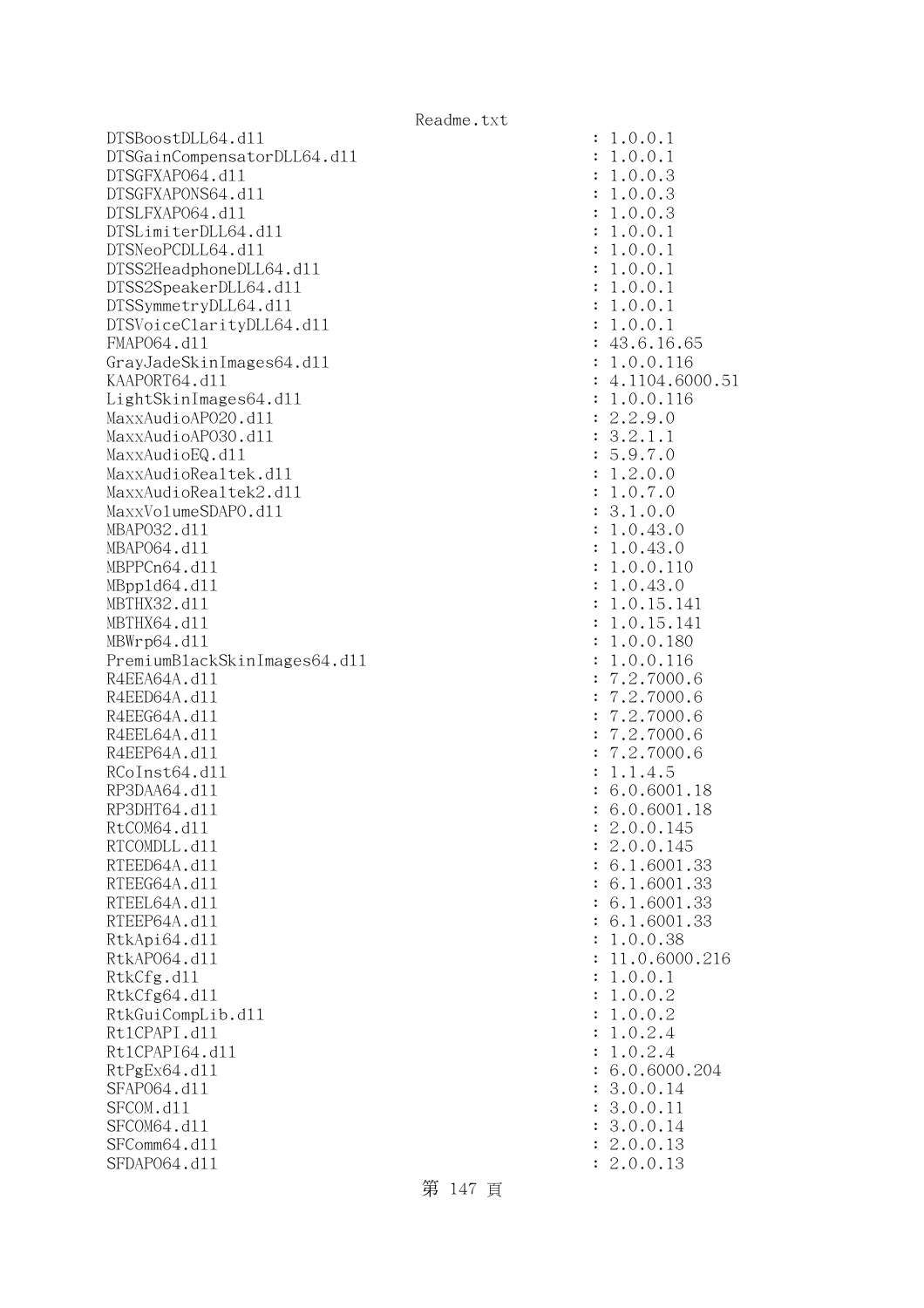|                       | Readme.txt |                            |  |
|-----------------------|------------|----------------------------|--|
| SFHAP064.d11          |            | : 2.0.0.13                 |  |
| SFNHK64.d11           |            | 3.0.0.14<br>$\ddot{\cdot}$ |  |
| SFProc64.d11          |            | 2.0.0.13<br>$\ddot{\cdot}$ |  |
| SFSAP064.d11          |            | 2.0.0.13<br>$\ddot{\cdot}$ |  |
| SFSS APO.d11          |            | 1.0.0.11110                |  |
| s1cc3d64.d11          |            | 1.0.0.100                  |  |
| s1cshp64.d11          |            | 1.0.3.0<br>$\ddot{\cdot}$  |  |
| slcsii64.dll          |            | 1.0.3.0<br>$\ddot{\cdot}$  |  |
| slgeq64. d11          |            | 1.0.1.0                    |  |
| s1h36064.d11          |            | 1.0.2.0<br>$\ddot{\cdot}$  |  |
| s1h1im64.d11          |            | 2.1.0.0                    |  |
| s1Init64.d11          |            | 1.1.3.0                    |  |
| s1maxv64.d11          |            |                            |  |
|                       |            | 1.2.1.0                    |  |
| s1tshd64.d11          |            | 1.2.0.0<br>$\ddot{\cdot}$  |  |
| sluapo64.d11          |            | 2.2.2.0<br>$\ddot{\cdot}$  |  |
| slvipp64.d11          |            | 1.0.1.0<br>:               |  |
| $s1$ viq $64.$ d $11$ |            | 2.1.0.0                    |  |
| SRSHP64.d11           |            | 1.1.0.0                    |  |
| SRSTSH64.d11          |            | 1.1.4.0                    |  |
| SRSTSX64.d11          |            | 3.2.0.0<br>$\ddot{\cdot}$  |  |
| SRSWOW64.d11          |            | 1.1.3.0                    |  |
| tadefxapo.dl1         |            | 1.0.1.12<br>:              |  |
| tosade.d11            |            | 1.0.1.12<br>:              |  |
| WavesGUILib.d11       |            | 1.2.0.0<br>$\ddot{\cdot}$  |  |
| HDMI Driver : -       |            |                            |  |
| Vista/Win7 x86:       |            |                            |  |
| RtHDMIV.sys           |            | : 6.0.1.6358               |  |
| RtkAudioSrvATI.exe    |            | 1.0.0.23<br>÷              |  |
| RtkUpd.exe            |            | 2.8.0.3<br>$\ddot{\cdot}$  |  |
| RH3DAA32.d11          |            | 6.0.6001.18                |  |
| RH3DHT32.d11          |            | 6.0.6001.18                |  |
| RHCoInst.d11          |            | 1.1.1.2                    |  |
| RHDMIExt.d11          |            | 6.0.6000.172               |  |
| RTEED32H.d11          |            | 6.1.6001.33                |  |
| RTEEG32H.d11          |            | 6.1.6001.33                |  |
| RTEEL32H.d11          |            | : 6.1.6001.33              |  |
| RTEEP32H.d11          |            | : 6.1.6001.33              |  |
| RtkHDMI.d11           |            | : 11.0.6000.183            |  |
|                       |            |                            |  |
| Vista/Win7 x64:       |            |                            |  |
| RtHDMIVX.sys          |            | : 6.0.1.6358               |  |
| RtkAudioSrvATI64.exe  |            | : 1.0.0.23                 |  |
| RtkUpd64.exe          |            | : 2.8.0.3                  |  |
| RH3DAA64.d11          |            | : 6.0.6001.18              |  |
| RH3DHT64.d11          |            | : 6.0.6001.18              |  |
| RHCoInst64.d11        |            | 1.1.1.2<br>$\ddot{\cdot}$  |  |
| RHDMEx64.d11          |            | : 6.0.6000.172             |  |
| RTEED64H.d11          |            | : 6.1.6001.33              |  |
| RTEEG64H.d11          |            | : 6.1.6001.33              |  |
| RTEEL64H.d11          |            | : 6.1.6001.33              |  |
| RTEEP64H.d11          |            | : 6.1.6001.33              |  |
| RtkHDM64.d11          |            | : 11.0.6000.183            |  |
|                       |            |                            |  |
| $XP/2K$ $x86$ :       |            |                            |  |
| RtkHDMI.sys           |            | : 5.10.0.6358              |  |
| Rtaupd.exe            |            | : 2.8.0.3                  |  |
|                       | 第 148 頁    |                            |  |
|                       |            |                            |  |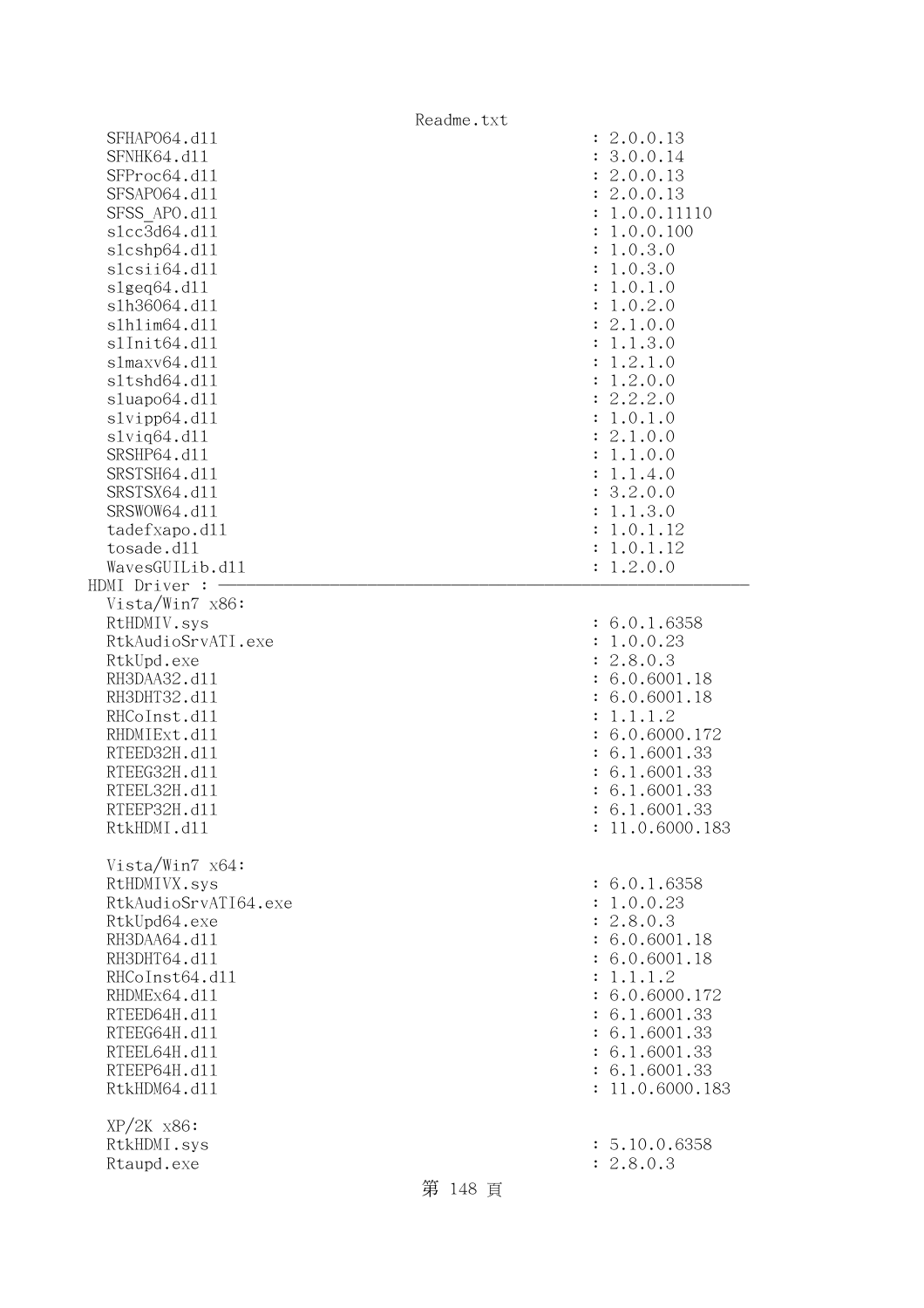Readme.txt RHCoInstXP.d11 : 1.1.1.2 XP/2K x64: RtkHDMIX.sys : 5.10.0.6358 Rtaupd64.exe : 2.8.0.3 RHCoInst64XP.d11 : 1.1.1.2 Driver Setup Program : 3.25 Windows 2000/XP Operate on : Microsoft High Definition Audio Driver Package - KB888111 Package file version (kb888111.exe) : 6.1.22.0 Hdaudiobus.sys version : 5.10.00.5013 //================= Driver Package R2.61 Realtek HD Audio Driver support all of Realtek HD Audio Codec . 1. Vista/Windows 7 WHQL Supporting: ALC882, ALC883, ALC885, ALC886, ALC887, ALC888, ALC889, ALC892, ALC899, ALC861VD, ALC660, ALC662, ALC663, ALC665, ALC670, ALC672, ALC676, ALC680, ALC221, ALC231, ALC260, ALC262, ALC267, ALC268, ALC269, ALC270, ALC272, ALC273, ALC275, ALC276 2. Windows 2000/XP WHQL Supporting: ALC880, ALC882, ALC883, ALC885, ALC886, ALC887, ALC888, ALC889, ALC892, ALC899, ALC861VC, ALC861VD, ALC660, ALC662, ALC663, ALC665, ALC670, ALC672, ALC676, ALC680 ALC221, ALC231, ALC260, ALC262, ALC267,ALC268, ALC269, ALC270, ALC272, ALC273, ALC275, ALC276 3. HDMI Device WHQL Support: ATI HDMI Devices 4. OS Supporting: Microsoft Windows XP, Windows 2000, Windows Server 2003, Vista, Windows Server 2008, Windows $7 - x86/x64$  5. Pack with Microsoft High Definition Audio UAAV1.0a(5013) For Windows 2000 SP4, XP SP1, XP SP2, Server 2003 SP1. 6. Add/Fix 1.) Driver : 1. Customizations. Windows  $2000/XP : -$  Windows 2000/XP : RTKHDA64.sys : 5.10.0.6383 RtkHDAud.sys : 5.10.0.6383 Alcmtr.exe : 1.6.0.4 AlcWzrd.exe : 1.1.0.37  $\text{MicCal.}$ exe : 1.1.2.4 RTHDCPL.exe : 2.3.9.5 RtkAudioService64.exe : 1.0.0.19 RtkAudioService.exe : 1.0.0.19 RTLCPL.exe : 1.0.1.66<br>Rt1Upd64.exe : 2.8.0.3 Rt1Upd64.exe Rt1Upd.exe : 2.8.0.3 SkyTel.exe : 2.0.2.0 SoundMan.exe : 1.0.0.32 vncuti164.exe : 1.0.0.38 vncutil.exe : 1.0.0.38 第 149 頁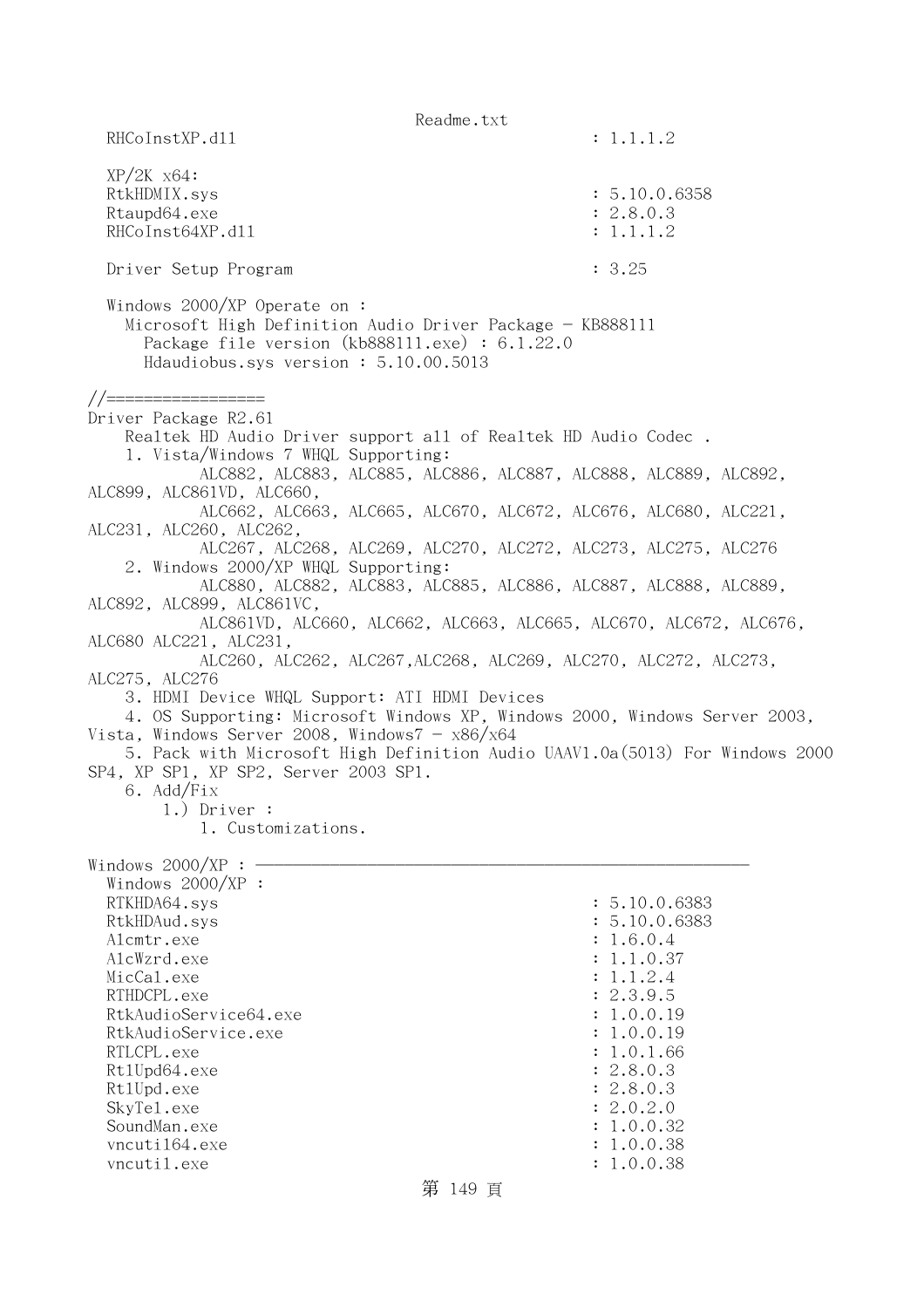|                                              | Readme.txt             |
|----------------------------------------------|------------------------|
| AMBFilt.sys                                  | : 5.10.0.4240          |
| AMBFt64.sys                                  | : 5.10.0.4240          |
| Monfilt.sys                                  | : 5.10.0.4112          |
| Monft64.sys                                  | : 5.10.0.4115          |
| 0A017Afx.sys                                 | : 1.0.7.3              |
| ALSndMgr.cp1                                 | : 1.0.0.11             |
| RTSndMgr.cp1                                 | : 1.0.1.6              |
| RCoInst64XP.d11                              | : 1.1.3.8              |
| RTCOMDLL.d11                                 | : 1.0.0.112            |
| RtkCoInstXP.d11                              | : 1.1.3.8              |
| Rt1CPAPI.d11                                 | : 1.0.2.3              |
| Vista/Win7 driver :                          |                        |
| Vista/Win7 driver for x86                    |                        |
| RTKVHDA.sys                                  | : 6.0.1.6383           |
| AERTSrv.exe                                  | : 1.0.32.10            |
| DTSAudioService.exe                          | : 1.0.0.0              |
| FMAPP.exe                                    | : 1.32.0.1             |
| RtHDVBg.exe                                  | : 1.0.0.69             |
| RtHDVCp1.exe                                 | : 1.0.0.667            |
| RtkAudioService.exe                          | : 1.0.0.29             |
| RtkNGUI.exe                                  | : 1.0.0.113            |
| Rt1Upd.exe                                   | : 2.8.0.3              |
| SkyTe1.exe                                   | : 2.0.2.2              |
| vncutil.exe                                  | : 1.0.0.44             |
| mbfilt32.sys                                 | : 6.10.0.8             |
| RTSndMgr.cp1                                 | : 1.0.0.22             |
| AERTACap.d11                                 | : 2.0.32.13            |
| AERTARen.d11                                 | : 1.0.32.9             |
| BlackSkinImages.dl1                          | : 1.0.0.113            |
| DarkSkinImages.d11                           | : 1.0.0.113            |
| DTSBassEnhancementDLL.d11                    | : 1.0.0.1              |
| DTSBoostDLL.d11                              | : 1.0.0.1              |
| DTSGainCompensatorDLL.d11                    | : 1.0.0.1              |
| DTSGFXAPO.d11                                | : 1.0.0.3              |
| DTSGFXAPONS.d11                              | : 1.0.0.3              |
| DTSLFXAPO.d11                                | : 1.0.0.3              |
| DTSLimiterDLL.d11                            | : 1.0.0.1              |
| DTSNeoPCDLL.d11                              | : 1.0.0.1              |
| DTSS2HeadphoneDLL.d11<br>DTSS2SpeakerDLL.d11 | : 1.0.0.1<br>: 1.0.0.1 |
| DTSSymmetryDLL.d11                           | : 1.0.0.1              |
| DTSVoiceClarityDLL.dl1                       | : 1.0.0.1              |
| FMAPO.d11                                    | : 43.5.16.65           |
| GrayJadeSkinImages.d11                       | : 1.0.0.113            |
| KAAPORT.d11                                  | : 4.1102.6000.49       |
| LightSkinImages.d11                          | : 1.0.0.113            |
| MaxxAudioAPO.dll                             | : 1.2.2.0              |
| MaxxAudioAP020.dll                           | : 2.2.9.0              |
| MaxxAudioAP030.dll                           | : 3.2.1.1              |
| MaxxAudioEQ.d11                              | : 5.9.7.0              |
| MaxxAudioRealtek.dll                         | : 1.2.0.0              |
| MaxxAudioRealtek2.dl1                        | : 1.0.7.0              |
| MaxxVolumeSDAPO.d11                          | : 3.1.0.0              |
| MBAP032.d11                                  | 1.0.43.0               |
| MBPPCn32.d11                                 | 1.0.0.110              |
| MBpp1d32.d11                                 | : 1.0.43.0             |
|                                              |                        |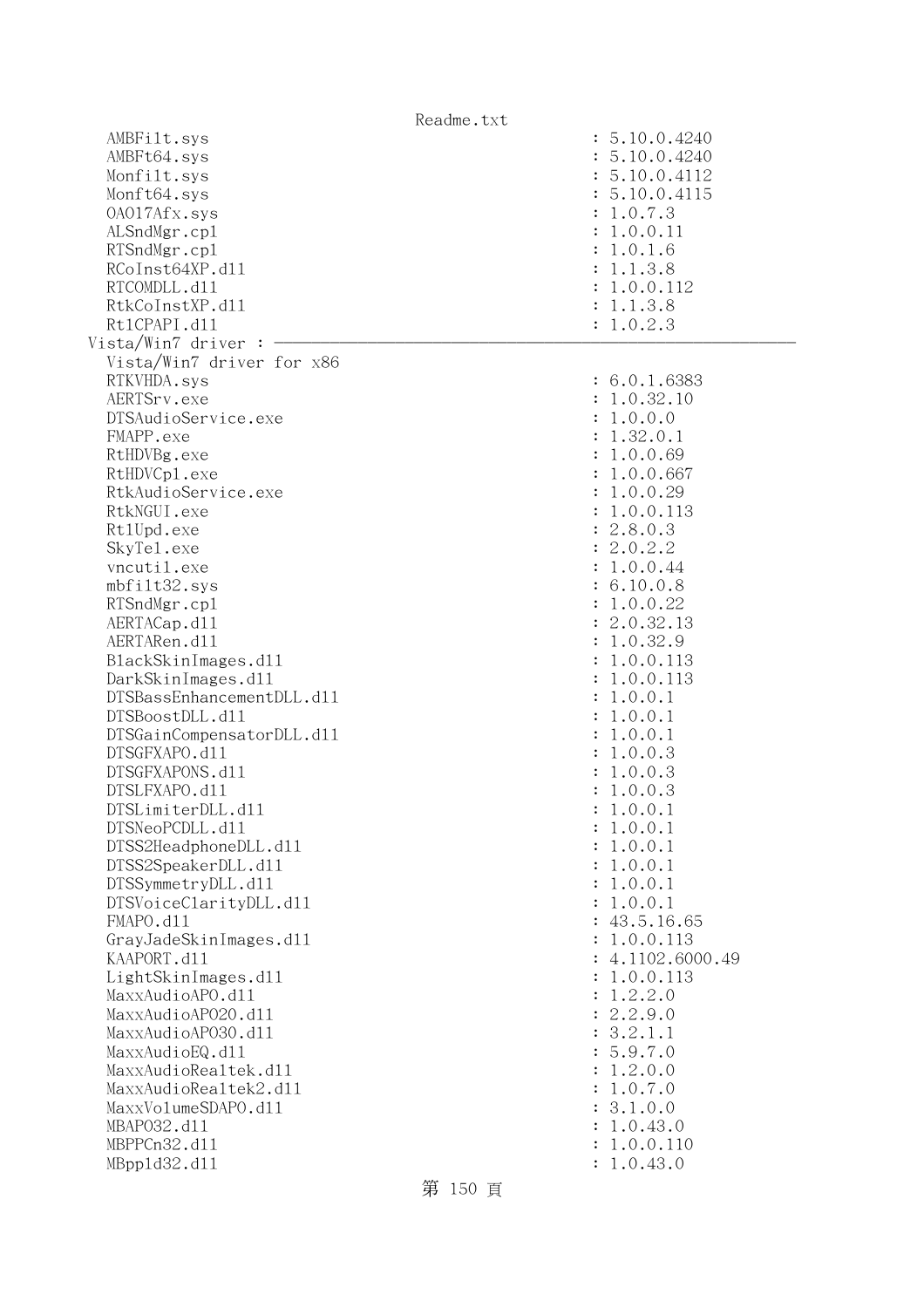| MBTHX32.d11                | : 1.0.15.138    |
|----------------------------|-----------------|
| MBWrp32.d11                | : 1.0.0.180     |
| PremiumBlackSkinImages.d11 | : 1.0.0.113     |
| R4EEA32A.d11               | : 7.2.7000.6    |
| R4EED32A.d11               | : 7.2.7000.6    |
| R4EEG32A.d11               | : 7.2.7000.6    |
| R4EEL32A.d11               | : 7.2.7000.6    |
| R4EEP32A.d11               | : 7.2.7000.6    |
|                            |                 |
| RP3DAA32.d11               | : 6.0.6001.18   |
| RP3DHT32.d11               | : 6.0.6001.18   |
| RTCOMDLL.d11               | : 2.0.0.145     |
| RTEED32A.d11               | : 6.1.6001.33   |
| RTEEG32A.d11               | : 6.1.6001.33   |
| RTEEL32A.d11               | : 6.1.6001.33   |
| RTEEP32A.d11               | : 6.1.6001.33   |
| RtkAPO.d11                 | : 11.0.6000.216 |
| RtkApoApi.d11              | : 1.0.0.36      |
| RtkCfg.d11                 | : 1.0.0.2       |
| RtkCoInst.d11              | : 1.1.4.4       |
| RtkGuiCompLib.d11          | : 1.0.0.2       |
| RtkPgExt.d11               | : 6.0.6000.203  |
| Rt1CPAPI.d11               |                 |
|                            | : 1.0.2.4       |
| SFAPO.d11                  | : 3.0.0.14      |
| SFCOM.d11                  | : 3.0.0.14      |
| SFFXComm.d11               | : 2.0.0.13      |
| SFFXDAPO.d11               | : 2.0.0.13      |
| SFFXHAPO.d11               | : 2.0.0.13      |
| SFFXProc.d11               | : 2.0.0.13      |
| SFFXSAPO.d11               | : 2.0.0.13      |
| SFNHK.d11                  | : 3.0.0.14      |
| s1cc3d32.d11               | : 1.0.0.100     |
| s1cshp32.d11               | : 1.0.3.0       |
| slcsii32.dll               | : 1.0.3.0       |
| slgeq32.d11                | : 1.0.1.0       |
| s1h36032.d11               | : 1.0.2.0       |
| s1h1im32.d11               |                 |
|                            | : 2.1.0.0       |
| s1Init32.d11               | : 1.1.3.0       |
| s1maxv32.d11               | : 1.2.1.0       |
| s1tshd32.d11               | : 1.2.0.0       |
| s1uapo32.d11               | : 2.2.2.0       |
| slvipp32.dll               | : 1.0.1.0       |
| s1vig32.d11                | : 2.1.0.0       |
| SRSHP360.d11               | : 1.1.0.0       |
| SRSTSHD.d11                | : 1.1.4.0       |
| SRSTSXT.d11                | : 3.2.0.0       |
| SRSWOW.d11                 | : 1.1.3.0       |
| tadefxapo.d11              | : 1.0.1.12      |
| tosade.d11                 | : 1.0.1.12      |
| WavesGUILib.d11            | : 1.2.0.0       |
| WavesLib.d11               | : 5.9.7.0       |
|                            |                 |
| Vista/Win7 driver for x64  |                 |
| RTKVHD64.sys               | : 6.0.1.6383    |
| AERTSr64.exe               | : 1.0.64.10     |
| DTSAudioService64.exe      | : 1.0.0.0       |
| FMAPP.exe                  | : 1.64.0.1      |
| RAVBg64.exe                | : 1.0.0.69      |
|                            |                 |

|                | .0.15.138                                                                      |
|----------------|--------------------------------------------------------------------------------|
| $\ddot{\cdot}$ | 1                                                                              |
| $\ddot{\cdot}$ | .0.0.180<br>1                                                                  |
| $\ddot{\cdot}$ | .0.0.113<br>1                                                                  |
| $\ddot{\cdot}$ | 7.2.7000.6                                                                     |
| $\ddot{\cdot}$ | $\overline{7}$<br>.2.7000.6                                                    |
| $\ddot{\cdot}$ | $\overline{7}$<br>.2.7000.<br>6                                                |
| $\ddot{\cdot}$ | $\overline{7}$<br>.2.7000.<br>6                                                |
| $\ddot{\cdot}$ | $\overline{7}$<br>.2.7000.<br>6                                                |
| $\ddot{\cdot}$ | 6.0.6001.<br>18                                                                |
| $\ddot{\cdot}$ | $\ddot{\phantom{a}}$<br>18                                                     |
| $\ddot{\cdot}$ | 6.0.6001.<br>2.0.0.145                                                         |
|                |                                                                                |
| $\ddot{\cdot}$ | 6.1.6001.33                                                                    |
| $\ddot{\cdot}$ | 6.<br>1.6001.33                                                                |
| $\ddot{\cdot}$ | 1.6001.33<br>6.                                                                |
| $\ddot{\cdot}$ | 6.1.6001.33                                                                    |
| $\ddot{\cdot}$ | 11.0.6000.216                                                                  |
| $\ddot{\cdot}$ | 1.0.0.36                                                                       |
| $\ddot{\cdot}$ | 1.0.0.2                                                                        |
| $\ddot{\cdot}$ | .1.4.4<br>$\mathbf 1$                                                          |
| $\ddot{\cdot}$ | 1.0.0.2                                                                        |
| $\ddot{\cdot}$ | 6.0.6000.203                                                                   |
|                | 1.0.2.4                                                                        |
| $\ddot{\cdot}$ |                                                                                |
| $\ddot{\cdot}$ | .0.0.14<br>3                                                                   |
| $\ddot{\cdot}$ | .0.0.<br>3<br>14                                                               |
| $\ddot{\cdot}$ | 2.0.0.<br>13                                                                   |
| $\ddot{\cdot}$ | $\mathbf{c}$<br>.0.0.<br>13                                                    |
| $\ddot{\cdot}$ | $\mathbf{c}$<br>13<br>.0.0.                                                    |
| $\ddot{\cdot}$ | $\mathbf{c}$<br>13<br>.0.0.                                                    |
| $\ddot{\cdot}$ | 2.0.0.<br>13                                                                   |
| $\ddot{\cdot}$ | 3.0.0.14                                                                       |
| $\ddot{\cdot}$ | 1.0.0.<br>100                                                                  |
|                | .0.3.<br>$\mathbf 1$<br>$\overline{O}$                                         |
| $\ddot{\cdot}$ |                                                                                |
| $\ddot{\cdot}$ | 1.0.3.<br>$\overline{O}$                                                       |
| $\ddot{\cdot}$ | 0.1.<br>1<br>$\ddot{\phantom{0}}$<br>$\overline{O}$                            |
| $\ddot{\cdot}$ | 0.2.<br>1<br>$\ddot{\phantom{0}}$<br>$\overline{O}$                            |
| $\colon$       | 2.1.0.<br>0                                                                    |
| $\ddot{\cdot}$ | $\ddot{\phantom{0}}$<br>$\ddot{\phantom{a}}$<br>3.<br>1<br>$\overline{O}$<br>1 |
| $\ddot{\cdot}$ | 1<br>.2.1.0                                                                    |
| $\ddot{\cdot}$ | 1.2.0.0                                                                        |
| $\ddot{\cdot}$ | 2.2.2.0                                                                        |
| $\ddot{\cdot}$ | 1.0.1.0                                                                        |
| $\ddot{\cdot}$ | 2.1.0.0                                                                        |
| $\ddot{\cdot}$ | 1.1.0.0                                                                        |
|                | 1.1.4.0                                                                        |
| $\ddot{\cdot}$ |                                                                                |
| $\ddot{\cdot}$ | 3.2.0.0                                                                        |
| $\ddot{\cdot}$ | 1.1.3.0                                                                        |
| $\ddot{\cdot}$ | 1.0.1.12                                                                       |
| $\ddot{\cdot}$ | 1.0.1.12                                                                       |
| $\ddot{\cdot}$ | 1.2.0.0                                                                        |
| $\vdots$       | 5.9.7.0                                                                        |
|                |                                                                                |
| $\ddot{\cdot}$ | 6.0.1.6383                                                                     |
| $\ddot{\cdot}$ | 1.0.64.10                                                                      |
| $\ddot{\cdot}$ | 1.0.0.0                                                                        |
| $\ddot{\cdot}$ | 1.64.0.1                                                                       |
|                |                                                                                |
| $\vdots$       | 1.0.0.69                                                                       |

第 151 頁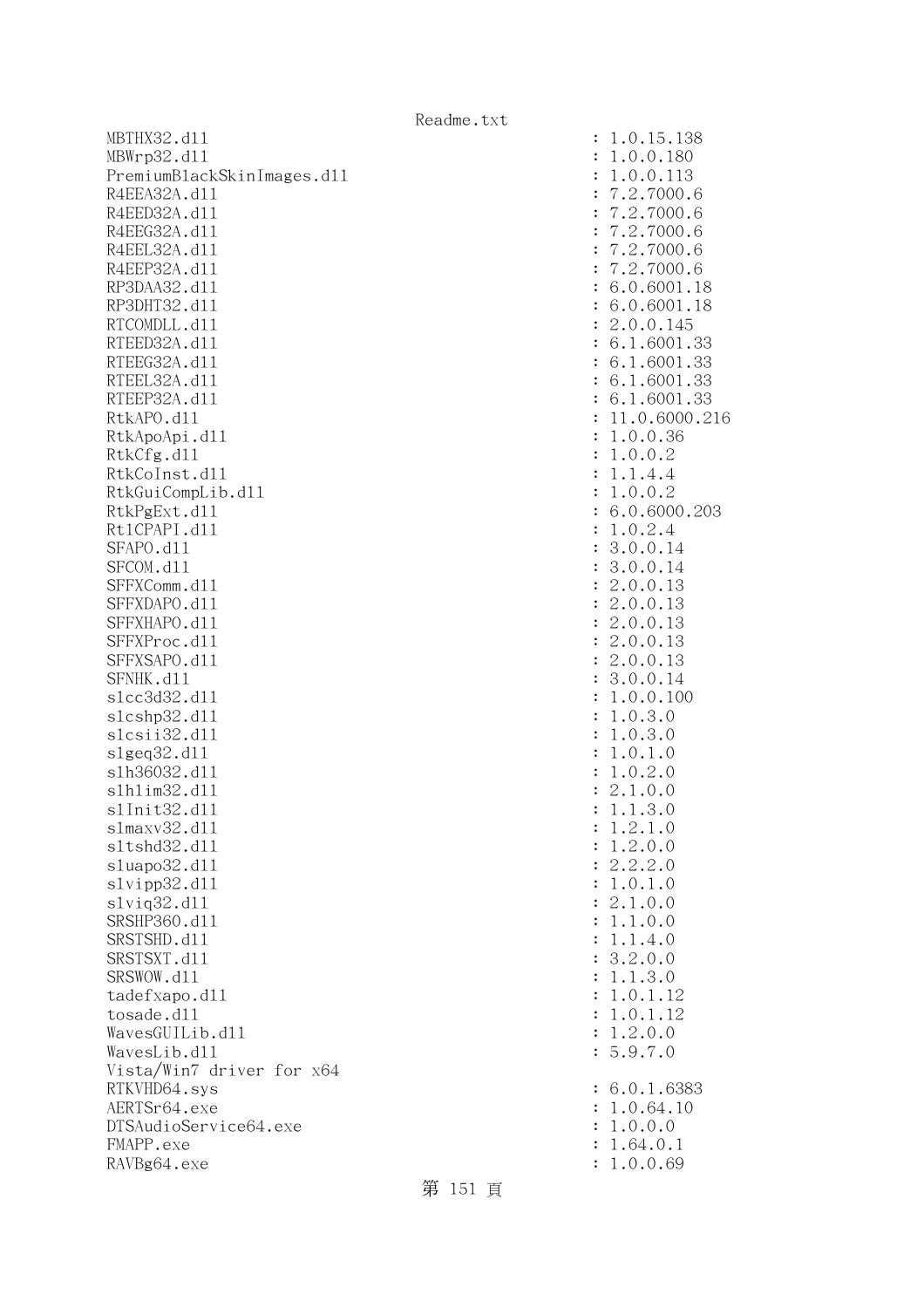RAVCp164.exe : 1.0.0.667 RtkAudioService64.exe : 1.0.0.29 RtkNGUI64.exe : 1.0.0.113 Rt1Upd64.exe : 2.8.0.3 SkyTel.exe : 2.0.2.2 vncuti164.exe : 1.0.0.44 GWfilt64.sys : 6.10.0.3 mbfilt64.sys : 6.10.0.8 RTSnMg64.cp1 : 1.0.0.22 AERTAC64.d11 : 2.0.64.13 AERTAR64.d11 : 1.0.64.9 BlackSkinImages64.dll : 1.0.0.113 DarkSkinImages64.dll : 1.0.0.113 DTSBassEnhancementDLL64.dl1 : 1.0.0.1 DTSBoostDLL64.dll : 1.0.0.1 DTSGainCompensatorDLL64.dll : 1.0.0.1 DTSGFXAPO64.dll : 1.0.0.3 DTSGFXAPONS64.dll : 1.0.0.3 DTSLFXAPO64.dll : 1.0.0.3  $DTSLimiterDLL64. d11$  :  $1.0.0.1$  DTSNeoPCDLL64.dll : 1.0.0.1 DTSS2HeadphoneDLL64.dl1 : 1.0.0.1 DTSS2SpeakerDLL64.dll : 1.0.0.1 DTSSymmetryDLL64.dl1 : 1.0.0.1 DTSVoiceClarityDLL64.dll : 1.0.0.1 FMAP064.d11 : 43.6.16.65 GrayJadeSkinImages64.dll : 1.0.0.113 KAAPORT64.d11 : 4.1102.6000.49 LightSkinImages64.dll : 1.0.0.113 MaxxAudioAPO20.dll : 2.2.9.0 MaxxAudioAPO30.dl1 : 3.2.1.1 MaxxAudioEQ.dl1 : 5.9.7.0 MaxxAudioRealtek.dll  $\qquad \qquad \vdots \qquad \qquad 1.2.0.0$ MaxxAudioRealtek2.dll : 1.0.7.0 MaxxVolumeSDAPO.dll : 3.1.0.0 MBAPO32.dll : 1.0.43.0 MBAP064.d11 : 1.0.43.0 MBPPCn64.dll : 1.0.0.110 MBppld64.dll : 1.0.43.0 MBTHX32.dll : 1.0.15.138 MBTHX64.d11 : 1.0.15.138 MBWrp64.dll : 1.0.0.180 PremiumBlackSkinImages64.dll : 1.0.0.113 R4EEA64A.d11 : 7.2.7000.6 R4EED64A.d11 : 7.2.7000.6 R4EEG64A.d11 : 7.2.7000.6 R4EEL64A.d11 : 7.2.7000.6 R4EEP64A.d11 : 7.2.7000.6  $RCOInst64. d11$  :  $1.1.4.4$ RP3DAA64.d11 : 6.0.6001.18 RP3DHT64.d11 : 6.0.6001.18 RtCOM64.d11 : 2.0.0.145 RTCOMDLL.d11 : 2.0.0.145 RTEED64A.d11 : 6.1.6001.33 RTEEG64A.d11 : 6.1.6001.33 RTEEL64A.d11 : 6.1.6001.33

第 152 頁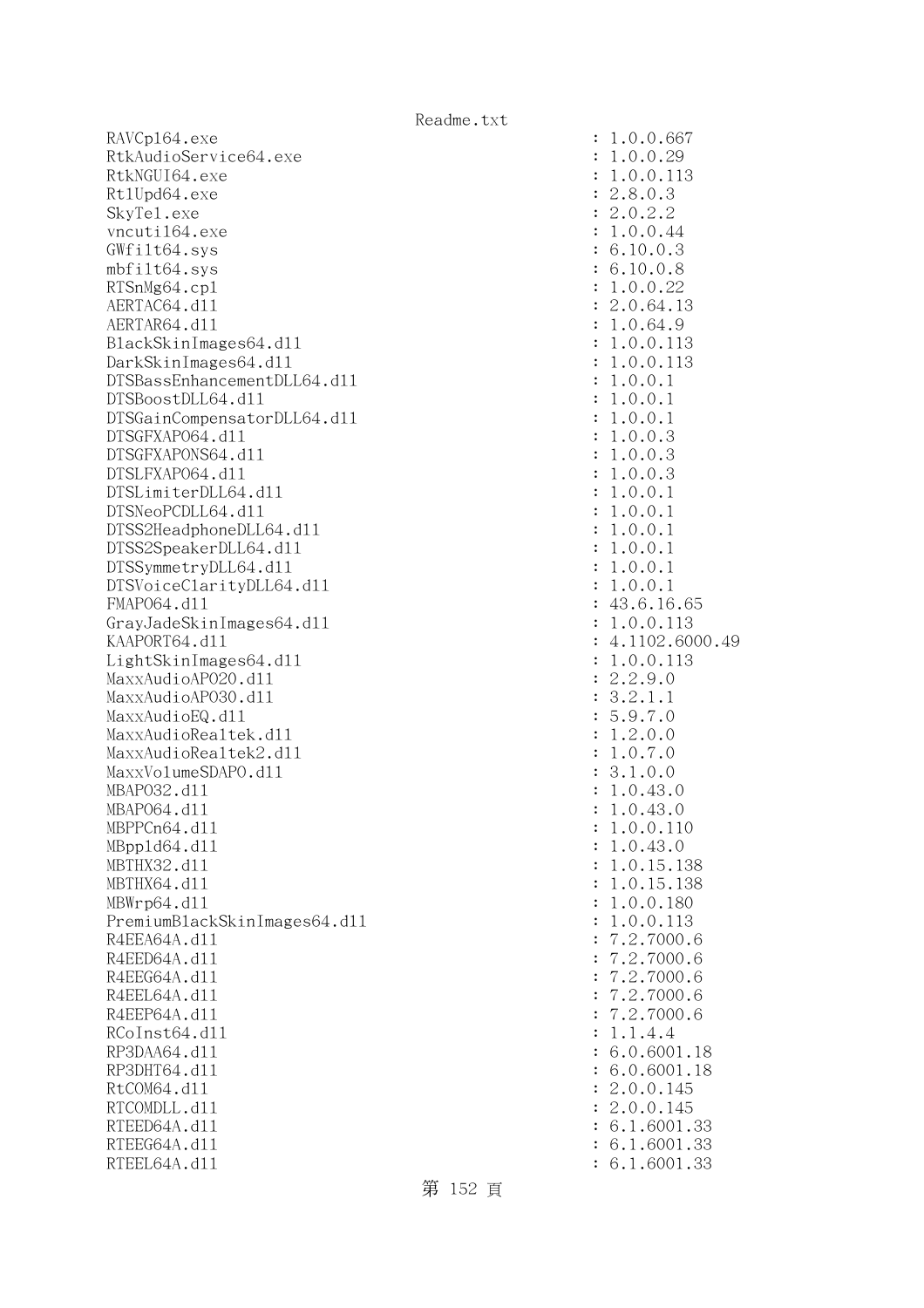|                       | Readme.txt |                               |
|-----------------------|------------|-------------------------------|
| RTEEP64A.d11          |            | : 6.1.6001.33                 |
| RtkApi64.dl1          |            | : 1.0.0.36                    |
| RtkAP064.d11          |            | 11.0.6000.216                 |
| RtkCfg.d11            |            | 1.0.0.1<br>$\ddot{\cdot}$     |
| RtkCfg64.d11          |            | 1.0.0.2<br>$\ddot{\cdot}$     |
| RtkGuiCompLib.d11     |            | 1.0.0.2<br>$\ddot{\cdot}$     |
| Rt1CPAPI.d11          |            | 1.0.2.4<br>$\ddot{\cdot}$     |
| Rt1CPAPI64.d11        |            | 1.0.2.4<br>$\ddot{\cdot}$     |
| RtPgEx64.d11          |            | : 6.0.6000.203                |
| SFAP064.d11           |            | : 3.0.0.14                    |
| SFCOM.d11             |            | : 3.0.0.11                    |
| SFCOM64.d11           |            | : 3.0.0.14                    |
| SFComm64.d11          |            | : 2.0.0.13                    |
| SFDAP064.d11          |            | : 2.0.0.13                    |
| SFHAP064.d11          |            | : 2.0.0.13                    |
| SFNHK64.d11           |            | : 3.0.0.14                    |
|                       |            |                               |
| SFProc64.d11          |            | : 2.0.0.13                    |
| SFSAP064.d11          |            | : 2.0.0.13                    |
| SFSS APO.d11          |            | 1.0.0.11110<br>$\ddot{\cdot}$ |
| s1cc3d64.d11          |            | 1.0.0.100<br>$\ddot{\cdot}$   |
| s1cshp64.d11          |            | 1.0.3.0<br>$\ddot{\cdot}$     |
| slcsii64.dll          |            | 1.0.3.0<br>$\ddot{\cdot}$     |
| slgeq64. d11          |            | 1.0.1.0<br>$\ddot{\cdot}$     |
| s1h36064.d11          |            | 1.0.2.0<br>$\ddot{\cdot}$     |
| s1h1im64.d11          |            | 2.1.0.0<br>÷                  |
| s1Init64.d11          |            | 1.1.3.0<br>$\ddot{\cdot}$     |
| slmaxv64.d11          |            | 1.2.1.0<br>:                  |
| s1tshd64.d11          |            | 1.2.0.0<br>$\ddot{\cdot}$     |
| sluapo64.d11          |            | 2.2.2.0<br>$\ddot{\cdot}$     |
| slvipp64.d11          |            | 1.0.1.0<br>$\ddot{\cdot}$     |
| $s1$ viq $64.$ d $11$ |            | 2.1.0.0                       |
| SRSHP64.d11           |            | 1.1.0.0<br>$\ddot{\cdot}$     |
| SRSTSH64.d11          |            | 1.1.4.0<br>$\ddot{\cdot}$     |
| SRSTSX64.d11          |            | 3.2.0.0<br>÷                  |
| SRSWOW64.d11          |            | 1.1.3.0                       |
| tadefxapo.d11         |            | 1.0.1.12                      |
| tosade.d11            |            | 1.0.1.12                      |
| WavesGUILib.d11       |            | : 1.2.0.0                     |
| HDMI Driver :         |            |                               |
| Vista/Win7 x86:       |            |                               |
| RtHDMIV.sys           |            | : 6.0.1.6358                  |
| RtkAudioSrvATI.exe    |            | : 1.0.0.23                    |
| RtkUpd.exe            |            | : 2.8.0.3                     |
| RH3DAA32.d11          |            | : 6.0.6001.18                 |
| RH3DHT32.d11          |            | : 6.0.6001.18                 |
| RHCoInst.d11          |            | : 1.1.1.2                     |
| RHDMIExt.d11          |            | : 6.0.6000.172                |
| RTEED32H.d11          |            | : 6.1.6001.33                 |
| RTEEG32H.d11          |            | : 6.1.6001.33                 |
| RTEEL32H.d11          |            | : 6.1.6001.33                 |
| RTEEP32H.d11          |            | : 6.1.6001.33                 |
| RtkHDMI.d11           |            | : 11.0.6000.183               |
|                       |            |                               |
| Vista/Win7 x64:       |            |                               |
| RtHDMIVX.sys          |            | : 6.0.1.6358                  |
| RtkAudioSrvATI64.exe  |            | : 1.0.0.23                    |
|                       | 第 153 頁    |                               |
|                       |            |                               |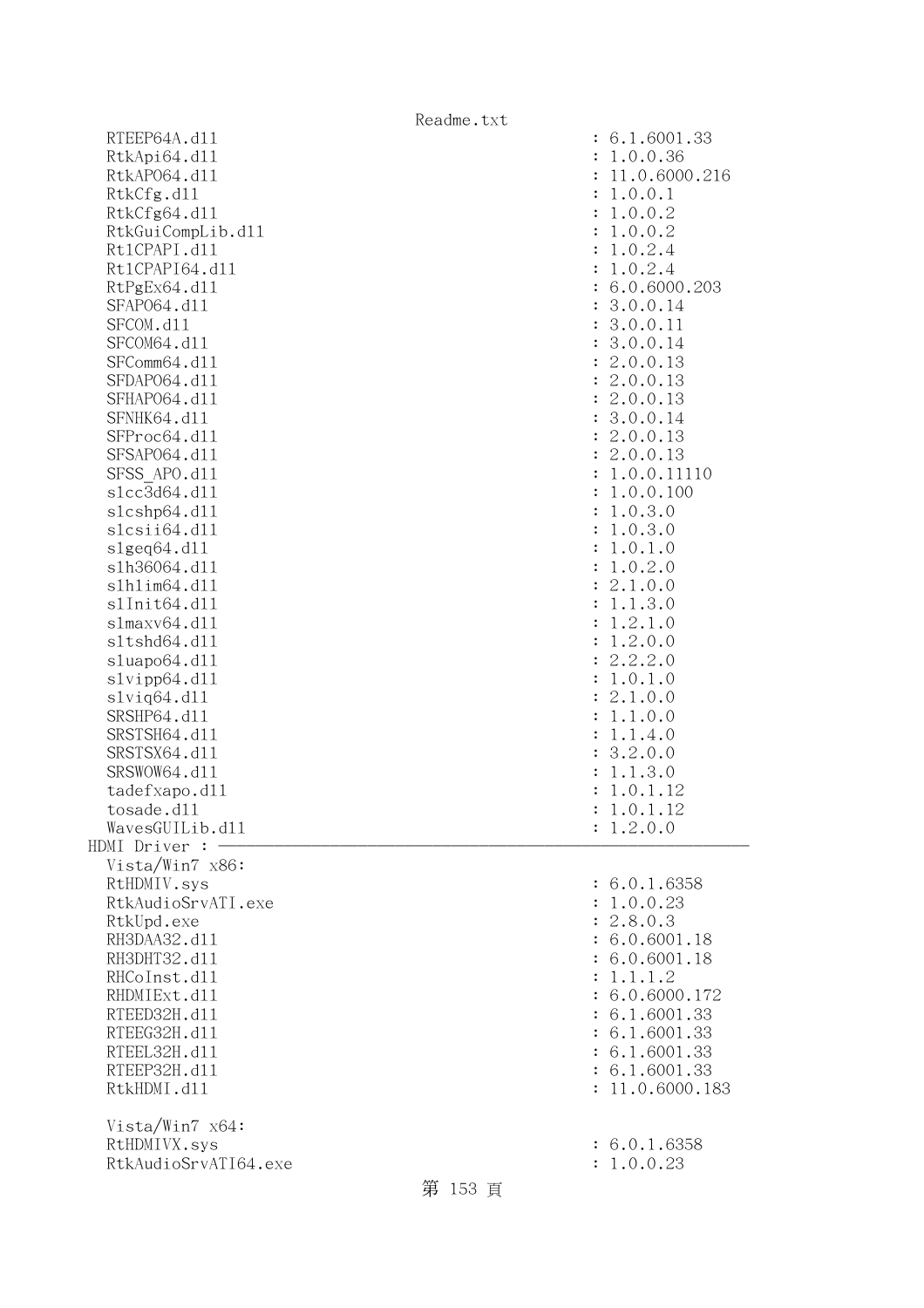RtkUpd64.exe : 2.8.0.3 RH3DAA64.d11 : 6.0.6001.18 RH3DHT64.d11 : 6.0.6001.18 RHCoInst64.d11 : 1.1.1.2 RHDMEx64.d11 : 6.0.6000.172 RTEED64H.dl1 : 6.1.6001.33 RTEEG64H.d11 : 6.1.6001.33 RTEEL64H.d11 : 6.1.6001.33 RTEEP64H.dll : 6.1.6001.33 RtkHDM64.d11 : 11.0.6000.183 XP/2K x86: RtkHDMI.sys : 5.10.0.6358 Rtaupd.exe : 2.8.0.3 RHCoInstXP.d11 : 1.1.1.2 XP/2K x64: RtkHDMIX.sys : 5.10.0.6358 Rtaupd64.exe : 2.8.0.3 RHCoInst64XP.d11 : 1.1.1.2 Driver Setup Program : 3.25 Windows 2000/XP Operate on : Microsoft High Definition Audio Driver Package - KB888111 Package file version (kb888111.exe) : 6.1.22.0 Hdaudiobus.sys version : 5.10.00.5013 //================= Driver Package R2.60 Realtek HD Audio Driver support all of Realtek HD Audio Codec . 1. Vista/Windows 7 WHQL Supporting: ALC882, ALC883, ALC885, ALC886, ALC887, ALC888, ALC889, ALC892, ALC899, ALC861VD, ALC660, ALC662, ALC663, ALC665, ALC670, ALC672, ALC676, ALC680, ALC221, ALC231, ALC260, ALC262, ALC267, ALC268, ALC269, ALC270, ALC272, ALC273, ALC275, ALC276 2. Windows 2000/XP WHQL Supporting: ALC880, ALC882, ALC883, ALC885, ALC886, ALC887, ALC888, ALC889, ALC892, ALC899, ALC861VC, ALC861VD, ALC660, ALC662, ALC663, ALC665, ALC670, ALC672, ALC676, ALC680 ALC221, ALC231, ALC260, ALC262, ALC267,ALC268, ALC269, ALC270, ALC272, ALC273, ALC275, ALC276 3. HDMI Device WHQL Support: ATI HDMI Devices 4. OS Supporting: Microsoft Windows XP, Windows 2000, Windows Server 2003, Vista, Windows Server 2008, Windows $7 - x86/x64$  5. Pack with Microsoft High Definition Audio UAAV1.0a(5013) For Windows 2000 SP4, XP SP1, XP SP2, Server 2003 SP1. 6. Add/Fix 1.) Driver : 1. Customizations. Windows  $2000/XP : -$  Windows 2000/XP : RTKHDA64.sys : 5.10.0.6363 第 154 頁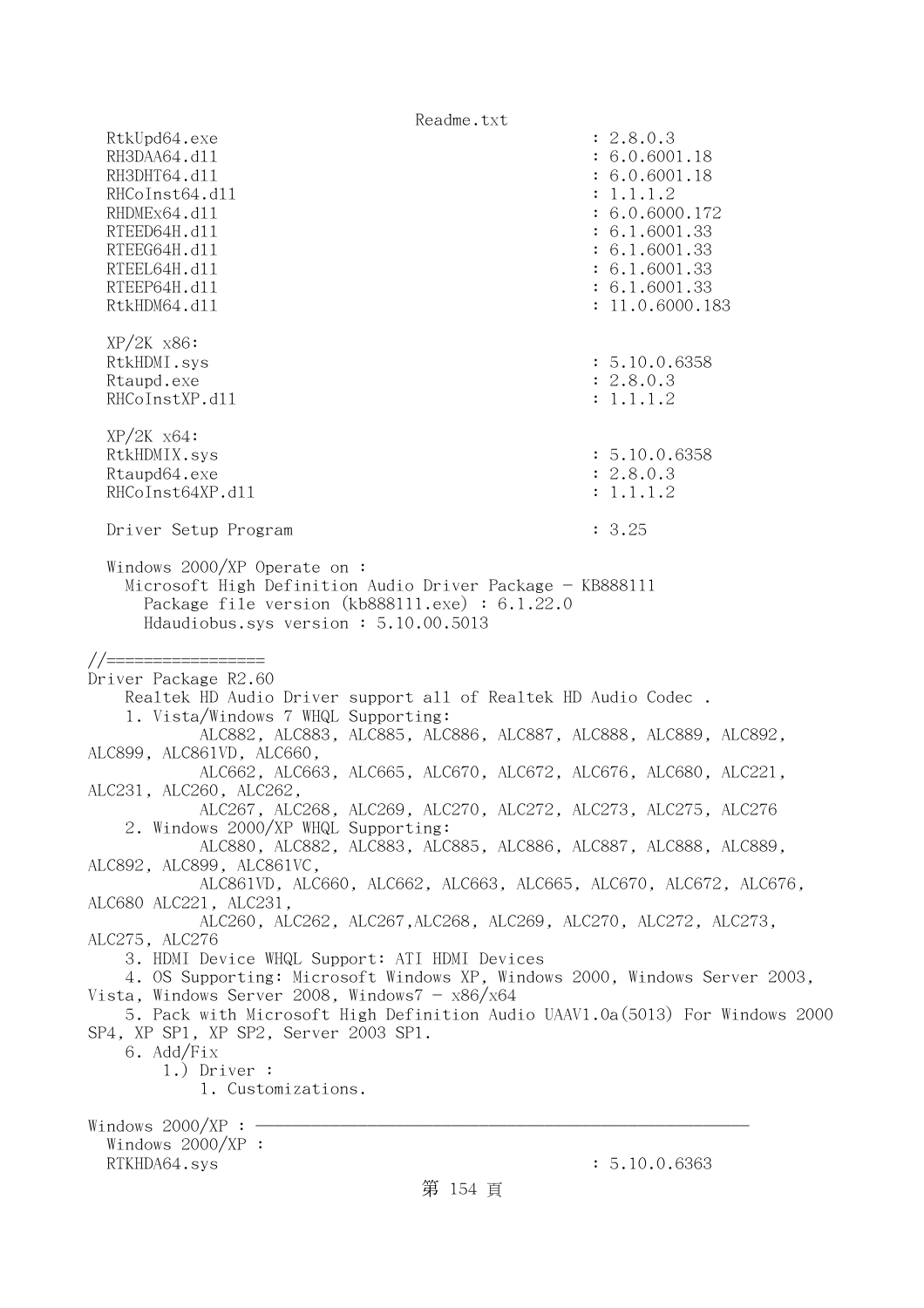|                             | Readme.txt           |
|-----------------------------|----------------------|
| RtkHDAud.sys                | : 5.10.0.6363        |
| MicCal.exe                  | : 1.1.2.4            |
| RTHDCPL.exe                 | : 2.3.9.4            |
| RtkAudioService64.exe       | : 1.0.0.19           |
| RtkAudioService.exe         | : 1.0.0.19           |
| RTLCPL.exe                  | : 1.0.1.66           |
| Rt1Upd64.exe                | : 2.8.0.3            |
| Rt1Upd.exe                  | : 2.8.0.3            |
| SkyTe1.exe                  | : 2.0.2.0            |
| SoundMan.exe                | : 1.0.0.32           |
| vncuti164.exe               | : 1.0.0.38           |
| vncutil.exe                 | : 1.0.0.38           |
| Alcmtr.exe                  | : 1.6.0.4            |
| AlcWzrd.exe                 | : 1.1.0.37           |
| AMBFilt.sys                 | : 5.10.0.4240        |
| AMBFt64.sys                 | : 5.10.0.4240        |
| Monfilt.sys                 | : 5.10.0.4112        |
| Monft64.sys                 | : 5.10.0.4115        |
| 0A017Afx.sys                | : 1.0.7.3            |
| RTSndMgr.cp1                | : 1.0.1.6            |
| ALSndMgr.cp1                | : 1.0.0.11           |
| RCoInst64XP.d11             | : 1.1.2.4            |
| RTCOMDLL.d11                | : 1.0.0.112          |
| RtkCoInstXP.d11             | : 1.1.2.4            |
| Rt1CPAPI.d11                | : 1.0.2.3            |
| Vista/Win7 driver :         |                      |
| Vista/Win7 driver for x86   |                      |
| RTKVHDA.sys                 | : 6.0.1.6363         |
| AERTSrv.exe                 | : 1.0.32.10          |
| FMAPP.exe                   | : 1.32.0.1           |
| RtHDVBg.exe                 | : 1.0.0.65           |
| RtHDVCp1.exe                | : 1.0.0.660          |
| RtkAudioService.exe         | : 1.0.0.28           |
| RtkNGUI.exe                 | : 1.0.0.107          |
| Rt1Upd.exe                  | : 2.8.0.3            |
| SkyTe1.exe                  | : 2.0.2.2            |
| vncutil.exe<br>mbfilt32.sys | 1.0.0.44             |
| RTSndMgr.cp1                | 6.10.0.8<br>1.0.0.19 |
| AERTACap.d11                | 2.0.32.13            |
| AERTARen.d11                | 1.0.32.9             |
| BlackSkinImages.dl1         | 1.0.0.107            |
| DarkSkinImages.d11          | 1.0.0.107            |
| DTSBassEnhancementDLL.d11   | 1.0.0.1              |
| DTSBoostDLL.d11             | 1.0.0.1              |
| DTSGainCompensatorDLL.d11   | 1.0.0.1              |
| DTSGFXAPO.d11               | 1.0.0.3              |
| DTSGFXAPONS.d11             | 1.0.0.3              |
| DTSLFXAPO.d11               | 1.0.0.3              |
| DTSLimiterDLL.d11           | 1.0.0.1              |
| DTSNeoPCDLL.d11             | 1.0.0.1              |
| DTSS2HeadphoneDLL.d11       | 1.0.0.1              |
| DTSS2SpeakerDLL.d11         | 1.0.0.1              |
| DTSSymmetryDLL.d11          | 1.0.0.1              |
| DTSVoiceClarityDLL.dl1      |                      |
|                             | 1.0.0.1              |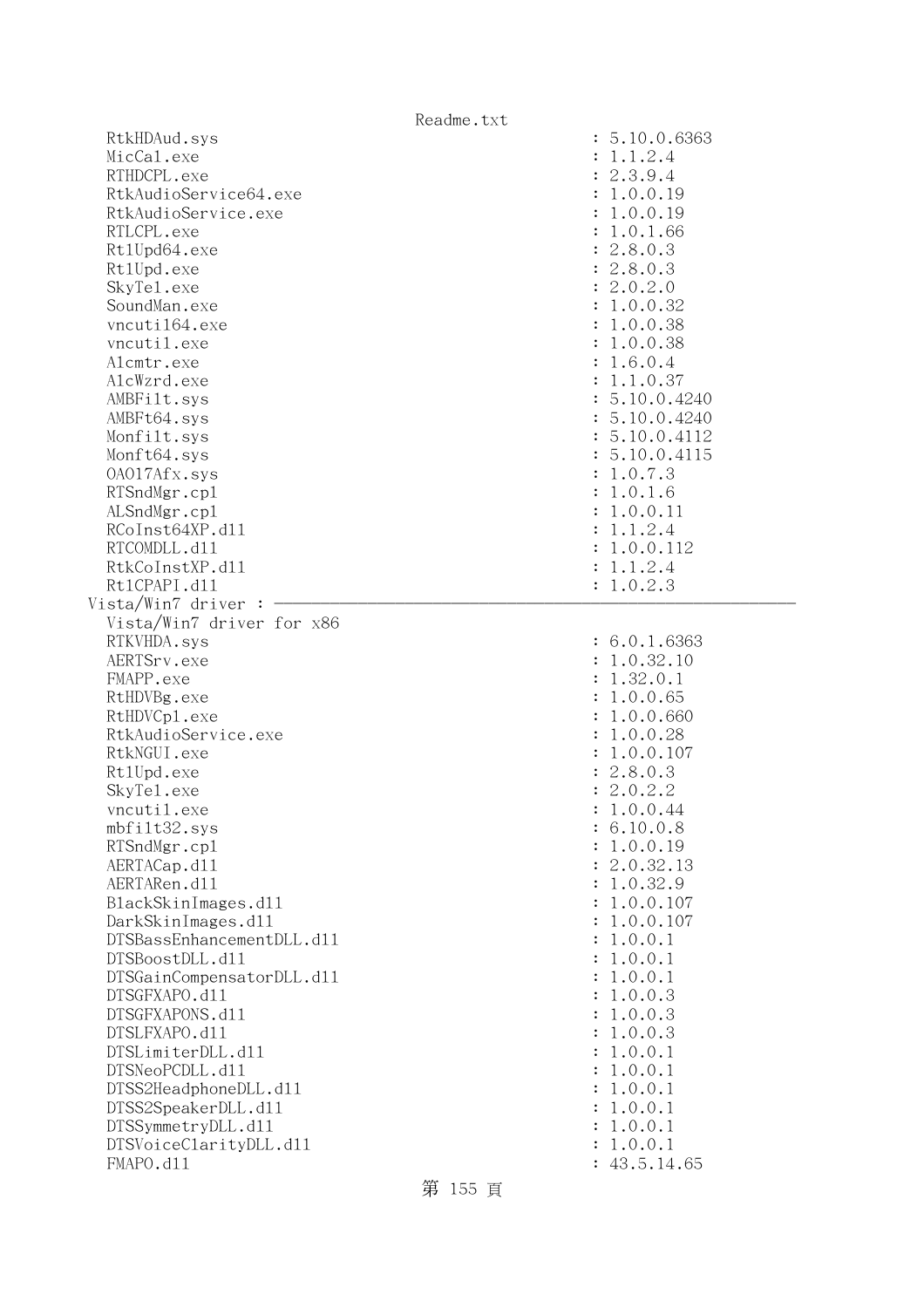GrayJadeSkinImages.dl1 LightSkinImages.dl1 MaxxAudioAPO.dll MaxxAudioAPO20.dll MaxxAudioAP030.dll MaxxAudioEQ.dll MaxxAudioRealtek.dll MaxxAudioRealtek2.dll MaxxVolumeSDAPO.dl1 MBAP032.d11 MBPPCn32.d11 MBpp1d32.d11 MBTHX32.d11 MBWrp32.d11 R4EEA32A.d11 R4EED32A.d11 R4EEG32A.d11 R4EEL32A.d11 R4EEP32A.d11 RP3DAA32.d11 RP3DHT32.d11 RTCOMDLL.d11 RTEED32A.d11 RTEEG32A.d11 RTEEL32A.d11 RTEEP32A.d11 RtkAPO.dll : 11.0.6000.210 RtkApoApi.dl1 RtkCfg.dll RtkCoInst.dl1 RtkGuiCompLib.dl1 RtkPgExt.dl1 Rt1CPAPI.d11 SFAPO.d11 SFCOM.d11 SFFXComm.d11 SFFXDAPO.d11 SFFXHAPO.d11 SFFXProc.dl1 SFFXSAPO.d11 SFNHK.d11 slcc3d32.d11 slcshp32.dll slcsii32.dll : 1.0.3.0 slgeq32.dl1 s1h36032.dl1 slhlim32.dll s1Init32.d11 s1maxv32.d11 s1tshd32.d11 sluapo32.dl1  $slvipp32$ .dll slviq32.dl1 SRSHP360.d11 SRSTSHD.d11 SRSTSXT.d11

| $\ddot{\cdot}$ | 1.0.0.107                                                                                 |
|----------------|-------------------------------------------------------------------------------------------|
| $\ddot{\cdot}$ | 1.0.0.107                                                                                 |
|                |                                                                                           |
| $\ddot{\cdot}$ | 1.2.2.0                                                                                   |
| $\ddot{\cdot}$ | 2.2.9.0                                                                                   |
|                |                                                                                           |
| $\ddot{\cdot}$ | 3.2.1.1                                                                                   |
| $\ddot{\cdot}$ | 5.9.7.0                                                                                   |
| $\ddot{\cdot}$ | 1.2.0.0                                                                                   |
|                |                                                                                           |
| $\ddot{\cdot}$ | 1.0.7.0                                                                                   |
| $\ddot{\cdot}$ | 3.1.0.0                                                                                   |
| $\ddot{\cdot}$ | 1.0.43.0                                                                                  |
|                |                                                                                           |
| $\ddot{\cdot}$ | 1.0.0.110                                                                                 |
| $\ddot{\cdot}$ | 1.0.43.0                                                                                  |
| $\ddot{\cdot}$ | 1.0.15.136                                                                                |
|                |                                                                                           |
| $\ddot{\cdot}$ | 1.0.0.180                                                                                 |
| $\ddot{\cdot}$ | 7.2.7000.5                                                                                |
| $\ddot{\cdot}$ | 7.2.7000.5                                                                                |
|                |                                                                                           |
| $\ddot{\cdot}$ | 7.2.7000.<br>5                                                                            |
| $\ddot{\cdot}$ | 7.2.7000.<br>5                                                                            |
| $\ddot{\cdot}$ | 7.2.7000.5                                                                                |
|                |                                                                                           |
| $\ddot{\cdot}$ | 6.0.6001.18                                                                               |
| $\ddot{\cdot}$ | 6.0.6001.18                                                                               |
| $\ddot{\cdot}$ | 2.0.0.144                                                                                 |
|                |                                                                                           |
| $\ddot{\cdot}$ | 6.1.6001.33                                                                               |
| $\ddot{\cdot}$ | 6.1.6001.33                                                                               |
| $\ddot{\cdot}$ | 6.1.6001.33                                                                               |
|                |                                                                                           |
| $\ddot{\cdot}$ | 6.1.6001.33                                                                               |
| $\ddot{\cdot}$ | 11.0.6000.21                                                                              |
| $\ddot{\cdot}$ | 1.0.0.36                                                                                  |
| $\ddot{\cdot}$ | 1.0.0.2                                                                                   |
|                |                                                                                           |
| $\ddot{\cdot}$ | 1.1.3.2                                                                                   |
| $\ddot{\cdot}$ | 1.0.0.2                                                                                   |
| $\ddot{\cdot}$ | 6.0.6000.200                                                                              |
|                |                                                                                           |
| $\ddot{\cdot}$ | 1.0.2.4                                                                                   |
| $\ddot{\cdot}$ | 3.0.0.11                                                                                  |
| $\ddot{\cdot}$ | 3.0.0.11                                                                                  |
|                |                                                                                           |
| $\vdots$       | 2.0.0.13                                                                                  |
|                | $\overline{c}$<br>13<br>.0.0.                                                             |
| $\ddot{\cdot}$ | .0.0.<br>$\overline{c}$<br>13                                                             |
|                | .0.0.<br>$\overline{c}$<br>13                                                             |
| $\ddot{\cdot}$ |                                                                                           |
| $\ddot{\cdot}$ | .0.0.<br>$\overline{c}$<br>13                                                             |
| $\ddot{\cdot}$ | .0.0.<br>11<br>3                                                                          |
| $\ddot{\cdot}$ | .0.0.<br>100<br>1                                                                         |
|                |                                                                                           |
| $\ddot{\cdot}$ | .0.3.<br>1<br>$\mathcal{O}$                                                               |
| $\ddot{\cdot}$ | .0.3.0<br>1                                                                               |
| $\ddot{\cdot}$ | $\mathbf{1}$<br>1<br>$\cdot$ 0 .<br>$\ddot{\phantom{0}}$<br>$\overline{O}$                |
|                |                                                                                           |
| $\ddot{\cdot}$ | .0.2<br>$\mathbf 1$<br>$\cdot$ 0                                                          |
| $\ddot{\cdot}$ | 0.0<br>$\overline{c}$<br>.1.                                                              |
| $\ddot{\cdot}$ | $\mathbf{1}$<br>.3.0<br>$\ddot{\phantom{0}}$<br>1                                         |
|                |                                                                                           |
| $\ddot{\cdot}$ | .2<br>$\mathbf{1}$<br>$\ddot{\phantom{0}}$<br>$\ddot{\phantom{0}}$<br>1<br>$\overline{O}$ |
| $\ddot{\cdot}$ | .0.0<br>$\overline{c}$<br>$\ddot{\phantom{0}}$<br>1                                       |
| $\ddot{\cdot}$ | $\cdot$ 2<br>$\cdot$ 2<br>$\overline{c}$<br>$\cdot$ 0                                     |
|                | $\ddot{\phantom{0}}$<br>0.1<br>$\ddot{\phantom{0}}$<br>$\overline{O}$                     |
| $\ddot{\cdot}$ | 1                                                                                         |
| $\ddot{\cdot}$ | 0.0<br>$\ddot{\phantom{a}}$<br>2.1                                                        |
| $\ddot{\cdot}$ | 1.0.0<br>$\ddot{\phantom{a}}$<br>1                                                        |
| $\ddot{\cdot}$ | 1.4.0<br>$\ddot{\phantom{a}}$<br>1                                                        |
|                |                                                                                           |
| $\ddot{\cdot}$ | 3.2.0.0                                                                                   |

第 156 頁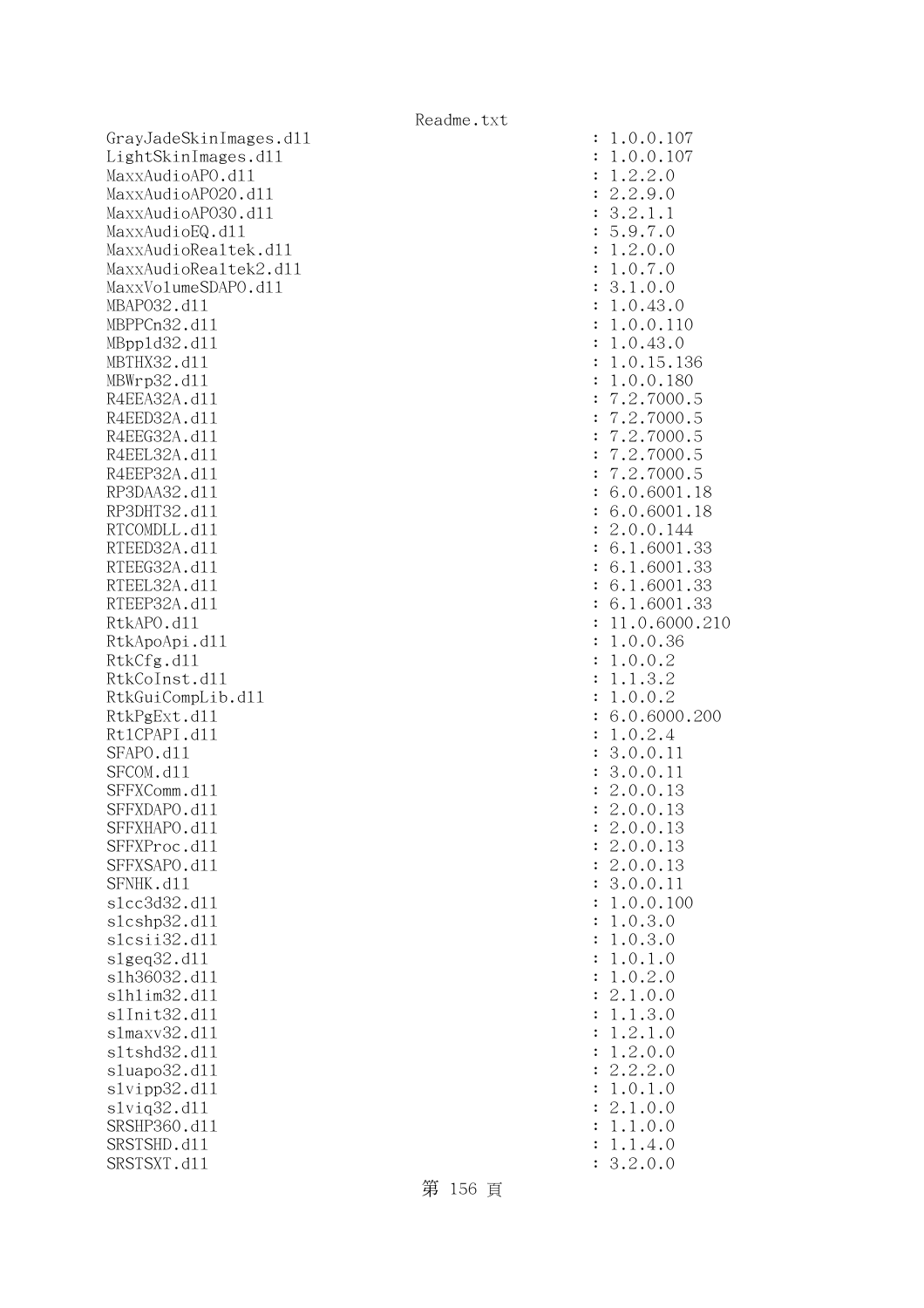SRSWOW.d11 : 1.1.3.0 tadefxapo.dl1 : 1.0.1.12 tosade.dl1 : 1.0.1.12  $Waves GUILib. d11$  :  $1.2.0.0$  WavesLib.dll : 5.9.7.0 Vista/Win7 driver for x64 RTKVHD64.sys : 6.0.1.6363 AERTSr64.exe : 1.0.64.10 FMAPP.exe : 1.64.0.1 RAVBg64.exe : 1.0.0.65 RAVCp164.exe : 1.0.0.660 RtkAudioService64.exe : 1.0.0.28 RtkNGUI64.exe : 1.0.0.107 Rt1Upd64.exe : 2.8.0.3 SkyTel.exe : 2.0.2.2 vncuti164.exe : 1.0.0.44 GWfilt64.sys : 6.10.0.3 mbfilt64.sys : 6.10.0.8 RTSnMg64.cp1 : 1.0.0.19 AERTAC64.d11 : 2.0.64.13 AERTAR64.d11 : 1.0.64.9 BlackSkinImages64.dll : 1.0.0.107 DarkSkinImages64.dll : 1.0.0.107 DTSBassEnhancementDLL64.dll : 1.0.0.1 DTSBoostDLL64.dl1 DTSGainCompensatorDLL64.dll : 1.0.0.1 DTSGFXAPO64.dll : 1.0.0.3 DTSGFXAPONS64.dll : 1.0.0.3 DTSLFXAPO64.dll : 1.0.0.3 DTSLimiterDLL64.dll : 1.0.0.1  $DTSNeoPCDLL64. d11$  :  $1.0.0.1$ DTSS2HeadphoneDLL64.d11 : 1.0.0.1 DTSS2SpeakerDLL64.dll : 1.0.0.1 DTSSymmetryDLL64.dll : 1.0.0.1 DTSVoiceClarityDLL64.dll : 1.0.0.1 FMAPO64.d11 : 43.6.14.65 GrayJadeSkinImages64.dll : 1.0.0.107 LightSkinImages64.dl1 : 1.0.0.107 MaxxAudioAP020.dl1 : 2.2.9.0 MaxxAudioAPO30.dl1 : 3.2.1.1  $MaxAudioEQ. d11$   $\qquad \qquad \qquad$  : 5.9.7.0 MaxxAudioRealtek.dll  $\qquad \qquad \vdots \qquad \qquad 1.2.0.0$ MaxxAudioRealtek2.dl1 : 1.0.7.0 MaxxVolumeSDAPO.dl1 : 3.1.0.0 MBAPO32.dll : 1.0.43.0 MBAP064.d11 : 1.0.43.0 MBPPCn64.dll : 1.0.0.110 MBppld64.dll : 1.0.43.0 MBTHX32.dll : 1.0.15.136 MBTHX64.d11 : 1.0.15.136 MBWrp64.dll : 1.0.0.180 R4EEA64A.d11 : 7.2.7000.5 R4EED64A.d11 : 7.2.7000.5 R4EEG64A.d11 : 7.2.7000.5 R4EEL64A.d11 : 7.2.7000.5 R4EEP64A.d11 : 7.2.7000.5

第 157 頁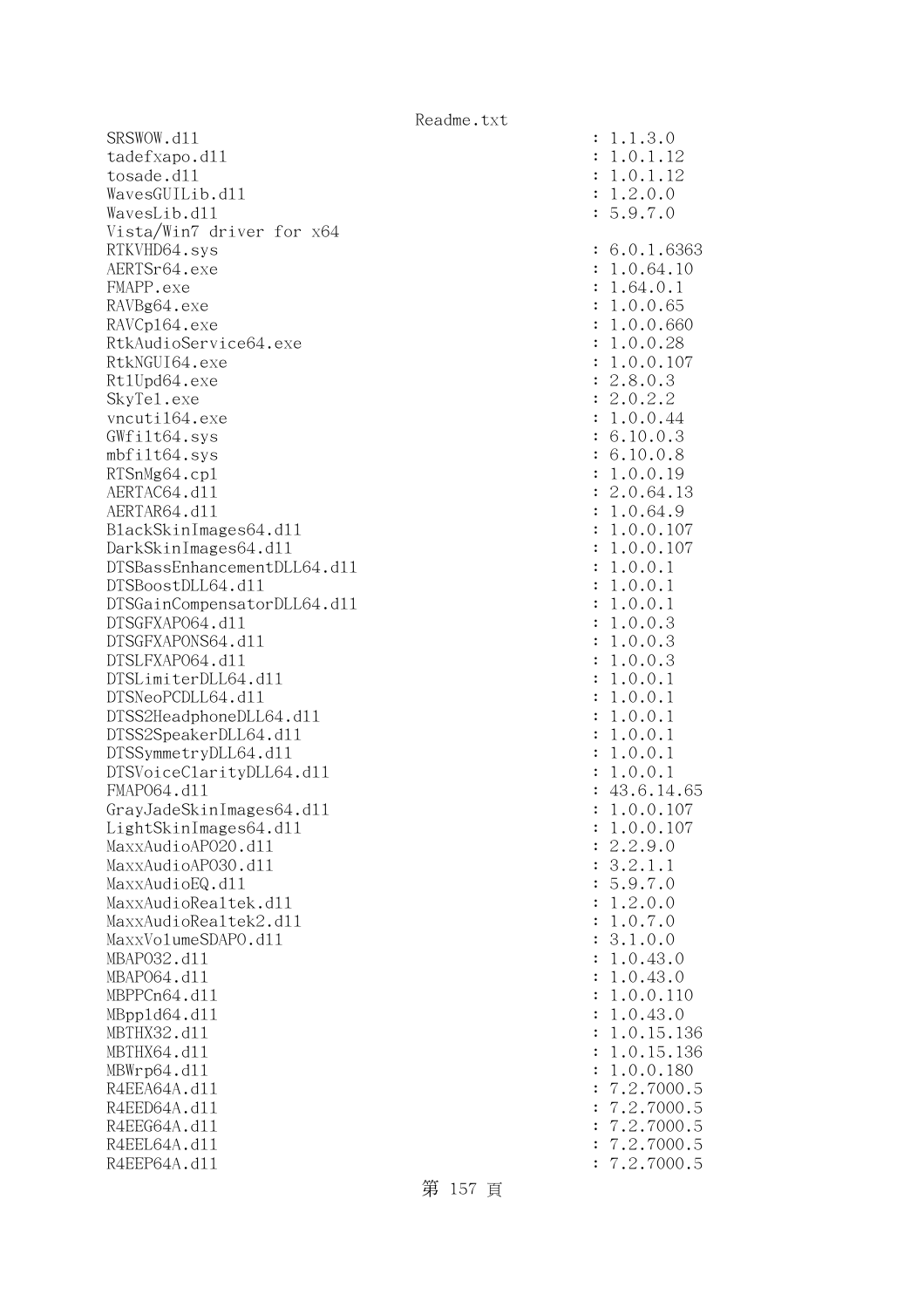RCoInst64.d11 : 1.1.3.2 RP3DAA64.d11 : 6.0.6001.18 RP3DHT64.d11 : 6.0.6001.18 RtCOM64.d11 : 2.0.0.144 RTCOMDLL.d11 : 2.0.0.144 RTEED64A.d11 : 6.1.6001.33 RTEEG64A.d11 : 6.1.6001.33 RTEEL64A.d11 : 6.1.6001.33 RTEEP64A.d11 : 6.1.6001.33 RtkApi64.dl1 : 1.0.0.36 RtkAP064.dl1 : 11.0.6000.210 RtkCfg.dl1 : 1.0.0.1 RtkCfg64.dl1 : 1.0.0.2 RtkGuiCompLib.dl1 : 1.0.0.2 Rt1CPAPI.d11 : 1.0.2.4 Rt1CPAPI64.d11 : 1.0.2.4 RtPgEx64.dll : 6.0.6000.200 SFAP064.d11 : 3.0.0.11 : 3.0.0.11 SFCOM.d11 : 3.0.0.11 SFCOM64.d11 : 3.0.0.11 SFComm64.d11 : 2.0.0.13 SFDAP064.d11 : 2.0.0.13 SFHAPO64.d11 : 2.0.0.13 SFNHK64.d11 : 3.0.0.11 : 3.0.0.11 SFProc64.d11 : 2.0.0.13 SFSAP064.d11 : 2.0.0.13 SFSS APO.d11 : 1.0.0.11110 slcc3d64.dl1 : 1.0.0.100 slcshp64.dll : 1.0.3.0 slcsii64.dll : 1.0.3.0  $s1geq64. d11$  :  $1.0.1.0$ slh36064.dll : 1.0.2.0 slhlim64.dll : 2.1.0.0 slInit64.dll : 1.1.3.0 slmaxv64.dll : 1.2.1.0 sltshd64.dll : 1.2.0.0 sluapo64.dll : 2.2.2.0 slvipp64.dll : 1.0.1.0  $s1$ viq $64. d11$  :  $2.1.0.0$ SRSHP64.d11 : 1.1.0.0 SRSTSH64.d11 : 1.1.4.0 SRSTSX64.d11 : 3.2.0.0 SRSWOW64.d11 : 1.1.3.0 tadefxapo.dl1 : 1.0.1.12 tosade.dll : 1.0.1.12  $Waves GULlib. d11$  :  $1.2.0.0$ HDMI Driver : - Vista/Win7 x86: RtHDMIV.sys : 6.0.1.6251 RtkAudioSrvATI.exe : 1.0.0.23 RtkUpd.exe : 2.8.0.3 RH3DAA32.d11 : 6.0.6001.18 RH3DHT32.d11 : 6.0.6001.18 RHCoInst.d11 : 1.1.1.2 RHDMIExt.d11 : 6.0.6000.172 RTEED32H.d11 : 6.1.6001.33

## 第 158 頁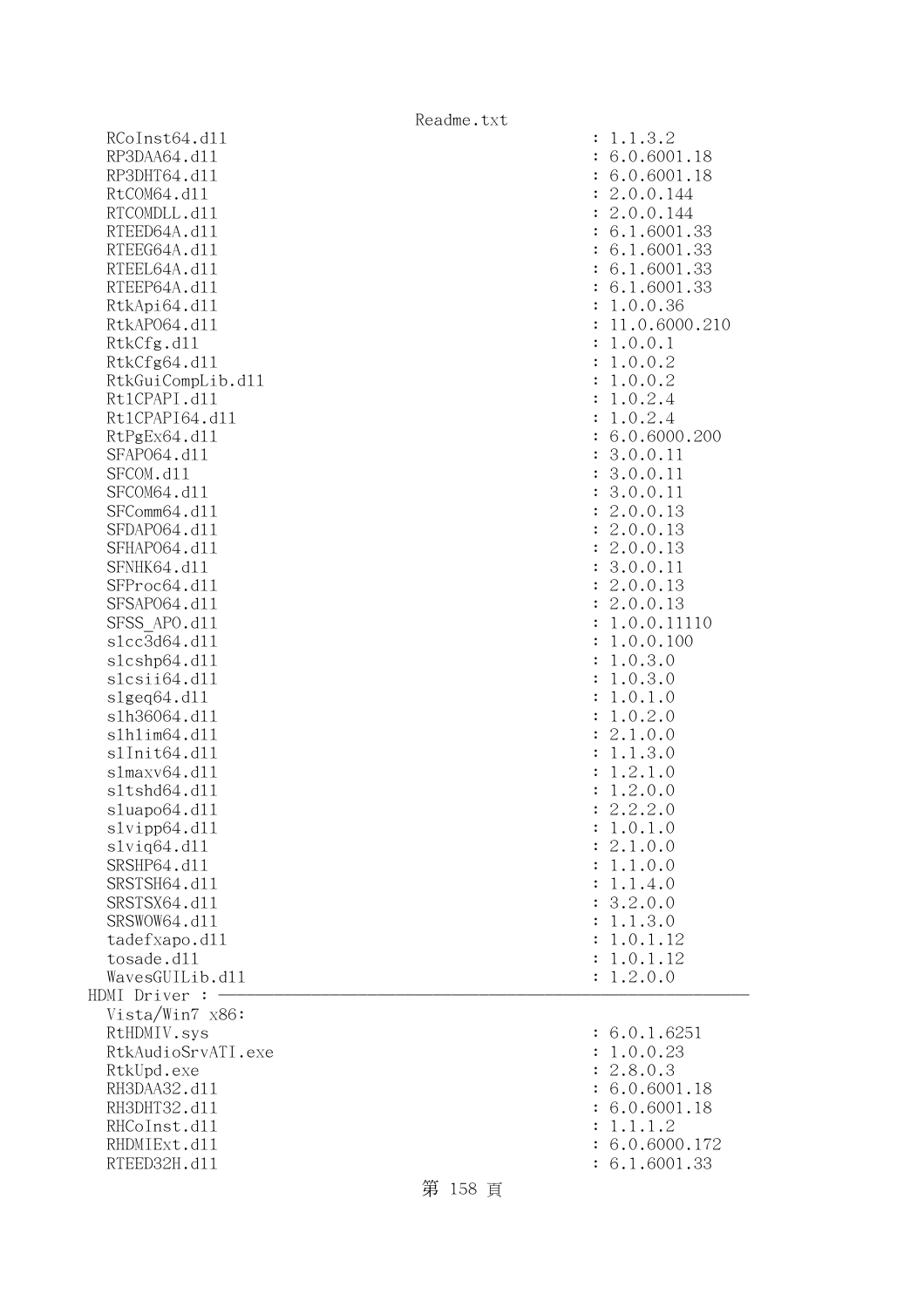Readme.txt RTEEG32H.d11 : 6.1.6001.33 RTEEL32H.d11 : 6.1.6001.33 RTEEP32H.d11 : 6.1.6001.33 RtkHDMI.d11 : 11.0.6000.183 Vista/Win7 x64: RtHDMIVX.sys : 6.0.1.6251 RtkAudioSrvATI64.exe : 1.0.0.23 RtkUpd64.exe : 2.8.0.3 RH3DAA64.d11 : 6.0.6001.18 RH3DHT64.d11 : 6.0.6001.18 RHCoInst64.dl1 : 1.1.1.2 RHDMEx64.d11 : 6.0.6000.172 RTEED64H.dl1 : 6.1.6001.33 RTEEG64H.d11 : 6.1.6001.33 RTEEL64H.dl1 : 6.1.6001.33 RTEEP64H.dl1 : 6.1.6001.33 RtkHDM64.dll : 11.0.6000.183 XP/2K x86: RtkHDMI.sys : 5.10.0.6251 Rtaupd.exe : 2.8.0.3 RHCoInstXP.d11 : 1.1.1.2 XP/2K x64: RtkHDMIX.sys : 5.10.0.6251 Rtaupd64.exe : 2.8.0.3 RHCoInst64XP.d11 : 1.1.1.2 Driver Setup Program : 3.21 Windows 2000/XP Operate on : Microsoft High Definition Audio Driver Package - KB888111 Package file version (kb888111.exe) : 6.1.22.0 Hdaudiobus.sys version : 5.10.00.5013 //================= Driver Package R2.59 Realtek HD Audio Driver support all of Realtek HD Audio Codec . 1. Vista/Windows 7 WHQL Supporting: ALC882, ALC883, ALC885, ALC886, ALC887, ALC888, ALC889, ALC892, ALC899, ALC861VD, ALC660, ALC662, ALC663, ALC665, ALC670, ALC672, ALC680, ALC221, ALC231, ALC260, ALC262,ALC267, ALC268, ALC269, ALC270, ALC272, ALC273, ALC275 2. Windows 2000/XP WHQL Supporting: ALC880, ALC882, ALC883, ALC885, ALC886, ALC887, ALC888, ALC889, ALC892, ALC899, ALC861VC, ALC861VD, ALC660, ALC662, ALC663, ALC665, ALC670, ALC672, ALC680 ALC221, ALC231, ALC260, ALC262, ALC267,ALC268, ALC269, ALC270, ALC272, ALC273, ALC275 3. HDMI Device WHQL Support: ATI HDMI Devices 4. OS Supporting: Microsoft Windows XP, Windows 2000, Windows Server 2003, Vista, Windows Server 2008, Windows $7 - x86/x64$  5. Pack with Microsoft High Definition Audio UAAV1.0a(5013) For Windows 2000 SP4, XP SP1, XP SP2, Server 2003 SP1. 6. Add/Fix 1.) Driver : 1. Customizations.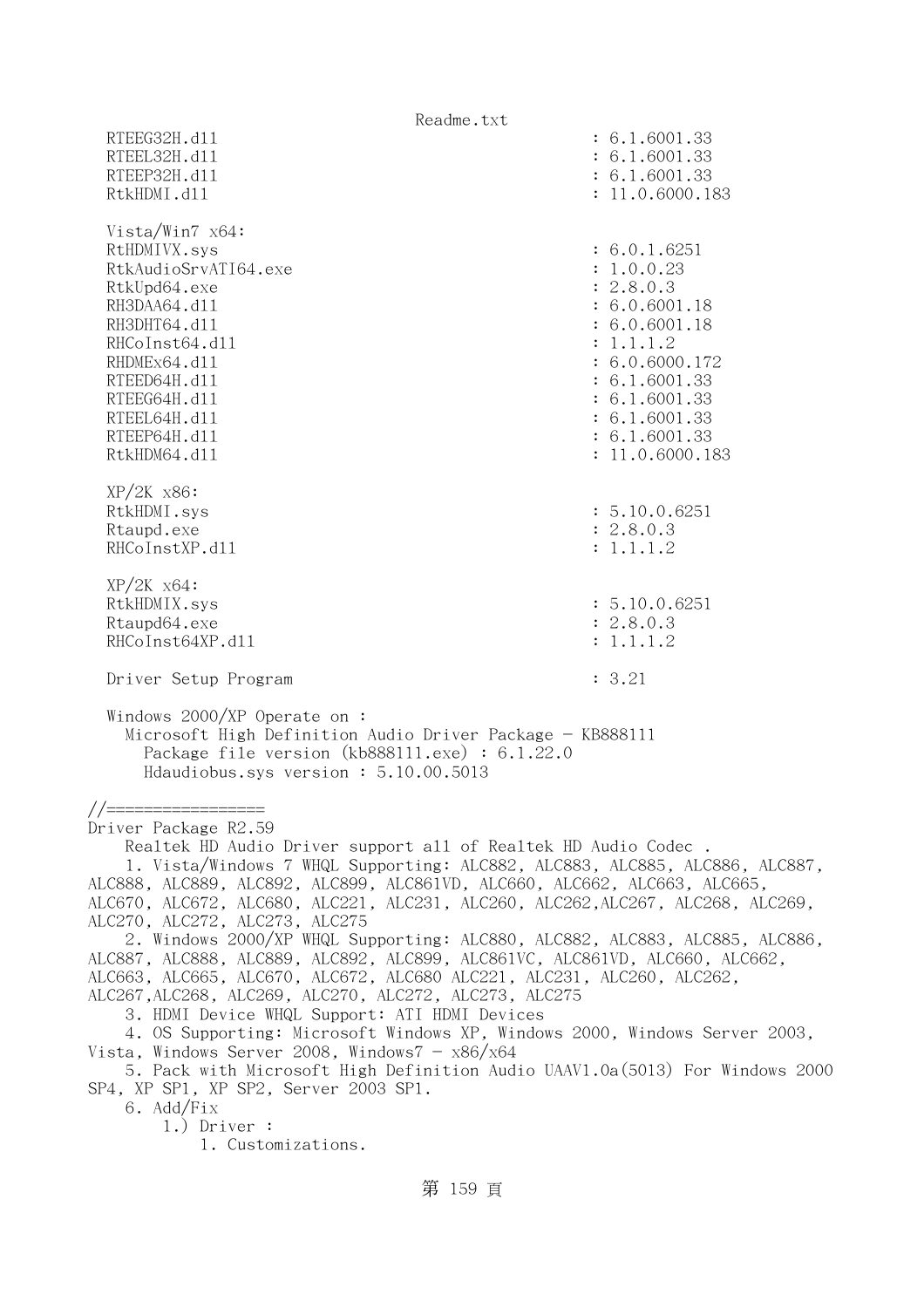Readme.txt

| Windows $2000/XP:$ -<br>Windows 2000/XP : |               |
|-------------------------------------------|---------------|
|                                           | : 5.10.0.6343 |
| RTKHDA64.sys                              |               |
| RTKHDAUD.sys                              | : 5.10.0.6343 |
| Alcmtr.exe                                | : 1.6.0.4     |
| AlcWzrd.exe                               | : 1.1.0.37    |
| MicCal.exe                                | : 1.1.2.4     |
| RTHDCPL.exe                               | : 2.3.9.2     |
| RtkAudioService.exe                       | : 1.0.0.19    |
| RtkAudioService64.exe                     | : 1.0.0.19    |
| RTLCPL.exe                                | : 1.0.1.66    |
| Rt1Upd.exe                                | : 2.8.0.3     |
| Rt1Upd64.exe                              | : 2.8.0.3     |
| SkyTe1.exe                                | : 2.0.2.0     |
| SoundMan.exe                              | : 1.0.0.32    |
| vncutil.exe                               | : 1.0.0.38    |
| vncuti164.exe                             | : 1.0.0.38    |
| AMBFilt.sys                               | : 5.10.0.4240 |
| AMBFt64.sys                               | : 5.10.0.4240 |
| Monfilt.sys                               | : 5.10.0.4112 |
| Monft64.sys                               | : 5.10.0.4115 |
| 0A017Afx.sys                              | : 1.0.7.3     |
| ALSndMgr.cp1                              | : 1.0.0.11    |
| RTSndMgr.cp1                              | : 1.0.1.6     |
| RCoInst64XP.d11                           | : 1.1.2.2     |
| RTCOMDLL.d11                              | : 1.0.0.112   |
| RtkCoInstXP.d11                           | : 1.1.2.2     |
| Rt1CPAPI.d11                              | : 1.0.2.3     |
| Vista/Win7 driver : $-$                   |               |
| Vista/Win7 driver for x86                 |               |
| RTKVHDA.sys                               | : 6.0.1.6343  |
| AERTSrv.exe                               | : 1.0.32.10   |
| FMAPP.exe                                 | : 1.32.0.1    |
| RtHDVBg.exe                               | : 1.0.0.63    |
| RtHDVCp1.exe                              | : 1.0.0.653   |
| RtkAudioService.exe                       | : 1.0.0.28    |
| RtkNGUI.exe                               | : 1.0.0.102   |
| Rt1Upd.exe                                | : 2.8.0.3     |
| SkyTel.exe                                | : 2.0.2.2     |
| vncutil.exe                               | : 1.0.0.43    |
| mbfilt32.sys                              | : 6.10.0.8    |
| RTSndMgr.cp1                              | : 1.0.0.19    |
| AERTACap.d11                              | : 2.0.32.13   |
| AERTARen.d11                              | : 1.0.32.9    |
| BlackSkinImages.dl1                       | : 1.0.0.102   |
| DarkSkinImages.d11                        | : 1.0.0.102   |
| DTSBassEnhancementDLL.d11                 | : 1.0.0.1     |
| DTSBoostDLL.d11                           | : 1.0.0.1     |
|                                           | : 1.0.0.1     |
| DTSGainCompensatorDLL.d11                 |               |
| DTSGFXAPO.d11                             | : 1.0.0.3     |
| DTSGFXAPONS.d11                           | : 1.0.0.3     |
| DTSLFXAPO.d11                             | : 1.0.0.3     |
| DTSLimiterDLL.d11                         | : 1.0.0.1     |
| DTSNeoPCDLL.d11                           | : 1.0.0.1     |
| DTSS2HeadphoneDLL.d11                     | : 1.0.0.1     |
| DTSS2SpeakerDLL.d11                       | : 1.0.0.1     |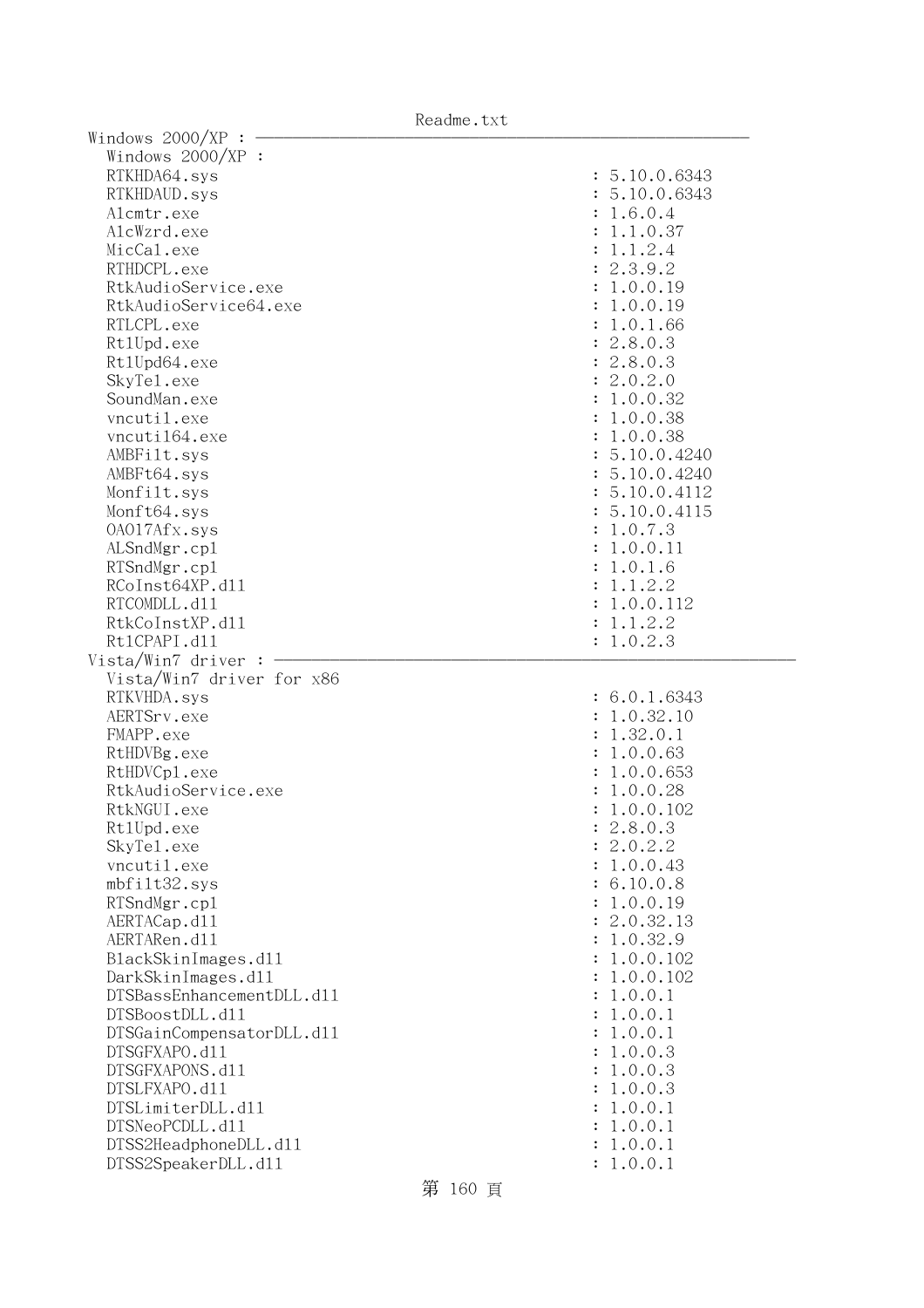DTSSymmetryDLL.dl1 DTSVoiceClarityDLL.dl1 FMAPO.d11 GrayJadeSkinImages.dl1 LightSkinImages.dl1 MaxxAudioAPO.dll MaxxAudioAPO20.dll MaxxAudioAP030.dll MaxxAudioEQ.dll MaxxAudioRealtek.dll MaxxAudioRealtek2.dll MaxxVolumeSDAPO.dll MBAP032.d11 MBPPCn32.d11 MBpp1d32.d11 MBTHX32.d11 MBWrp32.d11 R4EEA32A.d11 R4EED32A.d11 R4EEG32A.d11 R4EEL32A.d11 R4EEP32A.d11 RP3DAA32.d11 RP3DHT32.d11 RTCOMDLL.d11 RTEED32A.d11 RTEEG32A.d11 RTEEL32A.d11 RTEEP32A.d11 RtkAPO.dll : 11.0.6000.209 RtkApoApi.dl1 RtkCfg.dll RtkCoInst.dl1 RtkGuiCompLib.d11 RtkPgExt.dl1 Rt1CPAPI.d11 SFAPO.d11 SFCOM.d11 SFFXComm.dl1 SFFXDAPO.d11 SFFXHAPO.d11 SFFXProc.dl1 SFFXSAPO.d11 SFNHK.d11 slcc3d32.d11 slcshp32.dl1 slcsii32.dll : 1.0.3.0  $slgeq32$ .dll s1h36032.dl1 slhlim32.dll s1Init32.d11 s1maxv32.d11 s1tshd32.d11 sluapo32.dl1 slvipp32.dl1 slviq32.dll : 2.1.0.0

| $\ddot{\cdot}$ | 1.0.0.1                                                                                                                                                          |
|----------------|------------------------------------------------------------------------------------------------------------------------------------------------------------------|
| $\ddot{\cdot}$ | 1.0.0.1                                                                                                                                                          |
| $\ddot{\cdot}$ |                                                                                                                                                                  |
| $\ddot{\cdot}$ | $43.5.14.65$<br>$1.0.0.102$                                                                                                                                      |
|                | .0.0.102                                                                                                                                                         |
| $\ddot{\cdot}$ | $\mathbf 1$                                                                                                                                                      |
| $\ddot{\cdot}$ | $.2.0$<br>$.9.0$<br>$\cdot$ 2<br>1                                                                                                                               |
| $\ddot{\cdot}$ | $\overline{2}$<br>$\cdot$ 2                                                                                                                                      |
| $\ddot{\cdot}$ | $\cdot$ 1<br>$\cdot$ 2<br>$\cdot$ 1<br>3                                                                                                                         |
| $\ddot{\cdot}$ | .9.7.0<br>$\frac{7}{5}$                                                                                                                                          |
| $\ddot{\cdot}$ | .0.0<br>1.2                                                                                                                                                      |
| $\ddot{\cdot}$ | 1.0.7.0                                                                                                                                                          |
| $\ddot{\cdot}$ | 3.1.0.0                                                                                                                                                          |
| $\ddot{\cdot}$ | .0.43.0<br>$\mathbf 1$                                                                                                                                           |
| $\ddot{\cdot}$ | .0.0.110<br>$\mathbf 1$                                                                                                                                          |
| $\ddot{\cdot}$ | .0.43.0<br>1                                                                                                                                                     |
| $\ddot{\cdot}$ | $\mathbf 1$                                                                                                                                                      |
| $\ddot{\cdot}$ | $.0.15.132$<br>$.0.0.180$<br>$\mathbf{1}$                                                                                                                        |
| $\ddot{\cdot}$ | $\cdot$ 2<br>.7000.5                                                                                                                                             |
|                | $\cdot$ 2                                                                                                                                                        |
| $\ddot{\cdot}$ | $\begin{array}{c} 7 \\ 7 \\ 7 \\ 7 \end{array}$<br>$.7000.5$<br>$.7000.5$                                                                                        |
| $\ddot{\cdot}$ | $\cdot$ 2                                                                                                                                                        |
| $\ddot{\cdot}$ | $\cdot$ 2<br>.7000.                                                                                                                                              |
| $\ddot{\cdot}$ | $\cdot$ 2<br>.7000.<br>$\overline{7}$                                                                                                                            |
| $\ddot{\cdot}$ | 6                                                                                                                                                                |
| $\ddot{\cdot}$ | $.2118$<br>0.6001.18<br>0.6001.18<br>6                                                                                                                           |
| $\ddot{\cdot}$ | .0.0.144<br>$\overline{c}$                                                                                                                                       |
| $\ddot{\cdot}$ | .1.6001.33<br>6                                                                                                                                                  |
| $\ddot{\cdot}$ | $.1.6001.33$<br>$.1.6001.33$<br>6                                                                                                                                |
| $\ddot{\cdot}$ | 6                                                                                                                                                                |
| $\ddot{\cdot}$ | $6.1.6001.33$<br>$11.0.6000.209$                                                                                                                                 |
| $\ddot{\cdot}$ |                                                                                                                                                                  |
| $\ddot{\cdot}$ | 1.0.0.36                                                                                                                                                         |
| $\ddot{\cdot}$ | .0.0.2<br>1                                                                                                                                                      |
| $\ddot{\cdot}$ | .1.2.2<br>1                                                                                                                                                      |
| $\ddot{\cdot}$ | 1.0.0.2                                                                                                                                                          |
| $\ddot{\cdot}$ | .0.6000.198<br>6                                                                                                                                                 |
| $\ddot{\cdot}$ | 1.0.2.4                                                                                                                                                          |
| $\ddot{\cdot}$ | .0.0.11<br>3                                                                                                                                                     |
|                |                                                                                                                                                                  |
| $\ddot{\cdot}$ | 0.0<br>3<br>$\mathbf 1$<br>1<br>$\ddot{\phantom{0}}$<br>$\ddot{\phantom{a}}$                                                                                     |
| $\ddot{\cdot}$ | $\cdot$ <sup>0</sup><br>$\ddot{\phantom{0}}$<br>$\overline{c}$<br>$\mathcal{O}$<br>3<br>$\mathbf 1$                                                              |
| $\ddot{\cdot}$ | $\cdot$ <sup>0</sup><br>$\cdot$ <sup>0</sup><br>$\ddot{\phantom{0}}$<br>$\overline{c}$<br>3<br>1                                                                 |
| $\ddot{\cdot}$ | $\cdot$ <sup>0</sup><br>$\cdot$ <sup>0</sup><br>$\overline{c}$<br>$\ddot{\phantom{a}}$<br>3<br>1                                                                 |
| $\ddot{\cdot}$ | $\cdot$ <sup>0</sup><br>$\cdot$ <sup>0</sup><br>$\overline{c}$<br>$\ddot{\phantom{0}}$<br>3<br>$\mathbf{1}$                                                      |
| $\ddot{\cdot}$ | $\cdot$ <sup>0</sup><br>$\cdot$ <sup>0</sup><br>$\overline{c}$<br>$\ddot{\phantom{a}}$<br>3<br>$\mathbf{1}$                                                      |
| $\ddot{\cdot}$ | $\cdot$ <sup>0</sup><br>$\cdot$ <sup>0</sup><br>$\ddot{\phantom{a}}$<br>3<br>$\mathbf 1$<br>$\mathbf 1$                                                          |
| $\ddot{\cdot}$ | $\cdot$ <sup>0</sup><br>$\ddot{\phantom{a}}$<br>$\ddot{\phantom{0}}$<br>$\overline{O}$<br>$\mathbf{1}$<br>100                                                    |
| $\ddot{\cdot}$ | $\ddot{\phantom{0}}$<br>$\ddot{\phantom{0}}$<br>$\ddot{\phantom{0}}$<br>$\overline{O}$<br>3<br>$\overline{O}$<br>$\mathbf{1}$                                    |
| $\ddot{\cdot}$ | $\ddot{\phantom{0}}$<br>$\ddot{\phantom{0}}$<br>$\overline{O}$<br>$\ddot{\phantom{0}}$<br>$\overline{O}$<br>1                                                    |
| $\ddot{\cdot}$ | $\begin{array}{c} 3 \\ 1 \\ 2 \end{array}$<br>$\ddot{\phantom{0}}$<br>$\overline{a}$<br>$\ddot{\phantom{0}}$<br>$\overline{O}$<br>$\overline{O}$<br>$\mathbf{1}$ |
| $\ddot{\cdot}$ | $\ddot{\phantom{0}}$<br>$\ddot{\phantom{0}}$<br>$\overline{O}$<br>$\ddot{\phantom{0}}$<br>$\overline{O}$<br>1                                                    |
| $\ddot{\cdot}$ | $\ddot{\phantom{0}}$<br>$\cdot$ 0<br>$\overline{O}$<br>$\overline{c}$                                                                                            |
| $\ddot{\cdot}$ | $\ddot{\phantom{0}}$<br>$\ddot{\phantom{0}}$<br>3<br>$\cdot$ <sup>0</sup><br>$\mathbf 1$                                                                         |
| $\ddot{\cdot}$ | $\frac{1}{2}$<br>$\ddot{\phantom{0}}$<br>$\ddot{\phantom{0}}$<br>$\ddot{\phantom{a}}$<br>$\mathbf{1}$<br>$\overline{O}$<br>$\mathbf{1}$                          |
| $\ddot{\cdot}$ | $\ddot{\phantom{0}}$<br>$\ddot{\phantom{a}}$<br>$\overline{c}$<br>$\ddot{\phantom{0}}$<br>$\overline{O}$<br>$\overline{O}$<br>1                                  |
| $\ddot{\cdot}$ | $\ddot{\phantom{0}}$<br>$\ddot{\phantom{a}}$<br>$\overline{c}$<br>$\overline{c}$<br>$\overline{c}$<br>$\overline{O}$                                             |
| $\ddot{\cdot}$ | $\overline{a}$<br>$\ddot{\phantom{a}}$<br>$0$ .<br>$\mathbf 1$<br>$\overline{O}$<br>1                                                                            |
|                |                                                                                                                                                                  |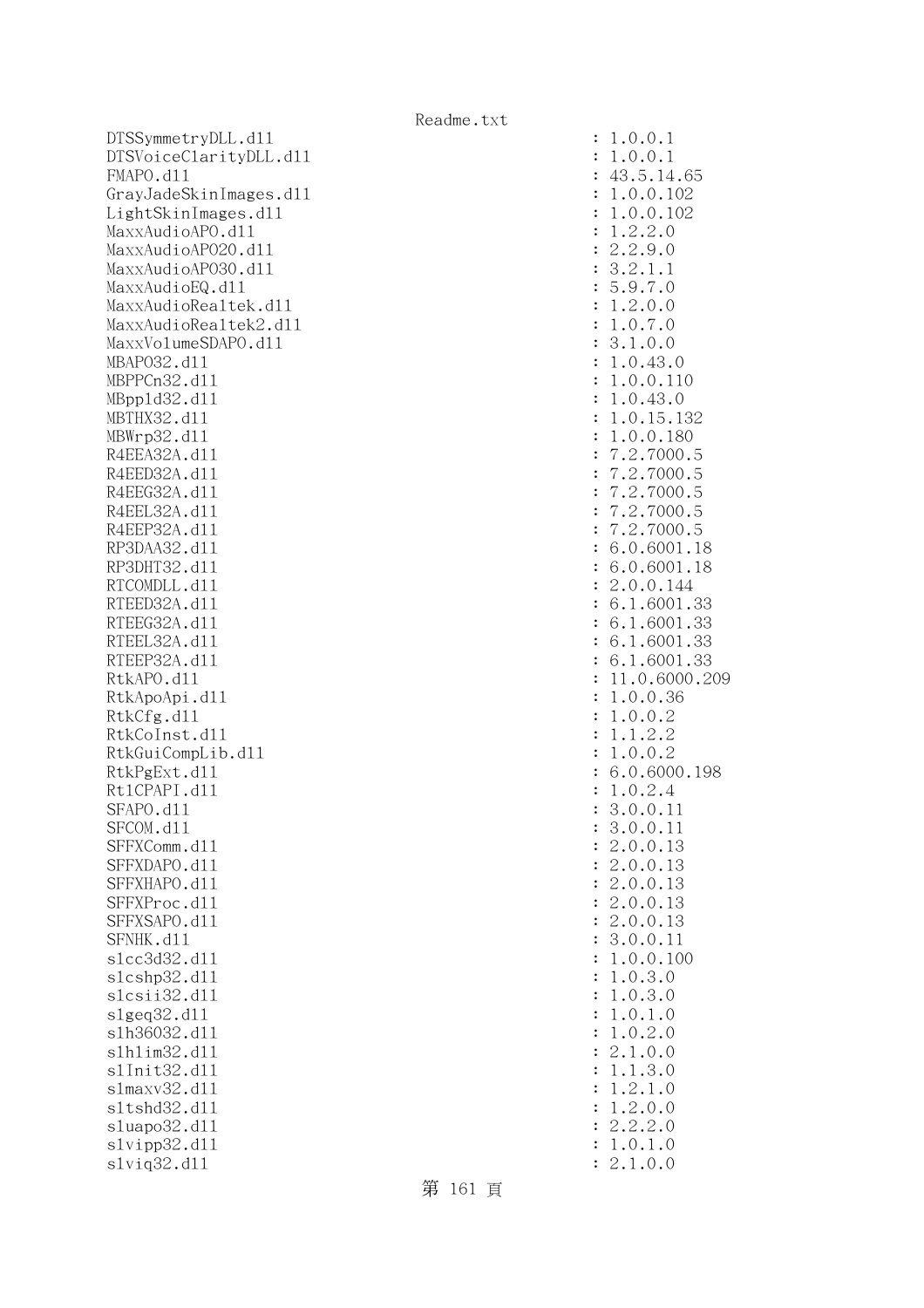SRSHP360.d11 : 1.1.0.0 SRSTSHD.d11 : 1.1.4.0 SRSTSXT.d11 : 3.2.0.0 SRSWOW.d11 : 1.1.3.0 tadefxapo.dl1 : 1.0.1.12 tosade.dll : 1.0.1.12  $Waves GUILib. d11$  :  $1.2.0.0$  WavesLib.dll : 5.9.7.0 Vista/Win7 driver for x64 RTKVHD64.sys : 6.0.1.6343 AERTSr64.exe : 1.0.64.10 FMAPP.exe : 1.64.0.1 RAVBg64.exe : 1.0.0.63 RAVCp164.exe : 1.0.0.653 RtkAudioService64.exe : 1.0.0.28 RtkNGUI64.exe : 1.0.0.102 Rt1Upd64.exe : 2.8.0.3 SkyTel.exe : 2.0.2.2 vncuti164.exe : 1.0.0.43 GWfilt64.sys : 6.10.0.3 mbfilt64.sys : 6.10.0.8 RTSnMg64.cpl : 1.0.0.19 AERTAC64.d11 : 2.0.64.13 AERTAR64.d11 : 1.0.64.9 BlackSkinImages64.dll : 1.0.0.102 DarkSkinImages64.dll : 1.0.0.102 DTSBassEnhancementDLL64.dll : 1.0.0.1  $DTSBoostDL64. d11$  :  $1.0.0.1$ DTSGainCompensatorDLL64.dll : 1.0.0.1 DTSGFXAPO64.dll : 1.0.0.3 DTSGFXAPONS64.dll : 1.0.0.3 DTSLFXAPO64.dll : 1.0.0.3 DTSLimiterDLL64.dll : 1.0.0.1 DTSNeoPCDLL64.dll : 1.0.0.1 DTSS2HeadphoneDLL64.d11 : 1.0.0.1 DTSS2SpeakerDLL64.dl1 : 1.0.0.1 DTSSymmetryDLL64.dl1 : 1.0.0.1 DTSVoiceClarityDLL64.dll : 1.0.0.1 FMAPO64.d11 : 43.6.14.65 GrayJadeSkinImages64.dl1 : 1.0.0.102 LightSkinImages64.dl1 : 1.0.0.102 MaxxAudioAPO20.dll : 2.2.9.0 MaxxAudioAPO30.dl1 : 3.2.1.1 MaxxAudioEQ.dll : 5.9.7.0 MaxxAudioRealtek.dll  $\qquad \qquad \qquad$  : 1.2.0.0 MaxxAudioRealtek2.dll  $\qquad \qquad$  : 1.0.7.0 MaxxVolumeSDAPO.dll : 3.1.0.0 MBAPO32.dll : 1.0.43.0 MBAPO64.dll : 1.0.43.0 MBPPCn64.dll : 1.0.0.110 MBppld64.dll : 1.0.43.0 MBTHX32.dll : 1.0.15.132 MBTHX64.d11 : 1.0.15.132 MBWrp64.dll : 1.0.0.180 R4EEA64A.d11 : 7.2.7000.5 R4EED64A.d11 : 7.2.7000.5

第 162 頁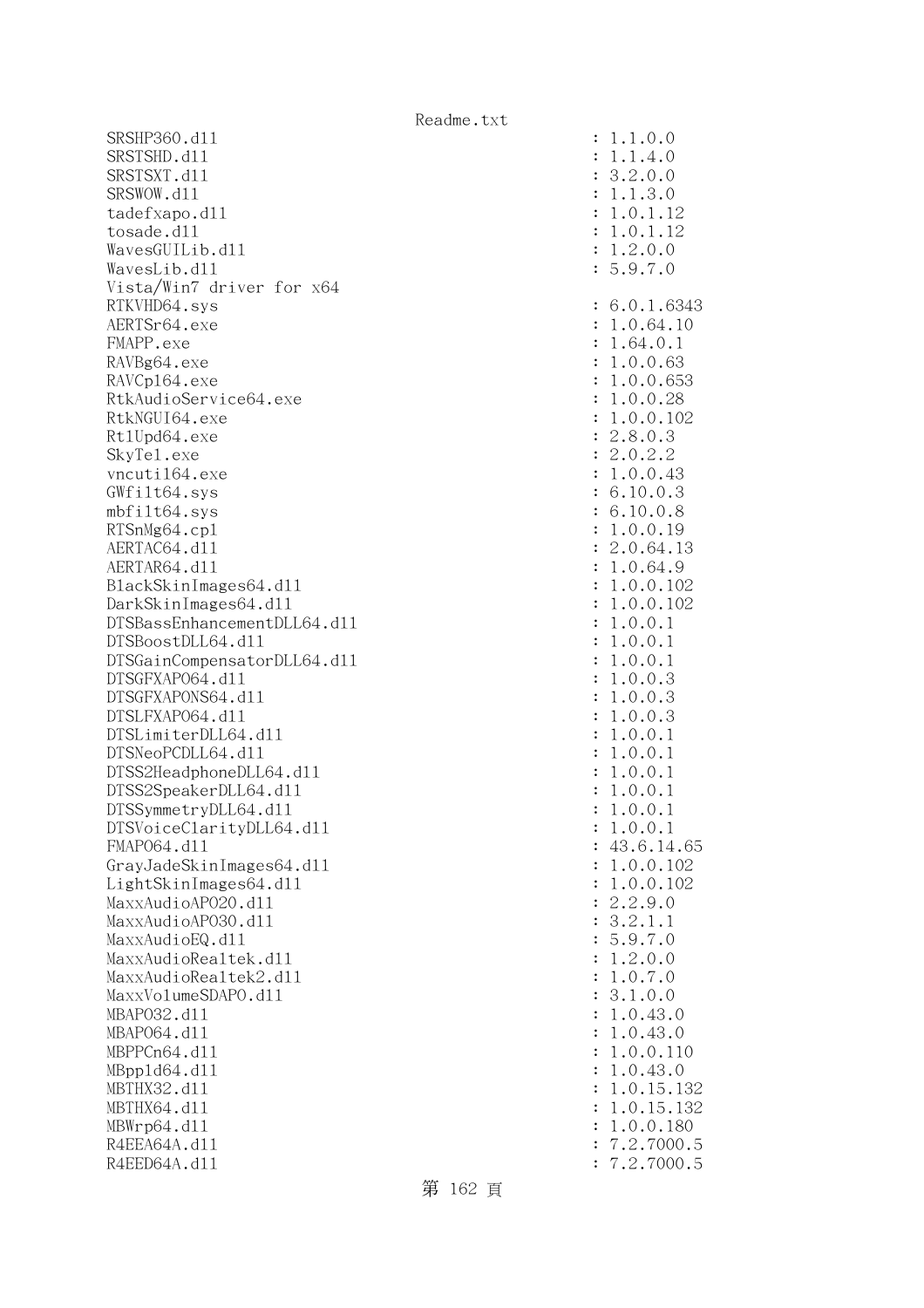R4EEG64A.d11 R4EEL64A.d11 R4EEP64A.d11 RCoInst64.dl1 RP3DAA64.d11 RP3DHT64.d11 RtCOM64.d11 RTCOMDLL.d11 RTEED64A.dl1 RTEEG64A.dl1 RTEEL64A.d11 RTEEP64A.dll RtkApi64.dll RtkAP064.d11 RtkCfg.dll RtkCfg64.dl1 RtkGuiCompLib.d11 Rt1CPAPI.d11 Rt1CPAPI64.d11 RtPgEx64.dll SFAP064.d11 SFCOM.dl1 SFCOM64.d11 SFComm64.dl1 SFDAP064.dl1 SFHAP064.d11 SFNHK64.d11 SFProc64.dl1 SFSAP064.d11 SFSS APO.dl1 slcc3d64.dl1 slcshp64.dll  $s$ lcsii $64.$ d $11$ slgeq64.dll slh36064.dl1 slhlim64.dll s1Init64.d11 s1maxv64.dl1 s1tshd64.dl1 sluapo64.dl1  $slvipp64.d11$ slviq64.dll SRSHP64.d11 SRSTSH64.d11 SRSTSX64.d11 SRSWOW64.d11 tadefxapo.dl1 tosade.dl1 WavesGUILib.d11  $HDMI$  Driver :  $-$  Vista/Win7 x86: RtHDMIV.sys RtkAudioSrvATI.exe RtkUpd.exe RH3DAA32.d11 RH3DHT32.d11 : 6.0.6001.18

| $\ddot{\cdot}$<br>$\ddot{\cdot}$<br>$\ddot{\cdot}$<br>$\ddot{\cdot}$<br>$\ddot{\cdot}$<br>$\ddot{\cdot}$ | 7.2.7000.5<br>7.2.7000.5<br>7.2.7000.5<br>1.1.2.2<br>6.0.6001.18<br>6.0.6001.18 |
|----------------------------------------------------------------------------------------------------------|---------------------------------------------------------------------------------|
| $\ddot{\cdot}$                                                                                           | 2.0.0.144                                                                       |
| $\ddot{\cdot}$                                                                                           | 2.0.0.144                                                                       |
| $\ddot{\cdot}$                                                                                           | 6.1.6001.33                                                                     |
| $\ddot{\cdot}$                                                                                           | 6.1.6001.33                                                                     |
|                                                                                                          |                                                                                 |
| $\ddot{\cdot}$                                                                                           | 6.1.6001.33                                                                     |
| $\ddot{\cdot}$                                                                                           | 6.1.6001.33                                                                     |
| $\ddot{\cdot}$                                                                                           | 1.0.0.36                                                                        |
| $\ddot{\cdot}$                                                                                           | 11.0.6000.209                                                                   |
| $\ddot{\cdot}$                                                                                           | 1.0.0.1                                                                         |
| $\ddot{\cdot}$                                                                                           | 1.0.0.2                                                                         |
| $\ddot{\cdot}$                                                                                           | 1.0.0.2                                                                         |
| $\ddot{\cdot}$                                                                                           | 1.0.2.4                                                                         |
| $\ddot{\cdot}$                                                                                           | 1.0.2.4                                                                         |
| $\ddot{\cdot}$                                                                                           | 6.0.6000.198                                                                    |
| $\ddot{\cdot}$                                                                                           | 3.0.0.11                                                                        |
| $\ddot{\cdot}$                                                                                           | 3.0.0.11                                                                        |
|                                                                                                          | 3.0.0.11                                                                        |
| $\ddot{\cdot}$                                                                                           |                                                                                 |
| $\ddot{\cdot}$                                                                                           | 2.0.0.13                                                                        |
| $\ddot{\cdot}$                                                                                           | 2.0.0.13                                                                        |
| $\ddot{\cdot}$                                                                                           | 2.0.0.13                                                                        |
| $\ddot{\cdot}$                                                                                           | 3.0.0.11                                                                        |
| $\ddot{\cdot}$                                                                                           | 2.0.0.13                                                                        |
| $\ddot{\cdot}$                                                                                           | 2.0.0.13                                                                        |
| $\ddot{\cdot}$                                                                                           | 1.0.0.11110                                                                     |
| $\ddot{\cdot}$                                                                                           | 1.0.0.100                                                                       |
| $\ddot{\cdot}$                                                                                           | 1.0.3.0                                                                         |
| $\ddot{\cdot}$                                                                                           | 1.0.3.0                                                                         |
| $\ddot{\cdot}$                                                                                           | 1.0.1.0                                                                         |
| $\vdots$                                                                                                 | 1.0.2.0                                                                         |
| $\ddot{\cdot}$                                                                                           | 2.1.0.0                                                                         |
| $\colon$                                                                                                 | 1.1.3.0                                                                         |
| $\ddot{\cdot}$                                                                                           | $\mathbf 1$<br>.2.1.0                                                           |
| $\ddot{\cdot}$                                                                                           | 1.2.0.0                                                                         |
| $\ddot{\cdot}$                                                                                           | 2.2.2.0                                                                         |
| $\ddot{\cdot}$                                                                                           | 1.0.1.0                                                                         |
|                                                                                                          | 2.1.0.0                                                                         |
| $\ddot{\cdot}$                                                                                           | 1.1.0.0                                                                         |
| $\ddot{\cdot}$                                                                                           |                                                                                 |
| $\ddot{\cdot}$                                                                                           | 1.1.4.0                                                                         |
| $\ddot{\cdot}$                                                                                           | 3.2.0.0                                                                         |
| $\ddot{\cdot}$                                                                                           | 1.1.3.0                                                                         |
| $\ddot{\cdot}$                                                                                           | 1.0.1.12                                                                        |
| $\colon$                                                                                                 | 1.0.1.12                                                                        |
| $\colon$                                                                                                 | 1.2.0.0                                                                         |
|                                                                                                          |                                                                                 |
| $\ddot{\cdot}$<br>$\ddot{\cdot}$<br>$\ddot{\cdot}$                                                       | 6.0.1.6251<br>1.0.0.23<br>2.8.0.3                                               |
|                                                                                                          | $6.0.6001$ .                                                                    |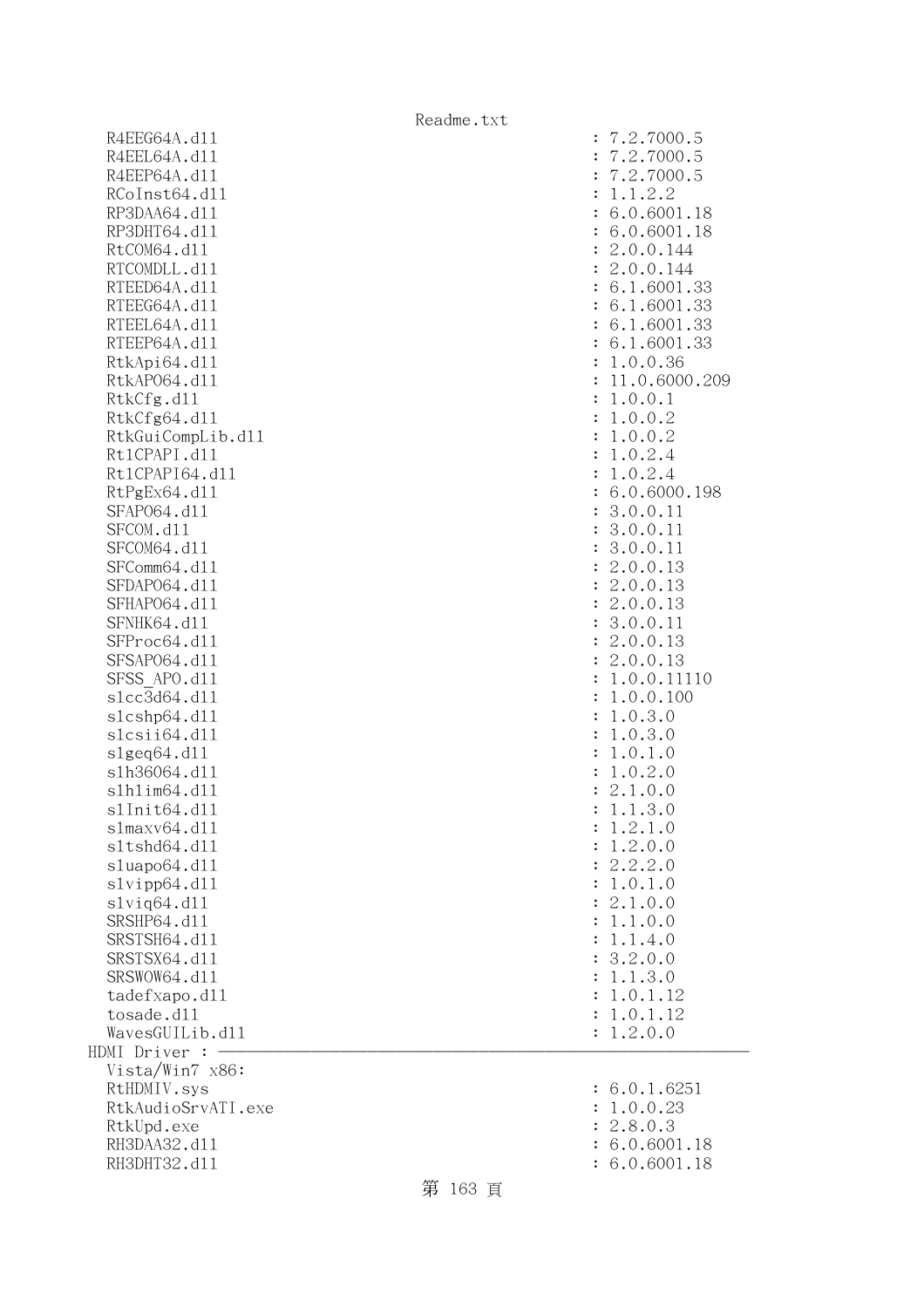Readme.txt RHCoInst.d11 : 1.1.1.2 RHDMIExt.d11 : 6.0.6000.172 RTEED32H.d11 : 6.1.6001.33 RTEEG32H.d11 : 6.1.6001.33 RTEEL32H.d11 : 6.1.6001.33 RTEEP32H.d11 : 6.1.6001.33 RtkHDMI.d11 : 11.0.6000.183 Vista/Win7 x64: RtHDMIVX.sys : 6.0.1.6251 RtkAudioSrvATI64.exe : 1.0.0.23 RtkUpd64.exe : 2.8.0.3 RH3DAA64.d11 : 6.0.6001.18 RH3DHT64.d11 : 6.0.6001.18 RHCoInst64.d11 : 1.1.1.2 RHDMEx64.d11 : 6.0.6000.172 RTEED64H.d11 : 6.1.6001.33 RTEEG64H.d11 : 6.1.6001.33 RTEEL64H.d11 : 6.1.6001.33 RTEEP64H.dl1 : 6.1.6001.33 RtkHDM64.dll : 11.0.6000.183 XP/2K x86: RtkHDMI.sys : 5.10.0.6251 Rtaupd.exe : 2.8.0.3 RHCoInstXP.d11 : 1.1.1.2 XP/2K x64: RtkHDMIX.sys : 5.10.0.6251 Rtaupd64.exe : 2.8.0.3 RHCoInst64XP.d11 : 1.1.1.2 Driver Setup Program : 3.20 Windows 2000/XP Operate on : Microsoft High Definition Audio Driver Package - KB888111 Package file version (kb888111.exe) : 6.1.22.0 Hdaudiobus.sys version : 5.10.00.5013 //================= Driver Package R2.58 Realtek HD Audio Driver support all of Realtek HD Audio Codec . 1. Vista/Windows 7 WHQL Supporting: ALC882, ALC883, ALC885, ALC886, ALC887, ALC888, ALC889, ALC892, ALC899, ALC861VD, ALC660, ALC662, ALC663, ALC665, ALC670, ALC680 ALC260, ALC262,ALC267, ALC268, ALC269, ALC270, ALC272, ALC273, ALC275 2. Windows 2000/XP WHQL Supporting: ALC880, ALC882, ALC883, ALC885, ALC886, ALC887, ALC888, ALC889, ALC892, ALC899, ALC861VC, ALC861VD, ALC660, ALC662, ALC663, ALC665, ALC670, ALC680 ALC260, ALC262, ALC267,ALC268, ALC269, ALC270, ALC272, ALC273, ALC275 3. HDMI Device WHQL Support: ATI HDMI Devices 4. OS Supporting: Microsoft Windows XP, Windows 2000, Windows Server 2003, Vista, Windows Server 2008, Windows $7 - x86/x64$  5. Pack with Microsoft High Definition Audio UAAV1.0a(5013) For Windows 2000 SP4, XP SP1, XP SP2, Server 2003 SP1. 6. Add/Fix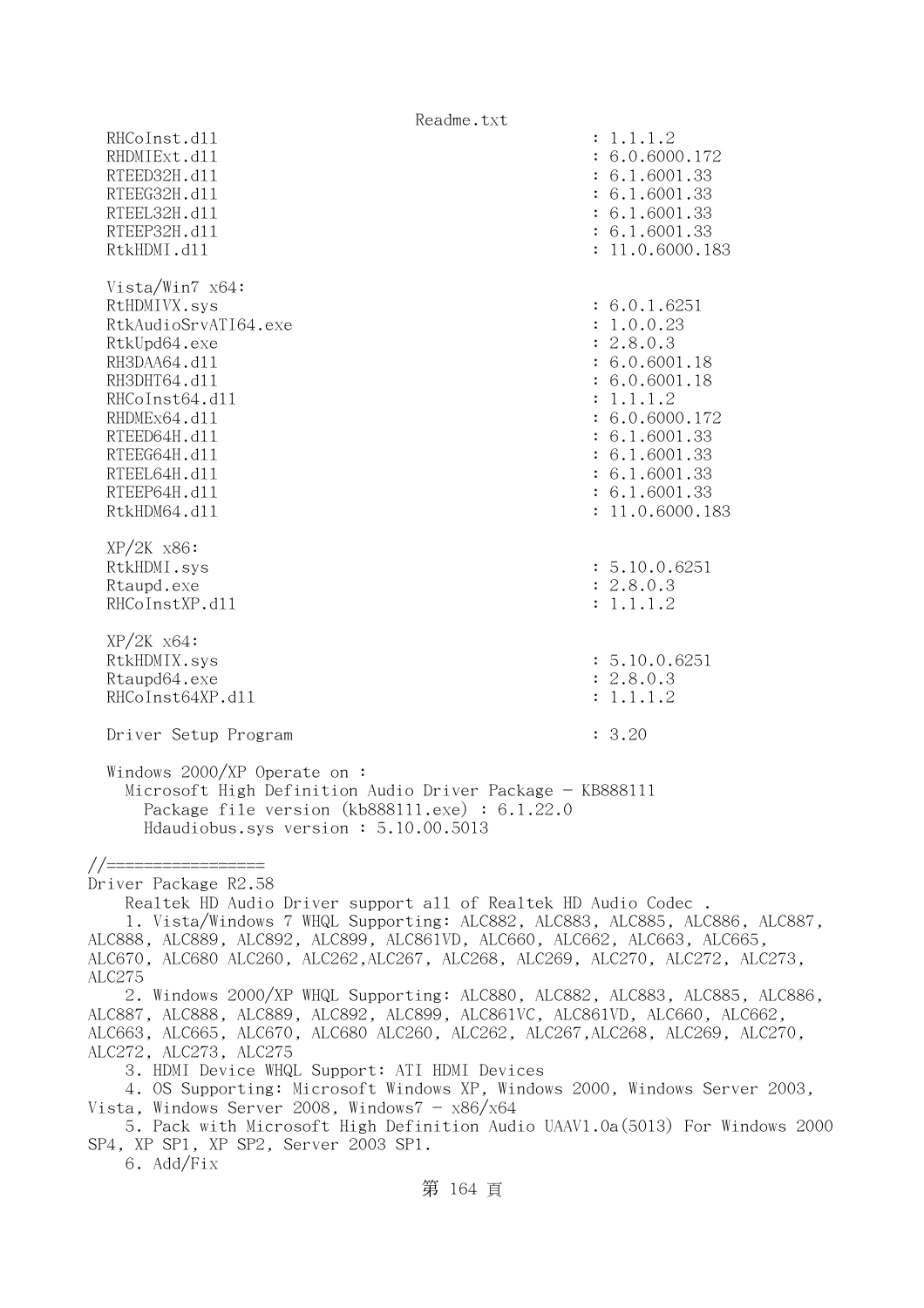1.) Driver : 1. Customizations.

| Windows $2000/XP: -$        |                            |
|-----------------------------|----------------------------|
| Windows 2000/XP :           |                            |
| RTKHDA64.sys                | : 5.10.0.6316              |
| RtkHDAud.sys                | : 5.10.0.6316              |
| AlcWzrd.exe                 | : 1.1.0.37                 |
| MicCal.exe                  | : 1.1.2.4                  |
| RTHDCPL.exe                 | : 2.3.8.7                  |
| RtkAudioService64.exe       | : 1.0.0.19                 |
| RtkAudioService.exe         | : 1.0.0.19                 |
| RTLCPL.exe                  | : 1.0.1.66                 |
| Rt1Upd64.exe                | : 2.8.0.3                  |
| Rt1Upd.exe                  | : 2.8.0.3                  |
| SkyTe1.exe                  | : 2.0.2.0                  |
| SoundMan.exe                | : 1.0.0.32                 |
| vncuti164.exe               | : 1.0.0.38                 |
| vncutil.exe                 | : 1.0.0.38                 |
| Alcmtr.exe                  |                            |
| AMBFilt.sys                 | : 1.6.0.4<br>: 5.10.0.4240 |
| AMBFt64.sys                 | : 5.10.0.4240              |
| Monfilt.sys                 | : 5.10.0.4112              |
|                             |                            |
| Monft64.sys<br>0A017Afx.sys | : 5.10.0.4115<br>: 1.0.7.3 |
|                             |                            |
| ALSndMgr.cp1                | : 1.0.0.11                 |
| RTSndMgr.cp1                | : 1.0.1.6                  |
| RCoInst64XP.d11             | : 1.1.1.2                  |
| RTCOMDLL.d11                | : 1.0.0.112                |
| RtkCoInstXP.d11             | : 1.1.1.2                  |
| Rt1CPAPI.d11                | : 1.0.2.3                  |
| Vista/Win7 driver:          |                            |
| Vista/Win7 driver for x86   |                            |
| RTKVHDA.sys                 | : 6.0.1.6316               |
| AERTSrv.exe                 | : 1.0.32.10                |
| FMAPP.exe                   | : 1.32.0.1                 |
| RtHDVBg.exe                 | : 1.0.0.58                 |
| RtHDVCp1.exe                | : 1.0.0.647                |
| RtkAudioService.exe         | : 1.0.0.27                 |
| RtkNGUI.exe                 | : 1.0.0.99                 |
| Rt1Upd.exe                  | : 2.8.0.3                  |
| SkyTe1.exe                  | : 2.0.2.2                  |
| vncutil.exe                 | : 1.0.0.41                 |
| mbfilt32.sys                | : 6.10.0.8                 |
| RTSndMgr.cp1                | : 1.0.0.19                 |
| AERTACap.d11                | : 2.0.32.13                |
| AERTARen.d11                | : 1.0.32.9                 |
| BlackSkinImages.d11         | 1.0.0.99                   |
| DarkSkinImages.d11          | 1.0.0.99                   |
| DTSBassEnhancementDLL.d11   | : 1.0.0.1                  |
| DTSBoostDLL.d11             | 1.0.0.1                    |
| DTSGainCompensatorDLL.d11   | : 1.0.0.1                  |
| DTSGFXAPO.d11               | 1.0.0.3                    |
| DTSGFXAPONS.d11             | : 1.0.0.3                  |
| DTSLFXAPO.d11               | 1.0.0.3                    |
| DTSLimiterDLL.d11           | : 1.0.0.1                  |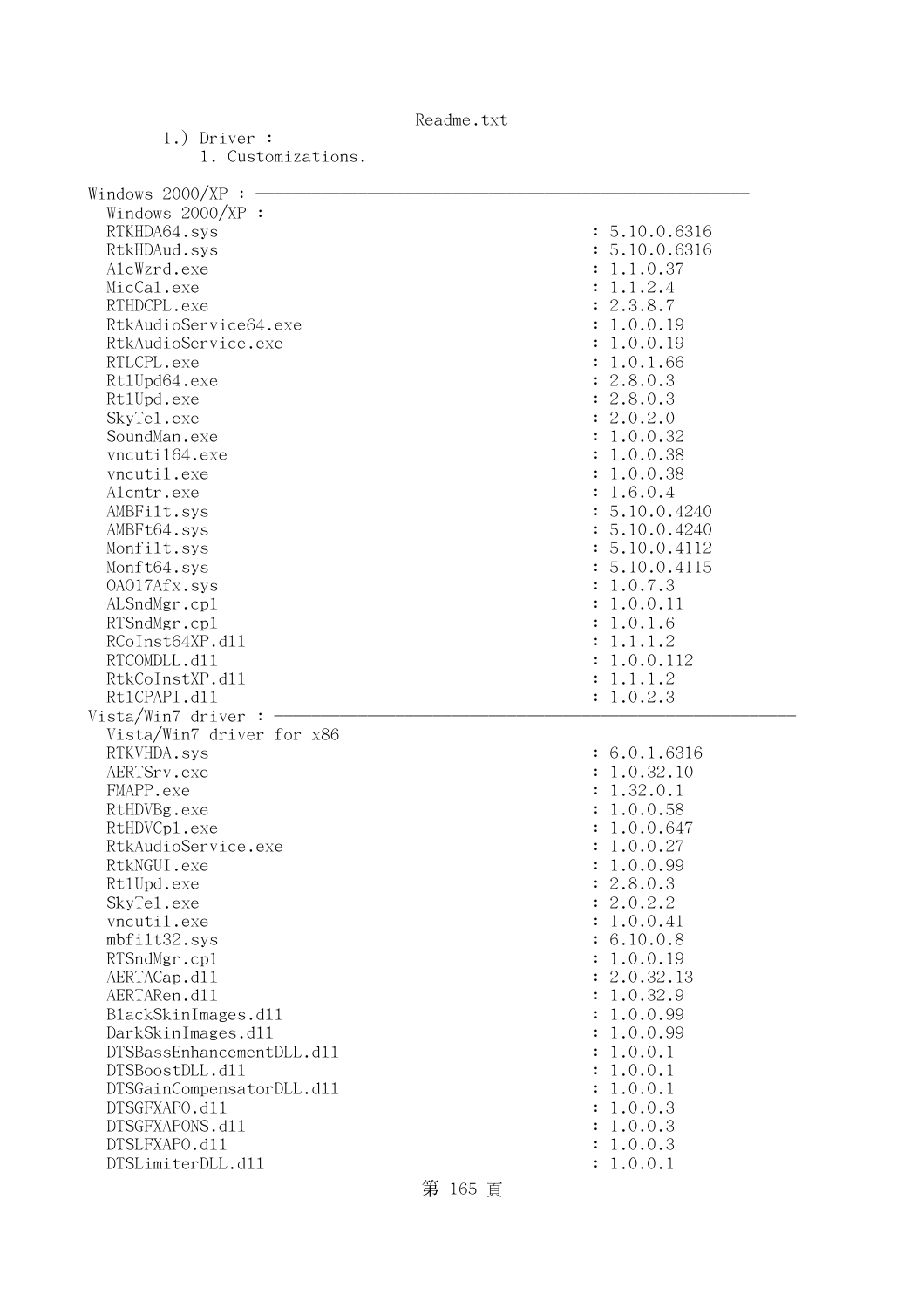DTSNeoPCDLL.dl1 DTSS2HeadphoneDLL.d11 DTSS2SpeakerDLL.dl1 DTSSymmetryDLL.dl1 DTSVoiceClarityDLL.dl1 FMAPO.d11 GrayJadeSkinImages.dl1  $LightSkinImages.d11$ MaxxAudioAPO.dll MaxxAudioAPO20.dll MaxxAudioAPO30.dll MaxxAudioEQ.dll MaxxAudioRealtek.dll MaxxAudioRealtek2.dll MaxxVolumeSDAPO.dl1 MBAP032.d11 MBPPCn32.d11 MBpp1d32.d11 MBTHX32.d11 MBWrp32.d11 R4EEA32A.d11 R4EED32A.d11 R4EEG32A.d11 R4EEL32A.d11 R4EEP32A.d11 RP3DAA32.d11 RP3DHT32.d11 RTCOMDLL.d11 RTEED32A.d11 RTEEG32A.d11 RTEEL32A.d11 RTEEP32A.d11 RtkAPO.d11 : 11.0.6000.201 RtkApoApi.dl1 RtkCfg.dll RtkCoInst.d11 RtkGuiCompLib.dl1 RtkPgExt.dll Rt1CPAPI.d11 SFAPO.d11 SFCOM.d11 SFFXComm.dl1 SFFXDAPO.d11 SFFXHAPO.d11 SFFXProc.dl1 SFFXSAPO.d11 SFNHK.d11 slcc3d32.d11 slcshp32.dl1 slcsii32.dl1 slgeq32.dl1 s1h36032.dl1 slhlim32.dll s1Init32.d11 s1maxv32.d11 sltshd32.dll : 1.2.0.0

| $\ddot{\cdot}$ | .0.0.1<br>1                                                                                                  |
|----------------|--------------------------------------------------------------------------------------------------------------|
| $\ddot{\cdot}$ | 1.0.0.1                                                                                                      |
| $\ddot{\cdot}$ | 1.0.0.<br>1                                                                                                  |
| $\ddot{\cdot}$ | 1.0.0.1                                                                                                      |
| $\ddot{\cdot}$ | 0.0.1<br>$\ddot{\phantom{0}}$<br>1                                                                           |
| $\ddot{\cdot}$ |                                                                                                              |
| $\ddot{\cdot}$ |                                                                                                              |
| $\ddot{\cdot}$ | $43.5.14.65$<br>$1.0.0.99$<br>$1.0.0.99$                                                                     |
| $\ddot{\cdot}$ |                                                                                                              |
| $\ddot{\cdot}$ | $1.2.2.0$<br>2.2.9.0<br>3.2.1.1                                                                              |
|                |                                                                                                              |
| $\ddot{\cdot}$ |                                                                                                              |
| $\ddot{\cdot}$ | 5.9.7.0<br>5.9.7.0<br>1.2.0.0<br>3.1.0.0                                                                     |
| $\ddot{\cdot}$ |                                                                                                              |
| $\ddot{\cdot}$ |                                                                                                              |
| $\ddot{\cdot}$ |                                                                                                              |
| $\ddot{\cdot}$ | 1.0.43.0<br>1.0.0.110                                                                                        |
| $\ddot{\cdot}$ |                                                                                                              |
| $\ddot{\cdot}$ | 1.0.43.0                                                                                                     |
| $\ddot{\cdot}$ |                                                                                                              |
| $\ddot{\cdot}$ | 1.0.15.130<br>1.0.0.180                                                                                      |
| $\ddot{\cdot}$ |                                                                                                              |
| $\ddot{\cdot}$ | $7.1.7000.5$<br>$7.1.7000.5$<br>$7.1.7000.5$<br>$7.1.7000.5$<br>$7.1.7000.5$<br>$6.0.6001.1$<br>$6.0.6001.1$ |
| $\ddot{\cdot}$ |                                                                                                              |
| $\ddot{\cdot}$ |                                                                                                              |
| $\ddot{\cdot}$ |                                                                                                              |
| $\ddot{\cdot}$ | 18                                                                                                           |
| $\ddot{\cdot}$ | 18                                                                                                           |
| $\ddot{\cdot}$ | 6.0.6001.<br>2.0.0.143                                                                                       |
| $\ddot{\cdot}$ | 2.0.0.143<br>6.1.6001.33<br>6.1.6001.33<br>6.1.6001.33<br>11.0.6000.20<br>1.0.0.34<br>1.0.0.2<br>1.1.1.6     |
| $\ddot{\cdot}$ |                                                                                                              |
| $\ddot{\cdot}$ |                                                                                                              |
| $\ddot{\cdot}$ |                                                                                                              |
|                |                                                                                                              |
| $\ddot{\cdot}$ |                                                                                                              |
| $\ddot{\cdot}$ |                                                                                                              |
| $\ddot{\cdot}$ |                                                                                                              |
| $\ddot{\cdot}$ |                                                                                                              |
| $\ddot{\cdot}$ | 0.0.2<br>$\ddot{\phantom{0}}$<br>$\mathbf 1$                                                                 |
| $\ddot{\cdot}$ | 6.0.6000.192                                                                                                 |
| $\ddot{\cdot}$ | 1.0.2.4                                                                                                      |
| $\ddot{\cdot}$ | 3.0.0.11                                                                                                     |
| $\ddot{\cdot}$ | 0.0.<br>11<br>3.                                                                                             |
| $\ddot{\cdot}$ | 2.<br>0.0.<br>13                                                                                             |
| $\ddot{\cdot}$ |                                                                                                              |
| $\ddot{\cdot}$ |                                                                                                              |
| $\ddot{\cdot}$ |                                                                                                              |
| $\ddot{\cdot}$ | 2.0.0.13<br>2.0.0.13<br>2.0.0.13<br>2.0.0.13<br>2.0.0.13                                                     |
| $\ddot{\cdot}$ | 3.0.0.11                                                                                                     |
| $\ddot{\cdot}$ | 1.<br>0.0.100                                                                                                |
| $\ddot{\cdot}$ | 1.<br>0.3.<br>$\mathcal{O}$                                                                                  |
| $\ddot{\cdot}$ | $\overline{0}$ .<br>1.<br>3.0                                                                                |
| $\ddot{\cdot}$ | 0.1.<br>1.<br>$\overline{O}$                                                                                 |
| $\ddot{\cdot}$ | 2.0<br>$\mathbf 1$<br>$\overline{0}$ .                                                                       |
| $\ddot{\cdot}$ | 2.<br>0.0<br>1.                                                                                              |
| $\ddot{\cdot}$ | 1.3.0<br>1.                                                                                                  |
| $\ddot{\cdot}$ | 2.1.0<br>1.                                                                                                  |
|                |                                                                                                              |

第 166 頁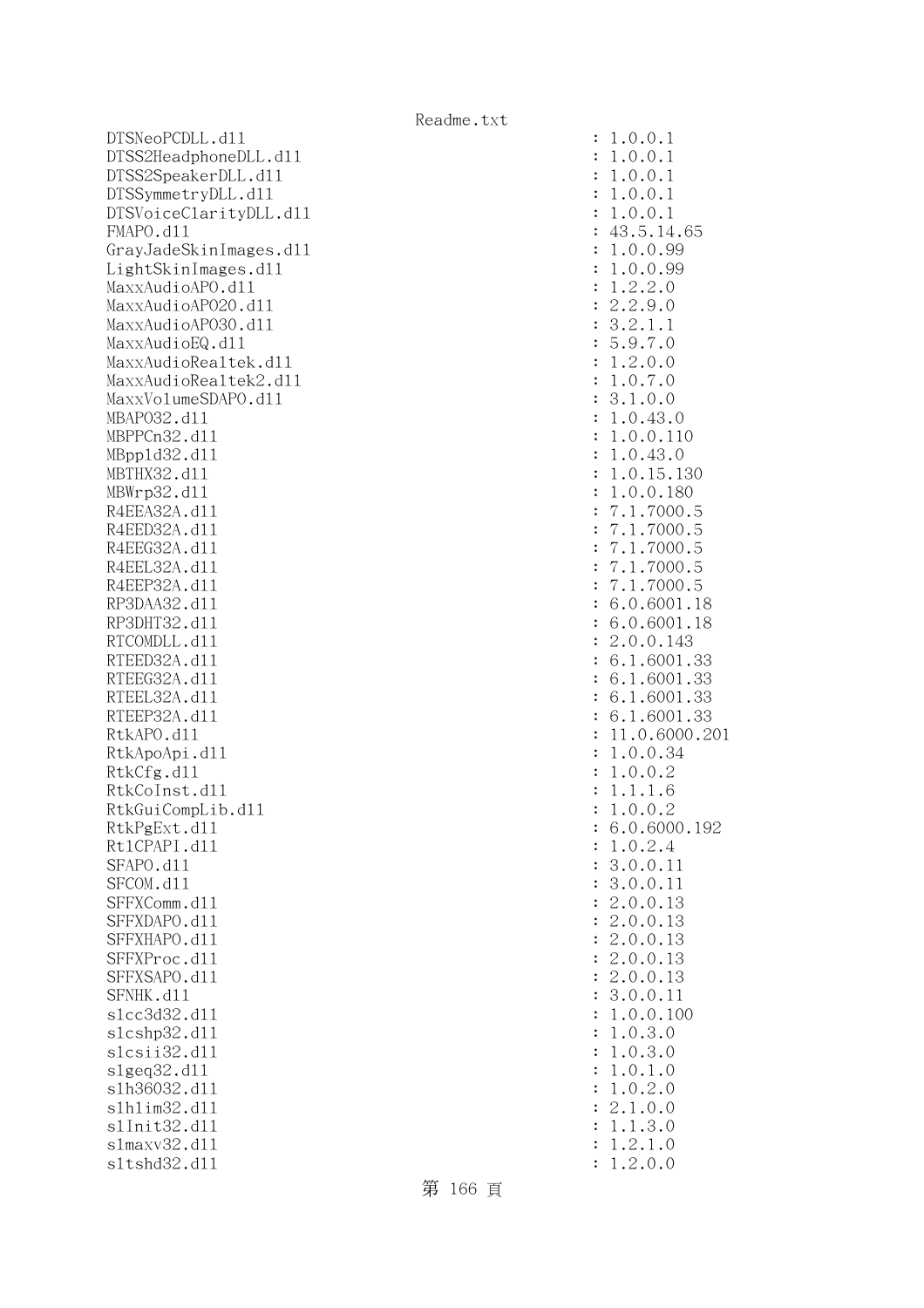sluapo32.dll : 2.2.2.0 slvipp32.dll : 1.0.1.0 slviq32.dll : 2.1.0.0 SRSHP360.d11 : 1.1.0.0 SRSTSHD.d11 : 1.1.4.0 SRSTSXT.d11 : 3.2.0.0 SRSWOW.d11 : 1.1.3.0  $Waves GUILib. d11$  :  $1.2.0.0$  WavesLib.dll : 5.9.7.0 Vista/Win7 driver for x64 RTKVHD64.sys : 6.0.1.6316 AERTSr64.exe : 1.0.64.10 FMAPP.exe : 1.64.0.1 RAVBg64.exe : 1.0.0.58 RAVCp164.exe : 1.0.0.647 RtkAudioService64.exe : 1.0.0.27 RtkNGUI64.exe : 1.0.0.99 Rt1Upd64.exe : 2.8.0.3 SkyTel.exe : 2.0.2.2 vncuti164.exe : 1.0.0.41 GWfilt64.sys : 6.10.0.3 mbfilt64.sys : 6.10.0.8 RTSnMg64.cp1 : 1.0.0.19 AERTAC64.d11 : 2.0.64.13 AERTAR64.d11 : 1.0.64.9 BlackSkinImages64.dl1 : 1.0.0.99 DarkSkinImages64.dll : 1.0.0.99 DTSBassEnhancementDLL64.dll : 1.0.0.1 DTSBoostDLL64.dll : 1.0.0.1 DTSGainCompensatorDLL64.dll : 1.0.0.1 DTSGFXAPO64.dll : 1.0.0.3 DTSGFXAPONS64.dll : 1.0.0.3 DTSLFXAPO64.dll : 1.0.0.3 DTSLimiterDLL64.dll : 1.0.0.1 DTSNeoPCDLL64.dll : 1.0.0.1 DTSS2HeadphoneDLL64.d11 : 1.0.0.1 DTSS2SpeakerDLL64.dl1 : 1.0.0.1 DTSSymmetryDLL64.dl1 : 1.0.0.1 DTSVoiceClarityDLL64.dll : 1.0.0.1 FMAPO64.d11 : 43.6.14.65 GrayJadeSkinImages64.dll : 1.0.0.99 LightSkinImages64.dll : 1.0.0.99 MaxxAudioAPO20.dll : 2.2.9.0 MaxxAudioAPO30.dl1 : 3.2.1.1 MaxxAudioEQ.dl1 : 5.9.7.0 MaxxAudioRealtek.dll  $\qquad \qquad \qquad$  : 1.2.0.0 MaxxAudioRealtek2.dll : 1.0.7.0 MaxxVolumeSDAPO.dl1 : 3.1.0.0 MBAPO32.dll : 1.0.43.0 MBAP064.d11 : 1.0.43.0 MBPPCn64.dll : 1.0.0.110 MBppld64.dll : 1.0.43.0 MBTHX32.d11 : 1.0.15.130 MBTHX64.d11 : 1.0.15.130 MBWrp64.dll : 1.0.0.180 R4EEA64A.d11 : 7.1.7000.5

第 167 頁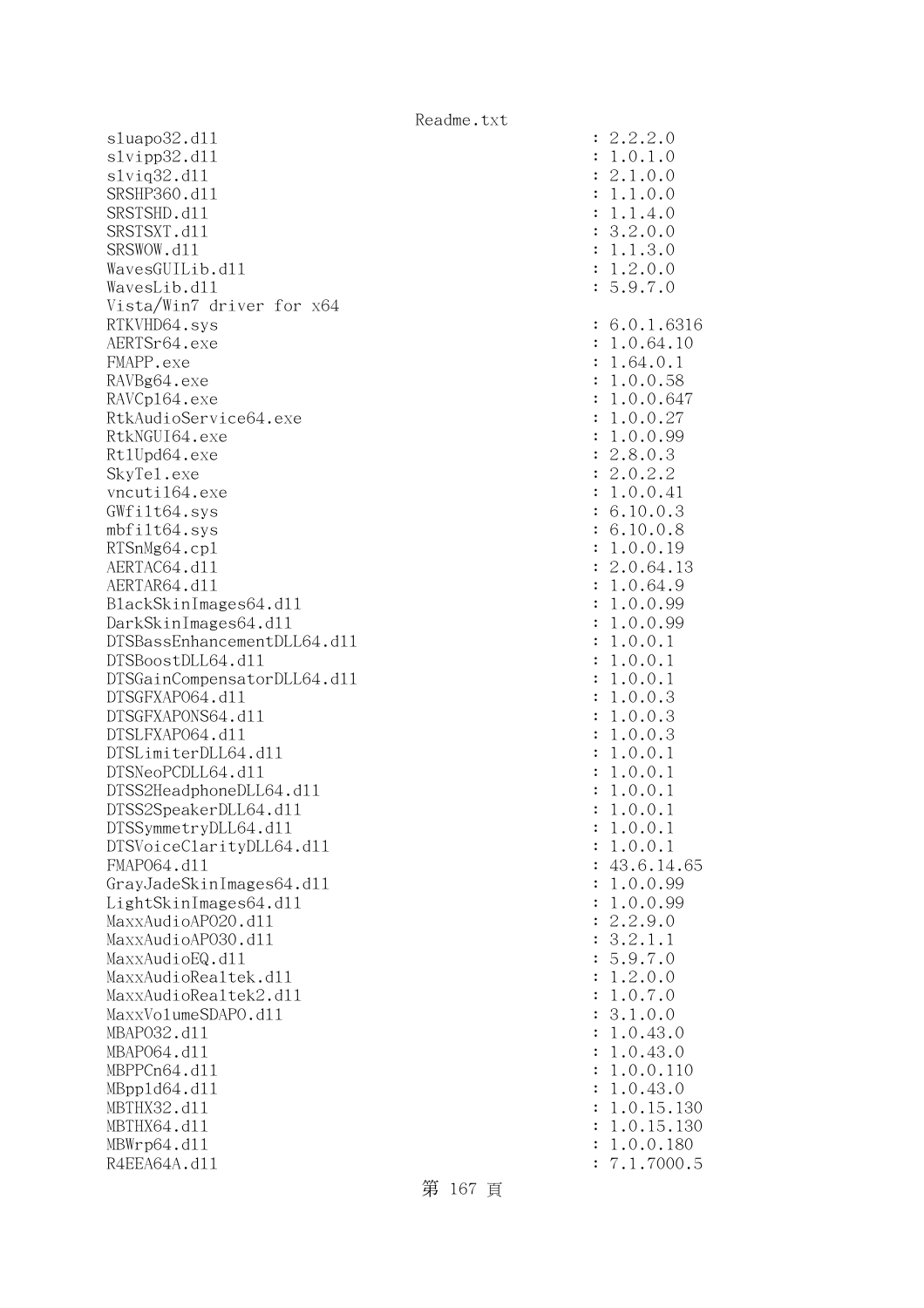| R4EED64A.d11       | : 7.1.7000.5    |
|--------------------|-----------------|
| R4EEG64A.d11       | 7.1.7000.5      |
| R4EEL64A.d11       | 7.1.7000.5      |
| R4EEP64A.d11       | 7.1.7000.5      |
| RCoInst64.d11      | : 1.1.1.6       |
| RP3DAA64.d11       | : 6.0.6001.18   |
| RP3DHT64.d11       | : 6.0.6001.18   |
| RtCOM64.d11        | : 2.0.0.143     |
| RTCOMDLL.d11       | : 2.0.0.143     |
| RTEED64A.d11       | : 6.1.6001.33   |
| RTEEG64A.d11       | : 6.1.6001.33   |
| RTEEL64A.d11       | : 6.1.6001.33   |
| RTEEP64A.d11       | : 6.1.6001.33   |
| RtkApi64.dl1       | : 1.0.0.34      |
| RtkAP064.d11       | : 11.0.6000.201 |
| RtkCfg.d11         | : 1.0.0.1       |
| RtkCfg64.d11       | : 1.0.0.2       |
| RtkGuiCompLib.d11  | : 1.0.0.2       |
| Rt1CPAPI.d11       | : 1.0.2.4       |
| Rt1CPAPI64.d11     | : 1.0.2.4       |
| RtPgEx64.d11       | : 6.0.6000.192  |
| SFAP064.d11        | : 3.0.0.11      |
| SFCOM.d11          | : 3.0.0.11      |
| SFCOM64.d11        | : 3.0.0.11      |
| SFComm64.d11       | : 2.0.0.13      |
|                    |                 |
| SFDAP064.d11       | : 2.0.0.13      |
| SFHAP064.d11       | : 2.0.0.13      |
| SFNHK64.d11        | : 3.0.0.11      |
| SFProc64.d11       | : 2.0.0.13      |
| SFSAP064.d11       | : 2.0.0.13      |
| SFSS APO.d11       | : 1.0.0.11110   |
| s1cc3d64.d11       | : 1.0.0.100     |
| slcshp64.dll       | : 1.0.3.0       |
| slcsii64.dll       | : 1.0.3.0       |
| slgeq64. d11       | : 1.0.1.0       |
| s1h36064.d11       | : 1.0.2.0       |
| s1h1im64.d11       | : 2.1.0.0       |
| s1Init64.d11       | 1.1.3.0         |
| slmaxv64.d11       | 1.2.1.0         |
| s1tshd64.d11       | 1.2.0.0         |
| sluapo64.dll       | 2.2.2.0         |
| slvipp64.dll       | : 1.0.1.0       |
| $s1$ viq $64. d11$ | : 2.1.0.0       |
| SRSHP64.d11        | : 1.1.0.0       |
| SRSTSH64.d11       | : 1.1.4.0       |
| SRSTSX64.d11       | : 3.2.0.0       |
| SRSWOW64.d11       | : 1.1.3.0       |
| WavesGUILib.d11    | : 1.2.0.0       |
| HDMI Driver :      |                 |
| Vista/Win7 x86:    |                 |
| RtHDMIV.sys        | : 6.0.1.6251    |
| RtkAudioSrvATI.exe | : 1.0.0.23      |
| RtkUpd.exe         | : 2.8.0.3       |
| RH3DAA32.d11       | 6.0.6001.18     |
| RH3DHT32.d11       | : 6.0.6001.18   |

| R4EED64A.d11                 |                      | 7.1.7000.5    |
|------------------------------|----------------------|---------------|
| R4EEG64A.d11                 |                      | 7.1.7000.5    |
| R4EEL64A.d11                 |                      | 7.1.7000.5    |
| R4EEP64A.d11                 |                      | 7.1.7000.5    |
| RCoInst64.d11                | $\ddot{\cdot}$       | 1.1.1.6       |
| RP3DAA64.d11                 |                      | 6.0.6001.18   |
| RP3DHT64.d11                 |                      | 6.0.6001.18   |
| RtCOM64.d11                  | $\ddot{\cdot}$       | 2.0.0.143     |
| RTCOMDLL.d11                 | $\ddot{\cdot}$       | 2.0.0.143     |
| RTEED64A.d11                 |                      | : 6.1.6001.33 |
| RTEEG64A.d11                 |                      | 6.1.6001.33   |
| RTEEL64A.d11                 |                      | 6.1.6001.33   |
| RTEEP64A.d11                 |                      | 6.1.6001.33   |
| RtkApi64.d11                 | $\ddot{\cdot}$       | 1.0.0.34      |
| RtkAP064.d11                 | $\ddot{\cdot}$       | 11.0.6000.201 |
| RtkCfg.d11                   | $\ddot{\cdot}$       | 1.0.0.1       |
| RtkCfg64.d11                 | $\ddot{\cdot}$       | 1.0.0.2       |
| RtkGuiCompLib.d11            |                      | : 1.0.0.2     |
| Rt1CPAPI.d11                 | $\ddot{\cdot}$       | 1.0.2.4       |
| Rt1CPAPI64.d11               | $\ddot{\cdot}$       | 1.0.2.4       |
| RtPgEx64.d11                 | $\ddot{\cdot}$       | 6.0.6000.192  |
| SFAP064.d11                  | $\ddot{\cdot}$       | 3.0.0.11      |
| SFCOM.d11                    |                      | : 3.0.0.11    |
| SFCOM64.d11                  |                      | : 3.0.0.11    |
| SFComm64.d11                 | $\ddot{\cdot}$       | 2.0.0.13      |
| SFDAP064.d11                 |                      | : 2.0.0.13    |
| SFHAP064.d11                 |                      | : 2.0.0.13    |
| SFNHK64.d11                  |                      | : 3.0.0.11    |
| SFProc64.d11                 | $\ddot{\cdot}$       | 2.0.0.13      |
| SFSAP064.d11                 | $\ddot{\cdot}$       | 2.0.0.13      |
| SFSS APO.d11                 | $\ddot{\cdot}$       | 1.0.0.11110   |
| s1cc3d64.d11                 | $\ddot{\cdot}$       | 1.0.0.100     |
| slcshp64.dll                 | $\ddot{\phantom{a}}$ | 1.0.3.0       |
| slcsii64.dll                 | $\ddot{\phantom{a}}$ | 1.0.3.0       |
| slgeq64.d11                  | $\ddot{\phantom{a}}$ | 1.0.1.0       |
| s1h36064.d11                 | $\ddot{\cdot}$       | 1.0.2.0       |
| s1h1im64.d11                 | $\ddot{\cdot}$       | 2.1.0.0       |
| s1Init64.d11                 |                      | 1.1.3.0       |
| slmaxv64.dll                 | $\ddot{\cdot}$       | 1.2.1.0       |
| s1tshd64.d11                 | $\ddot{\cdot}$       | 1.2.0.0       |
| sluapo64.dll                 | $\ddot{\cdot}$       | 2.2.2.0       |
| slvipp64.d11                 |                      | : 1.0.1.0     |
| $s1$ viq $64. d11$           |                      | : 2.1.0.0     |
| SRSHP64.d11                  |                      | : 1.1.0.0     |
| SRSTSH64.d11                 |                      | : 1.1.4.0     |
| SRSTSX64.d11                 |                      | : 3.2.0.0     |
| SRSWOW64.d11                 |                      | : 1.1.3.0     |
| WavesGUILib.d11              | $\ddot{\cdot}$       | 1.2.0.0       |
| MI Driver :                  |                      |               |
| Vista/Win7 x86:              |                      |               |
| RtHDMIV.sys                  |                      | : 6.0.1.6251  |
| RtkAudioSrvATI.exe           | $\ddot{\cdot}$       | 1.0.0.23      |
|                              |                      | 2.8.0.3       |
| RtkUpd.exe                   | $\ddot{\cdot}$       | : 6.0.6001.18 |
| RH3DAA32.d11<br>RH3DHT32.d11 |                      |               |
|                              |                      | 6.0.6001.18   |
| RHCoInst.d11                 | $\ddot{\cdot}$       | 1.1.1.2       |

## 第 168 頁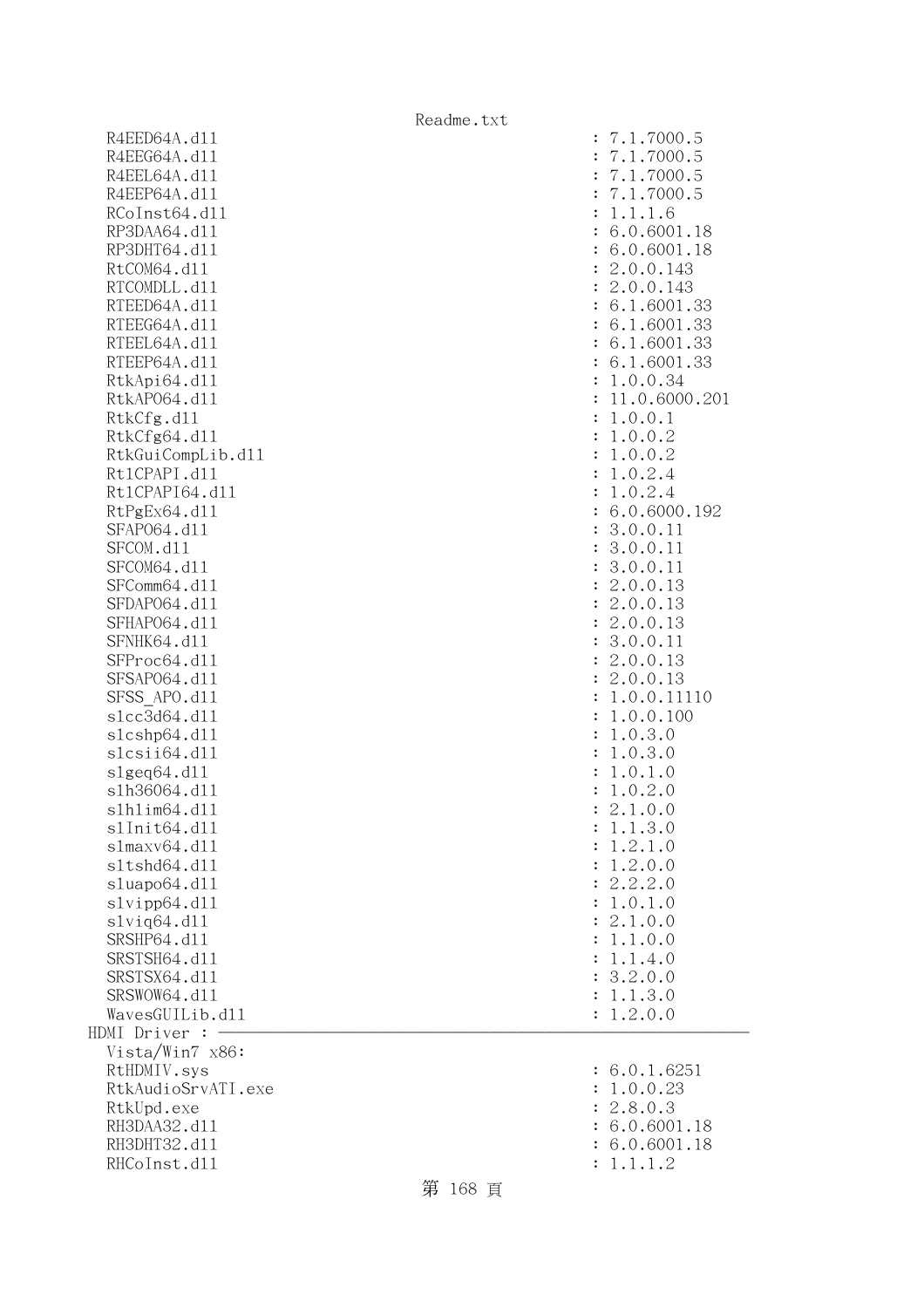Readme.txt RHDMIExt.d11 : 6.0.6000.172 RTEED32H.d11 : 6.1.6001.33 RTEEG32H.d11 : 6.1.6001.33 RTEEL32H.d11 : 6.1.6001.33 RTEEP32H.d11 : 6.1.6001.33 RtkHDMI.dl1 : 11.0.6000.183 Vista/Win7 x64: RtHDMIVX.sys : 6.0.1.6251 RtkAudioSrvATI64.exe : 1.0.0.23 RtkUpd64.exe : 2.8.0.3 RH3DAA64.d11 : 6.0.6001.18 RH3DHT64.d11 : 6.0.6001.18 RHCoInst64.d11 : 1.1.1.2 RHDMEx64.d11 : 6.0.6000.172 RTEED64H.dl1 : 6.1.6001.33 RTEEG64H.d11 : 6.1.6001.33 RTEEL64H.d11 : 6.1.6001.33 RTEEP64H.d11 : 6.1.6001.33 RtkHDM64.dll : 11.0.6000.183 XP/2K x86: RtkHDMI.sys : 5.10.0.6251 Rtaupd.exe : 2.8.0.3 RHCoInstXP.d11 : 1.1.1.2 XP/2K x64: RtkHDMIX.sys : 5.10.0.6251 Rtaupd64.exe : 2.8.0.3 RHCoInst64XP.d11 : 1.1.1.2 Driver Setup Program : 3.18 Windows 2000/XP Operate on : Microsoft High Definition Audio Driver Package - KB888111 Package file version (kb888111.exe) : 6.1.22.0 Hdaudiobus.sys version : 5.10.00.5013 //================= Driver Package R2.57 Realtek HD Audio Driver support all of Realtek HD Audio Codec . 1. Vista/Windows 7 WHQL Supporting: ALC882, ALC883, ALC885, ALC886, ALC887, ALC888, ALC889, ALC892, ALC899, ALC861VD, ALC660, ALC662, ALC663, ALC665, ALC670, ALC680 ALC260, ALC262,ALC267, ALC268, ALC269, ALC270, ALC272, ALC273, ALC275 2. Windows 2000/XP WHQL Supporting: ALC880, ALC882, ALC883, ALC885, ALC886, ALC887, ALC888, ALC889, ALC892, ALC899, ALC861VC, ALC861VD, ALC660, ALC662, ALC663, ALC665, ALC670, ALC680 ALC260, ALC262, ALC267,ALC268, ALC269, ALC270, ALC272, ALC273, ALC275 3. HDMI Device WHQL Support: ATI HDMI Devices 4. OS Supporting: Microsoft Windows XP, Windows 2000, Windows Server 2003, Vista, Windows Server 2008, Windows $7 - x86/x64$  5. Pack with Microsoft High Definition Audio UAAV1.0a(5013) 6. Add/Fix 1.) Driver : 1. Customizations. 第 169 頁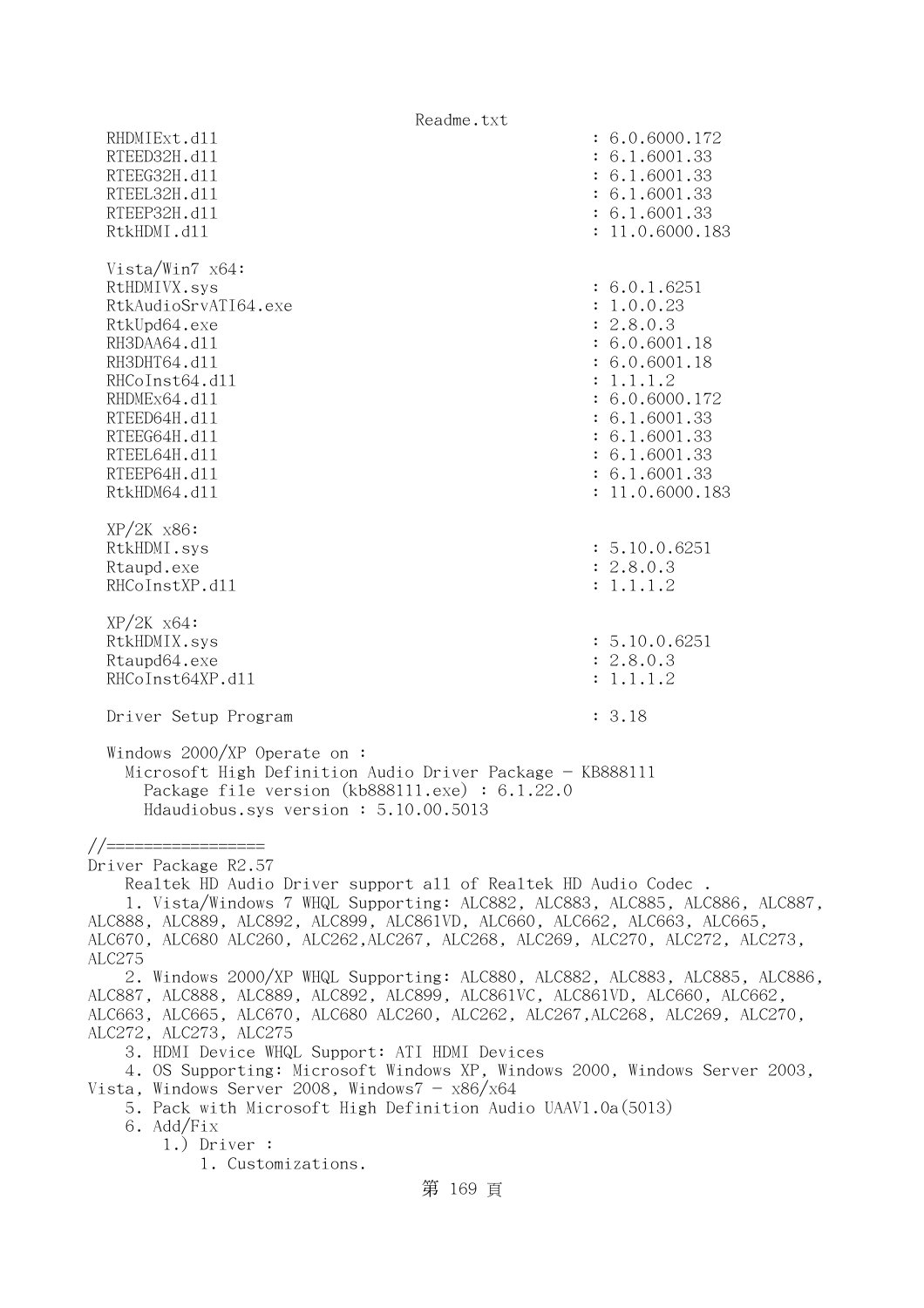2.) Package : 1. Realtek Setup program will update audio driver automatically in update Realtek audio driver case under Vista/Windows 7. Realtek setup program will un-install the previous version Realatek audio driver on the system first. And it will re-install Realtek audio driver automatically after system re-boot. Windows  $2000/XP$  :  $-$  Windows 2000/XP : RTKHDA64.sys : 5.10.0.6299 RtkHDAud.sys : 5.10.0.6299 Alcmtr.exe : 1.6.0.4 AlcWzrd.exe : 1.1.0.37 MicCal.exe : 1.1.2.4 RTHDCPL.exe : 2.3.8.5 RtkAudioService64.exe : 1.0.0.19 RtkAudioService.exe : 1.0.0.19 RTLCPL.exe : 1.0.1.66 Rt1Upd64.exe : 2.8.0.3 RtlUpd.exe : 2.8.0.3 SkyTel.exe : 2.0.2.0 SoundMan.exe : 1.0.0.32 vncuti164.exe : 1.0.0.38 vncutil.exe : 1.0.0.38 AMBFilt.sys : 5.10.0.4240 AMBFt64.sys : 5.10.0.4240 Monfilt.sys : 5.10.0.4112 Monft64.sys : 5.10.0.4115 OAO17Afx.sys : 1.0.7.3 ALSndMgr.cp1 : 1.0.0.11 RTSndMgr.cpl : 1.0.1.6  $RCoInst64XP.d11$  :  $1.1.1.2$ RTCOMDLL.d11 : 1.0.0.112 RtkCoInstXP.d11 : 1.1.1.2 RtlCPAPI.dll : 1.0.2.3  $Vista/Win7$  driver :  $-$  Vista/Win7 driver for x86 RTKVHDA.sys : 6.0.1.6299 AERTSrv.exe : 1.0.32.10 FMAPP.exe : 1.32.0.1 RtHDVBg.exe : 1.0.0.58 RtHDVCp1.exe : 1.0.0.637 RtkAudioService.exe : 1.0.0.27 RtkNGUI.exe : 1.0.0.96 RtlUpd.exe : 2.8.0.3 SkyTel.exe : 2.0.2.2 vncutil.exe : 1.0.0.40 : 1.0.0.40 mbfilt32.sys : 6.10.0.8 RTSndMgr.cp1 : 1.0.0.19 AERTACap.d11 : 2.0.32.13 AERTARen.d11 : 1.0.32.9 BlackSkinImages.dll : 1.0.0.96 DarkSkinImages.dll : 1.0.0.96 DTSBassEnhancementDLL.dl1 : 1.0.0.1 DTSBoostDLL.dll : 1.0.0.1

## Readme.txt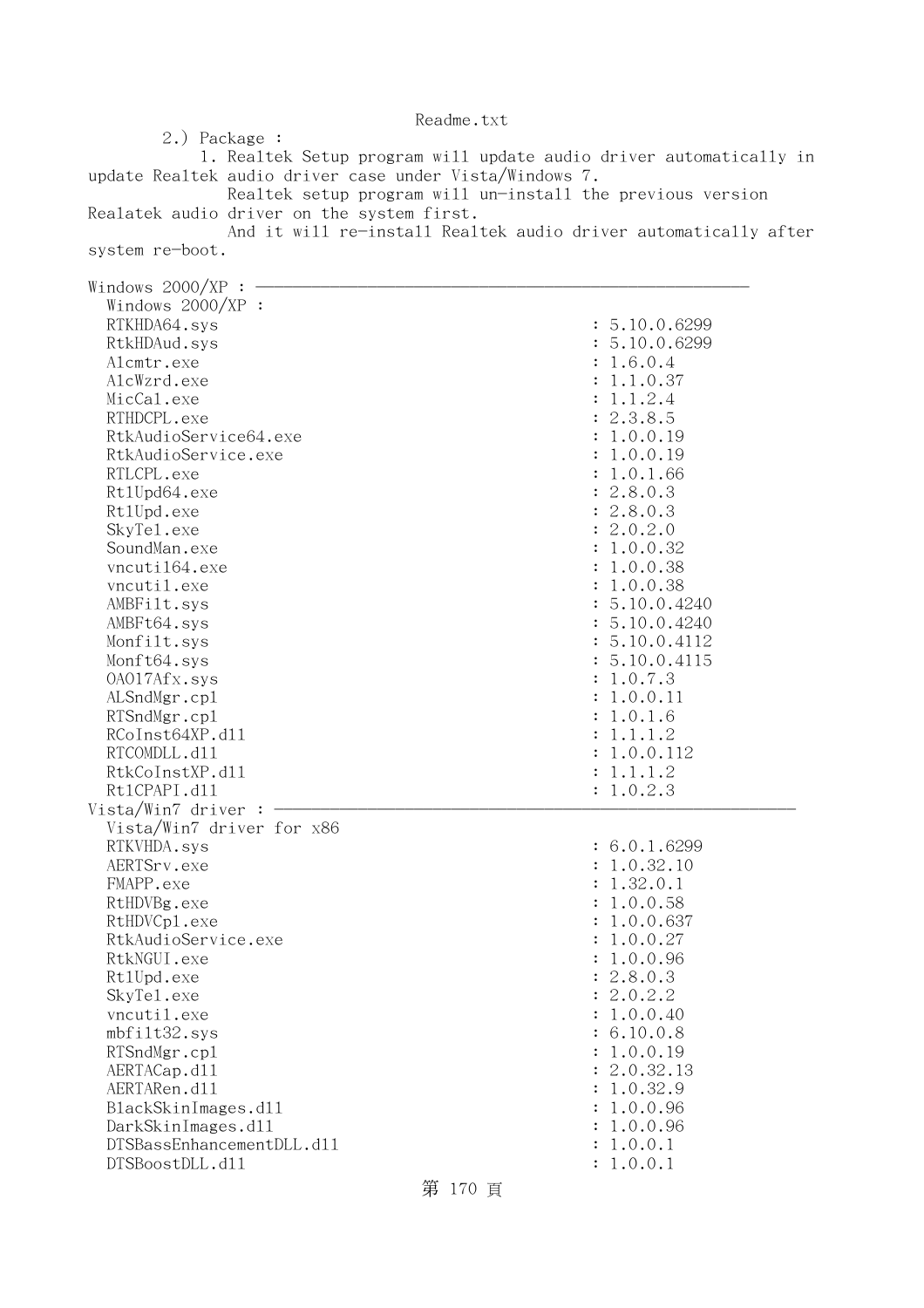DTSGainCompensatorDLL.dl1 DTSGFXAPO.d11 DTSGFXAPONS.d11 DTSLFXAPO.d11 DTSLimiterDLL.dl1 DTSNeoPCDLL.d11 DTSS2HeadphoneDLL.d11 DTSS2SpeakerDLL.d11 DTSSymmetryDLL.dl1 DTSVoiceClarityDLL.dl1 FMAPO.d11 GrayJadeSkinImages.dl1 LightSkinImages.dl1 MaxxAudioAPO.dll MaxxAudioAPO20.dll MaxxAudioAP030.dll MaxxAudioEQ.dll MaxxAudioRealtek.dll MaxxAudioRealtek2.dll MaxxVolumeSDAPO.dl1 MBAP032.d11 MBPPCn32.d11 MBpp1d32.d11 MBTHX32.d11 MBWrp32.d11 R4EEA32A.d11 R4EED32A.d11 R4EEG32A.d11 R4EEL32A.d11 R4EEP32A.d11 RP3DAA32.d11 RP3DHT32.d11 RTCOMDLL.d11 RTEED32A.d11 RTEEG32A.d11 RTEEL32A.d11 RTEEP32A.d11 RtkAPO.dll : 11.0.6000.198 RtkApoApi.dl1 RtkCfg.dl1 RtkCoInst.d11 RtkGuiCompLib.d11 RtkPgExt.dl1 Rt1CPAPI.d11 SFAPO.d11 SFCOM.d11 SFFXComm.d11 SFFXDAPO.d11 SFFXHAPO.d11 SFFXProc.dl1 SFFXSAPO.d11 SFNHK.d11 slcc3d32.d11 slcshp32.dl1 slcsii32.dl1 slgeq32.dll : 1.0.1.0

| $\ddot{\cdot}$ | .0.0.<br>$\mathbf{1}$<br>$\mathbf{1}$                                                                                                                                                                                                                                |
|----------------|----------------------------------------------------------------------------------------------------------------------------------------------------------------------------------------------------------------------------------------------------------------------|
| $\ddot{\cdot}$ |                                                                                                                                                                                                                                                                      |
|                |                                                                                                                                                                                                                                                                      |
| $\ddot{\cdot}$ |                                                                                                                                                                                                                                                                      |
| $\ddot{\cdot}$ |                                                                                                                                                                                                                                                                      |
| $\ddot{\cdot}$ |                                                                                                                                                                                                                                                                      |
| $\ddot{\cdot}$ |                                                                                                                                                                                                                                                                      |
|                |                                                                                                                                                                                                                                                                      |
|                |                                                                                                                                                                                                                                                                      |
|                | $1.0.0.3$<br>$1.0.0.3$<br>$1.0.0.1$<br>$1.0.0.1$<br>$1.0.0.1$<br>$1.0.0.1$<br>$1.0.0.1$<br>$1.0.0.1$<br>$1.0.0.1$<br>$1.0.0.1$<br>$1.0.0.1$<br>$1.0.0.1$<br>$1.0.0.96$<br>$1.0.0.96$<br>$1.0.0.96$<br>$1.0.0.96$<br>$1.0.0.96$<br>$1.0.0.96$<br>$1.2.2.0$<br>$2.2.9$ |
|                |                                                                                                                                                                                                                                                                      |
|                |                                                                                                                                                                                                                                                                      |
|                |                                                                                                                                                                                                                                                                      |
|                |                                                                                                                                                                                                                                                                      |
|                |                                                                                                                                                                                                                                                                      |
|                |                                                                                                                                                                                                                                                                      |
|                |                                                                                                                                                                                                                                                                      |
|                |                                                                                                                                                                                                                                                                      |
|                |                                                                                                                                                                                                                                                                      |
|                |                                                                                                                                                                                                                                                                      |
|                |                                                                                                                                                                                                                                                                      |
|                |                                                                                                                                                                                                                                                                      |
|                |                                                                                                                                                                                                                                                                      |
|                |                                                                                                                                                                                                                                                                      |
|                |                                                                                                                                                                                                                                                                      |
|                |                                                                                                                                                                                                                                                                      |
|                |                                                                                                                                                                                                                                                                      |
|                |                                                                                                                                                                                                                                                                      |
|                |                                                                                                                                                                                                                                                                      |
|                |                                                                                                                                                                                                                                                                      |
|                |                                                                                                                                                                                                                                                                      |
|                |                                                                                                                                                                                                                                                                      |
|                |                                                                                                                                                                                                                                                                      |
|                | 555588                                                                                                                                                                                                                                                               |
|                |                                                                                                                                                                                                                                                                      |
|                |                                                                                                                                                                                                                                                                      |
|                |                                                                                                                                                                                                                                                                      |
|                |                                                                                                                                                                                                                                                                      |
|                |                                                                                                                                                                                                                                                                      |
|                | $\begin{array}{c} 33 \\ 33 \\ 33 \\ \hline \end{array}$                                                                                                                                                                                                              |
|                |                                                                                                                                                                                                                                                                      |
|                |                                                                                                                                                                                                                                                                      |
|                |                                                                                                                                                                                                                                                                      |
| $\ddot{\cdot}$ | 1<br>1.0.6000.198                                                                                                                                                                                                                                                    |
| $\ddot{\cdot}$ | .0.0.33<br>$\mathbf 1$                                                                                                                                                                                                                                               |
| $\ddot{\cdot}$ | 0.0.2<br>1.                                                                                                                                                                                                                                                          |
| $\ddot{\cdot}$ | .1.1.2<br>1                                                                                                                                                                                                                                                          |
| $\ddot{\cdot}$ | 0.0.2<br>1<br>$\ddot{\phantom{0}}$                                                                                                                                                                                                                                   |
| $\ddot{\cdot}$ | 6.<br>0.6000.190                                                                                                                                                                                                                                                     |
|                |                                                                                                                                                                                                                                                                      |
| $\ddot{\cdot}$ | $\mathbf 1$<br>0.2.4<br>$\ddot{\phantom{0}}$                                                                                                                                                                                                                         |
| $\ddot{\cdot}$ | 3.0.0.11                                                                                                                                                                                                                                                             |
| $\ddot{\cdot}$ | 3.0.0.11                                                                                                                                                                                                                                                             |
| $\ddot{\cdot}$ | 2.0.0.<br>13                                                                                                                                                                                                                                                         |
| $\ddot{\cdot}$ | 2.0.0.<br>13                                                                                                                                                                                                                                                         |
| $\ddot{\cdot}$ | 2.0.0.13                                                                                                                                                                                                                                                             |
| $\ddot{\cdot}$ | 2.<br>0.0.13                                                                                                                                                                                                                                                         |
|                |                                                                                                                                                                                                                                                                      |
| $\ddot{\cdot}$ | 2.<br>0.0.13                                                                                                                                                                                                                                                         |
| $\ddot{\cdot}$ | 0.0.<br>3.<br>11                                                                                                                                                                                                                                                     |
| $\ddot{\cdot}$ | 0.0.<br>1.<br>100                                                                                                                                                                                                                                                    |
| $\ddot{\cdot}$ | 0.3.<br>1.<br>$\mathcal{O}$                                                                                                                                                                                                                                          |
| $\ddot{\cdot}$ | 1.0.3.0                                                                                                                                                                                                                                                              |
|                | $\cap$ 1<br>$\bigcap$<br>1.                                                                                                                                                                                                                                          |

第 171 頁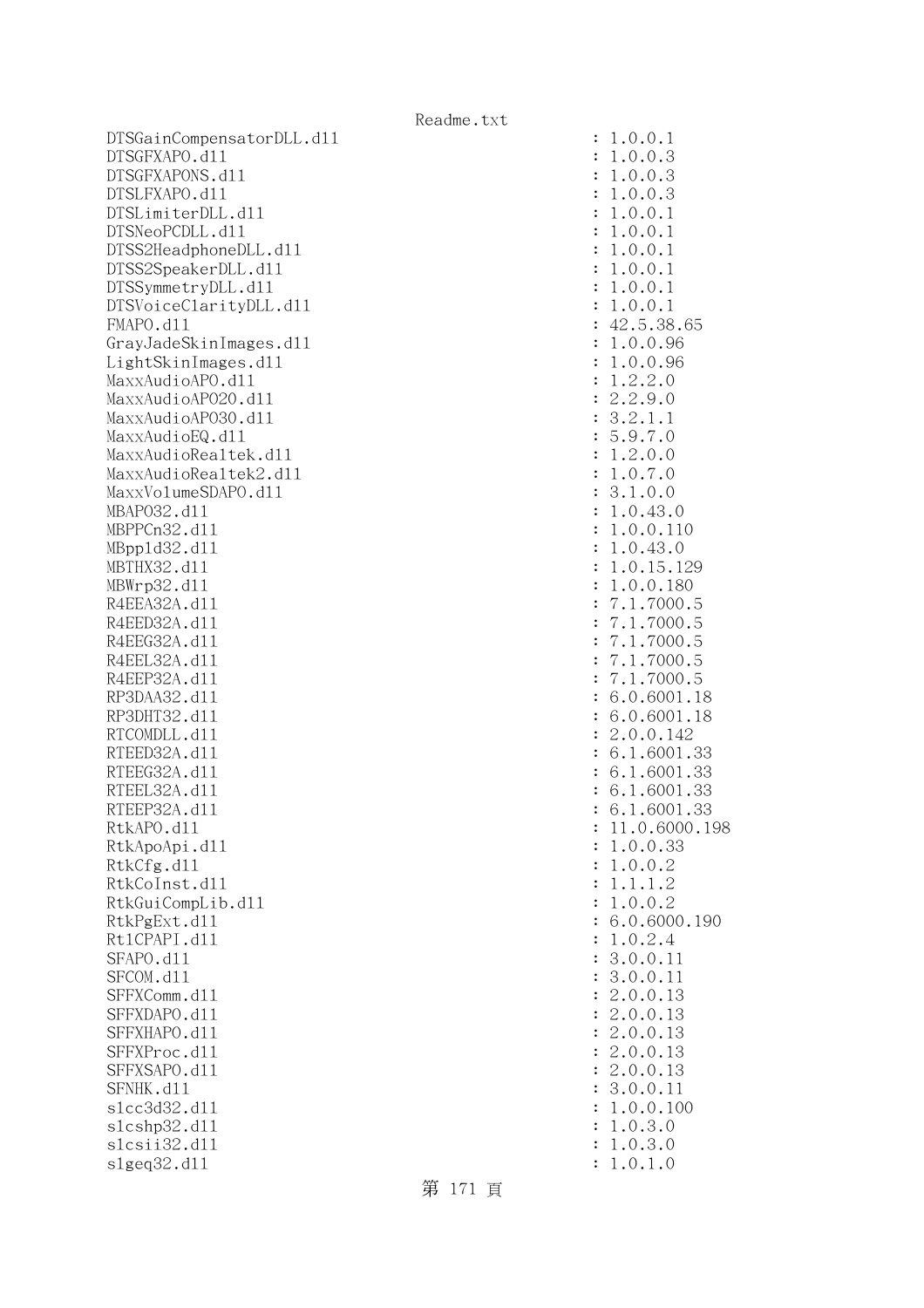s1h36032.dl1 slhlim32.dll s1Init32.d11 slmaxv32.dl1 sltshd32.d11 sluapo32.dl1 slvipp32.dl1 slviq32.dl1 SRSHP360.d11 SRSTSHD.d11 SRSTSXT.d11 SRSWOW.dl1 WavesGUILib.d11 WavesLib.dl1 Vista/Win7 driver for x64 RTKVHD64.svs AERTSr64.exe FMAPP.exe RAVBg64.exe RAVCp164.exe RtkAudioService64.exe RtkNGUI64.exe Rt1Upd64.exe SkyTel.exe vncuti164.exe  $GWfilt64.sys$  $mbf$ ilt $64.sys$ RTSnMg64.cp1 AERTAC64.dl1 AERTAR64.d11 BlackSkinImages64.dll DarkSkinImages64.dll DTSBassEnhancementDLL64.dl1 DTSBoostDLL64.d11 DTSGainCompensatorDLL64.dll DTSGFXAPO64.dl1 DTSGFXAPONS64.dl1 DTSLFXAP064.dl1 DTSLimiterDLL64.dl1 DTSNeoPCDLL64.dl1 DTSS2HeadphoneDLL64.dl1 DTSS2SpeakerDLL64.dl1 DTSSymmetryDLL64.dl1 DTSVoiceClarityDLL64.dll FMAP064.d11 GrayJadeSkinImages64.dll  $LightSkinImages64. d11$ MaxxAudioAP020.dll MaxxAudioAPO30.dll MaxxAudioEQ.dll MaxxAudioRealtek.dll MaxxAudioRealtek2.dll MaxxVolumeSDAPO.dl1 MBAP032.d11 MBAP064.dl1 MBPPCn64.d11

| $\ddot{\cdot}$<br>$\ddot{\cdot}$<br>$\ddot{\cdot}$<br>$\ddot{\cdot}$<br>$\ddot{\cdot}$<br>$\ddot{\cdot}$<br>$\ddot{\cdot}$<br>$\ddot{\cdot}$<br>$\ddot{\cdot}$<br>$\ddot{\cdot}$<br>$\ddot{\cdot}$<br>$\ddot{\cdot}$<br>$\ddot{\cdot}$<br>$\ddot{\cdot}$                   | 1.0.2.0<br>2.1.0.0<br>.1.<br>$\overline{O}$<br>3.<br>$\mathbf 1$<br>2.1.<br>$\overline{O}$<br>$\mathbf 1$<br>$\ddot{\phantom{0}}$<br>2.0.<br>$\overline{O}$<br>$\mathbf 1$<br>$\ddot{\phantom{0}}$<br>2.2.2.<br>$\overline{O}$<br>1.0.1.<br>$\overline{O}$<br>2.1.0.<br>$\overline{O}$<br>1.1.0.<br>$\overline{O}$<br>$\mathbf 1$<br>.1.4.<br>$\overline{O}$<br>3.2.0.<br>$\overline{O}$<br>1.1.<br>3.0<br>2.0.0<br>1.<br>5.9.7.0 |
|----------------------------------------------------------------------------------------------------------------------------------------------------------------------------------------------------------------------------------------------------------------------------|-----------------------------------------------------------------------------------------------------------------------------------------------------------------------------------------------------------------------------------------------------------------------------------------------------------------------------------------------------------------------------------------------------------------------------------|
| $\ddot{\cdot}$<br>$\ddot{\cdot}$<br>$\ddot{\cdot}$<br>$\ddot{\cdot}$<br>$\ddot{\cdot}$<br>$\ddot{\cdot}$<br>$\ddot{\cdot}$<br>$\ddot{\cdot}$<br>$\ddot{\cdot}$<br>$\ddot{\cdot}$<br>$\ddot{\cdot}$<br>$\ddot{\cdot}$<br>$\ddot{\cdot}$<br>$\ddot{\cdot}$<br>$\ddot{\cdot}$ | 6.0.1.6299<br>1.0.64.10<br>1.64.0.1<br>1.0.0.58<br>1.0.0.637<br>1.0.0.27<br>1.0.0.<br>96<br>2.8.0.3<br>2.0.2.2<br>1.0.0.40<br>6.10.0.3<br>6.10.0.8<br>1.0.0.19<br>2.0.64.13<br>1.0.64.9                                                                                                                                                                                                                                           |
| $\ddot{\cdot}$<br>$\ddot{\cdot}$<br>$\ddot{\cdot}$<br>$\ddot{\cdot}$<br>$\ddot{\cdot}$<br>$\vdots$<br>$\ddot{\cdot}$<br>$\ddot{\cdot}$<br>$\ddot{\cdot}$<br>$\ddot{\cdot}$<br>$\ddot{\cdot}$<br>$\ddot{\cdot}$<br>$\ddot{\cdot}$                                           | 1.0.0.96<br>1.0.0.96<br>1.0.0.<br>$\mathbf{1}$<br>1.0.0.<br>$\mathbf{1}$<br>0.0.<br>$\mathbf{1}$<br>1.<br>.0.0.<br>$\mathbf 1$<br>3<br>1.0.0.<br>3<br>3<br>1.0.0.<br>.0.0.<br>$\mathbf{1}$<br>1<br>1.0.0.<br>$\mathbf{1}$<br>1.0.0.<br>$\mathbf{1}$<br>1.0.0.<br>$\mathbf{1}$<br>1.0.0.<br>$\mathbf{1}$<br>1.0.0.<br>$\mathbf{1}$                                                                                                 |
| $\ddot{\cdot}$<br>$\ddot{\cdot}$<br>$\ddot{\cdot}$<br>$\ddot{\cdot}$<br>$\ddot{\cdot}$<br>$\ddot{\cdot}$<br>$\ddot{\cdot}$<br>$\ddot{\cdot}$<br>$\ddot{\cdot}$<br>$\ddot{\cdot}$<br>$\ddot{\cdot}$<br>$\ddot{\cdot}$                                                       | 42.6.38.65<br>1.0.0.96<br>1.0.0.96<br>2.2.9.0<br>3.2.1.<br>$\mathbf 1$<br>5.9.7.0<br>5.9.7.0<br>1.2.0.0<br>1.0.7.0<br>3.1.0.0<br>1.0.43.0<br>1.0.43.0<br>1.0.0.110                                                                                                                                                                                                                                                                |

第 172 頁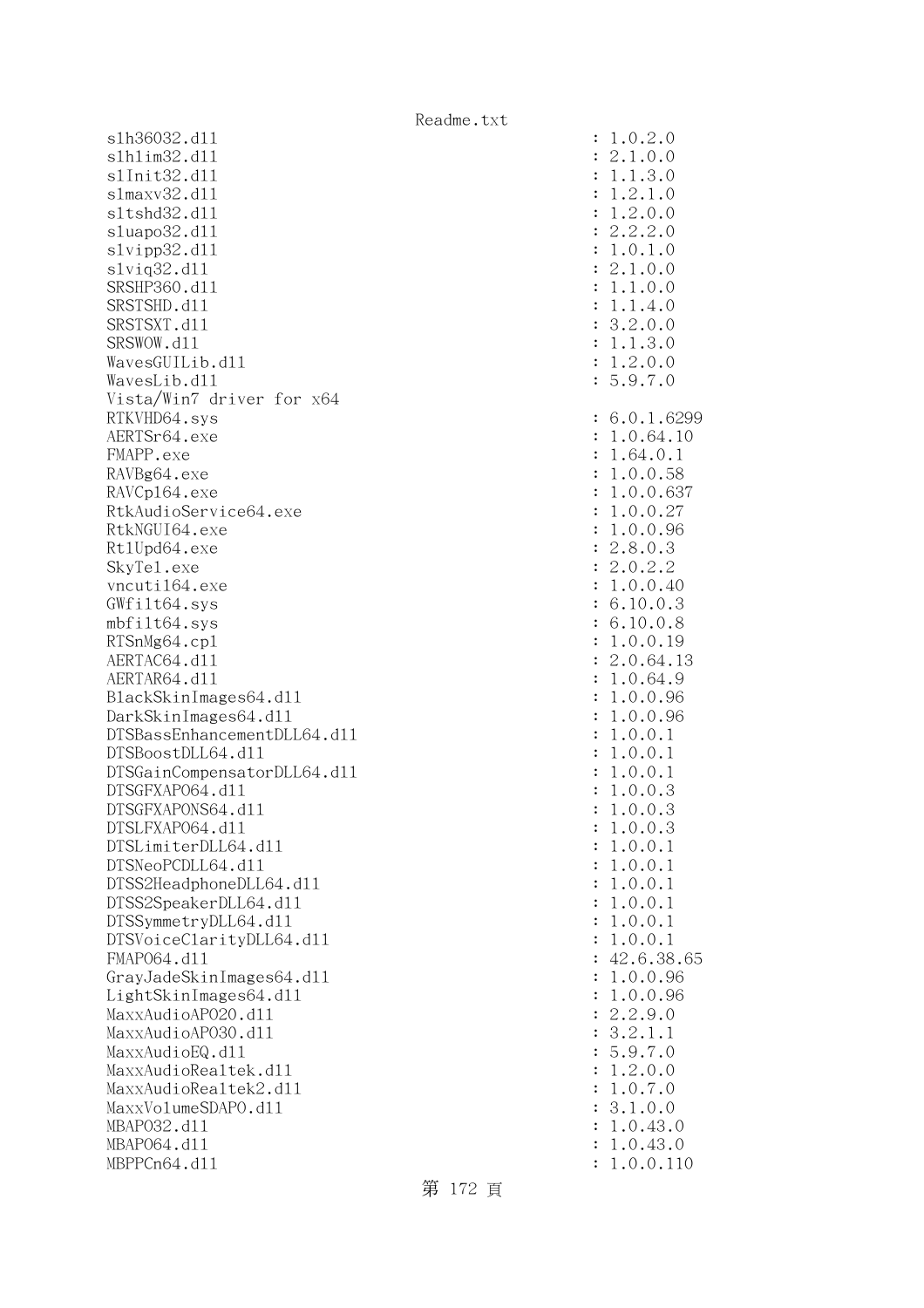| MBpp1d64.d11      |                | 1.0.43.0                     |
|-------------------|----------------|------------------------------|
| MBTHX32.d11       |                | 1.0.15.129                   |
| MBTHX64.d11       |                | 1.0.15.129                   |
| MBWrp64.dl1       | $\ddot{\cdot}$ | 1.0.0.180                    |
| R4EEA64A.d11      | $\ddot{\cdot}$ | 7.1.7000.5                   |
| R4EED64A.d11      |                | 7.1.7000.5                   |
| R4EEG64A.d11      |                | 7.1.7000.5                   |
| R4EEL64A.d11      |                | 7.1.7000.5                   |
| R4EEP64A.d11      |                | 7.1.7000.5                   |
| RCoInst64.d11     |                | 1.1.1.2                      |
| RP3DAA64.d11      |                | : 6.0.6001.18                |
| RP3DHT64.d11      |                | : 6.0.6001.18                |
| RtCOM64.d11       |                | : 2.0.0.142                  |
| RTCOMDLL.d11      |                |                              |
| RTEED64A.d11      |                | : 2.0.0.142<br>: 6.1.6001.33 |
|                   |                |                              |
| RTEEG64A.d11      |                | : 6.1.6001.33                |
| RTEEL64A.d11      |                | : 6.1.6001.33                |
| RTEEP64A.d11      |                | : 6.1.6001.33                |
| RtkApi64.dl1      |                | 1.0.0.33                     |
| RtkAP064.d11      |                | 11.0.6000.198                |
| RtkCfg.d11        |                | 1.0.0.1                      |
| RtkCfg64.d11      |                | : 1.0.0.2                    |
| RtkGuiCompLib.d11 |                | : 1.0.0.2                    |
| Rt1CPAPI.d11      |                | 1.0.2.4                      |
| Rt1CPAPI64.d11    |                | 1.0.2.4                      |
| RtPgEx64.d11      |                | : 6.0.6000.190               |
| SFAP064.d11       |                | 3.0.0.11                     |
| SFCOM.d11         |                | 3.0.0.11                     |
| SFCOM64.d11       |                | 3.0.0.11                     |
| SFComm64.d11      |                | 2.0.0.13                     |
| SFDAP064.d11      | $\ddot{\cdot}$ | 2.0.0.13                     |
| SFHAP064.d11      | $\ddot{\cdot}$ | 2.0.0.13                     |
| SFNHK64.d11       |                | 3.0.0.11                     |
| SFProc64.d11      |                | : 2.0.0.13                   |
| SFSAP064.d11      |                | : 2.0.0.13                   |
| SFSS APO.d11      |                | : 1.0.0.11110                |
| s1cc3d64.d11      |                | 1.0.0.100                    |
| slcshp64.dll      |                | 1.0.3.0                      |
| slcsii64.dll      |                | 1.0.3.0                      |
| slgeq64. d11      |                | 1.0.1.0                      |
| s1h36064.d11      |                | 1.0.2.0                      |
| s1h1im64.d11      |                | 2.1.0.0                      |
| s1Init64.d11      |                | 1.1.3.0                      |
| s1maxv64.d11      |                | 1.2.1.0                      |
| s1tshd64.d11      |                | 1.2.0.0                      |
| sluapo64.d11      |                | 2.2.2.0                      |
| slvipp64.d11      |                | 1.0.1.0                      |
| slviq64.d11       |                | 2.1.0.0                      |
| SRSHP64.d11       |                | 1.1.0.0                      |
| SRSTSH64.d11      |                | 1.1.4.0                      |
| SRSTSX64.d11      |                | 3.2.0.0                      |
| SRSWOW64.d11      |                | 1.1.3.0                      |
| WavesGUILib.d11   |                | 1.2.0.0                      |
| HDMI Driver :     |                |                              |
| Vista/Win7 x86:   |                |                              |
| $+$ IIDMTI        |                |                              |

| :              | 1<br>.0.43.0                                                                                                                                        |
|----------------|-----------------------------------------------------------------------------------------------------------------------------------------------------|
| $\ddot{\cdot}$ | .0.15.129<br>1                                                                                                                                      |
| $\ddot{\cdot}$ | 1.0.15.129                                                                                                                                          |
| $\ddot{\cdot}$ | .0.0.180<br>$\mathbf 1$                                                                                                                             |
| $\ddot{\cdot}$ | $\overline{7}$<br>.1.7000.5                                                                                                                         |
| $\ddot{\cdot}$ | $\overline{7}$<br>1.7000.<br>5<br>$\ddot{\phantom{0}}$                                                                                              |
| $\ddot{\cdot}$ | 7.<br>5<br>$\mathbf 1$<br>.7000.                                                                                                                    |
| $\ddot{\cdot}$ | 7.<br>$\mathbf 1$<br>5<br>$\ddot{\phantom{a}}$<br>7000.                                                                                             |
| $\ddot{\cdot}$ | 7000.5<br>7.<br>$\mathbf 1$<br>$\ddot{\phantom{a}}$                                                                                                 |
| $\ddot{\cdot}$ | $\mathbf 1$<br>.1.2<br>$\ddot{\phantom{0}}$<br>$\mathbf 1$                                                                                          |
| $\ddot{\cdot}$ | 6.0.6001.18                                                                                                                                         |
| $\ddot{\cdot}$ | 6.0.6001.18                                                                                                                                         |
| $\ddot{\cdot}$ | 2.0.0.142                                                                                                                                           |
| $\ddot{\cdot}$ | 2.0.0.142                                                                                                                                           |
| $\ddot{\cdot}$ | 6.1.6001<br>.33                                                                                                                                     |
| $\ddot{\cdot}$ | 1.6001<br>6.<br>.33                                                                                                                                 |
|                |                                                                                                                                                     |
| $\ddot{\cdot}$ | 6.<br>$\mathbf{1}$<br>.6001<br>$\ddot{\phantom{a}}$<br>33                                                                                           |
| $\ddot{\cdot}$ | 6.<br>.33<br>1.6001                                                                                                                                 |
| $\ddot{\cdot}$ | .0.0.33<br>$\mathbf 1$                                                                                                                              |
| $\ddot{\cdot}$ | 11.0.6000.198                                                                                                                                       |
| $\ddot{\cdot}$ | $\mathbf 1$<br>.0.0.1                                                                                                                               |
| $\ddot{\cdot}$ | .0.0.2<br>$\mathbf 1$                                                                                                                               |
| $\ddot{\cdot}$ | 1.0.0.2                                                                                                                                             |
| $\ddot{\cdot}$ | 1.0.2.4                                                                                                                                             |
| $\ddot{\cdot}$ | .0.2.4<br>$\mathbf 1$                                                                                                                               |
| $\ddot{\cdot}$ | 6.0.6000.190                                                                                                                                        |
| $\ddot{\cdot}$ | 3.0.0.11                                                                                                                                            |
| $\ddot{\cdot}$ | 3.0.0.11                                                                                                                                            |
| $\ddot{\cdot}$ | 3.0.0.11                                                                                                                                            |
| $\ddot{\cdot}$ | 2.0.0.<br>13                                                                                                                                        |
| $\ddot{\cdot}$ | $\overline{c}$<br>.0.0.<br>13                                                                                                                       |
| $\ddot{\cdot}$ | $\overline{c}$<br>.0.0.<br>13                                                                                                                       |
| $\colon$       | 3<br>.0.0.<br>11                                                                                                                                    |
| $\colon$       | 2.0.0.13                                                                                                                                            |
| $\vdots$       | 2.0.0.13                                                                                                                                            |
| $\ddot{\cdot}$ | .0.0.11110                                                                                                                                          |
| $\vdots$       | $\frac{1}{1}$<br>.0.0.100                                                                                                                           |
| ÷              | 1.0.3<br>$\cdot$ $0$                                                                                                                                |
| $\ddot{\cdot}$ | $\mathbf{1}$                                                                                                                                        |
| $\ddot{\cdot}$ | $0.3.0$<br>$0.1.0$<br>$0.2.0$<br>$\mathbf{1}$                                                                                                       |
| $\ddot{\cdot}$ | $\mathbf 1$                                                                                                                                         |
| $\ddot{\cdot}$ | $\overline{c}$<br>$\ddot{\phantom{0}}$<br>$\mathcal{O}$                                                                                             |
|                | $.0$<br>$.3$<br>$.1$<br>$.0$<br>$\begin{array}{c} .1 \\ .2 \\ .2 \\ .2 \\ .0 \end{array}$<br>$\mathbf{1}$<br>$\ddot{\phantom{0}}$<br>$\overline{0}$ |
| $\ddot{\cdot}$ | $\ddot{\phantom{0}}$<br>$\overline{0}$                                                                                                              |
| $\ddot{\cdot}$ | $\frac{1}{1}$                                                                                                                                       |
| $\ddot{\cdot}$ | $\ddot{\phantom{0}}$<br>$\overline{O}$                                                                                                              |
| $\ddot{\cdot}$ | $\overline{c}$<br>$\cdot$ 2<br>$\ddot{\phantom{0}}$<br>$\overline{0}$                                                                               |
| $\ddot{\cdot}$ | $\mathbf{1}$<br>$\frac{1}{1}$ .<br>0.<br>$\overline{0}$                                                                                             |
| $\ddot{\cdot}$ | $\overline{c}$<br>$\ddot{\phantom{0}}$<br>$\overline{O}$                                                                                            |
| $\ddot{\cdot}$ | $\begin{array}{c} 1 \\ 1 \\ 1 \end{array}$<br>$\ddot{\phantom{0}}$<br>.0.<br>$\overline{O}$<br>$\mathbf{1}$                                         |
| $\ddot{\cdot}$ | .4.<br>$\mathbf 1$<br>$\ddot{\phantom{0}}$<br>$\overline{O}$                                                                                        |
| $\ddot{\cdot}$ | $\overline{c}$<br>.0.<br>$\ddot{\phantom{0}}$<br>3<br>$\overline{O}$                                                                                |
| $\ddot{\cdot}$ | $1.3.0$<br>$.2.0.0$<br>$\mathbf 1$                                                                                                                  |
| $\ddot{\cdot}$ | $\mathbf 1$                                                                                                                                         |
|                |                                                                                                                                                     |

第 173 頁

RtHDMIV.sys : 6.0.1.6251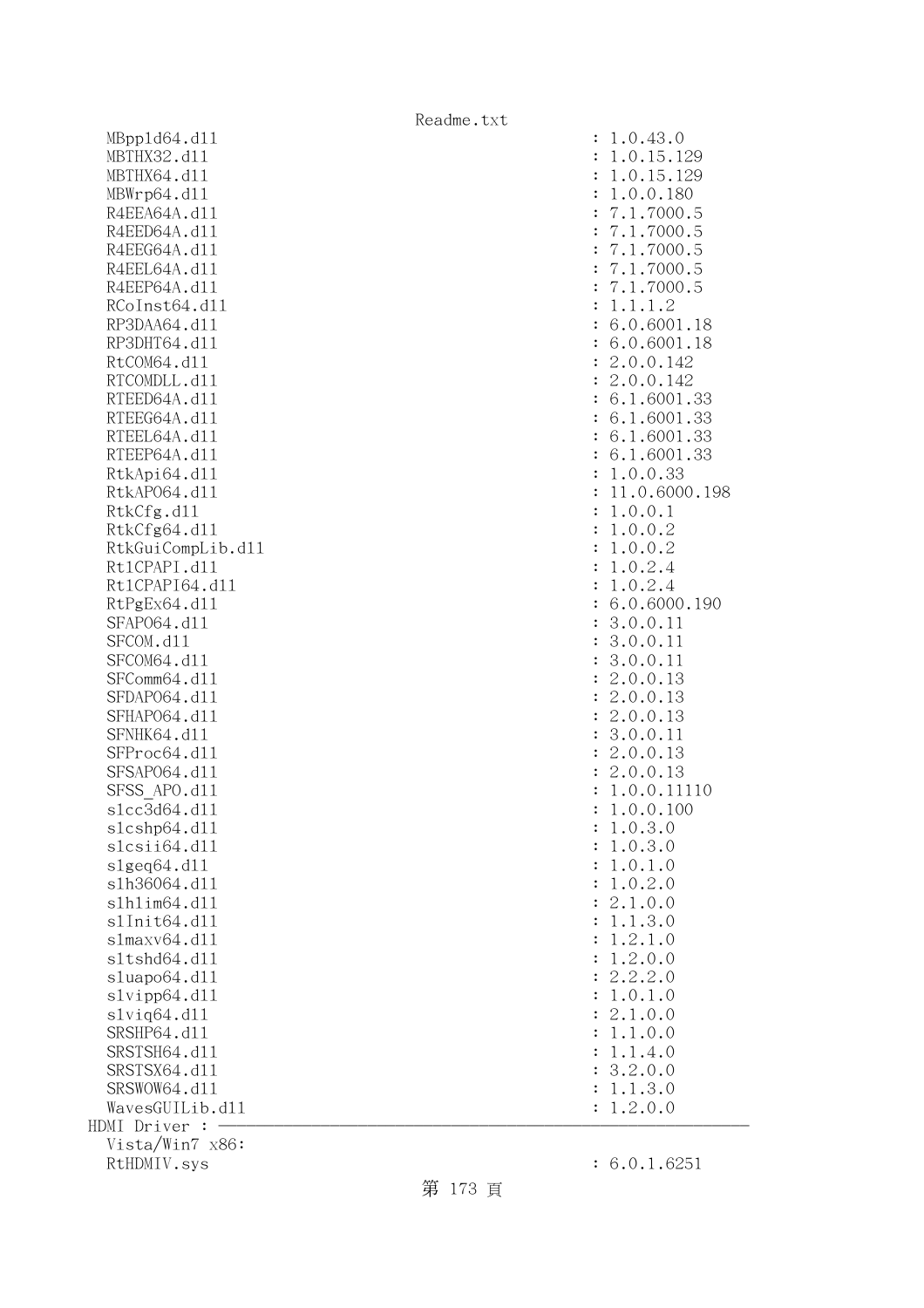Readme.txt RtkAudioSrvATI.exe : 1.0.0.23 RtkUpd.exe : 2.8.0.3 RH3DAA32.d11 : 6.0.6001.18 RH3DHT32.d11 : 6.0.6001.18 RHCoInst.d11 : 1.1.1.2 RHDMIExt.d11 : 6.0.6000.172 RTEED32H.d11 : 6.1.6001.33 RTEEG32H.d11 : 6.1.6001.33 RTEEL32H.d11 : 6.1.6001.33 RTEEP32H.d11 : 6.1.6001.33 RtkHDMI.d11 : 11.0.6000.183 Vista/Win7 x64: RtHDMIVX.sys : 6.0.1.6251 RtkAudioSrvATI64.exe : 1.0.0.23 RtkUpd64.exe : 2.8.0.3 RH3DAA64.d11 : 6.0.6001.18 RH3DHT64.d11 : 6.0.6001.18 RHCoInst64.d11 : 1.1.1.2 RHDMEx64.d11 : 6.0.6000.172 RTEED64H.d11 : 6.1.6001.33 RTEEG64H.d11 : 6.1.6001.33 RTEEL64H.d11 : 6.1.6001.33 RTEEP64H.d11 : 6.1.6001.33 RtkHDM64.dll : 11.0.6000.183 XP/2K x86: RtkHDMI.sys : 5.10.0.6251<br>Rtaupd.exe : 2.8.0.3 Rtaupd.exe RHCoInstXP.d11 : 1.1.1.2 XP/2K x64: RtkHDMIX.sys : 5.10.0.6251 Rtaupd64.exe : 2.8.0.3 RHCoInst64XP.d11 : 1.1.1.2 Driver Setup Program : 3.15 Windows 2000/XP Operate on : Microsoft High Definition Audio Driver Package - KB888111 Package file version (kb888111.exe) : 6.1.22.0 Hdaudiobus.sys version : 5.10.00.5013 //================= Driver Package R2.56 Realtek HD Audio Driver support all of Realtek HD Audio Codec . 1. Vista/Windows 7 WHQL Supporting: ALC882, ALC883, ALC885, ALC886, ALC887, ALC888, ALC889, ALC892, ALC899, ALC861VD, ALC660, ALC662, ALC663, ALC665, ALC670, ALC680 ALC260, ALC262,ALC267, ALC268, ALC269, ALC270, ALC272, ALC273, ALC275 2. Windows 2000/XP WHQL Supporting: ALC880, ALC882, ALC883, ALC885, ALC886, ALC887, ALC888, ALC889, ALC892, ALC899, ALC861VC, ALC861VD, ALC660, ALC662, ALC663, ALC665, ALC670, ALC680 ALC260, ALC262, ALC267,ALC268, ALC269, ALC270, ALC272, ALC273, ALC275 3. HDMI Device WHQL Support: ATI HDMI Devices

4. OS Supporting: Microsoft Windows XP, Windows 2000, Windows Server 2003,

第 174 頁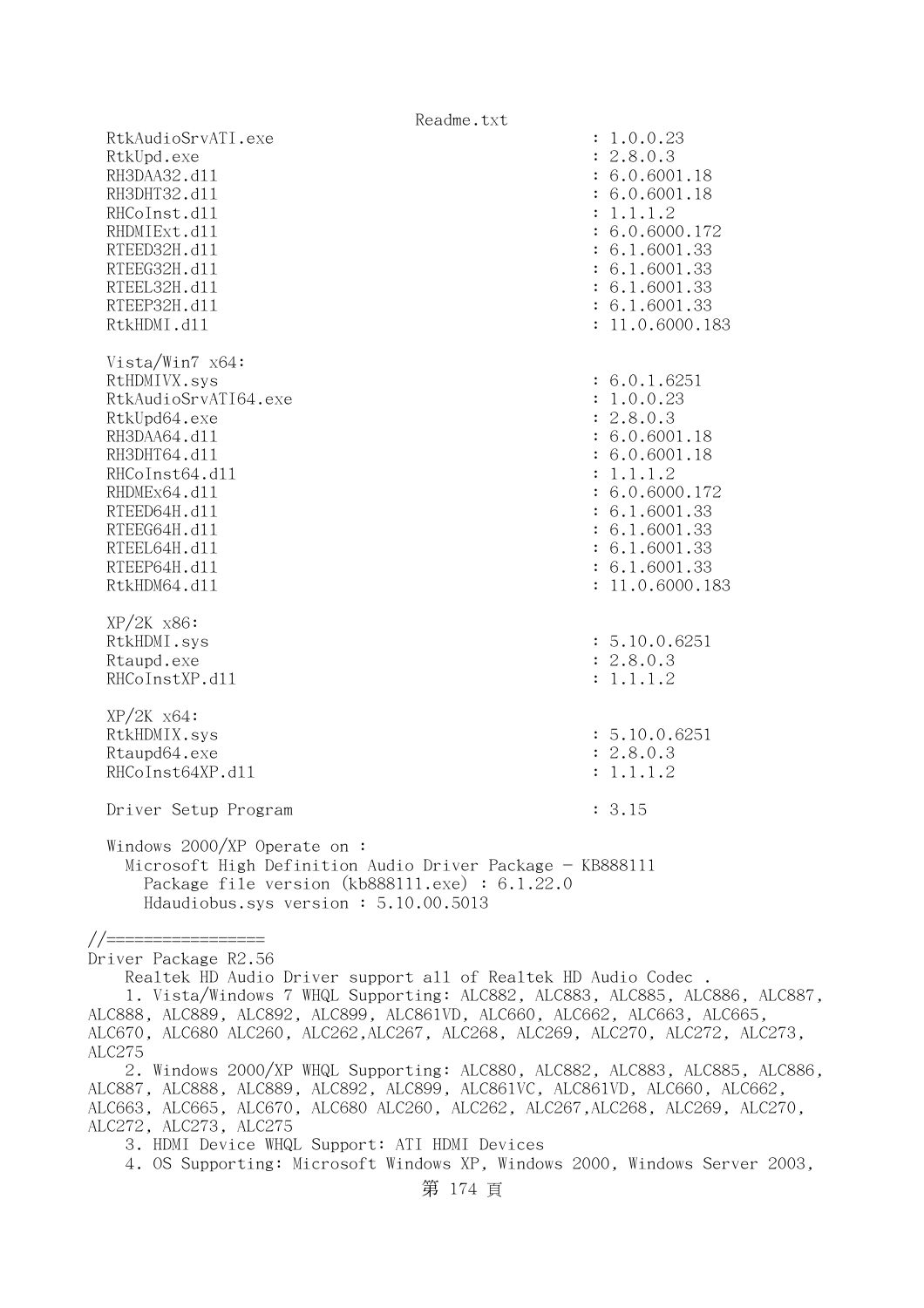|                                                                                                                                                                                                                                                                                                                                                                                                                                                                                  | Readme.txt                                                                                                                                                                                                                                                                                                                                                       |
|----------------------------------------------------------------------------------------------------------------------------------------------------------------------------------------------------------------------------------------------------------------------------------------------------------------------------------------------------------------------------------------------------------------------------------------------------------------------------------|------------------------------------------------------------------------------------------------------------------------------------------------------------------------------------------------------------------------------------------------------------------------------------------------------------------------------------------------------------------|
| Vista, Windows Server 2008, Windows $7 - x86/x64$<br>5. Pack with Microsoft High Definition Audio UAAV1.0a(5013)<br>6. Add/Fix<br>$1.)$ Driver :<br>1. Customizations.                                                                                                                                                                                                                                                                                                           |                                                                                                                                                                                                                                                                                                                                                                  |
|                                                                                                                                                                                                                                                                                                                                                                                                                                                                                  |                                                                                                                                                                                                                                                                                                                                                                  |
| Windows $2000/XP$ :<br>Windows $2000/XP$ :<br>RTKHDA64.sys<br>RtkHDAud.sys<br>MicCal.exe<br>RTHDCPL.exe<br>RtkAudioService64.exe<br>RtkAudioService.exe<br>RTLCPL.exe<br>Rt1Upd64.exe<br>Rt1Upd.exe<br>SkyTe1.exe<br>SoundMan.exe<br>vncuti164.exe<br>vncutil.exe<br>Alcmtr.exe<br>AlcWzrd.exe<br>AMBFt64.sys<br>Monfilt.sys<br>Monft64.sys<br>0A017Afx.sys<br>AMBFilt.sys<br>RTSndMgr.cp1<br>ALSndMgr.cp1<br>RCoInst64XP.d11<br>RTCOMDLL.d11<br>RtkCoInstXP.d11<br>Rt1CPAPI.d11 | : 5.10.0.6278<br>: 5.10.0.6278<br>: 1.1.2.4<br>: 2.3.8.0<br>: 1.0.0.19<br>1.0.0.19<br>1.0.1.66<br>: 2.8.0.3<br>: 2.8.0.3<br>: 2.0.2.0<br>: 1.0.0.32<br>1.0.0.38<br>: 1.0.0.38<br>: 1.6.0.4<br>: 1.1.0.37<br>: 5.10.0.4240<br>: 5.10.0.4112<br>: 5.10.0.4115<br>: 1.0.7.3<br>: 5.10.0.4240<br>1.0.1.6<br>1.0.0.11<br>1.1.1.2<br>1.0.0.112<br>1.1.1.2<br>: 1.0.2.3 |
| Vista/Win7 driver:                                                                                                                                                                                                                                                                                                                                                                                                                                                               |                                                                                                                                                                                                                                                                                                                                                                  |
| Vista/Win7 driver for x86<br>RTKVHDA.sys<br>AERTSrv.exe<br>FMAPP.exe<br>RtHDVBg.exe<br>RtHDVCp1.exe<br>RtkAudioService.exe<br>RtkNGUI.exe<br>Rt1Upd.exe<br>SkyTe1.exe<br>vncutil.exe<br>mbfilt32.sys<br>RTSndMgr.cp1<br>AERTACap.d11<br>AERTARen.d11<br>BlackSkinImages.dl1<br>DarkSkinImages.d11<br>DTSBassEnhancementDLL.d11<br>DTSBoostDLL.d11<br>DTSGainCompensatorDLL.d11<br>DTSGFXAPO.d11                                                                                  | 6.0.1.6278<br>1.0.32.10<br>1.32.0.1<br>1.0.0.55<br>1.0.0.629<br>1.0.0.27<br>1.0.0.89<br>: 2.8.0.3<br>: 2.0.2.2<br>1.0.0.40<br>: 6.10.0.8<br>: 1.0.0.19<br>: 2.0.32.13<br>1.0.32.9<br>1.0.0.89<br>1.0.0.89<br>1.0.0.1<br>1.0.0.1<br>1.0.0.1<br>1.0.0.3                                                                                                            |

第 175 頁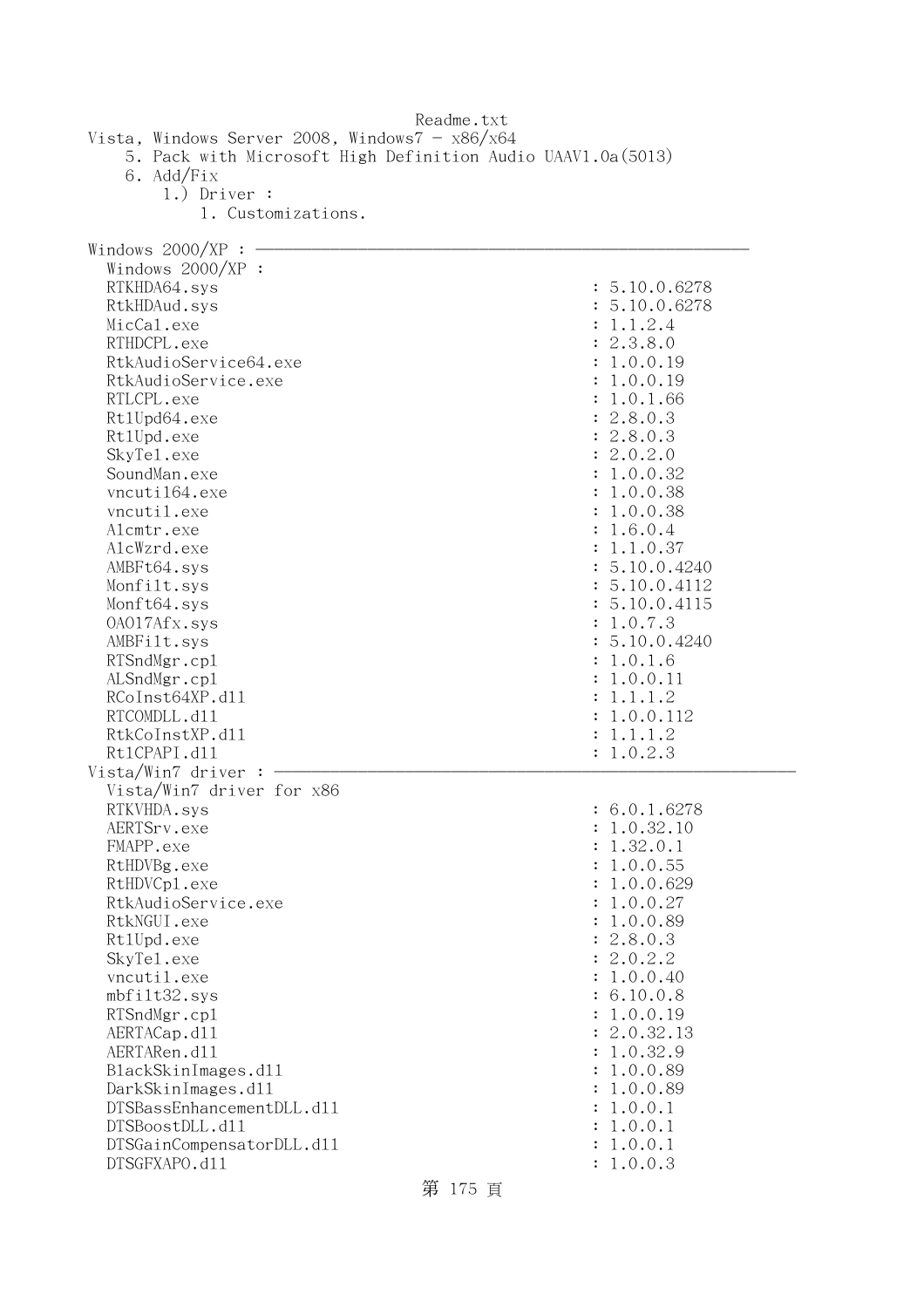DTSGFXAPONS.d11 DTSLFXAPO.d11 DTSLimiterDLL.dl1 DTSNeoPCDLL.d11 DTSS2HeadphoneDLL.d11 DTSS2SpeakerDLL.dl1 DTSSymmetryDLL.dl1 DTSVoiceClarityDLL.dl1 FMAPO.d11 GrayJadeSkinImages.dl1 LightSkinImages.dl1 MaxxAudioAPO.dll MaxxAudioAP020.dll MaxxAudioAPO30.dll MaxxAudioEQ.dll MaxxAudioRealtek.dll MaxxAudioRealtek2.dll MaxxVolumeSDAPO.dl1 MBAP032.d11 MBPPCn32.d11 MBpp1d32.d11 MBTHX32.d11 MBWrp32.d11 R4EEA32A.d11 R4EED32A.d11 R4EEG32A.d11 R4EEL32A.d11 R4EEP32A.d11 RP3DAA32.d11 RP3DHT32.d11 RTCOMDLL.d11 RTEED32A.d11 RTEEG32A.d11 RTEEL32A.d11 RTEEP32A.d11 RtkAPO.d11 : 11.0.6000.193 RtkApoApi.dl1 RtkCfg.dl1 RtkCoInst.dl1 RtkGuiCompLib.d11 RtkPgExt.dll Rt1CPAPI.d11 SFAPO.d11 SFCOM.d11 SFFXComm.dl1 SFFXDAPO.d11 SFFXHAPO.d11 SFFXProc.dl1 SFFXSAPO.d11 SFNHK.d11 slcc3d32.d11 slcshp32.dl1 slcsii32.dll slgeq32.dl1 slh36032.dl1 slhlim32.dl1

| $\ddot{\cdot}$ | 1                                                                                                                                                                                                                                                                                                                                                                                                                                                                                                            |
|----------------|--------------------------------------------------------------------------------------------------------------------------------------------------------------------------------------------------------------------------------------------------------------------------------------------------------------------------------------------------------------------------------------------------------------------------------------------------------------------------------------------------------------|
| $\ddot{\cdot}$ | 1                                                                                                                                                                                                                                                                                                                                                                                                                                                                                                            |
| $\ddot{\cdot}$ | $\mathbf{1}$                                                                                                                                                                                                                                                                                                                                                                                                                                                                                                 |
| $\ddot{\cdot}$ | $\mathbf{1}$                                                                                                                                                                                                                                                                                                                                                                                                                                                                                                 |
| $\ddot{\cdot}$ | $\mathbf{1}$                                                                                                                                                                                                                                                                                                                                                                                                                                                                                                 |
| $\ddot{\cdot}$ | $\mathbf{1}$                                                                                                                                                                                                                                                                                                                                                                                                                                                                                                 |
|                | $\mathbf{1}$                                                                                                                                                                                                                                                                                                                                                                                                                                                                                                 |
|                |                                                                                                                                                                                                                                                                                                                                                                                                                                                                                                              |
|                |                                                                                                                                                                                                                                                                                                                                                                                                                                                                                                              |
|                |                                                                                                                                                                                                                                                                                                                                                                                                                                                                                                              |
|                |                                                                                                                                                                                                                                                                                                                                                                                                                                                                                                              |
|                |                                                                                                                                                                                                                                                                                                                                                                                                                                                                                                              |
|                |                                                                                                                                                                                                                                                                                                                                                                                                                                                                                                              |
|                |                                                                                                                                                                                                                                                                                                                                                                                                                                                                                                              |
|                |                                                                                                                                                                                                                                                                                                                                                                                                                                                                                                              |
|                |                                                                                                                                                                                                                                                                                                                                                                                                                                                                                                              |
|                |                                                                                                                                                                                                                                                                                                                                                                                                                                                                                                              |
|                |                                                                                                                                                                                                                                                                                                                                                                                                                                                                                                              |
|                |                                                                                                                                                                                                                                                                                                                                                                                                                                                                                                              |
|                |                                                                                                                                                                                                                                                                                                                                                                                                                                                                                                              |
|                |                                                                                                                                                                                                                                                                                                                                                                                                                                                                                                              |
|                |                                                                                                                                                                                                                                                                                                                                                                                                                                                                                                              |
|                | $\begin{array}{l} .0 \, .0 \, .3 \\ .0 \, .0 \, .3 \\ .0 \, .0 \, .1 \\ .0 \, .0 \, .1 \\ .0 \, .0 \, .1 \\ .0 \, .0 \, .1 \\ .0 \, .0 \, .1 \\ .0 \, .0 \, .1 \\ .0 \, .0 \, .1 \\ .0 \, .0 \, .89 \\ .2 \, .2 \, .0 \\ .2 \, .0 \, .0 \\ .2 \, .0 \, .0 \\ .2 \, .0 \, .0 \\ .2 \, .0 \, .0 \\ .2 \, .0 \, .0 \\ .2 \, .0 \, .0 \\ .2 \, .0 \, .0 \\ .2 \, .0 \, .0 \\ .2 \$<br>$-1.4$ $1$ $1$ $1$ $2$ $3$ $5$ $1$ $1$ $3$ $1$ $1$ $1$ $1$ $1$ $1$ $7$ $7$ $7$ $7$ $7$ $6$ $6$ $2$ $6$ $6$ $6$ $6$ $1$ $1$ |
|                |                                                                                                                                                                                                                                                                                                                                                                                                                                                                                                              |
|                |                                                                                                                                                                                                                                                                                                                                                                                                                                                                                                              |
|                |                                                                                                                                                                                                                                                                                                                                                                                                                                                                                                              |
|                |                                                                                                                                                                                                                                                                                                                                                                                                                                                                                                              |
|                |                                                                                                                                                                                                                                                                                                                                                                                                                                                                                                              |
|                |                                                                                                                                                                                                                                                                                                                                                                                                                                                                                                              |
|                |                                                                                                                                                                                                                                                                                                                                                                                                                                                                                                              |
|                |                                                                                                                                                                                                                                                                                                                                                                                                                                                                                                              |
|                |                                                                                                                                                                                                                                                                                                                                                                                                                                                                                                              |
|                |                                                                                                                                                                                                                                                                                                                                                                                                                                                                                                              |
|                |                                                                                                                                                                                                                                                                                                                                                                                                                                                                                                              |
|                |                                                                                                                                                                                                                                                                                                                                                                                                                                                                                                              |
|                |                                                                                                                                                                                                                                                                                                                                                                                                                                                                                                              |
|                |                                                                                                                                                                                                                                                                                                                                                                                                                                                                                                              |
|                |                                                                                                                                                                                                                                                                                                                                                                                                                                                                                                              |
|                | -<br>33<br>.19:                                                                                                                                                                                                                                                                                                                                                                                                                                                                                              |
|                | $\mathbf{1}$<br>$\cdot$ 0                                                                                                                                                                                                                                                                                                                                                                                                                                                                                    |
|                | .0.0.2<br>1                                                                                                                                                                                                                                                                                                                                                                                                                                                                                                  |
| $\ddot{\cdot}$ |                                                                                                                                                                                                                                                                                                                                                                                                                                                                                                              |
| $\ddot{\cdot}$ | .1.1.2<br>$\mathbf 1$                                                                                                                                                                                                                                                                                                                                                                                                                                                                                        |
| $\ddot{\cdot}$ | .0.0.2<br>1                                                                                                                                                                                                                                                                                                                                                                                                                                                                                                  |
| $\ddot{\cdot}$ | 6.0.6000.181                                                                                                                                                                                                                                                                                                                                                                                                                                                                                                 |
| $\ddot{\cdot}$ | 0.2.4<br>$\mathbf 1$                                                                                                                                                                                                                                                                                                                                                                                                                                                                                         |
| $\ddot{\cdot}$ | 3.<br>0.0.11                                                                                                                                                                                                                                                                                                                                                                                                                                                                                                 |
| $\ddot{\cdot}$ | 3.0.0.<br>11                                                                                                                                                                                                                                                                                                                                                                                                                                                                                                 |
| $\ddot{\cdot}$ | $\mathbf{c}$<br>.0.0.<br>13                                                                                                                                                                                                                                                                                                                                                                                                                                                                                  |
| $\ddot{\cdot}$ | $\mathbf{c}$<br>.0.0.13                                                                                                                                                                                                                                                                                                                                                                                                                                                                                      |
| $\ddot{\cdot}$ | $\mathbf{c}$<br>.0.0.13                                                                                                                                                                                                                                                                                                                                                                                                                                                                                      |
|                | $\overline{c}$                                                                                                                                                                                                                                                                                                                                                                                                                                                                                               |
| $\ddot{\cdot}$ | .0.0.13                                                                                                                                                                                                                                                                                                                                                                                                                                                                                                      |
| $\ddot{\cdot}$ | 2.0.0.<br>13                                                                                                                                                                                                                                                                                                                                                                                                                                                                                                 |
| $\ddot{\cdot}$ | 3.0.0.<br>11                                                                                                                                                                                                                                                                                                                                                                                                                                                                                                 |
| $\ddot{\cdot}$ | 0.0.<br>$\mathbf{1}$<br>$\ddot{\phantom{0}}$<br>100                                                                                                                                                                                                                                                                                                                                                                                                                                                          |
| $\ddot{\cdot}$ | 0.3.<br>$\mathbf{1}$<br>$\mathcal{O}$                                                                                                                                                                                                                                                                                                                                                                                                                                                                        |
| $\ddot{\cdot}$ | $\mathbf{1}$<br>0.3.<br>$\mathcal{O}$                                                                                                                                                                                                                                                                                                                                                                                                                                                                        |
| $\ddot{\cdot}$ | 0.1<br>$\mathbf{1}$<br>$\ddot{\phantom{0}}$<br>$\mathcal{O}$                                                                                                                                                                                                                                                                                                                                                                                                                                                 |
| $\ddot{\cdot}$ | 0.2.0<br>1<br>$\ddot{\phantom{0}}$                                                                                                                                                                                                                                                                                                                                                                                                                                                                           |
| $\ddot{\cdot}$ | $\overline{2}$<br>0.0<br>1.                                                                                                                                                                                                                                                                                                                                                                                                                                                                                  |
|                |                                                                                                                                                                                                                                                                                                                                                                                                                                                                                                              |

第 176 頁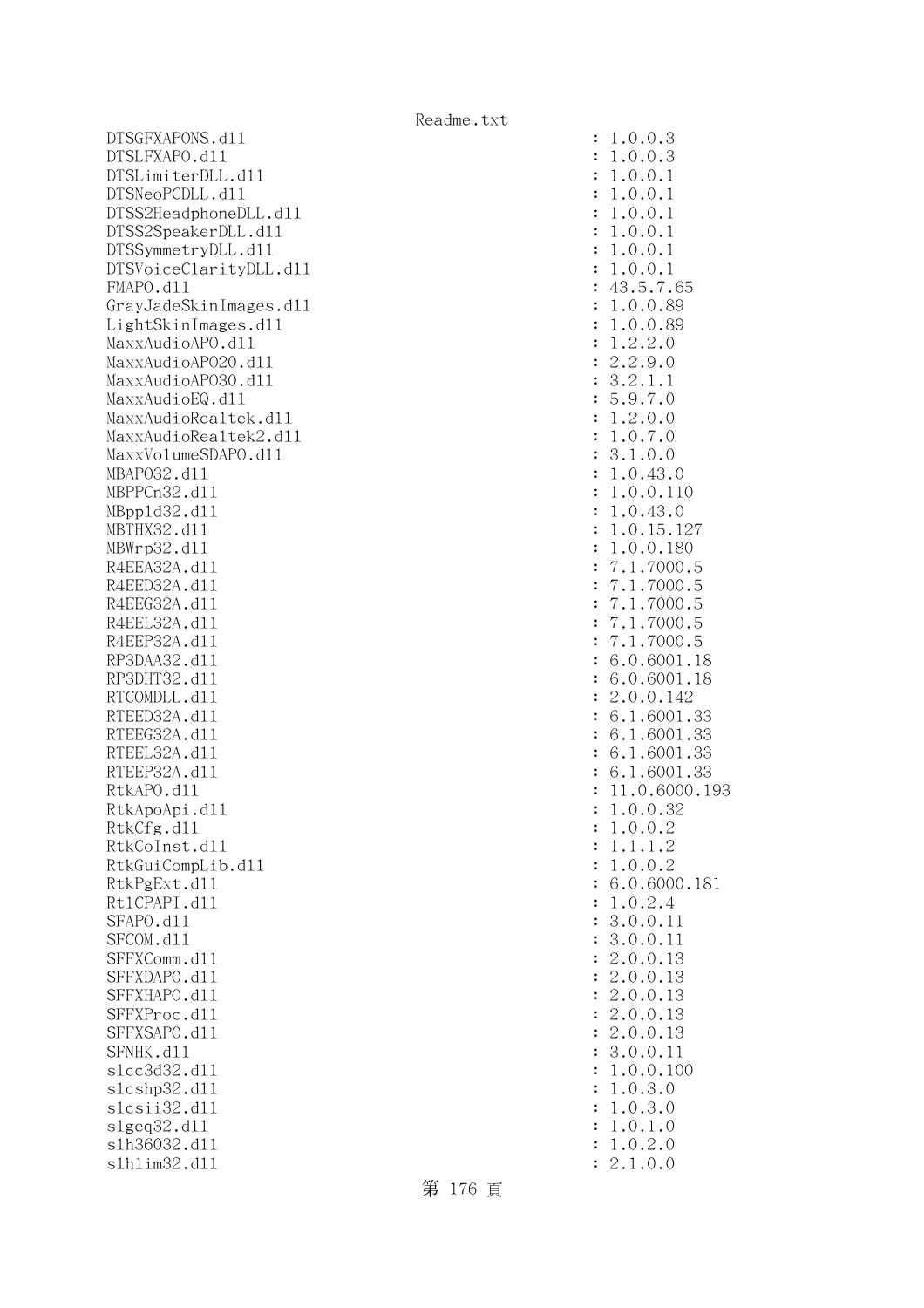s1Init32.d11 slmaxv32.dl1 sltshd32.d11 sluapo32.dl1  $s1$ vipp $32.d11$ slviq32.dl1 SRSHP360.d11 SRSTSHD.d11 SRSTSXT.d11 SRSWOW.d11 WavesGUILib.d11 WavesLib.d11 Vista/Win7 driver for x64 RTKVHD64.sys AERTSr64.exe FMAPP.exe RAVBg64.exe RAVCp164.exe RtkAudioService64.exe RtkNGUI64.exe Rt1Upd64.exe SkyTe1.exe vncuti164.exe  $GWfilt64.sys$ mbfilt64.sys RTSnMg64.cp1 AERTAC64.d11 AERTAR64.d11 BlackSkinImages64.dll DarkSkinImages64.dll DTSBassEnhancementDLL64.dl1 DTSBoostDLL64.dl1 DTSGainCompensatorDLL64.dl1 DTSGFXAPO64.dl1 DTSGFXAPONS64.dl1 DTSLFXAP064.d11 DTSLimiterDLL64.dl1 DTSNeoPCDLL64.dl1 DTSS2HeadphoneDLL64.d11 DTSS2SpeakerDLL64.dl1 DTSSymmetryDLL64.dl1 DTSVoiceClarityDLL64.dll FMAP064.d11 GrayJadeSkinImages64.dll LightSkinImages64.dl1 MaxxAudioAPO20.dll MaxxAudioAPO30.dll MaxxAudioEQ.dll MaxxAudioRealtek.dll MaxxAudioRealtek2.dll MaxxVolumeSDAPO.dl1 MBAP032.d11 MBAP064.d11 MBPPCn64.d11 MBpp1d64.dl1 MBTHX32.d11

| $\ddot{\cdot}$<br>$\ddot{\cdot}$<br>$\ddot{\cdot}$<br>$\ddot{\cdot}$<br>$\ddot{\cdot}$<br>$\ddot{\cdot}$<br>$\vdots$<br>$\ddot{\cdot}$<br>$\ddot{\cdot}$<br>$\ddot{\cdot}$<br>$\ddot{\cdot}$                         | $\begin{array}{c} 1.1.3.0 \\ 1.2.1.0 \\ 1.2.0.0 \\ 2.2.0.0 \\ 1.0.1.0 \\ 2.1.0.0 \\ 1.1.4.0 \\ 3.2.0.0 \\ 1.1.3.0 \\ 1.2.0.0 \\ 5.9.7.0 \end{array}$                                                                                                                                                         |
|----------------------------------------------------------------------------------------------------------------------------------------------------------------------------------------------------------------------|--------------------------------------------------------------------------------------------------------------------------------------------------------------------------------------------------------------------------------------------------------------------------------------------------------------|
| $\ddot{\cdot}$<br>$\ddot{\cdot}$<br>$\ddot{\cdot}$<br>$\ddot{\cdot}$<br>$\ddot{\cdot}$<br>$\ddot{\cdot}$<br>$\ddot{\cdot}$<br>$\ddot{\cdot}$<br>$\ddot{\cdot}$<br>$\ddot{\cdot}$<br>$\ddot{\cdot}$<br>$\ddot{\cdot}$ | .0.1.6278<br>6<br>$1.0.64.10$<br>$1.64.0.1$<br>$1.64.0.1$<br>$1.0.0.55$<br>$1.0.0.629$<br>$1.0.0.27$<br>$1.0.0.89$<br>$2.8.0.3$<br>$2.0.2.2$<br>$1.0.0.40$<br>$6.10.0.3$<br>$6.10.0.8$<br>$1.0.0.1$<br>$2.0.64.13$<br>$1.0.64.9$<br>$1.0.0.89$<br>$1.0.0.89$<br>$1.0.0.89$<br>$1.0.0.3$<br>$1.0.0.3$<br>$1.$ |
| $\ddot{\cdot}$<br>$\ddot{\cdot}$<br>$\ddot{\cdot}$<br>$\ddot{\cdot}$<br>$\ddot{\cdot}$<br>$\ddot{\cdot}$<br>$\ddot{\cdot}$<br>: : : : :                                                                              | $0.1$<br>$0.3$<br>$0.3$<br>$0.3$<br>$0.1$                                                                                                                                                                                                                                                                    |
| $\ddot{\cdot}$<br>$\ddot{\cdot}$<br>$\ddot{\cdot}$<br>$\ddot{\cdot}$<br>$\ddot{\cdot}$<br>$\ddot{\cdot}$<br>$\ddot{\cdot}$<br>$\ddot{\cdot}$<br>$\ddot{\cdot}$                                                       | $\ddot{\phantom{0}}$<br>$\overline{0}$ .<br>1<br>$\mathbf{0}$ .<br>$\circ$ .<br>$\mathbf{1}$<br>$\mathbf{1}$ .<br>.0.0.1<br>$\mathbf 1$<br>0.0.1<br>$\mathbf 1$<br>$\ddot{\phantom{0}}$<br>.0.0.1<br>$\mathbf{1}$<br>.0.0.<br>1<br>1                                                                         |
| $\ddot{\cdot}$<br>$\ddot{\cdot}$<br>$\ddot{\cdot}$<br>$\ddot{\cdot}$<br>$\ddot{\cdot}$<br>$\ddot{\cdot}$<br>$\ddot{\cdot}$<br>$\ddot{\cdot}$<br>$\ddot{\cdot}$<br>$\ddot{\cdot}$<br>$\ddot{\cdot}$                   | $1.0.0.1$<br>$43.6.7.65$<br>$1.0.0.89$<br>$2.2.9.0$<br>$3.2.1.1$<br>$5.9.7.0$<br>$1.2.0.0$<br>$1.0.7.0$<br>$3.1.0.0$<br>3.1.0.0<br>.0.43.0<br>$\mathbf{1}$<br>0.43.0<br>$\mathbf{1}$<br>0.0.<br>$\mathbf{1}$<br>110<br>$\ddot{\phantom{0}}$<br>.0.43.0<br>$\mathbf{1}$<br>0.15.<br>1<br>127                  |
|                                                                                                                                                                                                                      |                                                                                                                                                                                                                                                                                                              |

第 177 頁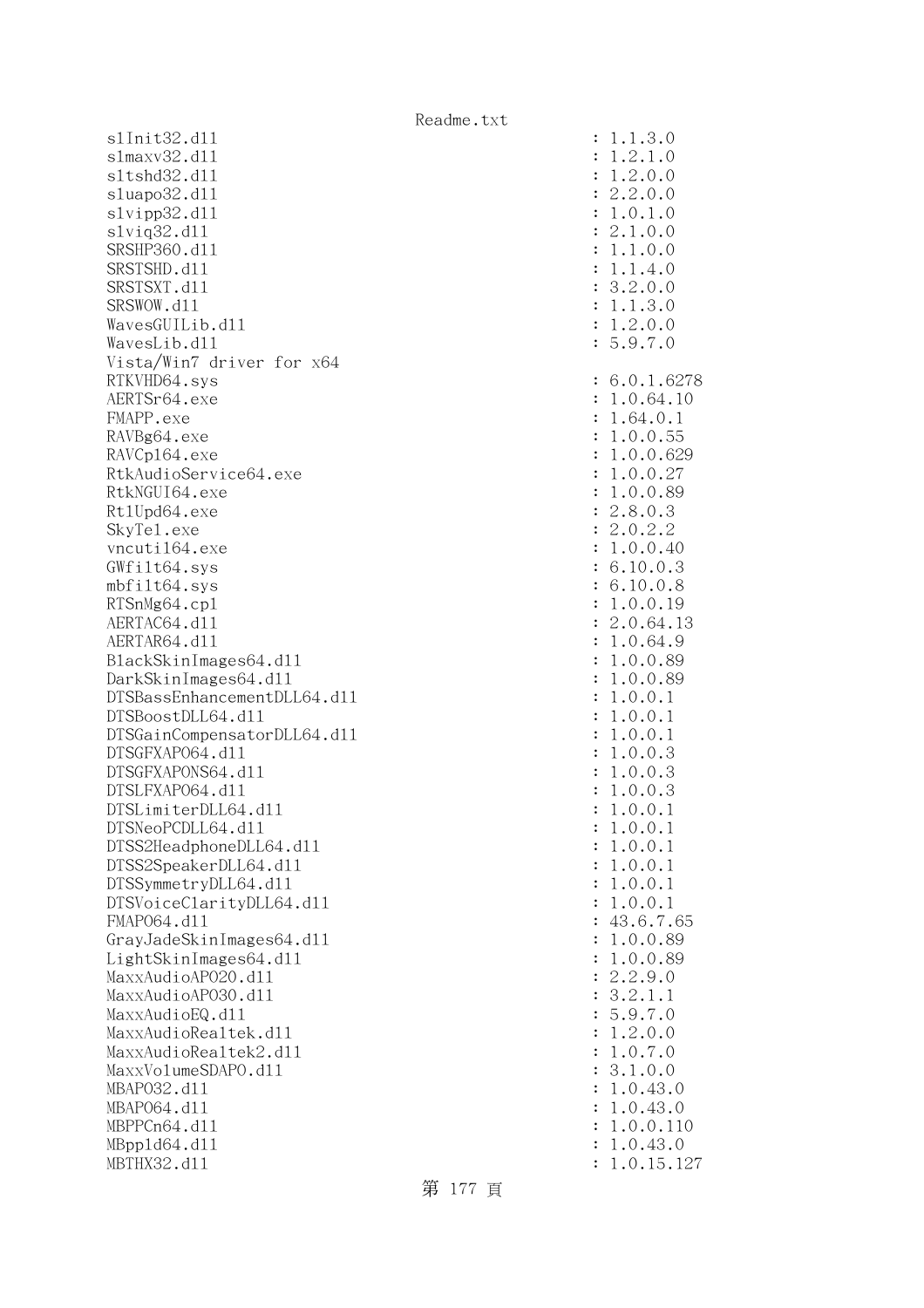| MBWrp64.d11           | : 1.0.0.180                   |
|-----------------------|-------------------------------|
| R4EEA64A.d11          | : 7.1.7000.5                  |
| R4EED64A.d11          | : 7.1.7000.5                  |
| R4EEG64A.d11          | : 7.1.7000.5                  |
| R4EEL64A.d11          | : 7.1.7000.5                  |
| R4EEP64A.d11          | : 7.1.7000.5                  |
| RCoInst64.d11         | 1.1.1.2                       |
| RP3DAA64.d11          | : 6.0.6001.18                 |
| RP3DHT64.d11          | : 6.0.6001.18                 |
| RtCOM64.d11           |                               |
|                       | : 2.0.0.142                   |
| RTCOMDLL.d11          | : 2.0.0.142                   |
| RTEED64A.d11          | : 6.1.6001.33                 |
| RTEEG64A.d11          | : 6.1.6001.33                 |
| RTEEL64A.d11          | : 6.1.6001.33                 |
| RTEEP64A.d11          | : 6.1.6001.33                 |
| RtkApi64.dl1          | : 1.0.0.32                    |
| RtkAP064.d11          | : 11.0.6000.193               |
| RtkCfg.d11            | 1.0.0.1<br>$\ddot{\cdot}$     |
| RtkCfg64.d11          | : 1.0.0.2                     |
| RtkGuiCompLib.d11     | : 1.0.0.2                     |
| Rt1CPAPI.d11          | : 1.0.2.4                     |
| Rt1CPAPI64.d11        | 1.0.2.4<br>$\ddot{\cdot}$     |
| RtPgEx64.d11          | : 6.0.6000.181                |
| SFAP064.d11           | : 3.0.0.11                    |
| SFCOM.d11             | : 3.0.0.11                    |
| SFCOM64.d11           | 3.0.0.11<br>$\ddot{\cdot}$    |
| SFComm64.d11          | 2.0.0.13<br>$\ddot{\cdot}$    |
| SFDAP064.d11          | 2.0.0.13<br>$\ddot{\cdot}$    |
| SFHAP064.d11          | : 2.0.0.13                    |
| SFNHK64.d11           | 3.0.0.11<br>$\ddot{\cdot}$    |
| SFProc64.d11          | : 2.0.0.13                    |
| SFSAP064.d11          | : 2.0.0.13                    |
| SFSS APO.d11          | 1.0.0.11110<br>$\ddot{\cdot}$ |
| s1cc3d64.d11          | 1.0.0.100<br>$\ddot{\cdot}$   |
| s1cshp64.d11          | 1.0.3.0<br>$\ddot{\cdot}$     |
| slcsii64.dll          | 1.0.3.0<br>$\ddot{\cdot}$     |
| slgeq64.d11           | 1.0.1.0<br>$\ddot{\cdot}$     |
| s1h36064.d11          | : 1.0.2.0                     |
| s1h1im64.d11          | : 2.1.0.0                     |
| s1Init64.d11          | : 1.1.3.0                     |
| slmaxv64.d11          | 1.2.1.0                       |
| s1tshd64.d11          | $\ddot{\cdot}$                |
|                       | 1.2.0.0<br>$\ddot{\cdot}$     |
| sluapo64.d11          | : 2.2.0.0                     |
| slvipp64.d11          | : 1.0.1.0                     |
| $s1$ viq $64.$ d $11$ | : 2.1.0.0                     |
| SRSHP64.d11           | 1.1.0.0                       |
| SRSTSH64.d11          | 1.1.4.0<br>$\ddot{\cdot}$     |
| SRSTSX64.d11          | : 3.2.0.0                     |
| SRSWOW64.d11          | 1.1.3.0<br>÷                  |
| WavesGUILib.d11       | 1.2.0.0                       |
| HDMI Driver :         |                               |
| Vista/Win7 x86:       |                               |
| RtHDMIV.sys           | : 6.0.1.6251                  |
| RtkAudioSrvATI.exe    | 1.0.0.23                      |
| RtkUpd.exe            | 2.8.0.3                       |

MBTHX64.d11 : 1.0.15.127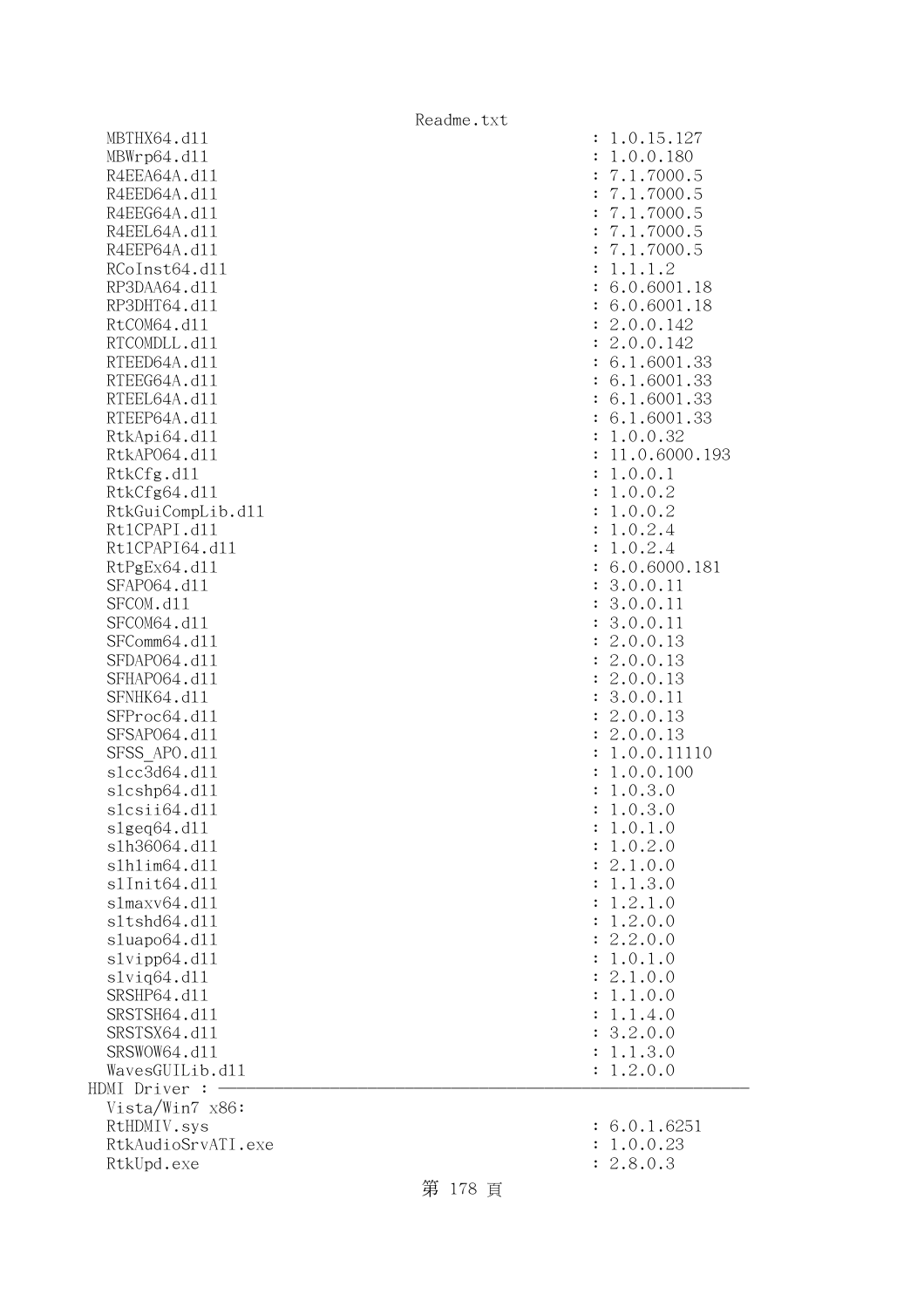Readme.txt RH3DAA32.d11 : 6.0.6001.18 RH3DHT32.d11 : 6.0.6001.18 RHCoInst.d11 : 1.1.1.2 RHDMIExt.d11 : 6.0.6000.172 RTEED32H.d11 : 6.1.6001.33 RTEEG32H.d11 : 6.1.6001.33 RTEEL32H.d11 : 6.1.6001.33 RTEEP32H.d11 : 6.1.6001.33 RtkHDMI.dl1 : 11.0.6000.183 Vista/Win7 x64: RtHDMIVX.sys : 6.0.1.6251 RtkAudioSrvATI64.exe : 1.0.0.23 RtkUpd64.exe : 2.8.0.3 RH3DAA64.d11 : 6.0.6001.18 RH3DHT64.d11 : 6.0.6001.18 RHCoInst64.d11 : 1.1.1.2 RHDMEx64.d11 : 6.0.6000.172 RTEED64H.d11 : 6.1.6001.33 RTEEG64H.dll : 6.1.6001.33 RTEEL64H.d11 : 6.1.6001.33 RTEEP64H.d11 : 6.1.6001.33 RtkHDM64.d11 : 11.0.6000.183 XP/2K x86: RtkHDMI.sys : 5.10.0.6251 Rtaupd.exe : 2.8.0.3 RHCoInstXP.d11 : 1.1.1.2 XP/2K x64: RtkHDMIX.sys : 5.10.0.6251 Rtaupd64.exe : 2.8.0.3 RHCoInst64XP.d11 : 1.1.1.2 Driver Setup Program : 3.14 Windows 2000/XP Operate on : Microsoft High Definition Audio Driver Package - KB888111 Package file version (kb888111.exe) : 6.1.22.0 Hdaudiobus.sys version : 5.10.00.5013 //================= Driver Package R2.55 Realtek HD Audio Driver support all of Realtek HD Audio Codec . 1. Vista/Windows 7 WHQL Supporting: ALC882, ALC883, ALC885, ALC886, ALC887, ALC888, ALC889, ALC892, ALC899, ALC861VD, ALC660, ALC662, ALC663, ALC665, ALC670, ALC680 ALC260, ALC262,ALC267, ALC268, ALC269, ALC270, ALC272, ALC273, ALC275 2. Windows 2000/XP WHQL Supporting: ALC880, ALC882, ALC883, ALC885, ALC886, ALC887, ALC888, ALC889, ALC892, ALC899, ALC861VC, ALC861VD, ALC660, ALC662, ALC663, ALC665, ALC670, ALC680 ALC260, ALC262, ALC267,ALC268, ALC269, ALC270, ALC272, ALC273, ALC275 3. HDMI Device WHQL Support: ATI HDMI Devices 4. OS Supporting: Microsoft Windows XP, Windows 2000, Windows Server 2003, Vista, Windows Server 2008, Windows $7 - x86/x64$ 5. Pack with Microsoft High Definition Audio UAAV1.0a(5013)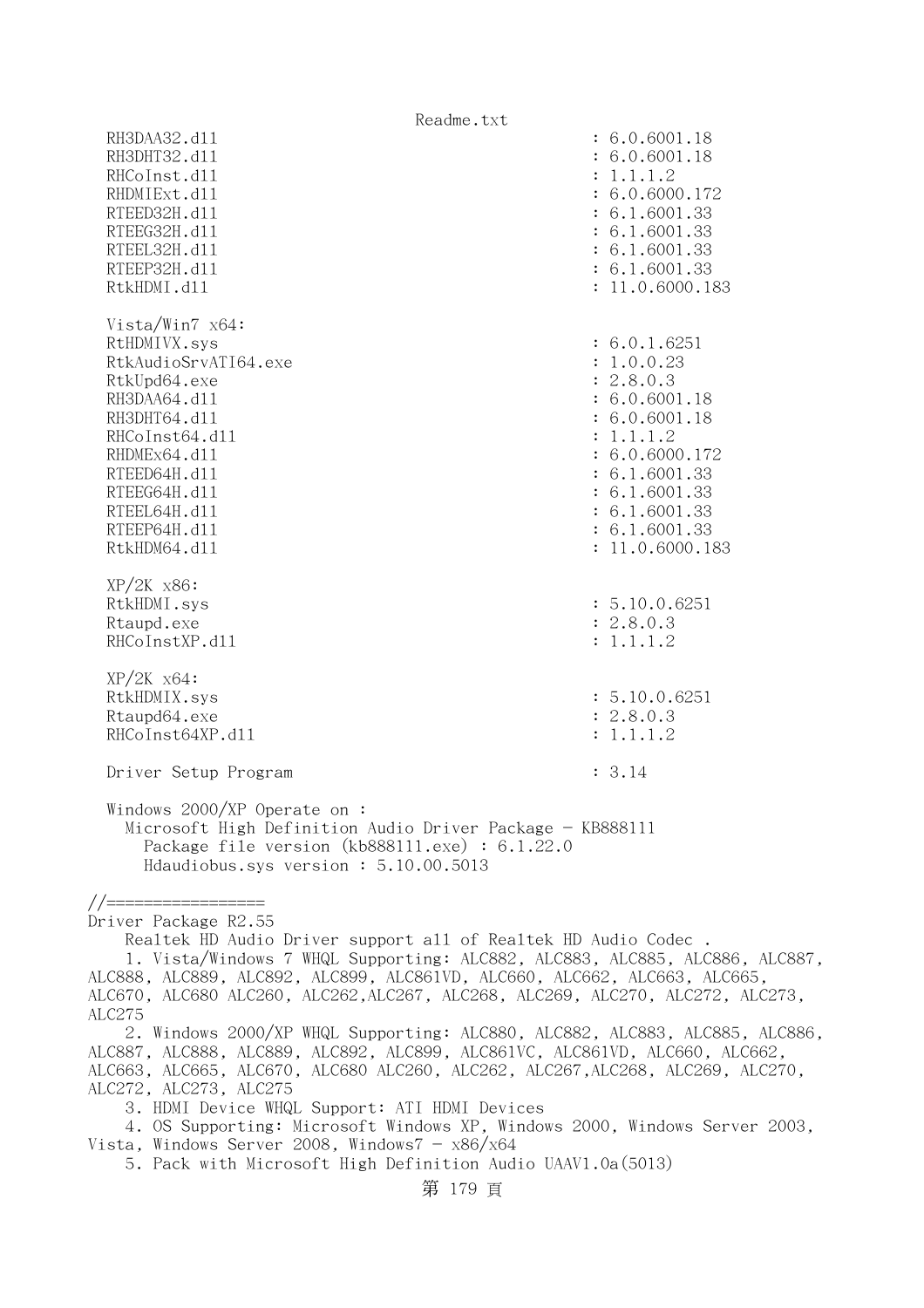Readme.txt

| 6. Add/Fix                                      |                      |
|-------------------------------------------------|----------------------|
| $1.)$ Driver :                                  |                      |
| 1. Customizations.                              |                      |
|                                                 |                      |
| Windows $2000/XP$ : -                           |                      |
| Windows $2000/XP$ :                             |                      |
| RTKHDA64.sys                                    | : 5.10.0.6257        |
| RtkHDAud.sys                                    | : 5.10.0.6257        |
| Alcmtr.exe                                      | : 1.6.0.4            |
| AlcWzrd.exe                                     | 1.1.0.37             |
| MicCal.exe                                      | 1.1.2.4              |
| RTHDCPL.exe                                     | : 2.3.7.5            |
| RtkAudioService.exe                             | 1.0.0.19             |
| RtkAudioService64.exe                           | 1.0.0.19             |
| RTLCPL.exe                                      | 1.0.1.66             |
| Rt1Upd.exe                                      | : 2.8.0.3            |
| Rt1Upd64.exe                                    | : 2.8.0.3            |
| SkyTe1.exe                                      | : 2.0.2.0            |
| SoundMan.exe                                    | 1.0.0.32             |
| vncutil.exe                                     | 1.0.0.38             |
| vncuti164.exe                                   | : 1.0.0.38           |
| AMBFilt.sys                                     | : 5.10.0.4240        |
| AMBFt64.sys                                     | : 5.10.0.4240        |
| Monfilt.sys                                     | : 5.10.0.4112        |
| Monft64.sys                                     | : 5.10.0.4115        |
| 0A017Afx.sys                                    | 1.0.7.3              |
| ALSndMgr.cp1                                    | 1.0.0.11             |
| RTSndMgr.cp1                                    | 1.0.1.6              |
| RCoInst64XP.d11                                 | 1.1.1.2              |
| RTCOMDLL.d11                                    | 1.0.0.112            |
| RtkCoInstXP.d11                                 | 1.1.1.2              |
| Rt1CPAPI.d11                                    | : 1.0.2.3            |
| Vista/Win7 driver:                              |                      |
| Vista/Win7 driver for x86                       |                      |
| RTKVHDA.sys                                     | : 6.0.1.6257         |
| AERTSrv.exe                                     | 1.0.32.10            |
| FMAPP.exe                                       | : 1.32.0.1           |
| RtHDVBg.exe                                     | : 1.0.0.54           |
| RtHDVCp1.exe                                    | 1.0.0.617            |
| RtkAudioService.exe                             | 1.0.0.27             |
| RtkNGUI.exe                                     | 1.0.0.81             |
| Rt1Upd.exe                                      | : 2.8.0.3            |
| SkyTe1.exe                                      | : 2.0.2.2            |
| vncutil.exe                                     | 1.0.0.40             |
| mbfilt32.sys                                    | : 6.10.0.8           |
|                                                 | 1.0.0.19             |
| RTSndMgr.cp1<br>AERTACap.d11                    | : 2.0.32.13          |
| AERTARen.d11                                    |                      |
|                                                 | 1.0.32.9<br>1.0.0.81 |
| BlackSkinImages.d11                             | 1.0.0.81             |
| DarkSkinImages.d11<br>DTSBassEnhancementDLL.d11 | 1.0.0.1              |
| DTSBoostDLL.d11                                 |                      |
|                                                 | 1.0.0.1              |
| DTSGainCompensatorDLL.d11                       | 1.0.0.1              |
| DTSGFXAPO.d11                                   | 1.0.0.3              |
| DTSGFXAPONS.d11                                 | 1.0.0.3              |
| DTSLFXAPO.d11                                   | : 1.0.0.3            |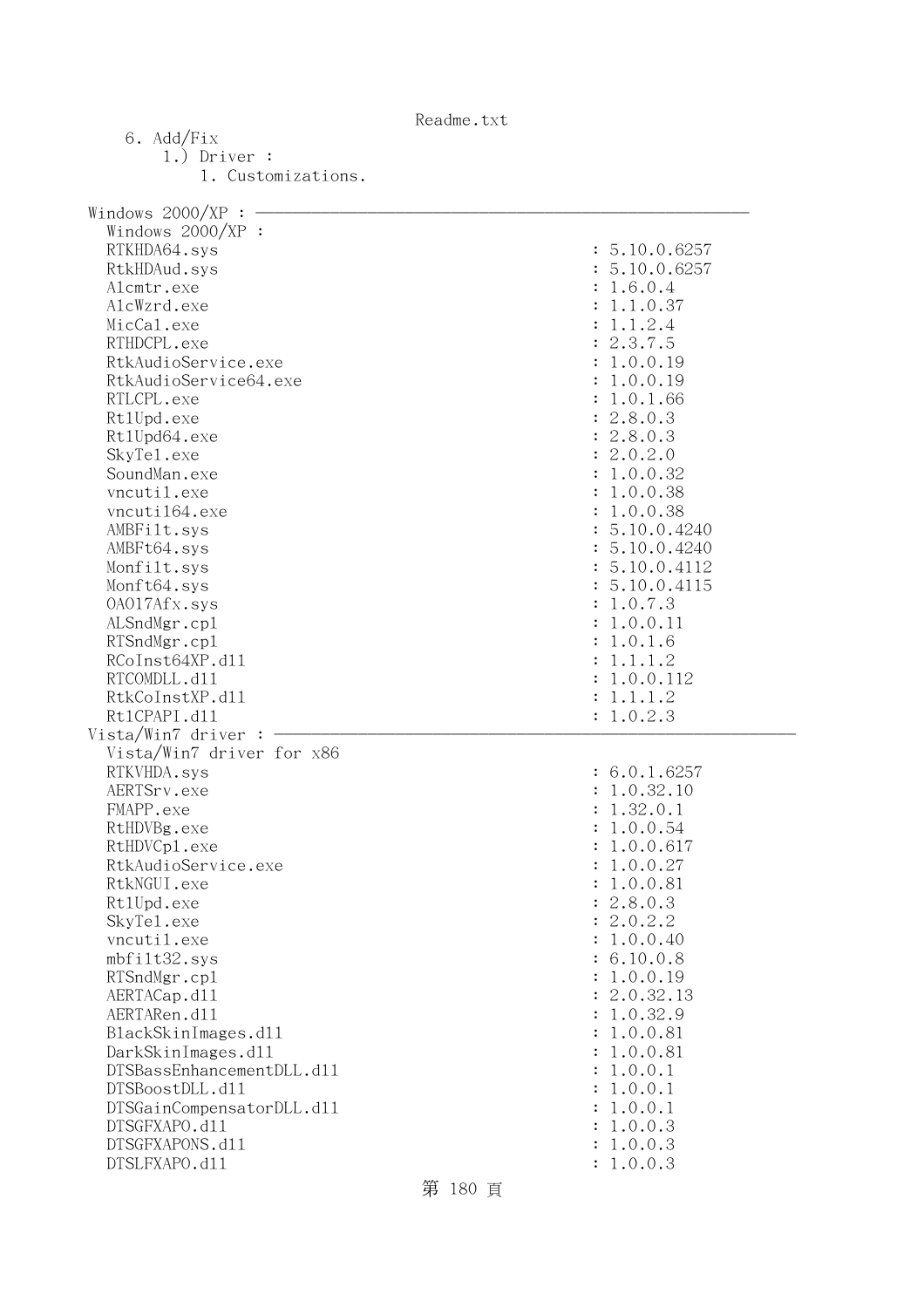DTSLimiterDLL.dl1 : 1.0.0.1  $DTSNeoPCDLL. d11$  :  $1.0.0.1$ DTSS2HeadphoneDLL.dl1 : 1.0.0.1 DTSS2SpeakerDLL.d11 : 1.0.0.1 DTSSymmetryDLL.dl1 : 1.0.0.1 DTSVoiceClarityDLL.dll : 1.0.0.1 FMAPO.d11 : 43.5.7.65 GrayJadeSkinImages.dll  $\qquad \qquad \qquad : 1.0.0.81$ LightSkinImages.dl1 : 1.0.0.81 MaxxAudioAPO.dll : 1.2.2.0 MaxxAudioAPO20.dll : 2.2.9.0 MaxxAudioAPO30.dll : 3.2.1.1  $MaxAudioEQ. d11$  : 5.9.7.0 MaxxAudioRealtek.dll : 1.2.0.0 MaxxAudioRealtek2.dll : 1.0.7.0 MaxxVolumeSDAPO.dll : 3.1.0.0 MBAPO32.dll : 1.0.41.0 MBPPCn32.dll : 1.0.0.110 MBppld32.dll : 1.0.41.0 MBTHX32.d11 : 1.0.15.123 MBWrp32.dll : 1.0.0.180 R4EEA32A.d11 : 7.1.7000.5 R4EED32A.d11 : 7.1.7000.5 R4EEG32A.d11 : 7.1.7000.5 R4EEL32A.d11 : 7.1.7000.5 R4EEP32A.d11 : 7.1.7000.5 RP3DAA32.d11 : 6.0.6001.18 RP3DHT32.d11 : 6.0.6001.18 RTCOMDLL.d11 : 2.0.0.142 RTEED32A.d11 : 6.1.6001.33 RTEEG32A.d11 : 6.1.6001.33 RTEEL32A.d11 : 6.1.6001.33 RTEEP32A.d11 : 6.1.6001.33 RtkAPO.dll : 11.0.6000.184 RtkApoApi.dl1 : 1.0.0.32 RtkCfg.dl1 : 1.0.0.2 RtkCoInst.d11 : 1.1.1.2 RtkGuiCompLib.dl1 : 1.0.0.2 RtkPgExt.dll : 6.0.6000.173 Rt1CPAPI.d11 : 1.0.2.4 SFAPO.d11 : 3.0.0.11 : 3.0.0.11 SFCOM.d11 : 3.0.0.11 SFFXComm.d11 : 2.0.0.13 SFFXDAPO.d11 : 2.0.0.13 SFFXHAPO.d11 : 2.0.0.13 SFFXProc.d11 : 2.0.0.13 SFFXSAPO.d11 : 2.0.0.13 SFNHK.d11 : 3.0.0.11 slcshp32.dll : 1.0.3.0 slgeq32.dll : 1.0.1.0 slh36032.dll : 1.0.2.0 slInit32.dll : 1.1.3.0 slmaxv32.dll : 1.1.2.0 sltshd32.dl1 : 1.2.0.0 sluapo32.dll : 1.8.34.0 slvipp32.dll : 1.0.1.0

第 181 頁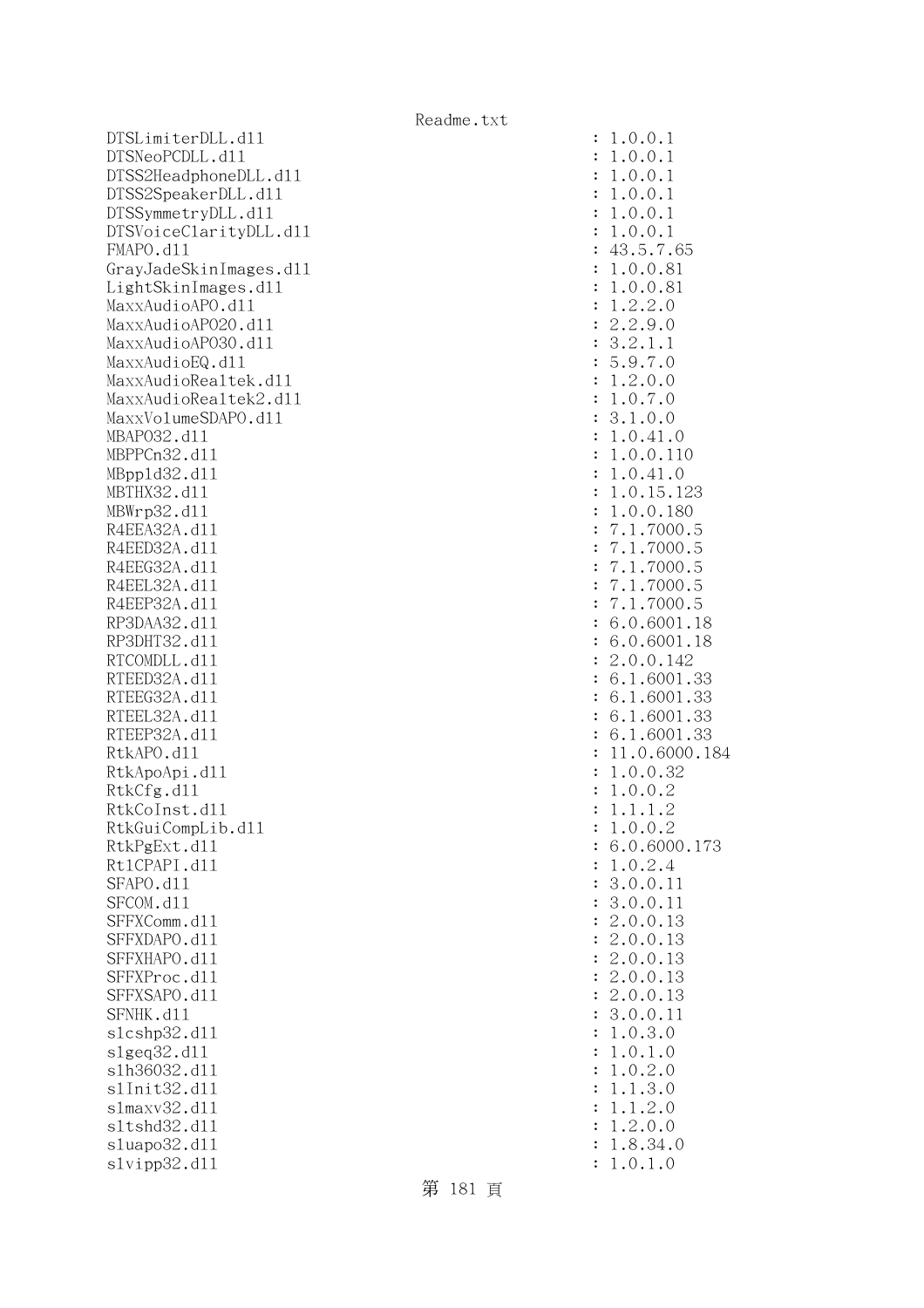SRSHP360.d11 SRSTSHD.d11 SRSTSXT.d11 SRSWOW.dl1 WavesGUILib.d11 WavesLib.dl1 Vista/Win7 driver for x64 RTKVHD64.sys AERTSr64.exe FMAPP.exe RAVBg64.exe RAVCp164.exe RtkAudioService64.exe RtkNGUI64.exe Rt1Upd64.exe SkyTel.exe vncuti164.exe GWfilt64.sys  $mbf$ ilt $64.sys$ RTSnMg64.cp1 AERTAC64.dl1 AERTAR64.d11 BlackSkinImages64.dll DarkSkinImages64.dll DTSBassEnhancementDLL64.dl1 DTSBoostDLL64.d11 DTSGainCompensatorDLL64.dll DTSGFXAP064.dl1 DTSGFXAPONS64.dl1 DTSLFXAP064.dl1 DTSLimiterDLL64.dl1 DTSNeoPCDLL64.dl1 DTSS2HeadphoneDLL64.dl1 DTSS2SpeakerDLL64.dl1 DTSSymmetryDLL64.dl1 DTSVoiceClarityDLL64.dl1 FMAP064.d11 GrayJadeSkinImages64.dll LightSkinImages64.dl1 MaxxAudioAP020.dll MaxxAudioAP030.dll MaxxAudioEQ.dll MaxxAudioRealtek.dll MaxxAudioRealtek2.dll MaxxVolumeSDAPO.dl1 MBAP032.d11 MBAP064.d11 MBPPCn64.d11 MBpp1d64.dl1 MBTHX32.d11 MBTHX64.d11 MBWrp64.dl1 R4EEA64A.d11 R4EED64A.d11 R4EEG64A.d11 R4EEL64A.d11

| $\ddot{\cdot}$                   | .0.0<br>$\mathbf 1$<br>1<br>$\ddot{\phantom{0}}$                                                                  |
|----------------------------------|-------------------------------------------------------------------------------------------------------------------|
| $\ddot{\cdot}$                   | $\ddot{\phantom{0}}$<br>.4.0<br>$\mathbf{1}$<br>1                                                                 |
| $\ddot{\cdot}$                   | $\ddot{\phantom{0}}$<br>.0.0<br>$\overline{c}$<br>3                                                               |
| $\ddot{\cdot}$                   | $\ddot{\phantom{0}}$<br>3.0<br>$\ddot{\phantom{a}}$<br>$\mathbf{1}$<br>$\mathbf{1}$                               |
| $\ddot{\cdot}$                   | $\overline{c}$<br>.0.0<br>$\ddot{\phantom{0}}$<br>1                                                               |
| $\ddot{\cdot}$                   | 9.7<br>$\cdot$ <sup>0</sup><br>$\ddot{\phantom{a}}$<br>5                                                          |
| $\ddot{\cdot}$                   | .0.1.625<br>6<br>7                                                                                                |
| $\ddot{\cdot}$                   | .0.64.10<br>$\mathbf 1$                                                                                           |
| $\ddot{\cdot}$                   | .64.0.<br>$\mathbf 1$<br>1                                                                                        |
| $\ddot{\cdot}$                   | 0.0.54<br>$\ddot{\phantom{a}}$<br>1                                                                               |
| $\ddot{\cdot}$                   | 0.0.617<br>$\ddot{\phantom{0}}$<br>1                                                                              |
| $\ddot{\cdot}$                   | 0.0.27<br>$\ddot{\phantom{0}}$<br>$\mathbf 1$                                                                     |
| $\ddot{\cdot}$                   | $0.0.$<br>8.0.<br>0.2.<br>$\ddot{\phantom{a}}$<br>81<br>1                                                         |
| $\ddot{\cdot}$                   | $\overline{c}$<br>3                                                                                               |
| $\ddot{\cdot}$                   | $\ddot{\cdot}$<br>$\mathbf{c}$<br>$\mathbf{C}$                                                                    |
| $\ddot{\cdot}$                   | 0.0.40<br>$\mathbf 1$                                                                                             |
| $\ddot{\cdot}$                   | 10.0.3<br>6                                                                                                       |
| $\ddot{\cdot}$                   | 10.0.8<br>6<br>$\ddot{\phantom{0}}$                                                                               |
| $\ddot{\cdot}$                   | $\ddot{\phantom{0}}$<br>0.0.19<br>1                                                                               |
| $\ddot{\cdot}$                   | 0.64.13<br>$\ddot{\cdot}$<br>$\overline{c}$                                                                       |
| $\ddot{\cdot}$                   | .0.64.9<br>$\mathbf{1}$                                                                                           |
| $\ddot{\cdot}$                   | 0.0.81<br>$\ddot{\phantom{0}}$<br>$\mathbf 1$                                                                     |
| $\ddot{\cdot}$                   | 0.0.81<br>$\ddot{\phantom{0}}$<br>$\mathbf 1$                                                                     |
| $\ddot{\cdot}$                   | $0.0.1$<br>0.0.1<br>$\ddot{\phantom{0}}$<br>1                                                                     |
| $\ddot{\cdot}$                   | $\ddot{\phantom{0}}$<br>1                                                                                         |
| $\ddot{\cdot}$                   | 0.0.<br>$\ddot{\phantom{0}}$<br>$\mathbf 1$<br>1                                                                  |
| $\ddot{\cdot}$                   | $0.0.$<br>$0.0.$<br>$\ddot{\phantom{0}}$<br>3<br>$\mathbf 1$                                                      |
| $\ddot{\cdot}$                   | $\ddot{\phantom{0}}$<br>3<br>$\mathbf 1$                                                                          |
| $\ddot{\cdot}$                   | 0.0.<br>$\ddot{\phantom{0}}$<br>3<br>$\mathbf 1$                                                                  |
| $\ddot{\cdot}$                   | 0.0.<br>$\ddot{\phantom{0}}$<br>$\mathbf 1$<br>$\mathbf{1}$                                                       |
| $\ddot{\cdot}$                   | 0.0.<br>$\ddot{\phantom{0}}$<br>$\mathbf 1$<br>$\mathbf{1}$                                                       |
| $\ddot{\cdot}$                   | 0.0.<br>$\ddot{\phantom{0}}$<br>$\mathbf 1$<br>$\mathbf{1}$                                                       |
| $\ddot{\cdot}$                   | $0.0.$<br>$0.0.$<br>$\ddot{\phantom{0}}$<br>$\mathbf{1}$<br>$\mathbf{1}$                                          |
| $\ddot{\cdot}$                   | $\mathbf{1}$<br>$\mathbf{1}$<br>.0.0.                                                                             |
| $\ddot{\cdot}$                   | $\mathbf{1}$<br>$\mathbf{1}$                                                                                      |
| $\ddot{\cdot}$                   | 43.6.<br>$\overline{7}$<br>.65                                                                                    |
| $\ddot{\cdot}$                   | 1.0.0.81<br>1.0.0.81                                                                                              |
| $\ddot{\cdot}$                   | $\overline{c}$                                                                                                    |
| $\ddot{\cdot}$                   | 2.9.0<br>$\overline{c}$<br>$\ddot{\phantom{0}}$<br>$\ddot{\phantom{0}}$                                           |
| $\ddot{\cdot}$<br>$\ddot{\cdot}$ | $\cdot$ 1<br>$\frac{3}{5}$<br>$\mathbf{1}$<br>9<br>$\ddot{\phantom{a}}$<br>$\ddot{\phantom{0}}$<br>$\overline{O}$ |
| $\ddot{\cdot}$                   | $\frac{7}{10}$<br>$\overline{c}$<br>$\cdot$ 0<br>$\ddot{\phantom{0}}$                                             |
| $\ddot{\cdot}$                   | l<br>1<br>$\ddot{\phantom{a}}$<br>$\overline{7}$<br>$\cdot$ 0<br>$\overline{O}$<br>$\ddot{\phantom{0}}$           |
| $\ddot{\cdot}$                   | 1.0.0<br>3<br>$\ddot{\phantom{0}}$                                                                                |
| $\ddot{\cdot}$                   | $\ddot{\phantom{a}}$<br>0.41<br>$\cdot$ 0<br>$\mathbf{1}$                                                         |
| $\ddot{\cdot}$                   | $\cdot$ 0<br>$\ddot{\phantom{0}}$<br>0.41<br>$\mathbf{1}$                                                         |
| $\ddot{\cdot}$                   | 0.0.<br>$\ddot{\phantom{0}}$<br>110<br>1                                                                          |
| $\ddot{\cdot}$                   | $\ddot{\phantom{0}}$<br>$\mathbf{1}$                                                                              |
| $\ddot{\cdot}$                   | $\ddot{\phantom{0}}$<br>$\mathbf{1}$                                                                              |
| $\ddot{\cdot}$                   | 123<br>123<br>$\ddot{\phantom{a}}$<br>$\mathbf{1}$                                                                |
| $\ddot{\cdot}$                   | 0.41.0<br>0.15.12<br>0.15.12<br>0.0.180<br>$\mathbf{1}$<br>$\ddot{\phantom{0}}$                                   |
| $\ddot{\cdot}$                   | $\ddot{\phantom{0}}$<br>7000.5<br>$\overline{a}$<br>$\mathbf 1$                                                   |
| $\ddot{\cdot}$                   | $\begin{array}{c} 7 \\ 7 \\ 7 \\ 7 \end{array}$<br>7000.5<br>$\ddot{\phantom{a}}$<br>$\mathbf 1$                  |
| $\ddot{\cdot}$                   | 7000.5<br>$\ddot{\phantom{a}}$<br>1                                                                               |
| $\ddot{\cdot}$                   | $\ddot{\phantom{0}}$<br>7000.5<br>$\overline{a}$<br>1                                                             |
|                                  |                                                                                                                   |

第 182 頁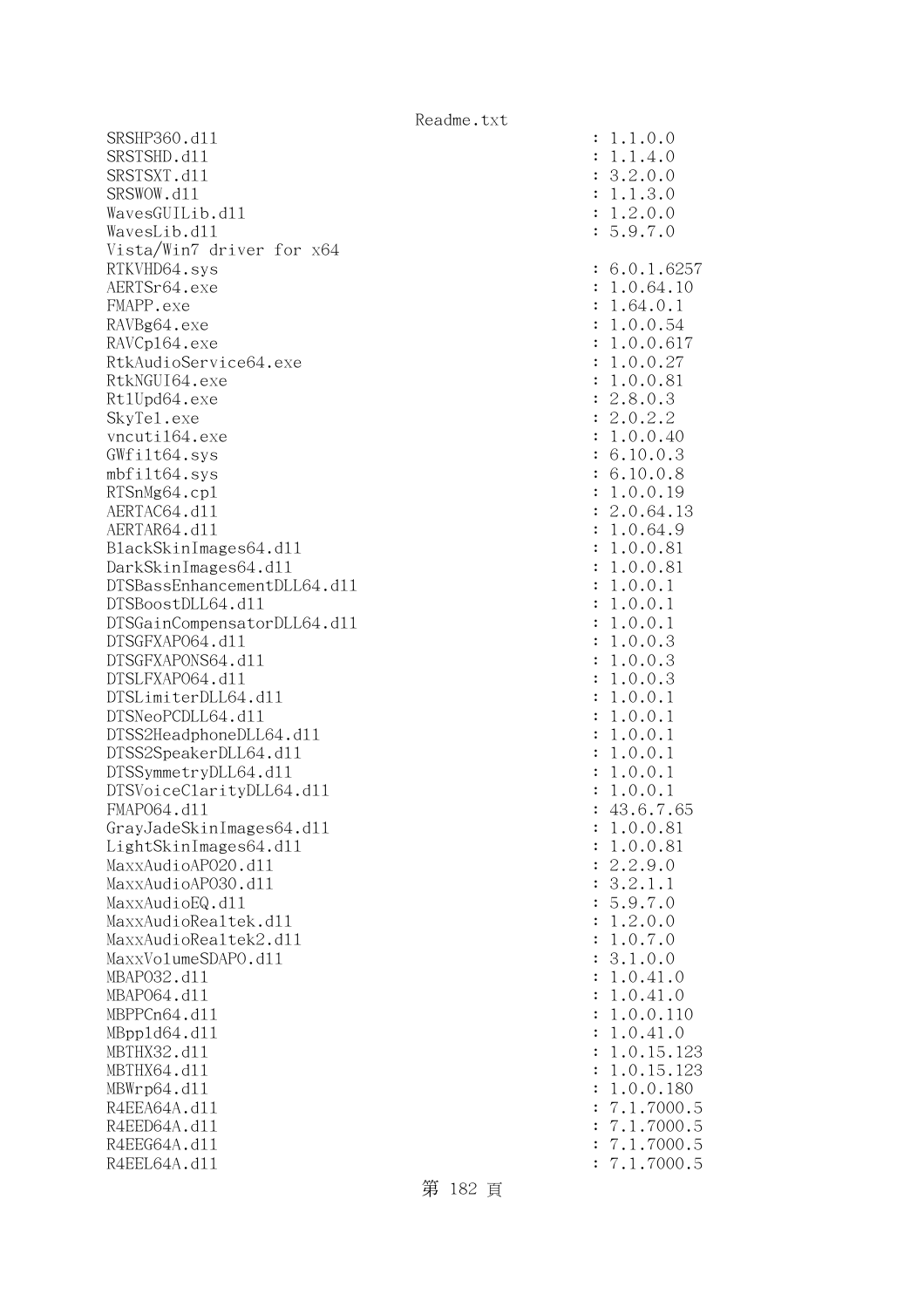|                    | Readme.txt                    |
|--------------------|-------------------------------|
| R4EEP64A.d11       | : 7.1.7000.5                  |
| RCoInst64.d11      | 1.1.1.2<br>$\ddot{\cdot}$     |
| RP3DAA64.d11       | : 6.0.6001.18                 |
| RP3DHT64.d11       | : 6.0.6001.18                 |
| RtCOM64.d11        | : 2.0.0.142                   |
| RTCOMDLL.d11       | : 2.0.0.142                   |
| RTEED64A.d11       | : 6.1.6001.33                 |
| RTEEG64A.d11       | : 6.1.6001.33                 |
| RTEEL64A.d11       | : 6.1.6001.33                 |
| RTEEP64A.d11       | : 6.1.6001.33                 |
| RtkApi64.dl1       | : 1.0.0.32                    |
| RtkAP064.d11       | : 11.0.6000.184               |
| RtkCfg.d11         | : 1.0.0.1                     |
| RtkCfg64.d11       | : 1.0.0.2                     |
| RtkGuiCompLib.d11  | : 1.0.0.2                     |
| Rt1CPAPI.d11       | 1.0.2.4<br>$\ddot{\cdot}$     |
| Rt1CPAPI64.d11     | 1.0.2.4<br>$\ddot{\cdot}$     |
| RtPgEx64.d11       | : 6.0.6000.173                |
| SFAP064.d11        | : 3.0.0.11                    |
| SFCOM.d11          | : 3.0.0.11                    |
| SFCOM64.d11        | : 3.0.0.11                    |
| SFComm64.d11       | : 2.0.0.13                    |
| SFDAP064.d11       | : 2.0.0.13                    |
| SFHAP064.d11       | : 2.0.0.13                    |
| SFNHK64.d11        | : 3.0.0.11                    |
| SFProc64.d11       | : 2.0.0.13                    |
| SFSAP064.d11       | : 2.0.0.13                    |
| SFSS APO.d11       | 1.0.0.11110<br>$\ddot{\cdot}$ |
| s1cshp64.d11       | 1.0.3.0<br>$\ddot{\cdot}$     |
| s1geq64. d11       | 1.0.1.0<br>$\ddot{\cdot}$     |
| s1h36064.d11       | 1.0.2.0<br>$\ddot{\cdot}$     |
| s1Init64.d11       | 1.1.3.0<br>$\ddot{\cdot}$     |
| slmaxv64. d11      | 1.1.2.0<br>$\ddot{\cdot}$     |
| s1tshd64.d11       | 1.2.0.0<br>$\ddot{\cdot}$     |
| sluapo64.dll       | 1.8.34.0<br>$\ddot{\cdot}$    |
| slvipp64.d11       | 1.0.1.0<br>$\ddot{\cdot}$     |
| SRSHP64.d11        | 1.1.0.0                       |
| SRSTSH64.d11       | 1.1.4.0                       |
| SRSTSX64.d11       | : 3.2.0.0                     |
| SRSWOW64.d11       | : 1.1.3.0                     |
| WavesGUILib.d11    | 1.2.0.0                       |
| HDMI Driver :      |                               |
| Vista/Win7 x86:    |                               |
| RtHDMIV.sys        | : 6.0.1.6251                  |
| RtkAudioSrvATI.exe | : 1.0.0.23                    |
| RtkUpd.exe         | : 2.8.0.3                     |
| RH3DAA32.d11       | : 6.0.6001.18                 |
| RH3DHT32.d11       | : 6.0.6001.18                 |
| RHCoInst.d11       | 1.1.1.2                       |
| RHDMIExt.d11       | : 6.0.6000.172                |
| RTEED32H.d11       | : 6.1.6001.33                 |
| RTEEG32H.d11       | : 6.1.6001.33                 |
| RTEEL32H.d11       | : 6.1.6001.33                 |
| RTEEP32H.d11       | : 6.1.6001.33                 |
| RtkHDMI.d11        | : 11.0.6000.183               |

# 第 183 頁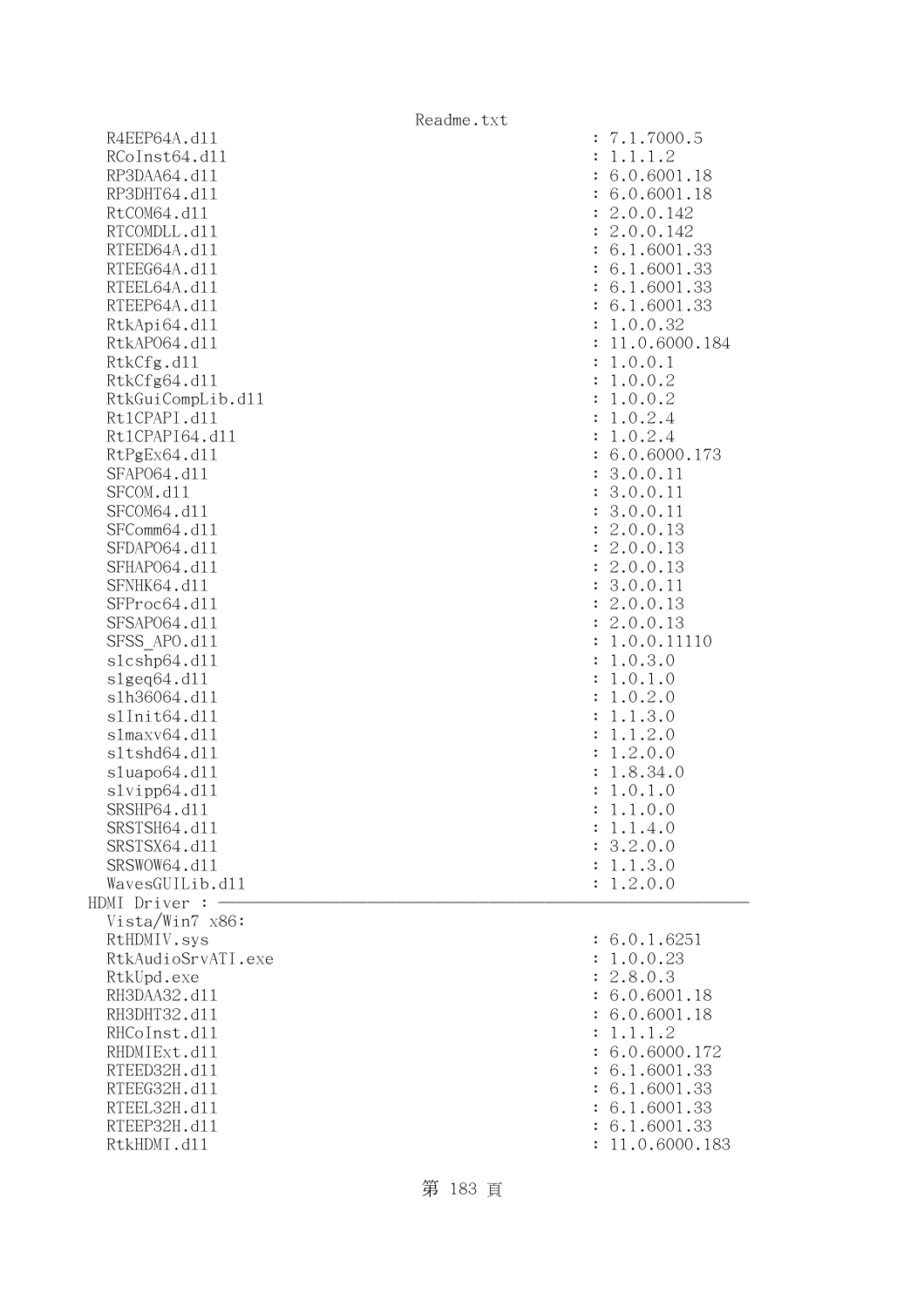| Vista/Win7 $x64$ :                                                                                                                                                                            |                                  |  |
|-----------------------------------------------------------------------------------------------------------------------------------------------------------------------------------------------|----------------------------------|--|
| RtHDMIVX.sys                                                                                                                                                                                  | : 6.0.1.6251                     |  |
| RtkAudioSrvATI64.exe<br>RtkUpd64.exe                                                                                                                                                          | : 1.0.0.23<br>: 2.8.0.3          |  |
| RH3DAA64.d11                                                                                                                                                                                  | : 6.0.6001.18                    |  |
| RH3DHT64.d11                                                                                                                                                                                  | : 6.0.6001.18                    |  |
| RHCoInst64.d11                                                                                                                                                                                | : 1.1.1.2                        |  |
| RHDMEx64.d11                                                                                                                                                                                  | : 6.0.6000.172                   |  |
| RTEED64H.d11                                                                                                                                                                                  | : 6.1.6001.33                    |  |
| RTEEG64H.d11                                                                                                                                                                                  | : 6.1.6001.33                    |  |
| RTEEL64H.d11                                                                                                                                                                                  | : 6.1.6001.33                    |  |
| RTEEP64H.d11<br>RtkHDM64.d11                                                                                                                                                                  | : 6.1.6001.33<br>: 11.0.6000.183 |  |
|                                                                                                                                                                                               |                                  |  |
| $XP/2K$ $x86$ :                                                                                                                                                                               |                                  |  |
| RtkHDMI.sys                                                                                                                                                                                   | : 5.10.0.6251                    |  |
| Rtaupd.exe                                                                                                                                                                                    | : 2.8.0.3                        |  |
| RHCoInstXP.d11                                                                                                                                                                                | : 1.1.1.2                        |  |
|                                                                                                                                                                                               |                                  |  |
| $XP/2K$ $x64$ :<br>RtkHDMIX.sys                                                                                                                                                               | : 5.10.0.6251                    |  |
| Rtaupd64.exe                                                                                                                                                                                  | : 2.8.0.3                        |  |
| RHCoInst64XP.d11                                                                                                                                                                              | : 1.1.1.2                        |  |
|                                                                                                                                                                                               |                                  |  |
| Driver Setup Program                                                                                                                                                                          | : 3.14                           |  |
| Windows $2000/XP$ Operate on:<br>Microsoft High Definition Audio Driver Package - KB888111<br>Package file version $(kb888111.\text{exe}) : 6.1.22.0$<br>Hdaudiobus.sys version: 5.10.00.5013 |                                  |  |
| //==================                                                                                                                                                                          |                                  |  |
| Driver Package R2.54                                                                                                                                                                          |                                  |  |
| Realtek HD Audio Driver support all of Realtek HD Audio Codec.                                                                                                                                |                                  |  |
| 1. Vista/Windows 7 WHQL Supporting: ALC882, ALC883, ALC885, ALC886, ALC887,                                                                                                                   |                                  |  |
| ALC888, ALC889, ALC892, ALC899, ALC861VD, ALC660, ALC662, ALC663, ALC665,                                                                                                                     |                                  |  |
| ALC670, ALC680 ALC260, ALC262,ALC267, ALC268, ALC269, ALC270, ALC272, ALC273,                                                                                                                 |                                  |  |
| ALC275                                                                                                                                                                                        |                                  |  |
| 2. Windows 2000/XP WHQL Supporting: ALC880, ALC882, ALC883, ALC885, ALC886,                                                                                                                   |                                  |  |
| ALC887, ALC888, ALC889, ALC892, ALC899, ALC861VC, ALC861VD, ALC660, ALC662,<br>ALC663, ALC665, ALC670, ALC680 ALC260, ALC262, ALC267, ALC268, ALC269, ALC270,                                 |                                  |  |
| ALC272, ALC273, ALC275                                                                                                                                                                        |                                  |  |
| 3. HDMI Device WHQL Support: ATI HDMI Devices                                                                                                                                                 |                                  |  |
| 4. OS Supporting: Microsoft Windows XP, Windows 2000, Windows Server 2003,                                                                                                                    |                                  |  |
| Vista, Windows Server 2008, Windows $7 - x86/x64$                                                                                                                                             |                                  |  |
| 5. Pack with Microsoft High Definition Audio UAAV1.0a(5013)                                                                                                                                   |                                  |  |
| 6. Add/Fix<br>$1.)$ Driver :                                                                                                                                                                  |                                  |  |
| 1. Customizations.                                                                                                                                                                            |                                  |  |
|                                                                                                                                                                                               |                                  |  |
| Windows $2000/XP$ : $\cdot$                                                                                                                                                                   |                                  |  |
| Windows $2000/XP$ :                                                                                                                                                                           |                                  |  |
| RTKHDA64.sys                                                                                                                                                                                  | : 5.10.0.6235                    |  |
| RtkHDAud.sys<br>AlcWzrd.exe                                                                                                                                                                   | : 5.10.0.6235<br>: 1.1.0.37      |  |
| MicCal.exe                                                                                                                                                                                    | : 1.1.2.4                        |  |
| 第 184 頁                                                                                                                                                                                       |                                  |  |
|                                                                                                                                                                                               |                                  |  |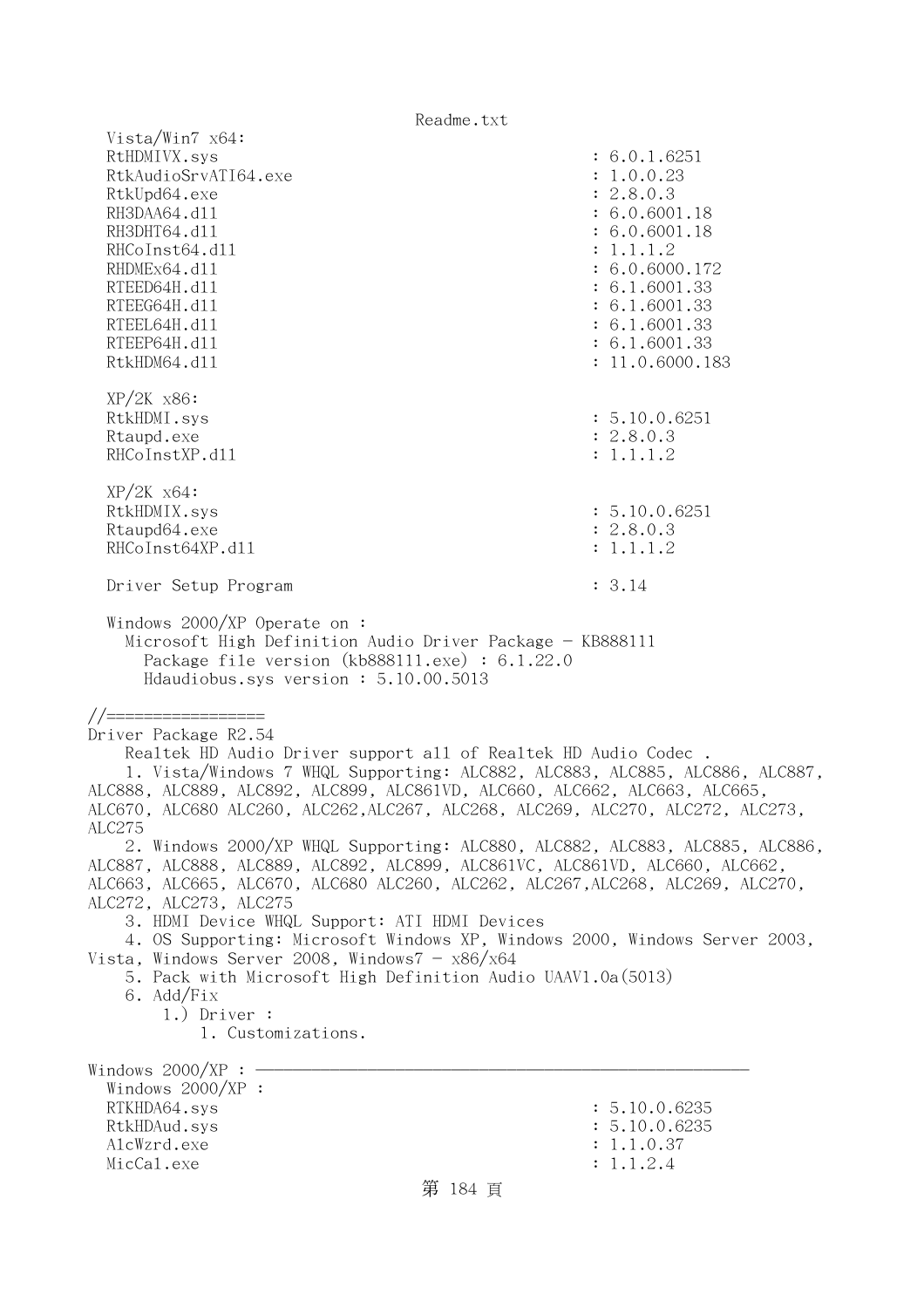|                                                                                                                                                                                                                                                                                                                                                                                                                                                                                                                                                                                                                                                               | Readme.txt                                                                                                                                                                                                                                                                                                                                                                                                                          |
|---------------------------------------------------------------------------------------------------------------------------------------------------------------------------------------------------------------------------------------------------------------------------------------------------------------------------------------------------------------------------------------------------------------------------------------------------------------------------------------------------------------------------------------------------------------------------------------------------------------------------------------------------------------|-------------------------------------------------------------------------------------------------------------------------------------------------------------------------------------------------------------------------------------------------------------------------------------------------------------------------------------------------------------------------------------------------------------------------------------|
| RTHDCPL.exe<br>RtkAudioService64.exe<br>RtkAudioService.exe<br>RTLCPL.exe<br>Rt1Upd64.exe<br>Rt1Upd.exe<br>SkyTe1.exe<br>SoundMan.exe<br>vncuti164.exe<br>vncutil.exe<br>Alcmtr.exe<br>AMBFilt.sys<br>AMBFt64.sys<br>Monfilt.sys<br>Monft64.sys<br>0A017Afx.sys<br>ALSndMgr.cp1<br>RTSndMgr.cp1<br>RCoInst64XP.d11<br>RTCOMDLL.d11<br>RtkCoInstXP.d11<br>Rt1CPAPI.d11<br>Vista/Win7 driver :                                                                                                                                                                                                                                                                  | : 2.3.7.4<br>: 1.0.0.19<br>: 1.0.0.19<br>: 1.0.1.66<br>: 2.8.0.3<br>: 2.8.0.3<br>: 2.0.2.0<br>: 1.0.0.32<br>: 1.0.0.38<br>: 1.0.0.38<br>: 1.6.0.4<br>: 5.10.0.4240<br>: 5.10.0.4240<br>: 5.10.0.4112<br>: 5.10.0.4115<br>: 1.0.7.3<br>: 1.0.0.11<br>: 1.0.1.6<br>: 1.1.1.0<br>: 1.0.0.110<br>: 1.1.1.0<br>: 1.0.2.3                                                                                                                 |
| Vista/Win7 driver for x86<br>RTKVHDA.sys<br>AERTSrv.exe<br>FMAPP.exe<br>RtHDVBg.exe<br>RtHDVCp1.exe<br>RtkAudioService.exe<br>RtkNGUI.exe<br>Rt1Upd.exe<br>SkyTe1.exe<br>vncutil.exe<br>mbfilt32.sys<br>RTSndMgr.cp1<br>AERTACap.d11<br>AERTARen.d11<br>BlackSkinImages.dl1<br>DarkSkinImages.d11<br>DTSBassEnhancementDLL.d11<br>DTSBoostDLL.d11<br>DTSGainCompensatorDLL.d11<br>DTSGFXAPO.d11<br>DTSGFXAPONS.d11<br>DTSLFXAPO.d11<br>DTSLimiterDLL.d11<br>DTSNeoPCDLL.d11<br>DTSS2HeadphoneDLL.d11<br>DTSS2SpeakerDLL.d11<br>DTSSymmetryDLL.d11<br>DTSVoiceClarityDLL.dl1<br>FMAPO.d11<br>GrayJadeSkinImages.d11<br>LightSkinImages.d11<br>MaxxAudioAPO.d11 | : 6.0.1.6235<br>: 1.0.32.10<br>: 1.32.0.1<br>: 1.0.0.51<br>: 1.0.0.603<br>: 1.0.0.27<br>: 1.0.0.76<br>: 2.8.0.3<br>: 2.0.2.2<br>: 1.0.0.40<br>: 6.10.0.8<br>: 1.0.0.19<br>2.0.32.13<br>1.0.32.9<br>1.0.0.76<br>1.0.0.76<br>: 1.0.0.1<br>: 1.0.0.1<br>1.0.0.1<br>: 1.0.0.3<br>: 1.0.0.3<br>: 1.0.0.3<br>: 1.0.0.1<br>: 1.0.0.1<br>: 1.0.0.1<br>: 1.0.0.1<br>: 1.0.0.1<br>1.0.0.1<br>: 43.5.6.68<br>: 1.0.0.76<br>1.0.0.76<br>1.2.2.0 |

第 185 頁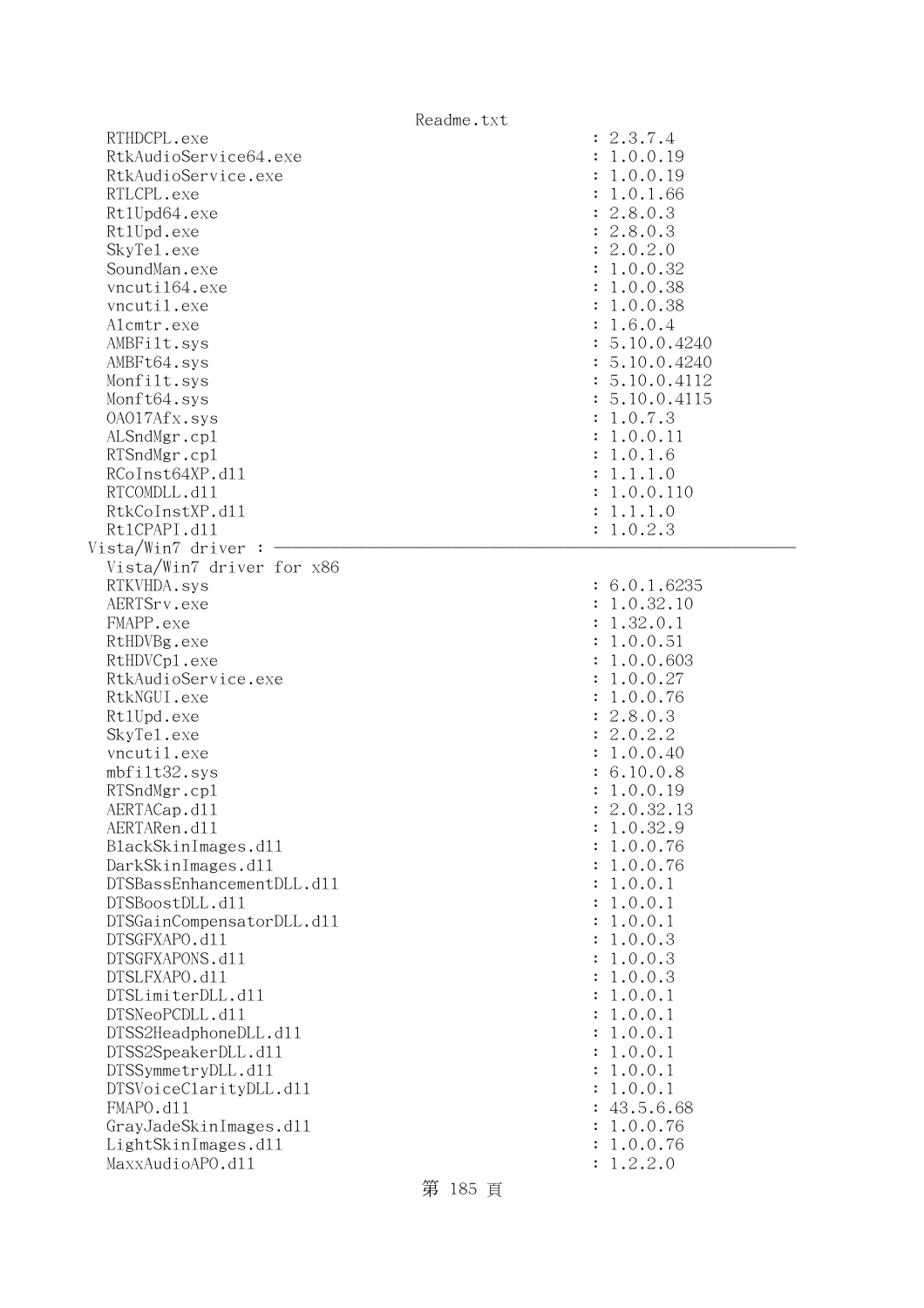MaxxAudioAPO20.dll : 2.2.9.0 MaxxAudioAPO30.dll : 3.2.1.1 MaxxAudioEQ.dl1 : 5.9.7.0 MaxxAudioRealtek.dl1 : 1.1.0.0 MaxxAudioRealtek2.dll : 1.0.3.0 MaxxVolumeSDAPO.dll : 3.1.0.0 MBAPO32.dll : 1.0.41.0 MBPPCn32.dll : 1.0.0.110 MBppld32.dll : 1.0.41.0 MBTHX32.d11 : 1.0.15.122 MBWrp32.d11 : 1.0.0.180 R4EEA32A.d11 : 7.1.7000.5 R4EED32A.d11 : 7.1.7000.5 R4EEG32A.d11 : 7.1.7000.5 R4EEL32A.d11 : 7.1.7000.5 R4EEP32A.d11 : 7.1.7000.5 RP3DAA32.d11 : 6.0.6001.18 RP3DHT32.d11 : 6.0.6001.18 RTCOMDLL.d11 : 2.0.0.140 RTEED32A.d11 : 6.1.6001.33 RTEEG32A.d11 : 6.1.6001.33 RTEEL32A.d11 : 6.1.6001.33 RTEEP32A.d11 : 6.1.6001.33 RtkAPO.dll : 11.0.6000.178 RtkApoApi.dl1 : 1.0.0.31 RtkCfg.dl1 : 1.0.0.2 RtkCoInst.d11 : 1.1.1.1 RtkGuiCompLib.dl1 : 1.0.0.2 RtkPgExt.dll : 6.0.6000.165 Rt1CPAPI.d11 : 1.0.2.4 SFAPO.d11 : 3.0.0.11 : 3.0.0.11 SFCOM.d11 : 3.0.0.11 SFFXComm.d11 : 2.0.0.13 SFFXDAPO.d11 : 2.0.0.13 SFFXHAPO.d11 : 2.0.0.13 SFFXProc.d11 : 2.0.0.13 SFFXSAPO.d11 : 2.0.0.13 SFNHK.d11 : 3.0.0.11 slcshp32.dll : 1.0.3.0  $s1geq32. d11$  :  $1.0.1.0$  slh36032.dll : 1.0.2.0 slInit32.dll : 1.1.3.0 slmaxv32.dl1 : 1.1.2.0 sltshd32.dll : 1.2.0.0 sluapo32.dl1 : 1.8.34.0 slvipp32.dll : 1.0.1.0 SRSHP360.d11 : 1.1.0.0 SRSTSHD.d11 : 1.1.4.0 SRSTSXT.d11 : 3.2.0.0 SRSWOW.dll : 1.1.3.0 WavesGUILib.dl1 : 1.1.0.0 WavesLib.dll : 5.9.7.0 Vista/Win7 driver for x64 RTKVHD64.sys : 6.0.1.6235 AERTSr64.exe : 1.0.64.10 FMAPP.exe : 1.64.0.1

第 186 頁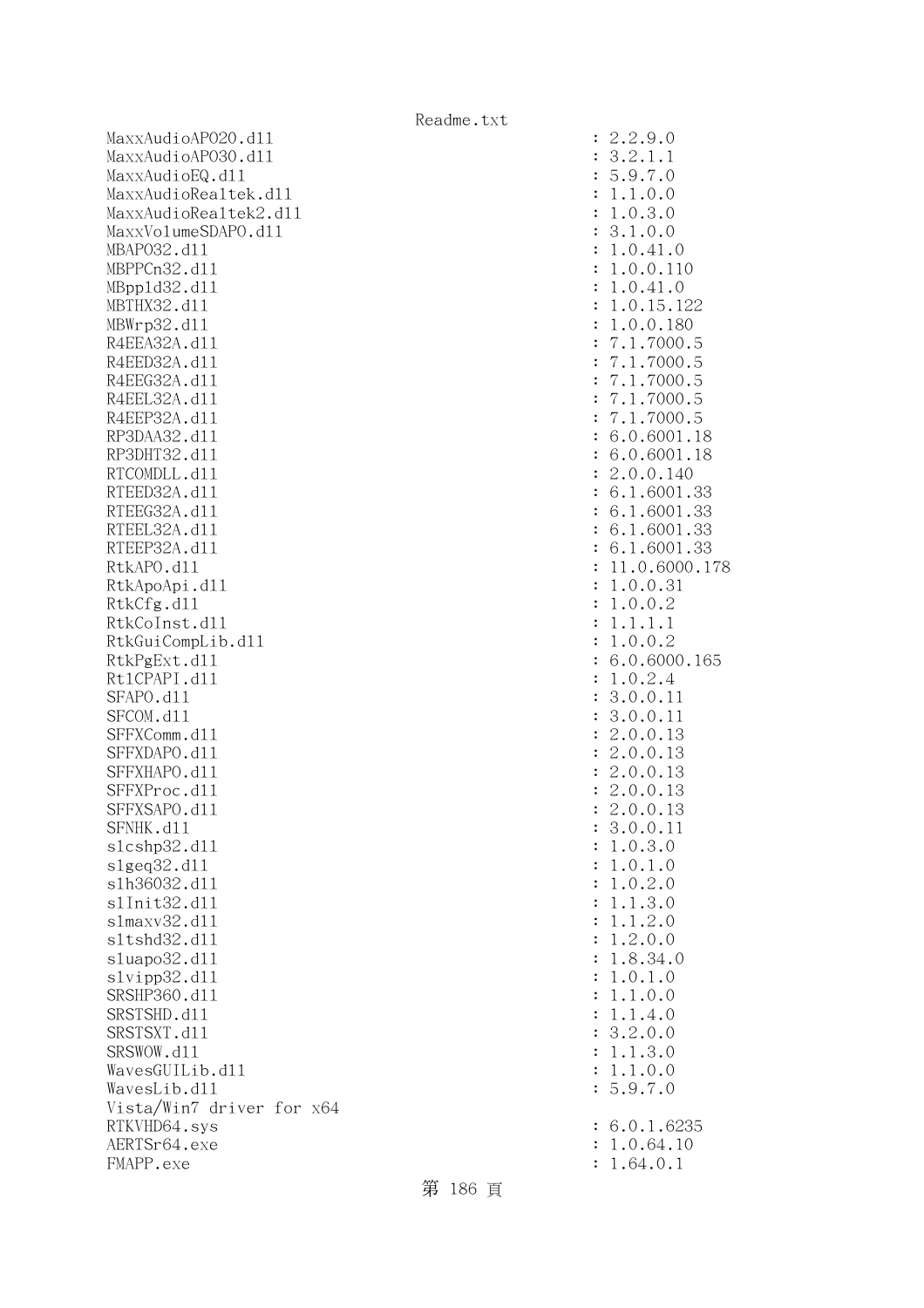RAVBg64.exe RAVCp164.exe RtkAudioService64.exe RtkNGUI64.exe Rt1Upd64.exe SkyTe1.exe vncuti164.exe  $GWfilt64.sys$ mbfilt64.sys RTSnMg64.cp1 AERTAC64.dll AERTAR64.d11 BlackSkinImages64.dll DarkSkinImages64.dl1 DTSBassEnhancementDLL64.dl1 DTSBoostDLL64.dl1 DTSGainCompensatorDLL64.dll DTSGFXAPO64.dl1 DTSGFXAPONS64.dl1 DTSLFXAP064.dl1 DTSLimiterDLL64.dl1 DTSNeoPCDLL64.dl1 DTSS2HeadphoneDLL64.dl1 DTSS2SpeakerDLL64.dl1 DTSSymmetryDLL64.dl1 DTSVoiceClarityDLL64.dll FMAP064.d11 GrayJadeSkinImages64.dll LightSkinImages64.dll MaxxAudioAP020.dll MaxxAudioAPO30.dll MaxxAudioEQ.dll MaxxAudioRealtek.dll MaxxAudioRealtek2.dll MaxxVolumeSDAPO.dl1 MBAP032.d11 MBAP064.dl1 MBPPCn64.d11 MBpp1d64.dl1 MBTHX32.d11 MBTHX64.d11 MBWrp64.dl1 R4EEA64A.d11 R4EED64A.d11 R4EEG64A.d11 R4EEL64A.d11 R4EEP64A.d11 RCoInst64.d11 RP3DAA64.d11 RP3DHT64.d11 RtCOM64.d11 RTCOMDLL.d11 RTEED64A.dl1 RTEEG64A.dl1 RTEEL64A.d11 RTEEP64A.d11

| $\ddot{\cdot}$ | 1<br>$\overline{0}$<br>$\ddot{\phantom{0}}$<br>$\circ$<br>51                                                                                                                                       |
|----------------|----------------------------------------------------------------------------------------------------------------------------------------------------------------------------------------------------|
| $\ddot{\cdot}$ | $\overline{0}$ .<br>$\ddot{\phantom{0}}$<br>603<br>27<br>76<br>3<br>2<br>$\overline{O}$<br>$\mathbf 1$                                                                                             |
| $\ddot{\cdot}$ | $\overline{0}$ .<br>$\overline{O}$<br>$\mathbf{1}$                                                                                                                                                 |
| $\ddot{\cdot}$ | $\overline{0}$ .<br>$\overline{0}$ .<br>$\mathbf{1}$                                                                                                                                               |
| $\ddot{\cdot}$ | $\overline{O}$<br>$\overline{c}$<br>8.                                                                                                                                                             |
| $\ddot{\cdot}$ | $\ddot{\phantom{0}}$                                                                                                                                                                               |
|                | $\frac{2}{1}$                                                                                                                                                                                      |
| $\ddot{\cdot}$ |                                                                                                                                                                                                    |
| $\ddot{\cdot}$ | 6                                                                                                                                                                                                  |
| $\ddot{\cdot}$ | $\ddot{\phantom{0}}$<br>6                                                                                                                                                                          |
| $\ddot{\cdot}$ |                                                                                                                                                                                                    |
| $\ddot{\cdot}$ | $0.2.2$<br>$0.0.40$<br>$10.0.3$<br>$10.0.8$<br>$0.0.19$<br>$0.64.1$<br>$0.64.9$<br>$0.0.76$<br>$0.0.76$<br>121111<br>9<br>13<br>$\ddot{\cdot}$                                                     |
| $\ddot{\cdot}$ |                                                                                                                                                                                                    |
| $\ddot{\cdot}$ |                                                                                                                                                                                                    |
| $\ddot{\cdot}$ |                                                                                                                                                                                                    |
| $\ddot{\cdot}$ | 0.0<br>$\mathbf{1}$                                                                                                                                                                                |
| $\ddot{\cdot}$ | $\mathbf{1}$                                                                                                                                                                                       |
|                |                                                                                                                                                                                                    |
| $\ddot{\cdot}$ | $\mathbf{1}$                                                                                                                                                                                       |
| $\ddot{\cdot}$ | 3                                                                                                                                                                                                  |
| $\ddot{\cdot}$ |                                                                                                                                                                                                    |
| $\ddot{\cdot}$ |                                                                                                                                                                                                    |
| $\ddot{\cdot}$ |                                                                                                                                                                                                    |
| $\ddot{\cdot}$ | .<br>$\begin{array}{c} 3 \\ 3 \\ 1 \end{array}$                                                                                                                                                    |
| $\ddot{\cdot}$ | $\mathbf{1}$                                                                                                                                                                                       |
| $\ddot{\cdot}$ | $1.0.0.$<br>$1.0.0.$<br>$1.0.0.$<br>$1.0.0.$<br>$1.0.0.$<br>$1.0.0.$<br>$1.0.0.$<br>$1.0.0.$<br>$1.0.0.$<br>$43.6.6$<br>$1.0.0.$<br>$2.2.9.$<br>$3.2.1.$<br>$5.9.7.$<br>$1.1.0.3.$<br>$\mathbf{1}$ |
| $\ddot{\cdot}$ | $\mathbf{1}$                                                                                                                                                                                       |
|                |                                                                                                                                                                                                    |
| $\ddot{\cdot}$ | $\frac{1}{1}$ .68                                                                                                                                                                                  |
| $\ddot{\cdot}$ |                                                                                                                                                                                                    |
| $\ddot{\cdot}$ | 76<br>76<br>0<br>0<br>1                                                                                                                                                                            |
| $\ddot{\cdot}$ |                                                                                                                                                                                                    |
| $\ddot{\cdot}$ |                                                                                                                                                                                                    |
| $\ddot{\cdot}$ |                                                                                                                                                                                                    |
| $\ddot{\cdot}$ | $\overline{O}$                                                                                                                                                                                     |
| $\ddot{\cdot}$ | $\circ$                                                                                                                                                                                            |
| $\ddot{\cdot}$ | $\frac{3}{0}$ .<br>$0$<br>$0$<br>$\cdot$ 0<br>$\cdot$                                                                                                                                              |
| $\ddot{\cdot}$ | $\ddot{\phantom{0}}$<br>$\ddot{\phantom{0}}$<br>3                                                                                                                                                  |
|                | $\begin{smallmatrix} 1 \\ 0 \\ 0 \\ \end{smallmatrix}$<br>$\frac{41}{41}$                                                                                                                          |
| $\vdots$       | $\frac{1}{1}$<br>$\ddot{\phantom{0}}$                                                                                                                                                              |
| $\ddot{\cdot}$ | 0.0.<br>1.<br>$\mathbf 1$                                                                                                                                                                          |
|                | 10                                                                                                                                                                                                 |
| $\ddot{\cdot}$ | .0.41.0<br>1                                                                                                                                                                                       |
| $\ddot{\cdot}$ | 0.15.122<br>$\ddot{\phantom{0}}$<br>1                                                                                                                                                              |
| $\ddot{\cdot}$ | 0.15.122<br>1<br>$\ddot{\phantom{0}}$                                                                                                                                                              |
| $\ddot{\cdot}$ | 0.0.180<br>1<br>$\ddot{\phantom{0}}$                                                                                                                                                               |
| $\ddot{\cdot}$ | 1.7000.5<br>$\overline{7}$                                                                                                                                                                         |
| $\ddot{\cdot}$ | 1.7000.<br>$\overline{7}$<br>5                                                                                                                                                                     |
| $\ddot{\cdot}$ | $\overline{7}$<br>1.7000.<br>5<br>$\ddot{\phantom{0}}$                                                                                                                                             |
| $\ddot{\cdot}$ | $\overline{7}$<br>1.7000.<br>5<br>$\ddot{\phantom{0}}$                                                                                                                                             |
| $\ddot{\cdot}$ | $\overline{7}$<br>$\cdot$ 1.<br>7000.<br>5                                                                                                                                                         |
| $\ddot{\cdot}$ | 1.1.1<br>$\ddot{\phantom{0}}$<br>$\mathbf 1$                                                                                                                                                       |
| $\ddot{\cdot}$ | .0.6001.18<br>6                                                                                                                                                                                    |
|                |                                                                                                                                                                                                    |
| $\ddot{\cdot}$ | 0.6001.18<br>$\ddot{\phantom{0}}$<br>6                                                                                                                                                             |
| $\ddot{\cdot}$ | $\overline{c}$<br>0.0.140<br>$\ddot{\phantom{0}}$                                                                                                                                                  |
| $\ddot{\cdot}$ | 0.0.140<br>$\overline{c}$<br>$\ddot{\phantom{0}}$                                                                                                                                                  |
| $\ddot{\cdot}$ | 1.6001.33<br>6<br>$\ddot{\phantom{a}}$                                                                                                                                                             |
| $\ddot{\cdot}$ | 1.6001.33<br>6.                                                                                                                                                                                    |
| $\ddot{\cdot}$ | 6.1.6001.33                                                                                                                                                                                        |
| $\ddot{\cdot}$ | 6.1.6001.33                                                                                                                                                                                        |
|                |                                                                                                                                                                                                    |

第 187 頁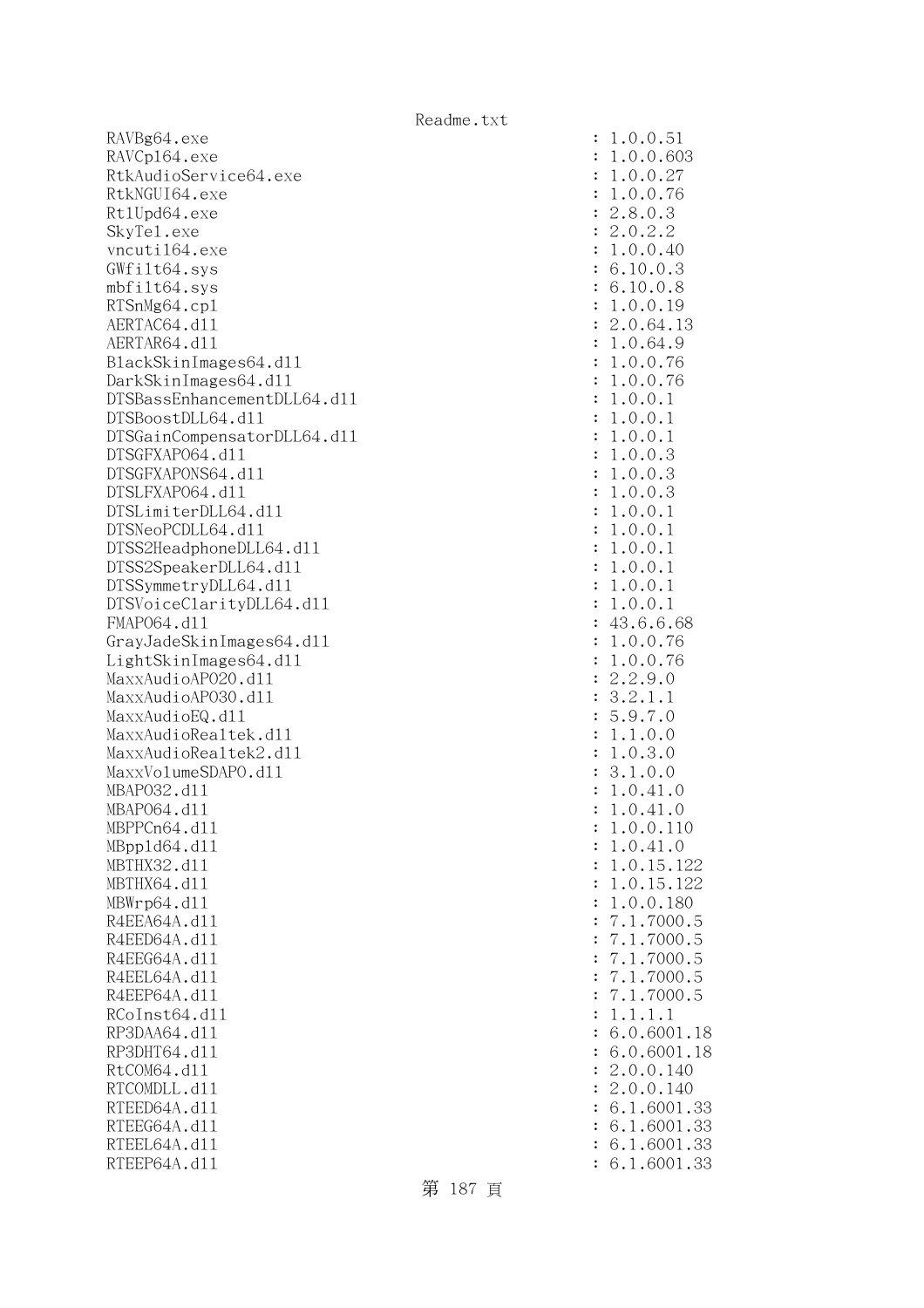|                                   | Readme.txt                     |
|-----------------------------------|--------------------------------|
| RtkApi64.dl1                      | : 1.0.0.31                     |
| RtkAP064.d11                      | : 11.0.6000.178                |
| RtkCfg.d11                        | 1.0.0.1<br>÷                   |
| RtkCfg64.d11                      | : 1.0.0.2                      |
| RtkGuiCompLib.d11                 | 1.0.0.2<br>$\ddot{\cdot}$      |
| Rt1CPAPI.d11                      | 1.0.2.4<br>$\ddot{\cdot}$      |
| Rt1CPAPI64.d11                    | 1.0.2.4<br>$\ddot{\cdot}$      |
| RtPgEx64.d11                      | : 6.0.6000.165                 |
| SFAP064.d11                       | : 3.0.0.11                     |
| SFCOM.d11                         | : 3.0.0.11                     |
| SFCOM64.d11                       | : 3.0.0.11                     |
| SFComm64.d11                      | : 2.0.0.13                     |
| SFDAP064.d11                      | : 2.0.0.13                     |
| SFHAP064.d11                      | : 2.0.0.13                     |
| SFNHK64.d11                       | : 3.0.0.11                     |
| SFProc64.d11                      | : 2.0.0.13                     |
| SFSAP064.d11                      | : 2.0.0.13                     |
| SFSS APO.d11                      | : 1.0.0.10280                  |
| s1cshp64.d11                      | 1.0.3.0<br>$\ddot{\cdot}$      |
| s1geq64. d11                      | 1.0.1.0<br>$\ddot{\cdot}$      |
| s1h36064.d11                      | 1.0.2.0<br>$\ddot{\cdot}$      |
| s1Init64.d11                      | 1.1.3.0<br>$\ddot{\cdot}$      |
| slmaxv64.d11                      | 1.1.2.0<br>$\ddot{\cdot}$      |
| s1tshd64.d11                      | 1.2.0.0<br>$\ddot{\cdot}$      |
| sluapo64.d11                      | 1.8.34.0<br>$\ddot{\cdot}$     |
| slvipp64.d11                      | 1.0.1.0<br>$\ddot{\cdot}$      |
| SRSHP64.d11                       | 1.1.0.0                        |
| SRSTSH64.d11                      | 1.1.4.0<br>$\ddot{\cdot}$      |
| SRSTSX64.d11                      | : 3.2.0.0                      |
| SRSWOW64.d11                      | 1.1.3.0                        |
|                                   |                                |
| WavesGUILib.d11<br>HDMI Driver :  | 1.1.0.0                        |
| Vista/Win7 x86:                   |                                |
|                                   |                                |
| RtHDMIV.sys<br>RtkAudioSrvATI.exe | : 6.0.1.6121                   |
|                                   | : 1.0.0.23                     |
| RtkUpd.exe                        | : 2.8.0.3<br>: 6.0.6001.18     |
| RH3DAA32.d11                      |                                |
| RH3DHT32.d11                      | : 6.0.6001.18                  |
| RHCoInst.d11                      | : 1.0.8.6<br>: 6.0.6000.127    |
| RHDMIExt.d11                      |                                |
| RTEED32H.d11                      | : 6.1.6001.33                  |
| RTEEG32H.d11                      | : 6.1.6001.33                  |
| RTEEL32H.d11                      | : 6.1.6001.33                  |
| RTEEP32H.d11                      | : 6.1.6001.33                  |
| RtkHDMI.d11                       | : 11.0.6000.151                |
| Vista/Win7 x64:                   |                                |
|                                   |                                |
|                                   |                                |
| RtHDMIVX.sys                      | : 6.0.1.6121                   |
| RtkAudioSrvATI64.exe              | : 1.0.0.23                     |
| RtkUpd64.exe                      | : 2.8.0.3                      |
| RH3DAA64.d11                      | : 6.0.6001.18                  |
| RH3DHT64.d11                      | : 6.0.6001.18                  |
| RHCoInst64.d11                    | 1.0.8.6<br>÷                   |
| RHDMEx64.d11                      | : 6.0.6000.127                 |
| RTEED64H.d11<br>RTEEG64H.d11      | : 6.1.6001.33<br>: 6.1.6001.33 |

第 188 頁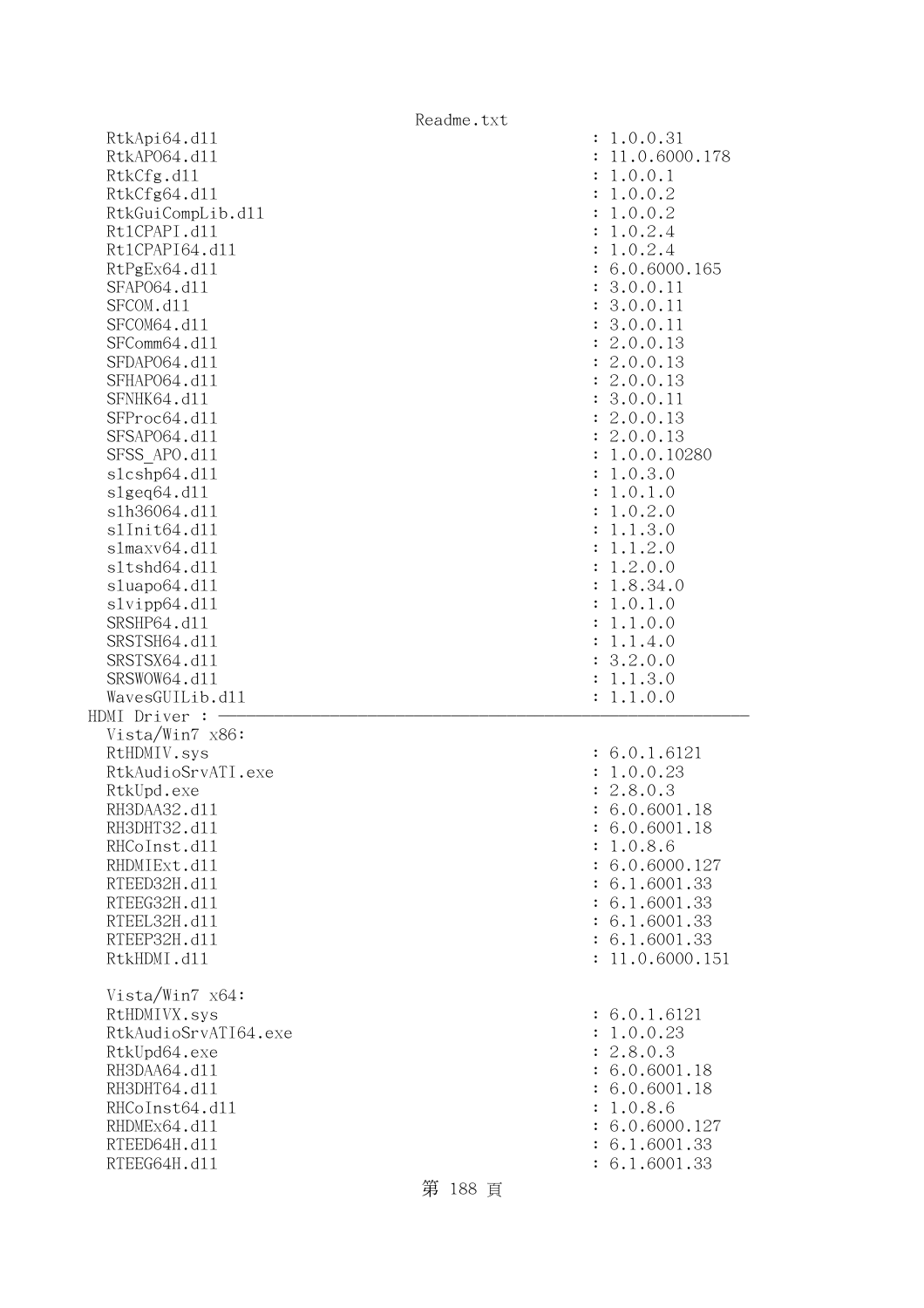Readme.txt RTEEL64H.d11 : 6.1.6001.33 RTEEP64H.dll : 6.1.6001.33 RtkHDM64.d11 : 11.0.6000.151 XP/2K x86: RtkHDMI.sys : 5.10.0.6121 Rtaupd.exe : 2.8.0.3 RHCoInstXP.d11 : 1.0.8.6 XP/2K x64: RtkHDMIX.sys : 5.10.0.6121 Rtaupd64.exe : 2.8.0.3 RHCoInst64XP.d11 : 1.0.8.6 Driver Setup Program : 3.13 Windows 2000/XP Operate on : Microsoft High Definition Audio Driver Package - KB888111 Package file version (kb888111.exe) : 6.1.22.0 Hdaudiobus.sys version : 5.10.00.5013 //================= Driver Package R2.53 Realtek HD Audio Driver support all of Realtek HD Audio Codec . 1. Vista/Windows 7 WHQL Supporting: ALC882, ALC883, ALC885, ALC886, ALC888, ALC889, ALC892, ALC861VD, ALC660, ALC662, ALC663, ALC665, ALC260, ALC262,ALC267, ALC268, ALC269, ALC270, ALC272, ALC273, ALC887,ALC670, ALC275, ALC680 2. Windows 2000/XP WHQL Supporting: ALC880, ALC882, ALC883, ALC885, ALC886, ALC888, ALC889, ALC892, ALC861VC, ALC861VD, ALC660, ALC662, ALC663, ALC665, ALC260, ALC262, ALC267,ALC268, ALC269, ALC270, ALC272, ALC273, ALC887,ALC670, ALC275, ALC680 3. HDMI Device WHQL Support: ATI HDMI Devices 4. OS Supporting: Microsoft Windows XP, Windows 2000, Windows Server 2003, Vista, Windows Server 2008, Windows $7 - x86/x64$  5. Pack with Microsoft High Definition Audio UAAV1.0a(5013) 6. Add/Fix 1.) Driver : 1. Customizations. Windows  $2000/XP : -$  Windows 2000/XP : RTKHDA64.sys : 5.10.0.6215 RtkHDAud.sys : 5.10.0.6215 Alcmtr.exe : 1.6.0.4 AlcWzrd.exe : 1.1.0.37  $\text{MicCal.}$ exe : 1.1.2.4 RTHDCPL.exe : 2.3.7.2 RtkAudioService64.exe : 1.0.0.19 RtkAudioService.exe : 1.0.0.19 RTLCPL.exe : 1.0.1.66 Rt1Upd64.exe : 2.8.0.3 Rt1Upd.exe : 2.8.0.3 SkyTel.exe : 2.0.2.0 SoundMan.exe : 1.0.0.32 vncuti164.exe : 1.0.0.38 vncutil.exe : 1.0.0.38 第 189 頁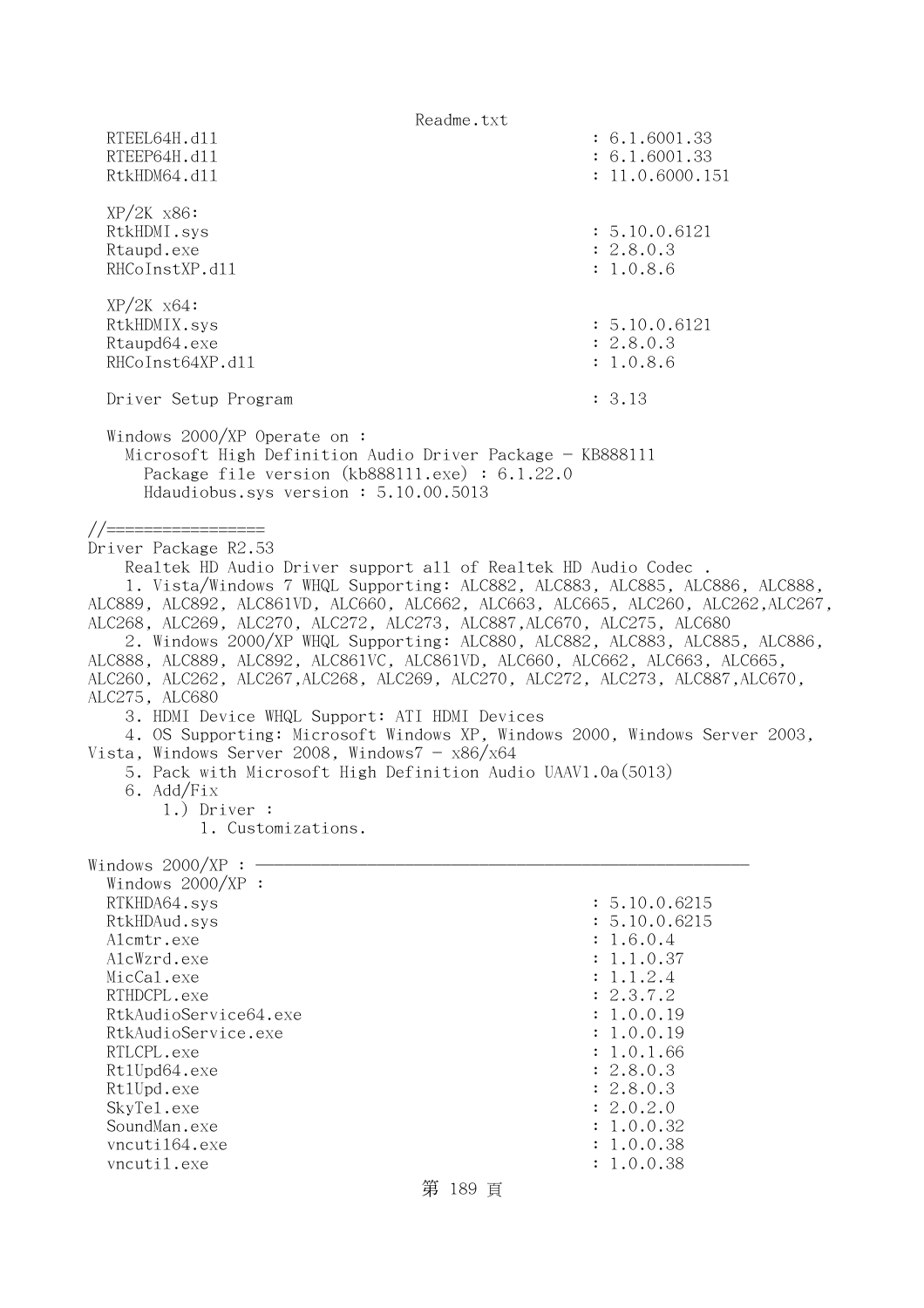|                                              | Readme.txt                     |  |
|----------------------------------------------|--------------------------------|--|
| AMBFilt.sys<br>AMBFt64.sys                   | : 5.10.0.4240<br>: 5.10.0.4240 |  |
| Monfilt.sys                                  | : 5.10.0.4112                  |  |
| Monft64.sys                                  | : 5.10.0.4115                  |  |
| 0A017Afx.sys                                 | : 1.0.7.3                      |  |
| ALSndMgr.cp1                                 | : 1.0.0.11                     |  |
| RTSndMgr.cp1                                 | : 1.0.1.6                      |  |
| RCoInst64.d11                                | : 1.1.0.3                      |  |
| RCoInst64XP.d11                              | : 1.1.0.4                      |  |
| RTCOMDLL.d11                                 | : 1.0.0.108                    |  |
| RtkCoInst.d11                                | : 1.1.0.3                      |  |
| RtkCoInstXP.d11                              | : 1.1.0.4                      |  |
| Rt1CPAPI.d11                                 | : 1.0.2.3                      |  |
| Vista/Win7 driver :                          |                                |  |
| Vista/Win7 driver for x86                    |                                |  |
| RTKVHDA.sys                                  | : 6.0.1.6215                   |  |
| AERTSrv.exe                                  | : 1.0.32.10                    |  |
| RtHDVBg.exe                                  | : 1.0.0.46                     |  |
| RtHDVCp1.exe                                 | 1.0.0.590                      |  |
| RtkAudioService.exe                          | 1.0.0.27                       |  |
| RtkNGUI.exe                                  | 1.0.0.65                       |  |
| Rt1Upd.exe                                   | 2.8.0.3<br>$\ddot{\cdot}$      |  |
| SkyTe1.exe                                   | 2.0.2.2                        |  |
| vncutil.exe                                  | 1.0.0.40                       |  |
| mbfilt32.sys                                 | : 6.10.0.8                     |  |
| RTSndMgr.cp1                                 | 1.0.0.19                       |  |
| AERTACap.d11                                 | 2.0.32.13                      |  |
| AERTARen.d11                                 | 1.0.32.9<br>$\ddot{\cdot}$     |  |
| BlackSkinImages.d11                          | 1.0.0.65                       |  |
| DarkSkinImages.d11                           | 1.0.0.65                       |  |
| DTSBassEnhancementDLL.d11<br>DTSBoostDLL.d11 | 1.0.0.1                        |  |
| DTSGainCompensatorDLL.d11                    | 1.0.0.1<br>1.0.0.1             |  |
| DTSGFXAPO.d11                                | : 1.0.0.3                      |  |
| DTSGFXAPONS.d11                              | 1.0.0.3<br>$\ddot{\cdot}$      |  |
| DTSLFXAPO.d11                                | : 1.0.0.3                      |  |
| DTSLimiterDLL.d11                            | 1.0.0.1                        |  |
| DTSNeoPCDLL.d11                              | 1.0.0.1                        |  |
| DTSS2HeadphoneDLL.d11                        | 1.0.0.1                        |  |
| DTSS2SpeakerDLL.d11                          | 1.0.0.1                        |  |
| DTSSymmetryDLL.d11                           | 1.0.0.1                        |  |
| DTSVoiceClarityDLL.dl1                       | 1.0.0.1                        |  |
| FMAPO.d11                                    | : 42.5.35.67                   |  |
| GrayJadeSkinImages.d11                       | 1.0.0.65                       |  |
| LightSkinImages.d11                          | 1.0.0.65                       |  |
| MaxxAudioAPO.dl1                             | 1.2.2.0                        |  |
| MaxxAudioAP020.dll                           | 2.2.9.0                        |  |
| MaxxAudioAP030.dll                           | 3.2.0.2                        |  |
| MaxxAudioEQ.d11                              | 5.9.7.0                        |  |
| MaxxAudioRealtek.dll                         | 1.0.0.0                        |  |
| MaxxAudioRealtek2.dl1                        | 1.0.2.0                        |  |
| MaxxVo1umeSDAPO.d11                          | 3.1.0.0                        |  |
| MBAP032.d11                                  | 1.0.41.0                       |  |
| MBPPCn32.d11                                 | 1.0.0.110                      |  |
| MBpp1d32.d11                                 | 1.0.41.0                       |  |
| MBTHX32.d11                                  | 1.0.15.122                     |  |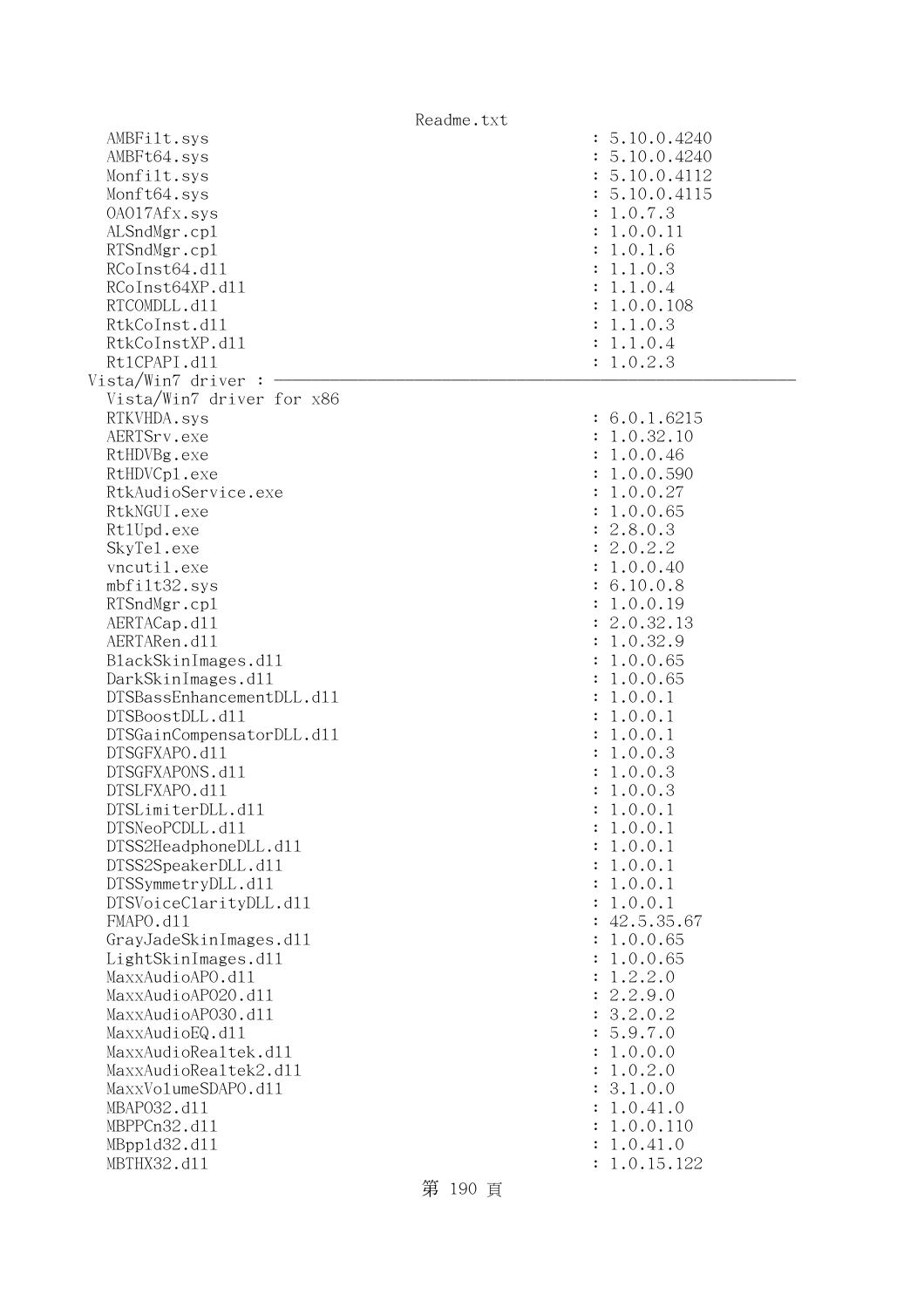MBWrp32.dll : 1.0.0.180 RP3DAA32.d11 : 6.0.6001.18 RP3DHT32.d11 : 6.0.6001.18 RTCOMDLL.d11 : 2.0.0.137 RTEED32A.d11 : 6.1.6001.33 RTEEG32A.d11 : 6.1.6001.33 RTEEL32A.d11 : 6.1.6001.33 RTEEP32A.d11 : 6.1.6001.33 RtkAPO.dll : 11.0.6000.168 RtkApoApi.dll : 1.0.0.28 RtkCfg.dl1 : 1.0.0.2 RtkCoInst.d11 : 1.1.0.8 RtkGuiCompLib.dl1 : 1.0.0.2 RtkPgExt.dl1 : 6.0.6000.159 Rt1CPAPI.d11 : 1.0.2.4 SFAPO.d11 : 3.0.0.11 : 3.0.0.11 SFCOM.d11 : 3.0.0.11 SFFXComm.d11 : 2.0.0.13 SFFXDAPO.d11 : 2.0.0.13 SFFXHAPO.d11 : 2.0.0.13 SFFXProc.d11 : 2.0.0.13 SFFXSAPO.d11 : 2.0.0.13 SFNHK.d11 : 3.0.0.11 slcshp32.dll : 1.0.3.0 slgeq32.dll : 1.0.1.0 slh36032.dll : 1.0.2.0 slInit32.dll : 1.1.3.0 slmaxv32.dll : 1.1.2.0 sltshd32.dll : 1.2.0.0 sluapo32.dll : 1.8.34.0 slvipp32.dll : 1.0.1.0 SRSHP360.d11 : 1.1.0.0 SRSTSHD.d11 : 1.1.4.0 SRSTSXT.d11 : 3.2.0.0 SRSWOW.d11 : 1.1.3.0 WavesGUILib.dl1 : 1.0.0.0  $WavesLib. d11$  : 5.9.7.0 Vista/Win7 driver for x64 RTKVHD64.sys : 6.0.1.6215 AERTSr64.exe : 1.0.64.10 RAVBg64.exe : 1.0.0.46 RAVCp164.exe : 1.0.0.590 RtkAudioService64.exe : 1.0.0.27 RtkNGUI64.exe : 1.0.0.65 Rt1Upd64.exe : 2.8.0.3 SkyTel.exe : 2.0.2.2 vncuti164.exe : 1.0.0.40 GWfilt64.sys : 6.10.0.3 mbfilt64.sys : 6.10.0.8 RTSnMg64.cpl : 1.0.0.19 AERTAC64.d11 : 2.0.64.13 AERTAR64.d11 : 1.0.64.9 BlackSkinImages64.dl1 : 1.0.0.65 DarkSkinImages64.dll : 1.0.0.65 DTSBassEnhancementDLL64.dll : 1.0.0.1 DTSBoostDLL64.dll : 1.0.0.1

### 第 191 頁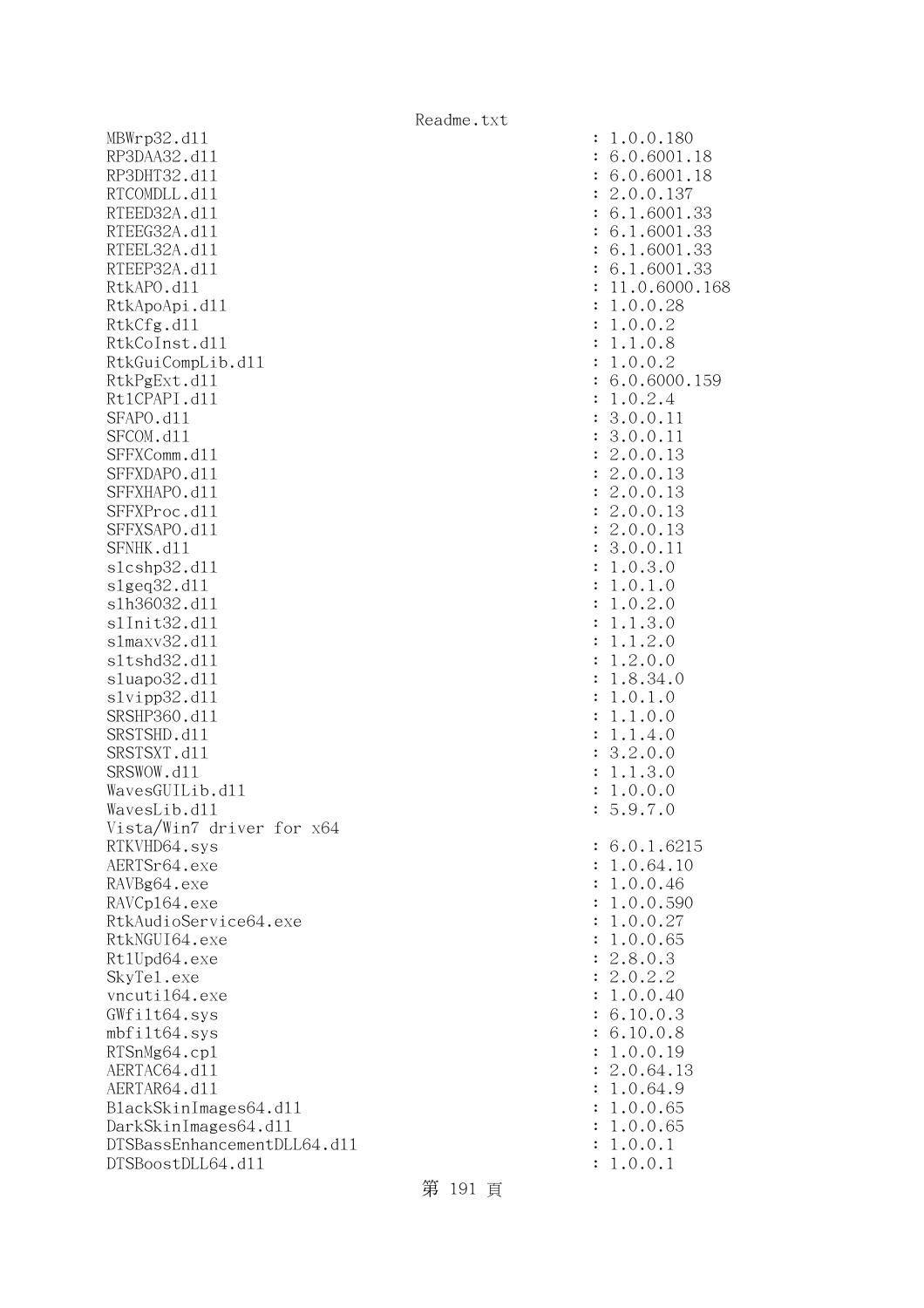DTSGainCompensatorDLL64.dll : 1.0.0.1 DTSGFXAPO64.dll : 1.0.0.3 DTSGFXAPONS64.dll : 1.0.0.3 DTSLFXAPO64.dll : 1.0.0.3 DTSLimiterDLL64.dll : 1.0.0.1  $DTSNeoPCDLL64. d11$  :  $1.0.0.1$ DTSS2HeadphoneDLL64.dl1 : 1.0.0.1 DTSS2SpeakerDLL64.dll : 1.0.0.1 DTSSymmetryDLL64.dl1 : 1.0.0.1 DTSVoiceClarityDLL64.dll : 1.0.0.1 FMAP064.d11 : 42.6.35.67 GrayJadeSkinImages64.dll : 1.0.0.65 LightSkinImages64.dll : 1.0.0.65 MaxxAudioAP020.dll : 2.2.9.0 MaxxAudioAP030.dll : 3.2.0.2  $\text{MaxAudioEQ}.d11$  : 5.9.7.0 MaxxAudioRealtek.dll : 1.0.0.0 MaxxAudioRealtek2.dll : 1.0.2.0 MaxxVolumeSDAPO.dll : 3.1.0.0 MBAPO32.dll : 1.0.41.0 MBAP064.d11 : 1.0.41.0 MBPPCn64.d11 : 1.0.0.110 MBppld64.dll : 1.0.41.0 MBTHX32.d11 : 1.0.15.122 MBTHX64.d11 : 1.0.15.122 MBWrp64.dll : 1.0.0.180  $RCoInst64. d11$  :  $1.1.0.8$ RP3DAA64.d11 : 6.0.6001.18 RP3DHT64.d11 : 6.0.6001.18 RtCOM64.d11 : 2.0.0.137 RTCOMDLL.d11 : 2.0.0.137 RTEED64A.d11 : 6.1.6001.33 RTEEG64A.d11 : 6.1.6001.33 RTEEL64A.d11 : 6.1.6001.33 RTEEP64A.d11 : 6.1.6001.33 RtkApi64.dl1 : 1.0.0.28 RtkAP064.dl1 : 11.0.6000.168 RtkCfg.dl1 : 1.0.0.1 RtkCfg64.d11 : 1.0.0.2 RtkGuiCompLib.dl1 : 1.0.0.2 Rt1CPAPI.d11 : 1.0.2.4 Rt1CPAPI64.d11 : 1.0.2.4 RtPgEx64.dll : 6.0.6000.159 SFAP064.d11 : 3.0.0.11 : 3.0.0.11 SFCOM.d11 : 3.0.0.11 SFCOM64.d11 : 3.0.0.11 : 3.0.0.11 SFComm64.d11 : 2.0.0.13 SFDAP064.d11 : 2.0.0.13 SFHAPO64.d11 : 2.0.0.13 SFNHK64.d11 : 3.0.0.11 : 3.0.0.11 SFProc64.d11 : 2.0.0.13 SFSAP064.d11 : 2.0.0.13 SFSS\_APO.d11 : 1.0.0.8310 slcshp64.dll : 1.0.3.0 slgeq64.dll : 1.0.1.0 slh36064.dll : 1.0.2.0

第 192 頁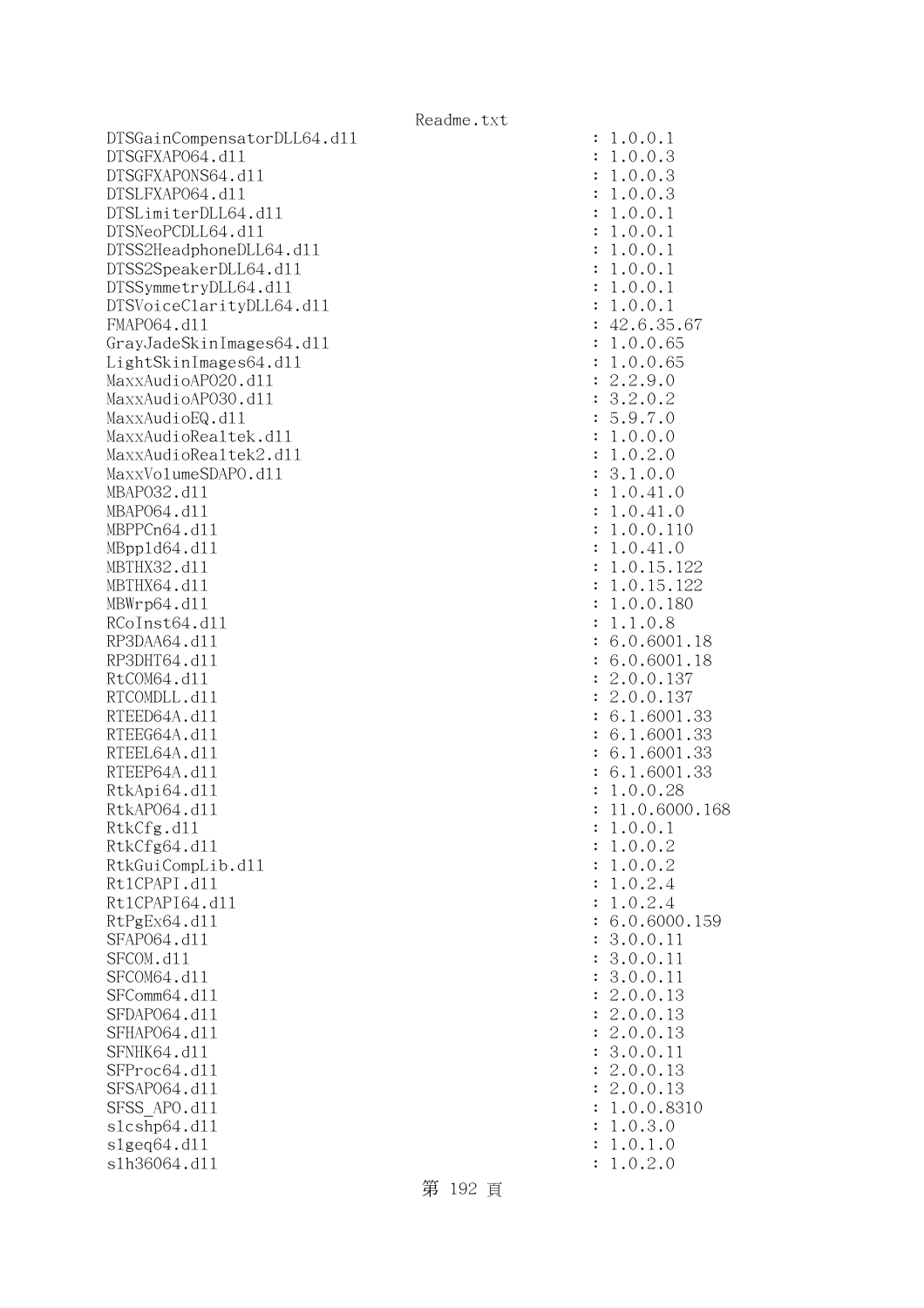| Readme.txt                                                                                                                                                                                    |                 |
|-----------------------------------------------------------------------------------------------------------------------------------------------------------------------------------------------|-----------------|
| s1Init64.d11                                                                                                                                                                                  | : 1.1.3.0       |
| slmaxv64.d11                                                                                                                                                                                  | : 1.1.2.0       |
| s1tshd64.d11                                                                                                                                                                                  | : 1.2.0.0       |
| sluapo64.dll                                                                                                                                                                                  | : 1.8.34.0      |
| slvipp64.dll                                                                                                                                                                                  | : 1.0.1.0       |
| SRSHP64.d11                                                                                                                                                                                   | : 1.1.0.0       |
| SRSTSH64.d11                                                                                                                                                                                  | : 1.1.4.0       |
| SRSTSX64.d11                                                                                                                                                                                  | : 3.2.0.0       |
| SRSWOW64.d11                                                                                                                                                                                  | : 1.1.3.0       |
| WavesGUILib.d11                                                                                                                                                                               | : 1.0.0.0       |
| HDMI Driver : -                                                                                                                                                                               |                 |
| Vista/Win7 x86:                                                                                                                                                                               |                 |
| RtHDMIV.sys                                                                                                                                                                                   | : 6.0.1.6121    |
| RtkAudioSrvATI.exe                                                                                                                                                                            | : 1.0.0.23      |
|                                                                                                                                                                                               | : 2.8.0.3       |
| RtkUpd.exe<br>RH3DAA32.d11                                                                                                                                                                    |                 |
|                                                                                                                                                                                               | : 6.0.6001.18   |
| RH3DHT32.d11                                                                                                                                                                                  | : 6.0.6001.18   |
| RHCoInst.d11                                                                                                                                                                                  | : 1.0.8.6       |
| RHDMIExt.d11                                                                                                                                                                                  | : 6.0.6000.127  |
| RTEED32H.d11                                                                                                                                                                                  | : 6.1.6001.33   |
| RTEEG32H.d11                                                                                                                                                                                  | : 6.1.6001.33   |
| RTEEL32H.d11                                                                                                                                                                                  | : 6.1.6001.33   |
| RTEEP32H.d11                                                                                                                                                                                  | : 6.1.6001.33   |
| RtkHDMI.d11                                                                                                                                                                                   | : 11.0.6000.151 |
| Vista/Win7 x64:                                                                                                                                                                               |                 |
| RtHDMIVX.sys                                                                                                                                                                                  | : 6.0.1.6121    |
| RtkAudioSrvATI64.exe                                                                                                                                                                          | : 1.0.0.23      |
| RtkUpd64.exe                                                                                                                                                                                  | : 2.8.0.3       |
| RH3DAA64.d11                                                                                                                                                                                  | : 6.0.6001.18   |
| RH3DHT64.d11                                                                                                                                                                                  | : 6.0.6001.18   |
| RHCoInst64.d11                                                                                                                                                                                | : 1.0.8.6       |
|                                                                                                                                                                                               |                 |
| RHDMEx64.d11                                                                                                                                                                                  | : 6.0.6000.127  |
| RTEED64H.d11                                                                                                                                                                                  | : 6.1.6001.33   |
| RTEEG64H.d11                                                                                                                                                                                  | : 6.1.6001.33   |
| RTEEL64H.d11                                                                                                                                                                                  | : 6.1.6001.33   |
| RTEEP64H.d11                                                                                                                                                                                  | : 6.1.6001.33   |
| RtkHDM64.d11                                                                                                                                                                                  | : 11.0.6000.151 |
| $XP/2K$ $x86$ :                                                                                                                                                                               |                 |
| RtkHDMI.sys                                                                                                                                                                                   | : 5.10.0.6121   |
| Rtaupd.exe                                                                                                                                                                                    | : 2.8.0.3       |
| RHCoInstXP.d11                                                                                                                                                                                | : 1.0.8.6       |
| $XP/ZK$ $x64$ :                                                                                                                                                                               |                 |
|                                                                                                                                                                                               |                 |
| RtkHDMIX.sys                                                                                                                                                                                  | : 5.10.0.6121   |
| Rtaupd64.exe                                                                                                                                                                                  | : 2.8.0.3       |
| RHCoInst64XP.d11                                                                                                                                                                              | : 1.0.8.6       |
| Driver Setup Program                                                                                                                                                                          | : 3.10          |
| Windows $2000/XP$ Operate on:<br>Microsoft High Definition Audio Driver Package - KB888111<br>Package file version $(kb888111.\text{exe}) : 6.1.22.0$<br>Hdaudiobus.sys version: 5.10.00.5013 |                 |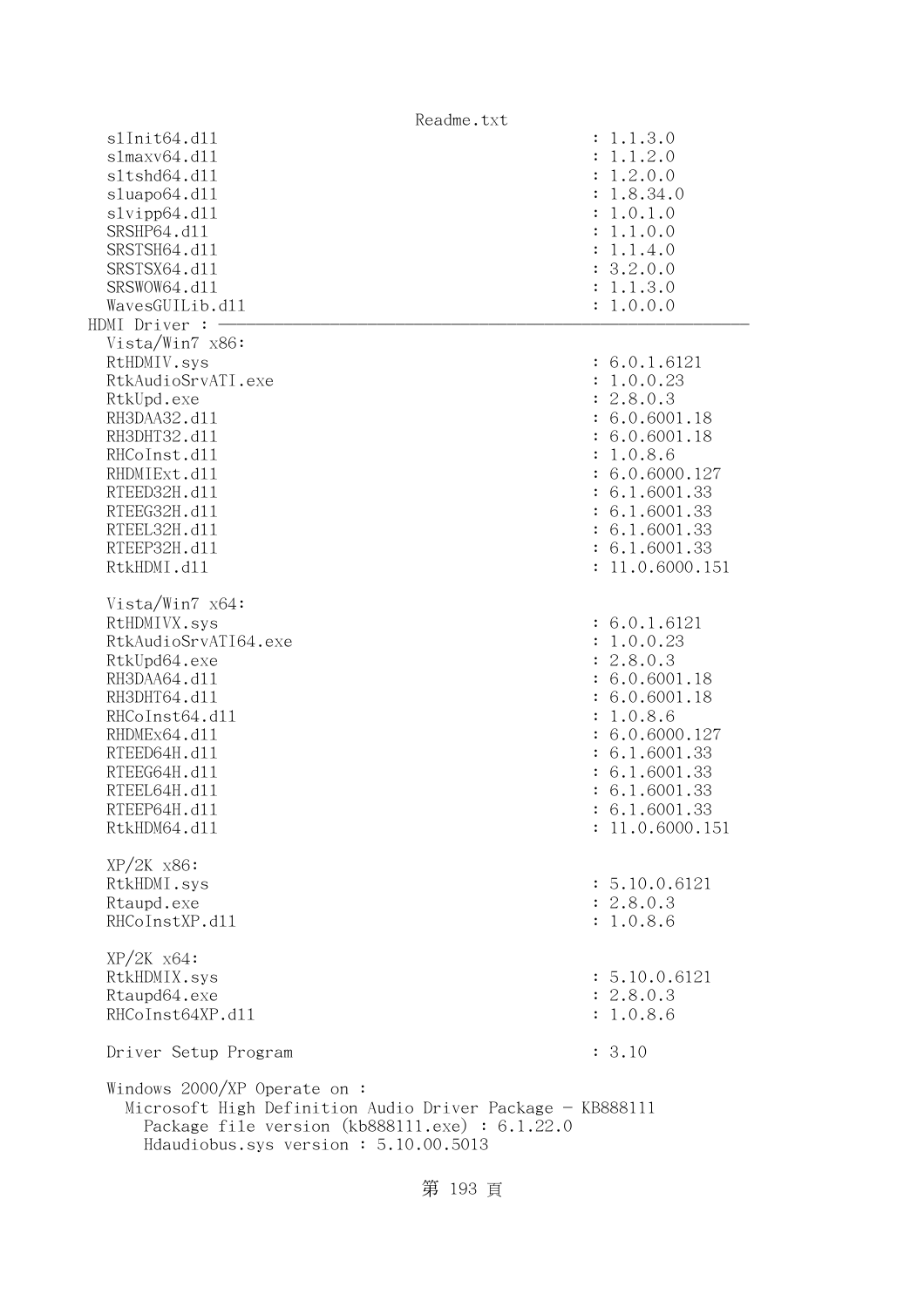| //=================                                                             |                                                                                   |
|---------------------------------------------------------------------------------|-----------------------------------------------------------------------------------|
| Driver Package R2.52                                                            |                                                                                   |
| Realtek HD Audio Driver support all of Realtek HD Audio Codec.                  |                                                                                   |
|                                                                                 | 1. Vista/Windows 7 WHQL Supporting: ALC882, ALC883, ALC885, ALC886, ALC888,       |
|                                                                                 | ALC889, ALC892, ALC861VD, ALC660, ALC662, ALC663, ALC665, ALC260, ALC262, ALC267, |
| ALC268, ALC269, ALC270, ALC272, ALC273, ALC887, ALC670, ALC275, ALC680          |                                                                                   |
|                                                                                 | 2. Windows 2000/XP WHQL Supporting: ALC880, ALC882, ALC883, ALC885, ALC886,       |
| ALC888, ALC889, ALC892, ALC861VC, ALC861VD, ALC660, ALC662, ALC663, ALC665,     |                                                                                   |
| ALC260, ALC262, ALC267, ALC268, ALC269, ALC270, ALC272, ALC273, ALC887, ALC670, |                                                                                   |
| ALC275, ALC680                                                                  |                                                                                   |
| 3. HDMI Device WHQL Support: ATI HDMI Devices                                   |                                                                                   |
|                                                                                 | 4. OS Supporting: Microsoft Windows XP, Windows 2000, Windows Server 2003,        |
| Vista, Windows Server 2008, Windows $7 - x86/x64$                               |                                                                                   |
| 5. Pack with Microsoft High Definition Audio UAAV1.0a(5013)                     |                                                                                   |
| 6. Add/Fix                                                                      |                                                                                   |
| $1.)$ Driver :                                                                  |                                                                                   |
| 1. Customizations.                                                              |                                                                                   |
|                                                                                 |                                                                                   |
| Windows $2000/XP:$ -                                                            |                                                                                   |
| Windows 2000/XP :                                                               |                                                                                   |
| RTKHDA64.sys                                                                    | : 5.10.0.6194                                                                     |
| RtkHDAud.sys                                                                    | : 5.10.0.6194                                                                     |
| AlcWzrd.exe                                                                     | : 1.1.0.37                                                                        |
| MicCal.exe                                                                      | : 1.1.2.4                                                                         |
| RTHDCPL.exe                                                                     | : 2.3.6.9                                                                         |
| RtkAudioService64.exe                                                           | : 1.0.0.19                                                                        |
| RtkAudioService.exe                                                             | : 1.0.0.19                                                                        |
| RTLCPL.exe                                                                      | : 1.0.1.66                                                                        |
| Rt1Upd64.exe                                                                    | : 2.8.0.3                                                                         |
| Rt1Upd.exe                                                                      | : 2.8.0.3                                                                         |
| SkyTe1.exe                                                                      | : 2.0.2.0                                                                         |
| SoundMan.exe                                                                    | : 1.0.0.32                                                                        |
| vncuti164.exe<br>vncutil.exe                                                    | : 1.0.0.38<br>: 1.0.0.38                                                          |
|                                                                                 |                                                                                   |
| Alcmtr.exe<br>AMBFilt.sys                                                       | : 1.6.0.4<br>: 5.10.0.4240                                                        |
| AMBFt64.sys                                                                     | : 5.10.0.4240                                                                     |
| Monfilt.sys                                                                     | : 5.10.0.4112                                                                     |
| Monft64.sys                                                                     | : 5.10.0.4115                                                                     |
| 0A017Afx.sys                                                                    | : 1.0.7.3                                                                         |
| ALSndMgr.cp1                                                                    | : 1.0.0.11                                                                        |
| RTSndMgr.cp1                                                                    | : 1.0.1.6                                                                         |
| RCoInst64.d11                                                                   | : 1.1.0.3                                                                         |
| RCoInst64XP.d11                                                                 | : 1.1.0.3                                                                         |
| RTCOMDLL.d11                                                                    | : 1.0.0.108                                                                       |
| RtkCoInst.d11                                                                   | : 1.1.0.3                                                                         |
| RtkCoInstXP.d11                                                                 | : 1.1.0.3                                                                         |
| Rt1CPAPI.d11                                                                    | : 1.0.2.3                                                                         |
| Vista/Win7 driver:                                                              |                                                                                   |
| Vista/Win7 driver for x86                                                       |                                                                                   |
| RTKVHDA.sys                                                                     | : 6.0.1.6194                                                                      |
| AERTSrv.exe                                                                     | : 1.0.32.10                                                                       |
| RtHDVBg.exe                                                                     | : 1.0.0.41                                                                        |
| RtHDVCp1.exe                                                                    | : 1.0.0.576                                                                       |
| RtkAudioService.exe                                                             | : 1.0.0.27                                                                        |
| RtkNGUI.exe                                                                     | : 1.0.0.57                                                                        |
|                                                                                 |                                                                                   |

# 第 194 頁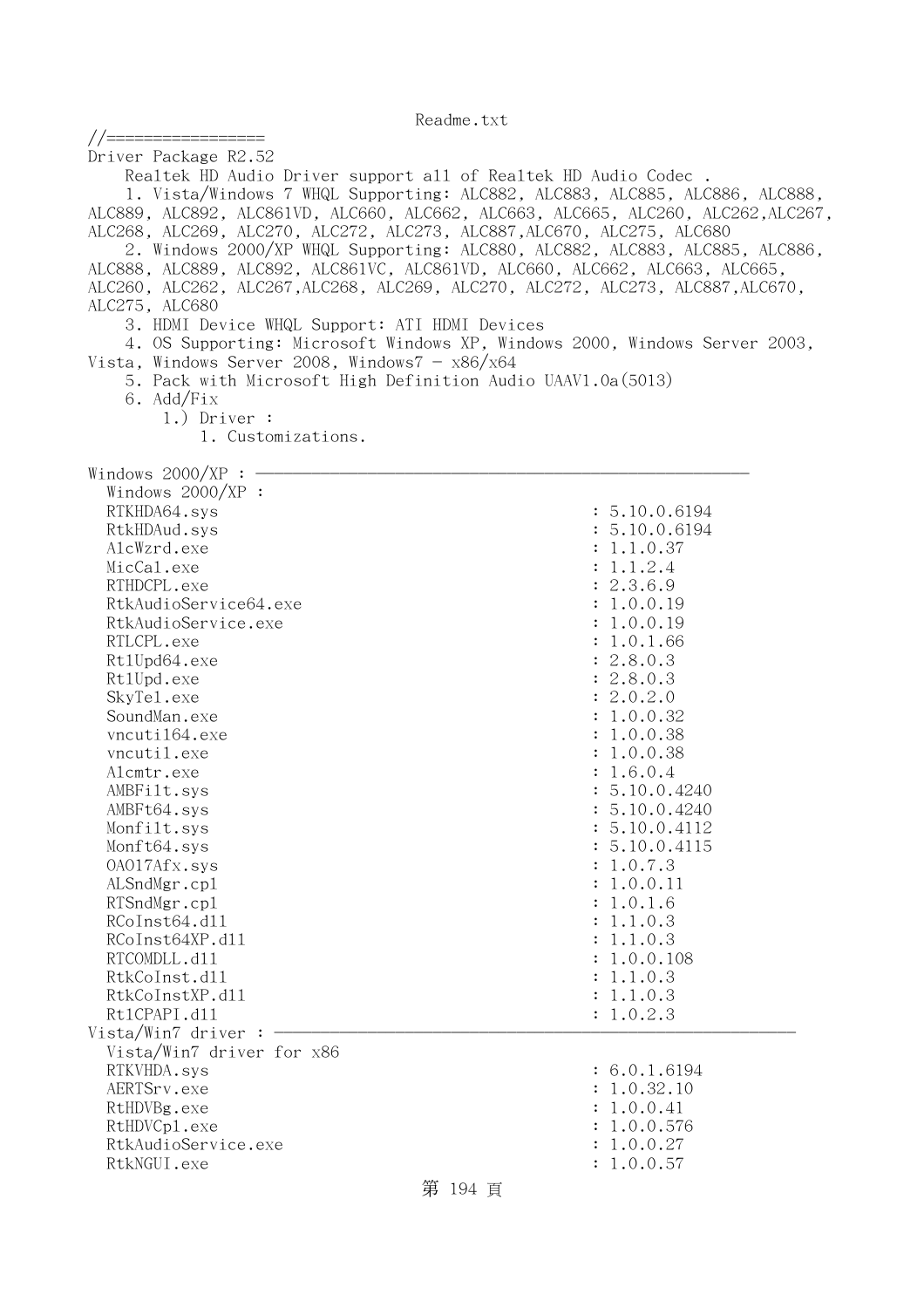Rt1Upd.exe SkyTe1.exe vncutil.exe  $mbf$ ilt $32$ .sys RTSndMgr.cp1 AERTACap.d11 AERTARen.d11 BlackSkinImages.dl1 DarkSkinImages.dl1 DTSBassEnhancementDLL.dl1 DTSBoostDLL.d11 DTSGainCompensatorDLL.dl1 DTSGFXAPO.d11 DTSGFXAPONS.d11 DTSLFXAPO.d11 DTSLimiterDLL.d11 DTSNeoPCDLL.d11 DTSS2HeadphoneDLL.d11 DTSS2SpeakerDLL.dl1 DTSSymmetryDLL.dl1 DTSVoiceClarityDLL.dl1 FMAPO.d11 GrayJadeSkinImages.dl1 LightSkinImages.dl1 MaxxAudioAPO.dll MaxxAudioAPO20.dll MaxxAudioAPO30.dll MaxxAudioEQ.dll MaxxAudioRealtek.dll MaxxAudioRealtek2.dll MaxxVolumeSDAPO.dl1 MBAP032.d11 MBPPCn32.d11 MBpp1d32.d11 MBTHX32.d11 MBWrp32.d11 RP3DAA32.d11 RP3DHT32.d11 RTCOMDLL.d11 RTEED32A.d11 RTEEG32A.d11 RTEEL32A.d11 RTEEP32A.d11 RtkAPO.d11 : 11.0.6000.165 RtkApoApi.dl1 RtkCfg.dll RtkCoInst.d11 RtkGuiCompLib.d11 RtkPgExt.dll Rt1CPAPI.d11 SFAPO.d11 SFCOM.d11 SFFXComm.d11 SFFXDAPO.d11 SFFXHAPO.d11 SFFXProc.dl1

|                | $\begin{array}{r} .3\\ -0.2.2\\ 1.0.0.40\\ 6.10.0.8\\ 1.0.0.19\\ 2.0.32.1\\ 1.0.32.9\\ 1.0.0.57\\ 1.0.0.1\\ 1.0.0.1\\ 1.0.0.1\\ 1.0.0.1\\ 1.0.0.2\\ 1.0.0.2\\ 1.0.0.2\\ 1.0.0.1\\ 1.0.0.1\\ 1.0.0.1\\ 1.0.0.1\\ 1.0.0.1\\ 1.0.0.1\\ 1.0.0.1\\ 1.0.0.1\\ 2.5.35.$ |
|----------------|------------------------------------------------------------------------------------------------------------------------------------------------------------------------------------------------------------------------------------------------------------------|
|                |                                                                                                                                                                                                                                                                  |
|                |                                                                                                                                                                                                                                                                  |
|                |                                                                                                                                                                                                                                                                  |
|                |                                                                                                                                                                                                                                                                  |
|                |                                                                                                                                                                                                                                                                  |
|                |                                                                                                                                                                                                                                                                  |
|                |                                                                                                                                                                                                                                                                  |
|                |                                                                                                                                                                                                                                                                  |
|                |                                                                                                                                                                                                                                                                  |
|                |                                                                                                                                                                                                                                                                  |
| $\vdots$       |                                                                                                                                                                                                                                                                  |
|                |                                                                                                                                                                                                                                                                  |
|                |                                                                                                                                                                                                                                                                  |
| $\ddot{\cdot}$ |                                                                                                                                                                                                                                                                  |
| $\ddot{\cdot}$ |                                                                                                                                                                                                                                                                  |
| $\ddot{\cdot}$ |                                                                                                                                                                                                                                                                  |
| $\ddot{\cdot}$ |                                                                                                                                                                                                                                                                  |
|                |                                                                                                                                                                                                                                                                  |
| $\ddot{\cdot}$ | 11.0.6000.16                                                                                                                                                                                                                                                     |
| $\ddot{\cdot}$ | .0.0.24<br>1                                                                                                                                                                                                                                                     |
| $\ddot{\cdot}$ | .0.0.2<br>1                                                                                                                                                                                                                                                      |
| $\ddot{\cdot}$ | .1.0.3<br>1                                                                                                                                                                                                                                                      |
| $\ddot{\cdot}$ | .0.0.2<br>1                                                                                                                                                                                                                                                      |
| $\ddot{\cdot}$ | 6.0.6000.152                                                                                                                                                                                                                                                     |
| $\ddot{\cdot}$ | 1.0.2.4                                                                                                                                                                                                                                                          |
|                |                                                                                                                                                                                                                                                                  |
| $\ddot{\cdot}$ | 3.0.0.11                                                                                                                                                                                                                                                         |
| $\ddot{\cdot}$ | 3.0.0.11                                                                                                                                                                                                                                                         |
| $\ddot{\cdot}$ | 2.0.0.13                                                                                                                                                                                                                                                         |
| $\ddot{\cdot}$ | 2.0.0.13                                                                                                                                                                                                                                                         |
| $\ddot{\cdot}$ | 2.0.0.13                                                                                                                                                                                                                                                         |
|                | 2.0.0.13                                                                                                                                                                                                                                                         |

第 195 頁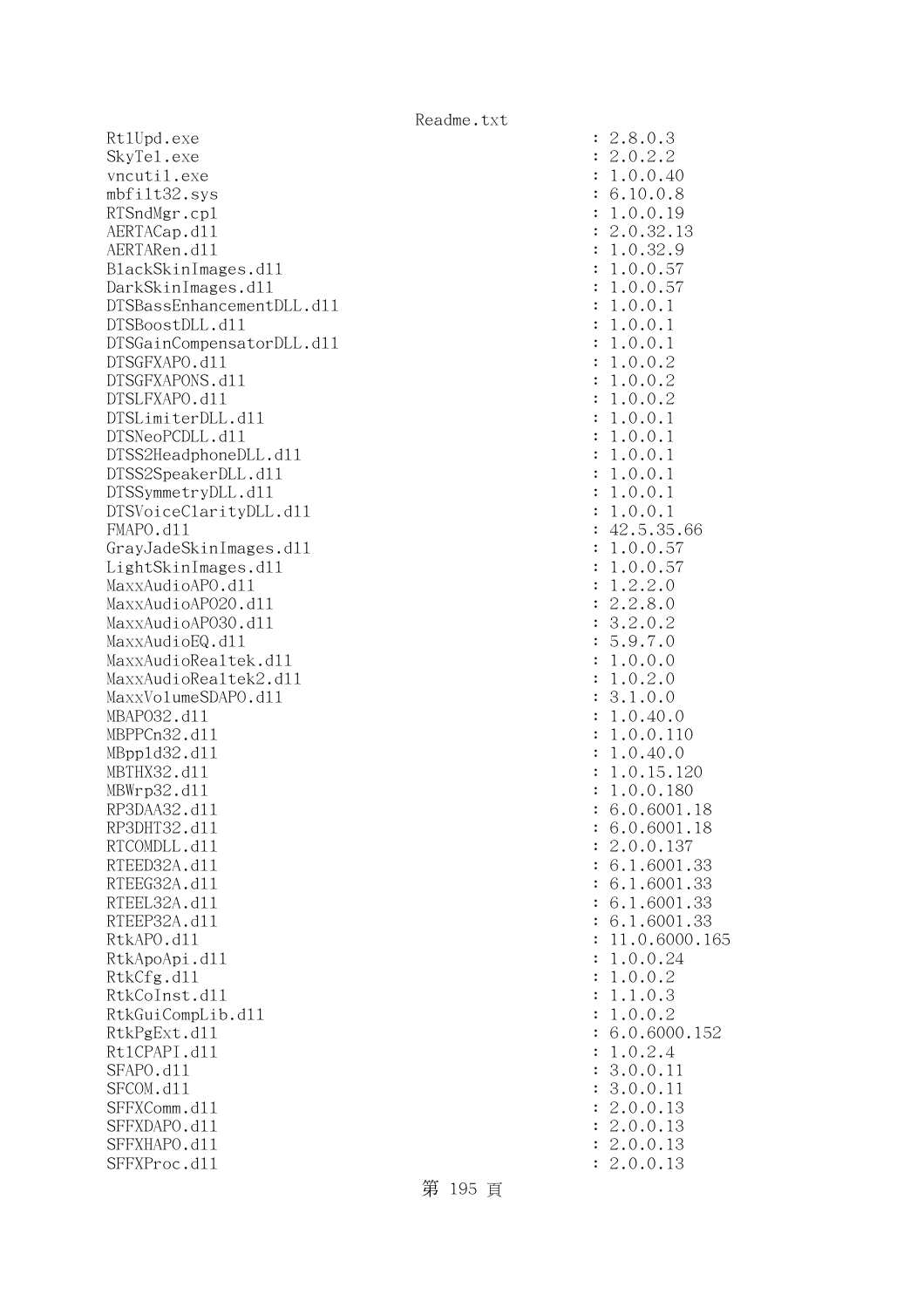SFFXSAPO.d11 SFNHK.d11 slcshp32.dl1 slgeq32.dll slh36032.dl1 s1Init32.d11 s1maxv32.d11 s1tshd32.d11 sluapo32.dl1 slvipp32.dll SRSHP360.d11 SRSTSHD.d11 SRSTSXT.d11 SRSWOW.dl1 WavesGUILib.d11 WavesLib.dll Vista/Win7 driver for x64 RTKVHD64.sys AERTSr64.exe RAVBg64.exe RAVCp164.exe RtkAudioService64.exe RtkNGUI64.exe Rt1Upd64.exe SkyTel.exe vncuti164.exe  $GWfi1t64$ .svs mbfilt64.sys RTSnMg64.cp1 AERTAC64.dl1 AERTAR64.d11 BlackSkinImages64.dll DarkSkinImages64.dll DTSBassEnhancementDLL64.dl1 DTSBoostDLL64.dl1 DTSGainCompensatorDLL64.dll DTSGFXAPO64.dl1 DTSGFXAPONS64.dl1 DTSLFXAP064.d11 DTSLimiterDLL64.dl1 DTSNeoPCDLL64.dl1 DTSS2HeadphoneDLL64.d11 DTSS2SpeakerDLL64.dl1 DTSSymmetryDLL64.dl1 DTSVoiceClarityDLL64.dll FMAP064.d11 GrayJadeSkinImages64.dll  $LightSkinImages 64. d11$ MaxxAudioAPO20.dll MaxxAudioAP030.dll MaxxAudioEQ.dll MaxxAudioRealtek.dll MaxxAudioRealtek2.dll MaxxVolumeSDAPO.dl1 MBAP032.d11 MBAP064.d11

| $\ddot{\cdot}$<br>$\ddot{\cdot}$<br>$\ddot{\cdot}$<br>$\ddot{\cdot}$<br>$\ddot{\cdot}$<br>$\ddot{\cdot}$<br>$\ddot{\cdot}$<br>$\ddot{\cdot}$<br>$\ddot{\cdot}$<br>$\ddot{\cdot}$<br>$\ddot{\cdot}$<br>$\ddot{\cdot}$<br>$\ddot{\cdot}$<br>$\ddot{\cdot}$<br>$\ddot{\cdot}$<br>$\ddot{\cdot}$                                                                         | $\mathbf{c}$<br>.0.0.13<br>3.0.0.11<br>1.0.<br>3.0<br>$\mathbf{1}$<br>$\mathbf 1$<br>$\cdot$ 0 .<br>$\cdot$ 0<br>2.0<br>1.0.<br>3.0<br>$\mathbf 1$<br>1.<br>$\ddot{\phantom{a}}$<br>$\cdot$ 1<br>2.0<br>$\mathbf 1$<br>$\ddot{\phantom{a}}$<br>2.0.0<br>$\mathbf 1$<br>$\ddot{\phantom{0}}$<br>1.8.34.0<br>1.0.1.0<br>1.1.<br>0.0<br>$\mathbf{1}$<br>$\mathbf{1}$<br>$\ddot{\phantom{0}}$<br>$\ddot{\phantom{a}}$<br>4.0<br>3.<br>2.0.0<br>1.1.<br>3.0<br>1.0.0.0<br>5.9.7.0                                                                                                       |
|----------------------------------------------------------------------------------------------------------------------------------------------------------------------------------------------------------------------------------------------------------------------------------------------------------------------------------------------------------------------|------------------------------------------------------------------------------------------------------------------------------------------------------------------------------------------------------------------------------------------------------------------------------------------------------------------------------------------------------------------------------------------------------------------------------------------------------------------------------------------------------------------------------------------------------------------------------------|
| $\ddot{\cdot}$<br>$\ddot{\cdot}$<br>$\ddot{\cdot}$<br>$\ddot{\cdot}$<br>$\ddot{\cdot}$<br>$\ddot{\cdot}$<br>$\ddot{\cdot}$<br>$\ddot{\cdot}$<br>$\ddot{\cdot}$<br>$\ddot{\cdot}$<br>$\ddot{\cdot}$<br>$\ddot{\cdot}$<br>$\ddot{\cdot}$<br>$\ddot{\cdot}$<br>$\ddot{\cdot}$<br>$\ddot{\cdot}$<br>$\ddot{\cdot}$<br>$\ddot{\cdot}$<br>$\ddot{\cdot}$                   | 6.0.1.6194<br>1.0.64.10<br>1.0.0.41<br>1.0.0.576<br>$0.0.27$<br>$0.0.57$<br>$\mathbf 1$<br>$\mathbf 1$<br>.8.0.3<br>$\overline{c}$<br>.0.2.2<br>$\overline{c}$<br>1.0.0.40<br>.10.0.3<br>6<br>6.10.0.8<br>.0.0.19<br>1<br>.0.64.13<br>$\overline{c}$<br>1.0.64.<br>9<br>$\mathbf{1}$<br>.0.0.57<br>$1.0.0.57$<br>$1.0.0.1$<br>$\mathbf{1}$<br>.0.0.<br>$\mathbf 1$<br>$\overline{1}$<br>.0.0.<br>$\mathbf 1$                                                                                                                                                                       |
| $\ddot{\cdot}$<br>$\ddot{\cdot}$<br>$\ddot{\cdot}$<br>$\ddot{\cdot}$<br>$\ddot{\cdot}$<br>$\ddot{\cdot}$<br>$\ddot{\cdot}$<br>$\ddot{\cdot}$<br>$\ddot{\cdot}$<br>$\ddot{\cdot}$<br>$\ddot{\cdot}$<br>$\ddot{\cdot}$<br>$\ddot{\cdot}$<br>$\ddot{\cdot}$<br>$\ddot{\cdot}$<br>$\ddot{\cdot}$<br>$\ddot{\cdot}$<br>$\ddot{\cdot}$<br>$\ddot{\cdot}$<br>$\ddot{\cdot}$ | $\mathbf{1}$<br>$\overline{c}$<br>.0.0.<br>$1.0.0.2$<br>$1.0.0.2$<br>.0.0.<br>$\mathbf{1}$<br>1<br>$\mathbf{1}$<br>.0.0.<br>$\mathbf 1$<br>$\mathbf{1}$<br>$\mathbf 1$<br>.0.0.<br>$\overline{1}$<br>$\mathbf 1$<br>.0.0.<br>$\mathbf{1}$<br>$\mathbf 1$<br>.0.0.<br>.0.0.<br>$\mathbf{1}$<br>$\mathbf 1$<br>$42.6.35.66$<br>$1.0.0.57$<br>$1.0.0.57$<br>.8.0<br>$\overline{c}$<br>$\overline{c}$<br>$.2.0$<br>$.9.7$<br>.0.<br>3<br>$\overline{c}$<br>5<br>1<br>1<br>$\overline{O}$<br>$\ddot{\phantom{a}}$<br>.0.0<br>$\cdot$ 0<br>.0.2.0<br>.1.0.0<br>3<br>1.0.40.0<br>1.0.40.0 |

第 196 頁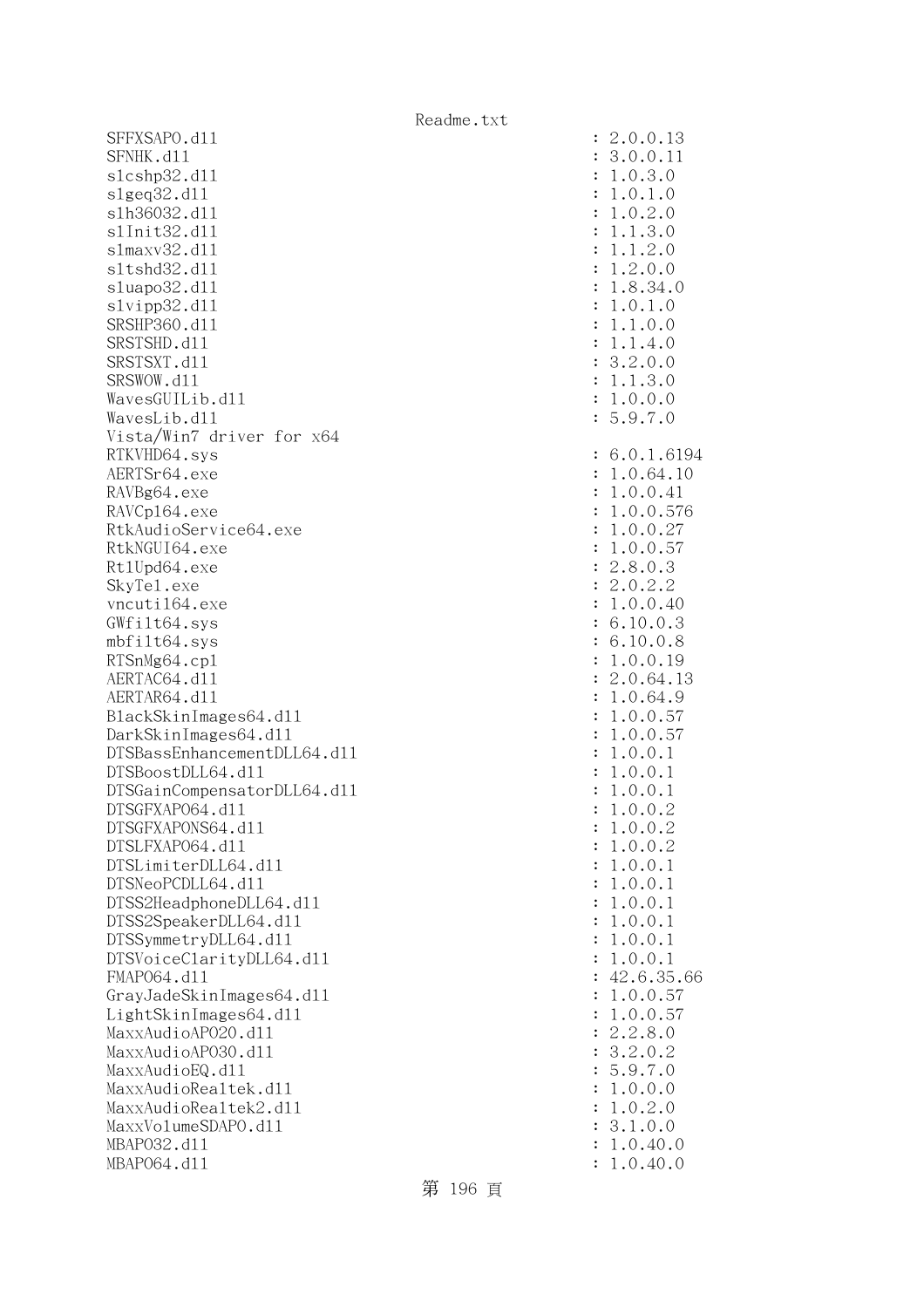|                    | Readme.txt                 |
|--------------------|----------------------------|
| MBPPCn64.d11       | : 1.0.0.110                |
| MBpp1d64.d11       | 1.0.40.0<br>$\ddot{\cdot}$ |
| MBTHX32.d11        | 1.0.15.120                 |
| MBTHX64.d11        | 1.0.15.120                 |
| MBWrp64.dl1        | 1.0.0.180                  |
| RCoInst64.d11      | 1.1.0.3                    |
| RP3DAA64.d11       | : 6.0.6001.18              |
| RP3DHT64.d11       | : 6.0.6001.18              |
| RtCOM64.d11        | : 2.0.0.137                |
| RTCOMDLL.d11       | : 2.0.0.137                |
| RTEED64A.d11       | : 6.1.6001.33              |
| RTEEG64A.d11       | : 6.1.6001.33              |
| RTEEL64A.d11       | : 6.1.6001.33              |
| RTEEP64A.d11       | : 6.1.6001.33              |
| RtkApi64.d11       | 1.0.0.24                   |
| RtkAP064.d11       | 11.0.6000.165              |
| RtkCfg.d11         | 1.0.0.1<br>$\ddot{\cdot}$  |
| RtkCfg64.d11       | 1.0.0.2<br>$\ddot{\cdot}$  |
| RtkGuiCompLib.d11  | 1.0.0.2<br>:               |
| Rt1CPAPI.d11       | 1.0.2.4<br>:               |
| Rt1CPAPI64.d11     | 1.0.2.4<br>$\ddot{\cdot}$  |
| RtPgEx64.d11       | 6.0.6000.152               |
| SFAP064.d11        | 3.0.0.11<br>$\ddot{\cdot}$ |
| SFCOM.d11          | 3.0.0.11<br>$\ddot{\cdot}$ |
| SFCOM64.d11        | 3.0.0.11<br>$\ddot{\cdot}$ |
| SFComm64.d11       | 2.0.0.13<br>$\ddot{\cdot}$ |
| SFDAP064.d11       | 2.0.0.13<br>$\ddot{\cdot}$ |
| SFHAP064.d11       | 2.0.0.13<br>$\ddot{\cdot}$ |
| SFNHK64.d11        | 3.0.0.11<br>$\ddot{\cdot}$ |
| SFProc64.d11       | 2.0.0.13<br>$\ddot{\cdot}$ |
| SFSAP064.d11       | 2.0.0.13<br>$\ddot{\cdot}$ |
| SFSS APO.d11       | 1.0.0.8020                 |
| s1cshp64.d11       | 1.0.3.0<br>:               |
| slgeq64. d11       | 1.0.1.0<br>:               |
| s1h36064.d11       | 1.0.2.0<br>:               |
| s1Init64.d11       | 1.1.3.0<br>$\ddot{\cdot}$  |
| $slmaxv64$ .dll    | 1.1.2.0                    |
| s1tshd64.d11       | 1.2.0.0                    |
| sluapo64.d11       | 1.8.34.0                   |
| slvipp64.d11       | 1.0.1.0                    |
| SRSHP64.d11        | 1.1.0.0                    |
| SRSTSH64.d11       | 1.1.4.0                    |
| SRSTSX64.d11       | 3.2.0.0<br>$\ddot{\cdot}$  |
| SRSWOW64.d11       | 1.1.3.0<br>$\ddot{\cdot}$  |
| WavesGUILib.d11    | 1.0.0.0                    |
| HDMI Driver :      |                            |
| Vista/Win7 x86:    |                            |
| RtHDMIV.sys        | : 6.0.1.6121               |
| RtkAudioSrvATI.exe | 1.0.0.23                   |
| RtkUpd.exe         | 2.8.0.3<br>$\ddot{\cdot}$  |
| RH3DAA32.d11       | 6.0.6001.18                |
| RH3DHT32.d11       | 6.0.6001.18                |
| RHCoInst.d11       | 1.0.8.6                    |
| RHDMIExt.d11       | 6.0.6000.127               |
| RTEED32H.d11       | 6.1.6001.33                |
| RTEEG32H.d11       | 6.1.6001.33                |

# 第 197 頁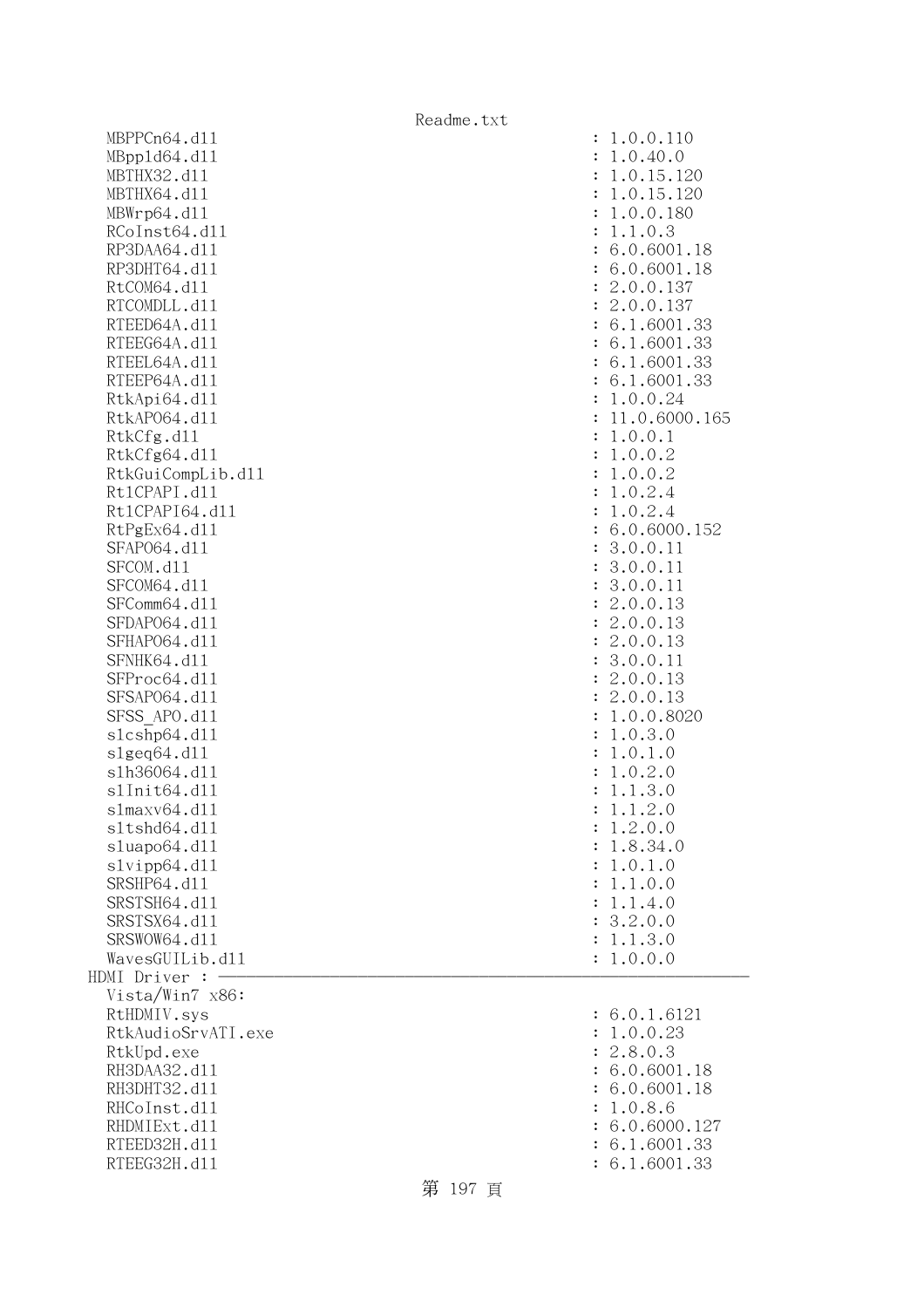Readme.txt RTEEL32H.d11 : 6.1.6001.33 RTEEP32H.d11 : 6.1.6001.33 RtkHDMI.d11 : 11.0.6000.151 Vista/Win7 x64: RtHDMIVX.sys : 6.0.1.6121 RtkAudioSrvATI64.exe : 1.0.0.23 RtkUpd64.exe : 2.8.0.3 RH3DAA64.d11 : 6.0.6001.18 RH3DHT64.d11 : 6.0.6001.18 RHCoInst64.d11 : 1.0.8.6 RHDMEx64.d11 : 6.0.6000.127 RTEED64H.dl1 : 6.1.6001.33 RTEEG64H.dl1 : 6.1.6001.33 RTEEL64H.d11 : 6.1.6001.33 RTEEP64H.dl1 : 6.1.6001.33 RtkHDM64.d11 : 11.0.6000.151 XP/2K x86: RtkHDMI.sys : 5.10.0.6121 Rtaupd.exe : 2.8.0.3 RHCoInstXP.d11 : 1.0.8.6 XP/2K x64: RtkHDMIX.sys : 5.10.0.6121 Rtaupd64.exe : 2.8.0.3 RHCoInst64XP.d11 : 1.0.8.6 Driver Setup Program : 3.07 Windows 2000/XP Operate on : Microsoft High Definition Audio Driver Package - KB888111 Package file version (kb888111.exe) : 6.1.22.0 Hdaudiobus.sys version : 5.10.00.5013 //================= Driver Package R2.51 Realtek HD Audio Driver support all of Realtek HD Audio Codec . 1. Vista/Windows 7 WHQL Supporting: ALC882, ALC883, ALC885, ALC886, ALC888, ALC889, ALC892, ALC861VD, ALC660, ALC662, ALC663, ALC665, ALC260, ALC262,ALC267, ALC268, ALC269, ALC270, ALC272, ALC273, ALC887,ALC670, ALC275, ALC680 2. Windows 2000/XP WHQL Supporting: ALC880, ALC882, ALC883, ALC885, ALC886, ALC888, ALC889, ALC892, ALC861VC, ALC861VD, ALC660, ALC662, ALC663, ALC665, ALC260, ALC262, ALC267,ALC268, ALC269, ALC270, ALC272, ALC273, ALC887,ALC670, ALC275, ALC680 3. HDMI Device WHQL Support: ATI HDMI Devices 4. OS Supporting: Microsoft Windows XP, Windows 2000, Windows Server 2003, Vista, Windows Server 2008, Windows $7 - x86/x64$  5. Pack with Microsoft High Definition Audio UAAV1.0a(5013) 6. Add/Fix 1.) Driver : 1. Customizations. Windows  $2000/XP : -$  Windows 2000/XP : RTKHDA64.sys : 5.10.0.6167 第 198 頁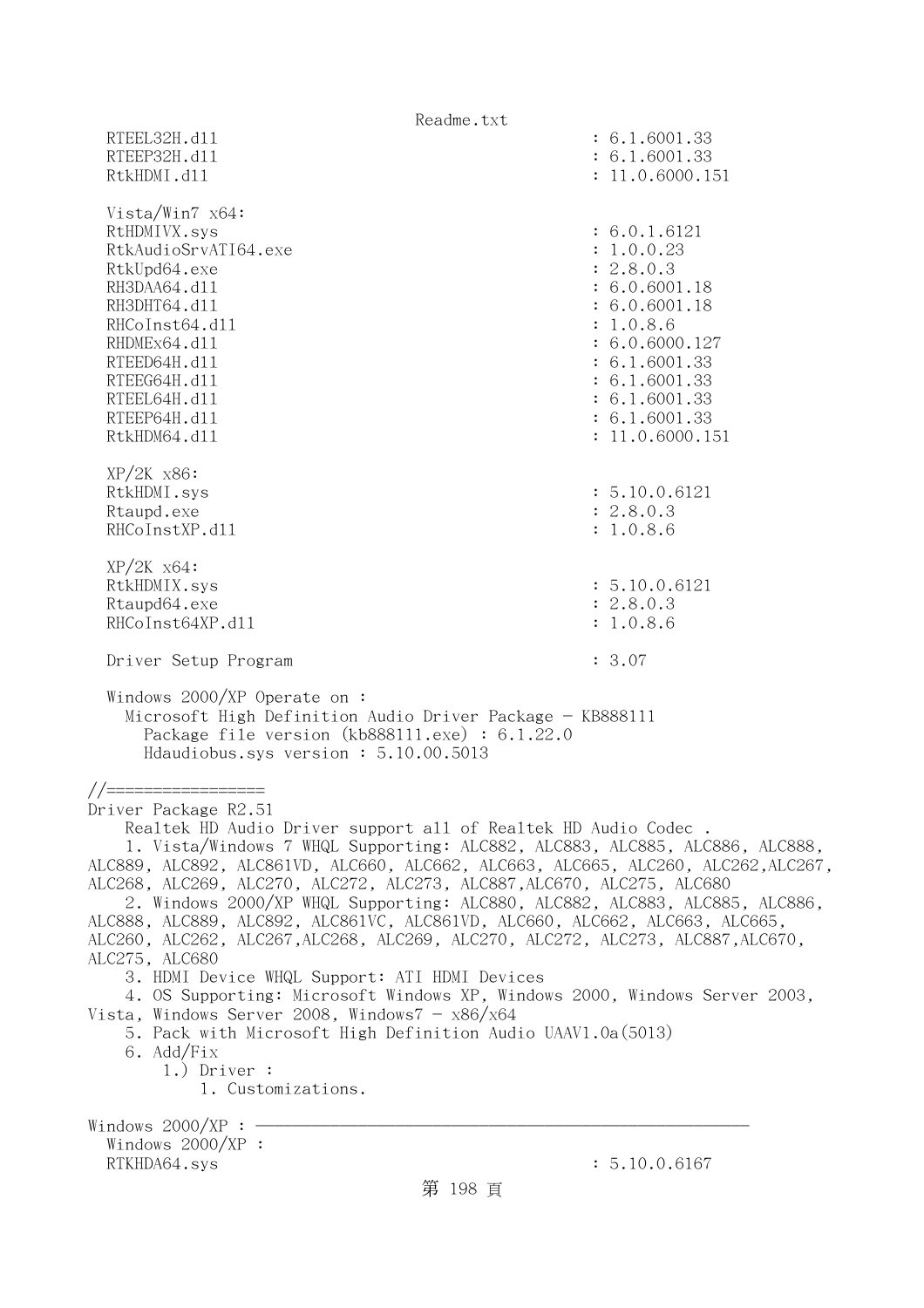| RtkHDAud.sys              | : 5.10.0.6167 |
|---------------------------|---------------|
| Alcmtr.exe                | : 1.6.0.4     |
| AlcWzrd.exe               | : 1.1.0.37    |
| MicCal.exe                | : 1.1.2.4     |
| RTHDCPL.exe               | : 2.3.6.2     |
| RtkAudioService64.exe     | : 1.0.0.19    |
| RtkAudioService.exe       | : 1.0.0.19    |
| RTLCPL.exe                | : 1.0.1.66    |
| Rt1Upd64.exe              | : 2.8.0.3     |
| Rt1Upd.exe                | : 2.8.0.3     |
| SkyTe1.exe                | : 2.0.2.0     |
| SoundMan.exe              | : 1.0.0.32    |
| vncuti164.exe             | : 1.0.0.38    |
| vncutil.exe               | : 1.0.0.38    |
| AMBFilt.sys               | : 5.10.0.4240 |
| AMBFt64.sys               | : 5.10.0.4240 |
| Monfilt.sys               | : 5.10.0.4112 |
|                           |               |
| Monft64.sys               | : 5.10.0.4115 |
| 0A017Afx.sys              | : 1.0.7.3     |
| ALSndMgr.cp1              | : 1.0.0.11    |
| RTSndMgr.cp1              | : 1.0.1.5     |
| RCoInst64XP.d11           | : 1.0.9.9     |
| RTCOMDLL.d11              | : 1.0.0.108   |
| RtkCoInstXP.d11           | : 1.0.9.9     |
| Rt1CPAPI.d11              | : 1.0.2.3     |
| Vista/Win7 driver :       |               |
| Vista/Win7 driver for x86 |               |
| RTKVHDA.sys               | : 6.0.1.6167  |
| AERTSrv.exe               | : 1.0.32.10   |
| RtHDVBg.exe               | : 1.0.0.40    |
| RtHDVCp1.exe              | : 1.0.0.553   |
| RtkAudioService.exe       | : 1.0.0.27    |
| RtkNGUI.exe               | : 1.0.0.53    |
| Rt1Upd.exe                | : 2.8.0.3     |
| SkyTe1.exe                | : 2.0.2.2     |
| vncutil.exe               | : 1.0.0.38    |
| mbfilt32.sys              | : 6.10.0.8    |
| RTSndMgr.cp1              | : 1.0.0.19    |
| AERTACap.d11              | 2.0.32.13     |
| AERTARen.d11              | 1.0.32.9      |
| BlackSkinImages.dl1       | 1.0.0.53      |
| DarkSkinImages.d11        | 1.0.0.53      |
| DTSBassEnhancementDLL.d11 | 1.0.0.1       |
| DTSBoostDLL.d11           | 1.0.0.1       |
| DTSGainCompensatorDLL.d11 | 1.0.0.1       |
| DTSGFXAPO.d11             | 1.0.0.2       |
| DTSGFXAPONS.d11           | 1.0.0.2       |
| DTSLFXAPO.d11             | 1.0.0.2       |
| DTSLimiterDLL.d11         | 1.0.0.1       |
| DTSNeoPCDLL.d11           | 1.0.0.1       |
| DTSS2HeadphoneDLL.d11     | 1.0.0.1       |
| DTSS2SpeakerDLL.d11       | 1.0.0.1       |
| DTSSymmetryDLL.d11        | 1.0.0.1       |
| DTSVoiceClarityDLL.dl1    | 1.0.0.1       |
| FMAPO.d11                 | : 42.5.32.66  |
| GrayJadeSkinImages.d11    | 1.0.0.53      |
|                           |               |

第 199 頁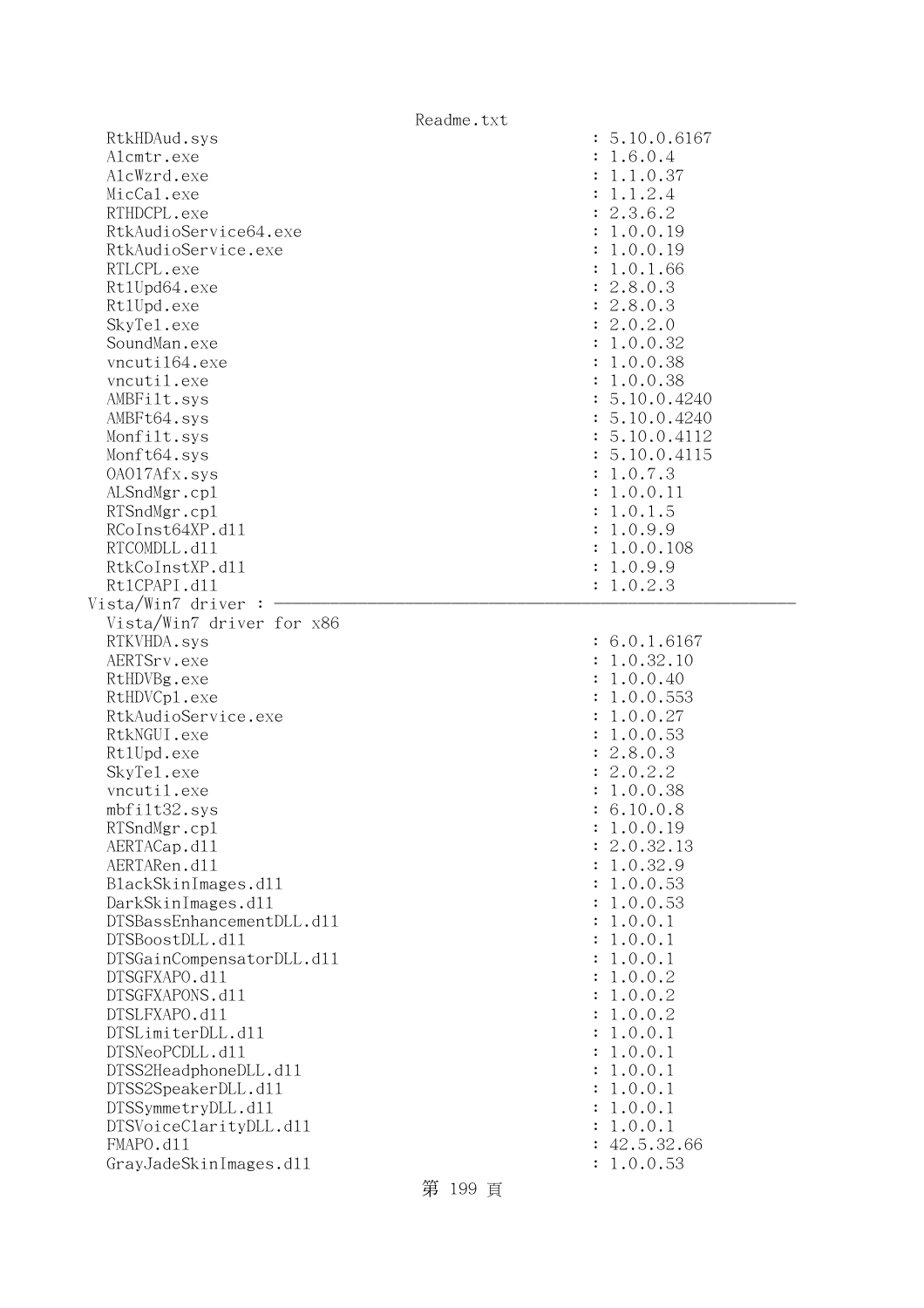LightSkinImages.dl1 : 1.0.0.53 MaxxAudioAPO.dll : 1.2.2.0 MaxxAudioAPO20.dll : 2.2.8.0 MaxxAudioAPO30.dll : 3.2.0.2 MaxxAudioEQ.dl1 : 5.9.7.0 MaxxAudioRealtek.dll : 1.0.0.0 MaxxAudioRealtek2.dll : 1.0.0.0 MaxxVolumeSDAPO.dl1 : 3.1.0.0 MBAPO32.dll : 1.0.19.0 MBPPCn32.d11 : 1.0.0.110 MBppld32.dll : 1.0.22.0 MBTHX32.d11 : 1.0.15.115 MBWrp32.dll : 1.0.0.180 RP3DAA32.d11 : 6.0.6001.18 RP3DHT32.d11 : 6.0.6001.18 RTCOMDLL.d11 : 2.0.0.136 RTEED32A.d11 : 6.1.6001.33 RTEEG32A.d11 : 6.1.6001.33 RTEEL32A.d11 : 6.1.6001.33 RTEEP32A.d11 : 6.1.6001.33 RtkAPO.d11 : 11.0.6000.160 RtkApoApi.dl1 : 1.0.0.21 : 1.0.0.21 RtkCfg.dl1 : 1.0.0.2 RtkCoInst.d11 : 1.1.0.0 RtkGuiCompLib.dl1 : 1.0.0.1 RtkPgExt.d11 : 6.0.6000.141 Rt1CPAPI.d11 : 1.0.2.4 SFAPO.d11 : 3.0.0.11 SFCOM.d11 : 3.0.0.11 SFFXComm.d11 : 2.0.0.13 SFFXDAPO.d11 : 2.0.0.13 SFFXHAPO.d11 : 2.0.0.13 SFFXProc.d11 : 2.0.0.13 SFFXSAPO.d11 : 2.0.0.13 SFNHK.d11 : 3.0.0.11 : 3.0.0.11 slcshp32.dll : 1.0.3.0 slgeq32.dll : 1.0.1.0 slh36032.dll : 1.0.2.0 slInit32.dll : 1.1.3.0 slmaxv32.dll : 1.1.2.0 sltshd32.dll : 1.2.0.0 sluapo32.dl1 : 1.8.34.0 SRSHP360.d11 : 1.1.0.0 SRSTSHD.d11 : 1.1.4.0 SRSTSXT.dll : 3.2.0.0 SRSWOW.d11 : 1.1.3.0  $Waves GUL1b. d11$  :  $1.0.0.0$  WavesLib.dll : 5.9.7.0 Vista/Win7 driver for x64 RTKVHD64.sys : 6.0.1.6167 AERTSr64.exe : 1.0.64.10 RAVBg64.exe : 1.0.0.40 RAVCp164.exe : 1.0.0.553 RtkAudioService64.exe : 1.0.0.27 RtkNGUI64.exe : 1.0.0.53 Rt1Upd64.exe : 2.8.0.3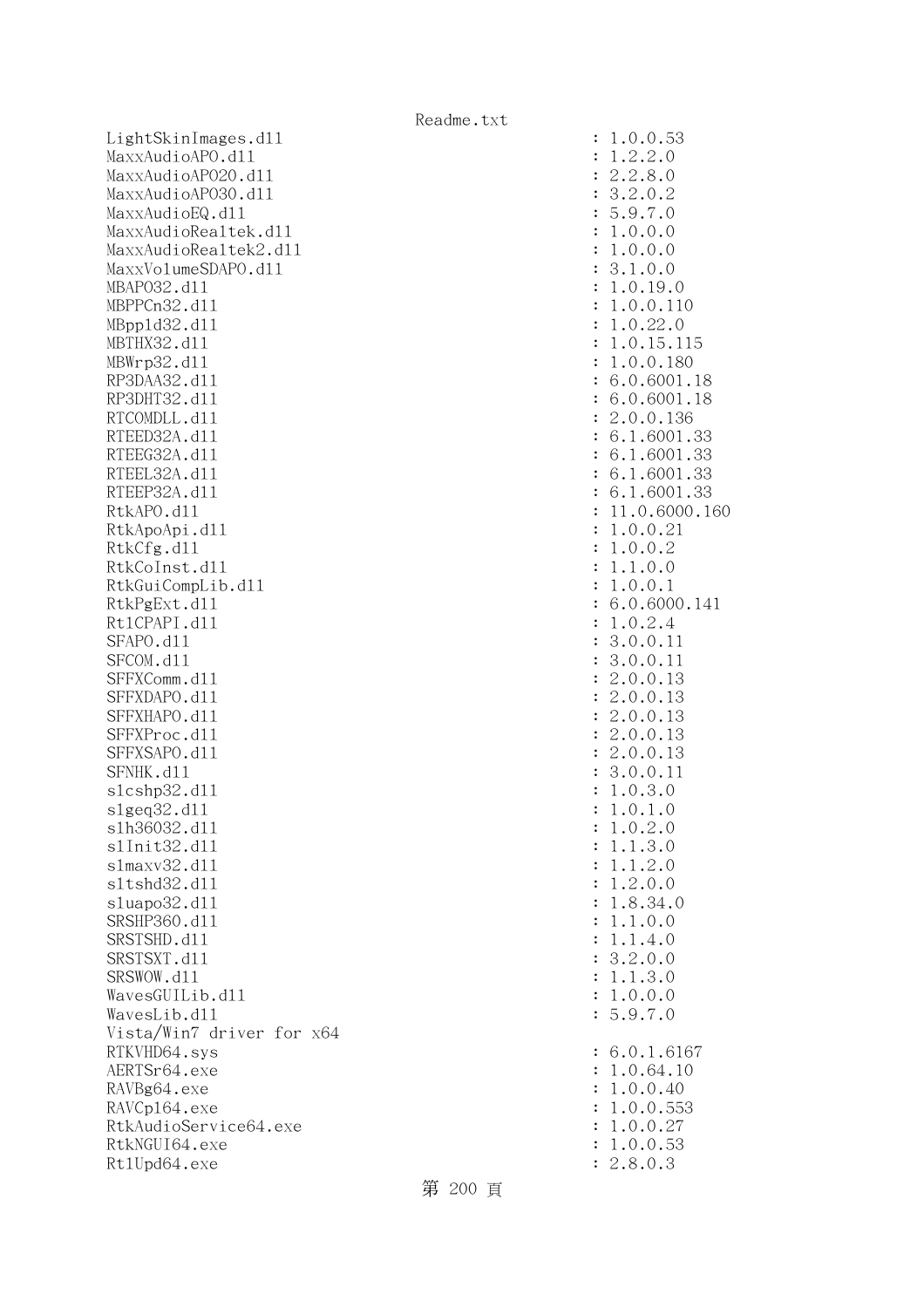SkyTel.exe : 2.0.2.2 vncutil64.exe : 1.0.0.38 GWfilt64.sys : 6.10.0.3 mbfilt64.sys : 6.10.0.8 RTSnMg64.cp1 : 1.0.0.19 AERTAC64.d11 : 2.0.64.13 AERTAR64.d11 : 1.0.64.9 BlackSkinImages64.dll : 1.0.0.53 DarkSkinImages64.dll : 1.0.0.53 DTSBassEnhancementDLL64.dll : 1.0.0.1 DTSBoostDLL64.dll : 1.0.0.1 DTSGainCompensatorDLL64.dll : 1.0.0.1 DTSGFXAPO64.dll : 1.0.0.2 DTSGFXAPONS64.dll : 1.0.0.2 DTSLFXAPO64.dll : 1.0.0.2 DTSLimiterDLL64.dll : 1.0.0.1 DTSNeoPCDLL64.dll : 1.0.0.1 DTSS2HeadphoneDLL64.d11 : 1.0.0.1 DTSS2SpeakerDLL64.dll : 1.0.0.1 DTSSymmetryDLL64.dl1 : 1.0.0.1 DTSVoiceClarityDLL64.dll : 1.0.0.1 FMAP064.d11 : 42.6.32.66 GrayJadeSkinImages64.dll : 1.0.0.53 LightSkinImages64.dl1 : 1.0.0.53 MaxxAudioAPO20.dll : 2.2.8.0 MaxxAudioAPO30.dll : 3.2.0.2  $\text{MaxAudioEQ}.d11$   $\qquad \qquad \text{3.9.7.0}$ MaxxAudioRealtek.dll  $\qquad \qquad \vdots \qquad \qquad 1.0.0.0$ MaxxAudioRealtek2.dl1 : 1.0.0.0 MaxxVolumeSDAPO.dl1 : 3.1.0.0 MBAPO32.dll : 1.0.19.0 MBAPO64.dll : 1.0.19.0 MBPPCn64.d11 : 1.0.0.110 MBppld64.dll : 1.0.22.0 MBTHX32.d11 : 1.0.15.115 MBTHX64.d11 : 1.0.15.115 MBWrp64.dll : 1.0.0.180  $RCoInst64. d11$  :  $1.1.0.0$ RP3DAA64.d11 : 6.0.6001.18 RP3DHT64.d11 : 6.0.6001.18 RtCOM64.d11 : 2.0.0.136 RTCOMDLL.d11 : 2.0.0.136 RTEED64A.d11 : 6.1.6001.33 RTEEG64A.d11 : 6.1.6001.33 RTEEL64A.d11 : 6.1.6001.33 RTEEP64A.d11 : 6.1.6001.33 RtkApi64.dl1 : 1.0.0.21 : 1.0.0.21 RtkAP064.d11 : 11.0.6000.160 RtkCfg.dl1 : 1.0.0.1 RtkCfg64.dll : 1.0.0.2 RtkGuiCompLib.dl1 : 1.0.0.1 Rt1CPAPI.d11 : 1.0.2.4 Rt1CPAPI64.d11 : 1.0.2.4 RtPgEx64.dl1 : 6.0.6000.141 SFAP064.d11 : 3.0.0.11 : 3.0.0.11 SFCOM.d11 : 3.0.0.11

第 201 頁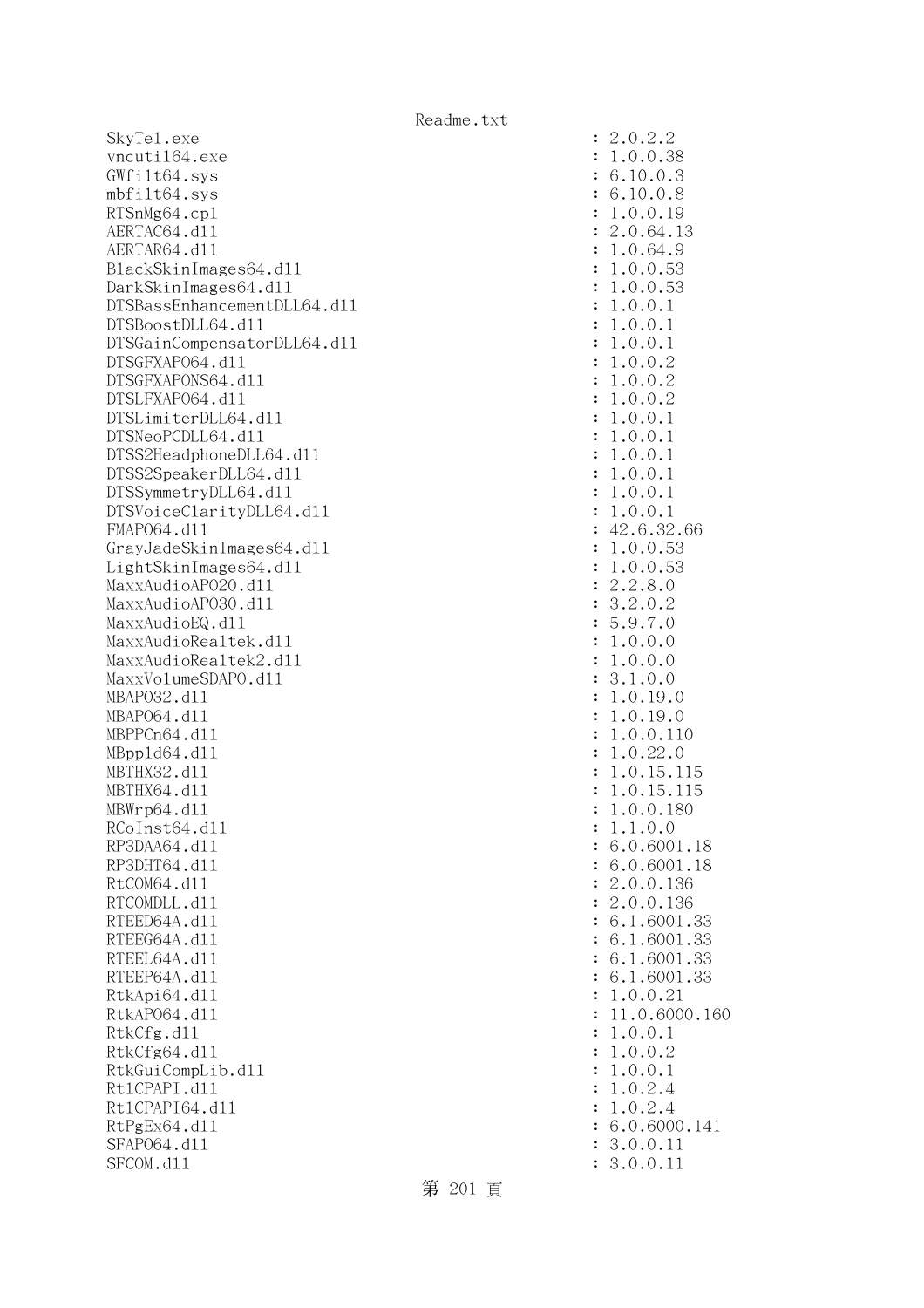|                                                                                                                                                                                                                           | Readme.txt |                                                                                                                                                                                             |
|---------------------------------------------------------------------------------------------------------------------------------------------------------------------------------------------------------------------------|------------|---------------------------------------------------------------------------------------------------------------------------------------------------------------------------------------------|
| SFCOM64.d11<br>SFComm64.d11<br>SFDAP064.d11<br>SFHAP064.d11<br>SFNHK64.d11<br>SFProc64.d11<br>SFSAP064.d11                                                                                                                |            | : 3.0.0.11<br>2.0.0.13<br>÷<br>: 2.0.0.13<br>: 2.0.0.13<br>: 3.0.0.11<br>: 2.0.0.13<br>: 2.0.0.13                                                                                           |
| s1cshp64.d11<br>slgeq64. d11<br>s1h36064.d11<br>s1Init64.d11<br>slmaxv64.d11<br>s1tshd64.d11<br>sluapo64.d11<br>SRSHP64.d11<br>SRSTSH64.d11<br>SRSTSX64.d11<br>SRSWOW64.d11                                               |            | : 1.0.3.0<br>: 1.0.1.0<br>1.0.2.0<br>$\ddot{\cdot}$<br>1.1.3.0<br>1.1.2.0<br>: 1.2.0.0<br>: 1.8.34.0<br>1.1.0.0<br>: 1.1.4.0<br>: 3.2.0.0<br>: 1.1.3.0                                      |
| WavesGUILib.d11                                                                                                                                                                                                           |            | : 1.0.0.0                                                                                                                                                                                   |
| HDMI Driver : -                                                                                                                                                                                                           |            |                                                                                                                                                                                             |
| Vista/Win7 x86:<br>RtHDMIV.sys<br>RtkAudioSrvATI.exe                                                                                                                                                                      |            | : 6.0.1.6121<br>: 1.0.0.23                                                                                                                                                                  |
| RtkUpd.exe<br>RH3DAA32.d11<br>RH3DHT32.d11<br>RHCoInst.d11<br>RHDMIExt.d11<br>RTEED32H.d11<br>RTEEG32H.d11<br>RTEEL32H.d11<br>RTEEP32H.d11<br>RtkHDMI.d11                                                                 |            | : 2.8.0.3<br>: 6.0.6001.18<br>: 6.0.6001.18<br>: 1.0.8.6<br>: 6.0.6000.127<br>: 6.1.6001.33<br>: 6.1.6001.33<br>: 6.1.6001.33<br>: 6.1.6001.33<br>: 11.0.6000.151                           |
| Vista/Win7 x64:<br>RtHDMIVX.sys<br>RtkAudioSrvATI64.exe<br>RtkUpd64.exe<br>RH3DAA64.d11<br>RH3DHT64.d11<br>RHCoInst64.d11<br>RHDMEx64.d11<br>RTEED64H.d11<br>RTEEG64H.d11<br>RTEEL64H.d11<br>RTEEP64H.d11<br>RtkHDM64.d11 |            | : 6.0.1.6121<br>1.0.0.23<br>: 2.8.0.3<br>: 6.0.6001.18<br>: 6.0.6001.18<br>1.0.8.6<br>: 6.0.6000.127<br>: 6.1.6001.33<br>: 6.1.6001.33<br>: 6.1.6001.33<br>: 6.1.6001.33<br>: 11.0.6000.151 |
| XP/2K x86:<br>RtkHDMI.sys<br>Rtaupd.exe<br>RHCoInstXP.d11                                                                                                                                                                 |            | : 5.10.0.6121<br>: 2.8.0.3<br>: 1.0.8.6                                                                                                                                                     |
| $XP/ZK$ $x64$ :<br>RtkHDMIX.sys<br>Rtaupd64.exe                                                                                                                                                                           | 第 202 頁    | : 5.10.0.6121<br>: 2.8.0.3                                                                                                                                                                  |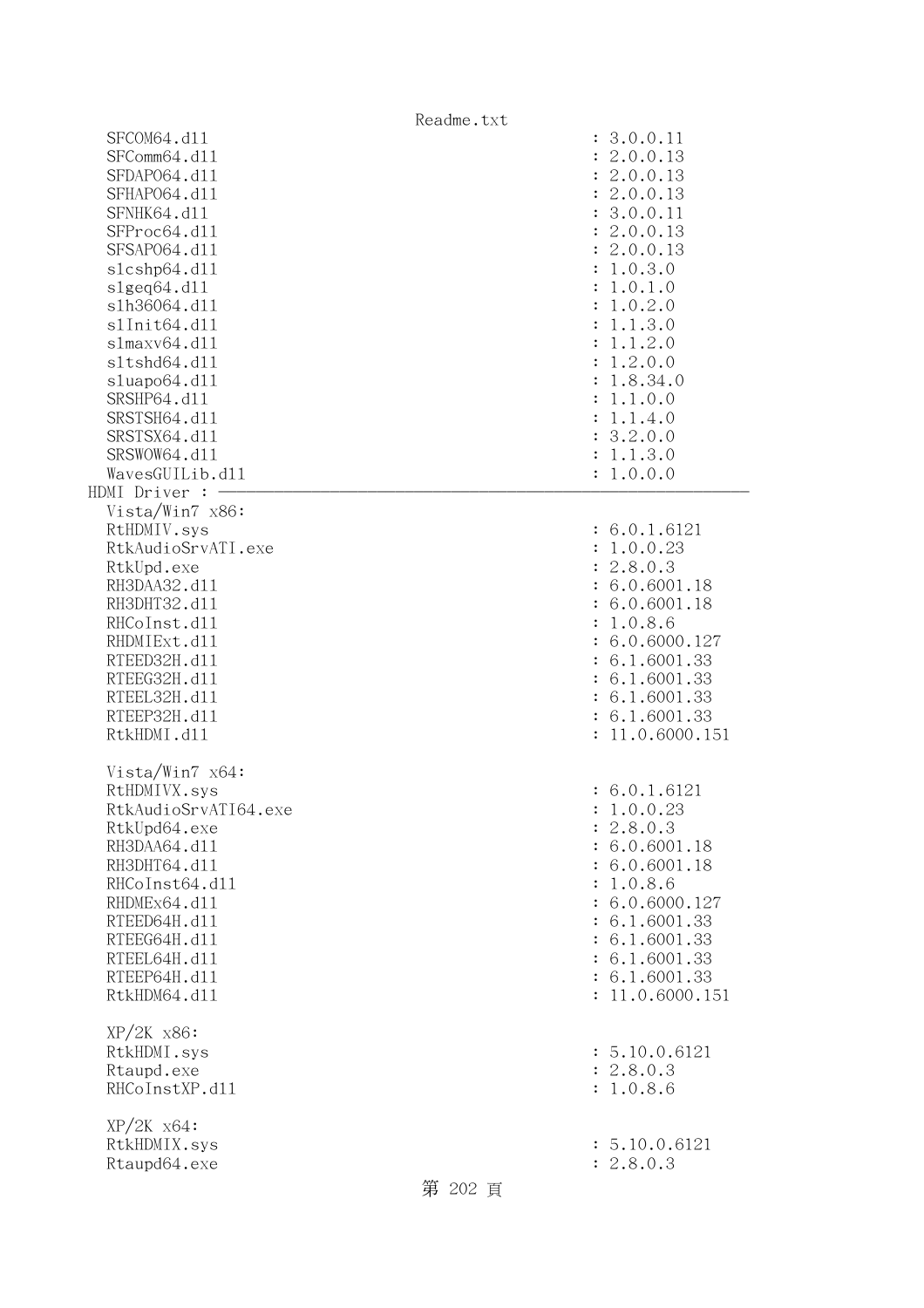|                                                                                                                                                                                                                                                                                                                                                                    | Readme.txt                                                                                                                                                                                                                                                                                                                                                                                                                                                                                                                                                        |
|--------------------------------------------------------------------------------------------------------------------------------------------------------------------------------------------------------------------------------------------------------------------------------------------------------------------------------------------------------------------|-------------------------------------------------------------------------------------------------------------------------------------------------------------------------------------------------------------------------------------------------------------------------------------------------------------------------------------------------------------------------------------------------------------------------------------------------------------------------------------------------------------------------------------------------------------------|
| RHCoInst64XP.d11                                                                                                                                                                                                                                                                                                                                                   | : 1.0.8.6                                                                                                                                                                                                                                                                                                                                                                                                                                                                                                                                                         |
| Driver Setup Program                                                                                                                                                                                                                                                                                                                                               | : 3.06                                                                                                                                                                                                                                                                                                                                                                                                                                                                                                                                                            |
| Windows 2000/XP Operate on:<br>Microsoft High Definition Audio Driver Package - KB888111<br>Package file version $(kb888111.\text{exe}) : 6.1.22.0$<br>Hdaudiobus.sys version: 5.10.00.5013                                                                                                                                                                        |                                                                                                                                                                                                                                                                                                                                                                                                                                                                                                                                                                   |
| //=================<br>Driver Package R2.50<br>ALC268, ALC269, ALC270, ALC272, ALC273, ALC887, ALC670, ALC275, ALC680<br>ALC275, ALC680<br>3. HDMI Device WHQL Support: ATI HDMI Devices<br>Vista, Windows Server 2008, Windows $7 - x86/x64$<br>5. Pack with Microsoft High Definition Audio UAAV1.0a(5013)<br>6. Add/Fix<br>$1.)$ Driver :<br>1. Customizations. | Realtek HD Audio Driver support all of Realtek HD Audio Codec.<br>1. Vista/Windows 7 WHQL Supporting: ALC882, ALC883, ALC885, ALC886, ALC888,<br>ALC889, ALC892, ALC861VD, ALC660, ALC662, ALC663, ALC665, ALC260, ALC262, ALC267,<br>2. Windows 2000/XP WHQL Supporting: ALC880, ALC882, ALC883, ALC885, ALC886,<br>ALC888, ALC889, ALC892, ALC861VC, ALC861VD, ALC660, ALC662, ALC663, ALC665,<br>ALC260, ALC262, ALC267, ALC268, ALC269, ALC270, ALC272, ALC273, ALC887, ALC670,<br>4. OS Supporting: Microsoft Windows XP, Windows 2000, Windows Server 2003, |
| Windows $2000/XP$ : -<br>Windows $2000/XP$ :                                                                                                                                                                                                                                                                                                                       |                                                                                                                                                                                                                                                                                                                                                                                                                                                                                                                                                                   |
| RTKHDA64.sys<br>RTKHDAUD.sys                                                                                                                                                                                                                                                                                                                                       | : 5.10.0.6151<br>: 5.10.0.6151                                                                                                                                                                                                                                                                                                                                                                                                                                                                                                                                    |
| Alcmtr.exe                                                                                                                                                                                                                                                                                                                                                         | : 1.6.0.4                                                                                                                                                                                                                                                                                                                                                                                                                                                                                                                                                         |
| AlcWzrd.exe<br>MicCal.exe                                                                                                                                                                                                                                                                                                                                          | : 1.1.0.37<br>: 1.1.2.4                                                                                                                                                                                                                                                                                                                                                                                                                                                                                                                                           |
| RTHDCPL.exe                                                                                                                                                                                                                                                                                                                                                        | : 2.3.6.1                                                                                                                                                                                                                                                                                                                                                                                                                                                                                                                                                         |
| RtkAudioService.exe                                                                                                                                                                                                                                                                                                                                                | : 1.0.0.19                                                                                                                                                                                                                                                                                                                                                                                                                                                                                                                                                        |
| RtkAudioService64.exe                                                                                                                                                                                                                                                                                                                                              | : 1.0.0.19                                                                                                                                                                                                                                                                                                                                                                                                                                                                                                                                                        |
| RTLCPL.exe                                                                                                                                                                                                                                                                                                                                                         | 1.0.1.66                                                                                                                                                                                                                                                                                                                                                                                                                                                                                                                                                          |
| Rt1Upd.exe<br>Rt1Upd64.exe                                                                                                                                                                                                                                                                                                                                         | : 2.8.0.3<br>: 2.8.0.3                                                                                                                                                                                                                                                                                                                                                                                                                                                                                                                                            |
| SkyTe1.exe                                                                                                                                                                                                                                                                                                                                                         | : 2.0.2.0                                                                                                                                                                                                                                                                                                                                                                                                                                                                                                                                                         |
| SoundMan.exe                                                                                                                                                                                                                                                                                                                                                       | : 1.0.0.32                                                                                                                                                                                                                                                                                                                                                                                                                                                                                                                                                        |
| vncutil.exe                                                                                                                                                                                                                                                                                                                                                        | 1.0.0.38                                                                                                                                                                                                                                                                                                                                                                                                                                                                                                                                                          |
| vncuti164.exe                                                                                                                                                                                                                                                                                                                                                      | : 1.0.0.38                                                                                                                                                                                                                                                                                                                                                                                                                                                                                                                                                        |
| AMBFilt.sys                                                                                                                                                                                                                                                                                                                                                        | : 5.10.0.4240                                                                                                                                                                                                                                                                                                                                                                                                                                                                                                                                                     |
| AMBFt64.sys<br>Monfilt.sys                                                                                                                                                                                                                                                                                                                                         | : 5.10.0.4240<br>: 5.10.0.4112                                                                                                                                                                                                                                                                                                                                                                                                                                                                                                                                    |
| Monft64.sys                                                                                                                                                                                                                                                                                                                                                        | : 5.10.0.4115                                                                                                                                                                                                                                                                                                                                                                                                                                                                                                                                                     |
| 0A017Afx.sys                                                                                                                                                                                                                                                                                                                                                       | : 1.0.7.3                                                                                                                                                                                                                                                                                                                                                                                                                                                                                                                                                         |
| ALSndMgr.cp1                                                                                                                                                                                                                                                                                                                                                       | : 1.0.0.11                                                                                                                                                                                                                                                                                                                                                                                                                                                                                                                                                        |
| RTSndMgr.cp1                                                                                                                                                                                                                                                                                                                                                       | : 1.0.1.5                                                                                                                                                                                                                                                                                                                                                                                                                                                                                                                                                         |
| RCoInst64XP.d11                                                                                                                                                                                                                                                                                                                                                    | : 1.0.9.9                                                                                                                                                                                                                                                                                                                                                                                                                                                                                                                                                         |
| RTCOMDLL.d11<br>RtkCoInstXP.d11                                                                                                                                                                                                                                                                                                                                    | : 1.0.0.108<br>: 1.0.9.9                                                                                                                                                                                                                                                                                                                                                                                                                                                                                                                                          |
| Rt1CPAPI.d11                                                                                                                                                                                                                                                                                                                                                       | : 1.0.2.3                                                                                                                                                                                                                                                                                                                                                                                                                                                                                                                                                         |
| Vista/Win7 driver:                                                                                                                                                                                                                                                                                                                                                 |                                                                                                                                                                                                                                                                                                                                                                                                                                                                                                                                                                   |

第 203 頁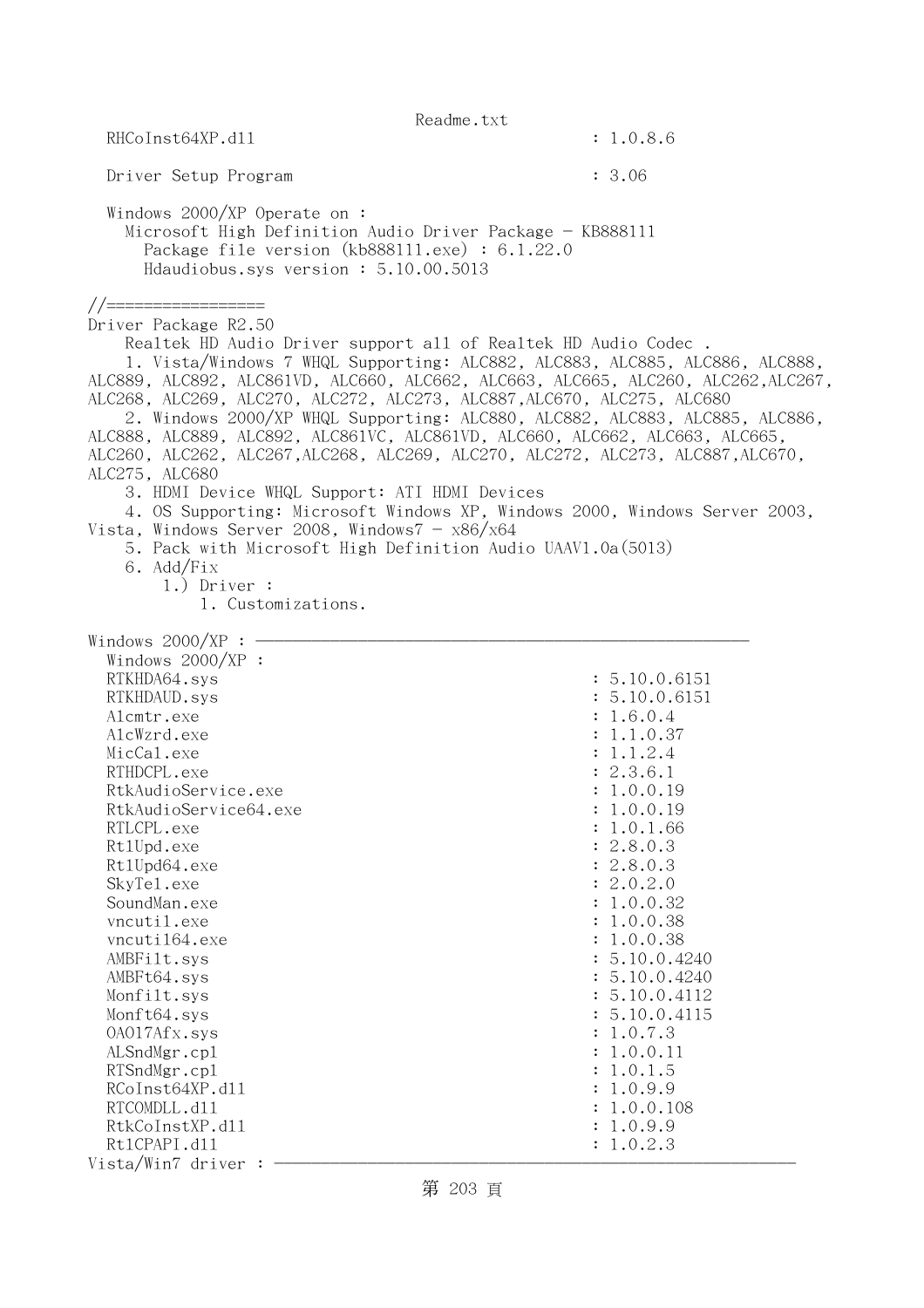Vista/Win7 driver for x86 RTKVHDA.sys : 6.0.1.6151 AERTSrv.exe : 1.0.32.10 RtHDVBg.exe : 1.0.0.38 RtHDVCp1.exe : 1.0.0.545 RtkAudioService.exe : 1.0.0.27 RtkNGUI.exe : 1.0.0.52 RtlUpd.exe : 2.8.0.3 SkyTel.exe : 2.0.2.2 vncutil.exe : 1.0.0.38 mbfilt32.sys : 6.10.0.8 RTSndMgr.cp1 : 1.0.0.19 AERTACap.d11 : 2.0.32.11 AERTARen.d11 : 1.0.32.9 BlackSkinImages.dll : 1.0.0.52 DarkSkinImages.dll : 1.0.0.52 DTSBassEnhancementDLL.dl1 : 1.0.0.1 DTSBoostDLL.dll : 1.0.0.1 DTSGainCompensatorDLL.dll : 1.0.0.1 DTSGFXAPO.dll : 1.0.0.2 DTSGFXAPONS.dll : 1.0.0.2 DTSLFXAPO.dll : 1.0.0.2 DTSLimiterDLL.dl1 : 1.0.0.1 DTSNeoPCDLL.dll : 1.0.0.1 DTSS2HeadphoneDLL.dl1 : 1.0.0.1 DTSS2SpeakerDLL.dl1 : 1.0.0.1 DTSSymmetryDLL.dll  $\qquad \qquad$  : 1.0.0.1 DTSVoiceClarityDLL.dl1 : 1.0.0.1 FMAPO.d11 : 42.5.32.66 GrayJadeSkinImages.dll : 1.0.0.52 LightSkinImages.dll : 1.0.0.52 MaxxAudioAPO.dl1 : 1.2.2.0 MaxxAudioAPO20.dll : 2.2.8.0 MaxxAudioAPO30.dll : 3.1.0.0 MaxxAudioEQ.dl1 : 5.9.7.0 MaxxAudioRealtek.dll  $\qquad \qquad : 1.0.0.0$ MaxxAudioRealtek2.dll : 1.0.0.0 MaxxVolumeSDAPO.dll : 3.1.0.0 MBAPO32.dll : 1.0.19.0 MBPPCn32.dll : 1.0.0.110 MBppld32.dll : 1.0.22.0 MBTHX32.d11 : 1.0.15.115 MBWrp32.dll : 1.0.0.180 RP3DAA32.d11 : 6.0.6001.18 RP3DHT32.d11 : 6.0.6001.18 RTCOMDLL.d11 : 2.0.0.135 RTEED32A.d11 : 6.1.6001.33 RTEEG32A.d11 : 6.1.6001.33 RTEEL32A.d11 : 6.1.6001.33 RTEEP32A.d11 : 6.1.6001.33 RtkAPO.dl1 : 11.0.6000.156 RtkApoApi.dl1 : 1.0.0.21 : 1.0.0.21 RtkCfg.dl1 : 1.0.0.2 RtkCoInst.d11 : 1.1.0.0 RtkGuiCompLib.d11 : 1.0.0.1 RtkPgExt.dll : 6.0.6000.138

第 204 頁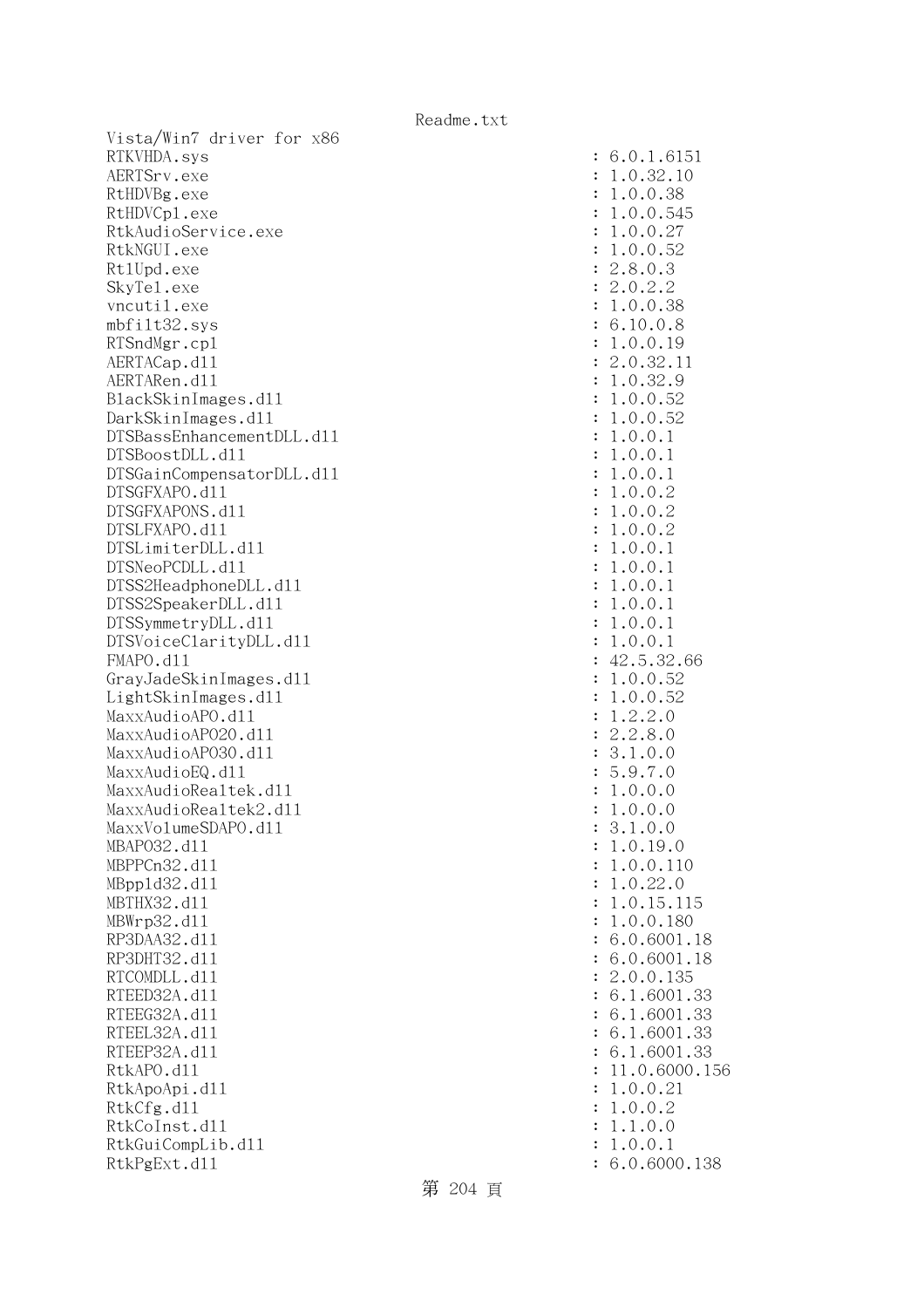Rt1CPAPI.d11 SFAPO.d11 SFCOM.dl1 SFFXComm.dl1 SFFXDAPO.d11 SFFXHAPO.d11 SFFXProc.dl1 SFFXSAPO.d11 SFNHK.d11 slcshp32.dl1 slgeq32.dll slh36032.dll : 1.0.2.0 s1Init32.d11 slmaxv32.dl1 s1tshd32.d11 sluapo32.dl1 SRSHP360.d11 SRSTSHD.d11 SRSTSXT.d11 SRSWOW.d11 WavesGUILib.d11 WavesLib.dll Vista/Win7 driver for x64 RTKVHD64.sys AERTSr64.exe RAVBg64.exe RAVCp164.exe RtkAudioService64.exe RtkNGUI64.exe Rt1Upd64.exe SkyTel.exe vncuti164.exe  $GWfilt64.sys$ mbfilt64.sys RTSnMg64.cp1 AERTAC64.dl1 AERTAR64.d11 BlackSkinImages64.dll DarkSkinImages64.dl1 DTSBassEnhancementDLL64.dl1 DTSBoostDLL64.dl1 DTSGainCompensatorDLL64.dl1 DTSGFXAPO64.dl1 DTSGFXAPONS64.dll DTSLFXAP064.d11 DTSLimiterDLL64.dl1 DTSNeoPCDLL64.dl1 DTSS2HeadphoneDLL64.dl1 DTSS2SpeakerDLL64.dl1 DTSSymmetryDLL64.dl1 DTSVoiceClarityDLL64.dl1 FMAP064.d11 GrayJadeSkinImages64.dl1 LightSkinImages64.dl1 MaxxAudioAPO20.dll MaxxAudioAP030.dll

| $\ddot{\cdot}$<br>$\ddot{\cdot}$<br>$\ddot{\cdot}$                                                                                                                                                                                                                                                                                                                   | 0.2.4<br>$\mathbf 1$<br>$\ddot{\phantom{0}}$<br>$\begin{array}{c} 0.0.8 \\ 0.0.8 \\ 0.0.12 \\ 0.0.12 \\ 0.0.12 \\ 0.0.12 \\ 0.0.12 \\ 0.0.2 \\ 0.12 \\ 0.0.8 \\ 0.1.0 \\ 0.2.0 \\ 1.3.0 \\ 1.2.0 \\ 2.0.0 \\ 8.34.0 \\ 1.0.0 \\ 1.4.0 \\ 0.1 \\ \end{array}$<br>3.3.2.2.2.2.3.1.1.1.1.<br>$\mathbf{1}$<br>.<br>.<br>.<br>$\mathbf{1}$<br>$\mathbf{1}$<br>$\mathbf{1}$<br>3.<br>$2.0.$<br>1.3.<br>0.0.<br>$\circ$<br>$\mathbf{1}$<br>$\circ$<br>$\frac{1}{5}$ .<br>$\circ$<br>$\boldsymbol{9}$ .<br>$\overline{7}$<br>$\ddot{\phantom{a}}$<br>$\mathcal{O}$                                                                                                                                                                                                                                                                                                                                                                                                                                                                                                                                                                                                                                    |
|----------------------------------------------------------------------------------------------------------------------------------------------------------------------------------------------------------------------------------------------------------------------------------------------------------------------------------------------------------------------|-----------------------------------------------------------------------------------------------------------------------------------------------------------------------------------------------------------------------------------------------------------------------------------------------------------------------------------------------------------------------------------------------------------------------------------------------------------------------------------------------------------------------------------------------------------------------------------------------------------------------------------------------------------------------------------------------------------------------------------------------------------------------------------------------------------------------------------------------------------------------------------------------------------------------------------------------------------------------------------------------------------------------------------------------------------------------------------------------------------------------------------------------------------------------------------------------|
| $\ddot{\cdot}$<br>$\ddot{\cdot}$<br>$\ddot{\cdot}$<br>$\ddot{\cdot}$<br>$\ddot{\cdot}$<br>$\ddot{\cdot}$<br>$\ddot{\cdot}$<br>$\ddot{\cdot}$<br>$\ddot{\cdot}$<br>$\ddot{\cdot}$<br>$\ddot{\cdot}$<br>$\ddot{\cdot}$<br>$\ddot{\cdot}$<br>$\ddot{\cdot}$<br>$\ddot{\cdot}$<br>$\ddot{\cdot}$<br>$\ddot{\cdot}$<br>$\ddot{\cdot}$<br>$\ddot{\cdot}$<br>$\ddot{\cdot}$ | 6.0.1.6151<br>0.1.013<br>0.64.10<br>0.0.38<br>0.0.545<br>0.0.27<br>0.0.52<br>8.0.3<br>0.2.2<br>0.0.38<br>10.0.3<br>1.<br>1.<br>$\mathbf{1}$<br>$\mathbf{1}$<br>1.2.2.1.6.6.1.2.1.<br>$10.0.3$<br>10.0.8<br>0.0.19<br>0.64.1<br>0.64.9<br>11<br>.0.0.<br>1<br>$0.0.52$<br>$0.0.52$<br>$\mathbf{1}$<br>$\ddot{\phantom{0}}$<br>0.0.<br>$\mathbf{1}$<br>$\mathbf{1}$<br>$\ddot{\phantom{0}}$<br>0.0.<br>$\mathbf{1}$<br>$\ddot{\phantom{0}}$<br>$\mathbf{1}$<br>0.0.<br>$\mathbf{1}$<br>$\ddot{\phantom{0}}$<br>$\mathbf{1}$<br>$\mathbf 0$ .<br>$\mathbf 0$ .<br>$\mathbf{1}$<br>$\mathbf{c}$<br>$\ddot{\phantom{0}}$<br>$\overline{c}$<br>$\overline{0}$ .<br>$\mathbf 0$ .<br>$\mathbf{1}$<br>$\ddot{\phantom{0}}$<br>$\overline{c}$<br>0.0.<br>$\mathbf{1}$<br>$\ddot{\phantom{0}}$<br>0.0.<br>$\mathbf{1}$<br>$\mathbf{1}$<br>$\ddot{\phantom{0}}$<br>0.0.<br>$\mathbf{1}$<br>$\ddot{\phantom{0}}$<br>$\mathbf{1}$<br>0.0.<br>$\mathbf{1}$<br>$\ddot{\phantom{a}}$<br>$\mathbf{1}$<br>0.0.<br>$\mathbf{1}$<br>$\ddot{\phantom{a}}$<br>$\mathbf 1$<br>0.0.<br>$\mathbf{1}$<br>$\ddot{\phantom{0}}$<br>$\mathbf{1}$<br>.0.0.<br>$\mathbf{1}$<br>$\mathbf{1}$<br>42.6.32<br>66<br>$\mathbf{1}$ |
| $\ddot{\cdot}$<br>$\ddot{\cdot}$<br>$\ddot{\cdot}$                                                                                                                                                                                                                                                                                                                   | $.0.0.52$<br>$.0.0.52$<br>$.2.8.0$<br>$\mathbf{1}$<br>2.<br>3.1.0.0                                                                                                                                                                                                                                                                                                                                                                                                                                                                                                                                                                                                                                                                                                                                                                                                                                                                                                                                                                                                                                                                                                                           |

第 205 頁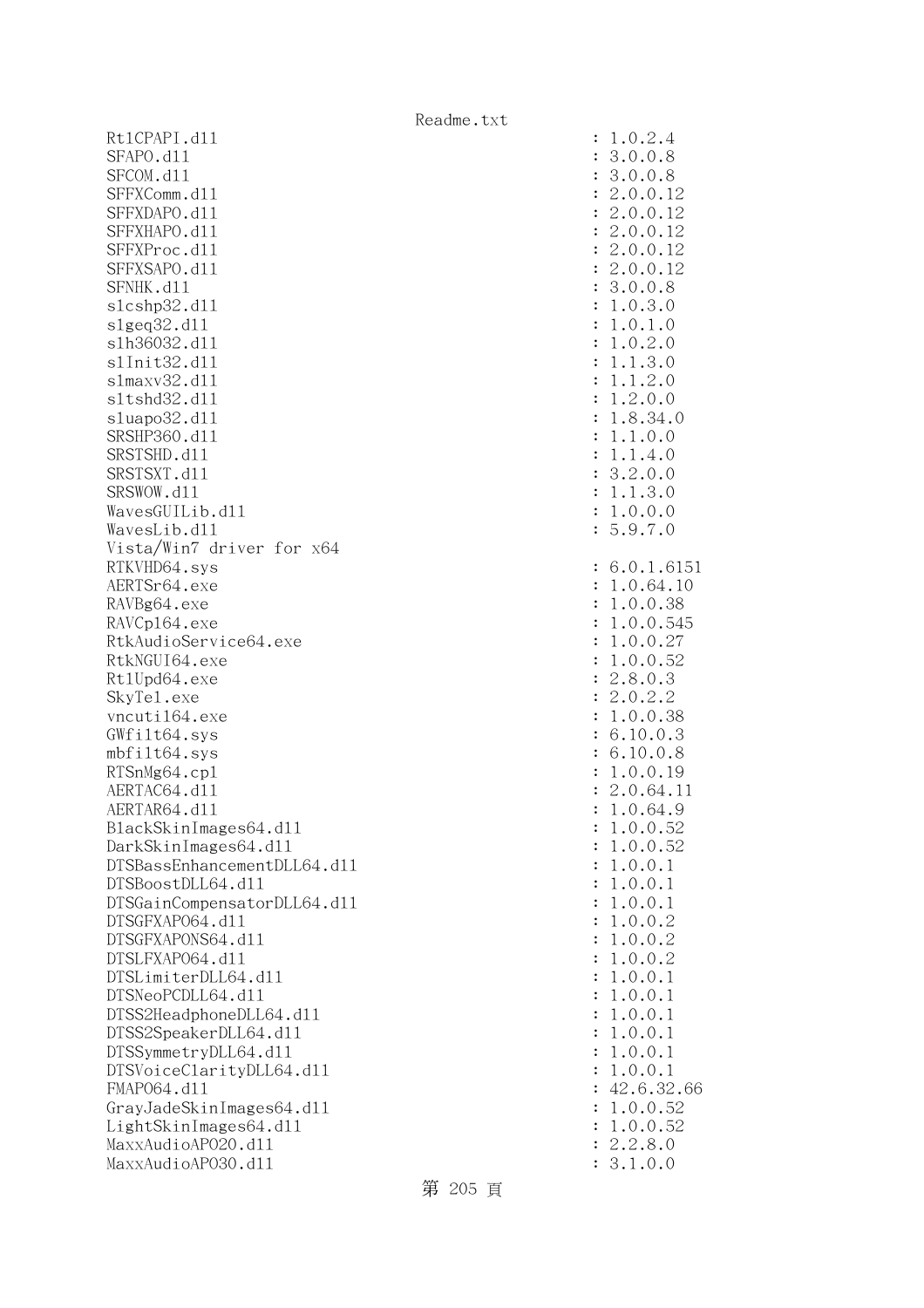MaxxAudioEQ.dll : 5.9.7.0 MaxxAudioRealtek.dll : 1.0.0.0 MaxxAudioRealtek2.dll : 1.0.0.0 MaxxVolumeSDAPO.dll : 3.1.0.0 MBAPO32.dll : 1.0.19.0 MBAPO64.dll : 1.0.19.0 MBPPCn64.d11 : 1.0.0.110 MBppld64.dll : 1.0.22.0 MBTHX32.d11 : 1.0.15.115 MBTHX64.d11 : 1.0.15.115 MBWrp64.dll : 1.0.0.180 RCoInst64.d11 : 1.1.0.0 RP3DAA64.d11 : 6.0.6001.18 RP3DHT64.d11 : 6.0.6001.18 RtCOM64.d11 : 2.0.0.135 RTCOMDLL.d11 : 2.0.0.135 RTEED64A.d11 : 6.1.6001.33 RTEEG64A.d11 : 6.1.6001.33 RTEEL64A.d11 : 6.1.6001.33 RTEEP64A.d11 : 6.1.6001.33 RtkApi64.dl1 : 1.0.0.21 RtkAP064.d11 : 11.0.6000.156 RtkCfg.dl1 : 1.0.0.1 RtkCfg64.dll : 1.0.0.2 RtkGuiCompLib.dl1 : 1.0.0.1 Rt1CPAPI.d11 : 1.0.2.4 Rt1CPAPI64.dl1 : 1.0.2.4 RtPgEx64.d11 : 6.0.6000.138 SFAP064.d11 : 3.0.0.8 SFCOM.d11 : 3.0.0.8 SFCOM64.d11 : 3.0.0.8 SFComm64.d11 : 2.0.0.12 SFDAP064.d11 : 2.0.0.12 SFHAPO64.d11 : 2.0.0.12 SFNHK64.d11 : 3.0.0.8 SFProc64.dl1 : 2.0.0.12 SFSAP064.d11 : 2.0.0.12 slcshp64.dll : 1.0.3.0 slgeq64.dll : 1.0.1.0 slh36064.dll : 1.0.2.0 slInit64.dll : 1.1.3.0 slmaxv64.dll : 1.1.2.0 sltshd64.dll : 1.2.0.0 sluapo64.dll : 1.8.34.0 SRSHP64.d11 : 1.1.0.0 SRSTSH64.d11 : 1.1.4.0 SRSTSX64.dl1 : 3.2.0.0 SRSWOW64.d11 : 1.1.3.0  $Waves GULLi b. d11$  :  $1.0.0.0$  $HDMI$  Driver :  $-$  Vista/Win7 x86: RtHDMIV.sys : 6.0.1.6121 RtkAudioSrvATI.exe : 1.0.0.23 RtkUpd.exe : 2.8.0.3 RH3DAA32.d11 : 6.0.6001.18 RH3DHT32.d11 : 6.0.6001.18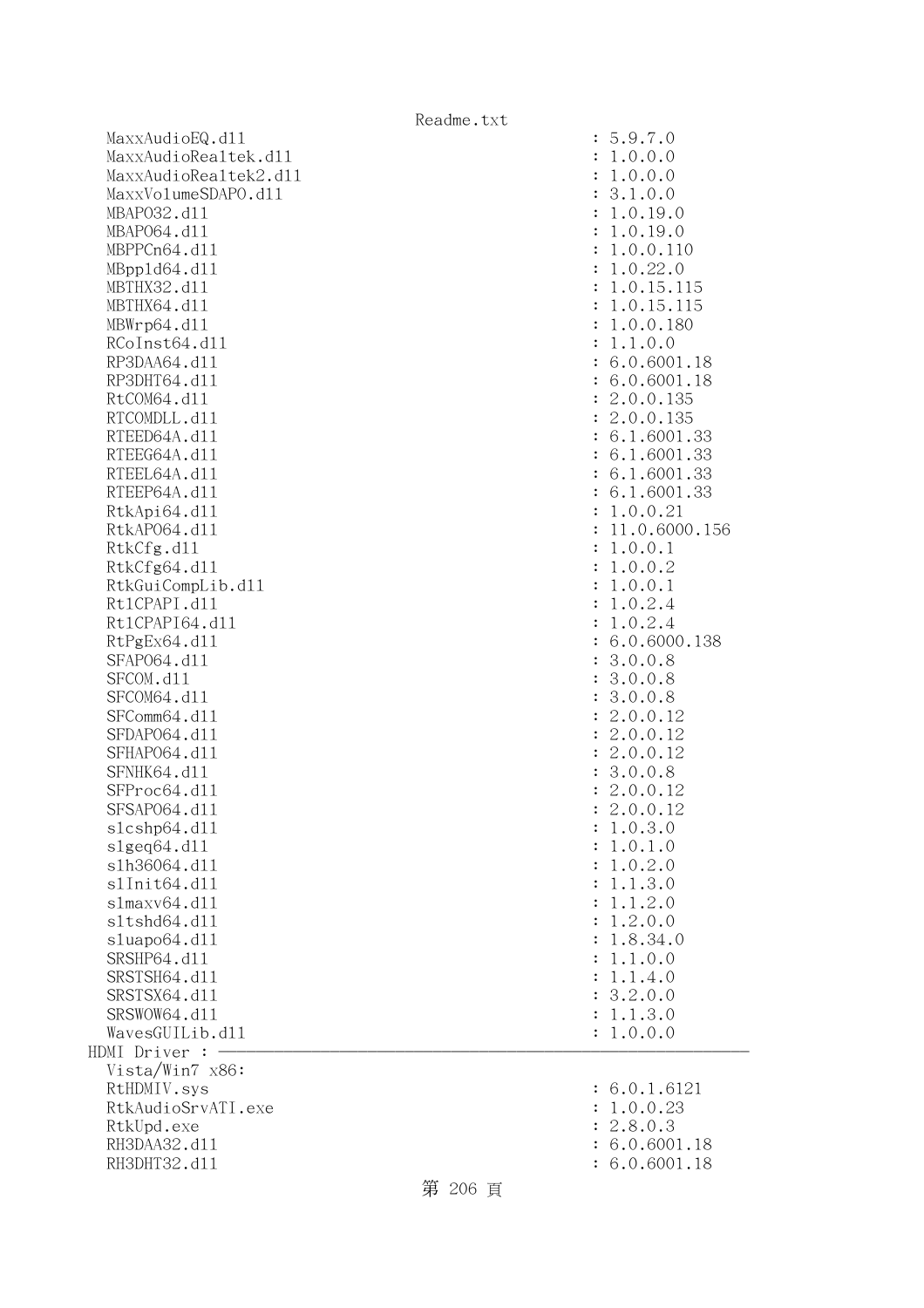Readme.txt RHCoInst.d11 : 1.0.8.6 RHDMIExt.d11 : 6.0.6000.127 RTEED32H.d11 : 6.1.6001.33 RTEEG32H.d11 : 6.1.6001.33 RTEEL32H.d11 : 6.1.6001.33 RTEEP32H.d11 : 6.1.6001.33 RtkHDMI.dl1 : 11.0.6000.151 Vista/Win7 x64: RtHDMIVX.sys : 6.0.1.6121 RtkAudioSrvATI64.exe : 1.0.0.23 RtkUpd64.exe : 2.8.0.3 RH3DAA64.d11 : 6.0.6001.18 RH3DHT64.d11 : 6.0.6001.18 RHCoInst64.d11 : 1.0.8.6 RHDMEx64.d11 : 6.0.6000.127 RTEED64H.d11 : 6.1.6001.33 RTEEG64H.d11 : 6.1.6001.33 RTEEL64H.d11 : 6.1.6001.33 RTEEP64H.d11 : 6.1.6001.33 RtkHDM64.dll : 11.0.6000.151 XP/2K x86: RtkHDMI.sys : 5.10.0.6121<br>Rtaupd.exe : 2.8.0.3 Rtaupd.exe RHCoInstXP.d11 : 1.0.8.6 XP/2K x64: RtkHDMIX.sys : 5.10.0.6121 Rtaupd64.exe : 2.8.0.3 RHCoInst64XP.d11 : 1.0.8.6 Driver Setup Program : 3.01 Windows 2000/XP Operate on : Microsoft High Definition Audio Driver Package - KB888111 Package file version (kb888111.exe) : 6.1.22.0 Hdaudiobus.sys version : 5.10.00.5013 //================= Driver Package R2.49 Realtek HD Audio Driver support all of Realtek HD Audio Codec . 1. Vista/Windows 7 WHQL Supporting: ALC882, ALC883, ALC885, ALC886, ALC888, ALC889, ALC892, ALC861VD, ALC660, ALC662, ALC663, ALC665, ALC260, ALC262,ALC267, ALC268, ALC269, ALC270, ALC272, ALC273, ALC887,ALC670, ALC275, ALC680 2. Windows 2000/XP WHQL Supporting: ALC880, ALC882, ALC883, ALC885, ALC886, ALC888, ALC889, ALC892, ALC861VC, ALC861VD, ALC660, ALC662, ALC663, ALC665, ALC260, ALC262, ALC267,ALC268, ALC269, ALC270, ALC272, ALC273, ALC887,ALC670, ALC275, ALC680 3. HDMI Device WHQL Support: ATI HDMI Devices 4. OS Supporting: Microsoft Windows XP, Windows 2000, Windows Server 2003, Vista, Windows Server 2008, Windows $7 - x86/x64$  5. Pack with Microsoft High Definition Audio UAAV1.0a(5013) 6. Add/Fix 1.) Driver : 1. Customizations.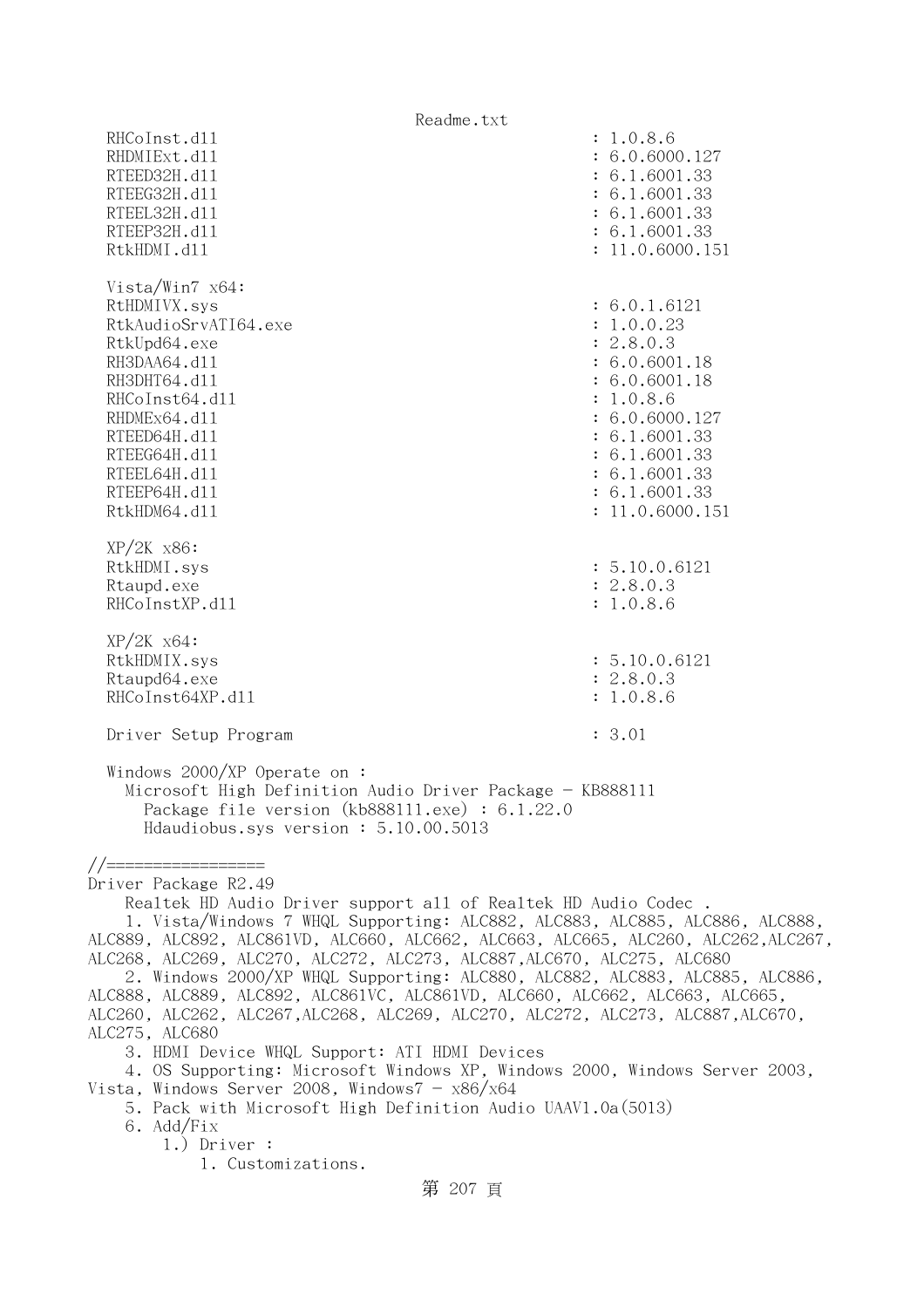Readme.txt

| Windows $2000/XP:$ –      |                             |
|---------------------------|-----------------------------|
| Windows 2000/XP :         |                             |
| RTKHDA64.sys              | : 5.10.0.6132               |
| RTKHDAUD.sys              | : 5.10.0.6132               |
| MicCal.exe                | : 1.1.2.4                   |
| RTHDCPL.exe               | : 2.3.5.5                   |
| RtkAudioService64.exe     | : 1.0.0.19                  |
| RtkAudioService.exe       | : 1.0.0.19                  |
| RTLCPL.exe                | : 1.0.1.66                  |
| Rt1Upd64.exe              | : 2.8.0.3                   |
| Rt1Upd.exe                | : 2.8.0.3                   |
| SkyTe1.exe                | : 2.0.2.0                   |
| SoundMan.exe              | : 1.0.0.32                  |
| vncuti164.exe             | : 1.0.0.38                  |
| vncutil.exe               | : 1.0.0.38                  |
| Alcmtr.exe                | : 1.6.0.4                   |
| AlcWzrd.exe               |                             |
|                           | : 1.1.0.37<br>: 5.10.0.4112 |
| Monfilt.sys               |                             |
| Monft64.sys               | : 5.10.0.4115               |
| 0A017Afx.sys              | : 1.0.7.3                   |
| AMBFilt.sys               | : 5.10.0.4240               |
| AMBFt64.sys               | : 5.10.0.4240               |
| RTSndMgr.cp1              | : 1.0.1.5                   |
| ALSndMgr.cp1              | : 1.0.0.11                  |
| RCoInst64XP.d11           | : 1.0.9.2                   |
| RTCOMDLL.d11              | : 1.0.0.108                 |
| RtkCoInstXP.d11           | : 1.0.9.2                   |
| Rt1CPAPI.d11              | : 1.0.2.3                   |
| Vista/Win7 driver:        |                             |
| Vista/Win7 driver for x86 |                             |
| RTKVHDA.sys               | : 6.0.1.6132                |
| AERTSrv.exe               | : 1.0.32.10                 |
| RtHDVBg.exe               | : 1.0.0.26                  |
| RtHDVCp1.exe              | : 1.0.0.530                 |
| RtkAudioService.exe       | : 1.0.0.24                  |
| RtkNGUI.exe               | : 1.0.0.48                  |
| Rt1Upd.exe                | : 2.8.0.3                   |
| SkyTe1.exe                | : 2.0.2.2                   |
| vncutil.exe               | 1.0.0.38                    |
| mbfilt32.sys              | : 6.10.0.8                  |
| RTSndMgr.cp1              | 1.0.0.19                    |
| AERTACap.d11              | 2.0.32.11                   |
| AERTARen.d11              | 1.0.32.9                    |
| BlackSkinImages.dl1       | 1.0.0.48                    |
| DarkSkinImages.d11        | 1.0.0.48                    |
| DTSBassEnhancementDLL.d11 | 1.0.0.1                     |
| DTSBoostDLL.d11           | 1.0.0.1                     |
| DTSGainCompensatorDLL.d11 | 1.0.0.1                     |
| DTSGFXAPO.d11             | 1.0.0.1                     |
| DTSGFXAPONS.d11           | 1.0.0.1                     |
| DTSLFXAPO.d11             | 1.0.0.1                     |
| DTSLimiterDLL.d11         | 1.0.0.1                     |
| DTSNeoPCDLL.d11           | 1.0.0.1                     |
| DTSS2HeadphoneDLL.d11     | 1.0.0.1                     |
| DTSS2SpeakerDLL.d11       | 1.0.0.1                     |
|                           |                             |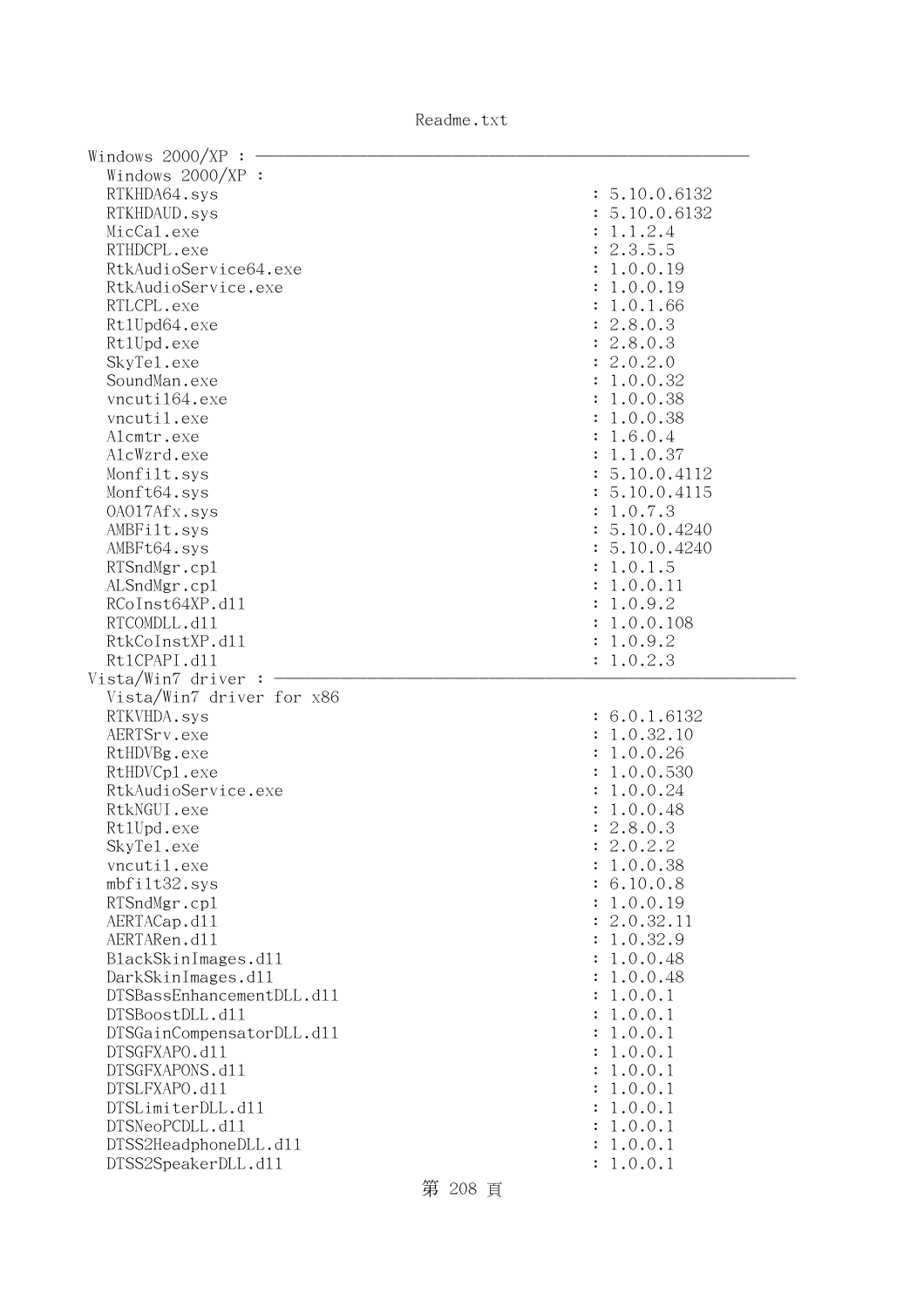DTSSymmetryDLL.dll : 1.0.0.1 DTSVoiceClarityDLL.dll : 1.0.0.1 FMAPO.d11 : 42.5.32.66 LightSkinImages.dll : 1.0.0.48 MaxxAudioAPO.dll : 1.2.2.0 MaxxAudioAPO20.dll : 2.2.8.0 MaxxAudioAP030.dll : 3.1.0.0 MaxxAudioEQ.dl1 : 5.9.7.0 MaxxAudioRealtek.dll  $\qquad \qquad : 1.0.0.0$ MaxxVolumeSDAPO.dll : 3.1.0.0 MBAPO32.dll : 1.0.19.0 MBPPCn32.d11 : 1.0.0.110 MBppld32.dll : 1.0.22.0 MBTHX32.d11 : 1.0.15.112 MBWrp32.dll : 1.0.0.160 RP3DAA32.d11 : 6.0.6001.18 RP3DHT32.d11 : 6.0.6001.18 RTCOMDLL.d11 : 2.0.0.134 RTEED32A.d11 : 6.1.6001.33 RTEEG32A.d11 : 6.1.6001.33 RTEEL32A.d11 : 6.1.6001.33 RTEEP32A.d11 : 6.1.6001.33 RtkAPO.d11 : 11.0.6000.152 RtkApoApi.dl1 : 1.0.0.21 : 1.0.0.21 RtkCfg.dl1 : 1.0.0.2 RtkCoInst.dll : 1.0.9.2 RtkPgExt.dll : 6.0.6000.130 Rt1CPAPI.d11 : 1.0.2.4 SFFXComm.d11 : 2.0.0.12 SFFXDAPO.d11 : 2.0.0.12 SFFXHAPO.d11 : 2.0.0.12 SFFXProc.d11 : 2.0.0.12 SFFXSAPO.d11 : 2.0.0.12 slcshp32.dll : 1.0.3.0 slgeq32.dll : 1.0.1.0 slh36032.dll : 1.0.2.0 slInit32.dll : 1.1.3.0 slmaxv32.dll : 1.1.2.0 sltshd32.dll : 1.2.0.0 sluapo32.dl1 : 1.8.34.0 SRSHP360.dll : 1.1.0.0 SRSTSHD.d11 : 1.1.4.0 SRSTSXT.d11 : 3.2.0.0 SRSWOW.d11 : 1.1.3.0  $Waves GUL1b. d11$  :  $1.0.0.0$  WavesLib.dll : 5.9.7.0 Vista/Win7 driver for x64 RTKVHD64.sys : 6.0.1.6132 AERTSr64.exe : 1.0.64.10 RAVBg64.exe : 1.0.0.26 RAVCp164.exe : 1.0.0.530 RtkAudioService64.exe : 1.0.0.24 RtkNGUI64.exe : 1.0.0.48 Rt1Upd64.exe : 2.8.0.3 SkyTel.exe : 2.0.2.2 vncuti164.exe : 1.0.0.38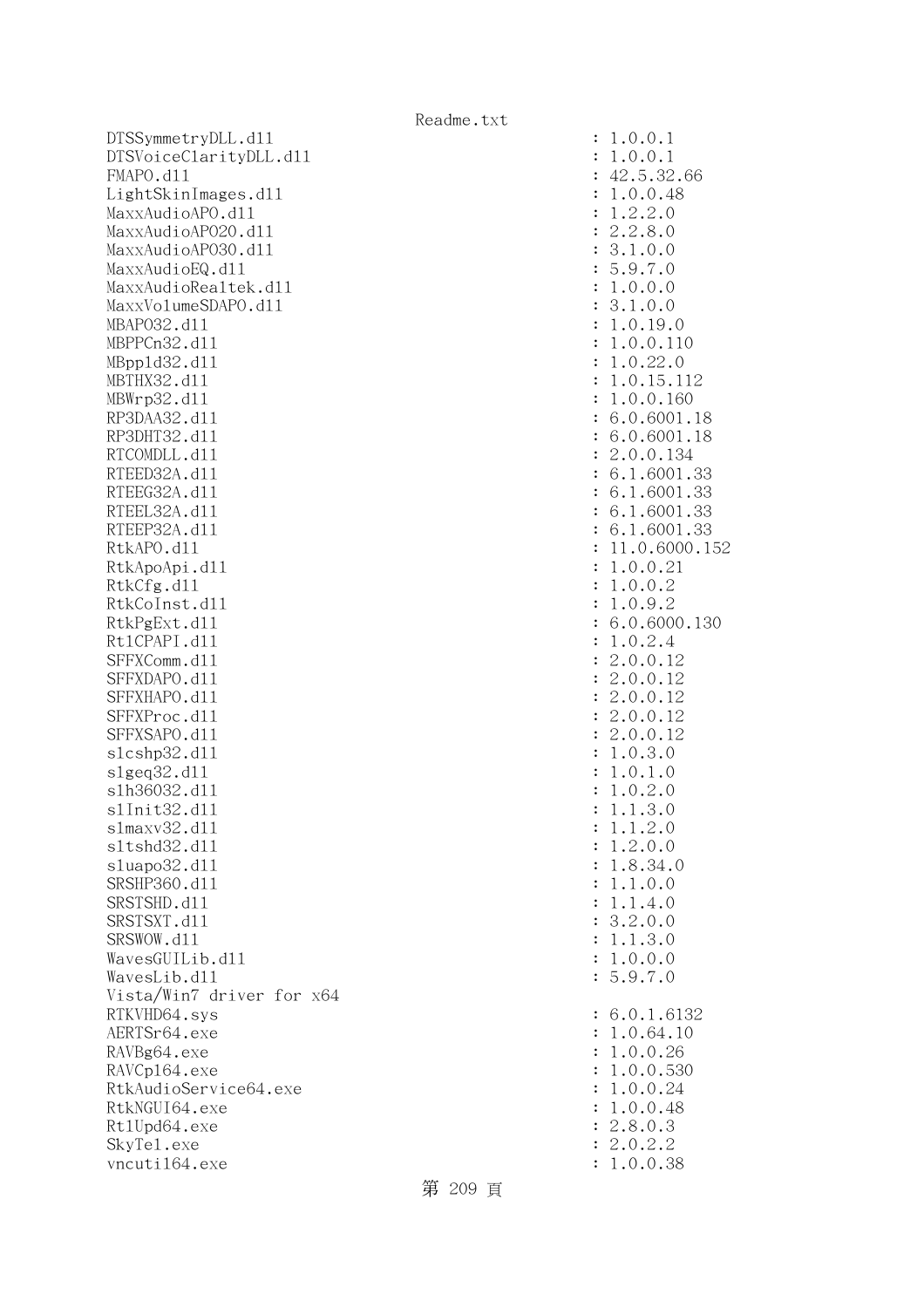$GWfilt64.sys$  $mbfilt64.sys$ RTSnMg64.cp1 AERTAC64.dll AERTAR64.d11 BlackSkinImages64.dll DarkSkinImages64.dll DTSBassEnhancementDLL64.dl1 DTSBoostDLL64.d11 DTSGainCompensatorDLL64.dll DTSGFXAP064.dll DTSGFXAPONS64.dll DTSLFXAP064.dl1 DTSLimiterDLL64.dl1 DTSNeoPCDLL64.dl1 DTSS2HeadphoneDLL64.dl1 DTSS2SpeakerDLL64.dl1 DTSSymmetryDLL64.dl1 DTSVoiceClarityDLL64.dll FMAP064.d11 LightSkinImages64.dll MaxxAudioAPO20.dll MaxxAudioAPO30.dll MaxxAudioEQ.dll MaxxAudioRealtek.dll MaxxVolumeSDAPO.dl1 MBAP032.d11 MBAP064.d11 MBPPCn64.dl1 MBpp1d64.dl1 MBTHX32.d11 MBTHX64.d11 MBWrp64.dl1 RCoInst64.dl1 RP3DAA64.d11 RP3DHT64.d11 RtCOM64.d11 RTCOMDLL.d11 RTEED64A.d11 RTEEG64A.dl1 RTEEL64A.d11 RTEEP64A.d11 RtkApi64.dll RtkAP064.dl1 : 11.0.6000.152 RtkCfg.dl1  $R$ tk $C$ fg $64$ .dll Rt1CPAPI.d11 Rt1CPAPI64.d11 RtPgEx64.dl1 SFComm64.dl1 SFDAP064.d11 SFHAP064.d11 SFProc64.dl1 SFSAP064.dl1 slcshp64.dl1 slgeq64.dll

| $\ddot{\cdot}$ | 10.0.3<br>6                                                                                                                                                                                                                                    |
|----------------|------------------------------------------------------------------------------------------------------------------------------------------------------------------------------------------------------------------------------------------------|
| $\ddot{\cdot}$ | 6.<br>10.0.<br>8                                                                                                                                                                                                                               |
|                |                                                                                                                                                                                                                                                |
| $\ddot{\cdot}$ | $\mathbf 1$                                                                                                                                                                                                                                    |
| $\ddot{\cdot}$ | $\mathbf{c}$<br>11                                                                                                                                                                                                                             |
| $\ddot{\cdot}$ | $\mathbf{1}$                                                                                                                                                                                                                                   |
| $\ddot{\cdot}$ | $\mathbf{1}$                                                                                                                                                                                                                                   |
| $\ddot{\cdot}$ | $\mathbf{1}$                                                                                                                                                                                                                                   |
| $\ddot{\cdot}$ | $\mathbf{1}$                                                                                                                                                                                                                                   |
| $\ddot{\cdot}$ | $\mathbf{1}$                                                                                                                                                                                                                                   |
|                |                                                                                                                                                                                                                                                |
| $\ddot{\cdot}$ | $\mathbf{1}$                                                                                                                                                                                                                                   |
| $\ddot{\cdot}$ | $\mathbf{1}$                                                                                                                                                                                                                                   |
| $\ddot{\cdot}$ | $\mathbf{1}$                                                                                                                                                                                                                                   |
| $\ddot{\cdot}$ | $\mathbf{1}$                                                                                                                                                                                                                                   |
| $\ddot{\cdot}$ | $\mathbf{1}$                                                                                                                                                                                                                                   |
| $\ddot{\cdot}$ | $\mathbf{1}$                                                                                                                                                                                                                                   |
| $\ddot{\cdot}$ | $\mathbf{1}$                                                                                                                                                                                                                                   |
|                |                                                                                                                                                                                                                                                |
| $\ddot{\cdot}$ | $\mathbf{1}$                                                                                                                                                                                                                                   |
| $\ddot{\cdot}$ | 1<br>1                                                                                                                                                                                                                                         |
| $\ddot{\cdot}$ | $0.0.19$<br>$0.64.1$<br>$0.64.9$<br>$0.0.48$<br>$0.0.48$<br>$0.0.1$<br>$0.0.1$<br>$0.0.1$<br>$0.0.1$<br>$0.0.1$<br>$0.0.1$<br>$0.0.1$<br>$0.0.1$<br>$0.0.1$<br>$0.0.1$<br>$0.0.1$<br>$0.0.1$<br>$0.0.1$<br>$0.0.1$<br>$0.0.1$<br>$0.0.1$       |
| $\ddot{\cdot}$ | $42.6.32.66$<br>$1.0.0.48$<br>$2.2.8.0$<br>$3.1.0.0$<br>$5.9.7.0$<br>$1.0.0.0$<br>$3.1.0.0$<br>$1.0.19.0$<br>$1.0.19.0$<br>$1.0.19.0$<br>$1.0.22.0$<br>$1.0.15.112$<br>$1.0.15.112$<br>$1.0.0.160$<br>$1.0.9.2$<br>$6.0.6001.1$<br>$2.0.0.134$ |
| $\ddot{\cdot}$ |                                                                                                                                                                                                                                                |
| $\ddot{\cdot}$ |                                                                                                                                                                                                                                                |
| $\ddot{\cdot}$ |                                                                                                                                                                                                                                                |
| $\ddot{\cdot}$ |                                                                                                                                                                                                                                                |
|                |                                                                                                                                                                                                                                                |
| $\ddot{\cdot}$ |                                                                                                                                                                                                                                                |
| $\ddot{\cdot}$ |                                                                                                                                                                                                                                                |
| $\ddot{\cdot}$ |                                                                                                                                                                                                                                                |
| $\ddot{\cdot}$ |                                                                                                                                                                                                                                                |
| $\ddot{\cdot}$ |                                                                                                                                                                                                                                                |
| $\ddot{\cdot}$ |                                                                                                                                                                                                                                                |
| $\ddot{\cdot}$ |                                                                                                                                                                                                                                                |
| $\ddot{\cdot}$ |                                                                                                                                                                                                                                                |
|                |                                                                                                                                                                                                                                                |
| $\ddot{\cdot}$ |                                                                                                                                                                                                                                                |
| $\ddot{\cdot}$ |                                                                                                                                                                                                                                                |
| $\ddot{\cdot}$ | .18                                                                                                                                                                                                                                            |
| $\ddot{\cdot}$ | 18                                                                                                                                                                                                                                             |
| $\ddot{\cdot}$ |                                                                                                                                                                                                                                                |
|                | 0.0.134<br>$\overline{c}$                                                                                                                                                                                                                      |
| $\ddot{\cdot}$ | 6.1.6001.33                                                                                                                                                                                                                                    |
| $\ddot{\cdot}$ | 6.1.6001.33                                                                                                                                                                                                                                    |
|                |                                                                                                                                                                                                                                                |
| $\ddot{\cdot}$ | 6.1.6001.33                                                                                                                                                                                                                                    |
| $\ddot{\cdot}$ | 6.1.6001.33                                                                                                                                                                                                                                    |
| $\ddot{\cdot}$ | .0.0.21<br>$\mathbf{1}$                                                                                                                                                                                                                        |
| $\ddot{\cdot}$ | 1.0.6000.15<br>$\mathbf{1}$                                                                                                                                                                                                                    |
| $\ddot{\cdot}$ | .0.0.1<br>1                                                                                                                                                                                                                                    |
| $\ddot{\cdot}$ | .0.0.2<br>$\mathbf 1$                                                                                                                                                                                                                          |
| $\ddot{\cdot}$ | .0.2.4<br>$\mathbf 1$                                                                                                                                                                                                                          |
|                |                                                                                                                                                                                                                                                |
| $\ddot{\cdot}$ | .0.2.4<br>1                                                                                                                                                                                                                                    |
| $\ddot{\cdot}$ | 6.0.6000.130                                                                                                                                                                                                                                   |
| $\ddot{\cdot}$ | 2.0.0.12                                                                                                                                                                                                                                       |
| $\ddot{\cdot}$ | .0.0.12<br>$\mathbf{c}$                                                                                                                                                                                                                        |
| $\ddot{\cdot}$ | .0.0.12<br>$\mathbf{C}$                                                                                                                                                                                                                        |
| $\ddot{\cdot}$ | 2.0.0.<br>12                                                                                                                                                                                                                                   |
| $\ddot{\cdot}$ | 2.0.0.12                                                                                                                                                                                                                                       |
|                |                                                                                                                                                                                                                                                |
| $\ddot{\cdot}$ | 1.0.3.0                                                                                                                                                                                                                                        |
| $\ddot{\cdot}$ | 1.0.1.0                                                                                                                                                                                                                                        |

第 210 頁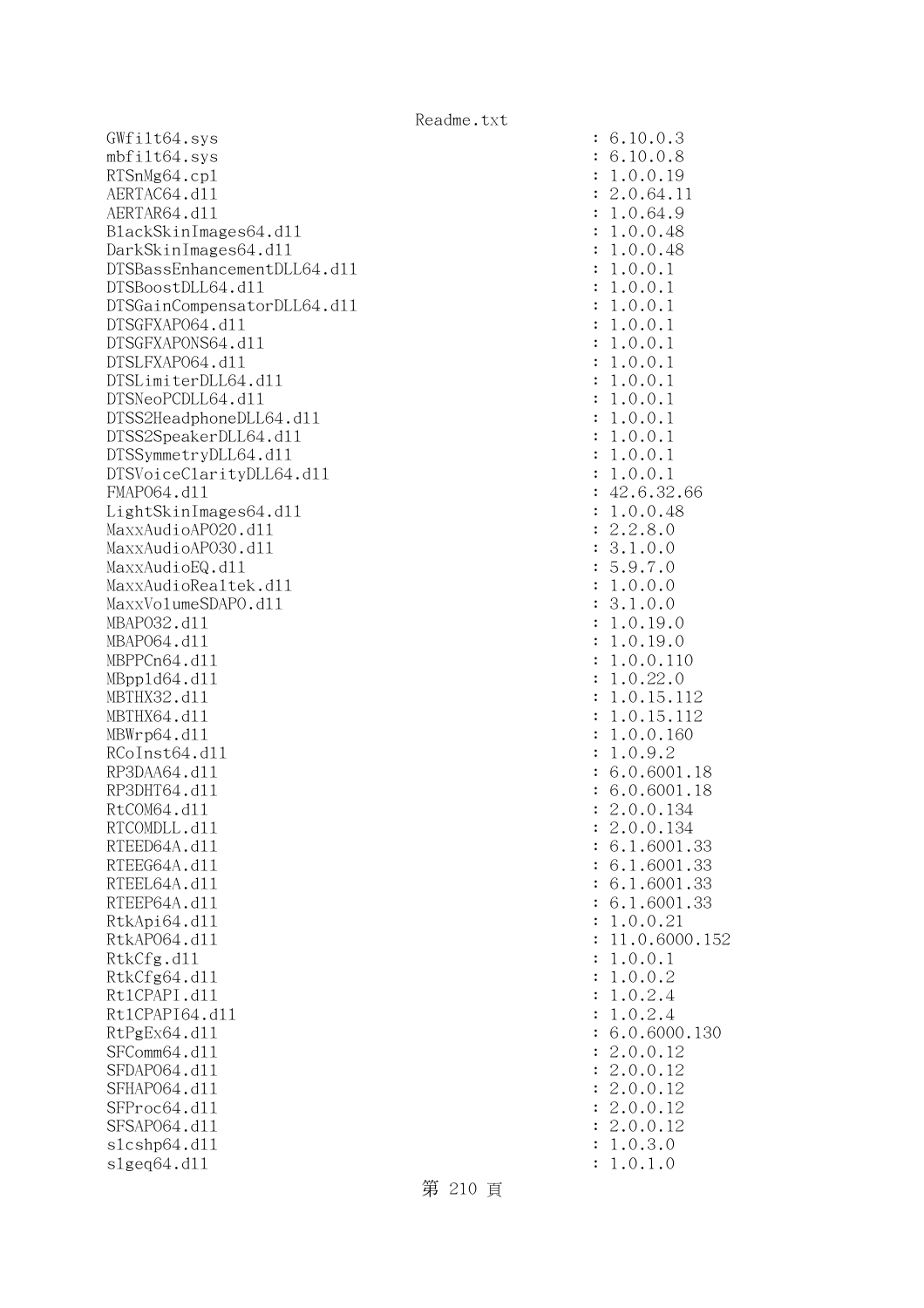|                                                                                                                                                                                               | Readme.txt      |
|-----------------------------------------------------------------------------------------------------------------------------------------------------------------------------------------------|-----------------|
| s1h36064.d11                                                                                                                                                                                  | : 1.0.2.0       |
| s1Init64.d11                                                                                                                                                                                  | 1.1.3.0         |
| slmaxv64.d11                                                                                                                                                                                  | 1.1.2.0         |
| s1tshd64.d11                                                                                                                                                                                  | 1.2.0.0         |
| sluapo64.d11                                                                                                                                                                                  | 1.8.34.0        |
| SRSHP64.d11                                                                                                                                                                                   | 1.1.0.0         |
| SRSTSH64.d11                                                                                                                                                                                  | 1.1.4.0         |
| SRSTSX64.d11                                                                                                                                                                                  | : 3.2.0.0       |
| SRSWOW64.d11                                                                                                                                                                                  | : 1.1.3.0       |
| WavesGUILib.d11                                                                                                                                                                               | : 1.0.0.0       |
| HDMI Driver : -                                                                                                                                                                               |                 |
| Vista/Win7 x86:                                                                                                                                                                               |                 |
| RtHDMIV.sys                                                                                                                                                                                   | : 6.0.1.6121    |
| RtkAudioSrvATI.exe                                                                                                                                                                            | : 1.0.0.23      |
| RtkUpd.exe                                                                                                                                                                                    | : 2.8.0.3       |
| RH3DAA32.d11                                                                                                                                                                                  | : 6.0.6001.18   |
| RH3DHT32.d11                                                                                                                                                                                  | : 6.0.6001.18   |
| RHCoInst.d11                                                                                                                                                                                  |                 |
|                                                                                                                                                                                               | : 1.0.8.6       |
| RHDMIExt.d11                                                                                                                                                                                  | : 6.0.6000.127  |
| RTEED32H.d11                                                                                                                                                                                  | : 6.1.6001.33   |
| RTEEG32H.d11                                                                                                                                                                                  | : 6.1.6001.33   |
| RTEEL32H.d11                                                                                                                                                                                  | : 6.1.6001.33   |
| RTEEP32H.d11                                                                                                                                                                                  | : 6.1.6001.33   |
| RtkHDMI.d11                                                                                                                                                                                   | : 11.0.6000.151 |
| Vista/Win7 x64:                                                                                                                                                                               |                 |
| RtHDMIVX.sys                                                                                                                                                                                  | : 6.0.1.6121    |
| RtkAudioSrvATI64.exe                                                                                                                                                                          | : 1.0.0.23      |
|                                                                                                                                                                                               | : 2.8.0.3       |
| RtkUpd64.exe                                                                                                                                                                                  |                 |
| RH3DAA64.d11                                                                                                                                                                                  | : 6.0.6001.18   |
| RH3DHT64.d11                                                                                                                                                                                  | : 6.0.6001.18   |
| RHCoInst64.d11                                                                                                                                                                                | 1.0.8.6         |
| RHDMEx64.d11                                                                                                                                                                                  | : 6.0.6000.127  |
| RTEED64H.d11                                                                                                                                                                                  | : 6.1.6001.33   |
| RTEEG64H.d11                                                                                                                                                                                  | : 6.1.6001.33   |
| RTEEL64H.d11                                                                                                                                                                                  | : 6.1.6001.33   |
| RTEEP64H.d11                                                                                                                                                                                  | : 6.1.6001.33   |
| RtkHDM64.d11                                                                                                                                                                                  | : 11.0.6000.151 |
| XP/2K x86:                                                                                                                                                                                    |                 |
| RtkHDMI.sys                                                                                                                                                                                   | : 5.10.0.6121   |
| Rtaupd.exe                                                                                                                                                                                    | : 2.8.0.3       |
| RHCoInstXP.d11                                                                                                                                                                                | : 1.0.8.6       |
|                                                                                                                                                                                               |                 |
| $XP/ZK$ $x64$ :                                                                                                                                                                               |                 |
| RtkHDMIX.sys                                                                                                                                                                                  | : 5.10.0.6121   |
| Rtaupd64.exe                                                                                                                                                                                  | : 2.8.0.3       |
| RHCoInst64XP.d11                                                                                                                                                                              | : 1.0.8.6       |
| Driver Setup Program                                                                                                                                                                          | : 2.99          |
| Windows $2000/XP$ Operate on:<br>Microsoft High Definition Audio Driver Package - KB888111<br>Package file version $(kb888111.\text{exe}) : 6.1.22.0$<br>Hdaudiobus.sys version: 5.10.00.5013 |                 |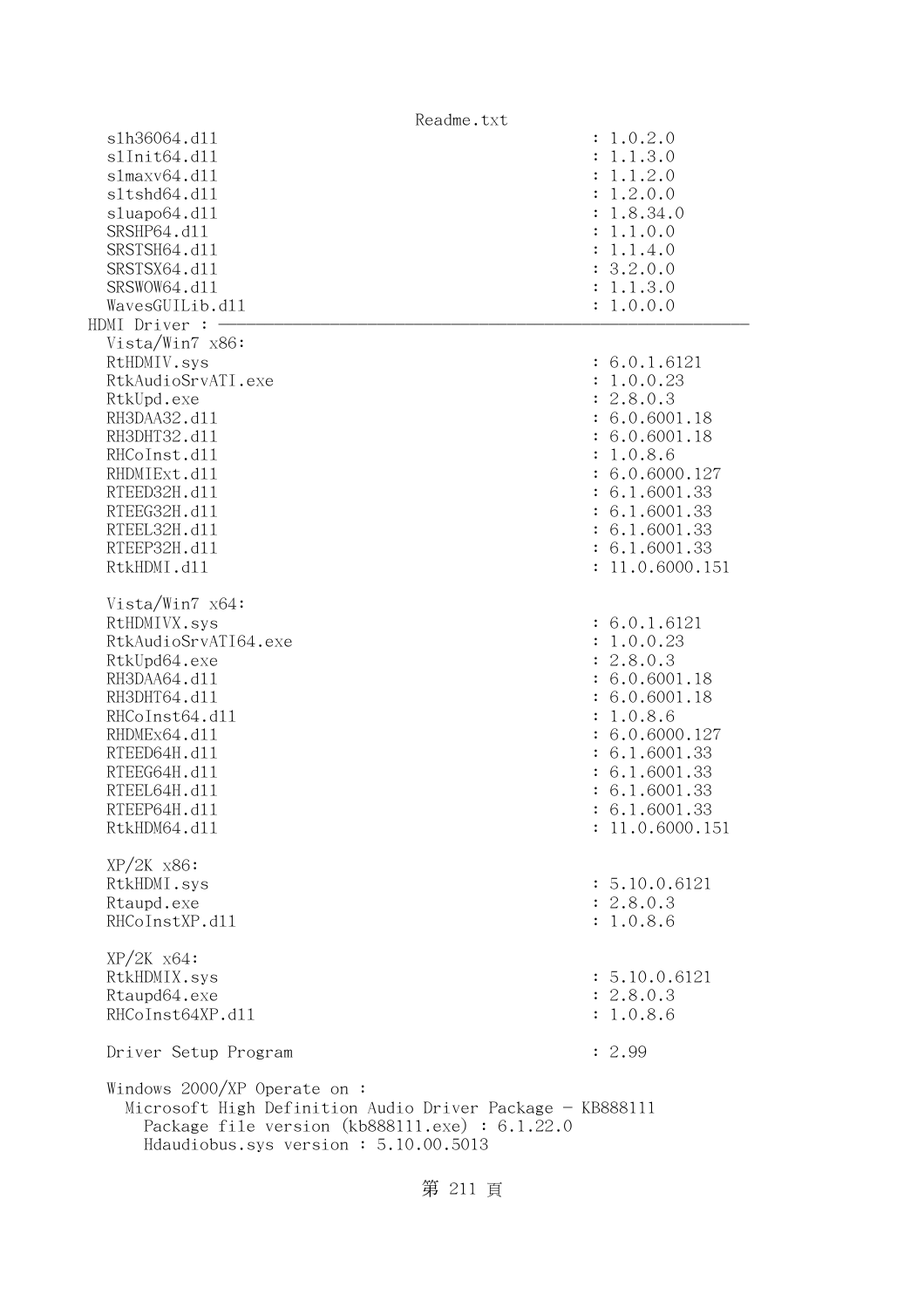| //=================                                                             |                                                                                   |  |
|---------------------------------------------------------------------------------|-----------------------------------------------------------------------------------|--|
| Driver Package R2.48                                                            |                                                                                   |  |
| Realtek HD Audio Driver support all of Realtek HD Audio Codec.                  |                                                                                   |  |
|                                                                                 | 1. Vista/Windows 7 WHQL Supporting: ALC882, ALC883, ALC885, ALC886, ALC888,       |  |
|                                                                                 | ALC889, ALC892, ALC861VD, ALC660, ALC662, ALC663, ALC665, ALC260, ALC262, ALC267, |  |
| ALC268, ALC269, ALC270, ALC272, ALC273, ALC887, ALC670, ALC275, ALC680          |                                                                                   |  |
|                                                                                 | 2. Windows 2000/XP WHQL Supporting: ALC880, ALC882, ALC883, ALC885, ALC886,       |  |
| ALC888, ALC889, ALC892, ALC861VC, ALC861VD, ALC660, ALC662, ALC663, ALC665,     |                                                                                   |  |
| ALC260, ALC262, ALC267, ALC268, ALC269, ALC270, ALC272, ALC273, ALC887, ALC670, |                                                                                   |  |
| ALC275, ALC680                                                                  |                                                                                   |  |
| 3. HDMI Device WHQL Support: ATI HDMI Devices                                   |                                                                                   |  |
| 4. OS Supporting: Microsoft Windows XP, Windows 2000, Windows Server 2003,      |                                                                                   |  |
| Vista, Windows Server 2008, Windows $7 - x86/x64$                               |                                                                                   |  |
| 5. Pack with Microsoft High Definition Audio UAAV1.0a(5013)                     |                                                                                   |  |
| 6. Add/Fix                                                                      |                                                                                   |  |
| $1.)$ Driver :                                                                  |                                                                                   |  |
| 1. Customizations.                                                              |                                                                                   |  |
| Windows $2000/XP$ : $\longrightarrow$                                           |                                                                                   |  |
| Windows 2000/XP :                                                               |                                                                                   |  |
| RTKHDA64.sys                                                                    | : 5.10.0.6101                                                                     |  |
| RTKHDAUD.sys                                                                    | : 5.10.0.6101                                                                     |  |
| Alcmtr.exe                                                                      | : 1.6.0.4                                                                         |  |
| AlcWzrd.exe                                                                     | : 1.1.0.37                                                                        |  |
| MicCal.exe                                                                      | : 1.1.2.3                                                                         |  |
| RTHDCPL.exe                                                                     | : 2.3.4.9                                                                         |  |
| RtkAudioService.exe                                                             | : 1.0.0.19                                                                        |  |
| RtkAudioService64.exe                                                           | : 1.0.0.19                                                                        |  |
| RTLCPL.exe                                                                      | : 1.0.1.66                                                                        |  |
| Rt1Upd.exe                                                                      | : 2.8.0.3                                                                         |  |
| Rt1Upd64.exe                                                                    | : 2.8.0.3                                                                         |  |
| SkyTe1.exe                                                                      | : 2.0.2.0                                                                         |  |
| SoundMan.exe                                                                    | : 1.0.0.32<br>: 1.0.0.38                                                          |  |
| vncutil.exe<br>vncuti164.exe                                                    | : 1.0.0.38                                                                        |  |
| AMBFilt.sys                                                                     | : 5.10.0.4240                                                                     |  |
| AMBFt64.sys                                                                     | : 5.10.0.4240                                                                     |  |
| Monfilt.sys                                                                     | : 5.10.0.4112                                                                     |  |
| Monft64.sys                                                                     | : 5.10.0.4115                                                                     |  |
| 0A017Afx.sys                                                                    | : 1.0.7.3                                                                         |  |
| ALSndMgr.cp1                                                                    | : 1.0.0.11                                                                        |  |
| RTSndMgr.cp1                                                                    | : 1.0.1.4                                                                         |  |
| RCoInst64XP.d11                                                                 | : 1.0.8.6                                                                         |  |
| RTCOMDLL.d11                                                                    | : 1.0.0.107                                                                       |  |
| RtkCoInstXP.d11                                                                 | : 1.0.8.6                                                                         |  |
| Rt1CPAPI.d11                                                                    | : 1.0.2.3                                                                         |  |
| Vista/Win7 driver:                                                              |                                                                                   |  |
| Vista/Win7 driver for x86                                                       |                                                                                   |  |
| RTKVHDA.sys                                                                     | : 6.0.1.6101                                                                      |  |
| AERTSrv.exe                                                                     | : 1.0.32.10                                                                       |  |
| RtHDVBg.exe                                                                     | : 1.0.0.18                                                                        |  |
| RtHDVCp1.exe                                                                    | : 1.0.0.513                                                                       |  |
| RtkAudioService.exe                                                             | : 1.0.0.24                                                                        |  |
| RtkNGUI.exe                                                                     | : 1.0.0.39                                                                        |  |
| Rt1Upd.exe                                                                      | : 2.8.0.3                                                                         |  |
| SkyTe1.exe                                                                      | : 2.0.2.2                                                                         |  |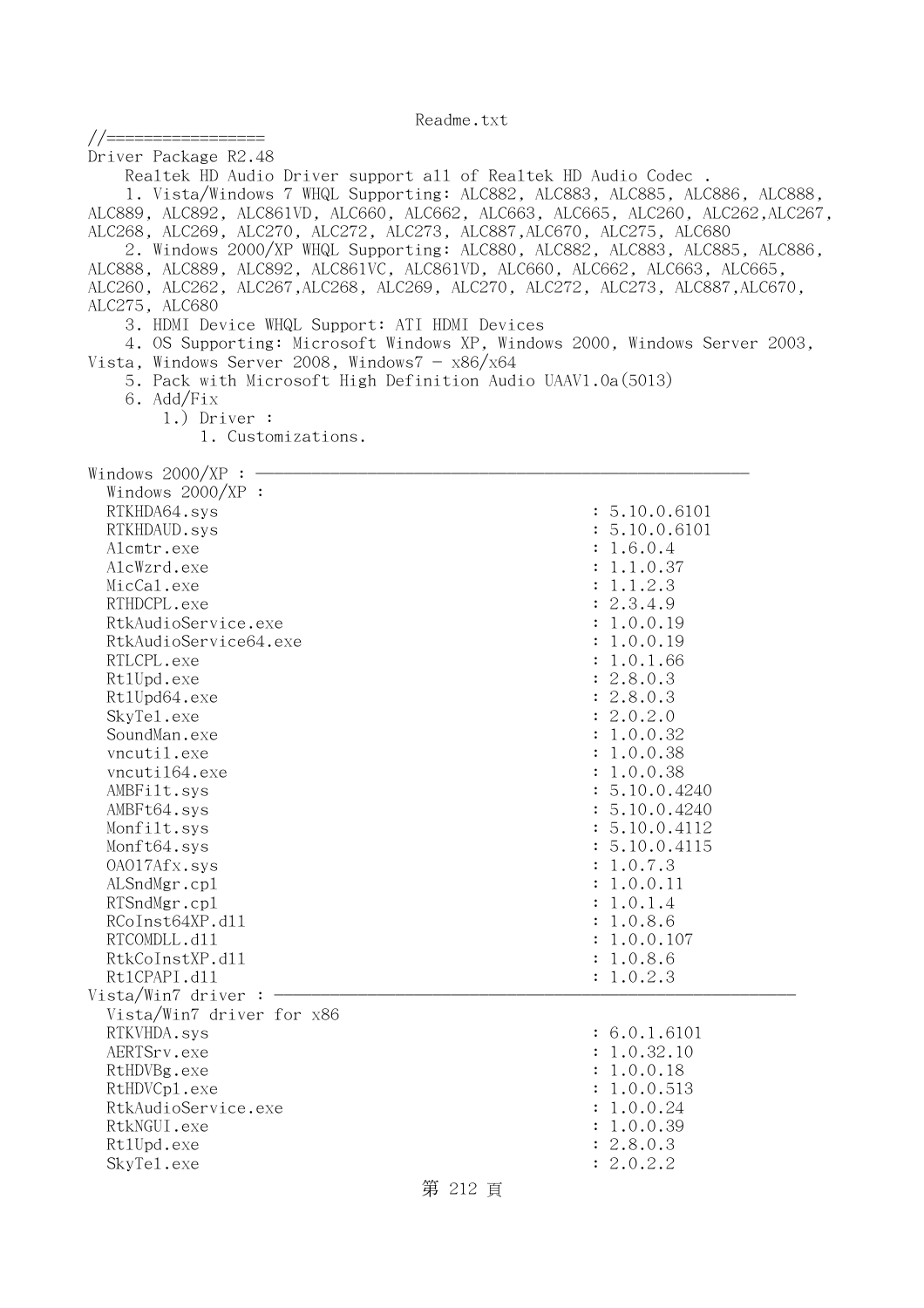vncutil.exe mbfilt32.sys RTSndMgr.cp1 AERTACap.d11 AERTARen.d11 BlackSkinImages.dl1 DarkSkinImages.dl1 DTSBassEnhancementDLL.dl1 DTSBoostDLL.d11 DTSGainCompensatorDLL.dl1 DTSGFXAPO.d11 DTSGFXAPONS.dl1 DTSLFXAPO.d11 DTSLimiterDLL.dl1 DTSNeoPCDLL.d11 DTSS2HeadphoneDLL.d11 DTSS2SpeakerDLL.d11 DTSSymmetryDLL.dl1 DTSVoiceClarityDLL.dl1 FMAPO.d11 LightSkinImages.dl1 MaxxAudioAPO.dll MaxxAudioAPO2O.dll MaxxAudioAPO30.dll MaxxAudioEQ.dll MaxxAudioRealtek.dll MaxxVolumeSDAPO.dl1 MBAP032.d11 MBPPCn32.d11 MBpp1d32.d11 MBTHX32.d11 MBWrp32.d11 RP3DAA32.d11 RP3DHT32.d11 RTCOMDLL.dl1 RTEED32A.d11 RTEEG32A.d11 RTEEL32A.d11 RTEEP32A.d11 RtkAPO.dl1 : 11.0.6000.149 RtkApoApi.dl1 RtkCfg.dll RtkCoInst.dl1 RtkPgExt.dll Rt1CPAPI.d11 SFFXComm.dl1 SFFXDAPO.d11 SFFXHAPO.d11 SFFXProc.dl1 SFFXSAPO.d11 slcshp32.dl1 slgeq32.dl1 slh36032.dl1 s1Init32.d11 slmaxv32.dl1 sltshd32.dl1 : 1.1.1.0

| $\ddot{\cdot}$    | .0.0.38<br>1                                                                          |
|-------------------|---------------------------------------------------------------------------------------|
|                   |                                                                                       |
| $\ddot{\cdot}$    | .10.0.8<br>6                                                                          |
| $\ddot{\cdot}$    | $\ddot{\phantom{0}}$<br>$0$ .<br>$0$ .<br>18<br>1                                     |
|                   | 2.0.32<br>11<br>$\ddot{\cdot}$                                                        |
| $\ddot{\cdot}$    |                                                                                       |
| $\ddot{\cdot}$    | 32<br>9<br>$\boldsymbol{0}$ .<br>$\ddot{\phantom{0}}$<br>$\mathbf 1$                  |
| $\ddot{\cdot}$    | $.0.0.39$<br>$.0.0.39$<br>$\mathbf 1$                                                 |
|                   | $\mathbf 1$                                                                           |
| $\ddot{\cdot}$    |                                                                                       |
|                   | .0.0.<br>$\mathbf 1$<br>$\mathbf{1}$                                                  |
|                   | .0.0.<br>$\mathbf 1$<br>$\mathbf{1}$                                                  |
|                   | $\mathbf{1}$<br>.0.0.<br>$\mathbf{1}$                                                 |
|                   |                                                                                       |
|                   | $\mathbf{1}$<br>.0.0.<br>$\mathbf{1}$                                                 |
|                   | $\mathbf{1}$<br>.0.0.1                                                                |
|                   | .0.0.1<br>$\mathbf{1}$                                                                |
|                   |                                                                                       |
|                   | .0.0.1<br>$\mathbf{1}$                                                                |
|                   | .0.0.1<br>$\mathbf{1}$                                                                |
|                   | .0.0.1<br>$\mathbf{1}$                                                                |
|                   |                                                                                       |
|                   | .0.0.1<br>$\mathbf{1}$                                                                |
| $\ddot{\cdot}$    | $\mathbf{1}$<br>.0.0.<br>$\mathbf{1}$                                                 |
|                   | $\mathbf{1}$<br>.0.0.<br>$\mathbf{1}$                                                 |
|                   |                                                                                       |
|                   | 42<br>.66                                                                             |
|                   | $\mathbf{1}$                                                                          |
| : : : : : : : : : | $2.5.32.$<br>.0.0.39<br>.2.2.0<br>.2.8.0<br>.1.0.0<br>$\mathbf{1}$                    |
|                   |                                                                                       |
|                   |                                                                                       |
|                   |                                                                                       |
|                   | 2.3.5.5.1.<br>$9.7.0$<br>$0.0.0$                                                      |
|                   |                                                                                       |
| $\ddot{\cdot}$    |                                                                                       |
| $\ddot{\cdot}$    | .1.0.0<br>3                                                                           |
| $\ddot{\cdot}$    | $.0.19.0$<br>$.0.0.110$<br>$\mathbf{1}$                                               |
| $\ddot{\cdot}$    | $\mathbf{1}$                                                                          |
|                   |                                                                                       |
| $\ddot{\cdot}$    | $\mathbf{1}$<br>$\cdot$ 0.<br>22<br>$\ddot{\phantom{0}}$<br>0                         |
|                   | $\frac{22}{15}$ .<br>0.1<br>$\mathbf{1}$<br>.0.<br>110                                |
|                   | $\mathbf 1$<br>.0.<br>10                                                              |
|                   |                                                                                       |
| .                 | .0.6001<br>6<br>$\ddot{\phantom{a}}$<br>18                                            |
|                   | $.0.6001$ .<br>$.0.0.130$<br>6<br>18                                                  |
|                   |                                                                                       |
|                   | 2.<br>6.                                                                              |
|                   | 1.6001<br>1.6001<br>33                                                                |
|                   | 6.<br>33                                                                              |
| $\ddot{\cdot}$    | 6.1.6001.33                                                                           |
|                   | 6.1.6001.33                                                                           |
| $\ddot{\cdot}$    |                                                                                       |
| $\ddot{\cdot}$    | 11.0.6000.149                                                                         |
| $\ddot{\cdot}$    | 1.0.0.21                                                                              |
| $\ddot{\cdot}$    | 1.0.0.2                                                                               |
|                   |                                                                                       |
| $\ddot{\cdot}$    | .0.8.7<br>1                                                                           |
| $\ddot{\cdot}$    | 6.0.6000.122                                                                          |
| $\ddot{\cdot}$    | .0.2.4<br>1                                                                           |
|                   |                                                                                       |
| $\ddot{\cdot}$    | 2.0.0.12                                                                              |
| $\ddot{\cdot}$    | $\overline{c}$<br>.0.0.<br>12                                                         |
| $\ddot{\cdot}$    | $\overline{c}$<br>.0.0.<br>12                                                         |
|                   |                                                                                       |
| $\ddot{\cdot}$    | $\overline{c}$<br>.0.0.<br>12                                                         |
| $\ddot{\cdot}$    | $\overline{c}$<br>12<br>.0.0.                                                         |
| $\ddot{\cdot}$    | 0.3.<br>$\ddot{\phantom{0}}$<br>1<br>$\mathcal{O}$                                    |
|                   |                                                                                       |
| $\ddot{\cdot}$    | $\,1$<br>1<br>$\ddot{\phantom{0}}$<br>$0$ .<br>$\ddot{\phantom{0}}$<br>$\overline{O}$ |
| $\ddot{\cdot}$    | 2.0<br>$0$ .<br>1<br>$\ddot{\phantom{0}}$                                             |
| $\ddot{\cdot}$    | 3.0<br>1<br>$\ddot{\phantom{0}}$<br>1.                                                |
| $\ddot{\cdot}$    | 1.2.0<br>1.                                                                           |
|                   |                                                                                       |
|                   | $1\quad1$<br>$\mathbf{1}$<br>$\Omega$                                                 |

第 213 頁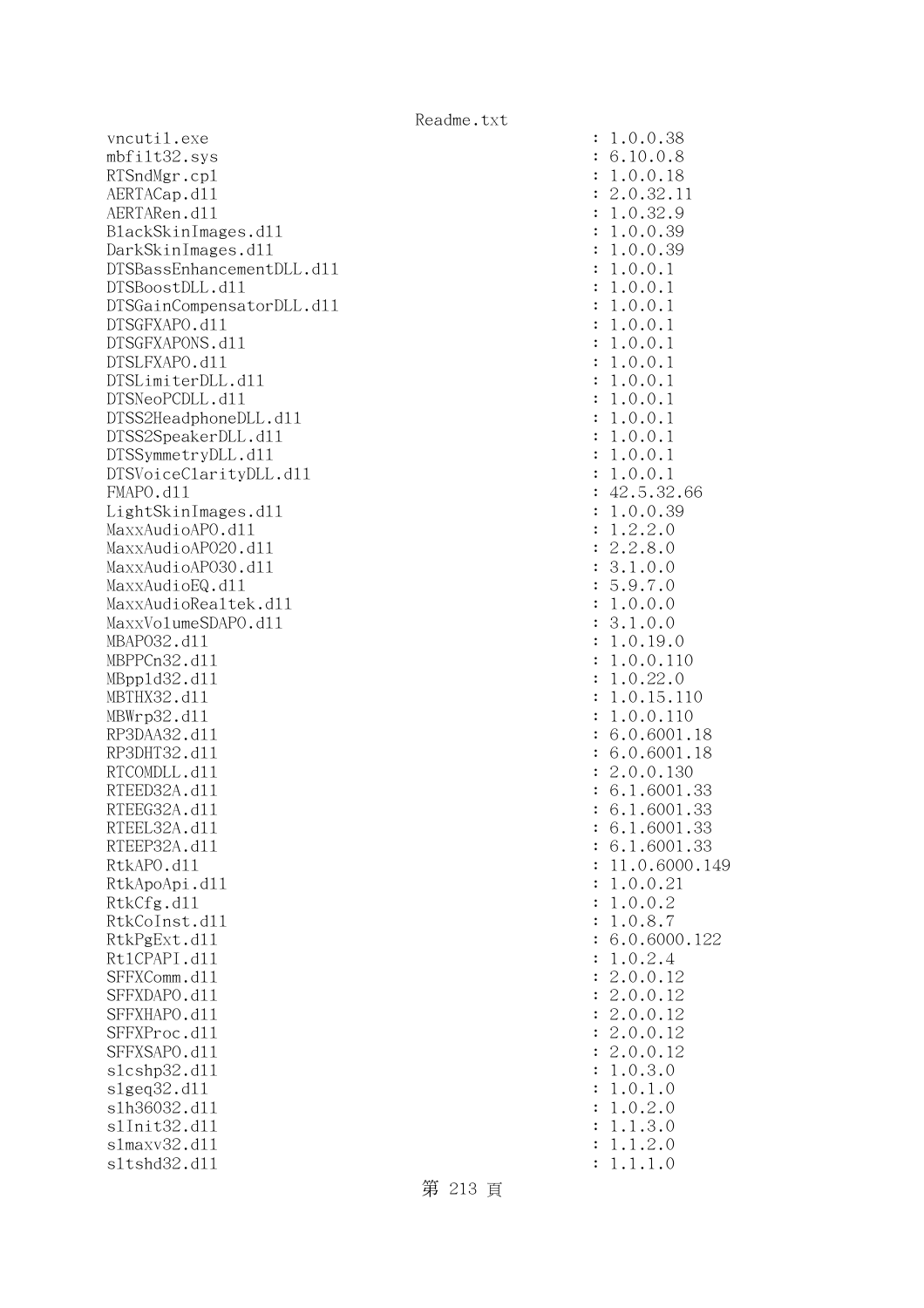sluapo32.dll : 1.8.24.0 SRSHP360.dll : 1.1.0.0 SRSTSHD.d11 : 1.1.4.0 SRSTSXT.d11 : 3.2.0.0 SRSWOW.dll : 1.1.3.0  $Waves GUILib. d11$  :  $1.0.0.0$  WavesLib.dll : 5.9.7.0 Vista/Win7 driver for x64 RTKVHD64.sys : 6.0.1.6101 AERTSr64.exe : 1.0.64.10 RAVBg64.exe : 1.0.0.18 RAVCp164.exe : 1.0.0.513 RtkAudioService64.exe : 1.0.0.24 RtkNGUI64.exe : 1.0.0.39 Rt1Upd64.exe : 2.8.0.3 SkyTel.exe : 2.0.2.2 vncuti164.exe : 1.0.0.38 GWfilt64.sys : 6.10.0.3 mbfilt64.sys : 6.10.0.8 RTSnMg64.cp1 : 1.0.0.18 AERTAC64.d11 : 2.0.64.11 AERTAR64.d11 : 1.0.64.9 BlackSkinImages64.dll : 1.0.0.39 DarkSkinImages64.dll : 1.0.0.39 DTSBassEnhancementDLL64.dll : 1.0.0.1 DTSBoostDLL64.dll : 1.0.0.1 DTSGainCompensatorDLL64.dll : 1.0.0.1 DTSGFXAPO64.dll : 1.0.0.1 DTSGFXAPONS64.dll : 1.0.0.1 DTSLFXAPO64.dll : 1.0.0.1  $DTSLimiterDLL64. d11$  :  $1.0.0.1$  DTSNeoPCDLL64.dll : 1.0.0.1 DTSS2HeadphoneDLL64.dl1 : 1.0.0.1 DTSS2SpeakerDLL64.dll : 1.0.0.1 DTSSymmetryDLL64.dl1 : 1.0.0.1 DTSVoiceClarityDLL64.dll : 1.0.0.1 FMAP064.d11 : 42.6.32.66  $Lightharpoonup$   $1.0.0.39$  MaxxAudioAPO20.dll : 2.2.8.0 MaxxAudioAPO30.dll : 3.1.0.0  $MaxAudioEQ. d11$   $\qquad \qquad \qquad$  : 5.9.7.0 MaxxAudioRealtek.dll : 1.0.0.0 MaxxVolumeSDAPO.dll : 3.1.0.0 MBAPO32.dll : 1.0.19.0 MBAPO64.dll : 1.0.19.0 MBPPCn64.dll : 1.0.0.110 MBppld64.dll : 1.0.22.0 MBTHX32.d11 : 1.0.15.110 MBTHX64.d11 : 1.0.15.110 : 1.0.15.110 MBWrp64.dll : 1.0.0.110 RCoInst64.dl1 : 1.0.8.7 RP3DAA64.d11 : 6.0.6001.18 RP3DHT64.d11 : 6.0.6001.18 RtCOM64.d11 : 2.0.0.130 RTCOMDLL.d11 : 2.0.0.130 RTEED64A.d11 : 6.1.6001.33

第 214 頁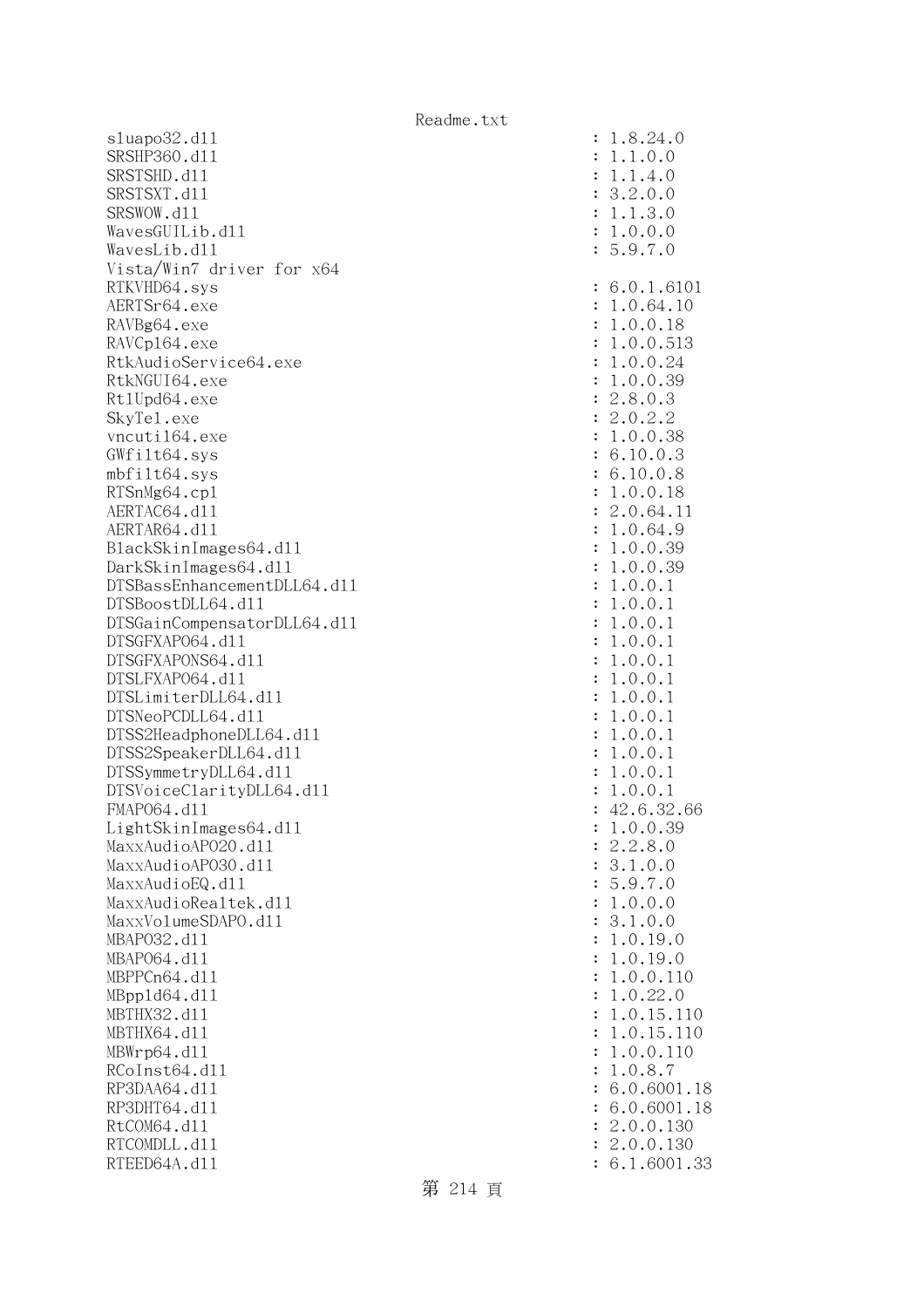|                      | Readme.txt                 |
|----------------------|----------------------------|
| RTEEG64A.d11         | : 6.1.6001.33              |
| RTEEL64A.d11         | : 6.1.6001.33              |
| RTEEP64A.d11         | : 6.1.6001.33              |
| RtkApi64.d11         | : 1.0.0.21                 |
| RtkAP064.d11         | : 11.0.6000.149            |
| RtkCfg.d11           | : 1.0.0.1                  |
| RtkCfg64.d11         | : 1.0.0.2                  |
| Rt1CPAPI.d11         | : 1.0.2.4                  |
| Rt1CPAPI64.d11       | : 1.0.2.4                  |
| RtPgEx64.d11         | : 6.0.6000.122             |
| SFComm64.d11         | : 2.0.0.12                 |
| SFDAP064.d11         | : 2.0.0.12                 |
| SFHAP064.d11         | : 2.0.0.12                 |
| SFProc64.d11         | : 2.0.0.12                 |
| SFSAP064.d11         | : 2.0.0.12                 |
| s1cshp64.d11         | : 1.0.3.0                  |
| s1geq64. d11         | : 1.0.1.0                  |
| s1h36064.d11         | 1.0.2.0<br>$\ddot{\cdot}$  |
| s1Init64.d11         | 1.1.3.0<br>$\ddot{\cdot}$  |
| slmaxv64.d11         | 1.1.2.0<br>$\ddot{\cdot}$  |
| s1tshd64.d11         | 1.1.1.0<br>$\ddot{\cdot}$  |
| sluapo64.d11         | 1.8.24.0<br>$\ddot{\cdot}$ |
| SRSHP64.d11          | 1.1.0.0<br>$\ddot{\cdot}$  |
| SRSTSH64.d11         | 1.1.4.0<br>$\ddot{\cdot}$  |
| SRSTSX64.d11         | : 3.2.0.0                  |
| SRSWOW64.d11         | 1.1.3.0<br>$\ddot{\cdot}$  |
| WavesGUILib.d11      | 1.0.0.0                    |
| HDMI Driver : -      |                            |
| Vista/Win7 x86:      |                            |
| RtHDMIV.sys          | : 6.0.1.6034               |
| RtkAudioSrvATI.exe   | : 1.0.0.23                 |
| RtkUpd.exe           | : 2.8.0.1                  |
| RH3DAA32.d11         | : 6.0.6001.18              |
| RH3DHT32.d11         | : 6.0.6001.18              |
| RHCoInst.d11         | 1.0.8.2                    |
| RHDMIExt.d11         | : 6.0.6000.113             |
| RTEED32H.d11         | : 6.1.6001.33              |
| RTEEG32H.d11         | : 6.1.6001.33              |
| RTEEL32H.d11         | : 6.1.6001.33              |
| RTEEP32H.d11         | : 6.1.6001.33              |
| RtkHDMI.d11          | : 11.0.6000.132            |
|                      |                            |
| Vista/Win7 x64:      |                            |
| RtHDMIVX.sys         | : 6.0.1.6034               |
| RtkAudioSrvATI64.exe | : 1.0.0.23                 |
| RtkUpd64.exe         | : 2.8.0.1                  |
| RH3DAA64.d11         | : 6.0.6001.18              |
| RH3DHT64.d11         | : 6.0.6001.18              |
| RHCoInst64.d11       | : 1.0.8.2                  |
| RHDMEx64.d11         | : 6.0.6000.113             |
| RTEED64H.d11         | : 6.1.6001.33              |
| RTEEG64H.d11         | : 6.1.6001.33              |
| RTEEL64H.d11         | : 6.1.6001.33              |
| RTEEP64H.d11         | : 6.1.6001.33              |
| RtkHDM64.d11         | 11.0.6000.132              |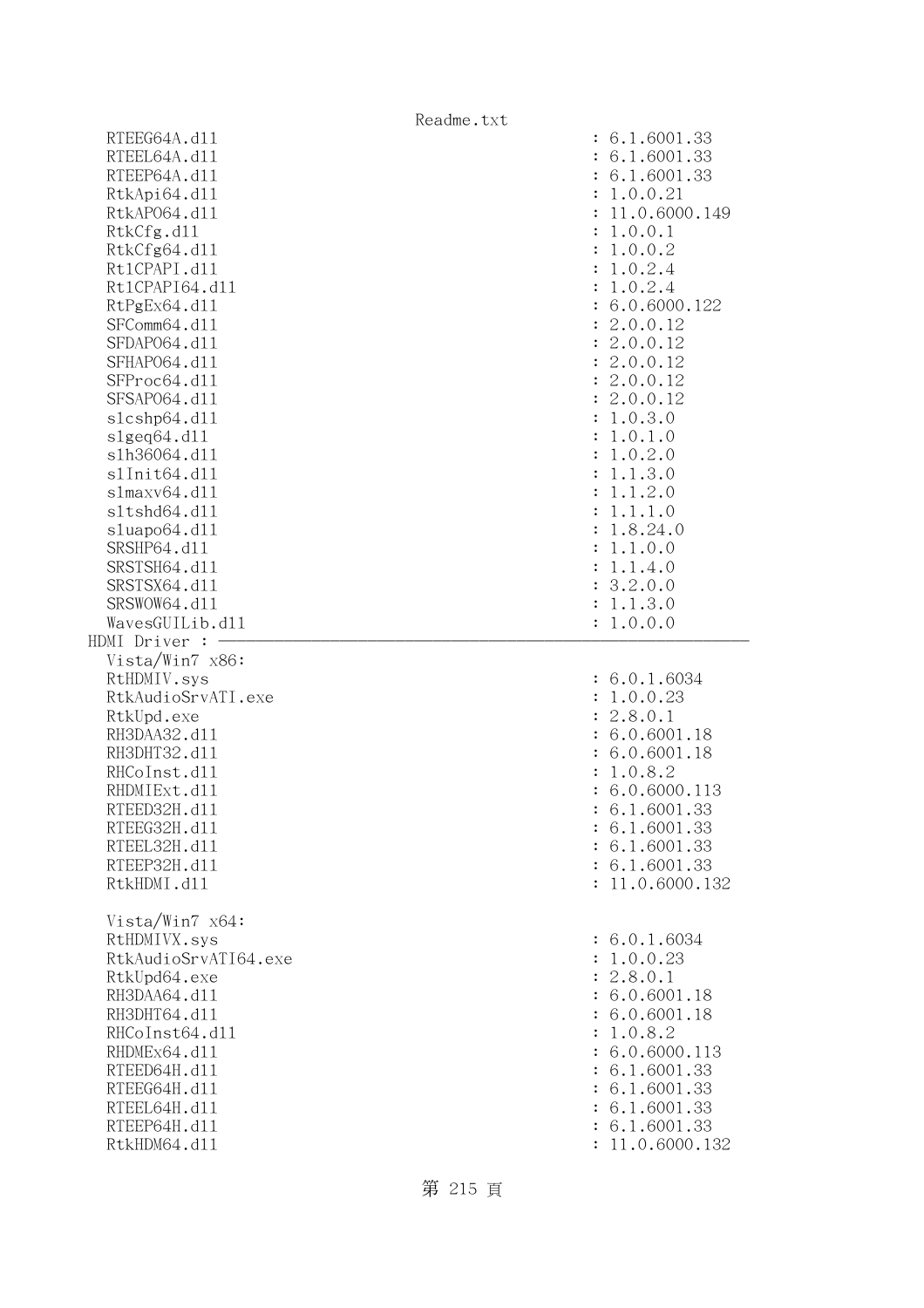| $XP/2K$ $x86$ :<br>RtkHDMI.sys<br>Rtaupd.exe<br>RHCoInstXP.d11                                                                                                                                                                                                                                                                                                                                                                                                                                                                                                                                                                                                                                                                                                                                                                                                                                                   | : 5.10.0.6034<br>: 2.8.0.1<br>: 1.0.8.2                                                                                                                                                                                                                                            |
|------------------------------------------------------------------------------------------------------------------------------------------------------------------------------------------------------------------------------------------------------------------------------------------------------------------------------------------------------------------------------------------------------------------------------------------------------------------------------------------------------------------------------------------------------------------------------------------------------------------------------------------------------------------------------------------------------------------------------------------------------------------------------------------------------------------------------------------------------------------------------------------------------------------|------------------------------------------------------------------------------------------------------------------------------------------------------------------------------------------------------------------------------------------------------------------------------------|
| $XP/2K$ $x64$ :<br>RtkHDMIX.sys<br>Rtaupd64.exe<br>RHCoInst64XP.d11                                                                                                                                                                                                                                                                                                                                                                                                                                                                                                                                                                                                                                                                                                                                                                                                                                              | : 5.10.0.6034<br>: 2.8.0.1<br>: 1.0.8.2                                                                                                                                                                                                                                            |
| Driver Setup Program                                                                                                                                                                                                                                                                                                                                                                                                                                                                                                                                                                                                                                                                                                                                                                                                                                                                                             | : 2.99                                                                                                                                                                                                                                                                             |
| Windows $2000/XP$ Operate on:<br>Microsoft High Definition Audio Driver Package - KB888111<br>Package file version $(kb888111.\text{exe}) : 6.1.22.0$<br>Hdaudiobus.sys version: 5.10.00.5013                                                                                                                                                                                                                                                                                                                                                                                                                                                                                                                                                                                                                                                                                                                    |                                                                                                                                                                                                                                                                                    |
| Driver Package R2.47<br>Realtek HD Audio Driver support all of Realtek HD Audio Codec.<br>1. Vista/Windows 7 WHQL Supporting: ALC882, ALC883, ALC885, ALC886, ALC888,<br>ALC889, ALC892, ALC861VD, ALC660, ALC662, ALC663, ALC665, ALC260, ALC262, ALC267,<br>ALC268, ALC269, ALC270, ALC272, ALC273, ALC887, ALC670, ALC275, ALC680<br>2. Windows 2000/XP WHQL Supporting: ALC880, ALC882, ALC883, ALC885, ALC886,<br>ALC888, ALC889, ALC892, ALC861VC, ALC861VD, ALC660, ALC662, ALC663, ALC665,<br>ALC260, ALC262, ALC267, ALC268, ALC269, ALC270, ALC272, ALC273, ALC887, ALC670,<br>ALC275, ALC680<br>3. HDMI Device WHQL Support: ATI HDMI Devices<br>4. OS Supporting: Microsoft Windows XP, Windows 2000, Windows Server 2003,<br>Vista, Windows Server 2008, Windows $7 - x86/x64$<br>5. Pack with Microsoft High Definition Audio UAAV1.0a(5013)<br>6. Add/Fix<br>$1.)$ Driver :<br>1. Customizations. |                                                                                                                                                                                                                                                                                    |
| Windows $2000/XP:$ -<br>Windows $2000/XP$ :<br>RTKHDA64.sys<br>RTKHDAUD.sys<br>MicCal.exe<br>RTHDCPL.exe<br>RtkAudioService64.exe<br>RtkAudioService.exe<br>RTLCPL.exe<br>Rt1Upd64.exe<br>Rt1Upd.exe<br>SkyTe1.exe<br>SoundMan.exe<br>vncuti164.exe<br>vncutil.exe<br>Alcmtr.exe<br>AlcWzrd.exe<br>AMBFilt.sys<br>AMBFt64.sys<br>Monfilt.sys<br>Monft64.sys                                                                                                                                                                                                                                                                                                                                                                                                                                                                                                                                                      | : 5.10.0.6083<br>: 5.10.0.6083<br>: 1.1.2.3<br>: 2.3.4.7<br>: 1.0.0.19<br>: 1.0.0.19<br>: 1.0.1.66<br>: 2.8.0.1<br>: 2.8.0.1<br>: 2.0.2.0<br>: 1.0.0.32<br>: 1.0.0.38<br>: 1.0.0.38<br>: 1.6.0.4<br>: 1.1.0.37<br>: 5.10.0.4240<br>: 5.10.0.4240<br>: 5.10.0.4112<br>: 5.10.0.4115 |

第 216 頁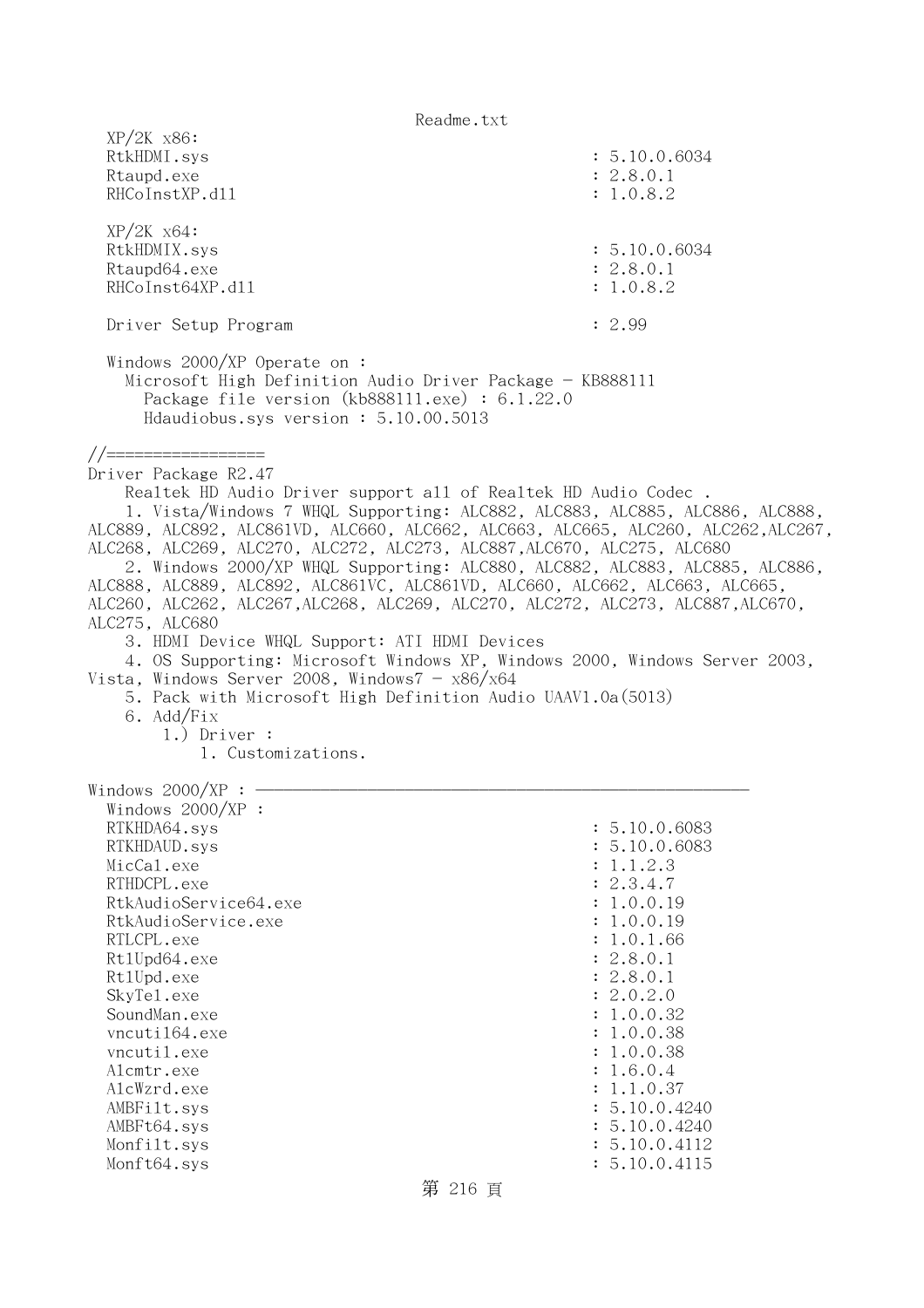|                           | Readme.txt                 |
|---------------------------|----------------------------|
| 0A017Afx.sys              | : 1.0.7.3                  |
| RTSndMgr.cp1              | : 1.0.1.4                  |
| ALSndMgr.cp1              | : 1.0.0.11                 |
| RCoInst64XP.d11           | : 1.0.8.6                  |
| RTCOMDLL.d11              | : 1.0.0.107                |
| RtkCoInstXP.d11           | : 1.0.8.6                  |
| Rt1CPAPI.d11              | : 1.0.2.3                  |
| Vista/Win7 driver :       |                            |
| Vista/Win7 driver for x86 |                            |
| RTKVHDA.sys               | : 6.0.1.6083               |
| AERTSrv.exe               | : 1.0.32.10                |
| RtHDVBg.exe               | : 1.0.0.13                 |
| RtHDVCp1.exe              | : 1.0.0.504                |
| RtkAudioService.exe       | : 1.0.0.24                 |
| RtkNGUI.exe               | : 1.0.0.38                 |
| Rt1Upd.exe                | : 2.8.0.1                  |
| SkyTe1.exe                | : 2.0.2.2                  |
| vncutil.exe               | 1.0.0.38<br>$\ddot{\cdot}$ |
| mbfilt32.sys              | : 6.10.0.8                 |
| RTSndMgr.cp1              | : 1.0.0.18                 |
| AERTACap.d11              | : 2.0.32.11                |
| AERTARen.d11              | 1.0.32.9<br>$\ddot{\cdot}$ |
| BlackSkinImages.dl1       | : 1.0.0.38                 |
| DarkSkinImages.d11        | 1.0.0.38<br>$\ddot{\cdot}$ |
| DTSBassEnhancementDLL.d11 | 1.0.0.1<br>$\ddot{\cdot}$  |
| DTSBoostDLL.d11           | 1.0.0.1<br>$\ddot{\cdot}$  |
| DTSGainCompensatorDLL.d11 | 1.0.0.1<br>$\ddot{\cdot}$  |
| DTSGFXAPO.d11             | 1.0.0.1<br>$\ddot{\cdot}$  |
| DTSGFXAPONS.d11           | 1.0.0.1<br>$\ddot{\cdot}$  |
| DTSLFXAPO.d11             | 1.0.0.1<br>$\ddot{\cdot}$  |
| DTSLimiterDLL.d11         | 1.0.0.1<br>$\ddot{\cdot}$  |
| DTSNeoPCDLL.d11           | 1.0.0.1<br>$\ddot{\cdot}$  |
| DTSS2HeadphoneDLL.d11     | 1.0.0.1<br>$\ddot{\cdot}$  |
| DTSS2SpeakerDLL.d11       | 1.0.0.1<br>$\ddot{\cdot}$  |
| DTSSymmetryDLL.d11        | 1.0.0.1                    |
| DTSVoiceClarityDLL.dl1    | 1.0.0.1                    |
| FMAPO.d11                 | : 42.5.30.65               |
| LightSkinImages.d11       | 1.0.0.38                   |
| MaxxAudioAPO.dll          | 1.2.2.0                    |
| MaxxAudioAP020.dll        | 2.2.6.0                    |
| MaxxAudioEQ.d11           | 5.9.7.0                    |
| MBAP032.d11               | 1.0.19.0                   |
| MBPPCn32.d11              | 1.0.0.110                  |
| MBpp1d32.d11              | 1.0.22.0                   |
| MBTHX32.d11               | 1.0.15.108                 |
| MBWrp32.d11               | 1.0.0.110                  |
| RP3DAA32.d11              | 6.0.6001.18                |
| RP3DHT32.d11              | 6.0.6001.18                |
| RTCOMDLL.d11              | 2.0.0.130                  |
| RTEED32A.d11              | 6.1.6001.33                |
| RTEEG32A.d11              | 6.1.6001.33                |
| RTEEL32A.d11              | 6.1.6001.33                |
| RTEEP32A.d11              | 6.1.6001.33                |
| RtkAPO.d11                | 11.0.6000.145              |
| RtkApoApi.d11             | 1.0.0.21                   |
| RtkCfg.d11                | 1.0.0.2                    |
|                           |                            |

第 217 頁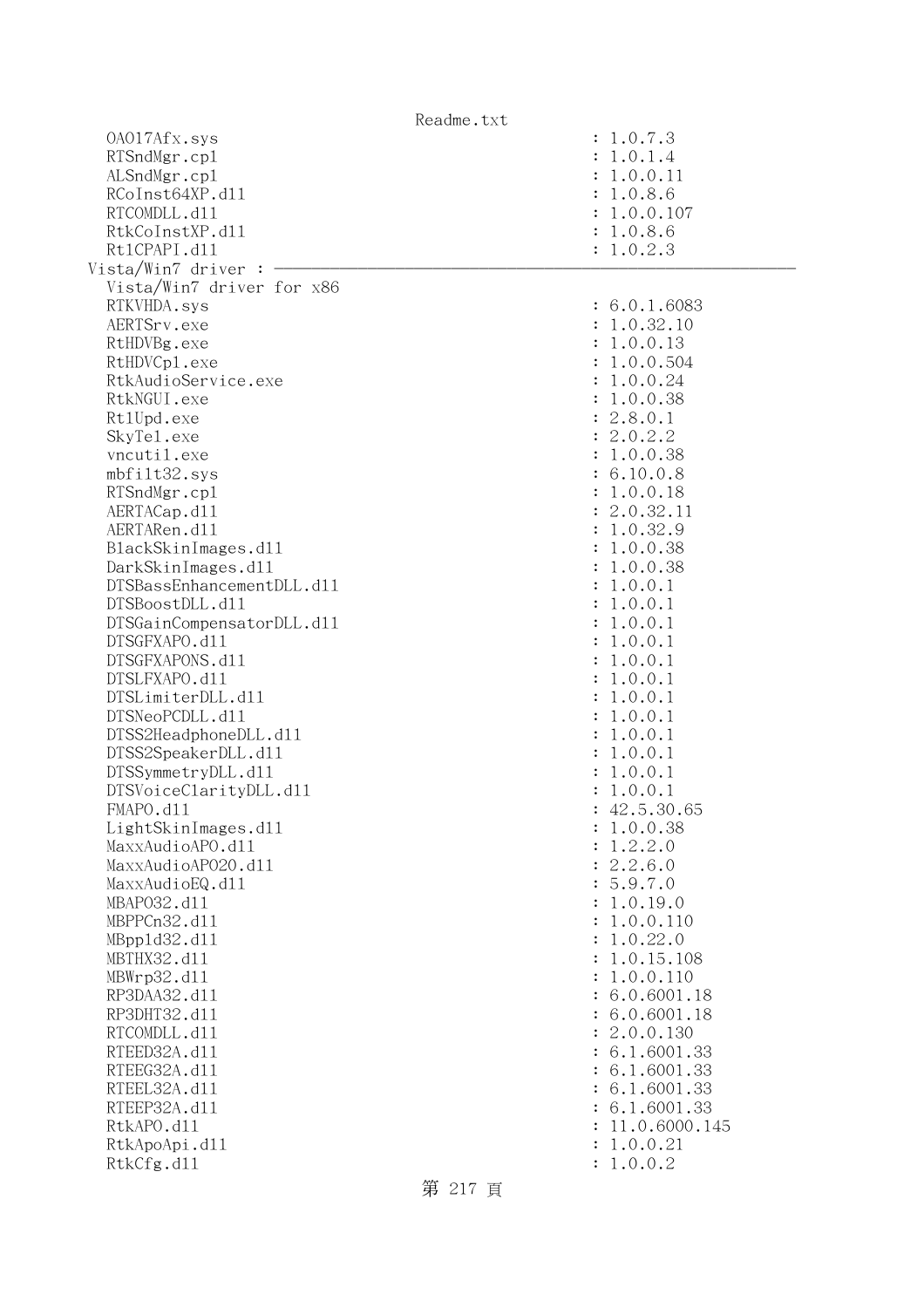RtkCoInst.d11 RtkPgExt.dl1 : 6.0.6000.120 Rt1CPAPI.d11 SFFXComm.dl1 SFFXDAPO.d11 SFFXHAPO.d11 SFFXProc.dl1 SFFXSAPO.d11 slcshp32.dl1 slgeq32.dl1 slh36032.dll s1Init32.d11 s1maxv32.d11 s1tshd32.d11 sluapo32.dl1 SRSHP360.d11 SRSTSHD.d11 SRSTSXT.d11 Vista/Win7 driver for x64 RTKVHD64.sys AERTSr64.exe RAVBg64.exe RAVCp164.exe RtkAudioService64.exe RtkNGUI64.exe Rt1Upd64.exe SkyTe1.exe vncuti164.exe  $GWfilt64.sys$  $mbfilt64.sys$ RTSnMg64.cp1 AERTAC64.dl1 AERTAR64.d11 BlackSkinImages64.dll DarkSkinImages64.dll DTSBassEnhancementDLL64.dl1 DTSBoostDLL64.dl1 DTSGainCompensatorDLL64.dll DTSGFXAPO64.dl1 DTSGFXAPONS64.dl1 DTSLFXAP064.dl1 DTSLimiterDLL64.dl1 DTSNeoPCDLL64.dl1 DTSS2HeadphoneDLL64.dl1 DTSS2SpeakerDLL64.dl1 DTSSymmetryDLL64.dl1 DTSVoiceClarityDLL64.dll FMAP064.d11  $LightSkinImages 64. d11$ MaxxAudioAPO20.dll MaxxAudioEQ.dll MBAP032.d11 MBAP064.d11 MBPPCn64.d11 MBpp1d64.dl1 MBTHX32.d11

| 1.0.8.6<br>$\ddot{\cdot}$<br>6.0.6000.12<br>$\ddot{\cdot}$<br>1.0.2.4<br>$\ddot{\cdot}$<br>2.0.0.12<br>$\ddot{\cdot}$<br>2.0.0.12<br>$\ddot{\cdot}$<br>2.0.0.<br>12<br>$\ddot{\cdot}$<br>2.0.0.<br>12<br>$\ddot{\cdot}$<br>2.0.0.12<br>$\ddot{\cdot}$<br>1.0.3.0<br>$\ddot{\cdot}$<br>1.0.1.<br>$\overline{O}$<br>$\ddot{\cdot}$<br>1.0.2.0<br>$\ddot{\cdot}$<br>1.1.3.0<br>$\ddot{\cdot}$<br>1.1.2.0<br>$\ddot{\cdot}$<br>1.1.1.0<br>$\ddot{\cdot}$<br>1.8.24.0<br>$\ddot{\cdot}$<br>1.1.0.0<br>$\ddot{\cdot}$<br>1.1.4.0<br>$\ddot{\cdot}$<br>3.2.0.0<br>$\vdots$<br>6.0.1.6083<br>$\ddot{\cdot}$<br>1.0.64.10<br>$\ddot{\cdot}$<br>1.0.0.13<br>$\ddot{\cdot}$<br>1.0.0.504<br>$\ddot{\cdot}$<br>1.0.0.24<br>$\ddot{\cdot}$<br>$\mathbf{1}$<br>.0.0.38<br>$\ddot{\cdot}$<br>2.8.0.1<br>$\ddot{\cdot}$<br>2.0.2.2<br>$\ddot{\cdot}$<br>1.0.0.38<br>$\ddot{\cdot}$<br>6.10.0.3<br>$\ddot{\cdot}$<br>6.10.0.8<br>$\ddot{\cdot}$<br>1.0.0.18<br>$\ddot{\cdot}$<br>2.0.64.11<br>$\ddot{\cdot}$<br>1.0.64.9<br>$\ddot{\cdot}$<br>1.0.0.38<br>$\ddot{\cdot}$<br>1.0.0.38<br>$\ddot{\cdot}$<br>$\ddot{\cdot}$<br>1.0.0.1<br>1.0.0.1<br>$\ddot{\cdot}$<br>.0.0.<br>$\mathbf{1}$<br>1<br>$\ddot{\cdot}$<br>.0.0<br>$\mathbf 1$<br>$\ddot{\phantom{0}}$<br>$\mathbf 1$<br>$\ddot{\cdot}$<br>.0.0.<br>$\mathbf 1$<br>$\mathbf{1}$<br>$\ddot{\cdot}$<br>.0.0.<br>$\mathbf 1$<br>1<br>$\ddot{\cdot}$<br>.0.0.<br>$\mathbf{1}$<br>1<br>$\ddot{\cdot}$ |
|------------------------------------------------------------------------------------------------------------------------------------------------------------------------------------------------------------------------------------------------------------------------------------------------------------------------------------------------------------------------------------------------------------------------------------------------------------------------------------------------------------------------------------------------------------------------------------------------------------------------------------------------------------------------------------------------------------------------------------------------------------------------------------------------------------------------------------------------------------------------------------------------------------------------------------------------------------------------------------------------------------------------------------------------------------------------------------------------------------------------------------------------------------------------------------------------------------------------------------------------------------------------------------------------------------------------------------------------------------------------------------------------------------------------------------------|
|                                                                                                                                                                                                                                                                                                                                                                                                                                                                                                                                                                                                                                                                                                                                                                                                                                                                                                                                                                                                                                                                                                                                                                                                                                                                                                                                                                                                                                          |
| .0.0.<br>$\mathbf{1}$<br>$\mathbf 1$<br>$\ddot{\cdot}$<br>.0.0.<br>$\mathbf 1$<br>$\mathbf 1$<br>$\ddot{\cdot}$<br>.0.0.<br>$\mathbf{1}$<br>$\mathbf{1}$<br>$\ddot{\cdot}$<br>$\mathbf{1}$<br>.0.0.<br>$\mathbf{1}$<br>$\ddot{\cdot}$<br>.0.0.<br>$\mathbf 1$<br>$\mathbf 1$<br>$\ddot{\cdot}$<br>42.6.30.<br>$\ddot{\cdot}$                                                                                                                                                                                                                                                                                                                                                                                                                                                                                                                                                                                                                                                                                                                                                                                                                                                                                                                                                                                                                                                                                                             |
| 0.0.38<br>$\ddot{\phantom{0}}$<br>$\ddot{\cdot}$<br>$\mathbf{1}$<br>$\overline{c}$<br>$.2.7.$<br>$.9.7.$<br>$\overline{O}$<br>$\ddot{\cdot}$<br>$\boldsymbol{.9}$ .<br>$\overline{O}$<br>$\frac{5}{1}$<br>$\ddot{\cdot}$<br>.0.19.0<br>$\ddot{\cdot}$<br>$\mathbf{1}$<br>.0.19.0<br>$\ddot{\cdot}$<br>$\mathbf{1}$<br>.0.0.1<br>$\ddot{\cdot}$<br>10<br>$\mathbf 1$<br>.0.22.<br>$\overline{O}$<br>$\ddot{\cdot}$<br>1.0.15.108<br>$\ddot{\cdot}$                                                                                                                                                                                                                                                                                                                                                                                                                                                                                                                                                                                                                                                                                                                                                                                                                                                                                                                                                                                        |

第 218 頁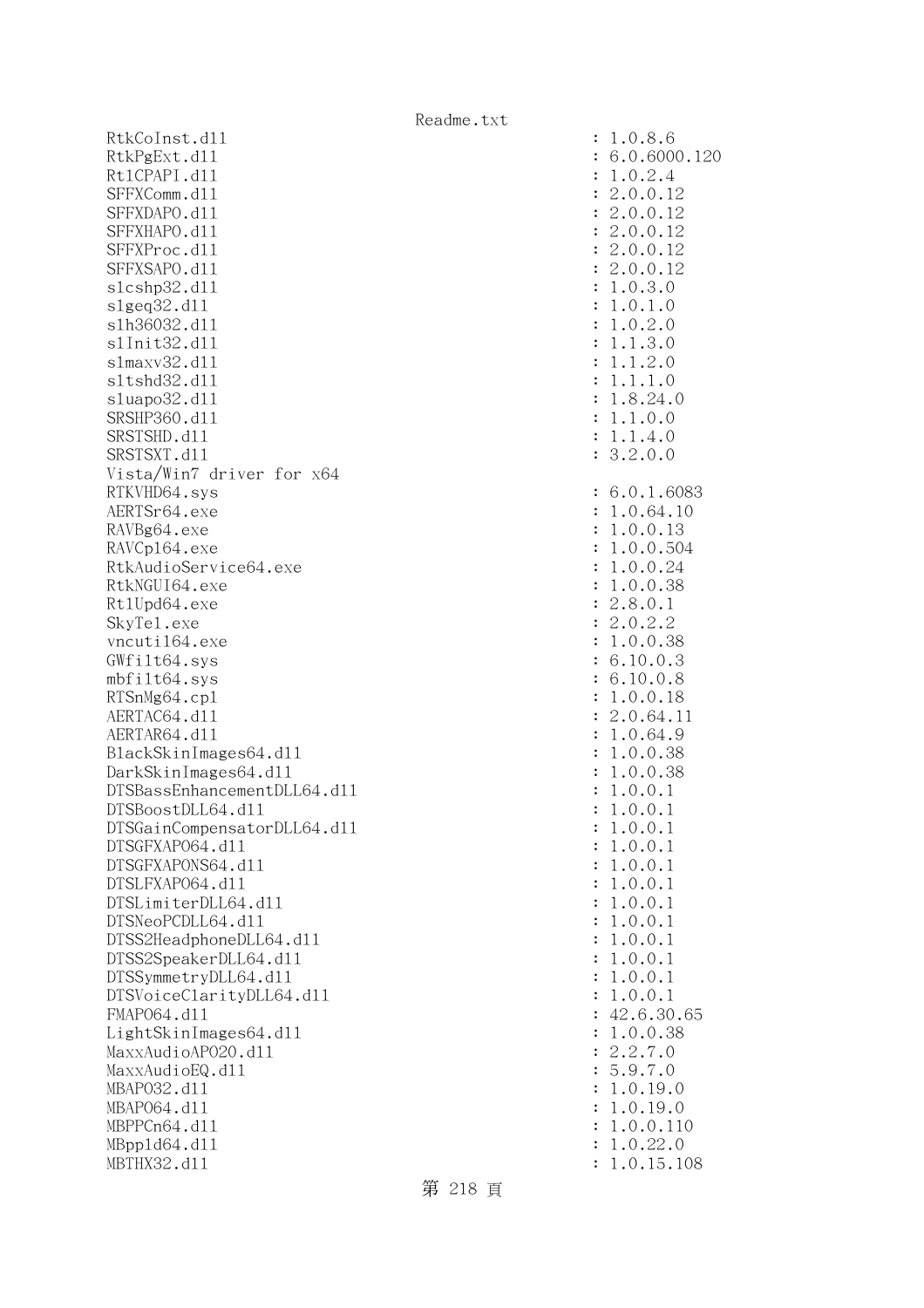|                                   | Readme.txt                  |
|-----------------------------------|-----------------------------|
| MBTHX64.d11                       | : 1.0.15.108                |
| MBWrp64.dl1                       | 1.0.0.110<br>$\ddot{\cdot}$ |
| RCoInst64.d11                     | 1.0.8.6<br>$\ddot{\cdot}$   |
| RP3DAA64.d11                      | : 6.0.6001.18               |
| RP3DHT64.d11                      | : 6.0.6001.18               |
| RtCOM64.d11                       | : 2.0.0.130                 |
| RTCOMDLL.d11                      | : 2.0.0.130                 |
| RTEED64A.d11                      | : 6.1.6001.33               |
| RTEEG64A.d11                      | : 6.1.6001.33               |
| RTEEL64A.d11                      | : 6.1.6001.33               |
| RTEEP64A.d11                      | : 6.1.6001.33               |
| RtkApi64.dl1                      | : 1.0.0.21                  |
| RtkAP064.d11                      | : 11.0.6000.145             |
| RtkCfg.d11                        | : 1.0.0.1                   |
| RtkCfg64.d11                      | : 1.0.0.2                   |
| Rt1CPAPI.d11                      | 1.0.2.4<br>$\ddot{\cdot}$   |
| Rt1CPAPI64.d11                    | 1.0.2.4<br>$\ddot{\cdot}$   |
| RtPgEx64.d11                      | : 6.0.6000.120              |
| SFComm64.d11                      | : 2.0.0.12                  |
| SFDAP064.d11                      | : 2.0.0.12                  |
| SFHAP064.d11                      | : 2.0.0.12                  |
| SFProc64.d11                      | : 2.0.0.12                  |
| SFSAP064.d11                      | : 2.0.0.12                  |
| s1cshp64.d11                      | 1.0.3.0<br>$\ddot{\cdot}$   |
| s1geq64. d11                      | 1.0.1.0<br>$\ddot{\cdot}$   |
| s1h36064.d11                      | 1.0.2.0<br>$\ddot{\cdot}$   |
| s1Init64.d11                      | 1.1.3.0<br>$\ddot{\cdot}$   |
| slmaxv64.d11                      | 1.1.2.0<br>$\ddot{\cdot}$   |
| s1tshd64.d11                      | 1.1.1.0<br>$\ddot{\cdot}$   |
| sluapo64.d11                      | 1.8.24.0<br>$\ddot{\cdot}$  |
| SRSHP64.d11                       | 1.1.0.0<br>$\ddot{\cdot}$   |
| SRSTSH64.d11                      | 1.1.4.0<br>$\ddot{\cdot}$   |
| SRSTSX64.d11                      | : 3.2.0.0                   |
| SRSWOW64.d11                      | 1.1.3.0<br>$\ddot{\cdot}$   |
| WavesGUILib.d11                   | 1.2.3.4<br>$\ddot{\cdot}$   |
| HDMI Driver :                     |                             |
| Vista/Win7 x86:                   |                             |
| RtHDMIV.sys<br>RtkAudioSrvATI.exe | : 6.0.1.6034<br>: 1.0.0.23  |
| RtkUpd.exe                        | : 2.8.0.1                   |
| RH3DAA32.d11                      | : 6.0.6001.18               |
| RH3DHT32.d11                      | : 6.0.6001.18               |
| RHCoInst.d11                      | : 1.0.8.2                   |
| RHDMIExt.d11                      | : 6.0.6000.113              |
| RTEED32H.d11                      | : 6.1.6001.33               |
| RTEEG32H.d11                      | : 6.1.6001.33               |
| RTEEL32H.d11                      | : 6.1.6001.33               |
| RTEEP32H.d11                      | : 6.1.6001.33               |
| RtkHDMI.d11                       | : 11.0.6000.132             |
| Vista/Win7 x64:                   |                             |
| RtHDMIVX.sys                      | : 6.0.1.6034                |
| RtkAudioSrvATI64.exe              | : 1.0.0.23                  |
| RtkUpd64.exe                      | : 2.8.0.1                   |
| RH3DAA64.d11                      | : 6.0.6001.18               |
| RH3DHT64.d11                      | : 6.0.6001.18               |
|                                   |                             |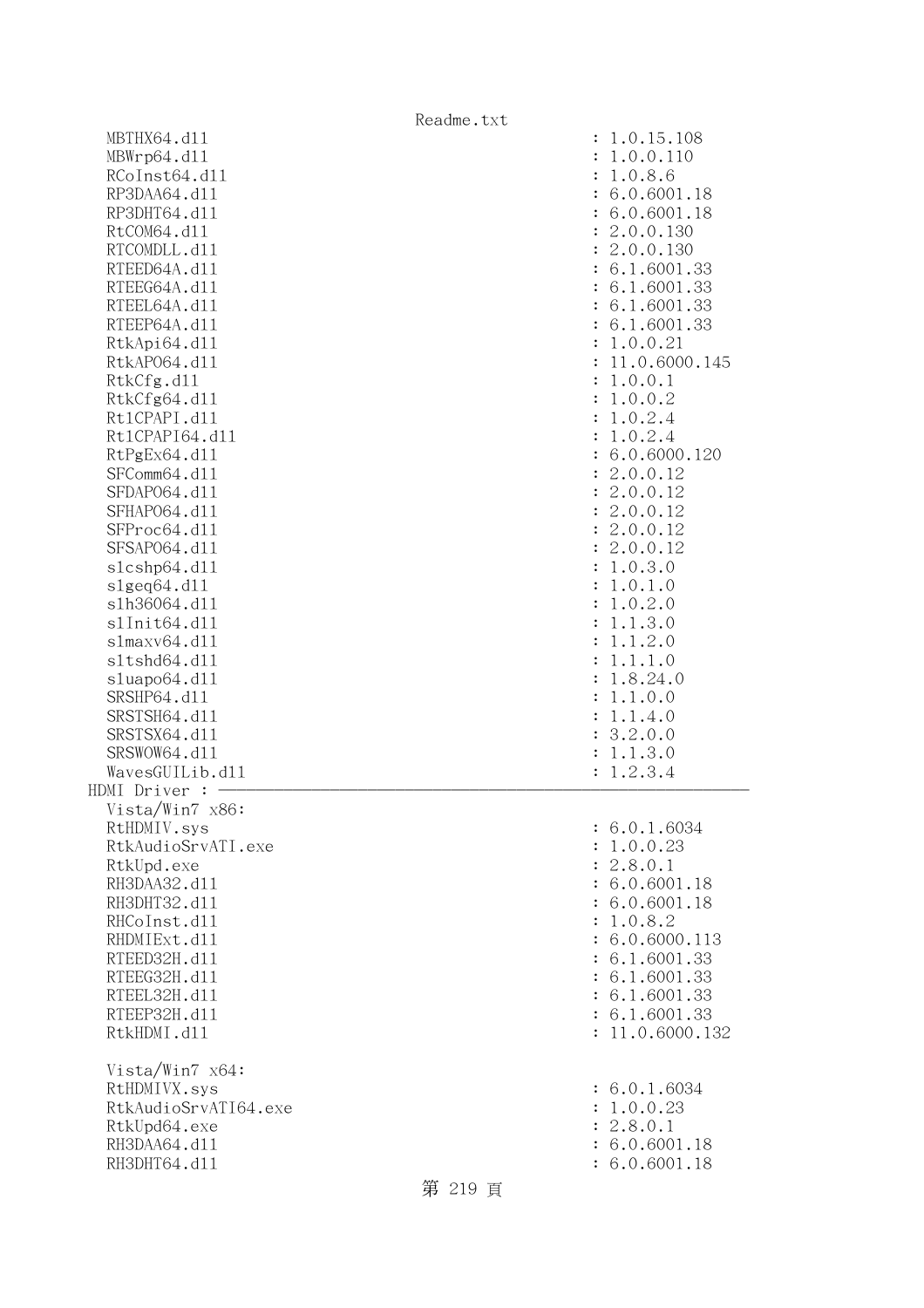Readme.txt RHCoInst64.d11 : 1.0.8.2 RHDMEx64.d11 : 6.0.6000.113 RTEED64H.d11 : 6.1.6001.33 RTEEG64H.d11 : 6.1.6001.33 RTEEL64H.d11 : 6.1.6001.33 RTEEP64H.dl1 : 6.1.6001.33 RtkHDM64.d11 : 11.0.6000.132 XP/2K x86: RtkHDMI.sys : 5.10.0.6034 Rtaupd.exe : 2.8.0.1 RHCoInstXP.d11 : 1.0.8.2 XP/2K x64: RtkHDMIX.sys : 5.10.0.6034 Rtaupd64.exe : 2.8.0.1 RHCoInst64XP.d11 : 1.0.8.2 Driver Setup Program : 2.97 Windows 2000/XP Operate on : Microsoft High Definition Audio Driver Package - KB888111 Package file version (kb888111.exe) : 6.1.22.0 Hdaudiobus.sys version : 5.10.00.5013 //================= Driver Package R2.46 Realtek HD Audio Driver support all of Realtek HD Audio Codec . 1. Vista/Windows 7 WHQL Supporting: ALC882, ALC883, ALC885, ALC886, ALC888, ALC889, ALC892, ALC861VD, ALC660, ALC662, ALC663, ALC665, ALC260, ALC262,ALC267, ALC268, ALC269, ALC270, ALC272, ALC273, ALC887,ALC670, ALC275, ALC680 2. Windows 2000/XP WHQL Supporting: ALC880, ALC882, ALC883, ALC885, ALC886, ALC888, ALC889, ALC892, ALC861VC, ALC861VD, ALC660, ALC662, ALC663, ALC665, ALC260, ALC262, ALC267,ALC268, ALC269, ALC270, ALC272, ALC273, ALC887,ALC670, ALC275, ALC680 3. HDMI Device WHQL Support: ATI HDMI Devices 4. OS Supporting: Microsoft Windows XP, Windows 2000, Windows Server 2003, Vista, Windows Server 2008, Windows $7 - x86/x64$  5. Pack with Microsoft High Definition Audio UAAV1.0a(5013) 6. Add/Fix 1.) Driver : 1. Customizations. 2. Fix BSOD issue under Windows 2000. (Issue happened from driver V6066). Windows  $2000/XP : -$  Windows 2000/XP : RTKHDA64.sys : 5.10.0.6077 RTKHDAUD.sys : 5.10.0.6077 Alcmtr.exe : 1.6.0.4 AlcWzrd.exe : 1.1.0.37 MicCal.exe : 1.1.2.3 RTHDCPL.exe : 2.3.4.6 RtkAudioService.exe : 1.0.0.19 RtkAudioService64.exe : 1.0.0.19 RTLCPL.exe : 1.0.1.66 第 220 頁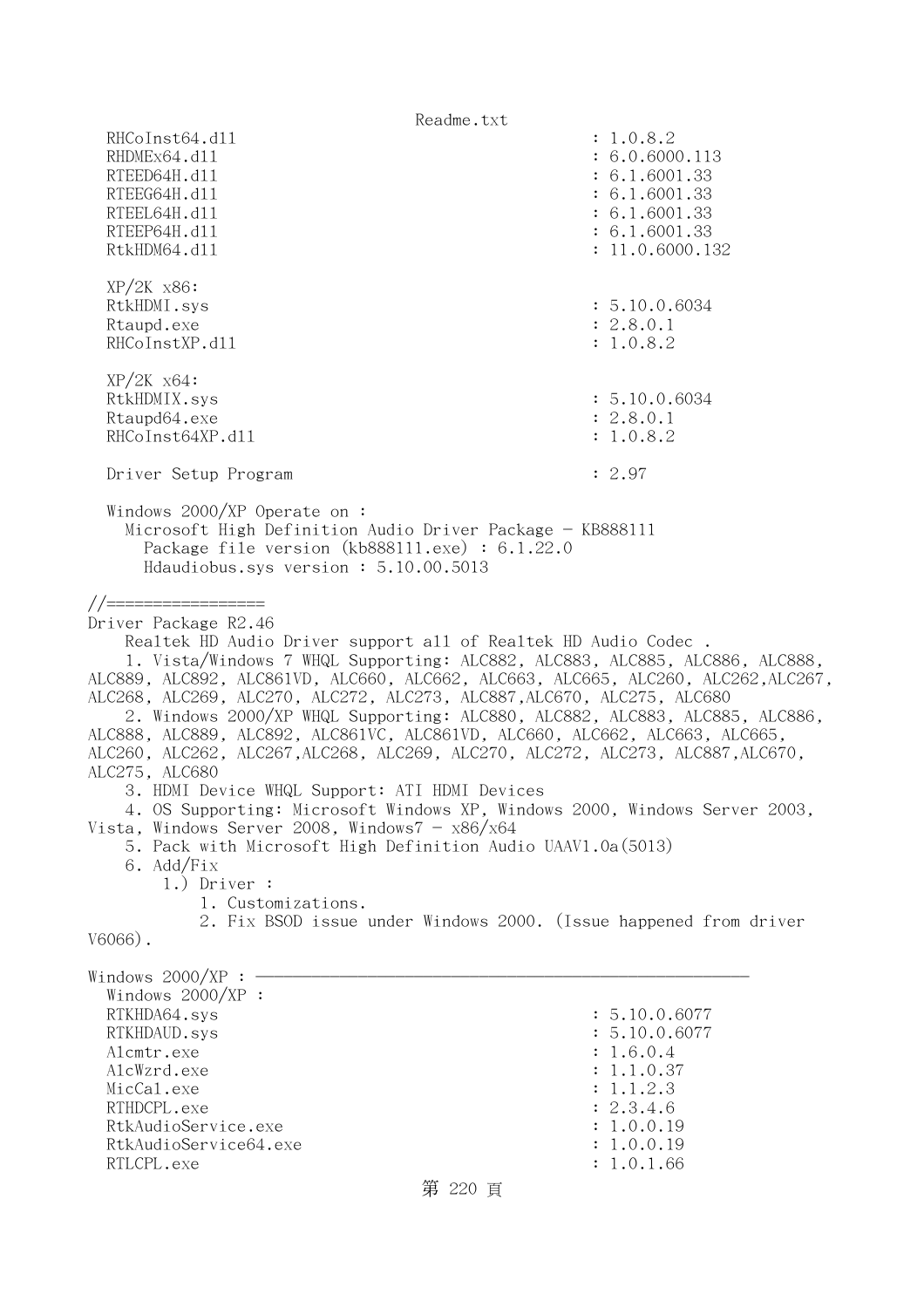|                                  | Readme.txt             |
|----------------------------------|------------------------|
| Rt1Upd.exe                       | : 2.8.0.1              |
| Rt1Upd64.exe                     | : 2.8.0.1              |
| SkyTe1.exe                       | : 2.0.2.0              |
| SoundMan.exe                     | : 1.0.0.32             |
| vncutil.exe                      | : 1.0.0.38             |
| vncuti164.exe                    | : 1.0.0.38             |
| AMBFilt.sys                      | : 5.10.0.4240          |
| AMBFt64.sys                      | : 5.10.0.4240          |
| Monfilt.sys                      | : 5.10.0.4112          |
| Monft64.sys                      | : 5.10.0.4115          |
| 0A017Afx.sys                     | : 1.0.7.3              |
| ALSndMgr.cp1                     | : 1.0.0.11             |
| RTSndMgr.cp1                     | : 1.0.1.4              |
| RCoInst64XP.d11                  | : 1.0.8.6              |
| RTCOMDLL.d11                     | : 1.0.0.107            |
| RtkCoInstXP.d11                  | : 1.0.8.6              |
| Rt1CPAPI.d11                     | : 1.0.2.3              |
| Vista/Win7 driver :              |                        |
| Vista/Win7 driver for x86        |                        |
| RTKVHDA.sys                      | : 6.0.1.6077           |
| AERTSrv.exe                      | : 1.0.32.10            |
| RtHDVBg.exe                      | : 1.0.0.9              |
| RtHDVCp1.exe                     | : 1.0.0.501            |
| RtkAudioService.exe              | : 1.0.0.24             |
| RtkNGUI.exe                      | : 1.0.0.35             |
| Rt1Upd.exe                       | : 2.8.0.1              |
| SkyTe1.exe                       | : 2.0.2.2              |
| vncutil.exe                      | : 1.0.0.38             |
| mbfilt32.sys                     | : 6.10.0.8             |
| RTSndMgr.cp1                     | : 1.0.0.18             |
| AERTACap.d11                     | : 2.0.32.11            |
| AERTARen.d11                     | : 1.0.32.9             |
| BlackSkinImages.d11              | : 1.0.0.35             |
| DarkSkinImages.d11               | : 1.0.0.35             |
| DTSBassEnhancementDLL.d11        | : 1.0.0.1              |
| DTSBoostDLL.d11                  | : 1.0.0.1              |
| DTSGainCompensatorDLL.d11        | : 1.0.0.1              |
| DTSGFXAPO.d11                    | : 1.0.0.1              |
| DTSGFXAPONS.d11<br>DTSLFXAPO.d11 | : 1.0.0.1              |
| DTSLimiterDLL.d11                | : 1.0.0.1<br>: 1.0.0.1 |
| DTSNeoPCDLL.d11                  | : 1.0.0.1              |
| DTSS2HeadphoneDLL.d11            | : 1.0.0.1              |
| DTSS2SpeakerDLL.d11              | : 1.0.0.1              |
| DTSSymmetryDLL.d11               | : 1.0.0.1              |
| DTSVoiceClarityDLL.dl1           | : 1.0.0.1              |
| FMAPO.d11                        | : 42.5.29.67           |
| LightSkinImages.d11              | : 1.0.0.35             |
| MaxxAudioAPO.dll                 | : 1.2.2.0              |
| MaxxAudioAP020.dll               | : 2.2.6.0              |
| MaxxAudioEQ.d11                  | : 5.9.7.0              |
| MBAP032.d11                      | : 1.0.19.0             |
| MBPPCn32.d11                     | : 1.0.0.110            |
| MBpp1d32.d11                     | : 1.0.22.0             |
| MBTHX32.d11                      | : 1.0.15.108           |
| MBWrp32.d11                      | : 1.0.0.110            |
|                                  |                        |

# 第 221 頁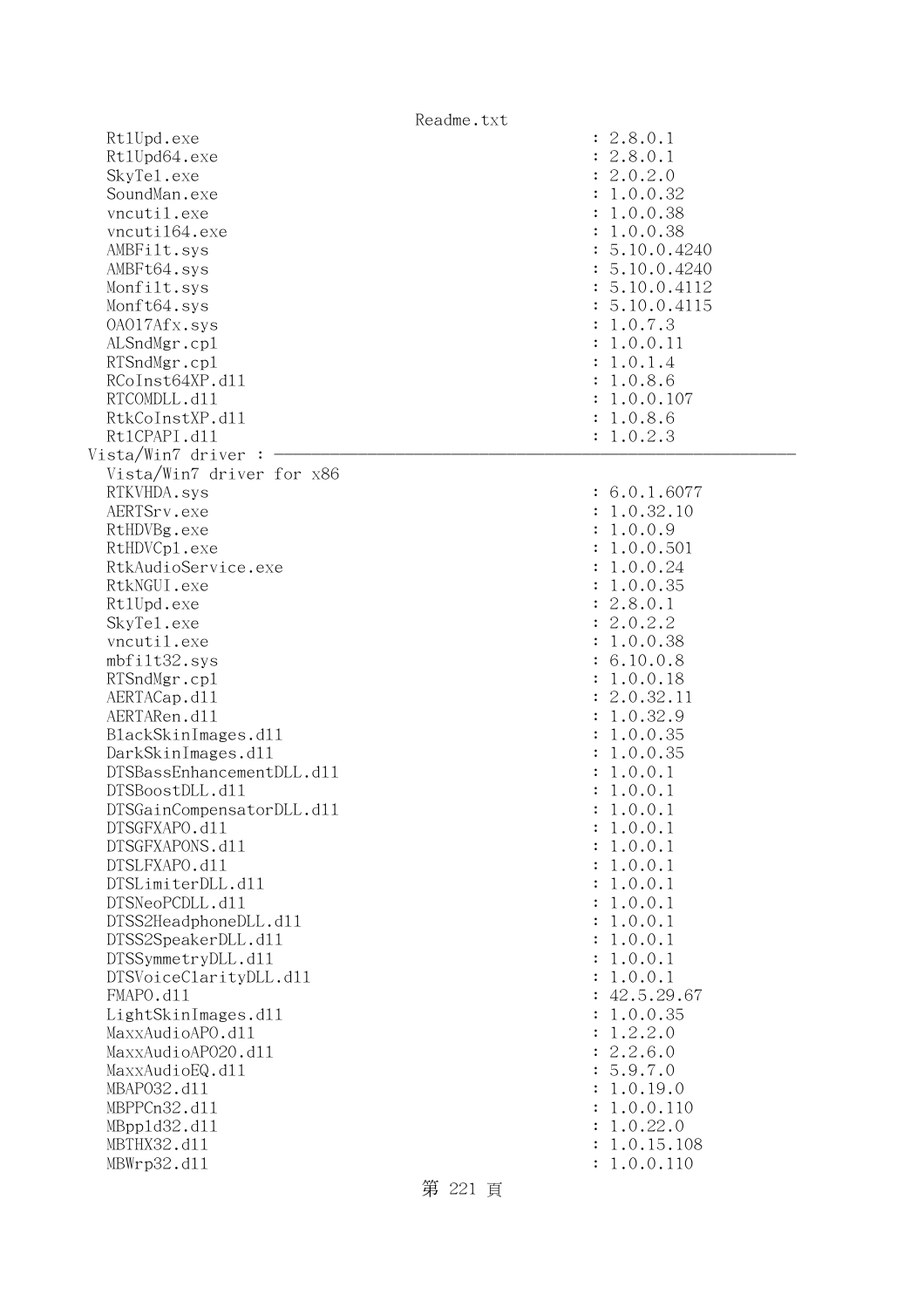RP3DAA32.d11 : 6.0.6001.18 RP3DHT32.d11 : 6.0.6001.18 RTCOMDLL.d11 : 2.0.0.130 RTEED32A.d11 : 6.1.6001.33 RTEEG32A.d11 : 6.1.6001.33 RTEEL32A.d11 : 6.1.6001.33 RTEEP32A.d11 : 6.1.6001.33 RtkAPO.d11 : 11.0.6000.144 RtkApoApi.dl1 : 1.0.0.20 : 1.0.0.20 RtkCfg.dl1 : 1.0.0.2 RtkCoInst.dll : 1.0.8.6 RtkPgExt.dll : 6.0.6000.119 Rt1CPAPI.d11 : 1.0.2.4 SFFXComm.d11 : 2.0.0.12 SFFXDAPO.d11 : 2.0.0.12 SFFXHAPO.d11 : 2.0.0.12 SFFXProc.d11 : 2.0.0.12 SFFXSAPO.d11 : 2.0.0.12 slcshp32.dll : 1.0.3.0 slgeq32.dll : 1.0.1.0 slh36032.dll : 1.0.2.0 slInit32.dll : 1.1.3.0 slmaxv32.dll : 1.1.2.0 sltshd32.dl1 : 1.1.1.0 sluapo32.dl1 : 1.8.24.0 SRSHP360.dll : 1.1.0.0 SRSTSHD.d11 : 1.1.4.0 SRSTSXT.d11 : 3.2.0.0 SRSWOW.dll : 1.1.3.0 WavesLib.dll : 5.9.7.0 Vista/Win7 driver for x64 RTKVHD64.sys : 6.0.1.6077 AERTSr64.exe : 1.0.64.10 RAVBg64.exe : 1.0.0.9 RAVCp164.exe : 1.0.0.501 RtkAudioService64.exe : 1.0.0.24 RtkNGUI64.exe : 1.0.0.35 Rt1Upd64.exe : 2.8.0.1 SkyTel.exe : 2.0.2.2 vncuti164.exe : 1.0.0.38 GWfilt64.sys : 6.10.0.3 mbfilt64.sys : 6.10.0.8 RTSnMg64.cpl : 1.0.0.18 AERTAC64.d11 : 2.0.64.11 AERTAR64.d11 : 1.0.64.9 BlackSkinImages64.dll : 1.0.0.35 DarkSkinImages64.dll : 1.0.0.35 DTSBassEnhancementDLL64.dll : 1.0.0.1  $DTSBoostDLL64. d11$  :  $1.0.0.1$ DTSGainCompensatorDLL64.dll : 1.0.0.1 DTSGFXAP064.dll : 1.0.0.1 DTSGFXAPONS64.dll : 1.0.0.1 DTSLFXAPO64.dll : 1.0.0.1 DTSLimiterDLL64.dll : 1.0.0.1 DTSNeoPCDLL64.dll : 1.0.0.1 DTSS2HeadphoneDLL64.dl1 : 1.0.0.1

#### 第 222 頁

Readme.txt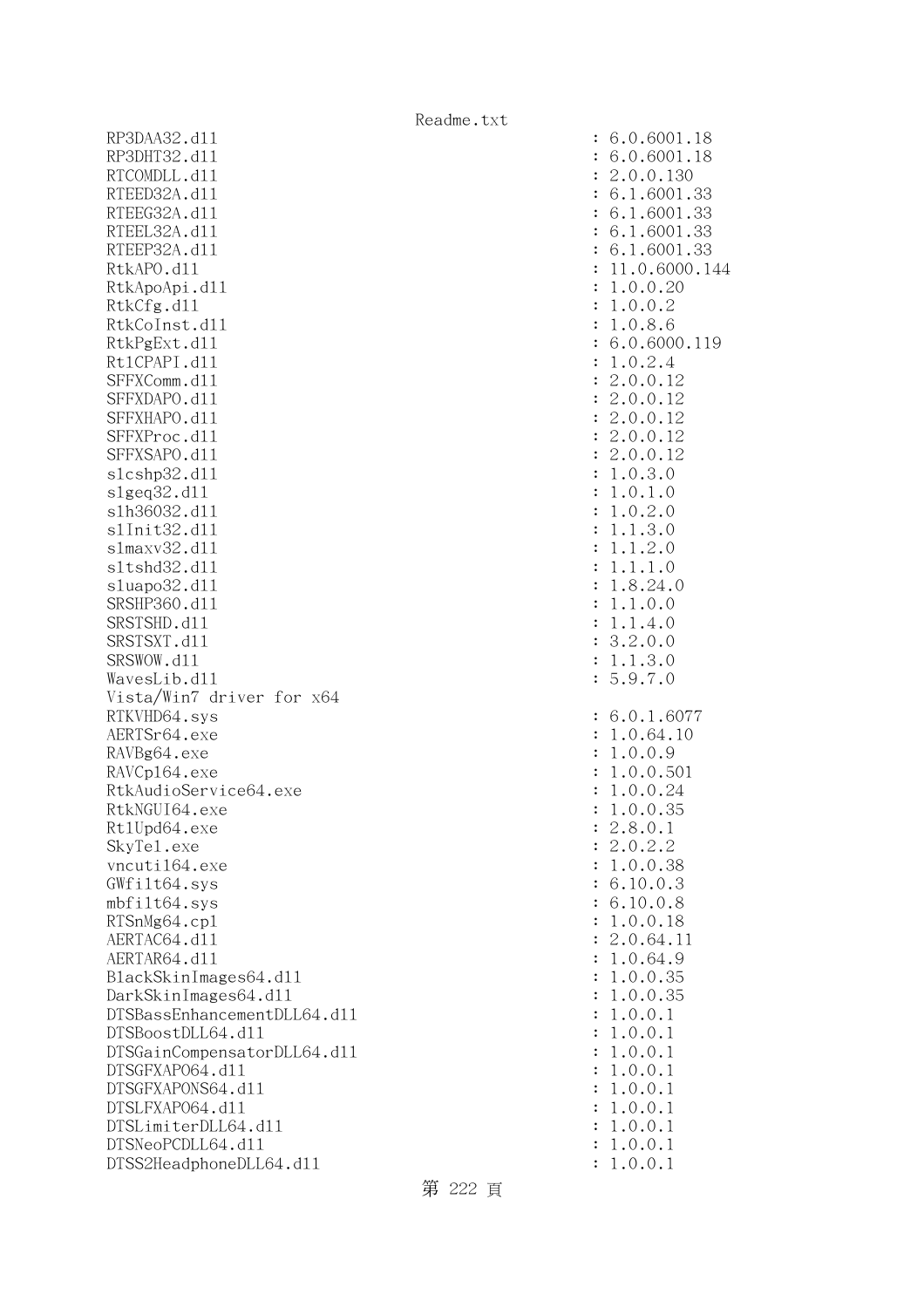| Readme.txt |  |  |
|------------|--|--|
|------------|--|--|

| DTSS2SpeakerDLL64.d11    | : 1.0.0.1                    |
|--------------------------|------------------------------|
| DTSSymmetryDLL64.d11     | 1.0.0.1                      |
| DTSVoiceClarityDLL64.dl1 | 1.0.0.1                      |
| FMAP064.d11              | : 42.6.29.67                 |
| LightSkinImages64.dl1    | : 1.0.0.35                   |
| MaxxAudioAP020.dll       | : 2.2.7.0                    |
| MaxxAudioEQ.d11          | : 5.9.7.0                    |
| MBAP032.d11              | 1.0.19.0<br>$\ddot{\cdot}$   |
| MBAP064.d11              | 1.0.19.0                     |
| MBPPCn64.d11             | 1.0.0.110                    |
| MBpp1d64.d11             | 1.0.22.0<br>$\ddot{\cdot}$   |
| MBTHX32.d11              | 1.0.15.108<br>$\ddot{\cdot}$ |
| MBTHX64.d11              | 1.0.15.108                   |
| MBWrp64.dl1              | 1.0.0.110                    |
| RCoInst64.d11            | 1.0.8.6<br>÷                 |
| RP3DAA64.d11             | : 6.0.6001.18                |
| RP3DHT64.d11             | : 6.0.6001.18                |
|                          |                              |
| RtCOM64.d11              | : 2.0.0.130                  |
| RTCOMDLL.d11             | : 2.0.0.130                  |
| RTEED64A.d11             | : 6.1.6001.33                |
| RTEEG64A.d11             | : 6.1.6001.33                |
| RTEEL64A.d11             | : 6.1.6001.33                |
| RTEEP64A.d11             | : 6.1.6001.33                |
| RtkApi64.dl1             | 1.0.0.20                     |
| RtkAP064.d11             | 11.0.6000.144                |
| RtkCfg.d11               | 1.0.0.1<br>$\ddot{\cdot}$    |
| RtkCfg64.d11             | 1.0.0.2<br>$\ddot{\cdot}$    |
| Rt1CPAPI.d11             | 1.0.2.4<br>$\ddot{\cdot}$    |
| Rt1CPAPI64.d11           | 1.0.2.4<br>$\ddot{\cdot}$    |
| RtPgEx64.d11             | : 6.0.6000.119               |
| SFComm64.d11             | 2.0.0.12<br>÷                |
| SFDAP064.d11             | 2.0.0.12<br>$\ddot{\cdot}$   |
| SFHAP064.d11             | 2.0.0.12<br>÷                |
| SFProc64.d11             | : 2.0.0.12                   |
| SFSAP064.d11             | : 2.0.0.12                   |
| s1cshp64.d11             | 1.0.3.0<br>$\ddot{\cdot}$    |
| slgeq64. d11             | 1.0.1.0<br>$\ddot{\cdot}$    |
| s1h36064.d11             | 1.0.2.0                      |
| slInit64.dl1             | 1.1.3.0                      |
| slmaxv64.d11             | 1.1.2.0                      |
| s1tshd64.d11             | 1.1.1.0                      |
| sluapo64.d11             | 1.8.24.0                     |
| SRSHP64.d11              | 1.1.0.0                      |
| SRSTSH64.d11             | 1.1.4.0                      |
| SRSTSX64.d11             | 3.2.0.0<br>$\ddot{\cdot}$    |
| SRSWOW64.d11             | 1.1.3.0<br>$\ddot{\cdot}$    |
| WavesGUILib.d11          | 1.2.3.4                      |
| HDMI Driver :            |                              |
| Vista/Win7 x86:          |                              |
| RtHDMIV.sys              | : 6.0.1.6034                 |
| RtkAudioSrvATI.exe       | 1.0.0.23                     |
| RtkUpd.exe               | 2.8.0.1<br>$\ddot{\cdot}$    |
| RH3DAA32.d11             | 6.0.6001.18                  |
| RH3DHT32.d11             | 6.0.6001.18                  |
| RHCoInst.d11             | 1.0.8.2                      |
| RHDMIExt.d11             | 6.0.6000.113                 |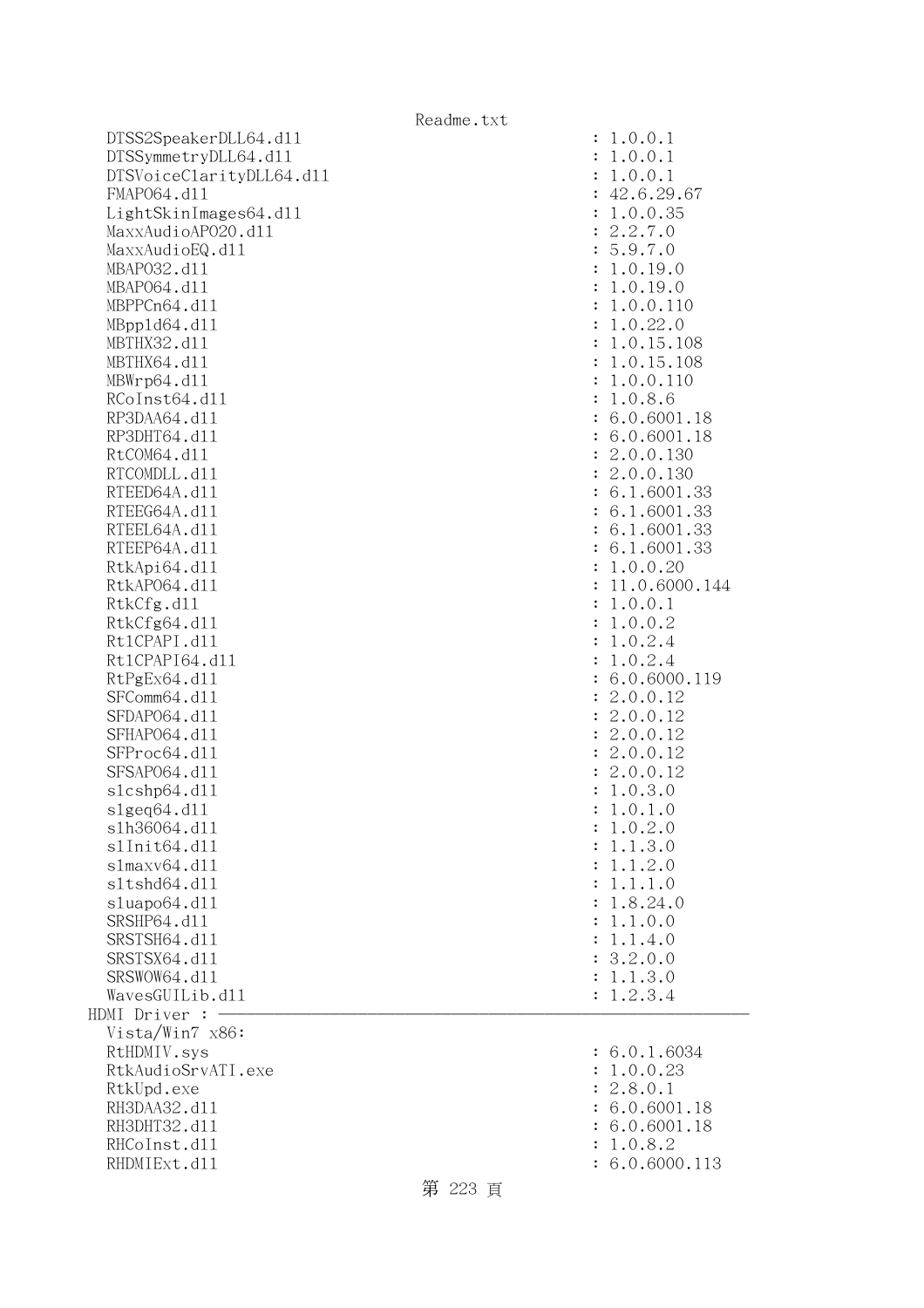Readme.txt RTEED32H.d11 : 6.1.6001.33 RTEEG32H.d11 : 6.1.6001.33 RTEEL32H.d11 : 6.1.6001.33 RTEEP32H.d11 : 6.1.6001.33 RtkHDMI.d11 : 11.0.6000.132 Vista/Win7 x64: RtHDMIVX.sys : 6.0.1.6034 RtkAudioSrvATI64.exe : 1.0.0.23 RtkUpd64.exe : 2.8.0.1 RH3DAA64.d11 : 6.0.6001.18 RH3DHT64.d11 : 6.0.6001.18 RHCoInst64.d11 : 1.0.8.2 RHDMEx64.d11 : 6.0.6000.113 RTEED64H.d11 : 6.1.6001.33 RTEEG64H.dl1 : 6.1.6001.33 RTEEL64H.d11 : 6.1.6001.33 RTEEP64H.d11 : 6.1.6001.33 RtkHDM64.d11 : 11.0.6000.132 XP/2K x86: RtkHDMI.sys : 5.10.0.6034 Rtaupd.exe : 2.8.0.1 RHCoInstXP.d11 : 1.0.8.2 XP/2K x64: RtkHDMIX.sys : 5.10.0.6034 Rtaupd64.exe : 2.8.0.1 RHCoInst64XP.d11 : 1.0.8.2 Driver Setup Program : 2.97 Windows 2000/XP Operate on : Microsoft High Definition Audio Driver Package - KB888111 Package file version (kb888111.exe) : 6.1.22.0 Hdaudiobus.sys version : 5.10.00.5013 //================= Driver Package R2.45 Realtek HD Audio Driver support all of Realtek HD Audio Codec . 1. Vista/Windows 7 WHQL Supporting: ALC882, ALC883, ALC885, ALC886, ALC888, ALC889, ALC892, ALC861VD, ALC660, ALC662, ALC663, ALC665, ALC260, ALC262,ALC267, ALC268, ALC269, ALC270, ALC272, ALC273, ALC887,ALC670, ALC275, ALC680 2. Windows 2000/XP WHQL Supporting: ALC880, ALC882, ALC883, ALC885, ALC886, ALC888, ALC889, ALC892, ALC861VC, ALC861VD, ALC660, ALC662, ALC663, ALC665, ALC260, ALC262, ALC267,ALC268, ALC269, ALC270, ALC272, ALC273, ALC887,ALC670, ALC275, ALC680 3. HDMI Device WHQL Support: ATI HDMI Devices 4. OS Supporting: Microsoft Windows XP, Windows 2000, Windows Server 2003, Vista, Windows Server 2008, Windows $7 - x86/x64$  5. Pack with Microsoft High Definition Audio UAAV1.0a(5013) 6. Add/Fix 1.) Driver : 1. Customizations. Windows  $2000/XP :$  -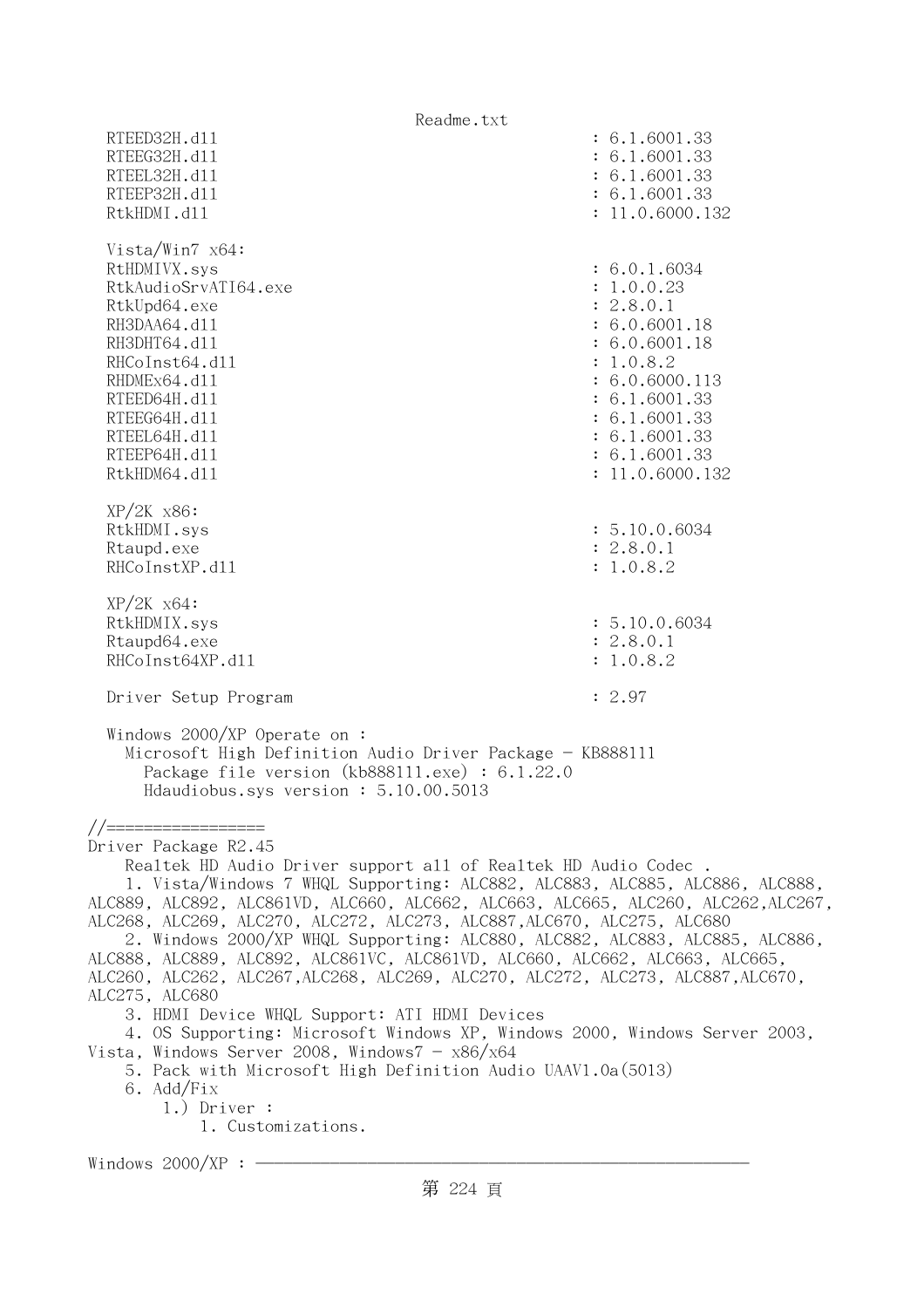| Windows $2000/XP$ :                          |                    |
|----------------------------------------------|--------------------|
| RTKHDA64.sys                                 | : 5.10.0.6069      |
| RTKHDAUD.sys                                 | : 5.10.0.6069      |
| MicCal.exe                                   | : 1.1.2.3          |
| RTHDCPL.exe                                  | : 2.3.4.2          |
| RtkAudioService64.exe                        | : 1.0.0.19         |
| RtkAudioService.exe                          | : 1.0.0.19         |
| RTLCPL.exe                                   | : 1.0.1.66         |
|                                              |                    |
| Rt1Upd64.exe                                 | : 2.8.0.1          |
| Rt1Upd.exe                                   | : 2.8.0.1          |
| SkyTe1.exe                                   | : 2.0.2.0          |
| SoundMan.exe                                 | : 1.0.0.32         |
| vncuti164.exe                                | : 1.0.0.38         |
| vncutil.exe                                  | : 1.0.0.38         |
| Alcmtr.exe                                   | : 1.6.0.4          |
| AlcWzrd.exe                                  | : 1.1.0.37         |
| Monfilt.sys                                  | : 5.10.0.4112      |
| Monft64.sys                                  | : 5.10.0.4115      |
| 0A017Afx.sys                                 | : 1.0.7.3          |
| AMBFilt.sys                                  | : 5.10.0.4240      |
| AMBFt64.sys                                  | : 5.10.0.4240      |
| RTSndMgr.cp1                                 | : 1.0.1.4          |
|                                              |                    |
| ALSndMgr.cp1                                 | : 1.0.0.11         |
| RCoInst64XP.d11                              | : 1.0.8.6          |
| RTCOMDLL.d11                                 | : 1.0.0.107        |
| RtkCoInstXP.d11                              | : 1.0.8.6          |
| Rt1CPAPI.d11                                 | : 1.0.2.3          |
|                                              |                    |
| Vista/Win7 driver :                          |                    |
| Vista/Win7 driver for x86                    |                    |
| RTKVHDA.sys                                  | : 6.0.1.6069       |
| AERTSrv.exe                                  |                    |
|                                              | : 1.0.32.10        |
| RtHDVBg.exe                                  | : 1.0.0.9          |
| RtHDVCp1.exe                                 | : 1.0.0.500        |
| RtkAudioService.exe                          | : 1.0.0.24         |
| RtkNGUI.exe                                  | : 1.0.0.31         |
| Rt1Upd.exe                                   | : 2.8.0.1          |
| SkyTe1.exe                                   | : 2.0.2.2          |
| vncutil.exe                                  | 1.0.0.38           |
| $mbf$ ilt $32$ .sys                          | 6.10.0.8           |
| RTSndMgr.cp1                                 | 1.0.0.18           |
| AERTACap.d11                                 | 2.0.32.11          |
| AERTARen.d11                                 | 1.0.32.9           |
| BlackSkinImages.dl1                          | 1.0.0.31           |
| DarkSkinImages.d11                           | 1.0.0.31           |
| DTSBassEnhancementDLL.d11                    | 1.0.0.1            |
| DTSBoostDLL.d11                              | 1.0.0.1            |
| DTSGainCompensatorDLL.d11                    | 1.0.0.1            |
| DTSGFXAPO.d11                                |                    |
|                                              | 1.0.0.1            |
| DTSGFXAPONS.d11                              | 1.0.0.1            |
| DTSLFXAPO.d11                                | 1.0.0.1            |
| DTSLimiterDLL.d11                            | 1.0.0.1            |
| DTSNeoPCDLL.d11                              | 1.0.0.1            |
| DTSS2HeadphoneDLL.d11                        | 1.0.0.1            |
| DTSS2SpeakerDLL.d11                          | 1.0.0.1            |
| DTSSymmetryDLL.d11<br>DTSVoiceClarityDLL.d11 | 1.0.0.1<br>1.0.0.1 |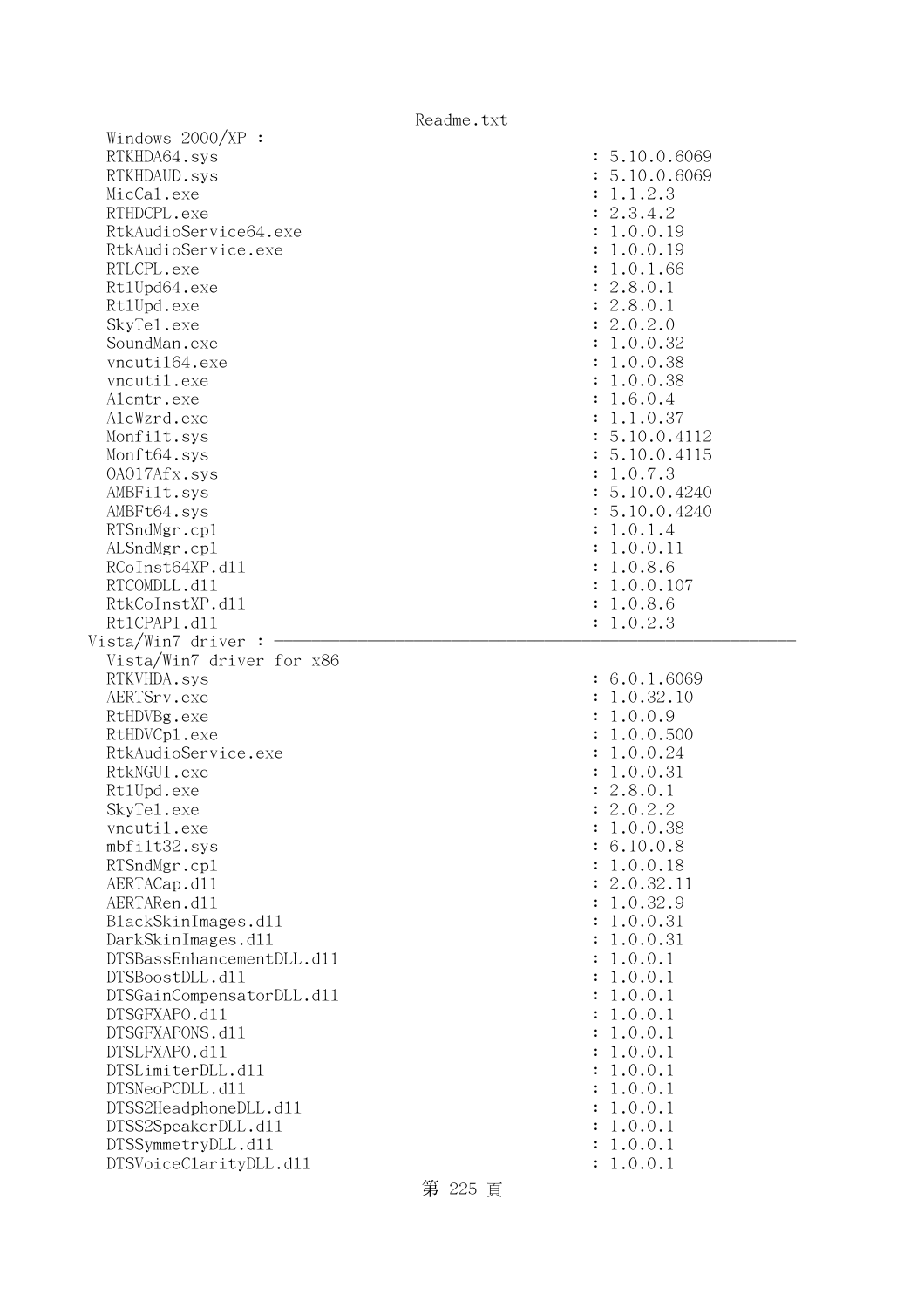FMAPO.d11 : 42.5.29.67 LightSkinImages.dll : 1.0.0.31 MaxxAudioAPO.dll : 1.2.2.0 MaxxAudioAPO20.dll : 2.2.6.0 MaxxAudioEQ.dl1 : 5.9.7.0 MBAPO32.dll : 1.0.19.0 MBPPCn32.d11 : 1.0.0.110 MBppld32.dll : 1.0.22.0 MBTHX32.d11 : 1.0.15.108 MBWrp32.dll : 1.0.0.110 RP3DAA32.d11 : 6.0.6001.18 RP3DHT32.d11 : 6.0.6001.18 RTCOMDLL.d11 : 2.0.0.129 RTEED32A.d11 : 6.1.6001.33 RTEEG32A.d11 : 6.1.6001.33 RTEEL32A.d11 : 6.1.6001.33 RTEEP32A.d11 : 6.1.6001.33 RtkAPO.d11 : 11.0.6000.144 RtkApoApi.dl1 : 1.0.0.20 : 1.0.0.20 RtkCfg.dl1 : 1.0.0.2 RtkCoInst.dll : 1.0.8.6 RtkPgExt.d11 : 6.0.6000.119 Rt1CPAPI.d11 : 1.0.2.4 SFFXComm.d11 : 2.0.0.12 SFFXDAPO.d11 : 2.0.0.12 SFFXHAPO.d11 : 2.0.0.12 SFFXProc.d11 : 2.0.0.12 SFFXSAPO.d11 : 2.0.0.12 slcshp32.dl1 : 1.0.3.0 slgeq32.dll : 1.0.1.0 slh36032.dll : 1.0.2.0 slInit32.dll : 1.1.3.0 slmaxv32.dll : 1.1.2.0 sltshd32.dll : 1.1.1.0 sluapo32.dl1 : 1.8.24.0 SRSHP360.d11 : 1.1.0.0 SRSTSHD.d11 : 1.1.4.0 SRSTSXT.d11 : 3.2.0.0 SRSWOW.dll : 1.1.3.0 WavesLib.dll : 5.9.7.0 Vista/Win7 driver for x64 RTKVHD64.sys : 6.0.1.6069 AERTSr64.exe : 1.0.64.10 RAVBg64.exe : 1.0.0.9 RAVCp164.exe : 1.0.0.500 RtkAudioService64.exe : 1.0.0.24 RtkNGUI64.exe : 1.0.0.31 Rt1Upd64.exe : 2.8.0.1 SkyTel.exe : 2.0.2.2 vncuti164.exe : 1.0.0.38 GWfilt64.sys : 6.10.0.3 mbfilt64.sys : 6.10.0.8 RTSnMg64.cpl : 1.0.0.18 AERTAC64.d11 : 2.0.64.11 AERTAR64.d11 : 1.0.64.9 BlackSkinImages64.dl1 : 1.0.0.31 : 1.0.0.31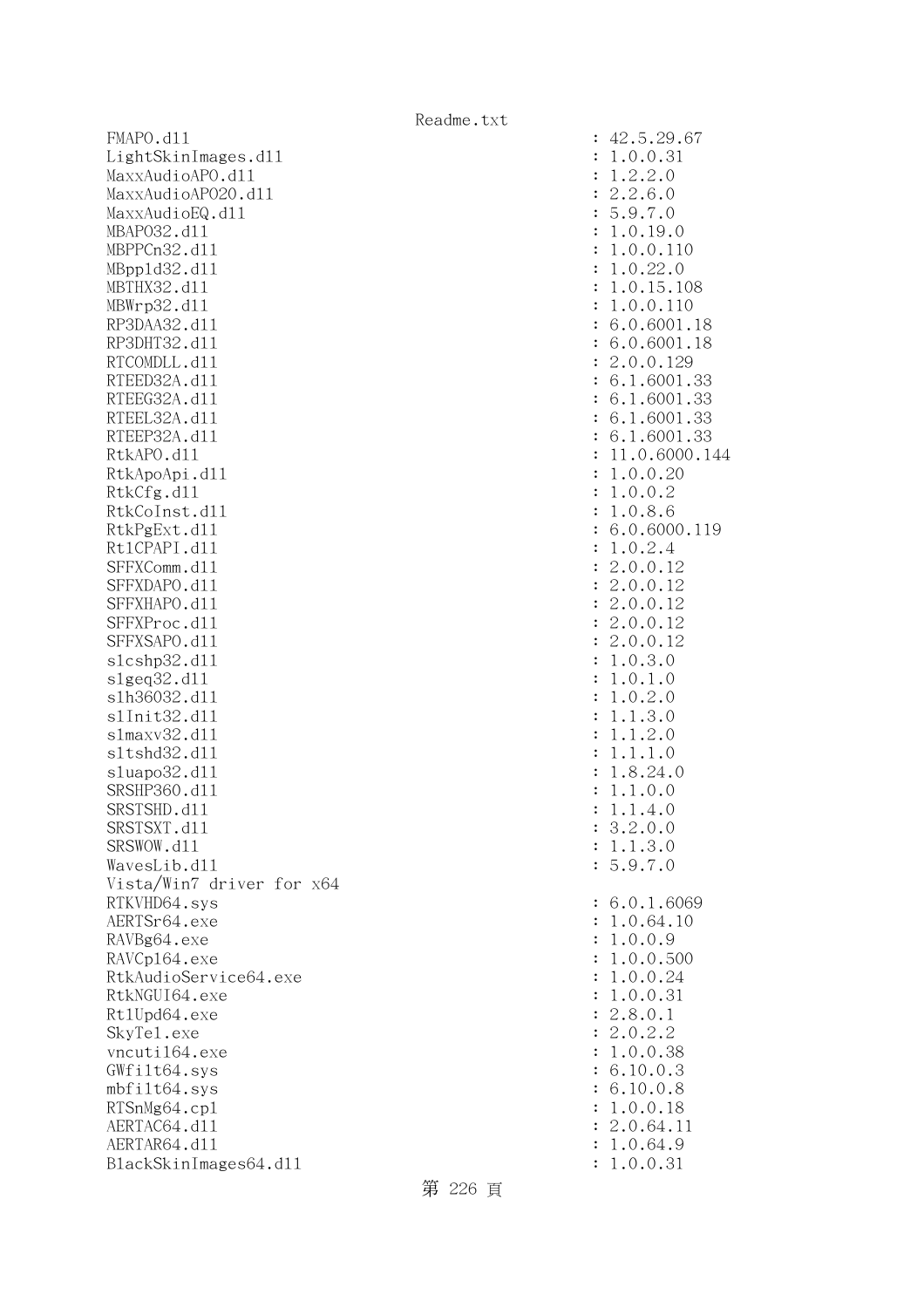DarkSkinImages64.dll : 1.0.0.31 DTSBassEnhancementDLL64.dl1 DTSBoostDLL64.dl1 DTSGainCompensatorDLL64.dl1 DTSGFXAPO64.dl1 DTSGFXAPONS64.dl1 DTSLFXAP064.d11 DTSLimiterDLL64.dl1 DTSNeoPCDLL64.dl1 DTSS2HeadphoneDLL64.d11 DTSS2SpeakerDLL64.dl1 DTSSymmetryDLL64.dl1 DTSVoiceClarityDLL64.dl1 FMAP064.d11 LightSkinImages64.dll MaxxAudioAPO20.dll MaxxAudioEQ.dll MBAP032.d11 MBAP064.dl1 MBPPCn64.d11 MBpp1d64.dl1 MBTHX32.d11 MBTHX64.d11 MBWrp64.dl1 RCoInst64.dl1 RP3DAA64.d11 RP3DHT64.d11 RtCOM64.d11 RTCOMDLL.d11 RTEED64A.dl1 RTEEG64A.d11 RTEEL64A.d11 RTEEP64A.d11 RtkApi64.dll RtkAP064.dl1 : 11.0.6000.144 RtkCfg.dl1 RtkCfg64.dl1 Rt1CPAPI.d11 Rt1CPAPI64.dl1 RtPgEx64.dl1 SFComm64.dl1 SFDAP064.dl1 SFHAP064.d11 SFProc64.d11 SFSAP064.dl1 slcshp64.dll  $slgeq64$ .dll s1h36064.dl1 s1Init64.d11 s1maxv64.d11 s1tshd64.d11  $sluapo64.d11$ SRSHP64.d11 SRSTSH64.d11 SRSTSX64.d11 SRSWOW64.d11 : 1.1.3.0

| $\ddot{\cdot}$ | T<br>.0.0.31                                       |
|----------------|----------------------------------------------------|
| $\ddot{\cdot}$ | .0.0.1<br>1                                        |
| $\ddot{\cdot}$ | .0.0.1<br>1                                        |
| $\ddot{\cdot}$ | .0.0.1<br>1                                        |
| $\ddot{\cdot}$ | .0.0.1<br>1                                        |
| $\ddot{\cdot}$ | .0.0.1<br>1                                        |
|                | .0.0.1<br>1                                        |
|                | .0.0.1<br>1                                        |
|                |                                                    |
|                | .0.0.1<br>1                                        |
|                | .0.0.1<br>1                                        |
| .              | .0.0.1<br>1                                        |
|                | .0.0.1<br>1                                        |
| $\ddot{\cdot}$ | .0.0.1<br>1                                        |
| $\ddot{\cdot}$ | 42.6.29.67                                         |
| $\vdots$       | .0.0.31<br>1                                       |
| $\ddot{\cdot}$ | 2.2.7.0                                            |
|                | 5.9.7.0                                            |
|                | 1.0.19.0                                           |
|                | .0.19.0<br>$\mathbf 1$                             |
|                | .0.0.110<br>1                                      |
|                | .0.22.<br>1<br>$\mathcal{O}$                       |
|                | .0.15.108<br>1                                     |
|                | .0.15.108<br>1                                     |
|                | .0.0.110<br>$\mathbf 1$                            |
|                | .0.8.6<br>$\mathbf 1$                              |
|                | 6.0.6001.18                                        |
| $\vdots$       |                                                    |
|                | 6.0.6001.18                                        |
| $\vdots$       | 2.0.0.129                                          |
| $\vdots$       | 2.0.0.129                                          |
|                | 6.1.6001.33                                        |
| $\vdots$       | 6.<br>1.6001.33                                    |
| $\vdots$       | 1.6001.33<br>6.                                    |
| $\vdots$       | 6.1.6001.33                                        |
|                | 0.0.20<br>1.                                       |
|                | 11.0.6000.14                                       |
|                | .0.0.1<br>$\mathbf 1$                              |
| :: :: :: ::    | .0.0.2<br>$\mathbf 1$                              |
| $\vdots$       | 1.0.2<br>$\cdot$ 4                                 |
| $\ddot{\cdot}$ | .0.2.4<br>1                                        |
| $\ddot{\cdot}$ | 6.0.6000.119                                       |
| $\ddot{\cdot}$ | 2.0.0.12                                           |
| $\ddot{\cdot}$ | 2.0.0.12                                           |
| $\ddot{\cdot}$ | 2.0.0.<br>12                                       |
| $\ddot{\cdot}$ | 2.0.0.<br>12                                       |
| $\ddot{\cdot}$ | 2.0.0.12                                           |
| $\vdots$       | .0.3.0<br>1                                        |
| $\vdots$       | 0.1.                                               |
|                | 1<br>$\ddot{\phantom{0}}$<br>$\mathcal{O}$         |
| $\ddot{\cdot}$ | 0.2.<br>1<br>$\ddot{\phantom{0}}$<br>$\mathcal{O}$ |
| $\vdots$       | 3.0<br>1.<br>1                                     |
| $\vdots$       | 1.2.0<br>1                                         |
| $\vdots$       | .1.0<br>1<br>1                                     |
| $\vdots$       | 8.24.0<br>1                                        |
| $\ddot{\cdot}$ | 1.0.0<br>1<br>$\ddot{\phantom{0}}$                 |
| $\ddot{\cdot}$ | .1.4.0<br>1                                        |
| $\ddot{\cdot}$ | 2.0.0<br>3.                                        |
|                |                                                    |

第 227 頁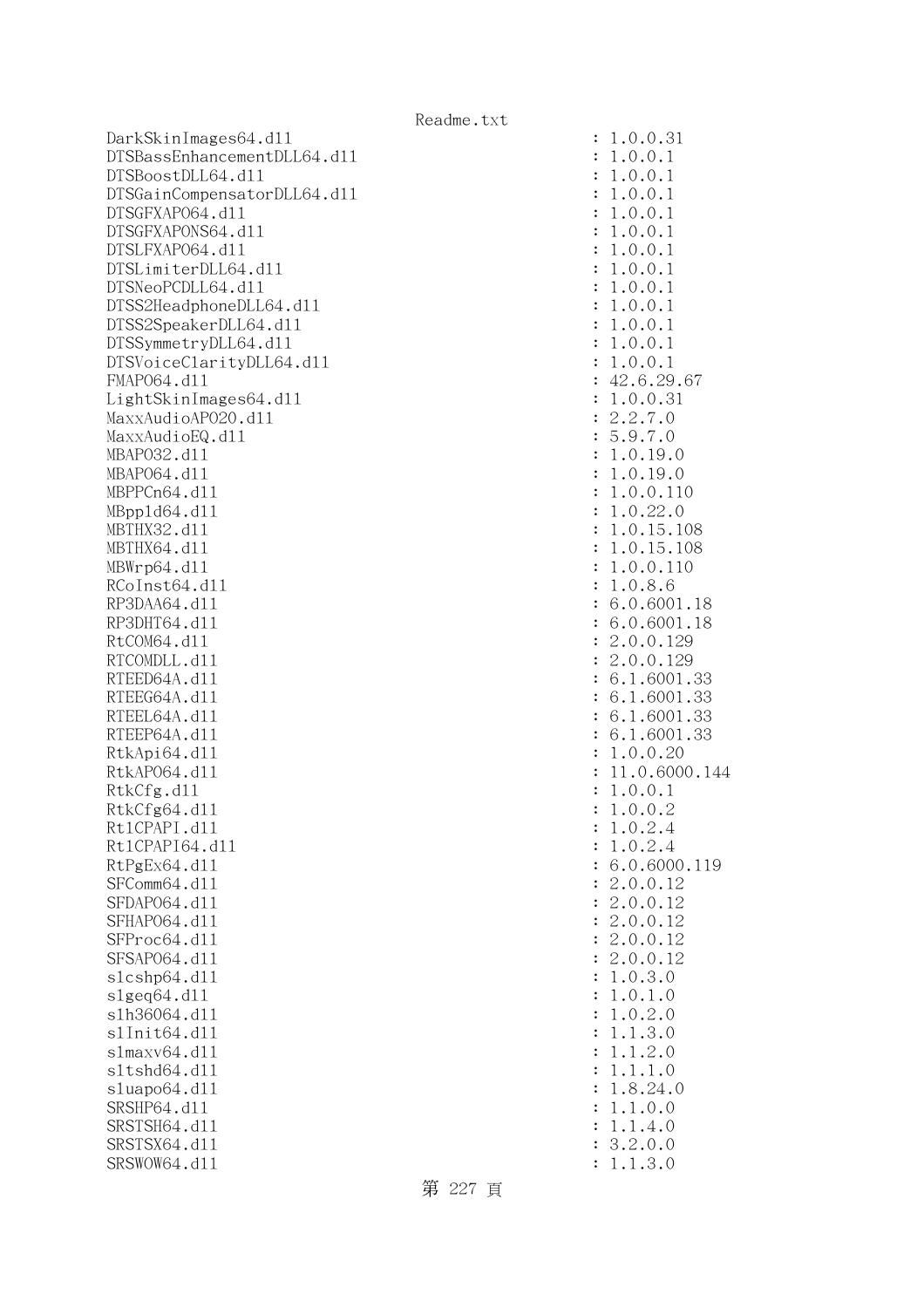|                                                                                                                                                                                             | Readme.txt      |
|---------------------------------------------------------------------------------------------------------------------------------------------------------------------------------------------|-----------------|
| WavesGUILib.d11                                                                                                                                                                             | : 1.2.3.4       |
| HDMI Driver :                                                                                                                                                                               |                 |
| Vista/Win7 x86:                                                                                                                                                                             |                 |
| RtHDMIV.sys                                                                                                                                                                                 | : 6.0.1.6034    |
| RtkAudioSrvATI.exe                                                                                                                                                                          | : 1.0.0.23      |
| RtkUpd.exe                                                                                                                                                                                  | : 2.8.0.1       |
| RH3DAA32.d11                                                                                                                                                                                | : 6.0.6001.18   |
| RH3DHT32.d11                                                                                                                                                                                | : 6.0.6001.18   |
| RHCoInst.d11                                                                                                                                                                                | : 1.0.8.2       |
| RHDMIExt.d11                                                                                                                                                                                | : 6.0.6000.113  |
| RTEED32H.d11                                                                                                                                                                                | : 6.1.6001.33   |
| RTEEG32H.d11                                                                                                                                                                                | : 6.1.6001.33   |
| RTEEL32H.d11                                                                                                                                                                                | : 6.1.6001.33   |
| RTEEP32H.d11                                                                                                                                                                                | : 6.1.6001.33   |
| RtkHDMI.d11                                                                                                                                                                                 | : 11.0.6000.132 |
|                                                                                                                                                                                             |                 |
| Vista/Win7 $x64$ :                                                                                                                                                                          |                 |
| RtHDMIVX.sys                                                                                                                                                                                | : 6.0.1.6034    |
| RtkAudioSrvATI64.exe                                                                                                                                                                        | : 1.0.0.23      |
| RtkUpd64.exe                                                                                                                                                                                | : 2.8.0.1       |
| RH3DAA64.d11                                                                                                                                                                                | : 6.0.6001.18   |
| RH3DHT64.d11                                                                                                                                                                                | : 6.0.6001.18   |
|                                                                                                                                                                                             |                 |
| RHCoInst64.d11                                                                                                                                                                              | : 1.0.8.2       |
| RHDMEx64.d11                                                                                                                                                                                | : 6.0.6000.113  |
| RTEED64H.d11                                                                                                                                                                                | : 6.1.6001.33   |
| RTEEG64H.d11                                                                                                                                                                                | : 6.1.6001.33   |
| RTEEL64H.d11                                                                                                                                                                                | : 6.1.6001.33   |
| RTEEP64H.d11                                                                                                                                                                                | : 6.1.6001.33   |
| RtkHDM64.d11                                                                                                                                                                                | : 11.0.6000.132 |
|                                                                                                                                                                                             |                 |
| $XP/2K$ $x86$ :                                                                                                                                                                             |                 |
| RtkHDMI.sys                                                                                                                                                                                 | : 5.10.0.6034   |
| Rtaupd.exe                                                                                                                                                                                  | : 2.8.0.1       |
| RHCoInstXP.d11                                                                                                                                                                              | : 1.0.8.2       |
| $XP/ZK$ $x64$ :                                                                                                                                                                             |                 |
| RtkHDMIX.sys                                                                                                                                                                                | : 5.10.0.6034   |
| Rtaupd64.exe                                                                                                                                                                                | : 2.8.0.1       |
| RHCoInst64XP.d11                                                                                                                                                                            | : 1.0.8.2       |
|                                                                                                                                                                                             |                 |
| Driver Setup Program                                                                                                                                                                        | : 2.96          |
| Windows 2000/XP Operate on:<br>Microsoft High Definition Audio Driver Package - KB888111<br>Package file version $(kb888111.\text{exe}) : 6.1.22.0$<br>Hdaudiobus.sys version: 5.10.00.5013 |                 |

//================= Driver Package R2.44

 Realtek HD Audio Driver support all of Realtek HD Audio Codec . 1. Vista/Windows 7 WHQL Supporting: ALC882, ALC883, ALC885, ALC886, ALC888, ALC889, ALC892, ALC861VD, ALC660, ALC662, ALC663, ALC665, ALC260, ALC262,ALC267, ALC268, ALC269, ALC270, ALC272, ALC273, ALC887,ALC670, ALC275, ALC680 2. Windows 2000/XP WHQL Supporting: ALC880, ALC882, ALC883, ALC885, ALC886, ALC888, ALC889, ALC892, ALC861VC, ALC861VD, ALC660, ALC662, ALC663, ALC665, ALC260, ALC262, ALC267,ALC268, ALC269, ALC270, ALC272, ALC273, ALC887,ALC670,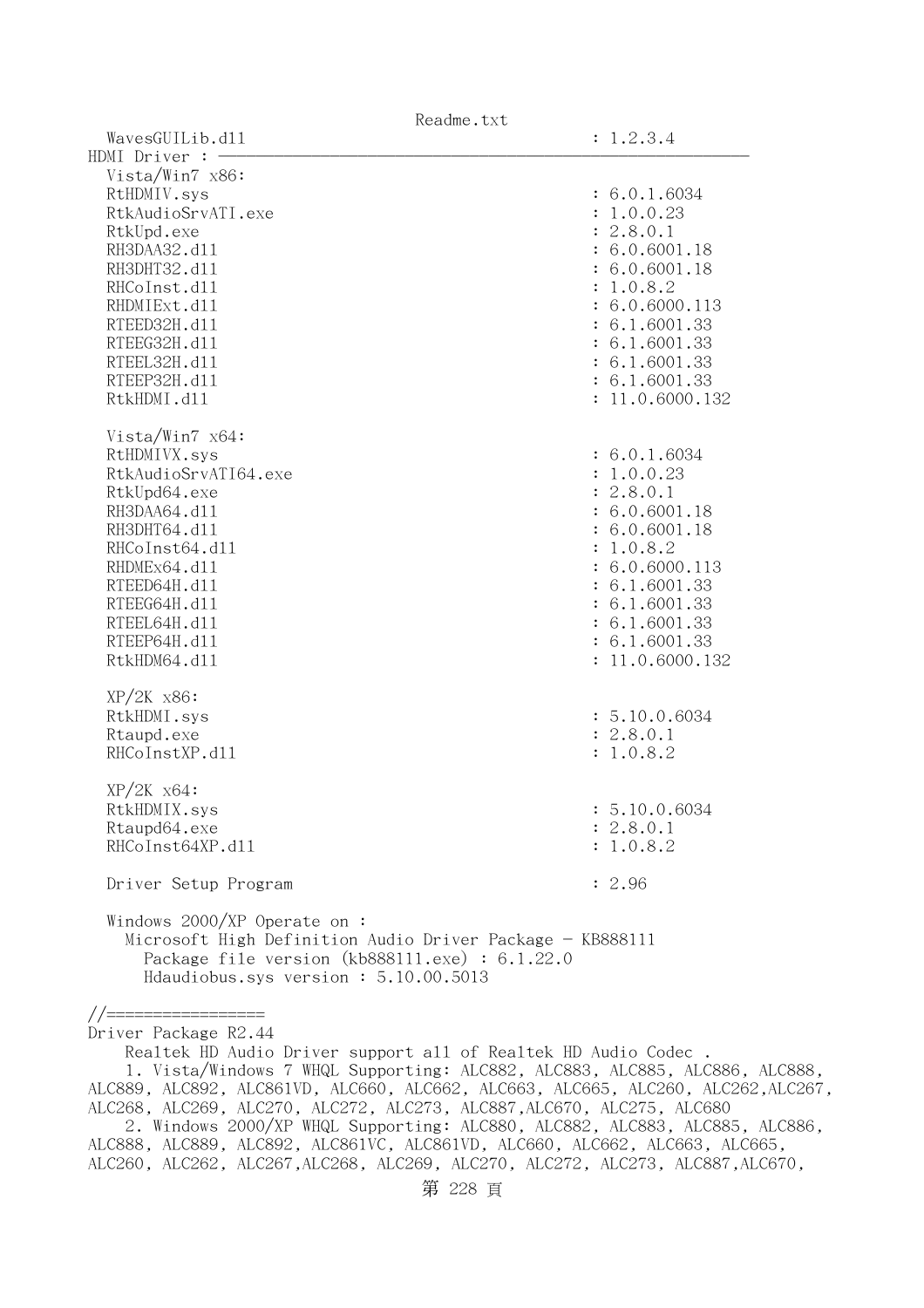| ALC275, ALC680                                                             |               |  |
|----------------------------------------------------------------------------|---------------|--|
| 3. HDMI Device WHQL Support: ATI HDMI Devices                              |               |  |
| 4. OS Supporting: Microsoft Windows XP, Windows 2000, Windows Server 2003, |               |  |
| Vista, Windows Server 2008, Windows $7 - x86/x64$                          |               |  |
| 5. Pack with Microsoft High Definition Audio UAAV1.0a(5013)                |               |  |
| 6. Add/Fix                                                                 |               |  |
| $1.)$ Driver :                                                             |               |  |
| 1. Customizations.                                                         |               |  |
|                                                                            |               |  |
| Windows $2000/XP$ :                                                        |               |  |
| Windows $2000/XP$ :                                                        | : 5.10.0.6066 |  |
| RTKHDA64.sys                                                               | 5.10.0.6066   |  |
| RTKHDAUD.sys<br>MicCal.exe                                                 | 1.1.2.3       |  |
| RTHDCPL.exe                                                                | 2.3.4.0       |  |
| RtkAudioService64.exe                                                      | 1.0.0.19      |  |
| RtkAudioService.exe                                                        | 1.0.0.19      |  |
| RTLCPL.exe                                                                 | 1.0.1.66      |  |
| Rt1Upd64.exe                                                               | : 2.8.0.1     |  |
| Rt1Upd.exe                                                                 | : 2.8.0.1     |  |
| SkyTe1.exe                                                                 | 2.0.2.0       |  |
| SoundMan.exe                                                               | 1.0.0.32      |  |
| vncuti164.exe                                                              | 1.0.0.38      |  |
| vncutil.exe                                                                | 1.0.0.38      |  |
| Alcmtr.exe                                                                 | 1.6.0.4       |  |
| AlcWzrd.exe                                                                | 1.1.0.37      |  |
| AMBFt64.sys                                                                | : 5.10.0.4240 |  |
| Monfilt.sys                                                                | : 5.10.0.4112 |  |
| Monft64.sys                                                                | 5.10.0.4115   |  |
| 0A017Afx.sys                                                               | 1.0.7.3       |  |
| AMBFilt.sys                                                                | 5.10.0.4240   |  |
| RTSndMgr.cp1                                                               | 1.0.1.4       |  |
| ALSndMgr.cp1                                                               | 1.0.0.11      |  |
| RCoInst64XP.d11                                                            | 1.0.8.6       |  |
| RTCOMDLL.d11                                                               | 1.0.0.107     |  |
| RtkCoInstXP.d11<br>1.0.8.6                                                 |               |  |
| Rt1CPAPI.d11<br>: 1.0.2.3                                                  |               |  |
| Vista/Win7 driver :                                                        |               |  |
| Vista/Win7 driver for x86                                                  |               |  |
| RTKVHDA.sys                                                                | : 6.0.1.6066  |  |
| AERTSrv.exe                                                                | : 1.0.32.10   |  |
| RtHDVBg.exe                                                                | : 1.0.0.9     |  |
| RtHDVCp1.exe                                                               | : 1.0.0.499   |  |
| RtkAudioService.exe                                                        | : 1.0.0.24    |  |
| RtkNGUI.exe                                                                | : 1.0.0.29    |  |
| Rt1Upd.exe                                                                 | : 2.8.0.1     |  |
| SkyTe1.exe                                                                 | : 2.0.2.2     |  |
| vncutil.exe                                                                | 1.0.0.38      |  |
| mbfilt32.sys                                                               | : 6.10.0.8    |  |
| RTSndMgr.cp1                                                               | : 1.0.0.18    |  |
| AERTACap.d11                                                               | : 2.0.32.11   |  |
| AERTARen.d11                                                               | : 1.0.32.9    |  |
| BlackSkinImages.dl1                                                        | 1.0.0.29      |  |
| DarkSkinImages.d11                                                         | 1.0.0.29      |  |
| DTSBassEnhancementDLL.d11                                                  | 1.0.0.1       |  |
| DTSBoostDLL.d11                                                            | 1.0.0.1       |  |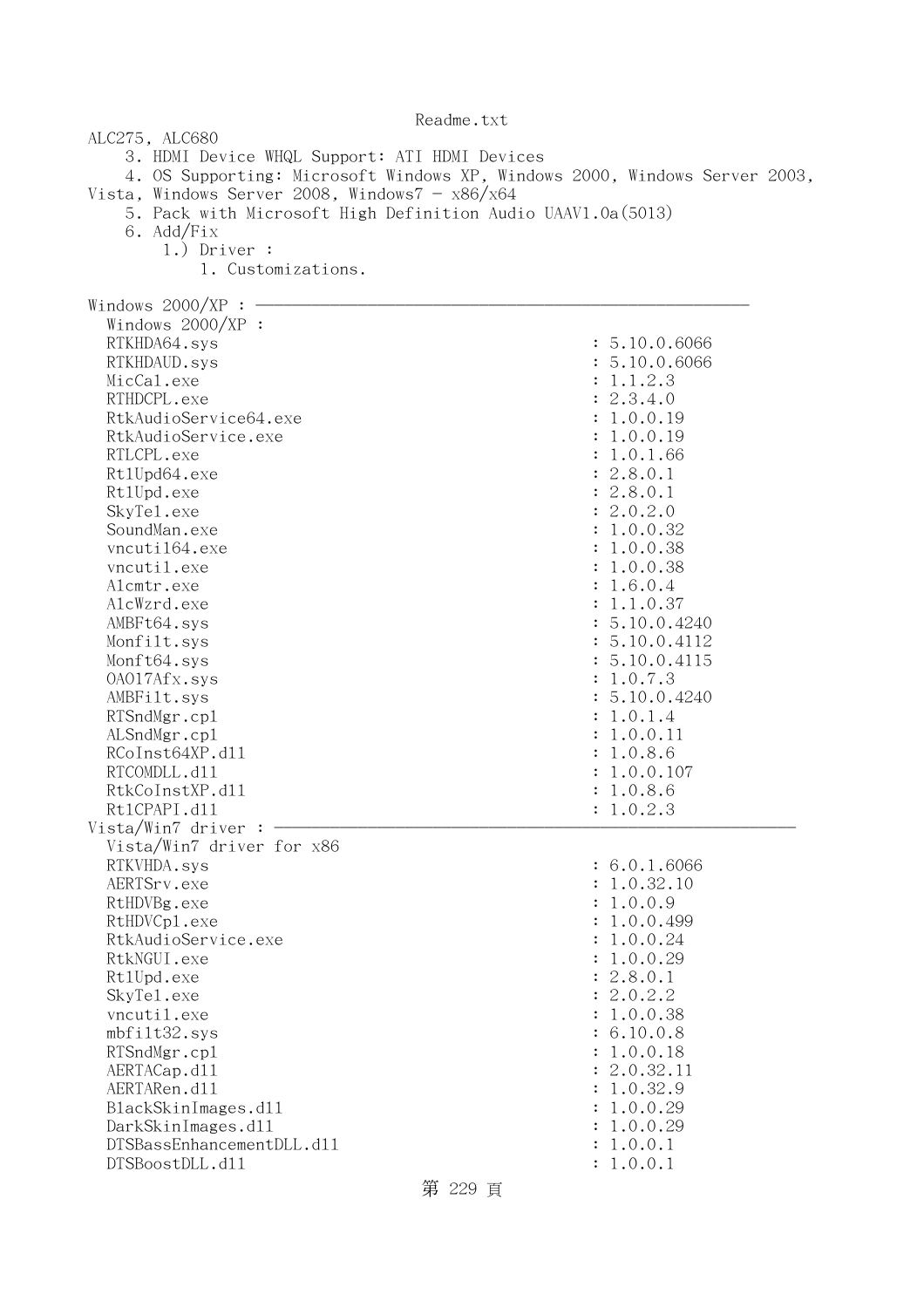DTSGainCompensatorDLL.dl1 : 1.0.0.1 DTSGFXAPO.dll : 1.0.0.1 DTSGFXAPONS.dll : 1.0.0.1 DTSLFXAPO.dll : 1.0.0.1 DTSLimiterDLL.dl1 : 1.0.0.1  $DTSNeoPCDLL. d11$  :  $1.0.0.1$ DTSS2HeadphoneDLL.dl1 : 1.0.0.1 DTSS2SpeakerDLL.dll : 1.0.0.1 DTSSymmetryDLL.dl1 : 1.0.0.1 DTSVoiceClarityDLL.dl1 : 1.0.0.1 FMAPO.d11 : 42.5.28.65 LightSkinImages.dll : 1.0.0.29 MaxxAudioAPO.dll : 1.2.2.0 MaxxAudioAP020.dll : 2.2.6.0 MaxxAudioEQ.dll : 5.9.7.0 MBAPO32.dll : 1.0.19.0 MBPPCn32.dll : 1.0.0.110 MBppld32.dll : 1.0.22.0 MBTHX32.d11 : 1.0.15.108 MBWrp32.dll : 1.0.0.110 RP3DAA32.d11 : 6.0.6001.18 RP3DHT32.d11 : 6.0.6001.18 RTCOMDLL.d11 : 2.0.0.128 RTEED32A.d11 : 6.1.6001.33 RTEEG32A.d11 : 6.1.6001.33 RTEEL32A.d11 : 6.1.6001.33 RTEEP32A.d11 : 6.1.6001.33 RtkAPO.d11 : 11.0.6000.142 RtkApoApi.dl1 : 1.0.0.20 RtkCfg.dl1 : 1.0.0.2 RtkCoInst.dl1 : 1.0.8.6 RtkPgExt.dl1 : 6.0.6000.119 Rt1CPAPI.d11 : 1.0.2.4 SFFXComm.d11 : 2.0.0.12 SFFXDAPO.d11 : 2.0.0.12 SFFXHAPO.d11 : 2.0.0.12 SFFXProc.d11 : 2.0.0.12 SFFXSAPO.d11 : 2.0.0.12 slcshp32.dll : 1.0.3.0  $s1geq32. d11$  :  $1.0.1.0$  slh36032.dll : 1.0.2.0 slInit32.dll : 1.1.3.0 slmaxv32.dl1 : 1.1.2.0 sltshd32.dll : 1.1.1.0 sluapo32.dll : 1.8.24.0 SRSHP360.d11 : 1.1.0.0 SRSTSHD.d11 : 1.1.4.0 SRSTSXT.dll : 3.2.0.0 SRSWOW.d11 : 1.1.3.0 WavesLib.dll : 5.9.7.0 Vista/Win7 driver for x64 RTKVHD64.sys : 6.0.1.6066 AERTSr64.exe : 1.0.64.10 RAVBg64.exe : 1.0.0.9 RAVCp164.exe : 1.0.0.499 RtkAudioService64.exe : 1.0.0.24

Readme.txt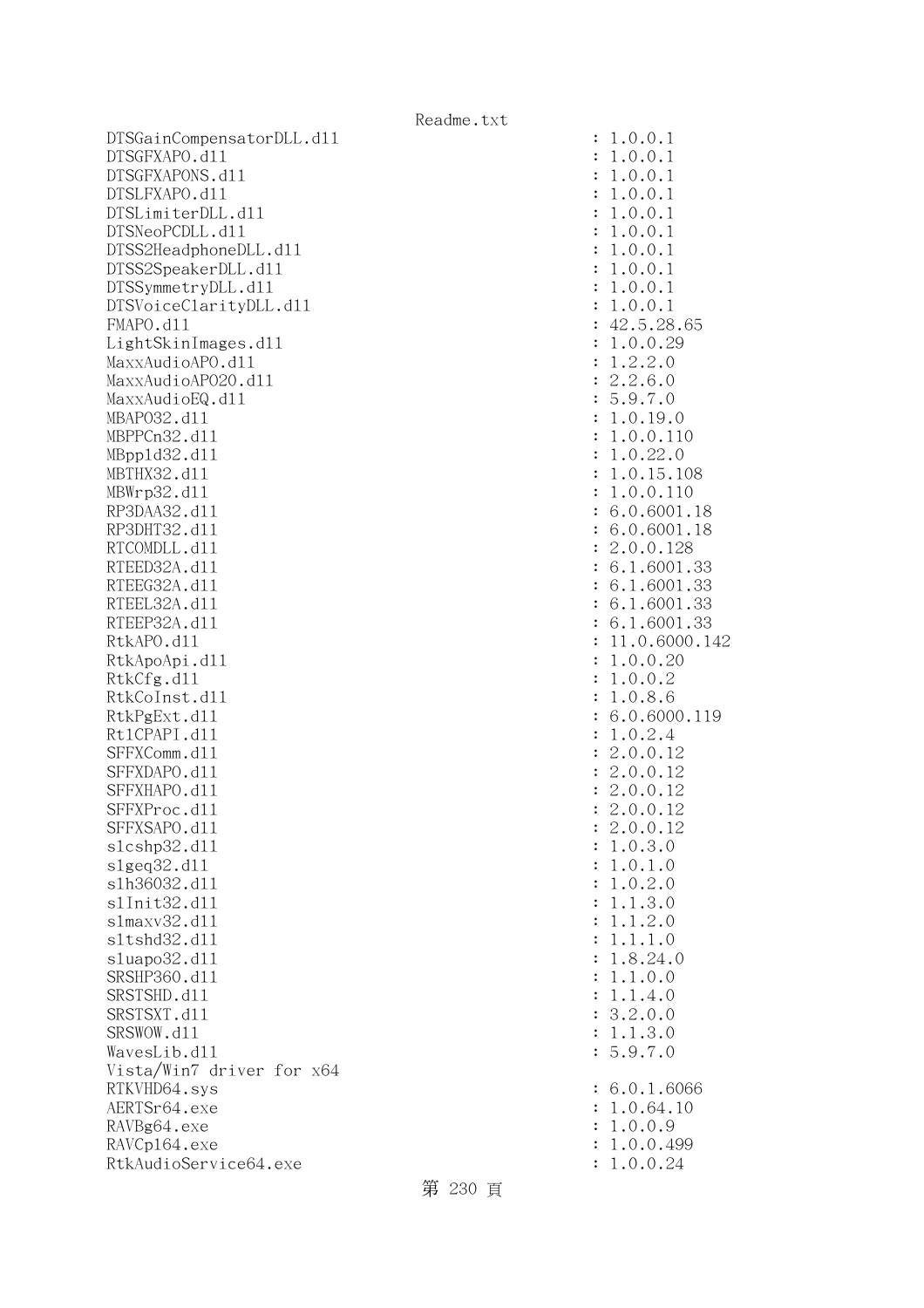RtkNGUI64.exe Rt1Upd64.exe SkyTe1.exe vncuti164.exe  $GWfilt64.sys$ mbfilt64.sys RTSnMg64.cp1 AERTAC64.d11 AERTAR64.dl1 BlackSkinImages64.dll DarkSkinImages64.dl1 DTSBassEnhancementDLL64.dl1 DTSBoostDLL64.dl1 DTSGainCompensatorDLL64.dl1 DTSGFXAP064.dll DTSGFXAPONS64.dll DTSLFXAP064.dl1 DTSLimiterDLL64.dl1 DTSNeoPCDLL64.dl1 DTSS2HeadphoneDLL64.d11 DTSS2SpeakerDLL64.dl1 DTSSymmetryDLL64.dl1 DTSVoiceClarityDLL64.dll FMAP064.d11 LightSkinImages64.dl1 MaxxAudioAP020.dll MaxxAudioEQ.dll MBAP032.d11 MBAP064.d11 MBPPCn64.d11 MBpp1d64.dl1 MBTHX32.d11 MBTHX64.d11 MBWrp64.dl1 RCoInst64.dl1 RP3DAA64.dl1 RP3DHT64.d11 RtCOM64.d11 RTCOMDLL.d11 RTEED64A.dl1 RTEEG64A.dl1 RTEEL64A.d11 RTEEP64A.d11 RtkApi64.dl1 RtkAP064.dl1 : 11.0.6000.142 RtkCfg.dll RtkCfg64.dl1 Rt1CPAPI.d11 Rt1CPAPI64.d11 RtPgEx64.dl1 SFComm64.dl1 SFDAP064.d11 SFHAP064.d11 SFProc64.dl1 SFSAP064.d11 slcshp64.dll

| $\ddot{\cdot}$ | 0.0.29<br>$\mathbf 1$                                                                                    |
|----------------|----------------------------------------------------------------------------------------------------------|
|                |                                                                                                          |
| $\ddot{\cdot}$ | $\cdot$ <sup>0</sup><br>$\overline{c}$<br>1<br>8                                                         |
| $\ddot{\cdot}$ | $\ddot{\phantom{0}}$<br>$\overline{c}$<br>$\ddot{\phantom{0}}$<br>0.2                                    |
| $\ddot{\cdot}$ | $\frac{2}{1}$<br>38<br>$\ddot{\phantom{0}}$                                                              |
| $\ddot{\cdot}$ | $0.0.$<br>10.0<br>10.0<br>$\frac{1}{2}$<br>6<br>3                                                        |
|                | 8                                                                                                        |
| $\vdots$       | 6                                                                                                        |
|                | 0.0.<br>$\mathbf{1}$<br>$\ddot{\phantom{0}}$<br>8                                                        |
|                | .0.64<br>$\mathbf 1$<br>$\mathbf{1}$                                                                     |
| $\vdots$       | 12111111<br>.0.64.1<br>.0.64.9<br>.0.0.29<br>.0.0.29<br>.0.0.1<br>.0.0.1<br>.0.0.1<br>.0.0.1<br>.0.0.1   |
| $\ddot{\cdot}$ |                                                                                                          |
|                |                                                                                                          |
| $\ddot{\cdot}$ |                                                                                                          |
| $\ddot{\cdot}$ |                                                                                                          |
| $\ddot{\cdot}$ |                                                                                                          |
|                |                                                                                                          |
| $\vdots$ :     |                                                                                                          |
|                | $\mathbf{1}$                                                                                             |
|                | $\frac{1}{1}$                                                                                            |
| $\ddot{\cdot}$ |                                                                                                          |
| $\ddot{\cdot}$ | $\mathbf{1}$<br>$\mathbf{1}$<br>.0.0.                                                                    |
|                | $\mathbf{1}$                                                                                             |
|                | $\frac{1}{1}$                                                                                            |
|                |                                                                                                          |
|                | $0.0$ .<br>$0.0$ .<br>$0.0$ .<br>$0.0$ .                                                                 |
|                | $\begin{smallmatrix}1\1\1\end{smallmatrix}$                                                              |
|                |                                                                                                          |
|                |                                                                                                          |
|                |                                                                                                          |
|                |                                                                                                          |
|                |                                                                                                          |
|                | $\ddot{\phantom{0}}$<br>$\overline{O}$                                                                   |
|                | $.2$<br>$.9$<br>$.0$<br>$7.7.19$<br>19<br>19<br>$\ddot{\phantom{0}}$<br>$\cdot$ <sup>0</sup>             |
| $\ddot{\cdot}$ | $\cdot$ <sup>0</sup><br>$\ddot{\phantom{0}}$<br>$\cdot$ 0                                                |
| $\ddot{\cdot}$ | $\mathbf{1}$<br>$\cdot$ 0.<br>$\mathbf{0}$ .<br>10                                                       |
|                | $\cdot$ 0 $\cdot$<br>0.0.11<br>0.22.0<br>0.15.1<br>0.15.1<br>0.0.11<br>0.8.6<br>0.6001<br>$\overline{0}$ |
| $\ddot{\cdot}$ |                                                                                                          |
|                | $\cdot$ 0 $\cdot$<br>108                                                                                 |
|                | 108                                                                                                      |
|                | 10                                                                                                       |
|                |                                                                                                          |
|                | 18                                                                                                       |
|                |                                                                                                          |
|                | $\overline{a}$<br>.6001<br>6<br>$\mathcal{O}$<br>18                                                      |
| $\ddot{\cdot}$ | $\overline{c}$<br>.0.0.128                                                                               |
| $\ddot{\cdot}$ | .0.0.128<br>$\overline{c}$                                                                               |
| $\ddot{\cdot}$ | 6.<br>1.6001.33                                                                                          |
| $\ddot{\cdot}$ | 1.6001.<br>6.<br>33                                                                                      |
|                |                                                                                                          |
| $\ddot{\cdot}$ | 1.6001<br>6.<br>33<br>$\ddot{\phantom{a}}$                                                               |
| $\ddot{\cdot}$ | 1.6001.<br>6.<br>33                                                                                      |
| $\ddot{\cdot}$ | 0.0.20<br>$\ddot{\phantom{a}}$<br>1                                                                      |
| $\ddot{\cdot}$ | 11.0.6000.14                                                                                             |
| $\ddot{\cdot}$ | 1.0.0.1                                                                                                  |
|                | 1.0.0.2                                                                                                  |
| $\ddot{\cdot}$ |                                                                                                          |
| $\ddot{\cdot}$ | 1.0.2.4                                                                                                  |
| $\ddot{\cdot}$ | .0.2.4<br>$\mathbf{1}$                                                                                   |
| $\ddot{\cdot}$ | 6.0.6000.119                                                                                             |
| $\ddot{\cdot}$ | $\overline{c}$<br>.0.0.12                                                                                |
|                | $\overline{c}$<br>.0.0.<br>12                                                                            |
| $\ddot{\cdot}$ |                                                                                                          |
| $\ddot{\cdot}$ | $\overline{c}$<br>.0.0.<br>12                                                                            |
| $\ddot{\cdot}$ | 2.0.0.<br>12                                                                                             |
| $\ddot{\cdot}$ | 2.0.0.<br>12                                                                                             |
| $\ddot{\cdot}$ | 1.0.3.0                                                                                                  |
|                |                                                                                                          |

第 231 頁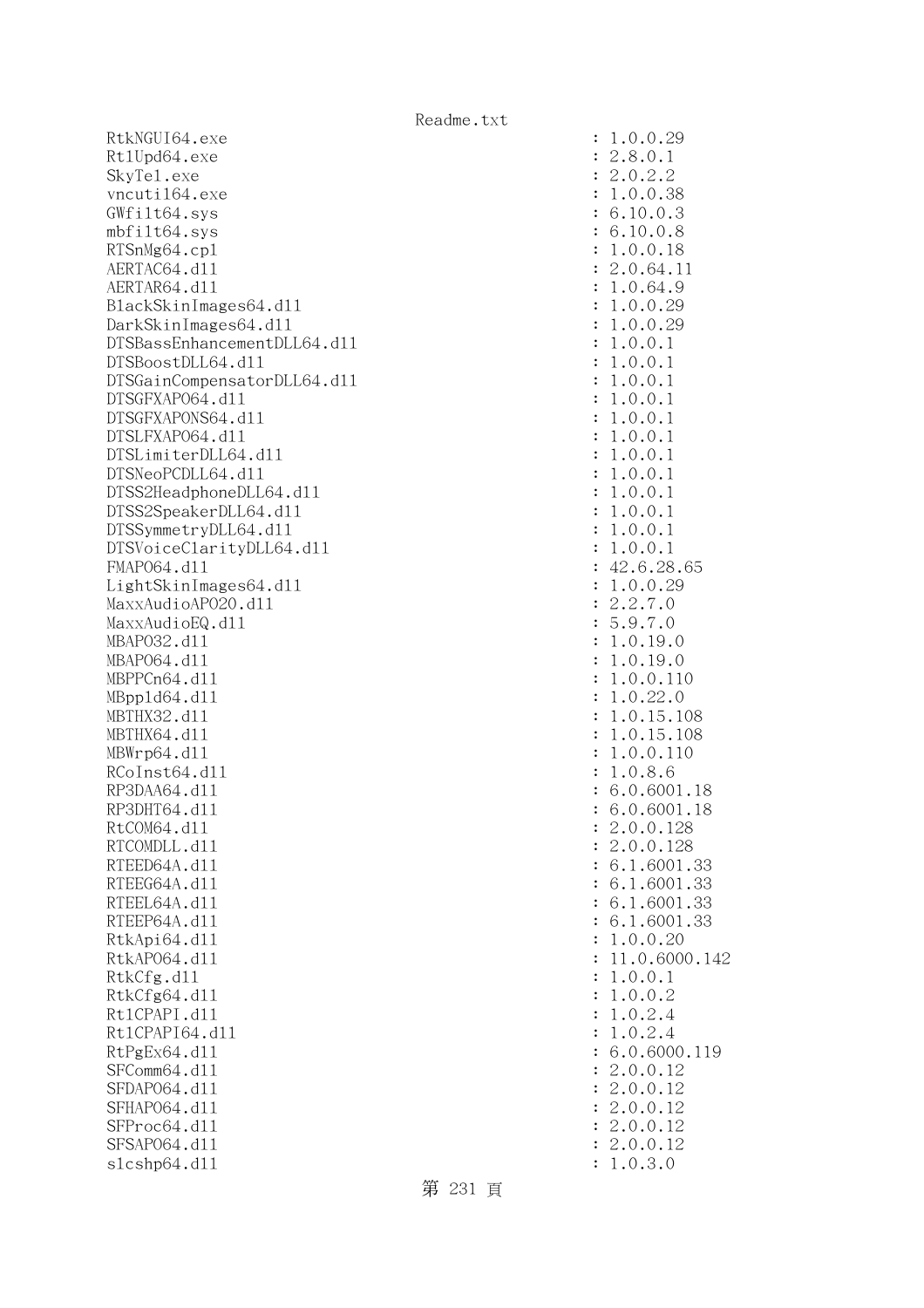Readme.txt  $s1geq64. d11$  :  $1.0.1.0$  slh36064.dll : 1.0.2.0 slInit64.dl1 : 1.1.3.0 slmaxv64.dll : 1.1.2.0 sltshd64.dll : 1.1.1.0 sluapo64.dll : 1.8.24.0 SRSHP64.d11 : 1.1.0.0 SRSTSH64.d11 : 1.1.4.0 SRSTSX64.d11 : 3.2.0.0 SRSWOW64.d11 : 1.1.3.0  $Waves GULLib. d11$  :  $1.2.3.4$  $HDMI$  Driver :  $-$  Vista/Win7 x86: RtHDMIV.sys : 6.0.1.6034 RtkAudioSrvATI.exe : 1.0.0.23 RtkUpd.exe : 2.8.0.1 RH3DAA32.d11 : 6.0.6001.18 RH3DHT32.d11 : 6.0.6001.18 RHCoInst.d11 : 1.0.8.2 RHDMIExt.d11 : 6.0.6000.113 RTEED32H.d11 : 6.1.6001.33 RTEEG32H.d11 : 6.1.6001.33 RTEEL32H.d11 : 6.1.6001.33 RTEEP32H.d11 : 6.1.6001.33 RtkHDMI.dl1 : 11.0.6000.132 Vista/Win7 x64: RtHDMIVX.sys : 6.0.1.6034 RtkAudioSrvATI64.exe : 1.0.0.23 RtkUpd64.exe : 2.8.0.1 RH3DAA64.d11 : 6.0.6001.18 RH3DHT64.d11 : 6.0.6001.18 RHCoInst64.d11 : 1.0.8.2 RHDMEx64.d11 : 6.0.6000.113 RTEED64H.d11 : 6.1.6001.33 RTEEG64H.d11 : 6.1.6001.33 RTEEL64H.d11 : 6.1.6001.33 RTEEP64H.d11 : 6.1.6001.33 RtkHDM64.dll : 11.0.6000.132 XP/2K x86: RtkHDMI.sys : 5.10.0.6034 Rtaupd.exe : 2.8.0.1 RHCoInstXP.d11 : 1.0.8.2 XP/2K x64: RtkHDMIX.sys : 5.10.0.6034 Rtaupd64.exe : 2.8.0.1 RHCoInst64XP.d11 : 1.0.8.2 Driver Setup Program : 2.96 Windows 2000/XP Operate on : Microsoft High Definition Audio Driver Package - KB888111 Package file version (kb888111.exe) : 6.1.22.0 Hdaudiobus.sys version : 5.10.00.5013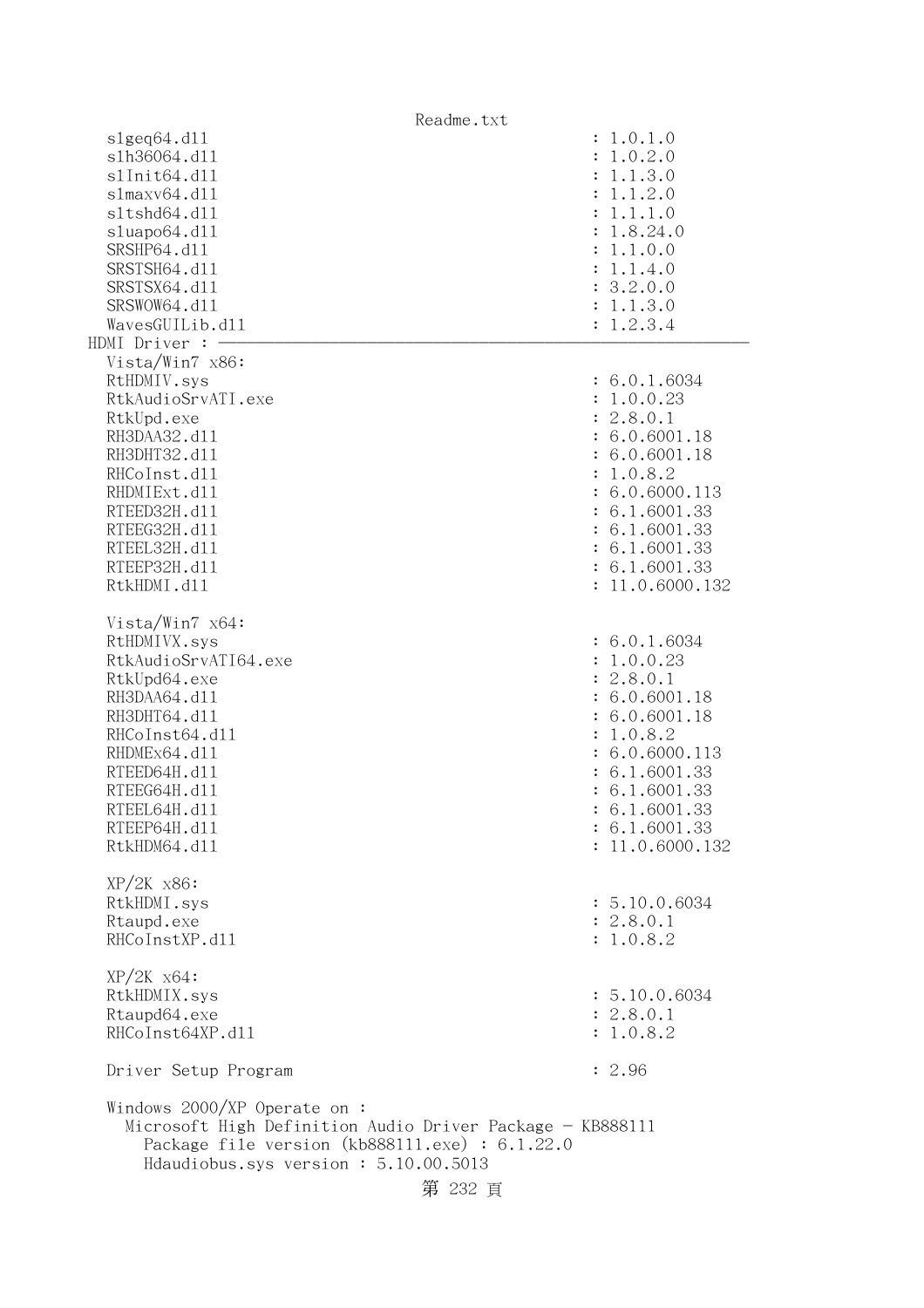//================= Driver Package R2.43 Realtek HD Audio Driver support all of Realtek HD Audio Codec . 1. Vista/Windows 7 WHQL Supporting: ALC882, ALC883, ALC885, ALC886, ALC888, ALC889, ALC892, ALC861VD, ALC660, ALC662, ALC663, ALC665, ALC260, ALC262,ALC267, ALC268, ALC269, ALC270, ALC272, ALC273, ALC887,ALC670, ALC275, ALC680 2. Windows 2000/XP WHQL Supporting: ALC880, ALC882, ALC883, ALC885, ALC886, ALC888, ALC889, ALC892, ALC861VC, ALC861VD, ALC660, ALC662, ALC663, ALC665, ALC260, ALC262, ALC267,ALC268, ALC269, ALC270, ALC272, ALC273, ALC887,ALC670, ALC275, ALC680 3. HDMI Device WHQL Support: ATI HDMI Devices 4. OS Supporting: Microsoft Windows XP, Windows 2000, Windows Server 2003, Vista, Windows Server 2008, Windows $7 - x86/x64$  5. Pack with Microsoft High Definition Audio UAAV1.0a(5013) 6. Add/Fix 1.) Driver : 1. Customizations. Windows  $2000/XP : -$  Windows 2000/XP : RTKHDA64.sys : 5.10.0.6050 : 5.10.0.6050 : 5.10.0.7.10 : 5.10.0.7.10 : 5.10.0.7.10 : 5.10.0.7.10 : 5.10.0.7.10 RTKHDAUD.sys : 5.10.0.6050 MicCal.exe : 1.1.2.3 RTHDCPL.exe : 2.3.3.8 RtkAudioService64.exe : 1.0.0.19 RtkAudioService.exe : 1.0.0.19 RTLCPL.exe : 1.0.1.66 Rt1Upd64.exe : 2.8.0.1 Rt1Upd.exe : 2.8.0.1 SkyTel.exe : 2.0.2.0 SoundMan.exe : 1.0.0.32 vncutil64.exe : 1.0.0.38 vncutil.exe : 1.0.0.38 Alcmtr.exe : 1.6.0.4 AlcWzrd.exe : 1.1.0.37 Monfilt.sys : 5.10.0.4112 Monft64.sys : 5.10.0.4115 OAO17Afx.sys : 1.0.7.3 AMBFilt.sys : 5.10.0.4240 AMBFt64.sys : 5.10.0.4240 RTSndMgr.cp1 : 1.0.1.4 ALSndMgr.cpl : 1.0.0.11 RCoInst64XP.d11 : 1.0.8.4 RTCOMDLL.d11 : 1.0.0.106 RtkCoInstXP.d11 : 1.0.8.4 RtlCPAPI.dll : 1.0.2.3 Vista/Win7 driver :  $-$  Vista/Win7 driver for x86 RTKVHDA.sys : 6.0.1.6050 AERTSrv.exe : 1.0.32.10 RtHDVBg.exe : 1.0.0.8 RtHDVCp1.exe : 1.0.0.489 RtkAudioService.exe : 1.0.0.24 RtkNGUI.exe : 0.0.0.25 RtlUpd.exe : 2.8.0.1

# 第 233 頁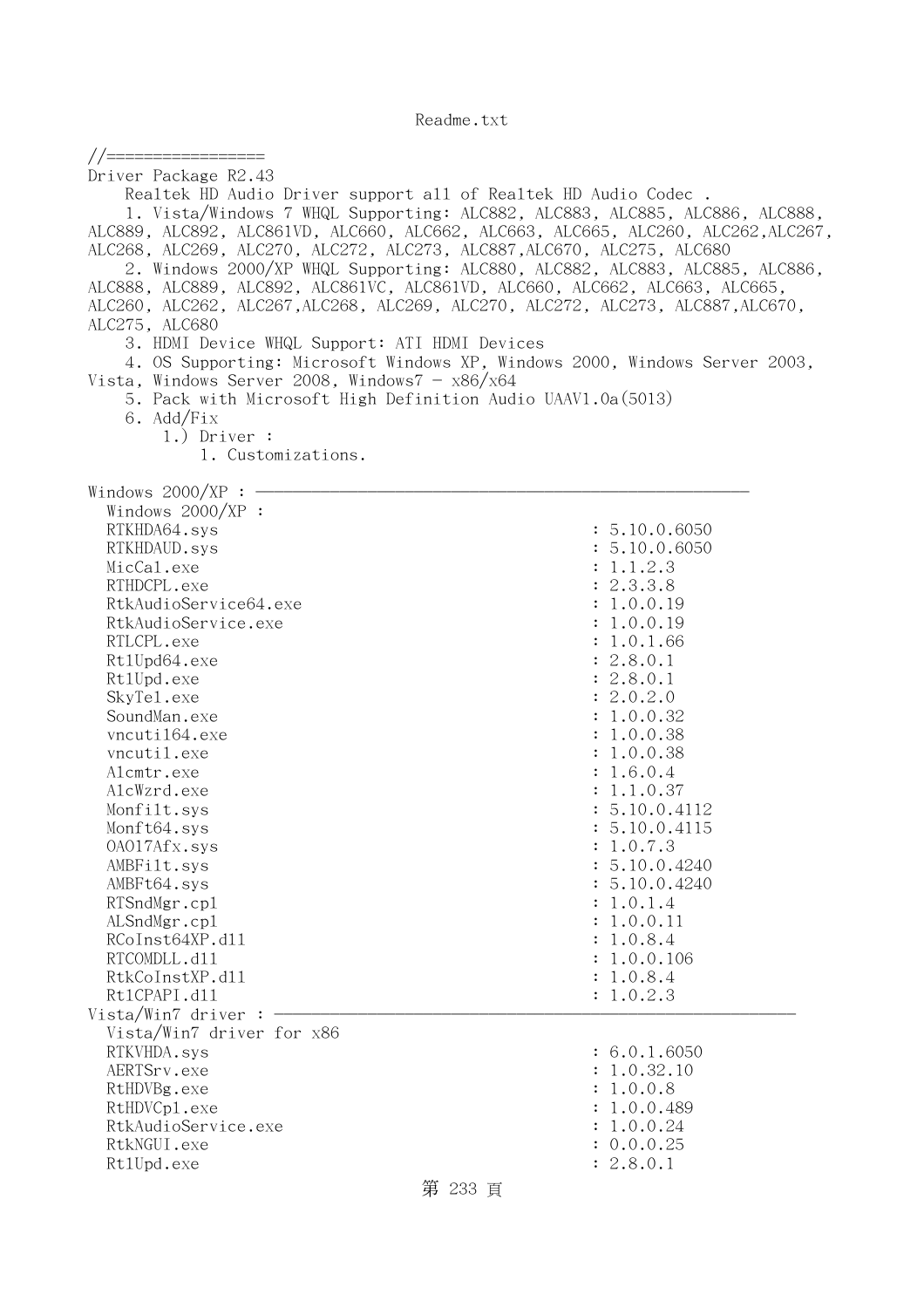SkyTe1.exe vncutil.exe mbfilt32.sys RTSndMgr.cp1 AERTACap.d11 AERTARen.d11 BlackSkinImages.dl1 DarkSkinImages.dl1 DTSBassEnhancementDLL.dl1 DTSBoostDLL.d11 DTSGainCompensatorDLL.dl1 DTSGFXAPO.d11 DTSGFXAPONS.d11 DTSLFXAPO.d11 DTSLimiterDLL.dl1 DTSNeoPCDLL.d11 DTSS2HeadphoneDLL.d11 DTSS2SpeakerDLL.d11 DTSSymmetryDLL.dl1 DTSVoiceClarityDLL.dl1 FMAPO.d11 LightSkinImages.dl1 MaxxAudioAPO.dll MaxxAudioAPO20.dll MaxxAudioEQ.dll MBAP032.d11 MBPPCn32.d11 MBpp1d32.d11 MBTHX32.d11 MBWrp32.d11 RP3DAA32.d11 RP3DHT32.d11 RTCOMDLL.d11 RTEED32A.d11 RTEEG32A.d11 RTEEL32A.d11 RTEEP32A.d11 RtkAPO.dl1 : 11.0.6000.137 RtkApoApi.dl1 RtkCfg.dll RtkCoInst.dl1 RtkPgExt.d11 Rt1CPAPI.d11 SFFXComm.dl1 SFFXDAPO.d11 SFFXHAPO.d11 SFFXProc.dl1 SFFXSAPO.d11 slcshp32.dl1 slgeq32.dl1 slh36032.dl1 s1Init32.d11 slmaxv32.dl1 s1tshd32.d11 sluapo32.dl1 SRSHP360.d11 : 1.1.0.0

| $\ddot{\cdot}$ | .0.2.2                                                                                                                                                                                                                                                       |
|----------------|--------------------------------------------------------------------------------------------------------------------------------------------------------------------------------------------------------------------------------------------------------------|
| $\ddot{\cdot}$ | .0.0.38<br>$\mathbf 1$                                                                                                                                                                                                                                       |
|                | 10.0<br>.8<br>6                                                                                                                                                                                                                                              |
| $\ddot{\cdot}$ |                                                                                                                                                                                                                                                              |
| $\ddot{\cdot}$ | 0.0.<br>18<br>1                                                                                                                                                                                                                                              |
| $\ddot{\cdot}$ | 11<br>2.0.32<br>1.0.32                                                                                                                                                                                                                                       |
| $\ddot{\cdot}$ | 9                                                                                                                                                                                                                                                            |
| $\ddot{\cdot}$ |                                                                                                                                                                                                                                                              |
| $\ddot{\cdot}$ | $0.0.0.25$<br>0.0.0.25<br>1.0.0.1                                                                                                                                                                                                                            |
| $\ddot{\cdot}$ |                                                                                                                                                                                                                                                              |
| $\ddot{\cdot}$ | $\overline{1}$<br>0.0.<br>$\ddot{\phantom{a}}$<br>$\mathbf{1}$                                                                                                                                                                                               |
| $\ddot{\cdot}$ | 0.0.<br>$\overline{1}$<br>$\ddot{\phantom{a}}$<br>$\mathbf{1}$                                                                                                                                                                                               |
| $\ddot{\cdot}$ | 1.<br>0.0.<br>$\mathbf{1}$                                                                                                                                                                                                                                   |
| $\ddot{\cdot}$ | 1.<br>0.0.<br>$\mathbf{1}$                                                                                                                                                                                                                                   |
|                | 1.0.0.<br>$\mathbf{1}$                                                                                                                                                                                                                                       |
| $\ddot{\cdot}$ |                                                                                                                                                                                                                                                              |
| $\ddot{\cdot}$ | 1.0.0.<br>$\mathbf{1}$                                                                                                                                                                                                                                       |
| $\ddot{\cdot}$ | 1.0.0.<br>$\mathbf{1}$                                                                                                                                                                                                                                       |
| $\ddot{\cdot}$ | 1.0.0.<br>$\mathbf{1}$                                                                                                                                                                                                                                       |
| $\ddot{\cdot}$ | 1.0.0.<br>$\overline{1}$                                                                                                                                                                                                                                     |
| $\ddot{\cdot}$ |                                                                                                                                                                                                                                                              |
| $\ddot{\cdot}$ |                                                                                                                                                                                                                                                              |
| $\ddot{\cdot}$ |                                                                                                                                                                                                                                                              |
| $\ddot{\cdot}$ |                                                                                                                                                                                                                                                              |
| $\ddot{\cdot}$ | $1.0.0.1$<br>$42.5.26.65$<br>$0.0.0.25$<br>$1.2.2.0$<br>$2.2.6.0$<br>$5.9.7.0$<br>$1.0.19.0$<br>$1.0.0.110$<br>$1.0.22.0$<br>$1.0.15.106$<br>$1.0.0.110$<br>$6.0.6001.18$<br>$6.0.6001.18$<br>$2.0.0.128$<br>$6.1.6001.33$<br>$6.1.6001.33$<br>$6.1.6001.33$ |
| $\ddot{\cdot}$ |                                                                                                                                                                                                                                                              |
| $\ddot{\cdot}$ |                                                                                                                                                                                                                                                              |
| $\ddot{\cdot}$ |                                                                                                                                                                                                                                                              |
|                |                                                                                                                                                                                                                                                              |
| $\ddot{\cdot}$ |                                                                                                                                                                                                                                                              |
| $\ddot{\cdot}$ |                                                                                                                                                                                                                                                              |
| $\ddot{\cdot}$ |                                                                                                                                                                                                                                                              |
| $\ddot{\cdot}$ |                                                                                                                                                                                                                                                              |
| $\ddot{\cdot}$ |                                                                                                                                                                                                                                                              |
| $\ddot{\cdot}$ | 6626666                                                                                                                                                                                                                                                      |
| $\ddot{\cdot}$ |                                                                                                                                                                                                                                                              |
| $\ddot{\cdot}$ |                                                                                                                                                                                                                                                              |
| $\ddot{\cdot}$ |                                                                                                                                                                                                                                                              |
| $\ddot{\cdot}$ |                                                                                                                                                                                                                                                              |
| $\ddot{\cdot}$ | .<br>33<br>$\ddot{\phantom{a}}$<br>$\mathbf{1}$<br>.6001<br>$\ddot{\phantom{0}}$                                                                                                                                                                             |
|                | 11.0.6000.13                                                                                                                                                                                                                                                 |
| $\ddot{\cdot}$ | .0.0.20                                                                                                                                                                                                                                                      |
| $\ddot{\cdot}$ | 1                                                                                                                                                                                                                                                            |
| $\ddot{\cdot}$ | 0.0.2<br>$\ddot{\phantom{a}}$<br>1                                                                                                                                                                                                                           |
| $\ddot{\cdot}$ | 0.8.4<br>$\ddot{\phantom{a}}$<br>1                                                                                                                                                                                                                           |
| $\ddot{\cdot}$ | .0.6000.116<br>6                                                                                                                                                                                                                                             |
| $\ddot{\cdot}$ | $\overline{0}$ .<br>$\ddot{\phantom{a}}$<br>2.4<br>1                                                                                                                                                                                                         |
| $\ddot{\cdot}$ | .0.0.9<br>$\overline{c}$                                                                                                                                                                                                                                     |
| $\ddot{\cdot}$ | .0.0.9<br>$\overline{c}$                                                                                                                                                                                                                                     |
| $\ddot{\cdot}$ | $\overline{c}$<br>.0.0.9                                                                                                                                                                                                                                     |
| $\ddot{\cdot}$ | $\overline{c}$<br>.0.0.9                                                                                                                                                                                                                                     |
| $\ddot{\cdot}$ | .0.0.9<br>$\overline{c}$                                                                                                                                                                                                                                     |
| $\ddot{\cdot}$ | $\overline{0}$ .<br>3.0<br>$\ddot{\phantom{0}}$<br>$\mathbf 1$                                                                                                                                                                                               |
|                |                                                                                                                                                                                                                                                              |
| $\ddot{\cdot}$ | 0.1<br>$\ddot{\phantom{0}}$<br>$\cdot$ <sup>0</sup><br>1                                                                                                                                                                                                     |
| $\ddot{\cdot}$ | 2.0<br>$\overline{0}$ .<br>$\ddot{\phantom{0}}$<br>1                                                                                                                                                                                                         |
| $\ddot{\cdot}$ | 3.0<br>$\ddot{\phantom{a}}$<br>$\ddot{\phantom{0}}$<br>1<br>1                                                                                                                                                                                                |
| $\ddot{\cdot}$ | $\mathbf 1$<br>2.0<br>$\ddot{\phantom{0}}$<br>$\ddot{\phantom{0}}$<br>1                                                                                                                                                                                      |
| $\ddot{\cdot}$ | 1.0<br>$\ddot{\phantom{0}}$<br>$\mathbf{1}$<br>$\ddot{\phantom{a}}$<br>1                                                                                                                                                                                     |
| $\ddot{\cdot}$ | 8.<br>24.0<br>$\mathbf 1$<br>$\ddot{\phantom{a}}$                                                                                                                                                                                                            |
| ÷              | 1 1 0 0                                                                                                                                                                                                                                                      |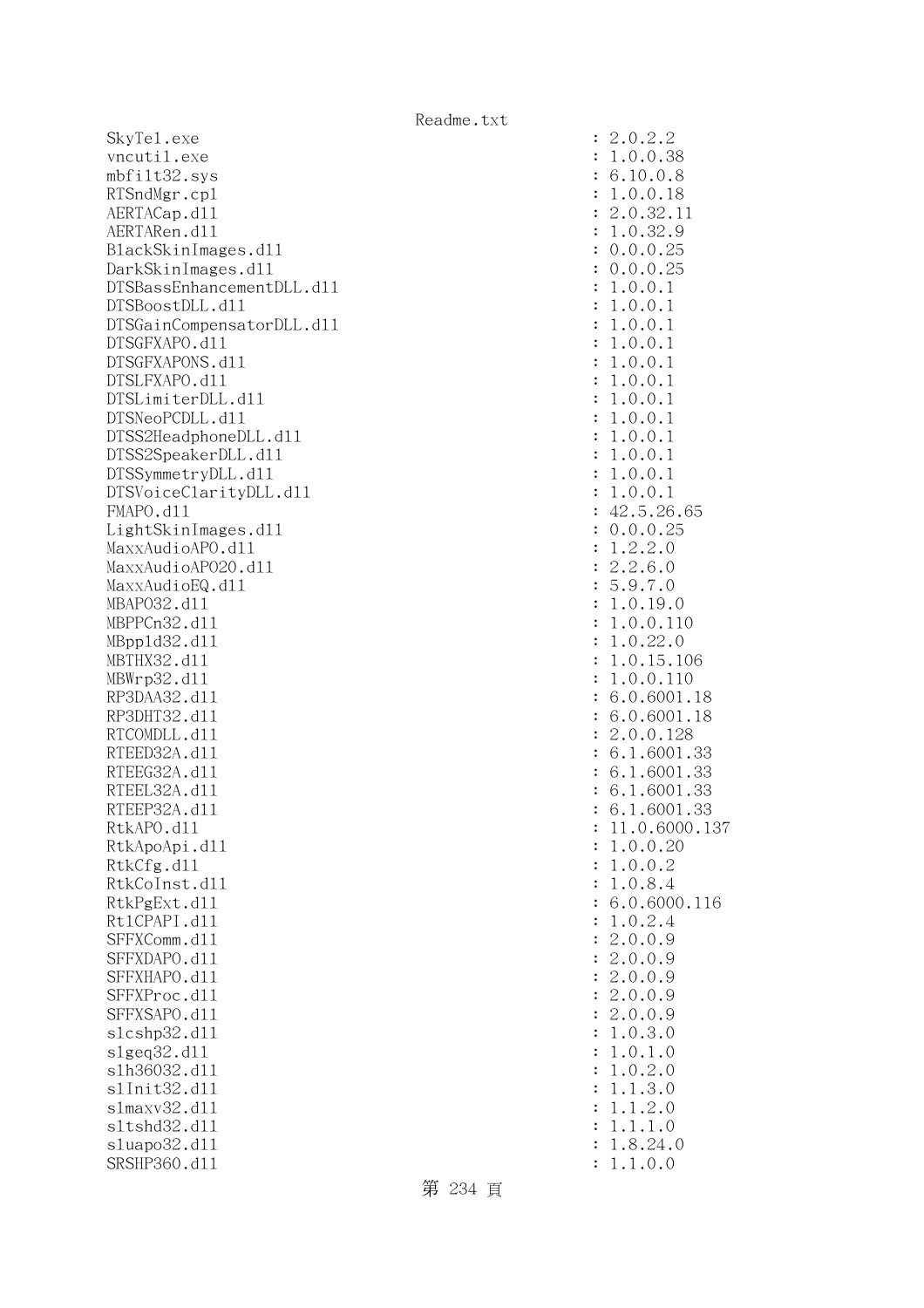SRSTSHD.d11 : 1.1.4.0 SRSTSXT.d11 SRSWOW.dl1 WavesLib.dl1 Vista/Win7 driver for x64 RTKVHD64.svs AERTSr64.exe RAVBg64.exe RAVCp164.exe RtkAudioService64.exe RtkNGUI64.exe Rt1Upd64.exe SkyTe1.exe vncuti164.exe  $GWfilt64.sys$ mbfilt64.sys RTSnMg64.cp1 AERTAC64.dl1 AERTAR64.dl1 BlackSkinImages64.dll DarkSkinImages64.dll DTSBassEnhancementDLL64.dl1 DTSBoostDLL64.dl1 DTSGainCompensatorDLL64.dl1 DTSGFXAPO64.d11 DTSGFXAPONS64.dl1 DTSLFXAPO64.dl1 DTSLimiterDLL64.dl1 DTSNeoPCDLL64.dl1 DTSS2HeadphoneDLL64.dl1 DTSS2SpeakerDLL64.dl1 DTSSymmetryDLL64.dl1 DTSVoiceClarityDLL64.dll FMAP064.d11 LightSkinImages64.dl1 MaxxAudioAPO20.dll MaxxAudioEQ.dll MBAP032.d11 MBAP064.d11 MBPPCn64.d11 MBpp1d64.dl1 MBTHX32.d11 MBTHX64.d11 MBWrp64.dl1 RCoInst64.dl1 RP3DAA64.d11 RP3DHT64.d11 RtCOM64.d11 RTCOMDLL.d11 RTEED64A.d11 RTEEG64A.d11 RTEEL64A.d11 RTEEP64A.d11 RtkApi64.dll RtkAP064.dl1 : 11.0.6000.137 RtkCfg.dl1

| $\ddot{\cdot}$<br>$\ddot{\cdot}$<br>$\ddot{\cdot}$ | $3.2.0.0$<br>$1.1.3.0$<br>5.9.7.0                                                                                                                          |
|----------------------------------------------------|------------------------------------------------------------------------------------------------------------------------------------------------------------|
| $\ddot{\cdot}$                                     | 6.0.1.6050                                                                                                                                                 |
|                                                    |                                                                                                                                                            |
|                                                    |                                                                                                                                                            |
|                                                    | 6.0.1.605<br>1.0.64.10<br>1.0.0.8<br>1.0.0.489<br>1.0.0.24<br>0.0.0.25<br>2.8.0.1<br>2.0.2.2<br>6.10.0.3<br>6.10.0.3<br>1.0.0.18<br>1.0.0.18<br>2.0.644.11 |
|                                                    |                                                                                                                                                            |
|                                                    |                                                                                                                                                            |
|                                                    |                                                                                                                                                            |
|                                                    |                                                                                                                                                            |
|                                                    |                                                                                                                                                            |
|                                                    |                                                                                                                                                            |
|                                                    |                                                                                                                                                            |
|                                                    | 11                                                                                                                                                         |
|                                                    | $2.0.64.1$<br>1.0.64.9<br>0.0.0.25<br>0.0.0.25                                                                                                             |
|                                                    |                                                                                                                                                            |
|                                                    | 0.0.<br>$\ddot{\phantom{0}}$<br>$\mathbf{1}$<br>$\mathbf{1}$                                                                                               |
|                                                    | $\mathbf{1}$<br>.0.0.<br>$\mathbf{1}$                                                                                                                      |
|                                                    | $\mathbf{1}$<br>0.0.<br>$\ddot{\phantom{0}}$<br>$\mathbf 1$                                                                                                |
|                                                    | $\mathbf{1}$<br>0.0.<br>$\ddot{\phantom{0}}$<br>$\mathbf 1$                                                                                                |
|                                                    | $\mathbf{1}$<br>0.0.<br>$\ddot{\phantom{0}}$<br>$\mathbf{1}$                                                                                               |
|                                                    | $\mathbf{1}$<br>0.0.<br>$\ddot{\phantom{0}}$<br>$\mathbf{1}$<br>$\mathbf{1}$<br>$\ddot{\phantom{0}}$<br>$\mathbf{1}$                                       |
|                                                    | 0.0.<br>0.0.<br>$\mathbf{1}$<br>$\ddot{\phantom{0}}$<br>$\mathbf{1}$                                                                                       |
|                                                    | $\mathbf{1}$<br>0.0.<br>$\ddot{\phantom{0}}$<br>$\mathbf{1}$                                                                                               |
|                                                    | 0.0.<br>$\mathbf{1}$<br>$\ddot{\phantom{0}}$<br>$\mathbf{1}$                                                                                               |
|                                                    | $1.0.0.1$<br>$1.0.0.1$<br>$42.6.26$ .<br>$0.0.0.25$<br>$2.2.7.0$<br>$5.9.7.0$<br>$1.0.19.0$                                                                |
|                                                    |                                                                                                                                                            |
|                                                    |                                                                                                                                                            |
|                                                    |                                                                                                                                                            |
|                                                    |                                                                                                                                                            |
| $\ddot{\cdot}$                                     |                                                                                                                                                            |
| $\ddot{\cdot}$                                     | 1<br>.0.19.0                                                                                                                                               |
| $\ddot{\cdot}$                                     | 1.0.0.110                                                                                                                                                  |
| $\ddot{\cdot}$                                     | 1.0.22.0                                                                                                                                                   |
| $\vdots$                                           | 1.0.15.106                                                                                                                                                 |
| $\vdots$                                           | 1.0.15.106                                                                                                                                                 |
| $\vdots$                                           | 1.0.0.110                                                                                                                                                  |
| $\ddot{\cdot}$<br>$\ddot{\cdot}$                   | 1.0.8.4<br>6.0.6001.18                                                                                                                                     |
| $\ddot{\cdot}$                                     | 6.0.6001.18                                                                                                                                                |
| $\ddot{\cdot}$                                     | 2.0.0.128                                                                                                                                                  |
| $\ddot{\cdot}$                                     | 2.0.0.128                                                                                                                                                  |
| $\vdots$                                           | 6.1.6001.33                                                                                                                                                |
| $\ddot{\cdot}$                                     | 6.1.6001.33                                                                                                                                                |
| $\vdots$ : $\vdots$ :                              | 6.1.6001.33                                                                                                                                                |
|                                                    | 6.1.6001.33                                                                                                                                                |
| $\ddot{\cdot}$                                     | 1.0.0.20                                                                                                                                                   |
| $\ddot{\cdot}$                                     | 11.0.6000.13<br>1.0.0.1                                                                                                                                    |
|                                                    |                                                                                                                                                            |

第 235 頁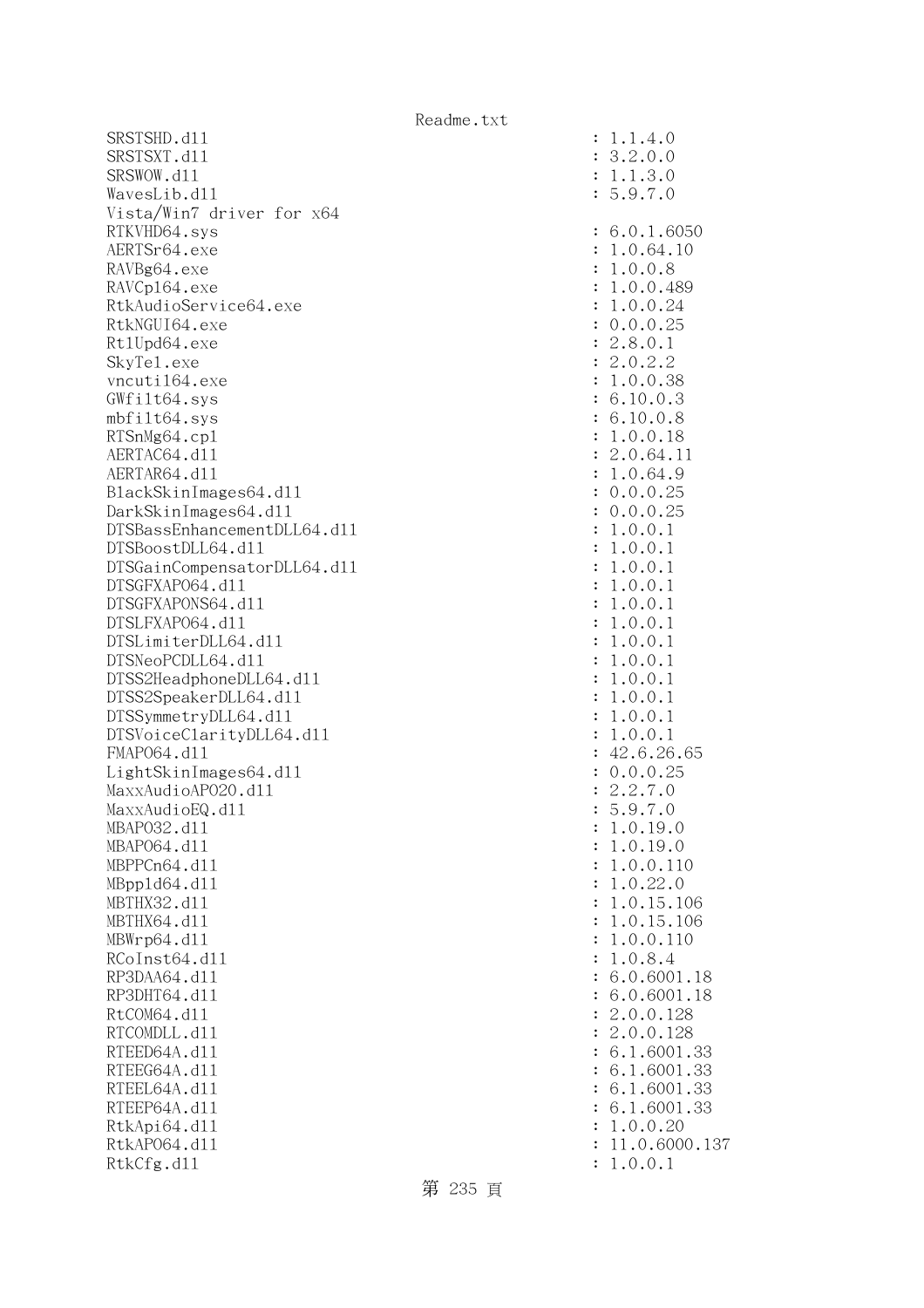|                                                                                                                                                                                                                                   | Readme.txt                                                                                                                                                                                                                    |
|-----------------------------------------------------------------------------------------------------------------------------------------------------------------------------------------------------------------------------------|-------------------------------------------------------------------------------------------------------------------------------------------------------------------------------------------------------------------------------|
| RtkCfg64.d11<br>Rt1CPAPI.d11<br>Rt1CPAPI64.d11<br>RtPgEx64.d11<br>SFComm64.d11<br>SFDAP064.d11<br>SFHAP064.d11<br>SFProc64.d11<br>SFSAP064.d11<br>s1cshp64.d11<br>$slgeq64$ .dll<br>s1h36064.d11<br>s1Init64.d11<br>slmaxv64. d11 | : 1.0.0.2<br>1.0.2.4<br>$\ddot{\cdot}$<br>1.0.2.4<br>: 6.0.6000.116<br>2.0.0.9<br>: 2.0.0.9<br>2.0.0.9<br>$\ddot{\cdot}$<br>: 2.0.0.9<br>: 2.0.0.9<br>: 1.0.3.0<br>1.0.1.0<br>$\ddot{\cdot}$<br>1.0.2.0<br>1.1.3.0<br>1.1.2.0 |
| s1tshd64.d11<br>sluapo64.d11<br>SRSHP64.d11<br>SRSTSH64.d11<br>SRSTSX64.d11<br>SRSWOW64.d11<br>WavesGUILib.d11<br>HDMI Driver : -                                                                                                 | 1.1.1.0<br>1.8.24.0<br>1.1.0.0<br>1.1.4.0<br>$\ddot{\cdot}$<br>3.2.0.0<br>$\ddot{\cdot}$<br>1.1.3.0<br>:<br>1.2.3.4<br>$\ddot{\cdot}$                                                                                         |
| Vista/Win7 x86:<br>RtHDMIV.sys<br>RtkAudioSrvATI.exe<br>RtkUpd.exe<br>RH3DAA32.d11<br>RH3DHT32.d11<br>RHCoInst.d11<br>RHDMIExt.d11<br>RTEED32H.d11<br>RTEEG32H.d11<br>RTEEL32H.d11<br>RTEEP32H.d11<br>RtkHDMI.d11                 | : 6.0.1.6034<br>: 1.0.0.23<br>: 2.8.0.1<br>: 6.0.6001.18<br>: 6.0.6001.18<br>1.0.8.2<br>$\ddot{\cdot}$<br>: 6.0.6000.113<br>: 6.1.6001.33<br>: 6.1.6001.33<br>: 6.1.6001.33<br>: 6.1.6001.33<br>11.0.6000.132                 |
| Vista/Win7 x64:<br>RtHDMIVX.sys<br>RtkAudioSrvATI64.exe<br>RtkUpd64.exe<br>RH3DAA64.d11<br>RH3DHT64.d11<br>RHCoInst64.d11<br>RHDMEx64.d11<br>RTEED64H.d11<br>RTEEG64H.d11<br>RTEEL64H.d11<br>RTEEP64H.d11<br>RtkHDM64.d11         | : 6.0.1.6034<br>: 1.0.0.23<br>: 2.8.0.1<br>: 6.0.6001.18<br>: 6.0.6001.18<br>1.0.8.2<br>÷<br>: 6.0.6000.113<br>: 6.1.6001.33<br>: 6.1.6001.33<br>: 6.1.6001.33<br>: 6.1.6001.33<br>: 11.0.6000.132                            |
| $XP/2K$ $x86$ :<br>RtkHDMI.sys<br>Rtaupd.exe<br>RHCoInstXP.d11<br>$XP/ZK$ $x64$ :                                                                                                                                                 | : 5.10.0.6034<br>: 2.8.0.1<br>: 1.0.8.2                                                                                                                                                                                       |

第 236 頁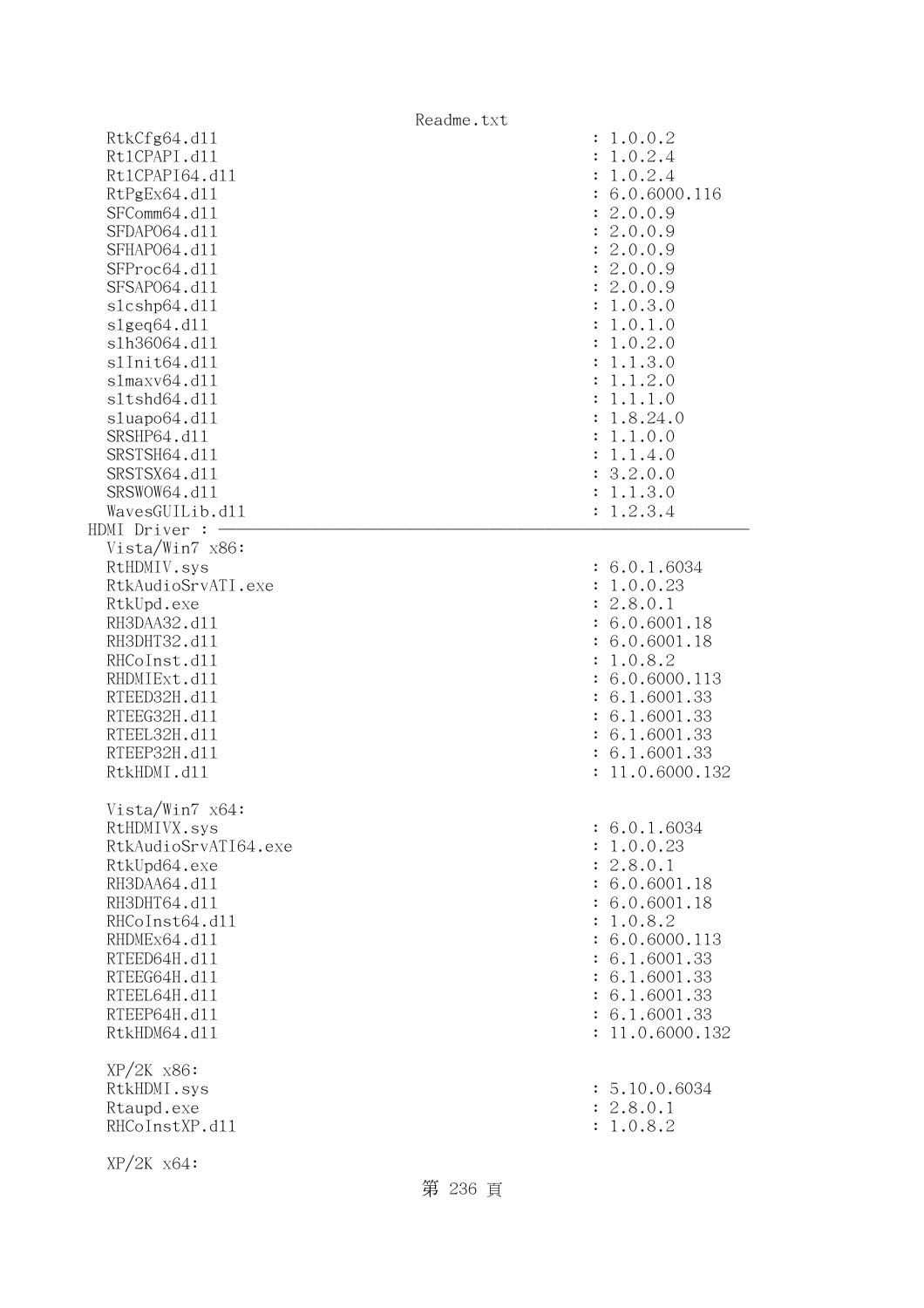Readme.txt RtkHDMIX.sys : 5.10.0.6034 Rtaupd64.exe : 2.8.0.1 RHCoInst64XP.d11 : 1.0.8.2 Driver Setup Program : 2.95 Windows 2000/XP Operate on : Microsoft High Definition Audio Driver Package - KB888111 Package file version (kb888111.exe) : 6.1.22.0 Hdaudiobus.sys version : 5.10.00.5013 //================= Driver Package R2.42 Realtek HD Audio Driver support all of Realtek HD Audio Codec . 1. Vista/Windows 7 WHQL Supporting: ALC882, ALC883, ALC885, ALC886, ALC888, ALC889, ALC892, ALC861VD, ALC660, ALC662, ALC663, ALC665, ALC260, ALC262,ALC267, ALC268, ALC269, ALC270, ALC272, ALC273, ALC887,ALC670, ALC275, ALC680 2. Windows 2000/XP WHQL Supporting: ALC880, ALC882, ALC883, ALC885, ALC886, ALC888, ALC889, ALC892, ALC861VC, ALC861VD, ALC660, ALC662, ALC663, ALC665, ALC260, ALC262, ALC267,ALC268, ALC269, ALC270, ALC272, ALC273, ALC887,ALC670, ALC275, ALC680 3. HDMI Device WHQL Support: ATI HDMI Devices 4. OS Supporting: Microsoft Windows XP, Windows 2000, Windows Server 2003, Vista, Windows Server 2008, Windows $7 - x86/x64$  5. Pack with Microsoft High Definition Audio UAAV1.0a(5013) 6. Add/Fix 1.) Driver : 1. Customizations. Windows  $2000/XP : -$  Windows 2000/XP : RTKHDA64.sys : 5.10.0.6043 RTKHDAUD.sys : 5.10.0.6043 Alcmtr.exe : 1.6.0.4 AlcWzrd.exe : 1.1.0.37 MicCal.exe : 1.1.2.3 RTHDCPL.exe : 2.3.3.6 RtkAudioService64.exe : 1.0.0.19 RtkAudioService.exe : 1.0.0.19 RTLCPL.exe : 1.0.1.66 Rt1Upd64.exe : 2.8.0.1 RtlUpd.exe : 2.8.0.1 SkyTel.exe : 2.0.2.0 SoundMan.exe : 1.0.0.32 vncuti164.exe : 1.0.0.38 vncutil.exe : 1.0.0.38 AMBFilt.sys : 5.10.0.4240 AMBFt64.sys : 5.10.0.4240 Monfilt.sys : 5.10.0.4112 Monft64.sys : 5.10.0.4115 OAO17Afx.sys : 1.0.7.3 ALSndMgr.cp1 : 1.0.0.11 : 1.0.0.11 : 1.0.0.11 : 1.0.0.11 : 1.0.0.11 : 1.0.0.11 : 1.0.0.11 : 1.0.0.11 : 1.0.0.11 : 1.0.0.11 : 1.0.0.11 : 1.0.0.11 : 1.0.0.11 : 1.0.0.11 : 1.0.0.11 : 1.0.0.11 : 1.0.0.11 : 1.0.0.11 : 1.0.0.11 RTSndMgr.cp1 : 1.0.1.4 RCoInst64XP.d11 : 1.0.8.2 RTCOMDLL.d11 : 1.0.0.105 RtkCoInstXP.d11 : 1.0.8.2

第 237 頁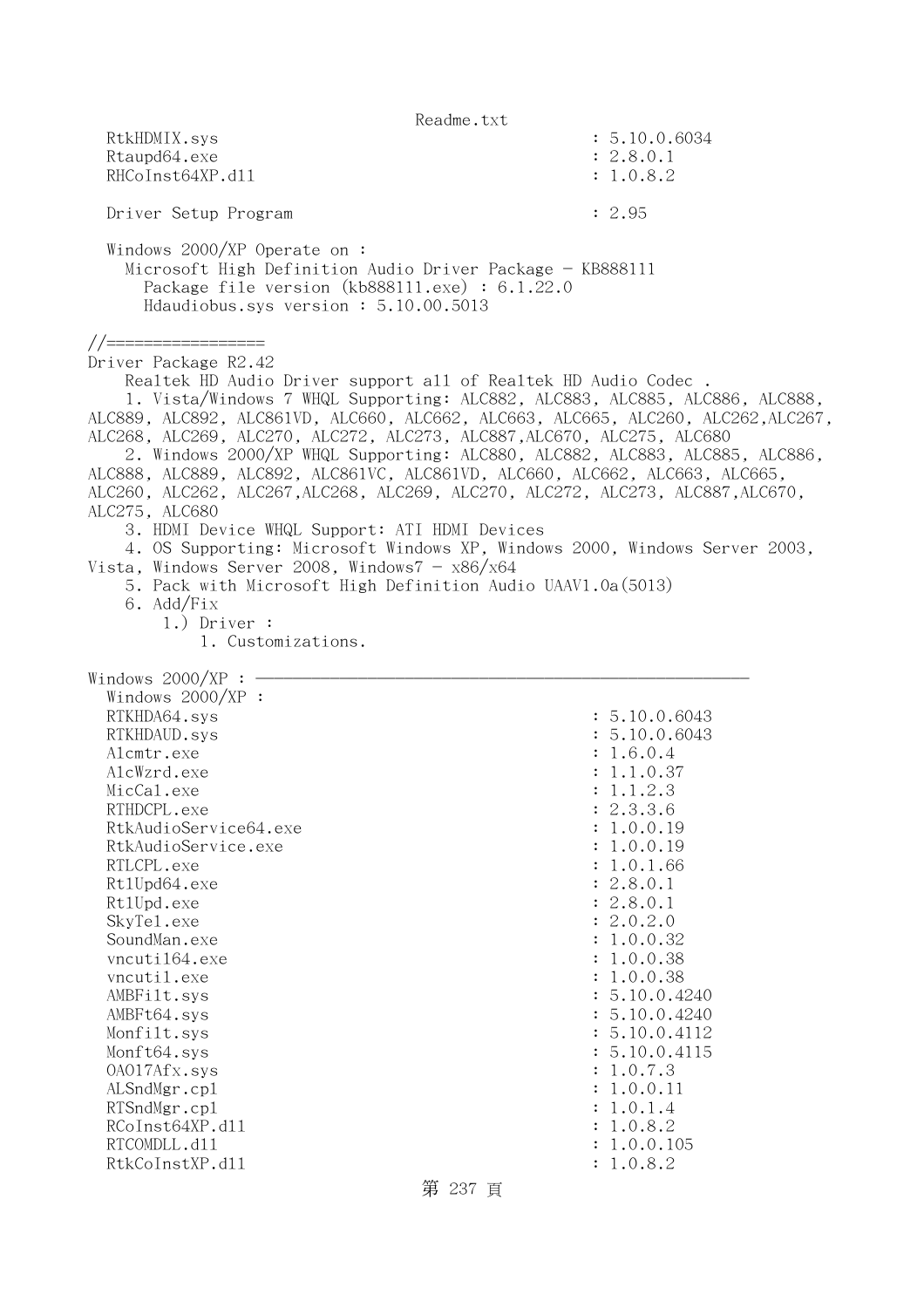| Readme.txt |  |
|------------|--|
|------------|--|

Rt1CPAPI.d11 : 1.0.2.3  $Vista/Win7$  driver :  $-$  Vista/Win7 driver for x86 RTKVHDA.sys : 6.0.1.6043 AERTSrv.exe : 1.0.32.10 RtHDVBg.exe : 1.0.0.8 RtHDVCp1.exe : 1.0.0.484 RtkAudioService.exe : 1.0.0.24 RtkNGUI.exe : 0.0.0.24 Rt1Upd.exe : 2.8.0.1 SkyTel.exe : 2.0.2.2 vncutil.exe : 1.0.0.38 mbfilt32.sys : 6.10.0.8 RTSndMgr.cpl : 1.0.0.18 AERTACap.d11 : 2.0.32.11 : 2.0.32.11 AERTARen.d11 : 1.0.32.9 BlackSkinImages.dll : 0.0.0.24 DarkSkinImages.dll : 0.0.0.24 DTSBassEnhancementDLL.dl1 : 1.0.0.1  $DTSBoostDLL. d11$  :  $1.0.0.1$ DTSGainCompensatorDLL.dll : 1.0.0.1 DTSGFXAPO.dll : 1.0.0.1 DTSGFXAPONS.dll : 1.0.0.1 DTSLFXAPO.dll : 1.0.0.1 DTSLimiterDLL.dll : 1.0.0.1  $DTSNeoPCDLL. d11$  :  $1.0.0.1$ DTSS2HeadphoneDLL.dl1 : 1.0.0.1 DTSS2SpeakerDLL.dl1 : 1.0.0.1 DTSSymmetryDLL.dll : 1.0.0.1 DTSVoiceClarityDLL.dl1 : 1.0.0.1 FMAPO.d11 : 42.5.26.65 LightSkinImages.dll : 0.0.0.24 MaxxAudioAPO.dll : 1.2.2.0 MaxxAudioAPO20.dll : 2.2.6.0 MaxxAudioEQ.dl1 : 5.9.7.0 MBAPO32.dll : 1.0.19.0 MBPPCn32.dll : 1.0.0.110 MBppld32.dll : 1.0.22.0 MBTHX32.d11 : 1.0.15.106 MBWrp32.dll : 1.0.0.110 RP3DAA32.d11 : 6.0.6001.18 RP3DHT32.d11 : 6.0.6001.18 RTCOMDLL.d11 : 2.0.0.127 RTEED32A.d11 : 6.1.6001.33 RTEEG32A.d11 : 6.1.6001.33 RTEEL32A.d11 : 6.1.6001.33 RTEEP32A.d11 : 6.1.6001.33 RtkAPO.d11 : 11.0.6000.134 RtkApoApi.dll : 1.0.0.20 RtkCfg.dl1 : 1.0.0.2 RtkCoInst.dll : 1.0.8.4 RtkPgExt.d11 : 6.0.6000.114 Rt1CPAPI.d11 : 1.0.2.4 SFFXComm.d11 : 2.0.0.9 SFFXDAPO.dll : 2.0.0.9 SFFXHAPO.d11 : 2.0.0.9

第 238 頁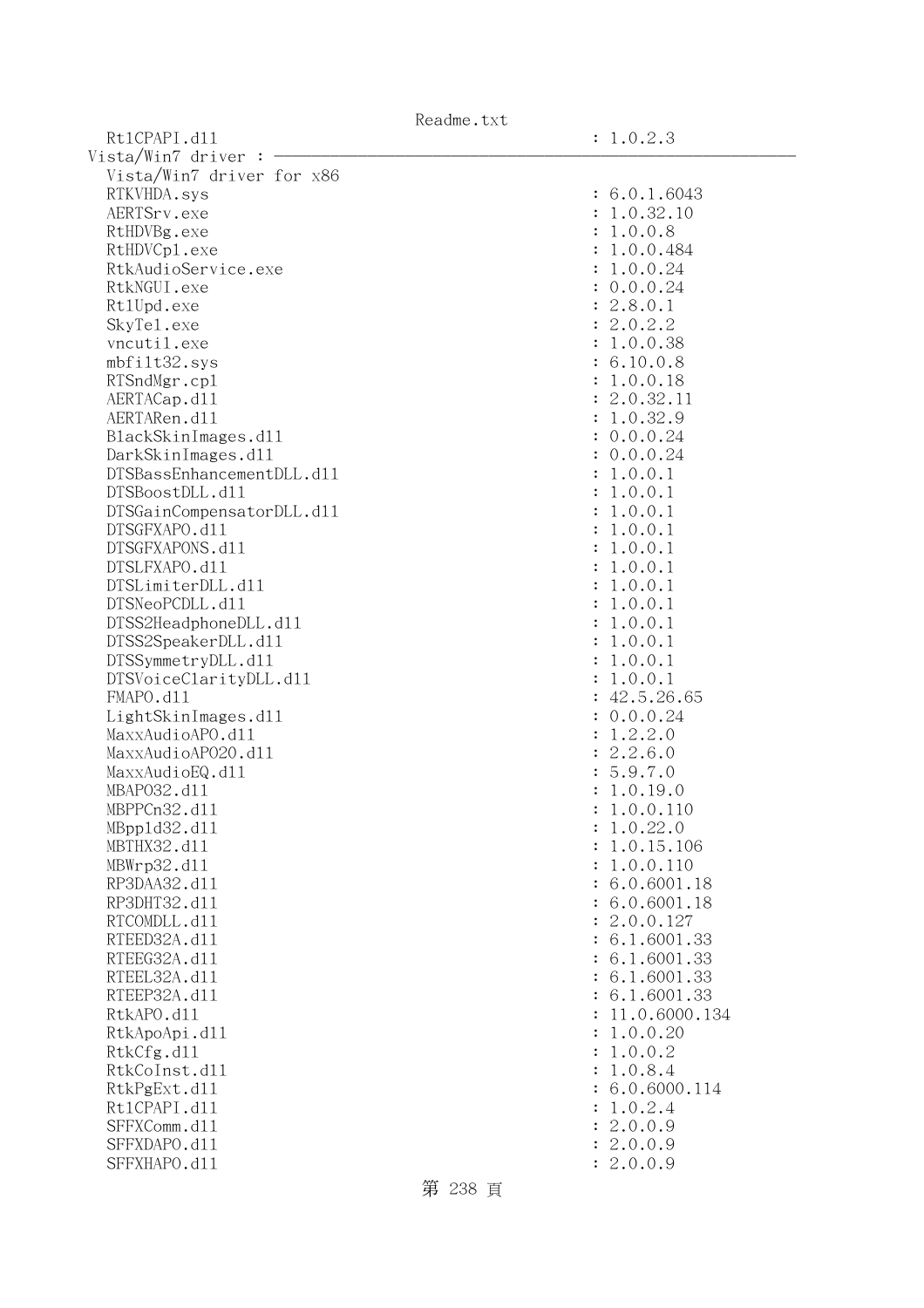SFFXProc.d11 SFFXSAPO.d11 slcshp32.dl1 slgeq32.dl1 slh36032.dl1 s1Init32.d11 slmaxv32.dl1 sltshd32.d11 sluapo32.dl1 SRSHP360.d11 SRSTSHD.d11 SRSTSXT.d11 SRSWOW.d11 WavesLib.dl1 Vista/Win7 driver for x64 RTKVHD64.sys AERTSr64.exe RAVBg64.exe RAVCp164.exe RtkAudioService64.exe RtkNGUI64.exe Rt1Upd64.exe SkyTe1.exe vncuti164.exe  $GWfilt64.sys$  $mbfilt64.sys$ RTSnMg64.cp1 AERTAC64.dl1 AERTAR64.d11 BlackSkinImages64.dll DarkSkinImages64.dll DTSBassEnhancementDLL64.dl1 DTSBoostDLL64.dl1 DTSGainCompensatorDLL64.dll DTSGFXAPO64.dl1 DTSGFXAPONS64.dl1 DTSLFXAP064.dl1 DTSLimiterDLL64.dl1 DTSNeoPCDLL64.dl1 DTSS2HeadphoneDLL64.d11 DTSS2SpeakerDLL64.dl1 DTSSymmetryDLL64.dl1 DTSVoiceClarityDLL64.dl1 FMAP064.d11 LightSkinImages64.dl1 MaxxAudioAPO20.dll MaxxAudioEQ.dll MBAP032.d11 MBAP064.d11 MBPPCn64.d11 MBpp1d64.dl1 MBTHX32.d11 MBTHX64.d11 MBWrp64.dl1 RCoInst64.dl1 RP3DAA64.d11 : 6.0.6001.18

第 239 頁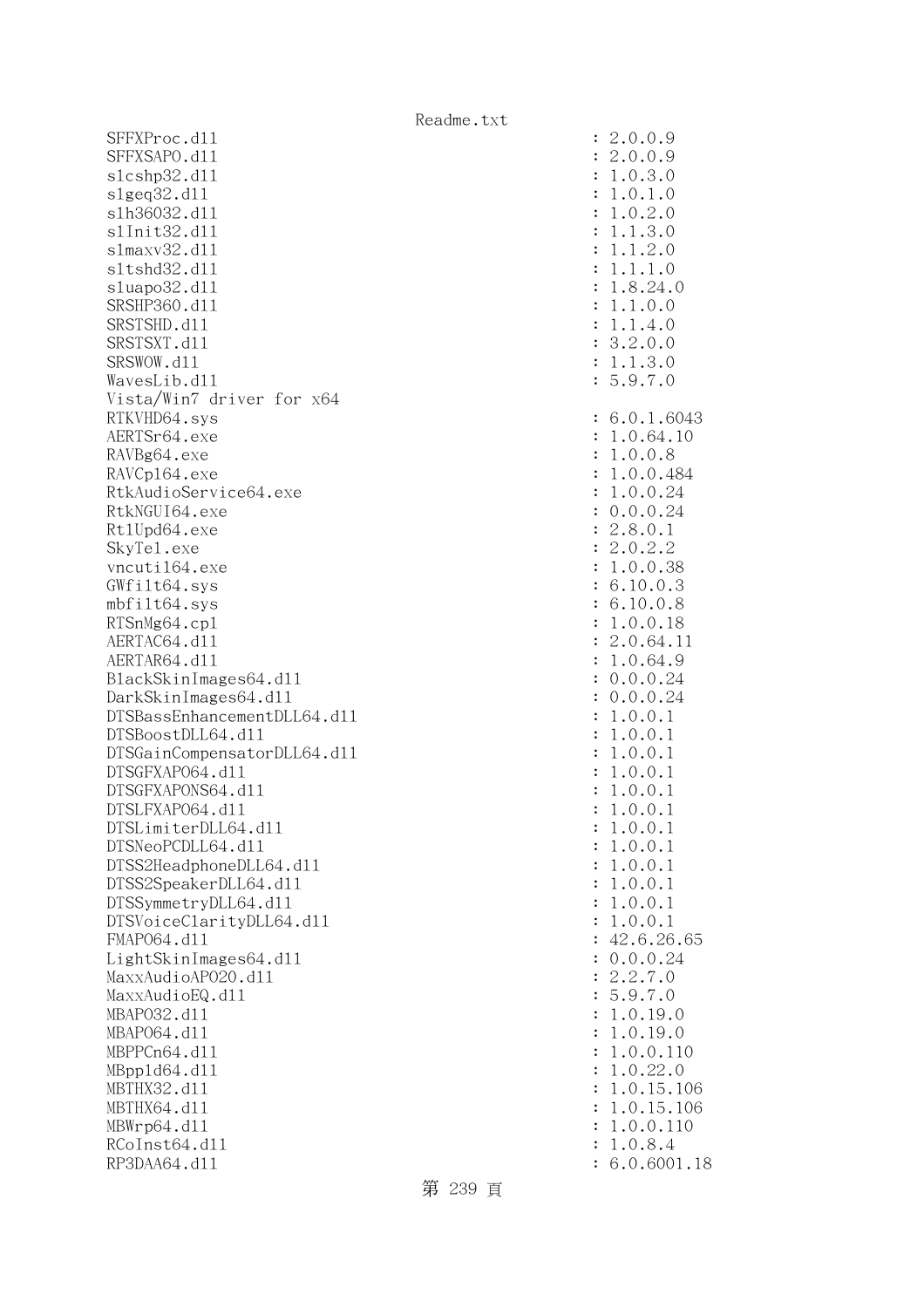|                              | Readme.txt                     |
|------------------------------|--------------------------------|
| RP3DHT64.d11                 | : 6.0.6001.18                  |
| RtCOM64.d11                  | : 2.0.0.127                    |
| RTCOMDLL.d11                 | : 2.0.0.127                    |
| RTEED64A.d11                 | : 6.1.6001.33                  |
| RTEEG64A.d11                 | : 6.1.6001.33                  |
| RTEEL64A.d11                 | : 6.1.6001.33                  |
| RTEEP64A.d11                 | : 6.1.6001.33                  |
| RtkApi64.d11                 | : 1.0.0.20                     |
| RtkAP064.d11                 | : 11.0.6000.134                |
| RtkCfg.d11                   | : 1.0.0.1                      |
|                              |                                |
| RtkCfg64.d11                 | : 1.0.0.2                      |
| Rt1CPAPI.d11                 | : 1.0.2.4                      |
| Rt1CPAPI64.d11               | : 1.0.2.4                      |
| RtPgEx64.d11                 | : 6.0.6000.114                 |
| SFComm64.d11                 | : 2.0.0.9                      |
| SFDAP064.d11                 | : 2.0.0.9                      |
| SFHAP064.d11                 | : 2.0.0.9                      |
| SFProc64.d11                 | : 2.0.0.9                      |
| SFSAP064.d11                 | : 2.0.0.9                      |
| s1cshp64.d11                 | : 1.0.3.0                      |
| s1geq64. d11                 | : 1.0.1.0                      |
| s1h36064.d11                 | 1.0.2.0<br>$\ddot{\cdot}$      |
| s1Init64.d11                 | 1.1.3.0<br>$\ddot{\cdot}$      |
| slmaxv64.d11                 | 1.1.2.0<br>$\ddot{\cdot}$      |
| s1tshd64.d11                 | 1.1.1.0<br>$\ddot{\cdot}$      |
| sluapo64.d11                 | 1.8.24.0<br>$\ddot{\cdot}$     |
| SRSHP64.d11                  | 1.1.0.0<br>$\ddot{\cdot}$      |
| SRSTSH64.d11                 | 1.1.4.0<br>$\ddot{\cdot}$      |
| SRSTSX64.d11                 | : 3.2.0.0                      |
| SRSWOW64.d11                 | 1.1.3.0<br>$\ddot{\cdot}$      |
| WavesGUILib.d11<br>1.2.3.4   |                                |
| HDMI Driver : -              |                                |
| Vista/Win7 x86:              |                                |
|                              |                                |
| RtHDMIV.sys                  | : 6.0.1.6034                   |
| RtkAudioSrvATI.exe           | : 1.0.0.23                     |
| RtkUpd.exe                   | : 2.8.0.1                      |
| RH3DAA32.d11                 | : 6.0.6001.18                  |
| RH3DHT32.d11                 | : 6.0.6001.18                  |
| RHCoInst.d11                 | : 1.0.8.2                      |
| RHDMIExt.d11                 | : 6.0.6000.113                 |
| RTEED32H.d11                 | : 6.1.6001.33                  |
| RTEEG32H.d11                 | : 6.1.6001.33                  |
| RTEEL32H.d11                 | : 6.1.6001.33                  |
| RTEEP32H.d11                 | : 6.1.6001.33                  |
| RtkHDMI.d11                  | : 11.0.6000.132                |
|                              |                                |
| Vista/Win7 x64:              |                                |
| RtHDMIVX.sys                 | : 6.0.1.6034                   |
| RtkAudioSrvATI64.exe         | : 1.0.0.23                     |
| RtkUpd64.exe                 | : 2.8.0.1                      |
| RH3DAA64.d11                 | : 6.0.6001.18                  |
| RH3DHT64.d11                 | : 6.0.6001.18                  |
| RHCoInst64.d11               | 1.0.8.2<br>÷                   |
| RHDMEx64.d11                 |                                |
|                              |                                |
|                              | : 6.0.6000.113                 |
| RTEED64H.d11<br>RTEEG64H.d11 | : 6.1.6001.33<br>: 6.1.6001.33 |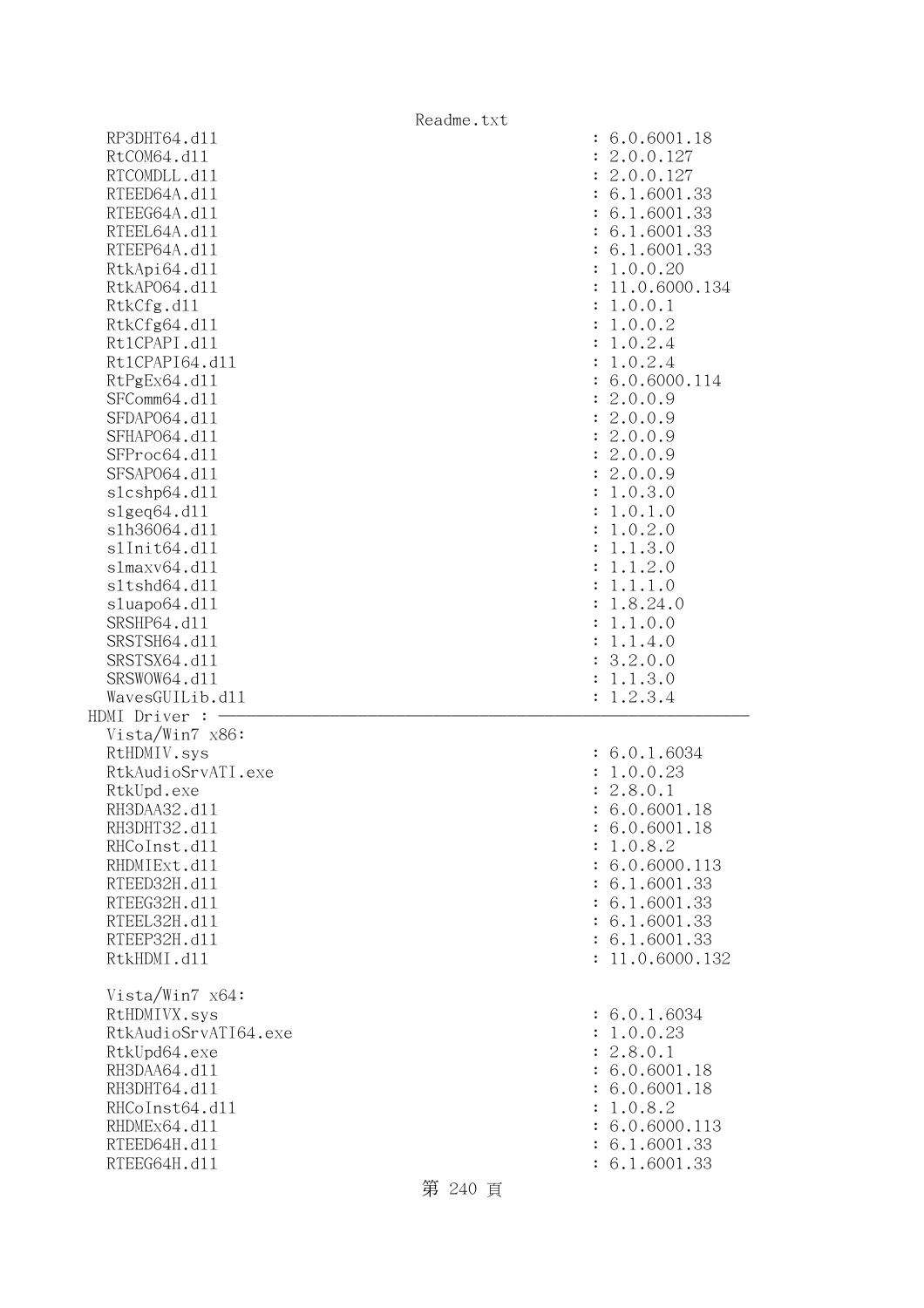Readme.txt RTEEL64H.d11 : 6.1.6001.33 RTEEP64H.dll : 6.1.6001.33 RtkHDM64.d11 : 11.0.6000.132 XP/2K x86: RtkHDMI.sys : 5.10.0.6034 Rtaupd.exe : 2.8.0.1 RHCoInstXP.d11 : 1.0.8.2 XP/2K x64: RtkHDMIX.sys : 5.10.0.6034 Rtaupd64.exe : 2.8.0.1 RHCoInst64XP.d11 : 1.0.8.2 Driver Setup Program : 2.94 Windows 2000/XP Operate on : Microsoft High Definition Audio Driver Package - KB888111 Package file version (kb888111.exe) : 6.1.22.0 Hdaudiobus.sys version : 5.10.00.5013 //================= Driver Package R2.41 Realtek HD Audio Driver support all of Realtek HD Audio Codec . 1. Vista/Windows 7 WHQL Supporting: ALC882, ALC883, ALC885, ALC886, ALC888, ALC889, ALC892, ALC861VD, ALC660, ALC662, ALC663, ALC665, ALC260, ALC262,ALC267, ALC268, ALC269, ALC270, ALC272, ALC273, ALC887,ALC670, ALC275, ALC680 2. Windows 2000/XP WHQL Supporting: ALC880, ALC882, ALC883, ALC885, ALC886, ALC888, ALC889, ALC892, ALC861VC, ALC861VD, ALC660, ALC662, ALC663, ALC665, ALC260, ALC262, ALC267,ALC268, ALC269, ALC270, ALC272, ALC273, ALC887,ALC670, ALC275, ALC680 3. HDMI Device WHQL Support: ATI HDMI Devices 4. OS Supporting: Microsoft Windows XP, Windows 2000, Windows Server 2003, Vista, Windows Server 2008, Windows $7 - x86/x64$  5. Pack with Microsoft High Definition Audio UAAV1.0a(5013) 6. Add/Fix 1.) Driver : 1. Customizations. Windows  $2000/XP : -$  Windows 2000/XP : RTKHDA64.sys : 5.10.0.6029 RTKHDAUD.sys : 5.10.0.6029 Alcmtr.exe : 1.6.0.4 AlcWzrd.exe : 1.1.0.37 MicCal.exe : 1.1.2.3 RTHDCPL.exe : 2.3.3.2 RtkAudioService.exe : 1.0.0.19 RtkAudioService64.exe : 1.0.0.19 RTLCPL.exe : 1.0.1.66 Rt1Upd.exe : 2.8.0.1<br>Rt1Upd64.exe : 2.8.0.1<br>Rt1Upd64.exe : 2.8.0.1 Rt1Upd64.exe SkyTel.exe : 2.0.2.0 SoundMan.exe : 1.0.0.32 vncutil.exe : 1.0.0.38 vncuti164.exe : 1.0.0.38 第 241 頁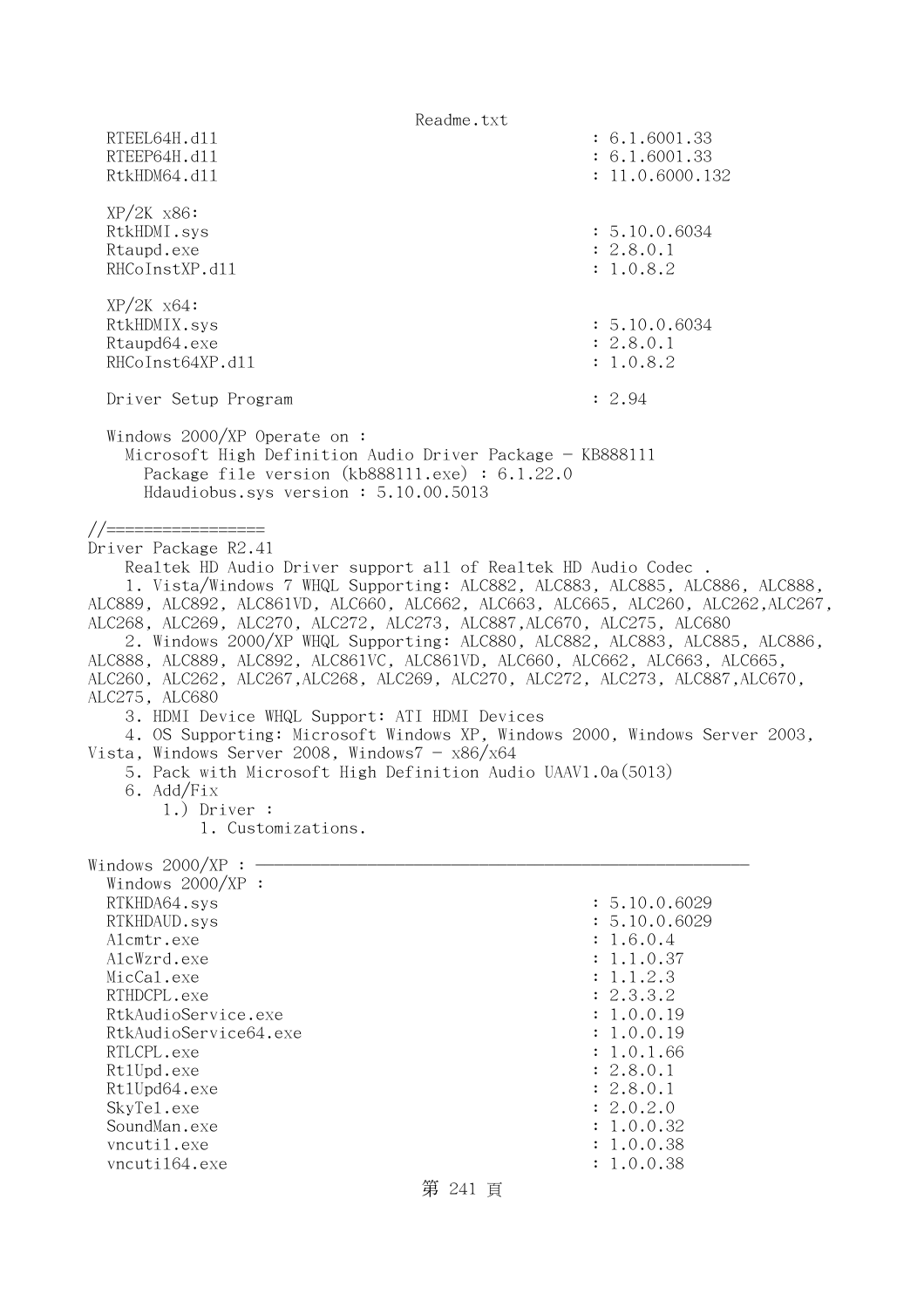| Readme.txt                                                               |                |                                                                               |
|--------------------------------------------------------------------------|----------------|-------------------------------------------------------------------------------|
| AMBFilt.sys<br>AMBFt64.sys<br>Monfilt.sys<br>Monft64.sys<br>0A017Afx.sys |                | : 5.10.0.4240<br>: 5.10.0.4240<br>: 5.10.0.4112<br>: 5.10.0.4115<br>: 1.0.7.3 |
| ALSndMgr.cp1<br>RTSndMgr.cp1                                             |                | : 1.0.0.11<br>: 1.0.1.4                                                       |
| RCoInst64XP.d11<br>RTCOMDLL.d11                                          |                | : 1.0.8.2<br>: 1.0.0.104                                                      |
| RtkCoInstXP.d11                                                          |                | : 1.0.8.2                                                                     |
| Rt1CPAPI.d11<br>Vista/Win7 driver :                                      |                | : 1.0.2.3                                                                     |
| Vista/Win7 driver for x86                                                |                |                                                                               |
| RTKVHDA.sys                                                              |                | : 6.0.1.6029                                                                  |
| AERTSrv.exe                                                              |                | : 1.0.32.10                                                                   |
| RtHDVBg.exe                                                              |                | : 1.0.0.8                                                                     |
| RtHDVCp1.exe                                                             |                | 1.0.0.477                                                                     |
| RtkAudioService.exe                                                      |                | 1.0.0.24                                                                      |
| RtkNGUI.exe                                                              |                | : 0.0.0.22                                                                    |
| Rt1Upd.exe                                                               |                | 2.8.0.1                                                                       |
| SkyTe1.exe                                                               | $\ddot{\cdot}$ | 2.0.2.2                                                                       |
| vncutil.exe                                                              |                | 1.0.0.38                                                                      |
| mbfilt32.sys                                                             |                | : 6.10.0.8                                                                    |
| RTSndMgr.cp1                                                             |                | 1.0.0.18                                                                      |
| AERTACap.d11                                                             | $\ddot{\cdot}$ | 2.0.32.9                                                                      |
| AERTARen.d11                                                             | $\ddot{\cdot}$ | 1.0.32.9                                                                      |
| BlackSkinImages.d11                                                      |                | : 0.0.0.22                                                                    |
| DarkSkinImages.d11                                                       |                | 0.0.0.22                                                                      |
| DTSBassEnhancementDLL.d11                                                |                | 1.0.0.1                                                                       |
| DTSBoostDLL.d11                                                          |                | 1.0.0.1                                                                       |
| DTSGainCompensatorDLL.d11                                                |                | 1.0.0.1                                                                       |
| DTSGFXAPO.d11                                                            |                | 1.0.0.1                                                                       |
| DTSGFXAPONS.d11                                                          |                | 1.0.0.1                                                                       |
| DTSLFXAPO.d11                                                            |                | : 1.0.0.1                                                                     |
| DTSLimiterDLL.d11                                                        | $\ddot{\cdot}$ | 1.0.0.1                                                                       |
| DTSNeoPCDLL.d11                                                          |                | : 1.0.0.1                                                                     |
| DTSS2HeadphoneDLL.d11                                                    |                | 1.0.0.1                                                                       |
| DTSS2SpeakerDLL.d11                                                      |                | 1.0.0.1                                                                       |
| DTSSymmetryDLL.d11<br>DTSVoiceClarityDLL.dl1                             |                | 1.0.0.1<br>1.0.0.1                                                            |
| FMAPO.d11                                                                |                | 42.5.24.65                                                                    |
| LightSkinImages.d11                                                      |                | 0.0.0.22                                                                      |
| MaxxAudioAPO.d11                                                         |                | 1.2.2.0                                                                       |
| MaxxAudioAP020.dll                                                       |                | 2.2.6.0                                                                       |
| MaxxAudioEQ.d11                                                          |                | 5.9.7.0                                                                       |
| MBAP032.d11                                                              |                | 1.0.19.0                                                                      |
| MBPPCn32.d11                                                             |                | 1.0.0.110                                                                     |
| MBpp1d32.d11                                                             |                | 1.0.22.0                                                                      |
| MBTHX32.d11                                                              |                | 1.0.8.109                                                                     |
| MBWrp32.d11                                                              |                | 1.0.0.110                                                                     |
| RP3DAA32.d11                                                             |                | 6.0.6001.18                                                                   |
| RP3DHT32.d11                                                             |                | 6.0.6001.18                                                                   |
| RTCOMDLL.d11                                                             |                | 2.0.0.125                                                                     |
| RTEED32A.d11                                                             |                | 6.1.6001.33                                                                   |
| RTEEG32A.d11                                                             |                | 6.1.6001.33                                                                   |
| RTEEL32A.d11                                                             |                | 6.1.6001.33                                                                   |
|                                                                          |                |                                                                               |

第 242 頁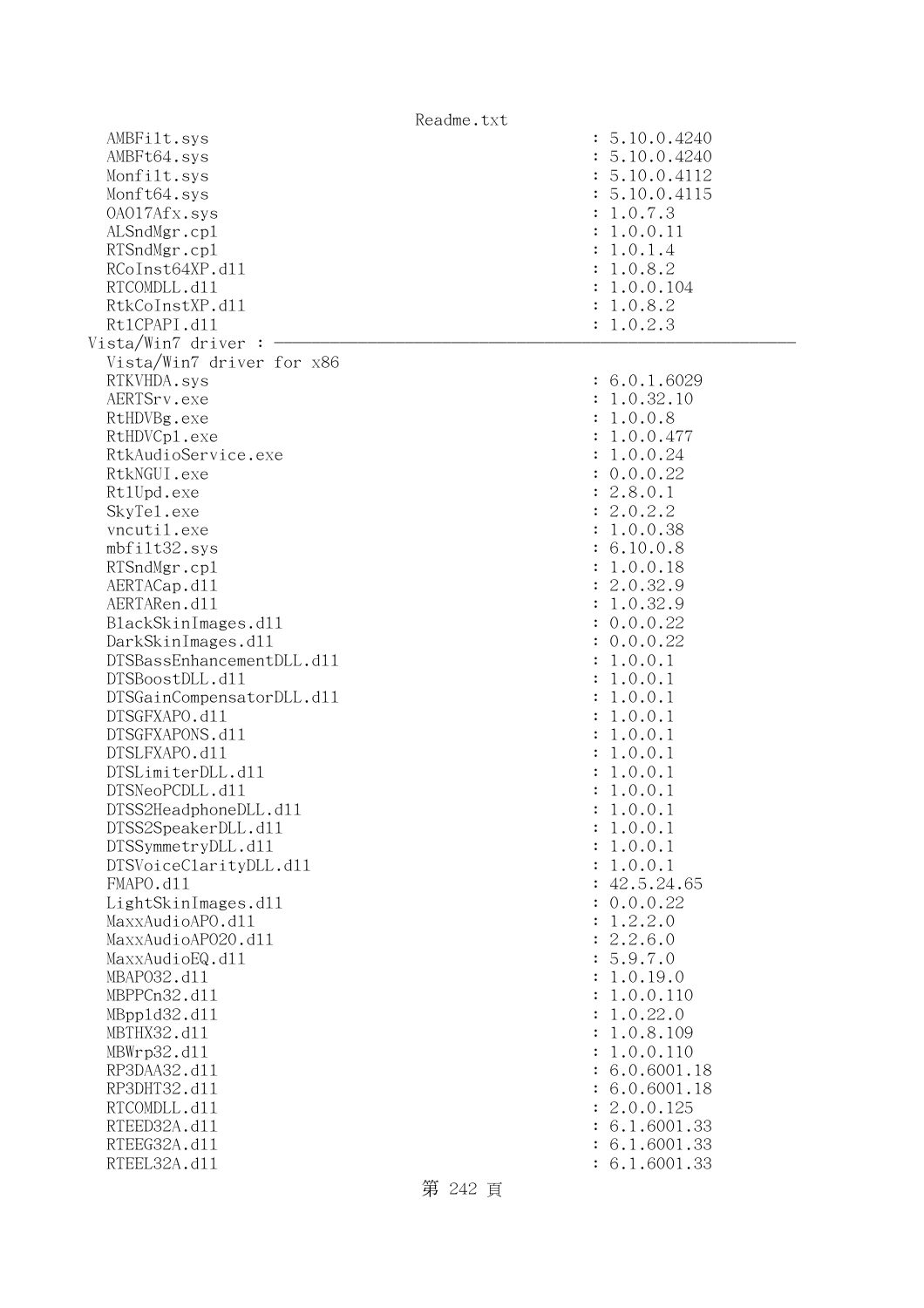RTEEP32A.d11 : 6.1.6001.33 RtkAPO.d11 : 11.0.6000.132 RtkApoApi.dl1 : 1.0.0.20 : 1.0.0.20 RtkCfg.dl1 : 1.0.0.2 RtkCoInst.dl1 : 1.0.8.3 RtkPgExt.dll : 6.0.6000.113 RtlCPAPI.dll : 1.0.2.4 SFFXComm.d11 : 2.0.0.9 SFFXDAPO.dll : 2.0.0.9 SFFXHAPO.d11 : 2.0.0.9 SFFXProc.d11 : 2.0.0.9 SFFXSAPO.d11 : 2.0.0.9 slcshp32.dll : 1.0.3.0 slgeq32.dll : 1.0.1.0 slh36032.dll : 1.0.2.0 slInit32.dll : 1.1.3.0 slmaxv32.dll : 1.1.2.0 sltshd32.dl1 : 1.1.1.0 sluapo32.dll : 1.8.24.0 SRSHP360.d11 : 1.1.0.0 SRSTSHD.d11 : 1.1.4.0 SRSTSXT.d11 : 3.2.0.0 SRSWOW.d11 : 1.1.3.0 WavesLib.dll : 5.9.7.0 Vista/Win7 driver for x64 RTKVHD64.sys : 6.0.1.6029 AERTSr64.exe : 1.0.64.10 RAVBg64.exe : 1.0.0.8 RAVCp164.exe : 1.0.0.477 RtkAudioService64.exe : 1.0.0.24 RtkNGUI64.exe : 0.0.0.22 Rt1Upd64.exe : 2.8.0.1 SkyTel.exe : 2.0.2.2 vncuti164.exe : 1.0.0.38 GWfilt64.sys : 6.10.0.3 mbfilt64.sys : 6.10.0.8 RTSnMg64.cp1 : 1.0.0.18 AERTAC64.d11 : 2.0.64.9 AERTAR64.d11 : 1.0.64.9 BlackSkinImages64.dl1 : 0.0.0.22 DarkSkinImages64.dll : 0.0.0.22 DTSBassEnhancementDLL64.dl1 : 1.0.0.1 DTSBoostDLL64.dll : 1.0.0.1 DTSGainCompensatorDLL64.dll : 1.0.0.1 DTSGFXAPO64.dll : 1.0.0.1 DTSGFXAPONS64.dll : 1.0.0.1 DTSLFXAP064.dl1 : 1.0.0.1  $DTSLimiter DL64. d11$  :  $1.0.0.1$  $DTSNeoPCDLL64. d11$  :  $1.0.0.1$ DTSS2HeadphoneDLL64.dl1 : 1.0.0.1 DTSS2SpeakerDLL64.dl1 : 1.0.0.1 DTSSymmetryDLL64.dl1 : 1.0.0.1 DTSVoiceClarityDLL64.dll : 1.0.0.1 FMAPO64.d11 : 42.6.24.65 LightSkinImages64.dll : 0.0.0.22 MaxxAudioAPO20.dll : 2.2.6.0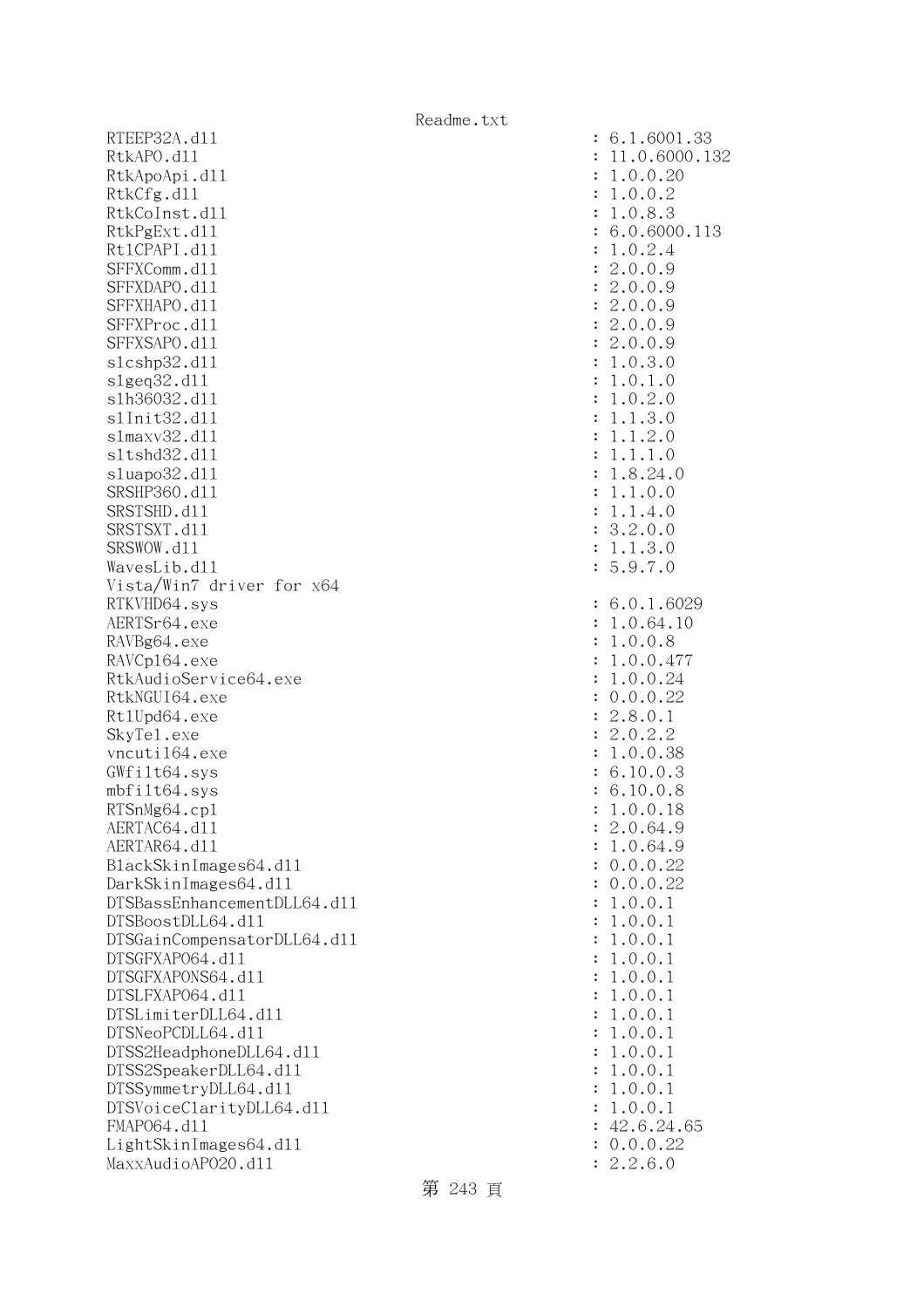|                                  | Readme.txt      |
|----------------------------------|-----------------|
| MaxxAudioEQ.d11                  | : 5.9.7.0       |
| MBAP032.d11                      | : 1.0.19.0      |
| MBAP064.d11                      | : 1.0.19.0      |
| MBPPCn64.d11                     | : 1.0.0.110     |
| MBpp1d64.d11                     | : 1.0.22.0      |
| MBTHX32.d11                      | : 1.0.8.109     |
| MBTHX64.d11                      | : 1.0.8.109     |
| MBWrp64.dl1                      | : 1.0.0.110     |
| RCoInst64.d11                    | : 1.0.8.3       |
| RP3DAA64.d11                     | : 6.0.6001.18   |
| RP3DHT64.d11                     | : 6.0.6001.18   |
| RtCOM64.d11                      | : 2.0.0.125     |
| RTCOMDLL.d11                     | : 2.0.0.125     |
| RTEED64A.d11                     | : 6.1.6001.33   |
| RTEEG64A.d11                     | : 6.1.6001.33   |
| RTEEL64A.d11                     | : 6.1.6001.33   |
| RTEEP64A.d11                     | : 6.1.6001.33   |
| RtkApi64.dl1                     | : 1.0.0.20      |
| RtkAP064.d11                     | : 11.0.6000.132 |
| RtkCfg.d11                       | : 1.0.0.1       |
| RtkCfg64.d11                     | : 1.0.0.2       |
| Rt1CPAPI.d11                     | : 1.0.2.4       |
| Rt1CPAPI64.d11                   | : 1.0.2.4       |
| RtPgEx64.d11                     | : 6.0.6000.113  |
| SFComm64.d11                     | : 2.0.0.9       |
| SFDAP064.d11                     | : 2.0.0.9       |
| SFHAP064.d11                     | : 2.0.0.9       |
| SFProc64.d11                     | : 2.0.0.9       |
| SFSAP064.d11                     | : 2.0.0.9       |
| s1cshp64.d11                     | : 1.0.3.0       |
| slgeq64. d11                     | : 1.0.1.0       |
| s1h36064.d11                     | : 1.0.2.0       |
| s1Init64.d11                     | : 1.1.3.0       |
| slmaxv64. d11                    | : 1.1.2.0       |
| s1tshd64.d11                     | : 1.1.1.0       |
| sluapo64.d11                     | : 1.8.24.0      |
| SRSHP64.d11                      | : 1.1.0.0       |
| SRSTSH64.d11                     | : 1.1.4.0       |
| SRSTSX64.d11                     | : 3.2.0.0       |
| SRSWOW64.d11                     | : 1.1.3.0       |
| WavesGUILib.d11<br>HDMI Driver : | : 1.2.3.4       |
| Vista/Win7 x86:                  |                 |
| RtHDMIV.sys                      | : 6.0.1.5992    |
| RtkAudioSrvATI.exe               | : 1.0.0.23      |
| RtkUpd.exe                       | : 2.8.0.1       |
| RH3DAA32.d11                     | : 6.0.6001.18   |
| RH3DHT32.d11                     | : 6.0.6001.18   |
| RHCoInst.d11                     | : 1.0.7.0       |
| RHDMIExt.d11                     | : 6.0.6000.109  |
| RtkHDMI.d11                      | : 11.0.6000.126 |
|                                  |                 |
| Vista/Win7 x64:                  |                 |
| RtHDMIVX.sys                     | : 6.0.1.5992    |
| RtkAudioSrvATI64.exe             | : 1.0.0.23      |
| RtkUpd64.exe                     | : 2.8.0.1       |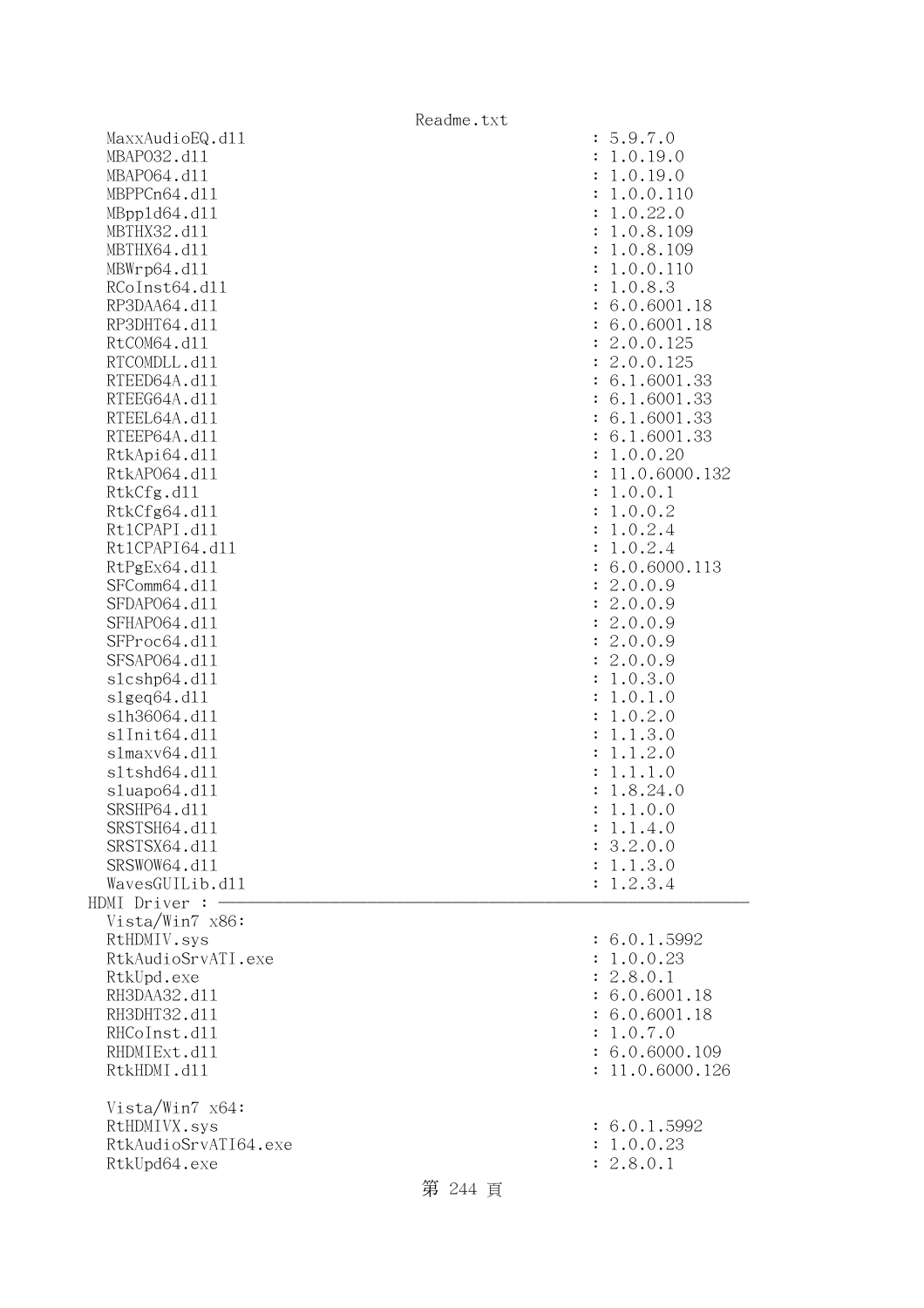Readme.txt RH3DAA64.d11 : 6.0.6001.18 RH3DHT64.d11 : 6.0.6001.18 RHCoInst64.d11 : 1.0.7.0 RHDMEx64.d11 : 6.0.6000.109 RtkHDM64.d11 : 11.0.6000.126 XP/2K x86: RtkHDMI.sys : 5.10.0.5992 Rtaupd.exe : 2.8.0.1 RHCoInstXP.d11 : 1.0.7.0 XP/2K x64: RtkHDMIX.sys : 5.10.0.5992 Rtaupd64.exe : 2.8.0.1 RHCoInst64XP.d11 : 1.0.7.0 Driver Setup Program : 2.92 Windows 2000/XP Operate on : Microsoft High Definition Audio Driver Package - KB888111 Package file version (kb888111.exe) : 6.1.22.0 Hdaudiobus.sys version : 5.10.00.5013 //================= Driver Package R2.40 Realtek HD Audio Driver support all of Realtek HD Audio Codec . 1. Vista/Windows 7 WHQL Supporting: ALC882, ALC883, ALC885, ALC886, ALC888, ALC889, ALC892, ALC861VD, ALC660, ALC662, ALC663, ALC665, ALC260, ALC262,ALC267, ALC268, ALC269, ALC270, ALC272, ALC273, ALC887,ALC670, ALC275, ALC680 2. Windows 2000/XP WHQL Supporting: ALC880, ALC882, ALC883, ALC885, ALC886, ALC888, ALC889, ALC892, ALC861VC, ALC861VD, ALC660, ALC662, ALC663, ALC665, ALC260, ALC262, ALC267,ALC268, ALC269, ALC270, ALC272, ALC273, ALC887,ALC670, ALC275, ALC680 3. HDMI Device WHQL Support: ATI HDMI Devices 4. OS Supporting: Microsoft Windows XP, Windows 2000, Windows Server 2003, Vista, Windows Server 2008, Windows $7 - x86/x64$  5. Pack with Microsoft High Definition Audio UAAV1.0a(5013) 6. Add/Fix 1.) Driver : 1. Customizations. Windows  $2000/XP : -$ Windows  $2000/XP$  : RTKHDA64.sys : 5.10.0.6013 RTKHDAUD.sys : 5.10.0.6013 MicCal.exe : 1.1.2.2 RTHDCPL.exe : 2.3.2.8 RtkAudioService64.exe : 1.0.0.19 RtkAudioService.exe : 1.0.0.19 RTLCPL.exe : 1.0.1.66<br>Rt1Upd64.exe : 2.8.0.1 Rt1Upd64.exe Rt1Upd.exe : 2.8.0.1 SkyTel.exe : 2.0.2.0 SoundMan.exe : 1.0.0.32 vncuti164.exe : 1.0.0.38 vncutil.exe : 1.0.0.38

# 第 245 頁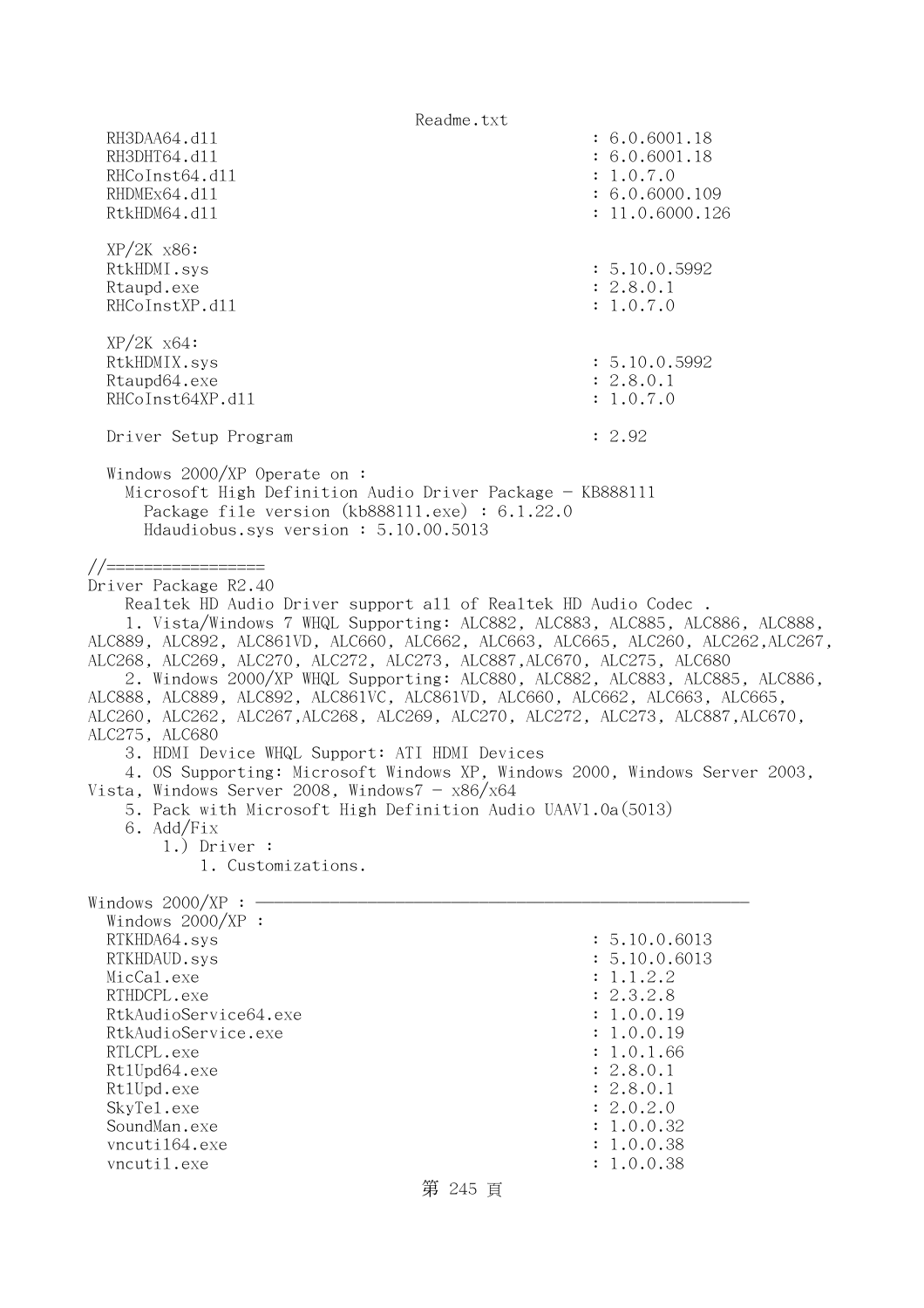|                             | Readme.txt |                          |
|-----------------------------|------------|--------------------------|
| Alcmtr.exe                  |            | : 1.6.0.4                |
| AlcWzrd.exe                 |            | : 1.1.0.37               |
| Monfilt.sys                 |            | : 5.10.0.4112            |
| Monft64.sys                 |            | : 5.10.0.4115            |
| 0A017Afx.sys                |            | : 1.0.7.3                |
| AMBFilt.sys                 |            | : 5.10.0.4240            |
| AMBFt64.sys                 |            | : 5.10.0.4240            |
| RTSndMgr.cp1                |            | : 1.0.1.4                |
| ALSndMgr.cp1                |            | : 1.0.0.11               |
| RCoInst64XP.d11             |            | : 1.0.7.9                |
| RTCOMDLL.d11                |            | : 1.0.0.103              |
| RtkCoInstXP.d11             |            | : 1.0.7.9                |
| Rt1CPAPI.d11                |            | : 1.0.2.3                |
| Vista/Win7 driver :         |            |                          |
| Vista/Win7 driver for x86   |            |                          |
| RTKVHDA.sys                 |            | : 6.0.1.6013             |
| AERTSrv.exe                 |            | : 1.0.32.10              |
| APOPCH.exe                  |            | : 1.0.0.0                |
| RtHDVBg.exe                 |            | : 1.0.0.8                |
| RtHDVCp1.exe                |            | : 1.0.0.463              |
| RtkAudioService.exe         |            | : 1.0.0.24               |
| RtkNGUI.exe                 |            | : 0.0.0.21               |
| Rt1Upd.exe                  |            | : 2.8.0.1                |
| SkyTe1.exe                  |            | : 2.0.2.2                |
| vncutil.exe<br>mbfilt32.sys |            | : 1.0.0.38<br>: 6.10.0.8 |
| RTSndMgr.cp1                |            | : 1.0.0.18               |
| AERTACap.d11                |            | : 2.0.32.9               |
| AERTARen.d11                |            | : 1.0.32.9               |
| BlackSkinImages.dl1         |            | : 0.0.0.21               |
| DarkSkinImages.d11          |            | : 0.0.0.21               |
| DTSBassEnhancementDLL.d11   |            | : 1.0.0.1                |
| DTSBoostDLL.d11             |            | : 1.0.0.1                |
| DTSGainCompensatorDLL.d11   |            | : 1.0.0.1                |
| DTSGFXAPO.d11               |            | : 1.0.0.1                |
| DTSLFXAPO.d11               |            | : 1.0.0.1                |
| DTSLimiterDLL.d11           |            | : 1.0.0.1                |
| DTSNeoPCDLL.d11             |            | : 1.0.0.1                |
| DTSS2HeadphoneDLL.d11       |            | : 1.0.0.1                |
| DTSS2SpeakerDLL.d11         |            | : 1.0.0.1                |
| DTSVoiceClarityDLL.dl1      |            | : 1.0.0.1                |
| FMAPO.d11                   |            | : 42.5.23.65             |
| LightSkinImages.d11         |            | : 0.0.0.21               |
| MaxxAudioAPO.dll            |            | : 1.2.2.0                |
| MaxxAudioAP020.dll          |            | : 2.2.6.0                |
| MaxxAudioEQ.d11             |            | : 5.9.7.0                |
| MBAP032.d11                 |            | : 1.0.19.0               |
| MBPPCn32.d11                |            | : 1.0.0.110              |
| MBpp1d32.d11                |            | : 1.0.22.0               |
| MBTHX32.d11                 |            | : 1.0.15.103             |
| MBWrp32.d11                 |            | : 1.0.0.110              |
| RP3DAA32.d11                |            | : 6.0.6001.18            |
| RP3DHT32.d11                |            | : 6.0.6001.18            |
| RTCOMDLL.d11                |            | : 2.0.0.124              |
| RTEED32A.d11                |            | : 6.1.6001.33            |
| RTEEG32A.d11                |            | : 6.1.6001.33            |
|                             | 第 246 頁    |                          |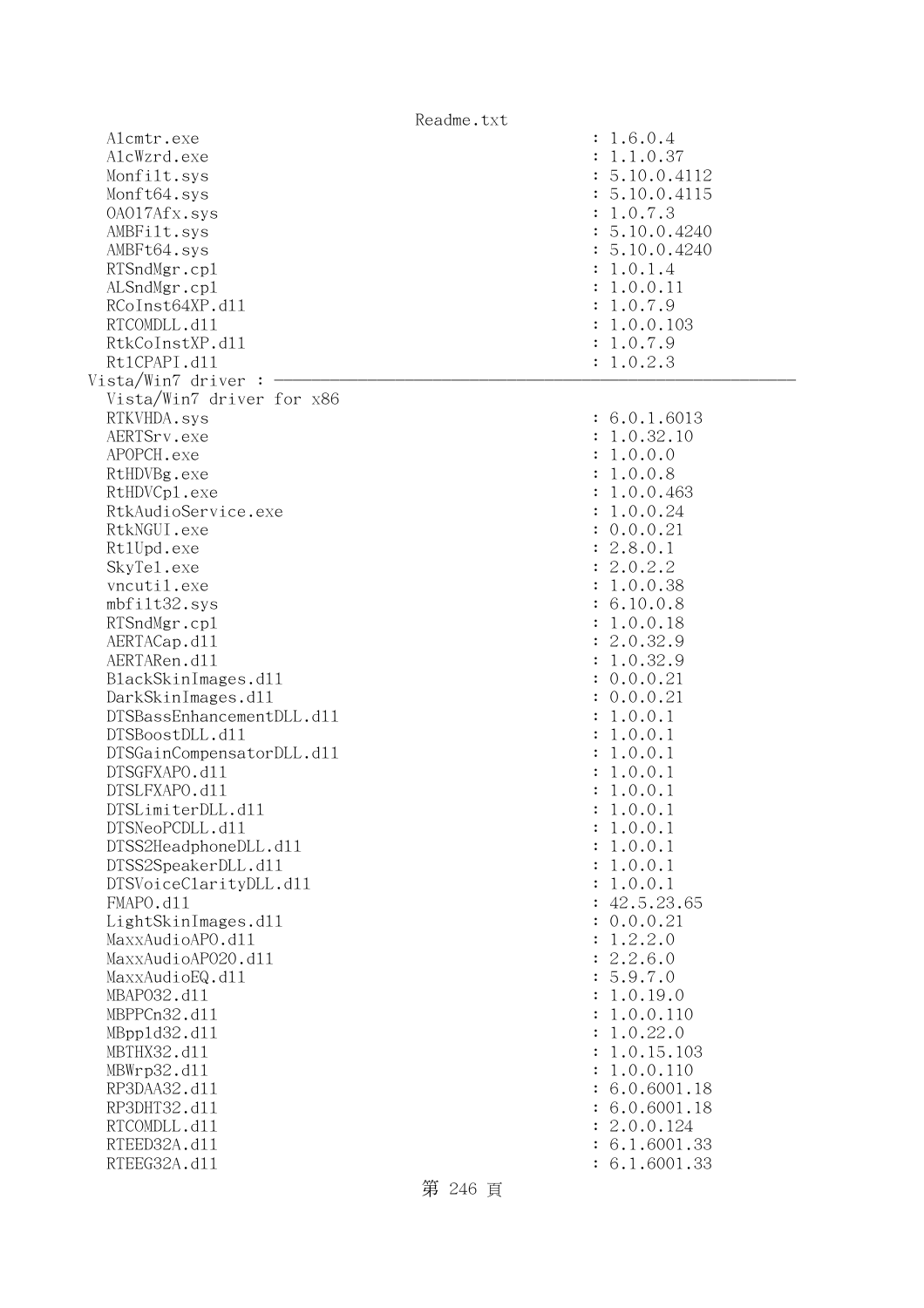RTEEL32A.d11 RTEEP32A.d11 RtkAPO.d11 : 11.0.6000.130 RtkApoApi.dll RtkCfg.dll RtkCoInst.dl1 RtkPgExt.dl1 Rt1CPAPI.d11 SFFXComm.dl1 SFFXDAPO.d11 SFFXHAPO.d11 SFFXProc.dl1 SFFXSAPO.d11 slcshp32.dl1 slgeq32.dll slh36032.dl1 s1Init32.d11 s1maxv32.d11 sltshd32.d11 sluapo32.dl1 SRSHP360.d11 SRSTSHD.d11 SRSTSXT.d11 SRSWOW.dll WavesLib.dl1 Vista/Win7 driver for x64 RTKVHD64.sys AERTSr64.exe APOPCH.exe RAVBg64.exe RAVCp164.exe RtkAudioService64.exe RtkNGUI64.exe Rt1Upd64.exe SkyTel.exe vncuti164.exe  $GWfilt64.sys$ mbfilt64.sys RTSnMg64.cp1 AERTAC64.dl1 AERTAR64.d11 BlackSkinImages64.dll DarkSkinImages64.dll DTSBassEnhancementDLL64.dl1 DTSBoostDLL64.d11 DTSGainCompensatorDLL64.dll DTSGFXAPO64.dl1 DTSLFXAP064.d11 DTSLimiterDLL64.dl1 DTSNeoPCDLL64.dl1 DTSS2HeadphoneDLL64.dl1 DTSS2SpeakerDLL64.dl1 DTSVoiceClarityDLL64.dll FMAP064.d11 LightSkinImages64.dl1 MaxxAudioAP020.dll

| $\ddot{\cdot}$<br>$\ddot{\cdot}$<br>$\ddot{\cdot}$<br>$\ddot{\cdot}$<br>$\ddot{\cdot}$<br>$\ddot{\cdot}$<br>$\ddot{\cdot}$<br>$\ddot{\cdot}$<br>$\ddot{\cdot}$<br>$\ddot{\cdot}$<br>$\ddot{\cdot}$<br>$\ddot{\cdot}$<br>$\ddot{\cdot}$<br>$\ddot{\cdot}$<br>$\ddot{\cdot}$<br>$\ddot{\cdot}$<br>$\ddot{\cdot}$<br>$\ddot{\cdot}$<br>$\ddot{\cdot}$<br>$\ddot{\cdot}$<br>$\ddot{\cdot}$<br>$\ddot{\cdot}$<br>$\ddot{\cdot}$<br>$\ddot{\cdot}$<br>$\vdots$                                                                                                 | 6.1.6001.33<br>6.1.6001.33<br>11.0.6000.13<br>1.0.0.20<br>1.0.0.2<br>.0.7.9<br>$\mathbf{1}$<br>6.0.6000.112<br>.0.2.4<br>$\mathbf 1$<br>$\overline{c}$<br>.0.0.9<br>$\overline{c}$<br>.0.0.9<br>$\overline{c}$<br>.0.0.9<br>$\overline{c}$<br>.0.0.9<br>$\overline{c}$<br>.0.0.9<br>1.0.3.0<br>1.0.<br>$\mathbf 1$<br>$\cdot$ 0<br>1.0.2.0<br>1.3.0<br>$1$ .<br>$1.2.0$<br>$1.1.1.0$<br>$\mathbf 1$<br>$\mathbf 1$<br>.8.24.0<br>$\mathbf{1}$<br>.1.0.0<br>$\mathbf{1}$<br>.1.4.0<br>$\mathbf 1$<br>3.2.0.0<br>.1.3.0<br>$\mathbf 1$<br>5.9.7.0                                                                                                                                                                                                                                                                                                                                                                                                                                                                                                                                                                                                                                                              |
|----------------------------------------------------------------------------------------------------------------------------------------------------------------------------------------------------------------------------------------------------------------------------------------------------------------------------------------------------------------------------------------------------------------------------------------------------------------------------------------------------------------------------------------------------------|--------------------------------------------------------------------------------------------------------------------------------------------------------------------------------------------------------------------------------------------------------------------------------------------------------------------------------------------------------------------------------------------------------------------------------------------------------------------------------------------------------------------------------------------------------------------------------------------------------------------------------------------------------------------------------------------------------------------------------------------------------------------------------------------------------------------------------------------------------------------------------------------------------------------------------------------------------------------------------------------------------------------------------------------------------------------------------------------------------------------------------------------------------------------------------------------------------------|
| $\ddot{\cdot}$<br>$\ddot{\cdot}$<br>$\ddot{\cdot}$<br>$\ddot{\cdot}$<br>$\ddot{\cdot}$<br>$\ddot{\cdot}$<br>$\ddot{\cdot}$<br>$\ddot{\cdot}$<br>$\ddot{\cdot}$<br>$\ddot{\cdot}$<br>$\ddot{\cdot}$<br>$\ddot{\cdot}$<br>$\ddot{\cdot}$<br>$\ddot{\cdot}$<br>$\ddot{\cdot}$<br>$\ddot{\cdot}$<br>$\ddot{\cdot}$<br>$\ddot{\cdot}$<br>$\ddot{\cdot}$<br>$\ddot{\cdot}$<br>$\ddot{\cdot}$<br>$\ddot{\cdot}$<br>$\ddot{\cdot}$<br>$\ddot{\cdot}$<br>$\ddot{\cdot}$<br>$\ddot{\cdot}$<br>$\ddot{\cdot}$<br>$\ddot{\cdot}$<br>$\ddot{\cdot}$<br>$\ddot{\cdot}$ | 6.0.1.6013<br>1.0.64.10<br>$\mathbf 1$<br>.0.0.0<br>$\mathbf 1$<br>.0.0.8<br>.0.0.463<br>$\mathbf 1$<br>.0.0.24<br>$\mathbf 1$<br>21<br>.0.0.<br>$\overline{O}$<br>.8.0.<br>$\mathbf{C}$<br>$\mathbf 1$<br>$\overline{c}$<br>$2.0.2.2$<br>1.0.0.38<br>6.10.0.3<br>6<br>$\ddot{\phantom{0}}$<br>10.0.8<br>$\ddot{\phantom{0}}$<br>0.0.<br>18<br>1<br>$\overline{c}$<br>0.64.<br>$\ddot{\phantom{a}}$<br>9<br>0.64.<br>$\ddot{\phantom{a}}$<br>9<br>$\mathbf 1$<br>0.0.2<br>$\ddot{\phantom{a}}$<br>$\overline{0}$<br>$\mathbf 1$<br>$\overline{c}$<br>0.0.0.<br>$\mathbf{1}$<br>$\ddot{\phantom{a}}$<br>0.0.<br>$\mathbf 1$<br>1<br>$\ddot{\phantom{0}}$<br>0.0.<br>$\mathbf{1}$<br>$\mathbf 1$<br>$\ddot{\phantom{0}}$<br>0.0.<br>$\mathbf 1$<br>1<br>$\ddot{\phantom{0}}$<br>0.0.<br>$\mathbf 1$<br>1<br>$\ddot{\phantom{0}}$<br>0.0.<br>$\mathbf 1$<br>1<br>$\ddot{\phantom{0}}$<br>0.0.<br>$\mathbf 1$<br>1<br>$\ddot{\phantom{0}}$<br>0.0.<br>$\mathbf 1$<br>1<br>$\ddot{\phantom{a}}$<br>0.0.<br>$\mathbf 1$<br>$\mathbf 1$<br>$\ddot{\phantom{a}}$<br>0.0.<br>$\mathbf 1$<br>$\mathbf 1$<br>0.0.<br>$\mathbf{1}$ .<br>$\mathbf 1$<br>.23.65<br>42<br>$\cdot$ 6<br>0.0.0.21<br>.2.6.0<br>$\overline{c}$ |

第 247 頁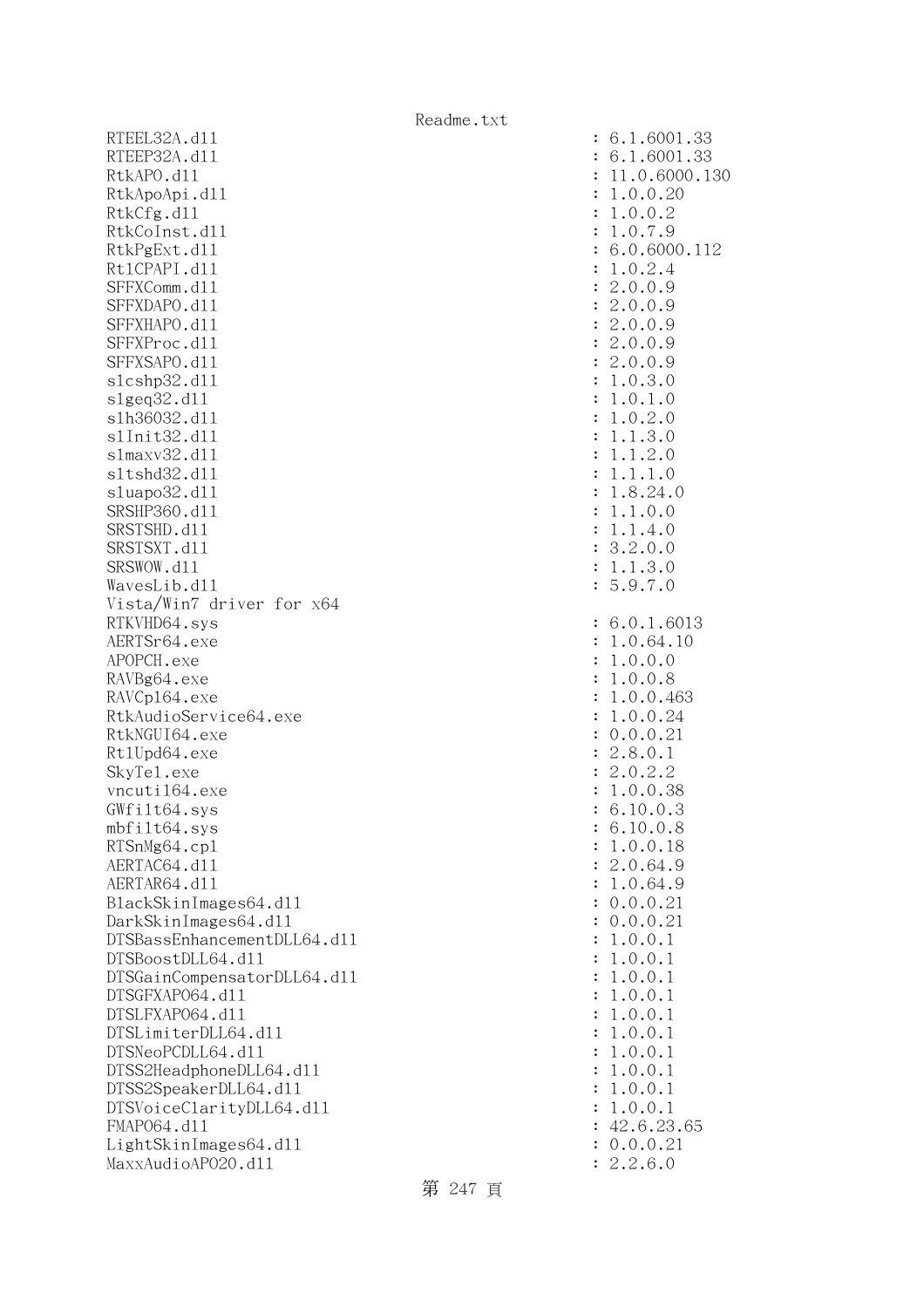|                      | Readme.txt      |
|----------------------|-----------------|
| MaxxAudioEQ.d11      | : 5.9.7.0       |
| MBAP032.d11          | : 1.0.19.0      |
| MBAP064.d11          | : 1.0.19.0      |
| MBPPCn64.d11         | : 1.0.0.110     |
| MBpp1d64.d11         | : 1.0.22.0      |
| MBTHX32.d11          | : 1.0.15.103    |
| MBTHX64.d11          | : 1.0.15.103    |
| MBWrp64.dl1          | : 1.0.0.110     |
| RCoInst64.d11        | : 1.0.7.9       |
| RP3DAA64.d11         | : 6.0.6001.18   |
| RP3DHT64.d11         | : 6.0.6001.18   |
| RtCOM64.d11          | : 2.0.0.123     |
| RTCOMDLL.d11         | : 2.0.0.123     |
| RTEED64A.d11         | : 6.1.6001.33   |
| RTEEG64A.d11         | : 6.1.6001.33   |
| RTEEL64A.d11         | : 6.1.6001.33   |
| RTEEP64A.d11         | : 6.1.6001.33   |
| RtkApi64.dl1         | : 1.0.0.20      |
| RtkAP064.d11         | : 11.0.6000.130 |
| RtkCfg.d11           | : 1.0.0.1       |
| RtkCfg64.d11         | : 1.0.0.2       |
| Rt1CPAPI.d11         | : 1.0.2.4       |
| Rt1CPAPI64.d11       | : 1.0.2.4       |
| RtPgEx64.d11         | : 6.0.6000.112  |
| SFComm64.d11         | : 2.0.0.9       |
| SFDAP064.d11         | : 2.0.0.9       |
| SFHAP064.d11         | : 2.0.0.9       |
| SFProc64.d11         | : 2.0.0.9       |
| SFSAP064.d11         | : 2.0.0.9       |
| s1cshp64.d11         | : 1.0.3.0       |
| slgeq64. d11         | : 1.0.1.0       |
| s1h36064.d11         | : 1.0.2.0       |
| s1Init64.d11         | : 1.1.3.0       |
| slmaxv64.d11         | : 1.1.2.0       |
| s1tshd64.d11         | : 1.1.1.0       |
| sluapo64.d11         | : 1.8.24.0      |
| SRSHP64.d11          | : 1.1.0.0       |
| SRSTSH64.d11         | : 1.1.4.0       |
| SRSTSX64.d11         | : 3.2.0.0       |
| SRSWOW64.d11         | : 1.1.3.0       |
| WavesGUILib.d11      | : 1.2.3.4       |
| HDMI Driver :        |                 |
| Vista/Win7 x86:      |                 |
| RtHDMIV.sys          | : 6.0.1.5992    |
| RtkAudioSrvATI.exe   | : 1.0.0.23      |
| RtkUpd.exe           | : 2.8.0.1       |
| RH3DAA32.d11         | : 6.0.6001.18   |
| RH3DHT32.d11         | : 6.0.6001.18   |
| RHCoInst.d11         | : 1.0.7.0       |
| RHDMIExt.d11         | : 6.0.6000.109  |
| RtkHDMI.d11          | : 11.0.6000.126 |
|                      |                 |
| Vista/Win7 x64:      |                 |
| RtHDMIVX.sys         | : 6.0.1.5992    |
| RtkAudioSrvATI64.exe | : 1.0.0.23      |
| RtkUpd64.exe         | : 2.8.0.1       |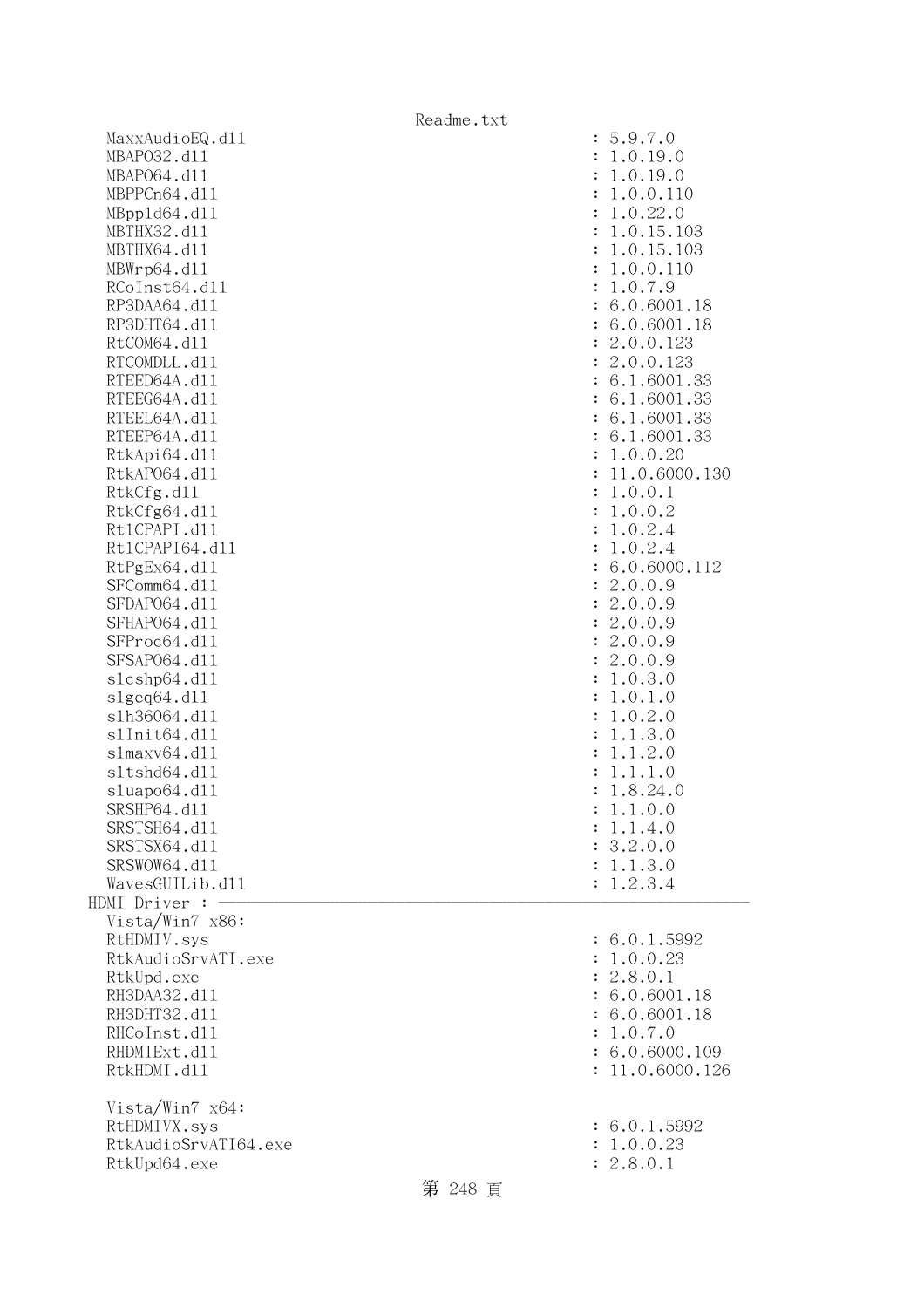Readme.txt RH3DAA64.d11 : 6.0.6001.18 RH3DHT64.d11 : 6.0.6001.18 RHCoInst64.d11 : 1.0.7.0 RHDMEx64.d11 : 6.0.6000.109 RtkHDM64.d11 : 11.0.6000.126 XP/2K x86: RtkHDMI.sys : 5.10.0.5992 Rtaupd.exe : 2.8.0.1 RHCoInstXP.d11 : 1.0.7.0 XP/2K x64: RtkHDMIX.sys : 5.10.0.5992 Rtaupd64.exe : 2.8.0.1 RHCoInst64XP.d11 : 1.0.7.0 Driver Setup Program : 2.89 Windows 2000/XP Operate on : Microsoft High Definition Audio Driver Package - KB888111 Package file version (kb888111.exe) : 6.1.22.0 Hdaudiobus.sys version : 5.10.00.5013 //================= Driver Package R2.39 Realtek HD Audio Driver support all of Realtek HD Audio Codec . 1. Vista/Windows 7 WHQL Supporting: ALC882, ALC883, ALC885, ALC886, ALC888, ALC889, ALC892, ALC861VD, ALC660, ALC662, ALC663, ALC665, ALC260, ALC262,ALC267, ALC268, ALC269, ALC270, ALC272, ALC273, ALC887,ALC670, ALC275 2. Windows 2000/XP WHQL Supporting: ALC880, ALC882, ALC883, ALC885, ALC886, ALC888, ALC889, ALC892, ALC861VC, ALC861VD, ALC660, ALC662, ALC663, ALC665, ALC260, ALC262, ALC267,ALC268, ALC269, ALC270, ALC272, ALC273, ALC887,ALC670, ALC275 3. HDMI Device WHQL Support: ATI HDMI Devices 4. OS Supporting: Microsoft Windows XP, Windows 2000, Windows Server 2003, Vista, Windows Server 2008, Windows $7 - x86/x64$  5. Pack with Microsoft High Definition Audio UAAV1.0a(5013) 6. Add/Fix 1.) Driver : 1. Customizations. Windows  $2000/XP : -$ Windows  $2000/XP$  : RTKHDA64.sys : 5.10.0.6000 RTKHDAUD.sys : 5.10.0.6000 MicCal.exe : 1.1.2.2 RTHDCPL.exe : 2.3.2.5 RtkAudioService64.exe : 1.0.0.19 RtkAudioService.exe : 1.0.0.19 RTLCPL.exe : 1.0.1.66<br>Rt1Upd64.exe : 2.8.0.1 Rt1Upd64.exe Rt1Upd.exe : 2.8.0.1 SkyTel.exe : 2.0.2.0 SoundMan.exe : 1.0.0.32 vncuti164.exe : 1.0.0.38 vncutil.exe : 1.0.0.38

# 第 249 頁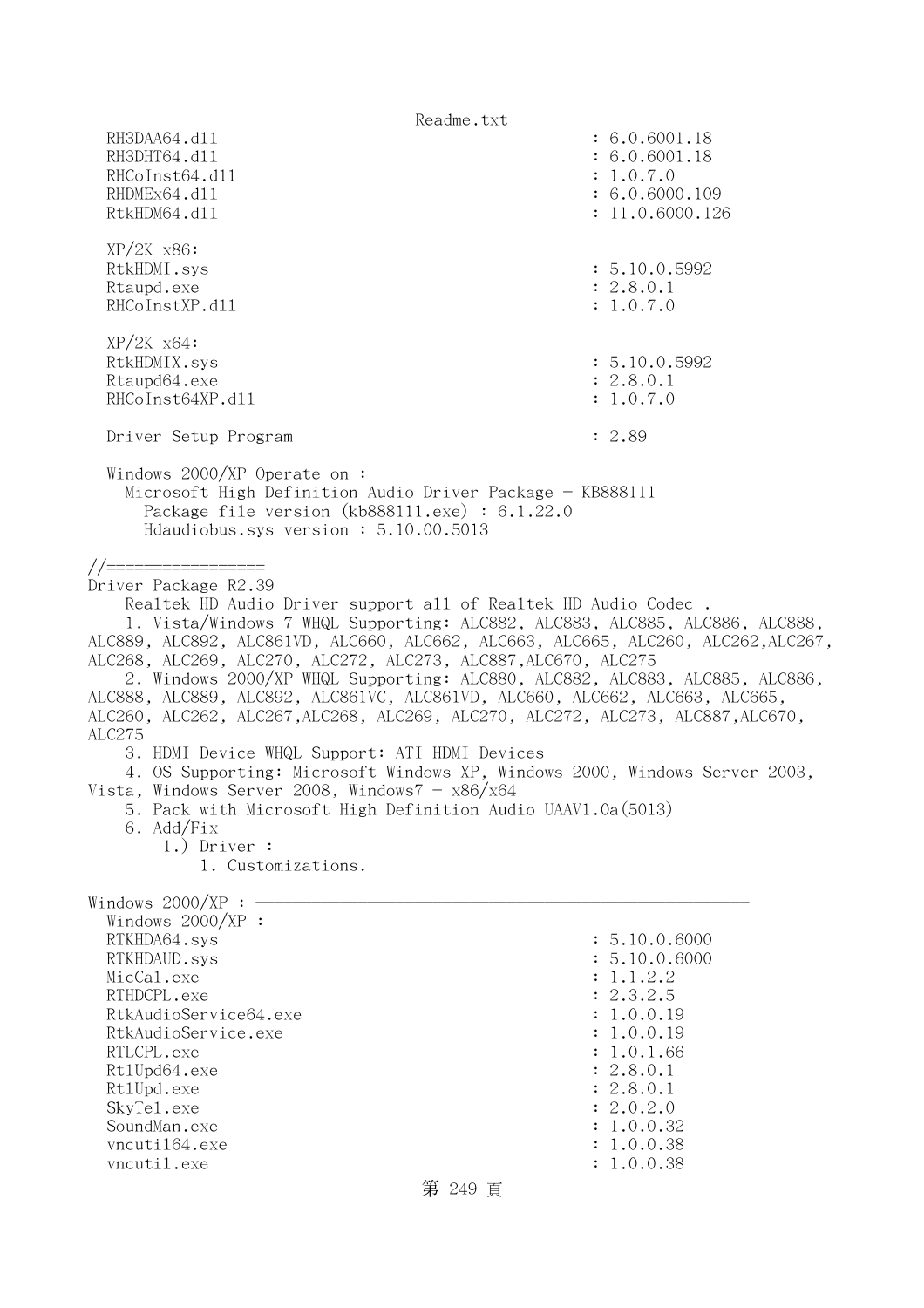| Readme.txt                               |                                          |
|------------------------------------------|------------------------------------------|
| Alcmtr.exe<br>AlcWzrd.exe<br>AMBFilt.sys | : 1.6.0.4<br>: 1.1.0.37<br>: 5.10.0.4240 |
| AMBFt64.sys                              | : 5.10.0.4240                            |
| Monfilt.sys                              | : 5.10.0.4112                            |
| Monft64.sys                              | : 5.10.0.4115                            |
| 0A017Afx.sys                             | : 1.0.7.3                                |
| RTSndMgr.cp1                             | : 1.0.1.4                                |
| ALSndMgr.cp1                             | : 1.0.0.11                               |
| RCoInst64XP.d11                          | : 1.0.7.8                                |
| RTCOMDLL.d11                             | : 1.0.0.103                              |
| RtkCoInstXP.d11                          | : 1.0.7.8                                |
| Rt1CPAPI.d11                             | : 1.0.2.3                                |
| Vista/Win7 driver :                      |                                          |
| Vista/Win7 driver for x86                |                                          |
| RTKVHDA.sys                              | : 6.0.1.6000                             |
| AERTSrv.exe                              | : 1.0.32.10                              |
| APOPCH.exe                               | : 1.0.0.0                                |
| RtHDVBg.exe                              | : 1.0.0.8                                |
| RtHDVCp1.exe                             | : 1.0.0.456                              |
| RtkAudioService.exe                      | : 1.0.0.24                               |
| RtkNGUI.exe                              | : 0.0.0.17                               |
| Rt1Upd.exe                               | : 2.8.0.1                                |
| SkyTe1.exe                               | : 2.0.2.2                                |
| vncutil.exe                              | : 1.0.0.38                               |
| mbfilt32.sys                             | : 6.10.0.8                               |
| RTSndMgr.cp1                             | : 1.0.0.18                               |
| AERTACap.d11                             | : 2.0.32.9                               |
| AERTARen.d11                             | : 1.0.32.9                               |
| BlackSkinImages.dl1                      | : 0.0.0.17                               |
| DarkSkinImages.d11<br>FMAPO.d11          | : 0.0.0.17<br>: 42.5.21.67               |
| LightSkinImages.d11                      | : 0.0.0.17                               |
| MaxxAudioAPO.dl1                         | : 1.2.2.0                                |
| MaxxAudioAP020.dll                       | : 2.2.6.0                                |
| MaxxAudioEQ.d11                          | : 5.9.7.0                                |
| MBAP032.d11                              | 1.0.19.0                                 |
| MBPPCn32.d11                             | 1.0.0.110                                |
| MBpp1d32.d11                             | 1.0.22.0                                 |
| MBTHX32.d11                              | 1.0.8.108                                |
| MBWrp32.d11                              | 1.0.0.110                                |
| RP3DAA32.d11                             | 6.0.6001.18                              |
| RP3DHT32.d11                             | : 6.0.6001.18                            |
| RTCOMDLL.d11                             | : 2.0.0.124                              |
| RTEED32A.d11                             | : 6.1.6001.32                            |
| RTEEG32A.d11                             | : 6.1.6001.32                            |
| RTEEL32A.d11                             | : 6.1.6001.32                            |
| RTEEP32A.d11                             | : 6.1.6001.32                            |
| RtkAPO.d11                               | 11.0.6000.129                            |
| RtkApoApi.d11                            | 1.0.0.19                                 |
| RtkCfg.d11<br>RtkCoInst.d11              | 1.0.0.2                                  |
| RtkPgExt.d11                             | 1.0.7.8<br>: 6.0.6000.112                |
| Rt1CPAPI.d11                             | 1.0.2.4                                  |
| SFFXComm.d11                             | 2.0.0.9                                  |
| SFFXDAPO.d11                             | : 2.0.0.9                                |
| 笠 으어 굴                                   |                                          |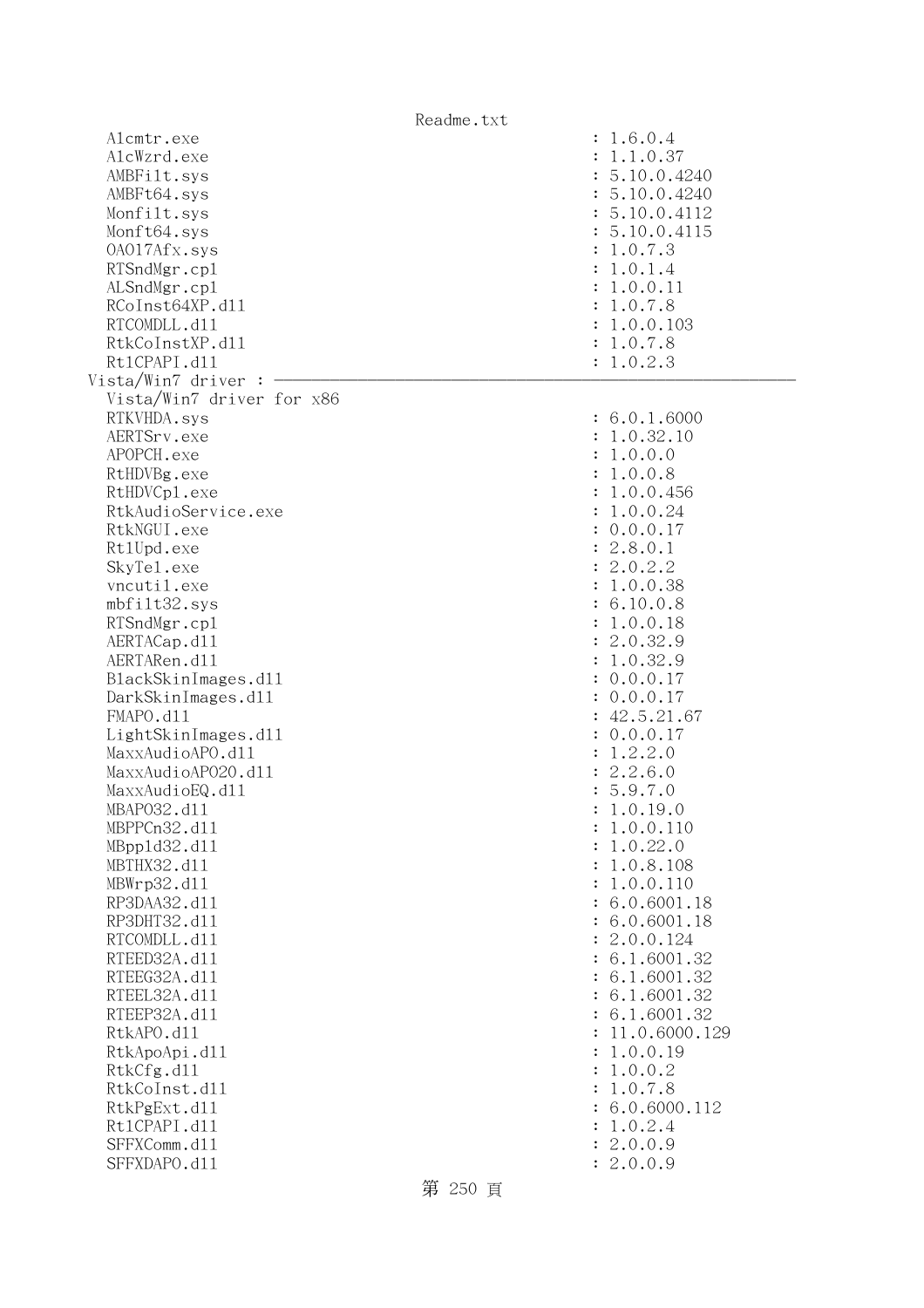SFFXHAPO.d11 SFFXProc.d11 SFFXSAPO.d11 slcshp32.dl1 slgeq32.dl1 slh36032.dl1 s1Init32.d11 slmaxv32.dl1 s1tshd32.d11 sluapo32.dl1 SRSHP360.d11 SRSTSHD.d11 SRSTSXT.d11 SRSWOW.dl1 WavesLib.dll Vista/Win7 driver for x64 RTKVHD64.sys AERTSr64.exe APOPCH.exe RAVBg64.exe RAVCp164.exe RtkAudioService64.exe RtkNGUI64.exe Rt1Upd64.exe SkyTel.exe vncuti164.exe  $GWfilt64.sys$ mbfilt64.sys RTSnMg64.cp1 AERTAC64.dl1 AERTAR64.d11 BlackSkinImages64.dll DarkSkinImages64.dl1 FMAP064.d11 LightSkinImages64.dl1 MaxxAudioAPO20.dll MaxxAudioEQ.dll MBAP032.d11 MBAP064.d11 MBPPCn64.d11 MBpp1d64.dl1 MBTHX32.d11 MBTHX64.d11 MBWrp64.dl1 RCoInst64.dl1 RP3DAA64.d11 RP3DHT64.d11 RtCOM64.d11 RTCOMDLL.d11 RTEED64A.d11 RTEEG64A.d11 RTEEL64A.d11 RTEEP64A.d11 RtkApi64.dll RtkAP064.dl1 : 11.0.6000.129 RtkCfg.dl1

| $\ddot{\cdot}$<br>$\ddot{\cdot}$<br>$\ddot{\cdot}$<br>$\ddot{\cdot}$<br>$\ddot{\cdot}$<br>$\ddot{\cdot}$<br>$\ddot{\cdot}$<br>$\ddot{\cdot}$<br>$\ddot{\cdot}$<br>$\ddot{\cdot}$<br>$\ddot{\cdot}$<br>$\ddot{\cdot}$<br>$\ddot{\cdot}$<br>$\ddot{\cdot}$<br>$\vdots$ | 2.0.0.9<br>2.0.0.9<br>2.0.0.9<br>.0.3.<br>$\mathbf{1}$<br>$\circ$<br>$\ddot{\phantom{0}}$<br>$\mathbf 1$<br>0.1<br>$\ddot{\phantom{0}}$<br>$\mathcal{O}$<br>0.2.<br>$\ddot{\phantom{0}}$<br>$\mathbf 1$<br>$\mathcal{O}$<br>$.3.0$<br>$.2.0$<br>$\mathbf 1$<br>$\ddot{\phantom{0}}$<br>$\mathbf 1$<br>$\mathbf 1$<br>$\ddot{\phantom{0}}$<br>$\mathbf{1}$<br>$\cdot$ 1<br>$\cdot$ 0<br>$\mathbf 1$<br>$\ddot{\phantom{0}}$<br>$\mathbf 1$<br>8.24.0<br>$\mathbf 1$<br>$\ddot{\phantom{0}}$<br>.1.0.0<br>$\mathbf 1$<br>.1.4.0<br>$\mathbf 1$<br>3.2.0.0<br>3.0<br>.1.<br>$\mathbf 1$<br>5.9.7.0 |
|----------------------------------------------------------------------------------------------------------------------------------------------------------------------------------------------------------------------------------------------------------------------|-------------------------------------------------------------------------------------------------------------------------------------------------------------------------------------------------------------------------------------------------------------------------------------------------------------------------------------------------------------------------------------------------------------------------------------------------------------------------------------------------------------------------------------------------------------------------------------------------|
| $\ddot{\cdot}$<br>$\ddot{\cdot}$                                                                                                                                                                                                                                     | 6.0.1.6000<br>1.0.64.10                                                                                                                                                                                                                                                                                                                                                                                                                                                                                                                                                                         |
| $\ddot{\cdot}$                                                                                                                                                                                                                                                       | 1.0.0.0                                                                                                                                                                                                                                                                                                                                                                                                                                                                                                                                                                                         |
| $\ddot{\cdot}$                                                                                                                                                                                                                                                       | 0.0.8<br>$\mathbf 1$<br>$\ddot{\phantom{a}}$                                                                                                                                                                                                                                                                                                                                                                                                                                                                                                                                                    |
| $\ddot{\cdot}$                                                                                                                                                                                                                                                       | 0.0.456<br>$\mathbf 1$<br>$\ddot{\phantom{a}}$                                                                                                                                                                                                                                                                                                                                                                                                                                                                                                                                                  |
| $\ddot{\cdot}$<br>$\ddot{\cdot}$                                                                                                                                                                                                                                     | $\mathbf 1$<br>0.0.24<br>$\ddot{\phantom{0}}$<br>$\overline{0}$<br>.0.0.17                                                                                                                                                                                                                                                                                                                                                                                                                                                                                                                      |
| $\ddot{\cdot}$                                                                                                                                                                                                                                                       | 8.0.1<br>2.                                                                                                                                                                                                                                                                                                                                                                                                                                                                                                                                                                                     |
| $\ddot{\cdot}$                                                                                                                                                                                                                                                       | 2.0.2.2                                                                                                                                                                                                                                                                                                                                                                                                                                                                                                                                                                                         |
| $\ddot{\cdot}$                                                                                                                                                                                                                                                       | 0.0.38<br>$\mathbf 1$<br>$\ddot{\phantom{0}}$                                                                                                                                                                                                                                                                                                                                                                                                                                                                                                                                                   |
| $\ddot{\cdot}$                                                                                                                                                                                                                                                       | 6.10.0.3                                                                                                                                                                                                                                                                                                                                                                                                                                                                                                                                                                                        |
| $\ddot{\cdot}$                                                                                                                                                                                                                                                       | 6.10.0.8                                                                                                                                                                                                                                                                                                                                                                                                                                                                                                                                                                                        |
| $\ddot{\cdot}$                                                                                                                                                                                                                                                       | 0.0.18<br>$\mathbf 1$<br>$\ddot{\phantom{0}}$                                                                                                                                                                                                                                                                                                                                                                                                                                                                                                                                                   |
| $\ddot{\cdot}$<br>$\ddot{\cdot}$                                                                                                                                                                                                                                     | 2.0.64.9<br>1.0.64.9                                                                                                                                                                                                                                                                                                                                                                                                                                                                                                                                                                            |
| $\ddot{\cdot}$                                                                                                                                                                                                                                                       | 0.0.0.1<br>$\overline{7}$                                                                                                                                                                                                                                                                                                                                                                                                                                                                                                                                                                       |
| $\ddot{\cdot}$                                                                                                                                                                                                                                                       | 0.0.0.1<br>$\overline{7}$                                                                                                                                                                                                                                                                                                                                                                                                                                                                                                                                                                       |
| $\ddot{\cdot}$                                                                                                                                                                                                                                                       |                                                                                                                                                                                                                                                                                                                                                                                                                                                                                                                                                                                                 |
| $\ddot{\cdot}$                                                                                                                                                                                                                                                       | $42.6.21.67$<br>0.0.0.17<br>2.2.6.0<br>5.9.7.0                                                                                                                                                                                                                                                                                                                                                                                                                                                                                                                                                  |
| $\vdots$                                                                                                                                                                                                                                                             |                                                                                                                                                                                                                                                                                                                                                                                                                                                                                                                                                                                                 |
| $\vdots$                                                                                                                                                                                                                                                             | 19                                                                                                                                                                                                                                                                                                                                                                                                                                                                                                                                                                                              |
| $\ddot{\cdot}$                                                                                                                                                                                                                                                       | 1.0.<br>$\cdot$ <sup>0</sup><br>1.0.19.0                                                                                                                                                                                                                                                                                                                                                                                                                                                                                                                                                        |
| $\ddot{\cdot}$                                                                                                                                                                                                                                                       | 1.0.0.110                                                                                                                                                                                                                                                                                                                                                                                                                                                                                                                                                                                       |
| $\ddot{\cdot}$                                                                                                                                                                                                                                                       | 1.0.22.0                                                                                                                                                                                                                                                                                                                                                                                                                                                                                                                                                                                        |
| $\ddot{\cdot}$                                                                                                                                                                                                                                                       | 1.0.8.108                                                                                                                                                                                                                                                                                                                                                                                                                                                                                                                                                                                       |
| $\ddot{\cdot}$                                                                                                                                                                                                                                                       | 1.0.8.108                                                                                                                                                                                                                                                                                                                                                                                                                                                                                                                                                                                       |
| $\ddot{\cdot}$                                                                                                                                                                                                                                                       | 1.0.0.110                                                                                                                                                                                                                                                                                                                                                                                                                                                                                                                                                                                       |
| $\ddot{\cdot}$<br>$\ddot{\cdot}$                                                                                                                                                                                                                                     | $\mathbf{1}$<br>.0.7.8<br>6.0.6001.18                                                                                                                                                                                                                                                                                                                                                                                                                                                                                                                                                           |
| $\ddot{\cdot}$                                                                                                                                                                                                                                                       | 6.0.6001.18                                                                                                                                                                                                                                                                                                                                                                                                                                                                                                                                                                                     |
| $\ddot{\cdot}$                                                                                                                                                                                                                                                       | 2.0.0.123                                                                                                                                                                                                                                                                                                                                                                                                                                                                                                                                                                                       |
| $\ddot{\cdot}$                                                                                                                                                                                                                                                       | 2.0.0.123                                                                                                                                                                                                                                                                                                                                                                                                                                                                                                                                                                                       |
| $\ddot{\cdot}$                                                                                                                                                                                                                                                       | 6.1.6001.32                                                                                                                                                                                                                                                                                                                                                                                                                                                                                                                                                                                     |
| $\ddot{\cdot}$                                                                                                                                                                                                                                                       | 6.1.6001.32                                                                                                                                                                                                                                                                                                                                                                                                                                                                                                                                                                                     |
| $\ddot{\cdot}$                                                                                                                                                                                                                                                       | 6.1.6001.32                                                                                                                                                                                                                                                                                                                                                                                                                                                                                                                                                                                     |
| $\ddot{\cdot}$<br>$\ddot{\cdot}$                                                                                                                                                                                                                                     | 6.1.6001.32<br>1.0.0.19                                                                                                                                                                                                                                                                                                                                                                                                                                                                                                                                                                         |
| $\ddot{\cdot}$                                                                                                                                                                                                                                                       | 11.0.6000.12                                                                                                                                                                                                                                                                                                                                                                                                                                                                                                                                                                                    |
| $\ddot{\cdot}$                                                                                                                                                                                                                                                       | 1.0.0.1                                                                                                                                                                                                                                                                                                                                                                                                                                                                                                                                                                                         |
|                                                                                                                                                                                                                                                                      |                                                                                                                                                                                                                                                                                                                                                                                                                                                                                                                                                                                                 |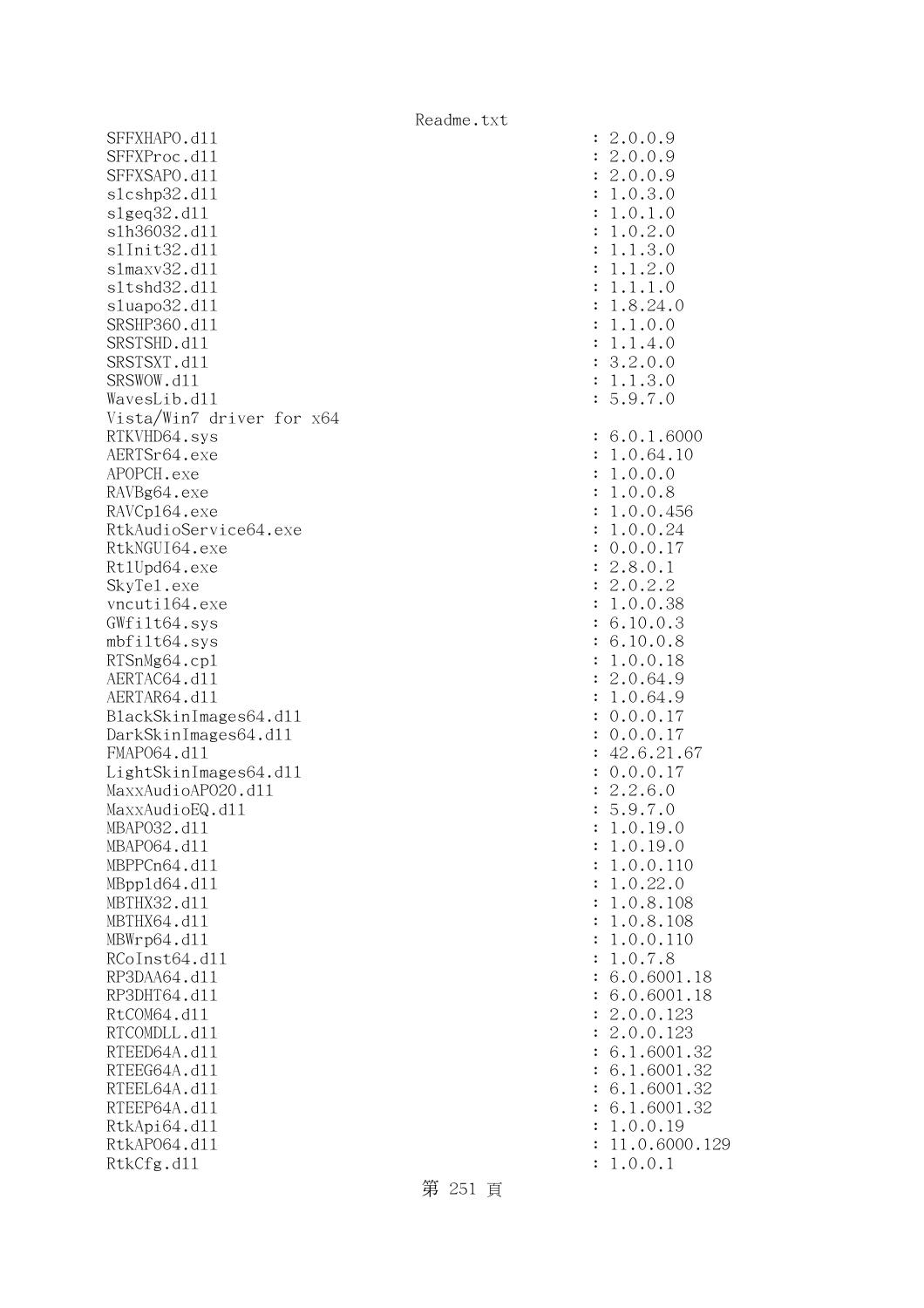|                                                           | Readme.txt                |
|-----------------------------------------------------------|---------------------------|
| RtkCfg64.d11                                              | : 1.0.0.2                 |
| Rt1CPAPI.d11                                              | : 1.0.2.4                 |
| Rt1CPAPI64.d11                                            | 1.0.2.4                   |
| RtPgEx64.d11                                              | : 6.0.6000.112            |
| SFComm64.d11                                              | : 2.0.0.9                 |
| SFDAP064.d11                                              | : 2.0.0.9                 |
| SFHAP064.d11                                              | : 2.0.0.9                 |
| SFProc64.d11                                              | : 2.0.0.9                 |
| SFSAP064.d11                                              | : 2.0.0.9                 |
| s1cshp64.d11                                              | : 1.0.3.0                 |
| slgeq64. d11                                              | : 1.0.1.0                 |
| s1h36064.d11                                              | : 1.0.2.0                 |
| s1Init64.d11                                              | 1.1.3.0                   |
| slmaxv64.d11                                              | 1.1.2.0                   |
| s1tshd64.d11                                              | 1.1.1.0                   |
| sluapo64.d11                                              | 1.8.24.0                  |
| SRSHP64.d11                                               | 1.1.0.0                   |
| SRSTSH64.d11                                              | 1.1.4.0<br>$\ddot{\cdot}$ |
| SRSTSX64.d11                                              | : 3.2.0.0                 |
| SRSWOW64.d11                                              | : 1.1.3.0                 |
| WavesGUILib.d11                                           | : 1.2.3.4                 |
| HDMI Driver : -                                           |                           |
| Vista/Win7 x86:                                           |                           |
| RtHDMIV.sys                                               | : 6.0.1.5992              |
| RtkAudioSrvATI.exe                                        | : 1.0.0.23                |
| RtkUpd.exe                                                | : 2.8.0.1                 |
| RH3DAA32.d11                                              | : 6.0.6001.18             |
| RH3DHT32.d11                                              | : 6.0.6001.18             |
| RHCoInst.d11                                              | : 1.0.7.0                 |
| RHDMIExt.d11                                              | : 6.0.6000.109            |
| RtkHDMI.d11                                               | : 11.0.6000.126           |
|                                                           |                           |
| Vista/Win7 x64:                                           |                           |
| RtHDMIVX.sys                                              | : 6.0.1.5992              |
| RtkAudioSrvATI64.exe                                      | : 1.0.0.23                |
| RtkUpd64.exe                                              | : 2.8.0.1                 |
| RH3DAA64.d11                                              | : 6.0.6001.18             |
| RH3DHT64.d11                                              | : 6.0.6001.18             |
| RHCoInst64.d11                                            | 1.0.7.0                   |
| RHDMEx64.d11                                              | : 6.0.6000.109            |
| RtkHDM64.d11                                              | : 11.0.6000.126           |
| XP/2K x86:                                                |                           |
| RtkHDMI.sys                                               | : 5.10.0.5992             |
| Rtaupd.exe                                                | : 2.8.0.1                 |
| RHCoInstXP.d11                                            | : 1.0.7.0                 |
|                                                           |                           |
| XP/2K x64:                                                |                           |
| RtkHDMIX.sys                                              | : 5.10.0.5992             |
| Rtaupd64.exe                                              | : 2.8.0.1                 |
| RHCoInst64XP.d11                                          | : 1.0.7.0                 |
|                                                           |                           |
| Driver Setup Program                                      | : 2.89                    |
| Windows $2000/XP$ Operate on:                             |                           |
| Microsoft High Definition Audio Driver Package - KB888111 |                           |
| 第 252 頁                                                   |                           |
|                                                           |                           |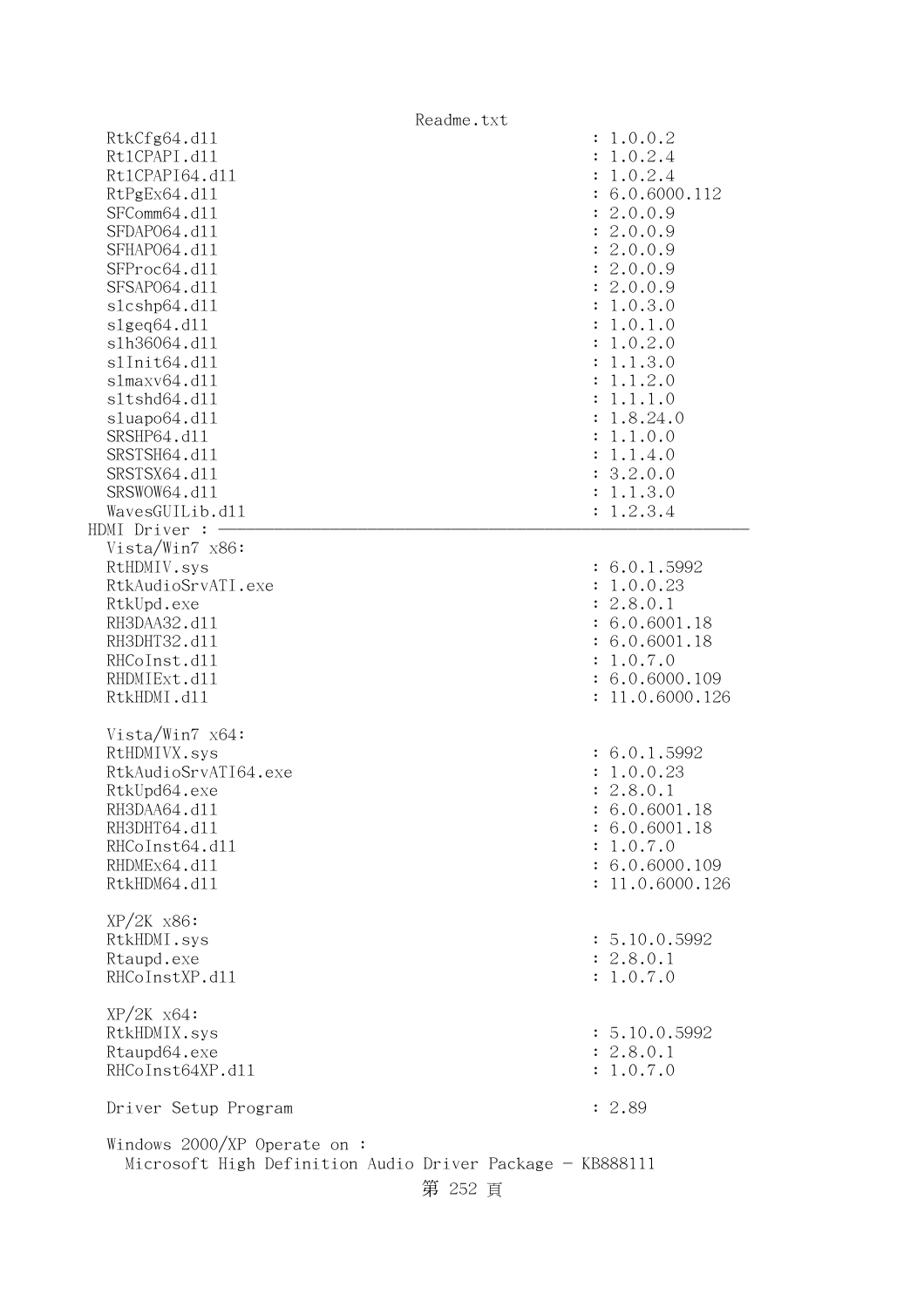Readme.txt Package file version (kb888111.exe) : 6.1.22.0 Hdaudiobus.sys version : 5.10.00.5013

## //=================

Driver Package R2.38 Realtek HD Audio Driver support all of Realtek HD Audio Codec . 1. Vista/Windows 7 WHQL Supporting: ALC882, ALC883, ALC885, ALC886, ALC888, ALC889, ALC892, ALC861VD, ALC660, ALC662, ALC663, ALC665, ALC260, ALC262,ALC267, ALC268, ALC269, ALC270, ALC272, ALC273, ALC887,ALC670, ALC275 2. Windows 2000/XP WHQL Supporting: ALC880, ALC882, ALC883, ALC885, ALC886, ALC888, ALC889, ALC892, ALC861VC, ALC861VD, ALC660, ALC662, ALC663, ALC665, ALC260, ALC262, ALC267,ALC268, ALC269, ALC270, ALC272, ALC273, ALC887,ALC670, ALC275 3. HDMI Device WHQL Support: ATI HDMI Devices 4. OS Supporting: Microsoft Windows XP, Windows 2000, Windows Server 2003, Vista, Windows Server 2008, Windows $7 - x86/x64$  5. Pack with Microsoft High Definition Audio UAAV1.0a(5013) 6. Add/Fix 1.) Driver : 1. Customizations. 2. Support graphic EQ feature. Windows  $2000/XP : -$  Windows 2000/XP : RTKHDA64.sys : 5.10.0.5995 RTKHDAUD.sys : 5.10.0.5995 Alcmtr.exe : 1.6.0.4 AlcWzrd.exe : 1.1.0.37  $\text{MicCal.}$ exe : 1.1.2.2 RTHDCPL.exe : 2.3.2.4 RtkAudioService64.exe : 1.0.0.19 RtkAudioService.exe : 1.0.0.19 RTLCPL.exe : 1.0.1.66 Rt1Upd64.exe : 2.8.0.1 Rt1Upd.exe : 2.8.0.1 SkyTe1.exe : 2.0.2.0 SoundMan.exe : 1.0.0.32 vncuti164.exe : 1.0.0.38 vncutil.exe : 1.0.0.38 AMBFilt.sys : 5.10.0.4240 AMBFt64.sys : 5.10.0.4240 Monfilt.sys : 5.10.0.4112 Monft64.sys : 5.10.0.4115 OAO17Afx.sys : 1.0.7.3 ALSndMgr.cp1 : 1.0.0.11 RTSndMgr.cp1 : 1.0.1.4 RCoInst64XP.d11 : 1.0.7.6 RTCOMDLL.d11 : 1.0.0.103 RtkCoInstXP.dll : 1.0.7.6 RtlCPAPI.dll : 1.0.2.3  $Vista/Win7$  driver : - Vista/Win7 driver for x86 RTKVHDA.sys : 6.0.1.5995 AERTSrv.exe : 1.0.32.10

APOPCH.exe : 1.0.0.0 RtHDVBg.exe : 1.0.0.8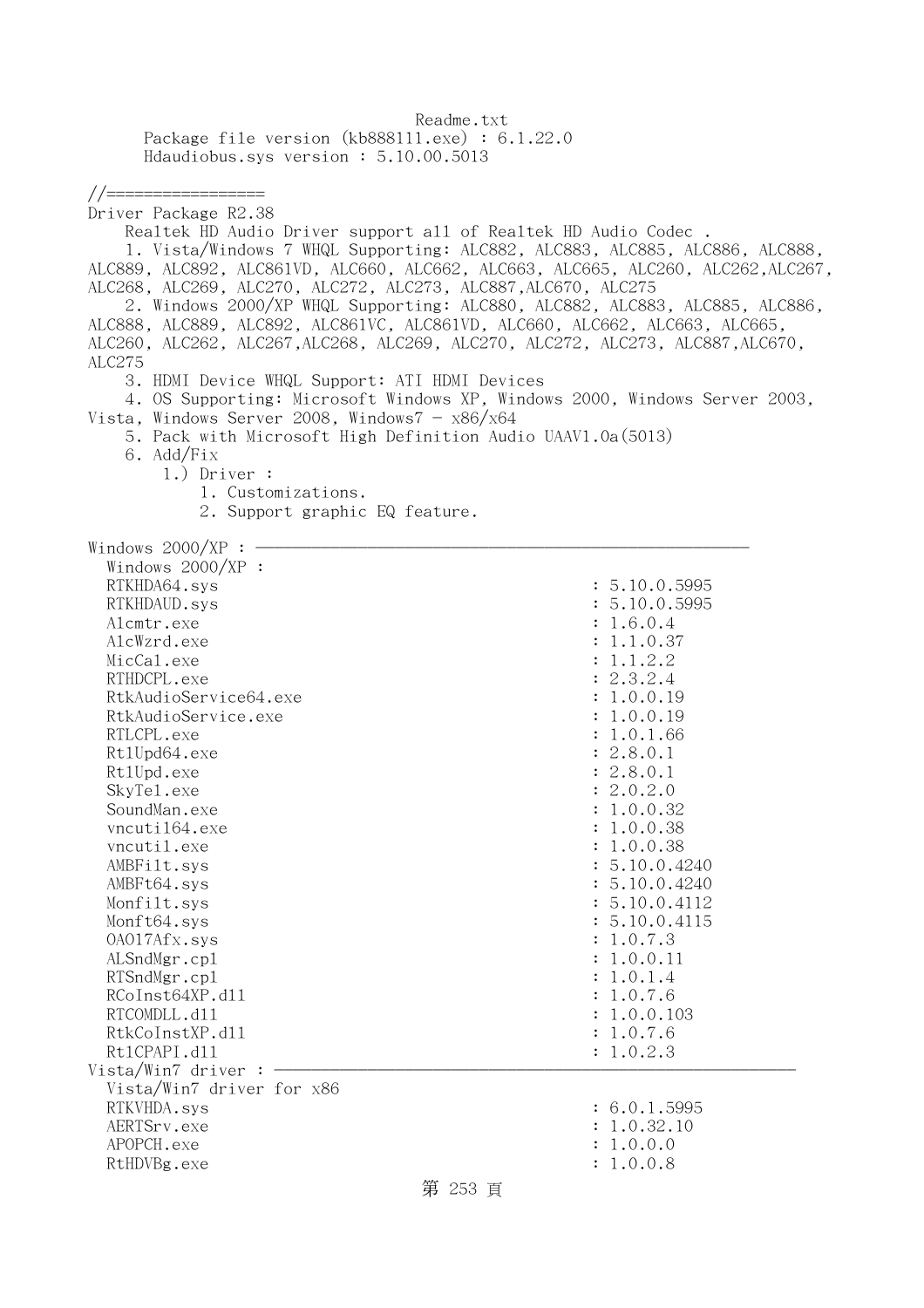RtHDVCp1.exe : 1.0.0.453 RtkAudioService.exe : 1.0.0.24 RtkNGUI.exe : 0.0.0.15 Rt1Upd.exe : 2.8.0.1 SkyTel.exe : 2.0.2.2 vncutil.exe : 1.0.0.38 mbfilt32.sys : 6.10.0.8 RTSndMgr.cp1 : 1.0.0.18 AERTACap.d11 : 2.0.32.9 AERTARen.d11 : 1.0.32.9 BlackSkinImages.dll : 0.0.0.15 DarkSkinImages.dll : 0.0.0.15 FMAPO.d11 : 42.5.21.66 LightSkinImages.dll : 0.0.0.15 MaxxAudioAPO.dll : 1.2.2.0 MaxxAudioAPO20.dll : 2.2.6.0  $\text{MaxAudioEQ}.d11$  : 5.9.7.0 MBAPO32.dll : 1.0.19.0 MBPPCn32.dll : 1.0.0.110 MBppld32.dll : 1.0.22.0 MBTHX32.d11 : 1.0.8.108 MBWrp32.dll : 1.0.0.110 RP3DAA32.d11 : 6.0.6001.18 RP3DHT32.d11 : 6.0.6001.18 RTCOMDLL.d11 : 2.0.0.124 RTEED32A.d11 : 6.1.6001.32 RTEEG32A.d11 : 6.1.6001.32 RTEEL32A.d11 : 6.1.6001.32 RTEEP32A.d11 : 6.1.6001.32 RtkAPO.d11 : 11.0.6000.127 RtkApoApi.dl1 : 1.0.0.17 RtkCfg.dl1 : 1.0.0.2 RtkCoInst.dll : 1.0.7.7 RtkPgExt.dll : 6.0.6000.109 Rt1CPAPI.d11 : 1.0.2.4 SFFXComm.d11 : 2.0.0.9 SFFXDAPO.d11 : 2.0.0.9 SFFXHAPO.dll : 2.0.0.9 SFFXProc.d11 : 2.0.0.9 SFFXSAPO.d11 : 2.0.0.9 slcshp32.dll : 1.0.3.0 slgeq32.dll : 1.0.1.0 slh36032.dll : 1.0.2.0 slInit32.dll : 1.1.3.0 slmaxv32.dll : 1.1.2.0 sltshd32.dll : 1.1.1.0 sluapo32.dll : 1.8.24.0 SRSHP360.dll : 1.1.0.0 SRSTSHD.d11 : 1.1.4.0 SRSTSXT.d11 : 3.2.0.0 SRSWOW.dl1 : 1.1.3.0 WavesLib.dll : 5.9.7.0 Vista/Win7 driver for x64 RTKVHD64.sys : 6.0.1.5995 AERTSr64.exe : 1.0.64.10 APOPCH.exe : 1.0.0.0

第 254 頁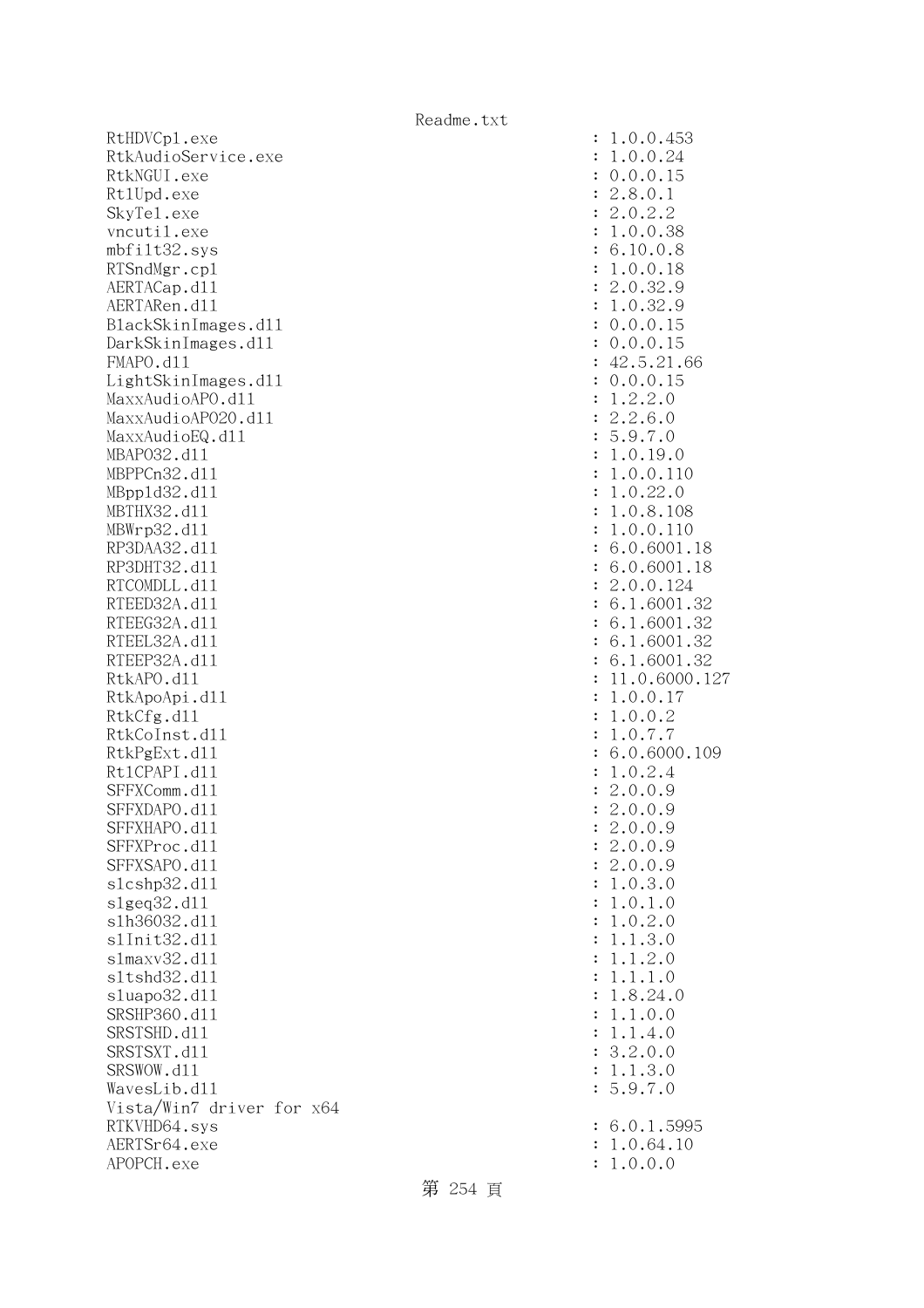RAVBg64.exe RAVCp164.exe RtkAudioService64.exe RtkNGUI64.exe Rt1Upd64.exe SkyTe1.exe vncuti164.exe  $GWfilt64.sys$ mbfilt64.sys RTSnMg64.cp1 AERTAC64.d11 AERTAR64.d11 BlackSkinImages64.dll DarkSkinImages64.dl1 FMAP064.d11 LightSkinImages64.dl1 MaxxAudioAPO20.dll MaxxAudioEQ.dll MBAP032.d11 MBAP064.d11 MBPPCn64.d11 MBpp1d64.dl1 MBTHX32.d11 MBTHX64.d11 MBWrp64.dl1 RCoInst64.dl1 RP3DAA64.d11 RP3DHT64.d11 RtCOM64.d11 RTCOMDLL.d11 RTEED64A.d11 RTEEG64A.dl1 RTEEL64A.d11 RTEEP64A.d11 RtkApi64.dl1 RtkAP064.dl1 : 11.0.6000.127 RtkCfg.dll RtkCfg64.dl1 Rt1CPAPI.d11 Rt1CPAPI64.dl1  $RtPgEx64. d11$ SFComm64.dl1 SFDAP064.d11 SFHAP064.d11 SFProc64.dl1 SFSAP064.d11 slcshp64.dll  $slgeq64$ .dll slh36064.dl1 s1Init64.d11 slmaxv64.dl1 s1tshd64.d11 sluapo64.dll SRSHP64.d11 SRSTSH64.d11 SRSTSX64.d11 : 3.2.0.0

|                | .0.0.8<br>1                                                                                                                  |
|----------------|------------------------------------------------------------------------------------------------------------------------------|
| $\ddot{\cdot}$ |                                                                                                                              |
| $\ddot{\cdot}$ | .0.0.453<br>$\mathbf 1$                                                                                                      |
| $\ddot{\cdot}$ | $\mathbf 1$<br>.0.0.24                                                                                                       |
|                |                                                                                                                              |
| $\ddot{\cdot}$ | .0.0.<br>15<br>$\mathcal{O}$                                                                                                 |
| $\ddot{\cdot}$ | .8.0.1<br>$\overline{c}$                                                                                                     |
| $\ddot{\cdot}$ | $\overline{c}$<br>$\overline{c}$<br>.0.2.                                                                                    |
|                |                                                                                                                              |
| $\ddot{\cdot}$ | .0.0.38<br>$\mathbf 1$                                                                                                       |
| $\ddot{\cdot}$ | $\ddot{\phantom{a}}$<br>10.0<br>.3<br>6                                                                                      |
|                | .10.0.8<br>6                                                                                                                 |
| $\vdots$       |                                                                                                                              |
|                | .0.0.18<br>$\mathbf 1$                                                                                                       |
| $\ddot{\cdot}$ | 2.0.64.9                                                                                                                     |
|                |                                                                                                                              |
| $\ddot{\cdot}$ | .0.64.9<br>$\mathbf 1$                                                                                                       |
| $\ddot{\cdot}$ |                                                                                                                              |
| $\ddot{\cdot}$ | 0.0.0.15<br>0.0.0.15<br>42.6.21.66                                                                                           |
|                |                                                                                                                              |
| $\ddot{\cdot}$ |                                                                                                                              |
| $\ddot{\cdot}$ | 0.0.0.15                                                                                                                     |
| $\ddot{\cdot}$ | .2.6.0<br>$\overline{c}$                                                                                                     |
|                |                                                                                                                              |
| $\ddot{\cdot}$ |                                                                                                                              |
| $\ddot{\cdot}$ |                                                                                                                              |
|                |                                                                                                                              |
| $\ddot{\cdot}$ | $2.5.9.7.0$<br>1.0.19.0<br>1.0.19.0<br>1.0.0.11<br>0.22.0                                                                    |
| $\ddot{\cdot}$ | 110                                                                                                                          |
| $\ddot{\cdot}$ |                                                                                                                              |
|                |                                                                                                                              |
| $\ddot{\cdot}$ | $\mathbf{1}$                                                                                                                 |
| $\ddot{\cdot}$ | $0.22.0$<br>$0.8.108$<br>$0.8.108$<br>$0.0.110$<br>$\mathbf{1}$                                                              |
| $\ddot{\cdot}$ | $\mathbf{1}$                                                                                                                 |
|                |                                                                                                                              |
| $\ddot{\cdot}$ | .0.7.7<br>$\mathbf{1}$                                                                                                       |
| $\ddot{\cdot}$ | $.0.6001$<br>$.0.6001$<br>6<br>.18                                                                                           |
| $\ddot{\cdot}$ | 6<br>$\ddot{\phantom{a}}$<br>18                                                                                              |
|                |                                                                                                                              |
| $\ddot{\cdot}$ | $\begin{array}{c}\n2 \\ 2 \\ 6\n\end{array}$<br>$.0.0.123$<br>$.0.0.123$                                                     |
| $\ddot{\cdot}$ |                                                                                                                              |
|                | $\ddot{\phantom{a}}$<br>1.6001<br>.32                                                                                        |
| $\ddot{\cdot}$ |                                                                                                                              |
| $\ddot{\cdot}$ | $\ddot{\phantom{a}}$<br>32<br>6<br>$\ddot{\phantom{a}}$                                                                      |
| $\ddot{\cdot}$ | $1.6001$<br>$1.6001$<br>32<br>6<br>$\ddot{\phantom{a}}$<br>$\ddot{\phantom{0}}$                                              |
|                | 32                                                                                                                           |
| $\ddot{\cdot}$ | 6                                                                                                                            |
| $\ddot{\cdot}$ | $1.6001.3$<br>$0.0.17$<br>$1.0.6000$ .<br>$\frac{1}{1}$                                                                      |
| $\ddot{\cdot}$ |                                                                                                                              |
| $\ddot{\cdot}$ |                                                                                                                              |
|                | 1.0.0.1                                                                                                                      |
| $\ddot{\cdot}$ | .0.0.<br>$\overline{c}$<br>1                                                                                                 |
| $\ddot{\cdot}$ | $\overline{0}$ .<br>$\overline{c}$<br>$\ddot{\phantom{a}}$<br>$\cdot$ 4<br>1                                                 |
|                |                                                                                                                              |
| $\ddot{\cdot}$ | $\overline{c}$<br>$\ddot{\phantom{0}}$<br>$\overline{0}$ .<br>$\cdot$ 4<br>1                                                 |
| $\ddot{\cdot}$ | $\ddot{\phantom{a}}$<br>6000.109<br>$\overline{0}$ .<br>6                                                                    |
| $\ddot{\cdot}$ | $\overline{c}$<br>$\ddot{\phantom{0}}$<br>$\overline{0}$ .<br>0.9                                                            |
|                |                                                                                                                              |
| $\ddot{\cdot}$ | $\overline{c}$<br>$\ddot{\phantom{0}}$<br>$\overline{0}$ .<br>$\overline{0}$ .<br>9                                          |
| $\ddot{\cdot}$ | $\overline{c}$<br>$\ddot{\phantom{0}}$<br>$\overline{0}$ .<br>$\overline{0}$ .<br>9                                          |
| $\ddot{\cdot}$ | $\overline{c}$<br>$\ddot{\phantom{0}}$<br>$\overline{0}$ .<br>$\overline{0}$ .<br>9                                          |
|                |                                                                                                                              |
| $\ddot{\cdot}$ | $\overline{c}$<br>$\ddot{\phantom{a}}$<br>$\overline{0}$ .<br>$\overline{0}$ .<br>9                                          |
| $\ddot{\cdot}$ | $\overline{0}$ .<br>$\ddot{\phantom{0}}$<br>3.<br>$\overline{O}$<br>$\mathbf 1$                                              |
| $\ddot{\cdot}$ | $\mathbf 1$<br>$\ddot{\phantom{0}}$<br>$\overline{0}$ .<br>$\mathbf 1$<br>$\ddot{\phantom{a}}$<br>$\overline{O}$             |
|                |                                                                                                                              |
| $\ddot{\cdot}$ | $\overline{c}$<br>$\overline{0}$ .<br>$\ddot{\phantom{0}}$<br>$\ddot{\phantom{0}}$<br>$\mathbf 1$<br>$\overline{O}$          |
| $\ddot{\cdot}$ | 3<br>$\ddot{\phantom{a}}$<br>$\ddot{\phantom{a}}$<br>$\ddot{\phantom{0}}$<br>1<br>$\overline{O}$<br>1                        |
|                |                                                                                                                              |
| $\ddot{\cdot}$ | $\overline{c}$<br>$\ddot{\phantom{0}}$<br>$\mathbf 1$<br>$\ddot{\phantom{0}}$<br>$\ddot{\phantom{a}}$<br>1<br>$\overline{O}$ |
| $\ddot{\cdot}$ | $\ddot{\phantom{0}}$<br>$\ddot{\phantom{0}}$<br>$\mathbf 1$<br>$\cdot$ 0<br>$\mathbf 1$<br>1                                 |
| $\ddot{\cdot}$ | $\ddot{\phantom{a}}$<br>$\ddot{\phantom{0}}$<br>24.0<br>8<br>1                                                               |
|                |                                                                                                                              |
| $\ddot{\cdot}$ | 1.<br>$\ddot{\phantom{0}}$<br>0.0<br>1                                                                                       |
| $\ddot{\cdot}$ | 1.<br>4.0<br>1                                                                                                               |
|                |                                                                                                                              |

第 255 頁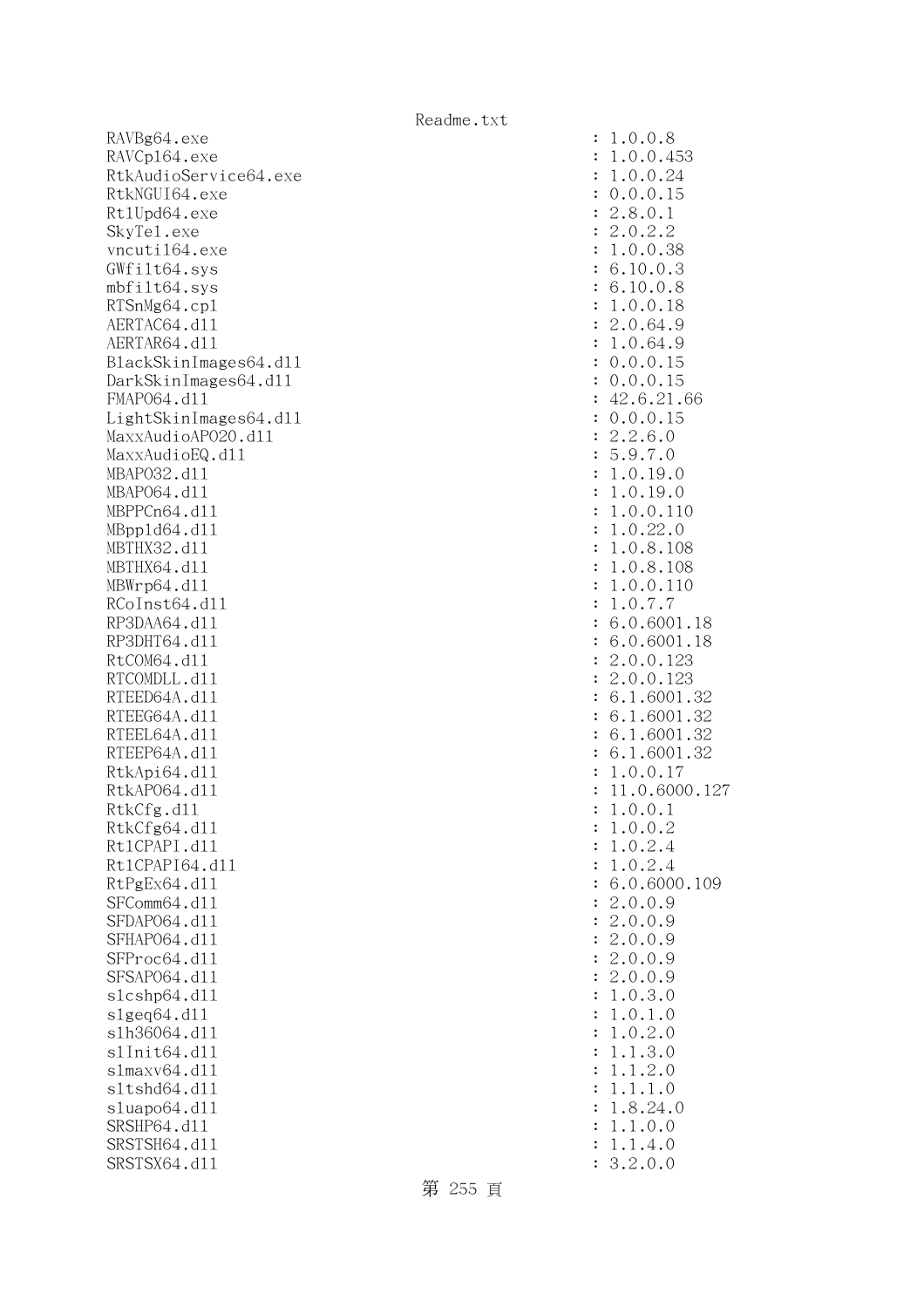| Readme.txt                                                                        |                 |
|-----------------------------------------------------------------------------------|-----------------|
| SRSWOW64.d11                                                                      | : 1.1.3.0       |
| WavesGUILib.d11                                                                   | : 1.2.3.4       |
| HDMI Driver $:-$                                                                  |                 |
| Vista/Win7 x86:                                                                   |                 |
| RtHDMIV.sys                                                                       | : 6.0.1.5945    |
| RtkAudioSrvATI.exe                                                                | : 1.0.0.23      |
| RtkUpd.exe                                                                        | : 2.8.0.0       |
| RH3DAA32.d11                                                                      | : 6.0.6001.18   |
| RH3DHT32.d11                                                                      | : 6.0.6001.18   |
| RHCoInst.d11                                                                      | : 1.0.7.0       |
| RHDMIExt.d11                                                                      | : 6.0.6000.100  |
| RtkHDMI.d11                                                                       | : 11.0.6000.113 |
|                                                                                   |                 |
| Vista/Win7 $x64$ :                                                                |                 |
| RtHDMIVX.sys                                                                      | : 6.0.1.5945    |
| RtkAudioSrvATI64.exe                                                              | : 1.0.0.23      |
| RtkUpd64.exe                                                                      | : 2.8.0.0       |
| RH3DAA64.d11                                                                      | : 6.0.6001.18   |
| RH3DHT64.d11                                                                      | : 6.0.6001.18   |
| RHCoInst64.d11                                                                    | : 1.0.7.0       |
| RHDMEx64.d11                                                                      | : 6.0.6000.100  |
| RtkHDM64.d11                                                                      | : 11.0.6000.113 |
|                                                                                   |                 |
| $XP/2K$ $x86$ :                                                                   |                 |
| RtkHDMI.sys                                                                       | : 5.10.0.5945   |
| Rtaupd.exe                                                                        | : 2.8.0.0       |
| RHCoInstXP.d11                                                                    | : 1.0.7.0       |
|                                                                                   |                 |
| $XP/ZK$ $x64$ :                                                                   |                 |
| RtkHDMIX.sys                                                                      | : 5.10.0.5945   |
| Rtaupd64.exe                                                                      | : 2.8.0.0       |
| RHCoInst64XP.d11                                                                  | : 1.0.7.0       |
|                                                                                   |                 |
| Driver Setup Program                                                              | : 2.89          |
|                                                                                   |                 |
| Windows $2000/XP$ Operate on:                                                     |                 |
| Microsoft High Definition Audio Driver Package - KB888111                         |                 |
| Package file version $(kb888111.\text{exe}) : 6.1.22.0$                           |                 |
| Hdaudiobus.sys version: 5.10.00.5013                                              |                 |
|                                                                                   |                 |
| //==============                                                                  |                 |
| Driver Package R2.37                                                              |                 |
| Realtek HD Audio Driver support all of Realtek HD Audio Codec.                    |                 |
| 1. Vista/Windows 7 WHQL Supporting: ALC882, ALC883, ALC885, ALC886, ALC888,       |                 |
| ALC889, ALC892, ALC861VD, ALC660, ALC662, ALC663, ALC665, ALC260, ALC262, ALC267, |                 |
| ALC268, ALC269, ALC270, ALC272, ALC273, ALC887, ALC670, ALC275                    |                 |
| 2. Windows 2000/XP WHQL Supporting: ALC880, ALC882, ALC883, ALC885, ALC886,       |                 |
| ALC888, ALC889, ALC892, ALC861VC, ALC861VD, ALC660, ALC662, ALC663, ALC665,       |                 |
| ALC260, ALC262, ALC267, ALC268, ALC269, ALC270, ALC272, ALC273, ALC887, ALC670,   |                 |
| ALC275                                                                            |                 |
| 3. HDMI Device WHQL Support: ATI HDMI Devices                                     |                 |
| 4. OS Supporting: Microsoft Windows XP, Windows 2000, Windows Server 2003,        |                 |
| Vista, Windows Server 2008, Windows $7 - x86/x64$                                 |                 |
| 5. Pack with Microsoft High Definition Audio UAAV1.0a (5013)                      |                 |
| 6. Add/Fix                                                                        |                 |
| $1.)$ Driver :                                                                    |                 |
|                                                                                   |                 |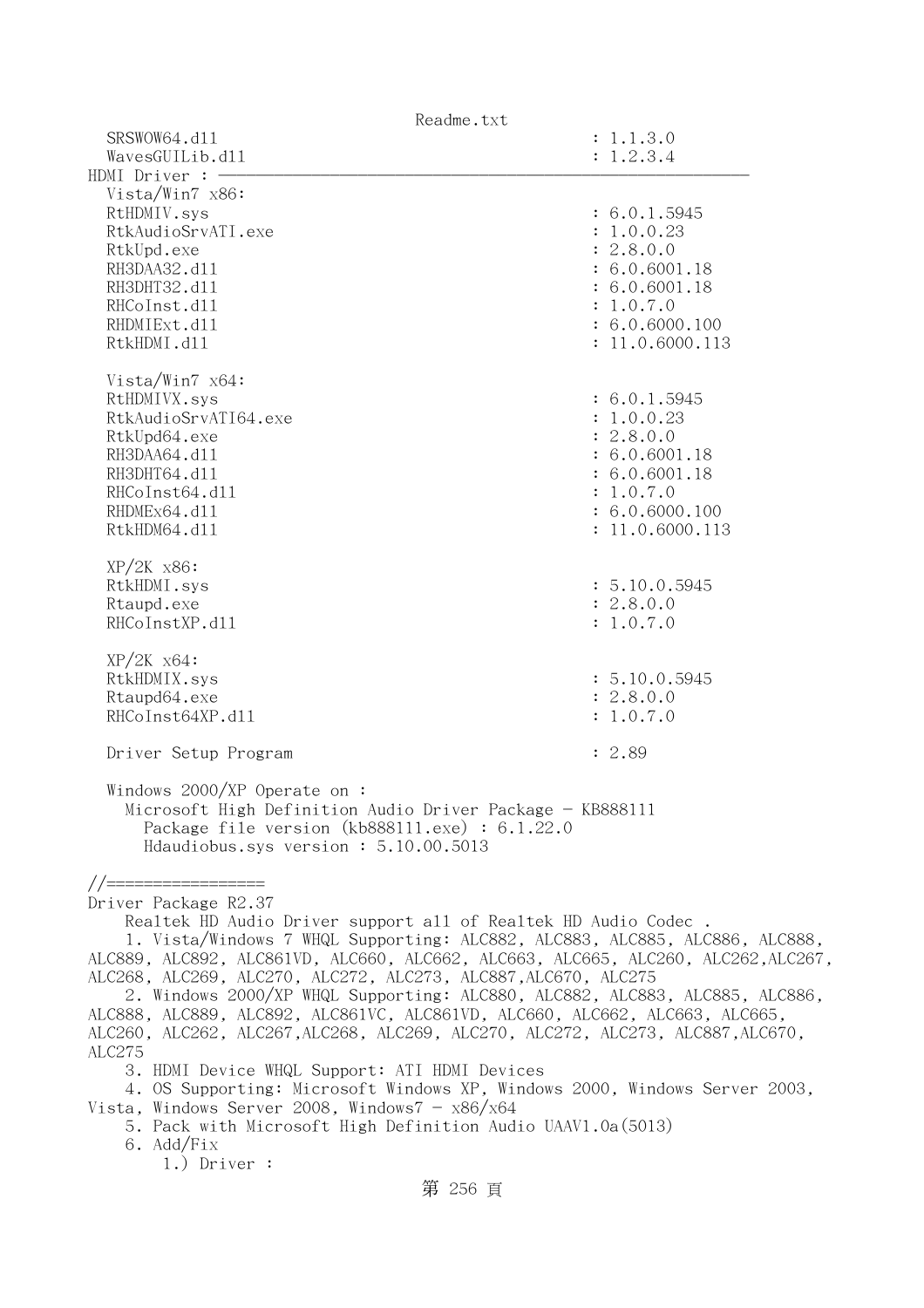| Windows 2000/XP :            |                                |
|------------------------------|--------------------------------|
| Windows $2000/XP$ :          |                                |
| RTKHDA64.sys                 | : 5.10.0.5983                  |
| RTKHDAUD.sys                 | : 5.10.0.5983                  |
| MicCal.exe                   | : 1.1.2.2                      |
| RTHDCPL.exe                  | : 2.3.2.4                      |
| RtkAudioService64.exe        | : 1.0.0.19                     |
| RtkAudioService.exe          | : 1.0.0.19                     |
| RTLCPL.exe                   | : 1.0.1.66                     |
| Rt1Upd64.exe                 | : 2.8.0.0                      |
| Rt1Upd.exe                   | : 2.8.0.0                      |
| SkyTe1.exe                   | : 2.0.2.0                      |
| SoundMan.exe                 | : 1.0.0.32                     |
| vncuti164.exe                | : 1.0.0.37                     |
| vncutil.exe                  | : 1.0.0.37                     |
|                              |                                |
| Alcmtr.exe                   | : 1.6.0.4                      |
| AlcWzrd.exe                  | : 1.1.0.37                     |
| AMBFt64.sys                  | : 5.10.0.4240                  |
| Monfilt.sys                  | : 5.10.0.4112                  |
| Monft64.sys                  | : 5.10.0.4115                  |
| 0A017Afx.sys                 | : 1.0.7.3                      |
| AMBFilt.sys                  | : 5.10.0.4240                  |
| RTSndMgr.cp1                 | : 1.0.1.4                      |
| ALSndMgr.cp1                 | : 1.0.0.11                     |
| RCoInst64XP.d11              | : 1.0.7.6                      |
| RTCOMDLL.d11                 | : 1.0.0.103                    |
| RtkCoInstXP.d11              | : 1.0.7.6                      |
|                              |                                |
| Rt1CPAPI.d11                 | : 1.0.2.3                      |
| Vista/Win7 driver:           |                                |
| Vista/Win7 driver for x86    |                                |
| RTKVHDA.sys                  | : 6.0.1.5983                   |
| AERTSrv.exe                  | : 1.0.32.9                     |
| APOPCH.exe                   | : 1.0.0.0                      |
| RtHDVBg.exe                  | : 1.0.0.6                      |
| RtHDVCp1.exe                 | : 1.0.0.447                    |
| RtkAudioService.exe          | : 1.0.0.24                     |
| Rt1Upd.exe                   |                                |
|                              | : 2.8.0.0                      |
| SkyTe1.exe                   | : 2.0.2.2                      |
| vncutil.exe                  | : 1.0.0.37                     |
| mbfilt32.sys                 | : 6.10.0.8                     |
| RTSndMgr.cp1                 | : 1.0.0.17                     |
| AERTACap.d11                 | : 2.0.32.8                     |
| AERTARen.d11                 | : 1.0.32.8                     |
| FMAPO.d11                    | : 42.5.21.66                   |
| MaxxAudioAPO.dl1             | : 1.2.2.0                      |
| MaxxAudioAP020.dll           | : 2.2.6.0                      |
| MaxxAudioEQ.d11              | : 5.9.7.0                      |
| MBAP032.d11                  | : 1.0.19.0                     |
| MBPPCn32.d11                 | : 1.0.0.110                    |
| MBpp1d32.d11                 | : 1.0.22.0                     |
| MBTHX32.d11                  | : 1.0.8.107                    |
| MBWrp32.d11                  | : 1.0.0.110                    |
| RP3DAA32.d11<br>RP3DHT32.d11 | : 6.0.6001.18<br>: 6.0.6001.18 |

1. Customizations.

第 257 頁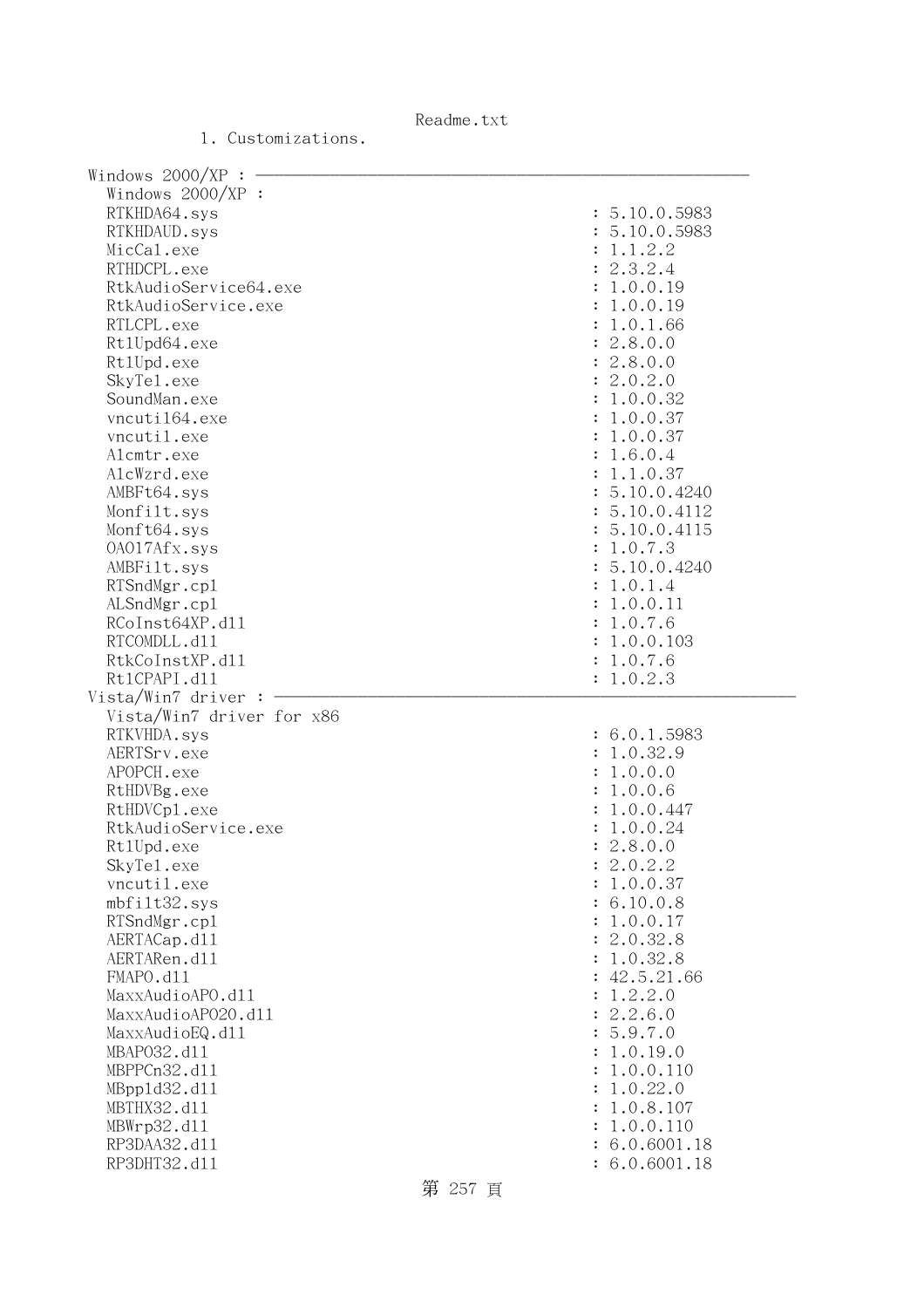RTCOMDLL.d11 : 2.0.0.123 RTEED32A.d11 : 6.1.6001.32 RTEEG32A.d11 : 6.1.6001.32 RTEEL32A.d11 : 6.1.6001.32 RTEEP32A.d11 : 6.1.6001.32 RtkAPO.dll : 11.0.6000.125 RtkApoApi.dl1 : 1.0.0.15 RtkCfg.dl1 : 1.0.0.2 RtkCoInst.dll : 1.0.7.6 RtkPgExt.dl1 : 6.0.6000.108 Rt1CPAPI.d11 : 1.0.2.4 SFFXComm.dll : 2.0.0.8 SFFXDAPO.dll : 2.0.0.8 SFFXHAPO.d11 : 2.0.0.8 SFFXProc.d11 : 2.0.0.8 SFFXSAPO.dll : 2.0.0.8 slcshp32.dll : 1.0.3.0 slgeq32.dll : 1.0.1.0 slh36032.dll : 1.0.2.0 slInit32.dll : 1.1.3.0 slmaxv32.dll : 1.1.2.0 sltshd32.dll : 1.1.1.0 sluapo32.dll : 1.8.22.0 SRSHP360.d11 : 1.1.0.0 SRSTSHD.d11 : 1.1.4.0 SRSTSXT.d11 : 3.2.0.0 SRSWOW.d11 : 1.1.3.0 WavesLib.dll : 5.9.7.0 Vista/Win7 driver for x64 RTKVHD64.sys : 6.0.1.5983 AERTSr64.exe : 1.0.64.9 APOPCH.exe : 1.0.0.0 RAVBg64.exe : 1.0.0.6 RAVCp164.exe : 1.0.0.447 RtkAudioService64.exe : 1.0.0.24 Rt1Upd64.exe : 2.8.0.0 SkyTe1.exe : 2.0.2.2 vncuti164.exe : 1.0.0.37 GWfilt64.sys : 6.10.0.3 mbfilt64.sys : 6.10.0.8 RTSnMg64.cp1 : 1.0.0.17 AERTAC64.d11 : 2.0.64.8 AERTAR64.d11 : 1.0.64.8 FMAP064.d11 : 42.6.21.66 MaxxAudioAPO20.dll : 2.2.6.0 MaxxAudioEQ.dl1 : 5.9.7.0 MBAPO32.dll : 1.0.19.0 MBAPO64.dll : 1.0.19.0 MBPPCn64.dll : 1.0.0.110 MBppld64.dll : 1.0.22.0 MBTHX32.d11 : 1.0.8.107 MBTHX64.dll : 1.0.8.107 MBWrp64.d11 : 1.0.0.110 RCoInst64.dl1 : 1.0.7.6 RP3DAA64.d11 : 6.0.6001.18 RP3DHT64.d11 : 6.0.6001.18

Readme.txt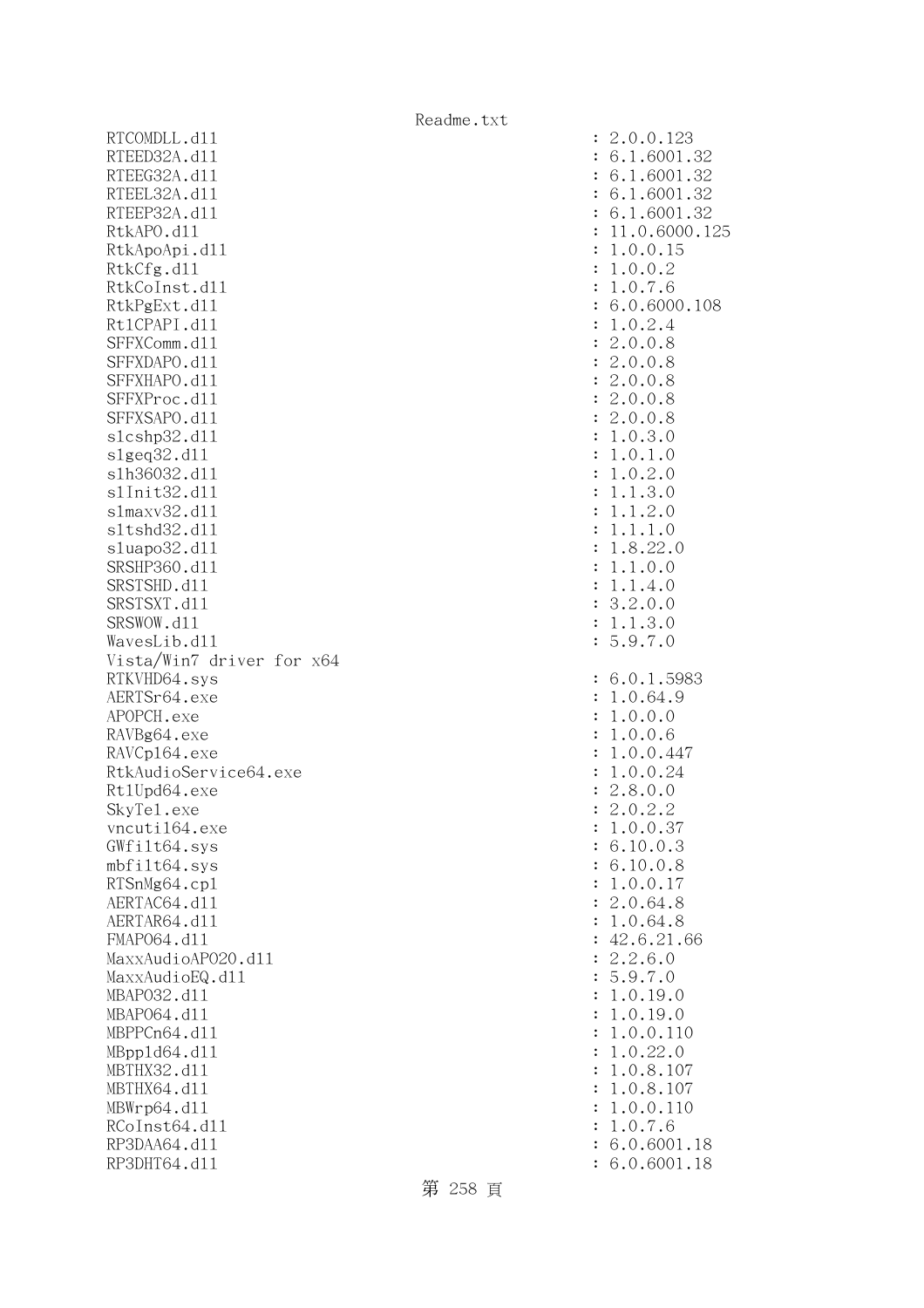|                              | Readme.txt                                  |
|------------------------------|---------------------------------------------|
| RtCOM64.d11                  | : 2.0.0.123                                 |
| RTCOMDLL.d11                 | : 2.0.0.123                                 |
| RTEED64A.d11                 | : 6.1.6001.32                               |
| RTEEG64A.d11                 | : 6.1.6001.32                               |
| RTEEL64A.d11                 | : 6.1.6001.32                               |
| RTEEP64A.d11                 | : 6.1.6001.32                               |
| RtkApi64.d11                 | : 1.0.0.15                                  |
| RtkAP064.d11                 | : 11.0.6000.125                             |
| RtkCfg.d11                   | : 1.0.0.1                                   |
| RtkCfg64.d11                 | : 1.0.0.2                                   |
| Rt1CPAPI.d11                 | : 1.0.2.4                                   |
| Rt1CPAPI64.d11               | : 1.0.2.4                                   |
| RtPgEx64.d11                 | : 6.0.6000.108                              |
| SFComm64.d11                 | : 2.0.0.8                                   |
| SFDAP064.d11                 | : 2.0.0.8                                   |
| SFHAP064.d11                 | : 2.0.0.8                                   |
| SFProc64.d11                 | : 2.0.0.8                                   |
| SFSAP064.d11                 | : 2.0.0.8                                   |
| s1cshp64.d11                 | : 1.0.3.0                                   |
| slgeq64. d11                 | : 1.0.1.0                                   |
| s1h36064.d11<br>s1Init64.d11 | 1.0.2.0<br>$\ddot{\cdot}$                   |
| slmaxv64.d11                 | 1.1.3.0<br>$\ddot{\cdot}$                   |
| s1tshd64.d11                 | 1.1.2.0<br>$\ddot{\cdot}$<br>1.1.1.0        |
| sluapo64.d11                 | $\ddot{\cdot}$<br>1.8.22.0                  |
| SRSHP64.d11                  | $\ddot{\cdot}$<br>1.1.0.0<br>$\ddot{\cdot}$ |
| SRSTSH64.d11                 | 1.1.4.0<br>$\ddot{\cdot}$                   |
| SRSTSX64.d11                 | : 3.2.0.0                                   |
| SRSWOW64.d11                 | 1.1.3.0<br>$\ddot{\cdot}$                   |
| WavesGUILib.d11              | 1.2.3.4                                     |
| HDMI Driver : -              |                                             |
| Vista/Win7 x86:              |                                             |
| RtHDMIV.sys                  | : 6.0.1.5945                                |
| RtkAudioSrvATI.exe           | : 1.0.0.23                                  |
| RtkUpd.exe                   | : 2.8.0.0                                   |
| RH3DAA32.d11                 | : 6.0.6001.18                               |
| RH3DHT32.d11                 | : 6.0.6001.18                               |
| RHCoInst.d11                 | : 1.0.7.0                                   |
| RHDMIExt.d11                 | : 6.0.6000.100                              |
| RtkHDMI.d11                  | : 11.0.6000.113                             |
|                              |                                             |
| Vista/Win7 x64:              |                                             |
| RtHDMIVX.sys                 | : 6.0.1.5945                                |
| RtkAudioSrvATI64.exe         | : 1.0.0.23                                  |
| RtkUpd64.exe                 | : 2.8.0.0                                   |
| RH3DAA64.d11                 | : 6.0.6001.18                               |
| RH3DHT64.d11                 | : 6.0.6001.18                               |
| RHCoInst64.d11               | : 1.0.7.0                                   |
| RHDMEx64.d11                 | : 6.0.6000.100                              |
| RtkHDM64.d11                 | : 11.0.6000.113                             |
| $XP/2K$ $x86$ :              |                                             |
| RtkHDMI.sys                  |                                             |
|                              |                                             |
|                              | : 5.10.0.5945<br>: 2.8.0.0                  |
| Rtaupd.exe<br>RHCoInstXP.d11 | : 1.0.7.0                                   |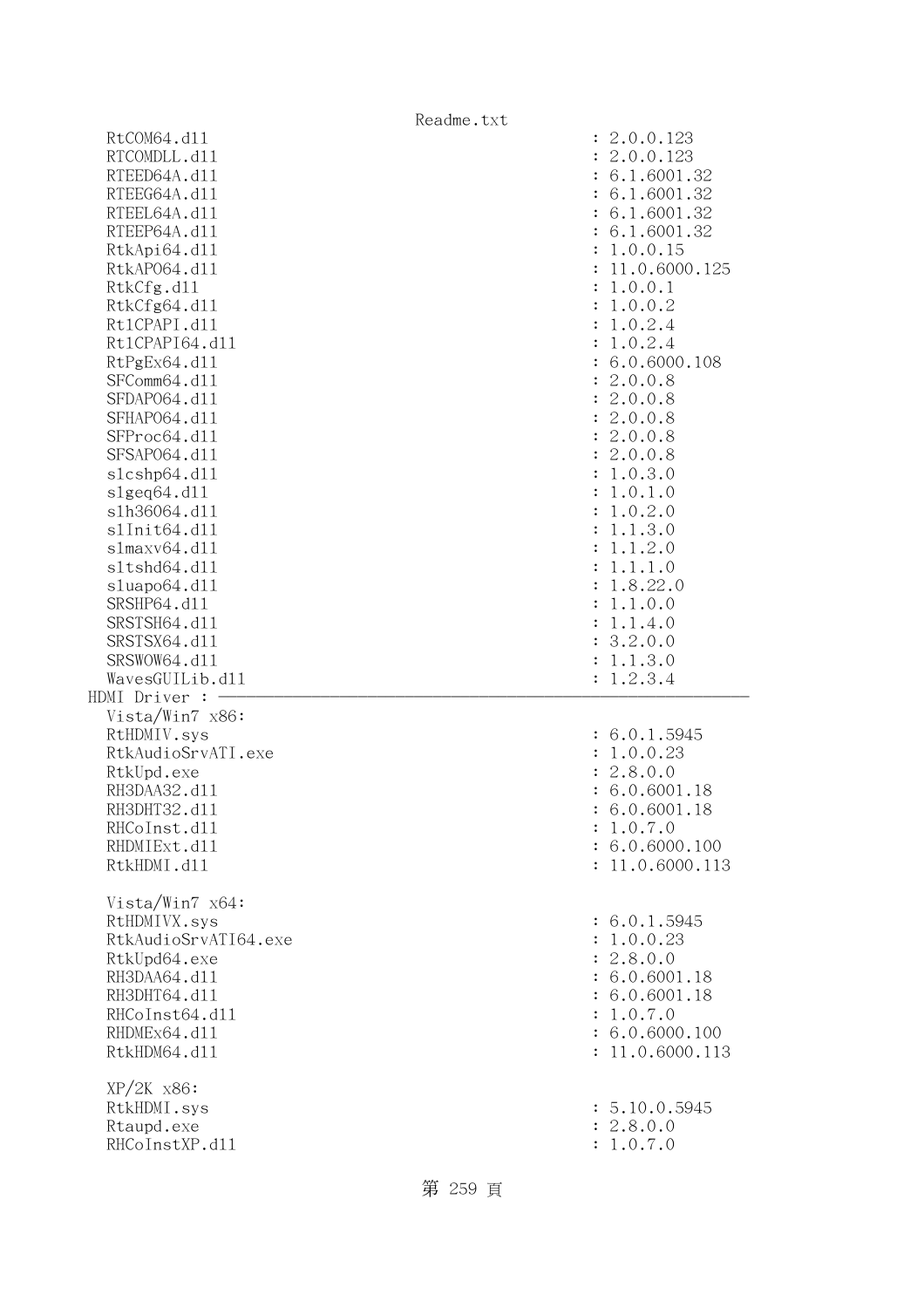| $XP/2K$ $x64$ :<br>RtkHDMIX.sys<br>Rtaupd64.exe<br>RHCoInst64XP.d11                                                                                                                                                                                                                                                                                                                                                                                                                                                                                                                                                                                                                                                                                                                                                                                                                                  | : 5.10.0.5945<br>: 2.8.0.0<br>: 1.0.7.0                                                                                                                                                                                                                                                             |
|------------------------------------------------------------------------------------------------------------------------------------------------------------------------------------------------------------------------------------------------------------------------------------------------------------------------------------------------------------------------------------------------------------------------------------------------------------------------------------------------------------------------------------------------------------------------------------------------------------------------------------------------------------------------------------------------------------------------------------------------------------------------------------------------------------------------------------------------------------------------------------------------------|-----------------------------------------------------------------------------------------------------------------------------------------------------------------------------------------------------------------------------------------------------------------------------------------------------|
| Driver Setup Program                                                                                                                                                                                                                                                                                                                                                                                                                                                                                                                                                                                                                                                                                                                                                                                                                                                                                 | : 2.88                                                                                                                                                                                                                                                                                              |
| Windows 2000/XP Operate on :<br>Microsoft High Definition Audio Driver Package - KB888111<br>Package file version (kb888111.exe) : $6.1.22.0$<br>Hdaudiobus.sys version: 5.10.00.5013                                                                                                                                                                                                                                                                                                                                                                                                                                                                                                                                                                                                                                                                                                                |                                                                                                                                                                                                                                                                                                     |
| //=================<br>Driver Package R2.36<br>Realtek HD Audio Driver support all of Realtek HD Audio Codec.<br>1. Vista/Windows 7 WHQL Supporting: ALC882, ALC883, ALC885, ALC886, ALC888,<br>ALC889, ALC861VD, ALC660, ALC662, ALC663, ALC665, ALC260, ALC262, ALC267, ALC268,<br>ALC269, ALC270, ALC272, ALC273, ALC887, ALC670, ALC275<br>2. Windows 2000/XP WHQL Supporting: ALC880, ALC882, ALC883, ALC885, ALC886,<br>ALC888, ALC889, ALC861VC, ALC861VD, ALC660, ALC662, ALC663, ALC665, ALC260,<br>ALC262, ALC267, ALC268, ALC269, ALC270, ALC272, ALC273, ALC887, ALC670, ALC275<br>3. HDMI Device WHQL Support: ATI HDMI Devices<br>4. OS Supporting: Microsoft Windows XP, Windows 2000, Windows Server 2003,<br>Vista, Windows Server 2008, Windows $7 - x86/x64$<br>5. Pack with Microsoft High Definition Audio UAAV1.0a(5013)<br>6. Add/Fix<br>$1.)$ Driver :<br>1. Customizations. |                                                                                                                                                                                                                                                                                                     |
| 2.) Package :<br>1. Fix some presentation string of Upgraded dialog in small VGA Mode                                                                                                                                                                                                                                                                                                                                                                                                                                                                                                                                                                                                                                                                                                                                                                                                                |                                                                                                                                                                                                                                                                                                     |
| Windows $2000/XP$ :<br>Windows 2000/XP :<br>RTKHDA64.sys<br>RTKHDAUD.sys<br>Alcmtr.exe<br>AlcWzrd.exe<br>MicCal.exe<br>RTHDCPL.exe<br>RtkAudioService64.exe<br>RtkAudioService.exe<br>RTLCPL.exe<br>Rt1Upd64.exe<br>Rt1Upd.exe<br>SkyTe1.exe<br>SoundMan.exe<br>vncuti164.exe<br>vncutil.exe<br>AMBFilt.sys<br>AMBFt64.sys<br>Monfilt.sys<br>Monft64.sys<br>ALSndMgr.cp1<br>RTSndMgr.cp1                                                                                                                                                                                                                                                                                                                                                                                                                                                                                                             | : 5.10.0.5969<br>: 5.10.0.5969<br>1.6.0.4<br>1.1.0.37<br>1.1.2.2<br>: 2.3.2.1<br>: 1.0.0.19<br>1.0.0.19<br>1.0.1.66<br>: 2.8.0.0<br>: 2.8.0.0<br>: 2.0.2.0<br>: 1.0.0.32<br>: 1.0.0.33<br>: 1.0.0.33<br>: 5.10.0.4240<br>: 5.10.0.4240<br>: 5.10.0.4112<br>: 5.10.0.4115<br>: 1.0.0.11<br>: 1.0.1.4 |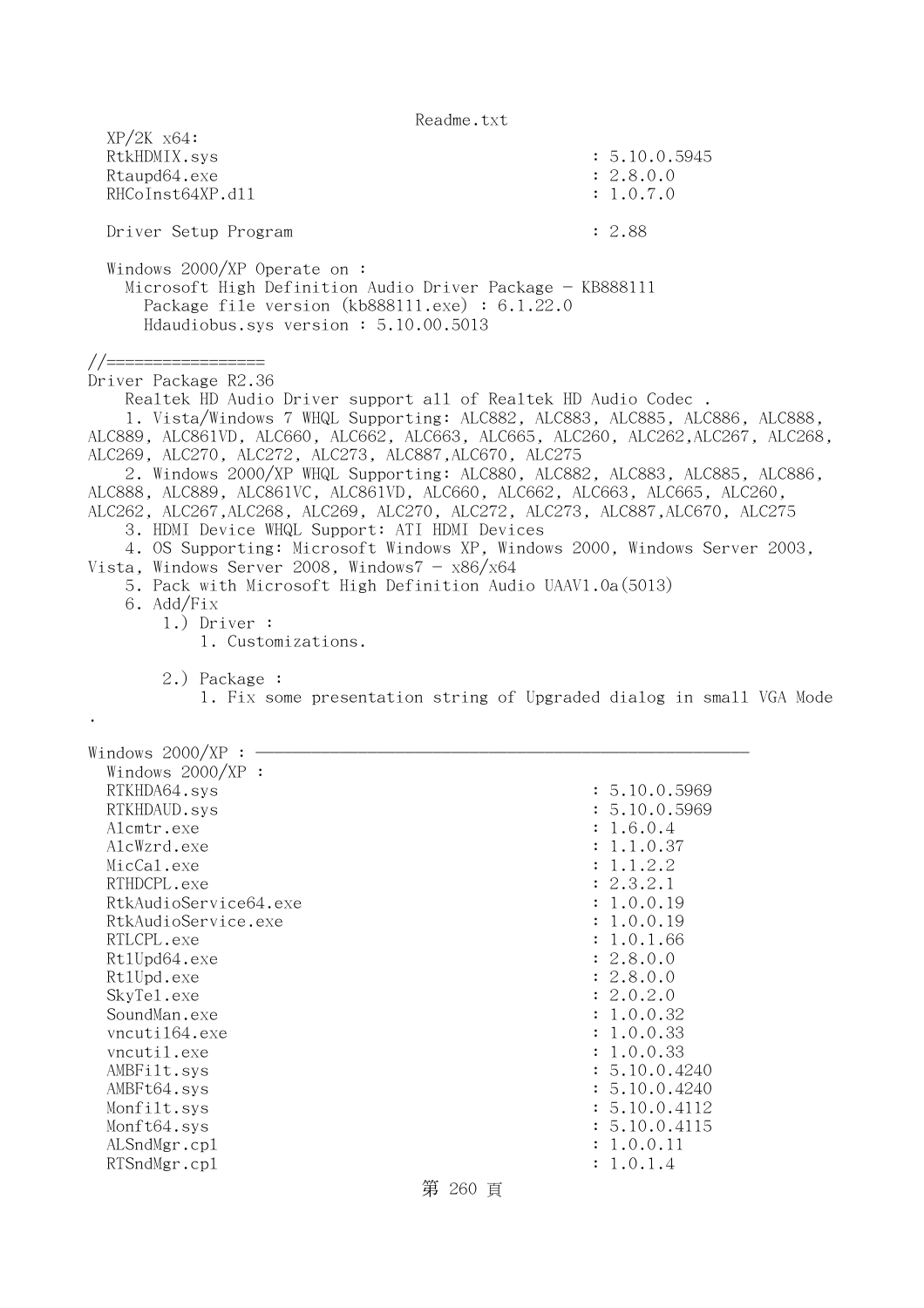| Readme.txt                |                 |
|---------------------------|-----------------|
| RCoInst64XP.d11           | : 1.0.7.5       |
| RTCOMDLL.d11              | : 1.0.0.103     |
| RtkCoInstXP.d11           | : 1.0.7.5       |
| Rt1CPAPI.d11              | : 1.0.2.3       |
| Vista/Win7 driver :       |                 |
| Vista/Win7 driver for x86 |                 |
| RTKVHDA.sys               | : 6.0.1.5969    |
| AERTSrv.exe               | : 1.0.32.9      |
| APOPCH.exe                | : 1.0.0.0       |
| RtHDVBg.exe               | : 1.0.0.6       |
| RtHDVCp1.exe              | : 1.0.0.439     |
| RtkAudioService.exe       | : 1.0.0.24      |
| Rt1Upd.exe                | : 2.8.0.0       |
| SkyTe1.exe                | : 2.0.2.2       |
| vncutil.exe               | : 1.0.0.33      |
| mbfilt32.sys              | : 6.10.0.8      |
| RTSndMgr.cp1              | : 1.0.0.17      |
| AERTACap.d11              | : 2.0.32.8      |
| AERTARen.d11              | : 1.0.32.8      |
| FMAPO.d11                 | : 42.5.21.65    |
| MaxxAudioAPO.dll          | : 1.2.2.0       |
| MaxxAudioAP020.dll        | : 2.2.6.0       |
| MaxxAudioEQ.d11           | : 5.9.7.0       |
| MBAP032.d11               | : 1.0.19.0      |
| MBPPCn32.d11              | : 1.0.0.110     |
| MBpp1d32.d11              | : 1.0.22.0      |
| MBTHX32.d11               | : 1.0.8.107     |
| MBWrp32.d11               | : 1.0.0.110     |
| RP3DAA32.d11              | : 6.0.6001.18   |
| RP3DHT32.d11              | : 6.0.6001.18   |
| RTCOMDLL.d11              | : 2.0.0.121     |
| RTEED32A.d11              | : 6.1.6001.29   |
| RTEEG32A.d11              | : 6.1.6001.29   |
| RTEEL32A.d11              | : 6.1.6001.29   |
| RTEEP32A.d11              | : 6.1.6001.29   |
| RtkAPO.d11                | : 11.0.6000.121 |
| RtkApoApi.d11             | 1.0.0.13        |
| RtkCfg.d11                | 1.0.0.1         |
| RtkCoInst.d11             | 1.0.7.5         |
| RtkPgExt.d11              | 6.0.6000.108    |
| Rt1CPAPI.d11              | 1.0.2.4         |
| SFFXComm.d11              | 2.0.0.8         |
| SFFXDAPO.d11              | 2.0.0.8         |
| SFFXHAPO.d11              | 2.0.0.8         |
| SFFXProc.d11              | 2.0.0.8         |
| SFFXSAPO.d11              | 2.0.0.8         |
| s1cshp32.d11              | 1.0.3.0         |
| slgeq32.d11               | 1.0.1.0         |
| s1h36032.d11              | 1.0.2.0         |
| s1Init32.d11              | 1.1.3.0         |
| s1maxv32.d11              | 1.1.2.0         |
| s1tshd32.d11              | 1.1.1.0         |
| sluapo32.dll              | 1.4.8.0         |
| SRSHP360.d11              | 1.1.0.0         |
| SRSTSHD.d11               | 1.1.4.0         |
| SRSTSXT.d11               | 3.2.0.0         |
|                           |                 |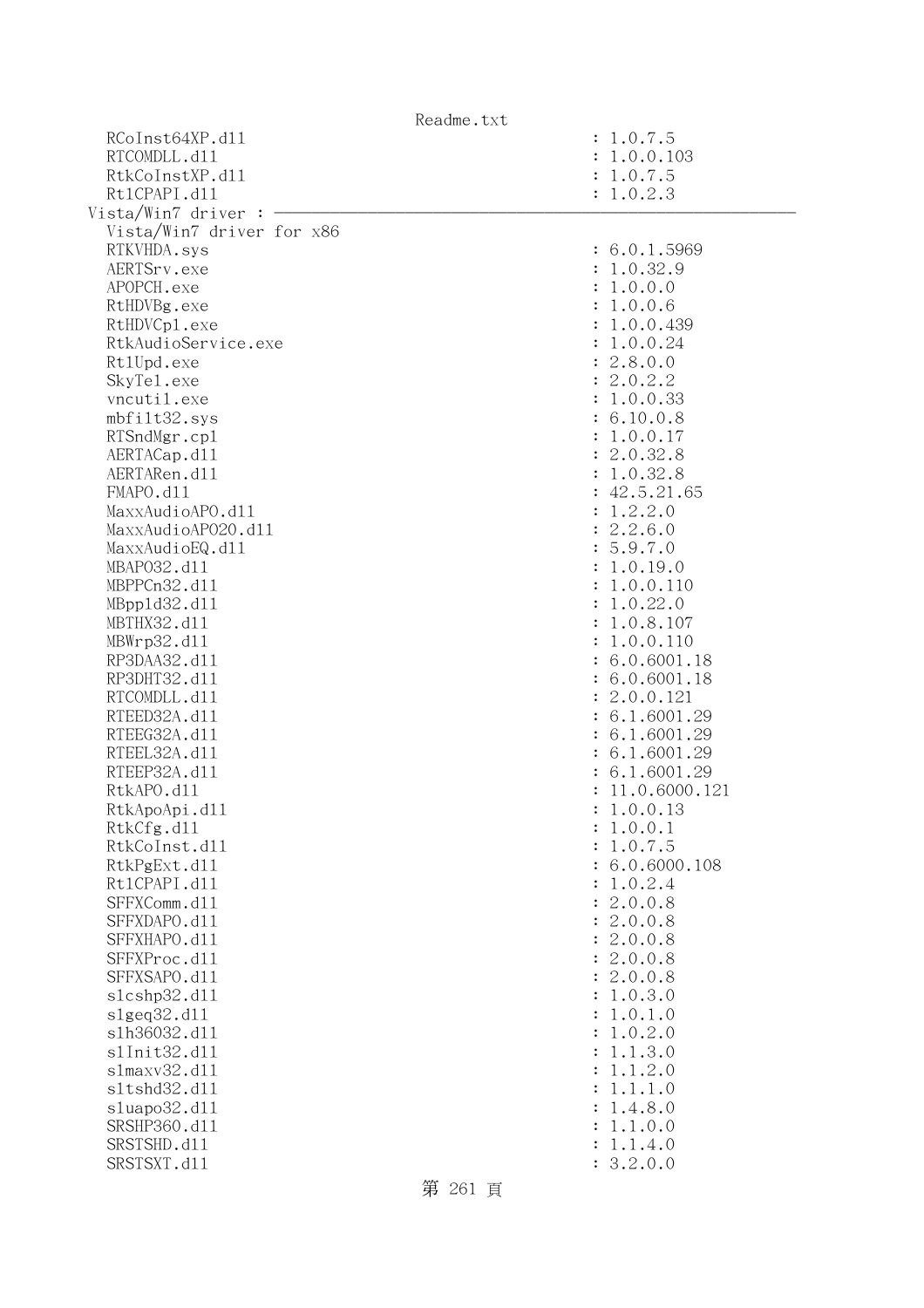| SRSWOW.d11                |                      | : 1.1.3.0       |
|---------------------------|----------------------|-----------------|
| WavesLib.dl1              |                      | : 5.9.7.0       |
| Vista/Win7 driver for x64 |                      |                 |
| RTKVHD64.sys              |                      | : 6.0.1.5969    |
| AERTSr64.exe              |                      | : 1.0.64.9      |
| APOPCH.exe                |                      | : 1.0.0.0       |
| RAVBg64.exe               |                      | : 1.0.0.6       |
| RAVCp164.exe              |                      | : 1.0.0.439     |
| RtkAudioService64.exe     |                      | : 1.0.0.24      |
| Rt1Upd64.exe              |                      | : 2.8.0.0       |
| SkyTe1.exe                |                      | : 2.0.2.2       |
| vncuti164.exe             |                      | : 1.0.0.33      |
| GWfilt64.sys              |                      | : 6.10.0.3      |
| mbfilt64.sys              |                      | : 6.10.0.8      |
| RTSnMg64.cp1              |                      | : 1.0.0.17      |
| AERTAC64.d11              |                      | : 2.0.64.8      |
| AERTAR64.d11              |                      | : 1.0.64.8      |
| FMAP064.d11               |                      | : 42.6.21.65    |
| MaxxAudioAP020.dll        |                      | : 2.2.6.0       |
| MBAP032.d11               |                      | : 1.0.19.0      |
| MBAP064.d11               |                      | : 1.0.19.0      |
| MBPPCn64.d11              |                      | : 1.0.0.110     |
| MBpp1d64.d11              |                      | : 1.0.22.0      |
| MBTHX32.d11               |                      | : 1.0.8.107     |
| MBTHX64.d11               |                      | : 1.0.8.107     |
| MBWrp64.dl1               |                      | : 1.0.0.110     |
| RCoInst64.d11             |                      | : 1.0.7.5       |
| RP3DAA64.d11              |                      | : 6.0.6001.18   |
| RP3DHT64.d11              |                      | : 6.0.6001.18   |
| RtCOM64.d11               |                      | : 2.0.0.121     |
| RTCOMDLL.d11              |                      | : 2.0.0.121     |
| RTEED64A.d11              |                      | : 6.1.6001.29   |
| RTEEG64A.d11              |                      | : 6.1.6001.29   |
| RTEEL64A.d11              |                      | : 6.1.6001.29   |
| RTEEP64A.d11              |                      | : 6.1.6001.29   |
| RtkApi64.dl1              |                      | : 1.0.0.13      |
| RtkAP064.d11              |                      | : 11.0.6000.121 |
| RtkCfg.d11                |                      | 1.0.0.1         |
| RtkCfg64.d11              |                      | : 1.0.0.1       |
| Rt1CPAPI.d11              | ٠.                   | 1.0.2.4         |
| Rt1CPAPI64.d11            | ٠.                   | 1.0.2.4         |
| RtPgEx64.d11              |                      | : 6.0.6000.108  |
| SFComm64.d11              | $\ddot{\phantom{0}}$ | 2.0.0.8         |
| SFDAP064.d11              |                      | : 2.0.0.8       |
| SFHAP064.d11              |                      | : 2.0.0.8       |
| SFProc64.d11              |                      | : 2.0.0.8       |
| SFSAP064.d11              | $\ddot{\phantom{0}}$ | 2.0.0.8         |
| s1cshp64.d11              | $\ddot{\phantom{a}}$ | 1.0.3.0         |
| slgeq64. d11              | $\colon$             | 1.0.1.0         |
| s1h36064.d11              | $\ddot{\cdot}$       | 1.0.2.0         |
| s1Init64.d11              | $\ddot{\phantom{a}}$ | 1.1.3.0         |
| s1maxv64.d11              | $\colon$             | 1.1.2.0         |
| s1tshd64.d11              |                      | 1.1.1.0         |
| sluapo64.d11              | $\ddot{\cdot}$       | 1.4.8.0         |
| SRSHP64.d11               |                      | 1.1.0.0         |
| SRSTSH64.d11              |                      | : 1.1.4.0       |
|                           |                      |                 |

| $\ddot{\cdot}$ | .9.7.<br>0                                                           |
|----------------|----------------------------------------------------------------------|
| $\ddot{\cdot}$ | 6.0.1.5969                                                           |
| $\ddot{\cdot}$ | 1.0.64.9                                                             |
|                | 1.0.0.0                                                              |
| $\ddot{\cdot}$ |                                                                      |
| $\ddot{\cdot}$ | 1.0.0.6                                                              |
| $\ddot{\cdot}$ | 1.0.0.439                                                            |
| $\ddot{\cdot}$ | 1.0.0.24                                                             |
| $\ddot{\cdot}$ | 2.8.0.0                                                              |
| $\ddot{\cdot}$ | 2.0.2.2                                                              |
| $\vdots$       | 1.0.0.33                                                             |
| $\colon$       | 6.10.0.3                                                             |
| $\colon$       | 6.10.0.8                                                             |
| $\colon$       | 1.0.0.17                                                             |
| $\colon$       | 2.0.64.8                                                             |
| $\colon$       | 1.0.64.8                                                             |
|                | 42.6.21.65                                                           |
| $\vdots$       |                                                                      |
| $\vdots$       | 2.2.6.0                                                              |
| $\vdots$       | 1.0.19.0                                                             |
| $\vdots$       | 1.0.19.0                                                             |
| $\vdots$       | 1.0.0.110                                                            |
| $\vdots$       | 1.0.22.0                                                             |
| $\ddot{\cdot}$ | 1.0.8.107                                                            |
| $\ddot{\cdot}$ | 1.0.8.107                                                            |
| $\ddot{\cdot}$ | 1.0.0.110                                                            |
| $\ddot{\cdot}$ | 1.0.7.5                                                              |
| $\vdots$       | 6.0.6001.18                                                          |
| $\vdots$       | 6.0.6001.18                                                          |
| $\vdots$       | 2.0.0.121                                                            |
| $\vdots$       | 2.0.0.121                                                            |
| $\vdots$       | 6.1.6001.29                                                          |
|                | 6.1.6001.29                                                          |
| $\vdots$       |                                                                      |
| $\colon$       | 6.1.6001.29                                                          |
| $\vdots$       | 6.1.6001.29                                                          |
| $\vdots$       | 1.0.0.13                                                             |
| $\vdots$       | 11.0.6000.12                                                         |
| $\vdots$       | 1.0.0.1                                                              |
| ÷              | 1.0.0.1                                                              |
| $\ddot{\cdot}$ | .0.2.4<br>1                                                          |
| $\ddot{\cdot}$ | .0.2.4<br>1                                                          |
| $\ddot{\cdot}$ | 6.0.6000.108                                                         |
| $\ddot{\cdot}$ | 2.0.0.8                                                              |
| $\ddot{\cdot}$ | 2.0.0.8                                                              |
| $\ddot{\cdot}$ | 2.0.0.<br>8                                                          |
| $\ddot{\cdot}$ | 2.0.0.<br>8                                                          |
|                | $\mathbf{c}$<br>.0.0.<br>8                                           |
| $\ddot{\cdot}$ |                                                                      |
| $\ddot{\cdot}$ | .0.3.0<br>1                                                          |
| $\ddot{\cdot}$ | .0.1.<br>$\mathbf 1$<br>0                                            |
| $\ddot{\cdot}$ | .0.2.<br>$\mathbf 1$<br>$\mathcal{O}$                                |
| $\ddot{\cdot}$ | 3.<br>$\mathbf 1$<br>.1.<br>$\mathcal{O}$                            |
| $\ddot{\cdot}$ | .1.2.<br>1<br>$\mathcal{O}$                                          |
| $\ddot{\cdot}$ | 1.<br>$1$ .<br>$\ddot{\phantom{0}}$<br>$\mathbf{1}$<br>$\mathcal{O}$ |
| $\ddot{\cdot}$ | .4.8.0<br>1                                                          |
| $\ddot{\cdot}$ | 1.0.0<br>1.                                                          |
|                | 1.4.0<br>$\mathbf{1}$ .                                              |

 $: 1.1.3.0$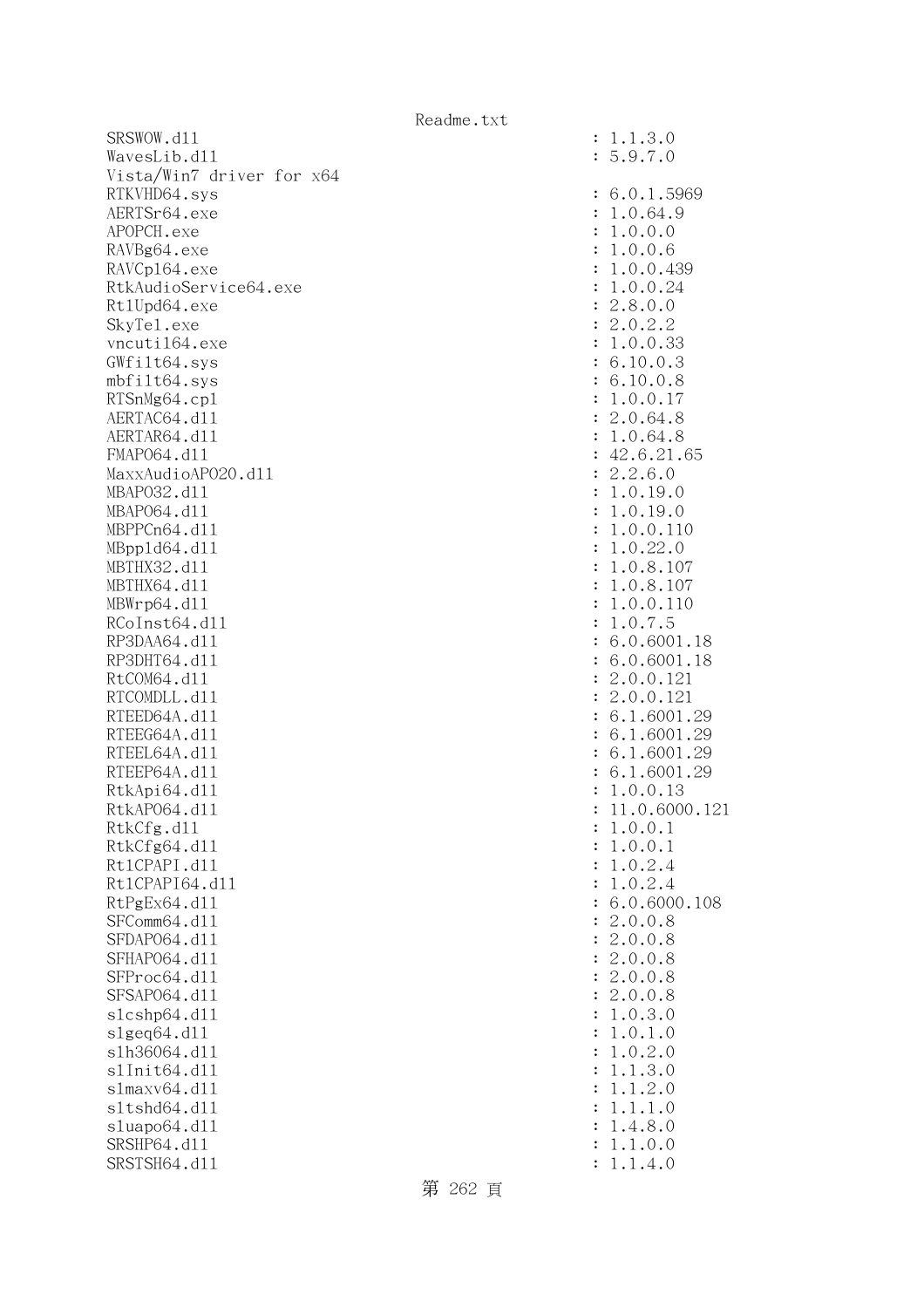| Readme.txt                                                                        |                        |
|-----------------------------------------------------------------------------------|------------------------|
| SRSTSX64.d11<br>SRSWOW64.d11                                                      | : 3.2.0.0<br>: 1.1.3.0 |
| HDMI Driver : -                                                                   |                        |
| Vista/Win7 x86:                                                                   |                        |
| RtHDMIV.sys                                                                       | : 6.0.1.5945           |
| RtkAudioSrvATI.exe                                                                | : 1.0.0.23             |
| RtkUpd.exe                                                                        | : 2.8.0.0              |
| RH3DAA32.d11                                                                      | : 6.0.6001.18          |
| RH3DHT32.d11                                                                      | : 6.0.6001.18          |
| RHCoInst.d11                                                                      | : 1.0.7.0              |
| RHDMIExt.d11                                                                      | : 6.0.6000.100         |
| RtkHDMI.d11                                                                       | : 11.0.6000.113        |
| Vista/Win7 $x64$ :                                                                |                        |
| RtHDMIVX.sys                                                                      | : 6.0.1.5945           |
| RtkAudioSrvATI64.exe                                                              | : 1.0.0.23             |
| RtkUpd64.exe                                                                      | : 2.8.0.0              |
| RH3DAA64.d11                                                                      | : 6.0.6001.18          |
| RH3DHT64.d11                                                                      | : 6.0.6001.18          |
| RHCoInst64.d11                                                                    | : 1.0.7.0              |
| RHDMEx64.d11                                                                      | : 6.0.6000.100         |
| RtkHDM64.d11                                                                      | : 11.0.6000.113        |
| $XP/2K$ $x86$ :                                                                   |                        |
| RtkHDMI.sys                                                                       | : 5.10.0.5945          |
| Rtaupd.exe                                                                        | : 2.8.0.0              |
| RHCoInstXP.d11                                                                    | : 1.0.7.0              |
|                                                                                   |                        |
| $XP/2K$ $x64$ :                                                                   |                        |
| RtkHDMIX.sys                                                                      | : 5.10.0.5945          |
| Rtaupd64.exe                                                                      | : 2.8.0.0              |
| RHCoInst64XP.d11                                                                  | : 1.0.7.0              |
| Driver Setup Program                                                              | : 2.86                 |
| Windows $2000/XP$ Operate on:                                                     |                        |
| Microsoft High Definition Audio Driver Package - KB888111                         |                        |
| Package file version $(kb888111.\text{exe}) : 6.1.22.0$                           |                        |
| Hdaudiobus.sys version: 5.10.00.5013                                              |                        |
| //==============                                                                  |                        |
| Driver Package R2.35                                                              |                        |
| Realtek HD Audio Driver support all of Realtek HD Audio Codec.                    |                        |
| 1. Vista/Windows 7 WHQL Supporting: ALC882, ALC883, ALC885, ALC886, ALC888,       |                        |
| ALC889, ALC861VD, ALC660, ALC662, ALC663, ALC665, ALC260, ALC262, ALC267, ALC268, |                        |
| ALC269, ALC270, ALC272, ALC273, ALC887, ALC670, ALC275                            |                        |
| 2. Windows 2000/XP WHQL Supporting: ALC880, ALC882, ALC883, ALC885, ALC886,       |                        |
| ALC888, ALC889, ALC861VC, ALC861VD, ALC660, ALC662, ALC663, ALC665, ALC260,       |                        |
| ALC262, ALC267,ALC268, ALC269, ALC270, ALC272, ALC273, ALC887,ALC670, ALC275      |                        |
| 3. HDMI Device WHQL Support: ATI HDMI Devices                                     |                        |
| 4. OS Supporting: Microsoft Windows XP, Windows 2000, Windows Server 2003,        |                        |
| Vista, Windows Server 2008, Windows $7 - x86/x64$                                 |                        |
| 5. Pack with Microsoft High Definition Audio UAAV1.0a (5013)                      |                        |
| 6. Add/Fix                                                                        |                        |
| $1.)$ Driver :                                                                    |                        |
| 1. Customizations.                                                                |                        |
| 第 263 頁                                                                           |                        |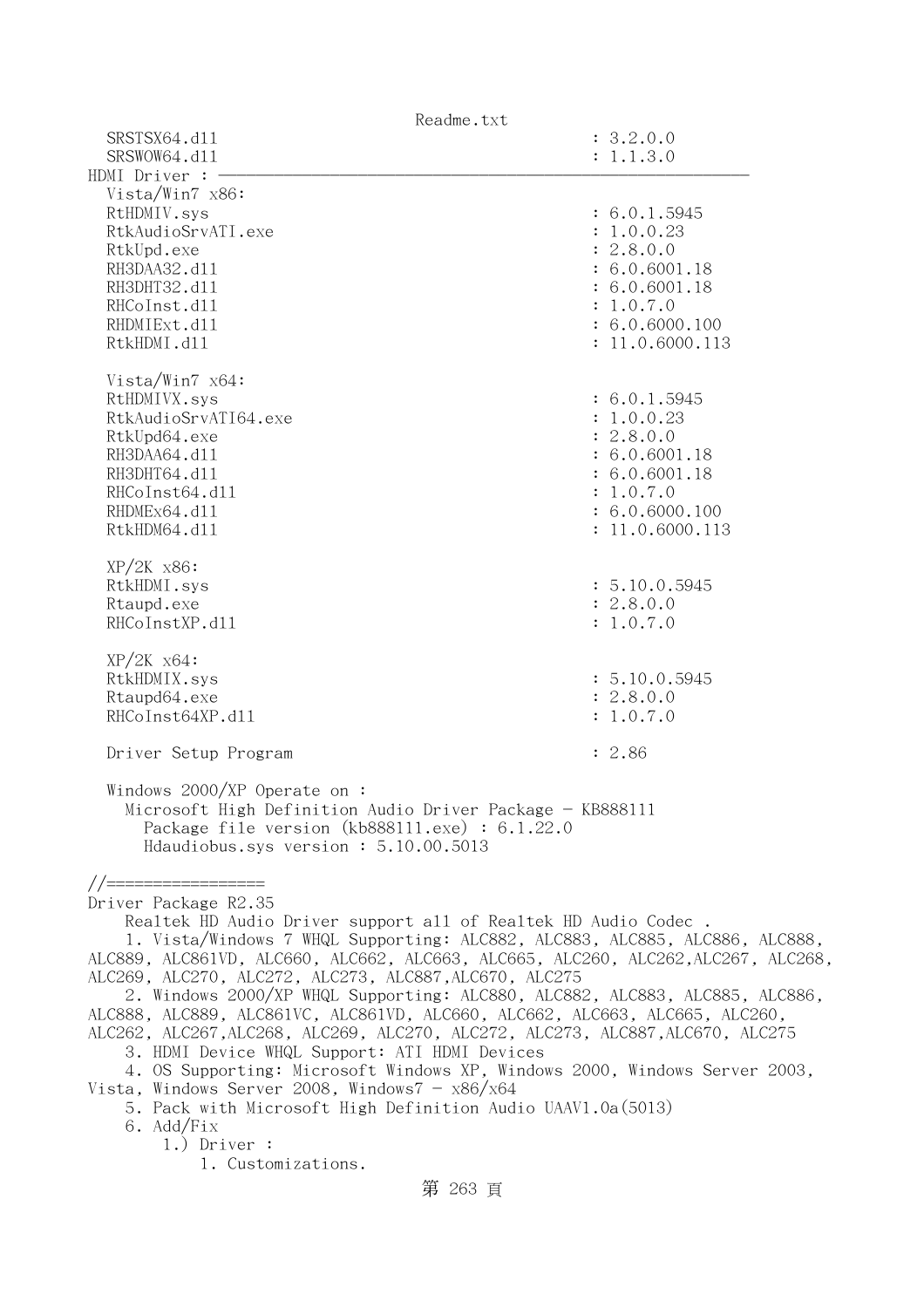2.) Package : 1. Fix some presentation of Spanish language . 2. Add "Windows Server 2008 x64 R2" identification folder. Windows  $2000/XP : -$  Windows 2000/XP : RTKHDA64.sys : 5.10.0.5953 RTKHDAUD.sys : 5.10.0.5953 Alcmtr.exe : 1.6.0.4 AlcWzrd.exe : 1.1.0.37  $\text{MicCal.}$ exe :  $1.1.2.2$ RTHDCPL.exe : 2.3.1.8 RtkAudioService64.exe : 1.0.0.19 RtkAudioService.exe : 1.0.0.19 RTLCPL.exe : 1.0.1.66 Rt1Upd64.exe : 2.8.0.0 RtlUpd.exe : 2.8.0.0 SkyTel.exe : 2.0.2.0 SoundMan.exe : 1.0.0.32 vncuti164.exe : 1.0.0.32 vncutil.exe : 1.0.0.32 AMBFilt.sys : 5.10.0.4240 AMBFt64.sys : 5.10.0.4240 Monfilt.sys : 5.10.0.4112 Monft64.sys : 5.10.0.4115 ALSndMgr.cpl : 1.0.0.11 RTSndMgr.cp1 : 1.0.1.4 RCoInst64XP.d11 : 1.0.7.0 RTCOMDLL.d11 : 1.0.0.103 RtkCoInstXP.dll : 1.0.7.0 RtlCPAPI.dll : 1.0.2.3  $Vista/Win7$  driver :  $-$  Vista/Win7 driver for x86 RTKVHDA.sys : 6.0.1.5953 AERTSrv.exe : 1.0.32.9 APOPCH.exe : 1.0.0.0 RtHDVBg.exe : 1.0.0.6 RtHDVCp1.exe : 1.0.0.426 RtkAudioService.exe : 1.0.0.24 RtlUpd.exe : 2.8.0.0 SkyTel.exe : 2.0.2.2 vncutil.exe : 1.0.0.32 mbfilt32.sys : 6.10.0.8 RTSndMgr.cp1 : 1.0.0.17 AERTACap.d11 : 2.0.32.8 AERTARen.d11 : 1.0.32.8 FMAPO.d11 : 42.5.19.65  $\text{MaxAudio}$ APO.dll  $\text{MaxAudio}$  MaxxAudioAPO20.dll : 2.2.6.0 MaxxAudioEQ.dl1 : 5.9.7.0 MBAPO32.dll : 1.0.19.0 MBPPCn32.d11 : 1.0.0.110 MBppld32.dll : 1.0.22.0 MBTHX32.dll : 1.0.8.103 MBWrp32.d11 : 1.0.0.110

第 264 頁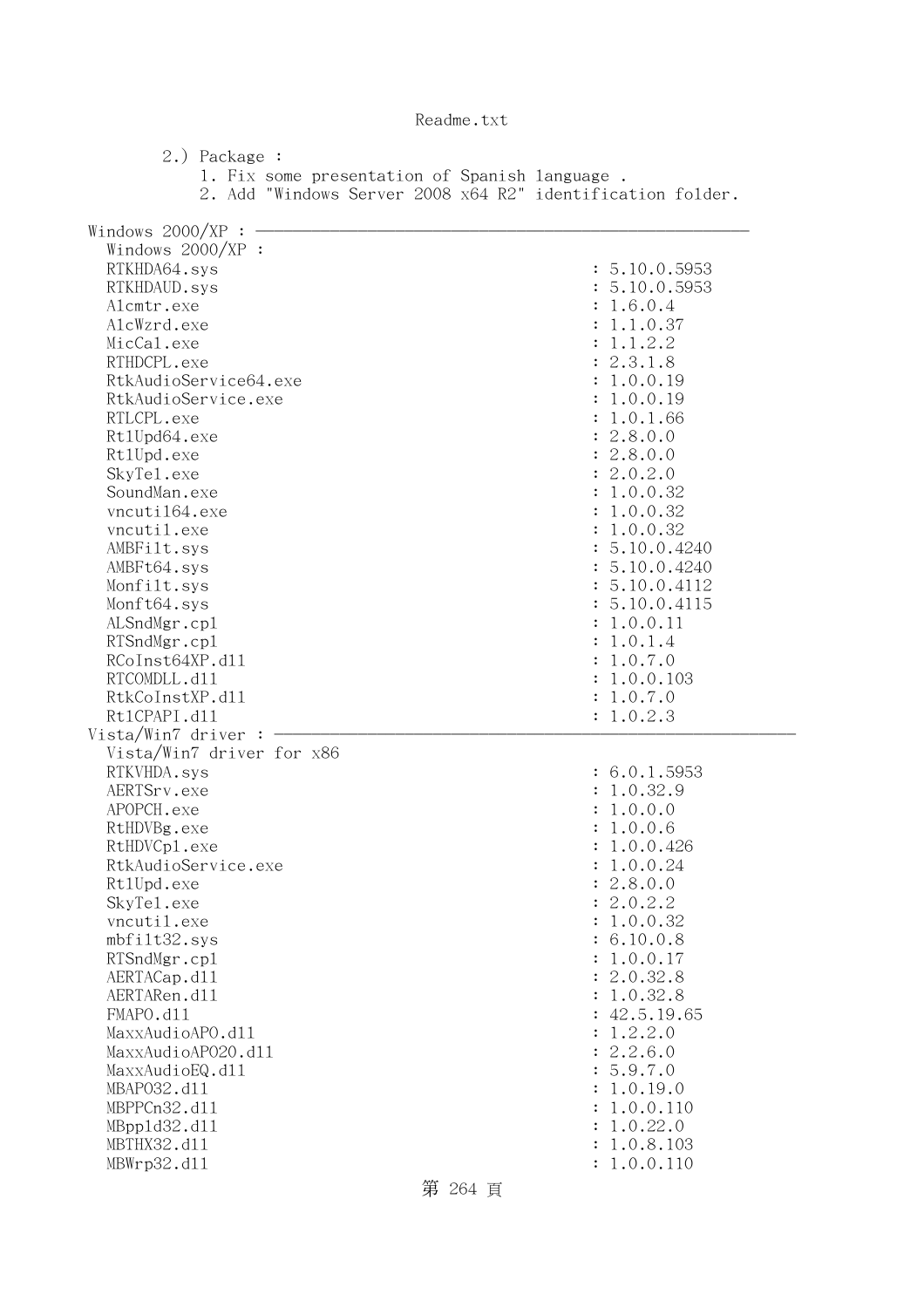RP3DAA32.d11 : 6.0.6001.18 RP3DHT32.d11 : 6.0.6001.18 RTCOMDLL.d11 : 2.0.0.120 RTEED32A.d11 : 6.1.6001.29 RTEEG32A.d11 : 6.1.6001.29 RTEEL32A.d11 : 6.1.6001.29 RTEEP32A.d11 : 6.1.6001.29 RtkAPO.d11 : 11.0.6000.116 RtkApoApi.dl1 : 1.0.0.13 RtkCfg.dl1 : 1.0.0.1 RtkCoInst.d11 : 1.0.7.1 RtkPgExt.dll : 6.0.6000.103 Rt1CPAPI.d11 : 1.0.2.4 SFFXComm.d11 : 2.0.0.8 SFFXDAPO.d11 : 2.0.0.8 SFFXHAPO.dll : 2.0.0.8 SFFXProc.d11 : 2.0.0.8 SFFXSAPO.dll : 2.0.0.8 slcshp32.dll : 1.0.3.0 slgeq32.dll : 1.0.1.0 slh36032.dll : 1.0.2.0 slInit32.dll : 1.1.3.0 slmaxv32.dll : 1.1.2.0 sltshd32.dl1 : 1.1.1.0 sluapo32.dll : 1.4.8.0 SRSHP360.dll : 1.1.0.0 SRSTSHD.d11 : 1.1.4.0 SRSTSXT.d11 : 3.2.0.0 SRSWOW.dll : 1.1.3.0 WavesLib.dll : 5.9.7.0 Vista/Win7 driver for x64 RTKVHD64.sys : 6.0.1.5953 AERTSr64.exe : 1.0.64.9 APOPCH.exe : 1.0.0.0 RAVBg64.exe : 1.0.0.6 RAVCp164.exe : 1.0.0.426 RtkAudioService64.exe : 1.0.0.24 Rt1Upd64.exe : 2.8.0.0 SkyTel.exe : 2.0.2.2 vncuti164.exe : 1.0.0.32 GWfilt64.sys : 6.10.0.3 mbfilt64.sys : 6.10.0.8 RTSnMg64.cp1 : 1.0.0.17 AERTAC64.d11 : 2.0.64.8 AERTAR64.d11 : 1.0.64.8 FMAPO64.d11 : 42.6.19.65<br>MaxxAudioAPO2O.d11 : 2.2.6.0 MaxxAudioAPO20.dll MBAPO32.dll : 1.0.19.0 MBAPO64.dll : 1.0.19.0 MBPPCn64.dll : 1.0.0.110 MBppld64.dll : 1.0.22.0 MBTHX32.dll : 1.0.8.103 MBTHX64.dll : 1.0.8.103 MBWrp64.dll : 1.0.0.110 RCoInst64.d11 : 1.0.7.1 RP3DAA64.d11 : 6.0.6001.18

第 265 頁

Readme.txt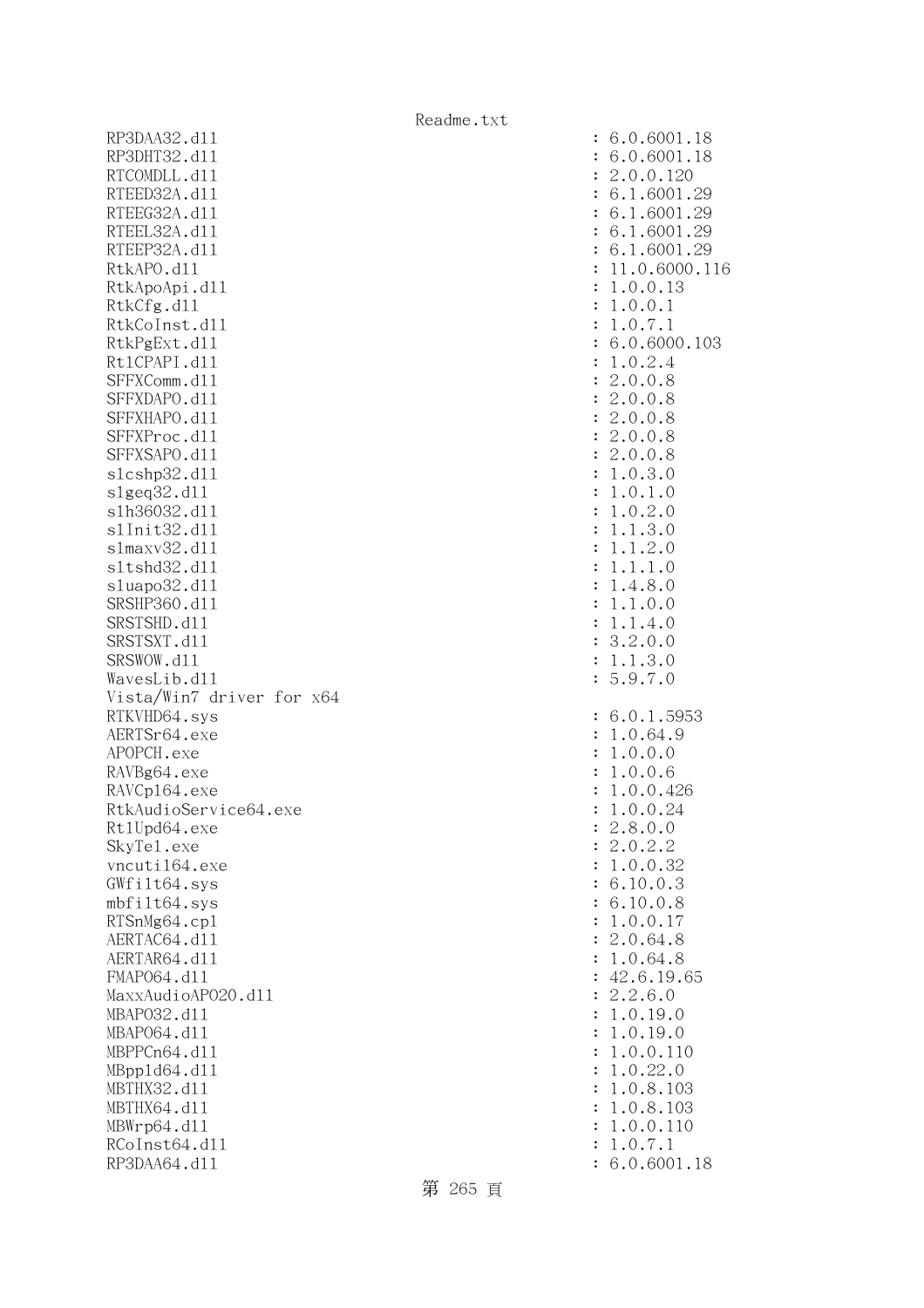|                      | Readme.txt                |
|----------------------|---------------------------|
| RP3DHT64.d11         | : 6.0.6001.18             |
| RtCOM64.d11          | 2.0.0.120<br>÷            |
| RTCOMDLL.d11         | 2.0.0.120                 |
| RTEED64A.d11         | : 6.1.6001.29             |
| RTEEG64A.d11         | : 6.1.6001.29             |
| RTEEL64A.d11         | : 6.1.6001.29             |
| RTEEP64A.d11         | : 6.1.6001.29             |
| RtkApi64.dl1         | 1.0.0.13                  |
| RtkAP064.d11         | 11.0.6000.116             |
| RtkCfg.d11           | 1.0.0.1                   |
| RtkCfg64.d11         | 1.0.0.1<br>$\ddot{\cdot}$ |
| Rt1CPAPI.d11         | 1.0.2.4<br>$\ddot{\cdot}$ |
| Rt1CPAPI64.d11       | 1.0.2.4                   |
| RtPgEx64.d11         | : 6.0.6000.103            |
| SFComm64.d11         | 2.0.0.8<br>÷              |
| SFDAP064.d11         | : 2.0.0.8                 |
| SFHAP064.d11         | 2.0.0.8<br>$\ddot{\cdot}$ |
| SFProc64.d11         | : 2.0.0.8                 |
| SFSAP064.d11         | 2.0.0.8<br>$\ddot{\cdot}$ |
| slcshp64.dll         | 1.0.3.0<br>$\ddot{\cdot}$ |
| slgeq64. d11         | 1.0.1.0<br>$\ddot{\cdot}$ |
| s1h36064.d11         | 1.0.2.0<br>:              |
| s1Init64.d11         | 1.1.3.0                   |
| s1maxv64.d11         | 1.1.2.0                   |
| s1tshd64.d11         | 1.1.1.0                   |
| sluapo64.d11         | 1.4.8.0                   |
| SRSHP64.d11          | 1.1.0.0                   |
| SRSTSH64.d11         | 1.1.4.0<br>$\ddot{\cdot}$ |
| SRSTSX64.d11         | 3.2.0.0<br>$\ddot{\cdot}$ |
| SRSWOW64.d11         | : 1.1.3.0                 |
| HDMI Driver :        |                           |
| Vista/Win7 x86:      |                           |
| RtHDMIV.sys          | : 6.0.1.5945              |
| RtkAudioSrvATI.exe   | : 1.0.0.23                |
| RtkUpd.exe           | : 2.8.0.0                 |
| RH3DAA32.d11         | : 6.0.6001.18             |
| RH3DHT32.d11         | : 6.0.6001.18             |
| RHCoInst.d11         | : 1.0.7.0                 |
| RHDMIExt.d11         | : 6.0.6000.100            |
| RtkHDMI.d11          | : 11.0.6000.113           |
|                      |                           |
| Vista/Win7 x64:      |                           |
| RtHDMIVX.sys         | : 6.0.1.5945              |
| RtkAudioSrvATI64.exe | : 1.0.0.23                |
| RtkUpd64.exe         | : 2.8.0.0                 |
| RH3DAA64.d11         | : 6.0.6001.18             |
| RH3DHT64.d11         | : 6.0.6001.18             |
| RHCoInst64.d11       | : 1.0.7.0                 |
| RHDMEx64.d11         | : 6.0.6000.100            |
| RtkHDM64.d11         | : 11.0.6000.113           |
|                      |                           |
| $XP/2K$ $x86$ :      |                           |
| RtkHDMI.sys          | : 5.10.0.5945             |
| Rtaupd.exe           | : 2.8.0.0                 |
| RHCoInstXP.d11       | : 1.0.7.0                 |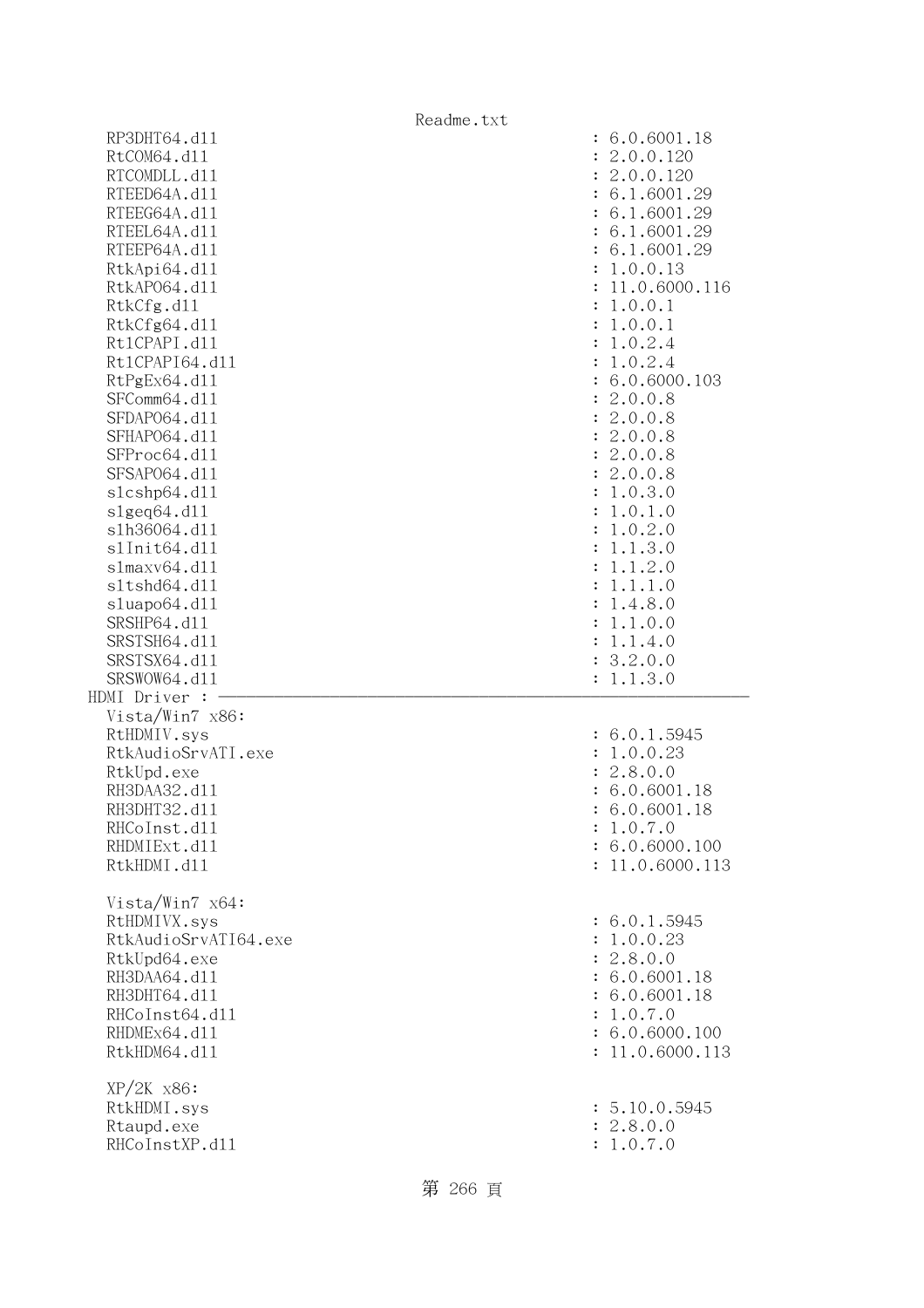| $XP/ZK$ $x64$ :<br>RtkHDMIX.sys<br>Rtaupd64.exe                                                                                                                                                                                                                                                           | : 5.10.0.5945<br>: 2.8.0.0 |
|-----------------------------------------------------------------------------------------------------------------------------------------------------------------------------------------------------------------------------------------------------------------------------------------------------------|----------------------------|
| RHCoInst64XP.d11                                                                                                                                                                                                                                                                                          | : 1.0.7.0                  |
| Driver Setup Program                                                                                                                                                                                                                                                                                      | : 2.85                     |
| Windows $2000/XP$ Operate on:<br>Microsoft High Definition Audio Driver Package - KB888111<br>Package file version (kb888111.exe) : 6.1.22.0<br>Hdaudiobus.sys version: 5.10.00.5013                                                                                                                      |                            |
| //===============<br>Driver Package R2.34<br>Realtek HD Audio Driver support all of Realtek HD Audio Codec.                                                                                                                                                                                               |                            |
| 1. Vista/Windows 7 WHQL Supporting: ALC882, ALC883, ALC885, ALC886, ALC888,<br>ALC889, ALC861VD, ALC660, ALC662, ALC663, ALC665, ALC260, ALC262, ALC267, ALC268,<br>ALC269, ALC270, ALC272, ALC273, ALC887, ALC670, ALC275<br>2. Windows 2000/XP WHQL Supporting: ALC880, ALC882, ALC883, ALC885, ALC886, |                            |
| ALC888, ALC889, ALC861VC, ALC861VD, ALC660, ALC662, ALC663, ALC665, ALC260,<br>ALC262, ALC267, ALC268, ALC269, ALC270, ALC272, ALC273, ALC887, ALC670, ALC275<br>3. HDMI Device WHQL Support: ATI HDMI Devices                                                                                            |                            |
| 4. OS Supporting: Microsoft Windows XP, Windows 2000, Windows Server 2003,<br>Vista, Windows Server 2008, Windows $7 - x86/x64$<br>5. Pack with Microsoft High Definition Audio UAAV1.0a(5013)                                                                                                            |                            |
| 6. Add/Fix<br>$1.)$ Driver :<br>1. Customizations.                                                                                                                                                                                                                                                        |                            |
|                                                                                                                                                                                                                                                                                                           |                            |
| Windows $2000/XP:$ -<br>Windows $2000/XP$ :                                                                                                                                                                                                                                                               |                            |
| RTKHDA64.sys                                                                                                                                                                                                                                                                                              | : 5.10.0.5943              |
| RTKHDAUD.sys                                                                                                                                                                                                                                                                                              | : 5.10.0.5943              |
| MicCal.exe                                                                                                                                                                                                                                                                                                | : 1.1.2.2                  |
| RTHDCPL.exe                                                                                                                                                                                                                                                                                               | : 2.3.1.4                  |
| RtkAudioService64.exe                                                                                                                                                                                                                                                                                     | : 1.0.0.19                 |
| RtkAudioService.exe                                                                                                                                                                                                                                                                                       | : 1.0.0.19                 |
| RTLCPL.exe                                                                                                                                                                                                                                                                                                | : 1.0.1.66                 |
| Rt1Upd64.exe                                                                                                                                                                                                                                                                                              | : 2.8.0.0                  |
| Rt1Upd.exe                                                                                                                                                                                                                                                                                                | : 2.8.0.0                  |
| SkyTe1.exe                                                                                                                                                                                                                                                                                                | : 2.0.2.0                  |
| SoundMan.exe                                                                                                                                                                                                                                                                                              | : 1.0.0.32                 |
| vncuti164.exe                                                                                                                                                                                                                                                                                             | : 1.0.0.31                 |
| vncutil.exe                                                                                                                                                                                                                                                                                               | : 1.0.0.31                 |
| Alcmtr.exe                                                                                                                                                                                                                                                                                                | : 1.6.0.4                  |
| AlcWzrd.exe                                                                                                                                                                                                                                                                                               | : 1.1.0.37                 |
| Monfilt.sys                                                                                                                                                                                                                                                                                               | : 5.10.0.4112              |
| Monft64.sys                                                                                                                                                                                                                                                                                               | : 5.10.0.4115              |
|                                                                                                                                                                                                                                                                                                           | : 5.10.0.4240              |
| AMBFilt.sys                                                                                                                                                                                                                                                                                               |                            |
| AMBFt64.sys                                                                                                                                                                                                                                                                                               | : 5.10.0.4240              |
| RTSndMgr.cp1                                                                                                                                                                                                                                                                                              | : 1.0.1.4<br>: 1.0.0.11    |
| ALSndMgr.cp1<br>RCoInst64XP.d11                                                                                                                                                                                                                                                                           |                            |
|                                                                                                                                                                                                                                                                                                           | : 1.0.7.0                  |
| RTCOMDLL.d11                                                                                                                                                                                                                                                                                              | : 1.0.0.103                |
| RtkCoInstXP.d11<br>Rt1CPAPI.d11                                                                                                                                                                                                                                                                           | : 1.0.7.0<br>: 1.0.2.3     |
|                                                                                                                                                                                                                                                                                                           |                            |

第 267 頁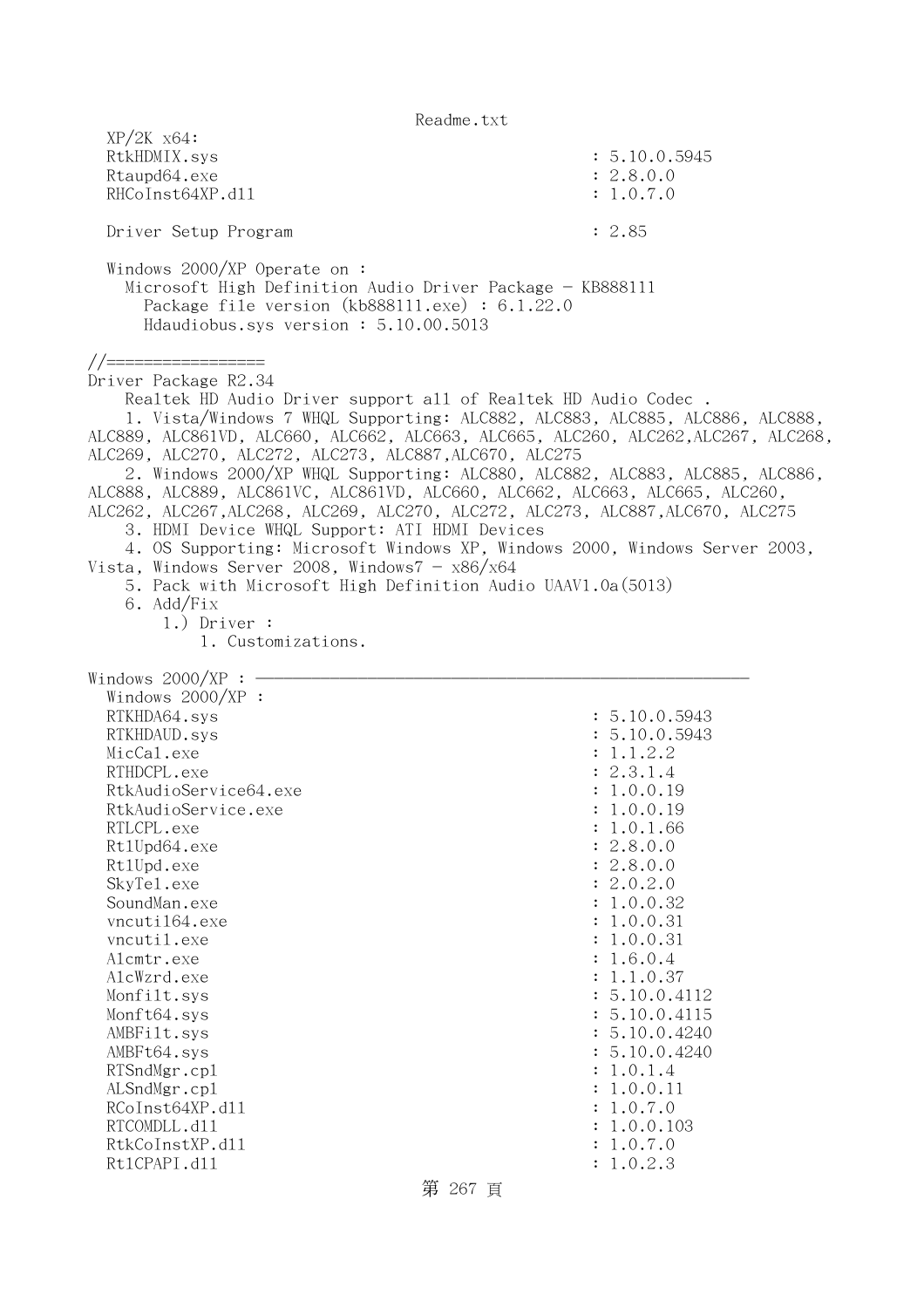Readme.txt

| Vista/Win7 driver:        |                      |               |
|---------------------------|----------------------|---------------|
| Vista/Win7 driver for x86 |                      |               |
| RTKVHDA.sys               |                      | : 6.0.1.5943  |
| AERTSrv.exe               |                      | : 1.0.32.9    |
| APOPCH.exe                |                      | : 1.0.0.0     |
| RtHDVBg.exe               |                      | : 1.0.0.6     |
| RtHDVCp1.exe              |                      | 1.0.0.422     |
| RtkAudioService.exe       |                      |               |
|                           |                      | 1.0.0.24      |
| Rt1Upd.exe                |                      | : 2.8.0.0     |
| SkyTe1.exe                |                      | : 2.0.2.2     |
| vncutil.exe               |                      | : 1.0.0.31    |
| mbfilt32.sys              |                      | : 6.10.0.8    |
| RTSndMgr.cp1              |                      | : 1.0.0.17    |
| AERTACap.d11              |                      | : 2.0.32.8    |
| AERTARen.d11              |                      | : 1.0.32.8    |
| FMAPO.d11                 |                      | : 42.5.18.67  |
| MaxxAudioAPO.dl1          | ÷                    | 1.2.2.0       |
| MaxxAudioAP020.d11        |                      | : 2.2.6.0     |
| MaxxAudioEQ.d11           | $\ddot{\phantom{a}}$ | 5.9.7.0       |
| MBAP032.d11               | $\ddot{\cdot}$       | 1.0.19.0      |
| MBPPCn32.d11              | $\ddot{\cdot}$       | 1.0.0.110     |
| MBpp1d32.d11              | $\ddot{\cdot}$       | 1.0.19.0      |
| MBTHX32.d11               | $\ddot{\cdot}$       | 1.0.8.102     |
| MBWrp32.d11               |                      | 1.0.0.110     |
| RP3DAA32.d11              |                      | : 6.0.6001.18 |
| RP3DHT32.d11              |                      | : 6.0.6001.18 |
| RTCOMDLL.d11              |                      | : 2.0.0.120   |
|                           |                      |               |
| RTEED32A.d11              |                      | : 6.1.6001.29 |
| RTEEG32A.d11              |                      | : 6.1.6001.29 |
| RTEEL32A.d11              |                      | : 6.1.6001.29 |
| RTEEP32A.d11              |                      | : 6.1.6001.29 |
| RtkAPO.d11                |                      | 11.0.6000.113 |
| RtkApoApi.d11             |                      | 1.0.0.13      |
| RtkCfg.d11                | ÷                    | 1.0.0.1       |
| RtkCoInst.d11             |                      | 1.0.7.0       |
| RtkPgExt.d11              |                      | : 6.0.6000.99 |
| Rt1CPAPI.d11              |                      | : 1.0.2.4     |
| SFFXComm.d11              |                      | 2.0.0.8       |
| SFFXDAPO.d11              |                      | : 2.0.0.8     |
| SFFXHAPO.d11              |                      | : 2.0.0.8     |
| SFFXProc.d11              |                      | : 2.0.0.8     |
| SFFXSAPO.d11              |                      | : 2.0.0.8     |
| s1cshp32.d11              | $\ddot{\cdot}$       | 1.0.3.0       |
| slgeq32.d11               | $\ddot{\cdot}$       | 1.0.1.0       |
| s1h36032.d11              |                      | 1.0.2.0       |
| s1Init32.d11              | $\ddot{\cdot}$       | 1.1.3.0       |
| s1maxv32.d11              | $\ddot{\cdot}$       | 1.1.2.0       |
| s1tshd32.d11              | $\ddot{\phantom{a}}$ | 1.1.1.0       |
|                           |                      |               |
| sluapo32.d11              | $\ddot{\cdot}$       | 1.4.8.0       |
| SRSHP360.d11              |                      | 1.1.0.0       |
| SRSTSHD.d11               | $\ddot{\phantom{a}}$ | 1.1.4.0       |
| SRSTSXT.d11               |                      | : 3.2.0.0     |
| SRSWOW.d11                |                      | : 1.1.3.0     |
| WavesLib.d11              |                      | 5.9.7.0       |
| Vista/Win7 driver for x64 |                      |               |
| RTKVHD64.sys              |                      | : 6.0.1.5943  |
|                           |                      |               |

第 268 頁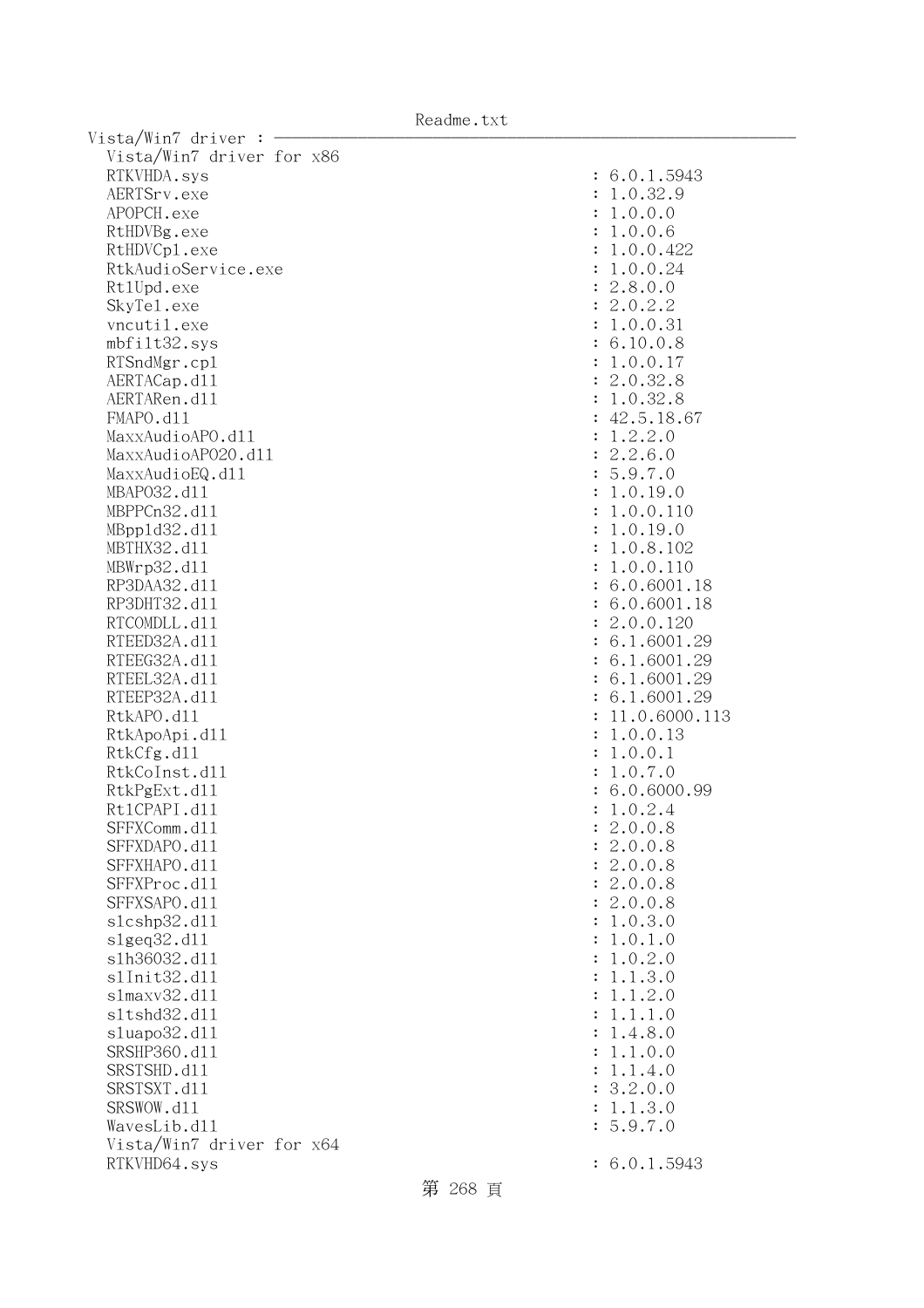AERTSr64.exe : 1.0.64.9 APOPCH.exe : 1.0.0.0 RAVBg64.exe : 1.0.0.6 RAVCp164.exe : 1.0.0.422 RtkAudioService64.exe : 1.0.0.24 Rt1Upd64.exe : 2.8.0.0 SkyTel.exe : 2.0.2.2 vncuti164.exe : 1.0.0.31 GWfilt64.sys : 6.10.0.3 mbfilt64.sys : 6.10.0.8 RTSnMg64.cpl : 1.0.0.17 AERTAC64.d11 : 2.0.64.8 AERTAR64.d11 : 1.0.64.8 FMAP064.d11 : 42.6.18.67 MaxxAudioAPO20.dll : 2.2.6.0 MBAPO32.dll : 1.0.19.0 MBAPO64.dll : 1.0.19.0 MBPPCn64.d11 : 1.0.0.110 MBppld64.dll : 1.0.19.0 MBTHX32.dll : 1.0.8.102 MBTHX64.d11 : 1.0.8.102 MBWrp64.dl1 : 1.0.0.110 RCoInst64.d11 : 1.0.7.0 RP3DAA64.d11 : 6.0.6001.18 RP3DHT64.d11 : 6.0.6001.18 RtCOM64.d11 : 2.0.0.120 RTCOMDLL.d11 : 2.0.0.120 RTEED64A.d11 : 6.1.6001.29 RTEEG64A.d11 : 6.1.6001.29 RTEEL64A.d11 : 6.1.6001.29 RTEEP64A.d11 : 6.1.6001.29 RtkApi64.d11 : 1.0.0.13 RtkAP064.d11 : 11.0.6000.113 RtkCfg.dl1 : 1.0.0.1 RtkCfg64.dl1 : 1.0.0.1 RtlCPAPI.dll : 1.0.2.4 Rt1CPAPI64.d11 : 1.0.2.4 RtPgEx64.dl1 : 6.0.6000.99 SFComm64.d11 : 2.0.0.8 SFDAPO64.dll : 2.0.0.8 SFHAPO64.dll : 2.0.0.8 SFProc64.dll : 2.0.0.8 SFSAP064.d11 : 2.0.0.8 slcshp64.dll : 1.0.3.0  $s1geq64. d11$  :  $1.0.1.0$ slh36064.dll : 1.0.2.0 slInit64.dl1 : 1.1.3.0 slmaxv64.dll : 1.1.2.0 sltshd64.dll : 1.1.1.0 sluapo64.dll : 1.4.8.0 SRSHP64.d11 : 1.1.0.0 SRSTSH64.d11 : 1.1.4.0 SRSTSX64.d11 : 3.2.0.0 SRSWOW64.d11 : 1.1.3.0 HDMI Driver :

Vista/Win7 x86:

第 269 頁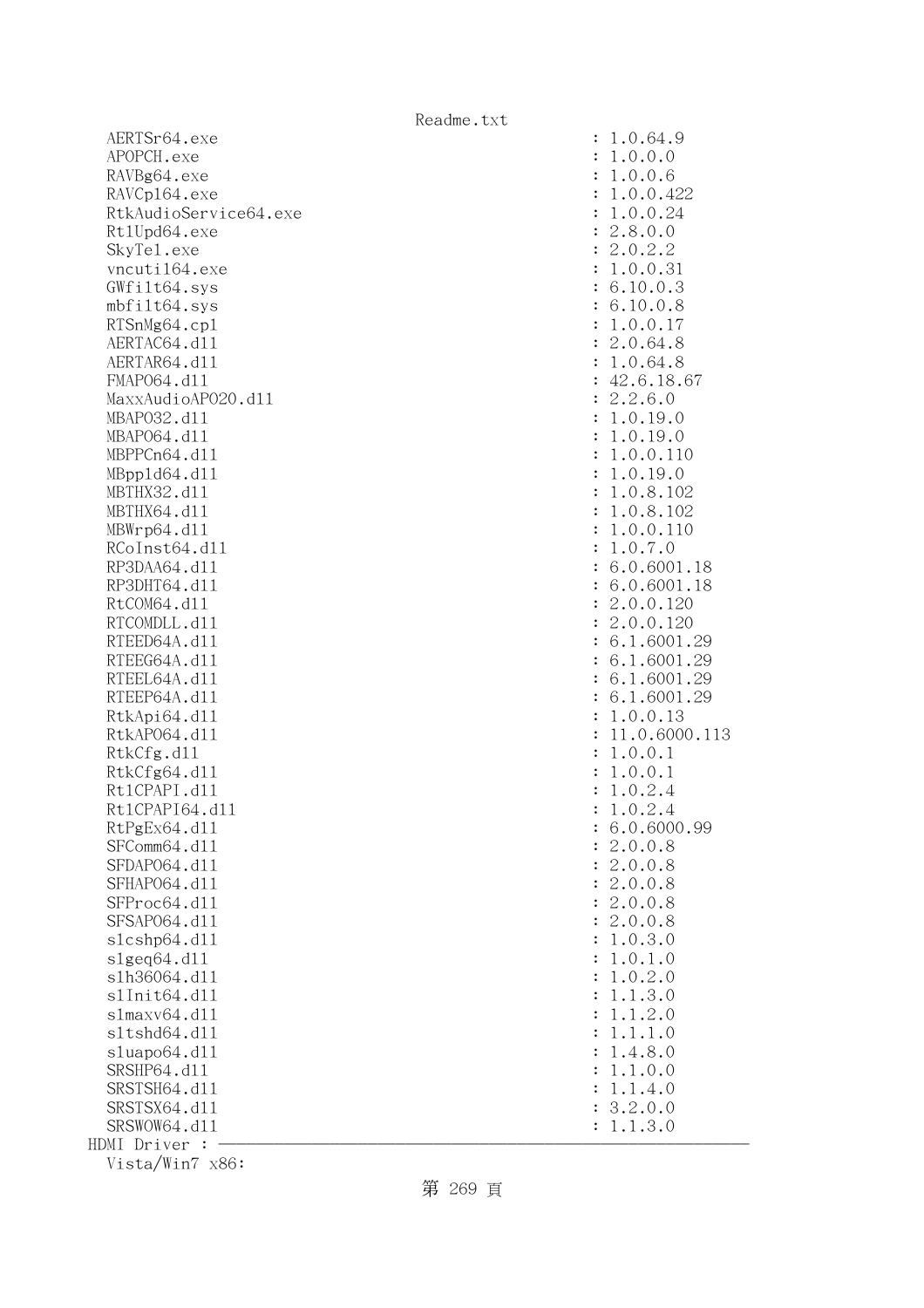Readme.txt RtHDMIV.sys : 6.0.1.5897 RtkAudioSrvATI.exe : 1.0.0.23 RtkUpd.exe : 2.8.0.0 RH3DAA32.d11 : 6.0.6001.18 RH3DHT32.d11 : 6.0.6001.18 RHCoInst.d11 : 1.0.6.4 RHDMIExt.d11 : 6.0.6000.82 RtkHDMI.d11 : 11.0.6000.101 Vista/Win7 x64: RtHDMIVX.sys : 6.0.1.5897 RtkAudioSrvATI64.exe : 1.0.0.23 RtkUpd64.exe : 2.8.0.0 RH3DAA64.d11 : 6.0.6001.18 RH3DHT64.d11 : 6.0.6001.18 RHCoInst64.d11 : 1.0.6.4 RHDMEx64.d11 : 6.0.6000.82 RtkHDM64.d11 : 11.0.6000.101 XP/2K x86: RtkHDMI.sys : 5.10.0.5880 RtkUpd.exe : 2.7.1.3 RHCoInstXP.d11 : 1.0.5.1 XP/2K x64: RtkHDMIX.sys : 5.10.0.5880 RtkUpd64.exe : 2.7.1.3 RHCoInst64XP.d11 : 1.0.5.1 Driver Setup Program : 2.84 Windows 2000/XP Operate on : Microsoft High Definition Audio Driver Package - KB888111 Package file version (kb888111.exe) : 6.1.22.0 Hdaudiobus.sys version : 5.10.00.5013 //================= Driver Package R2.33 Realtek HD Audio Driver support all of Realtek HD Audio Codec . 1. Vista/Windows 7 WHQL Supporting: ALC882, ALC883, ALC885, ALC886, ALC888, ALC889, ALC861VD, ALC660, ALC662, ALC663, ALC665, ALC260, ALC262,ALC267, ALC268, ALC269, ALC272, ALC273, ALC887,ALC670, ALC275 2. Windows 2000/XP WHQL Supporting: ALC880, ALC882, ALC883, ALC885, ALC886, ALC888, ALC889, ALC861VC, ALC861VD, ALC660, ALC662, ALC663, ALC665, ALC260, ALC262, ALC267,ALC268, ALC269, ALC272, ALC273, ALC887,ALC670, ALC275 3. HDMI Device WHQL Support: ATI HDMI Devices 4. OS Supporting: Microsoft Windows XP, Windows 2000, Windows Server 2003, Vista, Windows Server 2008, Windows $7 - x86/x64$  5. Pack with Microsoft High Definition Audio UAAV1.0a(5013) 6. Add/Fix 1.) Driver : 1. Customizations. Windows  $2000/XP : -$ Windows 2000/XP :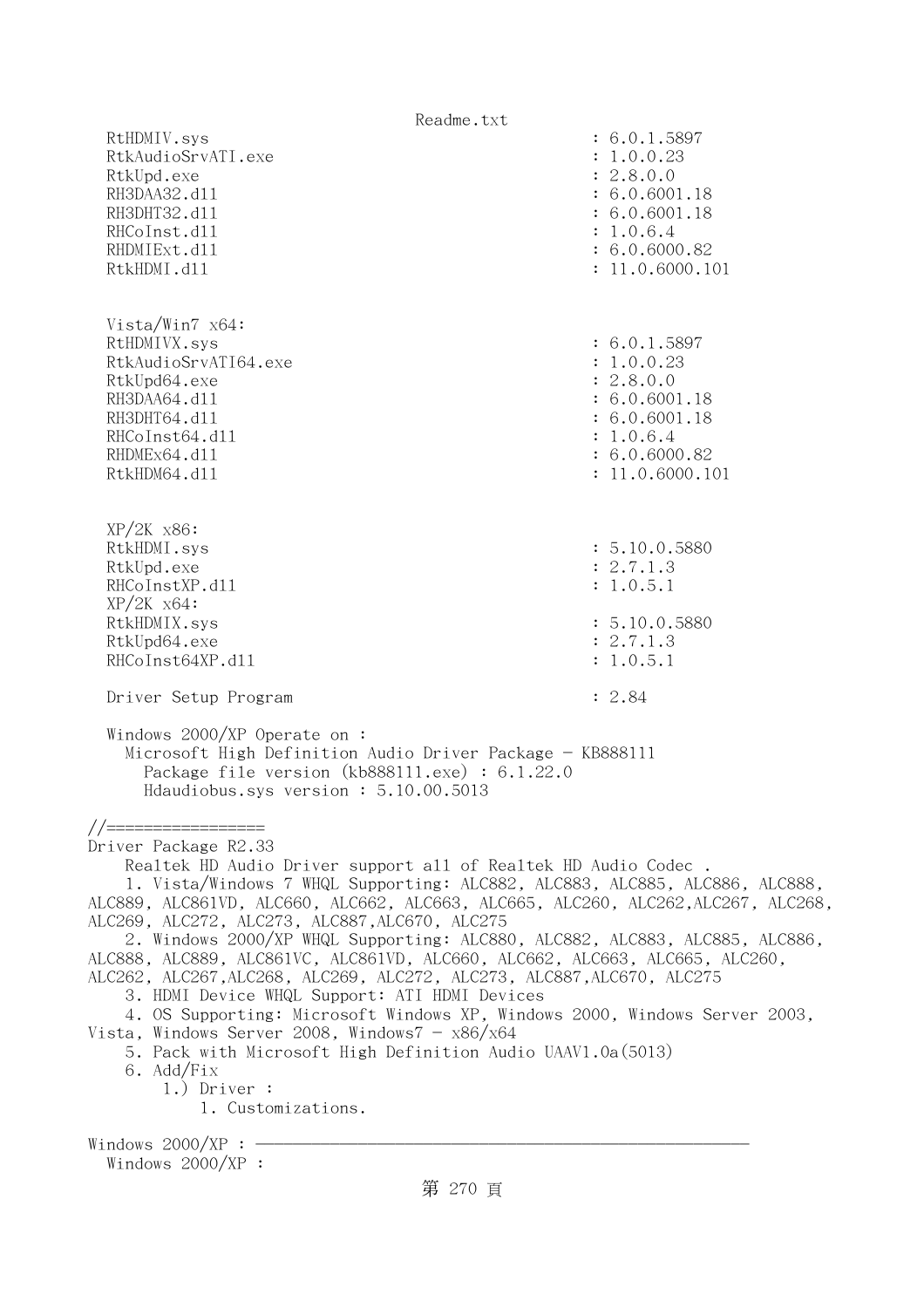| Readme.txt                          |                        |
|-------------------------------------|------------------------|
| RTKHDA64.sys                        | : 5.10.0.5936          |
| RTKHDAUD.sys                        | : 5.10.0.5936          |
| MicCal.exe                          | : 1.1.2.2              |
| RTHDCPL.exe                         | : 2.3.1.2              |
| RtkAudioService64.exe               | : 1.0.0.19             |
| RtkAudioService.exe                 | : 1.0.0.19             |
| RTLCPL.exe                          | : 1.0.1.66             |
| Rt1Upd64.exe                        | : 2.8.0.0              |
| Rt1Upd.exe                          | : 2.8.0.0              |
| SkyTe1.exe                          | : 2.0.2.0              |
| SoundMan.exe                        | : 1.0.0.32             |
| vncuti164.exe                       | : 1.0.0.29             |
| vncutil.exe                         | : 1.0.0.29             |
| Alcmtr.exe                          | : 1.6.0.4              |
| AlcWzrd.exe                         | : 1.1.0.37             |
| Monfilt.sys                         | : 5.10.0.4112          |
| Monft64.sys                         | : 5.10.0.4115          |
| AMBFilt.sys                         | : 5.10.0.4240          |
| AMBFt64.sys                         | : 5.10.0.4240          |
| RTSndMgr.cp1                        | : 1.0.1.4              |
| ALSndMgr.cp1                        | : 1.0.0.11             |
| RCoInst64XP.d11                     | : 1.0.6.9              |
| RTCOMDLL.d11                        | : 1.0.0.103            |
| RtkCoInstXP.d11                     |                        |
| Rt1CPAPI.d11                        | : 1.0.6.9<br>: 1.0.2.3 |
| Vista/Win7 driver :                 |                        |
| Vista/Win7 driver for x86           |                        |
| RTKVHDA.sys                         | : 6.0.1.5936           |
| AERTSrv.exe                         | : 1.0.32.9             |
| APOPCH.exe                          | : 1.0.0.0              |
| RtHDVBg.exe                         | : 1.0.0.6              |
|                                     | : 1.0.0.418            |
| RtHDVCp1.exe<br>RtkAudioService.exe | : 1.0.0.24             |
|                                     |                        |
| Rt1Upd.exe                          | : 2.8.0.0              |
| SkyTe1.exe<br>vncutil.exe           | : 2.0.2.2              |
|                                     | : 1.0.0.29             |
| RTSndMgr.cp1                        | 1.0.0.17               |
| mbfilt32.sys                        | 6.10.0.8               |
| AERTACap.d11                        | 2.0.32.8               |
| AERTARen.d11                        | 1.0.32.8               |
| FMAPO.d11                           | 42.5.18.65             |
| MaxxAudioAPO.dl1                    | 1.2.2.0                |
| MaxxAudioAP020.dll                  | 2.2.6.0                |
| MaxxAudioEQ.d11                     | 5.9.7.0                |
| MBAP032.d11                         | 1.0.19.0               |
| MBPPCn32.d11                        | 1.0.0.110              |
| MBpp1d32.d11                        | 1.0.19.0               |
| MBTHX32.d11                         | 1.0.8.102              |
| MBWrp32.d11                         | 1.0.0.110              |
| RP3DAA32.d11                        | 6.0.6001.18            |
| RP3DHT32.d11                        | 6.0.6001.18            |
| RTCOMDLL.d11                        | 2.0.0.120              |
| RTEED32A.d11                        | 6.1.6001.29            |
| RTEEG32A.d11                        | 6.1.6001.29            |
| RTEEL32A.d11                        | 6.1.6001.29            |
| RTEEP32A.d11                        | 6.1.6001.29            |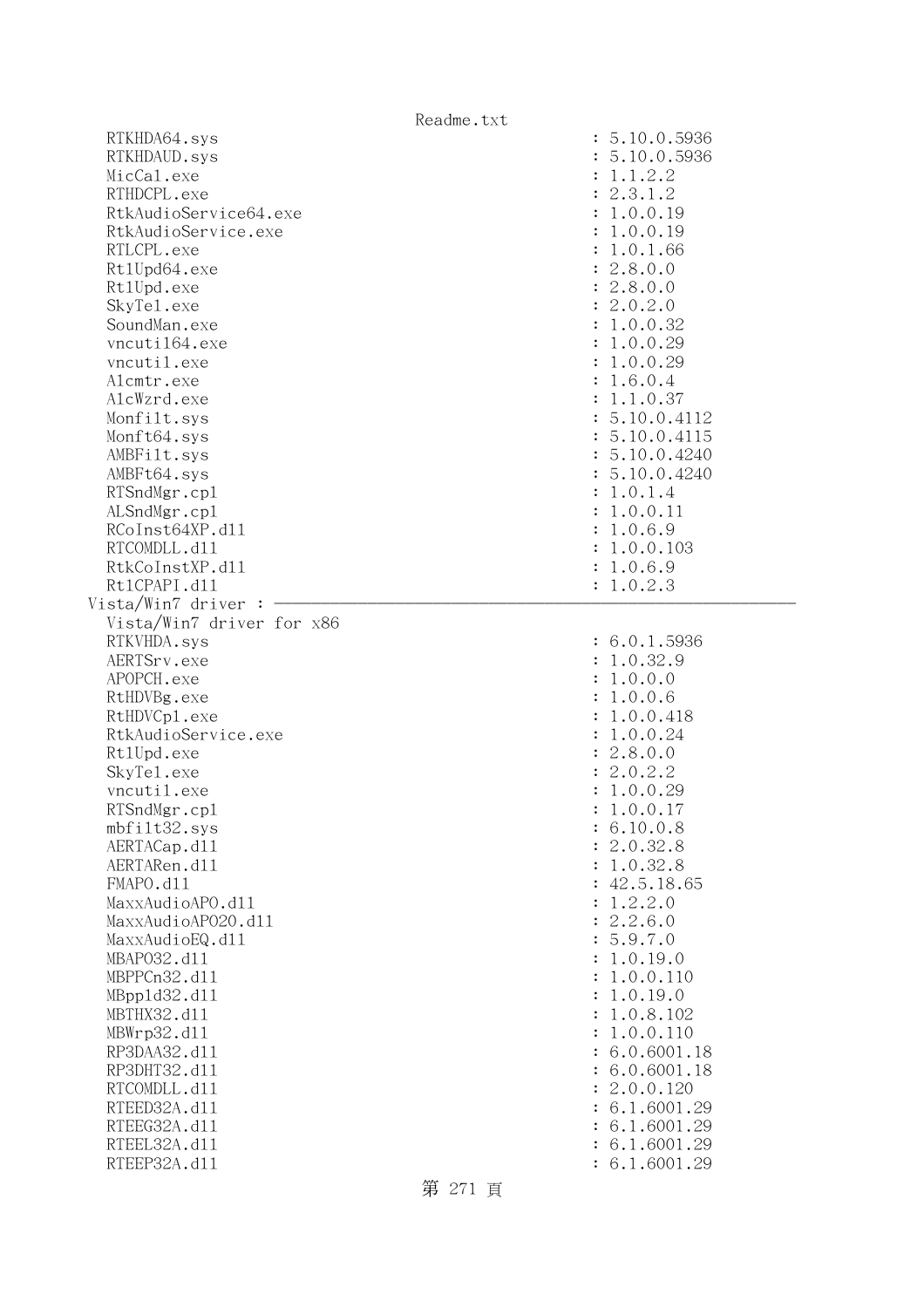RtkAPO.d11 : 11.0.6000.109 RtkApoApi.dll RtkCfg.dll RtkCoInst.dl1 RtkPgExt.dll Rt1CPAPI.d11 SFFXComm.dl1 SFFXDAPO.d11 SFFXHAPO.d11 SFFXProc.dl1 SFFXSAPO.d11  $slcshp32.d11$ slgeq32.dll s1h36032.dl1 s1Init32.d11 s1maxv32.d11 s1tshd32.d11 sluapo32.dl1 SRSHP360.d11 SRSTSHD.d11 SRSTSXT.d11 SRSWOW.dl1 WavesLib.dll Vista/Win7 driver for x64 RTKVHD64.sys AERTSr64.exe APOPCH.exe RAVBg64.exe RAVCp164.exe RtkAudioService64.exe Rt1Upd64.exe SkyTel.exe  $v$ ncuti $164$ .exe  $GWfilt64.sys$ mbfilt64.sys RTSnMg64.cp1 AERTAC64.d11 AERTAR64.d11 FMAP064.d11 MaxxAudioAPO20.dll MBAP032.d11 MBAP064.d11 MBPPCn64.d11 MBpp1d64.dl1 MBTHX32.d11 MBTHX64.d11 MBWrp64.dl1 RCoInst64.dl1 RP3DAA64.d11 RP3DHT64.d11 RtCOM64.dl1 RTCOMDLL.d11 RTEED64A.dl1 RTEEG64A.dl1 RTEEL64A.d11 RTEEP64A.d11

| $\ddot{\cdot}$ | 11.0.6000.10                                                                                                                                             |
|----------------|----------------------------------------------------------------------------------------------------------------------------------------------------------|
| $\ddot{\cdot}$ | .0.0.13<br>1                                                                                                                                             |
| $\ddot{\cdot}$ | 1                                                                                                                                                        |
| $\ddot{\cdot}$ | $.0.0.1$<br>$.0.6.9$<br>1                                                                                                                                |
| $\ddot{\cdot}$ |                                                                                                                                                          |
| $\ddot{\cdot}$ | 6.0.6000.96<br>1.0.2.4                                                                                                                                   |
| $\ddot{\cdot}$ |                                                                                                                                                          |
| $\ddot{\cdot}$ |                                                                                                                                                          |
| $\ddot{\cdot}$ |                                                                                                                                                          |
| $\ddot{\cdot}$ |                                                                                                                                                          |
| $\ddot{\cdot}$ |                                                                                                                                                          |
| $\ddot{\cdot}$ |                                                                                                                                                          |
| $\ddot{\cdot}$ |                                                                                                                                                          |
| $\ddot{\cdot}$ |                                                                                                                                                          |
| $\ddot{\cdot}$ |                                                                                                                                                          |
| $\ddot{\cdot}$ | $1.0.2.4$<br>$2.0.0.8$<br>$2.0.0.8$<br>$2.0.0.8$<br>$2.0.0.8$<br>$2.0.0.8$<br>$1.0.3.0$<br>$1.0.1.0$<br>$1.0.2.0$<br>$1.1.3.0$<br>$1.1.2.0$<br>$1.1.1.0$ |
| $\ddot{\cdot}$ | .1.1.0<br>1                                                                                                                                              |
| $\ddot{\cdot}$ | .4.8.0<br>1                                                                                                                                              |
| $\ddot{\cdot}$ | .1.0.0<br>1                                                                                                                                              |
| $\ddot{\cdot}$ | .1.4.0<br>1                                                                                                                                              |
| $\ddot{\cdot}$ | 3.2.0.0                                                                                                                                                  |
| $\ddot{\cdot}$ | 1.1.3.0                                                                                                                                                  |
| $\ddot{\cdot}$ | 5.9.7<br>$\cdot$ <sup>0</sup>                                                                                                                            |
|                |                                                                                                                                                          |
| $\ddot{\cdot}$ | 6.0.1.5936                                                                                                                                               |
| $\ddot{\cdot}$ | 1.0.64.9                                                                                                                                                 |
| $\ddot{\cdot}$ | .0.0.0<br>1                                                                                                                                              |
| $\ddot{\cdot}$ | .0.0.6<br>1                                                                                                                                              |
| $\ddot{\cdot}$ | .0.0.418<br>1                                                                                                                                            |
| $\ddot{\cdot}$ | .0.0.24<br>1                                                                                                                                             |
| $\ddot{\cdot}$ |                                                                                                                                                          |
| $\ddot{\cdot}$ | 2.8.0.0<br>2.0.2.2                                                                                                                                       |
| $\ddot{\cdot}$ | 1.0.0.29                                                                                                                                                 |
| $\ddot{\cdot}$ | 6.10.0.3<br>6.10.0.8                                                                                                                                     |
| $\vdots$       |                                                                                                                                                          |
|                | 1.0.0.17                                                                                                                                                 |
| $\ddot{\cdot}$ | 8<br>2.0.64<br>$\ddot{\phantom{0}}$                                                                                                                      |
| $\ddot{\cdot}$ | 1.0.64.8                                                                                                                                                 |
| $\ddot{\cdot}$ | 42.6.18.65                                                                                                                                               |
| $\ddot{\cdot}$ | 2.2.6.0                                                                                                                                                  |
| $\ddot{\cdot}$ | .0.19.0<br>$\mathbf 1$                                                                                                                                   |
| $\ddot{\cdot}$ | .0.19.0<br>1                                                                                                                                             |
| $\ddot{\cdot}$ | .0.0.110<br>1                                                                                                                                            |
| $\ddot{\cdot}$ | .0.19.0<br>1                                                                                                                                             |
| $\ddot{\cdot}$ | .0.8.102<br>1                                                                                                                                            |
| $\ddot{\cdot}$ | .0.8.102<br>1                                                                                                                                            |
| $\ddot{\cdot}$ | .0.0.110<br>1                                                                                                                                            |
| $\ddot{\cdot}$ | .0.6.9<br>1                                                                                                                                              |
| $\ddot{\cdot}$ | 6.0.6001.18                                                                                                                                              |
| $\ddot{\cdot}$ | 6.0.6001.18                                                                                                                                              |
| $\ddot{\cdot}$ | 2.0.0.120                                                                                                                                                |
| $\ddot{\cdot}$ | 2.0.0.120                                                                                                                                                |
| $\ddot{\cdot}$ | 6.1.6001.29                                                                                                                                              |
| $\ddot{\cdot}$ | 6.1.6001.29                                                                                                                                              |
| $\ddot{\cdot}$ | 6.1.6001.29                                                                                                                                              |
| $\ddot{\cdot}$ | 6.1.6001.29                                                                                                                                              |

第 272 頁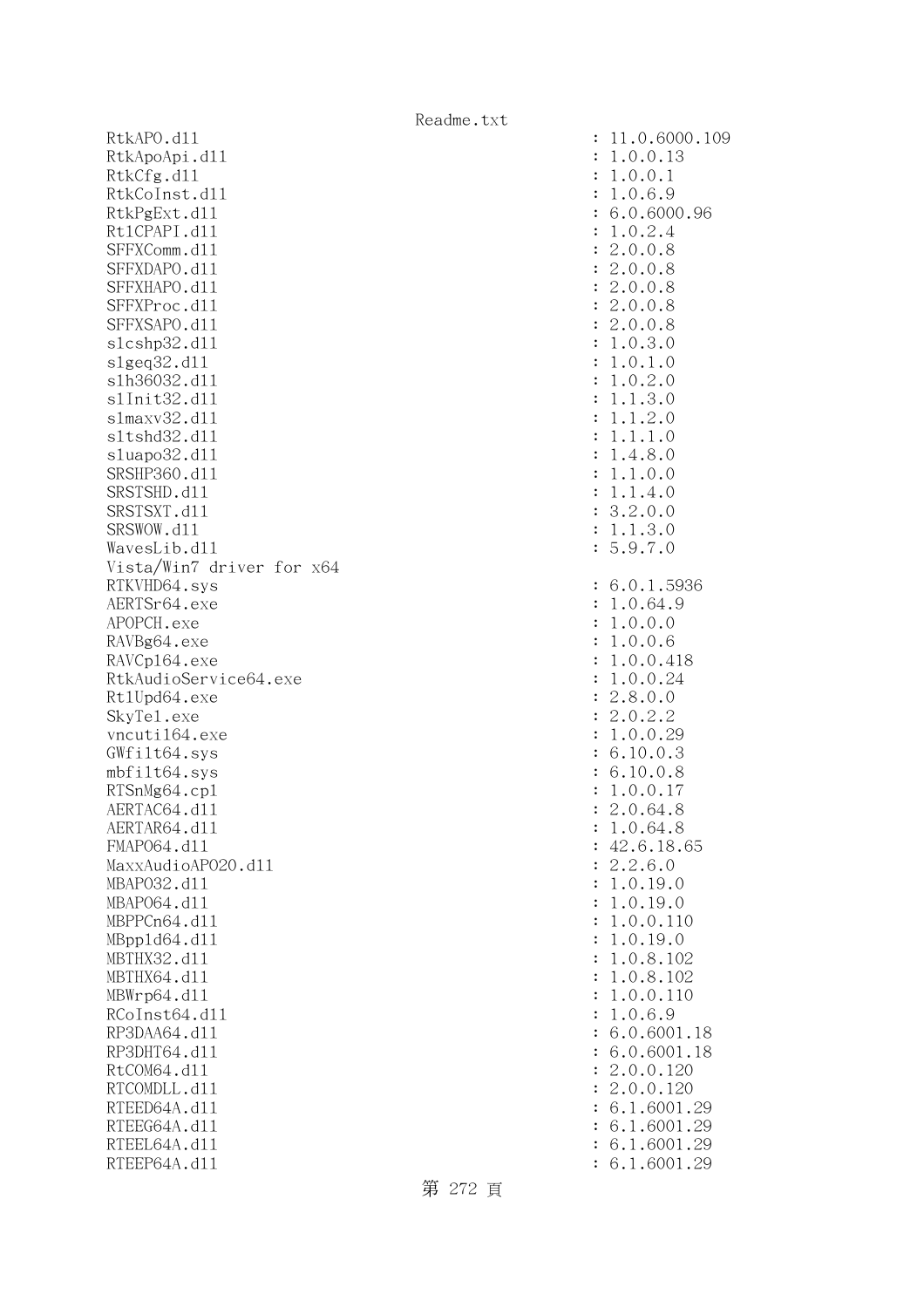Readme.txt RtkApi64.d11 : 1.0.0.13 RtkAP064.d11 : 11.0.6000.109 RtkCfg.dl1 : 1.0.0.1 RtkCfg64.dl1 : 1.0.0.1 Rt1CPAPI.d11 : 1.0.2.4 Rt1CPAPI64.d11 : 1.0.2.4 RtPgEx64.dl1 : 6.0.6000.96<br>SFComm64.dl1 : 2.0.0.8  $SFComm64. d11$  SFDAPO64.dll : 2.0.0.8 SFHAPO64.d11 : 2.0.0.8 SFProc64.d11 : 2.0.0.8 SFSAP064.d11 : 2.0.0.8 slcshp64.dll : 1.0.3.0 slgeq64.dll : 1.0.1.0 slh36064.dll : 1.0.2.0 slInit64.dll : 1.1.3.0 slmaxv64.dll : 1.1.2.0 sltshd64.dll : 1.1.1.0 sluapo64.dll : 1.4.8.0 SRSHP64.d11 : 1.1.0.0 SRSTSH64.d11 : 1.1.4.0 SRSTSX64.d11 : 3.2.0.0 SRSWOW64.d11 : 1.1.3.0 HDMI Driver : Vista/Win7 x86: RtHDMIV.sys : 6.0.1.5897 RtkAudioSrvATI.exe : 1.0.0.23 RtkUpd.exe : 2.8.0.0 RH3DAA32.dll : 6.0.6001.18 RH3DHT32.d11 : 6.0.6001.18 RHCoInst.d11 : 1.0.6.4 RHDMIExt.d11 : 6.0.6000.82 RtkHDMI.dl1 : 11.0.6000.101 Vista/Win7 x64: RtHDMIVX.sys : 6.0.1.5897 RtkAudioSrvATI64.exe : 1.0.0.23 RtkUpd64.exe : 2.8.0.0 RH3DAA64.d11 : 6.0.6001.18 RH3DHT64.d11 : 6.0.6001.18 RHCoInst64.d11 : 1.0.6.4 RHDMEx64.d11 : 6.0.6000.82 RtkHDM64.d11 : 11.0.6000.101 XP/2K x86: RtkHDMI.sys : 5.10.0.5880 RtkUpd.exe : 2.7.1.3 RHCoInstXP.d11 : 1.0.5.1 XP/2K x64: RtkHDMIX.sys : 5.10.0.5880 RtkUpd64.exe : 2.7.1.3 RHCoInst64XP.d11 : 1.0.5.1 Driver Setup Program : 2.84 第 273 頁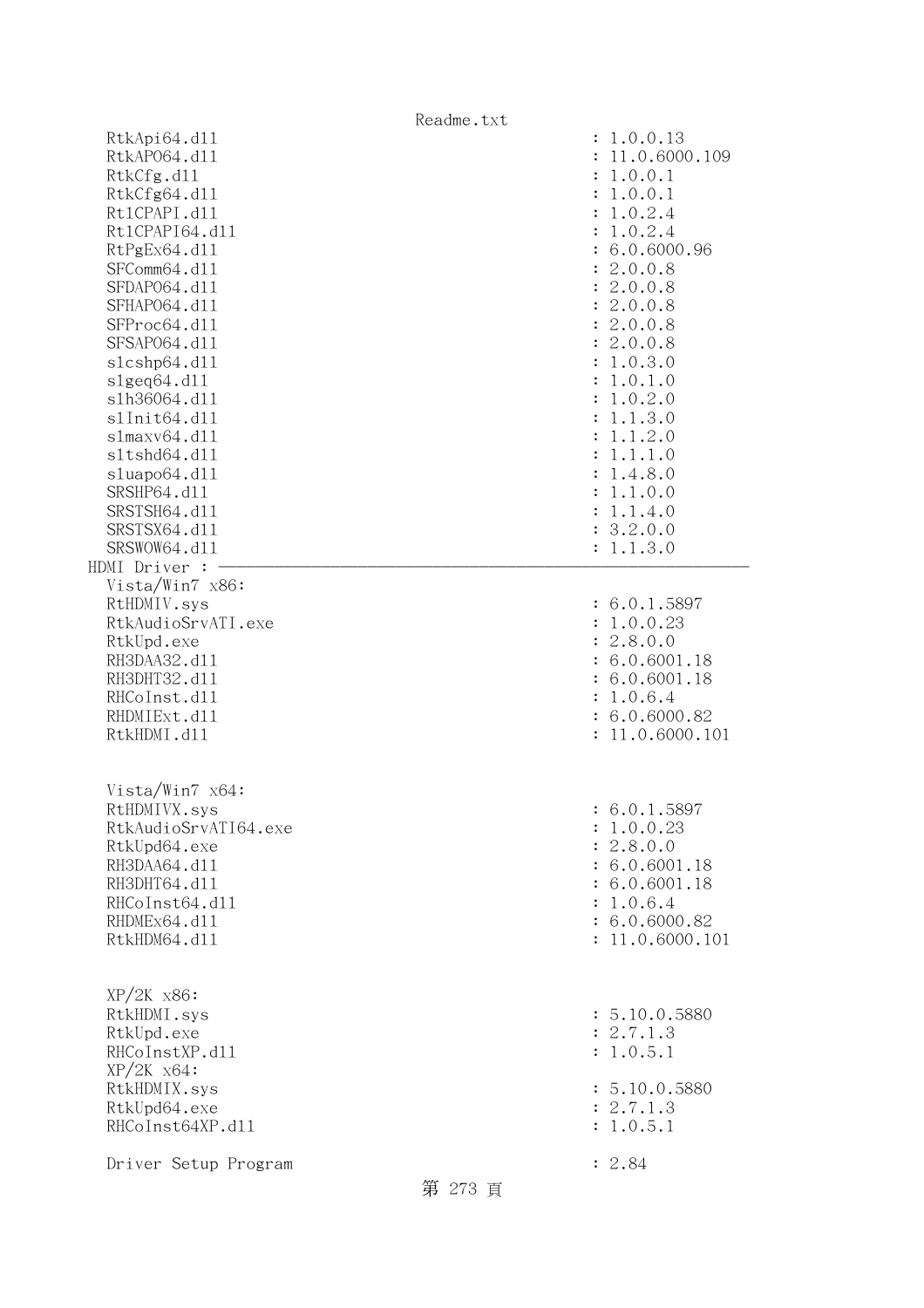Windows 2000/XP Operate on : Microsoft High Definition Audio Driver Package - KB888111 Package file version (kb888111.exe) : 6.1.22.0 Hdaudiobus.sys version : 5.10.00.5013 //================= Driver Package R2.32 Realtek HD Audio Driver support all of Realtek HD Audio Codec . 1. Vista/Windows 7 WHQL Supporting: ALC882, ALC883, ALC885, ALC886, ALC888, ALC889, ALC861VD, ALC660, ALC662, ALC663, ALC665, ALC260, ALC262,ALC267, ALC268, ALC269, ALC272, ALC273, ALC887,ALC670, ALC275 2. Windows 2000/XP WHQL Supporting: ALC880, ALC882, ALC883, ALC885, ALC886, ALC888, ALC889, ALC861VC, ALC861VD, ALC660, ALC662, ALC663, ALC665, ALC260, ALC262, ALC267,ALC268, ALC269, ALC272, ALC273, ALC887,ALC670, ALC275 3. HDMI Device WHQL Support: ATI HDMI Devices 4. OS Supporting: Microsoft Windows XP, Windows 2000, Windows Server 2003, Vista, Windows Server 2008, Windows $7 - x86/x64$  5. Pack with Microsoft High Definition Audio UAAV1.0a(5013) 6. Add/Fix 1.) Driver : 1. Customizations. Windows  $2000/XP:$  Windows 2000/XP : RTKHDA64.sys : 5.10.0.5928 RTKHDAUD.sys : 5.10.0.5928  $\text{MicCal.}$ exe :  $1.1.2.2$ RTHDCPL.exe : 2.3.1.0 RtkAudioService64.exe : 1.0.0.19 RtkAudioService.exe : 1.0.0.19 RTLCPL.exe : 1.0.1.66 Rt1Upd64.exe : 2.8.0.0 RtlUpd.exe : 2.8.0.0 SkyTel.exe : 2.0.2.0 SoundMan.exe : 1.0.0.32 vncuti164.exe : 1.0.0.27 vncutil.exe : 1.0.0.27 Alcmtr.exe : 1.6.0.4 AlcWzrd.exe : 1.1.0.37 Monfilt.sys : 5.10.0.4112 Monft64.sys : 5.10.0.4115 AMBFilt.sys : 5.10.0.4240 AMBFt64.sys : 5.10.0.4240 RTSndMgr.cp1 : 1.0.1.4 ALSndMgr.cp1 : 1.0.0.11 RCoInst64XP.d11 : 1.0.6.5 RTCOMDLL.d11 : 1.0.0.103 RtkCoInstXP.d11 : 1.0.6.5 RtlCPAPI.dll : 1.0.2.3  $Vista/Win7$  driver :  $-$  Vista/Win7 driver for x86 RTKVHDA.sys : 6.0.1.5928 AERTSrv.exe : 1.0.32.9 APOPCH.exe : 1.0.0.0 RtHDVBg.exe : 1.0.0.6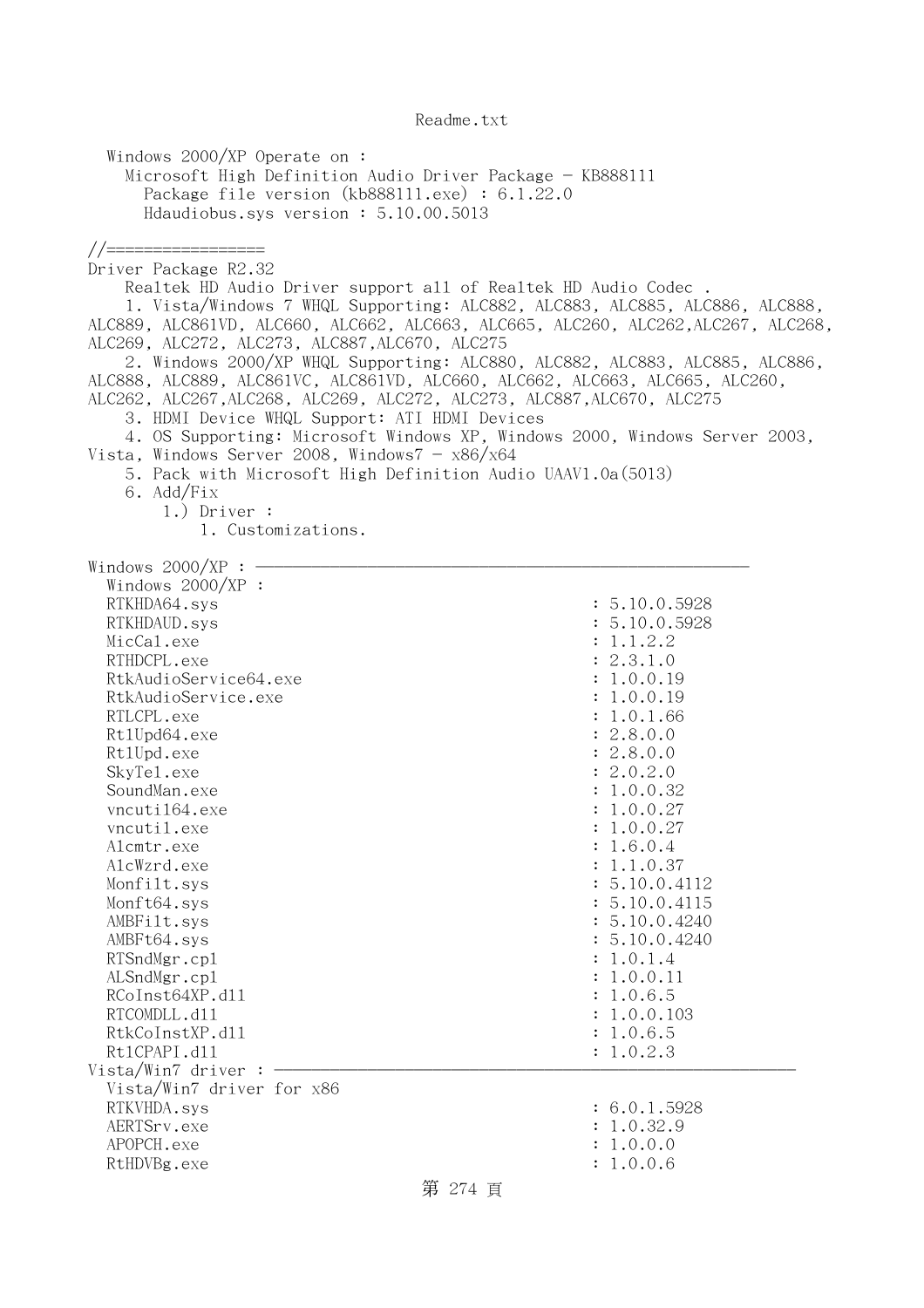RtHDVCp1.exe : 1.0.0.411 RtkAudioService.exe : 1.0.0.24 Rt1Upd.exe : 2.8.0.0 SkyTel.exe : 2.0.2.2 vncutil.exe : 1.0.0.27 mbfilt32.sys : 6.10.0.8 RTSndMgr.cpl : 1.0.0.17 AERTACap.d11 : 2.0.32.8 AERTARen.d11 : 1.0.32.8 FMAPO.d11 : 42.5.17.68 MaxxAudioAPO.dll : 1.2.2.0 MaxxAudioAPO20.dll : 2.2.2.0  $MaxAudioEQ. d11$  : 5.9.7.0 MBAP032.d11 : 1.0.19.0 MBPPCn32.d11 : 1.0.0.110 MBppld32.dll : 1.0.19.0 MBTHX32.dll : 1.0.8.0 MBWrp32.dll : 1.0.0.110 RP3DAA32.d11 : 6.0.6001.18 RP3DHT32.d11 : 6.0.6001.18 RTCOMDLL.d11 : 2.0.0.119 RTEED32A.d11 : 6.1.6001.29 RTEEG32A.d11 : 6.1.6001.29 RTEEL32A.d11 : 6.1.6001.29 RTEEP32A.d11 : 6.1.6001.29 RtkAPO.d11 : 11.0.6000.106 RtkApoApi.dl1 : 1.0.0.12 RtkCfg.dl1 : 1.0.0.1 RtkCoInst.dll : 1.0.6.7 RtkPgExt.d11 : 6.0.6000.93 Rt1CPAPI.d11 : 1.0.2.4 SFFXComm.d11 : 2.0.0.8 SFFXDAPO.dll : 2.0.0.8 SFFXHAPO.d11 : 2.0.0.8 SFFXProc.d11 : 2.0.0.8 SFFXSAPO.d11 : 2.0.0.8 slcshp32.dll : 1.0.3.0 slgeq32.dll : 1.0.1.0 slh36032.dll : 1.0.2.0 slInit32.dll : 1.1.3.0 slmaxv32.dll : 1.1.2.0 sltshd32.dll : 1.1.1.0 sluapo32.dll : 1.4.8.0 SRSHP360.d11 : 1.1.0.0 SRSTSHD.d11 : 1.1.4.0 SRSTSXT.d11 : 3.2.0.0 SRSWOW.dll : 1.1.3.0 WavesLib.dll : 5.9.7.0 Vista/Win7 driver for x64 RTKVHD64.sys : 6.0.1.5928 AERTSr64.exe : 1.0.64.9 APOPCH.exe : 1.0.0.0 RAVBg64.exe : 1.0.0.6 RAVCp164.exe : 1.0.0.411 RtkAudioService64.exe : 1.0.0.24 Rt1Upd64.exe : 2.8.0.0

## 第 275 頁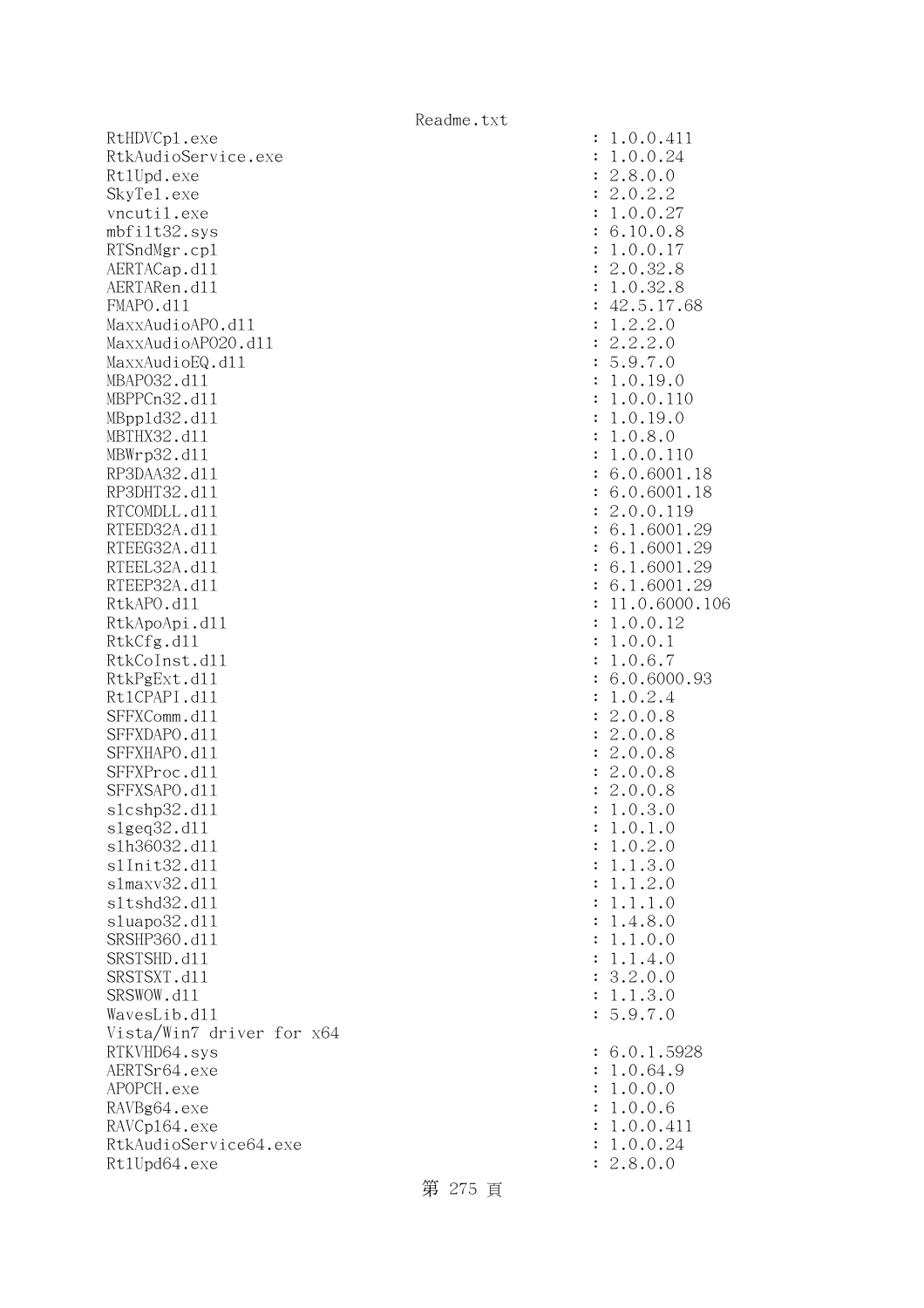SkyTel.exe vncuti164.exe  $GWfilt64.sys$  $mbfilt64.sys$ RTSnMg64.cp1 AERTAC64.dl1 AERTAR64.dl1 FMAP064.d11 MaxxAudioAP020.dll MBAP032.d11 MBAP064.dl1 MBPPCn64.d11 MBpp1d64.dl1 MBTHX32.d11 MBTHX64.d11 MBWrp64.dl1 RCoInst64.dl1 RP3DAA64.d11 RP3DHT64.d11 RtCOM64.d11 RTCOMDLL.d11 RTEED64A.dl1 RTEEG64A.dl1 RTEEL64A.d11 RTEEP64A.d11 RtkApi64.dll RtkAP064.dl1 RtkCfg.dl1 RtkCfg64.dl1 Rt1CPAPI.d11 Rt1CPAPI64.dl1 RtPgEx64.dl1 SFComm64.dl1 SFDAP064.d11 SFHAP064.d11 SFProc64.d11 SFSAP064.d11 slcshp64.dll slgeq64.dll slh36064.dl1 s1Init64.d11 slmaxv64.dll s1tshd64.d11  $sluapo64.d11$ SRSHP64.d11 SRSTSH64.d11 SRSTSX64.d11 SRSWOW64.d11 HDMI Driver : - Vista/Win7 x86: RtHDMIV.sys RtkAudioSrvATI.exe RtkUpd.exe RH3DAA32.d11 RH3DHT32.d11 RHCoInst.dl1 : 1.0.6.4

| $\ddot{\cdot}$<br>$\ddot{\cdot}$<br>$\ddot{\cdot}$<br>$\ddot{\cdot}$<br>$\ddot{\cdot}$<br>$\ddot{\cdot}$<br>$\ddot{\cdot}$<br>$\ddot{\cdot}$ | 2.0.2.2<br>1.0.0.27<br>6.10.0.3<br>6.10.0.8<br>1.0.0.17<br>2.0.64.8<br>1.0.64.8<br>42.6.17.68                                                                        |
|----------------------------------------------------------------------------------------------------------------------------------------------|----------------------------------------------------------------------------------------------------------------------------------------------------------------------|
| $\ddot{\cdot}$<br>$\ddot{\cdot}$<br>$\ddot{\cdot}$<br>$\ddot{\cdot}$<br>$\ddot{\cdot}$<br>$\ddot{\cdot}$                                     | $42.6.17.6$<br>$2.2.2.0$<br>$1.0.19.0$<br>$1.0.19.0$<br>$1.0.19.0$<br>$1.0.8.0$<br>$1.0.0.110$                                                                       |
| $\ddot{\cdot}$<br>$\ddot{\cdot}$<br>$\ddot{\cdot}$<br>$\ddot{\cdot}$<br>$\ddot{\cdot}$<br>$\ddot{\cdot}$<br>$\ddot{\cdot}$                   | $1.0.0.110$<br>$1.0.6.7$<br>6.0.6001.18<br>6.0.6001.18<br>2.0.0.119<br>2.0.0.119                                                                                     |
| $\ddot{\cdot}$<br>$\ddot{\cdot}$<br>$\ddot{\cdot}$<br>$\ddot{\cdot}$<br>$\ddot{\cdot}$<br>$\ddot{\cdot}$                                     | 6.1.6001.29<br>6.<br>1.6001.29<br>6.1.6001.29<br>6.1.6001.29<br>1.0.0.12<br>1.0.6000.106<br>$\mathbf 1$                                                              |
| $\ddot{\cdot}$<br>$\ddot{\cdot}$<br>$\ddot{\cdot}$<br>$\ddot{\cdot}$<br>$\ddot{\cdot}$<br>$\ddot{\cdot}$<br>$\ddot{\cdot}$                   | 1.0.0.1<br>1.0.0.1<br>$1.0.0.1$<br>$1.0.2.4$<br>$6.0.6000.93$<br>$2.0.0.8$<br>$2.0.0.8$<br>$2.0.0.8$<br>$2.0.0.8$<br>$2.0.0.8$                                       |
| $\ddot{\cdot}$<br>$\ddot{\cdot}$<br>$\ddot{\cdot}$<br>$\ddot{\cdot}$<br>$\ddot{\cdot}$<br>$\ddot{\cdot}$                                     | $\overline{c}$<br>.0.0.8<br>.0.3.0<br>1<br>$.0.1.0$<br>$.0.2.0$<br>1<br>1                                                                                            |
| $\ddot{\cdot}$<br>$\ddot{\cdot}$<br>$\ddot{\cdot}$<br>$\ddot{\cdot}$<br>$\ddot{\cdot}$<br>$\ddot{\cdot}$<br>$\ddot{\cdot}$<br>$\ddot{\cdot}$ | $.1.3.0$<br>$.1.2.0$<br>$.1.1.0$<br>1<br>1<br>$\mathbf 1$<br>1.4.8.0<br>.1.0.0<br>$\mathbf{1}$<br>1.4.0<br>$\ddot{\phantom{a}}$<br>$\mathbf 1$<br>3.2.0.0<br>1.1.3.0 |
| $\ddot{\cdot}$<br>$\ddot{\cdot}$<br>$\ddot{\cdot}$<br>$\ddot{\cdot}$<br>$\ddot{\cdot}$                                                       | 6.0.1.5897<br>.0.0.23<br>$\mathbf{1}$<br>2.8.0.0<br>6.0.6001.18<br>6.0.6001.18                                                                                       |

## 第 276 頁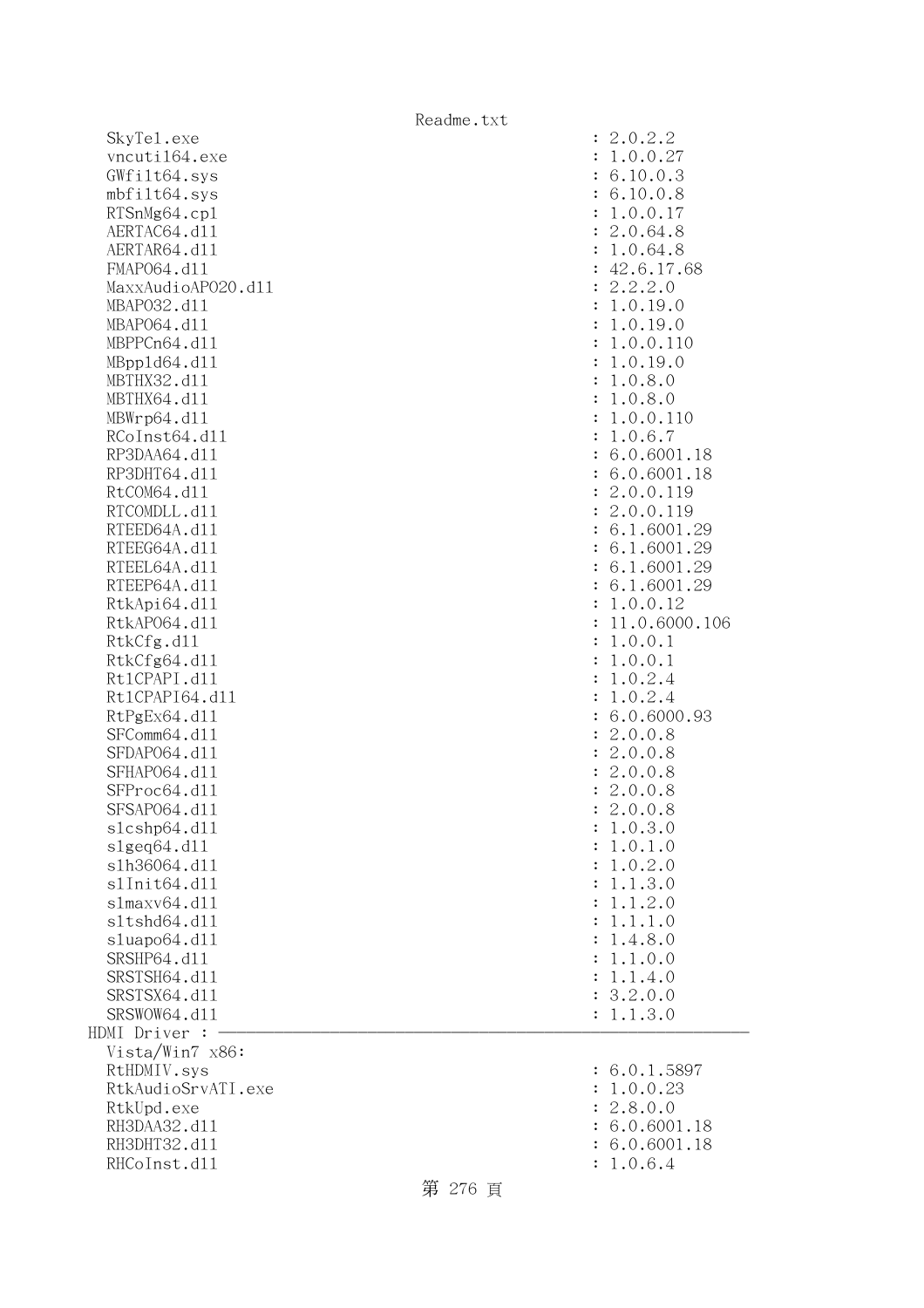Readme.txt RHDMIExt.d11 : 6.0.6000.82 RtkHDMI.dl1 : 11.0.6000.101 Vista/Win7 x64: RtHDMIVX.sys : 6.0.1.5897 RtkAudioSrvATI64.exe : 1.0.0.23 RtkUpd64.exe : 2.8.0.0 RH3DAA64.d11 : 6.0.6001.18 RH3DHT64.d11 : 6.0.6001.18 RHCoInst64.d11 : 1.0.6.4 RHDMEx64.d11 : 6.0.6000.82 RtkHDM64.d11 : 11.0.6000.101 XP/2K x86: RtkHDMI.sys : 5.10.0.5880 RtkUpd.exe : 2.7.1.3 RHCoInstXP.d11 : 1.0.5.1 XP/2K x64: RtkHDMIX.sys : 5.10.0.5880<br>RtkUpd64.exe : 2.7.1.3 RtkUpd64.exe RHCoInst64XP.d11 : 1.0.5.1 Driver Setup Program : 2.83 Windows 2000/XP Operate on : Microsoft High Definition Audio Driver Package - KB888111 Package file version (kb888111.exe) : 6.1.22.0 Hdaudiobus.sys version : 5.10.00.5013 //================= Driver Package R2.31 Realtek HD Audio Driver support all of Realtek HD Audio Codec . 1. Vista/Windows 7 WHQL Supporting: ALC882, ALC883, ALC885, ALC886, ALC888, ALC889, ALC861VD, ALC660, ALC662, ALC663, ALC665, ALC260, ALC262,ALC267, ALC268, ALC269, ALC272, ALC273, ALC887,ALC670, ALC275 2. Windows 2000/XP WHQL Supporting: ALC880, ALC882, ALC883, ALC885, ALC886, ALC888, ALC889, ALC861VC, ALC861VD, ALC660, ALC662, ALC663, ALC665, ALC260, ALC262, ALC267,ALC268, ALC269, ALC272, ALC273, ALC887,ALC670, ALC275 3. HDMI Device WHQL Support: ATI HDMI Devices 4. OS Supporting: Microsoft Windows XP, Windows 2000, Windows Server 2003, Vista, Windows Server 2008, Windows $7 - x86/x64$  5. Pack with Microsoft High Definition Audio UAAV1.0a(5013) 6. Add/Fix 1.) Driver : 1. Customizations. 2. Fix DTM KS position testing fail issue when turn on Microphone effect under Win7. 2.) Package 1. Reboot message in log file. ( WILL REBOOT ) 2. Copy all of AP files to system. Windows  $2000/XP : -$  Windows 2000/XP : RTKHDA64.sys : 5.10.0.5919 第 277 頁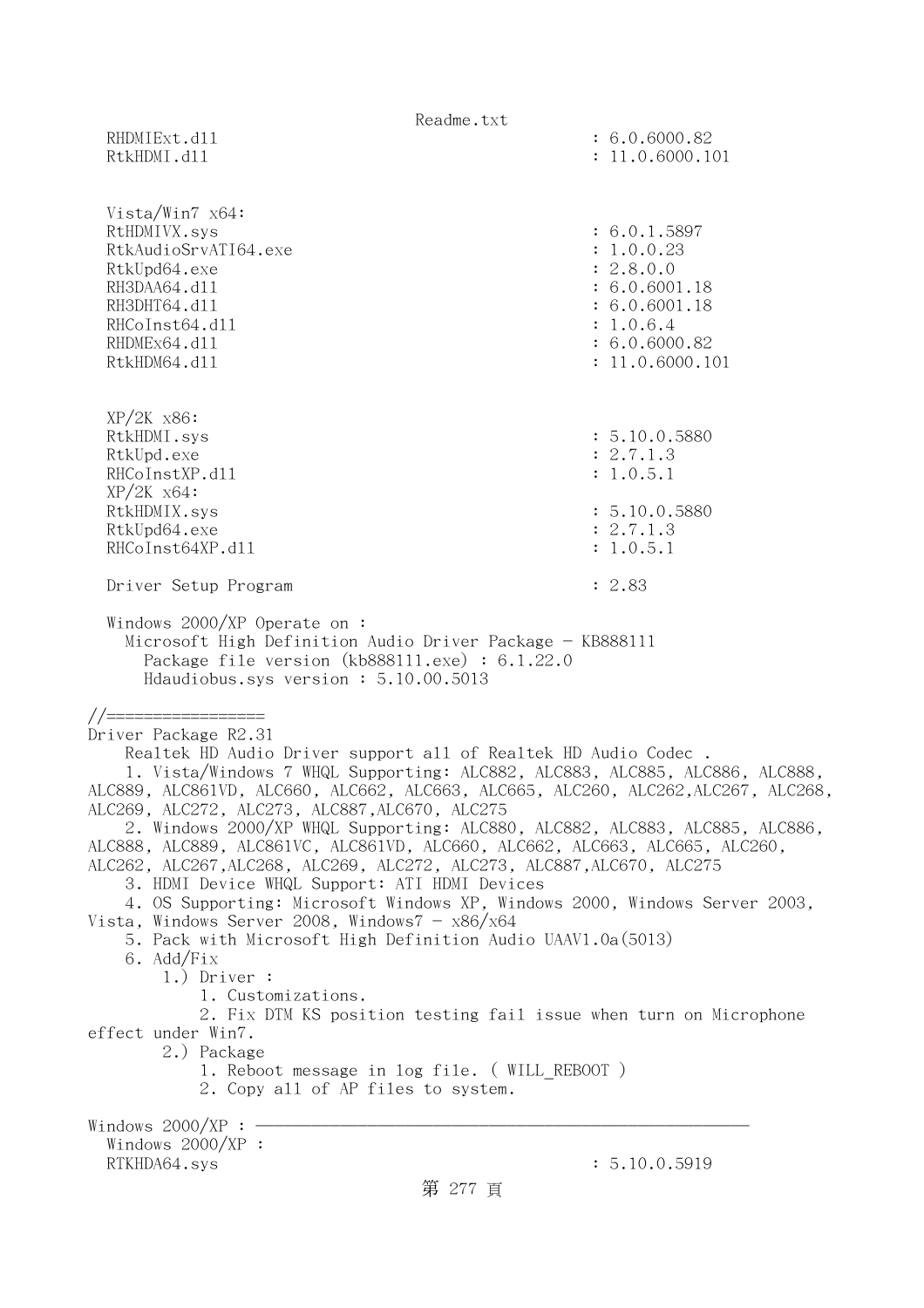| Readme.txt                |               |
|---------------------------|---------------|
| RTKHDAUD.sys              | : 5.10.0.5919 |
| Alcmtr.exe                | : 1.6.0.4     |
| AlcWzrd.exe               | : 1.1.0.37    |
| MicCal.exe                | : 1.1.2.2     |
| RTHDCPL.exe               | : 2.3.0.9     |
| RtkAudioService64.exe     | : 1.0.0.19    |
| RtkAudioService.exe       | : 1.0.0.19    |
| RTLCPL.exe                | : 1.0.1.66    |
| Rt1Upd64.exe              | : 2.8.0.0     |
| Rt1Upd.exe                | : 2.8.0.0     |
| SkyTe1.exe                | : 2.0.2.0     |
| SoundMan.exe              | : 1.0.0.32    |
| vncuti164.exe             | : 1.0.0.24    |
| vncutil.exe               | : 1.0.0.25    |
| AMBFilt.sys               | : 5.10.0.4240 |
| AMBFt64.sys               | : 5.10.0.4240 |
| Monfilt.sys               | : 5.10.0.4112 |
| Monft64.sys               | : 5.10.0.4115 |
| ALSndMgr.cp1              | : 1.0.0.11    |
| RTSndMgr.cp1              | : 1.0.1.4     |
| RCoInst64XP.d11           | : 1.0.6.5     |
| RTCOMDLL.d11              | : 1.0.0.103   |
| RtkCoInstXP.d11           | : 1.0.6.5     |
| Rt1CPAPI.d11              | : 1.0.2.3     |
| Vista/Win7 driver :       |               |
| Vista/Win7 driver for x86 |               |
| RTKVHDA.sys               | : 6.0.1.5919  |
| AERTSrv.exe               | : 1.0.32.9    |
| APOPCH.exe                | : 1.0.0.0     |
| RtHDVBg.exe               | : 1.0.0.5     |
| RtHDVCp1.exe              | : 1.0.0.401   |
| RtkAudioService.exe       | : 1.0.0.24    |
| Rt1Upd.exe                | : 2.8.0.0     |
| SkyTe1.exe                | : 2.0.2.2     |
| vncutil.exe               | : 1.0.0.25    |
| mbfilt32.sys              | : 6.10.0.6    |
| RTSndMgr.cp1              | 1.0.0.17      |
| AERTACap.d11              | 2.0.32.8      |
| AERTARen.d11              | 1.0.32.8      |
| FMAPO.d11                 | 42.5.1.1      |
| MaxxAudioAPO.dll          | 1.2.2.0       |
| MaxxAudioAP020.dll        | 2.2.2.0       |
| MaxxAudioEQ.d11           | 5.9.7.0       |
| MBAP032.d11               | 1.0.9.0       |
| MBPPCn32.d11              | 1.0.0.110     |
| MBpp1d32.d11              | 1.0.9.0       |
| MBTHX32.d11               | 1.0.8.0       |
| MBWrp32.d11               | 1.0.0.110     |
| RP3DAA32.d11              | 6.0.6001.18   |
| RP3DHT32.d11              | 6.0.6001.18   |
| RTCOMDLL.d11              | 2.0.0.117     |
| RtkAPO.d11                | 11.0.6000.104 |
| RtkApoApi.d11             | 1.0.0.10      |
| RtkCfg.d11                | 1.0.0.1       |
| RtkCoInst.d11             | 1.0.6.7       |
| RtkPgExt.d11              | 6.0.6000.89   |
|                           |               |

第 278 頁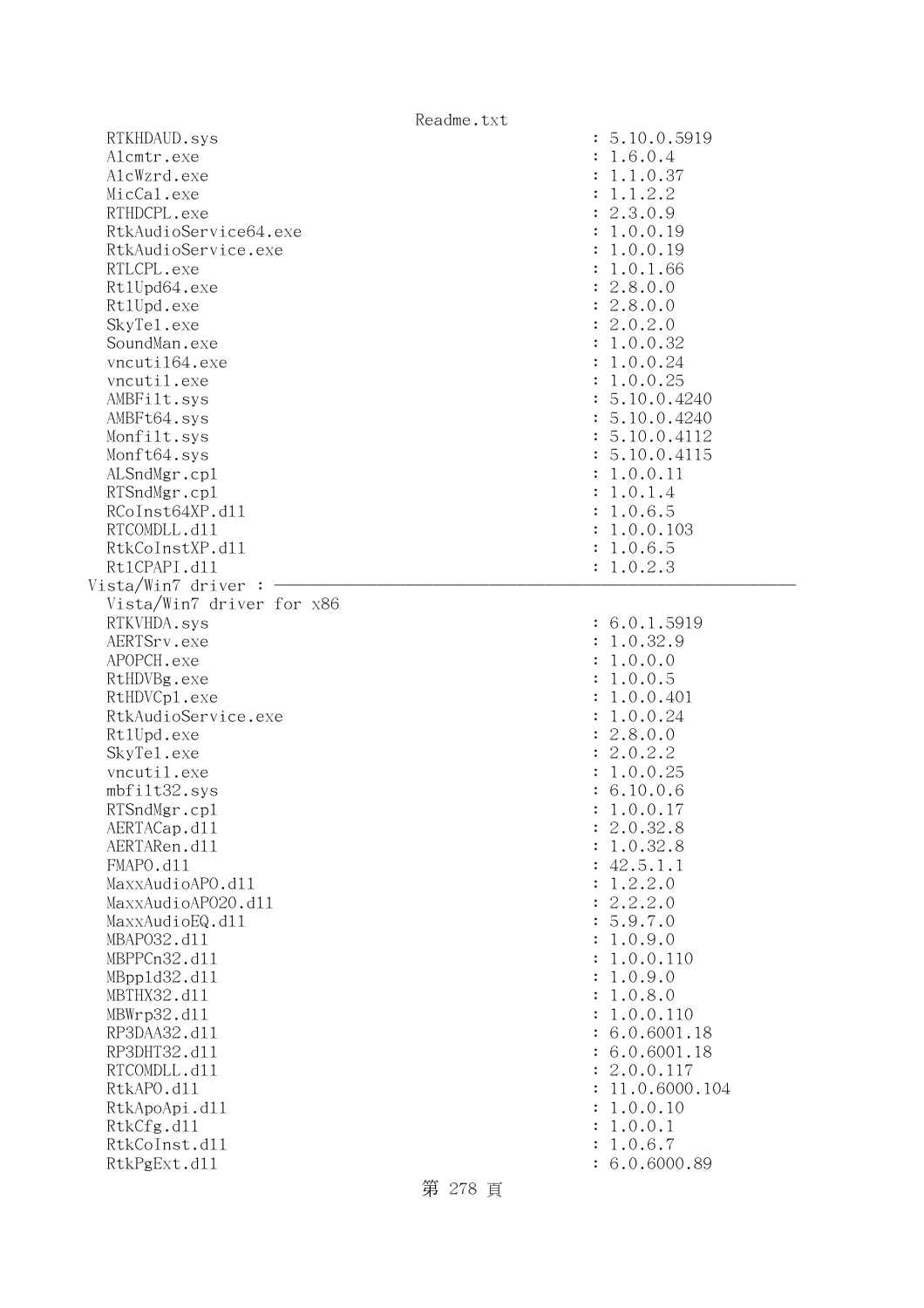Rt1CPAPI.d11 SFFXComm.dl1 SFFXDAPO.d11 SFFXHAPO.d11 SFFXProc.dl1 SFFXSAPO.d11 slcshp32.dl1 s1geq32.d11 slh36032.dl1 s1Init32.d11 slmaxv32.dl1 s1tshd32.d11 sluapo32.dll SRSHP360.d11 SRSTSHD.d11 SRSTSXT.d11 SRSWOW.d11 WavesLib.dl1 Vista/Win7 driver for x64 RTKVHD64.sys AERTSr64.exe APOPCH.exe RAVBg64.exe RAVCp164.exe RtkAudioService64.exe Rt1Upd64.exe SkyTe1.exe vncuti164.exe  $GWfilt64.sys$  $mbfilt64.sys$ RTSnMg64.cp1 AERTAC64.dl1 AERTAR64.d11 FMAP064.d11 MaxxAudioAPO20.dll MBAP032.d11 MBAP064.dl1 MBPPCn64.d11 MBpp1d64.dl1 MBTHX32.d11 MBTHX64.d11 MBWrp64.dl1 RCoInst64.dl1 RP3DAA64.d11 RP3DHT64.d11 RtCOM64.d11 RTCOMDLL.d11 RtkApi64.dll RtkAP064.dl1 RtkCfg.dl1 RtkCfg64.dl1 Rt1CPAPI.d11 Rt1CPAPI64.dl1 RtPgEx64.dl1 SFComm64.dl1 SFDAP064.d11

| $\ddot{\cdot}$<br>$\ddot{\cdot}$<br>$\ddot{\cdot}$<br>$\ddot{\cdot}$<br>$\ddot{\cdot}$<br>$\ddot{\cdot}$<br>$\ddot{\cdot}$<br>$\ddot{\cdot}$<br>$\ddot{\cdot}$<br>$\ddot{\cdot}$<br>$\ddot{\cdot}$<br>$\ddot{\cdot}$<br>$\ddot{\cdot}$<br>$\ddot{\cdot}$<br>$\ddot{\cdot}$<br>$\ddot{\cdot}$<br>$\ddot{\cdot}$<br>$\ddot{\cdot}$ | 1.0.2.4<br>2.0.0.8<br>2.0.0.8<br>2.0.0.8<br>2.0.0.8<br>2.0.0.8<br>1.0.3.0<br>1.0.1<br>$\cdot$ <sup>0</sup><br>0.2.0<br>1.<br>.3.0<br>$\mathbf 1$<br>1.<br>.2.0<br>$\mathbf 1$<br>1.<br>.1.0<br>1.<br>$\mathbf 1$<br>1.4.8.0<br>.0.0<br>1.<br>$\mathbf 1$<br>1.1.4.0<br>3.2.0.0<br>1.1.3.0<br>5.9.7.0 |
|----------------------------------------------------------------------------------------------------------------------------------------------------------------------------------------------------------------------------------------------------------------------------------------------------------------------------------|------------------------------------------------------------------------------------------------------------------------------------------------------------------------------------------------------------------------------------------------------------------------------------------------------|
| $\ddot{\cdot}$                                                                                                                                                                                                                                                                                                                   | 6.0.1.5919                                                                                                                                                                                                                                                                                           |
| $\ddot{\cdot}$                                                                                                                                                                                                                                                                                                                   | 1.0.64.9                                                                                                                                                                                                                                                                                             |
| $\ddot{\cdot}$                                                                                                                                                                                                                                                                                                                   | 1.0.0.0                                                                                                                                                                                                                                                                                              |
| $\ddot{\cdot}$<br>$\ddot{\cdot}$                                                                                                                                                                                                                                                                                                 | 1.0.0.5<br>1.0.0.401                                                                                                                                                                                                                                                                                 |
| $\ddot{\cdot}$                                                                                                                                                                                                                                                                                                                   | .0.0.24<br>1                                                                                                                                                                                                                                                                                         |
| $\ddot{\cdot}$                                                                                                                                                                                                                                                                                                                   | 2.8.0.0                                                                                                                                                                                                                                                                                              |
| $\ddot{\cdot}$                                                                                                                                                                                                                                                                                                                   | 2.0.2.2                                                                                                                                                                                                                                                                                              |
| $\ddot{\cdot}$                                                                                                                                                                                                                                                                                                                   | 1.0.0.24                                                                                                                                                                                                                                                                                             |
| $\ddot{\cdot}$                                                                                                                                                                                                                                                                                                                   | 6.10.0.3                                                                                                                                                                                                                                                                                             |
| $\ddot{\cdot}$                                                                                                                                                                                                                                                                                                                   | 10.0.8<br>6.                                                                                                                                                                                                                                                                                         |
| $\ddot{\cdot}$                                                                                                                                                                                                                                                                                                                   | 1.0.0.17                                                                                                                                                                                                                                                                                             |
| $\ddot{\cdot}$                                                                                                                                                                                                                                                                                                                   | 2.0.64.8                                                                                                                                                                                                                                                                                             |
| $\ddot{\cdot}$<br>$\ddot{\cdot}$                                                                                                                                                                                                                                                                                                 | 1.0.64.8<br>42.6.1.1                                                                                                                                                                                                                                                                                 |
| $\ddot{\cdot}$                                                                                                                                                                                                                                                                                                                   | 2.2.2.0                                                                                                                                                                                                                                                                                              |
| $\ddot{\cdot}$                                                                                                                                                                                                                                                                                                                   | 1.0.19.0                                                                                                                                                                                                                                                                                             |
| $\ddot{\cdot}$                                                                                                                                                                                                                                                                                                                   | 1.0.19.0                                                                                                                                                                                                                                                                                             |
| $\ddot{\cdot}$                                                                                                                                                                                                                                                                                                                   | 1<br>.0.0.110                                                                                                                                                                                                                                                                                        |
| $\ddot{\cdot}$                                                                                                                                                                                                                                                                                                                   | 1.0.19.0                                                                                                                                                                                                                                                                                             |
| $\ddot{\cdot}$                                                                                                                                                                                                                                                                                                                   | 1.0.8.0<br>1.0.8.0                                                                                                                                                                                                                                                                                   |
| $\ddot{\cdot}$<br>$\ddot{\cdot}$                                                                                                                                                                                                                                                                                                 | 1.0.0.110                                                                                                                                                                                                                                                                                            |
| $\ddot{\cdot}$                                                                                                                                                                                                                                                                                                                   | 1.0.6.7                                                                                                                                                                                                                                                                                              |
| $\ddot{\cdot}$                                                                                                                                                                                                                                                                                                                   | 6.0.6001.18                                                                                                                                                                                                                                                                                          |
| $\ddot{\cdot}$                                                                                                                                                                                                                                                                                                                   | 6.0.6001.18                                                                                                                                                                                                                                                                                          |
| $\ddot{\cdot}$                                                                                                                                                                                                                                                                                                                   | 2.0.0.117                                                                                                                                                                                                                                                                                            |
| $\ddot{\cdot}$                                                                                                                                                                                                                                                                                                                   | 2.0.0.117                                                                                                                                                                                                                                                                                            |
| $\ddot{\cdot}$                                                                                                                                                                                                                                                                                                                   | 1.0.0.10                                                                                                                                                                                                                                                                                             |
| $\ddot{\cdot}$<br>$\ddot{\cdot}$                                                                                                                                                                                                                                                                                                 | 11.0.6000.104<br>1.0.0.1                                                                                                                                                                                                                                                                             |
| $\vdots$                                                                                                                                                                                                                                                                                                                         | 1.0.0.1                                                                                                                                                                                                                                                                                              |
| $\vdots$                                                                                                                                                                                                                                                                                                                         | 1.0.2.4                                                                                                                                                                                                                                                                                              |
| $\vdots$                                                                                                                                                                                                                                                                                                                         | 1.0.2.4                                                                                                                                                                                                                                                                                              |
| $\ddot{\cdot}$                                                                                                                                                                                                                                                                                                                   | 6.0.6000.89                                                                                                                                                                                                                                                                                          |
| $\colon$                                                                                                                                                                                                                                                                                                                         | 2.0.0.8                                                                                                                                                                                                                                                                                              |
| $\colon$                                                                                                                                                                                                                                                                                                                         | 2.0.0.8                                                                                                                                                                                                                                                                                              |

第 279 頁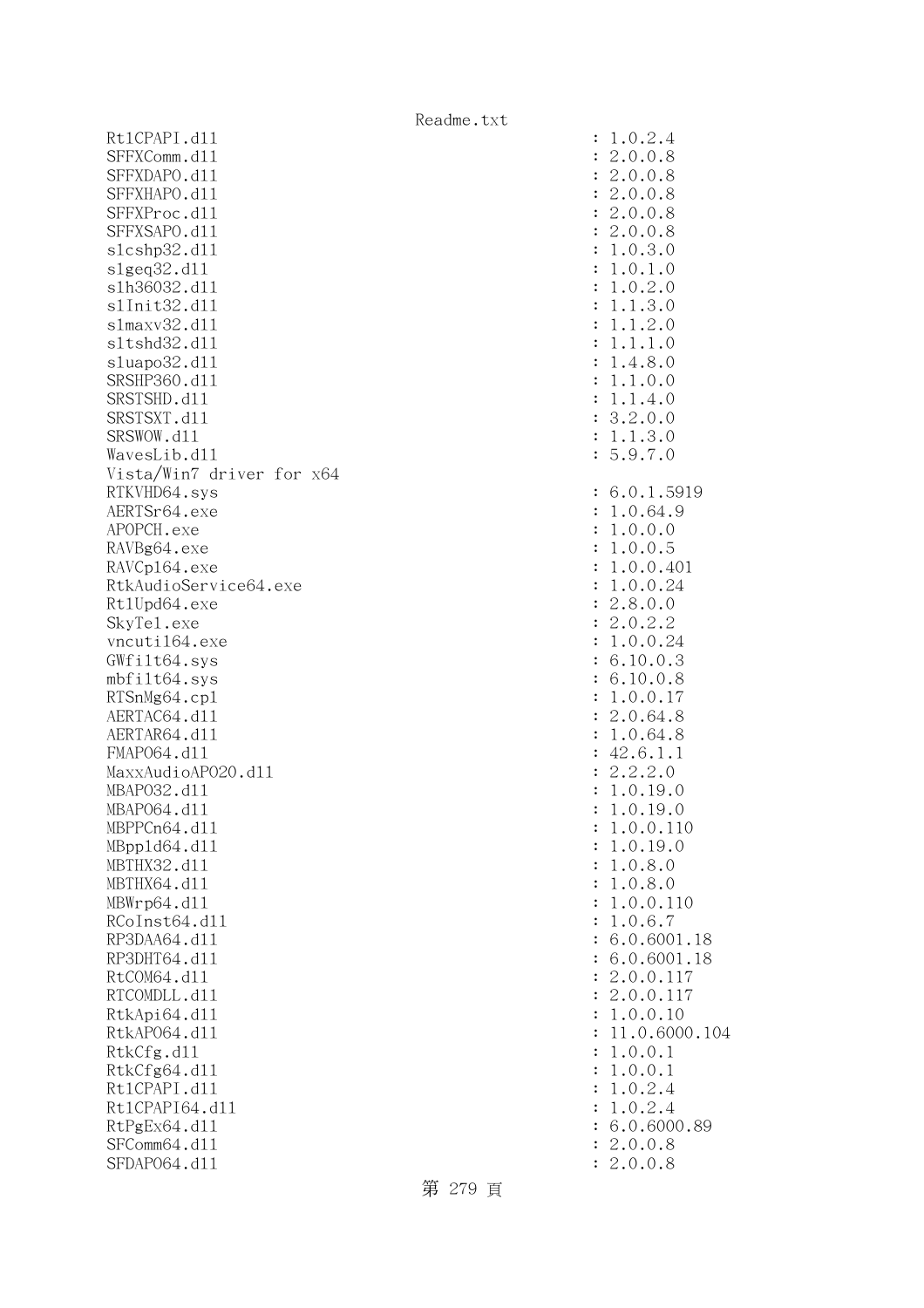Readme.txt SFHAPO64.dll : 2.0.0.8 SFProc64.d11 : 2.0.0.8 SFSAP064.d11 : 2.0.0.8 slcshp64.dll : 1.0.3.0 slgeq64.dll : 1.0.1.0 slh36064.dll : 1.0.2.0 slInit64.dl1 : 1.1.3.0 slmaxv64.dll : 1.1.2.0 sltshd64.dll : 1.1.1.0 sluapo64.dll : 1.4.8.0 SRSHP64.d11 : 1.1.0.0 SRSTSH64.d11 : 1.1.4.0 SRSTSX64.d11 : 3.2.0.0 SRSWOW64.d11 : 1.1.3.0 HDMI Driver : - Vista/Win7 x86: RtHDMIV.sys : 6.0.1.5897 RtkAudioSrvATI.exe : 1.0.0.23 RtkUpd.exe : 2.8.0.0 RH3DAA32.d11 : 6.0.6001.18 RH3DHT32.d11 : 6.0.6001.18 RHCoInst.dl1 : 1.0.6.4 RHDMIExt.d11 : 6.0.6000.82 RtkHDMI.dl1 : 11.0.6000.101 Vista/Win7 x64: RtHDMIVX.sys : 6.0.1.5897 RtkAudioSrvATI64.exe : 1.0.0.23 RtkUpd64.exe : 2.8.0.0 RH3DAA64.d11 : 6.0.6001.18 RH3DHT64.d11 : 6.0.6001.18 RHCoInst64.d11 : 1.0.6.4 RHDMEx64.d11 : 6.0.6000.82 RtkHDM64.d11 : 11.0.6000.101 XP/2K x86: RtkHDMI.sys : 5.10.0.5880 RtkUpd.exe : 2.7.1.3 RHCoInstXP.d11 : 1.0.5.1 XP/2K x64: RtkHDMIX.sys : 5.10.0.5880 RtkUpd64.exe : 2.7.1.3 RHCoInst64XP.d11 : 1.0.5.1 Driver Setup Program : 2.83 Windows 2000/XP Operate on : Microsoft High Definition Audio Driver Package - KB888111 Package file version (kb888111.exe) : 6.1.22.0 Hdaudiobus.sys version : 5.10.00.5013 //================= Driver Package R2.30 Realtek HD Audio Driver support all of Realtek HD Audio Codec .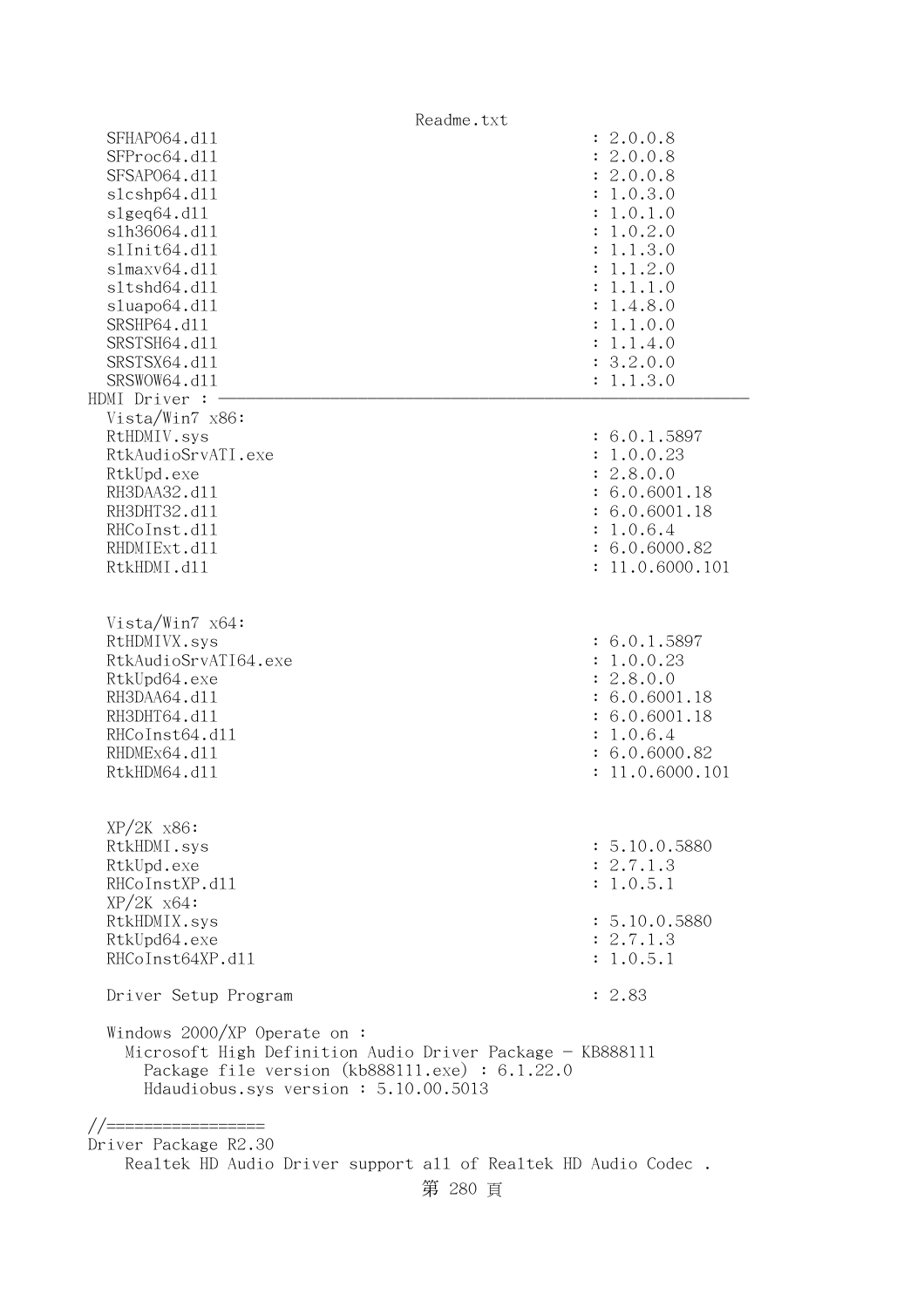1. Vista/Windows 7 WHQL Supporting: ALC882, ALC883, ALC885, ALC886, ALC888, ALC889, ALC861VD, ALC660, ALC662, ALC663, ALC665, ALC260, ALC262,ALC267, ALC268, ALC269, ALC272, ALC273, ALC887,ALC670, ALC275 2. Windows 2000/XP WHQL Supporting: ALC880, ALC882, ALC883, ALC885, ALC886, ALC888, ALC889, ALC861VC, ALC861VD, ALC660, ALC662, ALC663, ALC665, ALC260, ALC262, ALC267,ALC268, ALC269, ALC272, ALC273, ALC887,ALC670, ALC275 3. HDMI Device WHQL Support: ATI HDMI Devices 4. OS Supporting: Microsoft Windows XP, Windows 2000, Windows Server 2003, Vista, Windows Server 2008, Windows $7 - x86/x64$  5. Pack with Microsoft High Definition Audio UAAV1.0a(5013) 6. Add/Fix 1.) Driver : 1. Customizations. 2. Fix DTM testing issue under Win7. Windows  $2000/XP : -$  Windows 2000/XP : RTKHDA64.sys : 5.10.0.5911 RTKHDAUD.sys : 5.10.0.5911 MicCal.exe : 1.1.2.2 RTHDCPL.exe : 2.3.0.7 RtkAudioService64.exe : 1.0.0.19 RtkAudioService.exe : 1.0.0.19 RTLCPL.exe : 1.0.1.66 Rt1Upd64.exe : 2.8.0.0 RtlUpd.exe : 2.8.0.0 SkyTel.exe : 2.0.2.0 SoundMan.exe : 1.0.0.32 vncuti164.exe : 1.0.0.23 vncutil.exe : 1.0.0.23 Alcmtr.exe : 1.6.0.4 AlcWzrd.exe : 1.1.0.37 Monfilt.sys : 5.10.0.4112 Monft64.sys : 5.10.0.4115 AMBFilt.sys : 5.10.0.4240 AMBFt64.sys : 5.10.0.4240 RTSndMgr.cp1 : 1.0.1.4 ALSndMgr.cp1 : 1.0.0.11 RCoInst64XP.d11 : 1.0.6.5 RTCOMDLL.d11 : 1.0.0.103 RtkCoInstXP.d11 : 1.0.6.5 Rt1CPAPI.d11 : 1.0.2.3  $Vista/Win7$  driver :  $-$  Vista/Win7 driver for x86 RTKVHDA.sys : 6.0.1.5911 AERTSrv.exe : 1.0.32.9 APOPCH.exe : 1.0.0.0 RtHDVBg.exe : 1.0.0.5 RtHDVCp1.exe : 1.0.0.395 RtkAudioService.exe : 1.0.0.24 Rt1Upd.exe : 2.8.0.0 SkyTe1.exe : 2.0.2.2 vncutil.exe : 1.0.0.23 mbfilt32.sys : 6.10.0.6 RTSndMgr.cp1 : 1.0.0.17 AERTACap.d11 : 2.0.32.8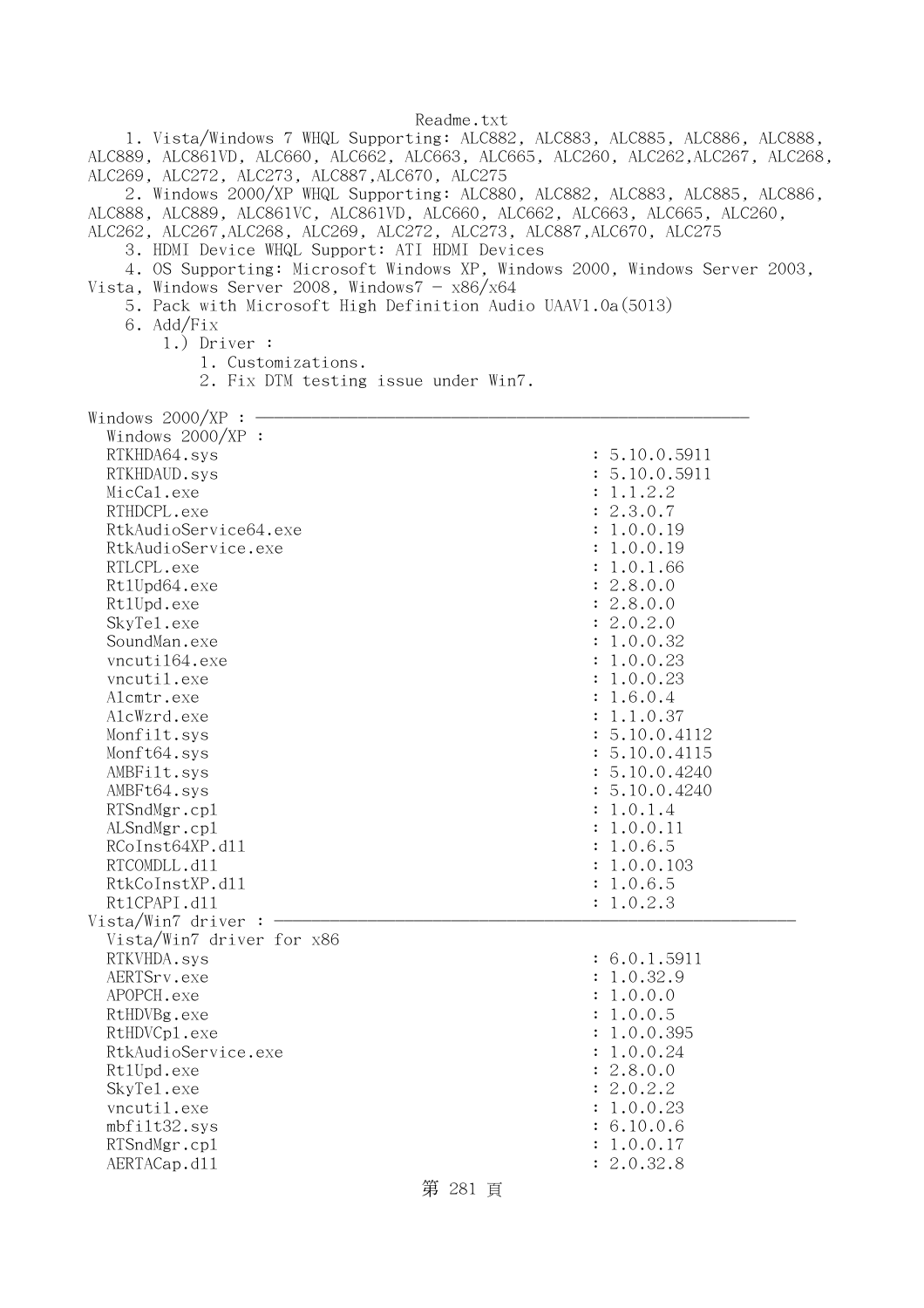AERTARen.d11 : 1.0.32.8 FMAPO.d11 : 42.5.1.1 MaxxAudioAPO.dll : 1.2.2.0 MaxxAudioAPO20.dll : 2.2.2.0 MaxxAudioEQ.dl1 : 5.9.7.0 MBAPO32.dll : 1.0.9.0 MBPPCn32.d11 : 1.0.0.110 MBppld32.dll : 1.0.9.0 MBTHX32.dll : 1.0.8.0 MBWrp32.dll : 1.0.0.110 RP3DAA32.d11 : 6.0.6001.18 RP3DHT32.d11 : 6.0.6001.18 RTCOMDLL.d11 : 2.0.0.117 RtkAPO.dl1 : 11.0.6000.101 RtkApoApi.dl1 : 1.0.0.10 : 1.0.0.10 RtkCfg.dl1 : 1.0.0.1 RtkCoInst.dl1 : 1.0.6.5 RtkPgExt.dll : 6.0.6000.87 Rt1CPAPI.d11 : 1.0.2.4 SFFXComm.d11 : 2.0.0.8 SFFXDAPO.d11 : 2.0.0.8 SFFXHAPO.d11 : 2.0.0.8 SFFXProc.d11 : 2.0.0.8 SFFXSAPO.dll : 2.0.0.8 slcshp32.dll : 1.0.3.0 slgeq32.dll : 1.0.1.0 slh36032.dll : 1.0.2.0 slInit32.dll : 1.1.3.0 slmaxv32.dll : 1.1.2.0 sltshd32.dll : 1.1.1.0 sluapo32.dll : 1.4.8.0 SRSHP360.d11 : 1.1.0.0 SRSTSHD.d11 : 1.1.4.0 SRSTSXT.d11 : 3.2.0.0 SRSWOW.d11 : 1.1.3.0 WavesLib.dl1 : 5.9.7.0 Vista/Win7 driver for x64 RTKVHD64.sys : 6.0.1.5911 AERTSr64.exe : 1.0.64.9 APOPCH.exe : 1.0.0.0 RAVBg64.exe : 1.0.0.5 RAVCp164.exe : 1.0.0.395 RtkAudioService64.exe : 1.0.0.24 Rt1Upd64.exe : 2.8.0.0 SkyTel.exe : 2.0.2.2 vncuti164.exe : 1.0.0.23 GWfilt64.sys : 6.10.0.3 mbfilt64.sys : 6.10.0.6 RTSnMg64.cp1 : 1.0.0.17 AERTAC64.d11 : 2.0.64.8 AERTAR64.d11 : 1.0.64.8 FMAP064.d11 : 42.6.1.1 MaxxAudioAPO20.dll : 2.2.2.0 MBAPO32.dll : 1.0.9.0 MBAPO64.dll : 1.0.9.0 MBPPCn64.dll : 1.0.0.110

第 282 頁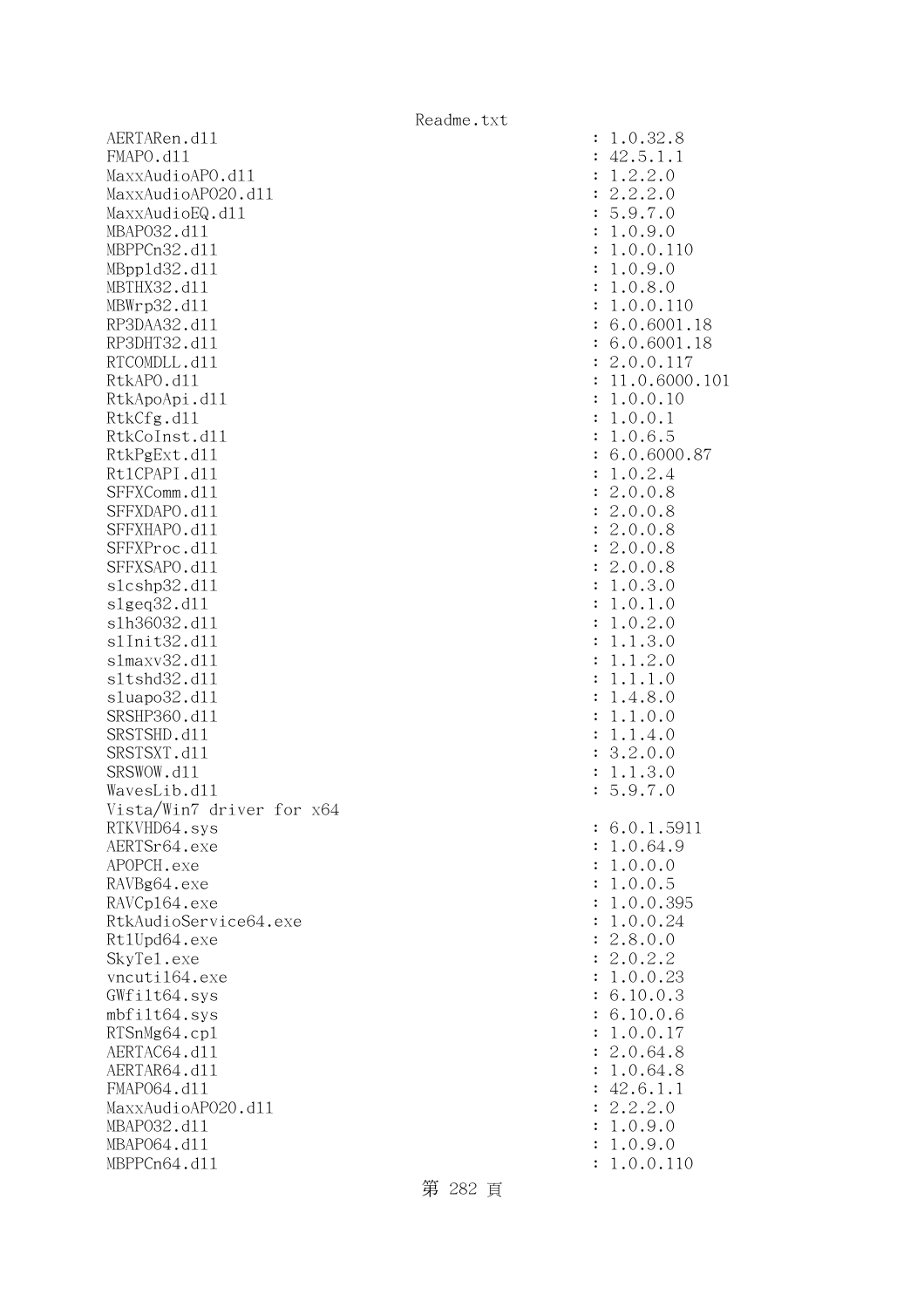|                      | Readme.txt                |
|----------------------|---------------------------|
| MBpp1d64.d11         | : 1.0.9.0                 |
| MBTHX32.d11          | 1.0.8.0<br>$\ddot{\cdot}$ |
| MBTHX64.d11          | 1.0.8.0                   |
| MBWrp64.dl1          | 1.0.0.110                 |
| RCoInst64.d11        | 1.0.6.5                   |
| RP3DAA64.d11         | 6.0.6001.18               |
| RP3DHT64.d11         | 6.0.6001.18               |
| RtCOM64.d11          | 2.0.0.117                 |
| RTCOMDLL.d11         | 2.0.0.117                 |
| RtkApi64.d11         | 1.0.0.10                  |
| RtkAP064.d11         | 11.0.6000.101             |
| RtkCfg.d11           | 1.0.0.1                   |
| RtkCfg64.d11         | 1.0.0.1<br>$\ddot{\cdot}$ |
| Rt1CPAPI.d11         | 1.0.2.4                   |
| Rt1CPAPI64.d11       | 1.0.2.4                   |
| RtPgEx64.d11         | 6.0.6000.87               |
| SFComm64.d11         | 2.0.0.8<br>$\ddot{\cdot}$ |
| SFDAP064.d11         | 2.0.0.8<br>$\ddot{\cdot}$ |
| SFHAP064.d11         | 2.0.0.8<br>$\ddot{\cdot}$ |
| SFProc64.d11         | 2.0.0.8<br>$\ddot{\cdot}$ |
| SFSAP064.d11         | 2.0.0.8<br>$\ddot{\cdot}$ |
| s1cshp64.d11         | 1.0.3.0<br>:              |
| $slgeq64$ .dll       | 1.0.1.0<br>:              |
| s1h36064.d11         | 1.0.2.0                   |
| s1Init64.d11         | 1.1.3.0                   |
| slmaxv64.d11         | 1.1.2.0                   |
| s1tshd64.d11         | 1.1.1.0                   |
| sluapo64.d11         | 1.4.8.0                   |
| SRSHP64.d11          | 1.1.0.0                   |
| SRSTSH64.d11         | 1.1.4.0<br>$\ddot{\cdot}$ |
| SRSTSX64.d11         | 3.2.0.0<br>:              |
| SRSWOW64.d11         | 1.1.3.0<br>$\ddot{\cdot}$ |
| HDMI Driver :        |                           |
| Vista/Win7 x86:      |                           |
| RtHDMIV.sys          | : 6.0.1.5897              |
| RtkAudioSrvATI.exe   | 1.0.0.23<br>÷             |
| RtkUpd.exe           | 2.8.0.0                   |
| RH3DAA32.d11         | : 6.0.6001.18             |
| RH3DHT32.d11         | : 6.0.6001.18             |
| RHCoInst.d11         | 1.0.6.4                   |
| RHDMIExt.d11         | : 6.0.6000.82             |
| RtkHDMI.d11          | : 11.0.6000.101           |
|                      |                           |
|                      |                           |
| Vista/Win7 x64:      |                           |
| RtHDMIVX.sys         | : 6.0.1.5897              |
| RtkAudioSrvATI64.exe | : 1.0.0.23                |
| RtkUpd64.exe         | : 2.8.0.0                 |
| RH3DAA64.d11         | : 6.0.6001.18             |
| RH3DHT64.d11         | 6.0.6001.18               |
| RHCoInst64.d11       | 1.0.6.4                   |
|                      |                           |
| RHDMEx64.d11         | : 6.0.6000.82             |
| RtkHDM64.d11         | 11.0.6000.101             |

XP/2K x86: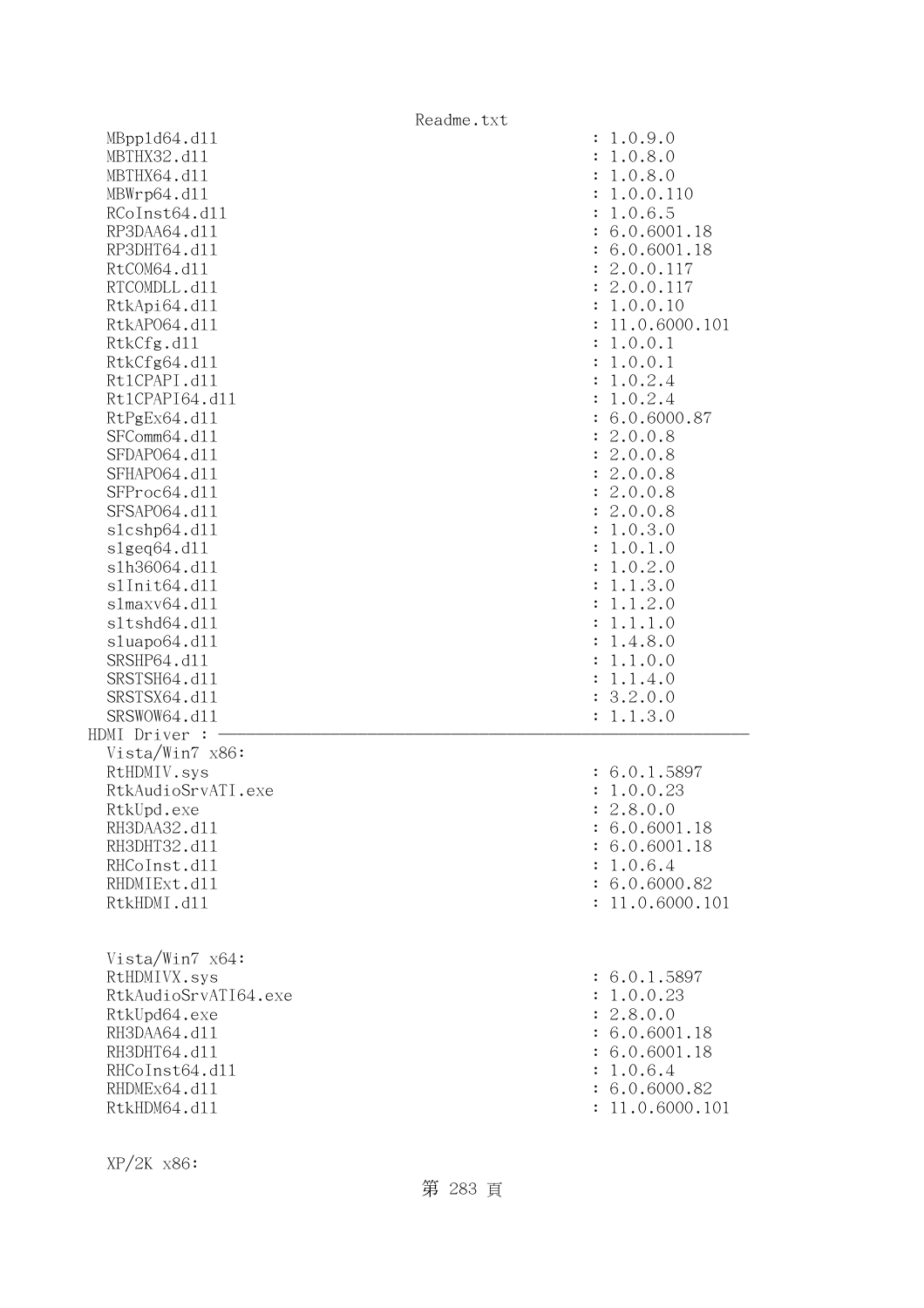Readme.txt RtkHDMI.sys : 5.10.0.5880 RtkUpd.exe : 2.7.1.3 RHCoInstXP.d11 : 1.0.5.1 XP/2K x64: RtkHDMIX.sys : 5.10.0.5880 RtkUpd64.exe : 2.7.1.3 RHCoInst64XP.d11 : 1.0.5.1 Driver Setup Program : 2.81 Windows 2000/XP Operate on : Microsoft High Definition Audio Driver Package - KB888111 Package file version (kb888111.exe) : 6.1.22.0 Hdaudiobus.sys version : 5.10.00.5013 //================= Driver Package R2.29 Realtek HD Audio Driver support all of Realtek HD Audio Codec . 1. Vista/Windows 7 WHQL Supporting: ALC882, ALC883, ALC885, ALC886, ALC888, ALC889, ALC861VD, ALC660, ALC662, ALC663, ALC665, ALC260, ALC262,ALC267, ALC268, ALC269, ALC272, ALC273, ALC887,ALC670 2. Windows 2000/XP WHQL Supporting: ALC880, ALC882, ALC883, ALC885, ALC886, ALC888, ALC889, ALC861VC, ALC861VD, ALC660, ALC662, ALC663, ALC665, ALC260, ALC262, ALC267,ALC268, ALC269, ALC272, ALC273, ALC887,ALC670 3. HDMI Device WHQL Support: ATI HDMI Devices 4. OS Supporting: Microsoft Windows XP, Windows 2000, Windows Server 2003, Vista, Windows Server 2008, Windows $7 - x86/x64$  5. Pack with Microsoft High Definition Audio UAAV1.0a(5013) 6. Add/Fix 1.) Driver : 1. Customizations. Windows  $2000/XP : -$  Windows 2000/XP : RTKHDA64.sys : 5.10.0.5898 RTKHDAUD.sys : 5.10.0.5898 Alcmtr.exe : 1.6.0.4 AlcWzrd.exe : 1.1.0.37 MicCal.exe : 1.1.2.1 RTHDCPL.exe : 2.3.0.0 RtkAudioService.exe : 1.0.0.19 RtkAudioService64.exe : 1.0.0.19 RTLCPL.exe : 1.0.1.66 Rt1Upd.exe : 2.8.0.0 Rt1Upd64.exe : 2.8.0.0 SkyTel.exe : 2.0.2.0 SoundMan.exe : 1.0.0.32 vncutil.exe : 1.0.0.23 vncuti164.exe : 1.0.0.23 AMBFilt.sys : 5.10.0.4240 AMBFt64.sys : 5.10.0.4240 Monfilt.sys : 5.10.0.4112 Monft64.sys : 5.10.0.4115 ALSndMgr.cp1 : 1.0.0.11 RTSndMgr.cp1 : 1.0.1.3 RCoInst64XP.d11 : 1.0.6.3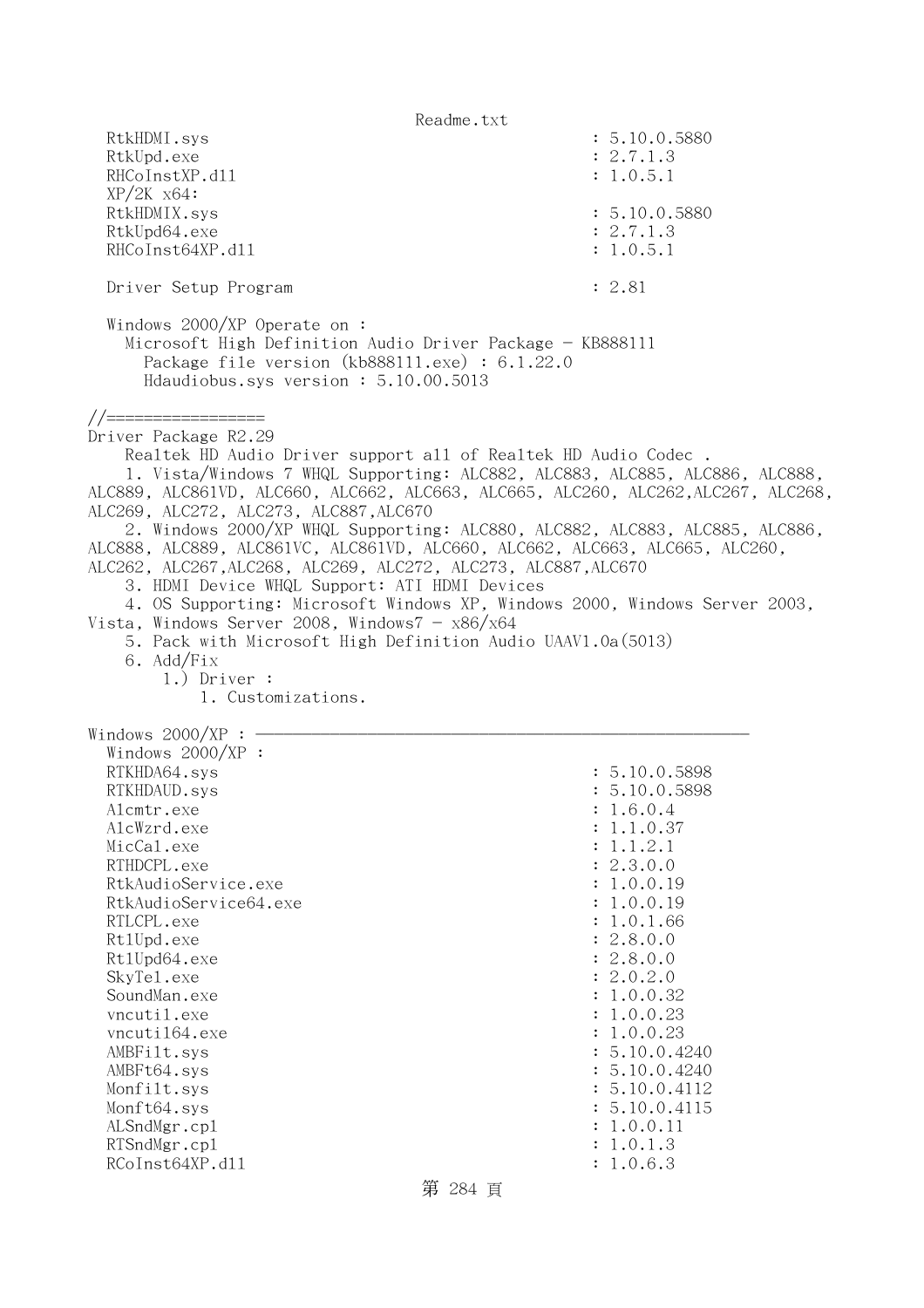| Readme.txt                |                           |
|---------------------------|---------------------------|
| RTCOMDLL.d11              | : 1.0.0.103               |
| RtkCoInstXP.d11           | : 1.0.6.3                 |
| Rt1CPAPI.d11              | : 1.0.2.3                 |
| Vista/Win7 driver :       |                           |
| Vista/Win7 driver for x86 |                           |
| RTKVHDA.sys               | : 6.0.1.5898              |
| AERTSrv.exe               | : 1.0.32.9                |
| APOPCH.exe                | : 1.0.0.0                 |
| RtHDVBg.exe               | : 1.0.0.5                 |
| RtHDVCp1.exe              | : 1.0.0.386               |
| RtkAudioService.exe       | : 1.0.0.24                |
| Rt1Upd.exe                | : 2.8.0.0                 |
| SkyTe1.exe                | : 2.0.2.2                 |
| vncutil.exe               | : 1.0.0.23                |
| mbfilt32.sys              | : 6.10.0.6                |
| RTSndMgr.cp1              | : 1.0.0.16                |
| AERTACap.d11              | : 2.0.32.8                |
| AERTARen.d11              | : 1.0.32.8                |
| FMAPO.d11                 | 0.0.18.2                  |
| MaxxAudioAPO.dll          | 1.2.2.0                   |
| MaxxAudioAP020.dll        | 2.2.2.0                   |
| MaxxAudioEQ.d11           | : 5.9.7.0                 |
| MBAP032.d11               | 1.0.9.0<br>$\ddot{\cdot}$ |
| MBPPCn32.d11              | 1.0.0.110                 |
| MBpp1d32.d11              | 1.0.9.0                   |
| MBTHX32.d11               | 1.0.6.0                   |
| MBWrp32.d11               | 1.0.0.110                 |
| RP3DAA32.d11              | 6.0.6001.18               |
| RP3DHT32.d11              | : 6.0.6001.18             |
| RTCOMDLL.d11              | 2.0.0.117                 |
| RtkAPO.d11                | 11.0.6000.101             |
| RtkApoApi.d11             | 1.0.0.10                  |
| RtkCfg.d11                | 1.0.0.1                   |
| RtkCoInst.d11             | 1.0.6.4                   |
| RtkPgExt.d11              | : 6.0.6000.84             |
| Rt1CPAPI.d11              | : 1.0.2.4                 |
| SFFXComm.d11              | 2.0.0.6                   |
| SFFXDAPO.d11              | 2.0.0.6                   |
| SFFXHAPO.d11              | 2.0.0.6                   |
| SFFXProc.d11              | 2.0.0.6                   |
| SFFXSAPO.d11              | 2.0.0.6                   |
| s1cshp32.d11              | 1.0.3.0                   |
| slgeq32. d11              | 1.0.1.0                   |
| s1h36032.d11              | 1.0.2.0                   |
| s1Init32.d11              | 1.1.3.0                   |
| s1maxv32.d11              | 1.1.2.0                   |
| s1tshd32.d11              | 1.1.1.0                   |
| sluapo32.d11              | 1.4.8.0                   |
| SRSHP360.d11              | 1.1.0.0                   |
| SRSTSHD.d11               | 1.1.4.0                   |
| SRSTSXT.d11               | 3.2.0.0                   |
| SRSWOW.d11                | 1.1.3.0                   |
| WavesLib.d11              | 5.9.7.0                   |
| Vista/Win7 driver for x64 |                           |
| RTKVHD64.sys              | : 6.0.1.5898              |
| AERTSr64.exe              | : 1.0.64.9                |
| 第 285 頁                   |                           |
|                           |                           |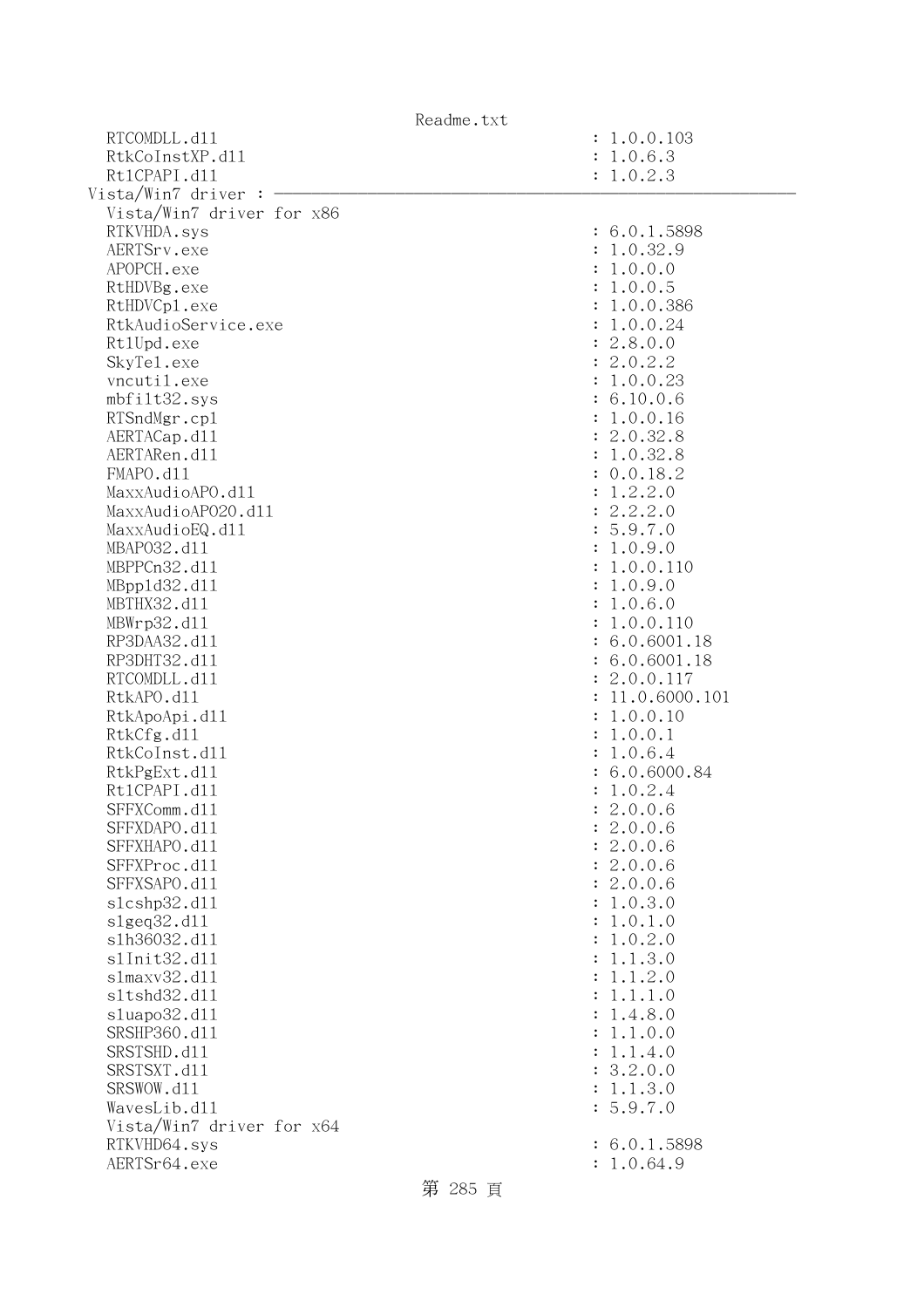| APOPCH.exe            | : 1.0.0.0                       |
|-----------------------|---------------------------------|
| RAVBg64.exe           | : 1.0.0.5                       |
| RAVCp164.exe          | 1.0.0.386<br>$\ddot{\cdot}$     |
| RtkAudioService64.exe | 1.0.0.24<br>$\ddot{\cdot}$      |
| Rt1Upd64.exe          | : 2.8.0.0                       |
| SkyTe1.exe            | : 2.0.2.2                       |
| vncuti164.exe         | : 1.0.0.23                      |
| GWfilt64.sys          | : 6.10.0.3                      |
| mbfilt64.sys          | : 6.10.0.6                      |
| RTSnMg64.cp1          | : 1.0.0.16                      |
| AERTAC64.d11          | : 2.0.64.8                      |
| AERTAR64.d11          | : 1.0.64.8                      |
| FMAP064.d11           | : 0.0.18.2                      |
| MaxxAudioAP020.dll    |                                 |
|                       | : 2.2.2.0                       |
| MBAP032.d11           | : 1.0.9.0                       |
| MBAP064.d11           | 1.0.9.0<br>$\ddot{\cdot}$       |
| MBPPCn64.d11          | 1.0.0.110<br>$\ddot{\cdot}$     |
| MBpp1d64.d11          | : 1.0.9.0                       |
| MBTHX32.d11           | : 1.0.6.0                       |
| MBTHX64.d11           | : 1.0.6.0                       |
| MBWrp64.d11           | : 1.0.0.110                     |
| RCoInst64.d11         | : 1.0.6.4                       |
| RP3DAA64.d11          | : 6.0.6001.18                   |
| RP3DHT64.d11          | : 6.0.6001.18                   |
| RtCOM64.d11           | : 2.0.0.117                     |
| RTCOMDLL.d11          | : 2.0.0.117                     |
| RtkApi64.d11          | : 1.0.0.10                      |
| RtkAP064.d11          | 11.0.6000.101<br>$\ddot{\cdot}$ |
| RtkCfg.d11            | : 1.0.0.1                       |
| RtkCfg64.d11          | : 1.0.0.1                       |
| Rt1CPAPI.d11          | 1.0.2.4<br>$\ddot{\cdot}$       |
| Rt1CPAPI64.d11        | 1.0.2.4<br>$\ddot{\cdot}$       |
| RtPgEx64.d11          | : 6.0.6000.84                   |
| SFComm64.d11          | : 2.0.0.6                       |
| SFDAP064.d11          | : 2.0.0.6                       |
| SFHAP064.d11          | : 2.0.0.6                       |
| SFProc64.d11          | : 2.0.0.6                       |
| SFSAP064.d11          | 2.0.0.6                         |
| s1cshp64.d11          | 1.0.3.0                         |
| slgeq64.d11           | 1.0.1.0<br>$\ddot{\cdot}$       |
| s1h36064.d11          | 1.0.2.0<br>$\ddot{\cdot}$       |
| s1Init64.d11          | 1.1.3.0<br>$\ddot{\cdot}$       |
| slmaxv64.d11          | 1.1.2.0<br>$\ddot{\cdot}$       |
| s1tshd64.d11          | 1.1.1.0<br>$\ddot{\cdot}$       |
| sluapo64.d11          | 1.4.8.0                         |
| SRSHP64.d11           | $\ddot{\cdot}$                  |
|                       | 1.1.0.0<br>$\ddot{\cdot}$       |
| SRSTSH64.d11          | 1.1.4.0<br>$\ddot{\cdot}$       |
| SRSTSX64.d11          | : 3.2.0.0                       |
| SRSWOW64.d11          | 1.1.3.0<br>$\ddot{\phantom{a}}$ |
| HDMI Driver :         |                                 |
| Vista/Win7 x86:       |                                 |
| RtHDMIV.sys           | : 6.0.1.5897                    |
| RtkAudioSrvATI.exe    | 1.0.0.23                        |
| RtkUpd.exe            | : 2.8.0.0                       |
| RH3DAA32.d11          | 6.0.6001.18                     |
| RH3DHT32.d11          | : 6.0.6001.18                   |

| :<br>$\ddot{\cdot}$<br>$\ddot{\cdot}$<br>$\ddot{\cdot}$<br>$\ddot{\cdot}$<br>$\ddot{\cdot}$<br>$\ddot{\cdot}$<br>$\ddot{\cdot}$<br>$\ddot{\cdot}$<br>$\ddot{\cdot}$<br>$\ddot{\cdot}$<br>$\ddot{\cdot}$<br>$\ddot{\cdot}$<br>$\ddot{\cdot}$<br>$\ddot{\cdot}$<br>$\ddot{\cdot}$<br>$\ddot{\cdot}$<br>$\ddot{\cdot}$<br>$\ddot{\cdot}$<br>$\ddot{\cdot}$<br>$\ddot{\cdot}$<br>$\ddot{\cdot}$<br>$\ddot{\cdot}$<br>$\ddot{\cdot}$<br>$\ddot{\cdot}$<br>$\ddot{\cdot}$<br>$\ddot{\cdot}$<br>$\ddot{\cdot}$<br>$\ddot{\cdot}$<br>$\ddot{\cdot}$<br>$\ddot{\cdot}$<br>$\ddot{\cdot}$<br>$\colon$<br>$\ddot{\cdot}$<br>$\ddot{\cdot}$<br>$\ddot{\cdot}$<br>$\ddot{\cdot}$<br>$\ddot{\cdot}$<br>$\ddot{\cdot}$<br>$\ddot{\cdot}$<br>$\ddot{\cdot}$<br>$\ddot{\cdot}$<br>$\ddot{\cdot}$<br>$\ddot{\cdot}$<br>$\ddot{\cdot}$ | 1.0.0.0<br>1.0.0.5<br>1.0.0.386<br>1.0.0.24<br>2.8.0.0<br>2.0.2.2<br>1.0.0.23<br>6.10.0.3<br>6.10.0.6<br>1.0.0.16<br>2.0.64.8<br>1.0.64.8<br>0.0.18.2<br>2.2.2.0<br>1.0.9.0<br>1.0.9.0<br>1.0.0.110<br>1.0.9.0<br>1.0.6.0<br>1.0.6.0<br>1.0.0.110<br>1.0.6.4<br>6.0.6001.18<br>6.0.6001.18<br>2.0.0.117<br>2.0.0.117<br>1.0.0.10<br>11.0.6000.101<br>1.0.0.1<br>1.0.0.1<br>1.0.2.4<br>1.0.2.4<br>6.0.6000.84<br>$\ddot{\phantom{0}}$<br>2.0.0.6<br>$\ddot{\phantom{0}}$<br>2.0.0.6<br>$\ddot{\phantom{0}}$<br>2.0.0.6<br>2.0.0.6<br>2.0.0.6<br>1.0.3.0<br>1.0.1<br>$\cdot$ <sup>0</sup><br>1.0.2.0<br>1.1.3.0<br>1.1.2.0<br>1.1.1.0<br>1.4.8.0<br>1.1.0.0<br>1.1.4.0<br>3.2.0.0<br>1.1.3.0 |
|---------------------------------------------------------------------------------------------------------------------------------------------------------------------------------------------------------------------------------------------------------------------------------------------------------------------------------------------------------------------------------------------------------------------------------------------------------------------------------------------------------------------------------------------------------------------------------------------------------------------------------------------------------------------------------------------------------------------------------------------------------------------------------------------------------------------|--------------------------------------------------------------------------------------------------------------------------------------------------------------------------------------------------------------------------------------------------------------------------------------------------------------------------------------------------------------------------------------------------------------------------------------------------------------------------------------------------------------------------------------------------------------------------------------------------------------------------------------------------------------------------------------------|
| $\ddot{\cdot}$                                                                                                                                                                                                                                                                                                                                                                                                                                                                                                                                                                                                                                                                                                                                                                                                      | 6.0.1.5897                                                                                                                                                                                                                                                                                                                                                                                                                                                                                                                                                                                                                                                                                 |
| $\ddot{\cdot}$                                                                                                                                                                                                                                                                                                                                                                                                                                                                                                                                                                                                                                                                                                                                                                                                      | 1.0.0.23                                                                                                                                                                                                                                                                                                                                                                                                                                                                                                                                                                                                                                                                                   |
| $\ddot{\cdot}$                                                                                                                                                                                                                                                                                                                                                                                                                                                                                                                                                                                                                                                                                                                                                                                                      | 2.8.0.0                                                                                                                                                                                                                                                                                                                                                                                                                                                                                                                                                                                                                                                                                    |

 $: 6.0.6001.18$  $: 6.0.6001.18$ 

第 286 頁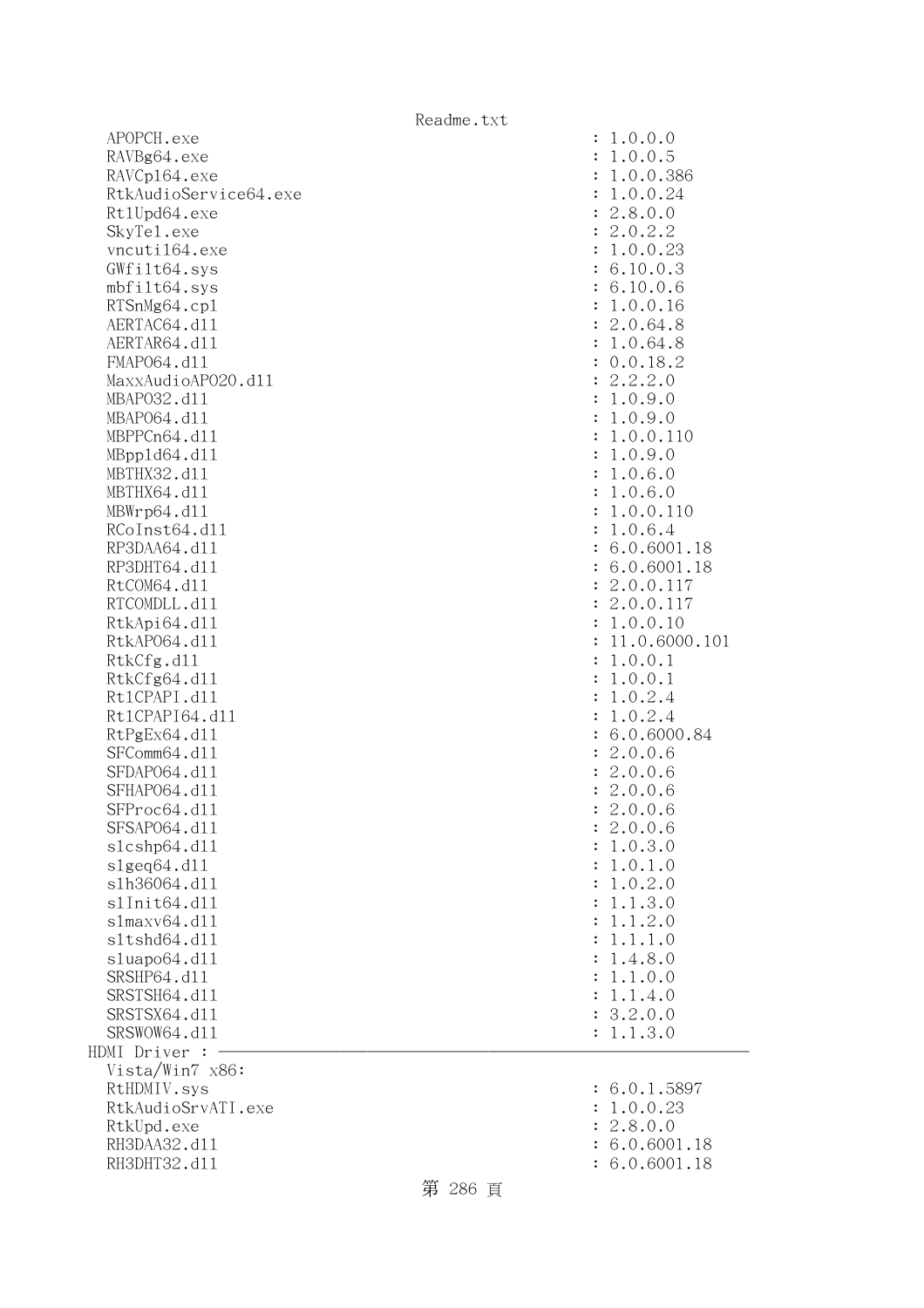Readme.txt RHCoInst.d11 : 1.0.6.4 RHDMIExt.d11 : 6.0.6000.82 RtkHDMI.d11 : 11.0.6000.101 Vista/Win7 x64: RtHDMIVX.sys : 6.0.1.5897 RtkAudioSrvATI64.exe : 1.0.0.23 RtkUpd64.exe : 2.8.0.0 RH3DAA64.d11 : 6.0.6001.18 RH3DHT64.d11 : 6.0.6001.18 RHCoInst64.dl1 : 1.0.6.4 RHDMEx64.d11 : 6.0.6000.82 RtkHDM64.d11 : 11.0.6000.101 XP/2K x86: RtkHDMI.sys : 5.10.0.5880 RtkUpd.exe : 2.7.1.3 RHCoInstXP.d11 : 1.0.5.1 XP/2K x64: RtkHDMIX.sys : 5.10.0.5880 RtkUpd64.exe : 2.7.1.3 RHCoInst64XP.d11 : 1.0.5.1 Driver Setup Program : 2.81 Windows 2000/XP Operate on : Microsoft High Definition Audio Driver Package - KB888111 Package file version (kb888111.exe) : 6.1.22.0 Hdaudiobus.sys version : 5.10.00.5013 //================= Driver Package R2.28 Realtek HD Audio Driver support all of Realtek HD Audio Codec . 1. Vista/Windows 7 WHQL Supporting: ALC882, ALC883, ALC885, ALC888, ALC889, ALC861VD, ALC660, ALC662, ALC663, ALC665, ALC260, ALC262,ALC267, ALC268, ALC269, ALC272, ALC273, ALC887,ALC670 2. Windows 2000/XP WHQL Supporting: ALC880, ALC882, ALC883, ALC885, ALC888, ALC889, ALC861VC, ALC861VD, ALC660, ALC662, ALC663, ALC665, ALC260, ALC262, ALC267,ALC268, ALC269, ALC272, ALC273, ALC887,ALC670 3. HDMI Device WHQL Support: ATI HDMI Devices 4. OS Supporting: Microsoft Windows XP, Windows 2000, Windows Server 2003, Vista, Windows Server 2008, Windows $7 - x86/x64$  5. Pack with Microsoft High Definition Audio UAAV1.0a(5013) 6. Add/Fix 1.) Driver : 1. Customizations. 2.) Package : 1. Fix uninstallation driver issue under Windows x64 system . Windows  $2000/XP : -$  Windows 2000/XP : Windows 2000/XP : RTKHDA64.sys : 5.10.0.5888 RTKHDAUD.sys : 5.10.0.5888 第 287 頁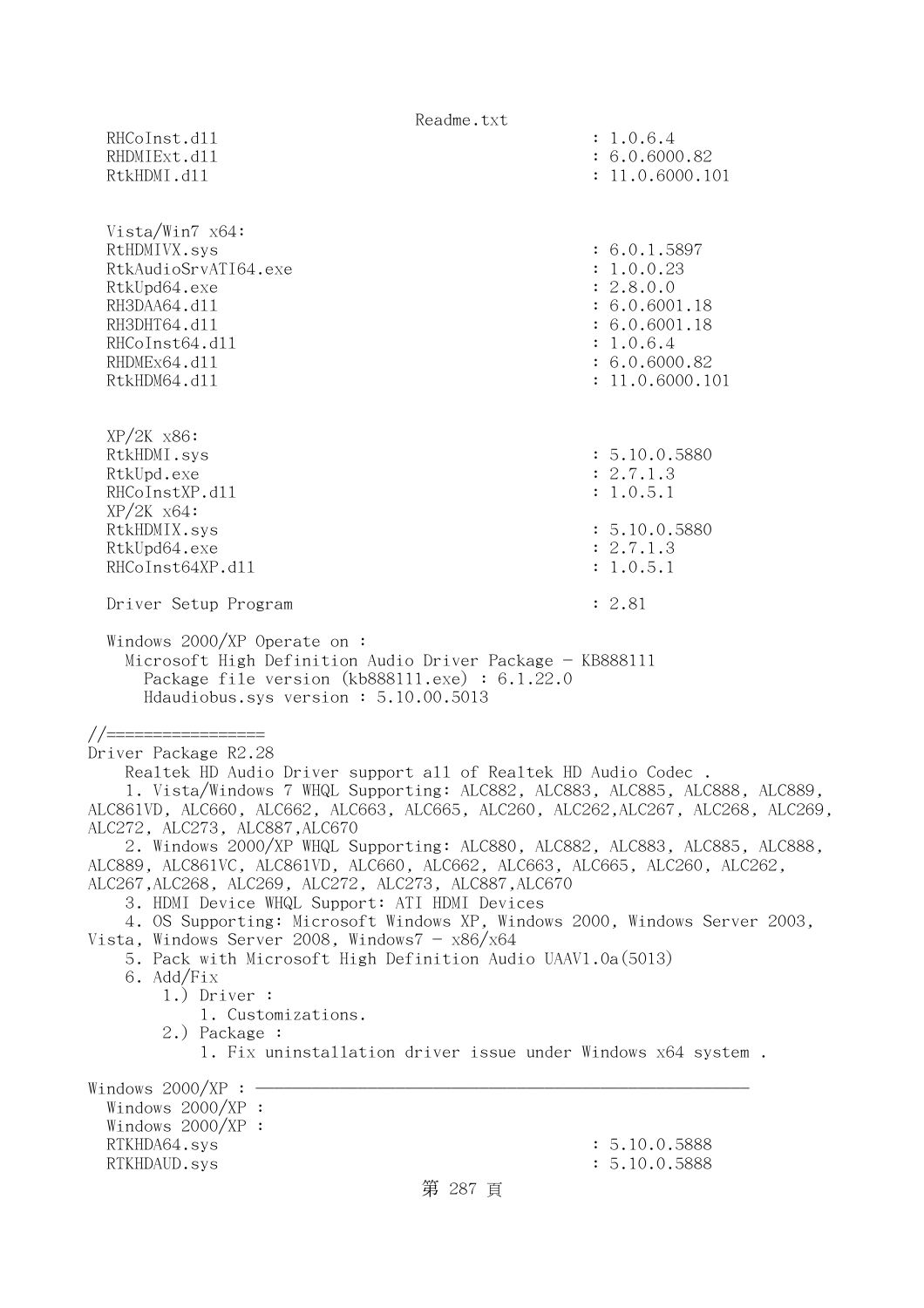| Alcmtr.exe                   | : 1.6.0.4          |
|------------------------------|--------------------|
| AlcWzrd.exe                  | 1.1.0.37           |
| MicCal.exe                   | : 1.1.2.1          |
| RTHDCPL.exe                  | : 2.2.9.7          |
| RtkAudioService.exe          | : 1.0.0.19         |
| RtkAudioService64.exe        | : 1.0.0.19         |
| RTLCPL.exe                   | : 1.0.1.66         |
| Rt1Upd.exe                   | : 2.8.0.0          |
| Rt1Upd64.exe                 | : 2.8.0.0          |
| SkyTe1.exe                   | : 2.0.2.0          |
|                              |                    |
| SoundMan.exe                 | : 1.0.0.32         |
| vncutil.exe                  | : 1.0.0.23         |
| vncuti164.exe                | : 1.0.0.23         |
| AMBFilt.sys                  | : 5.10.0.4240      |
| AMBFt64.sys                  | : 5.10.0.4240      |
| Monfilt.sys                  | : 5.10.0.4112      |
| Monft64.sys                  | : 5.10.0.4115      |
| ALSndMgr.cp1                 | : 1.0.0.11         |
| RTSndMgr.cp1                 | : 1.0.1.3          |
| RCoInst64XP.d11              | : 1.0.6.2          |
| RTCOMDLL.d11                 | : 1.0.0.103        |
| RtkCoInstXP.d11              | : 1.0.6.2          |
| Rt1CPAPI.d11                 | : 1.0.2.3          |
| Vista/Win7 driver :          |                    |
| Vista/Win7 driver for x86    |                    |
| RTKVHDA.sys                  | : 6.0.1.5888       |
|                              | : 1.0.32.9         |
|                              |                    |
| AERTSrv.exe                  |                    |
| APOPCH.exe                   | : 1.0.0.0          |
| RtHDVBg.exe                  | : 1.0.0.5          |
| RtHDVCp1.exe                 | : 1.0.0.376        |
| RtkAudioService.exe          | : 1.0.0.22         |
| Rt1Upd.exe                   | : 2.8.0.0          |
| SkyTe1.exe                   | : 2.0.2.2          |
| vncutil.exe                  | : 1.0.0.23         |
| RTSndMgr.cp1                 | : 1.0.0.15         |
| AERTACap.d11                 | : 2.0.32.8         |
| AERTARen.d11                 | : 1.0.32.8         |
| FMAPO.d11                    | : 0.0.18.2         |
| MaxxAudioAPO.dll             | 1.2.2.0            |
| MaxxAudioAP020.d11           | : 2.2.2.0          |
| MaxxAudioEQ.d11              | 5.9.7.0            |
| MBAP032.d11                  | 1.0.9.0            |
| MBPPCn32.d11                 | 1.0.0.110          |
|                              |                    |
| MBpp1d32.d11                 | 1.0.9.0            |
| MBWrp32.d11                  | 1.0.0.110          |
| RP3DAA32.d11                 | 6.0.6001.18        |
| RP3DHT32.d11                 | : 6.0.6001.18      |
| RTCOMDLL.d11                 | 2.0.0.116          |
| RtkAPO.d11                   | 11.0.6000.101      |
| RtkApoApi.d11                | 1.0.0.10           |
| RtkCfg.d11                   | 1.0.0.1            |
| RtkCoInst.d11                | 1.0.6.2            |
| RtkPgExt.d11                 | 6.0.6000.82        |
| Rt1CPAPI.d11                 | 1.0.2.4            |
| SFFXComm.d11<br>SFFXDAPO.d11 | 2.0.0.6<br>2.0.0.6 |

第 288 頁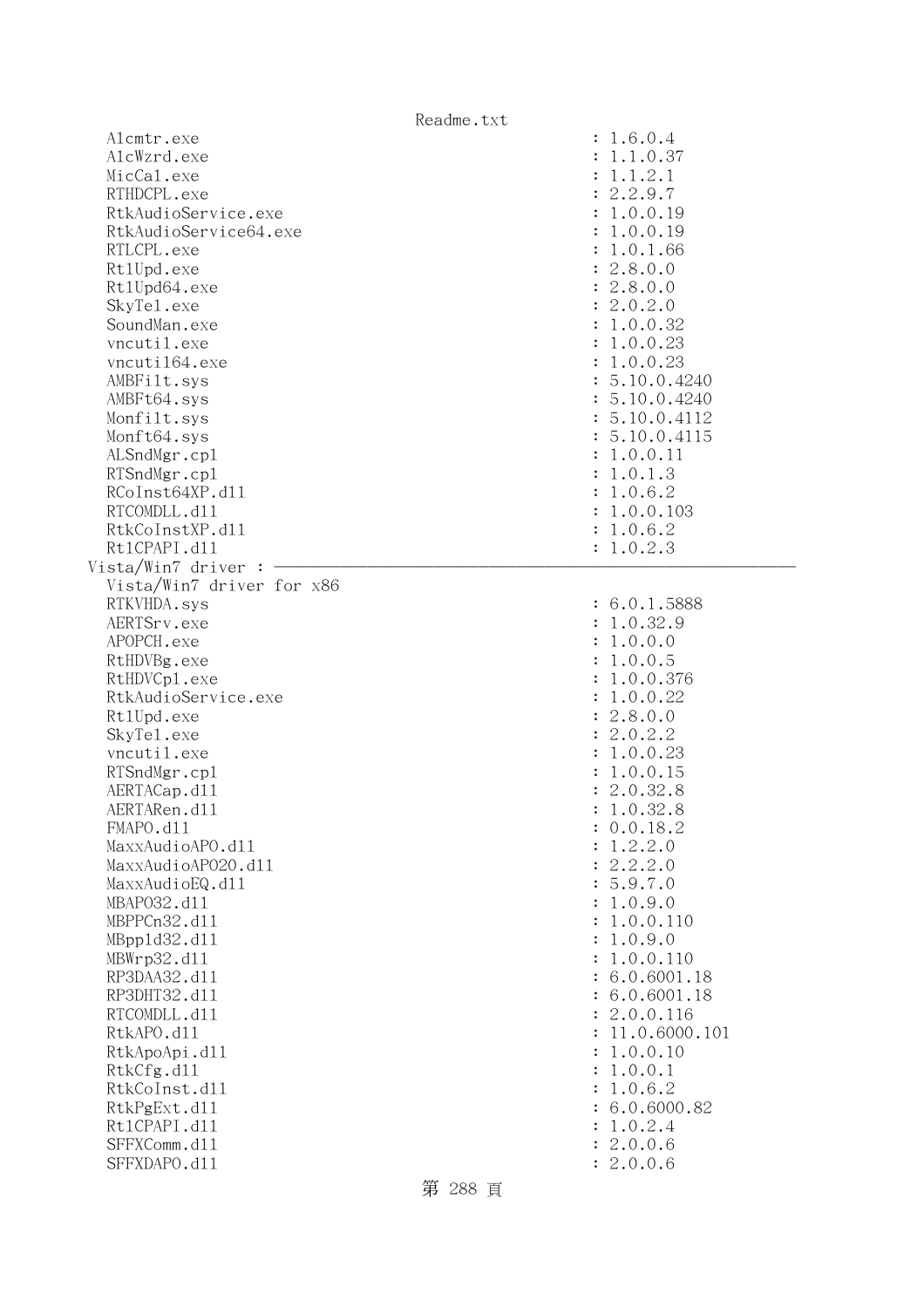SFFXHAPO.d11 SFFXProc.dl1 SFFXSAPO.d11 slcshp32.dl1 slgeq32.dl1 slh36032.dl1 s1Init32.d11 slmaxv32.dl1 s1tshd32.d11 sluapo32.dl1 SRSHP360.d11 SRSTSHD.d11 SRSTSXT.d11 SRSWOW.dl1 WavesLib.dll RCORES.dat Vista/Win7 driver for x64 RTKVHD64.sys AERTSr64.exe APOPCH.exe RAVBg64.exe RAVCp164.exe RtkAudioService64.exe Rt1Upd64.exe SkyTel.exe vncuti164.exe  $GWfilt64.sys$ RTSnMg64.cp1 AERTAC64.d11 AERTAR64.dl1 FMAP064.d11 MaxxAudioAPO20.dll MBAP032.d11 MBAP064.d11 MBPPCn64.dl1 MBpp1d64.dl1 MBWrp64.dl1 RCoInst64.dl1 RP3DAA64.dl1 RP3DHT64.d11 RtCOM64.d11 RTCOMDLL.d11 RtkApi64.dll RtkAP064.d11 : 11.0.6000.101 RtkCfg.dl1 RtkCfg64.dl1 Rt1CPAPI.d11 Rt1CPAPI64.d11 RtPgEx64.dl1 SFComm64.dl1 SFDAP064.d11 SFHAP064.d11 SFProc64.dl1 SFSAP064.d11 slcshp64.dl1 slgeq64.dll

| $\ddot{\cdot}$<br>$\ddot{\cdot}$<br>$\ddot{\cdot}$<br>$\vdots$<br>$\vdots$                                                                                                                                                                                                                                                                                                               | 2.0.0.6<br>2.0.0.6<br>2.0.0.6<br>1.0.3.0<br>$1.0.1.$<br>$1.0.2.$<br>$\circ$<br>$\ddot{\phantom{0}}$<br>$\overline{O}$<br>1.1.3.0<br>1.1.2.0<br>1.1.1.<br>$\overline{O}$<br>1.4.8.0<br>1.1.0.0<br>1.1.4.0<br>3.2.0.0<br>1.1.3.0                                                                                                        |
|------------------------------------------------------------------------------------------------------------------------------------------------------------------------------------------------------------------------------------------------------------------------------------------------------------------------------------------------------------------------------------------|---------------------------------------------------------------------------------------------------------------------------------------------------------------------------------------------------------------------------------------------------------------------------------------------------------------------------------------|
| $\vdots$                                                                                                                                                                                                                                                                                                                                                                                 | 5.9.7.0<br>1.0.0.5                                                                                                                                                                                                                                                                                                                    |
| $\ddot{\cdot}$<br>$\ddot{\cdot}$<br>$\ddot{\cdot}$<br>$\ddot{\cdot}$<br>$\ddot{\cdot}$<br>$\vdots$<br>$\vdots$<br>$\vdots$<br>$\ddot{\cdot}$<br>$\vdots$<br>$\vdots$<br>$\vdots$<br>$\vdots$<br>$\vdots$<br>$\vdots$<br>$\vdots$<br>$\vdots$<br>$\begin{array}{c} \n \vdots \\  \vdots \\  \vdots\n \end{array}$<br>$\ddot{\cdot}$<br>$\ddot{\cdot}$<br>$\ddot{\cdot}$<br>$\ddot{\cdot}$ | 6.0.1.5888<br>1.0.64.9<br>1.0.0.0<br>1.0.0.5<br>1.0.0.376<br>.0.0.22<br>$\mathbf 1$<br>2.8.0.0<br>$2.0.2.2$<br>1.0.0.23<br>6.10.0.3<br>1.0.0.15<br>2.0.64.8<br>$1.0.64.8$<br>0.0.18.2<br>2.2.2.0<br>1.0.9.0<br>1.0.9.0<br>1.0.0.110<br>1.0.9.0<br>1.0.0.110<br>$1.0.6$ .<br>$\overline{2}$<br>6.0.6001.18<br>6.0.6001.18<br>2.0.0.116 |
| $\ddot{\cdot}$<br>$\ddot{\cdot}$                                                                                                                                                                                                                                                                                                                                                         | 2.0.0.116<br>1.0.0.10                                                                                                                                                                                                                                                                                                                 |
| $\ddot{\cdot}$<br>$\ddot{\cdot}$                                                                                                                                                                                                                                                                                                                                                         | 11.0.6000.10<br>1.0.0.1                                                                                                                                                                                                                                                                                                               |
| $\ddot{\cdot}$                                                                                                                                                                                                                                                                                                                                                                           | 1.0.0.1                                                                                                                                                                                                                                                                                                                               |
| $\ddot{\cdot}$                                                                                                                                                                                                                                                                                                                                                                           | 1.0.2.4                                                                                                                                                                                                                                                                                                                               |
| $\ddot{\cdot}$<br>$\ddot{\cdot}$                                                                                                                                                                                                                                                                                                                                                         | 1.0.2.4<br>6.0.6000.82                                                                                                                                                                                                                                                                                                                |
| $\ddot{\cdot}$                                                                                                                                                                                                                                                                                                                                                                           | 2.0.0.6                                                                                                                                                                                                                                                                                                                               |
| $\ddot{\cdot}$                                                                                                                                                                                                                                                                                                                                                                           | 2.0.0.6                                                                                                                                                                                                                                                                                                                               |
| $\ddot{\cdot}$                                                                                                                                                                                                                                                                                                                                                                           | 2.0.0.6                                                                                                                                                                                                                                                                                                                               |
| $\ddot{\cdot}$<br>$\ddot{\cdot}$                                                                                                                                                                                                                                                                                                                                                         | 2.0.0.6<br>2.0.0.6                                                                                                                                                                                                                                                                                                                    |
| $\ddot{\cdot}$                                                                                                                                                                                                                                                                                                                                                                           | 1.0.3.0                                                                                                                                                                                                                                                                                                                               |
| $\ddot{\cdot}$                                                                                                                                                                                                                                                                                                                                                                           | 1.0.1.0                                                                                                                                                                                                                                                                                                                               |
|                                                                                                                                                                                                                                                                                                                                                                                          |                                                                                                                                                                                                                                                                                                                                       |

第 289 頁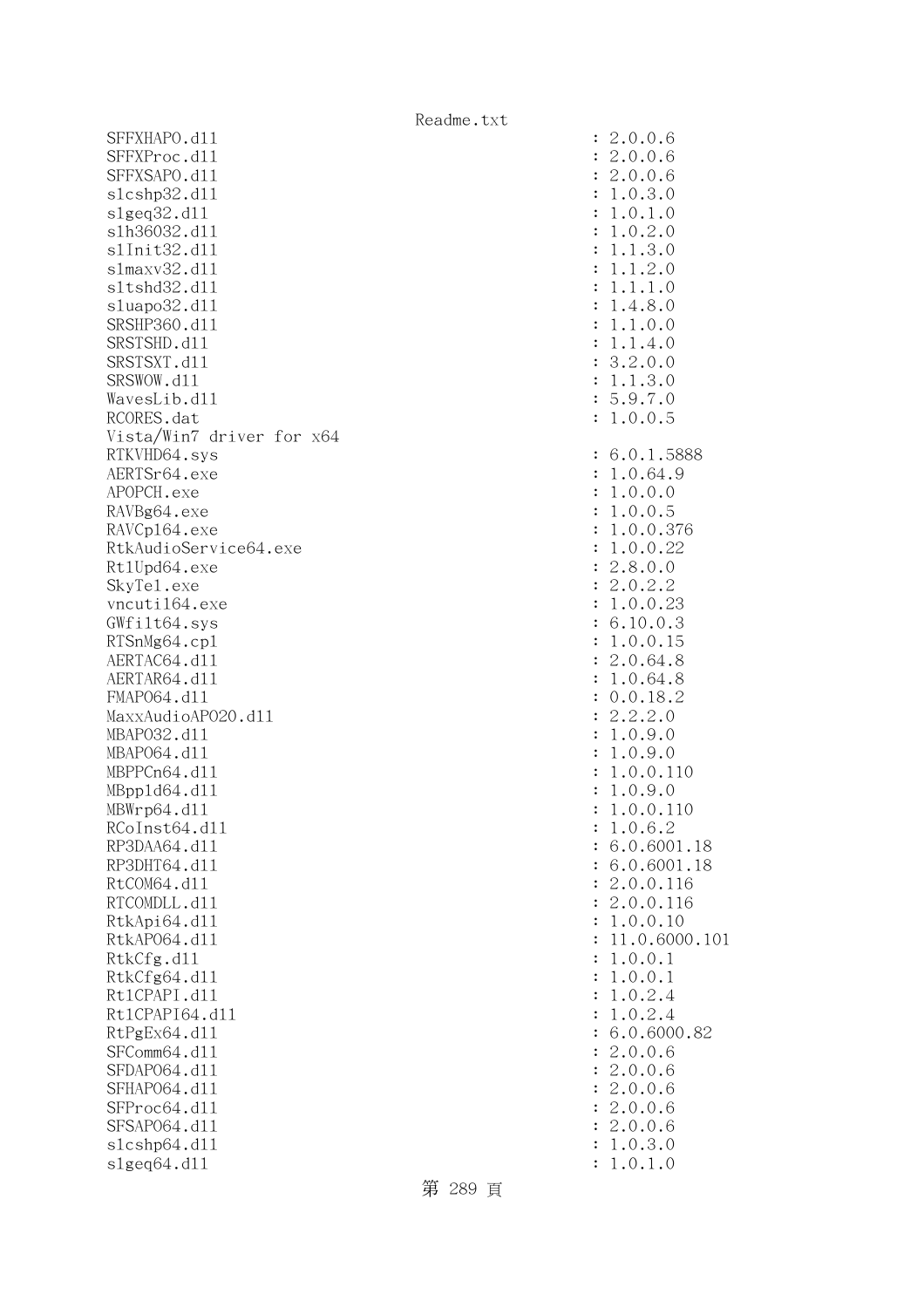| Readme.txt                                                |                 |
|-----------------------------------------------------------|-----------------|
| s1h36064.d11                                              | : 1.0.2.0       |
| s1Init64.d11                                              | : 1.1.3.0       |
| slmaxv64.d11                                              | : 1.1.2.0       |
| s1tshd64.d11                                              | : 1.1.1.0       |
| sluapo64.d11                                              | : 1.4.8.0       |
| SRSHP64.d11                                               | : 1.1.0.0       |
| SRSTSH64.d11                                              | : 1.1.4.0       |
| SRSTSX64.d11                                              | : 3.2.0.0       |
| SRSWOW64.d11                                              | : 1.1.3.0       |
| RCORES64.dat                                              | : 1.0.0.5       |
| HDMI Driver : -                                           |                 |
| Vista/Win7 x86:                                           |                 |
| RtHDMIV.sys                                               | : 6.0.1.5880    |
| RtkUpd.exe                                                | : 2.7.1.3       |
| RH3DAA32.d11                                              |                 |
|                                                           | : 6.0.6001.18   |
| RH3DHT32.d11                                              | : 6.0.6001.18   |
| RHCoInst.d11                                              | : 1.0.6.0       |
| RHDMIExt.d11                                              | : 6.0.6000.82   |
| RtkHDMI.d11                                               | : 11.0.6000.100 |
|                                                           |                 |
|                                                           |                 |
| Vista/Win7 $x64$ :                                        |                 |
| RtHDMIVX.sys                                              | : 6.0.1.5880    |
| RtkUpd64.exe                                              | : 2.7.1.3       |
| RH3DAA64.d11                                              | : 6.0.6001.18   |
| RH3DHT64.d11                                              | : 6.0.6001.18   |
| RHCoInst64.d11                                            | : 1.0.6.0       |
| RHDMEx64.d11                                              | : 6.0.6000.82   |
| RtkHDM64.d11                                              | : 11.0.6000.100 |
|                                                           |                 |
|                                                           |                 |
| $XP/2K$ $x86$ :                                           |                 |
| RtkHDMI.sys                                               | : 5.10.0.5880   |
| RtkUpd.exe                                                | : 2.7.1.3       |
| RHCoInstXP.d11                                            | : 1.0.5.1       |
| $XP/ZK$ $x64$ :                                           |                 |
| RtkHDMIX.sys                                              | : 5.10.0.5880   |
| RtkUpd64.exe                                              | : 2.7.1.3       |
| RHCoInst64XP.d11                                          | : 1.0.5.1       |
|                                                           |                 |
| Driver Setup Program                                      | : 2.80          |
|                                                           |                 |
| Windows 2000/XP Operate on:                               |                 |
| Microsoft High Definition Audio Driver Package - KB888111 |                 |
| Package file version (kb888111.exe) : 6.1.22.0            |                 |
| Hdaudiobus.sys version: 5.10.00.5013                      |                 |

//=================

Driver Package R2.27

 Realtek HD Audio Driver support all of Realtek HD Audio Codec . 1. Vista/Windows 7 WHQL Supporting: ALC882, ALC883, ALC885, ALC888, ALC889, ALC861VD, ALC660, ALC662, ALC663, ALC665, ALC260, ALC262,ALC267, ALC268, ALC269, ALC272, ALC273, ALC887

 2. Windows 2000/XP WHQL Supporting: ALC880, ALC882, ALC883, ALC885, ALC888, ALC889, ALC861VC, ALC861VD, ALC660, ALC662, ALC663, ALC665, ALC260, ALC262, ALC267,ALC268, ALC269, ALC272, ALC273, ALC887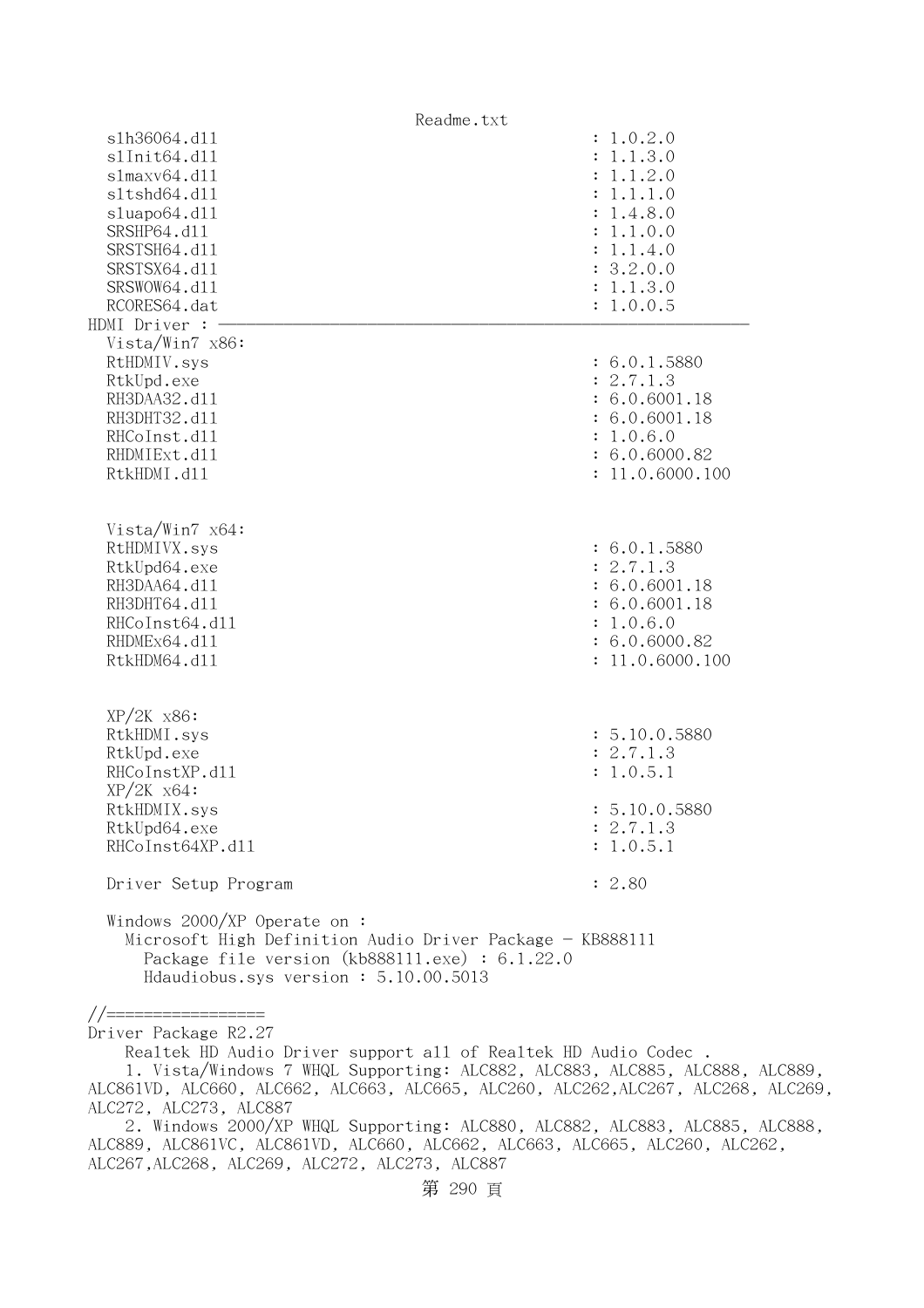Readme.txt 3. HDMI Device WHQL Support: ATI HDMI Devices 4. OS Supporting: Microsoft Windows XP, Windows 2000, Windows Server 2003, Vista, Windows Server 2008, Windows $7 - x86/x64$  5. Pack with Microsoft High Definition Audio UAAV1.0a(5013) 6. Add/Fix 1.) Driver : 1. Customizations. 2. Fix GUI issue which can't launch Windows MediaPlayer under Win7 OS. Windows  $2000/XP : -$  Windows 2000/XP : RTKHDA64.sys : 5.10.0.5874 RTKHDAUD.sys : 5.10.0.5874  $\text{MicCal.}$ exe : 1.1.2.1 RTHDCPL.exe : 2.2.9.2 RtkAudioService64.exe : 1.0.0.19 RtkAudioService.exe : 1.0.0.19 RTLCPL.exe : 1.0.1.66 Rt1Upd64.exe : 2.7.1.4 Rt1Upd.exe : 2.7.1.4 SkyTel.exe : 2.0.2.0 SoundMan.exe : 1.0.0.32 vncuti164.exe : 1.0.0.23 vncutil.exe : 1.0.0.23 Alcmtr.exe : 1.6.0.4 AlcWzrd.exe : 1.1.0.37 Monfilt.sys : 5.10.0.4112 Monft64.sys : 5.10.0.4115 AMBFilt.sys : 5.10.0.4240 AMBFt64.sys : 5.10.0.4240 RTSndMgr.cpl : 1.0.1.3 ALSndMgr.cp1 : 1.0.0.11 : 1.0.0.11 : 1.0.0.11 : 1.0.0.11 : 1.0.0.11 : 1.0.0.11 : 1.0.0.11 : 1.0.0.11 : 1.0.0.11 : 1.0.0.11 : 1.0.0.11 : 1.0.0.11 : 1.0.0.11 : 1.0.0.11 : 1.0.0.11 : 1.0.0.11 : 1.0.0.11 : 1.0.0.11 : 1.0.0.11 RCoInst64XP.d11 : 1.0.5.9 RTCOMDLL.d11 : 1.0.0.103 RtkCoInstXP.d11 : 1.0.5.9 Rt1CPAPI.d11 : 1.0.2.3  $Vista/Win7$  driver :  $-$  Vista/Win7 driver for x86 RTKVHDA.sys : 6.0.1.5874 AERTSrv.exe : 1.0.32.9 APOPCH.exe : 1.0.0.0 RtHDVCp1.exe : 1.0.0.366 RtkAudioService.exe : 1.0.0.21 RtlUpd.exe : 2.7.1.4 SkyTel.exe : 2.0.2.2 vncutil.exe : 1.0.0.23

第 291 頁

RTSndMgr.cp1 : 1.0.0.15 AERTACap.d11 : 2.0.32.8 AERTARen.d11 : 1.0.32.8 FMAPO.d11 : 0.0.14.1 MaxxAudioAPO.dll : 1.2.2.0 MaxxAudioAPO20.dll : 2.2.2.0 MaxxAudioEQ.dl1 : 5.9.7.0 MBAPO32.dll : 1.0.9.0 MBPPCn32.dll : 1.0.0.110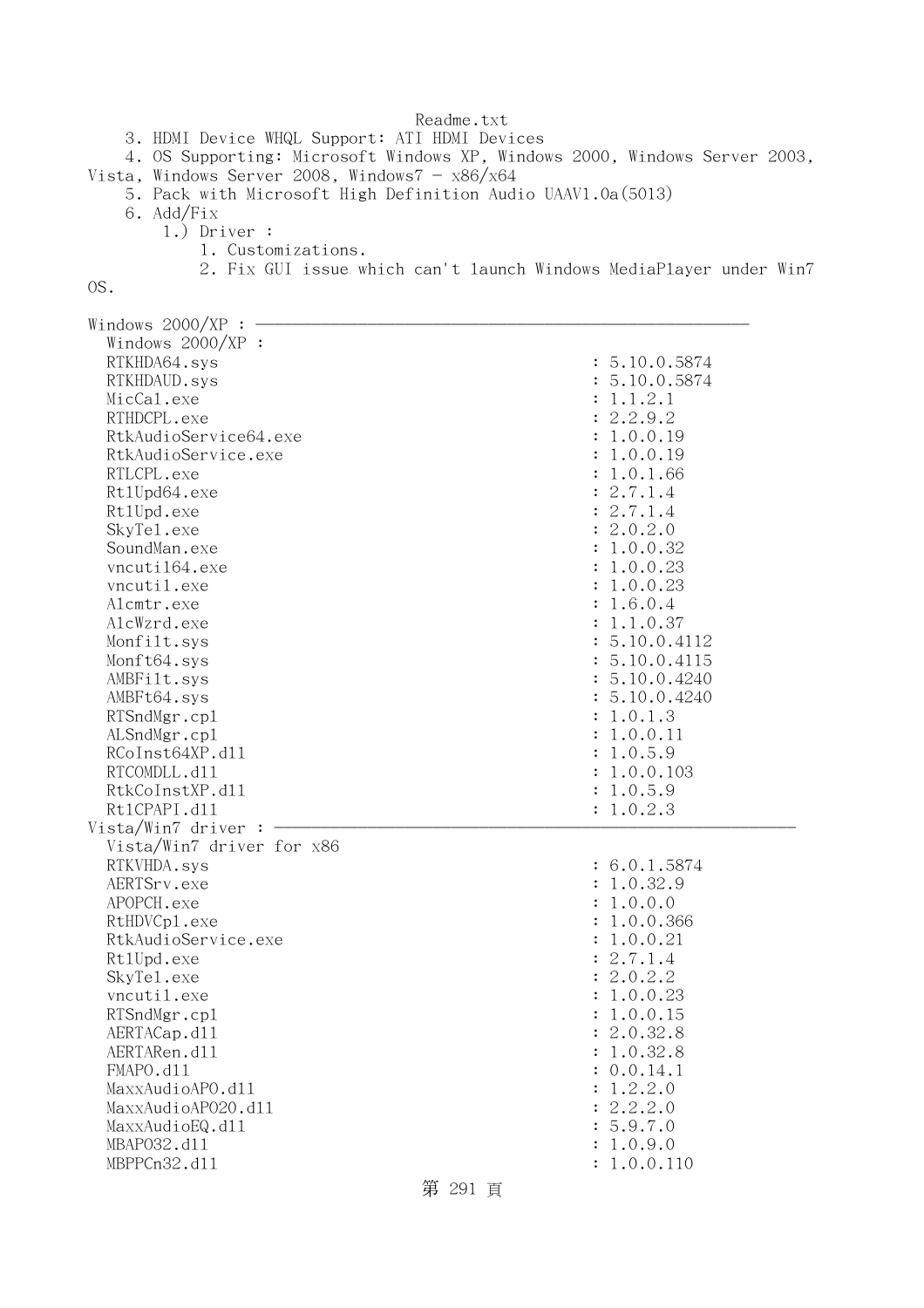MBppld32.dll : 1.0.9.0 MBWrp32.d11 : 1.0.0.110 RP3DAA32.d11 : 6.0.6001.18 RP3DHT32.d11 : 6.0.6001.18 RTCOMDLL.d11 : 2.0.0.113 RtkAPO.d11 : 11.0.6000.100 RtkApoApi.dl1 : 1.0.0.10 : 1.0.0.10 RtkCfg.dl1 : 1.0.0.1 RtkCoInst.dll : 1.0.6.0 RtkPgExt.dl1 : 6.0.6000.82 Rt1CPAPI.d11 : 1.0.2.4 SFFXComm.dll : 2.0.0.6 SFFXDAPO.dll : 2.0.0.6 SFFXHAPO.d11 : 2.0.0.6 SFFXProc.d11 : 2.0.0.6 SFFXSAPO.dll : 2.0.0.6 slcshp32.dll : 1.0.3.0 slgeq32.dll : 1.0.1.0 slh36032.dll : 1.0.2.0 slInit32.dll : 1.1.3.0 slmaxv32.dll : 1.1.2.0 sltshd32.dll : 1.1.1.0 sluapo32.dll : 1.4.8.0 SRSHP360.d11 : 1.1.0.0 SRSTSHD.d11 : 1.1.4.0 SRSTSXT.d11 : 3.2.0.0 SRSWOW.d11 : 1.1.3.0 WavesLib.dll : 5.9.7.0 Vista/Win7 driver for x64 RTKVHD64.sys : 6.0.1.5874 AERTSr64.exe : 1.0.64.9 APOPCH.exe : 1.0.0.0 RAVCp164.exe : 1.0.0.366 RtkAudioService64.exe : 1.0.0.21 Rt1Upd64.exe : 2.7.1.4 SkyTe1.exe : 2.0.2.2 vncuti164.exe : 1.0.0.23 GWfilt64.sys : 6.10.0.3 RTSnMg64.cp1 : 1.0.0.15 AERTAC64.d11 : 2.0.64.8 AERTAR64.d11 : 1.0.64.8 FMAP064.d11 : 0.0.14.1 MaxxAudioAPO20.dll : 2.2.2.0 MBAPO32.dll : 1.0.9.0 MBAPO64.dll : 1.0.9.0 MBPPCn64.dll : 1.0.0.110 MBppld64.dll : 1.0.9.0 MBWrp64.dll : 1.0.0.110  $RCoInst64. d11$  :  $1.0.6.0$ RP3DAA64.d11 : 6.0.6001.18 RP3DHT64.d11 : 6.0.6001.18 RtCOM64.d11 : 2.0.0.113 RTCOMDLL.d11 : 2.0.0.113 RtkApi64.dl1 : 1.0.0.10 : 1.0.0.10 RtkAP064.d11 : 11.0.6000.100 RtkCfg.dl1 : 1.0.0.1

第 292 頁

Readme.txt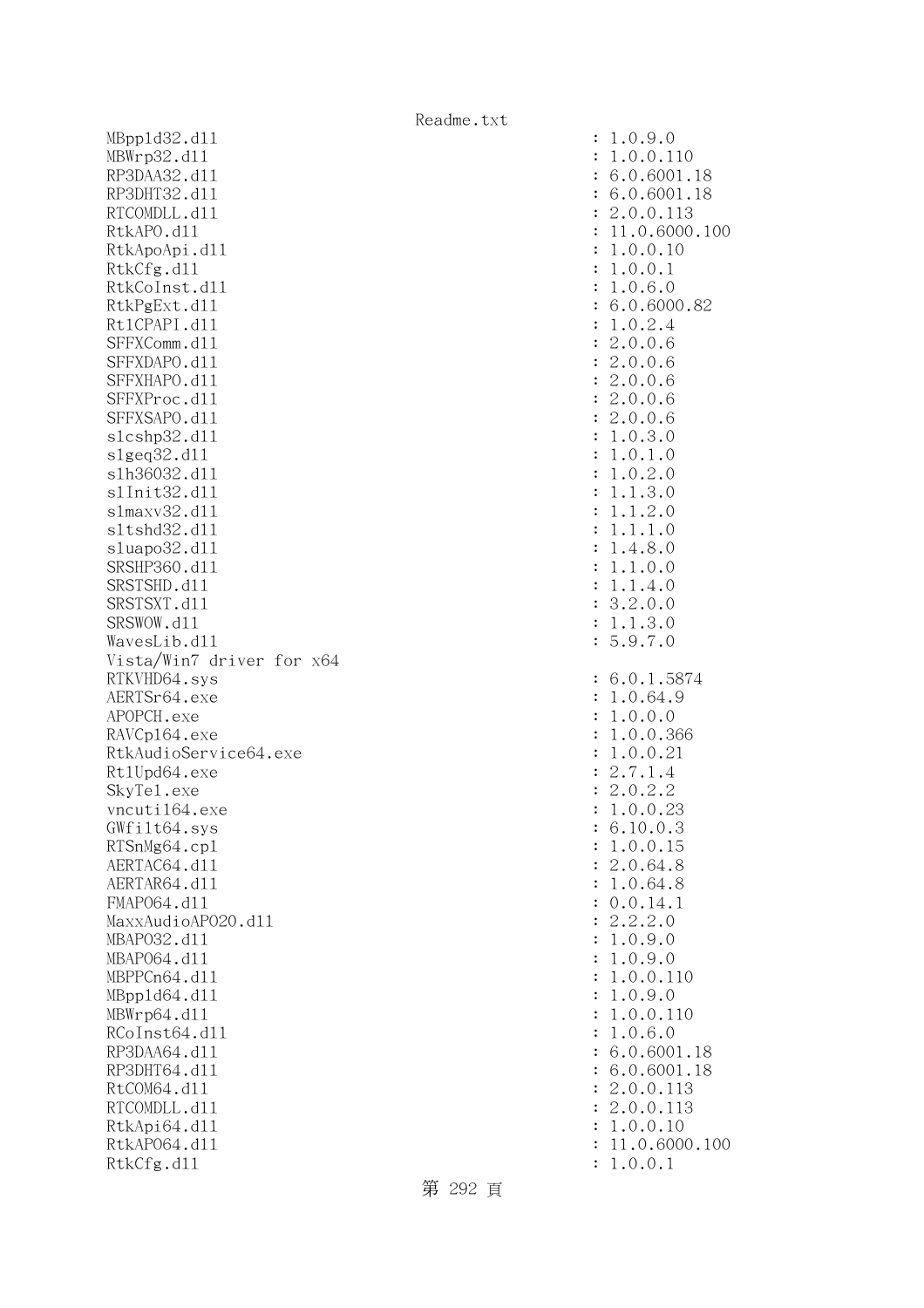|                                                                                                                                                                                               | Readme.txt                      |
|-----------------------------------------------------------------------------------------------------------------------------------------------------------------------------------------------|---------------------------------|
| RtkCfg64.d11                                                                                                                                                                                  | : 1.0.0.1                       |
| Rt1CPAPI.d11                                                                                                                                                                                  | 1.0.2.4<br>$\ddot{\cdot}$       |
| Rt1CPAPI64.d11                                                                                                                                                                                | 1.0.2.4                         |
| RtPgEx64.d11                                                                                                                                                                                  | : 6.0.6000.82                   |
| SFComm64.d11                                                                                                                                                                                  | : 2.0.0.6                       |
| SFDAP064.d11                                                                                                                                                                                  | : 2.0.0.6                       |
| SFHAP064.d11                                                                                                                                                                                  | : 2.0.0.6                       |
| SFProc64.d11                                                                                                                                                                                  | : 2.0.0.6                       |
| SFSAP064.d11                                                                                                                                                                                  | : 2.0.0.6                       |
| s1cshp64.d11                                                                                                                                                                                  | : 1.0.3.0                       |
| $slgeq64$ .dll                                                                                                                                                                                | : 1.0.1.0                       |
| s1h36064.d11                                                                                                                                                                                  | 1.0.2.0                         |
| s1Init64.d11                                                                                                                                                                                  | 1.1.3.0                         |
| slmaxv64. d11                                                                                                                                                                                 | 1.1.2.0                         |
| s1tshd64.d11                                                                                                                                                                                  | 1.1.1.0                         |
| sluapo64.d11                                                                                                                                                                                  | 1.4.8.0<br>$\ddot{\cdot}$       |
| SRSHP64.d11                                                                                                                                                                                   | 1.1.0.0                         |
| SRSTSH64.d11                                                                                                                                                                                  | 1.1.4.0<br>$\ddot{\cdot}$       |
| SRSTSX64.d11                                                                                                                                                                                  | : 3.2.0.0                       |
| SRSWOW64.d11                                                                                                                                                                                  | : 1.1.3.0                       |
| HDMI Driver :                                                                                                                                                                                 |                                 |
| Vista/Win7 x86:                                                                                                                                                                               |                                 |
| RtHDMIV.sys                                                                                                                                                                                   | : 6.0.1.5857                    |
| RtkUpd.exe                                                                                                                                                                                    | : 2.7.1.3                       |
| RH3DAA32.d11                                                                                                                                                                                  | : 6.0.6001.18                   |
| RH3DHT32.d11                                                                                                                                                                                  | : 6.0.6001.18                   |
| RHCoInst.d11                                                                                                                                                                                  | : 1.0.4.9                       |
| RHDMIExt.d11                                                                                                                                                                                  | : 6.0.6000.79                   |
| RtkHDMI.d11                                                                                                                                                                                   | : 11.0.6000.99                  |
|                                                                                                                                                                                               |                                 |
| Vista/Win7 x64:                                                                                                                                                                               |                                 |
| RtHDMIVX.sys                                                                                                                                                                                  | : 6.0.1.5857                    |
| RtkUpd64.exe                                                                                                                                                                                  | : 2.7.1.3                       |
| RH3DAA64.d11                                                                                                                                                                                  | : 6.0.6001.18                   |
| RH3DHT64.d11                                                                                                                                                                                  | : 6.0.6001.18                   |
| RHCoInst64.d11                                                                                                                                                                                | 1.0.4.4<br>$\ddot{\phantom{a}}$ |
| RHDMEx64.d11                                                                                                                                                                                  | : 6.0.6000.79                   |
| RtkHDM64.d11                                                                                                                                                                                  | : 11.0.6000.99                  |
|                                                                                                                                                                                               |                                 |
| XP/2K x86:                                                                                                                                                                                    |                                 |
| RtkHDMI.sys                                                                                                                                                                                   | : 5.10.0.5857                   |
| RtkUpd.exe                                                                                                                                                                                    | : 2.7.1.3                       |
| RHCoInstXP.d11                                                                                                                                                                                | : 1.0.5.1                       |
|                                                                                                                                                                                               |                                 |
| $XP/ZK$ $x64$ :                                                                                                                                                                               |                                 |
| RtkHDMIX.sys                                                                                                                                                                                  | : 5.10.0.5857                   |
| RtkUpd64.exe                                                                                                                                                                                  | : 2.7.1.3                       |
| RHCoInst64XP.d11                                                                                                                                                                              | : 1.0.5.1                       |
|                                                                                                                                                                                               |                                 |
| Driver Setup Program                                                                                                                                                                          | : 2.77                          |
| Windows $2000/XP$ Operate on:<br>Microsoft High Definition Audio Driver Package - KB888111<br>Package file version $(kb888111.\text{exe}) : 6.1.22.0$<br>Hdaudiobus.sys version: 5.10.00.5013 |                                 |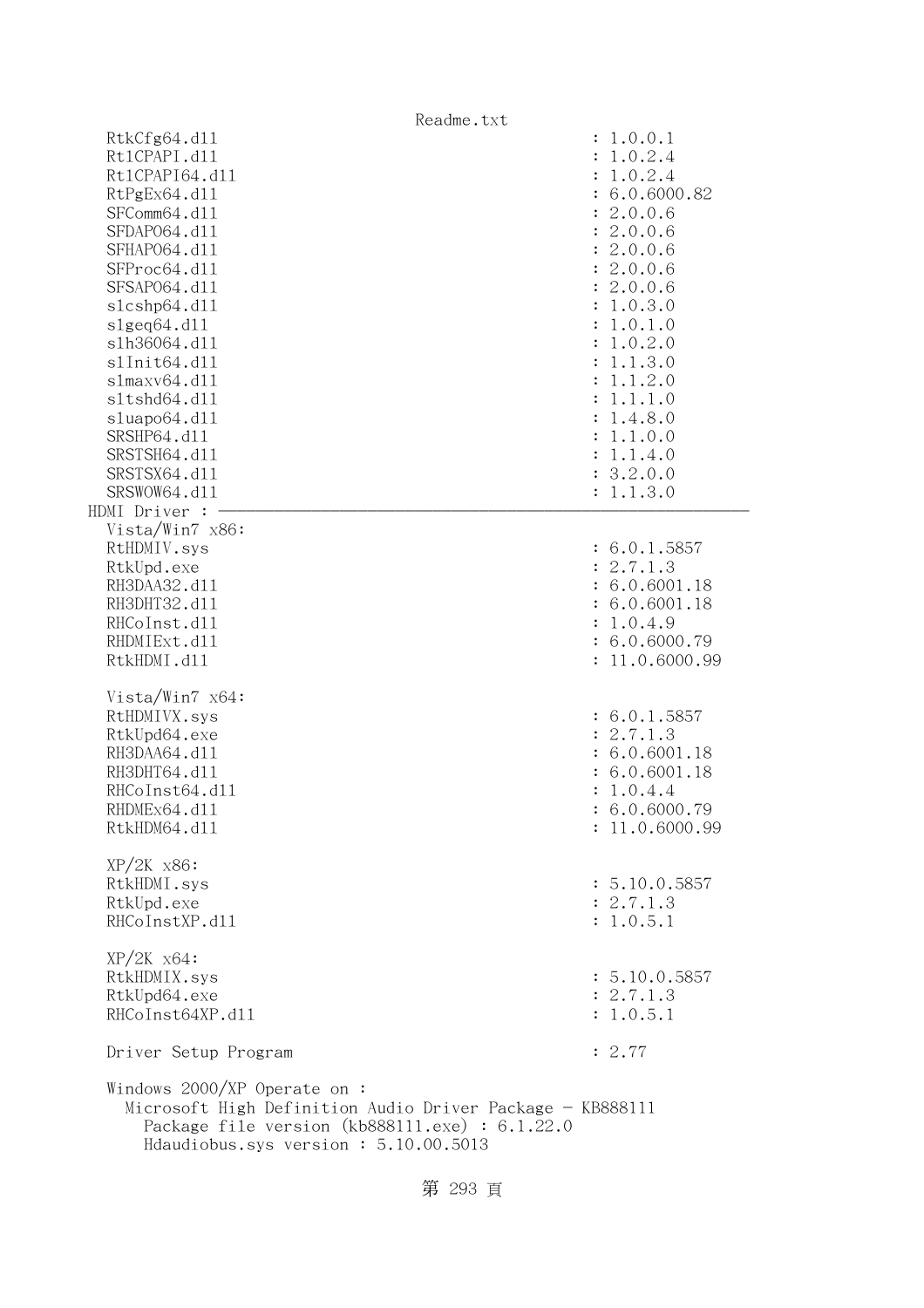| //=================                                                         |                                                                                   |
|-----------------------------------------------------------------------------|-----------------------------------------------------------------------------------|
| Driver Package R2.26                                                        |                                                                                   |
| Realtek HD Audio Driver support all of Realtek HD Audio Codec.              |                                                                                   |
|                                                                             | 1. Vista/Windows 7 WHQL Supporting: ALC882, ALC883, ALC885, ALC888, ALC889,       |
|                                                                             | ALC861VD, ALC660, ALC662, ALC663, ALC665, ALC260, ALC262, ALC267, ALC268, ALC269, |
| ALC272, ALC273, ALC887                                                      |                                                                                   |
|                                                                             | 2. Windows 2000/XP WHQL Supporting: ALC880, ALC882, ALC883, ALC885, ALC888,       |
| ALC889, ALC861VC, ALC861VD, ALC660, ALC662, ALC663, ALC665, ALC260, ALC262, |                                                                                   |
| ALC267, ALC268, ALC269, ALC272, ALC273, ALC887                              |                                                                                   |
| 3. HDMI Device WHQL Support: ATI HDMI Devices                               |                                                                                   |
|                                                                             | 4. OS Supporting: Microsoft Windows XP, Windows 2000, Windows Server 2003,        |
| Vista, Windows Server 2008, Windows $7 - x86/x64$                           |                                                                                   |
| 5. Pack with Microsoft High Definition Audio UAAV1.0a(5013)                 |                                                                                   |
| 6. Add/Fix                                                                  |                                                                                   |
| $1.)$ Driver :                                                              |                                                                                   |
| 1. Customizations.                                                          |                                                                                   |
| 2. Update SRS components.                                                   |                                                                                   |
| Windows $2000/XP$ : $\longrightarrow$                                       |                                                                                   |
| Windows 2000/XP :                                                           |                                                                                   |
| RTKHDA64.sys                                                                | : 5.10.0.5864                                                                     |
| RTKHDAUD.sys                                                                | : 5.10.0.5864                                                                     |
| MicCal.exe                                                                  | : 1.1.2.1                                                                         |
| RTHDCPL.exe                                                                 | : 2.2.9.0                                                                         |
| RtkAudioService64.exe                                                       | : 1.0.0.19                                                                        |
| RtkAudioService.exe                                                         | : 1.0.0.19                                                                        |
| RTLCPL.exe                                                                  | : 1.0.1.66                                                                        |
| Rt1Upd64.exe                                                                | : 2.7.1.3                                                                         |
| Rt1Upd.exe                                                                  | : 2.7.1.3                                                                         |
| SkyTe1.exe                                                                  | : 2.0.2.0                                                                         |
| SoundMan.exe                                                                | : 1.0.0.32                                                                        |
| vncuti164.exe                                                               | : 1.0.0.23                                                                        |
| vncutil.exe                                                                 | : 1.0.0.23                                                                        |
| Alcmtr.exe                                                                  | : 1.6.0.4                                                                         |
| AlcWzrd.exe                                                                 | : 1.1.0.37                                                                        |
| AMBFt64.sys                                                                 | : 5.10.0.4240                                                                     |
| Monfilt.sys                                                                 | : 5.10.0.4112                                                                     |
| Monft64.sys<br>AMBFilt.sys                                                  | : 5.10.0.4115<br>: 5.10.0.4240                                                    |
| RTSndMgr.cp1                                                                | : 1.0.1.3                                                                         |
| ALSndMgr.cp1                                                                | : 1.0.0.11                                                                        |
| RCoInst64XP.d11                                                             | : 1.0.5.6                                                                         |
| RTCOMDLL.d11                                                                | : 1.0.0.103                                                                       |
| RtkCoInstXP.d11                                                             | : 1.0.5.6                                                                         |
| Rt1CPAPI.d11                                                                | : 1.0.2.3                                                                         |
| Vista/Win7 driver:                                                          |                                                                                   |
| Vista/Win7 driver for x86                                                   |                                                                                   |
| RTKVHDA.sys                                                                 | : 6.0.1.5864                                                                      |
| AERTSrv.exe                                                                 | : 1.0.32.9                                                                        |
| APOPCH.exe                                                                  | : 1.0.0.0                                                                         |
| RtHDVCp1.exe                                                                | : 1.0.0.356                                                                       |
| RtkAudioService.exe                                                         | : 1.0.0.19                                                                        |
| Rt1Upd.exe                                                                  | : 2.7.1.3                                                                         |
| SkyTe1.exe                                                                  | : 2.0.2.2                                                                         |
| vncutil.exe                                                                 | : 1.0.0.23                                                                        |
| RTSndMgr.cp1                                                                | : 1.0.0.15                                                                        |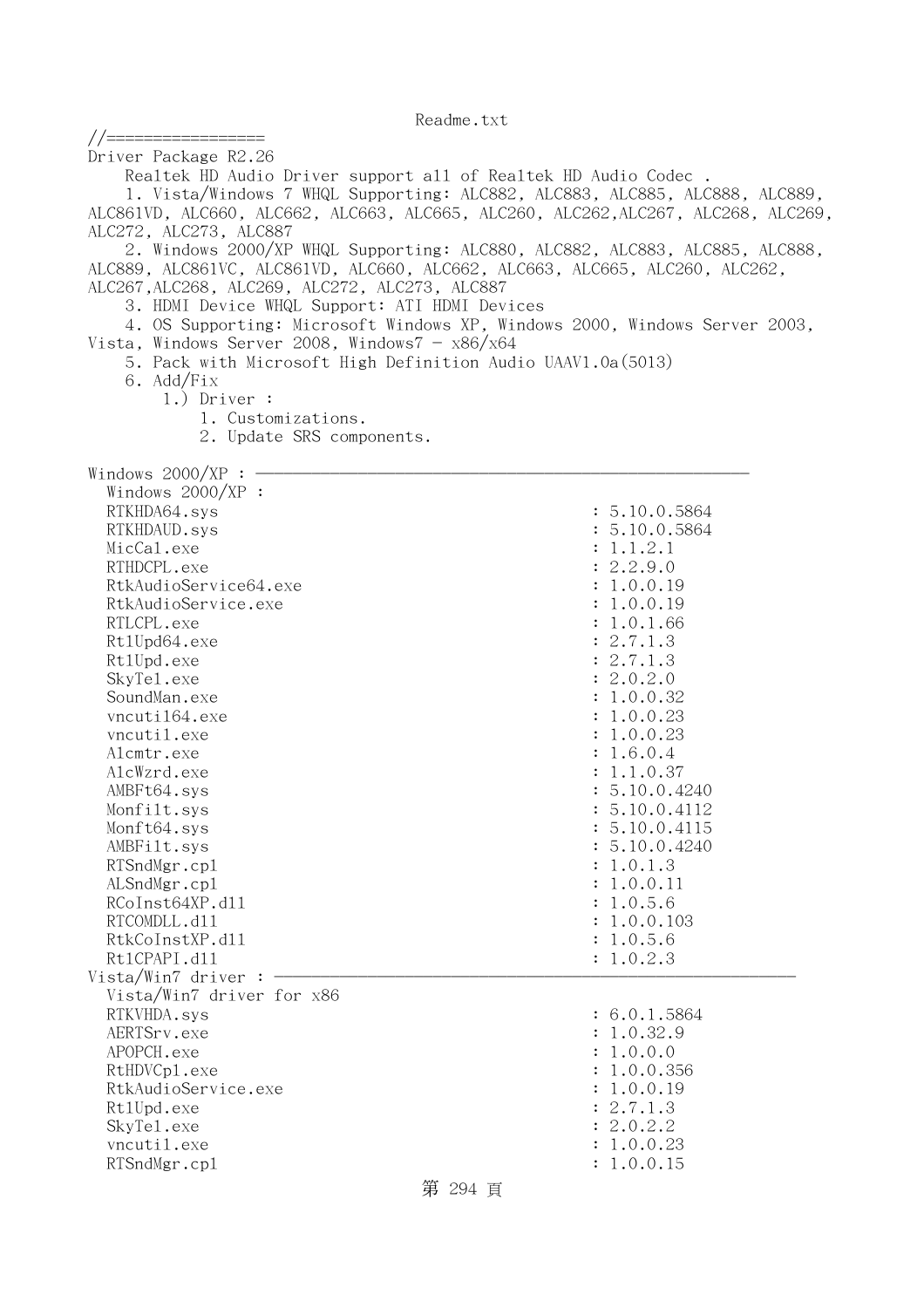AERTACap.d11 : 2.0.32.8 AERTARen.d11 : 1.0.32.8 FMAPO.d11 : 0.0.14.1 MaxxAudioAPO.dll : 1.2.2.0 MaxxAudioAPO20.dll : 2.2.2.0  $\text{MaxAudioEQ}.d11$  : 5.9.7.0 MBAPO32.dll : 1.0.9.0 MBPPCn32.d11 : 1.0.0.110 MBppld32.dll : 1.0.9.0 MBWrp32.dll : 1.0.0.110 RP3DAA32.d11 : 6.0.6001.18 RP3DHT32.d11 : 6.0.6001.18 RTCOMDLL.d11 : 2.0.0.113 RtkAPO.d11 : 11.0.6000.99 RtkApoApi.d11 : 1.0.0.10 : 1.0.0.10 RtkCfg.dl1 : 1.0.0.1 RtkCoInst.d11 : 1.0.5.8 RtkPgExt.dll : 6.0.6000.79 Rt1CPAPI.d11 : 1.0.2.4 SFFXComm.d11 : 2.0.0.6 SFFXDAPO.d11 : 2.0.0.6<br>SFFXHAPO.d11 : 2.0.0.6 SFFXHAPO.d11 SFFXProc.d11 : 2.0.0.6 SFFXSAPO.d11 : 2.0.0.6 slcshp32.dll : 1.0.3.0 slgeq32.dll : 1.0.1.0 slh36032.dll : 1.0.2.0 slInit32.dll : 1.1.3.0 slmaxv32.dl1 : 1.1.1.0 sltshd32.dll : 1.1.1.0 sluapo32.dl1 : 1.4.6.0 SRSHP360.d11 : 1.1.0.0 SRSTSHD.d11 : 1.1.4.0 SRSTSXT.d11 : 3.2.0.0 SRSWOW.d11 : 1.1.3.0 WavesLib.dl1 : 5.9.7.0 Vista/Win7 driver for x64 RTKVHD64.sys : 6.0.1.5864 AERTSr64.exe : 1.0.64.9 APOPCH.exe : 1.0.0.0 RAVCp164.exe : 1.0.0.356 RtkAudioService64.exe : 1.0.0.19 Rt1Upd64.exe : 2.7.1.3 SkyTe1.exe : 2.0.2.2 vncuti164.exe : 1.0.0.23 GWfilt64.sys : 6.10.0.3 RTSnMg64.cp1 : 1.0.0.15 AERTAC64.d11 : 2.0.64.8 AERTAR64.d11 : 1.0.64.8 FMAPO64.d11 : 0.0.14.1<br>
MaxxAudioAPO20.d11 : 2.2.2.0 MaxxAudioAP020.dll MBAPO32.dll : 1.0.9.0 MBAPO64.dll : 1.0.9.0 MBPPCn64.d11 : 1.0.0.110 MBppld64.dll : 1.0.9.0 MBWrp64.dll : 1.0.0.110

第 295 頁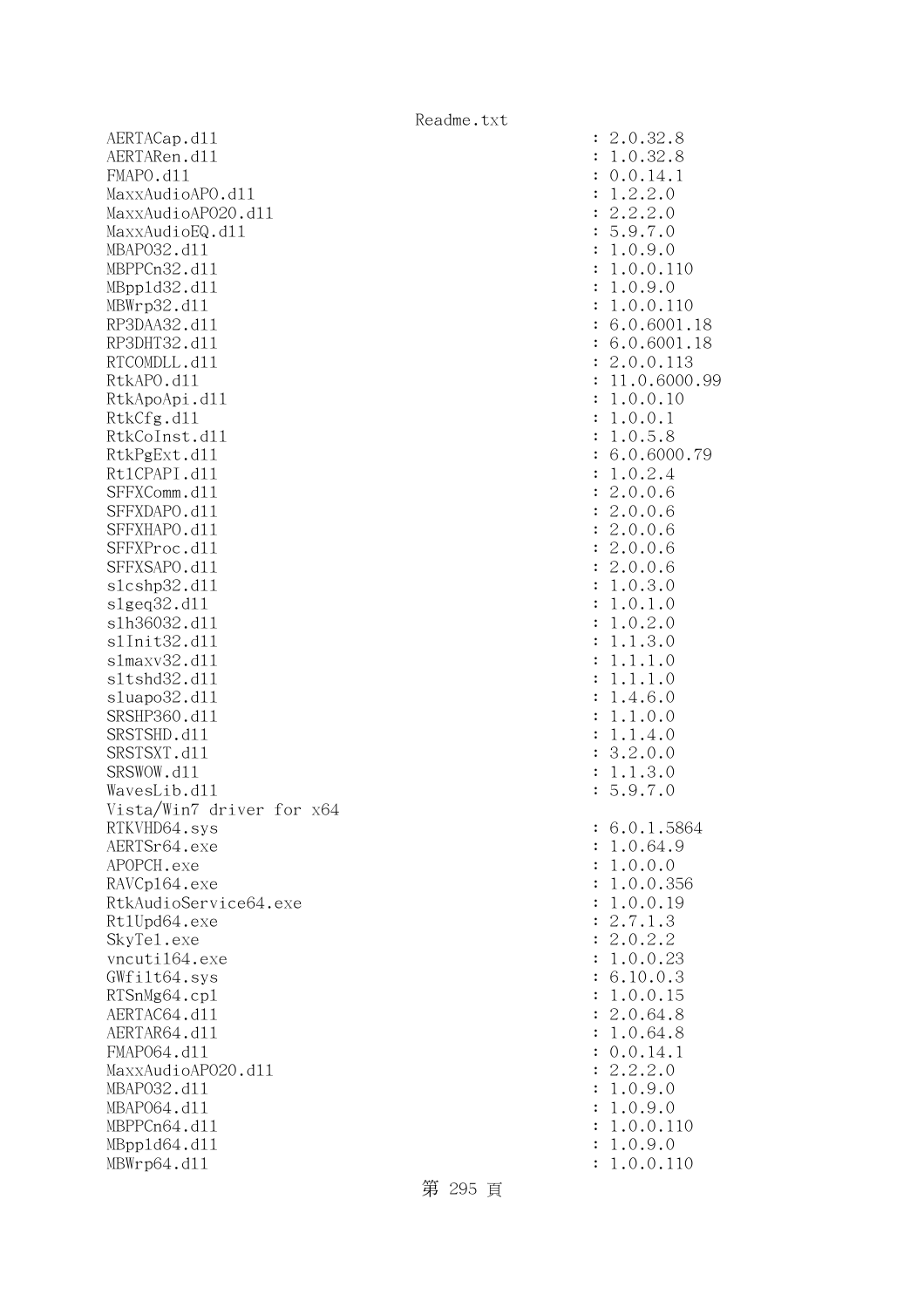|                              | Readme.txt                      |
|------------------------------|---------------------------------|
| RCoInst64.d11                | : 1.0.5.8                       |
| RP3DAA64.d11                 | : 6.0.6001.18                   |
| RP3DHT64.d11                 | : 6.0.6001.18                   |
| RtCOM64.d11                  | : 2.0.0.113                     |
| RTCOMDLL.d11                 | : 2.0.0.113                     |
| RtkApi64.dl1                 | : 1.0.0.10                      |
| RtkAP064.d11                 | : 11.0.6000.99                  |
| RtkCfg.d11                   | : 1.0.0.1                       |
| RtkCfg64.d11                 | : 1.0.0.1                       |
| Rt1CPAPI.d11                 | : 1.0.2.4                       |
| Rt1CPAPI64.d11               | : 1.0.2.4                       |
| RtPgEx64.d11<br>SFComm64.d11 | : 6.0.6000.79                   |
| SFDAP064.d11                 | : 2.0.0.6<br>: 2.0.0.6          |
| SFHAP064.d11                 | : 2.0.0.6                       |
| SFProc64.d11                 | : 2.0.0.6                       |
| SFSAP064.d11                 | : 2.0.0.6                       |
| s1cshp64.d11                 | : 1.0.3.0                       |
| slgeq64. d11                 | : 1.0.1.0                       |
| s1h36064.d11                 | : 1.0.2.0                       |
| s1Init64.d11                 | : 1.1.3.0                       |
| s1maxv64.d11                 | 1.1.1.0<br>$\ddot{\phantom{a}}$ |
| s1tshd64.d11                 | 1.1.1.0<br>$\ddot{\phantom{a}}$ |
| sluapo64.d11                 | : 1.4.6.0                       |
| SRSHP64.d11                  | : 1.1.0.0                       |
| SRSTSH64.d11                 | : 1.1.4.0                       |
| SRSTSX64.d11                 | : 3.2.0.0                       |
| SRSWOW64.d11                 | : 1.1.3.0                       |
| HDMI Driver :                |                                 |
| Vista/Win7 x86:              |                                 |
| RtHDMIV.sys                  | : 6.0.1.5857                    |
| RtkUpd.exe                   | : 2.7.1.3                       |
| RH3DAA32.d11                 | : 6.0.6001.18                   |
| RH3DHT32.d11                 | 6.0.6001.18                     |
| RHCoInst.d11                 | 1.0.4.9                         |
| RHDMIExt.d11                 | 6.0.6000.79                     |
| RtkHDMI.d11                  | : 11.0.6000.99                  |
|                              |                                 |
| Vista/Win7 x64:              |                                 |
| RtHDMIVX.sys                 | : 6.0.1.5857                    |
| RtkUpd64.exe<br>RH3DAA64.d11 | : 2.7.1.3                       |
| RH3DHT64.d11                 | : 6.0.6001.18<br>: 6.0.6001.18  |
| RHCoInst64.d11               | : 1.0.4.4                       |
| RHDMEx64.d11                 | : 6.0.6000.79                   |
| RtkHDM64.d11                 | : 11.0.6000.99                  |
|                              |                                 |
| $XP/2K$ $x86$ :              |                                 |
| RtkHDMI.sys                  | : 5.10.0.5857                   |
| RtkUpd.exe                   | : 2.7.1.3                       |
| RHCoInstXP.d11               | : 1.0.5.1                       |
|                              |                                 |
| $XP/ZK$ $x64$ :              |                                 |
| RtkHDMIX.sys                 | : 5.10.0.5857                   |
| RtkUpd64.exe                 | : 2.7.1.3                       |
| RHCoInst64XP.d11             | : 1.0.5.1                       |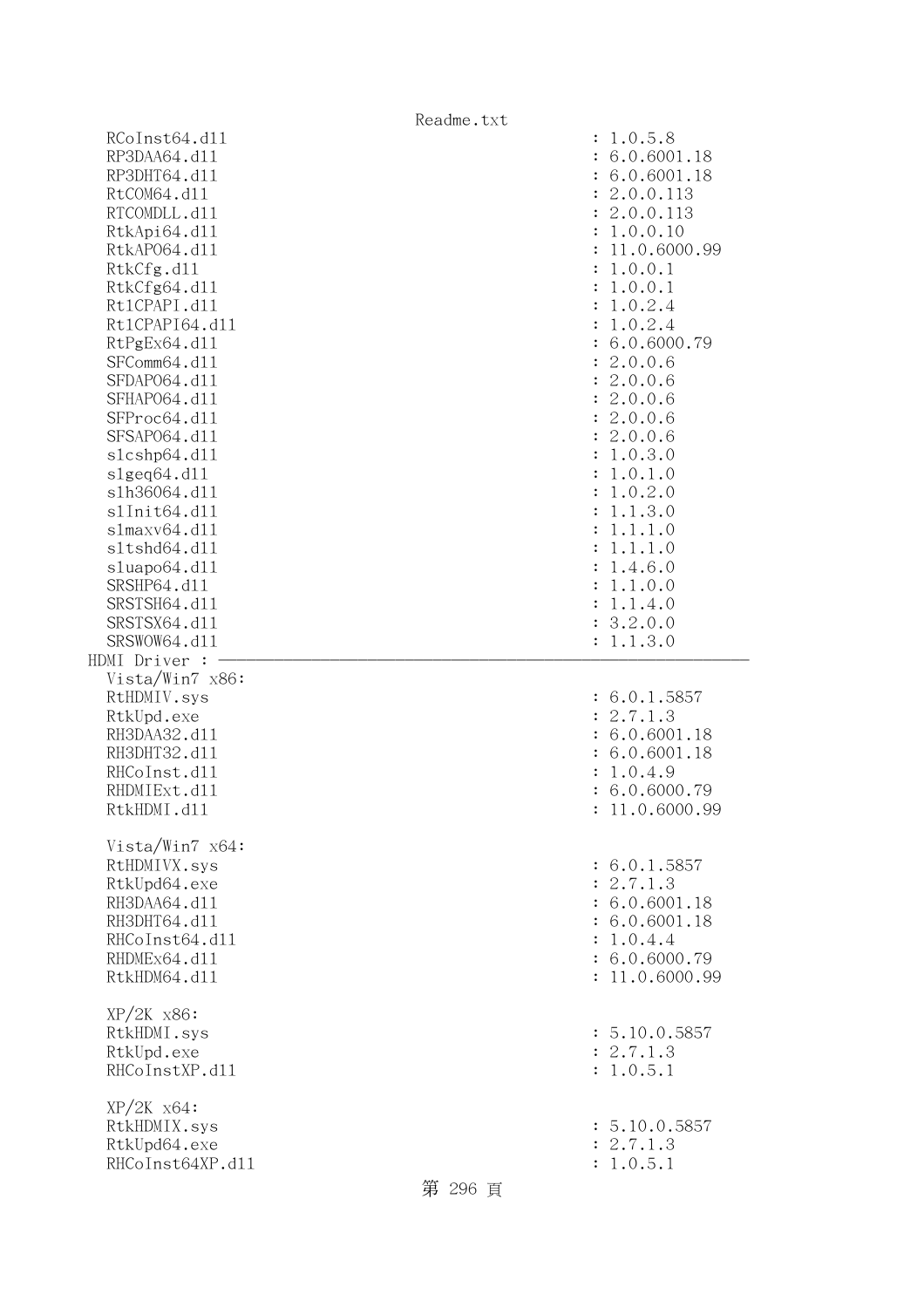Driver Setup Program : 2.76 Windows 2000/XP Operate on : Microsoft High Definition Audio Driver Package - KB888111 Package file version (kb888111.exe) : 6.1.22.0 Hdaudiobus.sys version : 5.10.00.5013 //================= Driver Package R2.25 Realtek HD Audio Driver support all of Realtek HD Audio Codec . 1. Vista/Windows 7 WHQL Supporting: ALC882, ALC883, ALC885, ALC888, ALC889, ALC861VD, ALC660, ALC662, ALC663, ALC665, ALC260, ALC262,ALC267, ALC268, ALC269, ALC272, ALC273, ALC887 2. Windows 2000/XP WHQL Supporting: ALC880, ALC882, ALC883, ALC885, ALC888, ALC889, ALC861VC, ALC861VD, ALC660, ALC662, ALC663, ALC665, ALC260, ALC262, ALC267,ALC268, ALC269, ALC272, ALC273, ALC887 3. HDMI Device WHQL Support: ATI HDMI Devices 4. OS Supporting: Microsoft Windows XP, Windows 2000, Windows Server 2003, Vista, Windows Server 2008, Windows $7 - x86/x64$  5. Pack with Microsoft High Definition Audio UAAV1.0a(5013) 6. Add/Fix 1.) Driver : 1. Customizations. 2. Windows 7 WHQL Driver. Windows  $2000/XP : -$  Windows 2000/XP : RTKHDA64.sys : 5.10.0.5859 RTKHDAUD.sys : 5.10.0.5859 Alcmtr.exe : 1.6.0.4 AlcWzrd.exe : 1.1.0.37 MicCal.exe : 1.1.2.1 RTHDCPL.exe : 2.2.9.0 RtkAudioService.exe : 1.0.0.19 RtkAudioService64.exe : 1.0.0.19 RTLCPL.exe : 1.0.1.66 Rt1Upd.exe : 2.7.1.3 Rt1Upd64.exe : 2.7.1.3 SkyTel.exe : 2.0.2.0 SoundMan.exe : 1.0.0.32 vncutil.exe : 1.0.0.23 vncuti164.exe : 1.0.0.23 AMBFilt.sys : 5.10.0.4240 AMBFt64.sys : 5.10.0.4240 Monfilt.sys : 5.10.0.4112 Monft64.sys : 5.10.0.4115 ALSndMgr.cp1 : 1.0.0.11 : 1.0.0.11 : 1.0.0.11 : 1.0.0.11 : 1.0.0.11 : 1.0.0.11 : 1.0.0.11 : 1.0.0.11 : 1.0.0.11 : 1.0.0.11 : 1.0.0.11 : 1.0.0.11 : 1.0.0.11 : 1.0.0.11 : 1.0.0.11 : 1.0.0.11 : 1.0.0.11 : 1.0.0.11 : 1.0.0.11 RTSndMgr.cp1 : 1.0.1.3 RCoInst64XP.d11 : 1.0.5.6 RTCOMDLL.d11 : 1.0.0.103 RtkCoInstXP.d11 : 1.0.5.6 Rt1CPAPI.d11 : 1.0.2.3  $Vista/Win7$  driver :  $-$  Vista/Win7 driver for x86 RTKVHDA.sys : 6.0.1.5859

第 297 頁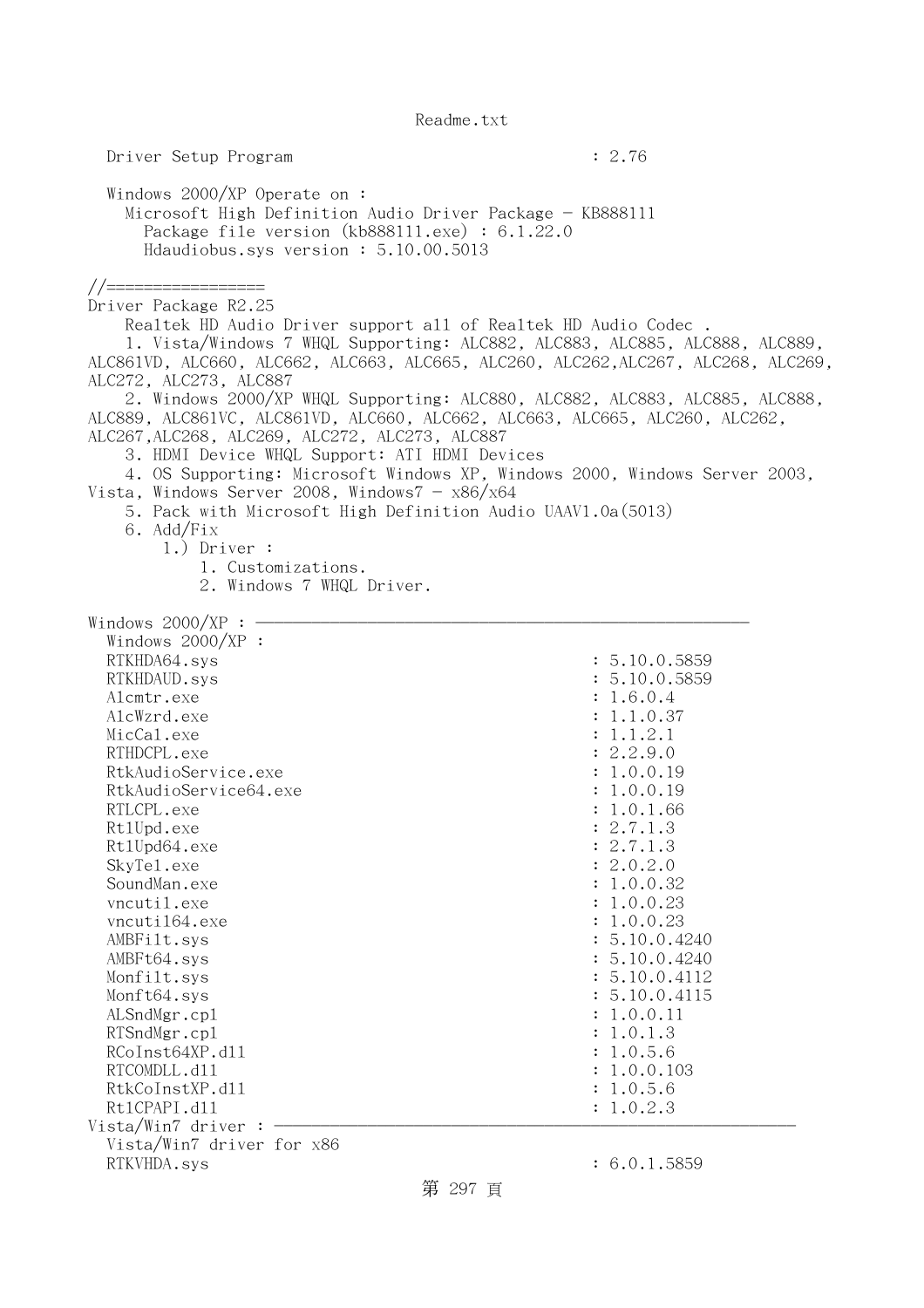AERTSrv.exe : 1.0.32.9 APOPCH.exe : 1.0.0.0 RtHDVCp1.exe : 1.0.0.353 RtkAudioService.exe : 1.0.0.19 RtlUpd.exe : 2.7.1.3 SkyTel.exe : 2.0.2.2 vncutil.exe : 1.0.0.23 RTSndMgr.cp1 : 1.0.0.15 AERTACap.d11 : 2.0.32.8 AERTARen.d11 : 1.0.32.8 FMAPO.d11 : 0.0.14.1 MaxxAudioAPO.dll : 1.2.2.0 MaxxAudioAPO20.dll : 2.2.2.0 MaxxAudioEQ.dl1 : 5.9.7.0 MBAPO32.dll : 1.0.9.0 MBPPCn32.dll : 1.0.0.110 MBppld32.dll : 1.0.9.0 MBWrp32.dll : 1.0.0.110 RP3DAA32.d11 : 6.0.6001.18 RP3DHT32.d11 : 6.0.6001.18 RTCOMDLL.d11 : 2.0.0.113 RtkAPO.d11 : 11.0.6000.99 RtkApoApi.d11 : 1.0.0.10 RtkCfg.dl1 : 1.0.0.1 RtkCoInst.dll : 1.0.5.8 RtkPgExt.dll : 6.0.6000.79 Rt1CPAPI.d11 : 1.0.2.4 SFFXComm.dl1 : 2.0.0.6<br>SFFXDAP0.dl1 : 2.0.0.6 SFFXDAPO.d11 SFFXHAPO.d11 : 2.0.0.6 SFFXProc.d11 : 2.0.0.6 SFFXSAPO.d11 : 2.0.0.6 slcshp32.dll : 1.0.3.0  $s1geq32. d11$  :  $1.0.1.0$  slh36032.dll : 1.0.2.0 s1Init32.d11 : 1.1.3.0 slmaxv32.dll : 1.0.4.0 sltshd32.dll : 1.1.1.0 sluapo32.dll : 1.3.4.0 SRSHP360.dll : 1.1.0.0 SRSTSHD.d11 : 1.1.4.0 SRSTSXT.dll : 3.2.0.0 SRSWOW.d11 : 1.1.3.0 WavesLib.dll : 5.9.7.0 Vista/Win7 driver for x64 RTKVHD64.sys : 6.0.1.5859 AERTSr64.exe : 1.0.64.9 APOPCH.exe : 1.0.0.0 RAVCp164.exe : 1.0.0.353 RtkAudioService64.exe : 1.0.0.19<br>Rt1Upd64.exe : 2.7.1.3 Rt1Upd64.exe SkyTe1.exe : 2.0.2.2 vncuti164.exe : 1.0.0.23 GWfilt64.sys : 6.10.0.3 RTSnMg64.cp1 : 1.0.0.15 AERTAC64.d11 : 2.0.64.8

第 298 頁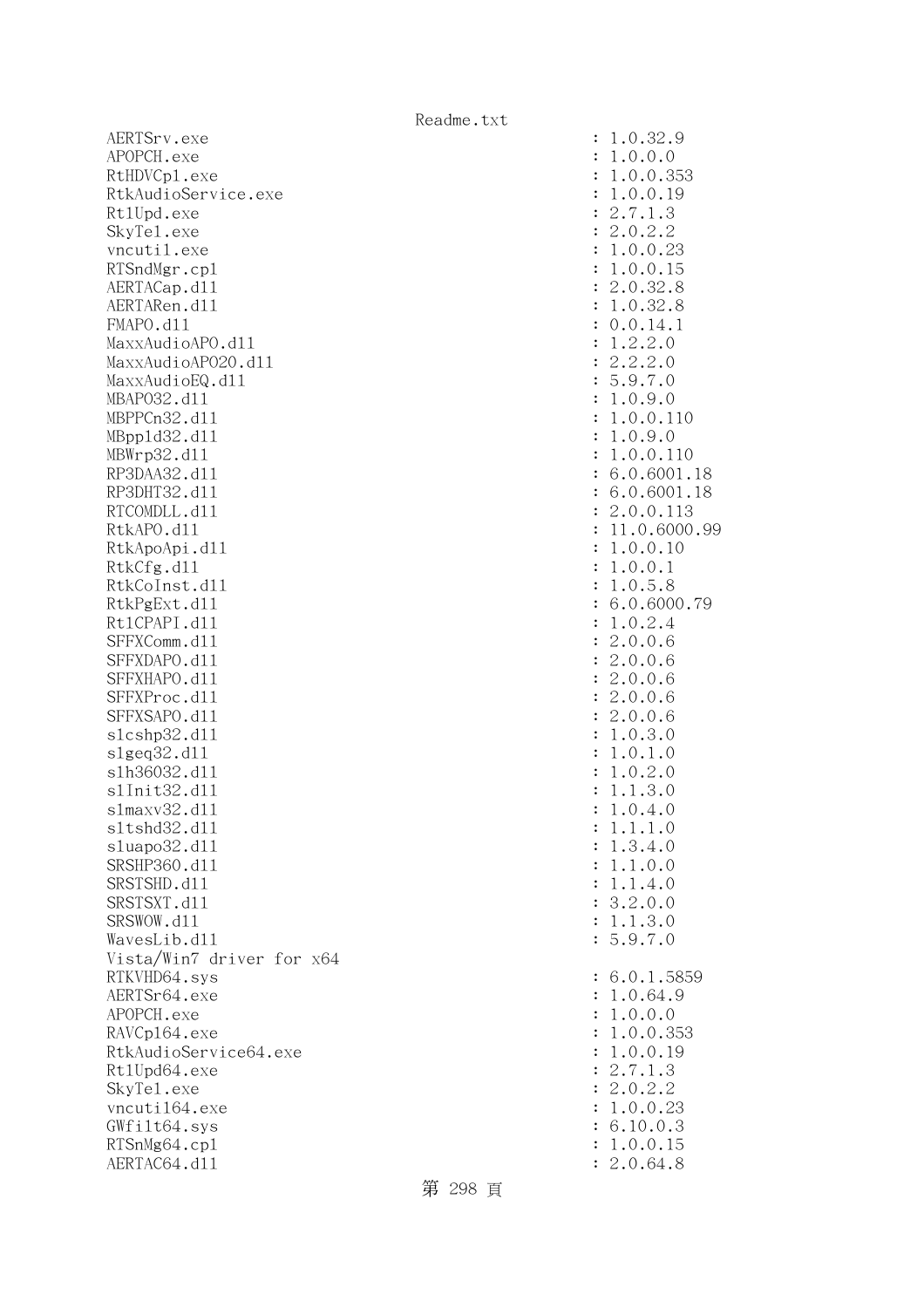|                    | Readme.txt                      |
|--------------------|---------------------------------|
| AERTAR64.d11       | : 1.0.64.8                      |
| FMAP064.d11        | : 0.0.14.1                      |
| MaxxAudioAP020.dll | : 2.2.2.0                       |
| MBAP032.d11        | : 1.0.9.0                       |
| MBAP064.d11        | : 1.0.9.0                       |
| MBPPCn64.d11       | : 1.0.0.110                     |
| MBpp1d64.d11       | : 1.0.9.0                       |
| MBWrp64.dl1        | : 1.0.0.110                     |
| RCoInst64.d11      | : 1.0.5.8                       |
| RP3DAA64.d11       | : 6.0.6001.18                   |
| RP3DHT64.d11       | : 6.0.6001.18                   |
| RtCOM64.d11        | : 2.0.0.113                     |
| RTCOMDLL.d11       | : 2.0.0.113                     |
| RtkApi64.dl1       | : 1.0.0.10                      |
| RtkAP064.d11       | : 11.0.6000.99                  |
| RtkCfg.d11         | : 1.0.0.1                       |
| RtkCfg64.d11       | : 1.0.0.1                       |
| Rt1CPAPI.d11       | : 1.0.2.4                       |
| Rt1CPAPI64.d11     | : 1.0.2.4                       |
| RtPgEx64.d11       | : 6.0.6000.79                   |
| SFComm64.d11       | : 2.0.0.6                       |
| SFDAP064.d11       | : 2.0.0.6                       |
| SFHAP064.d11       | : 2.0.0.6                       |
| SFProc64.d11       | : 2.0.0.6                       |
| SFSAP064.d11       | : 2.0.0.6                       |
| s1cshp64.d11       | : 1.0.3.0                       |
| s1geq64. d11       | : 1.0.1.0                       |
| s1h36064.d11       | : 1.0.2.0                       |
| s1Init64.d11       | 1.1.3.0<br>$\ddot{\cdot}$       |
| slmaxv64.dll       | 1.0.4.0<br>$\ddot{\cdot}$       |
| s1tshd64.d11       | 1.1.1.0                         |
| sluapo64.d11       | 1.3.4.0<br>$\ddot{\cdot}$       |
| SRSHP64.d11        | 1.1.0.0<br>$\ddot{\phantom{a}}$ |
| SRSTSH64.d11       | : 1.1.4.0                       |
| SRSTSX64.d11       | : 3.2.0.0                       |
| SRSWOW64.d11       | : 1.1.3.0                       |
| HDMI Driver :      |                                 |
| Vista/Win7 x86:    |                                 |
| RtHDMIV.sys        | : 6.0.1.5857                    |
| RtkUpd.exe         | : 2.7.1.3                       |
| RH3DAA32.d11       | : 6.0.6001.18                   |
| RH3DHT32.d11       | : 6.0.6001.18                   |
| RHCoInst.d11       | : 1.0.4.9                       |
| RHDMIExt.d11       | : 6.0.6000.79                   |
| RtkHDMI.d11        | : 11.0.6000.99                  |
|                    |                                 |
| Vista/Win7 x64:    |                                 |
| RtHDMIVX.sys       | : 6.0.1.5857                    |
| RtkUpd64.exe       | : 2.7.1.3                       |
| RH3DAA64.d11       | : 6.0.6001.18                   |
| RH3DHT64.d11       | : 6.0.6001.18                   |
| RHCoInst64.d11     | : 1.0.4.4                       |
| RHDMEx64.d11       | : 6.0.6000.79                   |
| RtkHDM64.d11       | : 11.0.6000.99                  |
|                    |                                 |

XP/2K x86: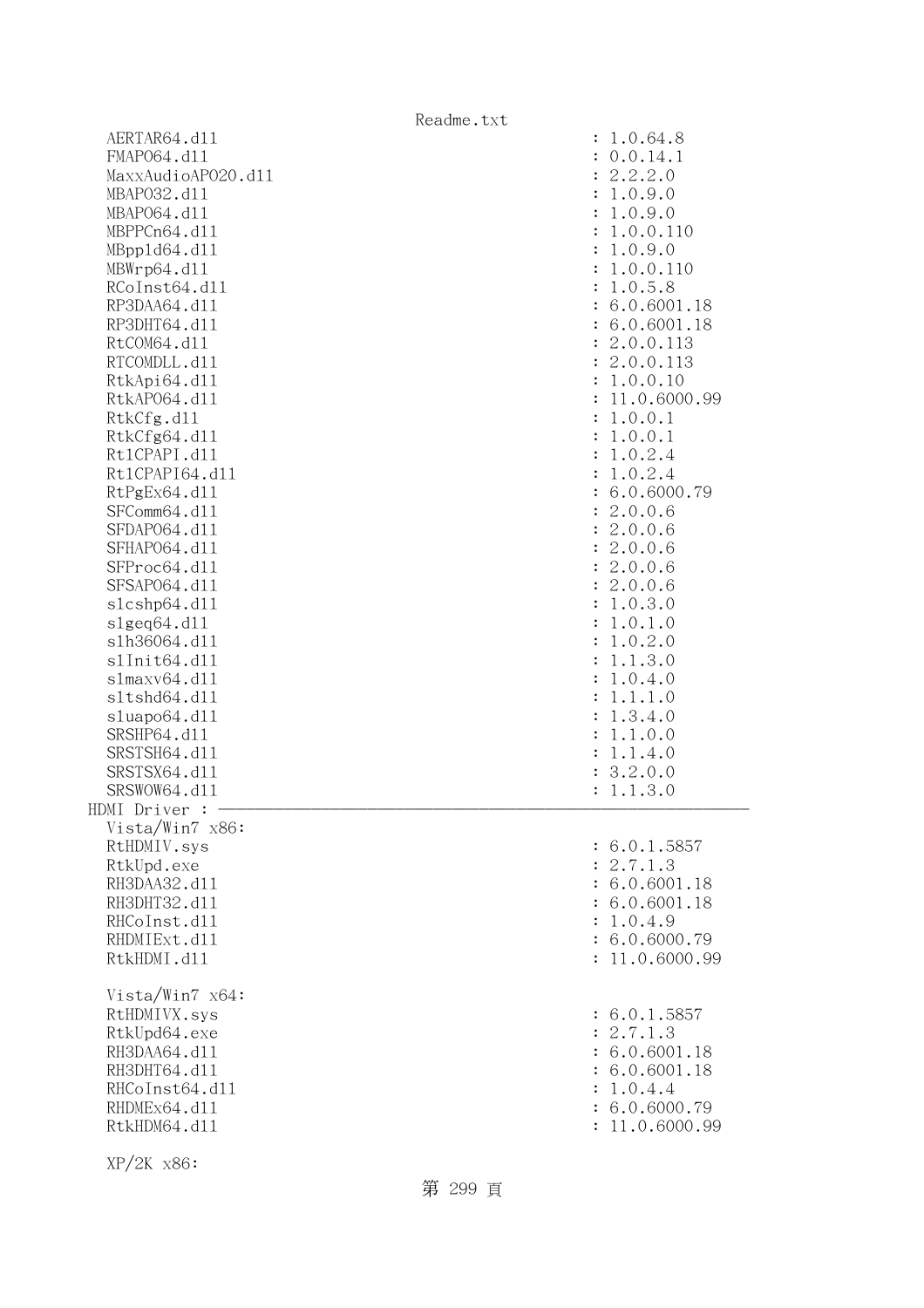Readme.txt RtkHDMI.sys : 5.10.0.5857 RtkUpd.exe : 2.7.1.3 RHCoInstXP.d11 : 1.0.5.1 XP/2K x64: RtkHDMIX.sys : 5.10.0.5857 RtkUpd64.exe : 2.7.1.3 RHCoInst64XP.d11 : 1.0.5.1 Driver Setup Program : 2.76 Windows 2000/XP Operate on : Microsoft High Definition Audio Driver Package - KB888111 Package file version (kb888111.exe) : 6.1.22.0 Hdaudiobus.sys version : 5.10.00.5013 //================= Driver Package R2.24 Realtek HD Audio Driver support all of Realtek HD Audio Codec . 1. Vista WHQL Supporting: ALC882, ALC883, ALC885, ALC888, ALC889, ALC861VD, ALC660, ALC662, ALC663, ALC665, ALC260, ALC262,ALC267, ALC268, ALC269, ALC272, ALC273, ALC887 2. Windows 2000/XP WHQL Supporting: ALC880, ALC882, ALC883, ALC885, ALC888, ALC889, ALC861VC, ALC861VD, ALC660, ALC662, ALC663, ALC665, ALC260, ALC262, ALC267,ALC268, ALC269, ALC272, ALC273, ALC887 3. HDMI Device WHQL Support: ATI HDMI Devices 4. OS Supporting: Microsoft Windows XP, Windows 2000, Windows Server 2003, Vista, Windows Server 2008, Windows $7 - x86/x64$  5. Pack with Microsoft High Definition Audio UAAV1.0a(5013) 6. Add/Fix 1.) Driver : 1. Customizations. Windows  $2000/XP:$  Windows 2000/XP : RTKHDA64.sys : 5.10.0.5854 RTKHDAUD.sys : 5.10.0.5854 MicCal.exe : 1.1.2.1 RTHDCPL.exe : 2.2.8.8 RtkAudioService64.exe : 1.0.0.19 RtkAudioService.exe : 1.0.0.19 RTLCPL.exe : 1.0.1.66 Rt1Upd64.exe : 2.7.1.3 Rt1Upd.exe : 2.7.1.3 SkyTel.exe : 2.0.2.0 SoundMan.exe : 1.0.0.32 vncuti164.exe : 1.0.0.23 vncutil.exe : 1.0.0.23 Alcmtr.exe : 1.6.0.4 AlcWzrd.exe : 1.1.0.37 Monfilt.sys : 5.10.0.4112 Monft64.sys : 5.10.0.4115 AMBFilt.sys : 5.10.0.4240 AMBFt64.sys : 5.10.0.4240 RTSndMgr.cp1 : 1.0.1.3 ALSndMgr.cp1 : 1.0.0.11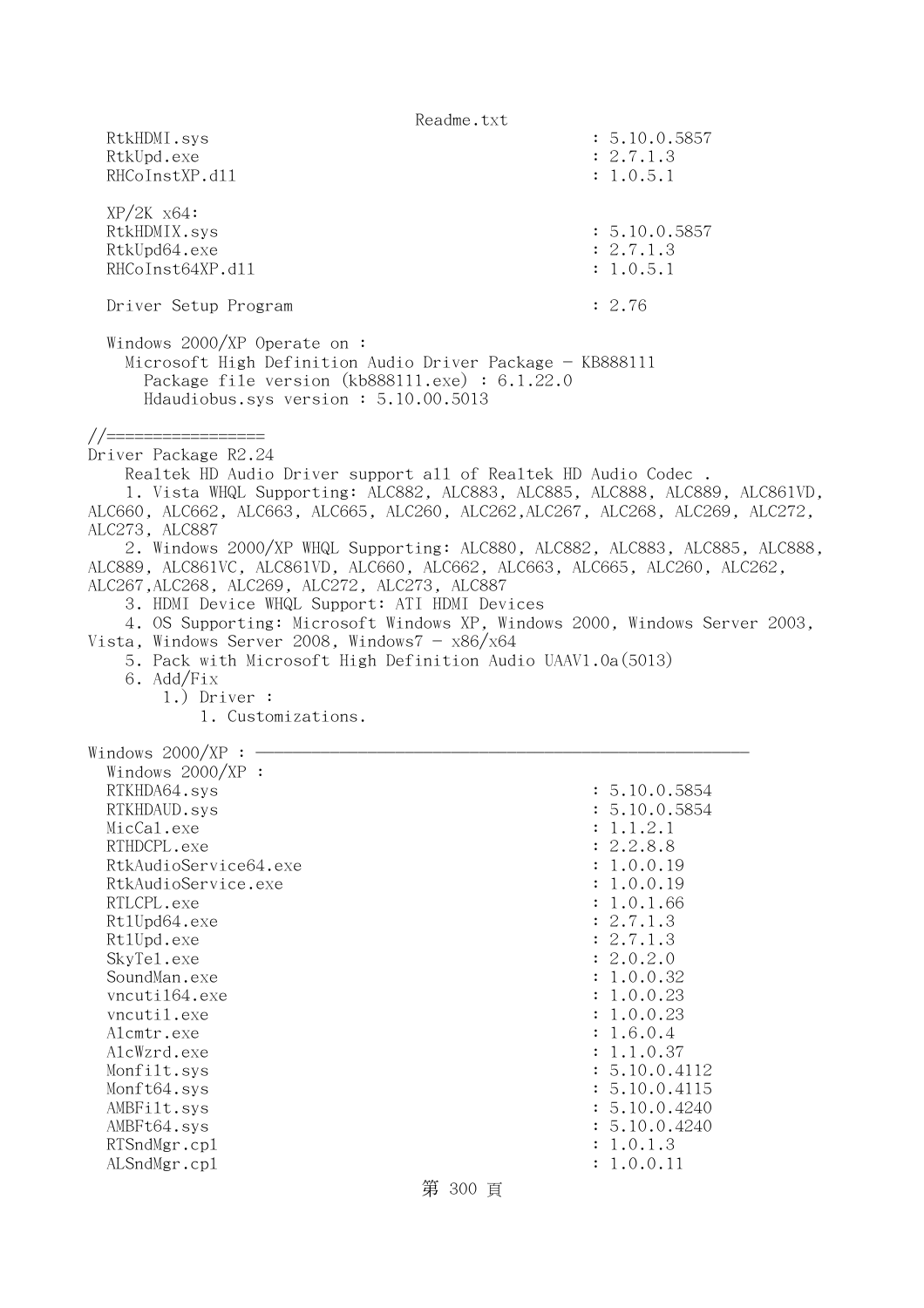|                      | Readme.txt |                           |
|----------------------|------------|---------------------------|
| RCoInst64XP.d11      |            | : 1.0.5.6                 |
| RTCOMDLL.d11         |            | : 1.0.0.102               |
| RtkCoInstXP.d11      |            | : 1.0.5.6                 |
| Rt1CPAPI.d11         |            | : 1.0.2.3                 |
| Vista driver :       |            |                           |
| Vista driver for x86 |            |                           |
| RTKVHDA.sys          |            | : 6.0.1.5854              |
| AERTSrv.exe          |            | : 1.0.32.9                |
| APOPCH.exe           |            | : 1.0.0.0                 |
| RtHDVCp1.exe         |            | : 1.0.0.352               |
| RtkAudioService.exe  |            | : 1.0.0.19                |
| Rt1Upd.exe           |            | : 2.7.1.3                 |
| SkyTe1.exe           |            | : 2.0.2.2                 |
| vncutil.exe          |            | : 1.0.0.23                |
| RTSndMgr.cp1         |            | : 1.0.0.15                |
| AERTACap.d11         |            | : 2.0.32.8                |
| AERTARen.d11         |            | : 1.0.32.8                |
| FMAPO.d11            |            | : 0.0.14.1                |
| MaxxAudioAPO.dl1     |            | : 1.2.2.0                 |
| MaxxAudioAP020.dll   |            | : 2.2.2.0                 |
| MaxxAudioEQ.d11      |            | : 5.9.7.0                 |
| MBAP032.d11          |            | : 1.0.0.630               |
| MBPPCn32.d11         |            | : 1.0.0.80                |
| MBpp1d32.d11         |            | : 1.0.0.630               |
| MBWrp32.d11          |            | : 1.0.0.80                |
| RP3DAA32.d11         |            | : 6.0.6001.18             |
| RP3DHT32.d11         |            | : 6.0.6001.18             |
| RTCOMDLL.d11         |            | : 2.0.0.113               |
| RtkAPO.d11           |            | : 11.0.6000.99            |
| RtkApoApi.d11        |            | : 1.0.0.10                |
| RtkCfg.d11           |            | : 1.0.0.1                 |
| RtkCoInst.d11        |            | : 1.0.5.7                 |
| RtkPgExt.d11         |            | : 6.0.6000.79             |
| Rt1CPAPI.d11         |            | : 1.0.2.4                 |
| SFFXComm.d11         |            | : 2.0.0.6                 |
| SFFXDAPO.d11         |            | : 2.0.0.6                 |
| SFFXHAPO.d11         |            | : 2.0.0.6                 |
| SFFXProc.d11         |            | : 2.0.0.6                 |
| SFFXSAPO.d11         |            | : 2.0.0.6                 |
| s1cshp32.d11         |            | 1.0.3.0<br>÷              |
| slgeq32.d11          |            | 1.0.1.0<br>$\ddot{\cdot}$ |
| s1h36032.d11         |            | 1.0.2.0<br>:              |
| s1Init32.d11         |            | : 1.1.3.0                 |
| $slmaxv32$ .dll      |            | : 1.0.4.0                 |
| s1tshd32.d11         |            | : 1.1.1.0                 |
| s1uapo32.d11         |            | : 1.3.4.0                 |
| SRSHP360.d11         |            | : 1.1.0.0                 |
| SRSTSHD.d11          |            | : 1.1.4.0                 |
| SRSTSXT.d11          |            | : 3.2.0.0                 |
| SRSWOW.d11           |            | : 1.1.3.0                 |
| WavesLib.dll         |            | : 5.9.7.0                 |
| Vista driver for x64 |            |                           |
| RTKVHD64.sys         |            | : 6.0.1.5854              |
| AERTSr64.exe         |            | : 1.0.64.9                |
| APOPCH.exe           |            | : 1.0.0.0                 |
| RAVCp164.exe         |            | 1.0.0.352                 |
|                      | 笠 201 三    |                           |

第 301 頁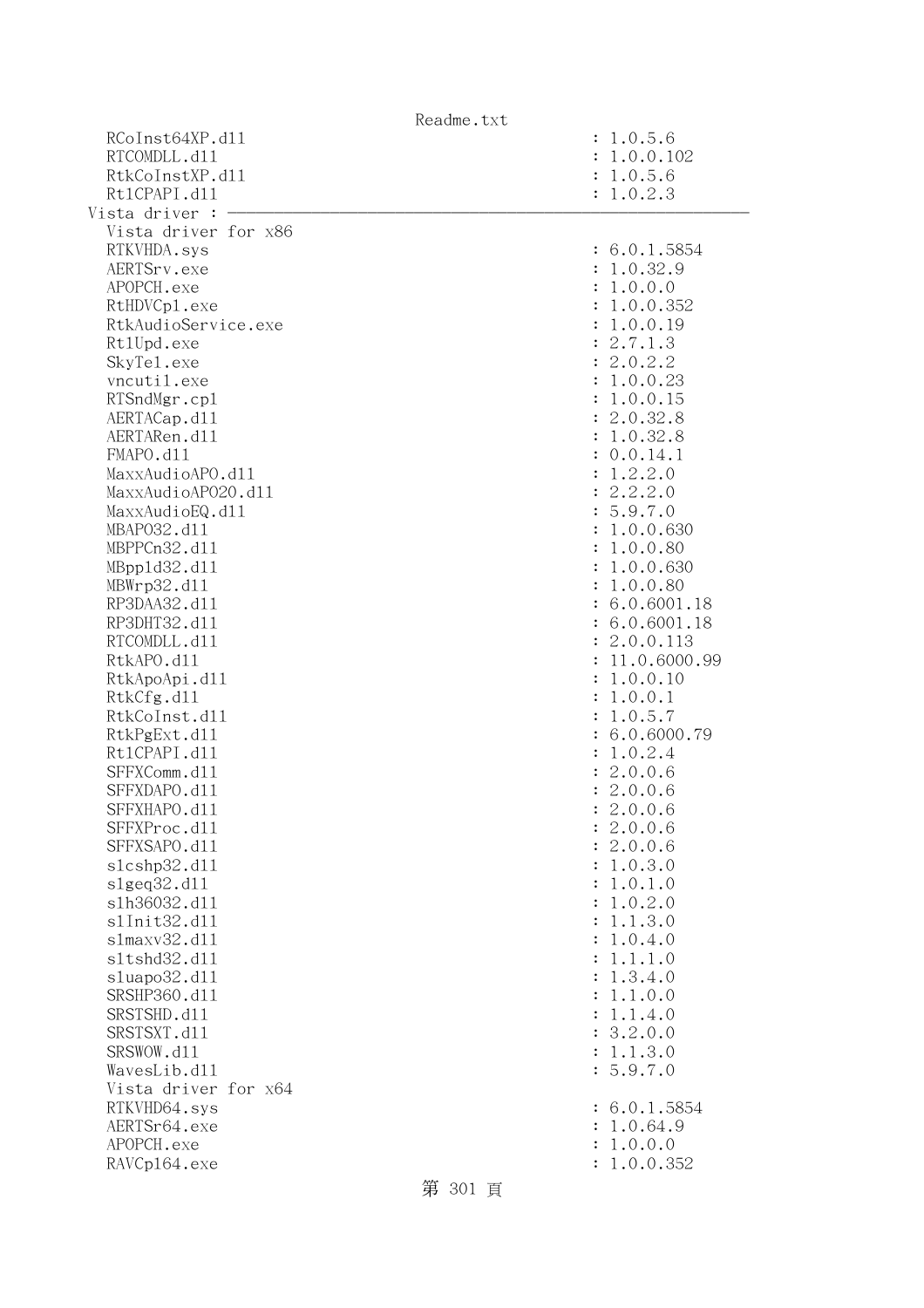|                       | Readme.txt |                                             |
|-----------------------|------------|---------------------------------------------|
| RtkAudioService64.exe |            | : 1.0.0.19                                  |
| Rt1Upd64.exe          |            | : 2.7.1.3                                   |
| SkyTe1.exe            |            | : 2.0.2.2                                   |
| vncuti164.exe         |            | : 1.0.0.23                                  |
| GWfilt64.sys          |            | : 6.10.0.3                                  |
| RTSnMg64.cp1          |            | : 1.0.0.15                                  |
| AERTAC64.d11          |            | : 2.0.64.8                                  |
| AERTAR64.d11          |            | : 1.0.64.8                                  |
| FMAP064.d11           |            | : 0.0.14.1                                  |
| MaxxAudioAP020.dll    |            | : 2.2.2.0                                   |
| MBAP032.d11           |            | : 1.0.0.630                                 |
| MBAP064.d11           |            | : 1.0.0.630                                 |
| MBPPCn64.d11          |            | : 1.0.0.80                                  |
| MBpp1d64.d11          |            | : 1.0.0.630                                 |
| MBWrp64.dl1           |            | : 1.0.0.80                                  |
| RCoInst64.d11         |            | : 1.0.5.7                                   |
| RP3DAA64.d11          |            | : 6.0.6001.18                               |
| RP3DHT64.d11          |            | : 6.0.6001.18                               |
| RtCOM64.d11           |            | : 2.0.0.113                                 |
| RTCOMDLL.d11          |            | : 2.0.0.113                                 |
| RtkApi64.d11          |            | : 1.0.0.10                                  |
| RtkAP064.d11          |            | : 11.0.6000.99                              |
| RtkCfg.d11            |            | : 1.0.0.1                                   |
| RtkCfg64.d11          |            | : 1.0.0.1                                   |
| Rt1CPAPI.d11          |            | 1.0.2.4<br>$\ddot{\cdot}$                   |
| Rt1CPAPI64.d11        |            | 1.0.2.4<br>$\ddot{\cdot}$                   |
| RtPgEx64.d11          |            | : 6.0.6000.79                               |
| SFComm64.d11          |            | : 2.0.0.6                                   |
| SFDAP064.d11          |            | : 2.0.0.6                                   |
| SFHAP064.d11          |            | : 2.0.0.6                                   |
| SFProc64.d11          |            | : 2.0.0.6                                   |
| SFSAP064.d11          |            | : 2.0.0.6                                   |
| s1cshp64.d11          |            | : 1.0.3.0                                   |
| slgeq64. d11          |            | : 1.0.1.0                                   |
| s1h36064.d11          |            | 1.0.2.0<br>$\ddot{\cdot}$                   |
| s1Init64.d11          |            | 1.1.3.0<br>$\ddot{\cdot}$                   |
| s1maxv64.d11          |            | 1.0.4.0                                     |
| s1tshd64.d11          |            | 1.1.1.0                                     |
| sluapo64.d11          |            | 1.3.4.0                                     |
| SRSHP64.d11           |            | $\ddot{\cdot}$<br>1.1.0.0<br>$\ddot{\cdot}$ |
| SRSTSH64.d11          |            | 1.1.4.0<br>$\ddot{\cdot}$                   |
| SRSTSX64.d11          |            | : 3.2.0.0                                   |
| SRSWOW64.d11          |            | 1.1.3.0                                     |
| HDMI Driver :         |            |                                             |
| Vista x86:            |            |                                             |
| RtHDMIV.sys           |            | : 6.0.1.5832                                |
| RtkUpd.exe            |            | : 2.7.1.3                                   |
| RH3DAA32.d11          |            | : 6.0.6001.18                               |
|                       |            |                                             |
| RH3DHT32.d11          |            | : 6.0.6001.18                               |
| RHCoInst.d11          |            | 1.0.4.9                                     |
| RHDMIExt.d11          |            | : 6.0.6000.75                               |
| RtkHDMI.d11           |            | : 11.0.6000.95                              |
| Vista x64:            |            |                                             |
| RtHDMIVX.sys          |            | : 6.0.1.5832                                |
| RtkUpd64.exe          |            | : 2.7.1.3                                   |
|                       | 第 302 頁    |                                             |
|                       |            |                                             |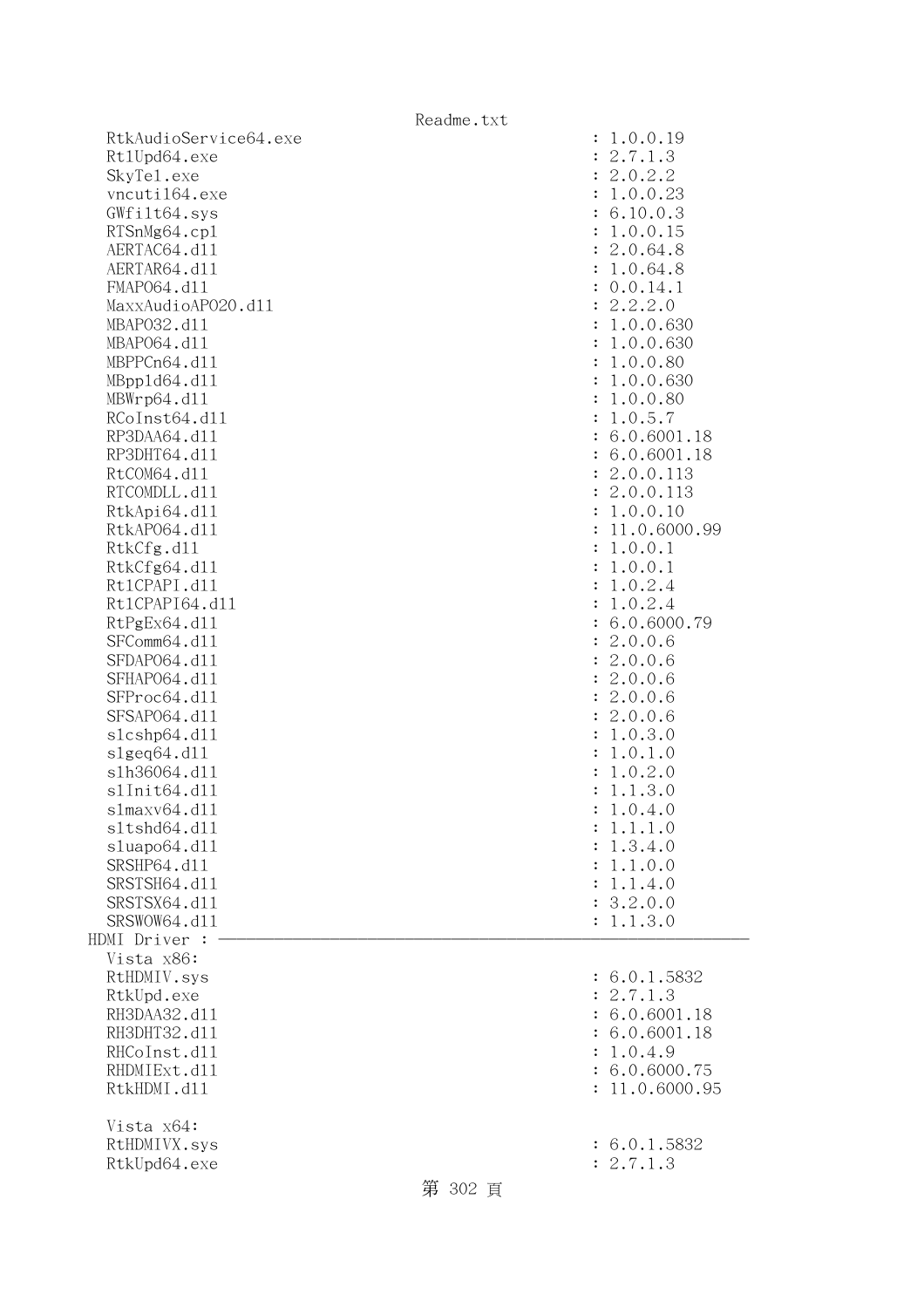Readme.txt RH3DAA64.d11 : 6.0.6001.18 RH3DHT64.d11 : 6.0.6001.18 RHCoInst64.d11 : 1.0.4.4 RHDMEx64.d11 : 6.0.6000.75 RtkHDM64.d11 : 11.0.6000.95 XP/2K x86: RtkHDMI.sys : 5.10.0.5832 RtkUpd.exe : 2.7.1.3 RHCoInstXP.d11 : 1.0.5.1 XP/2K x64: RtkHDMIX.sys : 5.10.0.5832 RtkUpd64.exe : 2.7.1.3 RHCoInst64XP.d11 : 1.0.5.1 Driver Setup Program : 2.76 Windows 2000/XP Operate on : Microsoft High Definition Audio Driver Package - KB888111 Package file version (kb888111.exe) : 6.1.22.0 Hdaudiobus.sys version : 5.10.00.5013 //================= Driver Package R2.23 Realtek HD Audio Driver support all of Realtek HD Audio Codec . 1. Vista WHQL Supporting: ALC882, ALC883, ALC885, ALC888, ALC889, ALC861VD, ALC660, ALC662, ALC663, ALC665, ALC260, ALC262,ALC267, ALC268, ALC269, ALC272, ALC273, ALC887 2. Windows 2000/XP WHQL Supporting: ALC880, ALC882, ALC883, ALC885, ALC888, ALC889, ALC861VC, ALC861VD, ALC660, ALC662, ALC663, ALC665, ALC260, ALC262, ALC267,ALC268, ALC269, ALC272, ALC273, ALC887 3. HDMI Device WHQL Support: ATI HDMI Devices 4. OS Supporting: Microsoft Windows XP, Windows 2000, Windows Server 2003, Vista, Windows Server 2008, Windows $7 - x86/x64$  5. Pack with Microsoft High Definition Audio UAAV1.0a(5013) 6. Add/Fix 1.) Driver : 1. Customizations. 2. Fix DTM 1.4 lullaby test & wave pull mode test issue. Windows  $2000/XP : -$  Windows 2000/XP : RTKHDA64.sys : 5.10.0.5845 RTKHDAUD.sys : 5.10.0.5845 Alcmtr.exe : 1.6.0.4 AlcWzrd.exe : 1.1.0.37  $\text{MicCal.}$ exe : 1.1.2.1 RTHDCPL.exe : 2.2.8.4 RtkAudioService64.exe : 1.0.0.19 RtkAudioService.exe : 1.0.0.19 RTLCPL.exe : 1.0.1.66 Rt1Upd64.exe : 2.7.1.3 Rt1Upd.exe : 2.7.1.3 SkyTel.exe : 2.0.2.0 SoundMan.exe : 1.0.0.32 第 303 頁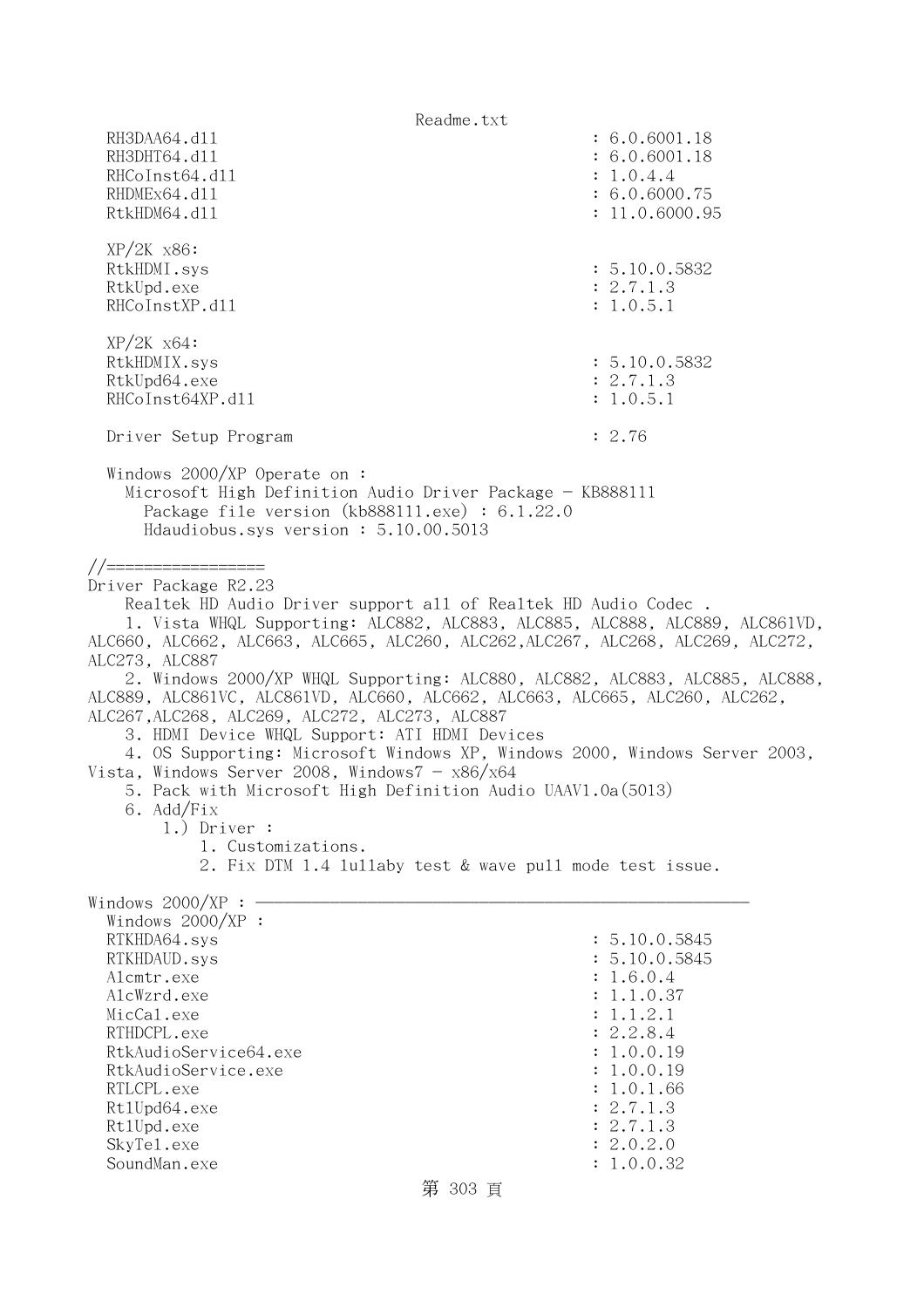|                      | Readme.txt                |
|----------------------|---------------------------|
| vncuti164.exe        | : 1.0.0.23                |
| vncutil.exe          | : 1.0.0.23                |
| AMBFilt.sys          | : 5.10.0.4240             |
| AMBFt64.sys          | : 5.10.0.4240             |
| Monfilt.sys          | : 5.10.0.4112             |
| Monft64.sys          | : 5.10.0.4115             |
| ALSndMgr.cp1         | : 1.0.0.11                |
| RTSndMgr.cp1         | : 1.0.1.3                 |
| RCoInst64XP.d11      | : 1.0.5.3                 |
|                      |                           |
| RTCOMDLL.d11         | : 1.0.0.102               |
| RtkCoInstXP.d11      | : 1.0.5.3                 |
| Rt1CPAPI.d11         | : 1.0.2.3                 |
| Vista driver :       |                           |
| Vista driver for x86 |                           |
| RTKVHDA.sys          | : 6.0.1.5845              |
| AERTSrv.exe          | : 1.0.32.9                |
| APOPCH.exe           | : 1.0.0.0                 |
| RtHDVCp1.exe         | : 1.0.0.345               |
| RtkAudioService.exe  | : 1.0.0.19                |
| Rt1Upd.exe           | : 2.7.1.3                 |
| SkyTe1.exe           | : 2.0.2.2                 |
| vncutil.exe          | : 1.0.0.23                |
| RTSndMgr.cp1         | : 1.0.0.15                |
| AERTACap.d11         | : 2.0.32.8                |
| AERTARen.d11         | : 1.0.32.8                |
| FMAPO.d11            |                           |
|                      | : 0.0.14.1                |
| MaxxAudioAPO.dll     | 1.2.2.0<br>$\ddot{\cdot}$ |
| MaxxAudioAP020.dll   | : 2.2.2.0                 |
| MaxxAudioEQ.d11      | : 5.9.7.0                 |
| MBAP032.d11          | : 1.0.0.630               |
| MBPPCn32.d11         | 1.0.0.80<br>÷             |
| MBpp1d32.d11         | : 1.0.0.630               |
| MBWrp32.d11          | : 1.0.0.80                |
| RP3DAA32.d11         | : 6.0.6001.18             |
| RP3DHT32.d11         | : 6.0.6001.18             |
| RTCOMDLL.d11         | : 2.0.0.113               |
| RtkAPO.d11           | 11.0.6000.98              |
| RtkApoApi.d11        | 1.0.0.10                  |
| RtkCfg.d11           | 1.0.0.1<br>:              |
| RtkCoInst.d11        | 1.0.5.5<br>:              |
| RtkPgExt.d11         | 6.0.6000.78               |
| Rt1CPAPI.d11         | 1.0.2.4<br>$\ddot{\cdot}$ |
| SFFXComm.d11         | 2.0.0.6<br>$\ddot{\cdot}$ |
| SFFXDAPO.d11         | 2.0.0.6<br>$\ddot{\cdot}$ |
| SFFXHAPO.d11         | 2.0.0.6<br>$\ddot{\cdot}$ |
| SFFXProc.d11         |                           |
|                      | 2.0.0.6<br>$\ddot{\cdot}$ |
| SFFXSAPO.d11         | 2.0.0.6<br>$\ddot{\cdot}$ |
| s1cshp32.d11         | 1.0.3.0<br>:              |
| $slgeq32$ .dll       | 1.0.1.0<br>:              |
| s1h36032.d11         | 1.0.2.0<br>:              |
| s1Init32.d11         | 1.1.3.0<br>:              |
| s1maxv32.d11         | 1.0.4.0<br>:              |
| s1tshd32.d11         | 1.1.1.0<br>$\ddot{\cdot}$ |
| s1uapo32.d11         | 1.3.4.0<br>:              |
| SRSHP360.d11         | 1.1.0.0<br>:              |
| SRSTSHD.d11          | 1.1.4.0                   |
|                      |                           |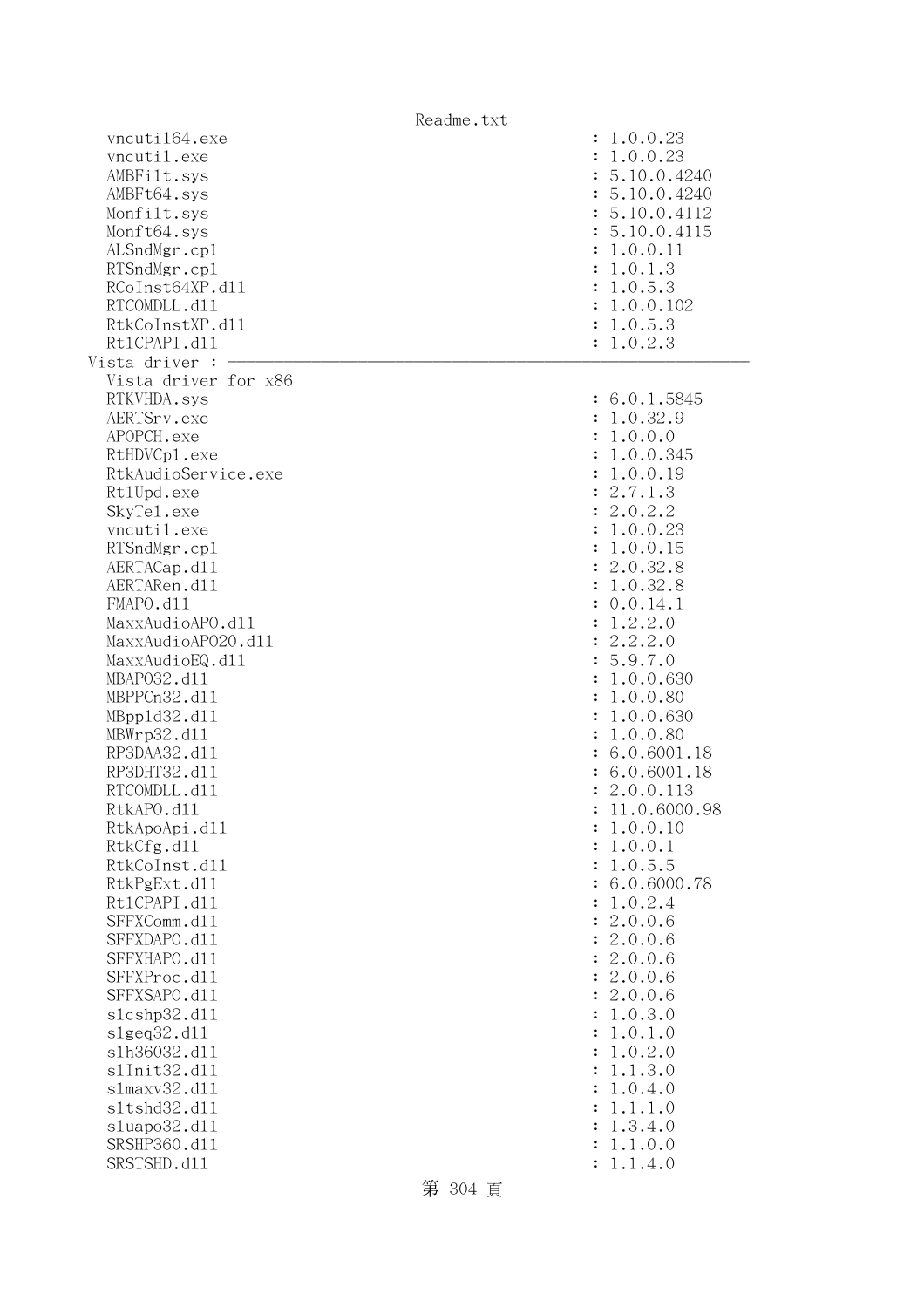SRSTSXT.d11 SRSWOW.d11 WavesLib.dll Vista driver for x64 RTKVHD64.sys AERTSr64.exe APOPCH.exe RAVCp164.exe RtkAudioService64.exe Rt1Upd64.exe SkyTe1.exe vncuti164.exe  $GWfilt64.sys$ RTSnMg64.cp1 AERTAC64.d11 AERTAR64.d11 FMAP064.d11 MaxxAudioAPO20.dll MBAP032.d11 MBAP064.d11 MBPPCn64.d11 MBpp1d64.dl1 MBWrp64.dl1 RCoInst64.dl1 RP3DAA64.d11 RP3DHT64.d11 RtCOM64.d11 RTCOMDLL.d11 RtkApi64.dl1 RtkAP064.dl1 RtkCfg.dl1 RtkCfg64.dl1 Rt1CPAPI.d11 Rt1CPAPI64.dl1 RtPgEx64.dl1 SFComm64.dl1 SFDAP064.d11 SFHAP064.d11 SFProc64.dl1 SFSAP064.d11  $slcshp64.d11$ slgeq64.dll s1h36064.dl1 s1Init64.d11 s1maxv64.dl1 s1tshd64.d11 sluapo64.dl1 SRSHP64.d11 SRSTSH64.d11 SRSTSX64.d11 SRSWOW64.d11  $HDMI$  Driver :  $-$  Vista x86: RtHDMIV.sys RtkUpd.exe : 2.7.1.3 RH3DAA32.d11 : 6.0.6001.18

| $\ddot{\cdot}$<br>$\ddot{\cdot}$<br>$\vdots$ | 3.2.0.0<br>1.1.3.0<br>5.9.7.0 |
|----------------------------------------------|-------------------------------|
|                                              |                               |
| $\ddot{\cdot}$                               | 6.0.1.5845                    |
| $\ddot{\cdot}$                               | 1.0.64.9                      |
| $\ddot{\cdot}$                               | 1.0.0.0                       |
| $\ddot{\cdot}$                               | 1.0.0.345                     |
| $\ddot{\cdot}$                               | 1.0.0.19                      |
| $\ddot{\cdot}$                               | 2.7.1.3                       |
| $\ddot{\cdot}$                               | 2.0.2.2                       |
| $\ddot{\cdot}$                               | 1.0.0.23                      |
| $\ddot{\cdot}$                               | 6.10.0.3                      |
| $\ddot{\cdot}$                               | 1.0.0.15                      |
| $\ddot{\cdot}$                               | 2.0.64.8                      |
| $\ddot{\cdot}$                               | 1.0.64.8                      |
| $\ddot{\cdot}$                               | 0.0.14.1                      |
| $\ddot{\cdot}$                               | 2.2.2.0                       |
| $\ddot{\cdot}$                               | 1.0.0.630                     |
| $\ddot{\cdot}$                               | 1.0.0.630                     |
| $\ddot{\cdot}$                               | 1.0.0.80                      |
| $\ddot{\cdot}$                               | 1.0.0.630                     |
| $\ddot{\cdot}$                               | 1.0.0.80                      |
| $\ddot{\cdot}$                               | 1.0.5.5                       |
| $\ddot{\cdot}$                               | 6.0.6001.18                   |
| $\ddot{\cdot}$                               | 6.0.6001.18                   |
| $\ddot{\cdot}$                               | 2.0.0.113                     |
| $\ddot{\cdot}$                               | 2.0.0.113                     |
| $\ddot{\cdot}$                               | 1.0.0.10                      |
| $\ddot{\cdot}$                               | 11.0.6000.98                  |
| $\ddot{\cdot}$                               | 1.0.0.1                       |
| $\ddot{\cdot}$                               | 1.0.0.1                       |
| $\ddot{\cdot}$                               | 1.0.2.4                       |
| $\ddot{\cdot}$                               | 1.0.2.4                       |
| $\ddot{\cdot}$                               | 6.0.6000.78                   |
| $\ddot{\cdot}$                               | 2.0.0.6                       |
| $\ddot{\cdot}$                               | 2.0.0.6                       |
|                                              | 2.0.0.6                       |
| $\ddot{\cdot}$                               | 2.0.0.6                       |
| $\ddot{\cdot}$                               | 2.0.0.6                       |
| $\ddot{\cdot}$                               | 1.0.3.0                       |
| $\ddot{\cdot}$                               | 1.0.1.0                       |
| $\ddot{\cdot}$                               | 1.0.2.0                       |
| $\ddot{\cdot}$                               | 1.1.3.0                       |
| $\ddot{\cdot}$                               | 1.0.4.0                       |
| $\ddot{\cdot}$                               | .1.1.0<br>$\mathbf 1$         |
| $\ddot{\cdot}$                               | 1.3.4.0                       |
| $\ddot{\cdot}$                               | 1.1.0.0                       |
| $\ddot{\cdot}$                               | 1.1.4.0                       |
| $\ddot{\cdot}$                               | 3.2.0.0                       |
| $\vdots$                                     | 1.1.3.0                       |
|                                              |                               |
| $\ddot{\cdot}$                               | 6.0.1.5832                    |
|                                              |                               |

- 
-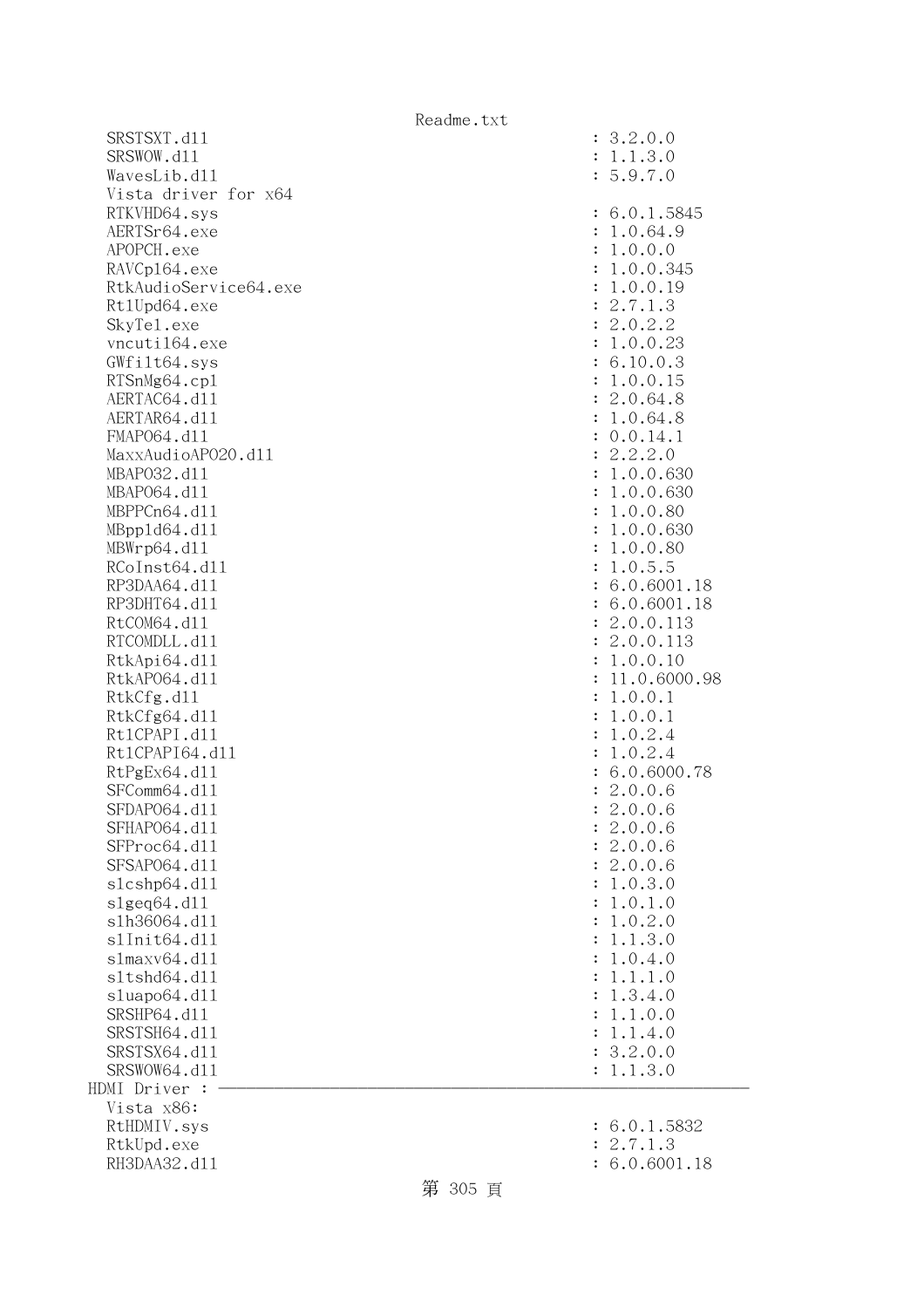| Readme.txt                                                                                                                                                                                    |                |  |
|-----------------------------------------------------------------------------------------------------------------------------------------------------------------------------------------------|----------------|--|
| RH3DHT32.d11                                                                                                                                                                                  | : 6.0.6001.18  |  |
| RHCoInst.d11                                                                                                                                                                                  | : 1.0.4.9      |  |
| RHDMIExt.d11                                                                                                                                                                                  | : 6.0.6000.75  |  |
| RtkHDMI.d11                                                                                                                                                                                   | : 11.0.6000.95 |  |
|                                                                                                                                                                                               |                |  |
| Vista x64:                                                                                                                                                                                    |                |  |
| RtHDMIVX.sys                                                                                                                                                                                  | : 6.0.1.5832   |  |
| RtkUpd64.exe                                                                                                                                                                                  | : 2.7.1.3      |  |
| RH3DAA64.d11                                                                                                                                                                                  | : 6.0.6001.18  |  |
| RH3DHT64.d11                                                                                                                                                                                  |                |  |
|                                                                                                                                                                                               | : 6.0.6001.18  |  |
| RHCoInst64.d11                                                                                                                                                                                | : 1.0.4.4      |  |
| RHDMEx64.d11                                                                                                                                                                                  | : 6.0.6000.75  |  |
| RtkHDM64.d11                                                                                                                                                                                  | : 11.0.6000.95 |  |
|                                                                                                                                                                                               |                |  |
| $XP/2K$ $x86$ :                                                                                                                                                                               |                |  |
| RtkHDMI.sys                                                                                                                                                                                   | : 5.10.0.5832  |  |
| RtkUpd.exe                                                                                                                                                                                    | : 2.7.1.3      |  |
| RHCoInstXP.d11                                                                                                                                                                                | : 1.0.5.1      |  |
|                                                                                                                                                                                               |                |  |
| $XP/2K$ $x64$ :                                                                                                                                                                               |                |  |
| RtkHDMIX.sys                                                                                                                                                                                  | : 5.10.0.5832  |  |
| RtkUpd64.exe                                                                                                                                                                                  | : 2.7.1.3      |  |
| RHCoInst64XP.d11                                                                                                                                                                              | : 1.0.5.1      |  |
|                                                                                                                                                                                               |                |  |
| Driver Setup Program                                                                                                                                                                          | : 2.75         |  |
| Windows $2000/XP$ Operate on:<br>Microsoft High Definition Audio Driver Package - KB888111<br>Package file version $(kb888111.\text{exe}) : 6.1.22.0$<br>Hdaudiobus.sys version: 5.10.00.5013 |                |  |
|                                                                                                                                                                                               |                |  |
| //===============                                                                                                                                                                             |                |  |
| Driver Package R2.22                                                                                                                                                                          |                |  |
| Realtek HD Audio Driver support all of Realtek HD Audio Codec.                                                                                                                                |                |  |
| 1. Vista WHQL Supporting: ALC882, ALC883, ALC885, ALC888, ALC889, ALC861VD,                                                                                                                   |                |  |
| ALC660, ALC662, ALC663, ALC665, ALC260, ALC262, ALC267, ALC268, ALC269, ALC272,                                                                                                               |                |  |
| ALC273, ALC887                                                                                                                                                                                |                |  |
| 2. Windows 2000/XP WHQL Supporting: ALC880, ALC882, ALC883, ALC885, ALC888,<br>ALC889, ALC861VC, ALC861VD, ALC660, ALC662, ALC663, ALC665, ALC260, ALC262,                                    |                |  |
| ALC267, ALC268, ALC269, ALC272, ALC273, ALC887                                                                                                                                                |                |  |
| 3. HDMI Device WHQL Support: ATI HDMI Devices                                                                                                                                                 |                |  |
| 4. OS Supporting: Microsoft Windows XP, Windows 2000, Windows Server 2003,                                                                                                                    |                |  |
| Vista, Windows Server 2008, Windows $7 - x86/x64$                                                                                                                                             |                |  |
| 5. Pack with Microsoft High Definition Audio UAAV1.0a(5013)                                                                                                                                   |                |  |
| 6. Add/Fix                                                                                                                                                                                    |                |  |
| $1.)$ Driver :                                                                                                                                                                                |                |  |
| 1. Customizations.                                                                                                                                                                            |                |  |
|                                                                                                                                                                                               |                |  |
| Windows $2000/XP$ : -                                                                                                                                                                         |                |  |
| Windows $2000/XP$ :                                                                                                                                                                           |                |  |
| RTKHDA64.sys                                                                                                                                                                                  | : 5.10.0.5832  |  |
| RTKHDAUD.sys                                                                                                                                                                                  | : 5.10.0.5832  |  |
| MicCal.exe                                                                                                                                                                                    | : 1.1.2.1      |  |
| RTHDCPL.exe                                                                                                                                                                                   | : 2.2.7.8      |  |
| RtkAudioService64.exe                                                                                                                                                                         | : 1.0.0.19     |  |
| RtkAudioService.exe                                                                                                                                                                           | : 1.0.0.19     |  |
|                                                                                                                                                                                               |                |  |
| 第 306 頁                                                                                                                                                                                       |                |  |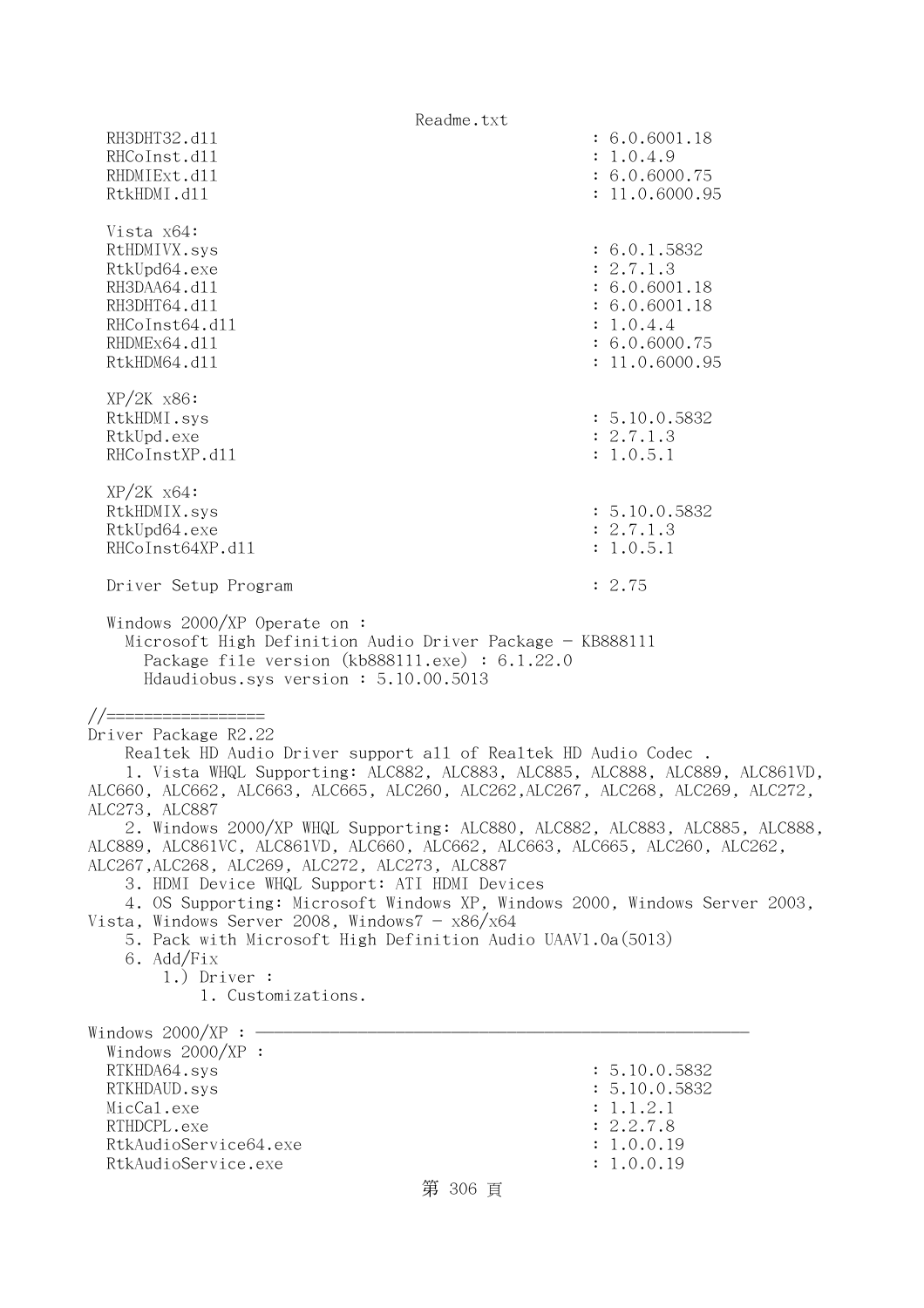|                                                                                                                                                                                                                                                                                                                                                                                                                                                                                                                                                                               | Readme.txt                                                                                                                                                                                                                                                                                                                                                                                                                                                                                                                                                                                                                                |
|-------------------------------------------------------------------------------------------------------------------------------------------------------------------------------------------------------------------------------------------------------------------------------------------------------------------------------------------------------------------------------------------------------------------------------------------------------------------------------------------------------------------------------------------------------------------------------|-------------------------------------------------------------------------------------------------------------------------------------------------------------------------------------------------------------------------------------------------------------------------------------------------------------------------------------------------------------------------------------------------------------------------------------------------------------------------------------------------------------------------------------------------------------------------------------------------------------------------------------------|
| RTLCPL.exe<br>Rt1Upd64.exe<br>Rt1Upd.exe<br>SkyTe1.exe<br>SoundMan.exe<br>vncuti164.exe<br>vncutil.exe<br>Alcmtr.exe<br>AlcWzrd.exe<br>Monfilt.sys<br>Monft64.sys<br>AMBFilt.sys<br>AMBFt64.sys<br>RTSndMgr.cp1<br>ALSndMgr.cp1<br>RCoInst64XP.d11<br>RTCOMDLL.d11<br>RtkCoInstXP.d11<br>Rt1CPAPI.d11<br>Vista driver :<br>Vista driver for x86                                                                                                                                                                                                                               | : 1.0.1.66<br>: 2.7.1.3<br>: 2.7.1.3<br>: 2.0.2.0<br>: 1.0.0.32<br>: 1.0.0.23<br>: 1.0.0.23<br>: 1.6.0.4<br>: 1.1.0.37<br>: 5.10.0.4112<br>: 5.10.0.4115<br>: 5.10.0.4240<br>: 5.10.0.4240<br>: 1.0.1.2<br>: 1.0.0.11<br>: 1.0.5.0<br>: 1.0.0.101<br>: 1.0.5.0<br>: 1.0.2.2                                                                                                                                                                                                                                                                                                                                                               |
| RTKVHDA.sys<br>AERTSrv.exe<br>APOPCH.exe<br>RtHDVCp1.exe<br>RtkAudioService.exe<br>Rt1Upd.exe<br>SkyTe1.exe<br>vncutil.exe<br>RTSndMgr.cp1<br>AERTACap.d11<br>AERTARen.d11<br>FMAPO.d11<br>MaxxAudioAPO.dl1<br>MaxxAudioAP020.dll<br>MaxxAudioEQ.d11<br>MBAP032.d11<br>MBPPCn32.d11<br>MBpp1d32.d11<br>MBWrp32.d11<br>RP3DAA32.d11<br>RP3DHT32.d11<br>RTCOMDLL.d11<br>RtkAPO.d11<br>RtkApoApi.d11<br>RtkCfg.d11<br>RtkCoInst.d11<br>RtkPgExt.d11<br>Rt1CPAPI.d11<br>SFCPStr.d11<br>SFFXComm.d11<br>SFFXCP.d11<br>SFFXLAPO.d11<br>SFFXProc.d11<br>SFFXSAPO.d11<br>s1cshp32.d11 | : 6.0.1.5832<br>: 1.0.32.8<br>: 1.0.0.0<br>: 1.0.0.334<br>1.0.0.19<br>$\ddot{\cdot}$<br>: 2.7.1.3<br>: 2.0.2.2<br>1.0.0.23<br>÷<br>1.0.0.15<br>÷<br>: 2.0.32.7<br>: 1.0.32.7<br>: 0.0.14.1<br>1.2.2.0<br>$\ddot{\cdot}$<br>: 2.2.2.0<br>: 5.9.7.0<br>1.0.0.630<br>1.0.0.80<br>1.0.0.630<br>1.0.0.80<br>$\ddot{\cdot}$<br>6.0.6001.18<br>: 6.0.6001.18<br>2.0.0.111<br>11.0.6000.95<br>1.0.0.10<br>1.0.0.1<br>$\ddot{\cdot}$<br>1.0.5.2<br>$\ddot{\cdot}$<br>: 6.0.6000.75<br>1.0.2.2<br>$\ddot{\cdot}$<br>1.1.0.3<br>$\ddot{\cdot}$<br>1.1.0.3<br>$\ddot{\cdot}$<br>1.1.0.3<br>1.1.0.3<br>1.1.0.3<br>$\ddot{\cdot}$<br>1.1.0.3<br>1.0.3.0 |

第 307 頁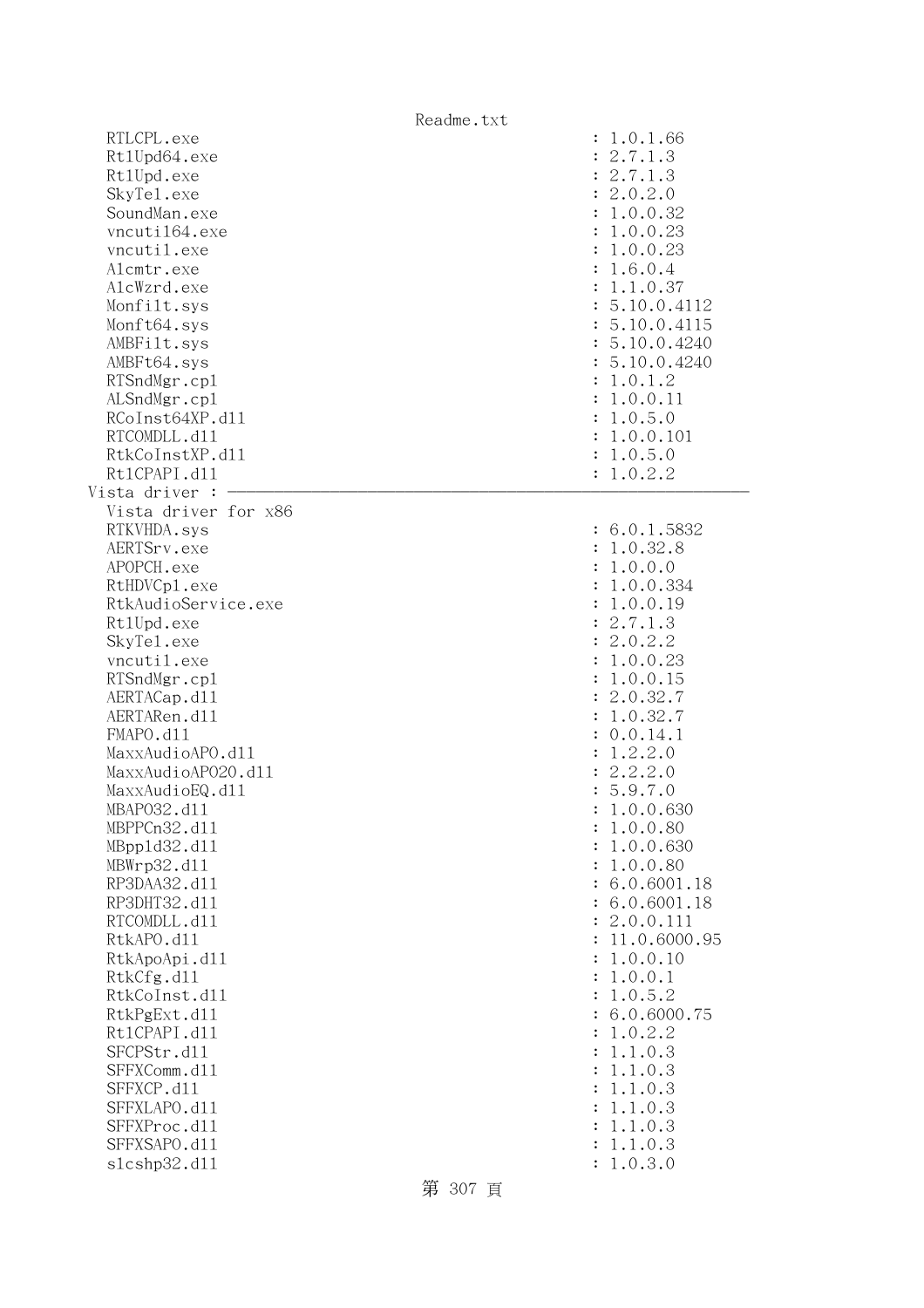slgeq32.dll slh36032.dl1 s1Init32.d11 slmaxv32.dl1 s1tshd32.d11 sluapo32.dl1 SRSHP360.d11 SRSTSHD.d11 SRSTSXT.d11 SRSWOW.dl1 WavesLib.dll Vista driver for x64 RTKVHD64.sys AERTSr64.exe APOPCH.exe RAVCp164.exe RtkAudioService64.exe Rt1Upd64.exe SkyTe1.exe vncuti164.exe  $GWfilt64.sys$  $RTSnMg64.cp1$ AERTAC64.d11 AERTAR64.d11 FMAP064.d11 MaxxAudioAP020.dll MBAP032.d11 MBAP064.d11 MBPPCn64.d11 MBpp1d64.dl1 MBWrp64.dl1 RCoInst64.dl1 RP3DAA64.d11 RP3DHT64.d11 RtCOM64.d11 RTCOMDLL.d11 RtkApi64.dll RtkAP064.dl1 : 11.0.6000.95 RtkCfg.dll RtkCfg64.dl1 Rt1CPAPI.d11 Rt1CPAPI64.dl1 RtPgEx64.dl1 SFComm64.dl1 SFCP64.d11 SFCPStr.dll SFLAP064.d11 SFProc64.d11 SFSAP064.d11 slcshp64.dll slgeq64.dll s1h36064.dl1 s1Init64.d11 slmaxv64.dll s1tshd64.d11 sluapo64.dl1

| $\ddot{\cdot}$<br>$\ddot{\cdot}$<br>$\ddot{\cdot}$<br>$\ddot{\cdot}$<br>$\ddot{\cdot}$<br>$\ddot{\cdot}$<br>$\ddot{\cdot}$<br>$\ddot{\cdot}$<br>$\ddot{\cdot}$<br>$\ddot{\cdot}$<br>$\ddot{\cdot}$                                                                                                                                                                                                                                                                                                                                                                                                                                                                                                    | .0.1.0<br>1<br>.0.2.0<br>1<br>$\cdot$ 1.<br>3.0<br>1<br>.0.4.0<br>1<br>$\cdot$ 1.<br>$\mathbf 1$<br>$\ddot{\phantom{0}}$<br>1<br>$\circ$<br>$4$ .<br>$\mathbf{1}$<br>3.<br>$\circ$<br>$\cdot$ 1.<br>$\theta$ .<br>$\mathbf 1$<br>$\circ$<br>$\mathbf 1$<br>$\cdot$ 1.<br>4.<br>$\circ$<br>2.<br>$\mathbf{0}$ .<br>3.<br>$\circ$<br>3.0<br>$\cdot$ 1.<br>$\mathbf 1$<br>5.9.<br>7.0                                                                                                                                                                                                                                                                                                                                                                                                                                                                                                                                                                                                                                                                                                                                                                                                                                                         |
|-------------------------------------------------------------------------------------------------------------------------------------------------------------------------------------------------------------------------------------------------------------------------------------------------------------------------------------------------------------------------------------------------------------------------------------------------------------------------------------------------------------------------------------------------------------------------------------------------------------------------------------------------------------------------------------------------------|--------------------------------------------------------------------------------------------------------------------------------------------------------------------------------------------------------------------------------------------------------------------------------------------------------------------------------------------------------------------------------------------------------------------------------------------------------------------------------------------------------------------------------------------------------------------------------------------------------------------------------------------------------------------------------------------------------------------------------------------------------------------------------------------------------------------------------------------------------------------------------------------------------------------------------------------------------------------------------------------------------------------------------------------------------------------------------------------------------------------------------------------------------------------------------------------------------------------------------------------|
| $\ddot{\cdot}$<br>$\ddot{\cdot}$<br>$\ddot{\cdot}$<br>$\ddot{\cdot}$<br>$\ddot{\cdot}$<br>$\ddot{\cdot}$<br>$\ddot{\cdot}$<br>$\ddot{\cdot}$<br>$\ddot{\cdot}$<br>$\ddot{\cdot}$<br>$\ddot{\cdot}$<br>$\ddot{\cdot}$<br>$\ddot{\cdot}$<br>$\ddot{\cdot}$<br>$\ddot{\cdot}$<br>$\ddot{\cdot}$<br>$\ddot{\cdot}$<br>$\ddot{\cdot}$<br>$\vdots$<br>:: :: :: ::<br>$\vdots$<br>$\ddot{\cdot}$<br>$\ddot{\cdot}$<br>$\ddot{\cdot}$<br>$\ddot{\cdot}$<br>$\ddot{\cdot}$<br>$\ddot{\cdot}$<br>$\ddot{\cdot}$<br>$\ddot{\cdot}$<br>$\ddot{\cdot}$<br>$\ddot{\cdot}$<br>$\ddot{\cdot}$<br>$\ddot{\cdot}$<br>$\ddot{\cdot}$<br>$\ddot{\cdot}$<br>$\ddot{\cdot}$<br>$\ddot{\cdot}$<br>$\ddot{\cdot}$<br>$\vdots$ | 6.0.1.5832<br>.0.64.8<br>$\mathbf 1$<br>.0.0.0<br>$\mathbf 1$<br>$\mathbf{1}$<br>.0.0.334<br>0.0.19<br>$\mathbf 1$<br>2.<br>7.<br>1.3<br>2.0.2.2<br>.0.0.23<br>$\mathbf 1$<br>10.0.3<br>6.<br>$1.0.0.15$<br>$2.0.64.7$<br>.0.64.7<br>$\mathbf 1$<br>$0.0.14.1$<br>$2.2.2.0$<br>.0.0.630<br>$\mathbf 1$<br>.0.0.630<br>$\mathbf 1$<br>$\mathbf{1}$<br>.0.0.80<br>.0.0.630<br>$\mathbf{1}$<br>0.0.80<br>$\mathbf 1$<br>$\ddot{\phantom{0}}$<br>$\mathbf 0$ .<br>5.2<br>$\mathbf 1$<br>$\ddot{\phantom{0}}$<br>0.6001.18<br>6.<br>0.6001.18<br>6.<br>2.<br>0.0.111<br>2.<br>0.0.11<br>$\mathbf 1$<br>.0.0.<br>$\mathbf 1$<br>10<br>1<br>1.0.6000.95<br>.0.0.1<br>1<br>0.0.1<br>1<br>$\ddot{\phantom{0}}$<br>2.<br>$0$ .<br>$\mathbf{c}$<br>1<br>$\overline{0}$ .<br>2.2<br>1<br>$0$ .<br>6000<br>6.<br>3<br>$\mathbf 1$<br>$\mathbf 1$<br>$0$ .<br>0.3<br>1<br>1<br>0.3<br>$\mathbf 1$<br>1<br>0.3<br>$\mathbf 1$<br>1<br>0.3<br>$\mathbf 1$<br>1<br>0.3<br>1<br>1<br>$0$ .<br>3.<br>1<br>$\mathcal{O}$<br>0.1<br>1<br>$\mathcal{O}$<br>2.<br>$0$ .<br>1<br>$\mathcal{O}$<br>1<br>3.<br>$\mathcal{O}$<br>1.<br>$0$ .<br>1<br>4.<br>$\mathcal{O}$<br>1<br>1.<br>$\mathcal{O}$<br>$\ddot{\phantom{0}}$<br>1.<br>3.<br>4.<br>$\overline{0}$<br>1 |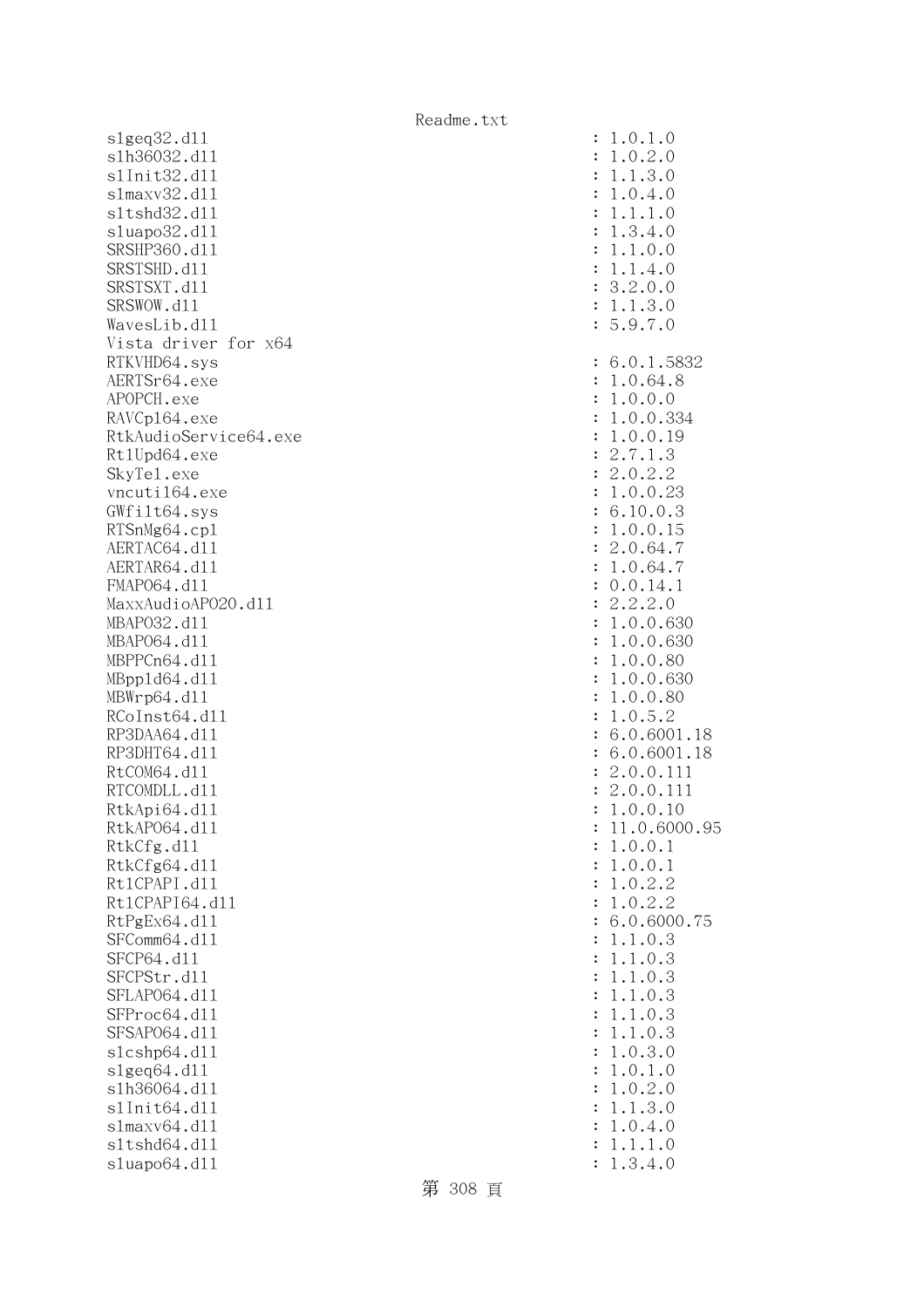| Readme.txt                                                                                                                                                                                                                                                                                                                                                                                                                                                                                                             |                                                                                            |  |
|------------------------------------------------------------------------------------------------------------------------------------------------------------------------------------------------------------------------------------------------------------------------------------------------------------------------------------------------------------------------------------------------------------------------------------------------------------------------------------------------------------------------|--------------------------------------------------------------------------------------------|--|
| SRSHP64.d11<br>SRSTSH64.d11<br>SRSTSX64.d11                                                                                                                                                                                                                                                                                                                                                                                                                                                                            | : 1.1.0.0<br>: 1.1.4.0<br>: 3.2.0.0                                                        |  |
| SRSWOW64.d11                                                                                                                                                                                                                                                                                                                                                                                                                                                                                                           | : 1.1.3.0                                                                                  |  |
| HDMI Driver :<br>Vista x86:<br>RtHDMIV.sys<br>RtkUpd.exe<br>AHPCEE32.d11<br>RHCoInst.d11<br>RHDMIExt.d11<br>RtkHDMI.d11                                                                                                                                                                                                                                                                                                                                                                                                | : 6.0.1.5796<br>: 2.7.1.2<br>: 6.0.6001.17<br>: 1.0.4.4<br>: 6.0.6000.69<br>: 11.0.6000.88 |  |
| Vista x64:<br>RtHDMIVX.sys<br>RtkUpd64.exe<br>AHPCEE64.d11<br>RHCoInst64.d11<br>RHDMEx64.d11<br>RtkHDM64.d11                                                                                                                                                                                                                                                                                                                                                                                                           | : 6.0.1.5796<br>: 2.7.1.2<br>: 6.0.6001.17<br>: 1.0.4.4<br>: 6.0.6000.69<br>: 11.0.6000.88 |  |
| $XP/2K$ $x86$ :<br>RtkHDMI.sys<br>RtkUpd.exe                                                                                                                                                                                                                                                                                                                                                                                                                                                                           | : 5.10.0.5796<br>: 2.7.1.2                                                                 |  |
| $XP/ZK$ $x64$ :<br>RtkHDMIX.sys<br>RtkUpd64.exe                                                                                                                                                                                                                                                                                                                                                                                                                                                                        | : 5.10.0.5796<br>: 2.7.1.2                                                                 |  |
| Driver Setup Program                                                                                                                                                                                                                                                                                                                                                                                                                                                                                                   | : 2.75                                                                                     |  |
| Windows $2000/XP$ Operate on:<br>Microsoft High Definition Audio Driver Package - KB888111<br>Package file version $(kb888111.\text{exe}) : 6.1.22.0$<br>Hdaudiobus.sys version: 5.10.00.5013                                                                                                                                                                                                                                                                                                                          |                                                                                            |  |
| Driver Package R2.21<br>Realtek HD Audio Driver support all of Realtek HD Audio Codec.<br>1. Vista WHQL Supporting: ALC882, ALC883, ALC885, ALC888, ALC889, ALC861VD,<br>ALC660, ALC662, ALC663, ALC665, ALC260, ALC262,ALC267, ALC268, ALC269, ALC272,<br>ALC273, ALC887                                                                                                                                                                                                                                              |                                                                                            |  |
| 2. Windows 2000/XP WHQL Supporting: ALC880, ALC882, ALC883, ALC885, ALC888,<br>ALC889, ALC861VC, ALC861VD, ALC660, ALC662, ALC663, ALC665, ALC260, ALC262,<br>ALC267, ALC268, ALC269, ALC272, ALC273, ALC887<br>3. HDMI Device WHQL Support: ATI HDMI Devices<br>4. OS Supporting: Microsoft Windows XP, Windows 2000, Windows Server 2003,<br>Vista, Windows Server 2008, Windows $7 - x86/x64$<br>5. Pack with Microsoft High Definition Audio UAAV1.0a (5013)<br>6. Add/Fix<br>$1.)$ Driver :<br>1. Customizations. |                                                                                            |  |
| 2. Support ALC275.<br>Windows $2000/XP:$ -<br>Windows $2000/XP$ :                                                                                                                                                                                                                                                                                                                                                                                                                                                      |                                                                                            |  |
| 第 309 頁                                                                                                                                                                                                                                                                                                                                                                                                                                                                                                                |                                                                                            |  |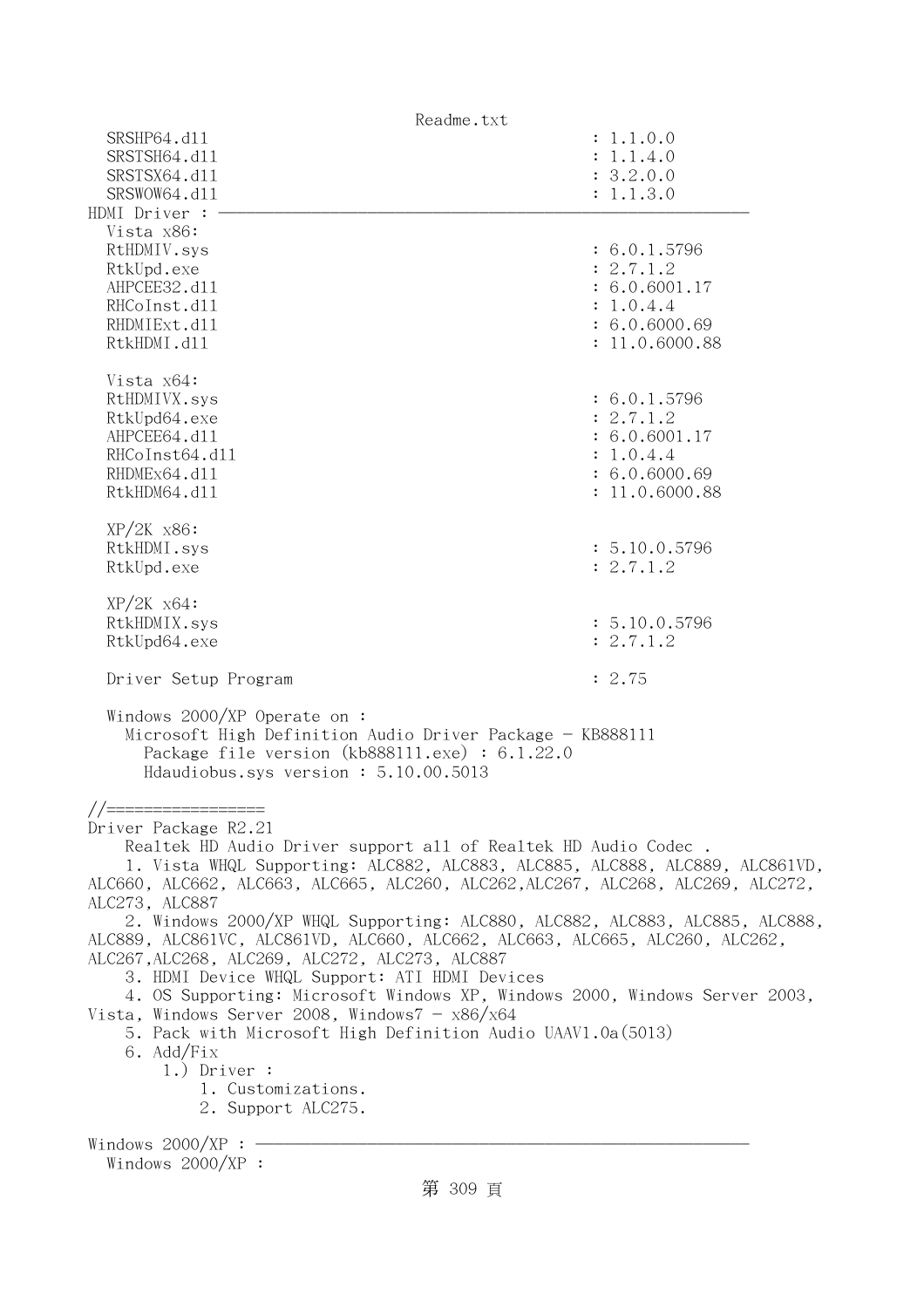| Readme.txt                             |                |               |
|----------------------------------------|----------------|---------------|
| RTKHDA64.sys                           |                | : 5.10.0.5821 |
| RTKHDAUD.sys                           |                | : 5.10.0.5821 |
| MicCal.exe                             |                | : 1.1.2.1     |
| RTHDCPL.exe                            |                | : 2.2.7.5     |
| RtkAudioService64.exe                  |                | : 1.0.0.19    |
| RtkAudioService.exe                    |                | : 1.0.0.19    |
| RTLCPL.exe                             |                | : 1.0.1.66    |
| Rt1Upd64.exe                           |                | : 2.7.1.2     |
| Rt1Upd.exe                             |                | : 2.7.1.2     |
| SkyTe1.exe                             |                | : 2.0.2.0     |
| SoundMan.exe                           |                | : 1.0.0.32    |
| vncuti164.exe                          |                | : 1.0.0.23    |
| vncutil.exe                            |                | : 1.0.0.23    |
| Alcmtr.exe                             |                | : 1.6.0.4     |
| AlcWzrd.exe                            |                | : 1.1.0.37    |
| Monfilt.sys                            |                | : 5.10.0.4112 |
| Monft64.sys                            |                | : 5.10.0.4115 |
| AMBFilt.sys                            |                | : 5.10.0.4240 |
| AMBFt64.sys                            |                | : 5.10.0.4240 |
| RTSndMgr.cp1                           |                | : 1.0.1.2     |
| ALSndMgr.cp1                           |                | : 1.0.0.11    |
| RCoInst64XP.d11                        |                |               |
|                                        |                | : 1.0.5.0     |
| RTCOMDLL.d11                           |                | : 1.0.0.100   |
| RtkCoInstXP.d11                        |                | : 1.0.5.0     |
| Rt1CPAPI.d11                           |                | : 1.0.2.2     |
| Vista driver :<br>Vista driver for x86 |                |               |
|                                        |                | : 6.0.1.5821  |
| RTKVHDA.sys<br>AERTSrv.exe             |                | : 1.0.32.8    |
| APOPCH.exe                             |                |               |
|                                        |                | : 1.0.0.0     |
| RtHDVCp1.exe                           |                | : 1.0.0.323   |
| RtkAudioService.exe                    |                | : 1.0.0.19    |
| Rt1Upd.exe                             |                | : 2.7.1.2     |
| SkyTe1.exe                             |                | : 2.0.2.2     |
| vncutil.exe                            |                | : 1.0.0.23    |
| RTSndMgr.cp1                           |                | 1.0.0.15      |
| AERTACap.d11                           |                | : 2.0.32.7    |
| AERTARen.d11                           |                | 1.0.32.7      |
| FMAPO.d11                              |                | 0.0.14.1      |
| MaxxAudioAPO.d11                       | $\ddot{\cdot}$ | 1.2.2.0       |
| MaxxAudioAP020.d11                     |                | : 2.2.2.0     |
| MaxxAudioEQ.d11                        |                | : 5.9.7.0     |
| MBAP032.d11                            | $\ddot{\cdot}$ | 1.0.0.630     |
| MBPPCn32.d11                           | $\ddot{\cdot}$ | 1.0.0.80      |
| MBpp1d32.d11                           |                | 1.0.0.630     |
| MBWrp32.d11                            | $\ddot{\cdot}$ | 1.0.0.80      |
| RTCOMDLL.d11                           | $\ddot{\cdot}$ | 2.0.0.110     |
| RtkAPO.d11                             |                | 11.0.6000.90  |
| RtkApoApi.d11                          | $\ddot{\cdot}$ | 1.0.0.10      |
| RtkCfg.d11                             | $\ddot{\cdot}$ | 1.0.0.1       |
| RtkCoInst.d11                          | $\ddot{\cdot}$ | 1.0.5.0       |
| RtkPgExt.d11                           |                | 6.0.6000.70   |
| Rt1CPAPI.d11                           | $\ddot{\cdot}$ | 1.0.2.2       |
| RTPCEE32.d11                           |                | 6.0.6001.17   |
| s1cshp32.d11                           |                | 1.0.3.0       |
| slgeq32.d11                            |                | 1.0.1.0       |

第 310 頁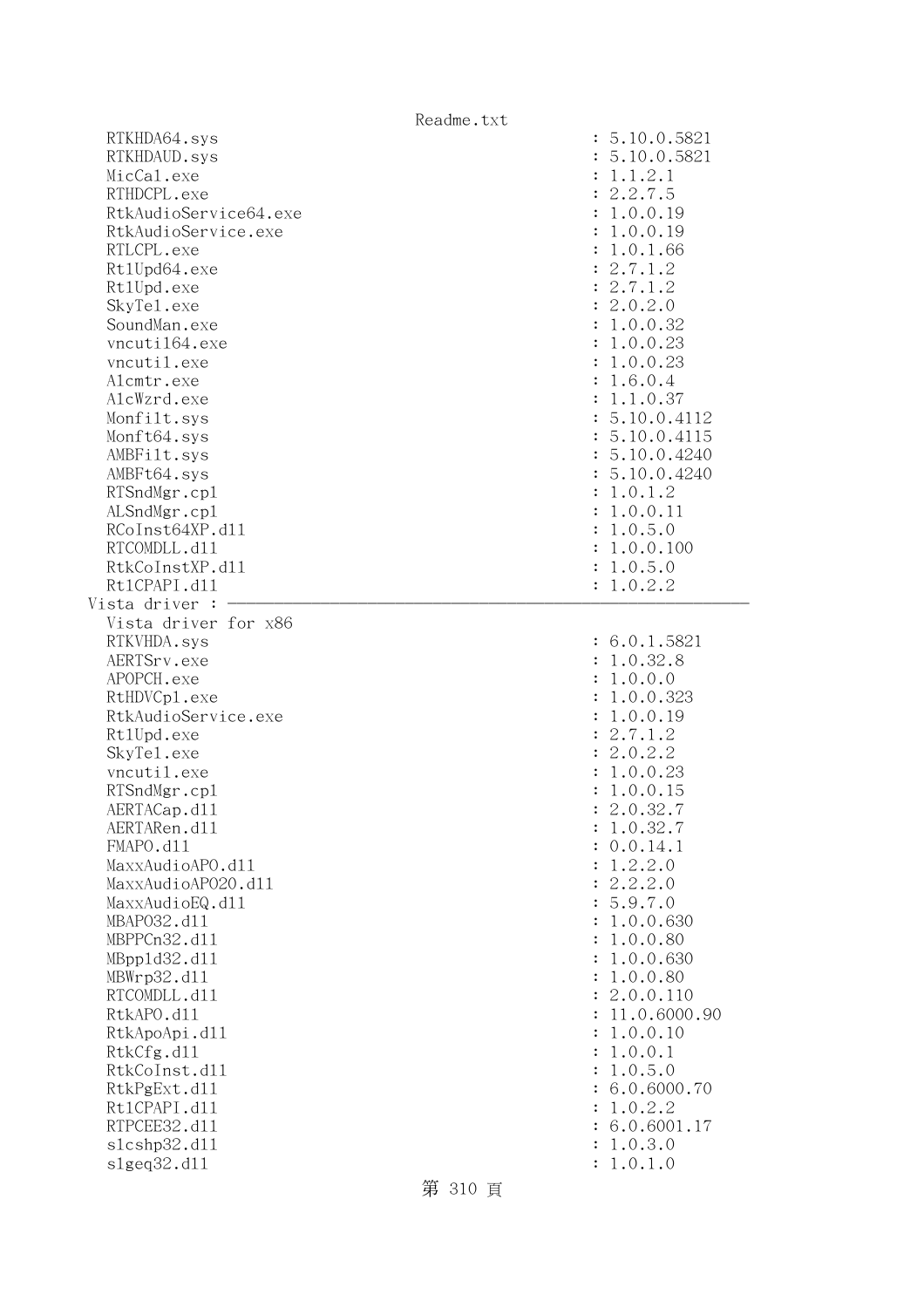s1h36032.dl1 s1Init32.d11 s1maxv32.d11 s1tshd32.d11 sluapo32.dl1 SRSHP360.d11 SRSTSHD.d11 SRSTSXT.d11 SRSWOW.d11 WavesLib.dl1 Vista driver for x64 RTKVHD64.sys AERTSr64.exe APOPCH.exe RAVCp164.exe RtkAudioService64.exe Rt1Upd64.exe SkyTel.exe vncuti164.exe  $GWfilt64.sys$ RTSnMg64.cp1 AERTAC64.d11 AERTAR64.d11 FMAP064.d11 MaxxAudioAPO20.dll MBAP032.d11 MBAP064.d11 MBPPCn64.d11 MBpp1d64.dl1 MBWrp64.dl1 RCoInst64.dl1 RtCOM64.dl1 RTCOMDLL.d11 RtkApi64.dll RtkAP064.d11 RtkCfg.dl1  $R$ tk $C$ fg $64$ .dll Rt1CPAPI.d11 Rt1CPAPI64.dl1 RTPCEE64.d11 RtPgEx64.dl1 slcshp64.dll slgeq64.dll s1h36064.dl1 s1Init64.d11 s1maxv64.dl1 s1tshd64.d11  $sluapo64.d11$ SRSHP64.d11 SRSTSH64.d11 SRSTSX64.d11 SRSWOW64.d11 HDMI Driver : - Vista x86: RtHDMIV.sys : 6.0.1.5796 RtkUpd.exe : 2.7.1.2

| $\ddot{\cdot}$<br>$\ddot{\cdot}$<br>$\ddot{\cdot}$<br>$\ddot{\cdot}$<br>$\ddot{\cdot}$<br>$\ddot{\cdot}$<br>$\ddot{\cdot}$<br>$\ddot{\cdot}$<br>$\ddot{\cdot}$<br>$\ddot{\cdot}$                                                                                                                                                                                                                                                                                                                                                                                                                                                                                                                                                                               | 1.0.2.0<br>.1.3.0<br>1<br>.0.4.0<br>1<br>$\cdot$ 1<br>.1.0<br>1<br>.3.4.0<br>$\mathbf 1$<br>.1.0.0<br>1<br>$\cdot$ 1<br>.4.0<br>1<br>3.2.0.0<br>.1.3.0<br>1<br>5.9.7.0                                                                                                                                                                                                                                                                                                                                                                                                                                                                                                                                                                                                                                                                                                                                                   |
|----------------------------------------------------------------------------------------------------------------------------------------------------------------------------------------------------------------------------------------------------------------------------------------------------------------------------------------------------------------------------------------------------------------------------------------------------------------------------------------------------------------------------------------------------------------------------------------------------------------------------------------------------------------------------------------------------------------------------------------------------------------|--------------------------------------------------------------------------------------------------------------------------------------------------------------------------------------------------------------------------------------------------------------------------------------------------------------------------------------------------------------------------------------------------------------------------------------------------------------------------------------------------------------------------------------------------------------------------------------------------------------------------------------------------------------------------------------------------------------------------------------------------------------------------------------------------------------------------------------------------------------------------------------------------------------------------|
| $\ddot{\cdot}$<br>$\ddot{\cdot}$<br>$\ddot{\cdot}$<br>$\ddot{\cdot}$<br>$\ddot{\cdot}$<br>$\ddot{\cdot}$<br>$\ddot{\cdot}$<br>$\ddot{\cdot}$<br>$\ddot{\cdot}$<br>$\ddot{\cdot}$<br>$\ddot{\cdot}$<br>$\ddot{\cdot}$<br>$\ddot{\cdot}$<br>$\ddot{\cdot}$<br>$\ddot{\cdot}$<br>$\ddot{\cdot}$<br>$\ddot{\cdot}$<br>$\ddot{\cdot}$<br>$\ddot{\cdot}$<br>$\ddot{\cdot}$<br>$\ddot{\cdot}$<br>$\ddot{\cdot}$<br>$\ddot{\cdot}$<br>$\ddot{\cdot}$<br>$\ddot{\cdot}$<br>$\ddot{\cdot}$<br>$\ddot{\cdot}$<br>$\ddot{\cdot}$<br>$\ddot{\cdot}$<br>$\ddot{\cdot}$<br>$\ddot{\cdot}$<br>$\ddot{\cdot}$<br>$\ddot{\cdot}$<br>$\ddot{\cdot}$<br>$\ddot{\cdot}$<br>$\ddot{\cdot}$<br>$\ddot{\cdot}$<br>$\ddot{\cdot}$<br>$\ddot{\cdot}$<br>$\ddot{\cdot}$<br>$\ddot{\cdot}$ | 6.0.1.5821<br>1.0.64.8<br>1.0.0.0<br>1.0.0.323<br>.0.0.19<br>1<br>.7.1<br>$\overline{c}$<br>$\ddot{\phantom{a}}$<br>$\overline{2}$<br>$2.0.2.2$<br>1.0.0.23<br>6.10.0.3<br>1.0.0.15<br>2.0.64.<br>$\overline{7}$<br>1.0.64.7<br>0.0.14.1<br>$2.2.2.0$<br>1.0.0.630<br>$\mathbf{c}$<br>1.0.0.630<br>1.0.0.80<br>1.0.0.630<br>$1.0.0.80$<br>$1.0.5.0$<br>$2.0.0.110$<br>$2.0.0.110$<br>$1.0.0.10$<br>11.0.6000.90<br>1.0.0.1<br>1.0.0.1<br>.0.2.2<br>1<br>1.0.2.2<br>6.0.6001.17<br>6.0.6000.<br>70<br>1.0.<br>3.0<br>1.0<br>$.0$ .<br>$\mathbf 1$<br>2.0<br>$.0$ .<br>1<br>1.3.0<br>$\ddot{\phantom{a}}$<br>1<br>$\ddot{\phantom{a}}$<br>0.4.0<br>1<br>$\ddot{\phantom{a}}$<br>.1.0<br>1<br>$\mathbf 1$<br>$\ddot{\phantom{0}}$<br>3.4.0<br>1<br>1.0.0<br>$\ddot{\phantom{a}}$<br>1<br>$\mathbf{1}$<br>$\ddot{\phantom{a}}$<br>.4.0<br>1<br>$\overline{c}$<br>$\ddot{\phantom{a}}$<br>.0.0<br>3<br>.3.0<br>$\cdot$ 1<br>1 |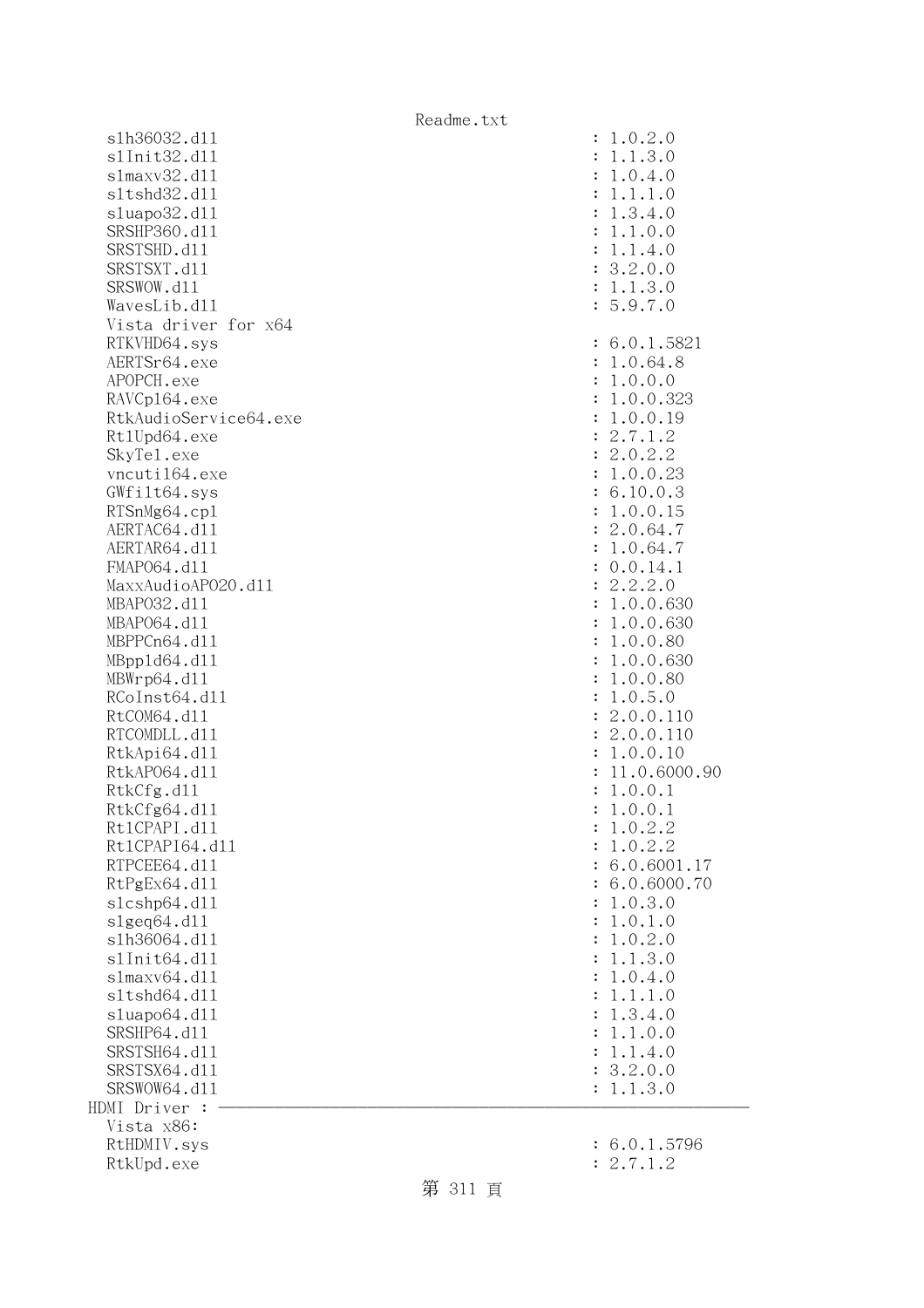Readme.txt AHPCEE32.d11 : 6.0.6001.17 RHCoInst.d11 : 1.0.4.4 RHDMIExt.d11 : 6.0.6000.69 RtkHDMI.d11 : 11.0.6000.88 Vista x64: RtHDMIVX.sys : 6.0.1.5796 RtkUpd64.exe : 2.7.1.2 AHPCEE64.d11 : 6.0.6001.17 RHCoInst64.dl1 : 1.0.4.4 RHDMEx64.d11 : 6.0.6000.69 RtkHDM64.d11 : 11.0.6000.88 XP/2K x86: RtkHDMI.sys : 5.10.0.5796 RtkUpd.exe : 2.7.1.2 XP/2K x64: RtkHDMIX.sys : 5.10.0.5796 RtkUpd64.exe : 2.7.1.2 Driver Setup Program : 2.74 Windows 2000/XP Operate on : Microsoft High Definition Audio Driver Package - KB888111 Package file version (kb888111.exe) : 6.1.22.0 Hdaudiobus.sys version : 5.10.00.5013 //================= Driver Package R2.20 Realtek HD Audio Driver support all of Realtek HD Audio Codec . 1. Vista WHQL Supporting: ALC882, ALC883, ALC885, ALC888, ALC889, ALC861VD, ALC660, ALC662, ALC663, ALC665, ALC260, ALC262,ALC267, ALC268, ALC269, ALC272, ALC273, ALC887 2. Windows 2000/XP WHQL Supporting: ALC880, ALC882, ALC883, ALC885, ALC888, ALC889, ALC861VC, ALC861VD, ALC660, ALC662, ALC663, ALC665, ALC260, ALC262, ALC267,ALC268, ALC269, ALC272, ALC273, ALC887 3. HDMI Device WHQL Support: ATI HDMI Devices 4. OS Supporting: Microsoft Windows XP, Windows 2000, Windows Server 2003, Vista, Windows Server 2008, Windows $7 - x86/x64$  5. Pack with Microsoft High Definition Audio UAAV1.0a(5013) 6. Add/Fix 1.) Driver : 1. Customizations. Windows  $2000/XP : -$  Windows 2000/XP : RTKHDA64.sys : 5.10.0.5817 RTKHDAUD.sys : 5.10.0.5817 Alcmtr.exe : 1.6.0.4 AlcWzrd.exe : 1.1.0.37  $\text{MicCal.}$ exe : 1.1.2.1 RTHDCPL.exe : 2.2.7.4 RtkAudioService64.exe : 1.0.0.19 RtkAudioService.exe : 1.0.0.19

## 第 312 頁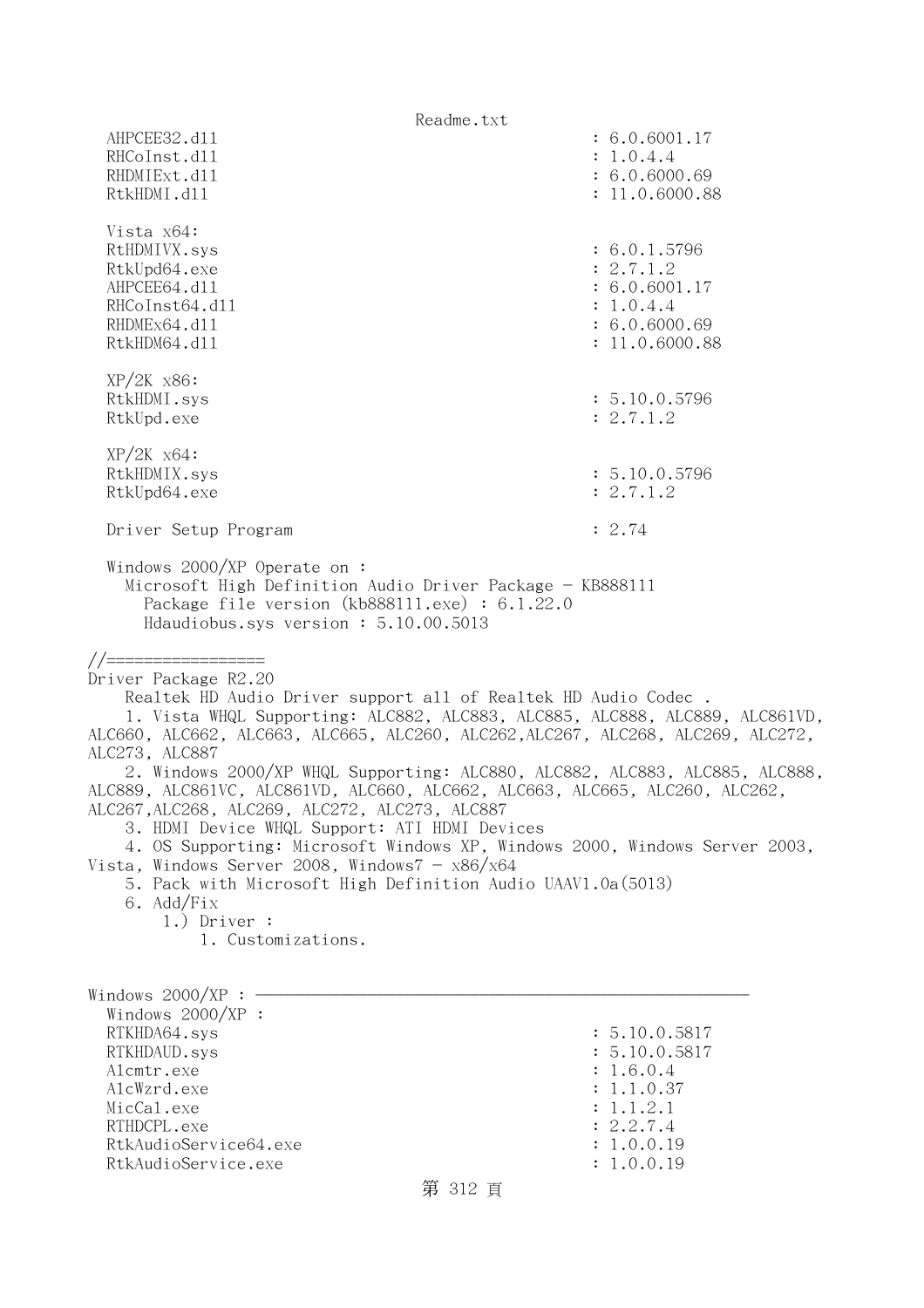|                                                                                                                                                                                                                                                                                                                                                                                                                                                                                                                                                                                                                                     | Readme.txt                                                                                                                                                                                                                                                                                                                                                                                                                                                                                                                                                                                                                                                                        |
|-------------------------------------------------------------------------------------------------------------------------------------------------------------------------------------------------------------------------------------------------------------------------------------------------------------------------------------------------------------------------------------------------------------------------------------------------------------------------------------------------------------------------------------------------------------------------------------------------------------------------------------|-----------------------------------------------------------------------------------------------------------------------------------------------------------------------------------------------------------------------------------------------------------------------------------------------------------------------------------------------------------------------------------------------------------------------------------------------------------------------------------------------------------------------------------------------------------------------------------------------------------------------------------------------------------------------------------|
| RTLCPL.exe<br>Rt1Upd64.exe<br>Rt1Upd.exe<br>SkyTe1.exe<br>SoundMan.exe<br>vncuti164.exe<br>vncutil.exe<br>AMBFilt.sys<br>AMBFt64.sys<br>Monfilt.sys<br>Monft64.sys<br>ALSndMgr.cp1<br>RTSndMgr.cp1<br>RCoInst64XP.d11<br>RTCOMDLL.d11<br>RtkCoInstXP.d11<br>Rt1CPAPI.d11<br>Vista driver :                                                                                                                                                                                                                                                                                                                                          | : 1.0.1.66<br>: 2.7.1.2<br>: 2.7.1.2<br>: 2.0.2.0<br>: 1.0.0.32<br>: 1.0.0.23<br>: 1.0.0.23<br>: 5.10.0.4240<br>: 5.10.0.4240<br>: 5.10.0.4112<br>: 5.10.0.4115<br>: 1.0.0.11<br>: 1.0.1.2<br>: 1.0.5.0<br>: 1.0.0.99<br>: 1.0.5.0<br>: 1.0.2.2                                                                                                                                                                                                                                                                                                                                                                                                                                   |
| Vista driver for x86<br>RTKVHDA.sys<br>AERTSrv.exe<br>APOPCH.exe<br>RtHDVCp1.exe<br>RtkAudioService.exe<br>Rt1Upd.exe<br>SkyTe1.exe<br>vncutil.exe<br>RTSndMgr.cp1<br>AERTACap.d11<br>AERTARen.d11<br>FMAPO.d11<br>MaxxAudioAPO.dll<br>MaxxAudioAP020.dll<br>MaxxAudioEQ.d11<br>MBAP032.d11<br>MBPPCn32.d11<br>MBpp1d32.d11<br>MBWrp32.d11<br>RTCOMDLL.d11<br>RtkAPO.d11<br>RtkApoApi.d11<br>RtkCfg.d11<br>RtkCoInst.d11<br>RtkPgExt.d11<br>Rt1CPAPI.d11<br>RTPCEE32.d11<br>s1cshp32.d11<br>slgeq32.d11<br>s1h36032.d11<br>s1Init32.d11<br>s1tshd32.d11<br>s1uapo32.d11<br>SRSHP360.d11<br>SRSTSHD.d11<br>SRSTSXT.d11<br>SRSWOW.d11 | : 6.0.1.5817<br>: 1.0.32.8<br>: 1.0.0.0<br>: 1.0.0.319<br>: 1.0.0.19<br>: 2.7.1.2<br>: 2.0.2.2<br>: 1.0.0.23<br>: 1.0.0.15<br>: 2.0.32.5<br>: 1.0.32.7<br>: 0.0.14.1<br>1.2.2.0<br>$\ddot{\cdot}$<br>: 2.2.2.0<br>: 5.9.7.0<br>: 1.0.0.630<br>1.0.0.80<br>1.0.0.630<br>1.0.0.80<br>2.0.0.109<br>11.0.6000.90<br>1.0.0.10<br>1.0.0.1<br>$\ddot{\cdot}$<br>1.0.5.0<br>$\ddot{\cdot}$<br>6.0.6000.70<br>1.0.2.2<br>$\ddot{\cdot}$<br>6.0.6001.17<br>1.0.3.0<br>$\ddot{\cdot}$<br>1.0.1.0<br>$\ddot{\cdot}$<br>1.0.2.0<br>:<br>1.1.1.0<br>1.1.0.0<br>$\ddot{\cdot}$<br>1.2.6.0<br>:<br>1.1.0.0<br>$\ddot{\cdot}$<br>1.1.4.0<br>$\ddot{\cdot}$<br>3.2.0.0<br>$\ddot{\cdot}$<br>1.1.3.0 |

第 313 頁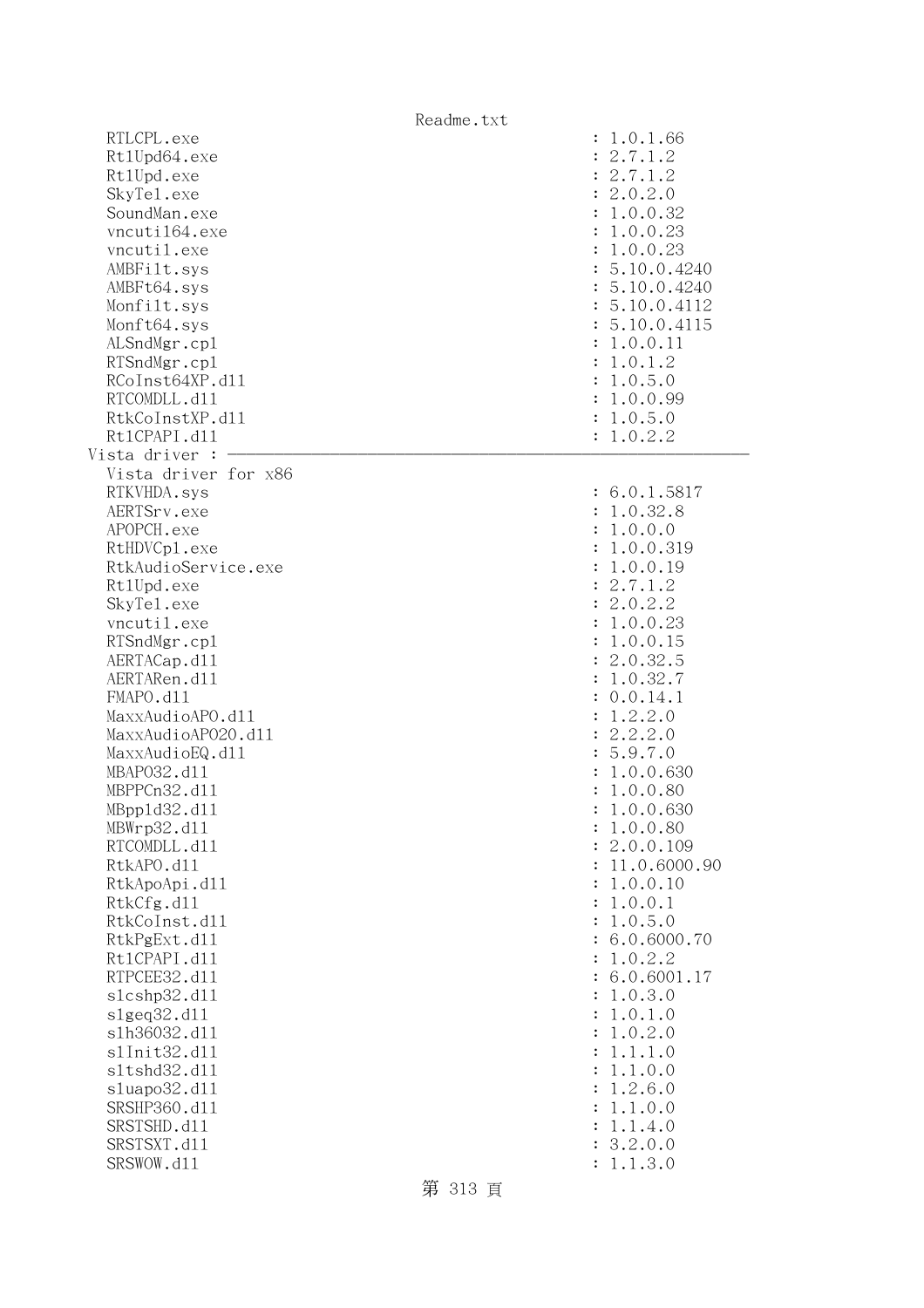|                       | Readme.txt |                           |
|-----------------------|------------|---------------------------|
| WavesLib.dl1          |            | : 5.9.7.0                 |
| Vista driver for x64  |            |                           |
| RTKVHD64.sys          |            | : 6.0.1.5817              |
| AERTSr64.exe          |            | : 1.0.64.8                |
| APOPCH.exe            |            | : 1.0.0.0                 |
| RAVCp164.exe          |            | : 1.0.0.319               |
| RtkAudioService64.exe |            | : 1.0.0.19                |
| Rt1Upd64.exe          |            | : 2.7.1.2                 |
| SkyTe1.exe            |            | : 2.0.2.2                 |
| vncuti164.exe         |            | : 1.0.0.23                |
|                       |            |                           |
| GWfilt64.sys          |            | : 6.10.0.3                |
| RTSnMg64.cp1          |            | : 1.0.0.15                |
| AERTAC64.d11          |            | : 2.0.64.1                |
| AERTAR64.d11          |            | : 1.0.64.7                |
| FMAP064.d11           |            | : 0.0.14.1                |
| MaxxAudioAP020.dll    |            | : 2.2.2.0                 |
| MBAP032.d11           |            | : 1.0.0.630               |
| MBAP064.d11           |            | : 1.0.0.630               |
| MBPPCn64.d11          |            | : 1.0.0.80                |
| MBpp1d64.d11          |            | : 1.0.0.630               |
| MBWrp64.dl1           |            | : 1.0.0.80                |
| RCoInst64.d11         |            | : 1.0.5.0                 |
| RtCOM64.d11           |            | : 2.0.0.109               |
| RTCOMDLL.d11          |            | : 2.0.0.109               |
| RtkApi64.dl1          |            | : 1.0.0.10                |
| RtkAP064.d11          |            | : 11.0.6000.90            |
|                       |            |                           |
| RtkCfg.d11            |            | : 1.0.0.1                 |
| RtkCfg64.d11          |            | : 1.0.0.1                 |
| Rt1CPAPI.d11          |            | 1.0.2.2<br>÷              |
| Rt1CPAPI64.d11        |            | : 1.0.2.2                 |
| RTPCEE64.d11          |            | : 6.0.6001.17             |
| RtPgEx64.d11          |            | : 6.0.6000.70             |
| s1cshp64.d11          |            | : 1.0.3.0                 |
| slgeq64. d11          |            | : 1.0.1.0                 |
| s1h36064.d11          |            | 1.0.2.0<br>$\ddot{\cdot}$ |
| s1Init64.d11          |            | 1.1.1.0<br>$\ddot{\cdot}$ |
| s1tshd64.d11          |            | 1.1.0.0                   |
| sluapo64.d11          |            | 1.2.6.0                   |
| SRSHP64.d11           |            | 1.1.0.0                   |
| SRSTSH64.d11          |            | 1.1.4.0<br>$\ddot{\cdot}$ |
| SRSTSX64.d11          |            | 3.2.0.0<br>÷              |
| SRSWOW64.d11          |            | 1.1.3.0                   |
| HDMI Driver :         |            |                           |
| Vista x86:            |            |                           |
| RtHDMIV.sys           |            | : 6.0.1.5796              |
| RtkUpd.exe            |            | : 2.7.1.2                 |
| AHPCEE32.d11          |            | : 6.0.6001.17             |
|                       |            |                           |
| RHCoInst.d11          |            | 1.0.4.4                   |
| RHDMIExt.d11          |            | : 6.0.6000.69             |
| RtkHDMI.d11           |            | : 11.0.6000.88            |
| Vista x64:            |            |                           |
| RtHDMIVX.sys          |            | : 6.0.1.5796              |
| RtkUpd64.exe          |            | : 2.7.1.2                 |
| AHPCEE64.d11          |            | : 6.0.6001.17             |
| RHCoInst64.d11        |            | 1.0.4.4                   |
|                       |            |                           |
|                       | 第 314 頁    |                           |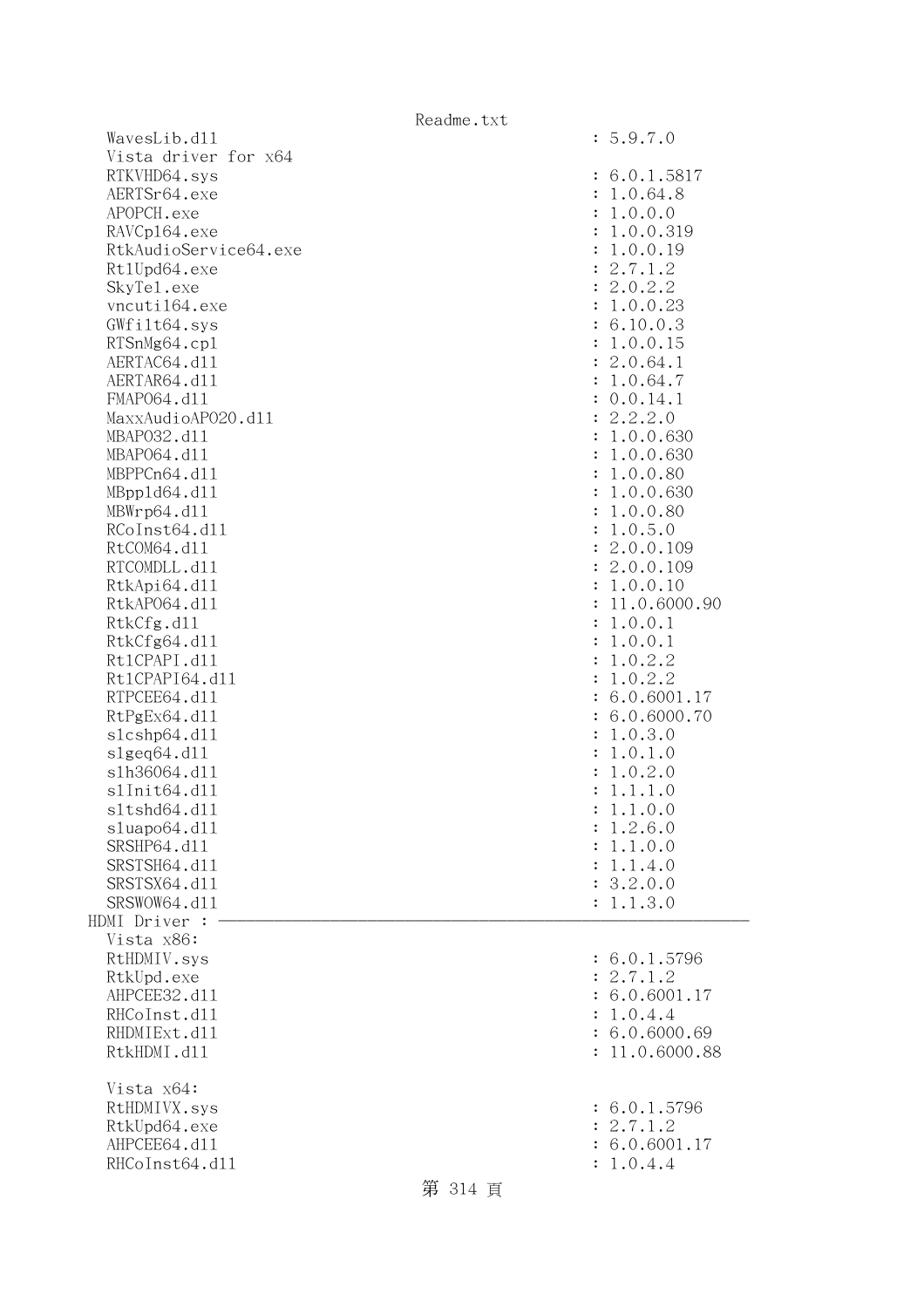Readme.txt RHDMEx64.d11 : 6.0.6000.69 RtkHDM64.d11 : 11.0.6000.88 XP/2K x86: RtkHDMI.sys : 5.10.0.5796 RtkUpd.exe : 2.7.1.2 XP/2K x64: RtkHDMIX.sys : 5.10.0.5796 RtkUpd64.exe : 2.7.1.2 Driver Setup Program : 2.74 Windows 2000/XP Operate on : Microsoft High Definition Audio Driver Package - KB888111 Package file version (kb888111.exe) : 6.1.22.0 Hdaudiobus.sys version : 5.10.00.5013 //================= Driver Package R2.19 Realtek HD Audio Driver support all of Realtek HD Audio Codec in Vista/WinXP/Win2000/Win2003 . 1. Vista WHQL Supporting: ALC882, ALC883, ALC885, ALC888, ALC889, ALC861VD, ALC660, ALC662, ALC663, ALC665, ALC260, ALC262,ALC267, ALC268, ALC269, ALC272, ALC273, ALC887 2. Windows 2000/XP WHQL Supporting: ALC880, ALC882, ALC883, ALC885, ALC888, ALC889, ALC861VC, ALC861VD, ALC660, ALC662, ALC663, ALC665, ALC260, ALC262, ALC267,ALC268, ALC269, ALC272, ALC273, ALC887 3. HDMI Device WHQL Support: ATI HDMI Devices 4. OS Supporting: Microsoft Windows XP, Windows 2000, Vista, Windows7 x86/x64 5. Pack with Microsoft High Definition Audio UAAV1.0a(5013) 6. Add/Fix 1.) Driver : 1. Customizations. 2.) Package : 1. Fix upgraded warning dialog for Small VGA mode . 2. Add failed run installation by count . Windows  $2000/XP : -$  Windows 2000/XP : RTKHDA64.sys : 5.10.0.5809 RTKHDAUD.sys : 5.10.0.5809 Alcmtr.exe : 1.6.0.4 AlcWzrd.exe : 1.1.0.37  $\text{MicCal.}$ exe : 1.1.2.1 RTHDCPL.exe : 2.2.7.1 RtkAudioService64.exe : 1.0.0.17 RtkAudioService.exe : 1.0.0.16 RTLCPL.exe : 1.0.1.66<br>Rt1Upd64.exe : 2.7.1.2 Rt1Upd64.exe RtlUpd.exe : 2.7.1.2 SkyTel.exe : 2.0.2.0 SoundMan.exe : 1.0.0.32 vncuti164.exe : 1.0.0.23 vncutil.exe : 1.0.0.23

## 第 315 頁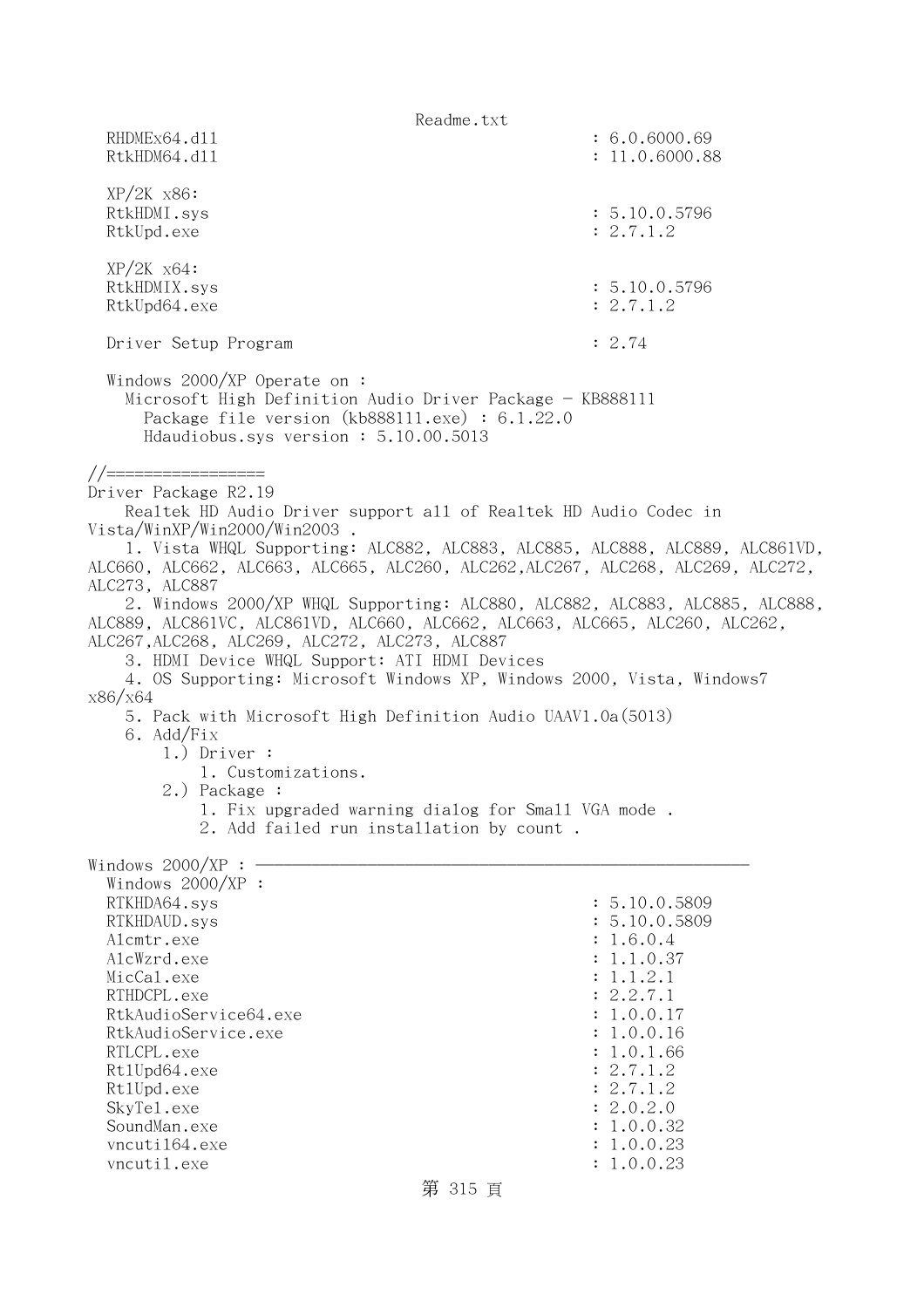|                       | Readme.txt |                             |
|-----------------------|------------|-----------------------------|
| AMBFilt.sys           |            | : 5.10.0.4240               |
| AMBFt64.sys           |            | : 5.10.0.4240               |
| Monfilt.sys           |            | : 5.10.0.4112               |
| Monft64.sys           |            | : 5.10.0.4115               |
| ALSndMgr.cp1          |            | : 1.0.0.11                  |
| RTSndMgr.cp1          |            | : 1.0.1.0                   |
| RCoInst64XP.d11       |            | : 1.0.4.9                   |
| RTCOMDLL.d11          |            | : 1.0.0.99                  |
| RtkCoInstXP.d11       |            |                             |
|                       |            | : 1.0.4.9                   |
| Rt1CPAPI.d11          |            | : 1.0.2.2                   |
| Vista driver :        |            |                             |
| Vista driver for x86  |            |                             |
| RTKVHDA.sys           |            | : 6.0.1.5809                |
| AERTSrv.exe           |            | : 1.0.32.8                  |
| APOPCH.exe            |            | : 1.0.0.0                   |
| RtHDVCp1.exe          |            | : 1.0.0.314                 |
| RtkAudioService.exe   |            | : 1.0.0.17                  |
| Rt1Upd.exe            |            | : 2.7.1.2                   |
| SkyTe1.exe            |            | : 2.0.2.2                   |
| vncutil.exe           |            | : 1.0.0.23                  |
| RTSndMgr.cp1          |            | : 1.0.0.15                  |
| AERTACap.d11          |            | : 2.0.32.1                  |
| AERTARen.d11          |            | : 1.0.32.7                  |
|                       |            |                             |
| FMAPO.d11             |            | : 0.0.14.1                  |
| MaxxAudioAPO.dll      |            | 1.2.2.0<br>$\ddot{\cdot}$   |
| MaxxAudioAP020.dll    |            | : 2.2.2.0                   |
| MaxxAudioEQ.d11       |            | : 5.9.7.0                   |
| MBAP032.d11           |            | : 1.0.0.630                 |
| MBPPCn32.d11          |            | 1.0.0.80<br>$\ddot{\cdot}$  |
| MBpp1d32.d11          |            | 1.0.0.630<br>$\ddot{\cdot}$ |
| MBWrp32.d11           |            | : 1.0.0.80                  |
| RTCOMDLL.d11          |            | : 2.0.0.109                 |
| RtkAPO.d11            |            | : 11.0.6000.89              |
| RtkApoApi.d11         |            | : 1.0.0.10                  |
| RtkCfg.d11            |            | 1.0.0.1<br>$\ddot{\cdot}$   |
| RtkCoInst.d11         |            | 1.0.4.9                     |
| RtkPgExt.d11          |            | : 6.0.6000.70               |
|                       |            |                             |
| Rt1CPAPI.d11          |            | 1.0.2.2                     |
| RTPCEE32.d11          |            | : 6.0.6001.17               |
| s1cshp32.d11          |            | 1.0.3.0<br>:                |
| slgeq32.d11           |            | 1.0.1.0<br>:                |
| s1h36032.d11          |            | 1.0.2.0<br>:                |
| s1Init32.d11          |            | 1.1.1.0<br>:                |
| s1tshd32.d11          |            | : 1.1.0.0                   |
| s1uapo32.d11          |            | : 1.2.6.0                   |
| SRSHP360.d11          |            | : 1.1.0.0                   |
| SRSTSHD.d11           |            | : 1.1.4.0                   |
| SRSTSXT.d11           |            | : 3.2.0.0                   |
| SRSWOW.d11            |            | : 1.1.3.0                   |
| WavesLib.dll          |            | : 5.9.7.0                   |
| Vista driver for x64  |            |                             |
| RTKVHD64.sys          |            | : 6.0.1.5809                |
| AERTSr64.exe          |            | : 1.0.64.8                  |
|                       |            |                             |
| APOPCH.exe            |            | : 1.0.0.0                   |
| RAVCp164.exe          |            | 1.0.0.314<br>:              |
| RtkAudioService64.exe |            | 1.0.0.17                    |
|                       | 第 316 頁    |                             |
|                       |            |                             |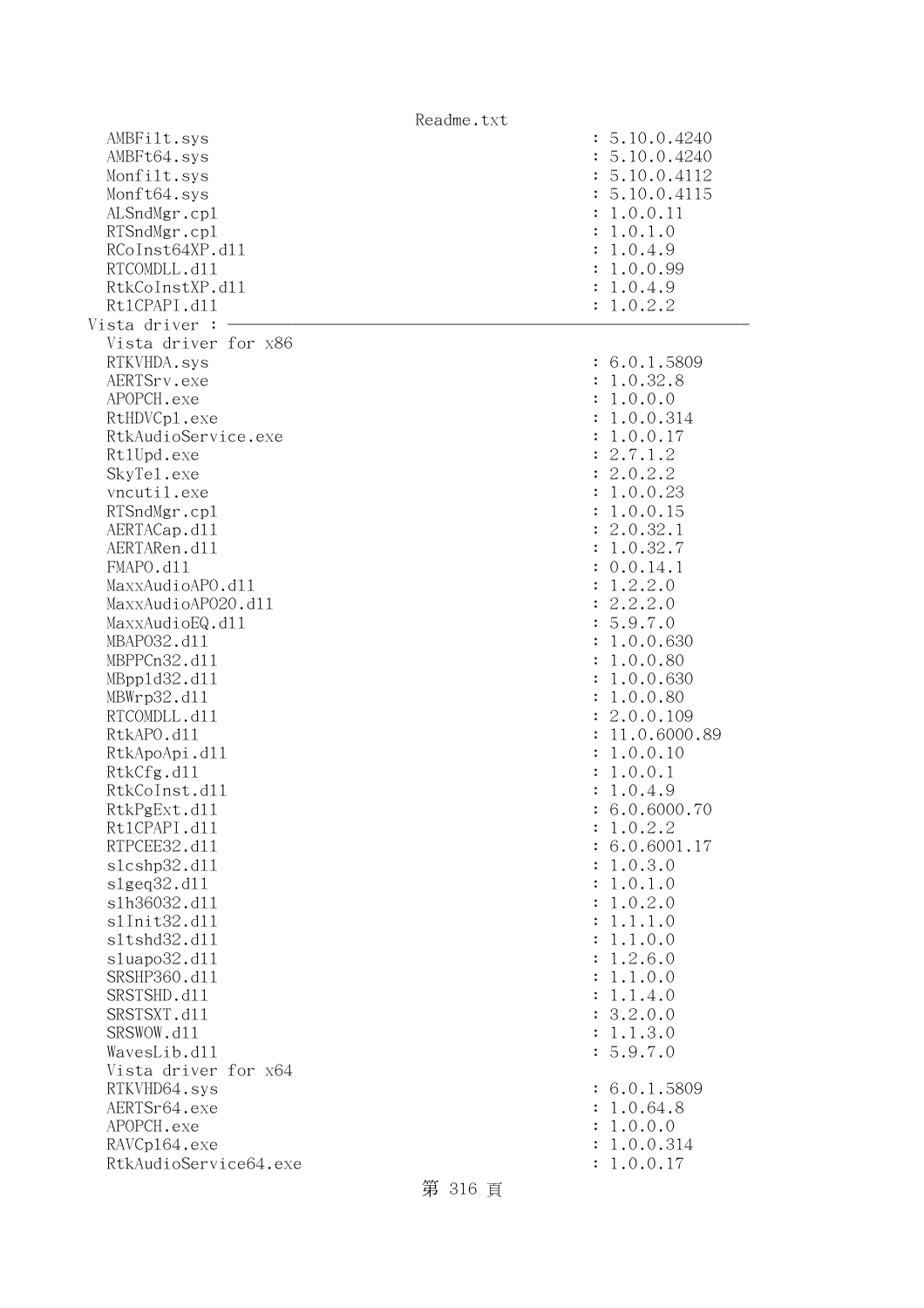| Rt1Upd64.exe       | : 2.7.1.2                       |
|--------------------|---------------------------------|
| SkyTel.exe         | : 2.0.2.2                       |
| vncuti164.exe      | : 1.0.0.23                      |
| GWfilt64.sys       | : 6.10.0.3                      |
| RTSnMg64.cp1       | : 1.0.0.15                      |
| AERTAC64.d11       | : 2.0.64.1                      |
| AERTAR64.d11       | : 1.0.64.7                      |
|                    |                                 |
| FMAP064.d11        | : 0.0.14.1                      |
| MaxxAudioAP020.dll | : 2.2.2.0                       |
| MBAP032.d11        | : 1.0.0.630                     |
| MBAP064.d11        | : 1.0.0.630                     |
| MBPPCn64.d11       | : 1.0.0.80                      |
| MBpp1d64.d11       | : 1.0.0.630                     |
| MBWrp64.dl1        | : 1.0.0.80                      |
| RCoInst64.d11      | : 1.0.4.9                       |
| RtCOM64.d11        | : 2.0.0.109                     |
| RTCOMDLL.d11       | : 2.0.0.109                     |
| RtkApi64.d11       | : 1.0.0.10                      |
| RtkAP064.d11       | 11.0.6000.89<br>$\ddot{\cdot}$  |
| RtkCfg.d11         | : 1.0.0.1                       |
| RtkCfg64.d11       | 1.0.0.1<br>$\ddot{\cdot}$       |
| Rt1CPAPI.d11       | 1.0.2.2<br>$\ddot{\cdot}$       |
| Rt1CPAPI64.d11     | 1.0.2.2<br>$\ddot{\cdot}$       |
| RTPCEE64.d11       | : 6.0.6001.17                   |
| RtPgEx64.d11       | : 6.0.6000.70                   |
| slcshp64.dll       | 1.0.3.0<br>$\ddot{\cdot}$       |
| slgeq64. d11       | 1.0.1.0<br>$\ddot{\cdot}$       |
| s1h36064.d11       | 1.0.2.0<br>$\ddot{\cdot}$       |
| s1Init64.d11       | 1.1.1.0<br>$\ddot{\cdot}$       |
| s1tshd64.d11       | 1.1.0.0<br>$\ddot{\cdot}$       |
|                    | $\ddot{\cdot}$                  |
| sluapo64.dll       | 1.2.6.0                         |
| SRSHP64.d11        | 1.1.0.0<br>$\ddot{\cdot}$       |
| SRSTSH64.d11       | : 1.1.4.0                       |
| SRSTSX64.d11       | 3.2.0.0<br>$\ddot{\cdot}$       |
| SRSWOW64.d11       | 1.1.3.0<br>$\ddot{\phantom{a}}$ |
| HDMI Driver :      |                                 |
| Vista x86:         |                                 |
| RtHDMIV.sys        | : 6.0.1.5796                    |
| RtkUpd.exe         | : 2.7.1.2                       |
| AHPCEE32.d11       | : 6.0.6001.17                   |
| RHCoInst.d11       | : 1.0.4.4                       |
| RHDMIExt.d11       | : 6.0.6000.69                   |
| RtkHDMI.d11        | : 11.0.6000.88                  |
|                    |                                 |
| Vista x64:         |                                 |
| RtHDMIVX.sys       | : 6.0.1.5796                    |
| RtkUpd64.exe       | : 2.7.1.2                       |
| AHPCEE64.d11       | : 6.0.6001.17                   |
| RHCoInst64.d11     | 1.0.4.4<br>$\ddot{\cdot}$       |
| RHDMEx64.d11       | : 6.0.6000.69                   |
| RtkHDM64.d11       | : 11.0.6000.88                  |
|                    |                                 |
| $XP/2K$ $x86$ :    |                                 |
| RtkHDMI.sys        | : 5.10.0.5796                   |
| RtkUpd.exe         | : 2.7.1.2                       |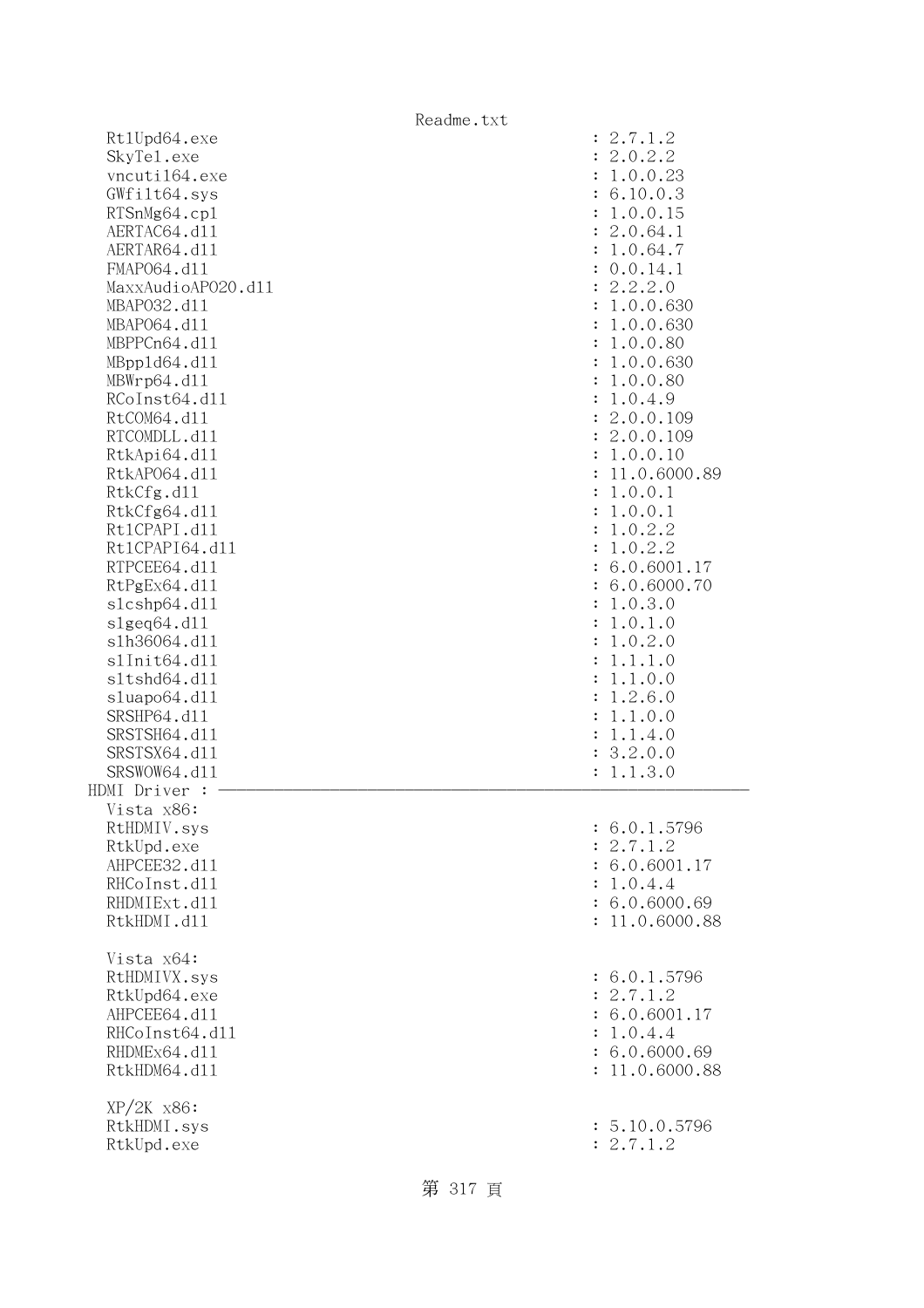| $XP/ZK$ $x64$ :<br>RtkHDMIX.sys<br>RtkUpd64.exe                                                                                                                                                                                                                                                                                        | : 5.10.0.5796<br>: 2.7.1.2     |
|----------------------------------------------------------------------------------------------------------------------------------------------------------------------------------------------------------------------------------------------------------------------------------------------------------------------------------------|--------------------------------|
|                                                                                                                                                                                                                                                                                                                                        |                                |
| Driver Setup Program                                                                                                                                                                                                                                                                                                                   | : 2.73                         |
| Windows $2000/XP$ Operate on:<br>Microsoft High Definition Audio Driver Package - KB888111<br>Package file version $(kb888111.\text{exe}) : 6.1.22.0$<br>Hdaudiobus.sys version: 5.10.00.5013                                                                                                                                          |                                |
| //==================                                                                                                                                                                                                                                                                                                                   |                                |
| Driver Package R2.18<br>Realtek HD Audio Driver support all of Realtek HD Audio Codec in<br>Vista/WinXP/Win2000/Win2003.<br>1. Vista WHQL Supporting: ALC882, ALC883, ALC885, ALC888, ALC889, ALC861VD,                                                                                                                                |                                |
| ALC660, ALC662, ALC663, ALC665, ALC260, ALC262, ALC267, ALC268, ALC269, ALC272,<br>ALC273, ALC887                                                                                                                                                                                                                                      |                                |
| 2. Windows 2000/XP WHQL Supporting: ALC880, ALC882, ALC883, ALC885, ALC888,<br>ALC889, ALC861VC, ALC861VD, ALC660, ALC662, ALC663, ALC665, ALC260, ALC262,<br>ALC267, ALC268, ALC269, ALC272, ALC273, ALC887<br>3. HDMI Device WHQL Support: ATI HDMI Devices<br>4. OS Supporting: Microsoft Windows XP, Windows 2000, Vista, Windows7 |                                |
| x86/x64<br>5. Pack with Microsoft High Definition Audio UAAV1.0a(5013)                                                                                                                                                                                                                                                                 |                                |
| 6. Add/Fix                                                                                                                                                                                                                                                                                                                             |                                |
| $1.)$ Driver :                                                                                                                                                                                                                                                                                                                         |                                |
| 1. Customizations.<br>2.) Package :                                                                                                                                                                                                                                                                                                    |                                |
| 1. Support driver folder of Windows Server 2008 in package.                                                                                                                                                                                                                                                                            |                                |
| 2. Disable Status Dialog when small VGA Mode enabled.                                                                                                                                                                                                                                                                                  |                                |
| 3. Fix CreativeUp folder disappear issue.                                                                                                                                                                                                                                                                                              |                                |
| Windows $2000/XP$ : -                                                                                                                                                                                                                                                                                                                  |                                |
| Windows $2000/XP$ :                                                                                                                                                                                                                                                                                                                    |                                |
| RTKHDA64.sys                                                                                                                                                                                                                                                                                                                           | : 5.10.0.5804                  |
| RTKHDAUD.sys                                                                                                                                                                                                                                                                                                                           | : 5.10.0.5804                  |
| MicCal.exe                                                                                                                                                                                                                                                                                                                             | : 1.1.2.0                      |
| RTHDCPL.exe                                                                                                                                                                                                                                                                                                                            | 2.2.6.9                        |
| RtkAudioService64.exe                                                                                                                                                                                                                                                                                                                  | 1.0.0.17                       |
| RtkAudioService.exe                                                                                                                                                                                                                                                                                                                    | 1.0.0.16                       |
| RTLCPL.exe                                                                                                                                                                                                                                                                                                                             | 1.0.1.66                       |
| Rt1Upd64.exe                                                                                                                                                                                                                                                                                                                           | : 2.7.1.2                      |
| Rt1Upd.exe                                                                                                                                                                                                                                                                                                                             | : 2.7.1.2                      |
| SkyTe1.exe                                                                                                                                                                                                                                                                                                                             | : 2.0.2.0                      |
| SoundMan.exe                                                                                                                                                                                                                                                                                                                           | 1.0.0.32                       |
| vncuti164.exe                                                                                                                                                                                                                                                                                                                          | : 1.0.0.23                     |
| vncutil.exe                                                                                                                                                                                                                                                                                                                            | : 1.0.0.23                     |
| Alcmtr.exe                                                                                                                                                                                                                                                                                                                             | : 1.6.0.4                      |
| AlcWzrd.exe                                                                                                                                                                                                                                                                                                                            | : 1.1.0.37<br>: 5.10.0.4112    |
| Monfilt.sys                                                                                                                                                                                                                                                                                                                            |                                |
| Monft64.sys<br>AMBFilt.sys                                                                                                                                                                                                                                                                                                             | : 5.10.0.4115<br>: 5.10.0.4240 |
| AMBFt64.sys                                                                                                                                                                                                                                                                                                                            | : 5.10.0.4240                  |
| RTSndMgr.cp1                                                                                                                                                                                                                                                                                                                           | : 1.0.1.0                      |
| ALSndMgr.cp1                                                                                                                                                                                                                                                                                                                           | : 1.0.0.11                     |
|                                                                                                                                                                                                                                                                                                                                        |                                |
| 第 318 頁                                                                                                                                                                                                                                                                                                                                |                                |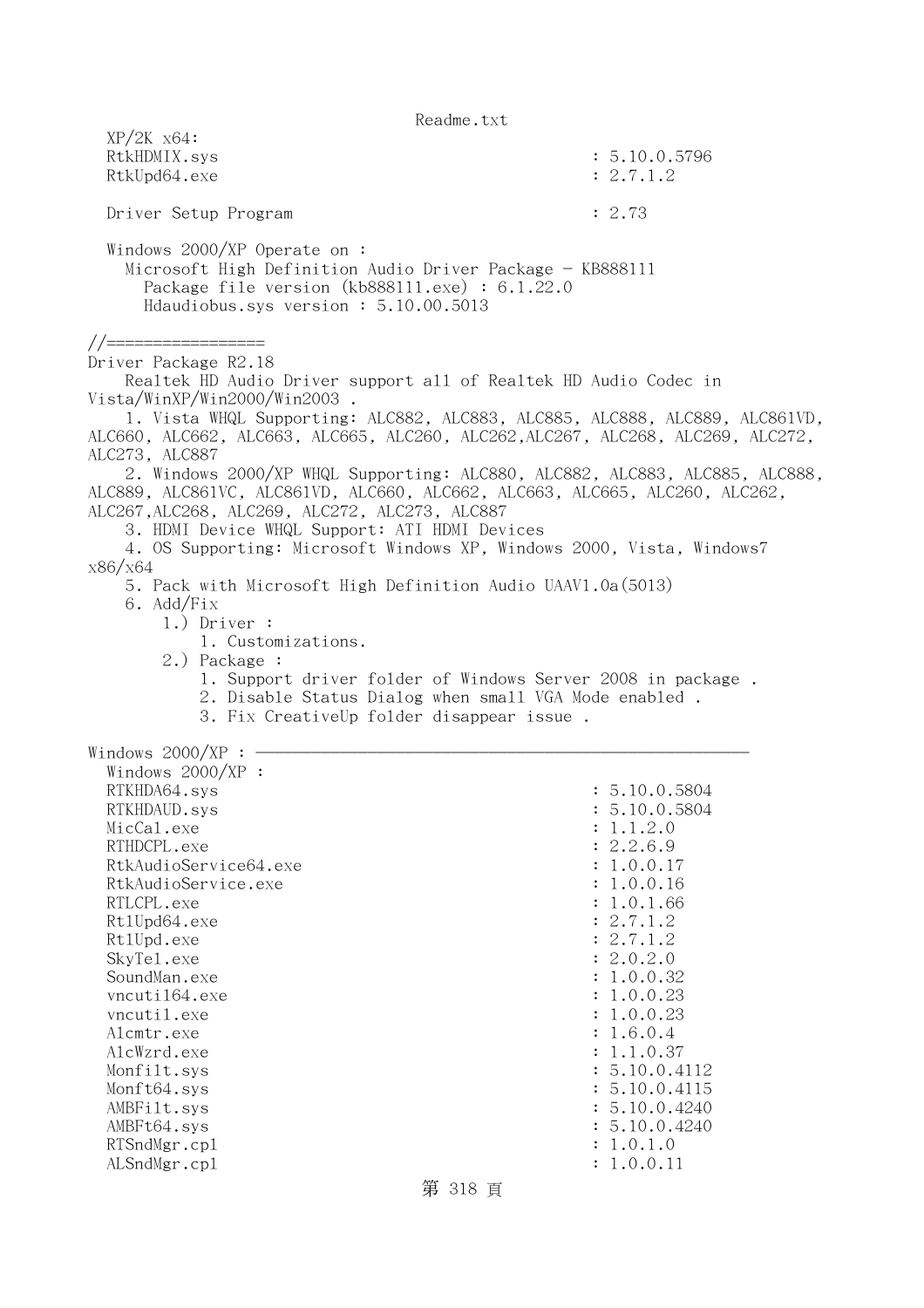|                              | Readme.txt                 |
|------------------------------|----------------------------|
| RCoInst64XP.d11              | : 1.0.4.8                  |
| RTCOMDLL.d11                 | : 1.0.0.98                 |
| RtkCoInstXP.d11              | : 1.0.4.8                  |
| Rt1CPAPI.d11                 | : 1.0.2.1                  |
| Vista driver :               |                            |
| Vista driver for x86         |                            |
| RTKVHDA.sys                  | : 6.0.1.5804               |
| AERTSrv.exe                  | : 1.0.32.8                 |
| APOPCH.exe                   | : 1.0.0.0                  |
| RtHDVCp1.exe                 | : 1.0.0.311                |
| RtkAudioService.exe          | : 1.0.0.17                 |
| Rt1Upd.exe                   | : 2.7.1.2                  |
| SkyTe1.exe                   | : 2.0.2.2                  |
| vncutil.exe                  | : 1.0.0.23                 |
| RTSndMgr.cp1                 | : 1.0.0.15                 |
| AERTACap.d11                 | : 2.0.32.1                 |
| AERTARen.d11                 | : 1.0.32.7                 |
| FMAPO.d11                    | : 0.0.14.1                 |
| MaxxAudioAPO.dll             | : 1.2.2.0                  |
| MaxxAudioAP020.dll           | : 2.2.2.0                  |
| MaxxAudioEQ.d11              | : 5.9.7.0                  |
| MBAP032.d11                  | : 1.0.0.630                |
| MBPPCn32.d11                 | : 1.0.0.80                 |
| MBpp1d32.d11                 | : 1.0.0.630                |
| MBWrp32.d11                  | : 1.0.0.80                 |
| RTCOMDLL.d11                 | : 2.0.0.108                |
| RtkAPO.d11                   | : 11.0.6000.89             |
| RtkApoApi.d11                | : 1.0.0.10                 |
| RtkCfg.d11                   | : 1.0.0.1                  |
| RtkCoInst.d11                | : 1.0.4.8                  |
| RtkPgExt.d11                 | : 6.0.6000.69              |
| Rt1CPAPI.d11                 | : 1.0.2.1                  |
| RTPCEE32.d11                 | : 6.0.6001.17              |
| s1cshp32.d11                 | : 1.0.3.0                  |
| s1geq32.d11                  | : 1.0.1.0                  |
| s1h36032.d11                 | 1.0.2.0                    |
| s1Init32.d11                 | : 1.1.1.0                  |
| s1tshd32.d11                 | : 1.1.0.0                  |
| s1uapo32.d11                 | : 1.2.6.0                  |
| SRSHP360.d11                 | : 1.1.0.0                  |
| SRSTSHD.d11                  | : 1.1.4.0                  |
| SRSTSXT.d11                  | : 3.2.0.0                  |
| SRSWOW.d11                   | : 1.1.3.0                  |
| WavesLib.d11                 | : 5.9.7.0                  |
| Vista driver for x64         |                            |
| RTKVHD64.sys                 | : 6.0.1.5804               |
| AERTSr64.exe                 | : 1.0.64.8                 |
| APOPCH.exe                   | : 1.0.0.0                  |
| RAVCp164.exe                 | : 1.0.0.311                |
| RtkAudioService64.exe        | : 1.0.0.17                 |
| Rt1Upd64.exe                 | : 2.7.1.2                  |
| SkyTe1.exe                   | : 2.0.2.2                  |
| vncuti164.exe                | : 1.0.0.23                 |
| GWfilt64.sys                 | : 6.10.0.3<br>1.0.0.15     |
| RTSnMg64.cp1<br>AERTAC64.d11 | $\ddot{\cdot}$<br>2.0.64.1 |
|                              |                            |

第 319 頁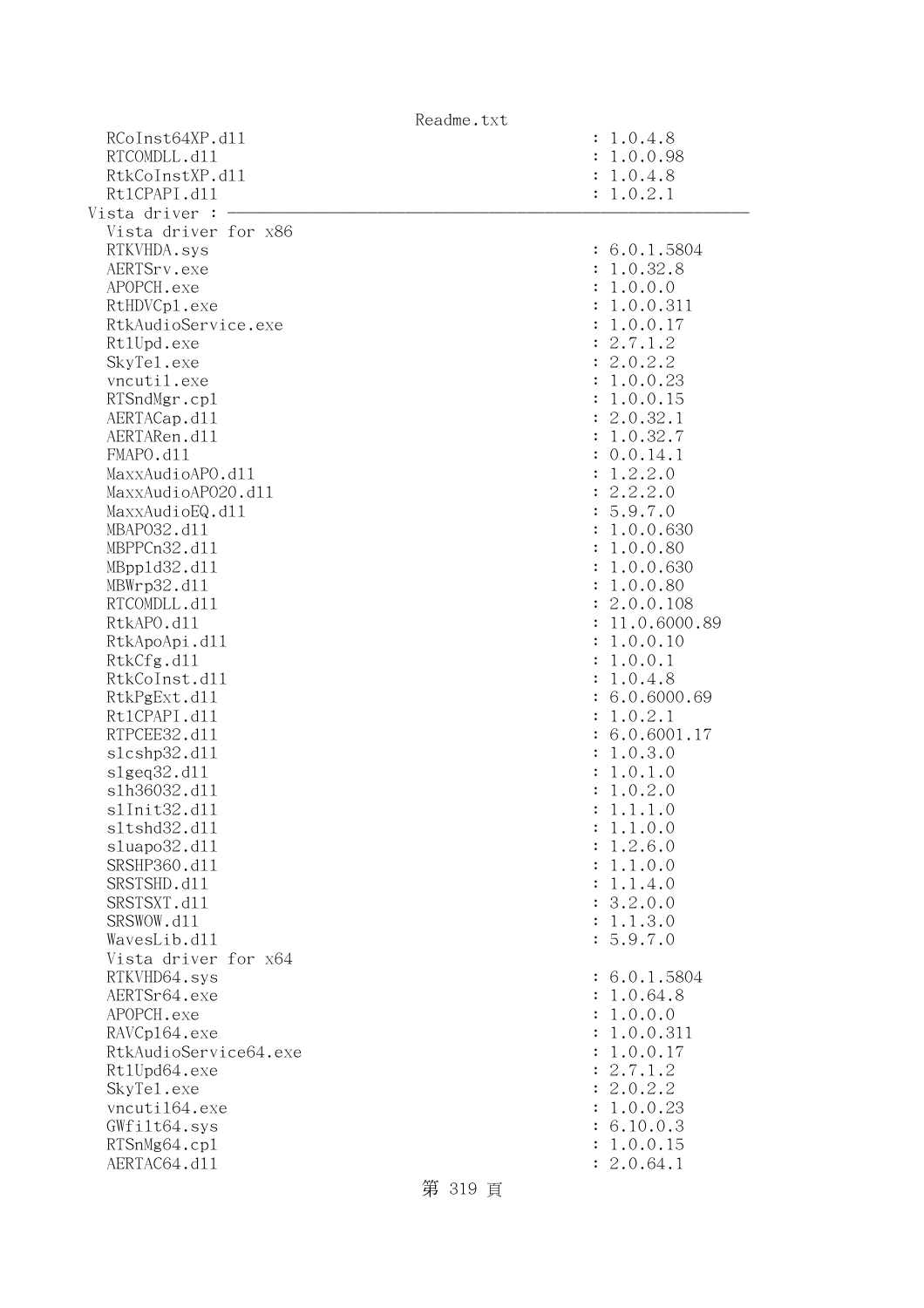|                      | Readme.txt                  |
|----------------------|-----------------------------|
| AERTAR64.d11         | : 1.0.64.7                  |
| FMAP064.d11          | : 0.0.14.1                  |
| MaxxAudioAP020.dll   | : 2.2.2.0                   |
| MBAP032.d11          | : 1.0.0.630                 |
| MBAP064.d11          | 1.0.0.630<br>$\ddot{\cdot}$ |
| MBPPCn64.d11         | 1.0.0.80<br>$\ddot{\cdot}$  |
| MBpp1d64.d11         | 1.0.0.630<br>$\ddot{\cdot}$ |
| MBWrp64.dl1          | 1.0.0.80<br>$\ddot{\cdot}$  |
| RCoInst64.d11        | 1.0.4.8<br>$\ddot{\cdot}$   |
| RtCOM64.d11          | : 2.0.0.108                 |
| RTCOMDLL.d11         | : 2.0.0.108                 |
| RtkApi64.dl1         | : 1.0.0.10                  |
| RtkAP064.d11         | : 11.0.6000.89              |
| RtkCfg.d11           | : 1.0.0.1                   |
|                      |                             |
| RtkCfg64.d11         | : 1.0.0.1                   |
| Rt1CPAPI.d11         | 1.0.2.1<br>$\ddot{\cdot}$   |
| Rt1CPAPI64.d11       | 1.0.2.1<br>÷                |
| RTPCEE64.d11         | : 6.0.6001.17               |
| RtPgEx64.d11         | : 6.0.6000.69               |
| slcshp64.dll         | : 1.0.3.0                   |
| s1geq64. d11         | 1.0.1.0<br>÷                |
| s1h36064.d11         | 1.0.2.0<br>$\ddot{\cdot}$   |
| s1Init64.d11         | 1.1.1.0<br>$\ddot{\cdot}$   |
| s1tshd64.d11         | 1.1.0.0<br>$\ddot{\cdot}$   |
| sluapo64.d11         | 1.2.6.0<br>$\ddot{\cdot}$   |
| SRSHP64.d11          | 1.1.0.0<br>$\ddot{\cdot}$   |
| SRSTSH64.d11         | 1.1.4.0<br>$\ddot{\cdot}$   |
| SRSTSX64.d11         | : 3.2.0.0                   |
| SRSWOW64.d11         | : 1.1.3.0                   |
| HDMI Driver :        |                             |
| Vista x86:           |                             |
| RtHDMIV.sys          | : 6.0.1.5796                |
| RtkUpd.exe           | : 2.7.1.2                   |
| AHPCEE32.d11         | : 6.0.6001.17               |
| RHCoInst.d11         | 1.0.4.4                     |
| RHDMIExt.d11         | : 6.0.6000.69               |
| RtkHDMI.d11          | 11.0.6000.88                |
|                      |                             |
| Vista x64:           |                             |
| RtHDMIVX.sys         | : 6.0.1.5796                |
| RtkUpd64.exe         | : 2.7.1.2                   |
| AHPCEE64.d11         | : 6.0.6001.17               |
| RHCoInst64.d11       | : 1.0.4.4                   |
| RHDMEx64.d11         | : 6.0.6000.69               |
| RtkHDM64.d11         | : 11.0.6000.88              |
|                      |                             |
| $XP/2K$ $x86$ :      |                             |
| RtkHDMI.sys          | : 5.10.0.5796               |
| RtkUpd.exe           | : 2.7.1.2                   |
|                      |                             |
| $XP/ZK$ $x64$ :      |                             |
| RtkHDMIX.sys         | : 5.10.0.5796               |
| RtkUpd64.exe         | : 2.7.1.2                   |
|                      |                             |
| Driver Setup Program | : 2.72                      |
|                      |                             |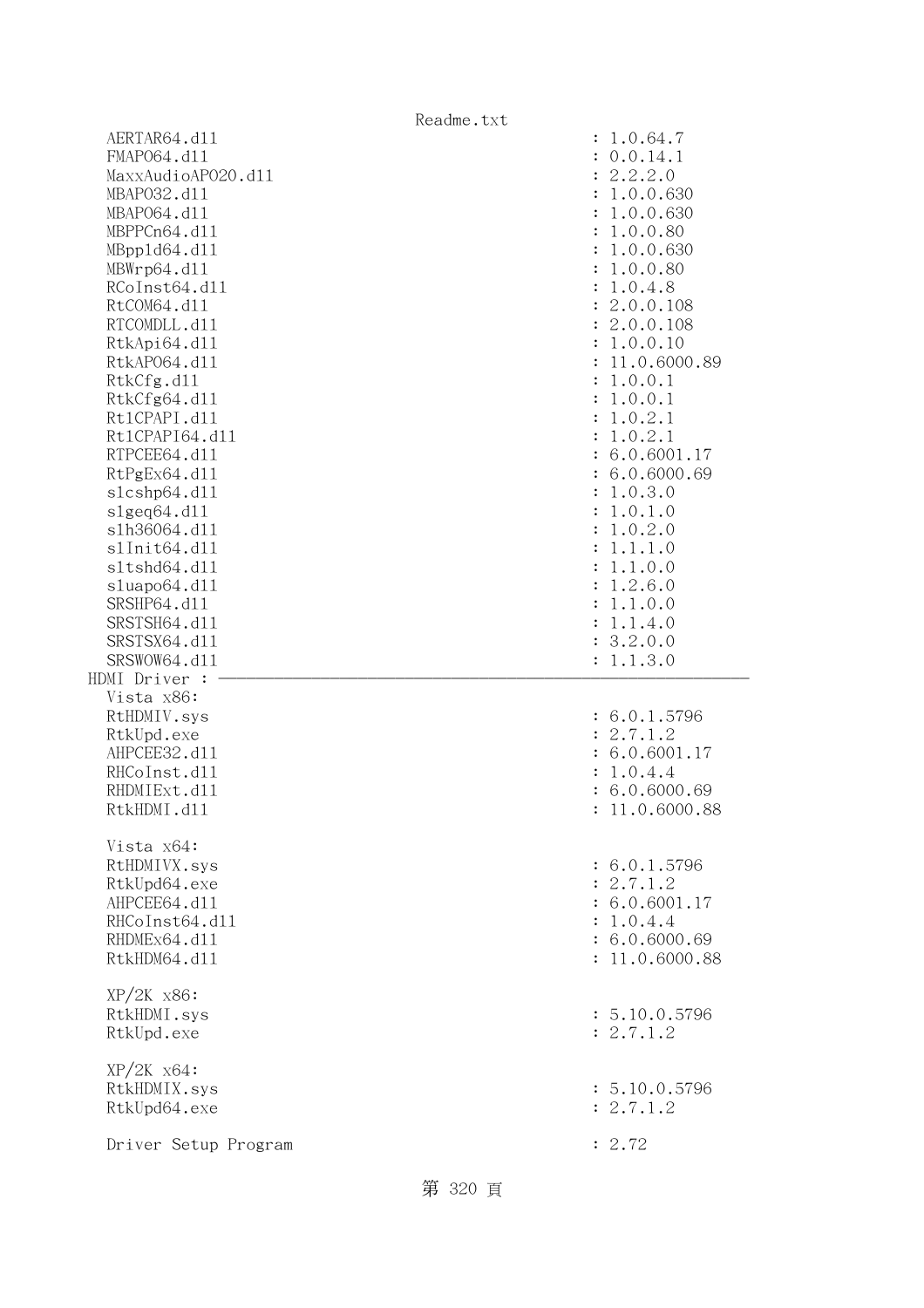Windows 2000/XP Operate on : Microsoft High Definition Audio Driver Package - KB888111 Package file version (kb888111.exe) : 6.1.22.0 Hdaudiobus.sys version : 5.10.00.5013 //================= Driver Package R2.17 Realtek HD Audio Driver support all of Realtek HD Audio Codec in Vista/WinXP/Win2000/Win2003 . 1. Vista WHQL Supporting: ALC882, ALC883, ALC885, ALC888, ALC889, ALC861VD, ALC660, ALC662, ALC663, ALC665, ALC260, ALC262,ALC267, ALC268, ALC269, ALC272, ALC273, ALC887 2. Windows 2000/XP WHQL Supporting: ALC880, ALC882, ALC883, ALC885, ALC888, ALC889, ALC861VC, ALC861VD, ALC660, ALC662, ALC663, ALC665, ALC260, ALC262, ALC267,ALC268, ALC269, ALC272, ALC273, ALC887 3. HDMI Device WHQL Support: ATI HDMI Devices 4. OS Supporting: Microsoft Windows XP, Windows 2000, Vista, Windows7 x86/x64 5. Pack with Microsoft High Definition Audio UAAV1.0a(5013) 6. Add/Fix 1.) Driver : 1. Customizations. Windows  $2000/XP:$  Windows 2000/XP : RTKHDA64.sys : 5.10.0.5794 RTKHDAUD.sys : 5.10.0.5794  $\text{MicCal.}$ exe :  $1.1.2.0$ RTHDCPL.exe : 2.2.6.5 RtkAudioService64.exe : 1.0.0.17 RtkAudioService.exe : 1.0.0.16 RTLCPL.exe : 1.0.1.66 Rt1Upd64.exe : 2.7.1.2 RtlUpd.exe : 2.7.1.2 SkyTel.exe : 2.0.2.0 SoundMan.exe : 1.0.0.32 vncuti164.exe : 1.0.0.23 vncutil.exe : 1.0.0.23 Alcmtr.exe : 1.6.0.3 AlcWzrd.exe : 1.1.0.37 Monfilt.sys : 5.10.0.4112 Monft64.sys : 5.10.0.4115 AMBFilt.sys : 5.10.0.4240 AMBFt64.sys : 5.10.0.4240 RTSndMgr.cp1 : 1.0.1.0 ALSndMgr.cp1 : 1.0.0.11 RCoInst64XP.dl1 : 1.0.4.8 RTCOMDLL.d11 : 1.0.0.97 RtkCoInstXP.dll : 1.0.4.8 RtlCPAPI.dll : 1.0.2.1 Vista driver : - Vista driver for x86 RTKVHDA.sys : 6.0.1.5794 AERTSrv.exe : 1.0.32.8 APOPCH.exe : 1.0.0.0 RtHDVCp1.exe : 1.0.0.306

Readme.txt

## 第 321 頁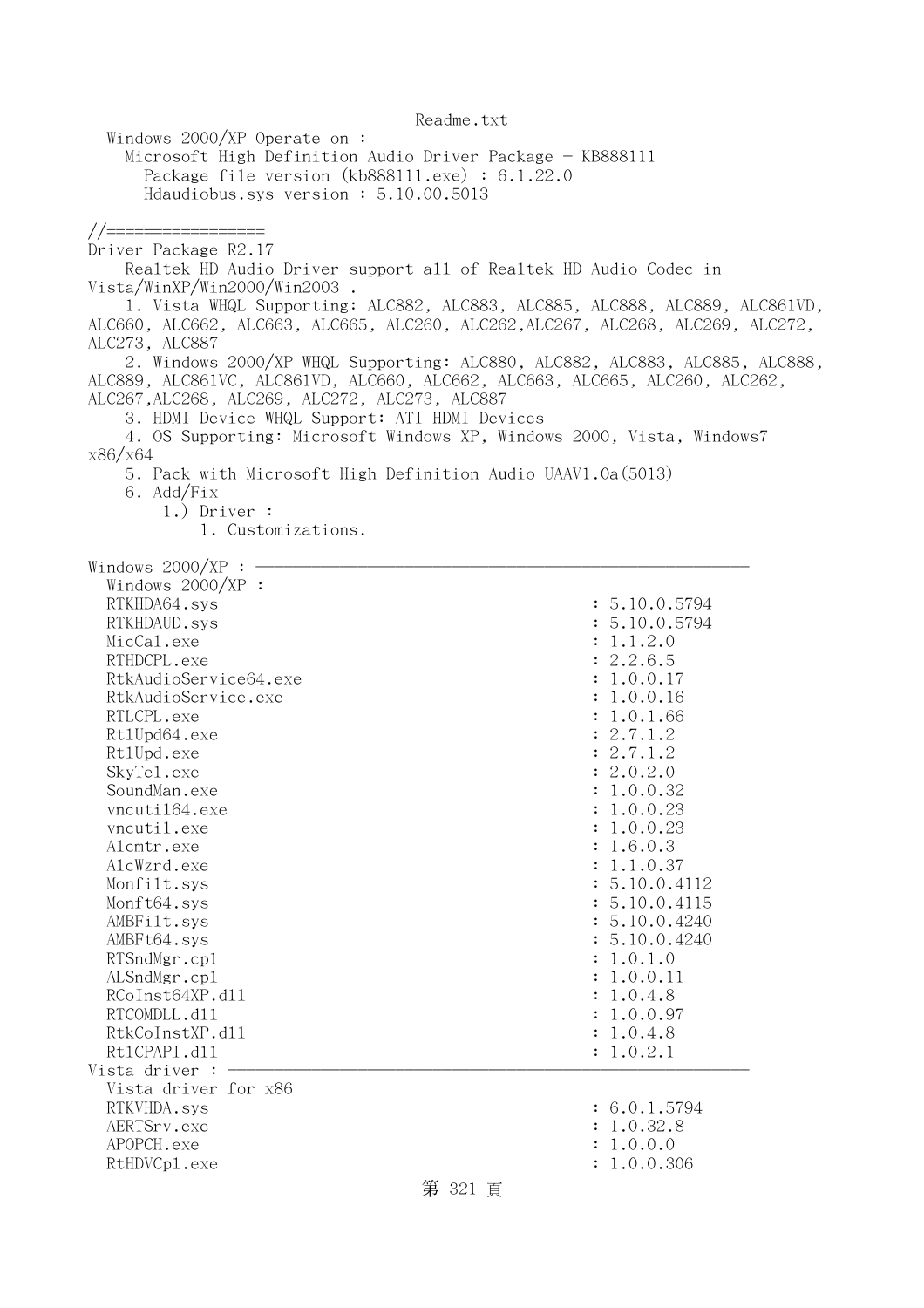RtkAudioService.exe Rt1Upd.exe SkyTe1.exe vncutil.exe RTSndMgr.cp1 AERTACap.d11 AERTARen.d11  $FMAPO. d11$ MaxxAudioAPO.dll MaxxAudioAPO20.dll MaxxAudioEQ.dll MBAP032.d11 MBPPCn32.d11 MBpp1d32.d11 MBWrp32.d11 RTCOMDLL.d11 RtkAPO.d11 : 11.0.6000.88 RtkApoApi.dl1 RtkCfg.dll RtkCoInst.dl1 RtkPgExt.dl1 Rt1CPAPI.d11 RTPCEE32.d11 slcshp32.dl1 slgeq32.dl1 s1h36032.d11 s1Init32.d11 s1tshd32.d11 sluapo32.dl1 SRSHP360.d11 SRSTSHD.d11 SRSTSXT.d11 SRSWOW.d11 WavesLib.dl1 Vista driver for x64 RTKVHD64.sys AERTSr64.exe APOPCH.exe RAVCp164.exe RtkAudioService64.exe Rt1Upd64.exe SkyTel.exe vncuti164.exe  $GWfilt64.sys$ RTSnMg64.cp1 AERTAC64.d11 AERTAR64.dl1 FMAP064.d11 MaxxAudioAPO20.dll MBAP032.d11 MBAP064.d11 MBPPCn64.d11 MBpp1d64.dl1 MBWrp64.dl1 RCoInst64.dl1 RtCOM64.d11

| $\ddot{\cdot}$<br>$\ddot{\cdot}$ | 1.0.0.17<br>2.7.1.2                 |
|----------------------------------|-------------------------------------|
| $\ddot{\cdot}$                   | 2.0.2.2<br>1.0.0.23                 |
| $\ddot{\cdot}$<br>$\ddot{\cdot}$ | 1.0.0.15                            |
| $\ddot{\cdot}$                   | 2.0.32.1                            |
| $\ddot{\cdot}$                   | 1.0.32.7                            |
| $\ddot{\cdot}$                   | 0.0.14.1                            |
| $\ddot{\cdot}$                   | 1.2.2.0                             |
| $\ddot{\cdot}$<br>$\ddot{\cdot}$ | $2.2.2.0$<br>5.9.7.0                |
| $\ddot{\cdot}$                   | 1.0.0.630                           |
| $\ddot{\cdot}$                   | 1.0.0.80                            |
| $\ddot{\cdot}$                   | 1.0.0.630                           |
| $\ddot{\cdot}$                   | 1.0.0.80                            |
| $\ddot{\cdot}$                   | 2.0.0.106                           |
| $\ddot{\cdot}$<br>$\ddot{\cdot}$ | 11.0.6000.88<br>1.0.0.10            |
| $\ddot{\cdot}$                   | 1.0.0.1                             |
| $\ddot{\cdot}$                   | 1.0.4.8                             |
| $\ddot{\cdot}$                   | 6.0.6000.69                         |
| $\ddot{\cdot}$                   | 1.0.2.1                             |
| $\ddot{\cdot}$                   | 6.0.6001<br>$\overline{7}$<br>1     |
| $\ddot{\cdot}$<br>$\ddot{\cdot}$ | 1.0.3.0<br>1.0.1.0                  |
| $\ddot{\cdot}$                   | 1.0.2.0                             |
| $\ddot{\cdot}$                   | 1.1.1.0                             |
| $\ddot{\cdot}$                   | 1.1.0.0                             |
| $\ddot{\cdot}$                   | 1.2.6.0                             |
| $\ddot{\cdot}$                   | 1.1.0.0<br>1.1.4.0                  |
| $\ddot{\cdot}$<br>$\ddot{\cdot}$ | 3.2.0.0                             |
| $\vdots$                         | 1.1.3.0                             |
| $\colon$                         | 5.9.7.0                             |
| $\ddot{\cdot}$                   | 6.0.1.5794                          |
| $\ddot{\cdot}$                   | 1.0.64.8                            |
|                                  | 1.0.0.0                             |
| $\ddot{\cdot}$                   | .0.0.306<br>1                       |
| $\ddot{\cdot}$<br>$\ddot{\cdot}$ | .0.0.1<br>$\mathbf 1$               |
| $\ddot{\cdot}$                   | $2.7.1.2$<br>$2.0.2.2$<br>$1.0.0.2$ |
| $\ddot{\cdot}$                   | .0.0.23                             |
| $\vdots$                         | 6.10.0.3                            |
|                                  | .0.0.15<br>$\mathbf 1$              |
| $\vdots$                         | 2.0.64.1<br>1.0.64.7                |
| $\ddot{\cdot}$                   | $1.0.64.7$<br>0.0.14.1              |
|                                  | 2.2.2.0                             |
| $\vdots$                         |                                     |
| $\ddot{\cdot}$                   | 1.0.0.630<br>1.0.0.630              |
| $\ddot{\cdot}$                   | 1.0.0.80                            |
| $\ddot{\cdot}$                   | 1.0.0.630<br>1.0.0.80               |
| $\ddot{\cdot}$<br>$\ddot{\cdot}$ | 1.0.4.8                             |
| $\ddot{\cdot}$                   | 2.0.0.106                           |
|                                  |                                     |

第 322 頁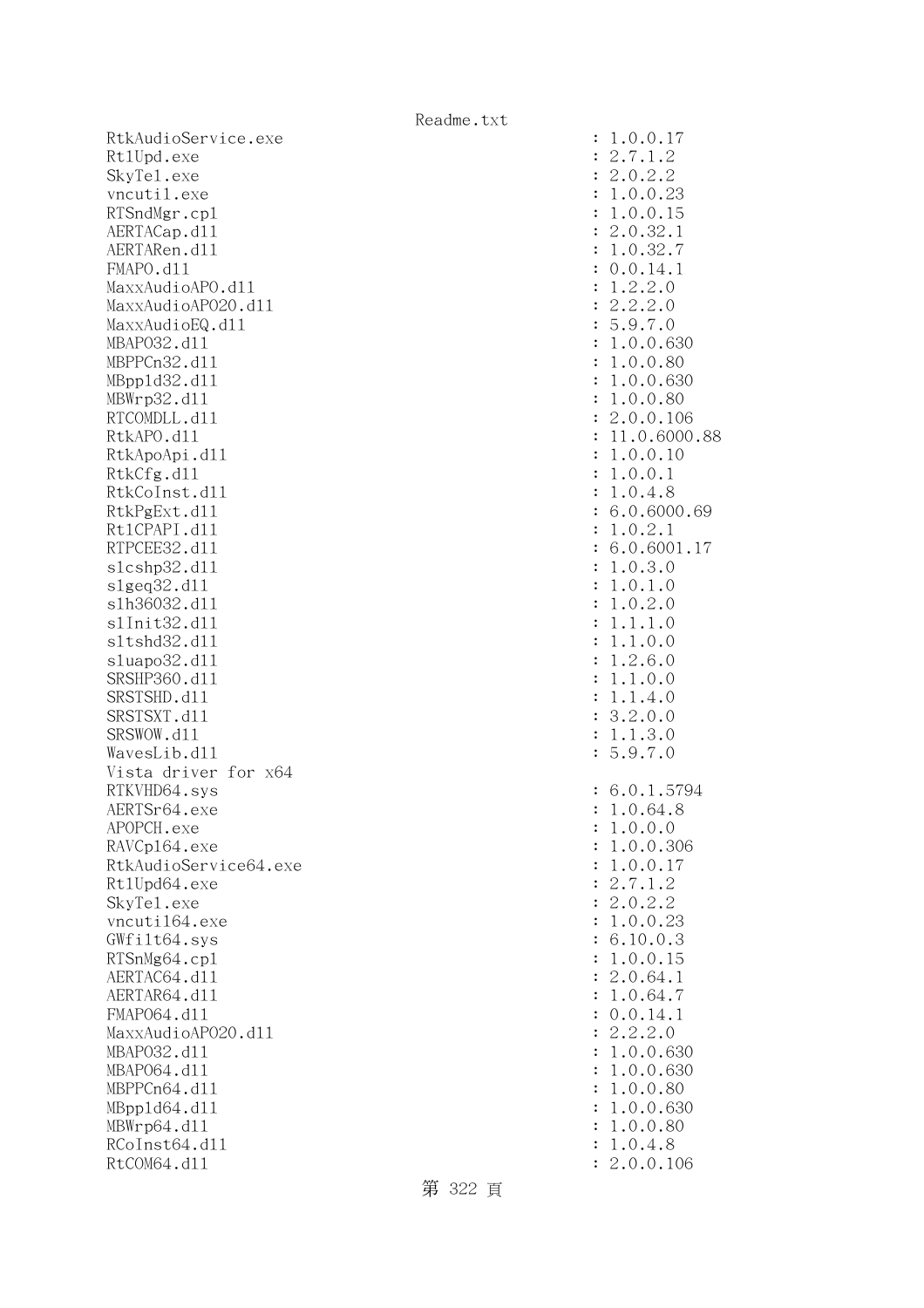| Readme.txt                                                                                                                                                                           |                |
|--------------------------------------------------------------------------------------------------------------------------------------------------------------------------------------|----------------|
| RTCOMDLL.d11                                                                                                                                                                         | : 2.0.0.106    |
| RtkApi64.dl1                                                                                                                                                                         | : 1.0.0.10     |
| RtkAP064.d11                                                                                                                                                                         | : 11.0.6000.88 |
| RtkCfg.d11                                                                                                                                                                           | : 1.0.0.1      |
| RtkCfg64.d11                                                                                                                                                                         | : 1.0.0.1      |
| Rt1CPAPI.d11                                                                                                                                                                         | : 1.0.2.1      |
| Rt1CPAPI64.d11                                                                                                                                                                       | : 1.0.2.1      |
| RTPCEE64.d11                                                                                                                                                                         | : 6.0.6001.17  |
| RtPgEx64.d11                                                                                                                                                                         | : 6.0.6000.69  |
| s1cshp64.d11                                                                                                                                                                         | : 1.0.3.0      |
| slgeq64. d11                                                                                                                                                                         | : 1.0.1.0      |
| s1h36064.d11                                                                                                                                                                         | : 1.0.2.0      |
| s1Init64.d11                                                                                                                                                                         | : 1.1.1.0      |
| s1tshd64.d11                                                                                                                                                                         | : 1.1.0.0      |
|                                                                                                                                                                                      |                |
| sluapo64.d11                                                                                                                                                                         | : 1.2.6.0      |
| SRSHP64.d11                                                                                                                                                                          | : 1.1.0.0      |
| SRSTSH64.d11                                                                                                                                                                         | : 1.1.4.0      |
| SRSTSX64.d11                                                                                                                                                                         | : 3.2.0.0      |
| SRSWOW64.d11                                                                                                                                                                         | : 1.1.3.0      |
| HDMI Driver :                                                                                                                                                                        |                |
| Vista x86:                                                                                                                                                                           |                |
| RtHDMIV.sys                                                                                                                                                                          | : 6.0.1.5766   |
| RtkUpd.exe                                                                                                                                                                           | : 2.7.1.1      |
| RHCoInst.d11                                                                                                                                                                         | : 1.0.3.2      |
| RHDMIExt.d11                                                                                                                                                                         | : 6.0.6000.66  |
| RtkHDMI.d11                                                                                                                                                                          | : 11.0.6000.85 |
| Vista x64:                                                                                                                                                                           |                |
| RtHDMIVX.sys                                                                                                                                                                         | : 6.0.1.5766   |
| RtkUpd64.exe                                                                                                                                                                         | : 2.7.1.1      |
| RHCoInst64.d11                                                                                                                                                                       | : 1.0.3.2      |
| RHDMEx64.d11                                                                                                                                                                         | : 6.0.6000.66  |
| RtkHDM64.d11                                                                                                                                                                         | : 11.0.6000.85 |
|                                                                                                                                                                                      |                |
| $XP/2K$ $x86$ :                                                                                                                                                                      |                |
| RtkHDMI.sys                                                                                                                                                                          | : 5.10.0.5766  |
| RtkUpd.exe                                                                                                                                                                           | : 2.7.1.1      |
| $XP/ZK$ $x64$ :                                                                                                                                                                      |                |
| RtHDMIX.sys                                                                                                                                                                          | : 5.10.0.5766  |
| RtkUpd64.exe                                                                                                                                                                         | : 2.7.1.1      |
| Driver Setup Program                                                                                                                                                                 | : 2.70         |
| Windows $2000/XP$ Operate on:<br>Microsoft High Definition Audio Driver Package - KB888111<br>Package file version (kb888111.exe) : 6.1.22.0<br>Hdaudiobus.sys version: 5.10.00.5013 |                |
|                                                                                                                                                                                      |                |
|                                                                                                                                                                                      |                |
| Driver Package R2.16                                                                                                                                                                 |                |
| Realtek HD Audio Driver support all of Realtek HD Audio Codec in                                                                                                                     |                |
| . Vista/WinXP/Win2000/Win2003                                                                                                                                                        |                |

 <sup>1.</sup> Vista WHQL Supporting: ALC882, ALC883, ALC885, ALC888, ALC889, ALC861VD, ALC660, ALC662, ALC663, ALC665, ALC260, ALC262,ALC267, ALC268, ALC269, ALC272, ALC273, ALC887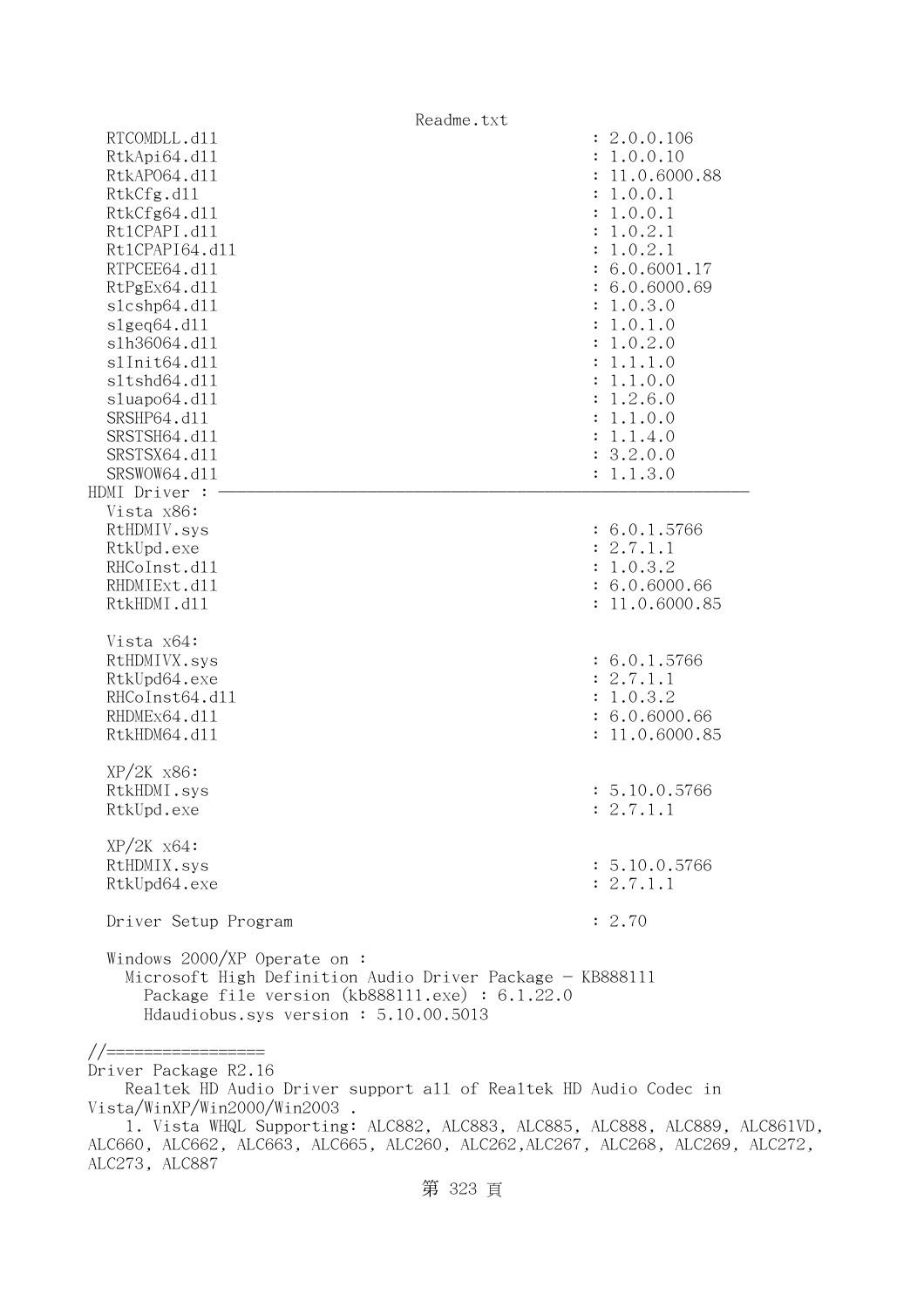Readme.txt 2. Windows 2000/XP WHQL Supporting: ALC880, ALC882, ALC883, ALC885, ALC888, ALC889, ALC861VC, ALC861VD, ALC660, ALC662, ALC663, ALC665, ALC260, ALC262, ALC267,ALC268, ALC269, ALC272, ALC273, ALC887 3. HDMI Device WHQL Support: ATI HDMI Devices 4. OS Supporting: Microsoft Windows XP, Windows 2000, Vista, Windows7 x86/x64 5. Pack with Microsoft High Definition Audio UAAV1.0a(5013) 6. Add/Fix 1.) Driver : 1. Customizations. 2. Update directsound acceleration engine for XP driver. Windows  $2000/XP : -$  Windows 2000/XP : RTKHDA64.sys : 5.10.0.5791 RTKHDAUD.sys : 5.10.0.5791  $\text{MicCal.}$ exe :  $1.1.2.0$ RTHDCPL.exe : 2.2.6.3 RtkAudioService64.exe : 1.0.0.17 RtkAudioService.exe : 1.0.0.16 RTLCPL.exe : 1.0.1.66 Rt1Upd64.exe : 2.7.1.2 Rt1Upd.exe : 2.7.1.2 SkyTel.exe : 2.0.2.0 SoundMan.exe : 1.0.0.32 vncuti164.exe : 1.0.0.23 vncutil.exe : 1.0.0.23 Alcmtr.exe : 1.6.0.3 AlcWzrd.exe : 1.1.0.37 Monfilt.sys : 5.10.0.4112 Monft64.sys : 5.10.0.4115 AMBFilt.sys : 5.10.0.4240 AMBFt64.sys : 5.10.0.4240 RTSndMgr.cp1 : 1.0.1.0 ALSndMgr.cp1 : 1.0.0.11 RCoInst64XP.d11 : 1.0.4.8 RTCOMDLL.d11 : 1.0.0.97 RtkCoInstXP.dll : 1.0.4.8 RtlCPAPI.dll : 1.0.2.1 Vista driver : - Vista driver for x86 RTKVHDA.sys : 6.0.1.5791 AERTSrv.exe : 1.0.32.8 APOPCH.exe : 1.0.0.0 RtHDVCp1.exe : 1.0.0.304 RtkAudioService.exe : 1.0.0.17 RtlUpd.exe : 2.7.1.2 SkyTel.exe : 2.0.2.2 vncutil.exe : 1.0.0.23 RTSndMgr.cp1 : 1.0.0.15 AERTACap.d11 : 2.0.32.1 AERTARen.d11 : 1.0.32.7 FMAPO.dll : 0.0.14.1 MaxxAudioAPO.dl1 : 1.2.2.0 MaxxAudioAPO20.dll : 2.2.2.0 MaxxAudioEQ.dl1 : 5.9.7.0

第 324 頁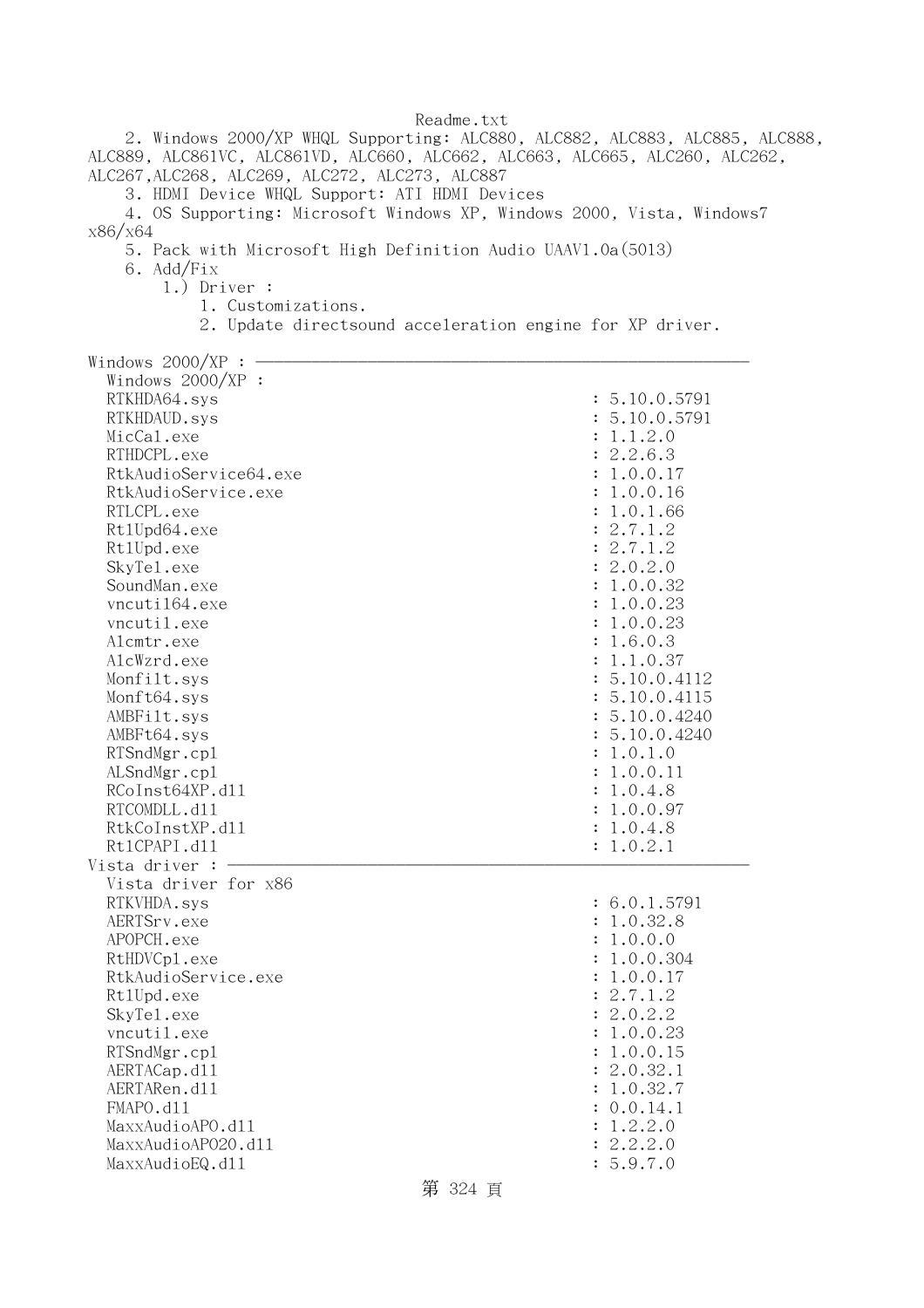MBAPO32.d11 : 1.0.0.630 : 1.0.0.630 MBPPCn32.d11 : 1.0.0.80 MBppld32.dll : 1.0.0.630 MBWrp32.d11 : 1.0.0.80 : 1.0.0.80 RTCOMDLL.d11 : 2.0.0.106 RtkAPO.d11 : 11.0.6000.88 RtkApoApi.dl1 : 1.0.0.10 : 1.0.0.10 RtkCfg.dl1 : 1.0.0.1 RtkCoInst.dl1 : 1.0.4.8 RtkPgExt.d11 : 6.0.6000.69 Rt1CPAPI.d11 : 1.0.2.1 RTPCEE32.d11 : 6.0.6001.17 slcshp32.dll : 1.0.3.0 slgeq32.dll : 1.0.1.0 slh36032.dll : 1.0.2.0 slInit32.dll : 1.1.1.0 sltshd32.dll : 1.1.0.0 sluapo32.dll : 1.2.6.0 SRSHP360.d11 : 1.1.0.0 SRSTSHD.d11 : 1.1.4.0 SRSTSXT.d11 : 3.2.0.0 SRSWOW.d11 : 1.1.3.0 WavesLib.dll : 5.9.7.0 Vista driver for x64 RTKVHD64.sys : 6.0.1.5791 AERTSr64.exe : 1.0.64.8 APOPCH.exe : 1.0.0.0 RAVCp164.exe : 1.0.0.304 RtkAudioService64.exe : 1.0.0.17 Rt1Upd64.exe : 2.7.1.2 SkyTe1.exe : 2.0.2.2 vncuti164.exe : 1.0.0.23 GWfilt64.sys : 6.10.0.3 RTSnMg64.cp1 : 1.0.0.15 AERTAC64.d11 : 2.0.64.1 AERTAR64.d11 : 1.0.64.7 FMAP064.d11 : 0.0.14.1  $\text{MaxAudio}$ APO2O.dll  $\text{maxAudio}$  MBAPO32.dll : 1.0.0.630 MBAP064.d11 : 1.0.0.630 : 1.0.0.630 MBPPCn64.d11 : 1.0.0.80 MBppld64.dll : 1.0.0.630 MBWrp64.dll : 1.0.0.80 RCoInst64.d11 : 1.0.4.8 RtCOM64.d11 : 2.0.0.106 RTCOMDLL.d11 : 2.0.0.106 RtkApi64.dl1 : 1.0.0.10 RtkAP064.d11 : 11.0.6000.88 RtkCfg.dl1 : 1.0.0.1 RtkCfg64.dl1 : 1.0.0.1 Rt1CPAPI.d11 : 1.0.2.1 Rt1CPAPI64.d11 : 1.0.2.1 RTPCEE64.d11 : 6.0.6001.17 RtPgEx64.d11 : 6.0.6000.69 slcshp64.dll : 1.0.3.0 slgeq64.dll : 1.0.1.0

第 325 頁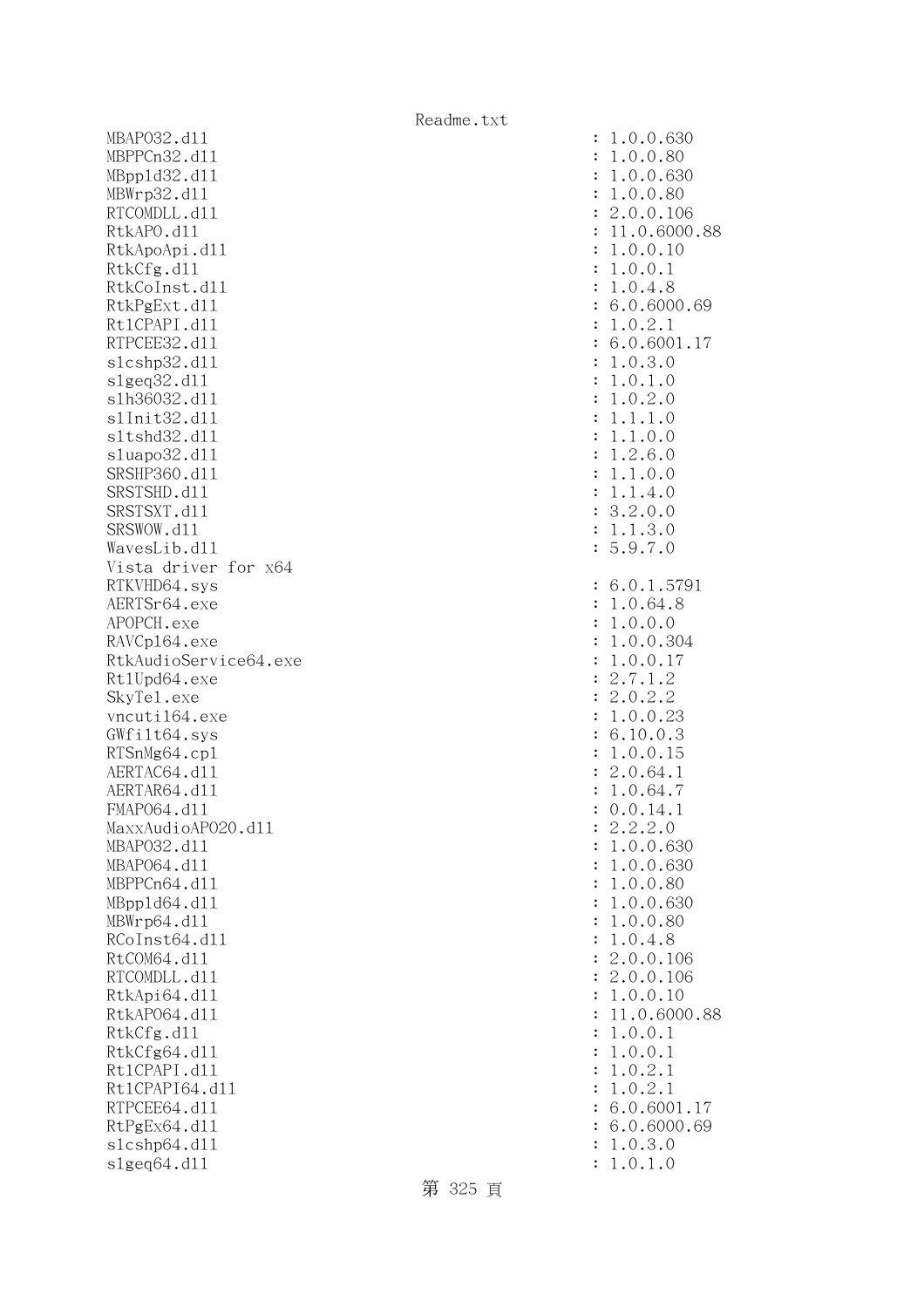| Readme.txt                                                                                                                                                                           |                |
|--------------------------------------------------------------------------------------------------------------------------------------------------------------------------------------|----------------|
| s1h36064.d11                                                                                                                                                                         | : 1.0.2.0      |
| s1Init64.d11                                                                                                                                                                         | : 1.1.1.0      |
| sltshd64.dll                                                                                                                                                                         | : 1.1.0.0      |
| sluapo64.dll                                                                                                                                                                         | : 1.2.6.0      |
| SRSHP64.d11                                                                                                                                                                          | : 1.1.0.0      |
| SRSTSH64.d11                                                                                                                                                                         | : 1.1.4.0      |
| SRSTSX64.d11                                                                                                                                                                         | : 3.2.0.0      |
| SRSWOW64.d11                                                                                                                                                                         | : 1.1.3.0      |
| HDMI Driver :                                                                                                                                                                        |                |
| Vista x86:                                                                                                                                                                           |                |
|                                                                                                                                                                                      | : 6.0.1.5766   |
| RtHDMIV.sys                                                                                                                                                                          |                |
| RtkUpd.exe                                                                                                                                                                           | : 2.7.1.1      |
| RHCoInst.d11                                                                                                                                                                         | : 1.0.3.2      |
| RHDMIExt.d11                                                                                                                                                                         | : 6.0.6000.66  |
| RtkHDMI.d11                                                                                                                                                                          | : 11.0.6000.85 |
|                                                                                                                                                                                      |                |
| Vista x64:                                                                                                                                                                           |                |
| RtHDMIVX.sys                                                                                                                                                                         | : 6.0.1.5766   |
| RtkUpd64.exe                                                                                                                                                                         | : 2.7.1.1      |
| RHCoInst64.d11                                                                                                                                                                       | : 1.0.3.2      |
| RHDMEx64.d11                                                                                                                                                                         | : 6.0.6000.66  |
| RtkHDM64.d11                                                                                                                                                                         | : 11.0.6000.85 |
|                                                                                                                                                                                      |                |
| $XP/2K$ $x86$ :                                                                                                                                                                      |                |
| RtkHDMI.sys                                                                                                                                                                          | : 5.10.0.5766  |
| RtkUpd.exe                                                                                                                                                                           | : 2.7.1.1      |
|                                                                                                                                                                                      |                |
|                                                                                                                                                                                      |                |
| $XP/2K$ $x64$ :                                                                                                                                                                      |                |
| RtHDMIX.sys                                                                                                                                                                          | : 5.10.0.5766  |
| RtkUpd64.exe                                                                                                                                                                         | : 2.7.1.1      |
|                                                                                                                                                                                      |                |
| Driver Setup Program                                                                                                                                                                 | : 2.70         |
| Windows $2000/XP$ Operate on:<br>Microsoft High Definition Audio Driver Package - KB888111<br>Package file version (kb888111.exe) : 6.1.22.0<br>Hdaudiobus.sys version: 5.10.00.5013 |                |
| $//=$ ========                                                                                                                                                                       |                |
| Driver Package R2.15                                                                                                                                                                 |                |
| Realtek HD Audio Driver support all of Realtek HD Audio Codec in                                                                                                                     |                |
| Vista/WinXP/Win2000/Win2003.                                                                                                                                                         |                |
| 1. Vista WHQL Supporting: ALC882, ALC883, ALC885, ALC888, ALC889, ALC861VD,                                                                                                          |                |
| ALC660, ALC662, ALC663, ALC665, ALC260, ALC262, ALC267, ALC268, ALC269, ALC272,                                                                                                      |                |
| ALC273, ALC887                                                                                                                                                                       |                |
|                                                                                                                                                                                      |                |
| 2. Windows 2000/XP WHQL Supporting: ALC880, ALC882, ALC883, ALC885, ALC888,                                                                                                          |                |
| ALC889, ALC861VC, ALC861VD, ALC660, ALC662, ALC663, ALC665, ALC260, ALC262,                                                                                                          |                |
| ALC267, ALC268, ALC269, ALC272, ALC273, ALC887                                                                                                                                       |                |
| 3. HDMI Device WHQL Support: ATI HDMI Devices                                                                                                                                        |                |
| 4. OS Supporting: Microsoft Windows XP, Windows 2000, Vista x86/x64                                                                                                                  |                |
| 5. Pack with Microsoft High Definition Audio UAAV1.0a(5013)                                                                                                                          |                |
| 6. Add/Fix                                                                                                                                                                           |                |
| $1.)$ Driver :                                                                                                                                                                       |                |
| 1. Customizations.                                                                                                                                                                   |                |
| 2. Change Creative components for the certain customers.                                                                                                                             |                |
| 2.) Package :                                                                                                                                                                        |                |
| 第 326 頁                                                                                                                                                                              |                |
|                                                                                                                                                                                      |                |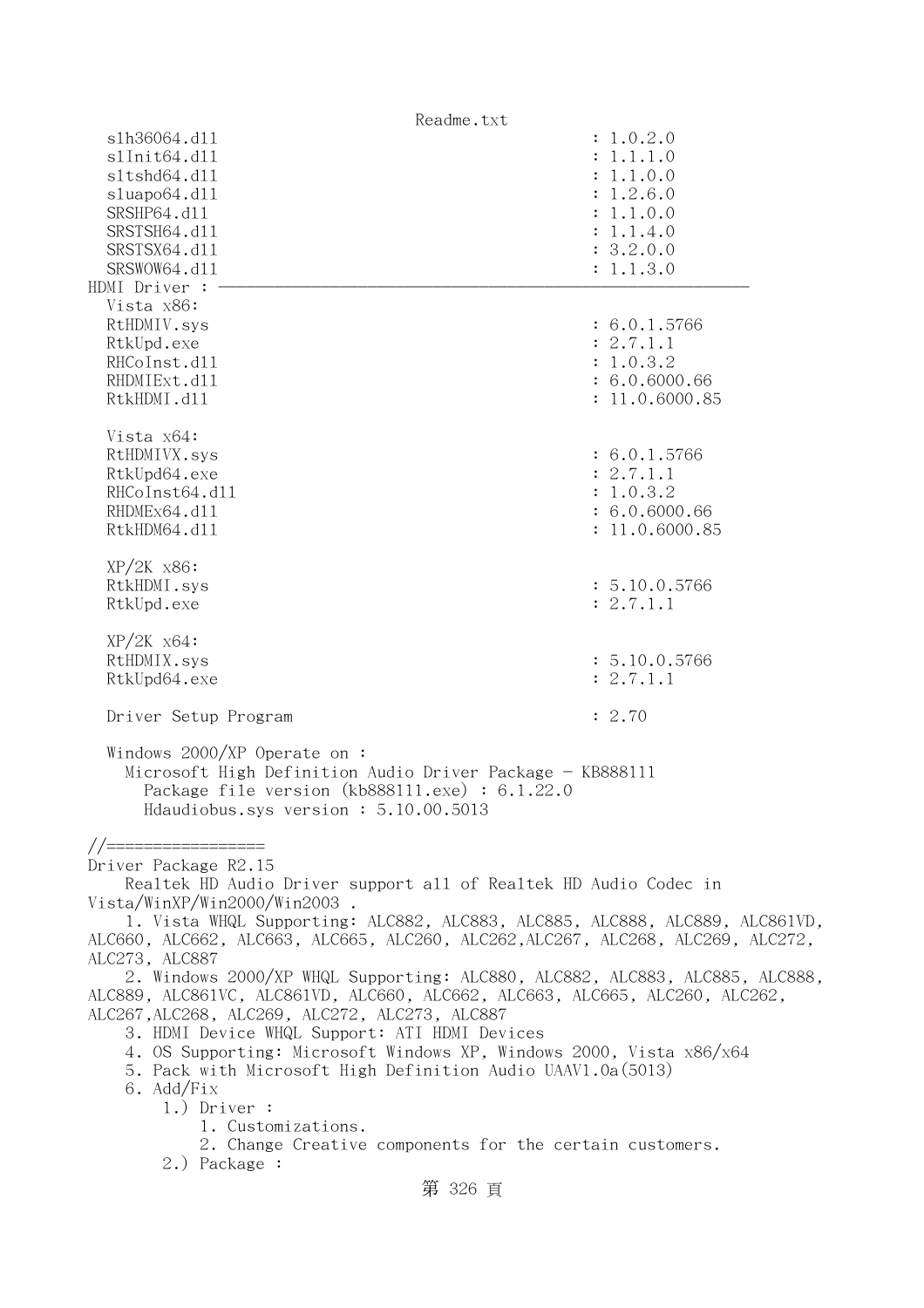1. Change Japanese language on finish Dialog of installation . 2. Fix DCC uninstalled issue. Both MSI and GUID uninstallation procedure supported . 3. Fix uninstall problem in Windows 7 . The DIFxAPI DLL file supported in Windows 7 . Windows  $2000/XP : -$  Windows 2000/XP : RTKHDA64.sys : 5.10.0.5783 RTKHDAUD.sys : 5.10.0.5783 MicCal.exe : 1.1.2.0 RTHDCPL.exe : 2.2.6.2 RtkAudioService64.exe : 1.0.0.17 RtkAudioService.exe : 1.0.0.16 RTLCPL.exe : 1.0.1.66 Rt1Upd64.exe : 2.7.1.2 RtlUpd.exe : 2.7.1.2 SkyTel.exe : 2.0.2.0 SoundMan.exe : 1.0.0.32 vncuti164.exe : 1.0.0.23 vncutil.exe : 1.0.0.23 Alcmtr.exe : 1.6.0.3 AlcWzrd.exe : 1.1.0.37 Monfilt.sys : 5.10.0.4112 Monft64.sys : 5.10.0.4115 AMBFilt.sys : 5.10.0.4240 AMBFt64.sys : 5.10.0.4240 RTSndMgr.cp1 : 1.0.1.0 ALSndMgr.cp1 : 1.0.0.11  $RCoInst64XP. d11$  :  $1.0.4.8$ RTCOMDLL.d11 : 1.0.0.97 RtkCoInstXP.d11 : 1.0.4.8 Rt1CPAPI.d11 : 1.0.1.9 Vista driver  $: -$  Vista driver for x86 RTKVHDA.sys : 6.0.1.5783 AERTSrv.exe : 1.0.32.8 APOPCH.exe : 1.0.0.0 RtHDVCp1.exe : 1.0.0.300 RtkAudioService.exe : 1.0.0.17 RtlUpd.exe : 2.7.1.2 SkyTel.exe : 2.0.2.2 vncutil.exe : 1.0.0.23 RTSndMgr.cpl : 1.0.0.13 AERTACap.d11 : 2.0.32.1 AERTARen.d11 : 1.0.32.7 FMAPO.dll : 0.0.12.1  $\text{MaxAudio}$ APO.dll  $\text{MaxAudio}$  $\text{MaxAudio}$ APO20.dll  $\text{MaxAudio}$ MaxxAudioEQ.dl1 : 5.9.7.0 MBAPO32.dll : 1.0.0.630 MBPPCn32.d11 : 1.0.0.80 MBppld32.dll : 1.0.0.630 MBWrp32.d11 : 1.0.0.80 RTCOMDLL.d11 : 2.0.0.106 RtkAPO.d11 : 11.0.6000.87

## Readme.txt

第 327 頁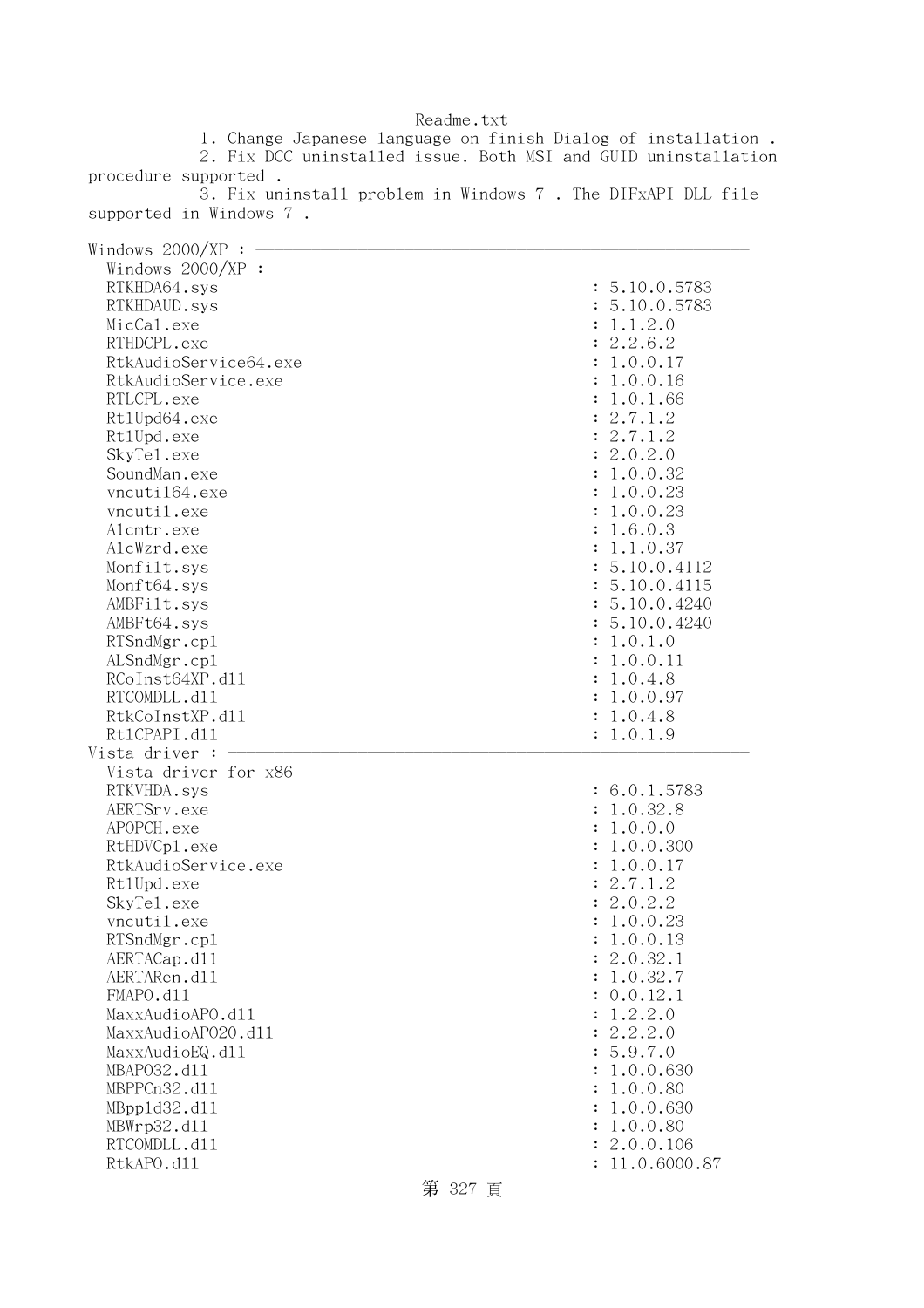RtkApoApi.dll RtkCfg.dll RtkCoInst.dl1 RtkPgExt.dll Rt1CPAPI.d11 RTPCEE32.d11 slcshp32.dl1 s1geq32.dl1 slh36032.dl1 s1Init32.d11 s1tshd32.d11 sluapo32.dll SRSHP360.d11 SRSTSHD.d11 SRSTSXT.d11 SRSWOW.d11 WavesLib.dl1 Vista driver for x64 RTKVHD64.sys AERTSr64.exe APOPCH.exe RAVCp164.exe RtkAudioService64.exe Rt1Upd64.exe SkyTel.exe vncuti164.exe  $GWfilt64.sys$ RTSnMg64.cp1 AERTAC64.d11 AERTAR64.dl1 FMAP064.d11 MaxxAudioAPO20.dll MBAP032.d11 MBAP064.d11 MBPPCn64.d11 MBpp1d64.dl1 MBWrp64.dl1 RCoInst64.dl1 RtCOM64.dl1 RTCOMDLL.d11 RtkApi64.dll RtkAP064.d11 RtkCfg.dll RtkCfg64.dl1 Rt1CPAPI.d11 Rt1CPAPI64.dl1 RTPCEE64.dl1  $RtPgEx64. d11$ slcshp64.dll slgeq64.dll slh36064.dl1 s1Init64.d11 s1tshd64.d11 sluapo64.dll SRSHP64.d11 SRSTSH64.d11

| $\ddot{\cdot}$<br>$\ddot{\cdot}$<br>$\ddot{\cdot}$<br>$\ddot{\cdot}$<br>$\ddot{\cdot}$<br>$\ddot{\cdot}$<br>$\ddot{\cdot}$<br>$\ddot{\cdot}$<br>$\ddot{\cdot}$<br>$\ddot{\cdot}$<br>$\ddot{\cdot}$<br>$\ddot{\cdot}$<br>$\ddot{\cdot}$<br>$\ddot{\cdot}$<br>$\vdots$<br>$\colon$<br>$\colon$ | .0.0.10<br>1<br>.0.0.1<br>1<br>.0.4.8<br>1<br>6.0.6000.67<br>.0.2.1<br>1<br>6.0.6001.14<br>.0.3.0<br>1<br>.0.1.0<br>$\mathbf 1$<br>.0.2.0<br>$\mathbf 1$<br>.1.1.0<br>1<br>.1.0.0<br>1<br>.2.6.0<br>$\mathbf 1$<br>.1.0.0<br>$\mathbf 1$<br>1.1.4.0<br>3.2.0.0<br>1.1.3.0<br>5.9.7.0 |
|----------------------------------------------------------------------------------------------------------------------------------------------------------------------------------------------------------------------------------------------------------------------------------------------|--------------------------------------------------------------------------------------------------------------------------------------------------------------------------------------------------------------------------------------------------------------------------------------|
| $\ddot{\cdot}$                                                                                                                                                                                                                                                                               | 6.0.1.5783                                                                                                                                                                                                                                                                           |
| $\ddot{\cdot}$                                                                                                                                                                                                                                                                               | .0.64.8<br>1                                                                                                                                                                                                                                                                         |
| $\ddot{\cdot}$                                                                                                                                                                                                                                                                               | $\mathbf 1$<br>.0.0.0<br>.0.0.300<br>$\mathbf 1$                                                                                                                                                                                                                                     |
| $\ddot{\cdot}$<br>$\ddot{\cdot}$                                                                                                                                                                                                                                                             | .0.0.17<br>$\mathbf 1$                                                                                                                                                                                                                                                               |
| $\ddot{\cdot}$                                                                                                                                                                                                                                                                               | 2.7.1<br>$\overline{c}$<br>$\ddot{\phantom{a}}$                                                                                                                                                                                                                                      |
| $\ddot{\cdot}$                                                                                                                                                                                                                                                                               | 2.0.2.2                                                                                                                                                                                                                                                                              |
| $\ddot{\cdot}$                                                                                                                                                                                                                                                                               | .0.0.23<br>1                                                                                                                                                                                                                                                                         |
| $\ddot{\cdot}$                                                                                                                                                                                                                                                                               | 6.10.0.3                                                                                                                                                                                                                                                                             |
| $\ddot{\cdot}$                                                                                                                                                                                                                                                                               | .0.0.13<br>1                                                                                                                                                                                                                                                                         |
| $\ddot{\cdot}$                                                                                                                                                                                                                                                                               | 2.0.64.1<br>1.0.64.7                                                                                                                                                                                                                                                                 |
| $\ddot{\cdot}$<br>$\ddot{\cdot}$                                                                                                                                                                                                                                                             | 0.0.12.1                                                                                                                                                                                                                                                                             |
| $\ddot{\cdot}$                                                                                                                                                                                                                                                                               | 2.2.2.0                                                                                                                                                                                                                                                                              |
| $\ddot{\cdot}$                                                                                                                                                                                                                                                                               | 1.0.0.630                                                                                                                                                                                                                                                                            |
| $\vdots$                                                                                                                                                                                                                                                                                     | $\mathbf{1}$<br>.0.0.630                                                                                                                                                                                                                                                             |
| $\vdots$                                                                                                                                                                                                                                                                                     | .0.0.80<br>$\mathbf 1$                                                                                                                                                                                                                                                               |
| $\ddot{\cdot}$                                                                                                                                                                                                                                                                               | .0.0.630<br>$\mathbf 1$                                                                                                                                                                                                                                                              |
| $\colon$                                                                                                                                                                                                                                                                                     | $\mathbf 1$<br>.0.0.80<br>$\overline{1}$<br>.0.4.8                                                                                                                                                                                                                                   |
| $\ddot{\cdot}$<br>$\ddot{\cdot}$                                                                                                                                                                                                                                                             | 2.0.0.106                                                                                                                                                                                                                                                                            |
| $\ddot{\cdot}$                                                                                                                                                                                                                                                                               | .0.0.106<br>$\overline{c}$                                                                                                                                                                                                                                                           |
| $\ddot{\cdot}$                                                                                                                                                                                                                                                                               | .0.0.10<br>$\mathbf 1$                                                                                                                                                                                                                                                               |
| $\ddot{\cdot}$                                                                                                                                                                                                                                                                               | 11.0.6000.87                                                                                                                                                                                                                                                                         |
| $\ddot{\cdot}$                                                                                                                                                                                                                                                                               | .0.0.1<br>1                                                                                                                                                                                                                                                                          |
| $\ddot{\cdot}$                                                                                                                                                                                                                                                                               | .0.0.1<br>1                                                                                                                                                                                                                                                                          |
| $\ddot{\cdot}$                                                                                                                                                                                                                                                                               | .0.2.1<br>1                                                                                                                                                                                                                                                                          |
| $\ddot{\cdot}$                                                                                                                                                                                                                                                                               | 1.0.2.1<br>6.0.6001.14                                                                                                                                                                                                                                                               |
| $\ddot{\cdot}$<br>$\ddot{\cdot}$                                                                                                                                                                                                                                                             | 6.0.6000.67                                                                                                                                                                                                                                                                          |
| $\ddot{\cdot}$                                                                                                                                                                                                                                                                               | .0.3.0<br>1                                                                                                                                                                                                                                                                          |
| $\ddot{\cdot}$                                                                                                                                                                                                                                                                               | .0.1.0<br>1                                                                                                                                                                                                                                                                          |
| $\ddot{\cdot}$                                                                                                                                                                                                                                                                               | .0.2.0<br>1                                                                                                                                                                                                                                                                          |
| $\ddot{\cdot}$                                                                                                                                                                                                                                                                               | .1.1.0<br>$\mathbf 1$                                                                                                                                                                                                                                                                |
| $\ddot{\cdot}$                                                                                                                                                                                                                                                                               | .1.0.0<br>1                                                                                                                                                                                                                                                                          |
| $\ddot{\cdot}$                                                                                                                                                                                                                                                                               | .2.6.0<br>1                                                                                                                                                                                                                                                                          |
| $\ddot{\cdot}$<br>$\ddot{\cdot}$                                                                                                                                                                                                                                                             | .1.0.0<br>1<br>1.1.4.0                                                                                                                                                                                                                                                               |
|                                                                                                                                                                                                                                                                                              |                                                                                                                                                                                                                                                                                      |

第 328 頁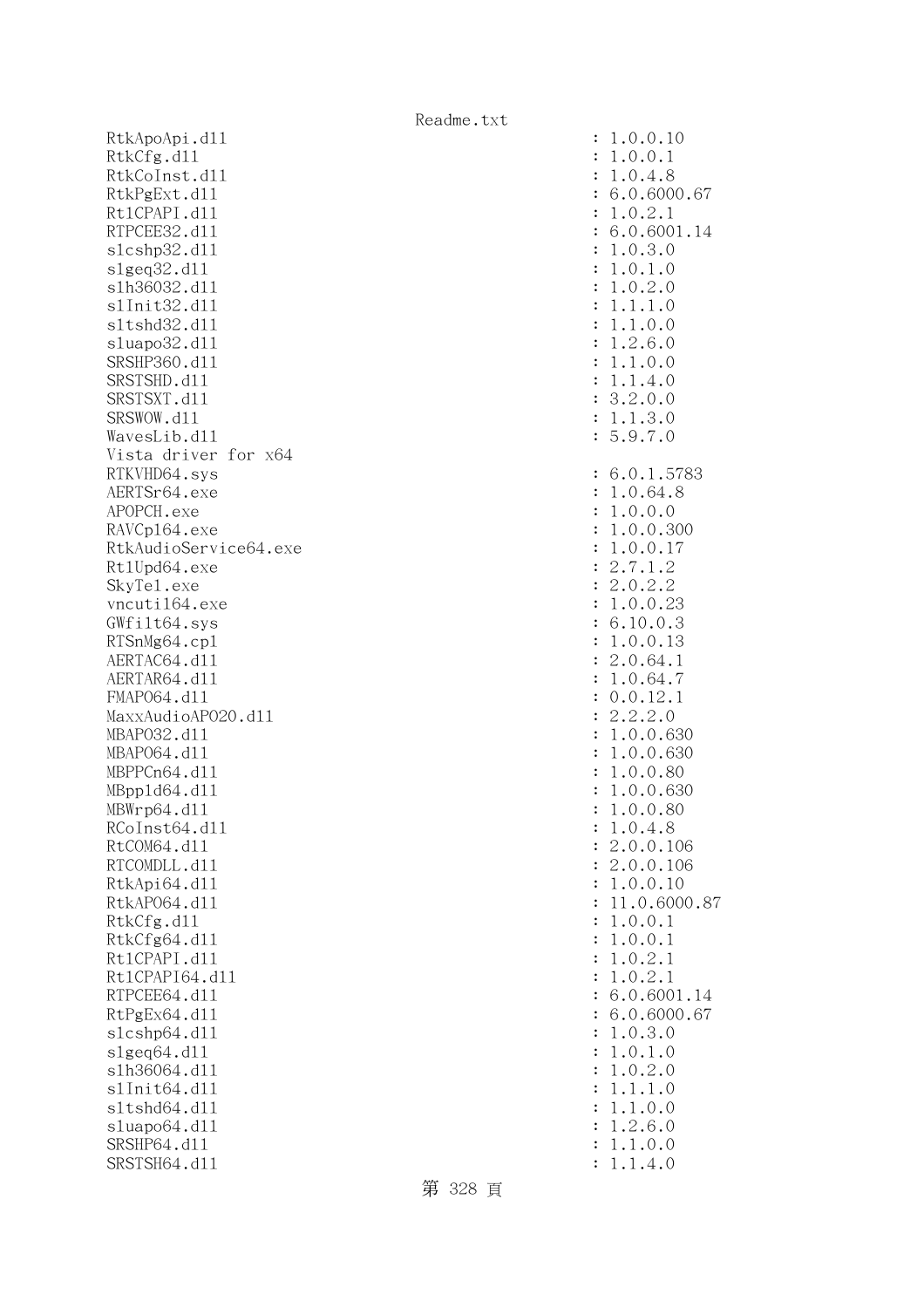| Readme.txt                                                                                                                                                                                    |                                 |  |  |
|-----------------------------------------------------------------------------------------------------------------------------------------------------------------------------------------------|---------------------------------|--|--|
| SRSTSX64.d11                                                                                                                                                                                  | : 3.2.0.0                       |  |  |
| SRSWOW64.d11                                                                                                                                                                                  | : 1.1.3.0                       |  |  |
| HDMI Driver :<br>Vista x86:                                                                                                                                                                   |                                 |  |  |
| RtHDMIV.sys                                                                                                                                                                                   | : 6.0.1.5766                    |  |  |
| RtkUpd.exe                                                                                                                                                                                    | : 2.7.1.1                       |  |  |
| RHCoInst.d11                                                                                                                                                                                  | : 1.0.3.2                       |  |  |
| RHDMIExt.d11<br>RtkHDMI.d11                                                                                                                                                                   | : 6.0.6000.66<br>: 11.0.6000.85 |  |  |
|                                                                                                                                                                                               |                                 |  |  |
| Vista x64:                                                                                                                                                                                    |                                 |  |  |
| RtHDMIVX.sys                                                                                                                                                                                  | : 6.0.1.5766                    |  |  |
| RtkUpd64.exe<br>RHCoInst64.d11                                                                                                                                                                | : 2.7.1.1<br>: 1.0.3.2          |  |  |
| RHDMEx64.d11                                                                                                                                                                                  | : 6.0.6000.66                   |  |  |
| RtkHDM64.d11                                                                                                                                                                                  | : 11.0.6000.85                  |  |  |
|                                                                                                                                                                                               |                                 |  |  |
| $XP/2K$ $x86$ :<br>RtkHDMI.sys                                                                                                                                                                | : 5.10.0.5766                   |  |  |
| RtkUpd.exe                                                                                                                                                                                    | : 2.7.1.1                       |  |  |
|                                                                                                                                                                                               |                                 |  |  |
| $XP/ZK$ $x64$ :                                                                                                                                                                               |                                 |  |  |
| RtHDMIX.sys<br>RtkUpd64.exe                                                                                                                                                                   | : 5.10.0.5766<br>: 2.7.1.1      |  |  |
|                                                                                                                                                                                               |                                 |  |  |
| Driver Setup Program                                                                                                                                                                          | : 2.70                          |  |  |
| Windows $2000/XP$ Operate on:<br>Microsoft High Definition Audio Driver Package - KB888111<br>Package file version $(kb888111.\text{exe}) : 6.1.22.0$<br>Hdaudiobus.sys version: 5.10.00.5013 |                                 |  |  |
| //=================                                                                                                                                                                           |                                 |  |  |
| Driver Package R2.14                                                                                                                                                                          |                                 |  |  |
| Realtek HD Audio Driver support all of Realtek HD Audio Codec in<br>Vista/WinXP/Win2000/Win2003.                                                                                              |                                 |  |  |
| 1. Vista WHQL Supporting: ALC882, ALC883, ALC885, ALC888, ALC889, ALC861VD,                                                                                                                   |                                 |  |  |
| ALC660, ALC662, ALC663, ALC665, ALC260, ALC262, ALC267, ALC268, ALC269, ALC272,                                                                                                               |                                 |  |  |
| ALC273, ALC887<br>2. Windows 2000/XP WHQL Supporting: ALC880, ALC882, ALC883, ALC885, ALC888,                                                                                                 |                                 |  |  |
| ALC889, ALC861VC, ALC861VD, ALC660, ALC662, ALC663, ALC665, ALC260, ALC262,                                                                                                                   |                                 |  |  |
| ALC267, ALC268, ALC269, ALC272, ALC273, ALC887                                                                                                                                                |                                 |  |  |
| 3. HDMI Device WHQL Support: ATI HDMI Devices<br>4. OS Supporting: Microsoft Windows XP, Windows 2000, Vista x86/x64                                                                          |                                 |  |  |
| 5. Pack with Microsoft High Definition Audio UAAV1.0a(5013)                                                                                                                                   |                                 |  |  |
| 6. Add/Fix                                                                                                                                                                                    |                                 |  |  |
| $1.)$ Driver :                                                                                                                                                                                |                                 |  |  |
| 1. Customizations.<br>2. Change EAPD control method for the certain codecs.                                                                                                                   |                                 |  |  |
|                                                                                                                                                                                               |                                 |  |  |
| Windows 2000/XP :                                                                                                                                                                             |                                 |  |  |
| Windows 2000/XP :<br>RTKHDA64.sys                                                                                                                                                             | : 5.10.0.5772                   |  |  |
| RTKHDAUD.sys                                                                                                                                                                                  | : 5.10.0.5772                   |  |  |
| Alcmtr.exe                                                                                                                                                                                    | : 1.6.0.3                       |  |  |
| AlcWzrd.exe                                                                                                                                                                                   | : 1.1.0.37                      |  |  |
| 第 329 頁                                                                                                                                                                                       |                                 |  |  |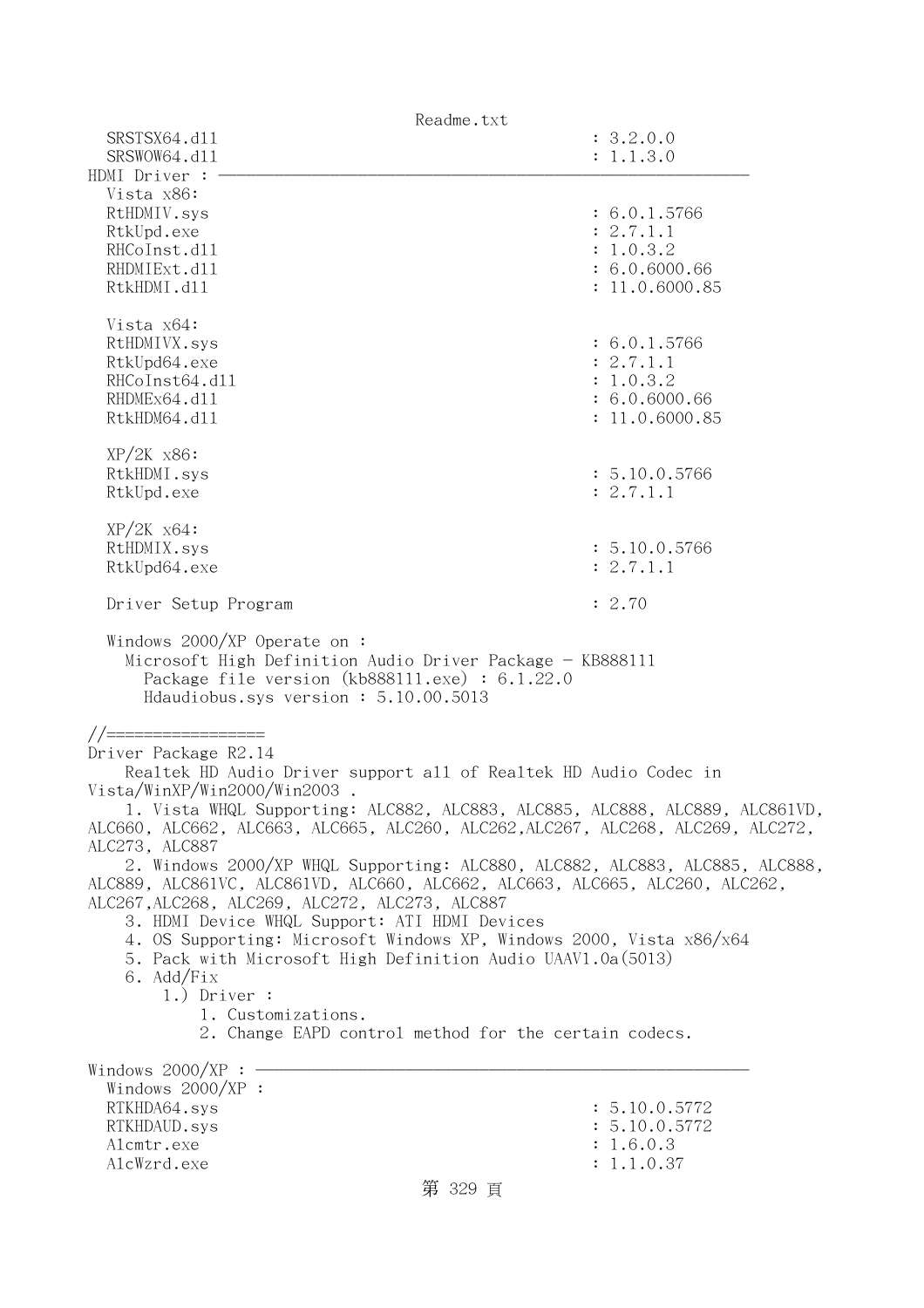|                                                                                                                                                                                                                                                                                                                                                                                                                                  | Readme.txt |                                                                                                                                                                                                                                                                                                                                                                                                                                                                                                                |
|----------------------------------------------------------------------------------------------------------------------------------------------------------------------------------------------------------------------------------------------------------------------------------------------------------------------------------------------------------------------------------------------------------------------------------|------------|----------------------------------------------------------------------------------------------------------------------------------------------------------------------------------------------------------------------------------------------------------------------------------------------------------------------------------------------------------------------------------------------------------------------------------------------------------------------------------------------------------------|
| MicCal.exe<br>RTHDCPL.exe<br>RtkAudioService64.exe<br>RtkAudioService.exe<br>RTLCPL.exe<br>Rt1Upd64.exe<br>Rt1Upd.exe<br>SkyTe1.exe<br>SoundMan.exe<br>vncuti164.exe<br>vncutil.exe<br>AMBFilt64.sys<br>AMBFilt.sys<br>Monfilt64.sys<br>Monfilt.sys<br>ALSndMgr.cp1<br>RTSndMgr.cp1<br>RCoInst64XP.d11<br>RTCOMDLL.d11                                                                                                           |            | : 1.1.2.0<br>: 2.2.5.9<br>: 1.0.0.17<br>: 1.0.0.16<br>: 1.0.1.66<br>: 2.7.1.1<br>: 2.7.1.1<br>: 2.0.2.0<br>: 1.0.0.32<br>: 1.0.0.23<br>: 1.0.0.23<br>: 5.10.0.4240<br>: 5.10.0.4240<br>: 5.10.0.4115<br>: 5.10.0.4112<br>: 1.0.0.11<br>: 1.0.1.0<br>: 1.0.4.4<br>: 1.0.0.97                                                                                                                                                                                                                                    |
| RtkCoInstXP.d11                                                                                                                                                                                                                                                                                                                                                                                                                  |            | : 1.0.4.4                                                                                                                                                                                                                                                                                                                                                                                                                                                                                                      |
| Rt1CPAPI.d11                                                                                                                                                                                                                                                                                                                                                                                                                     |            | : 1.0.1.9                                                                                                                                                                                                                                                                                                                                                                                                                                                                                                      |
| Vista driver :<br>Vista driver for x86<br>RTKVHDA.sys                                                                                                                                                                                                                                                                                                                                                                            |            | : 6.0.1.5772                                                                                                                                                                                                                                                                                                                                                                                                                                                                                                   |
| AERTSrv.exe<br>RtHDVCp1.exe<br>RtkAudioService.exe<br>Rt1Upd.exe<br>SkyTe1.exe<br>vncutil.exe<br>RTSndMgr.cp1<br>AERTACap.d11<br>AERTARen.d11<br>CTAP032.d11<br>ctpp1d.d11<br>DaisyWrp.dll<br>FMAPO.d11<br>MaxxAudioAPO.dll<br>MaxxAudioAP020.dll<br>MaxxAudioEQ.d11<br>ppchain.dll<br>RTCOMDLL.d11<br>RtkAPO.d11<br>RtkApoApi.d11<br>RtkCfg.d11<br>RtkCoInst.d11<br>RtkPgExt.d11<br>Rt1CPAPI.d11<br>s1cshp32.d11<br>slgeq32.d11 |            | : 1.0.32.8<br>: 1.0.0.291<br>: 1.0.0.17<br>: 2.7.1.1<br>: 2.0.2.2<br>: 1.0.0.23<br>: 1.0.0.13<br>: 2.0.32.1<br>: 1.0.32.7<br>: 1.0.0.530<br>: 1.0.0.530<br>1.0.0.70<br>: 0.0.12.1<br>1.2.2.0<br>2.2.2.0<br>$\ddot{\cdot}$<br>5.9.7.0<br>$\ddot{\cdot}$<br>1.0.0.70<br>$\ddot{\cdot}$<br>2.0.0.105<br>11.0.6000.85<br>1.0.0.9<br>$\ddot{\cdot}$<br>1.0.0.1<br>$\ddot{\cdot}$<br>1.0.4.4<br>$\ddot{\cdot}$<br>6.0.6000.66<br>1.0.2.1<br>$\ddot{\cdot}$<br>1.0.3.0<br>$\ddot{\cdot}$<br>1.0.1.0<br>$\ddot{\cdot}$ |
| s1h36032.d11<br>s1Init32.d11<br>s1tshd32.d11<br>s1uapo32.d11<br>SRSHP360.d11<br>SRSTSHD.d11                                                                                                                                                                                                                                                                                                                                      |            | 1.0.2.0<br>$\ddot{\cdot}$<br>1.1.1.0<br>1.1.0.0<br>1.2.6.0<br>$\ddot{\cdot}$<br>1.1.0.0<br>:<br>1.1.4.0                                                                                                                                                                                                                                                                                                                                                                                                        |
|                                                                                                                                                                                                                                                                                                                                                                                                                                  |            |                                                                                                                                                                                                                                                                                                                                                                                                                                                                                                                |

第 330 頁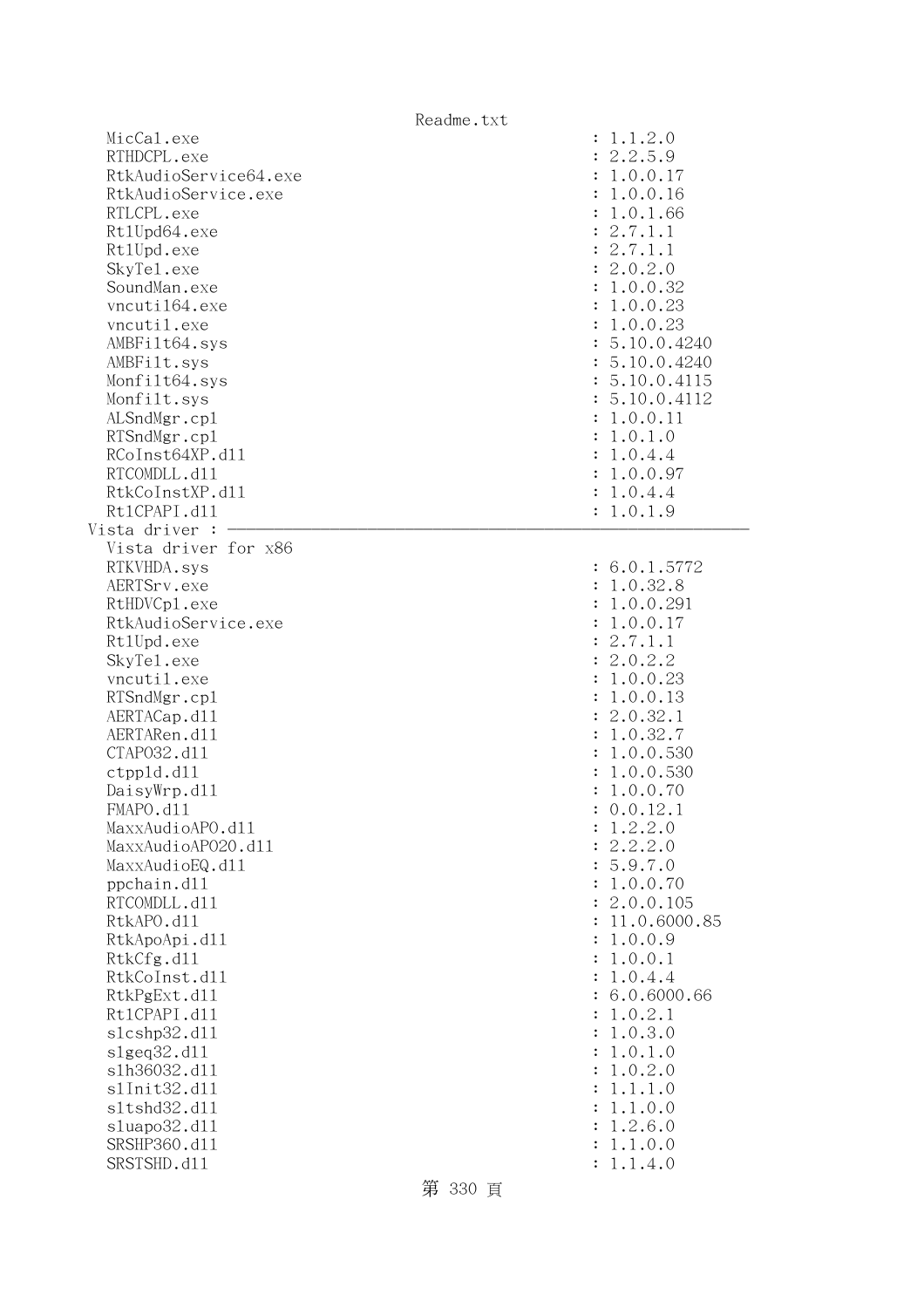|                       | Readme.txt                |
|-----------------------|---------------------------|
| SRSTSXT.d11           | : 3.2.0.0                 |
| SRSWOW.d11            | : 1.1.3.0                 |
| WavesLib.d11          | : 5.9.7.0                 |
| Vista driver for x64  |                           |
| RTKVHD64.sys          | : 6.0.1.5772              |
| AERTSr64.exe          | : 1.0.64.8                |
| RAVCp164.exe          | : 1.0.0.291               |
| RtkAudioService64.exe |                           |
|                       | : 1.0.0.17                |
| Rt1Upd64.exe          | : 2.7.1.1                 |
| SkyTe1.exe            | : 2.0.2.2                 |
| vncuti164.exe         | : 1.0.0.23                |
| GWfilt64.sys          | : 6.10.0.3                |
| RTSnMg64.cp1          | : 1.0.0.13                |
| AERTAC64.d11          | : 2.0.64.1                |
| AERTAR64.d11          | : 1.0.64.7                |
| CTAP032.d11           | : 1.0.0.530               |
| CTAP064.d11           | : 1.0.0.530               |
| ctpp1d.d11            | : 1.0.0.530               |
| DaisyWrp.dl1          | : 1.0.0.70                |
| FMAP064.d11           | : 0.0.12.1                |
| MaxxAudioAP020.dll    |                           |
|                       | : 2.2.2.0                 |
| ppchain.dll           | : 1.0.0.70                |
| RCoInst64.d11         | : 1.0.4.4                 |
| RtCOM64.d11           | : 2.0.0.105               |
| RTCOMDLL.d11          | : 2.0.0.105               |
| RtkApi64.dl1          | : 1.0.0.9                 |
| RtkAP064.d11          | : 11.0.6000.85            |
| RtkCfg.d11            | : 1.0.0.1                 |
| RtkCfg64.d11          | : 1.0.0.1                 |
| Rt1CPAPI.d11          | : 1.0.2.1                 |
| Rt1CPAPI64.d11        | : 1.0.2.1                 |
| RtPgEx64.d11          | : 6.0.6000.66             |
| s1cshp64.d11          | : 1.0.3.0                 |
| s1geq64. d11          | : 1.0.1.0                 |
| s1h36064.d11          | 1.0.2.0<br>$\ddot{\cdot}$ |
| s1Init64.d11          |                           |
|                       | 1.1.1.0<br>$\ddot{\cdot}$ |
| s1tshd64.d11          | 1.1.0.0                   |
| sluapo64.d11          | 1.2.6.0                   |
| SRSHP64.d11           | 1.1.0.0<br>$\ddot{\cdot}$ |
| SRSTSH64.d11          | 1.1.4.0<br>$\ddot{\cdot}$ |
| SRSTSX64.d11          | : 3.2.0.0                 |
| SRSWOW64.d11          | 1.1.3.0                   |
| HDMI Driver :         |                           |
| Vista x86:            |                           |
| RtHDMIV.sys           | : 6.0.1.5766              |
| RtkUpd.exe            | : 2.7.1.1                 |
| RHCoInst.d11          | : 1.0.3.2                 |
| RHDMIExt.d11          | : 6.0.6000.66             |
| RtkHDMI.d11           | 11.0.6000.85              |
|                       |                           |
| Vista x64:            |                           |
| RtHDMIVX.sys          | : 6.0.1.5766              |
| RtkUpd64.exe          | : 2.7.1.1                 |
| RHCoInst64.d11        | 1.0.3.2<br>$\ddot{\cdot}$ |
| RHDMEx64.d11          | 6.0.6000.66               |
| RtkHDM64.d11          | 11.0.6000.85              |
|                       |                           |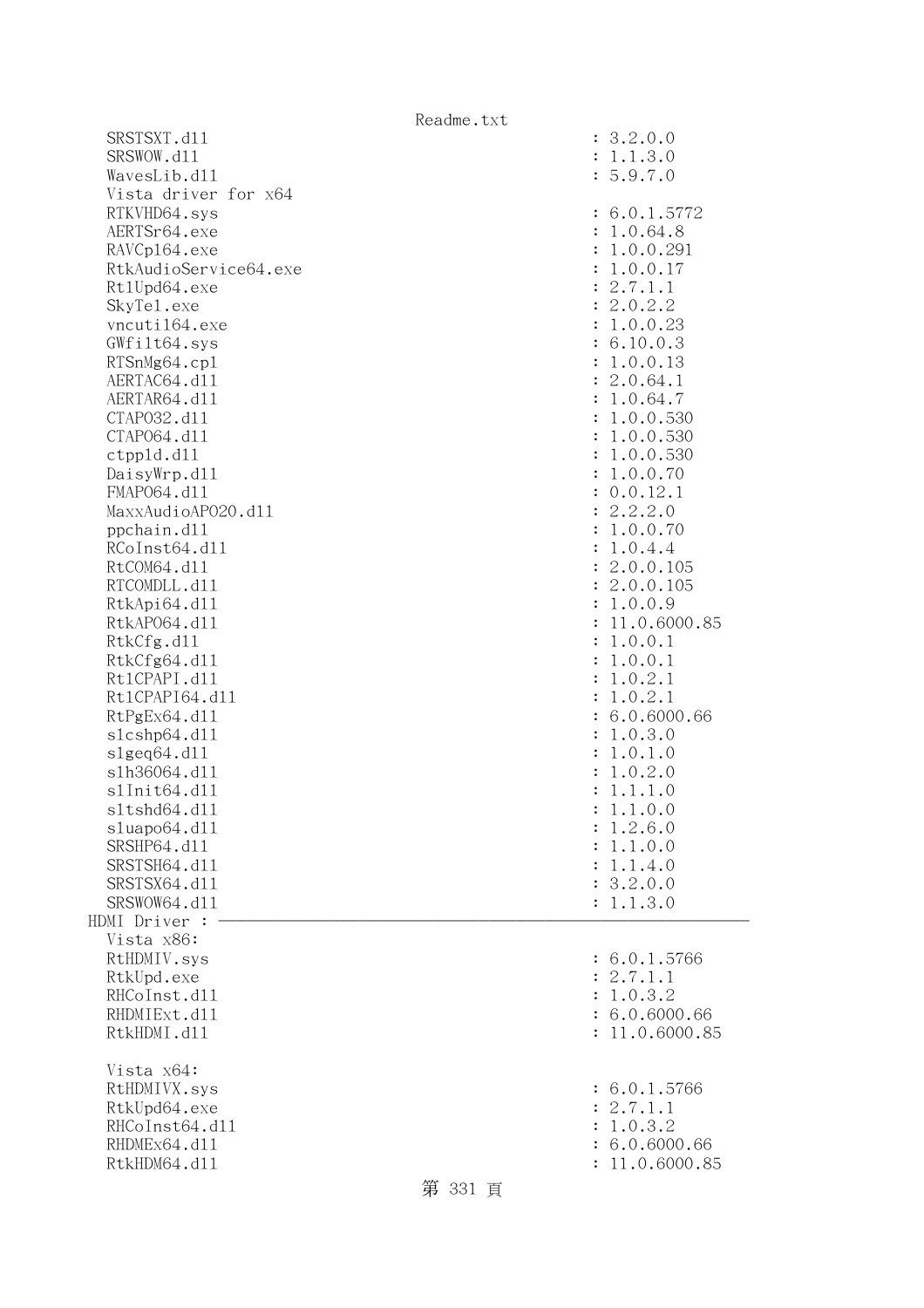| $XP/2K$ $x86$ :<br>RtkHDMI.sys<br>RtkUpd.exe                                                                                                                                                                                                                                                                                                                                                 | : 5.10.0.5766<br>: 2.7.1.1                                                  |
|----------------------------------------------------------------------------------------------------------------------------------------------------------------------------------------------------------------------------------------------------------------------------------------------------------------------------------------------------------------------------------------------|-----------------------------------------------------------------------------|
| $XP/ZK$ $x64$ :<br>RtHDMIX.sys<br>RtkUpd64.exe                                                                                                                                                                                                                                                                                                                                               | : 5.10.0.5766<br>: 2.7.1.1                                                  |
| Driver Setup Program                                                                                                                                                                                                                                                                                                                                                                         | : 2.69                                                                      |
| Windows $2000/XP$ Operate on:<br>Microsoft High Definition Audio Driver Package - KB888111<br>Package file version $(kb888111.\text{exe}) : 6.1.22.0$<br>Hdaudiobus.sys version: 5.10.00.5013                                                                                                                                                                                                |                                                                             |
| //===============<br>Driver Package R2.13<br>Realtek HD Audio Driver support all of Realtek HD Audio Codec in<br>Vista/WinXP/Win2000/Win2003.<br>ALC660, ALC662, ALC663, ALC665, ALC260, ALC262, ALC267, ALC268, ALC269, ALC272,                                                                                                                                                             | 1. Vista WHQL Supporting: ALC882, ALC883, ALC885, ALC888, ALC889, ALC861VD, |
| ALC273, ALC887<br>ALC889, ALC861VC, ALC861VD, ALC660, ALC662, ALC663, ALC665, ALC260, ALC262,<br>ALC267, ALC268, ALC269, ALC272, ALC273, ALC887<br>3. HDMI Device WHQL Support: ATI HDMI Devices<br>4. OS Supporting: Microsoft Windows XP, Windows 2000, Vista x86/x64<br>5. Pack with Microsoft High Definition Audio UAAV1.0a(5013)<br>6. Add/Fix<br>$1.)$ Driver :<br>1. Customizations. | 2. Windows 2000/XP WHQL Supporting: ALC880, ALC882, ALC883, ALC885, ALC888, |
| Windows $2000/XP:$ -                                                                                                                                                                                                                                                                                                                                                                         |                                                                             |
| Windows $2000/XP$ :                                                                                                                                                                                                                                                                                                                                                                          |                                                                             |
| RTKHDA64.sys                                                                                                                                                                                                                                                                                                                                                                                 | : 5.10.0.5767                                                               |
| RTKHDAUD.sys                                                                                                                                                                                                                                                                                                                                                                                 | : 5.10.0.5767                                                               |
| MicCal.exe                                                                                                                                                                                                                                                                                                                                                                                   | : 1.1.2.0                                                                   |
| RTHDCPL.exe                                                                                                                                                                                                                                                                                                                                                                                  | : 2.2.5.8                                                                   |
| RtkAudioService64.exe                                                                                                                                                                                                                                                                                                                                                                        | : 1.0.0.17                                                                  |
| RtkAudioService.exe                                                                                                                                                                                                                                                                                                                                                                          | : 1.0.0.16                                                                  |
| RTLCPL.exe                                                                                                                                                                                                                                                                                                                                                                                   | : 1.0.1.66<br>: 2.7.1.1                                                     |
| Rt1Upd64.exe<br>Rt1Upd.exe                                                                                                                                                                                                                                                                                                                                                                   | : 2.7.1.1                                                                   |
| SkyTe1.exe                                                                                                                                                                                                                                                                                                                                                                                   | : 2.0.2.0                                                                   |
| SoundMan.exe                                                                                                                                                                                                                                                                                                                                                                                 | : 1.0.0.32                                                                  |
| vncuti164.exe                                                                                                                                                                                                                                                                                                                                                                                | : 1.0.0.23                                                                  |
| vncutil.exe                                                                                                                                                                                                                                                                                                                                                                                  | : 1.0.0.23                                                                  |
| Alcmtr.exe                                                                                                                                                                                                                                                                                                                                                                                   | : 1.6.0.3                                                                   |
| AlcWzrd.exe                                                                                                                                                                                                                                                                                                                                                                                  | : 1.1.0.37                                                                  |
| AMBFilt64.sys                                                                                                                                                                                                                                                                                                                                                                                | : 5.10.0.4240                                                               |
| AMBFilt.sys                                                                                                                                                                                                                                                                                                                                                                                  | : 5.10.0.4240                                                               |
| Monfilt64.sys                                                                                                                                                                                                                                                                                                                                                                                | : 5.10.0.4115                                                               |
| Monfilt.sys                                                                                                                                                                                                                                                                                                                                                                                  | : 5.10.0.4112                                                               |
| RTSndMgr.cp1<br>ALSndMgr.cp1                                                                                                                                                                                                                                                                                                                                                                 | : 1.0.1.0<br>: 1.0.0.11                                                     |
|                                                                                                                                                                                                                                                                                                                                                                                              |                                                                             |
| 第 332 頁                                                                                                                                                                                                                                                                                                                                                                                      |                                                                             |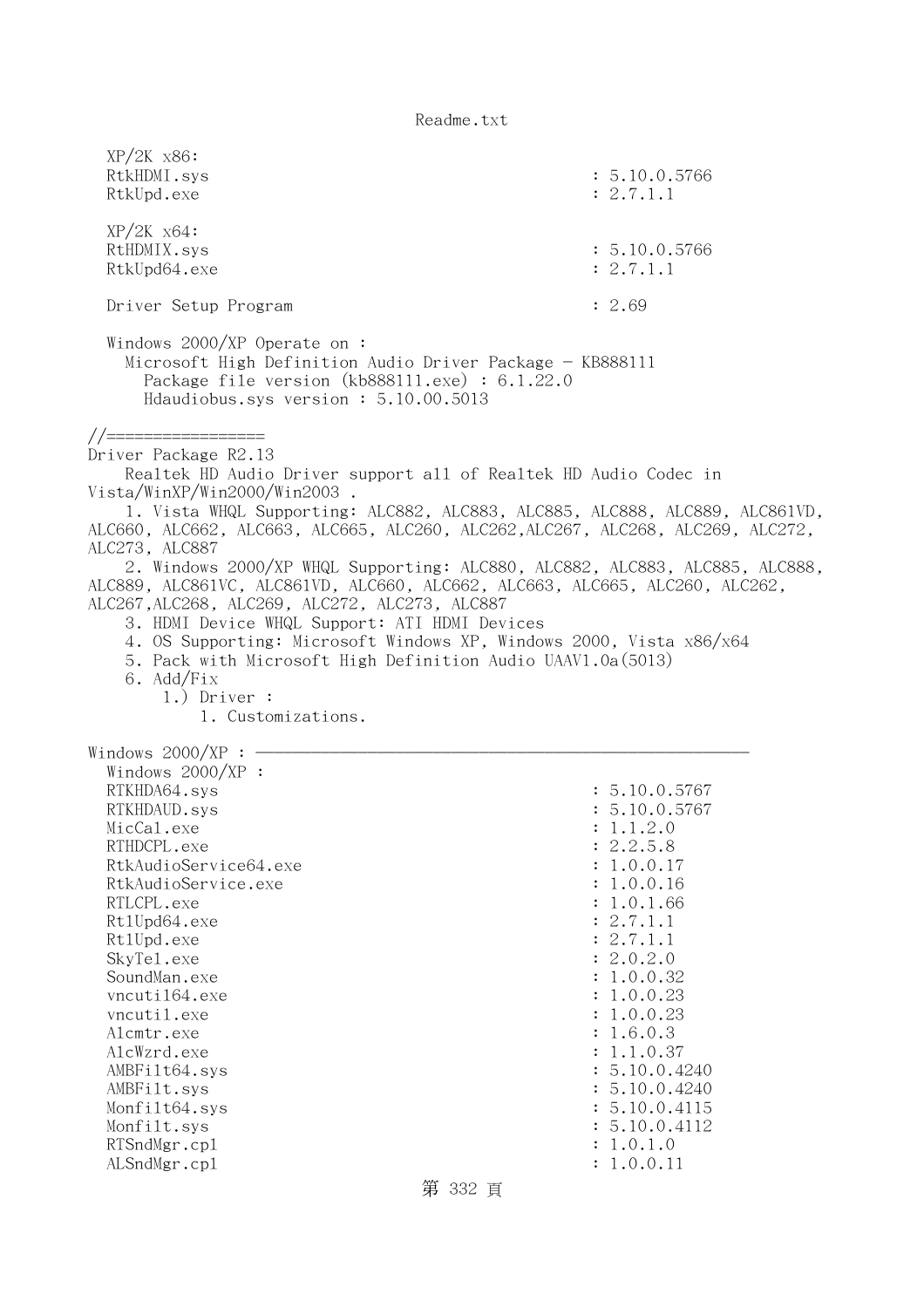|                       | Readme.txt                |
|-----------------------|---------------------------|
| RCoInst64XP.d11       | : 1.0.4.3                 |
| RTCOMDLL.d11          | : 1.0.0.97                |
| RtkCoInstXP.d11       | : 1.0.4.3                 |
| Rt1CPAPI.d11          | : 1.0.1.9                 |
| Vista driver :        |                           |
| Vista driver for x86  |                           |
| RTKVHDA.sys           | : 6.0.1.5767              |
| AERTSrv.exe           | : 1.0.32.8                |
| RtHDVCp1.exe          | : 1.0.0.288               |
| RtkAudioService.exe   | : 1.0.0.17                |
| Rt1Upd.exe            | : 2.7.1.1                 |
| SkyTe1.exe            | : 2.0.2.2                 |
| vncutil.exe           | : 1.0.0.23                |
| RTSndMgr.cp1          | : 1.0.0.13                |
| AERTACap.d11          | : 2.0.32.1                |
| AERTARen.d11          | : 1.0.32.7                |
| CTAP032.d11           | : 1.0.0.530               |
| ctpp1d.d11            | : 1.0.0.530               |
| DaisyWrp.dl1          | : 1.0.0.70                |
| FMAPO.d11             | : 0.0.12.1                |
| MaxxAudioAPO.dll      | 1.2.2.0<br>$\ddot{\cdot}$ |
| MaxxAudioAP020.dll    | : 2.2.2.0                 |
| MaxxAudioEQ.d11       | : 5.9.7.0                 |
| ppchain.dll           | : 1.0.0.70                |
| RTCOMDLL.d11          | : 2.0.0.105               |
| RtkAPO.d11            | : 11.0.6000.85            |
| RtkApoApi.d11         | : 1.0.0.9                 |
| RtkCfg.d11            | : 1.0.0.1                 |
| RtkCoInst.d11         | : 1.0.4.3                 |
| RtkPgExt.d11          | : 6.0.6000.66             |
| Rt1CPAPI.d11          | : 1.0.2.1                 |
| s1cshp32.d11          | : 1.0.3.0                 |
| slgeq32. d11          | : 1.0.1.0                 |
| s1h36032.d11          | : 1.0.2.0                 |
| s1Init32.d11          | 1.1.1.0<br>$\ddot{\cdot}$ |
| s1tshd32.d11          | 1.1.0.0<br>$\ddot{\cdot}$ |
| sluapo32.dll          | : 1.2.6.0                 |
| SRSHP360.d11          | : 1.1.0.0                 |
| SRSTSHD.d11           | : 1.1.4.0                 |
| SRSTSXT.d11           | : 3.2.0.0                 |
| SRSWOW.d11            | : 1.1.3.0                 |
| WavesLib.dll          | : 5.9.7.0                 |
| Vista driver for x64  |                           |
| RTKVHD64.sys          | : 6.0.1.5767              |
| AERTSr64.exe          | : 1.0.64.8                |
| RAVCp164.exe          | : 1.0.0.288               |
| RtkAudioService64.exe | : 1.0.0.17                |
| Rt1Upd64.exe          | : 2.7.1.1                 |
| SkyTe1.exe            | : 2.0.2.2                 |
| vncuti164.exe         | : 1.0.0.23                |
| GWfilt64.sys          | : 6.10.0.3                |
| RTSnMg64.cp1          | : 1.0.0.13                |
| AERTAC64.d11          | : 2.0.64.1                |
| AERTAR64.d11          | : 1.0.64.7                |
| CTAP032.d11           | 1.0.0.530                 |
| CTAP064.d11           | 1.0.0.530                 |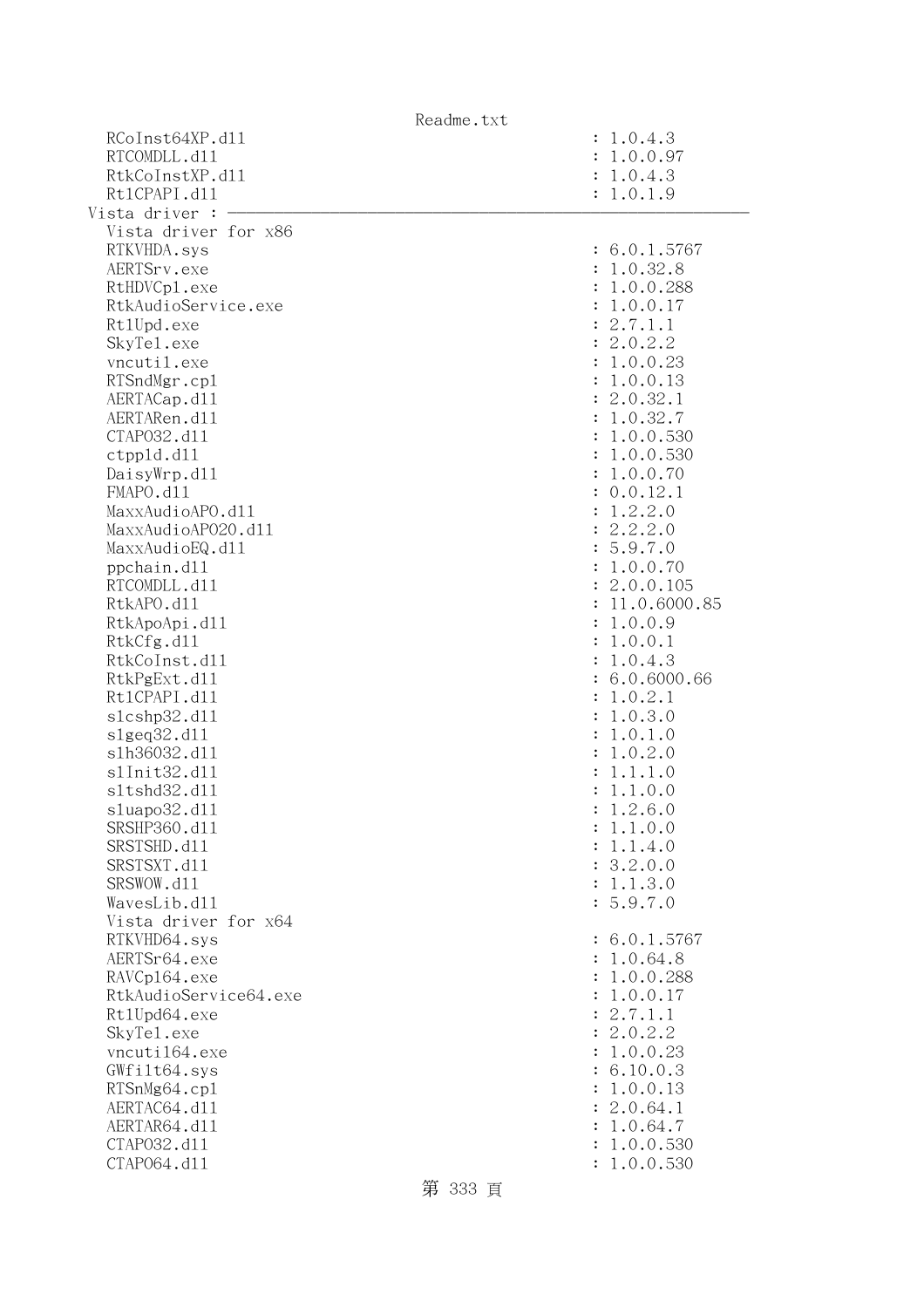|                                                                                                                                                                                               | Readme.txt                |
|-----------------------------------------------------------------------------------------------------------------------------------------------------------------------------------------------|---------------------------|
| ctpp1d.d11                                                                                                                                                                                    | : 1.0.0.530               |
| DaisyWrp.dl1                                                                                                                                                                                  | 1.0.0.70                  |
| FMAP064.d11                                                                                                                                                                                   | : 0.0.12.1                |
| MaxxAudioAP020.dll                                                                                                                                                                            | 2.2.2.0<br>$\ddot{\cdot}$ |
| ppchain.dll                                                                                                                                                                                   | 1.0.0.70                  |
| RCoInst64.d11                                                                                                                                                                                 | 1.0.4.3                   |
| RtCOM64.d11                                                                                                                                                                                   | 2.0.0.105                 |
| RTCOMDLL.d11                                                                                                                                                                                  | : 2.0.0.105               |
| RtkApi64.dl1                                                                                                                                                                                  | 1.0.0.9<br>÷              |
| RtkAP064.d11                                                                                                                                                                                  | 11.0.6000.85              |
| RtkCfg.d11                                                                                                                                                                                    | 1.0.0.1                   |
| RtkCfg64.d11                                                                                                                                                                                  | 1.0.0.1<br>÷              |
| Rt1CPAPI.d11                                                                                                                                                                                  | 1.0.2.1<br>$\ddot{\cdot}$ |
| Rt1CPAPI64.d11                                                                                                                                                                                | 1.0.2.1<br>$\ddot{\cdot}$ |
| RtPgEx64.d11                                                                                                                                                                                  | : 6.0.6000.66             |
|                                                                                                                                                                                               |                           |
| slcshp64.dll                                                                                                                                                                                  | 1.0.3.0<br>÷              |
| $slgeq64$ .dll                                                                                                                                                                                | 1.0.1.0<br>$\ddot{\cdot}$ |
| s1h36064.d11                                                                                                                                                                                  | 1.0.2.0<br>$\ddot{\cdot}$ |
| s1Init64.d11                                                                                                                                                                                  | 1.1.1.0                   |
| s1tshd64.d11                                                                                                                                                                                  | 1.1.0.0                   |
| sluapo64.d11                                                                                                                                                                                  | 1.2.6.0<br>:              |
| SRSHP64.d11                                                                                                                                                                                   | 1.1.0.0                   |
| SRSTSH64.d11                                                                                                                                                                                  | 1.1.4.0<br>$\ddot{\cdot}$ |
| SRSTSX64.d11                                                                                                                                                                                  | 3.2.0.0<br>$\ddot{\cdot}$ |
| SRSWOW64.d11                                                                                                                                                                                  | : 1.1.3.0                 |
| HDMI Driver :                                                                                                                                                                                 |                           |
| Vista x86:                                                                                                                                                                                    |                           |
| RtHDMIV.sys                                                                                                                                                                                   | : 6.0.1.5766              |
| RtkUpd.exe                                                                                                                                                                                    | : 2.7.1.1                 |
| RHCoInst.d11                                                                                                                                                                                  | : 1.0.3.2                 |
| RHDMIExt.d11                                                                                                                                                                                  | : 6.0.6000.66             |
| RtkHDMI.d11                                                                                                                                                                                   | : 11.0.6000.85            |
|                                                                                                                                                                                               |                           |
| Vista x64:                                                                                                                                                                                    |                           |
| RtHDMIVX.sys                                                                                                                                                                                  | : 6.0.1.5766              |
| RtkUpd64.exe                                                                                                                                                                                  | : 2.7.1.1                 |
| RHCoInst64.d11                                                                                                                                                                                | : 1.0.3.2                 |
| RHDMEx64.d11                                                                                                                                                                                  | : 6.0.6000.66             |
| RtkHDM64.d11                                                                                                                                                                                  | : 11.0.6000.85            |
|                                                                                                                                                                                               |                           |
| $XP/2K$ $x86$ :                                                                                                                                                                               |                           |
| RtkHDMI.sys                                                                                                                                                                                   | : 5.10.0.5766             |
| RtkUpd.exe                                                                                                                                                                                    | : 2.7.1.1                 |
|                                                                                                                                                                                               |                           |
| $XP/ZK$ $x64$ :                                                                                                                                                                               |                           |
| RtHDMIX.sys                                                                                                                                                                                   | : 5.10.0.5766             |
| RtkUpd64.exe                                                                                                                                                                                  | : 2.7.1.1                 |
| Driver Setup Program                                                                                                                                                                          | : 2.69                    |
|                                                                                                                                                                                               |                           |
| Windows $2000/XP$ Operate on:<br>Microsoft High Definition Audio Driver Package - KB888111<br>Package file version $(kb888111.\text{exe}) : 6.1.22.0$<br>Hdaudiobus.sys version: 5.10.00.5013 |                           |

//=================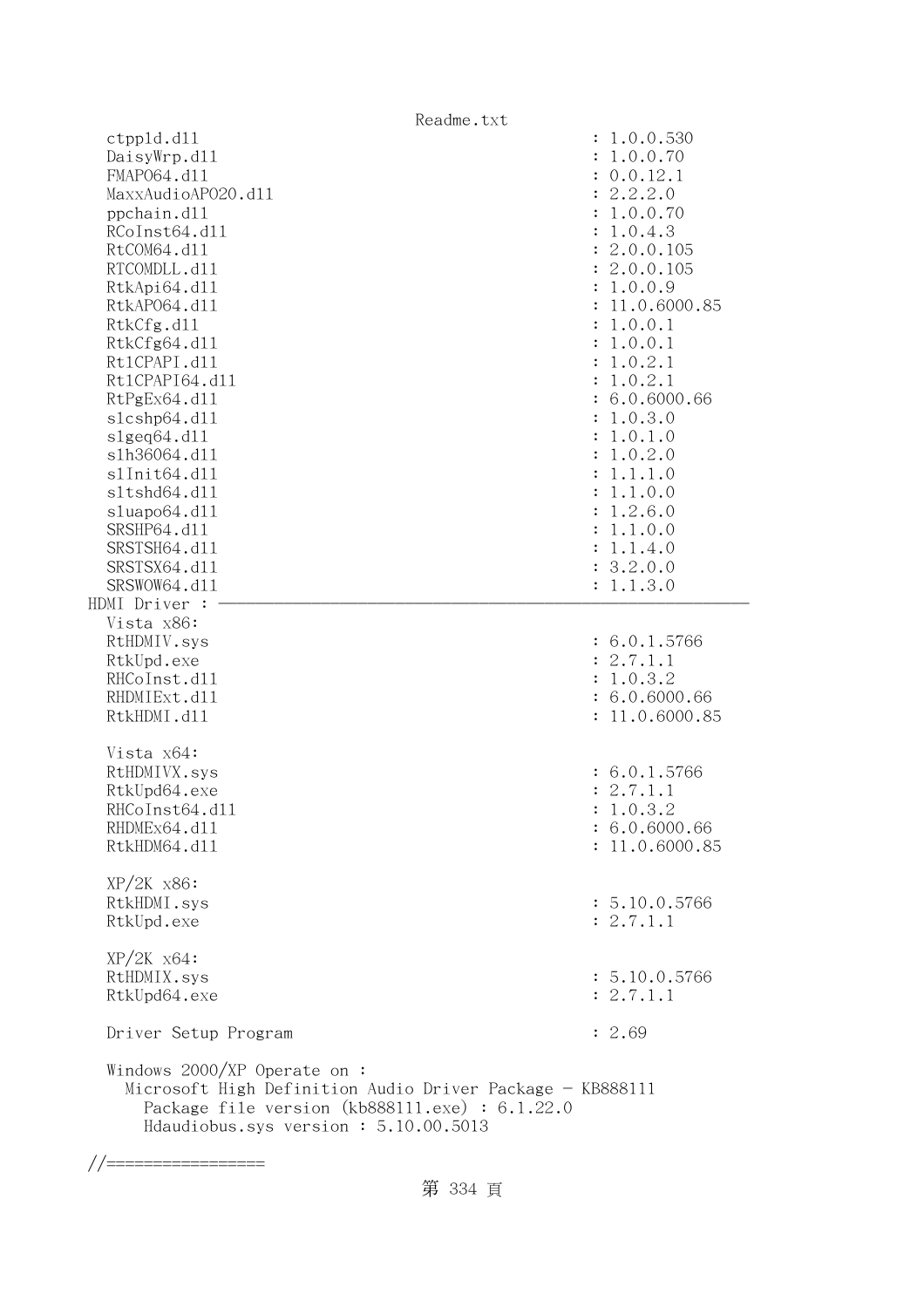Driver Package R2.12

 Realtek HD Audio Driver support all of Realtek HD Audio Codec in Vista/WinXP/Win2000/Win2003 .

 1. Vista WHQL Supporting: ALC882, ALC883, ALC885, ALC888, ALC889, ALC861VD, ALC660, ALC662, ALC663, ALC665, ALC260, ALC262,ALC267, ALC268, ALC269, ALC272, ALC273, ALC887

 2. Windows 2000/XP WHQL Supporting: ALC880, ALC882, ALC883, ALC885, ALC888, ALC889, ALC861VC, ALC861VD, ALC660, ALC662, ALC663, ALC665, ALC260, ALC262, ALC267,ALC268, ALC269, ALC272, ALC273, ALC887

- 3. HDMI Device WHQL Support: ATI HDMI Devices
- 4. OS Supporting: Microsoft Windows XP, Windows 2000, Vista x86/x64
- 5. Pack with Microsoft High Definition Audio UAAV1.0a(5013)
- 6. Add/Fix
	- 1.) Driver :
		- 1. Customizations.
		- 2. Support encryption feature for ALC670.

Windows  $2000/XP : -$  Windows 2000/XP : RTKHDA64.sys : 5.10.0.5764 RTKHDAUD.sys : 5.10.0.5764 Alcmtr.exe : 1.6.0.3 AlcWzrd.exe : 1.1.0.37  $\text{MicCal.}$ exe : 1.1.2.0 RTHDCPL.exe : 2.2.5.6 RtkAudioService64.exe : 1.0.0.17 RtkAudioService.exe : 1.0.0.16 RTLCPL.exe : 1.0.1.66  $Rt1Upd64$ .exe : 2.7.1.1 RtlUpd.exe : 2.7.1.1 SkyTel.exe : 2.0.2.0 SoundMan.exe : 1.0.0.32 vncuti164.exe : 1.0.0.23 vncutil.exe : 1.0.0.23 AMBFilt64.sys : 5.10.0.4240 AMBFilt.sys : 5.10.0.4240 Monfilt64.sys : 5.10.0.4115 Monfilt.sys : 5.10.0.4112 ALSndMgr.cp1 : 1.0.0.11 : 1.0.0.11 : 1.0.0.11 : 1.0.0.11 : 1.0.0.11 : 1.0.0.11 : 1.0.0.11 : 1.0.0.11 : 1.0.0.11 : 1.0.0.11 : 1.0.0.11 : 1.0.0.11 : 1.0.0.11 : 1.0.0.11 : 1.0.0.11 : 1.0.0.11 : 1.0.0.11 : 1.0.0.11 : 1.0.0.11 RTSndMgr.cp1 : 1.0.1.0  $RColnst64XP. d11$  :  $1.0.4.3$ RTCOMDLL.d11 : 1.0.0.97 RtkCoInstXP.d11 : 1.0.4.3 Rt1CPAPI.d11 : 1.0.1.9 Vista driver : - Vista driver for x86 RTKVHDA.sys : 6.0.1.5764 AERTSrv.exe : 1.0.32.8 RtHDVCp1.exe : 1.0.0.286 RtkAudioService.exe : 1.0.0.17 Rt1Upd.exe : 2.7.1.1 SkyTel.exe : 2.0.2.2 vncutil.exe : 1.0.0.23 RTSndMgr.cp1 : 1.0.0.13 AERTACap.d11 : 2.0.32.1

## 第 335 頁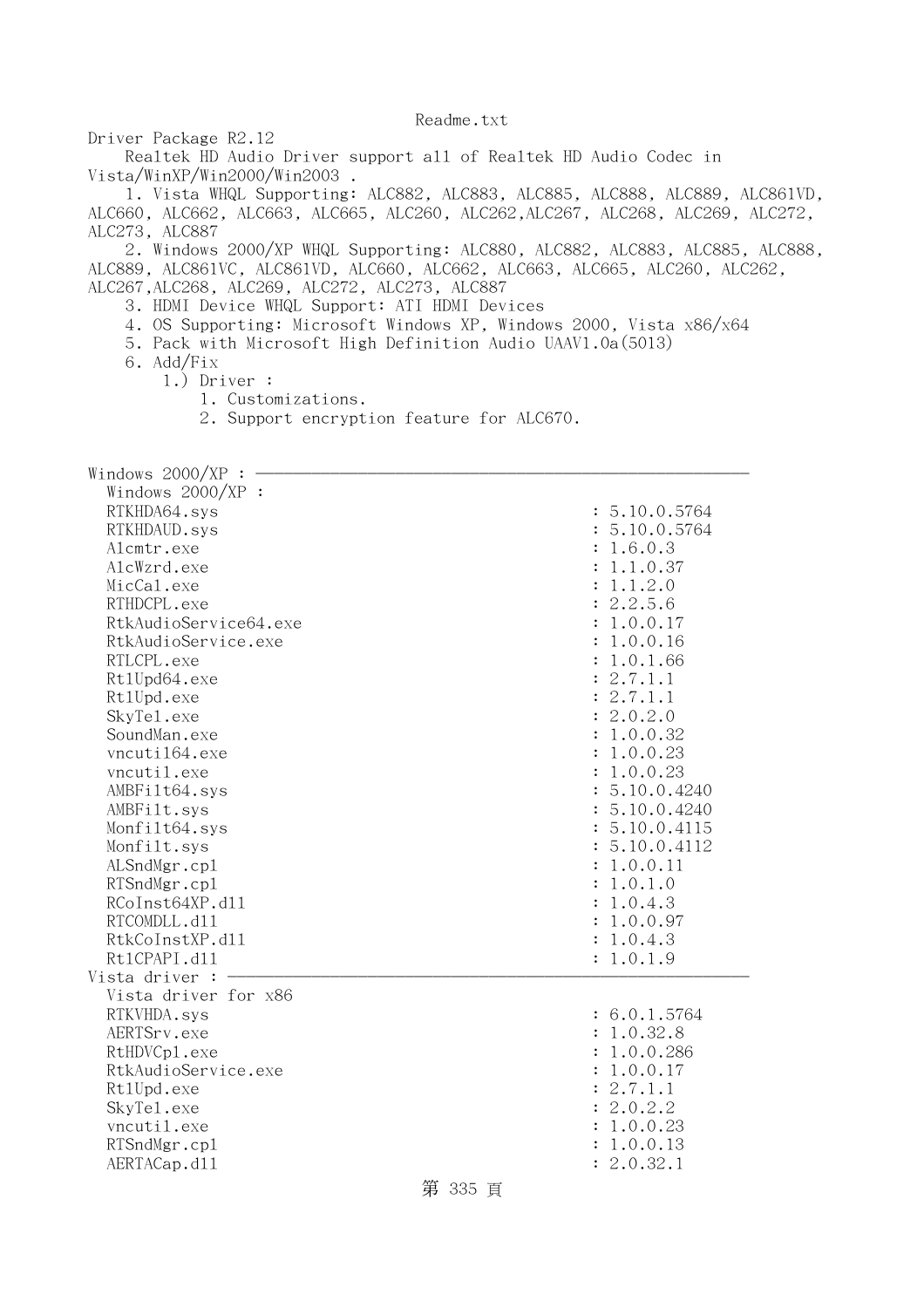AERTARen.d11 : 1.0.32.7 CTAPO32.dll : 1.0.0.530 ctppld.dll : 1.0.0.530 DaisyWrp.dl1 : 1.0.0.70 : 1.0.0.70 FMAPO.dll : 0.0.12.1  $\text{MaxAudio}$ APO.dll  $\qquad \qquad \text{MaxAudio}$ APO.dll  $\qquad \qquad \text{MaxAudio}$ MaxxAudioAP020.dll : 2.2.2.0 MaxxAudioEQ.dl1 : 5.9.7.0 ppchain.dll : 1.0.0.70 : 1.0.0.70 : 1.0.0.70 : 1.0.0.70 : 1.0.0.70 : 1.0.0.70 : 1.0.0.70 : 1.0.0.70 : 1.0.0.70 : 1.0.0.70 : 1.0.0.70 : 1.0.0.70 : 1.0.0.70 : 1.0.0.70 : 1.0.0.70 : 1.0.0.70 : 1.0.0.70 : 1.0.0.70 : 1.0.0.70 : RTCOMDLL.d11 : 2.0.0.105 RtkAPO.d11 : 11.0.6000.85 RtkApoApi.dll : 1.0.0.9 RtkCfg.dl1 : 1.0.0.1 RtkCoInst.dl1 : 1.0.4.3 RtkPgExt.d11 : 6.0.6000.66 Rt1CPAPI.d11 : 1.0.2.1 slcshp32.dll : 1.0.3.0 slgeq32.dll : 1.0.1.0 slh36032.dll : 1.0.2.0 slInit32.dll : 1.1.1.0 sltshd32.dll : 1.1.0.0 sluapo32.dll : 1.2.6.0 SRSHP360.d11 : 1.1.0.0 SRSTSHD.d11 : 1.1.4.0 SRSTSXT.d11 : 3.2.0.0 SRSWOW.d11 : 1.1.3.0 WavesLib.dll : 5.9.7.0 Vista driver for x64 RTKVHD64.sys : 6.0.1.5764 AERTSr64.exe : 1.0.64.8 RAVCp164.exe : 1.0.0.286 RtkAudioService64.exe : 1.0.0.17 Rt1Upd64.exe : 2.7.1.1 SkyTel.exe : 2.0.2.2 vncuti164.exe : 1.0.0.23 GWfilt64.sys : 6.10.0.3 RTSnMg64.cp1 : 1.0.0.13 AERTAC64.d11 : 2.0.64.1 AERTAR64.d11 : 1.0.64.7 CTAPO32.dll : 1.0.0.530 CTAPO64.dll : 1.0.0.530 ctppld.dll : 1.0.0.530 DaisyWrp.dl1 : 1.0.0.70 : 1.0.0.70 FMAP064.d11 : 0.0.12.1 MaxxAudioAPO20.dll : 2.2.2.0 ppchain.dll : 1.0.0.70 RCoInst64.d11 : 1.0.4.3 RtCOM64.d11 : 2.0.0.105 RTCOMDLL.d11 : 2.0.0.105 RtkApi64.dll : 1.0.0.9 RtkAP064.dl1 : 11.0.6000.85 RtkCfg.dl1 : 1.0.0.1 RtkCfg64.dl1 : 1.0.0.1 Rt1CPAPI.d11 : 1.0.2.1 Rt1CPAPI64.d11 : 1.0.2.1 RtPgEx64.d11 : 6.0.6000.66

第 336 頁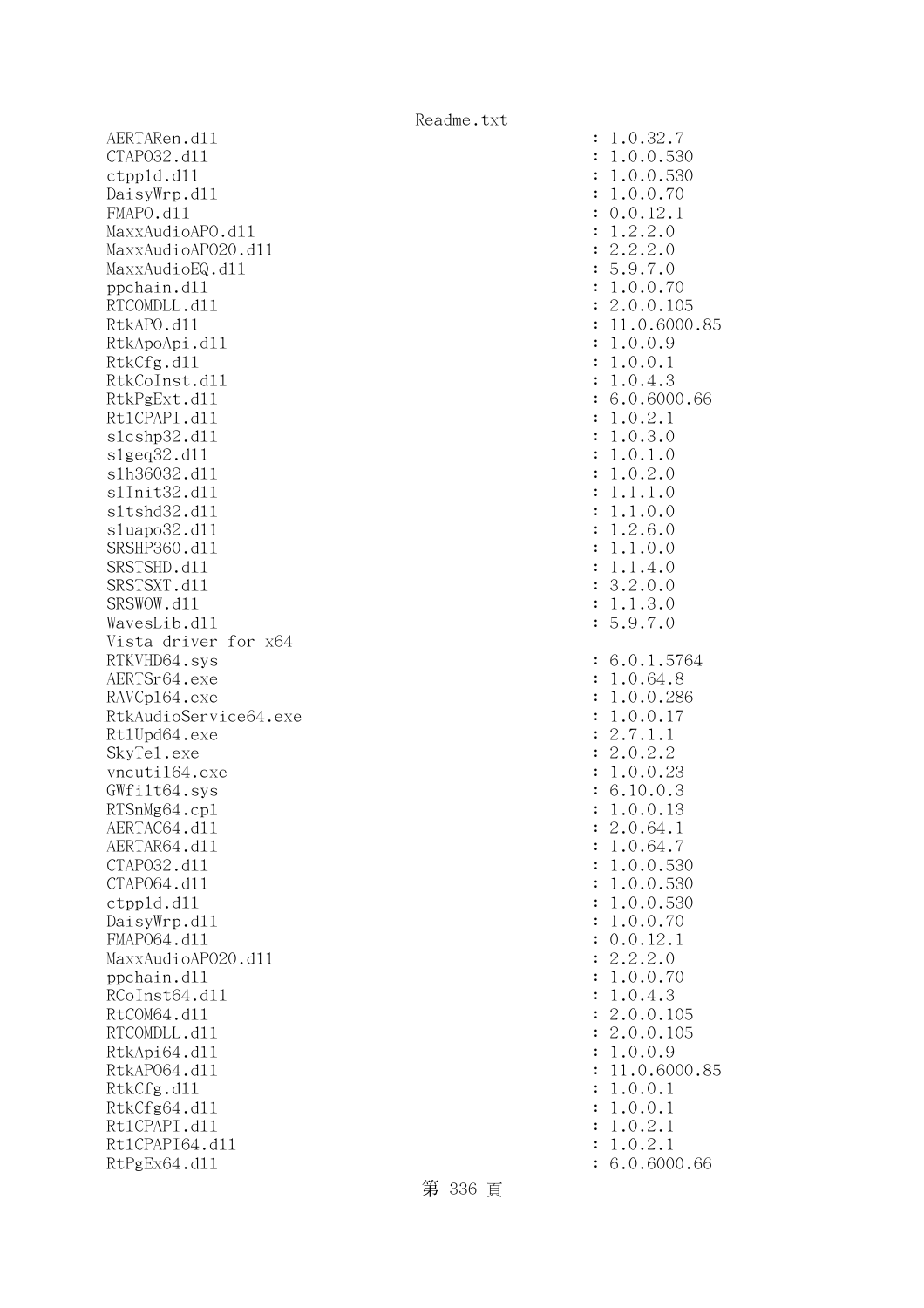| Readme.txt                                                                                                                                                                                                                                                                                                                                                                                                                                                                                                                                                                                                                                                                                                                                                                             |                                                                                                                                |  |
|----------------------------------------------------------------------------------------------------------------------------------------------------------------------------------------------------------------------------------------------------------------------------------------------------------------------------------------------------------------------------------------------------------------------------------------------------------------------------------------------------------------------------------------------------------------------------------------------------------------------------------------------------------------------------------------------------------------------------------------------------------------------------------------|--------------------------------------------------------------------------------------------------------------------------------|--|
| s1cshp64.d11<br>slgeq64.d11<br>s1h36064.d11<br>s1Init64.d11<br>s1tshd64.d11<br>sluapo64.dll<br>SRSHP64.d11<br>SRSTSH64.d11<br>SRSTSX64.d11<br>SRSWOW64.d11<br>HDMI Driver :                                                                                                                                                                                                                                                                                                                                                                                                                                                                                                                                                                                                            | : 1.0.3.0<br>: 1.0.1.0<br>: 1.0.2.0<br>: 1.1.1.0<br>: 1.1.0.0<br>: 1.2.6.0<br>: 1.1.0.0<br>: 1.1.4.0<br>: 3.2.0.0<br>: 1.1.3.0 |  |
| Vista x86:<br>RtHDMIV.sys<br>RtkUpd.exe<br>RHCoInst.d11<br>RHDMIExt.d11<br>RtkHDMI.d11                                                                                                                                                                                                                                                                                                                                                                                                                                                                                                                                                                                                                                                                                                 | : 6.0.1.5735<br>: 2.7.1.1<br>: 1.0.3.2<br>: 6.0.6000.64<br>: 11.0.6000.80                                                      |  |
| Vista x64:<br>RtHDMIVX.sys<br>RtkUpd64.exe<br>RHCoInst64.d11<br>RHDMEx64.d11<br>RtkHDM64.d11                                                                                                                                                                                                                                                                                                                                                                                                                                                                                                                                                                                                                                                                                           | : 6.0.1.5735<br>: 2.7.1.1<br>: 1.0.3.2<br>: 6.0.6000.64<br>: 11.0.6000.80                                                      |  |
| $XP/2K$ $x86$ :<br>RtHDMI.sys<br>RtkUpd.exe<br>$XP/ZK$ $x64$ :<br>RtHDMIX.sys<br>RtkUpd64.exe                                                                                                                                                                                                                                                                                                                                                                                                                                                                                                                                                                                                                                                                                          | : 5.10.0.5735<br>: 2.7.1.1<br>: 5.10.0.5735<br>: 2.7.1.1                                                                       |  |
| Driver Setup Program                                                                                                                                                                                                                                                                                                                                                                                                                                                                                                                                                                                                                                                                                                                                                                   | : 2.69                                                                                                                         |  |
| Windows $2000/XP$ Operate on:<br>Microsoft High Definition Audio Driver Package - KB888111<br>Package file version (kb888111.exe) : 6.1.22.0<br>Hdaudiobus.sys version: 5.10.00.5013                                                                                                                                                                                                                                                                                                                                                                                                                                                                                                                                                                                                   |                                                                                                                                |  |
| $// == =$<br>Driver Package R2.11<br>Realtek HD Audio Driver support all of Realtek HD Audio Codec in<br>Vista/WinXP/Win2000/Win2003.<br>1. Vista WHQL Supporting: ALC882, ALC883, ALC885, ALC888, ALC889, ALC861VD,<br>ALC660, ALC662, ALC663, ALC665, ALC260, ALC262, ALC267, ALC268, ALC269, ALC272,<br>ALC273, ALC887<br>2. Windows 2000/XP WHQL Supporting: ALC880, ALC882, ALC883, ALC885, ALC888,<br>ALC889, ALC861VC, ALC861VD, ALC660, ALC662, ALC663, ALC665, ALC260, ALC262,<br>ALC267, ALC268, ALC269, ALC272, ALC273, ALC887<br>3. HDMI Device WHQL Support: ATI HDMI Devices<br>4. OS Supporting: Microsoft Windows XP, Windows 2000, Vista x86/x64<br>5. Pack with Microsoft High Definition Audio UAAV1.0a(5013)<br>6. Add/Fix<br>$1.)$ Driver :<br>1. Customizations. |                                                                                                                                |  |
| 第 337 頁                                                                                                                                                                                                                                                                                                                                                                                                                                                                                                                                                                                                                                                                                                                                                                                |                                                                                                                                |  |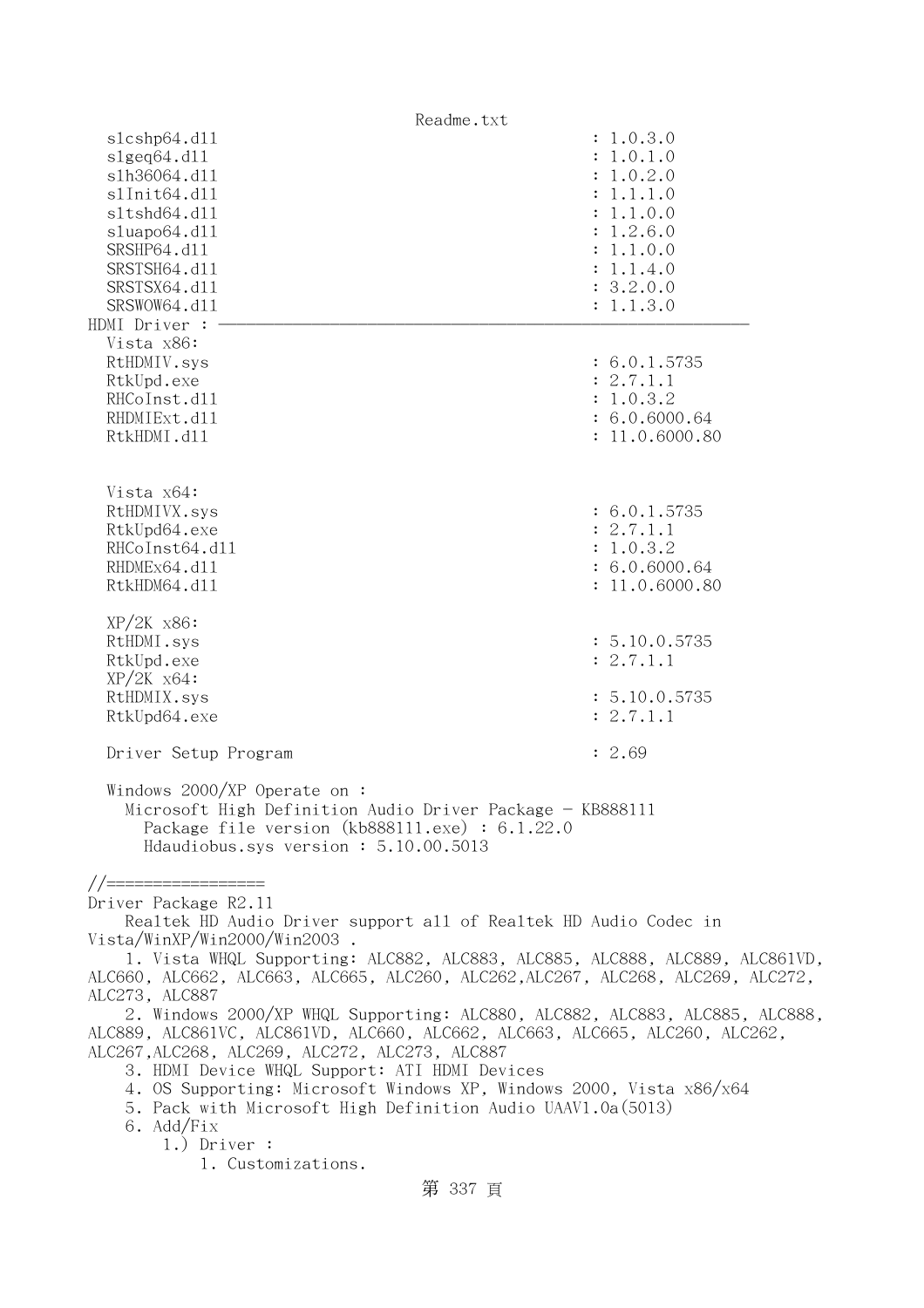Readme.txt 2. Add DisplayVersion registry key in INF files.

| Windows $2000/XP$ :           |                           |
|-------------------------------|---------------------------|
| Windows $2000/XP$ :           |                           |
| RTKHDA64.sys                  | : 5.10.0.5755             |
| RTKHDAUD.sys                  | : 5.10.0.5755             |
| Alcmtr.exe                    | : 1.6.0.3                 |
| AlcWzrd.exe                   | : 1.1.0.37                |
| MicCal.exe                    | : 1.1.2.0                 |
| RTHDCPL.exe                   | : 2.2.5.5                 |
| RtkAudioService64.exe         | : 1.0.0.17                |
|                               |                           |
| RtkAudioService.exe           | : 1.0.0.16                |
| RTLCPL.exe                    | : 1.0.1.66                |
| Rt1Upd64.exe                  | : 2.7.1.1                 |
| Rt1Upd.exe                    | : 2.7.1.1                 |
| SkyTe1.exe                    | : 2.0.2.0                 |
| SoundMan.exe                  | : 1.0.0.32                |
| vncuti164.exe                 | : 1.0.0.22                |
| vncutil.exe                   | : 1.0.0.22                |
| AMBFilt64.sys                 | : 5.10.0.4240             |
| AMBFilt.sys                   | : 5.10.0.4240             |
| Monfilt64.sys                 | : 5.10.0.4115             |
| Monfilt.sys                   | : 5.10.0.4112             |
| ALSndMgr.cp1                  | : 1.0.0.11                |
| RTSndMgr.cp1                  | : 1.0.1.0                 |
| RCoInst64XP.d11               | : 1.0.4.1                 |
|                               |                           |
| RTCOMDLL.d11                  | : 1.0.0.97                |
| RtkCoInstXP.d11               | : 1.0.4.1                 |
| Rt1CPAPI.d11                  | : 1.0.1.9                 |
|                               |                           |
| Vista driver :                |                           |
| Vista driver for x86          |                           |
| RTKVHDA.sys                   | : 6.0.1.5755              |
| AERTSrv.exe                   | : 1.0.32.8                |
| RtHDVCp1.exe                  | : 1.0.0.281               |
| RtkAudioService.exe           | : 1.0.0.17                |
|                               | : 2.7.1.1                 |
| Rt1Upd.exe                    |                           |
| SkyTe1.exe                    | : 2.0.2.2                 |
| vncutil.exe                   | : 1.0.0.23                |
| RTSndMgr.cp1                  | 1.0.0.13                  |
| AERTACap.d11                  | : 2.0.32.1                |
| AERTARen.d11                  | 1.0.32.7                  |
| CTAP032.d11                   | 1.0.0.530                 |
| ctpp1d.d11                    | 1.0.0.530                 |
| DaisyWrp.dll                  | 1.0.0.70                  |
| FMAPO.d11                     | 0.0.12.1                  |
| MaxxAudioAPO.d11              | 1.2.2.0                   |
| MaxxAudioAP020.dll            | 2.2.2.0<br>$\ddot{\cdot}$ |
| MaxxAudioEQ.d11               | 5.9.7.0                   |
| ppchain.dll                   | 1.0.0.70                  |
| RTCOMDLL.d11                  | 2.0.0.103                 |
| RtkAPO.d11                    | 11.0.6000.81              |
|                               | 1.0.0.9                   |
| RtkApoApi.d11                 |                           |
| RtkCfg.d11                    | 1.0.0.1                   |
| RtkCoInst.d11<br>RtkPgExt.d11 | 1.0.4.1<br>6.0.6000.65    |

第 338 頁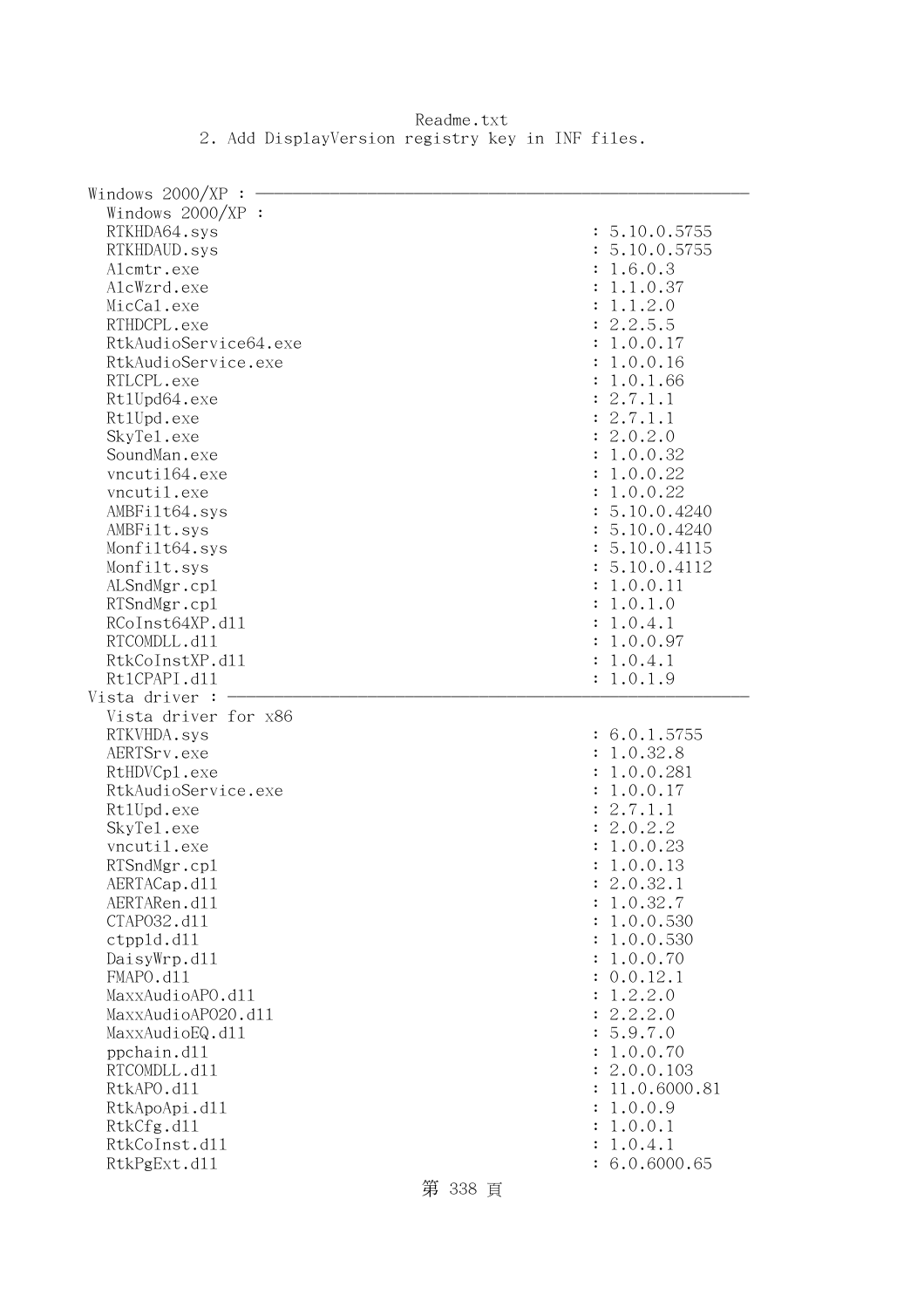| Rt1CPAPI.d11          | 1.0.2.1        |
|-----------------------|----------------|
| s1cshp32.d11          | : 1.0.3.0      |
| slgeq32.d11           | : 1.0.1.0      |
| s1h36032.d11          | : 1.0.2.0      |
| s1Init32.d11          | 1.1.1.0        |
| s1tshd32.d11          | 1.1.0.0        |
| sluapo32.d11          | 1.2.6.0        |
| SRSHP360.d11          | 1.1.0.0        |
| SRSTSHD.d11           | 1.1.4.0        |
| SRSTSXT.d11           | 3.2.0.0        |
| SRSWOW.d11            | : 1.1.3.0      |
| WavesLib.dll          | : 5.9.7.0      |
| Vista driver for x64  |                |
| RTKVHD64.sys          | : 6.0.1.5755   |
| AERTSr64.exe          | : 1.0.64.8     |
| RAVCp164.exe          | : 1.0.0.281    |
| RtkAudioService64.exe | : 1.0.0.17     |
| Rt1Upd64.exe          | : 2.7.1.1      |
| SkyTe1.exe            | : 2.0.2.2      |
| vncuti164.exe         | : 1.0.0.23     |
| GWfilt64.sys          | : 6.10.0.3     |
| RTSnMg64.cp1          | : 1.0.0.13     |
| AERTAC64.d11          | : 2.0.64.1     |
| AERTAR64.d11          | : 1.0.64.7     |
| CTAP032.d11           | : 1.0.0.530    |
| CTAP064.d11           | : 1.0.0.530    |
| ctpp1d.d11            | : 1.0.0.530    |
| DaisyWrp.dll          | : 1.0.0.70     |
| FMAP064.d11           | : 0.0.12.1     |
| MaxxAudioAP020.dll    | : 2.2.2.0      |
| ppchain.dll           | : 1.0.0.70     |
| RCoInst64.d11         | : 1.0.4.1      |
| RtCOM64.d11           | : 2.0.0.103    |
| RTCOMDLL.d11          | : 2.0.0.103    |
| RtkApi64.dl1          | : 1.0.0.9      |
| RtkAP064.d11          | : 11.0.6000.81 |
| RtkCfg.d11            | : 1.0.0.1      |
| RtkCfg64.d11          | : 1.0.0.1      |
| Rt1CPAPI.d11          | 1.0.2.1        |
| Rt1CPAPI64.d11        | 1.0.2.1        |
| RtPgEx64.d11          | 6.0.6000.65    |
| slcshp64.dll          | 1.0.3.0        |
| slgeq64. d11          | 1.0.1.0        |
| s1h36064.d11          | 1.0.2.0        |
| s1Init64.d11          | 1.1.1.0        |
| s1tshd64.d11          | 1.1.0.0        |
| sluapo64.dll          | 1.2.6.0        |
| SRSHP64.d11           | 1.1.0.0        |
| SRSTSH64.d11          | 1.1.4.0        |
| SRSTSX64.d11          | : 3.2.0.0      |
| SRSWOW64.d11          | : 1.1.3.0      |
| HDMI Driver :         |                |
| Vista x86:            |                |
| RtHDMIV.sys           | : 6.0.1.5735   |
| RtkUpd.exe            | : 2.7.1.1      |
| RHCoInst.d11          | : 1.0.3.2      |
|                       |                |

| $\ddot{\cdot}$                                                                                                                                                                                          | 6.0.1.5735                                                                                                                                                                    |
|---------------------------------------------------------------------------------------------------------------------------------------------------------------------------------------------------------|-------------------------------------------------------------------------------------------------------------------------------------------------------------------------------|
| $\colon$                                                                                                                                                                                                | 2.7.1.1                                                                                                                                                                       |
| $\colon$                                                                                                                                                                                                | 1.0.3.2                                                                                                                                                                       |
| $\ddot{\cdot}$                                                                                                                                                                                          | 6.0.1.5755                                                                                                                                                                    |
| $\ddot{\cdot}$                                                                                                                                                                                          | 1.0.64.8                                                                                                                                                                      |
| $\ddot{\cdot}$                                                                                                                                                                                          | 1.0.0.281                                                                                                                                                                     |
| $\ddot{\cdot}$                                                                                                                                                                                          | 1.0.0.17                                                                                                                                                                      |
| $\ddot{\cdot}$                                                                                                                                                                                          | 2.7.1.1                                                                                                                                                                       |
| $\ddot{\cdot}$                                                                                                                                                                                          | 2.0.2.2                                                                                                                                                                       |
| $\ddot{\cdot}$                                                                                                                                                                                          | 1.0.0.23                                                                                                                                                                      |
| $\ddot{\cdot}$                                                                                                                                                                                          | 6.10.0.3                                                                                                                                                                      |
| $\ddot{\cdot}$                                                                                                                                                                                          | 1.0.0.13                                                                                                                                                                      |
| $\ddot{\cdot}$                                                                                                                                                                                          | 2.0.64.1                                                                                                                                                                      |
| $\ddot{\cdot}$                                                                                                                                                                                          | 1.0.64.7                                                                                                                                                                      |
| $\ddot{\cdot}$                                                                                                                                                                                          | 1.0.0.530                                                                                                                                                                     |
| $\ddot{\cdot}$                                                                                                                                                                                          | 1.0.0.530                                                                                                                                                                     |
| $\ddot{\cdot}$                                                                                                                                                                                          | 1.0.0.530                                                                                                                                                                     |
| $\ddot{\cdot}$                                                                                                                                                                                          | 1.0.0.70                                                                                                                                                                      |
| $\ddot{\cdot}$                                                                                                                                                                                          | 0.0.12.1                                                                                                                                                                      |
| $\ddot{\cdot}$                                                                                                                                                                                          | 2.2.2.0                                                                                                                                                                       |
| $\ddot{\cdot}$                                                                                                                                                                                          | 1.0.0.70                                                                                                                                                                      |
| $\ddot{\cdot}$                                                                                                                                                                                          | 1.0.4.1                                                                                                                                                                       |
| $\ddot{\cdot}$                                                                                                                                                                                          | 2.0.0.103                                                                                                                                                                     |
| $\ddot{\cdot}$                                                                                                                                                                                          | 2.0.0.103                                                                                                                                                                     |
| $\ddot{\cdot}$                                                                                                                                                                                          | 1.0.0.9                                                                                                                                                                       |
| $\ddot{\cdot}$                                                                                                                                                                                          | 11.0.6000.81                                                                                                                                                                  |
| $\ddot{\cdot}$                                                                                                                                                                                          | 1.0.0.1                                                                                                                                                                       |
| $\ddot{\cdot}$                                                                                                                                                                                          | 1.0.0.1                                                                                                                                                                       |
| $\ddot{\phantom{0}}$                                                                                                                                                                                    | 1.0.2.1                                                                                                                                                                       |
| $\ddot{\cdot}$                                                                                                                                                                                          | 1.0.2.1                                                                                                                                                                       |
| $\ddot{\cdot}$                                                                                                                                                                                          | 6.0.6000.65                                                                                                                                                                   |
| $\ddot{\cdot}$                                                                                                                                                                                          | 1.0.3.0                                                                                                                                                                       |
| $\ddot{\cdot}$                                                                                                                                                                                          | 1.0.1.0                                                                                                                                                                       |
| $\ddot{\cdot}$                                                                                                                                                                                          | 1.0.2.0                                                                                                                                                                       |
| $\ddot{\cdot}$                                                                                                                                                                                          | 1.1.1.0                                                                                                                                                                       |
| $\ddot{\cdot}$                                                                                                                                                                                          | 1.1.0.0                                                                                                                                                                       |
| $\colon$                                                                                                                                                                                                | 1.2.6.0                                                                                                                                                                       |
| $\colon$                                                                                                                                                                                                | 1.1.0.0                                                                                                                                                                       |
| $\colon$                                                                                                                                                                                                | 1.1.4.0                                                                                                                                                                       |
| $\ddot{\phantom{0}}$                                                                                                                                                                                    | 3.2.0.0                                                                                                                                                                       |
| $\ddot{\cdot}$                                                                                                                                                                                          | 1.1.3.0                                                                                                                                                                       |
| $\ddot{\cdot}$<br>፡<br>$\ddot{\cdot}$<br>$\ddot{\cdot}$<br>$\ddot{\cdot}$<br>$\ddot{\cdot}$<br>$\ddot{\cdot}$<br>$\ddot{\cdot}$<br>$\ddot{\cdot}$<br>$\ddot{\cdot}$<br>$\ddot{\cdot}$<br>$\ddot{\cdot}$ | 1.0.2.1<br>.0.3.0<br>1<br>1.0.1<br>$\cdot$ 0<br>1.0.2.0<br>1.1<br>$\cdot$ 1<br>$\cdot$ 0<br>.0.0<br>1.1<br>1.2.6.0<br>1.1.0.0<br>1.1<br>.4.0<br>3.2.0.0<br>1.1.3.0<br>5.9.7.0 |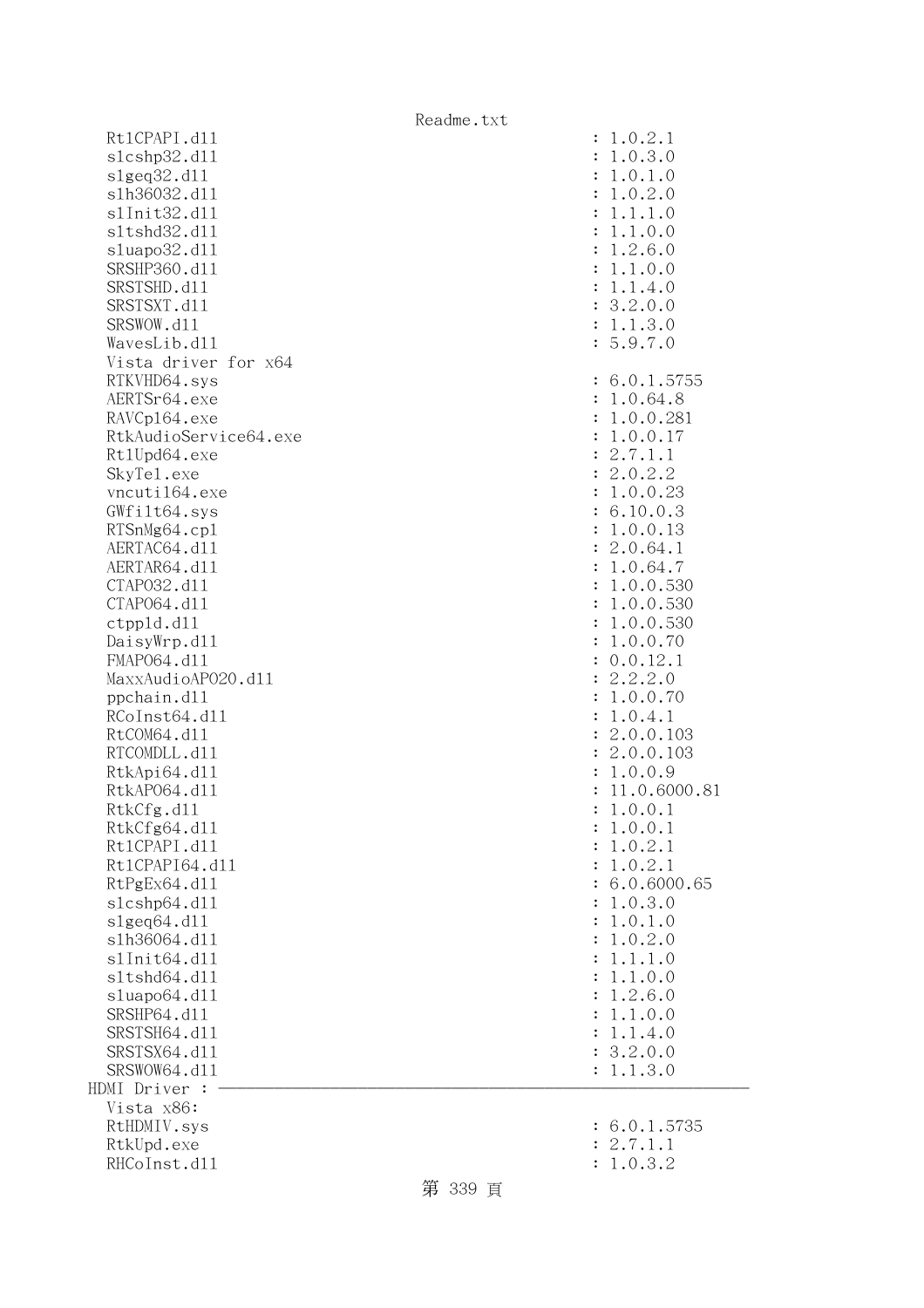|                                                                                                                                                                                                                                                                                                                                                                                                                                                                                                                                                                                                                                                                                                                                                                                                                         | Readme.txt                                                                                                                   |  |
|-------------------------------------------------------------------------------------------------------------------------------------------------------------------------------------------------------------------------------------------------------------------------------------------------------------------------------------------------------------------------------------------------------------------------------------------------------------------------------------------------------------------------------------------------------------------------------------------------------------------------------------------------------------------------------------------------------------------------------------------------------------------------------------------------------------------------|------------------------------------------------------------------------------------------------------------------------------|--|
| RHDMIExt.d11<br>RtkHDMI.d11                                                                                                                                                                                                                                                                                                                                                                                                                                                                                                                                                                                                                                                                                                                                                                                             | : 6.0.6000.64<br>: 11.0.6000.80                                                                                              |  |
| Vista x64:<br>RtHDMIVX.sys<br>RtkUpd64.exe<br>RHCoInst64.d11<br>RHDMEx64.d11<br>RtkHDM64.d11                                                                                                                                                                                                                                                                                                                                                                                                                                                                                                                                                                                                                                                                                                                            | : 6.0.1.5735<br>: 2.7.1.1<br>: 1.0.3.2<br>: 6.0.6000.64<br>: 11.0.6000.80                                                    |  |
| $XP/2K$ $x86$ :<br>RtHDMI.sys<br>RtkUpd.exe<br>$XP/ZK$ $x64$ :                                                                                                                                                                                                                                                                                                                                                                                                                                                                                                                                                                                                                                                                                                                                                          | : 5.10.0.5735<br>: 2.7.1.1                                                                                                   |  |
| RtHDMIX.sys<br>RtkUpd64.exe                                                                                                                                                                                                                                                                                                                                                                                                                                                                                                                                                                                                                                                                                                                                                                                             | : 5.10.0.5735<br>: 2.7.1.1                                                                                                   |  |
| Driver Setup Program                                                                                                                                                                                                                                                                                                                                                                                                                                                                                                                                                                                                                                                                                                                                                                                                    | : 2.69                                                                                                                       |  |
| Windows $2000/XP$ Operate on:<br>Microsoft High Definition Audio Driver Package - KB888111<br>Package file version (kb888111.exe) : 6.1.22.0<br>Hdaudiobus.sys version: 5.10.00.5013                                                                                                                                                                                                                                                                                                                                                                                                                                                                                                                                                                                                                                    |                                                                                                                              |  |
| //==================<br>Driver Package R2.10<br>Realtek HD Audio Driver support all of Realtek HD Audio Codec in<br>Vista/WinXP/Win2000/Win2003 .<br>1. Vista WHQL Supporting: ALC882, ALC883, ALC885, ALC888, ALC889, ALC861VD,<br>ALC660, ALC662, ALC663, ALC665, ALC260, ALC262,ALC267, ALC268, ALC269, ALC272,<br>ALC273, ALC887<br>2. Windows 2000/XP WHQL Supporting: ALC880, ALC882, ALC883, ALC885, ALC888,<br>ALC889, ALC861VC, ALC861VD, ALC660, ALC662, ALC663, ALC665, ALC260, ALC262,<br>ALC267, ALC268, ALC269, ALC272, ALC273, ALC887<br>3. HDMI Device WHQL Support: ATI HDMI Devices<br>4. OS Supporting: Microsoft Windows XP, Windows 2000, Vista x86/x64<br>5. Pack with Microsoft High Definition Audio UAAV1.0a(5013)<br>6. Add/Fix<br>$1.)$ Driver :<br>1. Customizations.<br>2. Support ALC665. |                                                                                                                              |  |
| Windows 2000/XP : $\cdot$<br>Windows $2000/XP$ :<br>RTKHDA64.sys<br>RTKHDAUD.sys<br>MicCal.exe<br>RTHDCPL.exe<br>RtkAudioService64.exe<br>RtkAudioService.exe<br>RTLCPL.exe<br>Rt1Upd64.exe<br>Rt1Upd.exe                                                                                                                                                                                                                                                                                                                                                                                                                                                                                                                                                                                                               | : 5.10.0.5745<br>: 5.10.0.5745<br>: 1.1.2.0<br>: 2.2.5.2<br>: 1.0.0.17<br>: 1.0.0.16<br>: 1.0.1.66<br>: 2.7.1.1<br>: 2.7.1.1 |  |

## 第 340 頁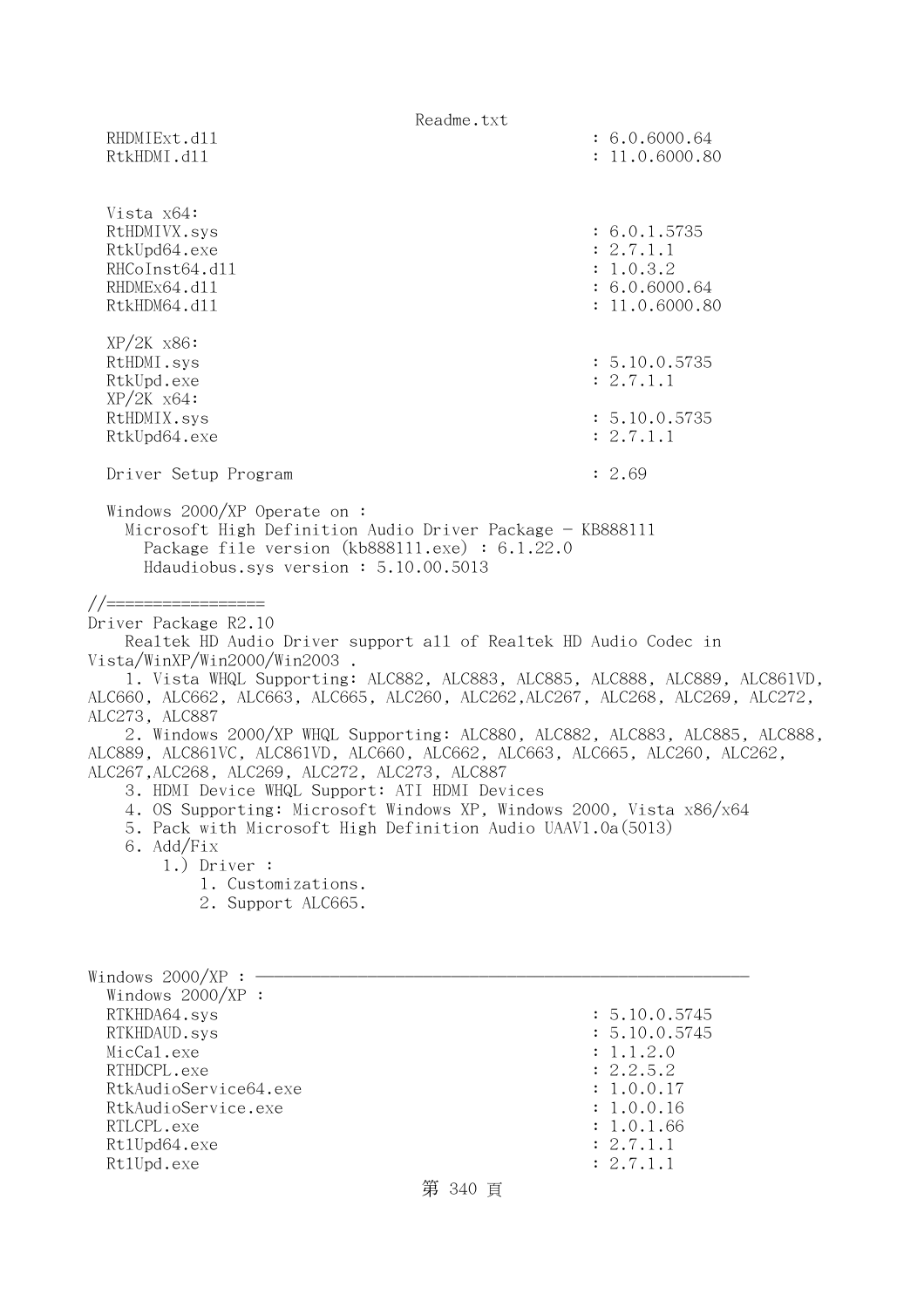|                                             | Readme.txt           |                                       |
|---------------------------------------------|----------------------|---------------------------------------|
| SkyTe1.exe<br>SoundMan.exe<br>vncuti164.exe |                      | : 2.0.2.0<br>: 1.0.0.32<br>: 1.0.0.22 |
| vncutil.exe                                 |                      | : 1.0.0.22                            |
| Alcmtr.exe                                  |                      | : 1.6.0.3                             |
| AlcWzrd.exe                                 |                      | : 1.1.0.37                            |
| AMBFilt64.sys                               |                      | : 5.10.0.4240                         |
| AMBFilt.sys                                 |                      | : 5.10.0.4240                         |
| Monfilt64.sys                               |                      | : 5.10.0.4115                         |
| Monfilt.sys                                 |                      | : 5.10.0.4112                         |
| RTSndMgr.cp1                                |                      | : 1.0.1.0                             |
| ALSndMgr.cp1                                |                      | : 1.0.0.11                            |
| RCoInst64XP.d11                             |                      | : 1.0.4.1                             |
| RTCOMDLL.d11                                |                      | : 1.0.0.97                            |
| RtkCoInstXP.d11                             |                      | : 1.0.4.1                             |
| Rt1CPAPI.d11                                |                      | : 1.0.1.9                             |
| Vista driver :                              |                      |                                       |
|                                             | Vista driver for x86 |                                       |
| RTKVHDA.sys                                 |                      | : 6.0.1.5745                          |
| AERTSrv.exe                                 |                      | : 1.0.32.8                            |
| RtHDVCp1.exe                                |                      | : 1.0.0.273                           |
| RtkAudioService.exe                         |                      | 1.0.0.17<br>$\ddot{\cdot}$            |
| Rt1Upd.exe                                  |                      | : 2.7.1.1                             |
| SkyTe1.exe                                  |                      | : 2.0.2.2                             |
| vncutil.exe                                 |                      | 1.0.0.22<br>÷                         |
| RTSndMgr.cp1                                |                      | 1.0.0.13<br>÷                         |
| AERTACap.d11                                |                      | : 2.0.32.1                            |
| AERTARen.d11                                |                      | : 1.0.32.7                            |
| CTAP032.d11                                 |                      | 1.0.0.530<br>÷                        |
| ctpp1d.d11                                  |                      | 1.0.0.530<br>÷                        |
| DaisyWrp.dll                                |                      | : 1.0.0.70                            |
| FMAPO.d11                                   |                      | : 0.0.12.1                            |
| MaxxAudioAPO.dll                            |                      | 1.2.2.0<br>$\ddot{\cdot}$             |
| MaxxAudioAP020.dll                          |                      | : 2.2.2.0                             |
| MaxxAudioEQ.d11                             |                      | : 5.9.7.0                             |
| ppchain.dll                                 |                      | 1.0.0.70                              |
| RCoInst64.d11                               |                      | 1.0.4.0                               |
| RTCOMDLL.d11                                |                      | 2.0.0.103                             |
| RtkAPO.d11                                  |                      | 11.0.6000.81                          |
| RtkApoApi.d11                               |                      | 1.0.0.9<br>$\ddot{\cdot}$             |
| RtkCfg.d11                                  |                      | 1.0.0.1<br>$\ddot{\cdot}$             |
| RtkCoInst.d11                               |                      | 1.0.4.1<br>$\ddot{\cdot}$             |
| RtkPgExt.d11                                |                      | 6.0.6000.65                           |
| Rt1CPAPI.d11                                |                      | 1.0.2.1<br>$\ddot{\cdot}$             |
| s1cshp32.d11                                |                      | 1.0.3.0<br>$\ddot{\cdot}$             |
| slgeq32.d11                                 |                      | 1.0.1.0<br>:                          |
| s1h36032.d11                                |                      | 1.0.2.0<br>:                          |
| s1Init32.d11<br>s1tshd32.d11                |                      | 1.1.1.0<br>$\ddot{\cdot}$<br>1.1.0.0  |
| s1uapo32.d11                                |                      | :<br>1.2.6.0                          |
| SRSHP360.d11                                |                      | :<br>1.1.0.0<br>$\ddot{\cdot}$        |
| SRSTSHD.d11                                 |                      | 1.1.4.0<br>$\ddot{\cdot}$             |
| SRSTSXT.d11                                 |                      | : 3.2.0.0                             |
| SRSWOW.d11                                  |                      | 1.1.3.0<br>$\ddot{\cdot}$             |
| WavesLib.dll                                |                      | 5.9.7.0                               |
|                                             | Vista driver for x64 |                                       |
|                                             |                      |                                       |

第 341 頁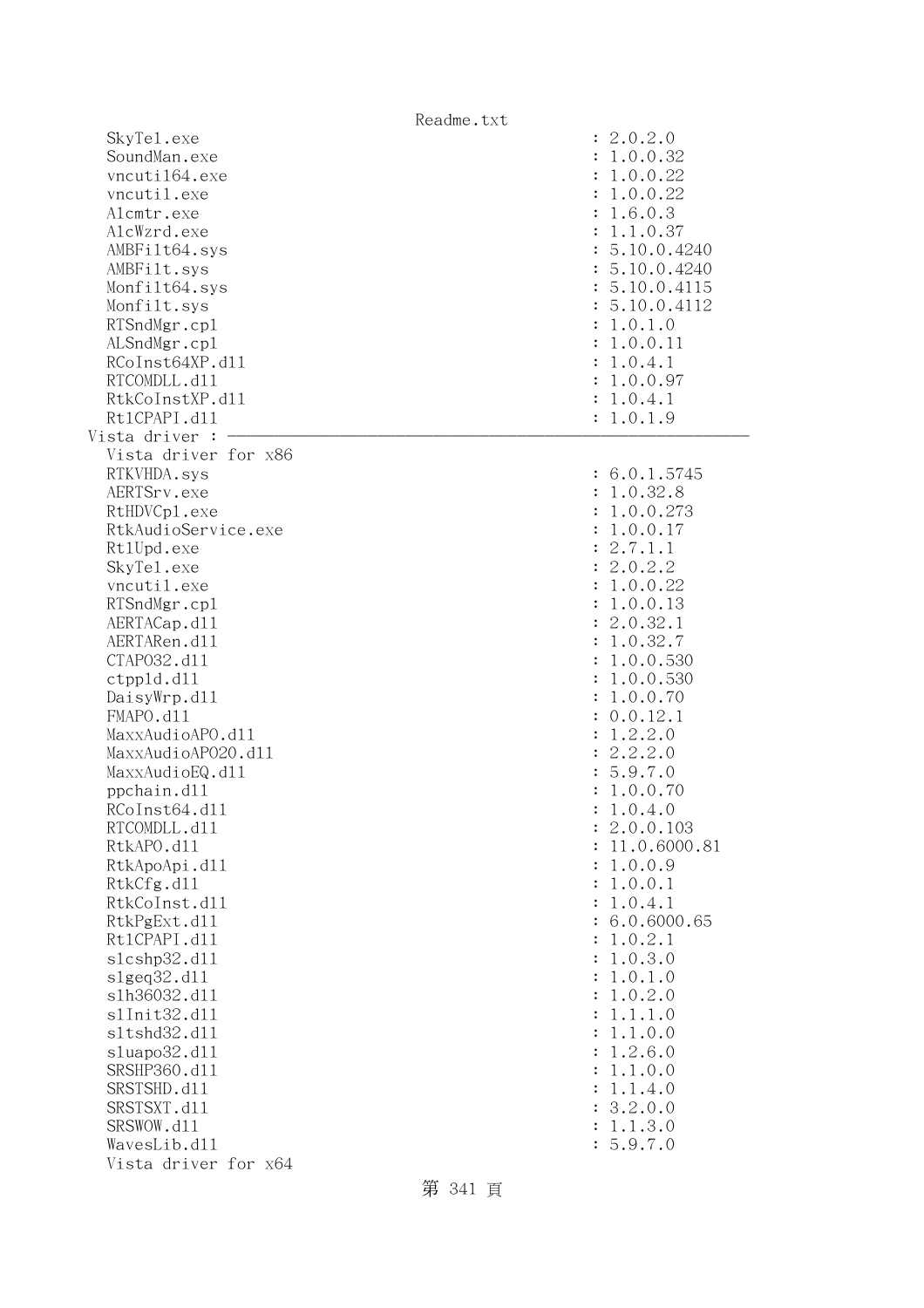|                       | Readme.txt                |
|-----------------------|---------------------------|
| RTKVHD64.sys          | : 6.0.1.5745              |
| AERTSr64.exe          | : 1.0.64.8                |
| RAVCp164.exe          | : 1.0.0.273               |
| RtkAudioService64.exe | : 1.0.0.17                |
| Rt1Upd64.exe          | : 2.7.1.1                 |
| SkyTe1.exe            | : 2.0.2.2                 |
| vncuti164.exe         | : 1.0.0.22                |
| GWfilt64.sys          | : 6.10.0.3                |
| RTSnMg64.cp1          | : 1.0.0.13                |
| AERTAC64.d11          | : 2.0.64.1                |
| AERTAR64.d11          | : 1.0.64.7                |
| CTAP032.d11           | : 1.0.0.530               |
| CTAP064.d11           | : 1.0.0.530               |
| ctpp1d.d11            | : 1.0.0.530               |
| DaisyWrp.dl1          | : 1.0.0.70                |
| FMAP064.d11           | : 0.0.12.1                |
| MaxxAudioAP020.d11    | : 2.2.2.0                 |
| ppchain.dll           | : 1.0.0.70                |
| RCoInst64.d11         | 1.0.4.1<br>$\ddot{\cdot}$ |
| RtCOM64.d11           | : 2.0.0.103               |
| RTCOMDLL.d11          | : 2.0.0.103               |
| RtkApi64.d11          | : 1.0.0.9                 |
| RtkAP064.d11          | : 11.0.6000.81            |
| RtkCfg.d11            | 1.0.0.1                   |
|                       | ÷                         |
| RtkCfg64.d11          | : 1.0.0.1                 |
| RtkCoInst.d11         | 1.0.4.0<br>÷              |
| Rt1CPAPI.d11          | 1.0.2.1<br>$\ddot{\cdot}$ |
| Rt1CPAPI64.d11        | 1.0.2.1<br>÷              |
| RtPgEx64.d11          | : 6.0.6000.65             |
| s1cshp64.d11          | 1.0.3.0<br>÷              |
| s1geq64. d11          | 1.0.1.0<br>$\ddot{\cdot}$ |
| s1h36064.d11          | 1.0.2.0<br>$\ddot{\cdot}$ |
| s1Init64.d11          | 1.1.1.0                   |
| s1tshd64.d11          | 1.1.0.0<br>$\ddot{\cdot}$ |
| sluapo64.d11          | 1.2.6.0<br>$\ddot{\cdot}$ |
| SRSHP64.d11           | 1.1.0.0<br>$\ddot{\cdot}$ |
| SRSTSH64.d11          | : 1.1.4.0                 |
| SRSTSX64.d11          | : 3.2.0.0                 |
| SRSWOW64.d11          | : 1.1.3.0                 |
| HDMI Driver :         |                           |
| Vista x86:            |                           |
| RtHDMIV.sys           | : 6.0.1.5735              |
| RtkUpd.exe            | : 2.7.1.1                 |
| RHCoInst.d11          | : 1.0.3.2                 |
| RHDMIExt.d11          | : 6.0.6000.64             |
| RtkHDMI.d11           | : 11.0.6000.80            |
|                       |                           |
|                       |                           |
| Vista x64:            |                           |
| RtHDMIVX.sys          | : 6.0.1.5735              |
| RtkUpd64.exe          | : 2.7.1.1                 |
| RHCoInst64.d11        | : 1.0.3.2                 |
| RHDMEx64.d11          | : 6.0.6000.64             |
| RtkHDM64.d11          | : 11.0.6000.80            |
|                       |                           |
| $XP/2K$ $x86$ :       |                           |

第 342 頁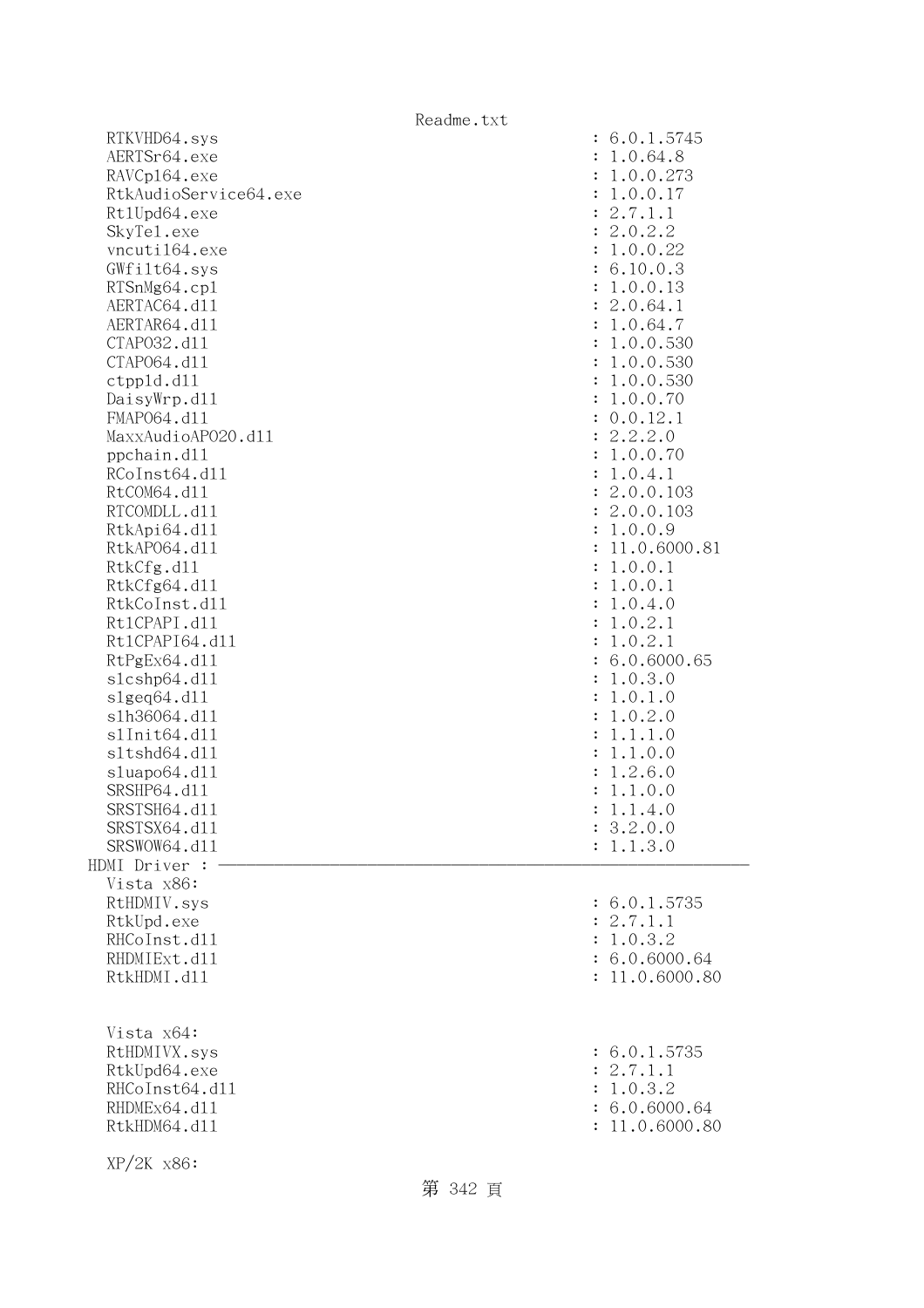Readme.txt RtHDMI.sys : 5.10.0.5735 RtkUpd.exe : 2.7.1.1 XP/2K x64: RtHDMIX.sys : 5.10.0.5735 RtkUpd64.exe : 2.7.1.1 Driver Setup Program : 2.69 Windows 2000/XP Operate on : Microsoft High Definition Audio Driver Package - KB888111 Package file version (kb888111.exe) : 6.1.22.0 Hdaudiobus.sys version : 5.10.00.5013 //================= Driver Package R2.09 Realtek HD Audio Driver support all of Realtek HD Audio Codec in Vista/WinXP/Win2000/Win2003 . 1. Vista WHQL Supporting: ALC882, ALC883, ALC885, ALC888, ALC889, ALC861VD, ALC660, ALC662, ALC663, ALC260, ALC262,ALC267, ALC268, ALC269, ALC272, ALC273, ALC887 2. Windows 2000/XP WHQL Supporting: ALC880, ALC882, ALC883, ALC885, ALC888, ALC889, ALC861VC, ALC861VD, ALC660, ALC662, ALC663, ALC260, ALC262, ALC267,ALC268, ALC269, ALC272, ALC273, ALC887 3. HDMI Device WHQL Support: ATI HDMI Devices 4. OS Supporting: Microsoft Windows XP, Windows 2000, Vista x86/x64 5. Pack with Microsoft High Definition Audio UAAV1.0a(5013) 6. Add/Fix 1.) Driver : 1. Customizations. Windows  $2000/XP$  : - Windows 2000/XP : RTKHDA64.sys : 5.10.0.5735 RTKHDAUD.sys : 5.10.0.5735 Alcmtr.exe : 1.6.0.3 AlcWzrd.exe : 1.1.0.37  $\text{MicCal.}$ exe :  $1.1.2.0$ RTHDCPL.exe : 2.2.5.1 RtkAudioService.exe : 1.0.0.16 RtkAudioService64.exe : 1.0.0.17 RTLCPL.exe : 1.0.1.66 Rt1Upd.exe : 2.7.1.1 Rt1Upd64.exe : 2.7.1.1 SkyTel.exe : 2.0.2.0 SoundMan.exe : 1.0.0.32 vncutil.exe : 1.0.0.22 vncuti164.exe : 1.0.0.22 AMBFilt.sys : 5.10.0.4240 AMBFilt64.sys : 5.10.0.4240 Monfilt.sys : 5.10.0.4112 Monfilt64.sys : 5.10.0.4115 ALSndMgr.cp1 : 1.0.0.11 RTSndMgr.cp1 : 1.0.1.0 RCoInst64XP.d11 : 1.0.3.9

第 343 頁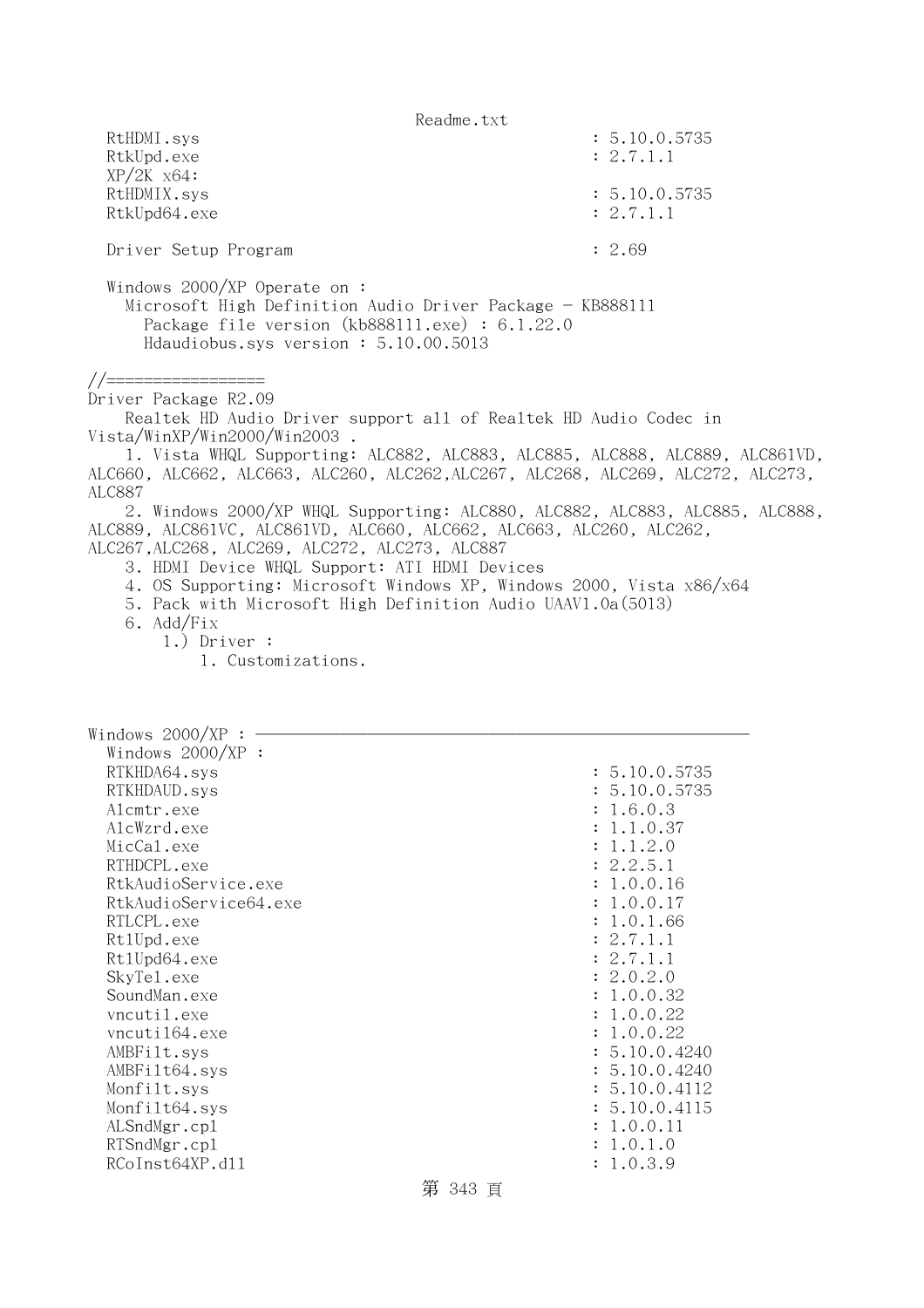|                       | Readme.txt |                           |
|-----------------------|------------|---------------------------|
| RTCOMDLL.d11          |            | : 1.0.0.97                |
| RtkCoInstXP.d11       |            | : 1.0.3.9                 |
| Rt1CPAPI.d11          |            | : 1.0.1.9                 |
| Vista driver :        |            |                           |
| Vista driver for x86  |            |                           |
| RTKVHDA.sys           |            | : 6.0.1.5735              |
| AERTSrv.exe           |            | : 1.0.32.8                |
| RtHDVCp1.exe          |            | : 1.0.0.264               |
| RtkAudioService.exe   |            | : 1.0.0.17                |
| Rt1Upd.exe            |            | : 2.7.1.1                 |
| SkyTe1.exe            |            | : 2.0.2.1                 |
| vncutil.exe           |            | : 1.0.0.22                |
| RTSndMgr.cp1          |            | : 1.0.0.13                |
| AERTACap.d11          |            | : 2.0.32.1                |
| AERTARen.d11          |            | : 1.0.32.7                |
| CTAP032.d11           |            |                           |
|                       |            | : 1.0.0.530               |
| ctpp1d.d11            |            | : 1.0.0.530               |
| DaisyWrp.dl1          |            | : 1.0.0.70                |
| FMAPO.d11             |            | : 0.0.12.1                |
| MaxxAudioAPO.dll      |            | 1.2.2.0<br>$\ddot{\cdot}$ |
| MaxxAudioAP020.dll    |            | : 2.2.2.0                 |
| MaxxAudioEQ.d11       |            | : 5.9.7.0                 |
| ppchain.dll           |            | : 1.0.0.70                |
| RTCOMDLL.d11          |            | : 2.0.0.100               |
| RtkAPO.d11            |            | : 11.0.6000.80            |
| RtkApoApi.d11         |            | : 1.0.0.8                 |
| RtkCoInst.d11         |            | : 1.0.3.9                 |
| RtkPgExt.d11          |            | : 6.0.6000.64             |
| Rt1CPAPI.d11          |            | : 1.0.1.9                 |
| s1cshp32.d11          |            | : 1.0.3.0                 |
| slgeq32. d11          |            | : 1.0.1.0                 |
| s1h36032.d11          |            | : 1.0.2.0                 |
| s1Init32.d11          |            | 1.1.1.0<br>$\ddot{\cdot}$ |
| s1tshd32.d11          |            | 1.1.0.0<br>$\ddot{\cdot}$ |
| sluapo32.dl1          |            | 1.2.6.0<br>$\ddot{\cdot}$ |
| SRSHP360.d11          |            | 1.1.0.0<br>$\ddot{\cdot}$ |
| SRSTSHD.d11           |            | : 1.1.4.0                 |
| SRSTSXT.d11           |            | : 3.2.0.0                 |
| SRSWOW.d11            |            | : 1.1.3.0                 |
| WavesLib.dll          |            | : 5.9.7.0                 |
| Vista driver for x64  |            |                           |
| RTKVHD64.sys          |            | : 6.0.1.5735              |
| AERTSr64.exe          |            | : 1.0.64.8                |
| RAVCp164.exe          |            | : 1.0.0.264               |
| RtkAudioService64.exe |            | : 1.0.0.17                |
| Rt1Upd64.exe          |            | : 2.7.1.1                 |
| SkyTe1.exe            |            | : 2.0.2.1                 |
| vncuti164.exe         |            | : 1.0.0.22                |
| GWfilt64.sys          |            | : 6.10.0.3                |
| RTSnMg64.cp1          |            | : 1.0.0.13                |
| AERTAC64.d11          |            | : 2.0.64.1                |
| AERTAR64.d11          |            | : 1.0.64.7                |
| CTAP032.d11           |            | : 1.0.0.530               |
| CTAP064.d11           |            | : 1.0.0.530               |
| ctpp1d.d11            |            | : 1.0.0.530               |
| DaisyWrp.dll          |            | : 1.0.0.70                |
|                       | 第 344 頁    |                           |
|                       |            |                           |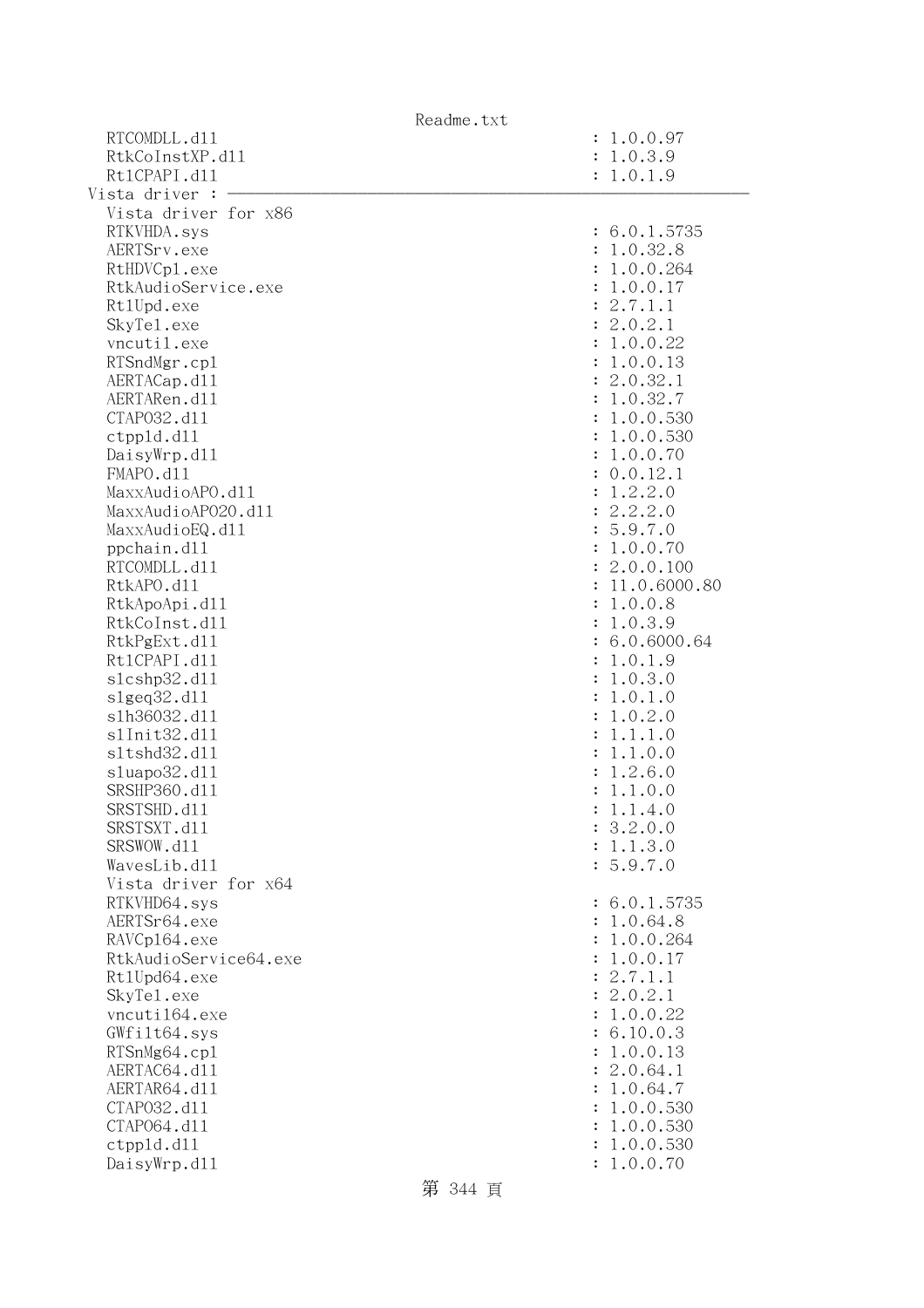| Readme.txt                                                                                                                                                                                    |                           |
|-----------------------------------------------------------------------------------------------------------------------------------------------------------------------------------------------|---------------------------|
| FMAP064.d11                                                                                                                                                                                   | : 0.0.12.1                |
| MaxxAudioAP020.d11                                                                                                                                                                            | 2.2.2.0<br>÷              |
| ppchain.dll                                                                                                                                                                                   | 1.0.0.70                  |
| RCoInst64.d11                                                                                                                                                                                 | 1.0.3.9                   |
| RtCOM64.d11                                                                                                                                                                                   | : 2.0.0.100               |
| RTCOMDLL.d11                                                                                                                                                                                  | : 2.0.0.100               |
| RtkApi64.dl1                                                                                                                                                                                  | : 1.0.0.8                 |
| RtkAP064.d11                                                                                                                                                                                  | 11.0.6000.80              |
| Rt1CPAPI.d11                                                                                                                                                                                  | 1.0.1.9                   |
| RtPgEx64.d11                                                                                                                                                                                  | : 6.0.6000.64             |
| s1cshp64.d11                                                                                                                                                                                  | : 1.0.3.0                 |
| s1geq64. d11                                                                                                                                                                                  | : 1.0.1.0                 |
| s1h36064.d11                                                                                                                                                                                  | 1.0.2.0                   |
| s1Init64.d11                                                                                                                                                                                  | 1.1.1.0                   |
| s1tshd64.d11                                                                                                                                                                                  | 1.1.0.0                   |
| sluapo64.d11                                                                                                                                                                                  | 1.2.6.0<br>$\ddot{\cdot}$ |
| SRSHP64.d11                                                                                                                                                                                   | 1.1.0.0<br>$\ddot{\cdot}$ |
| SRSTSH64.d11                                                                                                                                                                                  | 1.1.4.0<br>$\ddot{\cdot}$ |
| SRSTSX64.d11                                                                                                                                                                                  | 3.2.0.0<br>$\ddot{\cdot}$ |
| SRSWOW64.d11                                                                                                                                                                                  | : 1.1.3.0                 |
| HDMI Driver :                                                                                                                                                                                 |                           |
| Vista x86:                                                                                                                                                                                    |                           |
| RtHDMIV.sys                                                                                                                                                                                   | : 6.0.1.5735              |
| RtkUpd.exe                                                                                                                                                                                    | : 2.7.1.1                 |
| RHCoInst.d11                                                                                                                                                                                  | : 1.0.3.2                 |
| RHDMIExt.d11                                                                                                                                                                                  | : 6.0.6000.64             |
| RtkHDMI.d11                                                                                                                                                                                   | : 11.0.6000.80            |
|                                                                                                                                                                                               |                           |
|                                                                                                                                                                                               |                           |
| Vista x64:                                                                                                                                                                                    |                           |
| RtHDMIVX.sys                                                                                                                                                                                  | : 6.0.1.5735              |
| RtkUpd64.exe                                                                                                                                                                                  | : 2.7.1.1                 |
| RHCoInst64.d11                                                                                                                                                                                | : 1.0.3.2                 |
| RHDMEx64.d11                                                                                                                                                                                  | : 6.0.6000.64             |
| RtkHDM64.d11                                                                                                                                                                                  | 11.0.6000.80              |
|                                                                                                                                                                                               |                           |
| $XP/2K$ $x86$ :                                                                                                                                                                               |                           |
| RtHDMI.sys                                                                                                                                                                                    | : 5.10.0.5735             |
| RtkUpd.exe                                                                                                                                                                                    | : 2.7.1.1                 |
| $XP/ZK$ $x64$ :                                                                                                                                                                               |                           |
| RtHDMIX.sys                                                                                                                                                                                   | : 5.10.0.5735             |
| RtkUpd64.exe                                                                                                                                                                                  | : 2.7.1.1                 |
| Driver Setup Program                                                                                                                                                                          | : 2.67                    |
|                                                                                                                                                                                               |                           |
| Windows $2000/XP$ Operate on:<br>Microsoft High Definition Audio Driver Package - KB888111<br>Package file version $(kb888111.\text{exe}) : 6.1.22.0$<br>Hdaudiobus.sys version: 5.10.00.5013 |                           |
|                                                                                                                                                                                               |                           |
|                                                                                                                                                                                               |                           |

Driver Package R2.08

 Realtek HD Audio Driver support all of Realtek HD Audio Codec in Vista/WinXP/Win2000/Win2003 .

 1. Vista WHQL Supporting: ALC882, ALC883, ALC885, ALC888, ALC889, ALC861VD, ALC660, ALC662, ALC663, ALC260, ALC262,ALC267, ALC268, ALC269, ALC272, ALC273,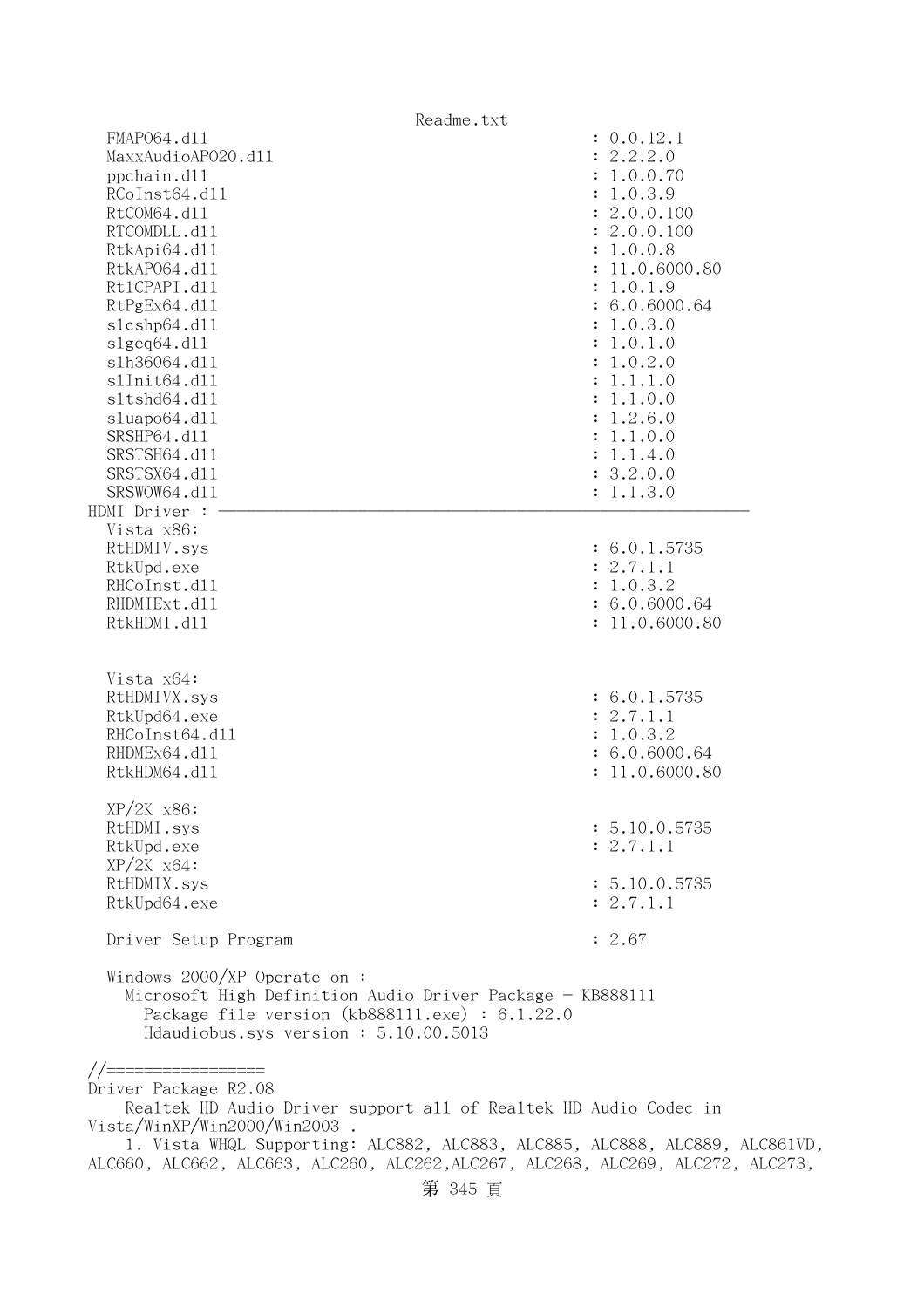ALC887 2. Windows 2000/XP WHQL Supporting: ALC880, ALC882, ALC883, ALC885, ALC888, ALC889, ALC861VC, ALC861VD, ALC660, ALC662, ALC663, ALC260, ALC262, ALC267,ALC268, ALC269, ALC272, ALC273, ALC887

- 3. HDMI Device WHQL Support: ATI HDMI Devices
- 4. OS Supporting: Microsoft Windows XP, Windows 2000, Vista x86/x64
- 5. Pack with Microsoft High Definition Audio UAAV1.0a(5013)
- 6. Add/Fix
	- 1.) Driver :
		- 1. Customizations.
		- 2. Support Andrea microphone effect mixer type GUI.
		- 2.) Package:

 1. Change setup program install location to meet the requirements of OEM Ready Certification Tool 1.1.0.1101

| Windows 2000/XP :     |               |
|-----------------------|---------------|
| Windows 2000/XP :     |               |
| RTKHDA64.sys          | : 5.10.0.5730 |
| RTKHDAUD.sys          | : 5.10.0.5730 |
| MicCal.exe            | : 1.1.2.0     |
| RTHDCPL.exe           | : 2.2.4.9     |
| RtkAudioService64.exe | : 1.0.0.17    |
| RtkAudioService.exe   | : 1.0.0.16    |
| RTLCPL.exe            | : 1.0.1.66    |
| Rt1Upd64.exe          | : 2.7.1.1     |
| Rt1Upd.exe            | : 2.7.1.1     |
| SkyTe1.exe            | : 2.0.2.0     |
| SoundMan.exe          | : 1.0.0.32    |
| vncuti164.exe         | : 1.0.0.22    |
| vncutil.exe           | : 1.0.0.22    |
| Alcmtr.exe            | : 1.6.0.3     |
| AlcWzrd.exe           | : 1.1.0.37    |
| Monfilt64.sys         | : 5.10.0.4115 |
| Monfilt.sys           | : 5.10.0.4112 |
| AMBFilt64.sys         | : 5.10.0.4240 |
| AMBFilt.sys           | : 5.10.0.4240 |
| RTSndMgr.cp1          | : 1.0.1.0     |
| ALSndMgr.cp1          | : 1.0.0.11    |
| RCoInst64XP.d11       | : 1.0.3.8     |
| RTCOMDLL.d11          | : 1.0.0.97    |
| RtkCoInstXP.d11       | : 1.0.3.8     |
| Rt1CPAPI.d11          | : 1.0.1.9     |
| Vista driver :        |               |
| Vista driver for x86  |               |
| RTKVHDA.sys           | : 6.0.1.5730  |
| AERTSrv.exe           | : 1.0.32.8    |
| RtHDVCp1.exe          | : 1.0.0.257   |
| RtkAudioService.exe   | : 1.0.0.17    |
| Rt1Upd.exe            | : 2.7.1.1     |
| SkyTe1.exe            | : 2.0.2.1     |
| vncutil.exe           | : 1.0.0.22    |
| RTSndMgr.cp1          | : 1.0.0.10    |
| AERTACap.d11          | : 2.0.32.1    |
| AERTARen.d11          | : 1.0.32.7    |
|                       |               |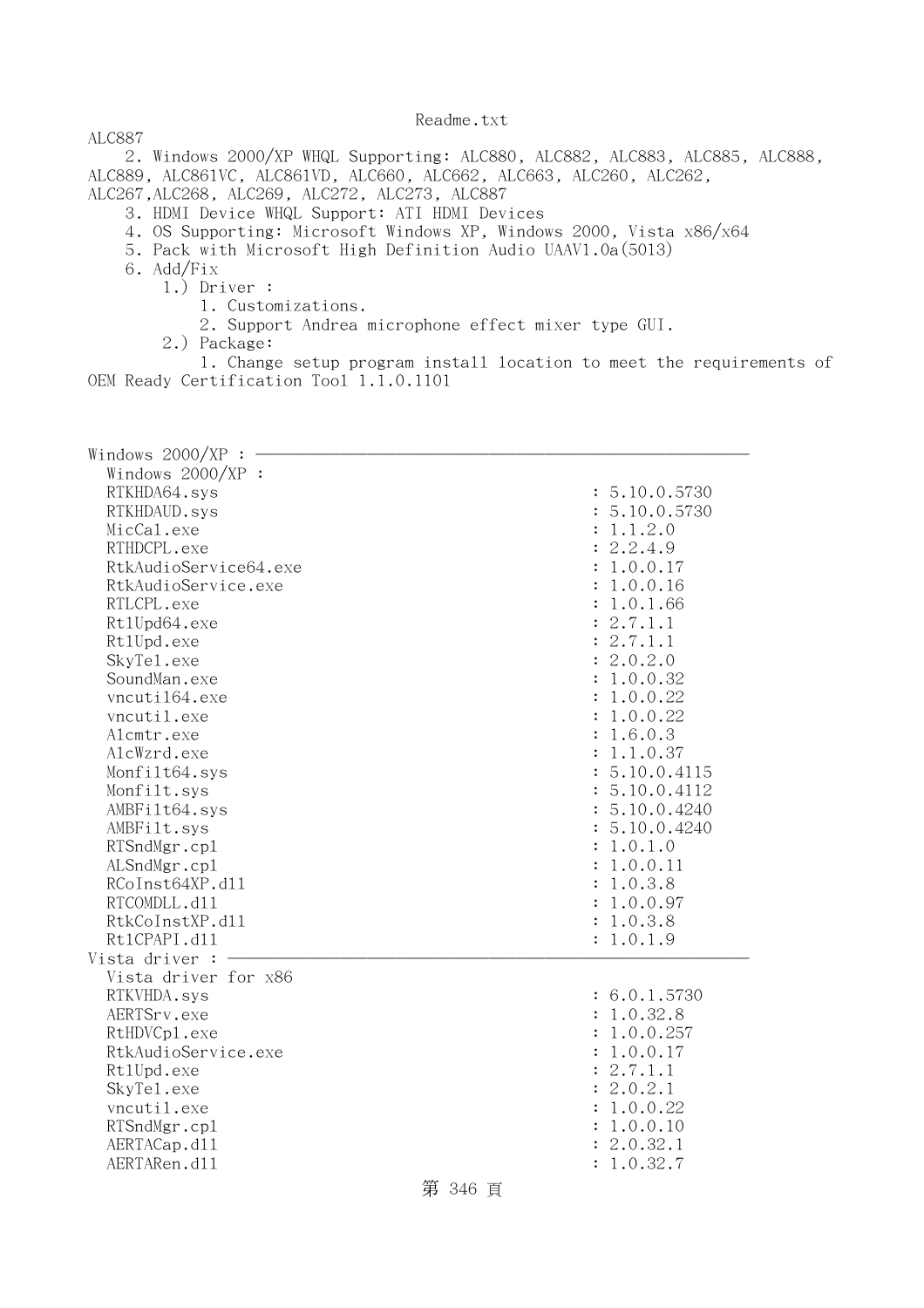CTAPO32.dll : 1.0.0.530 ctppld.dll : 1.0.0.530 DaisyWrp.dl1 : 1.0.0.70 : 1.0.0.70 FMAPO.dll : 0.0.12.1 MaxxAudioAPO.dll : 1.2.2.0 MaxxAudioAPO20.dll : 2.0.13.0 MaxxAudioEQ.dl1 : 5.9.7.0 ppchain.dll : 1.0.0.70 RTCOMDLL.d11 : 2.0.0.100 RtkAPO.d11 : 11.0.6000.79 RtkApoApi.dll : 1.0.0.8 RtkCoInst.d11 : 1.0.3.8 RtkPgExt.dl1 : 6.0.6000.64 Rt1CPAPI.d11 : 1.0.1.9 slcshp32.dll : 1.0.3.0 slgeq32.dll : 1.0.1.0 slh36032.dll : 1.0.2.0 slInit32.dll : 1.1.1.0 sltshd32.dll : 1.1.0.0 sluapo32.dl1 : 1.2.6.0 SRSHP360.d11 : 1.1.0.0 SRSTSHD.d11 : 1.1.4.0 SRSTSXT.d11 : 3.2.0.0 SRSWOW.d11 : 1.1.3.0 WavesLib.dl1 : 5.9.7.0 Vista driver for x64 RTKVHD64.sys : 6.0.1.5730 AERTSr64.exe : 1.0.64.8 RAVCp164.exe : 1.0.0.257 RtkAudioService64.exe : 1.0.0.17 Rt1Upd64.exe : 2.7.1.1 SkyTel.exe : 2.0.2.1 vncuti164.exe : 1.0.0.22 GWfilt64.sys : 6.10.0.3 RTSnMg64.cpl : 1.0.0.10 AERTAC64.d11 : 2.0.64.1 AERTAR64.d11 : 1.0.64.7 CTAPO32.dll : 1.0.0.530 CTAPO64.dll : 1.0.0.530 ctppld.dll : 1.0.0.530 DaisyWrp.dl1 : 1.0.0.70 : 1.0.0.70 FMAPO64.dll : 0.0.12.1 MaxxAudioAPO20.dl1 : 2.0.12.0 ppchain.dll : 1.0.0.70 : 1.0.0.70 : 1.0.0.70 : 1.0.0.70 : 1.0.0.70 : 1.0.0.70 : 1.0.0.70 : 1.0.0.70 : 1.0.0.70 RCoInst64.d11 : 1.0.3.8 RtCOM64.d11 : 2.0.0.100 RTCOMDLL.d11 : 2.0.0.100 RtkApi64.dl1 : 1.0.0.8 RtkAP064.dll : 11.0.6000.79 Rt1CPAPI.d11 : 1.0.1.9 RtPgEx64.dl1 : 6.0.6000.64 slcshp64.dll : 1.0.3.0 slgeq64.dll : 1.0.1.0 slh36064.dll : 1.0.2.0 slInit64.dll : 1.1.1.0 sltshd64.dll : 1.1.0.0

第 347 頁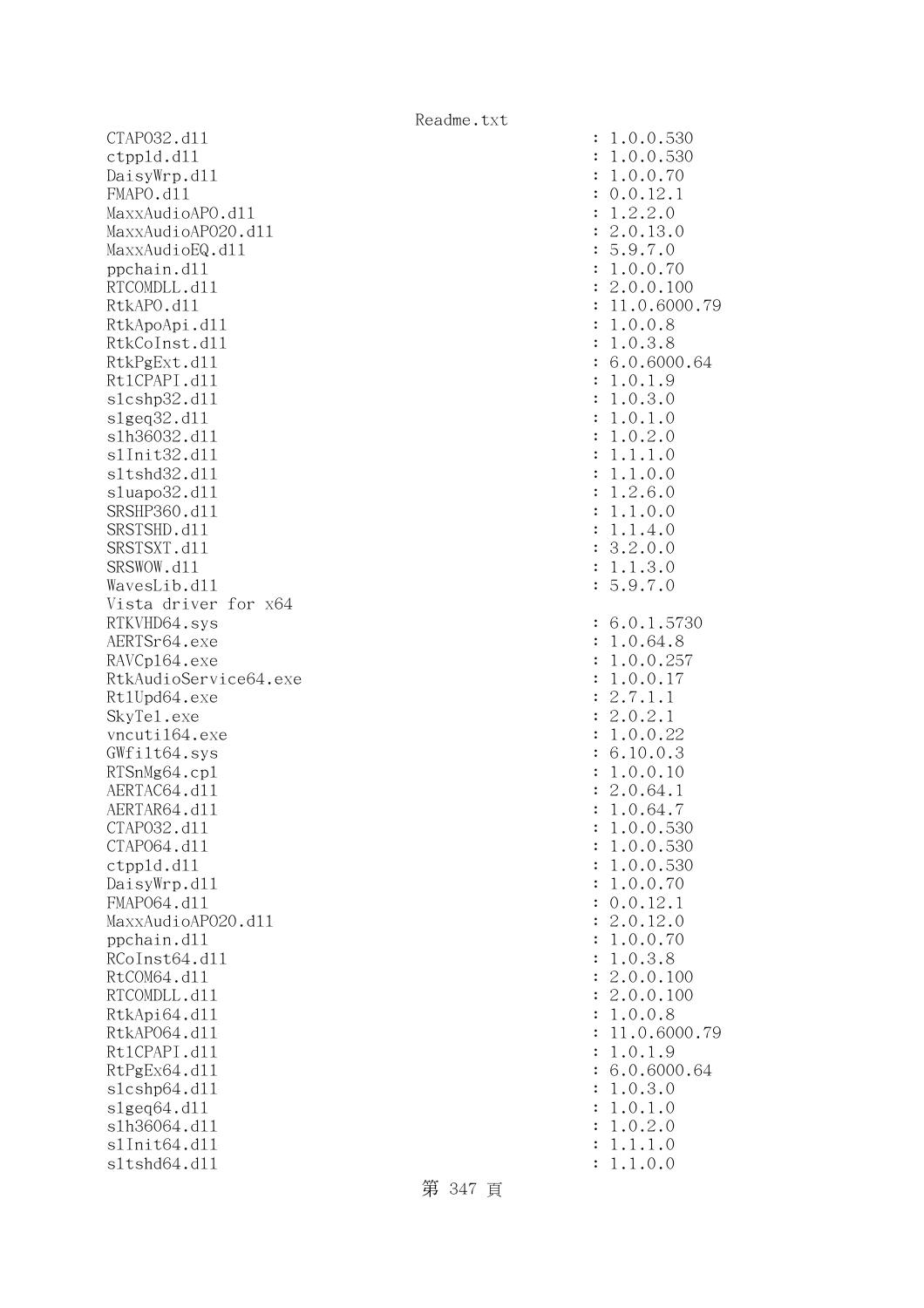| Readme.txt                                                                                                                                                                                                                                                                                                                                                                                                                                        |                                                                                                         |
|---------------------------------------------------------------------------------------------------------------------------------------------------------------------------------------------------------------------------------------------------------------------------------------------------------------------------------------------------------------------------------------------------------------------------------------------------|---------------------------------------------------------------------------------------------------------|
| sluapo64.d11                                                                                                                                                                                                                                                                                                                                                                                                                                      | : 1.2.6.0                                                                                               |
| SRSHP64.d11<br>SRSTSH64.d11                                                                                                                                                                                                                                                                                                                                                                                                                       | : 1.1.0.0<br>: 1.1.4.0                                                                                  |
| SRSTSX64.d11                                                                                                                                                                                                                                                                                                                                                                                                                                      | : 3.2.0.0                                                                                               |
| SRSWOW64.d11                                                                                                                                                                                                                                                                                                                                                                                                                                      | : 1.1.3.0                                                                                               |
| HDMI Driver :                                                                                                                                                                                                                                                                                                                                                                                                                                     |                                                                                                         |
| Vista x86:                                                                                                                                                                                                                                                                                                                                                                                                                                        |                                                                                                         |
| RtHDMIV.sys                                                                                                                                                                                                                                                                                                                                                                                                                                       | : 6.0.1.5692                                                                                            |
| RtkUpd.exe<br>RHCoInst.d11                                                                                                                                                                                                                                                                                                                                                                                                                        | : 2.7.1.0<br>: 1.0.3.2                                                                                  |
| RHDMIExt.d11                                                                                                                                                                                                                                                                                                                                                                                                                                      | : 6.0.6000.54                                                                                           |
| RtkHDMI.d11                                                                                                                                                                                                                                                                                                                                                                                                                                       | : 11.0.6000.72                                                                                          |
| Vista x64:<br>RtHDMIVX.sys<br>RtkUpd64.exe<br>RHCoInst64.d11<br>RHDMEx64.d11<br>RtkHDM64.d11<br>$XP/2K$ $x86$ :<br>RtHDMI.sys<br>RtkUpd.exe<br>$XP/ZK$ $x64$ :                                                                                                                                                                                                                                                                                    | : 6.0.1.5692<br>: 2.7.1.0<br>: 1.0.3.2<br>: 6.0.6000.54<br>: 11.0.6000.72<br>: 5.10.0.5692<br>: 2.7.1.0 |
| RtHDMIX.sys<br>RtkUpd64.exe                                                                                                                                                                                                                                                                                                                                                                                                                       | : 5.10.0.5692<br>: 2.7.1.0                                                                              |
| Driver Setup Program                                                                                                                                                                                                                                                                                                                                                                                                                              | : 2.67                                                                                                  |
| Windows $2000/XP$ Operate on:<br>Microsoft High Definition Audio Driver Package - KB888111<br>Package file version $(kb888111.\text{exe}) : 6.1.22.0$<br>Hdaudiobus.sys version: 5.10.00.5013                                                                                                                                                                                                                                                     |                                                                                                         |
| Driver Package R2.07                                                                                                                                                                                                                                                                                                                                                                                                                              |                                                                                                         |
| Realtek HD Audio Driver support all of Realtek HD Audio Codec in<br>Vista/WinXP/Win2000/Win2003.<br>1. Vista WHQL Supporting: ALC882, ALC883, ALC885, ALC888, ALC889, ALC861VD,                                                                                                                                                                                                                                                                   |                                                                                                         |
| ALC660, ALC662, ALC663, ALC260, ALC262, ALC267, ALC268, ALC269, ALC272, ALC273,<br>ALC887                                                                                                                                                                                                                                                                                                                                                         |                                                                                                         |
| 2. Windows 2000/XP WHQL Supporting: ALC880, ALC882, ALC883, ALC885, ALC888,<br>ALC889, ALC861VC, ALC861VD, ALC660, ALC662, ALC663, ALC260, ALC262,<br>ALC267, ALC268, ALC269, ALC272, ALC273, ALC887<br>3. HDMI Device WHQL Support: ATI HDMI Devices<br>4. OS Supporting: Microsoft Windows XP, Windows 2000, Vista x86/x64<br>5. Pack with Microsoft High Definition Audio UAAV1.0a(5013)<br>6. Add/Fix<br>$1.)$ Driver :<br>1. Customizations. |                                                                                                         |
| Windows $2000/XP$ :                                                                                                                                                                                                                                                                                                                                                                                                                               |                                                                                                         |
| Windows 2000/XP :                                                                                                                                                                                                                                                                                                                                                                                                                                 |                                                                                                         |
| RTKHDA64.sys                                                                                                                                                                                                                                                                                                                                                                                                                                      | : 5.10.0.5717                                                                                           |
| RTKHDAUD.sys                                                                                                                                                                                                                                                                                                                                                                                                                                      | : 5.10.0.5717                                                                                           |
| Alcmtr.exe                                                                                                                                                                                                                                                                                                                                                                                                                                        | : 1.6.0.3                                                                                               |
| 第 348 頁                                                                                                                                                                                                                                                                                                                                                                                                                                           |                                                                                                         |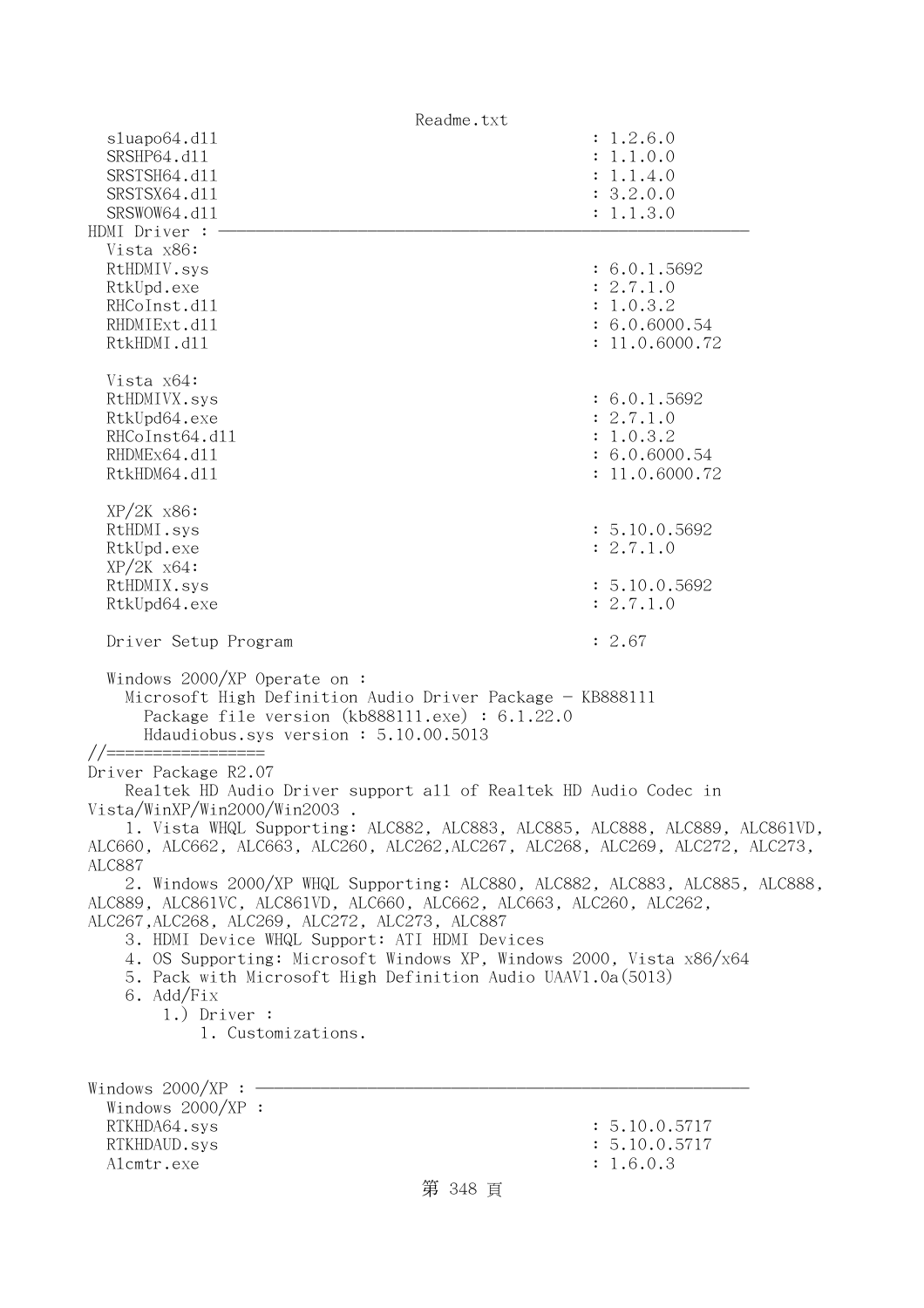|                              | Readme.txt |                                      |
|------------------------------|------------|--------------------------------------|
| AlcWzrd.exe                  |            | : 1.1.0.37                           |
| MicCal.exe                   |            | 1.1.2.0<br>$\ddot{\cdot}$            |
| RTHDCPL.exe                  |            | : 2.2.4.8                            |
| RTLCPL.exe                   |            | : 1.0.1.66                           |
| Rt1Upd.exe                   |            | 2.7.1.1<br>$\ddot{\cdot}$            |
| Rt1Upd64.exe                 |            | : 2.7.1.1                            |
| SkyTe1.exe                   |            | : 2.0.2.0                            |
| SoundMan.exe                 |            | : 1.0.0.32                           |
| AMBFilt.sys                  |            | : 5.10.0.4240                        |
| AMBFilt64.sys                |            | : 5.10.0.4240                        |
| Monfilt.sys                  |            | : 5.10.0.4112                        |
| Monfilt64.sys                |            | : 5.10.0.4115                        |
| ALSndMgr.cp1                 |            | : 1.0.0.11                           |
| RTSndMgr.cp1                 |            | 1.0.1.0<br>$\ddot{\cdot}$            |
| RTCOMDLL.d11                 |            | : 1.0.0.97                           |
| Rt1CPAPI.d11                 |            | : 1.0.1.9                            |
| Vista driver :               |            |                                      |
| Vista driver for x86         |            |                                      |
| RTKVHDA.sys                  |            | : 6.0.1.5717                         |
| AERTSrv.exe                  |            | : 1.0.32.7                           |
| RtHDVCp1.exe                 |            | : 1.0.0.251                          |
| RtkAudioService.exe          |            | : 1.0.0.17                           |
| Rt1Upd.exe                   |            | : 2.7.1.1                            |
| SkyTe1.exe                   |            | : 2.0.2.1                            |
| vncutil.exe                  |            | : 1.0.0.22                           |
| RTSndMgr.cp1                 |            | 1.0.0.10<br>÷                        |
| AERTACap.d11                 |            | 1.0.32.7<br>÷                        |
| AERTARen.d11                 |            | 1.0.32.3<br>÷                        |
| CTAP032.d11                  |            | 1.0.0.530<br>÷                       |
| ctpp1d.d11                   |            | 1.0.0.530<br>÷                       |
| DaisyWrp.dll                 |            | 1.0.0.70<br>$\ddot{\cdot}$           |
| FMAPO.d11                    |            | : 40.59.0.0                          |
| MaxxAudioAPO.dll             |            | : 1.2.2.0                            |
| MaxxAudioAP020.dll           |            | : 2.0.13.0                           |
| MaxxAudioEQ.d11              |            | : 5.9.7.0                            |
| ppchain.dll                  |            | 1.0.0.70                             |
| RTCOMDLL.d11                 |            | 2.0.0.100                            |
| RtkAPO.d11                   |            | 11.0.6000.78                         |
| RtkApoApi.d11                |            | 1.0.0.6<br>:                         |
| RtkCoInst.d11                |            | 1.0.3.7<br>$\ddot{\cdot}$            |
| RtkPgExt.d11<br>Rt1CPAPI.d11 |            | : 6.0.6000.61                        |
| s1cshp32.d11                 |            | 1.0.1.9                              |
| slgeq32.d11                  |            | 1.0.3.0<br>$\ddot{\cdot}$<br>1.0.1.0 |
| s1h36032.d11                 |            | :<br>1.0.2.0                         |
| s1Init32.d11                 |            | :<br>1.1.1.0<br>$\ddot{\cdot}$       |
| s1tshd32.d11                 |            | 1.1.0.0<br>$\ddot{\cdot}$            |
| sluapo32.d11                 |            | 1.2.6.0                              |
| SRSHP360.d11                 |            | :<br>1.1.0.0<br>:                    |
| SRSTSHD.d11                  |            | 1.1.4.0<br>÷                         |
| SRSTSXT.d11                  |            | : 3.2.0.0                            |
| SRSWOW.d11                   |            | : 1.1.3.0                            |
| WavesLib.dll                 |            | : 5.9.7.0                            |
| Vista driver for x64         |            |                                      |
| RTKVHD64.sys                 |            | : 6.0.1.5717                         |
| AERTSr64.exe                 |            | : 1.0.64.7                           |
|                              |            |                                      |
|                              | 第 349 頁    |                                      |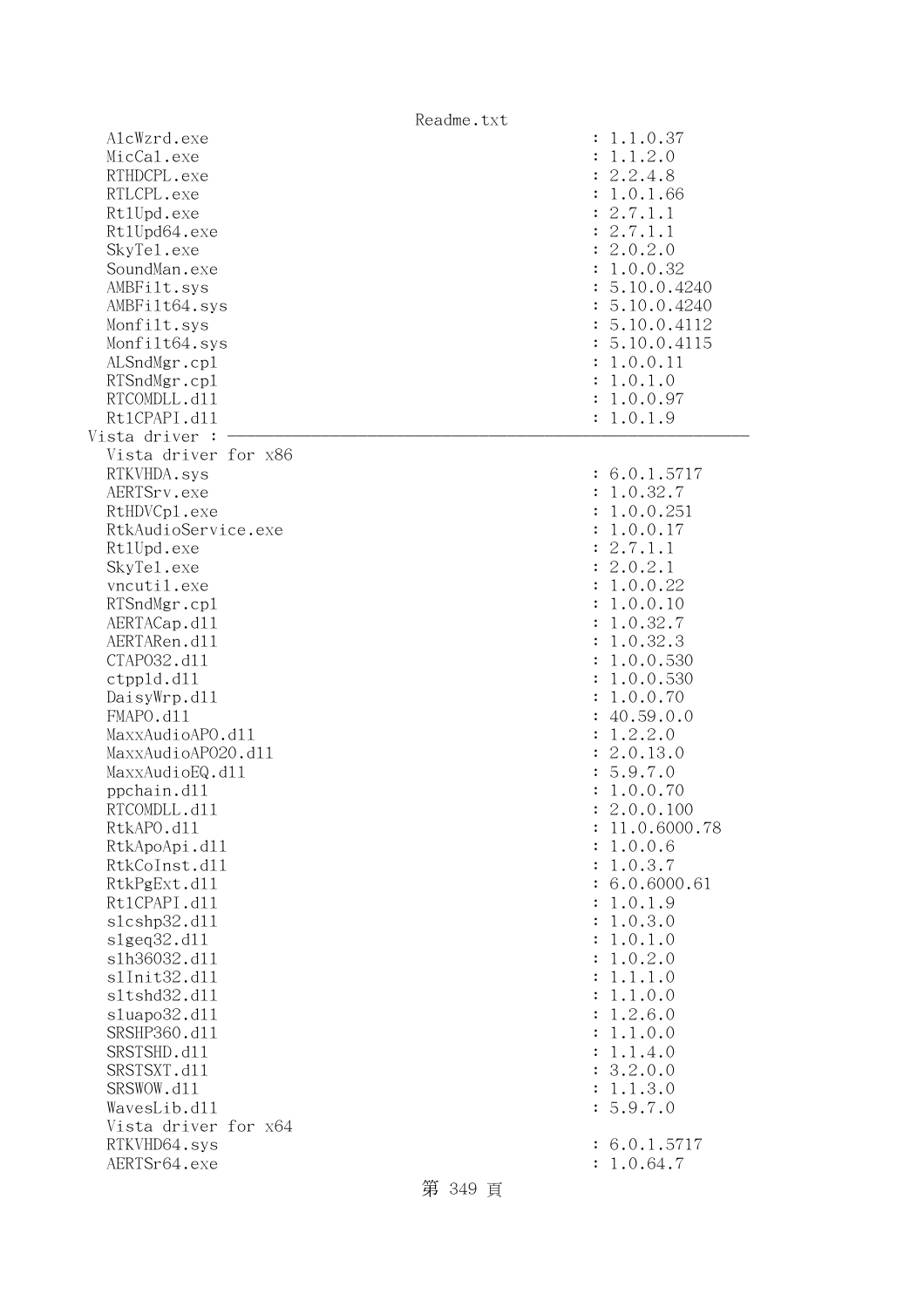|                      | Readme.txt |                             |
|----------------------|------------|-----------------------------|
| RAVCp164.exe         |            | : 1.0.0.251                 |
| RtkAudioService.exe  |            | 1.0.0.17<br>$\ddot{\cdot}$  |
| Rt1Upd64.exe         |            | : 2.7.1.1                   |
| SkyTe1.exe           |            | : 2.0.2.1                   |
| vncutil.exe          |            | 1.0.0.22<br>$\ddot{\cdot}$  |
| GWfilt64.sys         |            | : 6.10.0.3                  |
| RTSnMg64.cp1         |            | : 1.0.0.10                  |
| AERTAC64.d11         |            | 1.0.64.7<br>$\ddot{\cdot}$  |
| AERTAR64.d11         |            | 1.0.64.3<br>$\ddot{\cdot}$  |
| CTAP032.d11          |            | 1.0.0.530<br>$\ddot{\cdot}$ |
| CTAP064.d11          |            | 1.0.0.530<br>$\ddot{\cdot}$ |
| ctpp1d.d11           |            | 1.0.0.530<br>$\ddot{\cdot}$ |
| DaisyWrp.dl1         |            | 1.0.0.70<br>$\ddot{\cdot}$  |
| FMAP064.d11          |            | : 40.59.0.0                 |
| MaxxAudioAP020.dll   |            | : 2.0.12.0                  |
| ppchain.dll          |            | 1.0.0.70<br>$\ddot{\cdot}$  |
| RCoInst64.d11        |            | 1.0.3.7<br>$\ddot{\cdot}$   |
| RtCOM64.d11          |            | : 2.0.0.100                 |
| RTCOMDLL.d11         |            | : 2.0.0.100                 |
| RtkApi64.dl1         |            | 1.0.0.6<br>÷                |
| RtkAP064.d11         |            | 11.0.6000.78                |
| Rt1CPAPI.d11         |            | 1.0.1.9<br>÷                |
| RtPgEx64.d11         |            | : 6.0.6000.61               |
| s1cshp64.d11         |            | 1.0.3.0<br>÷                |
| s1geq64. d11         |            | 1.0.1.0<br>$\ddot{\cdot}$   |
| s1h36064.d11         |            | 1.0.2.0<br>$\ddot{\cdot}$   |
| s1Init64.d11         |            | 1.1.1.0<br>$\ddot{\cdot}$   |
| s1tshd64.d11         |            | 1.1.0.0<br>$\ddot{\cdot}$   |
| sluapo64.d11         |            | 1.2.6.0<br>$\ddot{\cdot}$   |
| SRSHP64.d11          |            | 1.1.0.0<br>$\ddot{\cdot}$   |
| SRSTSH64.d11         |            | 1.1.4.0<br>$\ddot{\cdot}$   |
| SRSTSX64.d11         |            | 3.2.0.0<br>$\ddot{\cdot}$   |
| SRSWOW64.d11         |            | 1.1.3.0                     |
| HDMI Driver :        |            |                             |
| Vista x86:           |            |                             |
| RtHDMIV.sys          |            | : 6.0.1.5692                |
| RtkUpd.exe           |            | : 2.7.1.0                   |
| RHCoInst.d11         |            | : 1.0.3.2                   |
| RHDMIExt.d11         |            | : 6.0.6000.54               |
| RtkHDMI.d11          |            | : 11.0.6000.72              |
|                      |            |                             |
| Vista x64:           |            |                             |
| RtHDMIVX.sys         |            | : 6.0.1.5692                |
| RtkUpd64.exe         |            | : 2.7.1.0                   |
| RHCoInst64.d11       |            | : 1.0.3.2                   |
| RHDMEx64.d11         |            | : 6.0.6000.54               |
| RtkHDM64.d11         |            | : 11.0.6000.72              |
|                      |            |                             |
| $XP/2K$ $x86$ :      |            |                             |
| RtHDMI.sys           |            | : 5.10.0.5692               |
| RtkUpd.exe           |            | : 2.7.1.0                   |
| $XP/ZK$ $x64$ :      |            |                             |
| RtHDMIX.sys          |            | : 5.10.0.5692               |
| RtkUpd64.exe         |            | : 2.7.1.0                   |
|                      |            |                             |
| Driver Setup Program |            | : 2.64                      |
|                      | 第 350 頁    |                             |
|                      |            |                             |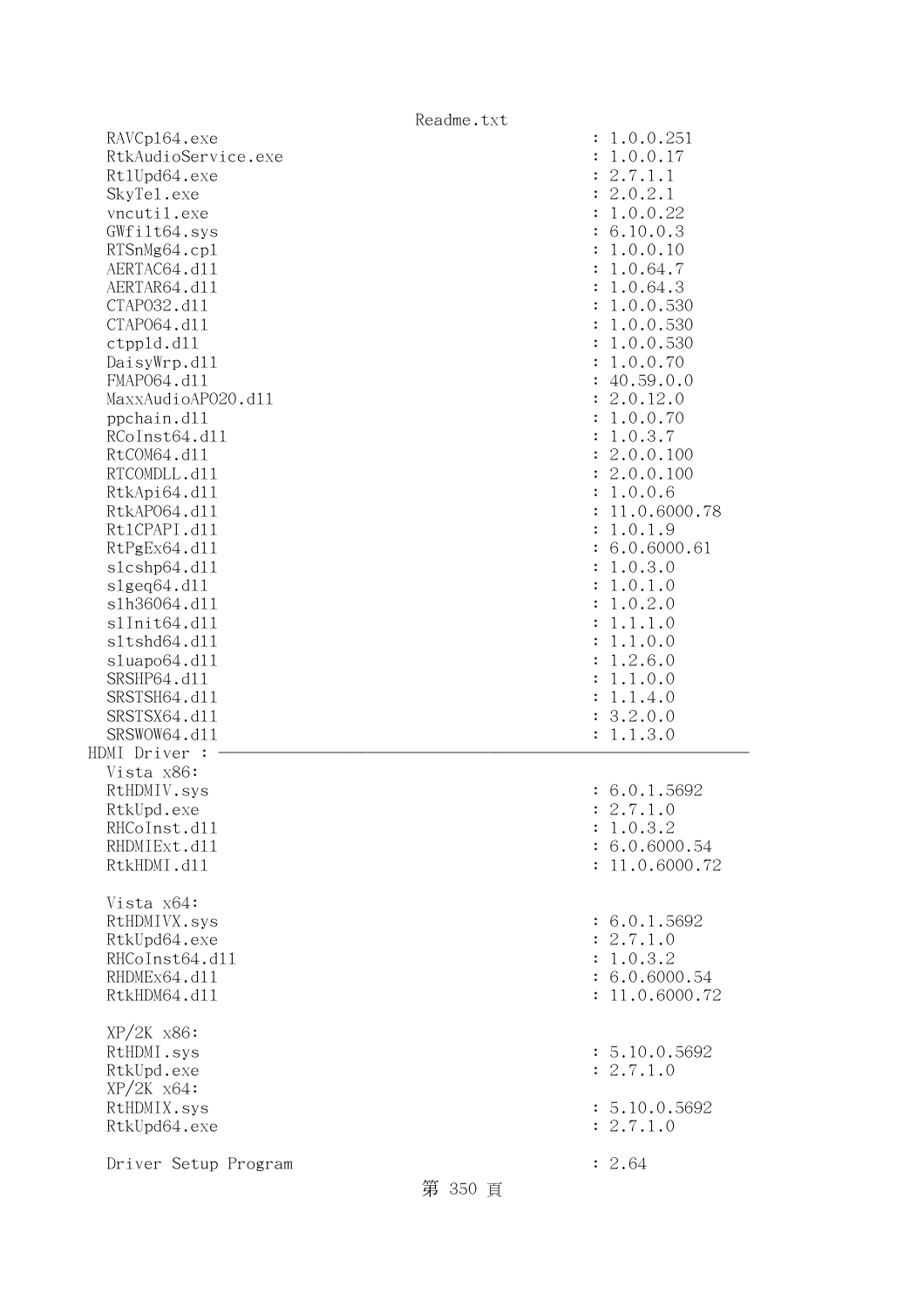Windows 2000/XP Operate on : Microsoft High Definition Audio Driver Package - KB888111 Package file version (kb888111.exe) : 6.1.22.0 Hdaudiobus.sys version : 5.10.00.5013 //================= Driver Package R2.06 Realtek HD Audio Driver support all of Realtek HD Audio Codec in Vista/WinXP/Win2000/Win2003 . 1. Vista WHQL Supporting: ALC882, ALC883, ALC885, ALC888, ALC889, ALC861VD, ALC660, ALC662, ALC663, ALC260, ALC262,ALC267, ALC268, ALC269, ALC272, ALC273, ALC887 2. Windows 2000/XP WHQL Supporting: ALC880, ALC882, ALC883, ALC885, ALC888, ALC889, ALC861VC, ALC861VD, ALC660, ALC662, ALC663, ALC260, ALC262, ALC267,ALC268, ALC269, ALC272, ALC273, ALC887 3. HDMI Device WHQL Support: ATI HDMI Devices 4. OS Supporting: Microsoft Windows XP, Windows 2000, Vista x86/x64 5. Pack with Microsoft High Definition Audio UAAV1.0a(5013) 6. Add/Fix 1.) Driver : 1. Customizations. Windows  $2000/XP : -$  Windows 2000/XP : RTKHDA64.sys : 5.10.0.5713 RTKHDAUD.sys : 5.10.0.5713 Alcmtr.exe : 1.6.0.3 AlcWzrd.exe : 1.1.0.37 MicCal.exe : 1.1.2.0 RTHDCPL.exe : 2.2.4.6 RTLCPL.exe : 1.0.1.66 Rt1Upd64.exe : 2.7.1.1 RtlUpd.exe : 2.7.1.1 SkyTel.exe : 2.0.2.0 SoundMan.exe : 1.0.0.32 AMBFilt64.sys : 5.10.0.4240 AMBFilt.sys : 5.10.0.4240 Monfilt64.sys : 5.10.0.4115 Monfilt.sys : 5.10.0.4112 ALSndMgr.cp1 : 1.0.0.11 : 1.0.0.11 : 1.0.0.11 : 1.0.0.11 : 1.0.0.11 : 1.0.0.11 : 1.0.0.11 : 1.0.0.11 : 1.0.0.11 : 1.0.0.11 : 1.0.0.11 : 1.0.0.11 : 1.0.0.11 : 1.0.0.11 : 1.0.0.11 : 1.0.0.11 : 1.0.0.11 : 1.0.0.11 : 1.0.0.11 RTSndMgr.cp1 : 1.0.1.0 RTCOMDLL.d11 : 1.0.0.97 Rt1CPAPI.d11 : 1.0.1.9 Vista driver : Vista driver for x86 RTKVHDA.sys : 6.0.1.5713 AERTSrv.exe : 1.0.32.7 RtHDVCp1.exe : 1.0.0.248 RtkAudioService.exe : 1.0.0.16 Rt1Upd.exe : 2.7.1.1 SkyTel.exe : 2.0.2.1 vncutil.exe : 1.0.0.22 RTSndMgr.cp1 : 1.0.0.10 AERTACap.d11 : 1.0.32.7 AERTARen.d11 : 1.0.32.3

第 351 頁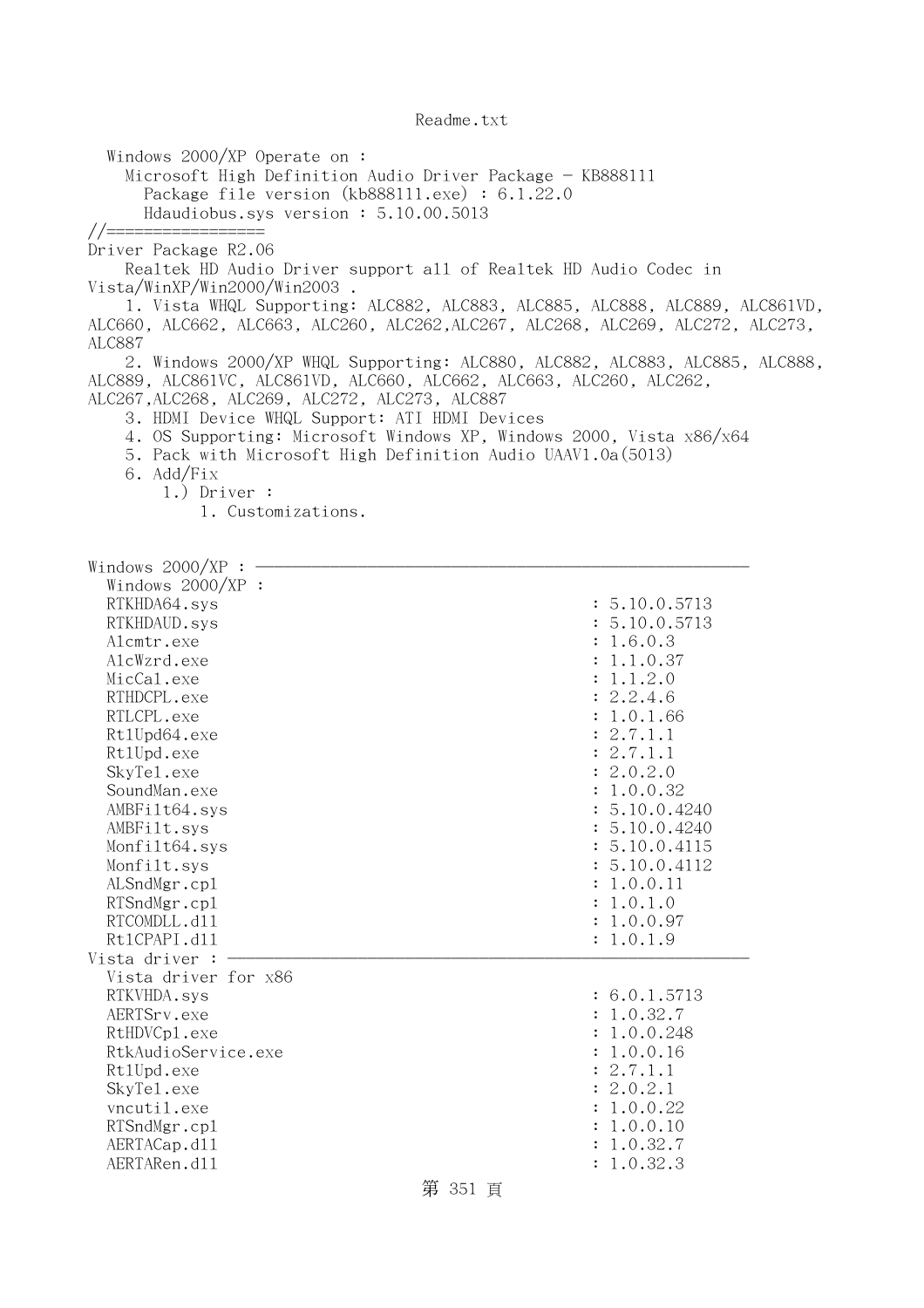CTAPO32.dll : 1.0.0.530 ctppld.dll : 1.0.0.530 DaisyWrp.dl1 : 1.0.0.70 : 1.0.0.70 FMAPO.d11 : 40.59.0.0 MaxxAudioAPO.dll : 1.2.2.0 MaxxAudioAPO20.dll : 2.0.13.0 MaxxAudioEQ.dl1 : 5.9.7.0 ppchain.dll : 1.0.0.70 RTCOMDLL.d11 : 2.0.0.100 RtkAPO.d11 : 11.0.6000.77 RtkApoApi.dll : 1.0.0.6 RtkCoInst.d11 : 1.0.3.6 RtkPgExt.d11 : 6.0.6000.61 Rt1CPAPI.d11 : 1.0.1.9 slcshp32.dll : 1.0.3.0 slgeq32.dll : 1.0.1.0 slh36032.dll : 1.0.2.0 slInit32.dll : 1.1.1.0 sltshd32.dll : 1.1.0.0 sluapo32.dl1 : 1.2.6.0 SRSHP360.d11 : 1.1.0.0 SRSTSHD.d11 : 1.1.4.0 SRSTSXT.d11 : 3.2.0.0 SRSWOW.d11 : 1.1.3.0 WavesLib.dl1 : 5.9.7.0 Vista driver for x64 RTKVHD64.sys : 6.0.1.5713 AERTSr64.exe : 1.0.64.7 RAVCp164.exe : 1.0.0.248 RtkAudioService.exe : 1.0.0.16 Rt1Upd64.exe : 2.7.1.1 SkyTel.exe : 2.0.2.1 vncutil.exe : 1.0.0.22 GWfilt64.sys : 6.10.0.3 RTSnMg64.cpl : 1.0.0.10 AERTAC64.d11 : 1.0.64.7 AERTAR64.d11 : 1.0.64.3 CTAPO32.dll : 1.0.0.530 CTAPO64.dll : 1.0.0.530 ctppld.dll : 1.0.0.530 DaisyWrp.dl1 : 1.0.0.70 : 1.0.0.70 FMAP064.d11 : 40.59.0.0 MaxxAudioAPO20.dl1 : 2.0.12.0 ppchain.dll : 1.0.0.70 : 1.0.0.70 : 1.0.0.70 : 1.0.0.70 : 1.0.0.70 : 1.0.0.70 : 1.0.0.70 : 1.0.0.70 : 1.0.0.70 RCoInst64.d11 : 1.0.3.6 RtCOM64.d11 : 2.0.0.100 RTCOMDLL.d11 : 2.0.0.100 RtkApi64.dll : 1.0.0.6 RtkAP064.d11 : 11.0.6000.77 Rt1CPAPI.d11 : 1.0.1.9 RtPgEx64.d11 : 6.0.6000.61 slcshp64.dll : 1.0.3.0 slgeq64.dll : 1.0.1.0 slh36064.dll : 1.0.2.0 slInit64.dll : 1.1.1.0 sltshd64.dll : 1.1.0.0

第 352 頁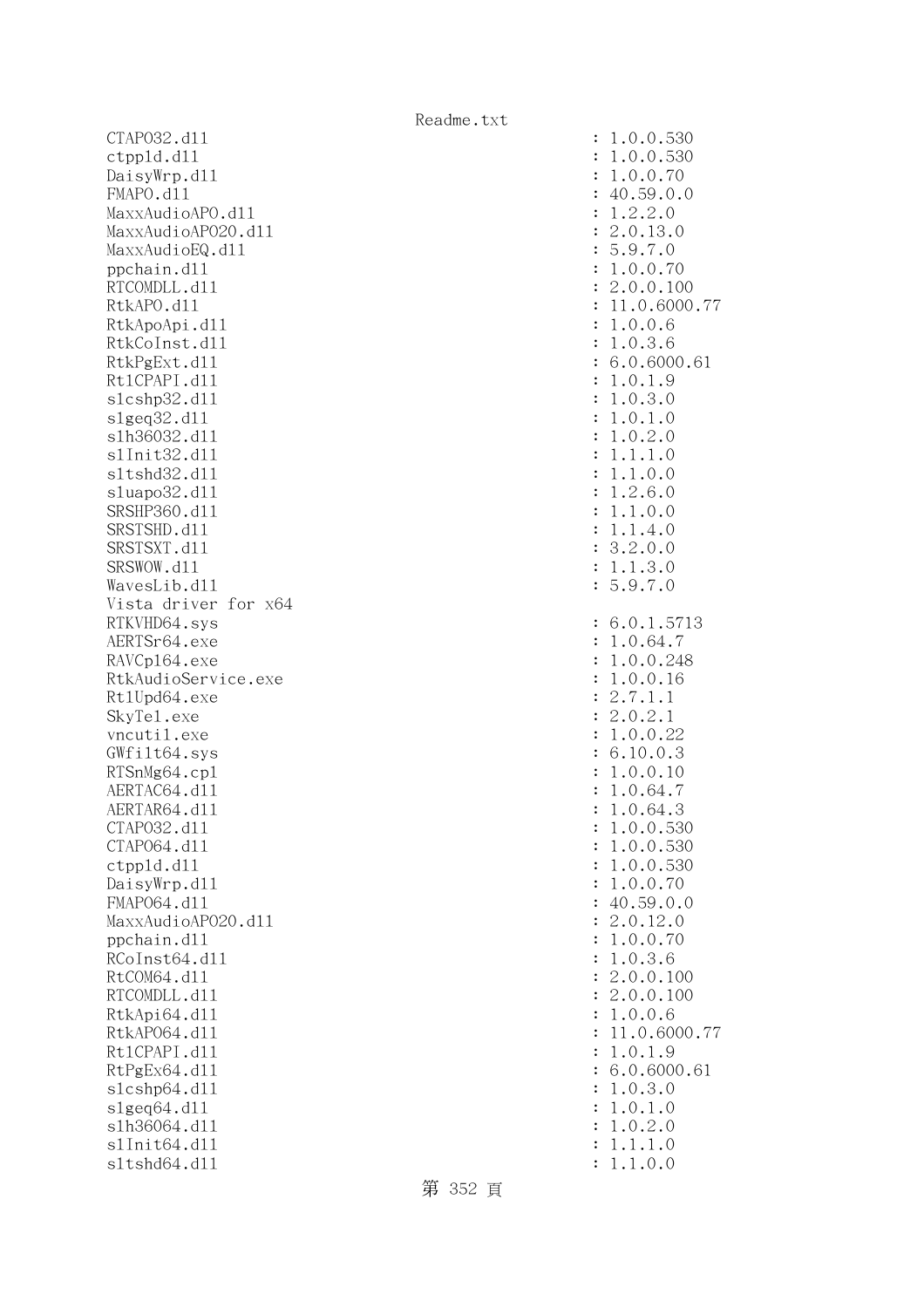| Readme.txt                                                                                                                                                                           |                |  |
|--------------------------------------------------------------------------------------------------------------------------------------------------------------------------------------|----------------|--|
| sluapo64.dll                                                                                                                                                                         | : 1.2.6.0      |  |
| SRSHP64.d11                                                                                                                                                                          | : 1.1.0.0      |  |
| SRSTSH64.d11                                                                                                                                                                         | : 1.1.4.0      |  |
| SRSTSX64.d11                                                                                                                                                                         | : 3.2.0.0      |  |
| SRSWOW64.d11                                                                                                                                                                         | : 1.1.3.0      |  |
|                                                                                                                                                                                      |                |  |
| HDMI Driver :                                                                                                                                                                        |                |  |
| Vista x86:                                                                                                                                                                           |                |  |
| RtHDMIV.sys                                                                                                                                                                          | : 6.0.1.5692   |  |
| RtkUpd.exe                                                                                                                                                                           | : 2.7.1.0      |  |
| RHCoInst.d11                                                                                                                                                                         | : 1.0.3.2      |  |
| RHDMIExt.d11                                                                                                                                                                         | : 6.0.6000.54  |  |
| RtkHDMI.d11                                                                                                                                                                          | : 11.0.6000.72 |  |
|                                                                                                                                                                                      |                |  |
| Vista x64:                                                                                                                                                                           |                |  |
|                                                                                                                                                                                      |                |  |
| RtHDMIVX.sys                                                                                                                                                                         | : 6.0.1.5692   |  |
| RtkUpd64.exe                                                                                                                                                                         | : 2.7.1.0      |  |
| RHCoInst64.d11                                                                                                                                                                       | : 1.0.3.2      |  |
| RHDMEx64.d11                                                                                                                                                                         | : 6.0.6000.54  |  |
| RtkHDM64.d11                                                                                                                                                                         | : 11.0.6000.72 |  |
|                                                                                                                                                                                      |                |  |
| $XP/2K$ $x86$ :                                                                                                                                                                      |                |  |
| RtHDMI.sys                                                                                                                                                                           | : 5.10.0.5692  |  |
| RtkUpd.exe                                                                                                                                                                           | : 2.7.1.0      |  |
| $XP/2K$ $x64$ :                                                                                                                                                                      |                |  |
|                                                                                                                                                                                      |                |  |
| RtHDMIX.sys                                                                                                                                                                          | : 5.10.0.5692  |  |
| RtkUpd64.exe                                                                                                                                                                         | : 2.7.1.0      |  |
|                                                                                                                                                                                      |                |  |
| Driver Setup Program                                                                                                                                                                 | : 2.64         |  |
| Windows $2000/XP$ Operate on:<br>Microsoft High Definition Audio Driver Package - KB888111<br>Package file version (kb888111.exe) : 6.1.22.0<br>Hdaudiobus.sys version: 5.10.00.5013 |                |  |
| //==================                                                                                                                                                                 |                |  |
| Driver Package R2.05                                                                                                                                                                 |                |  |
| Realtek HD Audio Driver support all of Realtek HD Audio Codec in                                                                                                                     |                |  |
| Vista/WinXP/Win2000/Win2003.                                                                                                                                                         |                |  |
| 1. Vista WHQL Supporting: ALC882, ALC883, ALC885, ALC888, ALC889, ALC861VD,                                                                                                          |                |  |
| ALC660, ALC662, ALC663, ALC260, ALC262, ALC267, ALC268, ALC269, ALC272, ALC273,<br><b>ALC887</b>                                                                                     |                |  |
| 2. Windows 2000/XP WHQL Supporting: ALC880, ALC882, ALC883, ALC885, ALC888,<br>ALC889, ALC861VC, ALC861VD, ALC660, ALC662, ALC663, ALC260, ALC262,                                   |                |  |
| ALC267, ALC268, ALC269, ALC272, ALC273, ALC887                                                                                                                                       |                |  |
|                                                                                                                                                                                      |                |  |
| 3. HDMI Device WHQL Support: ATI HDMI Devices                                                                                                                                        |                |  |
| 4. OS Supporting: Microsoft Windows XP, Windows 2000, Vista x86/x64                                                                                                                  |                |  |
| 5. Pack with Microsoft High Definition Audio UAAV1.0a(5013)                                                                                                                          |                |  |
| 6. Add/Fix                                                                                                                                                                           |                |  |
| $1.)$ Driver :                                                                                                                                                                       |                |  |
| 1. Customizations.                                                                                                                                                                   |                |  |
| 2. Meet Microsoft OEM Ready program requirements.                                                                                                                                    |                |  |
| 2.) Package :                                                                                                                                                                        |                |  |
| 1. Meet Microsoft OEM Ready program requirements.                                                                                                                                    |                |  |
|                                                                                                                                                                                      |                |  |
|                                                                                                                                                                                      |                |  |
| Windows $2000/XP$ :                                                                                                                                                                  |                |  |

Windows 2000/XP :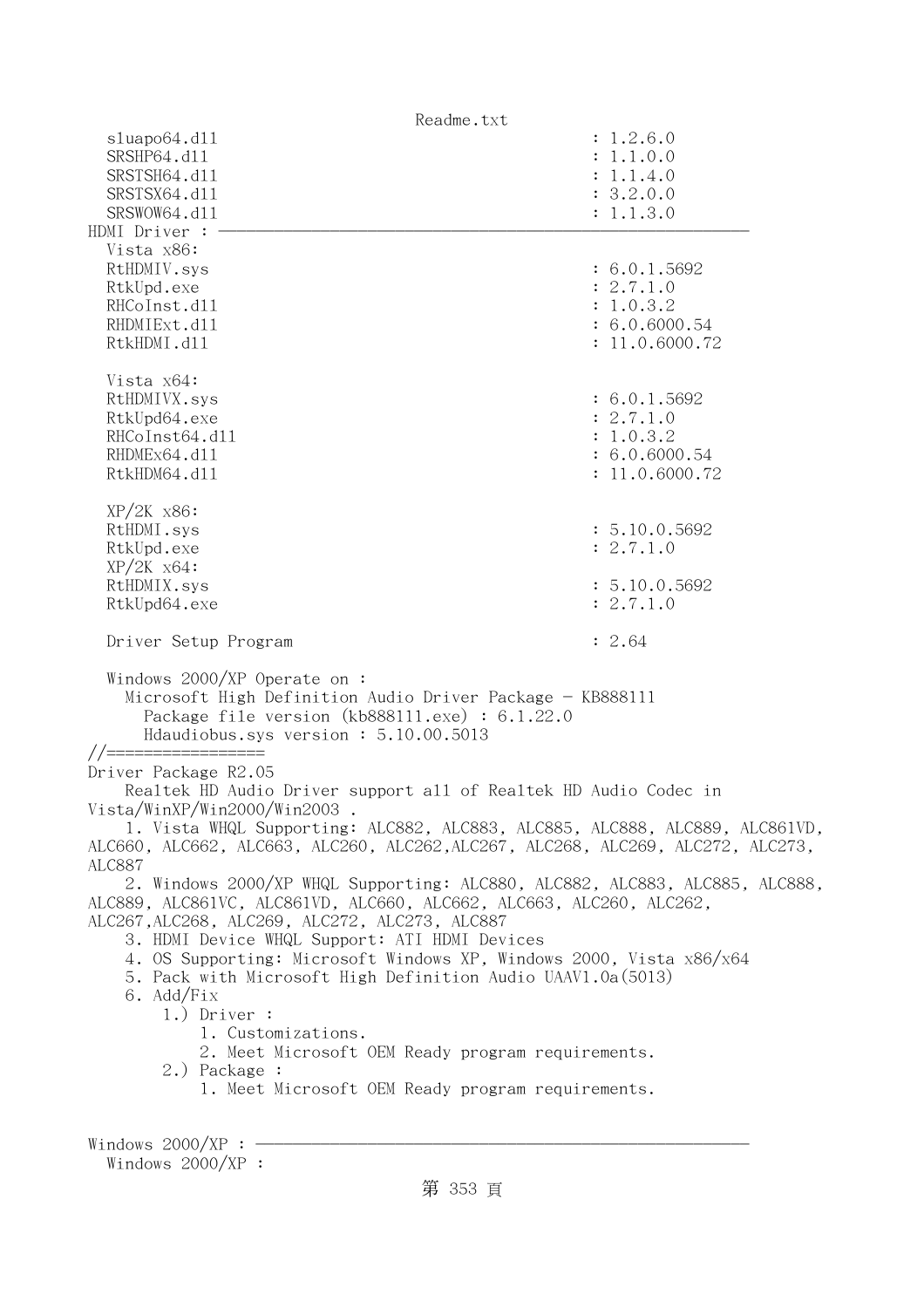|                                                                                                                                                                                                                                                  | Readme.txt                                                                                                                                                                                                                              |
|--------------------------------------------------------------------------------------------------------------------------------------------------------------------------------------------------------------------------------------------------|-----------------------------------------------------------------------------------------------------------------------------------------------------------------------------------------------------------------------------------------|
| RTKHDA64.sys<br>RTKHDAUD.sys<br>MicCal.exe<br>RTHDCPL.exe<br>RTLCPL.exe<br>Rt1Upd64.exe<br>Rt1Upd.exe<br>SkyTe1.exe<br>SoundMan.exe<br>Alcmtr.exe<br>AlcWzrd.exe<br>Monfilt64.sys<br>Monfilt.sys<br>AMBFilt64.sys<br>AMBFilt.sys<br>RTSndMgr.cp1 | : 5.10.0.5708<br>: 5.10.0.5708<br>: 1.1.1.9<br>: 2.2.4.5<br>: 1.0.1.66<br>: 2.7.1.1<br>: 2.7.1.1<br>: 2.0.2.0<br>: 1.0.0.32<br>: 1.6.0.3<br>: 1.1.0.37<br>: 5.10.0.4115<br>: 5.10.0.4112<br>: 5.10.0.4240<br>: 5.10.0.4240<br>: 1.0.1.0 |
| ALSndMgr.cp1                                                                                                                                                                                                                                     | : 1.0.0.11                                                                                                                                                                                                                              |
| RTCOMDLL.d11                                                                                                                                                                                                                                     | : 1.0.0.97                                                                                                                                                                                                                              |
| Rt1CPAPI.d11                                                                                                                                                                                                                                     | : 1.0.1.9                                                                                                                                                                                                                               |
| Vista driver :<br>Vista driver for x86<br>RTKVHDA.sys                                                                                                                                                                                            | : 6.0.1.5708                                                                                                                                                                                                                            |
| AERTSrv.exe                                                                                                                                                                                                                                      | : 1.0.32.7                                                                                                                                                                                                                              |
| RtHDVCp1.exe                                                                                                                                                                                                                                     | : 1.0.0.246                                                                                                                                                                                                                             |
| RtkAudioService.exe                                                                                                                                                                                                                              | : 1.0.0.16                                                                                                                                                                                                                              |
| Rt1Upd.exe                                                                                                                                                                                                                                       | : 2.7.1.1                                                                                                                                                                                                                               |
| SkyTe1.exe                                                                                                                                                                                                                                       | : 2.0.2.1                                                                                                                                                                                                                               |
| vncutil.exe                                                                                                                                                                                                                                      | : 1.0.0.21                                                                                                                                                                                                                              |
| RTSndMgr.cp1                                                                                                                                                                                                                                     | : 1.0.0.10                                                                                                                                                                                                                              |
| AERTACap.d11                                                                                                                                                                                                                                     | : 1.0.32.7                                                                                                                                                                                                                              |
| AERTARen.d11                                                                                                                                                                                                                                     | : 1.0.32.3                                                                                                                                                                                                                              |
| CTAP032.d11                                                                                                                                                                                                                                      | : 1.0.0.530                                                                                                                                                                                                                             |
| ctpp1d.d11                                                                                                                                                                                                                                       | : 1.0.0.530                                                                                                                                                                                                                             |
| DaisyWrp.dll<br>FMAPO.d11                                                                                                                                                                                                                        | : 1.0.0.70                                                                                                                                                                                                                              |
| MaxxAudioAPO.dll                                                                                                                                                                                                                                 | : 40.59.0.0<br>1.2.2.0                                                                                                                                                                                                                  |
| MaxxAudioAP020.dl1                                                                                                                                                                                                                               | 2.0.13.0                                                                                                                                                                                                                                |
| MaxxAudioEQ.d11                                                                                                                                                                                                                                  | 5.9.7.0                                                                                                                                                                                                                                 |
| ppchain.dll                                                                                                                                                                                                                                      | 1.0.0.70<br>$\ddot{\cdot}$                                                                                                                                                                                                              |
| RTCOMDLL.d11                                                                                                                                                                                                                                     | 2.0.0.100                                                                                                                                                                                                                               |
| RtkAPO.d11                                                                                                                                                                                                                                       | 11.0.6000.76                                                                                                                                                                                                                            |
| RtkApoApi.d11                                                                                                                                                                                                                                    | 1.0.0.4<br>$\ddot{\cdot}$                                                                                                                                                                                                               |
| RtkCoInst.d11                                                                                                                                                                                                                                    | 1.0.3.5<br>$\ddot{\cdot}$                                                                                                                                                                                                               |
| RtkPgExt.d11                                                                                                                                                                                                                                     | 6.0.6000.60                                                                                                                                                                                                                             |
| Rt1CPAPI.d11                                                                                                                                                                                                                                     | 1.0.1.9                                                                                                                                                                                                                                 |
| s1cshp32.d11                                                                                                                                                                                                                                     | 1.0.3.0<br>$\ddot{\cdot}$                                                                                                                                                                                                               |
| slgeq32.d11                                                                                                                                                                                                                                      | 1.0.1.0<br>$\ddot{\cdot}$                                                                                                                                                                                                               |
| s1h36032.d11                                                                                                                                                                                                                                     | 1.0.2.0<br>$\ddot{\cdot}$                                                                                                                                                                                                               |
| s1Init32.d11<br>s1tshd32.d11                                                                                                                                                                                                                     | 1.1.1.0<br>$\ddot{\cdot}$<br>1.1.0.0<br>$\ddot{\cdot}$                                                                                                                                                                                  |
| s1uapo32.d11                                                                                                                                                                                                                                     | 1.2.6.0<br>$\ddot{\cdot}$                                                                                                                                                                                                               |
| SRSHP360.d11                                                                                                                                                                                                                                     | 1.1.0.0<br>$\ddot{\cdot}$                                                                                                                                                                                                               |
| SRSTSHD.d11                                                                                                                                                                                                                                      | 1.1.4.0<br>$\ddot{\cdot}$                                                                                                                                                                                                               |
| SRSTSXT.d11                                                                                                                                                                                                                                      | 3.2.0.0                                                                                                                                                                                                                                 |
| SRSWOW.d11                                                                                                                                                                                                                                       | 1.1.3.0                                                                                                                                                                                                                                 |
| WavesLib.d11                                                                                                                                                                                                                                     | 5.9.7.0                                                                                                                                                                                                                                 |

第 354 頁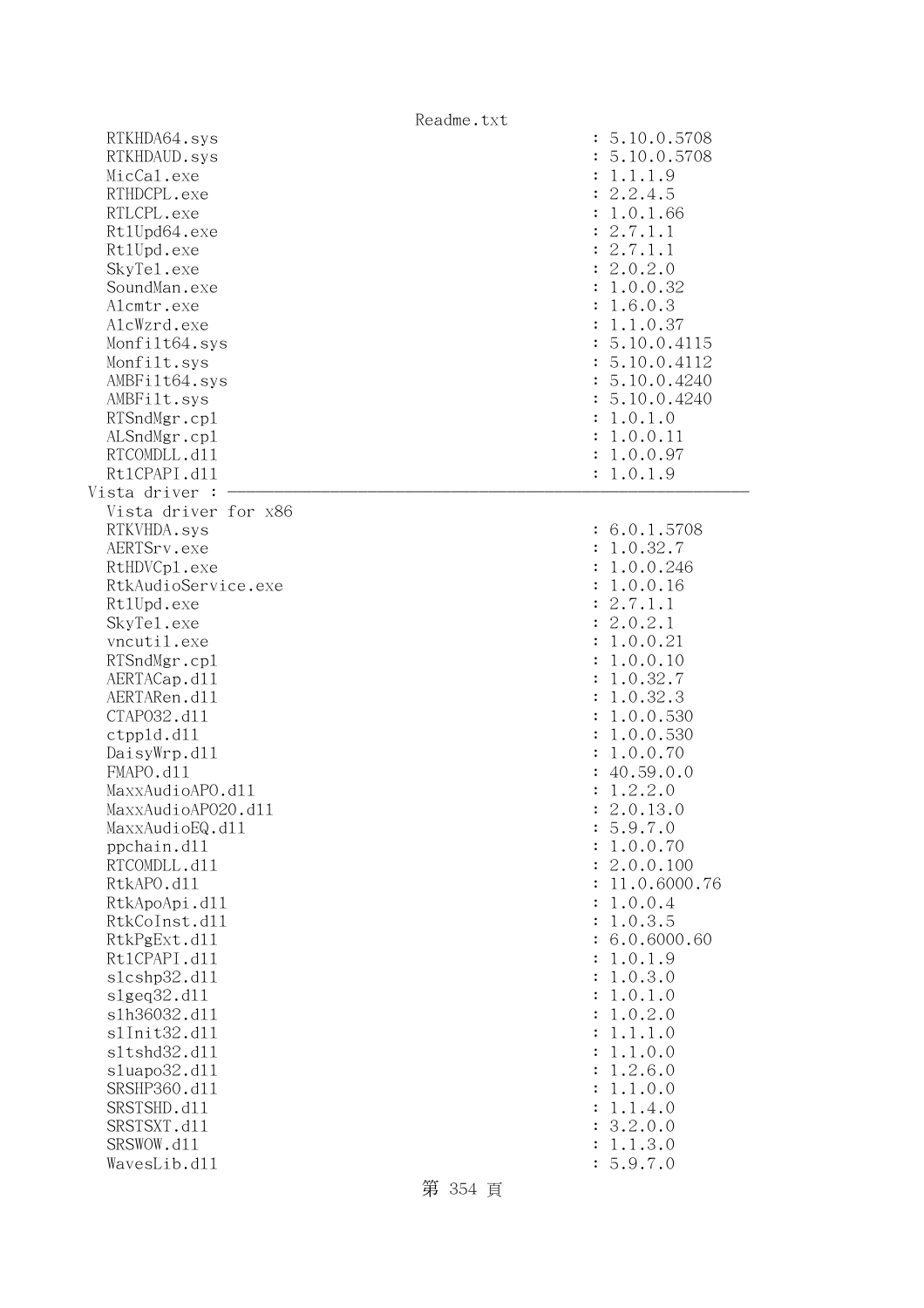| Vista driver for x64 |         |                           |
|----------------------|---------|---------------------------|
| RTKVHD64.sys         |         | : 6.0.1.5708              |
| AERTSr64.exe         |         | : 1.0.64.7                |
| RAVCp164.exe         |         | : 1.0.0.246               |
| RtkAudioService.exe  |         | : 1.0.0.16                |
|                      |         |                           |
| Rt1Upd64.exe         |         | : 2.7.1.1                 |
| SkyTe1.exe           |         | : 2.0.2.1                 |
| vncutil.exe          |         | : 1.0.0.21                |
| GWfilt64.sys         |         | : 6.10.0.3                |
| RTSnMg64.cp1         |         | : 1.0.0.10                |
| AERTAC64.d11         |         | : 1.0.64.7                |
| AERTAR64.d11         |         | : 1.0.64.3                |
|                      |         |                           |
| CTAP032.d11          |         | : 1.0.0.530               |
| CTAP064.d11          |         | : 1.0.0.530               |
| ctpp1d.d11           |         | : 1.0.0.530               |
| DaisyWrp.dll         |         | : 1.0.0.70                |
| FMAP064.d11          |         | : 40.59.0.0               |
| MaxxAudioAP020.dll   |         | : 2.0.12.0                |
| ppchain.dll          |         | : 1.0.0.70                |
| RCoInst64.d11        |         | : 1.0.3.5                 |
|                      |         |                           |
| RtCOM64.d11          |         | : 2.0.0.100               |
| RTCOMDLL.d11         |         | : 2.0.0.100               |
| RtkApi64.dl1         |         | : 1.0.0.4                 |
| RtkAP064.d11         |         | : 11.0.6000.76            |
| Rt1CPAPI.d11         |         | : 1.0.1.9                 |
| RtPgEx64.d11         |         | : 6.0.6000.60             |
| slcshp64.dll         |         | : 1.0.3.0                 |
| slgeq64. d11         |         | : 1.0.1.0                 |
| s1h36064.d11         |         | 1.0.2.0<br>$\ddot{\cdot}$ |
|                      |         |                           |
| s1Init64.d11         |         | 1.1.1.0<br>$\ddot{\cdot}$ |
| s1tshd64.d11         |         | 1.1.0.0<br>$\ddot{\cdot}$ |
| sluapo64.dll         |         | 1.2.6.0<br>$\ddot{\cdot}$ |
| SRSHP64.d11          |         | 1.1.0.0<br>$\ddot{\cdot}$ |
| SRSTSH64.d11         |         | : 1.1.4.0                 |
| SRSTSX64.d11         |         | : 3.2.0.0                 |
| SRSWOW64.d11         |         | 1.1.3.0<br>$\ddot{\cdot}$ |
| HDMI Driver :        |         |                           |
| Vista x86:           |         |                           |
| RtHDMIV.sys          |         | : 6.0.1.5692              |
|                      |         |                           |
| RtkUpd.exe           |         | : 2.7.1.0                 |
| RHCoInst.d11         |         | : 1.0.3.2                 |
| RHDMIExt.d11         |         | : 6.0.6000.54             |
| RtkHDMI.d11          |         | : 11.0.6000.72            |
|                      |         |                           |
| Vista x64:           |         |                           |
| RtHDMIVX.sys         |         |                           |
|                      |         |                           |
|                      |         | : 6.0.1.5692              |
| RtkUpd64.exe         |         | : 2.7.1.0                 |
| RHCoInst64.d11       |         | : 1.0.3.2                 |
| RHDMEx64.d11         |         | : 6.0.6000.54             |
| RtkHDM64.d11         |         | : 11.0.6000.72            |
|                      |         |                           |
| $XP/2K$ $x86$ :      |         |                           |
| RtHDMI.sys           |         | : 5.10.0.5692             |
| RtkUpd.exe           |         | : 2.7.1.0                 |
|                      |         |                           |
| $XP/ZK$ $x64$ :      |         |                           |
| RtHDMIX.sys          | 第 355 頁 | : 5.10.0.5692             |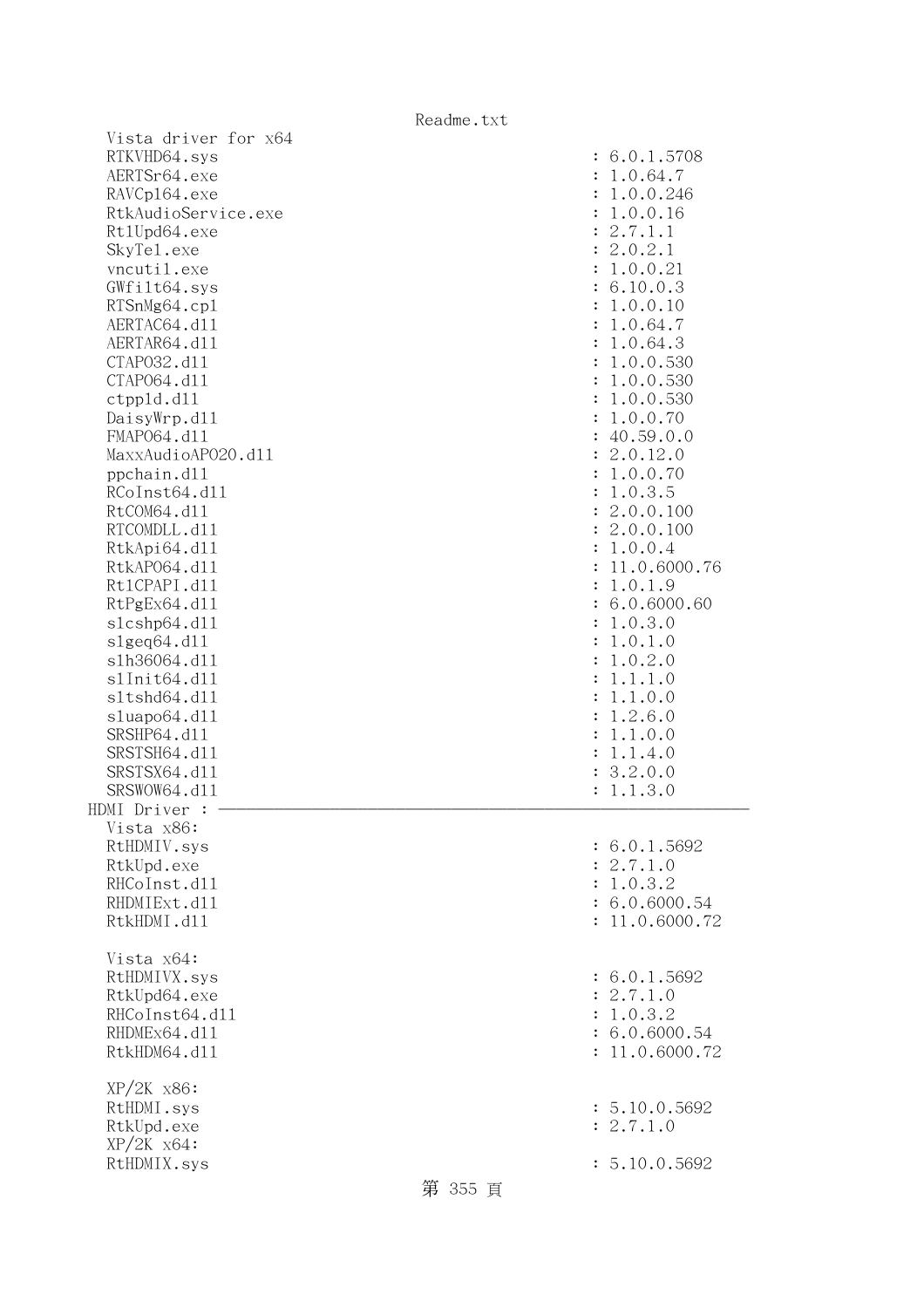| Readme.txt                                                                                                                                                                                                                                                                                                                                                       |                                                                                                                                                                                                                                                                                                                                                                                                                                                                                                                                                                    |                                                                                                                                                                                                                                                                                  |  |
|------------------------------------------------------------------------------------------------------------------------------------------------------------------------------------------------------------------------------------------------------------------------------------------------------------------------------------------------------------------|--------------------------------------------------------------------------------------------------------------------------------------------------------------------------------------------------------------------------------------------------------------------------------------------------------------------------------------------------------------------------------------------------------------------------------------------------------------------------------------------------------------------------------------------------------------------|----------------------------------------------------------------------------------------------------------------------------------------------------------------------------------------------------------------------------------------------------------------------------------|--|
| RtkUpd64.exe                                                                                                                                                                                                                                                                                                                                                     |                                                                                                                                                                                                                                                                                                                                                                                                                                                                                                                                                                    | : 2.7.1.0                                                                                                                                                                                                                                                                        |  |
| Driver Setup Program                                                                                                                                                                                                                                                                                                                                             |                                                                                                                                                                                                                                                                                                                                                                                                                                                                                                                                                                    | : 2.64                                                                                                                                                                                                                                                                           |  |
| Windows 2000/XP Operate on:<br>Microsoft High Definition Audio Driver Package - KB888111<br>Package file version $(kb888111.\text{exe}) : 6.1.22.0$<br>Hdaudiobus.sys version: 5.10.00.5013<br>//=================                                                                                                                                               |                                                                                                                                                                                                                                                                                                                                                                                                                                                                                                                                                                    |                                                                                                                                                                                                                                                                                  |  |
| Driver Package R2.04<br>Vista/WinXP/Win2000/Win2003.<br><b>ALC887</b>                                                                                                                                                                                                                                                                                            | Realtek HD Audio Driver support all of Realtek HD Audio Codec in<br>1. Vista WHQL Supporting: ALC882, ALC883, ALC885, ALC888, ALC889, ALC861VD,<br>ALC660, ALC662, ALC663, ALC260, ALC262, ALC267, ALC268, ALC269, ALC272, ALC273,<br>2. Windows 2000/XP WHQL Supporting: ALC880, ALC882, ALC883, ALC885, ALC888,<br>ALC889, ALC861VC, ALC861VD, ALC660, ALC662, ALC663, ALC260, ALC262,<br>ALC267, ALC268, ALC269, ALC272, ALC273, ALC887<br>3. HDMI Device WHQL Support: ATI HDMI Devices<br>4. OS Supporting: Microsoft Windows XP, Windows 2000, Vista x86/x64 |                                                                                                                                                                                                                                                                                  |  |
| 6. Add/Fix<br>$1.)$ Driver :                                                                                                                                                                                                                                                                                                                                     | 5. Pack with Microsoft High Definition Audio UAAV1.0a(5013)<br>1. Customizations.<br>2. Support ALC887.                                                                                                                                                                                                                                                                                                                                                                                                                                                            |                                                                                                                                                                                                                                                                                  |  |
| Windows $2000/XP$ :<br>Windows $2000/XP$ :<br>RTKHDA64.sys<br>RTKHDAUD.sys<br>Alcmtr.exe<br>AlcWzrd.exe<br>MicCal.exe<br>RTHDCPL.exe<br>RTLCPL.exe<br>Rt1Upd64.exe<br>Rt1Upd.exe<br>SkyTe1.exe<br>SoundMan.exe<br>AMBFilt64.sys<br>AMBFilt.sys<br>Monfilt64.sys<br>Monfilt.sys<br>ALSndMgr.cp1<br>RTSndMgr.cp1<br>RTCOMDLL.d11<br>Rt1CPAPI.d11<br>Vista driver : |                                                                                                                                                                                                                                                                                                                                                                                                                                                                                                                                                                    | : 5.10.0.5700<br>: 5.10.0.5700<br>: 1.6.0.3<br>: 1.1.0.37<br>: 1.1.1.8<br>: 2.2.4.0<br>: 1.0.1.66<br>: 2.7.1.0<br>: 2.7.1.0<br>: 2.0.2.0<br>: 1.0.0.32<br>: 5.10.0.4240<br>: 5.10.0.4240<br>: 5.10.0.4115<br>: 5.10.0.4112<br>: 1.0.0.11<br>: 1.0.1.0<br>: 1.0.0.97<br>: 1.0.1.9 |  |
| Vista driver for x86<br>RTKVHDA.sys<br>AERTSrv.exe<br>RtHDVCp1.exe<br>RtkAudioService.exe<br>Rt1Upd.exe<br>SkyTe1.exe                                                                                                                                                                                                                                            | 第 356 頁                                                                                                                                                                                                                                                                                                                                                                                                                                                                                                                                                            | : 6.0.1.5700<br>: 1.0.32.7<br>: 1.0.0.240<br>: 1.0.0.16<br>: 2.7.1.0<br>: 2.0.2.1                                                                                                                                                                                                |  |
|                                                                                                                                                                                                                                                                                                                                                                  |                                                                                                                                                                                                                                                                                                                                                                                                                                                                                                                                                                    |                                                                                                                                                                                                                                                                                  |  |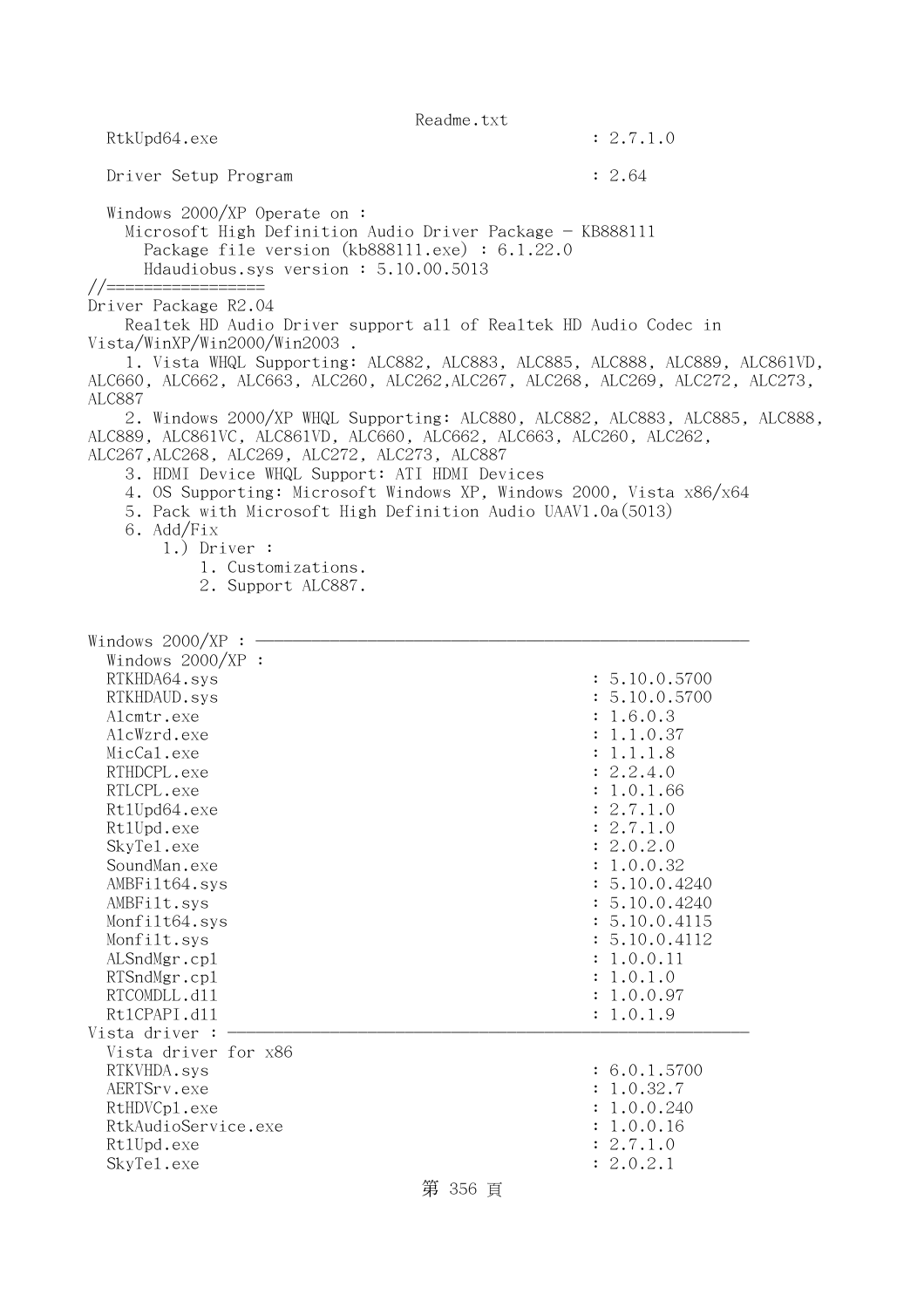vncutil.exe : 1.0.0.21 RTSndMgr.cp1 : 1.0.0.9 AERTACap.d11 : 1.0.32.7 AERTARen.d11 : 1.0.32.3 CTAPO32.dll : 1.0.0.520 ctppld.dll : 1.0.0.510 DaisyWrp.dl1 : 1.0.0.70 : 1.0.0.70 FMAPO.d11 : 40.59.0.0  $\text{MaxAudio}$ APO.dll  $\qquad \qquad \text{MaxAudio}$ APO.dll  $\qquad \qquad \text{MaxAudio}$ MaxxAudioAPO2O.dl1 : 2.0.13.0 MaxxAudioEQ.dl1 : 5.9.7.0 ppchain.dll : 1.0.0.70 RTCOMDLL.d11 : 2.0.0.100 RtkAPO.d11 : 11.0.6000.74 RtkApoApi.dll : 1.0.0.4 RtkCoInst.d11 : 1.0.3.2 RtkPgExt.dll : 6.0.6000.56 RtlCPAPI.dll : 1.0.1.9 SRSHP360.d11 : 1.1.0.0 SRSTSHD.d11 : 1.1.4.0 SRSTSXT.d11 : 3.2.0.0 SRSWOW.d11 : 1.1.3.0 WavesLib.dll : 5.9.7.0 Vista driver for x64 GWfilt64.sys : 6.10.0.3 RTKVHD64.sys : 6.0.1.5700 AERTSr64.exe : 1.0.64.7 RAVCp164.exe : 1.0.0.240 RtkAudioService.exe : 1.0.0.16 Rt1Upd64.exe : 2.7.1.0 SkyTel.exe : 2.0.2.1 vncutil.exe : 1.0.0.21 RTSnMg64.cp1 : 1.0.0.9 AERTAC64.d11 : 1.0.64.7 AERTAR64.d11 : 1.0.64.3 CTAPO32.dll : 1.0.0.520 CTAPO64.dll : 1.0.0.520 ctppld.dll : 1.0.0.510 DaisyWrp.dl1 : 1.0.0.70 : 1.0.0.70 FMAP064.d11 : 40.59.0.0 MaxxAudioAPO20.dll : 2.0.12.0 ppchain.dll : 1.0.0.70 RCoInst64.dl1 : 1.0.3.2 RtCOM64.d11 : 2.0.0.100 RTCOMDLL.d11 : 2.0.0.100 RtkApi64.dl1 : 1.0.0.4 RtkAP064.d11 : 11.0.6000.74 Rt1CPAPI.d11 : 1.0.1.9 RtPgEx64.dll : 6.0.6000.56 SRSHP64.d11 : 1.1.0.0 SRSTSH64.d11 : 1.1.4.0 SRSTSX64.d11 : 3.2.0.0 SRSWOW64.dll : 1.1.3.0 HDMI Driver : - Vista x86: RtHDMIV.sys : 6.0.1.5692

第 357 頁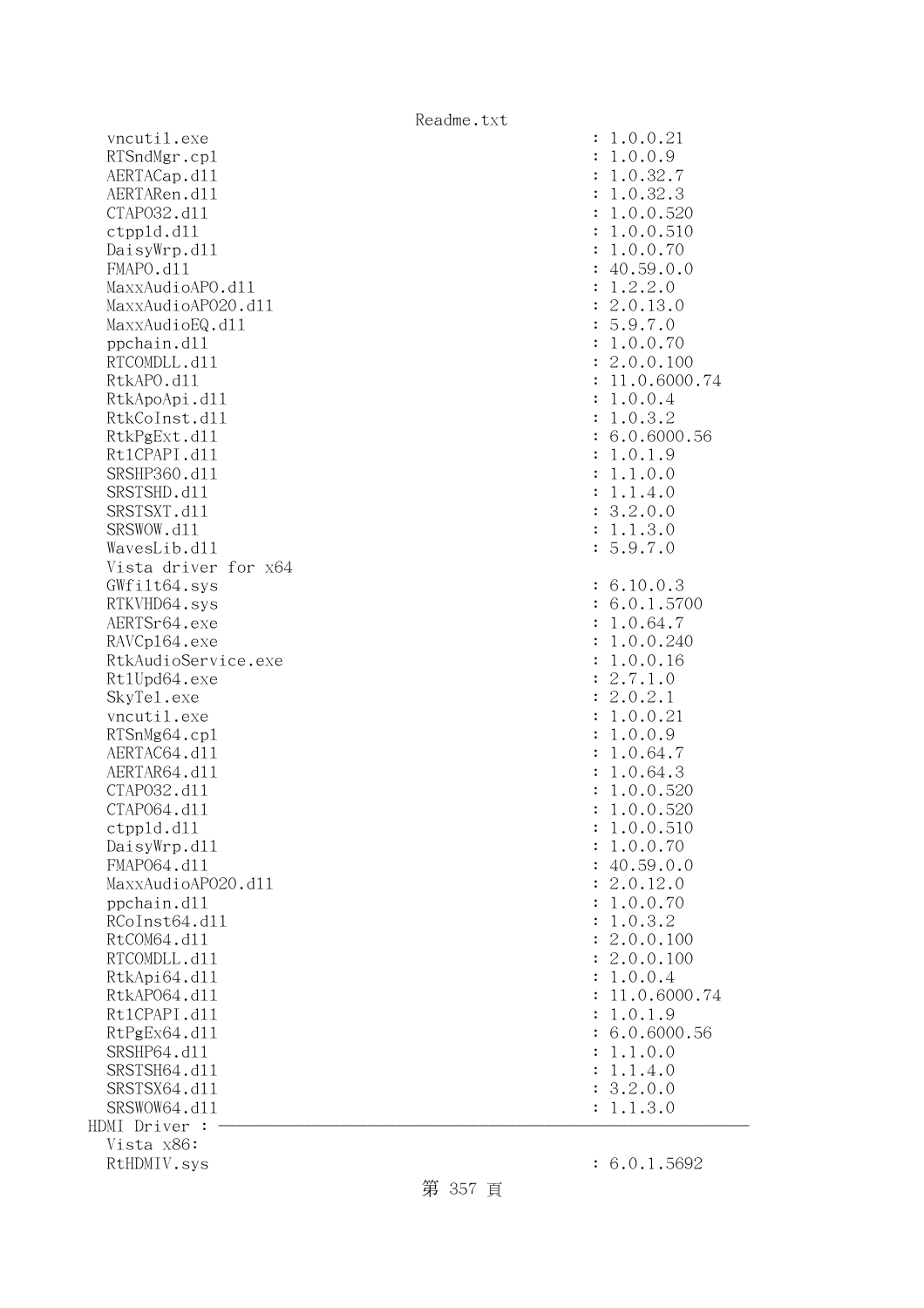Readme.txt RtkUpd.exe : 2.7.1.0 RHCoInst.d11 : 1.0.3.2 RHDMIExt.d11 : 6.0.6000.54 RtkHDMI.d11 : 11.0.6000.72 Vista x64: RtHDMIVX.sys : 6.0.1.5692 RtkUpd64.exe : 2.7.1.0 RHCoInst64.d11 : 1.0.3.2 RHDMEx64.d11 : 6.0.6000.54 RtkHDM64.d11 : 11.0.6000.72 XP/2K x86: RtHDMI.sys : 5.10.0.5692 RtkUpd.exe : 2.7.1.0 XP/2K x64: RtHDMIX.sys : 5.10.0.5692 RtkUpd64.exe : 2.7.1.0 Driver Setup Program : 2.62 Windows 2000/XP Operate on : Microsoft High Definition Audio Driver Package - KB888111 Package file version (kb888111.exe) : 6.1.22.0 Hdaudiobus.sys version : 5.10.00.5013 //================= Driver Package R2.03 Realtek HD Audio Driver support all of Realtek HD Audio Codec in Vista/WinXP/Win2000/Win2003 . 1. Vista WHQL Supporting: ALC882, ALC883, ALC885, ALC888, ALC889, ALC861VD, ALC660, ALC662, ALC663, ALC260, ALC262,ALC267, ALC268, ALC269, ALC272, ALC273 2. Windows 2000/XP WHQL Supporting: ALC880, ALC882, ALC883, ALC885, ALC888, ALC889, ALC861VC, ALC861VD, ALC660, ALC662, ALC663, ALC260, ALC262, ALC267,ALC268, ALC269, ALC272, ALC273 3. HDMI Device WHQL Support: ATI HDMI Devices 4. OS Supporting: Microsoft Windows XP, Windows 2000, Vista x86/x64 5. Pack with Microsoft High Definition Audio UAAV1.0a(5013) 6. Add/Fix 1.) Driver : 1. Customizations. Windows  $2000/XP : -$  Windows 2000/XP : RTKHDA64.sys : 5.10.0.5694 RTKHDAUD.sys : 5.10.0.5694 Alcmtr.exe : 1.6.0.3 AlcWzrd.exe : 1.1.0.37 MicCal.exe : 1.1.1.8 RTHDCPL.exe : 2.2.3.8 RTLCPL.exe : 1.0.1.66<br>Rt1Upd64.exe : 2.7.1.0 Rt1Upd64.exe RtlUpd.exe : 2.7.1.0 SkyTel.exe : 2.0.2.0 SoundMan.exe : 1.0.0.32 ALSndMgr.cp1 : 1.0.0.11

## 第 358 頁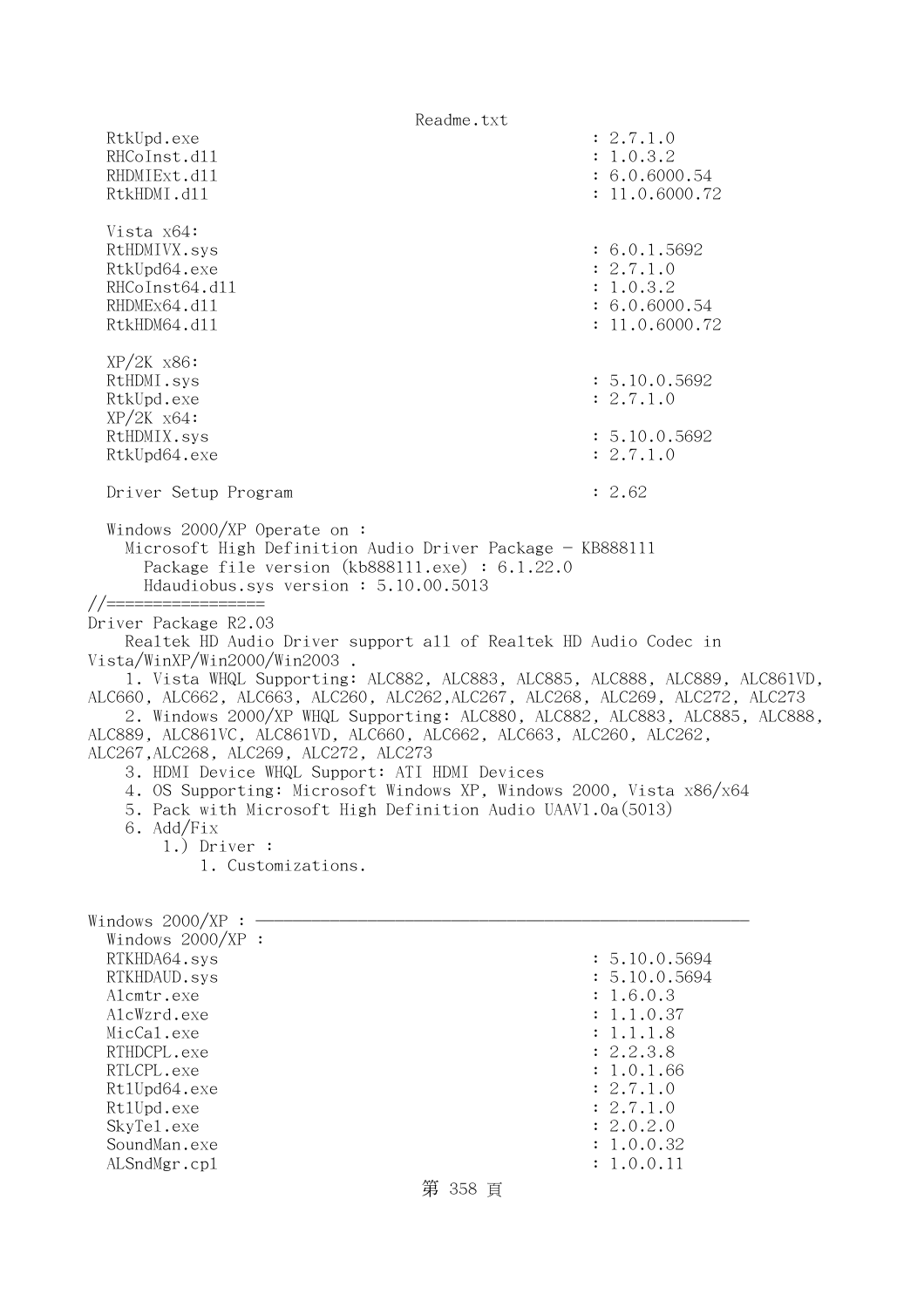| Readme.txt           |                              |
|----------------------|------------------------------|
| RTSndMgr.cp1         | : 1.0.1.0                    |
| RTCOMDLL.d11         | : 1.0.0.97                   |
| Rt1CPAPI.d11         | : 1.0.1.9                    |
| Vista driver :       |                              |
| Vista driver for x86 |                              |
| RTKVHDA.sys          | : 6.0.1.5694                 |
| AERTSrv.exe          | : 1.0.32.7                   |
| RtHDVCp1.exe         | : 1.0.0.235                  |
| RtkAudioService.exe  | : 1.0.0.16                   |
| Rt1Upd.exe           | : 2.7.1.0                    |
| SkyTe1.exe           | : 2.0.2.1                    |
| vncutil.exe          | : 1.0.0.21                   |
| RTSndMgr.cp1         | : 1.0.0.9                    |
| AERTACap.d11         | : 1.0.32.7                   |
| AERTARen.d11         | : 1.0.32.3                   |
| FMAPO.d11            | : 40.59.0.0                  |
| MaxxAudioAPO.dl1     | : 1.2.2.0                    |
| MaxxAudioAP020.dll   | : 2.0.13.0                   |
| MaxxAudioEQ.d11      | : 5.9.7.0                    |
| RTCOMDLL.d11         |                              |
|                      | : 2.0.0.99<br>: 11.0.6000.72 |
| RtkAPO.d11           |                              |
| RtkApoApi.d11        | : 1.0.0.4                    |
| RtkCoInst.d11        | : 1.0.3.2                    |
| RtkPgExt.d11         | : 6.0.6000.54                |
| Rt1CPAPI.d11         | : 1.0.1.9                    |
| SRSHP360.d11         | : 1.1.0.0                    |
| SRSTSHD.d11          | : 1.1.4.0                    |
| SRSTSXT.d11          | : 3.2.0.0                    |
| SRSWOW.d11           | : 1.1.3.0                    |
| WavesLib.dll         | : 5.9.7.0                    |
| Vista driver for x64 |                              |
| RTKVHD64.sys         | : 6.0.1.5694                 |
| AERTSr64.exe         | : 1.0.64.7                   |
| RAVCp164.exe         | : 1.0.0.235                  |
| RtkAudioService.exe  | : 1.0.0.16                   |
| Rt1Upd64.exe         | : 2.7.1.0                    |
| SkyTe1.exe           | : 2.0.2.1                    |
| vncutil.exe          | : 1.0.0.21                   |
| RTSnMg64.cp1         | 1.0.0.9<br>$\ddot{\cdot}$    |
| AERTAC64.d11         | 1.0.64.7<br>$\ddot{\cdot}$   |
| AERTAR64.d11         | 1.0.64.3<br>$\ddot{\cdot}$   |
| FMAP064.d11          | : 40.59.0.0                  |
| MaxxAudioAP020.dll   | : 2.0.12.0                   |
| RCoInst64.d11        | 1.0.3.2<br>$\ddot{\cdot}$    |
| RtCOM64.d11          | 2.0.0.99<br>$\ddot{\cdot}$   |
| RTCOMDLL.d11         | : 2.0.0.99                   |
| RtkApi64.dl1         | 1.0.0.4<br>$\ddot{\cdot}$    |
| RtkAP064.d11         | 11.0.6000.72                 |
| Rt1CPAPI.d11         | 1.0.1.9<br>$\ddot{\cdot}$    |
| RtPgEx64.d11         | : 6.0.6000.54                |
| SRSHP64.d11          | 1.1.0.0<br>$\ddot{\cdot}$    |
| SRSTSH64.d11         | 1.1.4.0<br>$\ddot{\cdot}$    |
| SRSTSX64.d11         | : 3.2.0.0                    |
| SRSWOW64.d11         | 1.1.3.0                      |
| HDMI Driver :        |                              |
|                      |                              |

Vista x86:

第 359 頁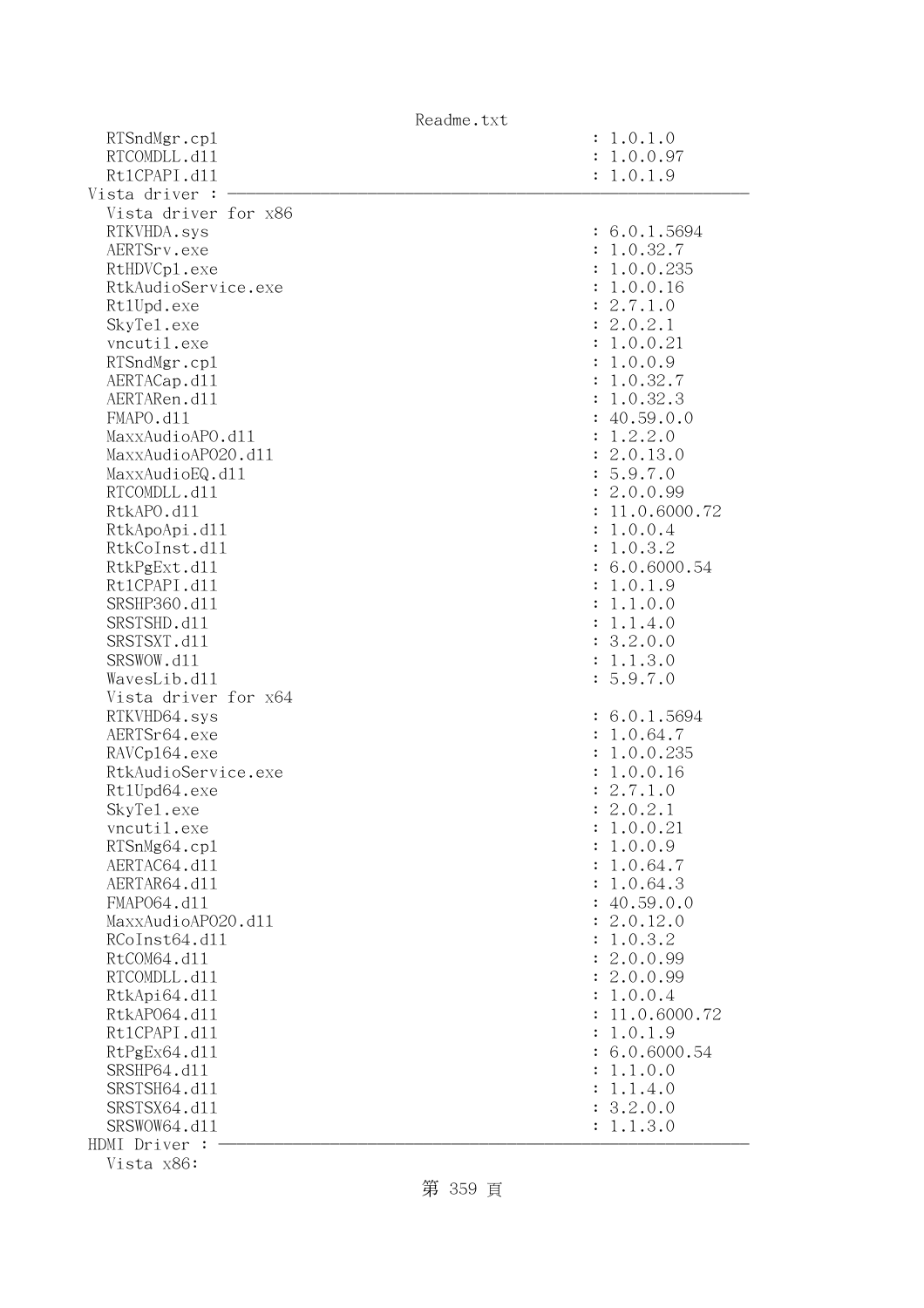Readme.txt RtHDMIV.sys : 6.0.1.5692 RtkUpd.exe : 2.7.1.0 RHCoInst.d11 : 1.0.3.2 RHDMIExt.d11 : 6.0.6000.54 RtkHDMI.d11 : 11.0.6000.72 Vista x64: RtHDMIVX.sys : 6.0.1.5692 RtkUpd64.exe : 2.7.1.0 RHCoInst64.d11 : 1.0.3.2 RHDMEx64.d11 : 6.0.6000.54 RtkHDM64.d11 : 11.0.6000.72 XP/2K x86: RtHDMI.sys : 5.10.0.5692 RtkUpd.exe : 2.7.1.0 XP/2K x64: RtHDMIX.sys : 5.10.0.5692 RtkUpd64.exe : 2.7.1.0 Driver Setup Program : 2.62 Windows 2000/XP Operate on : Microsoft High Definition Audio Driver Package - KB888111 Package file version (kb888111.exe) : 6.1.22.0 Hdaudiobus.sys version : 5.10.00.5013 //================= Driver Package R2.02 Realtek HD Audio Driver support all of Realtek HD Audio Codec in Vista/WinXP/Win2000/Win2003 . 1. Vista WHQL Supporting: ALC882, ALC883, ALC885, ALC888, ALC889, ALC861VD, ALC660, ALC662, ALC663, ALC260, ALC262,ALC267, ALC268, ALC269, ALC272, ALC273 2. Windows 2000/XP WHQL Supporting: ALC880, ALC882, ALC883, ALC885, ALC888, ALC889, ALC861VC, ALC861VD, ALC660, ALC662, ALC663, ALC260, ALC262, ALC267,ALC268, ALC269, ALC272, ALC273 3. HDMI Device WHQL Support: ATI HDMI Devices 4. OS Supporting: Microsoft Windows XP, Windows 2000, Vista x86/x64 5. Pack with Microsoft High Definition Audio UAAV1.0a(5013) 6. Add/Fix 1.) Driver : 1. Customizations. 2. Update ForteMedia microphone effect library. 2.) Package : 1. Delete driver file by Rtlupd.exe in Windows 2000/2003/XP System . ( Rtlupd.exe 2.7.1.0 ) Windows  $2000/XP : -$  Windows 2000/XP : RTKHDA64.sys : 5.10.0.5683 RTKHDAUD.sys : 5.10.0.5683 Alcmtr.exe : 1.6.0.3 AlcWzrd.exe : 1.1.0.37 MicCal.exe : 1.1.1.8 RTHDCPL.exe : 2.2.3.3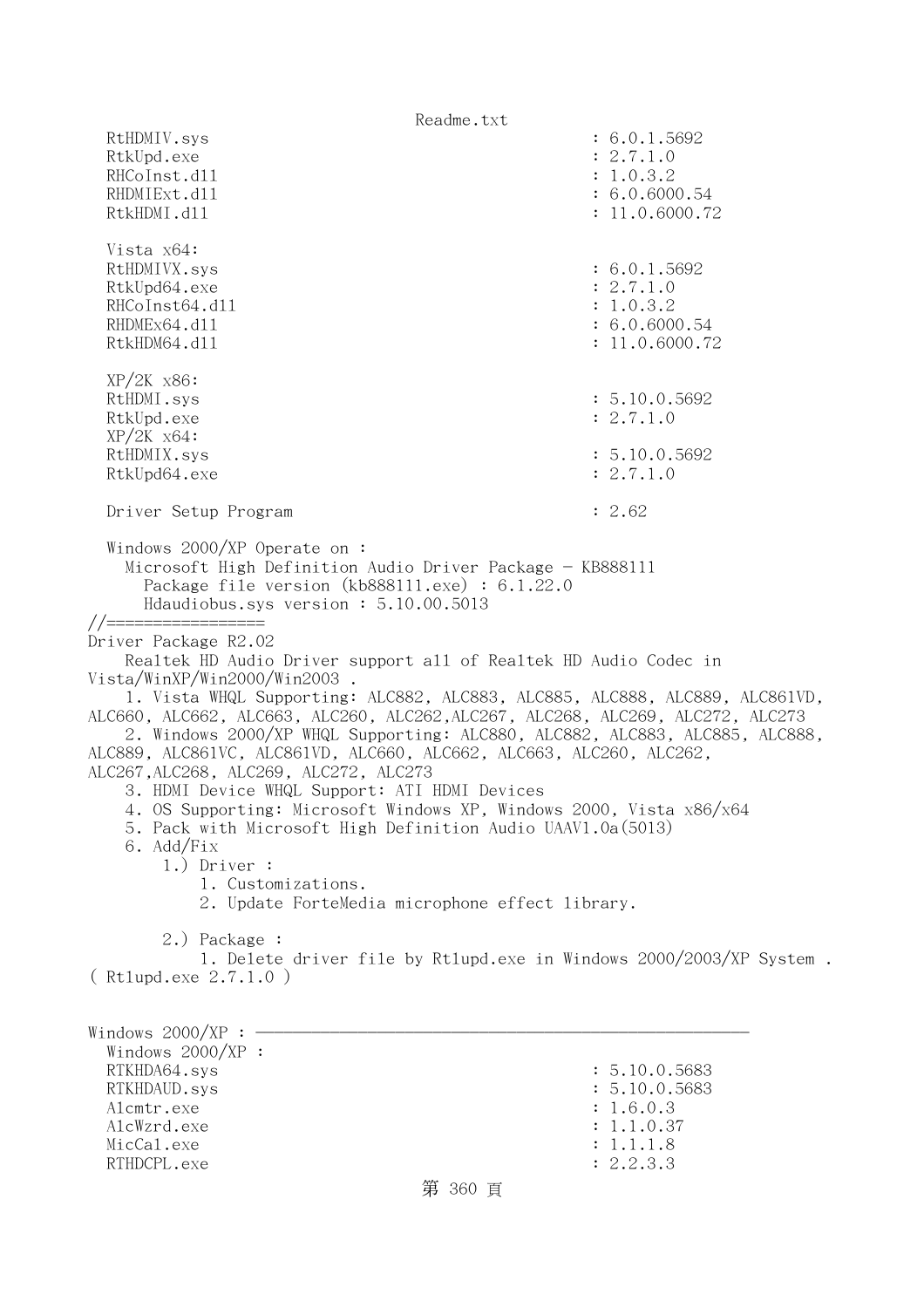|                              | Readme.txt |                |                         |
|------------------------------|------------|----------------|-------------------------|
| RTLCPL.exe                   |            |                | : 1.0.1.66              |
| Rt1Upd64.exe                 |            |                | : 2.7.1.0               |
| Rt1Upd.exe                   |            |                | : 2.7.1.0               |
| SkyTe1.exe                   |            |                | : 2.0.2.0               |
| SoundMan.exe                 |            |                | : 1.0.0.31              |
| ALSndMgr.cp1                 |            |                | : 1.0.0.11              |
| RTSndMgr.cp1                 |            |                | : 1.0.1.0               |
| RTCOMDLL.d11                 |            |                | : 1.0.0.97              |
| Rt1CPAPI.d11                 |            |                | : 1.0.1.9               |
| Vista driver :               |            |                |                         |
| Vista driver for x86         |            |                |                         |
| RTKVHDA.sys                  |            |                | : 6.0.1.5683            |
| AERTSrv.exe                  |            |                | : 1.0.32.7              |
| RtHDVCp1.exe                 |            |                | : 1.0.0.227             |
| RtkAudioService.exe          |            |                | : 1.0.0.16              |
| Rt1Upd.exe                   |            |                | : 2.7.1.0               |
| SkyTe1.exe                   |            |                | : 2.0.2.1               |
| vncutil.exe                  |            |                | : 1.0.0.19              |
| RTSndMgr.cp1                 |            |                | : 1.0.0.8               |
| AERTACap.d11                 |            |                | : 1.0.32.7              |
| AERTARen.d11                 |            |                | : 1.0.32.3              |
| FMAPO.d11                    |            |                | : 40.59.0.0             |
| MaxxAudioAPO.dll             |            |                | : 1.2.2.0               |
| MaxxAudioAP020.d11           |            |                | : 2.0.13.0              |
| MaxxAudioEQ.d11              |            |                | : 5.9.7.0               |
| RTCOMDLL.d11                 |            |                | : 2.0.0.99              |
| RtkAPO.d11                   |            |                | : 11.0.6000.71          |
| RtkApoApi.d11                |            |                | : 1.0.0.4               |
| RtkCoInst.d11                |            |                | : 1.0.3.2               |
| RtkPgExt.d11                 |            |                | : 6.0.6000.53           |
| Rt1CPAPI.d11                 |            |                | : 1.0.1.9               |
| SRSHP360.d11                 |            | $\ddot{\cdot}$ | 1.1.0.0                 |
| SRSTSHD.d11                  |            |                | : 1.1.4.0               |
| SRSTSXT.d11                  |            |                | : 3.2.0.0               |
| SRSWOW.d11                   |            |                | : 1.1.3.0               |
| WavesLib.d11                 |            |                | : 5.9.7.0               |
| Vista driver for x64         |            |                |                         |
|                              |            |                |                         |
| RTKVHD64.sys                 |            |                | : 6.0.1.5683            |
| AERTSr64.exe<br>RAVCp164.exe |            |                | : 1.0.64.7              |
| RtkAudioService.exe          |            |                | : 1.0.0.227             |
| Rt1Upd64.exe                 |            |                | : 1.0.0.16<br>: 2.7.1.0 |
|                              |            |                | : 2.0.2.1               |
| SkyTe1.exe                   |            |                |                         |
| vncutil.exe                  |            |                | : 1.0.0.19              |
| RTSnMg64.cp1                 |            |                | : 1.0.0.8               |
| AERTAC64.d11                 |            |                | : 1.0.64.7              |
| AERTAR64.d11                 |            |                | : 1.0.64.3              |
| FMAP064.d11                  |            |                | : 40.59.0.0             |
| MaxxAudioAP020.dll           |            |                | : 2.0.12.0              |
| RCoInst64.d11                |            |                | : 1.0.3.2               |
| RtCOM64.d11                  |            |                | : 2.0.0.99              |
| RTCOMDLL.d11                 |            |                | : 2.0.0.99              |
| RtkApi64.d11                 |            |                | : 1.0.0.4               |
| RtkAP064.d11                 |            |                | 11.0.6000.71            |
| Rt1CPAPI.d11                 |            | $\ddot{\cdot}$ | 1.0.1.9                 |
| RtPgEx64.d11                 |            |                | : 6.0.6000.53           |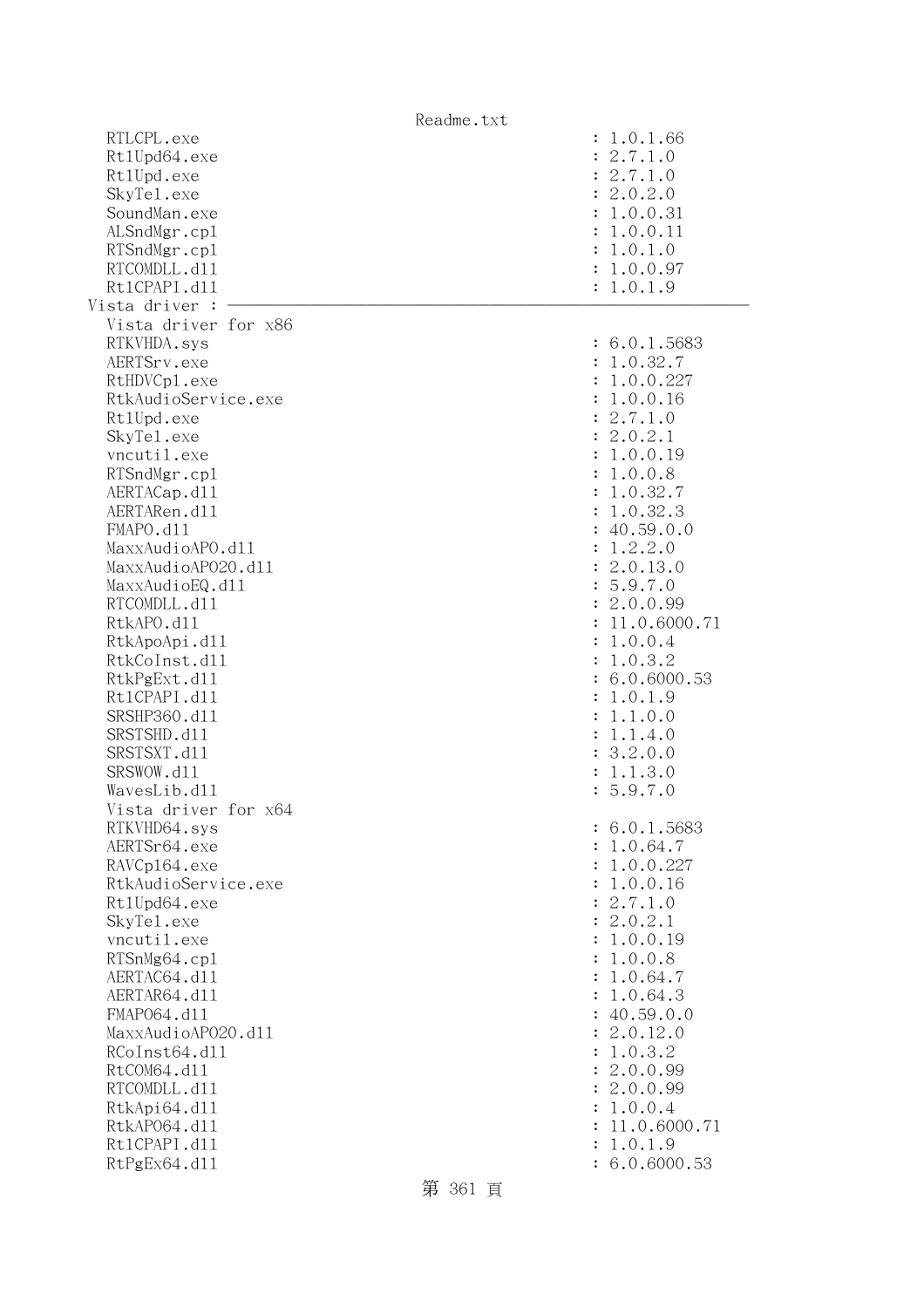| Readme.txt                                                                                                                                                                                    |                            |  |
|-----------------------------------------------------------------------------------------------------------------------------------------------------------------------------------------------|----------------------------|--|
| SRSHP64.d11                                                                                                                                                                                   | : 1.1.0.0                  |  |
| SRSTSH64.d11                                                                                                                                                                                  | : 1.1.4.0                  |  |
| SRSTSX64.d11                                                                                                                                                                                  | : 3.2.0.0                  |  |
| SRSWOW64.d11                                                                                                                                                                                  | : 1.1.3.0                  |  |
| HDMI Driver :<br>Vista x86:                                                                                                                                                                   |                            |  |
| RtHDMIV.sys                                                                                                                                                                                   | : 6.0.1.5668               |  |
| RtkUpd.exe                                                                                                                                                                                    | : 2.7.0.9                  |  |
| RHCoInst.d11                                                                                                                                                                                  | : 1.0.2.9                  |  |
| RHDMIExt.d11                                                                                                                                                                                  | : 6.0.6000.52              |  |
| RtkHDMI.d11                                                                                                                                                                                   | : 11.0.6000.69             |  |
|                                                                                                                                                                                               |                            |  |
| Vista x64:                                                                                                                                                                                    |                            |  |
| RtHDMIVX.sys                                                                                                                                                                                  | : 6.0.1.5668               |  |
| RtkUpd64.exe<br>RHCoInst64.d11                                                                                                                                                                | : 2.7.0.9<br>: 1.0.2.9     |  |
| RHDMEx64.d11                                                                                                                                                                                  | : 6.0.6000.52              |  |
| RtkHDM64.d11                                                                                                                                                                                  | : 11.0.6000.69             |  |
|                                                                                                                                                                                               |                            |  |
| $XP/2K$ $x86$ :                                                                                                                                                                               |                            |  |
| RtHDMI.sys                                                                                                                                                                                    | : 5.10.0.5668              |  |
| RtkUpd.exe                                                                                                                                                                                    | : 2.7.0.9                  |  |
| $XP/ZK$ $x64$ :                                                                                                                                                                               |                            |  |
| RtHDMIX.sys                                                                                                                                                                                   | : 5.10.0.5668<br>: 2.7.0.9 |  |
| RtkUpd64.exe                                                                                                                                                                                  |                            |  |
| Driver Setup Program                                                                                                                                                                          | : 2.62                     |  |
| Windows $2000/XP$ Operate on:<br>Microsoft High Definition Audio Driver Package - KB888111<br>Package file version $(kb888111.\text{exe}) : 6.1.22.0$<br>Hdaudiobus.sys version: 5.10.00.5013 |                            |  |
| //==================                                                                                                                                                                          |                            |  |
| Driver Package R2.01<br>Realtek HD Audio Driver support all of Realtek HD Audio Codec in                                                                                                      |                            |  |
| Vista/WinXP/Win2000/Win2003.                                                                                                                                                                  |                            |  |
| 1. Vista WHQL Supporting: ALC882, ALC883, ALC885, ALC888, ALC889, ALC861VD,                                                                                                                   |                            |  |
| ALC660, ALC662, ALC663, ALC260, ALC262, ALC267, ALC268, ALC269, ALC272, ALC273                                                                                                                |                            |  |
| 2. Windows 2000/XP WHQL Supporting: ALC880, ALC882, ALC883, ALC885, ALC888,                                                                                                                   |                            |  |
| ALC889, ALC861VC, ALC861VD, ALC660, ALC662, ALC663, ALC260, ALC262,                                                                                                                           |                            |  |
| ALC267, ALC268, ALC269, ALC272, ALC273<br>3. HDMI Device WHQL Support: ATI HDMI Devices                                                                                                       |                            |  |
| 4. OS Supporting: Microsoft Windows XP, Windows 2000, Vista x86/x64                                                                                                                           |                            |  |
| 5. Pack with Microsoft High Definition Audio UAAV1.0a(5013)                                                                                                                                   |                            |  |
| 6. Add/Fix                                                                                                                                                                                    |                            |  |
| $1.)$ Driver :                                                                                                                                                                                |                            |  |
| 1. Customizations.                                                                                                                                                                            |                            |  |
| 2. Support ALC273.                                                                                                                                                                            |                            |  |
| 2.) Package :                                                                                                                                                                                 |                            |  |
| 1. Change warning message for upgrade driver.                                                                                                                                                 |                            |  |
| 2. ChCfg.exe add version and manifest embedded feature.                                                                                                                                       |                            |  |
| 3. Add Manifest to Rtlupd.exe and HideWin.exe.                                                                                                                                                |                            |  |
| 4. The SetCDfmt function was included by Rt1ExUpd.d11 Ver.1.0.1.1                                                                                                                             |                            |  |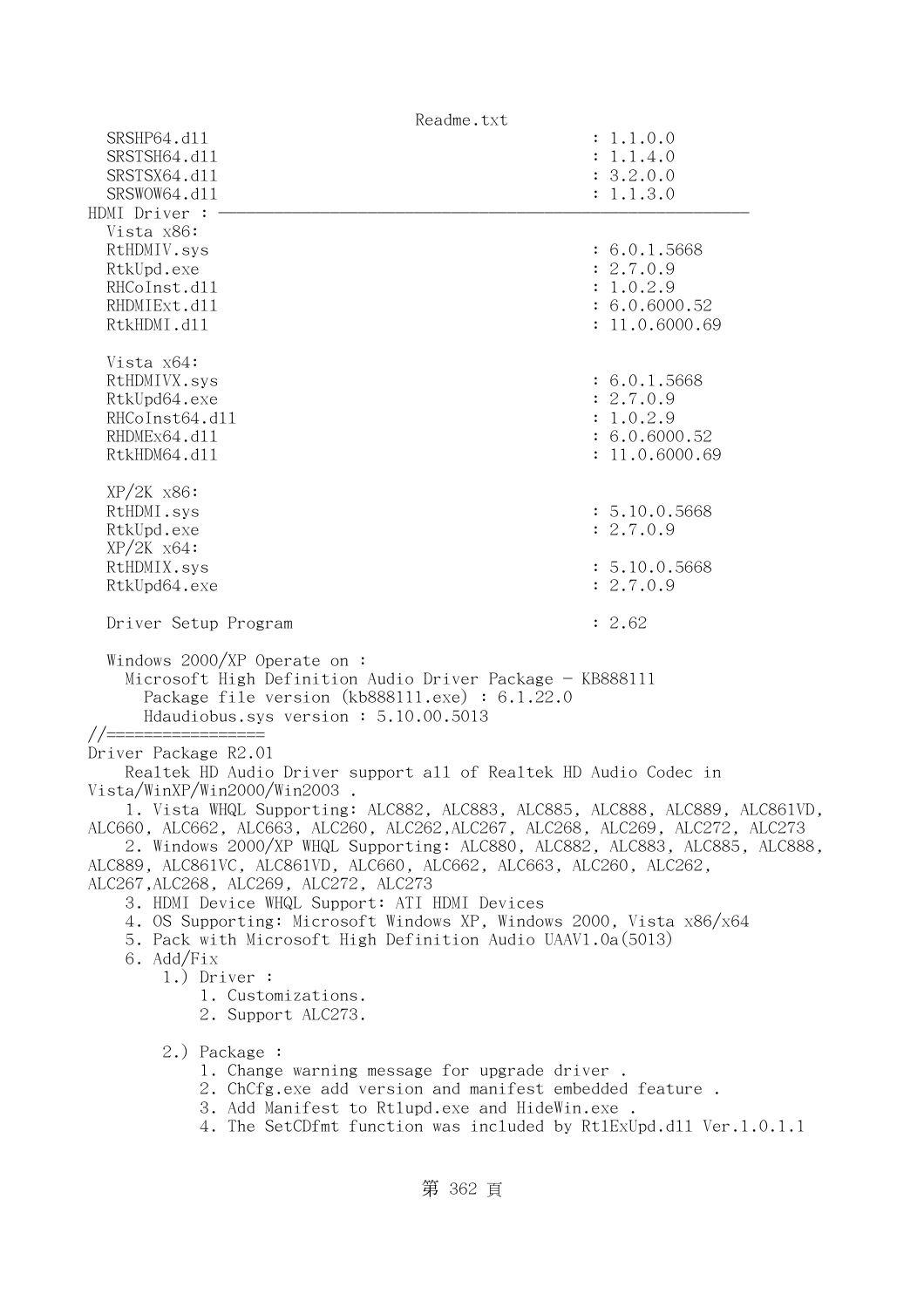| Windows 2000/XP      |                |
|----------------------|----------------|
| Windows $2000/XP$ :  |                |
| RTKHDA64.sys         | : 5.10.0.5680  |
| RTKHDAUD.sys         | : 5.10.0.5680  |
| Alcmtr.exe           | : 1.6.0.3      |
| AlcWzrd.exe          | 1.1.0.37       |
| MicCal.exe           | 1.1.1.8        |
| RTHDCPL.exe          | 2.2.3.3        |
| RTLCPL.exe           | 1.0.1.66       |
| Rt1Upd64.exe         | 2.7.0.9        |
|                      |                |
| Rt1Upd.exe           | : 2.7.0.9      |
| SkyTe1.exe           | : 2.0.2.0      |
| SoundMan.exe         | : 1.0.0.31     |
| ALSndMgr.cp1         | : 1.0.0.11     |
| RTSndMgr.cp1         | : 1.0.1.0      |
| RTCOMDLL.d11         | : 1.0.0.97     |
| Rt1CPAPI.d11         | : 1.0.1.9      |
| Vista driver :       |                |
| Vista driver for x86 |                |
| RTKVHDA.sys          | : 6.0.1.5680   |
| AERTSrv.exe          | : 1.0.32.7     |
| RtHDVCp1.exe         | : 1.0.0.224    |
| RtkAudioService.exe  | : 1.0.0.16     |
| Rt1Upd.exe           | : 2.7.0.9      |
| SkyTe1.exe           | : 2.0.2.1      |
| vncutil.exe          | : 1.0.0.19     |
| RTSndMgr.cp1         | : 1.0.0.8      |
| AERTACap.d11         | : 1.0.32.7     |
| AERTARen.d11         | : 1.0.32.3     |
| FMAPO.d11            | : 40.59.0.0    |
| MaxxAudioAPO.dll     | 1.2.2.0        |
| MaxxAudioAP020.dll   | : 2.0.13.0     |
| MaxxAudioEQ.d11      | : 5.9.7.0      |
| RTCOMDLL.d11         | : 2.0.0.99     |
| RtkAPO.d11           | : 11.0.6000.71 |
|                      |                |
| RtkApoApi.d11        | : 1.0.0.4      |
| RtkCoInst.d11        | 1.0.3.2        |
| RtkPgExt.d11         | : 6.0.6000.53  |
| Rt1CPAPI.d11         | : 1.0.1.9      |
| SRSHP360.d11         | : 1.1.0.0      |
| SRSTSHD.d11          | : 1.1.4.0      |
| SRSTSXT.d11          | : 3.2.0.0      |
| SRSWOW.d11           | : 1.1.3.0      |
| WavesLib.dll         | : 5.9.7.0      |
| Vista driver for x64 |                |
| RTKVHD64.sys         | : 6.0.1.5680   |
| AERTSr64.exe         | : 1.0.64.7     |
| RAVCp164.exe         | : 1.0.0.224    |
| RtkAudioService.exe  | : 1.0.0.16     |
| Rt1Upd64.exe         | : 2.7.0.9      |
| SkyTe1.exe           | : 2.0.2.1      |
| vncutil.exe          | : 1.0.0.19     |
| RTSnMg64.cp1         | : 1.0.0.8      |
| AERTAC64.d11         | 1.0.64.7       |
| AERTAR64.d11         | 1.0.64.3       |
| FMAP064.d11          | : 40.59.0.0    |

Readme.txt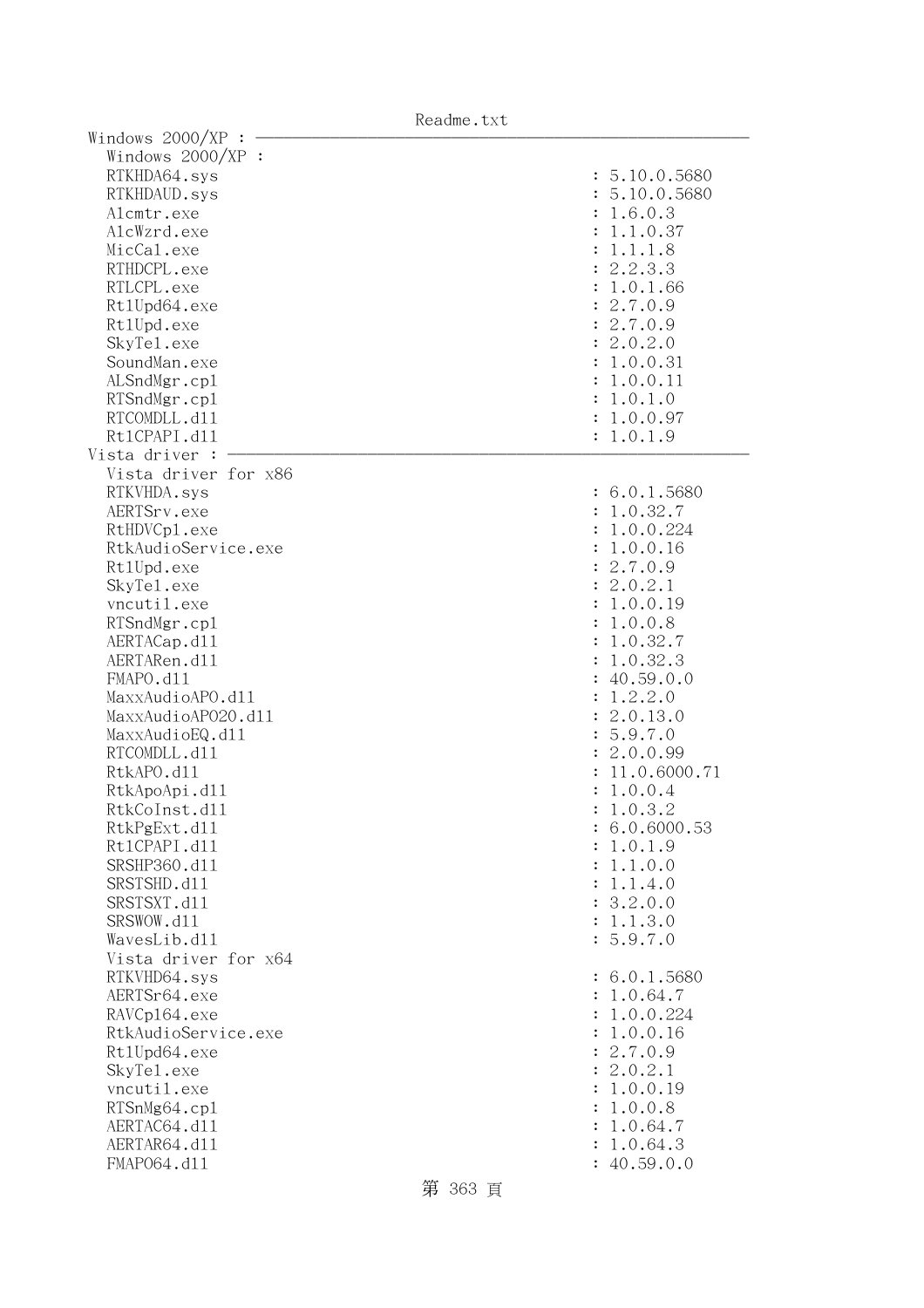| Readme.txt                                                                                                                                                                                                                                                                                                                                                                                                                                                                                                                                                                                                                                                                                                                        |                                                                                                                                                                      |
|-----------------------------------------------------------------------------------------------------------------------------------------------------------------------------------------------------------------------------------------------------------------------------------------------------------------------------------------------------------------------------------------------------------------------------------------------------------------------------------------------------------------------------------------------------------------------------------------------------------------------------------------------------------------------------------------------------------------------------------|----------------------------------------------------------------------------------------------------------------------------------------------------------------------|
| MaxxAudioAP020.d11<br>RCoInst64.d11<br>RtCOM64.d11<br>RTCOMDLL.d11<br>RtkApi64.dl1<br>RtkAP064.d11<br>Rt1CPAPI.d11<br>RtPgEx64.d11<br>SRSHP64.d11<br>SRSTSH64.d11<br>SRSTSX64.d11<br>SRSWOW64.d11<br>HDMI Driver : -                                                                                                                                                                                                                                                                                                                                                                                                                                                                                                              | : 2.0.12.0<br>: 1.0.3.2<br>: 2.0.0.99<br>: 2.0.0.99<br>: 1.0.0.4<br>: 11.0.6000.71<br>: 1.0.1.9<br>: 6.0.6000.53<br>: 1.1.0.0<br>: 1.1.4.0<br>: 3.2.0.0<br>: 1.1.3.0 |
| Vista x86:<br>RtHDMIV.sys<br>RtkUpd.exe<br>RHCoInst.d11<br>RHDMIExt.d11<br>RtkHDMI.d11                                                                                                                                                                                                                                                                                                                                                                                                                                                                                                                                                                                                                                            | : 6.0.1.5668<br>: 2.7.0.9<br>: 1.0.2.9<br>: 6.0.6000.52<br>: 11.0.6000.69                                                                                            |
| Vista x64:<br>RtHDMIVX.sys<br>RtkUpd64.exe<br>RHCoInst64.d11<br>RHDMEx64.d11<br>RtkHDM64.d11                                                                                                                                                                                                                                                                                                                                                                                                                                                                                                                                                                                                                                      | : 6.0.1.5668<br>: 2.7.0.9<br>: 1.0.2.9<br>: 6.0.6000.52<br>: 11.0.6000.69                                                                                            |
| $XP/2K$ $x86$ :<br>RtHDMI.sys<br>RtkUpd.exe<br>$XP/ZK$ $x64$ :<br>RtHDMIX.sys<br>RtkUpd64.exe                                                                                                                                                                                                                                                                                                                                                                                                                                                                                                                                                                                                                                     | : 5.10.0.5668<br>: 2.7.0.9<br>: 5.10.0.5668<br>: 2.7.0.9                                                                                                             |
| Driver Setup Program<br>Windows 2000/XP Operate on:<br>Microsoft High Definition Audio Driver Package - KB888111<br>Package file version $(kb888111.\text{exe}) : 6.1.22.0$<br>Hdaudiobus.sys version: 5.10.00.5013                                                                                                                                                                                                                                                                                                                                                                                                                                                                                                               | : 2.61                                                                                                                                                               |
| $// ==$<br>Driver Package R2.00<br>Realtek HD Audio Driver support all of Realtek HD Audio Codec in<br>Vista/WinXP/Win2000/Win2003.<br>1. Vista WHQL Supporting: ALC882, ALC883, ALC885, ALC888, ALC889, ALC861VD,<br>ALC660, ALC662, ALC663, ALC260, ALC262, ALC267, ALC268, ALC269, ALC272<br>2. Windows 2000/XP WHQL Supporting: ALC880, ALC882, ALC883, ALC885, ALC888,<br>ALC889, ALC861VC, ALC861VD, ALC660, ALC662, ALC663, ALC260, ALC262,<br>ALC267, ALC268, ALC269, ALC272<br>3. HDMI Device WHQL Support: ATI HDMI Devices<br>4. OS Supporting: Microsoft Windows XP, Windows 2000, Vista x86/x64<br>5. Pack with Microsoft High Definition Audio UAAV1.0a(5013)<br>6. Add/Fix<br>$1.)$ Driver :<br>1. Customizations. |                                                                                                                                                                      |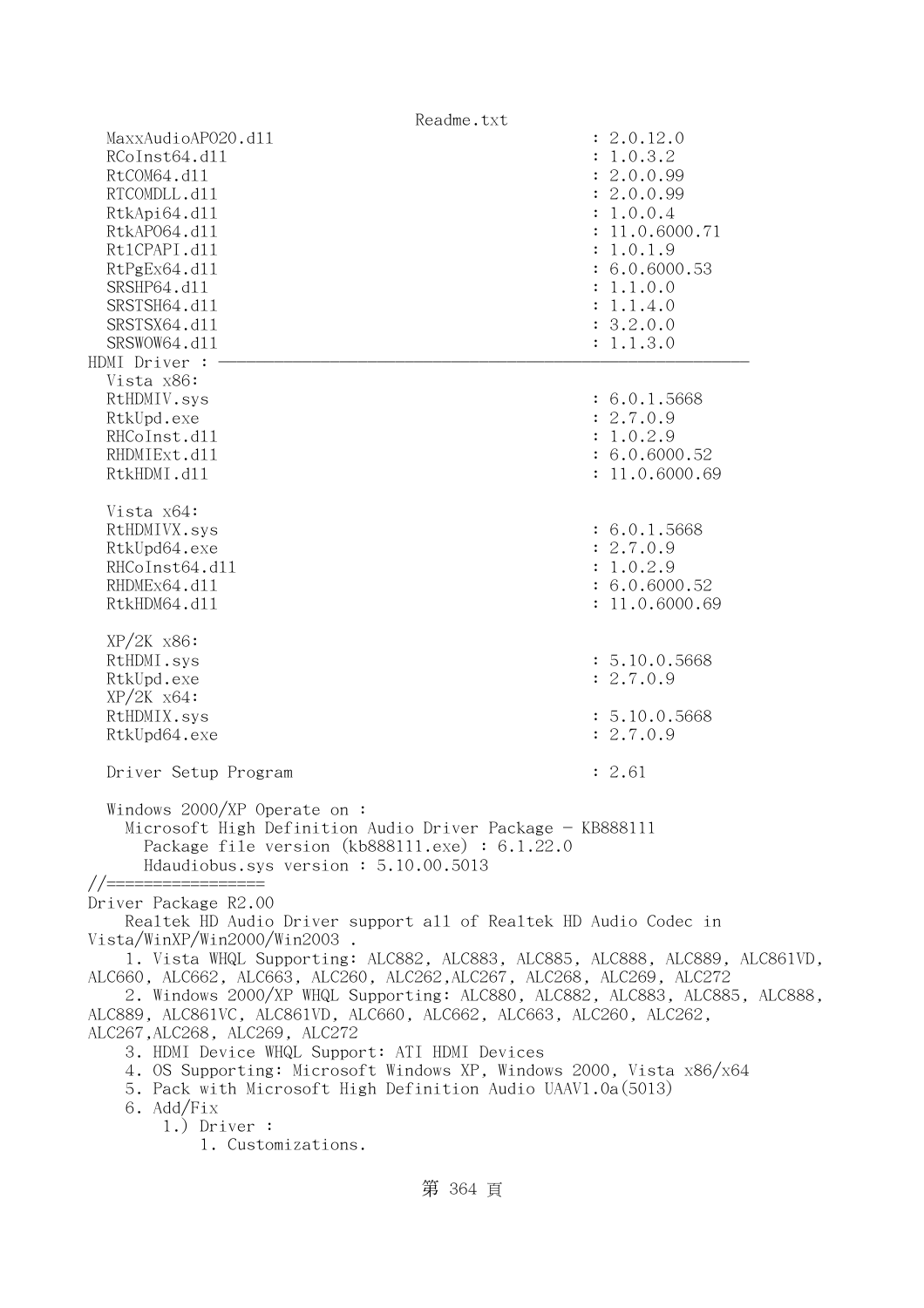Readme.txt

| Windows 2000/XP      |                |
|----------------------|----------------|
| Windows $2000/XP$ :  |                |
| RTKHDA64.sys         | : 5.10.0.5672  |
| RTKHDAUD.sys         | : 5.10.0.5672  |
| Alcmtr.exe           | : 1.6.0.3      |
| AlcWzrd.exe          | 1.1.0.37       |
| MicCal.exe           | 1.1.1.8        |
|                      |                |
| RTHDCPL.exe          | 2.2.3.1        |
| RTLCPL.exe           | 1.0.1.66       |
| Rt1Upd64.exe         | 2.7.0.9        |
| Rt1Upd.exe           | : 2.7.0.9      |
| SkyTe1.exe           | : 2.0.2.0      |
| SoundMan.exe         | : 1.0.0.31     |
| ALSndMgr.cp1         | : 1.0.0.11     |
| RTSndMgr.cp1         | : 1.0.1.0      |
| RTCOMDLL.d11         | : 1.0.0.97     |
| Rt1CPAPI.d11         | : 1.0.1.9      |
| Vista driver :       |                |
| Vista driver for x86 |                |
| RTKVHDA.sys          | : 6.0.1.5672   |
| AERTSrv.exe          | : 1.0.32.7     |
| RtHDVCp1.exe         | : 1.0.0.219    |
| RtkAudioService.exe  | : 1.0.0.16     |
| Rt1Upd.exe           | : 2.7.0.9      |
| SkyTe1.exe           | : 2.0.2.1      |
| vncutil.exe          | : 1.0.0.19     |
|                      |                |
| RTSndMgr.cp1         | : 1.0.0.8      |
| AERTACap.d11         | : 1.0.32.7     |
| AERTARen.d11         | : 1.0.32.3     |
| FMAPO.d11            | : 40.59.0.0    |
| MaxxAudioAPO.dll     | 1.2.2.0        |
| MaxxAudioAP020.dll   | : 2.0.13.0     |
| MaxxAudioEQ.d11      | : 5.9.7.0      |
| RTCOMDLL.d11         | : 2.0.0.98     |
| RtkAPO.d11           | : 11.0.6000.70 |
| RtkApoApi.d11        | : 1.0.0.4      |
| RtkCoInst.d11        | 1.0.3.1        |
| RtkPgExt.d11         | : 6.0.6000.53  |
| Rt1CPAPI.d11         | : 1.0.1.9      |
| SRSHP360.d11         | : 1.1.0.0      |
| SRSTSHD.d11          | : 1.1.4.0      |
| SRSTSXT.d11          | : 3.2.0.0      |
| SRSWOW.d11           | : 1.1.3.0      |
| WavesLib.dll         | : 5.9.7.0      |
| Vista driver for x64 |                |
| RTKVHD64.sys         | : 6.0.1.5672   |
|                      |                |
| AERTSr64.exe         | : 1.0.64.7     |
| RAVCp164.exe         | : 1.0.0.219    |
| RtkAudioService.exe  | : 1.0.0.16     |
| Rt1Upd64.exe         | : 2.7.0.9      |
| SkyTe1.exe           | : 2.0.2.1      |
| vncutil.exe          | : 1.0.0.19     |
| RTSnMg64.cp1         | : 1.0.0.8      |
| AERTAC64.d11         | 1.0.64.7       |
| AERTAR64.d11         | : 1.0.64.3     |

第 365 頁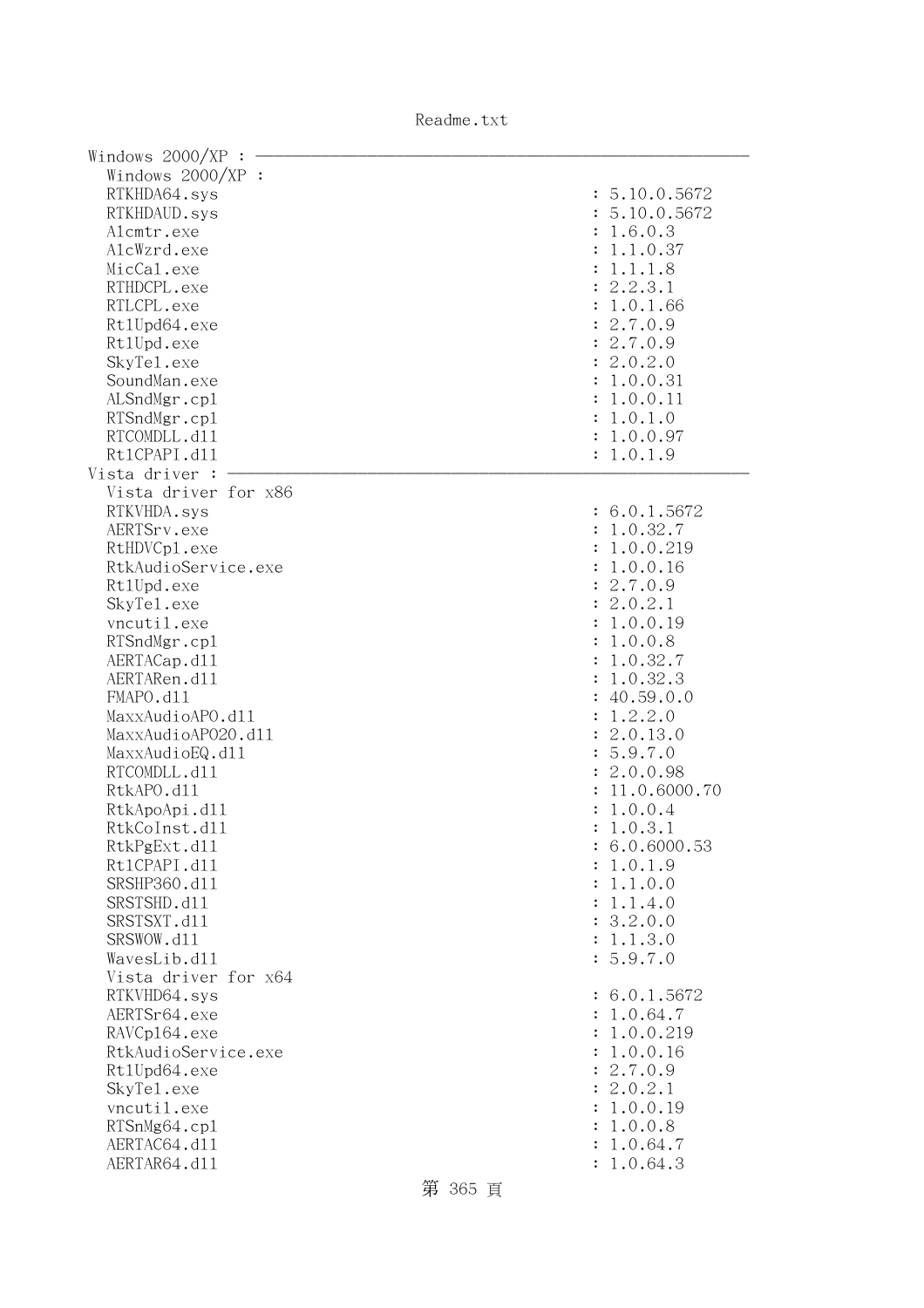| Readme.txt                                                                                                                                                                                                                                                                                                                                                                                                                                                                                                                                                                                                                                                                                                            |                                                                                                                                                                                     |  |  |
|-----------------------------------------------------------------------------------------------------------------------------------------------------------------------------------------------------------------------------------------------------------------------------------------------------------------------------------------------------------------------------------------------------------------------------------------------------------------------------------------------------------------------------------------------------------------------------------------------------------------------------------------------------------------------------------------------------------------------|-------------------------------------------------------------------------------------------------------------------------------------------------------------------------------------|--|--|
| FMAP064.d11<br>MaxxAudioAP020.d11<br>RCoInst64.d11<br>RtCOM64.d11<br>RTCOMDLL.d11<br>RtkApi64.dl1<br>RtkAP064.d11<br>Rt1CPAPI.d11<br>RtPgEx64.d11<br>SRSHP64.d11<br>SRSTSH64.d11<br>SRSTSX64.d11<br>SRSWOW64.d11<br>HDMI Driver :                                                                                                                                                                                                                                                                                                                                                                                                                                                                                     | : 40.59.0.0<br>: 2.0.12.0<br>: 1.0.3.1<br>: 2.0.0.98<br>: 2.0.0.98<br>: 1.0.0.4<br>: 11.0.6000.70<br>: 1.0.1.9<br>: 6.0.6000.53<br>: 1.1.0.0<br>: 1.1.4.0<br>: 3.2.0.0<br>: 1.1.3.0 |  |  |
| Vista x86:<br>RtHDMIV.sys<br>RtkUpd.exe<br>RHCoInst.d11<br>RHDMIExt.d11<br>RtkHDMI.d11<br>Vista x64:                                                                                                                                                                                                                                                                                                                                                                                                                                                                                                                                                                                                                  | : 6.0.1.5668<br>: 2.7.0.9<br>: 1.0.2.9<br>: 6.0.6000.52<br>: 11.0.6000.69                                                                                                           |  |  |
| RtHDMIVX.sys<br>RtkUpd64.exe<br>RHCoInst64.d11<br>RHDMEx64.d11<br>RtkHDM64.d11                                                                                                                                                                                                                                                                                                                                                                                                                                                                                                                                                                                                                                        | : 6.0.1.5668<br>: 2.7.0.9<br>: 1.0.2.9<br>: 6.0.6000.52<br>: 11.0.6000.69                                                                                                           |  |  |
| $XP/2K$ $x86$ :<br>RtHDMI.sys<br>RtkUpd.exe<br>$XP/ZK$ $x64$ :<br>RtHDMIX.sys<br>RtkUpd64.exe                                                                                                                                                                                                                                                                                                                                                                                                                                                                                                                                                                                                                         | : 5.10.0.5668<br>: 2.7.0.9<br>: 5.10.0.5668<br>: 2.7.0.9                                                                                                                            |  |  |
| Driver Setup Program                                                                                                                                                                                                                                                                                                                                                                                                                                                                                                                                                                                                                                                                                                  | : 2.60                                                                                                                                                                              |  |  |
| Windows 2000/XP Operate on:<br>Microsoft High Definition Audio Driver Package - KB888111<br>Package file version $(kb888111.\text{exe}) : 6.1.22.0$<br>Hdaudiobus.sys version: 5.10.00.5013<br>$//=$                                                                                                                                                                                                                                                                                                                                                                                                                                                                                                                  |                                                                                                                                                                                     |  |  |
| Driver Package R1.99<br>Realtek HD Audio Driver support all of Realtek HD Audio Codec in<br>Vista/WinXP/Win2000/Win2003<br>1. Vista WHQL Supporting: ALC882, ALC883, ALC885, ALC888, ALC889, ALC861VD,<br>ALC660, ALC662, ALC663, ALC260, ALC262,ALC267, ALC268, ALC269, ALC272<br>2. Windows 2000/XP WHQL Supporting: ALC880, ALC882, ALC883, ALC885, ALC888,<br>ALC889, ALC861VC, ALC861VD, ALC660, ALC662, ALC663, ALC260, ALC262,<br>ALC267, ALC268, ALC269, ALC272<br>3. HDMI Device WHQL Support: ATI HDMI Devices<br>4. OS Supporting: Microsoft Windows XP, Windows 2000, Vista x86/x64<br>5. Pack with Microsoft High Definition Audio UAAV1.0a (5013)<br>6. Add/Fix<br>$1.)$ Driver :<br>1. Customizations. |                                                                                                                                                                                     |  |  |
| 第 366 頁                                                                                                                                                                                                                                                                                                                                                                                                                                                                                                                                                                                                                                                                                                               |                                                                                                                                                                                     |  |  |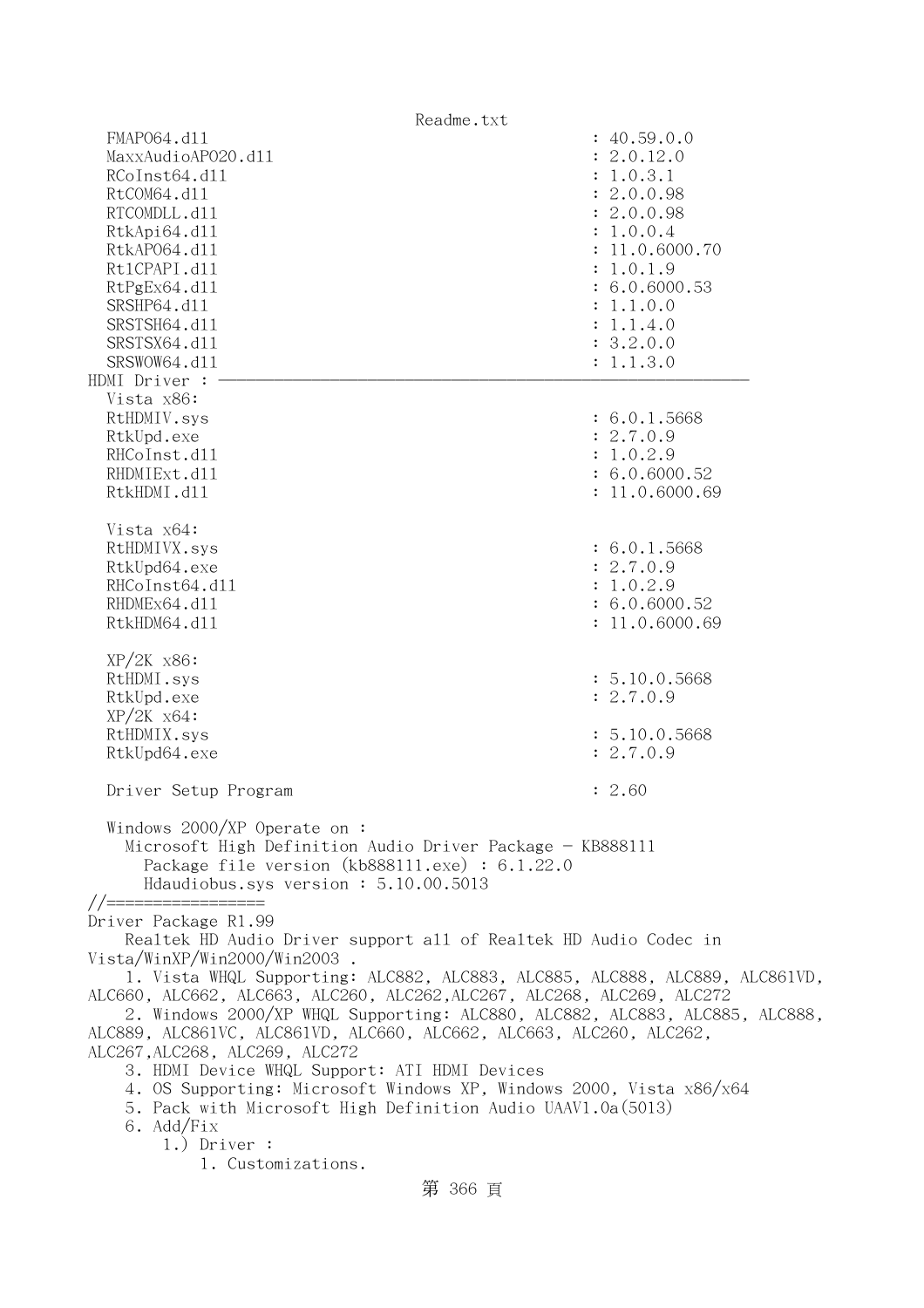Readme.txt

| Windows 2000/XP      |                |
|----------------------|----------------|
| Windows $2000/XP$ :  |                |
| RTKHDA64.sys         | : 5.10.0.5667  |
| RTKHDAUD.sys         | : 5.10.0.5667  |
| MicCal.exe           | 1.1.1.8        |
|                      |                |
| RTHDCPL.exe          | 2.2.3.0        |
| RTLCPL.exe           | 1.0.1.66       |
| Rt1Upd64.exe         | 2.7.0.9        |
| Rt1Upd.exe           | : 2.7.0.9      |
| SkyTe1.exe           | 2.0.2.0        |
| SoundMan.exe         | : 1.0.0.31     |
| Alcmtr.exe           | : 1.6.0.3      |
| AlcWzrd.exe          | : 1.1.0.37     |
| RTSndMgr.cp1         | : 1.0.1.0      |
| ALSndMgr.cp1         | : 1.0.0.11     |
| RTCOMDLL.d11         | : 1.0.0.97     |
| Rt1CPAPI.d11         | : 1.0.1.9      |
| Vista driver :       |                |
|                      |                |
| Vista driver for x86 |                |
| RTKVHDA.sys          | : 6.0.1.5667   |
| AERTSrv.exe          | : 1.0.32.2     |
| RtHDVCp1.exe         | : 1.0.0.215    |
| RtkAudioService.exe  | : 1.0.0.16     |
| Rt1Upd.exe           | : 2.7.0.9      |
| SkyTe1.exe           | : 2.0.2.1      |
| vncutil.exe          | : 1.0.0.18     |
| RTSndMgr.cp1         | : 1.0.0.8      |
| AERTACap.d11         | : 1.0.32.7     |
| AERTARen.d11         | 1.0.32.3       |
| FMAPO.d11            | : 40.59.0.0    |
| MaxxAudioAPO.d11     | 1.2.2.0        |
| MaxxAudioAP020.dll   | : 2.0.13.0     |
| MaxxAudioEQ.d11      | : 5.9.7.0      |
|                      |                |
| RTCOMDLL.d11         | : 2.0.0.98     |
| RtkAPO.d11           | : 11.0.6000.69 |
| RtkApoApi.d11        | : 1.0.0.4      |
| RtkCoInst.d11        | 1.0.3.1        |
| RtkPgExt.d11         | : 6.0.6000.52  |
| Rt1CPAPI.d11         | : 1.0.1.9      |
| SRSHP360.d11         | : 1.1.0.0      |
| SRSTSHD.d11          | : 1.1.4.0      |
| SRSTSXT.d11          | : 3.2.0.0      |
| SRSWOW.d11           | : 1.1.3.0      |
| WavesLib.d11         | : 5.9.7.0      |
| Vista driver for x64 |                |
| RTKVHD64.sys         | : 6.0.1.5667   |
| AERTSr64.exe         | : 1.0.64.2     |
| RAVCp164.exe         | : 1.0.0.215    |
| RtkAudioService.exe  | : 1.0.0.16     |
| Rt1Upd64.exe         | : 2.7.0.9      |
|                      | : 2.0.2.1      |
| SkyTe1.exe           |                |
| vncutil.exe          | : 1.0.0.18     |
| RTSnMg64.cp1         | 1.0.0.8        |
| AERTAC64.d11         | : 1.0.64.7     |

第 367 頁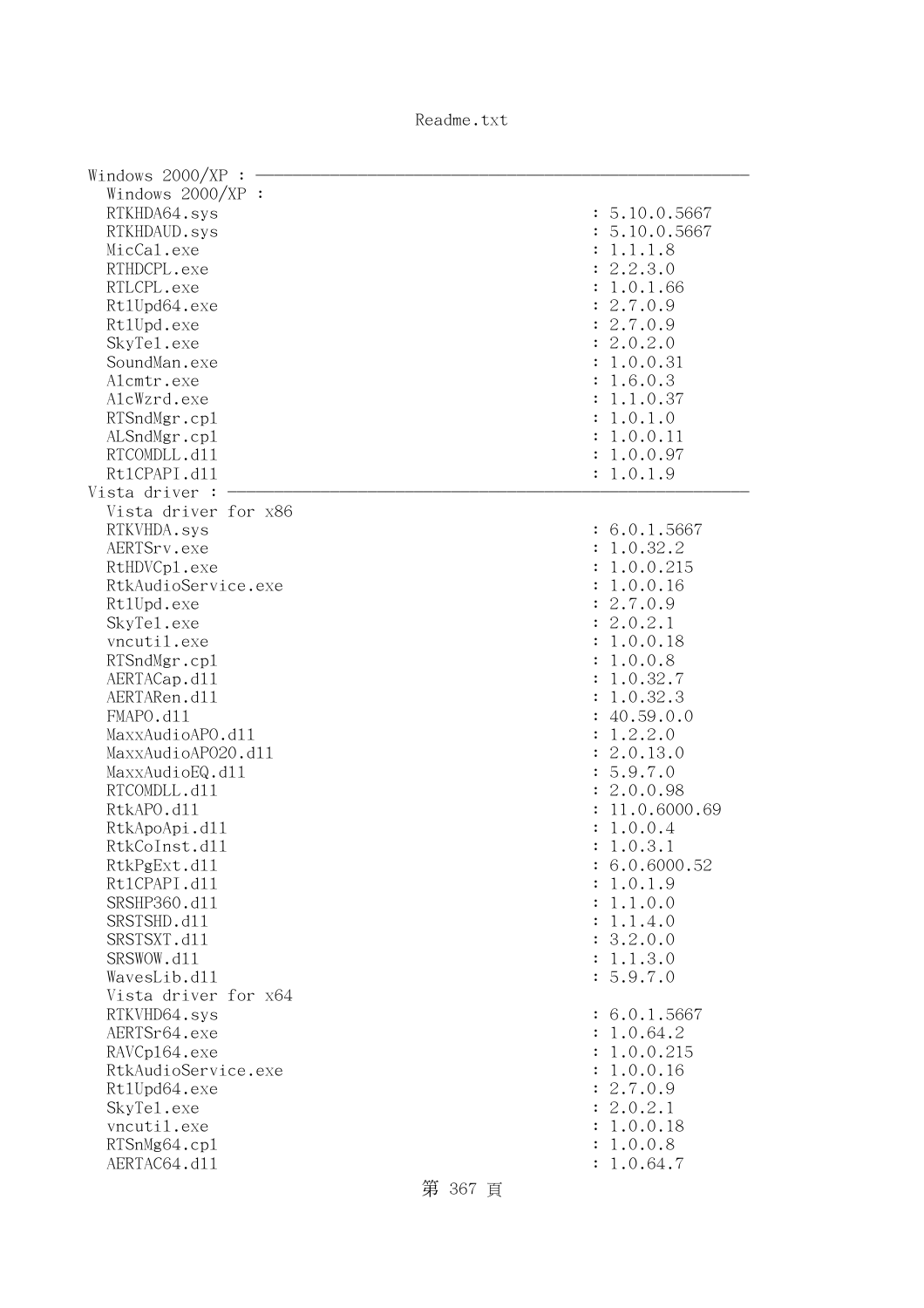| Readme.txt                                                                                                                                                                                                                                                                                                                                                                                                                                                                                                                                                                                                                                                                                      |                                                                                                                                                                                                   |
|-------------------------------------------------------------------------------------------------------------------------------------------------------------------------------------------------------------------------------------------------------------------------------------------------------------------------------------------------------------------------------------------------------------------------------------------------------------------------------------------------------------------------------------------------------------------------------------------------------------------------------------------------------------------------------------------------|---------------------------------------------------------------------------------------------------------------------------------------------------------------------------------------------------|
| AERTAR64.d11<br>FMAP064.d11<br>MaxxAudioAP020.d11<br>RCoInst64.d11<br>RtCOM64.d11<br>RTCOMDLL.d11<br>RtkApi64.dl1<br>RtkAP064.d11<br>Rt1CPAPI.d11<br>RtPgEx64.d11<br>SRSHP64.d11<br>SRSTSH64.d11<br>SRSTSX64.d11<br>SRSWOW64.d11<br>HDMI Driver : -                                                                                                                                                                                                                                                                                                                                                                                                                                             | : 1.0.64.3<br>: 40.59.0.0<br>: 2.0.12.0<br>: 1.0.3.1<br>: 2.0.0.98<br>: 2.0.0.98<br>: 1.0.0.4<br>: 11.0.6000.69<br>: 1.0.1.9<br>: 6.0.6000.52<br>: 1.1.0.0<br>: 1.1.4.0<br>: 3.2.0.0<br>: 1.1.3.0 |
| Vista x86:<br>RtHDMIV.sys<br>RtkUpd.exe<br>RHCoInst.d11<br>RHDMIExt.d11<br>RtkHDMI.d11                                                                                                                                                                                                                                                                                                                                                                                                                                                                                                                                                                                                          | : 6.0.1.5645<br>: 2.7.0.9<br>: 1.0.2.9<br>: 6.0.6000.50<br>: 11.0.6000.67                                                                                                                         |
| Vista x64:<br>RtHDMIVX.sys<br>RtkUpd64.exe<br>RHCoInst64.d11<br>RHDMEx64.d11<br>RtkHDM64.d11                                                                                                                                                                                                                                                                                                                                                                                                                                                                                                                                                                                                    | : 6.0.1.5645<br>: 2.7.0.9<br>: 1.0.2.9<br>: 6.0.6000.50<br>: 11.0.6000.67                                                                                                                         |
| $XP/2K$ $x86$ :<br>RtHDMI.sys<br>RtkUpd.exe<br>$XP/2K$ $x64$ :<br>RtHDMIX.sys<br>RtkUpd64.exe                                                                                                                                                                                                                                                                                                                                                                                                                                                                                                                                                                                                   | : 5.10.0.5645<br>: 2.7.0.9<br>: 5.10.0.5645<br>: 2.7.0.9                                                                                                                                          |
| Driver Setup Program<br>Windows 2000/XP Operate on:<br>Microsoft High Definition Audio Driver Package - KB888111<br>Package file version (kb888111.exe) : $6.1.22.0$<br>Hdaudiobus.sys version: 5.10.00.5013                                                                                                                                                                                                                                                                                                                                                                                                                                                                                    | 2.60                                                                                                                                                                                              |
| Driver Package R1.98<br>Realtek HD Audio Driver support all of Realtek HD Audio Codec in<br>Vista/WinXP/Win2000/Win2003 .<br>1. Vista WHQL Supporting: ALC882, ALC883, ALC885, ALC888, ALC889, ALC861VD,<br>ALC660, ALC662, ALC663, ALC260, ALC262,ALC267, ALC268, ALC269, ALC272<br>2. Windows 2000/XP WHQL Supporting: ALC880, ALC882, ALC883, ALC885, ALC888,<br>ALC889, ALC861VC, ALC861VD, ALC660, ALC662, ALC663, ALC260, ALC262,<br>ALC267,ALC268, ALC269, ALC272<br>3. HDMI Device WHQL Support: ATI HDMI Devices<br>4. OS Supporting: Microsoft Windows XP, Windows 2000, Vista x86/x64<br>5. Pack with Microsoft High Definition Audio UAAV1.0a(5013)<br>6. Add/Fix<br>$1.)$ Driver : |                                                                                                                                                                                                   |
| 第 368 頁                                                                                                                                                                                                                                                                                                                                                                                                                                                                                                                                                                                                                                                                                         |                                                                                                                                                                                                   |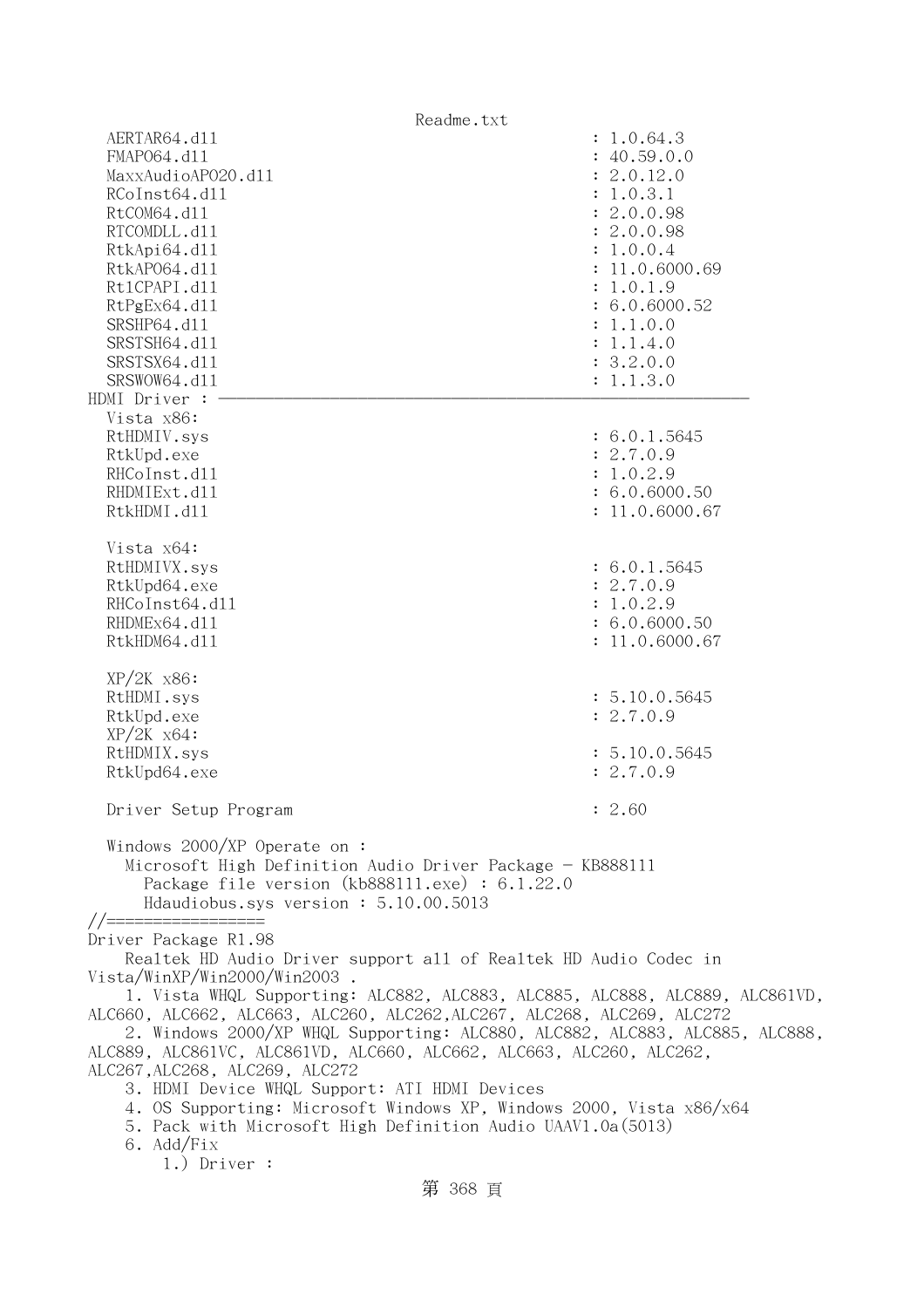1. Customizations. 2. Fix the potential risk that audio driver can't be installed completely under Vista.

| Windows 2000/XP      |                |
|----------------------|----------------|
| Windows $2000/XP$ :  |                |
| RTKHDA64.sys         | : 5.10.0.5657  |
| RTKHDAUD.sys         | : 5.10.0.5657  |
| Alcmtr.exe           | : 1.6.0.3      |
| AlcWzrd.exe          | : 1.1.0.37     |
| MicCal.exe           | : 1.1.1.8      |
| RTHDCPL.exe          | : 2.2.2.5      |
| RTLCPL.exe           |                |
|                      | : 1.0.1.66     |
| Rt1Upd64.exe         | : 2.7.0.9      |
| Rt1Upd.exe           | : 2.7.0.9      |
| SkyTe1.exe           | : 2.0.2.0      |
| SoundMan.exe         | : 1.0.0.31     |
| ALSndMgr.cp1         | : 1.0.0.11     |
| RTSndMgr.cp1         | : 1.0.1.0      |
| RTCOMDLL.d11         | : 1.0.0.97     |
| Rt1CPAPI.d11         | : 1.0.1.9      |
| Vista driver :       |                |
| Vista driver for x86 |                |
| RTKVHDA.sys          | : 6.0.1.5657   |
| AERTSrv.exe          | : 1.0.32.2     |
| RtHDVCp1.exe         | : 1.0.0.208    |
| RtkAudioService.exe  | : 1.0.0.16     |
| Rt1Upd.exe           | : 2.7.0.9      |
| SkyTe1.exe           | : 2.0.2.1      |
| vncutil.exe          | : 1.0.0.14     |
| RTSndMgr.cp1         | : 1.0.0.8      |
| AERTACap.d11         | : 1.0.32.7     |
| AERTARen.d11         | : 1.0.32.3     |
| FMAPO.d11            | : 40.59.0.0    |
| MaxxAudioAPO.dll     | : 1.2.2.0      |
| MaxxAudioAP020.dll   | : 2.0.13.0     |
| MaxxAudioEQ.d11      | : 5.9.7.0      |
| RTCOMDLL.d11         | : 2.0.0.98     |
| RtkAPO.d11           | : 11.0.6000.69 |
| RtkApoApi.d11        | : 1.0.0.4      |
| RtkCoInst.d11        | 1.0.2.10       |
| RtkPgExt.d11         | : 6.0.6000.52  |
|                      |                |
| Rt1CPAPI.d11         | : 1.0.1.9      |
| SRSHP360.d11         | : 1.1.0.0      |
| SRSTSHD.d11          | : 1.1.4.0      |
| SRSTSXT.d11          | : 3.2.0.0      |
| SRSWOW.d11           | : 1.1.3.0      |
| WavesLib.dll         | : 5.9.7.0      |
| Vista driver for x64 |                |
| RTKVHD64.sys         | : 6.0.1.5657   |
| AERTSr64.exe         | : 1.0.64.2     |
| RAVCp164.exe         | : 1.0.0.208    |
| RtkAudioService.exe  | : 1.0.0.16     |
| Rt1Upd64.exe         | : 2.7.0.9      |
| SkyTe1.exe           | : 2.0.2.1      |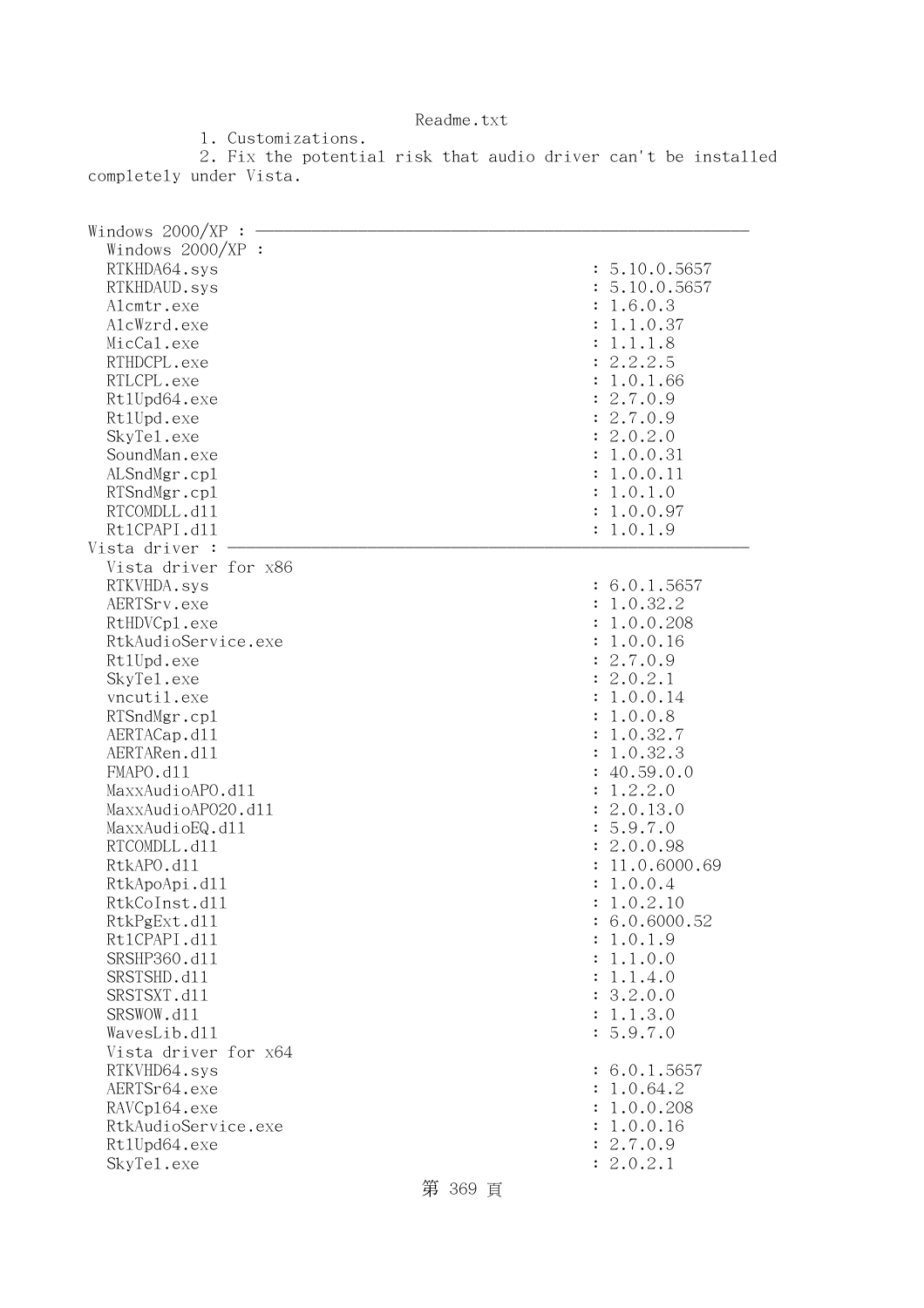| Readme.txt                                                                                                                                                                                                                                                                                                                                                                                                                                                                                                                                                                                                     |                                                                                                                                                                                                                                             |
|----------------------------------------------------------------------------------------------------------------------------------------------------------------------------------------------------------------------------------------------------------------------------------------------------------------------------------------------------------------------------------------------------------------------------------------------------------------------------------------------------------------------------------------------------------------------------------------------------------------|---------------------------------------------------------------------------------------------------------------------------------------------------------------------------------------------------------------------------------------------|
| vncutil.exe<br>RTSnMg64.cp1<br>AERTAC64.d11<br>AERTAR64.d11<br>FMAP064.d11<br>MaxxAudioAP020.dll<br>RCoInst64.d11<br>RtCOM64.d11<br>RTCOMDLL.d11<br>RtkApi64.d11<br>RtkAP064.d11<br>Rt1CPAPI.d11<br>RtPgEx64.d11<br>SRSHP64.d11<br>SRSTSH64.d11<br>SRSTSX64.d11<br>SRSWOW64.d11                                                                                                                                                                                                                                                                                                                                | : 1.0.0.14<br>: 1.0.0.8<br>: 1.0.64.7<br>: 1.0.64.3<br>: 40.59.0.0<br>: 2.0.12.0<br>: 1.0.2.10<br>: 2.0.0.98<br>: 2.0.0.98<br>: 1.0.0.4<br>: 11.0.6000.69<br>: 1.0.1.9<br>: 6.0.6000.52<br>: 1.1.0.0<br>: 1.1.4.0<br>: 3.2.0.0<br>: 1.1.3.0 |
| HDMI Driver :<br>Vista x86:<br>RtHDMIV.sys<br>RtkUpd.exe<br>RHCoInst.d11<br>RHDMIExt.d11<br>RtkHDMI.d11                                                                                                                                                                                                                                                                                                                                                                                                                                                                                                        | : 6.0.1.5645<br>: 2.7.0.9<br>: 1.0.2.9<br>: 6.0.6000.50<br>: 11.0.6000.67                                                                                                                                                                   |
| Vista x64:<br>RtHDMIVX.sys<br>RtkUpd64.exe<br>RHCoInst64.d11<br>RHDMEx64.d11<br>RtkHDM64.d11                                                                                                                                                                                                                                                                                                                                                                                                                                                                                                                   | : 6.0.1.5645<br>: 2.7.0.9<br>: 1.0.2.9<br>: 6.0.6000.50<br>: 11.0.6000.67                                                                                                                                                                   |
| $XP/ZK$ $x86$ :<br>RtHDMI.sys<br>RtkUpd.exe<br>$XP/ZK$ $x64$ :<br>RtHDMIX.sys<br>RtkUpd64.exe                                                                                                                                                                                                                                                                                                                                                                                                                                                                                                                  | : 5.10.0.5645<br>: 2.7.0.9<br>: 5.10.0.5645<br>: 2.7.0.9                                                                                                                                                                                    |
| Driver Setup Program<br>Windows $2000/XP$ Operate on:<br>Microsoft High Definition Audio Driver Package - KB888111<br>Package file version $(kb888111.\text{exe}) : 6.1.22.0$<br>Hdaudiobus.sys version: 5.10.00.5013                                                                                                                                                                                                                                                                                                                                                                                          | : 2.60                                                                                                                                                                                                                                      |
| $// == =$<br>Driver Package R1.97<br>Realtek HD Audio Driver support all of Realtek HD Audio Codec in<br>Vista/WinXP/Win2000/Win2003.<br>1. Vista WHQL Supporting: ALC882, ALC883, ALC885, ALC888, ALC889, ALC861VD,<br>ALC660, ALC662, ALC663, ALC260, ALC262, ALC267, ALC268, ALC269, ALC272<br>2. Windows 2000/XP WHQL Supporting: ALC880, ALC882, ALC883, ALC885, ALC888,<br>ALC889, ALC861VC, ALC861VD, ALC660, ALC662, ALC663, ALC260, ALC262,<br>ALC267, ALC268, ALC269, ALC272<br>3. HDMI Device WHQL Support: ATI HDMI Devices<br>4. OS Supporting: Microsoft Windows XP, Windows 2000, Vista x86/x64 |                                                                                                                                                                                                                                             |

第 370 頁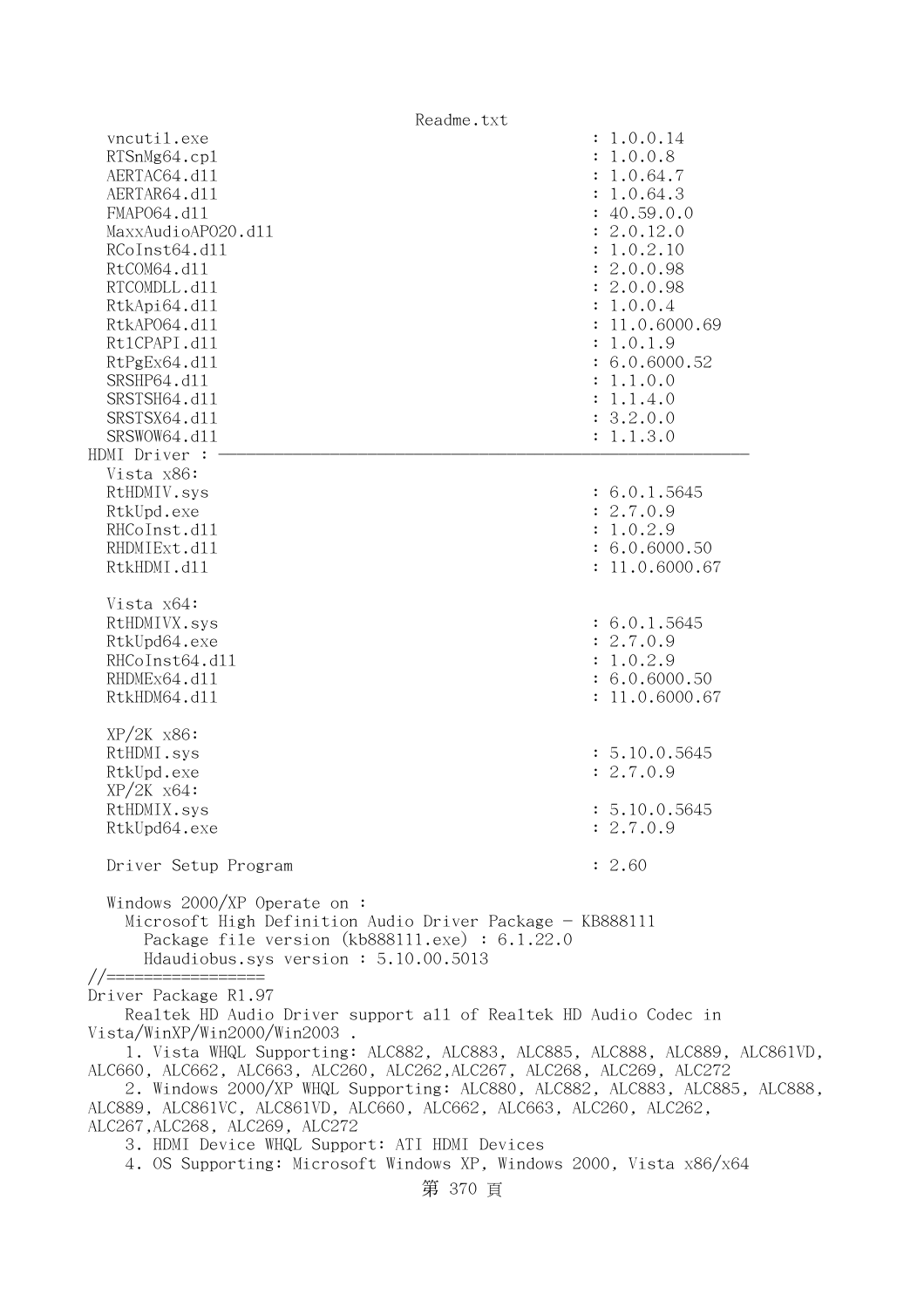5. Pack with Microsoft High Definition Audio UAAV1.0a(5013)

6. Add/Fix

## 1.) Driver :

- 1. Customizations.
- 2. Add 24-bits recording feature.
- 3. Fix EAX direct parameter issue under XP.
- 4. Fix dummy noise issue under XP.

| Windows 2000/XP      |                |
|----------------------|----------------|
| Windows $2000/XP$ :  |                |
| RTKHDA64.sys         | : 5.10.0.5653  |
| RTKHDAUD.sys         | : 5.10.0.5653  |
| Alcmtr.exe           | : 1.6.0.3      |
| AlcWzrd.exe          | : 1.1.0.37     |
| MicCal.exe           | : 1.1.1.8      |
| RTHDCPL.exe          | 2.2.2.4        |
|                      |                |
| RTLCPL.exe           | 1.0.1.66       |
| Rt1Upd64.exe         | 2.7.0.9        |
| Rt1Upd.exe           | : 2.7.0.9      |
| SkyTe1.exe           | : 2.0.2.0      |
| SoundMan.exe         | : 1.0.0.31     |
| ALSndMgr.cp1         | : 1.0.0.11     |
| RTSndMgr.cp1         | : 1.0.1.0      |
| RTCOMDLL.d11         | : 1.0.0.97     |
| Rt1CPAPI.d11         | : 1.0.1.9      |
| Vista driver :       |                |
| Vista driver for x86 |                |
| RTKVHDA.sys          | : 6.0.1.5653   |
| AERTSrv.exe          | : 1.0.32.2     |
| RtHDVCp1.exe         | : 1.0.0.206    |
| RtkAudioService.exe  | : 1.0.0.16     |
| Rt1Upd.exe           | : 2.7.0.9      |
| SkyTe1.exe           | : 2.0.2.1      |
| vncutil.exe          | : 1.0.0.12     |
| RTSndMgr.cp1         | : 1.0.0.8      |
| AERTACap.d11         | : 1.0.32.7     |
| AERTARen.d11         | : 1.0.32.3     |
| FMAPO.d11            | : 40.59.0.0    |
| MaxxAudioAPO.dll     | : 1.2.2.0      |
| MaxxAudioAP020.dll   | : 2.0.13.0     |
| MaxxAudioEQ.d11      | : 5.9.7.0      |
| RTCOMDLL.d11         | : 2.0.0.98     |
| RtkAPO.d11           | : 11.0.6000.67 |
| RtkApoApi.d11        | : 1.0.0.4      |
| RtkCoInst.d11        | 1.0.2.10       |
| RtkPgExt.d11         | : 6.0.6000.50  |
| Rt1CPAPI.d11         | : 1.0.1.9      |
| SRSHP360.d11         | : 1.1.0.0      |
| SRSTSHD.d11          | : 1.1.4.0      |
| SRSTSXT.d11          | : 3.2.0.0      |
| SRSWOW.d11           | : 1.1.3.0      |
| WavesLib.dl1         | : 5.9.7.0      |
| Vista driver for x64 |                |
|                      |                |
| RTKVHD64.sys         | : 6.0.1.5653   |
| AERTSr64.exe         | : 1.0.64.2     |
|                      | 第 371 頁        |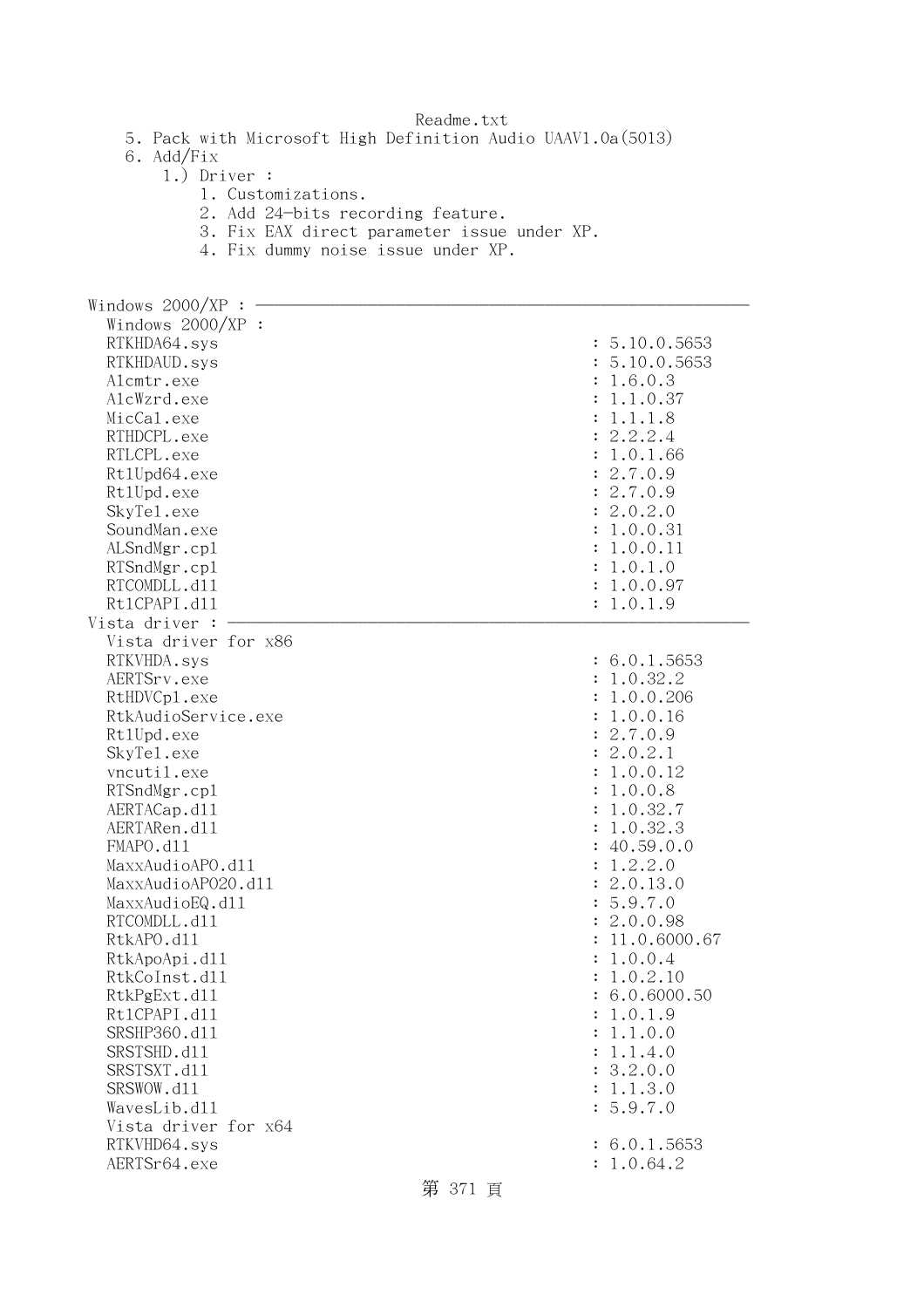| Readme.txt                                                                                                                                                                                                                                                                                                                                                            |                                                                                                                                                                                                                                                                                                    |
|-----------------------------------------------------------------------------------------------------------------------------------------------------------------------------------------------------------------------------------------------------------------------------------------------------------------------------------------------------------------------|----------------------------------------------------------------------------------------------------------------------------------------------------------------------------------------------------------------------------------------------------------------------------------------------------|
| RAVCp164.exe<br>RtkAudioService.exe<br>Rt1Upd64.exe<br>SkyTe1.exe<br>vncutil.exe<br>RTSnMg64.cp1<br>AERTAC64.d11<br>AERTAR64.d11<br>FMAP064.d11<br>MaxxAudioAP020.d11<br>RCoInst64.d11<br>RtCOM64.d11<br>RTCOMDLL.d11<br>RtkApi64.dl1<br>RtkAP064.d11<br>Rt1CPAPI.d11<br>RtPgEx64.d11<br>SRSHP64.d11<br>SRSTSH64.d11<br>SRSTSX64.d11<br>SRSWOW64.d11<br>HDMI Driver : | : 1.0.0.206<br>: 1.0.0.16<br>: 2.7.0.9<br>: 2.0.2.1<br>: 1.0.0.12<br>: 1.0.0.8<br>: 1.0.64.7<br>: 1.0.64.3<br>: 40.59.0.0<br>: 2.0.12.0<br>: 1.0.2.10<br>: 2.0.0.98<br>: 2.0.0.98<br>: 1.0.0.4<br>: 11.0.6000.67<br>: 1.0.1.9<br>: 6.0.6000.50<br>: 1.1.0.0<br>: 1.1.4.0<br>: 3.2.0.0<br>: 1.1.3.0 |
| Vista x86:<br>RtHDMIV.sys<br>RtkUpd.exe<br>RHCoInst.d11<br>RHDMIExt.d11<br>RtkHDMI.d11                                                                                                                                                                                                                                                                                | : 6.0.1.5645<br>: 2.7.0.9<br>: 1.0.2.9<br>: 6.0.6000.50<br>: 11.0.6000.67                                                                                                                                                                                                                          |
| Vista x64:<br>RtHDMIVX.sys<br>RtkUpd64.exe<br>RHCoInst64.d11<br>RHDMEx64.d11<br>RtkHDM64.d11                                                                                                                                                                                                                                                                          | : 6.0.1.5645<br>: 2.7.0.9<br>: 1.0.2.9<br>: 6.0.6000.50<br>: 11.0.6000.67                                                                                                                                                                                                                          |
| XP/2K x86:<br>RtHDMI.sys<br>RtkUpd.exe<br>$XP/ZK$ $x64$ :<br>RtHDMIX.sys<br>RtkUpd64.exe                                                                                                                                                                                                                                                                              | : 5.10.0.5645<br>: 2.7.0.9<br>: 5.10.0.5645<br>: 2.7.0.9                                                                                                                                                                                                                                           |
| Driver Setup Program                                                                                                                                                                                                                                                                                                                                                  | : 2.60                                                                                                                                                                                                                                                                                             |
| Windows $2000/XP$ Operate on:<br>Microsoft High Definition Audio Driver Package - KB888111<br>Package file version $(kb888111.\text{exe}) : 6.1.22.0$<br>Hdaudiobus.sys version: 5.10.00.5013                                                                                                                                                                         |                                                                                                                                                                                                                                                                                                    |
| Driver Package R1.96<br>Realtek HD Audio Driver support all of Realtek HD Audio Codec in<br>Vista/WinXP/Win2000/Win2003<br>1. Vista WHQL Supporting: ALC882, ALC883, ALC885, ALC888, ALC889, ALC861VD,<br>ALC660, ALC662, ALC663, ALC260, ALC262, ALC267, ALC268, ALC269, ALC272                                                                                      |                                                                                                                                                                                                                                                                                                    |

2. Windows 2000/XP WHQL Supporting: ALC880, ALC882, ALC883, ALC885, ALC888,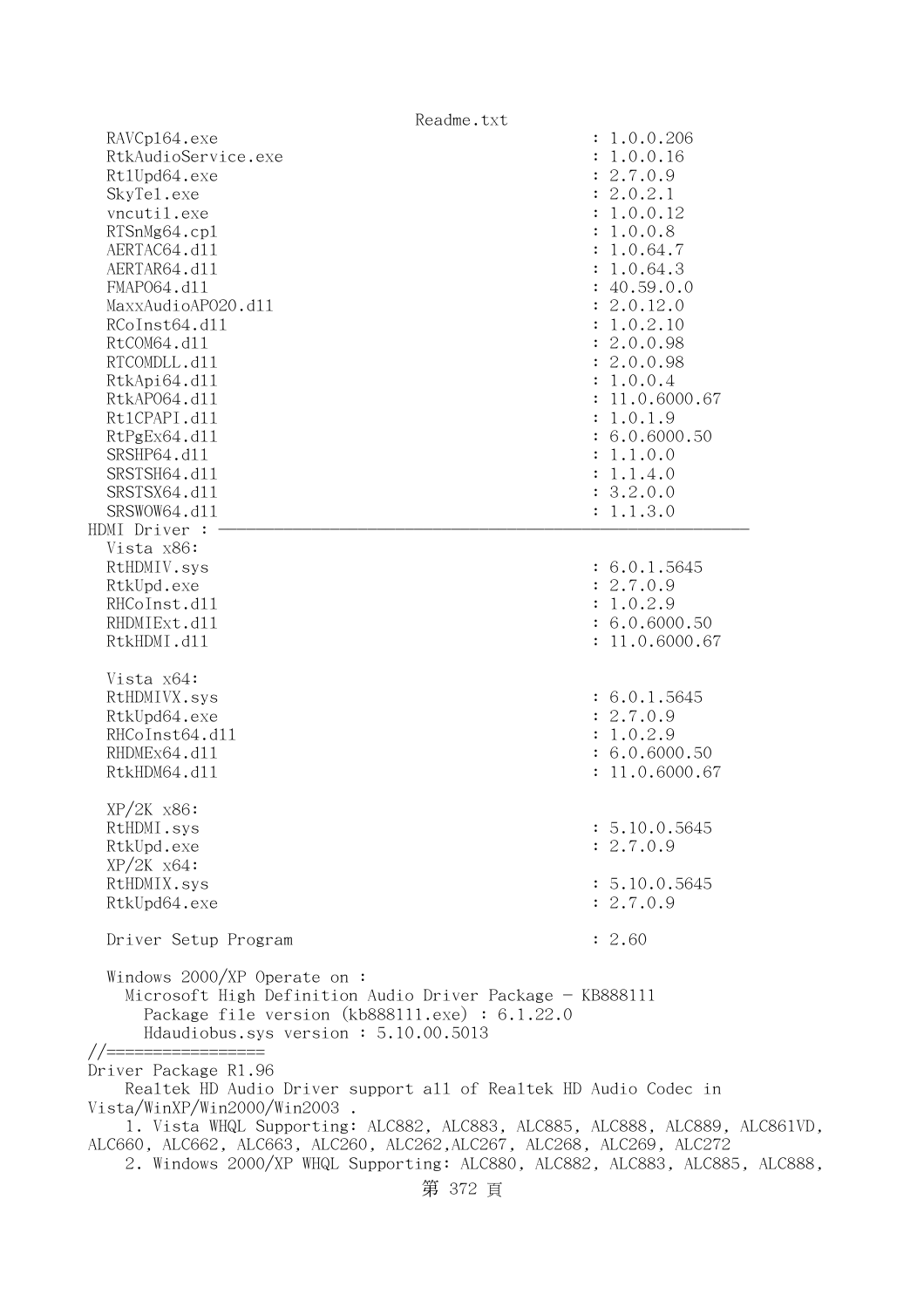| Readme.txt                                                                                                                         |                                                         |
|------------------------------------------------------------------------------------------------------------------------------------|---------------------------------------------------------|
| ALC889, ALC861VC, ALC861VD, ALC660, ALC662, ALC663, ALC260, ALC262,<br>ALC267, ALC268, ALC269, ALC272                              |                                                         |
| 3. HDMI Device WHQL Support: ATI HDMI Devices                                                                                      |                                                         |
| 4. OS Supporting: Microsoft Windows XP, Windows 2000, Vista x86/x64<br>5. Pack with Microsoft High Definition Audio UAAV1.0a(5013) |                                                         |
| 6. Add/Fix                                                                                                                         |                                                         |
| $1.)$ Driver :                                                                                                                     |                                                         |
| 1. Customizations.                                                                                                                 |                                                         |
|                                                                                                                                    |                                                         |
| 2.) Package :                                                                                                                      |                                                         |
|                                                                                                                                    | 1. Fix uninstalled message 2 problem (French language). |
|                                                                                                                                    |                                                         |
| Windows $2000/XP$ :                                                                                                                |                                                         |
| Windows 2000/XP :                                                                                                                  |                                                         |
| RTKHDA64.sys                                                                                                                       | : 5.10.0.5643                                           |
|                                                                                                                                    | : 5.10.0.5643                                           |
| RTKHDAUD.sys                                                                                                                       |                                                         |
| Alcmtr.exe                                                                                                                         | : 1.6.0.2                                               |
| AlcWzrd.exe                                                                                                                        | : 1.1.0.36                                              |
| MicCal.exe                                                                                                                         | : 1.1.1.8                                               |
| RTHDCPL.exe                                                                                                                        | : 2.2.1.8                                               |
| RTLCPL.exe                                                                                                                         | : 1.0.1.65                                              |
| Rt1Upd64.exe                                                                                                                       | : 2.7.0.9                                               |
| Rt1Upd.exe                                                                                                                         | : 2.7.0.9                                               |
| SkyTe1.exe                                                                                                                         | : 2.0.2.0                                               |
| SoundMan.exe                                                                                                                       | : 1.0.0.30                                              |
| ALSndMgr.cp1                                                                                                                       | : 1.0.0.10                                              |
| RTSndMgr.cp1                                                                                                                       | : 1.0.1.0                                               |
| RTCOMDLL.d11                                                                                                                       | : 1.0.0.97                                              |
| Rt1CPAPI.d11                                                                                                                       | : 1.0.1.9                                               |
| Vista driver :                                                                                                                     |                                                         |
| Vista driver for x86                                                                                                               |                                                         |
| RTKVHDA.sys                                                                                                                        | : 6.0.1.5643                                            |
| AERTSrv.exe                                                                                                                        | : 1.0.32.2                                              |
| RtHDVCp1.exe                                                                                                                       | : 1.0.0.198                                             |
| RtkAudioService.exe                                                                                                                | : 1.0.0.14                                              |
| Rt1Upd.exe                                                                                                                         | : 2.7.0.9                                               |
| SkyTe1.exe                                                                                                                         | 2.0.2.0                                                 |
| vncutil.exe                                                                                                                        | 1.0.0.7<br>:                                            |
| RTSndMgr.cp1                                                                                                                       | 1.0.0.8                                                 |
| AERTACap.d11                                                                                                                       | 1.0.32.7                                                |
| AERTARen.d11                                                                                                                       | 1.0.32.3<br>:                                           |
| FMAPO.d11                                                                                                                          | 40.59.0.0                                               |
| MaxxAudioAPO.dll                                                                                                                   | 1.2.2.0                                                 |
| MaxxAudioAP020.dll                                                                                                                 | 2.0.13.0                                                |
| MaxxAudioEQ.d11                                                                                                                    | 5.9.7.0<br>$\ddot{\cdot}$                               |
| RTCOMDLL.d11                                                                                                                       | 2.0.0.98<br>$\ddot{\cdot}$                              |
| RtkAPO.d11                                                                                                                         | 11.0.6000.67                                            |
| RtkApoApi.d11                                                                                                                      | 1.0.0.4<br>$\ddot{\cdot}$                               |
| RtkCoInst.d11                                                                                                                      | 1.0.2.6<br>$\ddot{\cdot}$                               |
| RtkPgExt.d11                                                                                                                       | 6.0.6000.49                                             |
| Rt1CPAPI.d11                                                                                                                       | 1.0.1.9                                                 |
| SRSHP360.d11                                                                                                                       | 1.1.0.0                                                 |
| SRSTSHD.d11                                                                                                                        | 1.1.4.0<br>$\ddot{\cdot}$                               |
| SRSTSXT.d11                                                                                                                        | 3.2.0.0                                                 |
| SRSWOW.d11                                                                                                                         | 1.1.3.0<br>$\ddot{\cdot}$                               |
|                                                                                                                                    |                                                         |

第 373 頁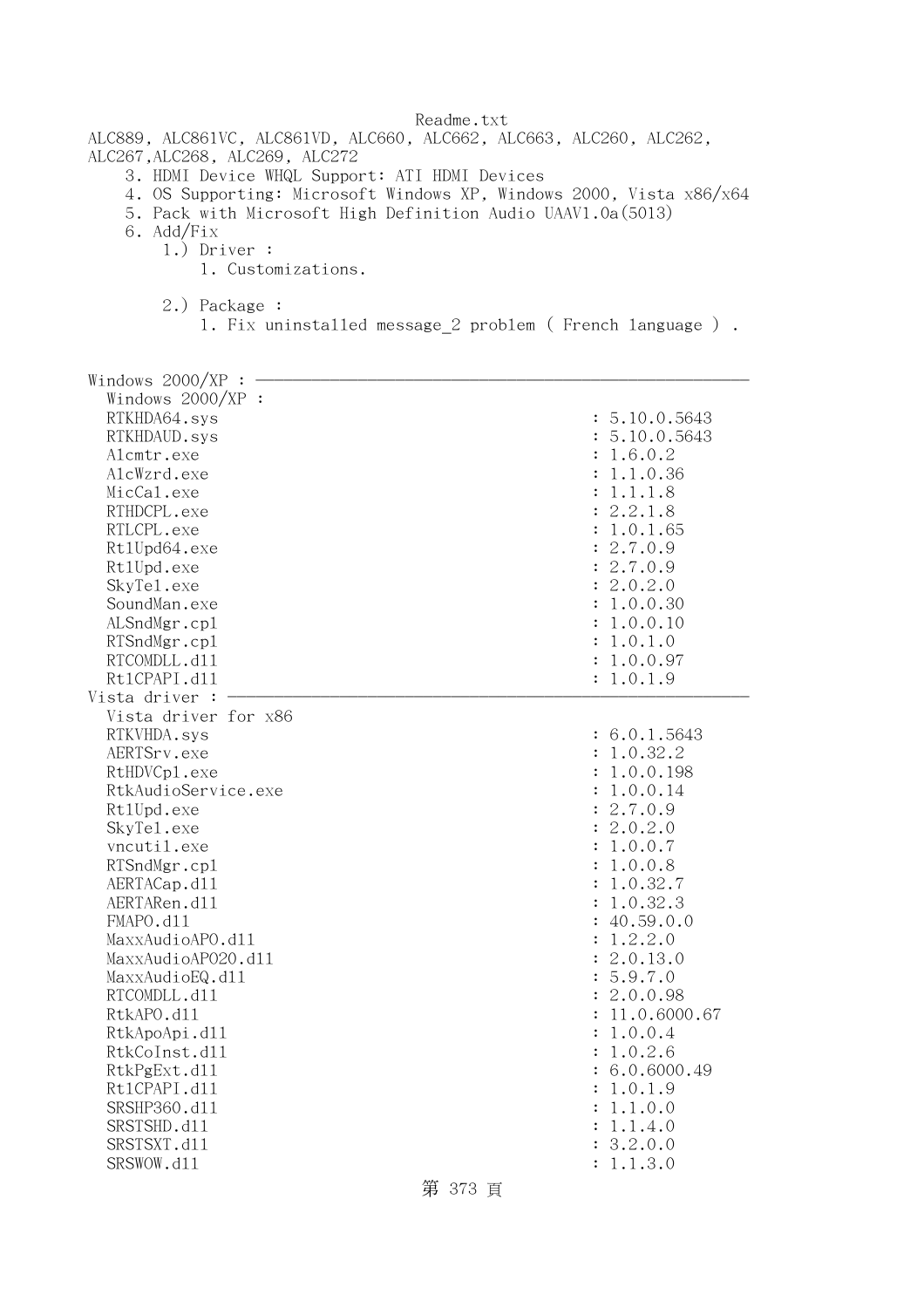| Readme.txt                                                                                                                                                                           |                |
|--------------------------------------------------------------------------------------------------------------------------------------------------------------------------------------|----------------|
| WavesLib.dl1                                                                                                                                                                         | : 5.9.7.0      |
| Vista driver for x64                                                                                                                                                                 |                |
| RTKVHD64.sys                                                                                                                                                                         | : 6.0.1.5643   |
| AERTSr64.exe                                                                                                                                                                         | : 1.0.64.2     |
| RAVCp164.exe                                                                                                                                                                         | : 1.0.0.198    |
| RtkAudioService.exe                                                                                                                                                                  | : 1.0.0.14     |
| Rt1Upd64.exe                                                                                                                                                                         | : 2.7.0.9      |
| SkyTe1.exe                                                                                                                                                                           | : 2.0.2.0      |
| vncutil.exe                                                                                                                                                                          | : 1.0.0.7      |
|                                                                                                                                                                                      |                |
| RTSnMg64.cp1                                                                                                                                                                         | : 1.0.0.8      |
| AERTAC64.d11                                                                                                                                                                         | : 1.0.64.7     |
| AERTAR64.d11                                                                                                                                                                         | : 1.0.64.3     |
| FMAP064.d11                                                                                                                                                                          | : 40.59.0.0    |
| MaxxAudioAP020.d11                                                                                                                                                                   | : 2.0.12.0     |
| RCoInst64.d11                                                                                                                                                                        | : 1.0.2.6      |
| RtCOM64.d11                                                                                                                                                                          | : 2.0.0.98     |
| RTCOMDLL.d11                                                                                                                                                                         | : 2.0.0.98     |
| RtkApi64.dl1                                                                                                                                                                         | : 1.0.0.4      |
| RtkAP064.d11                                                                                                                                                                         | : 11.0.6000.67 |
| Rt1CPAPI.d11                                                                                                                                                                         | : 1.0.1.9      |
| RtPgEx64.d11                                                                                                                                                                         | : 6.0.6000.49  |
| SRSHP64.d11                                                                                                                                                                          | : 1.1.0.0      |
| SRSTSH64.d11                                                                                                                                                                         | : 1.1.4.0      |
|                                                                                                                                                                                      |                |
| SRSTSX64.d11                                                                                                                                                                         | : 3.2.0.0      |
| SRSWOW64.d11                                                                                                                                                                         | : 1.1.3.0      |
| HDMI Driver :                                                                                                                                                                        |                |
| Vista x86:                                                                                                                                                                           |                |
| RtHDMIV.sys                                                                                                                                                                          | : 6.0.1.5633   |
| RtkUpd.exe                                                                                                                                                                           | : 2.7.0.9      |
| RHDMIExt.d11                                                                                                                                                                         | : 6.0.6000.48  |
| RtkHDMI.d11                                                                                                                                                                          | : 11.0.6000.66 |
|                                                                                                                                                                                      |                |
| Vista x64:                                                                                                                                                                           |                |
| RtHDMIVX.sys                                                                                                                                                                         | : 6.0.1.5633   |
| RtkUpd64.exe                                                                                                                                                                         | : 2.7.0.9      |
| RHDMEx64.d11                                                                                                                                                                         | : 6.0.6000.48  |
| RtkHDM64.d11                                                                                                                                                                         | 11.0.6000.66   |
|                                                                                                                                                                                      |                |
| $XP/2K$ $x86$ :                                                                                                                                                                      |                |
| RtHDMI.sys                                                                                                                                                                           | : 5.10.0.5633  |
| RtkUpd.exe                                                                                                                                                                           | : 2.7.0.9      |
|                                                                                                                                                                                      |                |
| $XP/ZK$ $x64$ :                                                                                                                                                                      |                |
| RtHDMIX.sys                                                                                                                                                                          | : 5.10.0.5633  |
| RtkUpd64.exe                                                                                                                                                                         | : 2.7.0.9      |
|                                                                                                                                                                                      |                |
| Driver Setup Program                                                                                                                                                                 | : 2.60         |
| Windows $2000/XP$ Operate on:<br>Microsoft High Definition Audio Driver Package - KB888111<br>Package file version (kb888111.exe) : 6.1.22.0<br>Hdaudiobus.sys version: 5.10.00.5013 |                |
|                                                                                                                                                                                      |                |
| Driver Package R1.95                                                                                                                                                                 |                |
| Realtek HD Audio Driver support all of Realtek HD Audio Codec in                                                                                                                     |                |
| . Vista/WinXP/Win2000/Win2003                                                                                                                                                        |                |
| 1. Vista WHQL Supporting: ALC882, ALC883, ALC885, ALC888, ALC889, ALC861VD,                                                                                                          |                |
| 第 374 頁                                                                                                                                                                              |                |
|                                                                                                                                                                                      |                |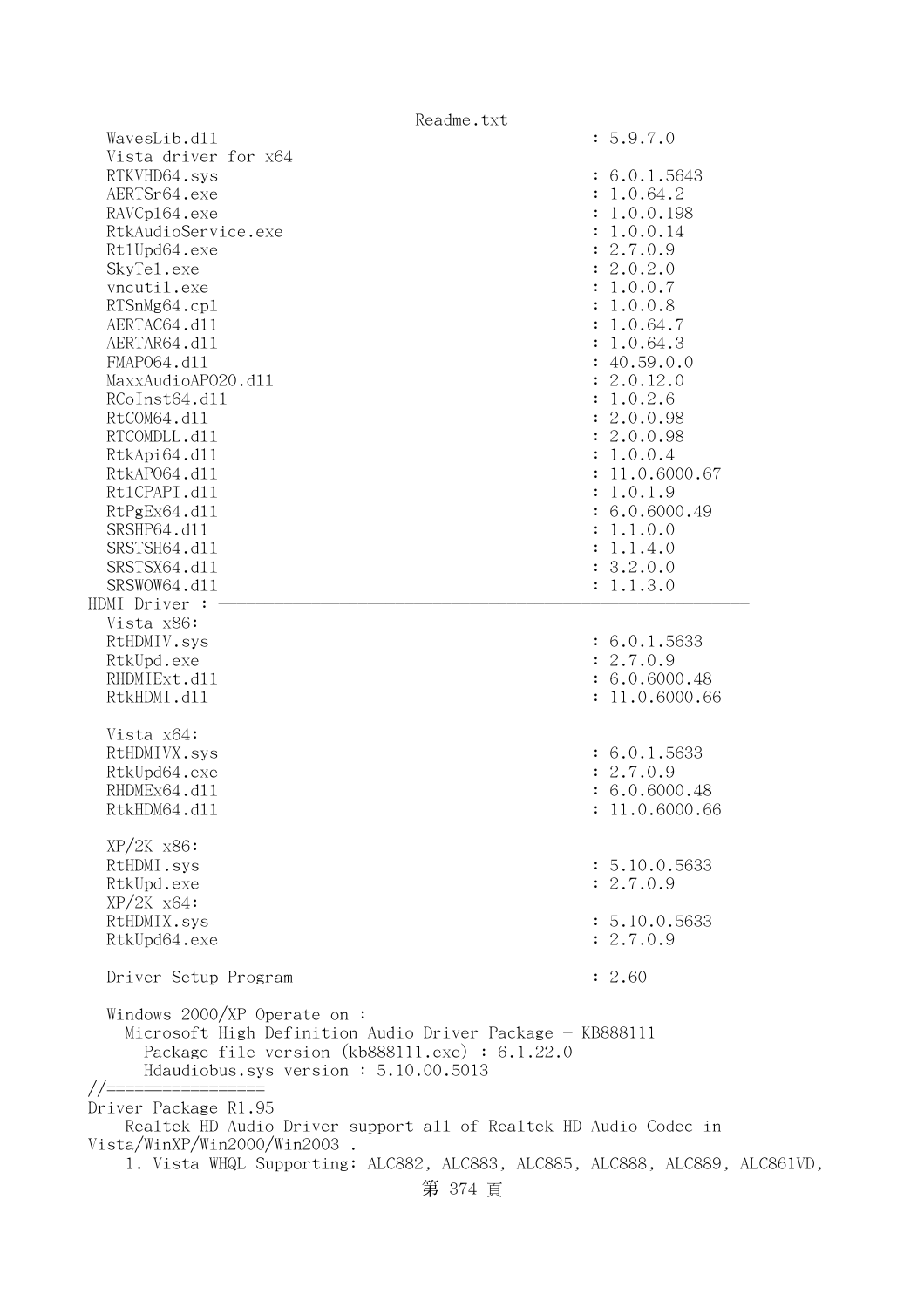ALC660, ALC662, ALC663, ALC260, ALC262,ALC267, ALC268, ALC269, ALC272 2. Windows 2000/XP WHQL Supporting: ALC880, ALC882, ALC883, ALC885, ALC888, ALC889, ALC861VC, ALC861VD, ALC660, ALC662, ALC663, ALC260, ALC262, ALC267,ALC268, ALC269, ALC272

- 3. HDMI Device WHQL Support: ATI HDMI Devices
- 4. OS Supporting: Microsoft Windows XP, Windows 2000, Vista x86/x64
- 5. Pack with Microsoft High Definition Audio UAAV1.0a(5013)
- 6. Add/Fix
	- 1.) Driver :
		- 1. Customizations.
			- 2. Fix encryption stream issue for ALC889.
		- 3. Fix DRM issue.

| Windows $2000/XP$ : |                             |
|---------------------|-----------------------------|
| Windows 2000/XP :   |                             |
| RTKHDA64.sys        | : 5.10.0.5636               |
| RTKHDAUD.sys        | : 5.10.0.5636               |
| Alcmtr.exe          | : 1.6.0.2                   |
| AlcWzrd.exe         | 1.1.0.36                    |
| MicCal.exe          | 1.1.1.8<br>$\ddot{\cdot}$   |
| RTHDCPL.exe         | 2.2.1.6                     |
| RTLCPL.exe          | 1.0.1.65                    |
| Rt1Upd64.exe        | 2.7.0.9                     |
|                     | : 2.7.0.9                   |
| Rt1Upd.exe          | : 2.0.2.0                   |
| SkyTe1.exe          |                             |
| SoundMan.exe        | 1.0.0.30<br>:               |
| ALSndMgr.cp1        | 1.0.0.10<br>$\ddot{\cdot}$  |
| RTSndMgr.cp1        | : 1.0.1.0                   |
| RTCOMDLL.d11        | 1.0.0.96<br>$\ddot{\cdot}$  |
| Rt1CPAPI.d11        | : 1.0.1.9                   |
| Vista driver :      |                             |
| RTKVHDA.sys         | : 6.0.1.5636                |
| AERTSrv.exe         | : 1.0.32.2                  |
| RtHDVCp1.exe        | : 1.0.0.192                 |
| RtkAudioService.exe | 1.0.0.12                    |
| Rt1Upd.exe          | : 2.7.0.9                   |
| SkyTe1.exe          | : 2.0.2.0                   |
| vncutil.exe         | 1.0.0.5<br>$\ddot{\cdot}$   |
| RTSndMgr.cp1        | 1.0.0.8<br>$\ddot{\cdot}$   |
| AERTACap.d11        | 1.0.32.7<br>$\ddot{\cdot}$  |
| AERTARen.d11        | : 1.0.32.3                  |
| FMAPO.d11           | 40.59.0.0<br>$\ddot{\cdot}$ |
| MaxxAudioAPO.d11    | 1.2.2.0<br>:                |
| MaxxAudioAP020.dll  | 2.0.13.0                    |
| MaxxAudioEQ.d11     | : 5.9.7.0                   |
| RTCOMDLL.d11        | : 2.0.0.98                  |
| RtkAPO.d11          | 11.0.6000.66                |
| RtkApoApi.d11       | : 1.0.0.4                   |
| RtkCoInst.d11       | : 1.0.2.5                   |
| RtkPgExt.d11        | : 6.0.6000.48               |
| Rt1CPAPI.d11        | 1.0.1.9<br>:                |
| SRSHP360.d11        | 1.1.0.0                     |
| SRSTSHD.d11         | : 1.1.4.0                   |
| SRSTSXT.d11         | : 3.2.0.0                   |
| SRSWOW.d11          | : 1.1.3.0                   |
|                     |                             |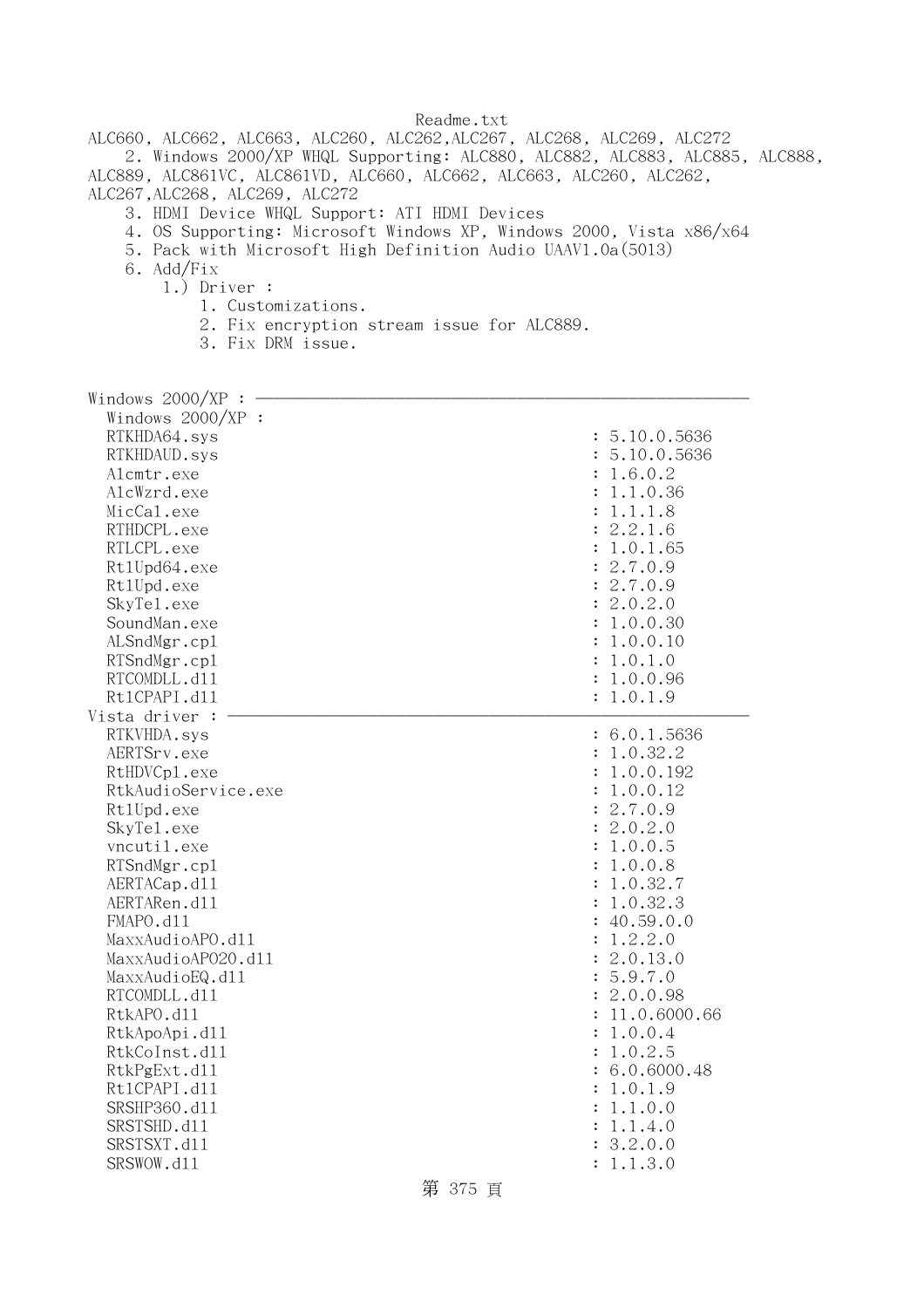| Readme.txt                                                       |                |
|------------------------------------------------------------------|----------------|
| WavesLib.d11                                                     | : 5.9.7.0      |
| Vista driver for x64                                             |                |
| RTKVHD64.sys                                                     | : 6.0.1.5636   |
| AERTSr64.exe                                                     | : 1.0.64.2     |
| RAVCp164.exe                                                     | : 1.0.0.192    |
| RtkAudioService.exe                                              | : 1.0.0.12     |
| Rt1Upd64.exe                                                     | : 2.7.0.9      |
| SkyTe1.exe                                                       | : 2.0.2.0      |
| vncutil.exe                                                      | : 1.0.0.5      |
| RTSnMg64.cp1                                                     | : 1.0.0.8      |
| AERTAC64.d11                                                     | : 1.0.64.7     |
| AERTAR64.d11                                                     | : 1.0.64.3     |
| FMAP064.d11                                                      | : 40.59.0.0    |
| MaxxAudioAP020.dll                                               | : 2.0.12.0     |
| RCoInst64.d11                                                    | : 1.0.2.5      |
| RtCOM64.d11                                                      | : 2.0.0.98     |
| RTCOMDLL.d11                                                     | : 2.0.0.98     |
| RtkApi64.dl1                                                     | : 1.0.0.4      |
| RtkAP064.d11                                                     | : 11.0.6000.66 |
| Rt1CPAPI.d11                                                     | : 1.0.1.9      |
| RtPgEx64.d11                                                     | : 6.0.6000.48  |
| SRSHP64.d11                                                      |                |
| SRSTSH64.d11                                                     | : 1.1.0.0      |
|                                                                  | : 1.1.4.0      |
| SRSTSX64.d11                                                     | : 3.2.0.0      |
| SRSWOW64.d11                                                     | : 1.1.3.0      |
| HDMI Driver :                                                    |                |
| Vista x86:                                                       |                |
| RtHDMIV.sys                                                      | : 6.0.1.5612   |
| RtkUpd.exe                                                       | : 2.7.0.9      |
| RHDMIExt.d11                                                     | : 6.0.6000.44  |
| RtkHDMI.d11                                                      | : 11.0.6000.63 |
|                                                                  |                |
| Vista x64:                                                       |                |
| RtHDMIVX.sys                                                     | : 6.0.1.5612   |
| RtkUpd64.exe                                                     | : 2.7.0.9      |
| RHDMEx64.d11                                                     | : 6.0.6000.44  |
| RtkHDM64.d11                                                     | : 11.0.6000.63 |
|                                                                  |                |
| $XP/2K$ $x86$ :                                                  |                |
| RtHDMI.sys                                                       | : 5.10.0.5612  |
| RtkUpd.exe                                                       | : 2.7.0.9      |
|                                                                  |                |
| $XP/ZK$ $x64$ :                                                  |                |
| RtHDMIX.sys                                                      | : 5.10.0.5612  |
| RtkUpd64.exe                                                     | : 2.7.0.9      |
| Driver Setup Program                                             | : 2.59         |
|                                                                  |                |
| Windows 2000/XP Operate on :                                     |                |
| Microsoft High Definition Audio Driver Package - KB888111        |                |
| Package file version $(kb888111.\text{exe}) : 6.1.22.0$          |                |
| Hdaudiobus.sys version: 5.10.00.5013                             |                |
|                                                                  |                |
| Driver Package R1.94                                             |                |
| Realtek HD Audio Driver support all of Realtek HD Audio Codec in |                |
| . Vista/WinXP/Win2000/Win2003                                    |                |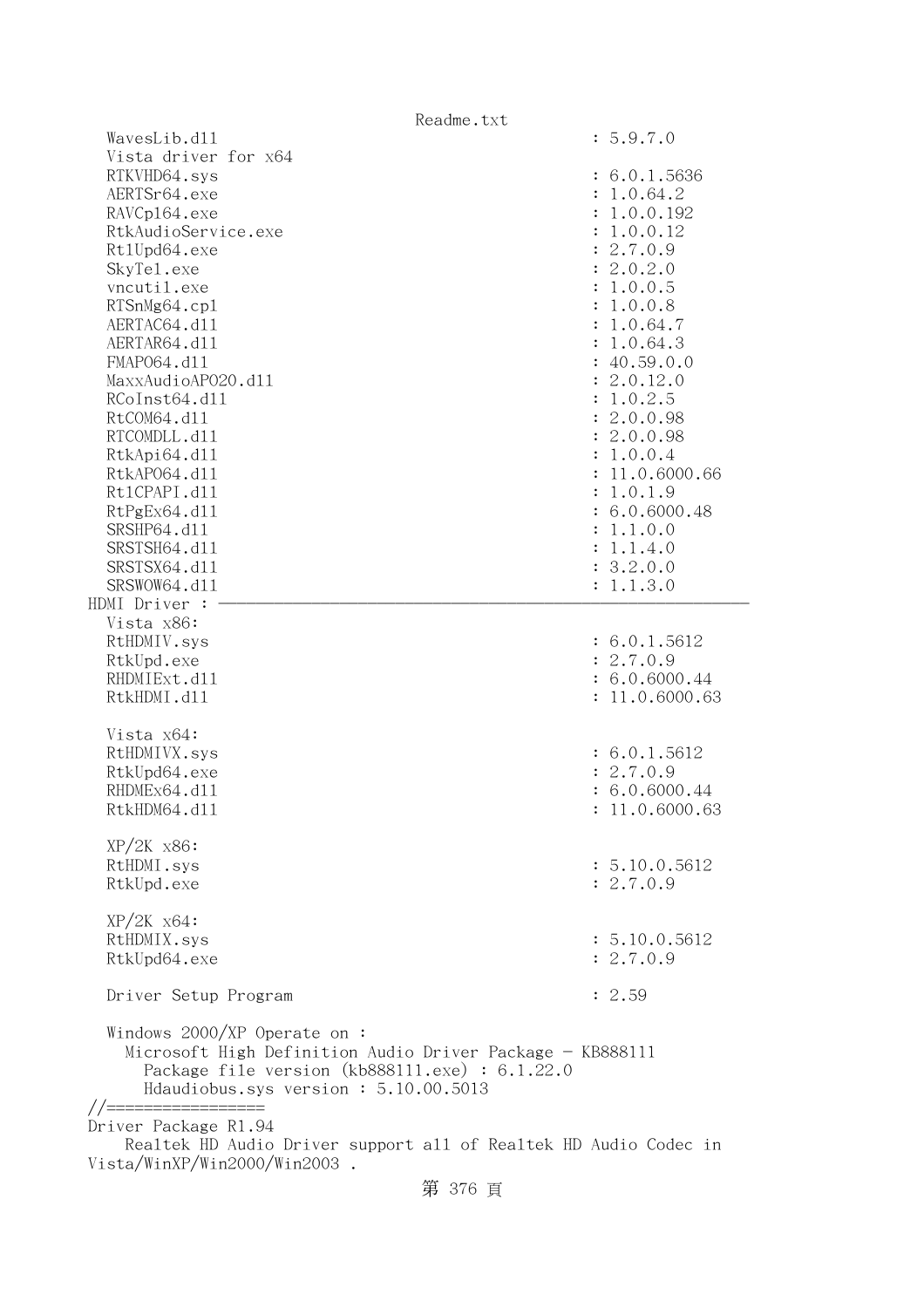1. Vista WHQL Supporting: ALC882, ALC883, ALC885, ALC888, ALC889, ALC861VD, ALC660, ALC662, ALC663, ALC260, ALC262,ALC267, ALC268, ALC269, ALC272

 2. Windows 2000/XP WHQL Supporting: ALC880, ALC882, ALC883, ALC885, ALC888, ALC889, ALC861VC, ALC861VD, ALC660, ALC662, ALC663, ALC260, ALC262, ALC267,ALC268, ALC269, ALC272

- 3. HDMI Device WHQL Support: ATI HDMI Devices
- 4. OS Supporting: Microsoft Windows XP, Windows 2000, Vista x86/x64
- 5. Pack with Microsoft High Definition Audio UAAV1.0a(5013)
- 6. Add/Fix
	- 1.) Driver :
		- 1. Customizations.
		- 2. Zero recorded data for SPDIF-IN copy-protection stream under

Vista.

| Windows 2000/XP     |                            |
|---------------------|----------------------------|
| Windows 2000/XP :   |                            |
| RTKHDA64.sys        | : 5.10.0.5628              |
| RTKHDAUD.sys        | : 5.10.0.5628              |
| Alcmtr.exe          | : 1.6.0.2                  |
| AlcWzrd.exe         | 1.1.0.36<br>$\ddot{\cdot}$ |
| MicCal.exe          | 1.1.1.8<br>$\ddot{\cdot}$  |
| RTHDCPL.exe         | : 2.2.1.3                  |
| RTLCPL.exe          | 1.0.1.65                   |
| Rt1Upd.exe          | 2.7.0.9<br>$\ddot{\cdot}$  |
| Rt1Upd64.exe        | : 2.7.0.9                  |
| SkyTe1.exe          | : 2.0.2.0                  |
| SoundMan.exe        | : 1.0.0.30                 |
| ALSndMgr.cp1        | $\ddot{\cdot}$<br>1.0.0.10 |
| RTSndMgr.cp1        | 1.0.1.0<br>$\ddot{\cdot}$  |
| RTCOMDLL.d11        | 1.0.0.96<br>$\ddot{\cdot}$ |
| Rt1CPAPI.d11        | : 1.0.1.9                  |
| Vista driver :      |                            |
| RTKVHDA.sys         | : 6.0.1.5628               |
| AERTSrv.exe         | : 1.0.32.2                 |
| RtHDVCp1.exe        | : 1.0.0.188                |
| RtkAudioService.exe | 1.0.0.12                   |
| RtkSmbus.exe        | 1.0.0.2<br>$\ddot{\cdot}$  |
| Rt1Upd.exe          | 2.7.0.9<br>$\ddot{\cdot}$  |
| SkyTe1.exe          | 2.0.2.0<br>$\ddot{\cdot}$  |
| RTSndMgr.cp1        | 1.0.0.8                    |
| AERTACap.d11        | 1.0.32.7<br>$\ddot{\cdot}$ |
| AERTARen.d11        | 1.0.32.3<br>$\ddot{\cdot}$ |
| FMAPO.d11           | : 40.59.0.0                |
| MaxxAudioAPO.dl1    | 1.2.2.0<br>:               |
| MaxxAudioAP020.dll  | 2.0.13.0<br>$\ddot{\cdot}$ |
| MaxxAudioEQ.d11     | : 5.9.7.0                  |
| RTCOMDLL.d11        | : 2.0.0.97                 |
| RtkAPO.d11          | : 11.0.6000.65             |
| RtkApoApi.d11       | 1.0.0.4<br>:               |
| RtkCoInst.d11       | 1.0.2.3<br>$\ddot{\cdot}$  |
| RtkPgExt.d11        | : 6.0.6000.47              |
| Rt1CPAPI.d11        | : 1.0.1.9                  |
| SRSHP360.d11        | : 1.1.0.0                  |
| SRSTSHD.d11         | 1.1.4.0<br>$\ddot{\cdot}$  |
| SRSTSXT.d11         | : 3.2.0.0                  |
|                     |                            |

第 377 頁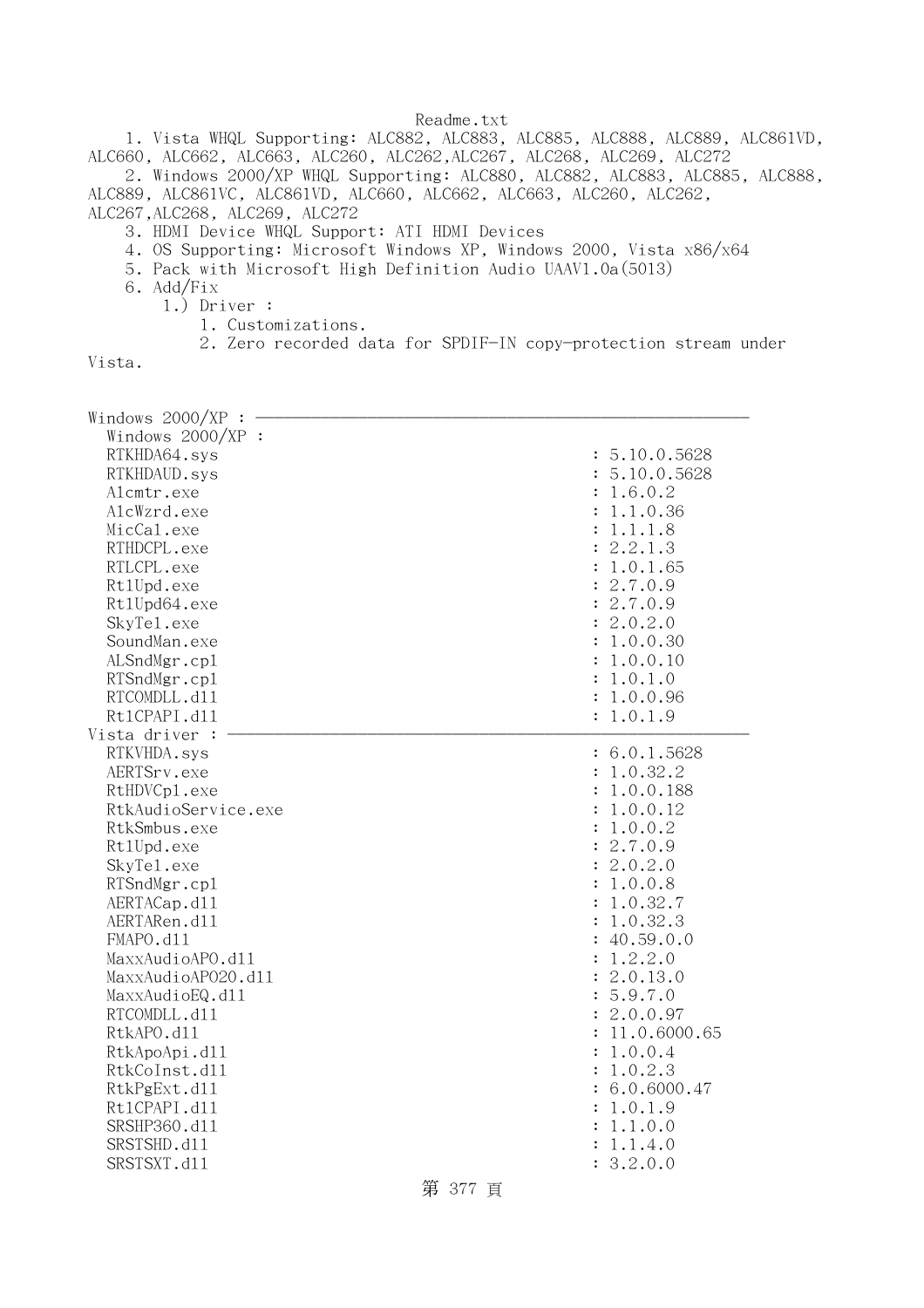|                                                                                                                                                                                               | Readme.txt                                                       |
|-----------------------------------------------------------------------------------------------------------------------------------------------------------------------------------------------|------------------------------------------------------------------|
| SRSWOW.d11                                                                                                                                                                                    | : 1.1.3.0                                                        |
| WavesLib.dll                                                                                                                                                                                  | : 5.9.7.0                                                        |
| Vista driver for x64                                                                                                                                                                          |                                                                  |
| RTKVHD64.sys                                                                                                                                                                                  | : 6.0.1.5628                                                     |
| AERTSr64.exe                                                                                                                                                                                  | : 1.0.64.2                                                       |
| RAVCp164.exe                                                                                                                                                                                  | : 1.0.0.188                                                      |
| RtkAudioService.exe                                                                                                                                                                           | : 1.0.0.12                                                       |
| RtkSmbus.exe                                                                                                                                                                                  | : 1.0.0.2                                                        |
| Rt1Upd64.exe                                                                                                                                                                                  | : 2.7.0.9                                                        |
| SkyTe1.exe                                                                                                                                                                                    | : 2.0.2.0                                                        |
| RTSnMg64.cp1                                                                                                                                                                                  | : 1.0.0.8                                                        |
| AERTAC64.d11                                                                                                                                                                                  | : 1.0.64.7                                                       |
| AERTAR64.d11                                                                                                                                                                                  | : 1.0.64.3                                                       |
| FMAP064.d11<br>MaxxAudioAP020.dll                                                                                                                                                             | : 40.59.0.0<br>: 2.0.12.0                                        |
| RCoInst64.d11                                                                                                                                                                                 | : 1.0.2.3                                                        |
| RtCOM64.d11                                                                                                                                                                                   | : 2.0.0.97                                                       |
| RTCOMDLL.d11                                                                                                                                                                                  | : 2.0.0.97                                                       |
| RtkApi64.dl1                                                                                                                                                                                  | : 1.0.0.4                                                        |
| RtkAP064.d11                                                                                                                                                                                  | : 11.0.6000.65                                                   |
| Rt1CPAPI.d11                                                                                                                                                                                  | : 1.0.1.9                                                        |
| RtPgEx64.d11                                                                                                                                                                                  | : 6.0.6000.47                                                    |
| SRSHP64.d11                                                                                                                                                                                   | : 1.1.0.0                                                        |
| SRSTSH64.d11                                                                                                                                                                                  | : 1.1.4.0                                                        |
| SRSTSX64.d11                                                                                                                                                                                  | : 3.2.0.0                                                        |
| SRSWOW64.d11                                                                                                                                                                                  | : 1.1.3.0                                                        |
| HDMI Driver :                                                                                                                                                                                 |                                                                  |
| Vista x86:                                                                                                                                                                                    |                                                                  |
| RtHDMIV.sys                                                                                                                                                                                   | : 6.0.1.5612                                                     |
| RtkUpd.exe                                                                                                                                                                                    | : 2.7.0.9                                                        |
| RHDMIExt.d11                                                                                                                                                                                  | : 6.0.6000.44                                                    |
| RtkHDMI.d11                                                                                                                                                                                   | : 11.0.6000.63                                                   |
| Vista x64:                                                                                                                                                                                    |                                                                  |
| RtHDMIVX.sys                                                                                                                                                                                  | : 6.0.1.5612                                                     |
| RtkUpd64.exe                                                                                                                                                                                  | : 2.7.0.9                                                        |
| RHDMEx64.d11                                                                                                                                                                                  | : 6.0.6000.44                                                    |
| RtkHDM64.d11                                                                                                                                                                                  | : 11.0.6000.63                                                   |
|                                                                                                                                                                                               |                                                                  |
| $XP/2K$ $x86$ :                                                                                                                                                                               |                                                                  |
| RtHDMI.sys                                                                                                                                                                                    | : 5.10.0.5612                                                    |
| RtkUpd.exe                                                                                                                                                                                    | : 2.7.0.9                                                        |
| $XP/ZK$ $x64$ :                                                                                                                                                                               |                                                                  |
| RtHDMIX.sys                                                                                                                                                                                   | : 5.10.0.5612                                                    |
| RtkUpd64.exe                                                                                                                                                                                  | : 2.7.0.9                                                        |
|                                                                                                                                                                                               |                                                                  |
| Driver Setup Program                                                                                                                                                                          | : 2.59                                                           |
| Windows $2000/XP$ Operate on:<br>Microsoft High Definition Audio Driver Package - KB888111<br>Package file version $(kb888111.\text{exe}) : 6.1.22.0$<br>Hdaudiobus.sys version: 5.10.00.5013 |                                                                  |
| Driver Package R1.93                                                                                                                                                                          |                                                                  |
|                                                                                                                                                                                               | Realtek HD Audio Driver support all of Realtek HD Audio Codec in |
|                                                                                                                                                                                               |                                                                  |
|                                                                                                                                                                                               | 第 378 頁                                                          |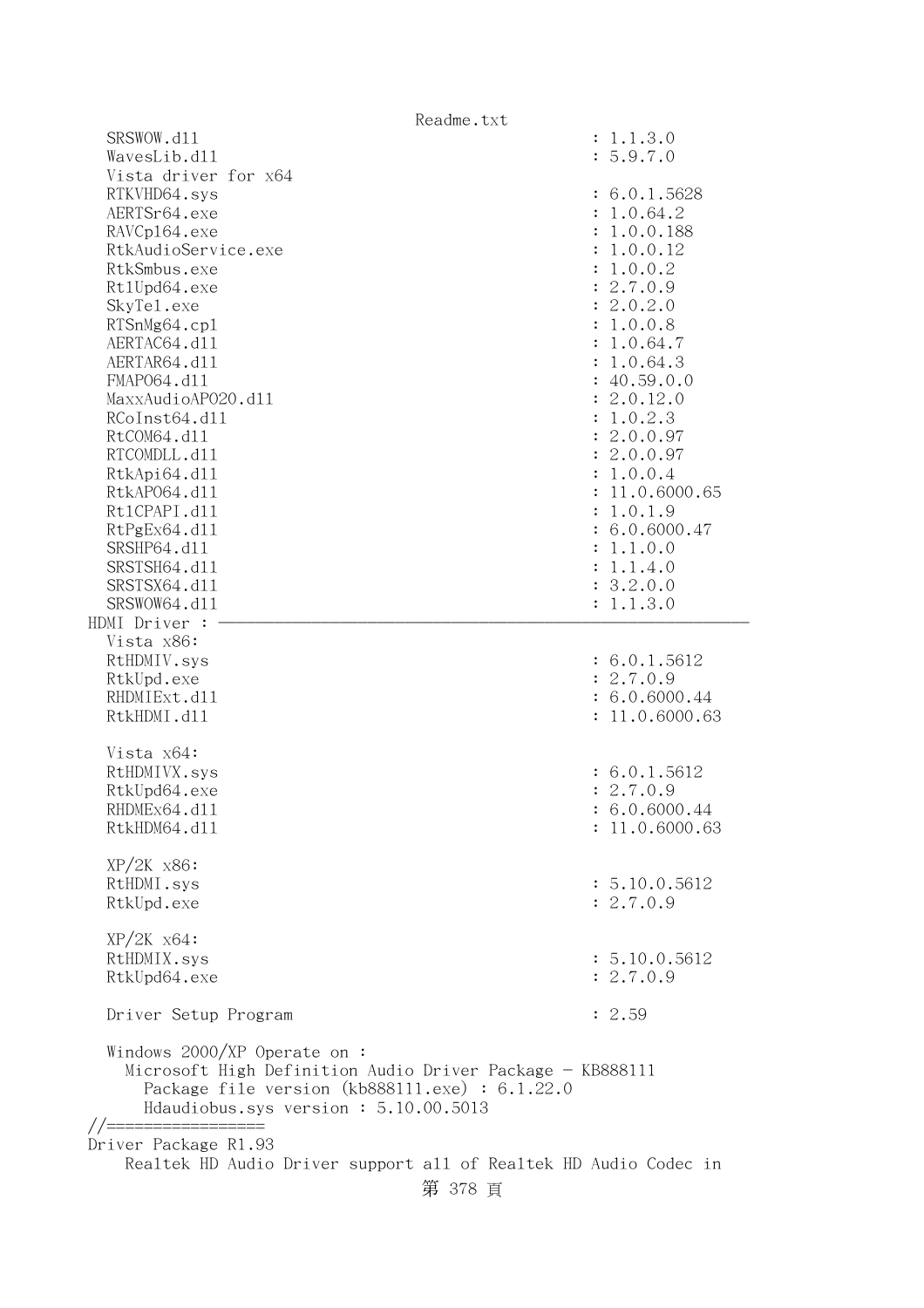Vista/WinXP/Win2000/Win2003 .

 1. Vista WHQL Supporting: ALC882, ALC883, ALC885, ALC888, ALC889, ALC861VD, ALC660, ALC662, ALC663, ALC260, ALC262,ALC267, ALC268, ALC269, ALC272

 2. Windows 2000/XP WHQL Supporting: ALC880, ALC882, ALC883, ALC885, ALC888, ALC889, ALC861VC, ALC861VD, ALC660, ALC662, ALC663, ALC260, ALC262,

ALC267,ALC268, ALC269, ALC272

- 3. HDMI Device WHQL Support: ATI HDMI Devices
- 4. OS Supporting: Microsoft Windows XP, Windows 2000, Vista x86/x64
- 5. Pack with Microsoft High Definition Audio UAAV1.0a(5013)
- 6. Add/Fix
	- 1.) Driver :
		- 1. Customizations.
	- 2.) Package :
		- 1. Small VGA mode should not be checked in silent installation .

| Windows 2000/XP     |                            |
|---------------------|----------------------------|
| Windows 2000/XP :   |                            |
| RTKHDA64.sys        | : 5.10.0.5624              |
| RTKHDAUD.sys        | : 5.10.0.5624              |
| Alcmtr.exe          | 1.6.0.2                    |
| AlcWzrd.exe         | 1.1.0.36<br>$\ddot{\cdot}$ |
| MicCal.exe          | 1.1.1.8<br>$\ddot{\cdot}$  |
| RTHDCPL.exe         | 2.2.1.1                    |
| RTLCPL.exe          | : 1.0.1.65                 |
| Rt1Upd64.exe        | : 2.7.0.9                  |
| Rt1Upd.exe          | : 2.7.0.9                  |
| SkyTe1.exe          | : 2.0.2.0                  |
| SoundMan.exe        | : 1.0.0.30                 |
| ALSndMgr.cp1        | : 1.0.0.10                 |
| RTSndMgr.cp1        | 1.0.1.0<br>$\ddot{\cdot}$  |
| RTCOMDLL.d11        | : 1.0.0.96                 |
| Rt1CPAPI.d11        | : 1.0.1.9                  |
| Vista driver :      |                            |
| RTKVHDA.sys         | : 6.0.1.5624               |
| AERTSrv.exe         | 1.0.32.2<br>$\ddot{\cdot}$ |
| RtHDVCp1.exe        | 1.0.0.185                  |
| RtkAudioService.exe | 1.0.0.12<br>$\ddot{\cdot}$ |
| RtkSmbus.exe        | 1.0.0.2                    |
| Rt1Upd.exe          | : 2.7.0.9                  |
| SkyTe1.exe          | : 2.0.2.0                  |
| RTSndMgr.cp1        | 1.0.0.7<br>$\ddot{\cdot}$  |
| AERTACap.d11        | 1.0.32.7<br>$\ddot{\cdot}$ |
| AERTARen.d11        | 1.0.32.3                   |
| FMAPO.d11           | 40.59.0.0                  |
| MaxxAudioAPO.dl1    | : 1.2.2.0                  |
| MaxxAudioAP020.dll  | : 2.0.13.0                 |
| MaxxAudioEQ.d11     | : 5.9.7.0                  |
| RTCOMDLL.d11        | : 2.0.0.97                 |
| RtkAPO.d11          | 11.0.6000.65               |
| RtkApoApi.d11       | 1.0.0.4<br>$\ddot{\cdot}$  |
| RtkCoInst.d11       | 1.0.2.3<br>$\ddot{\cdot}$  |
| RtkPgExt.d11        | : 6.0.6000.46              |
| Rt1CPAPI.d11        | : 1.0.1.9                  |
| SRSHP360.d11        | : 1.1.0.0                  |
| SRSTSHD.d11         | 1.1.4.0<br>$\ddot{\cdot}$  |

第 379 頁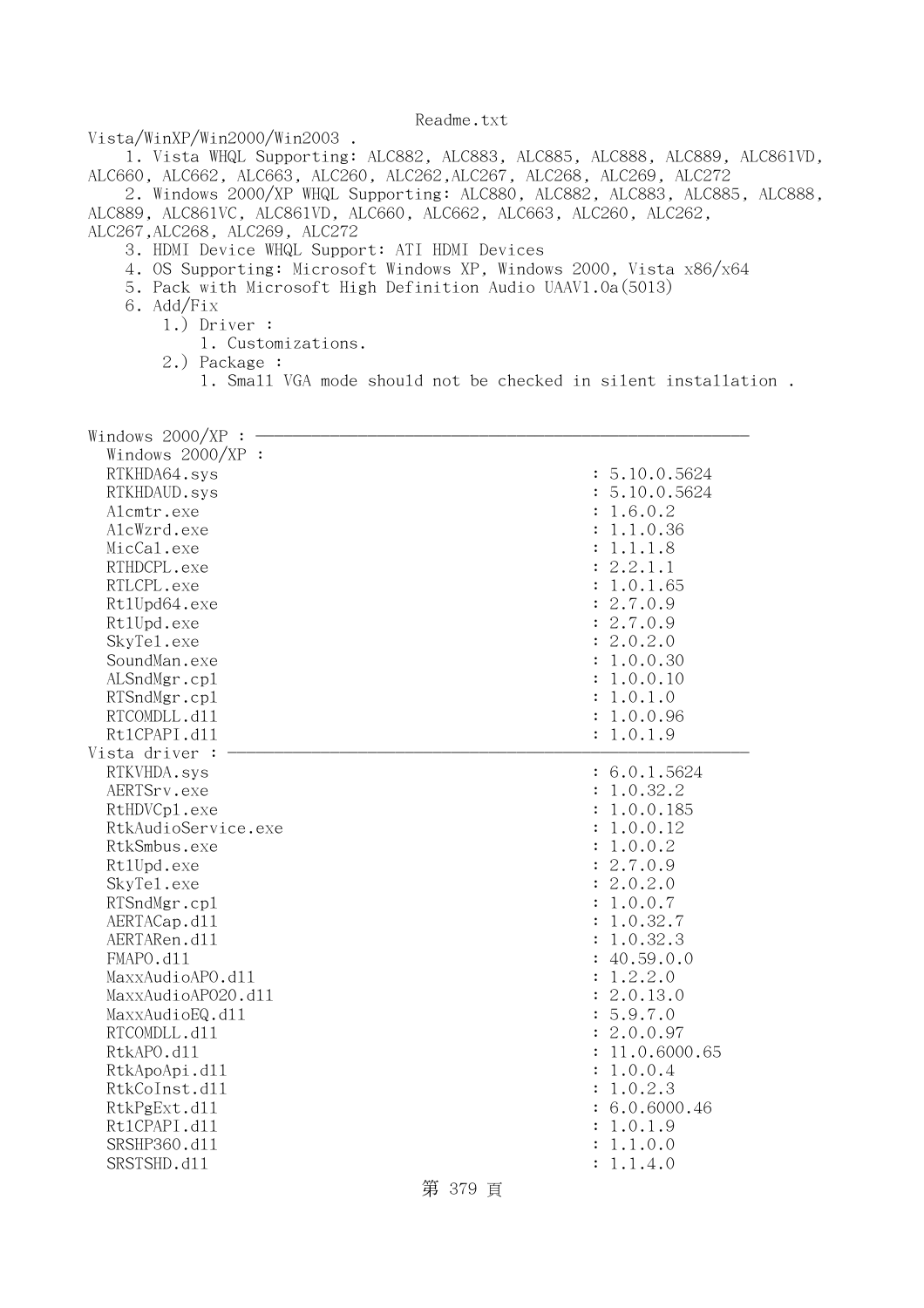|                                                                                                 | Readme.txt     |
|-------------------------------------------------------------------------------------------------|----------------|
| SRSTSXT.d11                                                                                     | : 3.2.0.0      |
| SRSWOW.d11                                                                                      | : 1.1.3.0      |
| WavesLib.d11                                                                                    | : 5.9.7.0      |
| Vista driver for x64                                                                            |                |
| RTKVHD64.sys                                                                                    | : 6.0.1.5624   |
| AERTSr64.exe                                                                                    | : 1.0.64.2     |
| RAVCp164.exe                                                                                    | : 1.0.0.185    |
| RtkAudioService.exe                                                                             | : 1.0.0.12     |
| RtkSmbus.exe                                                                                    | : 1.0.0.2      |
| Rt1Upd64.exe                                                                                    | : 2.7.0.9      |
| SkyTe1.exe                                                                                      | : 2.0.2.0      |
| RTSnMg64.cp1                                                                                    | : 1.0.0.7      |
| AERTAC64.d11                                                                                    | : 1.0.64.7     |
| AERTAR64.d11                                                                                    | : 1.0.64.3     |
| FMAP064.d11                                                                                     | : 40.59.0.0    |
| MaxxAudioAP020.d11                                                                              | : 2.0.12.0     |
| RCoInst64.d11                                                                                   | : 1.0.2.3      |
| RtCOM64.d11                                                                                     | : 2.0.0.97     |
| RTCOMDLL.d11                                                                                    | : 2.0.0.97     |
| RtkApi64.d11                                                                                    | : 1.0.0.4      |
| RtkAP064.d11                                                                                    | : 11.0.6000.65 |
| Rt1CPAPI.d11                                                                                    | : 1.0.1.9      |
| RtPgEx64.d11                                                                                    | : 6.0.6000.46  |
| SRSHP64.d11                                                                                     | : 1.1.0.0      |
| SRSTSH64.d11                                                                                    | : 1.1.4.0      |
| SRSTSX64.d11                                                                                    | : 3.2.0.0      |
| SRSWOW64.d11                                                                                    | : 1.1.3.0      |
| HDMI Driver :                                                                                   |                |
| Vista x86:                                                                                      |                |
| RtHDMIV.sys                                                                                     | : 6.0.1.5612   |
| RtkUpd.exe                                                                                      | : 2.7.0.9      |
| RHDMIExt.d11                                                                                    | : 6.0.6000.44  |
| RtkHDMI.d11                                                                                     | : 11.0.6000.63 |
| Vista x64:                                                                                      |                |
| RtHDMIVX.sys                                                                                    | : 6.0.1.5612   |
| RtkUpd64.exe                                                                                    | : 2.7.0.9      |
| RHDMEx64.d11                                                                                    | : 6.0.6000.44  |
| RtkHDM64.d11                                                                                    | : 11.0.6000.63 |
|                                                                                                 |                |
| $XP/2K$ $x86$ :                                                                                 |                |
| RtHDMI.sys                                                                                      | : 5.10.0.5612  |
| RtkUpd.exe                                                                                      | : 2.7.0.9      |
|                                                                                                 |                |
| $XP/ZK$ $x64$ :                                                                                 |                |
| RtHDMIX.sys                                                                                     | : 5.10.0.5612  |
| RtkUpd64.exe                                                                                    | : 2.7.0.9      |
|                                                                                                 |                |
| Driver Setup Program                                                                            | : 2.59         |
| Windows $2000/XP$ Operate on:<br>Microsoft High Definition Audio Driver Package - KB888111      |                |
| Package file version $(kb888111.\text{exe}) : 6.1.22.0$<br>Hdaudiobus.sys version: 5.10.00.5013 |                |
|                                                                                                 |                |

Driver Package R1.92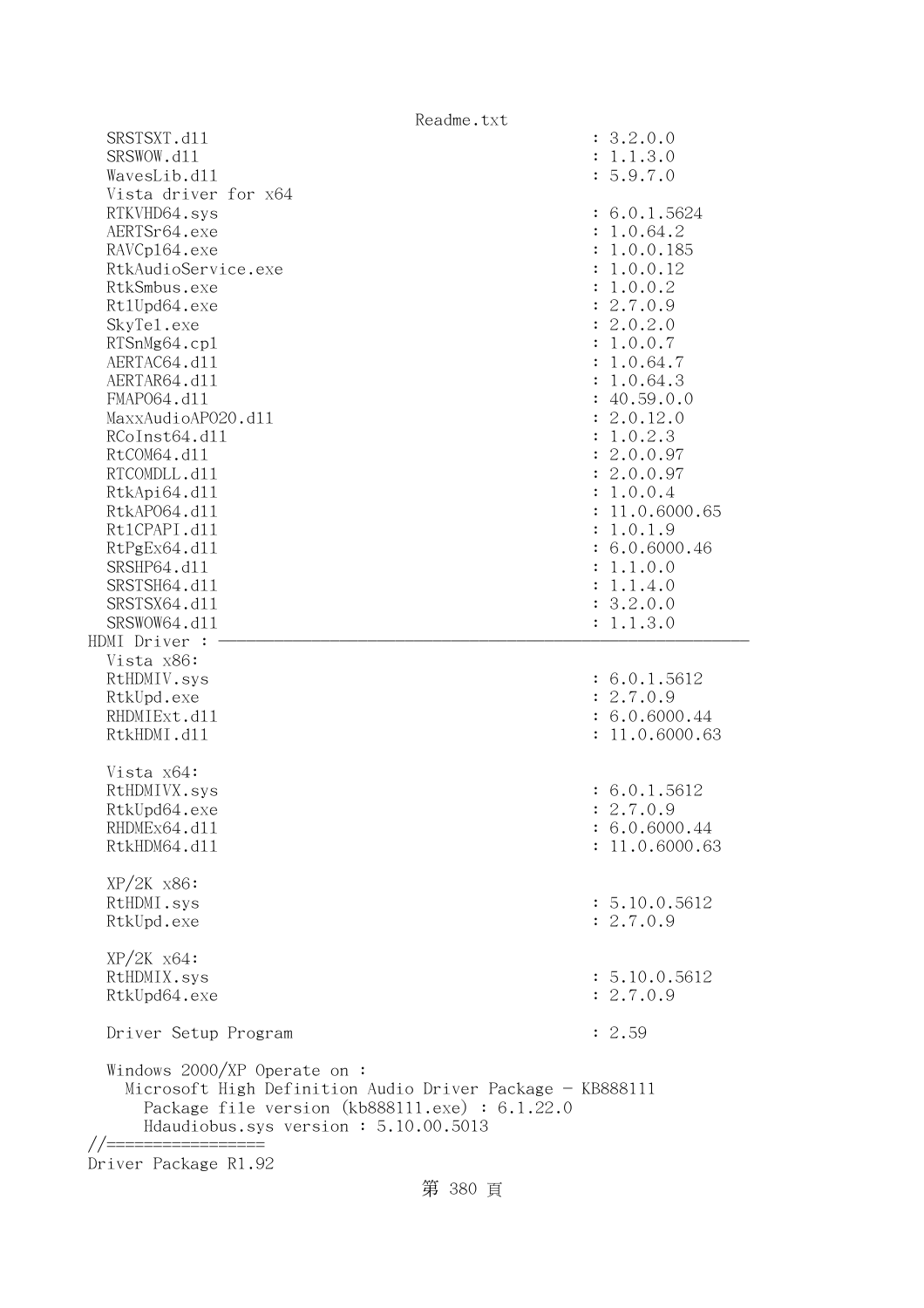Realtek HD Audio Driver support all of Realtek HD Audio Codec in Vista/WinXP/Win2000/Win2003 .

 1. Vista WHQL Supporting: ALC882, ALC883, ALC885, ALC888, ALC889, ALC861VD, ALC660, ALC662, ALC663, ALC260, ALC262,ALC267, ALC268, ALC269, ALC272

 2. Windows 2000/XP WHQL Supporting: ALC880, ALC882, ALC883, ALC885, ALC888, ALC889, ALC861VC, ALC861VD, ALC660, ALC662, ALC663, ALC260, ALC262,

ALC267,ALC268, ALC269, ALC272

- 3. HDMI Device WHQL Support: ATI HDMI Devices
- 4. OS Supporting: Microsoft Windows XP, Windows 2000, Vista x86/x64
- 5. Pack with Microsoft High Definition Audio UAAV1.0a(5013)
- 6. Add/Fix
	- 1.) Driver :
		- 1. Fix Stereo Mix issue with codec which support capless output pin. 2. Customizations.

| Windows 2000/XP      |                                 |
|----------------------|---------------------------------|
| Windows 2000/XP :    |                                 |
| RTKHDA64.sys         | : 5.10.0.5618                   |
| RTKHDAUD.sys         | : 5.10.0.5618                   |
| MicCal.exe           | 1.1.1.8<br>$\ddot{\phantom{a}}$ |
| RTHDCPL.exe          | 2.2.1.0<br>$\ddot{\cdot}$       |
| RTLCPL.exe           | 1.0.1.65<br>$\ddot{\cdot}$      |
| Rt1Upd64.exe         | : 2.7.0.9                       |
| Rt1Upd.exe           | : 2.7.0.9                       |
| SkyTe1.exe           | : 2.0.2.0                       |
| SoundMan.exe         | 1.0.0.30<br>:                   |
| Alcmtr.exe           | 1.6.0.2<br>$\ddot{\cdot}$       |
| AlcWzrd.exe          | : 1.1.0.36                      |
| RTSndMgr.cp1         | 1.0.1.0<br>$\ddot{\cdot}$       |
| ALSndMgr.cp1         | : 1.0.0.10                      |
| RTCOMDLL.d11         | : 1.0.0.96                      |
| Rt1CPAPI.d11         | : 1.0.1.9                       |
| Vista driver :       |                                 |
| Vista driver for x86 |                                 |
| RTKVHDA.sys          | : 6.0.1.5618                    |
| AERTSrv.exe          | : 1.0.32.2                      |
| RtHDVCp1.exe         | : 1.0.0.183                     |
| RtkAudioService.exe  | : 1.0.0.12                      |
| RtkSmbus.exe         | 1.0.0.2<br>$\ddot{\cdot}$       |
| Rt1Upd.exe           | : 2.7.0.9                       |
| SkyTe1.exe           | 2.0.2.0<br>$\ddot{\cdot}$       |
| RTSndMgr.cp1         | : 1.0.0.7                       |
| AERTACap.d11         | 1.0.32.7                        |
| AERTARen.d11         | : 1.0.32.3                      |
| FMAPO.d11            | : 40.58.0.0                     |
| MaxxAudioAPO.dl1     | 1.2.2.0<br>$\ddot{\cdot}$       |
| MaxxAudioAP020.dll   | 2.0.13.0                        |
| MaxxAudioEQ.d11      | 5.9.7.0<br>$\ddot{\cdot}$       |
| RTCOMDLL.d11         | 2.0.0.97                        |
| RtkAPO.d11           | : 11.0.6000.64                  |
| RtkApoApi.d11        | : 1.0.0.4                       |
| RtkCoInst.d11        | : 1.0.2.1                       |
| RtkPgExt.d11         | : 6.0.6000.45                   |
| Rt1CPAPI.d11         | 1.0.1.9<br>$\ddot{\cdot}$       |
| SRSHP360.d11         | : 1.0.1.0                       |
|                      |                                 |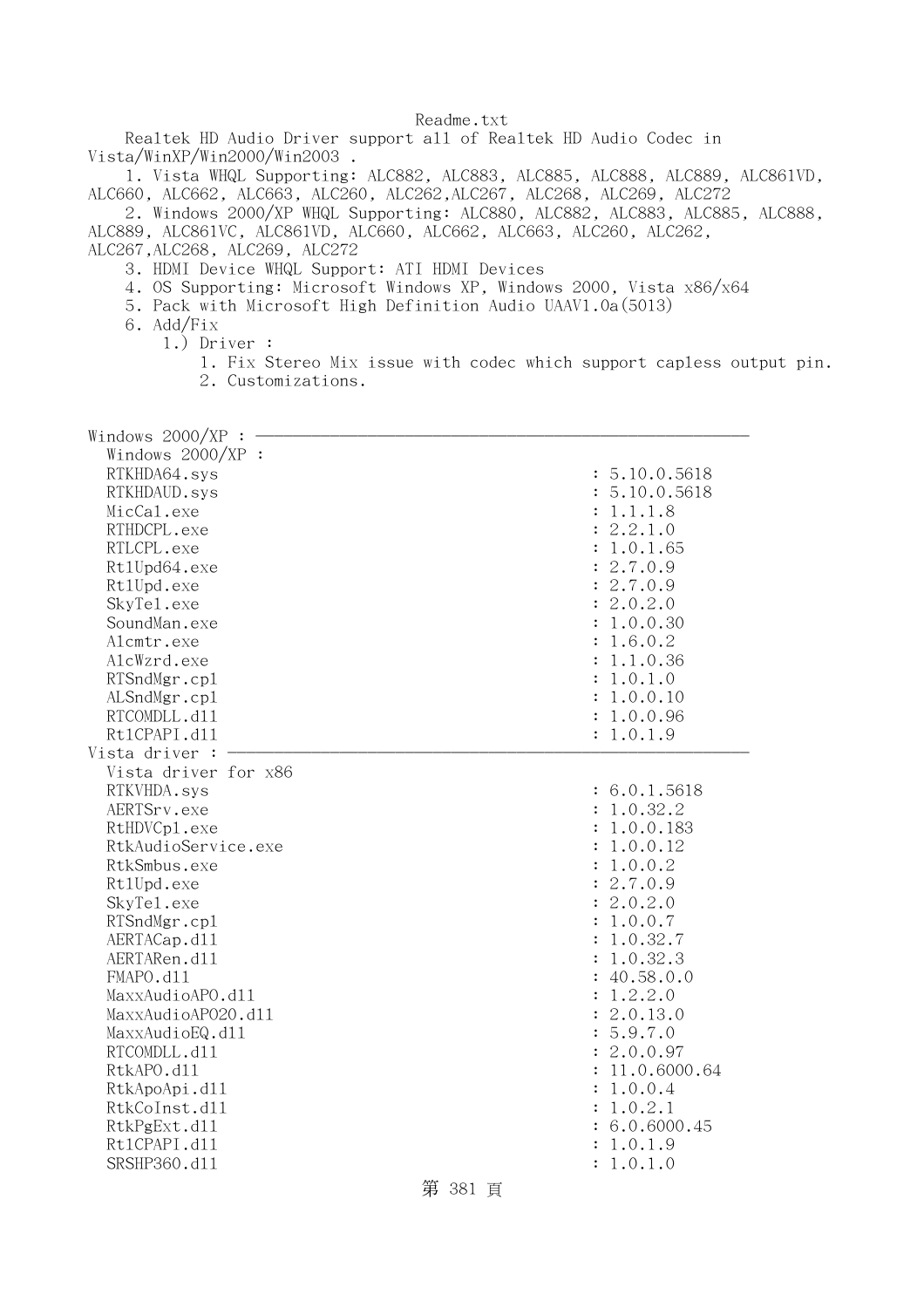|                                                                                                                                                                                              | Readme.txt             |
|----------------------------------------------------------------------------------------------------------------------------------------------------------------------------------------------|------------------------|
| SRSTSHD.d11                                                                                                                                                                                  | : 1.1.4.0              |
| SRSTSXT.d11<br>SRSWOW.d11                                                                                                                                                                    | : 3.2.0.0<br>: 1.1.3.0 |
| WavesLib.d11                                                                                                                                                                                 | : 5.9.7.0              |
| Vista driver for x64                                                                                                                                                                         |                        |
| RTKVHD64.sys                                                                                                                                                                                 | : 6.0.1.5618           |
| AERTSr64.exe                                                                                                                                                                                 | : 1.0.64.2             |
| RAVCp164.exe                                                                                                                                                                                 | : 1.0.0.183            |
| RtkAudioService.exe                                                                                                                                                                          | : 1.0.0.12             |
| RtkSmbus.exe                                                                                                                                                                                 | : 1.0.0.2              |
| Rt1Upd64.exe                                                                                                                                                                                 | : 2.7.0.9              |
| SkyTe1.exe                                                                                                                                                                                   | : 2.0.2.0              |
| RTSnMg64.cp1                                                                                                                                                                                 | : 1.0.0.7              |
| AERTAC64.d11                                                                                                                                                                                 | : 1.0.64.7             |
| AERTAR64.d11                                                                                                                                                                                 | : 1.0.64.3             |
| FMAP064.d11                                                                                                                                                                                  | : 40.58.0.0            |
| MaxxAudioAP020.dll                                                                                                                                                                           | : 2.0.12.0             |
| RCoInst64.d11                                                                                                                                                                                | : 1.0.2.1              |
| RtCOM64.d11                                                                                                                                                                                  | : 2.0.0.97             |
| RTCOMDLL.d11                                                                                                                                                                                 | : 2.0.0.97             |
| RtkApi64.d11                                                                                                                                                                                 | : 1.0.0.4              |
| RtkAP064.d11                                                                                                                                                                                 | : 11.0.6000.64         |
| Rt1CPAPI.d11                                                                                                                                                                                 | : 1.0.1.9              |
| RtPgEx64.d11                                                                                                                                                                                 | : 6.0.6000.45          |
| SRSHP64.d11                                                                                                                                                                                  | : 1.0.1.0              |
| SRSTSH64.d11                                                                                                                                                                                 | : 1.1.4.0              |
| SRSTSX64.d11                                                                                                                                                                                 | : 3.2.0.0              |
| SRSWOW64.d11                                                                                                                                                                                 | : 1.1.3.0              |
| HDMI Driver :<br>Vista x86:                                                                                                                                                                  |                        |
| RtHDMIV.sys                                                                                                                                                                                  | : 6.0.1.5612           |
| RtkUpd.exe                                                                                                                                                                                   | : 2.7.0.9              |
| RHDMIExt.d11                                                                                                                                                                                 | : 6.0.6000.44          |
| RtkHDMI.d11                                                                                                                                                                                  | : 11.0.6000.63         |
|                                                                                                                                                                                              |                        |
| Vista x64:                                                                                                                                                                                   |                        |
| RtHDMIVX.sys                                                                                                                                                                                 | : 6.0.1.5612           |
| RtkUpd64.exe                                                                                                                                                                                 | : 2.7.0.9              |
| RHDMEx64.d11                                                                                                                                                                                 | : 6.0.6000.44          |
| RtkHDM64.d11                                                                                                                                                                                 | : 11.0.6000.63         |
|                                                                                                                                                                                              |                        |
| XP/2K x86:                                                                                                                                                                                   |                        |
| RtHDMI.sys                                                                                                                                                                                   | : 5.10.0.5612          |
| RtkUpd.exe                                                                                                                                                                                   | : 2.7.0.9              |
| XP/2K x64:                                                                                                                                                                                   |                        |
| RtHDMIX.sys                                                                                                                                                                                  | : 5.10.0.5612          |
| RtkUpd64.exe                                                                                                                                                                                 | : 2.7.0.9              |
|                                                                                                                                                                                              |                        |
| Driver Setup Program                                                                                                                                                                         | : 2.58                 |
| Windows 2000/XP Operate on :<br>Microsoft High Definition Audio Driver Package - KB888111<br>Package file version $(kb888111.\text{exe}) : 6.1.22.0$<br>Hdaudiobus.sys version: 5.10.00.5013 |                        |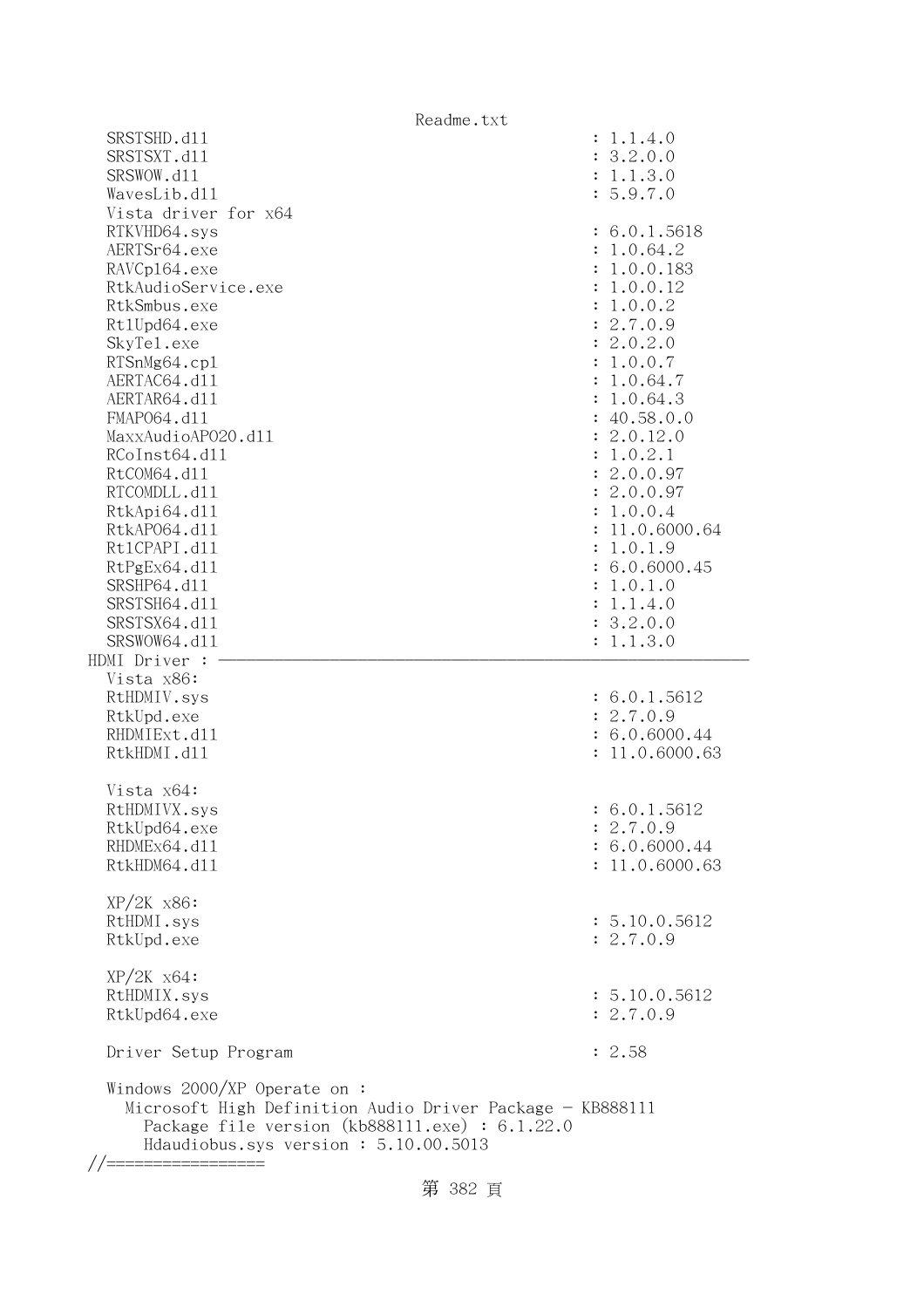Driver Package R1.91 Realtek HD Audio Driver support all of Realtek HD Audio Codec in Vista/WinXP/Win2000/Win2003 . 1. Vista WHQL Supporting: ALC882, ALC883, ALC885, ALC888, ALC889, ALC861VD, ALC660, ALC662, ALC663, ALC260, ALC262,ALC267, ALC268, ALC269, ALC272 2. Windows 2000/XP WHQL Supporting: ALC880, ALC882, ALC883, ALC885, ALC888, ALC889, ALC861VC, ALC861VD, ALC660, ALC662, ALC663, ALC260, ALC262, ALC267,ALC268, ALC269, ALC272 3. HDMI Device WHQL Support: ATI HDMI Devices 4. OS Supporting: Microsoft Windows XP, Windows 2000, Vista x86/x64 5. Pack with Microsoft High Definition Audio UAAV1.0a(5013) 6. Add/Fix 1.) Driver : 1. Fix DTM 1.2 KS topology test fail issue. 2. Customizations. Windows  $2000/XP : -$  Windows 2000/XP : RTKHDA64.sys : 5.10.0.5605 RTKHDAUD.sys : 5.10.0.5605 MicCal.exe : 1.1.1.8 RTHDCPL.exe : 2.2.0.2 RTLCPL.exe : 1.0.1.65 Rt1Upd64.exe : 2.7.0.9 RtlUpd.exe : 2.7.0.9 SkyTel.exe : 2.0.2.0 SoundMan.exe : 1.0.0.30 Alcmtr.exe : 1.6.0.2 AlcWzrd.exe : 1.1.0.36 RTSndMgr.cp1 : 1.0.1.0 ALSndMgr.cp1 : 1.0.0.10 RTCOMDLL.d11 : 1.0.0.96 Rt1CPAPI.d11 : 1.0.1.9 Vista driver  $: -$  Vista driver for x86 RTKVHDA.sys : 6.0.1.5605 AERTSrv.exe : 1.0.32.2 RtHDVCp1.exe : 1.0.0.172 RtkAudioService.exe : 1.0.0.11 RtkSmbus.exe : 1.0.0.1 RtlUpd.exe : 2.7.0.9 SkyTel.exe : 2.0.2.0 RTSndMgr.cp1 : 1.0.0.7 AERTACap.d11 : 1.0.32.7 AERTARen.d11 : 1.0.32.3 FMAPO.dll : 6.0.6000.16386  $\text{MaxAudio}$ APO.dll  $\text{MaxAudio}$  $\text{MaxAudio}$ APO2O.dll : 2.0.12.0 MaxxAudioEQ.dl1 : 5.9.7.0 RTCOMDLL.d11 : 2.0.0.96 RtkAPO.d11 : 11.0.6000.63 RtkApoApi.dll : 1.0.0.4 RtkCoInst.dll : 1.0.2.0 RtkPgExt.dll : 6.0.6000.42 Rt1CPAPI.d11 : 1.0.1.9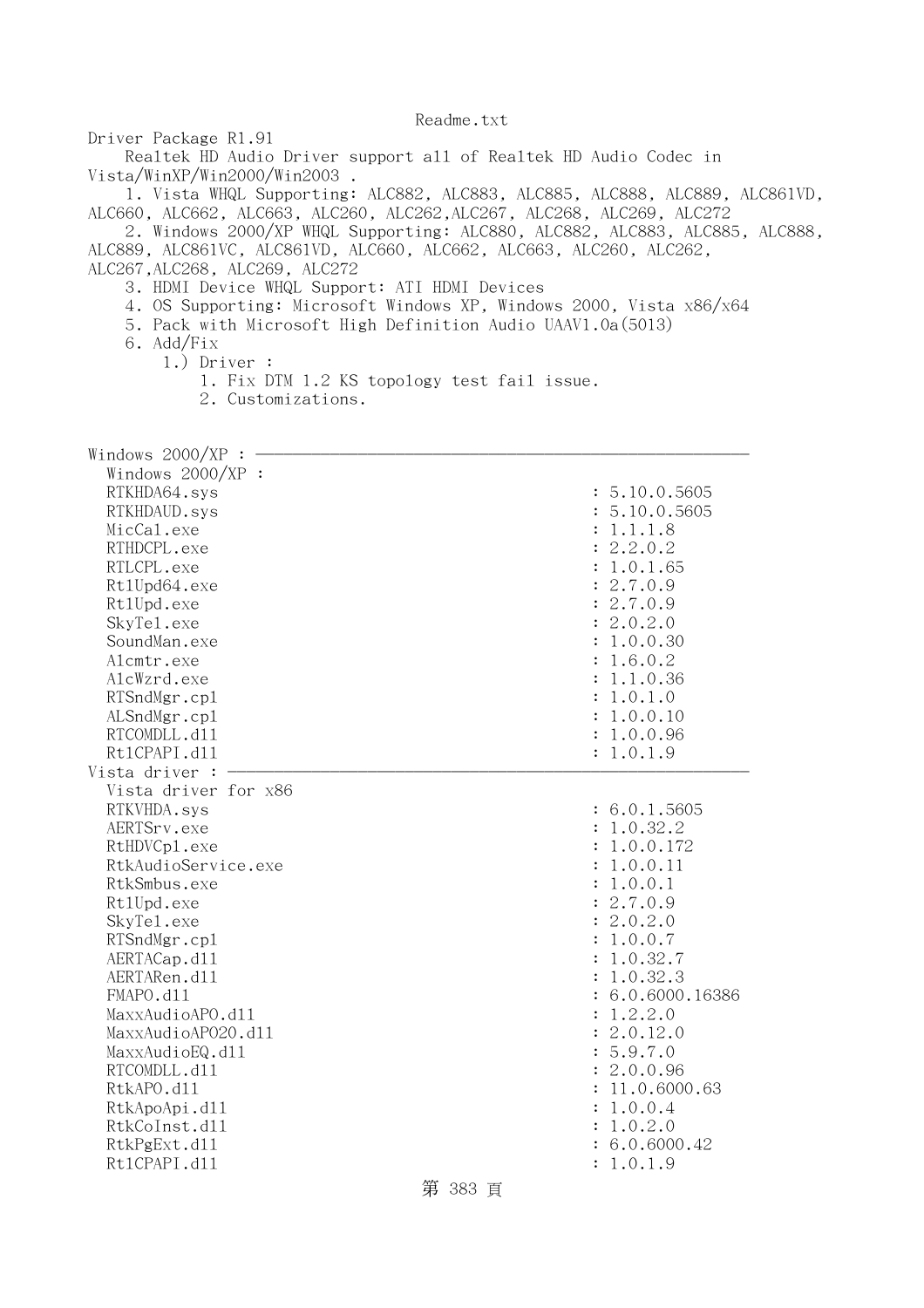|                                                                       | Readme.txt                                                                                                           |
|-----------------------------------------------------------------------|----------------------------------------------------------------------------------------------------------------------|
| SRSHP360.d11                                                          | : 1.0.1.0                                                                                                            |
| SRSTSHD.d11                                                           | : 1.1.4.0                                                                                                            |
| SRSTSXT.d11                                                           | : 3.2.0.0                                                                                                            |
| SRSWOW.d11                                                            | : 1.1.3.0                                                                                                            |
| WavesLib.d11                                                          | : 5.9.7.0                                                                                                            |
| Vista driver for x64                                                  |                                                                                                                      |
| RTKVHD64.sys                                                          | : 6.0.1.5605                                                                                                         |
| AERTSr64.exe                                                          | : 1.0.64.2                                                                                                           |
| RAVCp164.exe                                                          | : 1.0.0.172                                                                                                          |
| RtkAudioService.exe                                                   | : 1.0.0.11                                                                                                           |
| RtkSmbus.exe                                                          | : 1.0.0.1                                                                                                            |
| Rt1Upd64.exe                                                          | : 2.7.0.9                                                                                                            |
| SkyTe1.exe                                                            | : 2.0.2.0                                                                                                            |
| RTSnMg64.cp1                                                          | : 1.0.0.7                                                                                                            |
| AERTAC64.d11                                                          | : 1.0.64.7                                                                                                           |
| AERTAR64.d11                                                          | : 1.0.64.3                                                                                                           |
| FMAP064.d11                                                           | : 6.0.6000.16386                                                                                                     |
| MaxxAudioAP020.dll                                                    | : 2.0.12.0                                                                                                           |
| RCoInst64.d11                                                         | : 1.0.2.0                                                                                                            |
| RtCOM64.d11                                                           | : 2.0.0.96                                                                                                           |
| RTCOMDLL.d11                                                          | : 2.0.0.96                                                                                                           |
| RtkApi64.dl1                                                          | : 1.0.0.4                                                                                                            |
| RtkAP064.d11                                                          | : 11.0.6000.63                                                                                                       |
| Rt1CPAPI.d11                                                          | : 1.0.1.9                                                                                                            |
| RtPgEx64.d11                                                          | : 6.0.6000.42                                                                                                        |
| SRSHP64.d11                                                           | : 1.0.1.0                                                                                                            |
| SRSTSH64.d11                                                          | : 1.1.4.0                                                                                                            |
| SRSTSX64.d11                                                          | : 3.2.0.0                                                                                                            |
| SRSWOW64.d11                                                          | : 1.1.3.0                                                                                                            |
| HDMI Driver :                                                         |                                                                                                                      |
| Vista x86:                                                            |                                                                                                                      |
| RtHDMIV.sys                                                           | : 6.0.1.5602                                                                                                         |
| RtkUpd.exe                                                            | : 2.7.0.9                                                                                                            |
| RHDMIExt.d11                                                          | : 6.0.6000.42                                                                                                        |
| RtkHDMI.d11                                                           | : 11.0.6000.62                                                                                                       |
|                                                                       |                                                                                                                      |
| Vista x64:                                                            |                                                                                                                      |
|                                                                       |                                                                                                                      |
| RtHDMIVX.sys                                                          | : 6.0.1.5602                                                                                                         |
| RtkUpd64.exe                                                          | : 2.7.0.9                                                                                                            |
| RHDMEx64.d11                                                          | : 6.0.6000.42                                                                                                        |
| RtkHDM64.d11                                                          | : 11.0.6000.62                                                                                                       |
|                                                                       |                                                                                                                      |
| $XP/2K$ $x86$ :                                                       |                                                                                                                      |
| RtHDMI.sys                                                            | : 5.10.0.5602                                                                                                        |
| RtkUpd.exe                                                            | : 2.7.0.9                                                                                                            |
|                                                                       |                                                                                                                      |
| $XP/ZK$ $x64$ :                                                       |                                                                                                                      |
| RtHDMIX.sys                                                           | : 5.10.0.5602                                                                                                        |
| RtkUpd64.exe                                                          | : 2.7.0.9                                                                                                            |
| Driver Setup Program                                                  | : 2.58                                                                                                               |
| Windows $2000/XP$ Operate on:<br>Hdaudiobus.sys version: 5.10.00.5013 | Microsoft High Definition Audio Driver Package - KB888111<br>Package file version $(kb888111.\text{exe}) : 6.1.22.0$ |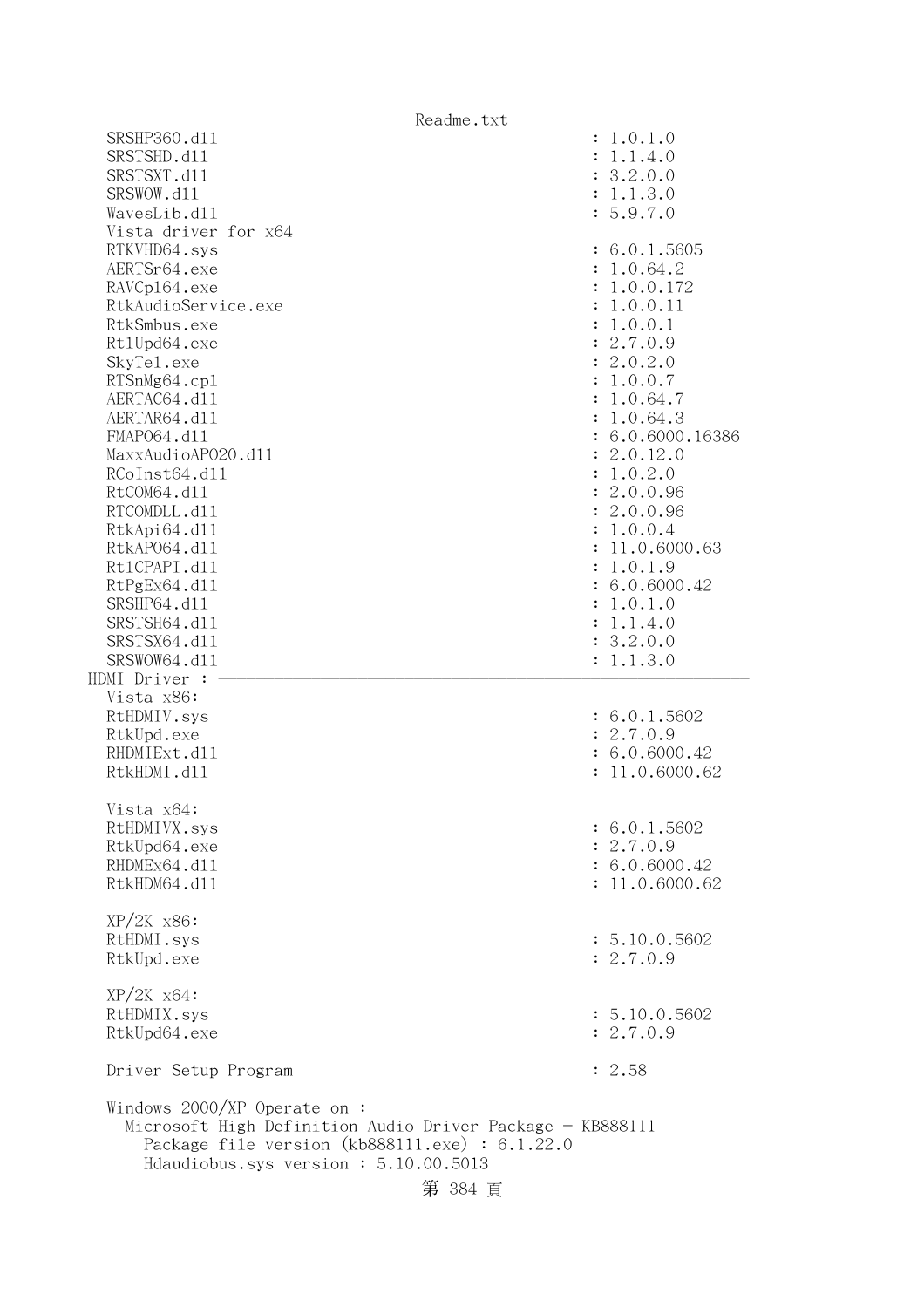| //=================                                                                                                                                   |                                 |
|-------------------------------------------------------------------------------------------------------------------------------------------------------|---------------------------------|
| Driver Package R1.90                                                                                                                                  |                                 |
| Realtek HD Audio Driver support all of Realtek HD Audio Codec in                                                                                      |                                 |
| Vista/WinXP/Win2000/Win2003.                                                                                                                          |                                 |
| 1. Vista WHQL Supporting: ALC882, ALC883, ALC885, ALC888, ALC889, ALC861VD,                                                                           |                                 |
| ALC660, ALC662, ALC663, ALC260, ALC262, ALC267, ALC268, ALC269, ALC272<br>2. Windows 2000/XP WHQL Supporting: ALC880, ALC882, ALC883, ALC885, ALC888, |                                 |
| ALC889, ALC861VC, ALC861VD, ALC660, ALC662, ALC663, ALC260, ALC262,                                                                                   |                                 |
| ALC267, ALC268, ALC269, ALC272                                                                                                                        |                                 |
| 3. HDMI Device WHQL Support: ATI HDMI Devices                                                                                                         |                                 |
| 4. OS Supporting: Microsoft Windows XP, Windows 2000, Vista x86/x64                                                                                   |                                 |
| 5. Pack with Microsoft High Definition Audio UAAV1.0a(5013)                                                                                           |                                 |
| 6. Add/Fix                                                                                                                                            |                                 |
| $1.)$ Driver :<br>1. Support ALC663/ALC272.                                                                                                           |                                 |
| 2. Support ForteMedia microphone effect APO feature.                                                                                                  |                                 |
| 3. Customizations.                                                                                                                                    |                                 |
|                                                                                                                                                       |                                 |
|                                                                                                                                                       |                                 |
| Windows $2000/XP:$ -                                                                                                                                  |                                 |
| Windows 2000/XP :                                                                                                                                     |                                 |
| WDM driver for Win2000/WinXP<br>WDM driver for Winx64                                                                                                 | : 5.10.0.5591<br>: 5.10.0.5591  |
| Realtek Soundman                                                                                                                                      | : 1.0.0.30                      |
| Realtek Sound Effect Manager (ALSndMgr.cp1)                                                                                                           | : 1.0.0.10                      |
| Realtek Sound Effect Manager (RTSndMgr.cp1)                                                                                                           | : 1.0.1.0                       |
| Realtek Sound Effect Manager (Rt1Cp1)                                                                                                                 | : 1.0.1.65                      |
| Realtek Sound Effect Manager (RTHDCPL)                                                                                                                | : 2.1.9.6                       |
| Alcwzrd.exe                                                                                                                                           | : 1.1.0.36                      |
| SkyTe1.exe<br>Vista driver : $-$                                                                                                                      | : 2.0.2.0                       |
| Vista driver for x86                                                                                                                                  | : 6.0.1.5591                    |
| RtHDVCp1.exe                                                                                                                                          | : 1.0.0.159                     |
| RtkAPO.d11                                                                                                                                            | : 11.0.6000.60                  |
| RtkPgExt.d11                                                                                                                                          | : 6.0.6000.40                   |
| RTCOMDLL.d11                                                                                                                                          | : 2.0.0.96                      |
| Rt1CPAPI.d11                                                                                                                                          | : 1.0.1.8                       |
| RTSndMgr.cp1                                                                                                                                          | : 1.0.0.7                       |
| RtkCoInst.d11<br>SRSTSXT.d11                                                                                                                          | : 1.0.1.29<br>: 3.2.0.0         |
| SRSWOW.d11                                                                                                                                            | : 1.1.3.0                       |
| SRSHP360.d11                                                                                                                                          | : 1.0.1.0                       |
| SRSTSHD.d11                                                                                                                                           | : 1.1.4.0                       |
| RtkApoApi.d11                                                                                                                                         | : 1.0.0.3                       |
| Vista driver for x64                                                                                                                                  | : 6.0.1.5591                    |
| RAVCp164.exe<br>RtkAP064.d11                                                                                                                          | : 1.0.0.159                     |
| RtPgEx64.d11                                                                                                                                          | : 11.0.6000.60<br>: 6.0.6000.40 |
| RTCOMDLL.d11                                                                                                                                          | : 2.0.0.96                      |
| Rt1CPAPI.d11                                                                                                                                          | : 1.0.1.8                       |
| RTSnMg64.cp1                                                                                                                                          | : 1.0.0.7                       |
| RCoInst64.d11                                                                                                                                         | : 1.0.1.29                      |
| SRSTSX64.d11                                                                                                                                          | : 3.2.0.0                       |
| SRSWOW64.d11                                                                                                                                          | : 1.1.3.0                       |
| SRSHP64.d11<br>SRSTSH64.d11                                                                                                                           | : 1.0.1.0<br>: 1.1.4.0          |
|                                                                                                                                                       |                                 |

第 385 頁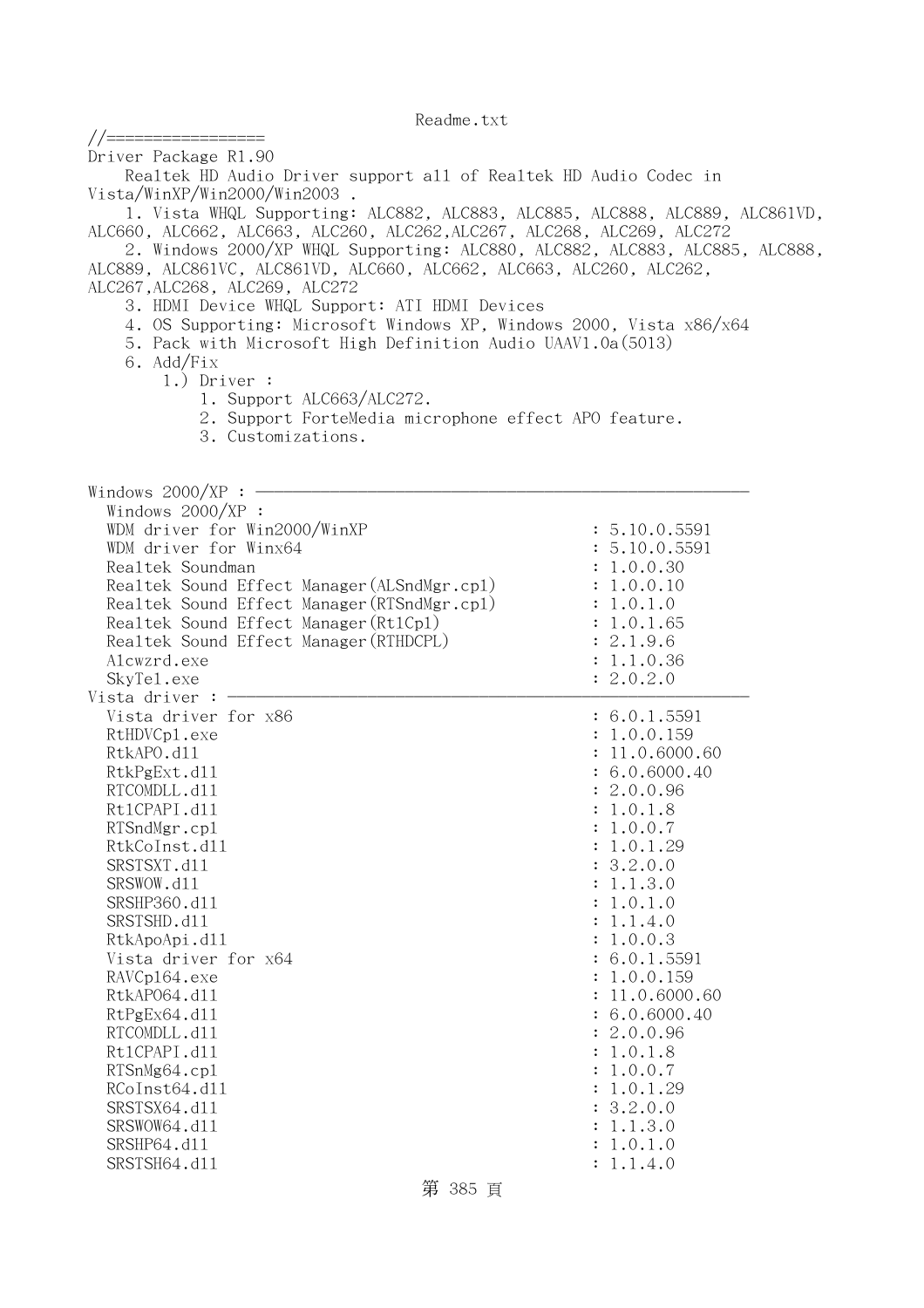| Readme.txt                                                                  |               |  |
|-----------------------------------------------------------------------------|---------------|--|
| RtkApi64.d11                                                                | : 1.0.0.3     |  |
| HDMI Driver :                                                               |               |  |
| Vista x64:                                                                  |               |  |
| RtHDMIVX.sys                                                                | : 6.0.1.5575  |  |
| RtkHDM64.d11                                                                | : 6.0.6000.57 |  |
| RHDMEx64.d11                                                                | : 6.0.6000.39 |  |
| Vista x86:                                                                  |               |  |
| RtHDMIV.sys                                                                 | : 6.0.1.5575  |  |
| RtkHDMI.d11                                                                 | : 6.0.6000.57 |  |
| RHDMIExt.d11                                                                | : 6.0.6000.39 |  |
| $XP/ZK$ $x64$ :                                                             |               |  |
| RtHDMIX.sys                                                                 | : 5.10.0.5575 |  |
| $XP/2K$ $x86$ :                                                             |               |  |
| RtHDMI.sys                                                                  | : 5.10.0.5575 |  |
|                                                                             |               |  |
| Driver Setup Program                                                        | : 2.57        |  |
| Windows $2000/XP$ Operate on:                                               |               |  |
| Microsoft High Definition Audio Driver Package - KB888111                   |               |  |
| Package file version $(kb888111.\text{exe}) : 6.1.22.0$                     |               |  |
| Hdaudiobus.sys version: 5.10.00.5013                                        |               |  |
| //================                                                          |               |  |
| Driver Package R1.89                                                        |               |  |
| Realtek HD Audio Driver support all of Realtek HD Audio Codec in            |               |  |
| Vista/WinXP/Win2000/Win2003.                                                |               |  |
| 1. Vista WHQL Supporting: ALC882, ALC883, ALC885, ALC888, ALC889, ALC861VD, |               |  |
| ALC660, ALC662, ALC260, ALC262, ALC267, ALC268, ALC269                      |               |  |
| 2. Windows 2000/XP WHQL Supporting: ALC880, ALC882, ALC883, ALC885, ALC888, |               |  |
| ALC889, ALC861VC, ALC861VD, ALC660, ALC662, ALC260, ALC262, ALC267, ALC268, |               |  |
| ALC269                                                                      |               |  |
| 3. HDMI Device WHQL Support: ATI HDMI Devices                               |               |  |
| 4. OS Supporting: Microsoft Windows XP, Windows 2000, Vista x86/x64         |               |  |
| 5. Pack with Microsoft High Definition Audio UAAV1.0a(5013)                 |               |  |
| 6. Add/Fix                                                                  |               |  |
| $1.)$ Driver :                                                              |               |  |
| 1. Support "Event/Notification mode" under Vista.                           |               |  |
| 2. Fix Vista GUI issue when video adapter's resolution is low.              |               |  |
| 3. Customizations.                                                          |               |  |
| 2.) Package :                                                               |               |  |
|                                                                             |               |  |
| 1. Uninstallation language selected by OS system.                           |               |  |
| 2. "Uninstall" word issue in Japanese language.                             |               |  |
|                                                                             |               |  |
| Windows $2000/XP:$                                                          |               |  |
| Windows 2000/XP :                                                           |               |  |
| WDM driver for Win2000/WinXP                                                | : 5.10.0.5582 |  |
| WDM driver for Winx64                                                       | : 5.10.0.5582 |  |
| Realtek Soundman                                                            | : 1.0.0.30    |  |
| Realtek Sound Effect Manager (ALSndMgr.cp1)                                 | : 1.0.0.10    |  |
| Realtek Sound Effect Manager (RTSndMgr.cp1)                                 | : 1.0.0.9     |  |
| Realtek Sound Effect Manager (Rt1Cp1)                                       | : 1.0.1.65    |  |
| Realtek Sound Effect Manager (RTHDCPL)                                      | : 2.1.9.3     |  |
| Alcwzrd.exe                                                                 | : 1.1.0.36    |  |
| SkyTe1.exe                                                                  | : 2.0.2.0     |  |
| Vista driver :                                                              |               |  |
| Vista driver for x86                                                        | : 6.0.1.5582  |  |

第 386 頁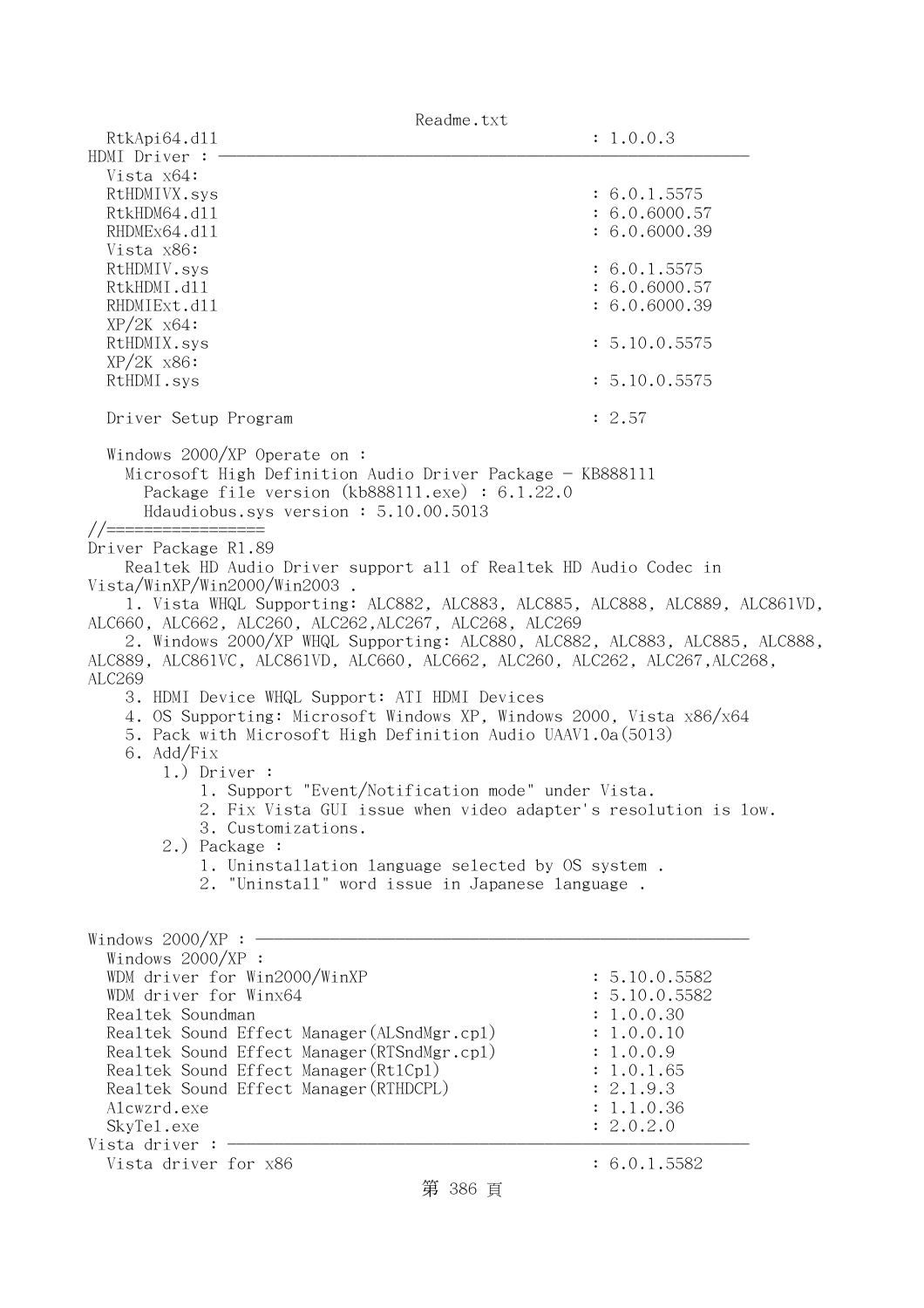| Readme.txt                                                                                                                                                                                                 |                |  |
|------------------------------------------------------------------------------------------------------------------------------------------------------------------------------------------------------------|----------------|--|
| RtHDVCp1.exe                                                                                                                                                                                               | : 1.0.0.153    |  |
| RtkAPO.d11                                                                                                                                                                                                 | : 11.0.6000.59 |  |
| RtkPgExt.d11                                                                                                                                                                                               | : 6.0.6000.40  |  |
| RTCOMDLL.d11                                                                                                                                                                                               | : 2.0.0.93     |  |
| Rt1CPAPI.d11                                                                                                                                                                                               | : 1.0.1.7      |  |
| RTSndMgr.cp1                                                                                                                                                                                               | : 1.0.0.7      |  |
| RtkCoInst.d11                                                                                                                                                                                              | : 1.0.1.27     |  |
| SRSTSXT.d11                                                                                                                                                                                                | : 3.2.0.0      |  |
| SRSWOW.d11                                                                                                                                                                                                 | : 1.1.3.0      |  |
| SRSHP360.d11                                                                                                                                                                                               | : 1.0.1.0      |  |
| SRSTSHD.d11                                                                                                                                                                                                | : 1.1.4.0      |  |
| RtkApoApi.d11                                                                                                                                                                                              | : 1.0.0.3      |  |
| Vista driver for x64                                                                                                                                                                                       | : 6.0.1.5582   |  |
| RAVCp164.exe                                                                                                                                                                                               | : 1.0.0.153    |  |
| RtkAP064.d11                                                                                                                                                                                               | : 11.0.6000.59 |  |
|                                                                                                                                                                                                            |                |  |
| RtPgEx64.d11                                                                                                                                                                                               | : 6.0.6000.40  |  |
| RTCOMDLL.d11                                                                                                                                                                                               | : 2.0.0.93     |  |
| Rt1CPAPI.d11                                                                                                                                                                                               | : 1.0.1.7      |  |
| RTSnMg64.cp1                                                                                                                                                                                               | : 1.0.0.7      |  |
| RCoInst64.d11                                                                                                                                                                                              | : 1.0.1.27     |  |
| SRSTSX64.d11                                                                                                                                                                                               | : 3.2.0.0      |  |
| SRSWOW64.d11                                                                                                                                                                                               | : 1.1.3.0      |  |
| SRSHP64.d11                                                                                                                                                                                                | : 1.0.1.0      |  |
| SRSTSH64.d11                                                                                                                                                                                               | : 1.1.4.0      |  |
| RtkApi64.d11                                                                                                                                                                                               | : 1.0.0.3      |  |
| HDMI Driver :                                                                                                                                                                                              |                |  |
| Vista x64:                                                                                                                                                                                                 |                |  |
| RtHDMIVX.sys                                                                                                                                                                                               | : 6.0.1.5575   |  |
| RtkHDM64.d11                                                                                                                                                                                               | : 6.0.6000.57  |  |
| RHDMEx64.d11                                                                                                                                                                                               | : 6.0.6000.39  |  |
| Vista x86:                                                                                                                                                                                                 |                |  |
| RtHDMIV.sys                                                                                                                                                                                                | : 6.0.1.5575   |  |
| RtkHDMI.d11                                                                                                                                                                                                | : 6.0.6000.57  |  |
| RHDMIExt.d11                                                                                                                                                                                               | : 6.0.6000.39  |  |
| $XP/ZK$ $x64$ :                                                                                                                                                                                            |                |  |
| RtHDMIX.sys                                                                                                                                                                                                | : 5.10.0.5575  |  |
| $XP/2K$ $x86$ :                                                                                                                                                                                            |                |  |
| RtHDMI.sys                                                                                                                                                                                                 | : 5.10.0.5575  |  |
| Driver Setup Program                                                                                                                                                                                       | : 2.56         |  |
| Windows $2000/XP$ Operate on:<br>Microsoft High Definition Audio Driver Package - KB888111<br>Package file version $(kb888111.\text{exe}) : 6.1.22.0$<br>Hdaudiobus.sys version: 5.10.00.5013<br>$// == =$ |                |  |
| Driver Package R1.88                                                                                                                                                                                       |                |  |
| Realtek HD Audio Driver support all of Realtek HD Audio Codec in                                                                                                                                           |                |  |
| Vista/WinXP/Win2000/Win2003.                                                                                                                                                                               |                |  |
| 1. Vista WHQL Supporting: ALC882, ALC883, ALC885, ALC888, ALC889, ALC861VD,                                                                                                                                |                |  |
| ALC660, ALC662, ALC260, ALC262, ALC267, ALC268, ALC269                                                                                                                                                     |                |  |
| 2. Windows 2000/XP WHQL Supporting: ALC880, ALC882, ALC883, ALC885, ALC888,                                                                                                                                |                |  |
| ALC889, ALC861VC, ALC861VD, ALC660, ALC662, ALC260, ALC262, ALC267, ALC268,                                                                                                                                |                |  |
| ALC269                                                                                                                                                                                                     |                |  |
| 3. HDMI Device WHQL Support: ATI HDMI Devices                                                                                                                                                              |                |  |
| 4. OS Supporting: Microsoft Windows XP, Windows 2000, Vista x86/x64                                                                                                                                        |                |  |
|                                                                                                                                                                                                            |                |  |
| 第 387 頁                                                                                                                                                                                                    |                |  |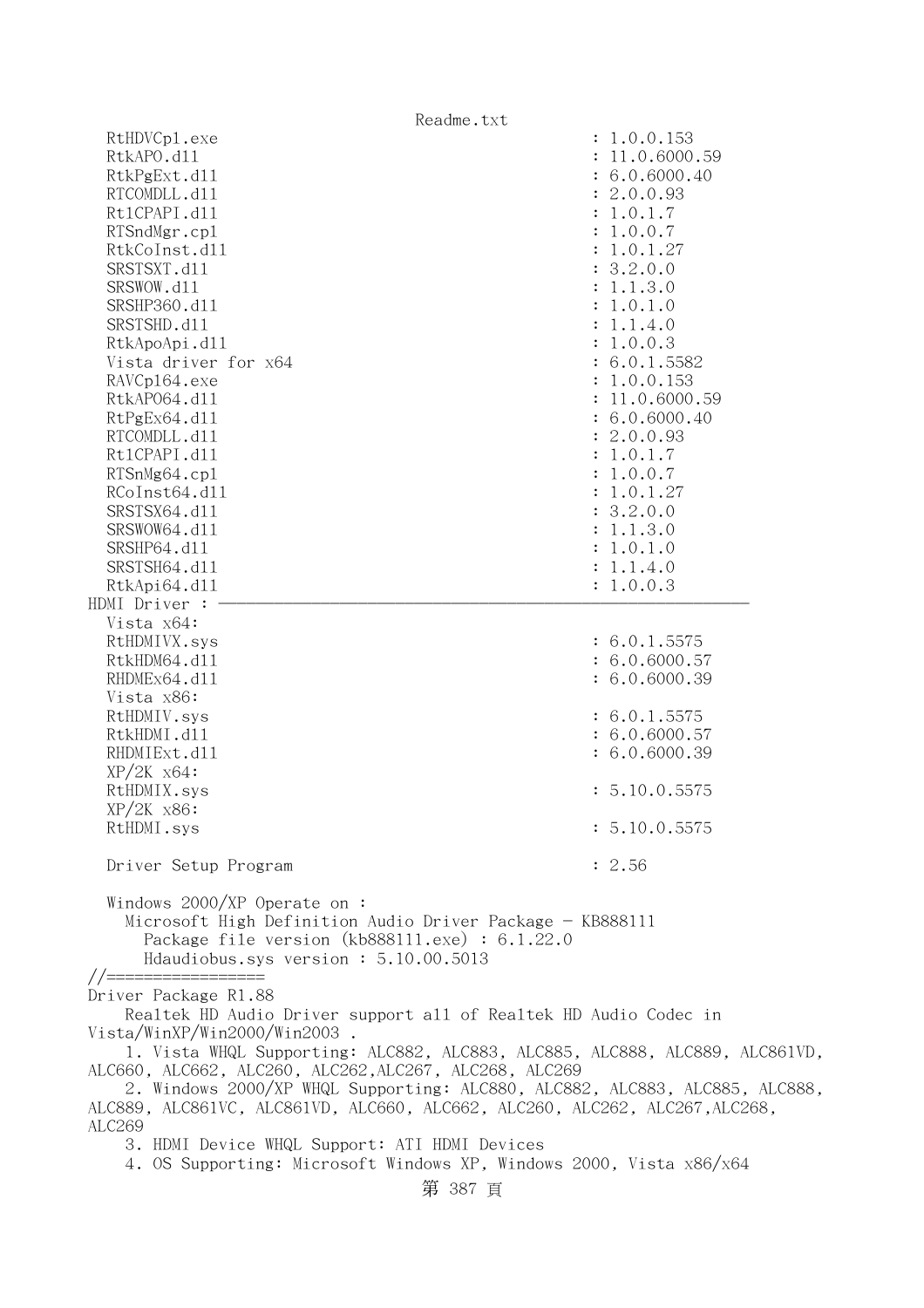| Readme.txt                                                          |                                 |  |
|---------------------------------------------------------------------|---------------------------------|--|
| 5. Pack with Microsoft High Definition Audio UAAV1.0a(5013)         |                                 |  |
| 6. Add/Fix                                                          |                                 |  |
| $1.)$ Driver :                                                      |                                 |  |
| 1. Fix BSOD issue for WLK 1.1 System-Common Scenario Stress With IO |                                 |  |
| test and System-Disable Enable With IO test under XP.               |                                 |  |
| 2. Customizations.                                                  |                                 |  |
|                                                                     |                                 |  |
|                                                                     |                                 |  |
| Windows $2000/XP:$ -                                                |                                 |  |
| Windows 2000/XP :                                                   |                                 |  |
| WDM driver for Win2000/WinXP                                        | : 5.10.0.5574                   |  |
| WDM driver for Winx64                                               | : 5.10.0.5574                   |  |
| Realtek Soundman                                                    | : 1.0.0.30                      |  |
| Realtek Sound Effect Manager (ALSndMgr.cp1)                         | : 1.0.0.10                      |  |
| Realtek Sound Effect Manager (RTSndMgr.cp1)                         | : 1.0.0.9                       |  |
| Realtek Sound Effect Manager (Rt1Cp1)                               | : 1.0.1.65                      |  |
| Realtek Sound Effect Manager (RTHDCPL)                              | : 2.1.9.1                       |  |
| Alcwzrd.exe                                                         | : 1.1.0.36                      |  |
| SkyTe1.exe                                                          | : 2.0.2.0                       |  |
| Vista driver : $-$                                                  |                                 |  |
| Vista driver for x86                                                | : 6.0.1.5574                    |  |
| RtHDVCp1.exe                                                        | : 1.0.0.145                     |  |
| RtkAPO.d11                                                          | : 11.0.6000.58                  |  |
| RtkPgExt.d11                                                        | : 6.0.6000.38                   |  |
| RTCOMDLL.d11                                                        | : 2.0.0.90                      |  |
| Rt1CPAPI.d11                                                        | : 1.0.1.7                       |  |
| RTSndMgr.cp1                                                        | : 1.0.0.7                       |  |
| RtkCoInst.d11                                                       | : 1.0.1.25                      |  |
| SRSTSXT.d11                                                         | : 3.2.0.0                       |  |
| SRSWOW.d11                                                          | : 1.1.3.0                       |  |
| SRSHP360.d11                                                        | : 1.0.1.0                       |  |
| SRSTSHD.d11                                                         | : 1.1.4.0                       |  |
| RtkApoApi.d11                                                       | : 1.0.0.3                       |  |
| Vista driver for x64                                                | : 6.0.1.5574<br>: 1.0.0.145     |  |
| RAVCp164.exe<br>RtkAP064.d11                                        |                                 |  |
| RtPgEx64.d11                                                        | : 11.0.6000.58<br>: 6.0.6000.38 |  |
| RTCOMDLL.d11                                                        | : 2.0.0.90                      |  |
| Rt1CPAPI.d11                                                        | : 1.0.1.7                       |  |
| RTSnMg64.cp1                                                        | : 1.0.0.7                       |  |
| RCoInst64.d11                                                       | : 1.0.1.25                      |  |
| SRSTSX64.d11                                                        | : 3.2.0.0                       |  |
| SRSWOW64.d11                                                        | : 1.1.3.0                       |  |
| SRSHP64.d11                                                         | : 1.0.1.0                       |  |
| SRSTSH64.d11                                                        | : 1.1.4.0                       |  |
| RtkApi64.dl1                                                        | : 1.0.0.3                       |  |
| HDMI Driver :                                                       |                                 |  |
| Vista x64:                                                          |                                 |  |
| RtHDMIVX.sys                                                        | : 6.0.1.5413                    |  |
| RtkHDM64.d11                                                        | : 6.0.6000.37                   |  |
| RHDMEx64.d11                                                        | : 6.0.6000.25                   |  |
| Vista x86:                                                          |                                 |  |
| RtHDMIV.sys                                                         | : 6.0.1.5413                    |  |
| RtkHDMI.d11                                                         | : 6.0.6000.37                   |  |
| RHDMIExt.d11                                                        | : 6.0.6000.25                   |  |
| $XP/ZK$ $x64$ :                                                     |                                 |  |
|                                                                     |                                 |  |

第 388 頁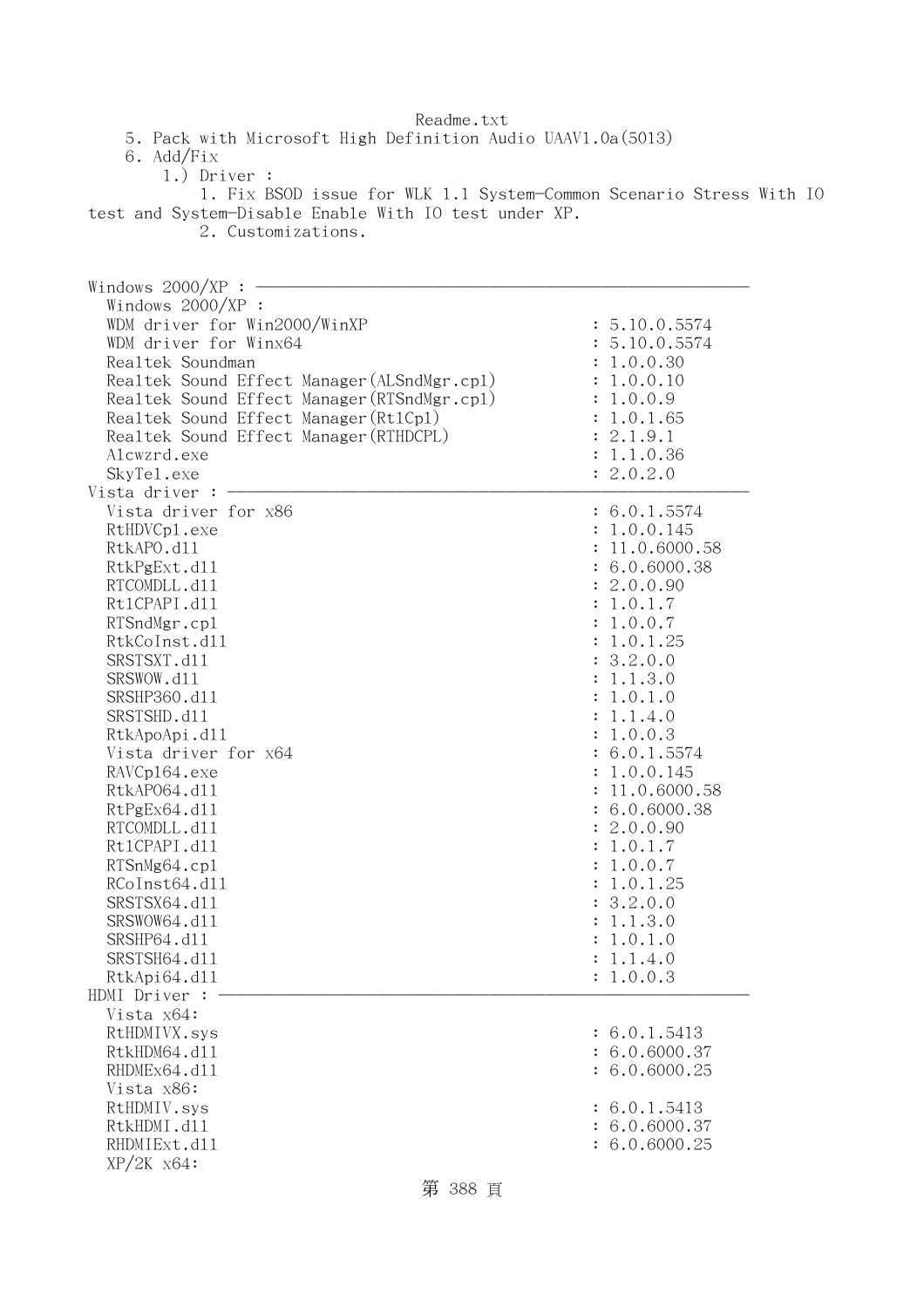Readme.txt RtHDMIX.sys : 5.10.0.5413 XP/2K x86: RtHDMI.sys : 5.10.0.5413 Driver Setup Program : 2.55 Windows 2000/XP Operate on : Microsoft High Definition Audio Driver Package - KB888111 Package file version (kb888111.exe) : 6.1.22.0 Hdaudiobus.sys version : 5.10.00.5013 //================= Driver Package R1.87 Realtek HD Audio Driver support all of Realtek HD Audio Codec in Vista/WinXP/Win2000/Win2003 . 1. Vista WHQL Supporting: ALC882, ALC883, ALC885, ALC888, ALC889, ALC861VD, ALC660, ALC662, ALC260, ALC262,ALC267, ALC268, ALC269 2. Windows 2000/XP WHQL Supporting: ALC880, ALC882, ALC883, ALC885, ALC888, ALC889, ALC861VC, ALC861VD, ALC660, ALC662, ALC260, ALC262, ALC267,ALC268, ALC269 3. HDMI Device WHQL Support: ATI HDMI Devices 4. OS Supporting: Microsoft Windows XP, Windows 2000, Vista x86/x64 5. Pack with Microsoft High Definition Audio UAAV1.0a(5013) 6. Add/Fix 1.) Driver : 1. Fix recording issue for ALC269. 2. Customizations. Windows  $2000/XP : -$  Windows 2000/XP : WDM driver for Win2000/WinXP : 5.10.0.5567 WDM driver for Winx64 : 5.10.0.5567 Realtek Soundman : 1.0.0.30 Realtek Sound Effect Manager(ALSndMgr.cpl) : 1.0.0.10 Realtek Sound Effect Manager (RTSndMgr.cp1) : 1.0.0.9 Realtek Sound Effect Manager (Rt1Cp1) : 1.0.1.65 Realtek Sound Effect Manager (RTHDCPL) : 2.1.8.9 Alcwzrd.exe : 1.1.0.36 SkyTe1.exe : 2.0.2.0 Vista driver  $: -$ Vista driver for  $x86$  : 6.0.1.5567 RtHDVCp1.exe : 1.0.0.139 RtkAPO.d11 : 11.0.6000.56 RtkPgExt.dll : 6.0.6000.35 RTCOMDLL.d11 : 2.0.0.89 Rt1CPAPI.d11 : 1.0.1.7 RTSndMgr.cpl : 1.0.0.7 RtkCoInst.dl1 : 1.0.1.25 SRSTSXT.d11 : 3.2.0.0 SRSWOW.dll : 1.1.3.0 SRSHP360.d11 : 1.0.1.0 SRSTSHD.d11 : 1.1.4.0 RtkApoApi.dll : 1.0.0.3 Vista driver for  $x64$  : 6.0.1.5567 RAVCp164.exe : 1.0.0.139 RtkAP064.d11 : 11.0.6000.56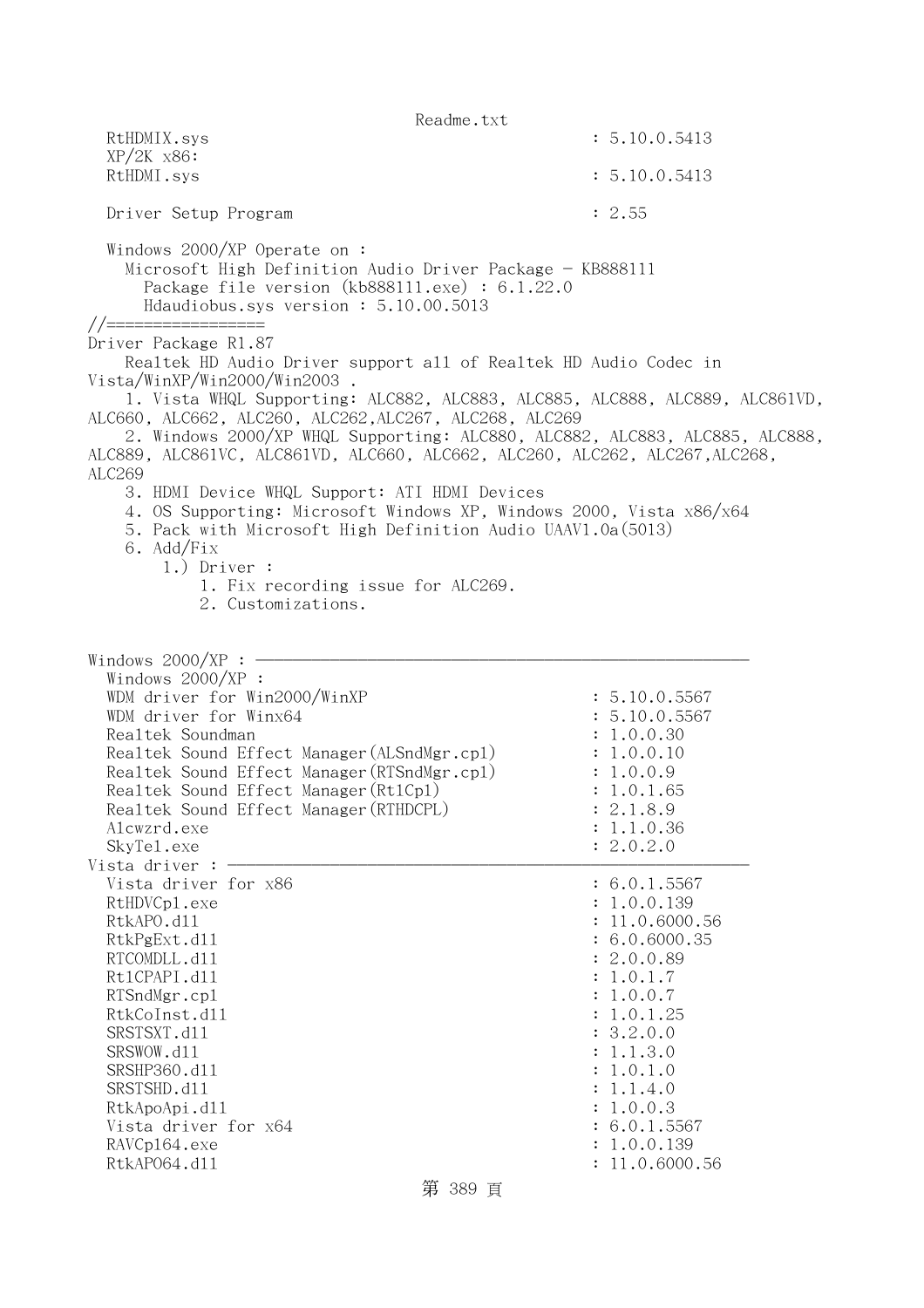Readme.txt RtPgEx64.dll : 6.0.6000.35 RTCOMDLL.d11 : 2.0.0.89 Rt1CPAPI.d11 : 1.0.1.7 RTSnMg64.cp1 : 1.0.0.7 RCoInst64.d11 : 1.0.1.25 SRSTSX64.d11 : 3.2.0.0 SRSWOW64.d11 : 1.1.3.0 SRSHP64.d11 : 1.0.1.0 SRSTSH64.d11 : 1.1.4.0 RtkApi64.dll : 1.0.0.3 HDMI Driver : - Vista x64: RtHDMIVX.sys : 6.0.1.5413 RtkHDM64.d11 : 6.0.6000.37 RHDMEx64.d11 : 6.0.6000.25 Vista x86: RtHDMIV.sys : 6.0.1.5413 RtkHDMI.d11 : 6.0.6000.37 RHDMIExt.d11 : 6.0.6000.25 XP/2K x64: RtHDMIX.sys : 5.10.0.5413 XP/2K x86: RtHDMI.sys : 5.10.0.5413 Driver Setup Program : 2.54 Windows 2000/XP Operate on : Microsoft High Definition Audio Driver Package - KB888111 Package file version (kb888111.exe) : 6.1.22.0 Hdaudiobus.sys version : 5.10.00.5013  $//==$ Driver Package R1.86 Realtek HD Audio Driver support all of Realtek HD Audio Codec in Vista/WinXP/Win2000/Win2003 . 1. Vista WHQL Supporting: ALC882, ALC883, ALC885, ALC888, ALC889, ALC861VD, ALC660, ALC662, ALC260, ALC262,ALC267, ALC268, ALC269 2. Windows 2000/XP WHQL Supporting: ALC880, ALC882, ALC883, ALC885, ALC888, ALC889, ALC861VC, ALC861VD, ALC660, ALC662, ALC260, ALC262, ALC267,ALC268, ALC269 3. HDMI Device WHQL Support: ATI HDMI Devices 4. OS Supporting: Microsoft Windows XP, Windows 2000, Vista x86/x64 5. Pack with Microsoft High Definition Audio UAAV1.0a(5013) 6. Add/Fix 1.) Driver : 1. Fix the issue that SPDIF-out device broadcast 2nd output device's stream when turn on multi-streaming under Windows XP. 2. Indexed DRC file supported. 3. Customizations. 2.) Package : 1. Installer failed code. 2. Copy .dat file rule. Windows  $2000/XP : -$  Windows 2000/XP : WDM driver for Win2000/WinXP : 5.10.0.5559

第 390 頁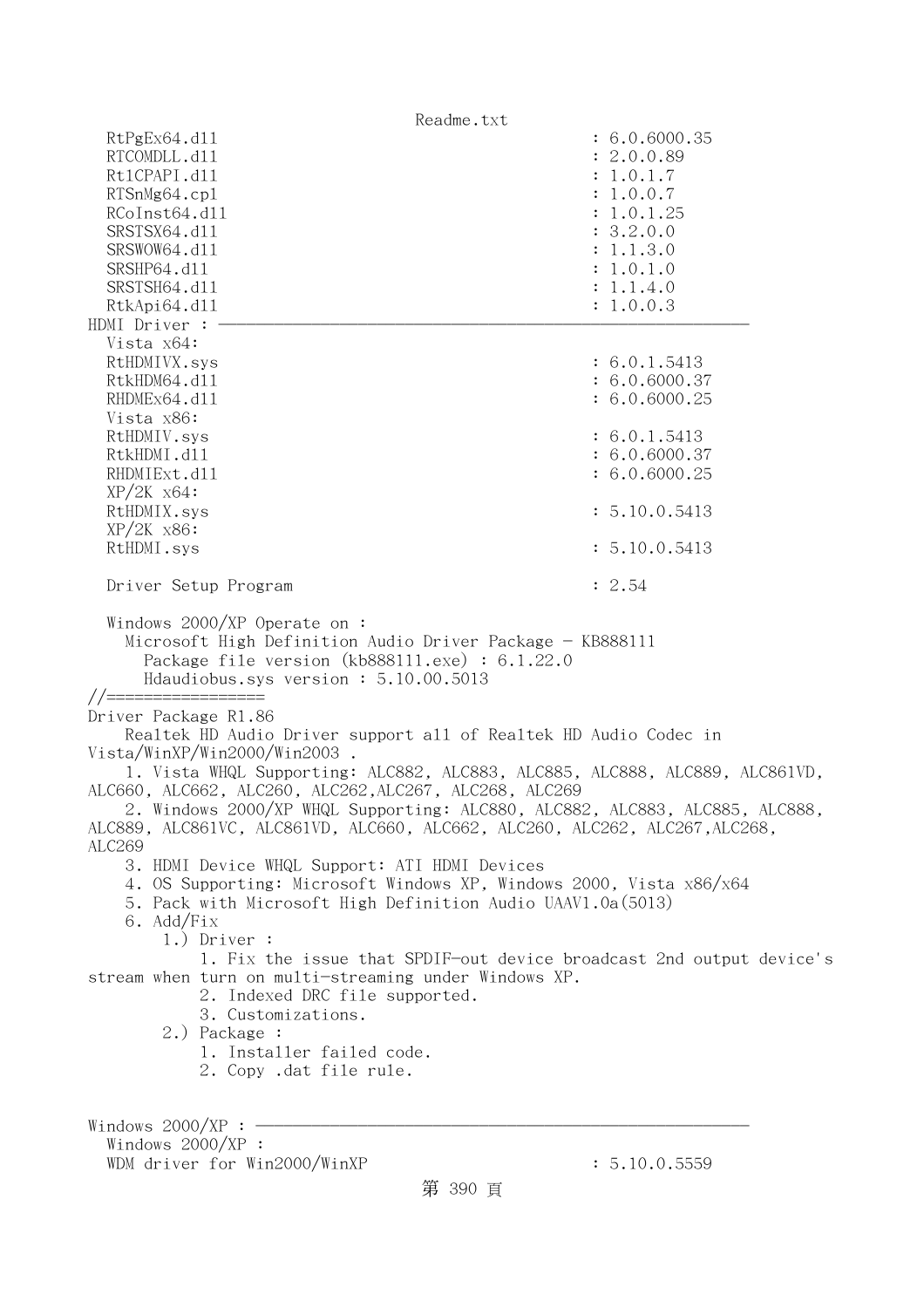| Readme.txt                                                                                                                                                                                                                                                                                                                                                                                                                               |                                                                                                                                                                                                                                                                                                                                                                                |
|------------------------------------------------------------------------------------------------------------------------------------------------------------------------------------------------------------------------------------------------------------------------------------------------------------------------------------------------------------------------------------------------------------------------------------------|--------------------------------------------------------------------------------------------------------------------------------------------------------------------------------------------------------------------------------------------------------------------------------------------------------------------------------------------------------------------------------|
| WDM driver for Winx64<br>Realtek Soundman<br>Realtek Sound Effect Manager (ALSndMgr.cp1)<br>Realtek Sound Effect Manager (RTSndMgr.cp1)<br>Realtek Sound Effect Manager (Rt1Cp1)<br>Realtek Sound Effect Manager (RTHDCPL)<br>Alcwzrd.exe<br>SkyTe1.exe<br>Vista driver : $-$                                                                                                                                                            | : 5.10.0.5559<br>: 1.0.0.30<br>: 1.0.0.10<br>: 1.0.0.9<br>: 1.0.1.65<br>: 2.1.8.7<br>: 1.1.0.36<br>: 2.0.2.0                                                                                                                                                                                                                                                                   |
|                                                                                                                                                                                                                                                                                                                                                                                                                                          |                                                                                                                                                                                                                                                                                                                                                                                |
| Vista driver for x86<br>RtHDVCp1.exe<br>RtkAPO.d11<br>RtkPgExt.d11<br>RTCOMDLL.d11<br>Rt1CPAPI.d11<br>RTSndMgr.cp1<br>RtkCoInst.d11<br>SRSTSXT.d11<br>SRSWOW.d11<br>SRSHP360.d11<br>SRSTSHD.d11<br>RtkApoApi.d11<br>Vista driver for x64<br>RAVCp164.exe<br>RtkAP064.d11<br>RtPgEx64.d11<br>RTCOMDLL.d11<br>Rt1CPAPI.d11<br>RTSnMg64.cp1<br>RCoInst64.d11<br>SRSTSX64.d11<br>SRSWOW64.d11<br>SRSHP64.d11<br>SRSTSH64.d11<br>RtkApi64.dl1 | : 6.0.1.5559<br>: 1.0.0.132<br>: 11.0.6000.54<br>: 6.0.6000.35<br>: 2.0.0.87<br>: 1.0.1.7<br>: 1.0.0.7<br>: 1.0.1.25<br>: 3.2.0.0<br>: 1.1.3.0<br>: 1.0.1.0<br>: 1.1.4.0<br>: 1.0.0.3<br>: 6.0.1.5559<br>: 1.0.0.132<br>: 11.0.6000.54<br>: 6.0.6000.35<br>: 2.0.0.87<br>: 1.0.1.7<br>: 1.0.0.7<br>: 1.0.1.25<br>: 3.2.0.0<br>: 1.1.3.0<br>: 1.0.1.0<br>: 1.1.4.0<br>: 1.0.0.3 |
| HDMI Driver :                                                                                                                                                                                                                                                                                                                                                                                                                            |                                                                                                                                                                                                                                                                                                                                                                                |
| Vista x64:<br>RtHDMIVX.sys<br>RtkHDM64.d11<br>RHDMEx64.d11<br>Vista x86:                                                                                                                                                                                                                                                                                                                                                                 | : 6.0.1.5413<br>: 6.0.6000.37<br>: 6.0.6000.25                                                                                                                                                                                                                                                                                                                                 |
| RtHDMIV.sys<br>RtkHDMI.d11<br>RHDMIExt.d11<br>$XP/ZK$ $x64$ :                                                                                                                                                                                                                                                                                                                                                                            | : 6.0.1.5413<br>: 6.0.6000.37<br>: 6.0.6000.25                                                                                                                                                                                                                                                                                                                                 |
| RtHDMIX.sys                                                                                                                                                                                                                                                                                                                                                                                                                              | : 5.10.0.5413                                                                                                                                                                                                                                                                                                                                                                  |
| $XP/2K$ $x86$ :                                                                                                                                                                                                                                                                                                                                                                                                                          |                                                                                                                                                                                                                                                                                                                                                                                |
| RtHDMI.sys                                                                                                                                                                                                                                                                                                                                                                                                                               | : 5.10.0.5413                                                                                                                                                                                                                                                                                                                                                                  |
| Driver Setup Program                                                                                                                                                                                                                                                                                                                                                                                                                     | : 2.52                                                                                                                                                                                                                                                                                                                                                                         |
| Windows 2000/XP Operate on :<br>Microsoft High Definition Audio Driver Package - KB888111<br>Package file version $(kb888111.\text{exe}) : 6.1.22.0$<br>Hdaudiobus.sys version: 5.10.00.5013                                                                                                                                                                                                                                             |                                                                                                                                                                                                                                                                                                                                                                                |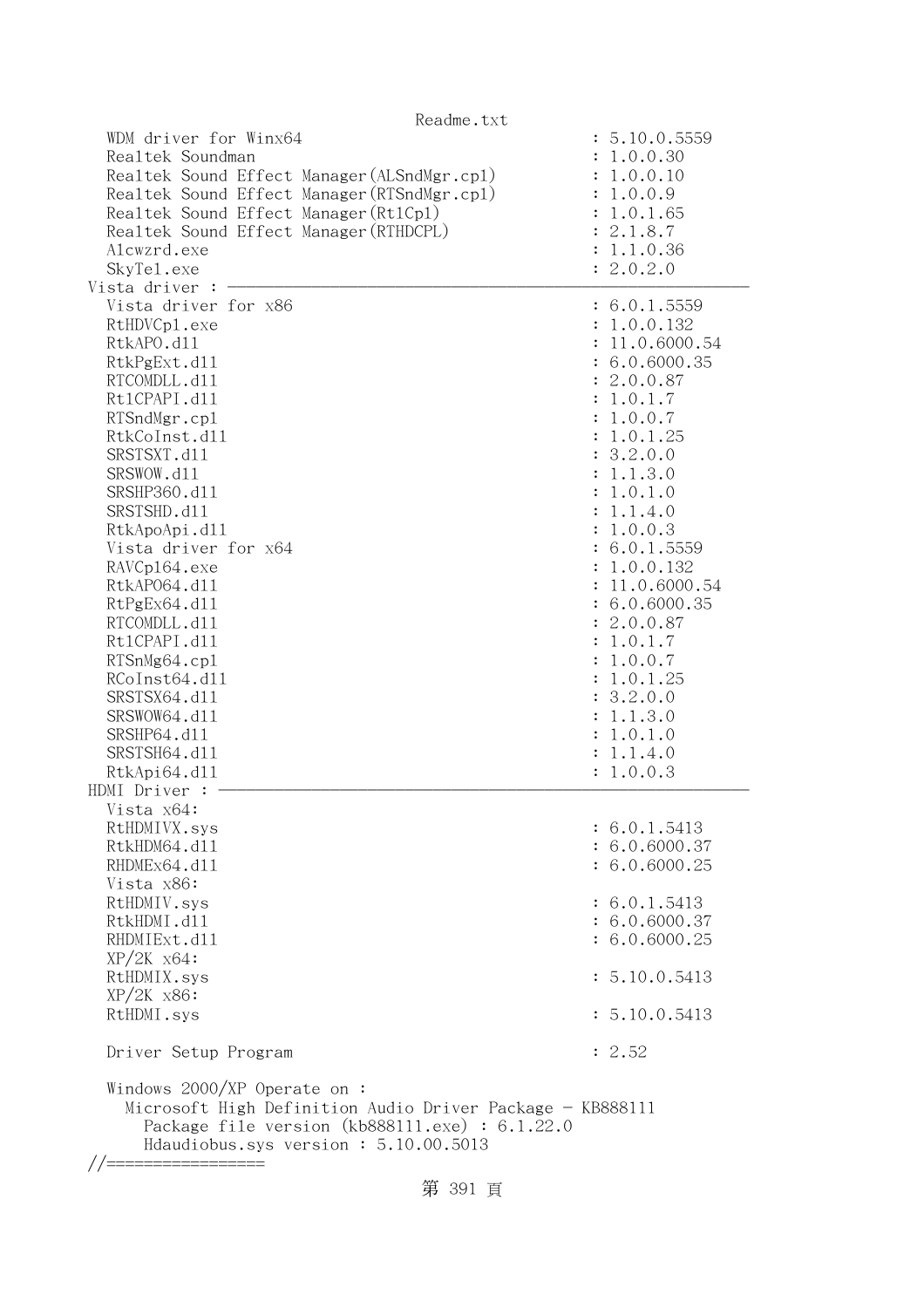Driver Package R1.85 Realtek HD Audio Driver support all of Realtek HD Audio Codec in Vista/WinXP/Win2000/Win2003 . 1. Vista WHQL Supporting: ALC882, ALC883, ALC885, ALC888, ALC861VD, ALC660, ALC662, ALC260, ALC262,ALC267, ALC268, ALC269 2. Windows 2000/XP WHQL Supporting: ALC880, ALC882, ALC883, ALC885, ALC888, ALC861VC, ALC861VD, ALC660, ALC662, ALC260, ALC262, ALC267,ALC268, ALC269 3. HDMI Device WHQL Support: ATI HDMI Devices 4. OS Supporting: Microsoft Windows XP, Windows 2000, Vista x86/x64 5. Pack with Microsoft High Definition Audio UAAV1.0a(5013) 6. Add/Fix 1.) Driver : 1. Fix PC-Beep mute issue for ALC268/ALC267. 2. Fix the potential risk that system-thread is still running when driver is already unloaded under Vista. 3. Customizations. Windows  $2000/XP : -$  Windows 2000/XP : WDM driver for Win2000/WinXP : 5.10.0.5548 WDM driver for Winx64 : 5.10.0.5548 Realtek Soundman : 1.0.0.30 Realtek Sound Effect Manager (ALSndMgr.cpl) : 1.0.0.10 Realtek Sound Effect Manager(RTSndMgr.cpl) : 1.0.0.9 Realtek Sound Effect Manager(Rt1Cp1) : 1.0.1.65 Realtek Sound Effect Manager(RTHDCPL) : 2.1.8.6 Alcwzrd.exe : 1.1.0.36 SkyTel.exe : 2.0.2.0 Vista driver : -Vista driver for x86 : 6.0.1.5548 RtHDVCp1.exe : 1.0.0.128 RtkAPO.d11 : 11.0.6000.51 RtkPgExt.dll : 6.0.6000.33 RTCOMDLL.d11 : 2.0.0.86 RtlCPAPI.dll : 1.0.1.7 RTSndMgr.cp1 : 1.0.0.7 RtkCoInst.dl1 : 1.0.1.25 SRSTSXT.d11 : 3.2.0.0 SRSWOW.d11 : 1.1.3.0 SRSHP360.dll : 1.0.1.0 SRSTSHD.d11 : 1.1.4.0 RtkApoApi.dll : 1.0.0.3 Vista driver for  $x64$  : 6.0.1.5548 RAVCp164.exe : 1.0.0.128 RtkAP064.d11 : 11.0.6000.51 RtPgEx64.d11 : 6.0.6000.33 RTCOMDLL.d11 : 2.0.0.86 RtlCPAPI.dll : 1.0.1.7 RTSnMg64.cpl : 1.0.0.7 RCoInst64.dl1 : 1.0.1.25 SRSTSX64.dl1 : 3.2.0.0 SRSWOW64.d11 : 1.1.3.0 SRSHP64.d11 : 1.0.1.0 SRSTSH64.d11 : 1.1.4.0 RtkApi64.dll : 1.0.0.3

第 392 頁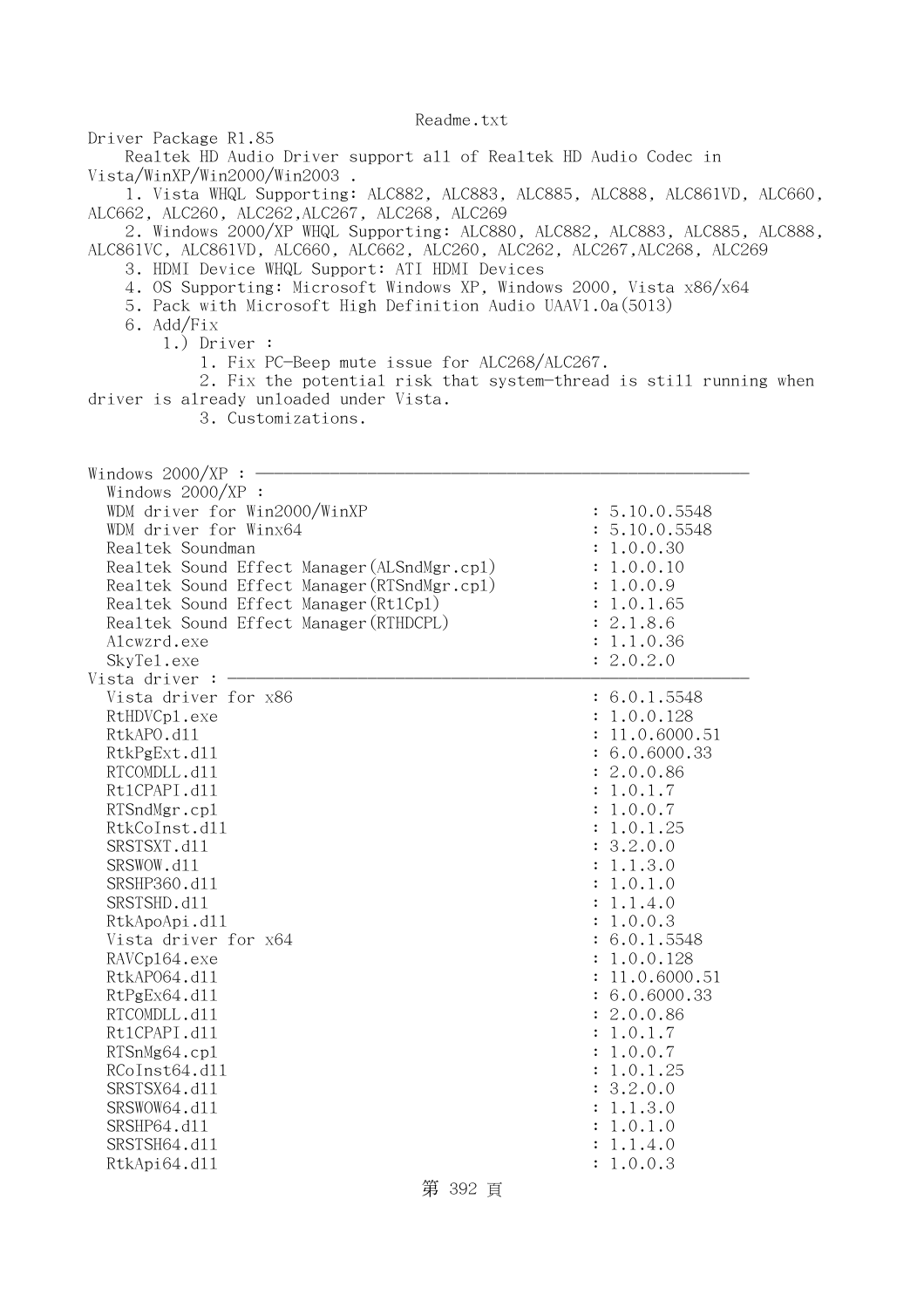| HDMI Driver $:$ $-$<br>Vista x64:<br>RtHDMIVX.sys                                                                                                                                                                    | : 6.0.1.5413                                                    |
|----------------------------------------------------------------------------------------------------------------------------------------------------------------------------------------------------------------------|-----------------------------------------------------------------|
| RtkHDM64.d11                                                                                                                                                                                                         | : 6.0.6000.37                                                   |
| RHDMEx64.d11                                                                                                                                                                                                         | : 6.0.6000.25                                                   |
| Vista x86:                                                                                                                                                                                                           |                                                                 |
| RtHDMIV.sys                                                                                                                                                                                                          | : 6.0.1.5413                                                    |
| RtkHDMI.d11<br>RHDMIExt.d11                                                                                                                                                                                          | : 6.0.6000.37<br>: 6.0.6000.25                                  |
| $XP/ZK$ $x64$ :                                                                                                                                                                                                      |                                                                 |
| RtHDMIX.sys                                                                                                                                                                                                          | : 5.10.0.5413                                                   |
| $XP/2K$ $x86$ :<br>RtHDMI.sys                                                                                                                                                                                        | : 5.10.0.5413                                                   |
| Driver Setup Program                                                                                                                                                                                                 | : 2.51                                                          |
| Windows $2000/XP$ Operate on:<br>Microsoft High Definition Audio Driver Package - KB888111<br>Package file version $(kb888111.\text{exe}) : 6.1.22.0$<br>Hdaudiobus.sys version: 5.10.00.5013<br>//================= |                                                                 |
| Driver Package R1.84                                                                                                                                                                                                 |                                                                 |
| Realtek HD Audio Driver support all of Realtek HD Audio Codec in                                                                                                                                                     |                                                                 |
| Vista/WinXP/Win2000/Win2003.<br>1. Vista WHQL Supporting: ALC882, ALC883, ALC885, ALC888, ALC861VD, ALC660,                                                                                                          |                                                                 |
| ALC662, ALC260, ALC262, ALC267, ALC268, ALC269                                                                                                                                                                       |                                                                 |
| 2. Windows 2000/XP WHQL Supporting: ALC880, ALC882, ALC883, ALC885, ALC888,                                                                                                                                          |                                                                 |
| ALC861VC, ALC861VD, ALC660, ALC662, ALC260, ALC262, ALC267, ALC268, ALC269                                                                                                                                           |                                                                 |
| 3. HDMI Device WHQL Support: ATI HDMI Devices                                                                                                                                                                        |                                                                 |
| 4. OS Supporting: Microsoft Windows XP, Windows 2000, Vista x86/x64                                                                                                                                                  |                                                                 |
| 5. Pack with Microsoft High Definition Audio UAAV1.0a(5013)                                                                                                                                                          |                                                                 |
| 6. Add/Fix                                                                                                                                                                                                           |                                                                 |
| $1.)$ Driver :                                                                                                                                                                                                       | 1. Fix potential risk for re-direct headphone mode under Vista. |
| 2. Customizations.                                                                                                                                                                                                   |                                                                 |
|                                                                                                                                                                                                                      |                                                                 |
|                                                                                                                                                                                                                      |                                                                 |
| Windows $2000/XP$ :                                                                                                                                                                                                  |                                                                 |
| Windows $2000/XP$ :                                                                                                                                                                                                  |                                                                 |
| WDM driver for Win2000/WinXP<br>WDM driver for Winx64                                                                                                                                                                | : 5.10.0.5532<br>: 5.10.0.5532                                  |
| Realtek Soundman                                                                                                                                                                                                     | : 1.0.0.30                                                      |
| Realtek Sound Effect Manager (ALSndMgr.cp1)                                                                                                                                                                          | : 1.0.0.10                                                      |
| Realtek Sound Effect Manager (RTSndMgr.cp1)                                                                                                                                                                          | : 1.0.0.9                                                       |
| Realtek Sound Effect Manager (Rt1Cp1)                                                                                                                                                                                | : 1.0.1.65                                                      |
| Realtek Sound Effect Manager (RTHDCPL)                                                                                                                                                                               | : 2.1.8.2                                                       |
| Alcwzrd.exe                                                                                                                                                                                                          | : 1.1.0.36                                                      |
| SkyTe1.exe                                                                                                                                                                                                           | : 2.0.2.0                                                       |
| Vista driver :                                                                                                                                                                                                       |                                                                 |
| Vista driver for x86                                                                                                                                                                                                 | : 6.0.1.5532                                                    |
| RtHDVCp1.exe                                                                                                                                                                                                         | : 1.0.0.116                                                     |
| RtkAPO.d11                                                                                                                                                                                                           | : 11.0.6000.48                                                  |
| RtkPgExt.d11                                                                                                                                                                                                         | : 6.0.6000.31                                                   |
| RTCOMDLL.d11                                                                                                                                                                                                         | : 2.0.0.86                                                      |
| Rt1CPAPI.d11                                                                                                                                                                                                         | : 1.0.1.6                                                       |
| RTSndMgr.cp1                                                                                                                                                                                                         | : 1.0.0.7                                                       |

第 393 頁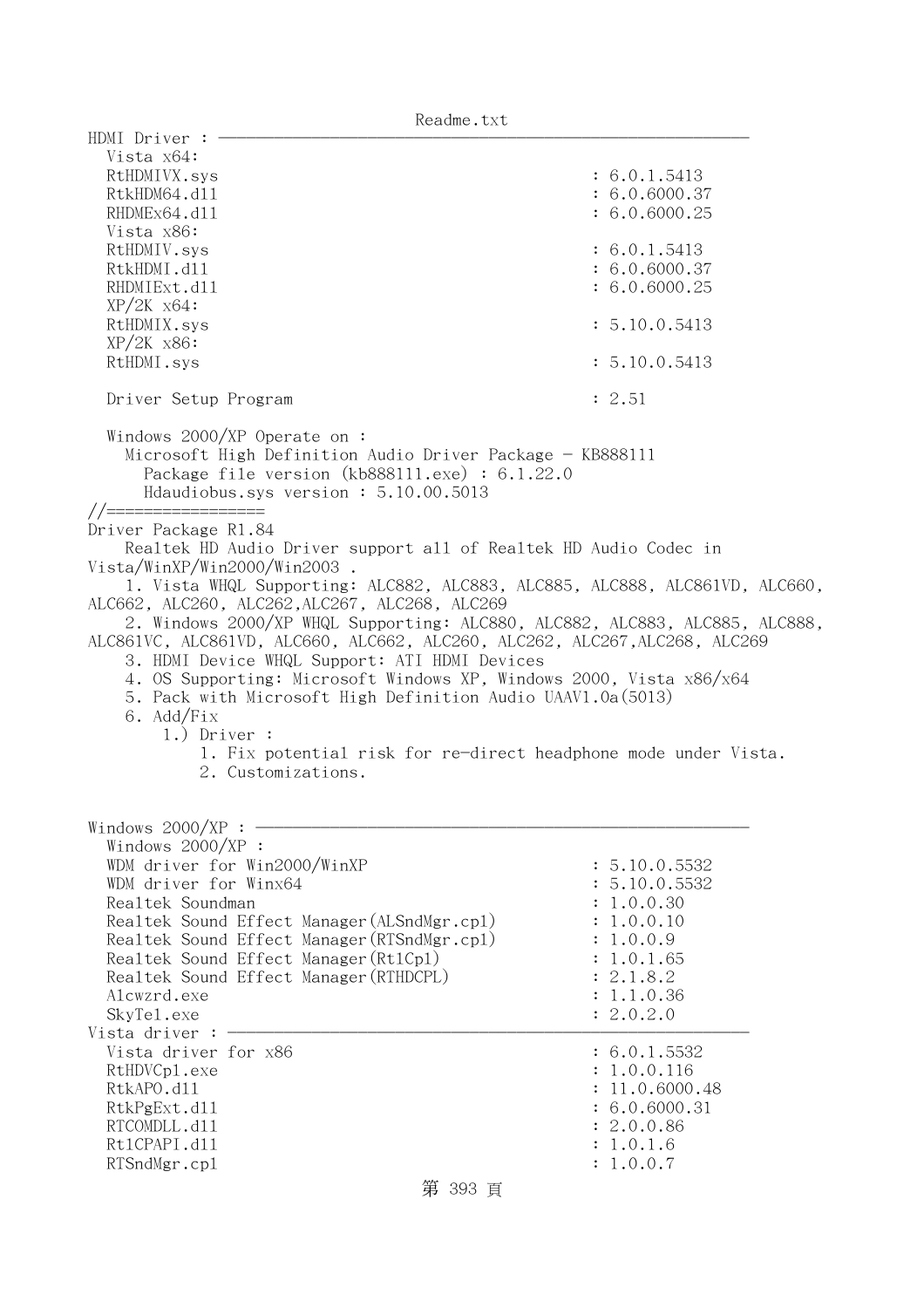| Readme.txt                                                                                                                                                                                                                                                                                                                                                                  |                                                                                                                                                                                                                                                                      |  |
|-----------------------------------------------------------------------------------------------------------------------------------------------------------------------------------------------------------------------------------------------------------------------------------------------------------------------------------------------------------------------------|----------------------------------------------------------------------------------------------------------------------------------------------------------------------------------------------------------------------------------------------------------------------|--|
| RtkCoInst.d11<br>SRSTSXT.d11<br>SRSWOW.d11<br>SRSHP360.d11<br>SRSTSHD.d11<br>RtkApoApi.d11<br>Vista driver for x64<br>RAVCp164.exe<br>RtkAP064.d11<br>RtPgEx64.d11<br>RTCOMDLL.d11<br>Rt1CPAPI.d11<br>RTSnMg64.cp1<br>RCoInst64.d11<br>SRSTSX64.d11<br>SRSWOW64.d11<br>SRSHP64.d11<br>SRSTSH64.d11<br>RtkApi64.dl1                                                          | : 1.0.1.18<br>: 3.2.0.0<br>: 1.1.3.0<br>: 1.0.1.0<br>: 1.1.4.0<br>: 1.0.0.2<br>: 6.0.1.5532<br>: 1.0.0.116<br>: 11.0.6000.48<br>: 6.0.6000.31<br>: 2.0.0.86<br>: 1.0.1.6<br>: 1.0.0.7<br>: 1.0.1.18<br>: 3.2.0.0<br>: 1.1.3.0<br>: 1.0.1.0<br>: 1.1.4.0<br>: 1.0.0.2 |  |
| HDMI Driver :                                                                                                                                                                                                                                                                                                                                                               |                                                                                                                                                                                                                                                                      |  |
| Vista x64:<br>RtHDMIVX.sys<br>RtkHDM64.d11<br>RHDMEx64.d11<br>Vista x86:                                                                                                                                                                                                                                                                                                    | : 6.0.1.5413<br>: 6.0.6000.37<br>: 6.0.6000.25                                                                                                                                                                                                                       |  |
| RtHDMIV.sys<br>RtkHDMI.d11<br>RHDMIExt.d11                                                                                                                                                                                                                                                                                                                                  | : 6.0.1.5413<br>: 6.0.6000.37<br>: 6.0.6000.25                                                                                                                                                                                                                       |  |
| $XP/2K$ $x64$ :<br>RtHDMIX.sys<br>$XP/2K$ $x86$ :                                                                                                                                                                                                                                                                                                                           | : 5.10.0.5413                                                                                                                                                                                                                                                        |  |
| RtHDMI.sys                                                                                                                                                                                                                                                                                                                                                                  | : 5.10.0.5413                                                                                                                                                                                                                                                        |  |
| Driver Setup Program                                                                                                                                                                                                                                                                                                                                                        | : 2.51                                                                                                                                                                                                                                                               |  |
| Windows 2000/XP Operate on:<br>Microsoft High Definition Audio Driver Package - KB888111<br>Package file version (kb888111.exe) : 6.1.22.0<br>Hdaudiobus.sys version: 5.10.00.5013                                                                                                                                                                                          |                                                                                                                                                                                                                                                                      |  |
| $//==$<br>Driver Package R1.83<br>Realtek HD Audio Driver support all of Realtek HD Audio Codec in                                                                                                                                                                                                                                                                          |                                                                                                                                                                                                                                                                      |  |
| Vista/WinXP/Win2000/Win2003.<br>1. Vista WHQL Supporting: ALC882, ALC883, ALC885, ALC888, ALC861VD, ALC660,<br>ALC662, ALC260, ALC262, ALC267, ALC268, ALC269<br>2. Windows 2000/XP WHQL Supporting: ALC880, ALC882, ALC883, ALC885, ALC888,<br>ALC861VC, ALC861VD, ALC660, ALC662, ALC260, ALC262, ALC267, ALC268, ALC269<br>3. HDMI Device WHQL Support: ATI HDMI Devices |                                                                                                                                                                                                                                                                      |  |
| 4. OS Supporting: Microsoft Windows XP, Windows 2000, Vista x86/x64<br>5. Pack with Microsoft High Definition Audio UAAV1.0a(5013)<br>6. Add/Fix                                                                                                                                                                                                                            |                                                                                                                                                                                                                                                                      |  |
| $1.)$ Driver :<br>1. Support ALC269.<br>2. Customizations.                                                                                                                                                                                                                                                                                                                  |                                                                                                                                                                                                                                                                      |  |
| 3. Turn on amplifier mask control for ALC885.<br>4. Fix volume issue when turn on "Limited Output" feature under<br>第 394 頁                                                                                                                                                                                                                                                 |                                                                                                                                                                                                                                                                      |  |
|                                                                                                                                                                                                                                                                                                                                                                             |                                                                                                                                                                                                                                                                      |  |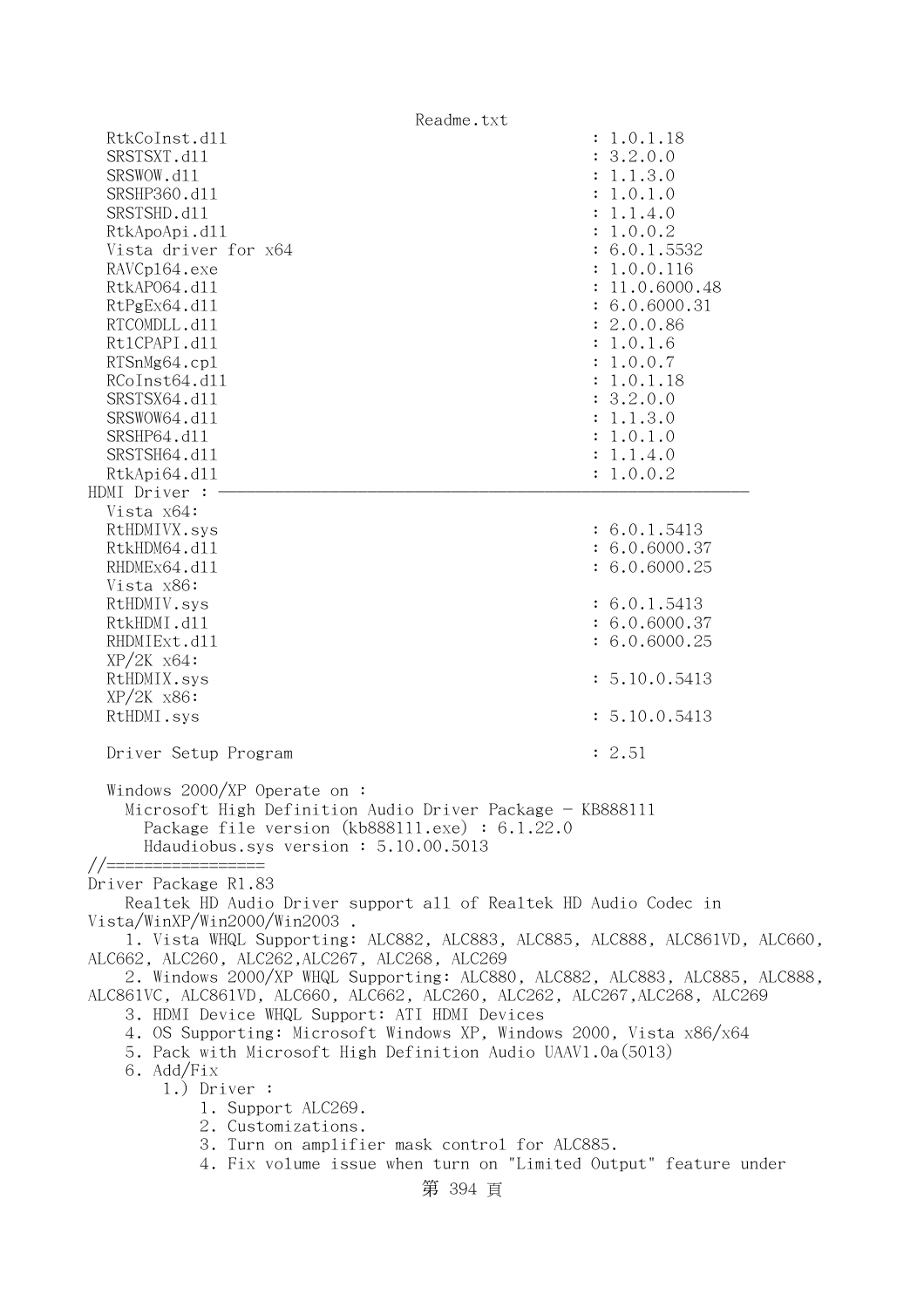| Windows $2000/XP$ :                         |                |
|---------------------------------------------|----------------|
| Windows 2000/XP :                           |                |
| WDM driver for Win2000/WinXP                | : 5.10.0.5523  |
| WDM driver for Winx64                       | : 5.10.0.5523  |
| Realtek Soundman                            | : 1.0.0.30     |
| Realtek Sound Effect Manager (ALSndMgr.cp1) | : 1.0.0.10     |
| Realtek Sound Effect Manager (RTSndMgr.cp1) | : 1.0.0.9      |
| Realtek Sound Effect Manager (Rt1Cp1)       | : 1.0.1.65     |
| Realtek Sound Effect Manager (RTHDCPL)      | : 2.1.7.7      |
| Alcwzrd.exe                                 | : 1.1.0.36     |
| SkyTe1.exe                                  | : 2.0.2.0      |
| Vista driver :                              |                |
| Vista driver for x86                        | : 6.0.1.5523   |
| RtHDVCp1.exe                                | : 1.0.0.112    |
| RtkAPO.d11                                  | : 11.0.6000.48 |
| RtkPgExt.d11                                | : 6.0.6000.31  |
| RTCOMDLL.d11                                | : 2.0.0.85     |
| Rt1CPAPI.d11                                | : 1.0.1.6      |
| RTSndMgr.cp1                                | : 1.0.0.7      |
| RtkCoInst.d11                               | : 1.0.1.15     |
| SRSTSXT.d11                                 | : 3.2.0.0      |
| SRSWOW.d11                                  | : 1.1.3.0      |
| SRSHP360.d11                                | : 1.0.1.0      |
| SRSTSHD.d11                                 | : 1.1.4.0      |
| RtkApoApi.d11                               | : 1.0.0.2      |
| Vista driver for x64                        | : 6.0.1.5523   |
| RAVCp164.exe                                | : 1.0.0.112    |
| RtkAP064.d11                                | : 11.0.6000.48 |
| RtPgEx64.d11                                | : 6.0.6000.31  |
| RTCOMDLL.d11                                | : 2.0.0.85     |
|                                             |                |
| Rt1CPAPI.d11                                | : 1.0.1.6      |
| RTSnMg64.cp1                                | : 1.0.0.7      |
| RCoInst64.d11                               | : 1.0.1.15     |
| SRSTSX64.d11                                | : 3.2.0.0      |
| SRSWOW64.d11                                | : 1.1.3.0      |
| SRSHP64.d11                                 | : 1.0.1.0      |
| SRSTSH64.d11                                | : 1.1.4.0      |
| RtkApi64.dl1                                | : 1.0.0.2      |
| HDMI Driver :                               |                |
| Vista x64:                                  |                |
| RtHDMIVX.sys                                | : 6.0.1.5413   |
| RtkHDM64.d11                                | : 6.0.6000.37  |
| RHDMEx64.d11                                | : 6.0.6000.25  |
| Vista x86:                                  |                |
| RtHDMIV.sys                                 | : 6.0.1.5413   |
| RtkHDMI.d11                                 | : 6.0.6000.37  |
| RHDMIExt.d11                                | : 6.0.6000.25  |
| $XP/ZK$ $x64$ :                             |                |
| RtHDMIX.sys                                 | : 5.10.0.5413  |
| $XP/2K$ $x86$ :                             |                |
| RtHDMI.sys                                  | : 5.10.0.5413  |
|                                             |                |
| Driver Setup Program                        | : 2.51         |

Windows XP.

第 395 頁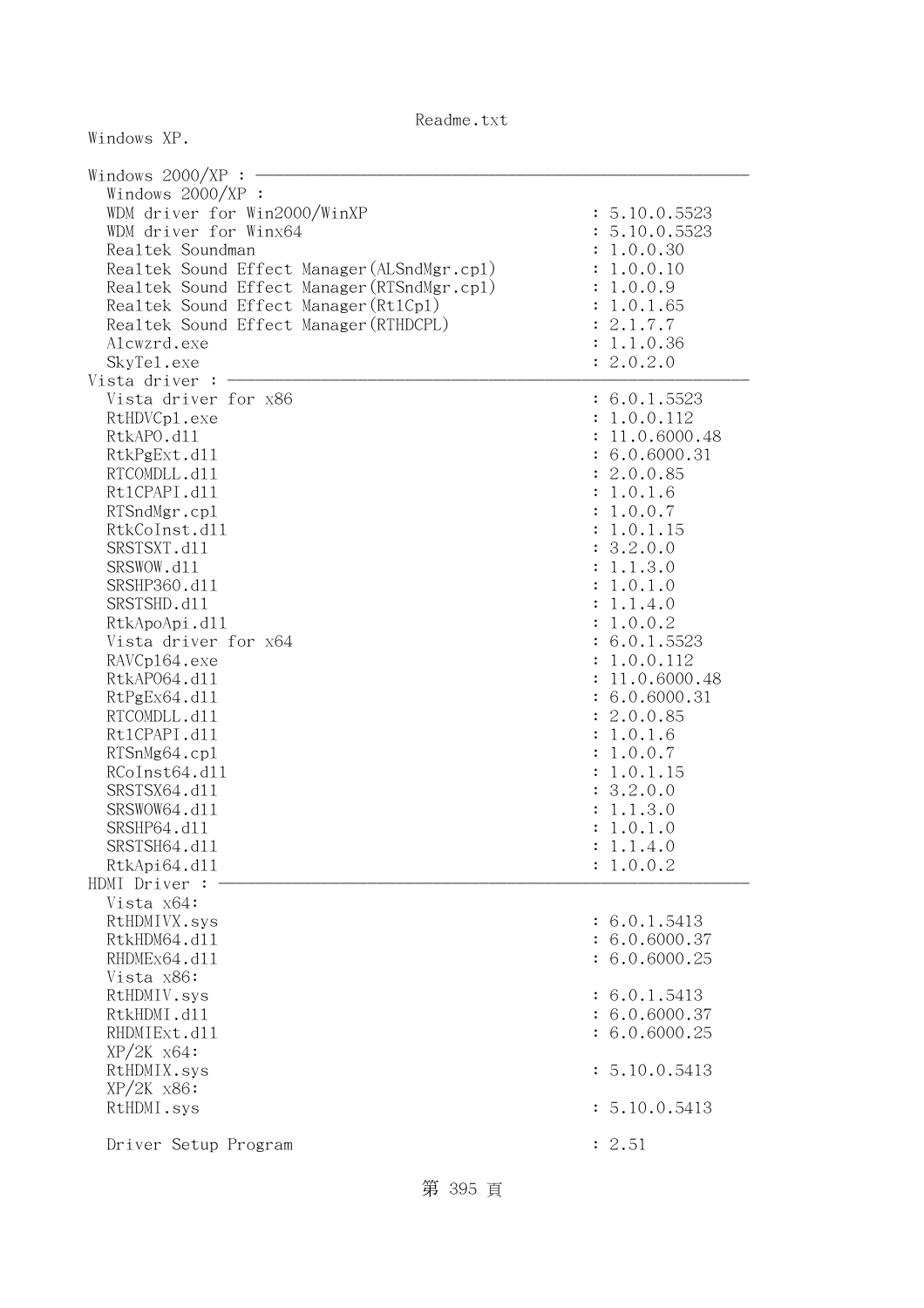Readme.txt Windows 2000/XP Operate on : Microsoft High Definition Audio Driver Package - KB888111 Package file version (kb888111.exe) : 6.1.22.0 Hdaudiobus.sys version : 5.10.00.5013 //================= Driver Package R1.82 Realtek HD Audio Driver support all of Realtek HD Audio Codec in Vista/WinXP/Win2000/Win2003 . 1. Vista WHQL Supporting: ALC882, ALC883, ALC885, ALC888, ALC861VD, ALC660, ALC662, ALC260, ALC262,ALC267, ALC268 2. Windows 2000/XP WHQL Supporting: ALC880, ALC882, ALC883, ALC885, ALC888, ALC861VC, ALC861VD, ALC660, ALC662, ALC260, ALC262, ALC267,ALC268 3. HDMI Device WHQL Support: ATI HDMI Devices 4. OS Supporting: Microsoft Windows XP, Windows 2000, Vista x86/x64 5. Pack with Microsoft High Definition Audio UAAV1.0a(5013) 6. Add/Fix 1.) Driver : 1. Support IMiniportWaveRTStreamNotification interface under Vista. 2. Customizations. 3. Fix bug for the specific customer. 2.) Installer : 1. Add silent uninstall option . Windows  $2000/XP:$  - Windows 2000/XP : WDM driver for Win2000/WinXP : 5.10.0.5512 WDM driver for  $Winx64$  : 5.10.0.5512 Realtek Soundman : 1.0.0.30 Realtek Sound Effect Manager (ALSndMgr.cpl) : 1.0.0.10 Realtek Sound Effect Manager(RTSndMgr.cpl) : 1.0.0.9 Realtek Sound Effect Manager (Rt1Cp1) : 1.0.1.65 Realtek Sound Effect Manager (RTHDCPL) : 2.1.7.1 Alcwzrd.exe : 1.1.0.36 SkyTel.exe : 2.0.1.21 Vista driver  $:-$ Vista driver for  $x86$  : 6.0.1.5512 RtHDVCp1.exe : 1.0.0.106 RtkAPO.d11 : 11.0.6000.48 RtkPgExt.dll : 6.0.6000.31 RTCOMDLL.d11 : 2.0.0.83 Rt1CPAPI.d11 : 1.0.1.6 RTSndMgr.cp1 : 1.0.0.7 RtkCoInst.d11 : 1.0.1.13 SRSTSXT.d11 : 3.2.0.0 SRSWOW.d11 : 1.1.3.0 SRSHP360.d11 : 1.0.1.0 SRSTSHD.d11 : 1.1.4.0 RtkApoApi.dll : 1.0.0.2 Vista driver for  $x64$  : 6.0.1.5512 RAVCp164.exe : 1.0.0.106 RtkAP064.dl1 : 11.0.6000.48 RtPgEx64.dll : 6.0.6000.31 RTCOMDLL.d11 : 2.0.0.83 RtlCPAPI.dll : 1.0.1.6 RTSnMg64.cpl : 1.0.0.7 RCoInst64.d11 : 1.0.1.13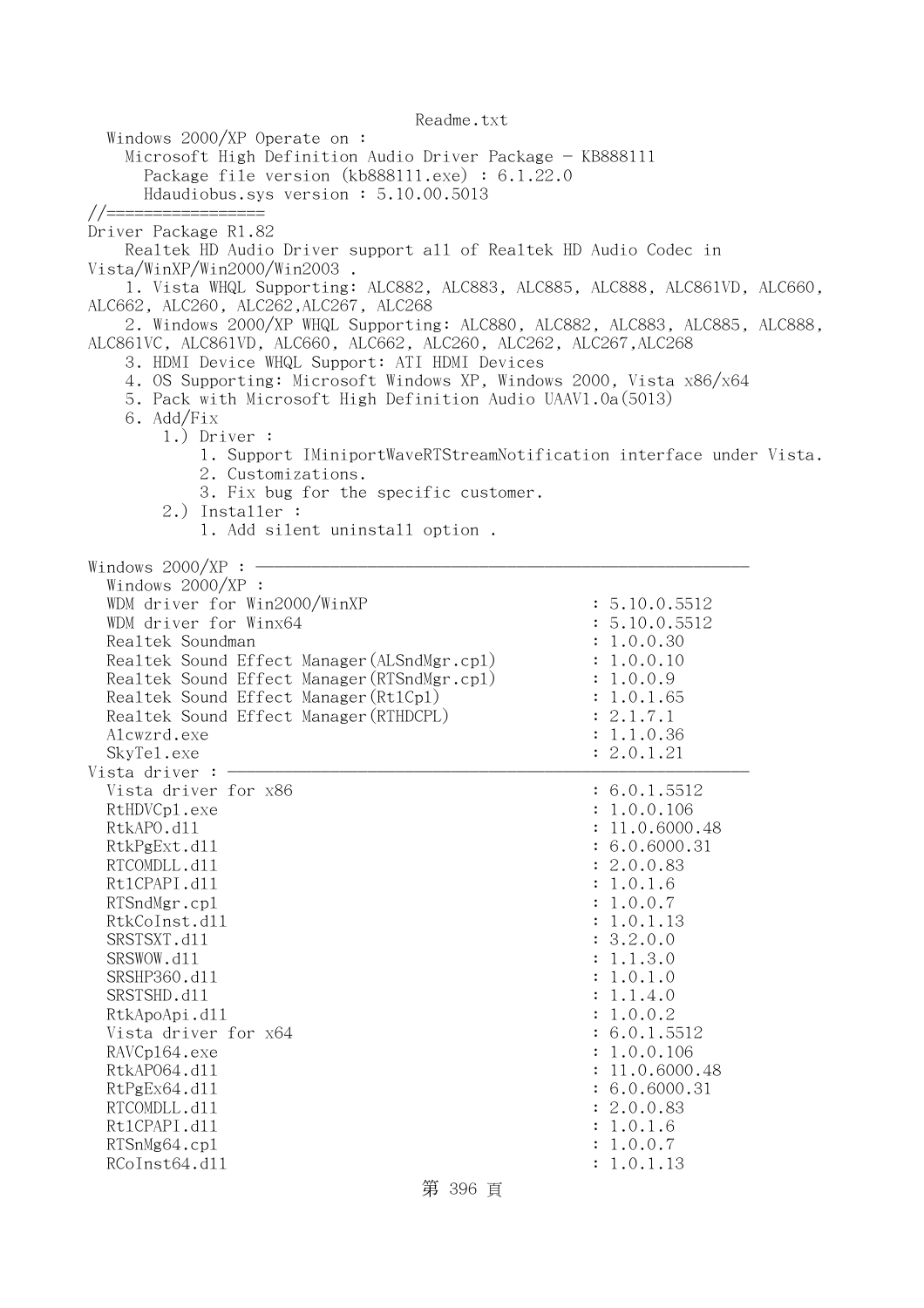Readme.txt SRSTSX64.d11 : 3.2.0.0 SRSWOW64.d11 : 1.1.3.0 SRSHP64.d11 : 1.0.1.0 SRSTSH64.d11 : 1.1.4.0 RtkApi64.dll : 1.0.0.2 HDMI Driver : - Vista x64: RtHDMIVX.sys : 6.0.1.5413 RtkHDM64.d11 : 6.0.6000.37 RHDMEx64.d11 : 6.0.6000.25 Vista x86: RtHDMIV.sys : 6.0.1.5413 RtkHDMI.d11 : 6.0.6000.37 RHDMIExt.d11 : 6.0.6000.25 XP/2K x64: RtHDMIX.sys : 5.10.0.5413 XP/2K x86: RtHDMI.sys : 5.10.0.5413 Driver Setup Program : 2.51 Windows 2000/XP Operate on : Microsoft High Definition Audio Driver Package - KB888111 Package file version (kb888111.exe) : 6.1.22.0 Hdaudiobus.sys version : 5.10.00.5013 //================= Driver Package R1.81 Realtek HD Audio Driver support all of Realtek HD Audio Codec in Vista/WinXP/Win2000/Win2003 . 1. Vista WHQL Supporting: ALC882, ALC883, ALC885, ALC888, ALC861VD, ALC660, ALC662, ALC260, ALC262,ALC267, ALC268 2. Windows 2000/XP WHQL Supporting: ALC880, ALC882, ALC883, ALC885, ALC888, ALC861VC, ALC861VD, ALC660, ALC662, ALC260, ALC262, ALC267,ALC268 3. HDMI Device WHQL Support: ATI HDMI Devices 4. OS Supporting: Microsoft Windows XP, Windows 2000, Vista x86/x64 5. Pack with Microsoft High Definition Audio UAAV1.0a(5013) 6. Add/Fix 1.) Driver : 1. Support real 2.1 output capability under Vista. 2. Improve Doppler effect for XP driver. 3. Fix Vista DTM topology testing issue. 4. Fix dead lock issue when more than 3 jacks set as headphone output under XP. 2.) Installer : 1. VSS event error for InstallShield . Windows  $2000/XP : -$  Windows 2000/XP : WDM driver for  $Win2000/WinXP$  : 5.10.0.5506 WDM driver for Winx64 : 5.10.0.5506 Realtek Soundman  $\ddot{\textbf{i}}$  1.0.0.30 Realtek Sound Effect Manager(ALSndMgr.cpl) : 1.0.0.10 Realtek Sound Effect Manager (RTSndMgr.cpl) : 1.0.0.9 Realtek Sound Effect Manager (Rt1Cp1) : 1.0.1.65 Realtek Sound Effect Manager(RTHDCPL) : 2.1.7.0 Alcwzrd.exe : 1.1.0.36

第 397 頁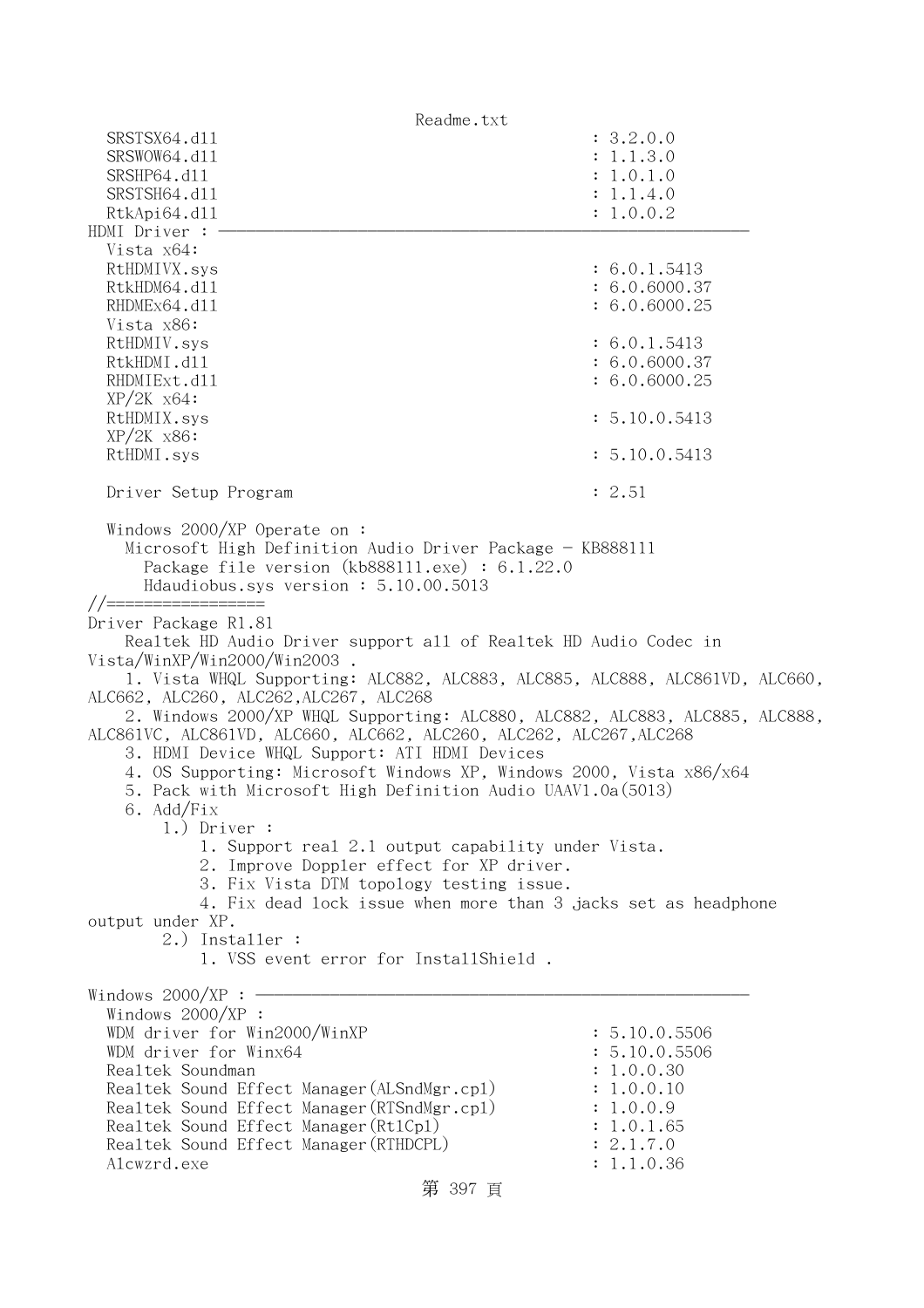| SkyTe1.exe                                                                  | : 2.0.1.21     |
|-----------------------------------------------------------------------------|----------------|
| Vista driver                                                                |                |
| Vista driver for x86                                                        | : 6.0.1.5506   |
| RtHDVCp1.exe                                                                | : 1.0.0.103    |
| RtkAPO.d11                                                                  | : 11.0.6000.48 |
| RtkPgExt.d11                                                                | : 6.0.6000.31  |
| RTCOMDLL.d11                                                                | : 2.0.0.82     |
| Rt1CPAPI.d11                                                                | : 1.0.1.6      |
| RTSndMgr.cp1                                                                | : 1.0.0.6      |
|                                                                             |                |
| RtkCoInst.d11                                                               | : 1.0.1.13     |
| SRSTSXT.d11                                                                 | : 3.2.0.0      |
| SRSWOW.d11                                                                  | : 1.1.3.0      |
| SRSHP360.d11                                                                | : 1.0.1.0      |
| SRSTSHD.d11                                                                 | : 1.1.4.0      |
| RtkApoApi.d11                                                               | : 1.0.0.2      |
| Vista driver for x64                                                        | : 6.0.1.5506   |
| RAVCp164.exe                                                                | : 1.0.0.103    |
| RtkAP064.d11                                                                | : 11.0.6000.48 |
| RtPgEx64.d11                                                                | : 6.0.6000.31  |
| RTCOMDLL.d11                                                                | : 2.0.0.82     |
| Rt1CPAPI.d11                                                                | : 1.0.1.6      |
| RTSnMg64.cp1                                                                | : 1.0.0.6      |
| RCoInst64.d11                                                               | : 1.0.1.13     |
| SRSTSX64.d11                                                                | : 3.2.0.0      |
| SRSWOW64.d11                                                                |                |
|                                                                             | : 1.1.3.0      |
| SRSHP64.d11                                                                 | : 1.0.1.0      |
| SRSTSH64.d11                                                                | : 1.1.4.0      |
| RtkApi64.dl1                                                                | : 1.0.0.2      |
| HDMI Driver :                                                               |                |
| Vista x64:                                                                  |                |
| RtHDMIVX.sys                                                                | : 6.0.1.5413   |
| RtkHDM64.d11                                                                | : 6.0.6000.37  |
| RHDMEx64.d11                                                                | : 6.0.6000.25  |
| Vista x86:                                                                  |                |
| RtHDMIV.sys                                                                 | : 6.0.1.5413   |
| RtkHDMI.d11                                                                 | : 6.0.6000.37  |
| RHDMIExt.d11                                                                | : 6.0.6000.25  |
| $XP/ZK$ $x64$ :                                                             |                |
| RtHDMIX.sys                                                                 | : 5.10.0.5413  |
| $XP/2K$ $x86$ :                                                             |                |
| RtHDMI.sys                                                                  | : 5.10.0.5413  |
|                                                                             |                |
|                                                                             | : 2.50         |
| Driver Setup Program                                                        |                |
|                                                                             |                |
| Windows $2000/XP$ Operate on:                                               |                |
| Microsoft High Definition Audio Driver Package - KB888111                   |                |
| Package file version $(kb888111.\text{exe}) : 6.1.22.0$                     |                |
| Hdaudiobus.sys version: 5.10.00.5013                                        |                |
| //======                                                                    |                |
| Driver Package R1.80                                                        |                |
| Realtek HD Audio Driver support all of Realtek HD Audio Codec in            |                |
| Vista/WinXP/Win2000/Win2003.                                                |                |
| 1. Vista WHQL Supporting: ALC882, ALC883, ALC885, ALC888, ALC861VD, ALC660, |                |
| ALC662, ALC260, ALC262, ALC267, ALC268                                      |                |
| 2. Windows 2000/XP WHQL Supporting: ALC880, ALC882, ALC883, ALC885, ALC888, |                |

ALC861VC, ALC861VD, ALC660, ALC662, ALC260, ALC262, ALC267,ALC268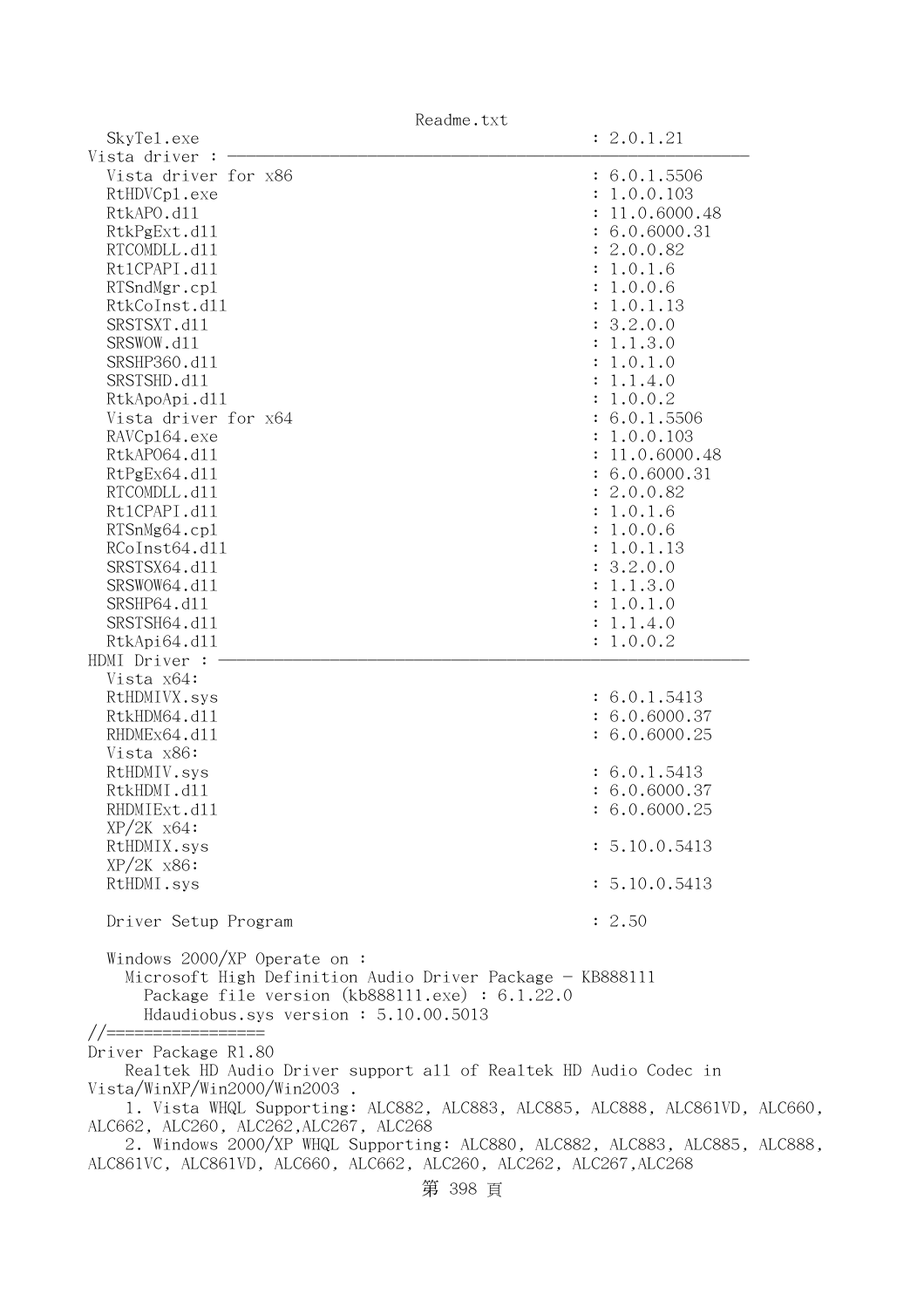Readme.txt 3. HDMI Device WHQL Support: ATI HDMI Devices 4. OS Supporting: Microsoft Windows XP, Windows 2000, Vista x86/x64 5. Pack with Microsoft High Definition Audio UAAV1.0a(5013) 6. Add/Fix 1.) Driver : 1. Customizations. 2. Add new feature to smooth gap between 2 different output stream under Vista. 2.) Installer : 1. "Program Compatibility Assistant" issue for InstallShield 11.5 . 2. VSR stop setting . Windows  $2000/XP : -$  Windows 2000/XP : WDM driver for Win2000/WinXP : 5.10.0.5497 WDM driver for Winx64 : 5.10.0.5497 Realtek Soundman  $\ddot{\textbf{i}}$  1.0.0.30 Realtek Sound Effect Manager (ALSndMgr.cpl) : 1.0.0.10 Realtek Sound Effect Manager(RTSndMgr.cpl) : 1.0.0.9 Realtek Sound Effect Manager(Rt1Cp1) : 1.0.1.65 Realtek Sound Effect Manager (RTHDCPL) : 2.1.6.7 Alcwzrd.exe : 1.1.0.36 SkyTel.exe : 2.0.1.21 Vista driver :  $-$ Vista driver for  $x86$  : 6.0.1.5497 RtHDVCp1.exe : 1.0.0.99 RtkAPO.d11 : 11.0.6000.45 RtkPgExt.dll : 6.0.6000.30 RTCOMDLL.d11 : 2.0.0.80 Rt1CPAPI.d11 : 1.0.1.6 RTSndMgr.cp1 : 1.0.0.6 RtkCoInst.dl1 : 1.0.1.10 : 1.0.1.10 SRSTSXT.d11 : 3.2.0.0 SRSWOW.d11 : 1.1.3.0 SRSHP360.d11 : 1.0.1.0 SRSTSHD.d11 : 1.1.4.0 RtkApoApi.dll : 1.0.0.2 Vista driver for x64 : 6.0.1.5497 RAVCp164.exe : 1.0.0.99 RtkAP064.d11 : 11.0.6000.45 RtPgEx64.dll : 6.0.6000.30 RTCOMDLL.d11 : 2.0.0.80 Rt1CPAPI.d11 : 1.0.1.6 RTSnMg64.cpl : 1.0.0.6 RCoInst64.d11 : 1.0.1.10 SRSTSX64.d11 : 3.2.0.0 SRSWOW64.dl1 : 1.1.3.0 SRSHP64.d11 : 1.0.1.0 SRSTSH64.d11 : 1.1.4.0 RtkApi64.dll : 1.0.0.2 HDMI Driver : - Vista x64: RtHDMIVX.sys : 6.0.1.5413 RtkHDM64.d11 : 6.0.6000.37 RHDMEx64.d11 : 6.0.6000.25 Vista x86: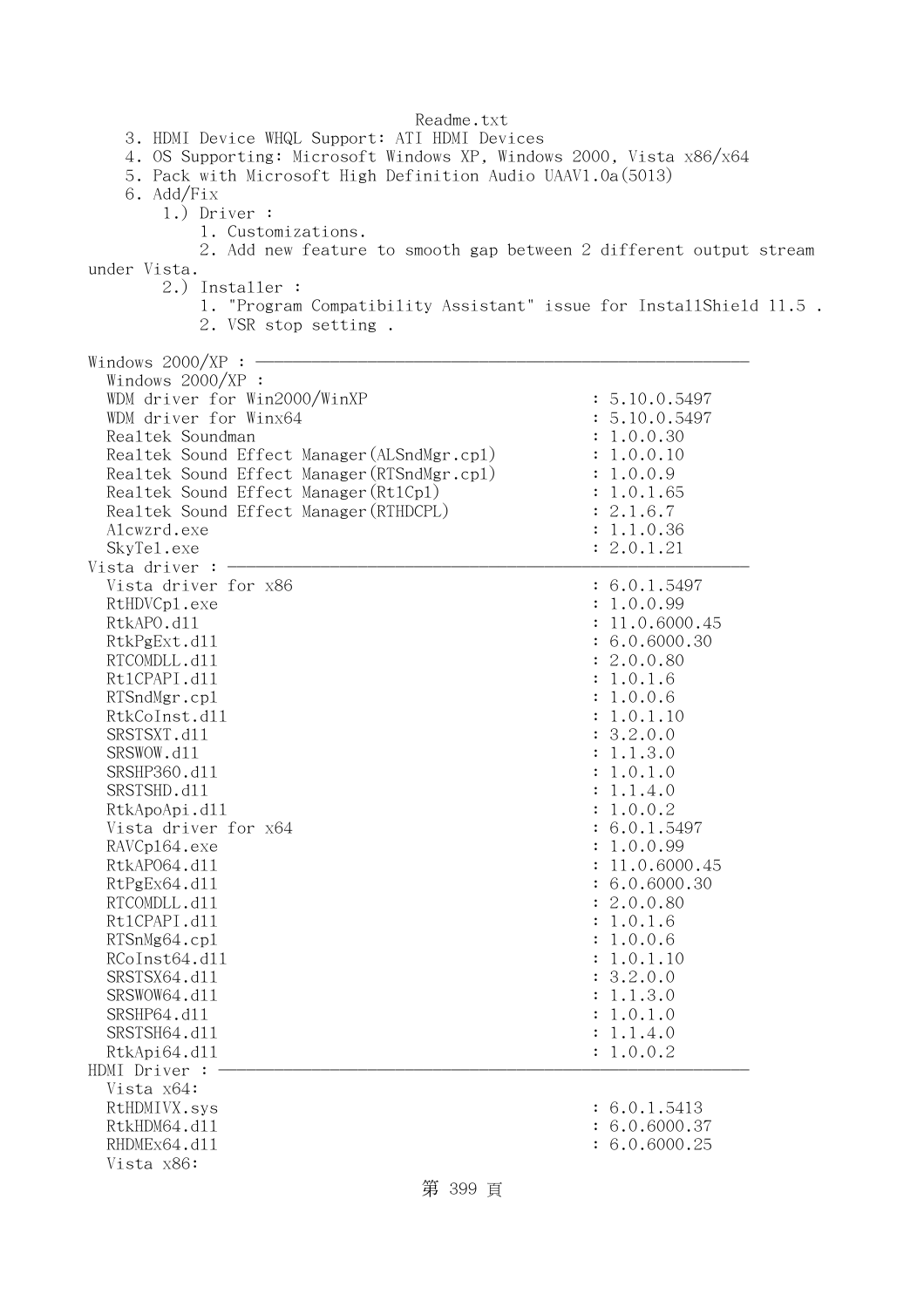Readme.txt RtHDMIV.sys : 6.0.1.5413 RtkHDMI.d11 : 6.0.6000.37 RHDMIExt.d11 : 6.0.6000.25 XP/2K x64: RtHDMIX.sys : 5.10.0.5413 XP/2K x86: RtHDMI.sys : 5.10.0.5413 Driver Setup Program : 2.49 Windows 2000/XP Operate on : Microsoft High Definition Audio Driver Package - KB888111 Package file version (kb888111.exe) : 6.1.22.0 Hdaudiobus.sys version : 5.10.00.5013 //================= Driver Package R1.79 Realtek HD Audio Driver support all of Realtek HD Audio Codec in Vista/WinXP/Win2000/Win2003 . 1. Vista WHQL Supporting: ALC882, ALC883, ALC885, ALC888, ALC861VD, ALC660, ALC662, ALC260, ALC262,ALC267, ALC268 2. Windows 2000/XP WHQL Supporting: ALC880, ALC882, ALC883, ALC885, ALC888, ALC861VC, ALC861VD, ALC660, ALC662, ALC260, ALC262, ALC267,ALC268 3. HDMI Device WHQL Support: ATI HDMI Devices 4. OS Supporting: Microsoft Windows XP, Windows 2000, Vista x86/x64 5. Pack with Microsoft High Definition Audio UAAV1.0a(5013) 6. Add/Fix 1.) Driver : 1. Customizations. 2. Fix potential risk from dividing by zero while the input signal power approach zero under Windows XP. 3. Support digital mic software boost for ALC888. 2.) Installer : 1. Remove Realtek registry key in upgrade mode. 2. Change MCE GUI installation procedure for Windows Vista by Microsoft requirement. 3. Add install procedure for VSR feature. Windows  $2000/XP : -$  Windows 2000/XP : WDM driver for Win2000/WinXP : 5.10.0.5490 WDM driver for Winx64 : 5.10.0.5490 Realtek Soundman : 1.0.0.30 Realtek Sound Effect Manager (ALSndMgr.cpl) : 1.0.0.10 Realtek Sound Effect Manager (RTSndMgr.cpl) : 1.0.0.9 Realtek Sound Effect Manager (Rt1Cp1) : 1.0.1.65 Realtek Sound Effect Manager (RTHDCPL) : 2.1.6.2 Alcwzrd.exe : 1.1.0.36 SkyTel.exe : 2.0.1.20 Vista driver :  $-$ Vista driver for  $x86$  : 6.0.1.5490 : 6.0.1.5490 RtHDVCp1.exe : 1.0.0.96 RtkAPO.d11 : 11.0.6000.45 RtkPgExt.d11 : 6.0.6000.30 RTCOMDLL.d11 : 2.0.0.79 Rt1CPAPI.d11 : 1.0.1.6 RTSndMgr.cpl : 1.0.0.6

### 第 400 頁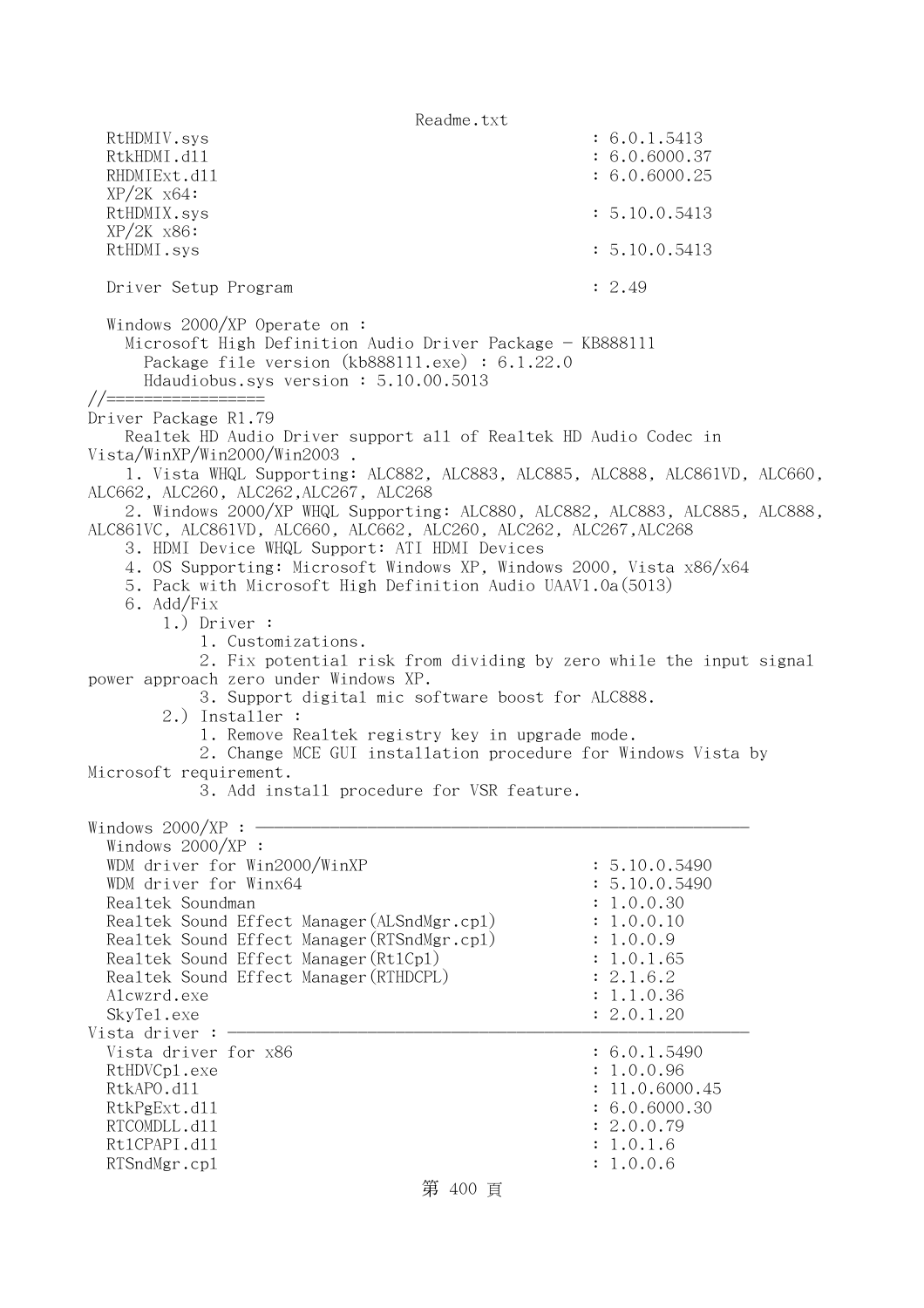| Readme.txt                                                                                                                                                                                                                                                                                                                                                                                                                                                                                                                           |                                                                                                                                                                                                                                                                   |
|--------------------------------------------------------------------------------------------------------------------------------------------------------------------------------------------------------------------------------------------------------------------------------------------------------------------------------------------------------------------------------------------------------------------------------------------------------------------------------------------------------------------------------------|-------------------------------------------------------------------------------------------------------------------------------------------------------------------------------------------------------------------------------------------------------------------|
| RtkCoInst.d11<br>SRSTSXT.d11<br>SRSWOW.d11<br>SRSHP360.d11<br>SRSTSHD.d11<br>RtkApoApi.d11<br>Vista driver for x64<br>RAVCp164.exe<br>RtkAP064.d11<br>RtPgEx64.d11<br>RTCOMDLL.d11<br>Rt1CPAPI.d11<br>RTSnMg64.cp1<br>RCoInst64.d11<br>SRSTSX64.d11<br>SRSWOW64.d11<br>SRSHP64.d11<br>SRSTSH64.d11<br>RtkApi64.dl1                                                                                                                                                                                                                   | : 1.0.1.9<br>: 3.2.0.0<br>: 1.1.3.0<br>: 1.0.1.0<br>: 1.1.4.0<br>: 1.0.0.2<br>: 6.0.1.5490<br>: 1.0.0.96<br>: 11.0.6000.45<br>: 6.0.6000.30<br>: 2.0.0.79<br>: 1.0.1.6<br>: 1.0.0.6<br>: 1.0.1.9<br>: 3.2.0.0<br>: 1.1.3.0<br>: 1.0.1.0<br>: 1.1.4.0<br>: 1.0.0.2 |
| HDMI Driver :<br>Vista x64:<br>RtHDMIVX.sys<br>RtkHDM64.d11<br>RHDMEx64.d11                                                                                                                                                                                                                                                                                                                                                                                                                                                          | : 6.0.1.5413<br>: 6.0.6000.37<br>: 6.0.6000.25                                                                                                                                                                                                                    |
| Vista x86:<br>RtHDMIV.sys<br>RtkHDMI.d11<br>RHDMIExt.d11<br>$XP/ZK$ $x64$ :<br>RtHDMIX.sys                                                                                                                                                                                                                                                                                                                                                                                                                                           | : 6.0.1.5413<br>: 6.0.6000.37<br>: 6.0.6000.25<br>: 5.10.0.5413                                                                                                                                                                                                   |
| $XP/2K$ $x86$ :<br>RtHDMI.sys<br>Driver Setup Program                                                                                                                                                                                                                                                                                                                                                                                                                                                                                | : 5.10.0.5413<br>: 2.47                                                                                                                                                                                                                                           |
| Windows $2000/XP$ Operate on:<br>Microsoft High Definition Audio Driver Package - KB888111<br>Package file version $(kb888111.\text{exe}) : 6.1.22.0$<br>Hdaudiobus.sys version: 5.10.00.5013<br>//=======<br>Driver Package R1.78<br>Realtek HD Audio Driver support all of Realtek HD Audio Codec in                                                                                                                                                                                                                               |                                                                                                                                                                                                                                                                   |
| Vista/WinXP/Win2000/Win2003<br>1. Vista WHQL Supporting: ALC882, ALC883, ALC885, ALC888, ALC861VD, ALC660,<br>ALC662, ALC260, ALC262, ALC267, ALC268<br>2. Windows 2000/XP WHQL Supporting: ALC880, ALC882, ALC883, ALC885, ALC888,<br>ALC861VC, ALC861VD, ALC660, ALC662, ALC260, ALC262, ALC267, ALC268<br>3. HDMI Device WHQL Support: ATI HDMI Devices<br>4. OS Supporting: Microsoft Windows XP, Windows 2000, Vista x86/x64<br>5. Pack with Microsoft High Definition Audio UAAV1.0a(5013)<br>6. Add/Fix<br>1.) Customization. |                                                                                                                                                                                                                                                                   |
| Windows $2000/XP:$ -<br>Windows 2000/XP :<br>WDM driver for Win2000/WinXP<br>第 401 頁                                                                                                                                                                                                                                                                                                                                                                                                                                                 | : 5.10.0.5485                                                                                                                                                                                                                                                     |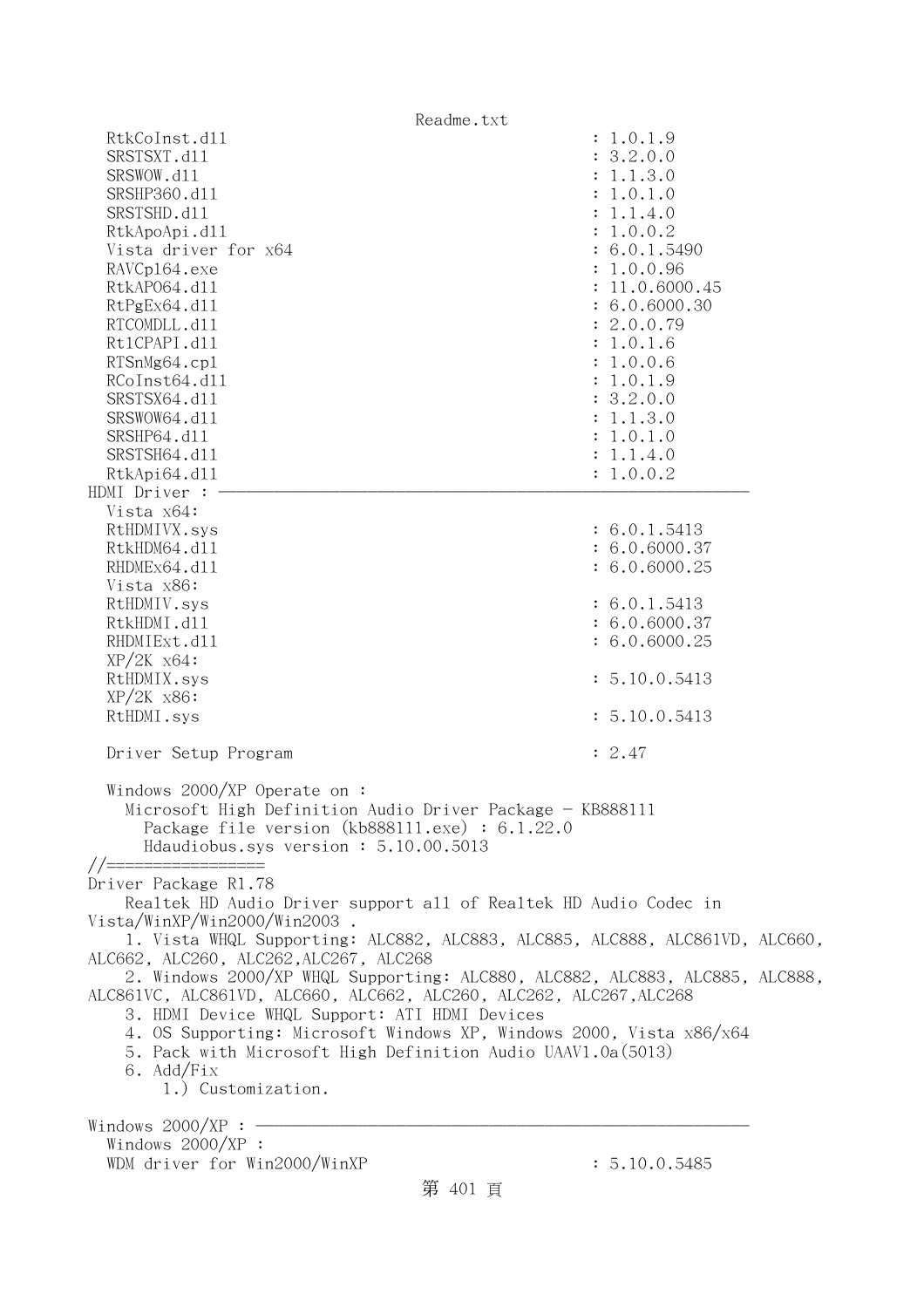| Readme.txt                                                                                                                                                                                                                                                                                                                                                                                                                               |                                                                                                                                                                                                                                                                                                                                                                            |
|------------------------------------------------------------------------------------------------------------------------------------------------------------------------------------------------------------------------------------------------------------------------------------------------------------------------------------------------------------------------------------------------------------------------------------------|----------------------------------------------------------------------------------------------------------------------------------------------------------------------------------------------------------------------------------------------------------------------------------------------------------------------------------------------------------------------------|
| WDM driver for Winx64<br>Realtek Soundman<br>Realtek Sound Effect Manager (ALSndMgr.cp1)<br>Realtek Sound Effect Manager (RTSndMgr.cp1)<br>Realtek Sound Effect Manager (Rt1Cp1)<br>Realtek Sound Effect Manager (RTHDCPL)<br>Alcwzrd.exe<br>SkyTe1.exe<br>Vista driver : $-$                                                                                                                                                            | : 5.10.0.5485<br>: 1.0.0.30<br>: 1.0.0.10<br>: 1.0.0.9<br>: 1.0.1.65<br>: 2.1.6.0<br>: 1.1.0.36<br>: 2.0.1.20                                                                                                                                                                                                                                                              |
|                                                                                                                                                                                                                                                                                                                                                                                                                                          |                                                                                                                                                                                                                                                                                                                                                                            |
| Vista driver for x86<br>RtHDVCp1.exe<br>RtkAPO.d11<br>RtkPgExt.d11<br>RTCOMDLL.d11<br>Rt1CPAPI.d11<br>RTSndMgr.cp1<br>RtkCoInst.d11<br>SRSTSXT.d11<br>SRSWOW.d11<br>SRSHP360.d11<br>SRSTSHD.d11<br>RtkApoApi.d11<br>Vista driver for x64<br>RAVCp164.exe<br>RtkAP064.d11<br>RtPgEx64.d11<br>RTCOMDLL.d11<br>Rt1CPAPI.d11<br>RTSnMg64.cp1<br>RCoInst64.d11<br>SRSTSX64.d11<br>SRSWOW64.d11<br>SRSHP64.d11<br>SRSTSH64.d11<br>RtkApi64.dl1 | : 6.0.1.5485<br>: 1.0.0.92<br>: 11.0.6000.45<br>: 6.0.6000.29<br>: 2.0.0.79<br>: 1.0.1.6<br>: 1.0.0.6<br>: 1.0.1.8<br>: 3.2.0.0<br>: 1.1.3.0<br>: 1.0.1.0<br>: 1.1.4.0<br>: 1.0.0.2<br>: 6.0.1.5485<br>: 1.0.0.92<br>: 11.0.6000.45<br>: 6.0.6000.29<br>: 2.0.0.79<br>: 1.0.1.6<br>: 1.0.0.6<br>: 1.0.1.8<br>: 3.2.0.0<br>: 1.1.3.0<br>: 1.0.1.0<br>: 1.1.4.0<br>: 1.0.0.2 |
| HDMI Driver :                                                                                                                                                                                                                                                                                                                                                                                                                            |                                                                                                                                                                                                                                                                                                                                                                            |
| Vista x64:<br>RtHDMIVX.sys<br>RtkHDM64.d11<br>RHDMEx64.d11<br>Vista x86:                                                                                                                                                                                                                                                                                                                                                                 | : 6.0.1.5413<br>: 6.0.6000.37<br>: 6.0.6000.25                                                                                                                                                                                                                                                                                                                             |
| RtHDMIV.sys<br>RtkHDMI.d11<br>RHDMIExt.d11<br>$XP/ZK$ $x64$ :                                                                                                                                                                                                                                                                                                                                                                            | : 6.0.1.5413<br>: 6.0.6000.37<br>: 6.0.6000.25                                                                                                                                                                                                                                                                                                                             |
| RtHDMIX.sys                                                                                                                                                                                                                                                                                                                                                                                                                              | : 5.10.0.5413                                                                                                                                                                                                                                                                                                                                                              |
| $XP/2K$ $x86$ :                                                                                                                                                                                                                                                                                                                                                                                                                          |                                                                                                                                                                                                                                                                                                                                                                            |
| RtHDMI.sys                                                                                                                                                                                                                                                                                                                                                                                                                               | : 5.10.0.5413                                                                                                                                                                                                                                                                                                                                                              |
| Driver Setup Program                                                                                                                                                                                                                                                                                                                                                                                                                     | : 2.45                                                                                                                                                                                                                                                                                                                                                                     |
| Windows 2000/XP Operate on :<br>Microsoft High Definition Audio Driver Package - KB888111<br>Package file version $(kb888111.\text{exe}) : 6.1.22.0$<br>Hdaudiobus.sys version: 5.10.00.5013                                                                                                                                                                                                                                             |                                                                                                                                                                                                                                                                                                                                                                            |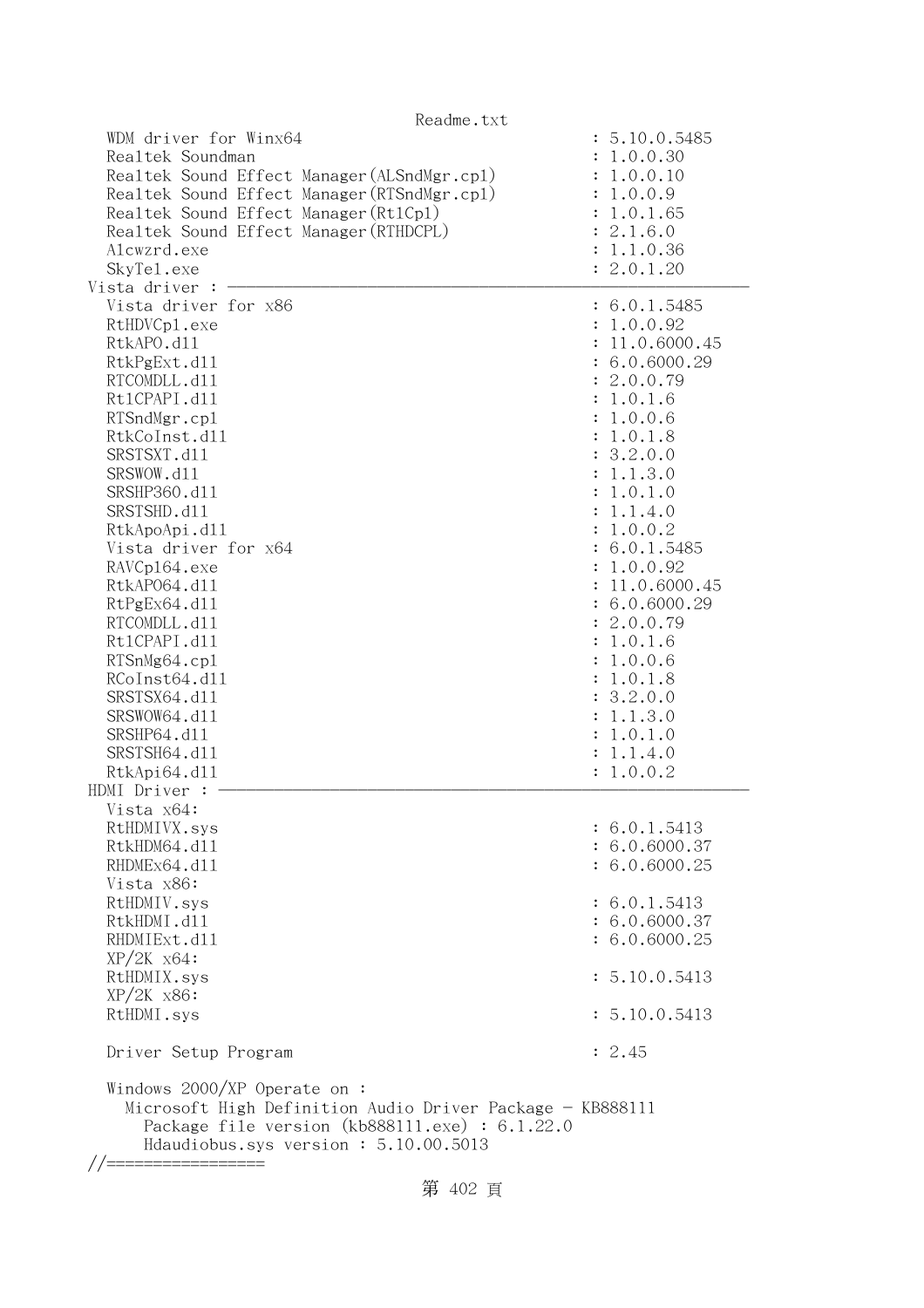| Driver Package R1.77<br>Realtek HD Audio Driver support all of Realtek HD Audio Codec in<br>Vista/WinXP/Win2000/Win2003.<br>1. Vista WHQL Supporting: ALC882, ALC883, ALC885, ALC888, ALC861VD, ALC660,<br>ALC662, ALC260, ALC262, ALC267, ALC268<br>2. Windows 2000/XP WHQL Supporting: ALC880, ALC882, ALC883, ALC885, ALC888,<br>ALC861VC, ALC861VD, ALC660, ALC662, ALC260, ALC262, ALC267, ALC268<br>3. HDMI Device WHQL Support: ATI HDMI Devices<br>4. OS Supporting: Microsoft Windows XP, Windows 2000, Vista x86/x64<br>5. Pack with Microsoft High Definition Audio UAAV1.0a(5013)<br>6. Add/Fix<br>1.) Customization.<br>2.) Uninstall procedure for checking Rtlupd.exe file.<br>Windows $2000/XP:$ - |                                                                                                                                                                                                                                                                                                                                                                          |
|--------------------------------------------------------------------------------------------------------------------------------------------------------------------------------------------------------------------------------------------------------------------------------------------------------------------------------------------------------------------------------------------------------------------------------------------------------------------------------------------------------------------------------------------------------------------------------------------------------------------------------------------------------------------------------------------------------------------|--------------------------------------------------------------------------------------------------------------------------------------------------------------------------------------------------------------------------------------------------------------------------------------------------------------------------------------------------------------------------|
| Windows 2000/XP :<br>WDM driver for Win2000/WinXP<br>WDM driver for Winx64<br>Realtek Soundman<br>Realtek Sound Effect Manager (ALSndMgr.cp1)<br>Realtek Sound Effect Manager (RTSndMgr.cp1)<br>Realtek Sound Effect Manager (Rt1Cp1)<br>Realtek Sound Effect Manager (RTHDCPL)<br>Alcwzrd.exe<br>SkyTe1.exe<br>Vista driver : -                                                                                                                                                                                                                                                                                                                                                                                   | : 5.10.0.5480<br>: 5.10.0.5480<br>: 1.0.0.30<br>: 1.0.0.10<br>: 1.0.0.9<br>: 1.0.1.65<br>: 2.1.5.7<br>: 1.1.0.36<br>: 2.0.1.20                                                                                                                                                                                                                                           |
| Vista driver for x86<br>RtHDVCp1.exe<br>RtkAPO.d11<br>RtkPgExt.d11<br>RTCOMDLL.d11<br>Rt1CPAPI.d11<br>RTSndMgr.cp1<br>RtkCoInst.d11<br>SRSTSXT.d11<br>SRSWOW.d11<br>SRSHP360.d11<br>SRSTSHD.d11<br>RtkApoApi.d11<br>Vista driver for x64<br>RAVCp164.exe<br>RtkAP064.d11<br>RtPgEx64.d11<br>RTCOMDLL.d11<br>Rt1CPAPI.d11<br>RTSnMg64.cp1<br>RCoInst64.d11<br>SRSTSX64.d11<br>SRSWOW64.d11<br>SRSHP64.d11<br>SRSTSH64.d11<br>RtkApi64.dl1<br>HDMI Driver :<br>Vista x64:                                                                                                                                                                                                                                            | : 6.0.1.5480<br>: 1.0.0.90<br>: 11.0.6000.45<br>: 6.0.6000.29<br>: 2.0.0.79<br>: 1.0.1.6<br>: 1.0.0.6<br>: 1.0.1.7<br>: 3.2.0.0<br>: 1.1.3.0<br>: 1.0.1.0<br>: 1.1.4.0<br>1.0.0.2<br>: 6.0.1.5480<br>: 1.0.0.90<br>: 11.0.6000.45<br>: 6.0.6000.29<br>: 2.0.0.79<br>: 1.0.1.6<br>: 1.0.0.6<br>: 1.0.1.7<br>: 3.2.0.0<br>: 1.1.3.0<br>: 1.0.1.0<br>: 1.1.4.0<br>: 1.0.0.2 |
| RtHDMIVX.sys<br>RtkHDM64.d11                                                                                                                                                                                                                                                                                                                                                                                                                                                                                                                                                                                                                                                                                       | : 6.0.1.5413<br>: 6.0.6000.37                                                                                                                                                                                                                                                                                                                                            |

# 第 403 頁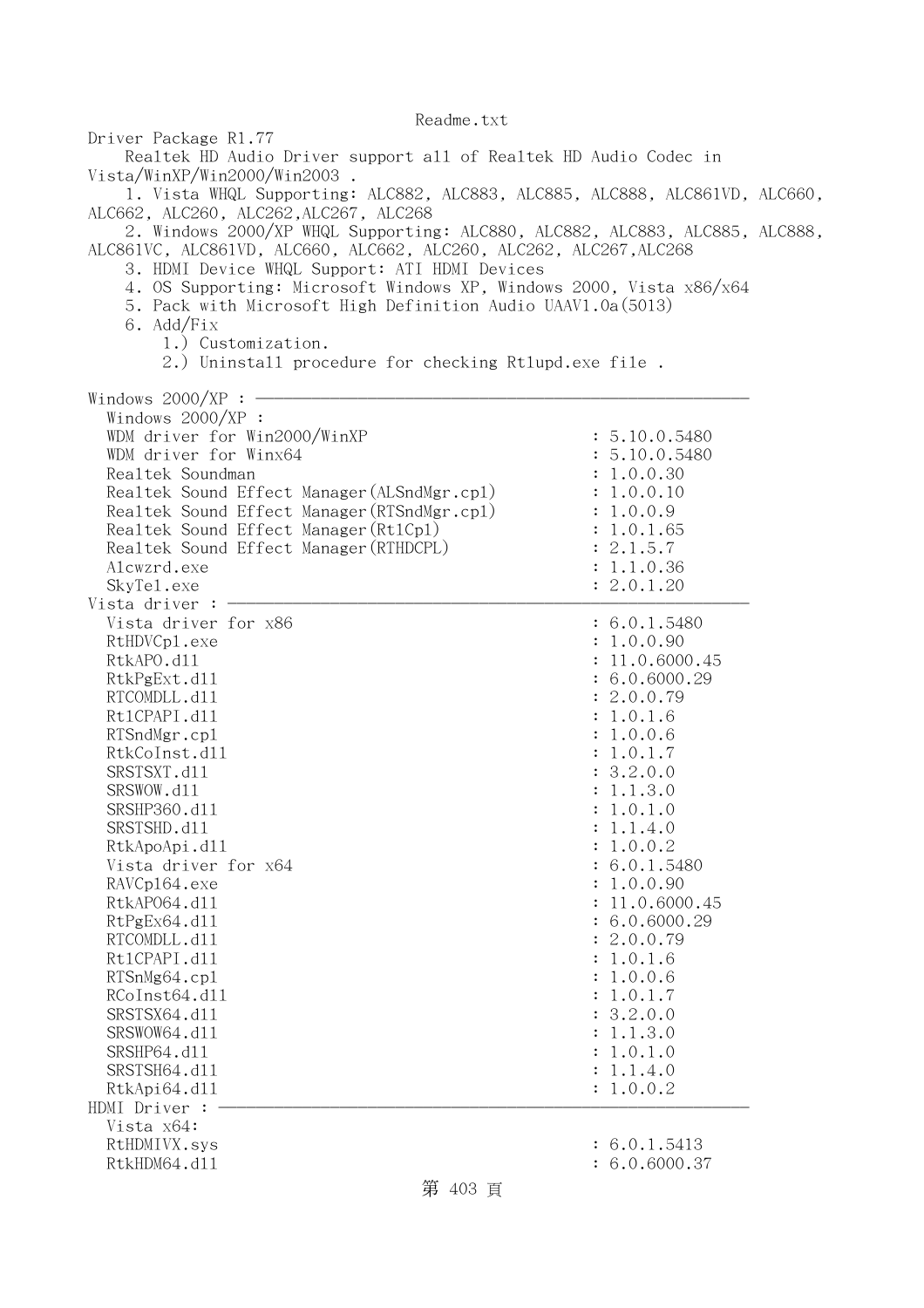Readme.txt RHDMEx64.d11 : 6.0.6000.25 Vista x86: RtHDMIV.sys : 6.0.1.5413 RtkHDMI.d11 : 6.0.6000.37 RHDMIExt.d11 : 6.0.6000.25  $XP/2K$   $x64$ : RtHDMIX.sys : 5.10.0.5413 XP/2K x86: RtHDMI.sys : 5.10.0.5413 Driver Setup Program : 2.45 Windows 2000/XP Operate on : Microsoft High Definition Audio Driver Package - KB888111 Package file version (kb888111.exe) : 6.1.22.0 Hdaudiobus.sys version : 5.10.00.5013 //================= Driver Package R1.76 Realtek HD Audio Driver support all of Realtek HD Audio Codec in Vista/WinXP/Win2000/Win2003 . 1. Vista WHQL Supporting: ALC882, ALC883, ALC885, ALC888, ALC861VD, ALC660, ALC662, ALC260, ALC262,ALC267, ALC268 2. Windows 2000/XP WHQL Supporting: ALC880, ALC882, ALC883, ALC885, ALC888, ALC861VC, ALC861VD, ALC660, ALC662, ALC260, ALC262, ALC267,ALC268 3. HDMI Device WHQL Support: ATI HDMI Devices 4. OS Supporting: Microsoft Windows XP, Windows 2000, Vista x86/x64 5. Pack with Microsoft High Definition Audio UAAV1.0a(5013) 6. Add/Fix 1.) Customization. 2.) Installer package language wrong for Japanese translation . ( Upgrade operation for Vista ) Windows  $2000/XP : -$  Windows 2000/XP : WDM driver for Win2000/WinXP : 5.10.0.5477 WDM driver for Winx64 : 5.10.0.5477 Realtek Soundman : 1.0.0.30 Realtek Sound Effect Manager(ALSndMgr.cpl) : 1.0.0.10 Realtek Sound Effect Manager (RTSndMgr.cp1) : 1.0.0.9 Realtek Sound Effect Manager (Rt1Cp1) : 1.0.1.65 Realtek Sound Effect Manager(RTHDCPL) : 2.1.5.5 Alcwzrd.exe : 1.1.0.36 SkyTel.exe : 2.0.1.20 : 2.0.1.20 Vista driver :  $-$ Vista driver for  $x86$  : 6.0.1.5477 RtHDVCp1.exe : 1.0.0.89 RtkAPO.d11 : 11.0.6000.45 RtkPgExt.dll : 6.0.6000.29 RTCOMDLL.d11 : 2.0.0.79 Rt1CPAPI.d11 : 1.0.1.6 RTSndMgr.cpl : 1.0.0.6 RtkCoInst.dll : 1.0.1.7 SRSTSXT.d11 : 3.2.0.0 SRSWOW.d11 : 1.1.3.0 SRSHP360.d11 : 1.0.1.0 SRSTSHD.d11 : 1.1.4.0

第 404 頁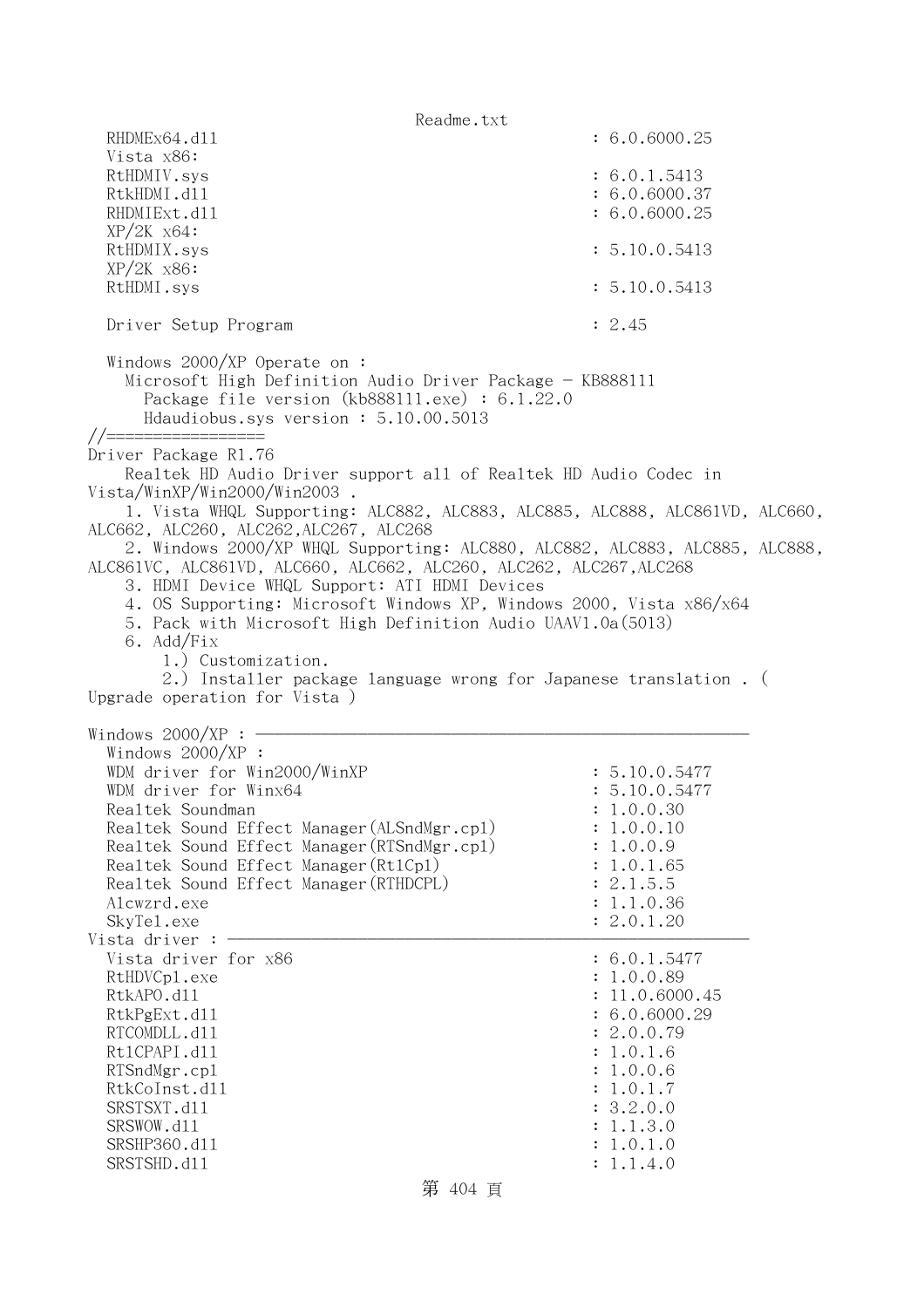Readme.txt RtkApoApi.dll : 1.0.0.2 Vista driver for x64 : 6.0.1.5477 RAVCp164.exe : 1.0.0.89 RtkAP064.dl1 : 11.0.6000.45 RtPgEx64.dll : 6.0.6000.29 RTCOMDLL.d11 : 2.0.0.79 RtlCPAPI.dll : 1.0.1.6 RTSnMg64.cpl : 1.0.0.6 RCoInst64.d11 : 1.0.1.7 SRSTSX64.dl1 : 3.2.0.0 SRSWOW64.d11 : 1.1.3.0 SRSHP64.d11 : 1.0.1.0 SRSTSH64.d11 : 1.1.4.0 RtkApi64.dl1 : 1.0.0.2  $HDMI$  Driver : - Vista x64: RtHDMIVX.sys : 6.0.1.5413 RtkHDM64.d11 : 6.0.6000.37 RHDMEx64.d11 : 6.0.6000.25 Vista x86: RtHDMIV.sys : 6.0.1.5413 RtkHDMI.d11 : 6.0.6000.37 RHDMIExt.d11 : 6.0.6000.25 XP/2K x64: RtHDMIX.sys : 5.10.0.5413 XP/2K x86: RtHDMI.sys : 5.10.0.5413 Driver Setup Program : 2.44 Windows 2000/XP Operate on : Microsoft High Definition Audio Driver Package - KB888111 Package file version (kb888111.exe) : 6.1.22.0 Hdaudiobus.sys version : 5.10.00.5013 //================= Driver Package R1.75 Realtek HD Audio Driver support all of Realtek HD Audio Codec in Vista/WinXP/Win2000/Win2003 . 1. Vista WHQL Supporting: ALC882, ALC883, ALC885, ALC888, ALC861VD, ALC660, ALC662, ALC260, ALC262,ALC267, ALC268 2. Windows 2000/XP WHQL Supporting: ALC880, ALC882, ALC883, ALC885, ALC888, ALC861VC, ALC861VD, ALC660, ALC662, ALC260, ALC262, ALC267,ALC268 3. HDMI Device WHQL Support: ATI HDMI Devices 4. OS Supporting: Microsoft Windows XP, Windows 2000, Vista x86/x64 5. Pack with Microsoft High Definition Audio UAAV1.0a(5013) 6. Add/Fix 1.) Customization. For New architecture: 1.) Customization . CPL : 1.) Customization. Windows  $2000/XP : -$ Windows 2000/XP :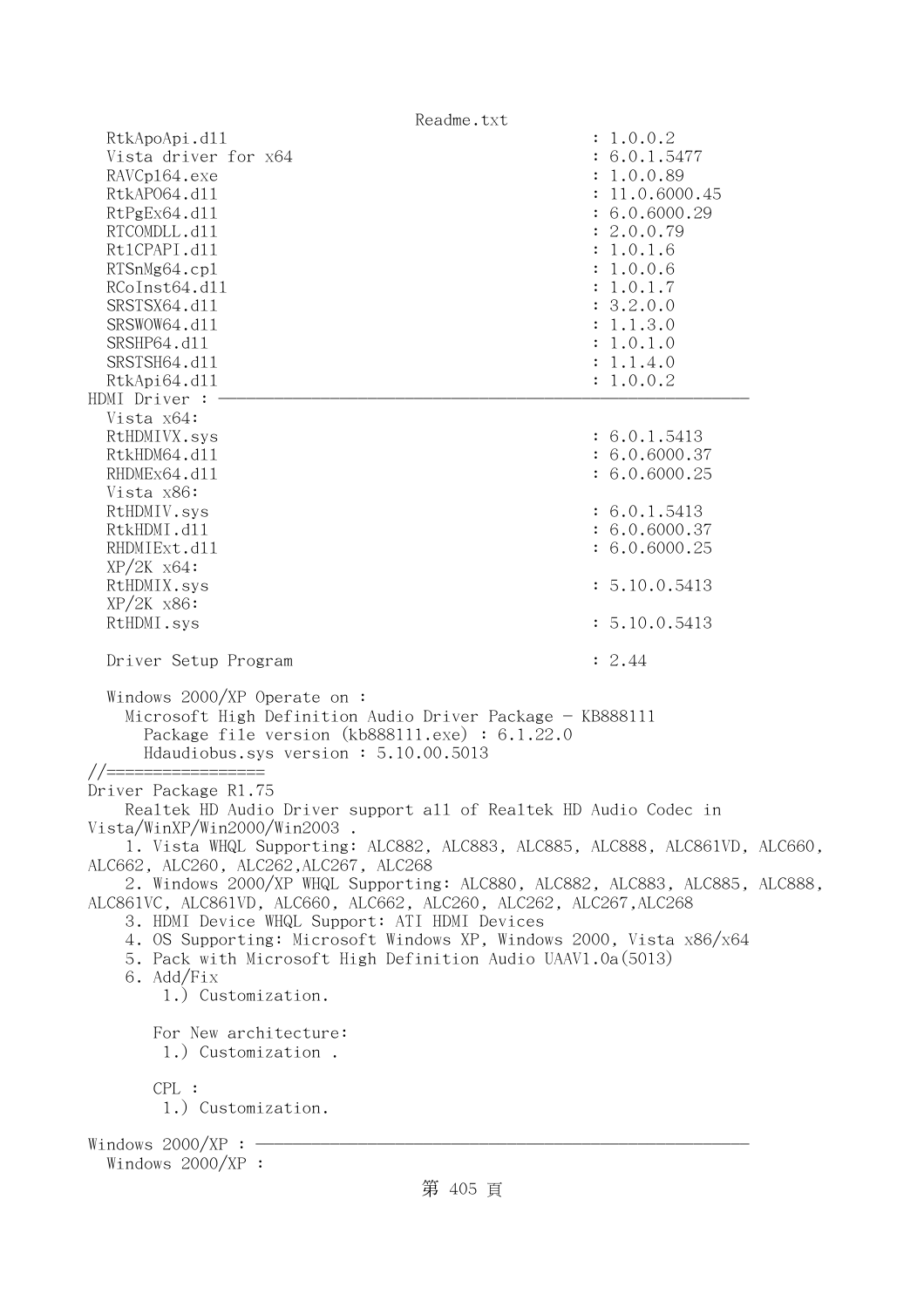| Readme.txt                                                                                                                                                                                                                                                                                                                                                                                                                                                |                                                                                                                                                                                                                                                                                                                                                                            |
|-----------------------------------------------------------------------------------------------------------------------------------------------------------------------------------------------------------------------------------------------------------------------------------------------------------------------------------------------------------------------------------------------------------------------------------------------------------|----------------------------------------------------------------------------------------------------------------------------------------------------------------------------------------------------------------------------------------------------------------------------------------------------------------------------------------------------------------------------|
| WDM driver for Win2000/WinXP<br>WDM driver for Winx64<br>Realtek Soundman<br>Realtek Sound Effect Manager (ALSndMgr.cp1)<br>Realtek Sound Effect Manager (RTSndMgr.cp1)<br>Realtek Sound Effect Manager (Rt1Cp1)<br>Realtek Sound Effect Manager (RTHDCPL)<br>Alcwzrd.exe<br>SkyTe1.exe<br>Vista driver : -                                                                                                                                               | : 5.10.0.5473<br>: 5.10.0.5473<br>: 1.0.0.30<br>: 1.0.0.10<br>: 1.0.0.9<br>: 1.0.1.65<br>: 2.1.5.2<br>: 1.1.0.36<br>: 2.0.1.20                                                                                                                                                                                                                                             |
| Vista driver for x86<br>RtHDVCp1.exe<br>RtkAPO.d11<br>RtkPgExt.d11<br>RTCOMDLL.d11<br>Rt1CPAPI.d11<br>RTSndMgr.cp1<br>RtkCoInst.d11<br>SRSTSXT.d11<br>SRSWOW.d11<br>SRSHP360.d11<br>SRSTSHD.d11<br>RtkApoApi.d11<br>Vista driver for x64<br>RAVCp164.exe<br>RtkAP064.d11<br>RtPgEx64.d11<br>RTCOMDLL.d11<br>Rt1CPAPI.d11<br>RTSnMg64.cp1<br>RtkCoInst.d11<br>SRSTSX64.d11<br>SRSWOW64.d11<br>SRSHP64.d11<br>SRSTSH64.d11<br>RtkApi64.d11<br>HDMI Driver : | : 6.0.1.5473<br>: 1.0.0.88<br>: 11.0.6000.44<br>: 6.0.6000.29<br>: 2.0.0.79<br>: 1.0.1.6<br>: 1.0.0.6<br>: 1.0.1.7<br>: 3.2.0.0<br>: 1.1.3.0<br>: 1.0.1.0<br>: 1.1.4.0<br>: 1.0.0.2<br>: 6.0.1.5473<br>: 1.0.0.88<br>: 11.0.6000.44<br>: 6.0.6000.29<br>: 2.0.0.79<br>: 1.0.1.6<br>: 1.0.0.6<br>: 1.0.1.7<br>: 3.2.0.0<br>: 1.1.3.0<br>: 1.0.1.0<br>: 1.1.4.0<br>: 1.0.0.2 |
| Vista x64:                                                                                                                                                                                                                                                                                                                                                                                                                                                |                                                                                                                                                                                                                                                                                                                                                                            |
| RtHDMIVX.sys<br>RtkHDM64.d11<br>RHDMEx64.d11<br>Vista x86:                                                                                                                                                                                                                                                                                                                                                                                                | : 6.0.1.5413<br>: 6.0.6000.37<br>: 6.0.6000.25                                                                                                                                                                                                                                                                                                                             |
| RtHDMIV.sys<br>RtkHDMI.d11<br>RHDMIExt.d11<br>$XP/ZK$ $x64$ :                                                                                                                                                                                                                                                                                                                                                                                             | : 6.0.1.5413<br>: 6.0.6000.37<br>: 6.0.6000.25                                                                                                                                                                                                                                                                                                                             |
| RtHDMIX.sys<br>$XP/2K$ $x86$ :                                                                                                                                                                                                                                                                                                                                                                                                                            | : 5.10.0.5413                                                                                                                                                                                                                                                                                                                                                              |
| RtHDMI.sys                                                                                                                                                                                                                                                                                                                                                                                                                                                | : 5.10.0.5413                                                                                                                                                                                                                                                                                                                                                              |
| Driver Setup Program                                                                                                                                                                                                                                                                                                                                                                                                                                      | : 2.42                                                                                                                                                                                                                                                                                                                                                                     |
| Windows 2000/XP Operate on :<br>Microsoft High Definition Audio Driver Package - KB888111<br>Package file version (kb888111.exe) : $6.1.22.0$<br>Hdaudiobus.sys version: 5.10.00.5013                                                                                                                                                                                                                                                                     |                                                                                                                                                                                                                                                                                                                                                                            |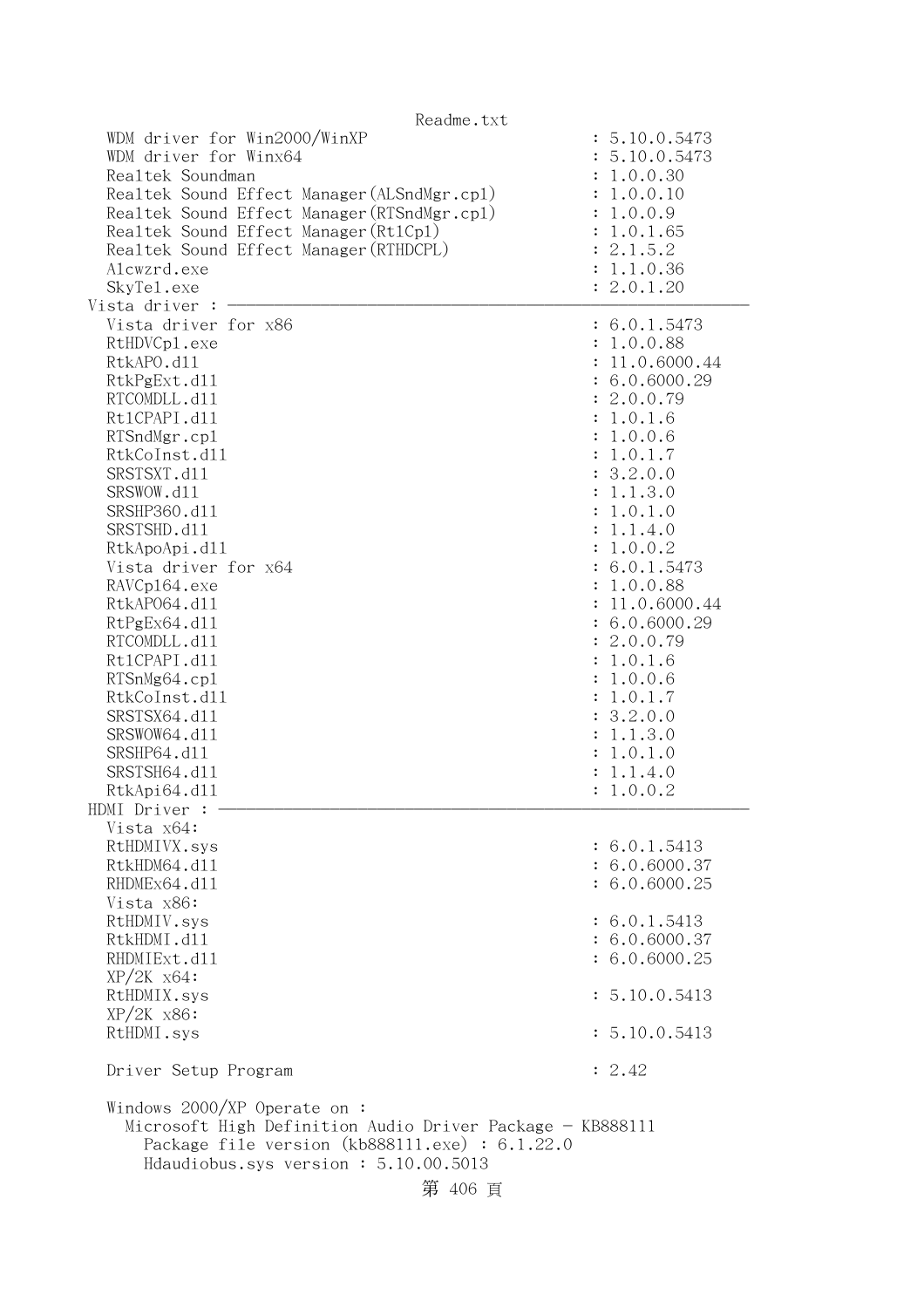//================= Driver Package R1.74 Realtek HD Audio Driver support all of Realtek HD Audio Codec in Vista/WinXP/Win2000/Win2003 . 1. Vista WHQL Supporting: ALC882, ALC883, ALC885, ALC888, ALC861VD, ALC660, ALC662, ALC260, ALC262,ALC267, ALC268 2. Windows 2000/XP WHQL Supporting: ALC880, ALC882, ALC883, ALC885, ALC888, ALC861VC, ALC861VD, ALC660, ALC662, ALC260, ALC262, ALC267,ALC268 3. HDMI Device WHQL Support: ATI HDMI Devices 4. OS Supporting: Microsoft Windows XP, Windows 2000, Vista x86/x64 5. Pack with Microsoft High Definition Audio UAAV1.0a(5013) 6. Add/Fix 1.) Customization. For New architecture: 1.) Customization . CPL : 1.) Customization. Windows  $2000/XP : -$  Windows 2000/XP : WDM driver for Win2000/WinXP : 5.10.0.5470 WDM driver for Winx64 : 5.10.0.5470 Realtek Soundman : 1.0.0.30 Realtek Sound Effect Manager(ALSndMgr.cpl) : 1.0.0.10 Realtek Sound Effect Manager(RTSndMgr.cpl) : 1.0.0.9 Realtek Sound Effect Manager (Rt1Cp1) : 1.0.1.65 Realtek Sound Effect Manager (RTHDCPL) : 2.1.5.2 Alcwzrd.exe : 1.1.0.36 SkyTel.exe : 2.0.1.20 Vista driver : -Vista driver for  $x86$   $\hspace{1.5cm}$  : 6.0.1.5470 RtHDVCp1.exe : 1.0.0.87 RtkAPO.d11 : 11.0.6000.44 RtkPgExt.dll : 6.0.6000.28 RTCOMDLL.d11 : 2.0.0.79 RtlCPAPI.dll : 1.0.1.6 RTSndMgr.cpl : 1.0.0.6 RtkCoInst.d11 : 1.0.1.7 SRSTSXT.d11 : 3.2.0.0 SRSWOW.d11 : 1.1.3.0 SRSHP360.d11 : 1.0.1.0 SRSTSHD.d11 : 1.1.4.0 RtkApoApi.dll : 1.0.0.2 Vista driver for  $x64$  : 6.0.1.5470 RAVCp164.exe : 1.0.0.87 RtkAP064.d11 : 11.0.6000.44 RtPgEx64.dll : 6.0.6000.28 RTCOMDLL.d11 : 2.0.0.79 RtlCPAPI.dll : 1.0.1.6 RTSnMg64.cpl : 1.0.0.6 RtkCoInst.d11 : 1.0.1.7 SRSTSX64.dl1 : 3.2.0.0 SRSWOW64.d11 : 1.1.3.0 SRSHP64.d11 : 1.0.1.0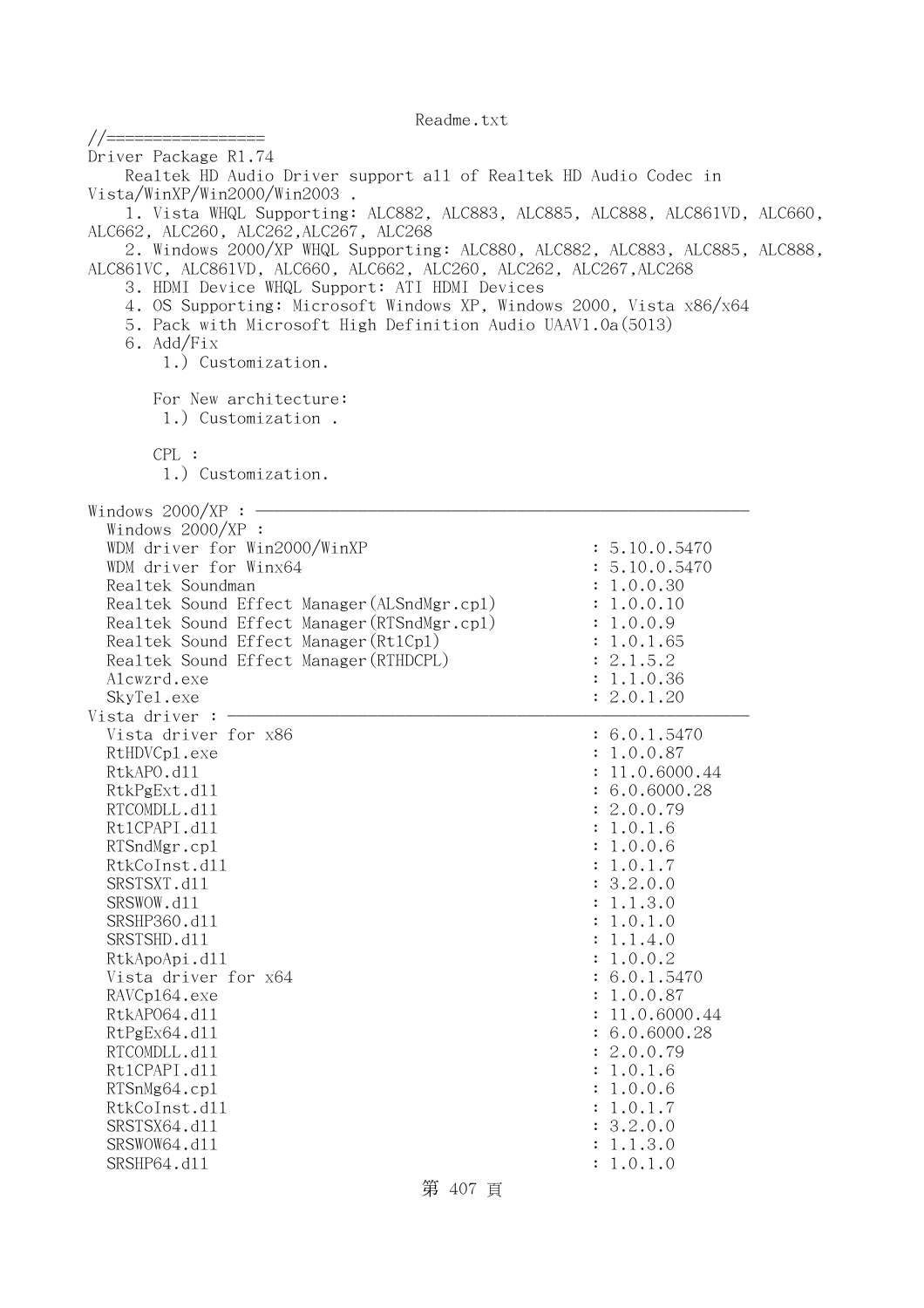| Readme.txt                                                                                                                                                                                                                                                                                                                                                                                                                                                                                                                                                                                                                                                                                                                                                                                                                                                 |                                                                                                                                |
|------------------------------------------------------------------------------------------------------------------------------------------------------------------------------------------------------------------------------------------------------------------------------------------------------------------------------------------------------------------------------------------------------------------------------------------------------------------------------------------------------------------------------------------------------------------------------------------------------------------------------------------------------------------------------------------------------------------------------------------------------------------------------------------------------------------------------------------------------------|--------------------------------------------------------------------------------------------------------------------------------|
| SRSTSH64.d11                                                                                                                                                                                                                                                                                                                                                                                                                                                                                                                                                                                                                                                                                                                                                                                                                                               | : 1.1.4.0                                                                                                                      |
| RtkApi64.dl1                                                                                                                                                                                                                                                                                                                                                                                                                                                                                                                                                                                                                                                                                                                                                                                                                                               | : 1.0.0.2                                                                                                                      |
| HDMI Driver :                                                                                                                                                                                                                                                                                                                                                                                                                                                                                                                                                                                                                                                                                                                                                                                                                                              |                                                                                                                                |
| Vista x64:                                                                                                                                                                                                                                                                                                                                                                                                                                                                                                                                                                                                                                                                                                                                                                                                                                                 |                                                                                                                                |
| RtHDMIVX.sys                                                                                                                                                                                                                                                                                                                                                                                                                                                                                                                                                                                                                                                                                                                                                                                                                                               | : 6.0.1.5413                                                                                                                   |
| RtkHDM64.d11<br>RHDMEx64.d11                                                                                                                                                                                                                                                                                                                                                                                                                                                                                                                                                                                                                                                                                                                                                                                                                               | : 6.0.6000.37<br>: 6.0.6000.25                                                                                                 |
| Vista x86:                                                                                                                                                                                                                                                                                                                                                                                                                                                                                                                                                                                                                                                                                                                                                                                                                                                 |                                                                                                                                |
| RtHDMIV.sys                                                                                                                                                                                                                                                                                                                                                                                                                                                                                                                                                                                                                                                                                                                                                                                                                                                | : 6.0.1.5413                                                                                                                   |
| RtkHDMI.d11                                                                                                                                                                                                                                                                                                                                                                                                                                                                                                                                                                                                                                                                                                                                                                                                                                                | : 6.0.6000.37                                                                                                                  |
| RHDMIExt.d11                                                                                                                                                                                                                                                                                                                                                                                                                                                                                                                                                                                                                                                                                                                                                                                                                                               | : 6.0.6000.25                                                                                                                  |
| $XP/2K$ $x64$ :                                                                                                                                                                                                                                                                                                                                                                                                                                                                                                                                                                                                                                                                                                                                                                                                                                            |                                                                                                                                |
| RtHDMIX.sys                                                                                                                                                                                                                                                                                                                                                                                                                                                                                                                                                                                                                                                                                                                                                                                                                                                | : 5.10.0.5413                                                                                                                  |
| $XP/2K$ $x86$ :                                                                                                                                                                                                                                                                                                                                                                                                                                                                                                                                                                                                                                                                                                                                                                                                                                            |                                                                                                                                |
| RtHDMI.sys                                                                                                                                                                                                                                                                                                                                                                                                                                                                                                                                                                                                                                                                                                                                                                                                                                                 | : 5.10.0.5413                                                                                                                  |
|                                                                                                                                                                                                                                                                                                                                                                                                                                                                                                                                                                                                                                                                                                                                                                                                                                                            |                                                                                                                                |
| Driver Setup Program                                                                                                                                                                                                                                                                                                                                                                                                                                                                                                                                                                                                                                                                                                                                                                                                                                       | : 2.40                                                                                                                         |
| Windows $2000/XP$ Operate on:<br>Microsoft High Definition Audio Driver Package - KB888111<br>Package file version $(kb888111.\text{exe}) : 6.1.22.0$<br>Hdaudiobus.sys version: 5.10.00.5013<br>//==================<br>Driver Package R1.73<br>Realtek HD Audio Driver support all of Realtek HD Audio Codec in<br>Vista/WinXP/Win2000/Win2003.<br>1. Vista WHQL Supporting: ALC882, ALC883, ALC885, ALC888, ALC861VD, ALC660,<br>ALC662, ALC260, ALC262, ALC267, ALC268<br>2. Windows 2000/XP WHQL Supporting: ALC880, ALC882, ALC883, ALC885, ALC888,<br>ALC861VC, ALC861VD, ALC660, ALC662, ALC260, ALC262, ALC267, ALC268<br>3. HDMI Device WHQL Support: ATI HDMI Devices<br>4. OS Supporting: Microsoft Windows XP, Windows 2000, Vista x86/x64<br>5. Pack with Microsoft High Definition Audio UAAV1.0a(5013)<br>6. Add/Fix<br>1.) Customization. |                                                                                                                                |
| For New architecture:<br>1.) Customization.                                                                                                                                                                                                                                                                                                                                                                                                                                                                                                                                                                                                                                                                                                                                                                                                                |                                                                                                                                |
| CPL:                                                                                                                                                                                                                                                                                                                                                                                                                                                                                                                                                                                                                                                                                                                                                                                                                                                       |                                                                                                                                |
| 1.) Customization.                                                                                                                                                                                                                                                                                                                                                                                                                                                                                                                                                                                                                                                                                                                                                                                                                                         |                                                                                                                                |
| Windows 2000/XP :<br>Windows $2000/XP$ :<br>WDM driver for Win2000/WinXP<br>WDM driver for Winx64<br>Realtek Soundman<br>Realtek Sound Effect Manager (ALSndMgr.cp1)<br>Realtek Sound Effect Manager (RTSndMgr.cp1)<br>Realtek Sound Effect Manager (Rt1Cp1)<br>Realtek Sound Effect Manager (RTHDCPL)<br>Alcwzrd.exe<br>SkyTe1.exe<br>Vista driver                                                                                                                                                                                                                                                                                                                                                                                                                                                                                                        | : 5.10.0.5464<br>: 5.10.0.5464<br>: 1.0.0.30<br>: 1.0.0.10<br>: 1.0.0.9<br>: 1.0.1.65<br>: 2.1.4.9<br>: 1.1.0.36<br>: 2.0.1.20 |
| Vista driver for x86                                                                                                                                                                                                                                                                                                                                                                                                                                                                                                                                                                                                                                                                                                                                                                                                                                       | : 6.0.1.5464                                                                                                                   |
| RtHDVCp1.exe                                                                                                                                                                                                                                                                                                                                                                                                                                                                                                                                                                                                                                                                                                                                                                                                                                               | : 1.0.0.84                                                                                                                     |

第 408 頁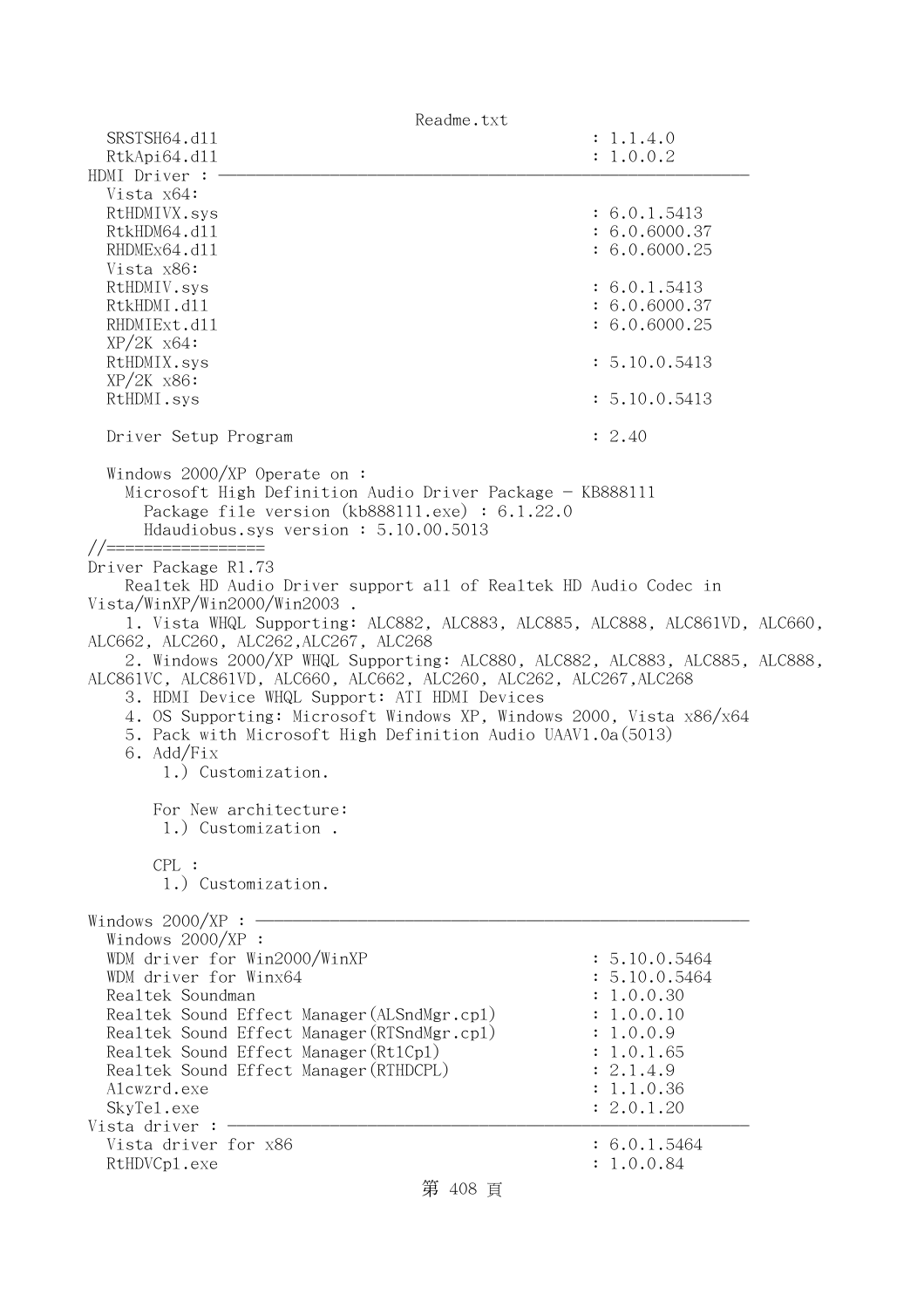| Readme.txt                                                                                                                                                                             |                |
|----------------------------------------------------------------------------------------------------------------------------------------------------------------------------------------|----------------|
| RtkAPO.d11                                                                                                                                                                             | : 11.0.6000.43 |
| RtkPgExt.d11                                                                                                                                                                           | : 6.0.6000.27  |
| RTCOMDLL.d11                                                                                                                                                                           | : 2.0.0.76     |
| Rt1CPAPI.d11                                                                                                                                                                           | : 1.0.1.6      |
| RTSndMgr.cp1                                                                                                                                                                           | : 1.0.0.6      |
| RtkCoInst.d11                                                                                                                                                                          | : 1.0.1.7      |
| SRSTSXT.d11                                                                                                                                                                            | : 3.2.0.0      |
| SRSWOW.d11                                                                                                                                                                             | : 1.1.3.0      |
| SRSHP360.d11                                                                                                                                                                           | : 1.0.1.0      |
| SRSTSHD.d11                                                                                                                                                                            | : 1.1.4.0      |
| RtkApoApi.d11                                                                                                                                                                          | : 1.0.0.2      |
| Vista driver for x64                                                                                                                                                                   | : 6.0.1.5464   |
| RAVCp164.exe                                                                                                                                                                           | : 1.0.0.84     |
| RtkAP064.d11                                                                                                                                                                           | : 11.0.6000.43 |
| RtPgEx64.d11                                                                                                                                                                           | : 6.0.6000.27  |
| RTCOMDLL.d11                                                                                                                                                                           | : 2.0.0.76     |
| Rt1CPAPI.d11                                                                                                                                                                           | : 1.0.1.6      |
| RTSnMg64.cp1                                                                                                                                                                           | : 1.0.0.6      |
| RtkCoInst.d11                                                                                                                                                                          |                |
|                                                                                                                                                                                        | : 1.0.1.7      |
| SRSTSX64.d11                                                                                                                                                                           | : 3.2.0.0      |
| SRSWOW64.d11                                                                                                                                                                           | : 1.1.3.0      |
| SRSHP64.d11                                                                                                                                                                            | : 1.0.1.0      |
| SRSTSH64.d11                                                                                                                                                                           | : 1.1.4.0      |
| RtkApi64.dl1                                                                                                                                                                           | : 1.0.0.2      |
| HDMI Driver :<br>Vista x64:                                                                                                                                                            |                |
|                                                                                                                                                                                        | : 6.0.1.5413   |
| RtHDMIVX.sys                                                                                                                                                                           |                |
| RtkHDM64.d11                                                                                                                                                                           | : 6.0.6000.37  |
| RHDMEx64.d11                                                                                                                                                                           | : 6.0.6000.25  |
| Vista x86:                                                                                                                                                                             |                |
| RtHDMIV.sys                                                                                                                                                                            | : 6.0.1.5413   |
| RtkHDMI.d11                                                                                                                                                                            | : 6.0.6000.37  |
| RHDMIExt.d11                                                                                                                                                                           | : 6.0.6000.25  |
| $XP/ZK$ $x64$ :                                                                                                                                                                        |                |
| RtHDMIX.sys                                                                                                                                                                            | : 5.10.0.5413  |
| $XP/2K$ $x86$ :                                                                                                                                                                        |                |
| RtHDMI.sys                                                                                                                                                                             | : 5.10.0.5413  |
| Driver Setup Program                                                                                                                                                                   | : 2.38         |
|                                                                                                                                                                                        |                |
| Windows 2000/XP Operate on:<br>Microsoft High Definition Audio Driver Package - KB888111<br>Package file version (kb888111.exe) : $6.1.22.0$<br>Hdaudiobus.sys version: $5.10.00.5013$ |                |
| Driver Package R1.72                                                                                                                                                                   |                |
| Realtek HD Audio Driver support all of Realtek HD Audio Codec in                                                                                                                       |                |
| Vista/WinXP/Win2000/Win2003 .                                                                                                                                                          |                |
| 1. Vista WHQL Supporting: ALC882, ALC883, ALC885, ALC888, ALC861VD, ALC660,                                                                                                            |                |
| ALC662, ALC260, ALC262, ALC267, ALC268                                                                                                                                                 |                |
| 2. Windows 2000/XP WHQL Supporting: ALC880, ALC882, ALC883, ALC885, ALC888,                                                                                                            |                |
| ALC861VC, ALC861VD, ALC660, ALC662, ALC260, ALC262, ALC267, ALC268                                                                                                                     |                |
| 3. HDMI Device WHQL Support: ATI HDMI Devices                                                                                                                                          |                |
| 4. OS Supporting: Microsoft Windows XP, Windows 2000, Vista x86/x64                                                                                                                    |                |
| 5. Pack with Microsoft High Definition Audio UAAV1.0a(5013)                                                                                                                            |                |

6. Add/Fix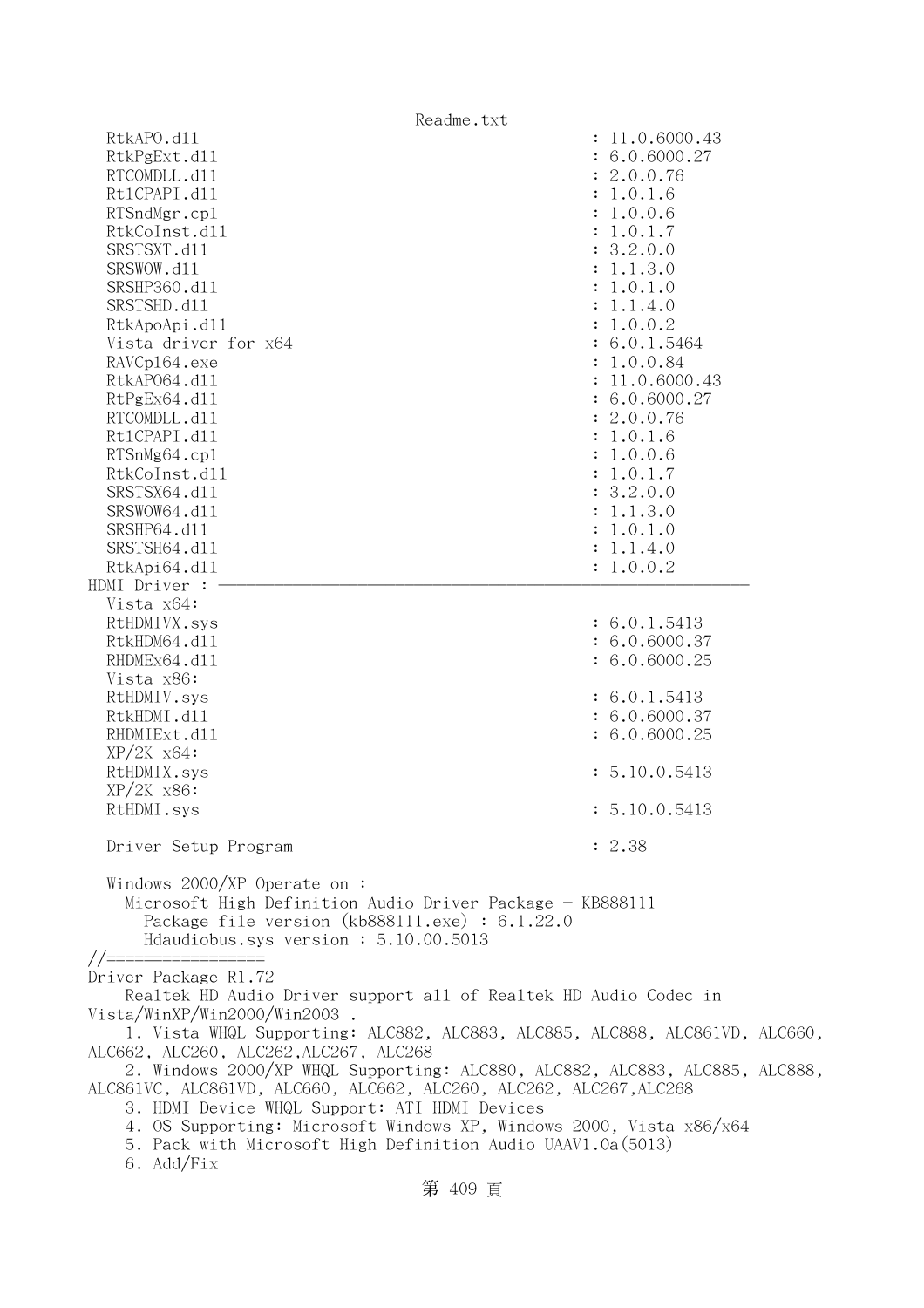| Readme.txt                                  |                           |
|---------------------------------------------|---------------------------|
| 1.) Customization.                          |                           |
| For New architecture:                       |                           |
| 1.) Customization.                          |                           |
|                                             |                           |
| CPL:                                        |                           |
| 1.) Customization.                          |                           |
|                                             |                           |
| Windows $2000/XP:$ –                        |                           |
| Windows $2000/XP$ :                         |                           |
| WDM driver for Win2000/WinXP                | : 5.10.0.5449             |
| WDM driver for Winx64                       | : 5.10.0.5449             |
| Realtek Soundman                            | : 1.0.0.30                |
| Realtek Sound Effect Manager (ALSndMgr.cp1) | : 1.0.0.10                |
| Realtek Sound Effect Manager (RTSndMgr.cp1) | : 1.0.0.9                 |
| Realtek Sound Effect Manager (Rt1Cp1)       | : 1.0.1.65                |
| Realtek Sound Effect Manager (RTHDCPL)      | : 2.1.4.2                 |
| Alcwzrd.exe                                 | 1.1.0.36                  |
| SkyTe1.exe                                  | : 2.0.1.19                |
| Vista driver :                              |                           |
| Vista driver for x86                        | : 6.0.1.5449              |
| RtHDVCp1.exe                                | : 1.0.0.73                |
| RtkAPO.d11                                  | : 11.0.6000.41            |
| RtkPgExt.d11                                | : 6.0.6000.27             |
| RTCOMDLL.d11                                | : 2.0.0.76                |
| Rt1CPAPI.d11                                | : 1.0.1.6                 |
| RTSndMgr.cp1                                | : 1.0.0.6                 |
| RtkCoInst.d11                               | : 1.0.1.7                 |
| SRSTSXT.d11                                 | : 3.2.0.0                 |
| SRSWOW.d11                                  | 1.1.2.0                   |
| SRSHP360.d11                                | 1.0.1.0                   |
| SRSTSHD.d11                                 | : 1.1.4.0                 |
| RtkApoApi.d11                               | : 1.0.0.2                 |
| Vista driver for x64                        | : 6.0.1.5449              |
| RAVCp164.exe                                | 1.0.0.73                  |
| RtkAP064.d11                                | : 11.0.6000.41            |
| RtPgEx64.d11                                | : 6.0.6000.27             |
| RTCOMDLL.d11                                | 2.0.0.76                  |
| Rt1CPAPI.d11                                | 1.0.1.6                   |
| RTSnMg64.cp1                                | 1.0.0.6                   |
| RtkCoInst.d11                               | 1.0.1.7<br>$\ddot{\cdot}$ |
| SRSTSX64.d11                                | 3.2.0.0<br>$\ddot{\cdot}$ |
| SRSWOW64.d11                                | 1.1.2.0<br>$\ddot{\cdot}$ |
| SRSHP64.d11                                 | 1.0.1.0<br>$\ddot{\cdot}$ |
| SRSTSH64.d11                                | 1.1.4.0<br>$\ddot{\cdot}$ |
| RtkApi64.dl1                                | 1.0.0.2                   |
| HDMI Driver :                               |                           |
| Vista x64:                                  |                           |
| RtHDMIVX.sys                                | : 6.0.1.5413              |
| RtkHDM64.d11                                | : 6.0.6000.37             |
| RHDMEx64.d11                                | : 6.0.6000.25             |
| Vista x86:                                  |                           |
| RtHDMIV.sys                                 | : 6.0.1.5413              |
| RtkHDMI.d11                                 | : 6.0.6000.37             |
| RHDMIExt.d11<br>$XP/ZK$ $x64$ :             | : 6.0.6000.25             |
|                                             |                           |

# 第 410 頁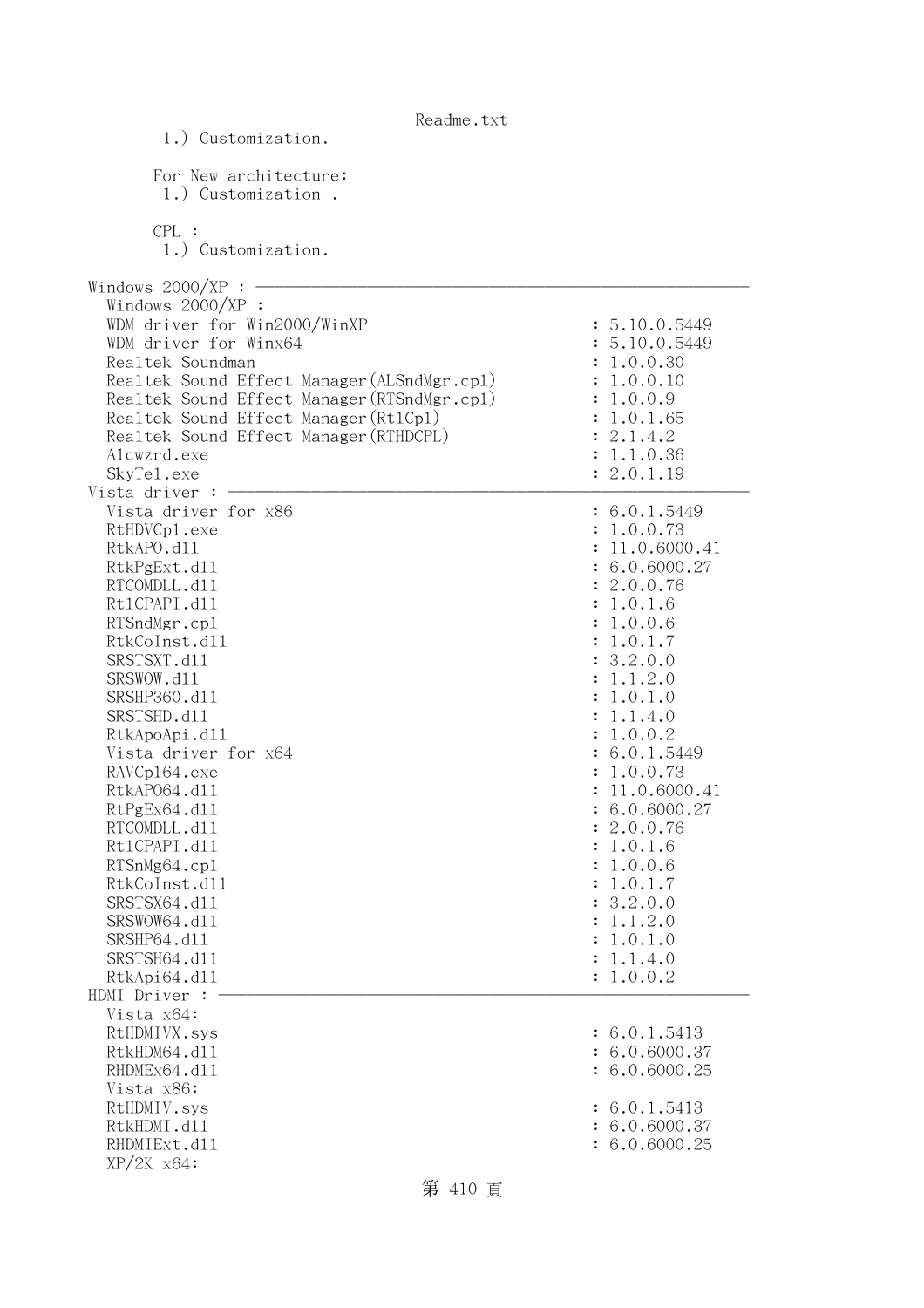Readme.txt RtHDMIX.sys : 5.10.0.5413 XP/2K x86: RtHDMI.sys : 5.10.0.5413 Driver Setup Program : 2.36 Windows 2000/XP Operate on : Microsoft High Definition Audio Driver Package - KB888111 Package file version (kb888111.exe) : 6.1.22.0 Hdaudiobus.sys version : 5.10.00.5013 //================= Driver Package R1.71 Realtek HD Audio Driver support all of Realtek HD Audio Codec in Vista/WinXP/Win2000/Win2003 . 1. Vista WHQL Supporting: ALC882, ALC883, ALC885, ALC888, ALC861VD, ALC660, ALC662, ALC260, ALC262,ALC267, ALC268 2. Windows 2000/XP WHQL Supporting: ALC880, ALC882, ALC883, ALC885, ALC888, ALC861VC, ALC861VD, ALC660, ALC662, ALC260, ALC262, ALC267,ALC268 3. HDMI Device WHQL Support: ATI HDMI Devices 4. OS Supporting: Microsoft Windows XP, Windows 2000, Vista x86/x64 5. Pack with Microsoft High Definition Audio UAAV1.0a(5013) 6. Add/Fix 1.) Customization. For New architecture: 1.) Customization . CPL : 1.) Customization. Windows  $2000/XP : -$ WDM driver for Win2000/WinXP : 5.10.0.5443 WDM driver for Winx64 : 5.10.0.5443 Realtek Soundman  $\ddot{\textbf{i}}$  1.0.0.30 Realtek Sound Effect Manager (ALSndMgr.cpl) : 1.0.0.10 Realtek Sound Effect Manager(RTSndMgr.cpl) : 1.0.0.9 Realtek Sound Effect Manager (Rt1Cp1) : 1.0.1.65 Realtek Sound Effect Manager (RTHDCPL) : 2.1.4.2 Alcwzrd.exe : 1.1.0.36 SkyTel.exe : 2.0.1.19 Vista driver :  $-$ Vista driver for  $x86$  : 6.0.1.5443 RtHDVCp1.exe : 1.0.0.73 RtkAPO.d11 : 11.0.6000.40 RtkPgExt.dll : 6.0.6000.27 RTCOMDLL.d11 : 2.0.0.74 Rt1CPAPI.d11 : 1.0.1.6 RTSndMgr.cp1 : 1.0.0.6 RtkCoInst.dll : 1.0.1.7 SRSTSXT.d11 : 3.2.0.0 SRSWOW.d11 : 1.1.2.0 SRSHP360.dll : 1.0.1.0 SRSTSHD.d11 : 1.1.4.0 RtkApoApi.dll : 1.0.0.2 Vista driver for  $x64$  : 6.0.1.5443 RAVCp164.exe : 1.0.0.73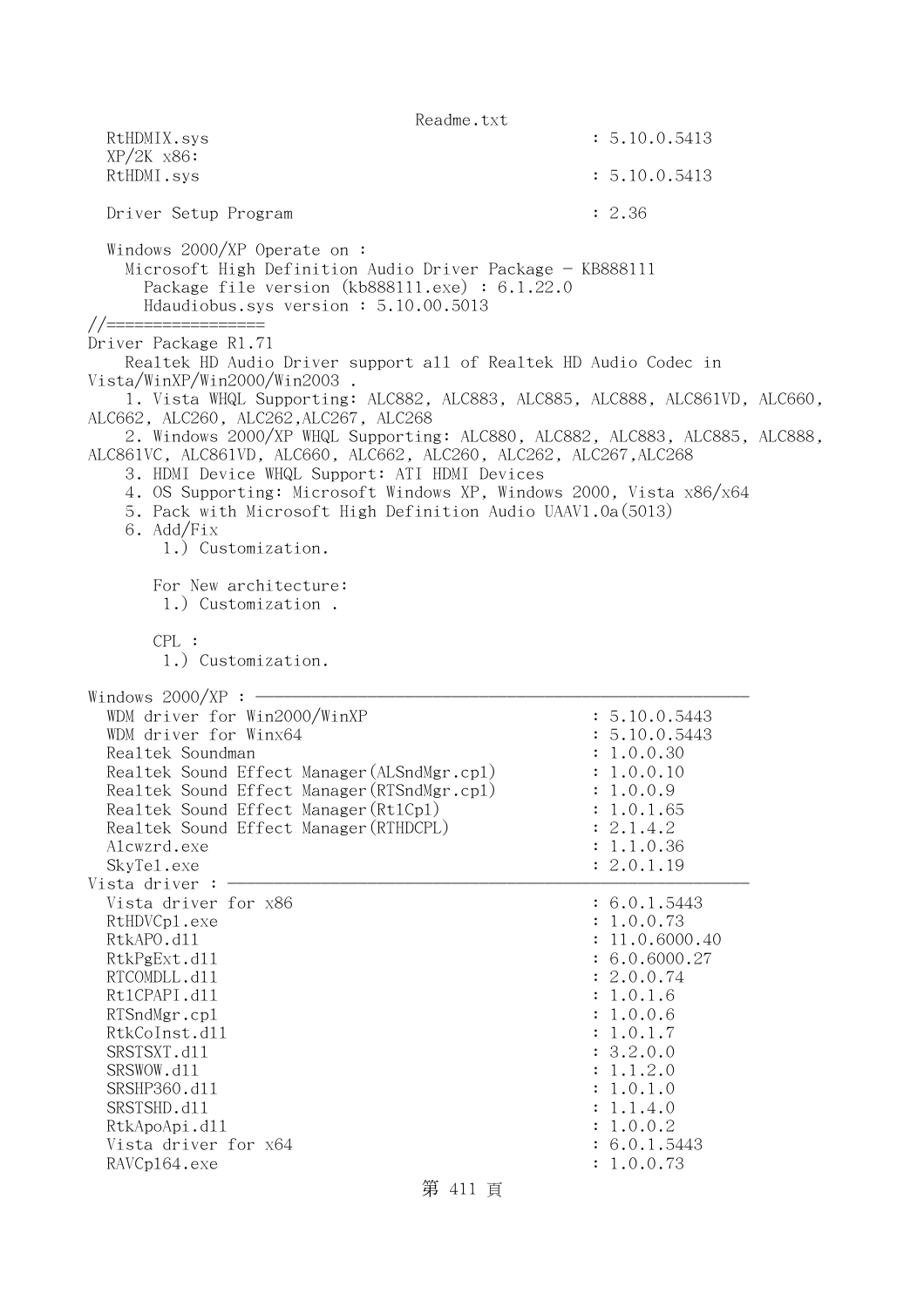Readme.txt RtkAPO64.d11 : 11.0.6000.40 RtPgEx64.dll : 6.0.6000.27 RTCOMDLL.d11 : 2.0.0.74 Rt1CPAPI.d11 : 1.0.1.6 RTSnMg64.cp1 : 1.0.0.6 RtkCoInst.dl1 : 1.0.1.7 SRSTSX64.dl1 : 3.2.0.0 SRSWOW64.d11 : 1.1.2.0 SRSHP64.d11 : 1.0.1.0 SRSTSH64.d11 : 1.1.4.0 RtkApi64.d11 : 1.0.0.2 HDMI Driver : - Vista x64: RtHDMIVX.sys : 6.0.1.5413 RtkHDM64.d11 : 6.0.6000.37 RHDMEx64.d11 : 6.0.6000.25 Vista x86: RtHDMIV.sys : 6.0.1.5413 RtkHDMI.d11 : 6.0.6000.37 RHDMIExt.d11 : 6.0.6000.25 XP/2K x64: RtHDMIX.sys : 5.10.0.5413 XP/2K x86: RtHDMI.sys : 5.10.0.5413 Driver Setup Program : 2.36 Windows 2000/XP Operate on : Microsoft High Definition Audio Driver Package - KB888111 Package file version (kb888111.exe) : 6.1.22.0 Hdaudiobus.sys version : 5.10.00.5013 //================= Driver Package R1.70 Realtek HD Audio Driver support all of Realtek HD Audio Codec in Vista/WinXP/Win2000/Win2003 . 1. Vista WHQL Supporting: ALC882, ALC883, ALC885, ALC888, ALC861VD, ALC660, ALC662, ALC260, ALC262,ALC267, ALC268 2. Windows 2000/XP WHQL Supporting: ALC880, ALC882, ALC883, ALC885, ALC888, ALC861VC, ALC861VD, ALC660, ALC662, ALC260, ALC262, ALC267,ALC268 3. HDMI Device WHQL Support: ATI HDMI Devices 4. OS Supporting: Microsoft Windows XP, Windows 2000, Vista x86/x64 5. Pack with Microsoft High Definition Audio UAAV1.0a(5013) 6. Add/Fix 1.) Customization. For New architecture: 1.) Customization . CPL : 1.) Customization. Windows  $2000/XP:$  -WDM driver for Win2000/WinXP : 5.10.0.5436 WDM driver for Winx64 : 5.10.0.5436 Realtek Soundman  $\ddot{1}$ .0.0.30  $\ddot{1}$ Realtek Sound Effect Manager (ALSndMgr.cpl) : 1.0.0.10 第 412 頁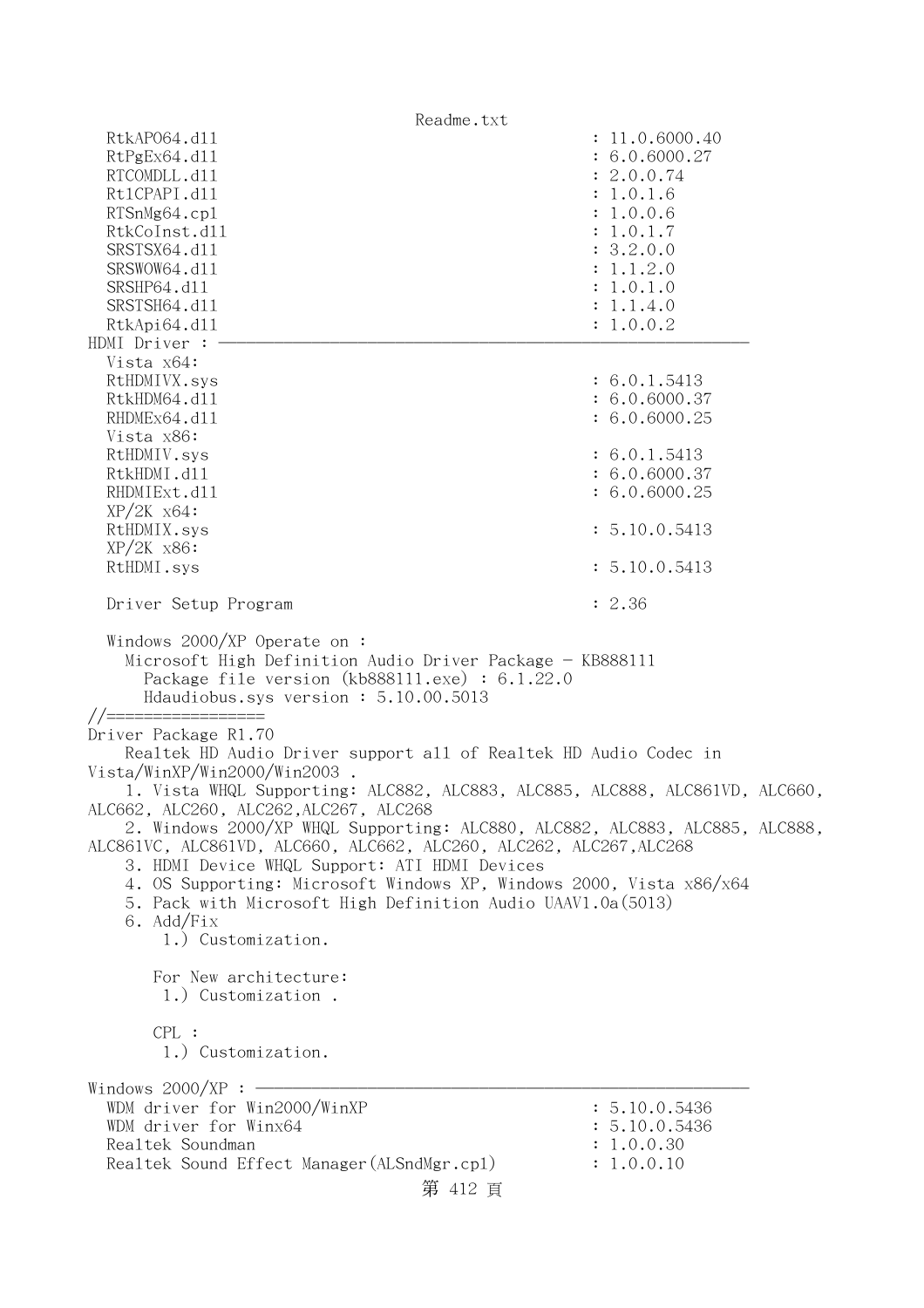| Readme.txt                                                                                                                                            |                |
|-------------------------------------------------------------------------------------------------------------------------------------------------------|----------------|
| Realtek Sound Effect Manager (RTSndMgr.cp1)                                                                                                           | : 1.0.0.9      |
| Realtek Sound Effect Manager (Rt1Cp1)                                                                                                                 | : 1.0.1.65     |
| Realtek Sound Effect Manager (RTHDCPL)                                                                                                                | : 2.1.3.9      |
| Alcwzrd.exe                                                                                                                                           | : 1.1.0.36     |
| SkyTe1.exe                                                                                                                                            | : 2.0.1.19     |
| Vista driver                                                                                                                                          |                |
|                                                                                                                                                       |                |
| Vista driver for x86                                                                                                                                  | : 6.0.1.5436   |
| RtHDVCp1.exe                                                                                                                                          | : 1.0.0.69     |
| RtkAPO.d11                                                                                                                                            | : 11.0.6000.38 |
| RtkPgExt.d11                                                                                                                                          | : 6.0.6000.27  |
| RTCOMDLL.d11                                                                                                                                          | : 2.0.0.74     |
| Rt1CPAPI.d11                                                                                                                                          | : 1.0.1.6      |
| RTSndMgr.cp1                                                                                                                                          | : 1.0.0.5      |
| RtkCoInst.d11                                                                                                                                         | : 1.0.1.5      |
| SRSTSXT.d11                                                                                                                                           | : 3.2.0.0      |
| SRSWOW.d11                                                                                                                                            | : 1.1.2.0      |
| SRSHP360.d11                                                                                                                                          | : 1.0.1.0      |
| SRSTSHD.d11                                                                                                                                           | : 1.1.4.0      |
|                                                                                                                                                       | : 1.0.0.2      |
| RtkApoApi.d11                                                                                                                                         |                |
| Vista driver for x64                                                                                                                                  | : 6.0.1.5436   |
| RAVCp164.exe                                                                                                                                          | : 1.0.0.69     |
| RtkAP064.d11                                                                                                                                          | : 11.0.6000.38 |
| RtPgEx64.d11                                                                                                                                          | : 6.0.6000.27  |
| RTCOMDLL.d11                                                                                                                                          | : 2.0.0.74     |
| Rt1CPAPI.d11                                                                                                                                          | : 1.0.1.6      |
| RTSnMg64.cp1                                                                                                                                          | : 1.0.0.5      |
| RtkCoInst.d11                                                                                                                                         | : 1.0.1.5      |
| SRSTSX64.d11                                                                                                                                          | : 3.2.0.0      |
| SRSWOW64.d11                                                                                                                                          | : 1.1.2.0      |
| SRSHP64.d11                                                                                                                                           | : 1.0.1.0      |
| SRSTSH64.d11                                                                                                                                          | : 1.1.4.0      |
|                                                                                                                                                       |                |
| RtkApi64.dl1                                                                                                                                          | : 1.0.0.2      |
| HDMI Driver :                                                                                                                                         |                |
| Vista x64:                                                                                                                                            |                |
| RtHDMIVX.sys                                                                                                                                          | : 6.0.1.5413   |
| RtkHDM64.d11                                                                                                                                          | : 6.0.6000.37  |
| RHDMEx64.d11                                                                                                                                          | : 6.0.6000.25  |
| Vista x86:                                                                                                                                            |                |
| RtHDMIV.sys                                                                                                                                           | : 6.0.1.5413   |
| RtkHDMI.d11                                                                                                                                           | : 6.0.6000.37  |
| RHDMIExt.d11                                                                                                                                          | : 6.0.6000.25  |
| $XP/ZK$ $x64$ :                                                                                                                                       |                |
| RtHDMIX.sys                                                                                                                                           | : 5.10.0.5413  |
| $XP/2K$ $x86$ :                                                                                                                                       |                |
| RtHDMI.sys                                                                                                                                            | : 5.10.0.5413  |
|                                                                                                                                                       |                |
| Driver Setup Program                                                                                                                                  | : 2.35         |
|                                                                                                                                                       |                |
| Windows $2000/XP$ Operate on:<br>Microsoft High Definition Audio Driver Package - KB888111<br>Package file version $(kb888111.\text{exe}) : 6.1.22.0$ |                |
| Hdaudiobus.sys version: 5.10.00.5013                                                                                                                  |                |
|                                                                                                                                                       |                |
| Driver Package R1.69                                                                                                                                  |                |
| Realtek HD Audio Driver support all of Realtek HD Audio Codec in                                                                                      |                |
| Vista/WinXP/Win2000/Win2003.                                                                                                                          |                |
| 笠 419 〒                                                                                                                                               |                |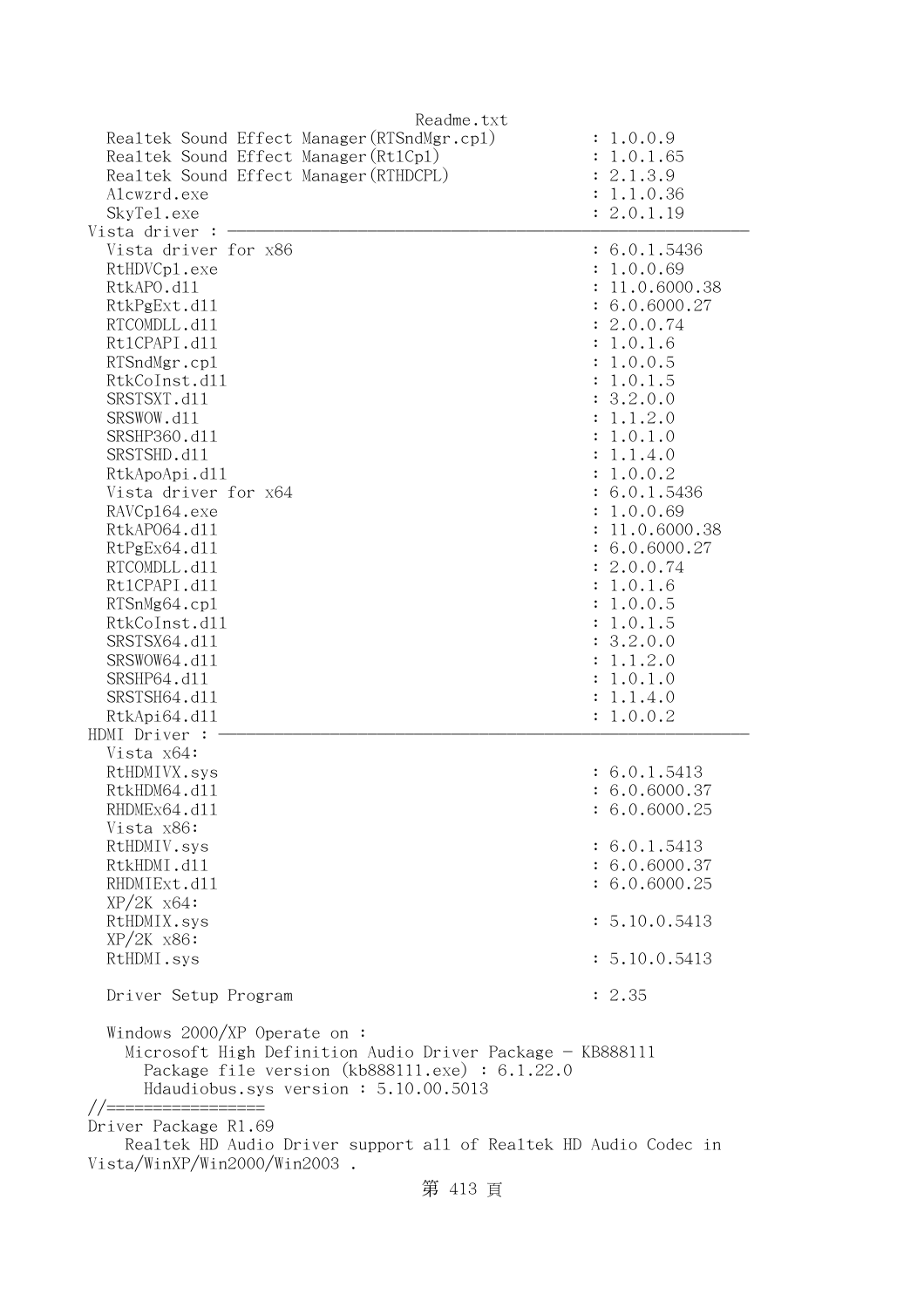1. Vista WHQL Supporting: ALC882, ALC883, ALC885, ALC888, ALC861VD, ALC660, ALC662, ALC260, ALC262, ALC268 2. Windows 2000/XP WHQL Supporting: ALC880, ALC882, ALC883, ALC885, ALC888, ALC861VC, ALC861VD, ALC660, ALC662, ALC260, ALC262, ALC267,ALC268

3. HDMI Device WHQL Support: ATI HDMI Devices

4. OS Supporting: Microsoft Windows XP, Windows 2000, Vista x86/x64

5. Pack with Microsoft High Definition Audio UAAV1.0a(5013)

6. Add/Fix

1.) Customization.

For New architecture:

1.) Customization .

CPL :

1.) Customization.

| $W$ indowe 2000/VP |
|--------------------|

| Windows $2000/XP:$ -                                                                                                                                                                                                                                                                                      |                                                                                                                              |
|-----------------------------------------------------------------------------------------------------------------------------------------------------------------------------------------------------------------------------------------------------------------------------------------------------------|------------------------------------------------------------------------------------------------------------------------------|
| WDM driver for Win2000/WinXP<br>WDM driver for Winx64<br>Realtek Soundman<br>Realtek Sound Effect Manager (ALSndMgr.cp1)<br>Realtek Sound Effect Manager (RTSndMgr.cp1)<br>Realtek Sound Effect Manager (Rt1Cp1)<br>Realtek Sound Effect Manager (RTHDCPL)<br>Alcwzrd.exe<br>SkyTe1.exe<br>Vista driver : | : 5.10.0.5433<br>: 5.10.0.5433<br>: 1.0.0.30<br>: 1.0.0.10<br>: 1.0.0.9<br>1.0.1.65<br>: 2.1.3.6<br>: 1.1.0.36<br>: 2.0.1.17 |
| Vista driver for x86                                                                                                                                                                                                                                                                                      | : 6.0.1.5433                                                                                                                 |
| RtHDVCp1.exe                                                                                                                                                                                                                                                                                              | : 1.0.0.68                                                                                                                   |
| RtkAPO.d11                                                                                                                                                                                                                                                                                                | : 11.0.6000.38                                                                                                               |
| RtkPgExt.d11                                                                                                                                                                                                                                                                                              | : 6.0.6000.27                                                                                                                |
| RTCOMDLL.d11                                                                                                                                                                                                                                                                                              | : 2.0.0.74                                                                                                                   |
| Rt1CPAPI.d11                                                                                                                                                                                                                                                                                              | : 1.0.1.6                                                                                                                    |
| RTSndMgr.cp1                                                                                                                                                                                                                                                                                              | : 1.0.0.5                                                                                                                    |
| RtkCoInst.d11                                                                                                                                                                                                                                                                                             | : 1.0.1.5                                                                                                                    |
| SRSTSXT.d11                                                                                                                                                                                                                                                                                               | : 3.2.0.0                                                                                                                    |
| SRSWOW.d11                                                                                                                                                                                                                                                                                                | 1.1.2.0<br>$\ddot{\cdot}$                                                                                                    |
| SRSHP360.d11                                                                                                                                                                                                                                                                                              | 1.0.1.0<br>$\ddot{\cdot}$                                                                                                    |
| SRSTSHD.d11                                                                                                                                                                                                                                                                                               | : 1.1.4.0                                                                                                                    |
| RtkApoApi.d11                                                                                                                                                                                                                                                                                             | : 1.0.0.2                                                                                                                    |
| Vista driver for x64                                                                                                                                                                                                                                                                                      | : 6.0.1.5433                                                                                                                 |
| RAVCp164.exe                                                                                                                                                                                                                                                                                              | : 1.0.0.68                                                                                                                   |
| RtkAP064.d11                                                                                                                                                                                                                                                                                              | : 11.0.6000.38                                                                                                               |
| RtPgEx64.d11                                                                                                                                                                                                                                                                                              | : 6.0.6000.27                                                                                                                |
| RTCOMDLL.d11                                                                                                                                                                                                                                                                                              | : 2.0.0.74                                                                                                                   |
| Rt1CPAPI.d11                                                                                                                                                                                                                                                                                              | : 1.0.1.6                                                                                                                    |
| RTSnMg64.cp1                                                                                                                                                                                                                                                                                              | : 1.0.0.5                                                                                                                    |
| RtkCoInst.d11                                                                                                                                                                                                                                                                                             | : 1.0.1.5                                                                                                                    |
| SRSTSX64.d11                                                                                                                                                                                                                                                                                              | : 3.2.0.0                                                                                                                    |
| SRSWOW64.d11                                                                                                                                                                                                                                                                                              | : 1.1.2.0                                                                                                                    |
| SRSHP64.d11                                                                                                                                                                                                                                                                                               | : 1.0.1.0                                                                                                                    |
| SRSTSH64.d11                                                                                                                                                                                                                                                                                              | : 1.1.4.0                                                                                                                    |
| RtkApi64.dll                                                                                                                                                                                                                                                                                              | : 1.0.0.2                                                                                                                    |
| HDMI Driver :                                                                                                                                                                                                                                                                                             |                                                                                                                              |
| Vista x64:                                                                                                                                                                                                                                                                                                |                                                                                                                              |
| RtHDMIVX.sys                                                                                                                                                                                                                                                                                              | : 6.0.1.5413                                                                                                                 |

第 414 頁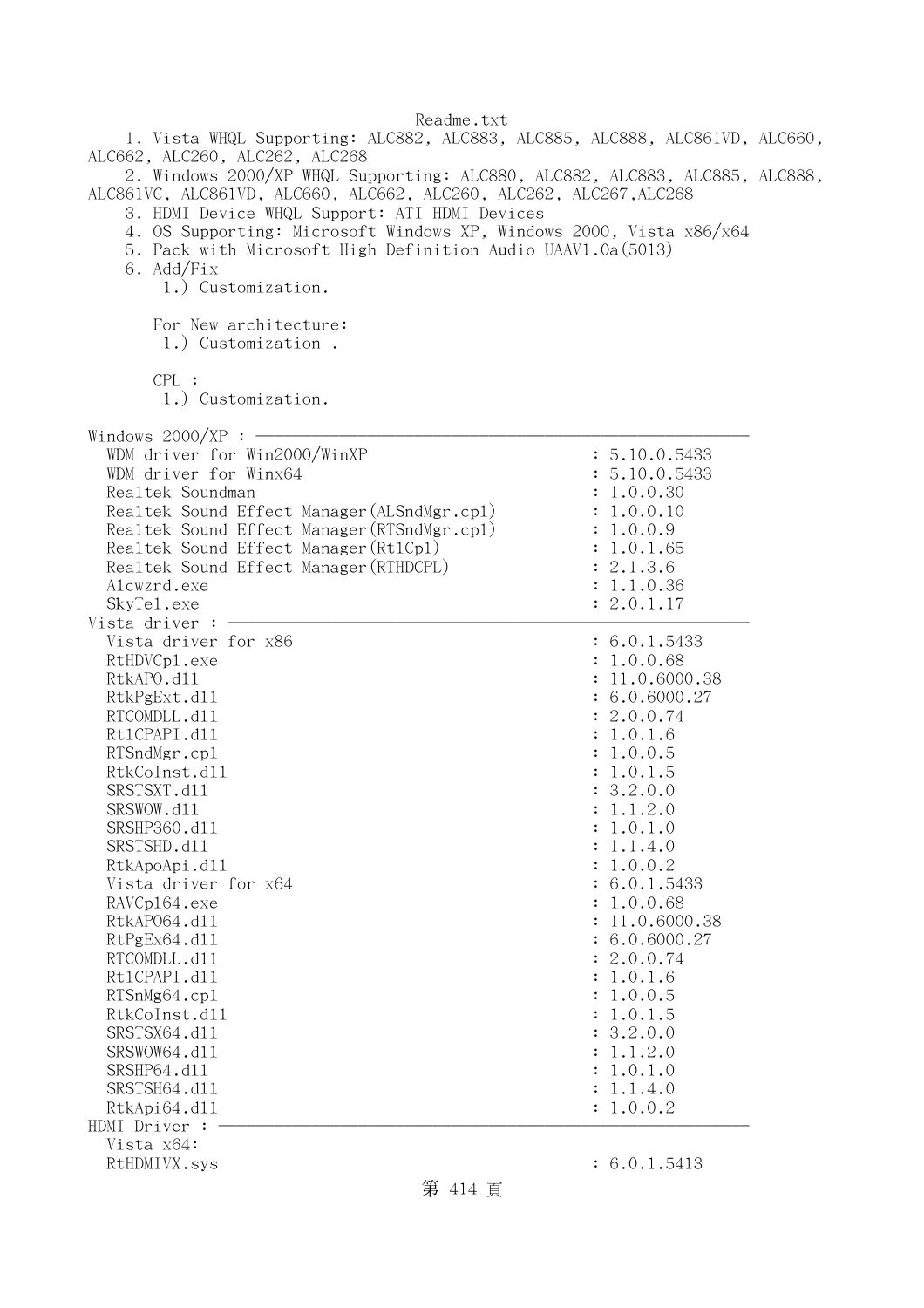Readme.txt RtkHDM64.d11 : 6.0.6000.37 RHDMEx64.d11 : 6.0.6000.25 Vista x86: RtHDMIV.sys : 6.0.1.5413 RtkHDMI.d11 : 6.0.6000.37 RHDMIExt.d11 : 6.0.6000.25 XP/2K x64: RtHDMIX.sys : 5.10.0.5413 XP/2K x86: RtHDMI.sys : 5.10.0.5413 Driver Setup Program : 2.34 Windows 2000/XP Operate on : Microsoft High Definition Audio Driver Package - KB888111 Package file version (kb888111.exe) : 6.1.22.0 Hdaudiobus.sys version : 5.10.00.5013 //================= Driver Package R1.68 Realtek HD Audio Driver support all of Realtek HD Audio Codec in Vista/WinXP/Win2000/Win2003 . 1. Vista WHQL Supporting: ALC882, ALC883, ALC885, ALC888, ALC861VD, ALC660, ALC662, ALC260, ALC262, ALC268 2. Windows 2000/XP WHQL Supporting: ALC880, ALC882, ALC883, ALC885, ALC888, ALC861VC, ALC861VD, ALC660, ALC662, ALC260, ALC262, ALC267,ALC268 3. HDMI Device WHQL Support: ATI HDMI Devices 4. OS Supporting: Microsoft Windows XP, Windows 2000, Vista x86/x64 5. Pack with Microsoft High Definition Audio UAAV1.0a(5013) 6. Add/Fix 1.) Customization. For New architecture: 1.) Customization . CPL : 1.) Customization. Windows  $2000/XP : -$ WDM driver for Win2000/WinXP : 5.10.0.5413 WDM driver for Winx64 : 5.10.0.5413 Realtek Soundman : 1.0.0.30 Realtek Sound Effect Manager (ALSndMgr.cpl) : 1.0.0.10 Realtek Sound Effect Manager (RTSndMgr.cp1) : 1.0.0.9 Realtek Sound Effect Manager (Rt1Cp1) : 1.0.1.65 Realtek Sound Effect Manager (RTHDCPL) : 2.1.3.2 Alcwzrd.exe : 1.1.0.36 SkyTel.exe : 2.0.1.12 Vista driver :  $-$ Vista driver for  $x86$  : 6.0.1.5413 RtHDVCp1.exe : 1.0.0.60 RtkAPO.d11 : 11.0.6000.37 RtkPgExt.d11 : 6.0.6000.25 RTCOMDLL.d11 : 2.0.0.73 RtlCPAPI.dll : 1.0.1.6 RTSndMgr.cp1 : 1.0.0.5 RtkCoInst.d11 : 1.0.1.2

#### 第 415 頁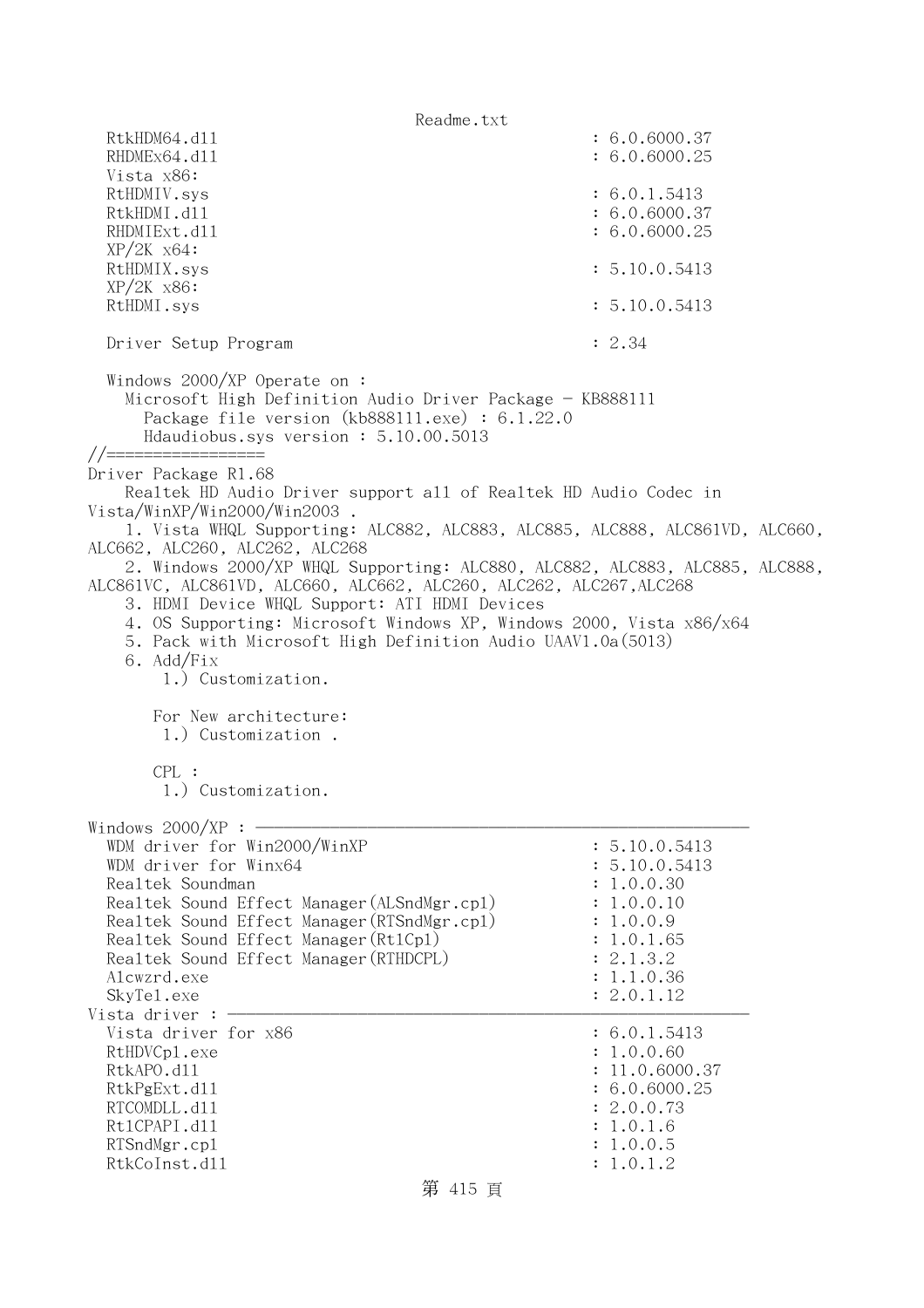| Readme.txt                                                                                                           |                |
|----------------------------------------------------------------------------------------------------------------------|----------------|
| SRSTSXT.d11                                                                                                          | : 3.2.0.0      |
| SRSWOW.d11                                                                                                           | : 1.1.2.0      |
| SRSHP360.d11                                                                                                         | : 1.0.1.0      |
| SRSTSHD.d11                                                                                                          | : 1.1.3.0      |
| RtkApoApi.d11                                                                                                        | : 1.0.0.2      |
| Vista driver for x64                                                                                                 | : 6.0.1.5413   |
| RAVCp164.exe                                                                                                         | : 1.0.0.60     |
| RtkAP064.d11                                                                                                         | : 11.0.6000.37 |
| RtPgEx64.d11                                                                                                         | : 6.0.6000.25  |
| RTCOMDLL.d11                                                                                                         | : 2.0.0.73     |
| Rt1CPAPI.d11                                                                                                         | : 1.0.1.6      |
| RTSnMg64.cp1                                                                                                         | : 1.0.0.5      |
| RtkCoInst.d11                                                                                                        | : 1.0.1.2      |
| SRSTSX64.d11                                                                                                         | : 3.2.0.0      |
| SRSWOW64.d11                                                                                                         | : 1.1.2.0      |
| SRSHP64.d11                                                                                                          | : 1.0.1.0      |
| SRSTSH64.d11                                                                                                         | : 1.1.3.0      |
| RtkApi64.d11<br>HDMI Driver :                                                                                        | : 1.0.0.2      |
| Vista x64:                                                                                                           |                |
| RtHDMIVX.sys                                                                                                         | : 6.0.1.5413   |
| RtkHDM64.d11                                                                                                         | : 6.0.6000.37  |
| RHDMEx64.d11                                                                                                         | : 6.0.6000.25  |
| Vista x86:                                                                                                           |                |
| RtHDMIV.sys                                                                                                          | : 6.0.1.5413   |
| RtkHDMI.d11                                                                                                          | : 6.0.6000.37  |
| RHDMIExt.d11                                                                                                         | : 6.0.6000.25  |
| $XP/ZK$ $x64$ :                                                                                                      |                |
| RtHDMIX.sys                                                                                                          | : 5.10.0.5413  |
| $XP/2K$ $x86$ :                                                                                                      |                |
| RtHDMI.sys                                                                                                           | : 5.10.0.5413  |
| Driver Setup Program                                                                                                 | : 2.33         |
| Windows $2000/XP$ Operate on:                                                                                        |                |
| Microsoft High Definition Audio Driver Package - KB888111                                                            |                |
| Package file version (kb888111.exe) : 6.1.22.0                                                                       |                |
| Hdaudiobus.sys version: 5.10.00.5013                                                                                 |                |
| $1/1 =$                                                                                                              |                |
| Driver Package R1.67                                                                                                 |                |
| Realtek HD Audio Driver support all of Realtek HD Audio Codec in                                                     |                |
| Vista/WinXP/Win2000/Win2003.                                                                                         |                |
| 1. Vista WHQL Supporting: ALC882, ALC883, ALC885, ALC888, ALC861VD, ALC660,                                          |                |
| ALC662, ALC260, ALC262, ALC268                                                                                       |                |
| 2. Windows 2000/XP WHQL Supporting: ALC880, ALC882, ALC883, ALC885, ALC888,                                          |                |
| ALC861VC, ALC861VD, ALC660, ALC662, ALC260, ALC262, ALC267, ALC268                                                   |                |
| 3. HDMI Device WHQL Support: ATI HDMI Devices<br>4. OS Supporting: Microsoft Windows XP, Windows 2000, Vista x86/x64 |                |
| 5. Pack with Microsoft High Definition Audio UAAV1.0a(5013)                                                          |                |
| 6. Add/Fix                                                                                                           |                |
| 1.) Customization.                                                                                                   |                |
|                                                                                                                      |                |
| For New architecture:                                                                                                |                |
| 1.) Customization.                                                                                                   |                |
| CPL:                                                                                                                 |                |
| 第 416 頁                                                                                                              |                |
|                                                                                                                      |                |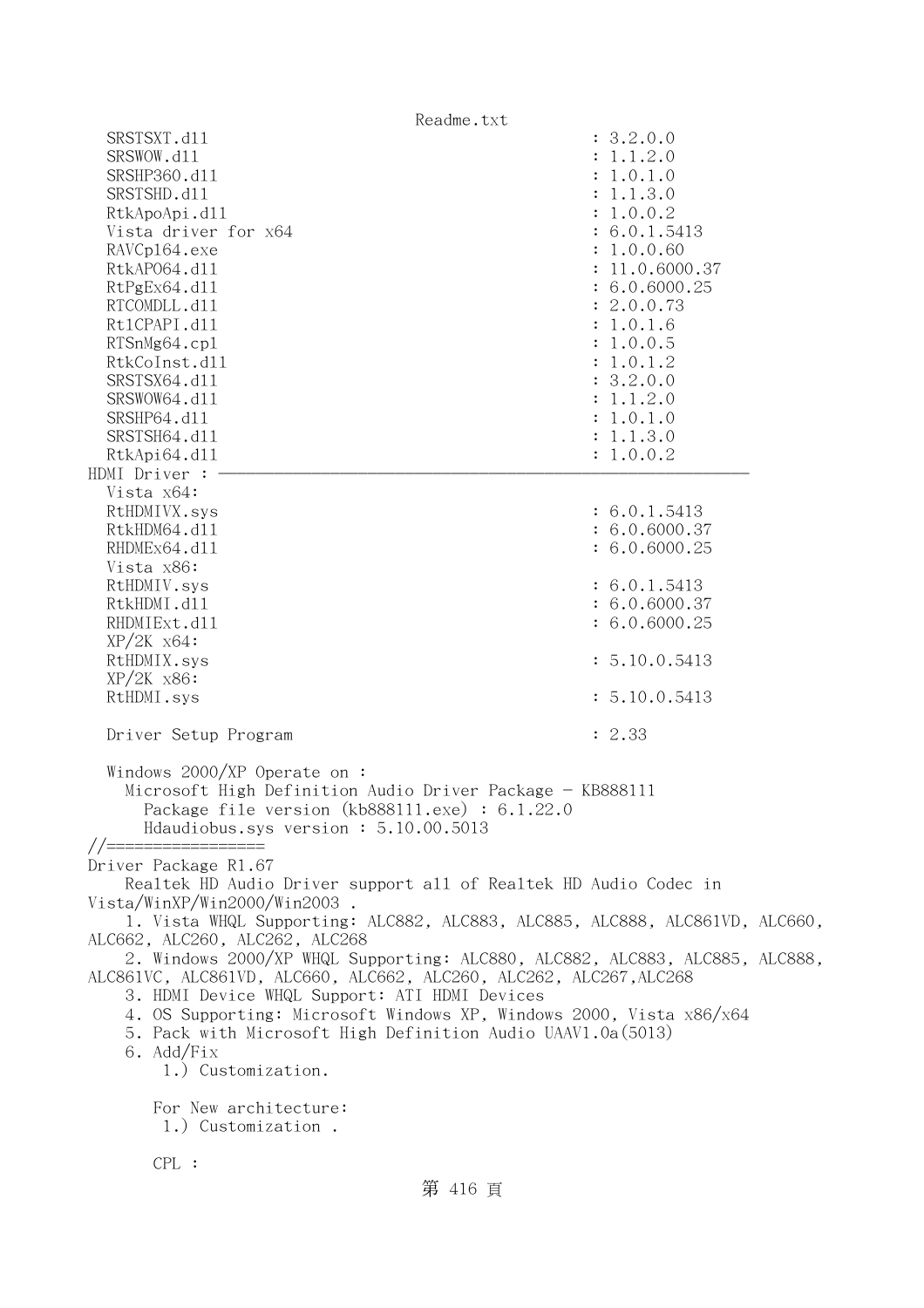| Windows $2000/XP$ :<br>WDM driver for Win2000/WinXP<br>WDM driver for Winx64<br>Realtek Soundman<br>Realtek Sound Effect Manager (ALSndMgr.cp1)<br>Realtek Sound Effect Manager (RTSndMgr.cp1)<br>Realtek Sound Effect Manager (Rt1Cp1)<br>Realtek Sound Effect Manager (RTHDCPL)<br>Alcwzrd.exe<br>SkyTe1.exe<br>Vista driver :                                                                                                                          | : 5.10.0.5413<br>: 5.10.0.5413<br>: 1.0.0.30<br>: 1.0.0.10<br>: 1.0.0.9<br>: 1.0.1.65<br>: 2.1.3.2<br>: 1.1.0.36<br>: 2.0.1.12                                                                                                                                                                                                                                           |
|-----------------------------------------------------------------------------------------------------------------------------------------------------------------------------------------------------------------------------------------------------------------------------------------------------------------------------------------------------------------------------------------------------------------------------------------------------------|--------------------------------------------------------------------------------------------------------------------------------------------------------------------------------------------------------------------------------------------------------------------------------------------------------------------------------------------------------------------------|
| Vista driver for x86<br>RtHDVCp1.exe<br>RtkAPO.d11<br>RtkPgExt.d11<br>RTCOMDLL.d11<br>Rt1CPAPI.d11<br>RTSndMgr.cp1<br>RtkCoInst.d11<br>SRSTSXT.d11<br>SRSWOW.d11<br>SRSHP360.d11<br>SRSTSHD.d11<br>RtkApoApi.d11<br>Vista driver for x64<br>RAVCp164.exe<br>RtkAP064.d11<br>RtPgEx64.d11<br>RTCOMDLL.d11<br>Rt1CPAPI.d11<br>RTSnMg64.cp1<br>RtkCoInst.d11<br>SRSTSX64.d11<br>SRSWOW64.d11<br>SRSHP64.d11<br>SRSTSH64.d11<br>RtkApi64.d11<br>HDMI Driver : | : 6.0.1.5413<br>: 1.0.0.60<br>: 11.0.6000.37<br>: 6.0.6000.25<br>: 2.0.0.73<br>: 1.0.1.6<br>: 1.0.0.5<br>: 1.0.1.2<br>: 3.2.0.0<br>: 1.1.2.0<br>: 1.0.1.0<br>: 1.1.3.0<br>: 1.0.0.2<br>: 6.0.1.5413<br>: 1.0.0.60<br>: 11.0.6000.37<br>: 6.0.6000.25<br>: 2.0.0.73<br>: 1.0.1.6<br>: 1.0.0.5<br>: 1.0.1.2<br>: 3.2.0.0<br>: 1.1.2.0<br>: 1.0.1.0<br>: 1.1.3.0<br>1.0.0.2 |
| Vista x64:<br>RtHDMIVX.sys<br>RtkHDM64.d11<br>RHDMEx64.d11<br>Vista x86:<br>RtHDMIV.sys<br>RtkHDMI.d11<br>RHDMIExt.d11<br>$XP/ZK$ $x64$ :<br>RtHDMIX.sys<br>$XP/2K$ $x86$ :<br>RtHDMI.sys<br>Driver Setup Program                                                                                                                                                                                                                                         | : 6.0.1.5368<br>: 6.0.6000.26<br>: 6.0.6000.20<br>: 6.0.1.5368<br>: 6.0.6000.26<br>: 6.0.6000.20<br>: 5.10.0.5368<br>: 5.10.0.5368<br>: 2.32                                                                                                                                                                                                                             |
| Windows $2000/XP$ Operate on:                                                                                                                                                                                                                                                                                                                                                                                                                             |                                                                                                                                                                                                                                                                                                                                                                          |

1.) Customization.

第 417 頁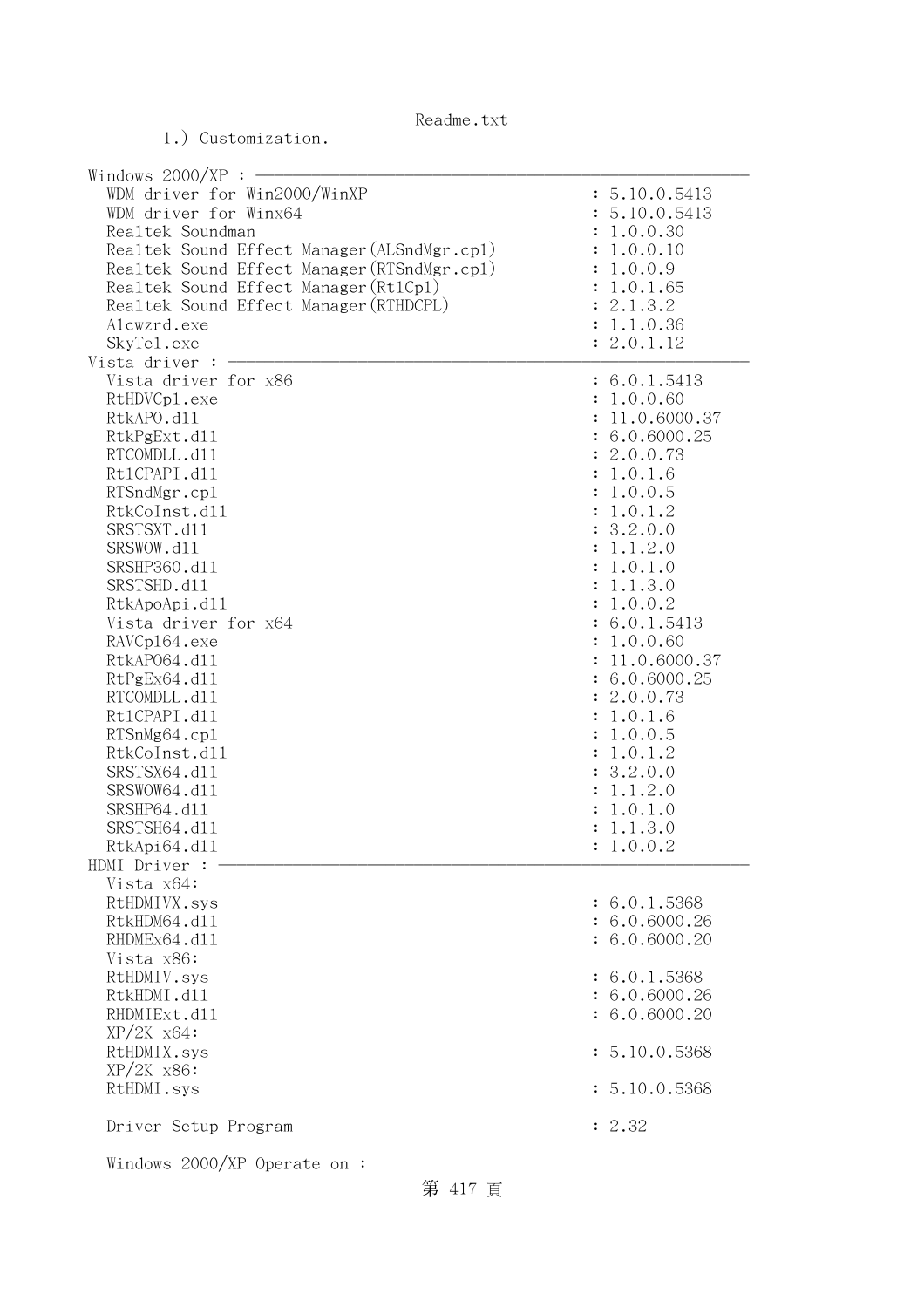Readme.txt Microsoft High Definition Audio Driver Package - KB888111 Package file version (kb888111.exe) : 6.1.22.0 Hdaudiobus.sys version : 5.10.00.5013 //================= Driver Package R1.66 Realtek HD Audio Driver support all of Realtek HD Audio Codec in Vista/WinXP/Win2000/Win2003 . 1. Vista WHQL Supporting: ALC882, ALC883, ALC885, ALC888, ALC861VD, ALC660, ALC662, ALC260, ALC262, ALC268 2. Windows 2000/XP WHQL Supporting: ALC880, ALC882, ALC883, ALC885, ALC888, ALC861VC, ALC861VD, ALC660, ALC662, ALC260, ALC262, ALC267,ALC268 3. HDMI Device WHQL Support: ATI HDMI Devices 4. OS Supporting: Microsoft Windows XP, Windows 2000, Vista x86/x64 5. Pack with Microsoft High Definition Audio UAAV1.0a(5013) 6. Add/Fix 1.) Customization. For New architecture: 1.) Customization . CPL : 1.) Customization. Windows  $2000/XP$  :  $-$ WDM driver for Win2000/WinXP : 5.10.0.5404 WDM driver for Winx64 : 5.10.0.5404 Realtek Soundman : 1.0.0.30 Realtek Sound Effect Manager (ALSndMgr.cpl) : 1.0.0.10 Realtek Sound Effect Manager (RTSndMgr.cpl) : 1.0.0.9 Realtek Sound Effect Manager(Rt1Cp1) : 1.0.1.65 Realtek Sound Effect Manager(RTHDCPL) : 2.1.3.2 Alcwzrd.exe : 1.1.0.36 SkyTel.exe : 2.0.1.11 Vista driver  $: -$ Vista driver for  $x86$  : 6.0.1.5404 RtHDVCp1.exe : 1.0.0.54 RtkAPO.d11 : 11.0.6000.35 RtkPgExt.dll : 6.0.6000.24 RTCOMDLL.d11 : 2.0.0.72 Rt1CPAPI.d11 : 1.0.1.6 RTSndMgr.cp1 : 1.0.0.5 RtkCoInst.d11 : 1.0.1.1 SRSTSXT.dll : 3.2.0.0 SRSWOW.d11 : 1.1.2.0 SRSHP360.d11 : 1.0.0.0 SRSTSHD.d11 : 1.1.2.0 Vista driver for x64 : 6.0.1.5404 RAVCp164.exe : 1.0.0.54 RtkAP064.d11 : 11.0.6000.35 RtPgEx64.dl1 : 6.0.6000.24 RTCOMDLL.d11 : 2.0.0.72 Rt1CPAPI.d11 : 1.0.1.6 RTSnMg64.cpl : 1.0.0.5 RtkCoInst.dl1 : 1.0.1.1 SRSTSX64.d11 : 3.2.0.0 SRSWOW64.d11 : 1.1.2.0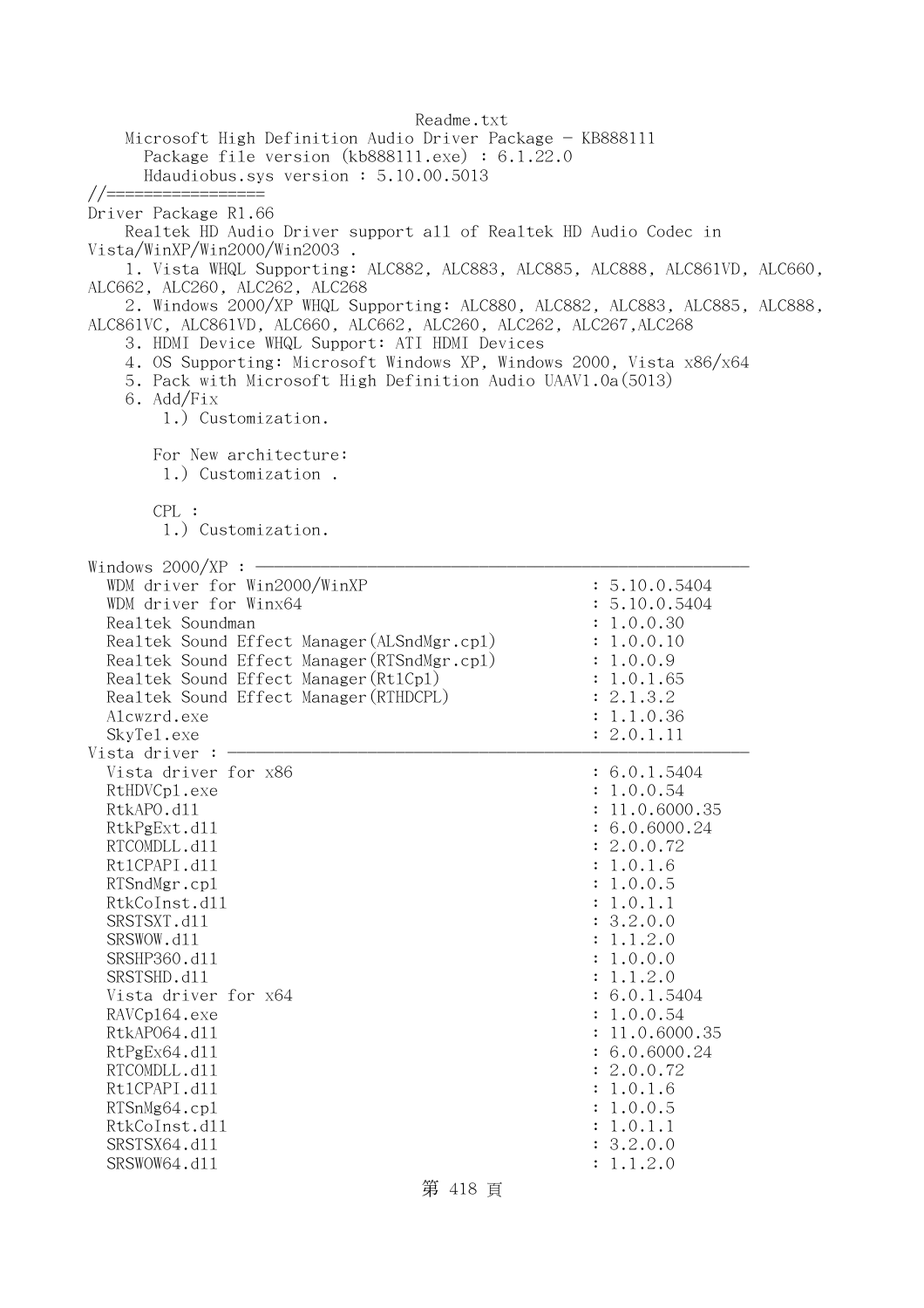| Readme.txt                                                                                                                                                                                                     |                |
|----------------------------------------------------------------------------------------------------------------------------------------------------------------------------------------------------------------|----------------|
| SRSHP64.d11                                                                                                                                                                                                    | : 1.0.0.0      |
| SRSTSH64.d11                                                                                                                                                                                                   | : 1.1.2.0      |
| HDMI Driver :                                                                                                                                                                                                  |                |
| Vista x64:                                                                                                                                                                                                     |                |
| RtHDMIVX.sys                                                                                                                                                                                                   | : 6.0.1.5368   |
| RtkHDM64.d11                                                                                                                                                                                                   | : 6.0.6000.26  |
| RHDMEx64.d11                                                                                                                                                                                                   | : 6.0.6000.20  |
| Vista x86:                                                                                                                                                                                                     |                |
| RtHDMIV.sys                                                                                                                                                                                                    | : 6.0.1.5368   |
| RtkHDMI.d11                                                                                                                                                                                                    | : 6.0.6000.26  |
| RHDMIExt.d11<br>$XP/ZK$ $x64$ :                                                                                                                                                                                | : 6.0.6000.20  |
| RtHDMIX.sys                                                                                                                                                                                                    | : 5.10.0.5368  |
| $XP/2K$ $x86$ :                                                                                                                                                                                                |                |
| RtHDMI.sys                                                                                                                                                                                                     | : 5.10.0.5368  |
|                                                                                                                                                                                                                |                |
| Driver Setup Program                                                                                                                                                                                           | : 2.32         |
| Windows $2000/XP$ Operate on:<br>Microsoft High Definition Audio Driver Package - KB888111<br>Package file version (kb888111.exe) : $6.1.22.0$<br>Hdaudiobus.sys version: 5.10.00.5013<br>//================== |                |
| Driver Package R1.65                                                                                                                                                                                           |                |
| Realtek HD Audio Driver support all of Realtek HD Audio Codec in                                                                                                                                               |                |
| Vista/WinXP/Win2000/Win2003.                                                                                                                                                                                   |                |
| 1. Vista WHQL Supporting: ALC882, ALC883, ALC885, ALC888, ALC861VD, ALC660,                                                                                                                                    |                |
| ALC662, ALC260, ALC262, ALC268                                                                                                                                                                                 |                |
| 2. Windows 2000/XP WHQL Supporting: ALC880, ALC882, ALC883, ALC885, ALC888,                                                                                                                                    |                |
| ALC861VC, ALC861VD, ALC660, ALC662, ALC260, ALC262, ALC267, ALC268                                                                                                                                             |                |
| 3. HDMI Device WHQL Support: ATI HDMI Devices                                                                                                                                                                  |                |
| 4. OS Supporting: Microsoft Windows XP, Windows 2000, Vista x86/x64                                                                                                                                            |                |
| 5. Pack with Microsoft High Definition Audio UAAV1.0a(5013)                                                                                                                                                    |                |
| 6. Add/Fix                                                                                                                                                                                                     |                |
| 1.) Customization.                                                                                                                                                                                             |                |
| For New architecture:                                                                                                                                                                                          |                |
| 1.) Customization.                                                                                                                                                                                             |                |
|                                                                                                                                                                                                                |                |
| CPL:                                                                                                                                                                                                           |                |
| 1.) Customization.                                                                                                                                                                                             |                |
|                                                                                                                                                                                                                |                |
| Windows $2000/XP:$ -                                                                                                                                                                                           |                |
| WDM driver for Win2000/WinXP                                                                                                                                                                                   | : 5.10.0.5397  |
| WDM driver for Winx64                                                                                                                                                                                          | : 5.10.0.5397  |
| Realtek Soundman                                                                                                                                                                                               | : 1.0.0.30     |
| Realtek Sound Effect Manager (ALSndMgr.cp1)                                                                                                                                                                    | : 1.0.0.10     |
| Realtek Sound Effect Manager (RTSndMgr.cp1)                                                                                                                                                                    | : 1.0.0.9      |
| Realtek Sound Effect Manager (Rt1Cp1)                                                                                                                                                                          | : 1.0.1.65     |
| Realtek Sound Effect Manager (RTHDCPL)                                                                                                                                                                         | : 2.1.3.0      |
| Alcwzrd.exe                                                                                                                                                                                                    | : 1.1.0.36     |
| SkyTel.exe                                                                                                                                                                                                     | : 2.0.1.9      |
| Vista driver                                                                                                                                                                                                   |                |
| Vista driver for x86                                                                                                                                                                                           | : 6.0.1.5397   |
| RtHDVCp1.exe<br>RtkAPO.d11                                                                                                                                                                                     | : 1.0.0.50     |
|                                                                                                                                                                                                                | : 11.0.6000.32 |

## 第 419 頁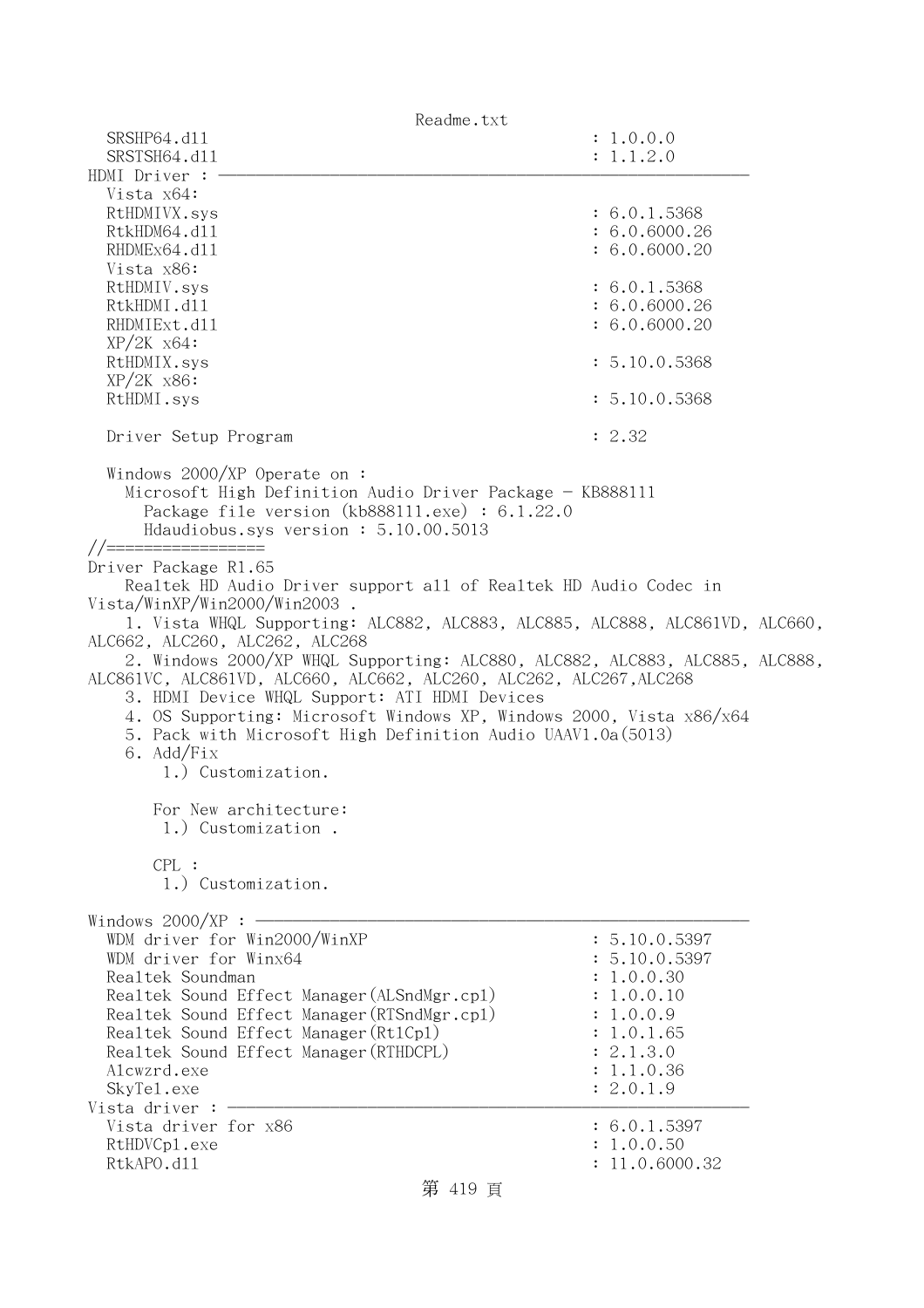Readme.txt RtkPgExt.d11 : 6.0.6000.22 RTCOMDLL.d11 : 2.0.0.70 Rt1CPAPI.d11 : 1.0.1.6 RTSndMgr.cp1 : 1.0.0.5 RtkCoInst.dl1 : 1.0.1.1 SRSTSXT.d11 : 3.2.0.0 SRSWOW.d11 : 1.0.6.0 Vista driver for  $x64$  : 6.0.1.5397 RAVCp164.exe : 1.0.0.50 RtkAP064.d11 : 11.0.6000.32 RtPgEx64.d11 : 6.0.6000.22 RTCOMDLL.d11 : 2.0.0.70 Rt1CPAPI.d11 : 1.0.1.6 RTSnMg64.cpl : 1.0.0.5 RtkCoInst.dl1 : 1.0.1.1 SRSTSX64.d11 : 3.2.0.0 SRSWOW64.d11 : 1.0.6.0 HDMI Driver : - Vista x64: RtHDMIVX.sys : 6.0.1.5368 RtkHDM64.d11 : 6.0.6000.26 RHDMEx64.d11 : 6.0.6000.20 Vista x86: RtHDMIV.sys : 6.0.1.5368 RtkHDMI.d11 : 6.0.6000.26 RHDMIExt.d11 : 6.0.6000.20 XP/2K x64: RtHDMIX.sys : 5.10.0.5368 XP/2K x86: RtHDMI.sys : 5.10.0.5368 Driver Setup Program : 2.31 Windows 2000/XP Operate on : Microsoft High Definition Audio Driver Package - KB888111 Package file version (kb888111.exe) : 6.1.22.0 Hdaudiobus.sys version : 5.10.00.5013  $// ==$ Driver Package R1.64 Realtek HD Audio Driver support all of Realtek HD Audio Codec in Vista/WinXP/Win2000/Win2003 . 1. Vista WHQL Supporting: ALC882, ALC883, ALC885, ALC888, ALC861VD, ALC660, ALC662, ALC260, ALC262, ALC268 2. Windows 2000/XP WHQL Supporting: ALC880, ALC882, ALC883, ALC885, ALC888, ALC861VC, ALC861VD, ALC660, ALC662, ALC260, ALC262, ALC267,ALC268 3. HDMI Device WHQL Support: ATI HDMI Devices 4. OS Supporting: Microsoft Windows XP, Windows 2000, Vista x86/x64 5. Pack with Microsoft High Definition Audio UAAV1.0a(5013) 6. Add/Fix 1.) Customization. For New architecture: 1.) Customization . CPL : 1.) Customization. 第 420 頁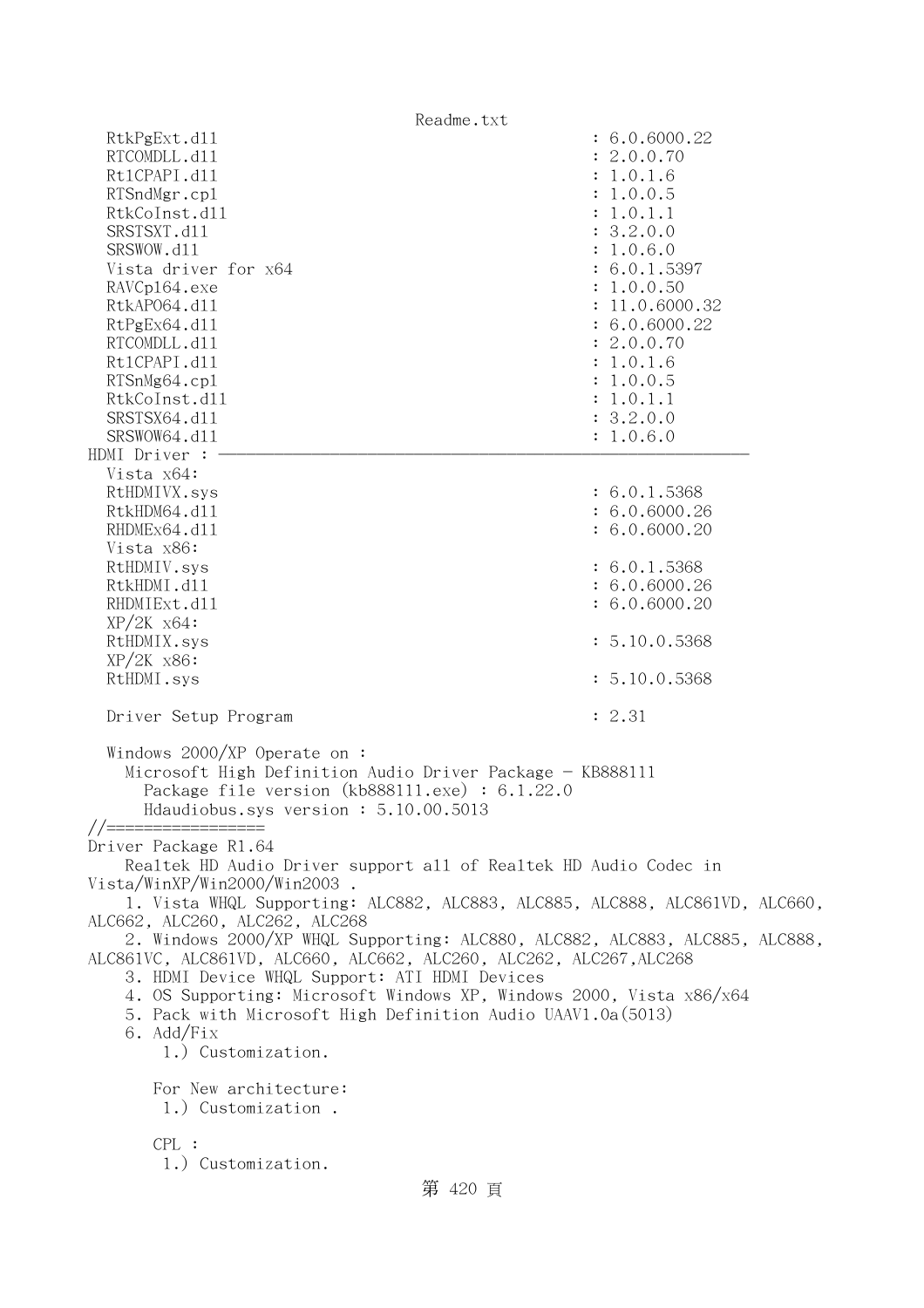| Readme.txt |  |
|------------|--|
|------------|--|

| Windows $2000/XP$ :<br>WDM driver for Win2000/WinXP              | : 5.10.0.5391           |
|------------------------------------------------------------------|-------------------------|
| WDM driver for Winx64                                            | : 5.10.0.5391           |
| Realtek Soundman                                                 | : 1.0.0.30              |
| Realtek Sound Effect Manager (ALSndMgr.cp1)                      | : 1.0.0.10              |
| Realtek Sound Effect Manager (RTSndMgr.cp1)                      | : 1.0.0.9               |
| Realtek Sound Effect Manager (Rt1Cp1)                            | 1.0.1.65                |
| Realtek Sound Effect Manager (RTHDCPL)                           | : 2.1.2.9               |
| Alcwzrd.exe                                                      | : 1.1.0.36              |
| SkyTe1.exe<br>Vista driver :                                     | : 2.0.1.7               |
| Vista driver for x86                                             |                         |
|                                                                  | : 6.0.1.5391            |
| RtHDVCp1.exe                                                     | : 1.0.0.46              |
| RtkAPO.d11                                                       | : 11.0.6000.31          |
| RtkPgExt.d11                                                     | : 6.0.6000.22           |
| RTCOMDLL.d11                                                     | : 2.0.0.69              |
| Rt1CPAPI.d11                                                     | : 1.0.1.6               |
| RTSndMgr.cp1                                                     | : 1.0.0.5               |
| RtkCoInst.d11                                                    | : 1.0.0.12              |
| SRSTSXT.d11                                                      | : 3.2.0.0               |
| SRSWOW.d11<br>Vista driver for x64                               | : 1.0.6.0               |
|                                                                  | : 6.0.1.5391            |
| RAVCp164.exe<br>RtkAP064.d11                                     | : 1.0.0.46              |
|                                                                  | : 11.0.6000.31          |
| RtPgEx64.d11                                                     | : 6.0.6000.22           |
| RTCOMDLL.d11                                                     | : 2.0.0.69              |
| Rt1CPAPI.d11                                                     | : 1.0.1.6               |
| RTSnMg64.cp1                                                     | : 1.0.0.5               |
| RtkCoInst.d11<br>SRSTSX64.d11                                    | : 1.0.0.12<br>: 3.2.0.0 |
| SRSWOW64.d11                                                     |                         |
| HDMI Driver :                                                    | : 1.0.6.0               |
| Vista x64:                                                       |                         |
| RtHDMIVX.sys                                                     | : 6.0.1.5368            |
| RtkHDM64.d11                                                     | : 6.0.6000.26           |
| RHDMEx64.d11                                                     | : 6.0.6000.20           |
| Vista x86:                                                       |                         |
| RtHDMIV.sys                                                      | : 6.0.1.5368            |
| RtkHDMI.d11                                                      | : 6.0.6000.26           |
| RHDMIExt.d11                                                     | : 6.0.6000.20           |
| $XP/ZK$ $x64$ :                                                  |                         |
| RtHDMIX.sys                                                      | : 5.10.0.5368           |
| $XP/2K$ $x86$ :                                                  |                         |
| RtHDMI.sys                                                       | : 5.10.0.5368           |
|                                                                  |                         |
| Driver Setup Program                                             | : 2.30                  |
| Windows 2000/XP Operate on:                                      |                         |
| Microsoft High Definition Audio Driver Package - KB888111        |                         |
| Package file version $(kb888111.\text{exe}) : 6.1.22.0$          |                         |
| Hdaudiobus.sys version: 5.10.00.5013                             |                         |
| //=====                                                          |                         |
| Driver Package R1.63                                             |                         |
| Realtek HD Audio Driver support all of Realtek HD Audio Codec in |                         |
| Vista/WinXP/Win2000/Win2003.                                     |                         |
| 竺<br>101                                                         |                         |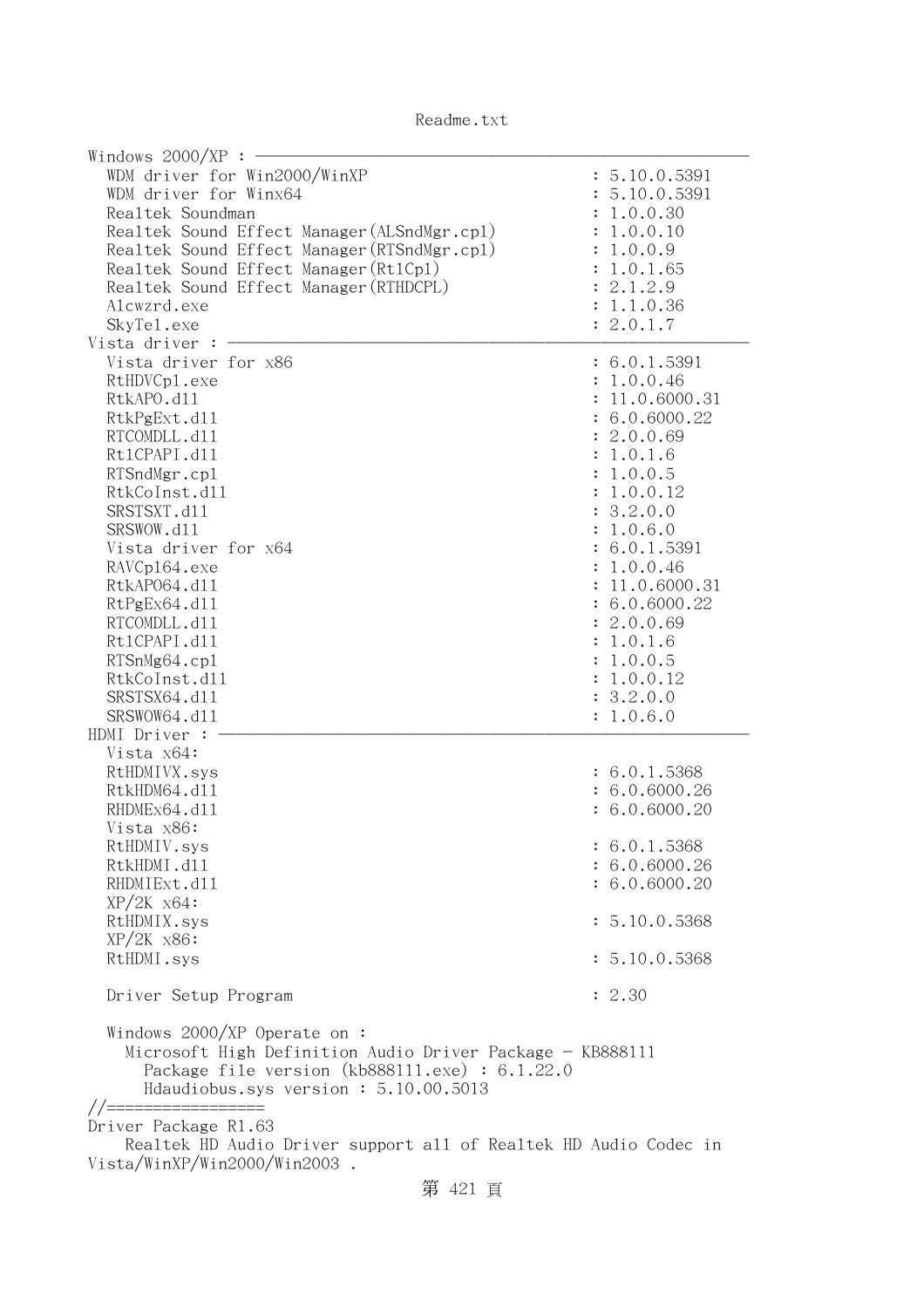1. Vista WHQL Supporting: ALC882, ALC883, ALC885, ALC888, ALC861VD, ALC660, ALC662, ALC260, ALC262, ALC268 2. Windows 2000/XP WHQL Supporting: ALC880, ALC882, ALC883, ALC885, ALC888,

ALC861VC, ALC861VD, ALC660, ALC662, ALC260, ALC262, ALC267,ALC268

3. HDMI Device WHQL Support: ATI HDMI Devices

4. OS Supporting: Microsoft Windows XP, Windows 2000, Vista x86/x64

5. Pack with Microsoft High Definition Audio UAAV1.0a(5013)

6. Add/Fix

1.) Customization.

For New architecture:

1.) Customization .

CPL :

1.) Customization.

| $W_{i}$ adows 2000/VD |  |
|-----------------------|--|

| Windows $2000/XP:$ -                        |                |
|---------------------------------------------|----------------|
| WDM driver for Win2000/WinXP                | : 5.10.0.5377  |
| WDM driver for Winx64                       | : 5.10.0.5377  |
| Realtek Soundman                            | : 1.0.0.30     |
| Realtek Sound Effect Manager (ALSndMgr.cp1) | : 1.0.0.10     |
| Realtek Sound Effect Manager (RTSndMgr.cp1) | : 1.0.0.9      |
| Realtek Sound Effect Manager (Rt1Cp1)       | : 1.0.1.64     |
| Realtek Sound Effect Manager (RTHDCPL)      | : 2.1.2.4      |
| Alcwzrd.exe                                 | : 1.1.0.36     |
| SkyTe1.exe                                  | : 1.0.0.0      |
| Vista driver : -                            |                |
| Vista driver for x86                        | : 6.0.1.5386   |
| RtHDVCp1.exe                                | : 1.0.0.43     |
| RtkAPO.d11                                  | : 11.0.6000.29 |
| RtkPgExt.d11                                | : 6.0.6000.22  |
| RTCOMDLL.d11                                | : 2.0.0.69     |
| Rt1CPAPI.d11                                | : 1.0.1.6      |
| RTSndMgr.cp1                                | : 1.0.0.4      |
| RtkCoInst.d11                               | : 1.0.0.9      |
| SRSTSXT.d11                                 | : 3.2.0.0      |
| SRSWOW.d11                                  | : 1.0.6.0      |
| Vista driver for x64                        | : 6.0.1.5386   |
| RAVCp164.exe                                | : 1.0.0.43     |
| RtkAP064.d11                                | : 11.0.6000.29 |
| RtPgEx64.d11                                | : 6.0.6000.22  |
| RTCOMDLL.d11                                | : 2.0.0.69     |
| Rt1CPAPI.d11                                | : 1.0.1.6      |
| RTSnMg64.cp1                                | : 1.0.0.4      |
| RtkCoInst.d11                               | : 1.0.0.9      |
| SRSTSX64.d11                                | : 3.2.0.0      |
| SRSWOW64.d11                                | : 1.0.6.0      |
| HDMI Driver :                               |                |
| Vista x64:                                  |                |
| RtHDMIVX.sys                                | : 6.0.1.5368   |
| RtkHDM64.d11                                | : 6.0.6000.26  |
| RHDMEx64.d11                                | : 6.0.6000.20  |
| Vista x86:                                  |                |
| RtHDMIV.sys                                 | : 6.0.1.5368   |
| RtkHDMI.d11                                 | : 6.0.6000.26  |
| RHDMIExt.d11                                | : 6.0.6000.20  |

## 第 422 頁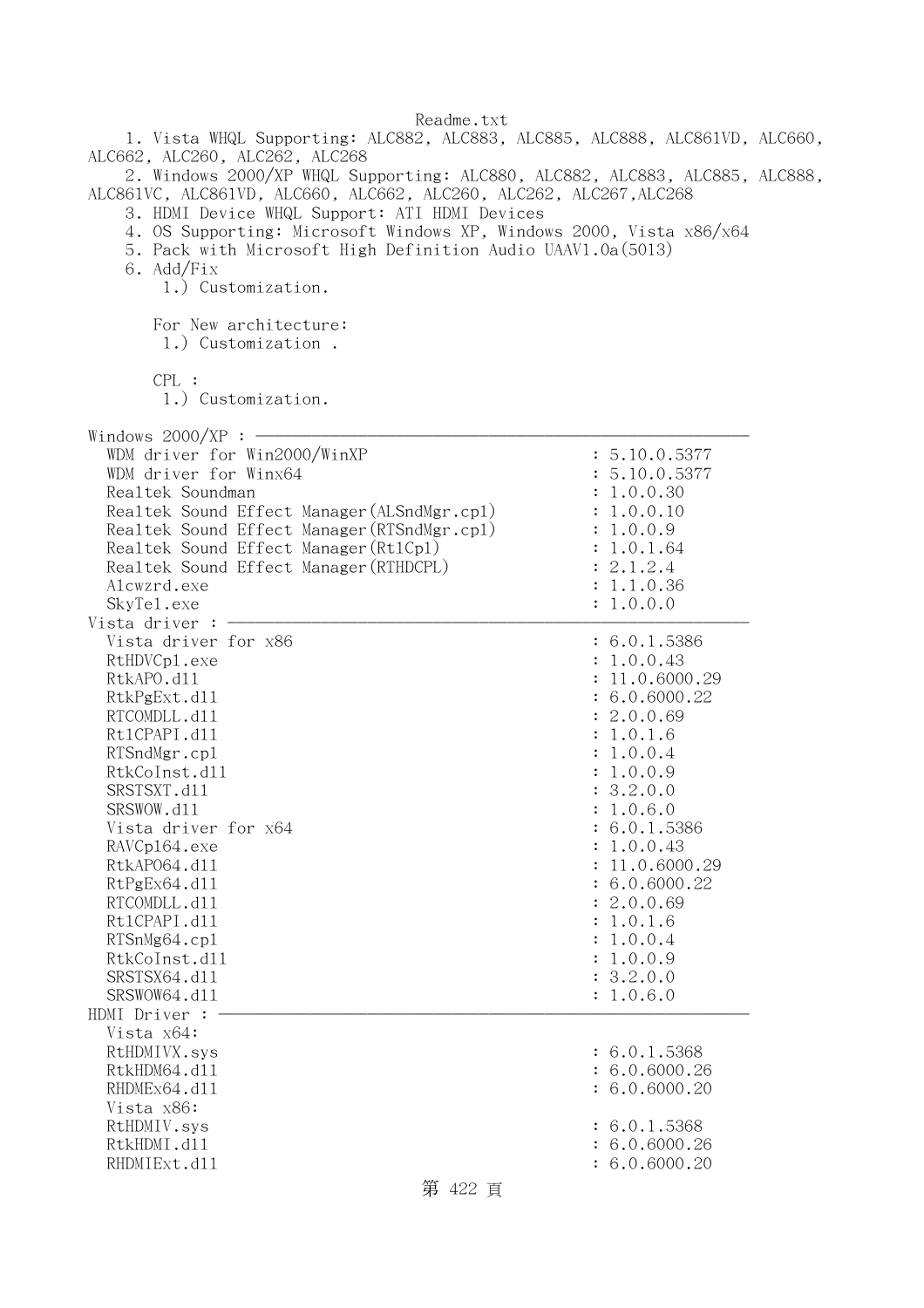Readme.txt XP/2K x64: RtHDMIX.sys : 5.10.0.5368 XP/2K x86: RtHDMI.sys : 5.10.0.5368 Driver Setup Program : 2.30 Windows 2000/XP Operate on : Microsoft High Definition Audio Driver Package - KB888111 Package file version (kb888111.exe) : 6.1.22.0 Hdaudiobus.sys version : 5.10.00.5013 //================= Driver Package R1.62 Realtek HD Audio Driver support all of Realtek HD Audio Codec in Vista/WinXP/Win2000/Win2003 . 1. Vista WHQL Supporting: ALC882, ALC883, ALC885, ALC888, ALC861VD, ALC660, ALC662, ALC260, ALC262, ALC268 2. Windows 2000/XP WHQL Supporting: ALC880, ALC882, ALC883, ALC885, ALC888, ALC861VC, ALC861VD, ALC660, ALC662, ALC260, ALC262, ALC267,ALC268 3. HDMI Device WHQL Support: ATI HDMI Devices 4. OS Supporting: Microsoft Windows XP, Windows 2000, Vista x86/x64 5. Pack with Microsoft High Definition Audio UAAV1.0a(5013) 6. Add/Fix 1.) Customization. For New architecture: 1.) Customization . CPL: 1.) Customization. Windows  $2000/XP:$ WDM driver for Win2000/WinXP : 5.10.0.5377 WDM driver for Winx64 : 5.10.0.5377 Realtek Soundman : 1.0.0.30 Realtek Sound Effect Manager (ALSndMgr.cpl) : 1.0.0.10 Realtek Sound Effect Manager(RTSndMgr.cpl) : 1.0.0.9 Realtek Sound Effect Manager (Rt1Cp1) : 1.0.1.64 Realtek Sound Effect Manager (RTHDCPL) : 2.1.2.4 Alcwzrd.exe : 1.1.0.36 SkyTel.exe : 1.0.0.0 Vista driver :  $-$ Vista driver for x86 : 6.0.1.5384 RtHDVCp1.exe : 1.0.0.41 RtkAPO.d11 : 11.0.6000.28 RtkPgExt.dll : 6.0.6000.21 RTCOMDLL.d11 : 2.0.0.69 Rt1CPAPI.d11 : 1.0.1.6 RTSndMgr.cpl  $\qquad \qquad$  : 1.0.0.4 RtkCoInst.dl1 : 1.0.0.9 SRSTSXT.d11 : 3.2.0.0 SRSWOW.d11 : 1.0.6.0 Vista driver for x64 : 6.0.1.5384 RAVCp164.exe : 1.0.0.41 RtkAP064.d11 : 11.0.6000.28 RtPgEx64.d11 : 6.0.6000.21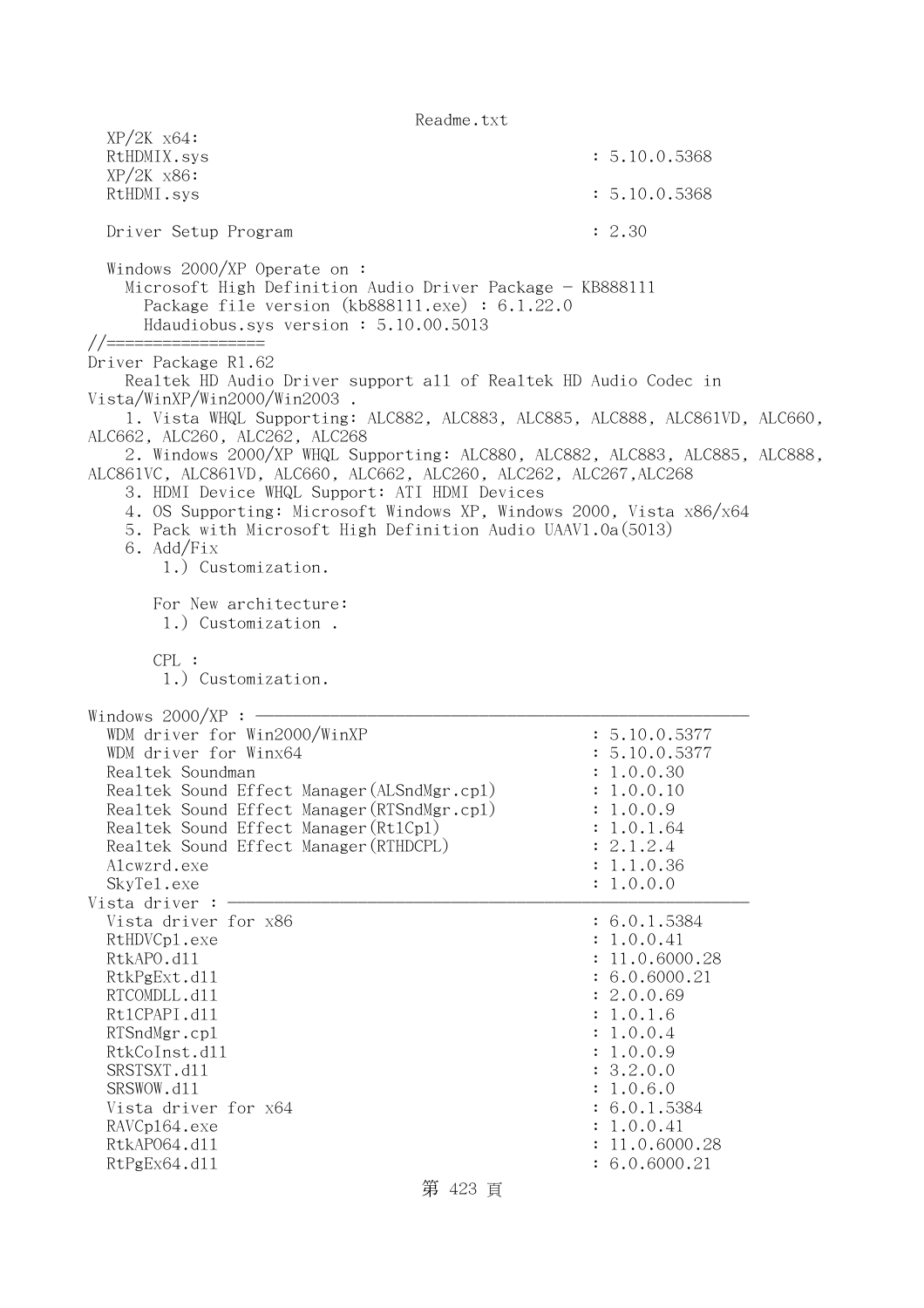Readme.txt RTCOMDLL.d11 : 2.0.0.69 Rt1CPAPI.d11 : 1.0.1.6 RTSnMg64.cpl : 1.0.0.4 RtkCoInst.dl1 : 1.0.0.9 SRSTSX64.d11 : 3.2.0.0 SRSWOW64.d11 : 1.0.6.0 HDMI Driver : - Vista x64: RtHDMIVX.sys : 6.0.1.5368 RtkHDM64.d11 : 6.0.6000.26 RHDMEx64.d11 : 6.0.6000.20 Vista x86: RtHDMIV.sys : 6.0.1.5368 RtkHDMI.d11 : 6.0.6000.26 RHDMIExt.d11 : 6.0.6000.20 XP/2K x64: RtHDMIX.sys : 5.10.0.5368 XP/2K x86: RtHDMI.sys : 5.10.0.5368 Driver Setup Program : 2.30 Windows 2000/XP Operate on : Microsoft High Definition Audio Driver Package - KB888111 Package file version (kb888111.exe) : 6.1.22.0 Hdaudiobus.sys version : 5.10.00.5013 //================= Driver Package R1.61 Realtek HD Audio Driver support all of Realtek HD Audio Codec in Vista/WinXP/Win2000/Win2003 . 1. Vista WHQL Supporting: ALC882, ALC883, ALC885, ALC888, ALC861VD, ALC660, ALC662, ALC260, ALC262, ALC268 2. Windows 2000/XP WHQL Supporting: ALC880, ALC882, ALC883, ALC885, ALC888, ALC861VC, ALC861VD, ALC660, ALC662, ALC260, ALC262, ALC267,ALC268 3. HDMI Device WHQL Support: ATI HDMI Devices 4. OS Supporting: Microsoft Windows XP, Windows 2000, Vista x86/x64 5. Pack with Microsoft High Definition Audio UAAV1.0a(5013) 6. Add/Fix 1.) Customization. For New architecture: 1.) Customization . CPL : 1.) Customization. Windows  $2000/XP : -$ WDM driver for Win2000/WinXP : 5.10.0.5377 WDM driver for  $W$ inx64 : 5.10.0.5377 Realtek Soundman  $\ddot{\textbf{i}}$  1.0.0.30 Realtek Sound Effect Manager (ALSndMgr.cpl) : 1.0.0.10 Realtek Sound Effect Manager (RTSndMgr.cpl) : 1.0.0.9 Realtek Sound Effect Manager (Rt1Cp1) : 1.0.1.64 Realtek Sound Effect Manager (RTHDCPL) : 2.1.2.4 Alcwzrd.exe : 1.1.0.36 SkyTel.exe : 1.0.0.0

第 424 頁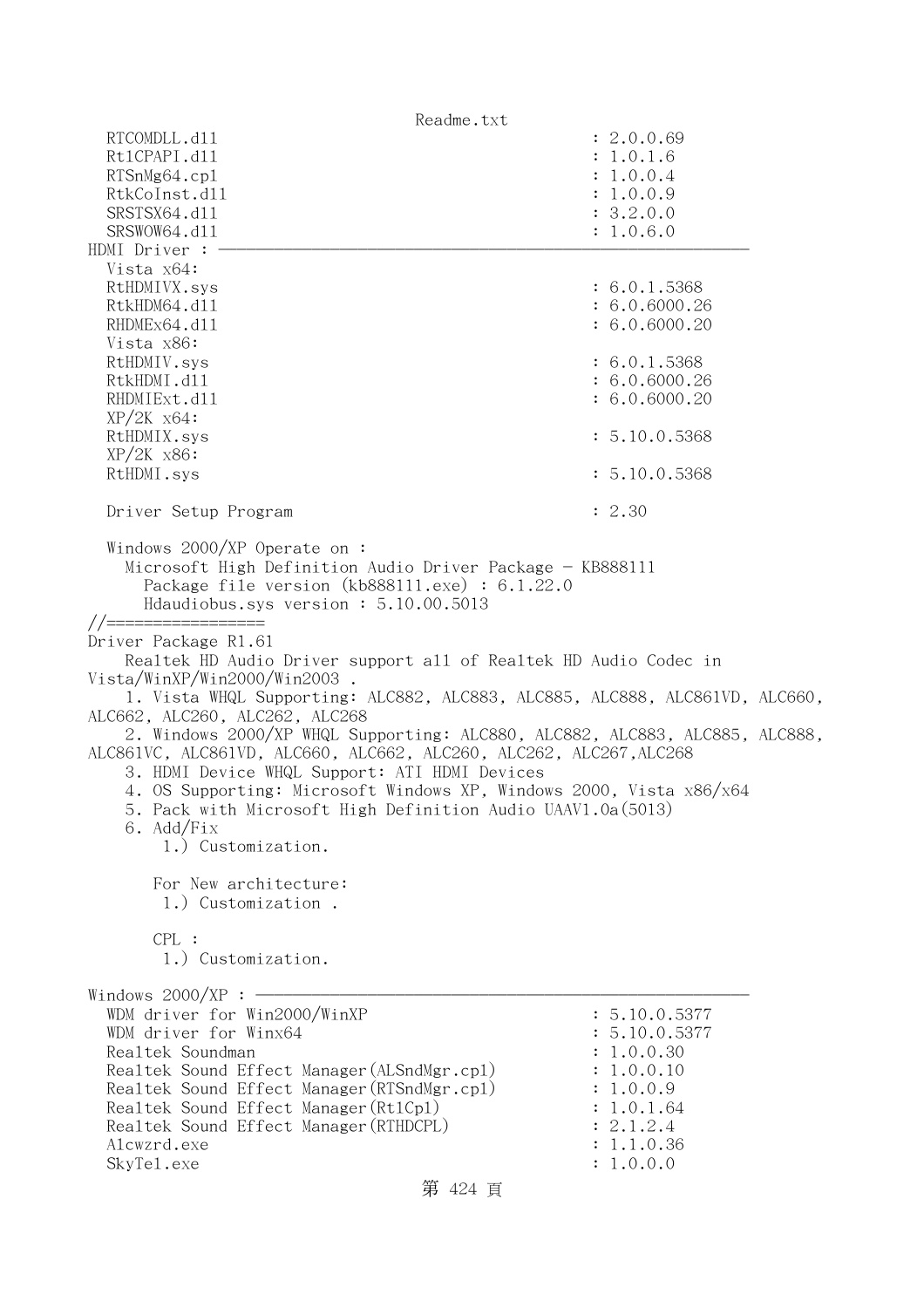|                                                                                                                                                                                                                                                                                                                                                                                                                                                                                                                                                                                                              | Readme.txt                                                                                                                                                                                                |                                                                                                                                                                                                                                                                                              |
|--------------------------------------------------------------------------------------------------------------------------------------------------------------------------------------------------------------------------------------------------------------------------------------------------------------------------------------------------------------------------------------------------------------------------------------------------------------------------------------------------------------------------------------------------------------------------------------------------------------|-----------------------------------------------------------------------------------------------------------------------------------------------------------------------------------------------------------|----------------------------------------------------------------------------------------------------------------------------------------------------------------------------------------------------------------------------------------------------------------------------------------------|
| Vista driver<br>Vista driver for x86<br>RtHDVCp1.exe<br>RtkAPO.d11<br>RtkPgExt.d11<br>RTCOMDLL.d11<br>Rt1CPAPI.d11<br>RTSndMgr.cp1<br>RtkCoInst.d11<br>SRSTSXT.d11<br>SRSWOW.d11<br>Vista driver for x64<br>RAVCp164.exe<br>RtkAP064.d11<br>RtPgEx64.d11<br>RTCOMDLL.d11<br>Rt1CPAPI.d11<br>RTSnMg64.cp1<br>RtkCoInst.d11<br>SRSTSX64.d11<br>SRSWOW64.d11                                                                                                                                                                                                                                                    |                                                                                                                                                                                                           | : 6.0.1.5377<br>: 1.0.0.38<br>: 11.0.6000.26<br>: 6.0.6000.20<br>: 2.0.0.68<br>: 1.0.1.5<br>: 1.0.0.4<br>: 1.0.0.7<br>: 3.2.0.0<br>: 1.0.6.0<br>: 6.0.1.5377<br>: 1.0.0.38<br>: 11.0.6000.26<br>: 6.0.6000.20<br>: 2.0.0.68<br>: 1.0.1.5<br>: 1.0.0.4<br>: 1.0.0.7<br>: 3.2.0.0<br>: 1.0.6.0 |
| HDMI Driver :<br>Vista x64:<br>RtHDMIVX.sys<br>RtkHDM64.d11<br>RHDMEx64.d11<br>Vista x86:<br>RtHDMIV.sys<br>RtkHDMI.d11<br>RHDMIExt.d11<br>$XP/ZK$ $x64$ :<br>RtHDMIX.sys<br>$XP/2K$ $x86$ :<br>RtHDMI.sys<br>Driver Setup Program                                                                                                                                                                                                                                                                                                                                                                           |                                                                                                                                                                                                           | : 6.0.1.5356<br>: 6.0.6000.20<br>: 6.0.6000.17<br>: 6.0.1.5356<br>: 6.0.6000.20<br>: 6.0.6000.17<br>: 5.10.0.5356<br>: 5.10.0.5356<br>: 2.30                                                                                                                                                 |
| Windows $2000/XP$ Operate on:<br>Microsoft High Definition Audio Driver Package - KB888111<br>Package file version $(kb888111.\text{exe}) : 6.1.22.0$<br>Hdaudiobus.sys version: 5.10.00.5013<br>$//=====$<br>Driver Package R1.60<br>Realtek HD Audio Driver support all of Realtek HD Audio Codec in<br>Vista/WinXP/Win2000/Win2003.<br>1. Vista WHQL Supporting: ALC882, ALC883, ALC885, ALC888, ALC861VD, ALC660,<br>ALC662, ALC260, ALC262, ALC268<br>2. Windows 2000/XP WHQL Supporting: ALC880, ALC882, ALC883, ALC885, ALC888,<br>ALC861VC, ALC861VD, ALC660, ALC662, ALC260, ALC262, ALC267, ALC268 |                                                                                                                                                                                                           |                                                                                                                                                                                                                                                                                              |
| 6. Add/Fix                                                                                                                                                                                                                                                                                                                                                                                                                                                                                                                                                                                                   | 3. HDMI Device WHQL Support: ATI HDMI Devices<br>4. OS Supporting: Microsoft Windows XP, Windows 2000, Vista x86/x64<br>5. Pack with Microsoft High Definition Audio UAAV1.0a(5013)<br>1.) Customization. |                                                                                                                                                                                                                                                                                              |

For New architecture: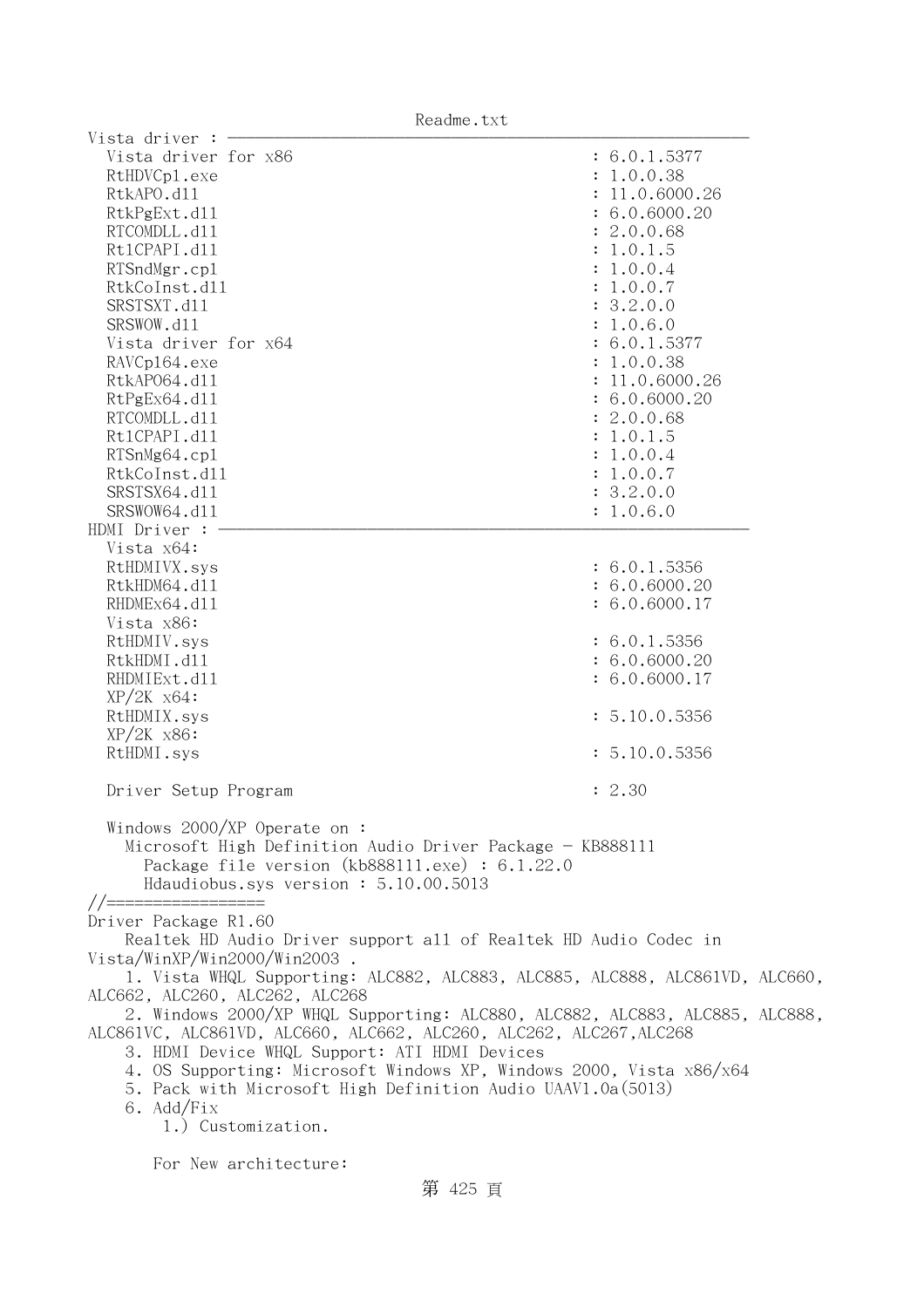| Readme.txt |  |
|------------|--|
|------------|--|

1.) Customization .

 CPL : 1.) Customization. Windows  $2000/XP : -$ WDM driver for Win2000/WinXP : 5.10.0.5366 WDM driver for Winx64 : 5.10.0.5366 Realtek Soundman : 1.0.0.30 Realtek Sound Effect Manager (ALSndMgr.cpl) : 1.0.0.10 Realtek Sound Effect Manager (RTSndMgr.cpl) : 1.0.0.9 Realtek Sound Effect Manager(Rt1Cp1) : 1.0.1.64 Realtek Sound Effect Manager(RTHDCPL) : 2.1.2.0 Alcwzrd.exe : 1.1.0.36 SkyTel.exe : 1.0.0.0 Vista driver  $: -$ Vista driver for x86 : 6.0.1.5374 RtHDVCp1.exe : 1.0.0.36 RtkAPO.d11 : 11.0.6000.25 RtkPgExt.dll : 6.0.6000.20 RTCOMDLL.d11 : 2.0.0.66 Rt1CPAPI.d11 : 1.0.1.5 RTSndMgr.cp1 : 1.0.0.4 RtkCoInst.dl1 : 1.0.0.7 SRSTSXT.d11 : 3.2.0.0 SRSWOW.d11 : 1.0.6.0 Vista driver for  $x64$  : 6.0.1.5374 RAVCp164.exe : 1.0.0.36 RtkAP064.d11 : 11.0.6000.25 RtPgEx64.dll : 6.0.6000.20 RTCOMDLL.d11 : 2.0.0.65 RtlCPAPI.dll : 1.0.1.5 RTSnMg64.cp1 : 1.0.0.4 RtkCoInst.dl1 : 1.0.0.7 SRSTSX64.d11 : 3.2.0.0 SRSWOW64.d11 : 1.0.6.0 HDMI Driver : - Vista x64: RtHDMIVX.sys : 6.0.1.5356 RtkHDM64.d11 : 6.0.6000.20 RHDMEx64.d11 : 6.0.6000.17 Vista x86: RtHDMIV.sys : 6.0.1.5356 RtkHDMI.d11 : 6.0.6000.20 RHDMIExt.d11 : 6.0.6000.17 XP/2K x64: RtHDMIX.sys : 5.10.0.5356 XP/2K x86: RtHDMI.sys : 5.10.0.5356 Driver Setup Program : 2.28 Windows 2000/XP Operate on : Microsoft High Definition Audio Driver Package - KB888111 Package file version (kb888111.exe) : 6.1.22.0 Hdaudiobus.sys version : 5.10.00.5013 第 426 頁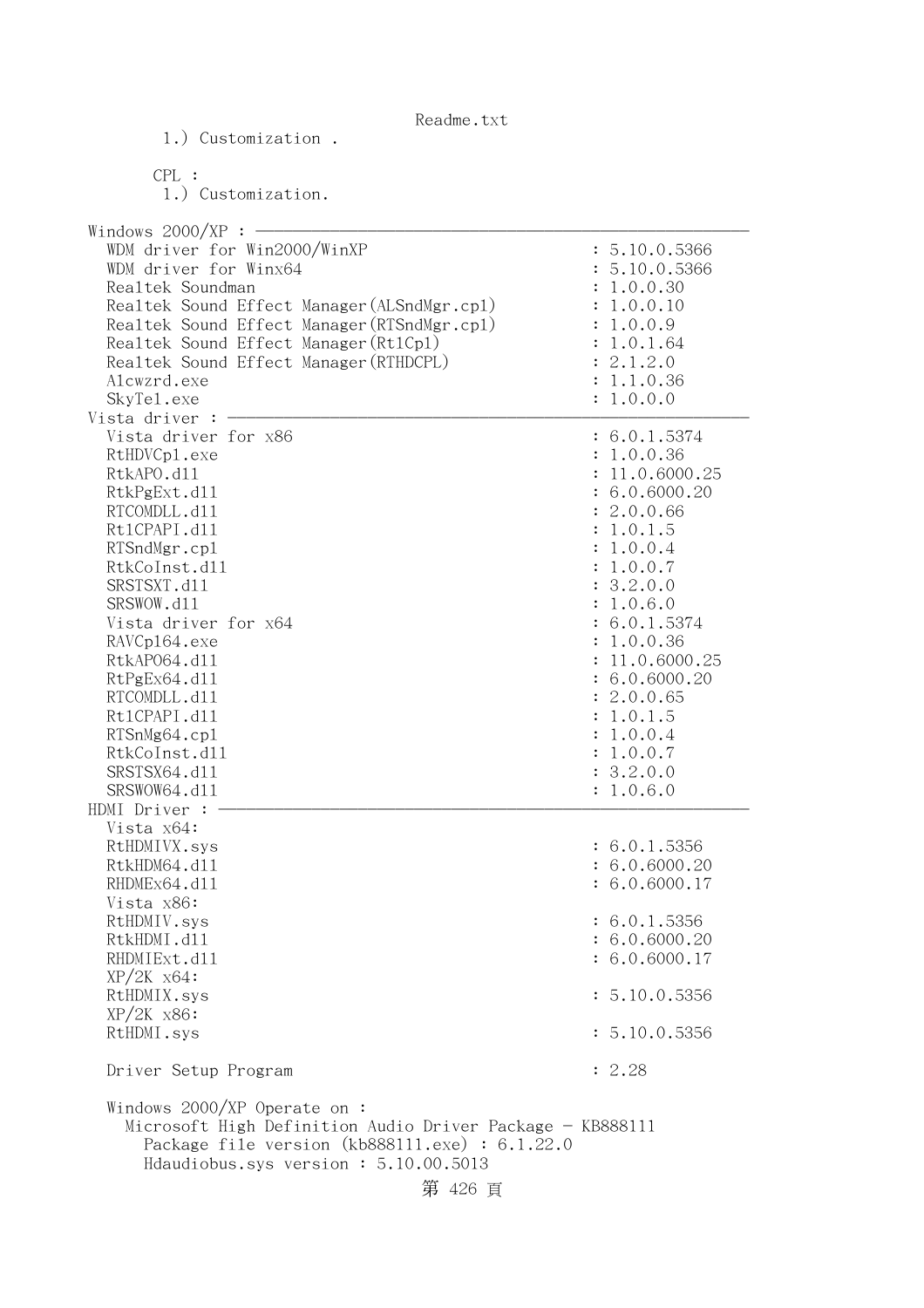//================= Driver Package R1.59 Realtek HD Audio Driver support all of Realtek HD Audio Codec in Vista/WinXP/Win2000/Win2003 . 1. Vista WHQL Supporting: ALC882, ALC883, ALC885, ALC888, ALC861VD, ALC660, ALC662, ALC260, ALC262, ALC268 2. Windows 2000/XP WHQL Supporting: ALC880, ALC882, ALC883, ALC885, ALC888, ALC861VC, ALC861VD, ALC660, ALC662, ALC260, ALC262, ALC267,ALC268 3. HDMI Device WHQL Support: ATI HDMI Devices 4. OS Supporting: Microsoft Windows XP, Windows 2000, Vista x86/x64 5. Pack with Microsoft High Definition Audio UAAV1.0a(5013) 6. Add/Fix 1.) Customization. For New architecture: 1.) Customization . CPL : 1.) Customization. Windows  $2000/XP:$  -WDM driver for Win2000/WinXP : 5.10.0.5366 WDM driver for Winx64 : 5.10.0.5366 Realtek Soundman  $\ddot{\textbf{i}}$  1.0.0.30 Realtek Sound Effect Manager (ALSndMgr.cpl) : 1.0.0.10 Realtek Sound Effect Manager(RTSndMgr.cpl) : 1.0.0.9 Realtek Sound Effect Manager(Rt1Cp1) : 1.0.1.64 Realtek Sound Effect Manager(RTHDCPL) : 2.1.2.0 Alcwzrd.exe : 1.1.0.36 SkyTel.exe : 1.0.0.0 Vista driver :  $-$ Vista driver for x86 : 6.0.1.5372 RtHDVCp1.exe : 1.0.0.33 RtkAPO.d11 : 11.0.6000.25 RtkPgExt.dll : 6.0.6000.20 RTCOMDLL.d11 : 2.0.0.66 Rt1CPAPI.d11 : 1.0.1.5 RTSndMgr.cp1 : 1.0.0.4 RtkCoInst.dl1 : 1.0.0.7 SRSTSXT.d11 : 3.2.0.0 SRSWOW.d11 : 1.0.6.0 Vista driver for  $x64$  : 6.0.1.5372 RAVCp164.exe : 1.0.0.33 RtkAP064.d11 : 11.0.6000.25 RtPgEx64.d11 : 6.0.6000.20 RTCOMDLL.d11 : 2.0.0.65 Rt1CPAPI.d11 : 1.0.1.5 RTSnMg64.cpl : 1.0.0.4 RtkCoInst.dll : 1.0.0.7 SRSTSX64.d11 : 3.2.0.0 SRSWOW64.d11 : 1.0.6.0 HDMI Driver : - Vista x64: RtHDMIVX.sys : 6.0.1.5356 RtkHDM64.d11 : 6.0.6000.20 RHDMEx64.d11 : 6.0.6000.17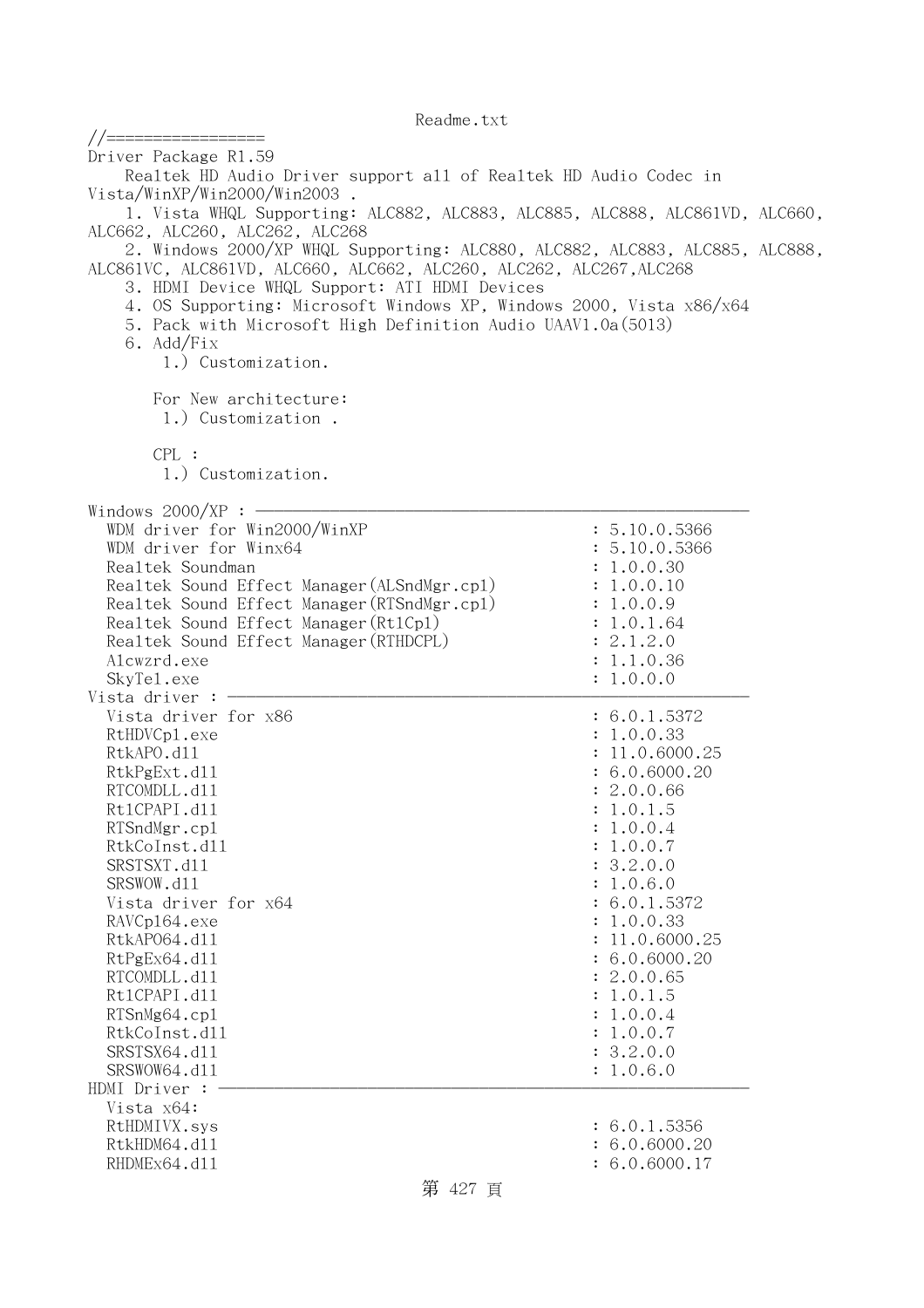| Vista x86:<br>RtHDMIV.sys<br>RtkHDMI.d11<br>RHDMIExt.d11<br>$XP/2K$ $x64$ :                                                                                                                                                                                                                                                                                                                                                                                                                                                                                                                                                                                                                                                                                                                                                               | : 6.0.1.5356<br>: 6.0.6000.20<br>: 6.0.6000.17                                                                                               |
|-------------------------------------------------------------------------------------------------------------------------------------------------------------------------------------------------------------------------------------------------------------------------------------------------------------------------------------------------------------------------------------------------------------------------------------------------------------------------------------------------------------------------------------------------------------------------------------------------------------------------------------------------------------------------------------------------------------------------------------------------------------------------------------------------------------------------------------------|----------------------------------------------------------------------------------------------------------------------------------------------|
| RtHDMIX.sys<br>$XP/2K$ $x86$ :                                                                                                                                                                                                                                                                                                                                                                                                                                                                                                                                                                                                                                                                                                                                                                                                            | : 5.10.0.5356                                                                                                                                |
| RtHDMI.sys                                                                                                                                                                                                                                                                                                                                                                                                                                                                                                                                                                                                                                                                                                                                                                                                                                | : 5.10.0.5356                                                                                                                                |
| Driver Setup Program                                                                                                                                                                                                                                                                                                                                                                                                                                                                                                                                                                                                                                                                                                                                                                                                                      | : 2.28                                                                                                                                       |
| Windows $2000/XP$ Operate on:<br>Microsoft High Definition Audio Driver Package - KB888111<br>Package file version $(kb888111.\text{exe}) : 6.1.22.0$<br>Hdaudiobus.sys version: 5.10.00.5013<br>//========<br>Driver Package R1.58<br>Realtek HD Audio Driver support all of Realtek HD Audio Codec in<br>Vista/WinXP/Win2000/Win2003.<br>1. Vista WHQL Supporting: ALC882, ALC883, ALC885, ALC888, ALC861VD, ALC660,<br>ALC662, ALC260, ALC262, ALC268<br>2. Windows 2000/XP WHQL Supporting: ALC880, ALC882, ALC883, ALC885, ALC888,<br>ALC861VC, ALC861VD, ALC660, ALC662, ALC260, ALC262, ALC267, ALC268<br>3. HDMI Device WHQL Support: ATI HDMI Devices<br>4. OS Supporting: Microsoft Windows XP, Windows 2000, Vista x86/x64<br>5. Pack with Microsoft High Definition Audio UAAV1.0a (5013)<br>6. Add/Fix<br>1.) Customization. |                                                                                                                                              |
| For New architecture:<br>1.) Customization.<br>CPL:                                                                                                                                                                                                                                                                                                                                                                                                                                                                                                                                                                                                                                                                                                                                                                                       |                                                                                                                                              |
| 1.) Customization.                                                                                                                                                                                                                                                                                                                                                                                                                                                                                                                                                                                                                                                                                                                                                                                                                        |                                                                                                                                              |
| Windows $2000/XP:$ -<br>WDM driver for Win2000/WinXP<br>WDM driver for Winx64<br>Realtek Soundman<br>Realtek Sound Effect Manager (ALSndMgr.cp1)<br>Realtek Sound Effect Manager (RTSndMgr.cp1)<br>Realtek Sound Effect Manager (Rt1Cp1)<br>Realtek Sound Effect Manager (RTHDCPL)<br>Alcwzrd.exe<br>SkyTe1.exe                                                                                                                                                                                                                                                                                                                                                                                                                                                                                                                           | : 5.10.0.5366<br>: 5.10.0.5366<br>: 1.0.0.30<br>: 1.0.0.10<br>: 1.0.0.9<br>: 1.0.1.64<br>: 2.1.2.0<br>: 1.1.0.36<br>: 1.0.0.0                |
| Vista driver :<br>Vista driver for x86<br>RtHDVCp1.exe<br>RtkAPO.d11<br>RtkPgExt.d11<br>RTCOMDLL.d11<br>Rt1CPAPI.d11<br>RTSndMgr.cp1<br>RtkCoInst.d11<br>SRSTSXT.d11<br>SRSWOW.d11                                                                                                                                                                                                                                                                                                                                                                                                                                                                                                                                                                                                                                                        | : 6.0.1.5371<br>: 1.0.0.32<br>: 11.0.6000.25<br>: 6.0.6000.20<br>: 2.0.0.66<br>: 1.0.1.5<br>: 1.0.0.4<br>: 1.0.0.7<br>: 3.2.0.0<br>: 1.0.6.0 |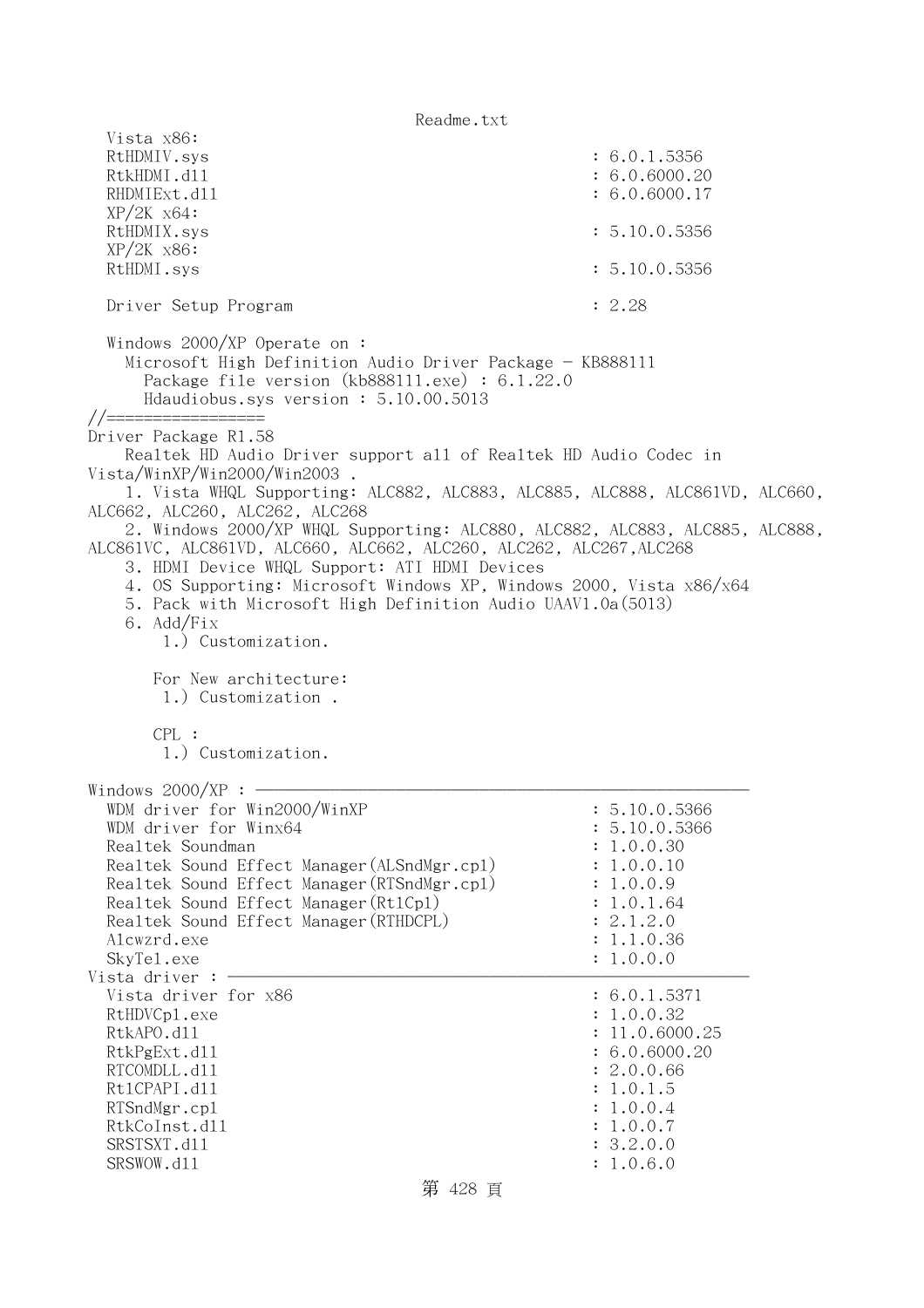Readme.txt Vista driver for  $x64$  : 6.0.1.5371 RAVCp164.exe : 1.0.0.32 RtkAP064.d11 : 11.0.6000.25 RtPgEx64.dl1 : 6.0.6000.20 RTCOMDLL.d11 : 2.0.0.65 Rt1CPAPI.d11 : 1.0.1.5 RTSnMg64.cpl : 1.0.0.4 RtkCoInst.dll : 1.0.0.7 SRSTSX64.d11 : 3.2.0.0 SRSWOW64.d11 : 1.0.6.0 HDMI Driver : - Vista x64: RtHDMIVX.sys : 6.0.1.5356 RtkHDM64.dl1 : 6.0.6000.20 RHDMEx64.d11 : 6.0.6000.17 Vista x86: RtHDMIV.sys : 6.0.1.5356 RtkHDMI.d11 : 6.0.6000.20 RHDMIExt.d11 : 6.0.6000.17 XP/2K x64: RtHDMIX.sys : 5.10.0.5356 XP/2K x86: RtHDMI.sys : 5.10.0.5356 Driver Setup Program : 2.28 Windows 2000/XP Operate on : Microsoft High Definition Audio Driver Package - KB888111 Package file version (kb888111.exe) : 6.1.22.0 Hdaudiobus.sys version : 5.10.00.5013 //================= Driver Package R1.57 Realtek HD Audio Driver support all of Realtek HD Audio Codec in Vista/WinXP/Win2000/Win2003 . 1. Vista WHQL Supporting: ALC882, ALC883, ALC885, ALC888, ALC861VD, ALC660, ALC662, ALC260, ALC262, ALC268 2. Windows 2000/XP WHQL Supporting: ALC880, ALC882, ALC883, ALC885, ALC888, ALC861VC, ALC861VD, ALC660, ALC662, ALC260, ALC262, ALC267,ALC268 3. HDMI Device WHQL Support: ATI HDMI Devices 4. OS Supporting: Microsoft Windows XP, Windows 2000, Vista x86/x64 5. Pack with Microsoft High Definition Audio UAAV1.0a(5013) 6. Add/Fix 1.) Customization. For New architecture: 1.) Customization . CPL : 1.) Customization. Windows  $2000/XP : -$ WDM driver for Win2000/WinXP : 5.10.0.5366 WDM driver for Winx64 : 5.10.0.5366 Realtek Soundman : 1.0.0.30 Realtek Sound Effect Manager(ALSndMgr.cp1) : 1.0.0.10 Realtek Sound Effect Manager (RTSndMgr.cpl) : 1.0.0.9 第 429 頁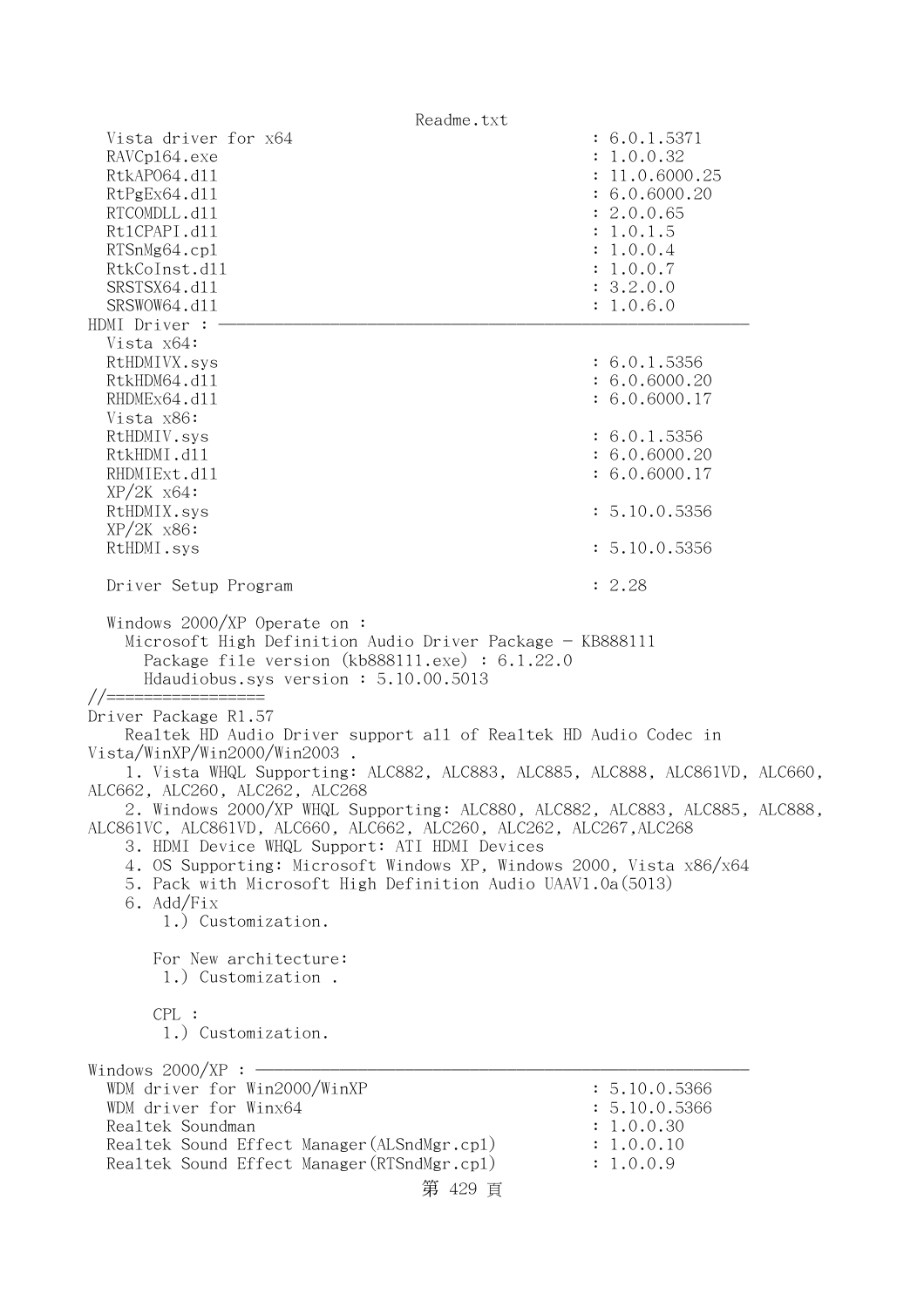| Readme.txt                                                                                                                                                                                                                                                                                                                                                                                                                                                                                                                                        |                                                                                                                                                                                                                                                                                              |  |
|---------------------------------------------------------------------------------------------------------------------------------------------------------------------------------------------------------------------------------------------------------------------------------------------------------------------------------------------------------------------------------------------------------------------------------------------------------------------------------------------------------------------------------------------------|----------------------------------------------------------------------------------------------------------------------------------------------------------------------------------------------------------------------------------------------------------------------------------------------|--|
| Realtek Sound Effect Manager (Rt1Cp1)<br>Realtek Sound Effect Manager (RTHDCPL)<br>Alcwzrd.exe<br>SkyTe1.exe<br>Vista driver :                                                                                                                                                                                                                                                                                                                                                                                                                    | : 1.0.1.64<br>: 2.1.2.0<br>: 1.1.0.36<br>: 1.0.0.0                                                                                                                                                                                                                                           |  |
| Vista driver for x86<br>RtHDVCp1.exe<br>RtkAPO.d11<br>RtkPgExt.d11<br>RTCOMDLL.d11<br>Rt1CPAPI.d11<br>RTSndMgr.cp1<br>RtkCoInst.d11<br>SRSTSXT.d11<br>SRSWOW.d11<br>Vista driver for x64<br>RAVCp164.exe<br>RtkAP064.d11<br>RtPgEx64.d11<br>RTCOMDLL.d11<br>Rt1CPAPI.d11<br>RTSnMg64.cp1<br>RtkCoInst.d11<br>SRSTSX64.d11<br>SRSWOW64.d11                                                                                                                                                                                                         | : 6.0.1.5361<br>: 1.0.0.27<br>: 11.0.6000.20<br>: 6.0.6000.17<br>: 2.0.0.65<br>: 1.0.1.5<br>: 1.0.0.1<br>: 1.0.0.6<br>: 3.2.0.0<br>: 1.0.6.0<br>: 6.0.1.5361<br>: 1.0.0.27<br>: 11.0.6000.20<br>: 6.0.6000.17<br>: 2.0.0.65<br>: 1.0.1.5<br>: 1.0.0.1<br>: 1.0.0.6<br>: 3.2.0.0<br>: 1.0.6.0 |  |
| HDMI Driver :<br>Vista x64:<br>RtHDMIVX.sys<br>RtkHDM64.d11<br>RHDMEx64.d11<br>Vista x86:<br>RtHDMIV.sys<br>RtkHDMI.d11<br>RHDMIExt.d11<br>$XP/ZK$ $x64$ :<br>RtHDMIX.sys<br>XP/2K x86:<br>RtHDMI.sys                                                                                                                                                                                                                                                                                                                                             | : 6.0.1.5356<br>: 6.0.6000.20<br>: 6.0.6000.17<br>: 6.0.1.5356<br>: 6.0.6000.20<br>: 6.0.6000.17<br>: 5.10.0.5356<br>: 5.10.0.5356                                                                                                                                                           |  |
| Driver Setup Program                                                                                                                                                                                                                                                                                                                                                                                                                                                                                                                              | : 2.27                                                                                                                                                                                                                                                                                       |  |
| Windows 2000/XP Operate on:<br>Microsoft High Definition Audio Driver Package - KB888111<br>Package file version $(kb888111.\text{exe}) : 6.1.22.0$<br>Hdaudiobus.sys version: 5.10.00.5013<br>//=====                                                                                                                                                                                                                                                                                                                                            |                                                                                                                                                                                                                                                                                              |  |
| Driver Package R1.56<br>Realtek HD Audio Driver support all of Realtek HD Audio Codec in<br>Vista/WinXP/Win2000/Win2003<br>1. Vista WHQL Supporting: ALC882, ALC883, ALC885, ALC888, ALC861VD, ALC660,<br>ALC662, ALC260, ALC262, ALC268<br>2. Windows 2000/XP WHQL Supporting: ALC880, ALC882, ALC883, ALC885, ALC888,<br>ALC861VC, ALC861VD, ALC660, ALC662, ALC260, ALC262, ALC267, ALC268<br>3. OS Supporting: Microsoft Windows XP, Windows 2000, Vista x86/x64<br>4. Pack with Microsoft High Definition Audio UAAV1.0a(5013)<br>5. Add/Fix |                                                                                                                                                                                                                                                                                              |  |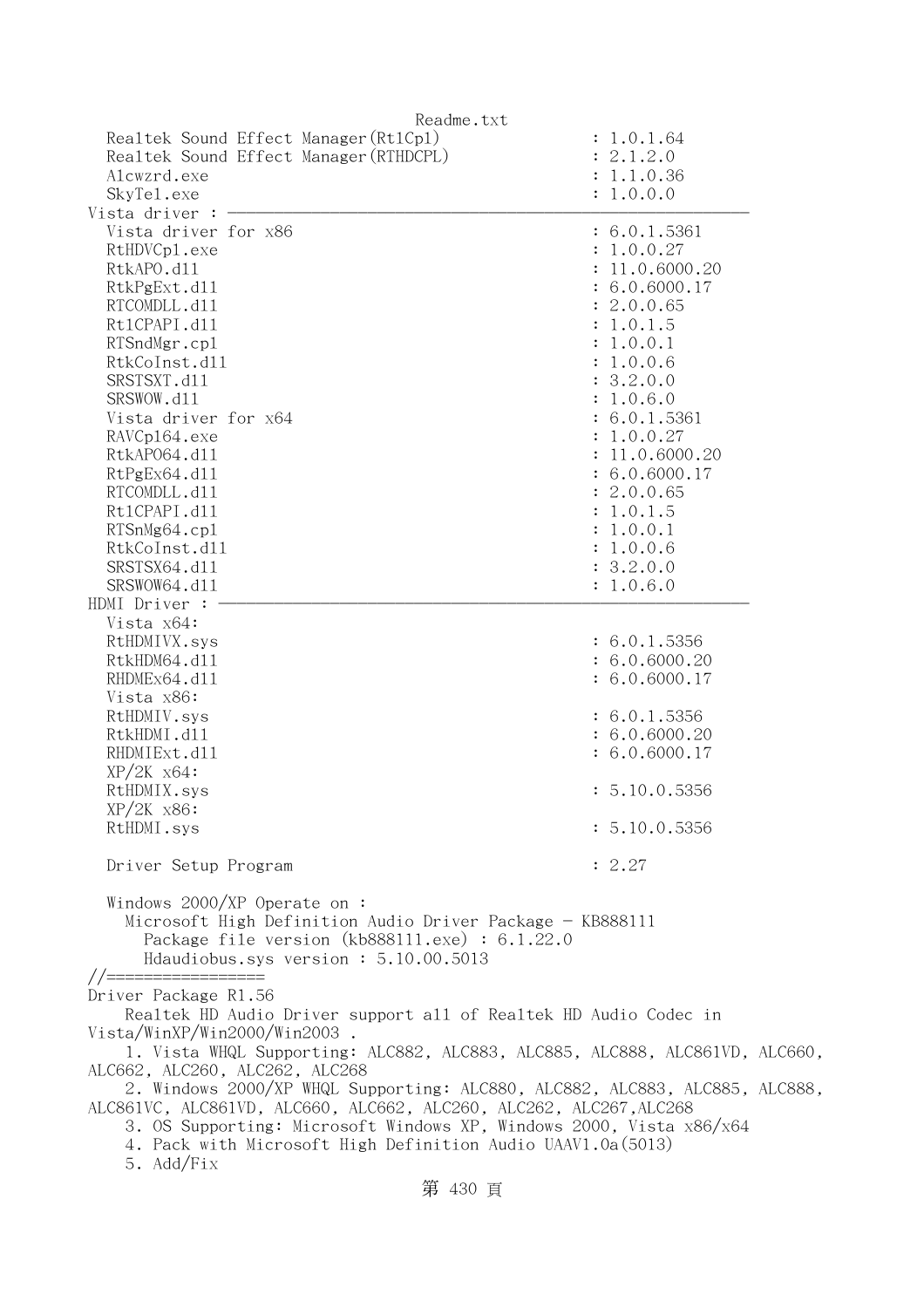Readme.txt 1.) Customization. For New architecture: 1.) Customization . CPL : 1.) Customization. Windows 2000/XP : WDM driver for Win2000/WinXP : 5.10.0.5345 WDM driver for Winx64 : 5.10.0.5345 Realtek Soundman : 1.0.0.30 Realtek Sound Effect Manager (ALSndMgr.cpl) : 1.0.0.10 Realtek Sound Effect Manager (RTSndMgr.cp1) : 1.0.0.9 Realtek Sound Effect Manager (Rt1Cp1) : 1.0.1.64 Realtek Sound Effect Manager(RTHDCPL) : 2.1.1.4 Alcwzrd.exe : 1.1.0.36 SkyTel.exe : 1.0.0.0 Vista driver : Vista driver for  $x86$  : 6.0.1.5361 RtHDVCp1.exe : 1.0.0.27 RtkAPO.d11 : 11.0.6000.20 : 11.0.6000.20 RtkPgExt.d11 : 6.0.6000.17 RTCOMDLL.d11 : 2.0.0.65 RtlCPAPI.dll : 1.0.1.5 RTSndMgr.cp1 : 1.0.0.1 RtkCoInst.dll : 1.0.0.6 SRSTSXT.d11 : 3.2.0.0 SRSWOW.dll : 1.0.6.0 Vista driver for  $x64$  : 6.0.1.5361 : 6.0.1.5361 RAVCp164.exe : 1.0.0.27 RtkAP064.dl1 : 11.0.6000.20 RtPgEx64.d11 : 6.0.6000.17 RTCOMDLL.d11 : 2.0.0.65 Rt1CPAPI.d11 : 1.0.1.5 RTSnMg64.cpl : 1.0.0.1 RtkCoInst.dll : 1.0.0.6 SRSTSX64.d11 : 3.2.0.0 SRSWOW64.d11 : 1.0.6.0 Driver Setup Program : 2.27 Windows 2000/XP Operate on : Microsoft High Definition Audio Driver Package - KB888111 Package file version (kb888111.exe) : 6.1.22.0 Hdaudiobus.sys version : 5.10.00.5013 //================= Driver Package R1.55 1. Vista logo Codec Supporting: ALC882, ALC883, ALC885, ALC888, ALC861VD, ALC660, ALC662, ALC260, ALC262, ALC268 2. Windows 2000/XP logo Codec Supporting: ALC880, ALC882, ALC883, ALC885, ALC888, ALC861VC, ALC861VD, ALC660, ALC662, ALC260, ALC262, ALC267,ALC268 3. OS Supporting: Microsoft Windows XP, Windows 2000, Vista x86/x64 4. Pack with Microsoft High Definition Audio UAAV1.0a(5013) 5. Add/Fix 1.) Customization.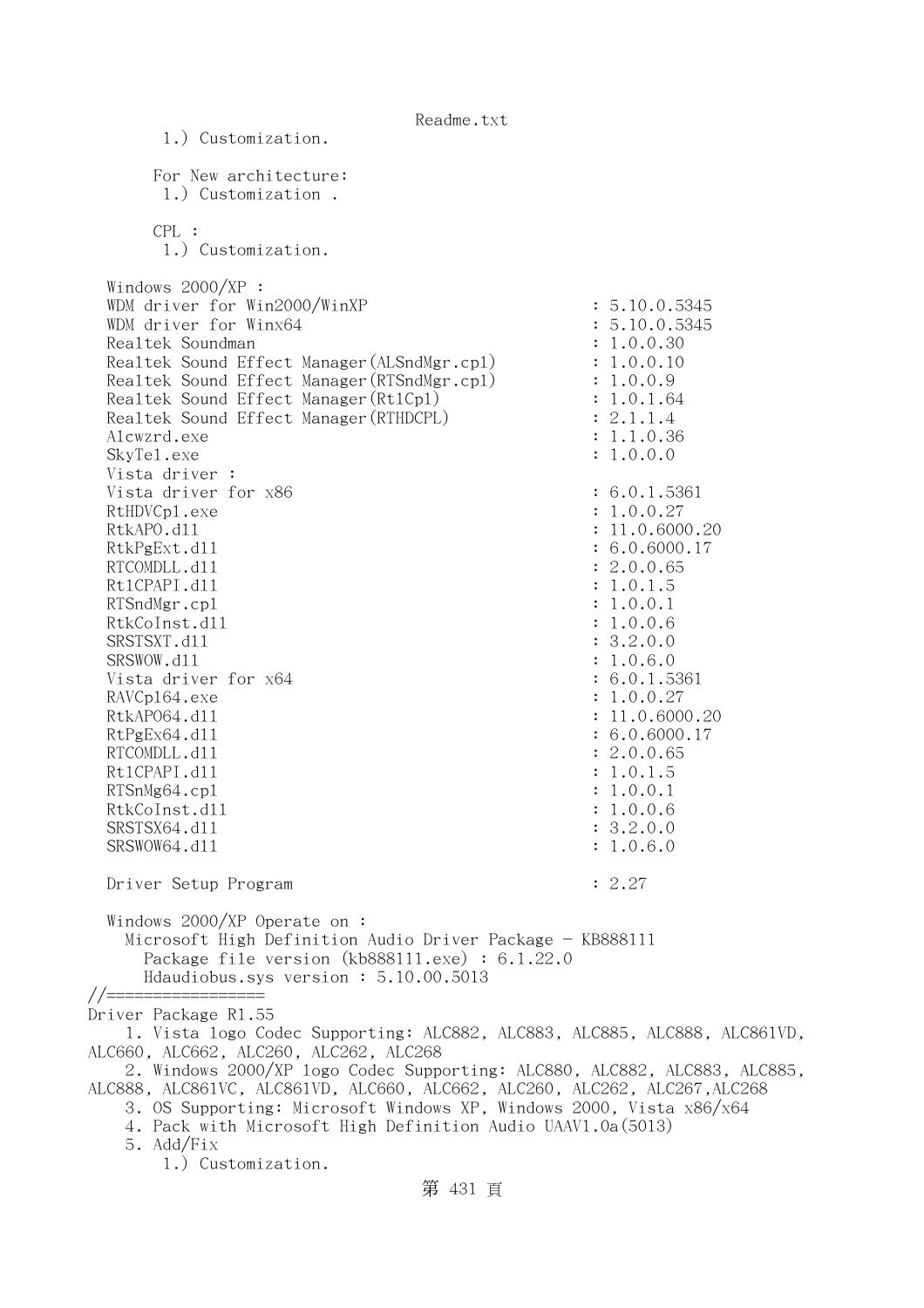For New architecture: 1.) Customization . CPL : 1.) Customization. Windows 2000/XP : WDM driver for Win2000/WinXP : 5.10.0.5345 WDM driver for Winx64 : 5.10.0.5345 Realtek Soundman  $\qquad \qquad : 1.0.0.30$ Realtek Sound Effect Manager(ALSndMgr.cp1) : 1.0.0.10 Realtek Sound Effect Manager (RTSndMgr.cpl) : 1.0.0.9 Realtek Sound Effect Manager (Rt1Cp1) : 1.0.1.64 Realtek Sound Effect Manager (RTHDCPL) : 2.1.1.4 Alcwzrd.exe : 1.1.0.36 SkyTel.exe : 1.0.0.0 Vista driver : Vista driver for x86 : 6.0.1.5350 RtHDVCp1.exe : 1.0.0.21 RtkAPO.d11 : 11.0.6000.16 RtkPgExt.dll : 6.0.6000.15 RTCOMDLL.d11 : 2.0.0.65 Rt1CPAPI.d11 : 1.0.1.5 RTSndMgr.cpl : 1.0.0.1 RtkCoInst.dll : 1.0.0.3 SRSTSXT.d11 : 3.2.0.0 SRSWOW.d11 : 1.0.6.0 Vista driver for x64 : 6.0.1.5350 RAVCp164.exe : 1.0.0.21 RtkAP064.d11 : 11.0.6000.16 RtPgEx64.dll : 6.0.6000.15 RTCOMDLL.d11 : 2.0.0.65 Rt1CPAPI.d11 : 1.0.1.5 RTSnMg64.cpl : 1.0.0.1 RtkCoInst.dll : 1.0.0.4 SRSTSX64.d11 : 3.2.0.0 SRSWOW64.d11 : 1.0.6.0 Driver Setup Program : 2.24 Windows 2000/XP Operate on : Microsoft High Definition Audio Driver Package - KB888111 Package file version (kb888111.exe) : 6.1.22.0 Hdaudiobus.sys version : 5.10.00.5013 //================= Driver Package R1.54 1. Vista logo Codec Supporting: ALC882, ALC883, ALC885, ALC888, ALC861VD, ALC660, ALC662, ALC260, ALC262, ALC268 2. Windows 2000/XP logo Codec Supporting: ALC880, ALC882, ALC883, ALC885, ALC888, ALC861VC, ALC861VD, ALC660, ALC662, ALC260, ALC262, ALC267,ALC268 3. OS Supporting: Microsoft Windows XP, Windows 2000, Vista x86/x64 4. Pack with Microsoft High Definition Audio UAAV1.0a(5013) 5. Add/Fix 1.) Customization.

第 432 頁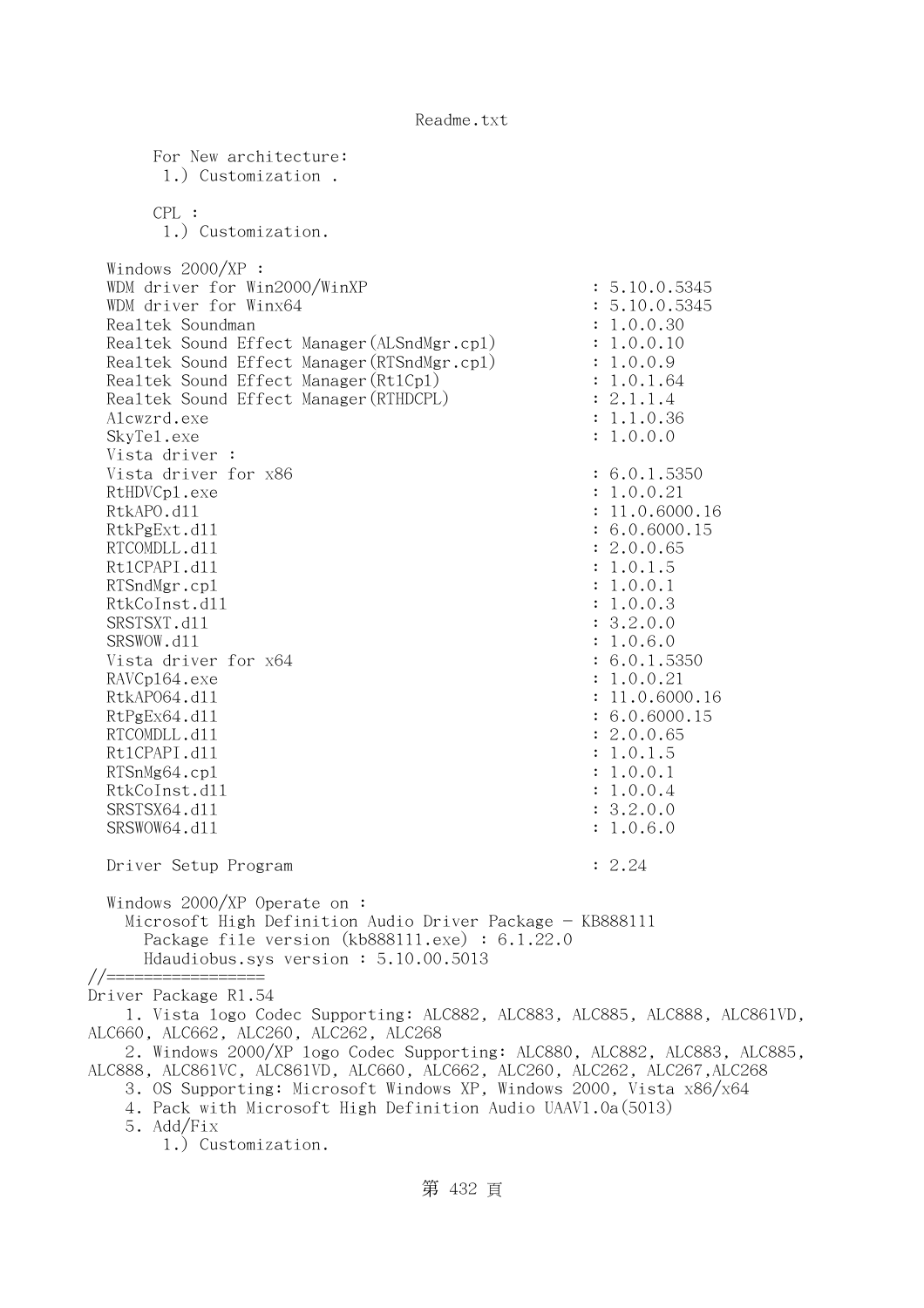For New architecture: 1.) Customization . CPL : 1.) Customization. Windows 2000/XP : WDM driver for Win2000/WinXP : 5.10.0.5345 WDM driver for Winx64 : 5.10.0.5345 Realtek Soundman  $\ddot{\textbf{i}}$  1.0.0.30 Realtek Sound Effect Manager (ALSndMgr.cpl) : 1.0.0.10 Realtek Sound Effect Manager(RTSndMgr.cpl) : 1.0.0.9 Realtek Sound Effect Manager(Rt1Cp1) : 1.0.1.64 Realtek Sound Effect Manager (RTHDCPL) : 2.1.1.4 Alcwzrd.exe : 1.1.0.36 SkyTel.exe : 1.0.0.0 Vista driver : Vista driver for x86 : 6.0.1.5334 RtHDVCp1.exe : 1.0.0.11 RtkAPO.d11 : 11.0.5600.13 RtkPgExt.dll : 6.0.5600.12 RTCOMDLL.d11 : 1.0.0.63 Rt1CPAPI.d11 : 1.0.1.5 RTSndMgr.cp1 : 1.0.0.1 RtkCoInst.dll : 1.0.0.2 Vista driver for x64 : 6.0.1.5334 RAVCp164.exe : 1.0.0.11 RtkAP064.dl1 : 11.0.5600.13 RtPgEx64.d11 : 6.0.5600.12 RTCOMDLL.d11 : 1.0.0.63 Rt1CPAPI.d11 : 1.0.1.5 RTSnMg64.cpl : 1.0.0.1 RtkCoInst.d11 : 1.0.0.2 Driver Setup Program : 2.23 Windows 2000/XP Operate on : Microsoft High Definition Audio Driver Package - KB888111 Package file version (kb888111.exe) : 6.1.22.0 Hdaudiobus.sys version : 5.10.00.5013 //================= Driver Package R1.53 1. Vista logo Codec Supporting: ALC882, ALC883, ALC885, ALC888, ALC861VD, ALC660, ALC662, ALC260, ALC262, ALC268 2. Windows 2000/XP logo Codec Supporting: ALC880, ALC882, ALC883, ALC885, ALC888, ALC861VC, ALC861VD, ALC660, ALC662, ALC260, ALC262, ALC267,ALC268 3. OS Supporting: Microsoft Windows XP, Windows 2000, Vista x86/x64 4. Pack with Microsoft High Definition Audio UAAV1.0a(5013) 5. Add/Fix 1.) Customization. For New architecture: 1.) Customization . 2.) Fixed issue  $\rightarrow$  DTM Test \ Hal timer issue for V5331 Vista driver ( Potential risk ).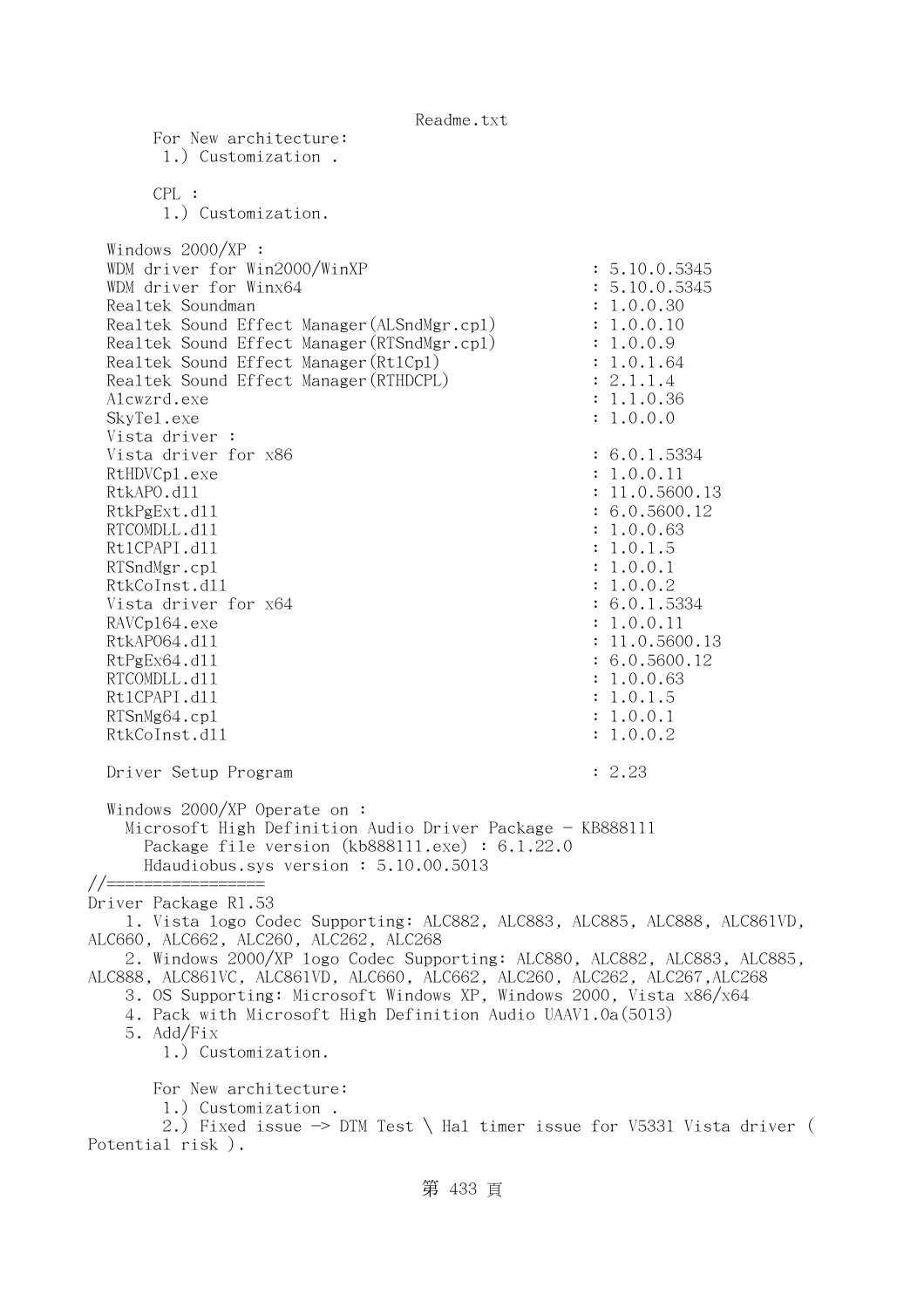1.) Customization. Windows 2000/XP : WDM driver for Win2000/WinXP : 5.10.0.5324 WDM driver for Winx64 : 5.10.0.5324 Realtek Soundman : 1.0.0.30 Realtek Sound Effect Manager(ALSndMgr.cpl) : 1.0.0.10 Realtek Sound Effect Manager (RTSndMgr.cpl) : 1.0.0.9 Realtek Sound Effect Manager (Rt1Cp1) : 1.0.1.64 Realtek Sound Effect Manager (RTHDCPL) : 2.1.1.1 Alcwzrd.exe : 1.1.0.36 SkyTel.exe : 1.0.0.0 Vista driver : Vista driver for x86 : 6.0.1.5334 RtHDVCp1.exe : 1.0.0.11 RtkAPO.d11 : 11.0.5600.13 RtkPgExt.dll : 6.0.5600.12 RTCOMDLL.d11 : 1.0.0.63 RtlCPAPI.dll : 1.0.1.5 RTSndMgr.cpl : 1.0.0.1 RtkCoInst.dll : 1.0.0.2 Vista driver for  $x64$  : 6.0.1.5334 RAVCp164.exe : 1.0.0.11 RtkAP064.dl1 : 11.0.5600.13 RtPgEx64.d11 : 6.0.5600.12 RTCOMDLL.d11 : 1.0.0.63 Rt1CPAPI.d11 : 1.0.1.5 RTSnMg64.cpl : 1.0.0.1 RtkCoInst.dll : 1.0.0.2 Driver Setup Program : 2.21 Windows 2000/XP Operate on : Microsoft High Definition Audio Driver Package - KB888111 Package file version (kb888111.exe) : 6.1.22.0 Hdaudiobus.sys version : 5.10.00.5013 //================= Driver Package R1.52 1. Vista logo Codec Supporting: ALC882, ALC883, ALC885, ALC888, ALC861VD, ALC660, ALC662, ALC260, ALC262, ALC268 2. Windows 2000/XP logo Codec Supporting: ALC880, ALC882, ALC883, ALC885, ALC888, ALC861VC, ALC861VD, ALC660, ALC662, ALC260, ALC262, ALC267,ALC268 3. OS Supporting: Microsoft Windows XP, Windows 2000, Vista x86/x64 4. Pack with Microsoft High Definition Audio UAAV1.0a(5013) 5. Add/Fix 1.) Customization. For New architecture: 1.) Customization . 2.) Known issue  $\rightarrow$  DTM Test \ Hal timer issue for V5331 Vista driver ( Potential risk ). CPL :

1.) Customization.

CPL :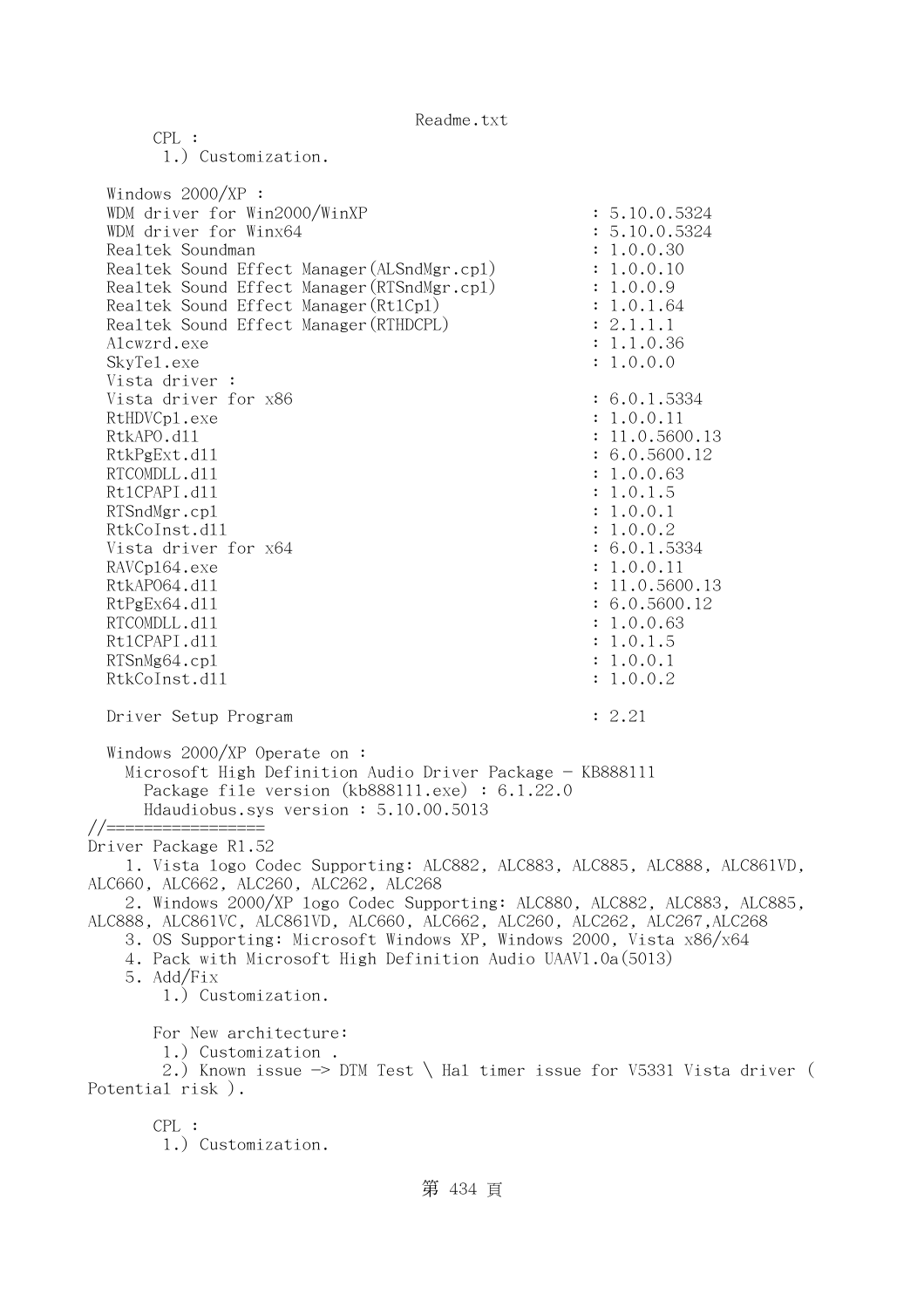| Readille. LAL                                                                                                                                                                                                                                                                                                                                                                                                                                                                                                                                                                                                                                       |                                                                                                                                                                                                                                        |
|-----------------------------------------------------------------------------------------------------------------------------------------------------------------------------------------------------------------------------------------------------------------------------------------------------------------------------------------------------------------------------------------------------------------------------------------------------------------------------------------------------------------------------------------------------------------------------------------------------------------------------------------------------|----------------------------------------------------------------------------------------------------------------------------------------------------------------------------------------------------------------------------------------|
| Windows $2000/XP$ :<br>WDM driver for Win2000/WinXP<br>WDM driver for Winx64<br>Realtek Soundman<br>Realtek Sound Effect Manager (ALSndMgr.cp1)<br>Realtek Sound Effect Manager (RTSndMgr.cp1)<br>Realtek Sound Effect Manager (Rt1Cp1)<br>Realtek Sound Effect Manager (RTHDCPL)<br>Alcwzrd.exe<br>SkyTe1.exe<br>Vista driver :                                                                                                                                                                                                                                                                                                                    | : 5.10.0.5324<br>: 5.10.0.5324<br>: 1.0.0.30<br>: 1.0.0.10<br>: 1.0.0.9<br>: 1.0.1.64<br>: 2.1.1.1<br>: 1.1.0.36<br>: 1.0.0.0                                                                                                          |
| Vista driver for x86<br>RtHDVCp1.exe<br>RtkAPO.d11<br>RtkPgExt.d11<br>RTCOMDLL.d11<br>Rt1CPAPI.d11<br>RTSndMgr.cp1<br>RtkCoInst.d11<br>Vista driver for x64<br>RAVCp164.exe<br>RtkAP064.d11<br>RtPgEx64.d11<br>RTCOMDLL.d11<br>Rt1CPAPI.d11<br>RTSnMg64.cp1<br>RtkCoInst.d11                                                                                                                                                                                                                                                                                                                                                                        | : 6.0.1.5331<br>: 1.0.0.9<br>: 11.0.5600.13<br>: 6.0.5600.12<br>: 1.0.0.63<br>: 1.0.0.7<br>: 1.0.0.1<br>: 1.0.0.1<br>: 6.0.1.5331<br>: 1.0.0.9<br>: 11.0.5600.13<br>: 6.0.5600.12<br>: 1.0.0.63<br>: 1.0.0.7<br>: 1.0.0.1<br>: 1.0.0.1 |
| Driver Setup Program                                                                                                                                                                                                                                                                                                                                                                                                                                                                                                                                                                                                                                | : 2.20                                                                                                                                                                                                                                 |
| Windows $2000/XP$ Operate on:<br>Microsoft High Definition Audio Driver Package - KB888111<br>Package file version (kb888111.exe) : $6.1.22.0$<br>Hdaudiobus.sys version: 5.10.00.5013<br>Driver Package R1.51<br>1. Vista logo Codec Supporting: ALC882, ALC883, ALC885, ALC888, ALC861VD,<br>ALC660, ALC662, ALC260, ALC262, ALC268<br>2. Windows 2000/XP logo Codec Supporting: ALC880, ALC882, ALC883, ALC885,<br>ALC888, ALC861VC, ALC861VD, ALC660, ALC662, ALC260, ALC262, ALC267,ALC268<br>3. OS Supporting: Microsoft Windows XP, Windows 2000, Vista x86/x64<br>4. Pack with Microsoft High Definition Audio UAAV1.0a(5013)<br>5. Add/Fix |                                                                                                                                                                                                                                        |
| 1.) Customization.<br>For New architecture:                                                                                                                                                                                                                                                                                                                                                                                                                                                                                                                                                                                                         |                                                                                                                                                                                                                                        |
| 1.) Customization.                                                                                                                                                                                                                                                                                                                                                                                                                                                                                                                                                                                                                                  |                                                                                                                                                                                                                                        |
| CPL:<br>1.) Customization.                                                                                                                                                                                                                                                                                                                                                                                                                                                                                                                                                                                                                          |                                                                                                                                                                                                                                        |
| Windows $2000/XP$ :<br>WDM driver for Win2000/WinXP<br>WDM driver for Winx64<br>Realtek Soundman<br>Realtek Sound Effect Manager (ALSndMgr.cp1)<br>第 435 頁                                                                                                                                                                                                                                                                                                                                                                                                                                                                                          | : 5.10.0.5324<br>: 5.10.0.5324<br>: 1.0.0.30<br>: 1.0.0.10                                                                                                                                                                             |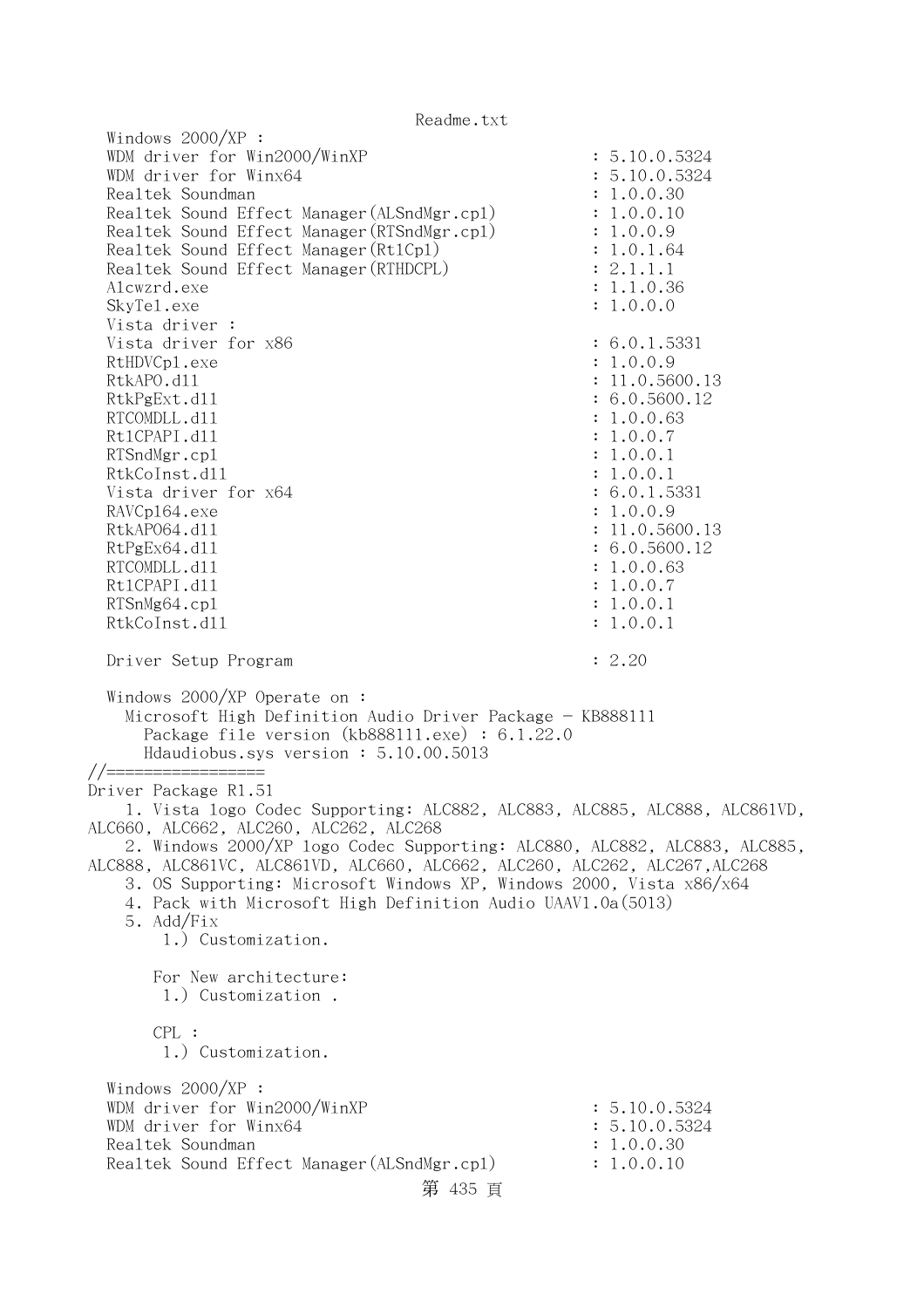Readme.txt Realtek Sound Effect Manager(RTSndMgr.cpl) : 1.0.0.9 Realtek Sound Effect Manager (Rt1Cp1) : 1.0.1.64 Realtek Sound Effect Manager(RTHDCPL) : 2.1.1.1 Alcwzrd.exe : 1.1.0.36 SkyTel.exe : 1.0.0.0 Vista driver : Vista driver for x86 : 6.0.1.5322 RtHDVCp1.exe : 1.0.0.7 RtkAPO.d11 : 11.0.5600.13 RtkPgExt.dll : 6.0.5600.12 RTCOMDLL.d11 : 1.0.0.63 Rt1CPAPI.d11 : 1.0.0.7 RTSndMgr.cp1 : 1.0.0.1 Vista driver for x64 : 6.0.1.5322 RAVCp164.exe : 1.0.0.7 RtkAP064.d11 : 11.0.5600.13 RtPgEx64.d11 : 6.0.5600.12 RTCOMDLL.d11 : 1.0.0.63 RtlCPAPI.dll : 1.0.0.7 RTSnMg64.cp1 : 1.0.0.1 Driver Setup Program : 2.20 Windows 2000/XP Operate on : Microsoft High Definition Audio Driver Package - KB888111 Package file version (kb888111.exe) : 6.1.22.0 Hdaudiobus.sys version : 5.10.00.5013 //================= Driver Package R1.50 1. Vista logo Codec Supporting: ALC882, ALC883, ALC885, ALC888, ALC861VD, ALC660, ALC662, ALC260, ALC262, ALC268 2. Windows 2000/XP logo Codec Supporting: ALC880, ALC882, ALC883, ALC885, ALC888, ALC861VC, ALC861VD, ALC660, ALC662, ALC260, ALC262, ALC268 3. OS Supporting: Microsoft Windows XP, Windows 2000, Vista x86/x64 4. Pack with Microsoft High Definition Audio UAAV1.0a(5013) 5. Add/Fix 1.) Customization. For New architecture: 1.) Customization . CPL : 1.) Customization. Windows 2000/XP : WDM driver for Win2000/WinXP : 5.10.0.5319 WDM driver for Winx64 : 5.10.0.5319 Realtek Soundman : 1.0.0.30 Realtek Sound Effect Manager(ALSndMgr.cpl) : 1.0.0.10 Realtek Sound Effect Manager(RTSndMgr.cpl) : 1.0.0.9 Realtek Sound Effect Manager (Rt1Cp1) : 1.0.1.64 Realtek Sound Effect Manager (RTHDCPL) : 2.1.0.8 Alcwzrd.exe : 1.1.0.36 SkyTel.exe : 1.0.0.0 Vista driver : Vista driver for  $x86$  : 6.0.1.5322 RtHDVCp1.exe : 1.0.0.7

第 436 頁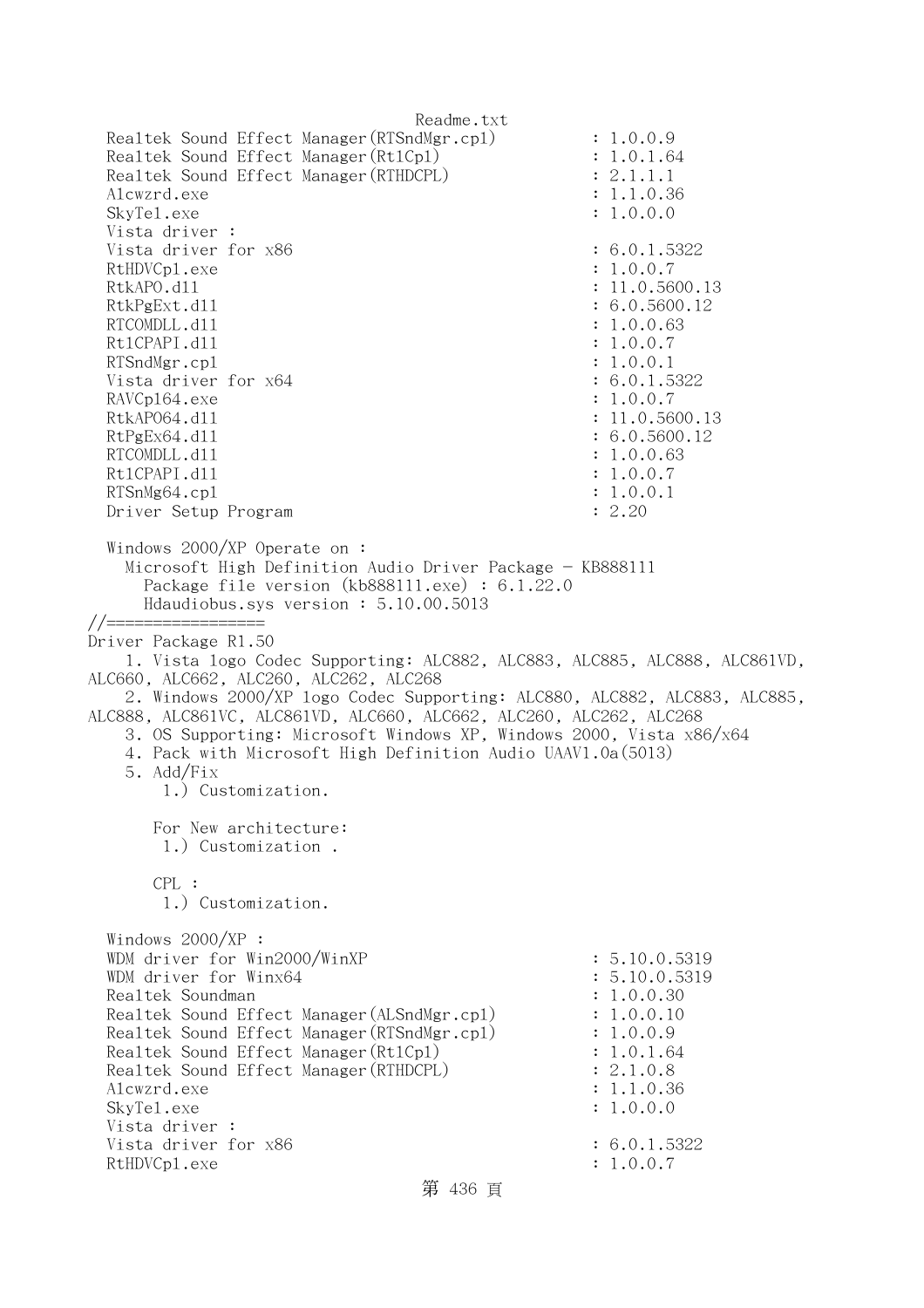Readme.txt RtkAPO.d11 : 11.0.5600.13 RtkPgExt.d11 : 6.0.5600.12 RTCOMDLL.d11 : 1.0.0.63 Rt1CPAPI.d11 : 1.0.0.7 RTSndMgr.cp1 : 1.0.0.1 Vista driver for  $x64$  : 6.0.1.5322 RAVCp164.exe : 1.0.0.7 RtkAP064.d11 : 11.0.5600.13 RtPgEx64.d11 : 6.0.5600.12 RTCOMDLL.d11 : 1.0.0.63 Rt1CPAPI.d11 : 1.0.0.7 RTSnMg64.cp1 : 1.0.0.1 Driver Setup Program : 2.19 Windows 2000/XP Operate on : Microsoft High Definition Audio Driver Package - KB888111 Package file version (kb888111.exe) : 6.1.22.0 Hdaudiobus.sys version : 5.10.00.5013 //================= Driver Package R1.49 1. Vista logo Codec Supporting: ALC882, ALC883, ALC885, ALC888, ALC861VD, ALC660, ALC662, ALC260, ALC262, ALC268 2. Windows 2000/XP logo Codec Supporting: ALC880, ALC882, ALC883, ALC885, ALC888, ALC861VC, ALC861VD, ALC660, ALC662, ALC260, ALC262, ALC268 3. OS Supporting: Microsoft Windows XP, Windows 2000, Vista x86/x64 4. Pack with Microsoft High Definition Audio UAAV1.0a(5013) 5. Add/Fix 1.) Customization. For New architecture: 1.) Customization . CPL : 1.) Customization. Windows 2000/XP : WDM driver for Win2000/WinXP : 5.10.0.5319 WDM driver for Winx64 : 5.10.0.5319 Realtek Soundman : 1.0.0.30 Realtek Sound Effect Manager (ALSndMgr.cpl) : 1.0.0.10 Realtek Sound Effect Manager(RTSndMgr.cpl) : 1.0.0.9 Realtek Sound Effect Manager(Rt1Cp1) : 1.0.1.64 Realtek Sound Effect Manager(RTHDCPL) : 2.1.0.8 Alcwzrd.exe : 1.1.0.36 SkyTel.exe : 1.0.0.0 Vista driver : Vista driver for x86 : 6.0.1.5317 RtHDVCp1.exe : 1.0.0.6 RtkAPO.dll : 11.0.5600.12 RtkPgExt.dll : 6.0.5600.12 RTCOMDLL.d11 : 1.0.0.63 RtlCPAPI.dll : 1.0.0.7 RTSndMgr.cp1 : 1.0.0.1 Vista driver for x64 : 6.0.1.5317 RAVCp164.exe : 1.0.0.6 RtkAP064.d11 : 11.0.5600.12

## 第 437 頁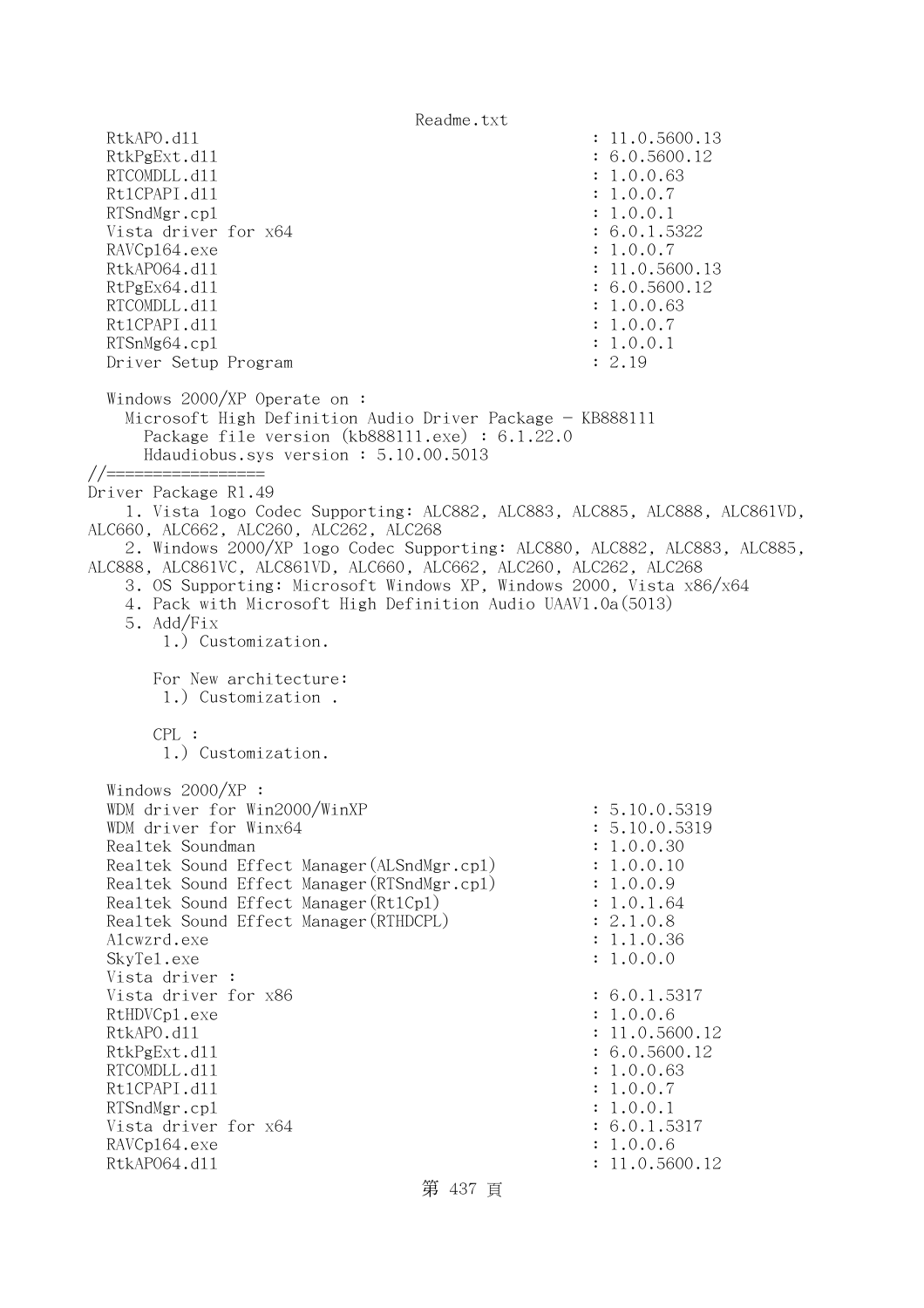Readme.txt RtPgEx64.d11 : 6.0.5600.12 RTCOMDLL.d11 : 1.0.0.63 Rt1CPAPI.d11 : 1.0.0.7 RTSnMg64.cpl : 1.0.0.1 Driver Setup Program : 2.19 Windows 2000/XP Operate on : Microsoft High Definition Audio Driver Package - KB888111 Package file version (kb888111.exe) : 6.1.22.0 Hdaudiobus.sys version : 5.10.00.5013 //================= Driver Package R1.48 Vista driver Version: 5.10.0.5317 1. Vista logo Codec Supporting: ALC882, ALC883, ALC885, ALC888, ALC861VD, ALC660, ALC662, ALC260, ALC262, ALC268 2. OS Supporting: Microsoft Windows Vista x86/x64 Vista driver for x86 : 6.10.0.5317 RtHDVCp1.exe : 1.0.0.6 RtkAPO.d11 : 11.0.5600.12 RtkPgExt.dll : 6.0.5600.12 RTCOMDLL.d11 : 1.0.0.63 Rt1CPAPI.d11 : 1.0.0.7 RTSndMgr.cpl : 1.0.0.1 Vista driver for x64 : 6.10.0.5317 RAVCp164.exe : 1.0.0.6 RtkAP064.d11 : 11.0.5600.12 RtPgEx64.d11 : 6.0.5600.12 RTCOMDLL.d11 : 1.0.0.63 Rt1CPAPI.d11 : 1.0.0.7 RTSnMg64.cpl : 1.0.0.1 Driver Setup Program : 2.19 //================= Driver Package R1.47 RtkHDAud.sys Version: 5.10.0.5296 1. Codec Supporting: ALC880, ALC882, ALC883, ALC885, ALC888, ALC861, ALC861VD, ALC660, ALC260, ALC262, ALC268 2. OS Supporting: Microsoft Windows XP, Windows 2000, Winx64 3. Pack with Microsoft High Definition Audio UAAV1.0a(5013) 4. Add/Fix 1.) Customization. For New architecture: 1.) Customization . CPL : 1.) Customization. WDM driver for  $Win2000/WinXP$  : 5.10.0.5296 WDM driver for Winx64 : 5.10.0.5296 Realtek Soundman : 1.0.0.30 Realtek Sound Effect Manager (ALSndMgr.cpl) : 1.0.0.10 Realtek Sound Effect Manager (RTSndMgr.cpl) : 1.0.0.9 Realtek Sound Effect Manager (Rt1Cp1) : 1.0.1.64 Realtek Sound Effect Manager(RTHDCPL) : 2.0.9.8 Alcwzrd.exe : 1.1.0.36

```
第 438 頁
```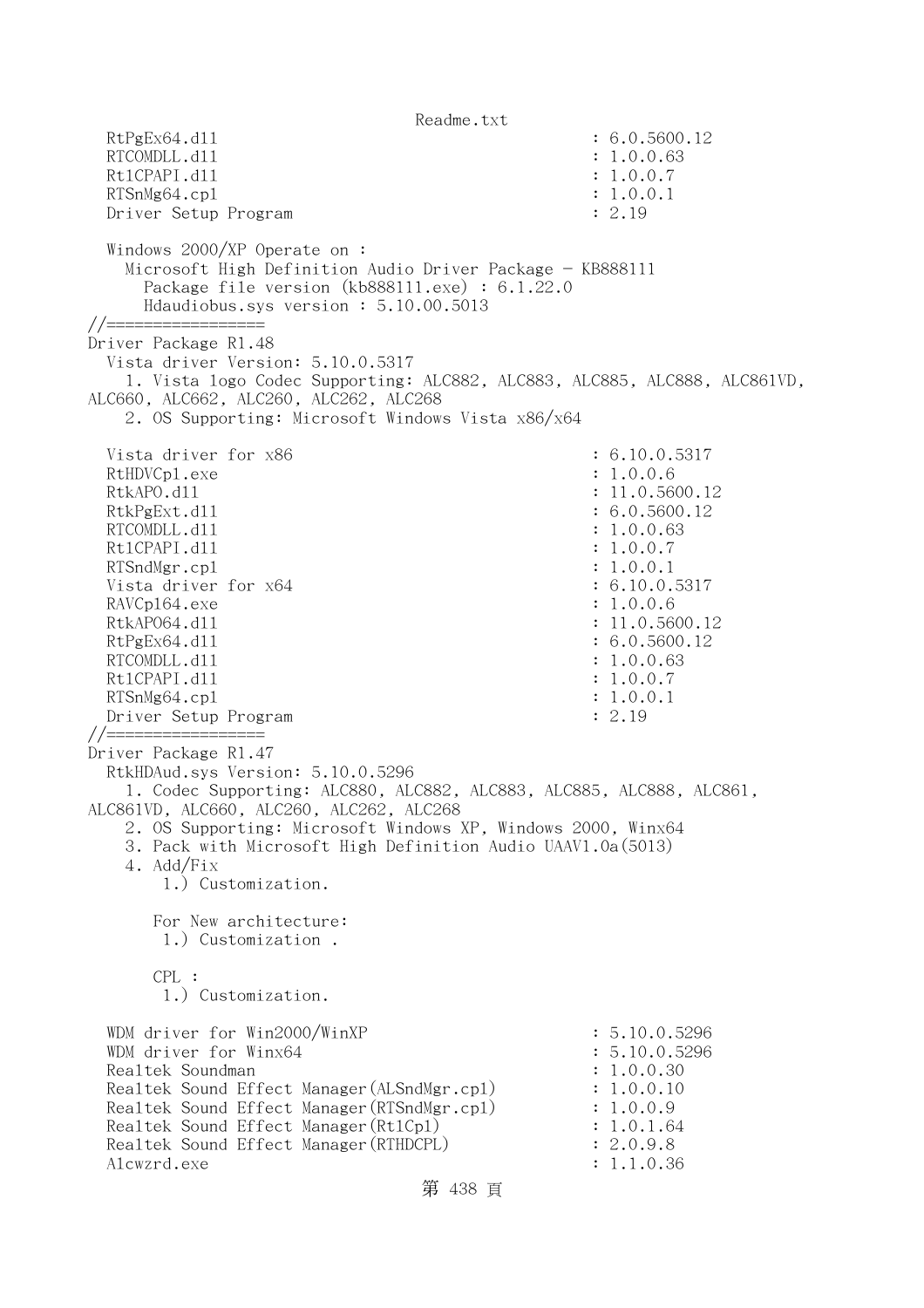Readme.txt SkyTel.exe : 1.0.0.0 Driver Setup Program : 2.18 Operate on : Microsoft High Definition Audio Driver Package - KB888111 Package file version (kb888111.exe) : 6.1.22.0 Hdaudiobus.sys version : 5.10.00.5013 //================= Driver Package R1.46 RtkHDAud.sys Version: 5.10.0.5294 1. Codec Supporting: ALC880, ALC882, ALC883, ALC885, ALC888, ALC861, ALC861VD, ALC660, ALC260, ALC262, ALC268 2. OS Supporting: Microsoft Windows XP, Windows 2000, Winx64 3. Pack with Microsoft High Definition Audio UAAV1.0a(5013) 4. Add/Fix 1.) Customization. For New architecture: 1.) Customization . CPL : 1.) Customization. WDM driver for Win2000/WinXP : 5.10.0.5294 WDM driver for Winx64 : 5.10.0.5294 Realtek Soundman  $\ddot{\textbf{i}}$  1.0.0.30 Realtek Sound Effect Manager(ALSndMgr.cpl) : 1.0.0.10 Realtek Sound Effect Manager (RTSndMgr.cpl) : 1.0.0.9 Realtek Sound Effect Manager (Rt1Cp1) : 1.0.1.64 Realtek Sound Effect Manager (RTHDCPL) : 2.0.9.6 Alcwzrd.exe : 1.1.0.36 SkyTe1.exe : 1.0.0.0 Driver Setup Program : 2.16 Operate on : Microsoft High Definition Audio Driver Package - KB888111 Package file version (kb888111.exe) : 6.1.22.0 Hdaudiobus.sys version : 5.10.00.5013 //================= Driver Package R1.45 RtkHDAud.sys Version: 5.10.0.5288 1. Codec Supporting: ALC880, ALC882, ALC883, ALC885, ALC888, ALC861, ALC861VD, ALC660, ALC260, ALC262, ALC268 2. OS Supporting: Microsoft Windows XP, Windows 2000, Winx64 3. Pack with Microsoft High Definition Audio UAAV1.0a(5013) 4. Add/Fix 1.) Customization. For New architecture: 1.) Customization . CPL : 1.) Customization. WDM driver for Win2000/WinXP : 5.10.0.5288 WDM driver for Winx64 : 5.10.0.5288

第 439 頁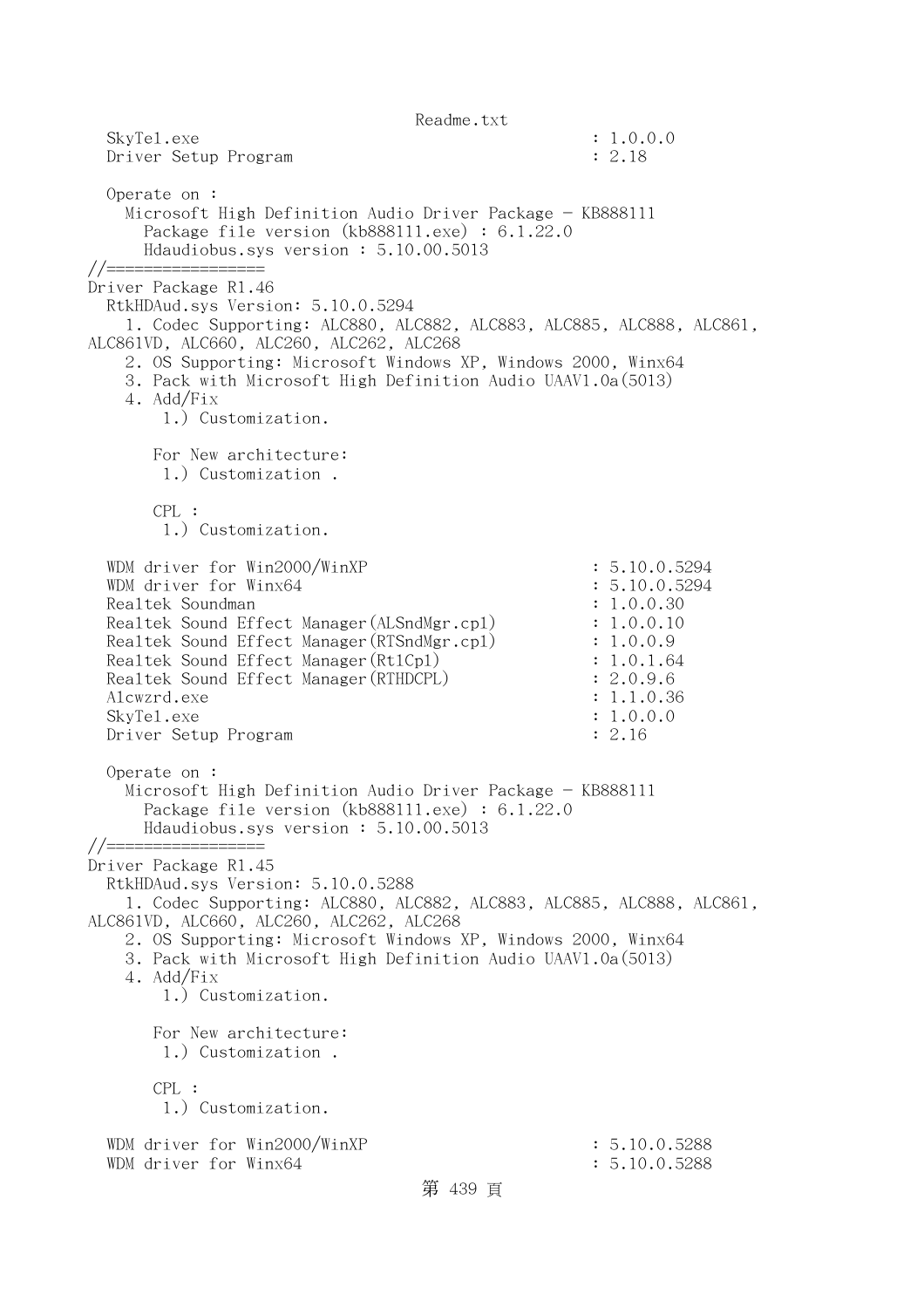Readme.txt Realtek Soundman : 1.0.0.30 Realtek Sound Effect Manager (ALSndMgr.cpl) : 1.0.0.10 Realtek Sound Effect Manager(RTSndMgr.cpl) : 1.0.0.9 Realtek Sound Effect Manager (Rt1Cp1) : 1.0.1.64 Realtek Sound Effect Manager(RTHDCPL) : 2.0.9.1 Alcwzrd.exe : 1.1.0.36 SkyTe1.exe : 1.0.0.0 Driver Setup Program : 2.15 Operate on : Microsoft High Definition Audio Driver Package - KB888111 Package file version (kb888111.exe) : 6.1.22.0 Hdaudiobus.sys version : 5.10.00.5013 //================= Driver Package R1.44 RtkHDAud.sys Version: 5.10.0.5286 1. Codec Supporting: ALC880, ALC882, ALC883, ALC885, ALC888, ALC861, ALC861VD, ALC660, ALC260, ALC262, ALC268 2. OS Supporting: Microsoft Windows XP, Windows 2000, Winx64 3. Pack with Microsoft High Definition Audio UAAV1.0a(5013) 4. Add/Fix 1.) Customization. For New architecture: 1.) Customization .  $CPI.$ : 1.) Customization. WDM driver for Win2000/WinXP : 5.10.0.5286 WDM driver for Winx64 : 5.10.0.5286 Realtek Soundman : 1.0.0.30 Realtek Sound Effect Manager (ALSndMgr.cpl) : 1.0.0.10 Realtek Sound Effect Manager(RTSndMgr.cpl) : 1.0.0.8 Realtek Sound Effect Manager (Rt1Cp1) : 1.0.1.64 Realtek Sound Effect Manager (RTHDCPL) : 2.0.8.7 Alcwzrd.exe : 1.1.0.36 SkyTel.exe : 1.0.0.0 Driver Setup Program : 2.15 Operate on : Microsoft High Definition Audio Driver Package - KB888111 Package file version (kb888111.exe) : 6.1.22.0 Hdaudiobus.sys version : 5.10.00.5013 //================= Driver Package R1.43 RtkHDAud.sys Version: 5.10.0.5283 1. Codec Supporting: ALC880, ALC882, ALC883, ALC885, ALC888, ALC861, ALC861VD, ALC660, ALC260, ALC262, ALC268 2. OS Supporting: Microsoft Windows XP, Windows 2000, Winx64 3. Pack with Microsoft High Definition Audio UAAV1.0a(5013) 4. Add/Fix 1.) Customization. For New architecture: 1.) Customization .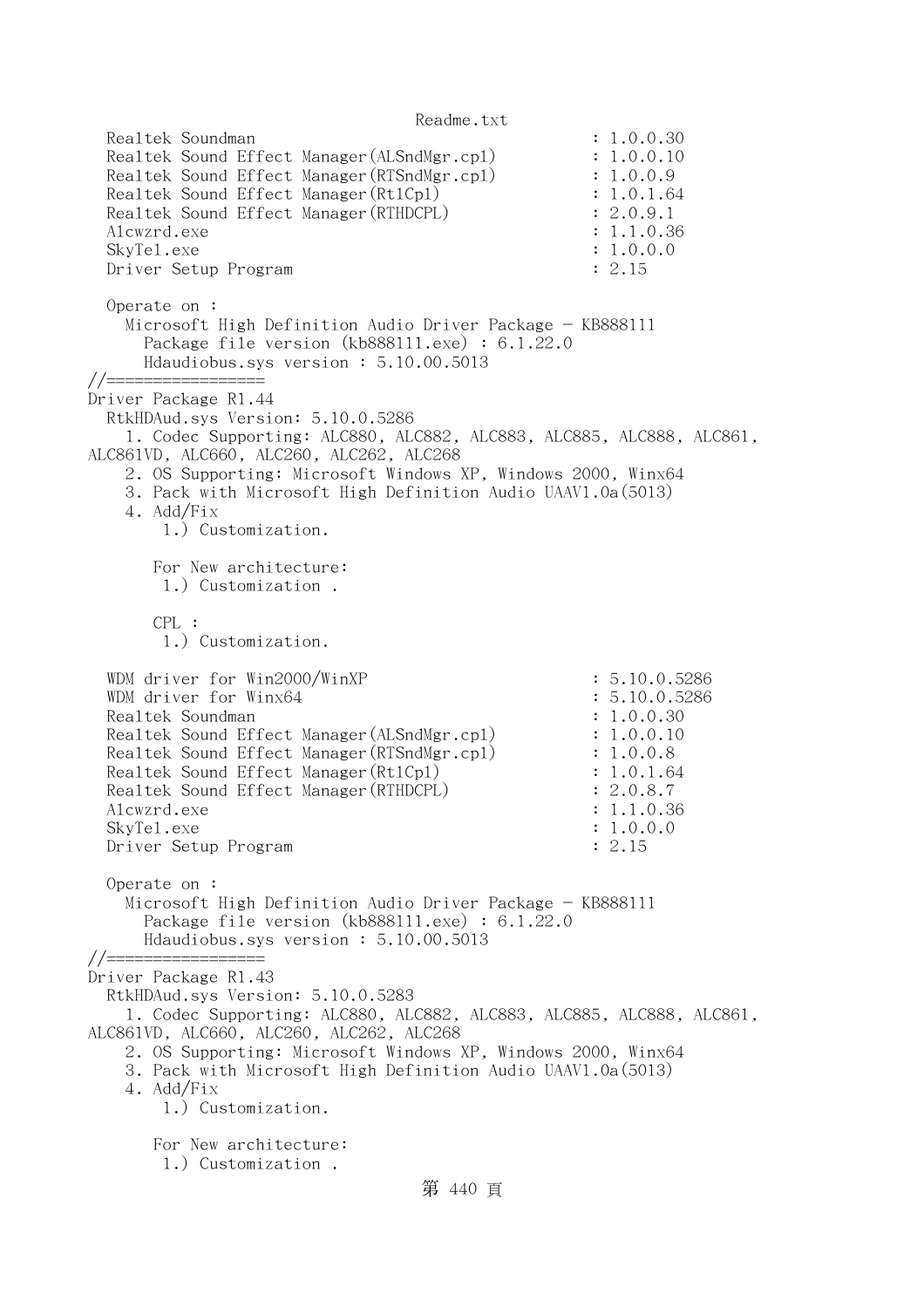CPL : 1.) Customization. WDM driver for Win2000/WinXP : 5.10.0.5283 WDM driver for Winx64 : 5.10.0.5283 Realtek Soundman : 1.0.0.30 Realtek Sound Effect Manager (ALSndMgr.cpl) : 1.0.0.10 Realtek Sound Effect Manager (RTSndMgr.cpl) : 1.0.0.8 Realtek Sound Effect Manager (Rt1Cp1) : 1.0.1.64 Realtek Sound Effect Manager (RTHDCPL) : 2.0.8.3 Alcwzrd.exe : 1.1.0.36 SkyTel.exe : 1.0.0.0 Driver Setup Program : 2.15 Operate on : Microsoft High Definition Audio Driver Package - KB888111 Package file version (kb888111.exe) : 6.1.22.0 Hdaudiobus.sys version : 5.10.00.5013 //================= Driver Package R1.42 RtkHDAud.sys Version: 5.10.0.5282 1. Codec Supporting: ALC880, ALC882, ALC883, ALC885, ALC888, ALC861, ALC861VD, ALC660, ALC260, ALC262, ALC268 2. OS Supporting: Microsoft Windows XP, Windows 2000, Winx64 3. Pack with Microsoft High Definition Audio UAAV1.0a(5013) 4. Add/Fix 1.) Customization. For New architecture: 1.) Customization . 2.) Fix some game issue . CPL : 1.) Customization. WDM driver for Win2000/WinXP : 5.10.0.5282 WDM driver for Winx64 : 5.10.0.5282 Realtek Soundman : 1.0.0.30 Realtek Sound Effect Manager (ALSndMgr.cpl) : 1.0.0.10 Realtek Sound Effect Manager(RTSndMgr.cpl) : 1.0.0.8 Realtek Sound Effect Manager(Rt1Cp1) : 1.0.1.64 Realtek Sound Effect Manager(RTHDCPL) : 2.0.8.0 Alcwzrd.exe : 1.1.0.36 SkyTel.exe : 1.0.0.0 Driver Setup Program : 2.15 Operate on : Microsoft High Definition Audio Driver Package - KB888111 Package file version (kb888111.exe) : 6.1.22.0 Hdaudiobus.sys version : 5.10.00.5013 //================= Driver Package R1.41 RtkHDAud.sys Version: 5.10.0.5273 1. Codec Supporting: ALC880, ALC882, ALC883, ALC885, ALC888, ALC861, ALC861VD, ALC660, ALC260, ALC262, ALC268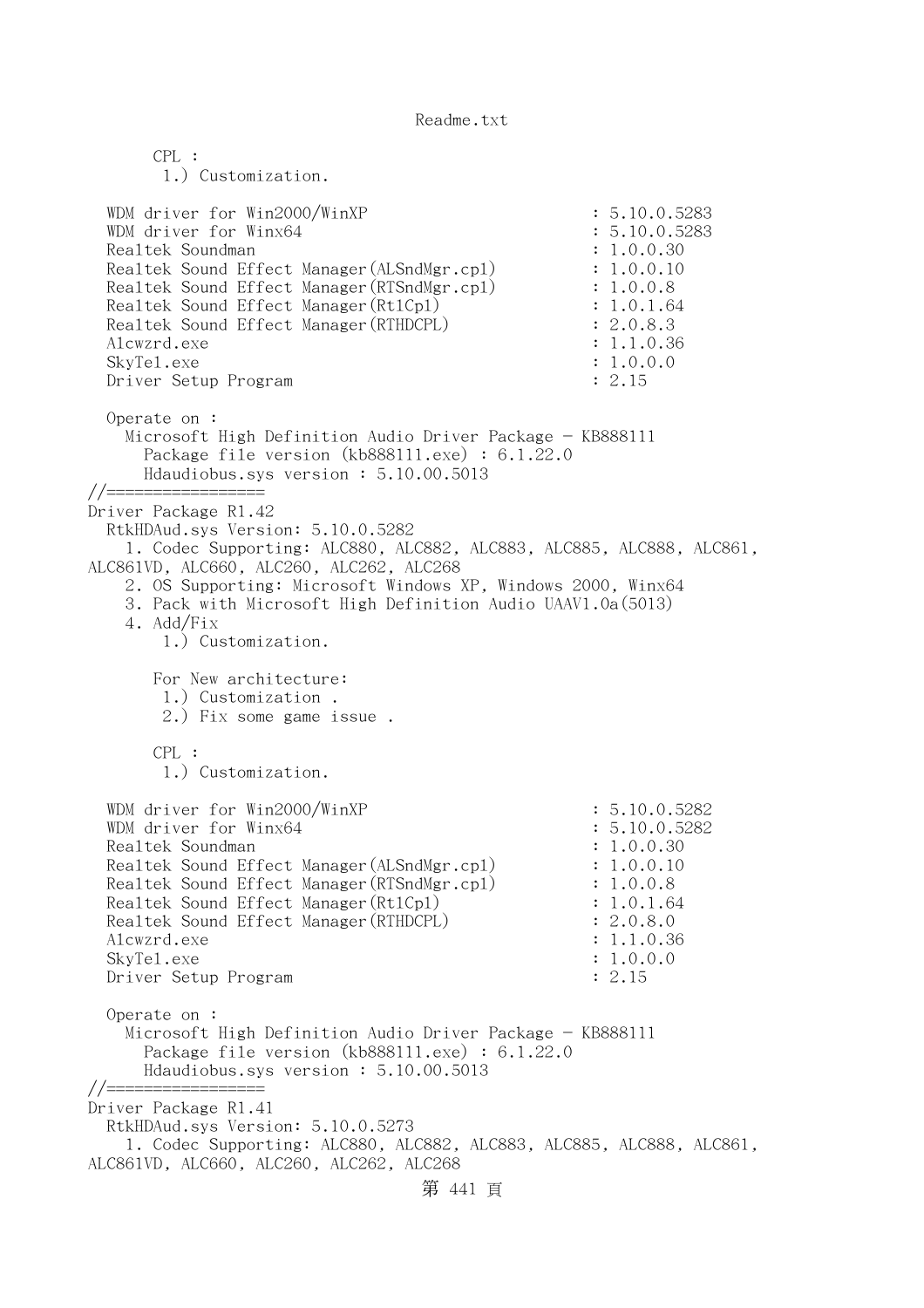Readme.txt 2. OS Supporting: Microsoft Windows XP, Windows 2000, Winx64 3. Pack with Microsoft High Definition Audio UAAV1.0a(5013) 4. Add/Fix 1.) Customization. For New architecture: 1.) Customization. CPL : 1.) Customization. WDM driver for Win2000/WinXP : 5.10.0.5273 WDM driver for Winx64 : 5.10.0.5273 Realtek Soundman : 1.0.0.29 Realtek Sound Effect Manager (ALSndMgr.cpl) : 1.0.0.10 Realtek Sound Effect Manager (RTSndMgr.cpl) : 1.0.0.8 Realtek Sound Effect Manager (Rt1Cp1) : 1.0.1.64 Realtek Sound Effect Manager (RTHDCPL) : 2.0.7.3 Alcwzrd.exe : 1.1.0.36 SkyTel.exe : 1.0.0.0 Driver Setup Program : 2.14 Operate on : Microsoft High Definition Audio Driver Package - KB888111 Package file version (kb888111.exe) : 6.1.22.0 Hdaudiobus.sys version : 5.10.00.5013 //================= Driver Package R1.40 RtkHDAud.sys Version: 5.10.0.5268 1. Codec Supporting: ALC880, ALC882, ALC883, ALC885, ALC888, ALC861, ALC861VD, ALC660, ALC260, ALC262, ALC268 2. OS Supporting: Microsoft Windows XP, Windows 2000, Winx64 3. Pack with Microsoft High Definition Audio UAAV1.0a(5013) 4. Add/Fix 1.) Customization. For New architecture: 1.) Customization . CPL : 1.) Customization. InstallShield package : 1.) Correct present driver version in "Add or Remove Programs \ Support Information" . 2.) Windows 2000 installation reboot twice problem . WDM driver for Win2000/WinXP : 5.10.0.5268 WDM driver for Winx64 : 5.10.0.5268 Realtek Soundman  $\qquad \qquad \qquad : 1.0.0.29$ Realtek Sound Effect Manager (ALSndMgr.cpl) : 1.0.0.10 Realtek Sound Effect Manager (RTSndMgr.cpl) : 1.0.0.8 Realtek Sound Effect Manager (Rt1Cp1) : 1.0.1.64 Realtek Sound Effect Manager (RTHDCPL) : 2.0.7.0 Alcwzrd.exe : 1.1.0.36 SkyTel.exe : 1.0.0.0

第 442 頁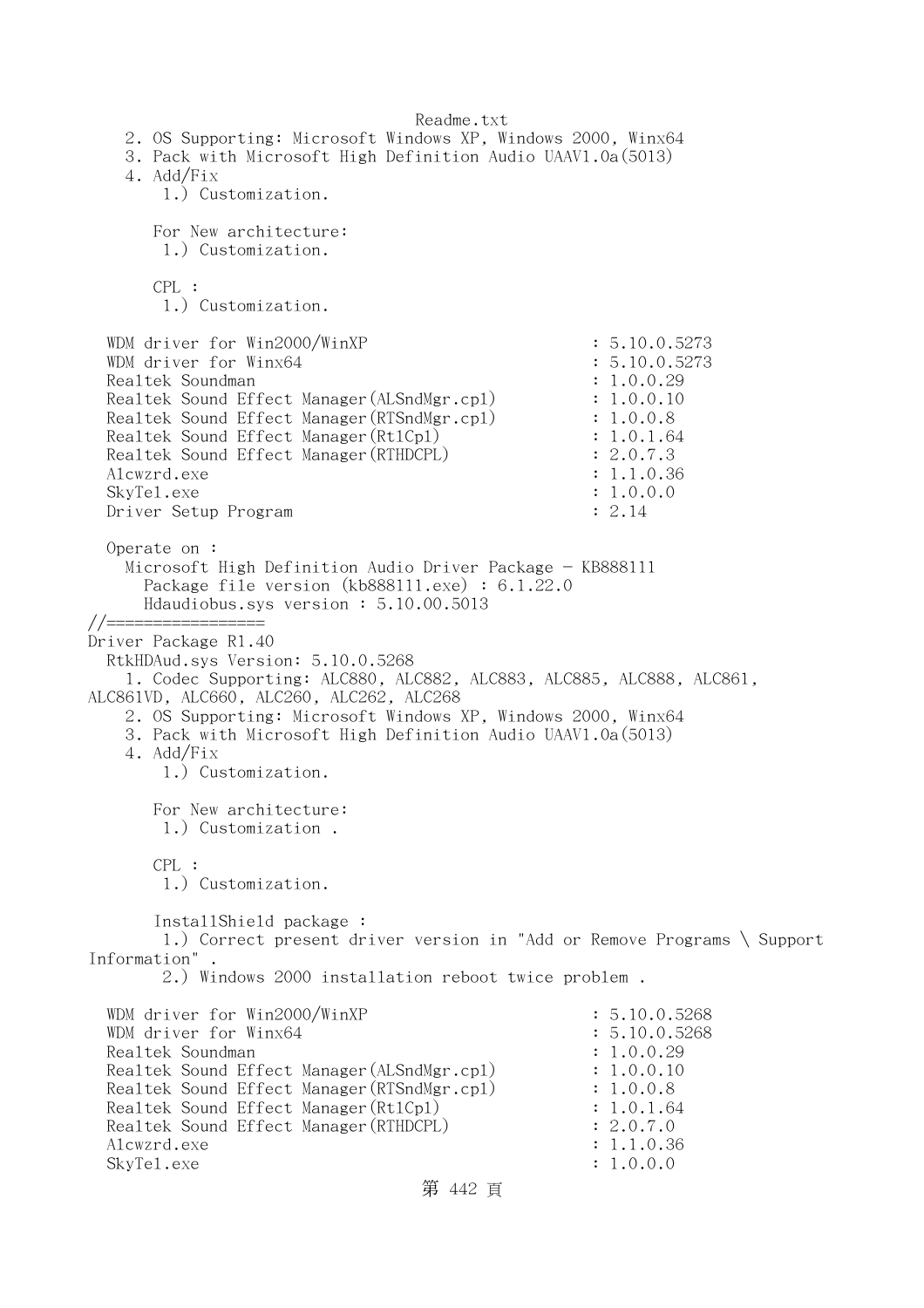Readme.txt Driver Setup Program : 2.14 Operate on : Microsoft High Definition Audio Driver Package - KB888111 Package file version (kb888111.exe) : 6.1.22.0 Hdaudiobus.sys version : 5.10.00.5013  $// == ==$ Driver Package R1.39 RtkHDAud.sys Version: 5.10.0.5265 1. Codec Supporting: ALC880, ALC882, ALC883, ALC885, ALC888, ALC861, ALC861VD,ALC260, ALC262 2. OS Supporting: Microsoft Windows XP, Windows 2000, Winx64 3. Pack with Microsoft High Definition Audio UAAV1.0a(5013) 4. Add/Fix 1.) Customization. For New architecture: 1.) Customization . CPL : 1.) Customization. 2.) Add support for left panel and right panel config. InstallShield package : 1.) Copy file rule in Vista system . 2.) Show driver version in "Add or Remove Programs \ Support Information" . WDM driver for Win2000/WinXP : 5.10.0.5265 WDM driver for Winx64 : 5.10.0.5265 Realtek Soundman : 1.0.0.29 Realtek Sound Effect Manager (ALSndMgr.cpl) : 1.0.0.10 Realtek Sound Effect Manager(RTSndMgr.cpl) : 1.0.0.8 Realtek Sound Effect Manager(Rt1Cp1) : 1.0.1.64 Realtek Sound Effect Manager (RTHDCPL) : 2.0.6.9 Alcwzrd.exe : 1.1.0.36 SkyTel.exe : 1.0.0.0 Driver Setup Program : 2.13 Operate on : Microsoft High Definition Audio Driver Package - KB888111 Package file version (kb888111.exe) : 6.1.22.0 Hdaudiobus.sys version : 5.10.00.5013 //================= Driver Package R1.38 RtkHDAud.sys Version: 5.10.0.5257 1. Codec Supporting: ALC880, ALC882, ALC883, ALC885, ALC888, ALC861, ALC260, ALC262 2. OS Supporting: Microsoft Windows XP, Windows 2000, Winx64 3. Pack with Microsoft High Definition Audio UAAV1.0a(5013) 4. Add/Fix 1.) Customization. For New architecture: 1.) Customization .

## 第 443 頁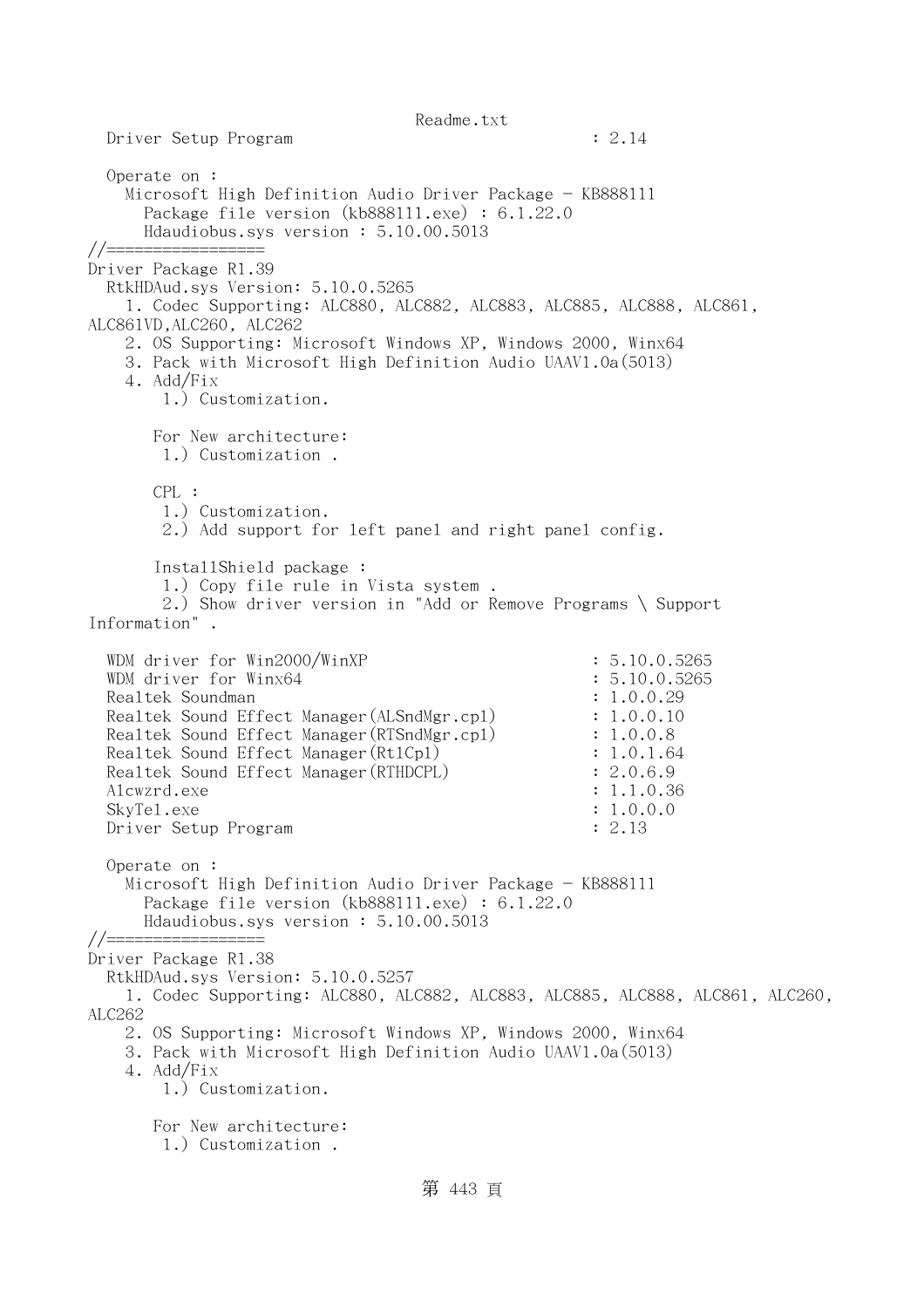CPL : 1.) Customization. InstallShield package : 1.) Add "XP2K" and "Vista" folder name for installation . 2.) Abort flag setting . WDM driver for Win2000/WinXP : 5.10.0.5257 WDM driver for Winx64 : 5.10.0.5257 Realtek Soundman : 1.0.0.29 Realtek Sound Effect Manager (ALSndMgr.cpl) : 1.0.0.10 Realtek Sound Effect Manager(RTSndMgr.cpl) : 1.0.0.8 Realtek Sound Effect Manager(Rt1Cp1) : 1.0.1.64 Realtek Sound Effect Manager (RTHDCPL) : 2.0.6.6 Alcwzrd.exe : 1.1.0.36 SkyTel.exe : 1.0.0.0 Driver Setup Program : 2.11 Operate on : Microsoft High Definition Audio Driver Package - KB888111 Package file version (kb888111.exe) : 6.1.22.0 Hdaudiobus.sys version : 5.10.00.5013 //================= Driver Package R1.37 RtkHDAud.sys Version: 5.10.0.5253 1. Codec Supporting: ALC880, ALC882, ALC883, ALC885, ALC888, ALC861, ALC260, ALC262 2. OS Supporting: Microsoft Windows XP, Windows 2000, Winx64 3. Pack with Microsoft High Definition Audio UAAV1.0a(5013) 4. Add/Fix 1.) Customization. For New architecture: 1.) Customization . CPL : 1.) Customization. InstallShield package : 1.) Upgrade to IS11.5 . WDM driver for Win2000/WinXP : 5.10.0.5253 WDM driver for Winx64 : 5.10.0.5253 Realtek Soundman : 1.0.0.29 Realtek Sound Effect Manager (ALSndMgr.cpl) : 1.0.0.10 Realtek Sound Effect Manager(RTSndMgr.cpl) : 1.0.0.8 Realtek Sound Effect Manager(Rt1Cp1) : 1.0.1.64 Realtek Sound Effect Manager(RTHDCPL) : 2.0.6.4 Alcwzrd.exe : 1.1.0.36 SkyTel.exe : 1.0.0.0 Driver Setup Program : 2.09 Operate on : Microsoft High Definition Audio Driver Package - KB888111 Package file version (kb888111.exe) : 6.1.22.0 Hdaudiobus.sys version : 5.10.00.5013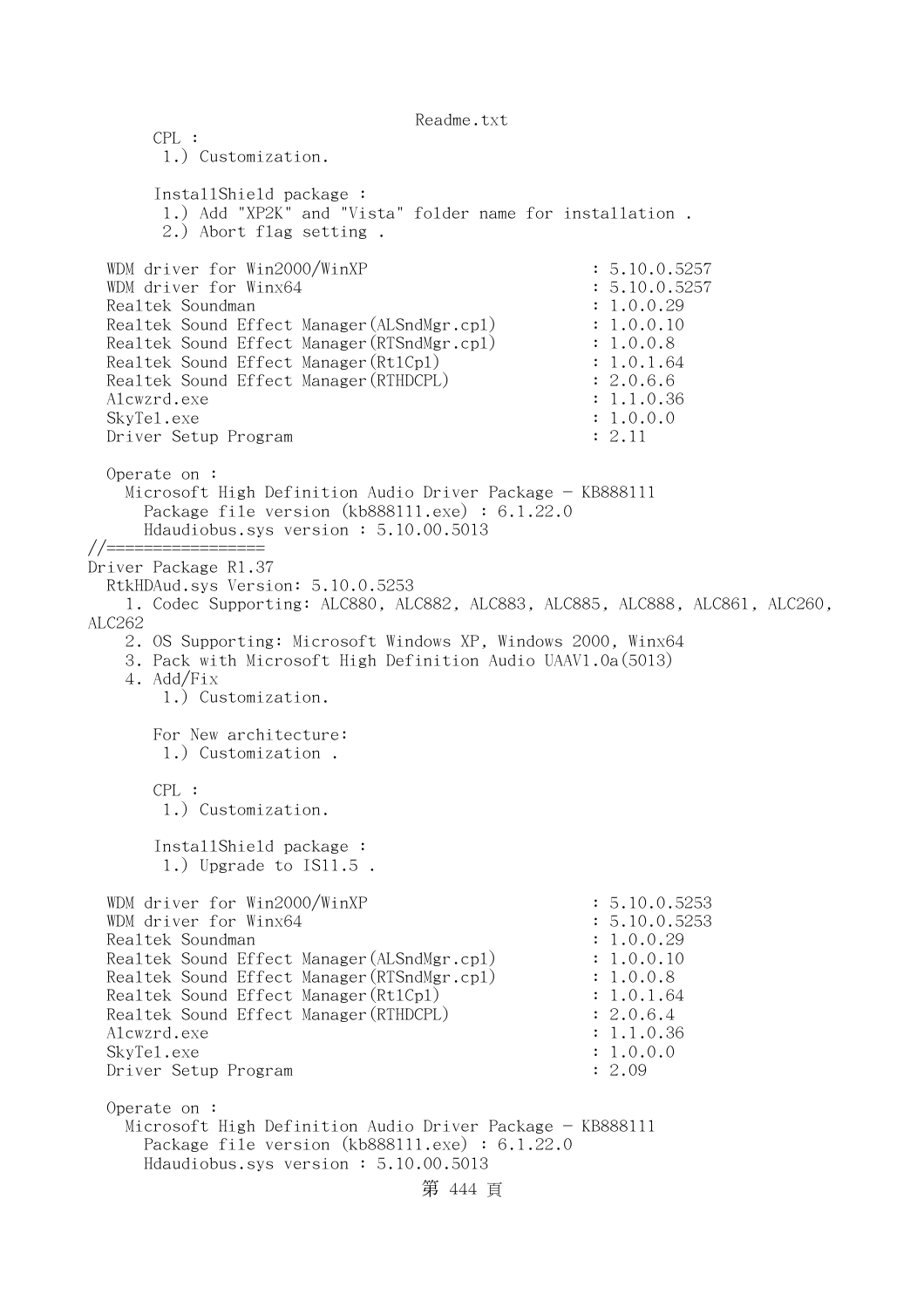//================= Driver Package R1.36 RtkHDAud.sys Version: 5.10.0.5247 1. Codec Supporting: ALC880, ALC882, ALC883, ALC885, ALC888, ALC861, ALC260, ALC262 2. OS Supporting: Microsoft Windows XP, Windows 2000, Winx64 3. Pack with Microsoft High Definition Audio UAAV1.0a(5013) 4. Add/Fix 1.) Customization. For New architecture: 1.) Customization . 2.) Add ALC888 . CPL : 1.) Customization. InstallShield package : WDM driver for  $Win2000/WinXP$  : 5.10.0.5247 WDM driver for Winx64 : 5.10.0.5247 Realtek Soundman : 1.0.0.28 Realtek Sound Effect Manager (ALSndMgr.cpl) : 1.0.0.10 Realtek Sound Effect Manager (RTSndMgr.cpl) : 1.0.0.8 Realtek Sound Effect Manager (Rt1Cp1) : 1.0.1.62 Realtek Sound Effect Manager(RTHDCPL) : 2.0.5.9 Alcwzrd.exe : 1.1.0.35 Driver Setup Program : 2.06 Operate on : Microsoft High Definition Audio Driver Package - KB888111 Package file version (kb888111.exe) : 6.1.22.0 Hdaudiobus.sys version : 5.10.00.5013 //================= Driver Package R1.35 RtkHDAud.sys Version: 5.10.0.5242 1. Codec Supporting: ALC880, ALC882, ALC883, ALC885, ALC861, ALC260, ALC262 2. OS Supporting: Microsoft Windows XP, Windows 2000, Winx64 3. Pack with Microsoft High Definition Audio UAAV1.0a(5013) 4. Add/Fix 1.) Customization. For New architecture: 1.) Customization . CPL : 1.) Customization. InstallShield package : WDM driver for Win2000/WinXP : 5.10.0.5242 WDM driver for Winx64 : 5.10.0.5242 Realtek Soundman : 1.0.0.28 Realtek Sound Effect Manager (ALSndMgr.cpl) : 1.0.0.10 Realtek Sound Effect Manager(RTSndMgr.cpl) : 1.0.0.8 Realtek Sound Effect Manager(Rt1Cp1) : 1.0.1.62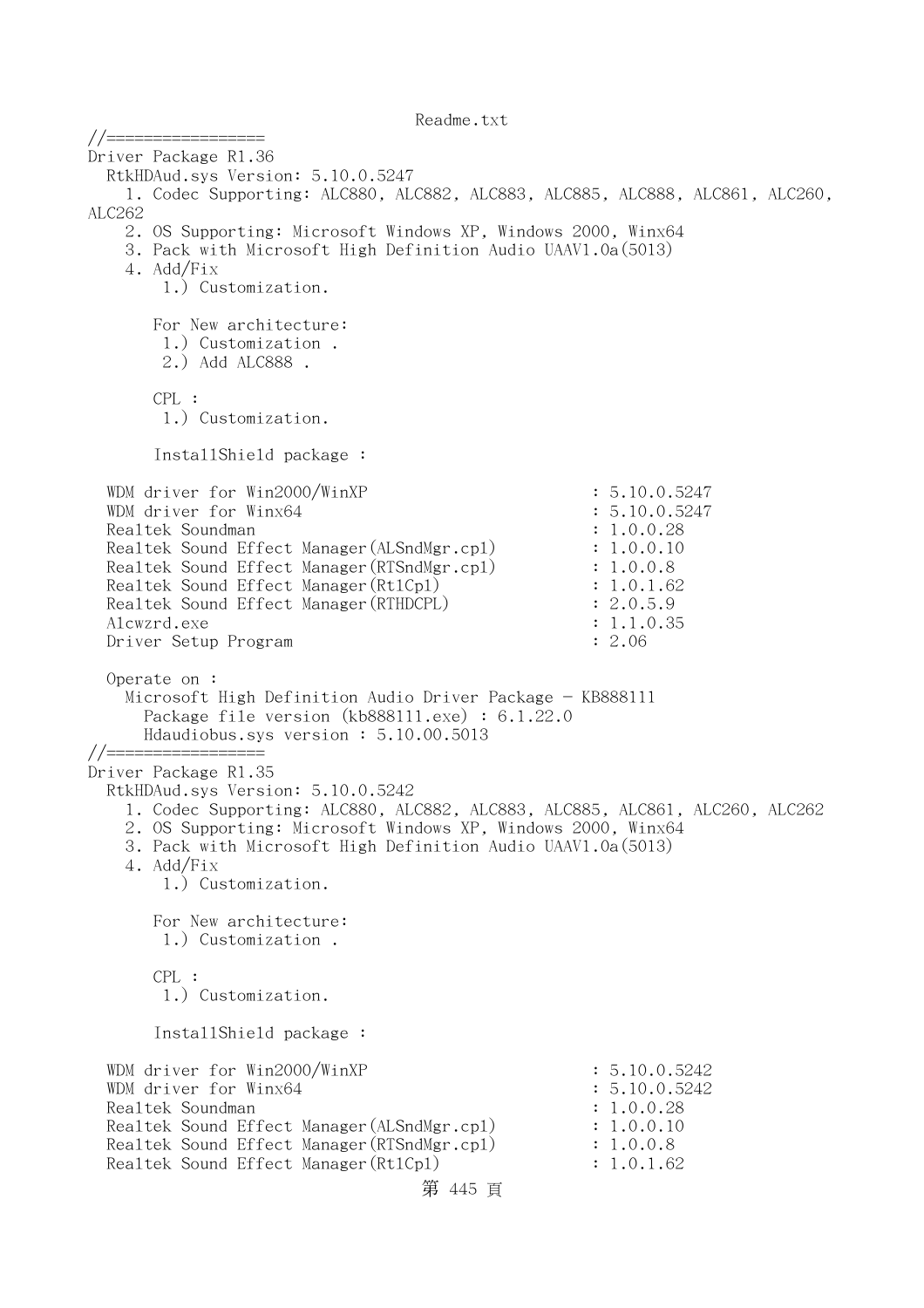Readme.txt Realtek Sound Effect Manager(RTHDCPL) : 2.0.5.4 Alcwzrd.exe : 1.1.0.35 Driver Setup Program : 2.06 Operate on : Microsoft High Definition Audio Driver Package - KB888111 Package file version (kb888111.exe) : 6.1.22.0 Hdaudiobus.sys version : 5.10.00.5013 //================= Driver Package R1.34 RtkHDAud.sys Version: 5.10.0.5233 1. Codec Supporting: ALC880, ALC882, ALC883, ALC885, ALC861, ALC260, ALC262 2. OS Supporting: Microsoft Windows XP, Windows 2000, Winx64 3. Pack with Microsoft High Definition Audio UAAV1.0a(5013) 4. Add/Fix 1.) Customization. For New architecture: 1.) Customization . 2.) Fixed Adobe Premiere Pro 1.5 Crash issue . CPL : 1.) Customization. InstallShield package : 1.) Rtlupd termination return error code . 2.) Receive error code rule from Rtlupd SetupAPI . 3.) SetupCopyOEM install rule . WDM driver for Win2000/WinXP : 5.10.0.5233 WDM driver for Winx64 : 5.10.0.5233 Realtek Soundman : 1.0.0.28 Realtek Sound Effect Manager (ALSndMgr.cpl) : 1.0.0.10 Realtek Sound Effect Manager(RTSndMgr.cpl) : 1.0.0.8 Realtek Sound Effect Manager (Rt1Cp1) : 1.0.1.62 Realtek Sound Effect Manager (RTHDCPL) : 2.0.4.9 Alcwzrd.exe : 1.1.0.35 Driver Setup Program : 2.06 Operate on : Microsoft High Definition Audio Driver Package - KB888111 Package file version (kb888111.exe) : 6.1.22.0 Hdaudiobus.sys version : 5.10.00.5013 //================= Driver Package R1.33 RtkHDAud.sys Version: 5.10.0.5229 1. Codec Supporting: ALC880, ALC882, ALC883, ALC885, ALC861, ALC260, ALC262 2. OS Supporting: Microsoft Windows XP, Windows 2000, Winx64 3. Pack with Microsoft High Definition Audio UAAV1.0a(5013) 4. Add/Fix 1.) Customization. For New architecture: 1.) Customization . CPL : 第 446 頁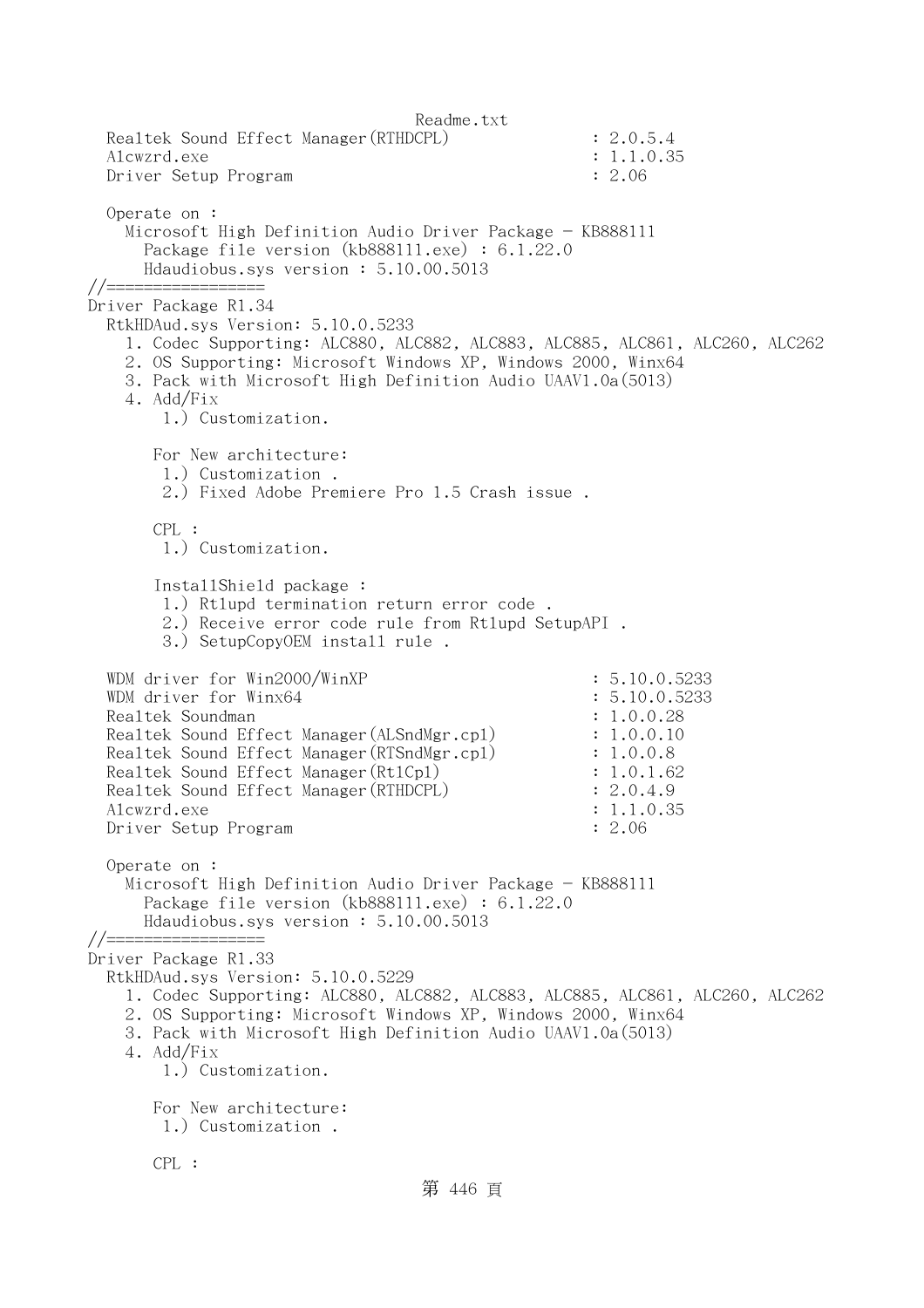Readme.txt 1.) Customization. InstallShield package : 1.) Bus driver detect issue . WDM driver for Win2000/WinXP : 5.10.0.5229 WDM driver for Winx64 : 5.10.0.5229 Realtek Soundman : 1.0.0.28 Realtek Sound Effect Manager(ALSndMgr.cpl) : 1.0.0.10 Realtek Sound Effect Manager (RTSndMgr.cp1) : 1.0.0.8 Realtek Sound Effect Manager (Rt1Cp1) : 1.0.1.61 Realtek Sound Effect Manager(RTHDCPL) : 2.0.4.7 Alcwzrd.exe : 1.1.0.34 Driver Setup Program : 2.05 Operate on : Microsoft High Definition Audio Driver Package - KB888111 Package file version (kb888111.exe) : 6.1.22.0 Hdaudiobus.sys version : 5.10.00.5013 //================= Driver Package R1.32 RtkHDAud.sys Version: 5.10.0.5224 1. Codec Supporting: ALC880, ALC882, ALC883, ALC885, ALC861, ALC260, ALC262 2. OS Supporting: Microsoft Windows XP, Windows 2000, Winx64 3. Pack with Microsoft High Definition Audio UAAV1.0a(5013) 4. Add/Fix 1.) Customization. For New architecture: 1.) Customization . CPL : 1.) Customization. InstallShield package : 1.) Report installation progress and result to "C:\RTHSetup.log" within silent mode . 2.) Rtlupd setup API will not appear message dialog in silent mode . WDM driver for Win2000/WinXP : 5.10.0.5224 WDM driver for Winx64 : 5.10.0.5224 Realtek Soundman  $\ddot{\textbf{i}}$  1.0.0.28 Realtek Sound Effect Manager (ALSndMgr.cpl) : 1.0.0.10 Realtek Sound Effect Manager (RTSndMgr.cpl) : 1.0.0.8 Realtek Sound Effect Manager (Rt1Cp1) : 1.0.1.61 Realtek Sound Effect Manager (RTHDCPL) : 2.0.4.4 Alcwzrd.exe : 1.1.0.34 Driver Setup Program : 2.04 Operate on : Microsoft High Definition Audio Driver Package - KB888111 Package file version (kb888111.exe) : 6.1.22.0 Hdaudiobus.sys version : 5.10.00.5013 //================= Driver Package R1.31 RtkHDAud.sys Version: 5.10.0.5221 第 447 頁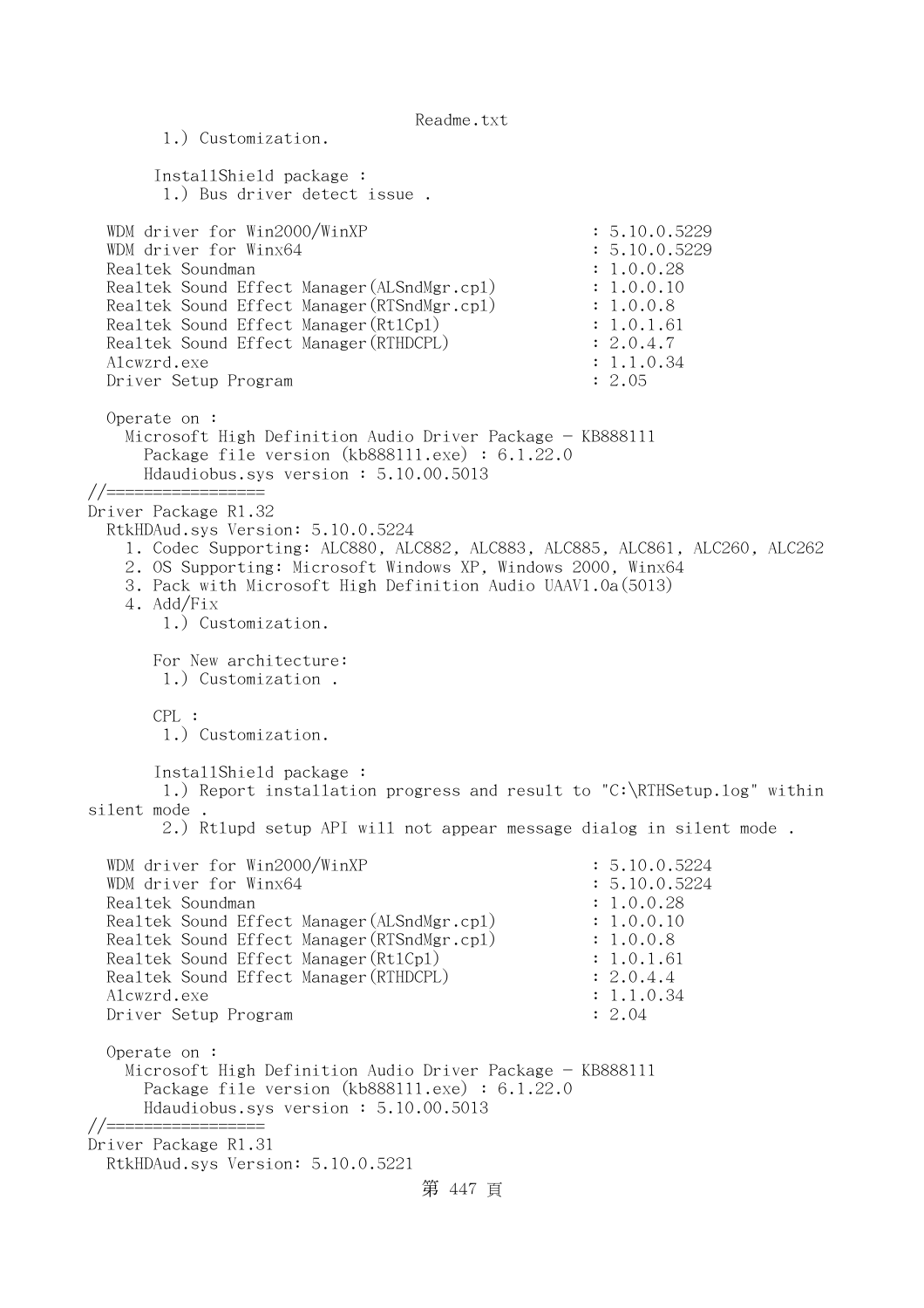Readme.txt 1. Codec Supporting: ALC880, ALC882, ALC883, ALC885, ALC861, ALC260, ALC262 2. OS Supporting: Microsoft Windows XP, Windows 2000, Winx64 3. Pack with Microsoft High Definition Audio UAAV1.0a(5013) 4. Add/Fix 1.) Customization. For New architecture: 1.) Customization . 2.) Add ALC885 HD Audio Codec for WHQL . CPL : 1.) Customization. InstallShield package : WDM driver for Win2000/WinXP : 5.10.0.5221 WDM driver for Winx64 : 5.10.0.5221 Realtek Soundman  $\ddot{\textbf{i}}$  1.0.0.27 Realtek Sound Effect Manager(ALSndMgr.cpl) : 1.0.0.10 Realtek Sound Effect Manager (RTSndMgr.cpl) : 1.0.0.8 Realtek Sound Effect Manager (Rt1Cp1) : 1.0.1.60 Realtek Sound Effect Manager (RTHDCPL) : 2.0.4.2 Alcwzrd.exe : 1.1.0.33 Driver Setup Program : 2.03 Operate on : Microsoft High Definition Audio Driver Package - KB888111 Package file version (kb888111.exe) : 6.1.22.0 Hdaudiobus.sys version : 5.10.00.5013 //================= Driver Package R1.30 RtkHDAud.sys Version: 5.10.0.5211 1. Codec Supporting: ALC880, ALC882, ALC883, ALC861, ALC260, ALC262 2. OS Supporting: Microsoft Windows XP, Windows 2000, Winx64 3. Pack with Microsoft High Definition Audio UAAV1.0a(5013) 4. Add/Fix 1.) Customization. For New architecture: 1.) Customization . 2.) Bug fixed when recording AEC device failed on 880 . CPL : 1.) Customization. InstallShield package : WDM driver for Win2000/WinXP : 5.10.0.5211 WDM driver for  $W$ inx64 : 5.10.0.5211 Realtek Soundman  $\ddot{\textbf{i}}$  1.0.0.24 Realtek Sound Effect Manager (ALSndMgr.cpl) : 1.0.0.10 Realtek Sound Effect Manager(RTSndMgr.cpl) : 1.0.0.8 Realtek Sound Effect Manager (Rt1Cp1) : 1.0.1.58 Realtek Sound Effect Manager (RTHDCPL) : 2.0.3.9 Alcwzrd.exe : 1.1.0.31 Driver Setup Program : 2.03

```
第 448 頁
```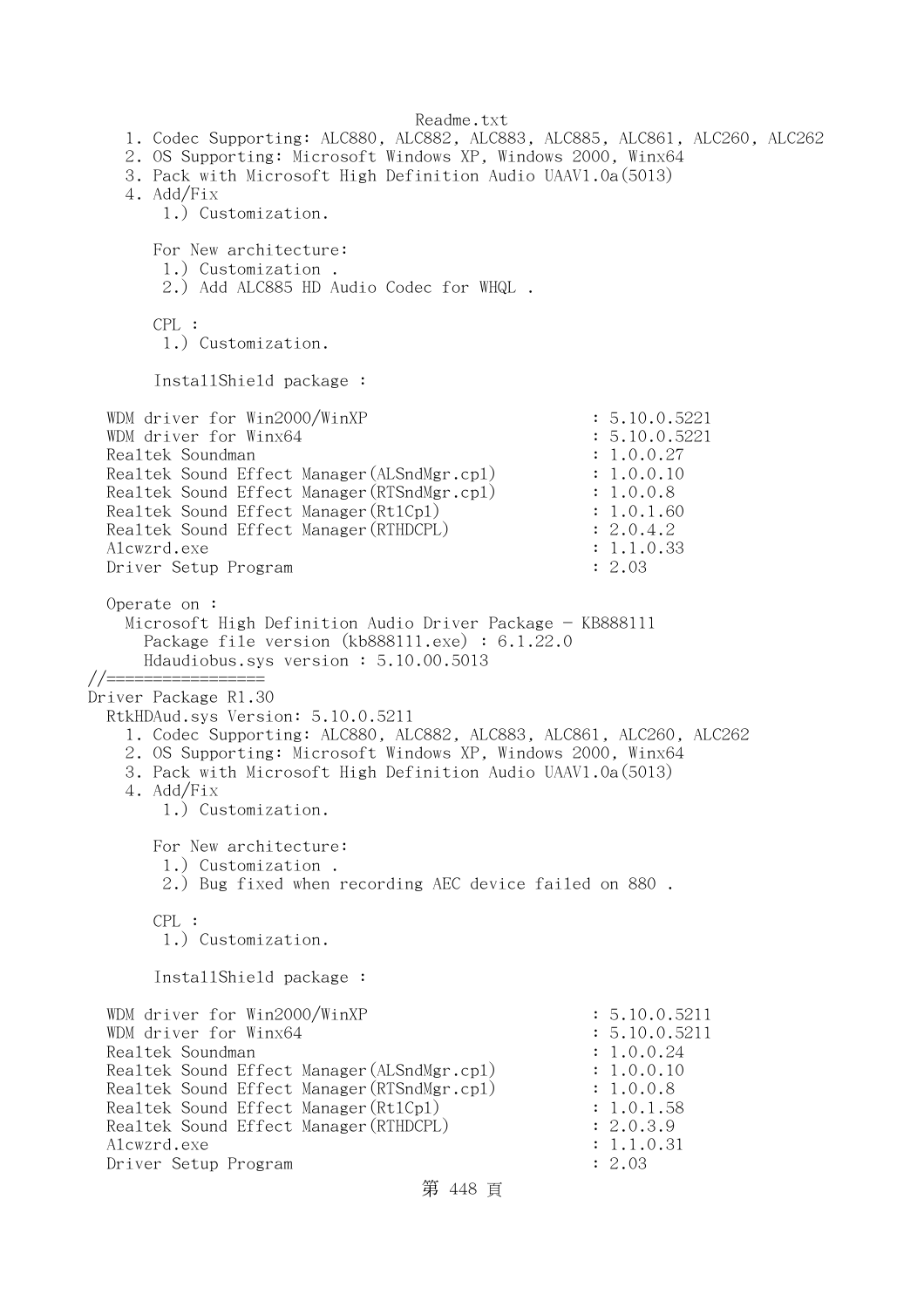Operate on : Microsoft High Definition Audio Driver Package - KB888111 Package file version (kb888111.exe) : 6.1.22.0 Hdaudiobus.sys version : 5.10.00.5013 //================= Driver Package R1.29 RtkHDAud.sys Version: 5.10.0.5202 1. Codec Supporting: ALC880, ALC882, ALC883, ALC861, ALC260, ALC262 2. OS Supporting: Microsoft Windows XP, Windows 2000, Winx64 3. Pack with Microsoft High Definition Audio UAAV1.0a(5013) 4. Add/Fix 1.) Customization. For New architecture: 1.) Customization. CPL : 1.) Customization. InstallShield package : WDM driver for Win2000/WinXP : 5.10.0.5202 WDM driver for Winx64 : 5.10.0.5202 Realtek Soundman : 1.0.0.21 Realtek Sound Effect Manager(ALSndMgr.cpl) : 1.0.0.10 Realtek Sound Effect Manager(RTSndMgr.cpl) : 1.0.0.7 Realtek Sound Effect Manager (Rt1Cp1) : 1.0.1.54 Realtek Sound Effect Manager (RTHDCPL) : 2.0.3.4 Alcwzrd.exe : 1.1.0.29 Driver Setup Program : 2.02c Operate on : Microsoft High Definition Audio Driver Package - KB888111 Package file version (kb888111.exe) : 6.1.22.0 Hdaudiobus.sys version : 5.10.00.5013 //================= Driver Package R1.28 RtkHDAud.sys Version: 5.10.0.5200 1. Codec Supporting: ALC880, ALC882, ALC883, ALC861, ALC260, ALC262 2. OS Supporting: Microsoft Windows XP, Windows 2000, Winx64 3. Pack with Microsoft High Definition Audio UAAV1.0a(5013) 4. Add/Fix 1.) Customization. For New architecture: 1.) Customization. 2.) Add ALC265 . CPL : 1.) Side speaker testing has no sound when 3D engine is disabled. InstallShield package : 1.) Add Chipset ID VEN 1002&DEV 4383. WDM driver for Win2000/WinXP : 5.10.0.5200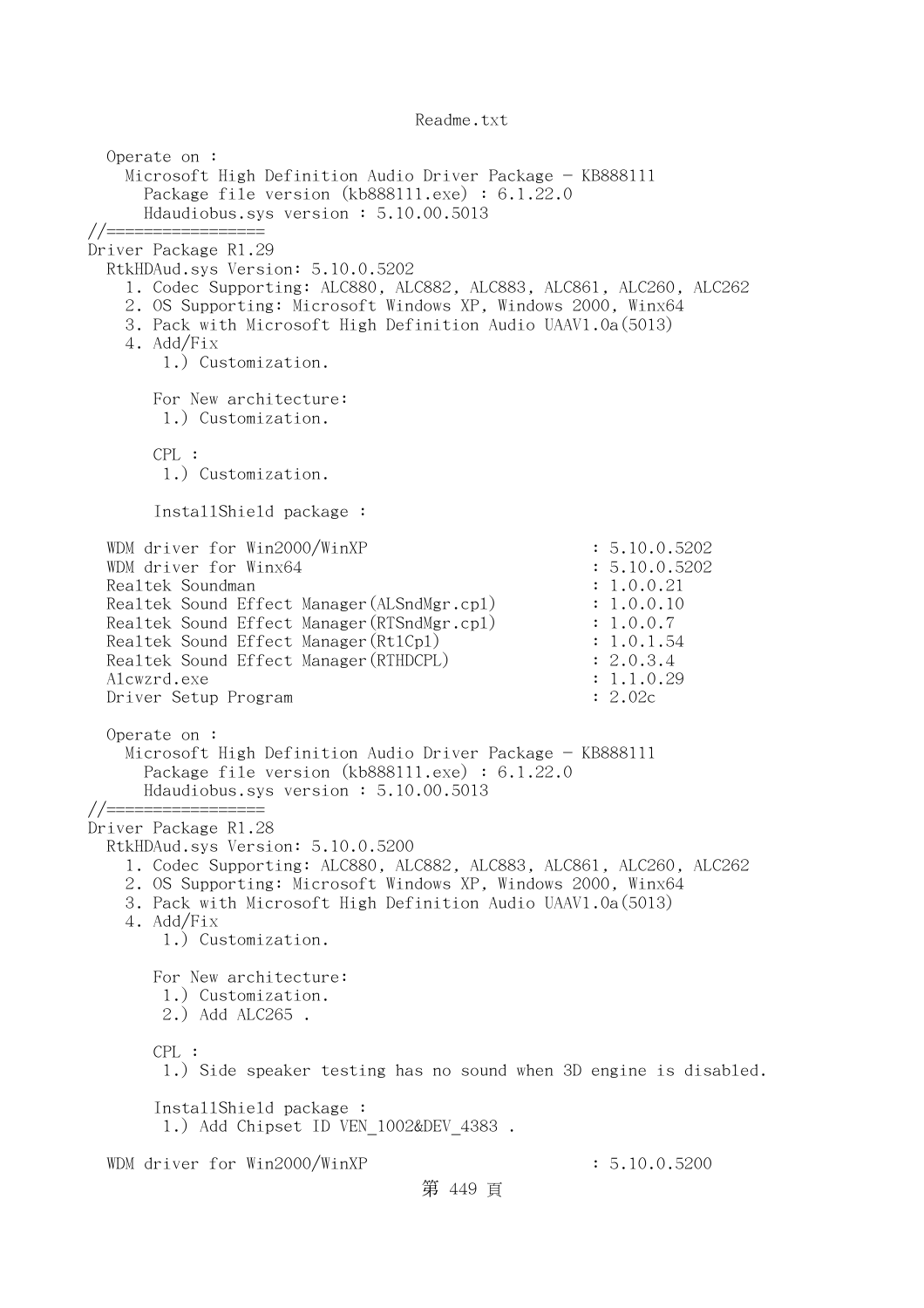Readme.txt WDM driver for Winx64 : 5.10.0.5200 Realtek Soundman  $\qquad \qquad \qquad : 1.0.0.21$ Realtek Sound Effect Manager(ALSndMgr.cp1) : 1.0.0.10 Realtek Sound Effect Manager (RTSndMgr.cpl) : 1.0.0.7 Realtek Sound Effect Manager(Rt1Cp1) : 1.0.1.53 Realtek Sound Effect Manager (RTHDCPL) : 2.0.3.2 Alcwzrd.exe : 1.1.0.28 Driver Setup Program : 2.02c Operate on : Microsoft High Definition Audio Driver Package - KB888111 Package file version (kb888111.exe) : 6.1.22.0 Hdaudiobus.sys version : 5.10.00.5013 //================= Driver Package R1.27 RtkHDAud.sys Version: 5.10.0.5188 1. Codec Supporting: ALC880, ALC882, ALC883, ALC861, ALC260, ALC262 2. OS Supporting: Microsoft Windows XP, Windows 2000, Winx64 3. Pack with Microsoft High Definition Audio UAAV1.0a(5013) 4. Add/Fix 1.) Customization. For New architecture: 1.) Customization. InstallShield package : Fix : 1. Add installation file "RTHDAEQ\*.dat" . 2. Add Package version in setup.ini . 3. Manual installation setting for InstallShield . WDM driver for Win2000/WinXP : 5.10.0.5188 WDM driver for Winx64 : 5.10.0.5188 Realtek Soundman  $\qquad \qquad \qquad : 1.0.0.21$ Realtek Sound Effect Manager (ALSndMgr.cpl) : 1.0.0.10 Realtek Sound Effect Manager(RTSndMgr.cpl) : 1.0.0.7 Realtek Sound Effect Manager (Rt1Cp1) : 1.0.1.53 Realtek Sound Effect Manager (RTHDCPL) : 2.0.2.6 Alcwzrd.exe : 1.1.0.28 Driver Setup Program : 2.02a Operate on : Microsoft High Definition Audio Driver Package - KB888111 Package file version (kb888111.exe) : 6.1.22.0 Hdaudiobus.sys version : 5.10.00.5013 //================= Driver Package R1.26 RtkHDAud.sys Version: 5.10.0.5178 1. Codec Supporting: ALC880, ALC882, ALC883, ALC861, ALC260, ALC262 2. OS Supporting: Microsoft Windows XP, Windows 2000, Winx64 3. Pack with Microsoft High Definition Audio UAAV1.0a(5013) 4. Add/Fix 1.) Customization. For New architecture: 1.) Customization.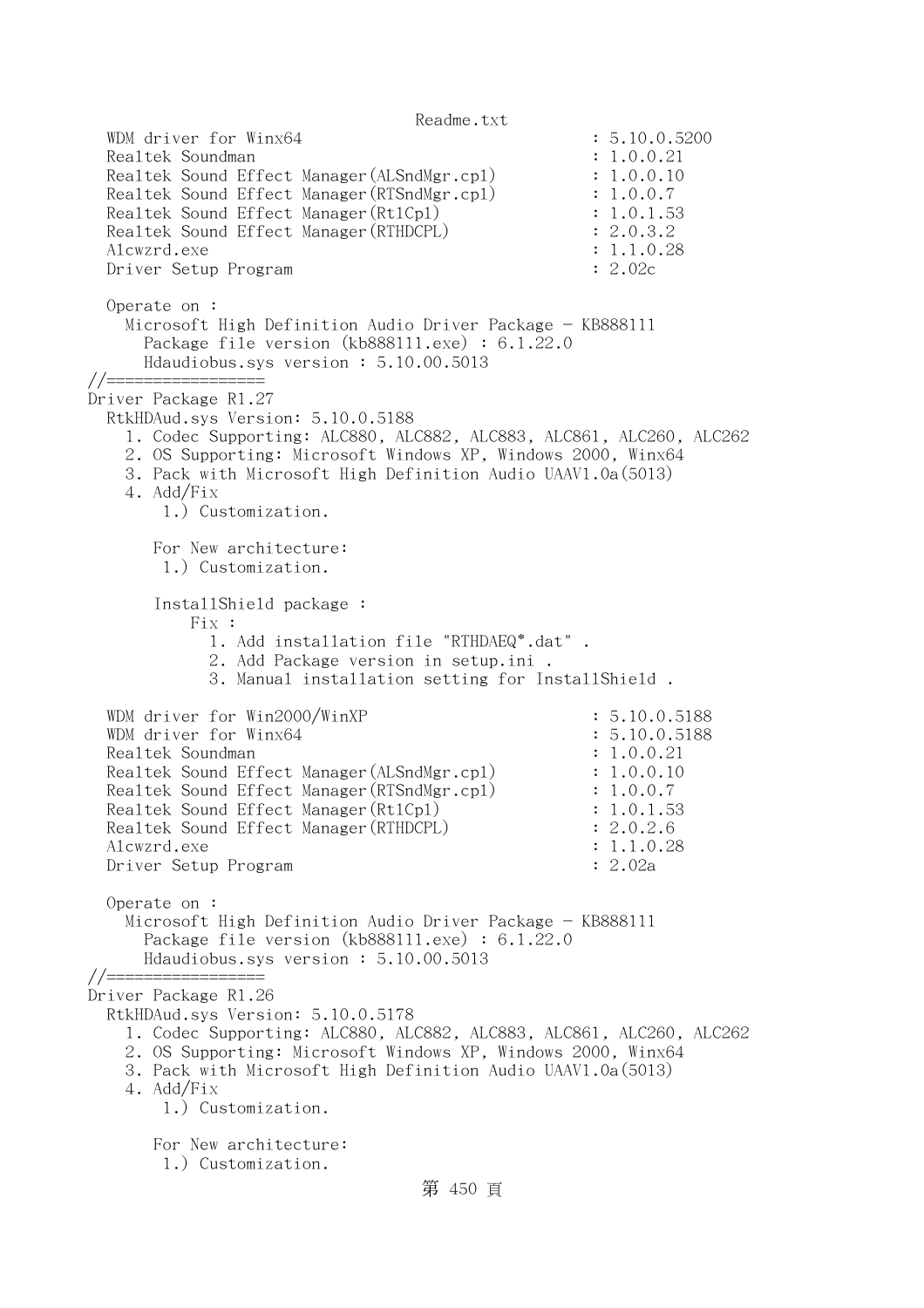InstallShield package : Fix : 1. Set rebooting twice for installation UAA QFE on Win2000 . WDM driver for Win2000/WinXP : 5.10.0.5178 WDM driver for Winx64 : 5.10.0.5178 Realtek Soundman : 1.0.0.21 Realtek Sound Effect Manager(ALSndMgr.cpl) : 1.0.0.10 Realtek Sound Effect Manager (RTSndMgr.cpl) : 1.0.0.6 Realtek Sound Effect Manager (Rt1Cp1) : 1.0.1.52 Realtek Sound Effect Manager(RTHDCPL) : 2.0.2.1 Alcwzrd.exe : 1.1.0.28 Driver Setup Program : 2.00 Operate on : Microsoft High Definition Audio Driver Package - KB888111 Package file version (kb888111.exe) : 6.1.22.0 Hdaudiobus.sys version : 5.10.00.5013 //================= Driver Package R1.25 RtkHDAud.sys Version: 5.10.0.5172 1. Codec Supporting: ALC880, ALC882, ALC883, ALC861, ALC260, ALC262 2. OS Supporting: Microsoft Windows XP, Windows 2000, Winx64 3. Pack with Microsoft High Definition Audio UAAV1.0a(5013) 4. Add/Fix 1.) Customization. For New architecture: 1.) Customization. InstallShield package : Fix : 1. Rtlupd.exe(2.5.0.5) fixed roll-back problem ( It can not delete oem.inf file before update driver ). 2. Change Azalia name in setup.ini file . 3. Don't popup Rtlupd dialog when you select "No" on Hotfix installation dialog . Add : 1. System language identifier . 2. Change pop-up dialog Product name ( Azalia->High Definition ) . WDM driver for Win2000/WinXP : 5.10.0.5172 WDM driver for Winx64 : 5.10.0.5172 Realtek Soundman : 1.0.0.21<br>Realtek Sound Effect Manager (ALSndMgr.cpl) : 1.0.0.10 Realtek Sound Effect Manager (ALSndMgr.cpl) Realtek Sound Effect Manager (RTSndMgr.cpl) : 1.0.0.6 Realtek Sound Effect Manager(Rt1Cp1) : 1.0.1.51 Realtek Sound Effect Manager(RTHDCPL) : 2.0.1.7 Alcwzrd.exe : 1.1.0.27 Driver Setup Program : 1.99 Operate on : Microsoft High Definition Audio Driver Package - KB888111 Package file version (kb888111.exe) : 6.1.22.0 Hdaudiobus.sys version : 5.10.00.5013 第 451 頁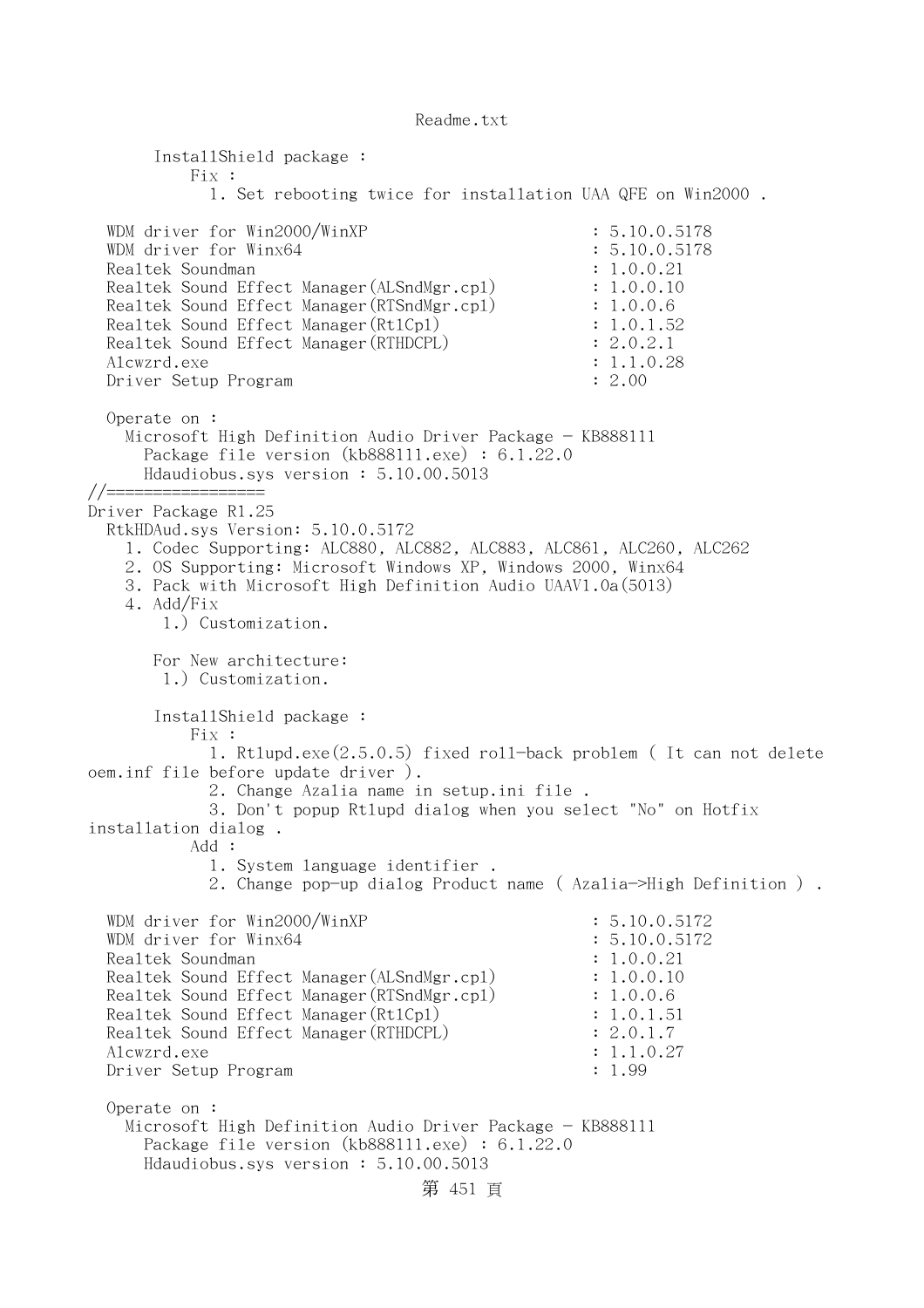//================= Driver Package R1.24 RtkHDAud.sys Version: 5.10.0.5152 1. Codec Supporting: ALC880, ALC882, ALC883, ALC861, ALC260, ALC262 2. OS Supporting: Microsoft Windows XP, Windows 2000, Winx64 3. Pack with Microsoft High Definition Audio UAAV1.0a(5013) 4. Add/Fix 1.) Customization. For New architecture: 1.) Customization. 2.) Support 192KHz sample rate output. InstallShield package : Fix : 1. Reboot timing after installation MS QFE ( UAA driver ) . 2. Uninstallation dialog description . Add : 1. MS hotfix KB901105 can be included by HD pcakage ( If get MS licence ) . 2. Hotfix KB901105 Warning message . WDM driver for Win2000/WinXP : 5.10.0.5152 WDM driver for Winx64 : 5.10.0.5152 Realtek Soundman : 1.0.0.18 Realtek Sound Effect Manager(ALSndMgr.cpl) : 1.0.0.7 Realtek Sound Effect Manager(RTSndMgr.cpl) : 1.0.0.4 Realtek Sound Effect Manager (Rt1Cp1) : 1.0.1.46 Realtek Sound Effect Manager (RTHDCPL) : 2.0.0.8 Alcwzrd.exe : 1.1.0.24 Driver Setup Program : 1.96 Operate on : Microsoft High Definition Audio Driver Package - KB888111 Package file version (kb888111.exe) : 6.1.22.0 Hdaudiobus.sys version : 5.10.00.5013 //================= Driver Package R1.23 RtkHDAud.sys Version: 5.10.0.5136 1. Codec Supporting: ALC880, ALC882, ALC883, ALC861, ALC260, ALC262 2. OS Supporting: Microsoft Windows XP, Windows 2000, Winx64 3. Pack with Microsoft High Definition Audio UAAV1.0a(5013) 4. Add/Fix 1.) Customization. For New architecture: 1.) Customization. 2.) Support new codec ALC262, ALC883 InstallShield package : 1.) Check OS service pack number with InstallShield . 2.) Change audio wizard quitting procedure . WDM driver for Win2000/WinXP : 5.10.0.5136 WDM driver for Winx64 : 5.10.0.5136 Realtek Soundman  $\ddot{\textbf{i}}$  1.0.0.17

## 第 452 頁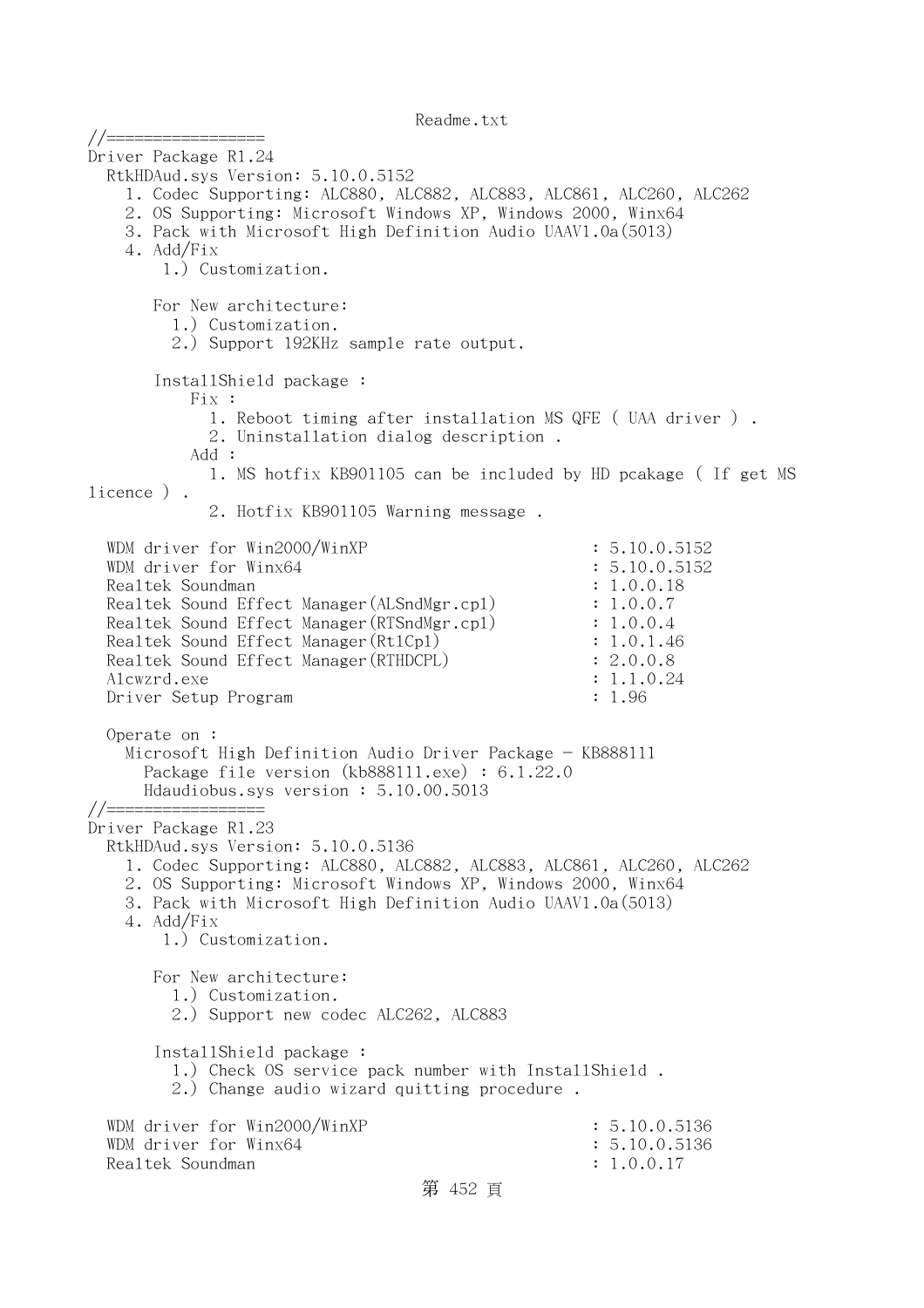Readme.txt Realtek Sound Effect Manager(ALSndMgr.cpl) : 1.0.0.7 Realtek Sound Effect Manager (RTSndMgr.cpl) : 1.0.0.4 Realtek Sound Effect Manager (Rt1Cp1) : 1.0.1.43 Realtek Sound Effect Manager (RTHDCPL) : 1.1.2.3 Alcwzrd.exe : 1.1.0.23 Driver Setup Program : 1.92 Operate on : Microsoft High Definition Audio Driver Package - KB888111 Package file version (kb888111.exe) : 6.1.22.0 Hdaudiobus.sys version : 5.10.00.5013 //================= Driver Package R1.22 RtkHDAud.sys Version: 5.10.0.5128 1. Codec Supporting: ALC880, ALC882, ALC861, ALC260 2. OS Supporting: Microsoft Windows XP, Windows 2000, Winx64 3. Pack with Microsoft High Definition Audio UAAV1.0a(5013) 4. Add/Fix 1.) Customization. For New architecture: 1.) Customization. InstallShield package : 1.) Setup progress backward . 2.) Driver size on Add and remove programs . 3.) Refresh driver size on Add and Remove Programs . 4.) Check RtlExupd.dll version . 5.) Check RtlHDCpl.exe version . WDM driver for Win2000/WinXP : 5.10.0.5128 WDM driver for Winx64 : 5.10.0.5128 Realtek Soundman : 1.0.0.17 Realtek Sound Effect Manager(ALSndMgr.cpl) : 1.0.0.7 Realtek Sound Effect Manager (RTSndMgr.cp1) : 1.0.0.4 Realtek Sound Effect Manager (Rt1Cp1) : 1.0.1.40 Realtek Sound Effect Manager (RTHDCPL) : 1.1.1.9 Alcwzrd.exe : 1.1.0.20 Driver Setup Program : 1.91 Operate on : Microsoft High Definition Audio Driver Package - KB888111 Package file version (kb888111.exe) : 6.1.22.0 Hdaudiobus.sys version : 5.10.00.5013 //================= Driver Package R1.21 RtkHDAud.sys Version: 5.10.0.5127 1. Codec Supporting: ALC880, ALC882, ALC260 2. OS Supporting: Microsoft Windows XP, Windows 2000, Winx64 3. Pack with Microsoft High Definition Audio UAAV1.0a(5013) 4. Add/Fix 1.) Customization. For New architecture: 1.) Customization. 2.) Support DTS Encoder and DTS Neo for special version codec .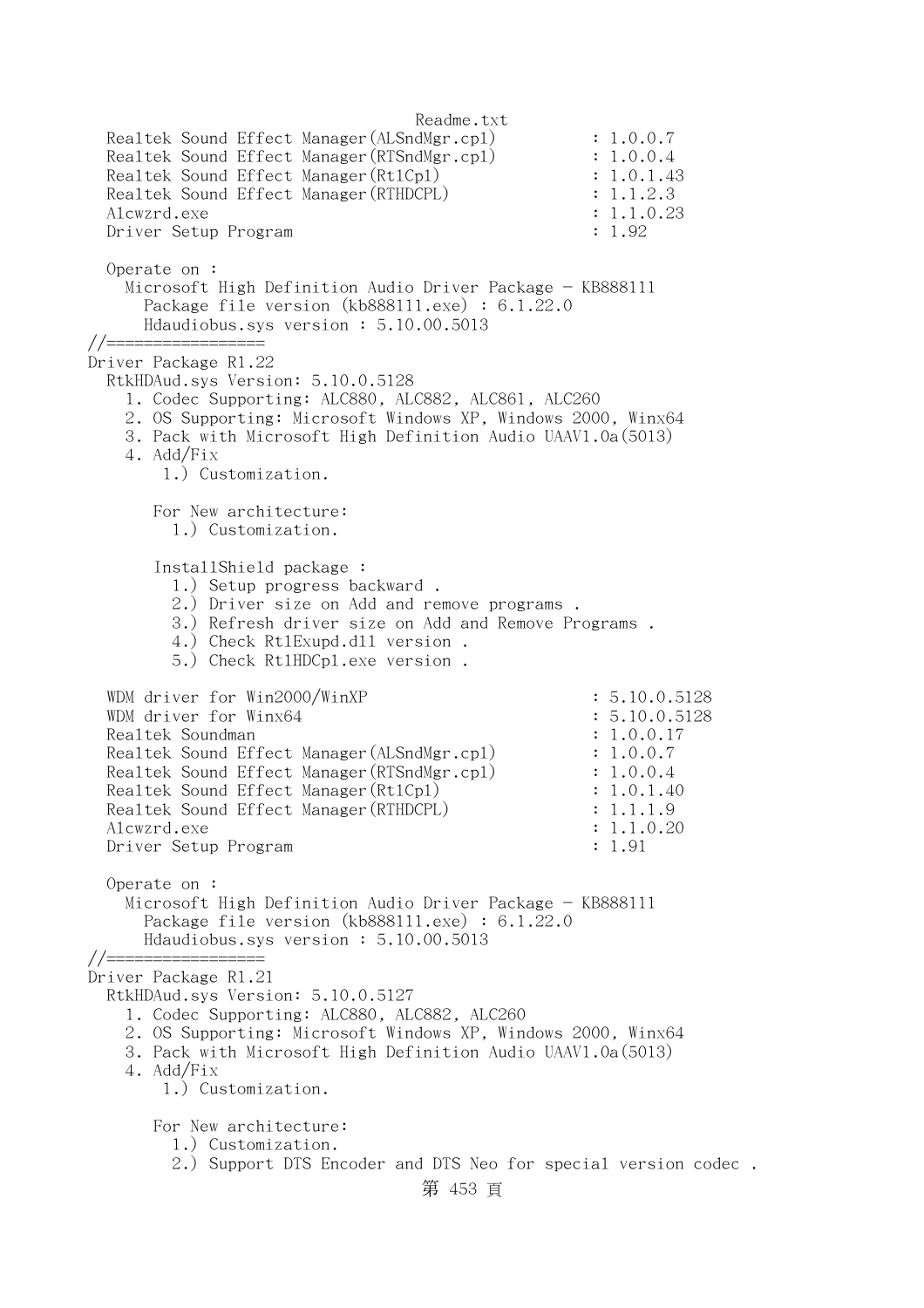SoundMan.exe Version: 1.0.0.17 ALSndMgr.cpl Version: 1.0.0.7 Rtlcpl.exe Version: 1.0.1.40 Alcwzrd.exe Version: 1.1.0.20 Operate on : Microsoft High Definition Audio Driver Package - KB888111 Package file version (kb888111.exe) : 6.1.22.0 Hdaudiobus.sys version : 5.10.00.5013 //================= Driver Package R1.20 RtkHDAud.sys Version: 5.10.0.5125 1. Codec Supporting: ALC880, ALC882, ALC260 2. OS Supporting: Microsoft Windows XP, Windows 2000, Winx64 3. Pack with Microsoft High Definition Audio UAAV1.0a(5013) 4. Add/Fix 1.) Customization. For New architecture: 1.) Customization. 2.) Fixed the issue of SPDIF-In capture SoundMan.exe Version: 1.0.0.17 ALSndMgr.cpl Version: 1.0.0.7 Rtlcpl.exe Version: 1.0.1.40 Alcwzrd.exe Version: 1.1.0.20 Operate on : Microsoft High Definition Audio Driver Package - KB888111 Package file version (kb888111.exe) : 6.1.22.0 Hdaudiobus.sys version : 5.10.00.5013 //================= Driver Package R1.19 RtkHDAud.sys Version: 5.10.0.5123 1. Codec Supporting: ALC880, ALC882, ALC260 2. OS Supporting: Microsoft Windows XP, Windows 2000, Winx64 3. Pack with Microsoft High Definition Audio UAAV1.0a(5013) 4. Add/Fix 1. Customization. 2. Avoid Pop noise when toggle output sampling rate for ALC260. 3. Restore the original timer resolution first before check the original system timer resolution. For New architecture: 1.) Customization. 2.) Driver store mixer setting after windows reboot SoundMan.exe Version: 1.0.0.14 ALSndMgr.cpl Version: 1.0.0.5 Rtlcpl.exe Version: 1.0.1.39 Alcwzrd.exe Version: 1.1.0.19 Operate on : Microsoft High Definition Audio Driver Package - KB888111 Package file version (kb888111.exe) : 6.1.22.0 第 454 頁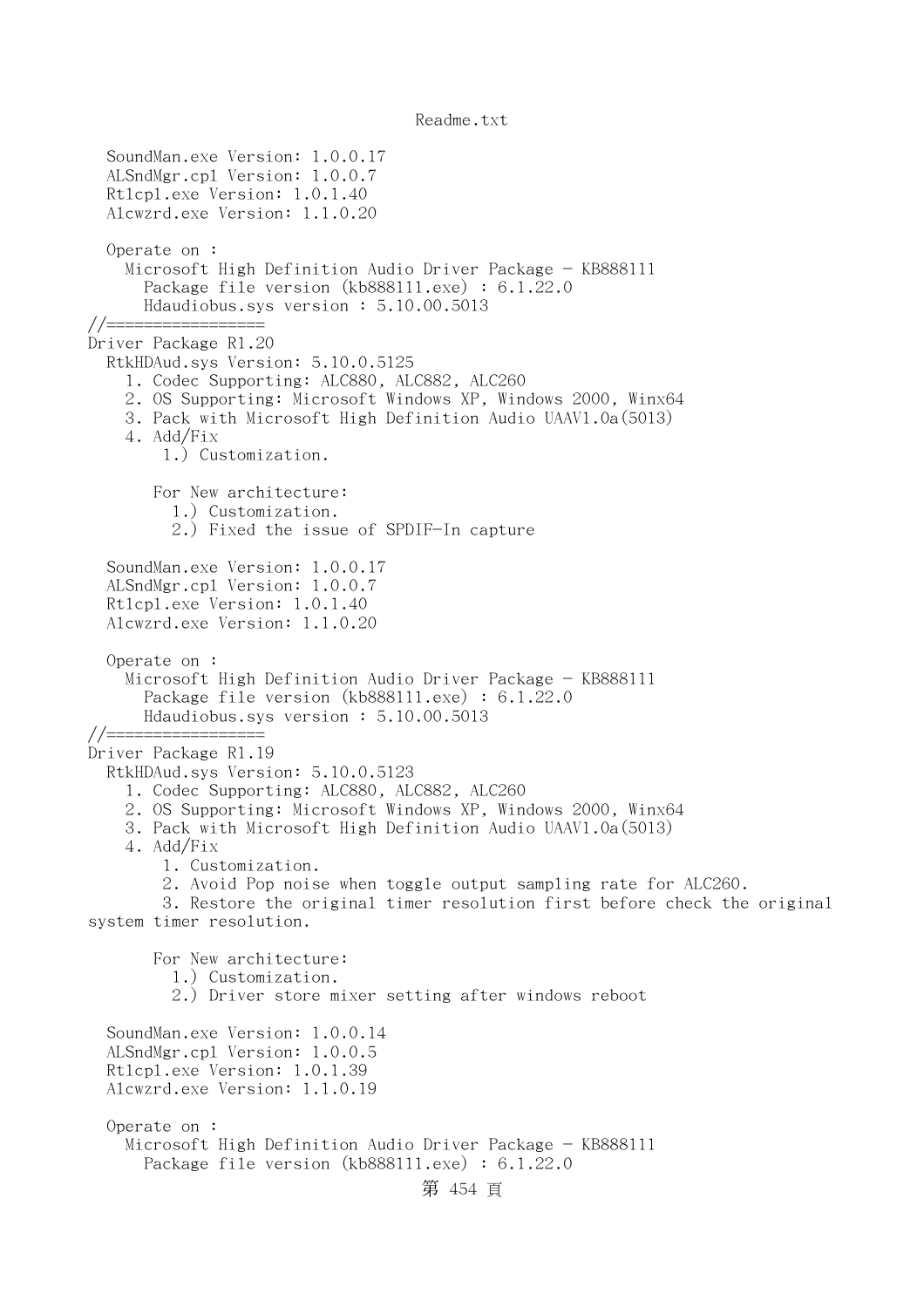Readme.txt Hdaudiobus.sys version : 5.10.00.5013 //================= Driver Package R1.18 RtkHDAud.sys Version: 5.10.0.5122 1. Codec Supporting: ALC880, ALC882, ALC260 2. OS Supporting: Microsoft Windows XP, Windows 2000 3. Pack with Microsoft High Definition Audio UAAV1.0a(5013) 4. Add/Fix 1. Customization. 2.Add 2 default values of codec subsystem ID for ALC260. For New architecture: 1.) Customization. 2.) Fixed the issue of uncontinuous sound after suspend on some machine. SoundMan.exe Version: 1.0.0.14 ALSndMgr.cpl Version: 1.0.0.5 Rtlcpl.exe Version: 1.0.1.38 Alcwzrd.exe Version: 1.1.0.18 Operate on : Microsoft High Definition Audio Driver Package - KB888111 Package file version (kb888111.exe) : 6.1.22.0 Hdaudiobus.sys version : 5.10.00.5013 //================= Driver Package R1.17 RtkHDAud.sys Version: 5.10.0.5120 1. Codec Supporting: ALC880, ALC882, ALC260, ALC861 2. OS Supporting: Microsoft Windows XP, Windows 2000 3. Pack with Microsoft High Definition Audio UAAV1.0a(5013) 4. Add/Fix 1. Customization. 2. Restore certain register value when resume from system suspend. For New architecture: 1.) Customization. 2.) Improve reliability for switching multiple streaming. SoundMan.exe Version: 1.0.0.14 ALSndMgr.cpl Version: 1.0.0.5 Rtlcpl.exe Version: 1.0.1.38 Alcwzrd.exe Version: 1.1.0.18 Operate on : Microsoft High Definition Audio Driver Package - KB888111 Package file version (kb888111.exe) : 6.1.22.0 Hdaudiobus.sys version : 5.10.00.5013  $//==$ Driver Package R1.16 RtkHDAud.sys Version: 5.10.0.5119 1. Codec Supporting: ALC880, ALC882, ALC260, ALC861 2. OS Supporting: Microsoft Windows XP, Windows 2000 3. Pack with Microsoft High Definition Audio UAAV1.0a(5013) 4. Add/Fix 1. Customization.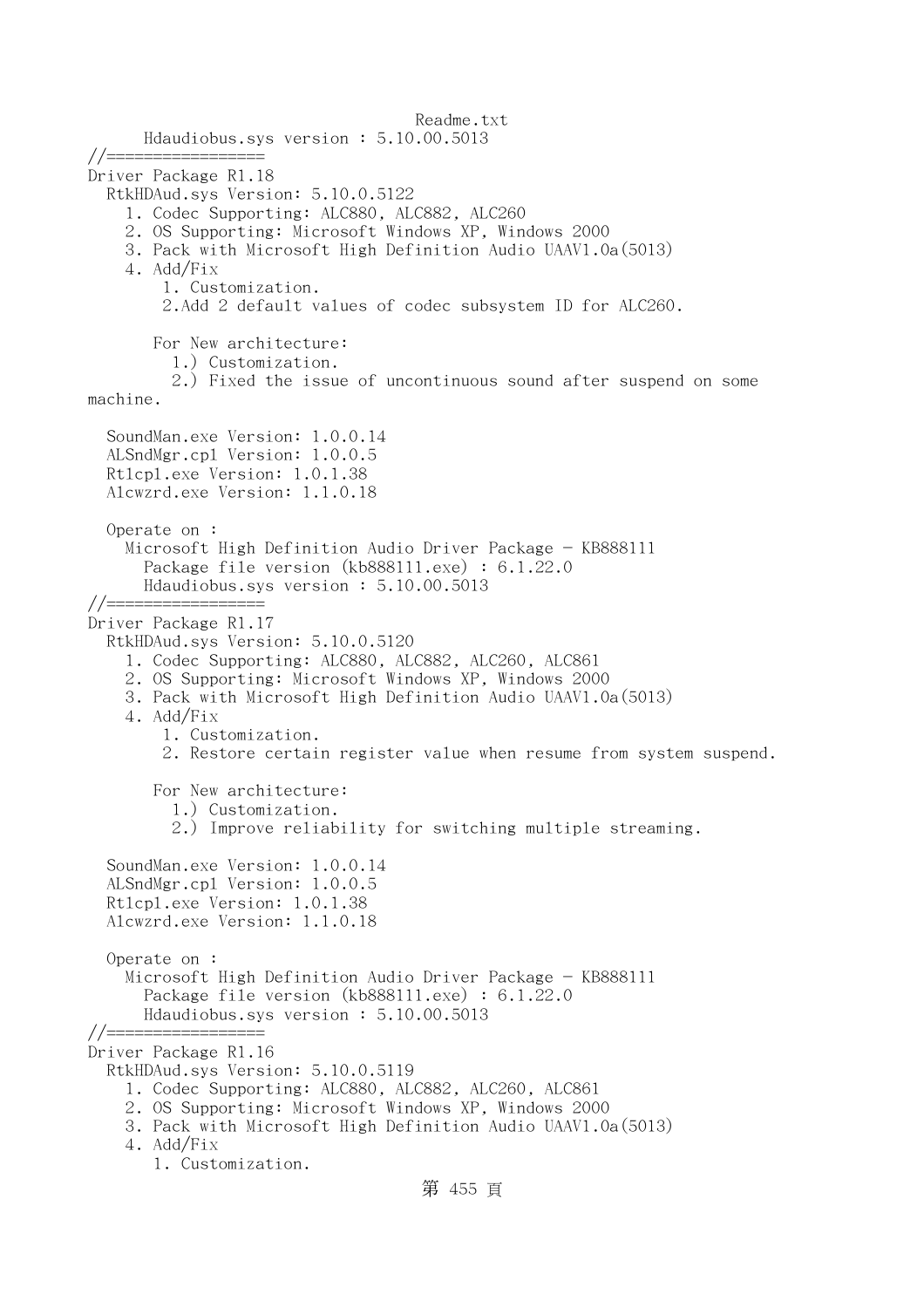Readme.txt 2. Fix initial noise issue for the certain models. 3. Check codec SubsystemID verb to decide the driver path when driver initialize. 4. Don't modify Configuration byte Verbs when driver initialize. 5. Fix Buffer size un-alignment issue. For New architecture: 1.) Customization. 2.) Fix the problem when play AC-3 stream by SPDIF interface 3.) Change device name for multiple streaming issue. SoundMan.exe Version: 1.0.0.14 ALSndMgr.cpl Version: 1.0.0.5 Rtlcpl.exe Version: 1.0.1.38 Alcwzrd.exe Version: 1.1.0.17 Operate on : Microsoft High Definition Audio Driver Package - KB888111 Package file version (kb888111.exe) : 6.1.22.0 Hdaudiobus.sys version : 5.10.00.5013 //================= Driver Package R1.15 RtkHDAud.sys Version: 5.10.0.5116 1. Codec Supporting: ALC880, ALC882, ALC260, ALC861 2. OS Supporting: Microsoft Windows XP, Windows 2000 3. Pack with Microsoft High Definition Audio UAAV1(5011) 4. Add/Fix 1.) Customization. 2.) Auto lock SPDIF-in signal when SPDIF-in signal is unlocked. 3.) Fix SPDIF out copy protection issue. 4.) Add patch code for ALC260 potential risk. For New architecture: 1.) Customization. 2.) Fix new feature problem on multiple streaming. 3.) Fix capture problem on ALC882. SoundMan.exe Version: 1.0.0.14 ALSndMgr.cpl Version: 1.0.0.5 Rtlcpl.exe Version: 1.0.1.38 Alcwzrd.exe Version: 1.1.0.17 Operate on : Microsoft High Definition Audio Driver Package - KB835221 Package file version (kb835221.exe) : 6.1.1.0 Hdaudiobus.sys version : 5.10.00.5011 //================= Driver Package R1.14 RtkHDAud.sys Version: 5.10.0.5109 1. Codec Supporting: ALC880, ALC882, ALC260, ALC861 2. OS Supporting: Microsoft Windows XP, Windows 2000 3. Pack with Microsoft High Definition Audio UAAV1(5011) 4. Add/Fix 1.) Customization. 2.) Reduce delay time when volume is adjusted. 3.) Fix hang up issue when system resume from S3.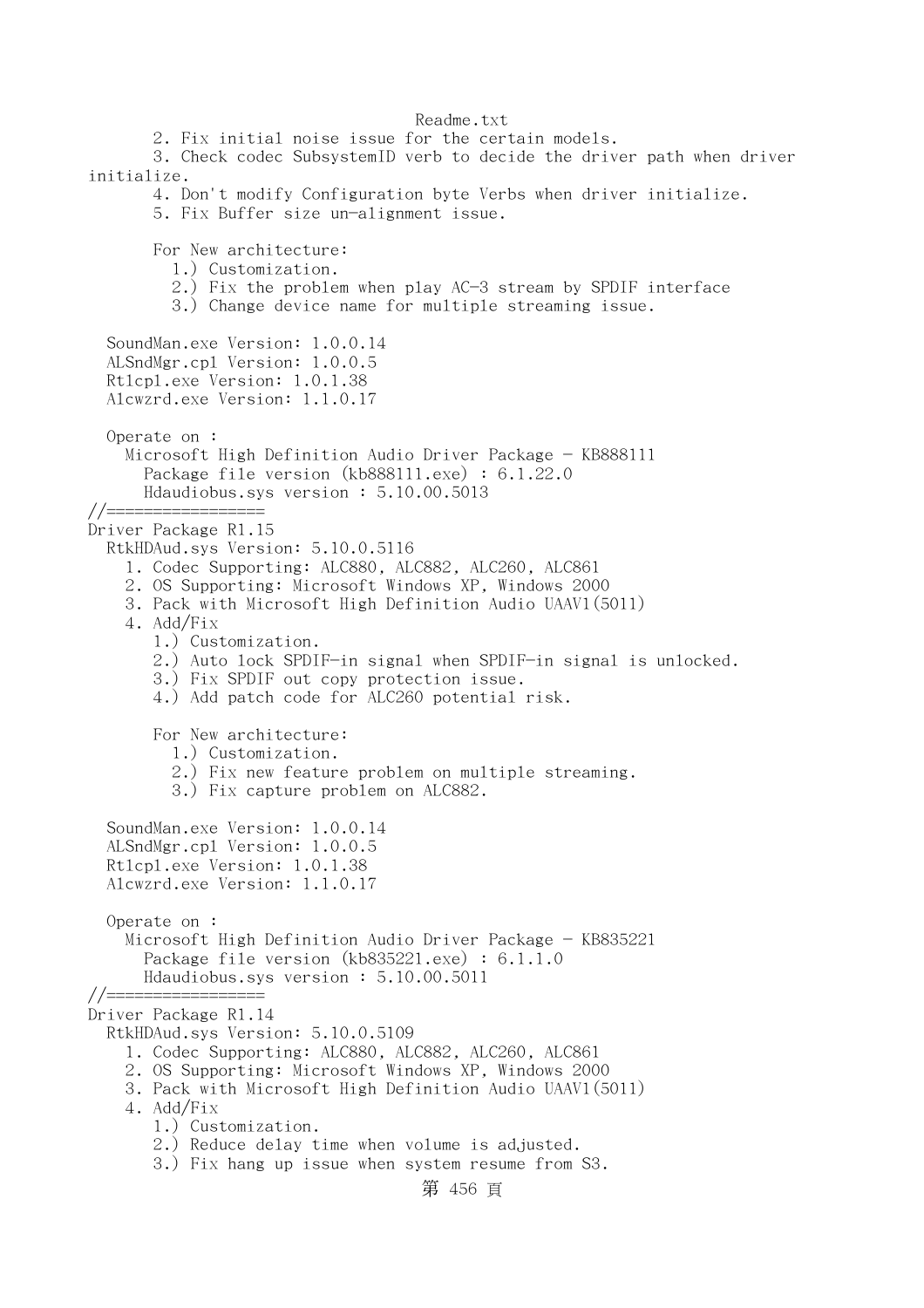For New architecture: 1.) New architecture of HD audio driver formal release. SoundMan.exe Version: 1.0.0.14 ALSndMgr.cpl Version: 1.0.0.4 Rtlcpl.exe Version: 1.0.1.37 Alcwzrd.exe Version: 1.1.0.16 Operate on : Microsoft High Definition Audio Driver Package - KB835221 Package file version (kb835221.exe) : 6.1.1.0 Hdaudiobus.sys version : 5.10.00.5011  $// == == ==$ Driver Package R1.13 RtkHDAud.sys Version: 5.10.0.5038 1. Codec Supporting: ALC880, ALC260, ALC861 2. OS Supporting: Microsoft Windows XP, Windows 2000 3. Pack with Microsoft High Definition Audio UAAV1(5011) 4. Add/Fix 1) Reduce initialize noise SoundMan.exe Version: 1.0.0.14 ALSndMgr.cpl Version: 1.0.0.5 Rtlcpl.exe Version: 1.0.1.36 Alcwzrd.exe Version: 1.1.0.15 Operate on : Microsoft High Definition Audio Driver Package - KB835221 Package file version (kb835221.exe) : 6.1.1.0 Hdaudiobus.sys version : 5.10.00.5011 //================= Driver Package R1.12 RtkHDAud.sys Version: 5.10.0.5037 1. Codec Supporting: ALC880, ALC260, ALC861 2. OS Supporting: Microsoft Windows XP, Windows 2000 3. Pack with Microsoft High Definition Audio UAAV1(5011) 4. Add/Fix 1) Improve recording performance. 2) Reduce initialize noise SoundMan.exe Version: 1.0.0.14 ALSndMgr.cpl Version: 1.0.0.5 Rtlcpl.exe Version: 1.0.1.36 Alcwzrd.exe Version: 1.1.0.15 Operate on : Microsoft High Definition Audio Driver Package - KB835221 Package file version (kb835221.exe) : 6.1.1.0 Hdaudiobus.sys version : 5.10.00.5011  $// == =$ Driver Package R1.11 RtkHDAud.sys Version: 5.10.0.5036 1. Codec Supporting: ALC880, ALC260, ALC861 2. OS Supporting: Microsoft Windows XP, Windows 2000 3. Pack with Microsoft High Definition Audio UAAV1(5011) 第 457 頁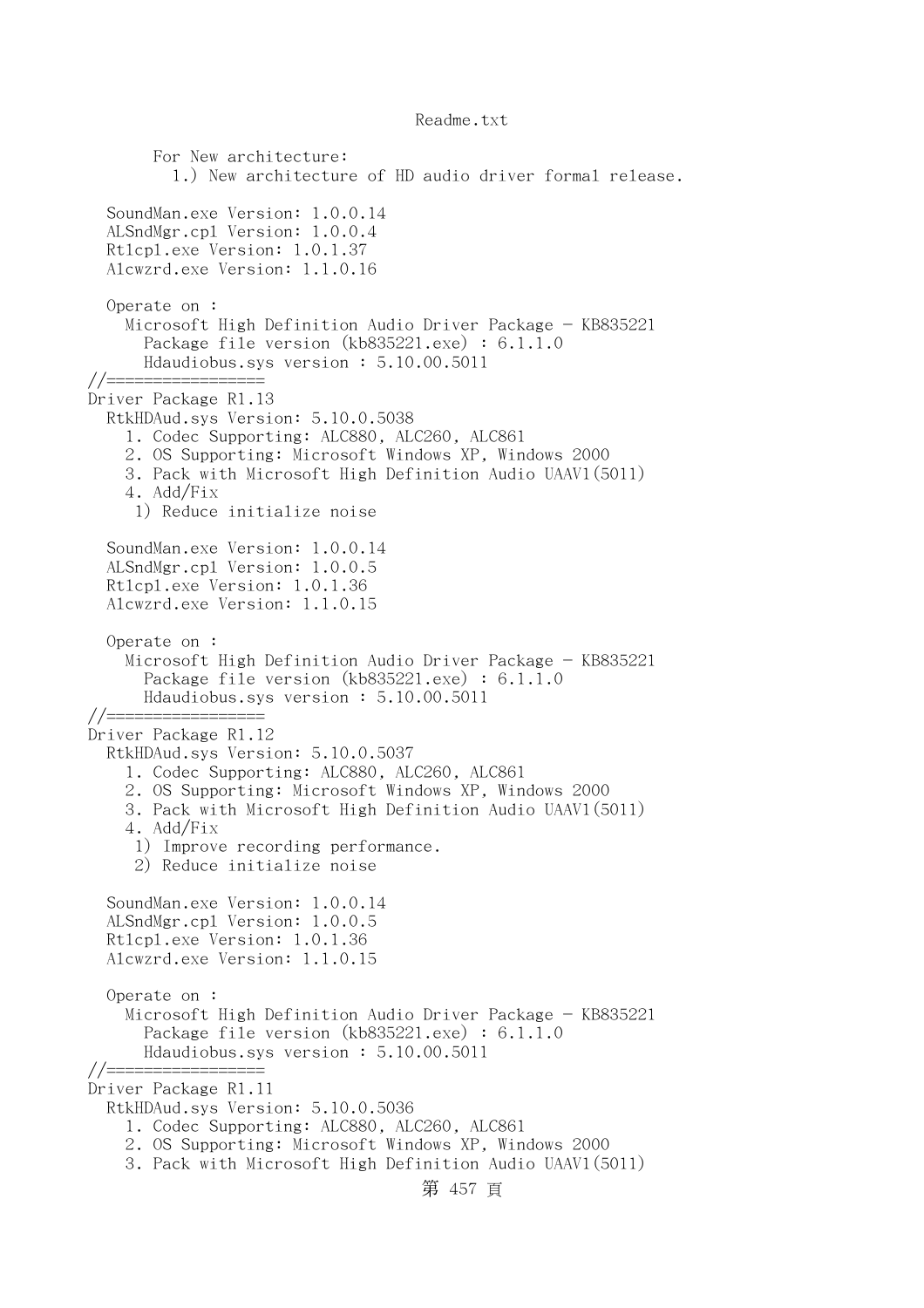4. Add/Fix SoundMan.exe Version: 1.0.0.14 ALSndMgr.cpl Version: 1.0.0.5 Rtlcpl.exe Version: 1.0.1.35 Alcwzrd.exe Version: 1.1.0.15 Operate on : Microsoft High Definition Audio Driver Package - KB835221 Package file version (kb835221.exe) : 6.1.1.0 Hdaudiobus.sys version : 5.10.00.5011 //================= Driver Package R1.10 RtkHDAud.sys Version: 5.10.0.5034 1. Codec Supporting: ALC880, ALC260, ALC861 2. OS Supporting: Microsoft Windows XP, Windows 2000 3. Pack with Microsoft High Definition Audio UAAV1(5011) 4. Add/Fix 1) Fix the problem that there is little noise when start stream playing 2) Fix the problem that in WinDVD, the SPDIF option still exist even there is no SPDIF SoundMan.exe Version: 1.0.0.14 1.Set the default recording device as "Realtek HD Audio rear input" device ALSndMgr.cpl Version: 1.0.0.5 Rtlcpl.exe Version: 1.0.1.34 Alcwzrd.exe Version: 1.1.0.15 1.Keep previous Jack setting. 2.Check whether have any jack plugin when restart OS,and popup the device window if wizard detect any new device plugin. Operate on : Microsoft High Definition Audio Driver Package - KB835221 Package file version (kb835221.exe) : 6.1.1.0 Hdaudiobus.sys version : 5.10.00.5011 //================= Driver Package R1.09 RtkHDAud.sys Version: 5.10.0.5033 1. Codec Supporting: ALC880, ALC260, ALC861 2. OS Supporting: Microsoft Windows XP, Windows 2000 3. Pack with Microsoft High Definition Audio OOB Binaries V1.0 SoundMan.exe Version: 1.0.0.14 1.Set the default recording device as "Realtek HD Audio rear input" device ALSndMgr.cpl Version: 1.0.0.5 Rtlcpl.exe Version: 1.0.1.33 Alcwzrd.exe Version: 1.1.0.14 Operate on : Microsoft High Definition Audio Driver Package - KB835221 Package file version (kb835221.exe) : 6.1.1.0 第 458 頁

Readme.txt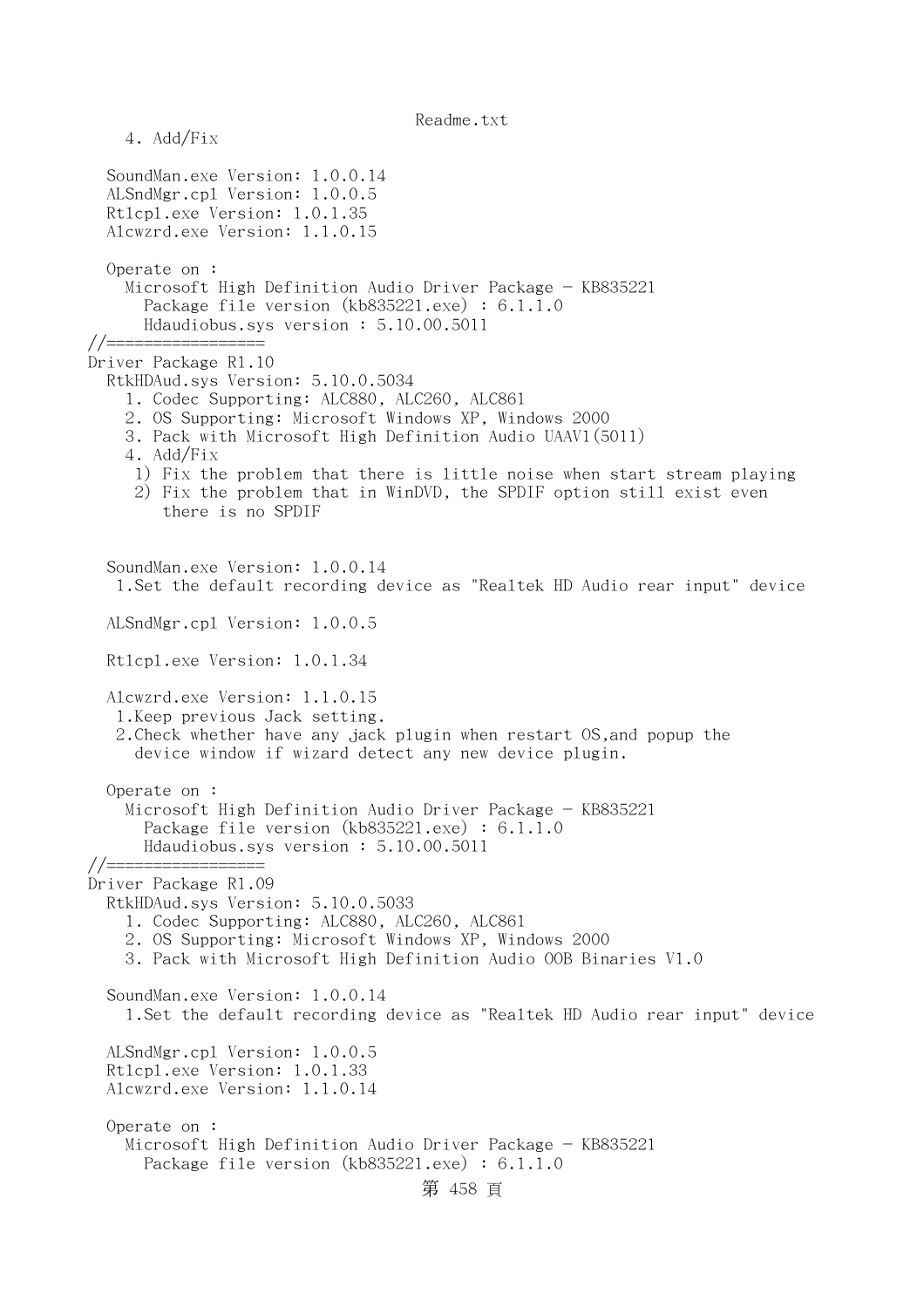Readme.txt Hdaudiobus.sys version : 5.10.00.5010 //================= Driver Package R1.08 RtkHDAud.sys Version: 5.10.0.5032 1. Codec Supporting: ALC880, ALC260, ALC861 2. OS Supporting: Microsoft Windows XP, Windows 2000 3. Pack with Microsoft High Definition Audio OOB Binaries V1.0 SoundMan.exe Version: 1.0.0.12 ALSndMgr.cpl Version: 1.0.0.5 Rtlcpl.exe Version: 1.0.1.33 Alcwzrd.exe Version: 1.1.0.14 Operate on : Microsoft High Definition Audio Driver Package - KB835221 Package file version (kb835221.exe) : 6.1.1.0 Hdaudiobus.sys version : 5.10.00.5010 //================= Driver Package R1.07 RtkHDAud.sys Version: 5.10.0.5031 1. Codec Supporting: ALC880, ALC260, ALC861 2. OS Supporting: Microsoft Windows XP, Windows 2000 3. Pack with Microsoft High Definition Audio OOB Binaries V1.0 4. Add/Fix 1) Fix the problem when playback with sound recorder, when change frequency from 48k to 44.1k in SPDIF page, playback will stop 2) Support for ALC880G, ALC880D, ALC260D 3) Fix the problem that system will hang up while perform audio test in 3DMark 2003 SoundMan.exe Version: 1.0.0.12 ALSndMgr.cpl Version: 1.0.0.5 Rtlcpl.exe Version: 1.0.1.32 1.Fix word collision problem in Multi-Language. Alcwzrd.exe Version: 1.1.0.13 1.Restore previous jack setting when reboot system. Operate on : Microsoft High Definition Audio Driver Package - KB835221 Package file version (kb835221.exe) : 6.1.1.0 Hdaudiobus.sys version : 5.10.00.5010 //================= Driver Package R1.06 RtkHDAud.sys Version: 5.10.0.5030 1. Codec Supporting: ALC880, ALC260, ALC861 2. OS Supporting: Microsoft Windows XP, Windows 2000 3. Pack with Microsoft High Definition Audio OOB Binaries V1.0 4. Add/Fix SoundMan.exe Version: 1.0.0.12 ALSndMgr.cpl Version: 1.0.0.3 Rtlcpl.exe Version: 1.0.1.31 Alcwzrd.exe Version: 1.1.0.12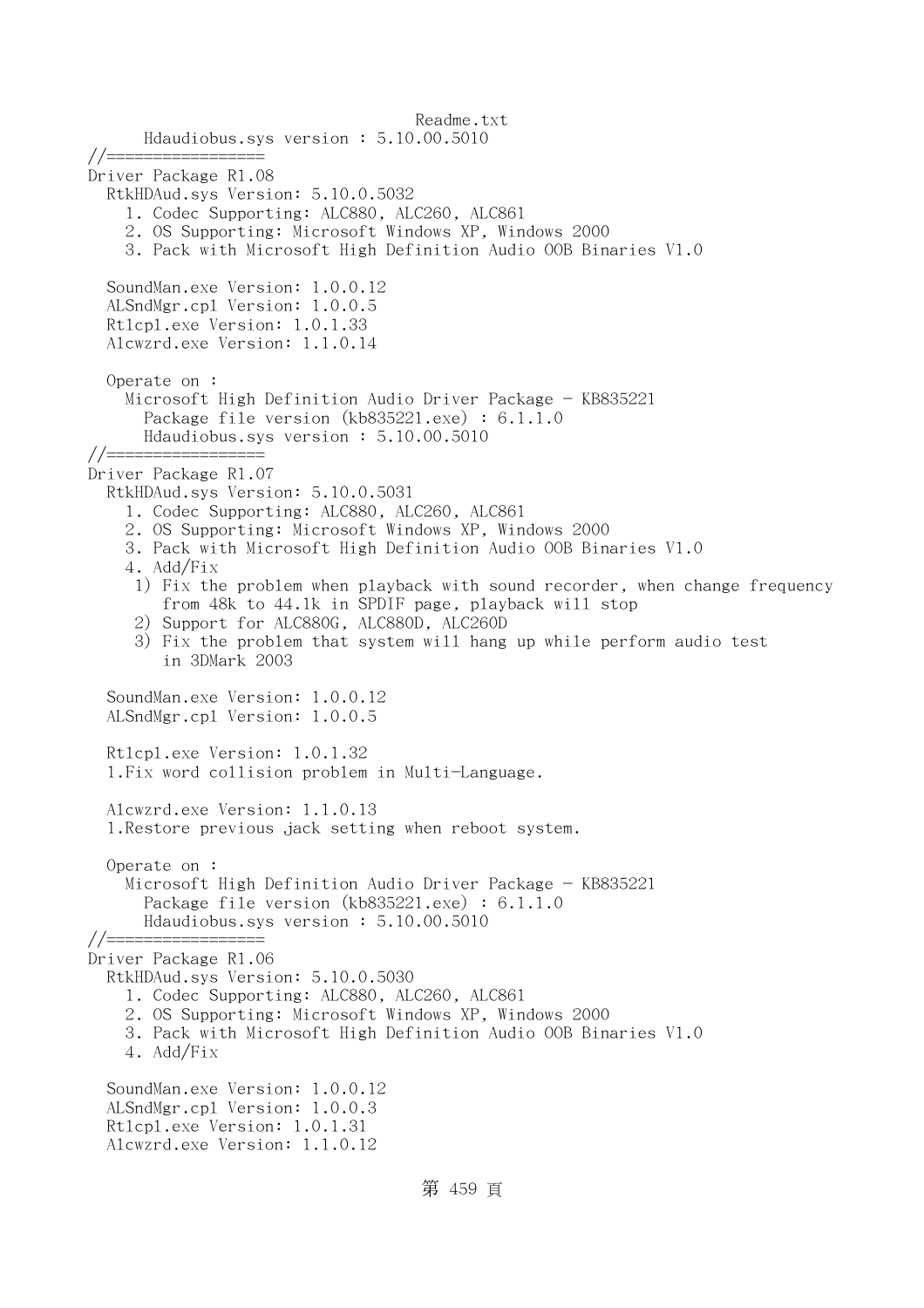Readme.txt Operate on : Microsoft High Definition Audio Driver Package - KB835221 Package file version (kb835221.exe) : 6.1.1.0 Hdaudiobus.sys version : 5.10.00.5010 //================= Driver Package R1.05 RtkHDAud.sys Version: 5.10.0.5029 1. Codec Supporting: ALC880, ALC260, ALC861 2. OS Supporting: Microsoft Windows XP, Windows 2000 3. Pack with Microsoft High Definition Audio OOB Binaries V1.0 4. Add/Fix 1) Add support for ALC861 2) Fix the noise problem that when recording from SPDIF In at 96khz SoundMan.exe Version: 1.0.0.12 ALSndMgr.cpl Version: 1.0.0.5 Rtlcpl.exe Version: 1.0.1.31 Alcwzrd.exe Version: 1.1.0.12 Operate on : Microsoft High Definition Audio Driver Package - KB835221 Package file version (kb835221.exe) : 6.1.1.0 Hdaudiobus.sys version : 5.10.00.5010 //================= Driver Package R1.04 RtkHDAud.sys Version: 5.10.0.5028 1. Codec Supporting: ALC880, ALC260 2. OS Supporting: Microsoft Windows XP, Windows 2000 3. Pack with Microsoft High Definition Audio OOB Binaries V1.0 4. Add/Fix 1) For UAJ A to A volume line, change type from KSNODETYPE MICROPHONE to KSNODETYPE\_ANALOG\_CONNECTOR 2) Fix the problem that SPDIF out no sound in WinDVD 3) Fix the problem that there is balance control in Center and Subwoofer volume line in W2k 4) Change the component type of SPDIF-In from "KSNODETYPE ANALOG CONNECTOR" to "KSNODETYPE\_SPDIF\_INTERFACE" 5) Fix the problem that mute SPDIF out in mixer doesn't work SoundMan.exe Version: 1.0.0.12 ALSndMgr.cpl Version: 1.0.0.3 Rtlcpl.exe Version: 1.0.1.31 1.Turn off all sound effect when speaker test! Alcwzrd.exe Version: 1.1.0.12 Operate on : Microsoft High Definition Audio Driver Package - KB835221 Package file version (kb835221.exe) : 6.1.1.0 Hdaudiobus.sys version : 5.10.00.5010 //================= Driver Package R1.03 RtkHDAud.sys Version: 5.10.0.5027